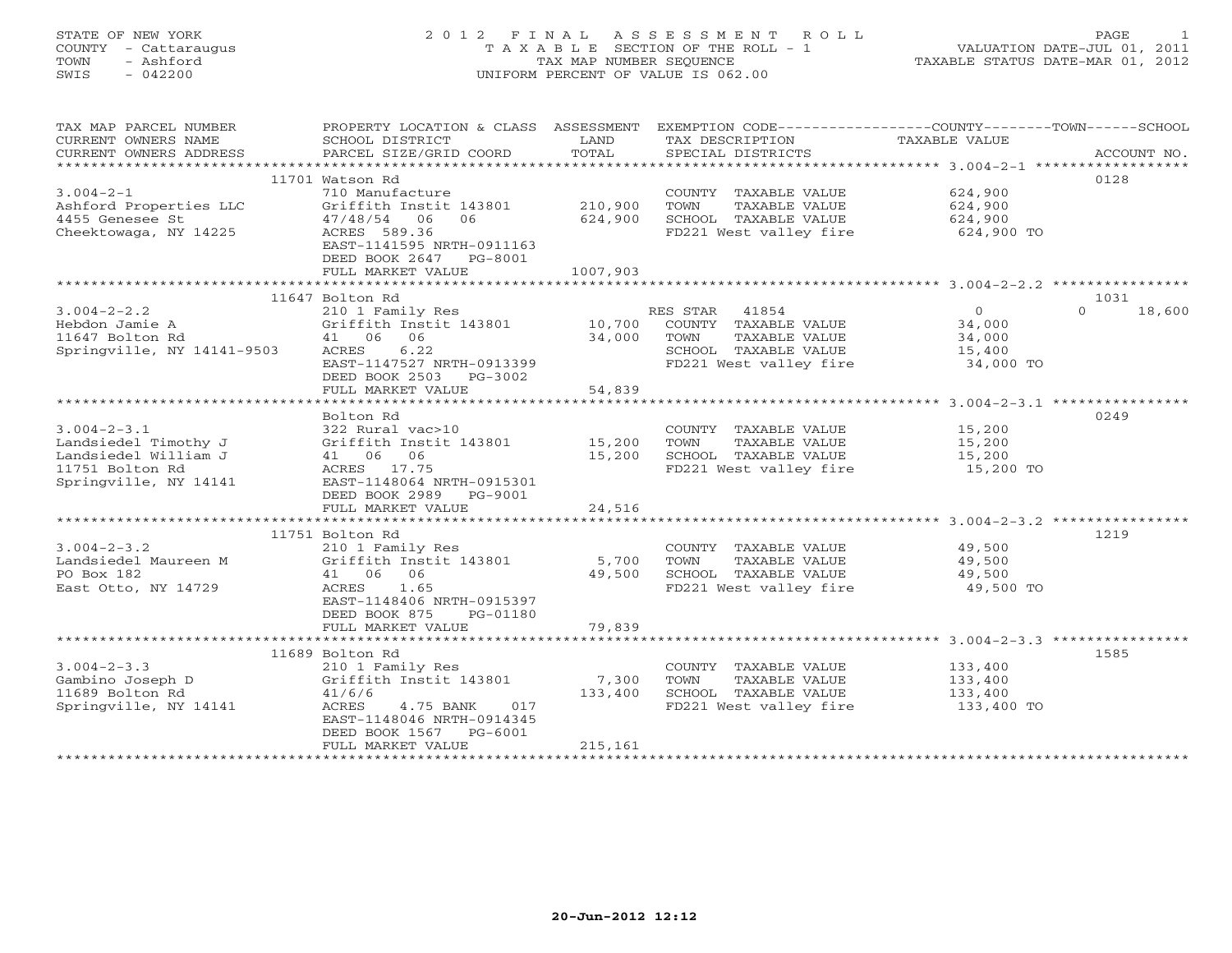## STATE OF NEW YORK 2 0 1 2 F I N A L A S S E S S M E N T R O L L PAGE 2 COUNTY - Cattaraugus T A X A B L E SECTION OF THE ROLL - 1 VALUATION DATE-JUL 01, 2011 TOWN - Ashford TAX MAP NUMBER SEQUENCE TAXABLE STATUS DATE-MAR 01, 2012 SWIS - 042200 UNIFORM PERCENT OF VALUE IS 062.00UNIFORM PERCENT OF VALUE IS 062.00

| TAX MAP PARCEL NUMBER<br>CURRENT OWNERS NAME<br>CURRENT OWNERS ADDRESS                                                           | PROPERTY LOCATION & CLASS ASSESSMENT<br>SCHOOL DISTRICT<br>PARCEL SIZE/GRID COORD                                                                                              | LAND<br>TOTAL              | EXEMPTION CODE-----------------COUNTY-------TOWN------SCHOOL<br>TAX DESCRIPTION<br>SPECIAL DISTRICTS                                      | TAXABLE VALUE                                             | ACCOUNT NO.        |
|----------------------------------------------------------------------------------------------------------------------------------|--------------------------------------------------------------------------------------------------------------------------------------------------------------------------------|----------------------------|-------------------------------------------------------------------------------------------------------------------------------------------|-----------------------------------------------------------|--------------------|
| $3.004 - 2 - 3.4$<br>Gambino Joseph D<br>11689 Bolton Rd<br>Springville, NY 14141                                                | Bolton Rd<br>322 Rural vac>10<br>Griffith Instit 143801 7,900<br>41/6/6<br>ACRES 13.10 BANK<br>017<br>EAST-1147705 NRTH-0914276<br>DEED BOOK 1567 PG-6002<br>FULL MARKET VALUE | 7,900<br>12,742            | COUNTY TAXABLE VALUE<br>TOWN<br>TAXABLE VALUE<br>SCHOOL TAXABLE VALUE<br>SCHOOL TAXABLE VALUE<br>FD221 West valley fire                   | 7,900<br>7,900<br>7,900<br>7,900 TO                       | 1580               |
| $3.004 - 2 - 4$<br>Breindel Daniel J<br>Breindel Lisa A<br>4987 Creek Rd<br>Springville, NY 14141-9515 EAST-1148396 NRTH-0914122 | Bolton Rd<br>314 Rural vac<10<br>Griffith Instit 143801<br>41 06 06<br>ACRES<br>4.02<br>DEED BOOK 1014 PG-997<br>FULL MARKET VALUE                                             | 800<br>800<br>1,290        | COUNTY TAXABLE VALUE<br>TOWN<br>TAXABLE VALUE<br>SCHOOL TAXABLE VALUE<br>FD221 West valley fire                                           | 800<br>800<br>800<br>800 TO                               | 1242               |
|                                                                                                                                  | 11655 Bolton Rd                                                                                                                                                                |                            |                                                                                                                                           |                                                           | 0919               |
| $3.004 - 2 - 5$<br>Lawton Paul I<br>Lawton Marie D<br>PO Box 2390<br>Springville, NY 14141-0239 EAST-1147852 NRTH-0913643        | 210 1 Family Res<br>Griffith Instit 143801<br>41 06 06<br>ACRES<br>4.55<br>DEED BOOK 961<br>PG-559                                                                             | 8,900<br>97,600            | RES STAR 41854<br>COUNTY TAXABLE VALUE<br>TAXABLE VALUE<br>TOWN<br>SCHOOL TAXABLE VALUE<br>SCHOOL TAXABLE VALUE<br>FD221 West valley fire | $\overline{0}$<br>97,600<br>97,600<br>79,000<br>97,600 TO | 18,600<br>$\Omega$ |
|                                                                                                                                  | FULL MARKET VALUE                                                                                                                                                              | 157,419                    |                                                                                                                                           |                                                           |                    |
| $3.004 - 2 - 6.1$<br>Giroux Raynald J<br>4962 Gunbarrel Rd<br>Springville, NY 14141                                              | Bolton Rd<br>314 Rural vac<10<br>Griffith Instit 143801<br>41/6/6<br>1.70<br>ACRES<br>EAST-1148310 NRTH-0911875<br>DEED BOOK 5579 PG-9001                                      | 5,000<br>5,000             | COUNTY TAXABLE VALUE<br>TOWN<br>TAXABLE VALUE<br>SCHOOL TAXABLE VALUE<br>FD221 West valley fire                                           | 5,000<br>5,000<br>5,000<br>5,000 TO                       | 0828               |
|                                                                                                                                  | FULL MARKET VALUE                                                                                                                                                              | 8,065                      |                                                                                                                                           |                                                           |                    |
|                                                                                                                                  | 11627 Bolton Rd                                                                                                                                                                |                            |                                                                                                                                           |                                                           | 0929               |
| $3.004 - 2 - 6.2$<br>Kahabka Robert N Jr<br>Kahabka Kim M<br>11627 Bolton Rd<br>Springville, NY 14141                            | 210 1 Family Res<br>Griffith Instit 143801<br>41 06 06<br>2.30 BANK<br>ACRES<br>017<br>EAST-0499900 NRTH-0913360<br>DEED BOOK 8655<br>PG-7001<br>FULL MARKET VALUE             | 6,500<br>69,600<br>112,258 | RES STAR 41854<br>COUNTY TAXABLE VALUE<br>TOWN<br>TAXABLE VALUE<br>SCHOOL TAXABLE VALUE<br>FD221 West valley fire                         | $\overline{0}$<br>69,600<br>69,600<br>51,000<br>69,600 TO | $\Omega$<br>18,600 |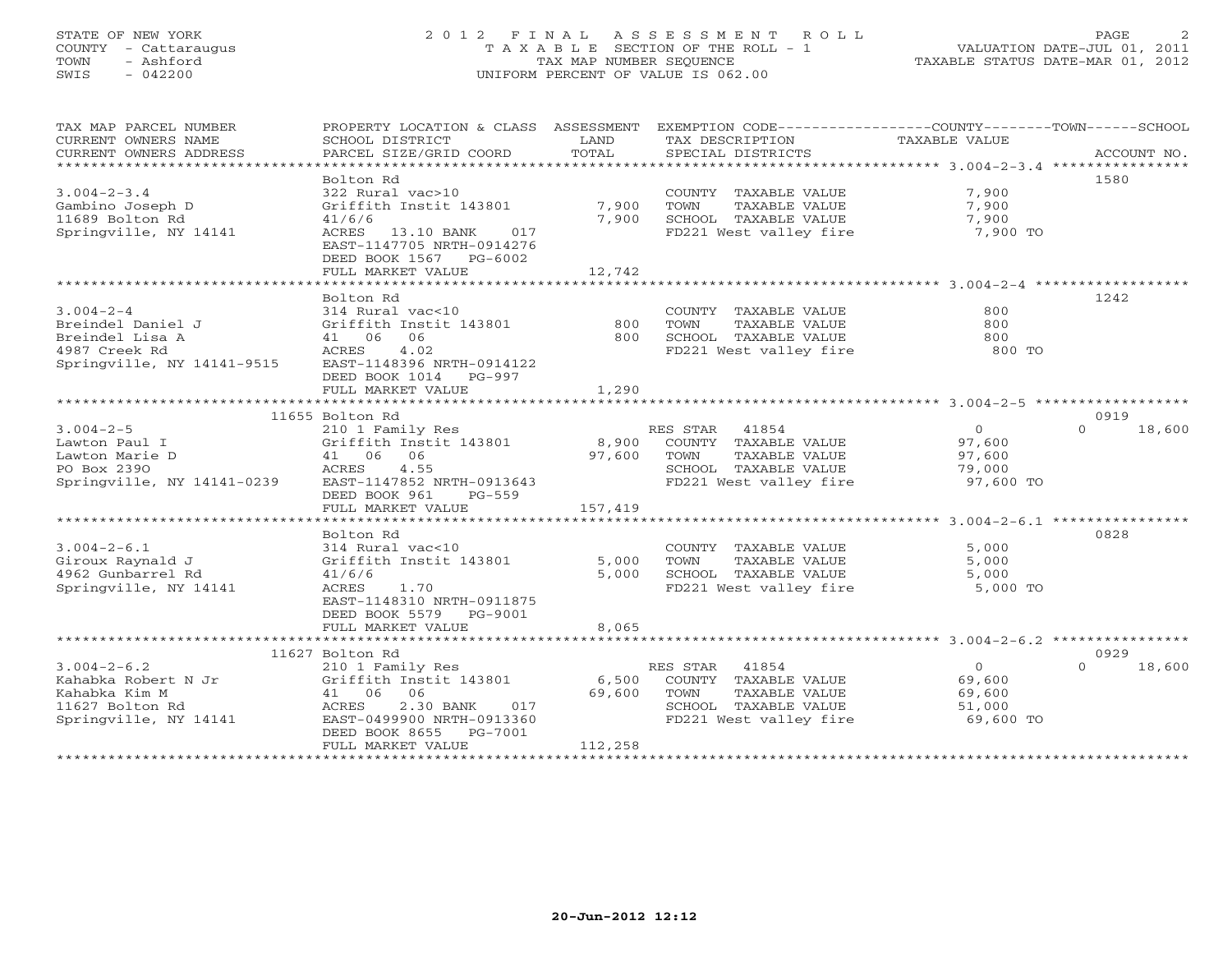## STATE OF NEW YORK 2 0 1 2 F I N A L A S S E S S M E N T R O L L PAGE 3 COUNTY - Cattaraugus T A X A B L E SECTION OF THE ROLL - 1 VALUATION DATE-JUL 01, 2011 TOWN - Ashford TAX MAP NUMBER SEQUENCE TAXABLE STATUS DATE-MAR 01, 2012 SWIS - 042200 UNIFORM PERCENT OF VALUE IS 062.00UNIFORM PERCENT OF VALUE IS 062.00

| TAX MAP PARCEL NUMBER  | PROPERTY LOCATION & CLASS ASSESSMENT |                 | EXEMPTION CODE-----------------COUNTY-------TOWN------SCHOOL |                |                    |
|------------------------|--------------------------------------|-----------------|--------------------------------------------------------------|----------------|--------------------|
| CURRENT OWNERS NAME    | SCHOOL DISTRICT                      | LAND            | TAX DESCRIPTION                                              | TAXABLE VALUE  |                    |
| CURRENT OWNERS ADDRESS | PARCEL SIZE/GRID COORD               | TOTAL           | SPECIAL DISTRICTS                                            |                | ACCOUNT NO.        |
| ********************** |                                      |                 |                                                              |                |                    |
|                        | Bolton Rd                            |                 |                                                              |                | 0972               |
| $3.004 - 2 - 6.3$      | 314 Rural vac<10                     |                 | COUNTY TAXABLE VALUE                                         | 600            |                    |
| Orsolits Norbert F     | Griffith Instit 143801               | 600             | TOWN<br>TAXABLE VALUE                                        | 600            |                    |
| PO Box 91              | 41 06<br>06                          | 600             | SCHOOL TAXABLE VALUE                                         | 600            |                    |
| Springville, NY 14141  | FRNT 360.00 DPTH 50.00               |                 | FD221 West valley fire                                       | 600 TO         |                    |
|                        | EAST-1148375 NRTH-0911249            |                 |                                                              |                |                    |
|                        | DEED BOOK 00922 PG-00463             |                 |                                                              |                |                    |
|                        | FULL MARKET VALUE                    | 968             |                                                              |                |                    |
|                        |                                      |                 |                                                              |                |                    |
|                        | 11431 Bolton Rd                      |                 |                                                              |                | 0982               |
| $3.004 - 2 - 6.4$      | 240 Rural res                        |                 | RES STAR 41854                                               | $\overline{0}$ | $\Omega$<br>18,600 |
| Bunic Joseph J         | Griffith Instit 143801               | 16,600          | COUNTY TAXABLE VALUE                                         | 136,200        |                    |
| Bunic Crystal          | 40/41<br>06 06                       | 136,200         | TOWN<br>TAXABLE VALUE                                        | 136,200        |                    |
| 11431 Bolton Rd        | ACRES 11.80 BANK<br>017              |                 | SCHOOL TAXABLE VALUE                                         | 117,600        |                    |
| Springville, NY 14141  | EAST-1147532 NRTH-0910483            |                 | FD221 West valley fire                                       | 136,200 TO     |                    |
|                        | DEED BOOK 00924 PG-00949             |                 |                                                              |                |                    |
|                        | FULL MARKET VALUE                    | 219,677         |                                                              |                |                    |
|                        |                                      |                 |                                                              |                |                    |
|                        | Bolton Rd                            |                 |                                                              |                | 1007               |
| $3.004 - 2 - 6.5$      | 314 Rural vac<10                     |                 | COUNTY TAXABLE VALUE                                         | 300            |                    |
| Kestner Rita K         | Griffith Instit 143801               | 300             | TOWN<br>TAXABLE VALUE                                        | 300            |                    |
| Kestner James D        | 41 06<br>06                          | 300             | SCHOOL TAXABLE VALUE                                         | 300            |                    |
| 11558 Bolton Rd        | FRNT 160.00 DPTH<br>50.00            |                 | FD221 West valley fire                                       | 300 TO         |                    |
| Springville, NY 14141  | 182<br>BANK                          |                 |                                                              |                |                    |
|                        | EAST-1148391 NRTH-0911447            |                 |                                                              |                |                    |
|                        | DEED BOOK 966<br>PG-975              |                 |                                                              |                |                    |
|                        | FULL MARKET VALUE                    | 484             |                                                              |                |                    |
| ********************** | *******************************      | *************** |                                                              |                |                    |
|                        | 11509 Bolton Rd                      |                 |                                                              |                | 1005               |
| $3.004 - 2 - 6.6$      | 210 1 Family Res                     |                 | RES STAR 41854                                               | $\overline{0}$ | 18,600<br>$\Omega$ |
| Courneen Donald        | Griffith Instit 143801               |                 | 5,400 COUNTY TAXABLE VALUE                                   | 50,400         |                    |
| Courneen Deborah       | $-06$<br>$-06$<br>41                 | 50,400 TOWN     | TAXABLE VALUE                                                | 50,400         |                    |
| 11509 Bolton Rd        | ACRES 1.40 BANK<br>017               |                 | SCHOOL TAXABLE VALUE                                         | 31,800         |                    |
| Springville, NY 14141  | EAST-1148261 NRTH-0911490            |                 | FD221 West valley fire 50,400 TO                             |                |                    |
|                        | DEED BOOK 00957 PG-00581             |                 |                                                              |                |                    |
|                        | FULL MARKET VALUE                    | 81,290          |                                                              |                |                    |
|                        |                                      |                 |                                                              |                |                    |
|                        | Bolton Rd                            |                 |                                                              |                | 1029               |
| $3.004 - 2 - 6.7$      | 321 Abandoned ag                     |                 | COUNTY TAXABLE VALUE                                         | 14,100         |                    |
| Bojarski Tadeusz       | Griffith Instit $143801$ 14,100      |                 | TOWN<br>TAXABLE VALUE                                        | 14,100         |                    |
| Bojarski Leontyna      | 41 06 06                             | 14,100          | SCHOOL TAXABLE VALUE                                         | 14,100         |                    |
| 4597 Drnyton Park      | ACRES 13.39                          |                 | FD221 West valley fire 14,100 TO                             |                |                    |
| Hamburg, NY 14075      | EAST-1147622 NRTH-0910841            |                 |                                                              |                |                    |
|                        | DEED BOOK 898<br>PG-00298            |                 |                                                              |                |                    |
|                        | FULL MARKET VALUE                    | 22,742          |                                                              |                |                    |
|                        |                                      |                 |                                                              |                |                    |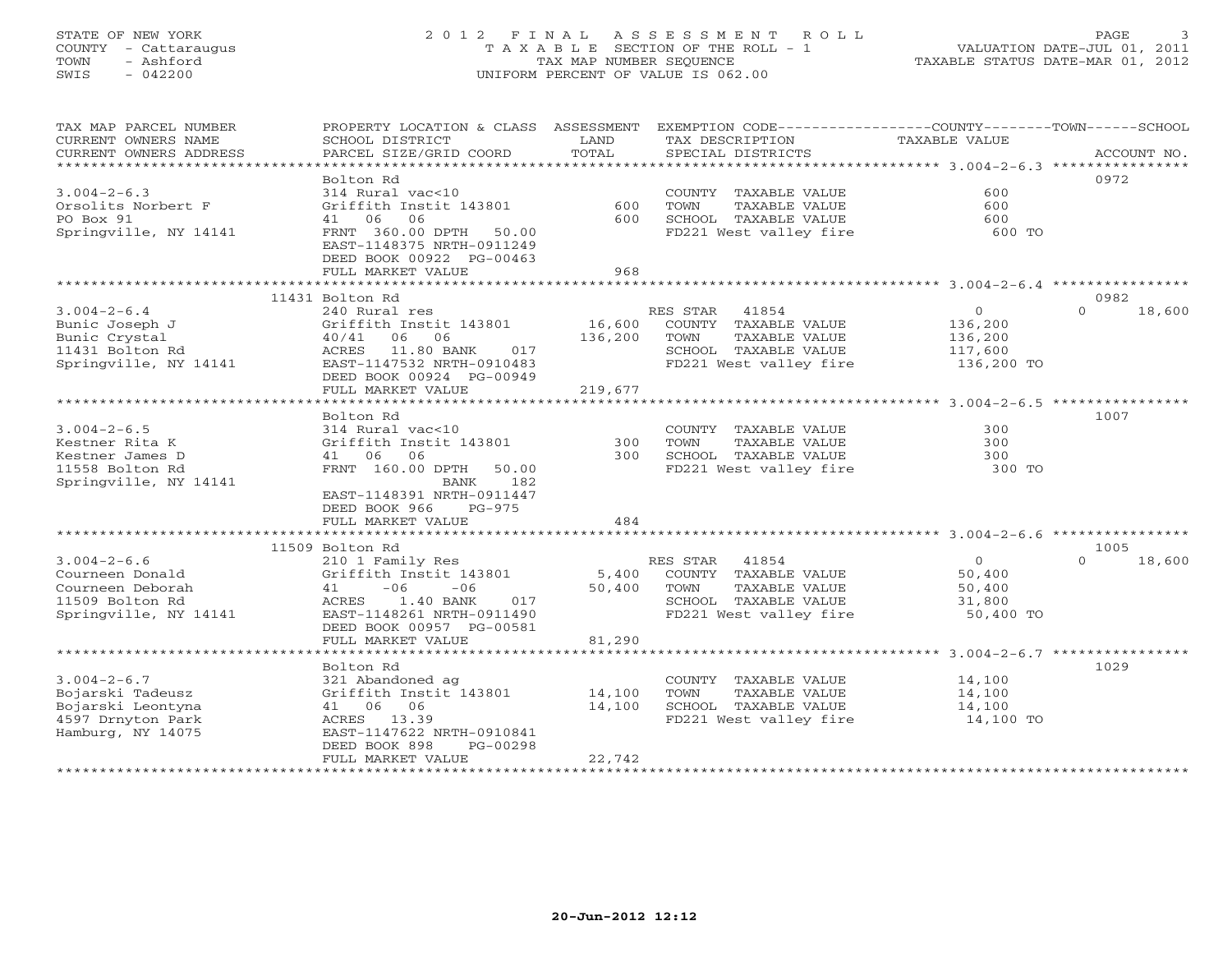## STATE OF NEW YORK 2 0 1 2 F I N A L A S S E S S M E N T R O L L PAGE 4 COUNTY - Cattaraugus T A X A B L E SECTION OF THE ROLL - 1 VALUATION DATE-JUL 01, 2011 TOWN - Ashford TAX MAP NUMBER SEQUENCE TAXABLE STATUS DATE-MAR 01, 2012 SWIS - 042200 UNIFORM PERCENT OF VALUE IS 062.00UNIFORM PERCENT OF VALUE IS 062.00

| TAX MAP PARCEL NUMBER                                                                                                                       | PROPERTY LOCATION & CLASS ASSESSMENT EXEMPTION CODE----------------COUNTY-------TOWN------SCHOOL                  |                                                                                                            |                                                                                                                                                                  |                    |                                                           |
|---------------------------------------------------------------------------------------------------------------------------------------------|-------------------------------------------------------------------------------------------------------------------|------------------------------------------------------------------------------------------------------------|------------------------------------------------------------------------------------------------------------------------------------------------------------------|--------------------|-----------------------------------------------------------|
| CURRENT OWNERS NAME                                                                                                                         | SCHOOL DISTRICT                                                                                                   | LAND                                                                                                       | TAX DESCRIPTION                                                                                                                                                  | TAXABLE VALUE      |                                                           |
|                                                                                                                                             |                                                                                                                   |                                                                                                            |                                                                                                                                                                  |                    |                                                           |
|                                                                                                                                             |                                                                                                                   |                                                                                                            |                                                                                                                                                                  |                    |                                                           |
|                                                                                                                                             | 11599 Bolton Rd                                                                                                   |                                                                                                            |                                                                                                                                                                  |                    | 1420                                                      |
| $3.004 - 2 - 6.8$                                                                                                                           | 270 Mfg housing                                                                                                   |                                                                                                            | COUNTY TAXABLE VALUE 18,600                                                                                                                                      |                    |                                                           |
|                                                                                                                                             | Griffith Instit 143801 6,800                                                                                      |                                                                                                            | TOWN<br>TAXABLE VALUE 18,600<br>TAXABLE VALUE 18,600                                                                                                             |                    |                                                           |
|                                                                                                                                             |                                                                                                                   |                                                                                                            | SCHOOL TAXABLE VALUE                                                                                                                                             |                    |                                                           |
|                                                                                                                                             |                                                                                                                   | 18,600                                                                                                     | FD221 West valley fire 18,600 TO                                                                                                                                 |                    |                                                           |
| 3.004-2-0.0<br>Boldt Daniel D<br>Giroux Laurie<br>13249 Genesee Rd<br>Chaffee, NY 14030-9406<br>Chaffee, NY 14030-9406<br>FULL MARKET VALUE |                                                                                                                   |                                                                                                            |                                                                                                                                                                  |                    |                                                           |
|                                                                                                                                             |                                                                                                                   | 30,000                                                                                                     |                                                                                                                                                                  |                    |                                                           |
|                                                                                                                                             |                                                                                                                   |                                                                                                            |                                                                                                                                                                  |                    |                                                           |
|                                                                                                                                             | Bolton Rd                                                                                                         |                                                                                                            |                                                                                                                                                                  |                    | 1589                                                      |
| $3.004 - 2 - 6.9$                                                                                                                           | 170 Nursery                                                                                                       |                                                                                                            | AG DIST<br>41720                                                                                                                                                 | 95,973             | 95,973<br>95,973                                          |
| Schichtel'S Nursery Inc                                                                                                                     | Griffith Instit $143801$ 267,400                                                                                  |                                                                                                            | COUNTY TAXABLE VALUE                                                                                                                                             | 171,427            |                                                           |
| 7420 Peters Rd                                                                                                                              | $40, 41, 48 - 6 - 6$                                                                                              | 267,400                                                                                                    | TOWN<br>TAXABLE VALUE                                                                                                                                            | 171,427<br>171,427 |                                                           |
| Springville, NY 14141                                                                                                                       | ACRES 541.85                                                                                                      |                                                                                                            | SCHOOL TAXABLE VALUE                                                                                                                                             |                    |                                                           |
|                                                                                                                                             | ACRES 541.85<br>EAST-1145726 NRTH-0911191                                                                         |                                                                                                            | FD221 West valley fire 267,400 TO                                                                                                                                |                    |                                                           |
| MAY BE SUBJECT TO PAYMENT<br>UNDER AGDIST LAW TIL 2016                                                                                      | DEED BOOK 2920 PG-5003                                                                                            |                                                                                                            |                                                                                                                                                                  |                    |                                                           |
|                                                                                                                                             | FULL MARKET VALUE                                                                                                 | 431,290                                                                                                    |                                                                                                                                                                  |                    |                                                           |
|                                                                                                                                             |                                                                                                                   |                                                                                                            |                                                                                                                                                                  |                    |                                                           |
|                                                                                                                                             | 6610 Thomas Corners Rd                                                                                            |                                                                                                            |                                                                                                                                                                  |                    | 0321                                                      |
| $10.002 - 1 - 2$                                                                                                                            | 105 Vac farmland<br>Griffith Instit 143801 23,800 COUNTY TAXABLE VALUE                                            |                                                                                                            |                                                                                                                                                                  | 9,848              | 9,848<br>9,848                                            |
| Reed David                                                                                                                                  |                                                                                                                   |                                                                                                            |                                                                                                                                                                  | 13,952             |                                                           |
| 6558 Thomas Corners Rd                                                                                                                      | 74 06 07                                                                                                          | 23,800                                                                                                     | TAXABLE VALUE 13,952<br>TOWN                                                                                                                                     |                    |                                                           |
| West Valley, NY 14171                                                                                                                       | ACRES 41.69<br>EAST-1122376 NRTH-0904307                                                                          |                                                                                                            | SCHOOL TAXABLE VALUE 13,952<br>FD221 West valley fire 23,800 TO                                                                                                  |                    |                                                           |
|                                                                                                                                             |                                                                                                                   |                                                                                                            |                                                                                                                                                                  |                    |                                                           |
|                                                                                                                                             | PG-01072                                                                                                          |                                                                                                            |                                                                                                                                                                  |                    |                                                           |
| MAY BE SUBJECT TO PAYMENT DEED BOOK 756 INDER AGDIST LAW TIL 2016 FULL MARKET VALUE                                                         |                                                                                                                   | 38,387                                                                                                     |                                                                                                                                                                  |                    |                                                           |
|                                                                                                                                             |                                                                                                                   |                                                                                                            |                                                                                                                                                                  |                    |                                                           |
|                                                                                                                                             | 6558 Thomas Corners Rd                                                                                            |                                                                                                            |                                                                                                                                                                  |                    | 1010                                                      |
| $10.002 - 1 - 3$                                                                                                                            | 112 Dairy farm<br>112 Dairy farm<br>Griffith Instit 143801<br>13,800 AGED C/T/S 41800<br>143,800 AGED C/T/S 41800 |                                                                                                            |                                                                                                                                                                  |                    | $9,554$<br>36,023<br>36,023<br>36,023<br>36,023<br>36,023 |
| Reed David                                                                                                                                  |                                                                                                                   |                                                                                                            |                                                                                                                                                                  |                    |                                                           |
| 6558 Thomas Corners Rd                                                                                                                      |                                                                                                                   | $\begin{array}{r} \text{C/T} \ \text{C/T} \ \text{S1,600 SR STAR} \ \text{C/Tn} \ \text{C/Tn} \end{array}$ |                                                                                                                                                                  |                    |                                                           |
| West Valley, NY 14171                                                                                                                       |                                                                                                                   |                                                                                                            |                                                                                                                                                                  |                    |                                                           |
|                                                                                                                                             | ACRES 94.11<br>EAST-1124503 NRTH-0905031                                                                          |                                                                                                            |                                                                                                                                                                  |                    |                                                           |
| MAY BE SUBJECT TO PAYMENT                                                                                                                   | DEED BOOK 756<br>PG-01072                                                                                         |                                                                                                            | COUNTY TAXABLE VALUE 36,023<br>TOWN TAXABLE VALUE 36,023<br>CHOOL TAXABLE VALUE 36,023<br>CHOOL TAXABLE VALUE 36,023<br>131,613 FD221 West valley fire 31,600 TO |                    |                                                           |
| UNDER AGDIST LAW TIL 2016                                                                                                                   | FULL MARKET VALUE                                                                                                 |                                                                                                            |                                                                                                                                                                  |                    |                                                           |
|                                                                                                                                             |                                                                                                                   |                                                                                                            |                                                                                                                                                                  |                    |                                                           |
|                                                                                                                                             | Thomas Corners Rd                                                                                                 |                                                                                                            |                                                                                                                                                                  |                    | 0658                                                      |
| $10.002 - 1 - 4$                                                                                                                            | 105 Vac farmland                                                                                                  |                                                                                                            | COUNTY TAXABLE VALUE                                                                                                                                             | 106,200            |                                                           |
| Select Tree Farms Inc                                                                                                                       | Griffith Instit 143801 106,200                                                                                    |                                                                                                            | TOWN<br>TAXABLE VALUE                                                                                                                                            | 106,200            |                                                           |
| 6339 Thomas Corners Rd                                                                                                                      | 70 06 06                                                                                                          | 106,200                                                                                                    | SCHOOL TAXABLE VALUE                                                                                                                                             | 106,200            |                                                           |
| West Valley, NY 14171                                                                                                                       | ACRES 212.29 BANK 055                                                                                             |                                                                                                            | FD221 West valley fire 106,200 TO                                                                                                                                |                    |                                                           |
|                                                                                                                                             | EAST-0477890 NRTH-0904350                                                                                         |                                                                                                            |                                                                                                                                                                  |                    |                                                           |
| MAY BE SUBJECT TO PAYMENT                                                                                                                   | DEED BOOK 9497 PG-9002                                                                                            |                                                                                                            |                                                                                                                                                                  |                    |                                                           |
| UNDER AGDIST LAW TIL 2016                                                                                                                   | FULL MARKET VALUE                                                                                                 | 171,290                                                                                                    |                                                                                                                                                                  |                    |                                                           |
|                                                                                                                                             |                                                                                                                   |                                                                                                            |                                                                                                                                                                  |                    |                                                           |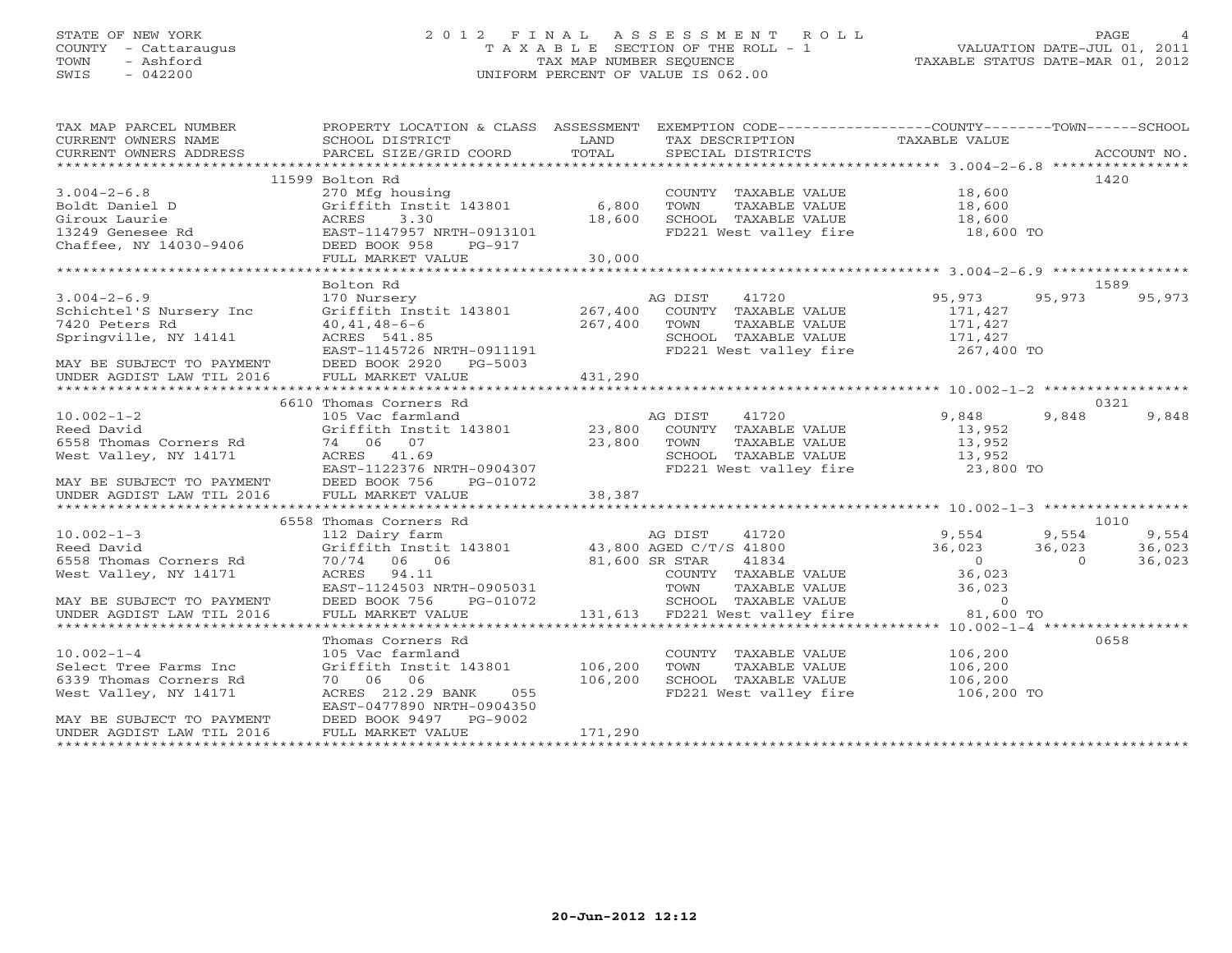## STATE OF NEW YORK 2 0 1 2 F I N A L A S S E S S M E N T R O L L PAGE 5 COUNTY - Cattaraugus T A X A B L E SECTION OF THE ROLL - 1 VALUATION DATE-JUL 01, 2011 TOWN - Ashford TAX MAP NUMBER SEQUENCE TAXABLE STATUS DATE-MAR 01, 2012 SWIS - 042200 UNIFORM PERCENT OF VALUE IS 062.00UNIFORM PERCENT OF VALUE IS 062.00

| 0765<br>Thomas Corners Rd<br>$10.002 - 1 - 5.1$<br>105 Vac farmland<br>97,200<br>COUNTY TAXABLE VALUE<br>Select Tree Farms Inc<br>Griffith Instit 143801<br>97,200<br>TAXABLE VALUE<br>97,200<br>TOWN<br>6339 Thomas Corners Rd<br>70 06<br>06<br>97,200<br>SCHOOL TAXABLE VALUE<br>97,200<br>97,200 TO<br>West Valley, NY 14171<br>ACRES 170.00 BANK<br>0.55<br>FD221 West valley fire<br>EAST-1127965 NRTH-0904990<br>MAY BE SUBJECT TO PAYMENT<br>DEED BOOK 9497 PG-9004<br>UNDER AGDIST LAW TIL 2016<br>FULL MARKET VALUE<br>156,774<br>6140 Bond Rd<br>1032<br>$10.002 - 1 - 5.2$<br>210 1 Family Res<br>WVET C/T 41121<br>7,440<br>7,440<br>$\Omega$<br>Griffith Instit 143801 10,800 RES STAR<br>41854<br>Garvey George P<br>$\overline{0}$<br>18,600<br>$\Omega$<br>70,600<br>63,160<br>Gentner Christine M<br>70 06<br>06<br>COUNTY TAXABLE VALUE<br>6140 Bond Rd<br>6.24<br>ACRES<br>TOWN<br>TAXABLE VALUE<br>63,160<br>EAST-1128500 NRTH-0905586<br>SCHOOL TAXABLE VALUE<br>West Valley, NY 14171<br>52,000<br>DEED BOOK 986<br>PG-961<br>FD221 West valley fire<br>70,600 TO<br>FULL MARKET VALUE<br>113,871<br>6338 Thomas Corners Rd<br>0837<br>$\circ$<br>$10.002 - 1 - 6$<br>270 Mfg housing<br>RES STAR<br>41854<br>18,600<br>$\cap$<br>Griffith Instit 143801<br>6,000<br>COUNTY TAXABLE VALUE<br>56,000<br>Heinen Frank<br>6338 Thomas Corners Rd<br>70 06 06<br>56,000<br>TOWN<br>TAXABLE VALUE<br>56,000<br>SCHOOL TAXABLE VALUE<br>West Valley, NY 14171<br>ACRES<br>1.90<br>37,400<br>EAST-1126821 NRTH-0903770<br>FD221 West valley fire<br>56,000 TO<br>DEED BOOK 879<br>PG-00810<br>FULL MARKET VALUE<br>90,323<br>0783<br>6339 Thomas Corners Rd<br>$10.002 - 1 - 7$<br>210 1 Family Res<br>65,100<br>COUNTY TAXABLE VALUE<br>Select Tree Farms Inc<br>Griffith Instit 143801<br>6,200<br>TAXABLE VALUE<br>65,100<br>TOWN<br>6339 Thomas Corners<br>70 06<br>06<br>65,100<br>SCHOOL TAXABLE VALUE<br>65,100<br>2.07 BANK<br>65,100 TO<br>West Valley, NY 14171<br>ACRES<br>055<br>FD221 West valley fire<br>EAST-0478510 NRTH-0903460<br>DEED BOOK 9872 PG-5001<br>FULL MARKET VALUE<br>105,000<br>0410<br>Henrietta Rd<br>$10.003 - 2 - 1$<br>COUNTY TAXABLE VALUE<br>29,200<br>260 Seasonal res<br>14,400<br>Pawlik Stephen R<br>Griffith Instit 143801<br>TOWN<br>TAXABLE VALUE<br>29,200<br>29,200<br>Pawlik Louise<br>43 06 07<br>SCHOOL TAXABLE VALUE<br>29,200<br>1537 Old Spring House Ln<br>ACRES 26.70<br>FD221 West valley fire<br>29,200 TO<br>Dunwoody, GA 30338<br>EAST-1106666 NRTH-0900214<br>DEED BOOK 804<br>PG-00259<br>47,097<br>FULL MARKET VALUE<br>* * * * * * * * * * * * * * * * *<br>************************** | TAX MAP PARCEL NUMBER<br>CURRENT OWNERS NAME<br>CURRENT OWNERS ADDRESS | PROPERTY LOCATION & CLASS ASSESSMENT<br>SCHOOL DISTRICT<br>PARCEL SIZE/GRID COORD | LAND<br>TOTAL | EXEMPTION CODE-----------------COUNTY-------TOWN------SCHOOL<br>TAX DESCRIPTION<br>SPECIAL DISTRICTS | TAXABLE VALUE | ACCOUNT NO. |
|----------------------------------------------------------------------------------------------------------------------------------------------------------------------------------------------------------------------------------------------------------------------------------------------------------------------------------------------------------------------------------------------------------------------------------------------------------------------------------------------------------------------------------------------------------------------------------------------------------------------------------------------------------------------------------------------------------------------------------------------------------------------------------------------------------------------------------------------------------------------------------------------------------------------------------------------------------------------------------------------------------------------------------------------------------------------------------------------------------------------------------------------------------------------------------------------------------------------------------------------------------------------------------------------------------------------------------------------------------------------------------------------------------------------------------------------------------------------------------------------------------------------------------------------------------------------------------------------------------------------------------------------------------------------------------------------------------------------------------------------------------------------------------------------------------------------------------------------------------------------------------------------------------------------------------------------------------------------------------------------------------------------------------------------------------------------------------------------------------------------------------------------------------------------------------------------------------------------------------------------------------------------------------------------------------------------------------------------------------------------------------------------------------------------------------------------------------------------------------------------------------------------------------------------------------------------------------------------------------------------------------------------------------------------|------------------------------------------------------------------------|-----------------------------------------------------------------------------------|---------------|------------------------------------------------------------------------------------------------------|---------------|-------------|
|                                                                                                                                                                                                                                                                                                                                                                                                                                                                                                                                                                                                                                                                                                                                                                                                                                                                                                                                                                                                                                                                                                                                                                                                                                                                                                                                                                                                                                                                                                                                                                                                                                                                                                                                                                                                                                                                                                                                                                                                                                                                                                                                                                                                                                                                                                                                                                                                                                                                                                                                                                                                                                                                      |                                                                        |                                                                                   |               |                                                                                                      |               |             |
|                                                                                                                                                                                                                                                                                                                                                                                                                                                                                                                                                                                                                                                                                                                                                                                                                                                                                                                                                                                                                                                                                                                                                                                                                                                                                                                                                                                                                                                                                                                                                                                                                                                                                                                                                                                                                                                                                                                                                                                                                                                                                                                                                                                                                                                                                                                                                                                                                                                                                                                                                                                                                                                                      |                                                                        |                                                                                   |               |                                                                                                      |               |             |
|                                                                                                                                                                                                                                                                                                                                                                                                                                                                                                                                                                                                                                                                                                                                                                                                                                                                                                                                                                                                                                                                                                                                                                                                                                                                                                                                                                                                                                                                                                                                                                                                                                                                                                                                                                                                                                                                                                                                                                                                                                                                                                                                                                                                                                                                                                                                                                                                                                                                                                                                                                                                                                                                      |                                                                        |                                                                                   |               |                                                                                                      |               |             |
|                                                                                                                                                                                                                                                                                                                                                                                                                                                                                                                                                                                                                                                                                                                                                                                                                                                                                                                                                                                                                                                                                                                                                                                                                                                                                                                                                                                                                                                                                                                                                                                                                                                                                                                                                                                                                                                                                                                                                                                                                                                                                                                                                                                                                                                                                                                                                                                                                                                                                                                                                                                                                                                                      |                                                                        |                                                                                   |               |                                                                                                      |               |             |
|                                                                                                                                                                                                                                                                                                                                                                                                                                                                                                                                                                                                                                                                                                                                                                                                                                                                                                                                                                                                                                                                                                                                                                                                                                                                                                                                                                                                                                                                                                                                                                                                                                                                                                                                                                                                                                                                                                                                                                                                                                                                                                                                                                                                                                                                                                                                                                                                                                                                                                                                                                                                                                                                      |                                                                        |                                                                                   |               |                                                                                                      |               |             |
|                                                                                                                                                                                                                                                                                                                                                                                                                                                                                                                                                                                                                                                                                                                                                                                                                                                                                                                                                                                                                                                                                                                                                                                                                                                                                                                                                                                                                                                                                                                                                                                                                                                                                                                                                                                                                                                                                                                                                                                                                                                                                                                                                                                                                                                                                                                                                                                                                                                                                                                                                                                                                                                                      |                                                                        |                                                                                   |               |                                                                                                      |               |             |
|                                                                                                                                                                                                                                                                                                                                                                                                                                                                                                                                                                                                                                                                                                                                                                                                                                                                                                                                                                                                                                                                                                                                                                                                                                                                                                                                                                                                                                                                                                                                                                                                                                                                                                                                                                                                                                                                                                                                                                                                                                                                                                                                                                                                                                                                                                                                                                                                                                                                                                                                                                                                                                                                      |                                                                        |                                                                                   |               |                                                                                                      |               |             |
|                                                                                                                                                                                                                                                                                                                                                                                                                                                                                                                                                                                                                                                                                                                                                                                                                                                                                                                                                                                                                                                                                                                                                                                                                                                                                                                                                                                                                                                                                                                                                                                                                                                                                                                                                                                                                                                                                                                                                                                                                                                                                                                                                                                                                                                                                                                                                                                                                                                                                                                                                                                                                                                                      |                                                                        |                                                                                   |               |                                                                                                      |               |             |
|                                                                                                                                                                                                                                                                                                                                                                                                                                                                                                                                                                                                                                                                                                                                                                                                                                                                                                                                                                                                                                                                                                                                                                                                                                                                                                                                                                                                                                                                                                                                                                                                                                                                                                                                                                                                                                                                                                                                                                                                                                                                                                                                                                                                                                                                                                                                                                                                                                                                                                                                                                                                                                                                      |                                                                        |                                                                                   |               |                                                                                                      |               |             |
|                                                                                                                                                                                                                                                                                                                                                                                                                                                                                                                                                                                                                                                                                                                                                                                                                                                                                                                                                                                                                                                                                                                                                                                                                                                                                                                                                                                                                                                                                                                                                                                                                                                                                                                                                                                                                                                                                                                                                                                                                                                                                                                                                                                                                                                                                                                                                                                                                                                                                                                                                                                                                                                                      |                                                                        |                                                                                   |               |                                                                                                      |               |             |
|                                                                                                                                                                                                                                                                                                                                                                                                                                                                                                                                                                                                                                                                                                                                                                                                                                                                                                                                                                                                                                                                                                                                                                                                                                                                                                                                                                                                                                                                                                                                                                                                                                                                                                                                                                                                                                                                                                                                                                                                                                                                                                                                                                                                                                                                                                                                                                                                                                                                                                                                                                                                                                                                      |                                                                        |                                                                                   |               |                                                                                                      |               |             |
|                                                                                                                                                                                                                                                                                                                                                                                                                                                                                                                                                                                                                                                                                                                                                                                                                                                                                                                                                                                                                                                                                                                                                                                                                                                                                                                                                                                                                                                                                                                                                                                                                                                                                                                                                                                                                                                                                                                                                                                                                                                                                                                                                                                                                                                                                                                                                                                                                                                                                                                                                                                                                                                                      |                                                                        |                                                                                   |               |                                                                                                      |               |             |
|                                                                                                                                                                                                                                                                                                                                                                                                                                                                                                                                                                                                                                                                                                                                                                                                                                                                                                                                                                                                                                                                                                                                                                                                                                                                                                                                                                                                                                                                                                                                                                                                                                                                                                                                                                                                                                                                                                                                                                                                                                                                                                                                                                                                                                                                                                                                                                                                                                                                                                                                                                                                                                                                      |                                                                        |                                                                                   |               |                                                                                                      |               |             |
|                                                                                                                                                                                                                                                                                                                                                                                                                                                                                                                                                                                                                                                                                                                                                                                                                                                                                                                                                                                                                                                                                                                                                                                                                                                                                                                                                                                                                                                                                                                                                                                                                                                                                                                                                                                                                                                                                                                                                                                                                                                                                                                                                                                                                                                                                                                                                                                                                                                                                                                                                                                                                                                                      |                                                                        |                                                                                   |               |                                                                                                      |               |             |
|                                                                                                                                                                                                                                                                                                                                                                                                                                                                                                                                                                                                                                                                                                                                                                                                                                                                                                                                                                                                                                                                                                                                                                                                                                                                                                                                                                                                                                                                                                                                                                                                                                                                                                                                                                                                                                                                                                                                                                                                                                                                                                                                                                                                                                                                                                                                                                                                                                                                                                                                                                                                                                                                      |                                                                        |                                                                                   |               |                                                                                                      |               |             |
|                                                                                                                                                                                                                                                                                                                                                                                                                                                                                                                                                                                                                                                                                                                                                                                                                                                                                                                                                                                                                                                                                                                                                                                                                                                                                                                                                                                                                                                                                                                                                                                                                                                                                                                                                                                                                                                                                                                                                                                                                                                                                                                                                                                                                                                                                                                                                                                                                                                                                                                                                                                                                                                                      |                                                                        |                                                                                   |               |                                                                                                      |               |             |
|                                                                                                                                                                                                                                                                                                                                                                                                                                                                                                                                                                                                                                                                                                                                                                                                                                                                                                                                                                                                                                                                                                                                                                                                                                                                                                                                                                                                                                                                                                                                                                                                                                                                                                                                                                                                                                                                                                                                                                                                                                                                                                                                                                                                                                                                                                                                                                                                                                                                                                                                                                                                                                                                      |                                                                        |                                                                                   |               |                                                                                                      |               |             |
|                                                                                                                                                                                                                                                                                                                                                                                                                                                                                                                                                                                                                                                                                                                                                                                                                                                                                                                                                                                                                                                                                                                                                                                                                                                                                                                                                                                                                                                                                                                                                                                                                                                                                                                                                                                                                                                                                                                                                                                                                                                                                                                                                                                                                                                                                                                                                                                                                                                                                                                                                                                                                                                                      |                                                                        |                                                                                   |               |                                                                                                      |               |             |
|                                                                                                                                                                                                                                                                                                                                                                                                                                                                                                                                                                                                                                                                                                                                                                                                                                                                                                                                                                                                                                                                                                                                                                                                                                                                                                                                                                                                                                                                                                                                                                                                                                                                                                                                                                                                                                                                                                                                                                                                                                                                                                                                                                                                                                                                                                                                                                                                                                                                                                                                                                                                                                                                      |                                                                        |                                                                                   |               |                                                                                                      |               |             |
|                                                                                                                                                                                                                                                                                                                                                                                                                                                                                                                                                                                                                                                                                                                                                                                                                                                                                                                                                                                                                                                                                                                                                                                                                                                                                                                                                                                                                                                                                                                                                                                                                                                                                                                                                                                                                                                                                                                                                                                                                                                                                                                                                                                                                                                                                                                                                                                                                                                                                                                                                                                                                                                                      |                                                                        |                                                                                   |               |                                                                                                      |               |             |
|                                                                                                                                                                                                                                                                                                                                                                                                                                                                                                                                                                                                                                                                                                                                                                                                                                                                                                                                                                                                                                                                                                                                                                                                                                                                                                                                                                                                                                                                                                                                                                                                                                                                                                                                                                                                                                                                                                                                                                                                                                                                                                                                                                                                                                                                                                                                                                                                                                                                                                                                                                                                                                                                      |                                                                        |                                                                                   |               |                                                                                                      |               |             |
|                                                                                                                                                                                                                                                                                                                                                                                                                                                                                                                                                                                                                                                                                                                                                                                                                                                                                                                                                                                                                                                                                                                                                                                                                                                                                                                                                                                                                                                                                                                                                                                                                                                                                                                                                                                                                                                                                                                                                                                                                                                                                                                                                                                                                                                                                                                                                                                                                                                                                                                                                                                                                                                                      |                                                                        |                                                                                   |               |                                                                                                      |               |             |
|                                                                                                                                                                                                                                                                                                                                                                                                                                                                                                                                                                                                                                                                                                                                                                                                                                                                                                                                                                                                                                                                                                                                                                                                                                                                                                                                                                                                                                                                                                                                                                                                                                                                                                                                                                                                                                                                                                                                                                                                                                                                                                                                                                                                                                                                                                                                                                                                                                                                                                                                                                                                                                                                      |                                                                        |                                                                                   |               |                                                                                                      |               |             |
|                                                                                                                                                                                                                                                                                                                                                                                                                                                                                                                                                                                                                                                                                                                                                                                                                                                                                                                                                                                                                                                                                                                                                                                                                                                                                                                                                                                                                                                                                                                                                                                                                                                                                                                                                                                                                                                                                                                                                                                                                                                                                                                                                                                                                                                                                                                                                                                                                                                                                                                                                                                                                                                                      |                                                                        |                                                                                   |               |                                                                                                      |               |             |
|                                                                                                                                                                                                                                                                                                                                                                                                                                                                                                                                                                                                                                                                                                                                                                                                                                                                                                                                                                                                                                                                                                                                                                                                                                                                                                                                                                                                                                                                                                                                                                                                                                                                                                                                                                                                                                                                                                                                                                                                                                                                                                                                                                                                                                                                                                                                                                                                                                                                                                                                                                                                                                                                      |                                                                        |                                                                                   |               |                                                                                                      |               |             |
|                                                                                                                                                                                                                                                                                                                                                                                                                                                                                                                                                                                                                                                                                                                                                                                                                                                                                                                                                                                                                                                                                                                                                                                                                                                                                                                                                                                                                                                                                                                                                                                                                                                                                                                                                                                                                                                                                                                                                                                                                                                                                                                                                                                                                                                                                                                                                                                                                                                                                                                                                                                                                                                                      |                                                                        |                                                                                   |               |                                                                                                      |               |             |
|                                                                                                                                                                                                                                                                                                                                                                                                                                                                                                                                                                                                                                                                                                                                                                                                                                                                                                                                                                                                                                                                                                                                                                                                                                                                                                                                                                                                                                                                                                                                                                                                                                                                                                                                                                                                                                                                                                                                                                                                                                                                                                                                                                                                                                                                                                                                                                                                                                                                                                                                                                                                                                                                      |                                                                        |                                                                                   |               |                                                                                                      |               |             |
|                                                                                                                                                                                                                                                                                                                                                                                                                                                                                                                                                                                                                                                                                                                                                                                                                                                                                                                                                                                                                                                                                                                                                                                                                                                                                                                                                                                                                                                                                                                                                                                                                                                                                                                                                                                                                                                                                                                                                                                                                                                                                                                                                                                                                                                                                                                                                                                                                                                                                                                                                                                                                                                                      |                                                                        |                                                                                   |               |                                                                                                      |               |             |
|                                                                                                                                                                                                                                                                                                                                                                                                                                                                                                                                                                                                                                                                                                                                                                                                                                                                                                                                                                                                                                                                                                                                                                                                                                                                                                                                                                                                                                                                                                                                                                                                                                                                                                                                                                                                                                                                                                                                                                                                                                                                                                                                                                                                                                                                                                                                                                                                                                                                                                                                                                                                                                                                      |                                                                        |                                                                                   |               |                                                                                                      |               |             |
|                                                                                                                                                                                                                                                                                                                                                                                                                                                                                                                                                                                                                                                                                                                                                                                                                                                                                                                                                                                                                                                                                                                                                                                                                                                                                                                                                                                                                                                                                                                                                                                                                                                                                                                                                                                                                                                                                                                                                                                                                                                                                                                                                                                                                                                                                                                                                                                                                                                                                                                                                                                                                                                                      |                                                                        |                                                                                   |               |                                                                                                      |               |             |
|                                                                                                                                                                                                                                                                                                                                                                                                                                                                                                                                                                                                                                                                                                                                                                                                                                                                                                                                                                                                                                                                                                                                                                                                                                                                                                                                                                                                                                                                                                                                                                                                                                                                                                                                                                                                                                                                                                                                                                                                                                                                                                                                                                                                                                                                                                                                                                                                                                                                                                                                                                                                                                                                      |                                                                        |                                                                                   |               |                                                                                                      |               |             |
|                                                                                                                                                                                                                                                                                                                                                                                                                                                                                                                                                                                                                                                                                                                                                                                                                                                                                                                                                                                                                                                                                                                                                                                                                                                                                                                                                                                                                                                                                                                                                                                                                                                                                                                                                                                                                                                                                                                                                                                                                                                                                                                                                                                                                                                                                                                                                                                                                                                                                                                                                                                                                                                                      |                                                                        |                                                                                   |               |                                                                                                      |               |             |
|                                                                                                                                                                                                                                                                                                                                                                                                                                                                                                                                                                                                                                                                                                                                                                                                                                                                                                                                                                                                                                                                                                                                                                                                                                                                                                                                                                                                                                                                                                                                                                                                                                                                                                                                                                                                                                                                                                                                                                                                                                                                                                                                                                                                                                                                                                                                                                                                                                                                                                                                                                                                                                                                      |                                                                        |                                                                                   |               |                                                                                                      |               |             |
|                                                                                                                                                                                                                                                                                                                                                                                                                                                                                                                                                                                                                                                                                                                                                                                                                                                                                                                                                                                                                                                                                                                                                                                                                                                                                                                                                                                                                                                                                                                                                                                                                                                                                                                                                                                                                                                                                                                                                                                                                                                                                                                                                                                                                                                                                                                                                                                                                                                                                                                                                                                                                                                                      |                                                                        |                                                                                   |               |                                                                                                      |               |             |
|                                                                                                                                                                                                                                                                                                                                                                                                                                                                                                                                                                                                                                                                                                                                                                                                                                                                                                                                                                                                                                                                                                                                                                                                                                                                                                                                                                                                                                                                                                                                                                                                                                                                                                                                                                                                                                                                                                                                                                                                                                                                                                                                                                                                                                                                                                                                                                                                                                                                                                                                                                                                                                                                      |                                                                        |                                                                                   |               |                                                                                                      |               |             |
|                                                                                                                                                                                                                                                                                                                                                                                                                                                                                                                                                                                                                                                                                                                                                                                                                                                                                                                                                                                                                                                                                                                                                                                                                                                                                                                                                                                                                                                                                                                                                                                                                                                                                                                                                                                                                                                                                                                                                                                                                                                                                                                                                                                                                                                                                                                                                                                                                                                                                                                                                                                                                                                                      |                                                                        |                                                                                   |               |                                                                                                      |               |             |
|                                                                                                                                                                                                                                                                                                                                                                                                                                                                                                                                                                                                                                                                                                                                                                                                                                                                                                                                                                                                                                                                                                                                                                                                                                                                                                                                                                                                                                                                                                                                                                                                                                                                                                                                                                                                                                                                                                                                                                                                                                                                                                                                                                                                                                                                                                                                                                                                                                                                                                                                                                                                                                                                      |                                                                        |                                                                                   |               |                                                                                                      |               |             |
|                                                                                                                                                                                                                                                                                                                                                                                                                                                                                                                                                                                                                                                                                                                                                                                                                                                                                                                                                                                                                                                                                                                                                                                                                                                                                                                                                                                                                                                                                                                                                                                                                                                                                                                                                                                                                                                                                                                                                                                                                                                                                                                                                                                                                                                                                                                                                                                                                                                                                                                                                                                                                                                                      |                                                                        |                                                                                   |               |                                                                                                      |               |             |
|                                                                                                                                                                                                                                                                                                                                                                                                                                                                                                                                                                                                                                                                                                                                                                                                                                                                                                                                                                                                                                                                                                                                                                                                                                                                                                                                                                                                                                                                                                                                                                                                                                                                                                                                                                                                                                                                                                                                                                                                                                                                                                                                                                                                                                                                                                                                                                                                                                                                                                                                                                                                                                                                      |                                                                        |                                                                                   |               |                                                                                                      |               |             |
|                                                                                                                                                                                                                                                                                                                                                                                                                                                                                                                                                                                                                                                                                                                                                                                                                                                                                                                                                                                                                                                                                                                                                                                                                                                                                                                                                                                                                                                                                                                                                                                                                                                                                                                                                                                                                                                                                                                                                                                                                                                                                                                                                                                                                                                                                                                                                                                                                                                                                                                                                                                                                                                                      |                                                                        |                                                                                   |               |                                                                                                      |               |             |
|                                                                                                                                                                                                                                                                                                                                                                                                                                                                                                                                                                                                                                                                                                                                                                                                                                                                                                                                                                                                                                                                                                                                                                                                                                                                                                                                                                                                                                                                                                                                                                                                                                                                                                                                                                                                                                                                                                                                                                                                                                                                                                                                                                                                                                                                                                                                                                                                                                                                                                                                                                                                                                                                      |                                                                        |                                                                                   |               |                                                                                                      |               |             |
|                                                                                                                                                                                                                                                                                                                                                                                                                                                                                                                                                                                                                                                                                                                                                                                                                                                                                                                                                                                                                                                                                                                                                                                                                                                                                                                                                                                                                                                                                                                                                                                                                                                                                                                                                                                                                                                                                                                                                                                                                                                                                                                                                                                                                                                                                                                                                                                                                                                                                                                                                                                                                                                                      |                                                                        |                                                                                   |               |                                                                                                      |               |             |
|                                                                                                                                                                                                                                                                                                                                                                                                                                                                                                                                                                                                                                                                                                                                                                                                                                                                                                                                                                                                                                                                                                                                                                                                                                                                                                                                                                                                                                                                                                                                                                                                                                                                                                                                                                                                                                                                                                                                                                                                                                                                                                                                                                                                                                                                                                                                                                                                                                                                                                                                                                                                                                                                      |                                                                        |                                                                                   |               |                                                                                                      |               |             |
|                                                                                                                                                                                                                                                                                                                                                                                                                                                                                                                                                                                                                                                                                                                                                                                                                                                                                                                                                                                                                                                                                                                                                                                                                                                                                                                                                                                                                                                                                                                                                                                                                                                                                                                                                                                                                                                                                                                                                                                                                                                                                                                                                                                                                                                                                                                                                                                                                                                                                                                                                                                                                                                                      |                                                                        |                                                                                   |               |                                                                                                      |               |             |
|                                                                                                                                                                                                                                                                                                                                                                                                                                                                                                                                                                                                                                                                                                                                                                                                                                                                                                                                                                                                                                                                                                                                                                                                                                                                                                                                                                                                                                                                                                                                                                                                                                                                                                                                                                                                                                                                                                                                                                                                                                                                                                                                                                                                                                                                                                                                                                                                                                                                                                                                                                                                                                                                      |                                                                        |                                                                                   |               |                                                                                                      |               |             |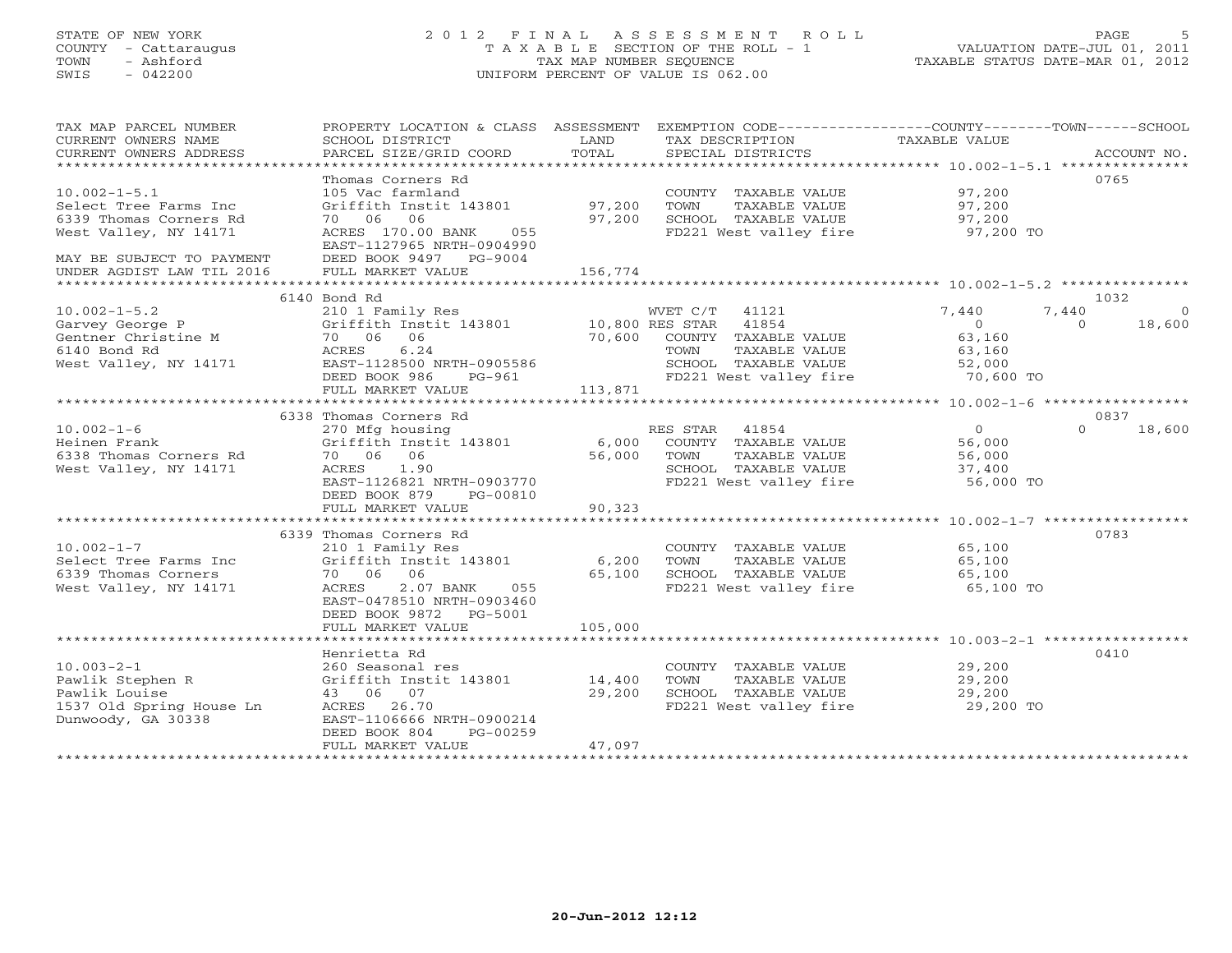## STATE OF NEW YORK 2 0 1 2 F I N A L A S S E S S M E N T R O L L PAGE 6 COUNTY - Cattaraugus T A X A B L E SECTION OF THE ROLL - 1 VALUATION DATE-JUL 01, 2011 TOWN - Ashford TAX MAP NUMBER SEQUENCE TAXABLE STATUS DATE-MAR 01, 2012 SWIS - 042200 UNIFORM PERCENT OF VALUE IS 062.00UNIFORM PERCENT OF VALUE IS 062.00

| TAX MAP PARCEL NUMBER<br>CURRENT OWNERS NAME<br>CURRENT OWNERS ADDRESS<br>*********************   | PROPERTY LOCATION & CLASS<br>SCHOOL DISTRICT<br>PARCEL SIZE/GRID COORD                                                                                   | ASSESSMENT<br>LAND<br>TOTAL | EXEMPTION CODE-----------------COUNTY-------TOWN------SCHOOL<br>TAX DESCRIPTION<br>SPECIAL DISTRICTS                                               | <b>TAXABLE VALUE</b>                                        | ACCOUNT NO.                                             |
|---------------------------------------------------------------------------------------------------|----------------------------------------------------------------------------------------------------------------------------------------------------------|-----------------------------|----------------------------------------------------------------------------------------------------------------------------------------------------|-------------------------------------------------------------|---------------------------------------------------------|
| $10.003 - 2 - 2$<br>Rose Gary<br>3485 East Ave<br>Youngstown, NY 14174                            | Henrietta Rd<br>260 Seasonal res<br>Griffith Instit 143801<br>41/42/43<br>06<br>07<br><b>NRF</b><br>ACRES<br>94.98<br>EAST-1107812 NRTH-0902790          | 41,500<br>71,500            | COUNTY<br>TAXABLE VALUE<br>TOWN<br>TAXABLE VALUE<br>SCHOOL TAXABLE VALUE<br>FD221 West valley fire                                                 | 71,500<br>71,500<br>71,500<br>71,500 TO                     | 0648                                                    |
|                                                                                                   | DEED BOOK 973<br>PG-9001<br>FULL MARKET VALUE                                                                                                            | 115,323                     |                                                                                                                                                    |                                                             |                                                         |
|                                                                                                   | 7129 Henrietta Rd                                                                                                                                        |                             |                                                                                                                                                    |                                                             | 0063                                                    |
| $10.003 - 2 - 3$<br>Blesy Harold<br>Blesy Linda<br>7129 Henrietta Rd<br>Springville, NY 14141     | 112 Dairy farm<br>Griffith Instit 143801<br>07<br>41/42/43<br>06<br>ACRES 201.00<br>EAST-1108430 NRTH-0900866<br>DEED BOOK 869<br>PG-00599               |                             | 41720<br>AG DIST<br>41854<br>114,300 RES STAR<br>257,100 SILO T/C/S 42100<br>COUNTY TAXABLE VALUE<br>TOWN<br>TAXABLE VALUE<br>SCHOOL TAXABLE VALUE | 58,633<br>$\circ$<br>8,500<br>189,967<br>189,967<br>171,367 | 58,633<br>58,633<br>18,600<br>$\circ$<br>8,500<br>8,500 |
| MAY BE SUBJECT TO PAYMENT<br>UNDER AGDIST LAW TIL 2016                                            | FULL MARKET VALUE                                                                                                                                        |                             | 414,677 FD221 West valley fire                                                                                                                     | 257,100 TO<br>********** 10.003-2-4.1 ***************       |                                                         |
|                                                                                                   | 7235 Henrietta Rd                                                                                                                                        |                             |                                                                                                                                                    |                                                             | 0774                                                    |
| $10.003 - 2 - 4.1$<br>Vacinek Richard<br>PO Box 133<br>Springville, NY 14141                      | 230 3 Family Res<br>Griffith Instit 143801<br>41/55 06 07<br>ACRES<br>3.70<br>EAST-1110070 NRTH-0900864<br>DEED BOOK 00925 PG-00103<br>FULL MARKET VALUE | 5,000<br>63,400<br>102,258  | 41854<br>RES STAR<br>COUNTY<br>TAXABLE VALUE<br>TOWN<br>TAXABLE VALUE<br>SCHOOL TAXABLE VALUE<br>FD221 West valley fire                            | $\circ$<br>63,400<br>63,400<br>44,800<br>63,400 TO          | $\Omega$<br>18,600                                      |
|                                                                                                   |                                                                                                                                                          |                             |                                                                                                                                                    |                                                             |                                                         |
|                                                                                                   | Henrietta Rd                                                                                                                                             |                             |                                                                                                                                                    |                                                             | 1290                                                    |
| $10.003 - 2 - 4.2$<br>Blesy Harold<br>Blesy Linda<br>7129 Henrietta Rd<br>Springville, NY 14141   | 120 Field crops<br>Griffith Instit 143801<br>40/41/55<br>06<br>07<br>ACRES 129.80<br>EAST-1110281 NRTH-0900174<br>PG-00541<br>DEED BOOK 903              | 81,900<br>81,900            | 41720<br>AG DIST<br>COUNTY TAXABLE VALUE<br>TAXABLE VALUE<br>TOWN<br>SCHOOL TAXABLE VALUE<br>FD221 West valley fire                                | 38,967<br>42,933<br>42,933<br>42,933<br>81,900 TO           | 38,967<br>38,967                                        |
| MAY BE SUBJECT TO PAYMENT<br>UNDER AGDIST LAW TIL 2016                                            | FULL MARKET VALUE<br>*********************                                                                                                               | 132,097                     |                                                                                                                                                    |                                                             |                                                         |
|                                                                                                   | 7306 Henrietta Rd                                                                                                                                        |                             |                                                                                                                                                    |                                                             | 0276                                                    |
| $10.003 - 2 - 5.1$<br>Blesy Harold<br>Blesy Linda M<br>7129 Henrietta Rd<br>Springville, NY 14141 | 120 Field crops<br>Griffith Instit 143801<br>54/55<br>06<br>07<br>ACRES 207.20<br>EAST-1111498 NRTH-0903572                                              | 102,100<br>120,700          | AG DIST<br>41720<br>COUNTY TAXABLE VALUE<br>TOWN<br>TAXABLE VALUE<br>SCHOOL TAXABLE VALUE<br>FD221 West valley fire                                | 24,019<br>96,681<br>96,681<br>96,681<br>120,700 TO          | 24,019<br>24,019                                        |
| MAY BE SUBJECT TO PAYMENT<br>UNDER AGDIST LAW TIL 2016<br>****************                        | DEED BOOK 569<br>PG-00067<br>FULL MARKET VALUE                                                                                                           | 194,677                     |                                                                                                                                                    |                                                             |                                                         |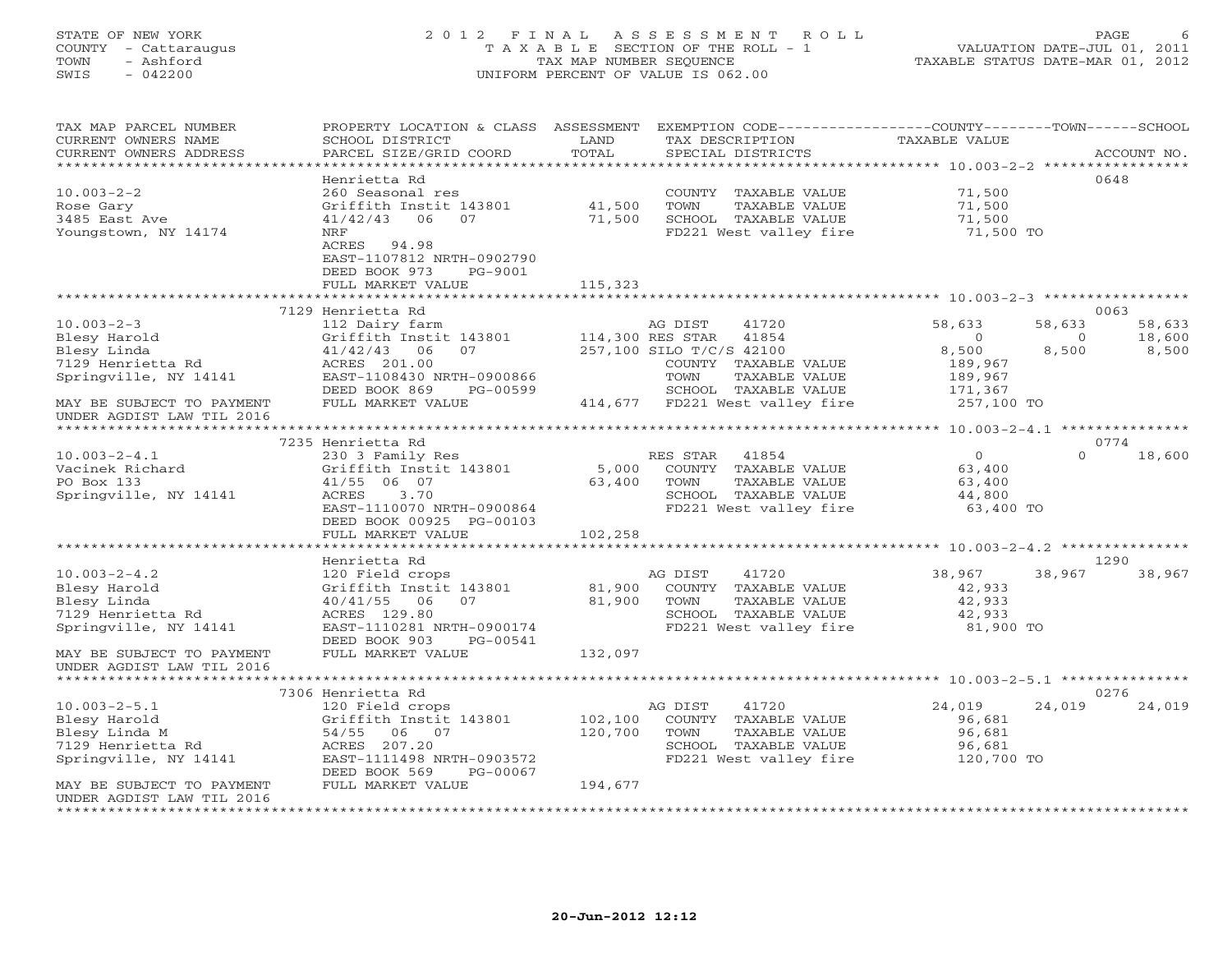## STATE OF NEW YORK 2 0 1 2 F I N A L A S S E S S M E N T R O L L PAGE 7 COUNTY - Cattaraugus T A X A B L E SECTION OF THE ROLL - 1 VALUATION DATE-JUL 01, 2011 TOWN - Ashford TAX MAP NUMBER SEQUENCE TAXABLE STATUS DATE-MAR 01, 2012 SWIS - 042200 UNIFORM PERCENT OF VALUE IS 062.00UNIFORM PERCENT OF VALUE IS 062.00

| TAX MAP PARCEL NUMBER<br>CURRENT OWNERS NAME<br>CURRENT OWNERS ADDRESS                                 | PROPERTY LOCATION & CLASS ASSESSMENT<br>SCHOOL DISTRICT<br>PARCEL SIZE/GRID COORD                                                                                                                 | LAND<br>TOTAL             | EXEMPTION CODE-----------------COUNTY-------TOWN------SCHOOL<br>TAX DESCRIPTION<br>SPECIAL DISTRICTS                                            | TAXABLE VALUE                                               | ACCOUNT NO.                             |
|--------------------------------------------------------------------------------------------------------|---------------------------------------------------------------------------------------------------------------------------------------------------------------------------------------------------|---------------------------|-------------------------------------------------------------------------------------------------------------------------------------------------|-------------------------------------------------------------|-----------------------------------------|
| ************************                                                                               |                                                                                                                                                                                                   |                           |                                                                                                                                                 |                                                             |                                         |
| $10.003 - 2 - 5.2$<br>Fuller Alice M<br>7418 Henrietta Rd<br>Springville, NY 14141                     | 7418 Henrietta Rd<br>270 Mfg housing<br>Griffith Instit 143801<br>07<br>55 06<br>ACRES<br>1.85<br>EAST-1110298 NRTH-0901393<br>DEED BOOK 569<br>PG-00067<br>FULL MARKET VALUE                     | 5,700<br>37,400<br>60,323 | 41854<br>RES STAR<br>COUNTY TAXABLE VALUE<br>TOWN<br>TAXABLE VALUE<br>SCHOOL TAXABLE VALUE<br>FD221 West valley fire                            | $\circ$<br>37,400<br>37,400<br>18,800<br>37,400 TO          | 1493<br>$\Omega$<br>18,600              |
|                                                                                                        |                                                                                                                                                                                                   |                           |                                                                                                                                                 |                                                             |                                         |
| $10.003 - 2 - 7.1$<br>Eagan Alan C<br>Eagan Robert J<br>7336 Henrietta Rd<br>Springville, NY 14141     | 7336 Henrietta Rd<br>270 Mfg housing<br>Griffith Instit 143801<br>75 06<br>07<br>ACRES 10.85<br>EAST-1111544 NRTH-0902255<br>DEED BOOK 13656 PG-3001<br>FULL MARKET VALUE<br>******************** | 7,000<br>16,700<br>26,935 | RES STAR<br>41854<br>COUNTY TAXABLE VALUE<br>TOWN<br>TAXABLE VALUE<br>SCHOOL TAXABLE VALUE<br>FD221 West valley fire                            | $\circ$<br>16,700<br>16,700<br>$\Omega$<br>16,700 TO        | 0708<br>$\Omega$<br>16,700              |
|                                                                                                        | Henrietta Rd                                                                                                                                                                                      |                           |                                                                                                                                                 |                                                             | 0279                                    |
| $10.003 - 2 - 8$<br>Mest Deborah R<br>11404 Beech Tree Rd<br>Springville, NY 14141                     | 314 Rural vac<10<br>Griffith Instit 143801<br>06<br>07<br>55<br>FRNT 140.00 DPTH 180.00<br>EAST-1112116 NRTH-0901658<br>DEED BOOK 00931 PG-01155<br>FULL MARKET VALUE                             | 2,000<br>2,000<br>3,226   | COUNTY TAXABLE VALUE<br>TAXABLE VALUE<br>TOWN<br>SCHOOL TAXABLE VALUE<br>FD221 West valley fire                                                 | 2,000<br>2,000<br>2,000<br>2,000 TO                         |                                         |
|                                                                                                        | 7298 Henrietta Rd                                                                                                                                                                                 |                           |                                                                                                                                                 |                                                             | 0905                                    |
| $10.003 - 2 - 9$<br>Larson Ronald W<br>Larson Lorraine I<br>7298 Henrietta Rd<br>Springville, NY 14141 | 210 1 Family Res<br>Griffith Instit 143801<br>07<br>54 06<br>1.27<br>ACRES<br>EAST-1112696 NRTH-0902070<br>DEED BOOK 756<br>PG-00966                                                              | 53,000                    | WVET C/T<br>41121<br>41854<br>5,200 RES STAR<br>COUNTY TAXABLE VALUE<br>TAXABLE VALUE<br>TOWN<br>SCHOOL TAXABLE VALUE<br>FD221 West valley fire | 7,440<br>$\circ$<br>45,560<br>45,560<br>34,400<br>53,000 TO | 7,440<br>$\Omega$<br>$\Omega$<br>18,600 |
|                                                                                                        | FULL MARKET VALUE<br>**************************                                                                                                                                                   | 85,484                    |                                                                                                                                                 |                                                             |                                         |
| $10.003 - 2 - 10$<br>Blesy Harold<br>Blesy Linda<br>7129 Henrietta Rd<br>Springville, NY 14141         | Henrietta Rd<br>120 Field crops<br>Griffith Instit 143801<br>06 07<br>40/54<br>ACRES 136.15<br>EAST-1112853 NRTH-0900995<br>DEED BOOK 903<br>PG-00541                                             | 84,100<br>84,100          | 41720<br>AG DIST<br>COUNTY TAXABLE VALUE<br><b>TOWN</b><br>TAXABLE VALUE<br>SCHOOL TAXABLE VALUE<br>FD221 West valley fire                      | 45,738<br>38,362<br>38,362<br>38,362<br>84,100 TO           | 0775<br>45,738<br>45,738                |
| MAY BE SUBJECT TO PAYMENT<br>UNDER AGDIST LAW TIL 2016<br>*********************                        | FULL MARKET VALUE                                                                                                                                                                                 | 135,645                   |                                                                                                                                                 |                                                             |                                         |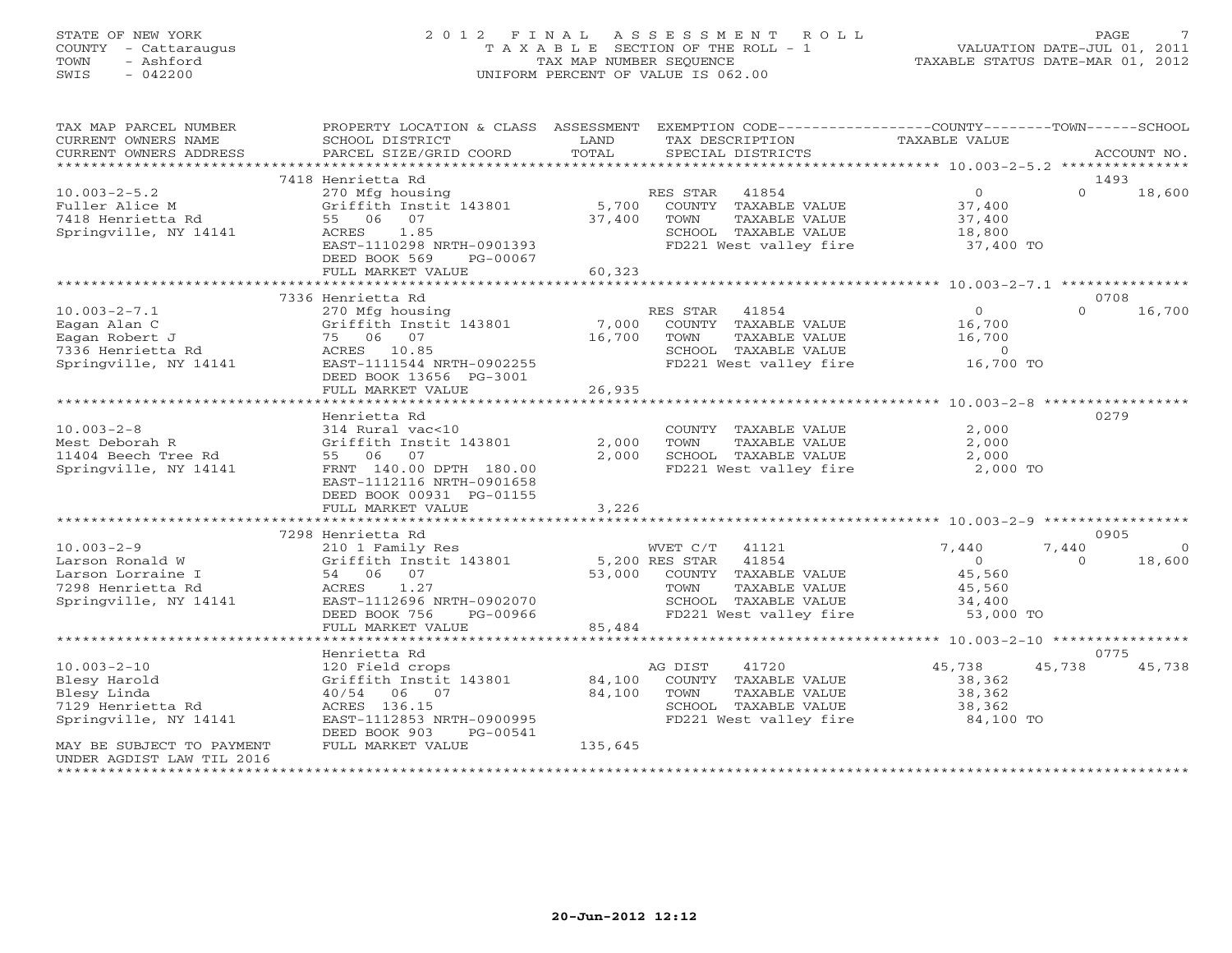## STATE OF NEW YORK 2 0 1 2 F I N A L A S S E S S M E N T R O L L PAGE 8 COUNTY - Cattaraugus T A X A B L E SECTION OF THE ROLL - 1 VALUATION DATE-JUL 01, 2011 TOWN - Ashford TAX MAP NUMBER SEQUENCE TAXABLE STATUS DATE-MAR 01, 2012 SWIS - 042200 UNIFORM PERCENT OF VALUE IS 062.00UNIFORM PERCENT OF VALUE IS 062.00

| TAX MAP PARCEL NUMBER<br>CURRENT OWNERS NAME         | PROPERTY LOCATION & CLASS ASSESSMENT<br>SCHOOL DISTRICT                    | LAND             | EXEMPTION CODE----------------COUNTY-------TOWN------SCHOOL<br>TAX DESCRIPTION | <b>TAXABLE VALUE</b>       |                  |
|------------------------------------------------------|----------------------------------------------------------------------------|------------------|--------------------------------------------------------------------------------|----------------------------|------------------|
| CURRENT OWNERS ADDRESS                               | PARCEL SIZE/GRID COORD                                                     | TOTAL            | SPECIAL DISTRICTS                                                              |                            | ACCOUNT NO.      |
|                                                      | 7235 Henrietta Rd                                                          |                  |                                                                                |                            | 0523             |
| $10.003 - 2 - 11.1$<br>Vacinek Richard<br>PO Box 133 | 270 Mfg housing<br>Griffith Instit 143801<br>40/54 06 07                   | 41,300<br>79,700 | COUNTY TAXABLE VALUE<br>TOWN<br>TAXABLE VALUE<br>SCHOOL TAXABLE VALUE          | 79,700<br>79,700<br>79,700 |                  |
| Springville, NY 14141                                | ACRES<br>61.45<br>EAST-1113642 NRTH-0900024<br>DEED BOOK 977<br>$PG-935$   |                  | FD221 West valley fire                                                         | 79,700 TO                  |                  |
|                                                      | FULL MARKET VALUE                                                          | 128,548          |                                                                                |                            |                  |
|                                                      | 7236 Henrietta Rd                                                          |                  |                                                                                |                            | 1273             |
| $10.003 - 2 - 11.2$                                  | 240 Rural res                                                              |                  | COUNTY TAXABLE VALUE                                                           | 77,200                     |                  |
| Blesy Farms, Llc                                     | Griffith Instit 143801                                                     | 24,400           | TOWN<br>TAXABLE VALUE                                                          | 77,200                     |                  |
| 7129 Henrietta Rd                                    | 53/54<br>06 07                                                             | 77,200           | SCHOOL TAXABLE VALUE                                                           | 77,200                     |                  |
| Springville, NY 14141                                | 33.60<br>ACRES<br>EAST-1113778 NRTH-0902833<br>DEED BOOK 1025 PG-298       |                  | FD221 West valley fire                                                         | 77,200 TO                  |                  |
|                                                      | FULL MARKET VALUE                                                          | 124,516          |                                                                                |                            |                  |
|                                                      | Scoby Rd                                                                   |                  |                                                                                |                            | 0618             |
| $10.003 - 2 - 12.1$                                  | 240 Rural res                                                              |                  | COUNTY TAXABLE VALUE                                                           | 51,200                     |                  |
| Rappl Paul J $(2/3$ Int)                             | Griffith Instit 143801                                                     | 49,800           | TOWN<br>TAXABLE VALUE                                                          | 51,200                     |                  |
| Rappl Peter G (1/3 Int)                              | 53/54 06 07                                                                | 51,200           | SCHOOL TAXABLE VALUE                                                           | 51,200                     |                  |
| 4848 Bussendorfer Rd<br>Orchard Park, NY 14127       | ACRES 119.61<br>EAST-1114966 NRTH-0904465<br>DEED BOOK 5665 PG-3001        |                  | FD221 West valley fire                                                         | 51,200 TO                  |                  |
|                                                      | FULL MARKET VALUE                                                          | 82,581           |                                                                                |                            |                  |
|                                                      |                                                                            |                  |                                                                                |                            |                  |
|                                                      | Scoby Rd                                                                   |                  |                                                                                |                            | 1047             |
| $10.003 - 2 - 12.2$                                  | 314 Rural vac<10                                                           |                  | COUNTY TAXABLE VALUE                                                           | 6,000                      |                  |
| Rappl Paul J                                         | Griffith Instit 143801                                                     | 6,000            | TAXABLE VALUE<br>TOWN                                                          | 6,000                      |                  |
| 4840 Bussendorfer Rd                                 | 53 06<br>07<br>5.63<br>ACRES                                               | 6,000            | SCHOOL TAXABLE VALUE<br>FD221 West valley fire                                 | 6,000<br>6,000 TO          |                  |
| Orchard Park, NY 14127                               | EAST-1116007 NRTH-0904288<br>DEED BOOK 00957 PG-00934                      |                  |                                                                                |                            |                  |
|                                                      | FULL MARKET VALUE                                                          | 9,677            |                                                                                |                            |                  |
|                                                      | 10983 Scoby Rd                                                             |                  |                                                                                |                            | 1046             |
| $10.003 - 2 - 12.3$                                  | 210 1 Family Res                                                           |                  | RES STAR 41854                                                                 | $\circ$                    | $\cap$<br>18,600 |
| Rappl Joseph P                                       | Griffith Instit 143801                                                     | 7,500            | COUNTY TAXABLE VALUE                                                           | 56,500                     |                  |
| Rappl Karen S                                        | 53 06 07                                                                   | 56,500           | TOWN<br>TAXABLE VALUE                                                          | 56,500                     |                  |
| 10983 Scoby Rd                                       | ACRES<br>5.55                                                              |                  | SCHOOL TAXABLE VALUE                                                           | 37,900                     |                  |
| Springville, NY 14141                                | EAST-1115961 NRTH-0903863<br>DEED BOOK 00947 PG-01193<br>FULL MARKET VALUE | 91,129           | FD221 West valley fire                                                         | 56,500 TO                  |                  |
|                                                      |                                                                            |                  |                                                                                |                            |                  |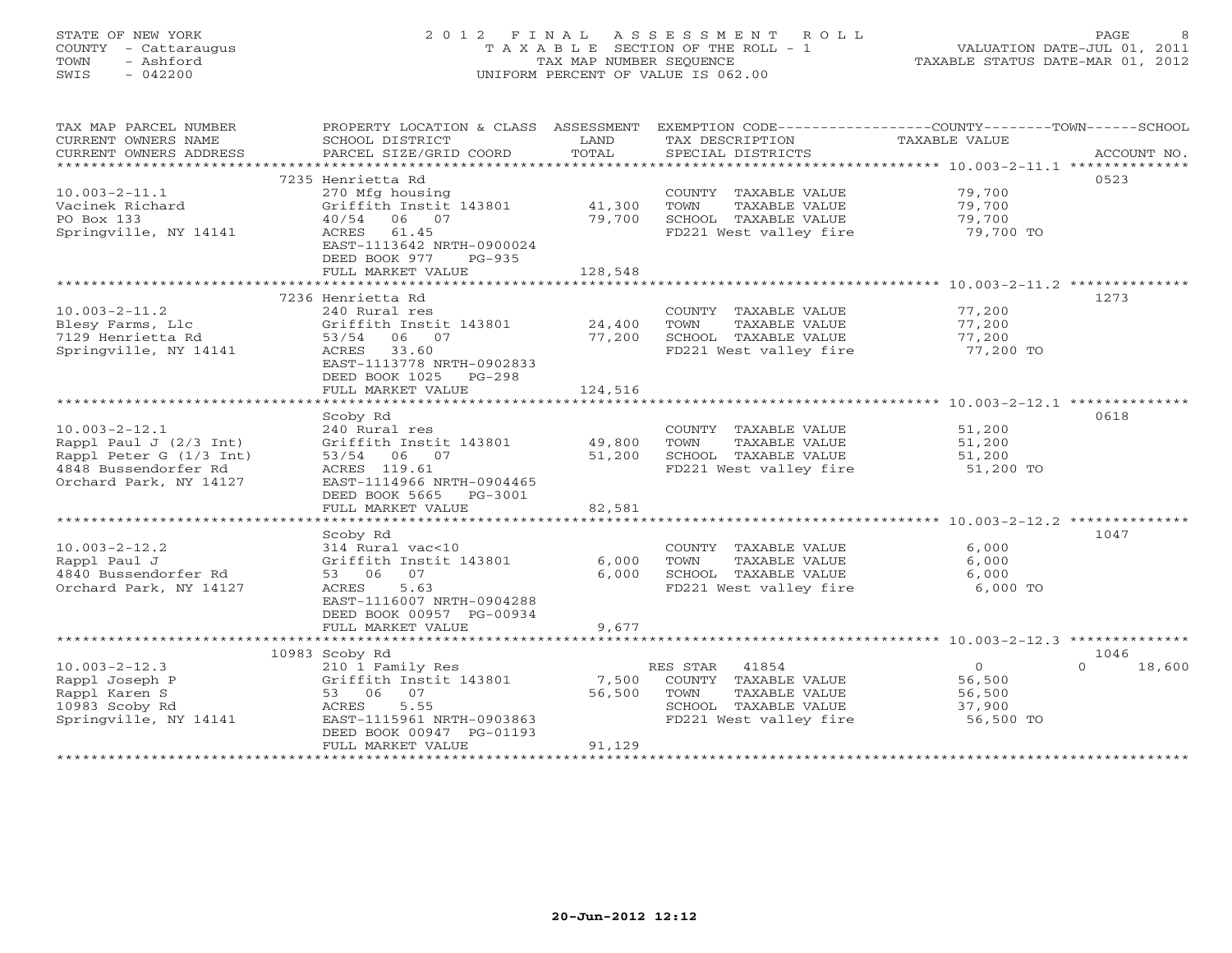## STATE OF NEW YORK 2 0 1 2 F I N A L A S S E S S M E N T R O L L PAGE 9 COUNTY - Cattaraugus T A X A B L E SECTION OF THE ROLL - 1 VALUATION DATE-JUL 01, 2011 TOWN - Ashford TAX MAP NUMBER SEQUENCE TAXABLE STATUS DATE-MAR 01, 2012 SWIS - 042200 UNIFORM PERCENT OF VALUE IS 062.00UNIFORM PERCENT OF VALUE IS 062.00

| TAX MAP PARCEL NUMBER<br>CURRENT OWNERS NAME<br>CURRENT OWNERS ADDRESS                                                                     | PROPERTY LOCATION & CLASS ASSESSMENT<br>SCHOOL DISTRICT<br>PARCEL SIZE/GRID COORD                                                                                    | LAND<br>TOTAL               | EXEMPTION CODE-----------------COUNTY-------TOWN------SCHOOL<br>TAX DESCRIPTION<br>SPECIAL DISTRICTS                                            | TAXABLE VALUE                                                | ACCOUNT NO.                            |
|--------------------------------------------------------------------------------------------------------------------------------------------|----------------------------------------------------------------------------------------------------------------------------------------------------------------------|-----------------------------|-------------------------------------------------------------------------------------------------------------------------------------------------|--------------------------------------------------------------|----------------------------------------|
| $10.003 - 2 - 13$<br>Heidelberger Joint Rev Tr<br>Heidelberger Edwin<br>11200 Rte 240<br>West Valley, NY 14171                             | Scoby Rd<br>314 Rural vac<10<br>Griffith Instit 143801<br>53 06 07<br>ACRES 12.93<br>EAST-1116526 NRTH-0903900<br>DEED BOOK 13022 PG-9001                            | 17,800<br>17,800            | COUNTY TAXABLE VALUE<br>TOWN<br>TAXABLE VALUE<br>SCHOOL TAXABLE VALUE<br>FD221 West valley fire                                                 | 17,800<br>17,800<br>17,800<br>17,800 TO                      | 0172                                   |
|                                                                                                                                            | FULL MARKET VALUE                                                                                                                                                    | 28,710                      |                                                                                                                                                 |                                                              |                                        |
|                                                                                                                                            | 11024 Scoby Rd                                                                                                                                                       |                             |                                                                                                                                                 |                                                              | 0155                                   |
| $10.003 - 2 - 14$<br>Eagan Gary<br>11024 Scoby Rd<br>Springville, NY 14141                                                                 | 240 Rural res<br>Griffith Instit 143801<br>53 06 06<br>ACRES 23.50<br>EAST-0468250 NRTH-0902620<br>DEED BOOK 00941 PG-00299<br>FULL MARKET VALUE                     | 10,000<br>46,500<br>75,000  | RES STAR 41854<br>COUNTY TAXABLE VALUE<br>TAXABLE VALUE<br>TOWN<br>SCHOOL TAXABLE VALUE<br>FD221 West valley fire                               | $\overline{0}$<br>46,500<br>46,500<br>27,900<br>46,500 TO    | $\Omega$<br>18,600                     |
|                                                                                                                                            |                                                                                                                                                                      |                             |                                                                                                                                                 |                                                              |                                        |
| $10.003 - 2 - 15.1$<br>Blesy Linda<br>7129 Henrietta Rd<br>Springville, NY 14141<br>MAY BE SUBJECT TO PAYMENT<br>UNDER AGDIST LAW TIL 2016 | Henrietta Rd<br>112 Dairy farm<br>Griffith Instit 143801<br>39/53 06 07<br>ACRES 314.75<br>EAST-1115467 NRTH-0900403<br>DEED BOOK 856<br>PG-507<br>FULL MARKET VALUE | 255,600<br>412,258          | AG DIST<br>41720<br>156,800 SILO T/C/S 42100<br>COUNTY TAXABLE VALUE<br>TAXABLE VALUE<br>TOWN<br>SCHOOL TAXABLE VALUE<br>FD221 West valley fire | 62,044<br>700<br>192,856<br>192,856<br>192,856<br>255,600 TO | 0062<br>62,044<br>62,044<br>700<br>700 |
| $10.003 - 2 - 15.3$<br>Cottage Industries Realty<br>$_{\rm L1c}$<br>6763 Schwartz Rd<br>West Valley, NY 14171                              | Henrietta Rd<br>330 Vacant comm<br>Griffith Instit 143801<br>53 06 07<br>ACRES 10.95<br>EAST-1116226 NRTH-0901014<br>DEED BOOK 1014 PG-1080<br>FULL MARKET VALUE     | 4,200<br>4,200<br>6,774     | COUNTY TAXABLE VALUE<br>TOWN<br>TAXABLE VALUE<br>SCHOOL TAXABLE VALUE<br>FD221 West valley fire                                                 | 4,200<br>4,200<br>4,200<br>4,200 TO                          | 1302                                   |
|                                                                                                                                            | Henrietta Rd                                                                                                                                                         |                             |                                                                                                                                                 |                                                              | 1677                                   |
| $10.003 - 2 - 15.6$<br>Buffalo Crushed Stone Inc<br>PO Box 710<br>Buffalo, NY 14224                                                        | 710 Manufacture<br>Griffith Instit 143801<br>$56 - 6 - 7$<br>ACRES<br>4.85<br>EAST-1116060 NRTH-0901471<br>DEED BOOK 15019 PG-9003<br>FULL MARKET VALUE              | 6,800<br>166,800<br>269,032 | COUNTY TAXABLE VALUE<br>TOWN<br>TAXABLE VALUE<br>SCHOOL TAXABLE VALUE                                                                           | 166,800<br>166,800<br>166,800                                |                                        |
|                                                                                                                                            |                                                                                                                                                                      |                             |                                                                                                                                                 |                                                              |                                        |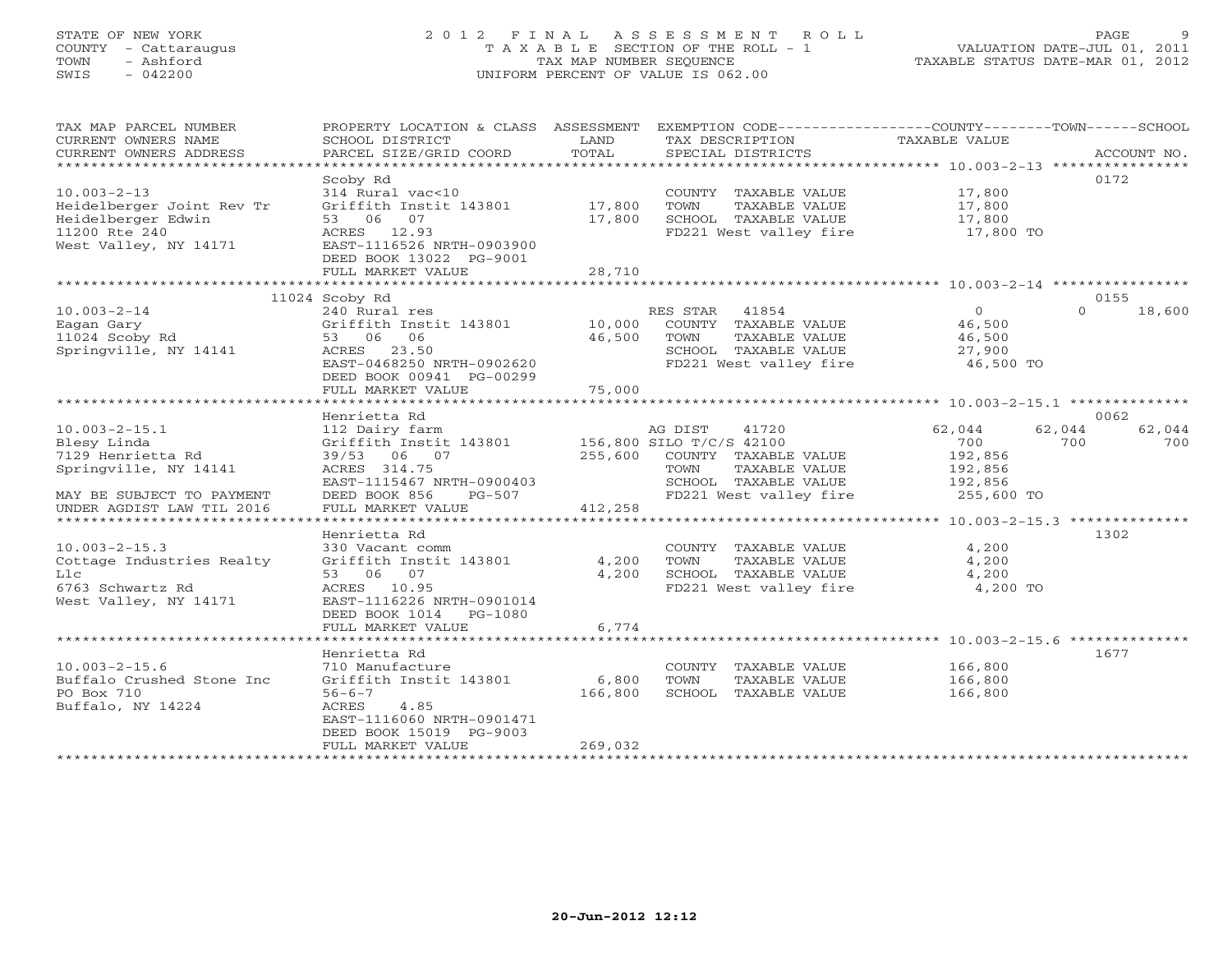## STATE OF NEW YORK 2 0 1 2 F I N A L A S S E S S M E N T R O L L PAGE 10 COUNTY - Cattaraugus T A X A B L E SECTION OF THE ROLL - 1 VALUATION DATE-JUL 01, 2011 TOWN - Ashford TAX MAP NUMBER SEQUENCE TAXABLE STATUS DATE-MAR 01, 2012 SWIS - 042200 UNIFORM PERCENT OF VALUE IS 062.00UNIFORM PERCENT OF VALUE IS 062.00

| TAX MAP PARCEL NUMBER<br>CURRENT OWNERS NAME<br>CURRENT OWNERS ADDRESS                                                                                                  | PROPERTY LOCATION & CLASS ASSESSMENT<br>SCHOOL DISTRICT<br>PARCEL SIZE/GRID COORD | LAND<br>TOTAL  | EXEMPTION CODE-----------------COUNTY-------TOWN------SCHOOL<br>TAX DESCRIPTION<br>SPECIAL DISTRICTS | TAXABLE VALUE       | ACCOUNT NO.                |
|-------------------------------------------------------------------------------------------------------------------------------------------------------------------------|-----------------------------------------------------------------------------------|----------------|------------------------------------------------------------------------------------------------------|---------------------|----------------------------|
|                                                                                                                                                                         |                                                                                   |                |                                                                                                      |                     |                            |
|                                                                                                                                                                         | 7020 Henrietta Rd                                                                 |                |                                                                                                      |                     | 0022                       |
| $10.003 - 2 - 16.1$                                                                                                                                                     | 710 Manufacture                                                                   |                | COUNTY TAXABLE VALUE                                                                                 | 330,000             |                            |
| Cottage Industires Realty                                                                                                                                               | Griffith Instit 143801                                                            | 27,400         | TOWN<br>TAXABLE VALUE                                                                                | 330,000             |                            |
| 1.1c                                                                                                                                                                    | 53 06 07                                                                          | 330,000        | SCHOOL TAXABLE VALUE                                                                                 | 330,000             |                            |
| 6763 Schwartz Rd                                                                                                                                                        | ACRES<br>3.10                                                                     |                | FD221 West valley fire 330,000 TO                                                                    |                     |                            |
| West Valley, NY 14171                                                                                                                                                   | EAST-1116724 NRTH-0900919                                                         |                |                                                                                                      |                     |                            |
|                                                                                                                                                                         | DEED BOOK 1014 PG-1080                                                            |                |                                                                                                      |                     |                            |
|                                                                                                                                                                         | FULL MARKET VALUE                                                                 | 532,258        |                                                                                                      |                     |                            |
|                                                                                                                                                                         | Rds                                                                               |                |                                                                                                      |                     | 1386                       |
| $10.003 - 2 - 16.2$                                                                                                                                                     | 710 Manufacture                                                                   |                | COUNTY TAXABLE VALUE                                                                                 | 294,000             |                            |
| Cottage Industries Realty                                                                                                                                               | Griffith Instit 143801                                                            | 7,000          | TOWN<br>TAXABLE VALUE                                                                                | 294,000             |                            |
| 1.1c                                                                                                                                                                    | 53 06 07                                                                          | 294,000        | SCHOOL TAXABLE VALUE                                                                                 | 294,000             |                            |
| 6763 Schwartz Rd                                                                                                                                                        | ACRES<br>2.25                                                                     |                | FD221 West valley fire 394,000 TO                                                                    |                     |                            |
| West Valley, NY 14171                                                                                                                                                   | EAST-1116369 NRTH-0900720                                                         |                |                                                                                                      |                     |                            |
|                                                                                                                                                                         | DEED BOOK 1014 PG-1080                                                            |                |                                                                                                      |                     |                            |
|                                                                                                                                                                         | FULL MARKET VALUE                                                                 | 474,194        |                                                                                                      |                     |                            |
|                                                                                                                                                                         |                                                                                   |                |                                                                                                      |                     |                            |
|                                                                                                                                                                         | 10761 Miller Rd                                                                   |                |                                                                                                      |                     | 0335                       |
| $10.003 - 2 - 17$                                                                                                                                                       | 260 Seasonal res                                                                  |                | COUNTY TAXABLE VALUE                                                                                 | 22,000              |                            |
| Wilson Charles J                                                                                                                                                        | Griffith Instit 143801                                                            | 8,100          | TOWN<br>TAXABLE VALUE                                                                                | 22,000              |                            |
|                                                                                                                                                                         |                                                                                   | 22,000         | SCHOOL TAXABLE VALUE<br>FD221 West valley fire                                                       | 22,000<br>22,000 TO |                            |
|                                                                                                                                                                         |                                                                                   |                |                                                                                                      |                     |                            |
|                                                                                                                                                                         |                                                                                   |                |                                                                                                      |                     |                            |
| VILSON Madge L<br>4034 Victoria Ave MCRES<br>10761 Miller Rd BAST-1115965 NRTH-0898717<br>PO Box 237 DEED BOOK 14230 PG-3002<br>Springville, NY 14141 FULL MARKET VALUE |                                                                                   | 35,484         |                                                                                                      |                     |                            |
|                                                                                                                                                                         |                                                                                   |                |                                                                                                      |                     |                            |
|                                                                                                                                                                         | 10646 Miller Rd                                                                   |                |                                                                                                      |                     | 0235                       |
| $10.003 - 2 - 18$                                                                                                                                                       | 210 1 Family Res                                                                  |                | AGED C<br>41802                                                                                      | 32,670              | $\Omega$<br>$\overline{0}$ |
| Stark Elizabeth A                                                                                                                                                       | Griffith Instit 143801 9,100 AGED S                                               |                | 41804                                                                                                | $\Omega$            | $\mathbf{0}$<br>36,300     |
| 10646 Miller Rd                                                                                                                                                         | 25 06 07                                                                          | 72,600 SR STAR | 41834                                                                                                | $\overline{O}$      | $\Omega$<br>36,300         |
| Springville, NY 14141                                                                                                                                                   | ACRES<br>4.70                                                                     |                | COUNTY TAXABLE VALUE                                                                                 | 39,930              |                            |
|                                                                                                                                                                         | EAST-1116598 NRTH-0897870                                                         |                | TOWN<br>TAXABLE VALUE                                                                                | 72,600              |                            |
|                                                                                                                                                                         | DEED BOOK 960<br>$PG-384$                                                         |                | SCHOOL TAXABLE VALUE                                                                                 | $\overline{0}$      |                            |
|                                                                                                                                                                         | FULL MARKET VALUE                                                                 |                | 117,097 FD221 West valley fire                                                                       | — <b>72,600 то</b>  |                            |
|                                                                                                                                                                         | 10613 Miller Rd                                                                   |                |                                                                                                      |                     | 0452                       |
| $10.003 - 2 - 19$                                                                                                                                                       | 210 1 Family Res                                                                  |                | WVET C/T 41121                                                                                       | 7,440               | 7,440<br>$\overline{O}$    |
|                                                                                                                                                                         |                                                                                   | 4,400 SR STAR  | 41834                                                                                                | $\overline{0}$      | 38,560<br>$\Omega$         |
| Ball Bert<br>Ball Patricia A<br>10613 Miller Rd<br>Springville, NY 14141<br>FRNT 147.00 DPTH 195.00<br>Springville, NY 14141<br>EAST-1116103 NRTH-0897269               |                                                                                   | 62,400         | COUNTY TAXABLE VALUE                                                                                 | 54,960              |                            |
|                                                                                                                                                                         |                                                                                   |                | TOWN<br>TAXABLE VALUE                                                                                | 54,960              |                            |
|                                                                                                                                                                         |                                                                                   |                | SCHOOL TAXABLE VALUE                                                                                 | 23,840              |                            |
|                                                                                                                                                                         | DEED BOOK 769<br>PG-00047                                                         |                | FD221 West valley fire 62,400 TO                                                                     |                     |                            |
|                                                                                                                                                                         | FULL MARKET VALUE                                                                 | 100,645        |                                                                                                      |                     |                            |
|                                                                                                                                                                         |                                                                                   |                |                                                                                                      |                     |                            |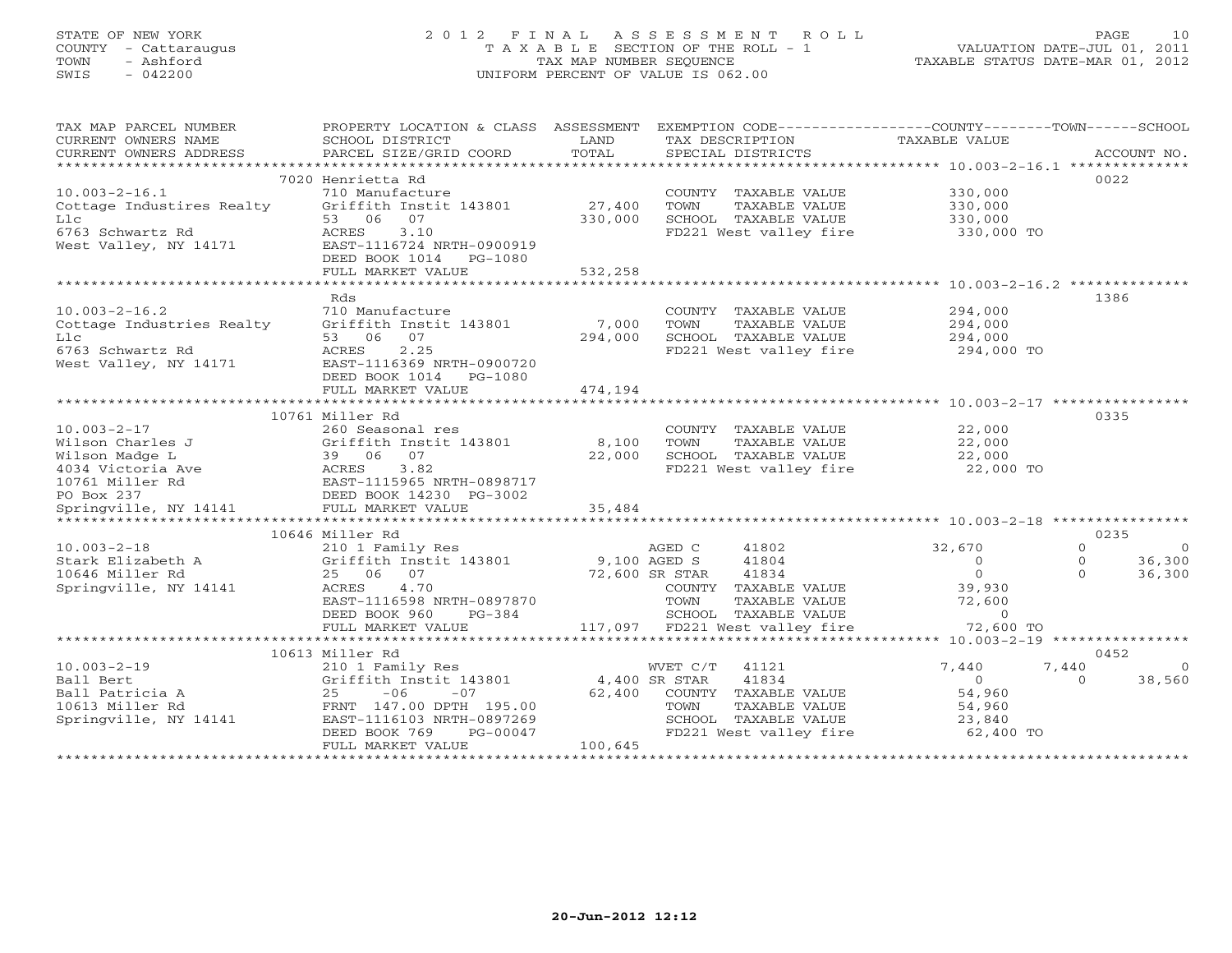## STATE OF NEW YORK 2 0 1 2 F I N A L A S S E S S M E N T R O L L PAGE 11 COUNTY - Cattaraugus T A X A B L E SECTION OF THE ROLL - 1 VALUATION DATE-JUL 01, 2011 TOWN - Ashford TAX MAP NUMBER SEQUENCE TAXABLE STATUS DATE-MAR 01, 2012 SWIS - 042200 UNIFORM PERCENT OF VALUE IS 062.00UNIFORM PERCENT OF VALUE IS 062.00

| TAX MAP PARCEL NUMBER<br>CURRENT OWNERS NAME<br>CURRENT OWNERS ADDRESS | PROPERTY LOCATION & CLASS ASSESSMENT<br>SCHOOL DISTRICT<br>PARCEL SIZE/GRID COORD | LAND<br>TOTAL | EXEMPTION CODE-----------------COUNTY-------TOWN------SCHOOL<br>TAX DESCRIPTION<br>SPECIAL DISTRICTS | TAXABLE VALUE                                        | ACCOUNT NO. |
|------------------------------------------------------------------------|-----------------------------------------------------------------------------------|---------------|------------------------------------------------------------------------------------------------------|------------------------------------------------------|-------------|
|                                                                        |                                                                                   |               |                                                                                                      |                                                      |             |
|                                                                        | 7186 Peters Rd                                                                    |               |                                                                                                      |                                                      | 0046        |
| $10.003 - 2 - 20.1$                                                    | 240 Rural res                                                                     |               | COUNTY TAXABLE VALUE                                                                                 | 142,400                                              |             |
| Mahl Matthew                                                           | Griffith Instit 143801                                                            | 19,700        | TOWN<br>TAXABLE VALUE                                                                                | 142,400                                              |             |
| Mahl Elizabeth                                                         | 25 06 07                                                                          | 142,400       | SCHOOL TAXABLE VALUE                                                                                 | 142,400                                              |             |
| 2283 Date St                                                           | ACRES 14.73                                                                       |               | FD221 West valley fire                                                                               | 142,400 TO                                           |             |
| St James City, FL 33956-2022                                           | EAST-1114247 NRTH-0897494                                                         |               |                                                                                                      |                                                      |             |
|                                                                        | DEED BOOK 00939 PG-00947                                                          |               |                                                                                                      |                                                      |             |
|                                                                        | FULL MARKET VALUE                                                                 | 229,677       |                                                                                                      |                                                      |             |
|                                                                        |                                                                                   |               |                                                                                                      |                                                      |             |
|                                                                        | Miller Rd                                                                         |               |                                                                                                      |                                                      | 0977        |
| $10.003 - 2 - 20.2$                                                    | 105 Vac farmland                                                                  |               | COUNTY TAXABLE VALUE                                                                                 | 18,500                                               |             |
| Haddad Gregory D                                                       | Griffith Instit 143801                                                            | 18,500        | TOWN<br>TAXABLE VALUE                                                                                | 18,500                                               |             |
| Haddad Holly                                                           | 25 06 07                                                                          | 18,500        | SCHOOL TAXABLE VALUE                                                                                 | 18,500                                               |             |
| PO Box 577                                                             | ACRES 24.40                                                                       |               | FD221 West valley fire                                                                               | 18,500 TO                                            |             |
| Springville, NY 14141                                                  | EAST-1115315 NRTH-0897769                                                         |               |                                                                                                      |                                                      |             |
|                                                                        | DEED BOOK 17245 PG-4001                                                           |               |                                                                                                      |                                                      |             |
| MAY BE SUBJECT TO PAYMENT                                              | FULL MARKET VALUE                                                                 | 29,839        |                                                                                                      |                                                      |             |
| UNDER AGDIST LAW TIL 2015                                              |                                                                                   |               |                                                                                                      |                                                      |             |
|                                                                        |                                                                                   |               |                                                                                                      |                                                      |             |
|                                                                        | US Rte 219                                                                        |               |                                                                                                      |                                                      | 1685        |
| $10.003 - 2 - 20.3$                                                    | 322 Rural vac>10                                                                  |               | AG DIST<br>41720                                                                                     | 6,791<br>6,791                                       | 6,791       |
| Haddad Gregory D                                                       | Griffith Instit 143801                                                            | 17,200        | COUNTY TAXABLE VALUE                                                                                 | 10,409                                               |             |
| Haddad Holly                                                           | $25 - 6 - 7$                                                                      | 17,200        | TAXABLE VALUE<br>TOWN                                                                                | 10,409                                               |             |
| PO Box 577                                                             | ACRES 20.75                                                                       |               | SCHOOL TAXABLE VALUE                                                                                 | 10,409                                               |             |
| Springville, NY 14141                                                  | EAST-1115363 NRTH-0897135<br>DEED BOOK 15848 PG-4001                              |               | FD221 West valley fire                                                                               | 17,200 TO                                            |             |
| MAY BE SUBJECT TO PAYMENT                                              | FULL MARKET VALUE                                                                 | 27,742        |                                                                                                      |                                                      |             |
| UNDER AGDIST LAW TIL 2016                                              |                                                                                   |               |                                                                                                      |                                                      |             |
|                                                                        |                                                                                   |               |                                                                                                      |                                                      |             |
|                                                                        | Peters Rd                                                                         |               |                                                                                                      |                                                      | 0487        |
| $10.003 - 2 - 21.1$                                                    | 240 Rural res                                                                     |               | COUNTY TAXABLE VALUE                                                                                 | 177,800                                              |             |
| Mahl Family Limited                                                    | Griffith Instit 143801                                                            | 58,400        | TOWN<br>TAXABLE VALUE                                                                                | 177,800                                              |             |
| Mahl                                                                   | 26 06 07                                                                          | 177,800       | SCHOOL TAXABLE VALUE                                                                                 | 177,800                                              |             |
| 2307 Date St                                                           | ACRES 86.95                                                                       |               | FD221 West valley fire                                                                               | 177,800 TO                                           |             |
| St James City, FL 33956                                                | EAST-1112903 NRTH-0896109                                                         |               |                                                                                                      |                                                      |             |
|                                                                        | DEED BOOK 00952 PG-00942                                                          |               |                                                                                                      |                                                      |             |
|                                                                        | FULL MARKET VALUE                                                                 | 286,774       |                                                                                                      |                                                      |             |
|                                                                        | ********************                                                              | *********     |                                                                                                      | *********************** 10.003-2-21.2 ************** |             |
|                                                                        | Peters Rd                                                                         |               |                                                                                                      |                                                      | 1360        |
| $10.003 - 2 - 21.2$                                                    | 240 Rural res                                                                     |               | COUNTY TAXABLE VALUE                                                                                 | 43,900                                               |             |
| Mahl Matthew J                                                         | Griffith Instit 143801                                                            | 13,800        | TOWN<br>TAXABLE VALUE                                                                                | 43,900                                               |             |
| Mahl Elizabeth                                                         | 26 06 07                                                                          | 43,900        | SCHOOL TAXABLE VALUE                                                                                 | 43,900                                               |             |
| 2283 Date St                                                           | ACRES 10.00                                                                       |               | FD221 West valley fire                                                                               | 43,900 TO                                            |             |
| St James City, FL 33956-2022                                           | EAST-1112614 NRTH-0895964                                                         |               |                                                                                                      |                                                      |             |
|                                                                        | DEED BOOK 00932 PG-00099                                                          |               |                                                                                                      |                                                      |             |
|                                                                        | FULL MARKET VALUE                                                                 | 70,806        |                                                                                                      |                                                      |             |
|                                                                        |                                                                                   |               |                                                                                                      |                                                      |             |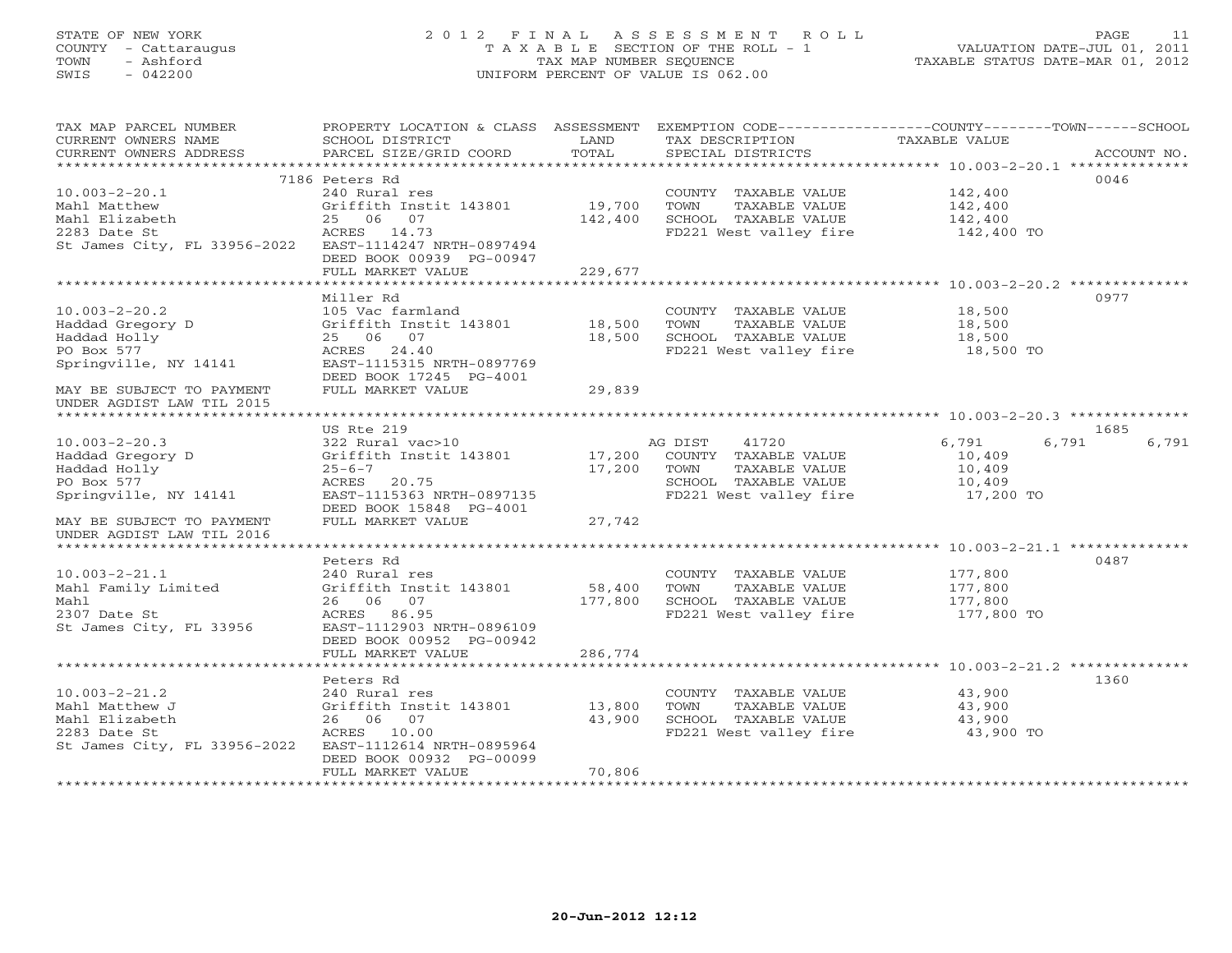## STATE OF NEW YORK 2 0 1 2 F I N A L A S S E S S M E N T R O L L PAGE 12 COUNTY - Cattaraugus T A X A B L E SECTION OF THE ROLL - 1 VALUATION DATE-JUL 01, 2011 TOWN - Ashford TAX MAP NUMBER SEQUENCE TAXABLE STATUS DATE-MAR 01, 2012 SWIS - 042200 UNIFORM PERCENT OF VALUE IS 062.00UNIFORM PERCENT OF VALUE IS 062.00

| TAX MAP PARCEL NUMBER<br>CURRENT OWNERS NAME<br>CURRENT OWNERS ADDRESS                                                                       | PROPERTY LOCATION & CLASS ASSESSMENT EXEMPTION CODE---------------COUNTY-------TOWN------SCHOOL<br>SCHOOL DISTRICT<br>PARCEL SIZE/GRID COORD                                                            | LAND<br>TOTAL             | TAX DESCRIPTION TAXABLE VALUE<br>SPECIAL DISTRICTS                                              |                                                                | ACCOUNT NO.    |
|----------------------------------------------------------------------------------------------------------------------------------------------|---------------------------------------------------------------------------------------------------------------------------------------------------------------------------------------------------------|---------------------------|-------------------------------------------------------------------------------------------------|----------------------------------------------------------------|----------------|
| $10.003 - 2 - 22.1$<br>Schichtel George V<br>Schichtel Mary<br>6787 Chestnut Ridge Rd<br>Orchard Park, NY 14127<br>MAY BE SUBJECT TO PAYMENT | Peters Rd<br>170 Nursery<br>170 Nursery<br>Griffith Instit 143801 64,800 COUNTY TAXABLE VALUE<br>26 06 07<br>ACRES 107.65<br>EAST-1111596 NRTH-0895909<br>DEED BOOK 00599 PG-00524<br>FULL MARKET VALUE | 64,800<br>104,516         | AG DIST<br>41720<br>TOWN<br>TAXABLE VALUE<br>SCHOOL TAXABLE VALUE<br>FD221 West valley fire     | 32,658<br>32,658<br>32,142<br>32,142<br>32,142<br>64,800 TO    | 0659<br>32,658 |
| UNDER AGDIST LAW TIL 2016                                                                                                                    |                                                                                                                                                                                                         |                           |                                                                                                 |                                                                |                |
| $10.003 - 2 - 22.2$<br>Mahl Family Limited<br>Mahl<br>2307 Date St<br>St James City, FL 33956                                                | Peters Rd<br>322 Rural vac>10<br>Griffith Instit 143801<br>26 06 07<br>NRF<br>ACRES 13.95<br>EAST-1111984 NRTH-0897244<br>DEED BOOK 00952 PG-00942<br>FULL MARKET VALUE                                 | 5,600<br>5,600<br>9,032   | COUNTY TAXABLE VALUE<br>TAXABLE VALUE<br>TOWN<br>SCHOOL TAXABLE VALUE<br>FD221 West valley fire | 5,600<br>5,600<br>5,600<br>5,600 TO                            | 1297           |
|                                                                                                                                              | 7420 Peters Rd                                                                                                                                                                                          |                           |                                                                                                 |                                                                | 1668           |
| $10.003 - 2 - 22.3$<br>Schichtel'S Nursery Inc<br>7420 Peters Rd<br>Springville, NY 14141                                                    | 170 Nursery<br>Griffith Instit 143801 10,000<br>26,6,7<br>7411 RG<br>9.85<br>ACRES<br>EAST-1111015 NRTH-0896001<br>DEED BOOK 11813 PG-4001                                                              | 89,000                    | COUNTY TAXABLE VALUE<br>TAXABLE VALUE<br>TOWN<br>SCHOOL TAXABLE VALUE<br>FD221 West valley fire | 89,000<br>89,000<br>89,000<br>89,000 TO                        |                |
|                                                                                                                                              | FULL MARKET VALUE<br>**********************                                                                                                                                                             | 143,548<br>************** |                                                                                                 | ********************************* 10.003-2-23 **************** |                |
| $10.003 - 2 - 23$<br>Mahl Family Lp<br>2307 Date St<br>St James City, FL 33956                                                               | Peters Rd<br>314 Rural vac<10<br>Griffith Instit 143801<br>40 06 07<br><b>NRF</b><br>ACRES<br>4.33<br>EAST-1112140 NRTH-0898339<br>DEED BOOK 11402 PG-9001<br>FULL MARKET VALUE                         | 1,900<br>1,900<br>3,065   | COUNTY TAXABLE VALUE<br>TOWN<br>TAXABLE VALUE<br>SCHOOL TAXABLE VALUE<br>FD221 West valley fire | 1,900<br>1,900<br>1,900<br>1,900 TO                            | 0598           |
|                                                                                                                                              |                                                                                                                                                                                                         |                           |                                                                                                 |                                                                |                |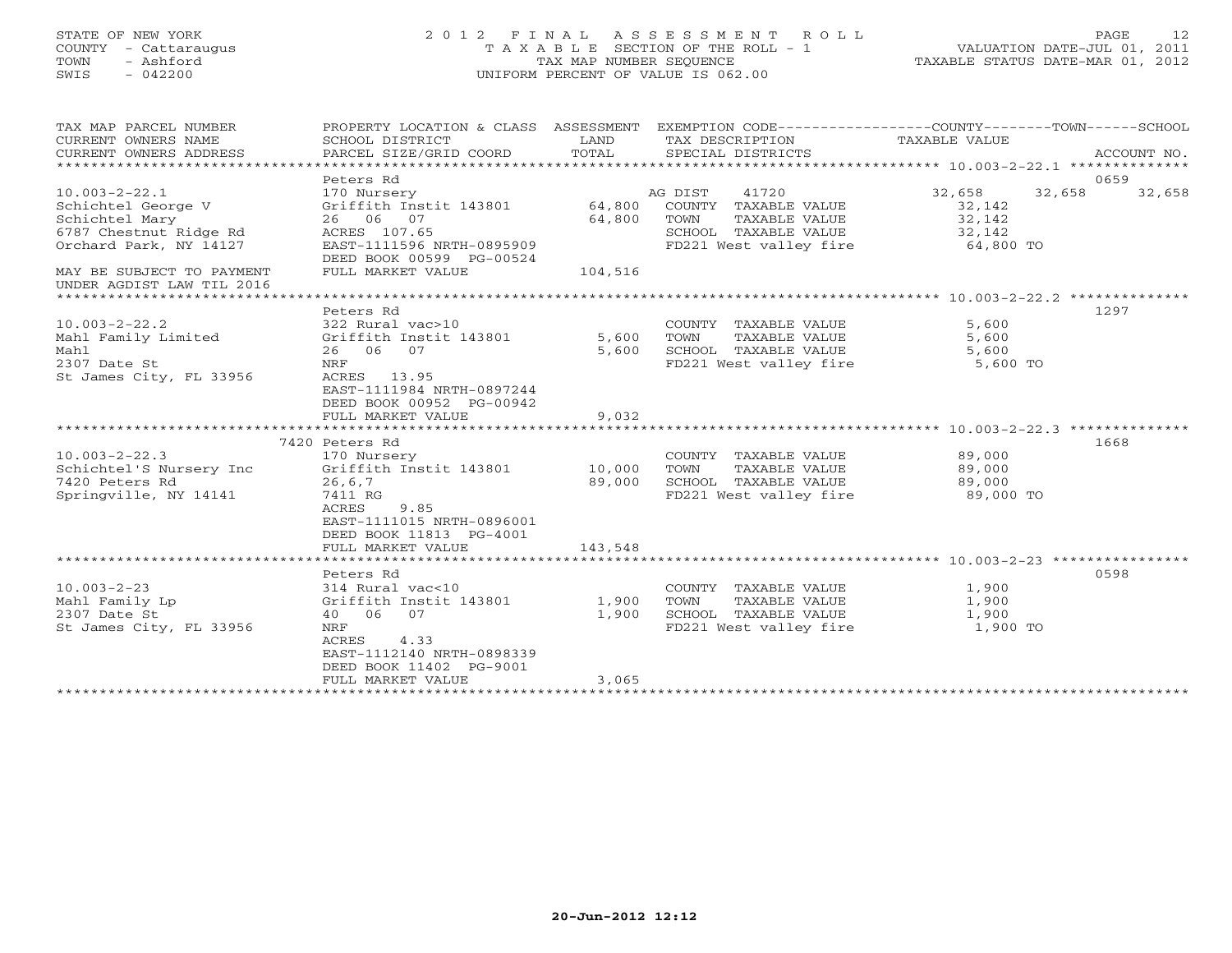## STATE OF NEW YORK 2 0 1 2 F I N A L A S S E S S M E N T R O L L PAGE 13 COUNTY - Cattaraugus T A X A B L E SECTION OF THE ROLL - 1 VALUATION DATE-JUL 01, 2011 TOWN - Ashford TAX MAP NUMBER SEQUENCE TAXABLE STATUS DATE-MAR 01, 2012 SWIS - 042200 UNIFORM PERCENT OF VALUE IS 062.00UNIFORM PERCENT OF VALUE IS 062.00

| TAX MAP PARCEL NUMBER<br>CURRENT OWNERS NAME<br>CURRENT OWNERS ADDRESS                                        | PROPERTY LOCATION & CLASS ASSESSMENT EXEMPTION CODE---------------COUNTY-------TOWN------SCHOOL<br>SCHOOL DISTRICT<br><b>Example 12 Distribution of the LAND</b><br>PARCEL SIZE/GRID COORD                                                 | TOTAL             |                 | TAX DESCRIPTION<br>SPECIAL DISTRICTS                                                             | TAXABLE VALUE                                                                |                            | ACCOUNT NO.                                |
|---------------------------------------------------------------------------------------------------------------|--------------------------------------------------------------------------------------------------------------------------------------------------------------------------------------------------------------------------------------------|-------------------|-----------------|--------------------------------------------------------------------------------------------------|------------------------------------------------------------------------------|----------------------------|--------------------------------------------|
|                                                                                                               |                                                                                                                                                                                                                                            |                   |                 |                                                                                                  |                                                                              |                            |                                            |
|                                                                                                               | 7359 Henrietta Rd                                                                                                                                                                                                                          |                   |                 |                                                                                                  |                                                                              |                            | 0773                                       |
| $10.003 - 2 - 24$<br>Blesy Harold<br>Blesy Linda<br>7129 Henrietta Rd                                         | 112 Dairy farm<br>112 Dairy farm<br>36/40/55 06 07 174,100 COUNTY TAXABLE<br>ACRES 111.40                                                                                                                                                  |                   | TOWN            | COUNTY TAXABLE VALUE<br>TAXABLE VALUE                                                            | 32,087<br>2,800<br>139,213<br>139,213                                        | 32,087<br>2,800            | 32,087<br>2,800                            |
| Springville, NY 14141                                                                                         | EAST-1111671 NRTH-0899748<br>DEED BOOK 903<br>PG-00541                                                                                                                                                                                     |                   |                 | SCHOOL TAXABLE VALUE<br>FD221 West valley fire                                                   | 139,213<br>174,100 TO                                                        |                            |                                            |
| MAY BE SUBJECT TO PAYMENT<br>UNDER AGDIST LAW TIL 2016                                                        | FULL MARKET VALUE                                                                                                                                                                                                                          | 280,806           |                 |                                                                                                  |                                                                              |                            |                                            |
|                                                                                                               | Peters Rd                                                                                                                                                                                                                                  |                   |                 |                                                                                                  |                                                                              |                            | 0660                                       |
| $10.003 - 2 - 25$<br>Schichtel George V<br>Schichtel Mary<br>6787 Chestnut Ridge Rd<br>Orchard Park, NY 14127 | 170 Nursery<br>Griffith Instit 143801 72,500<br>26/27 06 07<br>ACRES 142.69<br>EAST-1109978 NRTH-0896237<br>DEED BOOK 00679 PG-00394                                                                                                       | 79,500            | AG DIST<br>TOWN | 41720<br>COUNTY TAXABLE VALUE<br>TAXABLE VALUE<br>SCHOOL TAXABLE VALUE<br>FD221 West valley fire | 32,382<br>47,118<br>47,118<br>47,118<br>79,500 TO                            | 32,382                     | 32,382                                     |
| MAY BE SUBJECT TO PAYMENT<br>UNDER AGDIST LAW TIL 2016                                                        | FULL MARKET VALUE                                                                                                                                                                                                                          | 128,226           |                 |                                                                                                  |                                                                              |                            |                                            |
|                                                                                                               |                                                                                                                                                                                                                                            |                   |                 |                                                                                                  |                                                                              |                            |                                            |
| $10.003 - 2 - 26$<br>Kolesar Ronald D<br>1221 East Park Rd<br>Grand Island, NY 14072                          | Henrietta Rd<br>321 Abandoned ag<br>$Griffith$ Instit $143801$ 21,200<br>27/41/42<br>06 07<br>ACRES 59.30<br>EAST-1108788 NRTH-0898295<br>DEED BOOK 00952 PG-00775                                                                         | 21,200            | TOWN            | COUNTY TAXABLE VALUE<br>TAXABLE VALUE<br>SCHOOL TAXABLE VALUE<br>FD221 West valley fire          | 21,200<br>21,200<br>21,200<br>21,200 TO                                      |                            | 0176                                       |
|                                                                                                               | FULL MARKET VALUE                                                                                                                                                                                                                          | 34,194            |                 |                                                                                                  |                                                                              |                            |                                            |
|                                                                                                               |                                                                                                                                                                                                                                            |                   |                 |                                                                                                  |                                                                              |                            |                                            |
| $10.003 - 2 - 28$<br>Mahl Jeffrey G                                                                           | 7218 Peters Rd<br>210 1 Family Res<br>Griffith Instit 143801                                                                                                                                                                               | 4,500             | TOWN            | COUNTY TAXABLE VALUE<br>TAXABLE VALUE                                                            | 99,400<br>99,400                                                             |                            | 1030                                       |
| 2307 Date St<br>St James City, FL 33956-2022                                                                  | 26 06 07<br>NRF<br>0.74<br>ACRES<br>EAST-1113696 NRTH-0897861<br>DEED BOOK 00792 PG-01026<br>FULL MARKET VALUE                                                                                                                             | 99,400<br>160,323 |                 | SCHOOL TAXABLE VALUE<br>FD221 West valley fire                                                   | 99,400<br>99,400 TO                                                          |                            |                                            |
|                                                                                                               |                                                                                                                                                                                                                                            |                   |                 |                                                                                                  |                                                                              |                            |                                            |
|                                                                                                               | 6830 Schwartz Rd                                                                                                                                                                                                                           |                   |                 | 50 PCT OF VALUE USED FOR EXEMPTION PURPOSES                                                      |                                                                              |                            | 0446                                       |
| $10.004 - 1 - 1.1$<br>Wasielewski Jerome J<br>Fisher Robert<br>6830 Schwartz Rd<br>West Valley, NY 14171      | Schwartz Rd<br>210 1 Family Res<br>Schwartz ka<br>210 1 Family Res<br>Griffith Instit 143801 3,800 DVET C/T 41141<br>17,500 RES STAR 41854<br>COUNTY TAXABLE<br>EAST-1118278 NRTH-0900192<br>DEED BOOK 00920 PG-00727<br>FULL MARKET VALUE |                   | TOWN            | COUNTY TAXABLE VALUE<br>TAXABLE VALUE<br>SCHOOL TAXABLE VALUE<br>28,226 FD221 West valley fire   | 2,188<br>4,375<br>$\overline{0}$<br>10,937<br>10,937<br>$\circ$<br>17,500 TO | 2,188<br>4,375<br>$\Omega$ | $\overline{0}$<br>$\overline{0}$<br>17,500 |
|                                                                                                               |                                                                                                                                                                                                                                            |                   |                 |                                                                                                  |                                                                              |                            |                                            |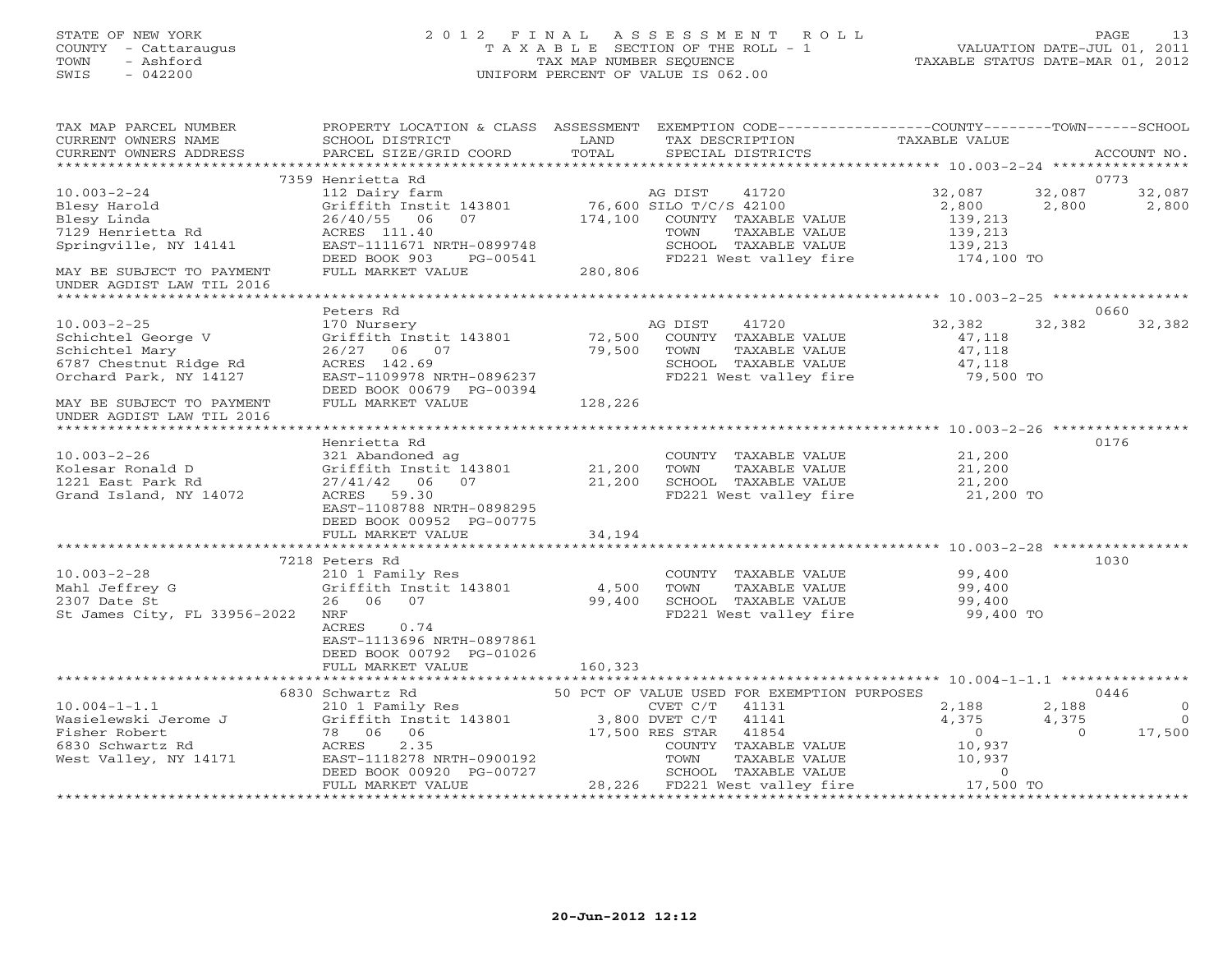## STATE OF NEW YORK 2 0 1 2 F I N A L A S S E S S M E N T R O L L PAGE 14 COUNTY - Cattaraugus T A X A B L E SECTION OF THE ROLL - 1 VALUATION DATE-JUL 01, 2011 TOWN - Ashford TAX MAP NUMBER SEQUENCE TAXABLE STATUS DATE-MAR 01, 2012 SWIS - 042200 UNIFORM PERCENT OF VALUE IS 062.00UNIFORM PERCENT OF VALUE IS 062.00

| TAX MAP PARCEL NUMBER<br>CURRENT OWNERS NAME<br>CURRENT OWNERS ADDRESS              | PROPERTY LOCATION & CLASS ASSESSMENT EXEMPTION CODE---------------COUNTY-------TOWN------SCHOOL<br>SCHOOL DISTRICT<br>PARCEL SIZE/GRID COORD                                         | LAND<br>TOTAL     | TAX DESCRIPTION<br>SPECIAL DISTRICTS                                                                                        | TAXABLE VALUE                                             | ACCOUNT NO.        |
|-------------------------------------------------------------------------------------|--------------------------------------------------------------------------------------------------------------------------------------------------------------------------------------|-------------------|-----------------------------------------------------------------------------------------------------------------------------|-----------------------------------------------------------|--------------------|
|                                                                                     |                                                                                                                                                                                      |                   |                                                                                                                             |                                                           |                    |
|                                                                                     | 6790 Schwartz Rd                                                                                                                                                                     |                   |                                                                                                                             |                                                           | 1330               |
| $10.004 - 1 - 1.2$<br>Lemanski Wayne R<br>6790 Schwartz Rd<br>West Valley, NY 14171 | 270 Mfg housing<br>Griffith Instit 143801 9,200 COUNTY TAXABLE VALUE<br>78 06 06<br>ACRES 10.95 BANK 017<br>EAST-1119208 NRTH-0901063<br>DEED BOOK 5311 PG-8002<br>FULL MARKET VALUE | 71,500<br>115,323 | RES STAR 41854<br>TOWN<br>TAXABLE VALUE<br>SCHOOL TAXABLE VALUE<br>FD221 West valley fire                                   | $\overline{0}$<br>71,500<br>71,500<br>52,900<br>71,500 TO | $\Omega$<br>18,600 |
|                                                                                     |                                                                                                                                                                                      |                   |                                                                                                                             |                                                           |                    |
|                                                                                     | 6800 Schwartz Rd                                                                                                                                                                     |                   |                                                                                                                             |                                                           | 1549               |
| $10.004 - 1 - 1.3$<br>Anstett Michelle<br>6800 Schwartz Rd<br>West Valley, NY 14171 | 270 Mfg housing<br>Griffith Instit 143801 5,500 COUNTY TAXABLE VALUE<br>78,6,6<br>7.65<br>ACRES<br>EAST-1118658 NRTH-0900186<br>DEED BOOK 1018 PG-638<br>FULL MARKET VALUE           | 48,300<br>77,903  | RES STAR 41854<br>TAXABLE VALUE<br>TOWN<br>SCHOOL TAXABLE VALUE<br>FD221 West valley fire                                   | $\overline{0}$<br>48,300<br>48,300<br>29,700<br>48,300 TO | $\cap$<br>18,600   |
|                                                                                     |                                                                                                                                                                                      |                   |                                                                                                                             |                                                           |                    |
|                                                                                     | 6784 Schwartz Rd                                                                                                                                                                     |                   |                                                                                                                             |                                                           | 0383               |
| West Valley, NY 14171 EAST-1119935 NRTH-0900047                                     | DEED BOOK 800<br>PG-00707                                                                                                                                                            |                   | RES STAR 41854<br>COUNTY TAXABLE VALUE<br>TAXABLE VALUE<br>TOWN<br>SCHOOL TAXABLE VALUE<br>FD221 West valley fire 71,200 TO | $\overline{O}$<br>71,200<br>71,200<br>52,600              | $\Omega$<br>18,600 |
|                                                                                     | FULL MARKET VALUE                                                                                                                                                                    | 114,839           |                                                                                                                             |                                                           |                    |
|                                                                                     | 10956 Edies Rd                                                                                                                                                                       |                   |                                                                                                                             |                                                           | 0232               |
| $10.004 - 1 - 3$<br>Felton Patricia A<br>8 Pinewood Dr<br>Orchard Park, NY 14127    | 270 Mfg housing<br>Griffith Instit 143801 24,800<br>74 06 06<br>ACRES 50.10<br>EAST-1121691 NRTH-0902539<br>DEED BOOK 481<br>PG-00149                                                | 42,800            | COUNTY TAXABLE VALUE<br>TAXABLE VALUE<br>TOWN<br>SCHOOL TAXABLE VALUE<br>FD221 West valley fire                             | 42,800<br>42,800<br>42,800<br>42,800 TO                   |                    |
|                                                                                     | FULL MARKET VALUE                                                                                                                                                                    | 69,032            |                                                                                                                             |                                                           |                    |
| $10.004 - 1 - 4.1$<br>Cobo David G<br>10423 Dutch Hill Rd<br>West Valley, NY 14171  | Edies Rd<br>105 Vac farmland<br>Griffith Instit 143801 30,600<br>74 06 06<br>ACRES 47.95<br>EAST-1122145 NRTH-0901558<br>DEED BOOK 882<br>PG-00663<br>FULL MARKET VALUE              | 30,600<br>49,355  | COUNTY TAXABLE VALUE 30,600<br>TOWN<br>TAXABLE VALUE<br>SCHOOL TAXABLE VALUE<br>FD221 West valley fire 30,600 TO            | 30,600<br>30,600                                          | 0236               |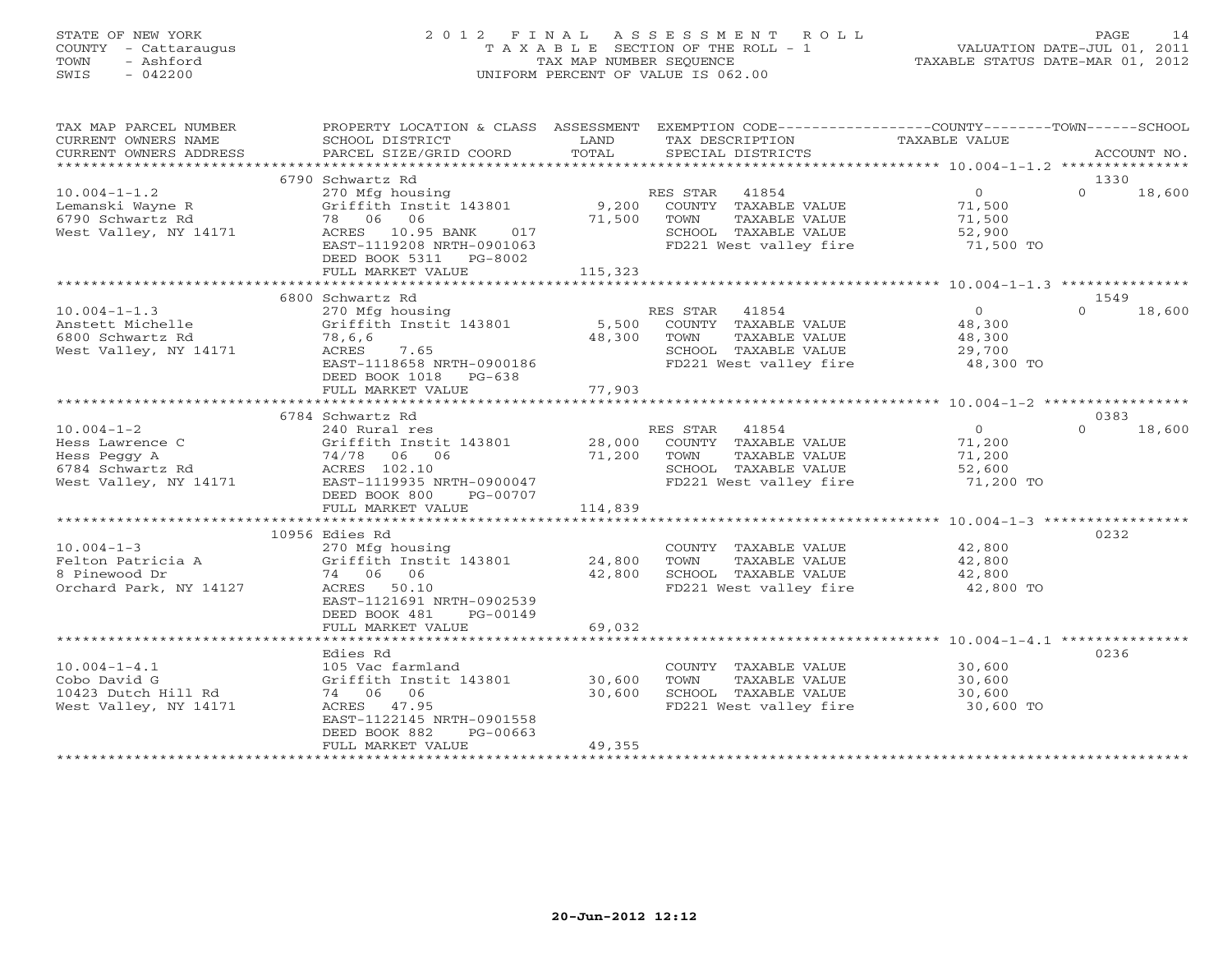## STATE OF NEW YORK 2 0 1 2 F I N A L A S S E S S M E N T R O L L PAGE 15 COUNTY - Cattaraugus T A X A B L E SECTION OF THE ROLL - 1 VALUATION DATE-JUL 01, 2011 TOWN - Ashford TAX MAP NUMBER SEQUENCE TAXABLE STATUS DATE-MAR 01, 2012 SWIS - 042200 UNIFORM PERCENT OF VALUE IS 062.00UNIFORM PERCENT OF VALUE IS 062.00

| TAX MAP PARCEL NUMBER                                                                                                                                                                                                                                                                                                                                                                                                                                                                                                  |                                |         | PROPERTY LOCATION & CLASS ASSESSMENT EXEMPTION CODE---------------COUNTY-------TOWN------SCHOOL |                  |                    |
|------------------------------------------------------------------------------------------------------------------------------------------------------------------------------------------------------------------------------------------------------------------------------------------------------------------------------------------------------------------------------------------------------------------------------------------------------------------------------------------------------------------------|--------------------------------|---------|-------------------------------------------------------------------------------------------------|------------------|--------------------|
| CURRENT OWNERS NAME                                                                                                                                                                                                                                                                                                                                                                                                                                                                                                    | SCHOOL DISTRICT                | LAND    | TAX DESCRIPTION                                                                                 | TAXABLE VALUE    |                    |
| $\begin{minipage}{.45\textwidth} \begin{minipage}{.45\textwidth} \begin{minipage}{.45\textwidth} \begin{minipage}{.45\textwidth} \begin{minipage}{.45\textwidth} \begin{minipage}{.45\textwidth} \begin{minipage}{.45\textwidth} \begin{minipage}{.45\textwidth} \begin{minipage}{.45\textwidth} \begin{minipage}{.45\textwidth} \begin{minipage}{.45\textwidth} \begin{minipage}{.45\textwidth} \begin{minipage}{.45\textwidth} \begin{minipage}{.45\textwidth} \begin{minipage}{.45\textwidth} \begin{minipage}{.45$ |                                |         |                                                                                                 |                  |                    |
|                                                                                                                                                                                                                                                                                                                                                                                                                                                                                                                        |                                |         |                                                                                                 |                  |                    |
|                                                                                                                                                                                                                                                                                                                                                                                                                                                                                                                        | 10843 Edies Rd                 |         |                                                                                                 |                  | 1091               |
| $10.004 - 1 - 4.2$                                                                                                                                                                                                                                                                                                                                                                                                                                                                                                     | 210 1 Family Res               |         | 41834<br>SR STAR                                                                                | $\overline{0}$   | $\Omega$<br>38,560 |
| Feuz Joann M                                                                                                                                                                                                                                                                                                                                                                                                                                                                                                           | Griffith Instit 143801         |         | $6,500$ COUNTY TAXABLE VALUE                                                                    | 79,100<br>79,100 |                    |
| 10843 Edies Rd                                                                                                                                                                                                                                                                                                                                                                                                                                                                                                         | 74 06 06                       |         | 79,100 TOWN TAXABLE VALUE                                                                       |                  |                    |
| Springville, NY 14141                                                                                                                                                                                                                                                                                                                                                                                                                                                                                                  | 2.40 BANK 017<br>ACRES         |         | SCHOOL TAXABLE VALUE                                                                            | 40,540           |                    |
|                                                                                                                                                                                                                                                                                                                                                                                                                                                                                                                        | EAST-1123087 NRTH-0901075      |         | FD221 West valley fire                                                                          | $40,310$ TO      |                    |
|                                                                                                                                                                                                                                                                                                                                                                                                                                                                                                                        | DEED BOOK 1013 PG-191          |         |                                                                                                 |                  |                    |
|                                                                                                                                                                                                                                                                                                                                                                                                                                                                                                                        | FULL MARKET VALUE              | 127,581 |                                                                                                 |                  |                    |
|                                                                                                                                                                                                                                                                                                                                                                                                                                                                                                                        |                                |         |                                                                                                 |                  |                    |
|                                                                                                                                                                                                                                                                                                                                                                                                                                                                                                                        | Edies Rd                       |         |                                                                                                 |                  | 1146               |
| $10.004 - 1 - 4.3$                                                                                                                                                                                                                                                                                                                                                                                                                                                                                                     | 314 Rural vac<10               |         | COUNTY TAXABLE VALUE                                                                            | 9,600            |                    |
| Feuz Joann M                                                                                                                                                                                                                                                                                                                                                                                                                                                                                                           | Griffith Instit 143801         | 9,600   | TOWN TAXABLE VALUE                                                                              | 9,600            |                    |
| 10843 Edies Rd                                                                                                                                                                                                                                                                                                                                                                                                                                                                                                         | 74 06 06                       | 9,600   | SCHOOL TAXABLE VALUE                                                                            | 9,600            |                    |
| Springville, NY 14141                                                                                                                                                                                                                                                                                                                                                                                                                                                                                                  | 9.70<br>ACRES                  |         | FD221 West valley fire 9,600 TO                                                                 |                  |                    |
|                                                                                                                                                                                                                                                                                                                                                                                                                                                                                                                        | EAST-1122640 NRTH-0901268      |         |                                                                                                 |                  |                    |
|                                                                                                                                                                                                                                                                                                                                                                                                                                                                                                                        | DEED BOOK 845<br>PG-00286      |         |                                                                                                 |                  |                    |
|                                                                                                                                                                                                                                                                                                                                                                                                                                                                                                                        | FULL MARKET VALUE              | 15,484  |                                                                                                 |                  |                    |
|                                                                                                                                                                                                                                                                                                                                                                                                                                                                                                                        |                                |         |                                                                                                 |                  |                    |
|                                                                                                                                                                                                                                                                                                                                                                                                                                                                                                                        | 10916 Edies Rd                 |         |                                                                                                 |                  | 1343               |
| $10.004 - 1 - 4.4$                                                                                                                                                                                                                                                                                                                                                                                                                                                                                                     |                                |         | COUNTY TAXABLE VALUE                                                                            | 98,700           |                    |
| Kohler William W                                                                                                                                                                                                                                                                                                                                                                                                                                                                                                       |                                |         |                                                                                                 | 98,700           |                    |
| 9 Oakwood Drive N Dr 74 - 06 06<br>Engelwood, FL 34223-2007 - ACRES 31.50                                                                                                                                                                                                                                                                                                                                                                                                                                              |                                |         | 98,700 SCHOOL TAXABLE VALUE 98,700<br>98,700 FD221 West valley fire 98,700 TO                   |                  |                    |
|                                                                                                                                                                                                                                                                                                                                                                                                                                                                                                                        | ACRES 31.50 BANK 017           |         |                                                                                                 |                  |                    |
|                                                                                                                                                                                                                                                                                                                                                                                                                                                                                                                        | EAST-0474530 NRTH-0908160      |         |                                                                                                 |                  |                    |
|                                                                                                                                                                                                                                                                                                                                                                                                                                                                                                                        | DEED BOOK 13239 PG-6001        |         |                                                                                                 |                  |                    |
|                                                                                                                                                                                                                                                                                                                                                                                                                                                                                                                        | FULL MARKET VALUE              | 159,194 |                                                                                                 |                  |                    |
|                                                                                                                                                                                                                                                                                                                                                                                                                                                                                                                        |                                |         |                                                                                                 |                  |                    |
|                                                                                                                                                                                                                                                                                                                                                                                                                                                                                                                        | 10863 Edies Rd                 |         |                                                                                                 |                  | 1455               |
| $10.004 - 1 - 4.5$                                                                                                                                                                                                                                                                                                                                                                                                                                                                                                     | 210 1 Family Res               |         | RES STAR 41854                                                                                  | $\overline{0}$   | $\Omega$<br>18,600 |
| Hawley Ryan                                                                                                                                                                                                                                                                                                                                                                                                                                                                                                            | Griffith Instit $143801$ 5,600 |         | COUNTY TAXABLE VALUE 45,600                                                                     |                  |                    |
| 10863 Edies Rd                                                                                                                                                                                                                                                                                                                                                                                                                                                                                                         | $74 - 6 - 6$                   | 45,600  | TOWN      TAXABLE VALUE<br>SCHOOL   TAXABLE VALUE<br>TOWN                                       | 45,600           |                    |
| Springville, NY 14141                                                                                                                                                                                                                                                                                                                                                                                                                                                                                                  | ACRES 1.80                     |         |                                                                                                 | 45,600<br>27,000 |                    |
|                                                                                                                                                                                                                                                                                                                                                                                                                                                                                                                        | EAST-1123073 NRTH-0901469      |         | FD221 West valley fire 45,600 TO                                                                |                  |                    |
|                                                                                                                                                                                                                                                                                                                                                                                                                                                                                                                        | DEED BOOK 978 PG-1049          |         |                                                                                                 |                  |                    |
|                                                                                                                                                                                                                                                                                                                                                                                                                                                                                                                        | FULL MARKET VALUE              | 73,548  |                                                                                                 |                  |                    |
|                                                                                                                                                                                                                                                                                                                                                                                                                                                                                                                        |                                |         |                                                                                                 |                  |                    |
|                                                                                                                                                                                                                                                                                                                                                                                                                                                                                                                        | Edies Rd                       |         |                                                                                                 |                  | 0233               |
| $10.004 - 1 - 6$                                                                                                                                                                                                                                                                                                                                                                                                                                                                                                       | 105 Vac farmland               |         | COUNTY TAXABLE VALUE 38,000                                                                     |                  |                    |
| Felton Patricia A                                                                                                                                                                                                                                                                                                                                                                                                                                                                                                      | Griffith Instit 143801 38,000  |         | TAXABLE VALUE 38,000<br>TOWN                                                                    |                  |                    |
| 8 Pinewood Dr                                                                                                                                                                                                                                                                                                                                                                                                                                                                                                          | 74 06 06                       | 38,000  | SCHOOL TAXABLE VALUE 38,000<br>FD221 West valley fire 38,000 TO                                 |                  |                    |
| Orchard Park, NY 14127                                                                                                                                                                                                                                                                                                                                                                                                                                                                                                 | ACRES 55.15                    |         |                                                                                                 |                  |                    |
|                                                                                                                                                                                                                                                                                                                                                                                                                                                                                                                        | EAST-1122972 NRTH-0900770      |         |                                                                                                 |                  |                    |
| MAY BE SUBJECT TO PAYMENT                                                                                                                                                                                                                                                                                                                                                                                                                                                                                              | DEED BOOK 581<br>PG-00496      |         |                                                                                                 |                  |                    |
| UNDER AGDIST LAW TIL 2016                                                                                                                                                                                                                                                                                                                                                                                                                                                                                              | FULL MARKET VALUE              | 61,290  |                                                                                                 |                  |                    |
|                                                                                                                                                                                                                                                                                                                                                                                                                                                                                                                        |                                |         |                                                                                                 |                  |                    |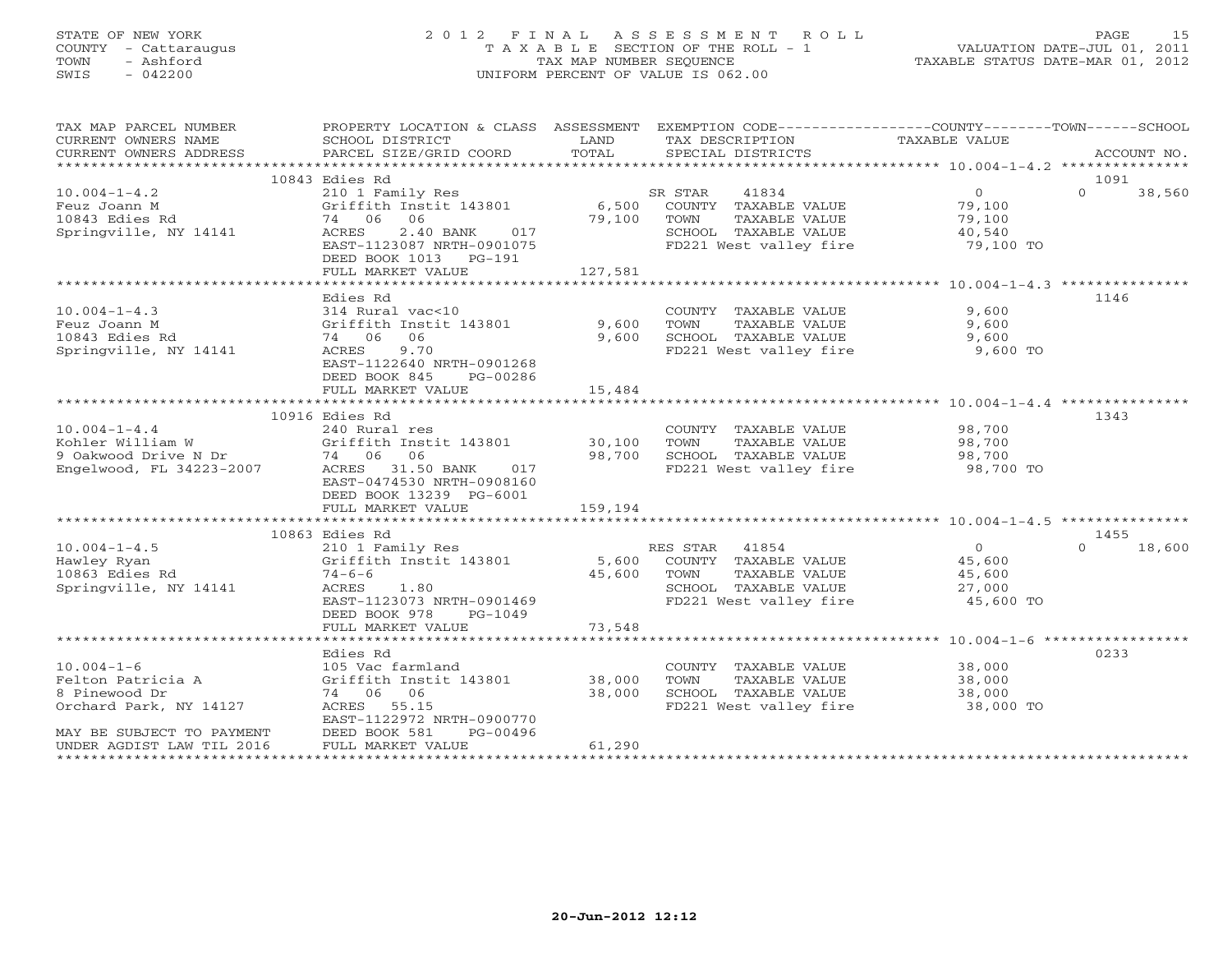## STATE OF NEW YORK 2 0 1 2 F I N A L A S S E S S M E N T R O L L PAGE 16 COUNTY - Cattaraugus T A X A B L E SECTION OF THE ROLL - 1 VALUATION DATE-JUL 01, 2011 TOWN - Ashford TAX MAP NUMBER SEQUENCE TAXABLE STATUS DATE-MAR 01, 2012 SWIS - 042200 UNIFORM PERCENT OF VALUE IS 062.00UNIFORM PERCENT OF VALUE IS 062.00

| TAX MAP PARCEL NUMBER<br>CURRENT OWNERS NAME<br>CURRENT OWNERS ADDRESS | PROPERTY LOCATION & CLASS ASSESSMENT<br>SCHOOL DISTRICT<br>PARCEL SIZE/GRID COORD | LAND<br>TOTAL | EXEMPTION CODE----------------COUNTY-------TOWN-----SCHOOL<br>TAX DESCRIPTION<br>SPECIAL DISTRICTS | TAXABLE VALUE                                         | ACCOUNT NO.        |
|------------------------------------------------------------------------|-----------------------------------------------------------------------------------|---------------|----------------------------------------------------------------------------------------------------|-------------------------------------------------------|--------------------|
| *******************                                                    |                                                                                   |               |                                                                                                    |                                                       |                    |
|                                                                        | 6626 Schwartz Rd                                                                  |               |                                                                                                    |                                                       | 0667               |
| $10.004 - 1 - 7$                                                       | 210 1 Family Res                                                                  |               | COUNTY TAXABLE VALUE                                                                               | 61,800                                                |                    |
| Kennuth Ronald W                                                       | Griffith Instit 143801                                                            | 5,400         | TOWN<br>TAXABLE VALUE                                                                              | 61,800                                                |                    |
| 30 Roycroft Blvd                                                       | 74 06<br>06                                                                       | 61,800        | SCHOOL TAXABLE VALUE                                                                               | 61,800                                                |                    |
| Cheektowaga, NY 14225                                                  | 97 BOR                                                                            |               | FD221 West valley fire                                                                             | 61,800 TO                                             |                    |
|                                                                        | 1.33<br>ACRES                                                                     |               |                                                                                                    |                                                       |                    |
|                                                                        | EAST-0474510 NRTH-0899670                                                         |               |                                                                                                    |                                                       |                    |
|                                                                        | DEED BOOK 12773 PG-6001                                                           |               |                                                                                                    |                                                       |                    |
|                                                                        | FULL MARKET VALUE                                                                 | 99,677        |                                                                                                    |                                                       |                    |
|                                                                        |                                                                                   |               |                                                                                                    |                                                       |                    |
|                                                                        | 10767 Edies Rd                                                                    |               |                                                                                                    |                                                       | 0426               |
| $10.004 - 1 - 8$                                                       | 210 1 Family Res                                                                  |               | AGED S<br>41804                                                                                    | $\Omega$                                              | $\Omega$<br>19,600 |
| Kelley Marlene J                                                       | Griffith Instit 143801                                                            |               | 41834<br>5,200 SR STAR                                                                             | $\circ$                                               | $\Omega$<br>19,600 |
| 10767 Edies Rd                                                         | 74 06<br>07                                                                       | 39,200        | COUNTY TAXABLE VALUE                                                                               | 39,200                                                |                    |
| Springville, NY 14141                                                  | ACRES<br>1.16                                                                     |               | TAXABLE VALUE<br>TOWN                                                                              | 39,200                                                |                    |
|                                                                        | EAST-1123181 NRTH-0899720                                                         |               | SCHOOL TAXABLE VALUE                                                                               | $\Omega$                                              |                    |
|                                                                        | DEED BOOK 592<br>PG-00289                                                         |               | FD221 West valley fire                                                                             | 39,200 TO                                             |                    |
|                                                                        | FULL MARKET VALUE                                                                 | 63,226        |                                                                                                    |                                                       |                    |
|                                                                        |                                                                                   |               |                                                                                                    |                                                       |                    |
|                                                                        | 10770 Edies Rd                                                                    |               |                                                                                                    |                                                       | 0091               |
|                                                                        |                                                                                   |               | 41834                                                                                              | $\circ$                                               | $\Omega$           |
| $10.004 - 1 - 9$                                                       | 210 1 Family Res                                                                  |               | SR STAR                                                                                            |                                                       | 33,300             |
| Herrick Marion H                                                       | Griffith Instit 143801                                                            | 4,300         | COUNTY TAXABLE VALUE                                                                               | 33,300                                                |                    |
| Herrick Joanne B                                                       | 74 06 06                                                                          | 33,300        | TOWN<br>TAXABLE VALUE                                                                              | 33,300                                                |                    |
| 10770 Edies Rd                                                         | FRNT 175.00 DPTH 160.00                                                           |               | SCHOOL TAXABLE VALUE                                                                               | $\circ$                                               |                    |
| Springville, NY 14141                                                  | EAST-1123436 NRTH-0899690                                                         |               | FD221 West valley fire                                                                             | 33,300 TO                                             |                    |
|                                                                        | DEED BOOK 00793 PG-00767                                                          |               |                                                                                                    |                                                       |                    |
|                                                                        | FULL MARKET VALUE                                                                 | 53,710        |                                                                                                    |                                                       |                    |
|                                                                        |                                                                                   | ************* |                                                                                                    |                                                       |                    |
|                                                                        | Rock Springs Rd                                                                   |               |                                                                                                    |                                                       | 0728               |
| $10.004 - 1 - 10$                                                      | 312 Vac w/imprv                                                                   |               | COUNTY TAXABLE VALUE                                                                               | 9,500                                                 |                    |
| Sommer Oscar J                                                         | Griffith Instit 143801                                                            | 7,200         | TOWN<br>TAXABLE VALUE                                                                              | 9,500                                                 |                    |
| Sommer Beatrice                                                        | 68 06 06                                                                          | 9,500         | SCHOOL TAXABLE VALUE                                                                               | 9,500                                                 |                    |
| 125 Waverly St                                                         | 8.24<br>ACRES                                                                     |               | FD221 West valley fire                                                                             | 9,500 TO                                              |                    |
| Springville, NY 14141                                                  | EAST-1125116 NRTH-0900182                                                         |               |                                                                                                    |                                                       |                    |
|                                                                        | DEED BOOK 753<br>PG-00278                                                         |               |                                                                                                    |                                                       |                    |
|                                                                        | FULL MARKET VALUE                                                                 | 15,323        |                                                                                                    |                                                       |                    |
|                                                                        | ******************                                                                |               |                                                                                                    | ******************************* 10.004-1-11 ********* |                    |
|                                                                        | Bond Rd                                                                           |               |                                                                                                    |                                                       | 0158               |
| $10.004 - 1 - 11$                                                      | 322 Rural vac>10                                                                  |               | COUNTY TAXABLE VALUE                                                                               | 18,000                                                |                    |
| Farner Henry                                                           | Griffith Instit 143801                                                            | 18,000        | TOWN<br>TAXABLE VALUE                                                                              | 18,000                                                |                    |
| 11000 Bond Rd                                                          | 69 06 06                                                                          | 18,000        | SCHOOL TAXABLE VALUE                                                                               | 18,000                                                |                    |
| West Valley, NY 14171                                                  | ACRES<br>30.91                                                                    |               | FD221 West valley fire                                                                             | 18,000 TO                                             |                    |
|                                                                        | EAST-1126627 NRTH-0901462                                                         |               |                                                                                                    |                                                       |                    |
|                                                                        | DEED BOOK 877<br>PG-00797                                                         |               |                                                                                                    |                                                       |                    |
|                                                                        | FULL MARKET VALUE                                                                 | 29,032        |                                                                                                    |                                                       |                    |
|                                                                        |                                                                                   |               |                                                                                                    |                                                       |                    |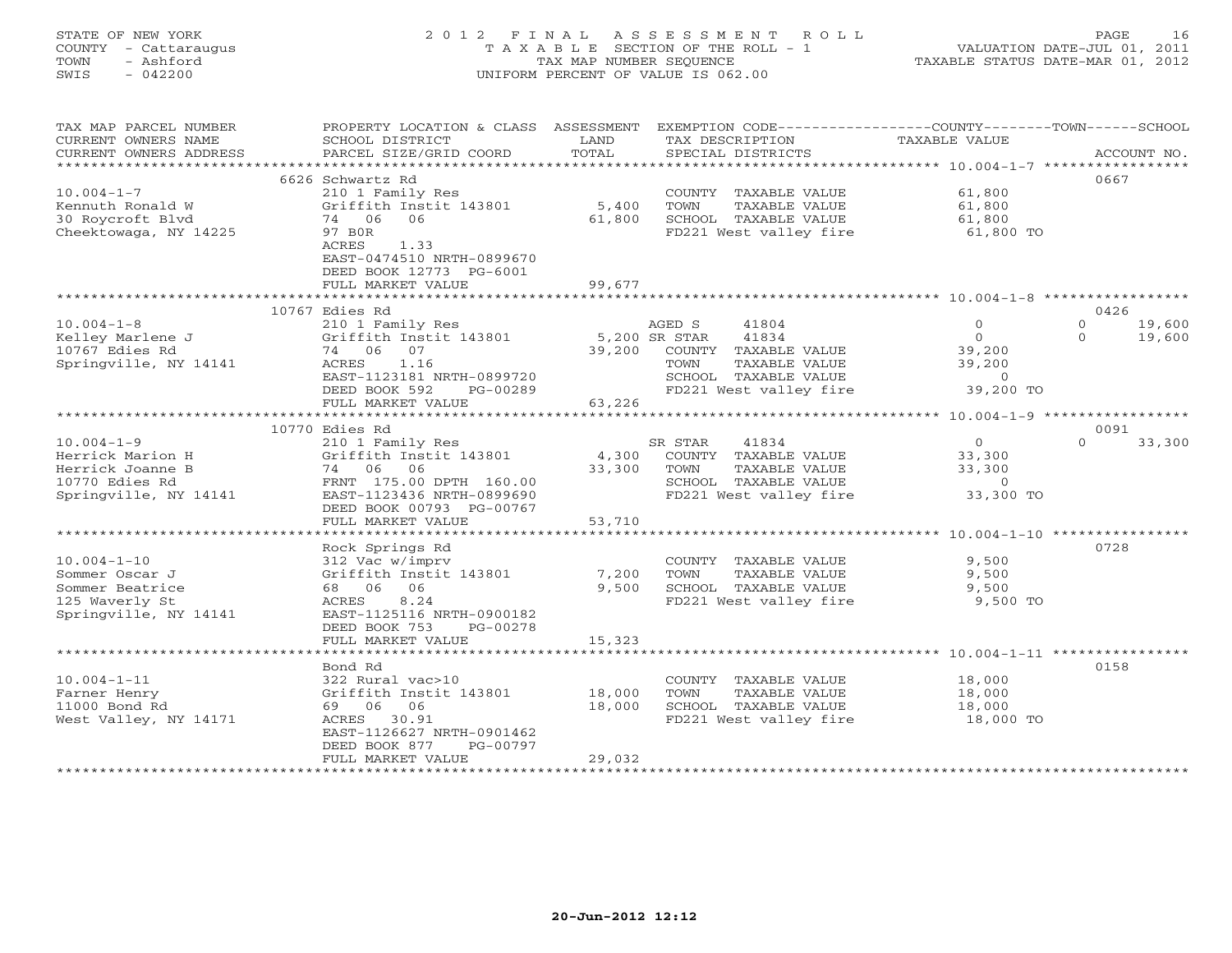## STATE OF NEW YORK 2 0 1 2 F I N A L A S S E S S M E N T R O L L PAGE 17 COUNTY - Cattaraugus T A X A B L E SECTION OF THE ROLL - 1 VALUATION DATE-JUL 01, 2011 TOWN - Ashford TAX MAP NUMBER SEQUENCE TAXABLE STATUS DATE-MAR 01, 2012 SWIS - 042200 UNIFORM PERCENT OF VALUE IS 062.00UNIFORM PERCENT OF VALUE IS 062.00

| TAX MAP PARCEL NUMBER<br>CURRENT OWNERS NAME<br>CURRENT OWNERS ADDRESS                                                     | SCHOOL DISTRICT<br>PARCEL SIZE/GRID COORD                                                                                                              | LAND<br>TOTAL              | PROPERTY LOCATION & CLASS ASSESSMENT EXEMPTION CODE---------------COUNTY-------TOWN------SCHOOL<br>TAX DESCRIPTION<br>SPECIAL DISTRICTS | TAXABLE VALUE                                             | ACCOUNT NO.                |
|----------------------------------------------------------------------------------------------------------------------------|--------------------------------------------------------------------------------------------------------------------------------------------------------|----------------------------|-----------------------------------------------------------------------------------------------------------------------------------------|-----------------------------------------------------------|----------------------------|
|                                                                                                                            | 11000 Bond Rd                                                                                                                                          |                            |                                                                                                                                         |                                                           | 0482                       |
| $10.004 - 1 - 12$<br>Farner Henry<br>11000 Bond Rd<br>West Valley, NY 14171                                                | 210 1 Family Res<br>Griffith Instit 143801<br>69 06 06<br>ACRES<br>1.90<br>EAST-1126939 NRTH-0900713<br>DEED BOOK 800<br>PG-01117<br>FULL MARKET VALUE | 6,000<br>62,800<br>101,290 | 41834<br>SR STAR<br>COUNTY TAXABLE VALUE<br>TOWN<br>TAXABLE VALUE<br>SCHOOL TAXABLE VALUE<br>FD221 West valley fire                     | $\overline{0}$<br>62,800<br>62,800<br>24,240<br>62,800 TO | $\Omega$<br>38,560         |
|                                                                                                                            |                                                                                                                                                        |                            |                                                                                                                                         |                                                           |                            |
| $10.004 - 1 - 13$<br>Select Tree Farms Inc<br>6339 Thomas Corners Rd<br>West Valley, NY 14171<br>MAY BE SUBJECT TO PAYMENT | Bond Rd<br>170 Nursery<br>Griffith Instit 143801<br>64/69 06 06<br>ACRES 41.80 BANK 055<br>EAST-0479860 NRTH-0901400<br>DEED BOOK 9497 PG-9003         | 31,400<br>31,400           | COUNTY TAXABLE VALUE<br>TOWN<br>TAXABLE VALUE<br>SCHOOL TAXABLE VALUE<br>FD221 West valley fire                                         | 31,400<br>31,400<br>31,400<br>31,400 TO                   | 0194                       |
| UNDER AGDIST LAW TIL 2016                                                                                                  | FULL MARKET VALUE                                                                                                                                      | 50,645                     |                                                                                                                                         |                                                           |                            |
|                                                                                                                            |                                                                                                                                                        |                            |                                                                                                                                         |                                                           |                            |
| $10.004 - 1 - 15.1$                                                                                                        | 10568 Dutch Hill Rd<br>240 Rural res                                                                                                                   |                            | RES STAR<br>41854                                                                                                                       | $\overline{0}$                                            | 0516<br>$\Omega$<br>18,600 |
| Fullington Duane<br>Fullington Marilyn<br>10568 Dutch H1<br>West Valley, NY 14171                                          | Griffith Instit 143801<br>68/73 06 06<br>ACRES 44.00<br>EAST-1124516 NRTH-0896765<br>DEED BOOK 886<br>PG-00127                                         | 34,800<br>168,200          | COUNTY TAXABLE VALUE<br>TOWN<br>TAXABLE VALUE<br>SCHOOL TAXABLE VALUE<br>FD221 West valley fire                                         | 168,200<br>168,200<br>149,600<br>168,200 TO               |                            |
|                                                                                                                            | FULL MARKET VALUE                                                                                                                                      | 271,290                    |                                                                                                                                         |                                                           |                            |
|                                                                                                                            | 10638 Dutch Hill Rd                                                                                                                                    |                            |                                                                                                                                         |                                                           | 0925                       |
| $10.004 - 1 - 15.2$<br>Hunter Peter L Jr<br>Hunter Holley C<br>10638 Dutch Hill Rd<br>West Valley, NY 14171                | 210 1 Family Res<br>Griffith Instit 143801<br>73 06 06<br>ACRES 10.00<br>EAST-1123761 NRTH-0897740<br>DEED BOOK 17316 PG-9001                          | 14,000<br>106,900          | RES STAR 41854<br>COUNTY TAXABLE VALUE<br>TAXABLE VALUE<br>TOWN<br>SCHOOL TAXABLE VALUE<br>FD221 West valley fire                       | $\Omega$<br>106,900<br>106,900<br>88,300<br>106,900 TO    | 18,600<br>$\Omega$         |
|                                                                                                                            | FULL MARKET VALUE                                                                                                                                      | 172,419                    |                                                                                                                                         |                                                           |                            |
| $10.004 - 1 - 15.3$<br>Hunter Peter L Jr<br>Hunter Holley C                                                                | Dutch Hill Rd<br>322 Rural vac>10<br>Griffith Instit 143801 25,700<br>68/73 06 06                                                                      | 25,700                     | COUNTY TAXABLE VALUE<br>TOWN<br>TAXABLE VALUE<br>SCHOOL TAXABLE VALUE                                                                   | 25,700<br>25,700<br>25,700                                | 0987                       |
| 10638 Dutch Hill Rd.<br>West Valley, NY 14171                                                                              | ACRES 32.28<br>EAST-1124972 NRTH-0897533<br>DEED BOOK 17316 PG-9002<br>FULL MARKET VALUE                                                               | 41,452                     | FD221 West valley fire                                                                                                                  | 25,700 TO                                                 |                            |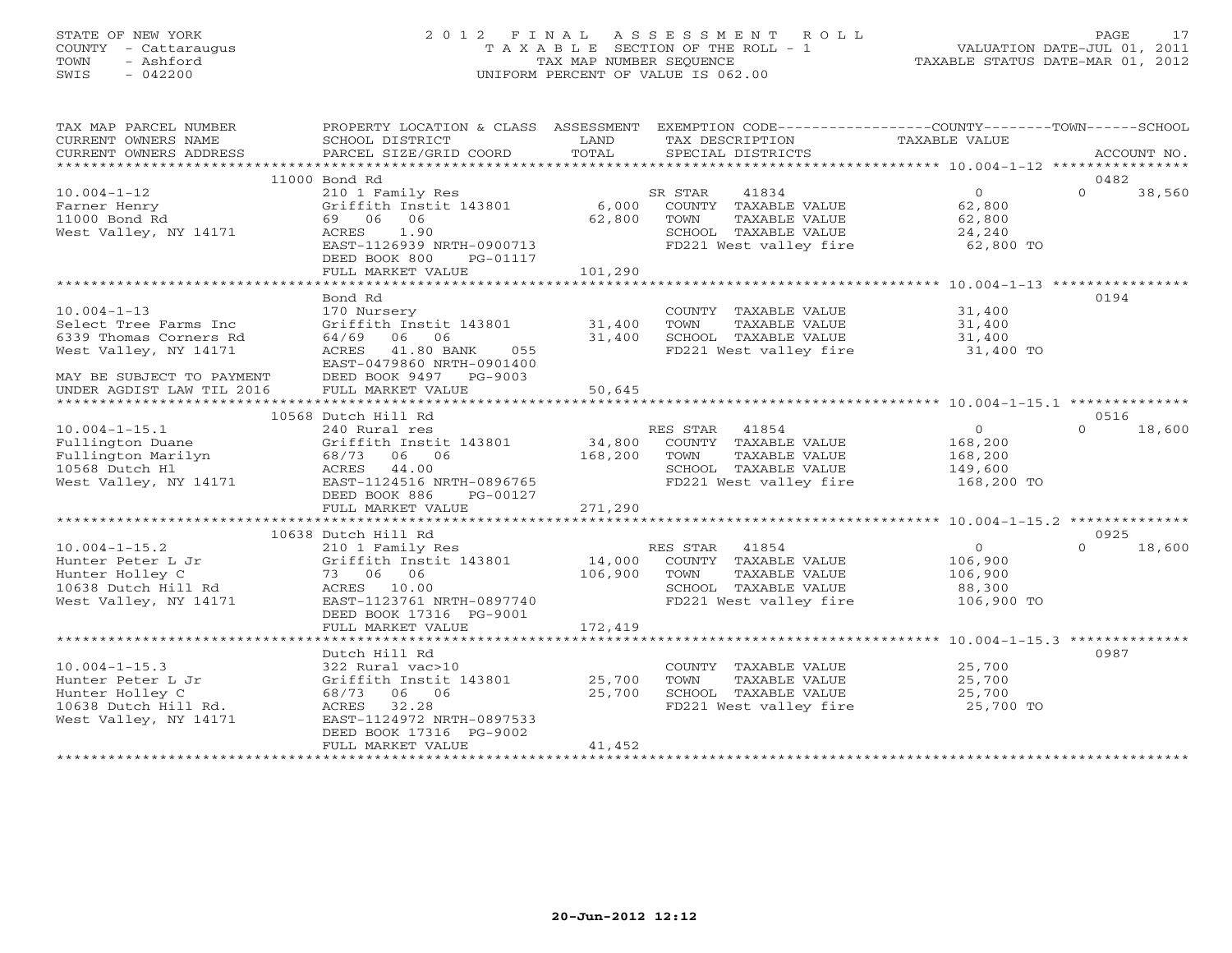## STATE OF NEW YORK 2 0 1 2 F I N A L A S S E S S M E N T R O L L PAGE 18 COUNTY - Cattaraugus T A X A B L E SECTION OF THE ROLL - 1 VALUATION DATE-JUL 01, 2011 TOWN - Ashford TAX MAP NUMBER SEQUENCE TAXABLE STATUS DATE-MAR 01, 2012 SWIS - 042200 UNIFORM PERCENT OF VALUE IS 062.00UNIFORM PERCENT OF VALUE IS 062.00

| TAX MAP PARCEL NUMBER<br>CURRENT OWNERS NAME<br>CURRENT OWNERS ADDRESS | PROPERTY LOCATION & CLASS ASSESSMENT<br>SCHOOL DISTRICT<br>PARCEL SIZE/GRID COORD | LAND<br>TOTAL | EXEMPTION CODE-----------------COUNTY-------TOWN------SCHOOL<br>TAX DESCRIPTION<br>SPECIAL DISTRICTS | TAXABLE VALUE  | ACCOUNT NO.             |
|------------------------------------------------------------------------|-----------------------------------------------------------------------------------|---------------|------------------------------------------------------------------------------------------------------|----------------|-------------------------|
|                                                                        |                                                                                   |               |                                                                                                      |                |                         |
|                                                                        | 10610 Dutch Hill Rd                                                               |               |                                                                                                      |                | 0989                    |
| $10.004 - 1 - 15.4$                                                    | 210 1 Family Res                                                                  |               | CVET $C/T$ 41131                                                                                     | 12,400         | 12,400<br>$\circ$       |
| O'Brien William P                                                      | Griffith Instit 143801 11,700 SR STAR                                             |               | 41834                                                                                                | $\overline{0}$ | 38,560<br>$\Omega$      |
| O'Brien Barbara A                                                      | 73 06 06                                                                          | 79,900        | COUNTY TAXABLE VALUE                                                                                 | 67,500         |                         |
| 10610 Dutch Hill Rd                                                    | ACRES<br>7.15                                                                     |               | TOWN<br>TAXABLE VALUE                                                                                | 67,500         |                         |
| West Valley, NY 14171                                                  | EAST-1123722 NRTH-0897292                                                         |               | SCHOOL TAXABLE VALUE                                                                                 | 41,340         |                         |
|                                                                        | DEED BOOK 962<br>$PG-114$                                                         |               | FD221 West valley fire                                                                               | 79,900 TO      |                         |
|                                                                        | FULL MARKET VALUE                                                                 | 128,871       |                                                                                                      |                |                         |
|                                                                        | Rock Springs Rd                                                                   |               |                                                                                                      |                | 0520                    |
| $10.004 - 1 - 16.1$                                                    |                                                                                   |               | COUNTY TAXABLE VALUE                                                                                 | 6,000          |                         |
|                                                                        | 322 Rural vac>10                                                                  | 6,000         | TOWN                                                                                                 | 6,000          |                         |
| Preston Jack Ross-Dolores                                              | Griffith Instit 143801<br>68 — 10<br>$-06$<br>$-06$                               | 6,000         | TAXABLE VALUE                                                                                        | 6,000          |                         |
| 10493 Rock Springs Rd<br>West Valley, NY 14171                         | ACRES 10.94                                                                       |               | SCHOOL TAXABLE VALUE<br>FD221 West valley fire                                                       | 6,000 TO       |                         |
|                                                                        | EAST-1125230 NRTH-0895979                                                         |               |                                                                                                      |                |                         |
|                                                                        | DEED BOOK 886<br>PG-00362                                                         |               |                                                                                                      |                |                         |
|                                                                        | FULL MARKET VALUE                                                                 | 9,677         |                                                                                                      |                |                         |
|                                                                        |                                                                                   |               |                                                                                                      |                |                         |
|                                                                        | 10493 Rock Springs Rd                                                             |               |                                                                                                      |                | 1594                    |
| $10.004 - 1 - 16.2$                                                    | 210 1 Family Res                                                                  |               | COUNTY TAXABLE VALUE                                                                                 | 46,500         |                         |
| Moffatt Lee                                                            | Griffith Instit 143801                                                            | 6,100         | TOWN<br>TAXABLE VALUE                                                                                | 46,500         |                         |
| 11593 S Fortuna Rd                                                     | $-06$<br>$-06$<br>68                                                              | 46,500        | SCHOOL TAXABLE VALUE                                                                                 | 46,500         |                         |
| Yuma, AZ 85367                                                         | ACRES<br>3.35                                                                     |               | FD221 West valley fire                                                                               | 46,500 TO      |                         |
|                                                                        | EAST-1125920 NRTH-0895941                                                         |               |                                                                                                      |                |                         |
|                                                                        | DEED BOOK 15825 PG-7001                                                           |               |                                                                                                      |                |                         |
|                                                                        | FULL MARKET VALUE                                                                 | 75,000        |                                                                                                      |                |                         |
|                                                                        |                                                                                   |               |                                                                                                      |                |                         |
|                                                                        | 6542 Boberg Rd                                                                    |               | 65 PCT OF VALUE USED FOR EXEMPTION PURPOSES                                                          |                | 0330                    |
| $10.004 - 1 - 17$                                                      |                                                                                   |               | WVET C/T<br>41121                                                                                    | 6.016          | 6,016<br>$\overline{0}$ |
| Kramer Edward W Jr                                                     | $\frac{240}{\text{Ariffith Institute}}$ mstit 143801 21.                          |               | 41854<br>21,600 RES STAR                                                                             | $\overline{0}$ | $\Omega$<br>18,600      |
| Kramer Sally A                                                         | 68 06 06                                                                          | 61,700        | COUNTY TAXABLE VALUE                                                                                 | 55,684         |                         |
| 6542 Boberg Rd                                                         | ACRES 31.07                                                                       |               | TAXABLE VALUE<br>TOWN                                                                                | 55,684         |                         |
| West Valley, NY 14171                                                  | EAST-1125205 NRTH-0895299                                                         |               | SCHOOL TAXABLE VALUE                                                                                 | 43,100         |                         |
|                                                                        | DEED BOOK 00794 PG-1079                                                           |               | FD221 West valley fire                                                                               | 61,700 TO      |                         |
|                                                                        | FULL MARKET VALUE                                                                 | 99,516        |                                                                                                      |                |                         |
|                                                                        |                                                                                   |               |                                                                                                      |                |                         |
|                                                                        | 6512 Boberg Rd                                                                    |               |                                                                                                      |                | 0355                    |
| $10.004 - 1 - 18.1$                                                    | 280 Res Multiple                                                                  |               | RES STAR 41854                                                                                       | $\overline{0}$ | $\Omega$<br>18,600      |
| Baker Stanley A                                                        | Griffith Instit 143801                                                            | 6,800         | COUNTY TAXABLE VALUE                                                                                 | 80,400         |                         |
| Baker Linda M                                                          | 68 06 06                                                                          | 80,400        | TAXABLE VALUE<br>TOWN                                                                                | 80,400         |                         |
| 6512 Boberg Rd                                                         | 2.65<br>ACRES                                                                     |               | SCHOOL TAXABLE VALUE                                                                                 | 61,800         |                         |
| West Valley, NY 14171                                                  | EAST-1125262 NRTH-0894598                                                         |               | FD221 West valley fire                                                                               | 80,400 TO      |                         |
|                                                                        | DEED BOOK 883<br>PG-00122                                                         |               |                                                                                                      |                |                         |
|                                                                        | FULL MARKET VALUE                                                                 | 129,677       |                                                                                                      |                |                         |
|                                                                        |                                                                                   |               |                                                                                                      |                |                         |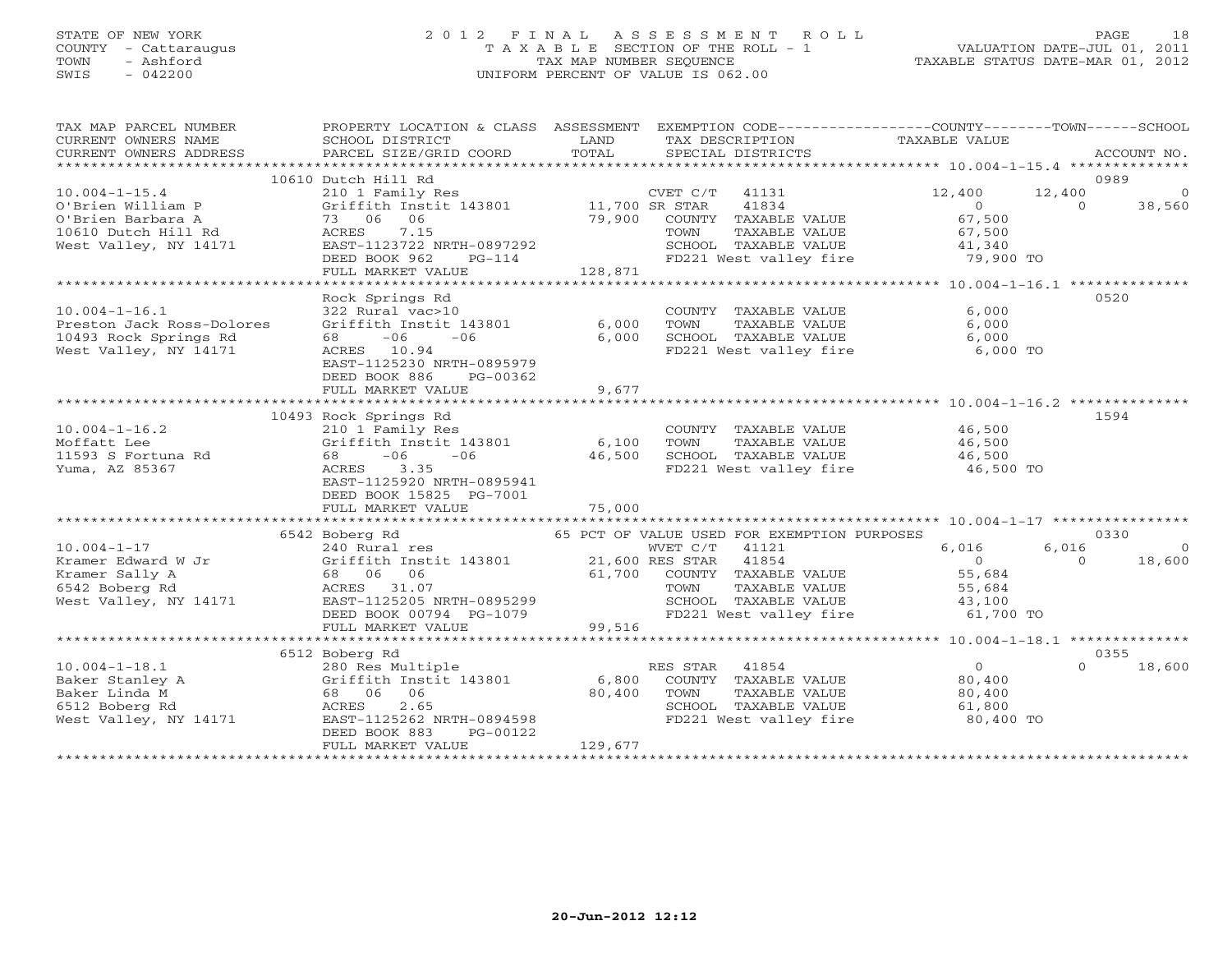## STATE OF NEW YORK 2 0 1 2 F I N A L A S S E S S M E N T R O L L PAGE 19 COUNTY - Cattaraugus T A X A B L E SECTION OF THE ROLL - 1 VALUATION DATE-JUL 01, 2011 TOWN - Ashford TAX MAP NUMBER SEQUENCE TAXABLE STATUS DATE-MAR 01, 2012 SWIS - 042200 UNIFORM PERCENT OF VALUE IS 062.00UNIFORM PERCENT OF VALUE IS 062.00

| TAX MAP PARCEL NUMBER<br>CURRENT OWNERS NAME                                                                                                     | PROPERTY LOCATION & CLASS ASSESSMENT<br>SCHOOL DISTRICT                                                                                                                                                         | LAND                      | EXEMPTION CODE-----------------COUNTY-------TOWN------SCHOOL<br>TAX DESCRIPTION                                                                                     | TAXABLE VALUE                                              |                            |
|--------------------------------------------------------------------------------------------------------------------------------------------------|-----------------------------------------------------------------------------------------------------------------------------------------------------------------------------------------------------------------|---------------------------|---------------------------------------------------------------------------------------------------------------------------------------------------------------------|------------------------------------------------------------|----------------------------|
|                                                                                                                                                  |                                                                                                                                                                                                                 |                           |                                                                                                                                                                     |                                                            |                            |
| $10.004 - 1 - 18.2$<br>Butcher Keith<br>Butcher Loreen P<br>6520 Boberg Rd<br>West Valley, NY 14171                                              | 6520 Boberg Rd<br>270 Mfg housing<br>Griffith Instit 143801 4,500<br>68 06 06<br>FRNT 167.00 DPTH 194.00<br>EAST-1124940 NRTH-0894712<br>DEED BOOK 00870 PG-00232<br>FULL MARKET VALUE                          | 4,500<br>36,200<br>58,387 | RES STAR 41854<br>COUNTY TAXABLE VALUE 36,200<br>TOWN<br>TAXABLE VALUE<br>SCHOOL TAXABLE VALUE 17,600<br>FD221 West valley fire 36,200 TO<br>FD221 West valley fire | $\overline{0}$<br>36,200                                   | 1092<br>$\Omega$<br>18,600 |
|                                                                                                                                                  |                                                                                                                                                                                                                 |                           |                                                                                                                                                                     |                                                            |                            |
| $10.004 - 1 - 18.3$<br>Bishop Brian<br>6491 Boberg Rd<br>West Valley, NY 14171                                                                   | Boberg Rd<br>314 Rural vac<10<br>Griffith Instit 143801<br>68 06 06<br>3.40 BANK 017<br>ACRES<br>EAST-1124940 NRTH-0894408<br>DEED BOOK 1006 PG-777<br>FULL MARKET VALUE                                        | 5,700<br>5,700<br>9,194   | COUNTY TAXABLE VALUE<br>TOWN      TAXABLE VALUE<br>SCHOOL   TAXABLE VALUE<br>FD221 West valley fire 5,700 TO                                                        | 5,700<br>5,700<br>5,700                                    | 1199                       |
|                                                                                                                                                  |                                                                                                                                                                                                                 |                           |                                                                                                                                                                     |                                                            | 0067                       |
| $10.004 - 1 - 19$<br>Bishop Brian<br>6491 Boberg Rd<br>West Valley, NY 14171                                                                     | 6559 Boberg Rd<br>210 1 Family Res<br>Griffith Instit 143801 9,800 COUNTY TAXABLE VALUE<br>06 71,800 TOWN<br>5.35 BANK 017 5.35 CHOC<br>68 06 06<br>ACRES<br>EAST-1124929 NRTH-0894157<br>DEED BOOK 1006 PG-777 |                           | SCHOOL TAXABLE VALUE 53,200<br>FD221 West valley fire 71,800 TO                                                                                                     | $\overline{0}$<br>71,800<br>TAXABLE VALUE 71,800<br>53,200 | $\Omega$<br>18,600         |
|                                                                                                                                                  | FULL MARKET VALUE                                                                                                                                                                                               | 115,806                   |                                                                                                                                                                     |                                                            |                            |
|                                                                                                                                                  | 6535 Boberg Rd                                                                                                                                                                                                  |                           |                                                                                                                                                                     |                                                            | 0065                       |
| $10.004 - 1 - 21.1$<br>Schulz Janet<br>6535 Boberg Rd<br>West Valley, NY 14171                                                                   | 220 2 Family Res<br>Griffith Instit 143801 5,000<br>68 06 06<br>1.00<br>ACRES<br>EAST-1124649 NRTH-0894474<br>DEED BOOK 12115 PG-9003                                                                           | 51,200                    | RES STAR 41854<br>ES STAR - 41854<br>COUNTY - TAXABLE VALUE<br>TOWN<br>TOWN      TAXABLE VALUE<br>SCHOOL   TAXABLE VALUE<br>FD221 West valley fire 51,200 TO        | $\overline{0}$<br>51,200<br>51,200<br>32,600               | $\Omega$<br>18,600         |
|                                                                                                                                                  | FULL MARKET VALUE                                                                                                                                                                                               | 82,581                    |                                                                                                                                                                     |                                                            |                            |
|                                                                                                                                                  | 6543 Boberg Rd                                                                                                                                                                                                  |                           |                                                                                                                                                                     |                                                            | 1422                       |
| $10.004 - 1 - 21.2$<br>$\begin{array}{c}\n\text{11.12}\n\end{array}$<br>Braun Paul J<br>Braun Peggy A<br>6543 Boberg Rd<br>West Valley, NY 14171 | 210 1 Family Res<br>Griffith Instit $143801$ 5,400<br>68 06 06<br>1.35 BANK<br>ACRES<br>017<br>EAST-1124538 NRTH-0894492<br>DEED BOOK 15570 PG-5001<br>FULL MARKET VALUE                                        | 66,600<br>107,419         | RES STAR 41854<br>COUNTY TAXABLE VALUE<br>TOWN<br>TAXABLE VALUE<br>SCHOOL TAXABLE VALUE<br>FD221 West valley fire                                                   | $\overline{0}$<br>66,600<br>66,600<br>48,000<br>66,600 TO  | $\Omega$<br>18,600         |
|                                                                                                                                                  |                                                                                                                                                                                                                 |                           |                                                                                                                                                                     |                                                            |                            |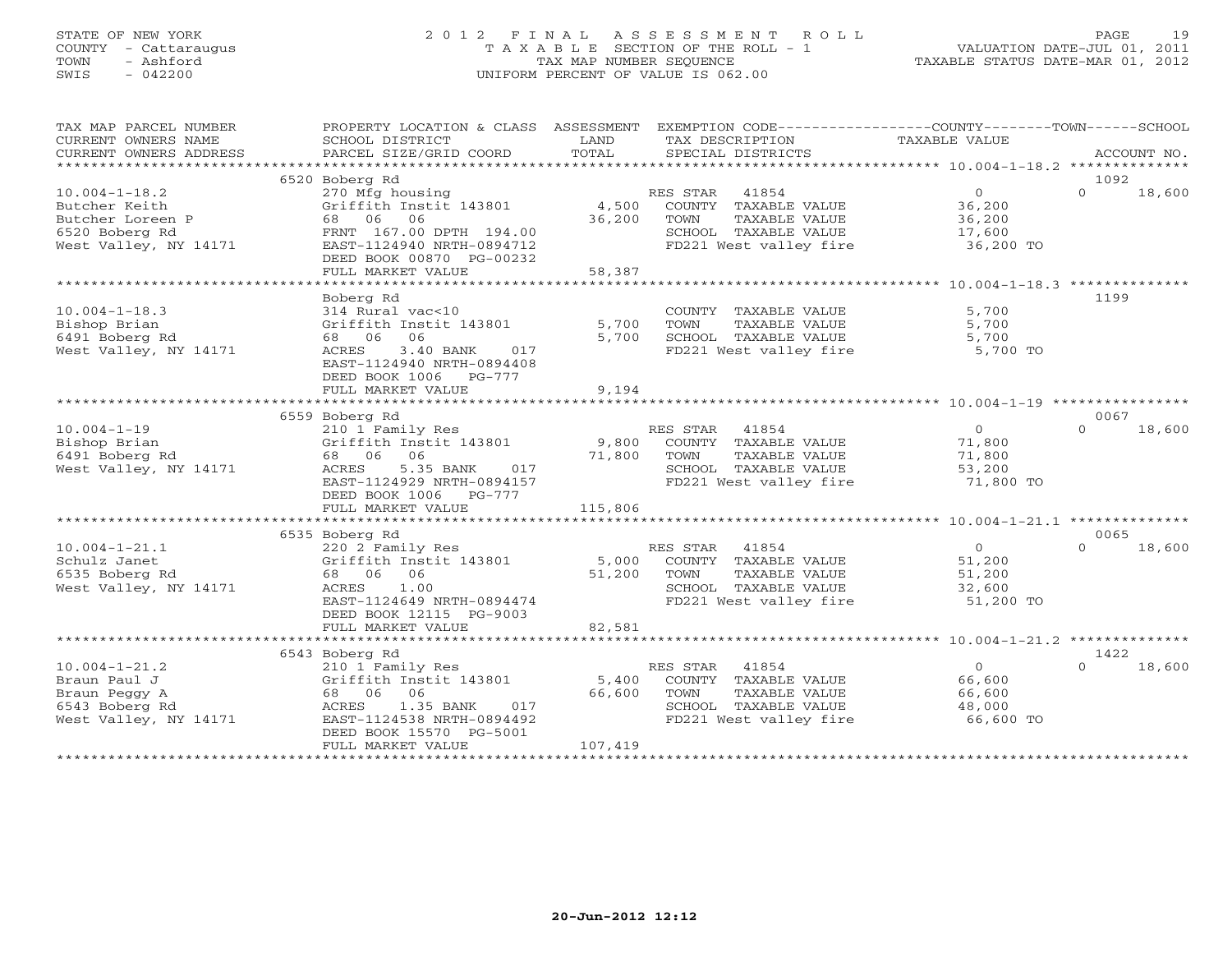## STATE OF NEW YORK 2 0 1 2 F I N A L A S S E S S M E N T R O L L PAGE 20 COUNTY - Cattaraugus T A X A B L E SECTION OF THE ROLL - 1 VALUATION DATE-JUL 01, 2011 TOWN - Ashford TAX MAP NUMBER SEQUENCE TAXABLE STATUS DATE-MAR 01, 2012 SWIS - 042200 UNIFORM PERCENT OF VALUE IS 062.00UNIFORM PERCENT OF VALUE IS 062.00

| TAX MAP PARCEL NUMBER<br>CURRENT OWNERS NAME               | PROPERTY LOCATION & CLASS ASSESSMENT EXEMPTION CODE----------------COUNTY-------TOWN------SCHOOL<br>SCHOOL DISTRICT                                                                                                                                                                                                                                                                                                                                                                                                    | LAND            | TAX DESCRIPTION                                                                              | TAXABLE VALUE    |                          |
|------------------------------------------------------------|------------------------------------------------------------------------------------------------------------------------------------------------------------------------------------------------------------------------------------------------------------------------------------------------------------------------------------------------------------------------------------------------------------------------------------------------------------------------------------------------------------------------|-----------------|----------------------------------------------------------------------------------------------|------------------|--------------------------|
|                                                            |                                                                                                                                                                                                                                                                                                                                                                                                                                                                                                                        |                 |                                                                                              |                  |                          |
|                                                            | $\begin{minipage}{.45\textwidth} \begin{minipage}{.45\textwidth} \begin{minipage}{.45\textwidth} \begin{minipage}{.45\textwidth} \begin{minipage}{.45\textwidth} \begin{minipage}{.45\textwidth} \begin{minipage}{.45\textwidth} \begin{minipage}{.45\textwidth} \begin{minipage}{.45\textwidth} \begin{minipage}{.45\textwidth} \begin{minipage}{.45\textwidth} \begin{minipage}{.45\textwidth} \begin{minipage}{.45\textwidth} \begin{minipage}{.45\textwidth} \begin{minipage}{.45\textwidth} \begin{minipage}{.45$ |                 |                                                                                              |                  |                          |
|                                                            | 6557 Boberg Rd                                                                                                                                                                                                                                                                                                                                                                                                                                                                                                         |                 |                                                                                              |                  | 0782                     |
| $10.004 - 1 - 23.1$                                        | 240 Rural res                                                                                                                                                                                                                                                                                                                                                                                                                                                                                                          |                 | COUNTY TAXABLE VALUE                                                                         | 84,300           |                          |
| 6557 Boberg Llc                                            | Griffith Instit 143801 37,700                                                                                                                                                                                                                                                                                                                                                                                                                                                                                          |                 | TOWN<br>TAXABLE VALUE                                                                        | 84,300           |                          |
| 3619 Connie Tr                                             | 72/73<br>06 06                                                                                                                                                                                                                                                                                                                                                                                                                                                                                                         | 84,300          | SCHOOL TAXABLE VALUE                                                                         | 84,300           |                          |
| Blasdell, NY 14219                                         | ACRES 67.70                                                                                                                                                                                                                                                                                                                                                                                                                                                                                                            |                 | FD221 West valley fire                                                                       | 84,300 TO        |                          |
|                                                            | EAST-1123972 NRTH-0895070                                                                                                                                                                                                                                                                                                                                                                                                                                                                                              |                 |                                                                                              |                  |                          |
|                                                            | DEED BOOK 12873 PG-9001                                                                                                                                                                                                                                                                                                                                                                                                                                                                                                |                 |                                                                                              |                  |                          |
|                                                            | FULL MARKET VALUE                                                                                                                                                                                                                                                                                                                                                                                                                                                                                                      | 135,968         |                                                                                              |                  |                          |
|                                                            |                                                                                                                                                                                                                                                                                                                                                                                                                                                                                                                        |                 |                                                                                              |                  |                          |
|                                                            | 10493 Rock Springs Rd                                                                                                                                                                                                                                                                                                                                                                                                                                                                                                  |                 |                                                                                              |                  | 1238                     |
| $10.004 - 1 - 23.2$                                        | 240 Rural res                                                                                                                                                                                                                                                                                                                                                                                                                                                                                                          |                 | AGED C/S 41805                                                                               | 28,200           | $\overline{0}$<br>28,200 |
| Preston Jack Ross                                          | Griffith Instit 143801 11,800 SR STAR<br>68 06 06 06 56 100 COUNTY                                                                                                                                                                                                                                                                                                                                                                                                                                                     |                 | 41834                                                                                        | $\overline{0}$   | 28,200<br>$\Omega$       |
| Preston Dolores                                            | 68 06 06                                                                                                                                                                                                                                                                                                                                                                                                                                                                                                               | 56,400          | COUNTY TAXABLE VALUE                                                                         | 28,200           |                          |
| 10493 Rock Springs Rd                                      | NRF                                                                                                                                                                                                                                                                                                                                                                                                                                                                                                                    |                 | TOWN TAXABLE VALUE 56,400<br>SCHOOL TAXABLE VALUE 56,400<br>FD221 West valley fire 56,400 TO |                  |                          |
| West Valley, NY 14171                                      | 6.09<br>ACRES                                                                                                                                                                                                                                                                                                                                                                                                                                                                                                          |                 |                                                                                              |                  |                          |
|                                                            | EAST-0047615 NRTH-0089627                                                                                                                                                                                                                                                                                                                                                                                                                                                                                              |                 |                                                                                              |                  |                          |
|                                                            | DEED BOOK 886<br>PG-00028                                                                                                                                                                                                                                                                                                                                                                                                                                                                                              |                 |                                                                                              |                  |                          |
|                                                            | FULL MARKET VALUE                                                                                                                                                                                                                                                                                                                                                                                                                                                                                                      | 90,968          |                                                                                              |                  |                          |
|                                                            | **************************                                                                                                                                                                                                                                                                                                                                                                                                                                                                                             |                 |                                                                                              |                  |                          |
|                                                            | 10381 Dutch Hill Rd                                                                                                                                                                                                                                                                                                                                                                                                                                                                                                    |                 |                                                                                              |                  | 0579                     |
| $10.004 - 1 - 24$                                          |                                                                                                                                                                                                                                                                                                                                                                                                                                                                                                                        |                 | WVET C/T<br>41121                                                                            | 4,500            | 4,500<br>$\overline{0}$  |
|                                                            | 210 1 Family Res WVET C/T<br>Griffith Instit 143801 5,100 AGED C                                                                                                                                                                                                                                                                                                                                                                                                                                                       |                 | 41802                                                                                        | 8,925            | $\bigcirc$<br>$\Omega$   |
| Phillips George H<br>10381 Dutch Hill Rd<br>11171          | 06 06<br>72/73                                                                                                                                                                                                                                                                                                                                                                                                                                                                                                         | $30,000$ AGED S | 41804                                                                                        | $\overline{0}$   | $\Omega$<br>15,000       |
| West Valley, NY 14171                                      | ACRES 1.09                                                                                                                                                                                                                                                                                                                                                                                                                                                                                                             |                 | 41834<br>SR STAR                                                                             | $\overline{0}$   | $\Omega$<br>15,000       |
|                                                            | EAST-1123172 NRTH-0894005                                                                                                                                                                                                                                                                                                                                                                                                                                                                                              |                 | COUNTY TAXABLE VALUE                                                                         | 16,575           |                          |
|                                                            | DEED BOOK 3994 PG-8001                                                                                                                                                                                                                                                                                                                                                                                                                                                                                                 |                 | TAXABLE VALUE<br>TOWN                                                                        | 25,500           |                          |
|                                                            | FULL MARKET VALUE                                                                                                                                                                                                                                                                                                                                                                                                                                                                                                      |                 | 48,387 SCHOOL TAXABLE VALUE                                                                  |                  |                          |
|                                                            |                                                                                                                                                                                                                                                                                                                                                                                                                                                                                                                        |                 | SCHOOL TAXABLE VALUE 0<br>FD221 West valley fire 30,000 TO                                   |                  |                          |
|                                                            |                                                                                                                                                                                                                                                                                                                                                                                                                                                                                                                        |                 |                                                                                              |                  |                          |
|                                                            | 10423 Dutch Hill Rd                                                                                                                                                                                                                                                                                                                                                                                                                                                                                                    |                 |                                                                                              |                  | 0107                     |
| $10.004 - 1 - 25$                                          | 210 1 Family Res                                                                                                                                                                                                                                                                                                                                                                                                                                                                                                       |                 | RES STAR 41854                                                                               | $\overline{0}$   | $\Omega$<br>18,600       |
|                                                            | Griffith Instit 143801                                                                                                                                                                                                                                                                                                                                                                                                                                                                                                 |                 | 6,300 COUNTY TAXABLE VALUE                                                                   | 62,400           |                          |
|                                                            | $73 -06$<br>$-06$                                                                                                                                                                                                                                                                                                                                                                                                                                                                                                      | 62,400          | TOWN<br>TAXABLE VALUE                                                                        | 62,400           |                          |
| cobo David<br>10423 Dutch Hill Rd<br>West Vallev. NY 14151 | West Valley, NY 14171 FRNT 181.00 DPTH 189.00                                                                                                                                                                                                                                                                                                                                                                                                                                                                          |                 | SCHOOL TAXABLE VALUE                                                                         | 43,800           |                          |
|                                                            | EAST-1123422 NRTH-0894698                                                                                                                                                                                                                                                                                                                                                                                                                                                                                              |                 | FD221 West valley fire                                                                       | 62,400 TO        |                          |
|                                                            | DEED BOOK 700<br>PG-00807                                                                                                                                                                                                                                                                                                                                                                                                                                                                                              |                 |                                                                                              |                  |                          |
|                                                            | FULL MARKET VALUE                                                                                                                                                                                                                                                                                                                                                                                                                                                                                                      | 100,645         |                                                                                              |                  |                          |
|                                                            |                                                                                                                                                                                                                                                                                                                                                                                                                                                                                                                        |                 |                                                                                              |                  |                          |
|                                                            | Dutch Hill Rd                                                                                                                                                                                                                                                                                                                                                                                                                                                                                                          |                 |                                                                                              |                  | 0110                     |
| $10.004 - 1 - 26$                                          | 210 1 Family Res                                                                                                                                                                                                                                                                                                                                                                                                                                                                                                       |                 | COUNTY TAXABLE VALUE                                                                         | 38,500<br>38,500 |                          |
| Cobo David G                                               | $Griffith$ Instit $143801$ 5,700                                                                                                                                                                                                                                                                                                                                                                                                                                                                                       |                 | TOWN<br>TAXABLE VALUE                                                                        |                  |                          |
| 10423 Dutch Hill Rd                                        | 73 06<br>06                                                                                                                                                                                                                                                                                                                                                                                                                                                                                                            | 38,500          | SCHOOL TAXABLE VALUE<br>FD221 West valley fire                                               | 38,500           |                          |
| West Valley, NY 14171                                      | FRNT 123.00 DPTH 197.00                                                                                                                                                                                                                                                                                                                                                                                                                                                                                                |                 |                                                                                              | $38,500$ TO      |                          |
|                                                            | EAST-1123435 NRTH-0894841                                                                                                                                                                                                                                                                                                                                                                                                                                                                                              |                 |                                                                                              |                  |                          |
|                                                            | DEED BOOK 00414 PG-00423                                                                                                                                                                                                                                                                                                                                                                                                                                                                                               |                 |                                                                                              |                  |                          |
|                                                            | FULL MARKET VALUE                                                                                                                                                                                                                                                                                                                                                                                                                                                                                                      | 62,097          |                                                                                              |                  |                          |
|                                                            |                                                                                                                                                                                                                                                                                                                                                                                                                                                                                                                        |                 |                                                                                              |                  |                          |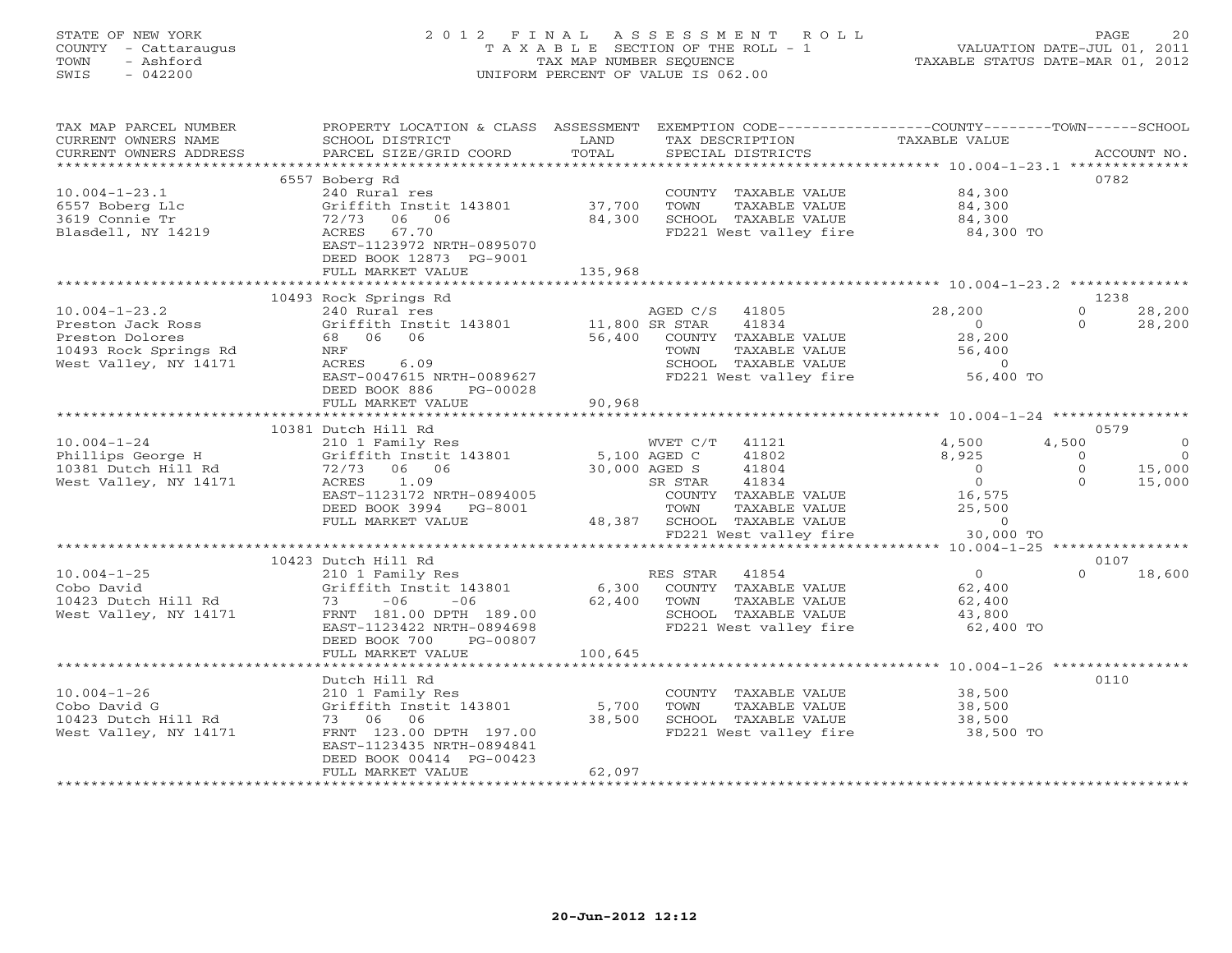## STATE OF NEW YORK 2 0 1 2 F I N A L A S S E S S M E N T R O L L PAGE 21 COUNTY - Cattaraugus T A X A B L E SECTION OF THE ROLL - 1 VALUATION DATE-JUL 01, 2011 TOWN - Ashford TAX MAP NUMBER SEQUENCE TAXABLE STATUS DATE-MAR 01, 2012 SWIS - 042200 UNIFORM PERCENT OF VALUE IS 062.00UNIFORM PERCENT OF VALUE IS 062.00

| 0108<br>39,028<br>41720<br>39,028<br>39,028<br>COUNTY TAXABLE VALUE<br>77,872<br>TAXABLE VALUE<br>77,872<br>SCHOOL TAXABLE VALUE<br>77,872<br>116,900 TO<br>FD221 West valley fire                                           |
|------------------------------------------------------------------------------------------------------------------------------------------------------------------------------------------------------------------------------|
|                                                                                                                                                                                                                              |
|                                                                                                                                                                                                                              |
|                                                                                                                                                                                                                              |
| 1147<br>$\overline{0}$<br>RES STAR 41854<br>4,700 COUNTY TAXABLE VALUE<br>$\Omega$<br>18,600<br>54,100<br>TAXABLE VALUE<br>54,100<br>SCHOOL TAXABLE VALUE<br>35,500<br>FD221 West valley fire 54,100 TO                      |
|                                                                                                                                                                                                                              |
| 0273                                                                                                                                                                                                                         |
| 8,675<br>8,675<br>$\overline{0}$<br>$\Omega$<br>18,600<br>$\overline{0}$<br>26,025<br>COUNTY TAXABLE VALUE<br>TAXABLE VALUE<br>26,025<br>20,025<br>16,100<br>SCHOOL TAXABLE VALUE 16,100<br>FD221 West valley fire 34,700 TO |
| 0428                                                                                                                                                                                                                         |
| 14,800<br>COUNTY TAXABLE VALUE<br>TAXABLE VALUE<br>14,800<br>SCHOOL TAXABLE VALUE<br>14,800<br>FD221 West valley fire<br>14,800 TO                                                                                           |
|                                                                                                                                                                                                                              |
|                                                                                                                                                                                                                              |
| 0968<br>7,108<br>7,108<br>7,108<br>COUNTY TAXABLE VALUE<br>13,292<br>TAXABLE VALUE<br>13,292<br>SCHOOL TAXABLE VALUE<br>13,292<br>FD221 West valley fire<br>$20,400$ TO                                                      |
| $CVET C/T$ 41131<br>Griffith Instit 143801 4,900 RES STAR 41854<br>41720                                                                                                                                                     |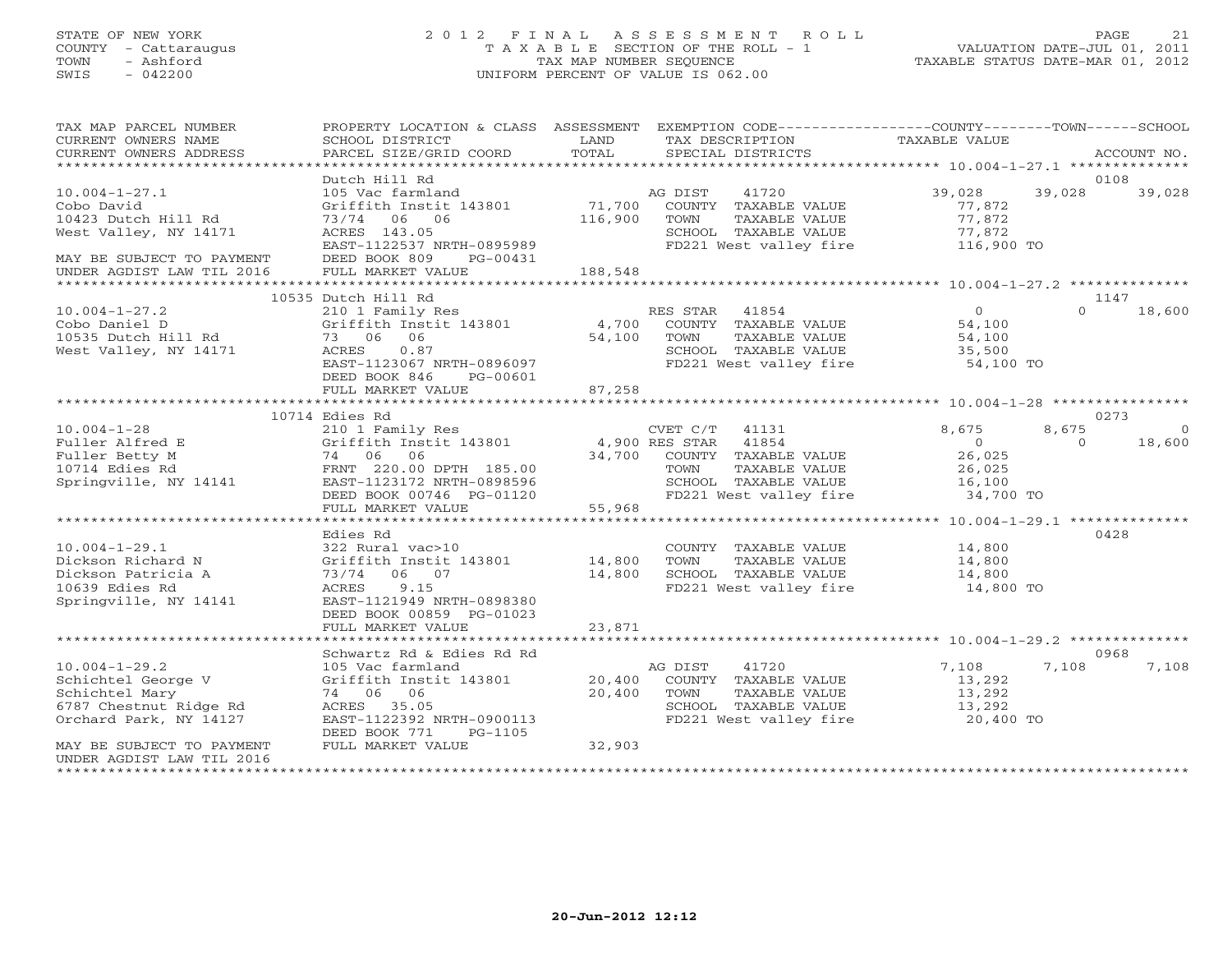## STATE OF NEW YORK 2 0 1 2 F I N A L A S S E S S M E N T R O L L PAGE 22 COUNTY - Cattaraugus T A X A B L E SECTION OF THE ROLL - 1 VALUATION DATE-JUL 01, 2011 TOWN - Ashford TAX MAP NUMBER SEQUENCE TAXABLE STATUS DATE-MAR 01, 2012 SWIS - 042200 UNIFORM PERCENT OF VALUE IS 062.00UNIFORM PERCENT OF VALUE IS 062.00

| TAX MAP PARCEL NUMBER<br>CURRENT OWNERS NAME<br>CURRENT OWNERS ADDRESS                                         | PROPERTY LOCATION & CLASS ASSESSMENT<br>SCHOOL DISTRICT<br>PARCEL SIZE/GRID COORD                                                                                   | LAND<br>TOTAL               | EXEMPTION CODE-----------------COUNTY-------TOWN------SCHOOL<br>TAX DESCRIPTION<br>SPECIAL DISTRICTS                 | TAXABLE VALUE                                                 | ACCOUNT NO.                |
|----------------------------------------------------------------------------------------------------------------|---------------------------------------------------------------------------------------------------------------------------------------------------------------------|-----------------------------|----------------------------------------------------------------------------------------------------------------------|---------------------------------------------------------------|----------------------------|
| $10.004 - 1 - 29.3$<br>Mangus George J<br>17 Progressive Ave<br>Buffalo, NY 14207                              | 6729 Schwartz Rd<br>240 Rural res<br>Griffith Instit 143801<br>74 06 06<br>ACRES 15.00<br>EAST-1121181 NRTH-0898757<br>DEED BOOK 11213 PG-4001<br>FULL MARKET VALUE | 20,000<br>92,200<br>148,710 | COUNTY TAXABLE VALUE<br>TOWN<br>TAXABLE VALUE<br>SCHOOL TAXABLE VALUE<br>FD221 West valley fire                      | 92,200<br>92,200<br>92,200<br>92,200 TO                       | 1106                       |
|                                                                                                                |                                                                                                                                                                     |                             |                                                                                                                      |                                                               |                            |
| $10.004 - 1 - 29.4$<br>Gross Alvin H<br>Gross Marcia L<br>10741 Edies Rd<br>Springville, NY 14141              | 10741 Edies Rd<br>270 Mfg housing<br>Griffith Instit 143801<br>74 06 06<br>3.00<br>ACRES<br>EAST-1123093 NRTH-0899329<br>DEED BOOK 11884 PG-6001                    | 7,200<br>33,900             | COUNTY TAXABLE VALUE<br>TOWN<br>TAXABLE VALUE<br>SCHOOL TAXABLE VALUE<br>FD221 West valley fire                      | 33,900<br>33,900<br>33,900<br>$33,900$ TO                     | 1107                       |
|                                                                                                                | FULL MARKET VALUE                                                                                                                                                   | 54,677                      |                                                                                                                      |                                                               |                            |
|                                                                                                                | 6763 Schwartz Rd                                                                                                                                                    |                             |                                                                                                                      |                                                               | 1108                       |
| $10.004 - 1 - 29.5$<br>Riefler Elizabeth<br>6763 Schwartz Rd<br>West Valley, NY 14171                          | 240 Rural res<br>Griffith Instit 143801<br>74 06 06<br>ACRES 10.95<br>EAST-1120535 NRTH-0898802<br>DEED BOOK 4303<br>PG-6001                                        | 15,700<br>135,800           | RES STAR<br>41854<br>COUNTY TAXABLE VALUE<br>TAXABLE VALUE<br>TOWN<br>SCHOOL TAXABLE VALUE<br>FD221 West valley fire | $\overline{0}$<br>135,800<br>135,800<br>117,200<br>135,800 TO | 18,600<br>$\Omega$         |
|                                                                                                                | FULL MARKET VALUE                                                                                                                                                   | 219,032                     |                                                                                                                      |                                                               |                            |
|                                                                                                                |                                                                                                                                                                     |                             |                                                                                                                      |                                                               |                            |
| $10.004 - 1 - 29.6$<br>Kucewicz Sigmund S Jr<br>Kucewicz Kellee A<br>6743 Schwartz Rd<br>West Valley, NY 14717 | 6743 Schwartz Rd<br>240 Rural res<br>Griffith Instit 143801<br>74 06<br>06<br>ACRES 10.70 BANK<br>012<br>EAST-1120832 NRTH-0898752<br>DEED BOOK 17044 PG-4001       | 15,400<br>94,400            | RES STAR 41854<br>COUNTY TAXABLE VALUE<br>TOWN<br>TAXABLE VALUE<br>SCHOOL TAXABLE VALUE<br>FD221 West valley fire    | $\Omega$<br>94,400<br>94,400<br>75,800<br>94,400 TO           | 1109<br>$\Omega$<br>18,600 |
|                                                                                                                | FULL MARKET VALUE                                                                                                                                                   | 152,258                     |                                                                                                                      |                                                               |                            |
|                                                                                                                | 10727 Edies Rd                                                                                                                                                      |                             |                                                                                                                      |                                                               | 1112                       |
| $10.004 - 1 - 29.7$<br>Gernatt Kimberly<br>Hayden Jesse<br>10727 Edies Rd<br>Springville, NY 14141             | 210 1 Family Res<br>Griffith Instit 143801<br>74 06 06<br>ACRES<br>$4.00$ BANK<br>065<br>EAST-1123046 NRTH-0898880<br>DEED BOOK 14680 PG-4001<br>FULL MARKET VALUE  | 8,300<br>67,300<br>108,548  | RES STAR 41854<br>COUNTY TAXABLE VALUE<br>TOWN<br>TAXABLE VALUE<br>SCHOOL TAXABLE VALUE<br>FD221 West valley fire    | $\overline{0}$<br>67,300<br>67,300<br>48,700<br>67,300 TO     | 18,600<br>$\Omega$         |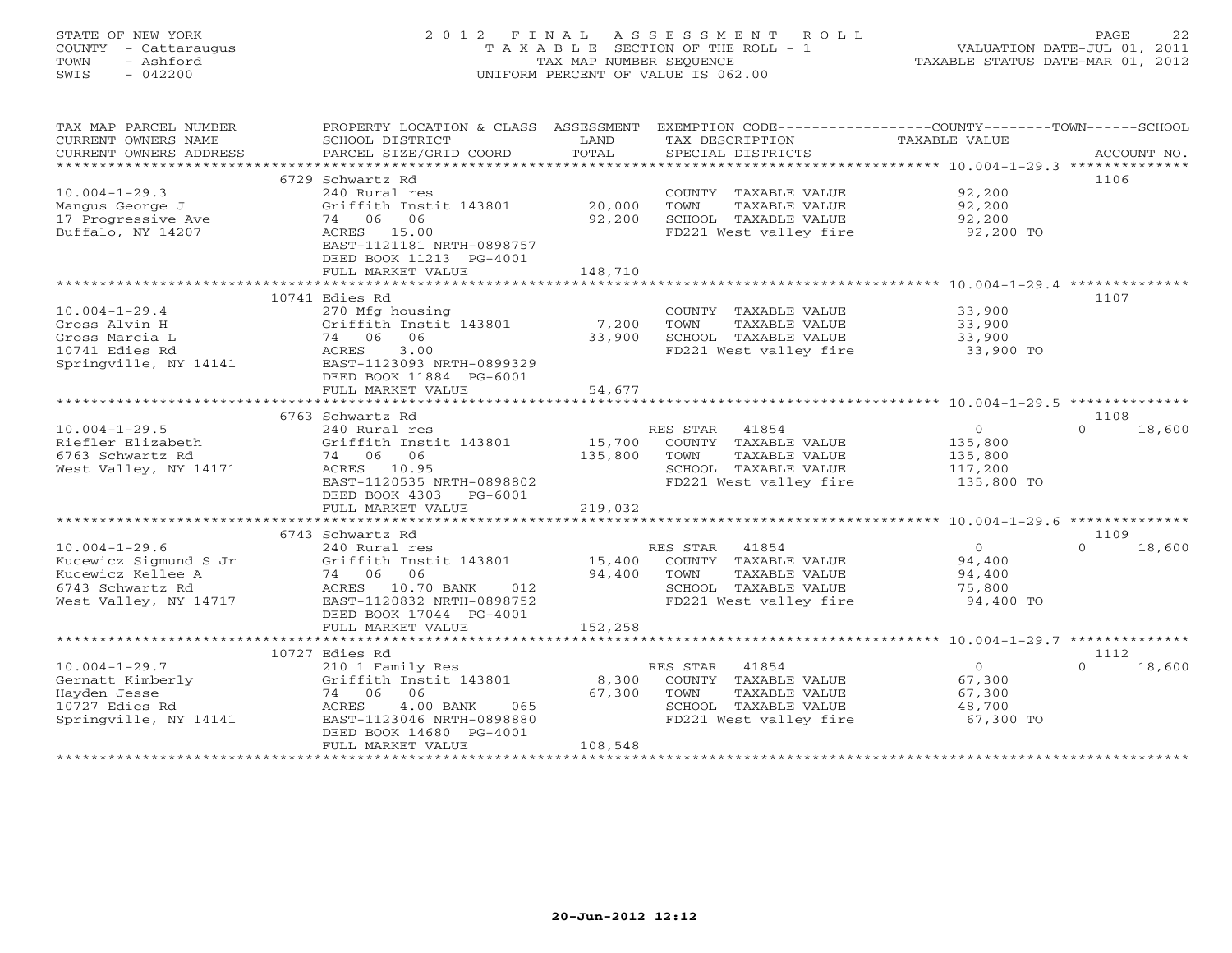## STATE OF NEW YORK 2 0 1 2 F I N A L A S S E S S M E N T R O L L PAGE 23 COUNTY - Cattaraugus T A X A B L E SECTION OF THE ROLL - 1 VALUATION DATE-JUL 01, 2011 TOWN - Ashford TAX MAP NUMBER SEQUENCE TAXABLE STATUS DATE-MAR 01, 2012 SWIS - 042200 UNIFORM PERCENT OF VALUE IS 062.00UNIFORM PERCENT OF VALUE IS 062.00

| TAX MAP PARCEL NUMBER  | PROPERTY LOCATION & CLASS ASSESSMENT EXEMPTION CODE----------------COUNTY-------TOWN------SCHOOL |         |                        |                                   |                    |
|------------------------|--------------------------------------------------------------------------------------------------|---------|------------------------|-----------------------------------|--------------------|
| CURRENT OWNERS NAME    | SCHOOL DISTRICT                                                                                  | LAND    | TAX DESCRIPTION        | TAXABLE VALUE                     |                    |
| CURRENT OWNERS ADDRESS | PARCEL SIZE/GRID COORD                                                                           | TOTAL   | SPECIAL DISTRICTS      |                                   | ACCOUNT NO.        |
|                        |                                                                                                  |         |                        |                                   |                    |
|                        | 6637 Schwartz Rd                                                                                 |         |                        |                                   | 1110               |
| $10.004 - 1 - 29.8$    | 210 1 Family Res                                                                                 |         | COUNTY TAXABLE VALUE   | 82,500                            |                    |
|                        | Griffith Instit 143801 9,400                                                                     |         |                        |                                   |                    |
| Kowalik Richard        |                                                                                                  |         | TOWN<br>TAXABLE VALUE  | 82,500                            |                    |
| Kowalik Judith         | 74 06 06                                                                                         | 82,500  | SCHOOL TAXABLE VALUE   | 82,500                            |                    |
| 6194 Boston Ridge Rd   | 5.05 BANK<br>012<br>ACRES                                                                        |         |                        | FD221 West valley fire 82,500 TO  |                    |
| Orchard Park, NY 14127 | EAST-0474330 NRTH-0899060                                                                        |         |                        |                                   |                    |
|                        | DEED BOOK 17012 PG-3002                                                                          |         |                        |                                   |                    |
|                        | FULL MARKET VALUE                                                                                | 133,065 |                        |                                   |                    |
|                        |                                                                                                  |         |                        |                                   |                    |
|                        | 6657 Schwartz Rd                                                                                 |         |                        |                                   | 1111               |
| $10.004 - 1 - 29.9$    | 240 Rural res                                                                                    |         | WVET C/T<br>41121      | 7,440                             | 7,440<br>$\Omega$  |
| Prime Jack J           | Griffith Instit 143801                                                                           |         | 14,800 RES STAR 41854  | $\circ$                           | 18,600<br>$\Omega$ |
|                        | 74 06<br>06                                                                                      | 126,800 |                        |                                   |                    |
| Prime Marjorie K       |                                                                                                  |         | COUNTY TAXABLE VALUE   | 119,360                           |                    |
| 6657 Schwartz Rd       | BAR 98                                                                                           |         | TOWN<br>TAXABLE VALUE  | 119,360                           |                    |
| West Valley, NY 14171  | ACRES<br>10.10                                                                                   |         | SCHOOL TAXABLE VALUE   | 108,200                           |                    |
|                        | EAST-0473790 NRTH-0899030                                                                        |         | FD221 West valley fire | 126,800 TO                        |                    |
|                        | DEED BOOK 830<br>PG-00276                                                                        |         |                        |                                   |                    |
|                        | FULL MARKET VALUE                                                                                | 204,516 |                        |                                   |                    |
|                        | ***************************                                                                      |         |                        |                                   |                    |
|                        | Edies Rd                                                                                         |         |                        |                                   | 1165               |
| $10.004 - 1 - 29.11$   | 322 Rural vac>10                                                                                 |         |                        | COUNTY TAXABLE VALUE 14,700       |                    |
| Barney Paul M          | Griffith Instit 143801 14,700                                                                    |         | TOWN<br>TAXABLE VALUE  | 14,700                            |                    |
| Barney Susan L         | 74 06 06                                                                                         | 14,700  | SCHOOL TAXABLE VALUE   | $14,700$<br>$14,700$              |                    |
|                        |                                                                                                  |         |                        |                                   |                    |
| 2339 Enfield Ct        | ACRES 10.00                                                                                      |         |                        | FD221 West valley fire 14,700 TO  |                    |
| Orlando, FL 32837      | EAST-0474260 NRTH-0898310                                                                        |         |                        |                                   |                    |
|                        | DEED BOOK 851<br>PG-00534                                                                        |         |                        |                                   |                    |
|                        | FULL MARKET VALUE                                                                                | 23,710  |                        |                                   |                    |
|                        |                                                                                                  |         |                        |                                   |                    |
|                        | Schwartz Rd                                                                                      |         |                        |                                   | 1176               |
| $10.004 - 1 - 29.12$   | 322 Rural vac>10                                                                                 |         | COUNTY TAXABLE VALUE   | 15,900                            |                    |
| Rybak Charles          | Griffith Instit 143801 15,900                                                                    |         | TAXABLE VALUE<br>TOWN  | 15,900                            |                    |
| 74 Dolphran Rd         | 74 06 06                                                                                         | 15,900  | SCHOOL TAXABLE VALUE   |                                   |                    |
| Tonawanda, NY 14150    | ACRES 15.15                                                                                      |         | FD221 West valley fire | 15,900<br>15,900 TO               |                    |
|                        | EAST-0473240 NRTH-0898550                                                                        |         |                        |                                   |                    |
|                        | DEED BOOK 00857 PG-00610                                                                         |         |                        |                                   |                    |
|                        |                                                                                                  |         |                        |                                   |                    |
|                        | FULL MARKET VALUE                                                                                | 25,645  |                        |                                   |                    |
|                        |                                                                                                  |         |                        |                                   |                    |
|                        | 6760 Schwartz Rd                                                                                 |         |                        |                                   | 1327               |
| $10.004 - 1 - 29.13$   | 240 Rural res                                                                                    |         | COUNTY TAXABLE VALUE   | 147,500                           |                    |
| Riefler Elizabeth      | Griffith Instit 143801                                                                           | 21,700  | TOWN<br>TAXABLE VALUE  | 147,500                           |                    |
| 6763 Schwartz Rd       | 74 06 06                                                                                         | 147,500 | SCHOOL TAXABLE VALUE   | 147,500                           |                    |
| West Valley, NY 14171  | ACRES 17.19                                                                                      |         |                        | FD221 West valley fire 147,500 TO |                    |
|                        | EAST-0047263 NRTH-0090017                                                                        |         |                        |                                   |                    |
|                        | DEED BOOK 00918 PG-00644                                                                         |         |                        |                                   |                    |
|                        | FULL MARKET VALUE                                                                                | 237,903 |                        |                                   |                    |
|                        | *************************                                                                        |         |                        |                                   |                    |
|                        |                                                                                                  |         |                        |                                   |                    |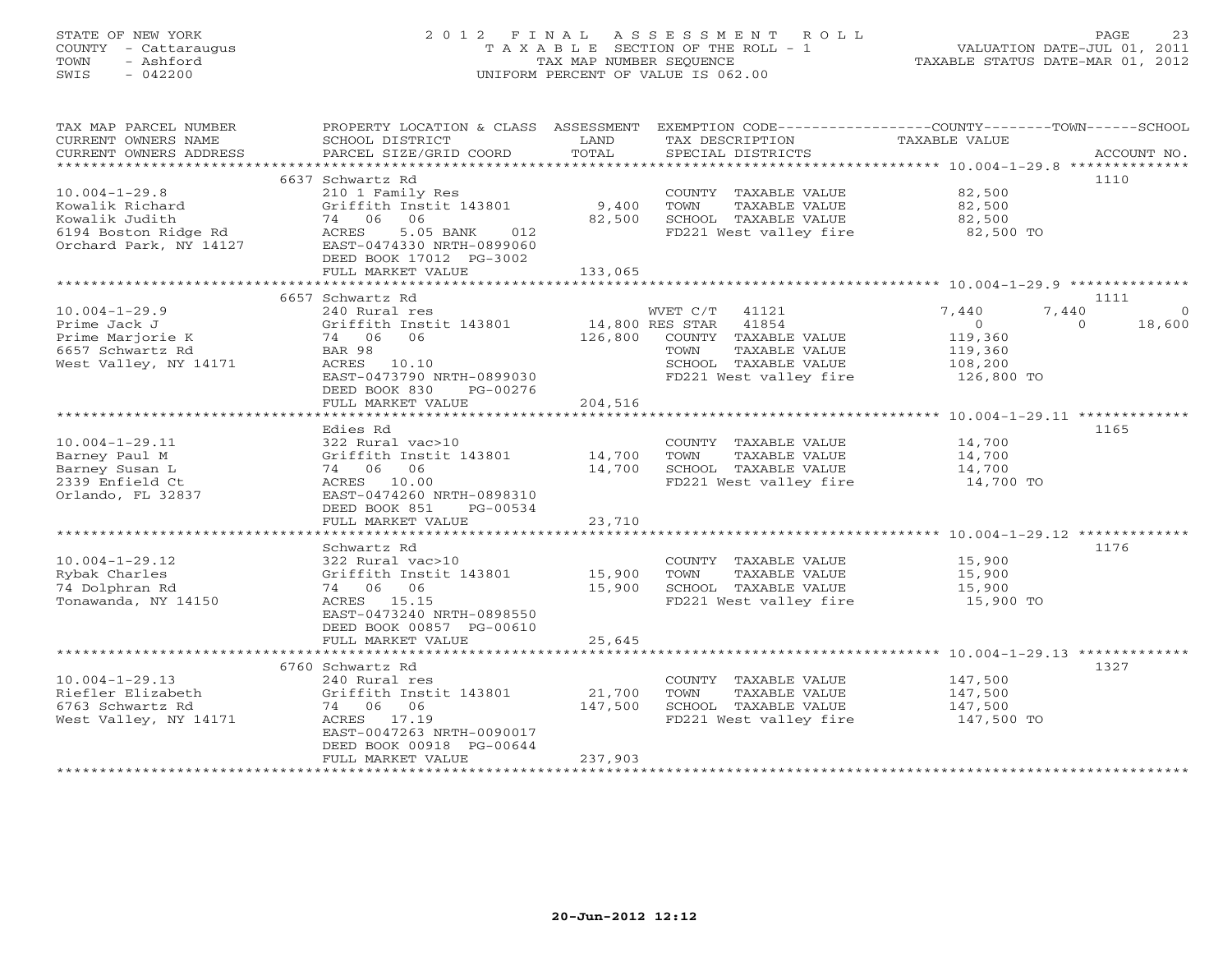# STATE OF NEW YORK 2 0 1 2 F I N A L A S S E S S M E N T R O L L PAGE 24 COUNTY - Cattaraugus T A X A B L E SECTION OF THE ROLL - 1 VALUATION DATE-JUL 01, 2011 TOWN - Ashford TAX MAP NUMBER SEQUENCE TAXABLE STATUS DATE-MAR 01, 2012 SWIS - 042200 UNIFORM PERCENT OF VALUE IS 062.00

| TAX MAP PARCEL NUMBER<br>CURRENT OWNERS NAME                                                            | PROPERTY LOCATION & CLASS ASSESSMENT<br>SCHOOL DISTRICT                                                                                                                                                                                                                                                                                 | LAND<br>TAX DESCRIPTION                                                                                                                                                                  | EXEMPTION CODE-----------------COUNTY-------TOWN-----SCHOOL<br>TAXABLE VALUE                        |
|---------------------------------------------------------------------------------------------------------|-----------------------------------------------------------------------------------------------------------------------------------------------------------------------------------------------------------------------------------------------------------------------------------------------------------------------------------------|------------------------------------------------------------------------------------------------------------------------------------------------------------------------------------------|-----------------------------------------------------------------------------------------------------|
|                                                                                                         | 10639 Edies Rd                                                                                                                                                                                                                                                                                                                          |                                                                                                                                                                                          | 0907                                                                                                |
| $10.004 - 1 - 31$<br>Dickson Richard N<br>Dickson Patricia A<br>10639 Edies Rd<br>Springville, NY 14141 | 270 Mfg housing<br>Griffith Instit 143801 7,500<br>73 06 06<br>3.23<br>ACRES<br>EAST-1121599 NRTH-0897807<br>DEED BOOK 765<br>PG-00450<br>FULL MARKET VALUE                                                                                                                                                                             | RES STAR 41854<br>COUNTY TAXABLE VALUE<br>39,800<br>TAXABLE VALUE<br>TOWN<br>SCHOOL TAXABLE VALUE 21,200<br>FD221 West valley fire<br>64,194                                             | $\Omega$<br>$\Omega$<br>18,600<br>39,800<br>39,800<br>39,800 TO                                     |
|                                                                                                         | 10619 Edies Rd                                                                                                                                                                                                                                                                                                                          |                                                                                                                                                                                          | 0668                                                                                                |
| $10.004 - 1 - 32$<br>Sion John B<br>Sion Joyce M<br>10619 Edies Rd<br>Springville, NY 14141             | 210 1 Family Res<br>Griffith Instit 143801 12,100<br>73 06 06<br>7.57<br>ACRES<br>ACRES       7.57<br>EAST-1121189  NRTH-0897681<br>DEED BOOK 00767 PG-01139<br>FULL MARKET VALUE                                                                                                                                                       | RES STAR 41854<br>COUNTY TAXABLE VALUE<br>51,900<br>TOWN<br>TAXABLE VALUE<br>SCHOOL TAXABLE VALUE 33,300<br>FD221 West valley fire 51,900 TO<br>FD221 West valley fire<br>83,710         | 0<br>51,900<br>51,900<br>$\Omega$<br>18,600                                                         |
|                                                                                                         | 10585 Edies Rd                                                                                                                                                                                                                                                                                                                          | 50 PCT OF VALUE USED FOR EXEMPTION PURPOSES                                                                                                                                              | 0915                                                                                                |
| $10.004 - 1 - 33$                                                                                       | 280 Res Multiple<br>Griffith Instit 143801<br>73/77 06 06<br>73/77 06 06<br>73/77 06 06<br>133,300 COUNTY<br>RCRES 18.73<br>TOWN<br>Soboleski Richard J<br>Sorensen Ingrid<br>10483 Edies Rd<br>Springville, NY 14141<br>10483 Edies Rd<br>Springville, NY 14141<br>20640 NRTH-0897373<br>20640 NRTH-0897373<br>DEED BOOK 14456 PG-5001 | WVET C/T<br>41121<br>41854<br>COUNTY TAXABLE VALUE<br>TAXABLE VALUE<br>SCHOOL TAXABLE VALUE<br>FD221 West valley fire 133,300 TO                                                         | 7,440<br>7,440<br>$\Omega$<br>$\overline{0}$<br>18,600<br>$\Omega$<br>125,860<br>125,860<br>114,700 |
|                                                                                                         | FULL MARKET VALUE                                                                                                                                                                                                                                                                                                                       | 215,000                                                                                                                                                                                  |                                                                                                     |
|                                                                                                         | 10624 Edies Rd                                                                                                                                                                                                                                                                                                                          |                                                                                                                                                                                          | 0171                                                                                                |
| $10.004 - 1 - 34$<br>Franklin Mark A<br>10624 Edies Rd<br>Springville, NY 14141                         | 73 06 06<br>2.32 BANK 017<br>ACRES<br>EAST-1121672 NRTH-0897323<br>DEED BOOK 17200 PG-4002                                                                                                                                                                                                                                              | 210 1 Family Res<br>210 1 Family Res<br>Griffith Instit 143801 6,500 COUNTY TAXABLE VALUE<br>66,900<br>TOWN<br>TAXABLE VALUE<br>SCHOOL TAXABLE VALUE<br>FD221 West valley fire 66,900 TO | $0 \qquad \qquad$<br>18,600<br>$\Omega$<br>66,900<br>66,900<br>48,300                               |
|                                                                                                         | FULL MARKET VALUE                                                                                                                                                                                                                                                                                                                       | 107,903                                                                                                                                                                                  |                                                                                                     |
|                                                                                                         |                                                                                                                                                                                                                                                                                                                                         |                                                                                                                                                                                          |                                                                                                     |
| $10.004 - 1 - 35$                                                                                       | 10614 Edies Rd                                                                                                                                                                                                                                                                                                                          | 41804                                                                                                                                                                                    | 0451<br>$\circ$<br>$\Omega$<br>3,065                                                                |
| Hettrich Jeanne E<br>10614 Edies Rd<br>Springville, NY 14141                                            | 210 1 Family Res AGED S<br>Griffith Instit 143801 8,900 SR STAR<br>73 06 06<br>4.55<br>ACRES<br>EAST-1121536 NRTH-0897012<br>DEED BOOK 755 PG-00340<br>FULL MARKET VALUE                                                                                                                                                                | 41834<br>61,300 COUNTY TAXABLE VALUE<br>TAXABLE VALUE<br>TOWN<br>SCHOOL TAXABLE VALUE<br>FD221 West valley fire<br>98,871                                                                | $\Omega$<br>$\Omega$<br>38,560<br>61,300<br>61,300<br>19,675<br>61,300 TO                           |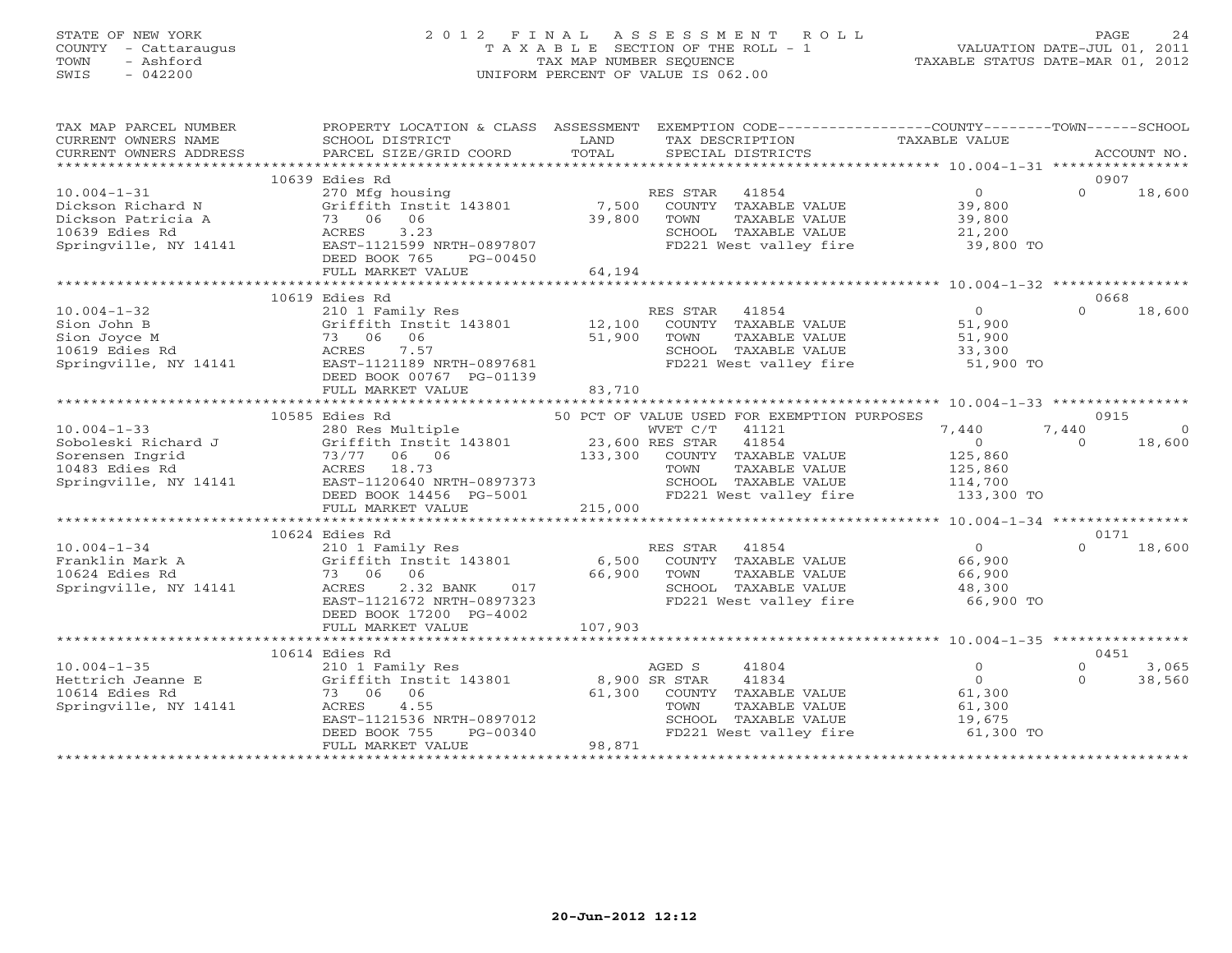## STATE OF NEW YORK 2 0 1 2 F I N A L A S S E S S M E N T R O L L PAGE 25 COUNTY - Cattaraugus T A X A B L E SECTION OF THE ROLL - 1 VALUATION DATE-JUL 01, 2011 TOWN - Ashford TAX MAP NUMBER SEQUENCE TAXABLE STATUS DATE-MAR 01, 2012 SWIS - 042200 UNIFORM PERCENT OF VALUE IS 062.00UNIFORM PERCENT OF VALUE IS 062.00

| TAX MAP PARCEL NUMBER<br>CURRENT OWNERS NAME<br>CURRENT OWNERS ADDRESS   | PROPERTY LOCATION & CLASS ASSESSMENT EXEMPTION CODE---------------COUNTY-------TOWN------SCHOOL<br>SCHOOL DISTRICT<br>PARCEL SIZE/GRID COORD | LAND<br>TOTAL  | TAX DESCRIPTION<br>SPECIAL DISTRICTS | TAXABLE VALUE                              |               | ACCOUNT NO. |
|--------------------------------------------------------------------------|----------------------------------------------------------------------------------------------------------------------------------------------|----------------|--------------------------------------|--------------------------------------------|---------------|-------------|
|                                                                          |                                                                                                                                              |                |                                      |                                            |               |             |
|                                                                          | 10600 Edies Rd                                                                                                                               |                |                                      |                                            | 0471          |             |
| $10.004 - 1 - 36$                                                        | 210 1 Family Res                                                                                                                             |                | CVET C/T 41131                       | 12,400                                     | 12,400        | $\Omega$    |
| Dudziak Daniel G                                                         | Griffith Instit 143801                                                                                                                       | 8,300 RES STAR | 41854                                | $\overline{0}$                             | $\cap$        | 18,600      |
|                                                                          | 73 06<br>06                                                                                                                                  | 125,000        | COUNTY TAXABLE VALUE                 | 112,600                                    |               |             |
|                                                                          | 6.10 BANK 017<br>ACRES                                                                                                                       |                | TAXABLE VALUE<br>TOWN                | 112,600                                    |               |             |
|                                                                          | EAST-1121353 NRTH-0896758                                                                                                                    |                | SCHOOL TAXABLE VALUE                 | 106,400                                    |               |             |
| -<br>Springville, NY 14141<br>Springville, NY 14141                      | DEED BOOK 00958 PG-00052                                                                                                                     |                | FD221 West valley fire               | 125,000 TO                                 |               |             |
|                                                                          | FULL MARKET VALUE                                                                                                                            | 201,613        |                                      |                                            |               |             |
|                                                                          | 10588 Edies Rd                                                                                                                               |                |                                      |                                            | 0669          |             |
| $10.004 - 1 - 37$                                                        | 210 1 Family Res                                                                                                                             |                | RES STAR<br>41854                    | $0 \qquad \qquad$                          | $\Omega$      | 18,600      |
| Mortimer Mark                                                            | א משנת ב-10 ב-10 ב-10 ב-10<br>Griffith Instit 143801 9,600                                                                                   |                | COUNTY TAXABLE VALUE                 | 51,500                                     |               |             |
| 10588 Edies Rd                                                           | 73 06 06                                                                                                                                     |                | TOWN<br>TAXABLE VALUE                | 51,500                                     |               |             |
| Springville, NY 14141                                                    | ACRES                                                                                                                                        |                | SCHOOL TAXABLE VALUE                 | 51,500<br>32,900                           |               |             |
|                                                                          | 06<br>5.17 BANK 017<br>0050 NRTH-0896632<br>EAST-1120958 NRTH-0896632                                                                        |                | FD221 West valley fire 51,500 TO     |                                            |               |             |
|                                                                          | DEED BOOK 4741 PG-4001                                                                                                                       |                |                                      |                                            |               |             |
|                                                                          | FULL MARKET VALUE                                                                                                                            | 83,065         |                                      |                                            |               |             |
|                                                                          |                                                                                                                                              |                |                                      |                                            |               |             |
|                                                                          | 10584 Edies Rd                                                                                                                               |                |                                      |                                            | 0185          |             |
| $10.004 - 1 - 38.1$                                                      | 240 Rural res                                                                                                                                |                | RES STAR 41854                       | $\overline{O}$                             | $\Omega$      | 18,600      |
|                                                                          | Griffith Instit 143801                                                                                                                       | 22,500         | COUNTY TAXABLE VALUE                 | 110,600<br>110,600                         |               |             |
|                                                                          | 73/77 06 06                                                                                                                                  | 110,600        | TOWN<br>TAXABLE VALUE                |                                            |               |             |
| Kupka Jay J<br>Kupka Debbie L<br>10584 Edies Rd<br>Springville, NY 14141 | ACRES<br>21.04                                                                                                                               |                | SCHOOL TAXABLE VALUE                 | 92,000<br>110,600 TO                       |               |             |
|                                                                          | EAST-1121137 NRTH-0896065<br>DEED BOOK 00954 PG-00817                                                                                        |                | FD221 West valley fire               |                                            |               |             |
|                                                                          | FULL MARKET VALUE                                                                                                                            | 178,387        |                                      |                                            |               |             |
|                                                                          |                                                                                                                                              |                |                                      |                                            |               |             |
|                                                                          | Peters Rd                                                                                                                                    |                |                                      |                                            | 0988          |             |
| $10.004 - 1 - 38.2$                                                      | 322 Rural vac>10                                                                                                                             |                | COUNTY TAXABLE VALUE                 |                                            |               |             |
| Miller Willard W                                                         | Griffith Instit 143801 27,600                                                                                                                |                | TAXABLE VALUE<br>TOWN                | 27,600<br>27,600                           |               |             |
| Miller Anna M                                                            | 73/77 06 06                                                                                                                                  | 27,600         | SCHOOL TAXABLE VALUE                 | 27,600                                     |               |             |
| 9729 Rte 219                                                             | 48.87<br>ACRES                                                                                                                               |                | FD221 West valley fire               | 27,600 TO                                  |               |             |
| West Valley, NY 14171                                                    | EAST-1119807 NRTH-0897091                                                                                                                    |                |                                      |                                            |               |             |
|                                                                          | DEED BOOK 777<br>PG-00315                                                                                                                    |                |                                      |                                            |               |             |
|                                                                          | FULL MARKET VALUE                                                                                                                            | 44,516         |                                      |                                            |               |             |
|                                                                          |                                                                                                                                              |                |                                      |                                            |               |             |
| $10.004 - 1 - 39.1$                                                      | 10559 Edies Rd<br>210 1 Family Res                                                                                                           |                | WVET C/T 41121                       | 6,915                                      | 0586<br>6,915 | $\bigcirc$  |
| Lynch James F                                                            | Griffith Instit 143801                                                                                                                       | 5,200 SR STAR  | 41834                                |                                            | $\Omega$      | 38,560      |
| 10559 Edies Rd                                                           | 73 06 06                                                                                                                                     |                | 46,100 COUNTY TAXABLE VALUE          | $\begin{array}{c} 0 \\ 39,185 \end{array}$ |               |             |
| Springville, NY 14141                                                    | FRNT 250.00 DPTH 210.00                                                                                                                      |                | TAXABLE VALUE<br>TOWN                | 39,185                                     |               |             |
|                                                                          | 012<br>BANK                                                                                                                                  |                | SCHOOL TAXABLE VALUE                 | $32, -2$<br>7,540                          |               |             |
|                                                                          | EAST-1120369 NRTH-0896343                                                                                                                    |                | FD221 West valley fire 46,100 TO     |                                            |               |             |
|                                                                          | $PG-468$<br>DEED BOOK 986                                                                                                                    |                |                                      |                                            |               |             |
|                                                                          | FULL MARKET VALUE                                                                                                                            | 74,355         |                                      |                                            |               |             |
|                                                                          |                                                                                                                                              |                |                                      |                                            |               |             |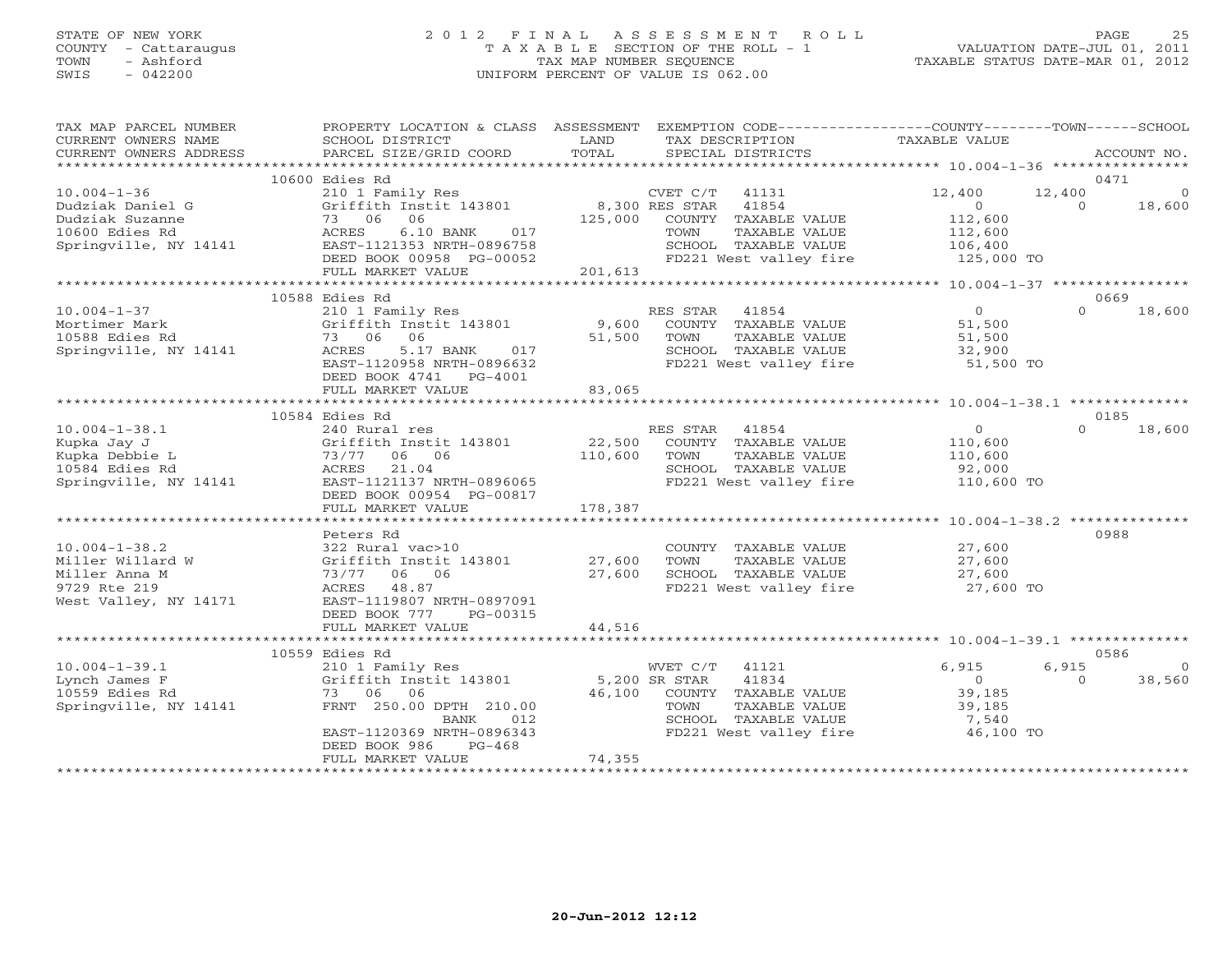## STATE OF NEW YORK 2 0 1 2 F I N A L A S S E S S M E N T R O L L PAGE 26 COUNTY - Cattaraugus T A X A B L E SECTION OF THE ROLL - 1 VALUATION DATE-JUL 01, 2011 TOWN - Ashford TAX MAP NUMBER SEQUENCE TAXABLE STATUS DATE-MAR 01, 2012 SWIS - 042200 UNIFORM PERCENT OF VALUE IS 062.00UNIFORM PERCENT OF VALUE IS 062.00

| TAX MAP PARCEL NUMBER                                                                                   |                                    |        | PROPERTY LOCATION & CLASS ASSESSMENT EXEMPTION CODE----------------COUNTY-------TOWN------SCHOOL |                     |                |             |
|---------------------------------------------------------------------------------------------------------|------------------------------------|--------|--------------------------------------------------------------------------------------------------|---------------------|----------------|-------------|
| CURRENT OWNERS NAME                                                                                     | SCHOOL DISTRICT                    | LAND   | TAX DESCRIPTION                                                                                  | TAXABLE VALUE       |                |             |
| CURRENT OWNERS ADDRESS                                                                                  | PARCEL SIZE/GRID COORD             | TOTAL  | SPECIAL DISTRICTS                                                                                |                     |                | ACCOUNT NO. |
|                                                                                                         |                                    |        |                                                                                                  |                     |                |             |
|                                                                                                         | 6814 Peters Rd                     |        |                                                                                                  |                     | 0998           |             |
| $10.004 - 1 - 39.2$                                                                                     | 210 1 Family Res                   |        | CVET C/T 41131                                                                                   | 12,400              | 12,400         | $\Omega$    |
| Kulczyk David B                                                                                         | Griffith Instit 143801             |        | 5,200 RES STAR 41854                                                                             | $\overline{0}$      | $\overline{0}$ | 18,600      |
| 6814 Peters Rd                                                                                          | 06 06<br>73/77                     |        | 52,600 COUNTY TAXABLE VALUE                                                                      | 40,200              |                |             |
| Springville, NY 14141                                                                                   | ACRES                              |        | TAXABLE VALUE<br>TOWN                                                                            | 40,200              |                |             |
|                                                                                                         | EAST-1120206 NRTH-0896274          |        | SCHOOL TAXABLE VALUE                                                                             | 34,000              |                |             |
|                                                                                                         | DEED BOOK 982<br>PG-211            |        | FD221 West valley fire 52,600 TO                                                                 |                     |                |             |
|                                                                                                         | FULL MARKET VALUE                  | 84,839 |                                                                                                  |                     |                |             |
|                                                                                                         |                                    |        |                                                                                                  |                     |                |             |
|                                                                                                         | 6808 Peters Rd                     |        |                                                                                                  |                     | 0034           |             |
| $10.004 - 1 - 40$                                                                                       | 210 1 Family Res                   |        | RES STAR 41854                                                                                   | $\overline{0}$      | $\Omega$       | 18,600      |
| Vacinek Donna                                                                                           | Griffith Instit 143801             |        | 3,600 COUNTY TAXABLE VALUE                                                                       | 46,400              |                |             |
|                                                                                                         |                                    | 46,400 | TAXABLE VALUE<br>TOWN                                                                            | 46,400              |                |             |
|                                                                                                         |                                    |        |                                                                                                  |                     |                |             |
| Valie Richard<br>White Richard<br>PO Box 304<br>Springville, NY 14141-0304<br>EAST-0471990 NRTH-0896130 |                                    |        | SCHOOL TAXABLE VALUE 27,800<br>FD221 West valley fire 46,400 TO                                  |                     |                |             |
|                                                                                                         | DEED BOOK 00934 PG-00872           |        |                                                                                                  |                     |                |             |
|                                                                                                         | FULL MARKET VALUE                  | 74,839 |                                                                                                  |                     |                |             |
|                                                                                                         |                                    |        |                                                                                                  |                     |                |             |
|                                                                                                         | 10512 Edies Rd                     |        |                                                                                                  |                     | 0776           |             |
|                                                                                                         |                                    |        |                                                                                                  | $\overline{O}$      | $\Omega$       | 18,600      |
|                                                                                                         |                                    |        |                                                                                                  | 58,900              |                |             |
| 10512 Edies Rd                                                                                          | 73 06 06                           | 58,900 | TOWN<br>TAXABLE VALUE                                                                            | 58,900              |                |             |
| Springville, NY 14141                                                                                   | 8.54<br>ACRES                      |        | SCHOOL TAXABLE VALUE                                                                             | 40,300              |                |             |
|                                                                                                         | EAST-1120976 NRTH-0895588          |        | FD221 West valley fire 58,900 TO                                                                 |                     |                |             |
|                                                                                                         | DEED BOOK 849<br>PG-00254          |        |                                                                                                  |                     |                |             |
|                                                                                                         | FULL MARKET VALUE                  | 95,000 |                                                                                                  |                     |                |             |
|                                                                                                         |                                    |        |                                                                                                  |                     |                |             |
|                                                                                                         | Edies Rd                           |        |                                                                                                  |                     | 0166           |             |
| $10.004 - 1 - 43$                                                                                       | 322 Rural vac>10                   |        | COUNTY TAXABLE VALUE                                                                             | 14,300<br>14,300    |                |             |
| Schmelzinger Scott W                                                                                    | Griffith Instit 143801 14,300 TOWN |        | TAXABLE VALUE                                                                                    |                     |                |             |
| 43 Cathedral Dr                                                                                         | 73 06 06                           | 14,300 | SCHOOL TAXABLE VALUE                                                                             | 14,300<br>14,300 TO |                |             |
| West Seneca, NY 14224                                                                                   | ACRES 13.58                        |        | FD221 West valley fire                                                                           |                     |                |             |
|                                                                                                         | EAST-1121067 NRTH-0895169          |        |                                                                                                  |                     |                |             |
|                                                                                                         | DEED BOOK 17108 PG-5001            |        |                                                                                                  |                     |                |             |
|                                                                                                         | FULL MARKET VALUE                  | 23,065 |                                                                                                  |                     |                |             |
|                                                                                                         |                                    |        |                                                                                                  |                     |                |             |
|                                                                                                         | Edies Rd                           |        |                                                                                                  |                     | 0160           |             |
| $10.004 - 1 - 44.1$                                                                                     | 260 Seasonal res                   |        | COUNTY TAXABLE VALUE                                                                             | 40,400              |                |             |
| Dickson Lynda S                                                                                         | Griffith Instit 143801 17,500      |        | TAXABLE VALUE<br>TOWN                                                                            | 40,400              |                |             |
| 4021 Crestpark Dr                                                                                       | 73 06 07                           | 40,400 | SCHOOL TAXABLE VALUE                                                                             | 40,400              |                |             |
| Dallas, TX 75244                                                                                        | ACRES 12.65                        |        | SCHOOL TAXABLE VALUE<br>FD221 West valley fire                                                   | 40,400 TO           |                |             |
|                                                                                                         | EAST-1121068 NRTH-0894717          |        |                                                                                                  |                     |                |             |
|                                                                                                         | DEED BOOK 981<br>PG-981            |        |                                                                                                  |                     |                |             |
|                                                                                                         | FULL MARKET VALUE                  | 65,161 |                                                                                                  |                     |                |             |
|                                                                                                         |                                    |        |                                                                                                  |                     |                |             |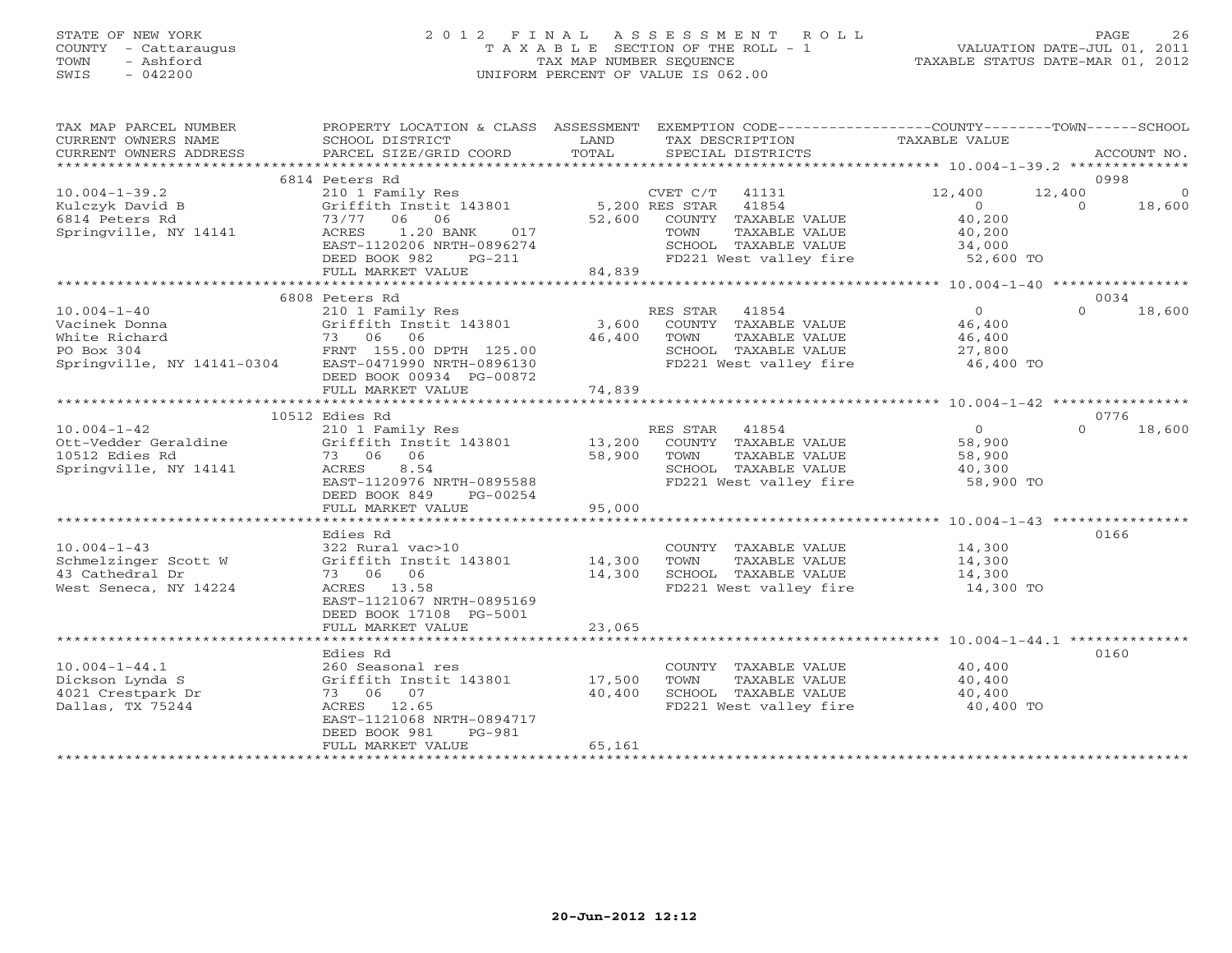## STATE OF NEW YORK 2 0 1 2 F I N A L A S S E S S M E N T R O L L PAGE 27 COUNTY - Cattaraugus T A X A B L E SECTION OF THE ROLL - 1 VALUATION DATE-JUL 01, 2011 TOWN - Ashford TAX MAP NUMBER SEQUENCE TAXABLE STATUS DATE-MAR 01, 2012 SWIS - 042200 UNIFORM PERCENT OF VALUE IS 062.00UNIFORM PERCENT OF VALUE IS 062.00

| TAX MAP PARCEL NUMBER<br>CURRENT OWNERS NAME                                                   | PROPERTY LOCATION & CLASS ASSESSMENT<br>SCHOOL DISTRICT                                                                                                                   | LAND<br>TOTAL                | EXEMPTION CODE-----------------COUNTY-------TOWN------SCHOOL<br>TAX DESCRIPTION                                                                               | TAXABLE VALUE                                                                              | ACCOUNT NO.                                                           |
|------------------------------------------------------------------------------------------------|---------------------------------------------------------------------------------------------------------------------------------------------------------------------------|------------------------------|---------------------------------------------------------------------------------------------------------------------------------------------------------------|--------------------------------------------------------------------------------------------|-----------------------------------------------------------------------|
| CURRENT OWNERS ADDRESS                                                                         | PARCEL SIZE/GRID COORD                                                                                                                                                    |                              | SPECIAL DISTRICTS                                                                                                                                             |                                                                                            |                                                                       |
|                                                                                                | 10466 Edies Rd                                                                                                                                                            |                              |                                                                                                                                                               |                                                                                            | 0981                                                                  |
| $10.004 - 1 - 44.2$<br>Ebert Gary C<br>Ebert Laurel<br>10466 Edies Rd<br>Springville, NY 14141 | 240 Rural res<br>Griffith Instit 143801<br>73 06<br>06<br>ACRES 10.40<br>EAST-1120969 NRTH-0894389<br>DEED BOOK 1025 PG-831<br>FULL MARKET VALUE                          | 14,300<br>106,500<br>171,774 | RES STAR 41854<br>COUNTY TAXABLE VALUE<br>TOWN<br>TAXABLE VALUE<br>SCHOOL TAXABLE VALUE<br>FD221 West valley fire                                             | $\overline{0}$<br>106,500<br>106,500<br>87,900<br>106,500 TO                               | $\Omega$<br>18,600                                                    |
|                                                                                                |                                                                                                                                                                           |                              |                                                                                                                                                               |                                                                                            |                                                                       |
| $10.004 - 1 - 45$<br>Kasper Stanley W<br>10438 Edies Rd<br>Springville, NY 14141               | 10438 Edies Rd<br>210 1 Family Res<br>Griffith Instit 143801<br>73 06 06<br>FRNT 216.00 DPTH 272.00<br>017<br>BANK<br>EAST-1120256 NRTH-0894374<br>DEED BOOK 4061 PG-2002 | 5,000<br>61,400              | RES STAR<br>41854<br>COUNTY TAXABLE VALUE<br>TOWN<br>TAXABLE VALUE<br>SCHOOL TAXABLE VALUE<br>FD221 West valley fire                                          | $\overline{0}$<br>61,400<br>61,400<br>42,800<br>61,400 TO                                  | 1103<br>18,600<br>$\Omega$                                            |
|                                                                                                | FULL MARKET VALUE                                                                                                                                                         | 99,032                       |                                                                                                                                                               |                                                                                            |                                                                       |
|                                                                                                |                                                                                                                                                                           |                              |                                                                                                                                                               |                                                                                            |                                                                       |
|                                                                                                | 10451 Edies Rd                                                                                                                                                            |                              |                                                                                                                                                               |                                                                                            | 0463                                                                  |
| $10.004 - 1 - 46$<br>Lamphier Mary Ellen<br>10451 Edies Rd<br>Springville, NY 14141            | 240 Rural res<br>Griffith Instit 143801 19,500 AGED S<br>73/77 06 06<br>ACRES 14.54<br>EAST-1119758 NRTH-0894655<br>DEED BOOK 00938 PG-00393<br>FULL MARKET VALUE         |                              | AGED C<br>41802<br>41804<br>44,600 SR STAR<br>41834<br>COUNTY TAXABLE VALUE<br>TAXABLE VALUE<br>TOWN<br>SCHOOL TAXABLE VALUE<br>71,935 FD221 West valley fire | 13,380<br>$\Omega$<br>$0 \qquad \qquad$<br>31,220<br>44,600<br>$\overline{0}$<br>44,600 TO | $\circ$<br>$\overline{0}$<br>$\Omega$<br>22,300<br>$\Omega$<br>22,300 |
|                                                                                                | **************************                                                                                                                                                |                              |                                                                                                                                                               |                                                                                            |                                                                       |
| $10.004 - 1 - 47.1$<br>Ebert Gary<br>Ebert Laurel<br>10466 Edies Rd<br>Springville, NY 14141   | Edies Rd<br>322 Rural vac>10<br>Griffith Instit 143801<br>77 06 06<br>ACRES 16.30<br>EAST-1118765 NRTH-0894697<br>DEED BOOK 10607 PG-4001                                 | 17,900<br>17,900             | COUNTY TAXABLE VALUE<br>TOWN<br>TAXABLE VALUE<br>SCHOOL TAXABLE VALUE<br>FD221 West valley fire                                                               | 17,900<br>17,900<br>$17,900$<br>17,900<br>17,900 TO                                        | 0455                                                                  |
|                                                                                                | FULL MARKET VALUE                                                                                                                                                         | 28,871<br>***********        |                                                                                                                                                               |                                                                                            |                                                                       |
|                                                                                                | Edies Rd                                                                                                                                                                  |                              |                                                                                                                                                               |                                                                                            | 1177                                                                  |
| $10.004 - 1 - 47.2$<br>Nappo Dale M<br>275 Idlewood<br>Tonawanda, NY 14150                     | 314 Rural vac<10<br>Griffith Instit 143801<br>77 06 06<br>7.75<br>ACRES<br>EAST-1118591 NRTH-0894266<br>DEED BOOK 1025<br>PG-1155                                         | 6,700<br>6,700               | COUNTY TAXABLE VALUE<br>TOWN<br>TAXABLE VALUE<br>SCHOOL TAXABLE VALUE<br>FD221 West valley fire                                                               | 6,700<br>6,700<br>6,700<br>6,700 TO                                                        |                                                                       |
|                                                                                                | FULL MARKET VALUE                                                                                                                                                         | 10,806                       |                                                                                                                                                               |                                                                                            |                                                                       |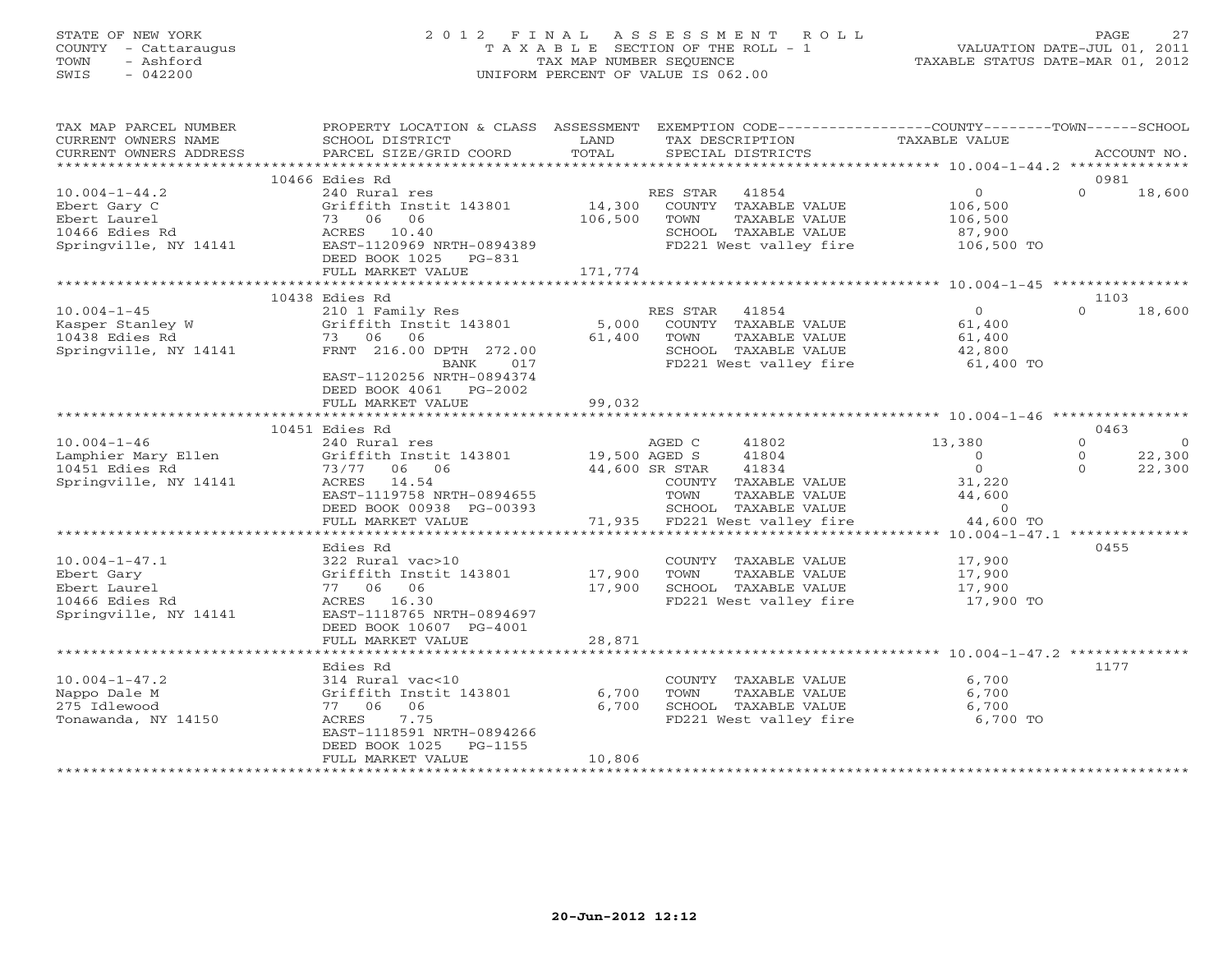## STATE OF NEW YORK 2 0 1 2 F I N A L A S S E S S M E N T R O L L PAGE 28 COUNTY - Cattaraugus T A X A B L E SECTION OF THE ROLL - 1 VALUATION DATE-JUL 01, 2011 TOWN - Ashford TAX MAP NUMBER SEQUENCE TAXABLE STATUS DATE-MAR 01, 2012 SWIS - 042200 UNIFORM PERCENT OF VALUE IS 062.00UNIFORM PERCENT OF VALUE IS 062.00

| TAX MAP PARCEL NUMBER<br>CURRENT OWNERS NAME | PROPERTY LOCATION & CLASS ASSESSMENT EXEMPTION CODE----------------COUNTY-------TOWN------SCHOOL<br>SCHOOL DISTRICT | LAND    | TAX DESCRIPTION TAXABLE VALUE    |                       |                    |
|----------------------------------------------|---------------------------------------------------------------------------------------------------------------------|---------|----------------------------------|-----------------------|--------------------|
| CURRENT OWNERS ADDRESS                       | PARCEL SIZE/GRID COORD                                                                                              | TOTAL   | SPECIAL DISTRICTS                |                       | ACCOUNT NO.        |
|                                              |                                                                                                                     |         |                                  |                       |                    |
|                                              | 10421 Edies Rd                                                                                                      |         |                                  |                       | 1361               |
| $10.004 - 1 - 47.3$                          |                                                                                                                     |         |                                  | $\bigcirc$            | $\Omega$<br>18,600 |
| Yohannes Raymond J                           | 210 1 Family Res<br>Griffith Instit 143801 6,000 COUNTY TAXABLE VALUE                                               |         |                                  | 86,400                |                    |
| Yohannes Deborah A                           | 77 06 06                                                                                                            | 86,400  | TOWN<br>TAXABLE VALUE            | 86,400                |                    |
| 10421 Edies Rd                               | ACRES 1.95                                                                                                          |         | SCHOOL TAXABLE VALUE             |                       |                    |
| Springville, NY 14141                        | ACKES 1.95<br>EAST-1119393 NRTH-0894157                                                                             |         | FD221 West valley fire           |                       |                    |
|                                              | DEED BOOK 3615 PG-9002                                                                                              |         |                                  | $67,000$<br>86,400 TO |                    |
|                                              | FULL MARKET VALUE                                                                                                   | 139,355 |                                  |                       |                    |
|                                              |                                                                                                                     |         |                                  |                       |                    |
|                                              | Edies Rd                                                                                                            |         |                                  |                       |                    |
|                                              |                                                                                                                     |         |                                  |                       | 0187               |
| $10.004 - 1 - 48.1$                          | 270 Mfg housing                                                                                                     |         | COUNTY TAXABLE VALUE             | 21,400                |                    |
| Jurus Walter                                 | Griffith Instit 143801 5,600                                                                                        |         | TAXABLE VALUE<br>TOWN            | 21,400                |                    |
| Jurus Elizabeth A                            | 73/77 06 06                                                                                                         | 21,400  | SCHOOL TAXABLE VALUE             | 21,400                |                    |
| 4180 Gunnville Rd                            | 5.60<br>ACRES                                                                                                       |         | FD221 West valley fire 21,400 TO |                       |                    |
| Clarence, NY 14031                           | EAST-1120145 NRTH-0895214                                                                                           |         |                                  |                       |                    |
|                                              | DEED BOOK 00775 PG-00527                                                                                            |         |                                  |                       |                    |
|                                              | FULL MARKET VALUE                                                                                                   | 34,516  |                                  |                       |                    |
|                                              |                                                                                                                     |         |                                  |                       |                    |
|                                              | 6827 Peters Rd                                                                                                      |         |                                  |                       |                    |
| $10.004 - 1 - 48.4$                          | 240 Rural res                                                                                                       |         | RES STAR 41854                   | $\overline{0}$        | $\Omega$<br>18,600 |
| Noto Mark P                                  | Griffith Instit 143801 32,900                                                                                       |         | COUNTY TAXABLE VALUE             | 79,200                |                    |
| Gersitz Sondra D<br>6827 Peters Rd           | ACRES 49.00 BANK<br>017                                                                                             | 79,200  | TOWN<br>TAXABLE VALUE            | 79,200                |                    |
| 6827 Peters Rd                               | EAST-1119362 NRTH-0895611                                                                                           |         | SCHOOL TAXABLE VALUE             | 60,600                |                    |
| Springville, NY 14141                        | DEED BOOK 14459 PG-6001                                                                                             |         | FD221 West valley fire 39,200 TO |                       |                    |
|                                              | FULL MARKET VALUE                                                                                                   | 127,742 |                                  |                       |                    |
|                                              |                                                                                                                     |         |                                  |                       |                    |
|                                              | Peters Rd                                                                                                           |         |                                  |                       | 1667               |
| $10.004 - 1 - 48.5$                          | 314 Rural vac<10                                                                                                    |         | COUNTY TAXABLE VALUE 1,200       |                       |                    |
| Jurus Walter                                 | Griffith Instit 143801                                                                                              | 1,200   | TOWN<br>TAXABLE VALUE            |                       |                    |
| Jurus Elizabeth A                            | $73,77-6-6$                                                                                                         | 1,200   | SCHOOL TAXABLE VALUE             | $\frac{1}{2}$ , 200   |                    |
| 4180 Gunnville Rd                            | ACRES<br>2.00                                                                                                       |         | FD221 West valley fire 1,200 TO  |                       |                    |
| Clarence, NY 14031                           | EAST-1118509 NRTH-0896654                                                                                           |         |                                  |                       |                    |
|                                              | FULL MARKET VALUE                                                                                                   | 1,935   |                                  |                       |                    |
|                                              |                                                                                                                     |         |                                  |                       |                    |
|                                              | Us Rte 219                                                                                                          |         |                                  |                       | 0466               |
| $10.004 - 1 - 49.1$                          | 105 Vac farmland                                                                                                    |         | COUNTY TAXABLE VALUE             | 7,800                 |                    |
| Miller Willard W                             | Griffith Instit 143801                                                                                              | 7,800   | TOWN<br>TAXABLE VALUE            | 7,800                 |                    |
| Miller Anna M                                | 25/77<br>06 06/07                                                                                                   | 7,800   | SCHOOL TAXABLE VALUE             | 7,800                 |                    |
| 9729 Rte 219                                 | ACRES<br>15.77                                                                                                      |         | FD221 West valley fire           | 7,800 TO              |                    |
| West Valley, NY 14171                        | EAST-1117127 NRTH-0895301                                                                                           |         |                                  |                       |                    |
|                                              | DEED BOOK 800<br>PG-00641                                                                                           |         |                                  |                       |                    |
|                                              | FULL MARKET VALUE                                                                                                   | 12,581  |                                  |                       |                    |
|                                              | *************************                                                                                           |         |                                  |                       |                    |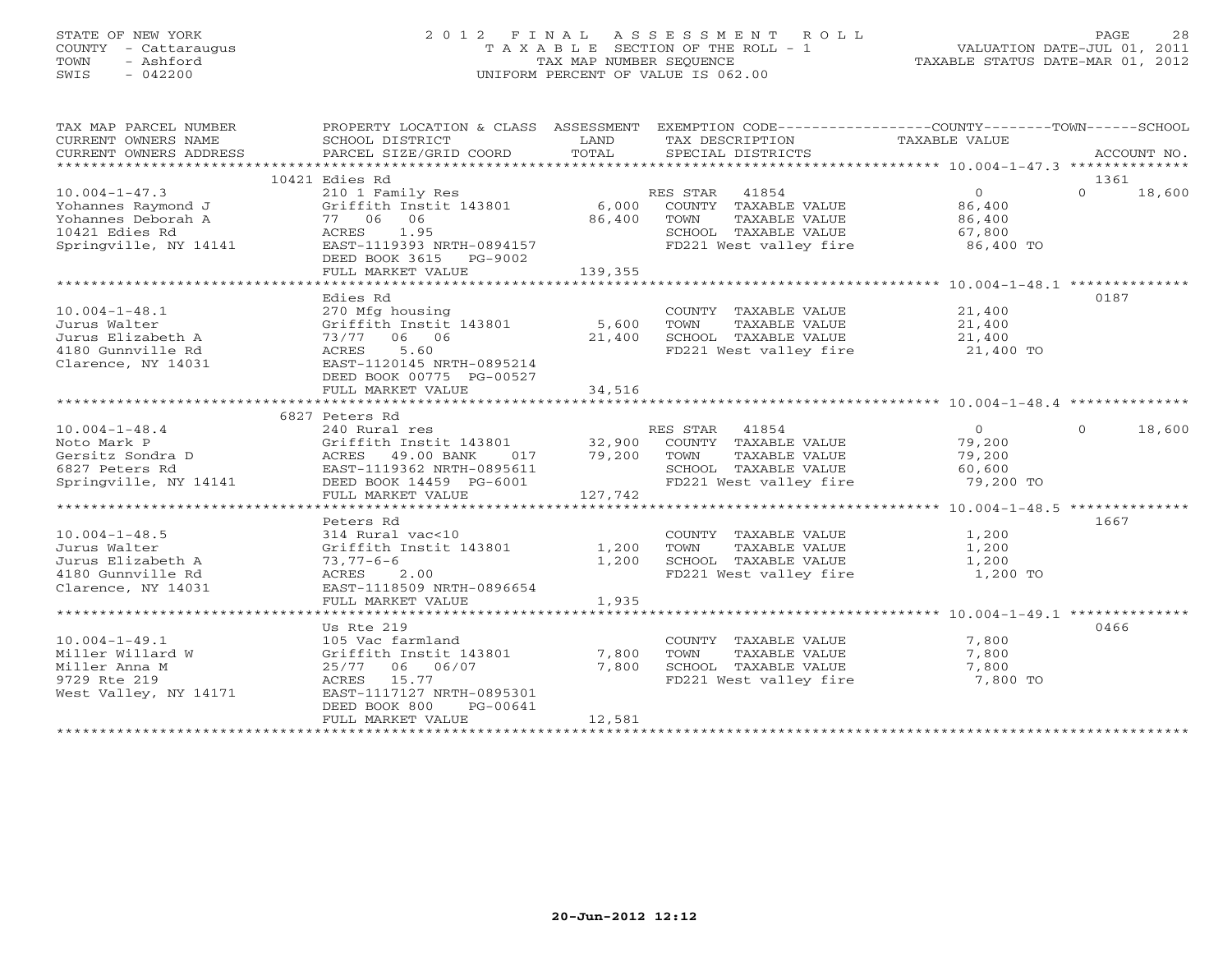## STATE OF NEW YORK 2 0 1 2 F I N A L A S S E S S M E N T R O L L PAGE 29 COUNTY - Cattaraugus T A X A B L E SECTION OF THE ROLL - 1 VALUATION DATE-JUL 01, 2011 TOWN - Ashford TAX MAP NUMBER SEQUENCE TAXABLE STATUS DATE-MAR 01, 2012 SWIS - 042200 UNIFORM PERCENT OF VALUE IS 062.00UNIFORM PERCENT OF VALUE IS 062.00

| TAX MAP PARCEL NUMBER<br>CURRENT OWNERS NAME<br>CURRENT OWNERS ADDRESS<br>***********************         | PROPERTY LOCATION & CLASS ASSESSMENT<br>SCHOOL DISTRICT<br>PARCEL SIZE/GRID COORD                                                                                     | LAND<br>TOTAL    | EXEMPTION CODE-----------------COUNTY-------TOWN------SCHOOL<br>TAX DESCRIPTION<br>SPECIAL DISTRICTS                 | TAXABLE VALUE                                             |                  | ACCOUNT NO.              |
|-----------------------------------------------------------------------------------------------------------|-----------------------------------------------------------------------------------------------------------------------------------------------------------------------|------------------|----------------------------------------------------------------------------------------------------------------------|-----------------------------------------------------------|------------------|--------------------------|
| $10.004 - 1 - 50.1$                                                                                       | 9729 Us Rte 219<br>112 Dairy farm                                                                                                                                     |                  | COUNTY TAXABLE VALUE                                                                                                 | 60,800                                                    |                  | 0519                     |
| Miller Willard W<br>Miller Anna M<br>9729 Rte 219<br>West Valley, NY 14171                                | Griffith Instit 143801<br>25/77 06 06/07<br>ACRES<br>58.84<br>EAST-1116953 NRTH-0897032<br>DEED BOOK 00741 PG-00944                                                   | 31,400<br>60,800 | TOWN<br>TAXABLE VALUE<br>SCHOOL TAXABLE VALUE<br>FD221 West valley fire 60,800 TO                                    | 60,800<br>60,800                                          |                  |                          |
|                                                                                                           | FULL MARKET VALUE<br>*********************************                                                                                                                | 98,065           |                                                                                                                      |                                                           |                  |                          |
|                                                                                                           | Forks Rd                                                                                                                                                              |                  |                                                                                                                      |                                                           |                  | 0186                     |
| $10.004 - 1 - 51.1$<br>Miller Willard W<br>Miller Anna M<br>9729 Rte 219<br>West Valley, NY 14171         | 322 Rural vac>10<br>Griffith Instit 143801<br>77 06 06<br>ACRES 27.45<br>EAST-1118736 NRTH-0897406                                                                    | 18,100<br>18,100 | COUNTY TAXABLE VALUE<br>TAXABLE VALUE<br>TOWN<br>SCHOOL TAXABLE VALUE<br>FD221 West valley fire                      | 18,100<br>18,100<br>18,100<br>18,100 TO                   |                  |                          |
|                                                                                                           | DEED BOOK 777<br>PG-00315<br>FULL MARKET VALUE                                                                                                                        | 29,194           |                                                                                                                      |                                                           |                  |                          |
|                                                                                                           |                                                                                                                                                                       |                  |                                                                                                                      |                                                           |                  |                          |
|                                                                                                           | 10697 Forks Rd                                                                                                                                                        |                  |                                                                                                                      |                                                           |                  | 0445                     |
| $10.004 - 1 - 52.1$<br>Koch Melvin                                                                        | 240 Rural res<br>Griffith Instit 143801 20,700 AGED C/T/S 41800                                                                                                       |                  | CVET C/T 41131                                                                                                       | 12,400<br>32,200                                          | 12,400<br>32,200 | $\overline{0}$<br>38,400 |
| Koch Shirley<br>10697 Forks Rd<br>West Valley, NY 14171                                                   | 78 06 06<br>ACRES 32.27<br>EAST-1118719 NRTH-0898815<br>DEED BOOK 731<br>PG-00831                                                                                     | 76,800 SR STAR   | 41834<br>COUNTY TAXABLE VALUE<br>TOWN<br>TAXABLE VALUE<br>SCHOOL TAXABLE VALUE                                       | $\overline{0}$<br>32,200<br>32,200<br>$\sim$ 0            | $\Omega$         | 38,400                   |
|                                                                                                           | FULL MARKET VALUE                                                                                                                                                     |                  | 123,871 FD221 West valley fire                                                                                       | 76,800 TO                                                 |                  |                          |
|                                                                                                           | 10749 Rock Springs Rd                                                                                                                                                 |                  |                                                                                                                      |                                                           |                  | 0938                     |
| $10.004 - 1 - 54$<br>Piscitelli Lois A<br>Walgus Helene<br>10749 Rock Springs Rd<br>West Valley, NY 14171 | 270 Mfg housing<br>Griffith Instit 143801<br>74 06 06<br>AUTUMN VIEW SUB LOT 17<br>017<br>ACRES<br>3.39 BANK<br>EAST-1123599 NRTH-0899385<br>DEED BOOK 00930 PG-01108 | 7,600<br>55,000  | RES STAR<br>41854<br>COUNTY TAXABLE VALUE<br>TOWN<br>TAXABLE VALUE<br>SCHOOL TAXABLE VALUE<br>FD221 West valley fire | $\overline{0}$<br>55,000<br>55,000<br>36,400<br>55,000 TO | $\Omega$         | 18,600                   |
|                                                                                                           | FULL MARKET VALUE                                                                                                                                                     | 88,710           |                                                                                                                      |                                                           |                  |                          |
|                                                                                                           |                                                                                                                                                                       |                  |                                                                                                                      |                                                           |                  |                          |
|                                                                                                           | 10740 Edies Rd                                                                                                                                                        |                  |                                                                                                                      |                                                           |                  | 0939                     |
| $10.004 - 1 - 55$<br>Brooks Edward W<br>Brooks Jean M L/U<br>10740 Edies Rd<br>Springville, NY 14141      | 210 1 Family Res<br>Griffith Instit 143801<br>74 06 06<br>AUTUMN VIEW SUB LOT 16<br>ACRES<br>3.21<br>EAST-1123588 NRTH-0899126<br>DEED BOOK 1014<br>$PG-633$          | 7,400<br>62,600  | SR STAR<br>41834<br>COUNTY TAXABLE VALUE<br>TOWN<br>TAXABLE VALUE<br>SCHOOL TAXABLE VALUE<br>FD221 West valley fire  | $\overline{O}$<br>62,600<br>62,600<br>24,040<br>62,600 TO | $\Omega$         | 38,560                   |
|                                                                                                           | FULL MARKET VALUE                                                                                                                                                     | 100,968          |                                                                                                                      |                                                           |                  |                          |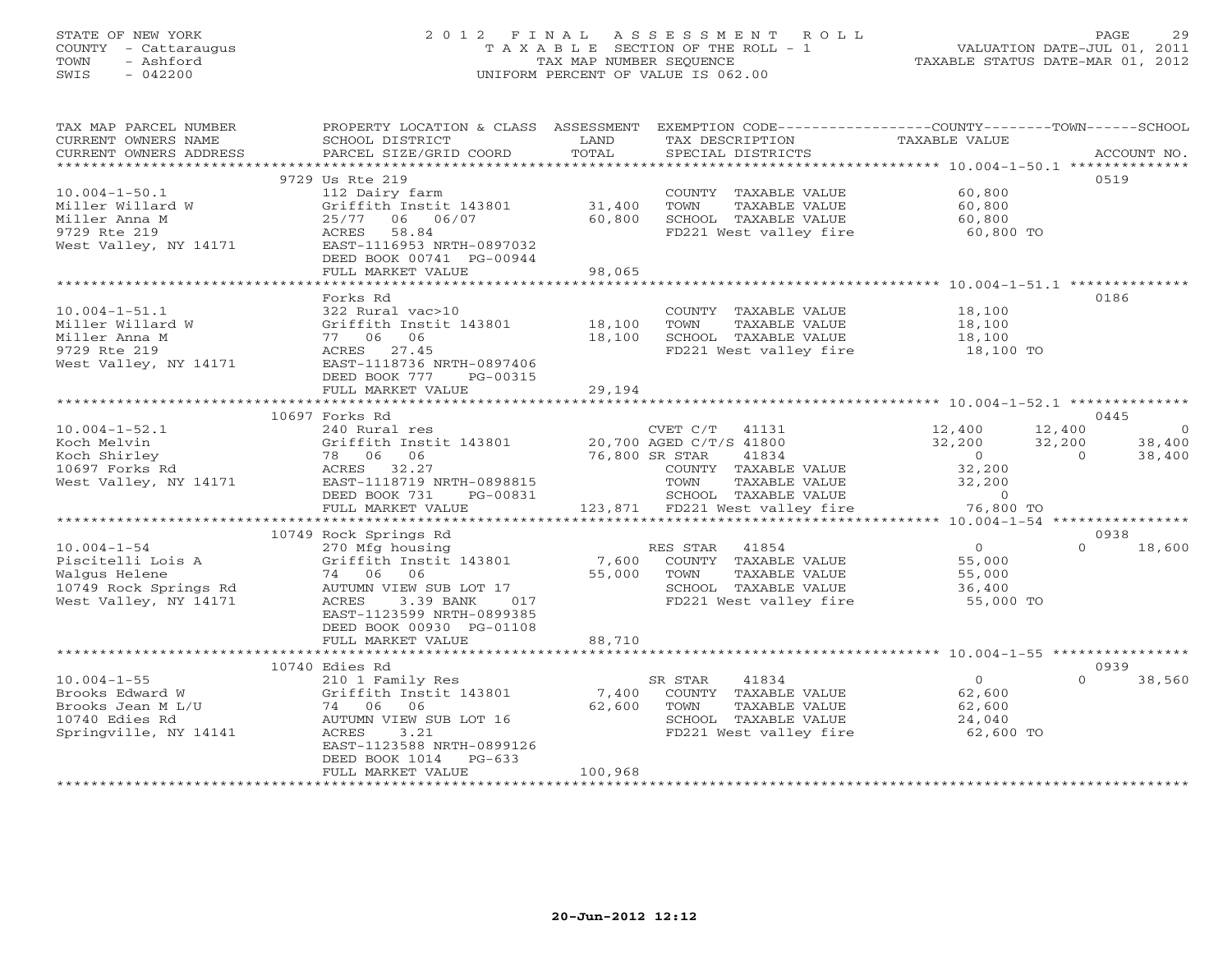### STATE OF NEW YORK 2 0 1 2 F I N A L A S S E S S M E N T R O L L PAGE 30 COUNTY - Cattaraugus T A X A B L E SECTION OF THE ROLL - 1 VALUATION DATE-JUL 01, 2011 TOWN - Ashford TAX MAP NUMBER SEQUENCE TAXABLE STATUS DATE-MAR 01, 2012 SWIS - 042200 UNIFORM PERCENT OF VALUE IS 062.00UNIFORM PERCENT OF VALUE IS 062.00

| TAX MAP PARCEL NUMBER<br>CURRENT OWNERS NAME<br>CURRENT OWNERS ADDRESS                                      | PROPERTY LOCATION & CLASS ASSESSMENT<br>SCHOOL DISTRICT<br>PARCEL SIZE/GRID COORD                                                                                                                                 | LAND<br>TOTAL               | EXEMPTION CODE-----------------COUNTY-------TOWN------SCHOOL<br>TAX DESCRIPTION<br>SPECIAL DISTRICTS                                                                    | <b>TAXABLE VALUE</b>                                                   |                              | ACCOUNT NO.                                |
|-------------------------------------------------------------------------------------------------------------|-------------------------------------------------------------------------------------------------------------------------------------------------------------------------------------------------------------------|-----------------------------|-------------------------------------------------------------------------------------------------------------------------------------------------------------------------|------------------------------------------------------------------------|------------------------------|--------------------------------------------|
| **********************                                                                                      |                                                                                                                                                                                                                   |                             |                                                                                                                                                                         |                                                                        |                              |                                            |
| $10.004 - 1 - 56$<br>Cycon Patricia A<br>PO Box 54<br>West Valley, NY 14171                                 | 10710 Dutch Hill Rd<br>210 1 Family Res<br>Griffith Instit 143801<br>74 06<br>06<br>AUTUMN VIEW SUB LOT 14<br><b>ACRES</b><br>3.71<br>EAST-1123606 NRTH-0898874<br>DEED BOOK 895<br>PG-01133<br>FULL MARKET VALUE | 8,000<br>53,000<br>85,484   | RES STAR<br>41854<br>COUNTY TAXABLE VALUE<br>TOWN<br>TAXABLE VALUE<br>SCHOOL TAXABLE VALUE<br>FD221 West valley fire                                                    | $\Omega$<br>53,000<br>53,000<br>34,400<br>53,000 TO                    | $\Omega$                     | 0940<br>18,600                             |
|                                                                                                             |                                                                                                                                                                                                                   | ***********                 |                                                                                                                                                                         | ********************** 10.004-1-57 *****************                   |                              |                                            |
| $10.004 - 1 - 57$<br>Blakely Jean E<br>Blakely Donald G<br>10704 Dutch Hill Rd<br>West Valley, NY 14171     | 10704 Dutch Hill Rd<br>210 1 Family Res<br>Griffith Instit 143801<br>74 06<br>06<br>AUTUMN VIEW SUB LOT 13<br>ACRES<br>3.55<br>EAST-1123579 NRTH-0898618<br>DEED BOOK 00867 PG-01135<br>FULL MARKET VALUE         | 124,355                     | VET C/T<br>41101<br>7,800 AGED S<br>41804<br>77,100 SR STAR<br>41834<br>COUNTY TAXABLE VALUE<br>TOWN<br>TAXABLE VALUE<br>SCHOOL TAXABLE VALUE<br>FD221 West valley fire | 5,000<br>$\circ$<br>$\Omega$<br>72,100<br>72,100<br>3,845<br>77,100 TO | 5,000<br>$\circ$<br>$\Omega$ | 0941<br>$\overline{0}$<br>34,695<br>38,560 |
|                                                                                                             |                                                                                                                                                                                                                   |                             |                                                                                                                                                                         |                                                                        |                              |                                            |
| $10.004 - 1 - 58$<br>Crandall Gordon<br>Crandall Barbara<br>10676 Dutch Hill Rd<br>West Valley, NY 14171    | 10676 Dutch Hill Rd<br>210 1 Family Res<br>Griffith Instit 143801<br>74 06 06<br>3.66<br>ACRES<br>EAST-1123531 NRTH-0898348<br>DEED BOOK 12624 PG-7001<br>FULL MARKET VALUE                                       | 7,900<br>80,100<br>129,194  | 41834<br>SR STAR<br>COUNTY TAXABLE VALUE<br>TOWN<br>TAXABLE VALUE<br>SCHOOL TAXABLE VALUE<br>FD221 West valley fire                                                     | $\overline{0}$<br>80,100<br>80,100<br>41,540<br>80,100 TO              | $\Omega$                     | 0942<br>38,560                             |
|                                                                                                             |                                                                                                                                                                                                                   |                             | ********************************* 10.004-1-59 *******                                                                                                                   |                                                                        |                              | 0943                                       |
| $10.004 - 1 - 59$<br>Carrier David J<br>Carrier Katy J<br>10666 Dutch Hill Rd<br>West Valley, NY 14171-9750 | 10666 Dutch Hill Rd<br>210 1 Family Res<br>Griffith Instit 143801<br>74 06 06<br>AUTUMN VIEW SUB LOT 11<br>ACRES<br>3.73<br>EAST-1123519 NRTH-0898081<br>DEED BOOK 899<br>PG-00367<br>FULL MARKET VALUE           | 8,000<br>115,000<br>185,484 | RES STAR<br>41854<br>COUNTY TAXABLE VALUE<br>TOWN<br>TAXABLE VALUE<br>SCHOOL TAXABLE VALUE<br>FD221 West valley fire                                                    | $\circ$<br>115,000<br>115,000<br>96,400<br>115,000 TO                  | $\Omega$                     | 18,600                                     |
|                                                                                                             |                                                                                                                                                                                                                   |                             |                                                                                                                                                                         |                                                                        |                              |                                            |
| $10.004 - 1 - 60$<br>Ferraro Joseph<br>Ferraro Melissa<br>224 Michael Ave<br>Sloan, NY 14212                | 10733 Autumn View Trl<br>210 1 Family Res<br>Griffith Instit 143801<br>74 06<br>06<br>AUTUMN VIEW SUB LOT 10<br>ACRES<br>3.54<br>EAST-1123944 NRTH-0898221<br>DEED BOOK 4385<br>PG-6001<br>FULL MARKET VALUE      | 7,600<br>50,500<br>81,452   | COUNTY TAXABLE VALUE<br>TAXABLE VALUE<br>TOWN<br>SCHOOL TAXABLE VALUE<br>FD221 West valley fire                                                                         | 50,500<br>50,500<br>50,500<br>50,500 TO                                |                              | 0944                                       |
|                                                                                                             |                                                                                                                                                                                                                   |                             |                                                                                                                                                                         |                                                                        |                              |                                            |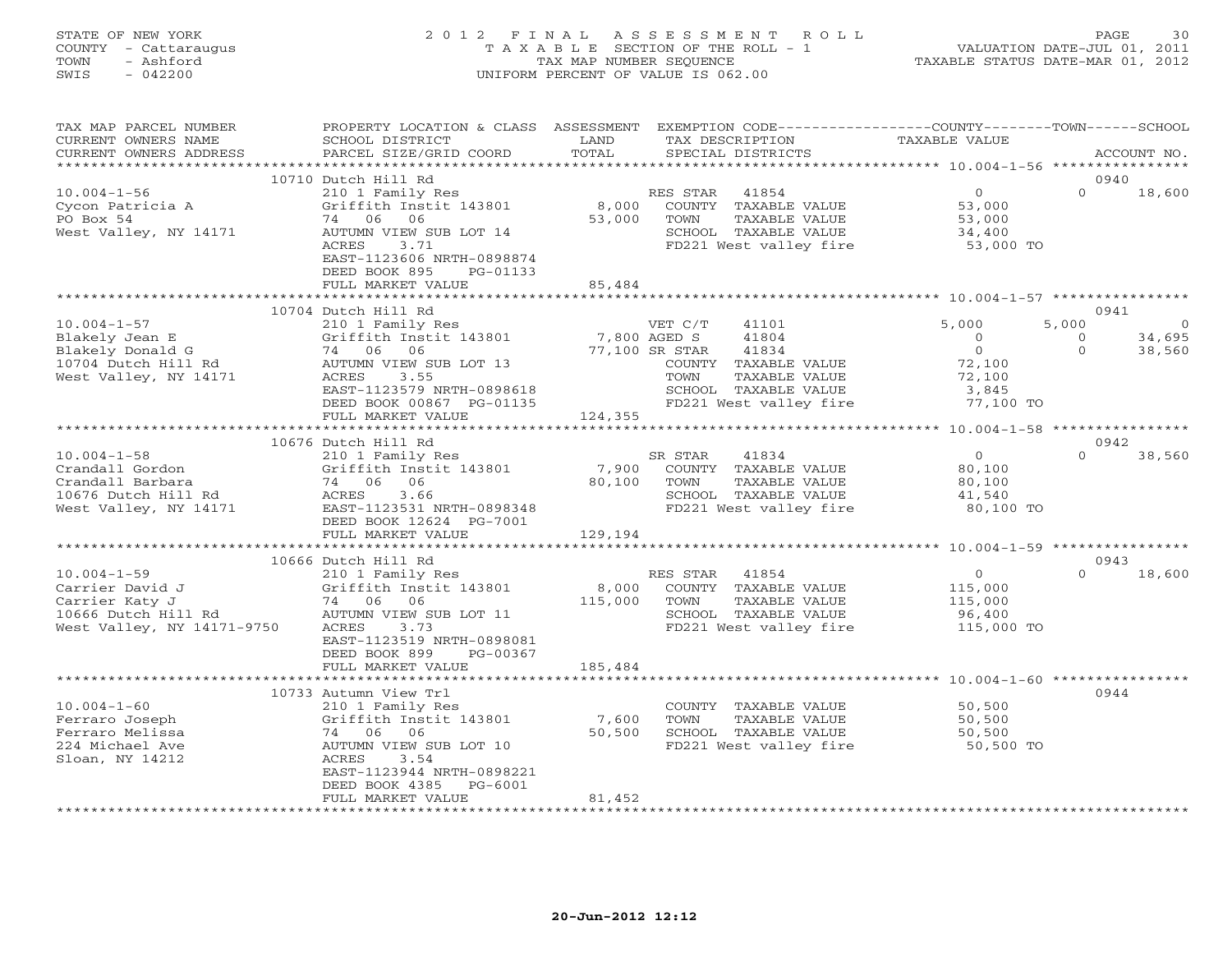#### STATE OF NEW YORK 2 0 1 2 F I N A L A S S E S S M E N T R O L L PAGE 31 COUNTY - Cattaraugus T A X A B L E SECTION OF THE ROLL - 1 VALUATION DATE-JUL 01, 2011 TOWN - Ashford TAX MAP NUMBER SEQUENCE TAXABLE STATUS DATE-MAR 01, 2012 SWIS - 042200 UNIFORM PERCENT OF VALUE IS 062.00UNIFORM PERCENT OF VALUE IS 062.00

| TAX MAP PARCEL NUMBER   | PROPERTY LOCATION & CLASS ASSESSMENT EXEMPTION CODE----------------COUNTY-------TOWN------SCHOOL |                |                        |                |                    |
|-------------------------|--------------------------------------------------------------------------------------------------|----------------|------------------------|----------------|--------------------|
| CURRENT OWNERS NAME     | SCHOOL DISTRICT                                                                                  | LAND           | TAX DESCRIPTION        | TAXABLE VALUE  |                    |
| CURRENT OWNERS ADDRESS  | PARCEL SIZE/GRID COORD                                                                           | TOTAL          | SPECIAL DISTRICTS      |                | ACCOUNT NO.        |
|                         |                                                                                                  |                |                        |                |                    |
|                         | 10670 Autumn View Trl                                                                            |                |                        |                | 0945               |
| $10.004 - 1 - 61$       | 210 1 Family Res                                                                                 |                | COUNTY TAXABLE VALUE   | 77,800         |                    |
| M & T Bank              | Griffith Instit 143801                                                                           | 7,900          | TOWN<br>TAXABLE VALUE  | 77,800         |                    |
| 1100 Wehrle Dr          | 74 06 06                                                                                         | 77,800         | SCHOOL TAXABLE VALUE   | 77,800         |                    |
| Williamsville, NY 14221 | AUTUMN VIEW SUB LOT 9<br>3.66                                                                    |                | FD221 West valley fire | 77,800 TO      |                    |
|                         | ACRES                                                                                            |                |                        |                |                    |
|                         | EAST-1124215 NRTH-0898291                                                                        |                |                        |                |                    |
|                         | DEED BOOK 15976 PG-4004<br>FULL MARKET VALUE                                                     | 125,484        |                        |                |                    |
|                         |                                                                                                  |                |                        |                |                    |
|                         | 10690 Autumn View Trl                                                                            |                |                        |                | 0946               |
| $10.004 - 1 - 62$       | 210 1 Family Res                                                                                 |                | RES STAR 41854         | $\overline{O}$ | $\Omega$<br>18,600 |
| Jankowski Patti A       | Griffith Instit 143801                                                                           | 7,700          | COUNTY TAXABLE VALUE   | 80,000         |                    |
| Jankowski Emil          | 74 06 06                                                                                         | 80,000         | TOWN<br>TAXABLE VALUE  | 80,000         |                    |
| 10690 Autumn View Tr    | AUTUMN VIEW SUB LOT 8                                                                            |                | SCHOOL TAXABLE VALUE   | 61,400         |                    |
| West Valley, NY 14171   | ACRES<br>3.47                                                                                    |                | FD221 West valley fire | 80,000 TO      |                    |
|                         | EAST-1124435 NRTH-0898312                                                                        |                |                        |                |                    |
|                         | DEED BOOK 994<br>PG-196                                                                          |                |                        |                |                    |
|                         | FULL MARKET VALUE                                                                                | 129,032        |                        |                |                    |
|                         |                                                                                                  |                |                        |                |                    |
|                         | Autumn View Trl                                                                                  |                |                        |                | 0947               |
| $10.004 - 1 - 63$       | 314 Rural vac<10                                                                                 |                | COUNTY TAXABLE VALUE   | 8,800          |                    |
| Oliver John A           | Griffith Instit 143801                                                                           | 8,800          | TAXABLE VALUE<br>TOWN  | 8,800          |                    |
| Oliver Darlene J        | 69/74<br>06 06                                                                                   | 8,800          | SCHOOL TAXABLE VALUE   | 8,800          |                    |
| Apt 1                   | AUTUMN VIEW SUB LOT 7                                                                            |                | FD221 West valley fire | 8,800 TO       |                    |
| 40 Eagan Dr             | ACRES<br>4.44                                                                                    |                |                        |                |                    |
| Lackawana, NY 14218     | EAST-1124675 NRTH-0898272                                                                        |                |                        |                |                    |
|                         | DEED BOOK 865<br>PG-01114                                                                        |                |                        |                |                    |
|                         | FULL MARKET VALUE                                                                                | 14,194         |                        |                |                    |
|                         |                                                                                                  |                |                        |                |                    |
|                         | 10712 Autumn View Trl                                                                            |                |                        |                | 0948               |
| $10.004 - 1 - 64$       | 270 Mfg housing                                                                                  |                | WVET C/T<br>41121      | 7,440          | 7,440<br>$\circ$   |
| Fuller Wayne P          | Griffith Instit 143801                                                                           | 8,600 RES STAR | 41854                  | $\Omega$       | 18,600<br>$\Omega$ |
| Krah Colleen            | 69 06 06                                                                                         | 59,900         | COUNTY TAXABLE VALUE   | 52,460         |                    |
| 10712 Autumn View       | AUTUMN VIEW SUB LOT 6                                                                            |                | TOWN<br>TAXABLE VALUE  | 52,460         |                    |
| West Valley, NY 14171   | ACRES<br>4.25 BANK<br>032                                                                        |                | SCHOOL TAXABLE VALUE   | 41,300         |                    |
|                         | EAST-1124948 NRTH-0898259                                                                        |                | FD221 West valley fire | 59,900 TO      |                    |
|                         | DEED BOOK 1012 PG-242                                                                            |                |                        |                |                    |
|                         | FULL MARKET VALUE                                                                                | 96,613         |                        |                |                    |
|                         |                                                                                                  |                |                        |                |                    |
|                         | 10591 Rock Springs Rd                                                                            |                |                        |                | 0949               |
| $10.004 - 1 - 65$       | 270 Mfg housing                                                                                  |                | RES STAR<br>41854      | $\overline{O}$ | $\Omega$<br>18,600 |
| Bramer Cynthia          | Griffith Instit 143801                                                                           | 8,700          | COUNTY TAXABLE VALUE   | 26,400         |                    |
| 10591 Rock Springs Rd   | 69 06 06                                                                                         | 26,400         | TOWN<br>TAXABLE VALUE  | 26,400         |                    |
| West Valley, NY 14171   | AUTUMN VIEW SUB LOT 1                                                                            |                | SCHOOL TAXABLE VALUE   | 7,800          |                    |
|                         | <b>ACRES</b><br>4.37                                                                             |                | FD221 West valley fire | 26,400 TO      |                    |
|                         | EAST-0476720 NRTH-0898140                                                                        |                |                        |                |                    |
|                         | DEED BOOK 1031<br>$PG-177$                                                                       |                |                        |                |                    |
|                         | FULL MARKET VALUE                                                                                | 42,581         |                        |                |                    |
|                         |                                                                                                  |                |                        |                |                    |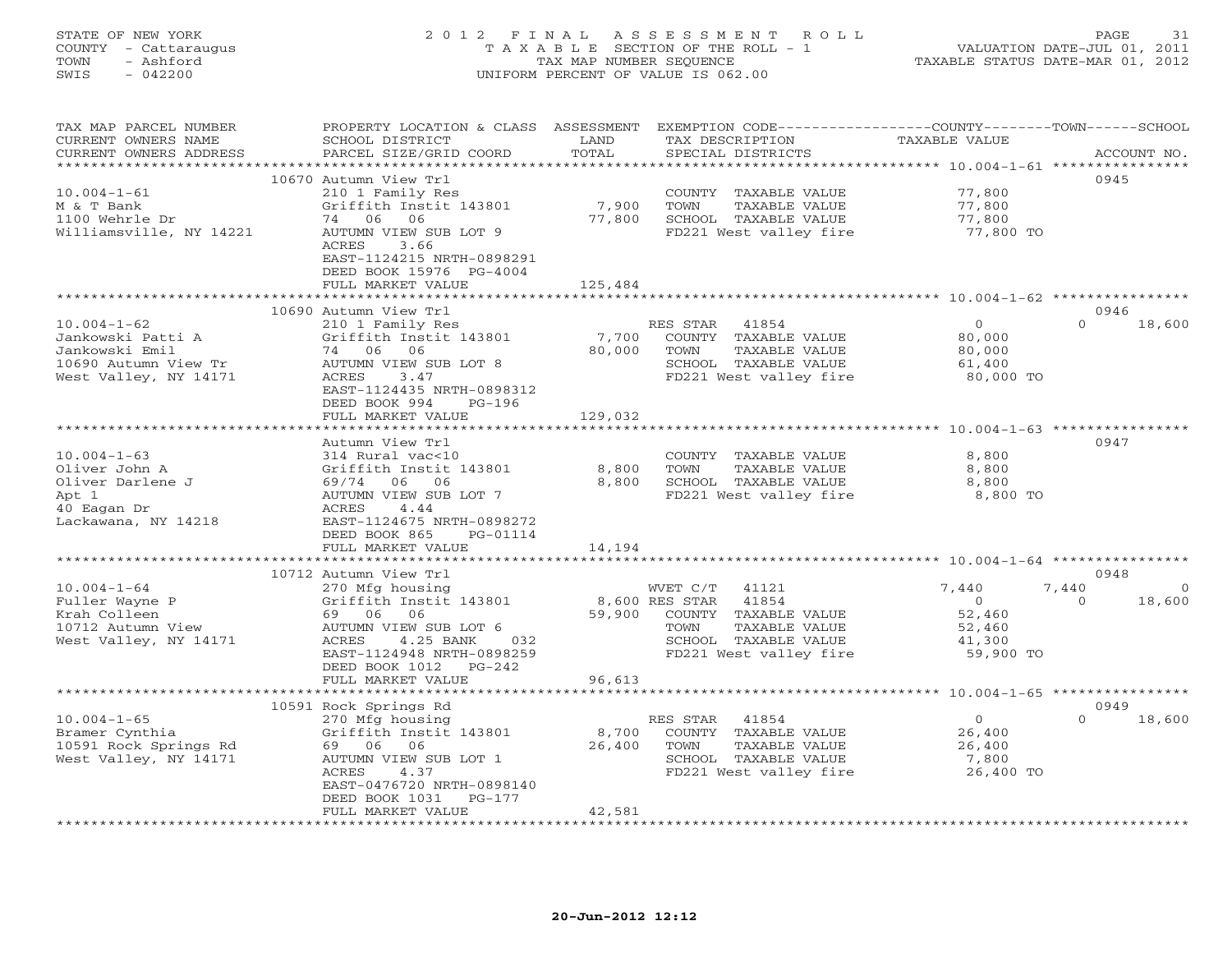## STATE OF NEW YORK 2 0 1 2 F I N A L A S S E S S M E N T R O L L PAGE 32 COUNTY - Cattaraugus T A X A B L E SECTION OF THE ROLL - 1 VALUATION DATE-JUL 01, 2011 TOWN - Ashford TAX MAP NUMBER SEQUENCE TAXABLE STATUS DATE-MAR 01, 2012 SWIS - 042200 UNIFORM PERCENT OF VALUE IS 062.00UNIFORM PERCENT OF VALUE IS 062.00

| TAX MAP PARCEL NUMBER<br>CURRENT OWNERS NAME<br>CURRENT OWNERS ADDRESS<br>******************           | PROPERTY LOCATION & CLASS ASSESSMENT<br>SCHOOL DISTRICT<br>PARCEL SIZE/GRID COORD                                                                                                                                   | LAND<br>TOTAL                             | EXEMPTION CODE-----------------COUNTY-------TOWN------SCHOOL<br>TAX DESCRIPTION<br>SPECIAL DISTRICTS                                   | TAXABLE VALUE                                                           |                                      | ACCOUNT NO.                        |
|--------------------------------------------------------------------------------------------------------|---------------------------------------------------------------------------------------------------------------------------------------------------------------------------------------------------------------------|-------------------------------------------|----------------------------------------------------------------------------------------------------------------------------------------|-------------------------------------------------------------------------|--------------------------------------|------------------------------------|
| $10.004 - 1 - 66$<br>Krause Jeremy C<br>10623 Rock Springs Rd<br>West Valley, NY 14171                 | Rock Springs Rd<br>314 Rural vac<10<br>Griffith Instit 143801<br>06<br>06<br>69<br>AUTUMN VIEW SUB LOT 2<br>2.74 BANK<br>ACRES<br>017<br>EAST-1125454 NRTH-0898241<br>DEED BOOK 1026<br>PG-760<br>FULL MARKET VALUE | 6,900<br>6,900<br>11,129                  | COUNTY TAXABLE VALUE<br>TOWN<br>TAXABLE VALUE<br>SCHOOL TAXABLE VALUE<br>FD221 West valley fire                                        | 6,900<br>6,900<br>6,900<br>6,900 TO                                     | 0950                                 |                                    |
|                                                                                                        |                                                                                                                                                                                                                     |                                           |                                                                                                                                        |                                                                         |                                      |                                    |
| $10.004 - 1 - 67$<br>Krause Jeremy C<br>10623 Rock Springs Rd<br>West Valley, NY 14171                 | 10623 Rock Springs Rd<br>210 1 Family Res<br>Griffith Instit 143801<br>69 06<br>06<br>AUTUMN VIEW SUB LOT 3<br>2.80 BANK<br>ACRES<br>017<br>EAST-0476620 NRTH-0898430<br>DEED BOOK 1026 PG-760<br>FULL MARKET VALUE | 7,000<br>99,400<br>160,323                | RES STAR 41854<br>COUNTY TAXABLE VALUE<br>TOWN<br>TAXABLE VALUE<br>SCHOOL TAXABLE VALUE<br>FD221 West valley fire                      | $\Omega$<br>99,400<br>99,400<br>80,800<br>99,400 TO                     | 0951<br>$\Omega$                     | 18,600                             |
|                                                                                                        |                                                                                                                                                                                                                     |                                           |                                                                                                                                        |                                                                         |                                      |                                    |
| $10.004 - 1 - 68$<br>Murphy Paul D<br>Murphy Donna L<br>10742 Autumn View Trl<br>West Valley, NY 14171 | 10742 Autumn View Trl<br>210 1 Family Res<br>Griffith Instit 143801<br>69 06<br>06<br>AUTUMN VIEW SUB LOT 4<br>2.57<br>ACRES<br>EAST-1125266 NRTH-0898584<br>DEED BOOK 831<br>PG-00530<br>FULL MARKET VALUE         | 6,700 AGED S<br>79,400 SR STAR<br>128,065 | WVET C/T<br>41121<br>41804<br>41834<br>COUNTY TAXABLE VALUE<br>TOWN<br>TAXABLE VALUE<br>SCHOOL TAXABLE VALUE<br>FD221 West valley fire | 7,440<br>$\circ$<br>$\Omega$<br>71,960<br>71,960<br>13,050<br>79,400 TO | 0952<br>7,440<br>$\circ$<br>$\Omega$ | $\overline{0}$<br>27,790<br>38,560 |
|                                                                                                        | ***********************                                                                                                                                                                                             | **********                                |                                                                                                                                        | ********* 10.004-1-69 *****************                                 |                                      |                                    |
| $10.004 - 1 - 69$<br>Murphy Paul D<br>Murphy Donna L<br>10742 Autumn View Trl<br>West Valley, NY 14171 | Autumn View Trl<br>314 Rural vac<10<br>Griffith Instit 143801<br>69 06<br>06<br>AUTUMN VIEW SUB LOT 5<br>2.56<br>ACRES<br>EAST-1125148 NRTH-0898746<br>DEED BOOK 838<br>PG-00684<br>FULL MARKET VALUE               | 6,700<br>6,700<br>10,806                  | COUNTY TAXABLE VALUE<br>TOWN<br>TAXABLE VALUE<br>SCHOOL TAXABLE VALUE<br>FD221 West valley fire                                        | 6,700<br>6,700<br>6,700<br>6,700 TO                                     | 0953                                 |                                    |
|                                                                                                        |                                                                                                                                                                                                                     |                                           |                                                                                                                                        |                                                                         |                                      |                                    |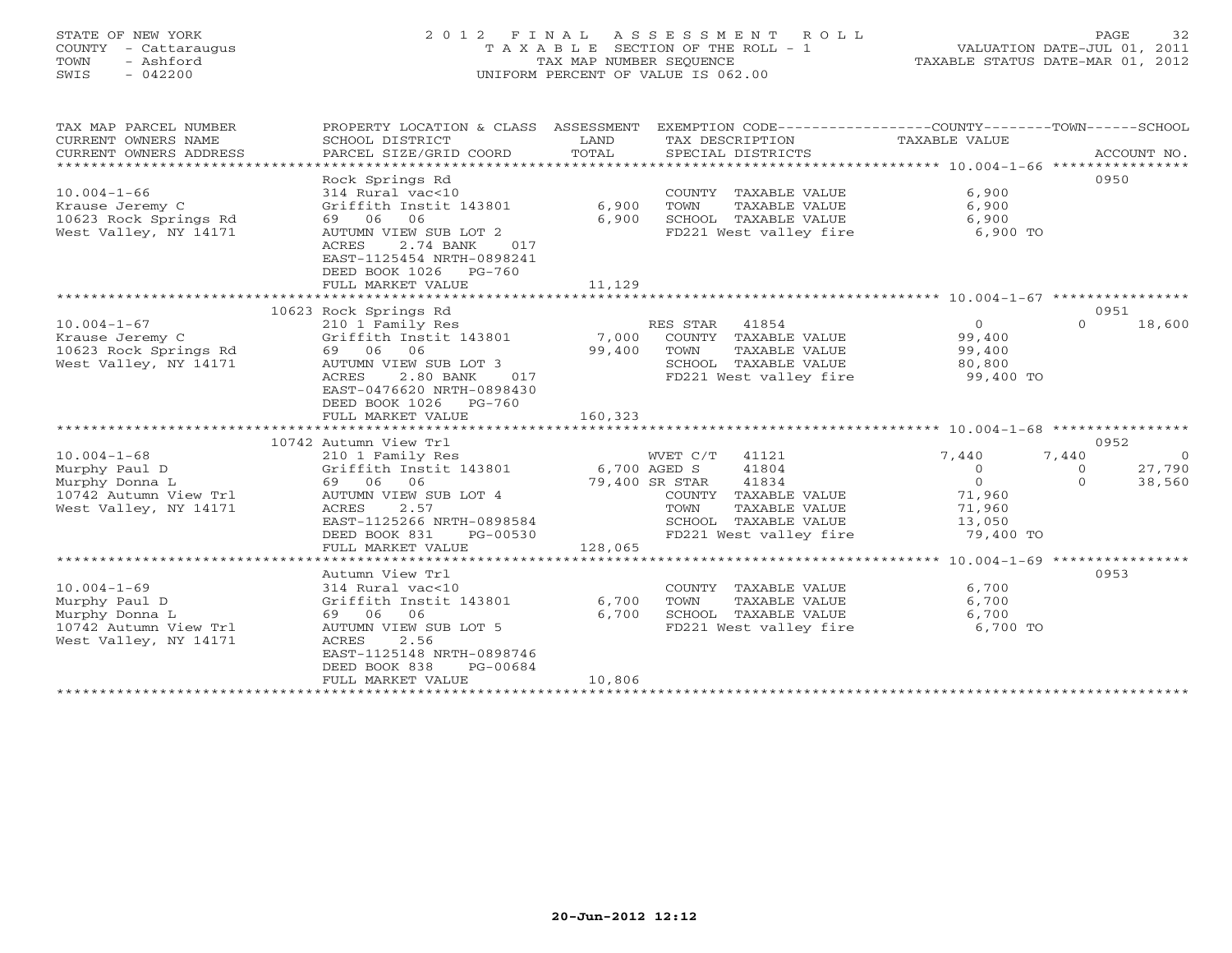## STATE OF NEW YORK 2 0 1 2 F I N A L A S S E S S M E N T R O L L PAGE 33 COUNTY - Cattaraugus T A X A B L E SECTION OF THE ROLL - 1 VALUATION DATE-JUL 01, 2011 TOWN - Ashford TAX MAP NUMBER SEQUENCE TAXABLE STATUS DATE-MAR 01, 2012 SWIS - 042200 UNIFORM PERCENT OF VALUE IS 062.00UNIFORM PERCENT OF VALUE IS 062.00

| TAX MAP PARCEL NUMBER<br>CURRENT OWNERS NAME<br>CURRENT OWNERS ADDRESS                                       | PROPERTY LOCATION & CLASS ASSESSMENT<br>SCHOOL DISTRICT<br>PARCEL SIZE/GRID COORD                                                                                                       | LAND<br>TOTAL     | EXEMPTION CODE-----------------COUNTY-------TOWN------SCHOOL<br>TAX DESCRIPTION<br>SPECIAL DISTRICTS                                              | TAXABLE VALUE                                                      |                             | ACCOUNT NO.                     |
|--------------------------------------------------------------------------------------------------------------|-----------------------------------------------------------------------------------------------------------------------------------------------------------------------------------------|-------------------|---------------------------------------------------------------------------------------------------------------------------------------------------|--------------------------------------------------------------------|-----------------------------|---------------------------------|
| ***********************                                                                                      |                                                                                                                                                                                         |                   |                                                                                                                                                   |                                                                    |                             |                                 |
|                                                                                                              | 10727 Autumn View Trl                                                                                                                                                                   |                   |                                                                                                                                                   |                                                                    |                             | 0954                            |
| $10.004 - 1 - 70$<br>Beeny John L Sr<br>Beeny Louella K<br>10727 Autumn View Trl<br>West Valley, NY 14171    | 210 1 Family Res<br>Griffith Instit 143801<br>69 06 06<br>AUTUMN VIEW SUB LOT 21<br>ACRES<br>2.05<br>EAST-1124940 NRTH-0898893<br>DEED BOOK 832<br>PG-00424                             | 47,400            | WVET C/T<br>41121<br>6,200 RES STAR<br>41854<br>COUNTY TAXABLE VALUE<br>TAXABLE VALUE<br>TOWN<br>SCHOOL TAXABLE VALUE<br>FD221 West valley fire   | 7,110<br>$\overline{0}$<br>40,290<br>40,290<br>28,800<br>47,400 TO | 7,110<br>$\Omega$           | 0<br>18,600                     |
|                                                                                                              | FULL MARKET VALUE                                                                                                                                                                       | 76,452            |                                                                                                                                                   |                                                                    |                             |                                 |
|                                                                                                              |                                                                                                                                                                                         | ************      |                                                                                                                                                   | ********************** 10.004-1-71 *****************               |                             |                                 |
| $10.004 - 1 - 71$<br>Gierdowski Paul<br>Gierdowski Debra J<br>10733 Rock Springs Rd<br>West Valley, NY 14171 | 10733 Rock Springs Rd<br>210 1 Family Res<br>Griffith Instit 143801<br>69/74 06 06<br>AUTUMN VIEW SUB LOT 20<br>6.72<br>ACRES<br>EAST-1124718 NRTH-0899134<br>DEED BOOK 5824<br>PG-4001 | 11,300<br>103,400 | SR STAR<br>41834<br>COUNTY TAXABLE VALUE<br>TOWN<br>TAXABLE VALUE<br>SCHOOL TAXABLE VALUE<br>FD221 West valley fire                               | $\overline{0}$<br>103,400<br>103,400<br>64,840<br>103,400 TO       | $\Omega$                    | 0955<br>38,560                  |
|                                                                                                              | FULL MARKET VALUE<br>************************                                                                                                                                           | 166,774           |                                                                                                                                                   |                                                                    |                             |                                 |
|                                                                                                              | 10689 Autumn View Trl                                                                                                                                                                   |                   |                                                                                                                                                   |                                                                    |                             | 0956                            |
| $10.004 - 1 - 72$                                                                                            | 210 1 Family Res                                                                                                                                                                        |                   | AGED C<br>41802                                                                                                                                   | 11,480                                                             | $\Omega$                    | $\overline{0}$                  |
| Denzien Gerald C                                                                                             | Griffith Instit 143801                                                                                                                                                                  | 7,900 AGED S      | 41804                                                                                                                                             | $\overline{0}$                                                     | $\mathbf 0$                 | 28,700                          |
| Denzien Sharon L                                                                                             | 74 06 06                                                                                                                                                                                |                   | 57,400 SR STAR<br>41834                                                                                                                           | $\circ$                                                            | $\Omega$                    | 28,700                          |
| 10689 Autumn View Trl<br>West Valley, NY 14171                                                               | AUTUMN VIEW SUB LOT 19<br>ACRES<br>3.62<br>EAST-1124375 NRTH-0899022                                                                                                                    |                   | COUNTY TAXABLE VALUE<br>TOWN<br>TAXABLE VALUE<br>SCHOOL TAXABLE VALUE<br>FD221 West valley fire                                                   | 45,920<br>57,400<br>$\overline{0}$<br>57,400 TO                    |                             |                                 |
|                                                                                                              | DEED BOOK 00917 PG-00147<br>FULL MARKET VALUE                                                                                                                                           | 92,581            |                                                                                                                                                   |                                                                    |                             |                                 |
|                                                                                                              | ********************************                                                                                                                                                        |                   |                                                                                                                                                   |                                                                    |                             |                                 |
|                                                                                                              | 10677 Autumn View Trl                                                                                                                                                                   |                   |                                                                                                                                                   |                                                                    |                             | 0963                            |
| $10.004 - 1 - 73$<br>Palczewski Stanley J<br>10677 Autumn View Tr<br>West Valley, NY 14171                   | 210 1 Family Res<br>Griffith Instit 143801<br>74 06 06<br>2.99 BANK<br>ACRES<br>017<br>EAST-0475820 NRTH-0898720<br>DEED BOOK 8138<br>PG-7001                                           |                   | WVET C/T<br>41121<br>7,200 DVET C/T<br>41141<br>89,900 RES STAR<br>41854<br>COUNTY TAXABLE VALUE<br>TOWN<br>TAXABLE VALUE<br>SCHOOL TAXABLE VALUE | 7,440<br>17,980<br>$\overline{0}$<br>64,480<br>64,480<br>71,300    | 7,440<br>17,980<br>$\Omega$ | $\circ$<br>$\bigcirc$<br>18,600 |
|                                                                                                              | FULL MARKET VALUE                                                                                                                                                                       |                   | 145,000 FD221 West valley fire                                                                                                                    | 89,900 TO                                                          |                             |                                 |
|                                                                                                              |                                                                                                                                                                                         |                   |                                                                                                                                                   |                                                                    |                             |                                 |
| $10.004 - 1 - 74$<br>Denzien Gerald C<br>Piniewski Jerry<br>10689 Autumn View Trl<br>West Valley, NY 14171   | Autumn View Trl<br>314 Rural vac<10<br>Griffith Instit 143801<br>74 06 06<br>AUTUMN VIEW SUB LOT A<br>NRF<br>ACRES 1.81<br>EAST-1123995 NRTH-0899151                                    | 2,000<br>2,000    | COUNTY TAXABLE VALUE<br>TOWN<br>TAXABLE VALUE<br>SCHOOL TAXABLE VALUE<br>FD221 West valley fire                                                   | 2,000<br>2,000<br>2,000<br>2,000 TO                                |                             | 0957                            |
|                                                                                                              | DEED BOOK 989<br>$PG-909$<br>FULL MARKET VALUE                                                                                                                                          | 3,226             |                                                                                                                                                   |                                                                    |                             |                                 |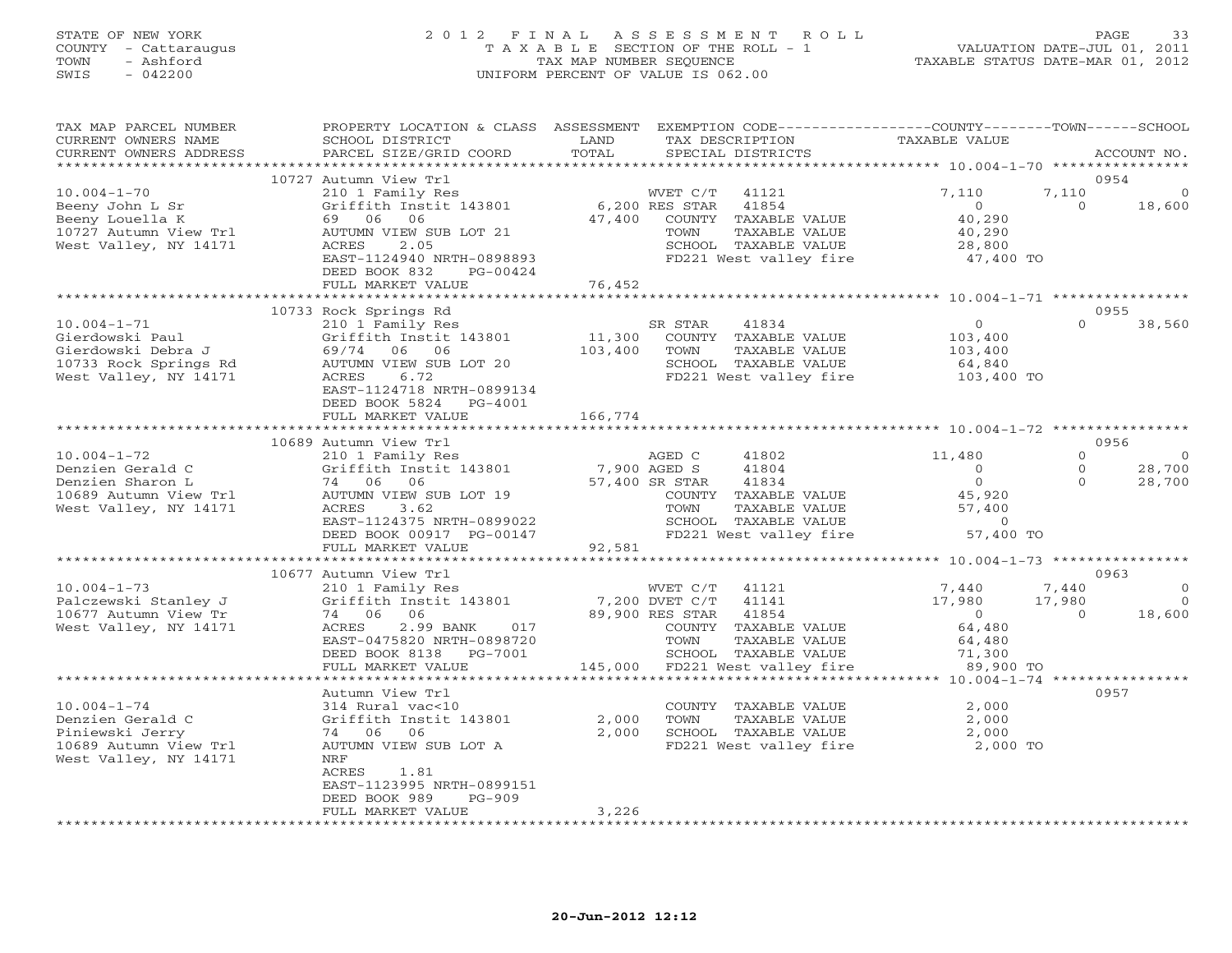## STATE OF NEW YORK 2 0 1 2 F I N A L A S S E S S M E N T R O L L PAGE 34 COUNTY - Cattaraugus T A X A B L E SECTION OF THE ROLL - 1 VALUATION DATE-JUL 01, 2011 TOWN - Ashford TAX MAP NUMBER SEQUENCE TAXABLE STATUS DATE-MAR 01, 2012 SWIS - 042200 UNIFORM PERCENT OF VALUE IS 062.00UNIFORM PERCENT OF VALUE IS 062.00

| TAX MAP PARCEL NUMBER<br>CURRENT OWNERS NAME<br>CURRENT OWNERS ADDRESS                                             | PROPERTY LOCATION & CLASS ASSESSMENT<br>SCHOOL DISTRICT<br>PARCEL SIZE/GRID COORD                                                                                          | LAND<br>TAX DESCRIPTION<br>TOTAL<br>SPECIAL DISTRICTS                                                                                                  | EXEMPTION CODE-----------------COUNTY-------TOWN------SCHOOL<br>TAXABLE VALUE<br>ACCOUNT NO.                   |
|--------------------------------------------------------------------------------------------------------------------|----------------------------------------------------------------------------------------------------------------------------------------------------------------------------|--------------------------------------------------------------------------------------------------------------------------------------------------------|----------------------------------------------------------------------------------------------------------------|
| ***********************                                                                                            |                                                                                                                                                                            |                                                                                                                                                        |                                                                                                                |
| $10.004 - 1 - 75$<br>Piniewski Jerome J<br>Piniewski Sandra L                                                      | 10723 Rock Springs Rd<br>210 1 Family Res<br>Griffith Instit 143801<br>74 06 06                                                                                            | AGED S<br>41804<br>9,000 SR STAR<br>41834<br>82,900<br>COUNTY TAXABLE VALUE                                                                            | 0958<br>$\Omega$<br>$\Omega$<br>20,725<br>$\overline{0}$<br>38,560<br>$\Omega$<br>82,900                       |
| 10723 Rock Springs Rd<br>West Valley, NY 14171                                                                     | AUTUMN VIEW SUB LOT 18<br>ACRES<br>4.67<br>EAST-0475870 NRTH-0899300<br>DEED BOOK 891<br>PG-00255                                                                          | TAXABLE VALUE<br>TOWN<br>SCHOOL TAXABLE VALUE<br>FD221 West valley fire 82,900 TO                                                                      | 82,900<br>23,615                                                                                               |
|                                                                                                                    | FULL MARKET VALUE                                                                                                                                                          | 133,710                                                                                                                                                |                                                                                                                |
|                                                                                                                    | 10708 Rock Springs Rd                                                                                                                                                      |                                                                                                                                                        | 0959                                                                                                           |
| $10.004 - 1 - 76.1$<br>Krzemien Joseph A<br>10708 Rock Springs Rd<br>West Valley, NY 14171                         | 240 Rural res<br>Griffith Instit 143801 16,100<br>74 06 06<br>ACRES 11.35<br>EAST-0475710 NRTH-0899970<br>DEED BOOK 854<br>PG-00261                                        | RES STAR<br>41854<br>COUNTY TAXABLE VALUE<br>86,100<br>TAXABLE VALUE<br>TOWN<br>SCHOOL TAXABLE VALUE<br>FD221 West valley fire                         | $\overline{0}$<br>$\Omega$<br>18,600<br>86,100<br>86,100<br>67,500<br>86,100 TO                                |
|                                                                                                                    | FULL MARKET VALUE                                                                                                                                                          | 138,871                                                                                                                                                |                                                                                                                |
|                                                                                                                    | 10800 Edies Rd                                                                                                                                                             |                                                                                                                                                        | 1350                                                                                                           |
| $10.004 - 1 - 76.3$<br>Salt William J<br>Holancin Suzanne<br>10800 Edies Rd<br>Springville, NY 14141               | 210 1 Family Res<br>Griffith Instit 143801<br>74 06 06<br>ACRES<br>$6.64$ BANK<br>017<br>EAST-1123707 NRTH-0900040<br>DEED BOOK 00929 PG-00157                             | AGED C/T/S 41800<br>10,200 SR STAR<br>41834<br>111,900 COUNTY TAXABLE VALUE<br>TOWN<br>TAXABLE VALUE<br>SCHOOL TAXABLE VALUE<br>FD221 West valley fire | 55,950<br>55,950<br>55,950<br>$\overline{0}$<br>38,560<br>$\Omega$<br>55,950<br>55,950<br>17,390<br>111,900 TO |
|                                                                                                                    | FULL MARKET VALUE                                                                                                                                                          | 180,484                                                                                                                                                |                                                                                                                |
|                                                                                                                    |                                                                                                                                                                            |                                                                                                                                                        |                                                                                                                |
|                                                                                                                    | 10596 Rock Springs Rd                                                                                                                                                      |                                                                                                                                                        | 0960                                                                                                           |
| $10.004 - 1 - 77.1$<br>Panepinto Charles<br>10596 Rock Springs Rd<br>West Valley, NY 14171                         | 270 Mfg housing<br>Griffith Instit 143801<br>69 06 06<br>54.20 BANK<br>ACRES<br>017<br>EAST-1126241 NRTH-0898927<br>DEED BOOK 844<br>PG-00600<br>FULL MARKET VALUE         | RES STAR<br>41854<br>21,200<br>COUNTY TAXABLE VALUE<br>77,900<br>TOWN<br>TAXABLE VALUE<br>SCHOOL TAXABLE VALUE<br>FD221 West valley fire<br>125,645    | $\overline{0}$<br>$\Omega$<br>18,600<br>77,900<br>77,900<br>59,300<br>77,900 TO                                |
|                                                                                                                    |                                                                                                                                                                            |                                                                                                                                                        |                                                                                                                |
| $10.004 - 1 - 77.2$<br>Skelton Bernadette J<br>Keenan Mary Grace<br>10676 Rock Springs Rd<br>West Valley, NY 14171 | 10676 Rock Springs Rd<br>210 1 Family Res<br>Griffith Instit 143801 13,200<br>69 06 06<br>9.50 BANK<br>ACRES<br>017<br>EAST-1125317 NRTH-0899637<br>DEED BOOK 6008 PG-9002 | RES STAR<br>41854<br>COUNTY TAXABLE VALUE<br>72,700<br>TOWN<br>TAXABLE VALUE<br>SCHOOL TAXABLE VALUE<br>FD221 West valley fire 72,700 TO               | 1173<br>$\overline{0}$<br>18,600<br>$\Omega$<br>72,700<br>72,700<br>54,100                                     |
| **********************                                                                                             | FULL MARKET VALUE                                                                                                                                                          | 117,258                                                                                                                                                |                                                                                                                |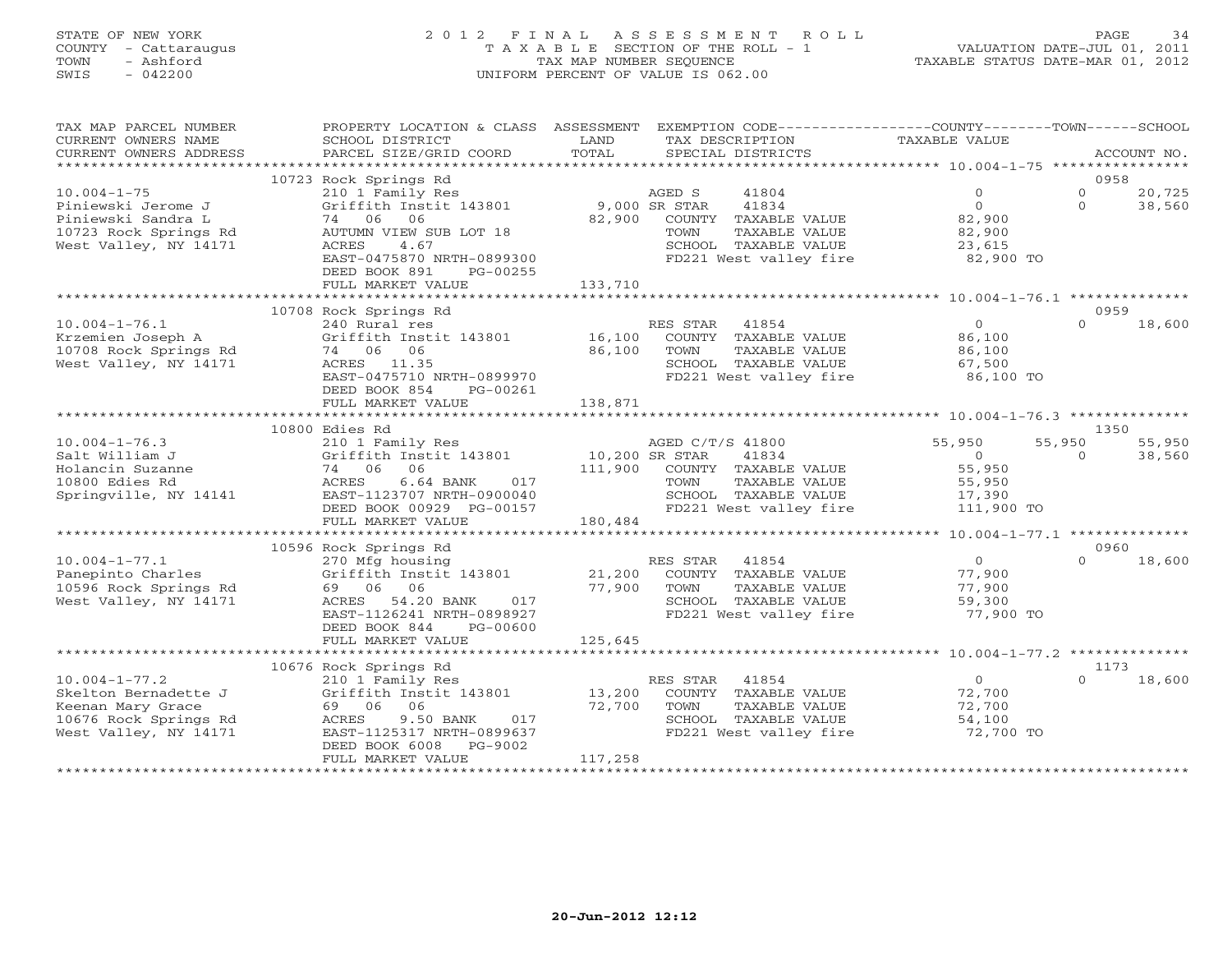## STATE OF NEW YORK 2 0 1 2 F I N A L A S S E S S M E N T R O L L PAGE 35 COUNTY - Cattaraugus T A X A B L E SECTION OF THE ROLL - 1 VALUATION DATE-JUL 01, 2011 TOWN - Ashford TAX MAP NUMBER SEQUENCE TAXABLE STATUS DATE-MAR 01, 2012 SWIS - 042200 UNIFORM PERCENT OF VALUE IS 062.00UNIFORM PERCENT OF VALUE IS 062.00

| TAX MAP PARCEL NUMBER       | PROPERTY LOCATION & CLASS ASSESSMENT  |         | EXEMPTION CODE-----------------COUNTY-------TOWN------SCHOOL |                              |                    |
|-----------------------------|---------------------------------------|---------|--------------------------------------------------------------|------------------------------|--------------------|
| CURRENT OWNERS NAME         | SCHOOL DISTRICT                       | LAND    | TAX DESCRIPTION                                              | TAXABLE VALUE                |                    |
| CURRENT OWNERS ADDRESS      | PARCEL SIZE/GRID COORD                | TOTAL   | SPECIAL DISTRICTS                                            |                              | ACCOUNT NO.        |
| **********************      |                                       |         |                                                              |                              |                    |
|                             | Bond Rd                               |         |                                                              |                              | 1301               |
| $10.004 - 1 - 78$           | 330 Vacant comm                       |         | COUNTY TAXABLE VALUE                                         | 60,775                       |                    |
| Buffalo Pittsburgh RR       | Griffith Instit 143801                | 10,775  | TOWN<br>TAXABLE VALUE                                        | 60,775                       |                    |
| 200 Meridian Centre Ste 300 | $69/74 - 06 - 06$                     | 60,775  | SCHOOL TAXABLE VALUE                                         | 60,775                       |                    |
| Rochester, NY 14618         | COLVERT-SIN-FRE-BRIDGES               |         | FD221 West valley fire                                       | $60, 775$ TO<br>$60, 775$ TO |                    |
|                             | ACRES<br>21.55 BANK<br>$\overline{C}$ |         | LD226 West valley light 12,155 TO                            |                              |                    |
|                             | EAST-1124221 NRTH-0901280             |         |                                                              |                              |                    |
|                             | DEED BOOK 00919 PG-00016              |         |                                                              |                              |                    |
|                             | FULL MARKET VALUE                     | 98,024  |                                                              |                              |                    |
|                             |                                       |         |                                                              |                              |                    |
|                             | 6138 Bond Rd                          |         |                                                              |                              | 0831               |
| $11.001 - 1 - 1$            | 240 Rural res                         |         | COUNTY TAXABLE VALUE                                         | 99,000                       |                    |
| Wolniewicz Claudia          | Griffith Instit 143801                | 50,200  | TOWN<br>TAXABLE VALUE                                        | 99,000                       |                    |
| Wolniewicz Joseph; David    | 65 06 06                              | 99,000  | SCHOOL TAXABLE VALUE                                         | 99,000                       |                    |
| 6138 Bond Rd                | ACRES 104.44                          |         | FD221 West valley fire                                       | 99,000 TO                    |                    |
| West Valley, NY 14171       | EAST-1129401 NRTH-0905420             |         |                                                              |                              |                    |
|                             | DEED BOOK 14685 PG-5002               |         |                                                              |                              |                    |
|                             | FULL MARKET VALUE                     | 159,677 |                                                              |                              |                    |
|                             |                                       |         |                                                              |                              |                    |
|                             | Bond Rd                               |         |                                                              |                              | 0833               |
| $11.001 - 1 - 2$            | 314 Rural vac<10                      |         | COUNTY TAXABLE VALUE                                         | 4,500                        |                    |
| Wolniewicz Raymond          | Griffith Instit 143801                | 4,500   | TOWN<br>TAXABLE VALUE                                        | 4,500                        |                    |
| Wolniewicz Elizabeth        | 65 06 06                              | 4,500   | SCHOOL TAXABLE VALUE                                         | 4,500                        |                    |
| 31 South Shore Dr           | FRNT 185.00 DPTH 180.00               |         | FD221 West valley fire                                       | 4,500 TO                     |                    |
| Alden, NY 14004             | EAST-1129560 NRTH-0905326             |         |                                                              |                              |                    |
|                             | DEED BOOK 796<br>PG-00310             |         |                                                              |                              |                    |
|                             | FULL MARKET VALUE                     | 7,258   |                                                              |                              |                    |
|                             |                                       |         |                                                              |                              |                    |
|                             | 6109 Bond Rd                          |         |                                                              |                              | 0105               |
| $11.001 - 1 - 3$            | 210 1 Family Res                      |         | RES STAR<br>41854                                            | $\overline{0}$               | 18,600<br>$\Omega$ |
| Pokorski Alice J            | Griffith Instit 143801                | 6,600   | COUNTY TAXABLE VALUE                                         | 57,800                       |                    |
| Pokorski Shawn S            | 65 06 06                              | 57,800  | TOWN<br>TAXABLE VALUE                                        | 57,800                       |                    |
| 6109 Bond Rd                | FRNT 190.00 DPTH 220.00               |         | SCHOOL TAXABLE VALUE                                         | 39,200                       |                    |
| West Valley, NY 14171       | EAST-1129753 NRTH-0905321             |         | FD221 West valley fire                                       | 57,800 TO                    |                    |
|                             |                                       |         |                                                              |                              |                    |
|                             | DEED BOOK 16131 PG-2003               |         |                                                              |                              |                    |
|                             | FULL MARKET VALUE                     | 93,226  |                                                              |                              |                    |
|                             |                                       |         |                                                              |                              | 0756               |
|                             | Bond Rd                               |         |                                                              |                              |                    |
| $11.001 - 1 - 4$            | 314 Rural vac<10                      | 2,900   | COUNTY TAXABLE VALUE                                         | 2,900                        |                    |
| Szymanski Paul T            | Griffith Instit 143801                |         | TOWN<br>TAXABLE VALUE                                        | 2,900                        |                    |
| Szymanski Donna M           | 65 06 06                              | 2,900   | SCHOOL TAXABLE VALUE                                         | 2,900                        |                    |
| 150 Sunnyside Dr            | ACRES<br>1.40                         |         | FD221 West valley fire                                       | 2,900 TO                     |                    |
| West Seneca, NY 14224       | EAST-1129970 NRTH-0905375             |         |                                                              |                              |                    |
|                             | DEED BOOK 00931 PG-00032              | 4,677   |                                                              |                              |                    |
|                             | FULL MARKET VALUE                     |         |                                                              |                              |                    |
|                             |                                       |         |                                                              |                              |                    |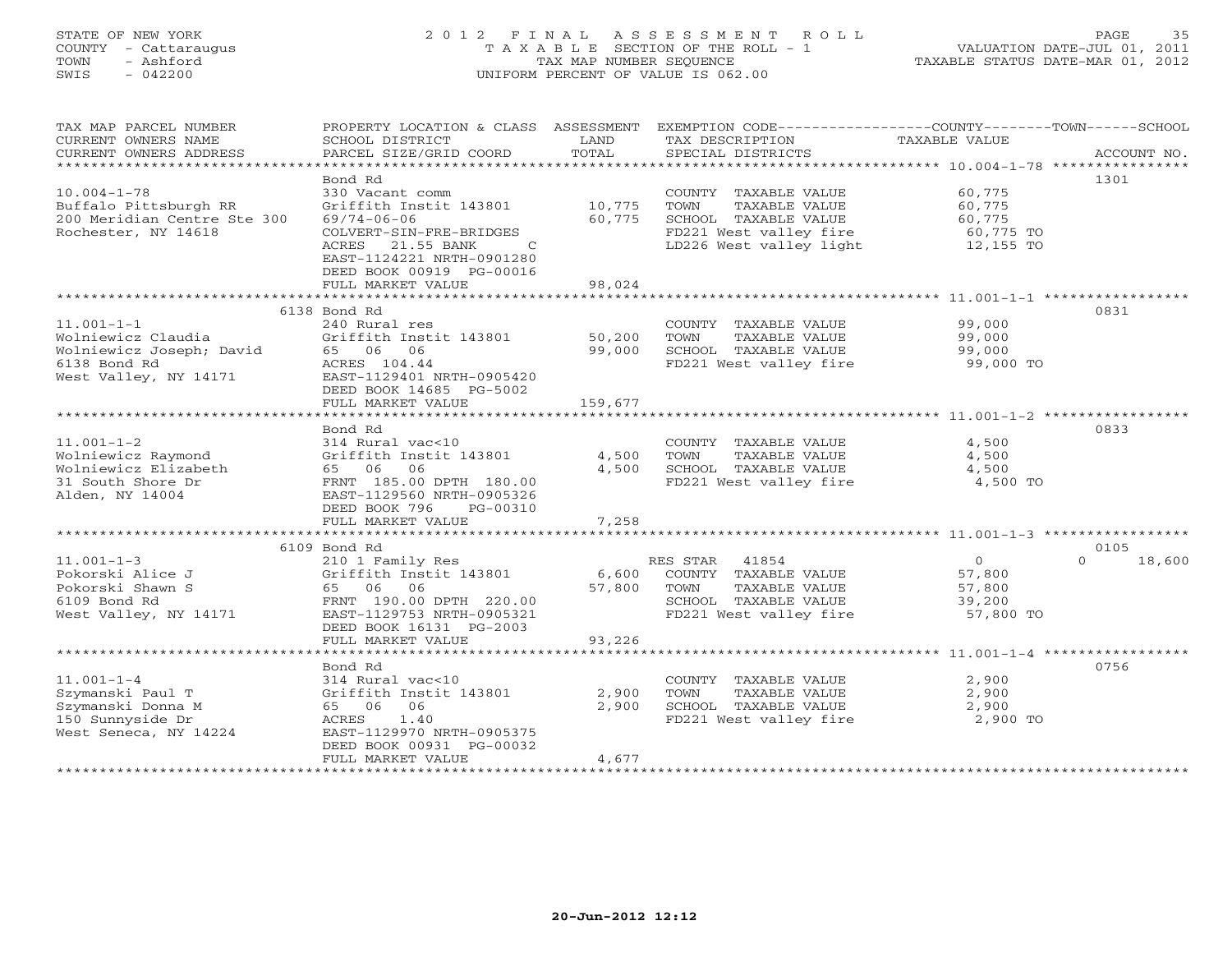## STATE OF NEW YORK 2 0 1 2 F I N A L A S S E S S M E N T R O L L PAGE 36 COUNTY - Cattaraugus T A X A B L E SECTION OF THE ROLL - 1 VALUATION DATE-JUL 01, 2011 TOWN - Ashford TAX MAP NUMBER SEQUENCE TAXABLE STATUS DATE-MAR 01, 2012 SWIS - 042200 UNIFORM PERCENT OF VALUE IS 062.00UNIFORM PERCENT OF VALUE IS 062.00

| TAX MAP PARCEL NUMBER<br>CURRENT OWNERS NAME<br>CURRENT OWNERS ADDRESS                                                                                                                                                                                               | PROPERTY LOCATION & CLASS ASSESSMENT EXEMPTION CODE----------------COUNTY-------TOWN------SCHOOL<br>SCHOOL DISTRICT<br>PARCEL SIZE/GRID COORD                                                                                                | LAND<br>TOTAL     | TAX DESCRIPTION TAXABLE VALUE<br>SPECIAL DISTRICTS<br>SPECIAL DISTRICTS                                                                         |                                                           | ACCOUNT NO.                               |
|----------------------------------------------------------------------------------------------------------------------------------------------------------------------------------------------------------------------------------------------------------------------|----------------------------------------------------------------------------------------------------------------------------------------------------------------------------------------------------------------------------------------------|-------------------|-------------------------------------------------------------------------------------------------------------------------------------------------|-----------------------------------------------------------|-------------------------------------------|
| $11.001 - 1 - 5$<br>Bond Frederick W Jr<br>Bond Penny<br>6062 Bond Rd<br>West Valley, NY 14171                                                                                                                                                                       | Bond Rd<br>270 Mfg housing<br>Griffith Instit 143801 5,400<br>65 06 06<br>ACRES 1.35<br>EAST-0481770 NRTH-0905490                                                                                                                            | 21,900            | COUNTY TAXABLE VALUE 21,900<br>TOWN<br>TAXABLE VALUE 21,900<br>TAXABLE VALUE 21,900<br>SCHOOL TAXABLE VALUE<br>FD221 West valley fire 21,900 TO |                                                           | 0832                                      |
|                                                                                                                                                                                                                                                                      | DEED BOOK 00870 PG-00139<br>FULL MARKET VALUE                                                                                                                                                                                                | 35,323            |                                                                                                                                                 |                                                           |                                           |
|                                                                                                                                                                                                                                                                      | 6089 Bond Rd                                                                                                                                                                                                                                 |                   |                                                                                                                                                 |                                                           | 0125                                      |
| $11.001 - 1 - 6$<br>11.001-1-6 210 1 Family Res<br>Bond Frederick W Jr Griffith Instit 143801 5,600<br>6089 Bond Rd ACRES 1.55<br>West Valley, NY 14171 EAST-0481930 NRTH-0905470<br>RES 1.55<br>West Valley, NY 14171 EAST-0481930 NRTH-0905470                     | 210 1 Family Res<br>$210$ I ramily $x \in S$<br>Griffith Instit 143801 5,600<br>DEED BOOK 794<br>PG-01184                                                                                                                                    |                   | RES STAR 41854<br>COUNTY TAXABLE VALUE<br>TOWN<br>TAXABLE VALUE<br>SCHOOL TAXABLE VALUE<br>FD221 West valley fire                               | $\overline{O}$<br>75,300<br>75,300<br>56,700<br>75,300 TO | $\Omega$<br>18,600                        |
|                                                                                                                                                                                                                                                                      | FULL MARKET VALUE 121,452                                                                                                                                                                                                                    |                   |                                                                                                                                                 |                                                           |                                           |
|                                                                                                                                                                                                                                                                      |                                                                                                                                                                                                                                              |                   |                                                                                                                                                 |                                                           | 0073                                      |
| $11.001 - 1 - 7$<br>11.001-1-7<br>Bond Frederick W Sr<br>Bond Frederick W Jr<br>6089 Bond Rd<br>West Valley, NY 14171<br>MAY BE SUBJECT TO PAYMENT<br>MAY BE SUBJECT TO PAYMENT<br>MAY BE SUBJECT TO PAYMENT<br>MAY BE SUBJECT TO PAYMENT<br>DEED BOOK 00870 PG-0061 | 6062 Bond Rd<br>110 Livestock                                                                                                                                                                                                                | 61,700<br>136,000 | 41720<br>AG DIST<br>COUNTY TAXABLE VALUE<br>TOWN<br>TAXABLE VALUE<br>SCHOOL TAXABLE VALUE<br>FD221 West valley fire                             | 14,624<br>121,376<br>121,376<br>121,376<br>136,000 TO     | 14,624<br>14,624                          |
|                                                                                                                                                                                                                                                                      |                                                                                                                                                                                                                                              |                   |                                                                                                                                                 |                                                           |                                           |
|                                                                                                                                                                                                                                                                      | 6016 Bond Rd                                                                                                                                                                                                                                 |                   |                                                                                                                                                 |                                                           | 0282                                      |
| $11.001 - 1 - 8.1$<br>11.001-1-8.1 240 Rural res<br>Bond Frederick W Jr Griffith Instit<br>$50/65$ 06 06<br>6089 Bond Rd<br>6089 Bond Rd<br>6089 Bond Rd<br>West Valley, NY 14171                                                                                    | 240 Rural res<br>Griffith Instit 143801<br>LIFE 002<br>ACRES 170.80<br>FAST-0483810 !<br>EAST-0483810 NRTH-0906610                                                                                                                           | $76,100$<br>123   | AG DIST<br>41720<br>COUNTY TAXABLE VALUE<br>TAXABLE VALUE<br>TOWN<br>SCHOOL TAXABLE VALUE 88,860<br>FD221 West valley fire 123,600 TO           | 34,740<br>88,860<br>88,860                                | 34,740<br>34,740                          |
| MAY BE SUBJECT TO PAYMENT DEED BOOK 991 I<br>UNDER AGDIST LAW TIL 2016 FULL MARKET VALUE                                                                                                                                                                             | PG-1145                                                                                                                                                                                                                                      | 199,355           |                                                                                                                                                 |                                                           |                                           |
|                                                                                                                                                                                                                                                                      | 11455 Nys Rte 240                                                                                                                                                                                                                            |                   |                                                                                                                                                 |                                                           | 0922                                      |
| $11.001 - 1 - 8.2$<br>Boyd David C<br>Boyd Joan J<br>11455 Rte 240<br>Springville, NY 14141                                                                                                                                                                          | Nys Nue 2=0<br>210 1 Family Res<br>Griffith Instit 143801 6,800 SR STAR 41834<br>60/65 06 06 73,300 COUNTY TAXABLE VALUE<br>ACRES 2.60 TOWN TAXABLE VALUE<br>EAST-1132486 NRTH-0907824<br>DEED BOOK 986 PG-819<br>FULL MADELT VALUE - PG-819 |                   | SCHOOL TAXABLE VALUE 34,740<br>FD221 West valley fire 73,300 TO                                                                                 | 7,440<br>$\overline{0}$<br>65,860<br>65,860               | 7,440<br>$\bigcirc$<br>$\Omega$<br>38,560 |
|                                                                                                                                                                                                                                                                      | FULL MARKET VALUE                                                                                                                                                                                                                            | 118,226           |                                                                                                                                                 |                                                           |                                           |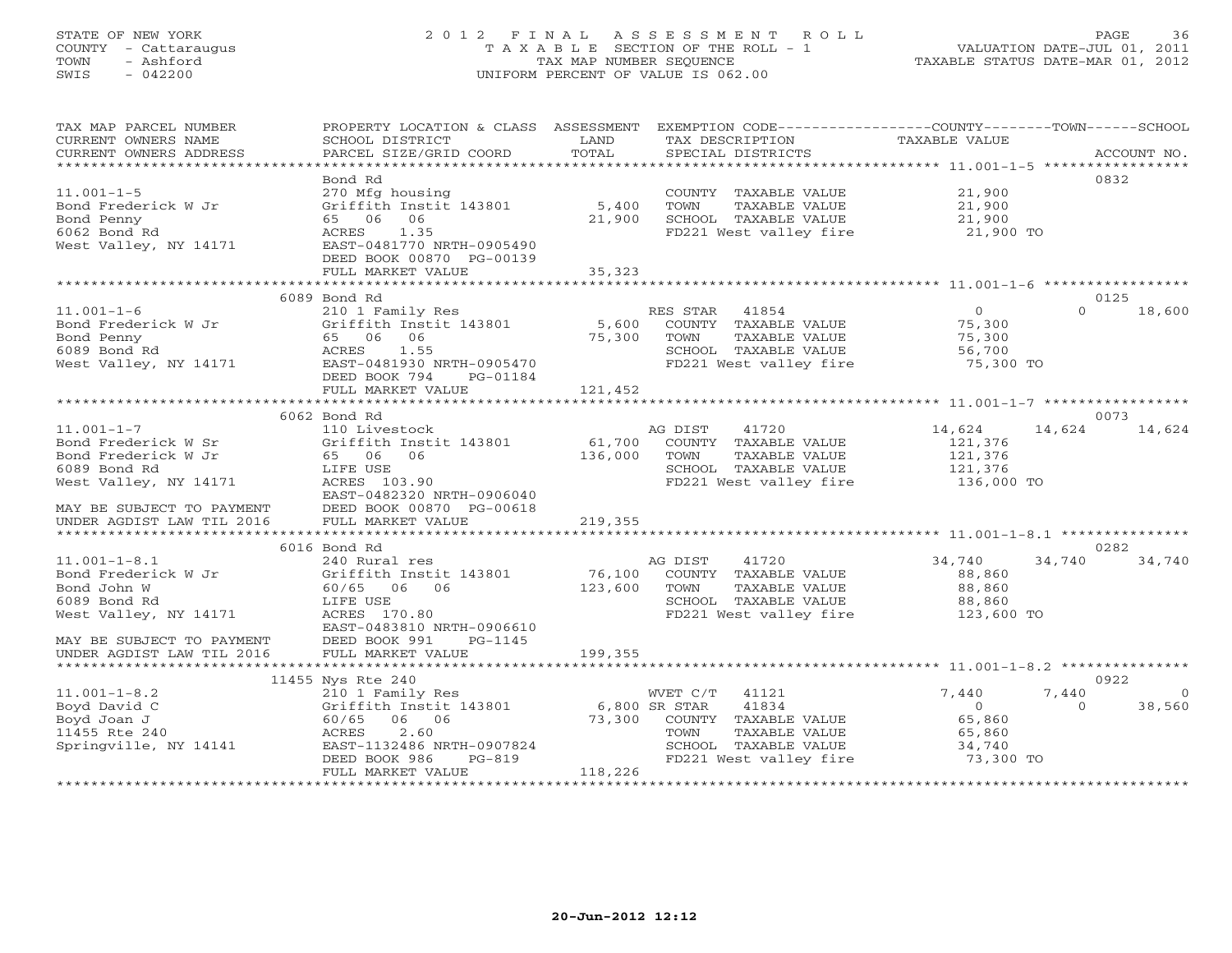# STATE OF NEW YORK 2 0 1 2 F I N A L A S S E S S M E N T R O L L PAGE 37 COUNTY - Cattaraugus T A X A B L E SECTION OF THE ROLL - 1 VALUATION DATE-JUL 01, 2011 TOWN - Ashford TAX MAP NUMBER SEQUENCE TAXABLE STATUS DATE-MAR 01, 2012 SWIS - 042200 UNIFORM PERCENT OF VALUE IS 062.00UNIFORM PERCENT OF VALUE IS 062.00

| SCHOOL DISTRICT                                                                                                                                                                                                | LAND                                                                                                                         | TAX DESCRIPTION                                                         | TAXABLE VALUE                                                                                |                                                                                                                                                                                                                                                                                                                               |
|----------------------------------------------------------------------------------------------------------------------------------------------------------------------------------------------------------------|------------------------------------------------------------------------------------------------------------------------------|-------------------------------------------------------------------------|----------------------------------------------------------------------------------------------|-------------------------------------------------------------------------------------------------------------------------------------------------------------------------------------------------------------------------------------------------------------------------------------------------------------------------------|
| PARCEL SIZE/GRID COORD                                                                                                                                                                                         |                                                                                                                              | SPECIAL DISTRICTS                                                       |                                                                                              | ACCOUNT NO.                                                                                                                                                                                                                                                                                                                   |
|                                                                                                                                                                                                                |                                                                                                                              |                                                                         |                                                                                              | 0921                                                                                                                                                                                                                                                                                                                          |
| 210 1 Family Res<br>Griffith Instit 143801<br>65 06 06<br>ACRES<br>1.90 BANK<br>032<br>EAST-1132658 NRTH-0905504<br>DEED BOOK 16641 PG-4001                                                                    |                                                                                                                              | TOWN<br>TAXABLE VALUE<br>SCHOOL TAXABLE VALUE                           | 76,800<br>76,800<br>76,800<br>76,800 TO                                                      |                                                                                                                                                                                                                                                                                                                               |
|                                                                                                                                                                                                                |                                                                                                                              |                                                                         |                                                                                              |                                                                                                                                                                                                                                                                                                                               |
|                                                                                                                                                                                                                |                                                                                                                              |                                                                         |                                                                                              | 1384                                                                                                                                                                                                                                                                                                                          |
| 220 2 Family Res<br>Griffith Instit 143801<br>65 06 06<br>11465 Nys Rte 240<br>Springville, NY 14141<br>4.75 BANK<br>017<br>ACRES<br>EAST-1132639 NRTH-0908347<br>DEED BOOK 14100 PG-8001<br>FULL MARKET VALUE | 125,484                                                                                                                      | TAXABLE VALUE<br>TOWN<br>SCHOOL TAXABLE VALUE                           | $\overline{0}$<br>77,800<br>77,800<br>59,200<br>77,800 TO                                    | 18,600<br>$\Omega$                                                                                                                                                                                                                                                                                                            |
|                                                                                                                                                                                                                |                                                                                                                              |                                                                         |                                                                                              |                                                                                                                                                                                                                                                                                                                               |
| 270 Mfg housing<br>Griffith Instit 143801<br>60/65 06 06<br>ACRES 1.02<br>Springville, NY 14141<br>EAST-0484500 NRTH-0907920<br>DEED BOOK 959<br>PG-687                                                        |                                                                                                                              | 41854<br>TAXABLE VALUE<br>TOWN<br>SCHOOL TAXABLE VALUE                  | 0<br>53,300<br>53,300<br>34,700                                                              | 0285<br>$\Omega$<br>18,600                                                                                                                                                                                                                                                                                                    |
| FULL MARKET VALUE                                                                                                                                                                                              | 85,968                                                                                                                       |                                                                         |                                                                                              |                                                                                                                                                                                                                                                                                                                               |
|                                                                                                                                                                                                                |                                                                                                                              |                                                                         |                                                                                              |                                                                                                                                                                                                                                                                                                                               |
| 270 Mfg housing<br>Griffith Instit 143801<br>60/65 06 06<br>FRNT 125.00 DPTH 160.00<br>EAST-1132929 NRTH-0908188<br>DEED BOOK 00947 PG-00293                                                                   | 32,100                                                                                                                       | COUNTY TAXABLE VALUE<br>TAXABLE VALUE<br>TOWN<br>SCHOOL TAXABLE VALUE   | $\overline{0}$<br>32,100<br>32,100<br>13,500<br>32,100 TO                                    | 0286<br>$\Omega$<br>18,600                                                                                                                                                                                                                                                                                                    |
| FULL MARKET VALUE                                                                                                                                                                                              | 51,774                                                                                                                       |                                                                         |                                                                                              |                                                                                                                                                                                                                                                                                                                               |
|                                                                                                                                                                                                                |                                                                                                                              |                                                                         |                                                                                              | 0284                                                                                                                                                                                                                                                                                                                          |
| 270 Mfg housing<br>Griffith Instit 143801<br>60/65 06 06<br>ACRES<br>28.75<br>EAST-1134101 NRTH-0908029<br>DEED BOOK 1006<br>$PG-873$<br>FULL MARKET VALUE                                                     | 23,500<br>39,800<br>64,194                                                                                                   | TOWN<br>TAXABLE VALUE<br>SCHOOL TAXABLE VALUE<br>FD221 West valley fire | 39,800<br>39,800<br>39,800<br>39,800 TO                                                      |                                                                                                                                                                                                                                                                                                                               |
|                                                                                                                                                                                                                | 11221 Nys Rte 240<br>FULL MARKET VALUE<br>11465 Nys Rte 240<br>11468 Nys Rte 240<br>11482 Nys Rte 240<br>11487 Beech Tree Rd | TOTAL<br>123,871                                                        | 5,700<br>76,800<br>RES STAR 41854<br>77,800<br>RES STAR<br>53,300<br>RES STAR 41854<br>4,500 | PROPERTY LOCATION & CLASS ASSESSMENT EXEMPTION CODE---------------COUNTY-------TOWN------SCHOOL<br>COUNTY TAXABLE VALUE<br>FD221 West valley fire<br>8,000 COUNTY TAXABLE VALUE<br>FD221 West valley fire<br>4,000 COUNTY TAXABLE VALUE<br>FD221 West valley fire 53,300 TO<br>FD221 West valley fire<br>COUNTY TAXABLE VALUE |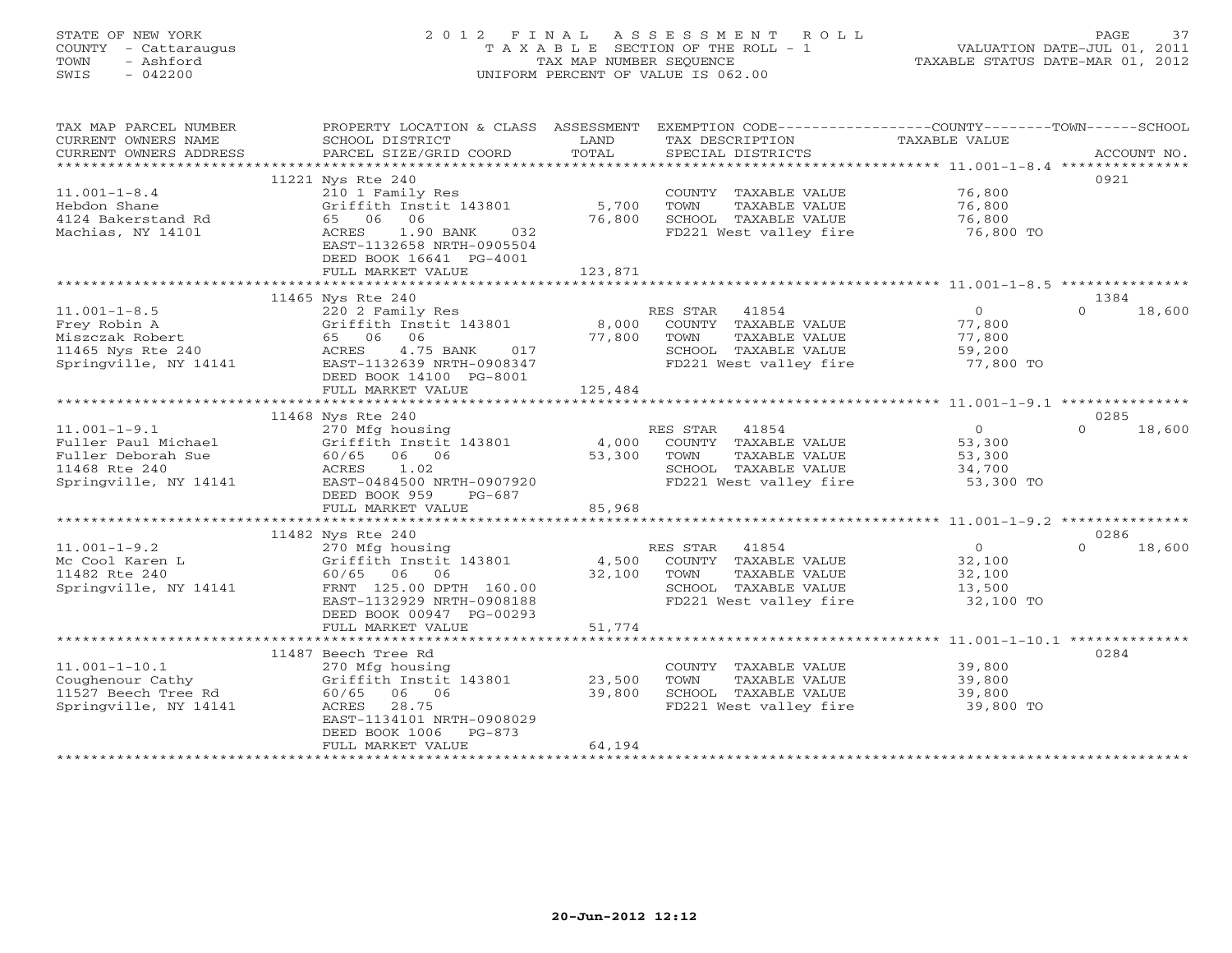# STATE OF NEW YORK 2 0 1 2 F I N A L A S S E S S M E N T R O L L PAGE 38 COUNTY - Cattaraugus T A X A B L E SECTION OF THE ROLL - 1 VALUATION DATE-JUL 01, 2011 TOWN - Ashford TAX MAP NUMBER SEQUENCE TAXABLE STATUS DATE-MAR 01, 2012 SWIS - 042200 UNIFORM PERCENT OF VALUE IS 062.00UNIFORM PERCENT OF VALUE IS 062.00

| TAX MAP PARCEL NUMBER<br>CURRENT OWNERS NAME<br>CURRENT OWNERS ADDRESS                                                                    | SCHOOL DISTRICT<br>PARCEL SIZE/GRID COORD                             | <b>Example 12 DE LAND</b><br>TOTAL | PROPERTY LOCATION & CLASS ASSESSMENT EXEMPTION CODE---------------COUNTY-------TOWN------SCHOOL<br>TAX DESCRIPTION<br>SPECIAL DISTRICTS | TAXABLE VALUE                              | ACCOUNT NO.        |
|-------------------------------------------------------------------------------------------------------------------------------------------|-----------------------------------------------------------------------|------------------------------------|-----------------------------------------------------------------------------------------------------------------------------------------|--------------------------------------------|--------------------|
|                                                                                                                                           |                                                                       |                                    |                                                                                                                                         |                                            |                    |
|                                                                                                                                           | 11532 Beech Tree Rd                                                   |                                    |                                                                                                                                         |                                            | 1004               |
| $11.001 - 1 - 10.2$                                                                                                                       | 322 Rural vac>10                                                      |                                    | COUNTY TAXABLE VALUE 18,400                                                                                                             |                                            |                    |
| Fuller Daniel L                                                                                                                           | Griffith Instit 143801 18,400                                         |                                    | TOWN                                                                                                                                    | TAXABLE VALUE 18,400                       |                    |
| 11520 Beech Tree Rd                                                                                                                       | 60 06 06                                                              | 18,400                             | SCHOOL TAXABLE VALUE 18,400<br>FD221 West valley fire 18,400 TO                                                                         |                                            |                    |
| Springville, NY 14141                                                                                                                     | ACRES 35.35                                                           |                                    |                                                                                                                                         |                                            |                    |
|                                                                                                                                           | EAST-1133755 NRTH-0909163                                             |                                    |                                                                                                                                         |                                            |                    |
|                                                                                                                                           | DEED BOOK 900<br>PG-00946                                             |                                    |                                                                                                                                         |                                            |                    |
|                                                                                                                                           | FULL MARKET VALUE                                                     | 29,677                             |                                                                                                                                         |                                            |                    |
|                                                                                                                                           | 11492 Beech Tree Rd                                                   |                                    |                                                                                                                                         |                                            | 1002               |
| $11.001 - 1 - 10.3$                                                                                                                       | 270 Mfg housing                                                       |                                    | COUNTY TAXABLE VALUE 27,100                                                                                                             |                                            |                    |
|                                                                                                                                           | $270$ mg nousing<br>Griffith Instit 143801 $11,900$                   |                                    |                                                                                                                                         |                                            |                    |
| Diebold Clarence J<br>13672 Dowd Rd<br>13672 Dowd Rd                                                                                      | 60 06 06                                                              | 27,100                             |                                                                                                                                         |                                            |                    |
| Springville, NY 14141                                                                                                                     | ACRES 37.72                                                           |                                    | FD221 West valley fire 27,100 TO                                                                                                        |                                            |                    |
|                                                                                                                                           | EAST-1134949 NRTH-0908943                                             |                                    |                                                                                                                                         |                                            |                    |
|                                                                                                                                           | DEED BOOK 811<br>PG-00604                                             |                                    |                                                                                                                                         |                                            |                    |
|                                                                                                                                           | FULL MARKET VALUE                                                     | 43,710                             |                                                                                                                                         |                                            |                    |
|                                                                                                                                           |                                                                       |                                    |                                                                                                                                         |                                            |                    |
|                                                                                                                                           | 11543 Beech Tree Rd                                                   |                                    |                                                                                                                                         |                                            | 1370               |
| $11.001 - 1 - 10.4$                                                                                                                       | 210 1 Family Res<br>Griffith Instit 143801 5,600 COUNTY TAXABLE VALUE |                                    |                                                                                                                                         | $\begin{array}{c} 0 \\ 66,000 \end{array}$ | 18,600<br>$\Omega$ |
|                                                                                                                                           |                                                                       |                                    |                                                                                                                                         |                                            |                    |
| Coughenour John E<br>Coughenour Cathy J<br>Coughenour Cathy J<br>11527 Beechtree Rd<br>Springville, NY 14141<br>EAST-0048469 NRTH-0090837 |                                                                       | 66,000                             | TOWN                                                                                                                                    | TAXABLE VALUE 66,000                       |                    |
|                                                                                                                                           |                                                                       |                                    | SCHOOL TAXABLE VALUE $47,400$<br>FD221 West valley fire 66,000 TO                                                                       |                                            |                    |
|                                                                                                                                           |                                                                       |                                    |                                                                                                                                         |                                            |                    |
|                                                                                                                                           | DEED BOOK 973 PG-96                                                   |                                    |                                                                                                                                         |                                            |                    |
|                                                                                                                                           | FULL MARKET VALUE                                                     | 106,452                            |                                                                                                                                         |                                            |                    |
|                                                                                                                                           |                                                                       |                                    |                                                                                                                                         |                                            |                    |
|                                                                                                                                           | 11520 Beech Tree Rd                                                   |                                    |                                                                                                                                         |                                            | 1535               |
| $11.001 - 1 - 10.5$                                                                                                                       | 210 1 Family Res<br>Griffith Instit 143801 8,000 RES STAR 41854       |                                    | $CVET C/T$ 41131                                                                                                                        | 12,400<br>12,400<br>$\overline{0}$         | $\overline{0}$     |
| Fuller Daniel L<br>Fuller Leigh A                                                                                                         |                                                                       |                                    |                                                                                                                                         | $\overline{0}$                             | 18,600             |
|                                                                                                                                           | $60 - 6 - 6$<br>ACRES 4.75                                            |                                    | 132,400 COUNTY TAXABLE VALUE<br>TAXABLE VALUE<br>TOWN                                                                                   | 120,000<br>120,000                         |                    |
| Fuller Leign A<br>11520 Beech Tree Rd<br>Springville, NY 14141                                                                            | EAST-1133572 NRTH-0908722                                             |                                    |                                                                                                                                         |                                            |                    |
|                                                                                                                                           | DEED BOOK 1004 PG-145                                                 |                                    | SCHOOL TAXABLE VALUE 113,800<br>FD221 West valley fire                                                                                  | 132,400 TO                                 |                    |
|                                                                                                                                           | FULL MARKET VALUE                                                     | 213,548                            |                                                                                                                                         |                                            |                    |
|                                                                                                                                           |                                                                       |                                    |                                                                                                                                         |                                            |                    |
|                                                                                                                                           | Watson Rd                                                             |                                    |                                                                                                                                         |                                            | 0060               |
| $11.001 - 1 - 11.1$                                                                                                                       | 270 Mfg housing                                                       |                                    | COUNTY TAXABLE VALUE 30,900                                                                                                             |                                            |                    |
| Hanna Ellsworth Jr                                                                                                                        | Griffith Instit 143801 18,600                                         |                                    | TOWN                                                                                                                                    | TAXABLE VALUE 30,900                       |                    |
| Hanna Sandra                                                                                                                              | 60 06 06                                                              | 30,900                             |                                                                                                                                         |                                            |                    |
| 113 Huntington Ct                                                                                                                         | ACRES 13.96                                                           |                                    | SCHOOL TAXABLE VALUE 30,900<br>FD221 West valley fire 30,900 TO                                                                         |                                            |                    |
| Hamburg, NY 14075                                                                                                                         | EAST-1135748 NRTH-0909078                                             |                                    |                                                                                                                                         |                                            |                    |
|                                                                                                                                           | DEED BOOK 00939 PG-00809                                              |                                    |                                                                                                                                         |                                            |                    |
|                                                                                                                                           | FULL MARKET VALUE                                                     | 49,839                             |                                                                                                                                         |                                            |                    |
|                                                                                                                                           |                                                                       |                                    |                                                                                                                                         |                                            |                    |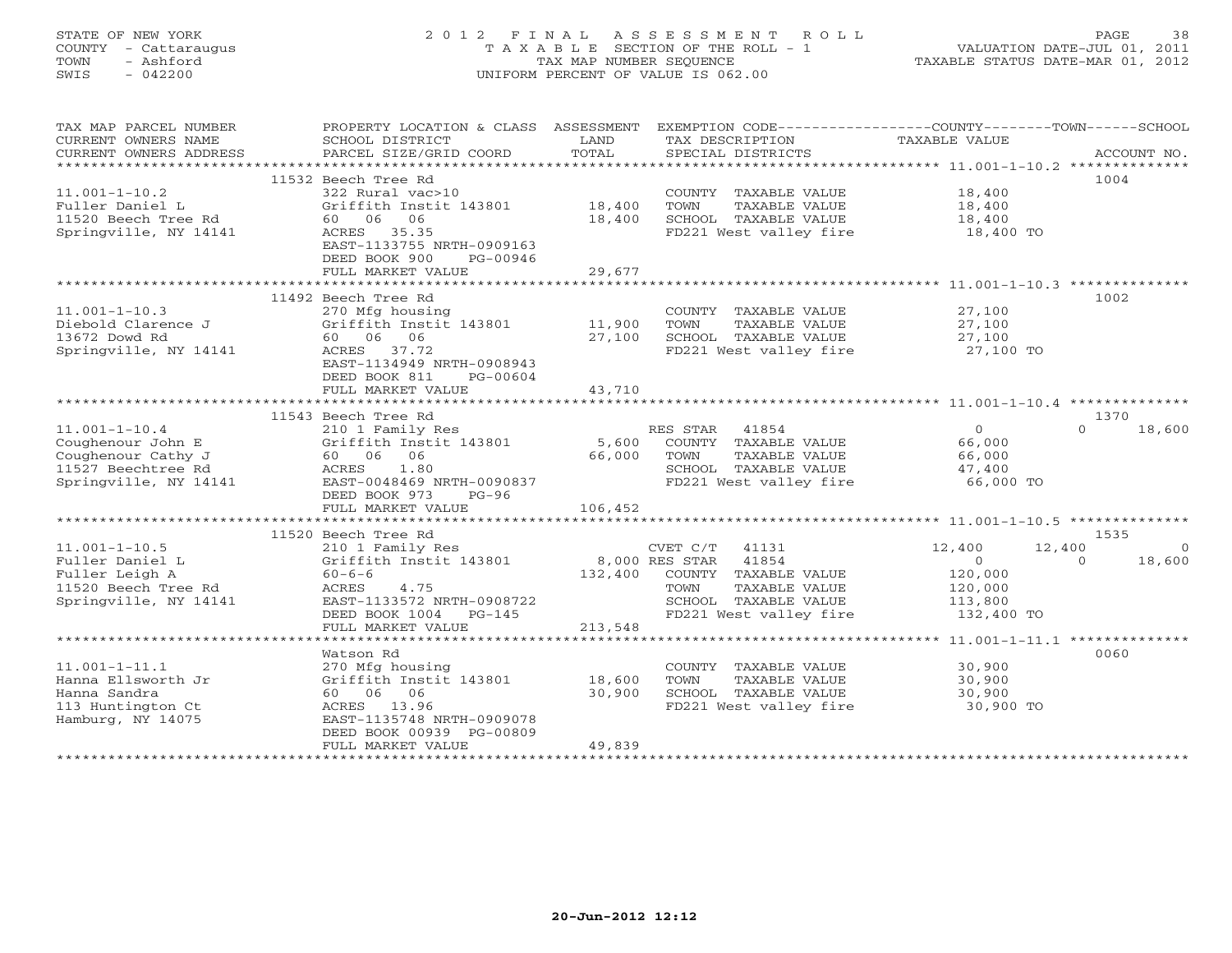# STATE OF NEW YORK 2 0 1 2 F I N A L A S S E S S M E N T R O L L PAGE 39COUNTY - Cattaraugus T A X A B L E SECTION OF THE ROLL - 1 VALUATION DATE-JUL 01, 2011 SWIS - 042200 UNIFORM PERCENT OF VALUE IS 062.00

| TAX MAP PARCEL NUMBER<br>CURRENT OWNERS NAME<br>CURRENT OWNERS ADDRESS                                                                                                                                                                                                                                                                               | PROPERTY LOCATION & CLASS ASSESSMENT EXEMPTION CODE---------------COUNTY-------TOWN------SCHOOL<br>SCHOOL DISTRICT<br><b>Example 12</b> LAND<br>PARCEL SIZE/GRID COORD | TOTAL   | TAX DESCRIPTION TAXABLE VALUE SPECIAL DISTRICTS                                                                      |                       | ACCOUNT NO.                                                     |
|------------------------------------------------------------------------------------------------------------------------------------------------------------------------------------------------------------------------------------------------------------------------------------------------------------------------------------------------------|------------------------------------------------------------------------------------------------------------------------------------------------------------------------|---------|----------------------------------------------------------------------------------------------------------------------|-----------------------|-----------------------------------------------------------------|
|                                                                                                                                                                                                                                                                                                                                                      |                                                                                                                                                                        |         |                                                                                                                      |                       |                                                                 |
|                                                                                                                                                                                                                                                                                                                                                      | 11417 Watson Rd                                                                                                                                                        |         |                                                                                                                      | $\frac{12}{20}$ , 400 | 0984                                                            |
|                                                                                                                                                                                                                                                                                                                                                      |                                                                                                                                                                        |         | 41131                                                                                                                |                       | $\circ$<br>12,400                                               |
|                                                                                                                                                                                                                                                                                                                                                      |                                                                                                                                                                        |         | 41141                                                                                                                |                       |                                                                 |
|                                                                                                                                                                                                                                                                                                                                                      |                                                                                                                                                                        |         | 41834                                                                                                                | $\overline{0}$        | $12,400$ 0<br>$20,610$ 0<br>0 38,560                            |
|                                                                                                                                                                                                                                                                                                                                                      |                                                                                                                                                                        |         | COUNTY TAXABLE VALUE                                                                                                 | 35,690                |                                                                 |
| 11.001-1-11.2<br>Fagnan Robert A Griffith Instit 143801 7,000 DVET C/T<br>Fagnan Mary 60 06 06 6 68,700 SR STAR<br>11417 Beech Tree Rd ACRES 2.86 COUNTY T<br>Springville, NY 14141 EAST-1135613 NRTH-0908263 PERD POOK 777 NATIONAL                                                                                                                 |                                                                                                                                                                        |         |                                                                                                                      |                       |                                                                 |
|                                                                                                                                                                                                                                                                                                                                                      | DEED BOOK 777 PG-00702                                                                                                                                                 |         |                                                                                                                      |                       |                                                                 |
|                                                                                                                                                                                                                                                                                                                                                      | FULL MARKET VALUE                                                                                                                                                      |         | 0908263 TOWN TAXABLE VALUE 35,690<br>C-00702 SCHOOL TAXABLE VALUE 30,140<br>110,806 FD221 West valley fire 68,700 TO |                       |                                                                 |
|                                                                                                                                                                                                                                                                                                                                                      |                                                                                                                                                                        |         |                                                                                                                      |                       |                                                                 |
| $\begin{tabular}{lcccc} \textbf{11.001--1--12} & \textbf{12.001--1} & \textbf{13.001--1} & \textbf{14.001--1} & \textbf{15.001--1} & \textbf{16.001--1} & \textbf{17.001--1} & \textbf{18.001--1} & \textbf{19.001--1} & \textbf{10.001--1} & \textbf{10.001--1} & \textbf{10.001--1} & \textbf{10.001--1} & \textbf{10.001--1} & \textbf{10.001--1$ |                                                                                                                                                                        |         |                                                                                                                      |                       | 0558                                                            |
|                                                                                                                                                                                                                                                                                                                                                      |                                                                                                                                                                        |         |                                                                                                                      |                       | $\Omega$<br>18,600                                              |
|                                                                                                                                                                                                                                                                                                                                                      |                                                                                                                                                                        |         |                                                                                                                      |                       |                                                                 |
|                                                                                                                                                                                                                                                                                                                                                      |                                                                                                                                                                        |         |                                                                                                                      |                       |                                                                 |
|                                                                                                                                                                                                                                                                                                                                                      |                                                                                                                                                                        |         |                                                                                                                      |                       |                                                                 |
|                                                                                                                                                                                                                                                                                                                                                      |                                                                                                                                                                        |         | FD221 West valley fire 102,200 TO                                                                                    |                       |                                                                 |
|                                                                                                                                                                                                                                                                                                                                                      |                                                                                                                                                                        |         |                                                                                                                      |                       |                                                                 |
|                                                                                                                                                                                                                                                                                                                                                      | FULL MARKET VALUE                                                                                                                                                      | 164,839 |                                                                                                                      |                       |                                                                 |
|                                                                                                                                                                                                                                                                                                                                                      |                                                                                                                                                                        |         |                                                                                                                      |                       |                                                                 |
|                                                                                                                                                                                                                                                                                                                                                      |                                                                                                                                                                        |         |                                                                                                                      |                       | 0739                                                            |
|                                                                                                                                                                                                                                                                                                                                                      |                                                                                                                                                                        |         |                                                                                                                      | 12,400 12,400         | $\overline{0}$                                                  |
|                                                                                                                                                                                                                                                                                                                                                      |                                                                                                                                                                        |         |                                                                                                                      |                       |                                                                 |
| 11.001-1-13<br>11.001-1-13<br>11.001-1-13<br>11.001-1-13<br>240 Rural res<br>240 Rural res<br>240 Rural res<br>240 Rural res<br>240 Rural res<br>240 Rural res<br>240 Rural res<br>240 Rural res<br>240 Rural res<br>240 Rural res<br>240 Rural res<br>240 R                                                                                         |                                                                                                                                                                        |         |                                                                                                                      |                       | $6,242$<br>38.560<br>$\begin{matrix}0\\0\end{matrix}$<br>38,560 |
|                                                                                                                                                                                                                                                                                                                                                      |                                                                                                                                                                        |         |                                                                                                                      |                       |                                                                 |
|                                                                                                                                                                                                                                                                                                                                                      |                                                                                                                                                                        |         |                                                                                                                      |                       |                                                                 |
|                                                                                                                                                                                                                                                                                                                                                      |                                                                                                                                                                        |         |                                                                                                                      |                       |                                                                 |
|                                                                                                                                                                                                                                                                                                                                                      |                                                                                                                                                                        |         |                                                                                                                      |                       |                                                                 |
|                                                                                                                                                                                                                                                                                                                                                      |                                                                                                                                                                        |         |                                                                                                                      |                       |                                                                 |
|                                                                                                                                                                                                                                                                                                                                                      |                                                                                                                                                                        |         |                                                                                                                      |                       |                                                                 |
|                                                                                                                                                                                                                                                                                                                                                      | Watson Rd                                                                                                                                                              |         |                                                                                                                      |                       | 0738                                                            |
|                                                                                                                                                                                                                                                                                                                                                      |                                                                                                                                                                        |         | COUNTY TAXABLE VALUE                                                                                                 | 7,600                 |                                                                 |
|                                                                                                                                                                                                                                                                                                                                                      |                                                                                                                                                                        |         | TOWN<br>TAXABLE VALUE                                                                                                | 7,600                 |                                                                 |
|                                                                                                                                                                                                                                                                                                                                                      | 314 Rural vac<10<br>Griffith Instit 143801 7,600<br>54 06 06 7,600<br>ACRES 4.26                                                                                       |         | SCHOOL TAXABLE VALUE 7,600                                                                                           |                       |                                                                 |
| 11.001-1-14<br>Steiner Donald F<br>Steiner James W<br>Apt B<br>7226 Witmer Rd<br>Rockey 1.26<br>7226 Witmer Rd<br>Rockey 1.26<br>7226 Witmer Rd<br>Rockey 1.26<br>Rockey 1.26<br>EAST-0489020 NRTH-0910530<br>North Tonawanda, NY 14024<br>DEED BOOK 837                                                                                             |                                                                                                                                                                        |         | FD221 West valley fire                                                                                               | 7,600 TO              |                                                                 |
|                                                                                                                                                                                                                                                                                                                                                      |                                                                                                                                                                        |         |                                                                                                                      |                       |                                                                 |
|                                                                                                                                                                                                                                                                                                                                                      |                                                                                                                                                                        |         |                                                                                                                      |                       |                                                                 |
|                                                                                                                                                                                                                                                                                                                                                      | FULL MARKET VALUE                                                                                                                                                      | 12,258  |                                                                                                                      |                       |                                                                 |
|                                                                                                                                                                                                                                                                                                                                                      |                                                                                                                                                                        |         |                                                                                                                      |                       |                                                                 |
|                                                                                                                                                                                                                                                                                                                                                      | Watson Rd                                                                                                                                                              |         |                                                                                                                      |                       | 0737                                                            |
| $11.001 - 1 - 15$                                                                                                                                                                                                                                                                                                                                    | 322 Rural vac>10<br>322 Rural vac>1<br>Griffith Instit<br>54 06 06<br>54 06 06<br>ACRES 18.77<br>EAST-0489150 NR<br>NY 14024 DEED BOOK 8376                            |         | COUNTY TAXABLE VALUE 18,200                                                                                          |                       |                                                                 |
| Steiner Donald F                                                                                                                                                                                                                                                                                                                                     | Griffith Instit 143801 18,200                                                                                                                                          |         | TOWN                                                                                                                 | TAXABLE VALUE 18,200  |                                                                 |
| Steiner James W                                                                                                                                                                                                                                                                                                                                      |                                                                                                                                                                        | 18,200  | SCHOOL TAXABLE VALUE 18,200<br>FD221 West valley fire 18,200 TO                                                      |                       |                                                                 |
| Apt B                                                                                                                                                                                                                                                                                                                                                |                                                                                                                                                                        |         |                                                                                                                      |                       |                                                                 |
| 7226 Witmer Rd                                                                                                                                                                                                                                                                                                                                       | EAST-0489150 NRTH-0911180                                                                                                                                              |         |                                                                                                                      |                       |                                                                 |
| North Tonawanda, NY 14024                                                                                                                                                                                                                                                                                                                            | PG-7001                                                                                                                                                                |         |                                                                                                                      |                       |                                                                 |
|                                                                                                                                                                                                                                                                                                                                                      | FULL MARKET VALUE                                                                                                                                                      | 29,355  |                                                                                                                      |                       |                                                                 |
|                                                                                                                                                                                                                                                                                                                                                      |                                                                                                                                                                        |         |                                                                                                                      |                       |                                                                 |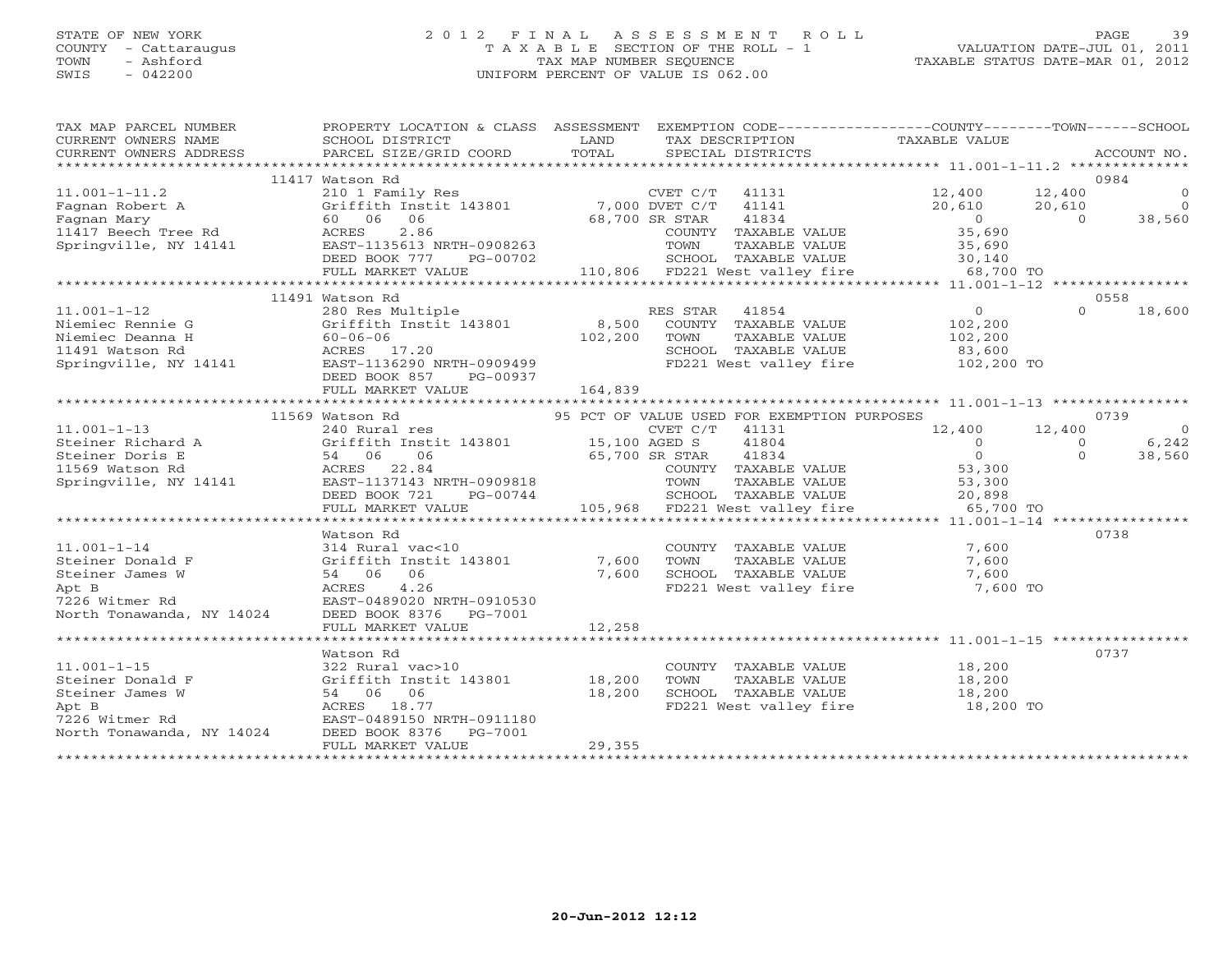# STATE OF NEW YORK 2 0 1 2 F I N A L A S S E S S M E N T R O L L PAGE 40 COUNTY - Cattaraugus T A X A B L E SECTION OF THE ROLL - 1 VALUATION DATE-JUL 01, 2011 TOWN - Ashford TAX MAP NUMBER SEQUENCE TAXABLE STATUS DATE-MAR 01, 2012 SWIS - 042200 UNIFORM PERCENT OF VALUE IS 062.00UNIFORM PERCENT OF VALUE IS 062.00

| TAX MAP PARCEL NUMBER                                                 |                                                                       |             | PROPERTY LOCATION & CLASS ASSESSMENT EXEMPTION CODE---------------COUNTY-------TOWN------SCHOOL |                     |          |             |
|-----------------------------------------------------------------------|-----------------------------------------------------------------------|-------------|-------------------------------------------------------------------------------------------------|---------------------|----------|-------------|
| CURRENT OWNERS NAME                                                   | SCHOOL DISTRICT                                                       | LAND        | TAX DESCRIPTION                                                                                 | TAXABLE VALUE       |          |             |
| CURRENT OWNERS ADDRESS                                                | PARCEL SIZE/GRID COORD                                                | TOTAL       | SPECIAL DISTRICTS                                                                               |                     |          | ACCOUNT NO. |
|                                                                       | 11322 Watson Rd                                                       |             |                                                                                                 |                     | 0695     |             |
| $11.001 - 1 - 16$                                                     | 210 1 Family Res                                                      |             | RES STAR 41854                                                                                  | $\overline{0}$      | $\Omega$ | 18,600      |
| Schweickert Anne                                                      |                                                                       |             | Griffith Instit 143801 10,500 COUNTY TAXABLE VALUE                                              | 90,300              |          |             |
| Sherman Walter J                                                      | 54 06 06                                                              |             | 90,300 TOWN<br>TAXABLE VALUE                                                                    | 90,300              |          |             |
|                                                                       | ACRES<br>5.97 BANK 055                                                |             | SCHOOL TAXABLE VALUE                                                                            |                     |          |             |
| 11326 Beech Tree Rd<br>Springville, NY 14141<br>Springville, NY 14141 | EAST-1137758 NRTH-0909431                                             |             | FD221 West valley fire                                                                          | 71,700<br>90,300 TO |          |             |
|                                                                       | DEED BOOK 4830 PG-5002                                                |             |                                                                                                 |                     |          |             |
|                                                                       | FULL MARKET VALUE                                                     | 145,645     |                                                                                                 |                     |          |             |
|                                                                       |                                                                       |             |                                                                                                 |                     |          |             |
|                                                                       | Watson Rd                                                             |             |                                                                                                 |                     | 0637     |             |
| $11.001 - 1 - 17.1$                                                   | 314 Rural vac<10                                                      |             | COUNTY TAXABLE VALUE                                                                            | 8,800               |          |             |
| Ehrin James K                                                         | Griffith Instit 143801                                                | 8,800       | TOWN<br>TAXABLE VALUE                                                                           | 8,800               |          |             |
| Ehrin Maureen C                                                       | $-06$<br>$-06$<br>54                                                  |             | 8,800 SCHOOL TAXABLE VALUE                                                                      | 8,800               |          |             |
| 38 Rue Madeleine Way                                                  | 5.87<br>ACRES                                                         |             | FD221 West valley fire 3,800 TO                                                                 |                     |          |             |
| Lancaster, NY 14086                                                   | EAST-1137355 NRTH-0908890                                             |             |                                                                                                 |                     |          |             |
|                                                                       | DEED BOOK 846<br>PG-00598                                             |             |                                                                                                 |                     |          |             |
|                                                                       | FULL MARKET VALUE                                                     | 14,194      |                                                                                                 |                     |          |             |
|                                                                       |                                                                       |             |                                                                                                 |                     |          |             |
|                                                                       | 11576 Watson Rd                                                       |             |                                                                                                 |                     | 0920     |             |
| $11.001 - 1 - 17.2$                                                   | 210 1 Family Res<br>Griffith Instit 143801 8,800 COUNTY TAXABLE VALUE |             |                                                                                                 | $\overline{0}$      | $\Omega$ | 18,600      |
| Ffranklin Keith M                                                     |                                                                       |             |                                                                                                 | 72,900              |          |             |
| Franklin Michelle                                                     | $54$ 06 06<br>ACRES 449                                               | 72,900 TOWN | TAXABLE VALUE                                                                                   | 72,900              |          |             |
| 11576 Watson Rd<br>Springville, NY 14141 EAST-1137501 NRTH-0909329    | ACRES 4.49                                                            |             | SCHOOL TAXABLE VALUE<br>FD221 West valley fire 72,900 TO                                        | 54,300              |          |             |
|                                                                       |                                                                       |             |                                                                                                 |                     |          |             |
|                                                                       | DEED BOOK 00945 PG-00577                                              | 117,581     |                                                                                                 |                     |          |             |
|                                                                       | FULL MARKET VALUE                                                     |             |                                                                                                 |                     |          |             |
|                                                                       | 11404 Beech Tree Rd                                                   |             |                                                                                                 |                     | 0283     |             |
| $11.001 - 1 - 18$                                                     |                                                                       |             |                                                                                                 |                     | $\Omega$ | 18,600      |
| Mest Deborah R                                                        |                                                                       |             | 270 Mfg housing<br>270 Mfg housing<br>Griffith Instit 143801 23,600 COUNTY TAXABLE VALUE 48,300 |                     |          |             |
| 11404 Beech Tree Rd                                                   | 54/60 06 06                                                           | 48,300      | TOWN                                                                                            | 48,300              |          |             |
| Springville, NY 14141                                                 | ACRES 25.64                                                           |             | TOWN      TAXABLE VALUE<br>SCHOOL   TAXABLE VALUE                                               | 29,700              |          |             |
|                                                                       | EAST-1136737 NRTH-0908458                                             |             | FD221 West valley fire                                                                          | 48,300 TO           |          |             |
|                                                                       | DEED BOOK 00931 PG-01155                                              |             |                                                                                                 |                     |          |             |
|                                                                       | FULL MARKET VALUE                                                     | 77,903      |                                                                                                 |                     |          |             |
|                                                                       |                                                                       |             |                                                                                                 |                     |          |             |
|                                                                       | Watson Rd                                                             |             |                                                                                                 |                     | 0850     |             |
| $11.001 - 1 - 19$                                                     | 270 Mfg housing                                                       |             | COUNTY TAXABLE VALUE                                                                            | 18,000              |          |             |
| Martin Thomas J                                                       | Griffith Instit 143801                                                | 6,600       | TAXABLE VALUE<br>TOWN                                                                           | 18,000              |          |             |
| Martin Diane I                                                        | 60 06 06                                                              | 18,000      | SCHOOL TAXABLE VALUE                                                                            | 18,000              |          |             |
| 11452 Watson Rd                                                       | ACRES<br>2.42                                                         |             | FD221 West valley fire 18,000 TO                                                                |                     |          |             |
| Springville, NY 14141                                                 | EAST-1136255 NRTH-0908706                                             |             |                                                                                                 |                     |          |             |
|                                                                       | DEED BOOK 00945 PG-00353                                              |             |                                                                                                 |                     |          |             |
|                                                                       | FULL MARKET VALUE                                                     | 29,032      |                                                                                                 |                     |          |             |
|                                                                       |                                                                       |             |                                                                                                 |                     |          |             |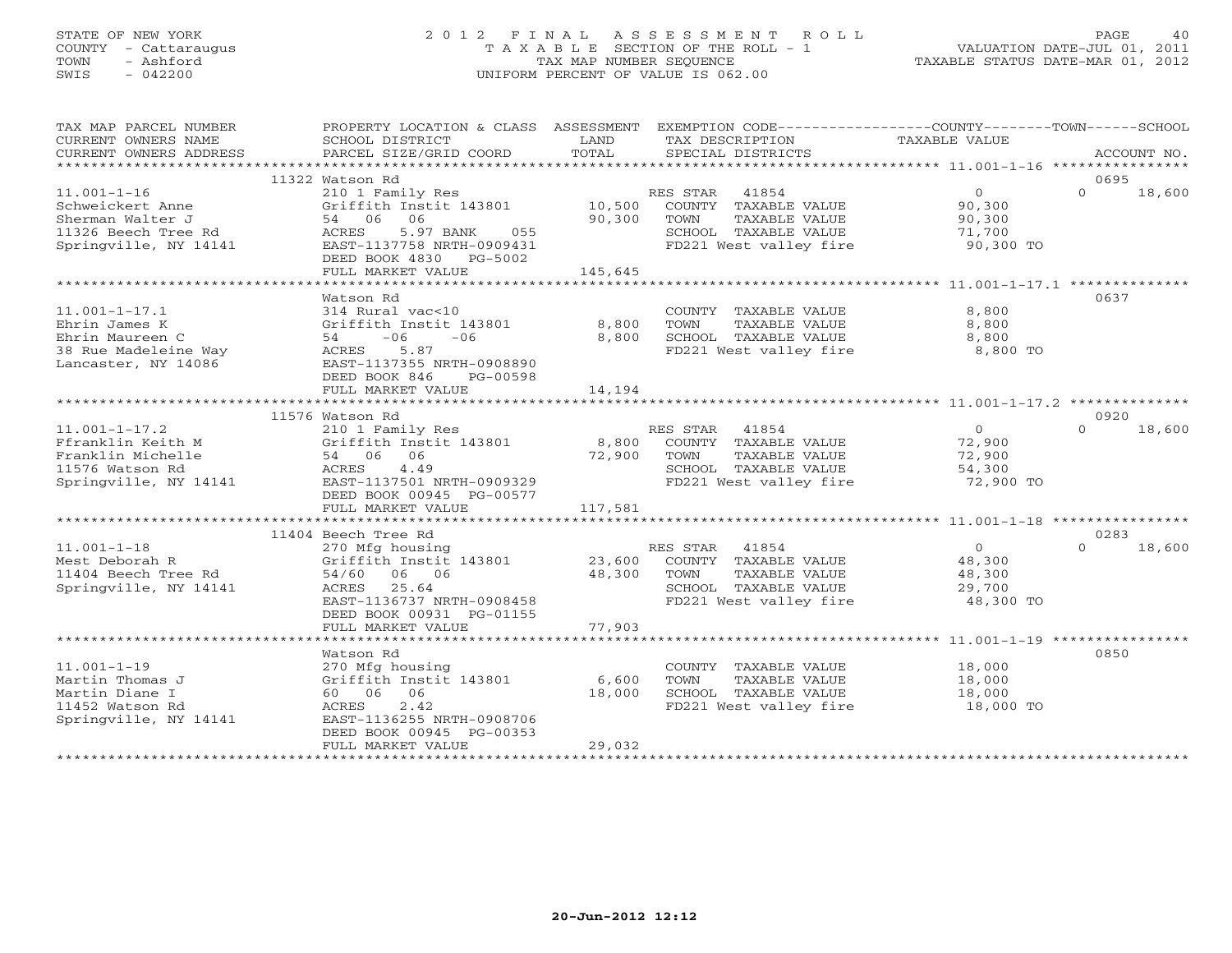# STATE OF NEW YORK 2 0 1 2 F I N A L A S S E S S M E N T R O L L PAGE 41 COUNTY - Cattaraugus T A X A B L E SECTION OF THE ROLL - 1 VALUATION DATE-JUL 01, 2011 TOWN - Ashford TAX MAP NUMBER SEQUENCE TAXABLE STATUS DATE-MAR 01, 2012 SWIS - 042200 UNIFORM PERCENT OF VALUE IS 062.00UNIFORM PERCENT OF VALUE IS 062.00

| TAX MAP PARCEL NUMBER<br>CURRENT OWNERS NAME<br>- CURRENT OWNERS ADDRESS PARCEL SIZE/GRID COORD TOTAL SPECIAL DISTRICTS ACCOUNT NO.<br>- EXAMPLE SIZE/GRID COORD TOTAL SPECIAL DISTRICTS ACCOUNT NO ACCOUNT NO ACCOUNT NO ARCEL SIZE/GRID COORD TOTAL            | PROPERTY LOCATION & CLASS ASSESSMENT EXEMPTION CODE----------------COUNTY-------TOWN------SCHOOL<br>SCHOOL DISTRICT                                                                             | LAND              | TAX DESCRIPTION                                                                                                                                 | TAXABLE VALUE                                                 |                                     |                                    |
|------------------------------------------------------------------------------------------------------------------------------------------------------------------------------------------------------------------------------------------------------------------|-------------------------------------------------------------------------------------------------------------------------------------------------------------------------------------------------|-------------------|-------------------------------------------------------------------------------------------------------------------------------------------------|---------------------------------------------------------------|-------------------------------------|------------------------------------|
|                                                                                                                                                                                                                                                                  |                                                                                                                                                                                                 |                   |                                                                                                                                                 |                                                               |                                     |                                    |
| $11.001 - 1 - 20$<br>11.001-1-20<br>Martin Thomas J<br>Martin Diane I<br>11452 Watson Rd<br>Springville, NY 14141<br>ERST-1136068 NRTH-0908513<br>DEED BOOK 00945<br>PEED BOOK 00945<br>PEED BOOK 00945<br>PEED BOOK 00945<br>PEED BOOK 00945<br>PEED BOOK 00945 | 11452 Watson Rd<br>270 Mfg housing<br>Griffith Instit 143801 3,000<br>FULL MARKET VALUE                                                                                                         | 33,000<br>53,226  | RES STAR 41854<br>SCHOOL TAXABLE VALUE<br>FD221 West valley fire 33,000 TO                                                                      |                                                               | 0492<br>$\Omega$                    | 18,600                             |
|                                                                                                                                                                                                                                                                  | 11379 Beech Tree Rd                                                                                                                                                                             |                   |                                                                                                                                                 |                                                               | 0281                                |                                    |
| $11.001 - 1 - 21$                                                                                                                                                                                                                                                | Beech Tree Ru<br>210 1 Family Res<br>Griffith Instit 143801 7,100 AGED S<br>60 06 06 6 46,600 SR STAR<br>DEED BOOK 00931 PG-01155<br>FULL MARKET VALUE 75,161 FD221 West valley fire 46,600 TO  |                   | WVET C/T 41121<br>41804<br>41834<br>COUNTY TAXABLE VALUE<br>TOWN     TAXABLE VALUE                                                              | 6,990<br>$\overline{0}$<br>$\overline{0}$<br>39,610<br>39,610 | 6,990<br>$\overline{0}$<br>$\Omega$ | $\overline{0}$<br>23,300<br>23,300 |
|                                                                                                                                                                                                                                                                  | 11331 Beech Tree Rd 75 PCT OF VALUE USED FOR EXEMPTION PURPOSES                                                                                                                                 |                   |                                                                                                                                                 |                                                               | 0587                                |                                    |
| 11.001-1-22.1<br>Place Betty L<br>Place Richard C Tr<br>Tier William H1<br>Holland, NY 14080                                                                                                                                                                     | 240 Rural res<br>Griffith Instit 143801 32,400 COUNTY TAXABLE VALUE<br>54/60<br>06 06<br>ACRES 40.10<br>EAST-1137045 NRTH-0907051<br>DEED BOOK 3584 PG-3001<br>FULL MARKET VALUE                | 64,700<br>104,355 | TAXABLE VALUE<br>TOWN<br>SCHOOL TAXABLE VALUE<br>FD221 West valley fire 64,700 TO                                                               | 12,131<br>52,569<br>52,569<br>64,700                          | 12,131                              | $\Omega$                           |
|                                                                                                                                                                                                                                                                  |                                                                                                                                                                                                 |                   |                                                                                                                                                 |                                                               |                                     |                                    |
| $11.001 - 1 - 22.2$<br>Place Joseph E<br>Place Joseph L<br>11349 Beech Tree Rd<br>11349 Beech Tree Rd<br>Springville, NY 14141                                                                                                                                   | 11349 Beech Tree Rd<br>270 Mfg housing<br>Griffith Instit 143801 5,800<br>54/60 06 06<br>ACRES<br>1.80<br>ACRES 1.80<br>EAST-1137138 NRTH-0907860<br>DEED BOOK 1015 PG-239<br>FULL MARKET VALUE | 37,700<br>60,806  | ES STAR 41854 (0)<br>COUNTY TAXABLE VALUE (37,700)<br>RES STAR 41854<br>TOWN<br>TAXABLE VALUE<br>SCHOOL TAXABLE VALUE<br>FD221 West valley fire | 37,700<br>19,100<br>37,700 TO                                 | 1543<br>$\Omega$                    | 18,600                             |
|                                                                                                                                                                                                                                                                  | 11350 Beech Tree Rd                                                                                                                                                                             |                   |                                                                                                                                                 |                                                               | 1559                                |                                    |
| 11.001-1-22.3 210 1 Family Res<br>Place Jr Joseph E. Griffith Instit 143801 5,500<br>11350 Beech Tree Rd 54-6-6 74,800<br>Springville, NY 14141 ACRES 1.60                                                                                                       | ACKES 1.00<br>EAST-1137311 NRTH-0908007<br>DEED BOOK 9340 PG-8001<br>FULL MARKET VALUE                                                                                                          | 120,645           | RES STAR 41854<br>SS STAR THUSE<br>COUNTY TAXABLE VALUE 74,800<br>TOWN TAXARLE VALUE 74,800<br>SCHOOL TAXABLE VALUE<br>FD221 West valley fire   | $\overline{0}$<br>56,200<br>74,800 TO                         | $\Omega$                            | 18,600                             |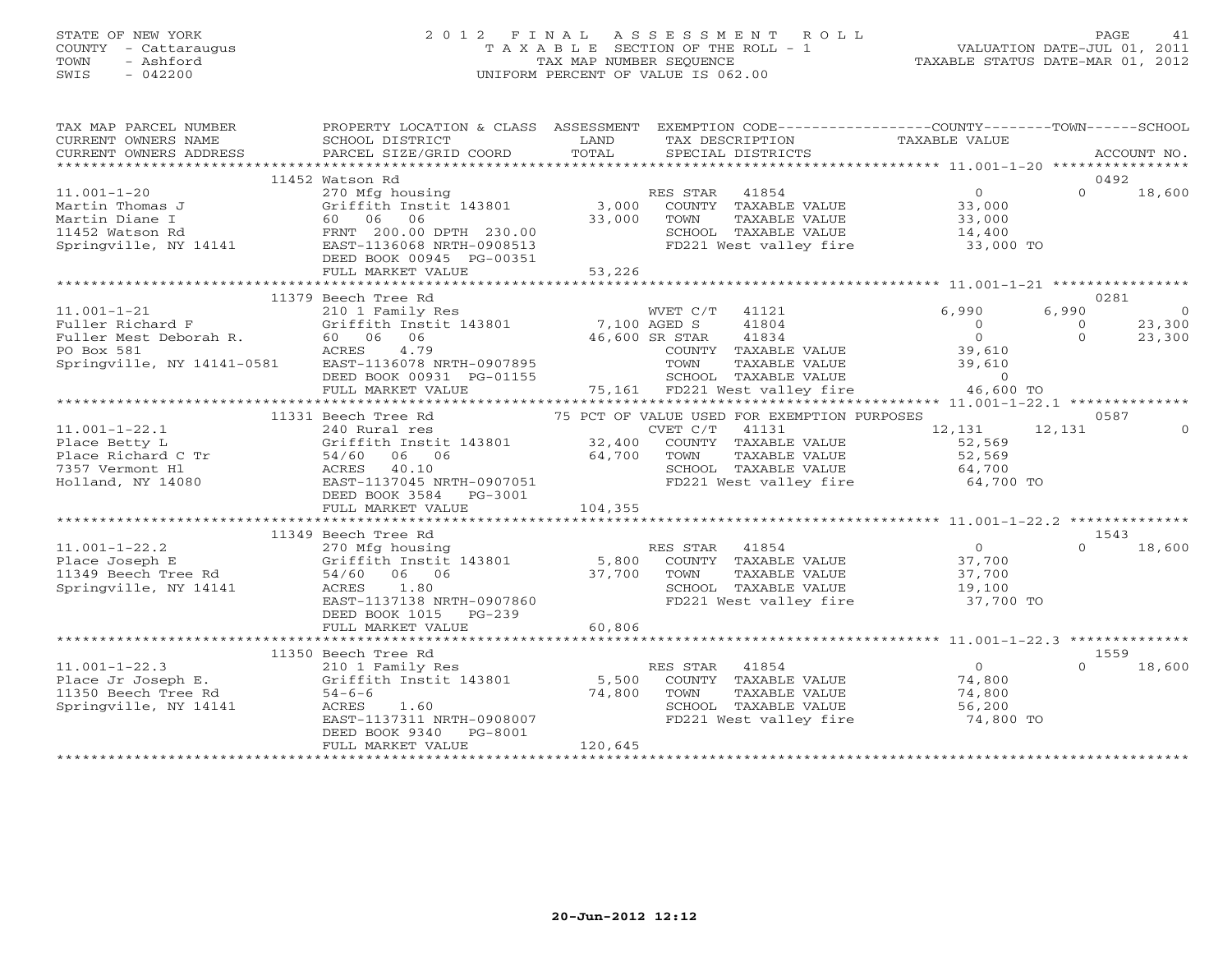# STATE OF NEW YORK 2 0 1 2 F I N A L A S S E S S M E N T R O L L PAGE 42 COUNTY - Cattaraugus T A X A B L E SECTION OF THE ROLL - 1 VALUATION DATE-JUL 01, 2011 TOWN - Ashford TAX MAP NUMBER SEQUENCE TAXABLE STATUS DATE-MAR 01, 2012 SWIS - 042200 UNIFORM PERCENT OF VALUE IS 062.00UNIFORM PERCENT OF VALUE IS 062.00

| TAX MAP PARCEL NUMBER      | PROPERTY LOCATION & CLASS ASSESSMENT EXEMPTION CODE---------------COUNTY-------TOWN------SCHOOL |             |                                  |                |          |                |
|----------------------------|-------------------------------------------------------------------------------------------------|-------------|----------------------------------|----------------|----------|----------------|
| CURRENT OWNERS NAME        | SCHOOL DISTRICT                                                                                 | LAND        | TAX DESCRIPTION                  | TAXABLE VALUE  |          |                |
| CURRENT OWNERS ADDRESS     | PARCEL SIZE/GRID COORD                                                                          | TOTAL       | SPECIAL DISTRICTS                |                |          | ACCOUNT NO.    |
| ***********************    |                                                                                                 |             |                                  |                |          |                |
|                            | Beech Tree Rd                                                                                   |             |                                  |                |          | 0692           |
| $11.001 - 1 - 23$          | 312 Vac w/imprv                                                                                 |             | COUNTY TAXABLE VALUE             | 2,700          |          |                |
| Hayden Devon               | Griffith Instit 143801                                                                          | 1,700       | TAXABLE VALUE<br>TOWN            | 2,700          |          |                |
| 291 N Central Ave          | 54 06 06                                                                                        | 2,700       | SCHOOL TAXABLE VALUE             | 2,700          |          |                |
| Springville, NY 14141      | NRF                                                                                             |             | FD221 West valley fire           | 2,700 TO       |          |                |
|                            | FRNT 350.00 DPTH 134.00                                                                         |             |                                  |                |          |                |
|                            | EAST-1137532 NRTH-0908072                                                                       |             |                                  |                |          |                |
|                            | DEED BOOK 14285 PG-6003                                                                         |             |                                  |                |          |                |
|                            | FULL MARKET VALUE                                                                               | 4,355       |                                  |                |          |                |
|                            |                                                                                                 |             |                                  |                |          |                |
|                            | 11301 Beech Tree Rd                                                                             |             |                                  |                |          | 1265           |
| $11.001 - 1 - 24.1$        | 240 Rural res                                                                                   |             | $CVET C/T$ 41131                 | 12,400         | 12,400   | $\circ$        |
| Schweickert Theodore M     | Griffith Instit 143801                                                                          |             | 22,200 DVET C/T 41141            | 24,800         | 24,800   | $\overline{0}$ |
| Schweickert Jeanne         | 53/54 06 06                                                                                     |             | 41834<br>90,100 SR STAR          | $\overline{0}$ | $\Omega$ | 38,560         |
| 11301 Beech Tree Rd        | INC. 11.001-1-29                                                                                |             | COUNTY TAXABLE VALUE             | 52,900         |          |                |
| Springville, NY 14141      | ACRES 18.05                                                                                     |             | TAXABLE VALUE<br>TOWN            | 52,900         |          |                |
|                            | EAST-1138355 NRTH-0907059                                                                       |             | SCHOOL TAXABLE VALUE             | 51,540         |          |                |
|                            | DEED BOOK 778<br>PG-00233                                                                       |             | FD221 West valley fire 90,100 TO |                |          |                |
|                            | FULL MARKET VALUE                                                                               | 145,323     |                                  |                |          |                |
|                            |                                                                                                 |             |                                  |                |          |                |
|                            | 11318 Beech Tree Rd                                                                             |             |                                  |                |          | 1491           |
| $11.001 - 1 - 24.2$        | 240 Rural res                                                                                   |             | RES STAR 41854                   | $\Omega$       | $\Omega$ | 18,600         |
| Lacrego Darren A           | Griffith Instit 143801                                                                          |             | 28,700 COUNTY TAXABLE VALUE      | 87,600         |          |                |
| Lacrego Tracy              | 54 06 06                                                                                        | 87,600 TOWN | TAXABLE VALUE                    | 87,600         |          |                |
| 11318 Beech Tree Rd        | ACRES 28.80                                                                                     |             | SCHOOL TAXABLE VALUE             | 69,000         |          |                |
| Springville, NY 14141      | EAST-1138405 NRTH-0908113                                                                       |             | FD221 West valley fire           | 87,600 TO      |          |                |
|                            | DEED BOOK 778<br>PG-00233                                                                       |             |                                  |                |          |                |
|                            | FULL MARKET VALUE                                                                               | 141,290     |                                  |                |          |                |
|                            |                                                                                                 |             |                                  |                |          |                |
|                            | Beech Tree Rd                                                                                   |             |                                  |                |          | 1494           |
| $11.001 - 1 - 24.3$        | 322 Rural vac>10                                                                                |             | COUNTY TAXABLE VALUE             | 12,500         |          |                |
| Schweickert Ann            | Griffith Instit 143801                                                                          | 12,500      | TOWN<br>TAXABLE VALUE            | 12,500         |          |                |
| 11608 Watson Rd            | $54 - 6 - 6$                                                                                    | 12,500      | SCHOOL TAXABLE VALUE             | 12,500         |          |                |
| Springville, NY 14141-9512 | ACRES 10.95                                                                                     |             | FD221 West valley fire           | 12,500 TO      |          |                |
|                            | EAST-1137813 NRTH-0908111                                                                       |             |                                  |                |          |                |
|                            | DEED BOOK 990 PG-1050                                                                           |             |                                  |                |          |                |
|                            | FULL MARKET VALUE                                                                               | 20,161      |                                  |                |          |                |
|                            |                                                                                                 |             |                                  |                |          |                |
|                            | Beech Tree Rd                                                                                   |             |                                  |                |          | 1495           |
| $11.001 - 1 - 24.4$        | 322 Rural vac>10                                                                                |             | COUNTY TAXABLE VALUE             | 19,300         |          |                |
| Hall Gerald W              | Griffith Instit 143801                                                                          | 19,300      | TAXABLE VALUE<br>TOWN            | 19,300         |          |                |
| Hall Sarah M               | $53 - 54 - 6 - 6$                                                                               | 19,300      | SCHOOL TAXABLE VALUE             | 19,300         |          |                |
| 5109 W Shorewood Dr        | ACRES 32.50                                                                                     |             | FD221 West valley fire           | 19,300 TO      |          |                |
| Dunkirk, NY 14048          | EAST-1137867 NRTH-0905971                                                                       |             |                                  |                |          |                |
|                            | DEED BOOK 990<br>PG-1048                                                                        |             |                                  |                |          |                |
|                            | FULL MARKET VALUE                                                                               | 31,129      |                                  |                |          |                |
|                            |                                                                                                 |             |                                  |                |          |                |
|                            |                                                                                                 |             |                                  |                |          |                |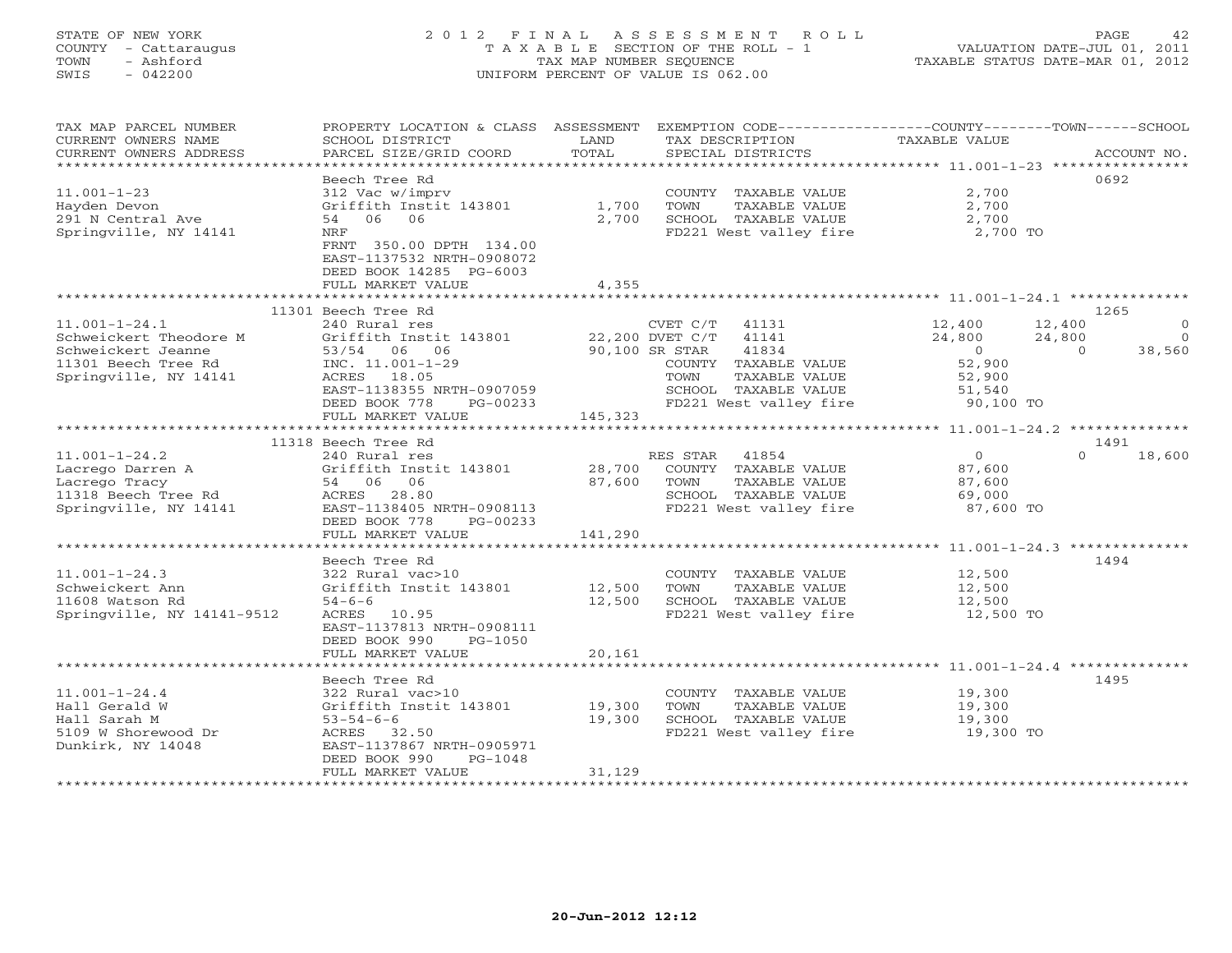#### STATE OF NEW YORK 2 0 1 2 F I N A L A S S E S S M E N T R O L L PAGE 43COUNTY - Cattaraugus T A X A B L E SECTION OF THE ROLL - 1 VALUATION DATE-JUL 01, 2011 TOWN - Ashford **TAX MAP NUMBER SEQUENCE** TAX TAXABLE STATUS DATE-MAR 01, 2012<br>TRIS - 042200 SWIS - 042200 UNIFORM PERCENT OF VALUE IS 062.00

| 240 Rural res<br>Griffith Instit 143801<br>$54 - 6 - 6$<br>West Valley, NY 14171-9757<br>ACRES<br>055<br>30.75 BANK<br>EAST-1136955 NRTH-0905423<br>DEED BOOK 990<br>PG-1046<br>FULL MARKET VALUE | 116,800<br>188,387                                                                    | 41854<br>COUNTY TAXABLE VALUE<br>TOWN<br>TAXABLE VALUE<br>SCHOOL TAXABLE VALUE                                                                                                               | $\Omega$<br>116,800<br>116,800<br>98,200<br>116,800 TO                                                                                                                      | 1496<br>$\Omega$<br>18,600                                                                                                                                                                                                                                                                                                                                                                                                                                                            |
|---------------------------------------------------------------------------------------------------------------------------------------------------------------------------------------------------|---------------------------------------------------------------------------------------|----------------------------------------------------------------------------------------------------------------------------------------------------------------------------------------------|-----------------------------------------------------------------------------------------------------------------------------------------------------------------------------|---------------------------------------------------------------------------------------------------------------------------------------------------------------------------------------------------------------------------------------------------------------------------------------------------------------------------------------------------------------------------------------------------------------------------------------------------------------------------------------|
|                                                                                                                                                                                                   |                                                                                       |                                                                                                                                                                                              |                                                                                                                                                                             |                                                                                                                                                                                                                                                                                                                                                                                                                                                                                       |
| 11256 Beech Tree Rd                                                                                                                                                                               | 81,400<br>130,000<br>209,677                                                          | COUNTY TAXABLE VALUE<br>TOWN<br>TAXABLE VALUE                                                                                                                                                | 130,000<br>130,000<br>130,000                                                                                                                                               | 0237                                                                                                                                                                                                                                                                                                                                                                                                                                                                                  |
|                                                                                                                                                                                                   |                                                                                       |                                                                                                                                                                                              |                                                                                                                                                                             |                                                                                                                                                                                                                                                                                                                                                                                                                                                                                       |
|                                                                                                                                                                                                   |                                                                                       |                                                                                                                                                                                              |                                                                                                                                                                             | 0027                                                                                                                                                                                                                                                                                                                                                                                                                                                                                  |
| 54 06 06<br>2.49<br>ACRES<br>EAST-1139058 NRTH-0906561                                                                                                                                            | 57,800                                                                                | TOWN                                                                                                                                                                                         | 57,800<br>57,800<br>39,200                                                                                                                                                  | $\Omega$<br>18,600                                                                                                                                                                                                                                                                                                                                                                                                                                                                    |
|                                                                                                                                                                                                   |                                                                                       |                                                                                                                                                                                              |                                                                                                                                                                             |                                                                                                                                                                                                                                                                                                                                                                                                                                                                                       |
|                                                                                                                                                                                                   |                                                                                       |                                                                                                                                                                                              |                                                                                                                                                                             |                                                                                                                                                                                                                                                                                                                                                                                                                                                                                       |
| 5580 Cole Rd<br>210 1 Family Res<br>53 06 06<br>3.55<br>ACRES<br>EAST-0491862 NRTH-0905278<br>DEED BOOK 1921<br>PG-7001                                                                           | 81,700                                                                                | 41834<br>TAXABLE VALUE<br>TOWN<br>SCHOOL TAXABLE VALUE                                                                                                                                       | $\overline{0}$<br>81,700<br>81,700<br>43,140<br>81,700 TO                                                                                                                   | 0151<br>$\Omega$<br>38,560                                                                                                                                                                                                                                                                                                                                                                                                                                                            |
| FULL MARKET VALUE                                                                                                                                                                                 | 131,774                                                                               |                                                                                                                                                                                              |                                                                                                                                                                             |                                                                                                                                                                                                                                                                                                                                                                                                                                                                                       |
|                                                                                                                                                                                                   |                                                                                       |                                                                                                                                                                                              |                                                                                                                                                                             |                                                                                                                                                                                                                                                                                                                                                                                                                                                                                       |
| 11220 Beech Tree Rd<br>210 1 Family Res<br>53,6,6<br>DEED BOOK 12415 PG-7002<br>FULL MARKET VALUE                                                                                                 | 111,129                                                                               | 41854<br>TOWN                                                                                                                                                                                | 12,400<br>$\overline{0}$<br>56,500<br>56,500<br>50,300                                                                                                                      | 1509<br>$\overline{0}$<br>18,600<br>$\Omega$                                                                                                                                                                                                                                                                                                                                                                                                                                          |
|                                                                                                                                                                                                   | 5800 Cole Rd<br>11266 Beech Tree Rd<br>DEED BOOK 781<br>PG-01182<br>FULL MARKET VALUE | st Griftic<br>47/54 06 06<br>ACRES 167.00<br>EAST-1140058 NRTH-0907804<br>DEED BOOK 966 PG-848<br>93,226<br>Griffith Instit 143801 5,000<br>ACRES 4.30 BANK 017<br>EAST-1139582 NRTH-0905785 | RES STAR<br>15,200<br>210 1 Family Res<br>Griffith Instit 143801 6,600<br>RES STAR<br>41854<br>SR STAR<br>CVET C/T 41131<br>Griffith Instit 143801 7,900 RES STAR<br>68,900 | PROPERTY LOCATION & CLASS ASSESSMENT EXEMPTION CODE---------------COUNTY-------TOWN------SCHOOL<br>FD221 West valley fire<br>SCHOOL TAXABLE VALUE<br>FD221 West valley fire 130,000 TO<br>$\overline{O}$<br>COUNTY TAXABLE VALUE<br>TAXABLE VALUE<br>SCHOOL TAXABLE VALUE 39,200<br>FD221 West valley fire 57,800 TO<br>COUNTY TAXABLE VALUE<br>FD221 West valley fire<br>12,400<br>COUNTY TAXABLE VALUE<br>TAXABLE VALUE<br>SCHOOL TAXABLE VALUE<br>FD221 West valley fire 68,900 TO |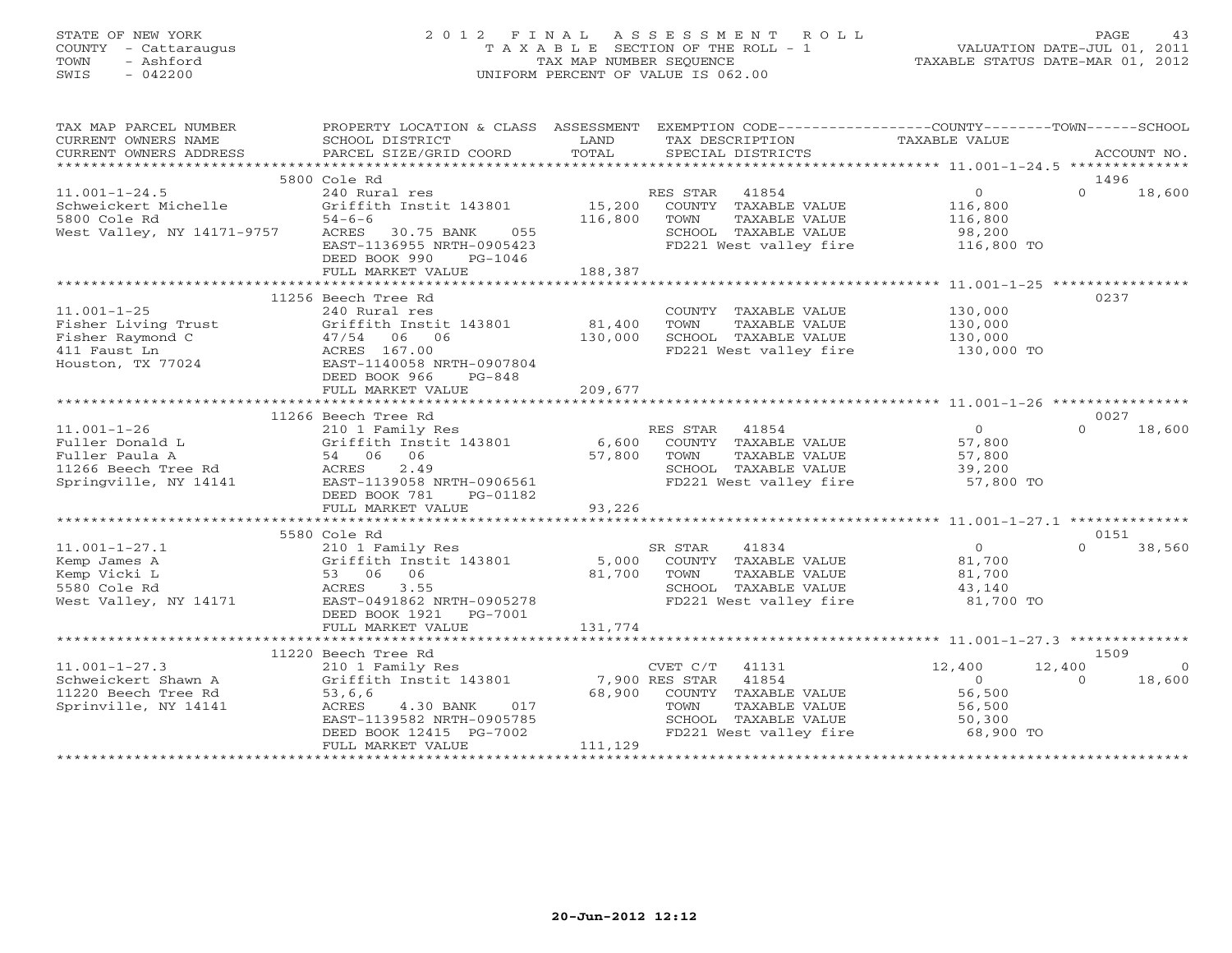# STATE OF NEW YORK 2 0 1 2 F I N A L A S S E S S M E N T R O L L PAGE 44 COUNTY - Cattaraugus T A X A B L E SECTION OF THE ROLL - 1 VALUATION DATE-JUL 01, 2011 TOWN - Ashford TAX MAP NUMBER SEQUENCE TAXABLE STATUS DATE-MAR 01, 2012 SWIS - 042200 UNIFORM PERCENT OF VALUE IS 062.00UNIFORM PERCENT OF VALUE IS 062.00

| TAX MAP PARCEL NUMBER<br>CURRENT OWNERS NAME<br>CURRENT OWNERS ADDRESS                                                                     | PROPERTY LOCATION & CLASS ASSESSMENT<br>SCHOOL DISTRICT<br>PARCEL SIZE/GRID COORD                                                                                                                                | LAND<br>TOTAL              | TAX DESCRIPTION<br>SPECIAL DISTRICTS                                                            | EXEMPTION CODE-----------------COUNTY-------TOWN------SCHOOL<br><b>TAXABLE VALUE</b><br>ACCOUNT NO. |
|--------------------------------------------------------------------------------------------------------------------------------------------|------------------------------------------------------------------------------------------------------------------------------------------------------------------------------------------------------------------|----------------------------|-------------------------------------------------------------------------------------------------|-----------------------------------------------------------------------------------------------------|
| $11.001 - 1 - 27.5$<br>Voniderstein Jennifer L<br>10931 Route 240<br>West Valley, NY 14171                                                 | Beech Tree Rd<br>314 Rural vac<10<br>Griffith Instit 143801<br>ACRES<br>3.50<br>EAST-1140277 NRTH-0905883<br>DEED BOOK 999<br>$PG-145$<br>FULL MARKET VALUE                                                      | 7,000<br>7,000<br>11,290   | COUNTY TAXABLE VALUE<br>TOWN<br>TAXABLE VALUE<br>SCHOOL TAXABLE VALUE<br>FD221 West valley fire | 1528<br>7,000<br>7,000<br>7,000<br>7,000 TO                                                         |
|                                                                                                                                            | Beech Tree Rd                                                                                                                                                                                                    |                            |                                                                                                 | 1684                                                                                                |
| $11.001 - 1 - 27.6$<br>Derby Ian R.G.<br>119 Holiview Rd<br>PO Box 1705<br>Ellicottville, NY 14731                                         | 322 Rural vac>10<br>Griffith Instit 143801<br>53.6.6<br>ACRES 11.95<br>EAST-1139893 NRTH-0905445<br>DEED BOOK 15342 PG-3003                                                                                      | 14,800<br>14,800           | COUNTY TAXABLE VALUE<br>TOWN<br>TAXABLE VALUE<br>SCHOOL TAXABLE VALUE<br>FD221 West valley fire | 14,800<br>14,800<br>14,800<br>14,800 TO                                                             |
|                                                                                                                                            | FULL MARKET VALUE                                                                                                                                                                                                | 23,871                     |                                                                                                 |                                                                                                     |
|                                                                                                                                            | 5664 Cole Rd                                                                                                                                                                                                     |                            |                                                                                                 | 0280                                                                                                |
| $11.001 - 1 - 28$<br>Derby Ian R<br>The Woods At Holimont<br>119 Holiview Rd<br>PO Box 1705<br>Ellicottville, NY 14731-1705 DEED BOOK 8821 | 312 Vac w/imprv<br>Griffith Instit 143801<br>53/54<br>06 06<br>ACRES<br>46.84<br>EAST-1138839 NRTH-0905606<br>PG-9001<br>FULL MARKET VALUE                                                                       | 37,000<br>42,000<br>67,742 | COUNTY TAXABLE VALUE<br>TOWN<br>TAXABLE VALUE<br>SCHOOL TAXABLE VALUE<br>FD221 West valley fire | 42,000<br>42,000<br>42,000<br>42,000 TO                                                             |
|                                                                                                                                            | 11276 Nys Rte 240                                                                                                                                                                                                |                            |                                                                                                 | 0157                                                                                                |
| $11.001 - 1 - 30.1$<br>Degrange Carolyn<br>Degrange Lawrence A<br>PO Box 1766<br>Zephyrhills, FL 33539                                     | 240 Rural res<br>Griffith Instit 143801<br>60 06 06<br>ACRES 21.32<br>EAST-1135583 NRTH-0906116<br>DEED BOOK 682<br>PG-00237<br>FULL MARKET VALUE                                                                | 7,900<br>72,300<br>116,613 | COUNTY TAXABLE VALUE<br>TOWN<br>TAXABLE VALUE<br>SCHOOL TAXABLE VALUE<br>FD221 West valley fire | 72,300<br>72,300<br>72,300<br>72,300 TO                                                             |
|                                                                                                                                            |                                                                                                                                                                                                                  |                            |                                                                                                 |                                                                                                     |
| $11.001 - 1 - 30.2$<br>Farms Select Tree<br>6731 Chestnut Ridge Rd<br>Orchard Park, NY 14127                                               | 11218 Nys Rte 240<br>410 Living accom<br>Griffith Instit 143801<br>60 06<br>06<br>NRF<br>ACRES<br>5.37<br>EAST-0484730 NRTH-0905940<br>DEED BOOK 9497<br>PG-9005<br>FULL MARKET VALUE<br>*********************** | 10,300<br>45,500<br>73,387 | Labor Camp 42130<br>COUNTY TAXABLE VALUE<br>TOWN<br>TAXABLE VALUE<br>SCHOOL TAXABLE VALUE       | 1174<br>45,500<br>45,500<br>45,500<br>$\circ$<br>$\circ$<br>$\Omega$                                |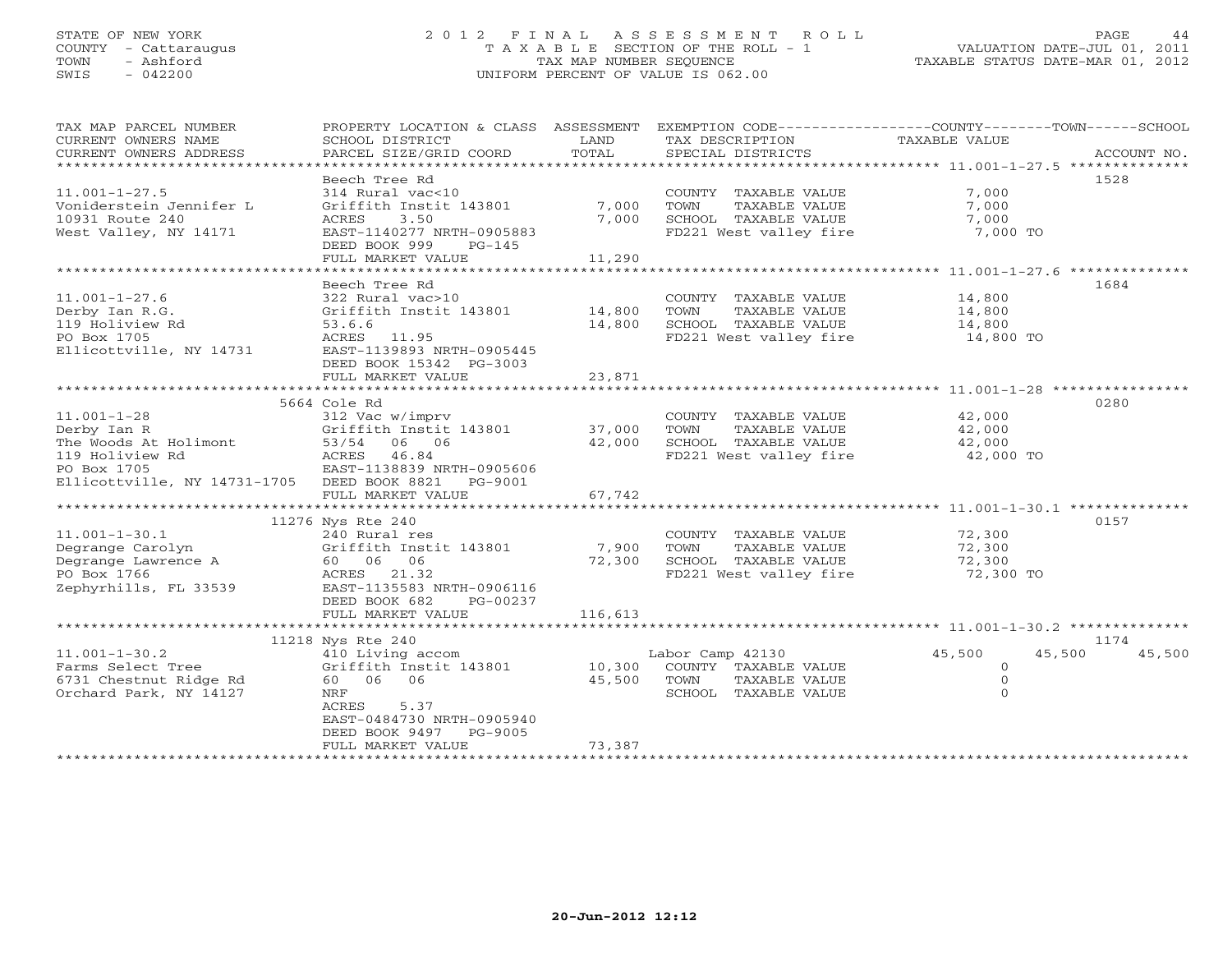# STATE OF NEW YORK 2 0 1 2 F I N A L A S S E S S M E N T R O L L PAGE 45 COUNTY - Cattaraugus T A X A B L E SECTION OF THE ROLL - 1 VALUATION DATE-JUL 01, 2011 TOWN - Ashford TAX MAP NUMBER SEQUENCE TAXABLE STATUS DATE-MAR 01, 2012 SWIS - 042200 UNIFORM PERCENT OF VALUE IS 062.00UNIFORM PERCENT OF VALUE IS 062.00

| TAX MAP PARCEL NUMBER                                                                                                                                           |                                                      |               | PROPERTY LOCATION & CLASS ASSESSMENT EXEMPTION CODE----------------COUNTY-------TOWN------SCHOOL | TAXABLE VALUE      |                    |
|-----------------------------------------------------------------------------------------------------------------------------------------------------------------|------------------------------------------------------|---------------|--------------------------------------------------------------------------------------------------|--------------------|--------------------|
| CURRENT OWNERS NAME<br>CURRENT OWNERS ADDRESS                                                                                                                   | SCHOOL DISTRICT<br>PARCEL SIZE/GRID COORD            | LAND<br>TOTAL | TAX DESCRIPTION<br>SPECIAL DISTRICTS                                                             |                    | ACCOUNT NO.        |
|                                                                                                                                                                 |                                                      |               |                                                                                                  |                    |                    |
|                                                                                                                                                                 | 11278 Nys Rte 240                                    |               |                                                                                                  |                    | 1377               |
| $11.001 - 1 - 30.3$                                                                                                                                             | 240 Rural res                                        |               | RES STAR 41854                                                                                   | $\overline{0}$     | 18,600<br>$\Omega$ |
| Haddad Gregory                                                                                                                                                  | Griffith Instit 143801                               | 46,200        | COUNTY TAXABLE VALUE                                                                             | 123,900            |                    |
| PO Box 577<br>Springville, NY 14141-0577 ACRES 74.64 BANK                                                                                                       | 06<br>60 06<br>065                                   | 123,900       | TOWN<br>TAXABLE VALUE<br>SCHOOL TAXABLE VALUE                                                    | 123,900<br>105,300 |                    |
|                                                                                                                                                                 | EAST-1134498 NRTH-0906573                            |               | FD221 West valley fire                                                                           | 123,900 TO         |                    |
|                                                                                                                                                                 | DEED BOOK 965<br>$PG-821$                            |               |                                                                                                  |                    |                    |
|                                                                                                                                                                 | FULL MARKET VALUE                                    | 199,839       |                                                                                                  |                    |                    |
|                                                                                                                                                                 |                                                      |               |                                                                                                  |                    |                    |
|                                                                                                                                                                 | 11210 Nys Rte 240                                    |               |                                                                                                  |                    | 0763               |
| $11.001 - 1 - 31.1$                                                                                                                                             | 312 Vac w/imprv                                      |               | COUNTY TAXABLE VALUE 19,300                                                                      |                    |                    |
|                                                                                                                                                                 | Griffith Instit 143801 16,400                        |               | TOWN<br>TAXABLE VALUE                                                                            | 19,300<br>19,300   |                    |
|                                                                                                                                                                 |                                                      | 19,300        | SCHOOL TAXABLE VALUE                                                                             |                    |                    |
| Ziecker Ronald J (Griffith Instit 143801)<br>Ziecker Marlene M (60 -06 -06<br>89 S Vaughn St (ACRES 50.95)<br>Springville, NY 14141 (EAST-1134681 NRTH-0905551) |                                                      |               | FD221 West valley fire 19,300 TO                                                                 |                    |                    |
|                                                                                                                                                                 | DEED BOOK 827<br>PG-00256                            |               |                                                                                                  |                    |                    |
|                                                                                                                                                                 | FULL MARKET VALUE                                    | 31,129        |                                                                                                  |                    |                    |
|                                                                                                                                                                 |                                                      |               |                                                                                                  |                    |                    |
|                                                                                                                                                                 | 11222 Nys Rte 240                                    |               |                                                                                                  |                    | 1133               |
| $11.001 - 1 - 31.2$                                                                                                                                             | 210 1 Family Res                                     |               | RES STAR<br>41854                                                                                | $\overline{0}$     | $\Omega$<br>18,600 |
| Steff Lawrence A                                                                                                                                                | Griffith Instit 143801                               | 6,400         | COUNTY TAXABLE VALUE                                                                             | 59,800             |                    |
| Steff Cherie A                                                                                                                                                  | 60 06 06                                             | 59,800        | TAXABLE VALUE<br>TOWN                                                                            | 59,800             |                    |
| 11222 Rte 240<br>West Valley, NY 14171                                                                                                                          | FRNT 174.00 DPTH 225.00<br>EAST-1132913 NRTH-0905347 |               | SCHOOL TAXABLE VALUE<br>FD221 West valley fire 59,800 TO                                         | 41,200             |                    |
|                                                                                                                                                                 | DEED BOOK 831<br>PG-00849                            |               |                                                                                                  |                    |                    |
|                                                                                                                                                                 | FULL MARKET VALUE                                    | 96,452        |                                                                                                  |                    |                    |
|                                                                                                                                                                 |                                                      |               |                                                                                                  |                    |                    |
|                                                                                                                                                                 | 11200 Nys Rte 240                                    |               |                                                                                                  |                    | 1326               |
| $11.001 - 1 - 31.3$                                                                                                                                             | 240 Rural res                                        |               | RES STAR 41854                                                                                   | $\overline{0}$     | $\Omega$<br>18,600 |
| Heidelberger Joint Rev Tr Griffith Instit 143801                                                                                                                |                                                      | 29,400        | COUNTY TAXABLE VALUE                                                                             | 215,400            |                    |
| Heidelberger Edwin                                                                                                                                              | 60 06 06                                             | 215,400       | TOWN<br>TAXABLE VALUE                                                                            | 215,400            |                    |
| 11200 Rte 240                                                                                                                                                   | ACRES 48.10                                          |               | SCHOOL TAXABLE VALUE                                                                             | 196,800            |                    |
| West Valley, NY 14171                                                                                                                                           | EAST-1134612 NRTH-0904959                            |               | FD221 West valley fire                                                                           | 215,400 TO         |                    |
|                                                                                                                                                                 | DEED BOOK 13022 PG-9001<br>FULL MARKET VALUE         | 347,419       |                                                                                                  |                    |                    |
|                                                                                                                                                                 |                                                      |               |                                                                                                  |                    |                    |
|                                                                                                                                                                 | 11101 Nys Rte 214                                    |               |                                                                                                  |                    | 0635               |
| $11.001 - 1 - 33.1$                                                                                                                                             | 240 Rural res                                        |               | RES STAR 41854                                                                                   | $\overline{0}$     | $\Omega$<br>18,600 |
|                                                                                                                                                                 | Griffith Instit 143801                               | 21,200        | COUNTY TAXABLE VALUE                                                                             | 147,200            |                    |
| ri.ou-1-999.r<br>Kujawa Joseph F<br>Kujawa Kathryn J<br>11101 Nys Rte 240<br>West Valley, NY 14171                                                              | 65 06 06                                             | 147,200       | TOWN<br>TAXABLE VALUE                                                                            | 147,200            |                    |
|                                                                                                                                                                 | ACRES 16.53                                          |               | SCHOOL TAXABLE VALUE                                                                             | 128,600            |                    |
|                                                                                                                                                                 | EAST-1132428 NRTH-0904604                            |               | FD221 West valley fire                                                                           | 147,200 TO         |                    |
|                                                                                                                                                                 | DEED BOOK 1004<br>PG-484<br>FULL MARKET VALUE        | 237,419       |                                                                                                  |                    |                    |
|                                                                                                                                                                 |                                                      |               |                                                                                                  |                    |                    |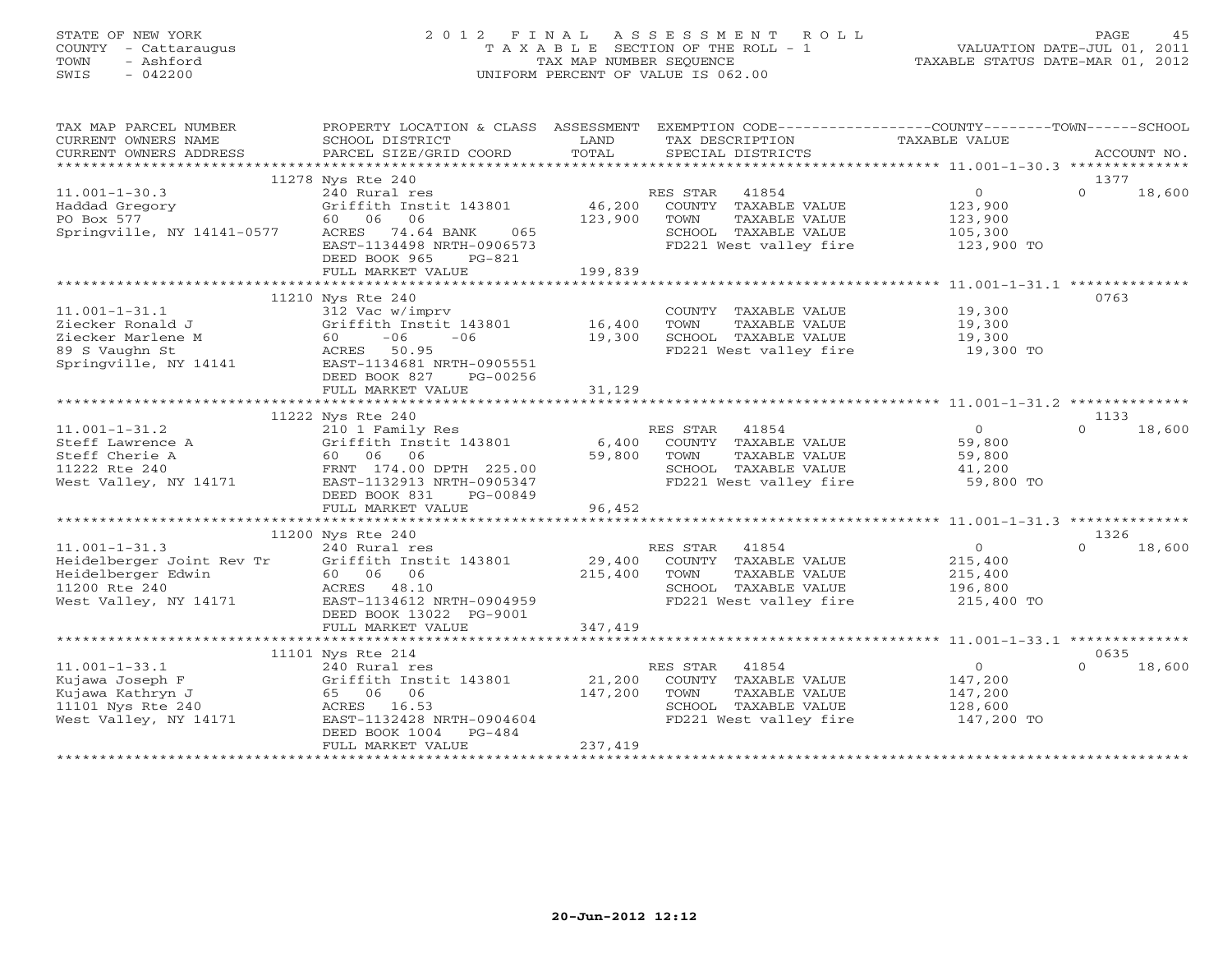# STATE OF NEW YORK 2 0 1 2 F I N A L A S S E S S M E N T R O L L PAGE 46 COUNTY - Cattaraugus T A X A B L E SECTION OF THE ROLL - 1 VALUATION DATE-JUL 01, 2011 TOWN - Ashford TAX MAP NUMBER SEQUENCE TAXABLE STATUS DATE-MAR 01, 2012 SWIS - 042200 UNIFORM PERCENT OF VALUE IS 062.00UNIFORM PERCENT OF VALUE IS 062.00

| TAX MAP PARCEL NUMBER                           | PROPERTY LOCATION & CLASS ASSESSMENT          |                 | EXEMPTION CODE-----------------COUNTY-------TOWN------SCHOOL |                  |                    |
|-------------------------------------------------|-----------------------------------------------|-----------------|--------------------------------------------------------------|------------------|--------------------|
| CURRENT OWNERS NAME                             | SCHOOL DISTRICT                               | LAND            | TAX DESCRIPTION                                              | TAXABLE VALUE    |                    |
| CURRENT OWNERS ADDRESS                          | PARCEL SIZE/GRID COORD                        | TOTAL           | SPECIAL DISTRICTS                                            |                  | ACCOUNT NO.        |
|                                                 |                                               |                 |                                                              |                  |                    |
|                                                 | 6008 Thomas Corners Rd                        |                 |                                                              |                  | 1571               |
| $11.001 - 1 - 33.2$                             | 210 1 Family Res                              |                 | RES STAR<br>41854                                            | $\Omega$         | $\Omega$<br>18,600 |
| McCool Dale                                     | Griffith Instit 143801                        | 5,300           | COUNTY TAXABLE VALUE                                         | 47,800           |                    |
| 6008 Thomas Corners Rd                          | 65 06<br>06                                   | 47,800          | TAXABLE VALUE<br>TOWN                                        | 47,800           |                    |
| West Valley, NY 14171                           | 1.30<br>ACRES                                 |                 | SCHOOL TAXABLE VALUE                                         | 29,200           |                    |
|                                                 | EAST-1132596 NRTH-0903943                     |                 | FD221 West valley fire                                       | 47,800 TO        |                    |
|                                                 | DEED BOOK 1037 PG-4002                        |                 |                                                              |                  |                    |
|                                                 | FULL MARKET VALUE                             | 77,097          |                                                              |                  |                    |
|                                                 |                                               |                 |                                                              |                  |                    |
|                                                 | 6026 Thomas Corners Rd                        |                 |                                                              |                  | 0083               |
| $11.001 - 1 - 34$                               | 210 1 Family Res                              |                 | WVET C/T<br>41121                                            | 7,440            | 7,440<br>$\Omega$  |
| Newkirk David J                                 | Griffith Instit 143801                        | 5,500 RES STAR  | 41854                                                        | $\circ$          | $\Omega$<br>18,600 |
| Newkirk Robin M                                 | 65 06<br>06                                   | 52,500          | COUNTY TAXABLE VALUE                                         | 45,060           |                    |
| 6026 Thomas Corners Rd                          | FRNT 100.00 DPTH 275.00                       |                 | TOWN<br>TAXABLE VALUE                                        | 45,060           |                    |
| West Valley, NY 14171                           | EAST-1132260 NRTH-0903912                     |                 | SCHOOL TAXABLE VALUE                                         | 33,900           |                    |
|                                                 | DEED BOOK 810<br>PG-00734                     |                 | FD221 West valley fire                                       | 52,500 TO        |                    |
|                                                 | FULL MARKET VALUE                             | 84,677          |                                                              |                  |                    |
|                                                 |                                               |                 |                                                              |                  |                    |
|                                                 | 6030 Thomas Corners Rd                        |                 |                                                              |                  | 0082               |
| $11.001 - 1 - 35$                               | 210 1 Family Res                              |                 | COUNTY TAXABLE VALUE                                         | 57,700           |                    |
| Buffum Rodney A                                 | Griffith Instit 143801                        | 5,500<br>57,700 | TAXABLE VALUE<br>TOWN<br>SCHOOL TAXABLE VALUE                | 57,700<br>57,700 |                    |
| Buffum Jeanine L                                | 65 06<br>06                                   |                 |                                                              |                  |                    |
| 6030 Thomas Corners Rd<br>West Valley, NY 14171 | FRNT 100.00 DPTH 275.00<br><b>BANK</b><br>017 |                 | FD221 West valley fire                                       | 57,700 TO        |                    |
|                                                 | EAST-1132160 NRTH-0903906                     |                 |                                                              |                  |                    |
|                                                 | DEED BOOK 00943 PG-00154                      |                 |                                                              |                  |                    |
|                                                 | FULL MARKET VALUE                             | 93,065          |                                                              |                  |                    |
|                                                 |                                               |                 |                                                              |                  |                    |
|                                                 | 5381 Mule Rd                                  |                 |                                                              |                  | 0696               |
| $11.002 - 2 - 1$                                | 240 Rural res                                 |                 | RES STAR<br>41854                                            | $\overline{0}$   | $\Omega$<br>18,600 |
| Schweikert William K                            | Griffith Instit 143801                        | 26,400          | COUNTY TAXABLE VALUE                                         | 106,400          |                    |
| Schweikert Donna C                              | 47 06<br>06                                   | 106,400         | TOWN<br>TAXABLE VALUE                                        | 106,400          |                    |
| 5381 Mule Ave                                   | ACRES 79.27                                   |                 | SCHOOL TAXABLE VALUE                                         | 87,800           |                    |
| Springville, NY 14141                           | EAST-1142230 NRTH-0907125                     |                 | FD221 West valley fire                                       | 106,400 TO       |                    |
|                                                 | DEED BOOK 15638 PG-8002                       |                 |                                                              |                  |                    |
|                                                 | FULL MARKET VALUE                             | 171,613         |                                                              |                  |                    |
|                                                 |                                               |                 |                                                              |                  |                    |
|                                                 | Folts Rd                                      |                 |                                                              |                  | 0535               |
| $11.002 - 2 - 2.1$                              | 105 Vac farmland                              |                 | AG DIST<br>41720                                             | 13,173           | 13,173<br>13,173   |
| Nason Gerald R                                  | West Valley Cen 042204                        | 21,200          | COUNTY TAXABLE VALUE                                         | 8,027            |                    |
| Nason Rosemary                                  | 39 06 06                                      | 21,200          | TOWN<br>TAXABLE VALUE                                        | 8,027            |                    |
| 4871 Creek Rd                                   | ACRES 34.55                                   |                 | SCHOOL TAXABLE VALUE                                         | 8,027            |                    |
| Springville, NY 14141                           | EAST-1147314 NRTH-0905930                     |                 | FD221 West valley fire                                       | 21,200 TO        |                    |
|                                                 | DEED BOOK 1005<br>PG-660                      |                 |                                                              |                  |                    |
| MAY BE SUBJECT TO PAYMENT                       | FULL MARKET VALUE                             | 34,194          |                                                              |                  |                    |
| UNDER AGDIST LAW TIL 2016                       |                                               |                 |                                                              |                  |                    |
|                                                 |                                               |                 |                                                              |                  |                    |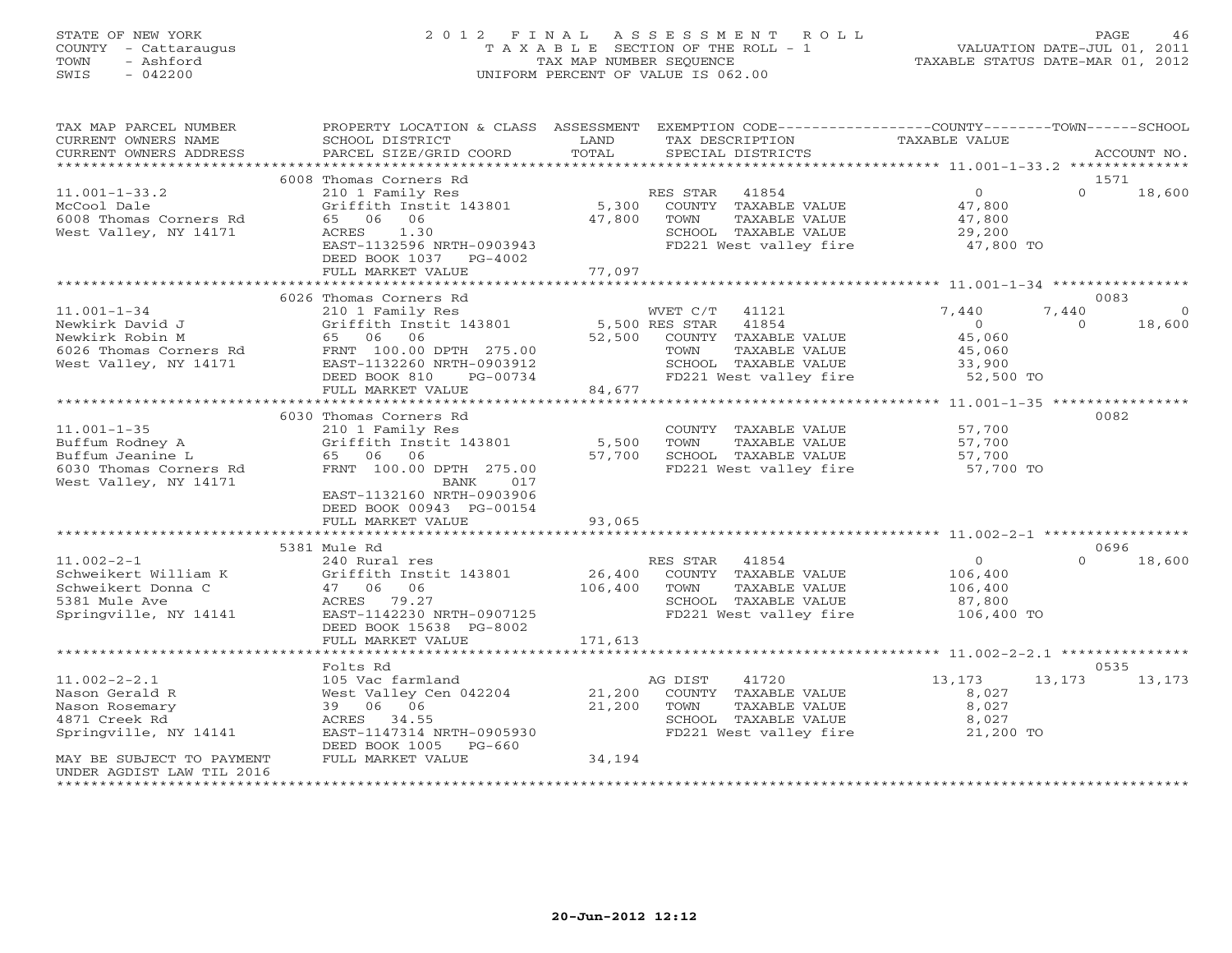# STATE OF NEW YORK 2 0 1 2 F I N A L A S S E S S M E N T R O L L PAGE 47 COUNTY - Cattaraugus T A X A B L E SECTION OF THE ROLL - 1 VALUATION DATE-JUL 01, 2011 TOWN - Ashford TAX MAP NUMBER SEQUENCE TAXABLE STATUS DATE-MAR 01, 2012 SWIS - 042200 UNIFORM PERCENT OF VALUE IS 062.00UNIFORM PERCENT OF VALUE IS 062.00

| TAX MAP PARCEL NUMBER<br>CURRENT OWNERS NAME<br>CURRENT OWNERS ADDRESS                                 | PROPERTY LOCATION & CLASS ASSESSMENT<br>SCHOOL DISTRICT<br>PARCEL SIZE/GRID COORD                                                                                    | LAND<br>TOTAL               | EXEMPTION CODE-----------------COUNTY-------TOWN------SCHOOL<br>TAX DESCRIPTION<br>SPECIAL DISTRICTS                | TAXABLE VALUE                                             | ACCOUNT NO.        |
|--------------------------------------------------------------------------------------------------------|----------------------------------------------------------------------------------------------------------------------------------------------------------------------|-----------------------------|---------------------------------------------------------------------------------------------------------------------|-----------------------------------------------------------|--------------------|
|                                                                                                        | Folts Rd                                                                                                                                                             |                             |                                                                                                                     |                                                           | 1277               |
| $11.002 - 2 - 2.2$<br>Leggio Mark A<br>293 Cindy Dr<br>Williamsville, NY 14221                         | 260 Seasonal res<br>West Valley Cen 042204<br>39/ 06 06<br>ACRES 134.15<br>EAST-1144510 NRTH-0907297<br>DEED BOOK 11219 PG-7001                                      | 62,900<br>67,900            | COUNTY TAXABLE VALUE<br>TOWN<br>TAXABLE VALUE<br>SCHOOL TAXABLE VALUE<br>FD221 West valley fire                     | 67,900<br>67,900<br>67,900<br>67,900 TO                   |                    |
|                                                                                                        | FULL MARKET VALUE                                                                                                                                                    | 109,516                     |                                                                                                                     |                                                           |                    |
|                                                                                                        | 5108 Folts Rd                                                                                                                                                        |                             |                                                                                                                     |                                                           | 1555               |
| $11.002 - 2 - 2.3$<br>Greene Brock M<br>Greene Kellee F<br>5108 Folts Rd<br>Springville, NY 14141      | 210 1 Family Res<br>West Valley Cen 042204<br>39/6/6<br>4.80<br>ACRES<br>EAST-1145930 NRTH-0905698<br>DEED BOOK 10225 PG-9001<br>FULL MARKET VALUE                   | 8,000<br>82,100<br>132,419  | RES STAR 41854<br>COUNTY TAXABLE VALUE<br>TOWN<br>TAXABLE VALUE<br>SCHOOL TAXABLE VALUE<br>FD221 West valley fire   | $\overline{0}$<br>82,100<br>82,100<br>63,500<br>82,100 TO | 18,600<br>$\Omega$ |
|                                                                                                        |                                                                                                                                                                      |                             |                                                                                                                     |                                                           |                    |
| $11.002 - 2 - 2.5$<br>Drake Daniel J<br>Drake Clyde M<br>93 Newman St<br>Springville, NY 14141         | Folts Rd<br>322 Rural vac>10<br>West Valley Cen 042204<br>39/6/6<br>ACRES 30.75<br>EAST-1145135 NRTH-0905925<br>DEED BOOK 1028 PG-332                                | 13,700<br>13,700            | COUNTY TAXABLE VALUE<br>TOWN<br>TAXABLE VALUE<br>SCHOOL TAXABLE VALUE<br>FD221 West valley fire                     | 13,700<br>13,700<br>13,700<br>13,700 TO                   | 1556               |
|                                                                                                        | FULL MARKET VALUE                                                                                                                                                    | 22,097                      |                                                                                                                     |                                                           |                    |
|                                                                                                        | Bolton Rd                                                                                                                                                            |                             |                                                                                                                     |                                                           | 0918               |
| $11.002 - 2 - 3.1$<br>Biehl Tammy A<br>Apt 12<br>2272 George Urban Blvd A<br>Depew, NY 14043-1922      | 314 Rural vac<10<br>Griffith Instit 143801<br>40 06 06<br>6.90<br>ACRES<br>EAST-0499190 NRTH-0910350<br>DEED BOOK 911<br>PG-01061                                    | 10,100<br>10,100            | COUNTY TAXABLE VALUE<br>TOWN<br>TAXABLE VALUE<br>SCHOOL TAXABLE VALUE<br>FD221 West valley fire                     | 10,100<br>10,100<br>10,100<br>10,100 TO                   |                    |
|                                                                                                        | FULL MARKET VALUE                                                                                                                                                    | 16,290                      |                                                                                                                     |                                                           |                    |
|                                                                                                        |                                                                                                                                                                      |                             |                                                                                                                     |                                                           | 0906               |
| $11.002 - 2 - 3.2$<br>Wingard James H<br>Wingard Barbara A<br>11423 Bolton Rd<br>Springville, NY 14141 | 11423 Bolton Rd<br>240 Rural res<br>Griffith Instit 143801<br>40 06 06<br>ACRES 19.70<br>EAST-1147534 NRTH-0909898<br>DEED BOOK 772<br>PG-00952<br>FULL MARKET VALUE | 23,200<br>90,500<br>145,968 | 41834<br>SR STAR<br>COUNTY TAXABLE VALUE<br>TOWN<br>TAXABLE VALUE<br>SCHOOL TAXABLE VALUE<br>FD221 West valley fire | $\Omega$<br>90,500<br>90,500<br>51,940<br>90,500 TO       | $\Omega$<br>38,560 |
|                                                                                                        |                                                                                                                                                                      |                             |                                                                                                                     |                                                           |                    |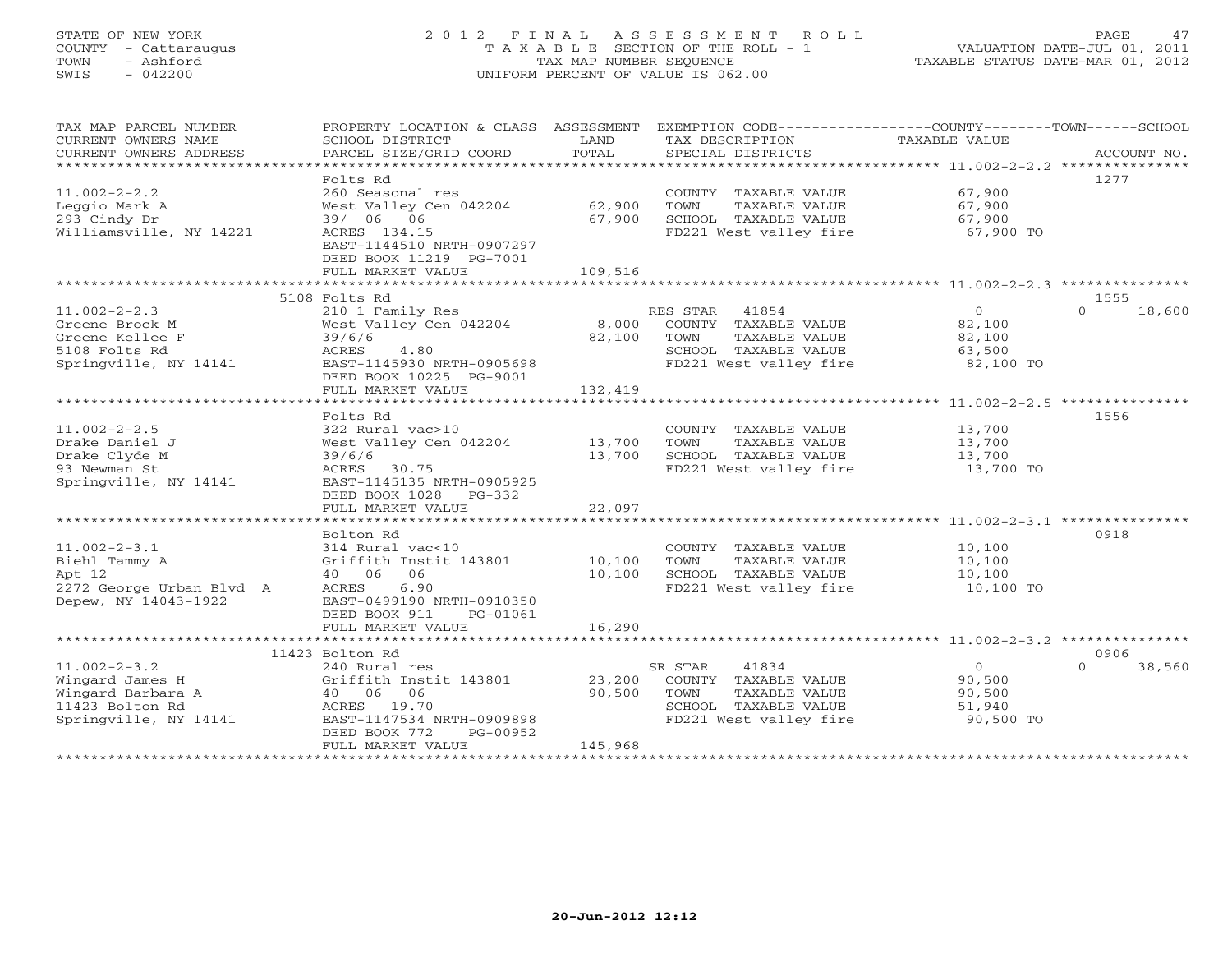# STATE OF NEW YORK 2 0 1 2 F I N A L A S S E S S M E N T R O L L PAGE 48 COUNTY - Cattaraugus T A X A B L E SECTION OF THE ROLL - 1 VALUATION DATE-JUL 01, 2011 TOWN - Ashford **TAX MAP NUMBER SEQUENCE** TAX TAXABLE STATUS DATE-MAR 01, 2012<br>TRIS - 042200 SWIS - 042200 UNIFORM PERCENT OF VALUE IS 062.00

| TAX MAP PARCEL NUMBER                                                                                                                                                                                                                                  | PROPERTY LOCATION & CLASS ASSESSMENT EXEMPTION CODE----------------COUNTY-------TOWN------SCHOOL |                  |                                                                     |                                            |                |                |
|--------------------------------------------------------------------------------------------------------------------------------------------------------------------------------------------------------------------------------------------------------|--------------------------------------------------------------------------------------------------|------------------|---------------------------------------------------------------------|--------------------------------------------|----------------|----------------|
| CURRENT OWNERS NAME                                                                                                                                                                                                                                    | SCHOOL DISTRICT                                                                                  | LAND             | TAX DESCRIPTION                                                     | TAXABLE VALUE                              |                |                |
| CURRENT OWNERS ADDRESS                                                                                                                                                                                                                                 | PARCEL SIZE/GRID COORD                                                                           | TOTAL            | SPECIAL DISTRICTS                                                   |                                            |                | ACCOUNT NO.    |
|                                                                                                                                                                                                                                                        |                                                                                                  |                  |                                                                     |                                            |                |                |
|                                                                                                                                                                                                                                                        | 11399 Bolton Rd                                                                                  |                  |                                                                     |                                            | 0895           |                |
| $11.002 - 2 - 4$                                                                                                                                                                                                                                       | 240 Rural res                                                                                    |                  | RES STAR 41854                                                      | $\overline{0}$                             | $\Omega$       | 18,600         |
|                                                                                                                                                                                                                                                        |                                                                                                  |                  | 19,700 COUNTY TAXABLE VALUE<br>108,400 TOWN TAXABLE VALUE           | 108,400<br>108,400                         |                |                |
|                                                                                                                                                                                                                                                        |                                                                                                  |                  |                                                                     |                                            |                |                |
|                                                                                                                                                                                                                                                        |                                                                                                  |                  | SCHOOL TAXABLE VALUE 89,800<br>FD221 West valley fire 108,400 TO    |                                            |                |                |
|                                                                                                                                                                                                                                                        |                                                                                                  |                  |                                                                     |                                            |                |                |
|                                                                                                                                                                                                                                                        | DEED BOOK 844<br>PG-01035                                                                        |                  |                                                                     |                                            |                |                |
|                                                                                                                                                                                                                                                        | FULL MARKET VALUE                                                                                | 174,839          |                                                                     |                                            |                |                |
|                                                                                                                                                                                                                                                        |                                                                                                  |                  |                                                                     |                                            |                |                |
|                                                                                                                                                                                                                                                        | 11375 Bolton Rd                                                                                  |                  |                                                                     |                                            | 0900           |                |
| $11.002 - 2 - 5$                                                                                                                                                                                                                                       | 210 1 Family Res                                                                                 |                  | COUNTY TAXABLE VALUE                                                | 83,900                                     |                |                |
|                                                                                                                                                                                                                                                        |                                                                                                  |                  | TOWN<br>TAXABLE VALUE                                               | 83,900                                     |                |                |
|                                                                                                                                                                                                                                                        |                                                                                                  |                  | SCHOOL TAXABLE VALUE $83,900$<br>FD221 West valley fire $83,900$ TO |                                            |                |                |
|                                                                                                                                                                                                                                                        |                                                                                                  |                  |                                                                     |                                            |                |                |
|                                                                                                                                                                                                                                                        | EAST-1147517 NRTH-0909127                                                                        |                  |                                                                     |                                            |                |                |
|                                                                                                                                                                                                                                                        | DEED BOOK 16412 PG-9001                                                                          |                  |                                                                     |                                            |                |                |
|                                                                                                                                                                                                                                                        | FULL MARKET VALUE                                                                                | 135,323          |                                                                     |                                            |                |                |
|                                                                                                                                                                                                                                                        |                                                                                                  |                  |                                                                     |                                            |                |                |
|                                                                                                                                                                                                                                                        | Bolton Rd                                                                                        |                  |                                                                     |                                            | 0498           |                |
| $11.002 - 2 - 6$                                                                                                                                                                                                                                       | 314 Rural vac<10                                                                                 |                  | COUNTY TAXABLE VALUE 10,700<br>TAXABLE VALUE 10,700                 |                                            |                |                |
|                                                                                                                                                                                                                                                        |                                                                                                  |                  | TOWN                                                                |                                            |                |                |
|                                                                                                                                                                                                                                                        |                                                                                                  |                  | SCHOOL TAXABLE VALUE 10,700<br>FD221 West valley fire 10,700 TO     |                                            |                |                |
| Springville, NY 14141                                                                                                                                                                                                                                  | ACRES 9.85                                                                                       |                  |                                                                     |                                            |                |                |
|                                                                                                                                                                                                                                                        | EAST-1147517 NRTH-0908870                                                                        |                  |                                                                     |                                            |                |                |
|                                                                                                                                                                                                                                                        | DEED BOOK 16412 PG-9001                                                                          | 17,258           |                                                                     |                                            |                |                |
|                                                                                                                                                                                                                                                        | FULL MARKET VALUE                                                                                |                  |                                                                     |                                            |                |                |
|                                                                                                                                                                                                                                                        | 11339 Bolton Rd                                                                                  |                  |                                                                     |                                            | 0894           |                |
|                                                                                                                                                                                                                                                        |                                                                                                  |                  | CVET $C/T$ 41131                                                    | 12,400                                     | 12,400         | $\overline{0}$ |
|                                                                                                                                                                                                                                                        |                                                                                                  |                  |                                                                     |                                            | $\overline{0}$ | 18,600         |
|                                                                                                                                                                                                                                                        |                                                                                                  |                  | 19,800 RES STAR 41854<br>COUNTY TAXABLE VALUE                       | $\begin{array}{c} 0 \\ 62,600 \end{array}$ |                |                |
|                                                                                                                                                                                                                                                        |                                                                                                  |                  |                                                                     |                                            |                |                |
|                                                                                                                                                                                                                                                        |                                                                                                  |                  |                                                                     |                                            |                |                |
|                                                                                                                                                                                                                                                        | DEED BOOK 17454 PG-8001                                                                          |                  | FD221 West valley fire 75,000 TO                                    |                                            |                |                |
|                                                                                                                                                                                                                                                        | FULL MARKET VALUE                                                                                | $3-8001$ 120,968 |                                                                     |                                            |                |                |
|                                                                                                                                                                                                                                                        |                                                                                                  |                  |                                                                     |                                            |                |                |
|                                                                                                                                                                                                                                                        | 11335 Bolton Rd                                                                                  |                  |                                                                     |                                            | 0597           |                |
|                                                                                                                                                                                                                                                        |                                                                                                  |                  | RES STAR<br>41854                                                   | $\overline{0}$                             | $\Omega$       | 18,600         |
|                                                                                                                                                                                                                                                        |                                                                                                  | 14,500           | COUNTY TAXABLE VALUE                                                | 106,100                                    |                |                |
|                                                                                                                                                                                                                                                        |                                                                                                  | 106,100          | TOWN<br>TAXABLE VALUE                                               | 106,100                                    |                |                |
|                                                                                                                                                                                                                                                        |                                                                                                  |                  | SCHOOL TAXABLE VALUE                                                | 87,500                                     |                |                |
| 11.002-2-8<br>Mansfield James<br>Mansfield Kimberly<br>1335 Bolton Rd<br>1335 Bolton Rd<br>1335 Bolton Rd<br>1335 Bolton Rd<br>1335 Bolton Rd<br>1335 Bolton Rd<br>1335 Bolton Rd<br>1335 Bolton Rd<br>1335 Bolton Rd<br>134141<br>142498 NRTH-0908227 |                                                                                                  |                  | FD221 West valley fire 106,100 TO                                   |                                            |                |                |
|                                                                                                                                                                                                                                                        | DEED BOOK 00921 PG-01183                                                                         |                  |                                                                     |                                            |                |                |
|                                                                                                                                                                                                                                                        | FULL MARKET VALUE                                                                                | 171,129          |                                                                     |                                            |                |                |
|                                                                                                                                                                                                                                                        |                                                                                                  |                  |                                                                     |                                            |                |                |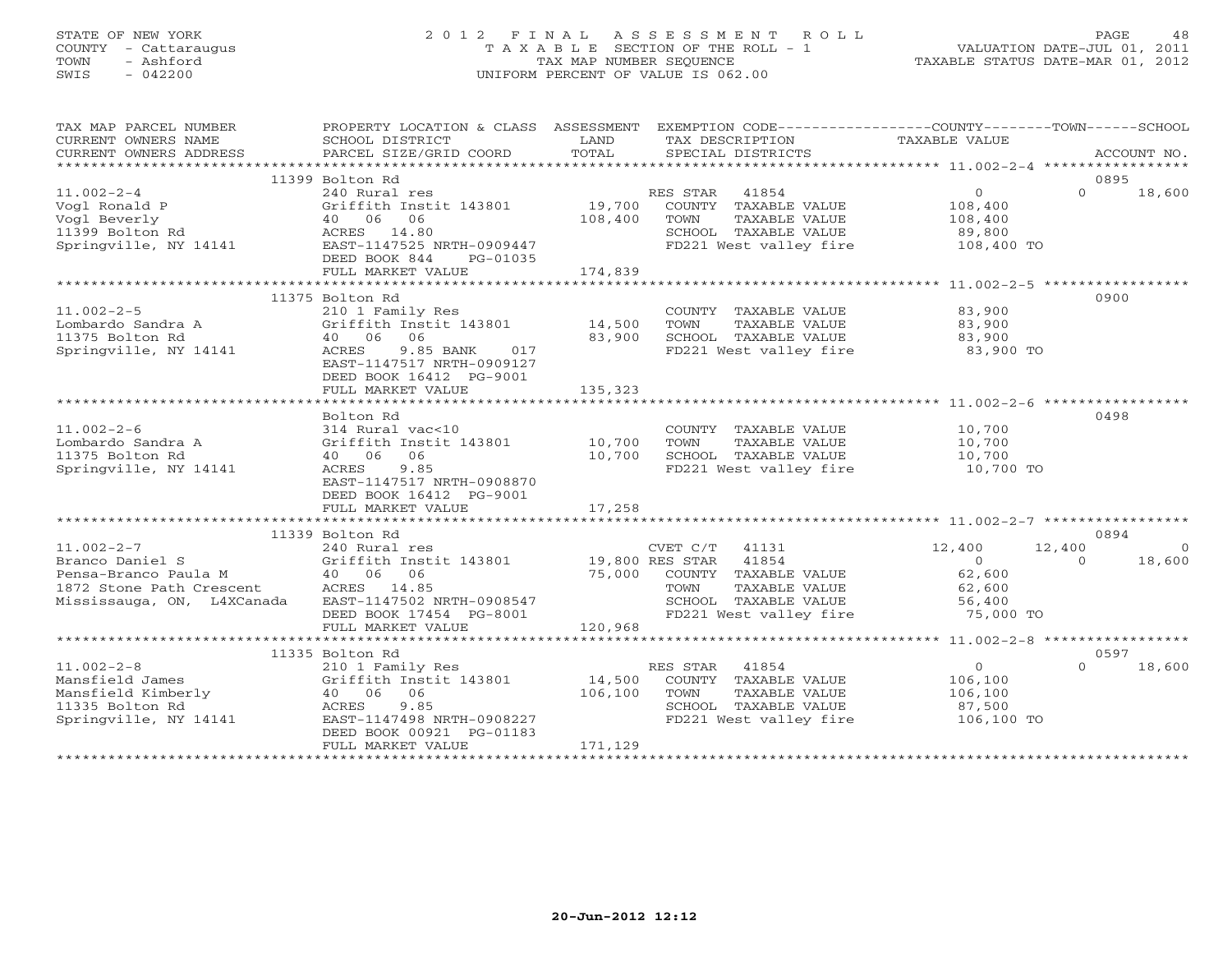# STATE OF NEW YORK 2 0 1 2 F I N A L A S S E S S M E N T R O L L PAGE 49 COUNTY - Cattaraugus T A X A B L E SECTION OF THE ROLL - 1 VALUATION DATE-JUL 01, 2011 TOWN - Ashford TAX MAP NUMBER SEQUENCE TAXABLE STATUS DATE-MAR 01, 2012 SWIS - 042200 UNIFORM PERCENT OF VALUE IS 062.00UNIFORM PERCENT OF VALUE IS 062.00

| TAX MAP PARCEL NUMBER<br>CURRENT OWNERS NAME<br>CURRENT OWNERS ADDRESS | PROPERTY LOCATION & CLASS ASSESSMENT<br>SCHOOL DISTRICT<br>PARCEL SIZE/GRID COORD        | LAND<br>TOTAL  | EXEMPTION CODE-----------------COUNTY-------TOWN------SCHOOL<br>TAX DESCRIPTION<br>SPECIAL DISTRICTS | TAXABLE VALUE              | ACCOUNT NO.        |
|------------------------------------------------------------------------|------------------------------------------------------------------------------------------|----------------|------------------------------------------------------------------------------------------------------|----------------------------|--------------------|
|                                                                        |                                                                                          |                |                                                                                                      |                            |                    |
| $11.002 - 2 - 9$<br>Mansfield James M<br>Mansfield Kimberley J         | Bolton Rd<br>321 Abandoned ag<br>Griffith Instit 143801 14,500<br>40 06 06               | 14,500         | COUNTY TAXABLE VALUE<br>TAXABLE VALUE<br>TOWN<br>SCHOOL TAXABLE VALUE                                | 14,500<br>14,500<br>14,500 | 0036               |
| 11335 Bolton Rd<br>Springville, NY 14141                               | 9.85<br>ACRES<br>EAST-1147494 NRTH-0907971<br>DEED BOOK 1005 PG-220<br>FULL MARKET VALUE | 23,387         | FD221 West valley fire                                                                               | 14,500 TO                  |                    |
|                                                                        |                                                                                          |                |                                                                                                      |                            |                    |
|                                                                        | 11301 Bolton Rd                                                                          |                |                                                                                                      |                            | 0213               |
| $11.002 - 2 - 10$                                                      | 210 1 Family Res                                                                         |                | RES STAR 41854                                                                                       | $\overline{0}$             | 18,600<br>$\Omega$ |
| Spencer Wess                                                           | Griffith Instit 143801                                                                   | 14,500         | COUNTY TAXABLE VALUE                                                                                 |                            |                    |
| 11301 Bolton Rd                                                        | 40 06<br>06                                                                              | 71,800         | TAXABLE VALUE<br>TOWN                                                                                | 71,800<br>71,800           |                    |
| Springville, NY 14141                                                  | 9.85 BANK<br>017<br>ACRES                                                                |                | SCHOOL TAXABLE VALUE                                                                                 | 53,200                     |                    |
|                                                                        | EAST-0049910 NRTH-0090763                                                                |                | SCHOOL TAXABLE VALUE<br>FD221 West valley fire                                                       | 71,800 TO                  |                    |
|                                                                        | DEED BOOK 6745 PG-5001                                                                   |                |                                                                                                      |                            |                    |
|                                                                        | FULL MARKET VALUE                                                                        | 115,806        |                                                                                                      |                            |                    |
|                                                                        | ***************************                                                              |                |                                                                                                      |                            |                    |
|                                                                        | 11161 Bolton Rd                                                                          |                |                                                                                                      |                            | 0178               |
| $11.002 - 2 - 11.1$                                                    | 240 Rural res                                                                            |                | AGED S<br>41804                                                                                      | $\circ$                    | 25,225<br>$\Omega$ |
| Abbott Joyce                                                           | Griffith Instit 143801                                                                   | 30,600 SR STAR | 41834                                                                                                | $\overline{0}$             | $\Omega$<br>38,560 |
| 11161 Bolton Rd                                                        | 40 06 06                                                                                 | 100,900        | COUNTY TAXABLE VALUE                                                                                 | 100,900                    |                    |
| Springville, NY 14141                                                  | ACRES 32.80                                                                              |                | TAXABLE VALUE<br>TOWN                                                                                | 100,900                    |                    |
|                                                                        | EAST-0499040 NRTH-0906920                                                                |                | SCHOOL TAXABLE VALUE                                                                                 | 37,115                     |                    |
|                                                                        | DEED BOOK 00943 PG-00040                                                                 |                | FD221 West valley fire                                                                               | 100,900 TO                 |                    |
|                                                                        | FULL MARKET VALUE                                                                        | 162,742        |                                                                                                      |                            |                    |
|                                                                        |                                                                                          |                |                                                                                                      |                            |                    |
|                                                                        | 11269 Bolton Rd                                                                          |                |                                                                                                      |                            | 1204               |
| $11.002 - 2 - 11.2$                                                    | 240 Rural res                                                                            |                | RES STAR 41854                                                                                       | $\overline{0}$             | 18,600<br>$\cap$   |
| Korbar Louis M                                                         | Griffith Instit 143801                                                                   | 20,600         | COUNTY TAXABLE VALUE                                                                                 | 140,600                    |                    |
| Korbar Kathleen A                                                      | 40 06 06                                                                                 | 140,600        | TAXABLE VALUE<br>TOWN                                                                                | 140,600                    |                    |
| 11269 Bolton Rd                                                        | ACRES 15.65                                                                              |                | SCHOOL TAXABLE VALUE                                                                                 | 122,000                    |                    |
| Springville, NY 14141                                                  | EAST-1147790 NRTH-0907225                                                                |                | FD221 West valley fire                                                                               | 140,600 TO                 |                    |
|                                                                        | DEED BOOK 873<br>PG-00386                                                                |                |                                                                                                      |                            |                    |
|                                                                        | FULL MARKET VALUE                                                                        | 226,774        |                                                                                                      |                            |                    |
|                                                                        |                                                                                          |                |                                                                                                      |                            |                    |
|                                                                        | 5117 Folts Rd                                                                            |                |                                                                                                      |                            | 0274               |
| $11.002 - 2 - 12$                                                      |                                                                                          |                |                                                                                                      | $\overline{0}$             | 18,600<br>$\cap$   |
|                                                                        | 240 Rural res                                                                            | 19,600         | RES STAR 41854<br>COUNTY TAXABLE VALUE                                                               | 60,800                     |                    |
|                                                                        | West Valley Cen 042204<br>39 06 06                                                       | 60,800         | TOWN<br>TAXABLE VALUE                                                                                | 60,800                     |                    |
| Boyles Joseph R<br>Kazinski Heather A<br>5117 Folts Rd                 | ACRES 14.70 BANK<br>081                                                                  |                | SCHOOL TAXABLE VALUE                                                                                 | 42,200                     |                    |
| Springville, NY 14141-0143                                             | EAST-1147655 NRTH-0905332                                                                |                | FD221 West valley fire                                                                               | 60,800 TO                  |                    |
|                                                                        | DEED BOOK 1005<br>$PG-293$                                                               |                |                                                                                                      |                            |                    |
|                                                                        | FULL MARKET VALUE                                                                        | 98,065         |                                                                                                      |                            |                    |
|                                                                        |                                                                                          |                |                                                                                                      |                            |                    |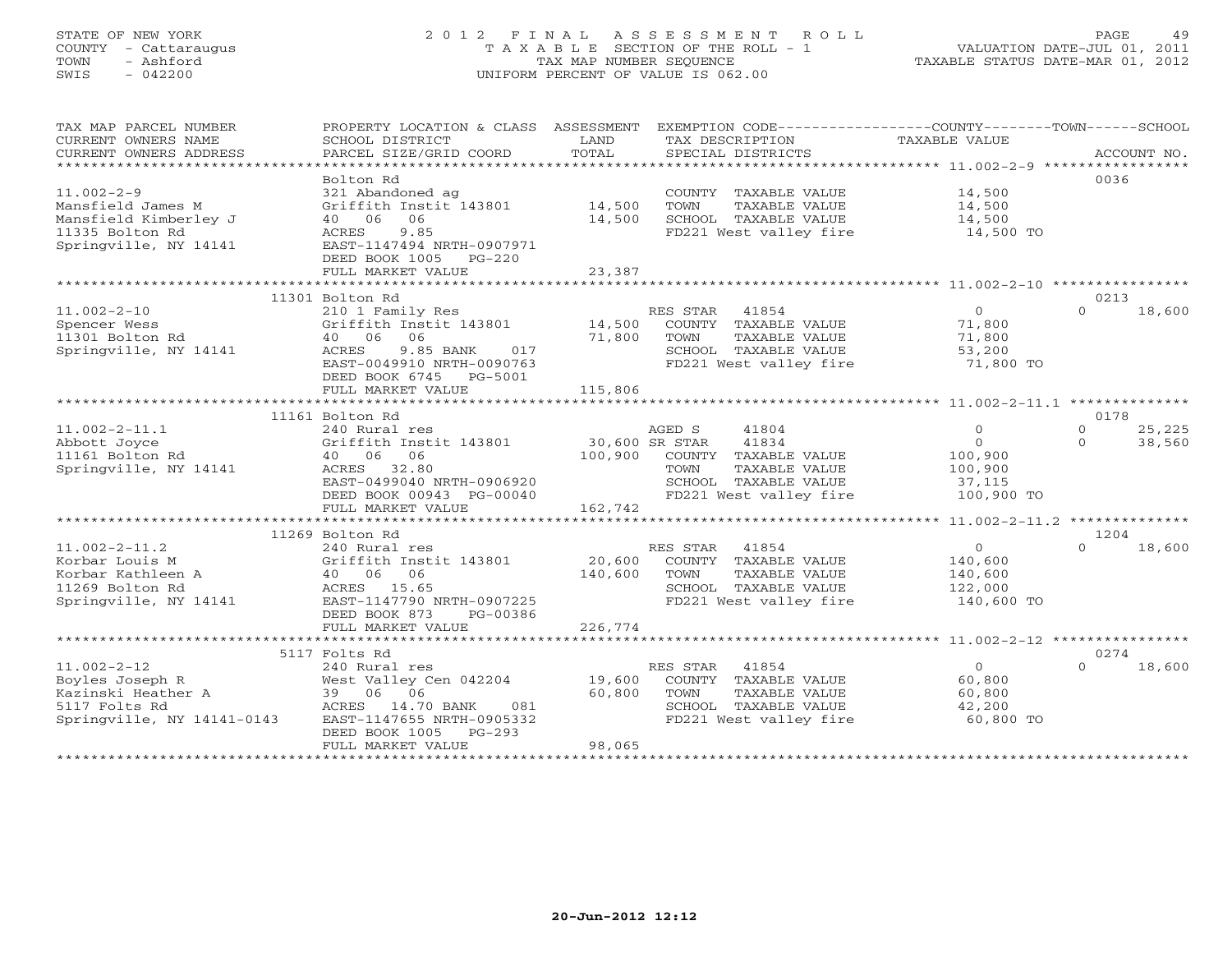# STATE OF NEW YORK 2 0 1 2 F I N A L A S S E S S M E N T R O L L PAGE 50 COUNTY - Cattaraugus T A X A B L E SECTION OF THE ROLL - 1 VALUATION DATE-JUL 01, 2011 TOWN - Ashford TAX MAP NUMBER SEQUENCE TAXABLE STATUS DATE-MAR 01, 2012 SWIS - 042200 UNIFORM PERCENT OF VALUE IS 062.00UNIFORM PERCENT OF VALUE IS 062.00

TAX MAP PARCEL NUMBER PROPERTY LOCATION & CLASS ASSESSMENT EXEMPTION CODE----------------COUNTY-------TOWN------SCHOOL

| CURRENT OWNERS ADDRESS<br>PARCEL SIZE/GRID COORD<br>TOTAL<br>ACCOUNT NO.<br>SPECIAL DISTRICTS<br>5119 Folts Rd<br>0377<br>$\Omega$<br>$\Omega$<br>18,600<br>$11.002 - 2 - 13$<br>270 Mfg housing<br>RES STAR 41854<br>West Valley Cen 042204<br>4,400<br>COUNTY TAXABLE VALUE<br>23,800<br>Lipka Donald J<br>Lipka Connie M<br>39 06 06<br>23,800<br>TOWN<br>TAXABLE VALUE<br>23,800<br>5119 Folts Rd<br>FRNT 80.00 DPTH 275.00<br>SCHOOL TAXABLE VALUE<br>5,200<br>Springville, NY 14141<br>EAST-1146442 NRTH-0905392<br>FD221 West valley fire<br>23,800 TO<br>DEED BOOK 00936 PG-00839<br>38,387<br>FULL MARKET VALUE<br>********************************<br>Folts Rd<br>0470<br>$11.002 - 2 - 14$<br>321 Abandoned ag<br>25,500<br>COUNTY TAXABLE VALUE<br>West Valley Cen 042204<br>Piersa Edward Jr<br>25,500<br>25,500<br>TOWN<br>TAXABLE VALUE<br>39 06 06<br>Piersa Karen<br>25,500<br>SCHOOL TAXABLE VALUE<br>25,500<br>624 Pleasantview Dr<br>ACRES 30.03<br>FD221 West valley fire<br>25,500 TO<br>EAST-1147238 NRTH-0904913<br>Lancaster, NY 14086<br>DEED BOOK 900<br>PG-00479<br>41,129<br>FULL MARKET VALUE<br>5153 Folts Rd<br>0689<br>$11.002 - 2 - 15$<br>32,500<br>270 Mfg housing<br>COUNTY TAXABLE VALUE<br>West Valley Cen 042204<br>9,600<br>32,500<br>Yerke Donald B<br>TAXABLE VALUE<br>TOWN<br>39 06 06<br>Yerke Deborah H<br>32,500<br>SCHOOL TAXABLE VALUE<br>32,500<br>5.20<br>FD221 West valley fire<br>32,500 TO<br>3172 Winstead Rd<br>ACRES |
|-------------------------------------------------------------------------------------------------------------------------------------------------------------------------------------------------------------------------------------------------------------------------------------------------------------------------------------------------------------------------------------------------------------------------------------------------------------------------------------------------------------------------------------------------------------------------------------------------------------------------------------------------------------------------------------------------------------------------------------------------------------------------------------------------------------------------------------------------------------------------------------------------------------------------------------------------------------------------------------------------------------------------------------------------------------------------------------------------------------------------------------------------------------------------------------------------------------------------------------------------------------------------------------------------------------------------------------------------------------------------------------------------------------------------------------------------------------------------------|
|                                                                                                                                                                                                                                                                                                                                                                                                                                                                                                                                                                                                                                                                                                                                                                                                                                                                                                                                                                                                                                                                                                                                                                                                                                                                                                                                                                                                                                                                               |
|                                                                                                                                                                                                                                                                                                                                                                                                                                                                                                                                                                                                                                                                                                                                                                                                                                                                                                                                                                                                                                                                                                                                                                                                                                                                                                                                                                                                                                                                               |
|                                                                                                                                                                                                                                                                                                                                                                                                                                                                                                                                                                                                                                                                                                                                                                                                                                                                                                                                                                                                                                                                                                                                                                                                                                                                                                                                                                                                                                                                               |
|                                                                                                                                                                                                                                                                                                                                                                                                                                                                                                                                                                                                                                                                                                                                                                                                                                                                                                                                                                                                                                                                                                                                                                                                                                                                                                                                                                                                                                                                               |
|                                                                                                                                                                                                                                                                                                                                                                                                                                                                                                                                                                                                                                                                                                                                                                                                                                                                                                                                                                                                                                                                                                                                                                                                                                                                                                                                                                                                                                                                               |
|                                                                                                                                                                                                                                                                                                                                                                                                                                                                                                                                                                                                                                                                                                                                                                                                                                                                                                                                                                                                                                                                                                                                                                                                                                                                                                                                                                                                                                                                               |
|                                                                                                                                                                                                                                                                                                                                                                                                                                                                                                                                                                                                                                                                                                                                                                                                                                                                                                                                                                                                                                                                                                                                                                                                                                                                                                                                                                                                                                                                               |
|                                                                                                                                                                                                                                                                                                                                                                                                                                                                                                                                                                                                                                                                                                                                                                                                                                                                                                                                                                                                                                                                                                                                                                                                                                                                                                                                                                                                                                                                               |
|                                                                                                                                                                                                                                                                                                                                                                                                                                                                                                                                                                                                                                                                                                                                                                                                                                                                                                                                                                                                                                                                                                                                                                                                                                                                                                                                                                                                                                                                               |
|                                                                                                                                                                                                                                                                                                                                                                                                                                                                                                                                                                                                                                                                                                                                                                                                                                                                                                                                                                                                                                                                                                                                                                                                                                                                                                                                                                                                                                                                               |
|                                                                                                                                                                                                                                                                                                                                                                                                                                                                                                                                                                                                                                                                                                                                                                                                                                                                                                                                                                                                                                                                                                                                                                                                                                                                                                                                                                                                                                                                               |
|                                                                                                                                                                                                                                                                                                                                                                                                                                                                                                                                                                                                                                                                                                                                                                                                                                                                                                                                                                                                                                                                                                                                                                                                                                                                                                                                                                                                                                                                               |
|                                                                                                                                                                                                                                                                                                                                                                                                                                                                                                                                                                                                                                                                                                                                                                                                                                                                                                                                                                                                                                                                                                                                                                                                                                                                                                                                                                                                                                                                               |
|                                                                                                                                                                                                                                                                                                                                                                                                                                                                                                                                                                                                                                                                                                                                                                                                                                                                                                                                                                                                                                                                                                                                                                                                                                                                                                                                                                                                                                                                               |
|                                                                                                                                                                                                                                                                                                                                                                                                                                                                                                                                                                                                                                                                                                                                                                                                                                                                                                                                                                                                                                                                                                                                                                                                                                                                                                                                                                                                                                                                               |
|                                                                                                                                                                                                                                                                                                                                                                                                                                                                                                                                                                                                                                                                                                                                                                                                                                                                                                                                                                                                                                                                                                                                                                                                                                                                                                                                                                                                                                                                               |
|                                                                                                                                                                                                                                                                                                                                                                                                                                                                                                                                                                                                                                                                                                                                                                                                                                                                                                                                                                                                                                                                                                                                                                                                                                                                                                                                                                                                                                                                               |
|                                                                                                                                                                                                                                                                                                                                                                                                                                                                                                                                                                                                                                                                                                                                                                                                                                                                                                                                                                                                                                                                                                                                                                                                                                                                                                                                                                                                                                                                               |
|                                                                                                                                                                                                                                                                                                                                                                                                                                                                                                                                                                                                                                                                                                                                                                                                                                                                                                                                                                                                                                                                                                                                                                                                                                                                                                                                                                                                                                                                               |
|                                                                                                                                                                                                                                                                                                                                                                                                                                                                                                                                                                                                                                                                                                                                                                                                                                                                                                                                                                                                                                                                                                                                                                                                                                                                                                                                                                                                                                                                               |
|                                                                                                                                                                                                                                                                                                                                                                                                                                                                                                                                                                                                                                                                                                                                                                                                                                                                                                                                                                                                                                                                                                                                                                                                                                                                                                                                                                                                                                                                               |
|                                                                                                                                                                                                                                                                                                                                                                                                                                                                                                                                                                                                                                                                                                                                                                                                                                                                                                                                                                                                                                                                                                                                                                                                                                                                                                                                                                                                                                                                               |
|                                                                                                                                                                                                                                                                                                                                                                                                                                                                                                                                                                                                                                                                                                                                                                                                                                                                                                                                                                                                                                                                                                                                                                                                                                                                                                                                                                                                                                                                               |
|                                                                                                                                                                                                                                                                                                                                                                                                                                                                                                                                                                                                                                                                                                                                                                                                                                                                                                                                                                                                                                                                                                                                                                                                                                                                                                                                                                                                                                                                               |
|                                                                                                                                                                                                                                                                                                                                                                                                                                                                                                                                                                                                                                                                                                                                                                                                                                                                                                                                                                                                                                                                                                                                                                                                                                                                                                                                                                                                                                                                               |
| EAST-1146476 NRTH-0904624<br>Hamburg, NY 14975                                                                                                                                                                                                                                                                                                                                                                                                                                                                                                                                                                                                                                                                                                                                                                                                                                                                                                                                                                                                                                                                                                                                                                                                                                                                                                                                                                                                                                |
| DEED BOOK 11171 PG-3001<br>52,419                                                                                                                                                                                                                                                                                                                                                                                                                                                                                                                                                                                                                                                                                                                                                                                                                                                                                                                                                                                                                                                                                                                                                                                                                                                                                                                                                                                                                                             |
| FULL MARKET VALUE                                                                                                                                                                                                                                                                                                                                                                                                                                                                                                                                                                                                                                                                                                                                                                                                                                                                                                                                                                                                                                                                                                                                                                                                                                                                                                                                                                                                                                                             |
| Folts Rd<br>0163                                                                                                                                                                                                                                                                                                                                                                                                                                                                                                                                                                                                                                                                                                                                                                                                                                                                                                                                                                                                                                                                                                                                                                                                                                                                                                                                                                                                                                                              |
| $11.002 - 2 - 16$<br>260 Seasonal res<br>58,700<br>COUNTY TAXABLE VALUE                                                                                                                                                                                                                                                                                                                                                                                                                                                                                                                                                                                                                                                                                                                                                                                                                                                                                                                                                                                                                                                                                                                                                                                                                                                                                                                                                                                                       |
| Herrmann-Diliberto Mary C<br>West Valley Cen 042204<br>33,100<br>TOWN<br>TAXABLE VALUE<br>58,700                                                                                                                                                                                                                                                                                                                                                                                                                                                                                                                                                                                                                                                                                                                                                                                                                                                                                                                                                                                                                                                                                                                                                                                                                                                                                                                                                                              |
| 3738 Timberlink Rd<br>39 06 06<br>58,700<br>SCHOOL TAXABLE VALUE<br>58,700                                                                                                                                                                                                                                                                                                                                                                                                                                                                                                                                                                                                                                                                                                                                                                                                                                                                                                                                                                                                                                                                                                                                                                                                                                                                                                                                                                                                    |
| FD221 West valley fire<br>58,700 TO<br>North Tonawanda, 141203652<br>ACRES 115.43                                                                                                                                                                                                                                                                                                                                                                                                                                                                                                                                                                                                                                                                                                                                                                                                                                                                                                                                                                                                                                                                                                                                                                                                                                                                                                                                                                                             |
| EAST-1146154 NRTH-0904319                                                                                                                                                                                                                                                                                                                                                                                                                                                                                                                                                                                                                                                                                                                                                                                                                                                                                                                                                                                                                                                                                                                                                                                                                                                                                                                                                                                                                                                     |
| DEED BOOK 10441 PG-2001                                                                                                                                                                                                                                                                                                                                                                                                                                                                                                                                                                                                                                                                                                                                                                                                                                                                                                                                                                                                                                                                                                                                                                                                                                                                                                                                                                                                                                                       |
| 94,677<br>FULL MARKET VALUE                                                                                                                                                                                                                                                                                                                                                                                                                                                                                                                                                                                                                                                                                                                                                                                                                                                                                                                                                                                                                                                                                                                                                                                                                                                                                                                                                                                                                                                   |
|                                                                                                                                                                                                                                                                                                                                                                                                                                                                                                                                                                                                                                                                                                                                                                                                                                                                                                                                                                                                                                                                                                                                                                                                                                                                                                                                                                                                                                                                               |
| 0619<br>West Town Line Rd                                                                                                                                                                                                                                                                                                                                                                                                                                                                                                                                                                                                                                                                                                                                                                                                                                                                                                                                                                                                                                                                                                                                                                                                                                                                                                                                                                                                                                                     |
| $11.002 - 2 - 17$<br>314 Rural vac<10<br>COUNTY TAXABLE VALUE<br>2,700                                                                                                                                                                                                                                                                                                                                                                                                                                                                                                                                                                                                                                                                                                                                                                                                                                                                                                                                                                                                                                                                                                                                                                                                                                                                                                                                                                                                        |
| West Valley Cen 042204<br>2,700<br>Skutnik Richard P<br>2,700<br>TOWN<br>TAXABLE VALUE                                                                                                                                                                                                                                                                                                                                                                                                                                                                                                                                                                                                                                                                                                                                                                                                                                                                                                                                                                                                                                                                                                                                                                                                                                                                                                                                                                                        |
| 39 06 06<br>2,700<br>SCHOOL TAXABLE VALUE<br>2,700<br>11153 Bolton Rd                                                                                                                                                                                                                                                                                                                                                                                                                                                                                                                                                                                                                                                                                                                                                                                                                                                                                                                                                                                                                                                                                                                                                                                                                                                                                                                                                                                                         |
| 3.35<br>FD221 West valley fire<br>2,700 TO<br>Springville, NY 14141<br>ACRES                                                                                                                                                                                                                                                                                                                                                                                                                                                                                                                                                                                                                                                                                                                                                                                                                                                                                                                                                                                                                                                                                                                                                                                                                                                                                                                                                                                                  |
| EAST-1148208 NRTH-0903922                                                                                                                                                                                                                                                                                                                                                                                                                                                                                                                                                                                                                                                                                                                                                                                                                                                                                                                                                                                                                                                                                                                                                                                                                                                                                                                                                                                                                                                     |
| DEED BOOK 979<br>$PG-487$                                                                                                                                                                                                                                                                                                                                                                                                                                                                                                                                                                                                                                                                                                                                                                                                                                                                                                                                                                                                                                                                                                                                                                                                                                                                                                                                                                                                                                                     |
| 4,355<br>FULL MARKET VALUE                                                                                                                                                                                                                                                                                                                                                                                                                                                                                                                                                                                                                                                                                                                                                                                                                                                                                                                                                                                                                                                                                                                                                                                                                                                                                                                                                                                                                                                    |
|                                                                                                                                                                                                                                                                                                                                                                                                                                                                                                                                                                                                                                                                                                                                                                                                                                                                                                                                                                                                                                                                                                                                                                                                                                                                                                                                                                                                                                                                               |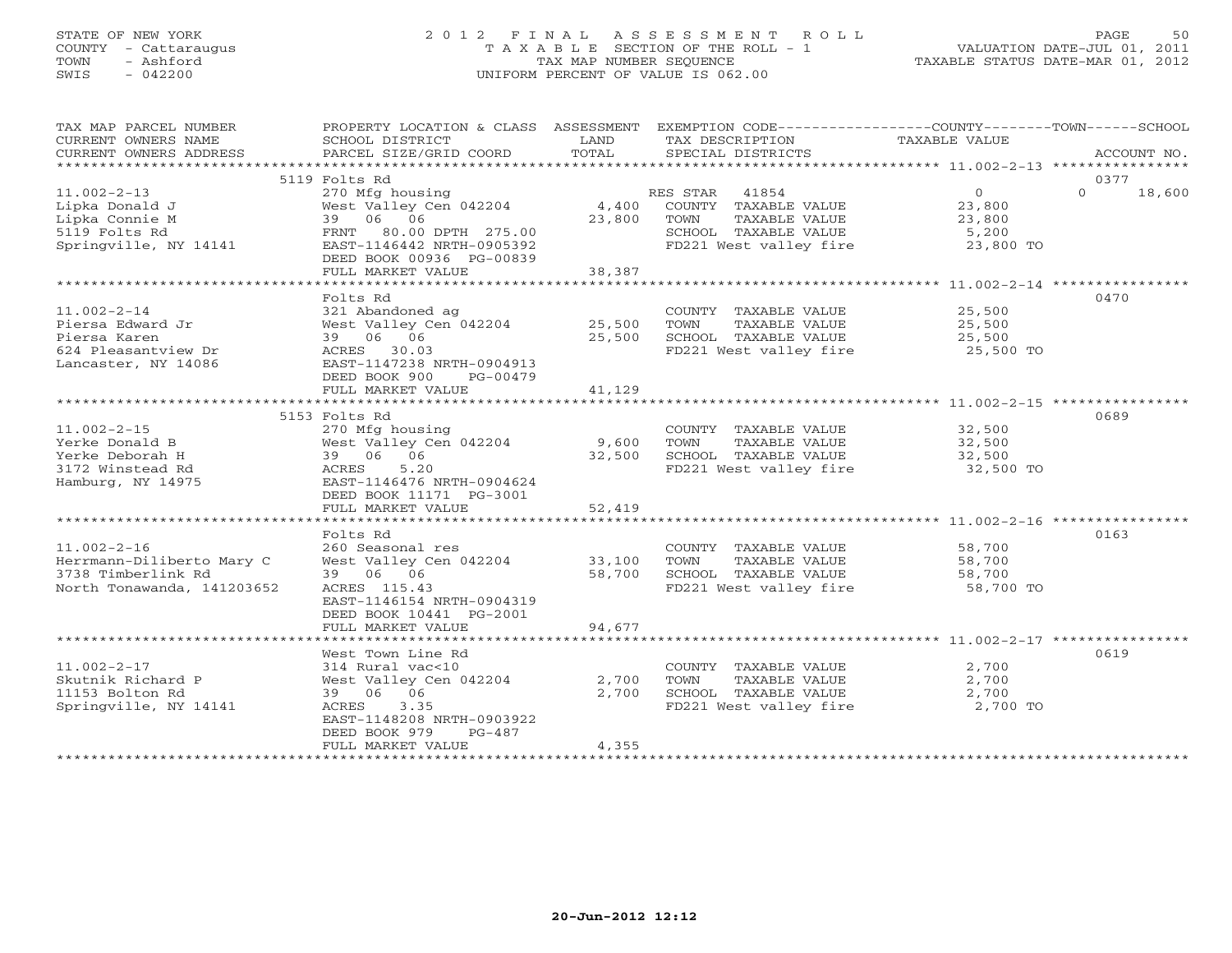# STATE OF NEW YORK 2 0 1 2 F I N A L A S S E S S M E N T R O L L PAGE 51 COUNTY - Cattaraugus T A X A B L E SECTION OF THE ROLL - 1 VALUATION DATE-JUL 01, 2011 TOWN - Ashford TAX MAP NUMBER SEQUENCE TAXABLE STATUS DATE-MAR 01, 2012 SWIS - 042200 UNIFORM PERCENT OF VALUE IS 062.00UNIFORM PERCENT OF VALUE IS 062.00

| TAX MAP PARCEL NUMBER<br>CURRENT OWNERS NAME<br>CURRENT OWNERS ADDRESS                                      | PROPERTY LOCATION & CLASS ASSESSMENT<br>SCHOOL DISTRICT<br>PARCEL SIZE/GRID COORD                                                                                     | LAND<br>TOTAL              | EXEMPTION CODE-----------------COUNTY-------TOWN-----SCHOOL<br>TAX DESCRIPTION<br>SPECIAL DISTRICTS                                   | TAXABLE VALUE                                                 | ACCOUNT NO.                                     |
|-------------------------------------------------------------------------------------------------------------|-----------------------------------------------------------------------------------------------------------------------------------------------------------------------|----------------------------|---------------------------------------------------------------------------------------------------------------------------------------|---------------------------------------------------------------|-------------------------------------------------|
| $11.002 - 2 - 18$<br>Morga Michael<br>120 Johnson Park Rear<br>Buffalo, NY 14201                            | Folts Rd<br>321 Abandoned ag<br>West Valley Cen 042204<br>39 06 06<br>NRF<br>ACRES 44.66<br>EAST-1147382 NRTH-0902811<br>DEED BOOK 15737 PG-7002                      | 17,500<br>17,500           | COUNTY TAXABLE VALUE<br>TOWN<br>TAXABLE VALUE<br>SCHOOL TAXABLE VALUE<br>FD221 West valley fire                                       | 17,500<br>17,500<br>17,500<br>17,500 TO                       | 1038                                            |
|                                                                                                             | FULL MARKET VALUE                                                                                                                                                     | 28,226                     |                                                                                                                                       |                                                               |                                                 |
|                                                                                                             |                                                                                                                                                                       |                            |                                                                                                                                       |                                                               |                                                 |
| $11.002 - 2 - 19$<br>May Robert A<br>5222 Folts Rd<br>Springville, NY 14141                                 | 5222 Folts Rd<br>240 Rural res<br>West Valley Cen 042204<br>39 06 06<br>ACRES 10.66<br>EAST-1145016 NRTH-0903470<br>DEED BOOK 00788 PG-00669                          | 15,400<br>84,200           | 41834<br>SR STAR<br>COUNTY TAXABLE VALUE<br>TOWN<br>TAXABLE VALUE<br>SCHOOL TAXABLE VALUE<br>FD221 West valley fire                   | $\overline{0}$<br>84,200<br>84,200<br>45,640<br>84,200 TO     | 0458<br>38,560<br>$\Omega$                      |
|                                                                                                             | FULL MARKET VALUE                                                                                                                                                     | 135,806                    |                                                                                                                                       |                                                               |                                                 |
|                                                                                                             |                                                                                                                                                                       |                            |                                                                                                                                       |                                                               |                                                 |
| $11.002 - 2 - 20$<br>Widrig Timothy<br>Widrig Mary Jo<br>5186 Folts Rd<br>Springville, NY 14141             | 5186 Folts Rd<br>240 Rural res<br>West Valley Cen 042204 23,200<br>39 06 06<br>ACRES 27.25<br>DEED BOOK 758<br>PG-00898<br>FULL MARKET VALUE                          | 86,700<br>139,839          | RES STAR 41854<br>COUNTY TAXABLE VALUE<br>TOWN<br>TAXABLE VALUE<br>SCHOOL TAXABLE VALUE<br>FD221 West valley fire                     | $\overline{0}$<br>86,700<br>86,700<br>68,100<br>86,700 TO     | 0142<br>18,600<br>$\cap$                        |
|                                                                                                             |                                                                                                                                                                       |                            |                                                                                                                                       |                                                               |                                                 |
| $11.002 - 2 - 22.1$<br>Cizdziel Catherine M<br>Cizdziel Jeffrey J<br>5294 Folts Rd<br>Springville, NY 14141 | 5294 Folts Rd<br>210 1 Family Res<br>West Valley Cen 042204<br>West Valley (<br>46  06  06<br>ACRES<br>3.50<br>DEED BOOK 1023 PG-659<br>FULL MARKET VALUE             | 7,800 SR STAR<br>84,100    | CVET C/T<br>41131<br>41834<br>COUNTY TAXABLE VALUE<br>TOWN<br>TAXABLE VALUE<br>SCHOOL TAXABLE VALUE<br>135,645 FD221 West valley fire | 12,400<br>$\Omega$<br>71,700<br>71,700<br>45,540<br>84,100 TO | 0104<br>12,400<br>$\circ$<br>$\Omega$<br>38,560 |
|                                                                                                             |                                                                                                                                                                       |                            |                                                                                                                                       |                                                               |                                                 |
| $11.002 - 2 - 22.2$<br>Cizdziel Stanley J<br>Cizdziel Kimberly M<br>5320 Folts Rd<br>Springville, NY 14141  | 5320 Folts Rd<br>210 1 Family Res<br>West Valley Cen 042204<br>46 06 06<br>ACRES<br>1.65<br>EAST-1142804 NRTH-0903465<br>DEED BOOK 10699 PG-7001<br>FULL MARKET VALUE | 5,700<br>75,500<br>121,774 | RES STAR<br>41854<br>COUNTY TAXABLE VALUE<br>TOWN<br>TAXABLE VALUE<br>SCHOOL TAXABLE VALUE<br>FD221 West valley fire                  | $\overline{0}$<br>75,500<br>75,500<br>56,900<br>75,500 TO     | 1353<br>$\cap$<br>18,600                        |
|                                                                                                             |                                                                                                                                                                       |                            |                                                                                                                                       |                                                               |                                                 |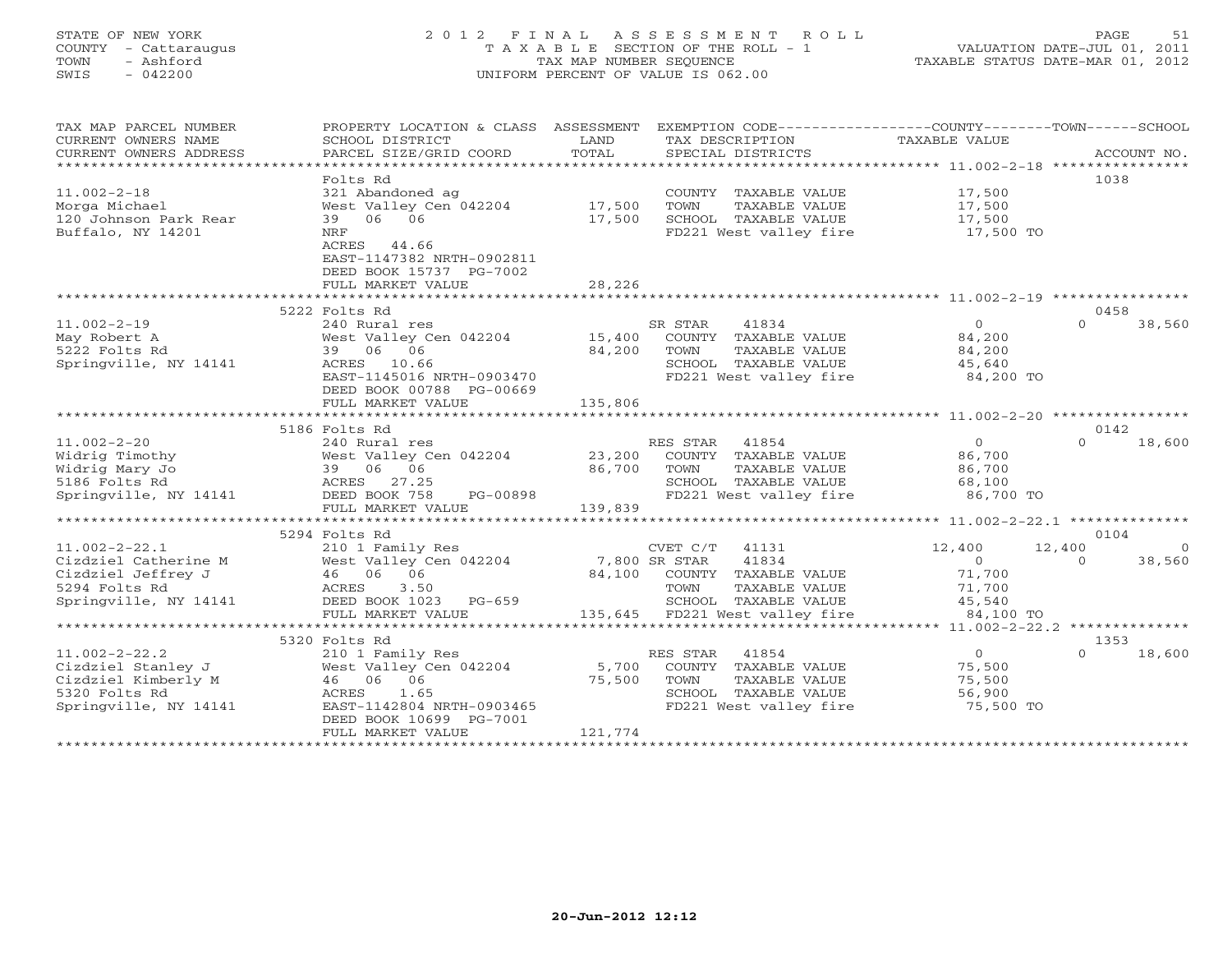### STATE OF NEW YORK 2 0 1 2 F I N A L A S S E S S M E N T R O L L PAGE 52 COUNTY - Cattaraugus T A X A B L E SECTION OF THE ROLL - 1 VALUATION DATE-JUL 01, 2011 TOWN - Ashford TAX MAP NUMBER SEQUENCE TAXABLE STATUS DATE-MAR 01, 2012 SWIS - 042200 UNIFORM PERCENT OF VALUE IS 062.00UNIFORM PERCENT OF VALUE IS 062.00

| TAX MAP PARCEL NUMBER<br>CURRENT OWNERS NAME<br>CURRENT OWNERS ADDRESS                                                                                                                                                              | PROPERTY LOCATION & CLASS ASSESSMENT EXEMPTION CODE---------------COUNTY-------TOWN------SCHOOL<br>SCHOOL DISTRICT<br><b>Example 12 TEAMPLE 12 TEAMPLE 12 TEAMPLE</b><br>PARCEL SIZE/GRID COORD                               | TOTAL                            | TAX DESCRIPTION TAXABLE VALUE SPECIAL DISTRICTS                                           |                                            | ACCOUNT NO.        |
|-------------------------------------------------------------------------------------------------------------------------------------------------------------------------------------------------------------------------------------|-------------------------------------------------------------------------------------------------------------------------------------------------------------------------------------------------------------------------------|----------------------------------|-------------------------------------------------------------------------------------------|--------------------------------------------|--------------------|
|                                                                                                                                                                                                                                     |                                                                                                                                                                                                                               |                                  |                                                                                           |                                            |                    |
|                                                                                                                                                                                                                                     | 5313 Folts Rd                                                                                                                                                                                                                 |                                  |                                                                                           |                                            | 0841               |
| $11.002 - 2 - 23$                                                                                                                                                                                                                   | 240 Rural res                                                                                                                                                                                                                 |                                  | VET C/T<br>41101                                                                          | 3,200                                      | 3,200<br>$\Omega$  |
|                                                                                                                                                                                                                                     |                                                                                                                                                                                                                               |                                  |                                                                                           | $0$<br>60,500                              | 18,600<br>$\cap$   |
|                                                                                                                                                                                                                                     |                                                                                                                                                                                                                               |                                  | יי ביבים במות התאבצות ה-63,700<br>התאמש התאבצות התאמשית התאמשית המות המות המות            |                                            |                    |
|                                                                                                                                                                                                                                     |                                                                                                                                                                                                                               |                                  | TAXABLE VALUE                                                                             | 60,500                                     |                    |
| Vung Robert E Trustee West Valley Cen 042204 23,800 RES STAR 41854<br>Yung Robert E Liv Tr 46 06 06 63,700 COUNTY TAXABLE<br>5313 Folts Rd ACRES 20.66 700 COUNTY TAXABLE<br>Springville, NY 14141 EAST-1143361 NRTH-0903071 SCHOOL |                                                                                                                                                                                                                               |                                  |                                                                                           |                                            |                    |
|                                                                                                                                                                                                                                     |                                                                                                                                                                                                                               |                                  |                                                                                           |                                            |                    |
|                                                                                                                                                                                                                                     | FULL MARKET VALUE                                                                                                                                                                                                             | 102,742                          |                                                                                           |                                            |                    |
|                                                                                                                                                                                                                                     |                                                                                                                                                                                                                               |                                  |                                                                                           |                                            |                    |
|                                                                                                                                                                                                                                     | 11010 Beech Tree Rd                                                                                                                                                                                                           |                                  |                                                                                           |                                            | 0215               |
| $11.002 - 2 - 24$                                                                                                                                                                                                                   |                                                                                                                                                                                                                               |                                  |                                                                                           |                                            | $\Omega$<br>18,600 |
|                                                                                                                                                                                                                                     |                                                                                                                                                                                                                               |                                  |                                                                                           |                                            |                    |
|                                                                                                                                                                                                                                     |                                                                                                                                                                                                                               |                                  |                                                                                           |                                            |                    |
| Fuller Duane Allan (1997)<br>11010 Beech Tree Rd (1997)<br>West Valley, NY 14171 (1998)<br>21.05 BANK (1998)                                                                                                                        |                                                                                                                                                                                                                               |                                  |                                                                                           |                                            |                    |
|                                                                                                                                                                                                                                     | EAST-1143388 NRTH-0902502                                                                                                                                                                                                     | 69,700 TOWN<br>SCHOOL<br>FD221 W | SCHOOL TAXABLE VALUE 51,100<br>FD221 West valley fire 69,700 TO<br>FD221 West valley fire |                                            |                    |
|                                                                                                                                                                                                                                     | DEED BOOK 998<br>PG-156                                                                                                                                                                                                       |                                  |                                                                                           |                                            |                    |
|                                                                                                                                                                                                                                     | FULL MARKET VALUE                                                                                                                                                                                                             | 112,419                          |                                                                                           |                                            |                    |
|                                                                                                                                                                                                                                     |                                                                                                                                                                                                                               |                                  |                                                                                           |                                            |                    |
|                                                                                                                                                                                                                                     | 11009 Beech Tree Rd                                                                                                                                                                                                           |                                  |                                                                                           |                                            | 0771               |
| $11.002 - 2 - 25$                                                                                                                                                                                                                   |                                                                                                                                                                                                                               |                                  |                                                                                           |                                            | $\Omega$<br>18,600 |
|                                                                                                                                                                                                                                     |                                                                                                                                                                                                                               |                                  |                                                                                           | $\begin{array}{c} 0 \\ 76,500 \end{array}$ |                    |
| Smith Jason A<br>11009 Beech Tree Rd<br>Mark Mark Line (111)                                                                                                                                                                        |                                                                                                                                                                                                                               |                                  |                                                                                           | TAXABLE VALUE 76,500                       |                    |
| West Valley, NY 14171                                                                                                                                                                                                               |                                                                                                                                                                                                                               |                                  |                                                                                           |                                            |                    |
|                                                                                                                                                                                                                                     | Beech Tree Rd<br>210 1 Family Res<br>West Valley Cen 042204 11,200 COUNTY TAXABLE VALUE<br>46 06 06 76,500 TOWN TAXABLE VALUE<br>ACRES 9.36 BANK 017 SCHOOL TAXABLE VALUE<br>EAST-1142299 NRTH-0902562 FD221 West valley fire |                                  | SCHOOL TAXABLE VALUE 57,900<br>FD221 West valley fire 57,500 TO                           |                                            |                    |
|                                                                                                                                                                                                                                     | DEED BOOK 1016 PG-659                                                                                                                                                                                                         |                                  |                                                                                           |                                            |                    |
|                                                                                                                                                                                                                                     | FULL MARKET VALUE                                                                                                                                                                                                             | 123,387                          |                                                                                           |                                            |                    |
|                                                                                                                                                                                                                                     |                                                                                                                                                                                                                               |                                  |                                                                                           |                                            |                    |
|                                                                                                                                                                                                                                     | Beech Tree Rd                                                                                                                                                                                                                 |                                  |                                                                                           |                                            | 0633               |
| $11.002 - 2 - 26$                                                                                                                                                                                                                   |                                                                                                                                                                                                                               |                                  |                                                                                           |                                            |                    |
| Rroehmholdt Robert                                                                                                                                                                                                                  | 323 Vacant rural<br>West Valley Cen 042204 27,600                                                                                                                                                                             |                                  | COUNTY TAXABLE VALUE<br>TOWN TAXABLE VALUE 27,600                                         |                                            |                    |
| Roehmholdt Mary E                                                                                                                                                                                                                   | 46 06 06                                                                                                                                                                                                                      |                                  |                                                                                           |                                            |                    |
| 164 W Royal Pkwy                                                                                                                                                                                                                    | ACRES 53.85                                                                                                                                                                                                                   | 27,600                           | SCHOOL TAXABLE VALUE 27,600<br>FD221 West valley fire 27,600 TO                           |                                            |                    |
| Williamsville, NY 14221                                                                                                                                                                                                             | EAST-1141223 NRTH-0902837                                                                                                                                                                                                     |                                  |                                                                                           |                                            |                    |
|                                                                                                                                                                                                                                     |                                                                                                                                                                                                                               |                                  |                                                                                           |                                            |                    |
|                                                                                                                                                                                                                                     | DEED BOOK 00933 PG-00425                                                                                                                                                                                                      | 44,516                           |                                                                                           |                                            |                    |
|                                                                                                                                                                                                                                     | FULL MARKET VALUE                                                                                                                                                                                                             |                                  |                                                                                           |                                            |                    |
|                                                                                                                                                                                                                                     |                                                                                                                                                                                                                               |                                  |                                                                                           |                                            |                    |
|                                                                                                                                                                                                                                     | Beech Tree Rd                                                                                                                                                                                                                 |                                  |                                                                                           |                                            | 0629               |
| $11.002 - 2 - 27$                                                                                                                                                                                                                   | 270 Mfg housing                                                                                                                                                                                                               |                                  | COUNTY TAXABLE VALUE 19,600                                                               |                                            |                    |
| Richert Sr Robert G.                                                                                                                                                                                                                | West Valley Cen 042204 7,300                                                                                                                                                                                                  |                                  | TOWN                                                                                      | TAXABLE VALUE 19,600                       |                    |
| PO Box 87                                                                                                                                                                                                                           | 46 06 06                                                                                                                                                                                                                      | 19,600                           | SCHOOL TAXABLE VALUE                                                                      | 19,600                                     |                    |
| East Montpelier, VT 05651                                                                                                                                                                                                           | ACRES<br>3.06                                                                                                                                                                                                                 |                                  | FD221 West valley fire 19,600 TO                                                          |                                            |                    |
|                                                                                                                                                                                                                                     | EAST-1142178 NRTH-0903366                                                                                                                                                                                                     |                                  |                                                                                           |                                            |                    |
|                                                                                                                                                                                                                                     | DEED BOOK 6835 PG-5001                                                                                                                                                                                                        |                                  |                                                                                           |                                            |                    |
| ***********************                                                                                                                                                                                                             | FULL MARKET VALUE                                                                                                                                                                                                             | 31,613                           |                                                                                           |                                            |                    |
|                                                                                                                                                                                                                                     |                                                                                                                                                                                                                               |                                  |                                                                                           |                                            |                    |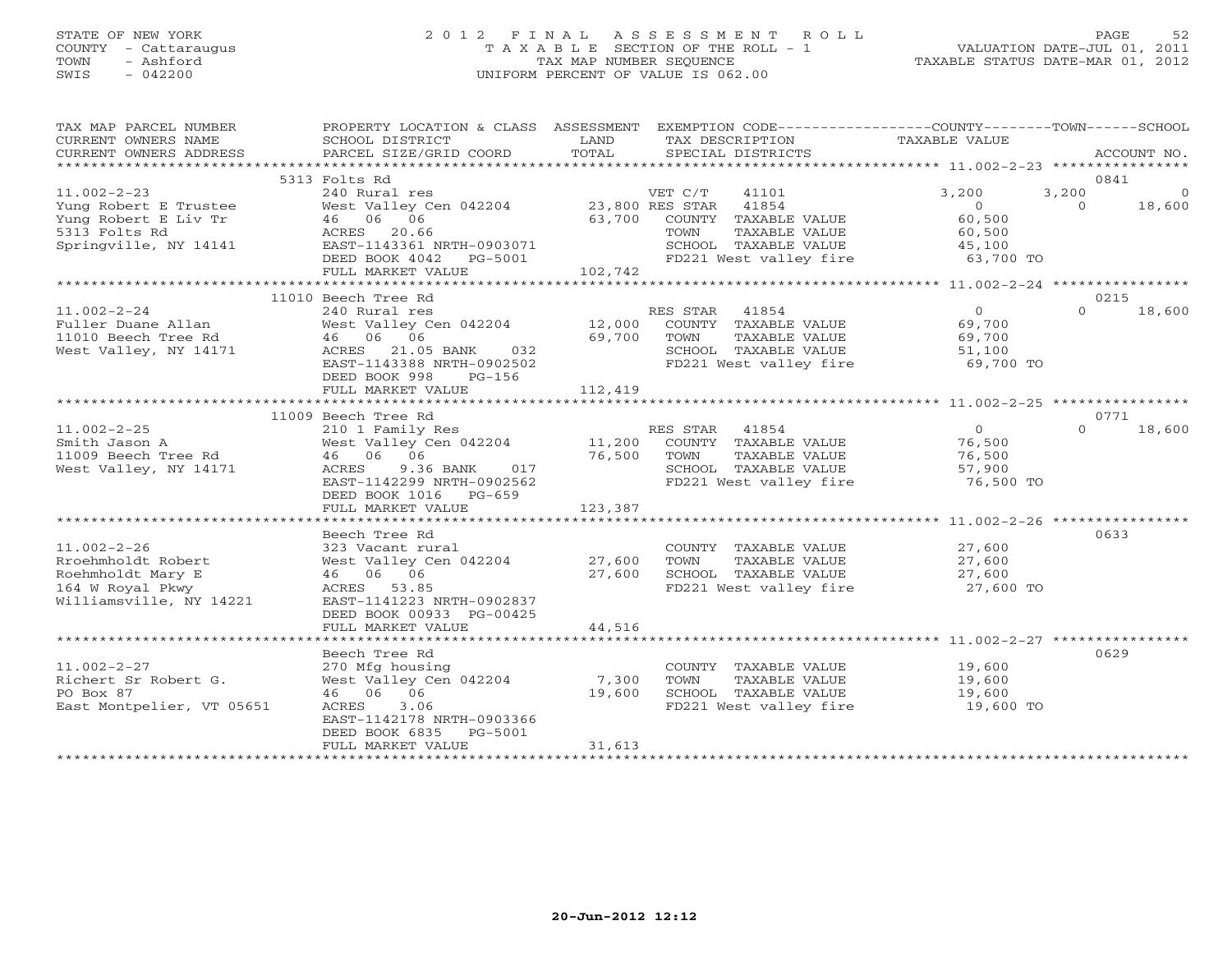#### STATE OF NEW YORK 2 0 1 2 F I N A L A S S E S S M E N T R O L L PAGE 53 COUNTY - Cattaraugus T A X A B L E SECTION OF THE ROLL - 1 VALUATION DATE-JUL 01, 2011 TOWN - Ashford TAX MAP NUMBER SEQUENCE TAXABLE STATUS DATE-MAR 01, 2012 SWIS - 042200 UNIFORM PERCENT OF VALUE IS 062.00UNIFORM PERCENT OF VALUE IS 062.00

| TAX MAP PARCEL NUMBER<br>CURRENT OWNERS NAME<br>CURRENT OWNERS ADDRESS                                                                  | PROPERTY LOCATION & CLASS ASSESSMENT EXEMPTION CODE----------------COUNTY-------TOWN------SCHOOL<br>SCHOOL DISTRICT<br>PARCEL SIZE/GRID COORD                           | LAND<br>TOTAL              | TAX DESCRIPTION TAXABLE VALUE<br>SPECIAL DISTRICTS                                                                                                                                              |                                                                      | ACCOUNT NO.                                     |
|-----------------------------------------------------------------------------------------------------------------------------------------|-------------------------------------------------------------------------------------------------------------------------------------------------------------------------|----------------------------|-------------------------------------------------------------------------------------------------------------------------------------------------------------------------------------------------|----------------------------------------------------------------------|-------------------------------------------------|
| $11.002 - 2 - 29.1$<br>Gorko Linda L<br>PO Box 314<br>Springville, NY 14141                                                             | 11085 Beech Tree Rd<br>240 Rural res<br>West Valley Cen 042204<br>46 06 06<br>ACRES 18.80<br>EAST-0049349 NRTH-0090430<br>DEED BOOK 964<br>PG-1148<br>FULL MARKET VALUE | 70,700<br>114,032          | 96 PCT OF VALUE USED FOR EXEMPTION PURPOSES<br>WVET C/T<br>41121<br>22,700 RES STAR<br>41854<br>COUNTY TAXABLE VALUE<br>TAXABLE VALUE<br>TOWN<br>SCHOOL TAXABLE VALUE<br>FD221 West valley fire | 7,440<br>$\Omega$<br>63,260<br>63,260<br>52,100<br>70,700 TO         | 0735<br>7,440<br>$\Omega$<br>$\Omega$<br>18,600 |
| $11.002 - 2 - 29.3$<br>Swierczynski David Jr<br>Swierczynski Swierczynski Timo 46 06 06<br>29 Pleasant View Ln<br>West Seneca, NY 14224 | Beech Tree Rd<br>260 Seasonal res<br>West Valley Cen 042204 45,200<br>ACRES 107.10<br>EAST-1143346 NRTH-0904810<br>DEED BOOK 873<br>PG-00858<br>FULL MARKET VALUE       | 81,500<br>131,452          | COUNTY TAXABLE VALUE<br>TOWN<br>TAXABLE VALUE<br>SCHOOL TAXABLE VALUE<br>FD221 West valley fire                                                                                                 | 81,500<br>81,500<br>81,500<br>81,500 TO                              | 1220                                            |
|                                                                                                                                         | 11173 Beech Tree Rd                                                                                                                                                     |                            | 65 PCT OF VALUE USED FOR EXEMPTION PURPOSES                                                                                                                                                     |                                                                      | 0511                                            |
| $11.002 - 2 - 30$                                                                                                                       | 240 Rural res                                                                                                                                                           |                            | CVET C/T 41131                                                                                                                                                                                  | 12,400                                                               | 12,400<br>$\overline{O}$                        |
| $11173$ Beech Tree Rd<br>Springville, NY 14141                                                                                          | West Valley Cen 042204 29,700 AGED C/T<br>46 06 06<br>ACRES 52.31<br>EAST-1140997 NRTH-0904400<br>DEED BOOK 825<br>PG-00355<br>FULL MARKET VALUE                        | 100,500 SR STAR            | 41801<br>41834<br>COUNTY TAXABLE VALUE<br>TOWN<br>TAXABLE VALUE<br>SCHOOL TAXABLE VALUE<br>162,097 FD221 West valley fire                                                                       | 26,463<br>$\overline{0}$<br>61,637<br>61,637<br>61,940<br>100,500 TO | 26,463<br>$\bigcirc$<br>$\Omega$<br>38,560      |
|                                                                                                                                         |                                                                                                                                                                         |                            |                                                                                                                                                                                                 |                                                                      |                                                 |
| $11.002 - 2 - 31.1$<br>Schweickert Shawn<br>11220 Beech Tree Rd<br>Springville, NY 14141                                                | Beech Tree Rd<br>105 Vac farmland<br>West Valley Cen 042204<br>46 06 06<br>ACRES 18.16<br>EAST-1141261 NRTH-0905797<br>DEED BOOK 11467 PG-4001                          | 13,600<br>15,400           | COUNTY TAXABLE VALUE<br>TOWN<br>TAXABLE VALUE<br>SCHOOL TAXABLE VALUE<br>FD221 West valley fire                                                                                                 | 15,400<br>15,400<br>15,400<br>15,400 TO                              | 0690                                            |
|                                                                                                                                         | FULL MARKET VALUE                                                                                                                                                       | 24,839                     |                                                                                                                                                                                                 |                                                                      |                                                 |
|                                                                                                                                         | 11116 Beech Tree Rd                                                                                                                                                     |                            |                                                                                                                                                                                                 |                                                                      | 1652                                            |
| $11.002 - 2 - 31.2$<br>Heitman Jeffrey J<br>Heitman Colette<br>11116 Beech Tree Rd<br>Springville, NY 14141                             | 210 1 Family Res<br>West Valley Cen 042204<br>46 06 06<br>ACRES<br>4.70<br>EAST-1149659 NRTH-0905697<br>DEED BOOK 10278 PG-4002<br>FULL MARKET VALUE                    | 6,700<br>76,700<br>123,710 | RES STAR 41854<br>COUNTY TAXABLE VALUE<br>TOWN<br>TAXABLE VALUE<br>SCHOOL TAXABLE VALUE<br>FD221 West valley fire                                                                               | $\overline{0}$<br>76,700<br>76,700<br>58,100<br>76,700 TO            | $\cap$<br>18,600                                |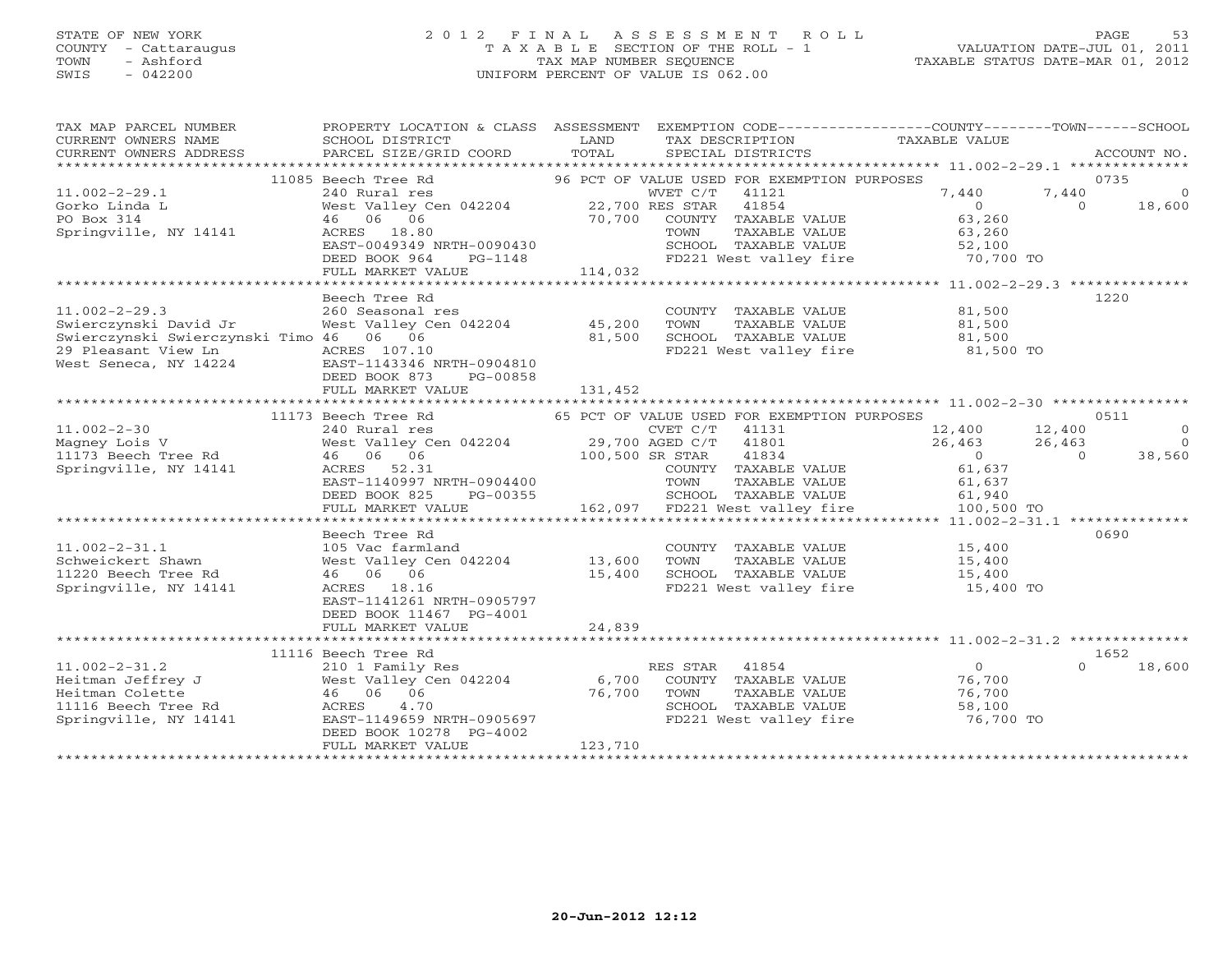### STATE OF NEW YORK 2 0 1 2 F I N A L A S S E S S M E N T R O L L PAGE 54 COUNTY - Cattaraugus T A X A B L E SECTION OF THE ROLL - 1 VALUATION DATE-JUL 01, 2011 TOWN - Ashford Communist Communist Communist Communist Communist Communist Communist Communist Communist Communist Communist Communist Communist Communist Communist Communist Communist Communist Communist Communist Communi SWIS - 042200 UNIFORM PERCENT OF VALUE IS 062.00

TAX MAP PARCEL NUMBER PROPERTY LOCATION & CLASS ASSESSMENT EXEMPTION CODE----------------COUNTY-------TOWN------SCHOOL

| CURRENT OWNERS NAME       | SCHOOL DISTRICT            | LAND    | TAX DESCRIPTION             | TAXABLE VALUE  |                    |
|---------------------------|----------------------------|---------|-----------------------------|----------------|--------------------|
| CURRENT OWNERS ADDRESS    | PARCEL SIZE/GRID COORD     | TOTAL   | SPECIAL DISTRICTS           |                | ACCOUNT NO.        |
|                           |                            |         |                             |                |                    |
|                           | 11110 Beech Tree Rd        |         |                             |                | 1653               |
| $11.002 - 2 - 31.3$       | 312 Vac w/imprv            |         | COUNTY TAXABLE VALUE        | 25,500         |                    |
| Johnson Larry A           | West Valley Cen 042204     | 19,800  | TOWN<br>TAXABLE VALUE       | 25,500         |                    |
| Johnson Phyllis R         | 46 06 06                   | 25,500  | SCHOOL TAXABLE VALUE        | 25,500         |                    |
| 7689 Maples Rd            | ACRES 30.45                |         | FD221 West valley fire      | 25,500 TO      |                    |
| Little Valley, NY 14755   | EAST-1142233 NRTH-0905586  |         |                             |                |                    |
|                           | DEED BOOK 10387 PG-9001    |         |                             |                |                    |
|                           | FULL MARKET VALUE          | 41,129  |                             |                |                    |
|                           |                            |         |                             |                |                    |
|                           | 10922 Bond Rd              |         |                             |                | 0531               |
| $11.003 - 1 - 1$          | 210 1 Family Res           |         | RES STAR<br>41854           | $\overline{0}$ | $\Omega$<br>18,600 |
| Aronson Jeffrey S         | Griffith Instit 143801     |         | 11,400 COUNTY TAXABLE VALUE | 80,200         |                    |
| 10927 Bond Rd             | 06 06<br>64/69             | 80,200  | TAXABLE VALUE<br>TOWN       | 80,200         |                    |
| West Valley, NY 14171     | 6.89<br>ACRES              |         | SCHOOL TAXABLE VALUE        | 61,600         |                    |
|                           | EAST-1128874 NRTH-0900730  |         | FD221 West valley fire      | 80,200 TO      |                    |
|                           | DEED BOOK 14847 PG-2001    |         |                             |                |                    |
|                           | FULL MARKET VALUE          | 129,355 |                             |                |                    |
|                           |                            |         |                             |                |                    |
|                           | Thomas Corners Rd          |         |                             |                | 0192               |
| $11.003 - 1 - 2$          | 170 Nursery                |         | COUNTY TAXABLE VALUE        | 19,100         |                    |
| Select Tree Farms Inc     | Griffith Instit 143801     | 19,100  | TAXABLE VALUE<br>TOWN       | 19,100         |                    |
| 6339 Thomas Corners Rd    | 65 06 06                   | 19,100  | SCHOOL TAXABLE VALUE        | 19,100         |                    |
| West Valley, NY 14171     | 23.91 BANK<br>ACRES<br>055 |         | FD221 West valley fire      | 19,100 TO      |                    |
|                           | EAST-1129007 NRTH-0902818  |         |                             |                |                    |
| MAY BE SUBJECT TO PAYMENT | DEED BOOK 9497 PG-9003     |         |                             |                |                    |
| UNDER AGDIST LAW TIL 2016 | FULL MARKET VALUE          | 30,806  |                             |                |                    |
|                           |                            |         |                             |                |                    |
|                           | Thomas Corners Rd          |         |                             |                | 0188               |
| $11.003 - 1 - 3.1$        | 105 Vac farmland           |         | AG DIST<br>41720            | 8,503<br>8,503 | 8,503              |
| Bond Frederick W Jr       | Griffith Instit 143801     | 38,600  | COUNTY TAXABLE VALUE        | 30,097         |                    |
| Bond Penny                | 64/65<br>06 06             | 38,600  | TOWN<br>TAXABLE VALUE       | 30,097         |                    |
| 6089 Bond Rd              | 74.75<br>ACRES             |         | SCHOOL TAXABLE VALUE        | 30,097         |                    |
| West Valley, NY 14171     | EAST-0481590 NRTH-0901790  |         | FD221 West valley fire      | 38,600 TO      |                    |
|                           | DEED BOOK 00957 PG-00695   |         |                             |                |                    |
| MAY BE SUBJECT TO PAYMENT | FULL MARKET VALUE          | 62,258  |                             |                |                    |
| UNDER AGDIST LAW TIL 2016 |                            |         |                             |                |                    |
|                           |                            |         |                             |                |                    |
|                           | 6154 Emerson Rd            |         |                             |                | 0189               |
| $11.003 - 1 - 3.2$        | 210 1 Family Res           |         | RES STAR<br>41854           | $\overline{0}$ | $\Omega$<br>18,600 |
| Underhill Duane N         | Griffith Instit 143801     | 6,700   | COUNTY TAXABLE VALUE        | 64,900         |                    |
| 6154 Emerson Rd           | 64 06 06                   | 64,900  | TOWN<br>TAXABLE VALUE       | 64,900         |                    |
| West Valley, NY 14171     | 2.50 BANK 017<br>ACRES     |         | SCHOOL TAXABLE VALUE        | 46,300         |                    |
|                           | EAST-1129560 NRTH-0901595  |         | FD221 West valley fire      | 64,900 TO      |                    |
|                           | DEED BOOK 959 PG-144       |         |                             |                |                    |
|                           | FULL MARKET VALUE          | 104,677 |                             |                |                    |
|                           |                            |         |                             |                |                    |
|                           |                            |         |                             |                |                    |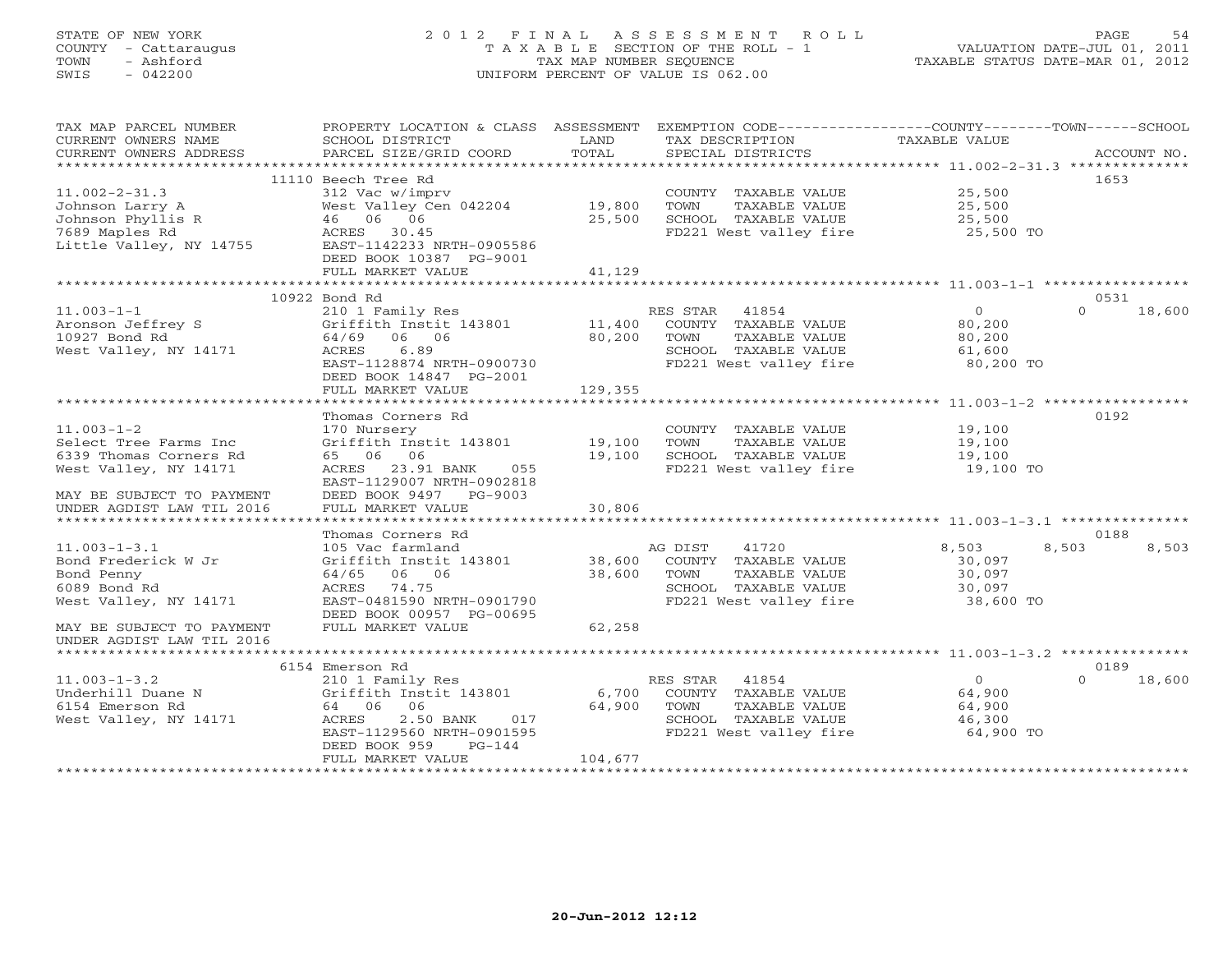### STATE OF NEW YORK 2 0 1 2 F I N A L A S S E S S M E N T R O L L PAGE 55 COUNTY - Cattaraugus T A X A B L E SECTION OF THE ROLL - 1 VALUATION DATE-JUL 01, 2011 TOWN - Ashford TAX MAP NUMBER SEQUENCE TAXABLE STATUS DATE-MAR 01, 2012 SWIS - 042200 UNIFORM PERCENT OF VALUE IS 062.00UNIFORM PERCENT OF VALUE IS 062.00

| TAX MAP PARCEL NUMBER<br>CURRENT OWNERS NAME<br>CURRENT OWNERS ADDRESS | PROPERTY LOCATION & CLASS ASSESSMENT<br>SCHOOL DISTRICT<br>PARCEL SIZE/GRID COORD | LAND<br>TOTAL | EXEMPTION CODE-----------------COUNTY-------TOWN------SCHOOL<br>TAX DESCRIPTION TAXABLE VALUE<br>SPECIAL DISTRICTS |                | ACCOUNT NO.        |
|------------------------------------------------------------------------|-----------------------------------------------------------------------------------|---------------|--------------------------------------------------------------------------------------------------------------------|----------------|--------------------|
|                                                                        |                                                                                   |               |                                                                                                                    |                |                    |
|                                                                        | Emerson Rd                                                                        |               |                                                                                                                    |                | 1014               |
| $11.003 - 1 - 3.3$                                                     | 260 Seasonal res                                                                  |               | COUNTY TAXABLE VALUE                                                                                               | 29,100         |                    |
| Somers Dona J                                                          | Griffith Instit 143801                                                            | 9,000         | TOWN<br>TAXABLE VALUE                                                                                              | 29,100         |                    |
| 41 Longs Ln                                                            | 64 06 06                                                                          | 29,100        | SCHOOL TAXABLE VALUE                                                                                               | 29,100         |                    |
| Corfu, NY 14036-9505                                                   | ACRES<br>4.67                                                                     |               | FD221 West valley fire                                                                                             | 29,100 TO      |                    |
|                                                                        | EAST-1129396 NRTH-0900829                                                         |               |                                                                                                                    |                |                    |
|                                                                        | DEED BOOK 1032 PG-29                                                              |               |                                                                                                                    |                |                    |
|                                                                        | FULL MARKET VALUE                                                                 | 46,935        |                                                                                                                    |                |                    |
|                                                                        |                                                                                   |               |                                                                                                                    |                |                    |
|                                                                        | Emerson Rd                                                                        |               |                                                                                                                    |                | 1003               |
| $11.003 - 1 - 3.4$                                                     | 260 Seasonal res                                                                  |               | COUNTY TAXABLE VALUE                                                                                               | 10,600         |                    |
| Farley Donald                                                          | Griffith Instit 143801                                                            | 5,400         | TOWN<br>TAXABLE VALUE                                                                                              |                |                    |
|                                                                        |                                                                                   |               |                                                                                                                    | 10,600         |                    |
| 27 Cobb Ave                                                            | 64 06 06                                                                          | 10,600        | SCHOOL TAXABLE VALUE                                                                                               | 10,600         |                    |
| PO Box 291                                                             | ACRES<br>1.40                                                                     |               | FD221 West valley fire 10,600 TO                                                                                   |                |                    |
| Delevan, NY 14042                                                      | EAST-1129601 NRTH-0901122                                                         |               |                                                                                                                    |                |                    |
|                                                                        | DEED BOOK 00957 PG-01114                                                          |               |                                                                                                                    |                |                    |
|                                                                        | FULL MARKET VALUE                                                                 | 17,097        |                                                                                                                    |                |                    |
|                                                                        |                                                                                   |               |                                                                                                                    |                |                    |
|                                                                        | 6142 Emerson Rd                                                                   |               |                                                                                                                    |                | 1027               |
| $11.003 - 1 - 3.5$                                                     |                                                                                   |               |                                                                                                                    | 3,810          | 3,810<br>$\Omega$  |
| Hayes Richard                                                          | 270 Mfg housing $WVET C/T$ 41121<br>Griffith Instit 143801 3,500 DVET C/T 41141   |               |                                                                                                                    | 3,810          | 3,810<br>$\Omega$  |
| Hayes Anita M                                                          | 64 06 06                                                                          |               | 41834<br>25,400 SR STAR                                                                                            | $\overline{0}$ | 25,400<br>$\Omega$ |
|                                                                        |                                                                                   |               |                                                                                                                    |                |                    |
| 6142 Emerson Rd                                                        | FRNT 230.00 DPTH 233.26                                                           |               | COUNTY TAXABLE VALUE                                                                                               | 17,780         |                    |
| West Valley, NY 14171                                                  | EAST-1129671 NRTH-0901448                                                         |               | TAXABLE VALUE<br>TOWN                                                                                              | 17,780         |                    |
|                                                                        | DEED BOOK 4232 PG-4001                                                            |               | SCHOOL TAXABLE VALUE                                                                                               | $\overline{0}$ |                    |
|                                                                        | FULL MARKET VALUE                                                                 |               | 40,968 FD221 West valley fire                                                                                      | 25,400 TO      |                    |
|                                                                        |                                                                                   |               |                                                                                                                    |                |                    |
|                                                                        | 6140 Emerson Rd                                                                   |               |                                                                                                                    |                | 1172               |
| $11.003 - 1 - 3.6$                                                     | 210 1 Family Res                                                                  |               | RES STAR<br>41854                                                                                                  | $\Omega$       | $\Omega$<br>18,600 |
| Broomfield James W                                                     | Griffith Instit 143801                                                            | 5,800         | COUNTY TAXABLE VALUE                                                                                               | 94,200         |                    |
| Broomfield Rae A                                                       | 64 06 06                                                                          | 94,200        | TOWN<br>TAXABLE VALUE                                                                                              | 94,200         |                    |
| 6140 Emerson Rd                                                        | ACRES 1.72                                                                        |               | SCHOOL TAXABLE VALUE                                                                                               | 75,600         |                    |
| West Valley, NY 14171                                                  | EAST-1129842 NRTH-0901392                                                         |               | FD221 West valley fire                                                                                             | 94,200 TO      |                    |
|                                                                        | $PG-161$                                                                          |               |                                                                                                                    |                |                    |
|                                                                        | DEED BOOK 959                                                                     |               |                                                                                                                    |                |                    |
|                                                                        | FULL MARKET VALUE                                                                 | 151,935       |                                                                                                                    |                |                    |
|                                                                        |                                                                                   |               |                                                                                                                    |                |                    |
|                                                                        | Emerson Rd                                                                        |               |                                                                                                                    |                | 1340               |
| $11.003 - 1 - 3.7$                                                     | 314 Rural vac<10                                                                  |               | COUNTY TAXABLE VALUE                                                                                               | 2,500          |                    |
| Emerson Scott                                                          | Griffith Instit 143801                                                            | 2,500         | TOWN<br>TAXABLE VALUE                                                                                              | 2,500          |                    |
| 112 Leonard Dr                                                         | 64 06 06                                                                          | 2,500         | SCHOOL TAXABLE VALUE<br>SCHOOL TAXABLE VALUE<br>FD221 West valley fire                                             | 2,500          |                    |
| Syracuse, NY 13209                                                     | 8.35<br>ACRES                                                                     |               |                                                                                                                    | 2,500 TO       |                    |
|                                                                        | EAST-1129764 NRTH-0900728                                                         |               |                                                                                                                    |                |                    |
|                                                                        | DEED BOOK 3775 PG-9001                                                            |               |                                                                                                                    |                |                    |
|                                                                        | FULL MARKET VALUE                                                                 | 4,032         |                                                                                                                    |                |                    |
|                                                                        | ************************                                                          |               |                                                                                                                    |                |                    |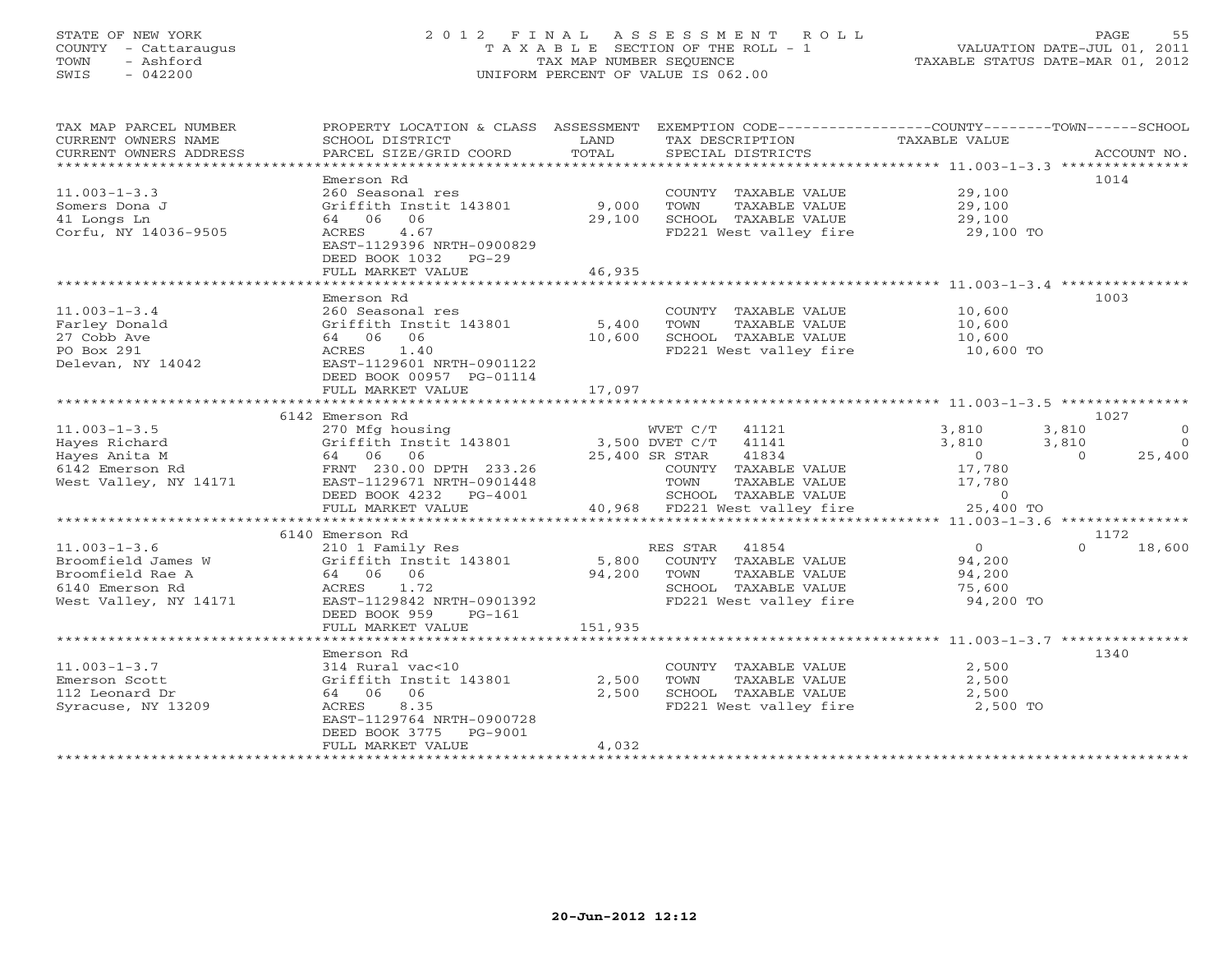# STATE OF NEW YORK 2 0 1 2 F I N A L A S S E S S M E N T R O L L PAGE 56 COUNTY - Cattaraugus T A X A B L E SECTION OF THE ROLL - 1 VALUATION DATE-JUL 01, 2011 TOWN - Ashford TAX MAP NUMBER SEQUENCE TAXABLE STATUS DATE-MAR 01, 2012 SWIS - 042200 UNIFORM PERCENT OF VALUE IS 062.00UNIFORM PERCENT OF VALUE IS 062.00

| TAX MAP PARCEL NUMBER<br>CURRENT OWNERS NAME           | PROPERTY LOCATION & CLASS ASSESSMENT EXEMPTION CODE----------------COUNTY-------TOWN------SCHOOL<br>SCHOOL DISTRICT | LAND                 | TAX DESCRIPTION                                          | TAXABLE VALUE  |                  |          |
|--------------------------------------------------------|---------------------------------------------------------------------------------------------------------------------|----------------------|----------------------------------------------------------|----------------|------------------|----------|
| CURRENT OWNERS ADDRESS                                 | PARCEL SIZE/GRID COORD                                                                                              | TOTAL                | SPECIAL DISTRICTS                                        |                | ACCOUNT NO.      |          |
|                                                        | 6129 Thomas Corners Rd                                                                                              |                      |                                                          |                | 1341             |          |
| $11.003 - 1 - 3.8$                                     | 314 Rural vac<10                                                                                                    |                      | COUNTY TAXABLE VALUE                                     | 4,700          |                  |          |
| Bond Jr Frederick                                      | Griffith Instit 143801                                                                                              | 4,700                | TOWN<br>TAXABLE VALUE                                    | 4,700          |                  |          |
| 6089 Bond Rd                                           | 65 06 06                                                                                                            | 4,700                | SCHOOL TAXABLE VALUE                                     | 4,700          |                  |          |
| West Valley, NY 14171                                  | FRNT 248.90 DPTH 150.00<br>EAST-0481820 NRTH-0903540                                                                |                      | FD221 West valley fire 4,700 TO                          |                |                  |          |
|                                                        | DEED BOOK 10607 PG-8001                                                                                             |                      |                                                          |                |                  |          |
|                                                        | FULL MARKET VALUE                                                                                                   | 7,581                |                                                          |                |                  |          |
|                                                        |                                                                                                                     |                      |                                                          |                |                  |          |
|                                                        | 6115 Thomas Corners Rd                                                                                              |                      |                                                          | $\Omega$       | 1342<br>$\Omega$ |          |
| $11.003 - 1 - 3.9$<br>Cummings Pamela G                | 210 1 Family Res<br>Griffith Instit 143801                                                                          | 5,100                | RES STAR 41854<br>COUNTY TAXABLE VALUE                   | 60,700         |                  | 18,600   |
| 6115 Thomas Corners Rd                                 | 65 06 06                                                                                                            | 60,700               | TOWN<br>TAXABLE VALUE                                    | 60,700         |                  |          |
| West Valley, NY 14171                                  | ACRES<br>1.15 BANK<br>017                                                                                           |                      | SCHOOL TAXABLE VALUE                                     | 42,100         |                  |          |
|                                                        | EAST-1130479 NRTH-0903593                                                                                           |                      | FD221 West valley fire                                   | 60,700 TO      |                  |          |
|                                                        | DEED BOOK 958<br>PG-1099                                                                                            |                      |                                                          |                |                  |          |
|                                                        | FULL MARKET VALUE                                                                                                   | 97,903               |                                                          |                |                  |          |
|                                                        |                                                                                                                     |                      |                                                          |                |                  |          |
|                                                        | 6069 Thomas Corners Rd                                                                                              |                      |                                                          |                | 0191             |          |
| $11.003 - 1 - 4.1$                                     | 112 Dairy farm                                                                                                      |                      | WVET C/T 41121                                           | 7,440          | 7,440            | $\Omega$ |
| Emerson Donald R                                       | Griffith Instit 143801 51,700 SR STAR                                                                               |                      | 41834                                                    | $\overline{0}$ | $\Omega$         | 38,560   |
| Emerson Anna M                                         | 65/64/59 06 06                                                                                                      |                      | 88,300 COUNTY TAXABLE VALUE                              | 80,860         |                  |          |
| 6069 Thomas Corners Rd                                 | ACRES 135.50                                                                                                        |                      | TOWN<br>TAXABLE VALUE                                    | 80,860         |                  |          |
| West Valley, NY 14171                                  | EAST-1131969 NRTH-0901958                                                                                           |                      | SCHOOL TAXABLE VALUE<br>FD221 West valley fire 88,300 TO | 49,740         |                  |          |
| MAY BE SUBJECT TO PAYMENT                              | DEED BOOK 974<br>PG-1162<br>FULL MARKET VALUE                                                                       | $3 - 1162$ $142,419$ |                                                          |                |                  |          |
| UNDER AGDIST LAW TIL 2016                              |                                                                                                                     |                      |                                                          |                |                  |          |
|                                                        |                                                                                                                     |                      |                                                          |                |                  |          |
|                                                        | Thomas Corners Rd                                                                                                   |                      |                                                          |                | 0193             |          |
| $11.003 - 1 - 4.2$                                     | 170 Nursery                                                                                                         |                      | COUNTY TAXABLE VALUE                                     | 6,600          |                  |          |
| Manchester Alan V                                      | Griffith Instit 143801                                                                                              | 6,600                | TOWN<br>TAXABLE VALUE                                    | 6,600          |                  |          |
| Manchester Joyce                                       | 65 06 06                                                                                                            | 6,600                | SCHOOL TAXABLE VALUE                                     | 6,600          |                  |          |
| 614 E Main St                                          | ACRES<br>8.26                                                                                                       |                      | FD221 West valley fire                                   | 6,600 TO       |                  |          |
| Springville, NY 14141                                  | EAST-1131612 NRTH-0903928                                                                                           |                      |                                                          |                |                  |          |
|                                                        | DEED BOOK 00778 PG-00681                                                                                            |                      |                                                          |                |                  |          |
| MAY BE SUBJECT TO PAYMENT<br>UNDER AGDIST LAW TIL 2016 | FULL MARKET VALUE                                                                                                   | 10,645               |                                                          |                |                  |          |
| ***********************                                |                                                                                                                     |                      |                                                          |                |                  |          |
|                                                        | 10985 Nys Rte 240                                                                                                   |                      |                                                          |                | 1008             |          |
| $11.003 - 1 - 4.3$                                     |                                                                                                                     |                      | RES STAR 41854                                           | $\overline{O}$ | $\Omega$         | 18,600   |
| Watkins Michael L                                      | nye noo all<br>210 1 Family Res<br>Griffith Instit 143801                                                           | 5,200                | COUNTY TAXABLE VALUE                                     | 39,200         |                  |          |
| Watkins Lori                                           | 06<br>1.19 BANK 017<br>1.19 BANK 017<br>59 06 06                                                                    | 39,200               | TOWN<br>TAXABLE VALUE                                    | 39,200         |                  |          |
| 10985 Rte 240                                          | ACRES                                                                                                               |                      | SCHOOL TAXABLE VALUE                                     | 20,600         |                  |          |
| West Valley, NY 14171                                  | EAST-1133262 NRTH-0902632<br>DEED BOOK 897<br>PG-00755                                                              |                      | FD221 West valley fire                                   | 39,200 TO      |                  |          |
|                                                        | FULL MARKET VALUE                                                                                                   | 63,226               |                                                          |                |                  |          |
|                                                        |                                                                                                                     |                      |                                                          |                |                  |          |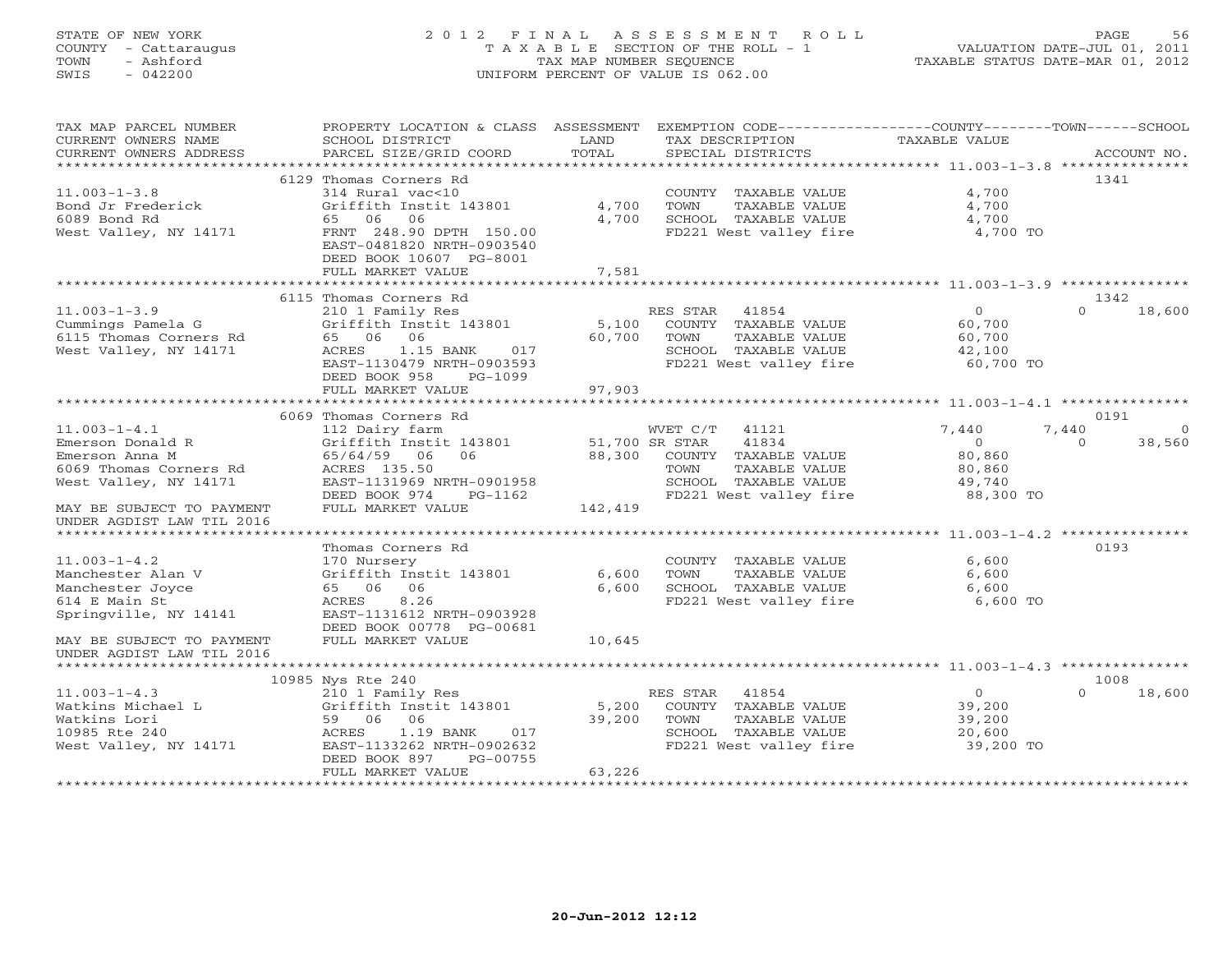STATE OF NEW YORK 2 0 1 2 F I N A L A S S E S S M E N T R O L L PAGE 57 COUNTY - Cattaraugus T A X A B L E SECTION OF THE ROLL - 1 VALUATION DATE-JUL 01, 2011 TOWN - Ashford TAX MAP NUMBER SEQUENCE TAXABLE STATUS DATE-MAR 01, 2012 SWIS - 042200 UNIFORM PERCENT OF VALUE IS 062.00UNIFORM PERCENT OF VALUE IS 062.00

| TAX MAP PARCEL NUMBER<br>CURRENT OWNERS NAME<br>CURRENT OWNERS ADDRESS | PROPERTY LOCATION & CLASS ASSESSMENT<br>SCHOOL DISTRICT<br>PARCEL SIZE/GRID COORD | LAND<br>TOTAL | EXEMPTION CODE-----------------COUNTY-------TOWN------SCHOOL<br>TAX DESCRIPTION<br>SPECIAL DISTRICTS | TAXABLE VALUE                          | ACCOUNT NO.        |
|------------------------------------------------------------------------|-----------------------------------------------------------------------------------|---------------|------------------------------------------------------------------------------------------------------|----------------------------------------|--------------------|
| **********************                                                 |                                                                                   |               |                                                                                                      |                                        |                    |
|                                                                        | 6087 Thomas Corners Rd                                                            |               |                                                                                                      |                                        | 1462               |
| $11.003 - 1 - 4.4$                                                     | 240 Rural res                                                                     |               | COUNTY TAXABLE VALUE                                                                                 | 65,500                                 |                    |
| Manchester Alan V                                                      | Griffith Instit 143801                                                            | 28,800        | TOWN<br>TAXABLE VALUE                                                                                | 65,500                                 |                    |
| Manchester Joyce A                                                     | 69.50<br>ACRES                                                                    | 65,500        | SCHOOL TAXABLE VALUE                                                                                 | 65,500                                 |                    |
| 614 East Main St                                                       | EAST-1130835 NRTH-0901004                                                         |               | FD221 West valley fire                                                                               | 65,500 TO                              |                    |
| Sprnqville, NY 14141                                                   | DEED BOOK 974<br>PG-1160                                                          |               |                                                                                                      |                                        |                    |
|                                                                        | FULL MARKET VALUE                                                                 | 105,645       |                                                                                                      |                                        |                    |
| MAY BE SUBJECT TO PAYMENT                                              |                                                                                   |               |                                                                                                      |                                        |                    |
| UNDER AGDIST LAW TIL 2016                                              |                                                                                   |               |                                                                                                      |                                        |                    |
|                                                                        |                                                                                   |               |                                                                                                      |                                        |                    |
|                                                                        | 11045 Nys Rte 240                                                                 |               |                                                                                                      |                                        | 0208               |
| $11.003 - 1 - 5$                                                       | 210 1 Family Res                                                                  |               | RES STAR<br>41854                                                                                    | $\overline{0}$                         | $\Omega$<br>18,600 |
| Perkins Richard D Jr                                                   | Griffith Instit 143801                                                            | 6,100         | COUNTY TAXABLE VALUE                                                                                 | 48,400                                 |                    |
| 11045 Nys Rte 240                                                      | 59/65<br>06 06                                                                    | 48,400        | TOWN<br>TAXABLE VALUE                                                                                | 48,400                                 |                    |
| West Valley, NY 14171                                                  | 1.84<br>ACRES                                                                     |               | SCHOOL TAXABLE VALUE                                                                                 | 29,800                                 |                    |
|                                                                        | EAST-0484420 NRTH-0903500                                                         |               | FD221 West valley fire                                                                               | 48,400 TO                              |                    |
|                                                                        | DEED BOOK 1002<br>PG-1060                                                         |               |                                                                                                      |                                        |                    |
|                                                                        | FULL MARKET VALUE                                                                 | 78,065        |                                                                                                      |                                        |                    |
|                                                                        | **************************                                                        |               |                                                                                                      |                                        |                    |
|                                                                        | Cole Rd                                                                           |               |                                                                                                      |                                        | 0431               |
| $11.003 - 1 - 6$                                                       | 312 Vac w/imprv                                                                   |               | COUNTY TAXABLE VALUE                                                                                 | 7,200                                  |                    |
| Kessler Barbara                                                        | Griffith Instit 143801                                                            | 5,100         | TOWN<br>TAXABLE VALUE                                                                                | 7,200                                  |                    |
| 5919 Cole Rd                                                           | 59 06<br>06                                                                       | 7,200         | SCHOOL TAXABLE VALUE                                                                                 | 7,200                                  |                    |
| West Valley, NY 14171                                                  | 1.09<br>ACRES                                                                     |               | FD221 West valley fire                                                                               | 7,200 TO                               |                    |
|                                                                        | EAST-0484620 NRTH-0903640                                                         |               |                                                                                                      |                                        |                    |
|                                                                        | DEED BOOK 985<br>PG-857                                                           |               |                                                                                                      |                                        |                    |
|                                                                        | FULL MARKET VALUE                                                                 | 11,613        |                                                                                                      |                                        |                    |
|                                                                        |                                                                                   |               |                                                                                                      |                                        |                    |
|                                                                        | Nys Rte 240                                                                       |               |                                                                                                      |                                        | 0072               |
| $11.003 - 1 - 7$                                                       | 270 Mfg housing                                                                   |               | COUNTY TAXABLE VALUE                                                                                 | 30,900                                 |                    |
| Bond Frederick W Sr                                                    | Griffith Instit 143801                                                            | 26,900        | TAXABLE VALUE<br>TOWN                                                                                | 30,900                                 |                    |
| Bond Bond Frederick Jr<br>6062 Bond Rd                                 | 59 06<br>06                                                                       | 30,900        | SCHOOL TAXABLE VALUE                                                                                 | 30,900                                 |                    |
|                                                                        | LIFE USE<br>ACRES<br>25.87                                                        |               | FD221 West valley fire                                                                               | 30,900 TO                              |                    |
| West Valley, NY 14171                                                  | EAST-0485230 NRTH-0904290                                                         |               |                                                                                                      |                                        |                    |
|                                                                        | DEED BOOK 00870 PG-00618                                                          |               |                                                                                                      |                                        |                    |
|                                                                        | FULL MARKET VALUE                                                                 | 49,839        |                                                                                                      |                                        |                    |
|                                                                        |                                                                                   |               |                                                                                                      | ************** 11.003-1-8 ************ |                    |
|                                                                        | 5912 Cole Rd                                                                      |               |                                                                                                      |                                        | 0559               |
| $11.003 - 1 - 8$                                                       | 210 1 Family Res                                                                  |               | SR STAR<br>41834                                                                                     | $\overline{0}$                         | $\Omega$<br>38,560 |
| Offerbeck James H                                                      | Griffith Instit 143801                                                            | 6,000         | COUNTY TAXABLE VALUE                                                                                 | 55,600                                 |                    |
| 5912 Cole Rd                                                           | 59 06<br>06                                                                       | 55,600        | TAXABLE VALUE<br>TOWN                                                                                | 55,600                                 |                    |
| West Valley, NY 14171                                                  | 1.87<br>ACRES                                                                     |               | SCHOOL TAXABLE VALUE                                                                                 | 17,040                                 |                    |
|                                                                        | EAST-1134413 NRTH-0904403                                                         |               | FD221 West valley fire                                                                               | 55,600 TO                              |                    |
|                                                                        | DEED BOOK 00786 PG-00118                                                          |               |                                                                                                      |                                        |                    |
|                                                                        | FULL MARKET VALUE                                                                 | 89,677        |                                                                                                      |                                        |                    |
|                                                                        |                                                                                   |               |                                                                                                      |                                        |                    |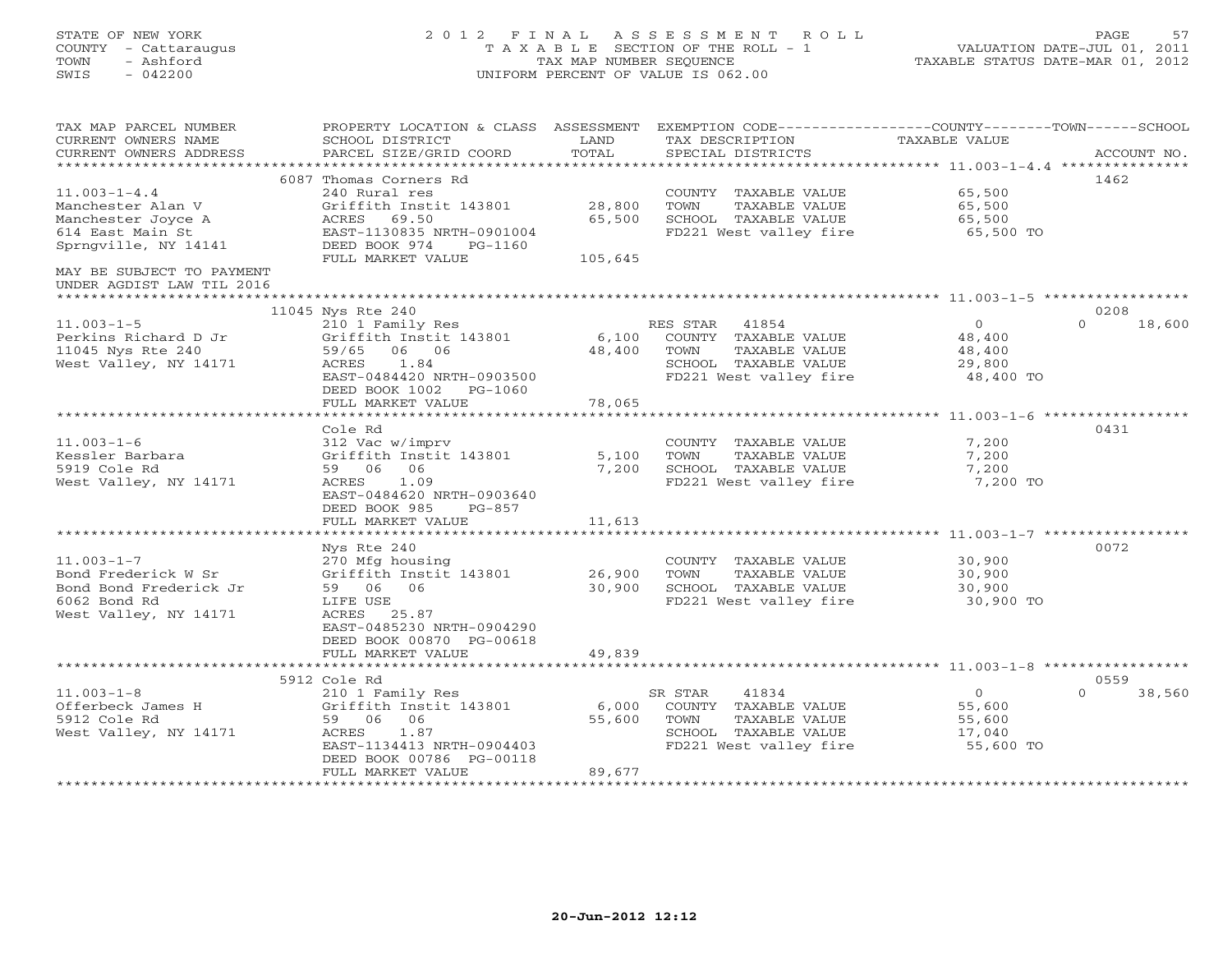# STATE OF NEW YORK 2 0 1 2 F I N A L A S S E S S M E N T R O L L PAGE 58 COUNTY - Cattaraugus T A X A B L E SECTION OF THE ROLL - 1 VALUATION DATE-JUL 01, 2011 TOWN - Ashford TAX MAP NUMBER SEQUENCE TAXABLE STATUS DATE-MAR 01, 2012 SWIS - 042200 UNIFORM PERCENT OF VALUE IS 062.00UNIFORM PERCENT OF VALUE IS 062.00

| TAX MAP PARCEL NUMBER<br>CURRENT OWNERS NAME<br>CURRENT OWNERS ADDRESS | PROPERTY LOCATION & CLASS ASSESSMENT<br>SCHOOL DISTRICT<br>PARCEL SIZE/GRID COORD | LAND<br>TOTAL | EXEMPTION CODE-----------------COUNTY-------TOWN-----SCHOOL<br>TAX DESCRIPTION<br>SPECIAL DISTRICTS | TAXABLE VALUE  |          | ACCOUNT NO. |
|------------------------------------------------------------------------|-----------------------------------------------------------------------------------|---------------|-----------------------------------------------------------------------------------------------------|----------------|----------|-------------|
|                                                                        |                                                                                   |               |                                                                                                     |                |          |             |
|                                                                        | 5906 Cole Rd                                                                      |               |                                                                                                     |                | 0736     |             |
| $11.003 - 1 - 9$                                                       | 210 1 Family Res                                                                  |               | 41121<br>WVET C/T                                                                                   | 7,440          | 7,440    | $\Omega$    |
| Stedman Jerry B                                                        | Griffith Instit 143801 5,400 SR STAR                                              |               | 41834                                                                                               | $\overline{0}$ | $\Omega$ | 38,560      |
| 5906 Cole Rd                                                           | 59 06 06                                                                          | 66,400        | COUNTY TAXABLE VALUE                                                                                | 58,960         |          |             |
| West Valley, NY 14171                                                  | 1.35<br>ACRES                                                                     |               | TOWN<br>TAXABLE VALUE                                                                               | 58,960         |          |             |
|                                                                        | EAST-1134534 NRTH-0904398                                                         |               | SCHOOL TAXABLE VALUE                                                                                | 27,840         |          |             |
|                                                                        | DEED BOOK 00801 PG-00057                                                          |               | FD221 West valley fire                                                                              | 66,400 TO      |          |             |
|                                                                        | FULL MARKET VALUE                                                                 | 107,097       |                                                                                                     |                |          |             |
|                                                                        |                                                                                   |               |                                                                                                     |                |          |             |
|                                                                        | 5902 Cole Rd                                                                      |               |                                                                                                     |                | 0703     |             |
| $11.003 - 1 - 10$                                                      |                                                                                   |               | RES STAR<br>41854                                                                                   | $\Omega$       | $\Omega$ | 18,600      |
|                                                                        | 210 1 Family Res                                                                  |               |                                                                                                     |                |          |             |
| DeLisle Andrea                                                         | Griffith Instit 143801                                                            | 5,300         | COUNTY TAXABLE VALUE                                                                                | 50,000         |          |             |
| 5902 Cole Rd                                                           | 59 06<br>06                                                                       | 50,000        | TAXABLE VALUE<br>TOWN                                                                               | 50,000         |          |             |
| West Valley, NY 14171                                                  | ACRES<br>1.27                                                                     |               | SCHOOL TAXABLE VALUE                                                                                | 31,400         |          |             |
|                                                                        | EAST-0486300 NRTH-0904360                                                         |               | FD221 West valley fire                                                                              | 50,000 TO      |          |             |
|                                                                        | DEED BOOK 16211 PG-3002                                                           |               |                                                                                                     |                |          |             |
|                                                                        | FULL MARKET VALUE                                                                 | 80,645        |                                                                                                     |                |          |             |
|                                                                        |                                                                                   |               |                                                                                                     |                |          |             |
|                                                                        | 5894 Cole Rd                                                                      |               |                                                                                                     |                | 0826     |             |
| $11.003 - 1 - 11$                                                      | 210 1 Family Res                                                                  |               | AGED C<br>41802                                                                                     | 22,950         | $\Omega$ | $\bigcirc$  |
| Wilson Nancy                                                           | Griffith Instit 143801                                                            | 5,300 AGED S  | 41804                                                                                               | $\Omega$       | $\circ$  | 25,500      |
| 5894 Cole Rd                                                           | 59 06<br>06                                                                       |               | 41834<br>51,000 SR STAR                                                                             | $\Omega$       | $\cap$   | 25,500      |
| West Valley, NY 14171                                                  | 1.22<br>ACRES                                                                     |               | COUNTY TAXABLE VALUE                                                                                | 28,050         |          |             |
|                                                                        | EAST-1134745 NRTH-0904432                                                         |               | TAXABLE VALUE<br>TOWN                                                                               | 51,000         |          |             |
|                                                                        | DEED BOOK 15685 PG-7001                                                           |               | SCHOOL TAXABLE VALUE                                                                                | $\circ$        |          |             |
|                                                                        | FULL MARKET VALUE                                                                 |               | 82,258 FD221 West valley fire                                                                       | 51,000 TO      |          |             |
|                                                                        |                                                                                   |               |                                                                                                     |                |          |             |
|                                                                        | 5888 Cole Rd                                                                      |               |                                                                                                     |                | 0408     |             |
| $11.003 - 1 - 12$                                                      | 270 Mfg housing                                                                   |               | RES STAR<br>41854                                                                                   | $\overline{O}$ | $\cap$   | 18,600      |
|                                                                        |                                                                                   |               |                                                                                                     |                |          |             |
| Walker Jennifer J                                                      | Griffith Instit 143801                                                            | 5,300         | COUNTY TAXABLE VALUE                                                                                | 23,300         |          |             |
| 5888 Cole Rd                                                           | 59 06 06                                                                          | 23,300        | TOWN<br>TAXABLE VALUE                                                                               | 23,300         |          |             |
| West Valley, NY 14171                                                  | 1.23<br>ACRES                                                                     |               | SCHOOL TAXABLE VALUE                                                                                | 4,700          |          |             |
|                                                                        | EAST-1134853 NRTH-0904438                                                         |               | FD221 West valley fire                                                                              | 23,300 TO      |          |             |
|                                                                        | DEED BOOK 15805 PG-8001                                                           |               |                                                                                                     |                |          |             |
|                                                                        | FULL MARKET VALUE                                                                 | 37,581        |                                                                                                     |                |          |             |
|                                                                        |                                                                                   |               |                                                                                                     |                |          |             |
|                                                                        | 5868 Cole Rd                                                                      |               |                                                                                                     |                | 0043     |             |
| $11.003 - 1 - 13$                                                      | 210 1 Family Res                                                                  |               | RES STAR<br>41854                                                                                   | $\Omega$       | $\Omega$ | 18,600      |
| Belscher Kenneth                                                       | Griffith Instit 143801                                                            | 5,100         | COUNTY TAXABLE VALUE                                                                                | 52,700         |          |             |
| Belscher Patricia                                                      | 59 06 06                                                                          | 52,700        | TAXABLE VALUE<br>TOWN                                                                               | 52,700         |          |             |
| 5868 Cole Rd                                                           | 1.08<br>ACRES                                                                     |               | SCHOOL TAXABLE VALUE                                                                                | 34,100         |          |             |
| West Valley, NY 14171                                                  | EAST-1135273 NRTH-0904340                                                         |               | FD221 West valley fire                                                                              | 52,700 TO      |          |             |
|                                                                        | DEED BOOK 746<br>PG-01096                                                         |               |                                                                                                     |                |          |             |
|                                                                        | FULL MARKET VALUE                                                                 | 85,000        |                                                                                                     |                |          |             |
|                                                                        |                                                                                   |               |                                                                                                     |                |          |             |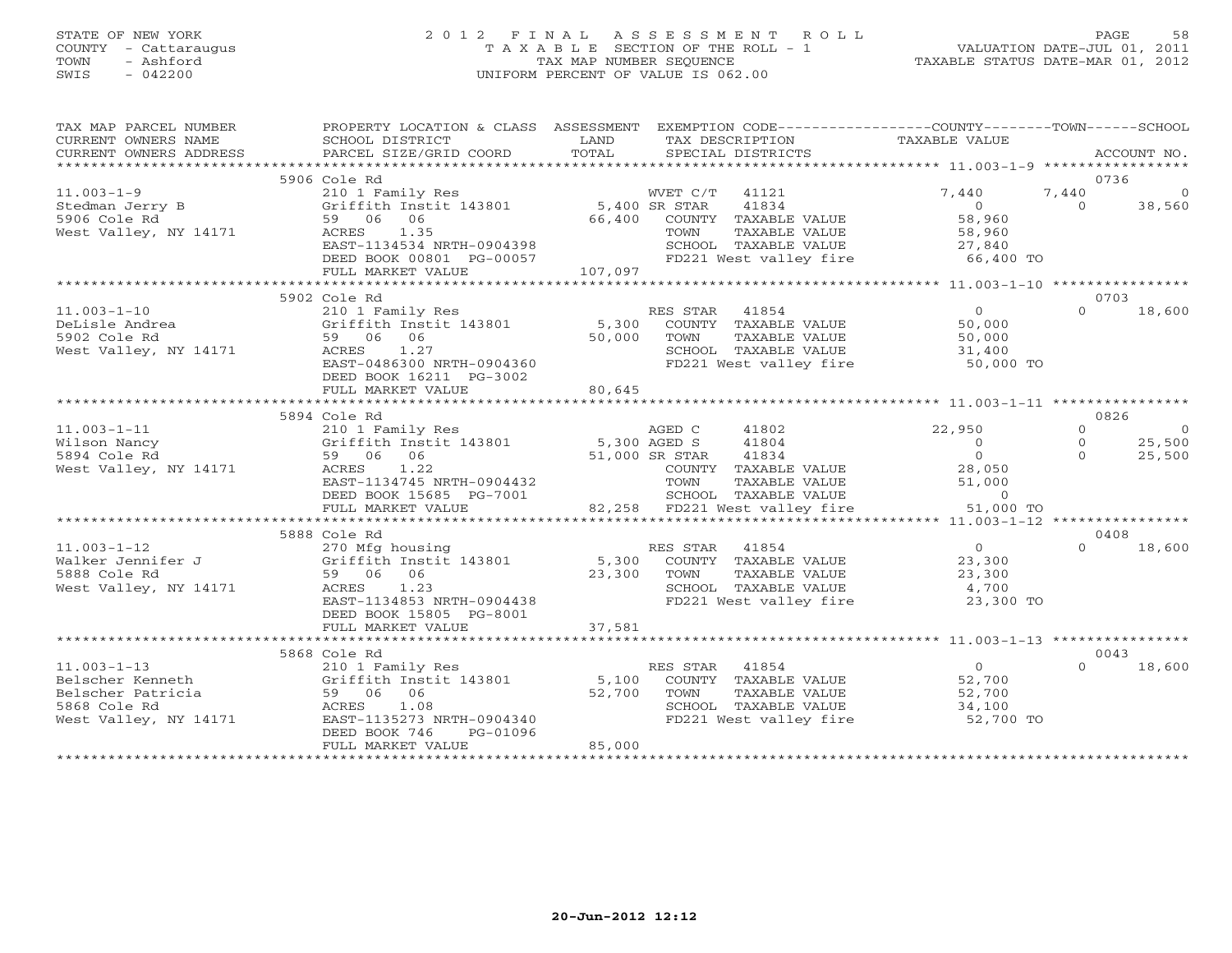# STATE OF NEW YORK 2 0 1 2 F I N A L A S S E S S M E N T R O L L PAGE 59 COUNTY - Cattaraugus T A X A B L E SECTION OF THE ROLL - 1 VALUATION DATE-JUL 01, 2011 TOWN - Ashford TAX MAP NUMBER SEQUENCE TAXABLE STATUS DATE-MAR 01, 2012 SWIS - 042200 UNIFORM PERCENT OF VALUE IS 062.00UNIFORM PERCENT OF VALUE IS 062.00

| TAX MAP PARCEL NUMBER<br>CURRENT OWNERS NAME<br>CURRENT OWNERS ADDRESS                                                     | PROPERTY LOCATION & CLASS ASSESSMENT<br>SCHOOL DISTRICT<br>PARCEL SIZE/GRID COORD                                                                                                                          | LAND<br>TOTAL           | EXEMPTION CODE-----------------COUNTY-------TOWN------SCHOOL<br>TAX DESCRIPTION<br>SPECIAL DISTRICTS<br>SPECIAL DISTRICTS |                                                                                    | ACCOUNT NO.                              |
|----------------------------------------------------------------------------------------------------------------------------|------------------------------------------------------------------------------------------------------------------------------------------------------------------------------------------------------------|-------------------------|---------------------------------------------------------------------------------------------------------------------------|------------------------------------------------------------------------------------|------------------------------------------|
|                                                                                                                            |                                                                                                                                                                                                            |                         |                                                                                                                           |                                                                                    | 0044                                     |
| $11.003 - 1 - 14$<br>Green Emmett B Jr<br>Collins Marge<br>5943 Cole Rd<br>West Valley, NY 14171-9757                      | 5943 Cole Rd<br>210 1 Family Res<br>Griffith Instit 143801 5,200 COUNTY TAXABLE VALUE<br>59 06 06<br>FRNT 100.00 DPTH 175.00<br>EAST-0485550 NRTH-0903880<br>DEED BOOK 991<br>$PG-52$<br>FULL MARKET VALUE | 27,400 TOWN<br>44,194   | TAXABLE VALUE<br>SCHOOL TAXABLE VALUE<br>FD221 West valley fire 27,400 TO                                                 | $\overline{0}$<br>27,400<br>27,400<br>$\begin{array}{c} 2 \cdot \end{array}$ , 800 | $\Omega$<br>18,600                       |
|                                                                                                                            |                                                                                                                                                                                                            |                         |                                                                                                                           |                                                                                    |                                          |
| $11.003 - 1 - 15.1$<br>Emerson Lyle S<br>Emerson Sandra M<br>3906 Mapleton Rd<br>North Tonawanda, NY 14120                 | Cole Rd<br>314 Rural vac<10<br>Griffith Instit 143801<br>59/6/6<br>ACRES<br>3.44<br>EAST-1134030 NRTH-0903501<br>DEED BOOK 833<br>PG-01076<br>FULL MARKET VALUE                                            | 3,800<br>3,800<br>6,129 | COUNTY TAXABLE VALUE<br>TOWN<br>TAXABLE VALUE<br>SCHOOL TAXABLE VALUE<br>FD221 West valley fire                           | 3,800<br>3,800<br>3,800<br>3,800 TO                                                | 0190                                     |
|                                                                                                                            |                                                                                                                                                                                                            |                         |                                                                                                                           |                                                                                    |                                          |
|                                                                                                                            | 5931 Cole Rd                                                                                                                                                                                               |                         |                                                                                                                           |                                                                                    | 1243                                     |
| $11.003 - 1 - 15.2$<br>Haley James M<br>Haley Jane F<br>PO Box 265<br>Springville, NY 14141-0265 EAST-1134138 NRTH-0903855 | 210 1 Family Res<br>Griffith Instit 143801<br>59 06<br>06<br>2.20<br>ACRES<br>DEED BOOK 967<br>$PG-28$                                                                                                     | 55,200                  | RES STAR 41854<br>6,300 COUNTY TAXABLE VALUE<br>TOWN<br>TAXABLE VALUE<br>SCHOOL TAXABLE VALUE<br>FD221 West valley fire   | $\overline{0}$<br>55,200<br>55.200<br>55,200<br>36,600<br>$55,200$ TO              | $\Omega$<br>18,600                       |
|                                                                                                                            | FULL MARKET VALUE                                                                                                                                                                                          | 89,032                  |                                                                                                                           |                                                                                    |                                          |
|                                                                                                                            |                                                                                                                                                                                                            |                         |                                                                                                                           |                                                                                    |                                          |
|                                                                                                                            | 5919 Cole Rd                                                                                                                                                                                               |                         |                                                                                                                           |                                                                                    | 0432                                     |
| $11.003 - 1 - 16$<br>Kessler Barbara<br>5919 Cole Rd<br>West Valley, NY 14171                                              | 210 1 Family Res<br>Griffith Instit 143801 5,600 SR STAR<br>59 06 06<br>1.57<br>ACRES<br>EAST-0486040 NRTH-0903720<br>DEED BOOK 985<br>PG-857                                                              |                         | 41804<br>41834<br>44,200 COUNTY TAXABLE VALUE<br>TAXABLE VALUE<br>TOWN<br>SCHOOL TAXABLE VALUE<br>FD221 West valley fire  | $\circ$<br>$\Omega$<br>44,200<br>44,200<br>$\overline{0}$<br>44,200 TO             | $\Omega$<br>22,100<br>22,100<br>$\Omega$ |
|                                                                                                                            | FULL MARKET VALUE                                                                                                                                                                                          | 71,290                  |                                                                                                                           |                                                                                    |                                          |
|                                                                                                                            |                                                                                                                                                                                                            |                         |                                                                                                                           |                                                                                    |                                          |
| $11.003 - 1 - 17$<br>Rendell Keith A<br>Rendell Sheila A<br>5905 Cole Rd<br>West Valley, NY 14171                          | 5905 Cole Rd<br>210 1 Family Res<br>Griffith Instit $143801$ 5,000<br>59 06 06<br>FRNT 208.70 DPTH 189.97<br>EAST-1134678 NRTH-0904017<br>DEED BOOK 00746 PG-01098<br>FULL MARKET VALUE                    | 47,000<br>75,806        | SR STAR<br>41834<br>COUNTY TAXABLE VALUE<br>TAXABLE VALUE<br>TOWN<br>SCHOOL TAXABLE VALUE<br>FD221 West valley fire       | $\Omega$<br>47,000<br>47,000<br>8,440<br>47,000 TO                                 | 0622<br>$\Omega$<br>38,560               |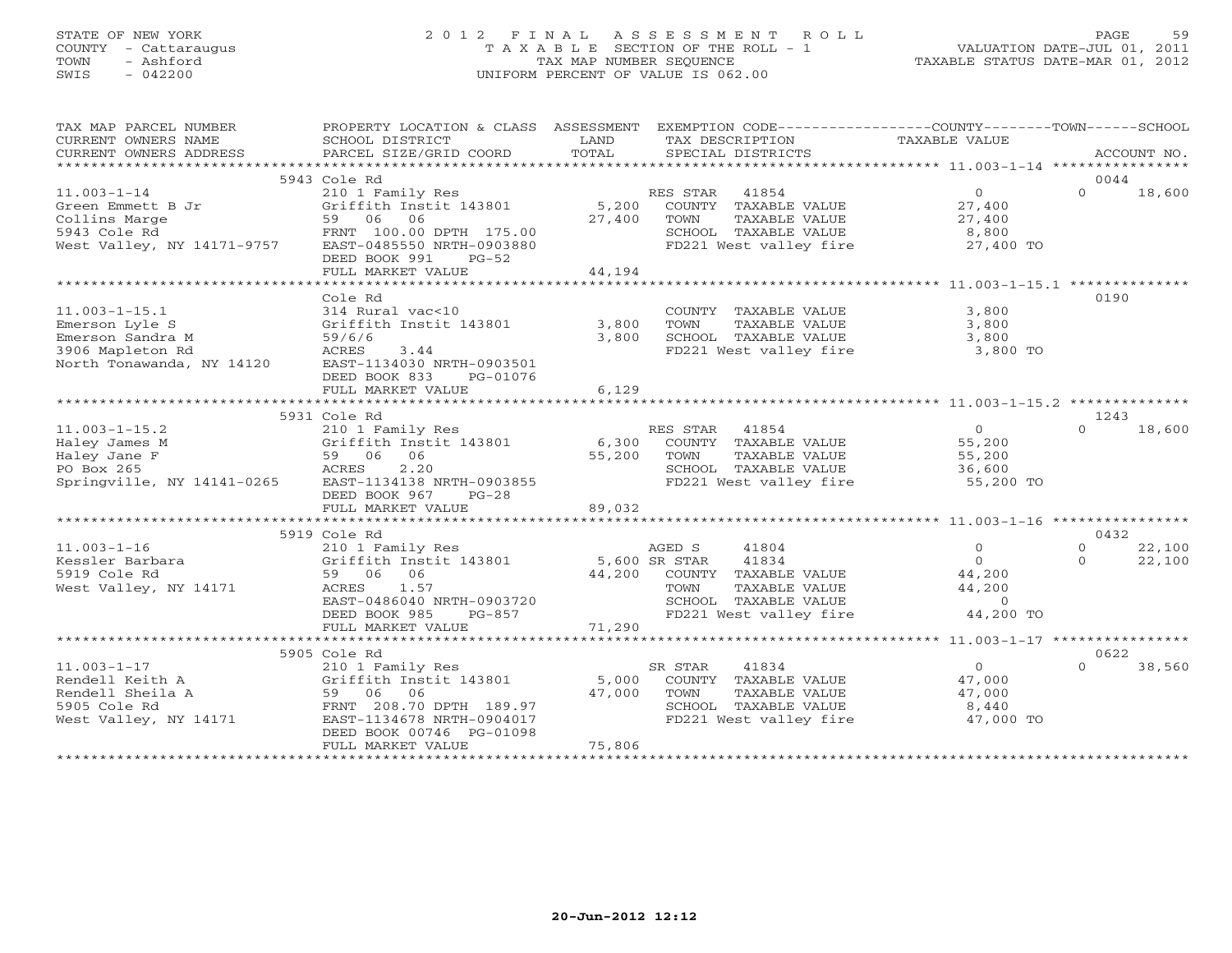#### STATE OF NEW YORK 2 0 1 2 F I N A L A S S E S S M E N T R O L L PAGE 60 COUNTY - Cattaraugus T A X A B L E SECTION OF THE ROLL - 1 VALUATION DATE-JUL 01, 2011 TOWN - Ashford TAX MAP NUMBER SEQUENCE TAXABLE STATUS DATE-MAR 01, 2012 SWIS - 042200 UNIFORM PERCENT OF VALUE IS 062.00UNIFORM PERCENT OF VALUE IS 062.00

| TAX MAP PARCEL NUMBER<br>CURRENT OWNERS NAME<br>CURRENT OWNERS ADDRESS                                                                                                                                                                                      | PROPERTY LOCATION & CLASS ASSESSMENT EXEMPTION CODE---------------COUNTY-------TOWN------SCHOOL<br>SCHOOL DISTRICT<br>PARCEL SIZE/GRID COORD                        | LAND<br>TOTAL | TAX DESCRIPTION<br>SPECIAL DISTRICTS                            | TAXABLE VALUE        |                | ACCOUNT NO.               |
|-------------------------------------------------------------------------------------------------------------------------------------------------------------------------------------------------------------------------------------------------------------|---------------------------------------------------------------------------------------------------------------------------------------------------------------------|---------------|-----------------------------------------------------------------|----------------------|----------------|---------------------------|
|                                                                                                                                                                                                                                                             |                                                                                                                                                                     |               |                                                                 |                      |                |                           |
|                                                                                                                                                                                                                                                             | 5840 Cole Rd                                                                                                                                                        |               | 50 PCT OF VALUE USED FOR EXEMPTION PURPOSES                     |                      |                | 0624                      |
| $11.003 - 1 - 18.1$                                                                                                                                                                                                                                         |                                                                                                                                                                     |               |                                                                 | 12,400 12,400        |                | $\overline{0}$            |
| Rendell Winfield M Jr                                                                                                                                                                                                                                       |                                                                                                                                                                     |               | 41141                                                           | 6,210                | 6,210          | $\overline{0}$            |
|                                                                                                                                                                                                                                                             |                                                                                                                                                                     |               |                                                                 | 43,485               | 43,485         |                           |
|                                                                                                                                                                                                                                                             | 240 Rural res<br>Griffith Instit 143801 (CET C/T 41131<br>59 06 06 124,200 AG DISTOUT 41730<br>ACRES 142.90 AGED S 41804<br>EAST-1135064 NRTH-0903252 SR STAR 41834 |               |                                                                 | $\overline{0}$       | $\overline{0}$ | 43,485<br>6,210<br>38,560 |
|                                                                                                                                                                                                                                                             |                                                                                                                                                                     |               |                                                                 | $\overline{0}$       | $\Omega$       |                           |
|                                                                                                                                                                                                                                                             | PG-00310<br>DEED BOOK 567                                                                                                                                           |               | COUNTY TAXABLE VALUE                                            | 62,105               |                |                           |
| MAY BE SUBJECT TO PAYMENT                                                                                                                                                                                                                                   | FULL MARKET VALUE                                                                                                                                                   | 200,323 TOWN  | TAXABLE VALUE                                                   | 62,105               |                |                           |
| UNDER AGDIST LAW TIL 2019                                                                                                                                                                                                                                   |                                                                                                                                                                     |               | SCHOOL TAXABLE VALUE                                            |                      |                |                           |
|                                                                                                                                                                                                                                                             |                                                                                                                                                                     |               | FD221 West valley fire                                          | 35,945<br>124,200 TO |                |                           |
|                                                                                                                                                                                                                                                             |                                                                                                                                                                     |               |                                                                 |                      |                |                           |
|                                                                                                                                                                                                                                                             | 5913 Cole Rd                                                                                                                                                        |               |                                                                 |                      |                | 0623                      |
|                                                                                                                                                                                                                                                             |                                                                                                                                                                     |               |                                                                 | 7,440                | 7,440          | $\overline{0}$            |
|                                                                                                                                                                                                                                                             |                                                                                                                                                                     |               |                                                                 | $\sim$ 0             | $\Omega$       | 18,600                    |
|                                                                                                                                                                                                                                                             |                                                                                                                                                                     |               |                                                                 | 46,860               |                |                           |
|                                                                                                                                                                                                                                                             |                                                                                                                                                                     |               |                                                                 | 46,860               |                |                           |
|                                                                                                                                                                                                                                                             |                                                                                                                                                                     |               | SCHOOL TAXABLE VALUE 35,700<br>FD221 West valley fire 54,300 TO |                      |                |                           |
|                                                                                                                                                                                                                                                             |                                                                                                                                                                     |               |                                                                 |                      |                |                           |
| west valiey, nr 141/1<br>DEED BOOK 732 PG-00478 FD221 West valley fire 54,300 TO<br>FD221 West valley fire 54,300 TO FOR TWILL MARKET VALUE 87,581 FD221 West valley fire 54,300 TO                                                                         |                                                                                                                                                                     |               |                                                                 |                      |                |                           |
|                                                                                                                                                                                                                                                             |                                                                                                                                                                     |               |                                                                 |                      |                |                           |
| 11.000-1-18.3<br>Rendell Gary M<br>Sendell Gary M<br>Sendell Gary M<br>Sendell Gary M<br>Sendell Gary M<br>Sendell Gary M<br>Sendell Gary M<br>Sendell Gary M<br>Sendell Gary M<br>Sendell Gary M<br>Sendell Gary M<br>Sendell Gary M<br>Sendell Gary M<br> |                                                                                                                                                                     |               |                                                                 | $\Omega$             | $\Omega$       | 1475                      |
|                                                                                                                                                                                                                                                             |                                                                                                                                                                     |               |                                                                 | 107,900              |                | 18,600                    |
|                                                                                                                                                                                                                                                             |                                                                                                                                                                     |               |                                                                 | 107,900              |                |                           |
|                                                                                                                                                                                                                                                             |                                                                                                                                                                     |               |                                                                 | 89,300               |                |                           |
|                                                                                                                                                                                                                                                             | ACRES 1.85<br>EAST-1136339 NRTH-0904153                                                                                                                             |               | FD221 West valley fire                                          | 107,900 TO           |                |                           |
|                                                                                                                                                                                                                                                             | DEED BOOK 13415 PG-8001                                                                                                                                             |               |                                                                 |                      |                |                           |
|                                                                                                                                                                                                                                                             | FULL MARKET VALUE                                                                                                                                                   | 174,032       |                                                                 |                      |                |                           |
|                                                                                                                                                                                                                                                             |                                                                                                                                                                     |               |                                                                 |                      |                |                           |
|                                                                                                                                                                                                                                                             | 5651 Cole Rd                                                                                                                                                        |               |                                                                 |                      |                | 0552                      |
| $11.003 - 1 - 19.1$                                                                                                                                                                                                                                         | 210 1 Family Res<br>C 31 Griffith Instit 143801 11,400 COUNTY TAXABLE VALUE<br>53 06 06 125,800 TOWN TAXABLE VALUE<br>97 BOR 3CHOOT, TAXABLE VALUE                  |               |                                                                 | $\overline{0}$       | $\Omega$       | 38,560                    |
| Kramer Richard C                                                                                                                                                                                                                                            |                                                                                                                                                                     |               |                                                                 | 125,800              |                |                           |
| Kramer Naomi B                                                                                                                                                                                                                                              |                                                                                                                                                                     |               |                                                                 |                      |                |                           |
| 5651 Cole Rd                                                                                                                                                                                                                                                |                                                                                                                                                                     |               |                                                                 | 125,800<br>87,240    |                |                           |
| West Valley, NY 14171                                                                                                                                                                                                                                       | 6.85<br>ACRES                                                                                                                                                       |               | FD221 West valley fire                                          | 125,800 TO           |                |                           |
|                                                                                                                                                                                                                                                             | EAST-0049064 NRTH-0090435                                                                                                                                           |               |                                                                 |                      |                |                           |
|                                                                                                                                                                                                                                                             | DEED BOOK 8160 PG-5001                                                                                                                                              |               |                                                                 |                      |                |                           |
|                                                                                                                                                                                                                                                             | FULL MARKET VALUE                                                                                                                                                   | 202,903       |                                                                 |                      |                |                           |
|                                                                                                                                                                                                                                                             |                                                                                                                                                                     |               |                                                                 |                      |                |                           |
|                                                                                                                                                                                                                                                             | Cole Rd                                                                                                                                                             |               |                                                                 |                      |                | 1114                      |
| $11.003 - 1 - 19.3$                                                                                                                                                                                                                                         | 001e Kural vac<10<br>314 Rural vac<10<br>53 06 06 14,200                                                                                                            |               | COUNTY TAXABLE VALUE 4,200                                      |                      |                |                           |
| 11.003-1-19.3<br>McDonough Leanne<br>Ant #3                                                                                                                                                                                                                 |                                                                                                                                                                     |               |                                                                 |                      |                |                           |
| Apt #3                                                                                                                                                                                                                                                      |                                                                                                                                                                     |               | TOWN TAXABLE VALUE 4,200<br>SCHOOL TAXABLE VALUE 4,200          |                      |                |                           |
| 10 Losson Garden Dr                                                                                                                                                                                                                                         | ACRES 1.65                                                                                                                                                          |               | FD221 West valley fire                                          | 4,200 TO             |                |                           |
| Cheektowaga, NY 14227                                                                                                                                                                                                                                       | EAST-0491630 NRTH-0904800                                                                                                                                           |               |                                                                 |                      |                |                           |
|                                                                                                                                                                                                                                                             | DEED BOOK 6020 PG-9002                                                                                                                                              |               |                                                                 |                      |                |                           |
|                                                                                                                                                                                                                                                             | FULL MARKET VALUE                                                                                                                                                   | 6,774         |                                                                 |                      |                |                           |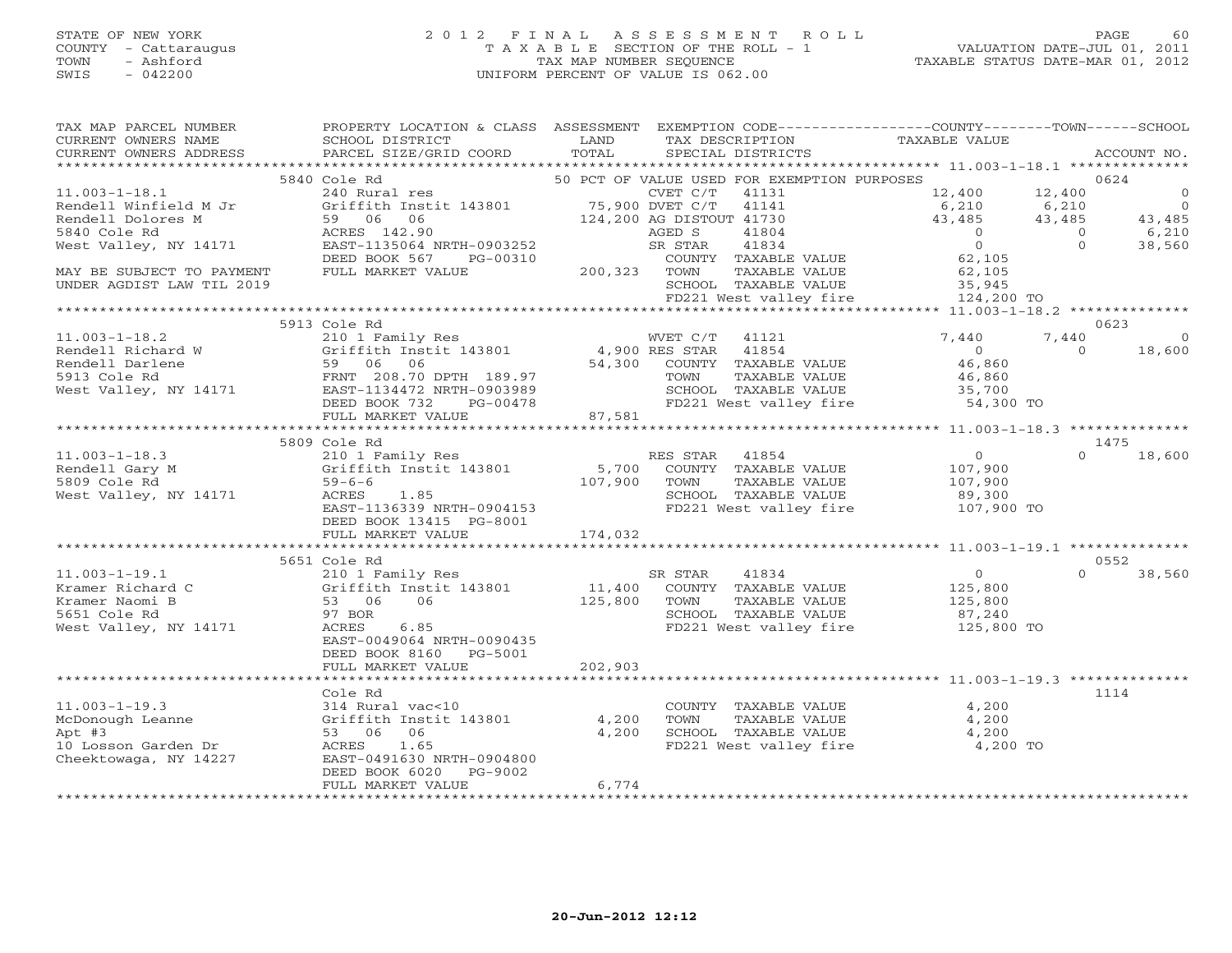# STATE OF NEW YORK 2 0 1 2 F I N A L A S S E S S M E N T R O L L PAGE 61 COUNTY - Cattaraugus T A X A B L E SECTION OF THE ROLL - 1 VALUATION DATE-JUL 01, 2011 TOWN - Ashford TAX MAP NUMBER SEQUENCE TAXABLE STATUS DATE-MAR 01, 2012 SWIS - 042200 UNIFORM PERCENT OF VALUE IS 062.00UNIFORM PERCENT OF VALUE IS 062.00

| TAX MAP PARCEL NUMBER                            | PROPERTY LOCATION & CLASS ASSESSMENT EXEMPTION CODE---------------COUNTY-------TOWN------SCHOOL |                  |                                                |                     |                    |
|--------------------------------------------------|-------------------------------------------------------------------------------------------------|------------------|------------------------------------------------|---------------------|--------------------|
| CURRENT OWNERS NAME                              | SCHOOL DISTRICT                                                                                 | LAND             | TAX DESCRIPTION                                | TAXABLE VALUE       |                    |
| CURRENT OWNERS ADDRESS                           | PARCEL SIZE/GRID COORD                                                                          | TOTAL            | SPECIAL DISTRICTS                              |                     | ACCOUNT NO.        |
|                                                  | 5636 Cole Rd                                                                                    |                  |                                                |                     | 1134               |
| $11.003 - 1 - 19.4$                              | 312 Vac w/imprv                                                                                 |                  | COUNTY TAXABLE VALUE                           | 9,800               |                    |
| McDonough David R                                | Griffith Instit 143801                                                                          | 5,800            | TOWN<br>TAXABLE VALUE                          | 9,800               |                    |
| Apt 3                                            | 53 06<br>06                                                                                     | 9,800            | SCHOOL TAXABLE VALUE                           | 9,800               |                    |
| 10 Losson Garden Dr                              | ACRES<br>1.70                                                                                   |                  | FD221 West valley fire 9,800 TO                |                     |                    |
| Cheektowaga, NY 14227-2327                       | EAST-0491420 NRTH-0904800                                                                       |                  |                                                |                     |                    |
|                                                  | DEED BOOK 00937 PG-00730                                                                        |                  |                                                |                     |                    |
|                                                  | FULL MARKET VALUE                                                                               | 15,806           |                                                |                     |                    |
|                                                  | **************************                                                                      |                  |                                                |                     |                    |
|                                                  | Cole Rd                                                                                         |                  |                                                |                     | 1178               |
| $11.003 - 1 - 19.5$                              | 314 Rural vac<10                                                                                |                  | COUNTY TAXABLE VALUE 10,300                    |                     |                    |
| Armknecht Neil                                   | Griffith Instit 143801 10,300                                                                   |                  | TOWN<br>TAXABLE VALUE                          | 10,300              |                    |
| Schweickert Michelle<br>5800 Cole Rd             | 53 06<br>06<br>ACRES<br>5.85                                                                    | 10,300           | SCHOOL TAXABLE VALUE<br>FD221 West valley fire | 10,300<br>10,300 TO |                    |
| West Valley, NY 14171                            | EAST-0048868 NRTH-0090463                                                                       |                  |                                                |                     |                    |
|                                                  | DEED BOOK 13616 PG-4001                                                                         |                  |                                                |                     |                    |
|                                                  | FULL MARKET VALUE                                                                               | 16,613           |                                                |                     |                    |
|                                                  |                                                                                                 |                  |                                                |                     |                    |
|                                                  | 5759 Cole Rd                                                                                    |                  |                                                |                     | 1211               |
| $11.003 - 1 - 19.7$                              | 240 Rural res                                                                                   |                  | RES STAR<br>41854                              | $\overline{0}$      | 18,600<br>$\Omega$ |
| Amodeo Karen                                     | Griffith Instit 143801                                                                          | 74,700           | COUNTY TAXABLE VALUE                           | 140,900             |                    |
| 5759 Cole Rd                                     | 52/53 06 06                                                                                     | 140,900          | TOWN<br>TAXABLE VALUE                          | 140,900             |                    |
| West Valley, NY 14171                            | ACRES 198.65                                                                                    |                  | SCHOOL TAXABLE VALUE                           | 122,300             |                    |
|                                                  | EAST-0489640 NRTH-0902670                                                                       |                  | FD221 West valley fire 140,900 TO              |                     |                    |
|                                                  | DEED BOOK 4611 PG-3001                                                                          |                  |                                                |                     |                    |
|                                                  | FULL MARKET VALUE                                                                               | 227,258          |                                                |                     |                    |
|                                                  | Cole Rd                                                                                         |                  |                                                |                     | 1212               |
| $11.003 - 1 - 19.8$                              | 321 Abandoned ag                                                                                |                  | COUNTY TAXABLE VALUE                           | 27,200              |                    |
| Heidelberger Joint Rev Tr                        | Griffith Instit 143801                                                                          | 27,200           | TOWN<br>TAXABLE VALUE                          | 27,200              |                    |
| Heidelberger Edwin                               | 52/53 06 06                                                                                     | 27,200           | SCHOOL TAXABLE VALUE                           | 27,200              |                    |
| 11200 Rte 240                                    | 49.40<br>ACRES                                                                                  |                  | FD221 West valley fire                         | 27,200 TO           |                    |
| West Valley, NY 14171                            | EAST-0488390 NRTH-0902100                                                                       |                  |                                                |                     |                    |
|                                                  | DEED BOOK 13022 PG-9001                                                                         |                  |                                                |                     |                    |
|                                                  | FULL MARKET VALUE                                                                               | 43,871           |                                                |                     |                    |
|                                                  |                                                                                                 |                  |                                                |                     |                    |
|                                                  | Cole Rd                                                                                         |                  |                                                |                     | 1267               |
| $11.003 - 1 - 19.9$                              | 105 Vac farmland                                                                                |                  | COUNTY TAXABLE VALUE                           | 86,800              |                    |
| Roehmholdt John M<br>Roehmholdt Joseph F         | Griffith Instit 143801<br>52/53 06 06                                                           | 76,600<br>86,800 | TOWN<br>TAXABLE VALUE<br>SCHOOL TAXABLE VALUE  | 86,800<br>86,800    |                    |
|                                                  | ACRES 136.00                                                                                    |                  | FD221 West valley fire                         | 86,800 TO           |                    |
| 239 Village Pointe Ln<br>Williamsville, NY 14221 | EAST-0491370 NRTH-0902270                                                                       |                  |                                                |                     |                    |
|                                                  | DEED BOOK 12668 PG-9001                                                                         |                  |                                                |                     |                    |
|                                                  | FULL MARKET VALUE                                                                               | 140,000          |                                                |                     |                    |
|                                                  |                                                                                                 |                  |                                                |                     |                    |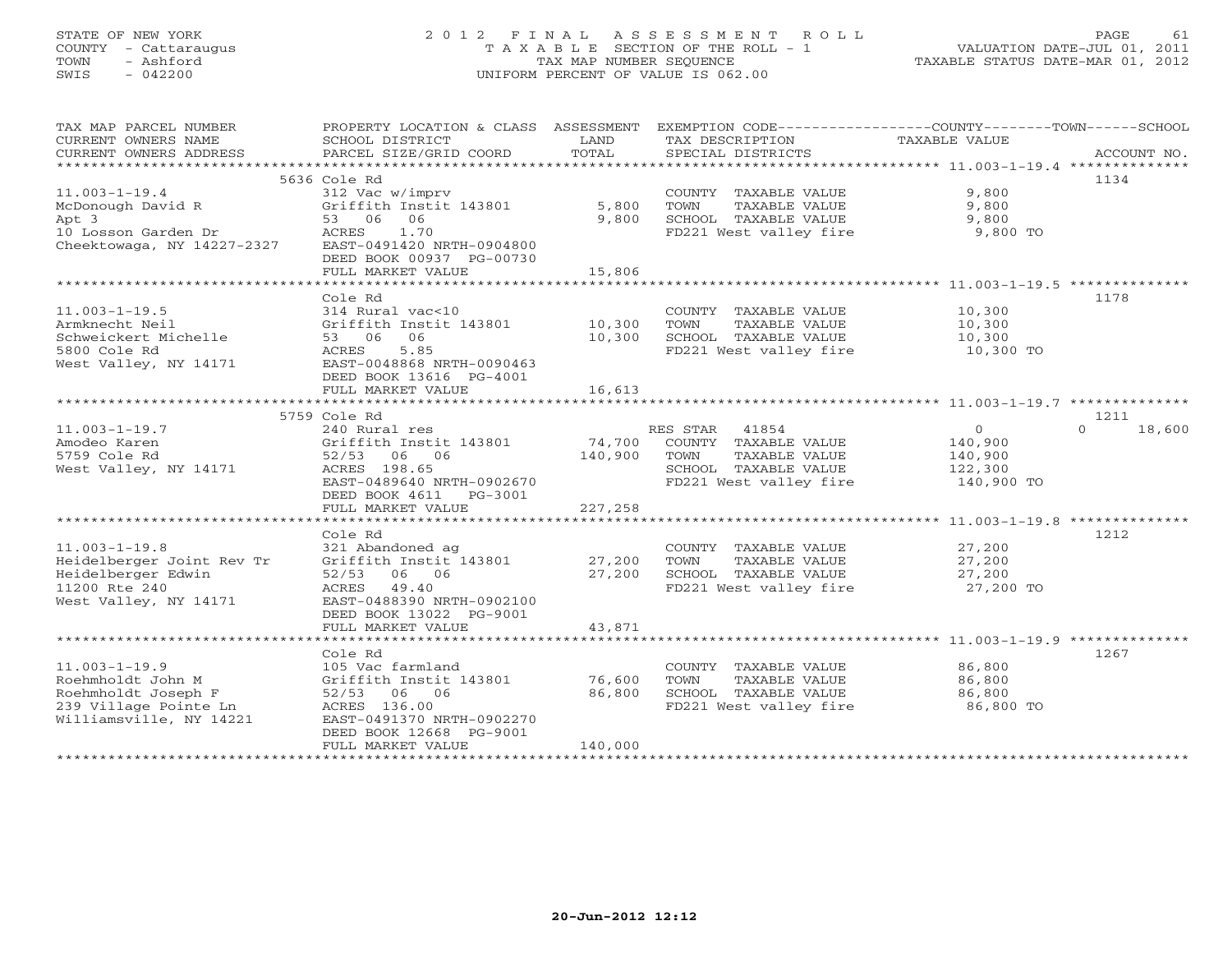# STATE OF NEW YORK 2 0 1 2 F I N A L A S S E S S M E N T R O L L PAGE 62 COUNTY - Cattaraugus T A X A B L E SECTION OF THE ROLL - 1 VALUATION DATE-JUL 01, 2011 TOWN - Ashford TAX MAP NUMBER SEQUENCE TAXABLE STATUS DATE-MAR 01, 2012 SWIS - 042200 UNIFORM PERCENT OF VALUE IS 062.00UNIFORM PERCENT OF VALUE IS 062.00

| TAX MAP PARCEL NUMBER  | PROPERTY LOCATION & CLASS |         |                |                        | ASSESSMENT EXEMPTION CODE-----------------COUNTY-------TOWN------SCHOOL |          |             |
|------------------------|---------------------------|---------|----------------|------------------------|-------------------------------------------------------------------------|----------|-------------|
| CURRENT OWNERS NAME    | SCHOOL DISTRICT           | LAND    |                | TAX DESCRIPTION        | <b>TAXABLE VALUE</b>                                                    |          |             |
| CURRENT OWNERS ADDRESS | PARCEL SIZE/GRID COORD    | TOTAL   |                | SPECIAL DISTRICTS      |                                                                         |          | ACCOUNT NO. |
|                        |                           |         |                |                        |                                                                         |          |             |
|                        | 5655 Cole Rd              |         |                |                        |                                                                         | 1463     |             |
| $11.003 - 1 - 19.10$   | 210 1 Family Res          |         | CVET C/T       | 41131                  | 12,400                                                                  | 12,400   | $\bigcirc$  |
| Sager Merritt          | Griffith Instit 143801    |         | 6,900 AGED S   | 41804                  | $\circ$                                                                 | $\circ$  | 27,600      |
| Sager Marilyn          | 2.70<br>ACRES             |         | 55,200 SR STAR | 41834                  | $\Omega$                                                                | $\Omega$ | 27,600      |
| 5655 Cole Rd           | DEED BOOK 964<br>$PG-436$ |         |                | COUNTY TAXABLE VALUE   | 42,800                                                                  |          |             |
| West Valley, NY 14171  | FULL MARKET VALUE         | 89,032  | TOWN           | TAXABLE VALUE          | 42,800                                                                  |          |             |
|                        |                           |         |                | SCHOOL TAXABLE VALUE   | $\circ$                                                                 |          |             |
|                        |                           |         |                | FD221 West valley fire | 55,200 TO                                                               |          |             |
|                        |                           |         |                |                        |                                                                         |          |             |
|                        | 5654 Cole Rd              |         |                |                        |                                                                         | 1639     |             |
| $11.003 - 1 - 19.11$   | 210 1 Family Res          |         |                | COUNTY TAXABLE VALUE   | 178,200                                                                 |          |             |
| Dickinson William      | Griffith Instit 143801    | 12,800  | TOWN           | TAXABLE VALUE          | 178,200                                                                 |          |             |
| Zintl-Dickinson Amy    | 53,6,6                    | 178,200 |                | SCHOOL TAXABLE VALUE   | 178,200                                                                 |          |             |
| 5654 Cole Rd           | ACRES<br>4.65 BANK<br>050 |         |                |                        |                                                                         |          |             |
| West Valley, NY 14171  | EAST-1139325 NRTH-0904823 |         |                |                        |                                                                         |          |             |
|                        | DEED BOOK 8528 PG-6002    |         |                |                        |                                                                         |          |             |
|                        | FULL MARKET VALUE         | 287,419 |                |                        |                                                                         |          |             |
|                        |                           |         |                |                        |                                                                         |          |             |
|                        | 5594 Cole Rd              |         |                |                        |                                                                         |          | 0755        |
| $11.003 - 1 - 20$      | 210 1 Family Res          |         | RES STAR       | 41854                  | $\circ$                                                                 | $\Omega$ | 18,600      |
| Hayden Kenneth S       | Griffith Instit 143801    | 6,500   |                | COUNTY TAXABLE VALUE   | 70,000                                                                  |          |             |
| 5594 Cole Rd           | 53 06<br>06               | 70,000  | TOWN           | TAXABLE VALUE          | 70,000                                                                  |          |             |
| West Valley, NY 14171  | ACRES<br>2.35 BANK<br>017 |         |                | SCHOOL TAXABLE VALUE   | 51,400                                                                  |          |             |
|                        | EAST-0491880 NRTH-0904820 |         |                | FD221 West valley fire | 70,000 TO                                                               |          |             |
|                        | DEED BOOK 1015 PG-221     |         |                |                        |                                                                         |          |             |
|                        | FULL MARKET VALUE         | 112,903 |                |                        |                                                                         |          |             |
|                        |                           |         |                |                        |                                                                         |          |             |
|                        | 10860 Nys Rte 240         |         |                |                        |                                                                         |          | 0112        |
| $11.003 - 1 - 21.1$    | 210 1 Family Res          |         | RES STAR       | 41854                  | $\overline{0}$                                                          | $\Omega$ | 18,600      |
| Arnone Anthony J       | Griffith Instit 143801    | 11,300  |                | COUNTY TAXABLE VALUE   | 80,900                                                                  |          |             |
| 10860 Nys Rte 240      | 58 06 06                  | 80,900  | TOWN           | TAXABLE VALUE          | 80,900                                                                  |          |             |
| West Valley, NY 14171  | ACRES<br>7.90             |         |                | SCHOOL TAXABLE VALUE   | 62,300                                                                  |          |             |
|                        | EAST-0048599 NRTH-0090062 |         |                | FD221 West valley fire | 80,900 TO                                                               |          |             |
|                        | DEED BOOK 980<br>PG-783   |         |                |                        |                                                                         |          |             |
|                        | FULL MARKET VALUE         | 130,484 |                |                        |                                                                         |          |             |
|                        |                           |         |                |                        |                                                                         |          |             |
|                        | 10887 Nys Rte 240         |         |                |                        |                                                                         |          | 0974        |
| $11.003 - 1 - 21.2$    | 280 Res Multiple          |         | RES STAR       | 41854                  | $\overline{0}$                                                          | $\cap$   | 18,600      |
| Roth Richard F         | Griffith Instit 143801    | 10,500  |                | COUNTY TAXABLE VALUE   | 96,100                                                                  |          |             |
| 10887 Rte 240          | 58 06 06                  | 96,100  | TOWN           | TAXABLE VALUE          | 96,100                                                                  |          |             |
| West Valley, NY 14171  | ACRES 14.65               |         |                | SCHOOL TAXABLE VALUE   | 77,500                                                                  |          |             |
|                        | EAST-0484860 NRTH-0900940 |         |                | FD221 West valley fire | 96,100 TO                                                               |          |             |
|                        | DEED BOOK 992<br>$PG-457$ |         |                |                        |                                                                         |          |             |
|                        | FULL MARKET VALUE         | 155,000 |                |                        |                                                                         |          |             |
|                        |                           |         |                |                        |                                                                         |          |             |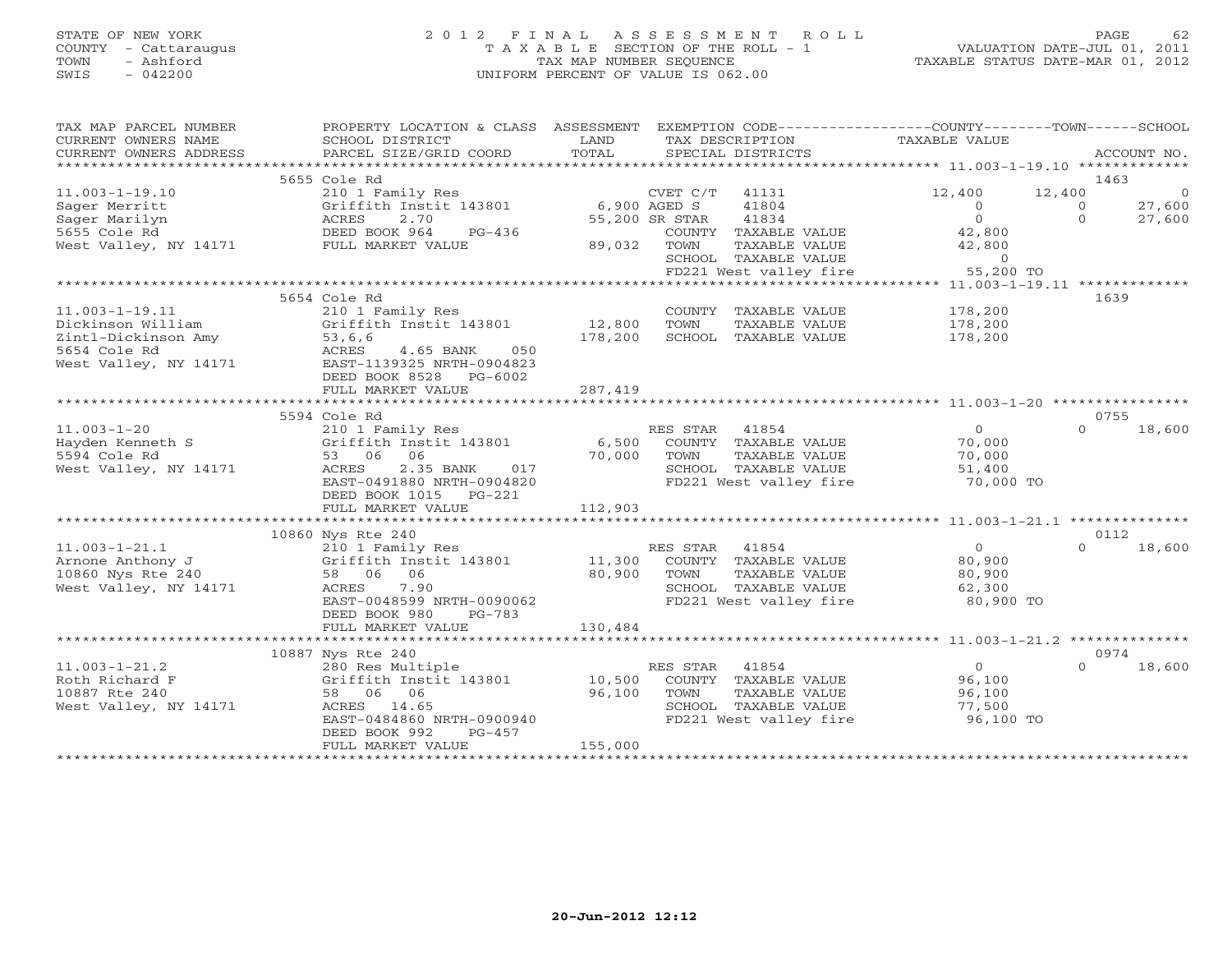# STATE OF NEW YORK 2 0 1 2 F I N A L A S S E S S M E N T R O L L PAGE 63 COUNTY - Cattaraugus T A X A B L E SECTION OF THE ROLL - 1 VALUATION DATE-JUL 01, 2011 TOWN - Ashford TAX MAP NUMBER SEQUENCE TAXABLE STATUS DATE-MAR 01, 2012 SWIS - 042200 UNIFORM PERCENT OF VALUE IS 062.00UNIFORM PERCENT OF VALUE IS 062.00

| TAX MAP PARCEL NUMBER                                                                                    | PROPERTY LOCATION & CLASS ASSESSMENT EXEMPTION CODE----------------COUNTY-------TOWN------SCHOOL                                                   |                   |                                                                 |                                          |                                                                                                                                                                                                                                                                                                                                             |
|----------------------------------------------------------------------------------------------------------|----------------------------------------------------------------------------------------------------------------------------------------------------|-------------------|-----------------------------------------------------------------|------------------------------------------|---------------------------------------------------------------------------------------------------------------------------------------------------------------------------------------------------------------------------------------------------------------------------------------------------------------------------------------------|
| CURRENT OWNERS NAME                                                                                      | SCHOOL DISTRICT                                                                                                                                    | LAND              | TAX DESCRIPTION                                                 | TAXABLE VALUE                            |                                                                                                                                                                                                                                                                                                                                             |
|                                                                                                          |                                                                                                                                                    |                   |                                                                 |                                          |                                                                                                                                                                                                                                                                                                                                             |
|                                                                                                          |                                                                                                                                                    |                   |                                                                 |                                          | 1149                                                                                                                                                                                                                                                                                                                                        |
| $11.003 - 1 - 21.3$                                                                                      | 10930 Nys Rte 240<br>270 Mfg housing                                                                                                               |                   |                                                                 |                                          |                                                                                                                                                                                                                                                                                                                                             |
|                                                                                                          | Griffith Instit 143801 6,400                                                                                                                       |                   | COUNTY TAXABLE VALUE 35,000<br>TOWN TAXABLE VALUE               |                                          |                                                                                                                                                                                                                                                                                                                                             |
|                                                                                                          |                                                                                                                                                    | 35,000            | SCHOOL TAXABLE VALUE                                            | 35,000<br>35,000                         |                                                                                                                                                                                                                                                                                                                                             |
| Domon Laurence H<br>Domon Kevin G<br>10930 Rte 240<br>West Valley, NY 14171<br>FAST-0485600 NRTH-0901650 |                                                                                                                                                    |                   | FD221 West valley fire 35,000 TO                                |                                          |                                                                                                                                                                                                                                                                                                                                             |
|                                                                                                          |                                                                                                                                                    |                   |                                                                 |                                          |                                                                                                                                                                                                                                                                                                                                             |
|                                                                                                          | DEED BOOK 1024    PG-280                                                                                                                           |                   |                                                                 |                                          |                                                                                                                                                                                                                                                                                                                                             |
|                                                                                                          | FULL MARKET VALUE                                                                                                                                  | 56,452            |                                                                 |                                          |                                                                                                                                                                                                                                                                                                                                             |
|                                                                                                          |                                                                                                                                                    |                   |                                                                 |                                          |                                                                                                                                                                                                                                                                                                                                             |
|                                                                                                          |                                                                                                                                                    |                   |                                                                 | $\begin{array}{c}0\\2^{\rho}\end{array}$ | 1166                                                                                                                                                                                                                                                                                                                                        |
|                                                                                                          |                                                                                                                                                    |                   |                                                                 |                                          | 18,600<br>$\cap$                                                                                                                                                                                                                                                                                                                            |
|                                                                                                          |                                                                                                                                                    |                   |                                                                 |                                          |                                                                                                                                                                                                                                                                                                                                             |
|                                                                                                          |                                                                                                                                                    |                   | TAXABLE VALUE 28,300                                            |                                          |                                                                                                                                                                                                                                                                                                                                             |
|                                                                                                          |                                                                                                                                                    |                   | SCHOOL TAXABLE VALUE 9,700<br>FD221 West valley fire 28,300 TO  |                                          |                                                                                                                                                                                                                                                                                                                                             |
|                                                                                                          |                                                                                                                                                    |                   |                                                                 |                                          |                                                                                                                                                                                                                                                                                                                                             |
|                                                                                                          | DEED BOOK 852<br>PG-00602                                                                                                                          |                   |                                                                 |                                          |                                                                                                                                                                                                                                                                                                                                             |
|                                                                                                          | FULL MARKET VALUE                                                                                                                                  | 45,645            |                                                                 |                                          |                                                                                                                                                                                                                                                                                                                                             |
|                                                                                                          |                                                                                                                                                    |                   |                                                                 |                                          |                                                                                                                                                                                                                                                                                                                                             |
|                                                                                                          | Nys Rte 240                                                                                                                                        |                   |                                                                 |                                          | 1192                                                                                                                                                                                                                                                                                                                                        |
| $11.003 - 1 - 21.5$                                                                                      |                                                                                                                                                    |                   |                                                                 | $\overline{0}$                           | 18,600<br>$\Omega$                                                                                                                                                                                                                                                                                                                          |
| Domon Kevin G<br>10930 Nys Rte 240                                                                       |                                                                                                                                                    |                   |                                                                 |                                          |                                                                                                                                                                                                                                                                                                                                             |
|                                                                                                          | 96,900<br>58 06 06                                                                                                                                 |                   | TOWN<br>TOWN      TAXABLE VALUE<br>SCHOOL   TAXABLE VALUE       | 96,900<br>78,300                         |                                                                                                                                                                                                                                                                                                                                             |
| West Valley, NY 14171                                                                                    | ACRES 76.30<br>EAST-1135423 NRTH-0901184                                                                                                           |                   | FD221 West valley fire 96,900 TO                                |                                          |                                                                                                                                                                                                                                                                                                                                             |
|                                                                                                          | DEED BOOK 00864 PG-00924                                                                                                                           |                   |                                                                 |                                          |                                                                                                                                                                                                                                                                                                                                             |
|                                                                                                          |                                                                                                                                                    |                   |                                                                 |                                          |                                                                                                                                                                                                                                                                                                                                             |
|                                                                                                          |                                                                                                                                                    |                   |                                                                 |                                          |                                                                                                                                                                                                                                                                                                                                             |
|                                                                                                          | 10865 Nys Rte 240                                                                                                                                  |                   |                                                                 |                                          | 1264                                                                                                                                                                                                                                                                                                                                        |
| $11.003 - 1 - 21.6$                                                                                      | 240 Rural res                                                                                                                                      |                   | WVET C/T 41121                                                  | 7,440                                    | 7,440<br>$\overline{a}$ and $\overline{a}$ and $\overline{a}$ and $\overline{a}$ and $\overline{a}$ and $\overline{a}$ and $\overline{a}$ and $\overline{a}$ and $\overline{a}$ and $\overline{a}$ and $\overline{a}$ and $\overline{a}$ and $\overline{a}$ and $\overline{a}$ and $\overline{a}$ and $\overline{a}$ and $\overline{a}$ and |
| Schmitt Vernon C                                                                                         |                                                                                                                                                    |                   |                                                                 | $\overline{0}$                           | 18,600<br>$\Omega$                                                                                                                                                                                                                                                                                                                          |
| Schmitt Frances                                                                                          |                                                                                                                                                    |                   |                                                                 | 90,260                                   |                                                                                                                                                                                                                                                                                                                                             |
| 10865 Rte 240                                                                                            | 240 Rural res<br>C Griffith Instit 143801 17,000 RES STAR 41854<br>58 06 06 97,700 COUNTY TAXABLE VALUE<br>ACRES 12.65 BANK 017 TOWN TAXABLE VALUE |                   | TAXABLE VALUE 90,260                                            |                                          |                                                                                                                                                                                                                                                                                                                                             |
| West Valley, NY 14171                                                                                    | EAST-1133262 NRTH-0900435                                                                                                                          |                   | SCHOOL TAXABLE VALUE 79,100<br>FD221 West valley fire 97,700 TO |                                          |                                                                                                                                                                                                                                                                                                                                             |
|                                                                                                          | DEED BOOK 889 PG-01015                                                                                                                             |                   |                                                                 |                                          |                                                                                                                                                                                                                                                                                                                                             |
|                                                                                                          | FULL MARKET VALUE                                                                                                                                  | 157,581           |                                                                 |                                          |                                                                                                                                                                                                                                                                                                                                             |
|                                                                                                          |                                                                                                                                                    |                   |                                                                 |                                          |                                                                                                                                                                                                                                                                                                                                             |
|                                                                                                          | 10905 Nys Rte 240                                                                                                                                  |                   |                                                                 |                                          | 1289                                                                                                                                                                                                                                                                                                                                        |
| $11.003 - 1 - 21.7$                                                                                      | $270$ Mfg housing<br>Griffith Instit 143801<br>58 06 06                                                                                            |                   | COUNTY TAXABLE VALUE 28,300                                     |                                          |                                                                                                                                                                                                                                                                                                                                             |
| Domon Kevin G                                                                                            |                                                                                                                                                    | $8,100$<br>28,300 | TOWN<br>TAXABLE VALUE 28,300                                    |                                          |                                                                                                                                                                                                                                                                                                                                             |
| 10905 Rte 240                                                                                            |                                                                                                                                                    |                   | SCHOOL TAXABLE VALUE<br>FD221 West valley fire 28,300 TO        | 28,300                                   |                                                                                                                                                                                                                                                                                                                                             |
| West Valley, NY 14171                                                                                    | ACRES<br>6.60<br>EAST-1134230 NRTH-0901511                                                                                                         |                   |                                                                 |                                          |                                                                                                                                                                                                                                                                                                                                             |
|                                                                                                          | DEED BOOK 902<br>PG-00215                                                                                                                          |                   |                                                                 |                                          |                                                                                                                                                                                                                                                                                                                                             |
|                                                                                                          | FULL MARKET VALUE                                                                                                                                  | 45,645            |                                                                 |                                          |                                                                                                                                                                                                                                                                                                                                             |
|                                                                                                          |                                                                                                                                                    |                   |                                                                 |                                          |                                                                                                                                                                                                                                                                                                                                             |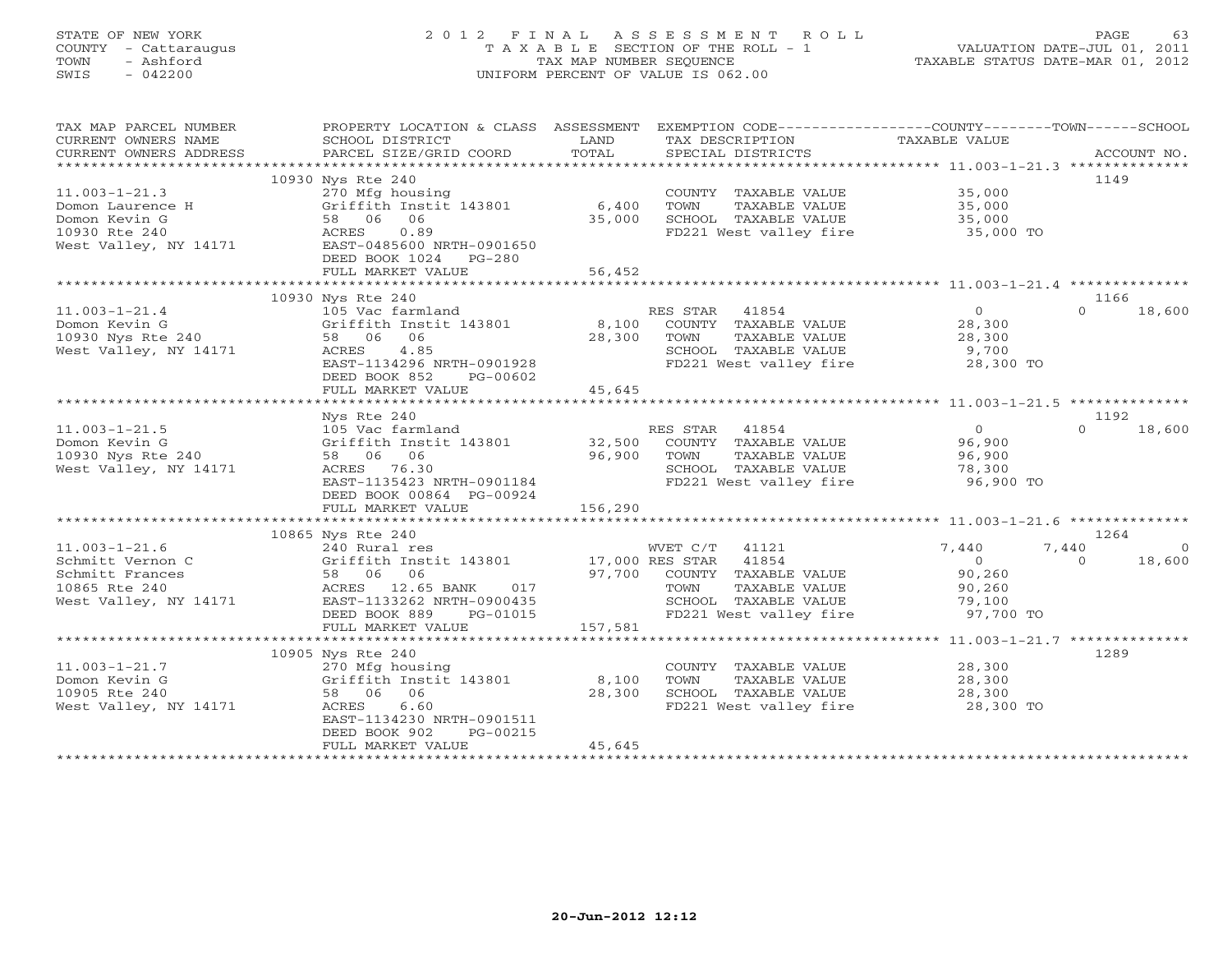# STATE OF NEW YORK 2 0 1 2 F I N A L A S S E S S M E N T R O L L PAGE 64 COUNTY - Cattaraugus T A X A B L E SECTION OF THE ROLL - 1 VALUATION DATE-JUL 01, 2011 TOWN - Ashford TAX MAP NUMBER SEQUENCE TAXABLE STATUS DATE-MAR 01, 2012 SWIS - 042200 UNIFORM PERCENT OF VALUE IS 062.00UNIFORM PERCENT OF VALUE IS 062.00

| TAX MAP PARCEL NUMBER<br>CURRENT OWNERS NAME<br>CURRENT OWNERS ADDRESS                                           | PROPERTY LOCATION & CLASS ASSESSMENT<br>SCHOOL DISTRICT<br>PARCEL SIZE/GRID COORD                                                                             | LAND<br>TAX DESCRIPTION<br>TOTAL<br>SPECIAL DISTRICTS                                                                                     | EXEMPTION CODE-----------------COUNTY-------TOWN------SCHOOL<br>TAXABLE VALUE<br>ACCOUNT NO. |
|------------------------------------------------------------------------------------------------------------------|---------------------------------------------------------------------------------------------------------------------------------------------------------------|-------------------------------------------------------------------------------------------------------------------------------------------|----------------------------------------------------------------------------------------------|
|                                                                                                                  |                                                                                                                                                               |                                                                                                                                           |                                                                                              |
| $11.003 - 1 - 21.8$<br>Paradowski Gary<br>Paradowski Letina Sally<br>10888 Nys Rte 240<br>West Valley, NY 14171  | 10888 Nys Rte 240<br>210 1 Family Res<br>Griffith Instit 143801<br>58 06 06<br>FF 402.00<br>4.75<br>ACRES<br>EAST-1134207 NRTH-0900785                        | RES STAR<br>41854<br>8,000<br>COUNTY TAXABLE VALUE<br>79,000<br>TAXABLE VALUE<br>TOWN<br>SCHOOL TAXABLE VALUE<br>FD221 West valley fire   | 1419<br>$\Omega$<br>18,600<br>$\overline{0}$<br>79,000<br>79,000<br>60,400<br>79,000 TO      |
|                                                                                                                  | DEED BOOK 00952 PG-00937<br>FULL MARKET VALUE                                                                                                                 | 127,419                                                                                                                                   |                                                                                              |
|                                                                                                                  | 10909 Nys Rte 240                                                                                                                                             |                                                                                                                                           | 0636                                                                                         |
| $11.003 - 1 - 22$<br>Washington Shelley<br>Jaques Juanita<br>3643 Havenwood Dr<br>Middleburg, FL 32068           | 270 Mfg housing<br>Griffith Instit 143801<br>58 06 06<br>FRNT 275.00 DPTH 150.00<br>EAST-0048536 NRTH-0090126<br>DEED BOOK 14210 PG-5001<br>FULL MARKET VALUE | COUNTY TAXABLE VALUE<br>4,900<br>TOWN<br>TAXABLE VALUE<br>SCHOOL TAXABLE VALUE<br>19,200<br>FD221 West valley fire<br>30,968              | 19,200<br>19,200<br>19,200<br>19,200 TO                                                      |
|                                                                                                                  |                                                                                                                                                               |                                                                                                                                           |                                                                                              |
|                                                                                                                  | 10921 Nys Rte 240                                                                                                                                             |                                                                                                                                           | 0214                                                                                         |
| $11.003 - 1 - 23$<br>Boberg David E<br>Boberg Diane F L/U<br>Vanberkel<br>10921 Rte 240<br>West Valley, NY 14171 | 210 1 Family Res<br>Griffith Instit 143801<br>58 06 06<br>FRNT 150.00 DPTH 225.00<br>EAST-1133734 NRTH-0901476<br>DEED BOOK 6501<br>PG-6001                   | 41834<br>SR STAR<br>6,100<br>COUNTY TAXABLE VALUE<br>69,900<br>TOWN<br>TAXABLE VALUE<br>SCHOOL TAXABLE VALUE<br>FD221 West valley fire    | $\Omega$<br>$\overline{0}$<br>38,560<br>69,900<br>69,900<br>31,340<br>69,900 TO              |
|                                                                                                                  | FULL MARKET VALUE                                                                                                                                             | 112,742                                                                                                                                   |                                                                                              |
|                                                                                                                  | 10931 Nys Rte 240                                                                                                                                             |                                                                                                                                           | 0634                                                                                         |
| $11.003 - 1 - 24$<br>Schweickert Brian D<br>10931 Nys Rte 240<br>West Valley, NY 14171                           | 240 Rural res<br>Griffith Instit 143801<br>58 06 06<br>23.78 BANK<br>017<br>ACRES<br>EAST-1133202 NRTH-0901571<br>DEED BOOK 1014 PG-908                       | RES STAR<br>41854<br>20,500<br>COUNTY TAXABLE VALUE<br>123,900<br>TAXABLE VALUE<br>TOWN<br>SCHOOL TAXABLE VALUE<br>FD221 West valley fire | $\overline{O}$<br>$\Omega$<br>18,600<br>123,900<br>123,900<br>105,300<br>123,900 TO          |
|                                                                                                                  | FULL MARKET VALUE                                                                                                                                             | 199,839                                                                                                                                   |                                                                                              |
|                                                                                                                  | Nys Rte 240                                                                                                                                                   |                                                                                                                                           | 0472                                                                                         |
| $11.003 - 1 - 25$<br>Levan Jerome<br>84 Fair Oak Ln<br>Cheektowaga, NY 14227                                     | 314 Rural vac<10<br>Griffith Instit 143801<br>06<br>59 06<br>7.74<br>ACRES<br>EAST-1134304 NRTH-0902181<br>DEED BOOK 828<br>PG-00441                          | COUNTY TAXABLE VALUE<br>10,800<br>TOWN<br>TAXABLE VALUE<br>10,800<br>SCHOOL TAXABLE VALUE<br>FD221 West valley fire                       | 10,800<br>10,800<br>10,800<br>10,800 TO                                                      |
|                                                                                                                  | FULL MARKET VALUE                                                                                                                                             | 17,419                                                                                                                                    |                                                                                              |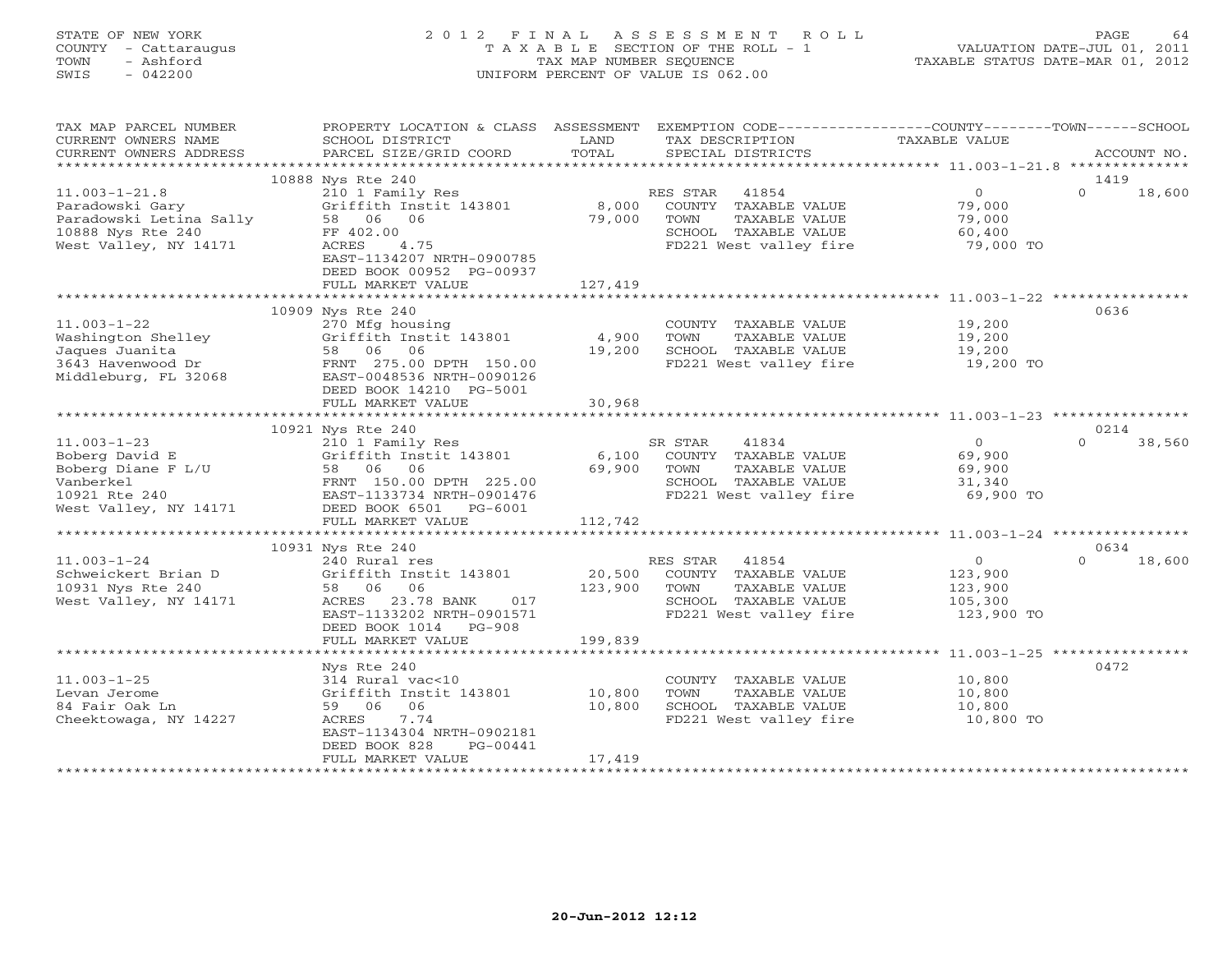# STATE OF NEW YORK 2 0 1 2 F I N A L A S S E S S M E N T R O L L PAGE 65 COUNTY - Cattaraugus T A X A B L E SECTION OF THE ROLL - 1 VALUATION DATE-JUL 01, 2011 TOWN - Ashford TAX MAP NUMBER SEQUENCE TAXABLE STATUS DATE-MAR 01, 2012 SWIS - 042200 UNIFORM PERCENT OF VALUE IS 062.00UNIFORM PERCENT OF VALUE IS 062.00

| TAX MAP PARCEL NUMBER<br>CURRENT OWNERS NAME<br>CURRENT OWNERS ADDRESS                                                                         | PROPERTY LOCATION & CLASS ASSESSMENT<br>SCHOOL DISTRICT<br>PARCEL SIZE/GRID COORD                                                                                                                                                                                                                     | LAND<br>TOTAL           | EXEMPTION CODE-----------------COUNTY-------TOWN------SCHOOL<br>TAX DESCRIPTION TAXABLE VALUE<br>SPECIAL DISTRICTS |                                                           | ACCOUNT NO.                |
|------------------------------------------------------------------------------------------------------------------------------------------------|-------------------------------------------------------------------------------------------------------------------------------------------------------------------------------------------------------------------------------------------------------------------------------------------------------|-------------------------|--------------------------------------------------------------------------------------------------------------------|-----------------------------------------------------------|----------------------------|
| $11.003 - 1 - 27.1$<br>Emerson Donald R<br>Emerson Anna M<br>6069 Thomas Corners Rd<br>West Valley, NY 14171                                   | Nys Rte 240<br>314 Rural vac<10<br>Griffith Instit 143801<br>59 06 06<br>6.50<br>ACRES<br>EAST-1132890 NRTH-0902284<br>DEED BOOK 00920 PG-00425<br>FULL MARKET VALUE                                                                                                                                  | 1,600<br>1,600<br>2,581 | COUNTY TAXABLE VALUE<br>TOWN<br>TAXABLE VALUE<br>FD221 West valley fire                                            | 1,600<br>1,600<br>1,600<br>1,600 TO                       | 0904                       |
|                                                                                                                                                |                                                                                                                                                                                                                                                                                                       |                         |                                                                                                                    |                                                           |                            |
| $11.003 - 1 - 27.2$<br>Emerson Scott<br>Emerson Kimberly M 59 06 06<br>10979 Nys Rte 240<br>West Valley, NY 14171<br>EAST-1133337 NRTH-0902390 | 10979 Nys Rte 240<br>210 1 Family Res<br>210 1 Family Res<br>Griffith Instit 143801 7,300 COUNTY TAXABLE VALUE<br>59 06 06 74,900 TOWN TAXABLE VALUE<br>ACRES 3.13 BANK 032 SCHOOL TAXABLE VALUE<br>EAST-1133337 NRTH-0902390 FD221 West valley fire<br>DEED BOOK 00928 PG-00619<br>FULL MARKET VALUE | 120,806                 | RES STAR 41854<br>SCHOOL TAXABLE VALUE<br>FD221 West valley fire                                                   | $\sim$ 0<br>74,900<br>74,900<br>56,300<br>74,900 TO       | 1346<br>$\Omega$<br>18,600 |
|                                                                                                                                                |                                                                                                                                                                                                                                                                                                       |                         |                                                                                                                    |                                                           |                            |
|                                                                                                                                                | 10969 Nys Rte 240                                                                                                                                                                                                                                                                                     |                         |                                                                                                                    |                                                           | 1347                       |
| $11.003 - 1 - 27.3$<br>Call Thomas D<br>Call Holly J<br>10969 Rte 240<br>West Valley, NY 14171-9756                                            | 210 1 Family Res<br>Griffith Instit 143801 7,300 COUNTY TAXABLE VALUE<br>59 06 06<br>ACRES<br>3.13<br>EAST-1133410 NRTH-0902133<br>DEED BOOK 00928 PG-00617                                                                                                                                           | 65,400                  | RES STAR 41854<br>TAXABLE VALUE<br>TOWN<br>SCHOOL TAXABLE VALUE<br>FD221 West valley fire                          | $\overline{0}$<br>65,400<br>65,400<br>46,800<br>65,400 TO | 18,600<br>$\Omega$         |
|                                                                                                                                                | FULL MARKET VALUE                                                                                                                                                                                                                                                                                     | 105,484                 |                                                                                                                    |                                                           |                            |
|                                                                                                                                                |                                                                                                                                                                                                                                                                                                       |                         |                                                                                                                    |                                                           |                            |
| $11.003 - 1 - 28.1$<br>Codd Jeffrey L<br>Codd Martha J<br>10921 Bond Rd<br>West Valley, NY 14171                                               | 10921 Bond Rd<br>210 1 Family Res<br>Griffith Instit 143801 9,500 COUNTY TAXABLE VALUE<br>64 06 06<br>ACRES<br>5.09<br>EAST-1128922 NRTH-0901075<br>DEED BOOK 770<br>PG-00551                                                                                                                         | 53,700                  | TAXABLE VALUE<br>TOWN<br>SCHOOL TAXABLE VALUE<br>FD221 West valley fire 53,700 TO                                  | $\overline{0}$<br>53,700<br>53,700<br>35,100              | 0930<br>18,600<br>$\Omega$ |
|                                                                                                                                                | FULL MARKET VALUE                                                                                                                                                                                                                                                                                     | 86,613                  |                                                                                                                    |                                                           |                            |
|                                                                                                                                                |                                                                                                                                                                                                                                                                                                       |                         |                                                                                                                    |                                                           |                            |
| $11.003 - 1 - 28.2$<br>Kostelny James R<br>Kostelny Lisa A<br>6169 Emerson Rd<br>West Valley, NY 14171                                         | 6169 Emerson Rd<br>210 1 Family Res<br>Griffith Instit 143801 5,000<br>64 06 06<br>$1.00$ BANK<br>ACRES<br>017<br>EAST-1129175 NRTH-0901195<br>DEED BOOK 00943 PG-00672<br>FULL MARKET VALUE                                                                                                          | 41,700<br>67,258        | RES STAR 41854<br>COUNTY TAXABLE VALUE<br>TOWN<br>TAXABLE VALUE<br>SCHOOL TAXABLE VALUE<br>FD221 West valley fire  | $\overline{0}$<br>41,700<br>41,700<br>23,100<br>41,700 TO | 1167<br>$\Omega$<br>18,600 |
|                                                                                                                                                |                                                                                                                                                                                                                                                                                                       |                         |                                                                                                                    |                                                           |                            |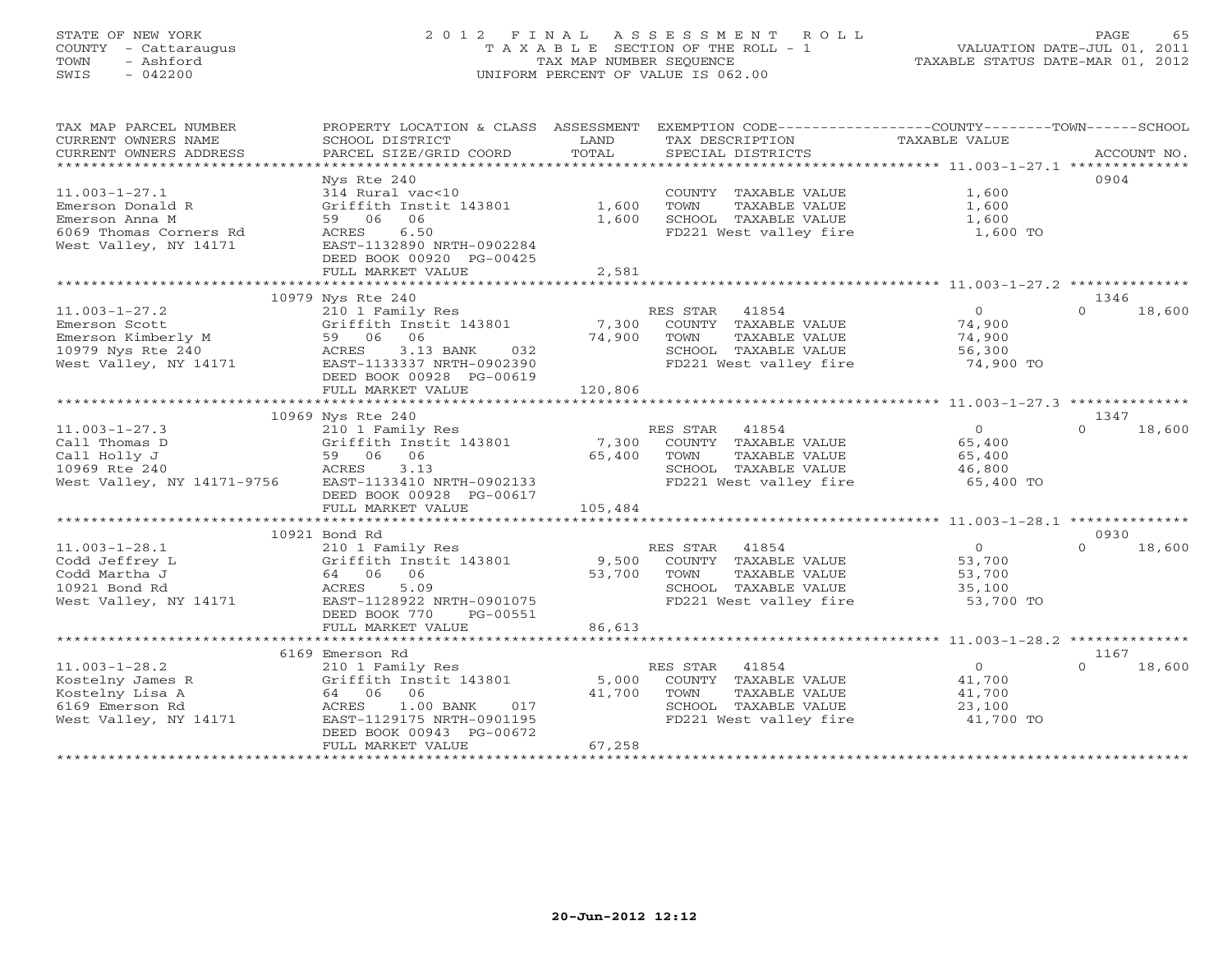# STATE OF NEW YORK 2 0 1 2 F I N A L A S S E S S M E N T R O L L PAGE 66 COUNTY - Cattaraugus T A X A B L E SECTION OF THE ROLL - 1 VALUATION DATE-JUL 01, 2011 TOWN - Ashford TAX MAP NUMBER SEQUENCE TAXABLE STATUS DATE-MAR 01, 2012 SWIS - 042200 UNIFORM PERCENT OF VALUE IS 062.00UNIFORM PERCENT OF VALUE IS 062.00

| TAX MAP PARCEL NUMBER<br>CURRENT OWNERS NAME              | SCHOOL DISTRICT<br>PARCEL SIZE/GRID COORD                                                       | LAND<br>TOTAL  | PROPERTY LOCATION & CLASS ASSESSMENT EXEMPTION CODE---------------COUNTY-------TOWN------SCHOOL<br>TAX DESCRIPTION | TAXABLE VALUE            | ACCOUNT NO.        |
|-----------------------------------------------------------|-------------------------------------------------------------------------------------------------|----------------|--------------------------------------------------------------------------------------------------------------------|--------------------------|--------------------|
| CURRENT OWNERS ADDRESS                                    |                                                                                                 |                | SPECIAL DISTRICTS                                                                                                  |                          |                    |
|                                                           | Emerson Rd                                                                                      |                |                                                                                                                    |                          | 1026               |
| $11.003 - 1 - 30$<br>Underhill Duane N<br>6154 Emerson Rd | 314 Rural vac<10<br>Griffith Instit 143801<br>64 06<br>06                                       | 3,200<br>3,200 | COUNTY TAXABLE VALUE<br>TOWN<br>TAXABLE VALUE<br>SCHOOL TAXABLE VALUE                                              | 3,200<br>3,200<br>3,200  |                    |
| West Valley, NY 14171                                     | FRNT 67.00 DPTH 361.00<br>BANK<br>017<br>EAST-1129258 NRTH-0901549<br>DEED BOOK 959<br>$PG-144$ |                | FD221 West valley fire                                                                                             | 3,200 TO                 |                    |
|                                                           | FULL MARKET VALUE                                                                               | 5,161          |                                                                                                                    |                          |                    |
|                                                           |                                                                                                 |                |                                                                                                                    |                          |                    |
|                                                           | 6189 Emerson Rd                                                                                 |                |                                                                                                                    |                          | 1104               |
| $11.003 - 1 - 31$                                         | 210 1 Family Res                                                                                |                | COUNTY TAXABLE VALUE                                                                                               | 58,400                   |                    |
| Conrad Thomas E                                           | Griffith Instit 143801                                                                          | 6,800          | TOWN<br>TAXABLE VALUE                                                                                              | 58,400                   |                    |
| 6189 Emerson Rd                                           | 64 06 06                                                                                        | 58,400         | SCHOOL TAXABLE VALUE                                                                                               | 58,400                   |                    |
| West Valley, NY 14171                                     | 2.60<br>ACRES                                                                                   |                | FD221 West valley fire                                                                                             | 58,400 TO                |                    |
|                                                           | EAST-1128992 NRTH-0901481                                                                       |                |                                                                                                                    |                          |                    |
|                                                           | DEED BOOK 816<br>PG-00008                                                                       |                |                                                                                                                    |                          |                    |
|                                                           | FULL MARKET VALUE                                                                               | 94,194         |                                                                                                                    |                          |                    |
|                                                           |                                                                                                 |                |                                                                                                                    |                          |                    |
|                                                           | 10845 Nys Rte 240                                                                               |                |                                                                                                                    |                          | 0164               |
| $11.003 - 2 - 1$                                          | 210 1 Family Res                                                                                |                | RES STAR 41854<br>COUNTY TAXABLE VALUE                                                                             | $\overline{0}$<br>66,300 | $\Omega$<br>18,600 |
| Waldman Gary W                                            | Griffith Instit 143801 12,900                                                                   | 66,300         |                                                                                                                    |                          |                    |
| Waldman Lynn M                                            | 58 06 06<br>8.31                                                                                |                | TOWN<br>TAXABLE VALUE<br>SCHOOL TAXABLE VALUE                                                                      | 66,300                   |                    |
| 10845 Rte 240                                             | ACRES                                                                                           |                | FD221 West valley fire                                                                                             | 47,700<br>66,300 TO      |                    |
| West Valley, NY 14171                                     | EAST-1133260 NRTH-0900118<br>DEED BOOK 00936 PG-00690                                           |                |                                                                                                                    |                          |                    |
|                                                           | FULL MARKET VALUE                                                                               | 106,935        |                                                                                                                    |                          |                    |
| ******************                                        | ***************************                                                                     |                |                                                                                                                    |                          |                    |
|                                                           | 10821 Nys Rte 240                                                                               |                |                                                                                                                    |                          | 0374               |
| $11.003 - 2 - 2$                                          | 240 Rural res                                                                                   |                | COUNTY TAXABLE VALUE                                                                                               | 66,800                   |                    |
| Heinen Frank C                                            | Griffith Instit 143801                                                                          | 22,800         | TOWN<br>TAXABLE VALUE                                                                                              | 66,800                   |                    |
| Heinen Daveena                                            | 58/64 06 06                                                                                     | 66,800         | SCHOOL TAXABLE VALUE                                                                                               | 66,800                   |                    |
| 4334 Main St                                              | ACRES 32.02                                                                                     |                | FD221 West valley fire                                                                                             | 66,800 TO                |                    |
| Chincoteaque, VA 23336                                    | EAST-1132690 NRTH-0899704                                                                       |                |                                                                                                                    |                          |                    |
|                                                           | DEED BOOK 00694 PG-00761                                                                        |                |                                                                                                                    |                          |                    |
|                                                           | FULL MARKET VALUE                                                                               | 107,742        |                                                                                                                    |                          |                    |
|                                                           |                                                                                                 |                |                                                                                                                    |                          |                    |
|                                                           | Nys Rte 240                                                                                     |                |                                                                                                                    |                          | 0543               |
| $11.003 - 2 - 3.1$                                        | 322 Rural vac>10                                                                                |                | COUNTY TAXABLE VALUE                                                                                               | 10,300                   |                    |
| Gentner Millard                                           | Griffith Instit 143801                                                                          | 10,300         | TOWN<br>TAXABLE VALUE                                                                                              | 10,300                   |                    |
| 8870 Nys Rte 240                                          | 58 06 06                                                                                        | 10,300         | SCHOOL TAXABLE VALUE                                                                                               | 10,300                   |                    |
| West Valley, NY 14171                                     | ACRES 26.20                                                                                     |                | FD221 West valley fire                                                                                             | 10,300 TO                |                    |
|                                                           | EAST-1135189 NRTH-0899101                                                                       |                |                                                                                                                    |                          |                    |
|                                                           | DEED BOOK 10313 PG-6004                                                                         |                |                                                                                                                    |                          |                    |
|                                                           | FULL MARKET VALUE                                                                               | 16,613         |                                                                                                                    |                          |                    |
|                                                           |                                                                                                 |                |                                                                                                                    |                          |                    |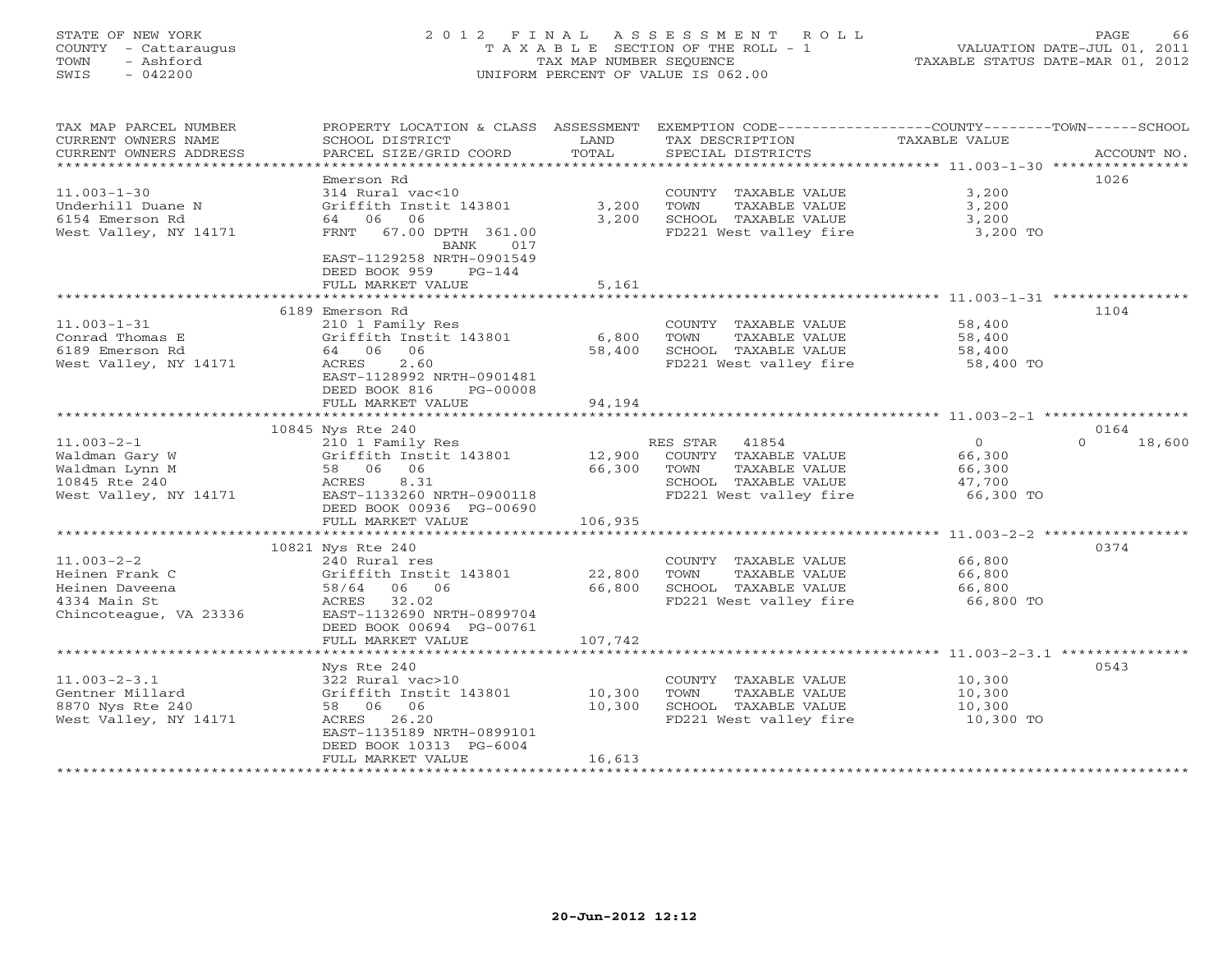# STATE OF NEW YORK 2 0 1 2 F I N A L A S S E S S M E N T R O L L PAGE 67 COUNTY - Cattaraugus T A X A B L E SECTION OF THE ROLL - 1 VALUATION DATE-JUL 01, 2011 TOWN - Ashford TAX MAP NUMBER SEQUENCE TAXABLE STATUS DATE-MAR 01, 2012 SWIS - 042200 UNIFORM PERCENT OF VALUE IS 062.00UNIFORM PERCENT OF VALUE IS 062.00

| TAX MAP PARCEL NUMBER<br>CURRENT OWNERS NAME<br>CURRENT OWNERS ADDRESS | SCHOOL DISTRICT<br>PARCEL SIZE/GRID COORD          | LAND<br>TOTAL | TAX DESCRIPTION<br>SPECIAL DISTRICTS                            | PROPERTY LOCATION & CLASS ASSESSMENT EXEMPTION CODE---------------COUNTY-------TOWN------SCHOOL<br>TAXABLE VALUE | ACCOUNT NO.    |
|------------------------------------------------------------------------|----------------------------------------------------|---------------|-----------------------------------------------------------------|------------------------------------------------------------------------------------------------------------------|----------------|
|                                                                        |                                                    |               |                                                                 |                                                                                                                  |                |
|                                                                        | 10766 Nys Rte 240                                  |               |                                                                 |                                                                                                                  | 1205           |
| $11.003 - 2 - 3.2$                                                     | 240 Rural res                                      |               | CVET C/T 41131                                                  | 12,400<br>12,400                                                                                                 | $\overline{0}$ |
| Trowbridge George G<br>Trowbridge Cheryl A                             | Griffith Instit 143801 27,200 RES STAR<br>58 06 06 |               | 41854<br>80,700 COUNTY TAXABLE VALUE                            | $\Omega$<br>$\Omega$                                                                                             | 18,600         |
| 10766 Rte 240                                                          | ACRES 39.80                                        |               | TOWN<br>TAXABLE VALUE                                           | 68,300<br>68,300                                                                                                 |                |
| West Valley, NY 14171                                                  | EAST-1135262 NRTH-0898456                          |               |                                                                 |                                                                                                                  |                |
|                                                                        | DEED BOOK 872<br>PG-00992                          |               | SCHOOL TAXABLE VALUE 62,100<br>FD221 West valley fire 60,700 TO |                                                                                                                  |                |
|                                                                        | FULL MARKET VALUE                                  | 130,161       |                                                                 |                                                                                                                  |                |
|                                                                        |                                                    |               |                                                                 |                                                                                                                  |                |
|                                                                        | Nys Rte 240                                        |               |                                                                 |                                                                                                                  | 1638           |
| $11.003 - 2 - 3.3$                                                     | 312 Vac w/imprv                                    |               | COUNTY TAXABLE VALUE                                            | 57,300                                                                                                           |                |
| Panus Timothy J                                                        | Griffith Instit 143801 13,400                      |               | TOWN<br>TAXABLE VALUE                                           | 57,300                                                                                                           |                |
| 10858 NYS Rte 240                                                      | $58 - 6 - 6$                                       | 57,300        | SCHOOL TAXABLE VALUE                                            | 57,300                                                                                                           |                |
| West Valley, NY 14741                                                  | 29.90<br>ACRES                                     |               |                                                                 |                                                                                                                  |                |
|                                                                        | EAST-1135170 NRTH-0899982                          |               |                                                                 |                                                                                                                  |                |
|                                                                        | DEED BOOK 8250 PG-8001                             |               |                                                                 |                                                                                                                  |                |
|                                                                        | FULL MARKET VALUE                                  | 92,419        |                                                                 |                                                                                                                  |                |
|                                                                        |                                                    |               |                                                                 |                                                                                                                  |                |
|                                                                        | Nys Rte 240                                        |               |                                                                 |                                                                                                                  | 1660           |
| $11.003 - 2 - 3.4$                                                     | 322 Rural vac>10                                   |               | COUNTY TAXABLE VALUE 10,500                                     |                                                                                                                  |                |
| Panus Timothy J<br>Kowalski Jill M                                     | West Valley Cen 042204 10,500                      | 10,500        | TOWN<br>TAXABLE VALUE<br>SCHOOL TAXABLE VALUE                   | 10,500<br>10,500                                                                                                 |                |
| 10858 Nys Rte 240                                                      | 58,6,6<br>ACRES 19.95                              |               | FD221 West valley fire                                          | 10,500 TO                                                                                                        |                |
| West Valley, NY 14171                                                  | EAST-1135172 NRTH-0899540                          |               |                                                                 |                                                                                                                  |                |
|                                                                        | DEED BOOK 15517 PG-4001                            |               |                                                                 |                                                                                                                  |                |
|                                                                        | FULL MARKET VALUE                                  | 16,935        |                                                                 |                                                                                                                  |                |
|                                                                        |                                                    |               |                                                                 |                                                                                                                  |                |
|                                                                        | Nys Rte 240                                        |               |                                                                 |                                                                                                                  | 0542           |
| $11.003 - 2 - 4$                                                       | 105 Vac farmland                                   |               | COUNTY TAXABLE VALUE                                            | 55,600                                                                                                           |                |
| Nelson David M                                                         | West Valley Cen 042204                             | 55,600        | TOWN<br>TAXABLE VALUE                                           | 55,600                                                                                                           |                |
| 8567 Rte 240                                                           | 52 06 06                                           | 55,600        | SCHOOL TAXABLE VALUE                                            |                                                                                                                  |                |
| Machias, NY 14101                                                      | ACRES 153.91                                       |               | FD221 West valley fire                                          | 55,000<br>55,600 TO                                                                                              |                |
|                                                                        | EAST-1137962 NRTH-0899308                          |               |                                                                 |                                                                                                                  |                |
|                                                                        | DEED BOOK 981<br>PG-7001                           |               |                                                                 |                                                                                                                  |                |
|                                                                        | FULL MARKET VALUE                                  | 89,677        |                                                                 |                                                                                                                  |                |
|                                                                        |                                                    |               |                                                                 |                                                                                                                  |                |
| $11.003 - 2 - 5$                                                       | 5461 Twichell Rd                                   |               | RES STAR 41854                                                  | $\overline{0}$<br>$\Omega$                                                                                       | 0174<br>18,600 |
|                                                                        | 240 Rural res<br>West Valley Cen 042204            | 47,200        | COUNTY TAXABLE VALUE                                            |                                                                                                                  |                |
| Courtney Richard D<br>5461 Twichell Rd                                 | 44/51 06 06                                        | 61,900        | TAXABLE VALUE<br>TOWN                                           | 61,900<br>61,900                                                                                                 |                |
| West Valley, NY 14171                                                  | ACRES 84.94                                        |               | SCHOOL TAXABLE VALUE                                            | 43,300                                                                                                           |                |
|                                                                        | EAST-1139985 NRTH-0895849                          |               | FD221 West valley fire                                          | 61,900 TO                                                                                                        |                |
|                                                                        | DEED BOOK 963<br>PG-1069                           |               |                                                                 |                                                                                                                  |                |
|                                                                        | FULL MARKET VALUE                                  | 99,839        |                                                                 |                                                                                                                  |                |
|                                                                        |                                                    |               |                                                                 |                                                                                                                  |                |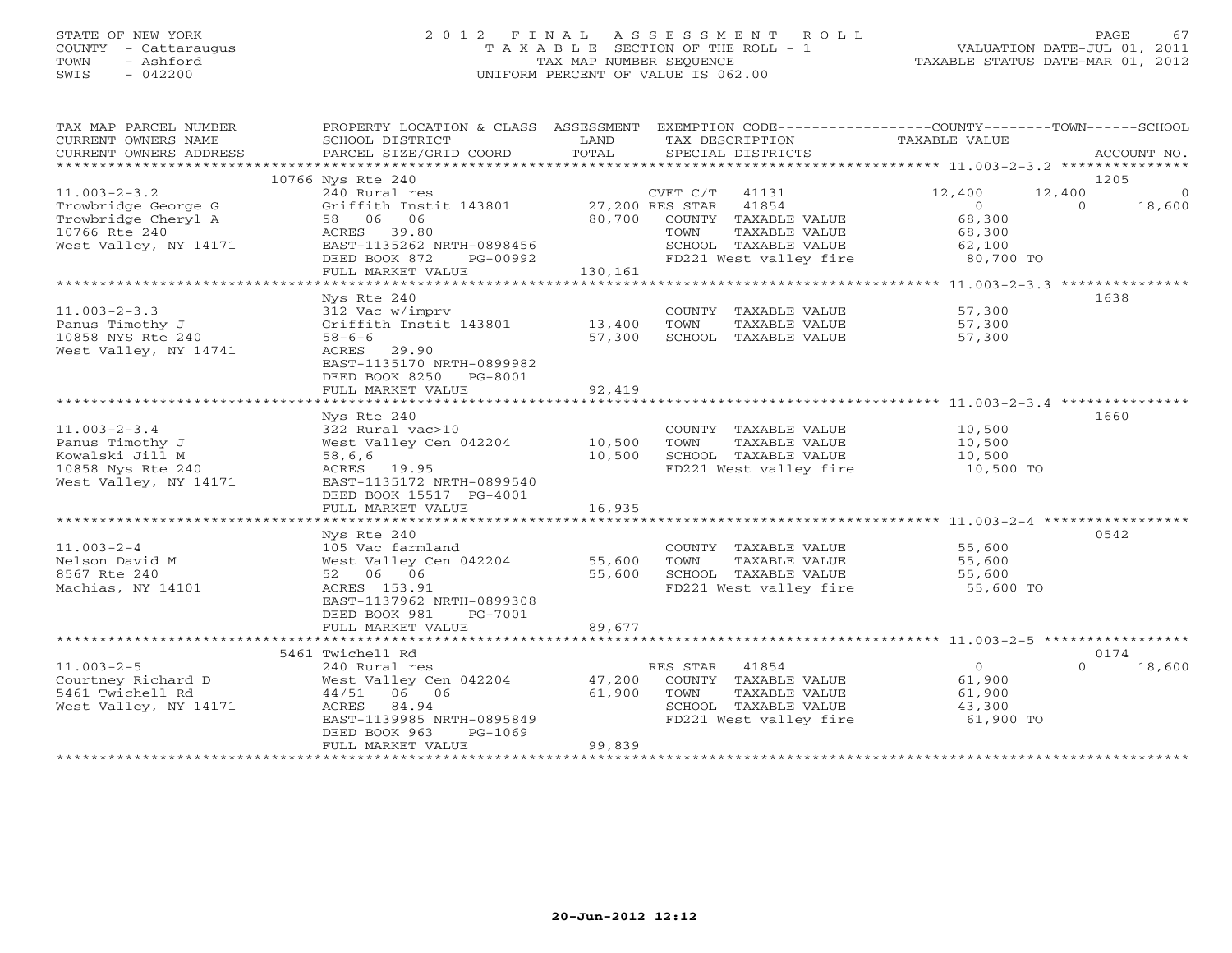# STATE OF NEW YORK 2 0 1 2 F I N A L A S S E S S M E N T R O L L PAGE 68 COUNTY - Cattaraugus T A X A B L E SECTION OF THE ROLL - 1 VALUATION DATE-JUL 01, 2011 TOWN - Ashford TAX MAP NUMBER SEQUENCE TAXABLE STATUS DATE-MAR 01, 2012 SWIS - 042200 UNIFORM PERCENT OF VALUE IS 062.00UNIFORM PERCENT OF VALUE IS 062.00

| TAX MAP PARCEL NUMBER<br>CURRENT OWNERS NAME<br>CURRENT OWNERS ADDRESS                                                                                     | PROPERTY LOCATION & CLASS ASSESSMENT<br>SCHOOL DISTRICT<br>PARCEL SIZE/GRID COORD                                                                                                                | LAND<br>TAX DESCRIPTION<br>TOTAL<br>SPECIAL DISTRICTS                                                                                         | EXEMPTION CODE-----------------COUNTY-------TOWN------SCHOOL<br>TAXABLE VALUE<br>ACCOUNT NO.             |
|------------------------------------------------------------------------------------------------------------------------------------------------------------|--------------------------------------------------------------------------------------------------------------------------------------------------------------------------------------------------|-----------------------------------------------------------------------------------------------------------------------------------------------|----------------------------------------------------------------------------------------------------------|
|                                                                                                                                                            |                                                                                                                                                                                                  |                                                                                                                                               |                                                                                                          |
| $11.003 - 2 - 6.1$<br>Jones David A<br>Jones Susan M<br>5486 Twichell Rd<br>West Valley, NY 14171<br>MAY BE SUBJECT TO PAYMENT<br>UNDER RPTL483 UNTIL 2019 | 5486 Twichell Rd<br>180 Special farm ag BLDG<br>West Valley Cen 042204 31,800 RES STAR<br>51 06 06<br>ACRES 57.75<br>EAST-1139129 NRTH-0896150<br>DEED BOOK 901<br>PG-00255<br>FULL MARKET VALUE | 41700<br>41854<br>88,200 COUNTY TAXABLE VALUE<br>TAXABLE VALUE<br>TOWN<br>SCHOOL TAXABLE VALUE<br>FD221 West valley fire 88,200 TO<br>142,258 | 0644<br>34,800<br>34,800<br>34,800<br>18,600<br>$\Omega$<br>$\Omega$<br>53,400<br>53,400<br>34,800       |
|                                                                                                                                                            |                                                                                                                                                                                                  |                                                                                                                                               |                                                                                                          |
| $11.003 - 2 - 6.2$<br>Jones David A<br>Jones Peter J<br>5466 Twichell Rd<br>West Valley, NY 14171                                                          | 5466 Twichell Rd<br>210 1 Family Res<br>West Valley Cen 042204<br>51 06 06<br>ACRES<br>2.00 BANK 017<br>EAST-0490960 NRTH-0894250<br>DEED BOOK 1010 PG-631                                       | RES STAR 41854<br>5,800<br>COUNTY TAXABLE VALUE<br>79,600<br>TAXABLE VALUE<br>TOWN<br>SCHOOL TAXABLE VALUE<br>FD221 West valley fire          | 1418<br>$\Omega$<br>$\Omega$<br>18,600<br>79,600<br>79,600<br>61,000<br>79,600 TO                        |
|                                                                                                                                                            | FULL MARKET VALUE                                                                                                                                                                                | 128,387                                                                                                                                       |                                                                                                          |
|                                                                                                                                                            |                                                                                                                                                                                                  |                                                                                                                                               |                                                                                                          |
| $11.003 - 2 - 7$<br>Steffenhagen Paul H<br>Steffenhagen Judith A<br>10544 Green Rd<br>West Valley, NY 14171                                                | 10544 Green Rd<br>51 06 06<br>ACRES 64.55<br>ACRES 64.55<br>EAST-1138272 NRTH-0895798<br>DEED BOOK 768<br>PG-00621                                                                               | CW_15_VET/ 41161<br>41834<br>46,500 COUNTY TAXABLE VALUE<br>TOWN<br>TAXABLE VALUE<br>SCHOOL TAXABLE VALUE<br>FD221 West valley fire           | 0327<br>6,975<br>6,975<br>$\overline{0}$<br>38,560<br>$\Omega$<br>39,525<br>39,525<br>7,940<br>46,500 TO |
|                                                                                                                                                            | FULL MARKET VALUE                                                                                                                                                                                | 75,000                                                                                                                                        |                                                                                                          |
| $11.003 - 2 - 8.1$<br>Good Rachel<br>Good Rachei<br>Prouty Kristina<br>10453 Nys Rte 240<br>West Valley, NY 14171                                          | 10453 Nys Rte 240<br>270 Mfg housing<br>West Valley Cen 042204<br>51 06 06<br>ACRES<br>2.10<br>EAST-1137918 NRTH-0894487<br>DEED BOOK 4583 PG-6001                                               | COUNTY TAXABLE VALUE<br>6,200<br>TOWN<br>TAXABLE VALUE<br>22,100<br>SCHOOL TAXABLE VALUE<br>FD221 West valley fire 22,100 TO                  | 0825<br>22,100<br>22,100<br>22,100                                                                       |
|                                                                                                                                                            | FULL MARKET VALUE                                                                                                                                                                                | 35,645                                                                                                                                        |                                                                                                          |
| $11.003 - 2 - 8.2$<br>Cole Jason M<br>Cole Deborah A<br>10457 Nys Rte 240<br>West Valley, NY 14171                                                         | 10457 Nys Rte 240<br>270 Mfg housing<br>West Valley Cen 042204 6,000<br>51 06 06<br>ACRES<br>1.90<br>EAST-0489370 NRTH-0894550<br>DEED BOOK 8300<br>PG-2001                                      | RES STAR<br>41854<br>COUNTY TAXABLE VALUE<br>57,500<br>TOWN<br>TAXABLE VALUE<br>SCHOOL TAXABLE VALUE<br>FD221 West valley fire                | 1470<br>$\overline{0}$<br>$\cap$<br>18,600<br>57,500<br>57,500<br>38,900<br>57,500 TO                    |
|                                                                                                                                                            | FULL MARKET VALUE                                                                                                                                                                                | 92,742                                                                                                                                        |                                                                                                          |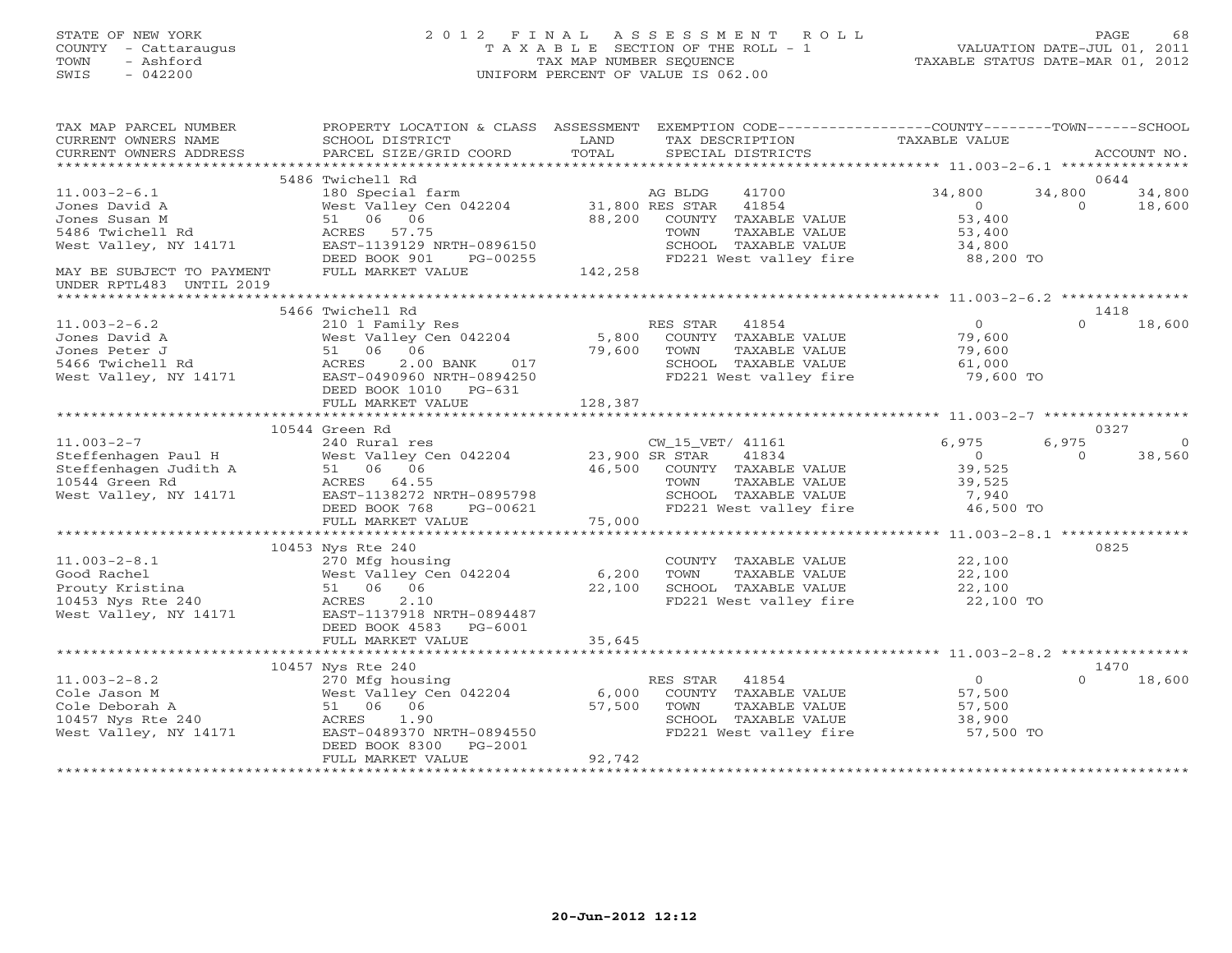# STATE OF NEW YORK 2 0 1 2 F I N A L A S S E S S M E N T R O L L PAGE 69 COUNTY - Cattaraugus T A X A B L E SECTION OF THE ROLL - 1 VALUATION DATE-JUL 01, 2011 TOWN - Ashford TAX MAP NUMBER SEQUENCE TAXABLE STATUS DATE-MAR 01, 2012 SWIS - 042200 UNIFORM PERCENT OF VALUE IS 062.00UNIFORM PERCENT OF VALUE IS 062.00

| TAX MAP PARCEL NUMBER<br>CURRENT OWNERS NAME<br>CURRENT OWNERS ADDRESS                                                                                                                                                                                                             | PROPERTY LOCATION & CLASS ASSESSMENT<br>SCHOOL DISTRICT<br>PARCEL SIZE/GRID COORD                                                                                                                                                                | LAND<br>TOTAL              | EXEMPTION CODE-----------------COUNTY-------TOWN------SCHOOL<br>TAX DESCRIPTION<br>SPECIAL DISTRICTS                              | TAXABLE VALUE                                                      | ACCOUNT NO.                             |
|------------------------------------------------------------------------------------------------------------------------------------------------------------------------------------------------------------------------------------------------------------------------------------|--------------------------------------------------------------------------------------------------------------------------------------------------------------------------------------------------------------------------------------------------|----------------------------|-----------------------------------------------------------------------------------------------------------------------------------|--------------------------------------------------------------------|-----------------------------------------|
|                                                                                                                                                                                                                                                                                    |                                                                                                                                                                                                                                                  |                            |                                                                                                                                   |                                                                    |                                         |
| $11.003 - 2 - 9.1$<br>Bigelow Kenneth R<br>5506 Twichell Rd<br>West Valley, NY 14171                                                                                                                                                                                               | 5506 Twichell Rd<br>210 1 Family Res<br>West Valley Cen 042204<br>51 06 06<br>ACRES<br>1.49<br>EAST-1138417 NRTH-0894233<br>DEED BOOK 5403 PG-5001<br>FULL MARKET VALUE                                                                          | 49,400<br>79,677           | RES STAR 41854<br>5,400 COUNTY TAXABLE VALUE<br>TAXABLE VALUE<br>TOWN<br>SCHOOL TAXABLE VALUE<br>FD221 West valley fire 49,400 TO | $\begin{matrix}0\\4\circ\end{matrix}$<br>49,400<br>30,800          | 0857<br>$\Omega$<br>18,600              |
|                                                                                                                                                                                                                                                                                    |                                                                                                                                                                                                                                                  |                            |                                                                                                                                   |                                                                    |                                         |
| $11.003 - 2 - 9.2$<br>Goggin Phyllis E<br>Apt 3B<br>121 Franklin St<br>Springville, NY 14141                                                                                                                                                                                       | 10427 Nys Rte 240<br>270 Mfg housing<br>West Valley C<br>West Valley C<br>51 06 06<br>FRNT 185.00<br>4141 ACRES 1.10<br>West Valley Cen 042204<br>51 UU UU<br>FRNT 185.00 DPTH<br>1.10<br>EAST-1138064 NRTH-0894225<br>DEED BOOK 780<br>PG-00402 | $3,600^{1}$<br>24,500      | RES STAR 41854<br>COUNTY TAXABLE VALUE<br>TOWN<br>TAXABLE VALUE<br>SCHOOL TAXABLE VALUE 5,900<br>FD221 West valley fire 24,500 TO | $\overline{0}$<br>24,500<br>24,500                                 | 0996<br>$\Omega$<br>18,600              |
|                                                                                                                                                                                                                                                                                    | FULL MARKET VALUE                                                                                                                                                                                                                                | 39,516                     |                                                                                                                                   |                                                                    |                                         |
|                                                                                                                                                                                                                                                                                    | 10437 Nys Rte 240                                                                                                                                                                                                                                |                            |                                                                                                                                   |                                                                    | 1452                                    |
| $11.003 - 2 - 9.3$<br>Rockwood Timothy J<br>Rockwood Stacey M<br>10437 Nys Rte 240<br>West Valley, NY 14171                                                                                                                                                                        | 210 1 Family Res<br>WET C/T 41121<br>West Valley Cen 042204 5,300 RES STAR 41854<br>$51 - 06 - 06$<br>FRNT 34.00 DPTH<br>ACRES<br>$1.40$ BANK<br>017<br>EAST-1137826 NRTH-0894208<br>DEED BOOK 972<br>$PG-263$                                   |                            | WVET C/T 41121<br>56,100 COUNTY TAXABLE VALUE<br>TOWN<br>TAXABLE VALUE<br>SCHOOL TAXABLE VALUE<br>FD221 West valley fire          | 7,440<br>$\overline{0}$<br>48,660<br>48,660<br>37,500<br>56,100 TO | 7,440<br>$\Omega$<br>18,600<br>$\Omega$ |
|                                                                                                                                                                                                                                                                                    | FULL MARKET VALUE                                                                                                                                                                                                                                | 90,484                     |                                                                                                                                   |                                                                    |                                         |
| $11.003 - 2 - 9.4$<br>Bigelow Kenneth R<br>5506 Twichell Rd<br>West Valley, NY 14171                                                                                                                                                                                               | 5496 Twichell Rd<br>312 Vac w/imprv<br>West Valley Cen 042204 4,300<br>$51 - 06 - 06$<br>ACRES<br>0.66<br>EAST-1138677 NRTH-0894233<br>DEED BOOK 5403 PG-5001<br>FULL MARKET VALUE                                                               | 11,500<br>18,548           | COUNTY TAXABLE VALUE<br>TAXABLE VALUE<br>TOWN<br>SCHOOL TAXABLE VALUE<br>FD221 West valley fire 11,500 TO                         | 11,500<br>11,500<br>11,500                                         | 1484                                    |
|                                                                                                                                                                                                                                                                                    |                                                                                                                                                                                                                                                  |                            |                                                                                                                                   |                                                                    |                                         |
| $11.003 - 2 - 11$<br>Hamblin Steven Michael<br>Hamblin Linda J<br>106 06<br>10492 Rte 240<br>10492 Rte 240<br>10492 Rte 240<br>10492 Rte 240<br>2010 RCRES<br>2010 RCRES<br>2010 RCRES<br>2010 RCRES<br>2010 RCRES<br>2010 RCRES<br>2010 RCRES<br>2010 RCRES<br>2010 RCRES<br>2010 | 10492 Nys Rte 240<br>230 3 Family Res<br>DEED BOOK 969<br>PG-588<br>FULL MARKET VALUE                                                                                                                                                            | 8,900<br>71,500<br>115,323 | RES STAR<br>41854<br>COUNTY TAXABLE VALUE<br>TAXABLE VALUE<br>TOWN<br>SCHOOL TAXABLE VALUE<br>FD221 West valley fire              | $\overline{0}$<br>71,500<br>71,500<br>52,900<br>71,500 TO          | 0433<br>18,600<br>$\Omega$              |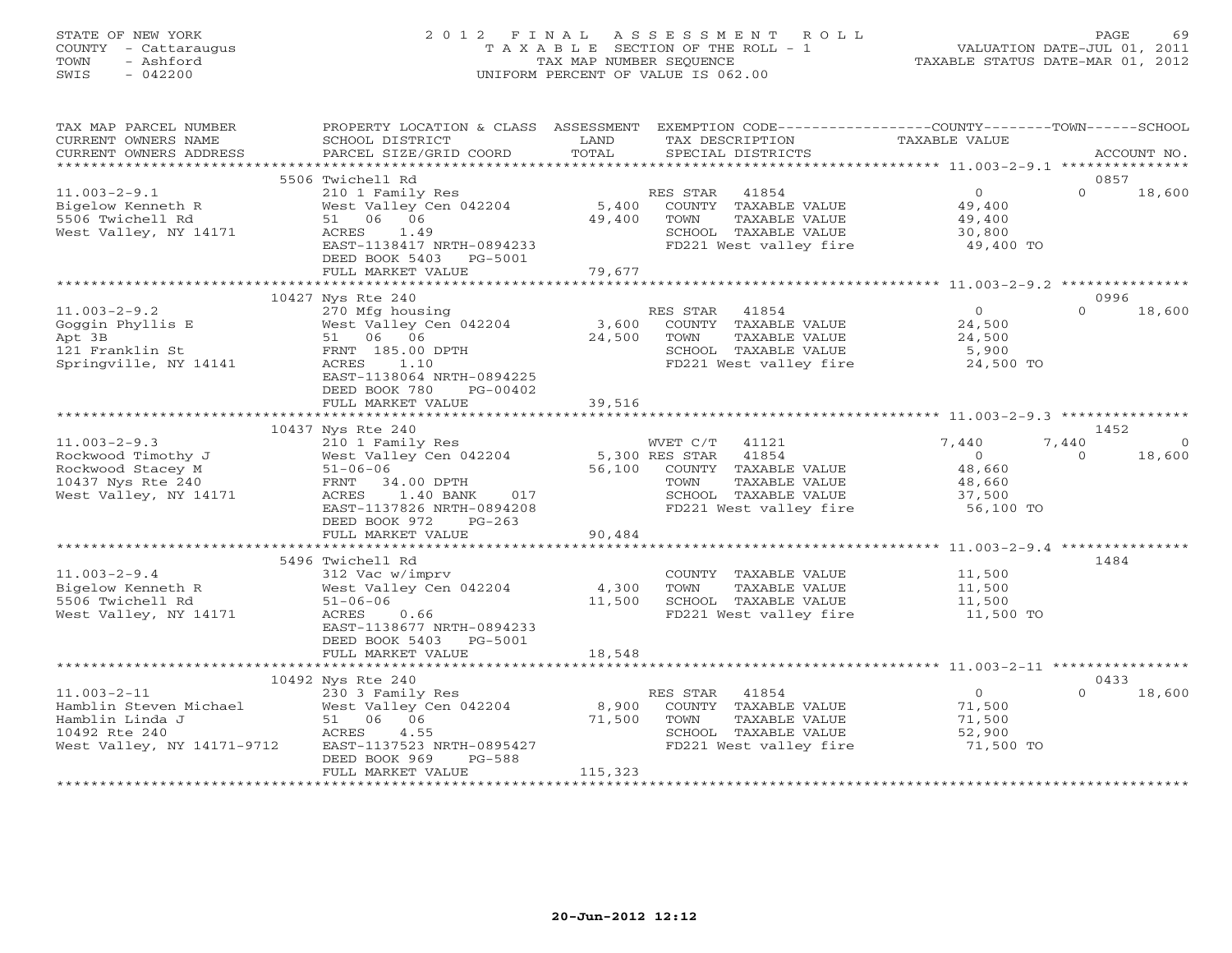# STATE OF NEW YORK 2 0 1 2 F I N A L A S S E S S M E N T R O L L PAGE 70 COUNTY - Cattaraugus T A X A B L E SECTION OF THE ROLL - 1 VALUATION DATE-JUL 01, 2011 TOWN - Ashford TAX MAP NUMBER SEQUENCE TAXABLE STATUS DATE-MAR 01, 2012 SWIS - 042200 UNIFORM PERCENT OF VALUE IS 062.00UNIFORM PERCENT OF VALUE IS 062.00

| TAX MAP PARCEL NUMBER<br>CURRENT OWNERS NAME<br>CURRENT OWNERS ADDRESS<br>****************************** | PROPERTY LOCATION & CLASS ASSESSMENT<br>SCHOOL DISTRICT<br>PARCEL SIZE/GRID COORD                                                                                       | LAND<br>TOTAL              | EXEMPTION CODE-----------------COUNTY-------TOWN------SCHOOL<br>TAX DESCRIPTION<br>SPECIAL DISTRICTS                     | TAXABLE VALUE                                                 | ACCOUNT NO.                |
|----------------------------------------------------------------------------------------------------------|-------------------------------------------------------------------------------------------------------------------------------------------------------------------------|----------------------------|--------------------------------------------------------------------------------------------------------------------------|---------------------------------------------------------------|----------------------------|
| $11.003 - 2 - 12.1$<br>Vallon Justin<br>Vallon Mary Lee<br>2 Tudor City<br>New York, NY 10017            | Nys Rte 240<br>322 Rural vac>10<br>West Valley Cen 042204<br>51/6/6<br>ACRES 49.10<br>EAST-1137038 NRTH-0897286<br>DEED BOOK 2631 PG-2009<br>FULL MARKET VALUE          | 31,200<br>31,200<br>50,323 | COUNTY TAXABLE VALUE<br>TOWN<br>TAXABLE VALUE<br>SCHOOL TAXABLE VALUE<br>FD221 West valley fire                          | 31,200<br>31,200<br>31,200<br>31,200 TO                       | 0856                       |
| $11.003 - 2 - 12.2$<br>Gentner Millard C<br>8870 Nys Rte 240<br>West Valley, NY 14171                    | Nys Rte 240<br>322 Rural vac>10<br>West Valley Cen 042204 13,400<br>51 06 06<br>ACRES 16.40<br>EAST-1136505 NRTH-0894869<br>DEED BOOK 2500 PG-3002<br>FULL MARKET VALUE | 13,400<br>21,613           | COUNTY TAXABLE VALUE<br>TOWN<br>TAXABLE VALUE<br>SCHOOL TAXABLE VALUE<br>FD221 West valley fire                          | 13,400<br>13,400<br>13,400<br>13,400 TO                       | 1582                       |
|                                                                                                          |                                                                                                                                                                         |                            |                                                                                                                          |                                                               |                            |
| $11.003 - 2 - 12.3$<br>Spross Gregory W<br>Spross Stephanie<br>10542 Nys Rte 240<br>West Valle, NY 14171 | 10542 Nys Rte 240<br>113 Cattle farm<br>West Valley Cen 042204<br>51/52 06 06<br>ACRES 82.35 BANK 182<br>EAST-1138634 NRTH-0897943<br>DEED BOOK 2631 PG-2005            | 125,500                    | RES STAR 41854<br>49,400 COUNTY TAXABLE VALUE<br>TOWN<br>TAXABLE VALUE<br>SCHOOL TAXABLE VALUE<br>FD221 West valley fire | $\overline{0}$<br>125,500<br>125,500<br>106,900<br>125,500 TO | 1583<br>$\Omega$<br>18,600 |
|                                                                                                          | FULL MARKET VALUE                                                                                                                                                       | 202,419                    |                                                                                                                          |                                                               |                            |
| $11.003 - 2 - 12.4$<br>Spross Beverly<br>9503 Nys Rte 240<br>West Valley, NY 14171                       | Nys Rte 240<br>105 Vac farmland<br>West Valley Cen 042204<br>51/ 06 06<br>ACRES 19.75<br>EAST-1137260 NRTH-0895986<br>DEED BOOK 2631 PG-2008<br>FULL MARKET VALUE       | 15,200<br>15,200<br>24,516 | COUNTY TAXABLE VALUE<br>TOWN<br>TAXABLE VALUE<br>SCHOOL TAXABLE VALUE<br>FD221 West valley fire                          | 15,200<br>15,200<br>15,200<br>$15,200$ TO                     | 1584                       |
| $11.003 - 2 - 12.5$<br>Green<br>Green Mary E<br>9127 Nys Rte 240<br>West Valley, NY 14171                | Nys Rte 240<br>314 Rural vac<10<br>West Valley Cen 042204<br>51 6 6<br>ACRES<br>9.85<br>EAST-1136892 NRTH-0894777<br>DEED BOOK 10800 PG-4001<br>FULL MARKET VALUE       | 9,800<br>9,800<br>15,806   | COUNTY TAXABLE VALUE<br>TOWN<br>TAXABLE VALUE<br>SCHOOL TAXABLE VALUE<br>FD221 West valley fire                          | 9,800<br>9,800<br>9,800<br>9,800 TO                           | 1656                       |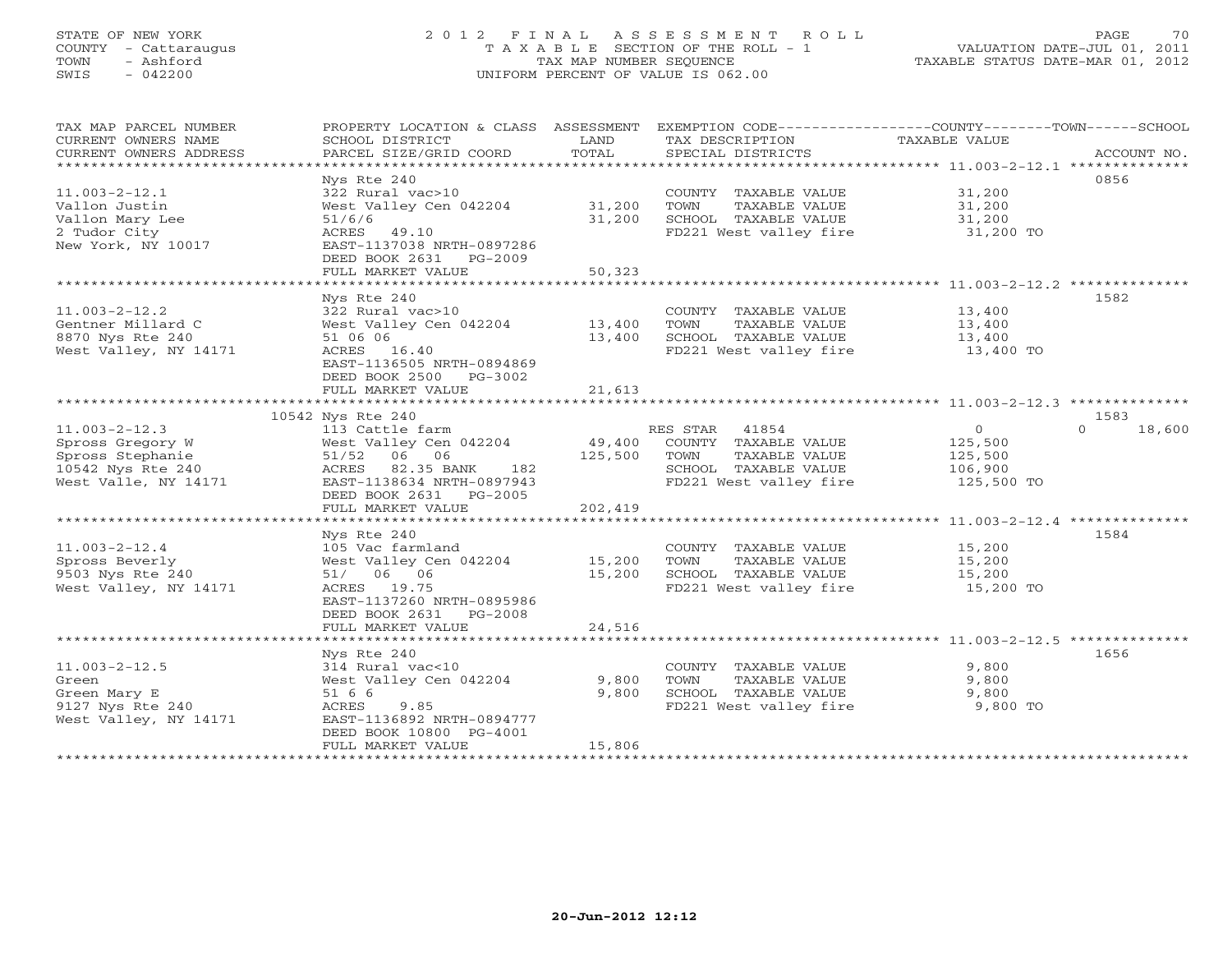# STATE OF NEW YORK 2 0 1 2 F I N A L A S S E S S M E N T R O L L PAGE 71 COUNTY - Cattaraugus T A X A B L E SECTION OF THE ROLL - 1 VALUATION DATE-JUL 01, 2011 TOWN - Ashford TAX MAP NUMBER SEQUENCE TAXABLE STATUS DATE-MAR 01, 2012 SWIS - 042200 UNIFORM PERCENT OF VALUE IS 062.00

| TAX MAP PARCEL NUMBER<br>CURRENT OWNERS NAME<br>CURRENT OWNERS ADDRESS | SCHOOL DISTRICT<br>PARCEL SIZE/GRID COORD | LAND<br>TOTAL | PROPERTY LOCATION & CLASS ASSESSMENT EXEMPTION CODE----------------COUNTY-------TOWN------SCHOOL<br>TAX DESCRIPTION<br>SPECIAL DISTRICTS | TAXABLE VALUE    | ACCOUNT NO.        |
|------------------------------------------------------------------------|-------------------------------------------|---------------|------------------------------------------------------------------------------------------------------------------------------------------|------------------|--------------------|
|                                                                        |                                           |               |                                                                                                                                          |                  |                    |
|                                                                        | Nys Rte 240                               |               |                                                                                                                                          |                  | 0845               |
| $11.003 - 2 - 13.1$                                                    | 314 Rural vac<10                          |               | COUNTY TAXABLE VALUE                                                                                                                     | 5,300            |                    |
| Bock Gregory M                                                         | West Valley Cen 042204                    | 5,300         | TOWN<br>TAXABLE VALUE                                                                                                                    | 5,300            |                    |
| Bock Beth Ann                                                          | 57 06 06                                  | 5,300         | SCHOOL TAXABLE VALUE                                                                                                                     | 5,300            |                    |
| 10574 Nys Rte 240                                                      | 2.60<br>ACRES                             |               | FD221 West valley fire                                                                                                                   | 5,300 TO         |                    |
| West Valley, NY 14171                                                  | EAST-1135291 NRTH-0896202                 |               |                                                                                                                                          |                  |                    |
|                                                                        | DEED BOOK 880<br>PG-00432                 |               |                                                                                                                                          |                  |                    |
|                                                                        | FULL MARKET VALUE                         | 8,548         |                                                                                                                                          |                  |                    |
|                                                                        |                                           |               |                                                                                                                                          |                  |                    |
|                                                                        | 10574 Nys Rte 240                         |               |                                                                                                                                          |                  | 1162               |
| $11.003 - 2 - 13.2$                                                    | 240 Rural res                             |               | RES STAR 41854                                                                                                                           | $\overline{0}$   | 18,600<br>$\Omega$ |
| Bock Gregory M                                                         | West Valley Cen 042204                    | 37,600        | COUNTY TAXABLE VALUE                                                                                                                     | 97,500           |                    |
| Bock Beth Ann                                                          | 57 06 06                                  | 97,500        | TOWN<br>TAXABLE VALUE                                                                                                                    | 97,500           |                    |
| 10574 Rte 240                                                          | ACRES 51.60                               |               | SCHOOL TAXABLE VALUE                                                                                                                     | 78,900           |                    |
| West Valley, NY 14171                                                  | EAST-1135764 NRTH-0896964                 |               | FD221 West valley fire                                                                                                                   | 97,500 TO        |                    |
|                                                                        | DEED BOOK 845<br>PG-00004                 |               |                                                                                                                                          |                  |                    |
|                                                                        | FULL MARKET VALUE                         | 157,258       |                                                                                                                                          |                  |                    |
|                                                                        |                                           |               |                                                                                                                                          |                  |                    |
|                                                                        | Nys Rte 240                               |               |                                                                                                                                          |                  | 1163               |
| $11.003 - 2 - 13.3$                                                    | 105 Vac farmland                          |               | COUNTY TAXABLE VALUE                                                                                                                     | 26,300           |                    |
| Gentner Millard C                                                      | West Valley Cen 042204                    | 18,900        | TOWN<br>TAXABLE VALUE                                                                                                                    | 26,300<br>26,300 |                    |
| 8870 Nys Rte 240                                                       | 57 06 06                                  | 26,300        | SCHOOL TAXABLE VALUE                                                                                                                     |                  |                    |
| West Valley, NY 14171                                                  | ACRES 31.40<br>EAST-1135753 NRTH-0895089  |               | FD221 West valley fire                                                                                                                   | 26,300 TO        |                    |
|                                                                        | DEED BOOK 2500 PG-3002                    |               |                                                                                                                                          |                  |                    |
|                                                                        | FULL MARKET VALUE                         | 42,419        |                                                                                                                                          |                  |                    |
|                                                                        |                                           |               |                                                                                                                                          |                  |                    |
|                                                                        | 10599 Nys Rte 240                         |               |                                                                                                                                          |                  | 0032               |
| $11.003 - 2 - 14$                                                      | 210 1 Family Res                          |               | RES STAR 41854                                                                                                                           | $\overline{0}$   | $\Omega$<br>18,600 |
| Boshart James J                                                        | West Valley Cen 042204                    | 7,900         | COUNTY TAXABLE VALUE                                                                                                                     | 109,500          |                    |
| 10599 Nys Rte 240                                                      | 57 06 06                                  | 109,500       | TOWN<br>TAXABLE VALUE                                                                                                                    | 109,500          |                    |
| West Valley, NY 14171                                                  | ACRES<br>3.42                             |               | SCHOOL TAXABLE VALUE                                                                                                                     | 90,900           |                    |
|                                                                        | EAST-1135307 NRTH-0895751                 |               | FD221 West valley fire                                                                                                                   | 109,500 TO       |                    |
|                                                                        | DEED BOOK 00953 PG-01030                  |               |                                                                                                                                          |                  |                    |
|                                                                        | FULL MARKET VALUE                         | 176,613       |                                                                                                                                          |                  |                    |
|                                                                        |                                           |               |                                                                                                                                          |                  |                    |
|                                                                        | 10625 Nys Rte 240                         |               |                                                                                                                                          |                  | 0844               |
| $11.003 - 2 - 15$                                                      | 240 Rural res                             |               | RES STAR 41854                                                                                                                           | $\overline{0}$   | $\cap$<br>18,600   |
| Wulff Dawn J                                                           | West Valley Cen 042204                    | 20,700        | COUNTY TAXABLE VALUE                                                                                                                     | 87,600           |                    |
| Dekay Colin J                                                          | 57 06 06                                  | 87,600        | TOWN<br>TAXABLE VALUE                                                                                                                    | 87,600           |                    |
| 10625 Rte 240                                                          | ACRES 15.68                               |               | SCHOOL TAXABLE VALUE                                                                                                                     | 69,000           |                    |
| West Valley, NY 14171                                                  | EAST-1134772 NRTH-0895614                 |               | FD221 West valley fire                                                                                                                   | 87,600 TO        |                    |
|                                                                        | PG-8001<br>DEED BOOK 2718                 |               |                                                                                                                                          |                  |                    |
|                                                                        | FULL MARKET VALUE                         | 141,290       |                                                                                                                                          |                  |                    |
|                                                                        |                                           |               |                                                                                                                                          |                  |                    |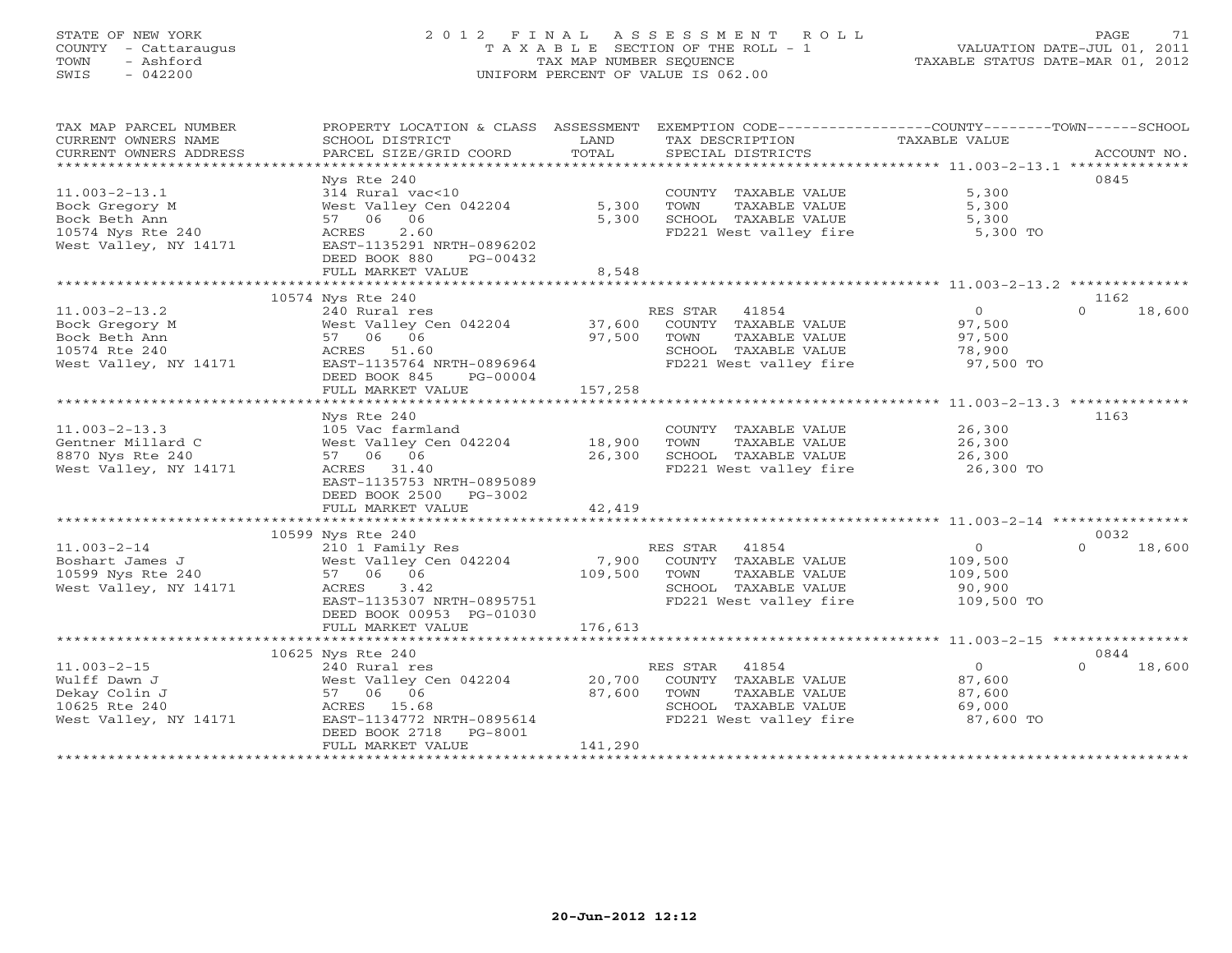# STATE OF NEW YORK 2 0 1 2 F I N A L A S S E S S M E N T R O L L PAGE 72 COUNTY - Cattaraugus T A X A B L E SECTION OF THE ROLL - 1 VALUATION DATE-JUL 01, 2011 TOWN - Ashford TAX MAP NUMBER SEQUENCE TAXABLE STATUS DATE-MAR 01, 2012 SWIS - 042200 UNIFORM PERCENT OF VALUE IS 062.00UNIFORM PERCENT OF VALUE IS 062.00

| TAX MAP PARCEL NUMBER                                                                                                                                                                                                                                                                                                                                                                                                                                                                                               | PROPERTY LOCATION & CLASS ASSESSMENT EXEMPTION CODE----------------COUNTY-------TOWN------SCHOOL |         |                                                                                                             |        |                    |
|---------------------------------------------------------------------------------------------------------------------------------------------------------------------------------------------------------------------------------------------------------------------------------------------------------------------------------------------------------------------------------------------------------------------------------------------------------------------------------------------------------------------|--------------------------------------------------------------------------------------------------|---------|-------------------------------------------------------------------------------------------------------------|--------|--------------------|
| $\begin{tabular}{lllllll} \multicolumn{2}{l}{{\small\sc{CURRENT}}}& $\text{MME}$ & $\text{SCHOOL} & $\text{DISTRICT}$ & $\text{LAND}$ & $\text{TAX} & $\text{DESCRIPTION}$ & $\text{TAXABLE} & $\text{VALUE}$ \\ & $\text{CURRENT} & $\text{MDRESS}$ & $\text{PARCEL} & $\text{SIZE/GRID} & $\text{COORD}$ & $\text{TOTAL}$ & $\text{SPECIAL} & $\text{DISTRICTS}$ & $\text{RCCOUNT} & $\text{NOL}$ \\ & $\text{*} \star \star \star \star \star \star \star \star \star \star \star \star \star \star \star \star$ |                                                                                                  |         |                                                                                                             |        |                    |
|                                                                                                                                                                                                                                                                                                                                                                                                                                                                                                                     |                                                                                                  |         |                                                                                                             |        |                    |
|                                                                                                                                                                                                                                                                                                                                                                                                                                                                                                                     |                                                                                                  |         |                                                                                                             |        |                    |
|                                                                                                                                                                                                                                                                                                                                                                                                                                                                                                                     | 10653 Nys Rte 240                                                                                |         |                                                                                                             |        | 0846               |
|                                                                                                                                                                                                                                                                                                                                                                                                                                                                                                                     |                                                                                                  |         |                                                                                                             |        | $\Omega$<br>18,600 |
|                                                                                                                                                                                                                                                                                                                                                                                                                                                                                                                     |                                                                                                  |         |                                                                                                             |        |                    |
|                                                                                                                                                                                                                                                                                                                                                                                                                                                                                                                     |                                                                                                  |         |                                                                                                             |        |                    |
|                                                                                                                                                                                                                                                                                                                                                                                                                                                                                                                     |                                                                                                  |         | SCHOOL   TAXABLE VALUE                        48,100<br>FD221 West valley fire                    66,700 TO |        |                    |
|                                                                                                                                                                                                                                                                                                                                                                                                                                                                                                                     |                                                                                                  |         |                                                                                                             |        |                    |
|                                                                                                                                                                                                                                                                                                                                                                                                                                                                                                                     | DEED BOOK 11526 PG-7001                                                                          |         |                                                                                                             |        |                    |
|                                                                                                                                                                                                                                                                                                                                                                                                                                                                                                                     | FULL MARKET VALUE                                                                                | 107,581 |                                                                                                             |        |                    |
|                                                                                                                                                                                                                                                                                                                                                                                                                                                                                                                     |                                                                                                  |         |                                                                                                             |        |                    |
|                                                                                                                                                                                                                                                                                                                                                                                                                                                                                                                     | 10626 Nys Rte 240                                                                                |         |                                                                                                             |        | 0778               |
|                                                                                                                                                                                                                                                                                                                                                                                                                                                                                                                     |                                                                                                  |         |                                                                                                             |        |                    |
|                                                                                                                                                                                                                                                                                                                                                                                                                                                                                                                     |                                                                                                  |         |                                                                                                             |        |                    |
|                                                                                                                                                                                                                                                                                                                                                                                                                                                                                                                     |                                                                                                  |         |                                                                                                             |        |                    |
| 11.003-2-17<br>Courtney Richard 220 2 Family Res<br>Courtney Richard West Valley Cen 042204<br>5461 Twichell RD 57 06 06<br>57 06 06<br>58,600 58,600 SCHOOL TAXABLE VALUE 58,600<br>FD221 West Valley fire 58,600 TOWN<br>FD221 West valley                                                                                                                                                                                                                                                                        |                                                                                                  |         |                                                                                                             |        |                    |
|                                                                                                                                                                                                                                                                                                                                                                                                                                                                                                                     | EAST-1134867 NRTH-0896222                                                                        |         |                                                                                                             |        |                    |
|                                                                                                                                                                                                                                                                                                                                                                                                                                                                                                                     | DEED BOOK 16067 PG-6005                                                                          |         |                                                                                                             |        |                    |
|                                                                                                                                                                                                                                                                                                                                                                                                                                                                                                                     | FULL MARKET VALUE                                                                                | 94,516  |                                                                                                             |        |                    |
|                                                                                                                                                                                                                                                                                                                                                                                                                                                                                                                     |                                                                                                  |         |                                                                                                             |        |                    |
|                                                                                                                                                                                                                                                                                                                                                                                                                                                                                                                     | 10695 Nys Rte 240                                                                                |         |                                                                                                             |        | 1573               |
|                                                                                                                                                                                                                                                                                                                                                                                                                                                                                                                     |                                                                                                  |         |                                                                                                             |        |                    |
|                                                                                                                                                                                                                                                                                                                                                                                                                                                                                                                     |                                                                                                  |         |                                                                                                             |        |                    |
| 11.003-2-18.2<br>Nelson David M 314 Rural vac<10<br>8567 Rte 240 57 06 06<br>Machias, NY 14101 ACRES 1.35<br>Machias, NY 14101 ACRES 1.35                                                                                                                                                                                                                                                                                                                                                                           |                                                                                                  |         |                                                                                                             | 900    |                    |
|                                                                                                                                                                                                                                                                                                                                                                                                                                                                                                                     |                                                                                                  |         |                                                                                                             | 900 TO |                    |
|                                                                                                                                                                                                                                                                                                                                                                                                                                                                                                                     | EAST-1134672 NRTH-0897946                                                                        |         |                                                                                                             |        |                    |
|                                                                                                                                                                                                                                                                                                                                                                                                                                                                                                                     | DEED BOOK 911 PG-00091                                                                           |         |                                                                                                             |        |                    |
|                                                                                                                                                                                                                                                                                                                                                                                                                                                                                                                     | FULL MARKET VALUE                                                                                | 1,452   |                                                                                                             |        |                    |
|                                                                                                                                                                                                                                                                                                                                                                                                                                                                                                                     |                                                                                                  |         |                                                                                                             |        |                    |
|                                                                                                                                                                                                                                                                                                                                                                                                                                                                                                                     | 10695 Nys Rte 240                                                                                |         |                                                                                                             |        | 1574               |
|                                                                                                                                                                                                                                                                                                                                                                                                                                                                                                                     |                                                                                                  |         |                                                                                                             |        |                    |
|                                                                                                                                                                                                                                                                                                                                                                                                                                                                                                                     |                                                                                                  |         |                                                                                                             |        |                    |
|                                                                                                                                                                                                                                                                                                                                                                                                                                                                                                                     |                                                                                                  |         |                                                                                                             |        |                    |
|                                                                                                                                                                                                                                                                                                                                                                                                                                                                                                                     |                                                                                                  |         |                                                                                                             |        |                    |
|                                                                                                                                                                                                                                                                                                                                                                                                                                                                                                                     |                                                                                                  |         |                                                                                                             |        |                    |
|                                                                                                                                                                                                                                                                                                                                                                                                                                                                                                                     |                                                                                                  |         |                                                                                                             |        |                    |
|                                                                                                                                                                                                                                                                                                                                                                                                                                                                                                                     |                                                                                                  |         |                                                                                                             |        |                    |
|                                                                                                                                                                                                                                                                                                                                                                                                                                                                                                                     |                                                                                                  |         |                                                                                                             |        |                    |
|                                                                                                                                                                                                                                                                                                                                                                                                                                                                                                                     | 10696 Nys Rte 240                                                                                |         |                                                                                                             |        | 1588               |
| 10696 Nys Rte 240<br>11.003-2-18.4 240 Rural res RES STAR 41854 0<br>Nelson John J Griffith Instit 143801 22,700 COUNTY TAXABLE VALUE 43,200<br>10696 Nys Rte 240 57-6-6 43,200 100M TAXABLE VALUE 43,200                                                                                                                                                                                                                                                                                                           |                                                                                                  |         |                                                                                                             |        | $0 \t 18,600$      |
|                                                                                                                                                                                                                                                                                                                                                                                                                                                                                                                     |                                                                                                  |         |                                                                                                             |        |                    |
| West Valley, NY 14171-9796 ACRES 32.00                                                                                                                                                                                                                                                                                                                                                                                                                                                                              | 43,200                                                                                           |         | SCHOOL TAXABLE VALUE 24,600                                                                                 |        |                    |
|                                                                                                                                                                                                                                                                                                                                                                                                                                                                                                                     |                                                                                                  |         |                                                                                                             |        |                    |
|                                                                                                                                                                                                                                                                                                                                                                                                                                                                                                                     | DEED BOOK 2993 PG-7001                                                                           |         | FD221 West valley fire 43,200 TO                                                                            |        |                    |
|                                                                                                                                                                                                                                                                                                                                                                                                                                                                                                                     | FULL MARKET VALUE                                                                                | 69,677  |                                                                                                             |        |                    |
|                                                                                                                                                                                                                                                                                                                                                                                                                                                                                                                     |                                                                                                  |         |                                                                                                             |        |                    |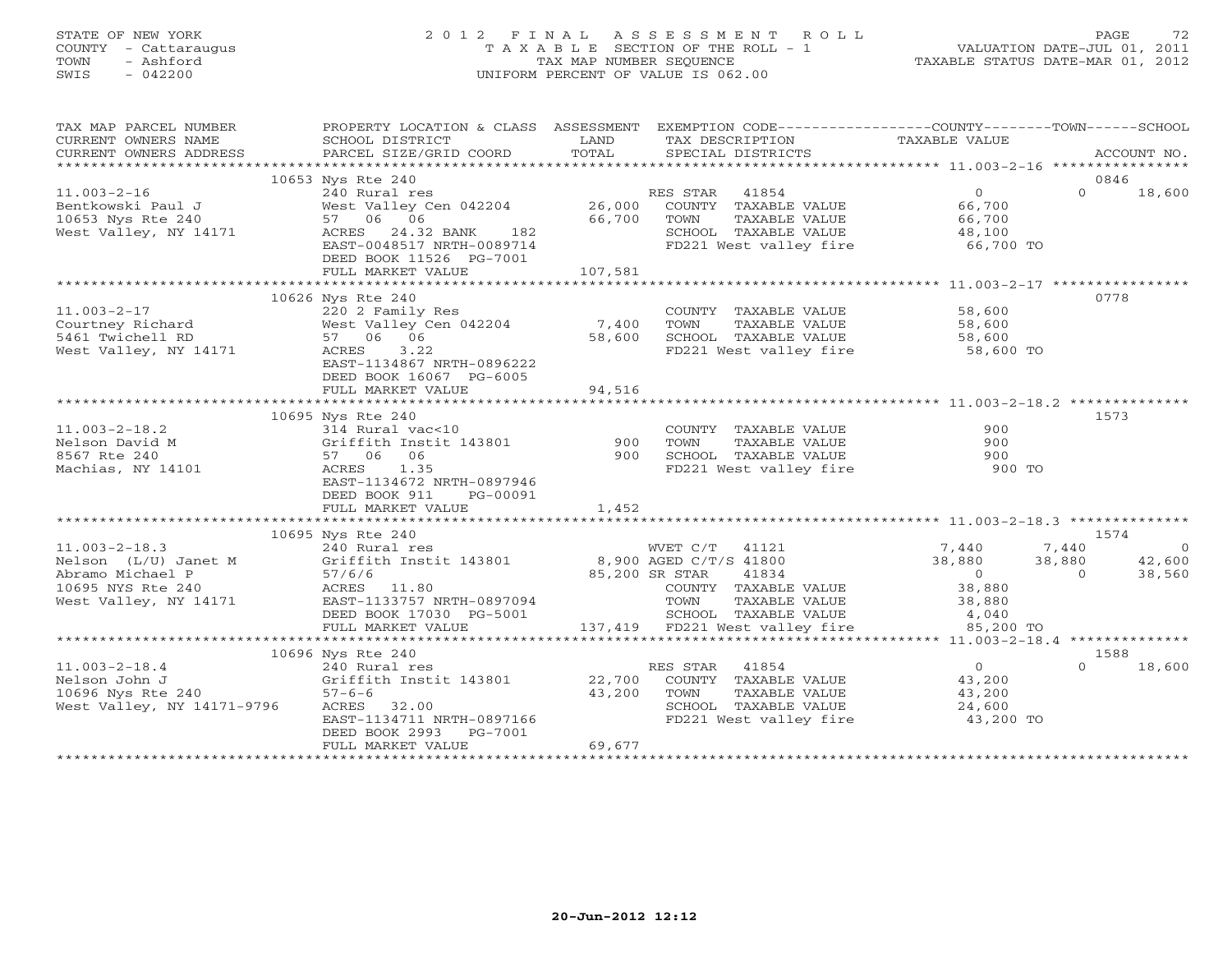# STATE OF NEW YORK 2 0 1 2 F I N A L A S S E S S M E N T R O L L PAGE 73 COUNTY - Cattaraugus T A X A B L E SECTION OF THE ROLL - 1 VALUATION DATE-JUL 01, 2011 TOWN - Ashford TAX MAP NUMBER SEQUENCE TAXABLE STATUS DATE-MAR 01, 2012 SWIS - 042200 UNIFORM PERCENT OF VALUE IS 062.00UNIFORM PERCENT OF VALUE IS 062.00

| TAX MAP PARCEL NUMBER<br>CURRENT OWNERS NAME<br>CURRENT OWNERS ADDRESS | PROPERTY LOCATION & CLASS ASSESSMENT<br>SCHOOL DISTRICT<br>PARCEL SIZE/GRID COORD     | LAND<br>TOTAL             |                | EXEMPTION CODE-----------------COUNTY-------TOWN-----SCHOOL<br>TAX DESCRIPTION<br>SPECIAL DISTRICTS | TAXABLE VALUE                      |          | ACCOUNT NO.   |
|------------------------------------------------------------------------|---------------------------------------------------------------------------------------|---------------------------|----------------|-----------------------------------------------------------------------------------------------------|------------------------------------|----------|---------------|
|                                                                        |                                                                                       |                           |                |                                                                                                     |                                    |          |               |
| $11.003 - 2 - 18.5$                                                    | 10711 Nys Rte 240<br>240 Rural res                                                    |                           | AG DIST        | 41720                                                                                               | 7,798                              | 7,798    | 1607<br>7,798 |
| Lux Robert<br>Lux Linda S<br>10711 Nys Rte 240                         | Griffith Instit 143801<br>$57 - 6 - 6$<br>ACRES 36.20 BANK<br>012                     | 17,700 RES STAR<br>80,700 | TOWN           | 41854<br>COUNTY TAXABLE VALUE<br>TAXABLE VALUE                                                      | $\overline{O}$<br>72,902<br>72,902 | $\Omega$ | 18,600        |
| West Valley, NY 14171                                                  | EAST-1133197 NRTH-0897509<br>DEED BOOK 5724 PG-6001                                   |                           |                | SCHOOL TAXABLE VALUE                                                                                | 54,302                             |          |               |
| MAY BE SUBJECT TO PAYMENT<br>UNDER AGDIST LAW TIL 2016                 | FULL MARKET VALUE                                                                     | 130,161                   |                |                                                                                                     |                                    |          |               |
|                                                                        | 10740 Nys Rte 240                                                                     |                           |                |                                                                                                     |                                    |          | 0136          |
| $11.003 - 2 - 19$<br>Ottaviano Camillo                                 | 210 1 Family Res<br>Griffith Instit 143801                                            | 7,100                     | RES STAR 41854 | COUNTY TAXABLE VALUE                                                                                | $\Omega$<br>49,600                 | $\Omega$ | 18,600        |
| Ottaviano Janet<br>10740 Rte 240                                       | 58 06 06<br>2.90<br>ACRES                                                             | 49,600                    | TOWN           | TAXABLE VALUE<br>SCHOOL TAXABLE VALUE                                                               | 49,600<br>31,000                   |          |               |
| West Valley, NY 14171                                                  | EAST-0486130 NRTH-0898030<br>DEED BOOK 00864 PG-00438                                 |                           |                | FD221 West valley fire                                                                              | 49,600 TO                          |          |               |
|                                                                        | FULL MARKET VALUE<br>************************                                         | 80,000<br>***********     |                |                                                                                                     |                                    |          |               |
|                                                                        | 10791 Nys Rte 240                                                                     |                           |                |                                                                                                     |                                    |          | 0724          |
| $11.003 - 2 - 20.1$                                                    | 260 Seasonal res                                                                      |                           |                | COUNTY TAXABLE VALUE                                                                                | 38,000                             |          |               |
| Wile Henry S                                                           | Griffith Instit 143801                                                                | 28,600                    | TOWN           | TAXABLE VALUE                                                                                       | 38,000                             |          |               |
| 211 Sherbrooke                                                         | 58/64 06 06                                                                           | 38,000                    |                | SCHOOL TAXABLE VALUE                                                                                | 38,000                             |          |               |
| Williamsville, NY 14221                                                | ACRES 51.30<br>EAST-1132498 NRTH-0899104<br>DEED BOOK 826<br>PG-00999                 |                           |                | FD221 West valley fire                                                                              | 38,000 TO                          |          |               |
|                                                                        | FULL MARKET VALUE                                                                     | 61,290                    |                |                                                                                                     |                                    |          |               |
|                                                                        | 10767 Nys Rte 240                                                                     |                           |                |                                                                                                     |                                    |          | 1115          |
| $11.003 - 2 - 20.2$                                                    | 240 Rural res                                                                         |                           |                | COUNTY TAXABLE VALUE                                                                                | 129,200                            |          |               |
| Paolini Tara                                                           | Griffith Instit 143801                                                                | 37,200                    | TOWN           | TAXABLE VALUE                                                                                       | 129,200                            |          |               |
| 38 Livingston Parkway Pkwy<br>Amherst, NY 14226                        | 58/64 06 06<br>50.50<br>ACRES<br>EAST-0484120 NRTH-0898400<br>DEED BOOK 12650 PG-9001 | 129,200                   |                | SCHOOL TAXABLE VALUE<br>FD221 West valley fire                                                      | 129,200<br>129,200 TO              |          |               |
|                                                                        | FULL MARKET VALUE                                                                     | 208,387                   |                |                                                                                                     |                                    |          |               |
|                                                                        | Beech Tree Rd                                                                         |                           |                |                                                                                                     |                                    |          | 0239          |
| $11.004 - 2 - 1$<br>Danzer Forestland Inc                              | 910 Priv forest<br>West Valley Cen 042204                                             | 44,700                    | TOWN           | COUNTY TAXABLE VALUE<br>TAXABLE VALUE                                                               | 44,700<br>44,700                   |          |               |
| 119 A.i.d. Dr                                                          | 45 06 06                                                                              | 44,700                    |                | SCHOOL TAXABLE VALUE                                                                                | 44,700                             |          |               |
| Darlington, PA 16115                                                   | OFF RD<br>ACRES 123.73<br>EAST-1141188 NRTH-0900625<br>DEED BOOK 1018<br>$PG-133$     |                           |                | FD221 West valley fire                                                                              | 44,700 TO                          |          |               |
|                                                                        | FULL MARKET VALUE                                                                     | 72,097                    |                |                                                                                                     |                                    |          |               |
|                                                                        |                                                                                       |                           |                |                                                                                                     |                                    |          |               |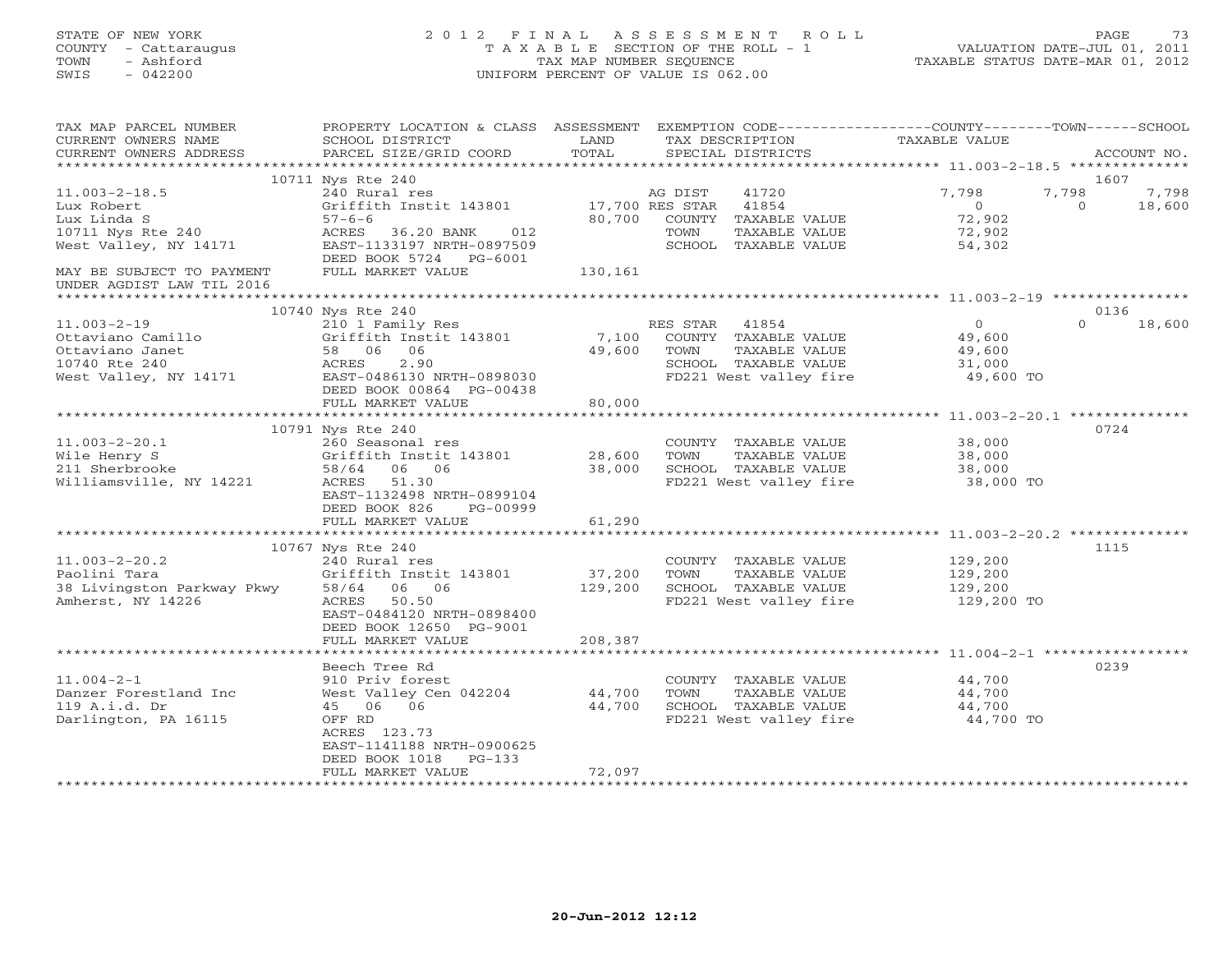#### STATE OF NEW YORK 2 0 1 2 F I N A L A S S E S S M E N T R O L L PAGE 74COUNTY - Cattaraugus T A X A B L E SECTION OF THE ROLL - 1 VALUATION DATE-JUL 01, 2011 TOWN - Ashford Communist Communist Communist Communist Communist Communist Communist Communist Communist Communist Communist Communist Communist Communist Communist Communist Communist Communist Communist Communist Communi SWIS - 042200 UNIFORM PERCENT OF VALUE IS 062.00

\*\*\*\*\*\*\*\*\*\*\*\*\*\*\*\*\*\*\*\*\*\*\*\*\*\*\*\*\*\*\*\*\*\*\*\*\*\*\*\*\*\*\*\*\*\*\*\*\*\*\*\*\*\*\*\*\*\*\*\*\*\*\*\*\*\*\*\*\*\*\*\*\*\*\*\*\*\*\*\*\*\*\*\*\*\*\*\*\*\*\*\*\*\*\*\*\*\*\*\*\*\*\*\*\*\*\*\*\*\*\*\*\*\*\*\*\*\*\*\*\*\*\*\*\*\*\*\*\*\*\*\*

| TAX MAP PARCEL NUMBER<br>CURRENT OWNERS NAME<br>CURRENT OWNERS ADDRESS | PROPERTY LOCATION & CLASS ASSESSMENT EXEMPTION CODE---------------COUNTY-------TOWN------SCHOOL<br>SCHOOL DISTRICT<br>PARCEL SIZE/GRID COORD | LAND<br>TOTAL | TAX DESCRIPTION<br>SPECIAL DISTRICTS | <b>TAXABLE VALUE</b> | ACCOUNT NO.        |
|------------------------------------------------------------------------|----------------------------------------------------------------------------------------------------------------------------------------------|---------------|--------------------------------------|----------------------|--------------------|
|                                                                        | 10925 Beech Tree Rd                                                                                                                          |               |                                      |                      | 0041               |
| $11.004 - 2 - 2$                                                       | 240 Rural res                                                                                                                                |               | RES STAR<br>41854                    | $\circ$              | $\Omega$<br>18,600 |
| Bednarek Arthur J Sr                                                   | West Valley Cen 042204                                                                                                                       |               | 25,000 COUNTY TAXABLE VALUE          | 67,100               |                    |
| Bednarek Bednarek Arthur J. Jr 45                                      | $-06$<br>$-06$                                                                                                                               | 67,100        | TOWN<br>TAXABLE VALUE                | 67,100               |                    |
| 10925 Beech Tree Rd                                                    | ACRES 31.06                                                                                                                                  |               | SCHOOL TAXABLE VALUE                 | 48,500               |                    |
| West Valley, NY 14171                                                  | EAST-0493950 NRTH-0900800<br>DEED BOOK 841<br>PG-00959                                                                                       |               | FD221 West valley fire               | 67,100 TO            |                    |
|                                                                        | FULL MARKET VALUE                                                                                                                            | 108,226       |                                      |                      |                    |
|                                                                        | Beech Tree Rd                                                                                                                                |               |                                      |                      | 0137               |
| $11.004 - 2 - 3$                                                       | 910 Priv forest                                                                                                                              |               | COUNTY TAXABLE VALUE                 | 46,400               |                    |
| Cross Joan E                                                           | West Valley Cen 042204                                                                                                                       | 45,600        | TOWN<br>TAXABLE VALUE                | 46,400               |                    |
| 91 Treehaven Ln                                                        | 06 06<br>44/45                                                                                                                               | 46,400        | SCHOOL TAXABLE VALUE                 | 46,400               |                    |
| Elma, NY 14059                                                         | ACRES 153.65                                                                                                                                 |               | FD221 West valley fire               | 46,400 TO            |                    |
|                                                                        | EAST-1143221 NRTH-0900216<br>DEED BOOK 580<br>PG-00197                                                                                       |               |                                      |                      |                    |
|                                                                        | FULL MARKET VALUE                                                                                                                            | 74,839        |                                      |                      |                    |
|                                                                        | 5251 Folts Rd                                                                                                                                |               |                                      |                      | 0469               |
| $11.004 - 2 - 4$                                                       | 240 Rural res                                                                                                                                |               | SR STAR<br>41834                     | $\circ$              | 38,560<br>$\Omega$ |
| Lehman Henry S                                                         | West Valley Cen 042204                                                                                                                       | 85,600        | COUNTY TAXABLE VALUE                 | 107,600              |                    |
| Lehman Arthur E                                                        | 38/39<br>06 06                                                                                                                               | 107,600 TOWN  | TAXABLE VALUE                        | 107,600              |                    |
| 5251 Folts Rd                                                          | ACRES 231.35                                                                                                                                 |               | SCHOOL TAXABLE VALUE                 | 69,040               |                    |
| Springville, NY 14141                                                  | EAST-0497610 NRTH-0901490                                                                                                                    |               | FD221 West valley fire               | 107,600 TO           |                    |
|                                                                        | DEED BOOK 906<br>PG-01127                                                                                                                    |               |                                      |                      |                    |
|                                                                        | FULL MARKET VALUE                                                                                                                            | 173,548       |                                      |                      |                    |
|                                                                        |                                                                                                                                              |               |                                      |                      |                    |
|                                                                        | Bigelow Rd & Fritz Rd Rds                                                                                                                    |               |                                      |                      | 0005               |
| $11.004 - 2 - 5$                                                       | 280 Res Multiple                                                                                                                             |               | COUNTY TAXABLE VALUE                 | 154,400              |                    |
| Addeyue Allahe                                                         | West Valley Cen 042204                                                                                                                       | 94,400 TOWN   | TAXABLE VALUE                        | 154,400              |                    |
| Universal Arabic Assoc                                                 | 37/38<br>06 06                                                                                                                               | 154,400       | SCHOOL TAXABLE VALUE                 | 154,400              |                    |
| PO Box 165                                                             | ACRES 299.24                                                                                                                                 |               | FD221 West valley fire               | 154,400 TO           |                    |
| West Valley, NY 14171                                                  | EAST-0496690 NRTH-0898010                                                                                                                    |               |                                      |                      |                    |
|                                                                        | PG-00384<br>DEED BOOK 380<br>FULL MARKET VALUE                                                                                               | 249,032       |                                      |                      |                    |
|                                                                        |                                                                                                                                              |               |                                      |                      |                    |
|                                                                        | Bigelow Rd                                                                                                                                   |               |                                      |                      | 0575               |
| $11.004 - 2 - 6$                                                       | 321 Abandoned ag                                                                                                                             |               | COUNTY TAXABLE VALUE                 | 20,400               |                    |
| Mc Ewan Dean M                                                         | West Valley Cen 042204                                                                                                                       | 20,400        | TOWN<br>TAXABLE VALUE                | 20,400               |                    |
| Mc Ewan Mary E                                                         | 38 06 06                                                                                                                                     | 20,400        | SCHOOL TAXABLE VALUE                 | 20,400               |                    |
| 11696 Glenwood Rd                                                      | 54.59<br>ACRES                                                                                                                               |               | FD221 West valley fire               | 20,400 TO            |                    |
| East Concord, NY 14055                                                 | EAST-0499250 NRTH-0899220                                                                                                                    |               |                                      |                      |                    |

DEED BOOK 00793 PG-00931

FULL MARKET VALUE 32,903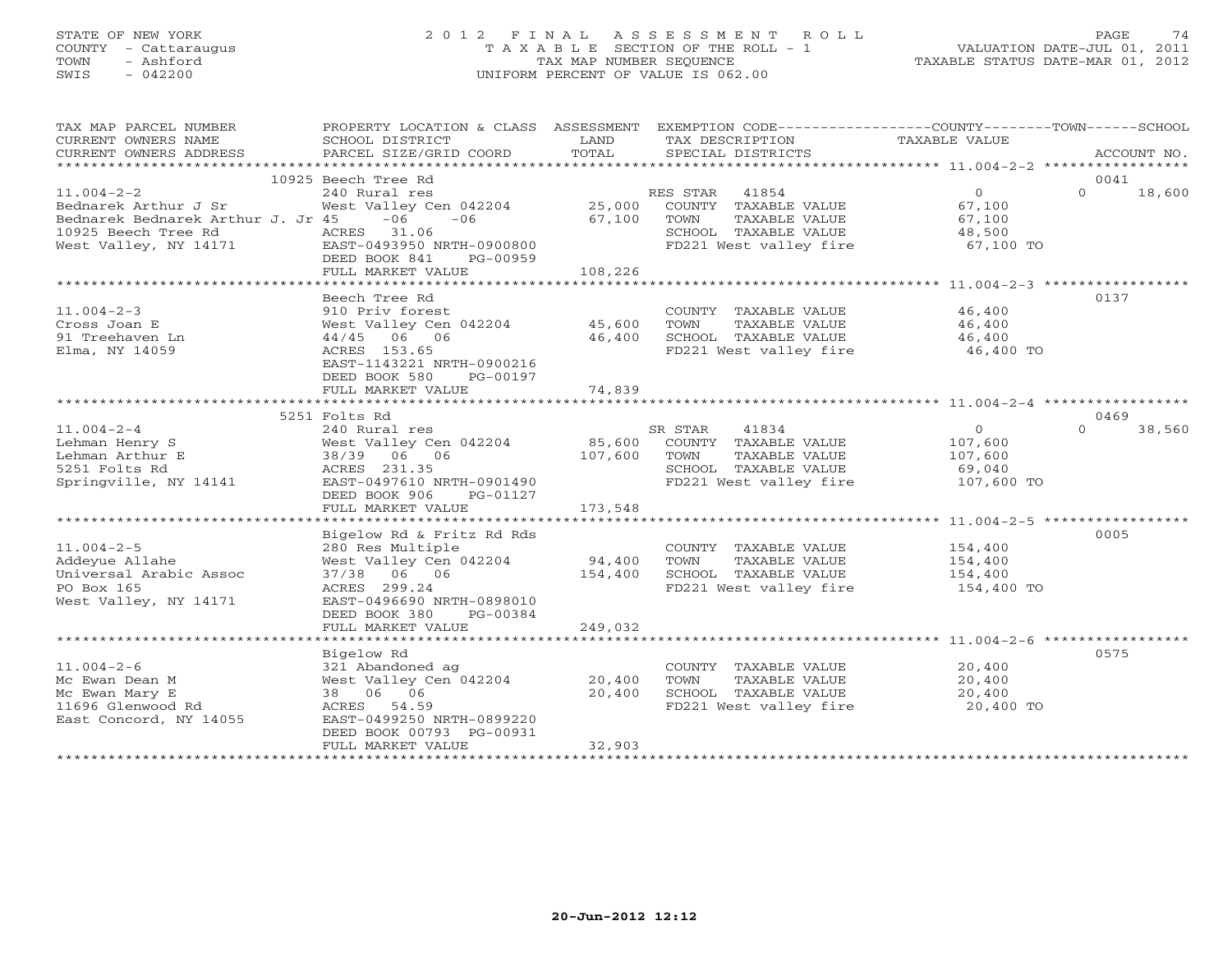# STATE OF NEW YORK 2 0 1 2 F I N A L A S S E S S M E N T R O L L PAGE 75 COUNTY - Cattaraugus T A X A B L E SECTION OF THE ROLL - 1 VALUATION DATE-JUL 01, 2011 TOWN - Ashford TAX MAP NUMBER SEQUENCE TAXABLE STATUS DATE-MAR 01, 2012 SWIS - 042200 UNIFORM PERCENT OF VALUE IS 062.00UNIFORM PERCENT OF VALUE IS 062.00

| TAX MAP PARCEL NUMBER<br>CURRENT OWNERS NAME<br>CURRENT OWNERS ADDRESS                                                | PROPERTY LOCATION & CLASS ASSESSMENT<br>SCHOOL DISTRICT<br>PARCEL SIZE/GRID COORD                                                                                             | LAND<br>TOTAL           | EXEMPTION CODE-----------------COUNTY-------TOWN------SCHOOL<br>TAX DESCRIPTION TAXABLE VALUE<br>SPECIAL DISTRICTS                                    |                                                       | ACCOUNT NO.                               |
|-----------------------------------------------------------------------------------------------------------------------|-------------------------------------------------------------------------------------------------------------------------------------------------------------------------------|-------------------------|-------------------------------------------------------------------------------------------------------------------------------------------------------|-------------------------------------------------------|-------------------------------------------|
| $11.004 - 2 - 7$<br>Mc Ewan Dean M<br>Mc Ewan Mary E<br>10782 Sharp St<br>East Concord, NY 14055                      | Bigelow Rd<br>321 Abandoned ag<br>West Valley Cen 042204 10,800<br>37 06 06<br>ACRES 14.60<br>EAST-0499230 NRTH-0897880<br>DEED BOOK 00793 PG-00931<br>FULL MARKET VALUE      | 10,800<br>17,419        | COUNTY TAXABLE VALUE<br>TAXABLE VALUE<br>TOWN<br>SCHOOL TAXABLE VALUE<br>FD221 West valley fire                                                       | 10,800<br>10,800<br>10,800<br>10,800 TO               | 0576                                      |
|                                                                                                                       | 4926 Bigelow Rd                                                                                                                                                               |                         |                                                                                                                                                       |                                                       | 0042                                      |
| $11.004 - 2 - 8$<br>McMahon James P<br>4926 Bigelow Rd<br>West Vallely, NY 14171                                      | 240 Rural res<br>West Valley Cen 042204 12,100 RES STAR 41854<br>37 06 06<br>ACRES 14.35 BANK 182<br>EAST-0499210 NRTH-0897330<br>DEED BOOK 4830 PG-3001<br>FULL MARKET VALUE | 148,871                 | WVET C/T 41121<br>92,300 COUNTY TAXABLE VALUE<br>TOWN TAXABLE VALUE<br>TOWN TAXABLE VALUE<br>SCHOOL TAXABLE VALUE<br>FD221 West valley fire 92,300 TO | 7,440<br>$\overline{0}$<br>84,860<br>84,860<br>73,700 | 7,440<br>$\bigcirc$<br>$\Omega$<br>18,600 |
|                                                                                                                       | 4944 Bigelow Rd                                                                                                                                                               |                         |                                                                                                                                                       |                                                       | 0795                                      |
| $11.004 - 2 - 9$<br>Raffel Duane A<br>Raffel Duane A<br>Raffel Victoria L<br>4944 Bigelow Rd<br>West Valley, NY 14171 | 240 Rural res<br>West Valley Cen 042204 20,000<br>37 06 06<br>ACRES 14.08<br>EAST-0499190 NRTH-0896780<br>DEED BOOK 00864 PG-00970                                            | 80,400                  | RES STAR 41854<br>COUNTY TAXABLE VALUE<br>TAXABLE VALUE<br>TOWN<br>SCHOOL TAXABLE VALUE 61,800<br>FD221 West valley fire 80,400 TO                    | $\overline{0}$<br>80,400<br>80,400                    | 18,600<br>$\Omega$                        |
|                                                                                                                       | FULL MARKET VALUE                                                                                                                                                             | 129,677                 |                                                                                                                                                       |                                                       |                                           |
|                                                                                                                       |                                                                                                                                                                               |                         |                                                                                                                                                       |                                                       |                                           |
| $11.004 - 2 - 10.1$<br>Powell Kenneth U<br>Powell Deborah<br>5010 Bigelow Rd<br>West Valley, NY 14171                 | 5010 Bigelow Rd<br>210 1 Family Res<br>West Valley Cen 042204 14,600<br>37 06 06<br>ACRES<br>9.90 BANK 017<br>EAST-0049897 NRTH-0089624<br>DEED BOOK 00951 PG-00383           | 81,000                  | RES STAR 41854<br>COUNTY TAXABLE VALUE<br>TAXABLE VALUE<br>TOWN<br>SCHOOL TAXABLE VALUE<br>FD221 West valley fire 81,000 TO                           | $\overline{0}$<br>81,000<br>81,000<br>62,400          | 0304<br>$\Omega$<br>18,600                |
|                                                                                                                       | FULL MARKET VALUE                                                                                                                                                             | 130,645                 |                                                                                                                                                       |                                                       |                                           |
| $11.004 - 2 - 10.2$<br>Powell Deborah E<br>5010 Bigelow Rd<br>West Valley, NY 14171                                   | Bigelow Rd<br>314 Rural vac<10<br>West Valley Cen 042204<br>37 06 06<br>3.40<br>ACRES<br>EAST-0499530 NRTH-0896300<br>DEED BOOK 1017 PG-1047<br>FULL MARKET VALUE             | 6,100<br>6,100<br>9,839 | COUNTY TAXABLE VALUE<br>TOWN<br>TAXABLE VALUE<br>SCHOOL TAXABLE VALUE<br>FD221 West valley fire                                                       | 6,100<br>6.100<br>6,100<br>6,100 TO                   | 1028                                      |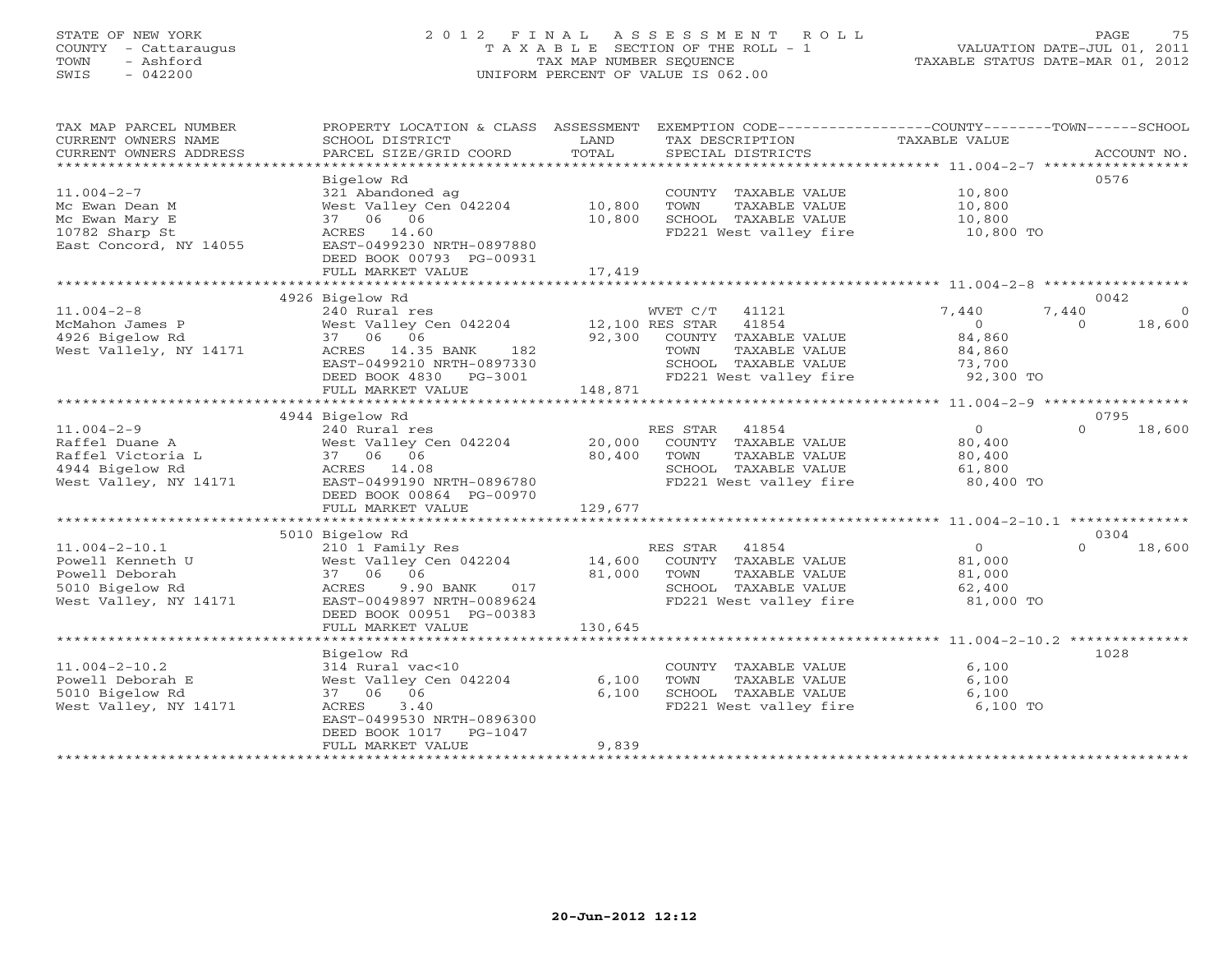# STATE OF NEW YORK 2 0 1 2 F I N A L A S S E S S M E N T R O L L PAGE 76 COUNTY - Cattaraugus T A X A B L E SECTION OF THE ROLL - 1 VALUATION DATE-JUL 01, 2011 TOWN - Ashford TAX MAP NUMBER SEQUENCE TAXABLE STATUS DATE-MAR 01, 2012 SWIS - 042200 UNIFORM PERCENT OF VALUE IS 062.00UNIFORM PERCENT OF VALUE IS 062.00

| TAX MAP PARCEL NUMBER<br>CURRENT OWNERS NAME<br>CURRENT OWNERS ADDRESS                                            | PROPERTY LOCATION & CLASS ASSESSMENT<br>SCHOOL DISTRICT<br>PARCEL SIZE/GRID COORD                                                                         | LAND<br>TOTAL    | TAX DESCRIPTION<br>SPECIAL DISTRICTS                                                            | EXEMPTION CODE-----------------COUNTY-------TOWN------SCHOOL<br><b>TAXABLE VALUE</b><br>ACCOUNT NO. |
|-------------------------------------------------------------------------------------------------------------------|-----------------------------------------------------------------------------------------------------------------------------------------------------------|------------------|-------------------------------------------------------------------------------------------------|-----------------------------------------------------------------------------------------------------|
| $11.004 - 2 - 11$<br>Wojcik John<br>Wojcik Mary Jane<br>440 Weimer St<br>Buffalo, NY 14206                        | Bigelow Rd<br>260 Seasonal res<br>West Valley Cen 042204<br>37 06 06<br>ACRES 22.00<br>EAST-0499460 NRTH-0895130<br>DEED BOOK 804<br>PG-01124             | 12,300<br>31,200 | COUNTY TAXABLE VALUE<br>TOWN<br>TAXABLE VALUE<br>SCHOOL TAXABLE VALUE<br>FD221 West valley fire | 0420<br>31,200<br>31,200<br>31,200<br>31,200 TO                                                     |
|                                                                                                                   | FULL MARKET VALUE                                                                                                                                         | 50,323           |                                                                                                 |                                                                                                     |
| $11.004 - 2 - 12$                                                                                                 | 5035 Bigelow Rd<br>240 Rural res                                                                                                                          |                  | COUNTY TAXABLE VALUE                                                                            | 0095<br>92,800                                                                                      |
| Graves Lloyd C Jr<br>Graves Betty J<br>1196 Payne Ave<br>North Tonawanda, NY 14120-2712 EAST-0498910 NRTH-0895060 | West Valley Cen 042204<br>37 06 06<br>ACRES 19.94 BANK<br>017                                                                                             | 23,600<br>92,800 | TOWN<br>TAXABLE VALUE<br>SCHOOL TAXABLE VALUE<br>FD221 West valley fire                         | 92,800<br>92,800<br>92,800 TO                                                                       |
|                                                                                                                   | DEED BOOK 5692 PG-7001<br>FULL MARKET VALUE                                                                                                               | 149,677          |                                                                                                 |                                                                                                     |
|                                                                                                                   | Bigelow Rd                                                                                                                                                |                  |                                                                                                 | 0568                                                                                                |
| $11.004 - 2 - 13.1$<br>Kaminski Phillip<br>24 Samantha Way<br>Cheektowaga, NY 14227                               | 270 Mfg housing<br>West Valley Cen 042204<br>37 06 06<br>ACRES 28.85<br>EAST-0498380 NRTH-0896940<br>DEED BOOK 959<br>$PG-609$                            | 15,700<br>35,700 | COUNTY TAXABLE VALUE<br>TOWN<br>TAXABLE VALUE<br>SCHOOL TAXABLE VALUE<br>FD221 West valley fire | 35,700<br>35,700<br>35,700<br>35,700 TO                                                             |
|                                                                                                                   | FULL MARKET VALUE                                                                                                                                         | 57,581           |                                                                                                 |                                                                                                     |
|                                                                                                                   |                                                                                                                                                           |                  |                                                                                                 |                                                                                                     |
| $11.004 - 2 - 13.2$<br>Olejniczak Joseph J<br>Olejniczak Julianna<br>906 Dick Rd<br>Cheektowaga, NY 14225         | Bigelow Rd<br>270 Mfg housing<br>West Valley Cen 042204<br>37 06 06<br>ACRES 15.45<br>EAST-1146780 NRTH-0895036<br>DEED BOOK 00946 PG-00455               | 16,400<br>20,300 | COUNTY TAXABLE VALUE<br>TOWN<br>TAXABLE VALUE<br>SCHOOL TAXABLE VALUE<br>FD221 West valley fire | 1402<br>20,300<br>20,300<br>20,300<br>20,300 TO                                                     |
|                                                                                                                   | FULL MARKET VALUE                                                                                                                                         | 32,742           |                                                                                                 |                                                                                                     |
|                                                                                                                   |                                                                                                                                                           |                  |                                                                                                 |                                                                                                     |
| $11.004 - 2 - 13.3$<br>Olejniczak Randolph<br>5071 Bigelow Rd<br>West Valley, NY 14171                            | Bigelow Rd<br>314 Rural vac<10<br>West Valley Cen 042204<br>$37 - 6 - 6$<br>FRNT 20.30 DPTH 346.00<br>EAST-1146569 NRTH-0895584<br>DEED BOOK 4057 PG-3001 | 800<br>800       | COUNTY TAXABLE VALUE<br>TOWN<br>TAXABLE VALUE<br>SCHOOL TAXABLE VALUE<br>FD221 West valley fire | 1592<br>800<br>800<br>800<br>800 TO                                                                 |
|                                                                                                                   | FULL MARKET VALUE                                                                                                                                         | 1,290            |                                                                                                 |                                                                                                     |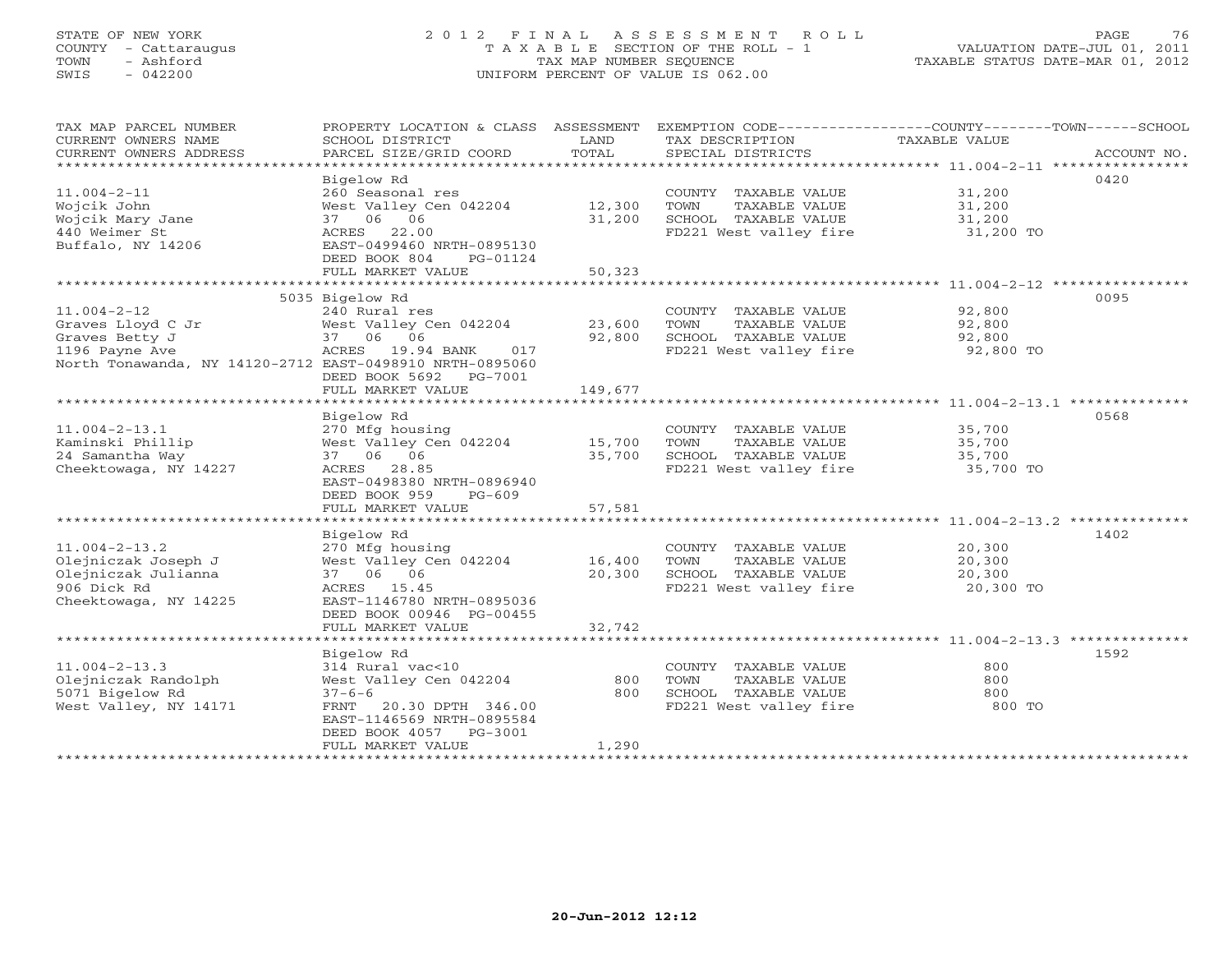# STATE OF NEW YORK 2 0 1 2 F I N A L A S S E S S M E N T R O L L PAGE 77 COUNTY - Cattaraugus T A X A B L E SECTION OF THE ROLL - 1 VALUATION DATE-JUL 01, 2011 TOWN - Ashford TAX MAP NUMBER SEQUENCE TAXABLE STATUS DATE-MAR 01, 2012 SWIS - 042200 UNIFORM PERCENT OF VALUE IS 062.00UNIFORM PERCENT OF VALUE IS 062.00

| TAX MAP PARCEL NUMBER                                                                                                                                                                                   | PROPERTY LOCATION & CLASS ASSESSMENT EXEMPTION CODE----------------COUNTY-------TOWN------SCHOOL |                |                                                |                     |                    |
|---------------------------------------------------------------------------------------------------------------------------------------------------------------------------------------------------------|--------------------------------------------------------------------------------------------------|----------------|------------------------------------------------|---------------------|--------------------|
| CURRENT OWNERS NAME<br>CURRENT OWNERS ADDRESS                                                                                                                                                           | SCHOOL DISTRICT<br>PARCEL SIZE/GRID COORD                                                        | LAND<br>TOTAL  | TAX DESCRIPTION<br>SPECIAL DISTRICTS           | TAXABLE VALUE       | ACCOUNT NO.        |
|                                                                                                                                                                                                         |                                                                                                  |                |                                                |                     |                    |
|                                                                                                                                                                                                         | 5071 Bigelow Rd                                                                                  |                |                                                |                     | 0560               |
| $11.004 - 2 - 14$                                                                                                                                                                                       | 270 Mfg housing                                                                                  |                | RES STAR 41854                                 | $\overline{0}$      | $\Omega$<br>18,600 |
| Olejniczak Randolph M                                                                                                                                                                                   | West Valley Cen 042204                                                                           |                | 7,000 COUNTY TAXABLE VALUE                     | 28,100<br>28,100    |                    |
| 5071 Bigelow Rd                                                                                                                                                                                         | 37 06 06                                                                                         | 28,100         | TOWN<br>TAXABLE VALUE                          |                     |                    |
| West Valley, NY 14171                                                                                                                                                                                   | ACRES<br>2.79                                                                                    |                | SCHOOL TAXABLE VALUE<br>FD221 West valley fire | 9,500<br>28,100 TO  |                    |
|                                                                                                                                                                                                         | EAST-0498130 NRTH-0895010<br>DEED BOOK 4057 PG-3001                                              |                |                                                |                     |                    |
|                                                                                                                                                                                                         | FULL MARKET VALUE                                                                                | 45,323         |                                                |                     |                    |
|                                                                                                                                                                                                         |                                                                                                  | ************** |                                                |                     |                    |
|                                                                                                                                                                                                         | Bigelow Rd                                                                                       |                |                                                |                     | 0423               |
| $11.004 - 2 - 15$                                                                                                                                                                                       | 323 Vacant rural                                                                                 |                | COUNTY TAXABLE VALUE 11,000                    |                     |                    |
| Olejniczak Randolph M                                                                                                                                                                                   | West Valley Cen 042204 11,000                                                                    |                | TOWN<br>TAXABLE VALUE                          | 11,000              |                    |
| 5071 Bigelow Rd                                                                                                                                                                                         | 37 06 06                                                                                         | 11,000         | SCHOOL TAXABLE VALUE                           | 11,000              |                    |
| West Valley, NY 14171                                                                                                                                                                                   | ACRES 20.04                                                                                      |                | FD221 West valley fire 11,000 TO               |                     |                    |
|                                                                                                                                                                                                         | EAST-0497810 NRTH-0895030                                                                        |                |                                                |                     |                    |
|                                                                                                                                                                                                         | DEED BOOK 871<br>PG-00671                                                                        |                |                                                |                     |                    |
|                                                                                                                                                                                                         | FULL MARKET VALUE                                                                                | 17,742         |                                                |                     |                    |
|                                                                                                                                                                                                         | Bigelow Rd                                                                                       |                |                                                |                     | 0001               |
| $11.004 - 2 - 16.1$                                                                                                                                                                                     | 322 Rural vac>10                                                                                 |                | COUNTY TAXABLE VALUE                           |                     |                    |
| Roetzer Robert J                                                                                                                                                                                        | West Valley Cen 042204 12,300                                                                    |                | TOWN<br>TAXABLE VALUE                          | 12,300<br>12,300    |                    |
| PO Box 152                                                                                                                                                                                              | 37 06 06                                                                                         | 12,300         | SCHOOL TAXABLE VALUE                           |                     |                    |
| Tonawanda, NY 14151                                                                                                                                                                                     | ACRES 22.06                                                                                      |                | FD221 West valley fire                         | 12,300<br>12,300 TO |                    |
|                                                                                                                                                                                                         | EAST-0497810 NRTH-0897080                                                                        |                |                                                |                     |                    |
|                                                                                                                                                                                                         | DEED BOOK 10810 PG-4001                                                                          |                |                                                |                     |                    |
|                                                                                                                                                                                                         | FULL MARKET VALUE                                                                                | 19,839         |                                                |                     |                    |
|                                                                                                                                                                                                         |                                                                                                  |                |                                                |                     |                    |
|                                                                                                                                                                                                         | 5060 Bigelow Rd                                                                                  |                | COUNTY TAXABLE VALUE                           | 19,200              | 1084               |
|                                                                                                                                                                                                         |                                                                                                  | 7,400          | TOWN<br>TAXABLE VALUE                          | 19,200              |                    |
|                                                                                                                                                                                                         |                                                                                                  | 19,200         | SCHOOL TAXABLE VALUE                           | 19,200              |                    |
|                                                                                                                                                                                                         |                                                                                                  |                | FD221 West valley fire                         | 19,200 TO           |                    |
|                                                                                                                                                                                                         |                                                                                                  |                |                                                |                     |                    |
| 11.004-2-16.2<br>Kirksey J Hugh West Valley Cen 042204<br>Kirksey Reed Lucy 37 06 06<br>Bonita Nixon ACRES 3.94<br>36 Elmer Ave EAST-0049799 NRTH-0089621<br>Ruffalo, NY 14215 DEED BOOK 00928 PG-00429 |                                                                                                  |                |                                                |                     |                    |
|                                                                                                                                                                                                         | FULL MARKET VALUE                                                                                | 30,968         |                                                |                     |                    |
|                                                                                                                                                                                                         |                                                                                                  |                |                                                |                     |                    |
|                                                                                                                                                                                                         | 5096 Bigelow Rd                                                                                  |                |                                                |                     | 0395               |
| $11.004 - 2 - 17$                                                                                                                                                                                       | 210 1 Family Res                                                                                 |                | RES STAR 41854                                 | $\overline{0}$      | $0 \t 18,600$      |
| Zimmer Walter                                                                                                                                                                                           | West Valley Cen 042204                                                                           | 6,900          | COUNTY TAXABLE VALUE                           | 43,500              |                    |
| Zimmer Virginia C<br>5096 Bigelow Rd                                                                                                                                                                    | ext Valley<br>Nest Valley C<br>37 06 06<br>ACRES 4.49<br>4.49                                    | 43,500         | TOWN<br>TAXABLE VALUE<br>SCHOOL TAXABLE VALUE  | 43,500<br>24,900    |                    |
| West Valley, NY 14171                                                                                                                                                                                   | EAST-0049759 NRTH-0089637                                                                        |                | FD221 West valley fire                         | 43,500 TO           |                    |
|                                                                                                                                                                                                         | DEED BOOK 969<br>PG-897                                                                          |                |                                                |                     |                    |
|                                                                                                                                                                                                         | FULL MARKET VALUE                                                                                | 70,161         |                                                |                     |                    |
|                                                                                                                                                                                                         |                                                                                                  |                |                                                |                     |                    |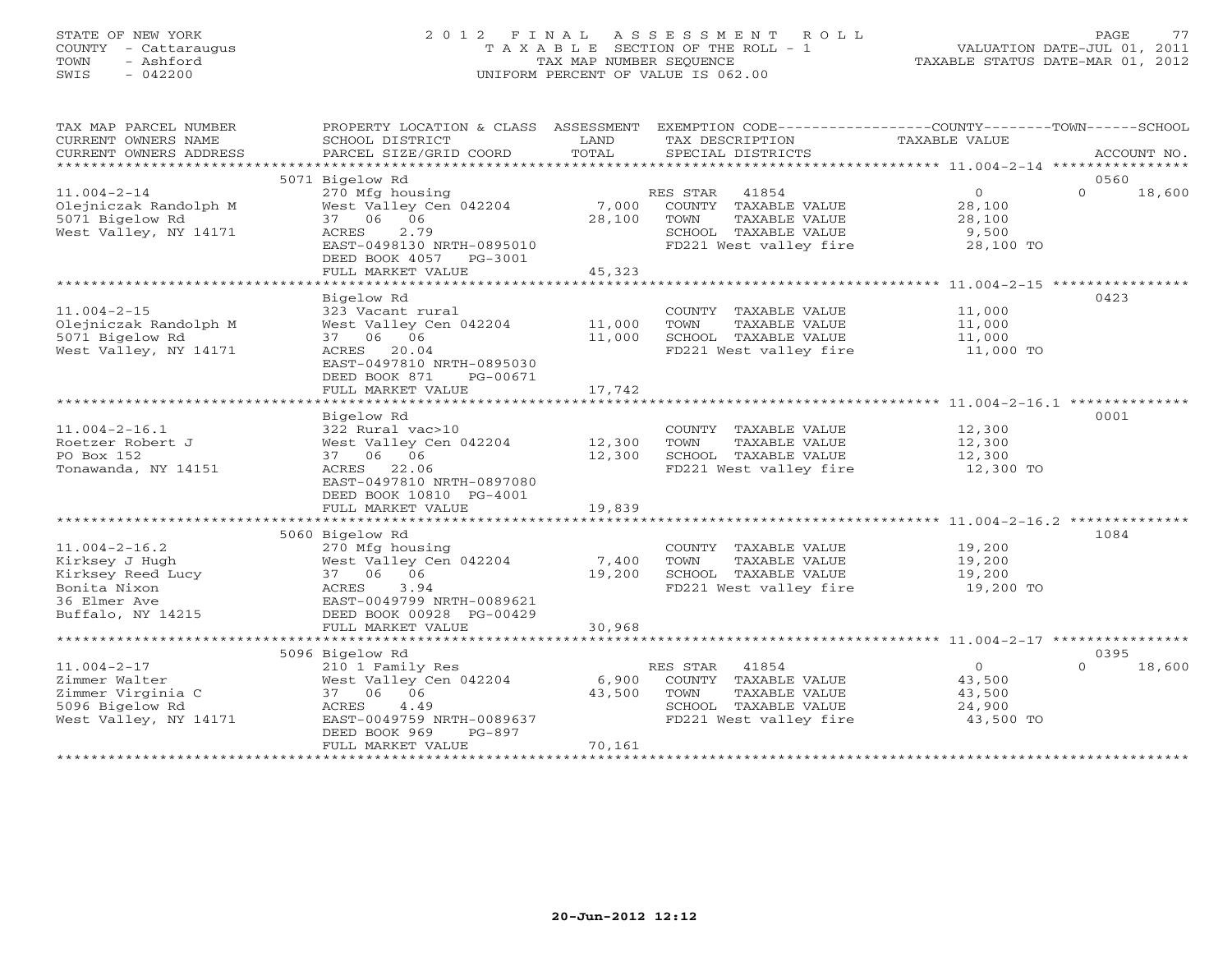#### STATE OF NEW YORK 2 0 1 2 F I N A L A S S E S S M E N T R O L L PAGE 78COUNTY - Cattaraugus T A X A B L E SECTION OF THE ROLL - 1 VALUATION DATE-JUL 01, 2011 TOWN - Ashford **TAX MAP NUMBER SEQUENCE** TAX TAXABLE STATUS DATE-MAR 01, 2012<br>TRIS - 042200 SWIS - 042200 UNIFORM PERCENT OF VALUE IS 062.00

| TAX MAP PARCEL NUMBER<br>CURRENT OWNERS NAME<br>CURRENT OWNERS ADDRESS<br>******************* | PROPERTY LOCATION & CLASS<br>SCHOOL DISTRICT<br>PARCEL SIZE/GRID COORD | ASSESSMENT<br>LAND<br>TOTAL | EXEMPTION CODE-----------------COUNTY-------TOWN------SCHOOL<br>TAX DESCRIPTION<br>SPECIAL DISTRICTS | <b>TAXABLE VALUE</b>                                        | ACCOUNT NO.        |
|-----------------------------------------------------------------------------------------------|------------------------------------------------------------------------|-----------------------------|------------------------------------------------------------------------------------------------------|-------------------------------------------------------------|--------------------|
|                                                                                               |                                                                        |                             |                                                                                                      |                                                             |                    |
|                                                                                               | Bigelow Rd                                                             |                             |                                                                                                      |                                                             | 0004               |
| $11.004 - 2 - 18$                                                                             | 321 Abandoned ag                                                       |                             | COUNTY TAXABLE VALUE                                                                                 | 11,100                                                      |                    |
| Addeyue Allahe                                                                                | West Valley Cen 042204                                                 | 11,100                      | TOWN<br>TAXABLE VALUE                                                                                | 11,100                                                      |                    |
| Universal Arabic Assoc                                                                        | 44 06 06                                                               | 11,100                      | SCHOOL TAXABLE VALUE                                                                                 | 11,100                                                      |                    |
| T.r.i.a.d.s. Federation                                                                       | ACRES<br>26.20                                                         |                             | FD221 West valley fire                                                                               | 11,100 TO                                                   |                    |
| Othman Rafeek                                                                                 | EAST-0495360 NRTH-0896630                                              |                             |                                                                                                      |                                                             |                    |
| PO Box 165                                                                                    | DEED BOOK 383<br>PG-00310                                              |                             |                                                                                                      |                                                             |                    |
| West Valley, NY 14171                                                                         | FULL MARKET VALUE                                                      | 17,903                      |                                                                                                      |                                                             |                    |
| ******************                                                                            | ************************                                               | **********                  |                                                                                                      | ************************ 11.004-2-19 *****************      |                    |
|                                                                                               | 10536 Beech Tree Rd                                                    |                             |                                                                                                      |                                                             | 0411               |
| $11.004 - 2 - 19$                                                                             | 271 Mfg housings                                                       |                             | RES STAR<br>41854                                                                                    | $\mathbf{O}$                                                | $\Omega$<br>18,600 |
| Jackson Teaselman                                                                             | West Valley Cen 042204                                                 | 5,600                       | COUNTY TAXABLE VALUE                                                                                 | 30,300                                                      |                    |
| 10536 Beech Tree Rd                                                                           | 44 06 06                                                               | 30,300                      | TAXABLE VALUE<br>TOWN                                                                                | 30,300                                                      |                    |
| West Valley, NY 14171                                                                         | 2.15<br>ACRES                                                          |                             | SCHOOL TAXABLE VALUE                                                                                 | 11,700                                                      |                    |
|                                                                                               | EAST-0494320 NRTH-0895530                                              |                             | FD221 West valley fire                                                                               | 30,300 TO                                                   |                    |
|                                                                                               | DEED BOOK 984<br>$PG-750$                                              |                             |                                                                                                      |                                                             |                    |
|                                                                                               | FULL MARKET VALUE                                                      | 48,871                      |                                                                                                      |                                                             |                    |
|                                                                                               |                                                                        |                             |                                                                                                      | ****************************** 11.004-2-20.1 ************** |                    |
|                                                                                               | Beech Tree Rd                                                          |                             |                                                                                                      |                                                             | 0612               |
| $11.004 - 2 - 20.1$                                                                           | 270 Mfg housing                                                        |                             | RES STAR<br>41854                                                                                    | $\circ$                                                     | $\Omega$<br>18,600 |
| Williams Sara                                                                                 | West Valley Cen 042204                                                 | 7,400                       | COUNTY TAXABLE VALUE                                                                                 | 22,200                                                      |                    |
| 5152 Bigelow Rd                                                                               | 44 06 06                                                               | 22,200                      | TOWN<br>TAXABLE VALUE                                                                                | 22,200                                                      |                    |
| West Valley, NY 14171                                                                         | 5.50<br>ACRES                                                          |                             | SCHOOL TAXABLE VALUE                                                                                 | 3,600                                                       |                    |
|                                                                                               | EAST-0495320 NRTH-0895530                                              |                             | FD221 West valley fire                                                                               | 22,200 TO                                                   |                    |
|                                                                                               | DEED BOOK 13813 PG-2001                                                |                             |                                                                                                      |                                                             |                    |
|                                                                                               | FULL MARKET VALUE                                                      | 35,806                      |                                                                                                      |                                                             |                    |
|                                                                                               |                                                                        |                             |                                                                                                      |                                                             |                    |
|                                                                                               | Beech Tree Rd                                                          |                             |                                                                                                      |                                                             | 1102               |
| $11.004 - 2 - 20.2$                                                                           | 314 Rural vac<10                                                       |                             | COUNTY TAXABLE VALUE                                                                                 | 4,900                                                       |                    |
| Moustapha Ali E                                                                               | West Valley Cen 042204                                                 | 4,900                       | TOWN<br>TAXABLE VALUE                                                                                | 4,900                                                       |                    |
| Moustapha Kathleen A                                                                          | 44 06<br>06                                                            | 4,900                       | SCHOOL TAXABLE VALUE                                                                                 | 4,900                                                       |                    |
| 10498 Beech Tree Rd                                                                           | ACRES<br>4.00                                                          |                             | FD221 West valley fire                                                                               | 4,900 TO                                                    |                    |
|                                                                                               |                                                                        |                             |                                                                                                      |                                                             |                    |
| West Valley, NY 14171                                                                         | EAST-0494720 NRTH-0895530                                              |                             |                                                                                                      |                                                             |                    |
|                                                                                               | DEED BOOK 14255 PG-2002                                                |                             |                                                                                                      |                                                             |                    |
|                                                                                               | FULL MARKET VALUE                                                      | 7,903                       |                                                                                                      |                                                             |                    |
|                                                                                               |                                                                        |                             |                                                                                                      |                                                             |                    |
|                                                                                               | Beech Tree Rd                                                          |                             |                                                                                                      |                                                             | 0614               |
| $11.004 - 2 - 21.1$                                                                           | 323 Vacant rural                                                       |                             | COUNTY TAXABLE VALUE                                                                                 | 7,000                                                       |                    |
| Moustapha Ali E                                                                               | West Valley Cen 042204                                                 | 7,000                       | TOWN<br><b>TAXABLE VALUE</b>                                                                         | 7,000                                                       |                    |
| 10498 Beech Tree Rd                                                                           | 44 06<br>06                                                            | 7,000                       | SCHOOL TAXABLE VALUE                                                                                 | 7,000                                                       |                    |
| West Valley, NY 14171                                                                         | OFF RD                                                                 |                             | FD221 West valley fire                                                                               | 7,000 TO                                                    |                    |
|                                                                                               | ACRES<br>7.35                                                          |                             |                                                                                                      |                                                             |                    |
|                                                                                               | EAST-1143089 NRTH-0895245                                              |                             |                                                                                                      |                                                             |                    |
|                                                                                               | DEED BOOK 00931 PG-00929                                               |                             |                                                                                                      |                                                             |                    |
|                                                                                               | FULL MARKET VALUE                                                      | 11,290                      |                                                                                                      |                                                             |                    |
|                                                                                               |                                                                        |                             |                                                                                                      |                                                             |                    |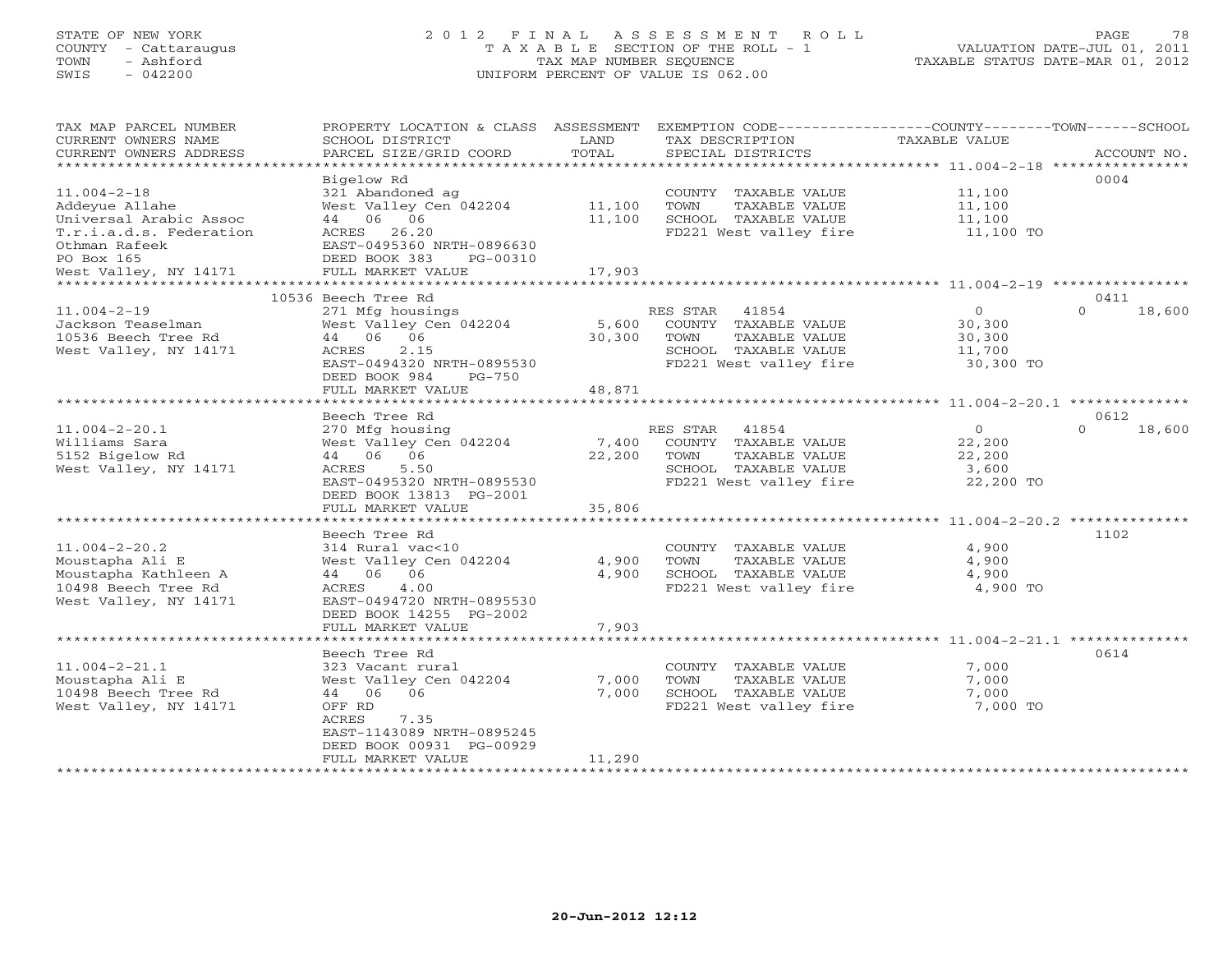# STATE OF NEW YORK 2 0 1 2 F I N A L A S S E S S M E N T R O L L PAGE 79 COUNTY - Cattaraugus T A X A B L E SECTION OF THE ROLL - 1 VALUATION DATE-JUL 01, 2011 TOWN - Ashford TAX MAP NUMBER SEQUENCE TAXABLE STATUS DATE-MAR 01, 2012 SWIS - 042200 UNIFORM PERCENT OF VALUE IS 062.00UNIFORM PERCENT OF VALUE IS 062.00

| TAX MAP PARCEL NUMBER<br>CURRENT OWNERS NAME      | PROPERTY LOCATION & CLASS ASSESSMENT<br>SCHOOL DISTRICT<br>PARCEL SIZE/GRID COORD | LAND<br>TOTAL | TAX DESCRIPTION                                | EXEMPTION CODE-----------------COUNTY-------TOWN------SCHOOL<br>TAXABLE VALUE<br>ACCOUNT NO. |  |
|---------------------------------------------------|-----------------------------------------------------------------------------------|---------------|------------------------------------------------|----------------------------------------------------------------------------------------------|--|
| CURRENT OWNERS ADDRESS<br>*********************** |                                                                                   |               | SPECIAL DISTRICTS                              |                                                                                              |  |
|                                                   | 10498 Beech Tree Rd                                                               |               |                                                | 1100                                                                                         |  |
| $11.004 - 2 - 21.2$                               | 210 1 Family Res                                                                  |               | COUNTY TAXABLE VALUE                           | 21,400                                                                                       |  |
| Moustapha Matthew                                 | West Valley Cen 042204                                                            | 8,300         | TOWN<br>TAXABLE VALUE                          | 21,400                                                                                       |  |
| 10498 Beech Tree Rd                               | 44 06 06                                                                          | 21,400        | SCHOOL TAXABLE VALUE                           | 21,400                                                                                       |  |
| West Valley, NY 14171                             | OFF RD                                                                            |               | FD221 West valley fire 21,400 TO               |                                                                                              |  |
|                                                   | ACRES<br>4.00                                                                     |               |                                                |                                                                                              |  |
|                                                   | EAST-1143821 NRTH-0895260                                                         |               |                                                |                                                                                              |  |
|                                                   | DEED BOOK 14255 PG-2001                                                           |               |                                                |                                                                                              |  |
|                                                   | FULL MARKET VALUE                                                                 | 34,516        |                                                |                                                                                              |  |
|                                                   | Beech Tree Rd                                                                     |               |                                                | 0287                                                                                         |  |
| $11.004 - 2 - 22$                                 | 323 Vacant rural                                                                  |               | COUNTY TAXABLE VALUE                           | 10,700                                                                                       |  |
| Ramadhan Jr Allee A.                              | West Valley Cen 042204                                                            | 10,700        | TAXABLE VALUE<br>TOWN                          | 10,700                                                                                       |  |
| Ramadhan Omar                                     | 44 06 06                                                                          | 10,700        | SCHOOL TAXABLE VALUE                           | 10,700                                                                                       |  |
| 120 Bree Ct                                       | ACRES 14.50                                                                       |               | FD221 West valley fire                         | 10,700 TO                                                                                    |  |
| Grasonville, MD 21638                             | EAST-1141626 NRTH-0895215                                                         |               |                                                |                                                                                              |  |
|                                                   | DEED BOOK 11377 PG-4003                                                           |               |                                                |                                                                                              |  |
|                                                   | FULL MARKET VALUE                                                                 | 17,258        |                                                |                                                                                              |  |
|                                                   |                                                                                   |               |                                                |                                                                                              |  |
|                                                   | 10484 Beech Tree Rd                                                               |               |                                                | 0023                                                                                         |  |
| $11.004 - 2 - 23$                                 | 210 1 Family Res                                                                  |               | COUNTY TAXABLE VALUE                           | 98,500                                                                                       |  |
| Rogers Robert                                     | West Valley Cen 042204                                                            | 10,000        | TAXABLE VALUE<br>TOWN                          | 98,500                                                                                       |  |
| Rogers Lynn<br>10484 Beech Tree Rd                | 44 06 06<br>5.58 BANK<br>ACRES<br>017                                             | 98,500        | SCHOOL TAXABLE VALUE<br>FD221 West valley fire | 98,500<br>98,500 TO                                                                          |  |
| West Valley, NY 14171                             | EAST-1143369 NRTH-0894997                                                         |               |                                                |                                                                                              |  |
|                                                   | DEED BOOK 8963 PG-3002                                                            |               |                                                |                                                                                              |  |
|                                                   | FULL MARKET VALUE                                                                 | 158,871       |                                                |                                                                                              |  |
|                                                   |                                                                                   |               |                                                |                                                                                              |  |
|                                                   | Beech Tree Rd                                                                     |               |                                                | 0485                                                                                         |  |
| $11.004 - 2 - 24$                                 | 321 Abandoned ag                                                                  |               | COUNTY TAXABLE VALUE                           | 12,900                                                                                       |  |
| Mahammed Ali                                      | West Valley Cen 042204                                                            | 12,900        | TAXABLE VALUE<br>TOWN                          | 12,900                                                                                       |  |
| 234 Jewett Ave                                    | 44 06 06                                                                          | 12,900        | SCHOOL TAXABLE VALUE                           | 12,900                                                                                       |  |
| Buffalo, NY 14214                                 | ACRES 20.50                                                                       |               | FD221 West valley fire                         | 12,900 TO                                                                                    |  |
|                                                   | EAST-1142356 NRTH-0894807                                                         |               |                                                |                                                                                              |  |
|                                                   | DEED BOOK 00489 PG-00080                                                          |               |                                                |                                                                                              |  |
|                                                   | FULL MARKET VALUE                                                                 | 20,806        |                                                |                                                                                              |  |
|                                                   | Beech Tree Rd                                                                     |               |                                                | 1039                                                                                         |  |
| $11.004 - 2 - 25$                                 | 314 Rural vac<10                                                                  |               | COUNTY TAXABLE VALUE                           | 4,700                                                                                        |  |
| Chappell Mary Lou                                 | West Valley Cen 042204                                                            | 4,700         | TAXABLE VALUE<br>TOWN                          | 4,700                                                                                        |  |
| 10453 Beech Tree Rd                               | 44 06 06                                                                          | 4,700         | SCHOOL TAXABLE VALUE                           | 4,700                                                                                        |  |
| West Valley, NY 14171                             | 3.26<br>ACRES                                                                     |               | FD221 West valley fire                         | 4,700 TO                                                                                     |  |
|                                                   | EAST-1143629 NRTH-0894663                                                         |               |                                                |                                                                                              |  |
|                                                   | DEED BOOK 1014<br>PG-215                                                          |               |                                                |                                                                                              |  |
|                                                   | FULL MARKET VALUE                                                                 | 7,581         |                                                |                                                                                              |  |
|                                                   | *************************                                                         |               |                                                |                                                                                              |  |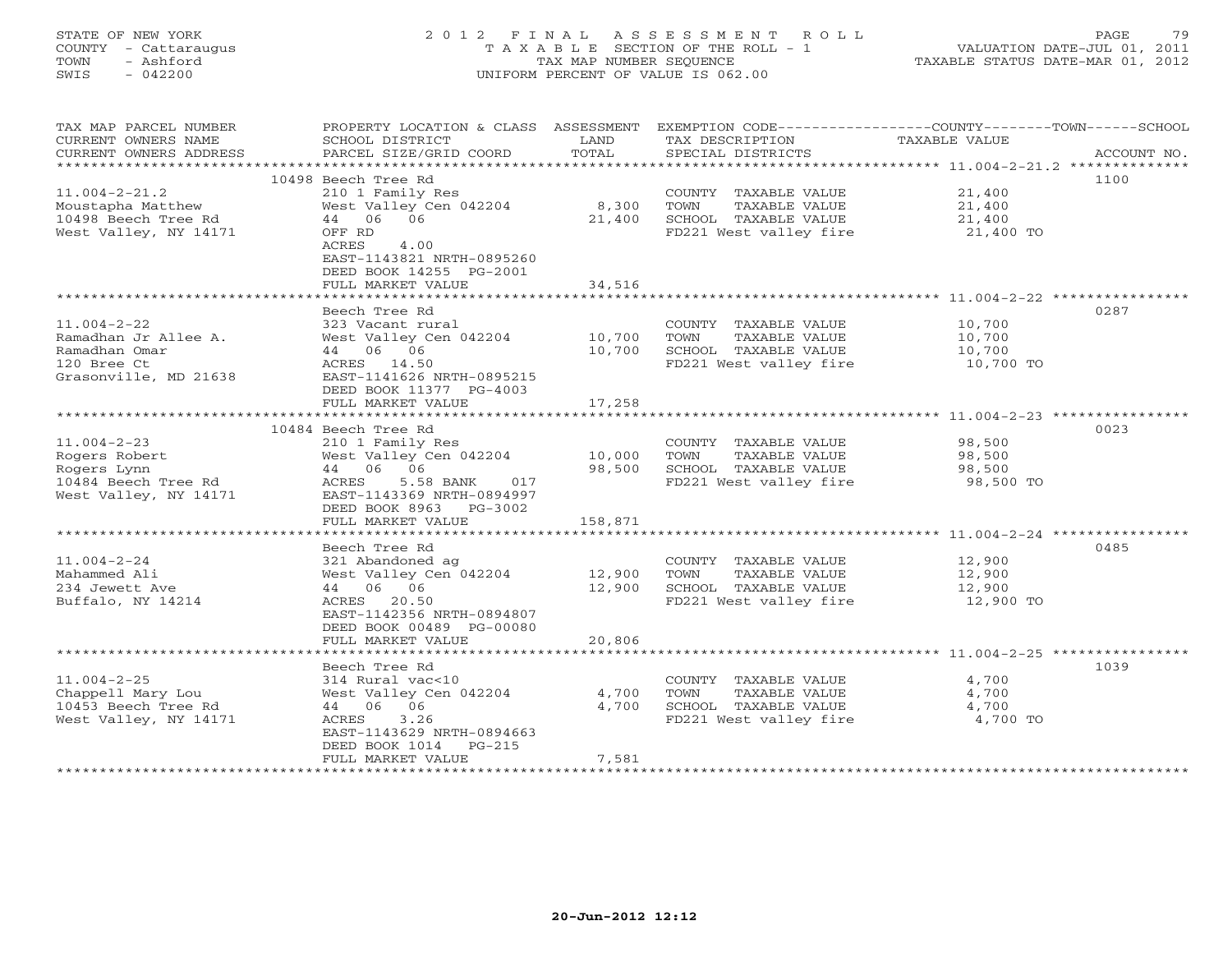# STATE OF NEW YORK 2 0 1 2 F I N A L A S S E S S M E N T R O L L PAGE 80 COUNTY - Cattaraugus T A X A B L E SECTION OF THE ROLL - 1 VALUATION DATE-JUL 01, 2011 TOWN - Ashford TAX MAP NUMBER SEQUENCE TAXABLE STATUS DATE-MAR 01, 2012 SWIS - 042200 UNIFORM PERCENT OF VALUE IS 062.00UNIFORM PERCENT OF VALUE IS 062.00

| TAX MAP PARCEL NUMBER<br>CURRENT OWNERS NAME<br>CURRENT OWNERS ADDRESS                                    | PROPERTY LOCATION & CLASS ASSESSMENT<br>SCHOOL DISTRICT<br>PARCEL SIZE/GRID COORD                                                                                                | LAND<br>TOTAL           | EXEMPTION CODE-----------------COUNTY-------TOWN------SCHOOL<br>TAX DESCRIPTION TAXABLE VALUE<br>SPECIAL DISTRICTS                                         |                                                       | ACCOUNT NO.               |
|-----------------------------------------------------------------------------------------------------------|----------------------------------------------------------------------------------------------------------------------------------------------------------------------------------|-------------------------|------------------------------------------------------------------------------------------------------------------------------------------------------------|-------------------------------------------------------|---------------------------|
| $11.004 - 2 - 26$<br>Chappell Mary Lou<br>10453 Beech Tree Rd<br>West Valley, NY 14171                    | Beech Tree Rd<br>314 Rural vac<10<br>West Valley Cen 042204<br>44 06 06<br>FRNT 83.00 DPTH 510.00<br>EAST-1143004 NRTH-0894696<br>DEED BOOK 901<br>PG-00690<br>FULL MARKET VALUE | 2,500<br>2,500<br>4,032 | COUNTY TAXABLE VALUE<br>TOWN<br>TAXABLE VALUE<br>SCHOOL TAXABLE VALUE<br>FD221 West valley fire                                                            | 2,500<br>2,500<br>2,500<br>2,500 TO                   | 0422                      |
|                                                                                                           | 10460 Beech Tree Rd                                                                                                                                                              |                         |                                                                                                                                                            |                                                       | 0421                      |
| $11.004 - 2 - 27$<br>Chappell Mary Lou<br>10453 Beech Tree Rd<br>West Valley, NY 14171                    | 210 1 Family Res<br>West Valley Cen 042204<br>44 06 06<br>FRNT 83.00 DPTH 510.00<br>EAST-1143044 NRTH-0894599<br>DEED BOOK 889<br>PG-01168                                       | 2,500<br>37,700         | COUNTY TAXABLE VALUE<br>TOWN<br>TAXABLE VALUE<br>SCHOOL TAXABLE VALUE<br>FD221 West valley fire 37,700 TO                                                  | 37,700<br>37,700<br>37,700                            |                           |
|                                                                                                           | FULL MARKET VALUE                                                                                                                                                                | 60,806                  |                                                                                                                                                            |                                                       |                           |
| $11.004 - 2 - 28$<br>Agost Mary Lou<br>10453 Beech Tree Rd<br>West Valle<br>West Valley, NY 14171         | 10450 Beech Tree Rd<br>210 1 Family Res<br>West Valley Cen 042204<br>44 06 06<br>4.28<br>ACRES<br>EAST-1143454 NRTH-0894489<br>DEED BOOK 882<br>PG-00299                         | 6,800<br>41,100         | COUNTY TAXABLE VALUE<br>TOWN<br>TAXABLE VALUE<br>SCHOOL TAXABLE VALUE<br>FD221 West valley fire 41,100 TO                                                  | 41,100<br>41,100<br>41,100                            | 0025                      |
|                                                                                                           | FULL MARKET VALUE                                                                                                                                                                | 66,290                  |                                                                                                                                                            |                                                       |                           |
| $11.004 - 2 - 29$<br>Ramadhan Ezaldeen Jr<br>Ramadhan Amy<br>10440 Beech Tree Rd<br>West Valley, NY 14171 | 10440 Beech Tree Rd<br>280 Res Multiple<br>West Valley Cen 042204 15,700<br>44 06 06<br>ACRES 13.69<br>EAST-1142328 NRTH-0894295<br>DEED BOOK 00957 PG-00583                     | 65,900                  | RES STAR 41854<br>COUNTY TAXABLE VALUE<br>TAXABLE VALUE<br>TOWN<br>SCHOOL TAXABLE VALUE<br>SCHOOL TAXABLE VALUE 47,300<br>FD221 West valley fire 65,900 TO | $0 \qquad \qquad$<br>65,900<br>65,900<br>47,300       | 0613<br>18,600<br>$\cap$  |
|                                                                                                           | FULL MARKET VALUE                                                                                                                                                                | 106,290                 |                                                                                                                                                            |                                                       |                           |
| $11.004 - 2 - 30$                                                                                         | 10453 Beech Tree Rd<br>210 1 Family Res                                                                                                                                          |                         | CVET C/T 41131                                                                                                                                             | 9,200                                                 | 0094<br>9,200<br>$\Omega$ |
| Chappell Robert J<br>Chappell Mary Lou<br>10453 Beech Tree Rd<br>West Valley, NY 14171                    | West Valley Cen 042204<br>44 06 06<br>8.04<br>ACRES<br>EAST-1141724 NRTH-0894457<br>PG-00330<br>DEED BOOK 710                                                                    | 7,300 SR STAR<br>36,800 | 41834<br>COUNTY TAXABLE VALUE<br>TOWN<br>TAXABLE VALUE<br>SCHOOL TAXABLE VALUE<br>FD221 West valley fire                                                   | $\Omega$<br>27,600<br>27,600<br>$\Omega$<br>36,800 TO | 36,800<br>$\Omega$        |
|                                                                                                           | FULL MARKET VALUE                                                                                                                                                                | 59,355                  |                                                                                                                                                            |                                                       |                           |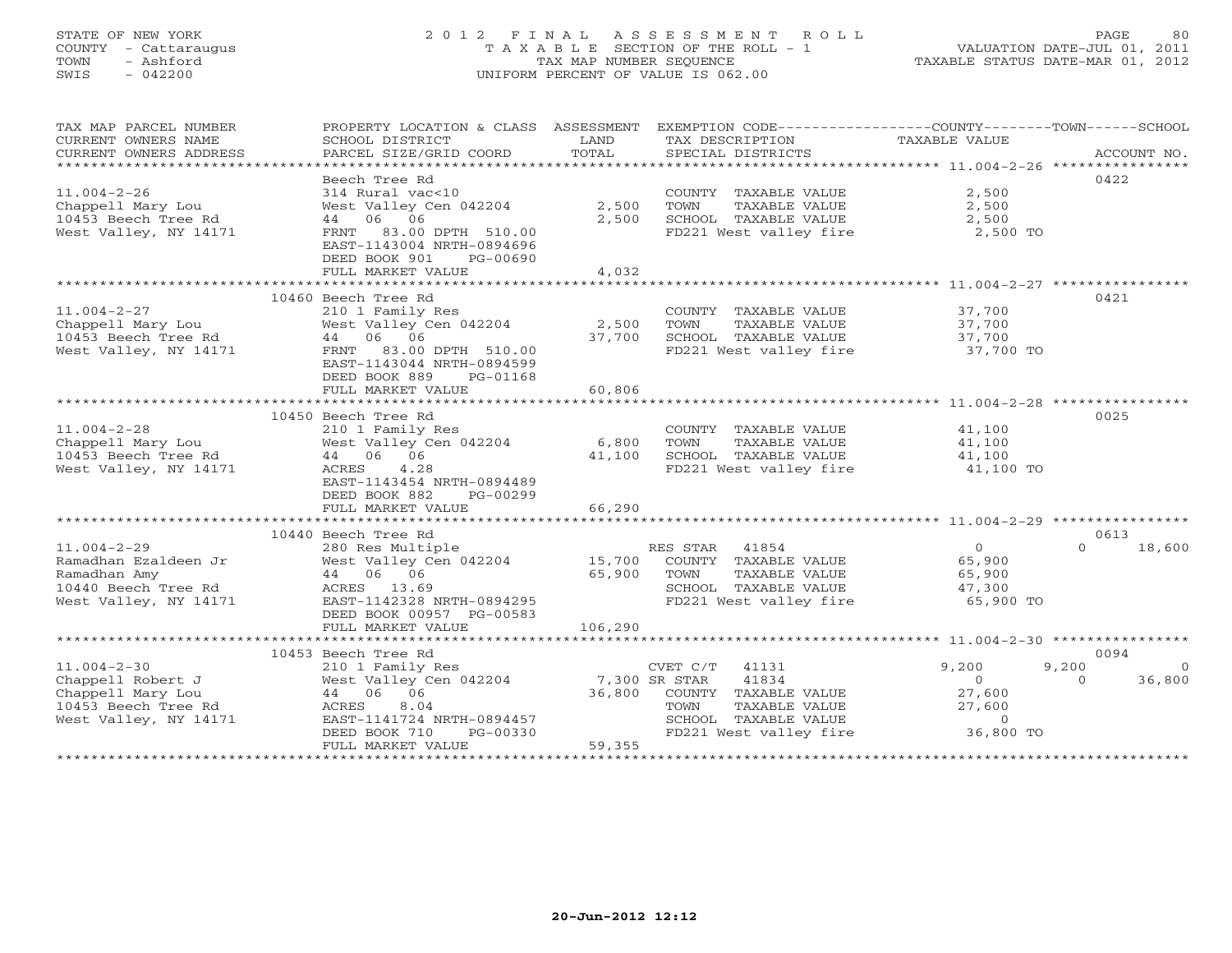# STATE OF NEW YORK 2 0 1 2 F I N A L A S S E S S M E N T R O L L PAGE 81 COUNTY - Cattaraugus T A X A B L E SECTION OF THE ROLL - 1 VALUATION DATE-JUL 01, 2011 TOWN - Ashford TAX MAP NUMBER SEQUENCE TAXABLE STATUS DATE-MAR 01, 2012 SWIS - 042200 UNIFORM PERCENT OF VALUE IS 062.00

| TAX MAP PARCEL NUMBER<br>CURRENT OWNERS NAME<br>CURRENT OWNERS ADDRESS | PROPERTY LOCATION & CLASS ASSESSMENT EXEMPTION CODE----------------COUNTY-------TOWN------SCHOOL<br>SCHOOL DISTRICT<br>PARCEL SIZE/GRID COORD | LAND<br>TOTAL | TAX DESCRIPTION<br>SPECIAL DISTRICTS | TAXABLE VALUE  | ACCOUNT NO.        |
|------------------------------------------------------------------------|-----------------------------------------------------------------------------------------------------------------------------------------------|---------------|--------------------------------------|----------------|--------------------|
|                                                                        |                                                                                                                                               |               |                                      |                |                    |
|                                                                        | Beech Tree Rd                                                                                                                                 |               |                                      |                | 0641               |
| $11.004 - 2 - 31$                                                      | 314 Rural vac<10                                                                                                                              |               | COUNTY TAXABLE VALUE                 | 3,600          |                    |
| Chappell Mary Lou                                                      | West Valley Cen 042204                                                                                                                        | 3,600         | TAXABLE VALUE<br>TOWN                | 3,600          |                    |
| 10453 Beech Tree Rd                                                    | $-06$<br>44<br>$-06$                                                                                                                          | 3,600         | SCHOOL TAXABLE VALUE                 | 3,600          |                    |
| West Valley, NY 14171                                                  | ACRES<br>7.73<br>EAST-1141696 NRTH-0894624<br>DEED BOOK 871<br>PG-01029                                                                       |               | FD221 West valley fire               | 3,600 TO       |                    |
|                                                                        | FULL MARKET VALUE                                                                                                                             | 5,806         |                                      |                |                    |
|                                                                        |                                                                                                                                               |               |                                      |                |                    |
|                                                                        | 10493 Beech Tree Rd                                                                                                                           |               |                                      |                | 0024               |
| $11.004 - 2 - 32.1$                                                    | 210 1 Family Res                                                                                                                              |               | COUNTY TAXABLE VALUE                 | 54,400         |                    |
| Ramadhan Kimio                                                         | West Valley Cen 042204                                                                                                                        | 7,800         | TOWN<br>TAXABLE VALUE                | 54,400         |                    |
| 185 S Fitzhugh St                                                      | 44 06 06                                                                                                                                      | 54,400        | SCHOOL TAXABLE VALUE                 | 54,400         |                    |
| Rochester, NY 14608                                                    | 7.90<br>ACRES<br>EAST-1141645 NRTH-0894964                                                                                                    |               | FD221 West valley fire 54,400 TO     |                |                    |
|                                                                        | DEED BOOK 10329 PG-2001                                                                                                                       | 87,742        |                                      |                |                    |
|                                                                        | FULL MARKET VALUE                                                                                                                             |               |                                      |                |                    |
|                                                                        | 10521 Beech Tree Rd                                                                                                                           |               |                                      |                | 0615               |
| $11.004 - 2 - 33.1$                                                    | 271 Mfg housings                                                                                                                              |               | AGED C/T/S 41800                     | 10,550         | 10,550<br>10,550   |
| Jackson Maryama                                                        | West Valley Cen 042204                                                                                                                        | 4,300 SR STAR | 41834                                | $\Omega$       | 10,550<br>$\Omega$ |
| Jackson Teaselman                                                      | 44 06 06                                                                                                                                      |               | 21,100 COUNTY TAXABLE VALUE          | 10,550         |                    |
| 10521 Beech Tree Rd                                                    | JACKSON MARYAMA L/U                                                                                                                           |               | <b>TOWN</b><br>TAXABLE VALUE         | 10,550         |                    |
| West Valley, NY 14171                                                  | FRNT 168.00 DPTH 175.00                                                                                                                       |               | SCHOOL TAXABLE VALUE                 | $\overline{O}$ |                    |
|                                                                        | EAST-1142464 NRTH-0895483                                                                                                                     |               | FD221 West valley fire               | 21,100 TO      |                    |
|                                                                        | DEED BOOK 1004 PG-66                                                                                                                          |               |                                      |                |                    |
|                                                                        | FULL MARKET VALUE                                                                                                                             | 34,032        |                                      |                |                    |
|                                                                        |                                                                                                                                               |               |                                      |                |                    |
|                                                                        | Beech Tree Rd                                                                                                                                 |               |                                      |                | 1101               |
| $11.004 - 2 - 33.2$                                                    | 314 Rural vac<10                                                                                                                              |               | COUNTY TAXABLE VALUE                 | 4,600          |                    |
| Ramadhan Jr Allee A.                                                   | West Valley Cen 042204                                                                                                                        | 4,600         | TOWN<br>TAXABLE VALUE                | 4,600          |                    |
| Ramadhan Omar                                                          | 44 06 06                                                                                                                                      | 4,600         | SCHOOL TAXABLE VALUE                 | 4,600          |                    |
| 120 Bree Ct                                                            | NRF                                                                                                                                           |               | FD221 West valley fire               | 4,600 TO       |                    |
| Grasonville, MD 21638                                                  | ACRES<br>6.43<br>EAST-1141533 NRTH-0895466                                                                                                    |               |                                      |                |                    |
|                                                                        | DEED BOOK 11377 PG-4004                                                                                                                       |               |                                      |                |                    |
|                                                                        | FULL MARKET VALUE                                                                                                                             | 7,419         |                                      |                |                    |
|                                                                        |                                                                                                                                               |               |                                      |                |                    |
|                                                                        | Beech Tree Rd                                                                                                                                 |               |                                      |                | 0343               |
| $11.004 - 2 - 34$                                                      | 321 Abandoned ag                                                                                                                              |               | COUNTY TAXABLE VALUE                 | 9,300          |                    |
| Harkeem Muhammed                                                       | West Valley Cen 042204                                                                                                                        | 9,300         | TAXABLE VALUE<br>TOWN                | 9,300          |                    |
| Harkeem Aeyshaa                                                        | 44 06 06                                                                                                                                      | 9,300         | SCHOOL TAXABLE VALUE                 | 9,300          |                    |
| Mrs John Gaines                                                        | ACRES 10.82                                                                                                                                   |               | FD221 West valley fire               | 9,300 TO       |                    |
| 60 N Parade                                                            | EAST-1142048 NRTH-0895805                                                                                                                     |               |                                      |                |                    |
| Buffalo, NY 14211                                                      | DEED BOOK 00489 PG-00095                                                                                                                      |               |                                      |                |                    |
|                                                                        | FULL MARKET VALUE                                                                                                                             | 15,000        |                                      |                |                    |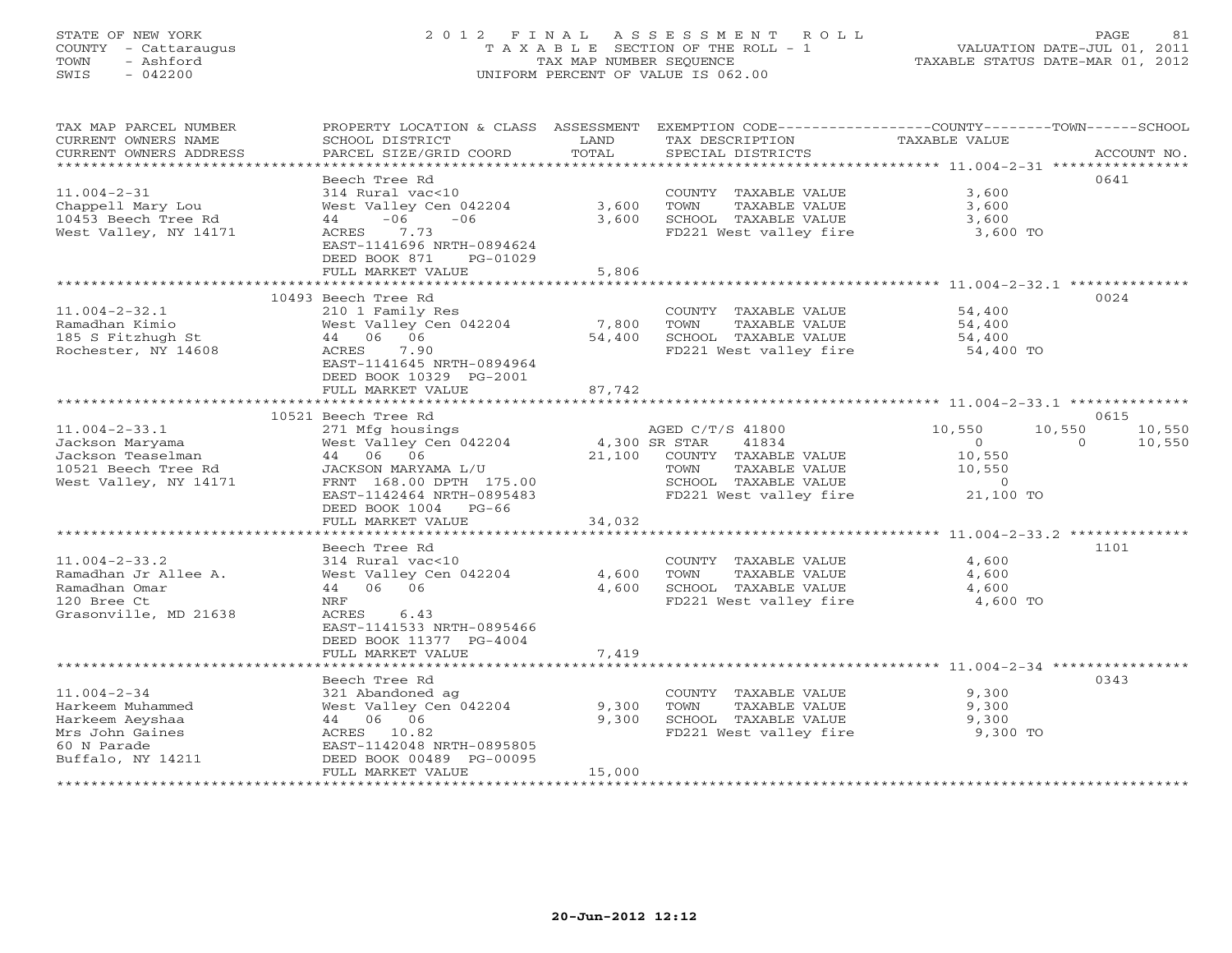# STATE OF NEW YORK 2 0 1 2 F I N A L A S S E S S M E N T R O L L PAGE 82 COUNTY - Cattaraugus T A X A B L E SECTION OF THE ROLL - 1 VALUATION DATE-JUL 01, 2011 TOWN - Ashford TAX MAP NUMBER SEQUENCE TAXABLE STATUS DATE-MAR 01, 2012 SWIS - 042200 UNIFORM PERCENT OF VALUE IS 062.00

| TAX MAP PARCEL NUMBER<br>CURRENT OWNERS NAME<br>CURRENT OWNERS ADDRESS                | PROPERTY LOCATION & CLASS ASSESSMENT<br>SCHOOL DISTRICT<br>PARCEL SIZE/GRID COORD         | LAND<br>TOTAL    | TAX DESCRIPTION<br>SPECIAL DISTRICTS                                                            | EXEMPTION CODE-----------------COUNTY-------TOWN------SCHOOL<br>TAXABLE VALUE<br>ACCOUNT NO. |
|---------------------------------------------------------------------------------------|-------------------------------------------------------------------------------------------|------------------|-------------------------------------------------------------------------------------------------|----------------------------------------------------------------------------------------------|
|                                                                                       |                                                                                           |                  |                                                                                                 |                                                                                              |
| $11.004 - 2 - 35.1$<br>Brautlacht Raymond<br>11095 Sharp St<br>East Concord, NY 14055 | Beech Tree Rd<br>260 Seasonal res<br>West Valley Cen 042204<br>44/45 06 06<br>ACRES 83.20 | 21,000<br>40,700 | COUNTY TAXABLE VALUE<br>TOWN<br>TAXABLE VALUE<br>SCHOOL TAXABLE VALUE<br>FD221 West valley fire | 0076<br>40,700<br>40,700<br>40,700<br>40,700 TO                                              |
|                                                                                       | EAST-1141339 NRTH-0898243<br>DEED BOOK 4874<br>PG-3002<br>FULL MARKET VALUE               | 65,645           |                                                                                                 |                                                                                              |
|                                                                                       |                                                                                           |                  |                                                                                                 |                                                                                              |
|                                                                                       | 10636 Beech Tree Rd                                                                       |                  |                                                                                                 | 1461                                                                                         |
| $11.004 - 2 - 35.2$                                                                   | 270 Mfg housing                                                                           |                  | COUNTY TAXABLE VALUE                                                                            | 15,000                                                                                       |
| Schindler Edwin T                                                                     | West Valley Cen 042204                                                                    | 11,800           | TOWN<br>TAXABLE VALUE                                                                           | 15,000                                                                                       |
| Schindler Kathleen                                                                    | 44/45 06 06                                                                               | 15,000           | SCHOOL TAXABLE VALUE                                                                            | 15,000                                                                                       |
| 51 Chippewa Ct<br>West Seneca, NY 14224                                               | ACRES 26.85<br>EAST-1142971 NRTH-0896656<br>DEED BOOK 974<br>$PG-357$                     |                  | FD221 West valley fire                                                                          | 15,000 TO                                                                                    |
|                                                                                       | FULL MARKET VALUE                                                                         | 24,194           |                                                                                                 |                                                                                              |
|                                                                                       |                                                                                           |                  |                                                                                                 |                                                                                              |
|                                                                                       | Beech Tree Rd                                                                             |                  |                                                                                                 | 1601                                                                                         |
| $11.004 - 2 - 35.3$                                                                   | 323 Vacant rural                                                                          |                  | COUNTY TAXABLE VALUE                                                                            | 20,000                                                                                       |
| Brautlacht William<br>18 Parkdale Dr                                                  | West Valley Cen 042204                                                                    | 20,000<br>20,000 | TOWN<br>TAXABLE VALUE<br>SCHOOL TAXABLE VALUE                                                   | 20,000<br>20,000                                                                             |
| Lancaster, NY 14086                                                                   | $44 - 6 - 6$<br>ACRES 78.00                                                               |                  | FD221 West valley fire                                                                          | 20,000 TO                                                                                    |
|                                                                                       | EAST-1141292 NRTH-0896642                                                                 |                  |                                                                                                 |                                                                                              |
|                                                                                       | DEED BOOK 4874 PG-3001                                                                    | 32,258           |                                                                                                 |                                                                                              |
|                                                                                       | FULL MARKET VALUE                                                                         | **************   |                                                                                                 |                                                                                              |
|                                                                                       | Beech Tree Rd                                                                             |                  |                                                                                                 | 0443                                                                                         |
| $11.004 - 2 - 36$                                                                     | 322 Rural vac>10                                                                          |                  | COUNTY TAXABLE VALUE                                                                            | 15,300                                                                                       |
| Ehrig James J Jr                                                                      | West Valley Cen 042204                                                                    | 15,300           | TOWN<br>TAXABLE VALUE                                                                           | 15,300                                                                                       |
| Ehrig Creina R                                                                        | 06 06<br>44                                                                               | 15,300           | SCHOOL TAXABLE VALUE                                                                            | 15,300                                                                                       |
| 8964 Carriage Crossing                                                                | ACRES 18.96                                                                               |                  | FD221 West valley fire                                                                          | 15,300 TO                                                                                    |
| Eden, NY 14057                                                                        | EAST-1143361 NRTH-0897692<br>DEED BOOK 836<br>PG-00752                                    |                  |                                                                                                 |                                                                                              |
|                                                                                       | FULL MARKET VALUE                                                                         | 24,677           |                                                                                                 |                                                                                              |
|                                                                                       |                                                                                           |                  |                                                                                                 |                                                                                              |
|                                                                                       | 10673 Beech Tree Rd                                                                       |                  |                                                                                                 | 0836                                                                                         |
| $11.004 - 2 - 38.1$                                                                   | 270 Mfg housing                                                                           |                  | 41854<br>RES STAR                                                                               | $\circ$<br>$\Omega$<br>18,600                                                                |
| Gangloff Thomas                                                                       | West Valley Cen 042204                                                                    | 7,600            | COUNTY TAXABLE VALUE                                                                            | 35,900                                                                                       |
| 10673 Beachtree Rd                                                                    | 44/45 06 06                                                                               | 35,900           | TAXABLE VALUE<br>TOWN                                                                           | 35,900                                                                                       |
| West Valley, NY 14171                                                                 | 6.99<br>ACRES<br>EAST-1142379 NRTH-0898102                                                |                  | SCHOOL TAXABLE VALUE<br>FD221 West valley fire                                                  | 17,300<br>35,900 TO                                                                          |
| PRIOR OWNER ON 3/01/2012                                                              | DEED BOOK 17599 PG-9001                                                                   |                  |                                                                                                 |                                                                                              |
| Kopp Geary S                                                                          | FULL MARKET VALUE                                                                         | 57,903           |                                                                                                 |                                                                                              |
|                                                                                       |                                                                                           |                  |                                                                                                 |                                                                                              |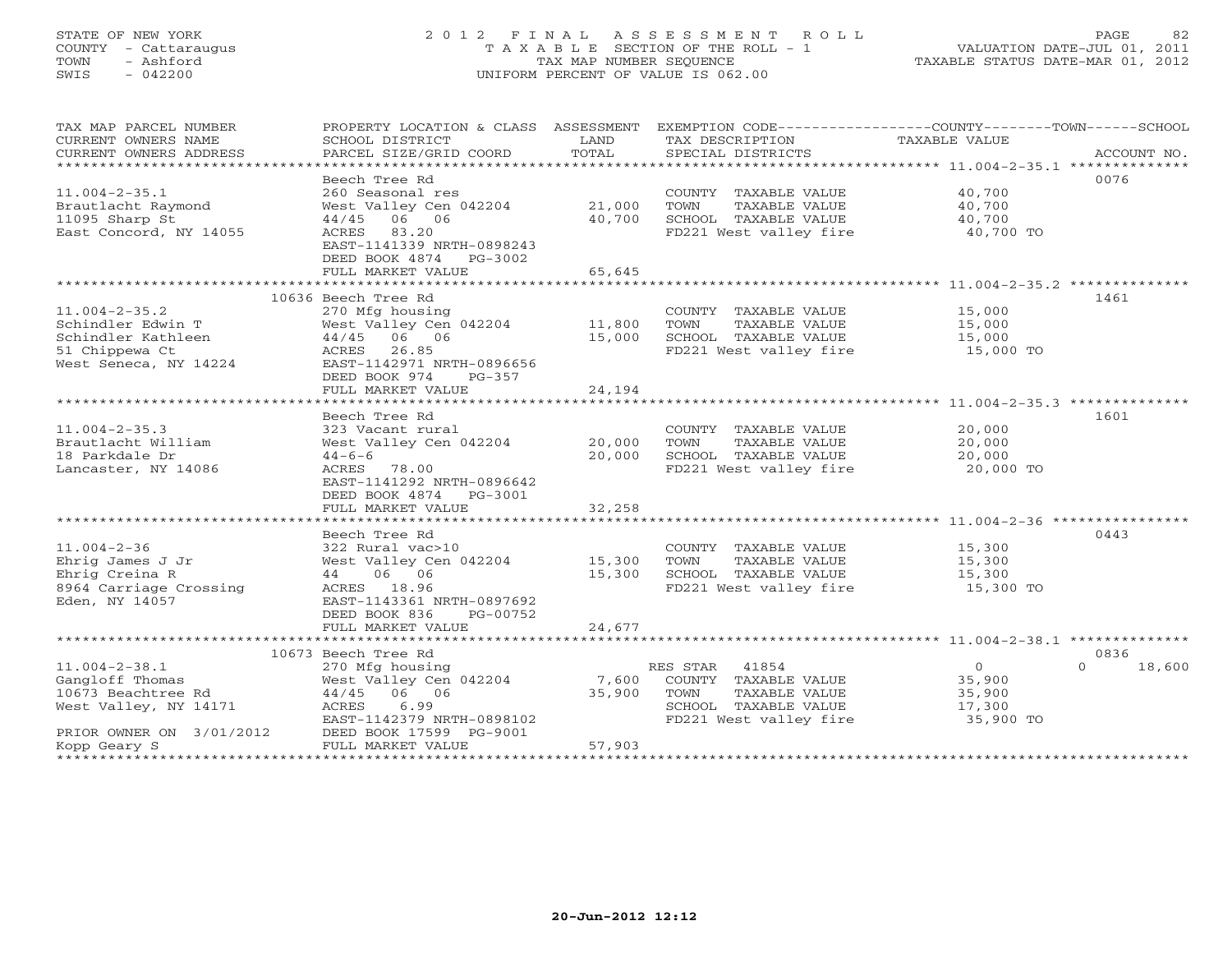# STATE OF NEW YORK 2 0 1 2 F I N A L A S S E S S M E N T R O L L PAGE 83 COUNTY - Cattaraugus T A X A B L E SECTION OF THE ROLL - 1 VALUATION DATE-JUL 01, 2011 TOWN - Ashford TAX MAP NUMBER SEQUENCE TAXABLE STATUS DATE-MAR 01, 2012 SWIS - 042200 UNIFORM PERCENT OF VALUE IS 062.00UNIFORM PERCENT OF VALUE IS 062.00

| TAX MAP PARCEL NUMBER<br>CURRENT OWNERS NAME<br>CURRENT OWNERS ADDRESS                                                            | SCHOOL DISTRICT<br>PARCEL SIZE/GRID COORD TOTAL                                                                                                                       | LAND                    | TAX DESCRIPTION TAXABLE VALUE<br>SPECIAL DISTRICTS                                              | PROPERTY LOCATION & CLASS ASSESSMENT EXEMPTION CODE---------------COUNTY-------TOWN------SCHOOL<br>ACCOUNT NO. |
|-----------------------------------------------------------------------------------------------------------------------------------|-----------------------------------------------------------------------------------------------------------------------------------------------------------------------|-------------------------|-------------------------------------------------------------------------------------------------|----------------------------------------------------------------------------------------------------------------|
| $11.004 - 2 - 38.2$<br>Gangloff Thomas<br>10673 Beachtree Rd<br>West Valley, NY 14171<br>PRIOR OWNER ON 3/01/2012<br>Kopp Geary S | Beech Tree Rd<br>314 Rural vac<10<br>West Valley Cen 042204<br>45 06 06<br>ACRES<br>1.00<br>EAST-1142341 NRTH-0899100<br>DEED BOOK 17599 PG-9001<br>FULL MARKET VALUE | 1,100<br>1,100<br>1,774 | COUNTY TAXABLE VALUE<br>TOWN<br>TAXABLE VALUE<br>SCHOOL TAXABLE VALUE<br>FD221 West valley fire | 1268<br>1,100<br>1,100<br>1,100<br>1,100 TO                                                                    |
|                                                                                                                                   | Beech Tree Rd                                                                                                                                                         |                         |                                                                                                 | 1334                                                                                                           |
| $11.004 - 2 - 38.3$<br>Gangloff Thomas<br>10673 Beachtree Rd<br>West Valley, NY 14171<br>PRIOR OWNER ON 3/01/2012                 | 314 Rural vac<10<br>West Valley Cen 042204<br>45 06 06<br>ACRES 1.00<br>EAST-1142349 NRTH-0898900<br>DEED BOOK 17599 PG-9001                                          | 1,200<br>1,200          | COUNTY TAXABLE VALUE<br>TOWN<br>TAXABLE VALUE<br>SCHOOL TAXABLE VALUE<br>FD221 West valley fire | 1,200<br>1,200<br>1,200<br>1,200 TO                                                                            |
| Kopp Geary S                                                                                                                      | FULL MARKET VALUE                                                                                                                                                     | 1,935                   |                                                                                                 |                                                                                                                |
| $11.004 - 2 - 39$<br>Ramadhan Kimio<br>185 S Fitzhugh St<br>Rochester, NY 14608                                                   | Beech Tree Rd<br>314 Rural vac<10<br>West Valley Cen 042204<br>44 06 06<br>ACRES<br>7.01<br>EAST-1141623 NRTH-0895634<br>DEED BOOK 10329 PG-2001                      | 5,200<br>5,200          | COUNTY TAXABLE VALUE<br>TOWN<br>TAXABLE VALUE<br>SCHOOL TAXABLE VALUE<br>FD221 West valley fire | 0901<br>5,200<br>5,200<br>5,200<br>5,200 TO                                                                    |
|                                                                                                                                   | FULL MARKET VALUE                                                                                                                                                     | 8,387                   |                                                                                                 |                                                                                                                |
| $19.001 - 2 - 1$<br>Mahl Family Limited<br>Mahl<br>2307 Date St<br>St James City, FL 33956                                        | Peters Rd<br>322 Rural vac>10<br>Griffith Instit 143801<br>26 06 07<br>ACRES 48.05<br>EAST-1113688 NRTH-0896043<br>DEED BOOK 00952 PG-00942                           | 19,200<br>19,200        | COUNTY TAXABLE VALUE<br>TOWN<br>TAXABLE VALUE<br>SCHOOL TAXABLE VALUE<br>FD221 West valley fire | 0486<br>19,200<br>19,200<br>19,200<br>19,200 TO                                                                |
|                                                                                                                                   | FULL MARKET VALUE                                                                                                                                                     | 30,968                  |                                                                                                 |                                                                                                                |
|                                                                                                                                   | 7197 Peters Rd                                                                                                                                                        |                         |                                                                                                 | 0356                                                                                                           |
| $19.001 - 2 - 2$<br>Becker David C<br>Becker Jane A<br>7185 Peters Rd<br>Springville, NY 14141                                    | 314 Rural vac<10<br>Griffith Instit 143801<br>25 06<br>07<br>FRNT 165.00 DPTH 175.00<br>EAST-1114071 NRTH-0896765<br>DEED BOOK 14680 PG-2001                          | 5,300<br>5,300          | COUNTY TAXABLE VALUE<br>TOWN<br>TAXABLE VALUE<br>SCHOOL TAXABLE VALUE<br>FD221 West valley fire | 5,300<br>5,300<br>5,300<br>5,300 TO                                                                            |
|                                                                                                                                   | FULL MARKET VALUE                                                                                                                                                     | 8,548                   |                                                                                                 |                                                                                                                |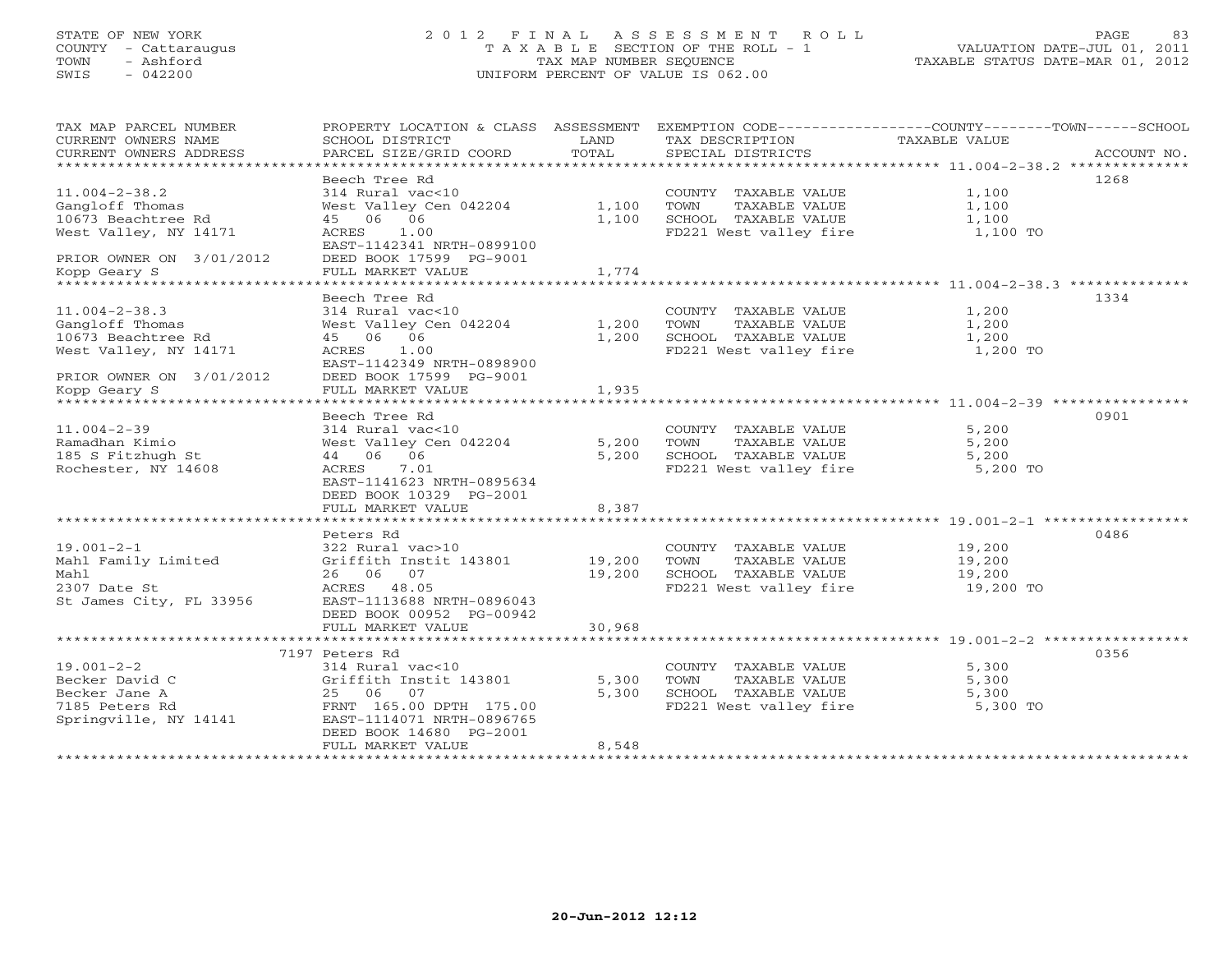# STATE OF NEW YORK 2 0 1 2 F I N A L A S S E S S M E N T R O L L PAGE 84 COUNTY - Cattaraugus T A X A B L E SECTION OF THE ROLL - 1 VALUATION DATE-JUL 01, 2011 TOWN - Ashford TAX MAP NUMBER SEQUENCE TAXABLE STATUS DATE-MAR 01, 2012 SWIS - 042200 UNIFORM PERCENT OF VALUE IS 062.00UNIFORM PERCENT OF VALUE IS 062.00

| TAX MAP PARCEL NUMBER     |                                                  |         | PROPERTY LOCATION & CLASS ASSESSMENT EXEMPTION CODE---------------COUNTY-------TOWN------SCHOOL |                       |                    |
|---------------------------|--------------------------------------------------|---------|-------------------------------------------------------------------------------------------------|-----------------------|--------------------|
| CURRENT OWNERS NAME       | SCHOOL DISTRICT                                  | LAND    | TAX DESCRIPTION                                                                                 | TAXABLE VALUE         |                    |
| CURRENT OWNERS ADDRESS    | PARCEL SIZE/GRID COORD                           | TOTAL   | SPECIAL DISTRICTS                                                                               |                       | ACCOUNT NO.        |
|                           |                                                  |         |                                                                                                 |                       |                    |
|                           | 7185 Peters Rd                                   |         |                                                                                                 |                       | 0400               |
| $19.001 - 2 - 3$          | 210 1 Family Res                                 |         | RES STAR 41854                                                                                  | $\Omega$              | $\Omega$<br>18,600 |
| Becker David C            | Griffith Instit $143801$ 4,300                   |         | COUNTY TAXABLE VALUE                                                                            | 63,300                |                    |
| Becker Jane Ann           | 25 06 07                                         | 63,300  | TOWN<br>TAXABLE VALUE                                                                           | 63,300                |                    |
| 7185 Peters Rd            | FRNT 165.00 DPTH 175.00                          |         | SCHOOL TAXABLE VALUE                                                                            | 44,700                |                    |
| Springville, NY 14141     | EAST-0465880 NRTH-0896730                        |         | FD221 West valley fire                                                                          | 63,300 TO             |                    |
|                           | DEED BOOK 899<br>PG-00381                        |         |                                                                                                 |                       |                    |
|                           | FULL MARKET VALUE                                | 102,097 |                                                                                                 |                       |                    |
|                           |                                                  |         |                                                                                                 |                       |                    |
|                           | Peters Rd & Us Rte 219                           |         |                                                                                                 |                       | 0068               |
| $19.001 - 2 - 4.1$        | 105 Vac farmland                                 |         | 41720<br>AG DIST                                                                                | 30,130                | 30,130<br>30,130   |
| Feuz Donald L             | Griffith Instit 143801 62,400<br>25 06 07 75,000 |         | COUNTY TAXABLE VALUE                                                                            | 44,870                |                    |
| Feuz Kathie A             |                                                  |         | TAXABLE VALUE<br>TOWN                                                                           | 44,870                |                    |
| 8656 Heath Rd             | ACRES 86.50                                      |         |                                                                                                 | 44,870                |                    |
| Colden, NY 14033          | EAST-1115132 NRTH-0895951                        |         | SCHOOL TAXABLE VALUE<br>FD221 West valley fire                                                  | 75,000 TO             |                    |
|                           | DEED BOOK 791<br>PG-00572                        |         |                                                                                                 |                       |                    |
| MAY BE SUBJECT TO PAYMENT | FULL MARKET VALUE                                | 120,968 |                                                                                                 |                       |                    |
| UNDER AGDIST LAW TIL 2016 |                                                  |         |                                                                                                 |                       |                    |
|                           |                                                  |         |                                                                                                 |                       |                    |
|                           | 7087 Peters Rd                                   |         |                                                                                                 |                       | 1244               |
| $19.001 - 2 - 4.2$        |                                                  |         | 210 1 Family Res<br>Griffith Instit 143801 4,500 COUNTY TAXABLE VALUE                           |                       | 18,600<br>$\Omega$ |
| Harshbarger Larry O       |                                                  |         |                                                                                                 | 0<br>69,700<br>69,700 |                    |
| Harshbarger Rebecca       | 25 06 07                                         | 69,700  | TOWN<br>TAXABLE VALUE                                                                           | 69,700                |                    |
| 7087 Peters Rd            | FRNT 180.00 DPTH 185.00                          |         |                                                                                                 | 51,100                |                    |
| Springville, NY 14141     | EAST-1115969 NRTH-0896690                        |         | SCHOOL TAXABLE VALUE<br>FD221 West valley fire                                                  | 69,700 TO             |                    |
|                           | DEED BOOK 881<br>PG-01006                        |         |                                                                                                 |                       |                    |
|                           | FULL MARKET VALUE                                | 112,419 |                                                                                                 |                       |                    |
|                           |                                                  |         |                                                                                                 |                       |                    |
|                           | 7081 Peters Rd                                   |         |                                                                                                 |                       | 0234               |
| $19.001 - 2 - 5$          | 210 1 Family Res                                 |         | 41834<br>SR STAR                                                                                | 0                     | $\Omega$<br>38,560 |
| Call David A              | Griffith Instit $143801$ 4,300                   |         | COUNTY TAXABLE VALUE                                                                            | 61,200                |                    |
| Call Jean M               | 25 06 07                                         |         |                                                                                                 |                       |                    |
|                           | 0.65                                             | 61,200  | TAXABLE VALUE<br>TOWN                                                                           | 61,200                |                    |
| 7081 Peters Rd            | ACRES                                            |         | SCHOOL TAXABLE VALUE                                                                            | 22,640                |                    |
| Springville, NY 14141     | EAST-1116181 NRTH-0896701                        |         | FD221 West valley fire                                                                          | 61,200 TO             |                    |
|                           | DEED BOOK 00869 PG-00805                         |         |                                                                                                 |                       |                    |
|                           | FULL MARKET VALUE                                | 98,710  |                                                                                                 |                       |                    |
|                           |                                                  |         |                                                                                                 |                       |                    |
|                           | 10503 Us Rte 219                                 |         |                                                                                                 |                       | 0908<br>$\Omega$   |
| $19.001 - 2 - 6$          | 210 1 Family Res                                 |         | RES STAR<br>41854                                                                               | $\overline{0}$        | 18,600             |
| Ayler Marcia G            | Griffith Instit 143801                           | 8,300   | COUNTY TAXABLE VALUE                                                                            | 77,700                |                    |
| 10503 Rte 219             | 25 06 07                                         | 77,700  | TOWN<br>TAXABLE VALUE                                                                           | 77,700                |                    |
| Springville, NY 14141     | 3.96<br>ACRES                                    |         | SCHOOL TAXABLE VALUE                                                                            | 59,100                |                    |
|                           | EAST-1116310 NRTH-0895418                        |         | FD221 West valley fire                                                                          | 77,700 TO             |                    |
|                           | DEED BOOK 00759 PG-00838                         |         |                                                                                                 |                       |                    |
|                           | FULL MARKET VALUE                                | 125,323 |                                                                                                 |                       |                    |
|                           |                                                  |         |                                                                                                 |                       |                    |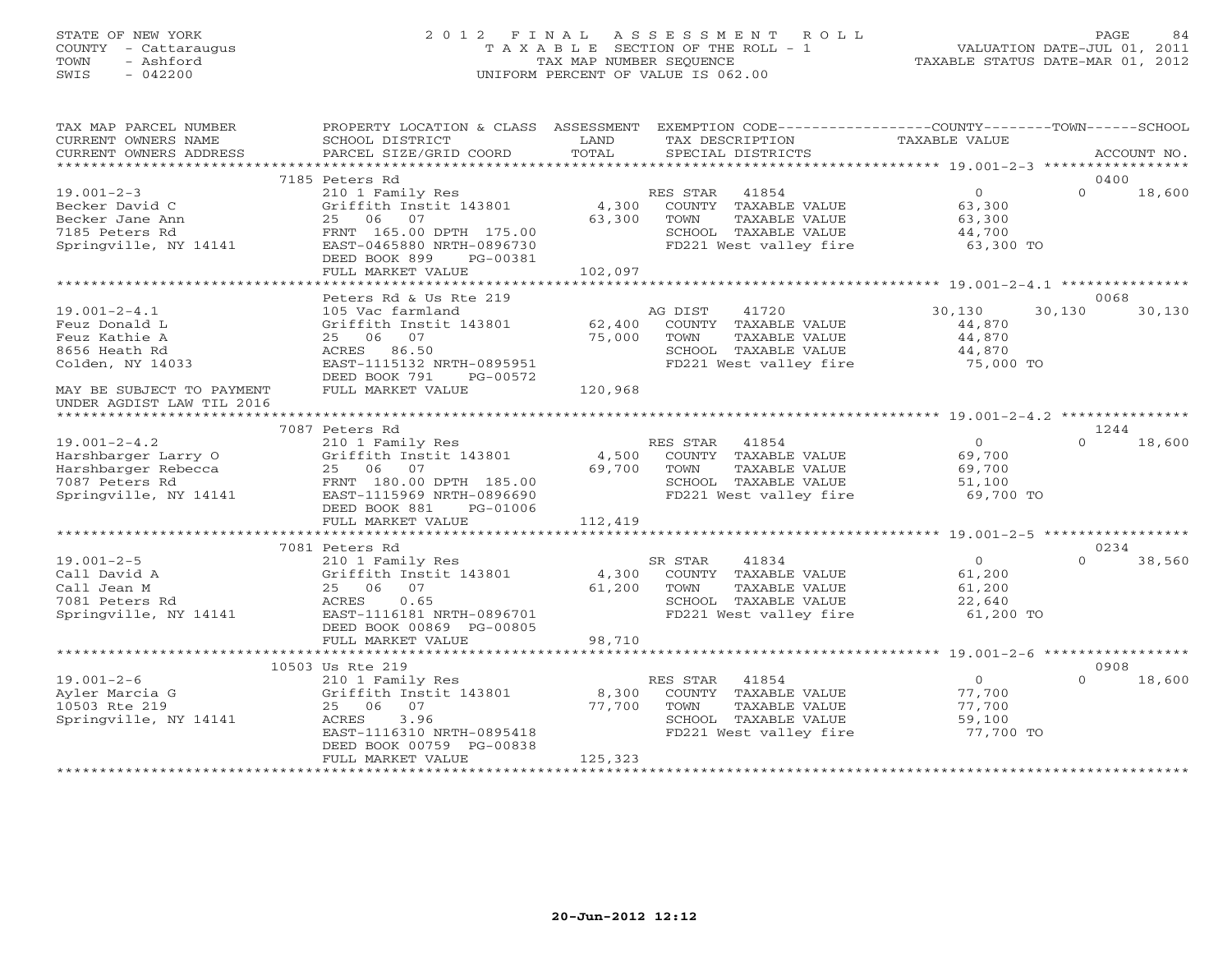# STATE OF NEW YORK 2 0 1 2 F I N A L A S S E S S M E N T R O L L PAGE 85 COUNTY - Cattaraugus T A X A B L E SECTION OF THE ROLL - 1 VALUATION DATE-JUL 01, 2011 TOWN - Ashford TAX MAP NUMBER SEQUENCE TAXABLE STATUS DATE-MAR 01, 2012 SWIS - 042200 UNIFORM PERCENT OF VALUE IS 062.00UNIFORM PERCENT OF VALUE IS 062.00

| TAX MAP PARCEL NUMBER<br>CURRENT OWNERS NAME<br>CURRENT OWNERS ADDRESS                                                                                                                                     | SCHOOL DISTRICT<br>PARCEL SIZE/GRID COORD                                                                                                                                                                       | LAND<br>TOTAL    | PROPERTY LOCATION & CLASS ASSESSMENT EXEMPTION CODE---------------COUNTY-------TOWN------SCHOOL<br>TAX DESCRIPTION TAXABLE VALUE SPECIAL DISTRICTS |                                         | ACCOUNT NO.                |
|------------------------------------------------------------------------------------------------------------------------------------------------------------------------------------------------------------|-----------------------------------------------------------------------------------------------------------------------------------------------------------------------------------------------------------------|------------------|----------------------------------------------------------------------------------------------------------------------------------------------------|-----------------------------------------|----------------------------|
| $19.001 - 2 - 7$<br>Fisher Living Trust<br>Fisher Raymond C Trustee<br>411 Faust Ln<br>Houston, TX 77024                                                                                                   | Us Rte 219<br>105 Vac farmland<br>Griffith Instit 143801 41,600<br>25 06 07<br>ACRES 66.48<br>EAST-1115208 NRTH-0894573<br>DEED BOOK 966<br>$PG-846$<br>FULL MARKET VALUE                                       | 42,300<br>68,226 | COUNTY TAXABLE VALUE<br>TAXABLE VALUE<br>TOWN<br>SCHOOL TAXABLE VALUE<br>FD221 West valley fire                                                    | 42,300<br>42,300<br>42,300<br>42,300 TO | 0238                       |
|                                                                                                                                                                                                            |                                                                                                                                                                                                                 |                  |                                                                                                                                                    |                                         |                            |
| $19.001 - 2 - 8$                                                                                                                                                                                           | 10454 Us Rte 219<br>210 1 Family Res<br>Griffith Instit 143801 5,200 COUNTY TAXABLE VALUE 76,200<br>25 06 07 76,200 700 TOWN TAXABLE VALUE 76,200<br>25 06 07<br>DEED BOOK 732<br>PG-00233<br>FULL MARKET VALUE | 122,903          | SR STAR 41834<br>SCHOOL TAXABLE VALUE 37,640<br>FD221 West valley fire                                                                             | $\overline{0}$<br>76,200 TO             | 0336<br>38,560<br>$\Omega$ |
|                                                                                                                                                                                                            |                                                                                                                                                                                                                 |                  |                                                                                                                                                    |                                         |                            |
| $19.001 - 2 - 9$<br>19.001-2-9<br>Spengler Thomas J<br>Spengler Robert N<br>134 Cimerand Dr<br>134 Cimerand Dr<br>Amherst, NY 14221<br>Amherst, NY 14221<br>CRES B.44<br>EAST-1117170 NRTH-0894732         | 10440 Us Rte 219<br>280 Res Multiple<br>Griffith Instit 143801 13,300<br>DEED BOOK 981<br>PG-381                                                                                                                | 69,500           | COUNTY TAXABLE VALUE 69,500<br>TOWN<br>TAXABLE VALUE<br>SCHOOL TAXABLE VALUE 69,500<br>FD221 West valley fire                                      | 69,500<br>69,500 TO                     | 0088                       |
|                                                                                                                                                                                                            | FULL MARKET VALUE                                                                                                                                                                                               | 112,097          |                                                                                                                                                    |                                         |                            |
|                                                                                                                                                                                                            |                                                                                                                                                                                                                 |                  |                                                                                                                                                    |                                         |                            |
| $19.001 - 2 - 10.1$<br>19.001-2-10.1<br>Renaldo James Griffith Instit 143801 28,900<br>Renaldo Joan 25 06 07 237,300<br>1996 Milestrip Rd ACRES 13.93<br>North Collins, NY 14111 EAST-1117123 NRTH-0894241 | 10392 Us Rte 219<br>DEED BOOK 00936 PG-01129                                                                                                                                                                    |                  | COUNTY TAXABLE VALUE<br>TAXABLE VALUE<br>TOWN<br>SCHOOL TAXABLE VALUE $237,300$<br>FD221 West valley fire $237,300$ TO                             | 237,300<br>237,300                      | 0642                       |
|                                                                                                                                                                                                            | FULL MARKET VALUE                                                                                                                                                                                               | 382,742          |                                                                                                                                                    |                                         |                            |
| $19.001 - 2 - 11.1$<br>Balus Mark<br>13389 Route 39<br>Chaffee, NY 14030                                                                                                                                   | Us Rte 219<br>331 Com vac w/im<br>West Valley Cen 042204 20,100<br>10 06 07<br>ACRES 19.22<br>EAST-1115580 NRTH-0893525<br>DEED BOOK 5744 PG-5001                                                               | 30,100           | COUNTY TAXABLE VALUE 30,100<br>TAXABLE VALUE<br>TOWN<br>SCHOOL TAXABLE VALUE<br>FD221 West valley fire 30,100 TO                                   | 30,100<br>30,100                        | 0435                       |
|                                                                                                                                                                                                            | FULL MARKET VALUE                                                                                                                                                                                               | 48,548           |                                                                                                                                                    |                                         |                            |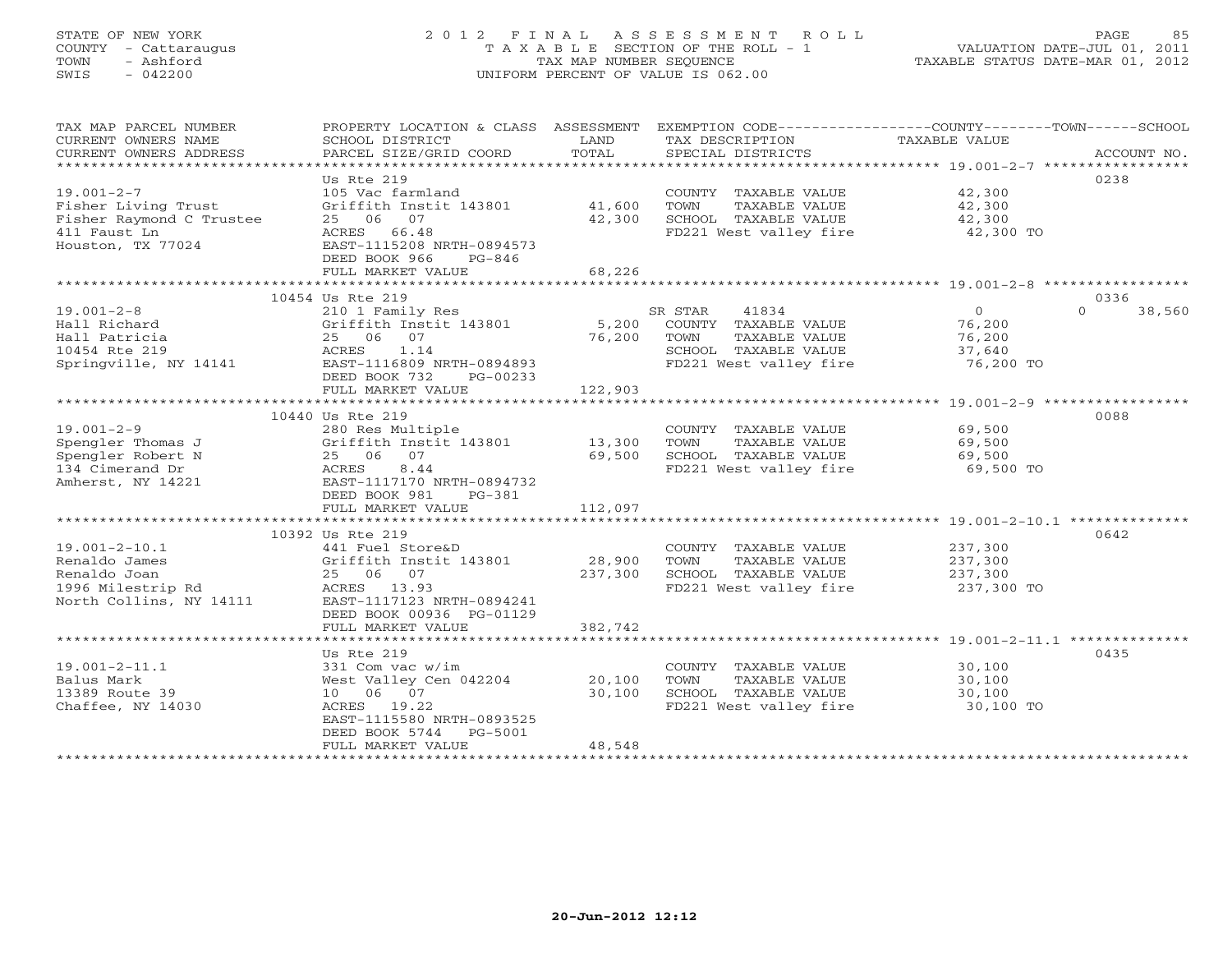# STATE OF NEW YORK 2 0 1 2 F I N A L A S S E S S M E N T R O L L PAGE 86 COUNTY - Cattaraugus T A X A B L E SECTION OF THE ROLL - 1 VALUATION DATE-JUL 01, 2011 TOWN - Ashford TAX MAP NUMBER SEQUENCE TAXABLE STATUS DATE-MAR 01, 2012 SWIS - 042200 UNIFORM PERCENT OF VALUE IS 062.00UNIFORM PERCENT OF VALUE IS 062.00

| TAX MAP PARCEL NUMBER                 | PROPERTY LOCATION & CLASS ASSESSMENT |                 | EXEMPTION CODE----------------COUNTY-------TOWN------SCHOOL |                     |                    |
|---------------------------------------|--------------------------------------|-----------------|-------------------------------------------------------------|---------------------|--------------------|
| CURRENT OWNERS NAME                   | SCHOOL DISTRICT                      | LAND            | TAX DESCRIPTION                                             | TAXABLE VALUE       |                    |
| CURRENT OWNERS ADDRESS                | PARCEL SIZE/GRID COORD               | TOTAL           | SPECIAL DISTRICTS                                           |                     | ACCOUNT NO.        |
|                                       |                                      |                 |                                                             |                     |                    |
|                                       | 10385 Us Rte 219                     |                 |                                                             |                     | 1603               |
| $19.001 - 2 - 11.2$                   | 210 1 Family Res                     |                 | RES STAR 41854                                              | $0 \qquad \qquad$   | $\Omega$<br>18,600 |
| Call David                            | West Valley Cen 042204               | 13,300          | COUNTY TAXABLE VALUE                                        | 86,300              |                    |
| Gentner Tracy                         | 10 06 07                             | 86,300          | TOWN<br>TAXABLE VALUE                                       | 86,300              |                    |
| 10385 Rte 219                         | ACRES<br>8.90 BANK<br>182            |                 | SCHOOL TAXABLE VALUE                                        | 67,700              |                    |
| Springville, NY 14141                 | EAST-1115595 NRTH-0893847            |                 | FD221 West valley fire                                      | 86,300 TO           |                    |
|                                       | DEED BOOK 11815 PG-2001              |                 |                                                             |                     |                    |
|                                       | FULL MARKET VALUE                    | 139,194         |                                                             |                     |                    |
|                                       |                                      |                 |                                                             |                     |                    |
|                                       | Us Rte 219                           |                 |                                                             |                     | 0611               |
| $19.001 - 2 - 12$                     | 314 Rural vac<10                     |                 | COUNTY TAXABLE VALUE                                        | 3,900               |                    |
| Walter Steven                         | West Valley Cen 042204               | 3,900           | TAXABLE VALUE<br>TOWN                                       | 3,900               |                    |
| Walter Gail                           | 10 06 07                             | 3,900           | SCHOOL TAXABLE VALUE                                        | 3,900               |                    |
| 180 Duffy Dr                          | 1.37<br>ACRES                        |                 | FD221 West valley fire 3,900 TO                             |                     |                    |
| Tonawanda, NY 14150                   | EAST-1116352 NRTH-0893359            |                 |                                                             |                     |                    |
|                                       | DEED BOOK 15289 PG-9001              |                 |                                                             |                     |                    |
|                                       | FULL MARKET VALUE                    | 6,290           |                                                             |                     |                    |
|                                       | Us Rte $219$ (Off)                   |                 |                                                             |                     | 0664               |
| $19.001 - 2 - 14$                     | 260 Seasonal res                     |                 | COUNTY TAXABLE VALUE                                        | 21,500              |                    |
|                                       |                                      |                 |                                                             |                     |                    |
| Grudzien Henry A<br>Grudzien Shigenko | West Valley Cen 042204<br>10  06  07 | 6,700<br>21,500 | TAXABLE VALUE<br>TOWN<br>SCHOOL TAXABLE VALUE               | 21,500<br>21,500    |                    |
| Apt 8                                 | NRF                                  |                 | FD221 West valley fire 21,500 TO                            |                     |                    |
| 1061 Reserve Rd                       | ACRES<br>5.00                        |                 |                                                             |                     |                    |
| West Seneca, NY 14224                 | EAST-1114306 NRTH-0892610            |                 |                                                             |                     |                    |
|                                       | DEED BOOK 968<br>$PG-829$            |                 |                                                             |                     |                    |
|                                       | FULL MARKET VALUE                    | 34,677          |                                                             |                     |                    |
|                                       |                                      |                 |                                                             |                     |                    |
|                                       | Us Rte $219$ (Off)                   |                 |                                                             |                     | 0749               |
| $19.001 - 2 - 15$                     | 260 Seasonal res                     |                 | COUNTY TAXABLE VALUE 20,600                                 |                     |                    |
| Weiss James A                         | West Valley Cen 042204               | 6,400           | TOWN<br>TAXABLE VALUE                                       | 20,600              |                    |
| Weiss Holly A                         | 10 06 07                             | 20,600          | SCHOOL TAXABLE VALUE                                        |                     |                    |
| 62 Dubonnet                           | NRF                                  |                 | FD221 West valley fire                                      | 20,600<br>20,600 TO |                    |
| Depew, NY 14043                       | 5.00<br>ACRES                        |                 |                                                             |                     |                    |
|                                       | EAST-1114618 NRTH-0892607            |                 |                                                             |                     |                    |
|                                       | DEED BOOK 00921 PG-00488             |                 |                                                             |                     |                    |
|                                       | FULL MARKET VALUE                    | 33,226          |                                                             |                     |                    |
|                                       |                                      |                 |                                                             |                     |                    |
|                                       | Us Rte $219$ (Off)                   |                 |                                                             |                     | 0454               |
| $19.001 - 2 - 16$                     | 260 Seasonal res                     |                 | COUNTY TAXABLE VALUE                                        | 16,400              |                    |
| Krayski Rose A                        | West Valley Cen 042204               | 6,900           | TOWN<br>TAXABLE VALUE                                       | 16,400              |                    |
| 37 Wendover Ave                       | 10 06 07                             | 16,400          | SCHOOL TAXABLE VALUE                                        | 16,400              |                    |
| Buffalo, NY 14223                     | NRF                                  |                 | FD221 West valley fire                                      | 16,400 TO           |                    |
|                                       | 5.00<br>ACRES                        |                 |                                                             |                     |                    |
|                                       | EAST-1114927 NRTH-0892604            |                 |                                                             |                     |                    |
|                                       | DEED BOOK 855<br>PG-00895            |                 |                                                             |                     |                    |
|                                       | FULL MARKET VALUE                    | 26,452          |                                                             |                     |                    |
|                                       |                                      |                 |                                                             |                     |                    |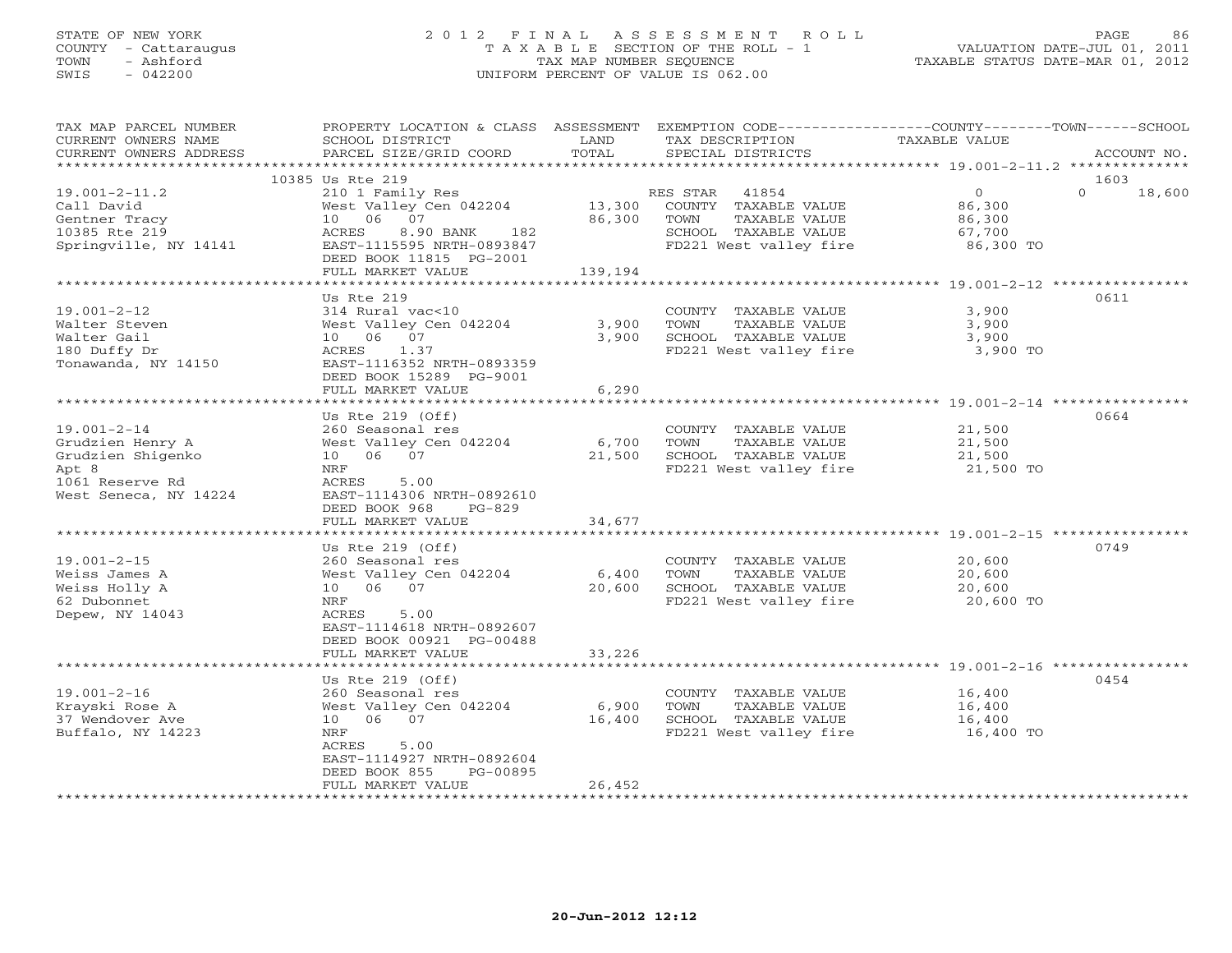# STATE OF NEW YORK 2 0 1 2 F I N A L A S S E S S M E N T R O L L PAGE 87 COUNTY - Cattaraugus T A X A B L E SECTION OF THE ROLL - 1 VALUATION DATE-JUL 01, 2011 TOWN - Ashford TAX MAP NUMBER SEQUENCE TAXABLE STATUS DATE-MAR 01, 2012 SWIS - 042200 UNIFORM PERCENT OF VALUE IS 062.00UNIFORM PERCENT OF VALUE IS 062.00

| TAX MAP PARCEL NUMBER<br>CURRENT OWNERS NAME<br>CURRENT OWNERS ADDRESS                                                                    | PROPERTY LOCATION & CLASS ASSESSMENT EXEMPTION CODE---------------COUNTY-------TOWN------SCHOOL<br>SCHOOL DISTRICT                                                                 | <b>LAND</b>              | TAX DESCRIPTION                                                                                                              | TAXABLE VALUE                                              |                            |
|-------------------------------------------------------------------------------------------------------------------------------------------|------------------------------------------------------------------------------------------------------------------------------------------------------------------------------------|--------------------------|------------------------------------------------------------------------------------------------------------------------------|------------------------------------------------------------|----------------------------|
|                                                                                                                                           |                                                                                                                                                                                    |                          |                                                                                                                              |                                                            |                            |
| $19.001 - 2 - 17.1$<br>Hartzell Edward M Jr<br>10285 US Rte 219<br>Springville, NY 14141                                                  | 10285 US Rte 219<br>210 1 Family Res<br>West Valley Cen $042204$ 11,300<br>10 06 07<br>9.55<br>ACRES<br>EAST-1115952 NRTH-0892706<br>DEED BOOK 00924 PG-01058<br>FULL MARKET VALUE | 46,500<br>75,000         | RES STAR 41854<br>COUNTY TAXABLE VALUE<br>TOWN<br>TAXABLE VALUE<br>SCHOOL TAXABLE VALUE<br>FD221 West valley fire            | $\overline{0}$<br>46,500<br>46,500<br>27,900<br>46,500 TO  | 0288<br>$\Omega$<br>18,600 |
|                                                                                                                                           |                                                                                                                                                                                    |                          |                                                                                                                              |                                                            |                            |
| 19.001-2-17.2<br>Walter Steven<br>Walter Gail<br>180 Duffy Dr<br>Tonawanda, NY 14150                                                      | Us Rte 219<br>260 Seasonal res<br>West Valley Cen 042204 10,400<br>West Valley C<br>10 06 07<br>ACRES 10.75<br>EAST-1115865 NRTH-0893041<br>DEED BOOK 845<br>PG-01082              | 38,000                   | COUNTY TAXABLE VALUE 38,000<br>TOWN<br>TAXABLE VALUE<br>SCHOOL TAXABLE VALUE<br>FD221 West valley fire 38,000 TO             | 38,000<br>38,000                                           | 1168                       |
|                                                                                                                                           | FULL MARKET VALUE                                                                                                                                                                  | 61,290                   |                                                                                                                              |                                                            |                            |
|                                                                                                                                           |                                                                                                                                                                                    |                          |                                                                                                                              |                                                            |                            |
|                                                                                                                                           | 10257 Us Rte 219                                                                                                                                                                   |                          |                                                                                                                              |                                                            | 0441                       |
| $19.001 - 2 - 18$<br>Klahn Ronald R<br>10257 Rte 219<br>Springville, NY 14141                                                             | 210 1 Family Res<br>West Valley Cen 042204<br>10 06 07<br>ACRES<br>3.08<br>EAST-1116514 NRTH-0892288<br>DEED BOOK 00765 PG-00913                                                   | 81,200                   | RES STAR 41854<br>7,300 COUNTY TAXABLE VALUE<br>TOWN<br>TAXABLE VALUE<br>SCHOOL TAXABLE VALUE<br>FD221 West valley fire      | $\overline{0}$<br>81,200<br>81,200<br>62,600<br>81,200 TO  | 18,600<br>$\Omega$         |
|                                                                                                                                           | FULL MARKET VALUE                                                                                                                                                                  | 130,968                  |                                                                                                                              |                                                            |                            |
|                                                                                                                                           |                                                                                                                                                                                    |                          |                                                                                                                              |                                                            |                            |
|                                                                                                                                           | 10227 Us Rte 219                                                                                                                                                                   |                          |                                                                                                                              |                                                            | 0373                       |
| $19.001 - 2 - 19$<br>Heim William<br>10227 Rte 219<br>Springville, NY 14141                                                               | 240 Rural res<br>West Valley Cen 042204 36,600<br>10 06 07<br>ACRES 70.20<br>EAST-0466980 NRTH-0891990<br>DEED BOOK 00955 PG-00216                                                 | 125,600                  | RES STAR 41854<br>COUNTY TAXABLE VALUE<br>TAXABLE VALUE<br>TOWN<br>SCHOOL TAXABLE VALUE<br>FD221 West valley fire 125,600 TO | $\overline{0}$<br>125,600<br>125,600<br>107,000            | 18,600<br>$\Omega$         |
|                                                                                                                                           | FULL MARKET VALUE                                                                                                                                                                  | 202,581                  |                                                                                                                              |                                                            |                            |
|                                                                                                                                           |                                                                                                                                                                                    |                          |                                                                                                                              |                                                            |                            |
|                                                                                                                                           | Connoisarauley Rd                                                                                                                                                                  |                          |                                                                                                                              |                                                            | 0387                       |
| $19.001 - 2 - 21.1$<br>Heim William<br>10277 Route 219<br>Springville, NY 14141<br>MAY BE SUBJECT TO PAYMENT<br>UNDER AGDIST LAW TIL 2016 | 105 Vac farmland<br>West Valley Cen 042204<br>10 06 07<br>9.50<br>ACRES<br>EAST-0467710 NRTH-0890800<br>DEED BOOK 965<br>PG-761<br>FULL MARKET VALUE                               | 9,400<br>9,400<br>15,161 | 41720<br>AG DIST<br>COUNTY TAXABLE VALUE<br>TOWN<br>TAXABLE VALUE<br>SCHOOL TAXABLE VALUE<br>FD221 West valley fire          | 5,766<br>3,634<br>3,634<br>$\frac{1}{3}$ , 634<br>9,400 TO | 5,766<br>5,766             |
|                                                                                                                                           |                                                                                                                                                                                    |                          |                                                                                                                              |                                                            |                            |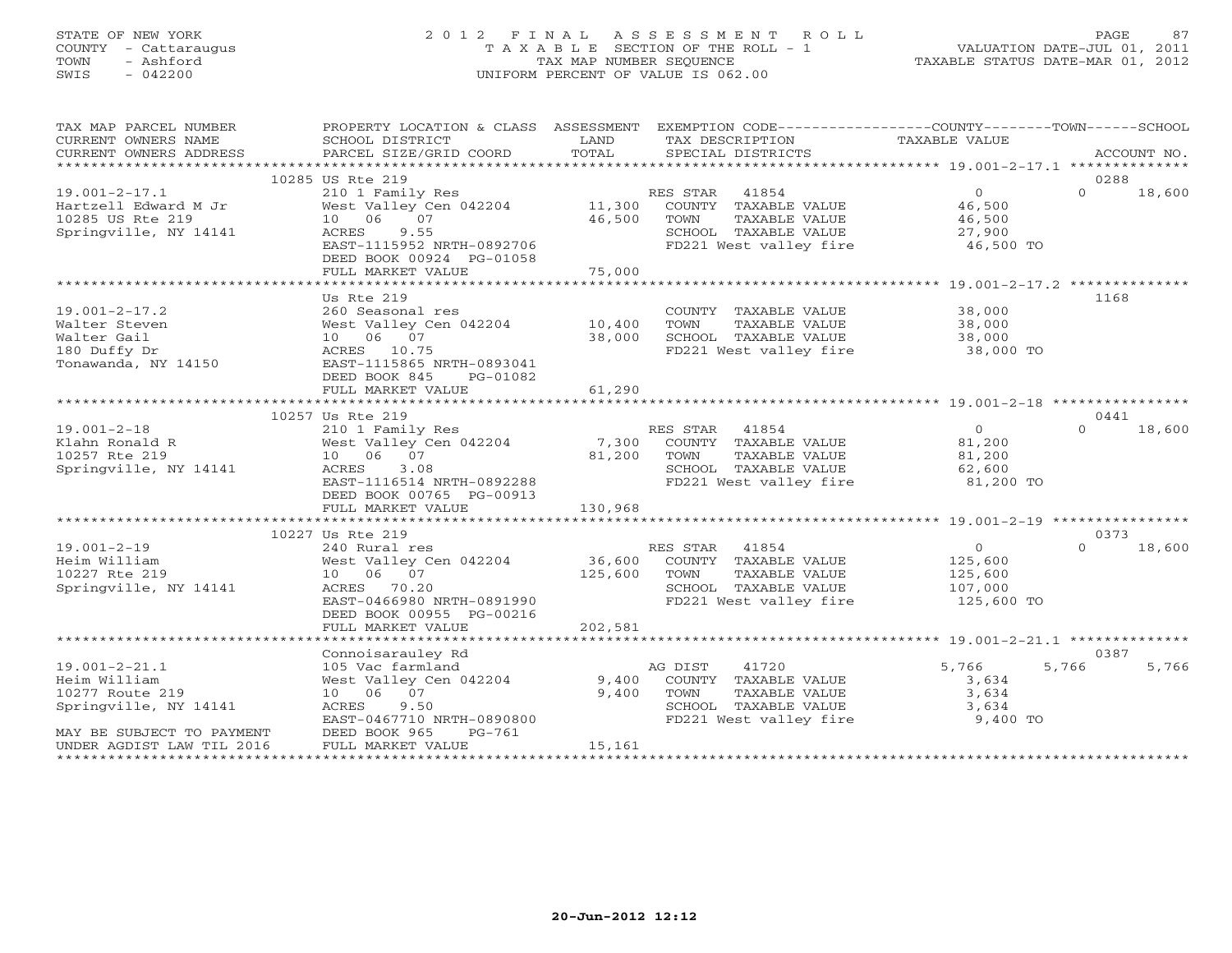# STATE OF NEW YORK 2 0 1 2 F I N A L A S S E S S M E N T R O L L PAGE 88 COUNTY - Cattaraugus T A X A B L E SECTION OF THE ROLL - 1 VALUATION DATE-JUL 01, 2011 TOWN - Ashford TAX MAP NUMBER SEQUENCE TAXABLE STATUS DATE-MAR 01, 2012 SWIS - 042200 UNIFORM PERCENT OF VALUE IS 062.00UNIFORM PERCENT OF VALUE IS 062.00

| TAX MAP PARCEL NUMBER<br>CURRENT OWNERS NAME<br>CURRENT OWNERS ADDRESS | PROPERTY LOCATION & CLASS ASSESSMENT EXEMPTION CODE----------------COUNTY-------TOWN------SCHOOL<br>SCHOOL DISTRICT<br>PARCEL SIZE/GRID COORD | LAND<br>TOTAL | TAX DESCRIPTION TAXABLE VALUE<br>SPECIAL DISTRICTS |                |          | ACCOUNT NO.    |
|------------------------------------------------------------------------|-----------------------------------------------------------------------------------------------------------------------------------------------|---------------|----------------------------------------------------|----------------|----------|----------------|
|                                                                        |                                                                                                                                               |               |                                                    |                |          |                |
|                                                                        | 10210 N N Connoisarauley Rd N                                                                                                                 |               |                                                    |                |          | 0927           |
| $19.001 - 2 - 21.2$                                                    | 210 1 Family Res                                                                                                                              |               | WVET C/T<br>41121                                  | 7,440          | 7,440    | $\Omega$       |
| King Alan P                                                            | West Valley Cen 042204 9,400 RES STAR                                                                                                         |               | 41854                                              | $\Omega$       | $\Omega$ | 18,600         |
| PO Box 313                                                             | 10 06 07                                                                                                                                      | 61,600        | COUNTY TAXABLE VALUE                               | 54,160         |          |                |
| Springville, NY 14141                                                  | 4.80 BANK<br>017<br>ACRES                                                                                                                     |               | TOWN<br>TAXABLE VALUE                              | 54,160         |          |                |
|                                                                        | EAST-1114220 NRTH-0890666                                                                                                                     |               | SCHOOL TAXABLE VALUE                               | 43,000         |          |                |
|                                                                        | DEED BOOK 3732 PG-4001                                                                                                                        |               | FD221 West valley fire                             | 61,600 TO      |          |                |
|                                                                        | FULL MARKET VALUE                                                                                                                             | 99,355        |                                                    |                |          |                |
|                                                                        |                                                                                                                                               |               |                                                    |                |          | 0961           |
| $19.001 - 2 - 21.3$                                                    | Us Rte 219<br>449 Other Storag                                                                                                                |               | BUS C/T<br>47611                                   | 14,125         | 14,125   | $\Omega$       |
| Heim William J                                                         | West Valley Cen 042204                                                                                                                        | 5,200         | COUNTY TAXABLE VALUE                               | 173,075        |          |                |
| 10227 Us Rte 219                                                       | 10 06 07                                                                                                                                      | 187,200       | TOWN<br>TAXABLE VALUE                              | 173,075        |          |                |
| Springville, NY 14141                                                  | ACRES<br>1.04                                                                                                                                 |               | SCHOOL TAXABLE VALUE                               | 187,200        |          |                |
|                                                                        | EAST-0046867 NRTH-0088999                                                                                                                     |               | FD221 West valley fire                             | 187,200 TO     |          |                |
|                                                                        | DEED BOOK 00953 PG-00287                                                                                                                      |               |                                                    |                |          |                |
|                                                                        | FULL MARKET VALUE                                                                                                                             | 301,935       |                                                    |                |          |                |
|                                                                        |                                                                                                                                               |               |                                                    |                |          |                |
|                                                                        | 7140 Connoisarauley Rd                                                                                                                        |               |                                                    |                |          | 0985           |
| $19.001 - 2 - 21.4$                                                    | 240 Rural res                                                                                                                                 |               | RES STAR 41854                                     | $\overline{0}$ | $\Omega$ | 18,600         |
| McCarthy John P                                                        | 24 number 100<br>West Valley Cen 042204 11,900<br>10 06 07 85,700                                                                             |               | COUNTY TAXABLE VALUE                               | 85,700         |          |                |
| 7140 Connoisarauley Rd                                                 |                                                                                                                                               |               | TOWN<br>TAXABLE VALUE                              | 85,700         |          |                |
| West Valley, NY 14171                                                  | ACRES 13.89                                                                                                                                   |               | SCHOOL TAXABLE VALUE                               | 67,100         |          |                |
|                                                                        | EAST-1114475 NRTH-0891010                                                                                                                     |               | SCHOOL TAXABLE VALUE<br>FD221 West valley fire     | 85,700 TO      |          |                |
|                                                                        | DEED BOOK 841<br>PG-00605                                                                                                                     |               |                                                    |                |          |                |
|                                                                        | FULL MARKET VALUE                                                                                                                             | 138,226       |                                                    |                |          |                |
|                                                                        |                                                                                                                                               |               |                                                    |                |          |                |
|                                                                        | 7115 Connoisarauley Rd                                                                                                                        |               |                                                    |                |          | 1117           |
| $19.001 - 2 - 21.5$                                                    | 210 1 Family Res                                                                                                                              |               | RES STAR<br>41854                                  | $\overline{0}$ | $\Omega$ | 18,600         |
| Tomczyk Barbara                                                        | West Valley Cen 042204                                                                                                                        | 6,400         | COUNTY TAXABLE VALUE                               | 50,000         |          |                |
| 7115 Connoisaurauley Rd                                                | 01 06 07                                                                                                                                      | 50,000        | TAXABLE VALUE<br>TOWN                              | 50,000         |          |                |
| West Valley, NY 14171                                                  | 2.60 BANK<br>017<br>ACRES                                                                                                                     |               | SCHOOL TAXABLE VALUE                               | 31,400         |          |                |
|                                                                        | EAST-1115373 NRTH-0890243                                                                                                                     |               | FD221 West valley fire                             | 50,000 TO      |          |                |
|                                                                        | DEED BOOK 12811 PG-2002<br>FULL MARKET VALUE                                                                                                  | 80,645        |                                                    |                |          |                |
|                                                                        |                                                                                                                                               |               |                                                    |                |          |                |
|                                                                        | 7048 Connoisarauley Rd                                                                                                                        |               | 75 PCT OF VALUE USED FOR EXEMPTION PURPOSES        |                |          | 1118           |
| $19.001 - 2 - 21.6$                                                    | 280 Res Multiple                                                                                                                              |               | WVET C/T 41121                                     | 7,440          | 7,440    | $\overline{0}$ |
| Rabideau Laurence W                                                    | West Valley Cen 042204                                                                                                                        |               | 41834<br>12,000 SR STAR                            | $\overline{0}$ | $\Omega$ | 38,560         |
| 7048 Connoisarauley Rd                                                 | 10 06 07                                                                                                                                      | 68,000        | COUNTY TAXABLE VALUE                               | 60,560         |          |                |
| West Valley, NY 14171                                                  | ACRES<br>9.15                                                                                                                                 |               | TAXABLE VALUE<br>TOWN                              | 60,560         |          |                |
|                                                                        | EAST-1116745 NRTH-0890851                                                                                                                     |               |                                                    | 29,440         |          |                |
|                                                                        | DEED BOOK 886<br>PG-00876                                                                                                                     |               | SCHOOL TAXABLE VALUE<br>FD221 West valley fire     | 68,000 TO      |          |                |
|                                                                        | FULL MARKET VALUE                                                                                                                             | 109,677       |                                                    |                |          |                |
|                                                                        |                                                                                                                                               |               |                                                    |                |          |                |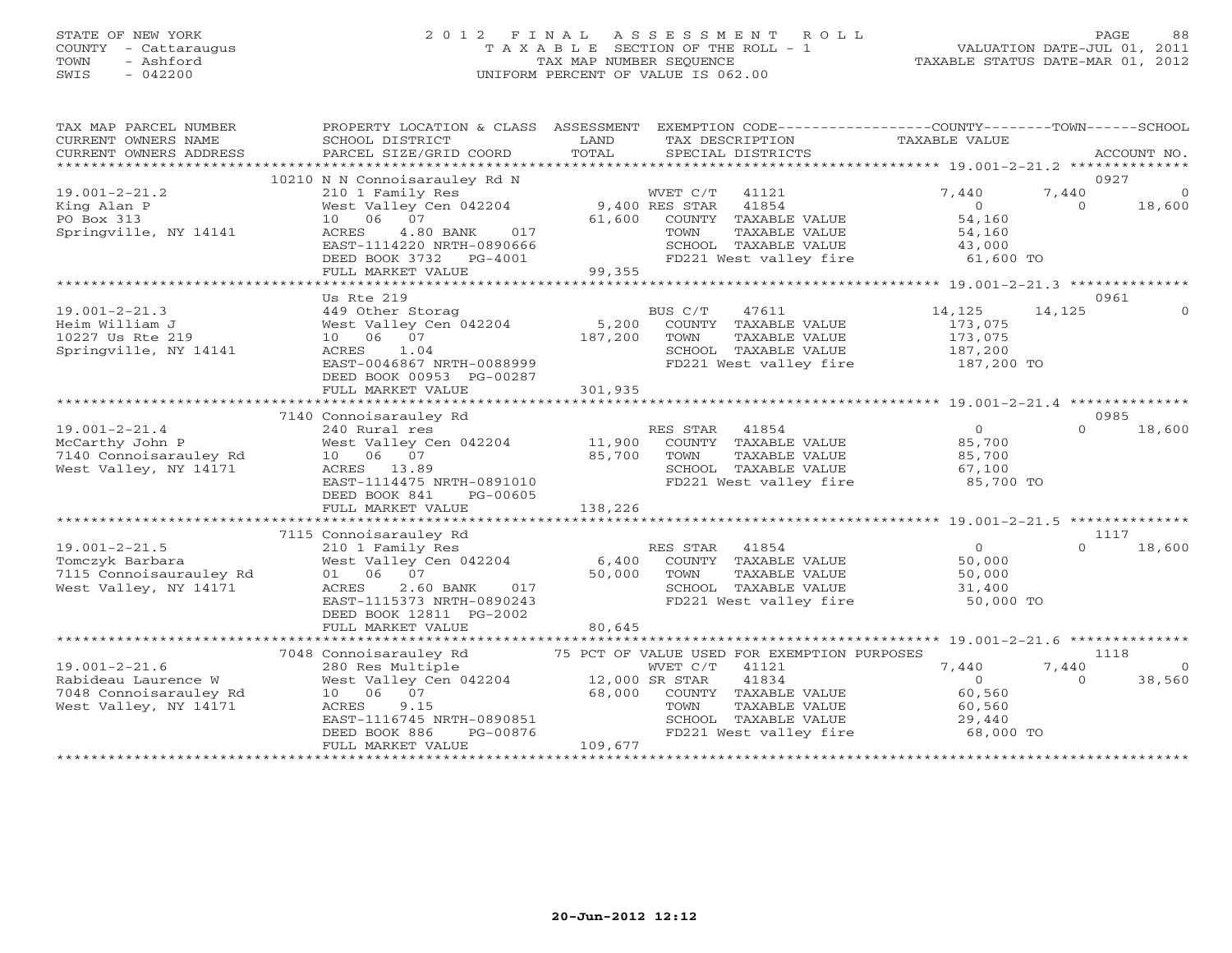# STATE OF NEW YORK 2 0 1 2 F I N A L A S S E S S M E N T R O L L PAGE 89 COUNTY - Cattaraugus T A X A B L E SECTION OF THE ROLL - 1 VALUATION DATE-JUL 01, 2011 TOWN - Ashford TAX MAP NUMBER SEQUENCE TAXABLE STATUS DATE-MAR 01, 2012 SWIS - 042200 UNIFORM PERCENT OF VALUE IS 062.00UNIFORM PERCENT OF VALUE IS 062.00

| TAX MAP PARCEL NUMBER<br>CURRENT OWNERS NAME<br>CURRENT OWNERS ADDRESS                                        | PROPERTY LOCATION & CLASS ASSESSMENT<br>SCHOOL DISTRICT<br>PARCEL SIZE/GRID COORD                                                                                        | LAND<br>TOTAL              | TAX DESCRIPTION<br>SPECIAL DISTRICTS                                                                                 | EXEMPTION CODE----------------COUNTY-------TOWN------SCHOOL<br>TAXABLE VALUE | ACCOUNT NO.    |
|---------------------------------------------------------------------------------------------------------------|--------------------------------------------------------------------------------------------------------------------------------------------------------------------------|----------------------------|----------------------------------------------------------------------------------------------------------------------|------------------------------------------------------------------------------|----------------|
| $19.001 - 2 - 21.8$<br>McCarthy John<br>7140 Connoisarauley Rd<br>West Valley, NY 14171                       | Connoisarauley Rd<br>260 Seasonal res<br>West Valley Cen 042204<br>10 06 07<br>ACRES 24.10<br>EAST-1115445 NRTH-0890896<br>DEED BOOK 999<br>PG-1086<br>FULL MARKET VALUE | 20,600<br>42,000<br>67,742 | COUNTY TAXABLE VALUE<br>TOWN<br>TAXABLE VALUE<br>SCHOOL TAXABLE VALUE<br>FD221 West valley fire                      | 42,000<br>42,000<br>42,000<br>42,000 TO                                      | 1132           |
|                                                                                                               | 7071 Connoisarauley Rd                                                                                                                                                   |                            |                                                                                                                      |                                                                              | 1278           |
| $19.001 - 2 - 21.9$<br>Heim William<br>10267 Rte 219<br>Springville, NY 14141                                 | 220 2 Family Res<br>West Valley Cen 042204<br>01 06 07<br>ACRES<br>1.90<br>EAST-0467580 NRTH-0890180<br>DEED BOOK 896<br>PG-01142                                        | 5,700<br>58,700            | COUNTY TAXABLE VALUE<br>TOWN<br>TAXABLE VALUE<br>SCHOOL TAXABLE VALUE<br>FD221 West valley fire                      | 58,700<br>58,700<br>58,700<br>58,700 TO                                      |                |
|                                                                                                               | FULL MARKET VALUE                                                                                                                                                        | 94,677                     |                                                                                                                      |                                                                              |                |
|                                                                                                               | Connoisarauley Rd                                                                                                                                                        |                            |                                                                                                                      |                                                                              | 1279           |
| $19.001 - 2 - 21.10$<br>Heim William<br>10277 Route 219<br>Springville, NY 14141<br>MAY BE SUBJECT TO PAYMENT | 322 Rural vac>10<br>West Valley Cen 042204<br>01 06 07<br>ACRES 23.75<br>EAST-0467350 NRTH-0889570<br>DEED BOOK 965<br>$PG-761$                                          | 10,400<br>10,400           | 41720<br>AG DIST<br>COUNTY TAXABLE VALUE<br>TAXABLE VALUE<br>TOWN<br>SCHOOL TAXABLE VALUE<br>FD221 West valley fire  | 2,876<br>2,876<br>7,524<br>7,524<br>7,524<br>10,400 TO                       | 2,876          |
| UNDER AGDIST LAW TIL 2016                                                                                     | FULL MARKET VALUE                                                                                                                                                        | 16,774                     |                                                                                                                      |                                                                              |                |
|                                                                                                               |                                                                                                                                                                          |                            |                                                                                                                      |                                                                              |                |
| $19.001 - 2 - 21.11$<br>Thomas James M<br>Thomas Donelle M<br>7119 Connoisarauley Rd<br>West Valley, NY 14171 | 7119 Connoisarauley Rd<br>240 Rural res<br>West Valley Cen 042204<br>01 06 07<br>ACRES 80.05<br>EAST-1114958 NRTH-0889088<br>DEED BOOK 00925 PG-01078                    | 28,900<br>131,000          | RES STAR<br>41854<br>COUNTY TAXABLE VALUE<br>TAXABLE VALUE<br>TOWN<br>SCHOOL TAXABLE VALUE<br>FD221 West valley fire | $\circ$<br>$\Omega$<br>131,000<br>131,000<br>112,400<br>131,000 TO           | 1344<br>18,600 |
|                                                                                                               | FULL MARKET VALUE                                                                                                                                                        | 211,290                    |                                                                                                                      |                                                                              |                |
| $19.001 - 2 - 22$<br>Albee Ross<br>Albee Catherine<br>14 Strasmer Rd<br>Depew, NY 14043                       | Connoisarauley Rd<br>323 Vacant rural<br>West Valley Cen 042204<br>01 06 07<br>4.44<br>ACRES<br>EAST-1115332 NRTH-0886588<br>DEED BOOK 1004<br>PG-471                    | 900<br>900                 | COUNTY TAXABLE VALUE<br>TAXABLE VALUE<br>TOWN<br>SCHOOL TAXABLE VALUE<br>FD221 West valley fire                      | 900<br>900<br>900<br>900 TO                                                  | 1245           |
|                                                                                                               | FULL MARKET VALUE                                                                                                                                                        | 1,452                      |                                                                                                                      |                                                                              |                |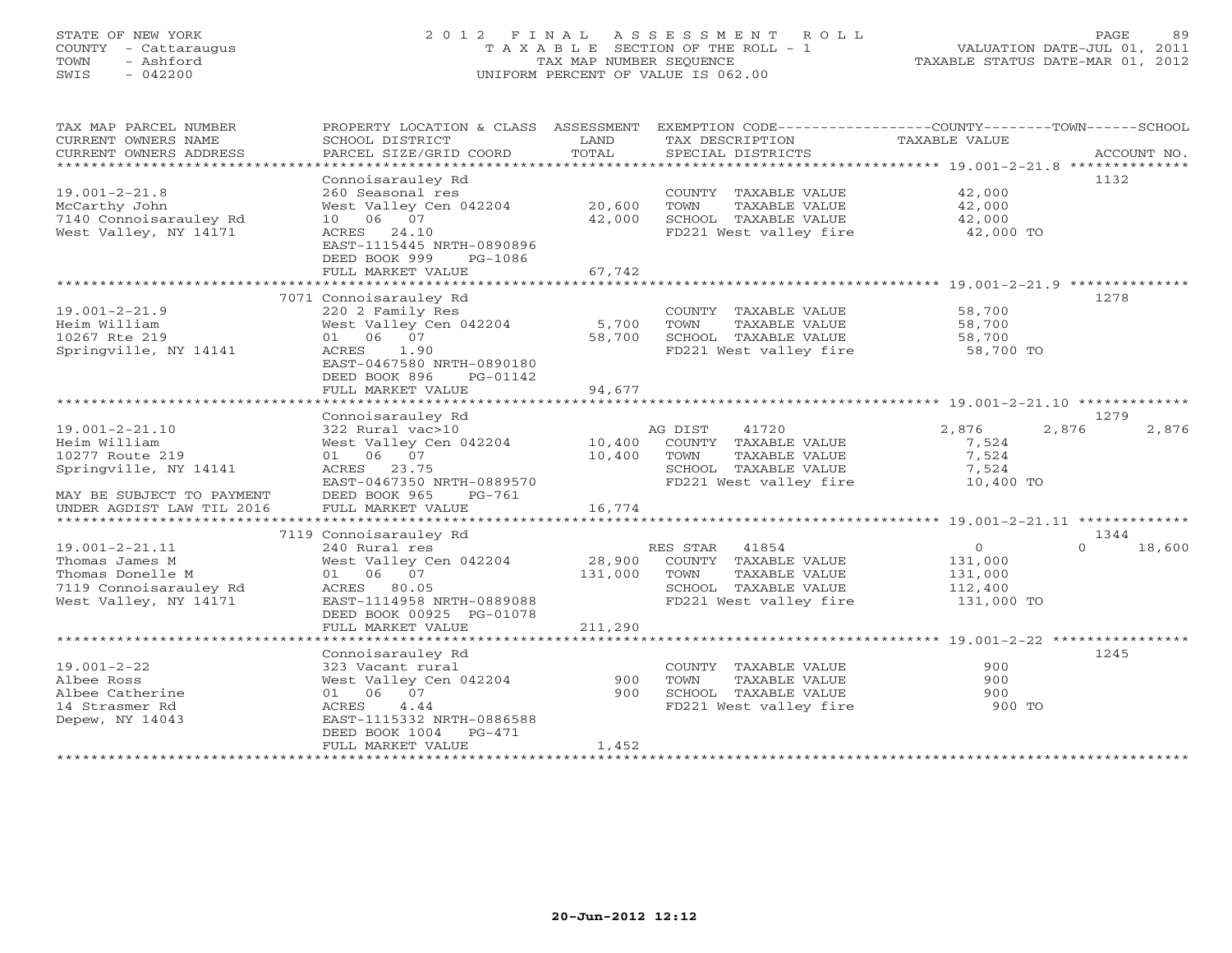# STATE OF NEW YORK 2 0 1 2 F I N A L A S S E S S M E N T R O L L PAGE 90 COUNTY - Cattaraugus T A X A B L E SECTION OF THE ROLL - 1 VALUATION DATE-JUL 01, 2011 TOWN - Ashford TAX MAP NUMBER SEQUENCE TAXABLE STATUS DATE-MAR 01, 2012 SWIS - 042200 UNIFORM PERCENT OF VALUE IS 062.00UNIFORM PERCENT OF VALUE IS 062.00

| TAX MAP PARCEL NUMBER<br>CURRENT OWNERS NAME<br>CURRENT OWNERS ADDRESS<br>***********************                  | PROPERTY LOCATION & CLASS ASSESSMENT<br>SCHOOL DISTRICT<br>PARCEL SIZE/GRID COORD                                                                                                                | LAND<br>TOTAL.             | EXEMPTION CODE-----------------COUNTY-------TOWN------SCHOOL<br>TAX DESCRIPTION<br>SPECIAL DISTRICTS                                            | TAXABLE VALUE                                                | ACCOUNT NO.                         |
|--------------------------------------------------------------------------------------------------------------------|--------------------------------------------------------------------------------------------------------------------------------------------------------------------------------------------------|----------------------------|-------------------------------------------------------------------------------------------------------------------------------------------------|--------------------------------------------------------------|-------------------------------------|
| $19.001 - 2 - 23$<br>Decourcey Robert J<br>7243 Connoisarauley Rd<br>West Valley, NY 14171                         | Connoisarauley Rd<br>323 Vacant rural<br>West Valley Cen 042204<br>01 06 07<br>3.03<br>ACRES<br>EAST-1114867 NRTH-0887397<br>DEED BOOK 10089 PG-2001<br>FULL MARKET VALUE                        | 600<br>600<br>968          | COUNTY TAXABLE VALUE<br>TOWN<br>TAXABLE VALUE<br>SCHOOL TAXABLE VALUE<br>FD221 West valley fire                                                 | 600<br>600<br>600<br>600 TO                                  | 1246                                |
|                                                                                                                    |                                                                                                                                                                                                  |                            |                                                                                                                                                 |                                                              |                                     |
| $19.001 - 2 - 24$<br>Decourcey Robert J<br>7243 Connoisarauley Rd<br>West Valley, NY 14171                         | Connoisarauley Rd<br>323 Vacant rural<br>West Valley Cen 042204<br>$01/02 -06$<br>$-07$<br>ACRES<br>23.04<br>EAST-1114007 NRTH-0889495<br>DEED BOOK 10089 PG-2001<br>FULL MARKET VALUE           | 13,600<br>13,600<br>21,935 | COUNTY TAXABLE VALUE<br>TAXABLE VALUE<br>TOWN<br>SCHOOL TAXABLE VALUE<br>FD221 West valley fire                                                 | 13,600<br>13,600<br>13,600<br>13,600 TO                      | 0500                                |
|                                                                                                                    |                                                                                                                                                                                                  |                            |                                                                                                                                                 |                                                              |                                     |
| $19.001 - 2 - 25.1$<br>Heim William<br>10227 Us Rte 219<br>Springville, NY 14141                                   | Connoisarauley Rd<br>314 Rural vac<10<br>West Valley Cen 042204<br>$2 - 11 - 6 - 7$<br>ACRES<br>5.25<br>EAST-1113577 NRTH-0890225<br>DEED BOOK 7495<br>PG-3003<br>FULL MARKET VALUE              | 1,000<br>1,000<br>1,613    | COUNTY TAXABLE VALUE<br>TOWN<br>TAXABLE VALUE<br>SCHOOL TAXABLE VALUE<br>FD221 West valley fire                                                 | 1,000<br>1,000<br>1,000<br>1,000 TO                          | 0497                                |
|                                                                                                                    |                                                                                                                                                                                                  | ***********                |                                                                                                                                                 | ******************** 19.001-2-25.2 *************             |                                     |
| $19.001 - 2 - 25.2$<br>McNulty William<br>McNulty Donna<br>10320 Connoisauauley Rd<br>West Valley, NY 14171        | 10320 Connoisarauley Rd<br>210 1 Family Res<br>West Valley Cen 042204<br>$01/02/11$ 06<br>07<br>ACRES<br>3.65<br>EAST-0464700 NRTH-0891330<br>DEED BOOK 973<br>$PG-165$<br>FULL MARKET VALUE     | 56,000<br>90,323           | 41121<br>WVET C/T<br>5,600 RES STAR<br>41854<br>COUNTY TAXABLE VALUE<br>TAXABLE VALUE<br>TOWN<br>SCHOOL TAXABLE VALUE<br>FD221 West valley fire | 7,440<br>$\Omega$<br>48,560<br>48,560<br>37,400<br>56,000 TO | 1456<br>7,440<br>18,600<br>$\Omega$ |
|                                                                                                                    |                                                                                                                                                                                                  |                            |                                                                                                                                                 |                                                              |                                     |
| $19.001 - 2 - 25.3$<br>Mc Clellan Richard<br>Mc Clellan Ernestine<br>9038 Sibley Rd<br>East Concord, NY 14055-9790 | Connoisarauley Rd<br>314 Rural vac<10<br>Griffith Instit 143801<br>01/02/11 06<br>07<br>FRNT 130.00 DPTH<br>40.00<br>EAST-1113160 NRTH-0891625<br>PG-00184<br>DEED BOOK 563<br>FULL MARKET VALUE | 200<br>2.00<br>323         | COUNTY TAXABLE VALUE<br>TOWN<br>TAXABLE VALUE<br>SCHOOL TAXABLE VALUE<br>FD221 West valley fire                                                 | 200<br>200<br>200<br>200 TO                                  | 1457                                |
|                                                                                                                    |                                                                                                                                                                                                  |                            |                                                                                                                                                 |                                                              |                                     |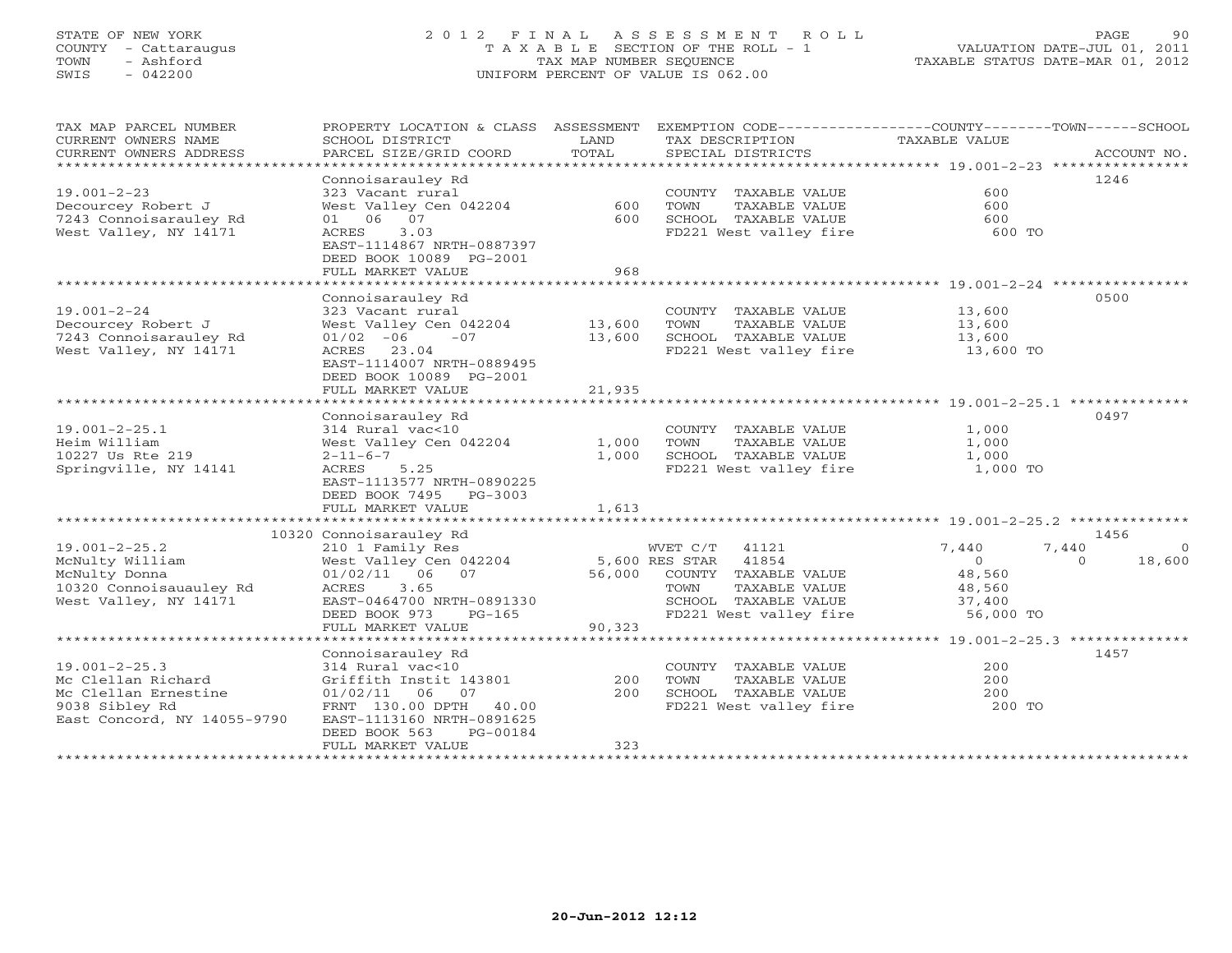# STATE OF NEW YORK 2 0 1 2 F I N A L A S S E S S M E N T R O L L PAGE 91 COUNTY - Cattaraugus T A X A B L E SECTION OF THE ROLL - 1 VALUATION DATE-JUL 01, 2011 TOWN - Ashford TAX MAP NUMBER SEQUENCE TAXABLE STATUS DATE-MAR 01, 2012 SWIS - 042200 UNIFORM PERCENT OF VALUE IS 062.00UNIFORM PERCENT OF VALUE IS 062.00

| TAX MAP PARCEL NUMBER<br>CURRENT OWNERS NAME<br>CURRENT OWNERS ADDRESS                                    | SCHOOL DISTRICT<br>PARCEL SIZE/GRID COORD                                                                                                                                  | LAND<br>TOTAL             | TAX DESCRIPTION<br>SPECIAL DISTRICTS                                                                              | PROPERTY LOCATION & CLASS ASSESSMENT EXEMPTION CODE----------------COUNTY-------TOWN------SCHOOL<br>TAXABLE VALUE<br>ACCOUNT NO. |
|-----------------------------------------------------------------------------------------------------------|----------------------------------------------------------------------------------------------------------------------------------------------------------------------------|---------------------------|-------------------------------------------------------------------------------------------------------------------|----------------------------------------------------------------------------------------------------------------------------------|
|                                                                                                           | Connioisarauley Rd                                                                                                                                                         |                           |                                                                                                                   | 1576                                                                                                                             |
| $19.001 - 2 - 25.4$<br>King Alan P<br>PO Box 313<br>Springville, NY 14141                                 | 314 Rural vac<10<br>West Valley Cen 042204<br>1, 2, 11/6/7<br>FRNT 130.00 DPTH 460.00                                                                                      | 100<br>100                | COUNTY TAXABLE VALUE<br>TOWN<br>TAXABLE VALUE<br>SCHOOL TAXABLE VALUE<br>FD221 West valley fire                   | 100<br>100<br>100<br>100 TO                                                                                                      |
|                                                                                                           | EAST-1114337 NRTH-0890425<br>DEED BOOK 3732 PG-4001<br>FULL MARKET VALUE                                                                                                   | 161                       |                                                                                                                   |                                                                                                                                  |
|                                                                                                           | 7190 Connoisarauley Rd                                                                                                                                                     |                           |                                                                                                                   | 1602                                                                                                                             |
| $19.001 - 2 - 25.5$<br>Domon Donald D<br>Domon Betty A<br>7190 Connoisarauley Rd<br>West Valley, NY 14171 | 210 1 Family Res<br>West Valley Cen 042204<br>1, 2, 10, 11, 6, 7<br>ACRES 6.40<br>EAST-1113755 NRTH-0890677<br>DEED BOOK 4945 PG-9004<br>FULL MARKET VALUE                 | 7,900<br>29,400<br>47,419 | RES STAR 41854<br>COUNTY TAXABLE VALUE<br>TOWN<br>TAXABLE VALUE<br>SCHOOL TAXABLE VALUE<br>FD221 West valley fire | 18,600<br>$\overline{0}$<br>$\Omega$<br>$29,400$<br>$29,400$<br>$29,800$<br>10,800<br>29,400 TO                                  |
|                                                                                                           |                                                                                                                                                                            |                           |                                                                                                                   |                                                                                                                                  |
| $19.001 - 2 - 26$<br>Fisher Alan M<br>10253 N Connoisarauley Rd<br>West Valley, NY 14171                  | 10253 N N Connoisarauley Rd N<br>260 Seasonal res<br>Griffith Instit 143801<br>11 06 07<br>1.20 BANK 17<br>ACRES<br>EAST-1112842 NRTH-0891682<br>DEED BOOK 910<br>PG-01023 | 5,200<br>68,100           | COUNTY TAXABLE VALUE<br>TOWN<br>TAXABLE VALUE<br>SCHOOL TAXABLE VALUE<br>FD221 West valley fire                   | 0460<br>68,100<br>68,100<br>68,100<br>68,100 TO                                                                                  |
|                                                                                                           | FULL MARKET VALUE                                                                                                                                                          | 109,839                   |                                                                                                                   |                                                                                                                                  |
| 19.001-2-27<br>Woroniecki David E<br>10244 Connoisarauley Rd<br>West Valley, NY 14171                     | 10244 Connoisarauley Rd<br>260 Seasonal res<br>Griffith Instit 143801<br>11 06 07<br>ACRES 1.35<br>EAST-1113143 NRTH-0891766<br>DEED BOOK 15214 PG-4002                    | 5,300<br>31,500           | COUNTY TAXABLE VALUE<br>TAXABLE VALUE<br>TOWN<br>SCHOOL TAXABLE VALUE<br>FD221 West valley fire                   | 0761<br>31,500<br>31,500<br>31,500<br>31,500 TO                                                                                  |
|                                                                                                           | FULL MARKET VALUE                                                                                                                                                          | 50,806                    |                                                                                                                   |                                                                                                                                  |
| $19.001 - 2 - 28$<br>McCarthy John P<br>7140 Connoisarauley Rd<br>West Valley, NY 14215                   | Connoisarauley Rd<br>322 Rural vac>10<br>West Valley Cen 042204<br>11 06 07<br>ACRES 17.43<br>EAST-1113656 NRTH-0891634<br>DEED BOOK 960<br>$PG-513$                       | 8,700<br>8,700            | COUNTY TAXABLE VALUE<br>TAXABLE VALUE<br>TOWN<br>SCHOOL TAXABLE VALUE<br>FD221 West valley fire                   | 0855<br>8,700<br>8,700<br>8,700<br>8,700 TO                                                                                      |
|                                                                                                           | FULL MARKET VALUE                                                                                                                                                          | 14,032                    |                                                                                                                   |                                                                                                                                  |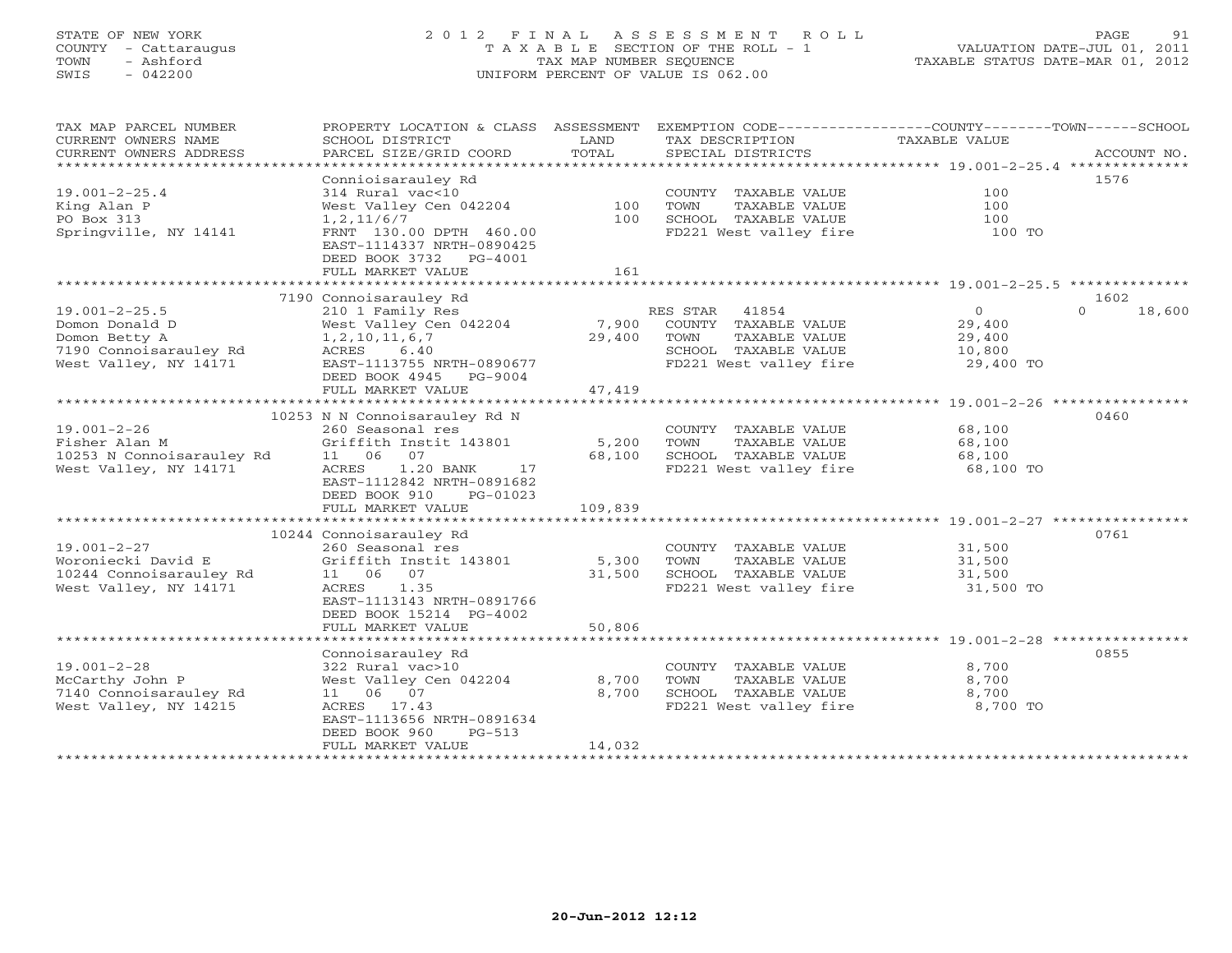# STATE OF NEW YORK 2 0 1 2 F I N A L A S S E S S M E N T R O L L PAGE 92 COUNTY - Cattaraugus T A X A B L E SECTION OF THE ROLL - 1 VALUATION DATE-JUL 01, 2011 TOWN - Ashford TAX MAP NUMBER SEQUENCE TAXABLE STATUS DATE-MAR 01, 2012 SWIS - 042200 UNIFORM PERCENT OF VALUE IS 062.00UNIFORM PERCENT OF VALUE IS 062.00

| TAX MAP PARCEL NUMBER<br>CURRENT OWNERS NAME<br>CURRENT OWNERS ADDRESS             | PROPERTY LOCATION & CLASS ASSESSMENT<br>SCHOOL DISTRICT<br>PARCEL SIZE/GRID COORD               | LAND<br>TOTAL         | TAX DESCRIPTION<br>SPECIAL DISTRICTS                                                                   | EXEMPTION CODE-----------------COUNTY-------TOWN------SCHOOL<br><b>TAXABLE VALUE</b><br>ACCOUNT NO. |
|------------------------------------------------------------------------------------|-------------------------------------------------------------------------------------------------|-----------------------|--------------------------------------------------------------------------------------------------------|-----------------------------------------------------------------------------------------------------|
| *************************                                                          |                                                                                                 |                       |                                                                                                        |                                                                                                     |
|                                                                                    | Us Rte 219 (Off)                                                                                |                       |                                                                                                        | 0399                                                                                                |
| $19.001 - 2 - 29$<br>Bryce Charles Nancy<br>148 Tennyson Ter                       | 260 Seasonal res<br>West Valley Cen 042204<br>06 07<br>10/11                                    | 15,900<br>27,100      | COUNTY TAXABLE VALUE<br>TOWN<br>TAXABLE VALUE<br>SCHOOL TAXABLE VALUE                                  | 27,100<br>27,100<br>27,100                                                                          |
| Williamsville, NY 14221                                                            | NRF<br>35.68<br>ACRES<br>EAST-1113449 NRTH-0892840<br>DEED BOOK 1013<br>$PG-215$                |                       | FD221 West valley fire                                                                                 | 27,100 TO                                                                                           |
|                                                                                    | FULL MARKET VALUE                                                                               | 43,710<br>*********** |                                                                                                        | ************************ 19.001-2-30 ***********                                                    |
|                                                                                    | Us Rte $219$ (Off)                                                                              |                       |                                                                                                        | 0589                                                                                                |
| $19.001 - 2 - 30$<br>Plewucha Barbara D<br>82 S Nicholas Dr<br>Tonawanda, NY 14150 | 323 Vacant rural<br>West Valley Cen 042204<br>06<br>07<br>10/11<br><b>NRF</b><br>ACRES<br>34.75 | 19,200<br>19,200      | COUNTY TAXABLE VALUE<br>TOWN<br>TAXABLE VALUE<br>SCHOOL TAXABLE VALUE<br>FD221 West valley fire        | 19,200<br>19,200<br>19,200<br>19,200 TO                                                             |
|                                                                                    | EAST-1113780 NRTH-0893652<br>DEED BOOK 2879<br>$PG-2001$<br>FULL MARKET VALUE                   | 30,968                |                                                                                                        |                                                                                                     |
|                                                                                    | Connoisarauley Rd                                                                               |                       |                                                                                                        | 0430                                                                                                |
| $19.001 - 2 - 31.1$                                                                | 260 Seasonal res                                                                                |                       | COUNTY TAXABLE VALUE                                                                                   | 49,500                                                                                              |
| Raynor John                                                                        | Griffith Instit 143801                                                                          | 21,000                | TAXABLE VALUE<br>TOWN                                                                                  | 49,500                                                                                              |
| 398 Adam St                                                                        | 11 06 07                                                                                        | 49,500                | SCHOOL TAXABLE VALUE                                                                                   | 49,500                                                                                              |
| Tonawanda, NY 14150                                                                | ACRES<br>50.15<br>EAST-1112374 NRTH-0892965<br>DEED BOOK 839<br>$PG-00204$                      |                       | FD221 West valley fire                                                                                 | 49,500 TO                                                                                           |
|                                                                                    | FULL MARKET VALUE                                                                               | 79,839                |                                                                                                        |                                                                                                     |
|                                                                                    | Connoisarauley Rd                                                                               |                       |                                                                                                        | 0852                                                                                                |
| $19.001 - 2 - 32$<br>Raynor Linda<br>Hibbert Patricia<br>398 Adam                  | 260 Seasonal res<br>Griffith Instit 143801<br>11 06<br>07<br>63.10<br>ACRES                     | 24,000<br>42,400      | COUNTY TAXABLE VALUE<br><b>TAXABLE VALUE</b><br>TOWN<br>SCHOOL TAXABLE VALUE<br>FD221 West valley fire | 42,400<br>42,400<br>42,400<br>42,400 TO                                                             |
| Tonawanda, NY 14150                                                                | EAST-1110963 NRTH-0893331<br>DEED BOOK 904<br>PG-00961<br>FULL MARKET VALUE                     | 68,387                |                                                                                                        |                                                                                                     |
|                                                                                    |                                                                                                 |                       |                                                                                                        |                                                                                                     |
|                                                                                    | Connoisarauley Rd                                                                               |                       |                                                                                                        | 0055                                                                                                |
| $19.001 - 2 - 33$<br>Hanny Russell                                                 | 260 Seasonal res<br>Griffith Instit 143801                                                      | 7,600                 | COUNTY TAXABLE VALUE<br>TOWN<br>TAXABLE VALUE                                                          | 20,700<br>20,700                                                                                    |
| Hanny Elizabeth                                                                    | 12 06 07                                                                                        | 20,700                | SCHOOL TAXABLE VALUE                                                                                   | 20,700                                                                                              |
| 8700 Wenner Rd<br>Williamsville, NY 14221                                          | ACRES<br>3.40<br>EAST-1110018 NRTH-0892911<br>DEED BOOK 6485<br>$PG-2001$                       |                       | FD221 West valley fire                                                                                 | 20,700 TO                                                                                           |
|                                                                                    | FULL MARKET VALUE                                                                               | 33,387                |                                                                                                        |                                                                                                     |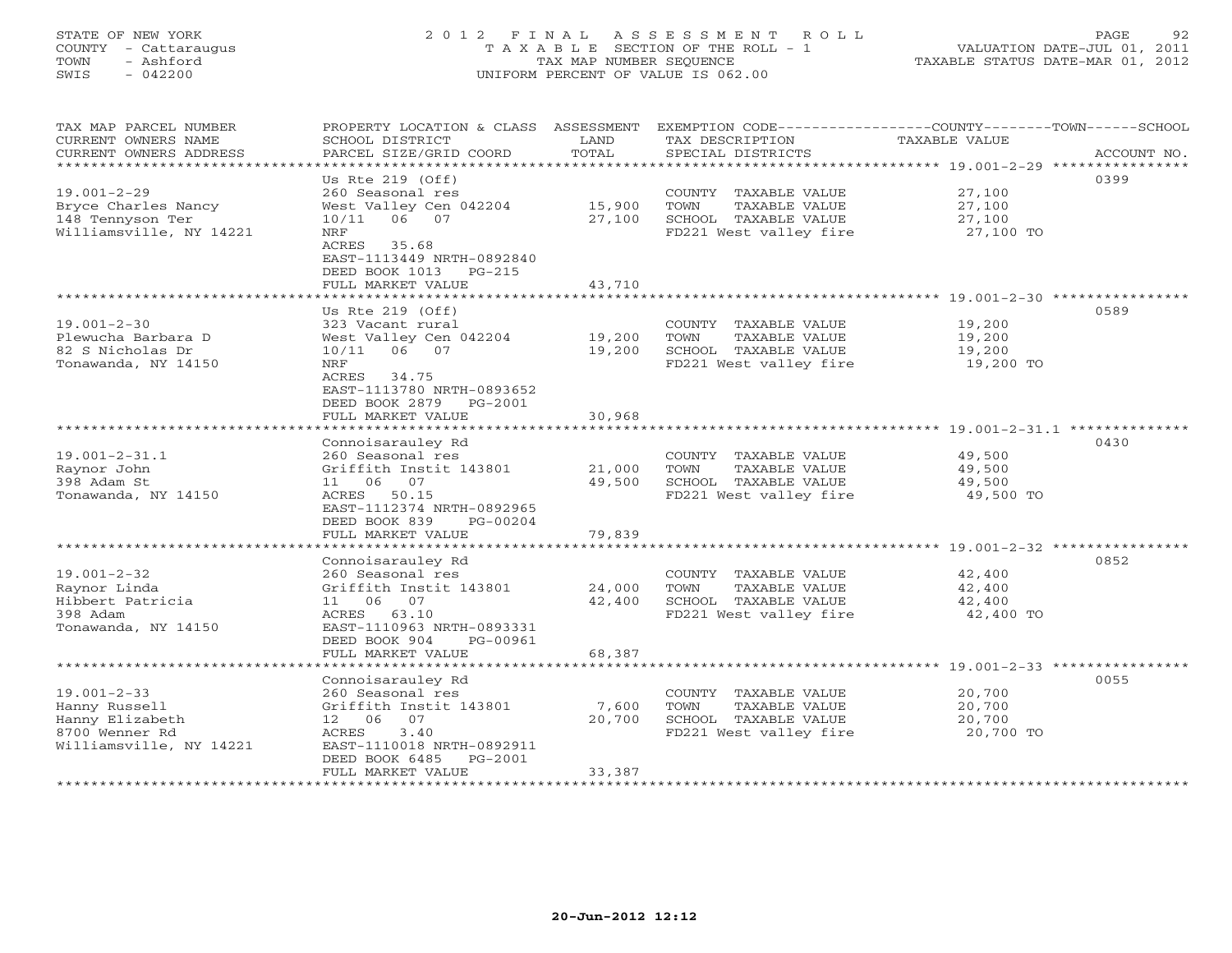# STATE OF NEW YORK 2 0 1 2 F I N A L A S S E S S M E N T R O L L PAGE 93 COUNTY - Cattaraugus T A X A B L E SECTION OF THE ROLL - 1 VALUATION DATE-JUL 01, 2011 TOWN - Ashford TAX MAP NUMBER SEQUENCE TAXABLE STATUS DATE-MAR 01, 2012 SWIS - 042200 UNIFORM PERCENT OF VALUE IS 062.00UNIFORM PERCENT OF VALUE IS 062.00

| TAX MAP PARCEL NUMBER<br>CURRENT OWNERS NAME<br>CURRENT OWNERS ADDRESS                               | PROPERTY LOCATION & CLASS ASSESSMENT<br>SCHOOL DISTRICT<br>PARCEL SIZE/GRID COORD                                           | LAND<br>TOTAL    | TAX DESCRIPTION<br>SPECIAL DISTRICTS                                                            | EXEMPTION CODE-----------------COUNTY-------TOWN------SCHOOL<br>TAXABLE VALUE<br>ACCOUNT NO. |
|------------------------------------------------------------------------------------------------------|-----------------------------------------------------------------------------------------------------------------------------|------------------|-------------------------------------------------------------------------------------------------|----------------------------------------------------------------------------------------------|
|                                                                                                      | Connoisarauley Rd                                                                                                           |                  |                                                                                                 | 0456                                                                                         |
| $19.001 - 2 - 34.1$<br>Burton Frank A Joanne M.<br>874 Gilbert Pl<br>The Villages, FL 32162          | 322 Rural vac>10<br>Griffith Instit 143801<br>11/12 06 07<br>ACRES 31.55                                                    | 15,100<br>15,100 | COUNTY TAXABLE VALUE<br>TOWN<br>TAXABLE VALUE<br>SCHOOL TAXABLE VALUE<br>FD221 West valley fire | 15,100<br>15,100<br>15,100<br>15,100 TO                                                      |
|                                                                                                      | EAST-1109741 NRTH-0893640<br>DEED BOOK 909<br>PG-00499<br>FULL MARKET VALUE                                                 | 24,355           |                                                                                                 |                                                                                              |
|                                                                                                      |                                                                                                                             |                  |                                                                                                 |                                                                                              |
| $19.001 - 2 - 34.2$<br>Sexton Leroy B<br>Sexton Nancy L<br>703 Wurlitzer Dr<br>N Tonawanda, NY 14120 | Connoisarauley Rd<br>260 Seasonal res<br>Griffith Instit 143801<br>12  06  07<br>ACRES<br>3.25<br>EAST-1109594 NRTH-0892622 | 3,700<br>16,400  | COUNTY TAXABLE VALUE<br>TOWN<br>TAXABLE VALUE<br>SCHOOL TAXABLE VALUE<br>FD221 West valley fire | 1303<br>16,400<br>16,400<br>16,400<br>16,400 TO                                              |
|                                                                                                      | DEED BOOK 908<br>PG-00481<br>FULL MARKET VALUE                                                                              | 26,452           |                                                                                                 |                                                                                              |
|                                                                                                      |                                                                                                                             |                  |                                                                                                 |                                                                                              |
|                                                                                                      | Connoisarauley Rd                                                                                                           |                  |                                                                                                 | 0175                                                                                         |
| $19.001 - 2 - 35$<br>Connoisarauley Creek                                                            | 322 Rural vac>10<br>Griffith Instit 143801                                                                                  | 12,900           | COUNTY TAXABLE VALUE<br>TOWN<br>TAXABLE VALUE                                                   | 12,900<br>12,900                                                                             |
| Farms Inc                                                                                            | 07<br>27 06                                                                                                                 | 12,900           | SCHOOL TAXABLE VALUE                                                                            | 12,900                                                                                       |
| 218 N Van Dyke Rd<br>Hopewell, NJ 08525                                                              | ACRES 32.43<br>EAST-1108834 NRTH-0895622<br>DEED BOOK 888<br>PG-00832                                                       |                  | FD221 West valley fire                                                                          | 12,900 TO                                                                                    |
|                                                                                                      | FULL MARKET VALUE                                                                                                           | 20,806           |                                                                                                 |                                                                                              |
|                                                                                                      |                                                                                                                             |                  |                                                                                                 |                                                                                              |
|                                                                                                      | Connoisarauley Rd                                                                                                           |                  |                                                                                                 | 1675                                                                                         |
| $19.001 - 2 - 36$<br>Schwartz Zettel Berniece                                                        | 314 Rural vac<10<br>Griffith Instit 143801                                                                                  | 6,500            | COUNTY TAXABLE VALUE<br>TOWN<br>TAXABLE VALUE                                                   | 6,500<br>6,500                                                                               |
| Eckam Josephine A                                                                                    | $11 - 6 - 7$                                                                                                                | 6,500            | SCHOOL TAXABLE VALUE                                                                            | 6,500                                                                                        |
| 10350 N Connoisaraulely Rd                                                                           | ACRES<br>8.25                                                                                                               |                  | FD221 West valley fire                                                                          | 6,500 TO                                                                                     |
| West Valley, NY 14171                                                                                | EAST-1111040 NRTH-0892445                                                                                                   |                  |                                                                                                 |                                                                                              |
|                                                                                                      | FULL MARKET VALUE                                                                                                           | 10,484           |                                                                                                 |                                                                                              |
|                                                                                                      |                                                                                                                             |                  |                                                                                                 |                                                                                              |
| $19.002 - 1 - 1$                                                                                     | 10221 Edies Rd<br>280 Res Multiple                                                                                          |                  | COUNTY TAXABLE VALUE                                                                            | 0442<br>80,000                                                                               |
| Klahn Ronald R                                                                                       | West Valley Cen 042204                                                                                                      | 18,100           | TOWN<br>TAXABLE VALUE                                                                           | 80,000                                                                                       |
| Klahn Linda L                                                                                        | 10/76 06 06/07                                                                                                              | 80,000           | SCHOOL TAXABLE VALUE                                                                            | 80,000                                                                                       |
| 10257 Us Rte 219                                                                                     | 10231 2ND HOUSE                                                                                                             |                  | FD221 West valley fire                                                                          | 80,000 TO                                                                                    |
| Springville, NY 14141                                                                                | ACRES<br>28.70<br>EAST-1117728 NRTH-0891658<br>DEED BOOK 819<br>PG-00119                                                    |                  |                                                                                                 |                                                                                              |
| **************************                                                                           | FULL MARKET VALUE<br>***********************                                                                                | 129,032          | ********************************                                                                |                                                                                              |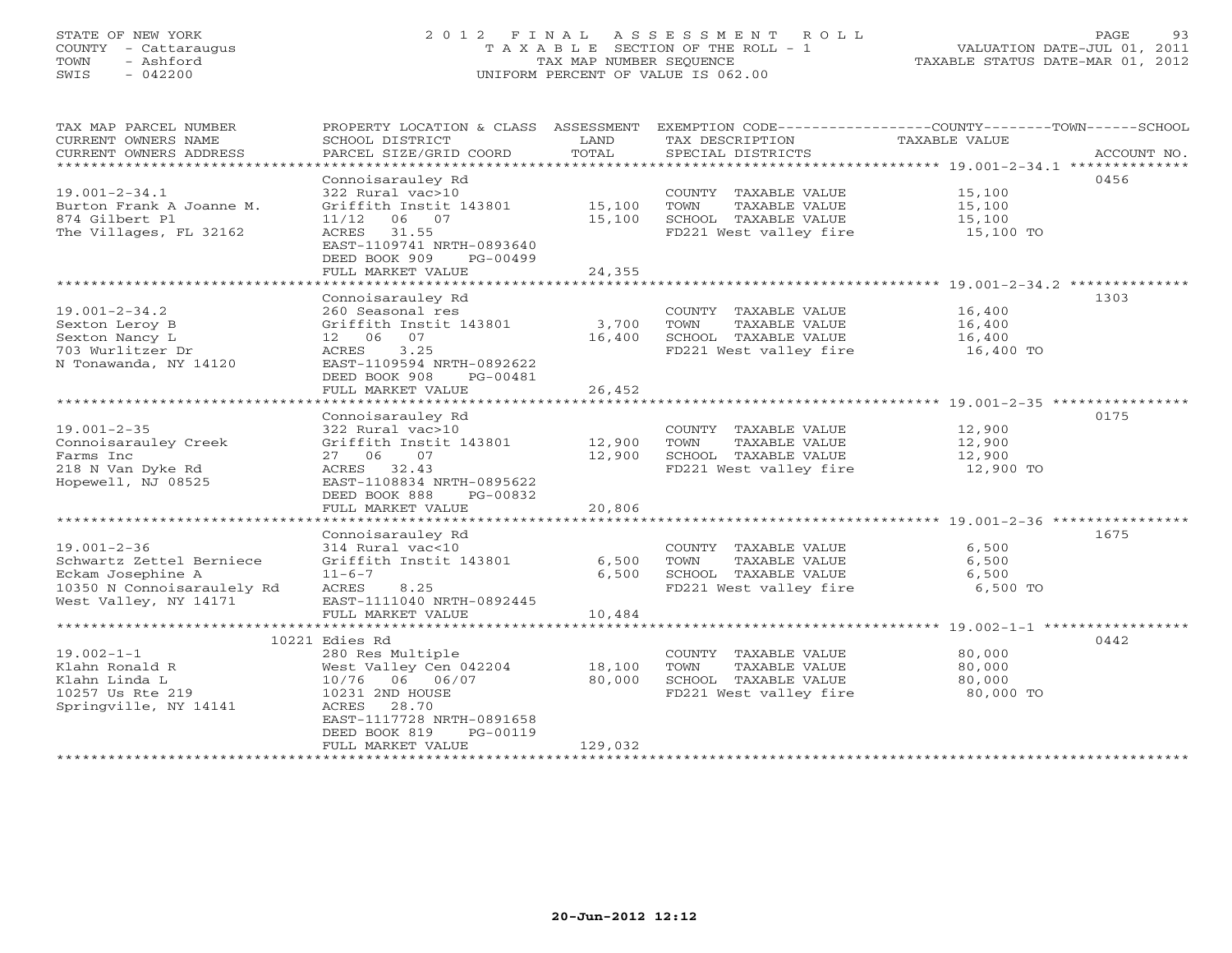# STATE OF NEW YORK 2 0 1 2 F I N A L A S S E S S M E N T R O L L PAGE 94 COUNTY - Cattaraugus T A X A B L E SECTION OF THE ROLL - 1 VALUATION DATE-JUL 01, 2011 TOWN - Ashford TAX MAP NUMBER SEQUENCE TAXABLE STATUS DATE-MAR 01, 2012 SWIS - 042200 UNIFORM PERCENT OF VALUE IS 062.00UNIFORM PERCENT OF VALUE IS 062.00

| TAX MAP PARCEL NUMBER<br>CURRENT OWNERS NAME | PROPERTY LOCATION & CLASS ASSESSMENT<br>SCHOOL DISTRICT | LAND    | EXEMPTION CODE-----------------COUNTY-------TOWN------SCHOOL<br>TAX DESCRIPTION | TAXABLE VALUE                 |                          |
|----------------------------------------------|---------------------------------------------------------|---------|---------------------------------------------------------------------------------|-------------------------------|--------------------------|
| CURRENT OWNERS ADDRESS                       | PARCEL SIZE/GRID COORD                                  | TOTAL   | SPECIAL DISTRICTS                                                               |                               | ACCOUNT NO.              |
|                                              |                                                         |         |                                                                                 |                               |                          |
|                                              | 10261 Edies Rd                                          |         |                                                                                 |                               | 0132                     |
| $19.002 - 1 - 2$                             | 210 1 Family Res                                        |         | COUNTY TAXABLE VALUE                                                            | 10,000                        |                          |
| Crandall Gordon W                            | West Valley Cen 042204                                  | 7,100   | TOWN<br>TAXABLE VALUE                                                           | 10,000                        |                          |
| 10261 Edies Rd                               | 10/76 06 06/07                                          | 10,000  | SCHOOL TAXABLE VALUE                                                            | 10,000<br>10,000<br>10,000 TO |                          |
| Springville, NY 14141                        | <b>BAR 2009</b>                                         |         | FD221 West valley fire                                                          |                               |                          |
|                                              | 2.90<br>ACRES                                           |         |                                                                                 |                               |                          |
|                                              | EAST-1117616 NRTH-0892322<br>DEED BOOK 770<br>PG-00105  |         |                                                                                 |                               |                          |
|                                              | FULL MARKET VALUE                                       | 16,129  |                                                                                 |                               |                          |
|                                              |                                                         |         |                                                                                 |                               |                          |
|                                              | Edies Rd                                                |         |                                                                                 |                               | 0131                     |
| $19.002 - 1 - 3$                             | 270 Mfg housing                                         |         | COUNTY TAXABLE VALUE                                                            | $\circ$                       |                          |
| Crandall Gordon W                            | West Valley Cen 042204<br>10/76 06 06/07                |         | 0 TOWN<br>TAXABLE VALUE                                                         | $\Omega$                      |                          |
| 10261 Edies Rd                               |                                                         |         | 0 SCHOOL TAXABLE VALUE                                                          | $\Omega$                      |                          |
| Springville, NY 14141                        | BAR 2009                                                |         | FD221 West valley fire                                                          | $0$ TO                        |                          |
|                                              | ACRES<br>7.30                                           |         |                                                                                 |                               |                          |
|                                              | EAST-1117771 NRTH-0892850                               |         |                                                                                 |                               |                          |
|                                              | DEED BOOK 770<br>PG-00103<br>FULL MARKET VALUE          | $\circ$ |                                                                                 |                               |                          |
|                                              |                                                         |         |                                                                                 |                               |                          |
|                                              | 10100 Us Rte 219                                        |         |                                                                                 |                               | 0360                     |
| $19.002 - 1 - 4.1$                           | 210 1 Family Res                                        |         | CVET C/T 41131                                                                  | 10,850<br>10,850              | $\circ$                  |
| Harvey Gordon H                              | West Valley Cen 042204                                  |         | 7,600 DVET C/T 41141                                                            | 6,510<br>6,510                | $\bigcirc$               |
| Harvey Doris M                               | 75,76,-6-7,6                                            |         | 43,400 SR STAR<br>41834                                                         | $\overline{0}$                | 38,560<br>$\overline{0}$ |
| 7579 Zoar Valley Rd<br>Springville, NY 14141 | ACRES<br>9.67                                           |         | COUNTY TAXABLE VALUE                                                            | 26,040                        |                          |
| Springville, NY 14141                        | EAST-1117700 NRTH-0889365                               |         | TOWN<br>TAXABLE VALUE                                                           | 26,040                        |                          |
|                                              | DEED BOOK 688<br>PG-00088                               |         | SCHOOL TAXABLE VALUE                                                            | $4,840$<br>$43,400$           |                          |
|                                              | FULL MARKET VALUE                                       |         | 70,000 FD221 West valley fire                                                   | 43,400 TO                     |                          |
|                                              | Edies Rd                                                |         |                                                                                 |                               | 0916                     |
| $19.002 - 1 - 4.2$                           | 321 Abandoned ag                                        |         | COUNTY TAXABLE VALUE                                                            | 12,200                        |                          |
| Mathews Warren P                             | West Valley Cen 042204 12,200                           |         | TOWN<br>TAXABLE VALUE                                                           | 12,200                        |                          |
| 248 Holly St                                 | 76 06 06                                                | 12,200  | SCHOOL TAXABLE VALUE                                                            | 12,200                        |                          |
| Buffalo, NY 14206                            | 6.15<br>ACRES                                           |         | FD221 West valley fire                                                          | 12,200 TO                     |                          |
|                                              | EAST-0469730 NRTH-0893700                               |         |                                                                                 |                               |                          |
|                                              | DEED BOOK 779<br>PG-00394                               |         |                                                                                 |                               |                          |
|                                              | FULL MARKET VALUE                                       | 19,677  |                                                                                 |                               |                          |
|                                              | 10290 Us Rte 219                                        |         |                                                                                 |                               | 0914                     |
| $19.002 - 1 - 4.3$                           | 240 Rural res                                           |         | RES STAR<br>41854                                                               | $\overline{0}$                | $\Omega$<br>18,600       |
| Whitesell Michael                            | West Valley Cen 042204                                  | 24,800  | COUNTY TAXABLE VALUE                                                            | 136,800                       |                          |
| 10290 NYS Rte 219                            | 10/76 06 06/07                                          | 136,800 | TAXABLE VALUE<br>TOWN                                                           | 136,800                       |                          |
| Springville, NY 14141                        | ACRES 18.67 BANK<br>017                                 |         | SCHOOL TAXABLE VALUE                                                            | 118,200                       |                          |
|                                              | EAST-0046893 NRTH-0089300                               |         | FD221 West valley fire                                                          | 136,800 TO                    |                          |
|                                              | DEED BOOK 16688 PG-7001                                 |         |                                                                                 |                               |                          |
|                                              | FULL MARKET VALUE                                       | 220,645 |                                                                                 |                               |                          |
|                                              |                                                         |         |                                                                                 |                               |                          |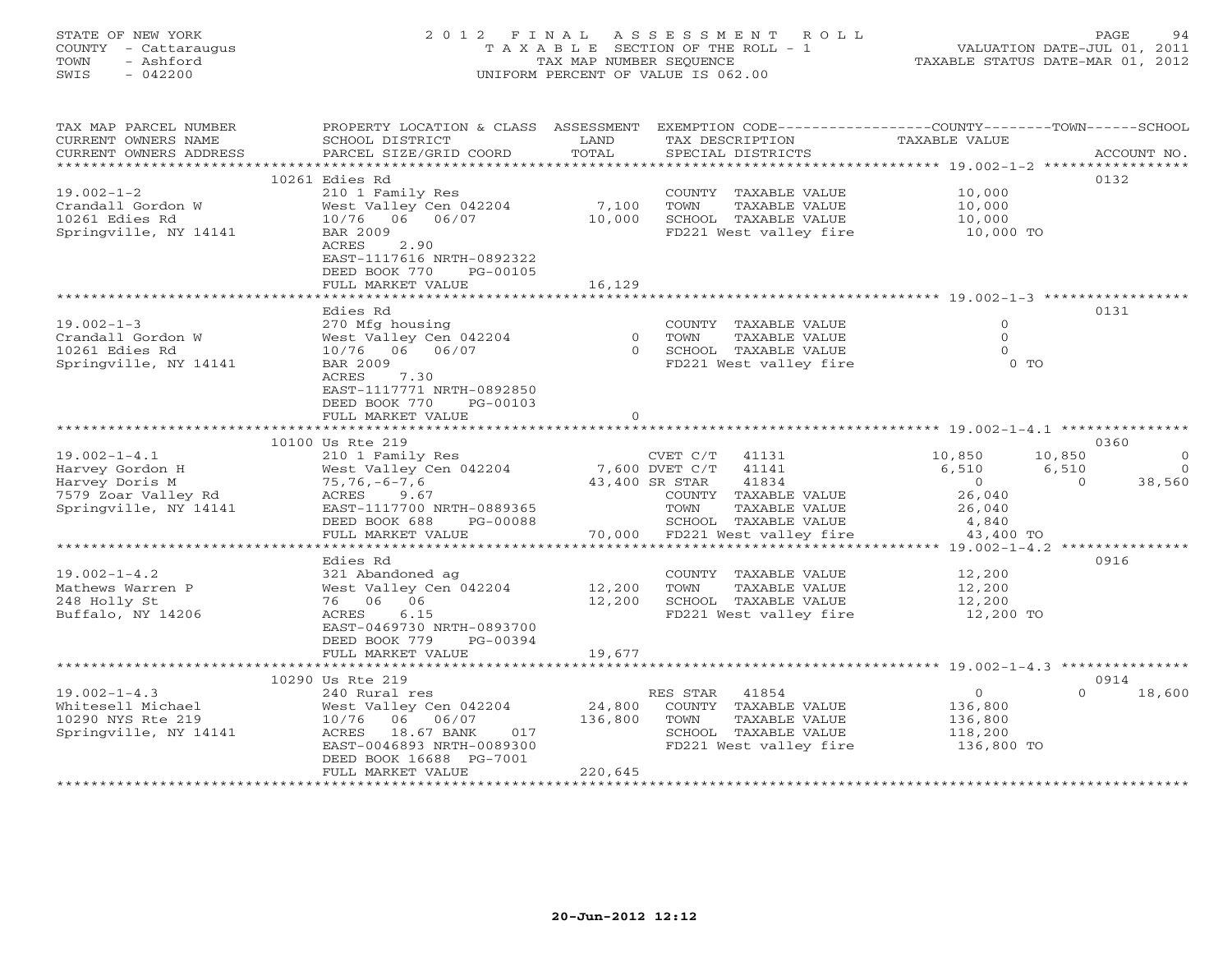# STATE OF NEW YORK 2 0 1 2 F I N A L A S S E S S M E N T R O L L PAGE 95 COUNTY - Cattaraugus T A X A B L E SECTION OF THE ROLL - 1 VALUATION DATE-JUL 01, 2011 TOWN - Ashford TAX MAP NUMBER SEQUENCE TAXABLE STATUS DATE-MAR 01, 2012 SWIS - 042200 UNIFORM PERCENT OF VALUE IS 062.00UNIFORM PERCENT OF VALUE IS 062.00

| TAX MAP PARCEL NUMBER<br>CURRENT OWNERS NAME                                                                                                                                                                                                     | PROPERTY LOCATION & CLASS ASSESSMENT<br>SCHOOL DISTRICT                 | LAND    | TAX DESCRIPTION                                                 | EXEMPTION CODE----------------COUNTY-------TOWN------SCHOOL<br>TAXABLE VALUE |
|--------------------------------------------------------------------------------------------------------------------------------------------------------------------------------------------------------------------------------------------------|-------------------------------------------------------------------------|---------|-----------------------------------------------------------------|------------------------------------------------------------------------------|
|                                                                                                                                                                                                                                                  |                                                                         |         |                                                                 |                                                                              |
| $19.002 - 1 - 4.4$                                                                                                                                                                                                                               | Us Rte 219<br>312 Vac w/imprv                                           |         | COUNTY TAXABLE VALUE 21,600                                     | 0357                                                                         |
| O'Brien William                                                                                                                                                                                                                                  | West Valley Cen 042204 9,200                                            |         | TAXABLE VALUE 21,600<br>TOWN                                    |                                                                              |
| O'Brian William II                                                                                                                                                                                                                               | $10 - 06 - 07$                                                          | 21,600  | SCHOOL TAXABLE VALUE 21,600<br>FD221 West valley fire 21,600 TO |                                                                              |
| 10298 US Rte 219                                                                                                                                                                                                                                 | 4.29<br>ACRES                                                           |         |                                                                 |                                                                              |
| West Valley, NY 14171                                                                                                                                                                                                                            | EAST-0468800 NRTH-0892340                                               |         |                                                                 |                                                                              |
|                                                                                                                                                                                                                                                  | DEED BOOK 16999 PG-6002<br>FULL MARKET VALUE                            | 34,839  |                                                                 |                                                                              |
|                                                                                                                                                                                                                                                  |                                                                         |         |                                                                 |                                                                              |
|                                                                                                                                                                                                                                                  | Us Rte 219                                                              |         |                                                                 | 1011                                                                         |
|                                                                                                                                                                                                                                                  | 314 Rural vac<10                                                        |         | COUNTY TAXABLE VALUE 9,500                                      |                                                                              |
|                                                                                                                                                                                                                                                  | West Valley Cen 042204                                                  | 9,500   |                                                                 |                                                                              |
| 19.002-1-4.5<br>Whitsell Michael W West Valley C<br>10 06 07                                                                                                                                                                                     |                                                                         | 9,500   |                                                                 |                                                                              |
| Springville, NY 14141                                                                                                                                                                                                                            | ACRES<br>6.90                                                           |         | FD221 West valley fire 9,500 TO                                 |                                                                              |
|                                                                                                                                                                                                                                                  | EAST-0468698 NRTH-0893738                                               |         |                                                                 |                                                                              |
|                                                                                                                                                                                                                                                  | DEED BOOK 1013 PG-544                                                   |         |                                                                 |                                                                              |
|                                                                                                                                                                                                                                                  | FULL MARKET VALUE                                                       | 15,323  |                                                                 |                                                                              |
|                                                                                                                                                                                                                                                  |                                                                         |         |                                                                 |                                                                              |
|                                                                                                                                                                                                                                                  | 10303 Edies Rd & Us Rte 219                                             |         |                                                                 | 1037                                                                         |
|                                                                                                                                                                                                                                                  |                                                                         |         | COUNTY TAXABLE VALUE 102,600<br>TOWN<br>TAXABLE VALUE           | 102,600                                                                      |
|                                                                                                                                                                                                                                                  |                                                                         |         | SCHOOL TAXABLE VALUE                                            | 102,600                                                                      |
| 19.002-1-4.6<br>Centers Irr Supply<br>908 Niarara Falls Blvd<br>N Tonawanda, NY 14120<br>2008 Niarara Falls Blvd<br>2008 N Tonawanda, NY 14120<br>2008 N Tonawanda, NY 14120<br>2008 N Tonawanda, NY 14120<br>2008 N Tonawanda, NY 14120<br>2008 |                                                                         |         | FD221 West valley fire 102,600 TO                               |                                                                              |
|                                                                                                                                                                                                                                                  | EAST-0468870 NRTH-0891370                                               |         |                                                                 |                                                                              |
|                                                                                                                                                                                                                                                  | DEED BOOK 13793 PG-9001                                                 |         |                                                                 |                                                                              |
|                                                                                                                                                                                                                                                  | FULL MARKET VALUE                                                       | 165,484 |                                                                 |                                                                              |
|                                                                                                                                                                                                                                                  |                                                                         |         |                                                                 |                                                                              |
|                                                                                                                                                                                                                                                  | 10227 Us Rte 219 Rd                                                     |         |                                                                 | 1181                                                                         |
| $19.002 - 1 - 4.9$                                                                                                                                                                                                                               | 240 Rural res                                                           |         | COUNTY TAXABLE VALUE 97,000<br>TOWN TAXABLE VALUE 97,000        |                                                                              |
| Heim William J                                                                                                                                                                                                                                   | 240 Rural res<br>West Valley Cen 042204 10,000<br>10/76 06 06/07 97,000 |         |                                                                 |                                                                              |
| 10227 Us Rte 219                                                                                                                                                                                                                                 |                                                                         |         | SCHOOL TAXABLE VALUE                                            | 97,000                                                                       |
| Springville, NY 14141                                                                                                                                                                                                                            | ACRES 12.52<br>EAST-0469010 NRTH-0890900                                |         | FD221 West valley fire                                          | 97,000 TO                                                                    |
|                                                                                                                                                                                                                                                  | DEED BOOK 00955 PG-00216                                                |         |                                                                 |                                                                              |
|                                                                                                                                                                                                                                                  | FULL MARKET VALUE                                                       | 156,452 |                                                                 |                                                                              |
|                                                                                                                                                                                                                                                  |                                                                         |         |                                                                 |                                                                              |
|                                                                                                                                                                                                                                                  | 10091 Us Rte 219                                                        |         |                                                                 | 1239                                                                         |
|                                                                                                                                                                                                                                                  |                                                                         |         |                                                                 | 12,400<br>12,400<br>$\overline{0}$                                           |
|                                                                                                                                                                                                                                                  |                                                                         |         |                                                                 | 24,800<br>24,800<br>$\overline{0}$                                           |
| 19.002-1-4.10<br>Luvender William P Joyce Mest Valley Cen 042204 8,300 DVET C/T 41131<br>10091 Rte 219 01 06 07 72.200 PEG CONTRACTER                                                                                                            |                                                                         |         |                                                                 | 18,600<br>$\overline{0}$<br>$\overline{0}$                                   |
| West Valley, NY 14171                                                                                                                                                                                                                            | 4.00 BANK 012<br>ACRES                                                  |         | COUNTY TAXABLE VALUE                                            | 35,100                                                                       |
|                                                                                                                                                                                                                                                  | EAST-0468510 NRTH-0888020                                               |         |                                                                 |                                                                              |
|                                                                                                                                                                                                                                                  | DEED BOOK 885<br>PG-00465                                               |         |                                                                 |                                                                              |
|                                                                                                                                                                                                                                                  | FULL MARKET VALUE                                                       |         | 116,613 FD221 West valley fire                                  | 72,300 TO                                                                    |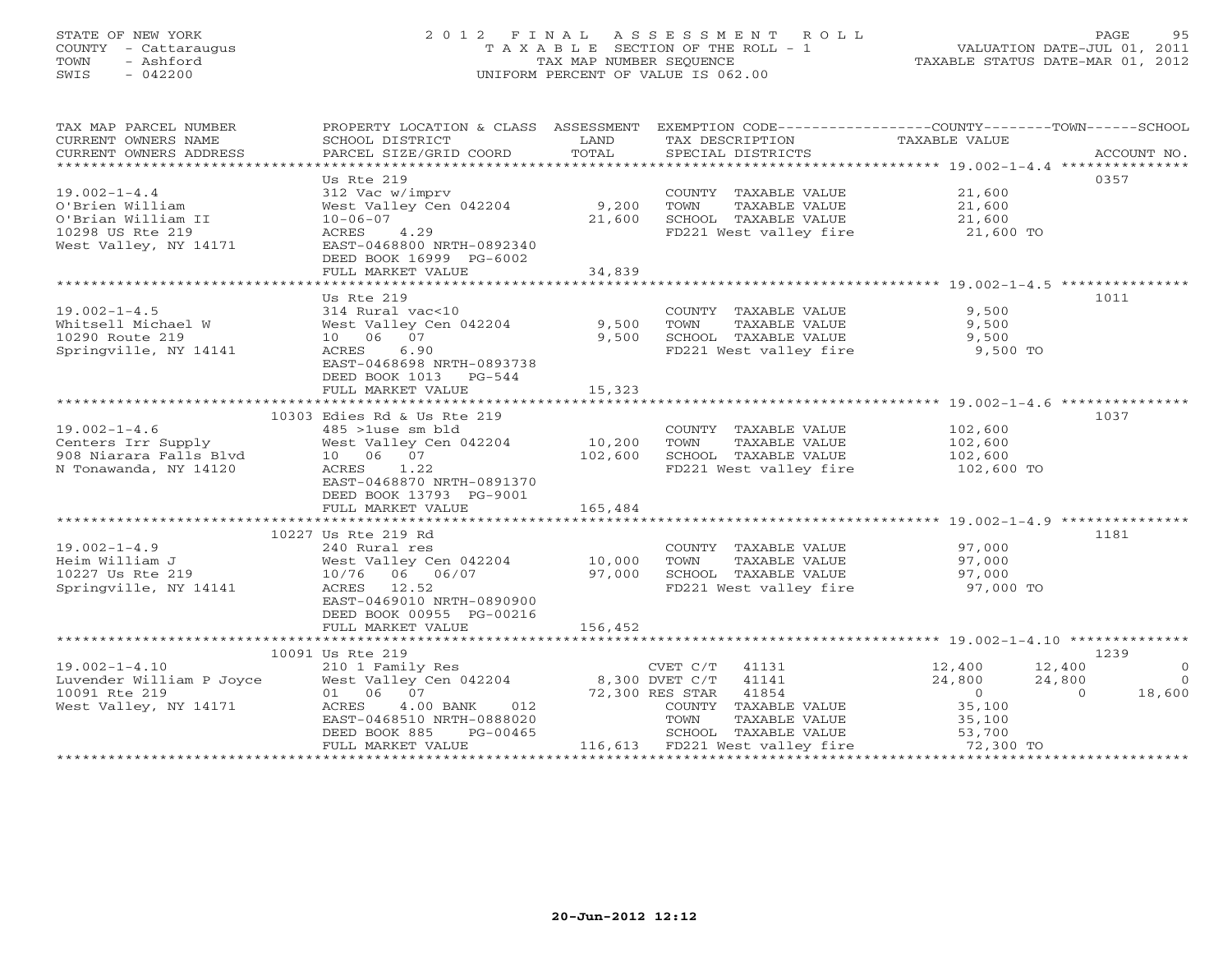# STATE OF NEW YORK 2 0 1 2 F I N A L A S S E S S M E N T R O L L PAGE 96 COUNTY - Cattaraugus T A X A B L E SECTION OF THE ROLL - 1 VALUATION DATE-JUL 01, 2011 TOWN - Ashford TAX MAP NUMBER SEQUENCE TAXABLE STATUS DATE-MAR 01, 2012 SWIS - 042200 UNIFORM PERCENT OF VALUE IS 062.00UNIFORM PERCENT OF VALUE IS 062.00

| TAX MAP PARCEL NUMBER<br>CURRENT OWNERS NAME<br>CURRENT OWNERS ADDRESS<br>************************ | PROPERTY LOCATION & CLASS ASSESSMENT<br>SCHOOL DISTRICT<br>PARCEL SIZE/GRID COORD                                                                                                                           | LAND<br>TOTAL               | TAX DESCRIPTION<br>SPECIAL DISTRICTS                                                            | EXEMPTION CODE-----------------COUNTY-------TOWN-----SCHOOL<br>TAXABLE VALUE<br>ACCOUNT NO. |
|----------------------------------------------------------------------------------------------------|-------------------------------------------------------------------------------------------------------------------------------------------------------------------------------------------------------------|-----------------------------|-------------------------------------------------------------------------------------------------|---------------------------------------------------------------------------------------------|
| $19.002 - 1 - 4.11$<br>Heim Willilam J<br>10227 Rte 219<br>Springville, NY 14141                   | Connoisaurauley Rd<br>411 Apartment<br>West Valley Cen 042204<br>1/6/7<br>2.95<br>ACRES<br>EAST-1116434 NRTH-0890142<br>DEED BOOK 977<br>$PG-227$<br>FULL MARKET VALUE                                      | 6,200<br>72,400<br>116,774  | COUNTY TAXABLE VALUE<br>TAXABLE VALUE<br>TOWN<br>SCHOOL TAXABLE VALUE<br>FD221 West valley fire | 1294<br>72,400<br>72,400<br>72,400<br>72,400 TO                                             |
|                                                                                                    | Us Rte 219                                                                                                                                                                                                  |                             |                                                                                                 | 1335                                                                                        |
| $19.002 - 1 - 4.12$<br>R & R Holland, LLC<br>10035 US Rte 219<br>Springville, NY 14141             | 441 Fuel Store&D<br>West Valley Cen 042204<br>01 06 07<br>3.70<br>ACRES<br>EAST-0468790 NRTH-0887710<br>DEED BOOK 17477 PG-2001                                                                             | 12,200<br>246,500           | COUNTY TAXABLE VALUE<br>TOWN<br>TAXABLE VALUE<br>SCHOOL TAXABLE VALUE<br>FD221 West valley fire | 246,500<br>246,500<br>246,500<br>246,500 TO                                                 |
|                                                                                                    | FULL MARKET VALUE                                                                                                                                                                                           | 397,581                     |                                                                                                 |                                                                                             |
| $19.002 - 1 - 4.13$<br>Holland Glenn D<br>Holland Molly M<br>PO Box 126<br>Arcade, NY 14009        | Us Rte 219<br>330 Vacant comm<br>West Valley Cen 042204<br>01 06 06/07<br>4.25<br>ACRES<br>EAST-0468780 NRTH-0887660<br>DEED BOOK 00942 PG-01049                                                            | 8,900<br>8,900              | COUNTY TAXABLE VALUE<br>TOWN<br>TAXABLE VALUE<br>SCHOOL TAXABLE VALUE<br>FD221 West valley fire | 1385<br>8,900<br>8,900<br>8,900<br>8,900 TO                                                 |
|                                                                                                    | FULL MARKET VALUE                                                                                                                                                                                           | 14,355                      |                                                                                                 |                                                                                             |
| $19.002 - 1 - 4.14$<br>Campanella Dean<br>6761 Cross Rd<br>Springville, NY 14141                   | Us Rte 219<br>449 Other Storag<br>West Valley Cen 042204<br>$01 - 06 - 07$<br>ACRES<br>3.53<br>EAST-0468270 NRTH-0888390<br>DEED BOOK 977<br>$PG-230$<br>FULL MARKET VALUE<br>***************************** | 6,600<br>35,000<br>56,452   | COUNTY TAXABLE VALUE<br>TAXABLE VALUE<br>TOWN<br>SCHOOL TAXABLE VALUE<br>FD221 West valley fire | 1471<br>35,000<br>35,000<br>35,000<br>35,000 TO                                             |
|                                                                                                    | Us Rte 219                                                                                                                                                                                                  |                             |                                                                                                 | 1472                                                                                        |
| $19.002 - 1 - 4.15$<br>Campanella Dean<br>6761 Cross Rd<br>Springville, NY 14141                   | 210 1 Family Res<br>West Valley Cen 042204<br>$01 - 06 - 07$<br>ACRES<br>4.70<br>EAST-0468420 NRTH-0888910<br>DEED BOOK 172<br>PG-5002<br>FULL MARKET VALUE                                                 | 13,000<br>98,900<br>159,516 | COUNTY TAXABLE VALUE<br>TOWN<br>TAXABLE VALUE<br>SCHOOL TAXABLE VALUE<br>FD221 West valley fire | 98,900<br>98,900<br>98,900<br>98,900 TO                                                     |
|                                                                                                    | *************************                                                                                                                                                                                   |                             |                                                                                                 |                                                                                             |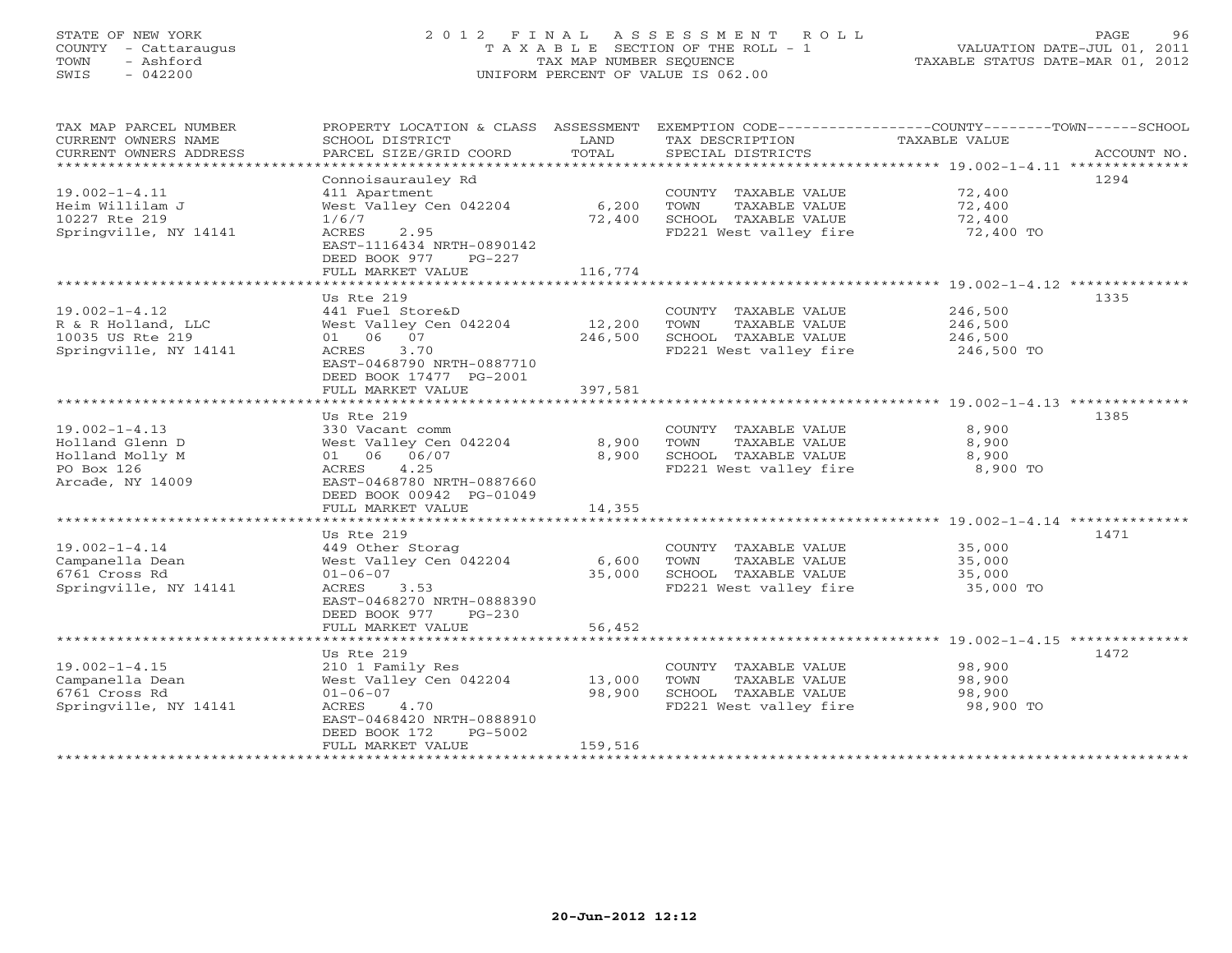# STATE OF NEW YORK 2 0 1 2 F I N A L A S S E S S M E N T R O L L PAGE 97 COUNTY - Cattaraugus T A X A B L E SECTION OF THE ROLL - 1 VALUATION DATE-JUL 01, 2011 TOWN - Ashford TAX MAP NUMBER SEQUENCE TAXABLE STATUS DATE-MAR 01, 2012 SWIS - 042200 UNIFORM PERCENT OF VALUE IS 062.00UNIFORM PERCENT OF VALUE IS 062.00

| TAX MAP PARCEL NUMBER<br>CURRENT OWNERS NAME<br>CURRENT OWNERS ADDRESS | PROPERTY LOCATION & CLASS ASSESSMENT<br>SCHOOL DISTRICT<br>PARCEL SIZE/GRID COORD | LAND<br>TOTAL |          | TAX DESCRIPTION<br>SPECIAL DISTRICTS | EXEMPTION CODE-----------------COUNTY-------TOWN------SCHOOL<br>TAXABLE VALUE |          | ACCOUNT NO. |
|------------------------------------------------------------------------|-----------------------------------------------------------------------------------|---------------|----------|--------------------------------------|-------------------------------------------------------------------------------|----------|-------------|
|                                                                        |                                                                                   |               |          |                                      |                                                                               | 1486     |             |
| $19.002 - 1 - 4.16$                                                    | 10155 Us Rte 219<br>482 Det row bldg                                              |               | RES STAR | 41854                                | $\Omega$                                                                      | $\Omega$ | 18,600      |
| Boccolucci Paul                                                        | West Valley Cen 042204                                                            | 6,600         |          | COUNTY TAXABLE VALUE                 | 86,600                                                                        |          |             |
| 10155 Us Rte 219                                                       | 2.95<br>ACRES                                                                     | 86,600        | TOWN     | TAXABLE VALUE                        | 86,600                                                                        |          |             |
| West Valley, NY 14171                                                  | EAST-0046828 NRTH-0088871                                                         |               |          | SCHOOL TAXABLE VALUE                 | 68,000                                                                        |          |             |
|                                                                        | FULL MARKET VALUE                                                                 | 139,677       |          | FD221 West valley fire               | 86,600 TO                                                                     |          |             |
| **************************                                             |                                                                                   |               |          |                                      |                                                                               |          |             |
|                                                                        | Connoisarauley Rd                                                                 |               |          |                                      |                                                                               | 1566     |             |
| $19.002 - 1 - 4.17$                                                    | 314 Rural vac<10                                                                  |               |          | COUNTY TAXABLE VALUE                 | 3,700                                                                         |          |             |
| Campanella Dean                                                        | West Valley Cen 042204                                                            | 3,700         | TOWN     | TAXABLE VALUE                        | 3,700                                                                         |          |             |
| 6761 Cross Rd                                                          | 0.75<br>ACRES                                                                     | 3,700         |          | SCHOOL TAXABLE VALUE                 | 3,700                                                                         |          |             |
| Springville, NY 14141                                                  | EAST-1116637 NRTH-0890226                                                         |               |          | FD221 West valley fire               | 3,700 TO                                                                      |          |             |
|                                                                        | DEED BOOK 172<br>PG-5002                                                          |               |          |                                      |                                                                               |          |             |
|                                                                        | FULL MARKET VALUE                                                                 | 5,968         |          |                                      |                                                                               |          |             |
|                                                                        |                                                                                   |               |          |                                      |                                                                               |          |             |
|                                                                        | Us Rte 219                                                                        |               |          |                                      |                                                                               | 1641     |             |
| $19.002 - 1 - 4.24$                                                    | 323 Vacant rural                                                                  |               | AG DIST  | 41720                                | 1,146                                                                         | 1,146    | 1,146       |
| Lindstrom Kenneth                                                      | West Valley Cen 042204                                                            | 4,000         |          | COUNTY TAXABLE VALUE                 | 2,854                                                                         |          |             |
| 7314 Boston State Rd                                                   | $75,76-6-6$                                                                       | 4,000         | TOWN     | TAXABLE VALUE                        | 2,854                                                                         |          |             |
| Hamburg, NY 14075                                                      | ACRES 11.43                                                                       |               |          | SCHOOL TAXABLE VALUE                 | 2,854                                                                         |          |             |
|                                                                        | EAST-1117894 NRTH-0889912                                                         |               |          |                                      |                                                                               |          |             |
| MAY BE SUBJECT TO PAYMENT                                              | DEED BOOK 9103<br>PG-7001                                                         |               |          |                                      |                                                                               |          |             |
| UNDER AGDIST LAW TIL 2016                                              | FULL MARKET VALUE                                                                 | 6.452         |          |                                      |                                                                               |          |             |
|                                                                        |                                                                                   |               |          |                                      |                                                                               |          |             |
|                                                                        | Us Rte 219                                                                        |               |          |                                      |                                                                               | 1642     |             |
| $19.002 - 1 - 4.25$                                                    | 314 Rural vac<10                                                                  |               | AG DIST  | 41720                                | 4,714                                                                         | 4,714    | 4,714       |
| Lindstrom Kenneth                                                      | West Valley Cen 042204                                                            | 7,900         |          | COUNTY TAXABLE VALUE                 | 3,186                                                                         |          |             |
| 7314 Boston State Rd                                                   | $75,76-6-6$                                                                       | 7,900         | TOWN     | TAXABLE VALUE                        | 3,186                                                                         |          |             |
| Hamburg, NY 14075                                                      | ACRES<br>9.35                                                                     |               |          | SCHOOL TAXABLE VALUE                 | 3,186                                                                         |          |             |
|                                                                        | EAST-1118004 NRTH-0889065                                                         |               |          |                                      |                                                                               |          |             |
| MAY BE SUBJECT TO PAYMENT                                              | DEED BOOK 9103 PG-7001                                                            |               |          |                                      |                                                                               |          |             |
| UNDER AGDIST LAW TIL 2016                                              | FULL MARKET VALUE                                                                 | 12,742        |          |                                      |                                                                               |          |             |
|                                                                        | Us Rte 219                                                                        |               |          |                                      |                                                                               | 1643     |             |
| $19.002 - 1 - 4.26$                                                    | 322 Rural vac>10                                                                  |               | COUNTY   | TAXABLE VALUE                        | 22,600                                                                        |          |             |
| Harvey Gordon H                                                        | West Valley Cen 042204                                                            | 22,600        | TOWN     | TAXABLE VALUE                        | 22,600                                                                        |          |             |
| Harvey Doris M                                                         | $75,76-6-6$                                                                       | 22,600        |          | SCHOOL TAXABLE VALUE                 | 22,600                                                                        |          |             |
| 7579 Zoar Valley Rd                                                    | ACRES 51.55                                                                       |               |          |                                      |                                                                               |          |             |
| Springville, NY 14141                                                  | EAST-1116413 NRTH-0888346                                                         |               |          |                                      |                                                                               |          |             |
|                                                                        | DEED BOOK 8888<br>PG-8888                                                         |               |          |                                      |                                                                               |          |             |
|                                                                        | FULL MARKET VALUE                                                                 | 36,452        |          |                                      |                                                                               |          |             |
| **********************                                                 |                                                                                   |               |          |                                      |                                                                               |          |             |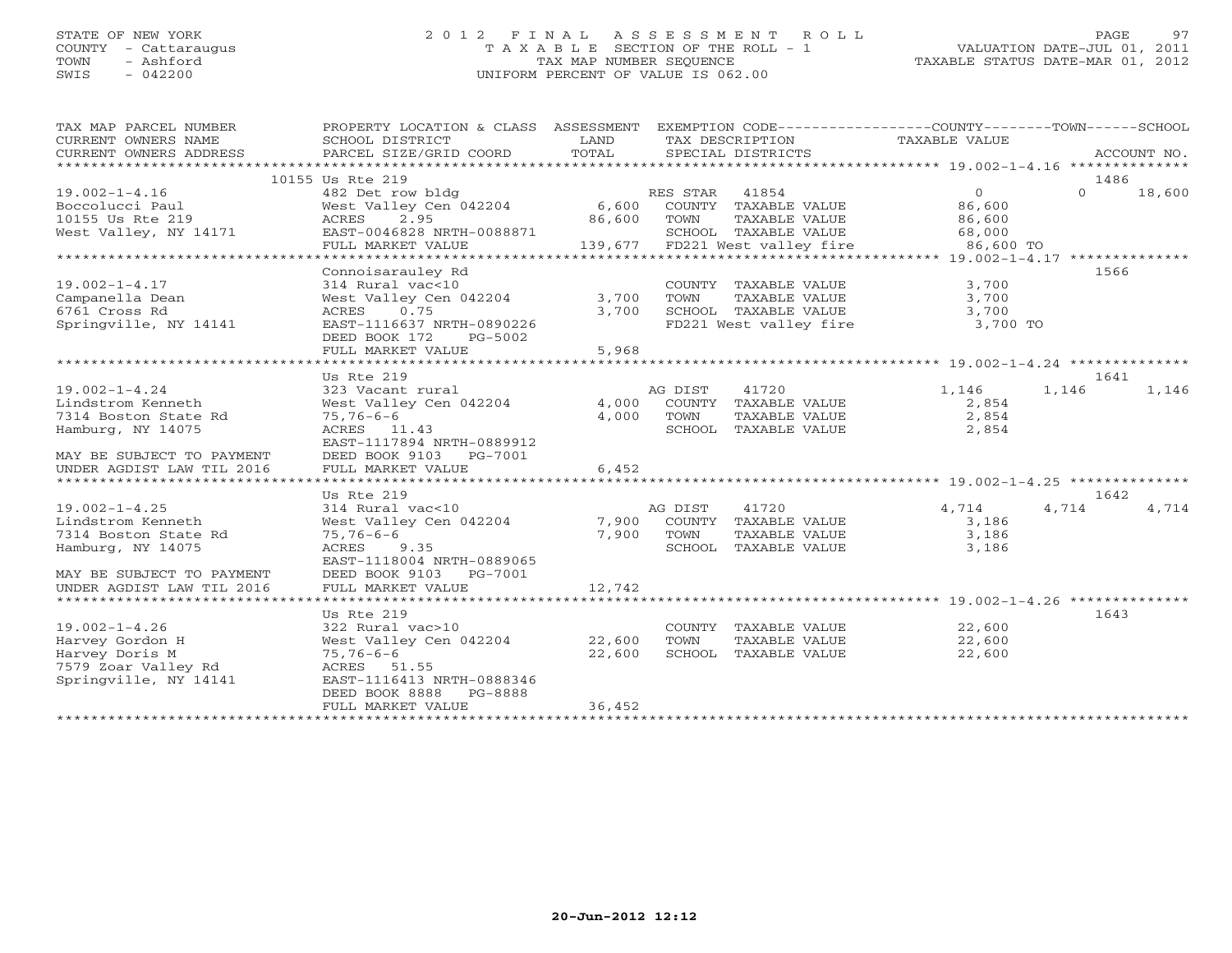# STATE OF NEW YORK 2 0 1 2 F I N A L A S S E S S M E N T R O L L PAGE 98 COUNTY - Cattaraugus T A X A B L E SECTION OF THE ROLL - 1 VALUATION DATE-JUL 01, 2011 TOWN - Ashford TAX MAP NUMBER SEQUENCE TAXABLE STATUS DATE-MAR 01, 2012 SWIS - 042200 UNIFORM PERCENT OF VALUE IS 062.00

| TAX MAP PARCEL NUMBER<br>CURRENT OWNERS NAME<br>CURRENT OWNERS ADDRESS | PROPERTY LOCATION & CLASS ASSESSMENT<br>SCHOOL DISTRICT<br>PARCEL SIZE/GRID COORD         | LAND<br>TOTAL | TAX DESCRIPTION<br>SPECIAL DISTRICTS           | EXEMPTION CODE-----------------COUNTY-------TOWN------SCHOOL<br>TAXABLE VALUE<br>ACCOUNT NO. |
|------------------------------------------------------------------------|-------------------------------------------------------------------------------------------|---------------|------------------------------------------------|----------------------------------------------------------------------------------------------|
|                                                                        |                                                                                           |               |                                                |                                                                                              |
| $19.002 - 1 - 4.27$<br>Sincon Realty Ll                                | Edies Rd<br>105 Vac farmland<br>West Valley Cen 042204                                    | 32,300        | COUNTY TAXABLE VALUE<br>TOWN<br>TAXABLE VALUE  | 1645<br>32,300<br>32,300                                                                     |
| 210 S 9Th St<br>Lewiston, NY 14092                                     | $75, 76 - 6 - 7, 6$<br>ACRES 79.05<br>EAST-1117420 NRTH-0889710<br>DEED BOOK 9431 PG-7001 | 32,300        | SCHOOL TAXABLE VALUE<br>FD221 West valley fire | 32,300<br>32,300 TO                                                                          |
|                                                                        | FULL MARKET VALUE                                                                         | 52,097        |                                                |                                                                                              |
|                                                                        |                                                                                           |               |                                                |                                                                                              |
|                                                                        | Us Rte 219                                                                                |               |                                                | 1646                                                                                         |
| $19.002 - 1 - 4.28$                                                    | 314 Rural vac<10                                                                          |               | COUNTY TAXABLE VALUE                           | 7,600                                                                                        |
| Heim William                                                           | West Valley Cen 042204                                                                    | 7,600         | TOWN<br>TAXABLE VALUE                          | 7,600                                                                                        |
| 10267 Us Rte 219                                                       | 75,76-6-7,6                                                                               | 7,600         | SCHOOL TAXABLE VALUE                           | 7,600                                                                                        |
| Springville, NY 14141                                                  | ACRES 8.40<br>EAST-1117395 NRTH-0890030<br>DEED BOOK 9499 PG-8001                         |               | FD221 West valley fire                         | 7,600 TO                                                                                     |
|                                                                        | FULL MARKET VALUE                                                                         | 12,258        |                                                |                                                                                              |
|                                                                        |                                                                                           |               |                                                |                                                                                              |
|                                                                        | Edies Rd                                                                                  |               |                                                | 0902                                                                                         |
| $19.002 - 1 - 5$                                                       | 260 Seasonal res                                                                          |               | COUNTY TAXABLE VALUE                           | 15,200                                                                                       |
| Mathews Warren P                                                       | West Valley Cen 042204                                                                    | 8,000         | TOWN<br>TAXABLE VALUE                          | 15,200                                                                                       |
| 248 Holly St                                                           | 76 06 06                                                                                  | 15,200        | SCHOOL TAXABLE VALUE                           | 15,200                                                                                       |
| Buffalo, NY 14206                                                      | 6.20<br>ACRES<br>EAST-0470350 NRTH-0893760<br>DEED BOOK 760<br>PG-00463                   |               | FD221 West valley fire                         | 15,200 TO                                                                                    |
|                                                                        | FULL MARKET VALUE                                                                         | 24,516        |                                                |                                                                                              |
|                                                                        |                                                                                           |               |                                                |                                                                                              |
|                                                                        | 10380 Edies Rd                                                                            |               |                                                | 0769                                                                                         |
| $19.002 - 1 - 6.1$                                                     | 240 Rural res                                                                             |               | SR STAR<br>41834                               | $\overline{0}$<br>$\Omega$<br>38,560                                                         |
| Turner Richard D                                                       | West Valley Cen 042204                                                                    | 34,600        | COUNTY TAXABLE VALUE                           | 83,300                                                                                       |
| Turner Joyce                                                           | 76 06 06                                                                                  | 83,300        | TAXABLE VALUE<br>TOWN                          | 83,300                                                                                       |
| 10380 Edies Rd                                                         | ACRES 78.70                                                                               |               | SCHOOL TAXABLE VALUE                           | 44,740                                                                                       |
| Springville, NY 14141 EAST-0471030 NRTH-0892040                        | DEED BOOK 547 PG-00385                                                                    |               | FD221 West valley fire                         | 83,300 TO                                                                                    |
|                                                                        | FULL MARKET VALUE                                                                         | 134,355       |                                                |                                                                                              |
|                                                                        |                                                                                           |               |                                                | 1206                                                                                         |
| $19.002 - 1 - 6.2$                                                     | 10402 Edies Rd<br>270 Mfg housing                                                         |               | RES STAR 41854                                 | $\overline{0}$<br>$\Omega$<br>18,600                                                         |
| Howe Richard                                                           | West Valley Cen 042204                                                                    | 4,700         | COUNTY TAXABLE VALUE                           | 36,800                                                                                       |
| Howe Rhonda                                                            | 17 06 06                                                                                  | 36,800        | TAXABLE VALUE<br>TOWN                          | 36,800                                                                                       |
| 10402 Edies Rd                                                         | FRNT 260.00 DPTH 145.00                                                                   |               | SCHOOL TAXABLE VALUE                           | 18,200                                                                                       |
| Springville, NY 14141                                                  | EAST-0471420 NRTH-0893820                                                                 |               | FD221 West valley fire                         | 36,800 TO                                                                                    |
|                                                                        | DEED BOOK 872<br>PG-00148                                                                 |               |                                                |                                                                                              |
|                                                                        | FULL MARKET VALUE                                                                         | 59,355        |                                                |                                                                                              |
|                                                                        |                                                                                           |               |                                                |                                                                                              |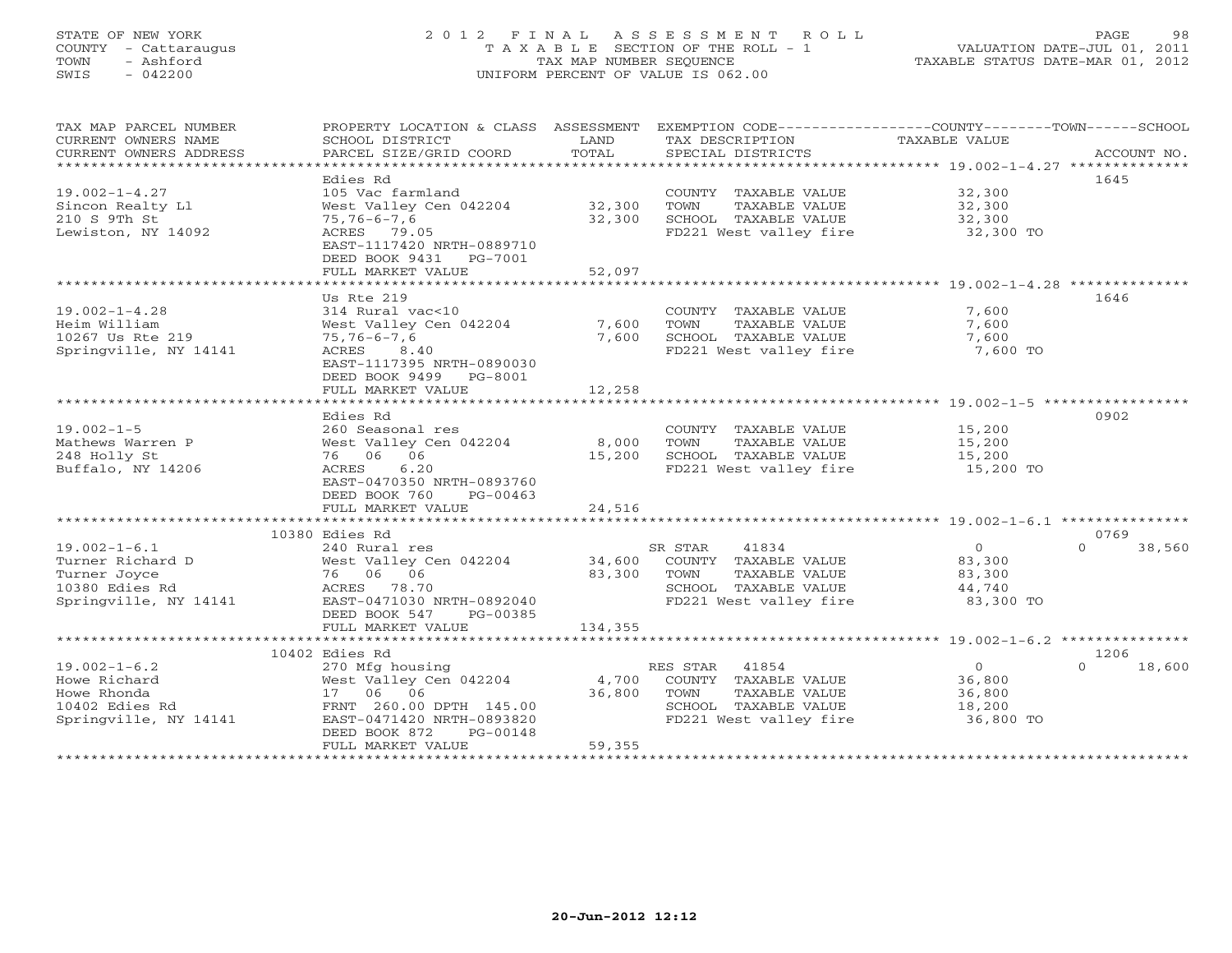# STATE OF NEW YORK 2 0 1 2 F I N A L A S S E S S M E N T R O L L PAGE 99 COUNTY - Cattaraugus T A X A B L E SECTION OF THE ROLL - 1 VALUATION DATE-JUL 01, 2011 TOWN - Ashford TAX MAP NUMBER SEQUENCE TAXABLE STATUS DATE-MAR 01, 2012 SWIS - 042200 UNIFORM PERCENT OF VALUE IS 062.00UNIFORM PERCENT OF VALUE IS 062.00

| TAX MAP PARCEL NUMBER  |                                                                                                                                                                                                                                      |         | PROPERTY LOCATION & CLASS ASSESSMENT EXEMPTION CODE---------------COUNTY-------TOWN-----SCHOOL |                                            |                         |
|------------------------|--------------------------------------------------------------------------------------------------------------------------------------------------------------------------------------------------------------------------------------|---------|------------------------------------------------------------------------------------------------|--------------------------------------------|-------------------------|
| CURRENT OWNERS NAME    | SCHOOL DISTRICT                                                                                                                                                                                                                      | LAND    | TAX DESCRIPTION                                                                                | TAXABLE VALUE                              |                         |
| CURRENT OWNERS ADDRESS | PARCEL SIZE/GRID COORD                                                                                                                                                                                                               | TOTAL   | SPECIAL DISTRICTS                                                                              |                                            | ACCOUNT NO.             |
|                        |                                                                                                                                                                                                                                      |         |                                                                                                |                                            |                         |
|                        | 6779 Cross Rd                                                                                                                                                                                                                        |         |                                                                                                |                                            | 0477                    |
| $19.002 - 1 - 7.1$     | 210 1 Family Res                                                                                                                                                                                                                     |         |                                                                                                | $\begin{array}{c} 0 \\ 54,000 \end{array}$ | $\Omega$<br>38,560      |
| Lockard Marlene D      | West Valley Cen 042204                                                                                                                                                                                                               |         | SR STAR       41834<br>6,000     COUNTY   TAXABLE  VALUE                                       |                                            |                         |
| 6779 Cross Rd          |                                                                                                                                                                                                                                      | 54,000  | TAXABLE VALUE 54,000<br>TOWN                                                                   |                                            |                         |
| Springville, NY 14141  | 72/76/77 06 06<br>72/76/77 06 06<br>ACRES 2.10<br>ACRES<br>2.10                                                                                                                                                                      |         |                                                                                                |                                            |                         |
|                        | EAST-0471644 NRTH-0893876                                                                                                                                                                                                            |         | SCHOOL TAXABLE VALUE 15,440<br>FD221 West valley fire 54,000 TO                                |                                            |                         |
|                        | DEED BOOK 00754 PG-00409                                                                                                                                                                                                             |         |                                                                                                |                                            |                         |
|                        | FULL MARKET VALUE                                                                                                                                                                                                                    | 87,097  |                                                                                                |                                            |                         |
|                        |                                                                                                                                                                                                                                      |         |                                                                                                |                                            |                         |
|                        | 6769 Cross Rd                                                                                                                                                                                                                        |         |                                                                                                |                                            | 1532                    |
| $19.002 - 1 - 7.2$     | 270 Mfg housing                                                                                                                                                                                                                      |         | WVET C/T 41121                                                                                 | 7,440                                      | 7,440<br>$\overline{0}$ |
|                        |                                                                                                                                                                                                                                      |         |                                                                                                | $\overline{0}$                             | $\Omega$                |
| Darnley William        | 016 1991 12/76/77 106 12/76/77 106 16 17<br>Darnley Kimberly 12/76/77 106 06 70,900 COUNTY TAXABLE VALUE<br>5769 Cross Rd 2.05 BANK 017 12/76/77 16 17 12000 2000 2000 12<br>Springville, NY 14141 12000 EAST-0471680 NRTH-0893740 5 |         |                                                                                                |                                            | 18,600                  |
|                        |                                                                                                                                                                                                                                      |         |                                                                                                | 63,460                                     |                         |
|                        |                                                                                                                                                                                                                                      |         |                                                                                                | 63,460                                     |                         |
|                        |                                                                                                                                                                                                                                      |         | SCHOOL TAXABLE VALUE 52,300<br>93740<br>1040 SCHOOL TAXABLE VALUE<br>1040 114,355<br>114,355   |                                            |                         |
|                        | DEED BOOK 1002    PG-1040                                                                                                                                                                                                            |         |                                                                                                | 70,900 TO                                  |                         |
|                        | FULL MARKET VALUE                                                                                                                                                                                                                    |         |                                                                                                |                                            |                         |
|                        |                                                                                                                                                                                                                                      |         |                                                                                                |                                            |                         |
|                        | 6761 Cross Rd                                                                                                                                                                                                                        |         |                                                                                                |                                            | 0570                    |
| $19.002 - 1 - 8$       | 240 Rural res                                                                                                                                                                                                                        |         | RES STAR 41854                                                                                 | $\overline{O}$                             | $\Omega$<br>18,600      |
| Campanella Dean        | West Valley Cen 042204                                                                                                                                                                                                               | 34,800  | COUNTY TAXABLE VALUE                                                                           | 124,900                                    |                         |
| 6761 Cross Rd          | West Valley Cen<br>72/76 06                                                                                                                                                                                                          | 124,900 | TOWN<br>TAXABLE VALUE                                                                          |                                            |                         |
| Springville, NY 14141  | ACRES 43.92                                                                                                                                                                                                                          |         | SCHOOL TAXABLE VALUE                                                                           | 124,900<br>106,300                         |                         |
|                        | EAST-0471920 NRTH-0892350                                                                                                                                                                                                            |         | FD221 West valley fire 124,900 TO                                                              |                                            |                         |
|                        | DEED BOOK 965 PG-526                                                                                                                                                                                                                 |         |                                                                                                |                                            |                         |
|                        | FULL MARKET VALUE                                                                                                                                                                                                                    | 201,452 |                                                                                                |                                            |                         |
|                        |                                                                                                                                                                                                                                      |         |                                                                                                |                                            |                         |
|                        | 6747 Cross Rd                                                                                                                                                                                                                        |         |                                                                                                |                                            | 0646                    |
| $19.002 - 1 - 9$       | 210 1 Family Res                                                                                                                                                                                                                     |         | RES STAR 41854                                                                                 | $\overline{0}$                             | $\Omega$<br>18,600      |
| Sabad Erich            | West Valley Cen 042204 7,500                                                                                                                                                                                                         |         | COUNTY TAXABLE VALUE 58,800                                                                    |                                            |                         |
| 6747 Cross Rd          | 72 06 06                                                                                                                                                                                                                             | 58,800  | TOWN<br>TAXABLE VALUE                                                                          | 58,800                                     |                         |
| Springville, NY 14141  | 3.28<br>ACRES                                                                                                                                                                                                                        |         | SCHOOL TAXABLE VALUE 40,200                                                                    |                                            |                         |
|                        | EAST-0472220 NRTH-0893270                                                                                                                                                                                                            |         | FD221 West valley fire                                                                         | 58,800 TO                                  |                         |
|                        | DEED BOOK 994<br>PG-951                                                                                                                                                                                                              |         |                                                                                                |                                            |                         |
|                        | FULL MARKET VALUE                                                                                                                                                                                                                    | 94,839  |                                                                                                |                                            |                         |
|                        |                                                                                                                                                                                                                                      |         |                                                                                                |                                            |                         |
|                        | Cross Rd                                                                                                                                                                                                                             |         |                                                                                                |                                            | 0645                    |
| $19.002 - 1 - 10$      | 314 Rural vac<10                                                                                                                                                                                                                     |         | COUNTY TAXABLE VALUE                                                                           | 4,100                                      |                         |
| Sabad Erich            |                                                                                                                                                                                                                                      |         | TOWN                                                                                           | 4,100                                      |                         |
| 6747 Cross Rd          | Griffith Instit 143801 4,100<br>$72 - 06$<br>$-06$                                                                                                                                                                                   | 4,100   | TAXABLE VALUE<br>SCHOOL TAXABLE VALUE                                                          | 4,100                                      |                         |
| Springville, NY 14141  | ACRES 4.70                                                                                                                                                                                                                           |         | FD221 West valley fire 4,100 TO                                                                |                                            |                         |
|                        | EAST-0472560 NRTH-0893190                                                                                                                                                                                                            |         |                                                                                                |                                            |                         |
|                        |                                                                                                                                                                                                                                      |         |                                                                                                |                                            |                         |
|                        | DEED BOOK 994<br>PG-951                                                                                                                                                                                                              |         |                                                                                                |                                            |                         |
|                        | FULL MARKET VALUE                                                                                                                                                                                                                    | 6,613   |                                                                                                |                                            |                         |
|                        |                                                                                                                                                                                                                                      |         |                                                                                                |                                            |                         |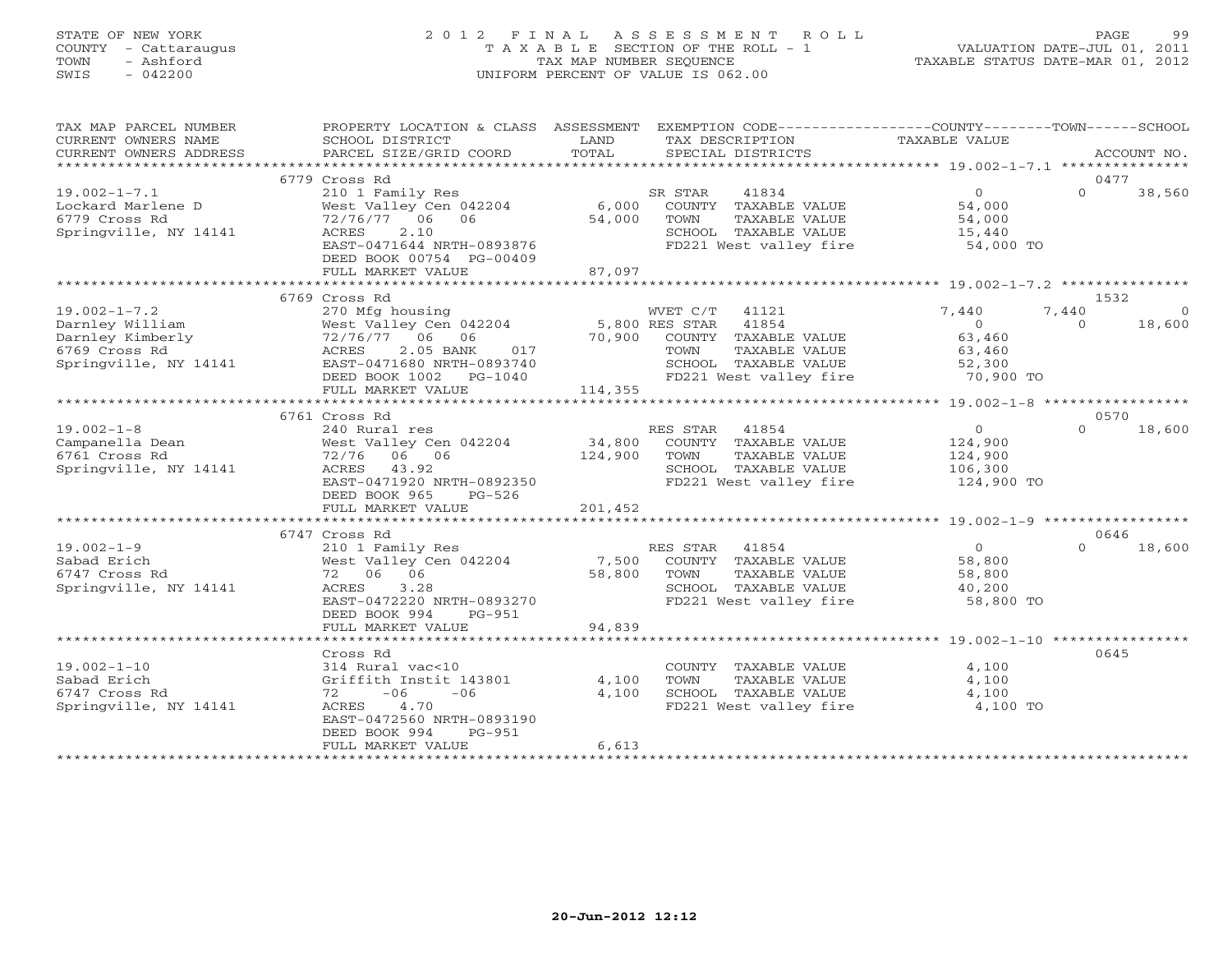# STATE OF NEW YORK 2 0 1 2 F I N A L A S S E S S M E N T R O L L PAGE 100 COUNTY - Cattaraugus T A X A B L E SECTION OF THE ROLL - 1 VALUATION DATE-JUL 01, 2011 TOWN - Ashford TAX MAP NUMBER SEQUENCE TAXABLE STATUS DATE-MAR 01, 2012 SWIS - 042200 UNIFORM PERCENT OF VALUE IS 062.00UNIFORM PERCENT OF VALUE IS 062.00

| TAX MAP PARCEL NUMBER<br>CURRENT OWNERS NAME<br>CURRENT OWNERS ADDRESS                                        | PROPERTY LOCATION & CLASS ASSESSMENT EXEMPTION CODE---------------COUNTY-------TOWN------SCHOOL<br>SCHOOL DISTRICT<br>PARCEL SIZE/GRID COORD                   | LAND<br>TOTAL   | TAX DESCRIPTION<br>SPECIAL DISTRICTS                                                                             | TAXABLE VALUE                                                             | ACCOUNT NO.                     |
|---------------------------------------------------------------------------------------------------------------|----------------------------------------------------------------------------------------------------------------------------------------------------------------|-----------------|------------------------------------------------------------------------------------------------------------------|---------------------------------------------------------------------------|---------------------------------|
|                                                                                                               |                                                                                                                                                                |                 |                                                                                                                  |                                                                           |                                 |
| $19.002 - 1 - 11$                                                                                             | 6697 Cross Rd<br>210 1 Family Res                                                                                                                              |                 | WVET C/T 41121                                                                                                   | 7,440                                                                     | 0053<br>7,440<br>$\overline{0}$ |
| Ouick Richard A<br>Quick Shirley E<br>PO Box 355<br>Springville, NY 14141                                     | Griffith Instit 143801 6,400 SR STAR<br>72 06 06<br>ACRES<br>2.31<br>EAST-0047281 NRTH-0089331                                                                 |                 | 41834<br>$75,400$ COUNTY TAXABLE VALUE<br>TOWN<br>TAXABLE VALUE<br>SCHOOL TAXABLE VALUE                          | $\begin{array}{c}\n 1 + 0 \\  0 \\  67\n \end{array}$<br>67,960<br>36,840 | 38,560<br>$\Omega$              |
|                                                                                                               | DEED BOOK 00872 PG-00250<br>FULL MARKET VALUE                                                                                                                  | 121,613         | FD221 West valley fire 50,400 TO                                                                                 |                                                                           |                                 |
|                                                                                                               | Cross Rd                                                                                                                                                       |                 |                                                                                                                  |                                                                           | 0087                            |
| $19.002 - 1 - 12.1$<br>Cruz Fundador Jr<br>Butticci Ann M<br>6693 Cross Rd                                    | 322 Rural vac>10<br>Griffith Instit 143801 19,000<br>Griffith Insti<br>72 06 06<br>ACRES 32.50<br>4141 EAST-1121338 N                                          | 19,000          | COUNTY TAXABLE VALUE 19,000<br>TOWN<br>TAXABLE VALUE<br>SCHOOL TAXABLE VALUE<br>FD221 West valley fire 19,000 TO | 19,000<br>19,000                                                          |                                 |
| Springville, NY 14141                                                                                         | EAST-1121338 NRTH-0892347<br>DEED BOOK 8607 PG-9002<br>FULL MARKET VALUE                                                                                       | 30,645          |                                                                                                                  |                                                                           |                                 |
|                                                                                                               | **************************                                                                                                                                     | *************   |                                                                                                                  |                                                                           |                                 |
|                                                                                                               | 6693 Cross Rd                                                                                                                                                  |                 |                                                                                                                  |                                                                           | 1410<br>$\Omega$                |
| $19.002 - 1 - 12.2$<br>14141<br>Butticci Ann M<br>6693 Cross Rd<br>Springville, NY 14141                      | 210 1 Family Res<br>Griffith Instit 143801 13,600 COUNTY TAXABLE VALUE<br>72 06 06<br>ACRES<br>9.85<br>EAST-0047238 NRTH-0089292<br>DEED BOOK 00949 PG-00121   | 48,500          | TAXABLE VALUE<br>TOWN<br>SCHOOL TAXABLE VALUE 29,900<br>FD221 West valley fire 48,500 TO                         | $\overline{0}$<br>48,500<br>48,500                                        | 18,600                          |
|                                                                                                               | FULL MARKET VALUE                                                                                                                                              | 78,226          |                                                                                                                  |                                                                           |                                 |
|                                                                                                               |                                                                                                                                                                |                 |                                                                                                                  |                                                                           |                                 |
| $19.002 - 1 - 12.3$<br>James Garrick A<br>James Elaine M<br>7230 Jewett Holmwood Rd<br>Orchard Park, NY 14127 | 10289 Dutch Hill Rd<br>240 Rural res<br>Griffith Instit 143801 44,200<br>72,6,6<br>ACRES<br>ACRES 48.60<br>EAST-1122504 NRTH-0892677<br>DEED BOOK 4526 PG-9004 | 146, 300        | COUNTY TAXABLE VALUE<br>TOWN<br>TAXABLE VALUE                                                                    | 146,300<br>146,300                                                        | 1597                            |
|                                                                                                               | FULL MARKET VALUE                                                                                                                                              | 235,968         |                                                                                                                  |                                                                           |                                 |
|                                                                                                               | Cross Rd                                                                                                                                                       |                 |                                                                                                                  |                                                                           | 0647                            |
| $19.002 - 1 - 13.1$<br>Sabad Erich<br>6747 Cross Rd<br>Springville, NY 14141                                  | 314 Rural vac<10<br>Griffith Instit 143801 9,500<br>72/73 06 07<br>ACRES<br>9.60<br>EAST-0472470 NRTH-0893820<br>DEED BOOK 994<br>PG-951<br>FULL MARKET VALUE  | 9,500<br>15,323 | COUNTY TAXABLE VALUE<br>TAXABLE VALUE<br>TOWN<br>SCHOOL TAXABLE VALUE 9,500<br>FD221 West valley fire 9,500 TO   | 9,500<br>9,500                                                            |                                 |
|                                                                                                               |                                                                                                                                                                |                 |                                                                                                                  |                                                                           |                                 |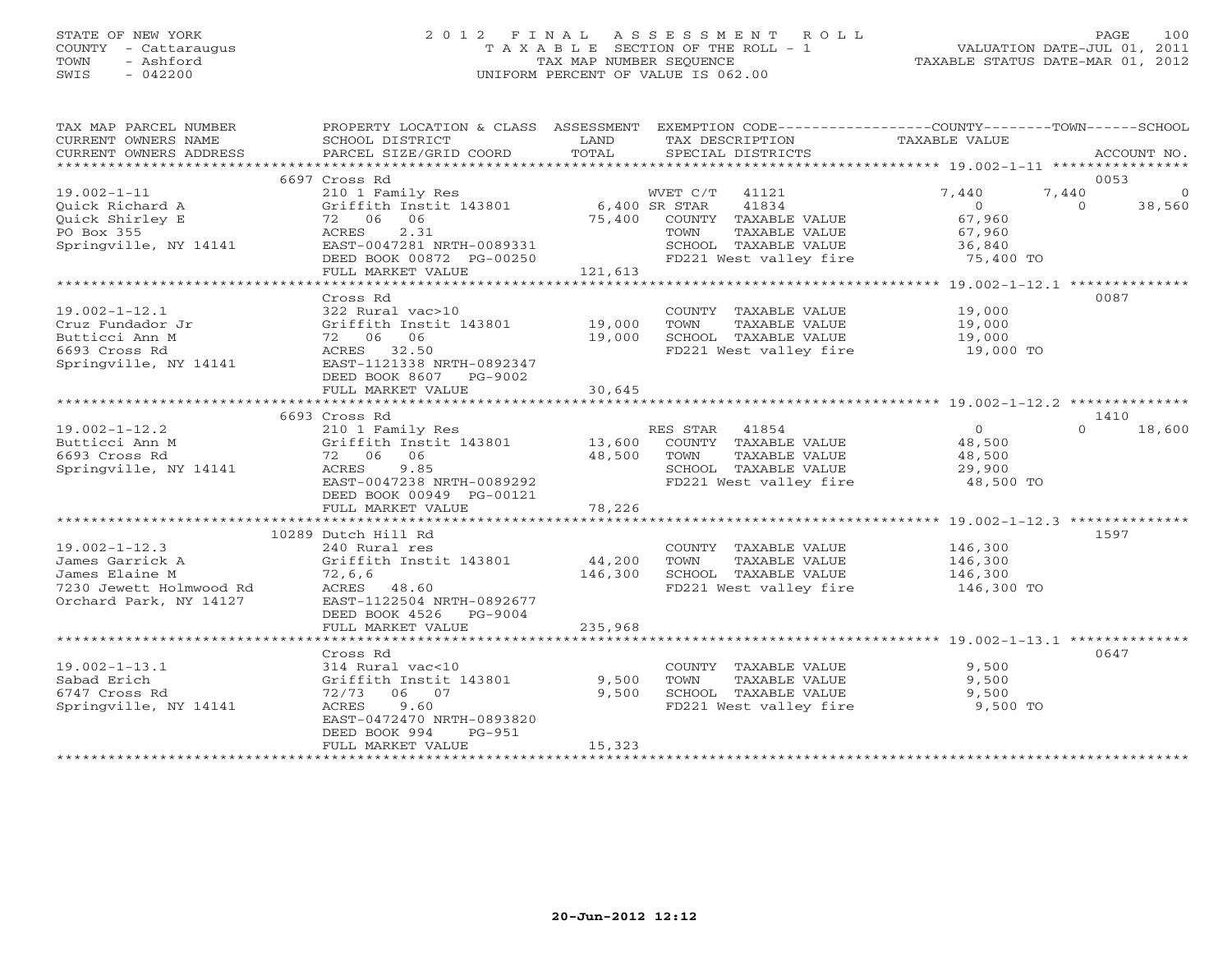# STATE OF NEW YORK 2 0 1 2 F I N A L A S S E S S M E N T R O L L PAGE 101 COUNTY - Cattaraugus T A X A B L E SECTION OF THE ROLL - 1 VALUATION DATE-JUL 01, 2011 TOWN - Ashford TAX MAP NUMBER SEQUENCE TAXABLE STATUS DATE-MAR 01, 2012 SWIS - 042200 UNIFORM PERCENT OF VALUE IS 062.00UNIFORM PERCENT OF VALUE IS 062.00

TAX MAP PARCEL NUMBER PROPERTY LOCATION & CLASS ASSESSMENT EXEMPTION CODE----------------COUNTY-------TOWN------SCHOOL

| CURRENT OWNERS NAME    | SCHOOL DISTRICT                       | LAND                       | TAX DESCRIPTION         | TAXABLE VALUE                                      |                    |
|------------------------|---------------------------------------|----------------------------|-------------------------|----------------------------------------------------|--------------------|
| CURRENT OWNERS ADDRESS | PARCEL SIZE/GRID COORD                | TOTAL                      | SPECIAL DISTRICTS       |                                                    | ACCOUNT NO.        |
|                        |                                       | * * * * * * * * *          |                         | ********** 19.002-1-13.2                           | **************     |
|                        | Cross Rd                              |                            |                         |                                                    | 1378               |
| $19.002 - 1 - 13.2$    | 270 Mfg housing                       |                            | COUNTY TAXABLE VALUE    | 21,100                                             |                    |
| Campanella Dean        | Griffith Instit 143801                | 9,400                      | TOWN<br>TAXABLE VALUE   | 21,100                                             |                    |
| 6761 Cross Rd          | 06 07<br>72/73                        | 21,100                     | SCHOOL TAXABLE VALUE    | 21,100                                             |                    |
| Springville, NY 14141  | 97 BOR                                |                            | FD221 West valley fire  | 21,100 TO                                          |                    |
|                        | ACRES<br>4.85                         |                            |                         |                                                    |                    |
|                        | EAST-0471830 NRTH-0089394             |                            |                         |                                                    |                    |
|                        | DEED BOOK 16636 PG-4001               |                            |                         |                                                    |                    |
|                        |                                       |                            |                         |                                                    |                    |
|                        | FULL MARKET VALUE<br>**************** | 34,032<br><b>+++++++++</b> |                         | **************** 19.002-1-13.3 **                  |                    |
|                        |                                       |                            |                         |                                                    |                    |
|                        | Cross Rd                              |                            |                         |                                                    | 1381               |
| $19.002 - 1 - 13.3$    | 314 Rural vac<10                      |                            | COUNTY<br>TAXABLE VALUE | 5,900                                              |                    |
| Brown Amy L            | Griffith Instit 143801                | $\Omega$                   | TOWN<br>TAXABLE VALUE   | 5,900                                              |                    |
| #14                    | 06 07<br>72/73                        | 5,900                      | SCHOOL TAXABLE VALUE    | 5,900                                              |                    |
| 7287 Boston State Rd   | <b>ACRES</b><br>2.00                  |                            | FD221 West valley fire  | 5,900 TO                                           |                    |
| Hamburg, NY 14075      | EAST-1122016 NRTH-0893852             |                            |                         |                                                    |                    |
|                        | DEED BOOK 00942 PG-00231              |                            |                         |                                                    |                    |
|                        | FULL MARKET VALUE                     | 9,516                      |                         |                                                    |                    |
|                        |                                       |                            |                         | ************** 19.002-1-13.4                       |                    |
|                        | 6712 Cross Rd                         |                            |                         |                                                    | 1618               |
| $19.002 - 1 - 13.4$    | 270 Mfg housing                       |                            | COUNTY<br>TAXABLE VALUE | 58,000                                             |                    |
| Hallett James          | Griffith Instit 143801                | 6,000                      | TOWN<br>TAXABLE VALUE   | 58,000                                             |                    |
| Hallett Elaine         | $72, 73 - 6 - 7$                      | 58,000                     | SCHOOL TAXABLE VALUE    | 58,000                                             |                    |
| 6688 Cross Rd          | ACRES<br>2.00                         |                            | FD221 West valley fire  | 58,000 TO                                          |                    |
| Springville, NY 14141  | EAST-1121369 NRTH-0893878             |                            |                         |                                                    |                    |
|                        | DEED BOOK 8732<br>PG-5001             |                            |                         |                                                    |                    |
|                        | FULL MARKET VALUE                     | 93,548                     |                         |                                                    |                    |
|                        | *******************                   | *********                  |                         | ********************** 19.002-1-13.5 ************* |                    |
|                        | 6688 Cross Rd                         |                            |                         |                                                    | 1670               |
| $19.002 - 1 - 13.5$    | 210 1 Family Res                      |                            | WVET C/T<br>41121       | 7,440                                              | 7,440              |
| Hallett James S        | Griffith Instit 143801                |                            | 41854<br>9,300 RES STAR | $\Omega$                                           | 18,600<br>$\cap$   |
|                        |                                       |                            |                         |                                                    |                    |
| Hallett Elaine M       | $72, 73 - 6 - 7$                      | 93,300                     | COUNTY TAXABLE VALUE    | 85,860                                             |                    |
| 6688 Cross Rd          | <b>ACRES</b><br>5.50                  |                            | TAXABLE VALUE<br>TOWN   | 85,860                                             |                    |
| Springville, NY 14141  | EAST-1121684 NRTH-0893837             |                            | SCHOOL TAXABLE VALUE    | 74,700                                             |                    |
|                        | DEED BOOK 12723 PG-9001               |                            | FD221 West valley fire  | 93,300 TO                                          |                    |
|                        | FULL MARKET VALUE                     | 150,484                    |                         |                                                    |                    |
|                        | * * * * * * * * * * * * * * * * * * * |                            |                         | ********* 19.002-1-14 ***********                  |                    |
|                        | 6662 Cross Rd                         |                            |                         |                                                    | 0061               |
| $19.002 - 1 - 14$      | 210 1 Family Res                      |                            | RES STAR<br>41854       | $\circ$                                            | $\Omega$<br>18,600 |
| Addison William M      | Griffith Instit 143801                | 6,800                      | COUNTY TAXABLE VALUE    | 66,800                                             |                    |
| Addison Laura          | 06<br>72 06                           | 66,800                     | TAXABLE VALUE<br>TOWN   | 66,800                                             |                    |
| 6662 Cross Rd          | ACRES<br>2.66 BANK<br>017             |                            | SCHOOL TAXABLE VALUE    | 48,200                                             |                    |
| Springville, NY 14141  | DEED BOOK 00929 PG-00871              |                            | FD221 West valley fire  | 66,800 TO                                          |                    |
|                        | FULL MARKET VALUE                     | 107,742                    |                         |                                                    |                    |
|                        |                                       |                            |                         |                                                    |                    |
|                        |                                       |                            |                         |                                                    |                    |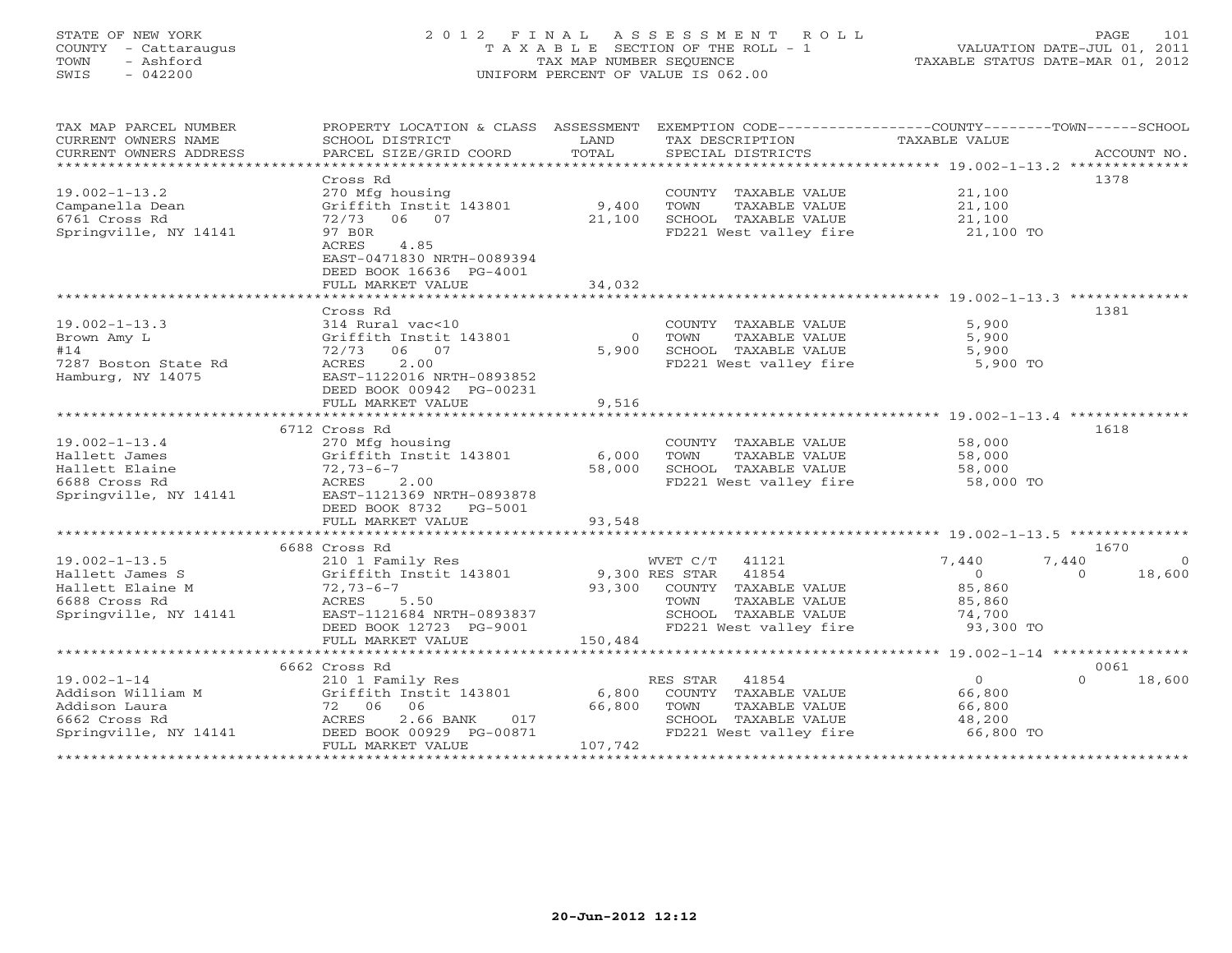# STATE OF NEW YORK 2 0 1 2 F I N A L A S S E S S M E N T R O L L PAGE 102 COUNTY - Cattaraugus T A X A B L E SECTION OF THE ROLL - 1 VALUATION DATE-JUL 01, 2011 TOWN - Ashford TAX MAP NUMBER SEQUENCE TAXABLE STATUS DATE-MAR 01, 2012 SWIS - 042200 UNIFORM PERCENT OF VALUE IS 062.00UNIFORM PERCENT OF VALUE IS 062.00

| TAX MAP PARCEL NUMBER<br>CURRENT OWNERS NAME                                                             | PROPERTY LOCATION & CLASS ASSESSMENT<br>SCHOOL DISTRICT                                                                                                                                            | LAND                         | EXEMPTION CODE-----------------COUNTY-------TOWN------SCHOOL<br>TAX DESCRIPTION                                               | TAXABLE VALUE                                                        |                   |                    |
|----------------------------------------------------------------------------------------------------------|----------------------------------------------------------------------------------------------------------------------------------------------------------------------------------------------------|------------------------------|-------------------------------------------------------------------------------------------------------------------------------|----------------------------------------------------------------------|-------------------|--------------------|
| CURRENT OWNERS ADDRESS                                                                                   | PARCEL SIZE/GRID COORD                                                                                                                                                                             | TOTAL                        | SPECIAL DISTRICTS                                                                                                             |                                                                      |                   | ACCOUNT NO.        |
|                                                                                                          | 6642 Cross Rd                                                                                                                                                                                      |                              |                                                                                                                               |                                                                      | 0719              |                    |
| $19.002 - 1 - 15.1$<br>Kent Ronald E Jr<br>6642 Cross Rd<br>Springville, NY 14141-9408                   | 210 1 Family Res<br>Griffith Instit 143801<br>72 06<br>06<br>ACRES<br>7.08 BANK<br>017<br>EAST-1122683 NRTH-0893834<br>DEED BOOK 15052 PG-2001<br>FULL MARKET VALUE                                | 11,600<br>110,200<br>177,742 | RES STAR 41854<br>COUNTY TAXABLE VALUE<br>TOWN<br>TAXABLE VALUE<br>SCHOOL TAXABLE VALUE<br>FD221 West valley fire             | $\overline{0}$<br>110,200<br>110,200<br>91,600<br>110,200 TO         | $\Omega$          | 18,600             |
|                                                                                                          |                                                                                                                                                                                                    |                              |                                                                                                                               |                                                                      |                   |                    |
| $19.002 - 1 - 15.2$<br>Nagel William G<br>Nagel Sharon<br>6614 Cross Rd<br>Springville, NY 14141         | 6614 Cross Rd<br>270 Mfg housing<br>270 mig nousing<br>Griffith Instit 143801 5,300<br>72 06 06<br>ACRES 1.31<br>EAST-1123083 NRTH-0893737<br>DEED BOOK 1025    PG-911<br>FULL MARKET VALUE        | 33,100<br>53,387             | RES STAR<br>41854<br>COUNTY TAXABLE VALUE<br>TOWN<br>TAXABLE VALUE<br>SCHOOL TAXABLE VALUE<br>FD221 West valley fire          | $0 \qquad \qquad$<br>33,100<br>33,100<br>14,500<br>33,100 TO         | 0986<br>$\Omega$  | 18,600             |
|                                                                                                          |                                                                                                                                                                                                    |                              |                                                                                                                               |                                                                      |                   |                    |
|                                                                                                          | 10351 Dutch Hill Rd                                                                                                                                                                                |                              |                                                                                                                               |                                                                      | 0370              |                    |
| $19.002 - 1 - 17$<br>Harshbarger Michelle<br>10351 Dutch Hill Rd<br>West Valley, NY 14171                | 210 1 Family Res<br>Griffith Instit 143801<br>72 06 06<br>FRNT 160.00 DPTH 140.00<br>BANK<br>081<br>EAST-1123280 NRTH-0893736<br>DEED BOOK 30<br>PG-8001                                           | 4,000<br>39,200              | RES STAR<br>41854<br>COUNTY TAXABLE VALUE<br>TOWN<br>TAXABLE VALUE<br>SCHOOL TAXABLE VALUE<br>FD221 West valley fire          | $\Omega$<br>39,200<br>39,200<br>20,600<br>39,200 TO                  | $\Omega$          | 18,600             |
|                                                                                                          | FULL MARKET VALUE                                                                                                                                                                                  | 63,226                       |                                                                                                                               |                                                                      |                   |                    |
|                                                                                                          |                                                                                                                                                                                                    |                              |                                                                                                                               |                                                                      |                   |                    |
|                                                                                                          | 10314 Dutch Hill Rd                                                                                                                                                                                |                              |                                                                                                                               |                                                                      | 0251              |                    |
| $19.002 - 1 - 18.1$<br>Manning Robert L<br>Manning Sally<br>10314 Dutch Hill Rd<br>West Valley, NY 14171 | 270 Mfg housing<br>270 mig nousing<br>Griffith Instit 143801 22,800 SR STAR<br>72 06 06 36,100 COUNTY<br>ACRES 18.95<br>EAST-1123787 NRTH-0893235<br>DEED BOOK 00863 PG-00726<br>FULL MARKET VALUE | 58,226                       | WVET C/T<br>41121<br>41834<br>COUNTY TAXABLE VALUE<br>TAXABLE VALUE<br>TOWN<br>SCHOOL TAXABLE VALUE<br>FD221 West valley fire | 5,415<br>$\overline{0}$<br>30,685<br>30,685<br>$\Omega$<br>36,100 TO | 5,415<br>$\Omega$ | $\Omega$<br>36,100 |
|                                                                                                          |                                                                                                                                                                                                    |                              |                                                                                                                               |                                                                      |                   |                    |
|                                                                                                          | 10302 Dutch Hill Rd                                                                                                                                                                                |                              |                                                                                                                               |                                                                      | 0139              |                    |
| $19.002 - 1 - 19$<br>Fink Gerard M<br>10302 Dutch Hill Rd<br>West Valley, NY 14171                       | 210 1 Family Res<br>Griffith Instit 143801<br>72 06<br>06<br>5.70 BANK<br>ACRES<br>017<br>EAST-0475340 NRTH-0892760<br>DEED BOOK 8792 PG-5001<br>FULL MARKET VALUE                                 | 10,200<br>48,600<br>78,387   | RES STAR<br>41854<br>COUNTY TAXABLE VALUE<br>TAXABLE VALUE<br>TOWN<br>SCHOOL TAXABLE VALUE<br>FD221 West valley fire          | $\Omega$<br>48,600<br>48,600<br>30,000<br>48,600 TO                  | $\cap$            | 18,600             |
|                                                                                                          |                                                                                                                                                                                                    |                              |                                                                                                                               |                                                                      |                   |                    |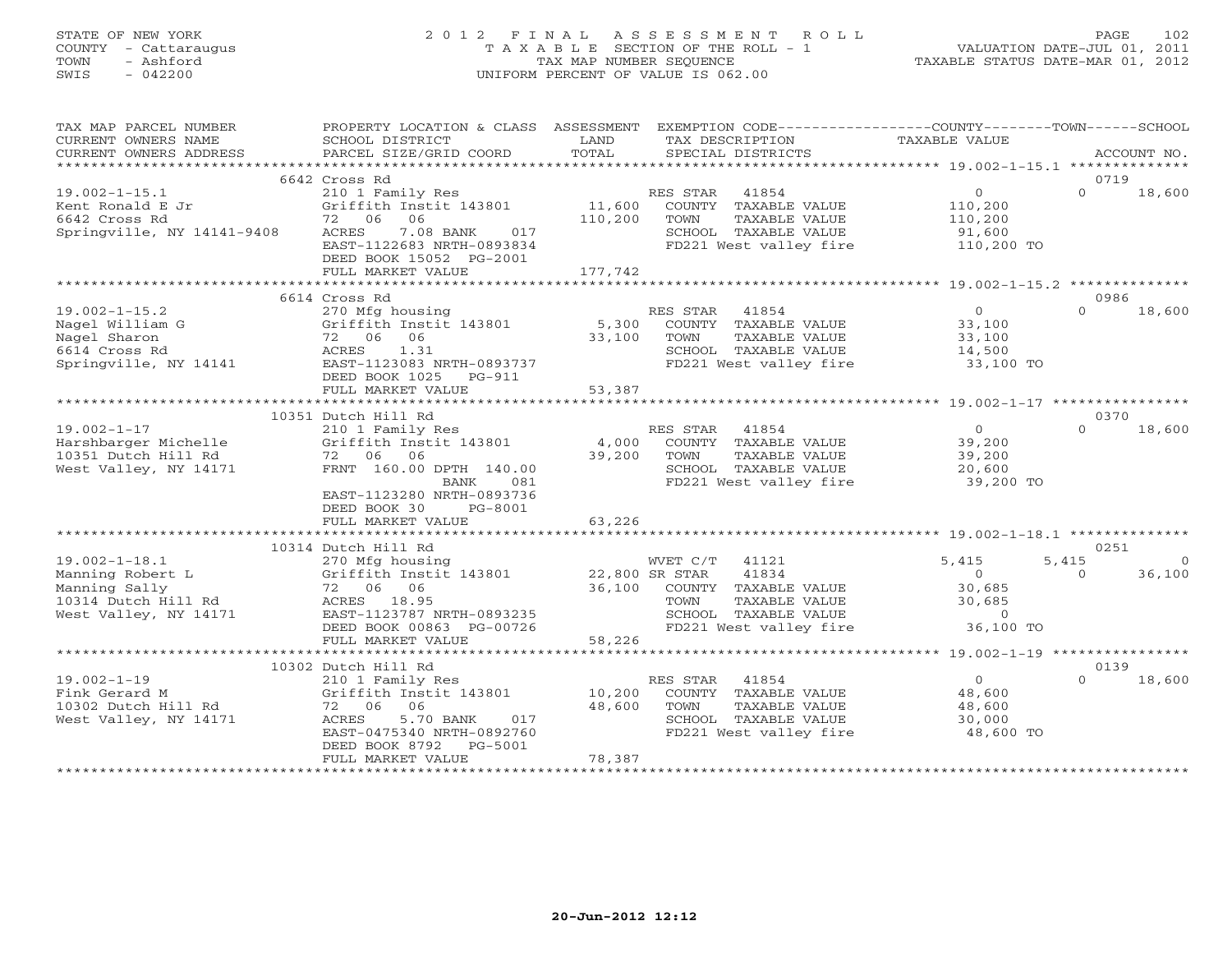# STATE OF NEW YORK 2 0 1 2 F I N A L A S S E S S M E N T R O L L PAGE 103 COUNTY - Cattaraugus T A X A B L E SECTION OF THE ROLL - 1 VALUATION DATE-JUL 01, 2011 TOWN - Ashford TAX MAP NUMBER SEQUENCE TAXABLE STATUS DATE-MAR 01, 2012 SWIS - 042200 UNIFORM PERCENT OF VALUE IS 062.00UNIFORM PERCENT OF VALUE IS 062.00

| TAX MAP PARCEL NUMBER                                                                                                                                                                                                                                                                                                                                                                                                                                                | PROPERTY LOCATION & CLASS ASSESSMENT EXEMPTION CODE----------------COUNTY-------TOWN------SCHOOL |         |                                                                                         |                |                          |
|----------------------------------------------------------------------------------------------------------------------------------------------------------------------------------------------------------------------------------------------------------------------------------------------------------------------------------------------------------------------------------------------------------------------------------------------------------------------|--------------------------------------------------------------------------------------------------|---------|-----------------------------------------------------------------------------------------|----------------|--------------------------|
| CURRENT OWNERS NAME                                                                                                                                                                                                                                                                                                                                                                                                                                                  | SCHOOL DISTRICT                                                                                  | LAND    | TAX DESCRIPTION                                                                         | TAXABLE VALUE  |                          |
|                                                                                                                                                                                                                                                                                                                                                                                                                                                                      |                                                                                                  |         |                                                                                         |                |                          |
|                                                                                                                                                                                                                                                                                                                                                                                                                                                                      |                                                                                                  |         |                                                                                         |                |                          |
|                                                                                                                                                                                                                                                                                                                                                                                                                                                                      | 10282 Dutch Hill Rd                                                                              |         |                                                                                         |                | 0331                     |
| $19.002 - 1 - 20$                                                                                                                                                                                                                                                                                                                                                                                                                                                    | 240 Rural res                                                                                    |         | COUNTY TAXABLE VALUE                                                                    | 75,900         |                          |
| Guimento David                                                                                                                                                                                                                                                                                                                                                                                                                                                       | 240 Kurai res<br>Griffith Instit 143801 25,100                                                   |         | TOWN<br>TAXABLE VALUE                                                                   | 75,900         |                          |
| Guilmento Joseph<br>10282 Dutch Hill Rd<br>West Valley, NY 14171                                                                                                                                                                                                                                                                                                                                                                                                     | 72 06 06                                                                                         | 75,900  | SCHOOL TAXABLE VALUE                                                                    | 75,900         |                          |
|                                                                                                                                                                                                                                                                                                                                                                                                                                                                      | ACRES 22.84                                                                                      |         | FD221 West valley fire                                                                  | 75,900 TO      |                          |
|                                                                                                                                                                                                                                                                                                                                                                                                                                                                      | EAST-1123731 NRTH-0892381                                                                        |         |                                                                                         |                |                          |
|                                                                                                                                                                                                                                                                                                                                                                                                                                                                      | DEED BOOK 00958 PG-00538                                                                         |         |                                                                                         |                |                          |
|                                                                                                                                                                                                                                                                                                                                                                                                                                                                      | FULL MARKET VALUE                                                                                | 122,419 |                                                                                         |                |                          |
|                                                                                                                                                                                                                                                                                                                                                                                                                                                                      |                                                                                                  |         |                                                                                         |                |                          |
|                                                                                                                                                                                                                                                                                                                                                                                                                                                                      | 10207 Dutch Hill Rd                                                                              |         |                                                                                         |                | 0705<br>$\Omega$         |
| $19.002 - 1 - 21.1$<br>$\begin{array}{ccc}\n\text{d} & & \text{d} \\ \text{d} & & \text{e} \\ \text{d} & & \text{e} \\ \text{d} & & \text{e} \\ \text{d} & & \text{e} \\ \text{d} & & \text{e} \\ \text{d} & & \text{e} \\ \text{d} & & \text{e} \\ \text{d} & & \text{e} \\ \text{e} & & \text{e} \\ \text{f} & & \text{e} \\ \text{g} & & \text{e} \\ \text{h} & & \text{e} \\ \text{h} & & \text{e} \\ \text{i} & & \text{e} \\ \text{m} & & \text{e} \\ \text{m$ | 240 Rural res                                                                                    |         | RES STAR 41854                                                                          | $\overline{0}$ | 18,600                   |
| Szramka Edward J                                                                                                                                                                                                                                                                                                                                                                                                                                                     | Griffith Instit 143801                                                                           | 24,000  | COUNTY TAXABLE VALUE                                                                    | 107,000        |                          |
| Szramka Catherine                                                                                                                                                                                                                                                                                                                                                                                                                                                    |                                                                                                  |         | TOWN<br>TAXABLE VALUE                                                                   | 107,000        |                          |
| 51 Krakow St                                                                                                                                                                                                                                                                                                                                                                                                                                                         | ACRES 44.45                                                                                      |         | SCHOOL TAXABLE VALUE                                                                    | 88,400         |                          |
| Lackawanna, NY 14218                                                                                                                                                                                                                                                                                                                                                                                                                                                 | 72 06 06 107,000<br>ACRES 44.45 107,000<br>EAST-1121688 NRTH-0891318                             |         | FD221 West valley fire                                                                  | 107,000 TO     |                          |
|                                                                                                                                                                                                                                                                                                                                                                                                                                                                      | DEED BOOK 1032 PG-22                                                                             |         |                                                                                         |                |                          |
|                                                                                                                                                                                                                                                                                                                                                                                                                                                                      |                                                                                                  |         |                                                                                         |                |                          |
|                                                                                                                                                                                                                                                                                                                                                                                                                                                                      | 10262 Dutch Hill Rd                                                                              |         |                                                                                         |                | 1565                     |
| $19.002 - 1 - 21.2$                                                                                                                                                                                                                                                                                                                                                                                                                                                  |                                                                                                  |         |                                                                                         | 0              | $\Omega$<br>18,600       |
| ron and the server of the server of the server of the server of the server of the server of the server of the server of the server of the server of the server of the server of the server of the server of the server of the                                                                                                                                                                                                                                        |                                                                                                  |         |                                                                                         | 107,300        |                          |
|                                                                                                                                                                                                                                                                                                                                                                                                                                                                      |                                                                                                  |         |                                                                                         | 107,300        |                          |
| West Valley, NY 14171                                                                                                                                                                                                                                                                                                                                                                                                                                                |                                                                                                  |         | SCHOOL TAXABLE VALUE                                                                    | 88,700         |                          |
|                                                                                                                                                                                                                                                                                                                                                                                                                                                                      | ACRES 31.70 BANK 017<br>EAST-1123703 NRTH-0891497                                                |         | FD221 West valley fire                                                                  | 107,300 TO     |                          |
|                                                                                                                                                                                                                                                                                                                                                                                                                                                                      | DEED BOOK 1030 PG-724                                                                            |         |                                                                                         |                |                          |
|                                                                                                                                                                                                                                                                                                                                                                                                                                                                      | FULL MARKET VALUE                                                                                | 173,065 |                                                                                         |                |                          |
|                                                                                                                                                                                                                                                                                                                                                                                                                                                                      |                                                                                                  |         |                                                                                         |                |                          |
|                                                                                                                                                                                                                                                                                                                                                                                                                                                                      | 10177 Dutch Hill Rd                                                                              |         |                                                                                         |                | 0609                     |
| $19.002 - 1 - 22$                                                                                                                                                                                                                                                                                                                                                                                                                                                    | 240 Rural res                                                                                    |         | 50 PCT OF VALUE USED FOR EXEMPTION PURPOSES<br>CYET C/T 41131<br>CVET C/T<br>41131      | 11,913         | 11,913<br>$\overline{0}$ |
| Rachic Margaret                                                                                                                                                                                                                                                                                                                                                                                                                                                      |                                                                                                  |         |                                                                                         | $\overline{O}$ | $\Omega$<br>38,560       |
| Rading Paryor<br>10177 Dutch Hill Rd<br>West Valley NY 14171                                                                                                                                                                                                                                                                                                                                                                                                         | Griffith Instit 143801 57,800 SR STAR 41834<br>71/72/76 06 06 95,300 COUNTY TAXABLE VALUE        |         |                                                                                         | 83,387         |                          |
| West Valley, NY 14171                                                                                                                                                                                                                                                                                                                                                                                                                                                | ACRES 141.56                                                                                     |         | TOWN<br>TAXABLE VALUE                                                                   | 83,387         |                          |
|                                                                                                                                                                                                                                                                                                                                                                                                                                                                      |                                                                                                  |         | SCHOOL TAXABLE VALUE                                                                    | 56,740         |                          |
|                                                                                                                                                                                                                                                                                                                                                                                                                                                                      | EAST-1121852 NRTH-0890171<br>DEED BOOK 491 PG-00538                                              |         | FD221 West valley fire 50,300 TO                                                        |                |                          |
|                                                                                                                                                                                                                                                                                                                                                                                                                                                                      | FULL MARKET VALUE                                                                                | 153,710 |                                                                                         |                |                          |
|                                                                                                                                                                                                                                                                                                                                                                                                                                                                      |                                                                                                  |         |                                                                                         |                |                          |
|                                                                                                                                                                                                                                                                                                                                                                                                                                                                      | Dutch Hill Rd                                                                                    |         |                                                                                         |                | 0663                     |
| $19.002 - 1 - 24$                                                                                                                                                                                                                                                                                                                                                                                                                                                    | 105 Vac farmland                                                                                 |         | 41720<br>AG DIST                                                                        | 10,594         | 10,594<br>10,594         |
| Schichtel Charles F                                                                                                                                                                                                                                                                                                                                                                                                                                                  | West Valley Cen 042204 25,900                                                                    |         | COUNTY TAXABLE VALUE                                                                    | 15,306         |                          |
| Schichtel Harold                                                                                                                                                                                                                                                                                                                                                                                                                                                     | 66 06 06                                                                                         | 25,900  | TOWN<br>TAXABLE VALUE                                                                   | 15,306         |                          |
| 9595 Rock Springs Rd                                                                                                                                                                                                                                                                                                                                                                                                                                                 | ACRES 57.62                                                                                      |         | SCHOOL TAXABLE VALUE<br>SCHOOL TAXABLE VALUE 15,306<br>FD221 West valley fire 25,900 TO |                |                          |
| West Valley, NY 14171                                                                                                                                                                                                                                                                                                                                                                                                                                                | EAST-1125444 NRTH-0886712                                                                        |         |                                                                                         |                |                          |
|                                                                                                                                                                                                                                                                                                                                                                                                                                                                      | DEED BOOK 00929 PG-00203                                                                         |         |                                                                                         |                |                          |
| MAY BE SUBJECT TO PAYMENT                                                                                                                                                                                                                                                                                                                                                                                                                                            | FULL MARKET VALUE                                                                                | 41,774  |                                                                                         |                |                          |
| UNDER AGDIST LAW TIL 2016                                                                                                                                                                                                                                                                                                                                                                                                                                            |                                                                                                  |         |                                                                                         |                |                          |
|                                                                                                                                                                                                                                                                                                                                                                                                                                                                      |                                                                                                  |         |                                                                                         |                |                          |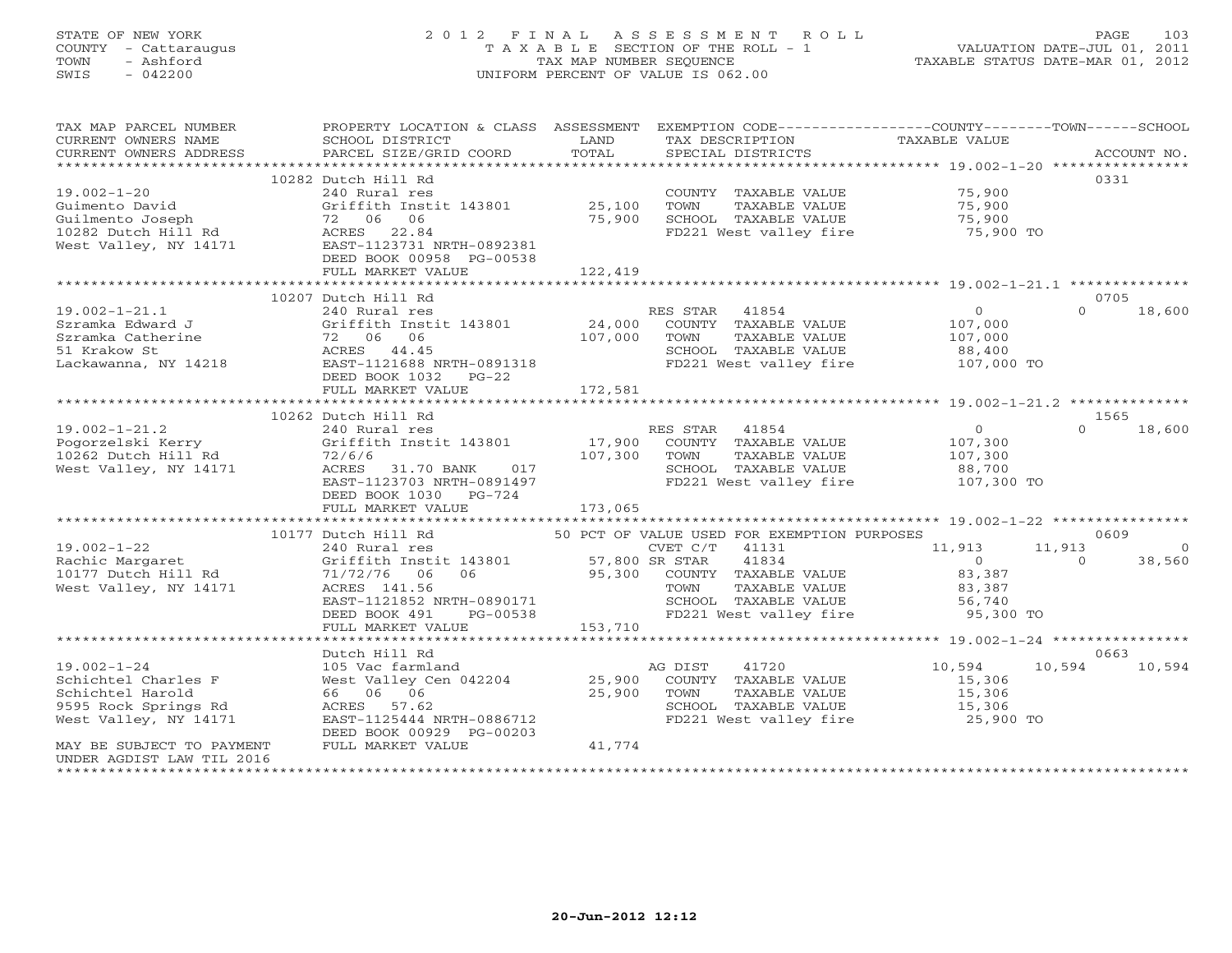# STATE OF NEW YORK 2 0 1 2 F I N A L A S S E S S M E N T R O L L PAGE 104 COUNTY - Cattaraugus T A X A B L E SECTION OF THE ROLL - 1 VALUATION DATE-JUL 01, 2011 TOWN - Ashford TAX MAP NUMBER SEQUENCE TAXABLE STATUS DATE-MAR 01, 2012 SWIS - 042200 UNIFORM PERCENT OF VALUE IS 062.00UNIFORM PERCENT OF VALUE IS 062.00

| TAX MAP PARCEL NUMBER<br>CURRENT OWNERS NAME                                                                                 | PROPERTY LOCATION & CLASS ASSESSMENT EXEMPTION CODE---------------COUNTY-------TOWN------SCHOOL<br>SCHOOL DISTRICT                                                | LAND                     | TAX DESCRIPTION                                                                                                                    | TAXABLE VALUE                                                       |                                                      |
|------------------------------------------------------------------------------------------------------------------------------|-------------------------------------------------------------------------------------------------------------------------------------------------------------------|--------------------------|------------------------------------------------------------------------------------------------------------------------------------|---------------------------------------------------------------------|------------------------------------------------------|
| CURRENT OWNERS ADDRESS                                                                                                       | PARCEL SIZE/GRID COORD                                                                                                                                            | TOTAL                    | SPECIAL DISTRICTS                                                                                                                  |                                                                     | ACCOUNT NO.                                          |
|                                                                                                                              |                                                                                                                                                                   |                          |                                                                                                                                    |                                                                     |                                                      |
| $19.002 - 1 - 25$<br>Bedford Geoff<br>Bedford Lori                                                                           | 9971 Dutch Hill Rd<br>210 1 Family Res<br>West Valley Cen 042204 6,700<br>66 06 06<br>FULL MARKET VALUE                                                           | 78,500<br>126,613        | COUNTY TAXABLE VALUE 78,500<br>TOWN<br>TAXABLE VALUE<br>SCHOOL TAXABLE VALUE<br>FD221 West valley fire 78,500 TO                   | 78,500<br>78,500                                                    | 0565                                                 |
|                                                                                                                              |                                                                                                                                                                   |                          |                                                                                                                                    |                                                                     |                                                      |
| $19.002 - 1 - 26.1$<br>West Valley, NY 14171                                                                                 | 10050 Dutch Hill Rd<br>210 1 Family Res<br>West Valley Cen 042204<br>4.15<br>ACRES<br>EAST-1123844 NRTH-0888020<br>DEED BOOK 887<br>PG-01174<br>FULL MARKET VALUE | 42,300<br>68,226         | SR STAR<br>41834<br>8,500 COUNTY TAXABLE VALUE<br>TAXABLE VALUE<br>TOWN<br>SCHOOL TAXABLE VALUE<br>FD221 West valley fire          | $\overline{0}$<br>42,300<br>42,300<br>3,740<br>42,300 TO            | 0814<br>$\Omega$<br>38,560                           |
|                                                                                                                              | 10043 Dutch Hill Rd                                                                                                                                               |                          |                                                                                                                                    |                                                                     | 1217                                                 |
| 19.002-1-26.2 240 Rural res<br>Colantino Kristina West Valley C<br>10043 Dutch Hill Rd 71 __06 __06<br>West Valley, NY 14171 | 240 Rural res<br>West Valley Cen 042204 21,200 COUNTY TAXABLE VALUE<br>ACRES 15.85<br>EAST-1123066 NRTH-0887693<br>DEED BOOK 17184 PG-3001                        | 43,300                   | RES STAR 41854<br>TOWN<br>TAXABLE VALUE<br>SCHOOL TAXABLE VALUE<br>FD221 West valley fire                                          | $\overline{O}$<br>43,300<br>43,300<br>24,700<br>43,300 TO           | $\Omega$<br>18,600                                   |
|                                                                                                                              | FULL MARKET VALUE                                                                                                                                                 | 69,839                   |                                                                                                                                    |                                                                     |                                                      |
|                                                                                                                              | 10028 Dutch Hill Rd                                                                                                                                               |                          |                                                                                                                                    |                                                                     | 1260                                                 |
| $19.002 - 1 - 26.3$<br>Lloyd Barbara<br>Lloyd Deborah A<br>10028 Dutch Hill Rd<br>West Valley, NY 14171                      | 270 Mfg housing<br>West Valley Cen 042204<br>71 06 06<br>5.80<br>ACRES<br>EAST-1124077 NRTH-0887563<br>DEED BOOK 10854 PG-2001                                    | 7,100 SR STAR            | AGED C<br>41802<br>41834<br>15,000 COUNTY TAXABLE VALUE<br>TOWN<br>TAXABLE VALUE<br>SCHOOL TAXABLE VALUE<br>FD221 West valley fire | 5,250<br>$\overline{0}$<br>9,750<br>15,000<br>$\Omega$<br>15,000 TO | $\mathbf{0}$<br>$\overline{0}$<br>$\Omega$<br>15,000 |
|                                                                                                                              | FULL MARKET VALUE                                                                                                                                                 | 24,194                   |                                                                                                                                    |                                                                     |                                                      |
|                                                                                                                              | Dutch Hill Rd                                                                                                                                                     |                          |                                                                                                                                    |                                                                     | 1400                                                 |
| $19.002 - 1 - 26.5$<br>Myers Daniel J<br>PO Box 204<br>West Valley, NY 14171                                                 | 314 Rural vac<10<br>West Valley Cen 042204<br>71 06 06<br>6.85<br>ACRES<br>EAST-1122862 NRTH-0888064<br>DEED BOOK 00945 PG-00791<br>FULL MARKET VALUE             | 7,500<br>7,500<br>12,097 | COUNTY TAXABLE VALUE<br>TOWN<br>TAXABLE VALUE<br>SCHOOL TAXABLE VALUE<br>FD221 West valley fire                                    | 7,500<br>7,500<br>7,500<br>7,500 TO                                 |                                                      |
|                                                                                                                              |                                                                                                                                                                   |                          |                                                                                                                                    |                                                                     |                                                      |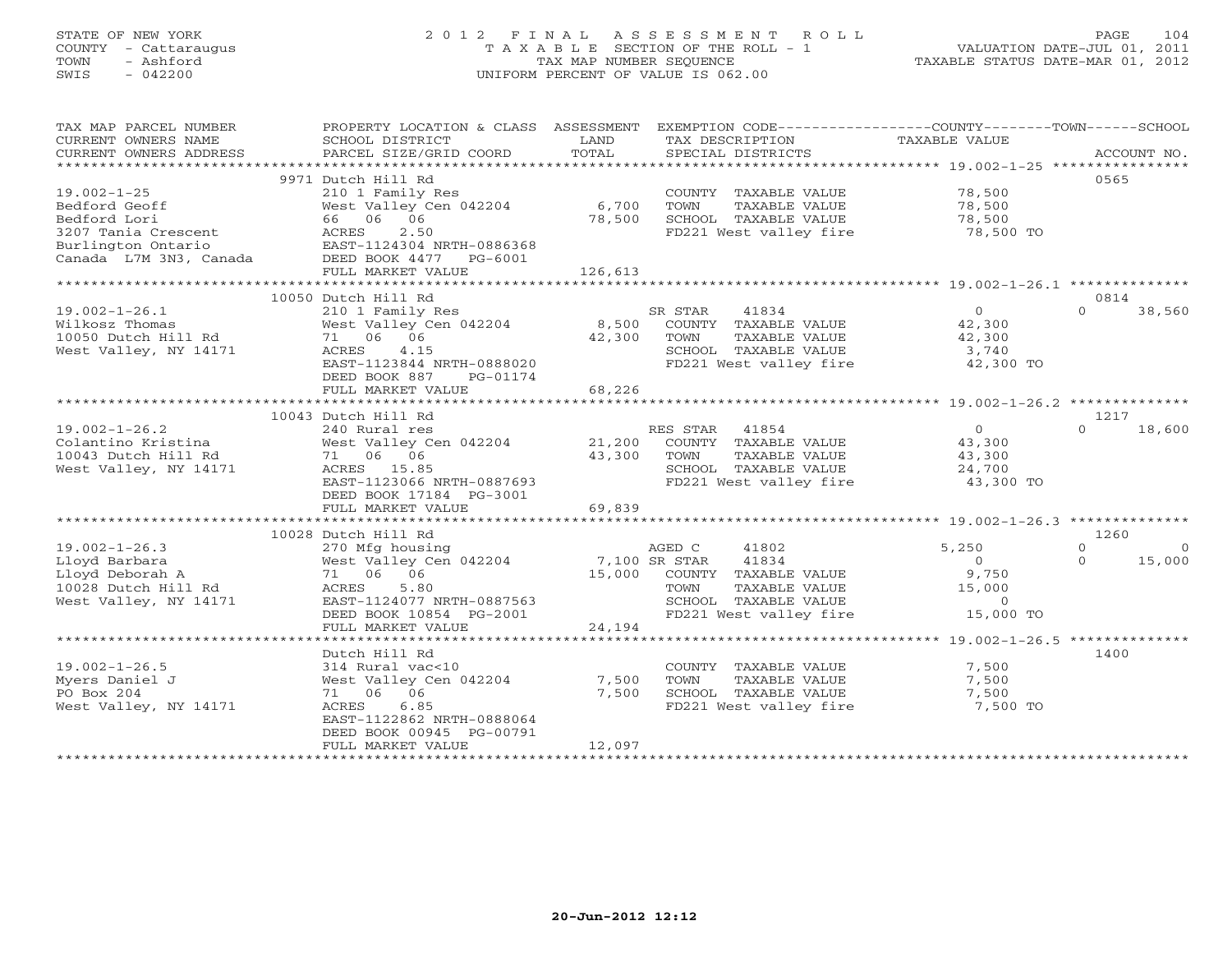#### STATE OF NEW YORK 2 0 1 2 F I N A L A S S E S S M E N T R O L L PAGE 105 COUNTY - Cattaraugus T A X A B L E SECTION OF THE ROLL - 1 VALUATION DATE-JUL 01, 2011 TOWN - Ashford TAX MAP NUMBER SEQUENCE TAXABLE STATUS DATE-MAR 01, 2012 SWIS - 042200 UNIFORM PERCENT OF VALUE IS 062.00UNIFORM PERCENT OF VALUE IS 062.00

| TAX MAP PARCEL NUMBER<br>CURRENT OWNERS NAME                                                              | PROPERTY LOCATION & CLASS ASSESSMENT EXEMPTION CODE----------------COUNTY-------TOWN------SCHOOL<br>SCHOOL DISTRICT                                                         | LAND<br>TOTAL               | TAX DESCRIPTION                                                                                                      | TAXABLE VALUE                                                                        |                    |
|-----------------------------------------------------------------------------------------------------------|-----------------------------------------------------------------------------------------------------------------------------------------------------------------------------|-----------------------------|----------------------------------------------------------------------------------------------------------------------|--------------------------------------------------------------------------------------|--------------------|
| CURRENT OWNERS ADDRESS                                                                                    | PARCEL SIZE/GRID COORD                                                                                                                                                      |                             | SPECIAL DISTRICTS                                                                                                    |                                                                                      | ACCOUNT NO.        |
|                                                                                                           | 10037 Dutch Hill Rd                                                                                                                                                         |                             |                                                                                                                      |                                                                                      | 1438               |
| $19.002 - 1 - 26.6$<br>Nottis David J<br>Nottis Linda L<br>10037 Dutch Hill Rd<br>West Valley, NY 14171   | 240 Rural res<br>West Valley Cen 042204<br>ACRES 62.00 BANK<br>032<br>EAST-1121297 NRTH-0887630<br>FULL MARKET VALUE                                                        | 20,900<br>65,000<br>104,839 | RES STAR<br>41854<br>COUNTY TAXABLE VALUE<br>TOWN<br>TAXABLE VALUE<br>SCHOOL TAXABLE VALUE<br>FD221 West valley fire | $\overline{0}$<br>65,000<br>65,000<br>46,400<br>65,000 TO                            | $\Omega$<br>18,600 |
|                                                                                                           | Dutch Hill Rd                                                                                                                                                               |                             |                                                                                                                      |                                                                                      | 1439               |
| $19.002 - 1 - 26.7$<br>Gentner Millard C<br>8870 Route 240<br>West Valley, NY 14171                       | 271 Mfg housings<br>West Valley Cen 042204<br>ACRES 19.65<br>EAST-1123710 NRTH-0886582<br>DEED BOOK 914<br>PG-727<br>FULL MARKET VALUE                                      | 23,200<br>50,500<br>81,452  | COUNTY TAXABLE VALUE<br>TOWN<br>TAXABLE VALUE<br>SCHOOL TAXABLE VALUE<br>FD221 West valley fire                      | 50,500<br>50,500<br>50,500<br>50,500 TO                                              |                    |
|                                                                                                           |                                                                                                                                                                             |                             |                                                                                                                      |                                                                                      |                    |
| $19.002 - 1 - 26.8$<br>Nottis David J<br>Nottis Linda<br>10037 Dutch Hill Rd<br>West Valley, NY 14171     | 10037 Dutch Hill Rd<br>314 Rural vac<10<br>West Valley Cen 042204<br>$71 - 6 - 6$<br>ACRES<br>4.85 BANK<br>032<br>DEED BOOK 1008 PG-870<br>FULL MARKET VALUE                | 8,100<br>8,100<br>13,065    | COUNTY TAXABLE VALUE<br>TOWN<br>TAXABLE VALUE<br>SCHOOL TAXABLE VALUE<br>FD221 West valley fire                      | 8,100<br>8,100<br>8,100<br>8,100 TO                                                  | 1453               |
| *********************                                                                                     |                                                                                                                                                                             |                             |                                                                                                                      |                                                                                      |                    |
|                                                                                                           | 10023 Dutch Hill Rd                                                                                                                                                         |                             |                                                                                                                      |                                                                                      | 1498               |
| $19.002 - 1 - 26.9$<br>Knavel Donald F<br>Knavel Denise T<br>10023 Dutch Hill Rd<br>West Valley, NY 14171 | 240 Rural res<br>West Valley Cen 042204<br>ACRES 12.90 BANK<br>017<br>EAST-1123116 NRTH-0886719<br>DEED BOOK 992<br>PG-797                                                  | 14,800<br>74,100            | RES STAR 41854<br>COUNTY TAXABLE VALUE<br>TOWN<br>TAXABLE VALUE<br>SCHOOL TAXABLE VALUE<br>FD221 West valley fire    | $\overline{0}$<br>74,100<br>74,100<br>55,500<br>74,100 TO                            | $\Omega$<br>18,600 |
|                                                                                                           | FULL MARKET VALUE                                                                                                                                                           | 119,516                     |                                                                                                                      |                                                                                      |                    |
| $19.002 - 1 - 27.1$<br>Mueller Charles<br>10086 Dutch Hill Rd<br>West Valley, NY 14171                    | ************************<br>Dutch Hill Rd<br>312 Vac w/imprv<br>West Valley Cen 042204<br>71 06 06<br>5.42<br>ACRES<br>EAST-1123798 NRTH-0888325<br>DEED BOOK 14197 PG-9001 | 9,900<br>15,600             | COUNTY TAXABLE VALUE<br>TOWN<br>TAXABLE VALUE<br>SCHOOL TAXABLE VALUE<br>FD221 West valley fire                      | *********** 19.002-1-27.1 ***************<br>15,600<br>15,600<br>15,600<br>15,600 TO | 0966               |
|                                                                                                           | FULL MARKET VALUE                                                                                                                                                           | 25,161                      |                                                                                                                      |                                                                                      |                    |
|                                                                                                           | 10122 Dutch Hill Rd                                                                                                                                                         |                             |                                                                                                                      |                                                                                      | 0858               |
| $19.002 - 1 - 27.2$<br>Turner Barry<br>10122 Dutch Hill Rd<br>West Valley, NY 14171                       | 240 Rural res<br>West Valley Cen 042204<br>71 06 06<br>ACRES 45.26<br>EAST-1123613 NRTH-0889372<br>DEED BOOK 833<br>PG-00265<br>FULL MARKET VALUE                           | 28,300<br>65,500<br>105,645 | RES STAR 41854<br>COUNTY TAXABLE VALUE<br>TOWN<br>TAXABLE VALUE<br>SCHOOL TAXABLE VALUE<br>FD221 West valley fire    | $\Omega$<br>65,500<br>65,500<br>46,900<br>65,500 TO                                  | $\cap$<br>18,600   |
| ***********************                                                                                   |                                                                                                                                                                             |                             |                                                                                                                      |                                                                                      |                    |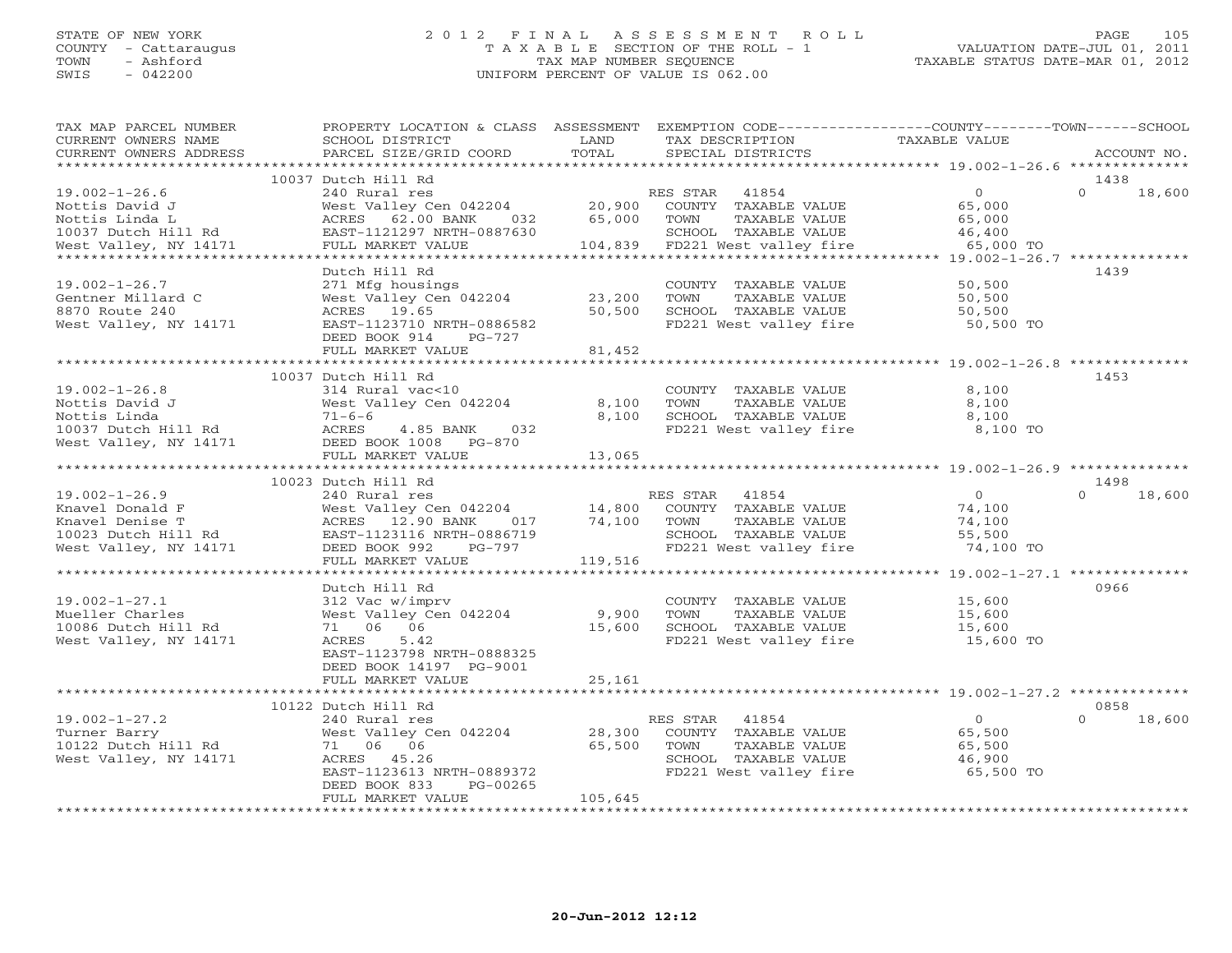# STATE OF NEW YORK 2 0 1 2 F I N A L A S S E S S M E N T R O L L PAGE 106 COUNTY - Cattaraugus T A X A B L E SECTION OF THE ROLL - 1 VALUATION DATE-JUL 01, 2011 TOWN - Ashford TAX MAP NUMBER SEQUENCE TAXABLE STATUS DATE-MAR 01, 2012 SWIS - 042200 UNIFORM PERCENT OF VALUE IS 062.00UNIFORM PERCENT OF VALUE IS 062.00

| TAX MAP PARCEL NUMBER<br>CURRENT OWNERS NAME                                                                                                                                                                                                  | PROPERTY LOCATION & CLASS ASSESSMENT<br>SCHOOL DISTRICT<br><b>Example 12</b> LAND                                                                                                     |                    | EXEMPTION CODE----------------COUNTY-------TOWN------SCHOOL<br>TAX DESCRIPTION                                                                            | TAXABLE VALUE                                                      |                            |
|-----------------------------------------------------------------------------------------------------------------------------------------------------------------------------------------------------------------------------------------------|---------------------------------------------------------------------------------------------------------------------------------------------------------------------------------------|--------------------|-----------------------------------------------------------------------------------------------------------------------------------------------------------|--------------------------------------------------------------------|----------------------------|
| CURRENT OWNERS ADDRESS                                                                                                                                                                                                                        | PARCEL SIZE/GRID COORD                                                                                                                                                                | TOTAL              | SPECIAL DISTRICTS                                                                                                                                         |                                                                    | ACCOUNT NO.                |
|                                                                                                                                                                                                                                               | 10086 Dutch Hill Rd                                                                                                                                                                   |                    |                                                                                                                                                           |                                                                    | 0967                       |
| $19.002 - 1 - 27.3$<br>Mueller Charles<br>10086 Dutch Hill Rd<br>West Valley, NY 14171                                                                                                                                                        | 210 1 Family Res<br>West Valley Cen 042204 10,000 COUNTY TAXABLE VALUE<br>71 06 06 71,100 TOWN TAXABLE VALUE<br>ACRES<br>5.42<br>EAST-1123651 NRTH-0888582<br>DEED BOOK 14197 PG-9002 |                    | RES STAR 41854<br>SCHOOL TAXABLE VALUE 52,500<br>FD221 West valley fire 71,100 TO                                                                         | $\overline{0}$<br>$71,100$<br>$71,100$                             | $\Omega$<br>18,600         |
|                                                                                                                                                                                                                                               | FULL MARKET VALUE                                                                                                                                                                     | 114,677            |                                                                                                                                                           |                                                                    |                            |
|                                                                                                                                                                                                                                               | 10087 Dutch Hill Rd                                                                                                                                                                   |                    |                                                                                                                                                           |                                                                    | 0450                       |
| $19.002 - 1 - 28.1$<br>Myers Daniel J<br>PO Box 204<br>West Valley, NY 14171                                                                                                                                                                  | 240 Rural res<br>West Valley Cen $042204$ 41,800<br>71 06 06<br>ACRES 67.90<br>ACRES 67.90<br>EAST-1121455 NRTH-0888670<br>ERED DOCK 934 DO 01000<br>DEED BOOK 824<br>PG-01099        | 123,900            | RES STAR 41854<br>COUNTY TAXABLE VALUE 123,900<br>TAXABLE VALUE<br>TOWN<br>SCHOOL TAXABLE VALUE<br>FD221 West valley fire 123,900 TO                      | $\overline{0}$<br>123,900<br>105,300                               | $\Omega$<br>18,600         |
|                                                                                                                                                                                                                                               |                                                                                                                                                                                       |                    |                                                                                                                                                           |                                                                    |                            |
| $19.002 - 1 - 28.2$<br>19.002-1-28.2 210 1 Family Res<br>Currie Donald W Jr West Valley Cen 042204<br>Currie Hirsch Susan P. 71 06 06<br>Unit 1 ACRES 3.75 BANK 017<br>10137 Dutch Hill Rd EAST-1122551 NRTH-0888801<br>West Valley, NY 14171 | 10137 Dutch Hill Rd<br>06<br>3.75 BANK 017<br>------ 0988801<br>DEED BOOK 913 PG-00811<br>FULL MARKET VALUE                                                                           | 70,806             | SCHOOL TAXABLE VALUE 25,300<br>FD221 West valley fire 43,900 TO                                                                                           | $\begin{array}{c} 0 \\ 43,900 \end{array}$<br>TAXABLE VALUE 43,900 | 1315<br>$\Omega$<br>18,600 |
|                                                                                                                                                                                                                                               | Us Rte 219                                                                                                                                                                            |                    |                                                                                                                                                           |                                                                    | 0319                       |
| $19.002 - 1 - 29$<br>Schumacher Richard<br>Schumacher Roy J<br>Schumacher Roy J<br>54 S Main St<br>Franklinville, NY 14737-1214<br>MAY BE SUBJECT TO PAYMENT                                                                                  | 323 Vacant rural<br>West Valley Cen 042204<br>71/75 06 06<br>$L/P$ 917-84<br>ACRES 66.94<br>EAST-1119761 NRTH-0886678<br>DEED BOOK 00954 PG-00186                                     | 27,600 TOWN        | 41720<br>AG DIST<br>27,600 COUNTY TAXABLE VALUE<br>TAXABLE VALUE<br>TOWN TAXABLE VALUE<br>SCHOOL TAXABLE VALUE 15,868<br>TIPOL Wort valley fire 37,600 TO | 11,732<br>15,868<br>15,868                                         | 11,732<br>11,732           |
| UNDER AGDIST LAW TIL 2016                                                                                                                                                                                                                     | FULL MARKET VALUE                                                                                                                                                                     | 44,516             |                                                                                                                                                           |                                                                    |                            |
| $19.002 - 1 - 30$<br>Ploetz Larry E<br>8211 Irish Hill Rd<br>West Valley, NY 14171                                                                                                                                                            | Us Rte 219<br>482 Det row bldg<br>West Valley Cen 042204 10,800<br>75 06 06<br>2.03<br>ACRES<br>EAST-1117841 NRTH-0886329<br>DEED BOOK 986<br>PG-670<br>FULL MARKET VALUE             | 126,000<br>203,226 | COUNTY TAXABLE VALUE 126,000<br>TAXABLE VALUE<br>TOWN<br>SCHOOL TAXABLE VALUE<br>FD221 West valley fire 126,000 TO                                        | $126,000$<br>$126,000$                                             | 0685                       |
|                                                                                                                                                                                                                                               |                                                                                                                                                                                       |                    |                                                                                                                                                           |                                                                    |                            |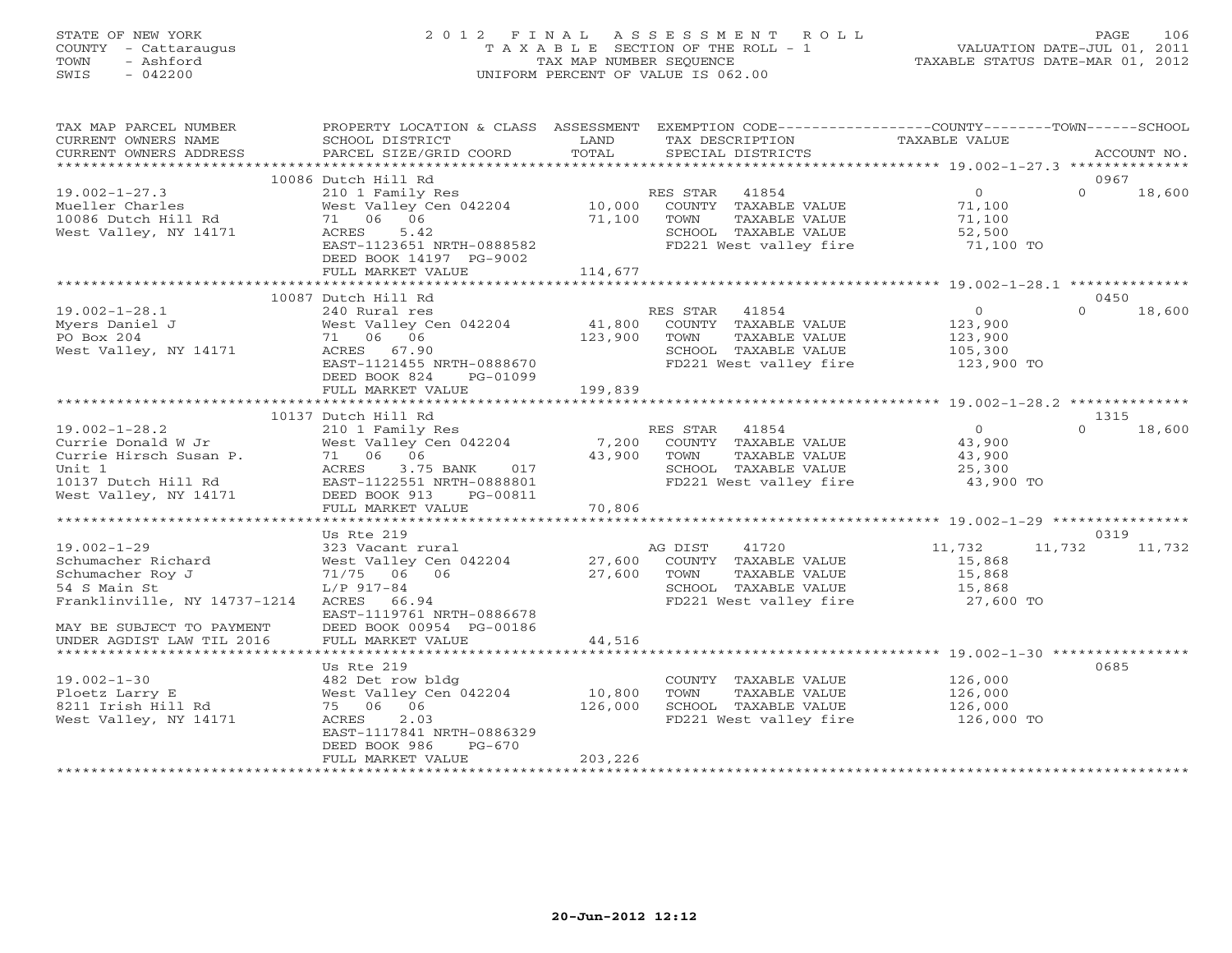# STATE OF NEW YORK 2 0 1 2 F I N A L A S S E S S M E N T R O L L PAGE 107 COUNTY - Cattaraugus T A X A B L E SECTION OF THE ROLL - 1 VALUATION DATE-JUL 01, 2011 TOWN - Ashford TAX MAP NUMBER SEQUENCE TAXABLE STATUS DATE-MAR 01, 2012 SWIS - 042200 UNIFORM PERCENT OF VALUE IS 062.00UNIFORM PERCENT OF VALUE IS 062.00

| TAX MAP PARCEL NUMBER<br>CURRENT OWNERS NAME<br>CURRENT OWNERS ADDRESS                                | PROPERTY LOCATION & CLASS ASSESSMENT EXEMPTION CODE---------------COUNTY-------TOWN-----SCHOOL<br>SCHOOL DISTRICT<br>PARCEL SIZE/GRID COORD                                    | LAND<br>TOTAL                      | TAX DESCRIPTION<br>SPECIAL DISTRICTS                                                                                         | TAXABLE VALUE                                                        | ACCOUNT NO.                           |
|-------------------------------------------------------------------------------------------------------|--------------------------------------------------------------------------------------------------------------------------------------------------------------------------------|------------------------------------|------------------------------------------------------------------------------------------------------------------------------|----------------------------------------------------------------------|---------------------------------------|
| $19.002 - 1 - 31$<br>Frank Larry A<br>Frank Patricia D<br>10038 Rte 219<br>West Valley, NY 14171      | Us Rte 219<br>314 Rural vac<10<br>West Valley Cen 042204<br>75 06 06<br>FRNT 80.00 DPTH<br>88.00<br>EAST-1117678 NRTH-0887606<br>DEED BOOK 895<br>PG-8001<br>FULL MARKET VALUE | 600<br>600<br>968                  | COUNTY TAXABLE VALUE<br>TOWN<br>TAXABLE VALUE<br>SCHOOL TAXABLE VALUE<br>FD221 West valley fire                              | 600<br>600<br>600<br>600 TO                                          | 0259                                  |
|                                                                                                       |                                                                                                                                                                                |                                    |                                                                                                                              |                                                                      |                                       |
| $19.002 - 1 - 33.1$<br>Frank Wayne R<br>Frank Larry A<br>10038 Us Rte 219<br>West Valley, NY 14171    | 10008 Us Rte 219<br>312 Vac w/imprv<br>West Valley Cen 042204<br>$01/75$ 06 06/07<br>ACRES 45.62<br>EAST-1116557 NRTH-0887143<br>DEED BOOK 6284<br>PG-2002                     | 20,800<br>21,800                   | COUNTY TAXABLE VALUE<br>TOWN<br>TAXABLE VALUE<br>SCHOOL TAXABLE VALUE<br>FD221 West valley fire                              | 21,800<br>21,800<br>21,800<br>21,800 TO                              | 0262                                  |
|                                                                                                       | FULL MARKET VALUE                                                                                                                                                              | 35,161                             |                                                                                                                              |                                                                      |                                       |
|                                                                                                       |                                                                                                                                                                                |                                    |                                                                                                                              |                                                                      |                                       |
|                                                                                                       | 10038 Us Rte 219                                                                                                                                                               |                                    |                                                                                                                              |                                                                      | 1144                                  |
| $19.002 - 1 - 33.2$<br>Frank Larry A<br>Frank Patricia D<br>10038 Rte 219<br>West Valley, NY 14171    | 270 Mfg housing<br>West Valley Cen 042204<br>01/75 06 06/07<br>ACRES 11.75<br>EAST-1117699 NRTH-0888514<br>DEED BOOK 6248<br>PG-2004<br>FULL MARKET VALUE                      | 13,700 SR STAR<br>49,500<br>79,839 | AGED C/T/S 41800<br>41834<br>COUNTY TAXABLE VALUE<br>TAXABLE VALUE<br>TOWN<br>SCHOOL TAXABLE VALUE<br>FD221 West valley fire | 24,750<br>$\circ$<br>24,750<br>24,750<br>$\overline{0}$<br>49,500 TO | 24,750<br>24,750<br>24,750<br>$\circ$ |
|                                                                                                       |                                                                                                                                                                                |                                    |                                                                                                                              |                                                                      |                                       |
| $19.002 - 1 - 33.3$<br>Frank Larry A<br>Frank Patricia D<br>10038 Us Rte 219<br>West Valley, NY 14171 | Us Rte 219<br>322 Rural vac>10<br>West Valley Cen 042204<br>1,75,6,6<br>ACRES 48.00<br>EAST-1118928 NRTH-0888343<br>DEED BOOK 6248<br>PG-2004                                  | 16,900<br>16,900                   | COUNTY TAXABLE VALUE<br>TOWN<br>TAXABLE VALUE<br>SCHOOL TAXABLE VALUE<br>FD221 West valley fire                              | 16,900<br>16,900<br>16,900<br>16,900 TO                              | 1613                                  |
|                                                                                                       | FULL MARKET VALUE                                                                                                                                                              | 27,258                             |                                                                                                                              |                                                                      |                                       |
| $19.002 - 1 - 33.4$<br>Frank Wayne R<br>4932 Fenton Hill Rd<br>West Valley, NY 14171                  | Us Rte 219<br>105 Vac farmland<br>West Valley Cen 042204<br>1,75,6,6<br>ACRES 43.35<br>EAST-1118900 NRTH-0887425<br>DEED BOOK 14105 PG-4001<br>FULL MARKET VALUE               | 10,600<br>10,600<br>17,097         | COUNTY TAXABLE VALUE<br>TOWN<br>TAXABLE VALUE<br>SCHOOL TAXABLE VALUE<br>FD221 West valley fire                              | 10,600<br>10,600<br>10,600<br>10,600 TO                              | 1614                                  |
|                                                                                                       |                                                                                                                                                                                |                                    |                                                                                                                              |                                                                      |                                       |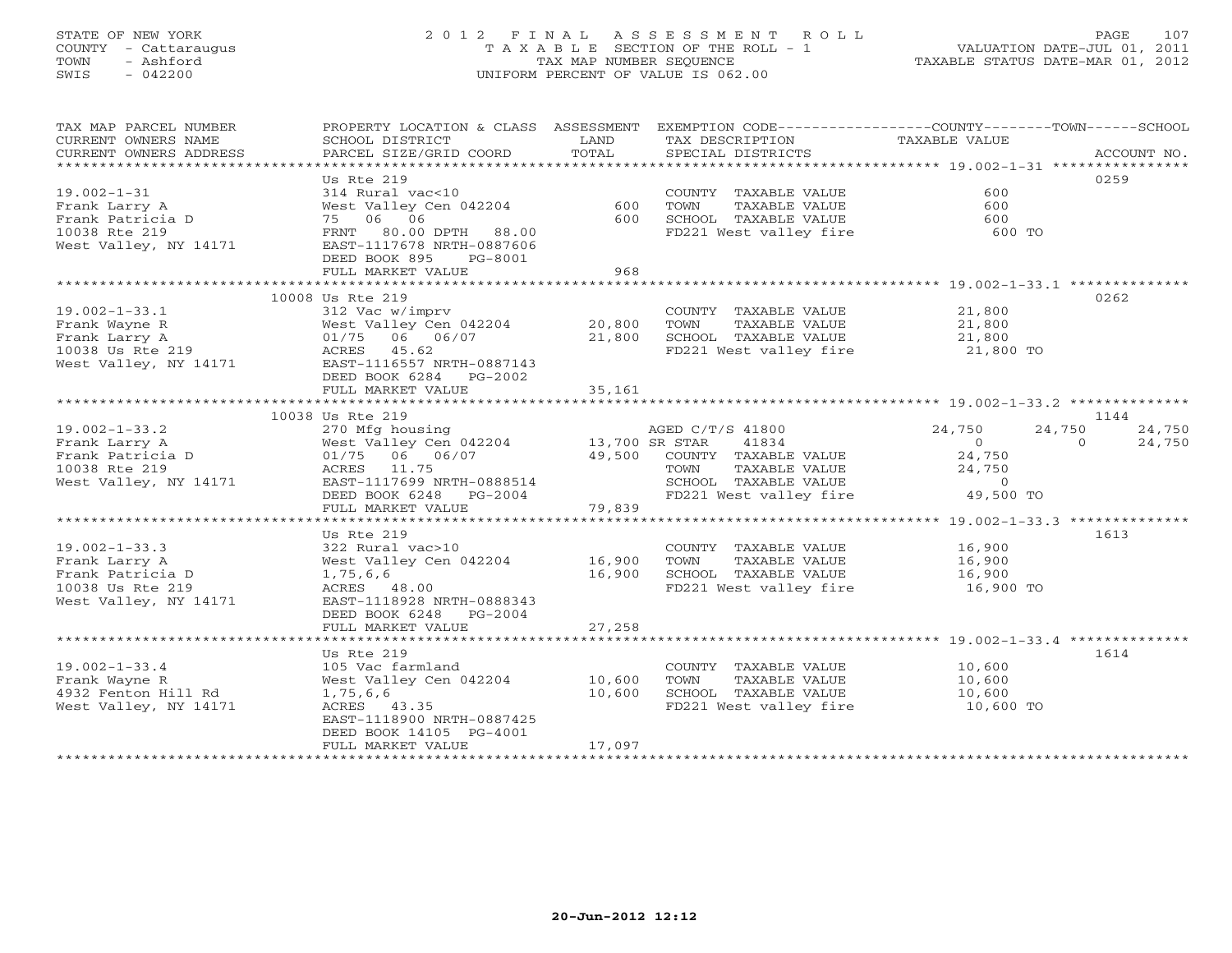# STATE OF NEW YORK 2 0 1 2 F I N A L A S S E S S M E N T R O L L PAGE 108 COUNTY - Cattaraugus T A X A B L E SECTION OF THE ROLL - 1 VALUATION DATE-JUL 01, 2011 TOWN - Ashford TAX MAP NUMBER SEQUENCE TAXABLE STATUS DATE-MAR 01, 2012 SWIS - 042200 UNIFORM PERCENT OF VALUE IS 062.00UNIFORM PERCENT OF VALUE IS 062.00

| TAX MAP PARCEL NUMBER<br>CURRENT OWNERS NAME<br>CURRENT OWNERS ADDRESS | PROPERTY LOCATION & CLASS ASSESSMENT<br>SCHOOL DISTRICT<br>PARCEL SIZE/GRID COORD | LAND<br>TOTAL | TAX DESCRIPTION<br>SPECIAL DISTRICTS | EXEMPTION CODE-----------------COUNTY-------TOWN------SCHOOL<br>TAXABLE VALUE | ACCOUNT NO. |
|------------------------------------------------------------------------|-----------------------------------------------------------------------------------|---------------|--------------------------------------|-------------------------------------------------------------------------------|-------------|
|                                                                        |                                                                                   |               |                                      |                                                                               |             |
|                                                                        | 10008 US Rte 219                                                                  |               |                                      | 1674                                                                          |             |
| $19.002 - 1 - 33.5$                                                    | 210 1 Family Res                                                                  |               | COUNTY TAXABLE VALUE                 | 25,000                                                                        |             |
| Bishop Ronald                                                          | West Valley Cen 042204                                                            | 6,600         | TAXABLE VALUE<br>TOWN                | 25,000                                                                        |             |
| Bishop Lynn                                                            | $1,75-6-6$                                                                        | 25,000        | SCHOOL TAXABLE VALUE                 | 25,000                                                                        |             |
| 26 School St                                                           | ACRES<br>3.00                                                                     |               | LD221 Ashford light                  | 25,000 TO                                                                     |             |
| Lancaster, NY 14086                                                    | EAST-1117861 NRTH-0887406                                                         |               |                                      |                                                                               |             |
|                                                                        | FULL MARKET VALUE                                                                 | 40,323        |                                      |                                                                               |             |
|                                                                        |                                                                                   |               |                                      |                                                                               |             |
|                                                                        | Us Rte $219$ (Off)                                                                |               |                                      | 0742                                                                          |             |
| $19.004 - 1 - 1.1$                                                     | 314 Rural vac<10                                                                  |               | COUNTY TAXABLE VALUE                 | 2,300                                                                         |             |
| Struder Enterprises Inc                                                | West Valley Cen 042204                                                            | 2,300         | TOWN<br>TAXABLE VALUE                | 2,300                                                                         |             |
| 111 Hillside Ave                                                       | 08 05 07                                                                          | 2,300         | SCHOOL TAXABLE VALUE                 | 2,300                                                                         |             |
| Orchard Park, NY 14127                                                 | ACRES<br>5.40                                                                     |               | FD221 West valley fire               | 2,300 TO                                                                      |             |
|                                                                        |                                                                                   |               |                                      |                                                                               |             |
|                                                                        | EAST-1116234 NRTH-0885413                                                         |               |                                      |                                                                               |             |
|                                                                        | DEED BOOK 979<br>$PG-175$                                                         |               |                                      |                                                                               |             |
|                                                                        | FULL MARKET VALUE                                                                 | 3,710         |                                      |                                                                               |             |
|                                                                        |                                                                                   |               |                                      |                                                                               |             |
|                                                                        | Us Rte $219$ (Off)                                                                |               |                                      | 1372                                                                          |             |
| $19.004 - 1 - 1.2$                                                     | 314 Rural vac<10                                                                  |               | COUNTY TAXABLE VALUE                 | 700                                                                           |             |
| Bromstead Jim R                                                        | West Valley Cen 042204                                                            | 700           | TOWN<br>TAXABLE VALUE                | 700                                                                           |             |
| Bromstead Sheryl K                                                     | 08 05 07                                                                          | 700           | SCHOOL TAXABLE VALUE                 | 700                                                                           |             |
| 9621 East Otto Rd                                                      | 1.75 BANK<br>ACRES<br>017                                                         |               | FD221 West valley fire               | 700 TO                                                                        |             |
| West Valley, NY 14171-9732                                             | EAST-1115936 NRTH-0885432                                                         |               |                                      |                                                                               |             |
|                                                                        | DEED BOOK 970<br>PG-971                                                           |               |                                      |                                                                               |             |
|                                                                        | FULL MARKET VALUE                                                                 | 1,129         |                                      |                                                                               |             |
|                                                                        |                                                                                   |               |                                      |                                                                               |             |
|                                                                        | Co Rd $12$ (Off)                                                                  |               |                                      | 1487                                                                          |             |
| $19.004 - 1 - 1.3$                                                     | 314 Rural vac<10                                                                  |               | COUNTY TAXABLE VALUE                 | 2,000                                                                         |             |
| Prentis Truman J Jr                                                    | West Valley Cen 042204                                                            | 2,000         | TOWN<br>TAXABLE VALUE                | 2,000                                                                         |             |
| Prentis Karen H                                                        | $08 - 05 - 07$                                                                    | 2,000         | SCHOOL TAXABLE VALUE                 | 2,000                                                                         |             |
| 111 Hillside Ave                                                       | ACRES<br>5.00                                                                     |               | FD221 West valley fire               | 2,000 TO                                                                      |             |
| Orchard Park, NY 14127                                                 | EAST-0046747 NRTH-0088620                                                         |               |                                      |                                                                               |             |
|                                                                        | FULL MARKET VALUE                                                                 | 3,226         |                                      |                                                                               |             |
|                                                                        |                                                                                   |               |                                      |                                                                               |             |
|                                                                        | 9913 Us Rte 219                                                                   |               |                                      | 0318                                                                          |             |
| $19.004 - 1 - 2$                                                       | 240 Rural res                                                                     |               | 41720<br>AG DIST                     | 13,571<br>13,571                                                              | 13,571      |
| Schumacher Richard                                                     | West Valley Cen 042204                                                            | 48,300        | COUNTY TAXABLE VALUE                 | 50,429                                                                        |             |
| Schumacher Roy J                                                       | $01/08$ $05/06$<br>07                                                             | 64,000        | TOWN<br>TAXABLE VALUE                | 50,429                                                                        |             |
| 54 S Main St                                                           | L/P 917-84                                                                        |               | SCHOOL TAXABLE VALUE                 | 50,429                                                                        |             |
| Franklinville, NY 14737-1214                                           | ACRES<br>77.77                                                                    |               | FD221 West valley fire 64,000 TO     |                                                                               |             |
|                                                                        | EAST-1116850 NRTH-0885669                                                         |               |                                      |                                                                               |             |
| MAY BE SUBJECT TO PAYMENT                                              | DEED BOOK 00954 PG-00186                                                          |               |                                      |                                                                               |             |
| UNDER AGDIST LAW TIL 2016                                              | FULL MARKET VALUE                                                                 | 103,226       |                                      |                                                                               |             |
|                                                                        |                                                                                   |               |                                      |                                                                               |             |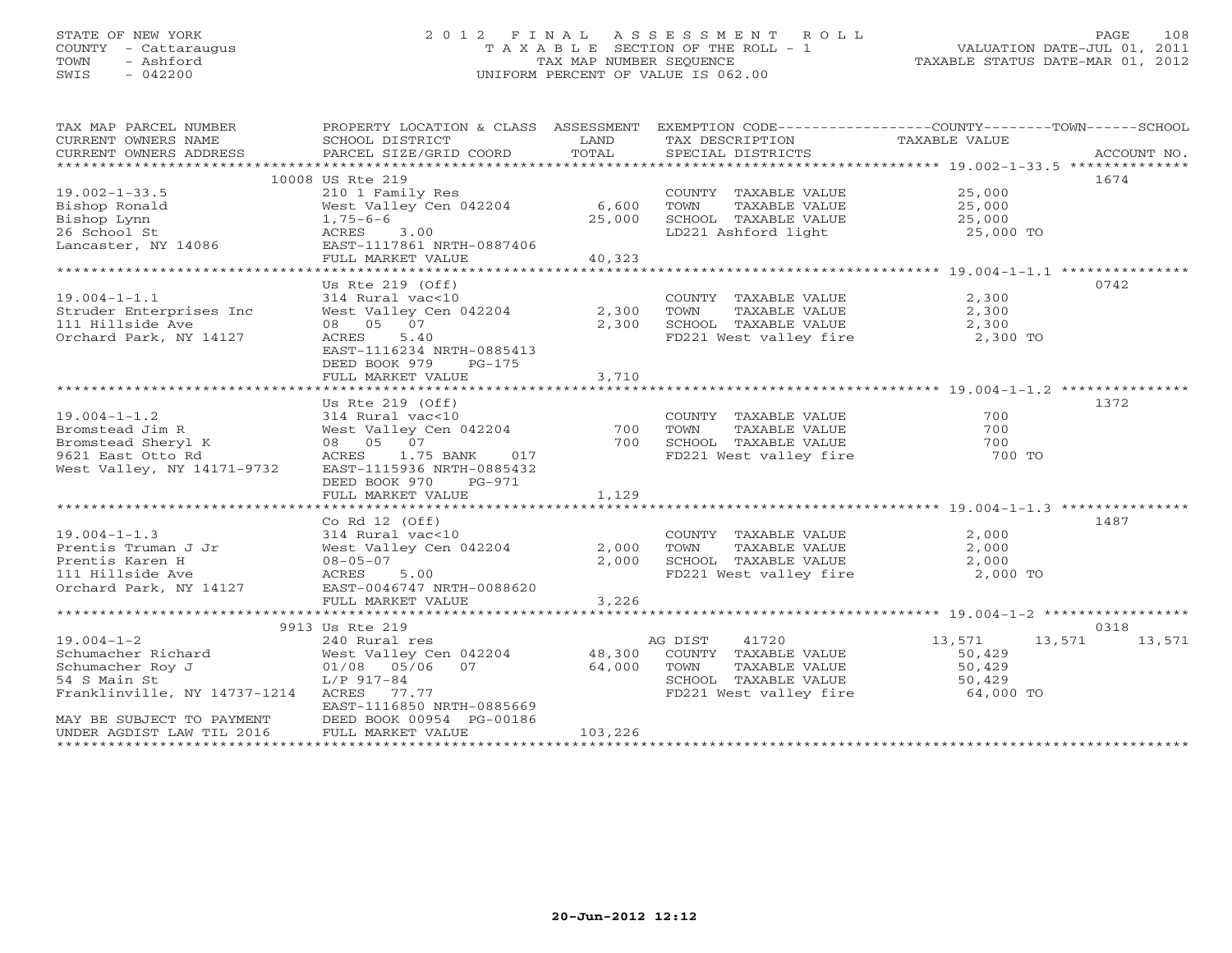## STATE OF NEW YORK 2 0 1 2 F I N A L A S S E S S M E N T R O L L PAGE 109 COUNTY - Cattaraugus T A X A B L E SECTION OF THE ROLL - 1 VALUATION DATE-JUL 01, 2011 TOWN - Ashford TAX MAP NUMBER SEQUENCE TAXABLE STATUS DATE-MAR 01, 2012 SWIS - 042200 UNIFORM PERCENT OF VALUE IS 062.00UNIFORM PERCENT OF VALUE IS 062.00

| TAX MAP PARCEL NUMBER<br>CURRENT OWNERS NAME<br>CURRENT OWNERS ADDRESS                                                                                        | PROPERTY LOCATION & CLASS ASSESSMENT<br>SCHOOL DISTRICT<br>PARCEL SIZE/GRID COORD                                                                                                                  | LAND<br>TOTAL              | TAX DESCRIPTION<br>SPECIAL DISTRICTS                                                                                                         | EXEMPTION CODE-----------------COUNTY-------TOWN------SCHOOL<br>TAXABLE VALUE            | ACCOUNT NO.              |
|---------------------------------------------------------------------------------------------------------------------------------------------------------------|----------------------------------------------------------------------------------------------------------------------------------------------------------------------------------------------------|----------------------------|----------------------------------------------------------------------------------------------------------------------------------------------|------------------------------------------------------------------------------------------|--------------------------|
| ***********************                                                                                                                                       |                                                                                                                                                                                                    |                            |                                                                                                                                              |                                                                                          |                          |
| $19.004 - 1 - 3.1$<br>Klahn Timothy<br>Klahn Jacqueline<br>9930 Us Rte 219<br>West Valley, NY 14171<br>MAY BE SUBJECT TO PAYMENT<br>UNDER AGDIST LAW TIL 2016 | 9930 Us Rte 219<br>240 Rural res<br>West Valley Cen 042204<br>05/06 06<br>64/71/75<br><b>BAR 2009</b><br>ACRES 87.50<br>EAST-1120272 NRTH-0886102<br>DEED BOOK 00919 PG-00058<br>FULL MARKET VALUE | 89,371<br>144,147          | 41720<br>AG DIST<br>50,900 RES STAR 41854<br>COUNTY TAXABLE VALUE<br>TOWN<br>TAXABLE VALUE<br>SCHOOL TAXABLE VALUE<br>FD221 West valley fire | 23,701<br>23,701<br>$\overline{0}$<br>$\circ$<br>65,670<br>65,670<br>47,070<br>89,371 TO | 0439<br>23,701<br>18,600 |
|                                                                                                                                                               |                                                                                                                                                                                                    |                            |                                                                                                                                              |                                                                                          |                          |
| $19.004 - 1 - 4.1$<br>Atkinson Scott W<br>3107 Holly St<br>Alexanderia, VA 22305-1820                                                                         | 9886 Us Rte 219<br>322 Rural vac>10<br>West Valley Cen 042204<br>64 05 06<br>ACRES 35.28<br>EAST-1119077 NRTH-0885069<br>DEED BOOK 1003<br>$PG-233$<br>FULL MARKET VALUE                           | 28,400<br>28,400<br>45,806 | COUNTY TAXABLE VALUE<br>TOWN<br>TAXABLE VALUE<br>SCHOOL TAXABLE VALUE                                                                        | 28,400<br>28,400<br>28,400                                                               | 0026                     |
|                                                                                                                                                               |                                                                                                                                                                                                    |                            |                                                                                                                                              | ********************************* 19.004-1-5 **********                                  |                          |
| $19.004 - 1 - 5$<br>Schumacher Richard<br>Schumacher Roy J<br>54 S Main St<br>Franklinville, NY 14737-1214                                                    | Dutch Hill Rd<br>323 Vacant rural<br>West Valley Cen 042204<br>56 05 06<br>$L/P$ 917-84<br>ACRES 12.83<br>EAST-0047275 NRTH-0088527<br>DEED BOOK 00954 PG-00186<br>FULL MARKET VALUE               | 6,700<br>6,700<br>10,806   | COUNTY TAXABLE VALUE<br>TOWN<br>TAXABLE VALUE<br>SCHOOL TAXABLE VALUE<br>FD221 West valley fire                                              | 6,700<br>6,700<br>6,700<br>6,700 TO                                                      | 0317                     |
|                                                                                                                                                               | Dutch Hill Rd                                                                                                                                                                                      |                            |                                                                                                                                              |                                                                                          | 0365                     |
| $19.004 - 1 - 6$<br>Hauri Donald<br>Hauri Delores<br>9725 Dutch Hill Rd<br>West Valley, NY 14171                                                              | 112 Dairy farm<br>West Valley Cen 042204<br>56 05 06<br>ACRES 148.54<br>EAST-0474730 NRTH-0885110<br>DEED BOOK 816<br>PG-00540                                                                     | 72,700<br>97,000           | 41720<br>AG DIST<br>COUNTY TAXABLE VALUE<br>TOWN<br>TAXABLE VALUE<br>SCHOOL TAXABLE VALUE<br>FD221 West valley fire                          | 35,330<br>35,330<br>61,670<br>61,670<br>61,670<br>97,000 TO                              | 35,330                   |
| MAY BE SUBJECT TO PAYMENT<br>UNDER AGDIST LAW TIL 2016                                                                                                        | FULL MARKET VALUE                                                                                                                                                                                  | 156,452                    |                                                                                                                                              |                                                                                          |                          |
| ********************<br>$19.004 - 1 - 7.1$<br>Ahrens Michael E<br>528 Banks Rd East<br>Fayetteville, GA 30214                                                 | Dutch Hill Rd<br>322 Rural vac>10<br>West Valley Cen 042204<br>56 05 06<br>FRNT 173.60 DPTH<br>ACRES 63.65<br>EAST-1122027 NRTH-0883435                                                            | 40,400<br>40,400           | COUNTY TAXABLE VALUE<br>TOWN<br>TAXABLE VALUE<br>SCHOOL TAXABLE VALUE<br>FD221 West valley fire                                              | 40,400<br>40,400<br>40,400<br>40,400 TO                                                  | 0722                     |
|                                                                                                                                                               | DEED BOOK 00373 PG-00033<br>FULL MARKET VALUE                                                                                                                                                      | 65,161                     |                                                                                                                                              |                                                                                          |                          |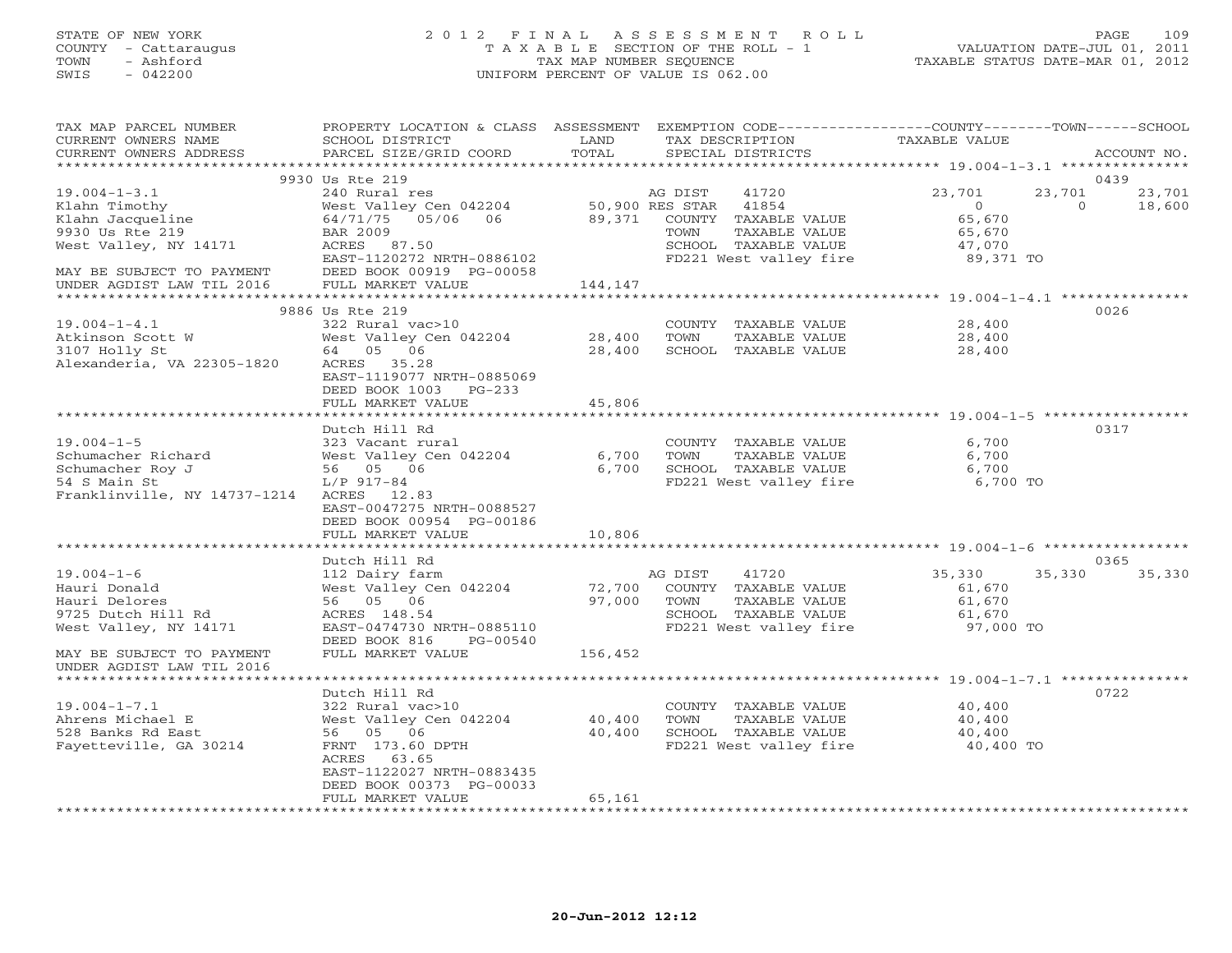## STATE OF NEW YORK 2 0 1 2 F I N A L A S S E S S M E N T R O L L PAGE 110 COUNTY - Cattaraugus T A X A B L E SECTION OF THE ROLL - 1 VALUATION DATE-JUL 01, 2011 TOWN - Ashford TAX MAP NUMBER SEQUENCE TAXABLE STATUS DATE-MAR 01, 2012 SWIS - 042200 UNIFORM PERCENT OF VALUE IS 062.00UNIFORM PERCENT OF VALUE IS 062.00

| TAX MAP PARCEL NUMBER                                                                             | PROPERTY LOCATION & CLASS ASSESSMENT EXEMPTION CODE---------------COUNTY-------TOWN------SCHOOL                                                                                                                                                                                           |        |                      |                                                                                                                                                                                                                    |                          |                                                                                                                                                                                                                                                                                                                                              |
|---------------------------------------------------------------------------------------------------|-------------------------------------------------------------------------------------------------------------------------------------------------------------------------------------------------------------------------------------------------------------------------------------------|--------|----------------------|--------------------------------------------------------------------------------------------------------------------------------------------------------------------------------------------------------------------|--------------------------|----------------------------------------------------------------------------------------------------------------------------------------------------------------------------------------------------------------------------------------------------------------------------------------------------------------------------------------------|
|                                                                                                   |                                                                                                                                                                                                                                                                                           |        |                      |                                                                                                                                                                                                                    |                          |                                                                                                                                                                                                                                                                                                                                              |
| $19.004 - 1 - 7.2$                                                                                | 9835 Dutch Hill Rd                                                                                                                                                                                                                                                                        |        |                      | CVET $C/T$ 41131 12,400 12,400                                                                                                                                                                                     |                          | 1502                                                                                                                                                                                                                                                                                                                                         |
| Werchowski August W<br>Werchowski Rebecca L Liv Tr<br>9835 Dutch Hill Rd<br>West Valley, NY 14171 | Nucum Indian Multiple<br>280 Res Multiple (VET C/T 41131)<br>West Valley Cen 042204 25,300 AG DIST 41720<br>56 05 06 183,100 RES STAR 41854<br>FRNT 856.40 DPTH (COUNTY TAXABLE VA<br>ACRES 30.60 TOWN TAXABLE VA                                                                         |        | COUNTY TAXABLE VALUE | $\begin{array}{c} 0 \\ 162,001 \end{array}$                                                                                                                                                                        |                          | $\begin{array}{cccc} 12,400 & & 12,400 & & & 0 \\ 8,699 & & 8,699 & & 8,699 \\ & & 0 & & 0 & & 18,600 \end{array}$                                                                                                                                                                                                                           |
| MAY BE SUBJECT TO PAYMENT<br>UNDER AGDIST LAW TIL 2016                                            | ACKES 30.00<br>EAST-1123771 NRTH-0883280<br>DEED BOOK 00373 PG-00033<br>DEED BOOK 00373 PG-00033<br>FULL MARKET VALUE 295,323                                                                                                                                                             |        |                      |                                                                                                                                                                                                                    |                          |                                                                                                                                                                                                                                                                                                                                              |
|                                                                                                   | Us Rte 219                                                                                                                                                                                                                                                                                |        |                      |                                                                                                                                                                                                                    |                          | 0518                                                                                                                                                                                                                                                                                                                                         |
| $19.004 - 1 - 8.1$<br>Miller Willard W<br>9729 Rte 219<br>West Valley, NY 14171                   | US RLE 213<br>105 Vac farmland<br>West Valley Cen 042204 33,800<br>63/64 05 06 33,800<br>ACRES 74.43<br>EAST-1119430 NRTH-0882650<br>DEED BOOK 00669 PG-00276                                                                                                                             |        |                      | COUNTY TAXABLE VALUE $33,800$<br>TOWN TAXABLE VALUE $33,800$<br>SCHOOL TAXABLE VALUE $33,800$<br>FD221 West valley fire $33,800$ TO                                                                                |                          |                                                                                                                                                                                                                                                                                                                                              |
|                                                                                                   | FULL MARKET VALUE                                                                                                                                                                                                                                                                         | 54,516 |                      |                                                                                                                                                                                                                    |                          |                                                                                                                                                                                                                                                                                                                                              |
|                                                                                                   |                                                                                                                                                                                                                                                                                           |        |                      |                                                                                                                                                                                                                    |                          | 1013                                                                                                                                                                                                                                                                                                                                         |
|                                                                                                   | $0.69$ BANK $017$<br>ACRES<br>EAST-0047030 NRTH-0088139<br>DEED BOOK 14853 PG-4001                                                                                                                                                                                                        |        |                      | 12,400<br>$\begin{array}{c} 0 \\ 46,500 \end{array}$<br>TOWN     TAXABLE VALUE                    46,500<br>SCHOOL   TAXABLE VALUE                    40,300<br>FD221 West valley fire                   58,900 TO | 12,400<br>$\overline{0}$ | $\overline{a}$ and $\overline{a}$ and $\overline{a}$ and $\overline{a}$ and $\overline{a}$ and $\overline{a}$ and $\overline{a}$ and $\overline{a}$ and $\overline{a}$ and $\overline{a}$ and $\overline{a}$ and $\overline{a}$ and $\overline{a}$ and $\overline{a}$ and $\overline{a}$ and $\overline{a}$ and $\overline{a}$ and<br>18,600 |
|                                                                                                   | FULL MARKET VALUE                                                                                                                                                                                                                                                                         | 95,000 |                      |                                                                                                                                                                                                                    |                          |                                                                                                                                                                                                                                                                                                                                              |
|                                                                                                   |                                                                                                                                                                                                                                                                                           |        |                      |                                                                                                                                                                                                                    |                          |                                                                                                                                                                                                                                                                                                                                              |
|                                                                                                   |                                                                                                                                                                                                                                                                                           |        |                      |                                                                                                                                                                                                                    |                          |                                                                                                                                                                                                                                                                                                                                              |
|                                                                                                   |                                                                                                                                                                                                                                                                                           |        |                      |                                                                                                                                                                                                                    |                          |                                                                                                                                                                                                                                                                                                                                              |
|                                                                                                   | Us Rte 219                                                                                                                                                                                                                                                                                |        |                      |                                                                                                                                                                                                                    |                          | 1120                                                                                                                                                                                                                                                                                                                                         |
| $19.004 - 1 - 9.2$<br>19.004-1-9.2<br>Czapla Benedict<br>9726 Us Rte 219<br>West Valley, NY 14171 | Us Rte 219<br>270 Mfg housing<br>West Valley Cen 042204<br>63 05 06<br>FRNT 118.00 DPTH 177.72<br>EAST-1118720 NRTH-0881721<br>21,900<br>21,900<br>21,900<br>221 West valley fire<br>21,900<br>21,900<br>221 West valley fire<br>21,900<br>21,900<br>221 Wes<br>PG-00127<br>DEED BOOK 815 |        |                      | SCHOOL TAXABLE VALUE 13,300<br>FD221 West valley fire 31,900 TO                                                                                                                                                    | $\Omega$                 | 18,600                                                                                                                                                                                                                                                                                                                                       |
|                                                                                                   | FULL MARKET VALUE                                                                                                                                                                                                                                                                         | 51,452 |                      |                                                                                                                                                                                                                    |                          |                                                                                                                                                                                                                                                                                                                                              |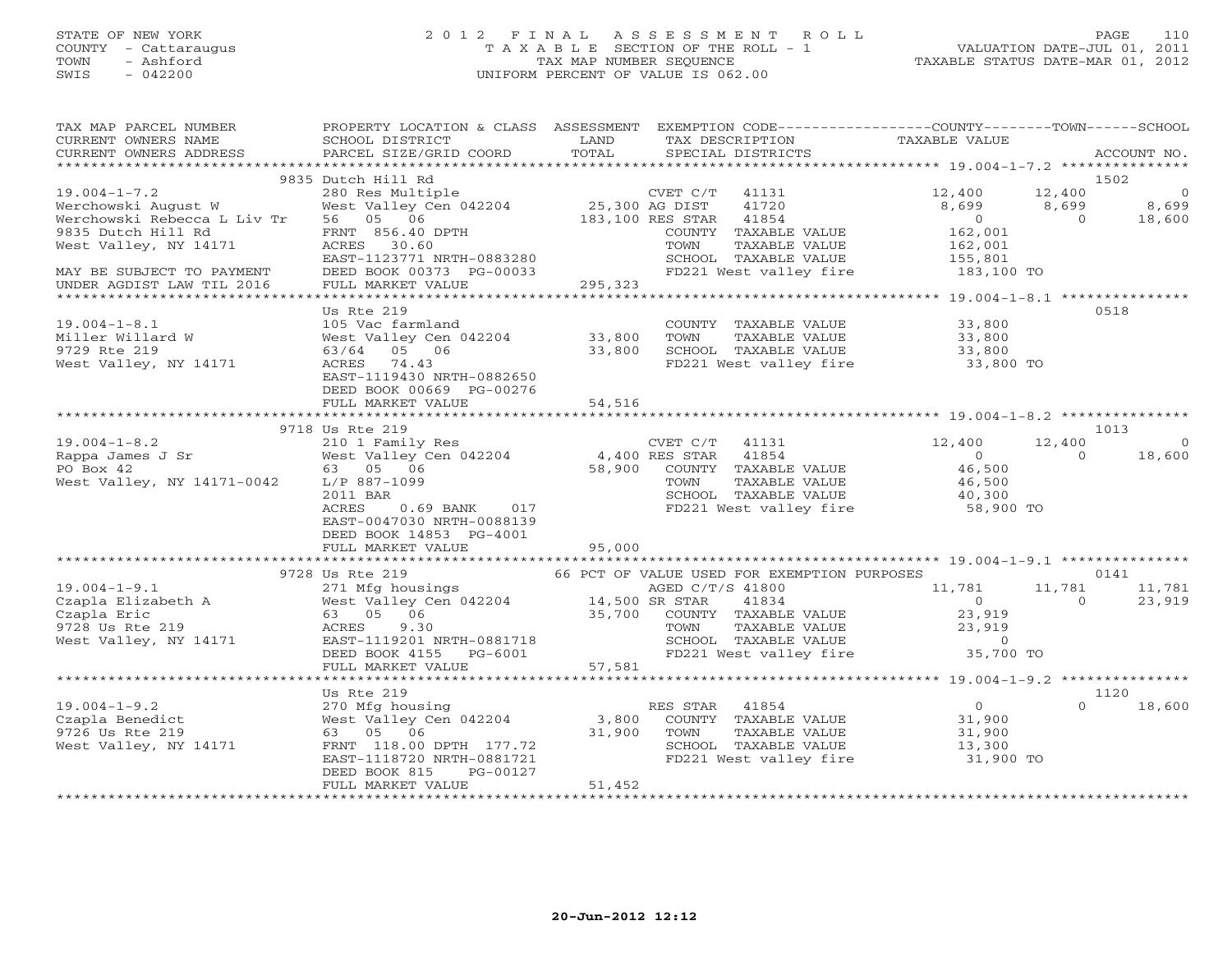## STATE OF NEW YORK 2 0 1 2 F I N A L A S S E S S M E N T R O L L PAGE 111 COUNTY - Cattaraugus T A X A B L E SECTION OF THE ROLL - 1 VALUATION DATE-JUL 01, 2011 TOWN - Ashford TAX MAP NUMBER SEQUENCE TAXABLE STATUS DATE-MAR 01, 2012 SWIS - 042200 UNIFORM PERCENT OF VALUE IS 062.00UNIFORM PERCENT OF VALUE IS 062.00

| TAX MAP PARCEL NUMBER<br>CURRENT OWNERS NAME                                                            | PROPERTY LOCATION & CLASS ASSESSMENT EXEMPTION CODE---------------COUNTY-------TOWN------SCHOOL<br>SCHOOL DISTRICT                                                                                                              | LAND                                    | TAX DESCRIPTION                                                                                                                              | TAXABLE VALUE                                                       |                            |                   |
|---------------------------------------------------------------------------------------------------------|---------------------------------------------------------------------------------------------------------------------------------------------------------------------------------------------------------------------------------|-----------------------------------------|----------------------------------------------------------------------------------------------------------------------------------------------|---------------------------------------------------------------------|----------------------------|-------------------|
| CURRENT OWNERS ADDRESS                                                                                  | PARCEL SIZE/GRID COORD                                                                                                                                                                                                          | TOTAL                                   | SPECIAL DISTRICTS                                                                                                                            |                                                                     |                            | ACCOUNT NO.       |
|                                                                                                         | 9692 Us Rte 219                                                                                                                                                                                                                 |                                         |                                                                                                                                              |                                                                     | 0792                       |                   |
| $19.004 - 1 - 10$<br>Lacosse Steven<br>9692 Rte 219<br>West Valley, NY 14171                            | 210 1 Family Res<br>West Valley Cen 042204<br>63 05 06<br>93.00 DPTH 173.00<br>FRNT<br>EAST-1118705 NRTH-0881073<br>DEED BOOK 824<br>PG-00146                                                                                   | 3,000<br>48,700                         | RES STAR 41854<br>COUNTY TAXABLE VALUE<br>TAXABLE VALUE<br>TOWN<br>SCHOOL TAXABLE VALUE<br>FD221 West valley fire                            | $\overline{0}$<br>48,700<br>48,700<br>30,100<br>30,100<br>48,700 TO | $\Omega$                   | 18,600            |
|                                                                                                         | FULL MARKET VALUE                                                                                                                                                                                                               | 78,548                                  |                                                                                                                                              |                                                                     |                            |                   |
| $19.004 - 1 - 11$<br>Eberlin Roy<br>Lewis Merritt<br>117 Oak Grove Dr<br>Chenango Forks, NY 13746       | 9664 Us Rte 219<br>270 Mfg housing<br>West Valley Cen 042204<br>$-05$<br>$-06$<br>63 —<br>FRNT 100.00 DPTH 436.00<br>EAST-1118855 NRTH-0880963<br>DEED BOOK 00861 PG-00408<br>FULL MARKET VALUE<br>**************************** | 2,900<br>6,000<br>9,677<br>************ | COUNTY TAXABLE VALUE<br>TOWN<br>TAXABLE VALUE<br>SCHOOL TAXABLE VALUE<br>FD221 West valley fire 6,000 TO                                     | 6,000<br>6,000<br>6,000                                             | 0340                       |                   |
|                                                                                                         | 9654 Us Rte 219                                                                                                                                                                                                                 |                                         |                                                                                                                                              |                                                                     | 0457                       |                   |
| $19.004 - 1 - 12$<br>County Of Cattaraugus<br>8305 Route 62<br>Dayton, NY                               | 210 1 Family Res<br>West Valley Cen 042204<br>63 05 06<br>ACRES<br>1.85 BANK 182<br>EAST-1118794 NRTH-0880661<br>DEED BOOK 15649 PG-2001                                                                                        | 5,900<br>43,900                         | RES STAR<br>41854<br>COUNTY TAXABLE VALUE<br>TAXABLE VALUE<br>TOWN<br>SCHOOL TAXABLE VALUE<br>SCHOOL TAXABLE VALUE<br>FD221 West valley fire | $\Omega$<br>43,900<br>43,900<br>25,300<br>43,900 TO                 | $\Omega$                   | 18,600            |
|                                                                                                         | FULL MARKET VALUE                                                                                                                                                                                                               | 70,806                                  |                                                                                                                                              |                                                                     |                            |                   |
|                                                                                                         |                                                                                                                                                                                                                                 |                                         |                                                                                                                                              |                                                                     |                            |                   |
| $19.004 - 1 - 13.1$<br>Loretto Kevin D<br>Loretto Cynthia M<br>9612 Us Rte 219<br>West Valley, NY 14171 | 9612 Us Rte 219<br>270 Mfg housing<br>West Valley Cen 042204<br>63 05 06<br>1.70 BANK<br>017<br>ACRES<br>EAST-1118988 NRTH-0880310<br>DEED BOOK 00951 PG-00086                                                                  | 45,000                                  | CVET C/T<br>41131<br>5,800 RES STAR 41854<br>COUNTY TAXABLE VALUE<br>TOWN<br>TAXABLE VALUE<br>SCHOOL TAXABLE VALUE<br>FD221 West valley fire | 11,250<br>$\overline{0}$<br>33,750<br>33,750<br>26,400<br>45,000 TO | 0748<br>11,250<br>$\Omega$ | $\circ$<br>18,600 |
|                                                                                                         | FULL MARKET VALUE                                                                                                                                                                                                               | 72,581                                  |                                                                                                                                              |                                                                     |                            |                   |
|                                                                                                         |                                                                                                                                                                                                                                 |                                         |                                                                                                                                              |                                                                     |                            |                   |
| $19.004 - 1 - 13.2$<br>Manaher James M<br>Manaher Barbara L<br>9682 Rte 219<br>West Valley, NY 14171    | 9682 Us Rte 219<br>240 Rural res<br>West Valley Cen 042204<br>63 05 06<br>ACRES<br>27.87 BANK<br>017<br>EAST-1119851 NRTH-0880567<br>DEED BOOK 812<br>PG-00218<br>FULL MARKET VALUE                                             | 27,700<br>68,600<br>110,645             | SR STAR<br>41834<br>COUNTY TAXABLE VALUE<br>TOWN<br>TAXABLE VALUE<br>SCHOOL TAXABLE VALUE<br>FD221 West valley fire                          | $\overline{0}$<br>68,600<br>68,600<br>30,040<br>68,600 TO           | 1105<br>$\Omega$           | 38,560            |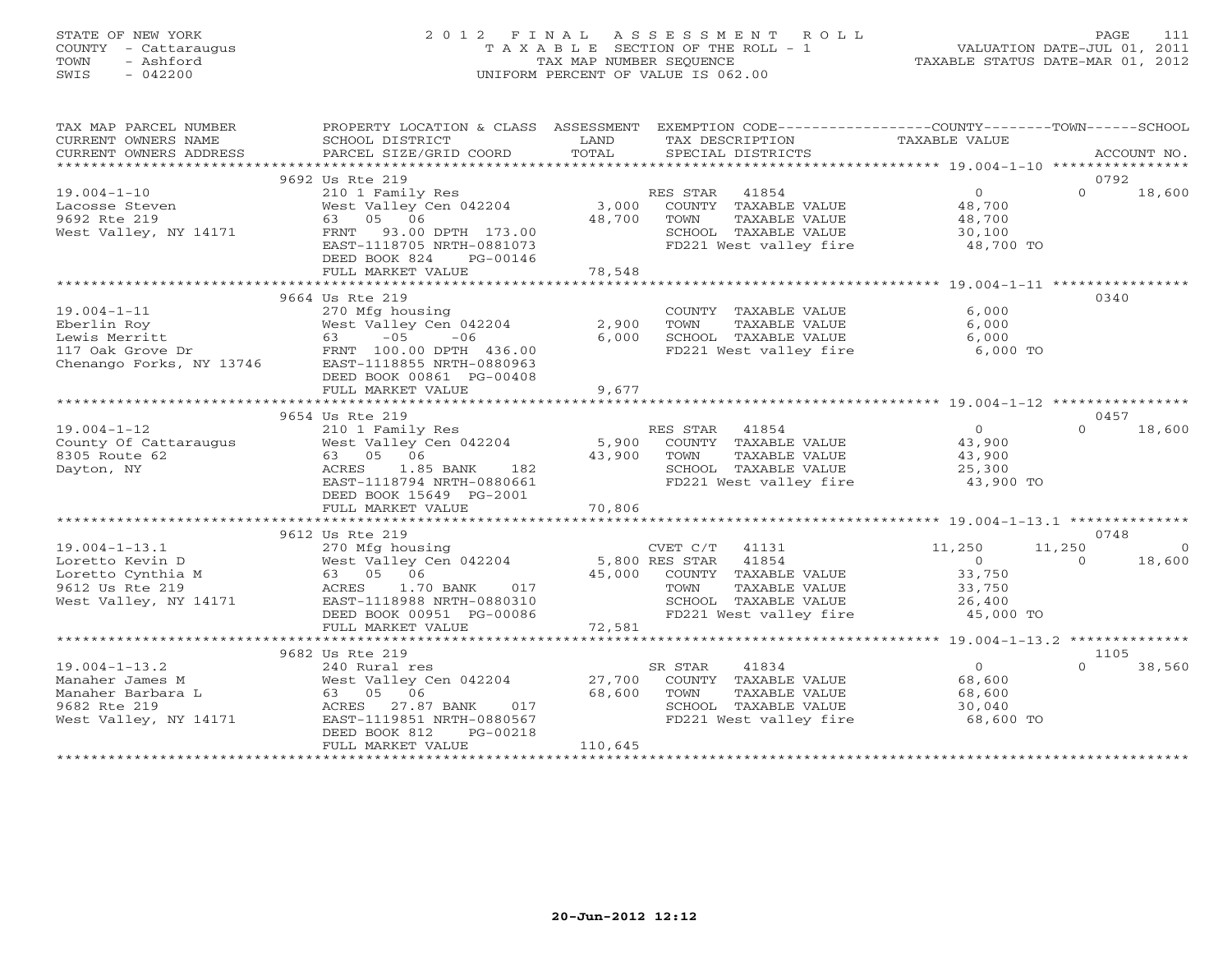## STATE OF NEW YORK 2 0 1 2 F I N A L A S S E S S M E N T R O L L PAGE 112 COUNTY - Cattaraugus T A X A B L E SECTION OF THE ROLL - 1 VALUATION DATE-JUL 01, 2011 TOWN - Ashford TAX MAP NUMBER SEQUENCE TAXABLE STATUS DATE-MAR 01, 2012 SWIS - 042200 UNIFORM PERCENT OF VALUE IS 062.00UNIFORM PERCENT OF VALUE IS 062.00

| TAX MAP PARCEL NUMBER<br>CURRENT OWNERS NAME<br>CURRENT OWNERS ADDRESS | PROPERTY LOCATION & CLASS ASSESSMENT<br><b>Example 12 DE LAND</b><br>SCHOOL DISTRICT<br>PARCEL SIZE/GRID COORD | TOTAL                    | EXEMPTION CODE-----------------COUNTY-------TOWN------SCHOOL<br>TAX DESCRIPTION<br>SPECIAL DISTRICTS | TAXABLE VALUE               | ACCOUNT NO.              |
|------------------------------------------------------------------------|----------------------------------------------------------------------------------------------------------------|--------------------------|------------------------------------------------------------------------------------------------------|-----------------------------|--------------------------|
|                                                                        |                                                                                                                |                          |                                                                                                      |                             |                          |
|                                                                        | 9592 Us Rte 219                                                                                                |                          |                                                                                                      |                             | 0729                     |
| $19.004 - 1 - 14$                                                      | 210 1 Family Res                                                                                               |                          | CVET C/T 41131                                                                                       | 10,825                      | 10,825<br>$\overline{0}$ |
| Mansell John T                                                         | West Valley Cen 042204 5,800 AGED C/T/S 41800                                                                  |                          |                                                                                                      | 16,238                      | 16,238<br>21,650         |
| 9592 Us Rte 219                                                        | $63 - 05$<br>$-06$                                                                                             | 43,300 SR STAR<br>COUNTY | 41834                                                                                                | $\overline{0}$              | 21,650<br>$\overline{0}$ |
| West Valley, NY 14171                                                  | 1.72 BANK<br>017<br>ACRES                                                                                      |                          | COUNTY TAXABLE VALUE                                                                                 | 16,237                      |                          |
|                                                                        | EAST-1119140 NRTH-0880060                                                                                      |                          | TOWN<br>TAXABLE VALUE                                                                                | 16,237                      |                          |
|                                                                        | DEED BOOK 875 PG-00879<br>FULL MARKET VALUE                                                                    |                          | SCHOOL TAXABLE VALUE<br>69,839 FD221 West valley fire                                                | $\overline{0}$<br>43,300 TO |                          |
|                                                                        |                                                                                                                |                          |                                                                                                      |                             |                          |
|                                                                        | Us Rte 219                                                                                                     |                          |                                                                                                      |                             | 0514                     |
| $19.004 - 1 - 15$                                                      | 240 Rural res                                                                                                  |                          | COUNTY TAXABLE VALUE 44,500                                                                          |                             |                          |
| Miller Sherwood                                                        | West Valley Cen 042204 18,800                                                                                  |                          | TOWN<br>TAXABLE VALUE                                                                                |                             |                          |
| Miller Willard                                                         | 63 05 06                                                                                                       | 44,500                   | SCHOOL TAXABLE VALUE                                                                                 | 44,500                      |                          |
| 9325 Monk Hill Rd                                                      | ACRES 36.20                                                                                                    |                          | FD221 West valley fire 44,500 TO                                                                     |                             |                          |
| East Otto, NY 14729                                                    | EAST-0469850 NRTH-0880230                                                                                      |                          |                                                                                                      |                             |                          |
|                                                                        | DEED BOOK 00868 PG-01155                                                                                       |                          |                                                                                                      |                             |                          |
|                                                                        | FULL MARKET VALUE                                                                                              | 71,774                   |                                                                                                      |                             |                          |
|                                                                        |                                                                                                                |                          |                                                                                                      |                             |                          |
|                                                                        | 9669 Us Rte 219                                                                                                |                          |                                                                                                      |                             | 0074                     |
| $19.004 - 1 - 16$                                                      | 270 Mfg housing                                                                                                |                          | COUNTY TAXABLE VALUE 34,700                                                                          |                             |                          |
| Whelan Edouard                                                         | West Valley Cen 042204                                                                                         | 8,500                    | TOWN<br>TAXABLE VALUE                                                                                | 34,700                      |                          |
| 7908 Wine Rd                                                           | 63 05 06                                                                                                       | 34,700                   | SCHOOL TAXABLE VALUE 34,700                                                                          |                             |                          |
| Zephyrhills, FL 33540                                                  | ACRES<br>5.40                                                                                                  |                          | FD221 West valley fire 34,700 TO                                                                     |                             |                          |
|                                                                        | EAST-0469730 NRTH-0880740                                                                                      |                          |                                                                                                      |                             |                          |
|                                                                        | DEED BOOK 15976 PG-6001                                                                                        |                          |                                                                                                      |                             |                          |
|                                                                        | FULL MARKET VALUE                                                                                              | 55,968                   |                                                                                                      |                             |                          |
|                                                                        |                                                                                                                |                          |                                                                                                      |                             |                          |
|                                                                        | Us Rte 219                                                                                                     |                          |                                                                                                      |                             | 0267                     |
| $19.004 - 1 - 17$                                                      | 314 Rural vac<10                                                                                               |                          | COUNTY TAXABLE VALUE                                                                                 | 5,700                       |                          |
| Lillis Joyce                                                           | West Valley Cen 042204                                                                                         | 5,700                    | TOWN<br>TAXABLE VALUE                                                                                | 5,700                       |                          |
| 1207 22Nd Ave West Ave                                                 | $63 -05 -06$                                                                                                   | 5,700                    | SCHOOL TAXABLE VALUE                                                                                 | 5,700                       |                          |
| Palmetto, FL 34221                                                     | ACRES 3.95                                                                                                     |                          | FD221 West valley fire                                                                               | 5,700 TO                    |                          |
|                                                                        | EAST-1118076 NRTH-0880935                                                                                      |                          |                                                                                                      |                             |                          |
|                                                                        | DEED BOOK 900<br>PG-00084                                                                                      |                          |                                                                                                      |                             |                          |
|                                                                        | FULL MARKET VALUE                                                                                              | 9,194                    |                                                                                                      |                             |                          |
|                                                                        |                                                                                                                |                          |                                                                                                      |                             | 0459                     |
| $19.004 - 1 - 18$                                                      | Us Rte 219<br>260 Seasonal res                                                                                 |                          |                                                                                                      | 33,000                      |                          |
| Hanrahan James                                                         | West Valley Cen 042204 5,700                                                                                   |                          | COUNTY TAXABLE VALUE<br>TAXABLE VALUE<br>TOWN                                                        | 33,000                      |                          |
| 51 Robin Ln                                                            | 63 05 06                                                                                                       | 33,000                   |                                                                                                      | 33,000                      |                          |
| West Seneca, NY 14224                                                  | ACRES<br>3.90                                                                                                  |                          | SCHOOL TAXABLE VALUE<br>FD221 West valley fire                                                       | 33,000 TO                   |                          |
|                                                                        | EAST-1118057 NRTH-0881120                                                                                      |                          |                                                                                                      |                             |                          |
|                                                                        | DEED BOOK 10745 PG-4001                                                                                        |                          |                                                                                                      |                             |                          |
|                                                                        | FULL MARKET VALUE                                                                                              | 53,226                   |                                                                                                      |                             |                          |
|                                                                        |                                                                                                                |                          |                                                                                                      |                             |                          |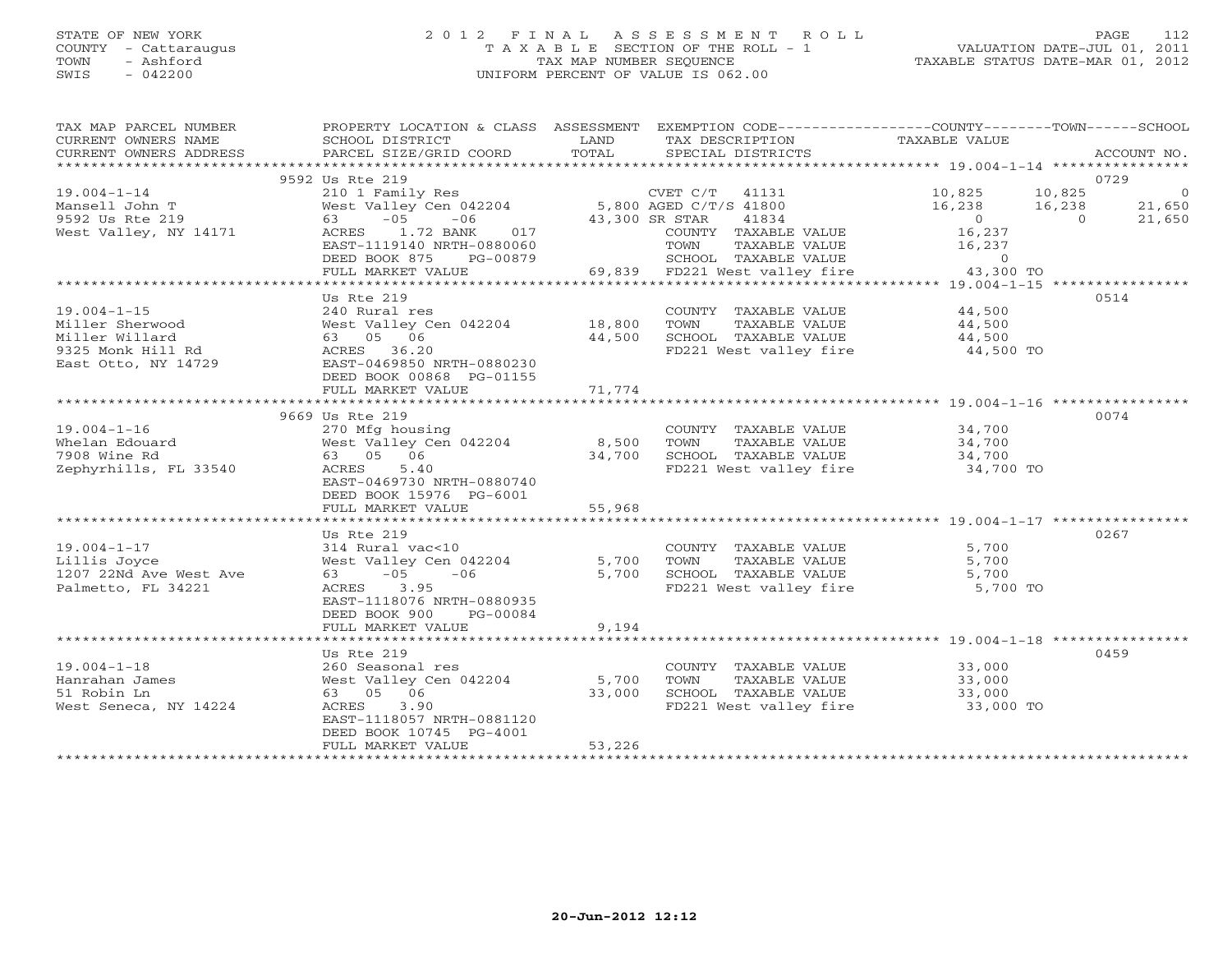## STATE OF NEW YORK 2 0 1 2 F I N A L A S S E S S M E N T R O L L PAGE 113 COUNTY - Cattaraugus T A X A B L E SECTION OF THE ROLL - 1 VALUATION DATE-JUL 01, 2011 TOWN - Ashford TAX MAP NUMBER SEQUENCE TAXABLE STATUS DATE-MAR 01, 2012 SWIS - 042200 UNIFORM PERCENT OF VALUE IS 062.00UNIFORM PERCENT OF VALUE IS 062.00

| TAX MAP PARCEL NUMBER<br>CURRENT OWNERS NAME<br>CURRENT OWNERS ADDRESS | PROPERTY LOCATION & CLASS ASSESSMENT<br>SCHOOL DISTRICT<br>PARCEL SIZE/GRID COORD | LAND<br>TOTAL | EXEMPTION CODE----------------COUNTY-------TOWN------SCHOOL<br>TAX DESCRIPTION<br>SPECIAL DISTRICTS | TAXABLE VALUE     | ACCOUNT NO.        |
|------------------------------------------------------------------------|-----------------------------------------------------------------------------------|---------------|-----------------------------------------------------------------------------------------------------|-------------------|--------------------|
| *********************                                                  |                                                                                   |               |                                                                                                     |                   |                    |
|                                                                        | Us Rte 219                                                                        |               |                                                                                                     |                   | 0861               |
| $19.004 - 1 - 19$<br>Hanrahan James                                    | 314 Rural vac<10<br>West Valley Cen 042204                                        | 2,100         | COUNTY TAXABLE VALUE<br>TOWN                                                                        | 2,100<br>2,100    |                    |
| 51 Robin Ln                                                            | 63 05 06                                                                          | 2,100         | TAXABLE VALUE<br>SCHOOL TAXABLE VALUE                                                               | 2,100             |                    |
| West Seneca, NY 14224                                                  | ACRES<br>3.90                                                                     |               | FD221 West valley fire                                                                              | 2,100 TO          |                    |
|                                                                        | EAST-1118058 NRTH-0881302                                                         |               |                                                                                                     |                   |                    |
|                                                                        | DEED BOOK 14394 PG-2001                                                           |               |                                                                                                     |                   |                    |
|                                                                        | FULL MARKET VALUE                                                                 | 3,387         |                                                                                                     |                   |                    |
|                                                                        |                                                                                   |               |                                                                                                     |                   |                    |
|                                                                        | 9601 Us Rte 219                                                                   |               |                                                                                                     |                   | 0584               |
| $19.004 - 1 - 20$                                                      | 210 1 Family Res                                                                  |               | RES STAR 41854                                                                                      | $\overline{0}$    | $\Omega$<br>18,600 |
| Cornell Robert                                                         | West Valley Cen 042204                                                            | 2,700         | COUNTY TAXABLE VALUE                                                                                | 23,000            |                    |
| 9601 Us Rte 219                                                        | 63 05 06                                                                          | 23,000        | TAXABLE VALUE<br>TOWN                                                                               | 23,000            |                    |
| West Valley, NY 14171                                                  | ACRES 1.45                                                                        |               | SCHOOL TAXABLE VALUE                                                                                | 4,400             |                    |
|                                                                        | EAST-0047030 NRTH-0088010                                                         |               | FD221 West valley fire                                                                              | 23,000 TO         |                    |
|                                                                        | DEED BOOK 6757 PG-5001                                                            |               |                                                                                                     |                   |                    |
|                                                                        | FULL MARKET VALUE                                                                 | 37,097        |                                                                                                     |                   |                    |
|                                                                        | 9729 Us Rte 219                                                                   |               |                                                                                                     |                   | 0517               |
| $19.004 - 1 - 21$                                                      | 240 Rural res                                                                     |               | 41834<br>SR STAR                                                                                    | $\overline{0}$    | $\Omega$<br>38,560 |
| Miller Willard W                                                       | West Valley Cen 042204                                                            | 5,000         | COUNTY TAXABLE VALUE                                                                                | 71,900            |                    |
| 9729 Rte 219                                                           | 63 05 06                                                                          | 71,900        | TAXABLE VALUE<br>TOWN                                                                               | 71,900            |                    |
| West Valley, NY 14171                                                  | ACRES 14.37                                                                       |               | SCHOOL TAXABLE VALUE                                                                                | 33,340            |                    |
|                                                                        | EAST-0046956 NRTH-0088193                                                         |               | FD221 West valley fire                                                                              | 71,900 TO         |                    |
|                                                                        | DEED BOOK 00669 PG-00279                                                          |               |                                                                                                     |                   |                    |
|                                                                        | FULL MARKET VALUE                                                                 | 115,968       |                                                                                                     |                   |                    |
|                                                                        |                                                                                   |               |                                                                                                     |                   |                    |
|                                                                        | Us Rte 219 & E Otto Rd Rd                                                         |               |                                                                                                     |                   | 0513               |
| $19.004 - 1 - 22$                                                      | 312 Vac w/imprv                                                                   |               | COUNTY TAXABLE VALUE                                                                                | 4,700             |                    |
| Miller Anna M                                                          | West Valley Cen 042204                                                            | 3,700         | TAXABLE VALUE<br>TOWN                                                                               | 4,700             |                    |
| 9729 Rte 219                                                           | 63 05 06<br>2.75<br>ACRES                                                         | 4,700         | SCHOOL TAXABLE VALUE                                                                                | 4,700<br>4,700 TO |                    |
| West Valley, NY 14171                                                  | EAST-0469910 NRTH-0882240                                                         |               | FD221 West valley fire                                                                              |                   |                    |
|                                                                        | DEED BOOK 00700 PG-01101                                                          |               |                                                                                                     |                   |                    |
|                                                                        | FULL MARKET VALUE                                                                 | 7,581         |                                                                                                     |                   |                    |
|                                                                        |                                                                                   |               |                                                                                                     |                   |                    |
|                                                                        | 9771 Us Rte 219                                                                   |               |                                                                                                     |                   | 0014               |
| $19.004 - 1 - 23$                                                      | 210 1 Family Res                                                                  |               | 41854<br>RES STAR                                                                                   | $\overline{0}$    | 18,600<br>$\Omega$ |
| White C Michael                                                        | West Valley Cen 042204                                                            | 4,200         | COUNTY TAXABLE VALUE                                                                                | 34,000            |                    |
| White Joanne A                                                         | 63 05 06                                                                          | 34,000        | TOWN<br>TAXABLE VALUE                                                                               | 34,000            |                    |
| 9771 Rte 219                                                           | FRNT 135.00 DPTH 190.00                                                           |               | SCHOOL TAXABLE VALUE                                                                                | 15,400            |                    |
| West Valley, NY 14171                                                  | $0.58$ BANK<br>ACRES<br>065                                                       |               | FD221 West valley fire                                                                              | 34,000 TO         |                    |
|                                                                        | EAST-0046991 NRTH-0088258                                                         |               |                                                                                                     |                   |                    |
|                                                                        | DEED BOOK 00952 PG-00908<br>FULL MARKET VALUE                                     | 54,839        |                                                                                                     |                   |                    |
|                                                                        |                                                                                   |               |                                                                                                     |                   |                    |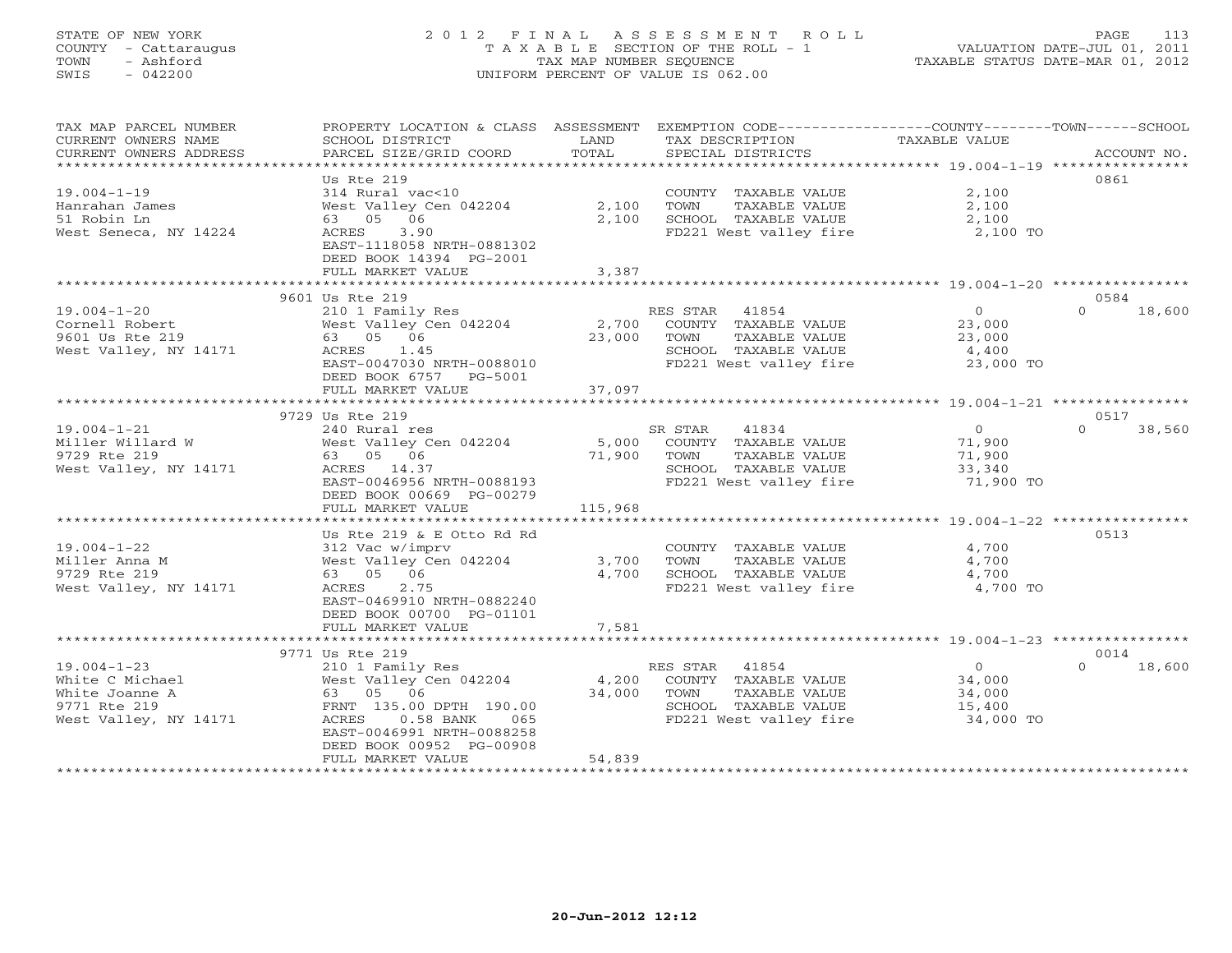## STATE OF NEW YORK 2 0 1 2 F I N A L A S S E S S M E N T R O L L PAGE 114 COUNTY - Cattaraugus T A X A B L E SECTION OF THE ROLL - 1 VALUATION DATE-JUL 01, 2011 TOWN - Ashford TAX MAP NUMBER SEQUENCE TAXABLE STATUS DATE-MAR 01, 2012 SWIS - 042200 UNIFORM PERCENT OF VALUE IS 062.00UNIFORM PERCENT OF VALUE IS 062.00

| TAX MAP PARCEL NUMBER<br>CURRENT OWNERS NAME<br>CURRENT OWNERS ADDRESS                              | PROPERTY LOCATION & CLASS ASSESSMENT<br>SCHOOL DISTRICT<br>PARCEL SIZE/GRID COORD                                                                                                           | LAND<br>TOTAL     | EXEMPTION CODE-----------------COUNTY-------TOWN------SCHOOL<br>TAX DESCRIPTION<br>SPECIAL DISTRICTS                     | TAXABLE VALUE                                             | ACCOUNT NO.                |
|-----------------------------------------------------------------------------------------------------|---------------------------------------------------------------------------------------------------------------------------------------------------------------------------------------------|-------------------|--------------------------------------------------------------------------------------------------------------------------|-----------------------------------------------------------|----------------------------|
| $19.004 - 1 - 24$<br>Miller Tom A<br>9729 Rte 219<br>West Valley, NY 14171                          | Us Rte 219 & E Otto Rd Rd<br>105 Vac farmland<br>West Valley Cen 042204 29,300<br>08/63/64 05 06<br>ACRES 33.50<br>EAST-0469330 NRTH-0883360<br>DEED BOOK 1028 PG-1091<br>FULL MARKET VALUE | 37,100<br>59,839  | COUNTY TAXABLE VALUE<br>TAXABLE VALUE<br>TOWN<br>SCHOOL TAXABLE VALUE<br>FD221 West valley fire                          | 37,100<br>37,100<br>37,100<br>37,100 TO                   | 1321                       |
|                                                                                                     | 9832 Us Rte 219                                                                                                                                                                             |                   |                                                                                                                          |                                                           | 0438                       |
| $19.004 - 1 - 25$<br>Klahn Dolores R<br>9832 Rte 219<br>West Valley, NY 14171                       | 210 1 Family Res<br>West Valley Cen 042204 12,300<br>64 05 06<br>ACRES<br>7.23<br>EAST-0470470 NRTH-0883730<br>DEED BOOK 0868 PG-00154<br>FULL MARKET VALUE                                 | 65,900<br>106,290 | SR STAR<br>41834<br>COUNTY TAXABLE VALUE<br>TAXABLE VALUE<br>TOWN<br>SCHOOL TAXABLE VALUE<br>FD221 West valley fire      | $\overline{0}$<br>65,900<br>65,900<br>27,340<br>65,900 TO | $\Omega$<br>38,560         |
|                                                                                                     |                                                                                                                                                                                             |                   |                                                                                                                          |                                                           |                            |
| $19.004 - 1 - 26.1$<br>Crandall Bruce R<br>Crandall Mary A<br>9850 Rte 219<br>West Valley, NY 14171 | 9850 Us Rte 219<br>280 Res Multiple<br>West Valley Cen 042204<br>West Valley Cen<br>56/64   05   06<br>ACRES 72.65<br>EAST-1120384 NRTH-0884241<br>DEED BOOK 00869 PG-00926                 | 92,400            | RES STAR 41854<br>33,700 COUNTY TAXABLE VALUE<br>TAXABLE VALUE<br>TOWN<br>SCHOOL TAXABLE VALUE<br>FD221 West valley fire | $\overline{0}$<br>92,400<br>92,400<br>73,800<br>92,400 TO | 0013<br>$\Omega$<br>18,600 |
|                                                                                                     | FULL MARKET VALUE                                                                                                                                                                           | 149,032           |                                                                                                                          |                                                           |                            |
|                                                                                                     | 9831 Us Rte 219                                                                                                                                                                             |                   |                                                                                                                          |                                                           | 1272                       |
| $19.004 - 1 - 26.2$<br>Schichtel James<br>Schichtel Sharon<br>9831 Rte 219<br>West Valley, NY 14171 | 210 1 Family Res<br>West Valley Cen 042204<br>64 05 06<br>ACRES<br>9.54 BANK 017<br>EAST-1118015 NRTH-0883755<br>DEED BOOK 893<br>PG-00383                                                  | 13,200<br>63,900  | RES STAR 41854<br>COUNTY TAXABLE VALUE<br>TOWN<br>TAXABLE VALUE<br>SCHOOL TAXABLE VALUE<br>FD221 West valley fire        | $\overline{0}$<br>63,900<br>63,900<br>45,300<br>63,900 TO | $\Omega$<br>18,600         |
|                                                                                                     | FULL MARKET VALUE                                                                                                                                                                           | 103,065           |                                                                                                                          |                                                           |                            |
|                                                                                                     | Us Rte 219                                                                                                                                                                                  |                   |                                                                                                                          |                                                           | 1591                       |
| $19.004 - 1 - 26.3$<br>Hileman Kathleen A<br>228 Hirschfield Dr<br>Williamsville, NY 14221          | 260 Seasonal res<br>West Valley Cen 042204 8,200<br>$56,64-5-6$<br>ACRES 5.00<br>EAST-1118927 NRTH-0884038<br>DEED BOOK 3933<br>$PG-5004$<br>FULL MARKET VALUE                              | 15,100<br>24,355  | COUNTY TAXABLE VALUE<br>TAXABLE VALUE<br>TOWN<br>SCHOOL TAXABLE VALUE<br>FD221 West valley fire                          | 15,100<br>15,100<br>15,100<br>15,100 TO                   |                            |
|                                                                                                     |                                                                                                                                                                                             |                   |                                                                                                                          |                                                           |                            |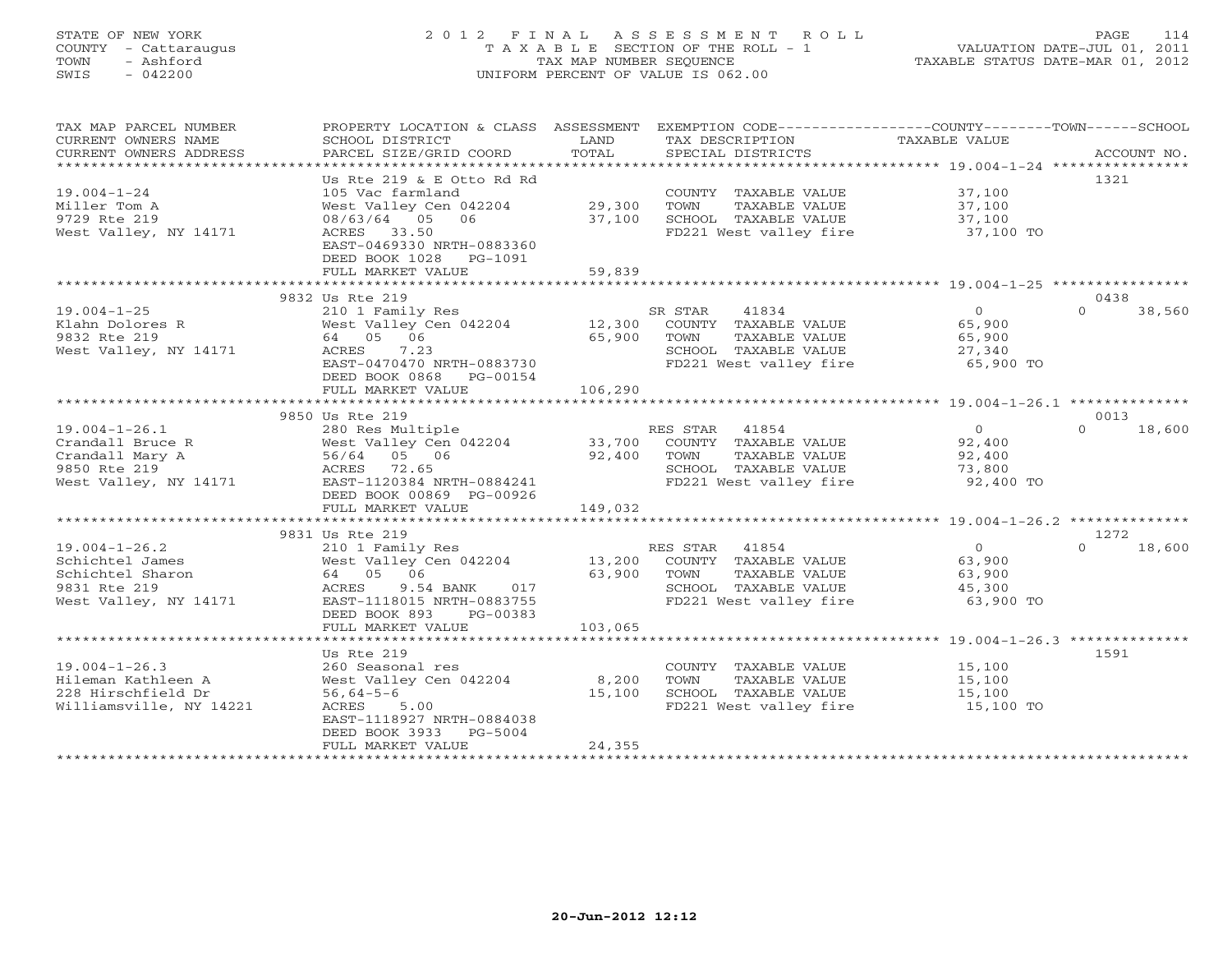## STATE OF NEW YORK 2 0 1 2 F I N A L A S S E S S M E N T R O L L PAGE 115 COUNTY - Cattaraugus T A X A B L E SECTION OF THE ROLL - 1 VALUATION DATE-JUL 01, 2011 TOWN - Ashford TAX MAP NUMBER SEQUENCE TAXABLE STATUS DATE-MAR 01, 2012 SWIS - 042200 UNIFORM PERCENT OF VALUE IS 062.00UNIFORM PERCENT OF VALUE IS 062.00

| TAX MAP PARCEL NUMBER<br>CURRENT OWNERS NAME<br>CURRENT OWNERS ADDRESS | PROPERTY LOCATION & CLASS ASSESSMENT<br>SCHOOL DISTRICT<br>PARCEL SIZE/GRID COORD | LAND<br>TOTAL | EXEMPTION CODE-----------------COUNTY-------TOWN------SCHOOL<br>TAX DESCRIPTION<br>SPECIAL DISTRICTS | TAXABLE VALUE  | ACCOUNT NO.              |
|------------------------------------------------------------------------|-----------------------------------------------------------------------------------|---------------|------------------------------------------------------------------------------------------------------|----------------|--------------------------|
|                                                                        |                                                                                   |               |                                                                                                      |                |                          |
|                                                                        | 9862 Us Rte 219                                                                   |               |                                                                                                      |                | 0134                     |
| $19.004 - 1 - 27$                                                      | 210 1 Family Res                                                                  |               | CVET $C/T$ 41131                                                                                     | 12,400         | 12,400<br>$\overline{0}$ |
| Crandall Emilie                                                        | West Valley Cen 042204 3,800 SR STAR                                              |               | 41834                                                                                                | $\overline{0}$ | 38,560<br>$\Omega$       |
| 9862 Rte 219                                                           | 64 05 06                                                                          |               | 61,600 COUNTY TAXABLE VALUE                                                                          | 49,200         |                          |
| West Valley, NY 14171                                                  | FRNT 245.00 DPTH 235.00                                                           |               | TOWN<br>TAXABLE VALUE                                                                                | 49,200         |                          |
|                                                                        | EAST-1118315 NRTH-0884585                                                         |               | SCHOOL TAXABLE VALUE                                                                                 | 23,040         |                          |
|                                                                        | DEED BOOK 693<br>PG-00429                                                         |               | FD221 West valley fire                                                                               | $61,600$ TO    |                          |
|                                                                        | FULL MARKET VALUE                                                                 | 99,355        |                                                                                                      |                |                          |
|                                                                        |                                                                                   |               |                                                                                                      |                |                          |
|                                                                        | 9887 Us Rte 219                                                                   |               |                                                                                                      |                | 0266                     |
| $19.004 - 1 - 28$                                                      | 210 1 Family Res                                                                  |               | RES STAR 41854                                                                                       | $\overline{0}$ | $\Omega$<br>18,600       |
| Sheffield Karl                                                         | West Valley Cen 042204                                                            | 7,600         | COUNTY TAXABLE VALUE                                                                                 | 53,300         |                          |
| Sheffield Kelly                                                        | 64 05 06                                                                          | 53,300        | TOWN<br>TAXABLE VALUE                                                                                | 53,300         |                          |
| 9887 Rte 219                                                           | ACRES<br>3.34 BANK<br>017                                                         |               | SCHOOL TAXABLE VALUE                                                                                 | 34,700         |                          |
| West Valley, NY 14171                                                  | EAST-1117782 NRTH-0884914                                                         |               | FD221 West valley fire                                                                               | 53,300 TO      |                          |
|                                                                        | DEED BOOK 1020 PG-326                                                             |               |                                                                                                      |                |                          |
|                                                                        | FULL MARKET VALUE                                                                 | 85,968        |                                                                                                      |                |                          |
|                                                                        |                                                                                   |               |                                                                                                      |                |                          |
|                                                                        | 9846 E E Otto Rd E                                                                |               |                                                                                                      |                | 0075                     |
| $19.004 - 1 - 29$                                                      | 210 1 Family Res                                                                  |               | RES STAR 41854                                                                                       | $\overline{0}$ | $\Omega$<br>18,600       |
| Bowen Diane A                                                          | West Valley Cen 042204                                                            | 3,100         | COUNTY TAXABLE VALUE                                                                                 | 45,700         |                          |
| 9846 E Otto Rd                                                         | 08 05 06/07                                                                       | 45,700        | TAXABLE VALUE<br>TOWN                                                                                | 45,700         |                          |
| West Valley, NY 14171                                                  | FRNT 240.00 DPTH 196.00                                                           |               | SCHOOL TAXABLE VALUE                                                                                 | 27,100         |                          |
|                                                                        | EAST-1117563 NRTH-0883166                                                         |               | ALANUL TAXABLE VALUE<br>FD221 West valley fire                                                       | 45,700 TO      |                          |
|                                                                        | DEED BOOK 885<br>PG-00284                                                         |               |                                                                                                      |                |                          |
|                                                                        | FULL MARKET VALUE                                                                 | 73,710        |                                                                                                      |                |                          |
|                                                                        |                                                                                   |               |                                                                                                      |                |                          |
|                                                                        | Dutch Hill Rd                                                                     |               |                                                                                                      |                | 0039                     |
| $19.004 - 2 - 1$                                                       | 321 Abandoned ag                                                                  |               | COUNTY TAXABLE VALUE                                                                                 | 20,800         |                          |
| Henry Frank J                                                          | West Valley Cen 042204                                                            |               |                                                                                                      |                |                          |
|                                                                        |                                                                                   | 20,800        | TAXABLE VALUE<br>TOWN                                                                                | 20,800         |                          |
| Henry Audrey                                                           | 48  05  06                                                                        | 20,800        | SCHOOL TAXABLE VALUE                                                                                 | 20,800         |                          |
| 7660 Charles Dr                                                        | ACRES 49.06                                                                       |               | FD221 West valley fire                                                                               | 20,800 TO      |                          |
| Hamburg, NY 14075                                                      | EAST-1125583 NRTH-0885561                                                         |               |                                                                                                      |                |                          |
|                                                                        | DEED BOOK 13490 PG-3001                                                           |               |                                                                                                      |                |                          |
|                                                                        | FULL MARKET VALUE                                                                 | 33,548        |                                                                                                      |                |                          |
|                                                                        |                                                                                   |               |                                                                                                      |                |                          |
|                                                                        | Rock Springs Rd                                                                   |               |                                                                                                      |                | 0047                     |
| $19.004 - 2 - 2.1$                                                     | 322 Rural vac>10                                                                  |               | COUNTY TAXABLE VALUE                                                                                 | 17,700         |                          |
| Van Buskirk Scott                                                      | West Valley Cen 042204                                                            | 17,700        | TAXABLE VALUE<br>TOWN                                                                                | 17,700         |                          |
| 9905 Rock Springs                                                      | 48 05 06                                                                          | 17,700        | SCHOOL TAXABLE VALUE                                                                                 | 17,700         |                          |
| West Valley, NY 14171                                                  | ACRES 40.65                                                                       |               | FD221 West valley fire                                                                               | 17,700 TO      |                          |
|                                                                        | EAST-1127211 NRTH-0884668                                                         |               |                                                                                                      |                |                          |
|                                                                        | DEED BOOK 11800 PG-5001                                                           |               |                                                                                                      |                |                          |
|                                                                        | FULL MARKET VALUE                                                                 | 28,548        |                                                                                                      |                |                          |
|                                                                        |                                                                                   |               |                                                                                                      |                |                          |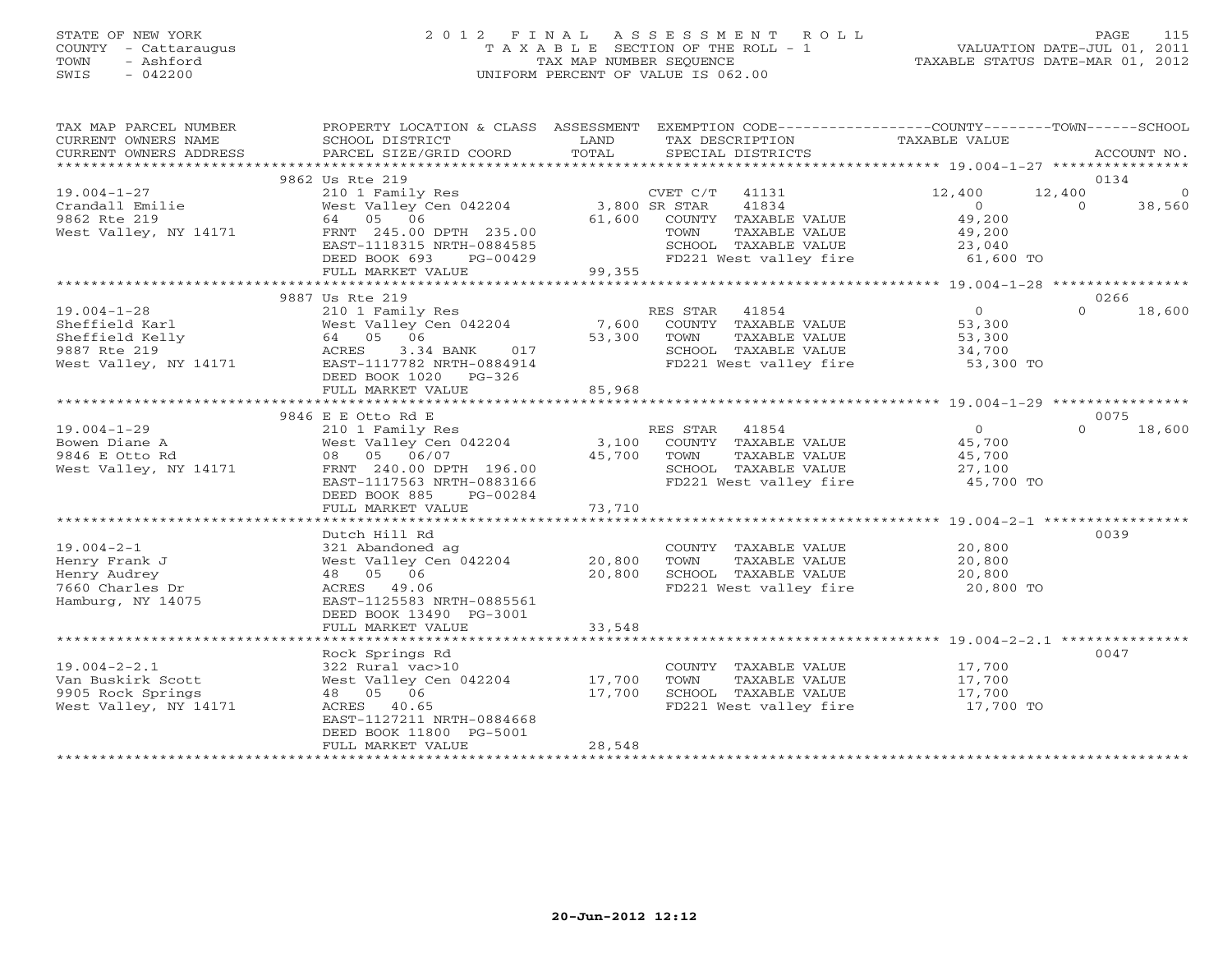## STATE OF NEW YORK 2 0 1 2 F I N A L A S S E S S M E N T R O L L PAGE 116 COUNTY - Cattaraugus T A X A B L E SECTION OF THE ROLL - 1 VALUATION DATE-JUL 01, 2011 TOWN - Ashford TAX MAP NUMBER SEQUENCE TAXABLE STATUS DATE-MAR 01, 2012 SWIS - 042200 UNIFORM PERCENT OF VALUE IS 062.00UNIFORM PERCENT OF VALUE IS 062.00

| TAX MAP PARCEL NUMBER<br>CURRENT OWNERS NAME<br>CURRENT OWNERS ADDRESS | PROPERTY LOCATION & CLASS ASSESSMENT<br>SCHOOL DISTRICT<br>PARCEL SIZE/GRID COORD | LAND<br>TOTAL | EXEMPTION CODE-----------------COUNTY-------TOWN------SCHOOL<br>TAX DESCRIPTION<br>SPECIAL DISTRICTS | TAXABLE VALUE  | ACCOUNT NO.        |
|------------------------------------------------------------------------|-----------------------------------------------------------------------------------|---------------|------------------------------------------------------------------------------------------------------|----------------|--------------------|
|                                                                        |                                                                                   |               |                                                                                                      |                |                    |
|                                                                        | 9905 Rock Springs Rd                                                              |               |                                                                                                      |                | 1182               |
| $19.004 - 2 - 2.2$                                                     | 270 Mfg housing                                                                   |               | COUNTY TAXABLE VALUE                                                                                 | 15,500         |                    |
| Rucinski Margaret J                                                    | West Valley Cen 042204                                                            | 14,700        | TOWN<br>TAXABLE VALUE                                                                                | 15,500         |                    |
| 9905 Rock Springs Rd                                                   | 48 05 06                                                                          | 15,500        | SCHOOL TAXABLE VALUE                                                                                 | 15,500         |                    |
| West Valley, NY 14171                                                  | ACRES 25.15 BANK<br>017<br>EAST-1127331 NRTH-0885658<br>DEED BOOK 00926 PG-00210  |               | FD221 West valley fire 15,500 TO                                                                     |                |                    |
|                                                                        | FULL MARKET VALUE                                                                 | 25,000        |                                                                                                      |                |                    |
|                                                                        |                                                                                   |               |                                                                                                      |                |                    |
|                                                                        | 9905 Rock Springs Rd                                                              |               |                                                                                                      |                | 1183               |
| $19.004 - 2 - 2.3$                                                     | 240 Rural res                                                                     |               | RES STAR 41854                                                                                       | $\overline{0}$ | 18,600<br>$\Omega$ |
| Rucinski Margaret J                                                    | West Valley Cen 042204                                                            |               | 8,600 COUNTY TAXABLE VALUE                                                                           | 96,900         |                    |
| Van Buskirk Scott                                                      | 48 05 06                                                                          | 96,900        | TAXABLE VALUE<br>TOWN                                                                                | 96,900         |                    |
| 9905 Rock Springs Rd                                                   | ACRES 14.45 BANK 017                                                              |               | SCHOOL TAXABLE VALUE<br>FD221 West valley fire                                                       | 78,300         |                    |
| West Valley, NY 14171                                                  | EAST-1128113 NRTH-0885321<br>DEED BOOK 978<br>$PG-85$<br>FULL MARKET VALUE        | 156,290       |                                                                                                      | 96,900 TO      |                    |
|                                                                        |                                                                                   |               |                                                                                                      |                |                    |
|                                                                        | Rock Springs Rd                                                                   |               |                                                                                                      |                | 0847               |
| $19.004 - 2 - 3$                                                       | 314 Rural vac<10                                                                  |               | COUNTY TAXABLE VALUE                                                                                 | 8,400          |                    |
| Benz Lucy A                                                            | West Valley Cen 042204                                                            | 8,400         | TOWN<br>TAXABLE VALUE                                                                                | 8,400          |                    |
| 250 Goodnight Farm Rd                                                  | 48  05  06                                                                        | 8,400         | SCHOOL TAXABLE VALUE                                                                                 | 8,400          |                    |
| Salisbury, NC 28147                                                    | ACRES<br>5.24                                                                     |               | FD221 West valley fire                                                                               | 8,400 TO       |                    |
|                                                                        | EAST-1128370 NRTH-0884302                                                         |               |                                                                                                      |                |                    |
|                                                                        | DEED BOOK 824<br>$PG-00244$                                                       |               |                                                                                                      |                |                    |
|                                                                        | FULL MARKET VALUE                                                                 | 13,548        |                                                                                                      |                |                    |
|                                                                        |                                                                                   |               |                                                                                                      |                |                    |
|                                                                        | Rock Springs Rd                                                                   |               |                                                                                                      |                | 0528               |
| $19.004 - 2 - 4.1$                                                     | 314 Rural vac<10                                                                  |               | COUNTY TAXABLE VALUE                                                                                 | 13,700         |                    |
| Payne Max                                                              | West Valley Cen 042204                                                            | 13,700        | TOWN<br>TAXABLE VALUE                                                                                | 13,700         |                    |
| 22 Garden Pkwy                                                         | 48 05 06                                                                          | 13,700        | SCHOOL TAXABLE VALUE                                                                                 | 13,700         |                    |
| Williamsville, NY 14221                                                | 9.55<br>ACRES                                                                     |               | FD221 West valley fire                                                                               | 13,700 TO      |                    |
|                                                                        | EAST-1127297 NRTH-0883887                                                         |               |                                                                                                      |                |                    |
|                                                                        | DEED BOOK 14980 PG-4002                                                           |               |                                                                                                      |                |                    |
|                                                                        | FULL MARKET VALUE                                                                 | 22,097        |                                                                                                      |                |                    |
|                                                                        |                                                                                   |               |                                                                                                      |                |                    |
|                                                                        | 9817 Rock Springs Rd                                                              |               |                                                                                                      |                | 1121               |
| $19.004 - 2 - 4.2$                                                     | 240 Rural res                                                                     |               | RES STAR 41854                                                                                       | $\overline{O}$ | 18,600<br>$\Omega$ |
| Reighard Robert W                                                      | West Valley Cen 042204                                                            | 25,800        | COUNTY TAXABLE VALUE                                                                                 | 67,200         |                    |
| 9817 Rock Springs Rd                                                   | 48 05 06                                                                          | 67,200        | TOWN<br>TAXABLE VALUE                                                                                | 67,200         |                    |
| West Valley, NY 14171                                                  | ACRES 24.05                                                                       |               | SCHOOL TAXABLE VALUE                                                                                 | 48,600         |                    |
|                                                                        | EAST-1127205 NRTH-0883346                                                         |               | FD221 West valley fire                                                                               | 67,200 TO      |                    |
|                                                                        | DEED BOOK 00920 PG-00922                                                          |               |                                                                                                      |                |                    |
|                                                                        | FULL MARKET VALUE                                                                 | 108,387       |                                                                                                      |                |                    |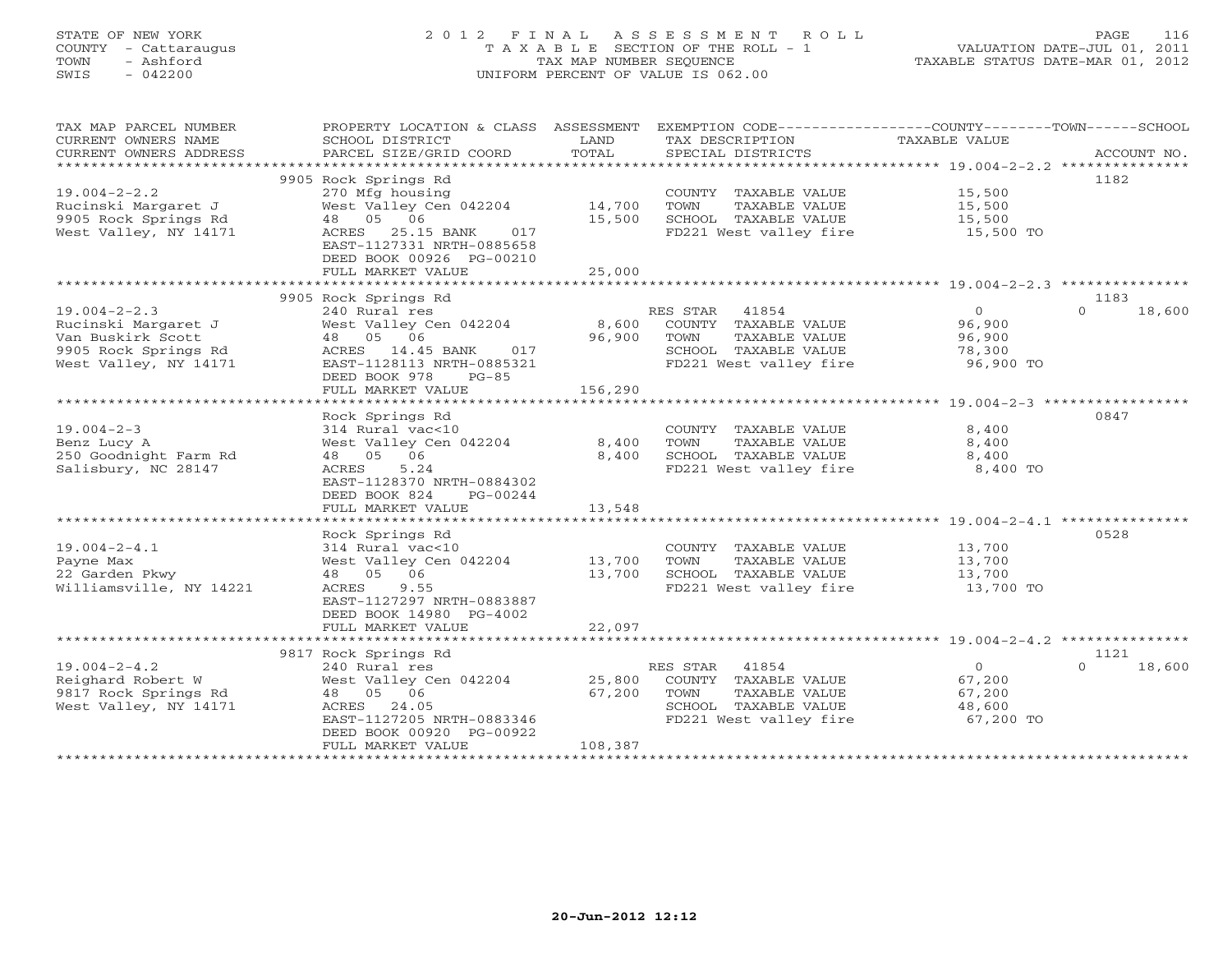## STATE OF NEW YORK 2 0 1 2 F I N A L A S S E S S M E N T R O L L PAGE 117 COUNTY - Cattaraugus T A X A B L E SECTION OF THE ROLL - 1 VALUATION DATE-JUL 01, 2011 TOWN - Ashford TAX MAP NUMBER SEQUENCE TAXABLE STATUS DATE-MAR 01, 2012 SWIS - 042200 UNIFORM PERCENT OF VALUE IS 062.00

| TAX MAP PARCEL NUMBER<br>CURRENT OWNERS NAME<br>CURRENT OWNERS ADDRESS | PROPERTY LOCATION & CLASS ASSESSMENT<br>SCHOOL DISTRICT<br>PARCEL SIZE/GRID COORD | LAND<br>TOTAL | EXEMPTION CODE-----------------COUNTY-------TOWN------SCHOOL<br>TAX DESCRIPTION<br>SPECIAL DISTRICTS | <b>TAXABLE VALUE</b> |          | ACCOUNT NO. |
|------------------------------------------------------------------------|-----------------------------------------------------------------------------------|---------------|------------------------------------------------------------------------------------------------------|----------------------|----------|-------------|
|                                                                        |                                                                                   |               |                                                                                                      |                      |          |             |
|                                                                        | Dutch Hill Rd & Cemetery                                                          |               |                                                                                                      |                      |          | 0532        |
| $19.004 - 2 - 5.1$                                                     | 105 Vac farmland                                                                  |               | COUNTY TAXABLE VALUE                                                                                 | 35,000               |          |             |
| Meyer Franklin H                                                       | West Valley Cen 042204                                                            | 35,000        | TOWN<br>TAXABLE VALUE                                                                                | 35,000               |          |             |
| Nagel Linda                                                            | 48 05 06                                                                          | 35,000        | SCHOOL TAXABLE VALUE                                                                                 | 35,000               |          |             |
| 8014 Gowanda State Rd                                                  | ACRES 91.70                                                                       |               | FD221 West valley fire                                                                               | 35,000 TO            |          |             |
| Eden, NY 14057                                                         | EAST-1125594 NRTH-0883963                                                         |               |                                                                                                      |                      |          |             |
|                                                                        | DEED BOOK 00951 PG-01019                                                          |               |                                                                                                      |                      |          |             |
|                                                                        | FULL MARKET VALUE                                                                 | 56,452        |                                                                                                      |                      |          |             |
|                                                                        |                                                                                   |               |                                                                                                      |                      |          |             |
|                                                                        | 9744 Dutch Hill Rd                                                                |               |                                                                                                      |                      |          | 1300        |
| $19.004 - 2 - 5.2$                                                     | 112 Dairy farm                                                                    |               | 41720<br>AG DIST                                                                                     | 23,652               | 23,652   | 23,652      |
| Ford Donald E                                                          | West Valley Cen 042204                                                            |               | 40,900 RES STAR<br>41854                                                                             | $\circ$              | $\circ$  | 18,600      |
| Ford Jeanne M<br>9744 Dutch Hill Rd                                    | 47 05 06<br>ACRES 68.95                                                           |               | 96,700 SILO T/C/S 42100                                                                              | 2,000                | 2,000    | 2,000       |
| West Valley, NY 14171                                                  | EAST-0477020 NRTH-0881970                                                         |               | COUNTY TAXABLE VALUE<br>TOWN<br>TAXABLE VALUE                                                        | 71,048<br>71,048     |          |             |
|                                                                        | DEED BOOK 906<br>PG-00916                                                         |               | SCHOOL TAXABLE VALUE                                                                                 | 52,448               |          |             |
| MAY BE SUBJECT TO PAYMENT                                              | FULL MARKET VALUE                                                                 |               | 155,968 FD221 West valley fire                                                                       | 96,700 TO            |          |             |
| UNDER AGDIST LAW TIL 2016                                              |                                                                                   |               |                                                                                                      |                      |          |             |
|                                                                        |                                                                                   |               |                                                                                                      |                      |          |             |
|                                                                        | 9595 Rock Springs Rd                                                              |               |                                                                                                      |                      |          | 0662        |
| $19.004 - 2 - 7$                                                       | 112 Dairy farm                                                                    |               | AG DIST<br>41720                                                                                     | 15,991               | 15,991   | 15,991      |
| Schichtel Charles F                                                    | West Valley Cen 042204                                                            |               | 47,200 RES STAR<br>41854                                                                             | $\circ$              | $\circ$  | 18,600      |
| Schichtel Harold                                                       | 47 05 06                                                                          |               | 129,200 SILO T/C/S 42100                                                                             | 6,800                | 6,800    | 6,800       |
| 9595 Rock Springs Rd                                                   | ACRES 121.10                                                                      |               | COUNTY TAXABLE VALUE                                                                                 | 106,409              |          |             |
| West Valley, NY 14171                                                  | EAST-1127063 NRTH-0881248                                                         |               | TOWN<br>TAXABLE VALUE                                                                                | 106,409              |          |             |
|                                                                        | DEED BOOK 00929 PG-00203                                                          |               | SCHOOL TAXABLE VALUE                                                                                 | 87,809               |          |             |
| MAY BE SUBJECT TO PAYMENT                                              | FULL MARKET VALUE                                                                 |               | 208,387 FD221 West valley fire                                                                       | 129,200 TO           |          |             |
| UNDER AGDIST LAW TIL 2016                                              |                                                                                   |               |                                                                                                      |                      |          |             |
|                                                                        | Rock Springs Rd                                                                   |               |                                                                                                      |                      |          | 0830        |
| $19.004 - 2 - 8.1$                                                     | 105 Vac farmland                                                                  |               | 41720<br>AG DIST                                                                                     | 8,276                | 8,276    | 8,276       |
| Schichtel Charles F                                                    | West Valley Cen 042204                                                            | 27,600        | COUNTY TAXABLE VALUE                                                                                 | 19,324               |          |             |
| Schichtel Harold                                                       | 05 06<br>46/47                                                                    | 27,600        | TOWN<br>TAXABLE VALUE                                                                                | 19,324               |          |             |
| 9595 Rock Springs Rd                                                   | ACRES 82.30                                                                       |               | SCHOOL TAXABLE VALUE                                                                                 | 19,324               |          |             |
| West Valley, NY 14171                                                  | EAST-1127192 NRTH-0879452                                                         |               | FD221 West valley fire                                                                               | 27,600 TO            |          |             |
|                                                                        | DEED BOOK 00929 PG-00203                                                          |               |                                                                                                      |                      |          |             |
| MAY BE SUBJECT TO PAYMENT                                              | FULL MARKET VALUE                                                                 | 44,516        |                                                                                                      |                      |          |             |
| UNDER AGDIST LAW TIL 2016                                              |                                                                                   |               |                                                                                                      |                      |          |             |
|                                                                        |                                                                                   |               |                                                                                                      |                      |          |             |
|                                                                        | 6266 Fox Valley Rd                                                                |               |                                                                                                      |                      |          | 1093        |
| $19.004 - 2 - 8.2$                                                     | 210 1 Family Res                                                                  |               | RES STAR 41854                                                                                       | $\circ$              | $\Omega$ | 18,600      |
| Edminster Michael C                                                    | West Valley Cen 042204                                                            | 6,800         | COUNTY TAXABLE VALUE                                                                                 | 62,700               |          |             |
| 6266 Fox Valley Rd                                                     | 06<br>46 05                                                                       | 62,700        | TAXABLE VALUE<br>TOWN                                                                                | 62,700               |          |             |
| West Valley, NY 14171                                                  | 3.30<br>ACRES                                                                     |               | SCHOOL TAXABLE VALUE                                                                                 | 44,100               |          |             |
|                                                                        | EAST-1128370 NRTH-0878764                                                         |               | FD221 West valley fire                                                                               | 62,700 TO            |          |             |
|                                                                        | DEED BOOK 969<br>$PG-156$                                                         |               |                                                                                                      |                      |          |             |
|                                                                        | FULL MARKET VALUE                                                                 | 101,129       |                                                                                                      |                      |          |             |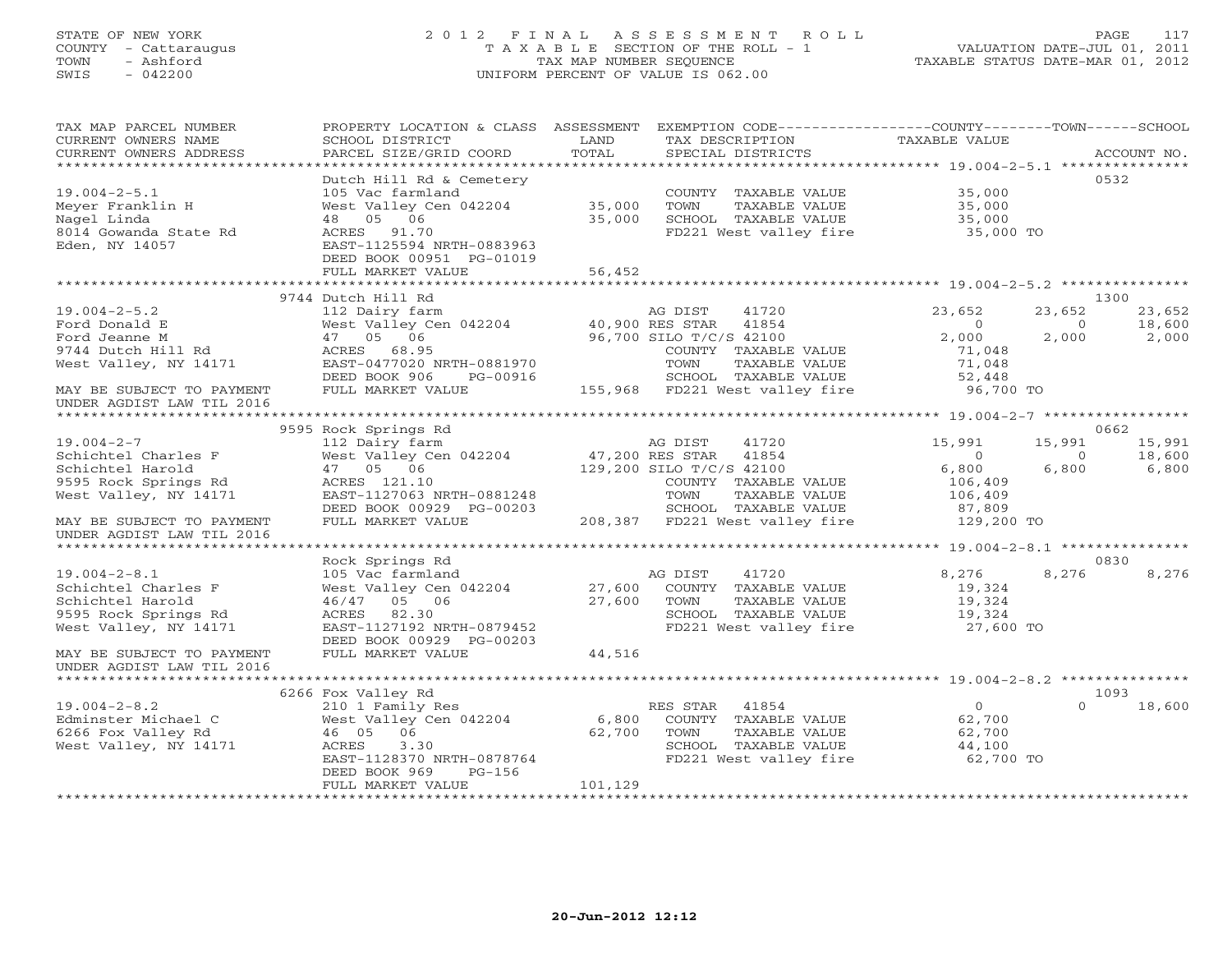## STATE OF NEW YORK 2 0 1 2 F I N A L A S S E S S M E N T R O L L PAGE 118 COUNTY - Cattaraugus T A X A B L E SECTION OF THE ROLL - 1 VALUATION DATE-JUL 01, 2011 TOWN - Ashford TAX MAP NUMBER SEQUENCE TAXABLE STATUS DATE-MAR 01, 2012 SWIS - 042200 UNIFORM PERCENT OF VALUE IS 062.00UNIFORM PERCENT OF VALUE IS 062.00

| TAX MAP PARCEL NUMBER<br>CURRENT OWNERS NAME<br>CURRENT OWNERS ADDRESS                                       | PROPERTY LOCATION & CLASS ASSESSMENT<br>SCHOOL DISTRICT<br>PARCEL SIZE/GRID COORD                                                                               | LAND<br>TOTAL               | EXEMPTION CODE-----------------COUNTY-------TOWN------SCHOOL<br>TAX DESCRIPTION<br>SPECIAL DISTRICTS                           | TAXABLE VALUE                                               | ACCOUNT NO.        |
|--------------------------------------------------------------------------------------------------------------|-----------------------------------------------------------------------------------------------------------------------------------------------------------------|-----------------------------|--------------------------------------------------------------------------------------------------------------------------------|-------------------------------------------------------------|--------------------|
|                                                                                                              |                                                                                                                                                                 |                             |                                                                                                                                |                                                             |                    |
|                                                                                                              | 9470 Rock Springs Rd                                                                                                                                            |                             |                                                                                                                                |                                                             | 1184               |
| $19.004 - 2 - 8.3$<br>Bragg Deane D<br>Bragg Linda L<br>9470 Rock Springs Rd<br>West Valley, NY 14171        | 270 Mfg housing<br>West Valley Cen 042204 10,500<br>47 05 06<br>6.03<br>ACRES<br>EAST-0478080 NRTH-0879320<br>DEED BOOK 883<br>PG-00553                         | 53,000                      | RES STAR 41854<br>COUNTY TAXABLE VALUE<br>TOWN<br>TAXABLE VALUE<br>SCHOOL TAXABLE VALUE<br>FD221 West valley fire              | $\overline{0}$<br>53,000<br>53,000<br>$34,400$<br>53,000 TO | $\Omega$<br>18,600 |
|                                                                                                              | FULL MARKET VALUE                                                                                                                                               | 85,484                      |                                                                                                                                |                                                             |                    |
|                                                                                                              | *************************                                                                                                                                       | * * * * * * * * * * * * * * |                                                                                                                                |                                                             |                    |
|                                                                                                              | 6346 Fox Valley Rd                                                                                                                                              |                             |                                                                                                                                |                                                             | 1185               |
| $19.004 - 2 - 8.4$<br>Waite Robert G<br>6346 Fox Valley Rd<br>W. Valley, NY 14171                            | 210 1 Family Res<br>West Valley Cen 042204<br>46 05 06<br>ACRES<br>1.80<br>EAST-1126802 NRTH-0878752<br>DEED BOOK 15577 PG-5002                                 | 5,900<br>74,000             | RES STAR<br>41854<br>COUNTY TAXABLE VALUE<br>TOWN<br>TAXABLE VALUE<br>SCHOOL TAXABLE VALUE<br>FD221 West valley fire 34,000 TO | $\overline{0}$<br>74,000<br>74,000<br>55,400                | $\Omega$<br>18,600 |
|                                                                                                              | FULL MARKET VALUE                                                                                                                                               | 119,355                     |                                                                                                                                |                                                             |                    |
|                                                                                                              | 6286 Fox Valley Rd                                                                                                                                              |                             |                                                                                                                                |                                                             | 1444               |
| $19.004 - 2 - 8.5$<br>Drake Eric<br>Drake Jessica<br>6286 Fox Valley Rd<br>West Valley, NY 14171             | 210 1 Family Res<br>West Valley Cen 042204<br>$46 - 5 - 6$<br>ACRES<br>3.15<br>EAST-1127875 NRTH-0878760<br>DEED BOOK 908<br>PG-3001<br>FULL MARKET VALUE       | 6,700<br>60,000<br>96,774   | RES STAR 41854<br>COUNTY TAXABLE VALUE<br>TOWN<br>TAXABLE VALUE<br>SCHOOL TAXABLE VALUE<br>FD221 West valley fire              | $\overline{0}$<br>60,000<br>60,000<br>41,400<br>60,000 TO   | $\Omega$<br>18,600 |
| ******************                                                                                           | ****************************                                                                                                                                    |                             |                                                                                                                                |                                                             |                    |
|                                                                                                              | Dutch Hill Rd                                                                                                                                                   |                             |                                                                                                                                |                                                             | 0661               |
| $19.004 - 2 - 9$<br>Schichtel Charles F<br>Schichtel Harold<br>9595 Rock Springs Rd<br>West Valley, NY 14171 | 105 Vac farmland<br>West Valley Cen 042204<br>46/47 05 06<br>ACRES 71.30<br>EAST-1125179 NRTH-0879461<br>DEED BOOK 00929 PG-00203                               | 26,500<br>26,500            | AG DIST<br>41720<br>COUNTY TAXABLE VALUE<br>TOWN<br>TAXABLE VALUE<br>SCHOOL TAXABLE VALUE<br>FD221 West valley fire 26,500 TO  | 9,932<br>16,568<br>16,568<br>16,568                         | 9,932<br>9,932     |
| MAY BE SUBJECT TO PAYMENT<br>UNDER AGDIST LAW TIL 2016                                                       | FULL MARKET VALUE                                                                                                                                               | 42,742                      |                                                                                                                                |                                                             |                    |
| *************************                                                                                    |                                                                                                                                                                 |                             |                                                                                                                                |                                                             |                    |
| $19.004 - 2 - 10$<br>Cobo Joan<br>10423 Dutch Hill Rd<br>West Valley, NY 14171                               | Neff Rd & Dutch Hill Hl<br>105 Vac farmland<br>West Valley Cen 042204 35,100<br>55 05 06<br>ACRES 54.09<br>EAST-1123896 NRTH-0879807<br>DEED BOOK 12638 PG-6001 | 35,100                      | COUNTY TAXABLE VALUE<br>TOWN<br>TAXABLE VALUE<br>SCHOOL TAXABLE VALUE<br>FD221 West valley fire                                | 35,100<br>35,100<br>35,100<br>35,100 TO                     | 0537               |
|                                                                                                              | FULL MARKET VALUE                                                                                                                                               | 56,613                      |                                                                                                                                |                                                             |                    |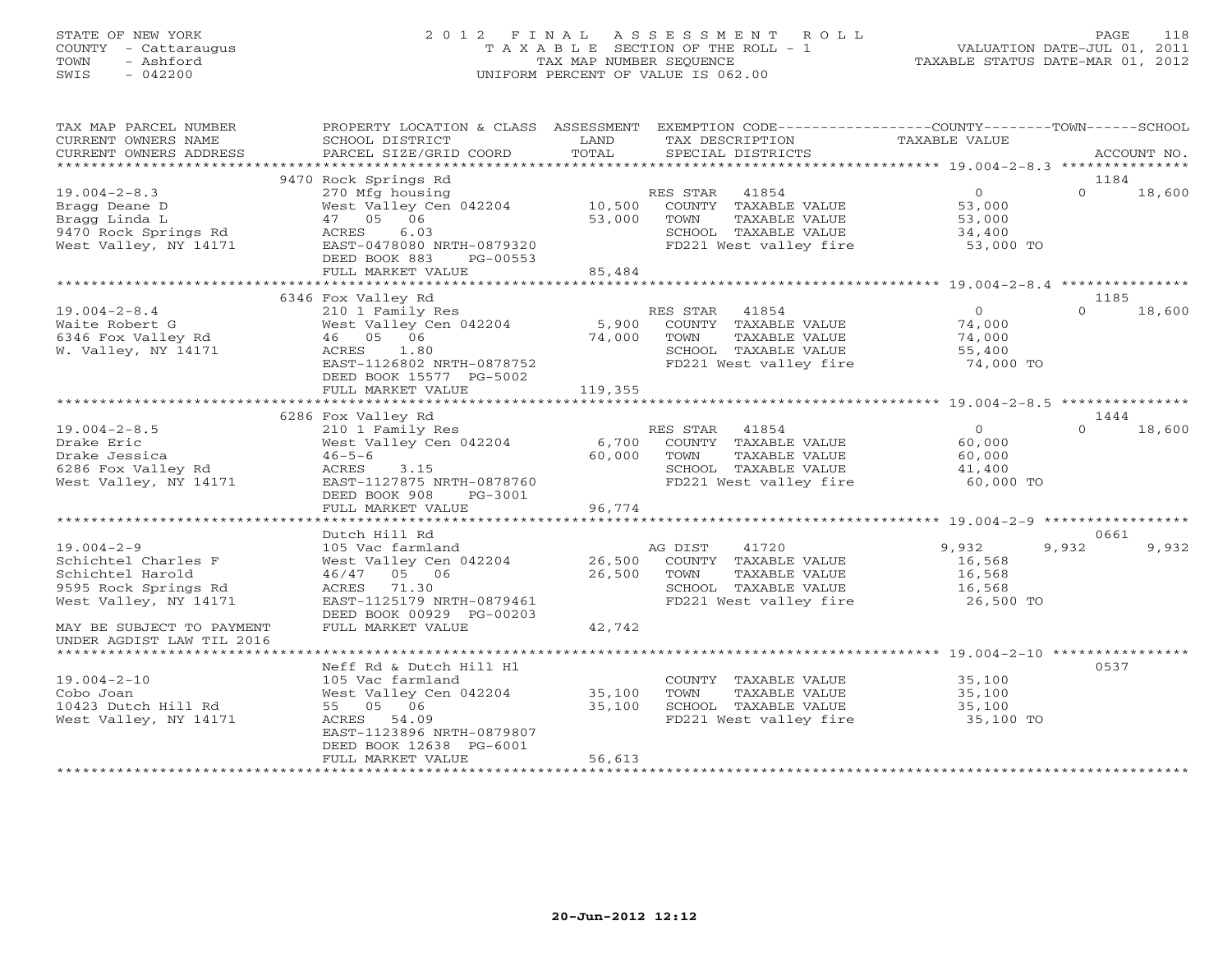## STATE OF NEW YORK 2 0 1 2 F I N A L A S S E S S M E N T R O L L PAGE 119 COUNTY - Cattaraugus T A X A B L E SECTION OF THE ROLL - 1 VALUATION DATE-JUL 01, 2011 TOWN - Ashford TAX MAP NUMBER SEQUENCE TAXABLE STATUS DATE-MAR 01, 2012 SWIS - 042200 UNIFORM PERCENT OF VALUE IS 062.00UNIFORM PERCENT OF VALUE IS 062.00

| TAX MAP PARCEL NUMBER<br>CURRENT OWNERS NAME<br>CURRENT OWNERS ADDRESS | PROPERTY LOCATION & CLASS ASSESSMENT<br>SCHOOL DISTRICT<br>PARCEL SIZE/GRID COORD | LAND<br>TOTAL   | EXEMPTION CODE-----------------COUNTY-------TOWN------SCHOOL<br>TAX DESCRIPTION<br>SPECIAL DISTRICTS | TAXABLE VALUE                                      | ACCOUNT NO.             |
|------------------------------------------------------------------------|-----------------------------------------------------------------------------------|-----------------|------------------------------------------------------------------------------------------------------|----------------------------------------------------|-------------------------|
| **********************                                                 |                                                                                   |                 |                                                                                                      |                                                    |                         |
|                                                                        | Neff Rd                                                                           |                 |                                                                                                      |                                                    | 0539                    |
| $19.004 - 2 - 11$                                                      | 105 Vac farmland                                                                  |                 | COUNTY TAXABLE VALUE                                                                                 | 5,400                                              |                         |
| Cobo Joan<br>10423 Dutch Hill Rd                                       | West Valley Cen 042204<br>55 05 06                                                | 5,400<br>5,400  | TOWN<br>TAXABLE VALUE<br>SCHOOL TAXABLE VALUE                                                        | 5,400<br>5,400                                     |                         |
| West Valley, NY 14171                                                  | ACRES 11.94                                                                       |                 | FD221 West valley fire                                                                               | 5,400 TO                                           |                         |
|                                                                        | EAST-1123008 NRTH-0879760                                                         |                 |                                                                                                      |                                                    |                         |
|                                                                        | DEED BOOK 12638 PG-6001                                                           |                 |                                                                                                      |                                                    |                         |
|                                                                        | FULL MARKET VALUE                                                                 | 8,710           |                                                                                                      |                                                    |                         |
|                                                                        | **************************                                                        | ************    |                                                                                                      |                                                    |                         |
|                                                                        | 9300 Neff Rd                                                                      |                 |                                                                                                      |                                                    | 0315                    |
| $19.004 - 2 - 12.1$                                                    | 210 1 Family Res                                                                  |                 | WVET C/T<br>41121                                                                                    | 7,440                                              | 7,440<br>$\overline{0}$ |
| Stiles Carl W                                                          | West Valley Cen 042204                                                            |                 | 41,800 RES STAR 41854                                                                                | $\circ$                                            | $\Omega$<br>18,600      |
| Stiles Linda M                                                         | 54/55 05 06                                                                       | 166,100         | COUNTY TAXABLE VALUE                                                                                 | 158,660                                            |                         |
| 9300 Neff Rd                                                           | ACRES 158.04                                                                      |                 | TAXABLE VALUE<br>TOWN                                                                                | 158,660                                            |                         |
| West Valley, NY 14171                                                  | EAST-1121882 NRTH-0880033                                                         |                 | SCHOOL TAXABLE VALUE                                                                                 | 147,500                                            |                         |
|                                                                        | DEED BOOK 913<br>PG-00051<br>FULL MARKET VALUE                                    | 267,903         | FD221 West valley fire                                                                               | 166,100 TO                                         |                         |
|                                                                        |                                                                                   |                 |                                                                                                      | ********************* 19.004-2-12.3 ************** |                         |
|                                                                        | Neff Rd                                                                           |                 |                                                                                                      |                                                    | 1593                    |
| $19.004 - 2 - 12.3$                                                    | 314 Rural vac<10                                                                  |                 | COUNTY TAXABLE VALUE                                                                                 | 5,300                                              |                         |
| Gorney Debra L                                                         | West Valley Cen 042204                                                            | 5,300           | TOWN<br>TAXABLE VALUE                                                                                | 5,300                                              |                         |
| 244 Nagel Dr                                                           | 54/55 05 06                                                                       | 5,300           | SCHOOL TAXABLE VALUE                                                                                 | 5,300                                              |                         |
| Cheektowaga, NY 14225                                                  | 2.50<br>ACRES                                                                     |                 | FD221 West valley fire                                                                               | 5,300 TO                                           |                         |
|                                                                        | EAST-1123386 NRTH-0880637                                                         |                 |                                                                                                      |                                                    |                         |
|                                                                        | DEED BOOK 4238<br>PG-8001                                                         |                 |                                                                                                      |                                                    |                         |
|                                                                        | FULL MARKET VALUE                                                                 | 8,548           |                                                                                                      |                                                    |                         |
|                                                                        |                                                                                   |                 |                                                                                                      |                                                    |                         |
|                                                                        | 9688 Dutch Hill Rd                                                                |                 |                                                                                                      |                                                    | 1224                    |
| $19.004 - 2 - 13$                                                      | 210 1 Family Res                                                                  |                 | 41854<br>RES STAR                                                                                    | $\circ$                                            | 18,600<br>$\Omega$      |
| Laudisio Michael J                                                     | West Valley Cen 042204                                                            | 6,500<br>91,800 | COUNTY TAXABLE VALUE<br>TAXABLE VALUE                                                                | 91,800                                             |                         |
| Laudisio Sherry L<br>9688 Dutch Hill Rd                                | $55 - 05 - 06$<br>2.89 BANK<br>017<br>ACRES                                       |                 | TOWN<br>SCHOOL TAXABLE VALUE                                                                         | 91,800<br>73,200                                   |                         |
| West Valley, NY 14171                                                  | EAST-1124248 NRTH-0881112                                                         |                 | FD221 West valley fire                                                                               | 91,800 TO                                          |                         |
|                                                                        | DEED BOOK 971<br>PG-582                                                           |                 |                                                                                                      |                                                    |                         |
|                                                                        | FULL MARKET VALUE                                                                 | 148,065         |                                                                                                      |                                                    |                         |
|                                                                        |                                                                                   |                 |                                                                                                      |                                                    |                         |
|                                                                        | Dutch Hill Rd                                                                     |                 |                                                                                                      |                                                    | 0363                    |
| $19.004 - 2 - 14$                                                      | 270 Mfg housing                                                                   |                 | AG DIST<br>41720                                                                                     | 4,378                                              | 4,378<br>4,378          |
| Hauri Donald H                                                         | West Valley Cen 042204                                                            | 8,000           | COUNTY TAXABLE VALUE                                                                                 | 11,822                                             |                         |
| Hauri Delores J                                                        | 55 05 06                                                                          | 16,200          | TOWN<br>TAXABLE VALUE                                                                                | 11,822                                             |                         |
| 9725 Dutch Hill Rd                                                     | 3.69<br>ACRES                                                                     |                 | SCHOOL TAXABLE VALUE                                                                                 | 11,822                                             |                         |
| West Valley, NY 14171                                                  | EAST-0476040 NRTH-0881550                                                         |                 | FD221 West valley fire                                                                               | 16,200 TO                                          |                         |
|                                                                        | DEED BOOK 00748 PG-00824                                                          |                 |                                                                                                      |                                                    |                         |
| MAY BE SUBJECT TO PAYMENT                                              | FULL MARKET VALUE                                                                 | 26,129          |                                                                                                      |                                                    |                         |
| UNDER AGDIST LAW TIL 2016<br>*********************                     |                                                                                   |                 |                                                                                                      |                                                    |                         |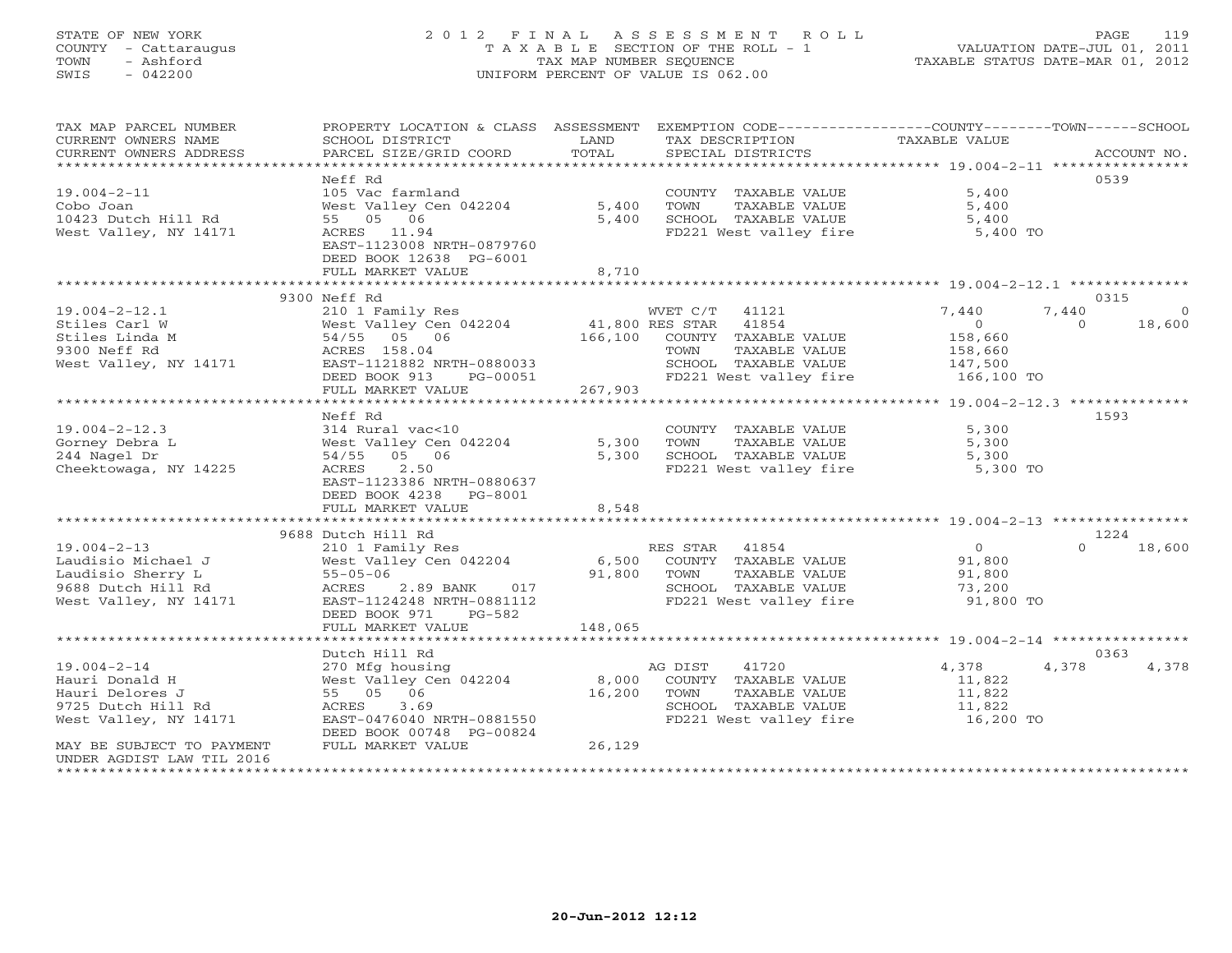## STATE OF NEW YORK 2 0 1 2 F I N A L A S S E S S M E N T R O L L PAGE 120 COUNTY - Cattaraugus T A X A B L E SECTION OF THE ROLL - 1 VALUATION DATE-JUL 01, 2011 TOWN - Ashford TAX MAP NUMBER SEQUENCE TAXABLE STATUS DATE-MAR 01, 2012 SWIS - 042200 UNIFORM PERCENT OF VALUE IS 062.00UNIFORM PERCENT OF VALUE IS 062.00

| TAXABLE VALUE<br>CURRENT OWNERS NAME<br>SCHOOL DISTRICT<br>LAND<br>TAX DESCRIPTION<br>TOTAL<br>CURRENT OWNERS ADDRESS<br>PARCEL SIZE/GRID COORD<br>SPECIAL DISTRICTS<br>ACCOUNT NO.<br>Dutch Hill Rd<br>0362<br>$19.004 - 2 - 15$<br>210 1 Family Res<br>COUNTY TAXABLE VALUE<br>54,700<br>4,400<br>Hauri Donald<br>West Valley Cen 042204<br>TOWN<br>TAXABLE VALUE<br>54,700<br>Hauri Delores<br>55 05 06<br>54,700<br>SCHOOL TAXABLE VALUE<br>54,700<br>9725 Dutch Hill Rd<br>FRNT 190.00 DPTH 130.00<br>FD221 West valley fire<br>54,700 TO<br>West Valley, NY 14171<br>EAST-0476140 NRTH-0881920<br>DEED BOOK 00590 PG-00152<br>88,226<br>FULL MARKET VALUE<br>9725 Dutch Hill Rd<br>77 PCT OF VALUE USED FOR EXEMPTION PURPOSES<br>0364<br>41121<br>7,440<br>$19.004 - 2 - 16.1$<br>112 Dairy farm<br>WVET C/T<br>7,440<br>$\Omega$<br>West Valley Cen 042204<br>41720<br>Hauri Donald<br>58,800 AG DIST<br>98,100 AGED C<br>31,523<br>31,523<br>31,523<br>55 05 06<br>27,239<br>Hauri Delores<br>41802<br>$\overline{0}$<br>$\overline{0}$<br>$\Omega$<br>38,560<br>9725 Dutch Hill Rd<br>ACRES 127.00<br>41834<br>$\sim$ 0<br>SR STAR<br>EAST-1122800 NRTH-0882046<br>West Valley, NY 14171<br>COUNTY TAXABLE VALUE<br>31,898<br>DEED BOOK 816<br>TAXABLE VALUE<br>PG-00540<br>TOWN<br>59,137<br>158,226 SCHOOL TAXABLE VALUE<br>FULL MARKET VALUE<br>MAY BE SUBJECT TO PAYMENT<br>28,017<br>FD221 West valley fire<br>98,100 TO<br>UNDER AGDIST LAW TIL 2016<br>Heinz Rd<br>0367<br>$20.001 - 1 - 2.1$<br>322 Rural vac>10<br>19,100<br>COUNTY TAXABLE VALUE<br>West Valley Cen 042204<br>19,100<br>Weast Donald R Estate<br>TOWN<br>TAXABLE VALUE<br>19,100<br>Weast Family Trust<br>19,100<br>SCHOOL TAXABLE VALUE<br>50 06 06<br>19,100<br>16822 Meadow Park Dr<br>ACRES 26.25<br>FD221 West valley fire<br>19,100 TO<br>Sun City, AZ 85351<br>EAST-1137754 NRTH-0892168<br>DEED BOOK 980<br>PG-1192<br>30,806<br>FULL MARKET VALUE<br>5723 Heinz Rd<br>1320<br>$\Omega$<br>$20.001 - 1 - 2.2$<br>270 Mfg housing<br>RES STAR 41854<br>$\overline{0}$<br>18,600<br>Nest Valley<br>50 06 06<br>ACRES 19.9<br>Howe Stephen J<br>West Valley Cen 042204<br>18,500<br>COUNTY TAXABLE VALUE<br>54,500<br>54,500<br>Woodward Brandy L<br>TAXABLE VALUE<br>TOWN<br>54,500<br>SCHOOL TAXABLE VALUE<br>5723 Heinz Rd<br>ACRES 19.90<br>35,900<br>EAST-1137400 NRTH-0891261<br>FD221 West valley fire<br>54,500 TO<br>West Valley, NY 14171<br>DEED BOOK 10149 PG-4001<br>FULL MARKET VALUE<br>87,903<br>1499<br>5738 Heinz Rd<br>$20.001 - 1 - 2.3$<br>240 Rural res<br>COUNTY TAXABLE VALUE<br>47,900<br>West Valley Cen 042204<br>16,700<br>Vacinek Richard<br>TAXABLE VALUE<br>47,900<br>TOWN<br>47,900<br>9477 Bowen Rd<br>$50 - 6 - 6$<br>SCHOOL TAXABLE VALUE<br>47,900<br>East Otto, NY 14729<br>BAR 2005<br>FD221 West valley fire<br>47,900 TO<br>ACRES<br>12.45<br>EAST-1137123 NRTH-0893257<br>DEED BOOK 12952 PG-6004<br>77,258<br>FULL MARKET VALUE | TAX MAP PARCEL NUMBER |  | PROPERTY LOCATION & CLASS ASSESSMENT EXEMPTION CODE----------------COUNTY-------TOWN------SCHOOL |  |
|--------------------------------------------------------------------------------------------------------------------------------------------------------------------------------------------------------------------------------------------------------------------------------------------------------------------------------------------------------------------------------------------------------------------------------------------------------------------------------------------------------------------------------------------------------------------------------------------------------------------------------------------------------------------------------------------------------------------------------------------------------------------------------------------------------------------------------------------------------------------------------------------------------------------------------------------------------------------------------------------------------------------------------------------------------------------------------------------------------------------------------------------------------------------------------------------------------------------------------------------------------------------------------------------------------------------------------------------------------------------------------------------------------------------------------------------------------------------------------------------------------------------------------------------------------------------------------------------------------------------------------------------------------------------------------------------------------------------------------------------------------------------------------------------------------------------------------------------------------------------------------------------------------------------------------------------------------------------------------------------------------------------------------------------------------------------------------------------------------------------------------------------------------------------------------------------------------------------------------------------------------------------------------------------------------------------------------------------------------------------------------------------------------------------------------------------------------------------------------------------------------------------------------------------------------------------------------------------------------------------------------------------------------------------------------------------------------------------------------------------------------------------------------------------------------------------------------------------------------------------------------------------------------------------------------------------------------------------|-----------------------|--|--------------------------------------------------------------------------------------------------|--|
|                                                                                                                                                                                                                                                                                                                                                                                                                                                                                                                                                                                                                                                                                                                                                                                                                                                                                                                                                                                                                                                                                                                                                                                                                                                                                                                                                                                                                                                                                                                                                                                                                                                                                                                                                                                                                                                                                                                                                                                                                                                                                                                                                                                                                                                                                                                                                                                                                                                                                                                                                                                                                                                                                                                                                                                                                                                                                                                                                                    |                       |  |                                                                                                  |  |
|                                                                                                                                                                                                                                                                                                                                                                                                                                                                                                                                                                                                                                                                                                                                                                                                                                                                                                                                                                                                                                                                                                                                                                                                                                                                                                                                                                                                                                                                                                                                                                                                                                                                                                                                                                                                                                                                                                                                                                                                                                                                                                                                                                                                                                                                                                                                                                                                                                                                                                                                                                                                                                                                                                                                                                                                                                                                                                                                                                    |                       |  |                                                                                                  |  |
|                                                                                                                                                                                                                                                                                                                                                                                                                                                                                                                                                                                                                                                                                                                                                                                                                                                                                                                                                                                                                                                                                                                                                                                                                                                                                                                                                                                                                                                                                                                                                                                                                                                                                                                                                                                                                                                                                                                                                                                                                                                                                                                                                                                                                                                                                                                                                                                                                                                                                                                                                                                                                                                                                                                                                                                                                                                                                                                                                                    |                       |  |                                                                                                  |  |
|                                                                                                                                                                                                                                                                                                                                                                                                                                                                                                                                                                                                                                                                                                                                                                                                                                                                                                                                                                                                                                                                                                                                                                                                                                                                                                                                                                                                                                                                                                                                                                                                                                                                                                                                                                                                                                                                                                                                                                                                                                                                                                                                                                                                                                                                                                                                                                                                                                                                                                                                                                                                                                                                                                                                                                                                                                                                                                                                                                    |                       |  |                                                                                                  |  |
|                                                                                                                                                                                                                                                                                                                                                                                                                                                                                                                                                                                                                                                                                                                                                                                                                                                                                                                                                                                                                                                                                                                                                                                                                                                                                                                                                                                                                                                                                                                                                                                                                                                                                                                                                                                                                                                                                                                                                                                                                                                                                                                                                                                                                                                                                                                                                                                                                                                                                                                                                                                                                                                                                                                                                                                                                                                                                                                                                                    |                       |  |                                                                                                  |  |
|                                                                                                                                                                                                                                                                                                                                                                                                                                                                                                                                                                                                                                                                                                                                                                                                                                                                                                                                                                                                                                                                                                                                                                                                                                                                                                                                                                                                                                                                                                                                                                                                                                                                                                                                                                                                                                                                                                                                                                                                                                                                                                                                                                                                                                                                                                                                                                                                                                                                                                                                                                                                                                                                                                                                                                                                                                                                                                                                                                    |                       |  |                                                                                                  |  |
|                                                                                                                                                                                                                                                                                                                                                                                                                                                                                                                                                                                                                                                                                                                                                                                                                                                                                                                                                                                                                                                                                                                                                                                                                                                                                                                                                                                                                                                                                                                                                                                                                                                                                                                                                                                                                                                                                                                                                                                                                                                                                                                                                                                                                                                                                                                                                                                                                                                                                                                                                                                                                                                                                                                                                                                                                                                                                                                                                                    |                       |  |                                                                                                  |  |
|                                                                                                                                                                                                                                                                                                                                                                                                                                                                                                                                                                                                                                                                                                                                                                                                                                                                                                                                                                                                                                                                                                                                                                                                                                                                                                                                                                                                                                                                                                                                                                                                                                                                                                                                                                                                                                                                                                                                                                                                                                                                                                                                                                                                                                                                                                                                                                                                                                                                                                                                                                                                                                                                                                                                                                                                                                                                                                                                                                    |                       |  |                                                                                                  |  |
|                                                                                                                                                                                                                                                                                                                                                                                                                                                                                                                                                                                                                                                                                                                                                                                                                                                                                                                                                                                                                                                                                                                                                                                                                                                                                                                                                                                                                                                                                                                                                                                                                                                                                                                                                                                                                                                                                                                                                                                                                                                                                                                                                                                                                                                                                                                                                                                                                                                                                                                                                                                                                                                                                                                                                                                                                                                                                                                                                                    |                       |  |                                                                                                  |  |
|                                                                                                                                                                                                                                                                                                                                                                                                                                                                                                                                                                                                                                                                                                                                                                                                                                                                                                                                                                                                                                                                                                                                                                                                                                                                                                                                                                                                                                                                                                                                                                                                                                                                                                                                                                                                                                                                                                                                                                                                                                                                                                                                                                                                                                                                                                                                                                                                                                                                                                                                                                                                                                                                                                                                                                                                                                                                                                                                                                    |                       |  |                                                                                                  |  |
|                                                                                                                                                                                                                                                                                                                                                                                                                                                                                                                                                                                                                                                                                                                                                                                                                                                                                                                                                                                                                                                                                                                                                                                                                                                                                                                                                                                                                                                                                                                                                                                                                                                                                                                                                                                                                                                                                                                                                                                                                                                                                                                                                                                                                                                                                                                                                                                                                                                                                                                                                                                                                                                                                                                                                                                                                                                                                                                                                                    |                       |  |                                                                                                  |  |
|                                                                                                                                                                                                                                                                                                                                                                                                                                                                                                                                                                                                                                                                                                                                                                                                                                                                                                                                                                                                                                                                                                                                                                                                                                                                                                                                                                                                                                                                                                                                                                                                                                                                                                                                                                                                                                                                                                                                                                                                                                                                                                                                                                                                                                                                                                                                                                                                                                                                                                                                                                                                                                                                                                                                                                                                                                                                                                                                                                    |                       |  |                                                                                                  |  |
|                                                                                                                                                                                                                                                                                                                                                                                                                                                                                                                                                                                                                                                                                                                                                                                                                                                                                                                                                                                                                                                                                                                                                                                                                                                                                                                                                                                                                                                                                                                                                                                                                                                                                                                                                                                                                                                                                                                                                                                                                                                                                                                                                                                                                                                                                                                                                                                                                                                                                                                                                                                                                                                                                                                                                                                                                                                                                                                                                                    |                       |  |                                                                                                  |  |
|                                                                                                                                                                                                                                                                                                                                                                                                                                                                                                                                                                                                                                                                                                                                                                                                                                                                                                                                                                                                                                                                                                                                                                                                                                                                                                                                                                                                                                                                                                                                                                                                                                                                                                                                                                                                                                                                                                                                                                                                                                                                                                                                                                                                                                                                                                                                                                                                                                                                                                                                                                                                                                                                                                                                                                                                                                                                                                                                                                    |                       |  |                                                                                                  |  |
|                                                                                                                                                                                                                                                                                                                                                                                                                                                                                                                                                                                                                                                                                                                                                                                                                                                                                                                                                                                                                                                                                                                                                                                                                                                                                                                                                                                                                                                                                                                                                                                                                                                                                                                                                                                                                                                                                                                                                                                                                                                                                                                                                                                                                                                                                                                                                                                                                                                                                                                                                                                                                                                                                                                                                                                                                                                                                                                                                                    |                       |  |                                                                                                  |  |
|                                                                                                                                                                                                                                                                                                                                                                                                                                                                                                                                                                                                                                                                                                                                                                                                                                                                                                                                                                                                                                                                                                                                                                                                                                                                                                                                                                                                                                                                                                                                                                                                                                                                                                                                                                                                                                                                                                                                                                                                                                                                                                                                                                                                                                                                                                                                                                                                                                                                                                                                                                                                                                                                                                                                                                                                                                                                                                                                                                    |                       |  |                                                                                                  |  |
|                                                                                                                                                                                                                                                                                                                                                                                                                                                                                                                                                                                                                                                                                                                                                                                                                                                                                                                                                                                                                                                                                                                                                                                                                                                                                                                                                                                                                                                                                                                                                                                                                                                                                                                                                                                                                                                                                                                                                                                                                                                                                                                                                                                                                                                                                                                                                                                                                                                                                                                                                                                                                                                                                                                                                                                                                                                                                                                                                                    |                       |  |                                                                                                  |  |
|                                                                                                                                                                                                                                                                                                                                                                                                                                                                                                                                                                                                                                                                                                                                                                                                                                                                                                                                                                                                                                                                                                                                                                                                                                                                                                                                                                                                                                                                                                                                                                                                                                                                                                                                                                                                                                                                                                                                                                                                                                                                                                                                                                                                                                                                                                                                                                                                                                                                                                                                                                                                                                                                                                                                                                                                                                                                                                                                                                    |                       |  |                                                                                                  |  |
|                                                                                                                                                                                                                                                                                                                                                                                                                                                                                                                                                                                                                                                                                                                                                                                                                                                                                                                                                                                                                                                                                                                                                                                                                                                                                                                                                                                                                                                                                                                                                                                                                                                                                                                                                                                                                                                                                                                                                                                                                                                                                                                                                                                                                                                                                                                                                                                                                                                                                                                                                                                                                                                                                                                                                                                                                                                                                                                                                                    |                       |  |                                                                                                  |  |
|                                                                                                                                                                                                                                                                                                                                                                                                                                                                                                                                                                                                                                                                                                                                                                                                                                                                                                                                                                                                                                                                                                                                                                                                                                                                                                                                                                                                                                                                                                                                                                                                                                                                                                                                                                                                                                                                                                                                                                                                                                                                                                                                                                                                                                                                                                                                                                                                                                                                                                                                                                                                                                                                                                                                                                                                                                                                                                                                                                    |                       |  |                                                                                                  |  |
|                                                                                                                                                                                                                                                                                                                                                                                                                                                                                                                                                                                                                                                                                                                                                                                                                                                                                                                                                                                                                                                                                                                                                                                                                                                                                                                                                                                                                                                                                                                                                                                                                                                                                                                                                                                                                                                                                                                                                                                                                                                                                                                                                                                                                                                                                                                                                                                                                                                                                                                                                                                                                                                                                                                                                                                                                                                                                                                                                                    |                       |  |                                                                                                  |  |
|                                                                                                                                                                                                                                                                                                                                                                                                                                                                                                                                                                                                                                                                                                                                                                                                                                                                                                                                                                                                                                                                                                                                                                                                                                                                                                                                                                                                                                                                                                                                                                                                                                                                                                                                                                                                                                                                                                                                                                                                                                                                                                                                                                                                                                                                                                                                                                                                                                                                                                                                                                                                                                                                                                                                                                                                                                                                                                                                                                    |                       |  |                                                                                                  |  |
|                                                                                                                                                                                                                                                                                                                                                                                                                                                                                                                                                                                                                                                                                                                                                                                                                                                                                                                                                                                                                                                                                                                                                                                                                                                                                                                                                                                                                                                                                                                                                                                                                                                                                                                                                                                                                                                                                                                                                                                                                                                                                                                                                                                                                                                                                                                                                                                                                                                                                                                                                                                                                                                                                                                                                                                                                                                                                                                                                                    |                       |  |                                                                                                  |  |
|                                                                                                                                                                                                                                                                                                                                                                                                                                                                                                                                                                                                                                                                                                                                                                                                                                                                                                                                                                                                                                                                                                                                                                                                                                                                                                                                                                                                                                                                                                                                                                                                                                                                                                                                                                                                                                                                                                                                                                                                                                                                                                                                                                                                                                                                                                                                                                                                                                                                                                                                                                                                                                                                                                                                                                                                                                                                                                                                                                    |                       |  |                                                                                                  |  |
|                                                                                                                                                                                                                                                                                                                                                                                                                                                                                                                                                                                                                                                                                                                                                                                                                                                                                                                                                                                                                                                                                                                                                                                                                                                                                                                                                                                                                                                                                                                                                                                                                                                                                                                                                                                                                                                                                                                                                                                                                                                                                                                                                                                                                                                                                                                                                                                                                                                                                                                                                                                                                                                                                                                                                                                                                                                                                                                                                                    |                       |  |                                                                                                  |  |
|                                                                                                                                                                                                                                                                                                                                                                                                                                                                                                                                                                                                                                                                                                                                                                                                                                                                                                                                                                                                                                                                                                                                                                                                                                                                                                                                                                                                                                                                                                                                                                                                                                                                                                                                                                                                                                                                                                                                                                                                                                                                                                                                                                                                                                                                                                                                                                                                                                                                                                                                                                                                                                                                                                                                                                                                                                                                                                                                                                    |                       |  |                                                                                                  |  |
|                                                                                                                                                                                                                                                                                                                                                                                                                                                                                                                                                                                                                                                                                                                                                                                                                                                                                                                                                                                                                                                                                                                                                                                                                                                                                                                                                                                                                                                                                                                                                                                                                                                                                                                                                                                                                                                                                                                                                                                                                                                                                                                                                                                                                                                                                                                                                                                                                                                                                                                                                                                                                                                                                                                                                                                                                                                                                                                                                                    |                       |  |                                                                                                  |  |
|                                                                                                                                                                                                                                                                                                                                                                                                                                                                                                                                                                                                                                                                                                                                                                                                                                                                                                                                                                                                                                                                                                                                                                                                                                                                                                                                                                                                                                                                                                                                                                                                                                                                                                                                                                                                                                                                                                                                                                                                                                                                                                                                                                                                                                                                                                                                                                                                                                                                                                                                                                                                                                                                                                                                                                                                                                                                                                                                                                    |                       |  |                                                                                                  |  |
|                                                                                                                                                                                                                                                                                                                                                                                                                                                                                                                                                                                                                                                                                                                                                                                                                                                                                                                                                                                                                                                                                                                                                                                                                                                                                                                                                                                                                                                                                                                                                                                                                                                                                                                                                                                                                                                                                                                                                                                                                                                                                                                                                                                                                                                                                                                                                                                                                                                                                                                                                                                                                                                                                                                                                                                                                                                                                                                                                                    |                       |  |                                                                                                  |  |
|                                                                                                                                                                                                                                                                                                                                                                                                                                                                                                                                                                                                                                                                                                                                                                                                                                                                                                                                                                                                                                                                                                                                                                                                                                                                                                                                                                                                                                                                                                                                                                                                                                                                                                                                                                                                                                                                                                                                                                                                                                                                                                                                                                                                                                                                                                                                                                                                                                                                                                                                                                                                                                                                                                                                                                                                                                                                                                                                                                    |                       |  |                                                                                                  |  |
|                                                                                                                                                                                                                                                                                                                                                                                                                                                                                                                                                                                                                                                                                                                                                                                                                                                                                                                                                                                                                                                                                                                                                                                                                                                                                                                                                                                                                                                                                                                                                                                                                                                                                                                                                                                                                                                                                                                                                                                                                                                                                                                                                                                                                                                                                                                                                                                                                                                                                                                                                                                                                                                                                                                                                                                                                                                                                                                                                                    |                       |  |                                                                                                  |  |
|                                                                                                                                                                                                                                                                                                                                                                                                                                                                                                                                                                                                                                                                                                                                                                                                                                                                                                                                                                                                                                                                                                                                                                                                                                                                                                                                                                                                                                                                                                                                                                                                                                                                                                                                                                                                                                                                                                                                                                                                                                                                                                                                                                                                                                                                                                                                                                                                                                                                                                                                                                                                                                                                                                                                                                                                                                                                                                                                                                    |                       |  |                                                                                                  |  |
|                                                                                                                                                                                                                                                                                                                                                                                                                                                                                                                                                                                                                                                                                                                                                                                                                                                                                                                                                                                                                                                                                                                                                                                                                                                                                                                                                                                                                                                                                                                                                                                                                                                                                                                                                                                                                                                                                                                                                                                                                                                                                                                                                                                                                                                                                                                                                                                                                                                                                                                                                                                                                                                                                                                                                                                                                                                                                                                                                                    |                       |  |                                                                                                  |  |
|                                                                                                                                                                                                                                                                                                                                                                                                                                                                                                                                                                                                                                                                                                                                                                                                                                                                                                                                                                                                                                                                                                                                                                                                                                                                                                                                                                                                                                                                                                                                                                                                                                                                                                                                                                                                                                                                                                                                                                                                                                                                                                                                                                                                                                                                                                                                                                                                                                                                                                                                                                                                                                                                                                                                                                                                                                                                                                                                                                    |                       |  |                                                                                                  |  |
|                                                                                                                                                                                                                                                                                                                                                                                                                                                                                                                                                                                                                                                                                                                                                                                                                                                                                                                                                                                                                                                                                                                                                                                                                                                                                                                                                                                                                                                                                                                                                                                                                                                                                                                                                                                                                                                                                                                                                                                                                                                                                                                                                                                                                                                                                                                                                                                                                                                                                                                                                                                                                                                                                                                                                                                                                                                                                                                                                                    |                       |  |                                                                                                  |  |
|                                                                                                                                                                                                                                                                                                                                                                                                                                                                                                                                                                                                                                                                                                                                                                                                                                                                                                                                                                                                                                                                                                                                                                                                                                                                                                                                                                                                                                                                                                                                                                                                                                                                                                                                                                                                                                                                                                                                                                                                                                                                                                                                                                                                                                                                                                                                                                                                                                                                                                                                                                                                                                                                                                                                                                                                                                                                                                                                                                    |                       |  |                                                                                                  |  |
|                                                                                                                                                                                                                                                                                                                                                                                                                                                                                                                                                                                                                                                                                                                                                                                                                                                                                                                                                                                                                                                                                                                                                                                                                                                                                                                                                                                                                                                                                                                                                                                                                                                                                                                                                                                                                                                                                                                                                                                                                                                                                                                                                                                                                                                                                                                                                                                                                                                                                                                                                                                                                                                                                                                                                                                                                                                                                                                                                                    |                       |  |                                                                                                  |  |
|                                                                                                                                                                                                                                                                                                                                                                                                                                                                                                                                                                                                                                                                                                                                                                                                                                                                                                                                                                                                                                                                                                                                                                                                                                                                                                                                                                                                                                                                                                                                                                                                                                                                                                                                                                                                                                                                                                                                                                                                                                                                                                                                                                                                                                                                                                                                                                                                                                                                                                                                                                                                                                                                                                                                                                                                                                                                                                                                                                    |                       |  |                                                                                                  |  |
|                                                                                                                                                                                                                                                                                                                                                                                                                                                                                                                                                                                                                                                                                                                                                                                                                                                                                                                                                                                                                                                                                                                                                                                                                                                                                                                                                                                                                                                                                                                                                                                                                                                                                                                                                                                                                                                                                                                                                                                                                                                                                                                                                                                                                                                                                                                                                                                                                                                                                                                                                                                                                                                                                                                                                                                                                                                                                                                                                                    |                       |  |                                                                                                  |  |
|                                                                                                                                                                                                                                                                                                                                                                                                                                                                                                                                                                                                                                                                                                                                                                                                                                                                                                                                                                                                                                                                                                                                                                                                                                                                                                                                                                                                                                                                                                                                                                                                                                                                                                                                                                                                                                                                                                                                                                                                                                                                                                                                                                                                                                                                                                                                                                                                                                                                                                                                                                                                                                                                                                                                                                                                                                                                                                                                                                    |                       |  |                                                                                                  |  |
|                                                                                                                                                                                                                                                                                                                                                                                                                                                                                                                                                                                                                                                                                                                                                                                                                                                                                                                                                                                                                                                                                                                                                                                                                                                                                                                                                                                                                                                                                                                                                                                                                                                                                                                                                                                                                                                                                                                                                                                                                                                                                                                                                                                                                                                                                                                                                                                                                                                                                                                                                                                                                                                                                                                                                                                                                                                                                                                                                                    |                       |  |                                                                                                  |  |
|                                                                                                                                                                                                                                                                                                                                                                                                                                                                                                                                                                                                                                                                                                                                                                                                                                                                                                                                                                                                                                                                                                                                                                                                                                                                                                                                                                                                                                                                                                                                                                                                                                                                                                                                                                                                                                                                                                                                                                                                                                                                                                                                                                                                                                                                                                                                                                                                                                                                                                                                                                                                                                                                                                                                                                                                                                                                                                                                                                    |                       |  |                                                                                                  |  |
|                                                                                                                                                                                                                                                                                                                                                                                                                                                                                                                                                                                                                                                                                                                                                                                                                                                                                                                                                                                                                                                                                                                                                                                                                                                                                                                                                                                                                                                                                                                                                                                                                                                                                                                                                                                                                                                                                                                                                                                                                                                                                                                                                                                                                                                                                                                                                                                                                                                                                                                                                                                                                                                                                                                                                                                                                                                                                                                                                                    |                       |  |                                                                                                  |  |
|                                                                                                                                                                                                                                                                                                                                                                                                                                                                                                                                                                                                                                                                                                                                                                                                                                                                                                                                                                                                                                                                                                                                                                                                                                                                                                                                                                                                                                                                                                                                                                                                                                                                                                                                                                                                                                                                                                                                                                                                                                                                                                                                                                                                                                                                                                                                                                                                                                                                                                                                                                                                                                                                                                                                                                                                                                                                                                                                                                    |                       |  |                                                                                                  |  |
|                                                                                                                                                                                                                                                                                                                                                                                                                                                                                                                                                                                                                                                                                                                                                                                                                                                                                                                                                                                                                                                                                                                                                                                                                                                                                                                                                                                                                                                                                                                                                                                                                                                                                                                                                                                                                                                                                                                                                                                                                                                                                                                                                                                                                                                                                                                                                                                                                                                                                                                                                                                                                                                                                                                                                                                                                                                                                                                                                                    |                       |  |                                                                                                  |  |
|                                                                                                                                                                                                                                                                                                                                                                                                                                                                                                                                                                                                                                                                                                                                                                                                                                                                                                                                                                                                                                                                                                                                                                                                                                                                                                                                                                                                                                                                                                                                                                                                                                                                                                                                                                                                                                                                                                                                                                                                                                                                                                                                                                                                                                                                                                                                                                                                                                                                                                                                                                                                                                                                                                                                                                                                                                                                                                                                                                    |                       |  |                                                                                                  |  |
|                                                                                                                                                                                                                                                                                                                                                                                                                                                                                                                                                                                                                                                                                                                                                                                                                                                                                                                                                                                                                                                                                                                                                                                                                                                                                                                                                                                                                                                                                                                                                                                                                                                                                                                                                                                                                                                                                                                                                                                                                                                                                                                                                                                                                                                                                                                                                                                                                                                                                                                                                                                                                                                                                                                                                                                                                                                                                                                                                                    |                       |  |                                                                                                  |  |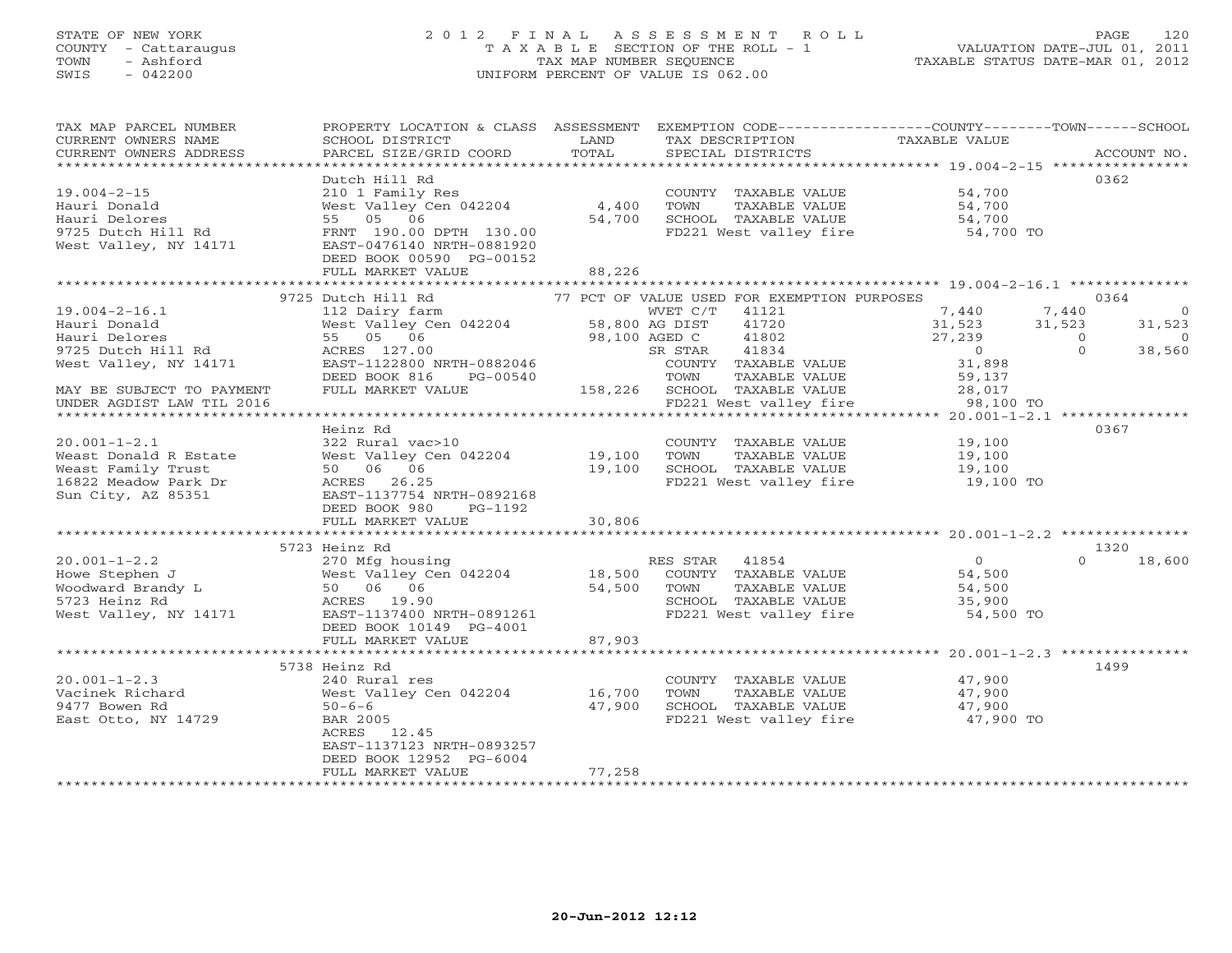## STATE OF NEW YORK 2 0 1 2 F I N A L A S S E S S M E N T R O L L PAGE 121 COUNTY - Cattaraugus T A X A B L E SECTION OF THE ROLL - 1 VALUATION DATE-JUL 01, 2011 TOWN - Ashford TAX MAP NUMBER SEQUENCE TAXABLE STATUS DATE-MAR 01, 2012 SWIS - 042200 UNIFORM PERCENT OF VALUE IS 062.00UNIFORM PERCENT OF VALUE IS 062.00

| TAX MAP PARCEL NUMBER<br>CURRENT OWNERS NAME | PROPERTY LOCATION & CLASS ASSESSMENT<br>SCHOOL DISTRICT | LAND    | EXEMPTION CODE-----------------COUNTY-------TOWN------SCHOOL<br>TAX DESCRIPTION TAXABLE VALUE |                |                    |
|----------------------------------------------|---------------------------------------------------------|---------|-----------------------------------------------------------------------------------------------|----------------|--------------------|
| CURRENT OWNERS ADDRESS                       | PARCEL SIZE/GRID COORD                                  | TOTAL   | SPECIAL DISTRICTS                                                                             |                | ACCOUNT NO.        |
|                                              | Heinz Rd                                                |         |                                                                                               |                | 1500               |
| $20.001 - 1 - 2.4$                           | 270 Mfg housing                                         |         | COUNTY TAXABLE VALUE                                                                          | 39,200         |                    |
| Weast Donald R Estate                        | West Valley Cen 042204                                  | 10,600  | TOWN<br>TAXABLE VALUE                                                                         | 39,200         |                    |
| Weast Family Trust                           | $50 - 6 - 6$                                            | 39,200  | SCHOOL TAXABLE VALUE                                                                          | 39,200         |                    |
| 16822 Meadow Park Dr                         | ACRES 12.45                                             |         | FD221 West valley fire                                                                        | 39,200 TO      |                    |
| Sun City, AZ 85351                           | EAST-1137062 NRTH-0891269                               |         |                                                                                               |                |                    |
|                                              | DEED BOOK 980<br>PG-1192                                |         |                                                                                               |                |                    |
|                                              | FULL MARKET VALUE                                       | 63,226  |                                                                                               |                |                    |
|                                              |                                                         |         |                                                                                               |                |                    |
|                                              | 5700 Heinz Rd                                           |         |                                                                                               |                | 1689               |
| $20.001 - 1 - 2.5$                           | 270 Mfg housing                                         |         | RES STAR<br>41854                                                                             | $\overline{0}$ | $\Omega$<br>18,600 |
| Wheeler James H                              | West Valley Cen 042204 13,300                           |         | COUNTY TAXABLE VALUE                                                                          | 35,800         |                    |
| Wheeler Denise A                             | $50 - 6 - 6$                                            | 35,800  | TOWN<br>TAXABLE VALUE                                                                         | 35,800         |                    |
| 5700 Heinz Rd                                | ACRES 12.35                                             |         | SCHOOL TAXABLE VALUE                                                                          | 17,200         |                    |
| West Valley, NY 14171                        | EAST-1374438 NRTH-0893251                               |         | FD221 West valley fire                                                                        | 35,800 TO      |                    |
|                                              | DEED BOOK 16425 PG-30025<br>FULL MARKET VALUE           | 57,742  |                                                                                               |                |                    |
|                                              |                                                         |         |                                                                                               |                |                    |
|                                              | 5652 Heinz Rd                                           |         |                                                                                               |                | 0366               |
| $20.001 - 1 - 3.1$                           | 270 Mfg housing                                         |         | RES STAR<br>41854                                                                             | $\overline{O}$ | $\Omega$<br>18,600 |
| Summer Scott W                               | West Valley Cen 042204                                  | 8,100   | COUNTY TAXABLE VALUE                                                                          | 72,000         |                    |
| 5652 Heinz Rd                                | 50 06 06                                                | 72,000  | TOWN<br>TAXABLE VALUE                                                                         | 72,000         |                    |
| West Valley, NY 14171                        | ACRES<br>4.85                                           |         | SCHOOL TAXABLE VALUE                                                                          | 53,400         |                    |
|                                              | DEED BOOK 1020 PG-413                                   |         | FD221 West valley fire                                                                        | 72,000 TO      |                    |
|                                              | FULL MARKET VALUE                                       | 116,129 |                                                                                               |                |                    |
|                                              | **************************                              |         |                                                                                               |                |                    |
|                                              | 10419 Nys Rte 240                                       |         |                                                                                               |                | 0326               |
| $20.001 - 1 - 3.2$                           | 210 1 Family Res                                        |         | RES STAR 41854                                                                                | $\overline{0}$ | $\Omega$<br>18,600 |
| Frascella Michael                            | West Valley Cen 042204                                  | 4,100   | COUNTY TAXABLE VALUE                                                                          | 73,100         |                    |
| Frascella Christine                          | 50 06 06                                                | 73,100  | TOWN<br>TAXABLE VALUE                                                                         | 73,100         |                    |
| 10419 Nys Rte 240                            | ACRES<br>$1.00$ BANK<br>032                             |         | SCHOOL TAXABLE VALUE                                                                          | 54,500         |                    |
| West Valley, NY 14171                        | EAST-1138100 NRTH-0894067<br>DEED BOOK 6296 PG-5001     |         | FD221 West valley fire                                                                        | 73,100 TO      |                    |
|                                              | FULL MARKET VALUE                                       | 117,903 |                                                                                               |                |                    |
|                                              |                                                         |         |                                                                                               |                |                    |
|                                              | Heinz Rd                                                |         |                                                                                               |                | 1094               |
| $20.001 - 1 - 3.3$                           | 314 Rural vac<10                                        |         | COUNTY TAXABLE VALUE                                                                          | 6,400          |                    |
| Haught Elizabeth                             | West Valley Cen 042204                                  | 6,400   | TOWN<br>TAXABLE VALUE                                                                         | 6,400          |                    |
| Haught Jane L                                | 50 06 06                                                | 6,400   | SCHOOL TAXABLE VALUE                                                                          | 6,400          |                    |
| Martinez Joan M                              | ACRES<br>2.27                                           |         | FD221 West valley fire                                                                        | 6,400 TO       |                    |
| 12781 Vaughn St                              | EAST-1138187 NRTH-0892171                               |         |                                                                                               |                |                    |
| Springville, NY 14141                        | DEED BOOK 12134 PG-8001                                 |         |                                                                                               |                |                    |
|                                              | FULL MARKET VALUE                                       | 10,323  |                                                                                               |                |                    |
|                                              |                                                         |         |                                                                                               |                |                    |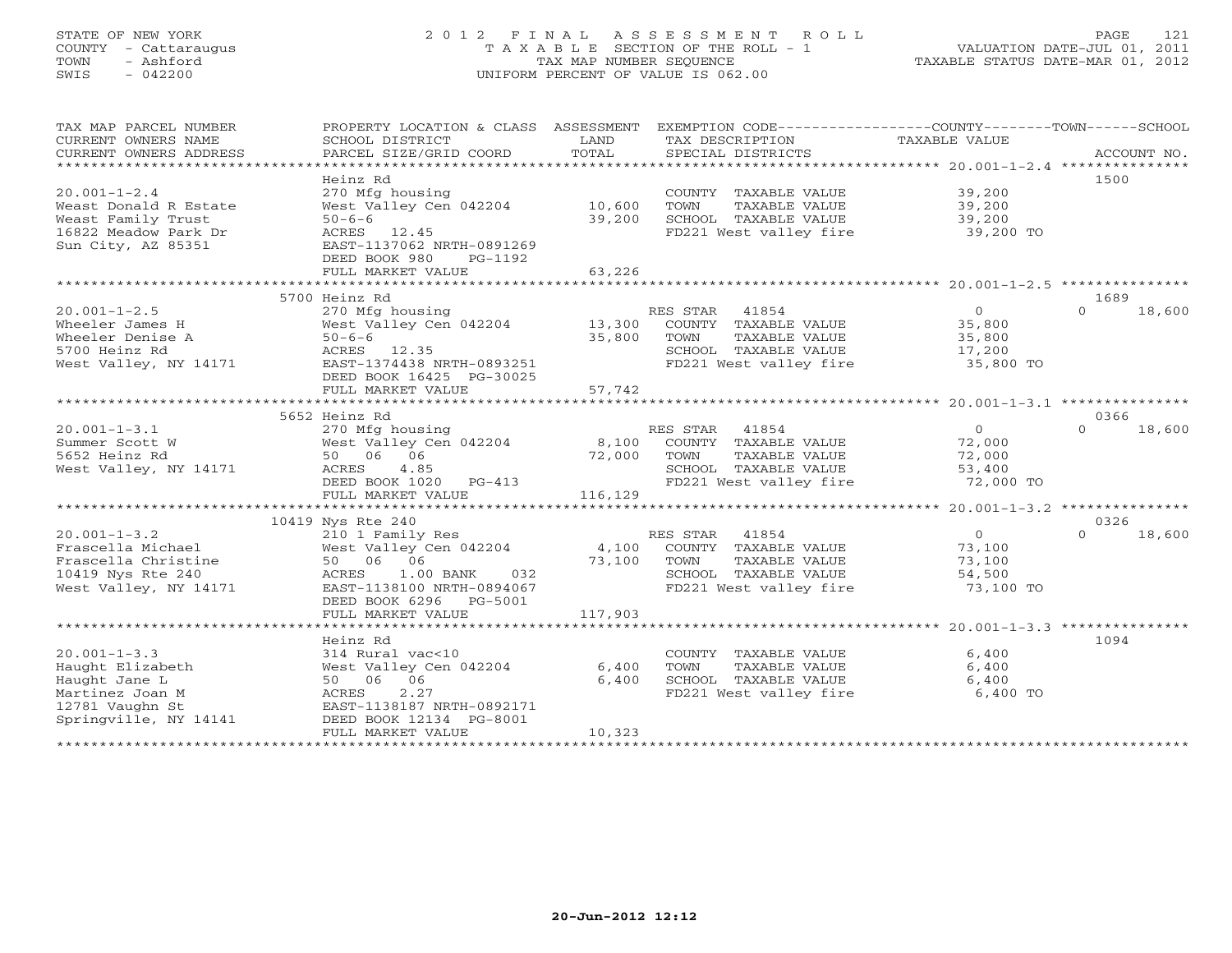## STATE OF NEW YORK 2 0 1 2 F I N A L A S S E S S M E N T R O L L PAGE 122 COUNTY - Cattaraugus T A X A B L E SECTION OF THE ROLL - 1 VALUATION DATE-JUL 01, 2011 TOWN - Ashford TAX MAP NUMBER SEQUENCE TAXABLE STATUS DATE-MAR 01, 2012 SWIS - 042200 UNIFORM PERCENT OF VALUE IS 062.00UNIFORM PERCENT OF VALUE IS 062.00

| TAX MAP PARCEL NUMBER<br>CURRENT OWNERS NAME<br>CURRENT OWNERS ADDRESS | PROPERTY LOCATION & CLASS ASSESSMENT<br>SCHOOL DISTRICT<br>PARCEL SIZE/GRID COORD | LAND<br>TOTAL   | EXEMPTION CODE-----------------COUNTY-------TOWN------SCHOOL<br>TAX DESCRIPTION<br>SPECIAL DISTRICTS | TAXABLE VALUE  | ACCOUNT NO.        |
|------------------------------------------------------------------------|-----------------------------------------------------------------------------------|-----------------|------------------------------------------------------------------------------------------------------|----------------|--------------------|
| ************************                                               | ********************                                                              |                 |                                                                                                      |                |                    |
|                                                                        | Heinz Rd & Co Rd 32 Rds                                                           |                 |                                                                                                      |                | 1262               |
| $20.001 - 1 - 3.4$                                                     | 210 1 Family Res                                                                  |                 | COUNTY TAXABLE VALUE                                                                                 | 49,400         |                    |
| Graca Deloras                                                          | West Valley Cen 042204                                                            | 8,300           | TOWN<br>TAXABLE VALUE                                                                                | 49,400         |                    |
| 27 Jane Dr                                                             | 50 06 06                                                                          | 49,400          | SCHOOL TAXABLE VALUE                                                                                 | 49,400         |                    |
| Cheektowaga, NY 14227                                                  | 4.00<br>ACRES                                                                     |                 | FD221 West valley fire                                                                               | 49,400 TO      |                    |
|                                                                        | EAST-1138869 NRTH-0892438                                                         |                 |                                                                                                      |                |                    |
|                                                                        | DEED BOOK 13903 PG-4003                                                           |                 |                                                                                                      |                |                    |
|                                                                        | FULL MARKET VALUE                                                                 | 79,677          |                                                                                                      |                |                    |
|                                                                        |                                                                                   |                 |                                                                                                      |                |                    |
|                                                                        | 5687 Heinz Rd                                                                     |                 |                                                                                                      |                | 1373               |
| $20.001 - 1 - 3.5$                                                     | 240 Rural res                                                                     |                 | CW_15_VET/ 41161                                                                                     | 7,440          | 7,440<br>$\Omega$  |
| Boberg James P                                                         | West Valley Cen 042204                                                            | 36,100 RES STAR | 41854                                                                                                | $\Omega$       | 18,600<br>$\Omega$ |
| Boberg Carolyn J                                                       | 50 06 06                                                                          | 120,000         | COUNTY TAXABLE VALUE                                                                                 | 112,560        |                    |
| 5687 Heinz Rd                                                          | ACRES 50.20                                                                       |                 | TOWN<br>TAXABLE VALUE                                                                                | 112,560        |                    |
| West Valley, NY 14171                                                  | EAST-1138448 NRTH-0891180                                                         |                 | SCHOOL TAXABLE VALUE                                                                                 | 101,400        |                    |
|                                                                        | DEED BOOK 00939 PG-00851                                                          |                 | FD221 West valley fire                                                                               | 120,000 TO     |                    |
|                                                                        | FULL MARKET VALUE                                                                 | 193,548         |                                                                                                      |                |                    |
|                                                                        |                                                                                   |                 |                                                                                                      |                |                    |
|                                                                        | 10373 Nys Rte 240                                                                 |                 |                                                                                                      |                | 1409               |
| $20.001 - 1 - 3.6$                                                     | 210 1 Family Res                                                                  |                 | RES STAR<br>41854                                                                                    | 0              | $\Omega$<br>18,600 |
| Diarmid Mac                                                            | West Valley Cen 042204                                                            | 5,900           | COUNTY TAXABLE VALUE                                                                                 | 61,800         |                    |
| Diarmid Shamrock Rosemary A                                            | 50 06 06                                                                          | 61,800          | TOWN<br>TAXABLE VALUE                                                                                | 61,800         |                    |
| 10373 Nys Rte 240                                                      | ACRES<br>3.15                                                                     |                 | SCHOOL TAXABLE VALUE                                                                                 | 43,200         |                    |
| West Valley, NY 14171                                                  | EAST-1138153 NRTH-0893860                                                         |                 | FD221 West valley fire                                                                               | 61,800 TO      |                    |
|                                                                        | DEED BOOK 00948 PG-00586                                                          |                 |                                                                                                      |                |                    |
|                                                                        | FULL MARKET VALUE                                                                 | 99,677          |                                                                                                      |                |                    |
|                                                                        | 10329 Nys Rte 240                                                                 |                 |                                                                                                      |                | 1476               |
| $20.001 - 1 - 3.7$                                                     | 210 1 Family Res                                                                  |                 | RES STAR<br>41854                                                                                    | $\overline{0}$ | $\Omega$<br>18,600 |
| Krotje Tamera K                                                        | West Valley Cen 042204                                                            | 7,800           | COUNTY TAXABLE VALUE                                                                                 | 88,400         |                    |
| 10329 Nys Rte 240                                                      | $50 - 06 - 06$                                                                    | 88,400          | TOWN<br>TAXABLE VALUE                                                                                | 88,400         |                    |
| West Valley, NY 14171-9714                                             | 4.50 BANK<br>017<br>ACRES                                                         |                 | SCHOOL TAXABLE VALUE                                                                                 | 69,800         |                    |
|                                                                        | EAST-1138211 NRTH-0893562                                                         |                 | FD221 West valley fire                                                                               | 88,400 TO      |                    |
|                                                                        | FULL MARKET VALUE                                                                 | 142,581         |                                                                                                      |                |                    |
|                                                                        |                                                                                   |                 |                                                                                                      |                |                    |
|                                                                        | 10325 Nys Rte 240                                                                 |                 |                                                                                                      |                | 1478               |
| $20.001 - 1 - 3.9$                                                     | 240 Rural res                                                                     |                 | 41854<br>RES STAR                                                                                    | $\overline{O}$ | $\Omega$<br>18,600 |
| Smith Robert John                                                      | West Valley Cen 042204                                                            | 14,300          | COUNTY TAXABLE VALUE                                                                                 | 85,300         |                    |
| Smith Miriam Lynn                                                      | $50 - 06 - 06$                                                                    | 85,300          | TOWN<br>TAXABLE VALUE                                                                                | 85,300         |                    |
| 10325 Rte 240                                                          | ACRES 10.40 BANK<br>032                                                           |                 | SCHOOL TAXABLE VALUE                                                                                 | 66,700         |                    |
| West Valley, NY 14171                                                  | EAST-1138315 NRTH-0893158                                                         |                 | FD221 West valley fire                                                                               | 85,300 TO      |                    |
|                                                                        | DEED BOOK 980<br>PG-1185                                                          |                 |                                                                                                      |                |                    |
|                                                                        | FULL MARKET VALUE                                                                 | 137,581         |                                                                                                      |                |                    |
|                                                                        |                                                                                   |                 |                                                                                                      |                |                    |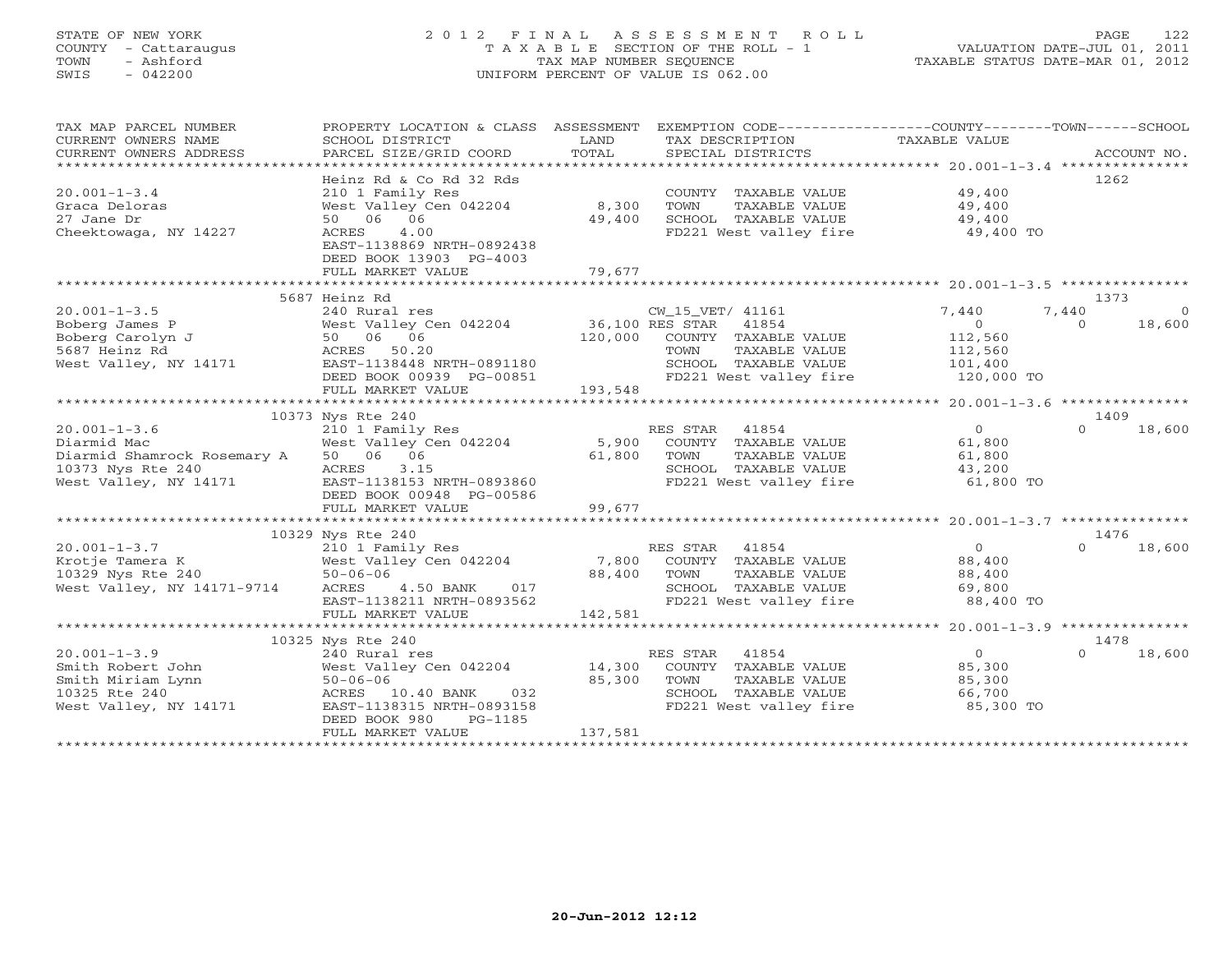## STATE OF NEW YORK 2 0 1 2 F I N A L A S S E S S M E N T R O L L PAGE 123 COUNTY - Cattaraugus T A X A B L E SECTION OF THE ROLL - 1 VALUATION DATE-JUL 01, 2011 TOWN - Ashford TAX MAP NUMBER SEQUENCE TAXABLE STATUS DATE-MAR 01, 2012 SWIS - 042200 UNIFORM PERCENT OF VALUE IS 062.00UNIFORM PERCENT OF VALUE IS 062.00

| 10323 Nys Rte 240<br>1479<br>$20.001 - 1 - 3.10$<br>210 1 Family Res<br>7,440<br>7,440<br>WVET C/T 41121<br>$\overline{0}$<br>West Valley Cen 042204 7,500 SR STAR<br>41834<br>Jackson Donald<br>$\Omega$<br>$\Omega$<br>38,560<br>Jackson Lois<br>80,600<br>COUNTY TAXABLE VALUE<br>73,160<br>$50 - 06 - 06$<br>10323 Nys Rte 240<br>TAXABLE VALUE<br>ACRES<br>4.10<br>TOWN<br>73,160<br>West Valley, NY 14171<br>SCHOOL TAXABLE VALUE<br>EAST-1138621 NRTH-0892749<br>42,040<br>SCHOOL TAXABLE VALUE<br>FD221 West valley fire<br>80,600 TO<br>DEED BOOK 3019 PG-2005<br>FULL MARKET VALUE<br>130,000<br>1480<br>5622 Heinz Rd<br>$\overline{0}$<br>$\Omega$<br>18,600<br>$20.001 - 1 - 3.11$<br>270 Mfg housing<br>RES STAR 41854<br>West Valley Cen 042204<br>6,600<br>Smith Jason M<br>COUNTY TAXABLE VALUE<br>60,000<br>5622 Heinz Rd<br>60,000<br>TAXABLE VALUE<br>$50 - 06 - 06$<br>TOWN<br>60,000<br>West Valley, NY 14171<br>ACRES<br>3.00<br>SCHOOL TAXABLE VALUE<br>41,400<br>EAST-1138441 NRTH-0892449<br>FD221 West valley fire<br>60,000 TO<br>DEED BOOK 1014 PG-397<br>96,774<br>FULL MARKET VALUE<br>0632<br>5479 Twichell Rd<br>$20.001 - 1 - 4$<br>$\cap$<br>18,600<br>210 1 Family Res<br>RES STAR 41854<br>$\overline{0}$<br>Burdick Stephen<br>West Valley Cen 042204<br>6,900<br>COUNTY TAXABLE VALUE<br>34,500<br>5479 Twichell Rd<br>50 06 06<br>34,500<br>TOWN<br>TAXABLE VALUE<br>34,500<br>2.76<br>SCHOOL TAXABLE VALUE<br>West Valley, NY 14171<br>ACRES<br>15,900<br>DONOOD TAXABLE VALUE<br>FD221 West valley fire<br>EAST-1139175 NRTH-0893889<br>34,500 TO<br>DEED BOOK 1013 PG-662<br>55,645<br>FULL MARKET VALUE<br>0680<br>10362 Nys Rte 240<br>$20.001 - 1 - 5$<br>7,440<br>7,440<br>210 1 Family Res<br>West Valley Cen 042204<br>WVET C/T<br>41121<br>$\Omega$<br>7,300 SR STAR<br>41834<br>$\Omega$<br>38,560<br>Betner Byron R<br>$\Omega$<br>10362 Nys Rte 240<br>50 06 06<br>64,400 COUNTY TAXABLE VALUE<br>56,960<br>West Valley, NY 14171<br>$3.08$ BANK<br>032<br>TOWN<br>TAXABLE VALUE<br>56,960<br>ACRES<br>EAST-1138976 NRTH-0893171<br>SCHOOL TAXABLE VALUE<br>25,840<br>FD221 West valley fire<br>64,400 TO<br>DEED BOOK 12415 PG-3002<br>103,871<br>FULL MARKET VALUE<br>10376 Nys Rte 240<br>0328<br>$20.001 - 1 - 6.1$<br>RES STAR<br>41854<br>0<br>$\Omega$<br>18,600<br>270 Mfg housing<br>West Valley Cen 042204 6,200<br>Foster Kevin<br>COUNTY TAXABLE VALUE<br>19,100<br>50 06 06<br>19,100<br>Schulze Ashley<br>TOWN<br>TAXABLE VALUE<br>19,100<br>10376 Nys Rte 240<br>FRNT 238.00 DPTH 155.95<br>SCHOOL TAXABLE VALUE<br>500<br>West Valley, NY 14171<br>EAST-1138725 NRTH-0893444<br>FD221 West valley fire 19,100 TO<br>DEED BOOK 14323 PG-5001<br>FULL MARKET VALUE<br>30,806 | TAX MAP PARCEL NUMBER<br>CURRENT OWNERS NAME<br>CURRENT OWNERS ADDRESS | PROPERTY LOCATION & CLASS ASSESSMENT<br>SCHOOL DISTRICT<br>PARCEL SIZE/GRID COORD | LAND<br>TOTAL | EXEMPTION CODE-----------------COUNTY-------TOWN------SCHOOL<br>TAX DESCRIPTION<br>SPECIAL DISTRICTS | TAXABLE VALUE | ACCOUNT NO. |
|-------------------------------------------------------------------------------------------------------------------------------------------------------------------------------------------------------------------------------------------------------------------------------------------------------------------------------------------------------------------------------------------------------------------------------------------------------------------------------------------------------------------------------------------------------------------------------------------------------------------------------------------------------------------------------------------------------------------------------------------------------------------------------------------------------------------------------------------------------------------------------------------------------------------------------------------------------------------------------------------------------------------------------------------------------------------------------------------------------------------------------------------------------------------------------------------------------------------------------------------------------------------------------------------------------------------------------------------------------------------------------------------------------------------------------------------------------------------------------------------------------------------------------------------------------------------------------------------------------------------------------------------------------------------------------------------------------------------------------------------------------------------------------------------------------------------------------------------------------------------------------------------------------------------------------------------------------------------------------------------------------------------------------------------------------------------------------------------------------------------------------------------------------------------------------------------------------------------------------------------------------------------------------------------------------------------------------------------------------------------------------------------------------------------------------------------------------------------------------------------------------------------------------------------------------------------------------------------------------------------------------------------------------------------------------------------------------------------------------------------------|------------------------------------------------------------------------|-----------------------------------------------------------------------------------|---------------|------------------------------------------------------------------------------------------------------|---------------|-------------|
|                                                                                                                                                                                                                                                                                                                                                                                                                                                                                                                                                                                                                                                                                                                                                                                                                                                                                                                                                                                                                                                                                                                                                                                                                                                                                                                                                                                                                                                                                                                                                                                                                                                                                                                                                                                                                                                                                                                                                                                                                                                                                                                                                                                                                                                                                                                                                                                                                                                                                                                                                                                                                                                                                                                                                 |                                                                        |                                                                                   |               |                                                                                                      |               |             |
|                                                                                                                                                                                                                                                                                                                                                                                                                                                                                                                                                                                                                                                                                                                                                                                                                                                                                                                                                                                                                                                                                                                                                                                                                                                                                                                                                                                                                                                                                                                                                                                                                                                                                                                                                                                                                                                                                                                                                                                                                                                                                                                                                                                                                                                                                                                                                                                                                                                                                                                                                                                                                                                                                                                                                 |                                                                        |                                                                                   |               |                                                                                                      |               |             |
|                                                                                                                                                                                                                                                                                                                                                                                                                                                                                                                                                                                                                                                                                                                                                                                                                                                                                                                                                                                                                                                                                                                                                                                                                                                                                                                                                                                                                                                                                                                                                                                                                                                                                                                                                                                                                                                                                                                                                                                                                                                                                                                                                                                                                                                                                                                                                                                                                                                                                                                                                                                                                                                                                                                                                 |                                                                        |                                                                                   |               |                                                                                                      |               |             |
|                                                                                                                                                                                                                                                                                                                                                                                                                                                                                                                                                                                                                                                                                                                                                                                                                                                                                                                                                                                                                                                                                                                                                                                                                                                                                                                                                                                                                                                                                                                                                                                                                                                                                                                                                                                                                                                                                                                                                                                                                                                                                                                                                                                                                                                                                                                                                                                                                                                                                                                                                                                                                                                                                                                                                 |                                                                        |                                                                                   |               |                                                                                                      |               |             |
|                                                                                                                                                                                                                                                                                                                                                                                                                                                                                                                                                                                                                                                                                                                                                                                                                                                                                                                                                                                                                                                                                                                                                                                                                                                                                                                                                                                                                                                                                                                                                                                                                                                                                                                                                                                                                                                                                                                                                                                                                                                                                                                                                                                                                                                                                                                                                                                                                                                                                                                                                                                                                                                                                                                                                 |                                                                        |                                                                                   |               |                                                                                                      |               |             |
|                                                                                                                                                                                                                                                                                                                                                                                                                                                                                                                                                                                                                                                                                                                                                                                                                                                                                                                                                                                                                                                                                                                                                                                                                                                                                                                                                                                                                                                                                                                                                                                                                                                                                                                                                                                                                                                                                                                                                                                                                                                                                                                                                                                                                                                                                                                                                                                                                                                                                                                                                                                                                                                                                                                                                 |                                                                        |                                                                                   |               |                                                                                                      |               |             |
|                                                                                                                                                                                                                                                                                                                                                                                                                                                                                                                                                                                                                                                                                                                                                                                                                                                                                                                                                                                                                                                                                                                                                                                                                                                                                                                                                                                                                                                                                                                                                                                                                                                                                                                                                                                                                                                                                                                                                                                                                                                                                                                                                                                                                                                                                                                                                                                                                                                                                                                                                                                                                                                                                                                                                 |                                                                        |                                                                                   |               |                                                                                                      |               |             |
|                                                                                                                                                                                                                                                                                                                                                                                                                                                                                                                                                                                                                                                                                                                                                                                                                                                                                                                                                                                                                                                                                                                                                                                                                                                                                                                                                                                                                                                                                                                                                                                                                                                                                                                                                                                                                                                                                                                                                                                                                                                                                                                                                                                                                                                                                                                                                                                                                                                                                                                                                                                                                                                                                                                                                 |                                                                        |                                                                                   |               |                                                                                                      |               |             |
|                                                                                                                                                                                                                                                                                                                                                                                                                                                                                                                                                                                                                                                                                                                                                                                                                                                                                                                                                                                                                                                                                                                                                                                                                                                                                                                                                                                                                                                                                                                                                                                                                                                                                                                                                                                                                                                                                                                                                                                                                                                                                                                                                                                                                                                                                                                                                                                                                                                                                                                                                                                                                                                                                                                                                 |                                                                        |                                                                                   |               |                                                                                                      |               |             |
|                                                                                                                                                                                                                                                                                                                                                                                                                                                                                                                                                                                                                                                                                                                                                                                                                                                                                                                                                                                                                                                                                                                                                                                                                                                                                                                                                                                                                                                                                                                                                                                                                                                                                                                                                                                                                                                                                                                                                                                                                                                                                                                                                                                                                                                                                                                                                                                                                                                                                                                                                                                                                                                                                                                                                 |                                                                        |                                                                                   |               |                                                                                                      |               |             |
|                                                                                                                                                                                                                                                                                                                                                                                                                                                                                                                                                                                                                                                                                                                                                                                                                                                                                                                                                                                                                                                                                                                                                                                                                                                                                                                                                                                                                                                                                                                                                                                                                                                                                                                                                                                                                                                                                                                                                                                                                                                                                                                                                                                                                                                                                                                                                                                                                                                                                                                                                                                                                                                                                                                                                 |                                                                        |                                                                                   |               |                                                                                                      |               |             |
|                                                                                                                                                                                                                                                                                                                                                                                                                                                                                                                                                                                                                                                                                                                                                                                                                                                                                                                                                                                                                                                                                                                                                                                                                                                                                                                                                                                                                                                                                                                                                                                                                                                                                                                                                                                                                                                                                                                                                                                                                                                                                                                                                                                                                                                                                                                                                                                                                                                                                                                                                                                                                                                                                                                                                 |                                                                        |                                                                                   |               |                                                                                                      |               |             |
|                                                                                                                                                                                                                                                                                                                                                                                                                                                                                                                                                                                                                                                                                                                                                                                                                                                                                                                                                                                                                                                                                                                                                                                                                                                                                                                                                                                                                                                                                                                                                                                                                                                                                                                                                                                                                                                                                                                                                                                                                                                                                                                                                                                                                                                                                                                                                                                                                                                                                                                                                                                                                                                                                                                                                 |                                                                        |                                                                                   |               |                                                                                                      |               |             |
|                                                                                                                                                                                                                                                                                                                                                                                                                                                                                                                                                                                                                                                                                                                                                                                                                                                                                                                                                                                                                                                                                                                                                                                                                                                                                                                                                                                                                                                                                                                                                                                                                                                                                                                                                                                                                                                                                                                                                                                                                                                                                                                                                                                                                                                                                                                                                                                                                                                                                                                                                                                                                                                                                                                                                 |                                                                        |                                                                                   |               |                                                                                                      |               |             |
|                                                                                                                                                                                                                                                                                                                                                                                                                                                                                                                                                                                                                                                                                                                                                                                                                                                                                                                                                                                                                                                                                                                                                                                                                                                                                                                                                                                                                                                                                                                                                                                                                                                                                                                                                                                                                                                                                                                                                                                                                                                                                                                                                                                                                                                                                                                                                                                                                                                                                                                                                                                                                                                                                                                                                 |                                                                        |                                                                                   |               |                                                                                                      |               |             |
|                                                                                                                                                                                                                                                                                                                                                                                                                                                                                                                                                                                                                                                                                                                                                                                                                                                                                                                                                                                                                                                                                                                                                                                                                                                                                                                                                                                                                                                                                                                                                                                                                                                                                                                                                                                                                                                                                                                                                                                                                                                                                                                                                                                                                                                                                                                                                                                                                                                                                                                                                                                                                                                                                                                                                 |                                                                        |                                                                                   |               |                                                                                                      |               |             |
|                                                                                                                                                                                                                                                                                                                                                                                                                                                                                                                                                                                                                                                                                                                                                                                                                                                                                                                                                                                                                                                                                                                                                                                                                                                                                                                                                                                                                                                                                                                                                                                                                                                                                                                                                                                                                                                                                                                                                                                                                                                                                                                                                                                                                                                                                                                                                                                                                                                                                                                                                                                                                                                                                                                                                 |                                                                        |                                                                                   |               |                                                                                                      |               |             |
|                                                                                                                                                                                                                                                                                                                                                                                                                                                                                                                                                                                                                                                                                                                                                                                                                                                                                                                                                                                                                                                                                                                                                                                                                                                                                                                                                                                                                                                                                                                                                                                                                                                                                                                                                                                                                                                                                                                                                                                                                                                                                                                                                                                                                                                                                                                                                                                                                                                                                                                                                                                                                                                                                                                                                 |                                                                        |                                                                                   |               |                                                                                                      |               |             |
|                                                                                                                                                                                                                                                                                                                                                                                                                                                                                                                                                                                                                                                                                                                                                                                                                                                                                                                                                                                                                                                                                                                                                                                                                                                                                                                                                                                                                                                                                                                                                                                                                                                                                                                                                                                                                                                                                                                                                                                                                                                                                                                                                                                                                                                                                                                                                                                                                                                                                                                                                                                                                                                                                                                                                 |                                                                        |                                                                                   |               |                                                                                                      |               |             |
|                                                                                                                                                                                                                                                                                                                                                                                                                                                                                                                                                                                                                                                                                                                                                                                                                                                                                                                                                                                                                                                                                                                                                                                                                                                                                                                                                                                                                                                                                                                                                                                                                                                                                                                                                                                                                                                                                                                                                                                                                                                                                                                                                                                                                                                                                                                                                                                                                                                                                                                                                                                                                                                                                                                                                 |                                                                        |                                                                                   |               |                                                                                                      |               |             |
|                                                                                                                                                                                                                                                                                                                                                                                                                                                                                                                                                                                                                                                                                                                                                                                                                                                                                                                                                                                                                                                                                                                                                                                                                                                                                                                                                                                                                                                                                                                                                                                                                                                                                                                                                                                                                                                                                                                                                                                                                                                                                                                                                                                                                                                                                                                                                                                                                                                                                                                                                                                                                                                                                                                                                 |                                                                        |                                                                                   |               |                                                                                                      |               |             |
|                                                                                                                                                                                                                                                                                                                                                                                                                                                                                                                                                                                                                                                                                                                                                                                                                                                                                                                                                                                                                                                                                                                                                                                                                                                                                                                                                                                                                                                                                                                                                                                                                                                                                                                                                                                                                                                                                                                                                                                                                                                                                                                                                                                                                                                                                                                                                                                                                                                                                                                                                                                                                                                                                                                                                 |                                                                        |                                                                                   |               |                                                                                                      |               |             |
|                                                                                                                                                                                                                                                                                                                                                                                                                                                                                                                                                                                                                                                                                                                                                                                                                                                                                                                                                                                                                                                                                                                                                                                                                                                                                                                                                                                                                                                                                                                                                                                                                                                                                                                                                                                                                                                                                                                                                                                                                                                                                                                                                                                                                                                                                                                                                                                                                                                                                                                                                                                                                                                                                                                                                 |                                                                        |                                                                                   |               |                                                                                                      |               |             |
|                                                                                                                                                                                                                                                                                                                                                                                                                                                                                                                                                                                                                                                                                                                                                                                                                                                                                                                                                                                                                                                                                                                                                                                                                                                                                                                                                                                                                                                                                                                                                                                                                                                                                                                                                                                                                                                                                                                                                                                                                                                                                                                                                                                                                                                                                                                                                                                                                                                                                                                                                                                                                                                                                                                                                 |                                                                        |                                                                                   |               |                                                                                                      |               |             |
|                                                                                                                                                                                                                                                                                                                                                                                                                                                                                                                                                                                                                                                                                                                                                                                                                                                                                                                                                                                                                                                                                                                                                                                                                                                                                                                                                                                                                                                                                                                                                                                                                                                                                                                                                                                                                                                                                                                                                                                                                                                                                                                                                                                                                                                                                                                                                                                                                                                                                                                                                                                                                                                                                                                                                 |                                                                        |                                                                                   |               |                                                                                                      |               |             |
|                                                                                                                                                                                                                                                                                                                                                                                                                                                                                                                                                                                                                                                                                                                                                                                                                                                                                                                                                                                                                                                                                                                                                                                                                                                                                                                                                                                                                                                                                                                                                                                                                                                                                                                                                                                                                                                                                                                                                                                                                                                                                                                                                                                                                                                                                                                                                                                                                                                                                                                                                                                                                                                                                                                                                 |                                                                        |                                                                                   |               |                                                                                                      |               |             |
|                                                                                                                                                                                                                                                                                                                                                                                                                                                                                                                                                                                                                                                                                                                                                                                                                                                                                                                                                                                                                                                                                                                                                                                                                                                                                                                                                                                                                                                                                                                                                                                                                                                                                                                                                                                                                                                                                                                                                                                                                                                                                                                                                                                                                                                                                                                                                                                                                                                                                                                                                                                                                                                                                                                                                 |                                                                        |                                                                                   |               |                                                                                                      |               |             |
|                                                                                                                                                                                                                                                                                                                                                                                                                                                                                                                                                                                                                                                                                                                                                                                                                                                                                                                                                                                                                                                                                                                                                                                                                                                                                                                                                                                                                                                                                                                                                                                                                                                                                                                                                                                                                                                                                                                                                                                                                                                                                                                                                                                                                                                                                                                                                                                                                                                                                                                                                                                                                                                                                                                                                 |                                                                        |                                                                                   |               |                                                                                                      |               |             |
|                                                                                                                                                                                                                                                                                                                                                                                                                                                                                                                                                                                                                                                                                                                                                                                                                                                                                                                                                                                                                                                                                                                                                                                                                                                                                                                                                                                                                                                                                                                                                                                                                                                                                                                                                                                                                                                                                                                                                                                                                                                                                                                                                                                                                                                                                                                                                                                                                                                                                                                                                                                                                                                                                                                                                 |                                                                        |                                                                                   |               |                                                                                                      |               |             |
|                                                                                                                                                                                                                                                                                                                                                                                                                                                                                                                                                                                                                                                                                                                                                                                                                                                                                                                                                                                                                                                                                                                                                                                                                                                                                                                                                                                                                                                                                                                                                                                                                                                                                                                                                                                                                                                                                                                                                                                                                                                                                                                                                                                                                                                                                                                                                                                                                                                                                                                                                                                                                                                                                                                                                 |                                                                        |                                                                                   |               |                                                                                                      |               |             |
|                                                                                                                                                                                                                                                                                                                                                                                                                                                                                                                                                                                                                                                                                                                                                                                                                                                                                                                                                                                                                                                                                                                                                                                                                                                                                                                                                                                                                                                                                                                                                                                                                                                                                                                                                                                                                                                                                                                                                                                                                                                                                                                                                                                                                                                                                                                                                                                                                                                                                                                                                                                                                                                                                                                                                 |                                                                        |                                                                                   |               |                                                                                                      |               |             |
|                                                                                                                                                                                                                                                                                                                                                                                                                                                                                                                                                                                                                                                                                                                                                                                                                                                                                                                                                                                                                                                                                                                                                                                                                                                                                                                                                                                                                                                                                                                                                                                                                                                                                                                                                                                                                                                                                                                                                                                                                                                                                                                                                                                                                                                                                                                                                                                                                                                                                                                                                                                                                                                                                                                                                 |                                                                        |                                                                                   |               |                                                                                                      |               |             |
|                                                                                                                                                                                                                                                                                                                                                                                                                                                                                                                                                                                                                                                                                                                                                                                                                                                                                                                                                                                                                                                                                                                                                                                                                                                                                                                                                                                                                                                                                                                                                                                                                                                                                                                                                                                                                                                                                                                                                                                                                                                                                                                                                                                                                                                                                                                                                                                                                                                                                                                                                                                                                                                                                                                                                 |                                                                        |                                                                                   |               |                                                                                                      |               |             |
|                                                                                                                                                                                                                                                                                                                                                                                                                                                                                                                                                                                                                                                                                                                                                                                                                                                                                                                                                                                                                                                                                                                                                                                                                                                                                                                                                                                                                                                                                                                                                                                                                                                                                                                                                                                                                                                                                                                                                                                                                                                                                                                                                                                                                                                                                                                                                                                                                                                                                                                                                                                                                                                                                                                                                 |                                                                        |                                                                                   |               |                                                                                                      |               |             |
|                                                                                                                                                                                                                                                                                                                                                                                                                                                                                                                                                                                                                                                                                                                                                                                                                                                                                                                                                                                                                                                                                                                                                                                                                                                                                                                                                                                                                                                                                                                                                                                                                                                                                                                                                                                                                                                                                                                                                                                                                                                                                                                                                                                                                                                                                                                                                                                                                                                                                                                                                                                                                                                                                                                                                 |                                                                        |                                                                                   |               |                                                                                                      |               |             |
|                                                                                                                                                                                                                                                                                                                                                                                                                                                                                                                                                                                                                                                                                                                                                                                                                                                                                                                                                                                                                                                                                                                                                                                                                                                                                                                                                                                                                                                                                                                                                                                                                                                                                                                                                                                                                                                                                                                                                                                                                                                                                                                                                                                                                                                                                                                                                                                                                                                                                                                                                                                                                                                                                                                                                 |                                                                        |                                                                                   |               |                                                                                                      |               |             |
|                                                                                                                                                                                                                                                                                                                                                                                                                                                                                                                                                                                                                                                                                                                                                                                                                                                                                                                                                                                                                                                                                                                                                                                                                                                                                                                                                                                                                                                                                                                                                                                                                                                                                                                                                                                                                                                                                                                                                                                                                                                                                                                                                                                                                                                                                                                                                                                                                                                                                                                                                                                                                                                                                                                                                 |                                                                        |                                                                                   |               |                                                                                                      |               |             |
|                                                                                                                                                                                                                                                                                                                                                                                                                                                                                                                                                                                                                                                                                                                                                                                                                                                                                                                                                                                                                                                                                                                                                                                                                                                                                                                                                                                                                                                                                                                                                                                                                                                                                                                                                                                                                                                                                                                                                                                                                                                                                                                                                                                                                                                                                                                                                                                                                                                                                                                                                                                                                                                                                                                                                 |                                                                        |                                                                                   |               |                                                                                                      |               |             |
|                                                                                                                                                                                                                                                                                                                                                                                                                                                                                                                                                                                                                                                                                                                                                                                                                                                                                                                                                                                                                                                                                                                                                                                                                                                                                                                                                                                                                                                                                                                                                                                                                                                                                                                                                                                                                                                                                                                                                                                                                                                                                                                                                                                                                                                                                                                                                                                                                                                                                                                                                                                                                                                                                                                                                 |                                                                        |                                                                                   |               |                                                                                                      |               |             |
|                                                                                                                                                                                                                                                                                                                                                                                                                                                                                                                                                                                                                                                                                                                                                                                                                                                                                                                                                                                                                                                                                                                                                                                                                                                                                                                                                                                                                                                                                                                                                                                                                                                                                                                                                                                                                                                                                                                                                                                                                                                                                                                                                                                                                                                                                                                                                                                                                                                                                                                                                                                                                                                                                                                                                 |                                                                        |                                                                                   |               |                                                                                                      |               |             |
|                                                                                                                                                                                                                                                                                                                                                                                                                                                                                                                                                                                                                                                                                                                                                                                                                                                                                                                                                                                                                                                                                                                                                                                                                                                                                                                                                                                                                                                                                                                                                                                                                                                                                                                                                                                                                                                                                                                                                                                                                                                                                                                                                                                                                                                                                                                                                                                                                                                                                                                                                                                                                                                                                                                                                 |                                                                        |                                                                                   |               |                                                                                                      |               |             |
|                                                                                                                                                                                                                                                                                                                                                                                                                                                                                                                                                                                                                                                                                                                                                                                                                                                                                                                                                                                                                                                                                                                                                                                                                                                                                                                                                                                                                                                                                                                                                                                                                                                                                                                                                                                                                                                                                                                                                                                                                                                                                                                                                                                                                                                                                                                                                                                                                                                                                                                                                                                                                                                                                                                                                 |                                                                        |                                                                                   |               |                                                                                                      |               |             |
|                                                                                                                                                                                                                                                                                                                                                                                                                                                                                                                                                                                                                                                                                                                                                                                                                                                                                                                                                                                                                                                                                                                                                                                                                                                                                                                                                                                                                                                                                                                                                                                                                                                                                                                                                                                                                                                                                                                                                                                                                                                                                                                                                                                                                                                                                                                                                                                                                                                                                                                                                                                                                                                                                                                                                 |                                                                        |                                                                                   |               |                                                                                                      |               |             |
|                                                                                                                                                                                                                                                                                                                                                                                                                                                                                                                                                                                                                                                                                                                                                                                                                                                                                                                                                                                                                                                                                                                                                                                                                                                                                                                                                                                                                                                                                                                                                                                                                                                                                                                                                                                                                                                                                                                                                                                                                                                                                                                                                                                                                                                                                                                                                                                                                                                                                                                                                                                                                                                                                                                                                 |                                                                        |                                                                                   |               |                                                                                                      |               |             |
|                                                                                                                                                                                                                                                                                                                                                                                                                                                                                                                                                                                                                                                                                                                                                                                                                                                                                                                                                                                                                                                                                                                                                                                                                                                                                                                                                                                                                                                                                                                                                                                                                                                                                                                                                                                                                                                                                                                                                                                                                                                                                                                                                                                                                                                                                                                                                                                                                                                                                                                                                                                                                                                                                                                                                 |                                                                        |                                                                                   |               |                                                                                                      |               |             |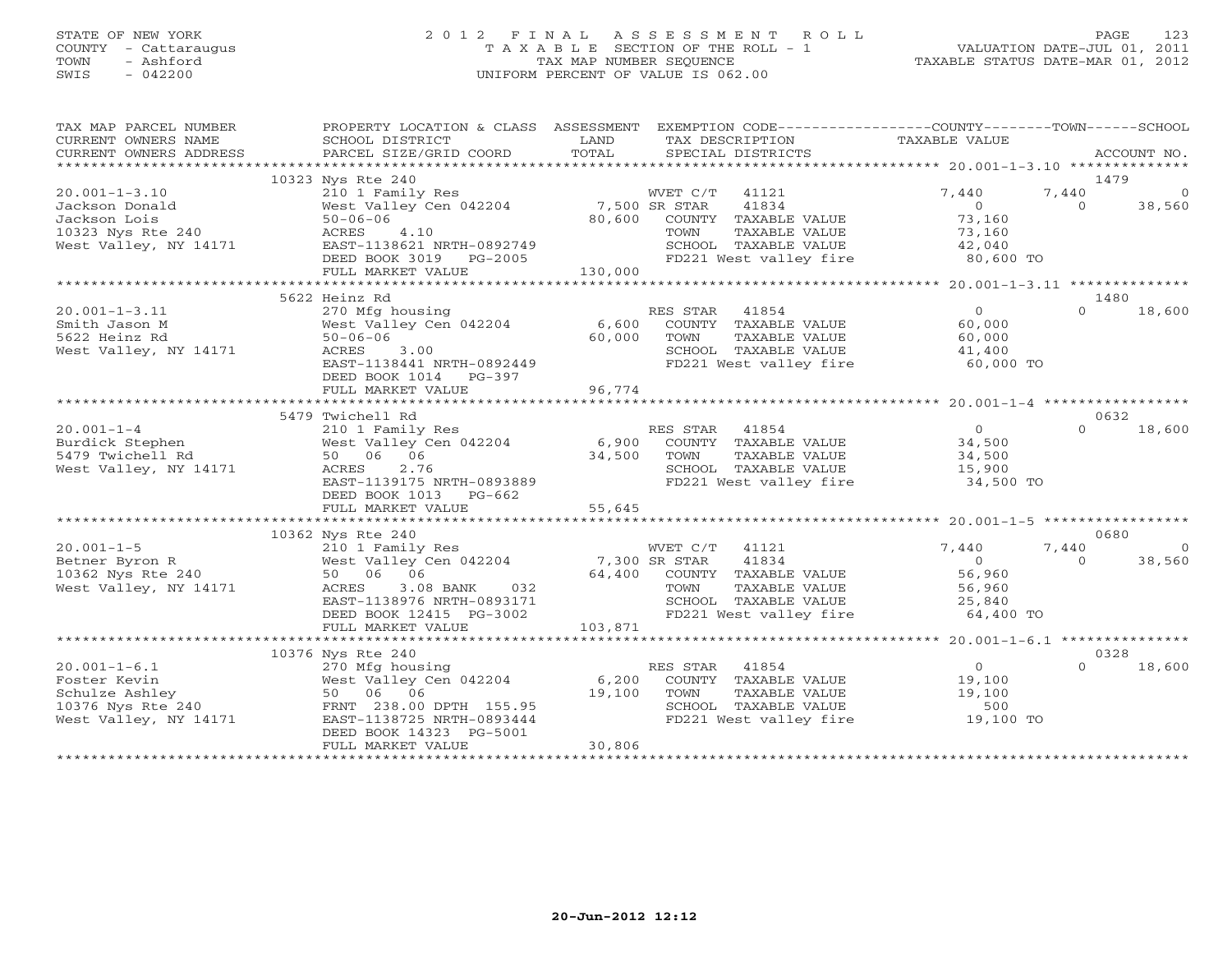## STATE OF NEW YORK 2 0 1 2 F I N A L A S S E S S M E N T R O L L PAGE 124 COUNTY - Cattaraugus T A X A B L E SECTION OF THE ROLL - 1 VALUATION DATE-JUL 01, 2011 TOWN - Ashford TAX MAP NUMBER SEQUENCE TAXABLE STATUS DATE-MAR 01, 2012 SWIS - 042200 UNIFORM PERCENT OF VALUE IS 062.00UNIFORM PERCENT OF VALUE IS 062.00

| TAX MAP PARCEL NUMBER<br>CURRENT OWNERS NAME<br>CURRENT OWNERS ADDRESS | PROPERTY LOCATION & CLASS ASSESSMENT<br>SCHOOL DISTRICT<br>PARCEL SIZE/GRID COORD              | LAND<br>TOTAL | TAX DESCRIPTION<br>SPECIAL DISTRICTS           | EXEMPTION CODE-----------------COUNTY-------TOWN-----SCHOOL<br>TAXABLE VALUE | ACCOUNT NO. |
|------------------------------------------------------------------------|------------------------------------------------------------------------------------------------|---------------|------------------------------------------------|------------------------------------------------------------------------------|-------------|
|                                                                        |                                                                                                |               |                                                |                                                                              |             |
|                                                                        | 10320 Nys Rte 240                                                                              |               |                                                | 0934                                                                         |             |
| $20.001 - 1 - 6.2$                                                     | 322 Rural vac>10                                                                               |               | COUNTY TAXABLE VALUE 19,500                    |                                                                              |             |
| Fox Timothy P Sr                                                       | West Valley Cen 042204 19,500                                                                  |               | TOWN<br>TAXABLE VALUE                          | 19,500                                                                       |             |
| Fox Carrie A                                                           | 43/50 06 06                                                                                    | 19,500        | SCHOOL TAXABLE VALUE                           | 19,500                                                                       |             |
| 4608 Thornwood Ct                                                      | ACRES 21.50                                                                                    |               | FD221 West valley fire 19,500 TO               |                                                                              |             |
| Hamburg, NY 14075                                                      | EAST-1139705 NRTH-0893436                                                                      |               |                                                |                                                                              |             |
|                                                                        | DEED BOOK 16535 PG-2001                                                                        |               |                                                |                                                                              |             |
|                                                                        | FULL MARKET VALUE                                                                              | 31,452        |                                                |                                                                              |             |
|                                                                        | 5467 Twichell Rd                                                                               |               |                                                | 0936                                                                         |             |
| $20.001 - 1 - 6.3$                                                     | 240 Rural res                                                                                  |               | SR STAR<br>41834                               | $\overline{0}$<br>$\Omega$                                                   | 38,560      |
|                                                                        |                                                                                                |               |                                                |                                                                              |             |
|                                                                        | West Valley Cen 042204 19,700 COUNTY TAXABLE VALUE<br>43/50 06 06 10 78,000 TOWN TAXABLE VALUE |               |                                                | 78,000<br>78,000                                                             |             |
|                                                                        |                                                                                                |               |                                                | 39,440                                                                       |             |
|                                                                        |                                                                                                |               | SCHOOL TAXABLE VALUE<br>FD221 West valley fire | $78,000$ TO                                                                  |             |
|                                                                        | DEED BOOK 2615 PG-3001                                                                         |               |                                                |                                                                              |             |
|                                                                        | FULL MARKET VALUE                                                                              | 125,806       |                                                |                                                                              |             |
|                                                                        |                                                                                                |               |                                                |                                                                              |             |
|                                                                        | 10320 Nys Rte 240                                                                              |               |                                                | 1351                                                                         |             |
| $20.001 - 1 - 6.4$                                                     |                                                                                                |               | RES STAR 41854                                 | $\overline{0}$<br>$\Omega$                                                   | 18,600      |
|                                                                        | 240 Rural res R.<br>West Valley Cen 042204 12,500                                              |               | COUNTY TAXABLE VALUE                           | 80,600                                                                       |             |
|                                                                        |                                                                                                | 80,600        | TOWN<br>TAXABLE VALUE                          | 80,600                                                                       |             |
| West Valley, NY 14171                                                  | ACRES 11.45 BANK 017                                                                           |               | SCHOOL TAXABLE VALUE                           | 62,000                                                                       |             |
|                                                                        | EAST-1139774 NRTH-0892492                                                                      |               | FD221 West valley fire 80,600 TO               |                                                                              |             |
|                                                                        | DEED BOOK 13373 PG-8001                                                                        |               |                                                |                                                                              |             |
|                                                                        | FULL MARKET VALUE                                                                              | 130,000       |                                                |                                                                              |             |
|                                                                        |                                                                                                |               |                                                |                                                                              |             |
|                                                                        | 10350 Nys Rte 240                                                                              |               |                                                | 1375                                                                         |             |
| $20.001 - 1 - 6.5$                                                     | 240 Rural res                                                                                  |               | COUNTY TAXABLE VALUE                           | 97,500                                                                       |             |
| Ehnas Jeffrey C                                                        | West Valley Cen 042204 20,900                                                                  |               | TOWN<br>TAXABLE VALUE                          | 97,500                                                                       |             |
| Ehnas Deborah L                                                        |                                                                                                | 97,500        | SCHOOL TAXABLE VALUE                           | 97,500                                                                       |             |
| 10350 Route 240                                                        | West Valley Company<br>43/50 06 06<br>ACRES 15.95 BANK<br>-------1139840 NRTH-0<br>182         |               | FD221 West valley fire                         | 97,500 TO                                                                    |             |
| West Valley, NY 14171                                                  | EAST-1139840 NRTH-0892956                                                                      |               |                                                |                                                                              |             |
|                                                                        | DEED BOOK 14282 PG-4001                                                                        |               |                                                |                                                                              |             |
|                                                                        | FULL MARKET VALUE                                                                              | 157,258       |                                                |                                                                              |             |
|                                                                        |                                                                                                |               |                                                |                                                                              |             |
|                                                                        | 5495 Twitchell Rd                                                                              |               |                                                | 1473                                                                         |             |
| $20.001 - 1 - 6.6$                                                     | 210 1 Family Res                                                                               |               | RES STAR 41854                                 | $\overline{0}$<br>$\Omega$                                                   | 18,600      |
| Klahn Scott A                                                          | West Valley Cen 042204                                                                         | 8,900         | COUNTY TAXABLE VALUE                           | 80,900                                                                       |             |
| 5495 Twitchell Rd                                                      | $50 - 06 - 06$                                                                                 | 80,900        | TOWN<br>TAXABLE VALUE                          | 80,900                                                                       |             |
| West Valley, NY 14171                                                  | 5.85<br>ACRES<br>ACRES 3.85<br>EAST-1138732 NRTH-0893898                                       |               | SCHOOL TAXABLE VALUE                           | 62,300                                                                       |             |
|                                                                        |                                                                                                |               | FD221 West valley fire                         | 80,900 TO                                                                    |             |
|                                                                        | DEED BOOK 977<br>$PG-348$<br>FULL MARKET VALUE                                                 | 130,484       |                                                |                                                                              |             |
|                                                                        |                                                                                                |               |                                                |                                                                              |             |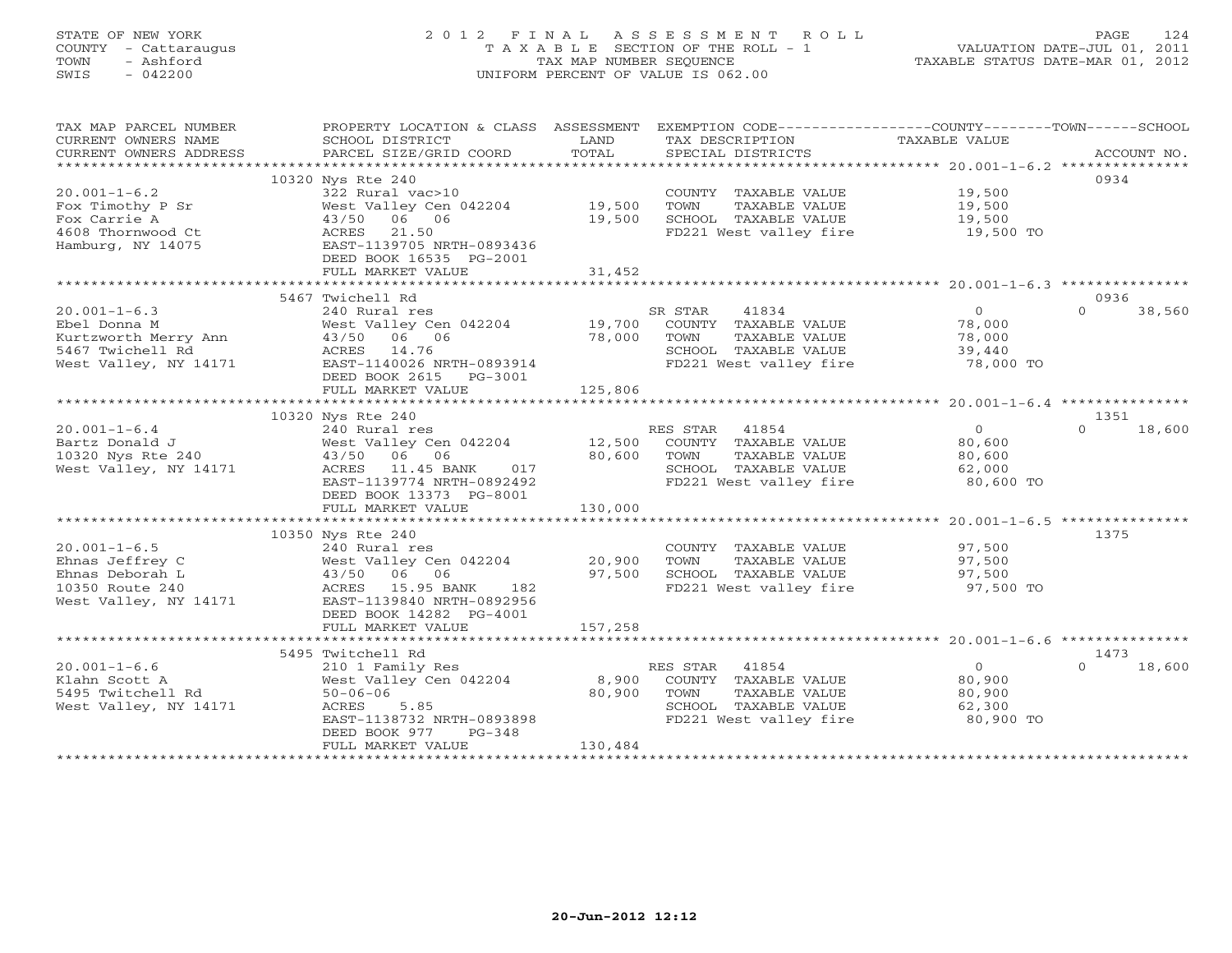## STATE OF NEW YORK 2 0 1 2 F I N A L A S S E S S M E N T R O L L PAGE 125 COUNTY - Cattaraugus T A X A B L E SECTION OF THE ROLL - 1 VALUATION DATE-JUL 01, 2011 TOWN - Ashford TAX MAP NUMBER SEQUENCE TAXABLE STATUS DATE-MAR 01, 2012 SWIS - 042200 UNIFORM PERCENT OF VALUE IS 062.00UNIFORM PERCENT OF VALUE IS 062.00

| TAX MAP PARCEL NUMBER                                                                                                                              | PROPERTY LOCATION & CLASS ASSESSMENT EXEMPTION CODE----------------COUNTY-------TOWN------SCHOOL |         |                                                                 |                         |                                 |
|----------------------------------------------------------------------------------------------------------------------------------------------------|--------------------------------------------------------------------------------------------------|---------|-----------------------------------------------------------------|-------------------------|---------------------------------|
| CURRENT OWNERS NAME                                                                                                                                | SCHOOL DISTRICT                                                                                  | LAND    | TAX DESCRIPTION                                                 | TAXABLE VALUE           |                                 |
|                                                                                                                                                    |                                                                                                  |         |                                                                 |                         |                                 |
|                                                                                                                                                    | Nys Rte 240                                                                                      |         |                                                                 |                         | 1015                            |
| $20.001 - 1 - 7.1$                                                                                                                                 | 312 Vac w/imprv                                                                                  |         | COUNTY TAXABLE VALUE 16,800                                     |                         |                                 |
| Mathien David M                                                                                                                                    | West Valley Cen 042204                                                                           | 5,100   | TOWN                                                            |                         |                                 |
| 10299 Rte 240                                                                                                                                      | 50 06 06                                                                                         | 16,800  | SCHOOL TAXABLE VALUE                                            |                         |                                 |
| West Valley, NY 14171                                                                                                                              | ACRES 1.10                                                                                       |         | FD221 West valley fire 16,800 TO                                |                         |                                 |
|                                                                                                                                                    | EAST-1139130 NRTH-0892105                                                                        |         |                                                                 |                         |                                 |
|                                                                                                                                                    | DEED BOOK 00930 PG-00999                                                                         |         |                                                                 |                         |                                 |
|                                                                                                                                                    | FULL MARKET VALUE                                                                                | 27,097  |                                                                 |                         |                                 |
|                                                                                                                                                    |                                                                                                  |         |                                                                 |                         |                                 |
|                                                                                                                                                    | 10299 Nys Rte 240                                                                                |         |                                                                 |                         | 0935                            |
| $20.001 - 1 - 7.2$                                                                                                                                 | 210 1 Family Res                                                                                 |         | RES STAR 41854<br>5,900 COUNTY TAXABLE VALUE                    | $\sim$ 0                | $\Omega$<br>18,600              |
| 210 1 Family<br>West Valley C<br>50 06 06<br>Mathien David M<br>10299 Rte 240                                                                      | West Valley Cen 042204                                                                           | 65,000  | TAXABLE VALUE                                                   | 65,000<br>65,000        |                                 |
|                                                                                                                                                    | ACRES 1.83                                                                                       |         | TOWN                                                            |                         |                                 |
| West Valley, NY 14171                                                                                                                              | EAST-1139184 NRTH-0891913                                                                        |         | SCHOOL TAXABLE VALUE 46,400<br>FD221 West valley fire 65,000 TO |                         |                                 |
|                                                                                                                                                    | DEED BOOK 880<br>PG-00051                                                                        |         |                                                                 |                         |                                 |
|                                                                                                                                                    | FULL MARKET VALUE                                                                                | 104,839 |                                                                 |                         |                                 |
|                                                                                                                                                    |                                                                                                  |         |                                                                 |                         |                                 |
|                                                                                                                                                    | Nys Rte 240                                                                                      |         |                                                                 |                         | 1016                            |
| $20.001 - 1 - 7.3$                                                                                                                                 | 314 Rural vac<10<br>West Valley Cen 042204<br>50 06 06                                           |         | COUNTY TAXABLE VALUE                                            | 2,400                   |                                 |
|                                                                                                                                                    |                                                                                                  | 2,400   | TOWN<br>TAXABLE VALUE                                           | 2,400                   |                                 |
|                                                                                                                                                    |                                                                                                  | 2,400   | SCHOOL TAXABLE VALUE                                            | 2,400                   |                                 |
| 20.001-1-7.3 314 Rural vac<br>Schweickert Michael D West Valley C<br>Schweickert Jennefer S 50 06 06<br>10298 Rte 240 FRNT 165.00<br>10298 Rte 240 | FRNT 165.00 DPTH 100.00                                                                          |         | FD221 West valley fire 2,400 TO                                 |                         |                                 |
| West Valley, NY 14171                                                                                                                              | EAST-1139512 NRTH-0891896                                                                        |         |                                                                 |                         |                                 |
|                                                                                                                                                    | DEED BOOK 00923 PG-00093                                                                         |         |                                                                 |                         |                                 |
|                                                                                                                                                    | FULL MARKET VALUE                                                                                | 3,871   |                                                                 |                         |                                 |
|                                                                                                                                                    |                                                                                                  |         |                                                                 |                         |                                 |
|                                                                                                                                                    |                                                                                                  |         |                                                                 |                         | 0468<br>7,440<br>$\overline{0}$ |
|                                                                                                                                                    |                                                                                                  |         |                                                                 | 7,440<br>$\overline{0}$ | $\Omega$<br>38,560              |
|                                                                                                                                                    |                                                                                                  |         | 63,400 COUNTY TAXABLE VALUE                                     | 55,960                  |                                 |
| West Valley, NY 14171                                                                                                                              | ACRES 28.97                                                                                      |         | TAXABLE VALUE                                                   | 55,960                  |                                 |
|                                                                                                                                                    |                                                                                                  |         | SCHOOL TAXABLE VALUE 24,840                                     |                         |                                 |
|                                                                                                                                                    | EAST-1139415 NRTH-0890953<br>DEED BOOK 711 PG-00872<br>DEED BOOK 711<br>PG-00872                 |         | FD221 West valley fire                                          | 63,400 TO               |                                 |
|                                                                                                                                                    | FULL MARKET VALUE                                                                                | 102,258 |                                                                 |                         |                                 |
|                                                                                                                                                    |                                                                                                  |         |                                                                 |                         |                                 |
|                                                                                                                                                    | 10298 Nys Rte 240                                                                                |         |                                                                 |                         | 0766                            |
| $20.001 - 1 - 9$                                                                                                                                   | 240 Rural res<br>240 Rural res<br>West Valley Cen 042204 22,300<br>43/50 06 06 81,000            |         | RES STAR 41854                                                  | $\overline{0}$          | $\Omega$<br>18,600              |
| Schweickert Michael D                                                                                                                              |                                                                                                  |         | COUNTY TAXABLE VALUE                                            | 81,000                  |                                 |
| Schweickert Jennifer S                                                                                                                             |                                                                                                  | 81,000  | TAXABLE VALUE<br>TOWN                                           | 81,000<br>62,400        |                                 |
| 10298 Rte 240                                                                                                                                      | ACRES 18.23                                                                                      |         | SCHOOL TAXABLE VALUE                                            |                         |                                 |
| West Valley, NY 14171                                                                                                                              | EAST-1140183 NRTH-0892240                                                                        |         | FD221 West valley fire 81,000 TO                                |                         |                                 |
|                                                                                                                                                    | DEED BOOK 911<br>PG-01001                                                                        |         |                                                                 |                         |                                 |
|                                                                                                                                                    | FULL MARKET VALUE                                                                                | 130,645 |                                                                 |                         |                                 |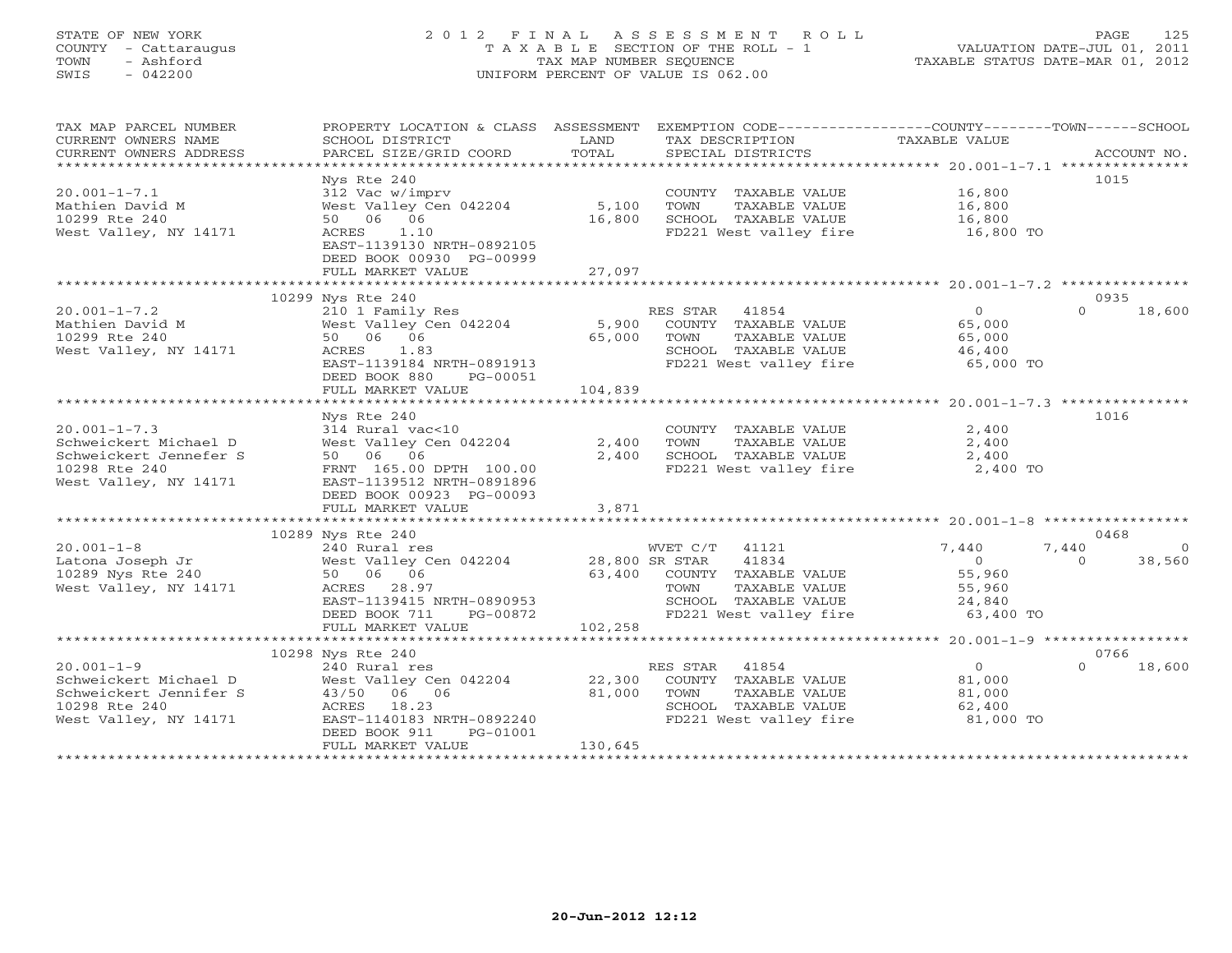## STATE OF NEW YORK 2 0 1 2 F I N A L A S S E S S M E N T R O L L PAGE 126 COUNTY - Cattaraugus T A X A B L E SECTION OF THE ROLL - 1 VALUATION DATE-JUL 01, 2011 TOWN - Ashford TAX MAP NUMBER SEQUENCE TAXABLE STATUS DATE-MAR 01, 2012 SWIS - 042200 UNIFORM PERCENT OF VALUE IS 062.00UNIFORM PERCENT OF VALUE IS 062.00

| TAX MAP PARCEL NUMBER                                                             | PROPERTY LOCATION & CLASS ASSESSMENT EXEMPTION CODE----------------COUNTY-------TOWN------SCHOOL                                                                                                                                                                                                                                                       |             |                                                                                                                                                 |                |          |               |
|-----------------------------------------------------------------------------------|--------------------------------------------------------------------------------------------------------------------------------------------------------------------------------------------------------------------------------------------------------------------------------------------------------------------------------------------------------|-------------|-------------------------------------------------------------------------------------------------------------------------------------------------|----------------|----------|---------------|
|                                                                                   |                                                                                                                                                                                                                                                                                                                                                        |             |                                                                                                                                                 |                |          |               |
|                                                                                   |                                                                                                                                                                                                                                                                                                                                                        |             |                                                                                                                                                 |                |          |               |
|                                                                                   |                                                                                                                                                                                                                                                                                                                                                        |             |                                                                                                                                                 |                |          |               |
|                                                                                   | 5404 Riley Rd                                                                                                                                                                                                                                                                                                                                          |             |                                                                                                                                                 |                | 0551     |               |
| $20.001 - 1 - 10$<br>Nicholson Joseph M<br>5054 Riley Rd<br>West Valley, NY 14171 | RILey Ka<br>210 1 Family Res<br>West Valley Cen 042204 12,900 COUNTY TAXABLE VALUE<br>43/50 06 06 73,200 TOWN TAXABLE VALUE<br>ACRES 7.95 BANK 017 5CHOOL TAXABLE VALUE<br>EAST-0491840 NRTH-0891630 FD221 West valley fire                                                                                                                            |             | RES STAR 41854 0<br>COUNTY TAXABLE VALUE 73,200<br>TOWN TAXABLE VALUE 73,200<br>SCHOOL TAXABLE VALUE 73,200<br>FD221 West valley fire 73,200 TO |                | $\Omega$ | 18,600        |
|                                                                                   |                                                                                                                                                                                                                                                                                                                                                        |             |                                                                                                                                                 |                |          |               |
|                                                                                   |                                                                                                                                                                                                                                                                                                                                                        |             |                                                                                                                                                 |                |          |               |
|                                                                                   |                                                                                                                                                                                                                                                                                                                                                        |             |                                                                                                                                                 |                |          |               |
|                                                                                   |                                                                                                                                                                                                                                                                                                                                                        |             |                                                                                                                                                 |                |          |               |
|                                                                                   | DEED BOOK 8817 PG-7001<br>FULL MARKET VALUE                                                                                                                                                                                                                                                                                                            | 118,065     |                                                                                                                                                 |                |          |               |
|                                                                                   |                                                                                                                                                                                                                                                                                                                                                        |             |                                                                                                                                                 |                |          |               |
|                                                                                   | 10250 Nys Rte 240                                                                                                                                                                                                                                                                                                                                      |             |                                                                                                                                                 |                | 0316     |               |
|                                                                                   | $\begin{tabular}{lllllllllll} 20.001-1-11.1 & 10250 NyS~\text{NCE} & 2101 Family Res & 0 & 0 & 18,600 \\ \text{Bundy Debra S & 0 & 0 & 18,600 \\ \text{Bundy Debra S} & 0 & 0 & 18,600 \\ \text{NyS Rte 240 & 43/50 06 & 06 & 080 \\ \text{West Valley, NY 14171 & 20251 NyS Rte 240 & 43/5 & 432 BANK & 182 \\ \text{West Valley, NY 14171 & 20251 N$ |             |                                                                                                                                                 | $\overline{0}$ |          |               |
|                                                                                   |                                                                                                                                                                                                                                                                                                                                                        |             |                                                                                                                                                 |                |          |               |
|                                                                                   |                                                                                                                                                                                                                                                                                                                                                        |             |                                                                                                                                                 |                |          |               |
|                                                                                   |                                                                                                                                                                                                                                                                                                                                                        |             |                                                                                                                                                 |                |          |               |
|                                                                                   |                                                                                                                                                                                                                                                                                                                                                        |             |                                                                                                                                                 |                |          |               |
|                                                                                   |                                                                                                                                                                                                                                                                                                                                                        |             |                                                                                                                                                 |                |          |               |
|                                                                                   |                                                                                                                                                                                                                                                                                                                                                        |             |                                                                                                                                                 |                |          |               |
|                                                                                   |                                                                                                                                                                                                                                                                                                                                                        |             |                                                                                                                                                 |                |          |               |
|                                                                                   | 5455 Riley Rd & Nys Rte 240                                                                                                                                                                                                                                                                                                                            |             |                                                                                                                                                 |                | 0932     |               |
| $20.001 - 1 - 11.2$                                                               | 270 Mfg housing                                                                                                                                                                                                                                                                                                                                        |             | COUNTY TAXABLE VALUE 30,700                                                                                                                     |                |          |               |
|                                                                                   |                                                                                                                                                                                                                                                                                                                                                        |             | TAXABLE VALUE<br>TOWN                                                                                                                           | 30,700         |          |               |
|                                                                                   |                                                                                                                                                                                                                                                                                                                                                        |             | SCHOOL TAXABLE VALUE                                                                                                                            | 30,700         |          |               |
|                                                                                   |                                                                                                                                                                                                                                                                                                                                                        |             | FD221 West valley fire                                                                                                                          | 30,700 TO      |          |               |
|                                                                                   | 20.001-1-11.2 270 Mfg housing<br>Denaro James West Valley Cen 042204 5,000<br>Denaro Jennifer 50 06 06 30,700<br>5445 Riley Rd ACRES 1.01<br>West Valley, NY 14171 EAST-1139859 NRTH-0891416                                                                                                                                                           |             |                                                                                                                                                 |                |          |               |
|                                                                                   | DEED BOOK 15855 PG-5001                                                                                                                                                                                                                                                                                                                                |             |                                                                                                                                                 |                |          |               |
|                                                                                   | FULL MARKET VALUE 49,516                                                                                                                                                                                                                                                                                                                               |             |                                                                                                                                                 |                |          |               |
|                                                                                   |                                                                                                                                                                                                                                                                                                                                                        |             |                                                                                                                                                 |                |          |               |
|                                                                                   | 5411 Riley Rd                                                                                                                                                                                                                                                                                                                                          |             |                                                                                                                                                 |                | 1616     |               |
| $20.001 - 1 - 11.3$                                                               | 210 1 Family Res<br>210 1 Family Res RES STAR 41854<br>West Valley Cen 042204 7,200 COUNTY TAXABLE VALUE 38,900                                                                                                                                                                                                                                        |             |                                                                                                                                                 |                |          | $0 \t 18,600$ |
| Bialecki Michael                                                                  |                                                                                                                                                                                                                                                                                                                                                        |             |                                                                                                                                                 |                |          |               |
| 5411 Riley Rd                                                                     |                                                                                                                                                                                                                                                                                                                                                        | 38,900 TOWN | TAXABLE VALUE                                                                                                                                   | 38,900         |          |               |
| West Valley, NY 14171                                                             |                                                                                                                                                                                                                                                                                                                                                        |             |                                                                                                                                                 |                |          |               |
|                                                                                   | $43,50-6-6$<br>BAR 2009<br>ACRES 5.01                                                                                                                                                                                                                                                                                                                  |             | CHOOL TAXABLE VALUE<br>FD221 West valley fire 38,900 TO<br>FD221 West valley fire                                                               |                |          |               |
|                                                                                   | EAST-1140419 NRTH-0891230                                                                                                                                                                                                                                                                                                                              |             |                                                                                                                                                 |                |          |               |
|                                                                                   | DEED BOOK 6200 PG-8001                                                                                                                                                                                                                                                                                                                                 |             |                                                                                                                                                 |                |          |               |
|                                                                                   | FULL MARKET VALUE                                                                                                                                                                                                                                                                                                                                      | 62,742      |                                                                                                                                                 |                |          |               |
|                                                                                   |                                                                                                                                                                                                                                                                                                                                                        |             |                                                                                                                                                 |                |          |               |
|                                                                                   | Nys Rte 240                                                                                                                                                                                                                                                                                                                                            |             |                                                                                                                                                 |                | 1617     |               |
| $20.001 - 1 - 11.4$                                                               | 314 Rural vac<10                                                                                                                                                                                                                                                                                                                                       |             | COUNTY TAXABLE VALUE                                                                                                                            | 6,300          |          |               |
| Baker James                                                                       | West Valley Cen 042204 6,300                                                                                                                                                                                                                                                                                                                           |             | TAXABLE VALUE<br>TOWN                                                                                                                           | 6,300          |          |               |
| Baker Holly                                                                       | 43,50,6,6                                                                                                                                                                                                                                                                                                                                              | 6,300       | SCHOOL TAXABLE VALUE 6,300<br>FD221 West valley fire 6,300 TO                                                                                   |                |          |               |
| 44 Melrose Rd                                                                     | ACRES 5.95                                                                                                                                                                                                                                                                                                                                             |             |                                                                                                                                                 |                |          |               |
| Williamsville, NY 14221                                                           | EAST-1140457 NRTH-0890744                                                                                                                                                                                                                                                                                                                              |             |                                                                                                                                                 |                |          |               |
|                                                                                   | DEED BOOK 17340 PG-2001                                                                                                                                                                                                                                                                                                                                |             |                                                                                                                                                 |                |          |               |
|                                                                                   | FULL MARKET VALUE                                                                                                                                                                                                                                                                                                                                      | 10,161      |                                                                                                                                                 |                |          |               |
|                                                                                   |                                                                                                                                                                                                                                                                                                                                                        |             |                                                                                                                                                 |                |          |               |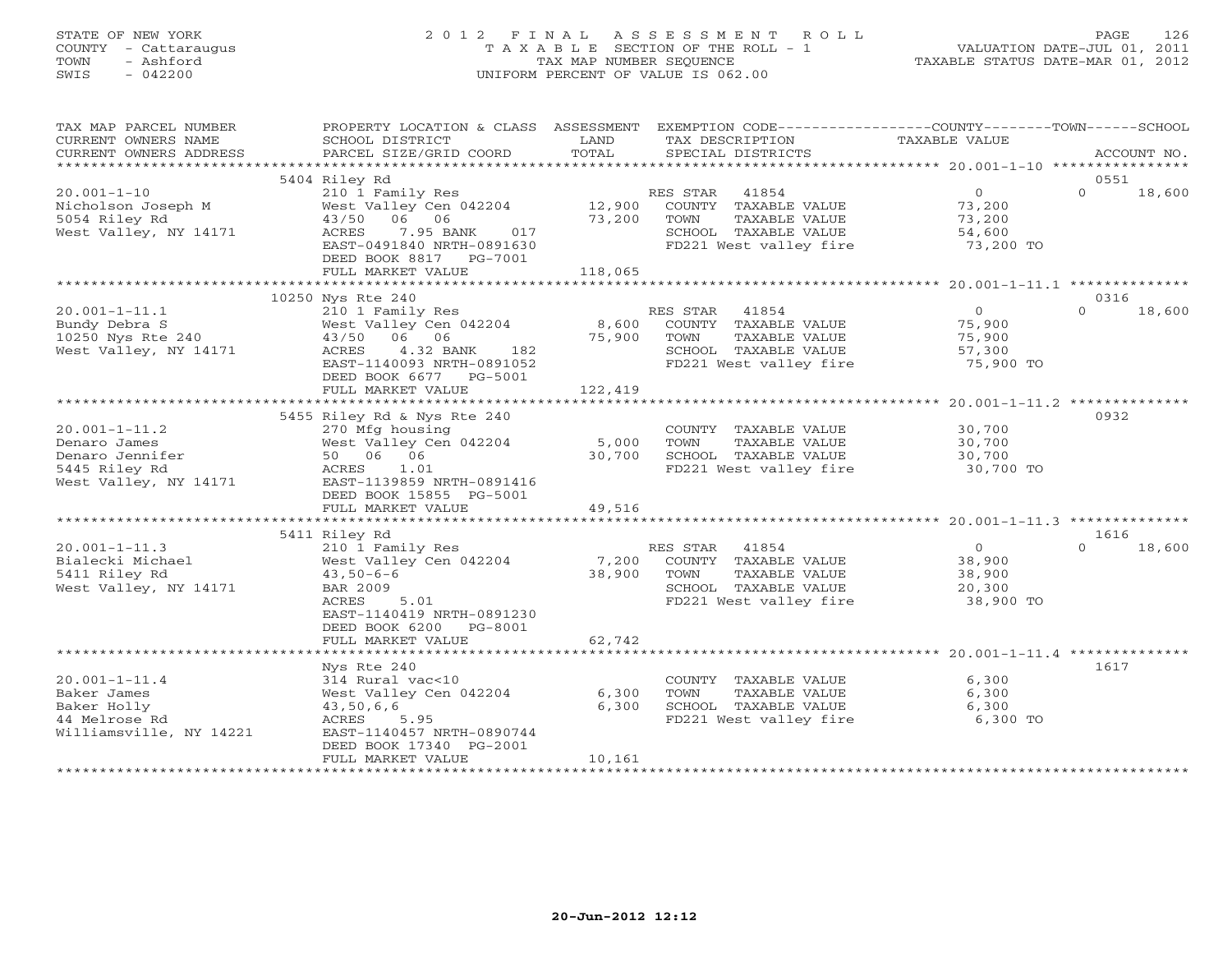## STATE OF NEW YORK 2 0 1 2 F I N A L A S S E S S M E N T R O L L PAGE 127 COUNTY - Cattaraugus T A X A B L E SECTION OF THE ROLL - 1 VALUATION DATE-JUL 01, 2011 TOWN - Ashford TAX MAP NUMBER SEQUENCE TAXABLE STATUS DATE-MAR 01, 2012 SWIS - 042200 UNIFORM PERCENT OF VALUE IS 062.00UNIFORM PERCENT OF VALUE IS 062.00

| TAX MAP PARCEL NUMBER<br>CURRENT OWNERS NAME<br>CURRENT OWNERS ADDRESS | PROPERTY LOCATION & CLASS ASSESSMENT<br>SCHOOL DISTRICT<br>PARCEL SIZE/GRID COORD | LAND<br>TOTAL              | EXEMPTION CODE----------------COUNTY-------TOWN------SCHOOL<br>TAX DESCRIPTION<br>SPECIAL DISTRICTS | TAXABLE VALUE          | ACCOUNT NO.        |
|------------------------------------------------------------------------|-----------------------------------------------------------------------------------|----------------------------|-----------------------------------------------------------------------------------------------------|------------------------|--------------------|
| ***********************                                                |                                                                                   |                            |                                                                                                     |                        |                    |
|                                                                        | 5426 Gooseneck Rd                                                                 |                            |                                                                                                     |                        | 0656               |
| $20.001 - 1 - 14$                                                      | 210 1 Family Res                                                                  |                            | COUNTY TAXABLE VALUE                                                                                | 6,300                  |                    |
| Hauri Donald                                                           | West Valley Cen 042204                                                            | 5,300                      | TAXABLE VALUE<br>TOWN                                                                               | 6,300                  |                    |
| Hauri Delores                                                          | 42/49 06 06                                                                       | 6,300                      | SCHOOL TAXABLE VALUE                                                                                | 6,300                  |                    |
| 9725 Dutch Hill Rd                                                     | 1.30<br>ACRES                                                                     |                            | FD221 West valley fire                                                                              | 6,300 TO               |                    |
| West Valley, NY 14171                                                  | EAST-0491706 NRTH-0890038                                                         |                            |                                                                                                     |                        |                    |
|                                                                        | DEED BOOK 7062 PG-8001                                                            |                            |                                                                                                     |                        |                    |
|                                                                        | FULL MARKET VALUE                                                                 | 10,161                     |                                                                                                     |                        |                    |
|                                                                        |                                                                                   |                            |                                                                                                     |                        |                    |
|                                                                        | 10209 Nys Rte 240                                                                 |                            |                                                                                                     |                        | 0415               |
| $20.001 - 1 - 16$                                                      | 210 1 Family Res                                                                  |                            | RES STAR<br>41854                                                                                   | $\overline{0}$         | $\Omega$<br>18,600 |
| Sutton Joyce J                                                         | West Valley Cen 042204 10,700                                                     |                            | COUNTY TAXABLE VALUE                                                                                | 87,400                 |                    |
| 10209 Rte 240                                                          | 49 06 06                                                                          | 87,400                     | TOWN<br>TAXABLE VALUE                                                                               | 87,400                 |                    |
| West Valley, NY 14171                                                  | 97 BOR                                                                            |                            | SCHOOL TAXABLE VALUE                                                                                | 68,800<br>87,400 TO    |                    |
|                                                                        | ACRES<br>6.20                                                                     |                            | FD221 West valley fire                                                                              |                        |                    |
|                                                                        | EAST-1139362 NRTH-0890073                                                         |                            |                                                                                                     |                        |                    |
|                                                                        | DEED BOOK 11682 PG-2001<br>FULL MARKET VALUE                                      | 140,968                    |                                                                                                     |                        |                    |
|                                                                        |                                                                                   |                            |                                                                                                     |                        |                    |
|                                                                        | 10201 Nys Rte 240                                                                 |                            |                                                                                                     |                        | 0159               |
| $20.001 - 1 - 17$                                                      | 210 1 Family Res                                                                  |                            | RES STAR<br>41854                                                                                   | $\overline{O}$         | $\Omega$<br>18,600 |
| Hagerty John W                                                         | West Valley Cen 042204                                                            | 4,500                      | COUNTY TAXABLE VALUE                                                                                | 31,700                 |                    |
| 10201 Nys Route 240                                                    | 49 06 06                                                                          | 31,700                     | TAXABLE VALUE<br>TOWN                                                                               | 31,700                 |                    |
| West Valley, NY 14171                                                  | FRNT 147.00 DPTH 102.00                                                           |                            | SCHOOL TAXABLE VALUE                                                                                | $31, 100$<br>$13, 100$ |                    |
|                                                                        | EAST-1139717 NRTH-0889860                                                         |                            | FD221 West valley fire 31,700 TO                                                                    |                        |                    |
|                                                                        | DEED BOOK 00948 PG-00095                                                          |                            |                                                                                                     |                        |                    |
|                                                                        | FULL MARKET VALUE                                                                 | 51,129                     |                                                                                                     |                        |                    |
|                                                                        |                                                                                   |                            |                                                                                                     |                        |                    |
|                                                                        | 10193 Nys Rte 240                                                                 |                            |                                                                                                     |                        | 0021               |
| $20.001 - 1 - 18$                                                      | 210 1 Family Res                                                                  | WVET C/T<br>10,400 SR STAR | WVET C/T 41121                                                                                      | 7,440                  | 7,440<br>0         |
| Anderson Joseph H                                                      | West Valley Cen 042204                                                            |                            | 41834                                                                                               | $\overline{0}$         | 38,560<br>$\Omega$ |
| 10193 Rte 240                                                          | 49 06 06                                                                          |                            | 83,000 COUNTY TAXABLE VALUE                                                                         | 75,560                 |                    |
| West Valley, NY 14171                                                  | INC 20.001-1-15<br>ACRES<br>5.87                                                  |                            | TAXABLE VALUE<br>TOWN                                                                               | 75,560                 |                    |
|                                                                        | EAST-1139325 NRTH-0889640                                                         |                            | SCHOOL TAXABLE VALUE<br>FD221 West valley fire                                                      | 44,440<br>83,000 TO    |                    |
|                                                                        | DEED BOOK 00862 PG-00504                                                          |                            |                                                                                                     |                        |                    |
|                                                                        | FULL MARKET VALUE                                                                 | 133,871                    |                                                                                                     |                        |                    |
|                                                                        |                                                                                   |                            |                                                                                                     |                        |                    |
|                                                                        | 10179 Nys Rte 240                                                                 |                            |                                                                                                     |                        | 0913               |
| $20.001 - 1 - 19$                                                      | 210 1 Family Res                                                                  |                            | RES STAR 41854                                                                                      | $\overline{0}$         | $\Omega$<br>18,600 |
| west Susan A<br>10179 Nys Rte 240<br>Mari II                           | West Valley Cen 042204                                                            | 7,200                      | COUNTY TAXABLE VALUE                                                                                |                        |                    |
|                                                                        | 49 06 06                                                                          | 30,800                     | TOWN<br>TAXABLE VALUE                                                                               | 30,800<br>30,800       |                    |
| West Valley, NY 14171                                                  | FRNT 440.00 DPTH                                                                  |                            | SCHOOL TAXABLE VALUE                                                                                | 12,200                 |                    |
|                                                                        | ACRES<br>2.50                                                                     |                            | SUNUUL TAXABLE VALUE<br>FD221 West valley fire                                                      | 30,800 TO              |                    |
|                                                                        | EAST-1139492 NRTH-0889430                                                         |                            |                                                                                                     |                        |                    |
|                                                                        | DEED BOOK 596<br>PG-8003                                                          |                            |                                                                                                     |                        |                    |
|                                                                        | FULL MARKET VALUE                                                                 | 49,677                     |                                                                                                     |                        |                    |
|                                                                        |                                                                                   |                            |                                                                                                     |                        |                    |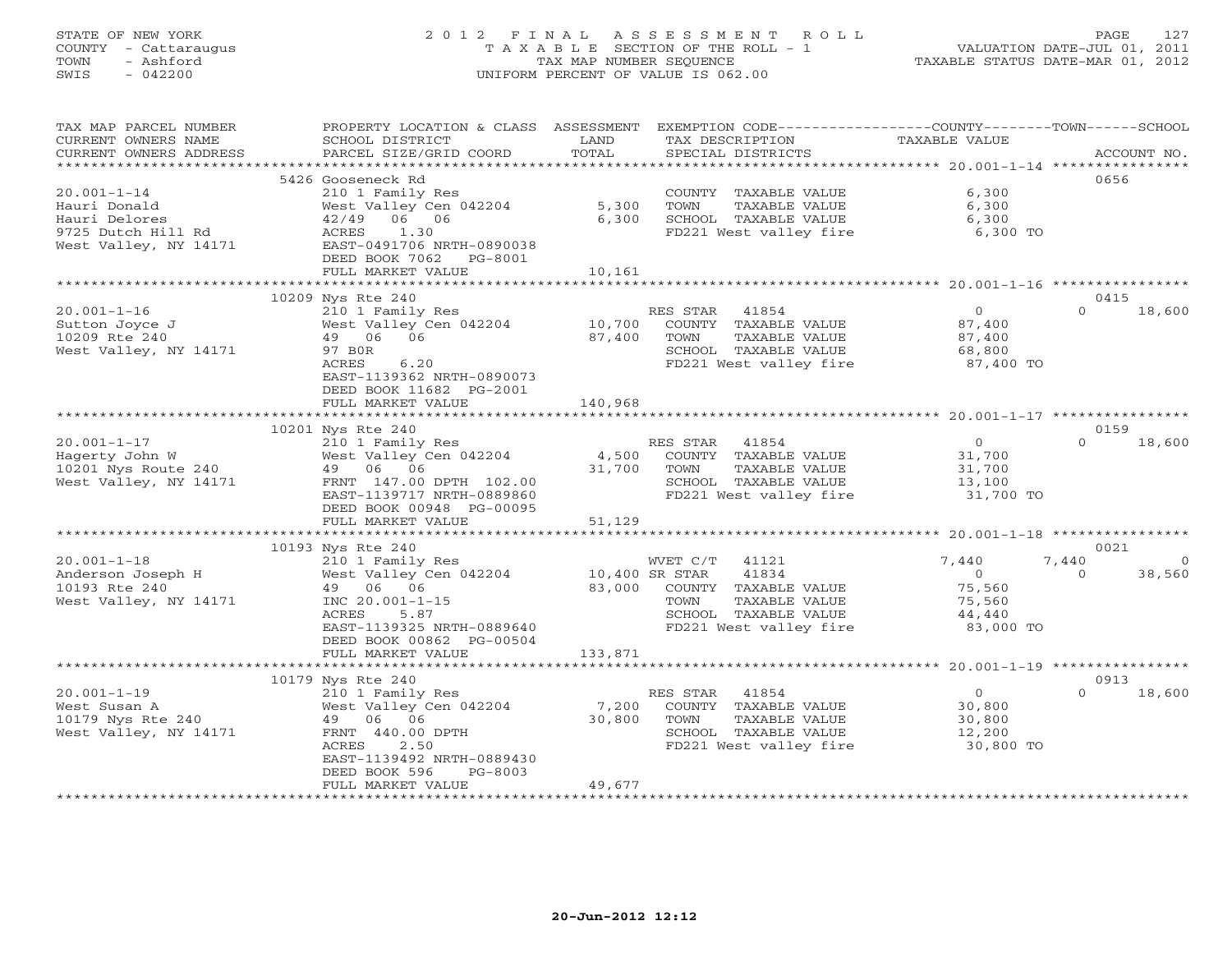## STATE OF NEW YORK 2 0 1 2 F I N A L A S S E S S M E N T R O L L PAGE 128 COUNTY - Cattaraugus T A X A B L E SECTION OF THE ROLL - 1 VALUATION DATE-JUL 01, 2011 TOWN - Ashford TAX MAP NUMBER SEQUENCE TAXABLE STATUS DATE-MAR 01, 2012 SWIS - 042200 UNIFORM PERCENT OF VALUE IS 062.00UNIFORM PERCENT OF VALUE IS 062.00

| TAX MAP PARCEL NUMBER<br>CURRENT OWNERS NAME                                            | PROPERTY LOCATION & CLASS ASSESSMENT<br>SCHOOL DISTRICT                                                                                            | LAND                      | EXEMPTION CODE-----------------COUNTY-------TOWN------SCHOOL<br>TAX DESCRIPTION                                      | TAXABLE VALUE                                             |                            |
|-----------------------------------------------------------------------------------------|----------------------------------------------------------------------------------------------------------------------------------------------------|---------------------------|----------------------------------------------------------------------------------------------------------------------|-----------------------------------------------------------|----------------------------|
| CURRENT OWNERS ADDRESS<br>*******************                                           | PARCEL SIZE/GRID COORD                                                                                                                             | TOTAL                     | SPECIAL DISTRICTS                                                                                                    |                                                           | ACCOUNT NO.                |
|                                                                                         | 5433 Gooseneck Rd                                                                                                                                  |                           |                                                                                                                      |                                                           | 0038                       |
| $20.001 - 1 - 22$<br>Clark Daniel J<br>Clark Sandra L<br>9277 Stady Rd                  | 210 1 Family Res<br>West Valley Cen 042204<br>49 06 06<br>FRNT 77.00 DPTH 214.00                                                                   | 3,300<br>13,300           | COUNTY TAXABLE VALUE<br>TOWN<br>TAXABLE VALUE<br>SCHOOL TAXABLE VALUE<br>FD221 West valley fire                      | 13,300<br>13,300<br>13,300<br>13,300 TO                   |                            |
| West Valley, NY 14171                                                                   | 0.37<br>ACRES<br>EAST-1139969 NRTH-0889742<br>DEED BOOK 1001 PG-227<br>FULL MARKET VALUE                                                           | 21,452                    |                                                                                                                      |                                                           |                            |
|                                                                                         |                                                                                                                                                    |                           |                                                                                                                      |                                                           |                            |
| $20.001 - 1 - 23$<br>Harrigan Charles M Jr<br>10180 Rte 240<br>West Valley, NY 14171    | 10180 Nys Rte 240<br>484 1 use sm bld<br>West Valley Cen 042204<br>49 05 06<br>ACRES<br>2.06<br>EAST-1139884 NRTH-0889522                          | 6,200<br>40,600           | COUNTY TAXABLE VALUE<br>TOWN<br>TAXABLE VALUE<br>SCHOOL TAXABLE VALUE<br>FD221 West valley fire                      | 40,600<br>40,600<br>40,600<br>40,600 TO                   | 0345                       |
|                                                                                         | DEED BOOK 681<br>PG-00004<br>FULL MARKET VALUE                                                                                                     | 65,484                    |                                                                                                                      | **************** 20.001-1-24 *****************            |                            |
|                                                                                         | Nys Rte 240                                                                                                                                        |                           |                                                                                                                      |                                                           | 0349                       |
| $20.001 - 1 - 24$<br>Harrigan Charles M Jr<br>5374 Hillview Dr<br>West Valley, NY 14171 | 321 Abandoned ag<br>West Valley Cen 042204<br>49 06 06<br>ACRES 18.23<br>EAST-1139719 NRTH-0888775<br>DEED BOOK 450<br>PG-00160                    | 14,400<br>14,400          | COUNTY TAXABLE VALUE<br>TOWN<br>TAXABLE VALUE<br>SCHOOL TAXABLE VALUE<br>FD221 West valley fire                      | 14,400<br>14,400<br>14,400<br>14,400 TO                   |                            |
|                                                                                         | FULL MARKET VALUE                                                                                                                                  | 23,226                    |                                                                                                                      |                                                           |                            |
|                                                                                         |                                                                                                                                                    | * * * * * * * * * * * * * |                                                                                                                      |                                                           |                            |
| $20.001 - 1 - 25$<br>Salem Carter G<br>10138 Rte 240<br>West Valley, NY 14171           | 10138 Nys Rte 240<br>210 1 Family Res<br>West Valley Cen 042204<br>49 06 06<br>2.50<br>ACRES<br>EAST-1139214 NRTH-0888409<br>DEED BOOK 1029 PG-356 | 6,700<br>97,600           | RES STAR<br>41854<br>COUNTY TAXABLE VALUE<br>TOWN<br>TAXABLE VALUE<br>SCHOOL TAXABLE VALUE<br>FD221 West valley fire | $\overline{0}$<br>97,600<br>97,600<br>79,000<br>97,600 TO | 0198<br>18,600<br>$\Omega$ |
|                                                                                         | FULL MARKET VALUE                                                                                                                                  | 157,419                   |                                                                                                                      |                                                           |                            |
|                                                                                         |                                                                                                                                                    |                           |                                                                                                                      |                                                           |                            |
| $20.001 - 1 - 26$<br>Harrigan Charles M Jr<br>5374 Hillview Dr<br>West Valley, NY 14171 | Nys Rte 240<br>322 Rural vac>10<br>West Valley Cen 042204<br>49 06 06<br>ACRES 39.20<br>EAST-1139613 NRTH-0887317<br>DEED BOOK 00865 PG-00578      | 15,000<br>15,000          | COUNTY TAXABLE VALUE<br>TOWN<br>TAXABLE VALUE<br>SCHOOL TAXABLE VALUE<br>FD221 West valley fire                      | 15,000<br>15,000<br>15,000<br>15,000 TO                   | 0643                       |
|                                                                                         | FULL MARKET VALUE                                                                                                                                  | 24,194                    |                                                                                                                      |                                                           |                            |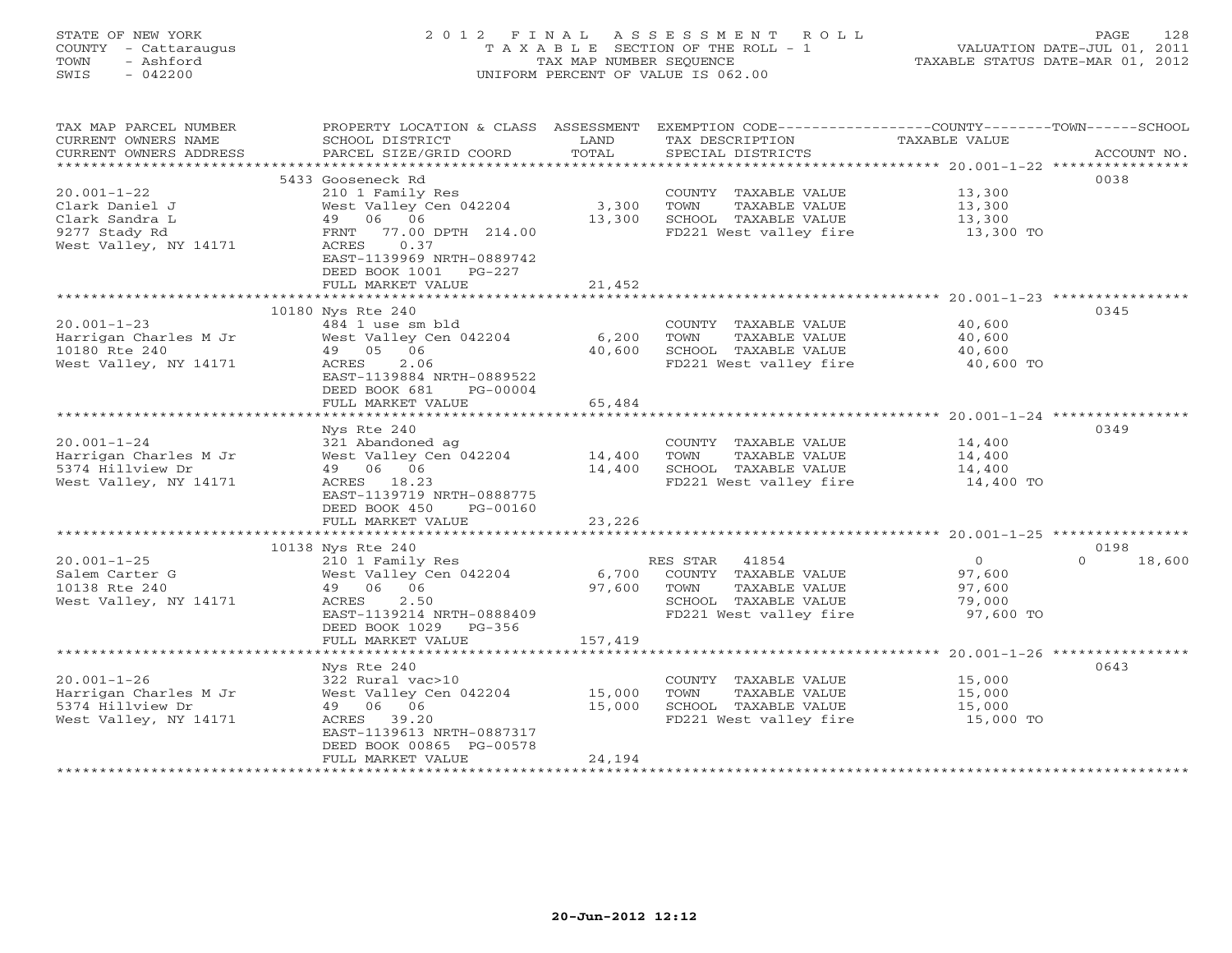## STATE OF NEW YORK 2 0 1 2 F I N A L A S S E S S M E N T R O L L PAGE 129 COUNTY - Cattaraugus T A X A B L E SECTION OF THE ROLL - 1 VALUATION DATE-JUL 01, 2011 TOWN - Ashford TAX MAP NUMBER SEQUENCE TAXABLE STATUS DATE-MAR 01, 2012 SWIS - 042200 UNIFORM PERCENT OF VALUE IS 062.00UNIFORM PERCENT OF VALUE IS 062.00

| TAX MAP PARCEL NUMBER<br>CURRENT OWNERS NAME<br>CURRENT OWNERS ADDRESS               | PROPERTY LOCATION & CLASS ASSESSMENT<br>SCHOOL DISTRICT<br>PARCEL SIZE/GRID COORD                                                                                           | LAND<br>TOTAL   | EXEMPTION CODE-----------------COUNTY-------TOWN------SCHOOL<br>TAX DESCRIPTION<br>SPECIAL DISTRICTS                                                   | TAXABLE VALUE                                                                                     | ACCOUNT NO.                                |
|--------------------------------------------------------------------------------------|-----------------------------------------------------------------------------------------------------------------------------------------------------------------------------|-----------------|--------------------------------------------------------------------------------------------------------------------------------------------------------|---------------------------------------------------------------------------------------------------|--------------------------------------------|
|                                                                                      |                                                                                                                                                                             |                 |                                                                                                                                                        |                                                                                                   |                                            |
| $20.001 - 1 - 27$<br>Neumann Richard L<br>Neumann Susan M                            | 10057 Nys Rte 240<br>210 1 Family Res<br>West Valley Cen 042204<br>49 06 06                                                                                                 | 7,600<br>45,100 | COUNTY TAXABLE VALUE<br>TOWN<br>TAXABLE VALUE<br>SCHOOL TAXABLE VALUE                                                                                  | 45,100<br>45,100<br>45,100                                                                        | 0548                                       |
| 10073 Rte 240<br>West Valley, NY 14171                                               | ACRES<br>3.40<br>EAST-1138703 NRTH-0887072<br>DEED BOOK 720<br>PG-00772<br>FULL MARKET VALUE                                                                                | 72,742          | FD221 West valley fire                                                                                                                                 | 45,100 TO                                                                                         |                                            |
|                                                                                      |                                                                                                                                                                             |                 |                                                                                                                                                        |                                                                                                   |                                            |
|                                                                                      | 10073 Nys Rte 240                                                                                                                                                           |                 |                                                                                                                                                        |                                                                                                   | 0546                                       |
| $20.001 - 1 - 28.1$<br>Neumann Richard Lee<br>10073 Rte 240<br>West Valley, NY 14171 | 210 1 Family Res<br>West Valley Cen 042204<br>24/49 05/06 06 64,200 SR STAR<br>LIFE EST<br>FF 390.00<br>5.90<br>ACRES<br>EAST-1138741 NRTH-0887391<br>DEED BOOK 1002 PG-189 |                 | CVET C/T<br>41131<br>10,400 DVET C/T 41141<br>41834<br>COUNTY TAXABLE VALUE<br>TOWN<br>TAXABLE VALUE<br>SCHOOL TAXABLE VALUE<br>FD221 West valley fire | 12,400<br>12,400<br>24,800<br>24,800<br>$\overline{0}$<br>27,000<br>27,000<br>25,640<br>64,200 TO | $\Omega$<br>$\Omega$<br>38,560<br>$\Omega$ |
|                                                                                      | FULL MARKET VALUE                                                                                                                                                           | 103,548         |                                                                                                                                                        |                                                                                                   |                                            |
|                                                                                      |                                                                                                                                                                             |                 |                                                                                                                                                        |                                                                                                   |                                            |
|                                                                                      | Fox Valley & Nys Rte 240                                                                                                                                                    |                 |                                                                                                                                                        |                                                                                                   | 1415                                       |
| $20.001 - 1 - 28.2$                                                                  | 322 Rural vac>10                                                                                                                                                            |                 | AG DIST<br>41720                                                                                                                                       | $\overline{0}$                                                                                    | $\Omega$<br>$\Omega$                       |
| Neumann Richard L Sr                                                                 | West Valley Cen 042204                                                                                                                                                      | 56,700          | COUNTY TAXABLE VALUE                                                                                                                                   | 56,700                                                                                            |                                            |
| Neumann Susan M                                                                      | 49 06 06                                                                                                                                                                    | 56,700          | TOWN<br>TAXABLE VALUE                                                                                                                                  | 56,700                                                                                            |                                            |
| 10073 Nys Rte 240                                                                    | ACRES 127.55                                                                                                                                                                |                 | SCHOOL TAXABLE VALUE                                                                                                                                   | 56,700                                                                                            |                                            |
| West Valley, NY 14171                                                                | EAST-1138086 NRTH-0886431<br>DEED BOOK 9508 PG-2001                                                                                                                         |                 | FD221 West valley fire                                                                                                                                 | 56,700 TO                                                                                         |                                            |
| MAY BE SUBJECT TO PAYMENT<br>UNDER AGDIST LAW TIL 2016                               | FULL MARKET VALUE                                                                                                                                                           | 91,452          |                                                                                                                                                        |                                                                                                   |                                            |
|                                                                                      |                                                                                                                                                                             |                 |                                                                                                                                                        |                                                                                                   |                                            |
|                                                                                      | 5577 Fox Valley Rd                                                                                                                                                          |                 |                                                                                                                                                        |                                                                                                   | 0547                                       |
| $20.001 - 1 - 29$                                                                    | 270 Mfg housing                                                                                                                                                             |                 | COUNTY TAXABLE VALUE                                                                                                                                   | 12,800                                                                                            |                                            |
| Neumann Richard Lee Jr                                                               | West Valley Cen 042204                                                                                                                                                      | 4,900           | TAXABLE VALUE<br>TOWN                                                                                                                                  | 12,800                                                                                            |                                            |
| 5577 Fox Valley Rd                                                                   | 49 06 06                                                                                                                                                                    | 12,800          | SCHOOL TAXABLE VALUE                                                                                                                                   | 12,800                                                                                            |                                            |
| West Valley, NY 14171                                                                | FRNT 255.00 DPTH 164.00<br>EAST-1137519 NRTH-0887507<br>DEED BOOK 5974 PG-2001                                                                                              |                 | FD221 West valley fire                                                                                                                                 | 12,800 TO                                                                                         |                                            |
|                                                                                      | FULL MARKET VALUE                                                                                                                                                           | 20,645          |                                                                                                                                                        |                                                                                                   |                                            |
|                                                                                      |                                                                                                                                                                             |                 |                                                                                                                                                        |                                                                                                   |                                            |
|                                                                                      | Fox Valley Rd                                                                                                                                                               |                 |                                                                                                                                                        |                                                                                                   | 0101                                       |
| $20.001 - 1 - 30$                                                                    | 323 Vacant rural                                                                                                                                                            |                 | COUNTY TAXABLE VALUE                                                                                                                                   | 8,800                                                                                             |                                            |
| Neudeck George W                                                                     | West Valley Cen 042204                                                                                                                                                      | 8,800           | TOWN<br>TAXABLE VALUE                                                                                                                                  | 8,800                                                                                             |                                            |
| Neudeck Jacqueline B                                                                 | $49 - 06 - 06$                                                                                                                                                              | 8,800           | SCHOOL TAXABLE VALUE                                                                                                                                   | 8,800                                                                                             |                                            |
| 9346 Nys Rte 240                                                                     | ACRES 10.93                                                                                                                                                                 |                 | FD221 West valley fire                                                                                                                                 | 8,800 TO                                                                                          |                                            |
| West Valley, NY 14171                                                                | EAST-1136875 NRTH-0886755                                                                                                                                                   |                 |                                                                                                                                                        |                                                                                                   |                                            |
|                                                                                      | DEED BOOK 5248 PG-3001                                                                                                                                                      |                 |                                                                                                                                                        |                                                                                                   |                                            |
|                                                                                      | FULL MARKET VALUE                                                                                                                                                           | 14,194          |                                                                                                                                                        |                                                                                                   |                                            |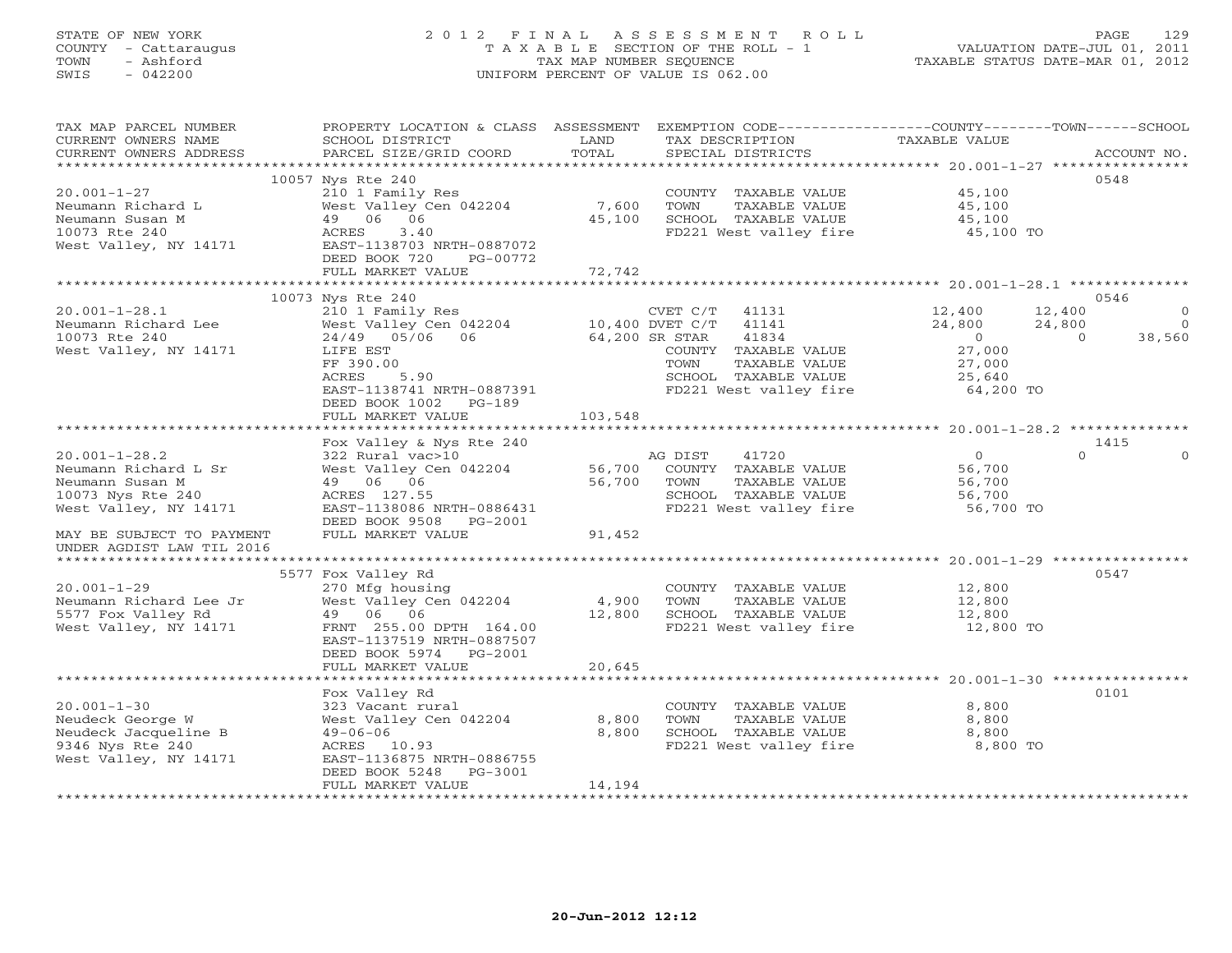## STATE OF NEW YORK 2 0 1 2 F I N A L A S S E S S M E N T R O L L PAGE 130 COUNTY - Cattaraugus T A X A B L E SECTION OF THE ROLL - 1 VALUATION DATE-JUL 01, 2011 TOWN - Ashford TAX MAP NUMBER SEQUENCE TAXABLE STATUS DATE-MAR 01, 2012 SWIS - 042200 UNIFORM PERCENT OF VALUE IS 062.00UNIFORM PERCENT OF VALUE IS 062.00

| TAX MAP PARCEL NUMBER<br>CURRENT OWNERS NAME<br>CURRENT OWNERS ADDRESS<br>***********************             | PROPERTY LOCATION & CLASS ASSESSMENT<br>SCHOOL DISTRICT<br>PARCEL SIZE/GRID COORD                                                                                          | LAND<br>TOTAL              | EXEMPTION CODE-----------------COUNTY-------TOWN------SCHOOL<br>TAX DESCRIPTION<br>SPECIAL DISTRICTS                 | TAXABLE VALUE                                             | ACCOUNT NO.        |
|---------------------------------------------------------------------------------------------------------------|----------------------------------------------------------------------------------------------------------------------------------------------------------------------------|----------------------------|----------------------------------------------------------------------------------------------------------------------|-----------------------------------------------------------|--------------------|
|                                                                                                               | 5552 Fox Valley Rd                                                                                                                                                         |                            |                                                                                                                      |                                                           | 0688               |
| $20.001 - 1 - 33$<br>Tobia David M Jr<br>5552 Fox Valley Rd<br>West Valley, NY 14171                          | 210 1 Family Res<br>West Valley Cen 042204<br>49 06 06<br>FRNT 155.00 DPTH 115.00<br>EAST-1137706 NRTH-0887864<br>DEED BOOK 1011<br>PG-1108<br>FULL MARKET VALUE           | 1,900<br>49,900<br>80,484  | RES STAR 41854<br>COUNTY TAXABLE VALUE<br>TOWN<br>TAXABLE VALUE<br>SCHOOL TAXABLE VALUE<br>FD221 West valley fire    | $\overline{0}$<br>49,900<br>49,900<br>31,300<br>49,900 TO | $\Omega$<br>18,600 |
|                                                                                                               |                                                                                                                                                                            |                            |                                                                                                                      |                                                           |                    |
| $20.001 - 1 - 34.1$<br>Spittler Elwood L<br>Spittler Eleanor R Lu<br>3802 Roszyk Hill Rd<br>Machias, NY 14101 | Fox Valley Rd<br>314 Rural vac<10<br>West Valley Cen 042204<br>49 06 06<br>7.85<br>ACRES<br>EAST-1138737 NRTH-0889902<br>DEED BOOK 10309 PG-4001<br>FULL MARKET VALUE      | 7,400<br>7,400<br>11,935   | COUNTY TAXABLE VALUE<br>TOWN<br>TAXABLE VALUE<br>SCHOOL TAXABLE VALUE<br>FD221 West valley fire                      | 7,400<br>7,400<br>7,400<br>7,400 TO                       | 0731               |
|                                                                                                               | 5534 Fox Valley Rd                                                                                                                                                         |                            |                                                                                                                      |                                                           | 1458               |
| $20.001 - 1 - 34.2$<br>Spittler Nina L<br>5534 Fox Valley Rd<br>West Valley, NY 14171                         | 210 1 Family Res<br>West Valley Cen 042204<br>49 06 06<br>ACRES<br>2.70<br>EAST-1137809 NRTH-0888247<br>DEED BOOK 975<br>PG-1152                                           | 6,900<br>47,400            | RES STAR<br>41854<br>COUNTY TAXABLE VALUE<br>TOWN<br>TAXABLE VALUE<br>SCHOOL TAXABLE VALUE<br>FD221 West valley fire | $\overline{0}$<br>47,400<br>47,400<br>28,800<br>47,400 TO | 18,600<br>$\Omega$ |
|                                                                                                               | FULL MARKET VALUE                                                                                                                                                          | 76,452                     |                                                                                                                      |                                                           |                    |
|                                                                                                               |                                                                                                                                                                            |                            |                                                                                                                      |                                                           |                    |
| $20.001 - 1 - 34.3$<br>Erie Cty Coon Club Inc<br>PO Box 53<br>East Concord, NY 14055                          | Fox Valley Rd<br>920 Priv Hunt/Fi<br>West Valley Cen 042204<br>49 06 06<br>ACRES 21.85<br>EAST-1137206 NRTH-0887898<br>DEED BOOK 11503 PG-5001<br>FULL MARKET VALUE        | 16,200<br>28,300<br>45,645 | COUNTY TAXABLE VALUE<br>TAXABLE VALUE<br>TOWN<br>SCHOOL TAXABLE VALUE<br>FD221 West valley fire                      | 28,300<br>28,300<br>28,300<br>28,300 TO                   | 1459               |
|                                                                                                               |                                                                                                                                                                            |                            |                                                                                                                      |                                                           |                    |
| $20.001 - 1 - 34.4$<br>Maqyar Henry M<br>Magyar Michael D<br>5546 Scranton Rd Apt M7<br>Hamburg, NY 14075     | Buttermilk Rd<br>314 Rural vac<10<br>West Valley Cen 042204<br>49/55 06 06<br>4.05<br>ACRES<br>EAST-1138128 NRTH-0888341<br>DEED BOOK 3298<br>PG-9001<br>FULL MARKET VALUE | 7,000<br>7,000<br>11,290   | COUNTY TAXABLE VALUE<br>TAXABLE VALUE<br>TOWN<br>SCHOOL TAXABLE VALUE<br>FD221 West valley fire                      | 7,000<br>7,000<br>7,000<br>7,000 TO                       | 1469               |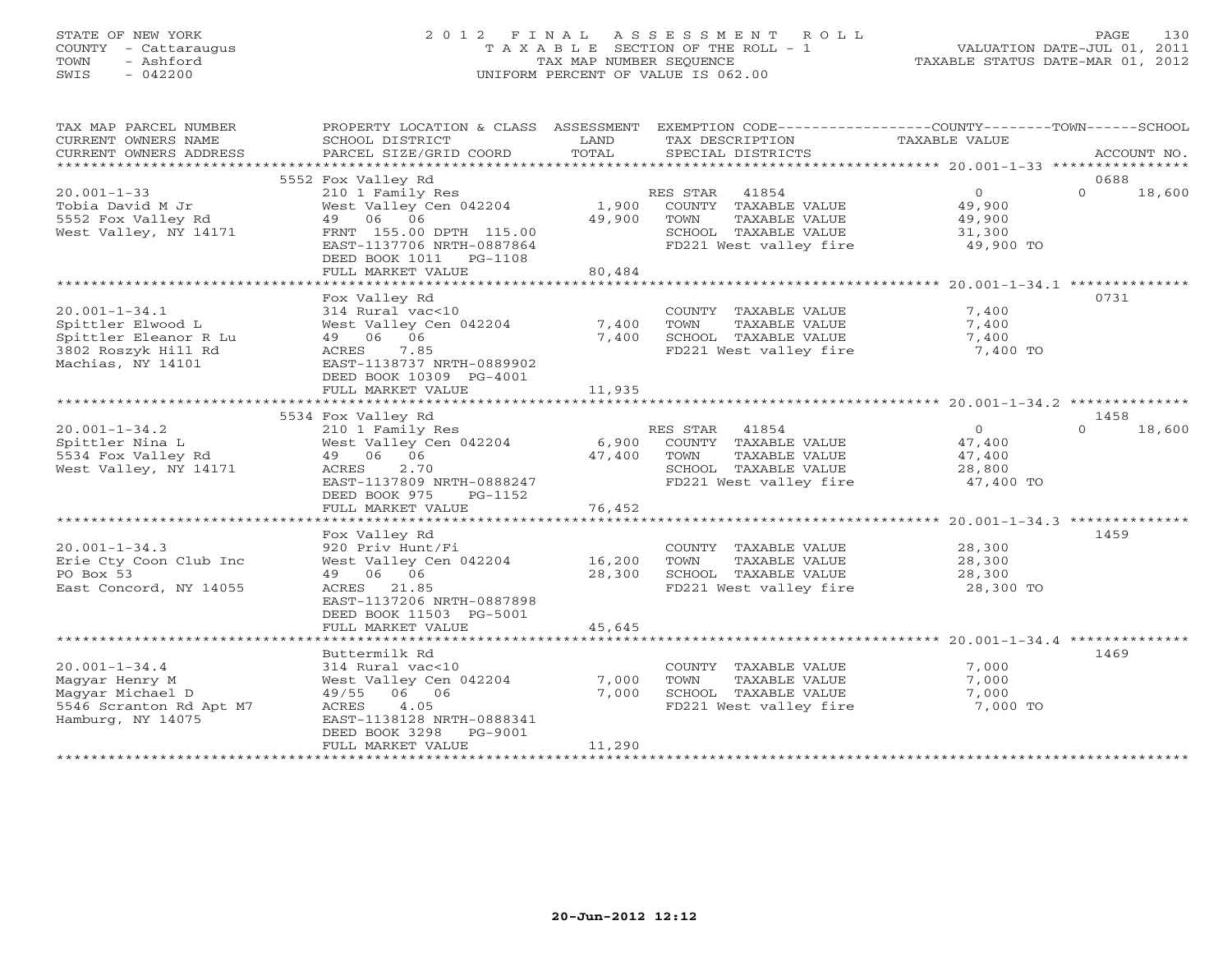## STATE OF NEW YORK 2 0 1 2 F I N A L A S S E S S M E N T R O L L PAGE 131 COUNTY - Cattaraugus T A X A B L E SECTION OF THE ROLL - 1 VALUATION DATE-JUL 01, 2011 TOWN - Ashford TAX MAP NUMBER SEQUENCE TAXABLE STATUS DATE-MAR 01, 2012 SWIS - 042200 UNIFORM PERCENT OF VALUE IS 062.00UNIFORM PERCENT OF VALUE IS 062.00

| TAX MAP PARCEL NUMBER<br>CURRENT OWNERS NAME<br>CURRENT OWNERS ADDRESS | PROPERTY LOCATION & CLASS ASSESSMENT<br>SCHOOL DISTRICT<br>PARCEL SIZE/GRID COORD | LAND<br>TOTAL | EXEMPTION CODE-----------------COUNTY-------TOWN------SCHOOL<br>TAX DESCRIPTION<br>SPECIAL DISTRICTS | TAXABLE VALUE              | ACCOUNT NO. |
|------------------------------------------------------------------------|-----------------------------------------------------------------------------------|---------------|------------------------------------------------------------------------------------------------------|----------------------------|-------------|
|                                                                        |                                                                                   |               |                                                                                                      |                            |             |
|                                                                        | Buttermilk Rd                                                                     |               |                                                                                                      |                            | 1538        |
| $20.001 - 1 - 34.5$                                                    | 314 Rural vac<10                                                                  |               | COUNTY TAXABLE VALUE                                                                                 | 5,000                      |             |
| Maqyar Henry M                                                         | West Valley Cen 042204                                                            | 5,000         | TAXABLE VALUE<br>TOWN                                                                                | 5,000                      |             |
| Magyar Michael D                                                       | 49,6,6                                                                            | 5,000         | SCHOOL TAXABLE VALUE                                                                                 | 5,000                      |             |
| 6736 Wayne Dr                                                          | ACRES<br>6.75                                                                     |               | FD221 West valley fire                                                                               | 5,000 TO                   |             |
| Derby, NY 14047                                                        | EAST-1138610 NRTH-0889039                                                         |               |                                                                                                      |                            |             |
|                                                                        | DEED BOOK 4302<br>PG-8001                                                         |               |                                                                                                      |                            |             |
|                                                                        | FULL MARKET VALUE                                                                 | 8,065         |                                                                                                      |                            |             |
|                                                                        |                                                                                   |               |                                                                                                      |                            |             |
|                                                                        | Fox Valley Rd                                                                     |               |                                                                                                      |                            | 1542        |
| $20.001 - 1 - 34.6$                                                    | 322 Rural vac>10                                                                  |               | COUNTY TAXABLE VALUE                                                                                 | 14,300                     |             |
| Maqyar Henry M                                                         | West Valley Cen 042204                                                            | 14,300        | TOWN<br>TAXABLE VALUE                                                                                | 14,300                     |             |
| Magyar Michael D                                                       | 49,6,6                                                                            | 14,300        | SCHOOL TAXABLE VALUE                                                                                 | 14,300                     |             |
| 6736 Wayne Dr                                                          | ACRES 10.40                                                                       |               | FD221 West valley fire                                                                               | 14,300 TO                  |             |
| Derby, NY 14047                                                        | EAST-1138843 NRTH-0888628                                                         |               |                                                                                                      |                            |             |
|                                                                        | DEED BOOK 4302<br>PG-8001                                                         |               |                                                                                                      |                            |             |
|                                                                        | FULL MARKET VALUE                                                                 | 23,065        |                                                                                                      |                            |             |
|                                                                        |                                                                                   |               |                                                                                                      |                            |             |
|                                                                        | 5579 Buttermilk Rd                                                                |               |                                                                                                      |                            | 0250        |
| $20.001 - 1 - 35$                                                      | 240 Rural res                                                                     |               | COUNTY TAXABLE VALUE                                                                                 | 84,200                     |             |
| Flintjer Gordon K                                                      | West Valley Cen 042204                                                            | 40,000        | TOWN<br>TAXABLE VALUE                                                                                | 84,200                     |             |
| Flintjer Deborah S                                                     | 49 06 06                                                                          | 84,200        | SCHOOL TAXABLE VALUE                                                                                 | 84,200                     |             |
| 5579 Buttermilk Rd                                                     | ACRES<br>54.59                                                                    |               | FD221 West valley fire                                                                               | 84,200 TO                  |             |
| West Valley, NY 14171                                                  | EAST-1137660 NRTH-0889327                                                         |               |                                                                                                      |                            |             |
|                                                                        | DEED BOOK 15039 PG-001                                                            | 135,806       |                                                                                                      |                            |             |
|                                                                        | FULL MARKET VALUE                                                                 |               |                                                                                                      |                            |             |
|                                                                        | 10389 Fritz Rd                                                                    |               |                                                                                                      |                            | 0572        |
| $20.002 - 2 - 1.1$                                                     | 271 Mfg housings                                                                  |               | WVET C/T<br>41121                                                                                    | 7,440<br>7,440             | $\circ$     |
| Hebdon Dwight D                                                        | West Valley Cen 042204                                                            |               | 22,000 RES STAR 41854                                                                                | $\circ$<br>$\Omega$        | 18,600      |
| 10389 Fritz Rd                                                         | 36 06 06                                                                          | 70,700        | COUNTY TAXABLE VALUE                                                                                 | 63,260                     |             |
| West Valley, NY 14171                                                  | ACRES 27.95                                                                       |               | TOWN<br>TAXABLE VALUE                                                                                | 63,260                     |             |
|                                                                        | EAST-1144495 NRTH-0893610                                                         |               | SCHOOL TAXABLE VALUE                                                                                 | 52,100                     |             |
|                                                                        | DEED BOOK 00919 PG-00085                                                          |               | FD221 West valley fire                                                                               | 70,700 TO                  |             |
|                                                                        | FULL MARKET VALUE                                                                 | 114,032       |                                                                                                      |                            |             |
|                                                                        |                                                                                   |               |                                                                                                      |                            |             |
|                                                                        | 5145 Gooseneck Rd                                                                 |               |                                                                                                      |                            | 1325        |
| $20.002 - 2 - 1.2$                                                     | 240 Rural res                                                                     |               | RES STAR<br>41854                                                                                    | $\overline{0}$<br>$\Omega$ | 18,600      |
| Rowe Dennis A                                                          | West Valley Cen 042204                                                            | 25,000        | COUNTY TAXABLE VALUE                                                                                 | 74,100                     |             |
| Rowe Roseann H                                                         | 36 06 06                                                                          | 74,100        | TAXABLE VALUE<br>TOWN                                                                                | 74,100                     |             |
| 5145 Gooseneck Rd                                                      | ACRES<br>31.00                                                                    |               | SCHOOL TAXABLE VALUE                                                                                 | 55,500                     |             |
| Delevan, NY 14042                                                      | EAST-1145607 NRTH-0892798                                                         |               | FD221 West valley fire                                                                               | 74,100 TO                  |             |
|                                                                        | DEED BOOK 00917 PG-00685                                                          |               |                                                                                                      |                            |             |
|                                                                        | FULL MARKET VALUE                                                                 | 119,516       |                                                                                                      |                            |             |
|                                                                        |                                                                                   |               |                                                                                                      |                            |             |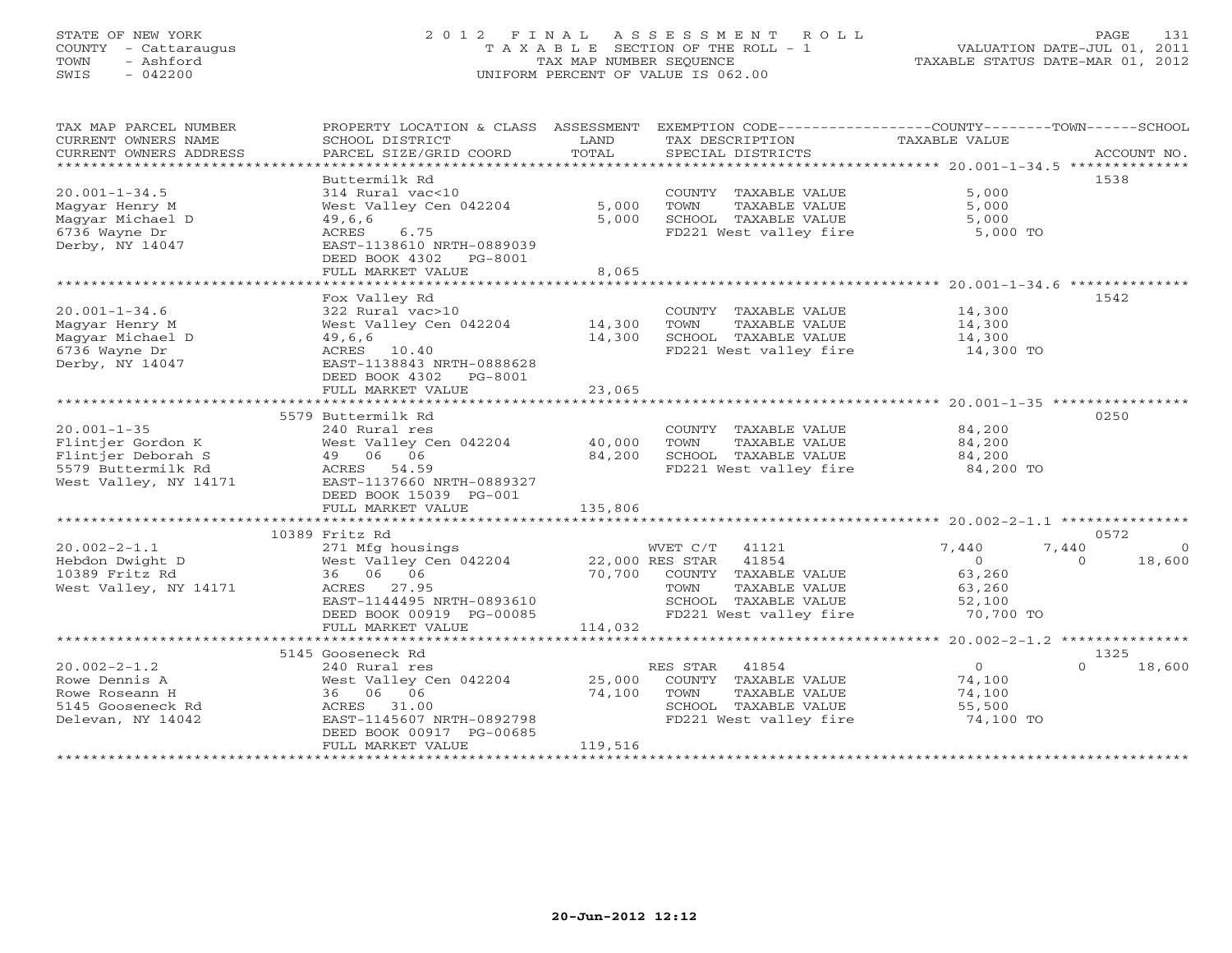## STATE OF NEW YORK 2 0 1 2 F I N A L A S S E S S M E N T R O L L PAGE 132 COUNTY - Cattaraugus T A X A B L E SECTION OF THE ROLL - 1 VALUATION DATE-JUL 01, 2011 TOWN - Ashford TAX MAP NUMBER SEQUENCE TAXABLE STATUS DATE-MAR 01, 2012 SWIS - 042200 UNIFORM PERCENT OF VALUE IS 062.00UNIFORM PERCENT OF VALUE IS 062.00

| TAX MAP PARCEL NUMBER                                                                 | PROPERTY LOCATION & CLASS ASSESSMENT EXEMPTION CODE---------------COUNTY-------TOWN------SCHOOL                           |             |                                                                                                                 |                                                               |                            |
|---------------------------------------------------------------------------------------|---------------------------------------------------------------------------------------------------------------------------|-------------|-----------------------------------------------------------------------------------------------------------------|---------------------------------------------------------------|----------------------------|
| CURRENT OWNERS NAME                                                                   | SCHOOL DISTRICT                                                                                                           | LAND        | TAX DESCRIPTION                                                                                                 | TAXABLE VALUE                                                 |                            |
| CURRENT OWNERS ADDRESS                                                                | PARCEL SIZE/GRID COORD                                                                                                    | TOTAL       | SPECIAL DISTRICTS                                                                                               |                                                               | ACCOUNT NO.                |
|                                                                                       |                                                                                                                           |             |                                                                                                                 |                                                               |                            |
|                                                                                       | 5190 Gooseneck Rd                                                                                                         |             |                                                                                                                 |                                                               | 1492<br>$\Omega$           |
| $20.002 - 2 - 1.3$                                                                    |                                                                                                                           |             |                                                                                                                 | $\overline{O}$<br>69,000                                      | 18,600                     |
| Watters Sharon M<br>5190 Gooseneck Rd                                                 |                                                                                                                           | 69,000 TOWN | TAXABLE VALUE                                                                                                   |                                                               |                            |
| West Valley, NY 14171                                                                 | $36 - 06 - 06$<br>ACRES 2.80 BANK 017                                                                                     |             | SCHOOL TAXABLE VALUE                                                                                            | $69,000$<br>50,400                                            |                            |
|                                                                                       | EAST-1144193 NRTH-0892801                                                                                                 |             | FD221 West valley fire 69,000 TO                                                                                |                                                               |                            |
|                                                                                       | DEED BOOK 4043 PG-2001                                                                                                    |             |                                                                                                                 |                                                               |                            |
|                                                                                       | FULL MARKET VALUE                                                                                                         | 111,290     |                                                                                                                 |                                                               |                            |
|                                                                                       |                                                                                                                           |             |                                                                                                                 |                                                               |                            |
|                                                                                       | 10410 Fritz Rd                                                                                                            |             |                                                                                                                 |                                                               | 0312                       |
| $20.002 - 2 - 2.1$                                                                    | 260 Seasonal res                                                                                                          |             | COUNTY TAXABLE VALUE 31,800                                                                                     |                                                               |                            |
|                                                                                       | West Valley Cen 042204 15,300                                                                                             |             | TOWN                                                                                                            |                                                               |                            |
|                                                                                       | 36 06 06                                                                                                                  | 31,800      | SCHOOL TAXABLE VALUE                                                                                            | TAXABLE VALUE<br>TAXABLE VALUE 31,800<br>TAXABLE VALUE 31,800 |                            |
| 20.002-2-2.1<br>Suplicki Kenneth P<br>730 Niagara Falls Blvd<br>N Tonawanda, NY 14120 | ACRES 10.56                                                                                                               |             | FD221 West valley fire 31,800 TO                                                                                |                                                               |                            |
|                                                                                       | EAST-1145260 NRTH-0893834                                                                                                 |             |                                                                                                                 |                                                               |                            |
|                                                                                       | DEED BOOK 10032 PG-7001                                                                                                   |             |                                                                                                                 |                                                               |                            |
|                                                                                       |                                                                                                                           |             |                                                                                                                 |                                                               |                            |
|                                                                                       |                                                                                                                           |             |                                                                                                                 |                                                               |                            |
|                                                                                       | 5092 Gooseneck Rd                                                                                                         |             |                                                                                                                 |                                                               | 0976                       |
| $20.002 - 2 - 2.2$                                                                    | 240 Rural res<br>West Valley Cen 042204 12,800 COUNT<br>36 106 106                                                        |             | RES STAR<br>41854                                                                                               | $\overline{0}$                                                | $\Omega$<br>18,600         |
| Wilson Donald E                                                                       |                                                                                                                           |             | COUNTY TAXABLE VALUE                                                                                            | 110,000                                                       |                            |
| 5092 Gooseneck Rd                                                                     |                                                                                                                           |             | TAXABLE VALUE                                                                                                   | 110,000                                                       |                            |
| Delevan, NY 14042                                                                     | ACRES 15.60                                                                                                               |             | SCHOOL TAXABLE VALUE                                                                                            | 91,400                                                        |                            |
|                                                                                       | EAST-1145890 NRTH-0893847                                                                                                 |             | FD221 West valley fire 110,000 TO                                                                               |                                                               |                            |
|                                                                                       | DEED BOOK 774 PG-00154                                                                                                    |             |                                                                                                                 |                                                               |                            |
|                                                                                       | FULL MARKET VALUE                                                                                                         | 177,419     |                                                                                                                 |                                                               |                            |
|                                                                                       |                                                                                                                           |             |                                                                                                                 |                                                               |                            |
| $20.002 - 2 - 2.3$                                                                    | 10370 Fritz Rd                                                                                                            |             |                                                                                                                 |                                                               | 0978<br>$\Omega$<br>18,600 |
| Stahley Derek R                                                                       | 210 I Family Res<br>West Valley Cen 042204 6,500 COUNTY TAXABLE VALUE 65,400<br>36 06 06 65.400 65.400 TOWN TAXABLE VALUE |             |                                                                                                                 |                                                               |                            |
| 10370 Fritz Rd                                                                        |                                                                                                                           |             |                                                                                                                 |                                                               |                            |
| West Valley, NY 14171                                                                 | ACRES<br>2.38 BANK<br>017                                                                                                 |             |                                                                                                                 |                                                               |                            |
|                                                                                       | EAST-0496870 NRTH-0893410                                                                                                 |             | TOWN TAAADDE vADOL<br>SCHOOL TAXABLE VALUE 46,800<br>TROO1 Woot valley fire 65,400 TO<br>FD221 West valley fire |                                                               |                            |
|                                                                                       | DEED BOOK 985<br>PG-522                                                                                                   |             |                                                                                                                 |                                                               |                            |
|                                                                                       | FULL MARKET VALUE                                                                                                         | 105,484     |                                                                                                                 |                                                               |                            |
|                                                                                       |                                                                                                                           |             |                                                                                                                 |                                                               |                            |
|                                                                                       | 5080 Gooseneck Rd                                                                                                         |             |                                                                                                                 |                                                               | 1382                       |
| $20.002 - 2 - 3.2$                                                                    | 210 1 Family Res                                                                                                          |             | RES STAR 41854<br>en 042204 21,000 COUNTY TAXABLE VALUE<br>111,000 TOWN TAXABLE VALUE                           | $\begin{array}{c} 0 \\ 111,000 \end{array}$                   | $\Omega$<br>18,600         |
| Mitchell Darin R                                                                      | West Valley Cen 042204                                                                                                    |             |                                                                                                                 |                                                               |                            |
| 5080 Gooseneck Rd                                                                     | 36 06 06                                                                                                                  |             |                                                                                                                 | 111,000                                                       |                            |
| Delevan, NY 14042                                                                     | 97 BOR                                                                                                                    |             | SCHOOL TAXABLE VALUE                                                                                            | 92,400                                                        |                            |
|                                                                                       | ACRES 14.53 BANK 017                                                                                                      |             | FD221 West valley fire 111,000 TO                                                                               |                                                               |                            |
|                                                                                       | EAST-1146516 NRTH-0893617                                                                                                 |             |                                                                                                                 |                                                               |                            |
|                                                                                       | DEED BOOK 975<br>PG-1113                                                                                                  |             |                                                                                                                 |                                                               |                            |
|                                                                                       | FULL MARKET VALUE                                                                                                         | 179,032     |                                                                                                                 |                                                               |                            |
|                                                                                       |                                                                                                                           |             |                                                                                                                 |                                                               |                            |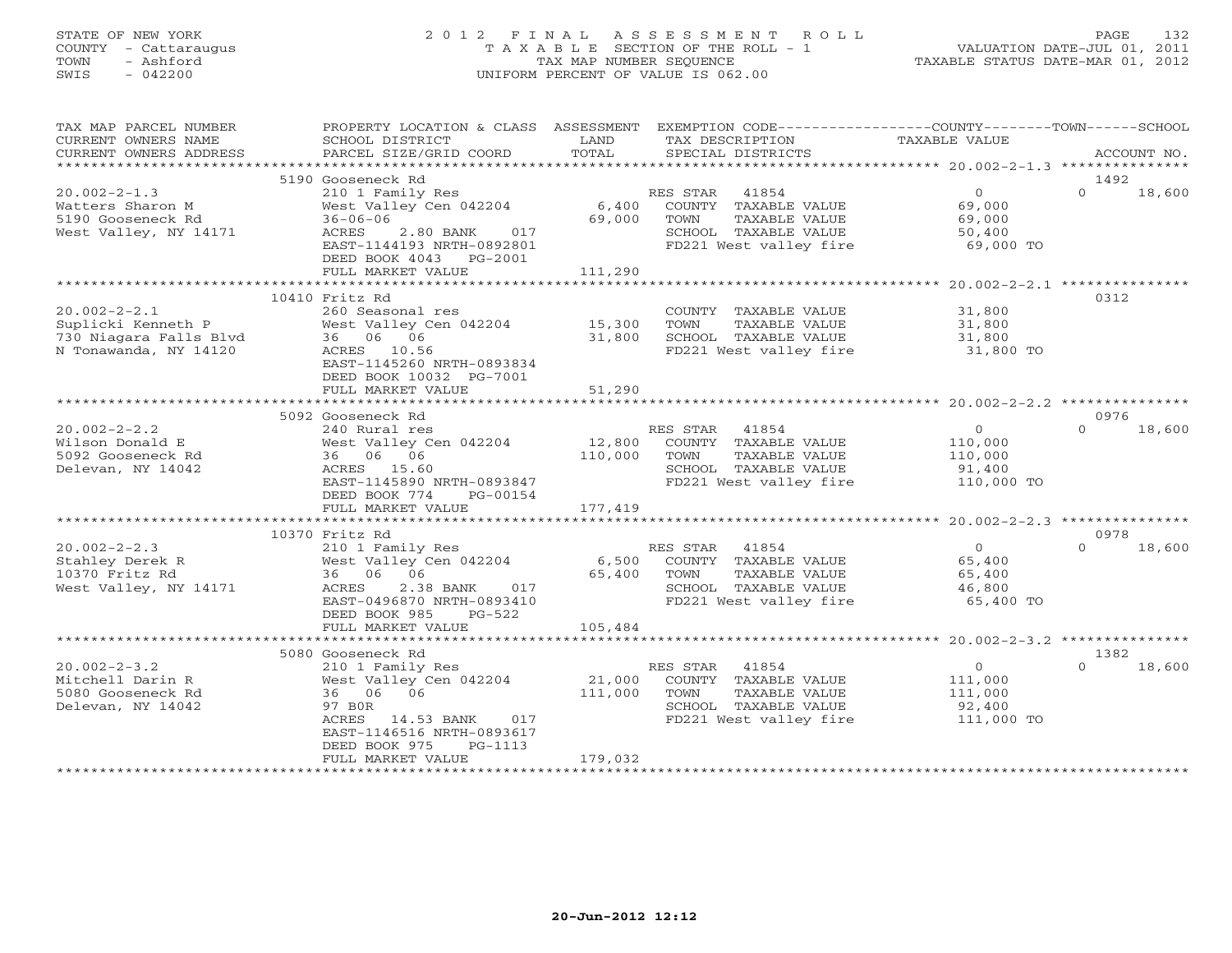## STATE OF NEW YORK 2 0 1 2 F I N A L A S S E S S M E N T R O L L PAGE 133 COUNTY - Cattaraugus T A X A B L E SECTION OF THE ROLL - 1 VALUATION DATE-JUL 01, 2011 TOWN - Ashford TAX MAP NUMBER SEQUENCE TAXABLE STATUS DATE-MAR 01, 2012 SWIS - 042200 UNIFORM PERCENT OF VALUE IS 062.00UNIFORM PERCENT OF VALUE IS 062.00

| TAX MAP PARCEL NUMBER<br>CURRENT OWNERS NAME<br>CURRENT OWNERS ADDRESS | SCHOOL DISTRICT<br>PARCEL SIZE/GRID COORD                            | LAND<br>TOTAL            | PROPERTY LOCATION & CLASS ASSESSMENT EXEMPTION CODE----------------COUNTY-------TOWN------SCHOOL<br>TAX DESCRIPTION<br>SPECIAL DISTRICTS | TAXABLE VALUE                                       | ACCOUNT NO. |
|------------------------------------------------------------------------|----------------------------------------------------------------------|--------------------------|------------------------------------------------------------------------------------------------------------------------------------------|-----------------------------------------------------|-------------|
|                                                                        |                                                                      |                          |                                                                                                                                          |                                                     |             |
|                                                                        | Gooseneck Rd                                                         |                          |                                                                                                                                          |                                                     | 0140        |
| $20.002 - 2 - 4.1$                                                     | 314 Rural vac<10                                                     |                          | COUNTY TAXABLE VALUE                                                                                                                     | 11,100                                              |             |
| Mitchell Darin R                                                       | West Valley Cen 042204                                               | 11,100                   | TOWN<br>TAXABLE VALUE                                                                                                                    | 11,100                                              |             |
| 5080 Gooseneck Rd                                                      | 36 06 06                                                             | 11,100                   | SCHOOL TAXABLE VALUE                                                                                                                     | 11,100                                              |             |
| Delevan, NY 14042                                                      | BOA 1996                                                             |                          | FD221 West valley fire                                                                                                                   | 11,100 TO                                           |             |
|                                                                        | ACRES<br>7.50<br>EAST-1146983 NRTH-0893990<br>DEED BOOK 6053 PG-7001 |                          |                                                                                                                                          |                                                     |             |
|                                                                        | FULL MARKET VALUE                                                    | 17,903                   |                                                                                                                                          |                                                     |             |
|                                                                        |                                                                      |                          |                                                                                                                                          |                                                     |             |
|                                                                        | 5010 Gooseneck Rd                                                    |                          |                                                                                                                                          |                                                     | 1609        |
| $20.002 - 2 - 4.2$                                                     | 240 Rural res                                                        |                          | $CVET C/T$ 41131                                                                                                                         | 12,400<br>12,400                                    | $\Omega$    |
| Keppler Lawrence G                                                     | West Valley Cen 042204                                               |                          | 13,400 RES STAR 41854                                                                                                                    | $\circ$<br>$\Omega$                                 | 18,600      |
| 5470 Powers Rd                                                         | 36 06 06                                                             | 108,400                  | COUNTY TAXABLE VALUE                                                                                                                     | 96,000                                              |             |
| Orchard Park, NY 14127                                                 | BOA 1996                                                             |                          | TOWN<br>TAXABLE VALUE                                                                                                                    | 96,000                                              |             |
|                                                                        | ACRES 10.00 BANK 017<br>EAST-1147654 NRTH-0894116                    |                          | SCHOOL TAXABLE VALUE<br>FD221 West valley fire                                                                                           | 89,800<br>108,400 TO                                |             |
|                                                                        | DEED BOOK 6047 PG-9002                                               |                          |                                                                                                                                          |                                                     |             |
|                                                                        | FULL MARKET VALUE                                                    | 174,839                  |                                                                                                                                          |                                                     |             |
|                                                                        | *****************************                                        | *************            |                                                                                                                                          | ********************* 20.002-2-7 ****************** |             |
|                                                                        | 5027 Gooseneck Rd                                                    |                          |                                                                                                                                          |                                                     | 0271        |
| $20.002 - 2 - 7$                                                       | 260 Seasonal res                                                     |                          | COUNTY TAXABLE VALUE                                                                                                                     | 35,200                                              |             |
| Fortini John R                                                         | West Valley Cen 042204                                               | 17,200                   | TAXABLE VALUE<br>TOWN                                                                                                                    | 35,200                                              |             |
| Fortini Sharon M                                                       | 36 06 06                                                             | 35,200                   | SCHOOL TAXABLE VALUE                                                                                                                     | 35,200                                              |             |
| 113 Hunters Ridge Rd                                                   | ACRES 27.14                                                          |                          | FD221 West valley fire                                                                                                                   | 35,200 TO                                           |             |
| Orchard Park, NY 14127                                                 | EAST-1147458 NRTH-0893314                                            |                          |                                                                                                                                          |                                                     |             |
|                                                                        | DEED BOOK 1019 PG-376                                                |                          |                                                                                                                                          |                                                     |             |
|                                                                        | FULL MARKET VALUE                                                    | 56,774                   |                                                                                                                                          |                                                     |             |
|                                                                        |                                                                      |                          |                                                                                                                                          |                                                     |             |
|                                                                        | Riceville Rd                                                         |                          |                                                                                                                                          |                                                     | 0743        |
| $20.002 - 2 - 8$                                                       | 321 Abandoned ag                                                     |                          | COUNTY TAXABLE VALUE                                                                                                                     | 36,200                                              |             |
| Fuchs Joseph J                                                         | West Valley Cen 042204                                               | 36,200                   | TOWN<br>TAXABLE VALUE                                                                                                                    | 36,200                                              |             |
| Fuchs Donna M                                                          | 36 06 06                                                             | 36,200                   | SCHOOL TAXABLE VALUE                                                                                                                     | 36,200                                              |             |
| 8965 Woodside Dr                                                       | ACRES 74.00                                                          |                          | FD221 West valley fire                                                                                                                   | 36,200 TO                                           |             |
| Eden, NY 14057-1460                                                    | EAST-1146460 NRTH-0891756                                            |                          |                                                                                                                                          |                                                     |             |
|                                                                        | DEED BOOK 883<br>PG-00241                                            |                          |                                                                                                                                          |                                                     |             |
|                                                                        | FULL MARKET VALUE<br>******************************                  | 58,387<br>************** |                                                                                                                                          |                                                     |             |
|                                                                        | 5064 Lindsley Rd                                                     |                          |                                                                                                                                          |                                                     | 0479        |
| $20.002 - 2 - 9$                                                       | 260 Seasonal res                                                     |                          | COUNTY TAXABLE VALUE                                                                                                                     | 90,000                                              |             |
| Harding Scott B                                                        | West Valley Cen 042204                                               | 41,200                   | TOWN<br>TAXABLE VALUE                                                                                                                    | 90,000                                              |             |
| Harding Kathleen S                                                     | 36 06 06                                                             | 90,000                   | SCHOOL TAXABLE VALUE                                                                                                                     | 90,000                                              |             |
| 129 W Girard Blvd                                                      | ACRES 61.34                                                          |                          | FD221 West valley fire                                                                                                                   | 90,000 TO                                           |             |
| Kenmore, NY 14215                                                      | EAST-1147153 NRTH-0891180                                            |                          |                                                                                                                                          |                                                     |             |
|                                                                        | DEED BOOK 16515 PG-7003                                              |                          |                                                                                                                                          |                                                     |             |
|                                                                        | FULL MARKET VALUE                                                    | 145,161                  |                                                                                                                                          |                                                     |             |
|                                                                        |                                                                      |                          |                                                                                                                                          |                                                     |             |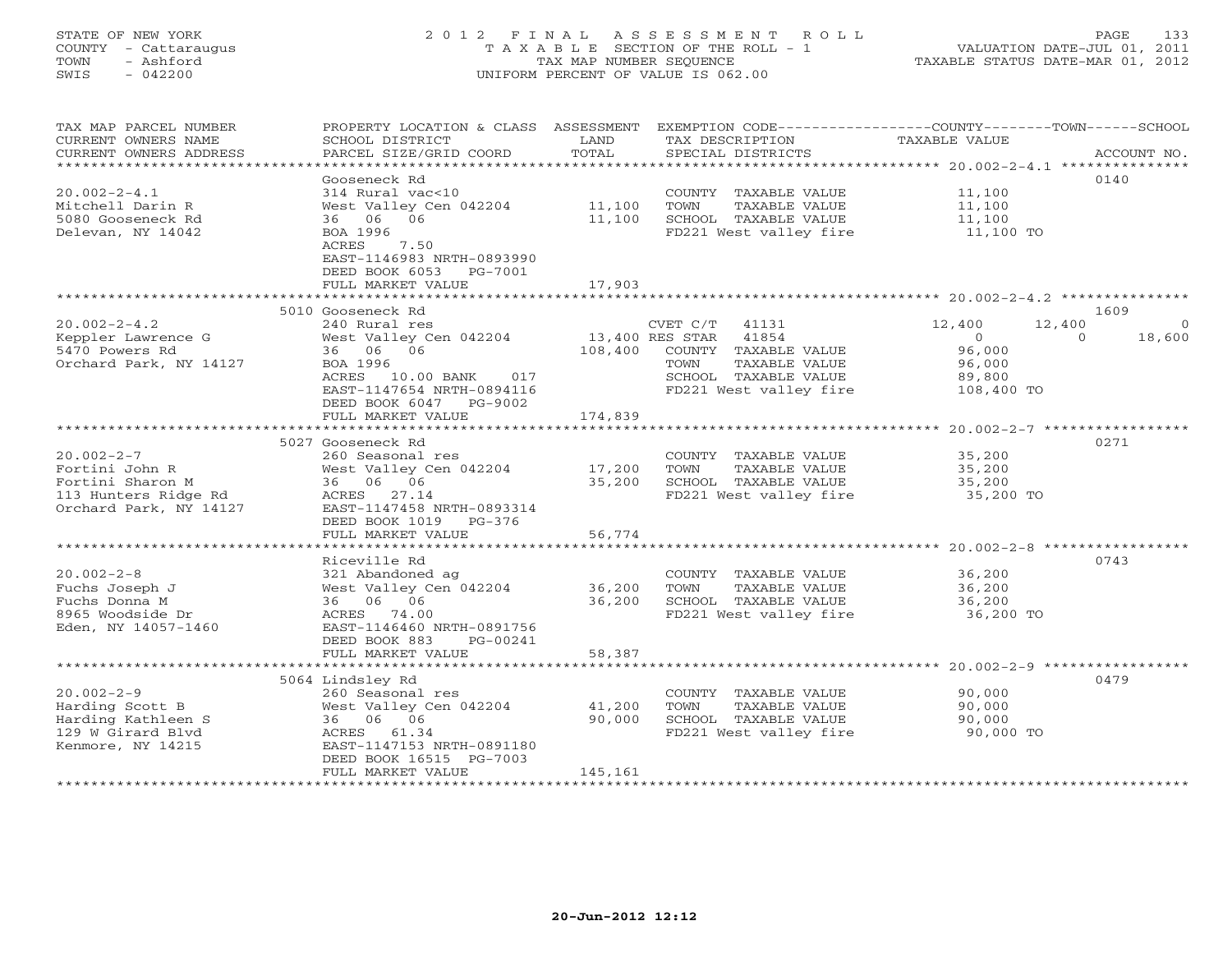## STATE OF NEW YORK 2 0 1 2 F I N A L A S S E S S M E N T R O L L PAGE 134 COUNTY - Cattaraugus T A X A B L E SECTION OF THE ROLL - 1 VALUATION DATE-JUL 01, 2011 TOWN - Ashford TAX MAP NUMBER SEQUENCE TAXABLE STATUS DATE-MAR 01, 2012 SWIS - 042200 UNIFORM PERCENT OF VALUE IS 062.00UNIFORM PERCENT OF VALUE IS 062.00

| TAX MAP PARCEL NUMBER<br>CURRENT OWNERS NAME<br>CURRENT OWNERS ADDRESS                                                              | PROPERTY LOCATION & CLASS ASSESSMENT<br>SCHOOL DISTRICT<br>PARCEL SIZE/GRID COORD                                                                                           | LAND<br>TOTAL                | EXEMPTION CODE-----------------COUNTY-------TOWN------SCHOOL<br>TAX DESCRIPTION<br>SPECIAL DISTRICTS                              | TAXABLE VALUE                                                        | ACCOUNT NO.          |
|-------------------------------------------------------------------------------------------------------------------------------------|-----------------------------------------------------------------------------------------------------------------------------------------------------------------------------|------------------------------|-----------------------------------------------------------------------------------------------------------------------------------|----------------------------------------------------------------------|----------------------|
| *******************                                                                                                                 |                                                                                                                                                                             |                              |                                                                                                                                   |                                                                      |                      |
| $20.002 - 2 - 10$<br>Miner Rosemary & Milton<br>5067 Townline Rd<br>Delevan, NY 14042                                               | 5067 Lindsley Rd<br>610 Education<br>West Valley Cen 042204<br>35 06 06<br>ACRES 53.60<br>EAST-1146946 NRTH-0889872<br>DEED BOOK 973<br>$PG-116$<br>FULL MARKET VALUE       | 26,400<br>276,100<br>445,323 | NON-PROFIT 25300<br>COUNTY TAXABLE VALUE<br>TOWN<br>TAXABLE VALUE<br>SCHOOL TAXABLE VALUE<br>FD221 West valley fire<br>276,100 EX | 276,100<br>276,100<br>$\mathbf{0}$<br>$\Omega$<br>$\Omega$<br>$0$ TO | 0480<br>276,100      |
|                                                                                                                                     | **************************                                                                                                                                                  |                              |                                                                                                                                   |                                                                      |                      |
| $20.002 - 2 - 11.1$<br>Laskay Charles<br>3272 Southway Dr<br>Sanborn, NY 14132                                                      | 10021 McLaughlin Rd<br>271 Mfg housings<br>West Valley Cen 042204<br>35 06 06<br>ACRES<br>5.65<br>EAST-1147688 NRTH-0886912<br>DEED BOOK 685<br>PG-00511                    | 10,100<br>42,900             | COUNTY TAXABLE VALUE<br>TOWN<br>TAXABLE VALUE<br>SCHOOL TAXABLE VALUE<br>FD221 West valley fire                                   | 42,900<br>42,900<br>42,900<br>42,900 TO                              | 0467                 |
|                                                                                                                                     | FULL MARKET VALUE                                                                                                                                                           | 69,194                       |                                                                                                                                   |                                                                      |                      |
| $20.002 - 2 - 11.2$<br>Jeeves David<br>Jeeves Karen<br>8837 Pointe Ave<br>Niagara Falls, NY 14304                                   | 9993 McLaughlin Rd<br>270 Mfg housing<br>West Valley Cen 042204<br>35 06 06<br>ACRES<br>2.90<br>EAST-1147462 NRTH-0886470<br>DEED BOOK 4433<br>PG-3001<br>FULL MARKET VALUE | 7,100<br>35,000<br>56,452    | COUNTY TAXABLE VALUE<br>TOWN<br>TAXABLE VALUE<br>SCHOOL TAXABLE VALUE<br>FD221 West valley fire                                   | 35,000<br>35,000<br>35,000<br>35,000 TO                              | 1186                 |
|                                                                                                                                     | 10003 McLaughlin Rd                                                                                                                                                         |                              |                                                                                                                                   |                                                                      | 1249                 |
| $20.002 - 2 - 11.3$<br>Papp Joseph<br>10003 McLaughlin Rd<br>West Valley, NY 14171                                                  | 210 1 Family Res<br>West Valley Cen 042204<br>35 06 06<br>3.45<br>ACRES<br>EAST-1147517 NRTH-0886643<br>DEED BOOK 994<br>$PG-725$                                           | 7,600<br>64,000              | 41834<br>SR STAR<br>COUNTY TAXABLE VALUE<br>TOWN<br>TAXABLE VALUE<br>SCHOOL TAXABLE VALUE<br>FD221 West valley fire               | $\Omega$<br>64,000<br>64,000<br>25,440<br>64,000 TO                  | $\Omega$<br>38,560   |
|                                                                                                                                     | FULL MARKET VALUE                                                                                                                                                           | 103,226                      |                                                                                                                                   |                                                                      |                      |
|                                                                                                                                     | Riceville Rd                                                                                                                                                                |                              |                                                                                                                                   |                                                                      | 1490                 |
| $20.002 - 2 - 12.1$<br>Closs John J Jr<br>Closs Teresa A<br>5049 Riceville Rd<br>West Valley, NY 14171<br>MAY BE SUBJECT TO PAYMENT | 322 Rural vac>10<br>West Valley Cen 042204<br>35 06 06<br>ACRES 220.10<br>EAST-1145948 NRTH-0887795<br>DEED BOOK 6052 PG-4001<br>FULL MARKET VALUE                          | 68,600<br>68,600<br>110,645  | 41720<br>AG DIST<br>COUNTY TAXABLE VALUE<br>TOWN<br>TAXABLE VALUE<br>SCHOOL TAXABLE VALUE<br>FD221 West valley fire               | $\circ$<br>68,600<br>68,600<br>68,600<br>68,600 TO                   | $\Omega$<br>$\Omega$ |
| UNDER AGDIST LAW TIL 2016                                                                                                           |                                                                                                                                                                             |                              |                                                                                                                                   |                                                                      |                      |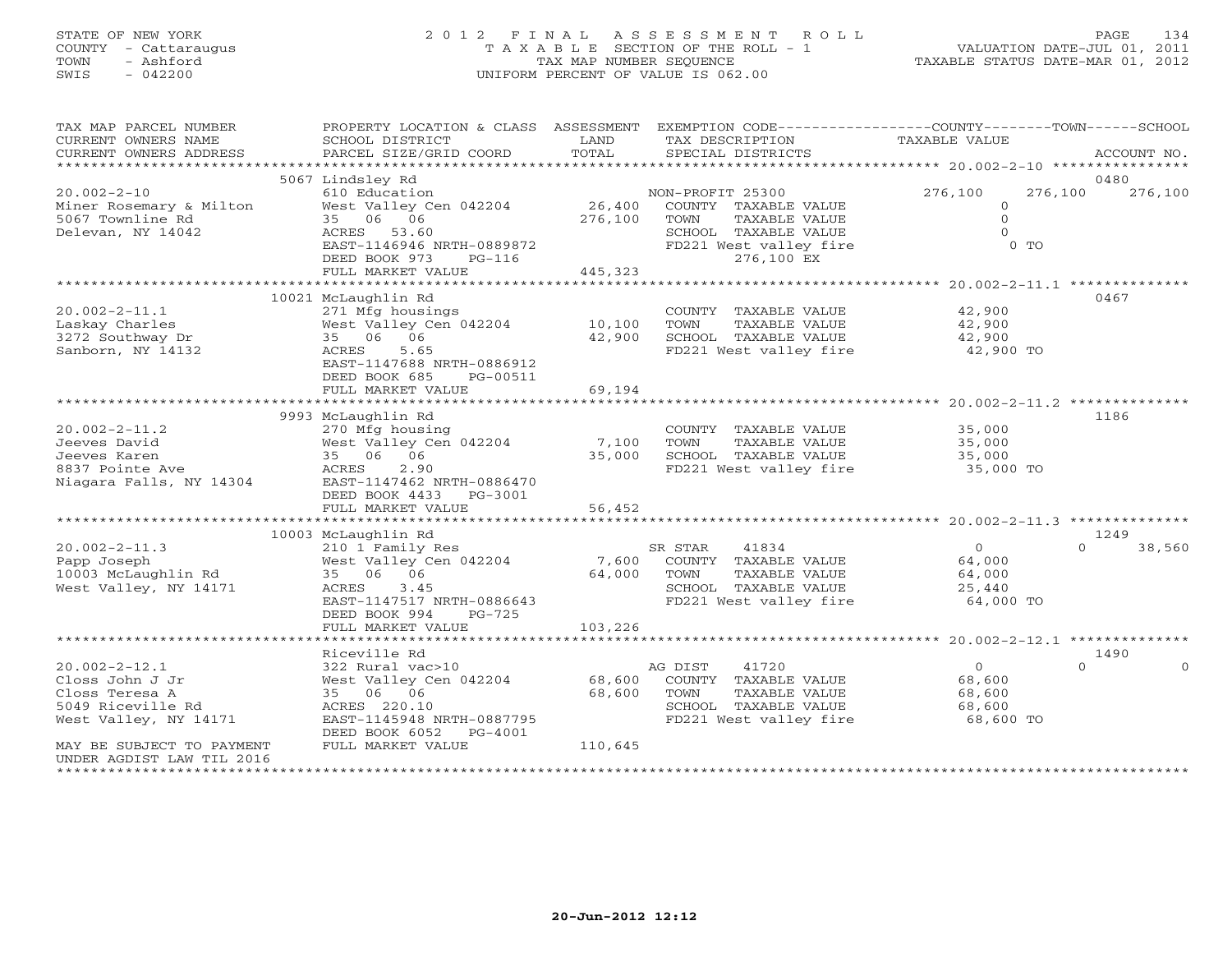# STATE OF NEW YORK 2 0 1 2 F I N A L A S S E S S M E N T R O L L PAGE 135 COUNTY - Cattaraugus T A X A B L E SECTION OF THE ROLL - 1 VALUATION DATE-JUL 01, 2011 TOWN - Ashford TAX MAP NUMBER SEQUENCE TAXABLE STATUS DATE-MAR 01, 2012 SWIS - 042200 UNIFORM PERCENT OF VALUE IS 062.00

| TAX MAP PARCEL NUMBER<br>CURRENT OWNERS NAME<br>CURRENT OWNERS ADDRESS | PROPERTY LOCATION & CLASS ASSESSMENT EXEMPTION CODE---------------COUNTY-------TOWN------SCHOOL<br>SCHOOL DISTRICT<br>PARCEL SIZE/GRID COORD | LAND<br>TOTAL |                       | TAX DESCRIPTION<br>SPECIAL DISTRICTS  | TAXABLE VALUE                    |                | ACCOUNT NO.    |
|------------------------------------------------------------------------|----------------------------------------------------------------------------------------------------------------------------------------------|---------------|-----------------------|---------------------------------------|----------------------------------|----------------|----------------|
|                                                                        |                                                                                                                                              |               |                       |                                       |                                  |                |                |
|                                                                        | 5020 Riceville Rd                                                                                                                            |               |                       |                                       |                                  | 1481           |                |
| $20.002 - 2 - 12.2$                                                    | 270 Mfg housing                                                                                                                              |               | WVET C/T 41121        |                                       | 6,900                            | 6,900          | $\Omega$       |
| Stromayer Judith A                                                     | West Valley Cen 042204 18,700 DVET C/T 41141                                                                                                 |               |                       |                                       | 23,000                           | 23,000         | $\overline{0}$ |
| Stromayer Robert J                                                     | 35 06 06                                                                                                                                     |               | 46,000 RES STAR 41854 |                                       | $\overline{0}$                   | $\overline{0}$ | 18,600         |
| 5020 Riceville Rd                                                      | PERMANENT CERTIFICATE                                                                                                                        |               |                       | COUNTY TAXABLE VALUE                  | 16,100                           |                |                |
| West Valley, NY 14127                                                  | ACRES 19.70                                                                                                                                  |               | TOWN                  | TAXABLE VALUE                         | 16,100                           |                |                |
|                                                                        | EAST-1147393 NRTH-0888963                                                                                                                    |               |                       | SCHOOL TAXABLE VALUE                  | 27,400                           |                |                |
|                                                                        | DEED BOOK 12187 PG-9001                                                                                                                      |               |                       |                                       | FD221 West valley fire 46,000 TO |                |                |
|                                                                        | FULL MARKET VALUE                                                                                                                            | 74,194        |                       |                                       |                                  |                |                |
|                                                                        |                                                                                                                                              |               |                       |                                       |                                  |                |                |
|                                                                        | Riceville Rd                                                                                                                                 |               |                       |                                       |                                  | 1651           |                |
| $20.002 - 2 - 12.3$                                                    | 312 Vac w/imprv                                                                                                                              |               |                       | COUNTY TAXABLE VALUE                  | 54,800                           |                |                |
| Closs John J Jr                                                        | West Valley Cen 042204                                                                                                                       | 5,300         | TOWN                  | TAXABLE VALUE                         | 54,800                           |                |                |
| Closs Teresa A                                                         | $35 - 6 - 6$                                                                                                                                 | 54,800        |                       | SCHOOL TAXABLE VALUE                  | 54,800<br>54,800 TO              |                |                |
| 5049 Riceville Rd                                                      | 5.15<br>ACRES                                                                                                                                |               |                       | FD221 West valley fire                |                                  |                |                |
| West Valley, NY 14171                                                  | EAST-1146587 NRTH-0888731                                                                                                                    |               |                       |                                       |                                  |                |                |
|                                                                        | DEED BOOK 14821 PG-4001                                                                                                                      |               |                       |                                       |                                  |                |                |
|                                                                        | FULL MARKET VALUE                                                                                                                            | 88,387        |                       |                                       |                                  |                |                |
|                                                                        | Riceville Rd                                                                                                                                 |               |                       |                                       |                                  | 1662           |                |
| $20.002 - 2 - 12.4$                                                    | 314 Rural vac<10                                                                                                                             |               |                       |                                       | 1,000                            |                |                |
| Papp Joseph                                                            | West Valley Cen 042204                                                                                                                       | 1,000         | TOWN                  | COUNTY TAXABLE VALUE<br>TAXABLE VALUE | 1,000                            |                |                |
| 10003 McLaughlin Rd                                                    | 35,6,6                                                                                                                                       | 1,000         |                       | SCHOOL TAXABLE VALUE                  | 1,000                            |                |                |
| West Valley, NY 14171                                                  | ACRES 3.20                                                                                                                                   |               |                       | FD221 West valley fire                | $1,000$ TO                       |                |                |
|                                                                        | EAST-1146920 NRTH-0886619                                                                                                                    |               |                       |                                       |                                  |                |                |
|                                                                        | DEED BOOK 11244 PG-4002                                                                                                                      |               |                       |                                       |                                  |                |                |
|                                                                        | FULL MARKET VALUE                                                                                                                            | 1,613         |                       |                                       |                                  |                |                |
|                                                                        |                                                                                                                                              |               |                       |                                       |                                  |                |                |
|                                                                        | 5049 Riceville Rd                                                                                                                            |               |                       |                                       |                                  | 1681           |                |
| $20.002 - 2 - 12.5$                                                    | 210 1 Family Res                                                                                                                             |               | RES STAR 41854        |                                       | $\overline{0}$                   | $\cap$         | 18,600         |
| Closs John J Jr                                                        | West Valley Cen 042204                                                                                                                       | 5,300         |                       | COUNTY TAXABLE VALUE                  | 116,100                          |                |                |
| Closs Teresa A                                                         | $35 - 6 - 6$                                                                                                                                 | 116,100       | TOWN                  | TAXABLE VALUE                         | 116,100                          |                |                |
| 5049 Riceville Rd                                                      | ACRES<br>2.00                                                                                                                                |               |                       | SCHOOL TAXABLE VALUE                  | 97,500                           |                |                |
| West Valley, NY 14171                                                  | EAST-1146867 NRTH-0888499                                                                                                                    |               |                       | FD221 West valley fire                | 116,100 TO                       |                |                |
|                                                                        | FULL MARKET VALUE                                                                                                                            | 187,258       |                       |                                       |                                  |                |                |
|                                                                        |                                                                                                                                              |               |                       |                                       |                                  |                |                |
|                                                                        | 5089 Riceville Rd                                                                                                                            |               |                       |                                       |                                  | 0750           |                |
| $20.002 - 2 - 13.1$                                                    | 210 1 Family Res                                                                                                                             |               | RES STAR 41854        |                                       | $\overline{0}$                   | $\Omega$       | 18,600         |
| Lancaster Beth I                                                       | West Valley Cen 042204                                                                                                                       | 11,000        |                       | COUNTY TAXABLE VALUE                  | 65,200                           |                |                |
| 5089 Riceville Rd                                                      | 35 06 06                                                                                                                                     | 65,200        | TOWN                  | TAXABLE VALUE                         | 65,200                           |                |                |
| West Valley, NY 14171                                                  | ACRES<br>6.60 BANK<br>017                                                                                                                    |               |                       | SCHOOL TAXABLE VALUE                  | 46,600                           |                |                |
|                                                                        | EAST-1145762 NRTH-0889457                                                                                                                    |               |                       | FD221 West valley fire                | 65,200 TO                        |                |                |
|                                                                        | DEED BOOK 1004 PG-1051                                                                                                                       |               |                       |                                       |                                  |                |                |
|                                                                        | FULL MARKET VALUE                                                                                                                            | 105,161       |                       |                                       |                                  |                |                |
|                                                                        |                                                                                                                                              |               |                       |                                       |                                  |                |                |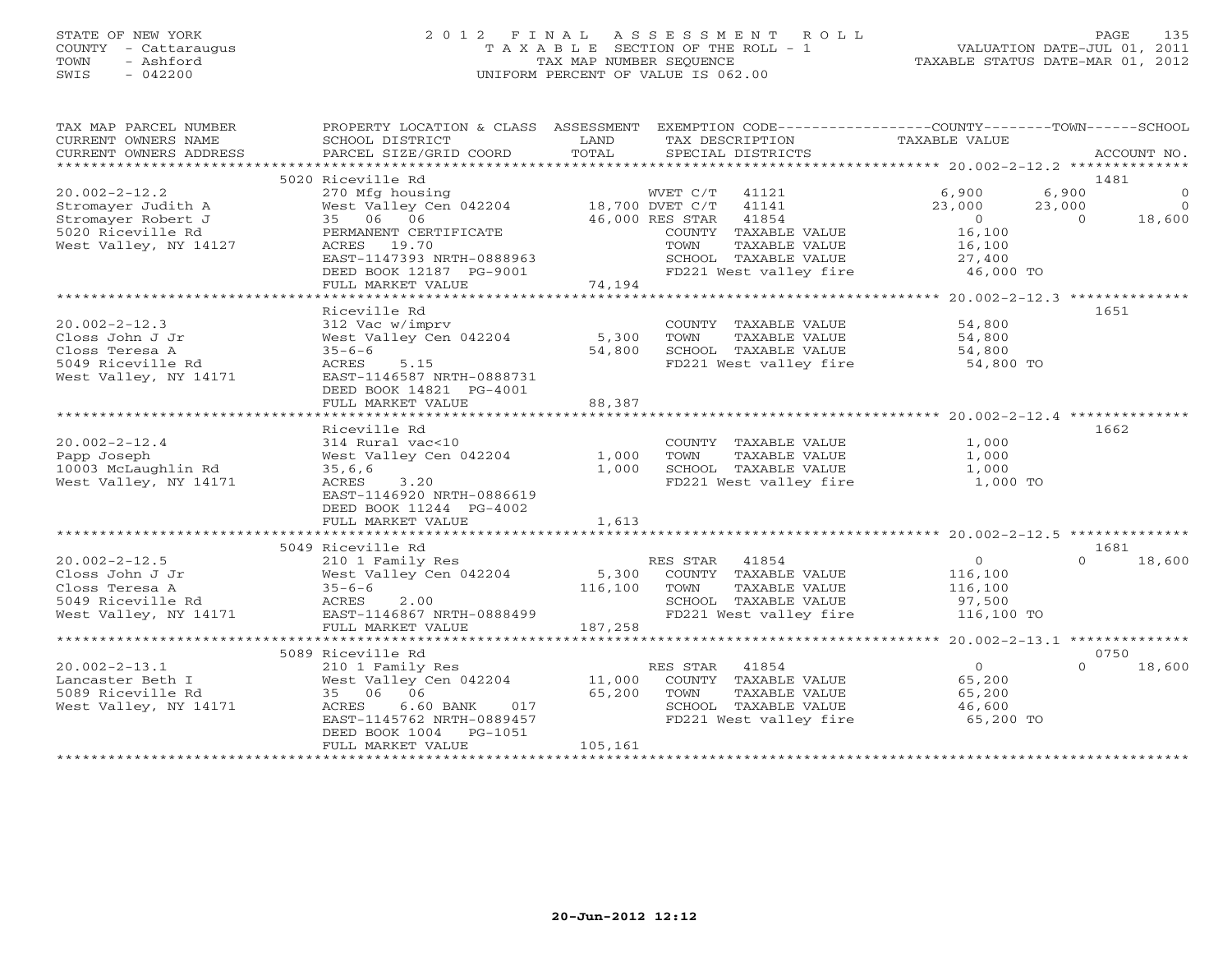## STATE OF NEW YORK 2 0 1 2 F I N A L A S S E S S M E N T R O L L PAGE 136 COUNTY - Cattaraugus T A X A B L E SECTION OF THE ROLL - 1 VALUATION DATE-JUL 01, 2011 TOWN - Ashford TAX MAP NUMBER SEQUENCE TAXABLE STATUS DATE-MAR 01, 2012 SWIS - 042200 UNIFORM PERCENT OF VALUE IS 062.00UNIFORM PERCENT OF VALUE IS 062.00

| TAX MAP PARCEL NUMBER<br>CURRENT OWNERS NAME<br>CURRENT OWNERS ADDRESS                                     | PROPERTY LOCATION & CLASS ASSESSMENT EXEMPTION CODE---------------COUNTY-------TOWN------SCHOOL<br>SCHOOL DISTRICT<br>PARCEL SIZE/GRID COORD                    | LAND<br>TOTAL     | TAX DESCRIPTION<br>SPECIAL DISTRICTS                                                                                                            | TAXABLE VALUE                                                         | ACCOUNT NO.                |
|------------------------------------------------------------------------------------------------------------|-----------------------------------------------------------------------------------------------------------------------------------------------------------------|-------------------|-------------------------------------------------------------------------------------------------------------------------------------------------|-----------------------------------------------------------------------|----------------------------|
|                                                                                                            |                                                                                                                                                                 |                   |                                                                                                                                                 |                                                                       |                            |
| $20.002 - 2 - 13.2$<br>Ghani Lateef<br>Ghani Michele M<br>5101 Riceville Rd<br>West Valley, NY 14171       | 5101 Riceville Rd<br>210 1 Family Res<br>West Valley Cen 042204<br>35 06 06<br>FRNT 200.00 DPTH 162.00<br>EAST-1145754 NRTH-0889769<br>DEED BOOK 992<br>PG-684  | 60,900            | RES STAR 41854<br>6,300 COUNTY TAXABLE VALUE<br>TOWN<br>TAXABLE VALUE<br>SCHOOL TAXABLE VALUE<br>FD221 West valley fire 60,900 TO               | $\overline{0}$<br>60,900<br>60,900<br>42,300                          | 1086<br>$\Omega$<br>18,600 |
|                                                                                                            | FULL MARKET VALUE                                                                                                                                               | 98,226            |                                                                                                                                                 |                                                                       |                            |
|                                                                                                            |                                                                                                                                                                 |                   |                                                                                                                                                 |                                                                       |                            |
| $20.002 - 2 - 14$<br>Campbell Wendy J<br>5111 Riceville Rd<br>West Valley, NY 14171                        | 5111 Riceville Rd<br>35/42 06 06<br>ACRES 65.54<br>EAST-1144217 NRTH-0889723<br>DEED BOOK 855<br>PG-00248<br>FULL MARKET VALUE                                  | 74,300<br>119,839 | TOWN<br>TAXABLE VALUE<br>SCHOOL TAXABLE VALUE<br>FD221 West valley fire 74,300 TO                                                               | $\overline{0}$<br>74,300<br>74,300<br>55,700                          | 0727<br>$\Omega$<br>18,600 |
|                                                                                                            |                                                                                                                                                                 |                   |                                                                                                                                                 |                                                                       |                            |
|                                                                                                            | Riceville Rd                                                                                                                                                    |                   |                                                                                                                                                 |                                                                       | 0745                       |
| $20.002 - 2 - 15.1$<br>Dashnaw Joseph E<br>5131 Riceville Rd<br>West Valley, NY 14171                      | 210 1 Family Res<br>West Valley Cen 042204 8,000 COUNTY TAXABLE VALUE<br>36 06 06<br>ACRES 9.65<br>EAST-1144587 NRTH-0890559<br>DEED BOOK 1446 PG-8003          | 45,400            | RES STAR<br>41854<br>TOWN<br>TAXABLE VALUE<br>SCHOOL TAXABLE VALUE<br>DUNUUL TAAABLE VALUE<br>FD221 West valley fire                            | $\overline{0}$<br>45,400<br>45,400<br>26,800<br>45,400 TO             | $\Omega$<br>18,600         |
|                                                                                                            | FULL MARKET VALUE                                                                                                                                               | 73,226            |                                                                                                                                                 |                                                                       |                            |
|                                                                                                            |                                                                                                                                                                 |                   |                                                                                                                                                 |                                                                       |                            |
| $20.002 - 2 - 15.2$<br>Stockin David B<br>Stockin Marcella L<br>5200 Riceville Rd<br>West Valley, NY 14171 | 5200 Riceville Rd<br>210 1 Family Res<br>West Valley Cen 042204<br>36 06 06<br>FRNT 257.00 DPTH 186.00<br>EAST-1144221 NRTH-0891591<br>DEED BOOK 00868 PG-00914 | 50,800            | RES STAR 41854<br>4,900 COUNTY TAXABLE VALUE<br>TOWN<br>TAXABLE VALUE<br>SCHOOL TAXABLE VALUE<br>ALAUUL TAXABLE VALUE<br>FD221 West valley fire | $\overline{0}$<br>50,800<br>50,800<br>32,200<br>$32,200$ TO 50,800 TO | 1009<br>$\Omega$<br>18,600 |
|                                                                                                            | FULL MARKET VALUE                                                                                                                                               | 81,935            |                                                                                                                                                 |                                                                       |                            |
|                                                                                                            |                                                                                                                                                                 |                   |                                                                                                                                                 |                                                                       |                            |
| $20.002 - 2 - 15.3$<br>Heim Donald L<br>5201 Riceville Rd<br>West Valley, NY 14171                         | 5201 Riceville Rd<br>210 1 Family Res<br>1.00<br>ACRES<br>DEED BOOK 00941 PG-01052<br>FULL MARKET VALUE                                                         | 125,484           | RES STAR<br>41854<br>SCHOOL TAXABLE VALUE<br>FD221 West valley fire                                                                             | $\overline{0}$<br>77,800<br>77,800<br>59,200<br>77,800 TO             | 1263<br>$\Omega$<br>18,600 |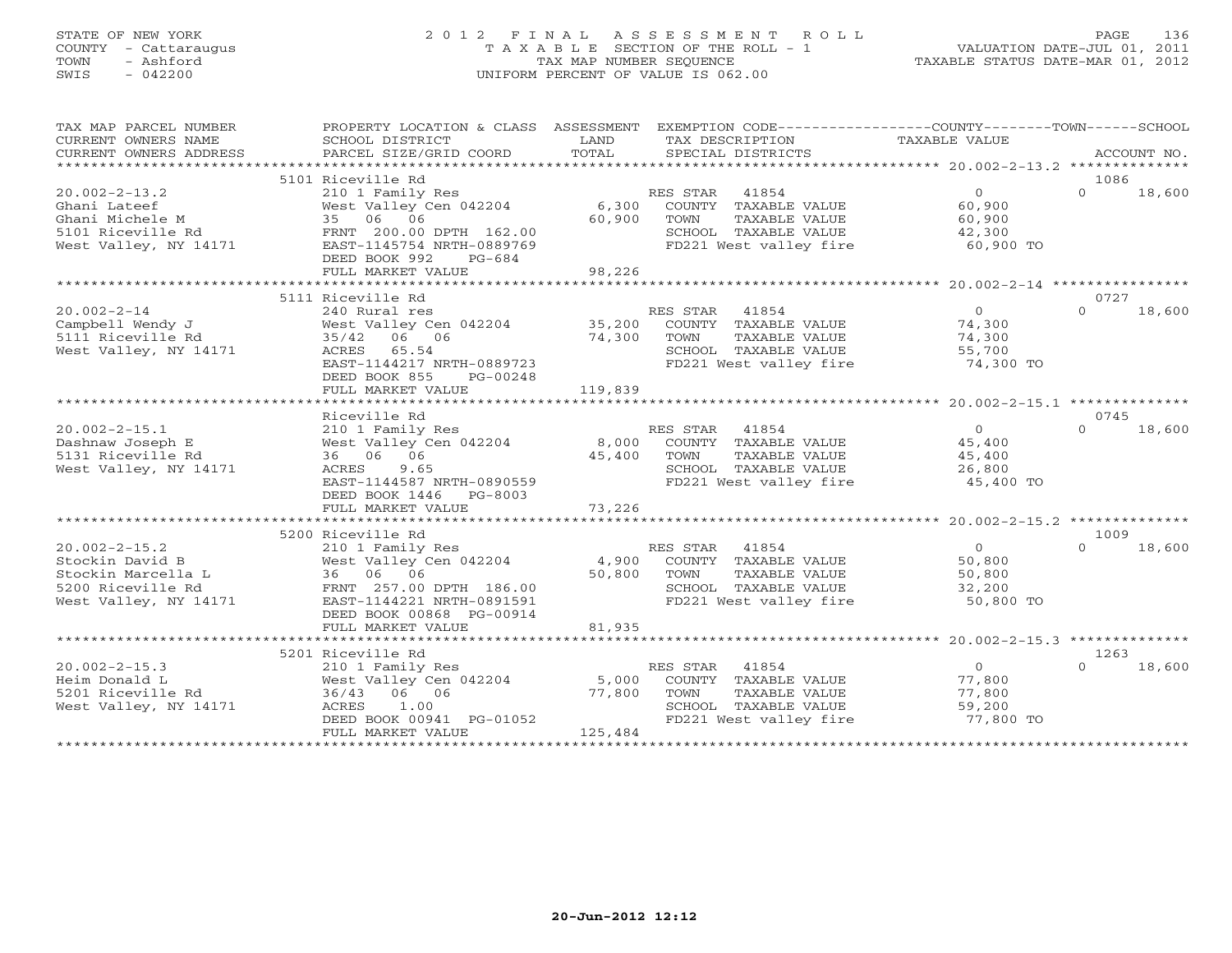## STATE OF NEW YORK 2 0 1 2 F I N A L A S S E S S M E N T R O L L PAGE 137 COUNTY - Cattaraugus T A X A B L E SECTION OF THE ROLL - 1 VALUATION DATE-JUL 01, 2011 TOWN - Ashford TAX MAP NUMBER SEQUENCE TAXABLE STATUS DATE-MAR 01, 2012 SWIS - 042200 UNIFORM PERCENT OF VALUE IS 062.00UNIFORM PERCENT OF VALUE IS 062.00

| TAX MAP PARCEL NUMBER<br>$\begin{tabular}{lllllll} \multicolumn{2}{c}{\textbf{CURRENT}} & \multicolumn{2}{c}{\textbf{WMERS}} & \multicolumn{2}{c}{\textbf{NAME}} & \multicolumn{2}{c}{\textbf{SCHOOL}} & \multicolumn{2}{c}{\textbf{ISTRICT}} & \multicolumn{2}{c}{\textbf{LAND}} & \multicolumn{2}{c}{\textbf{TAX} BESCRIPITION} & \multicolumn{2}{c}{\textbf{TAX} ABLE} & \multicolumn{2}{c}{\textbf{NALUE}} & \multicolumn{2}{c}{\textbf{NACCOUNT NO.}} \\ & & & & & & & & \\ \multicolumn{2}{c$ | PROPERTY LOCATION & CLASS ASSESSMENT EXEMPTION CODE----------------COUNTY-------TOWN------SCHOOL |             |                                                     |                |                    |
|-----------------------------------------------------------------------------------------------------------------------------------------------------------------------------------------------------------------------------------------------------------------------------------------------------------------------------------------------------------------------------------------------------------------------------------------------------------------------------------------------------|--------------------------------------------------------------------------------------------------|-------------|-----------------------------------------------------|----------------|--------------------|
| CURRENT OWNERS ADDRESS                                                                                                                                                                                                                                                                                                                                                                                                                                                                              |                                                                                                  |             |                                                     |                |                    |
|                                                                                                                                                                                                                                                                                                                                                                                                                                                                                                     | 5190 Riceville Rd                                                                                |             |                                                     |                | 1569               |
| $20.002 - 2 - 15.4$                                                                                                                                                                                                                                                                                                                                                                                                                                                                                 |                                                                                                  |             |                                                     | $\overline{0}$ | 18,600<br>$\Omega$ |
| Dashnaw Timothy H                                                                                                                                                                                                                                                                                                                                                                                                                                                                                   | 113 Cattle farm RES STAR 41854<br>West Valley Cen 042204 24,900 SILO T/C/S 42100                 |             |                                                     | 820            | 820<br>820         |
| Dashnaw Patricia R                                                                                                                                                                                                                                                                                                                                                                                                                                                                                  | 36/6/6                                                                                           |             | 99,800 COUNTY TAXABLE VALUE                         | 98,980         |                    |
|                                                                                                                                                                                                                                                                                                                                                                                                                                                                                                     | ACRES 58.25                                                                                      |             | TOWN<br>TAXABLE VALUE                               | 98,980         |                    |
| West Valley, NY 14171<br>West Valley, NY 14171                                                                                                                                                                                                                                                                                                                                                                                                                                                      | EAST-1144766 NRTH-0891472                                                                        |             | SCHOOL TAXABLE VALUE 80,380                         |                |                    |
|                                                                                                                                                                                                                                                                                                                                                                                                                                                                                                     | DEED BOOK 838<br>PG-3001                                                                         |             | FD221 West valley fire 99,800 TO                    |                |                    |
|                                                                                                                                                                                                                                                                                                                                                                                                                                                                                                     | FULL MARKET VALUE                                                                                | 160,968     |                                                     |                |                    |
|                                                                                                                                                                                                                                                                                                                                                                                                                                                                                                     |                                                                                                  |             |                                                     |                |                    |
|                                                                                                                                                                                                                                                                                                                                                                                                                                                                                                     | 5210 Riceville Rd                                                                                |             |                                                     |                | 0834               |
| $20.002 - 2 - 16$                                                                                                                                                                                                                                                                                                                                                                                                                                                                                   | 210 1 Family Res                                                                                 |             | SR STAR<br>41834                                    | $\overline{0}$ | $\Omega$<br>38,560 |
| Hilts Gene N                                                                                                                                                                                                                                                                                                                                                                                                                                                                                        | West Valley Cen 042204 7,800 COUNTY TAXABLE VALUE<br>36 06 06 06 83,500 TOWN TAXABLE VALUE       |             |                                                     | 83,500         |                    |
| 5210 Riceville Rd                                                                                                                                                                                                                                                                                                                                                                                                                                                                                   |                                                                                                  |             |                                                     | 83,500         |                    |
| West Valley, NY 14171                                                                                                                                                                                                                                                                                                                                                                                                                                                                               | 4.50<br>ACRES 4.50<br>DEED BOOK 00924 PG-00588                                                   |             | SCHOOL TAXABLE VALUE 44,940                         |                |                    |
|                                                                                                                                                                                                                                                                                                                                                                                                                                                                                                     |                                                                                                  |             | FD221 West valley fire                              | 83,500 TO      |                    |
|                                                                                                                                                                                                                                                                                                                                                                                                                                                                                                     | FULL MARKET VALUE                                                                                | 134,677     |                                                     |                |                    |
|                                                                                                                                                                                                                                                                                                                                                                                                                                                                                                     |                                                                                                  |             |                                                     |                |                    |
|                                                                                                                                                                                                                                                                                                                                                                                                                                                                                                     | Gooseneck Rd                                                                                     |             |                                                     |                | 0835               |
| $20.002 - 2 - 17$                                                                                                                                                                                                                                                                                                                                                                                                                                                                                   | 314 Rural vac<10                                                                                 |             | COUNTY TAXABLE VALUE                                | 7,000          |                    |
| Hilts Gene N                                                                                                                                                                                                                                                                                                                                                                                                                                                                                        | West Valley Cen 042204                                                                           | 7,000       | TOWN<br>TAXABLE VALUE<br>SCHOOL TAXABLE VALUE 7,000 | 7,000          |                    |
| 5210 Riceville Rd                                                                                                                                                                                                                                                                                                                                                                                                                                                                                   | 36 06 06                                                                                         | 7,000       |                                                     |                |                    |
| West Valley, NY 14171                                                                                                                                                                                                                                                                                                                                                                                                                                                                               | ACRES<br>6.90                                                                                    |             | FD221 West valley fire 3,000 TO                     |                |                    |
|                                                                                                                                                                                                                                                                                                                                                                                                                                                                                                     | DEED BOOK 00924 PG-00588<br>FULL MARKET VALUE                                                    | 11,290      |                                                     |                |                    |
|                                                                                                                                                                                                                                                                                                                                                                                                                                                                                                     |                                                                                                  |             |                                                     |                |                    |
|                                                                                                                                                                                                                                                                                                                                                                                                                                                                                                     | 5396 Gooseneck Rd                                                                                |             |                                                     |                | 0207               |
| $20.002 - 3 - 1$                                                                                                                                                                                                                                                                                                                                                                                                                                                                                    |                                                                                                  |             |                                                     | $\overline{0}$ | $\Omega$<br>18,600 |
| Baker James                                                                                                                                                                                                                                                                                                                                                                                                                                                                                         |                                                                                                  |             |                                                     | 25,100         |                    |
| Baker Holly                                                                                                                                                                                                                                                                                                                                                                                                                                                                                         | 42/43 06 06                                                                                      | 25,100 TOWN | TAXABLE VALUE                                       | 25,100         |                    |
| 44 Melrose Rd                                                                                                                                                                                                                                                                                                                                                                                                                                                                                       | ACRES 3.29 BANK<br>032                                                                           |             | SCHOOL TAXABLE VALUE                                | 6,500          |                    |
| Williamsville, NY 14221                                                                                                                                                                                                                                                                                                                                                                                                                                                                             | EAST-1140406 NRTH-0890355                                                                        |             | FD221 West valley fire 35,100 TO                    |                |                    |
|                                                                                                                                                                                                                                                                                                                                                                                                                                                                                                     | DEED BOOK 17339 PG-9002                                                                          |             |                                                     |                |                    |
|                                                                                                                                                                                                                                                                                                                                                                                                                                                                                                     | FULL MARKET VALUE                                                                                | 40,484      |                                                     |                |                    |
|                                                                                                                                                                                                                                                                                                                                                                                                                                                                                                     |                                                                                                  |             |                                                     |                |                    |
|                                                                                                                                                                                                                                                                                                                                                                                                                                                                                                     | Gooseneck Rd                                                                                     |             |                                                     |                | 0616               |
| $20.002 - 3 - 2$                                                                                                                                                                                                                                                                                                                                                                                                                                                                                    | 312 Vac w/imprv                                                                                  |             | COUNTY TAXABLE VALUE                                | 4,000          |                    |
| Tinque Roger D                                                                                                                                                                                                                                                                                                                                                                                                                                                                                      | West Valley Cen 042204                                                                           | 2,000       | TAXABLE VALUE<br>TOWN                               | 4,000          |                    |
| 3 Bayberry Ct                                                                                                                                                                                                                                                                                                                                                                                                                                                                                       | 43 06 06                                                                                         | 4,000       | SCHOOL TAXABLE VALUE                                | 4,000          |                    |
| Bradford, PA 16701                                                                                                                                                                                                                                                                                                                                                                                                                                                                                  | FRNT 164.00 DPTH 150.00                                                                          |             | FD221 West valley fire 4,000 TO                     |                |                    |
|                                                                                                                                                                                                                                                                                                                                                                                                                                                                                                     | EAST-1140882 NRTH-0890467                                                                        |             |                                                     |                |                    |
|                                                                                                                                                                                                                                                                                                                                                                                                                                                                                                     | DEED BOOK 979<br>PG-1085                                                                         |             |                                                     |                |                    |
|                                                                                                                                                                                                                                                                                                                                                                                                                                                                                                     | FULL MARKET VALUE                                                                                | 6,452       |                                                     |                |                    |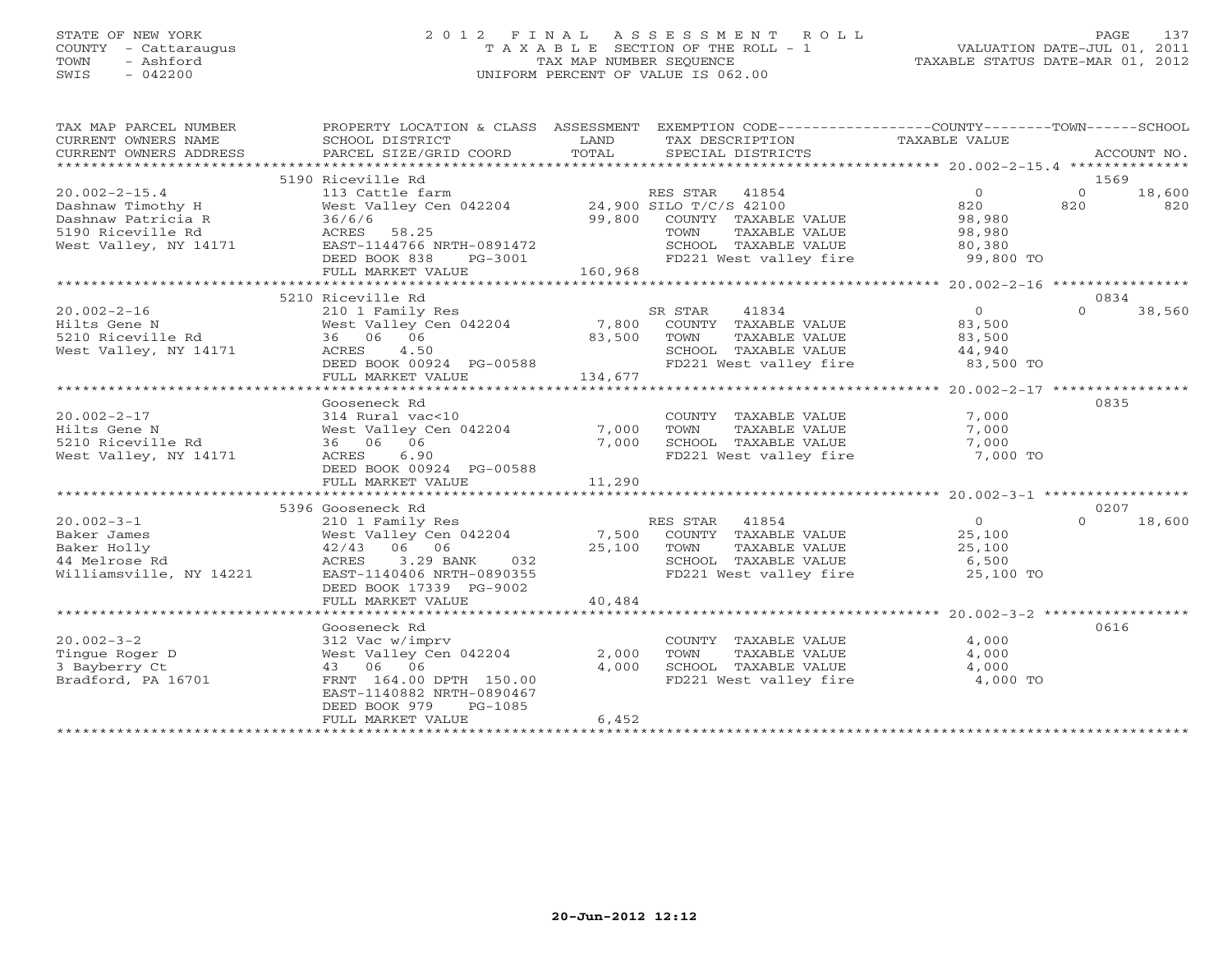## STATE OF NEW YORK 2 0 1 2 F I N A L A S S E S S M E N T R O L L PAGE 138 COUNTY - Cattaraugus T A X A B L E SECTION OF THE ROLL - 1 VALUATION DATE-JUL 01, 2011 TOWN - Ashford TAX MAP NUMBER SEQUENCE TAXABLE STATUS DATE-MAR 01, 2012 SWIS - 042200 UNIFORM PERCENT OF VALUE IS 062.00UNIFORM PERCENT OF VALUE IS 062.00

| TAX MAP PARCEL NUMBER                         | PROPERTY LOCATION & CLASS ASSESSMENT EXEMPTION CODE----------------COUNTY-------TOWN------SCHOOL |               |                                                                          |                                                                        |                  |                |                |
|-----------------------------------------------|--------------------------------------------------------------------------------------------------|---------------|--------------------------------------------------------------------------|------------------------------------------------------------------------|------------------|----------------|----------------|
| CURRENT OWNERS NAME<br>CURRENT OWNERS ADDRESS | SCHOOL DISTRICT<br>PARCEL SIZE/GRID COORD                                                        | LAND<br>TOTAL | TAX DESCRIPTION<br>SPECIAL DISTRICTS                                     |                                                                        | TAXABLE VALUE    |                | ACCOUNT NO.    |
|                                               |                                                                                                  |               |                                                                          |                                                                        |                  |                |                |
|                                               | 5376 Riley Rd                                                                                    |               |                                                                          |                                                                        |                  |                | 0630           |
| $20.002 - 3 - 3.1$                            | 240 Rural res                                                                                    |               | RES STAR 41854                                                           |                                                                        | $\overline{0}$   | $\Omega$       | 18,600         |
| Donohue Thomas R                              | West Valley Cen 042204                                                                           | 34,500        |                                                                          | COUNTY TAXABLE VALUE                                                   | 191,400          |                |                |
| Zielen Lori                                   | 43 06 06                                                                                         | 191,400       | TOWN                                                                     | TAXABLE VALUE                                                          | 191,400          |                |                |
| 5376 Riley Rd                                 | ACRES 82.82                                                                                      |               |                                                                          | SCHOOL TAXABLE VALUE                                                   | 172,800          |                |                |
| West Valley, NY 14171                         | EAST-1141264 NRTH-0892569                                                                        |               |                                                                          | FD221 West valley fire                                                 | 191,400 TO       |                |                |
|                                               | DEED BOOK 982<br>PG-225                                                                          |               |                                                                          |                                                                        |                  |                |                |
|                                               | FULL MARKET VALUE                                                                                | 308,710       |                                                                          |                                                                        |                  |                |                |
|                                               |                                                                                                  |               |                                                                          |                                                                        |                  |                |                |
|                                               | 5351 Riley Rd                                                                                    |               |                                                                          |                                                                        |                  |                | 1022           |
| $20.002 - 3 - 3.2$                            | 210 1 Family Res                                                                                 |               | SR STAR                                                                  | 41834                                                                  | $\overline{0}$   | $\Omega$       | 38,560         |
| Bailey Douglas W<br>5351 Riley Rd             | West Valley Cen 042204                                                                           | 7,500         |                                                                          | COUNTY TAXABLE VALUE                                                   | 125,900          |                |                |
| 5351 Riley Rd                                 | 43 06 06                                                                                         | 125,900       | TOWN                                                                     | TAXABLE VALUE                                                          | 125,900          |                |                |
| West Valley, NY 14171                         | 2011 BAR                                                                                         |               |                                                                          | SCHOOL TAXABLE VALUE                                                   | 87,340           |                |                |
|                                               | ACRES<br>3.30 BANK 017                                                                           |               |                                                                          | FD221 West valley fire                                                 | 125,900 TO       |                |                |
|                                               | EAST-1140868 NRTH-0890630                                                                        |               |                                                                          |                                                                        |                  |                |                |
|                                               | DEED BOOK 00939 PG-00068                                                                         |               |                                                                          |                                                                        |                  |                |                |
|                                               | FULL MARKET VALUE                                                                                | 203,065       |                                                                          |                                                                        |                  |                |                |
|                                               |                                                                                                  |               |                                                                          |                                                                        |                  |                |                |
|                                               | Riley Rd                                                                                         |               |                                                                          |                                                                        |                  |                | 0917           |
| $20.002 - 3 - 4.1$                            | 260 Seasonal res                                                                                 |               |                                                                          | COUNTY TAXABLE VALUE                                                   | 23,200<br>23,200 |                |                |
| Vitrano David                                 | West Valley Cen 042204 6,500                                                                     |               | TOWN                                                                     | TAXABLE VALUE                                                          | 23,200           |                |                |
| Vitrano Phyllis                               | 43 06 06                                                                                         | 23,200        |                                                                          | SCHOOL TAXABLE VALUE<br>SUNUUL TAXABLE VALUE<br>FD221 West valley fire | 23,200           |                |                |
| 47 N Pearl St                                 | 2.40<br>ACRES                                                                                    |               |                                                                          |                                                                        | $23,200$ TO      |                |                |
| Buffalo, NY 14202                             | EAST-1141259 NRTH-0890732                                                                        |               |                                                                          |                                                                        |                  |                |                |
|                                               | FULL MARKET VALUE                                                                                | 37,419        |                                                                          |                                                                        |                  |                |                |
|                                               |                                                                                                  |               |                                                                          |                                                                        |                  |                |                |
| $20.002 - 3 - 4.2$                            | Gooseneck Rd                                                                                     |               |                                                                          |                                                                        | 2,800            | 1281           |                |
| Shisler Sandra A                              | 314 Rural vac<10<br>West Valley Cen 042204                                                       | 2,800         | <b>TOWN</b>                                                              | COUNTY TAXABLE VALUE<br>TAXABLE VALUE                                  | 2,800            |                |                |
| 5355 Gooseneck Rd                             | 43 06 06                                                                                         | 2,800         |                                                                          |                                                                        | 2,800            |                |                |
| West Valley, NY 14171                         | ACRES<br>3.50                                                                                    |               |                                                                          | SCHOOL TAXABLE VALUE<br>FD221 West valley fire                         | 2,800 TO         |                |                |
|                                               | EAST-0493280 NRTH-0890470                                                                        |               |                                                                          |                                                                        |                  |                |                |
|                                               | DEED BOOK 8549<br>PG-9001                                                                        |               |                                                                          |                                                                        |                  |                |                |
|                                               | FULL MARKET VALUE                                                                                | 4,516         |                                                                          |                                                                        |                  |                |                |
|                                               |                                                                                                  |               |                                                                          |                                                                        |                  |                |                |
|                                               | 5340 Gooseneck Rd                                                                                |               |                                                                          |                                                                        |                  |                | 0506           |
| $20.002 - 3 - 5$                              | 210 1 Family Res                                                                                 |               |                                                                          |                                                                        | 7,440            | 7,440          | $\overline{0}$ |
| Maclaughlin Charlotte                         | West Valley Cen 042204                                                                           |               |                                                                          |                                                                        | 9,990            | 9,990          | $\Omega$       |
| Maclaughlin Daniel                            | 43 06 06                                                                                         |               | WVET C/T 41121<br>7,000 DVET C/T 41141<br>66,600 AGED C<br>66,600 AGED C |                                                                        | 19,668           | $\overline{0}$ | $\Omega$       |
| 5340 Gooseneck Rd                             | ACRES<br>2.85                                                                                    |               | SR STAR                                                                  | 41834                                                                  | $\overline{0}$   | $\Omega$       | 38,560         |
| West Valley, NY 14171                         | EAST-1141616 NRTH-0890915                                                                        |               |                                                                          | COUNTY TAXABLE VALUE                                                   | 29,502           |                |                |
|                                               | DEED BOOK 1032 PG-1165                                                                           |               | TOWN                                                                     | TAXABLE VALUE                                                          | 49,170           |                |                |
|                                               | FULL MARKET VALUE                                                                                |               |                                                                          | 107,419 SCHOOL TAXABLE VALUE                                           | 28,040           |                |                |
|                                               |                                                                                                  |               |                                                                          | FD221 West valley fire                                                 | $66,600$ TO      |                |                |
|                                               |                                                                                                  |               |                                                                          |                                                                        |                  |                |                |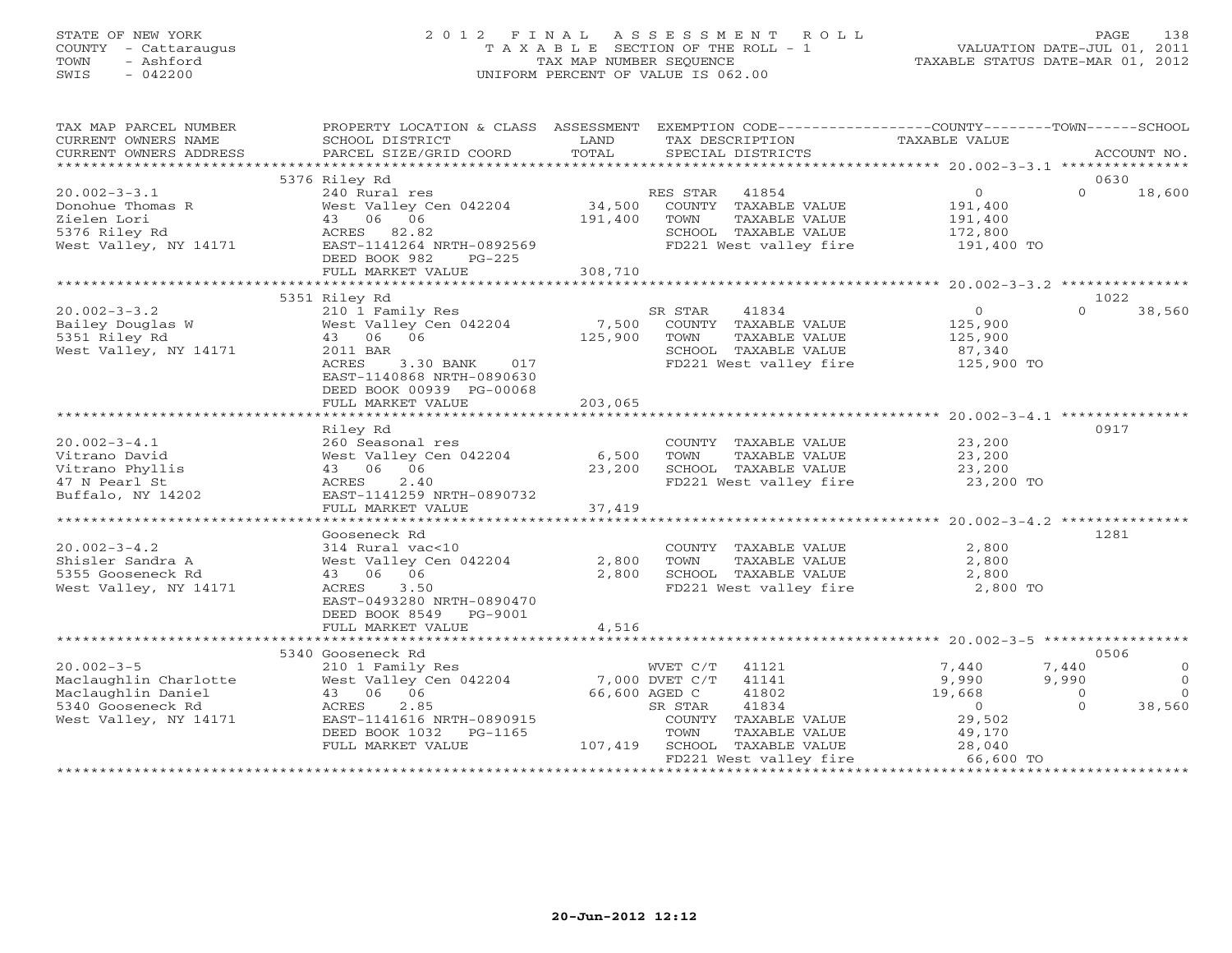## STATE OF NEW YORK 2 0 1 2 F I N A L A S S E S S M E N T R O L L PAGE 139 COUNTY - Cattaraugus T A X A B L E SECTION OF THE ROLL - 1 VALUATION DATE-JUL 01, 2011 TOWN - Ashford TAX MAP NUMBER SEQUENCE TAXABLE STATUS DATE-MAR 01, 2012 SWIS - 042200 UNIFORM PERCENT OF VALUE IS 062.00UNIFORM PERCENT OF VALUE IS 062.00

| TAX MAP PARCEL NUMBER<br>CURRENT OWNERS NAME<br>CURRENT OWNERS ADDRESS                                                       | PROPERTY LOCATION & CLASS ASSESSMENT EXEMPTION CODE---------------COUNTY-------TOWN-----SCHOOL<br>SCHOOL DISTRICT<br><b>Example 12 Distribution of the LAND</b><br>PARCEL SIZE/GRID COORD                                                                                  | TOTAL                            | TAX DESCRIPTION                        TAXABLE VALUE<br>SPECIAL DISTRICTS<br>SPECIAL DISTRICTS  |                                                                                   | ACCOUNT NO.                |
|------------------------------------------------------------------------------------------------------------------------------|----------------------------------------------------------------------------------------------------------------------------------------------------------------------------------------------------------------------------------------------------------------------------|----------------------------------|-------------------------------------------------------------------------------------------------|-----------------------------------------------------------------------------------|----------------------------|
|                                                                                                                              |                                                                                                                                                                                                                                                                            |                                  |                                                                                                 |                                                                                   |                            |
| $20.002 - 3 - 6$<br>Folts Jennifer A<br>Folts Jeramie<br>5324 Gooseneck Rd<br>West Valley, NY 14171                          | 5324 Gooseneck Rd<br>210 1 Family Res (RES STAR 41854)<br>West Valley Cen 042204 (7,800 COUNTY TAXABLE VALUE<br>43 06 06<br>3.58 BANK<br>017<br>ACRES<br>EAST-1141916 NRTH-0891266<br>DEED BOOK 12684 PG-5001<br>FULL MARKET VALUE                                         | 70,100 TOWN<br>SCHOOL<br>113,065 | TAXABLE VALUE<br>SCHOOL TAXABLE VALUE<br>FD221 West valley fire                                 | $0 \qquad \qquad$<br>70,100<br>70,100<br>51,500<br>70,100 TO                      | 0049<br>$\Omega$<br>18,600 |
|                                                                                                                              | 5304 Gooseneck Rd                                                                                                                                                                                                                                                          |                                  |                                                                                                 |                                                                                   | 0035                       |
| $20.002 - 3 - 7$<br>Erlandson Leanna L<br>5304 Gooseneck Rd<br>6 West Valley, NY 14171 (ACRES 3.12                           | Gooseneck Rd<br>210 1 Family Res<br>West Valley Cen 042204 7,300 COUNTY TAXABLE VALUE<br>43 06 06 71,100 TOWN TAXABLE VALUE<br>ACRES 3.12 BANK 017 SCHOOL TAXABLE VALUE<br>FAST-1142098 NRTH-0891311 FD221 West valley fire<br>DEED BOOK 4199 PG-7001<br>FULL MARKET VALUE | 114,677                          | SCHOOL TAXABLE VALUE<br>FD221 West valley fire                                                  | $\overline{0}$<br>$71,100$<br>$71,100$<br>71,100<br>52,500<br>52,500<br>71,100 TO | $\Omega$<br>18,600         |
|                                                                                                                              |                                                                                                                                                                                                                                                                            |                                  |                                                                                                 |                                                                                   |                            |
|                                                                                                                              | 5286 Gooseneck Rd                                                                                                                                                                                                                                                          |                                  |                                                                                                 |                                                                                   | 0461                       |
| $20.002 - 3 - 8$                                                                                                             | 220 2 Family Res<br>West Valley Cen 042204 5,000 COUNTY TAXABLE VALUE<br>43 06 06 77,400 TOWN TAXABLE VALUE<br>DEED BOOK 1022    PG-814                                                                                                                                    |                                  | TAXABLE VALUE<br>SCHOOL TAXABLE VALUE<br>FD221 West valley fire                                 | $\overline{0}$<br>77,400<br>77,400<br>58,800<br>77,400 TO                         | $\Omega$<br>18,600         |
|                                                                                                                              | FULL MARKET VALUE                                                                                                                                                                                                                                                          | 124,839                          |                                                                                                 |                                                                                   |                            |
|                                                                                                                              |                                                                                                                                                                                                                                                                            |                                  |                                                                                                 |                                                                                   |                            |
| $20.002 - 3 - 9.1$<br>Powers Jill E<br>669 Mapleview Rd<br>Cheektowaga, NY 14225-1738                                        | Gooseneck Rd<br>322 Rural vac $>10$<br>West Valley Cen 042204 20,400<br>43 06 06<br>ACRES 31.30<br>EAST-1142376 NRTH-0892095<br>DEED BOOK 888<br>PG-00699                                                                                                                  | 20,400                           | COUNTY TAXABLE VALUE<br>TAXABLE VALUE<br>TOWN<br>SCHOOL TAXABLE VALUE<br>FD221 West valley fire | 20,400<br>20,400<br>20,400<br>20,400 TO                                           | 0744                       |
|                                                                                                                              | FULL MARKET VALUE                                                                                                                                                                                                                                                          | 32,903                           |                                                                                                 |                                                                                   |                            |
|                                                                                                                              | Beech Tree Rd                                                                                                                                                                                                                                                              |                                  |                                                                                                 |                                                                                   | 1207                       |
| $20.002 - 3 - 9.2$<br>Ertman Donald M<br>Ertman Karen<br>5299 Chestnut Ridge Rd Unit E ACRES 35.15<br>Orchard Park, NY 14127 | 322 Rural vac>10<br>West Valley Cen 042204 21,500<br>43 06 06<br>EAST-1142378 NRTH-0893469<br>DEED BOOK 873<br>PG-00575<br>FULL MARKET VALUE                                                                                                                               | 21,500<br>34,677                 | COUNTY TAXABLE VALUE<br>TAXABLE VALUE<br>TOWN<br>SCHOOL TAXABLE VALUE<br>FD221 West valley fire | 21,500<br>21,500<br>21,500<br>$21,500$ TO                                         |                            |
|                                                                                                                              |                                                                                                                                                                                                                                                                            |                                  |                                                                                                 |                                                                                   |                            |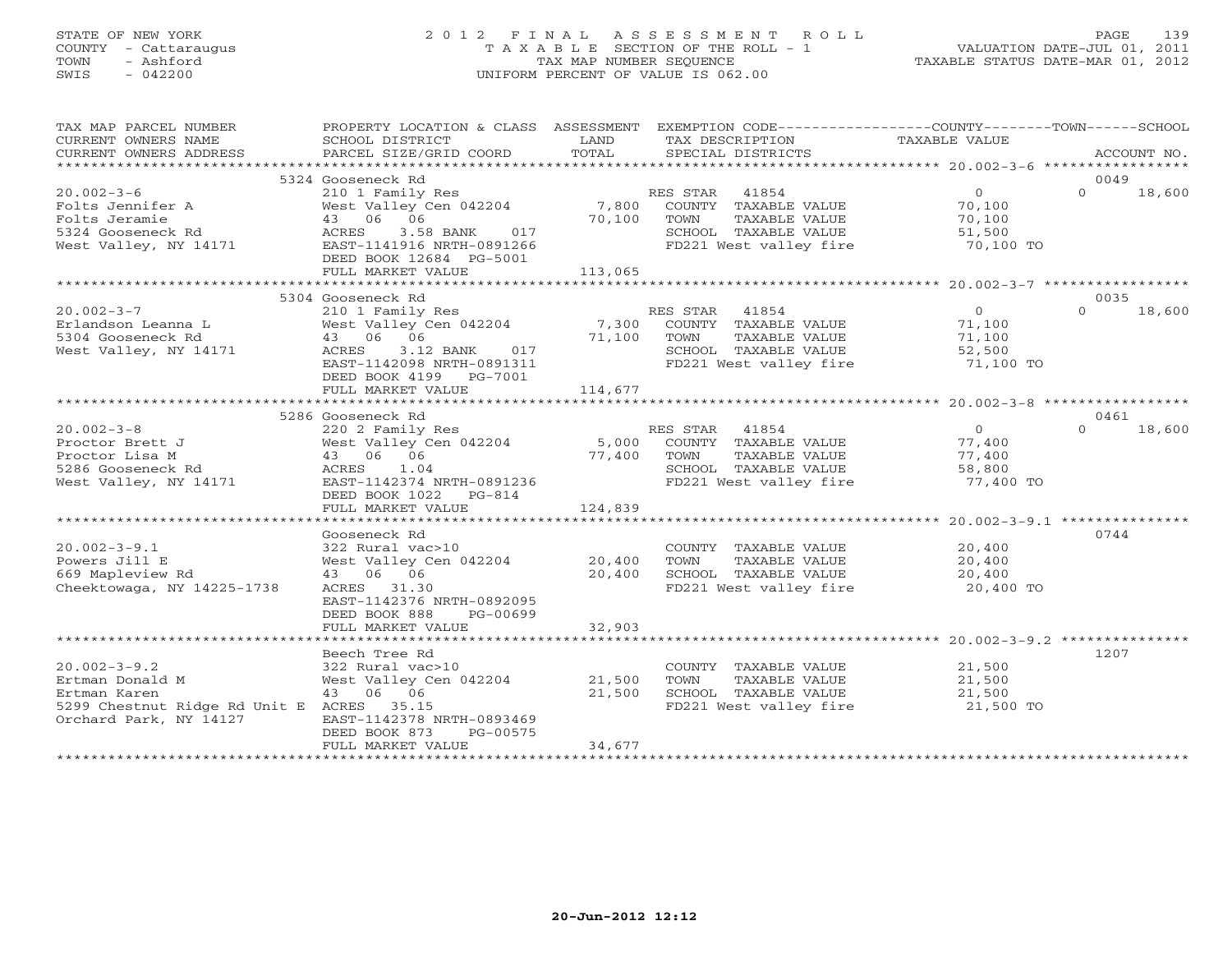## STATE OF NEW YORK 2 0 1 2 F I N A L A S S E S S M E N T R O L L PAGE 140 COUNTY - Cattaraugus T A X A B L E SECTION OF THE ROLL - 1 VALUATION DATE-JUL 01, 2011 TOWN - Ashford TAX MAP NUMBER SEQUENCE TAXABLE STATUS DATE-MAR 01, 2012 SWIS - 042200 UNIFORM PERCENT OF VALUE IS 062.00UNIFORM PERCENT OF VALUE IS 062.00

| TAX MAP PARCEL NUMBER<br>CURRENT OWNERS NAME<br>CURRENT OWNERS ADDRESS<br>****************************** | PROPERTY LOCATION & CLASS ASSESSMENT<br>SCHOOL DISTRICT<br>PARCEL SIZE/GRID COORD        | LAND<br>TOTAL    | EXEMPTION CODE-----------------COUNTY-------TOWN------SCHOOL<br>TAX DESCRIPTION<br>SPECIAL DISTRICTS | TAXABLE VALUE           | ACCOUNT NO. |
|----------------------------------------------------------------------------------------------------------|------------------------------------------------------------------------------------------|------------------|------------------------------------------------------------------------------------------------------|-------------------------|-------------|
|                                                                                                          | Beech Tree Rd                                                                            |                  |                                                                                                      |                         | 0501        |
| $20.002 - 3 - 10.1$<br>Ambrose Richard D<br>10338 Beech Tree Rd                                          | 314 Rural vac<10<br>West Valley Cen 042204<br>43 06 06                                   | 3,800<br>3,800   | COUNTY TAXABLE VALUE<br>TAXABLE VALUE<br>TOWN<br>SCHOOL TAXABLE VALUE                                | 3,800<br>3,800<br>3,800 |             |
| West Valley, NY 14171                                                                                    | ACRES<br>4.65<br>EAST-1143115 NRTH-0892177<br>DEED BOOK 1001 PG-373<br>FULL MARKET VALUE | 6,129            | FD221 West valley fire                                                                               | 3,800 TO                |             |
|                                                                                                          |                                                                                          |                  |                                                                                                      |                         |             |
|                                                                                                          | Gooseneck Rd                                                                             |                  |                                                                                                      |                         | 1151        |
| $20.002 - 3 - 10.3$                                                                                      | 314 Rural vac<10                                                                         |                  | COUNTY TAXABLE VALUE                                                                                 | 4,100                   |             |
| Watters Sharon                                                                                           | West Valley Cen 042204                                                                   | 4,100            | TOWN<br>TAXABLE VALUE                                                                                | 4,100                   |             |
| 5190 Gooseneck Rd                                                                                        | 43 06 06                                                                                 | 4,100            | SCHOOL TAXABLE VALUE                                                                                 | 4,100                   |             |
| West Valley, NY 14171                                                                                    | ACRES<br>1.10<br>EAST-1143935 NRTH-0892586<br>DEED BOOK 11987 PG-8001                    |                  | FD221 West valley fire                                                                               | 4,100 TO                |             |
|                                                                                                          | FULL MARKET VALUE                                                                        | 6,613            |                                                                                                      |                         |             |
|                                                                                                          | Beech Tree Rd                                                                            |                  |                                                                                                      |                         | 1256        |
| $20.002 - 3 - 10.4$                                                                                      | 314 Rural vac<10                                                                         |                  | COUNTY TAXABLE VALUE                                                                                 | 4,700                   |             |
| Bricken Buford Powell                                                                                    | West Valley Cen 042204                                                                   | 4,700            | TAXABLE VALUE<br>TOWN                                                                                | 4,700                   |             |
| Heirs Of B P Bricken                                                                                     | 43 06 06                                                                                 | 4,700            | SCHOOL TAXABLE VALUE                                                                                 | 4,700                   |             |
| 317 Sharondale Dr                                                                                        | ACRES<br>5.20                                                                            |                  | FD221 West valley fire                                                                               | 4,700 TO                |             |
| Tullahoma, TN 27288                                                                                      | EAST-1143508 NRTH-0893737                                                                |                  |                                                                                                      |                         |             |
|                                                                                                          | DEED BOOK 887<br>PG-00183                                                                |                  |                                                                                                      |                         |             |
|                                                                                                          | FULL MARKET VALUE                                                                        | 7,581            |                                                                                                      |                         |             |
|                                                                                                          |                                                                                          |                  |                                                                                                      |                         |             |
|                                                                                                          | 10430 Beech Tree Rd                                                                      |                  |                                                                                                      |                         | 1257        |
| $20.002 - 3 - 10.5$                                                                                      | 240 Rural res                                                                            |                  | COUNTY TAXABLE VALUE                                                                                 | 78,200                  |             |
| Magliette Frank                                                                                          | West Valley Cen 042204                                                                   | 14,200           | TOWN<br>TAXABLE VALUE                                                                                | 78,200                  |             |
| Magliette Rosalie A                                                                                      | 43 06 06                                                                                 | 78,200           | SCHOOL TAXABLE VALUE                                                                                 | 78,200                  |             |
| 10430 Beechtree Rd<br>West Valley, NY 14171                                                              | ACRES 10.35<br>EAST-1143505 NRTH-0894041<br>DEED BOOK 889<br>PG-00905                    |                  | FD221 West valley fire                                                                               | 78,200 TO               |             |
|                                                                                                          | FULL MARKET VALUE                                                                        | 126,129          |                                                                                                      |                         |             |
|                                                                                                          |                                                                                          |                  |                                                                                                      |                         |             |
|                                                                                                          | 10400 Beech Tree Rd                                                                      |                  |                                                                                                      |                         | 1274        |
| $20.002 - 3 - 10.6$                                                                                      | 210 1 Family Res                                                                         |                  | RES STAR 41854                                                                                       | $\circ$                 | 18,600      |
| Ambrose Jeffrey J                                                                                        | West Valley Cen 042204                                                                   | 9,600            | COUNTY TAXABLE VALUE                                                                                 | 66,800                  |             |
| 10400 Beech Tree Rd                                                                                      | 43 06 06                                                                                 | 66,800           | TOWN<br>TAXABLE VALUE                                                                                | 66,800                  |             |
| West Valley, NY 14171                                                                                    | ACRES<br>5.20                                                                            |                  | SCHOOL TAXABLE VALUE                                                                                 | 48,200                  |             |
|                                                                                                          | EAST-1143506 NRTH-0893530                                                                |                  | FD221 West valley fire                                                                               | 66,800 TO               |             |
|                                                                                                          | DEED BOOK 00941 PG-00124                                                                 |                  |                                                                                                      |                         |             |
|                                                                                                          | FULL MARKET VALUE                                                                        | 107,742          |                                                                                                      |                         |             |
|                                                                                                          | **************************                                                               | **************** |                                                                                                      |                         |             |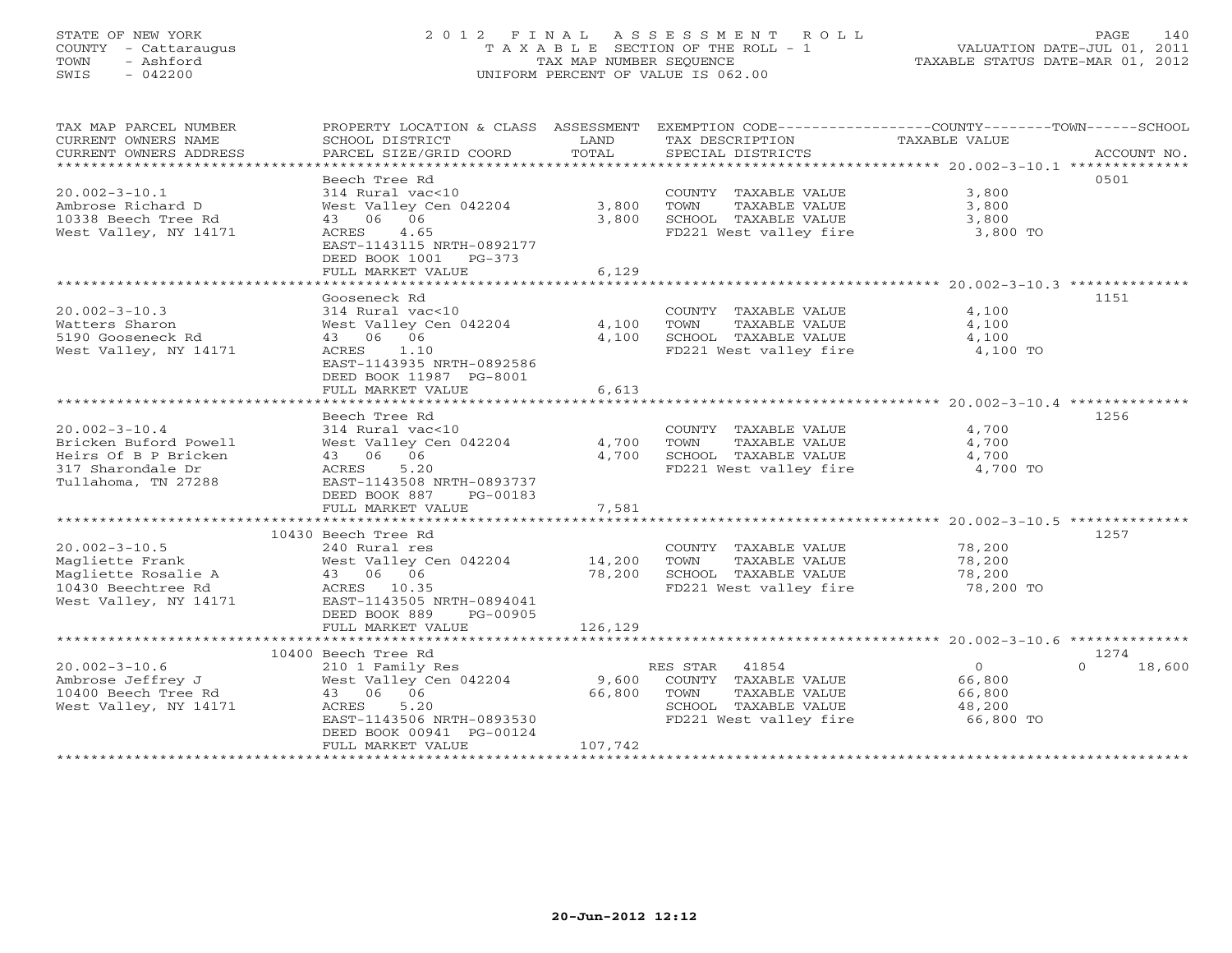## STATE OF NEW YORK 2 0 1 2 F I N A L A S S E S S M E N T R O L L PAGE 141 COUNTY - Cattaraugus T A X A B L E SECTION OF THE ROLL - 1 VALUATION DATE-JUL 01, 2011 TOWN - Ashford TAX MAP NUMBER SEQUENCE TAXABLE STATUS DATE-MAR 01, 2012 SWIS - 042200 UNIFORM PERCENT OF VALUE IS 062.00UNIFORM PERCENT OF VALUE IS 062.00

| TAX MAP PARCEL NUMBER<br>CURRENT OWNERS NAME<br>CURRENT OWNERS ADDRESS                    | PROPERTY LOCATION & CLASS ASSESSMENT EXEMPTION CODE----------------COUNTY-------TOWN------SCHOOL<br>SCHOOL DISTRICT<br>PARCEL SIZE/GRID COORD                            | LAND<br>TOTAL            | TAX DESCRIPTION<br>SPECIAL DISTRICTS                                                                                                      | TAXABLE VALUE                                                       | ACCOUNT NO.                                    |
|-------------------------------------------------------------------------------------------|--------------------------------------------------------------------------------------------------------------------------------------------------------------------------|--------------------------|-------------------------------------------------------------------------------------------------------------------------------------------|---------------------------------------------------------------------|------------------------------------------------|
| $20.002 - 3 - 10.7$<br>Ambrose Jeffrey J<br>10400 Beech Tree Rd<br>West Valley, NY 14171  | Beech Tree Rd<br>314 Rural vac<10<br>West Valley Cen 042204<br>43 06 06<br>ACRES<br>5.20<br>EAST-1143504 NRTH-0893325<br>DEED BOOK 1001<br>$PG-371$<br>FULL MARKET VALUE | 4,200<br>4,200<br>6,774  | COUNTY TAXABLE VALUE<br>TOWN<br>TAXABLE VALUE<br>SCHOOL TAXABLE VALUE<br>FD221 West valley fire                                           | 4,200<br>4,200<br>4,200<br>4,200 TO                                 | 1275                                           |
|                                                                                           | Gooseneck Rd                                                                                                                                                             |                          |                                                                                                                                           |                                                                     | 1298                                           |
| $20.002 - 3 - 10.8$<br>Hansen Norman I<br>72 Childs St<br>Springville, NY 14141           | 314 Rural vac<10<br>West Valley Cen 042204<br>43 06 06<br>ACRES<br>5.50<br>EAST-1143780 NRTH-0892730<br>DEED BOOK 00953 PG-01115<br>FULL MARKET VALUE                    | 7,600<br>7,600<br>12,258 | COUNTY TAXABLE VALUE<br>TOWN<br>TAXABLE VALUE<br>SCHOOL TAXABLE VALUE<br>FD221 West valley fire 7,600 TO                                  | 7,600<br>7,600<br>7,600                                             |                                                |
|                                                                                           |                                                                                                                                                                          |                          |                                                                                                                                           |                                                                     |                                                |
| $20.002 - 3 - 10.9$<br>Demarie Daniel<br>10364 Beech Tree Rd<br>West Valley, NY 14171     | 10364 Beech Tree Rd<br>210 1 Family Res<br>West Valley Cen 042204<br>West Valley C<br>43 06 06<br>4.90<br>ACRES<br>EAST-1143509 NRTH-0893131<br>DEED BOOK 13128 PG-8001  | 8,100<br>80,900          | RES STAR 41854<br>COUNTY TAXABLE VALUE<br>TAXABLE VALUE<br>TOWN<br>SCHOOL TAXABLE VALUE<br>SCHOOL TAXABLE VALUE<br>FD221 West valley fire | $\overline{0}$<br>80,900<br>80,900<br>62,300<br>80,900 TO           | 1311<br>$\Omega$<br>18,600                     |
|                                                                                           | FULL MARKET VALUE                                                                                                                                                        | 130,484                  |                                                                                                                                           |                                                                     |                                                |
|                                                                                           | 10338 Beech Tree Rd                                                                                                                                                      |                          |                                                                                                                                           |                                                                     | 1308                                           |
| $20.002 - 3 - 10.10$<br>Ambrose Richard D<br>10338 Beech Tree Rd<br>West Valley, NY 14171 | 210 1 Family Res<br>West Valley Cen 042204<br>43 06 06<br>ACRES<br>4.70<br>EAST-0494780 NRTH-0892750<br>DEED BOOK 910<br>PG-01171                                        | 8,000 SR STAR<br>59,600  | CVET C/T<br>41131<br>41834<br>COUNTY TAXABLE VALUE<br>TOWN<br>TAXABLE VALUE<br>SCHOOL TAXABLE VALUE<br>FD221 West valley fire             | 12,400<br>$\overline{0}$<br>47,200<br>47,200<br>21,040<br>59,600 TO | 12,400<br>$\overline{0}$<br>$\Omega$<br>38,560 |
|                                                                                           | FULL MARKET VALUE                                                                                                                                                        | 96,129                   |                                                                                                                                           |                                                                     |                                                |
|                                                                                           | 5206 Gooseneck Rd                                                                                                                                                        |                          |                                                                                                                                           |                                                                     | 1318                                           |
| $20.002 - 3 - 10.11$<br>Slisz Harry F<br>5206 Gooseneck Rd<br>West Valley, NY 14171       | 270 Mfg housing<br>West Valley Cen 042204 8,600 SR STAR<br>43 06 06<br>ACRES<br>5.45<br>EAST-0049510 NRTH-0089247<br>DEED BOOK 914<br>PG-00331<br>FULL MARKET VALUE      | 42,400<br>68,387         | WVET C/T 41121<br>41834<br>COUNTY TAXABLE VALUE<br>TAXABLE VALUE<br>TOWN<br>Under Taxable Value<br>FD221 West valley fire                 | 6,360<br>$\overline{0}$<br>36,040<br>36,040<br>3,840<br>42,400 TO   | 6,360<br>$\overline{0}$<br>38,560<br>$\Omega$  |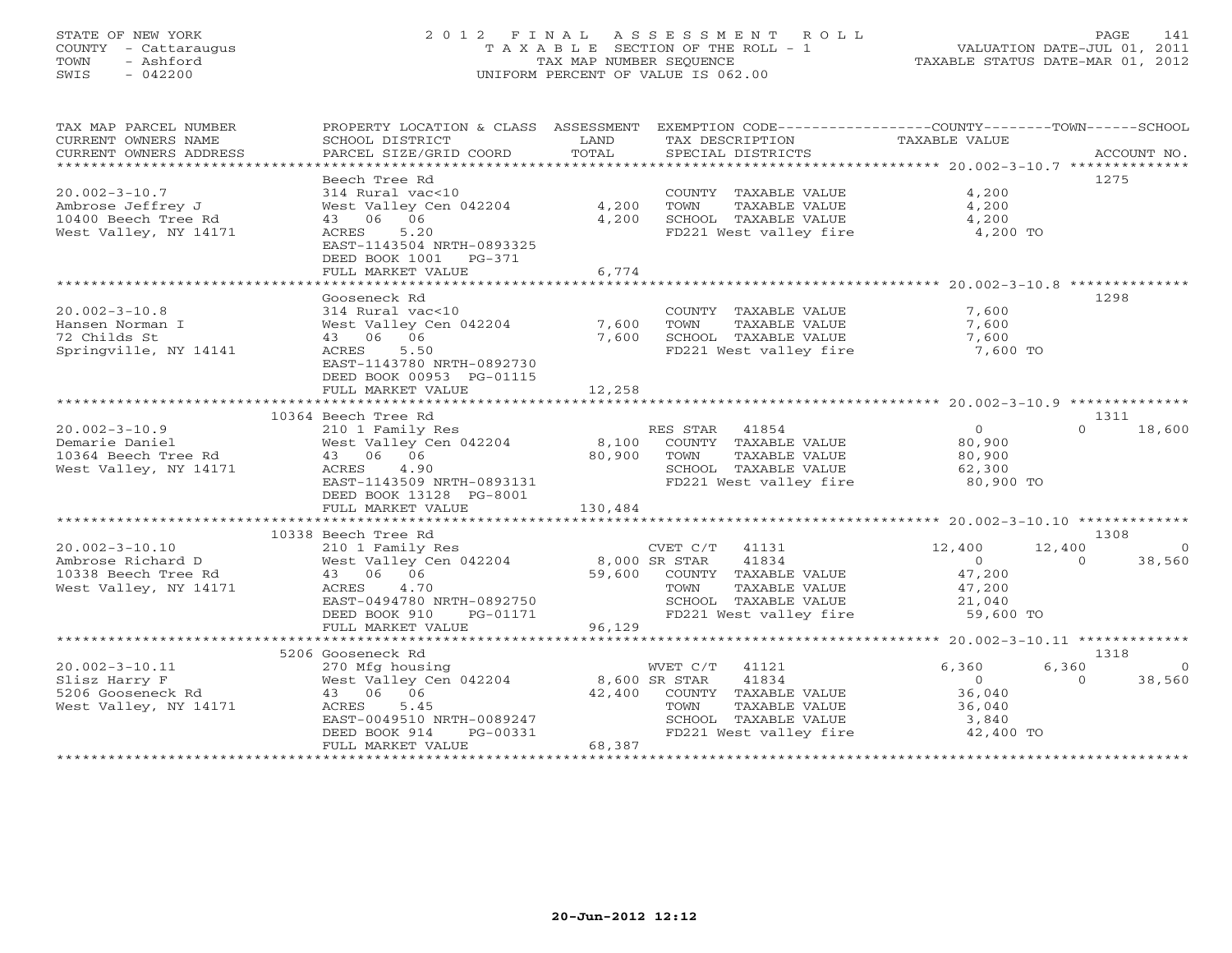## STATE OF NEW YORK 2 0 1 2 F I N A L A S S E S S M E N T R O L L PAGE 142 COUNTY - Cattaraugus T A X A B L E SECTION OF THE ROLL - 1 VALUATION DATE-JUL 01, 2011 TOWN - Ashford TAX MAP NUMBER SEQUENCE TAXABLE STATUS DATE-MAR 01, 2012 SWIS - 042200 UNIFORM PERCENT OF VALUE IS 062.00UNIFORM PERCENT OF VALUE IS 062.00

| TAX MAP PARCEL NUMBER                          | PROPERTY LOCATION & CLASS ASSESSMENT                |                 | EXEMPTION CODE-----------------COUNTY-------TOWN------SCHOOL |                      |                    |
|------------------------------------------------|-----------------------------------------------------|-----------------|--------------------------------------------------------------|----------------------|--------------------|
| CURRENT OWNERS NAME                            | SCHOOL DISTRICT                                     | LAND            | TAX DESCRIPTION                                              | <b>TAXABLE VALUE</b> |                    |
| CURRENT OWNERS ADDRESS<br>******************** | PARCEL SIZE/GRID COORD<br>***********************   | TOTAL           | SPECIAL DISTRICTS                                            |                      | ACCOUNT NO.        |
|                                                | 5232 Riceville Rd                                   |                 |                                                              |                      | 0757               |
| $20.002 - 3 - 11$                              | 210 1 Family Res                                    |                 | RES STAR<br>41854                                            | $\overline{O}$       | $\Omega$<br>18,600 |
| Grzechowiak Phillip J                          | West Valley Cen 042204                              | 5,800           | COUNTY TAXABLE VALUE                                         | 62,300               |                    |
| Grzechowiak Jeanette N                         | 43 06 06                                            | 62,300          | TOWN<br>TAXABLE VALUE                                        | 62,300               |                    |
| 5232 Riceville Rd                              | 2.05 BANK<br>ACRES<br>017                           |                 | SCHOOL TAXABLE VALUE                                         | 43,700               |                    |
| West Vallwy, NY 14171                          | EAST-1143466 NRTH-0891909                           |                 | FD221 West valley fire                                       | 62,300 TO            |                    |
|                                                | DEED BOOK 9134 PG-6001                              |                 |                                                              |                      |                    |
|                                                | FULL MARKET VALUE                                   | 100,484         |                                                              |                      |                    |
|                                                |                                                     |                 |                                                              |                      |                    |
|                                                | 5205 Riceville Rd                                   |                 |                                                              |                      | 0751               |
| $20.002 - 3 - 14$                              | 210 1 Family Res<br>West Valley Cen 042204          |                 | RES STAR<br>41854                                            | $\Omega$             | $\Omega$<br>18,600 |
| Mumbach Thomas M<br>Mumbach Jacquelyn D        | 36/43 06 06                                         | 5,500<br>68,200 | COUNTY TAXABLE VALUE<br>TAXABLE VALUE<br>TOWN                | 68,200<br>68,200     |                    |
| 5205 Riceville Rd                              | 1.47<br>ACRES                                       |                 | SCHOOL TAXABLE VALUE                                         | 49,600               |                    |
| West Valley, NY 14171                          | EAST-1143876 NRTH-0891534                           |                 | FD221 West valley fire                                       | 68,200 TO            |                    |
|                                                | DEED BOOK 846<br>PG-00112                           |                 |                                                              |                      |                    |
|                                                | FULL MARKET VALUE                                   | 110,000         |                                                              |                      |                    |
|                                                |                                                     |                 |                                                              |                      |                    |
|                                                | 5245 Riceville Rd                                   |                 |                                                              |                      | 0507               |
| $20.002 - 3 - 16.1$                            | 210 1 Family Res                                    |                 | RES STAR 41854                                               | $\overline{0}$       | $\Omega$<br>18,600 |
| Noziglia Richard J                             | West Valley Cen 042204                              | 9,000           | COUNTY TAXABLE VALUE                                         | 64,100               |                    |
| 5245 Riceville Rd                              | 43 06 06                                            | 64,100          | TOWN<br>TAXABLE VALUE                                        | 64,100               |                    |
| West Valley, NY 14171                          | FF 180.00                                           |                 | SCHOOL TAXABLE VALUE                                         | 45,500               |                    |
|                                                | $4.60$ BANK<br>ACRES<br>017                         |                 | FD221 West valley fire                                       | 64,100 TO            |                    |
|                                                | EAST-0494762 NRTH-0891177<br>DEED BOOK 1016 PG-1002 |                 |                                                              |                      |                    |
|                                                | FULL MARKET VALUE                                   | 103,387         |                                                              |                      |                    |
|                                                |                                                     |                 |                                                              |                      |                    |
|                                                | 5237 Riceville Rd                                   |                 |                                                              |                      | 1501               |
| $20.002 - 3 - 16.2$                            | 240 Rural res                                       |                 | RES STAR<br>41854                                            | $\overline{0}$       | 18,600<br>$\Omega$ |
| Durandetto Scott A                             | West Valley Cen 042204                              | 22,100          | COUNTY TAXABLE VALUE                                         | 61,100               |                    |
| Durandetto Lesley G                            | 43 06 06                                            | 61,100          | TAXABLE VALUE<br>TOWN                                        | 61,100               |                    |
| 5237 Riceville Rd                              | FRNT 457.50 DPTH                                    |                 | SCHOOL TAXABLE VALUE                                         | 42,500               |                    |
| West Valley, NY 14171                          | ACRES 17.90                                         |                 | FD221 West valley fire                                       | 61,100 TO            |                    |
|                                                | EAST-1143371 NRTH-0890969                           |                 |                                                              |                      |                    |
|                                                | DEED BOOK 576<br>PG-00120                           |                 |                                                              |                      |                    |
|                                                | FULL MARKET VALUE                                   | 98,548          |                                                              |                      |                    |
|                                                | Gooseneck Rd                                        |                 |                                                              |                      | 0793               |
| $20.002 - 3 - 17$                              | 314 Rural vac<10                                    |                 | COUNTY TAXABLE VALUE                                         | 2,200                |                    |
| Horler Walter                                  | West Valley Cen 042204                              | 2,200           | TAXABLE VALUE<br>TOWN                                        | 2,200                |                    |
| Horler Elaine                                  | 43 06 06                                            | 2,200           | SCHOOL TAXABLE VALUE                                         | 2,200                |                    |
| 239 Meany Rd                                   | ACRES<br>1.99                                       |                 | FD221 West valley fire                                       | 2,200 TO             |                    |
| Wrightstown, NJ 08562                          | EAST-1142975 NRTH-0891314                           |                 |                                                              |                      |                    |
|                                                | DEED BOOK 982<br>$PG-116$                           |                 |                                                              |                      |                    |
|                                                | FULL MARKET VALUE                                   | 3,548           |                                                              |                      |                    |
|                                                |                                                     |                 |                                                              |                      |                    |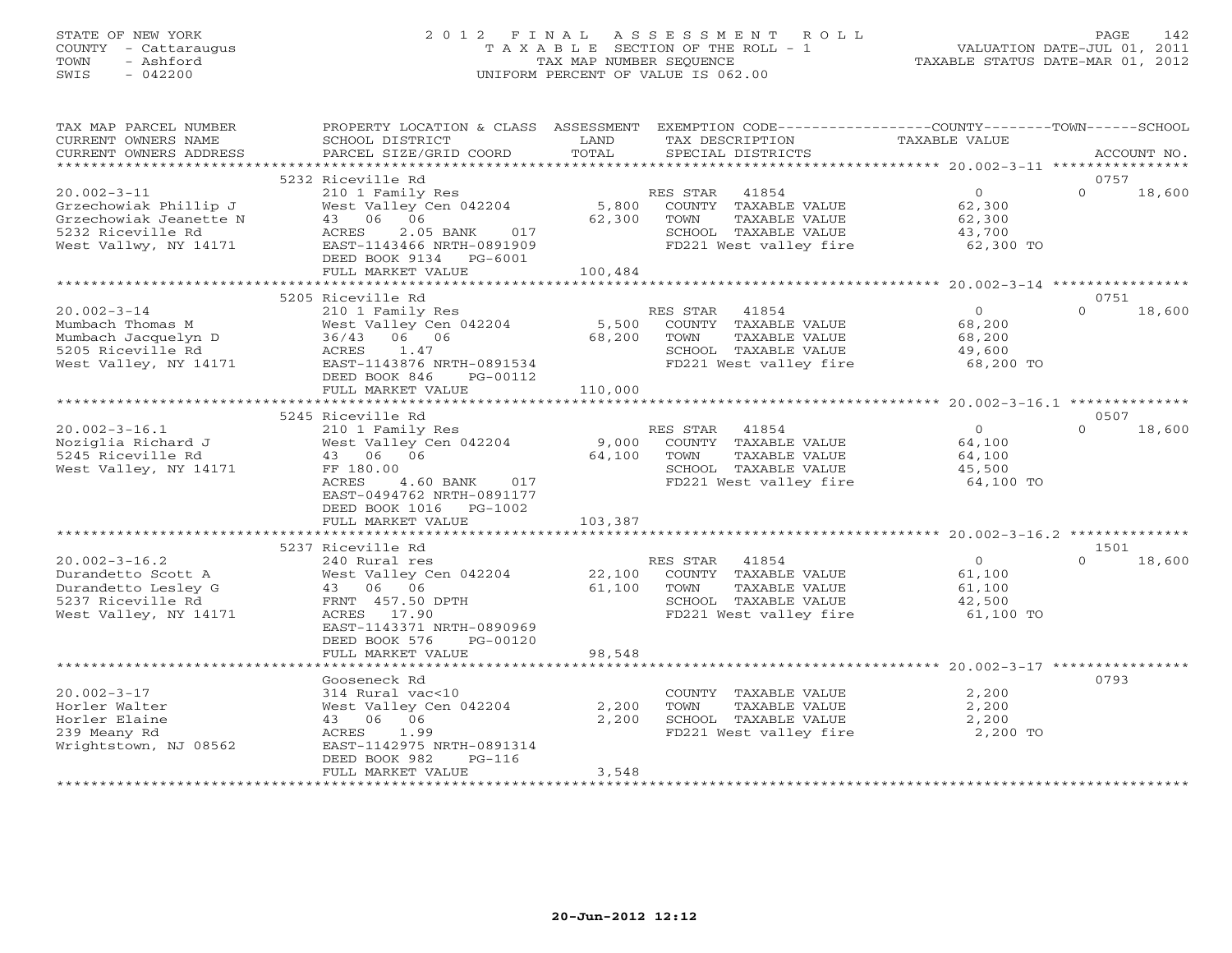## STATE OF NEW YORK 2 0 1 2 F I N A L A S S E S S M E N T R O L L PAGE 143 COUNTY - Cattaraugus T A X A B L E SECTION OF THE ROLL - 1 VALUATION DATE-JUL 01, 2011 TOWN - Ashford TAX MAP NUMBER SEQUENCE TAXABLE STATUS DATE-MAR 01, 2012 SWIS - 042200 UNIFORM PERCENT OF VALUE IS 062.00UNIFORM PERCENT OF VALUE IS 062.00

| TAX MAP PARCEL NUMBER<br>CURRENT OWNERS NAME | PROPERTY LOCATION & CLASS ASSESSMENT<br>SCHOOL DISTRICT | LAND    | EXEMPTION CODE-----------------COUNTY-------TOWN------SCHOOL<br>TAX DESCRIPTION | TAXABLE VALUE       |                          |
|----------------------------------------------|---------------------------------------------------------|---------|---------------------------------------------------------------------------------|---------------------|--------------------------|
| CURRENT OWNERS ADDRESS                       | PARCEL SIZE/GRID COORD                                  | TOTAL   | SPECIAL DISTRICTS                                                               |                     | ACCOUNT NO.              |
| **********************                       | Gooseneck Rd                                            |         |                                                                                 |                     | 0803                     |
| $20.002 - 3 - 18$                            | 260 Seasonal res                                        |         | COUNTY TAXABLE VALUE                                                            | 9,700               |                          |
| Weymouth Gail S                              | West Valley Cen 042204                                  | 2,900   | TOWN<br>TAXABLE VALUE                                                           | 9,700               |                          |
| 4184 Trailing Dr                             | 43 06 06                                                | 9,700   | SCHOOL TAXABLE VALUE                                                            | 9,700               |                          |
| Williamsville, NY 14221                      | NRF                                                     |         | FD221 West valley fire                                                          | 9,700 TO            |                          |
|                                              | ACRES<br>1.36                                           |         |                                                                                 |                     |                          |
|                                              | EAST-1142771 NRTH-0890430                               |         |                                                                                 |                     |                          |
|                                              | DEED BOOK 00513 PG-00426                                |         |                                                                                 |                     |                          |
|                                              | FULL MARKET VALUE                                       | 15,645  |                                                                                 |                     |                          |
|                                              |                                                         |         |                                                                                 |                     |                          |
|                                              | Gooseneck Rd                                            |         |                                                                                 | 63,000              | 0804                     |
| $20.002 - 3 - 19$<br>Weymouth Gail S         | 240 Rural res<br>West Valley Cen 042204                 | 17,300  | COUNTY TAXABLE VALUE<br>TAXABLE VALUE<br>TOWN                                   | 63,000              |                          |
| 4184 Trailing Dr                             | 43 06 06                                                | 63,000  | SCHOOL TAXABLE VALUE                                                            | 63,000              |                          |
| Williamsville, NY 14221                      | ACRES 12.51                                             |         | FD221 West valley fire                                                          | 63,000 TO           |                          |
|                                              | EAST-1142620 NRTH-0890870                               |         |                                                                                 |                     |                          |
|                                              | DEED BOOK 881<br>PG-00425                               |         |                                                                                 |                     |                          |
|                                              | FULL MARKET VALUE                                       | 101,613 |                                                                                 |                     |                          |
|                                              |                                                         |         |                                                                                 |                     |                          |
|                                              | 5303 Gooseneck Rd                                       |         |                                                                                 |                     | 0588                     |
| $20.002 - 3 - 20$                            | 210 1 Family Res                                        |         | $CVET C/T$ 41131                                                                | 12,400              | 12,400<br>$\overline{0}$ |
| Heitman Terry W                              | West Valley Cen 042204                                  |         | 8,600 SR STAR<br>41834                                                          | $\overline{O}$      | $\Omega$<br>38,560       |
| Heitman Diane M<br>5303 Gooseneck Rd         | 43 06 06<br>BAR 2009                                    | 68,300  | COUNTY TAXABLE VALUE<br>TAXABLE VALUE<br>TOWN                                   | 55,900<br>55,900    |                          |
| West Valley, NY 14171                        | ACRES<br>4.25                                           |         | SCHOOL TAXABLE VALUE                                                            | 29,740              |                          |
|                                              | EAST-1142178 NRTH-0890579                               |         | FD221 West valley fire                                                          | 68,300 TO           |                          |
|                                              | DEED BOOK 839<br>PG-00945                               |         |                                                                                 |                     |                          |
|                                              | FULL MARKET VALUE                                       | 110,161 |                                                                                 |                     |                          |
|                                              |                                                         |         |                                                                                 |                     |                          |
|                                              | 5321 Gooseneck Rd                                       |         |                                                                                 |                     | 0173                     |
| $20.002 - 3 - 21$                            | 210 1 Family Res                                        |         | RES STAR 41854                                                                  | $\overline{0}$      | $\Omega$<br>18,600       |
| Reed David                                   | West Valley Cen 042204                                  | 6,700   | COUNTY TAXABLE VALUE                                                            | 48,700              |                          |
| Reed Virginia<br>5321 Gooseneck Rd           | 43 06 06<br>ACRES<br>2.54                               | 48,700  | TOWN<br>TAXABLE VALUE<br>SCHOOL TAXABLE VALUE                                   | 48,700<br>30,100    |                          |
| West Valley, NY 14171                        | EAST-1141928 NRTH-0890558                               |         | FD221 West valley fire                                                          | 48,700 TO           |                          |
|                                              | DEED BOOK 00919 PG-00649                                |         |                                                                                 |                     |                          |
|                                              | FULL MARKET VALUE                                       | 78,548  |                                                                                 |                     |                          |
|                                              | ************************                                |         |                                                                                 |                     |                          |
|                                              | 5355 Gooseneck Rd                                       |         |                                                                                 |                     | 0521                     |
| $20.002 - 3 - 22$                            | 210 1 Family Res                                        |         | RES STAR 41854                                                                  | $\overline{0}$      | $\Omega$<br>18,600       |
| Shisler Sandra A                             | West Valley Cen 042204                                  | 6,900   | COUNTY TAXABLE VALUE                                                            | 43,300              |                          |
| 5355 Gooseneck Rd                            | 43 06 06                                                | 43,300  | TOWN<br>TAXABLE VALUE                                                           | 43,300              |                          |
| West Valley, NY 14171                        | ACRES<br>3.36<br>EAST-1141215 NRTH-0890387              |         | SCHOOL TAXABLE VALUE<br>FD221 West valley fire                                  | 24,700<br>43,300 TO |                          |
|                                              | DEED BOOK 876<br>PG-00037                               |         |                                                                                 |                     |                          |
|                                              | FULL MARKET VALUE                                       | 69,839  |                                                                                 |                     |                          |
|                                              |                                                         |         |                                                                                 |                     |                          |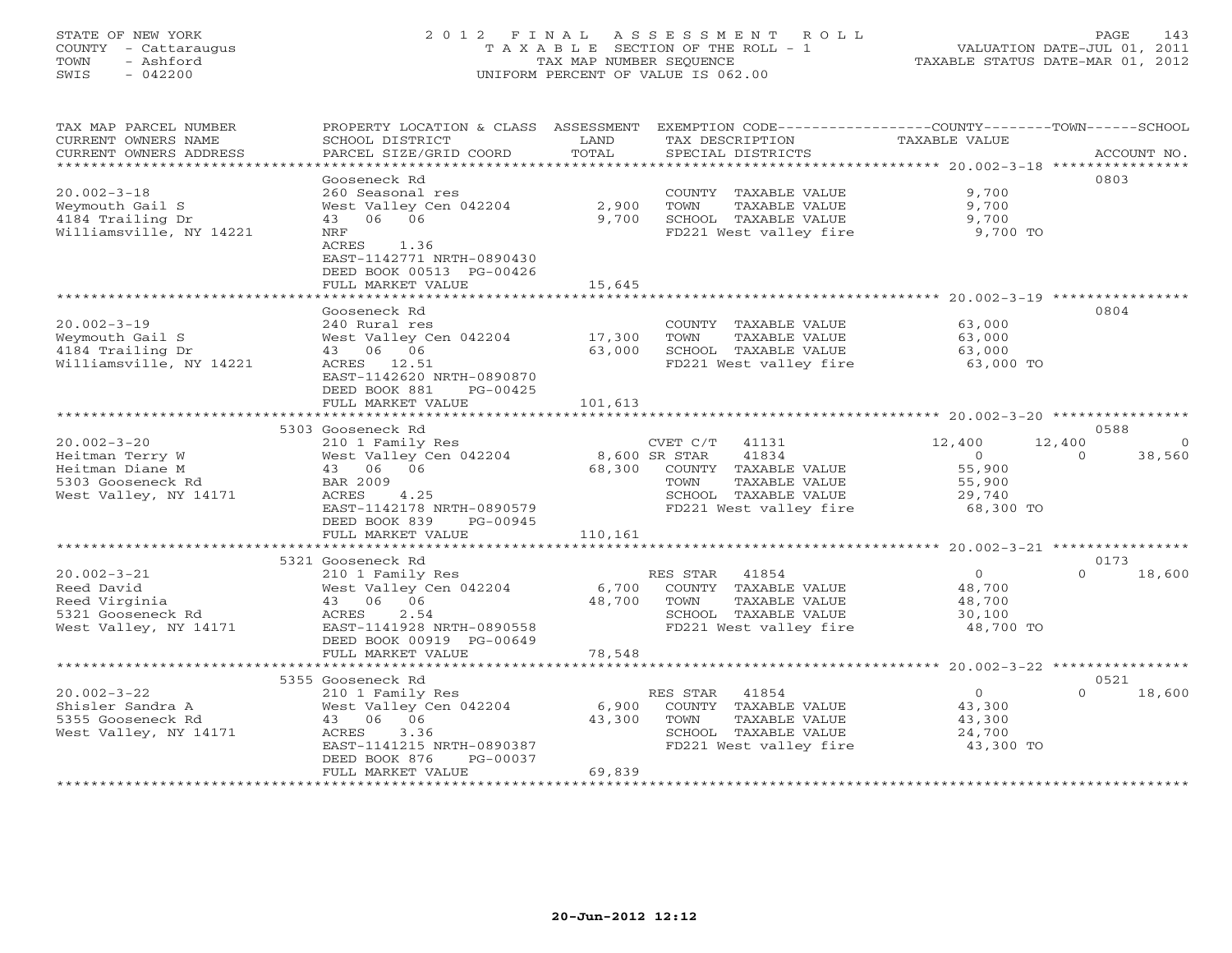#### STATE OF NEW YORK 2 0 1 2 F I N A L A S S E S S M E N T R O L L PAGE 144 COUNTY - Cattaraugus T A X A B L E SECTION OF THE ROLL - 1 VALUATION DATE-JUL 01, 2011 TOWN - Ashford TAX MAP NUMBER SEQUENCE TAXABLE STATUS DATE-MAR 01, 2012 SWIS - 042200 UNIFORM PERCENT OF VALUE IS 062.00UNIFORM PERCENT OF VALUE IS 062.00

| TAX MAP PARCEL NUMBER<br>CURRENT OWNERS NAME<br>CURRENT OWNERS ADDRESS | PROPERTY LOCATION & CLASS ASSESSMENT<br>SCHOOL DISTRICT<br>PARCEL SIZE/GRID COORD | LAND<br>TOTAL | EXEMPTION CODE-----------------COUNTY-------TOWN------SCHOOL<br>TAX DESCRIPTION<br>SPECIAL DISTRICTS | TAXABLE VALUE            | ACCOUNT NO.                               |
|------------------------------------------------------------------------|-----------------------------------------------------------------------------------|---------------|------------------------------------------------------------------------------------------------------|--------------------------|-------------------------------------------|
|                                                                        |                                                                                   |               |                                                                                                      |                          |                                           |
|                                                                        | 10207 Burns Hill Rd                                                               |               | 50 PCT OF VALUE USED FOR EXEMPTION PURPOSES                                                          |                          | 0653                                      |
| $20.002 - 3 - 23$                                                      | 280 Res Multiple                                                                  |               | CVET C/T<br>41131                                                                                    | 6,250                    | 6,250<br>$\overline{0}$<br>$\overline{0}$ |
| Scharf Patricia Ann                                                    | West Valley Cen 042204 29,100 DVET C/T                                            |               | 41141                                                                                                | 12,500<br>$\overline{O}$ | 12,500<br>18,600<br>$\Omega$              |
| Neamon Marlene                                                         | 42 06 06                                                                          |               | 50,000 RES STAR<br>41854                                                                             |                          |                                           |
| 10207 Burns Hill Rd                                                    | ACRES 103.27<br>EAST-1142257 NRTH-0889302                                         |               | COUNTY TAXABLE VALUE<br>TOWN                                                                         | 31,250                   |                                           |
| West Valley, NY 14171                                                  |                                                                                   |               | TAXABLE VALUE                                                                                        | 31,250                   |                                           |
|                                                                        | DEED BOOK 13105 PG-7001<br>FULL MARKET VALUE                                      |               | SCHOOL TAXABLE VALUE<br>80,645 FD221 West valley fire                                                | 31,400<br>50,000 TO      |                                           |
|                                                                        | ***************************                                                       |               |                                                                                                      |                          |                                           |
|                                                                        | Burns Hill Rd                                                                     |               |                                                                                                      |                          | 0347                                      |
| $20.002 - 3 - 24$                                                      | 323 Vacant rural                                                                  |               |                                                                                                      | 43,600                   |                                           |
|                                                                        | West Valley Cen 042204                                                            | 43,600        | COUNTY TAXABLE VALUE<br>TOWN<br>TAXABLE VALUE                                                        | 43,600                   |                                           |
| Harrigan Charles M Jr<br>Hillview Dr                                   | $-06$<br>$-06$<br>42                                                              | 43,600        | SCHOOL TAXABLE VALUE                                                                                 |                          |                                           |
| West Valley, NY 14171                                                  | ACRES 172.07                                                                      |               | SCHOOL TAXABLE VALUE<br>FD221 West valley fire                                                       | 43,600<br>43,600 TO      |                                           |
|                                                                        | EAST-1141997 NRTH-0887289                                                         |               |                                                                                                      |                          |                                           |
|                                                                        | DEED BOOK 386<br>PG-00508                                                         |               |                                                                                                      |                          |                                           |
|                                                                        | FULL MARKET VALUE                                                                 | 70,323        |                                                                                                      |                          |                                           |
|                                                                        |                                                                                   |               |                                                                                                      |                          |                                           |
|                                                                        | 5427 Gooseneck Rd                                                                 |               | 75 PCT OF VALUE USED FOR EXEMPTION PURPOSES                                                          |                          | 0725                                      |
| $20.002 - 3 - 25$                                                      | 240 Rural res                                                                     |               | CVET C/T 41131                                                                                       | 10,781                   | 10,781<br>$\circ$                         |
| Smith Karl                                                             |                                                                                   |               | 41802                                                                                                | 11,320                   | $\Omega$<br>$\circ$                       |
| 5427 Gooseneck Rd                                                      | West Valley Cen 042204 31,800 AGED C<br>42 06 06 57,500 SR STAR                   |               | 41834                                                                                                | $\overline{0}$           | $\Omega$<br>38,560                        |
| West Valley, NY 14171                                                  | ACRES 36.00                                                                       |               | COUNTY TAXABLE VALUE                                                                                 | 35,399                   |                                           |
|                                                                        | EAST-1140607 NRTH-0888900                                                         |               | TAXABLE VALUE<br>TOWN                                                                                | 46,719                   |                                           |
|                                                                        | DEED BOOK 15005 PG-5001                                                           |               |                                                                                                      |                          |                                           |
|                                                                        | FULL MARKET VALUE                                                                 |               |                                                                                                      |                          |                                           |
|                                                                        |                                                                                   |               |                                                                                                      |                          |                                           |
|                                                                        | 10201 Burns Hill Rd                                                               |               |                                                                                                      |                          | 0323                                      |
| $20.002 - 3 - 26$                                                      | 210 1 Family Res                                                                  |               | SR STAR<br>41834                                                                                     | $\overline{0}$           | $\Omega$<br>38,560                        |
| Grace Howard                                                           | West Valley Cen 042204                                                            | 11,900        | COUNTY TAXABLE VALUE                                                                                 | 49,100                   |                                           |
| 10201 Burns Hill Rd                                                    | 42 06 06                                                                          | 49,100        | TOWN<br>TAXABLE VALUE                                                                                | 49,100                   |                                           |
| West Valley, NY 14171                                                  | 7.34<br>ACRES                                                                     |               | SCHOOL TAXABLE VALUE                                                                                 | 10,540                   |                                           |
|                                                                        | EAST-1141008 NRTH-0889225                                                         |               | FD221 West valley fire                                                                               | 49,100 TO                |                                           |
|                                                                        | DEED BOOK 862<br>PG-00900                                                         |               |                                                                                                      |                          |                                           |
|                                                                        | FULL MARKET VALUE                                                                 | 79,194        |                                                                                                      |                          |                                           |
|                                                                        |                                                                                   |               |                                                                                                      |                          |                                           |
|                                                                        | 5412 Gooseneck Rd                                                                 |               |                                                                                                      |                          | 0329                                      |
| $20.002 - 3 - 28$                                                      | 210 1 Family Res                                                                  |               | 41854<br>RES STAR                                                                                    | $\overline{0}$           | 18,600<br>$\Omega$                        |
| Belz Daniel R                                                          | West Valley Cen 042204                                                            | 4,400         | COUNTY TAXABLE VALUE                                                                                 | 51,400                   |                                           |
| 5412 Gooseneck Rd                                                      | 43 06 06                                                                          | 51,400        | TOWN<br>TAXABLE VALUE                                                                                | 51,400                   |                                           |
| West Valley, NY 14171                                                  | FRNT 204.00 DPTH 176.00                                                           |               | SCHOOL TAXABLE VALUE                                                                                 | 32,800                   |                                           |
|                                                                        | BANK<br>017                                                                       |               | FD221 West valley fire                                                                               | $51,400$ TO              |                                           |
|                                                                        | EAST-1140257 NRTH-0890121                                                         |               |                                                                                                      |                          |                                           |
|                                                                        | DEED BOOK 1024<br>$PG-188$                                                        |               |                                                                                                      |                          |                                           |
|                                                                        | FULL MARKET VALUE                                                                 | 82,903        |                                                                                                      |                          |                                           |
|                                                                        |                                                                                   |               |                                                                                                      |                          |                                           |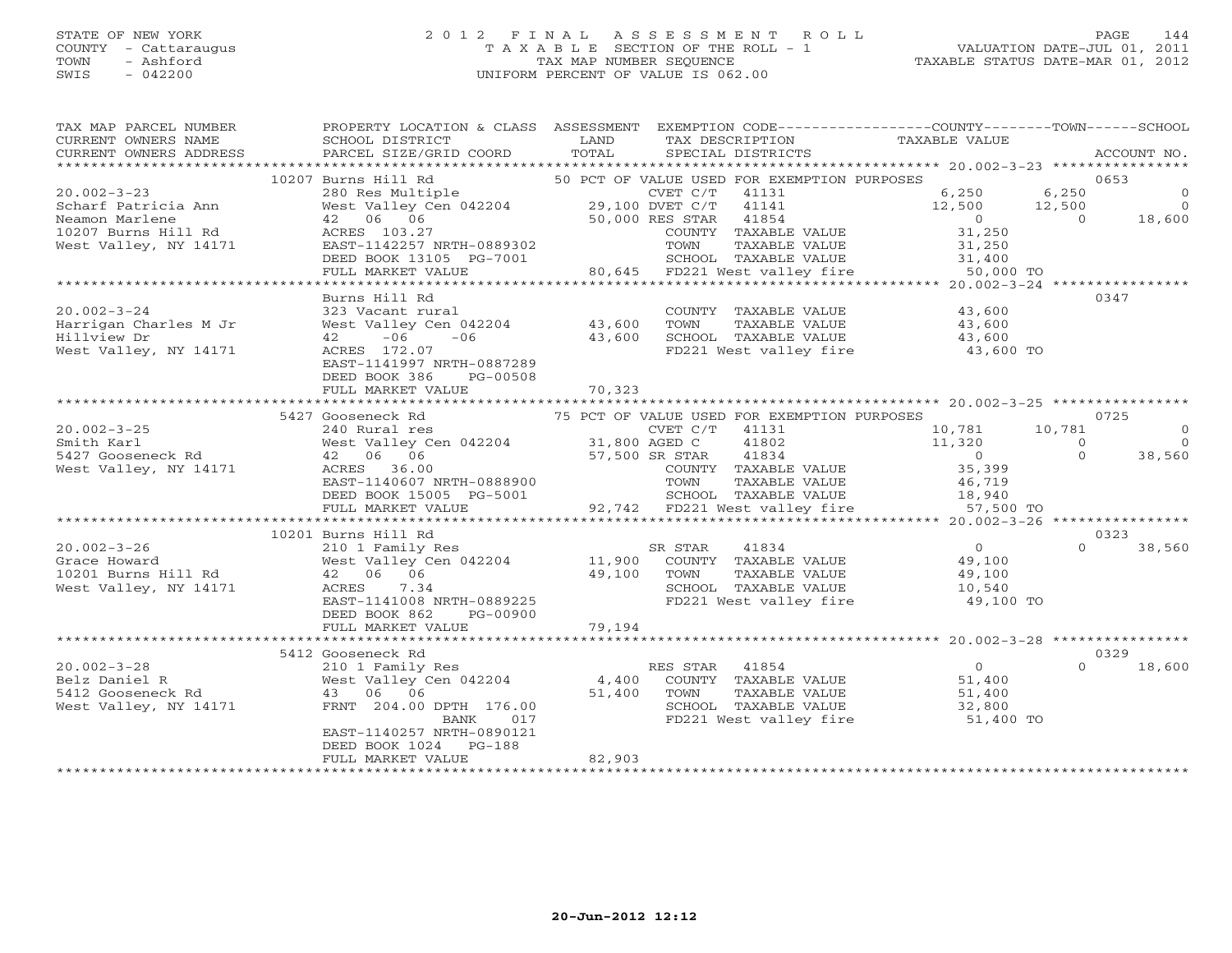# STATE OF NEW YORK 2 0 1 2 F I N A L A S S E S S M E N T R O L L PAGE 145 COUNTY - Cattaraugus T A X A B L E SECTION OF THE ROLL - 1 VALUATION DATE-JUL 01, 2011 TOWN - Ashford TAX MAP NUMBER SEQUENCE TAXABLE STATUS DATE-MAR 01, 2012 SWIS - 042200 UNIFORM PERCENT OF VALUE IS 062.00UNIFORM PERCENT OF VALUE IS 062.00

| TAX MAP PARCEL NUMBER<br>CURRENT OWNERS NAME<br>CURRENT OWNERS ADDRESS | PROPERTY LOCATION & CLASS ASSESSMENT<br>SCHOOL DISTRICT<br>PARCEL SIZE/GRID COORD | LAND<br>TOTAL | EXEMPTION CODE-----------------COUNTY-------TOWN------SCHOOL<br>TAX DESCRIPTION<br>SPECIAL DISTRICTS | <b>TAXABLE VALUE</b> | ACCOUNT NO. |
|------------------------------------------------------------------------|-----------------------------------------------------------------------------------|---------------|------------------------------------------------------------------------------------------------------|----------------------|-------------|
|                                                                        |                                                                                   |               |                                                                                                      |                      |             |
|                                                                        | 5418 Gooseneck Rd                                                                 |               |                                                                                                      |                      | 0628        |
| $20.002 - 3 - 29$                                                      | 312 Vac w/imprv                                                                   |               | COUNTY TAXABLE VALUE                                                                                 | 7,300                |             |
| Ash Michael A                                                          | West Valley Cen 042204                                                            | 2,300         | TOWN<br>TAXABLE VALUE                                                                                | 7,300                |             |
| Ash William R                                                          | 42 06 06                                                                          | 7,300         | SCHOOL TAXABLE VALUE                                                                                 | 7,300                |             |
| 5685 Michener Rd                                                       | FRNT<br>50.00 DPTH 130.00                                                         |               | FD221 West valley fire                                                                               | 7,300 TO             |             |
| Sherkston, Ontario, Canada                                             | EAST-1140161 NRTH-0890074                                                         |               |                                                                                                      |                      |             |
| L3C6L4                                                                 | DEED BOOK 17387 PG-4001                                                           |               |                                                                                                      |                      |             |
|                                                                        | FULL MARKET VALUE                                                                 | 11,774        |                                                                                                      |                      |             |
|                                                                        | Gooseneck Rd                                                                      |               |                                                                                                      |                      | 0655        |
| $20.002 - 3 - 30$                                                      | 323 Vacant rural                                                                  |               | COUNTY TAXABLE VALUE                                                                                 | 500                  |             |
| Hauri Donald                                                           | West Valley Cen 042204                                                            | 500           | TAXABLE VALUE<br>TOWN                                                                                | 500                  |             |
| Hauri Delores                                                          | 42 06 06                                                                          | 500           | SCHOOL TAXABLE VALUE                                                                                 | 500                  |             |
| 9725 Dutch Hill Rd                                                     | 80.00 DPTH 110.00<br>FRNT                                                         |               | FD221 West valley fire                                                                               | 500 TO               |             |
| West Valley, NY 14171                                                  | EAST-0491990 NRTH-0889980                                                         |               |                                                                                                      |                      |             |
|                                                                        | DEED BOOK 7062<br>PG-8001                                                         |               |                                                                                                      |                      |             |
|                                                                        | FULL MARKET VALUE                                                                 | 806           |                                                                                                      |                      |             |
|                                                                        |                                                                                   |               |                                                                                                      |                      |             |
|                                                                        | Thornwood Dr                                                                      |               |                                                                                                      |                      | 0515        |
| $20.003 - 1 - 2.1$                                                     | 105 Vac farmland                                                                  |               | COUNTY TAXABLE VALUE                                                                                 | 9,400                |             |
| Moyer Philip C                                                         | West Valley Cen 042204                                                            | 9,400         | TOWN<br>TAXABLE VALUE                                                                                | 9,400                |             |
| Mover Diane M                                                          | 32/55<br>05/06<br>06                                                              | 9,400         | SCHOOL TAXABLE VALUE                                                                                 | 9,400                |             |
| PO Box 424                                                             | 27.10<br>ACRES                                                                    |               | FD221 West valley fire                                                                               | 9,400 TO             |             |
| Salamanca, NY 14779                                                    | EAST-1135912 NRTH-0885886                                                         |               |                                                                                                      |                      |             |
|                                                                        | DEED BOOK 00958 PG-00900                                                          |               |                                                                                                      |                      |             |
|                                                                        | FULL MARKET VALUE                                                                 | 15,161        |                                                                                                      |                      |             |
|                                                                        | Thornwood Dr                                                                      |               |                                                                                                      |                      | 1427        |
| $20.003 - 1 - 2.2$                                                     | 314 Rural vac<10                                                                  |               | COUNTY TAXABLE VALUE                                                                                 | 3,400                |             |
| Gerwitz Michael C                                                      | West Valley Cen 042204                                                            | 3,400         | TOWN<br>TAXABLE VALUE                                                                                | 3,400                |             |
| Gerwitz Kim M                                                          | 32/55 05/06<br>06                                                                 | 3,400         | SCHOOL TAXABLE VALUE                                                                                 | 3,400                |             |
| 5762 Thornwood Dr                                                      | 2.84<br>ACRES                                                                     |               | FD221 West valley fire                                                                               | 3,400 TO             |             |
| West Valley, NY 14171                                                  | EAST-1135409 NRTH-0885265                                                         |               |                                                                                                      |                      |             |
|                                                                        | DEED BOOK 959<br>$PG-1024$                                                        |               |                                                                                                      |                      |             |
|                                                                        | FULL MARKET VALUE                                                                 | 5,484         |                                                                                                      |                      |             |
|                                                                        |                                                                                   |               |                                                                                                      |                      |             |
|                                                                        | Fox Valley Rd                                                                     |               |                                                                                                      |                      | 0111        |
| $20.003 - 1 - 3$                                                       | 105 Vac farmland                                                                  |               | AG DIST<br>41720                                                                                     | 12,217<br>12,217     | 12,217      |
| Widrig Wayne F                                                         | West Valley Cen 042204                                                            | 24,800        | COUNTY TAXABLE VALUE                                                                                 | 12,583               |             |
| 5768 Fox Valley Rd                                                     | 32 05 06                                                                          | 24,800        | TOWN<br>TAXABLE VALUE                                                                                | 12,583               |             |
| West Valley, NY 14171                                                  | <b>NRF</b>                                                                        |               | SCHOOL TAXABLE VALUE                                                                                 | 12,583               |             |
|                                                                        | ACRES 67.11                                                                       |               | FD221 West valley fire                                                                               | 24,800 TO            |             |
| MAY BE SUBJECT TO PAYMENT<br>UNDER AGDIST LAW TIL 2016                 | EAST-1133250 NRTH-0884265<br>DEED BOOK 808<br>PG-00277                            |               |                                                                                                      |                      |             |
|                                                                        | FULL MARKET VALUE                                                                 | 40,000        |                                                                                                      |                      |             |
|                                                                        |                                                                                   |               | ******************************                                                                       |                      |             |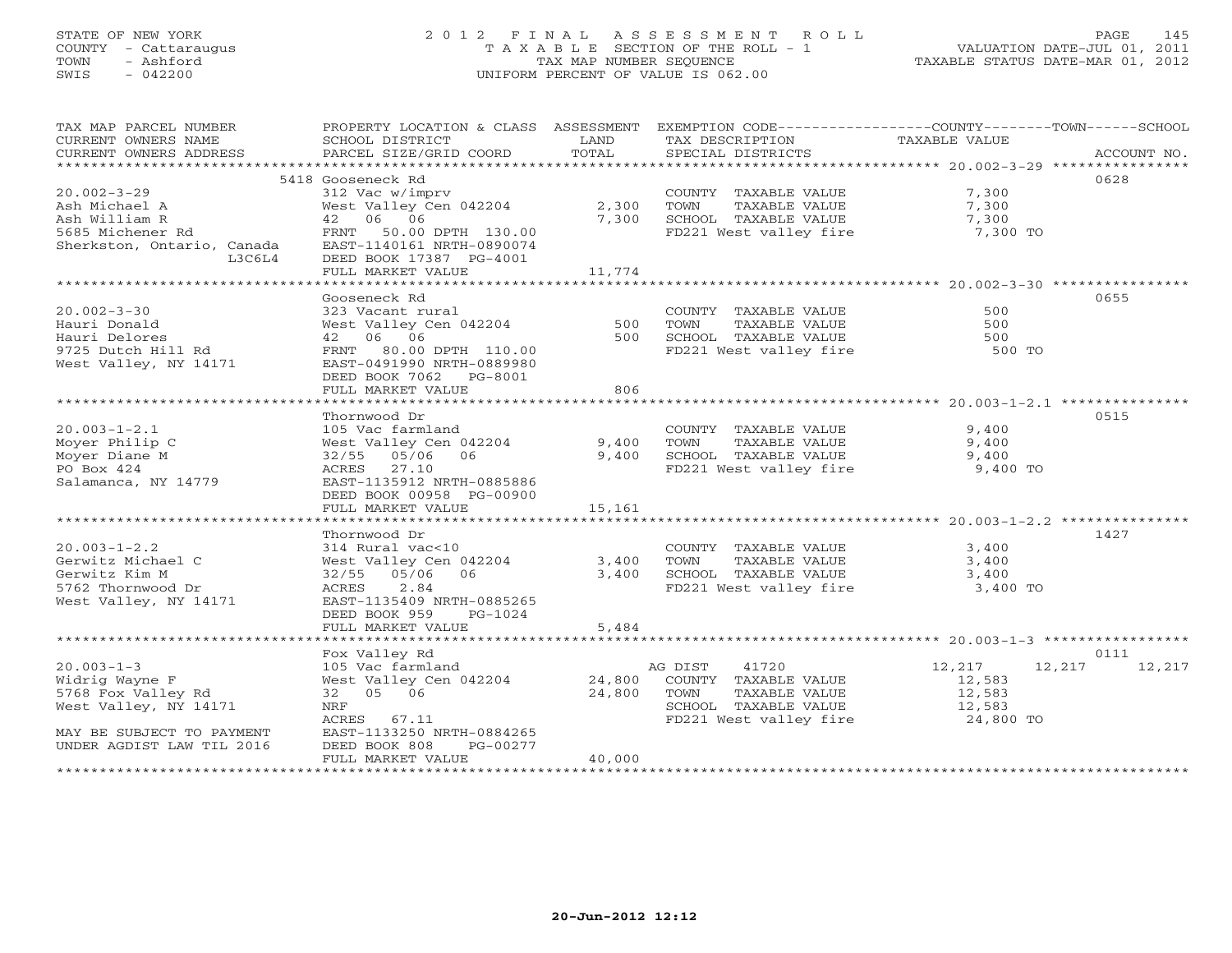## STATE OF NEW YORK 2 0 1 2 F I N A L A S S E S S M E N T R O L L PAGE 146 COUNTY - Cattaraugus T A X A B L E SECTION OF THE ROLL - 1 VALUATION DATE-JUL 01, 2011 TOWN - Ashford TAX MAP NUMBER SEQUENCE TAXABLE STATUS DATE-MAR 01, 2012 SWIS - 042200 UNIFORM PERCENT OF VALUE IS 062.00

| TOTAL<br>PARCEL SIZE/GRID COORD<br>SPECIAL DISTRICTS<br>ACCOUNT NO.<br>CURRENT OWNERS ADDRESS<br>5790 Fox Valley Rd<br>0130<br>210 1 Family Res<br>West Valley Cen 042204 5,800 TMP GHOUSE 42120<br>32 05 06<br>2010 105,200 COUNTY TAXABLE VALUE<br>$\begin{matrix}0\\12,700\\0\end{matrix}$<br>$20.003 - 1 - 4$<br>$\overline{O}$<br>18,600<br>12,700 12,700<br>Couture Charles W<br>Couture Charles W West Valley Control of 105,200<br>S790 Fox Valley Rd ACRES 1.69<br>West Valley, NY 14171 EAST-1134594 NRTH-0884573<br>Nest Valley, NY 14171 EAST-1134594 NRTH-0884573<br>92,500<br>92,500<br>TOWN<br>TAXABLE VALUE<br>SCHOOL TAXABLE VALUE 73,900<br>FD221 West valley fire 105,200 TO<br>5768 Fox Valley Rd<br>0813<br>105 Vac farmland<br>105 Vac farmland<br>West Valley Cen 042204 49,500 RES STAR 41854<br>32 05 06 84,500 SILO T/C/S 42100<br>ACRES 69.25 COUNTY TAXABLE<br>$20.003 - 1 - 5.1$<br>20,887<br>20,887<br>20,887<br>Valley Rd 100 vac Lands<br>Widrig Wayne F West Valley C<br>5768 Fox Valley Rd 32 05 06<br>Widrig Wayne F<br>18,600<br>$\Omega$<br>$\Omega$<br>3,500<br>3,500<br>3,500<br>West Valley, NY 14171<br>ACRES 69.25<br>EAST-1134852 NRTH-0884140<br>COUNTY TAXABLE VALUE<br>60,113<br>TOWN<br>TAXABLE VALUE<br>60,113<br>5731 Thornwood Dr<br>1208<br>38,200<br>270 Mfg housing<br>COUNTY TAXABLE VALUE<br>TOWN<br>TAXABLE VALUE<br>38,200<br>38,200<br>SCHOOL TAXABLE VALUE<br>FD221 West valley fire 38,200 TO<br>EAST-1135841 NRTH-0883791<br>Springville, NY 14141-9414<br>DEED BOOK 00957 PG-01173<br>61,613<br>FULL MARKET VALUE<br>1355<br>5717 Thornwood Dr<br>$20.003 - 1 - 5.4$<br>75,000<br>COUNTY TAXABLE VALUE<br>210 1 Family Res<br>20.003-1-5.4<br>Gernatt Richard L<br>Gernatt Joyce M<br>PO Box 85<br>West Valley Cen 042204 5,800<br>32 05 06 75,000<br>TAXABLE VALUE<br>75,000<br>TOWN<br>75,000<br>SCHOOL TAXABLE VALUE<br>2.00<br>FD221 West valley fire 75,000 TO<br>ACRES<br>Perrysburg, NY 14129-0085<br>EAST-1135949 NRTH-0883431<br>DEED BOOK 1030 PG-280<br>120,968<br>FULL MARKET VALUE<br>1426<br>Thornwood Dr<br>$20.003 - 1 - 5.5$<br>312 Vac w/imprv<br>COUNTY TAXABLE VALUE 11,800<br>West Valley Cen 042204 9,800<br>Gerwitz Micahel C<br>TOWN       TAXABLE  VALUE<br>SCHOOL    TAXABLE  VALUE<br>11,800<br>11,800<br>Gerwitz Kim M<br>ACRES<br>6.70<br>11,800<br>EAST-1135846 NRTH-0884881<br>FD221 West valley fire 50 11,800 TO<br>5762 Thornwood Dr<br>West Valley, NY 14171<br>PG-879<br>DEED BOOK 959 | TAX MAP PARCEL NUMBER<br>CURRENT OWNERS NAME | SCHOOL DISTRICT   | LAND   | PROPERTY LOCATION & CLASS ASSESSMENT EXEMPTION CODE---------------COUNTY-------TOWN------SCHOOL<br>TAX DESCRIPTION TAXABLE VALUE |  |  |
|------------------------------------------------------------------------------------------------------------------------------------------------------------------------------------------------------------------------------------------------------------------------------------------------------------------------------------------------------------------------------------------------------------------------------------------------------------------------------------------------------------------------------------------------------------------------------------------------------------------------------------------------------------------------------------------------------------------------------------------------------------------------------------------------------------------------------------------------------------------------------------------------------------------------------------------------------------------------------------------------------------------------------------------------------------------------------------------------------------------------------------------------------------------------------------------------------------------------------------------------------------------------------------------------------------------------------------------------------------------------------------------------------------------------------------------------------------------------------------------------------------------------------------------------------------------------------------------------------------------------------------------------------------------------------------------------------------------------------------------------------------------------------------------------------------------------------------------------------------------------------------------------------------------------------------------------------------------------------------------------------------------------------------------------------------------------------------------------------------------------------------------------------------------------------------------------------------------------------------------------------------------------------------------------------------------------------------------------------------------------------------------------------------------------------------------------------------------------------------------|----------------------------------------------|-------------------|--------|----------------------------------------------------------------------------------------------------------------------------------|--|--|
|                                                                                                                                                                                                                                                                                                                                                                                                                                                                                                                                                                                                                                                                                                                                                                                                                                                                                                                                                                                                                                                                                                                                                                                                                                                                                                                                                                                                                                                                                                                                                                                                                                                                                                                                                                                                                                                                                                                                                                                                                                                                                                                                                                                                                                                                                                                                                                                                                                                                                          |                                              |                   |        |                                                                                                                                  |  |  |
|                                                                                                                                                                                                                                                                                                                                                                                                                                                                                                                                                                                                                                                                                                                                                                                                                                                                                                                                                                                                                                                                                                                                                                                                                                                                                                                                                                                                                                                                                                                                                                                                                                                                                                                                                                                                                                                                                                                                                                                                                                                                                                                                                                                                                                                                                                                                                                                                                                                                                          |                                              |                   |        |                                                                                                                                  |  |  |
|                                                                                                                                                                                                                                                                                                                                                                                                                                                                                                                                                                                                                                                                                                                                                                                                                                                                                                                                                                                                                                                                                                                                                                                                                                                                                                                                                                                                                                                                                                                                                                                                                                                                                                                                                                                                                                                                                                                                                                                                                                                                                                                                                                                                                                                                                                                                                                                                                                                                                          |                                              |                   |        |                                                                                                                                  |  |  |
|                                                                                                                                                                                                                                                                                                                                                                                                                                                                                                                                                                                                                                                                                                                                                                                                                                                                                                                                                                                                                                                                                                                                                                                                                                                                                                                                                                                                                                                                                                                                                                                                                                                                                                                                                                                                                                                                                                                                                                                                                                                                                                                                                                                                                                                                                                                                                                                                                                                                                          |                                              |                   |        |                                                                                                                                  |  |  |
|                                                                                                                                                                                                                                                                                                                                                                                                                                                                                                                                                                                                                                                                                                                                                                                                                                                                                                                                                                                                                                                                                                                                                                                                                                                                                                                                                                                                                                                                                                                                                                                                                                                                                                                                                                                                                                                                                                                                                                                                                                                                                                                                                                                                                                                                                                                                                                                                                                                                                          |                                              |                   |        |                                                                                                                                  |  |  |
|                                                                                                                                                                                                                                                                                                                                                                                                                                                                                                                                                                                                                                                                                                                                                                                                                                                                                                                                                                                                                                                                                                                                                                                                                                                                                                                                                                                                                                                                                                                                                                                                                                                                                                                                                                                                                                                                                                                                                                                                                                                                                                                                                                                                                                                                                                                                                                                                                                                                                          |                                              |                   |        |                                                                                                                                  |  |  |
|                                                                                                                                                                                                                                                                                                                                                                                                                                                                                                                                                                                                                                                                                                                                                                                                                                                                                                                                                                                                                                                                                                                                                                                                                                                                                                                                                                                                                                                                                                                                                                                                                                                                                                                                                                                                                                                                                                                                                                                                                                                                                                                                                                                                                                                                                                                                                                                                                                                                                          |                                              |                   |        |                                                                                                                                  |  |  |
|                                                                                                                                                                                                                                                                                                                                                                                                                                                                                                                                                                                                                                                                                                                                                                                                                                                                                                                                                                                                                                                                                                                                                                                                                                                                                                                                                                                                                                                                                                                                                                                                                                                                                                                                                                                                                                                                                                                                                                                                                                                                                                                                                                                                                                                                                                                                                                                                                                                                                          |                                              |                   |        |                                                                                                                                  |  |  |
|                                                                                                                                                                                                                                                                                                                                                                                                                                                                                                                                                                                                                                                                                                                                                                                                                                                                                                                                                                                                                                                                                                                                                                                                                                                                                                                                                                                                                                                                                                                                                                                                                                                                                                                                                                                                                                                                                                                                                                                                                                                                                                                                                                                                                                                                                                                                                                                                                                                                                          |                                              |                   |        |                                                                                                                                  |  |  |
|                                                                                                                                                                                                                                                                                                                                                                                                                                                                                                                                                                                                                                                                                                                                                                                                                                                                                                                                                                                                                                                                                                                                                                                                                                                                                                                                                                                                                                                                                                                                                                                                                                                                                                                                                                                                                                                                                                                                                                                                                                                                                                                                                                                                                                                                                                                                                                                                                                                                                          |                                              |                   |        |                                                                                                                                  |  |  |
|                                                                                                                                                                                                                                                                                                                                                                                                                                                                                                                                                                                                                                                                                                                                                                                                                                                                                                                                                                                                                                                                                                                                                                                                                                                                                                                                                                                                                                                                                                                                                                                                                                                                                                                                                                                                                                                                                                                                                                                                                                                                                                                                                                                                                                                                                                                                                                                                                                                                                          |                                              |                   |        |                                                                                                                                  |  |  |
|                                                                                                                                                                                                                                                                                                                                                                                                                                                                                                                                                                                                                                                                                                                                                                                                                                                                                                                                                                                                                                                                                                                                                                                                                                                                                                                                                                                                                                                                                                                                                                                                                                                                                                                                                                                                                                                                                                                                                                                                                                                                                                                                                                                                                                                                                                                                                                                                                                                                                          |                                              |                   |        |                                                                                                                                  |  |  |
|                                                                                                                                                                                                                                                                                                                                                                                                                                                                                                                                                                                                                                                                                                                                                                                                                                                                                                                                                                                                                                                                                                                                                                                                                                                                                                                                                                                                                                                                                                                                                                                                                                                                                                                                                                                                                                                                                                                                                                                                                                                                                                                                                                                                                                                                                                                                                                                                                                                                                          |                                              |                   |        |                                                                                                                                  |  |  |
|                                                                                                                                                                                                                                                                                                                                                                                                                                                                                                                                                                                                                                                                                                                                                                                                                                                                                                                                                                                                                                                                                                                                                                                                                                                                                                                                                                                                                                                                                                                                                                                                                                                                                                                                                                                                                                                                                                                                                                                                                                                                                                                                                                                                                                                                                                                                                                                                                                                                                          |                                              |                   |        |                                                                                                                                  |  |  |
|                                                                                                                                                                                                                                                                                                                                                                                                                                                                                                                                                                                                                                                                                                                                                                                                                                                                                                                                                                                                                                                                                                                                                                                                                                                                                                                                                                                                                                                                                                                                                                                                                                                                                                                                                                                                                                                                                                                                                                                                                                                                                                                                                                                                                                                                                                                                                                                                                                                                                          |                                              |                   |        |                                                                                                                                  |  |  |
|                                                                                                                                                                                                                                                                                                                                                                                                                                                                                                                                                                                                                                                                                                                                                                                                                                                                                                                                                                                                                                                                                                                                                                                                                                                                                                                                                                                                                                                                                                                                                                                                                                                                                                                                                                                                                                                                                                                                                                                                                                                                                                                                                                                                                                                                                                                                                                                                                                                                                          |                                              |                   |        |                                                                                                                                  |  |  |
|                                                                                                                                                                                                                                                                                                                                                                                                                                                                                                                                                                                                                                                                                                                                                                                                                                                                                                                                                                                                                                                                                                                                                                                                                                                                                                                                                                                                                                                                                                                                                                                                                                                                                                                                                                                                                                                                                                                                                                                                                                                                                                                                                                                                                                                                                                                                                                                                                                                                                          |                                              |                   |        |                                                                                                                                  |  |  |
|                                                                                                                                                                                                                                                                                                                                                                                                                                                                                                                                                                                                                                                                                                                                                                                                                                                                                                                                                                                                                                                                                                                                                                                                                                                                                                                                                                                                                                                                                                                                                                                                                                                                                                                                                                                                                                                                                                                                                                                                                                                                                                                                                                                                                                                                                                                                                                                                                                                                                          |                                              |                   |        |                                                                                                                                  |  |  |
|                                                                                                                                                                                                                                                                                                                                                                                                                                                                                                                                                                                                                                                                                                                                                                                                                                                                                                                                                                                                                                                                                                                                                                                                                                                                                                                                                                                                                                                                                                                                                                                                                                                                                                                                                                                                                                                                                                                                                                                                                                                                                                                                                                                                                                                                                                                                                                                                                                                                                          |                                              |                   |        |                                                                                                                                  |  |  |
|                                                                                                                                                                                                                                                                                                                                                                                                                                                                                                                                                                                                                                                                                                                                                                                                                                                                                                                                                                                                                                                                                                                                                                                                                                                                                                                                                                                                                                                                                                                                                                                                                                                                                                                                                                                                                                                                                                                                                                                                                                                                                                                                                                                                                                                                                                                                                                                                                                                                                          |                                              |                   |        |                                                                                                                                  |  |  |
|                                                                                                                                                                                                                                                                                                                                                                                                                                                                                                                                                                                                                                                                                                                                                                                                                                                                                                                                                                                                                                                                                                                                                                                                                                                                                                                                                                                                                                                                                                                                                                                                                                                                                                                                                                                                                                                                                                                                                                                                                                                                                                                                                                                                                                                                                                                                                                                                                                                                                          |                                              |                   |        |                                                                                                                                  |  |  |
|                                                                                                                                                                                                                                                                                                                                                                                                                                                                                                                                                                                                                                                                                                                                                                                                                                                                                                                                                                                                                                                                                                                                                                                                                                                                                                                                                                                                                                                                                                                                                                                                                                                                                                                                                                                                                                                                                                                                                                                                                                                                                                                                                                                                                                                                                                                                                                                                                                                                                          |                                              |                   |        |                                                                                                                                  |  |  |
|                                                                                                                                                                                                                                                                                                                                                                                                                                                                                                                                                                                                                                                                                                                                                                                                                                                                                                                                                                                                                                                                                                                                                                                                                                                                                                                                                                                                                                                                                                                                                                                                                                                                                                                                                                                                                                                                                                                                                                                                                                                                                                                                                                                                                                                                                                                                                                                                                                                                                          |                                              |                   |        |                                                                                                                                  |  |  |
|                                                                                                                                                                                                                                                                                                                                                                                                                                                                                                                                                                                                                                                                                                                                                                                                                                                                                                                                                                                                                                                                                                                                                                                                                                                                                                                                                                                                                                                                                                                                                                                                                                                                                                                                                                                                                                                                                                                                                                                                                                                                                                                                                                                                                                                                                                                                                                                                                                                                                          |                                              |                   |        |                                                                                                                                  |  |  |
|                                                                                                                                                                                                                                                                                                                                                                                                                                                                                                                                                                                                                                                                                                                                                                                                                                                                                                                                                                                                                                                                                                                                                                                                                                                                                                                                                                                                                                                                                                                                                                                                                                                                                                                                                                                                                                                                                                                                                                                                                                                                                                                                                                                                                                                                                                                                                                                                                                                                                          |                                              |                   |        |                                                                                                                                  |  |  |
|                                                                                                                                                                                                                                                                                                                                                                                                                                                                                                                                                                                                                                                                                                                                                                                                                                                                                                                                                                                                                                                                                                                                                                                                                                                                                                                                                                                                                                                                                                                                                                                                                                                                                                                                                                                                                                                                                                                                                                                                                                                                                                                                                                                                                                                                                                                                                                                                                                                                                          |                                              |                   |        |                                                                                                                                  |  |  |
|                                                                                                                                                                                                                                                                                                                                                                                                                                                                                                                                                                                                                                                                                                                                                                                                                                                                                                                                                                                                                                                                                                                                                                                                                                                                                                                                                                                                                                                                                                                                                                                                                                                                                                                                                                                                                                                                                                                                                                                                                                                                                                                                                                                                                                                                                                                                                                                                                                                                                          |                                              |                   |        |                                                                                                                                  |  |  |
|                                                                                                                                                                                                                                                                                                                                                                                                                                                                                                                                                                                                                                                                                                                                                                                                                                                                                                                                                                                                                                                                                                                                                                                                                                                                                                                                                                                                                                                                                                                                                                                                                                                                                                                                                                                                                                                                                                                                                                                                                                                                                                                                                                                                                                                                                                                                                                                                                                                                                          |                                              |                   |        |                                                                                                                                  |  |  |
|                                                                                                                                                                                                                                                                                                                                                                                                                                                                                                                                                                                                                                                                                                                                                                                                                                                                                                                                                                                                                                                                                                                                                                                                                                                                                                                                                                                                                                                                                                                                                                                                                                                                                                                                                                                                                                                                                                                                                                                                                                                                                                                                                                                                                                                                                                                                                                                                                                                                                          |                                              |                   |        |                                                                                                                                  |  |  |
|                                                                                                                                                                                                                                                                                                                                                                                                                                                                                                                                                                                                                                                                                                                                                                                                                                                                                                                                                                                                                                                                                                                                                                                                                                                                                                                                                                                                                                                                                                                                                                                                                                                                                                                                                                                                                                                                                                                                                                                                                                                                                                                                                                                                                                                                                                                                                                                                                                                                                          |                                              |                   |        |                                                                                                                                  |  |  |
|                                                                                                                                                                                                                                                                                                                                                                                                                                                                                                                                                                                                                                                                                                                                                                                                                                                                                                                                                                                                                                                                                                                                                                                                                                                                                                                                                                                                                                                                                                                                                                                                                                                                                                                                                                                                                                                                                                                                                                                                                                                                                                                                                                                                                                                                                                                                                                                                                                                                                          |                                              |                   |        |                                                                                                                                  |  |  |
|                                                                                                                                                                                                                                                                                                                                                                                                                                                                                                                                                                                                                                                                                                                                                                                                                                                                                                                                                                                                                                                                                                                                                                                                                                                                                                                                                                                                                                                                                                                                                                                                                                                                                                                                                                                                                                                                                                                                                                                                                                                                                                                                                                                                                                                                                                                                                                                                                                                                                          |                                              |                   |        |                                                                                                                                  |  |  |
|                                                                                                                                                                                                                                                                                                                                                                                                                                                                                                                                                                                                                                                                                                                                                                                                                                                                                                                                                                                                                                                                                                                                                                                                                                                                                                                                                                                                                                                                                                                                                                                                                                                                                                                                                                                                                                                                                                                                                                                                                                                                                                                                                                                                                                                                                                                                                                                                                                                                                          |                                              |                   |        |                                                                                                                                  |  |  |
|                                                                                                                                                                                                                                                                                                                                                                                                                                                                                                                                                                                                                                                                                                                                                                                                                                                                                                                                                                                                                                                                                                                                                                                                                                                                                                                                                                                                                                                                                                                                                                                                                                                                                                                                                                                                                                                                                                                                                                                                                                                                                                                                                                                                                                                                                                                                                                                                                                                                                          |                                              |                   |        |                                                                                                                                  |  |  |
|                                                                                                                                                                                                                                                                                                                                                                                                                                                                                                                                                                                                                                                                                                                                                                                                                                                                                                                                                                                                                                                                                                                                                                                                                                                                                                                                                                                                                                                                                                                                                                                                                                                                                                                                                                                                                                                                                                                                                                                                                                                                                                                                                                                                                                                                                                                                                                                                                                                                                          |                                              |                   |        |                                                                                                                                  |  |  |
|                                                                                                                                                                                                                                                                                                                                                                                                                                                                                                                                                                                                                                                                                                                                                                                                                                                                                                                                                                                                                                                                                                                                                                                                                                                                                                                                                                                                                                                                                                                                                                                                                                                                                                                                                                                                                                                                                                                                                                                                                                                                                                                                                                                                                                                                                                                                                                                                                                                                                          |                                              |                   |        |                                                                                                                                  |  |  |
|                                                                                                                                                                                                                                                                                                                                                                                                                                                                                                                                                                                                                                                                                                                                                                                                                                                                                                                                                                                                                                                                                                                                                                                                                                                                                                                                                                                                                                                                                                                                                                                                                                                                                                                                                                                                                                                                                                                                                                                                                                                                                                                                                                                                                                                                                                                                                                                                                                                                                          |                                              |                   |        |                                                                                                                                  |  |  |
|                                                                                                                                                                                                                                                                                                                                                                                                                                                                                                                                                                                                                                                                                                                                                                                                                                                                                                                                                                                                                                                                                                                                                                                                                                                                                                                                                                                                                                                                                                                                                                                                                                                                                                                                                                                                                                                                                                                                                                                                                                                                                                                                                                                                                                                                                                                                                                                                                                                                                          |                                              |                   |        |                                                                                                                                  |  |  |
|                                                                                                                                                                                                                                                                                                                                                                                                                                                                                                                                                                                                                                                                                                                                                                                                                                                                                                                                                                                                                                                                                                                                                                                                                                                                                                                                                                                                                                                                                                                                                                                                                                                                                                                                                                                                                                                                                                                                                                                                                                                                                                                                                                                                                                                                                                                                                                                                                                                                                          |                                              |                   |        |                                                                                                                                  |  |  |
|                                                                                                                                                                                                                                                                                                                                                                                                                                                                                                                                                                                                                                                                                                                                                                                                                                                                                                                                                                                                                                                                                                                                                                                                                                                                                                                                                                                                                                                                                                                                                                                                                                                                                                                                                                                                                                                                                                                                                                                                                                                                                                                                                                                                                                                                                                                                                                                                                                                                                          |                                              |                   |        |                                                                                                                                  |  |  |
|                                                                                                                                                                                                                                                                                                                                                                                                                                                                                                                                                                                                                                                                                                                                                                                                                                                                                                                                                                                                                                                                                                                                                                                                                                                                                                                                                                                                                                                                                                                                                                                                                                                                                                                                                                                                                                                                                                                                                                                                                                                                                                                                                                                                                                                                                                                                                                                                                                                                                          |                                              |                   |        |                                                                                                                                  |  |  |
|                                                                                                                                                                                                                                                                                                                                                                                                                                                                                                                                                                                                                                                                                                                                                                                                                                                                                                                                                                                                                                                                                                                                                                                                                                                                                                                                                                                                                                                                                                                                                                                                                                                                                                                                                                                                                                                                                                                                                                                                                                                                                                                                                                                                                                                                                                                                                                                                                                                                                          |                                              |                   |        |                                                                                                                                  |  |  |
|                                                                                                                                                                                                                                                                                                                                                                                                                                                                                                                                                                                                                                                                                                                                                                                                                                                                                                                                                                                                                                                                                                                                                                                                                                                                                                                                                                                                                                                                                                                                                                                                                                                                                                                                                                                                                                                                                                                                                                                                                                                                                                                                                                                                                                                                                                                                                                                                                                                                                          |                                              |                   |        |                                                                                                                                  |  |  |
|                                                                                                                                                                                                                                                                                                                                                                                                                                                                                                                                                                                                                                                                                                                                                                                                                                                                                                                                                                                                                                                                                                                                                                                                                                                                                                                                                                                                                                                                                                                                                                                                                                                                                                                                                                                                                                                                                                                                                                                                                                                                                                                                                                                                                                                                                                                                                                                                                                                                                          |                                              |                   |        |                                                                                                                                  |  |  |
|                                                                                                                                                                                                                                                                                                                                                                                                                                                                                                                                                                                                                                                                                                                                                                                                                                                                                                                                                                                                                                                                                                                                                                                                                                                                                                                                                                                                                                                                                                                                                                                                                                                                                                                                                                                                                                                                                                                                                                                                                                                                                                                                                                                                                                                                                                                                                                                                                                                                                          |                                              |                   |        |                                                                                                                                  |  |  |
|                                                                                                                                                                                                                                                                                                                                                                                                                                                                                                                                                                                                                                                                                                                                                                                                                                                                                                                                                                                                                                                                                                                                                                                                                                                                                                                                                                                                                                                                                                                                                                                                                                                                                                                                                                                                                                                                                                                                                                                                                                                                                                                                                                                                                                                                                                                                                                                                                                                                                          |                                              |                   |        |                                                                                                                                  |  |  |
|                                                                                                                                                                                                                                                                                                                                                                                                                                                                                                                                                                                                                                                                                                                                                                                                                                                                                                                                                                                                                                                                                                                                                                                                                                                                                                                                                                                                                                                                                                                                                                                                                                                                                                                                                                                                                                                                                                                                                                                                                                                                                                                                                                                                                                                                                                                                                                                                                                                                                          |                                              | FULL MARKET VALUE | 19,032 |                                                                                                                                  |  |  |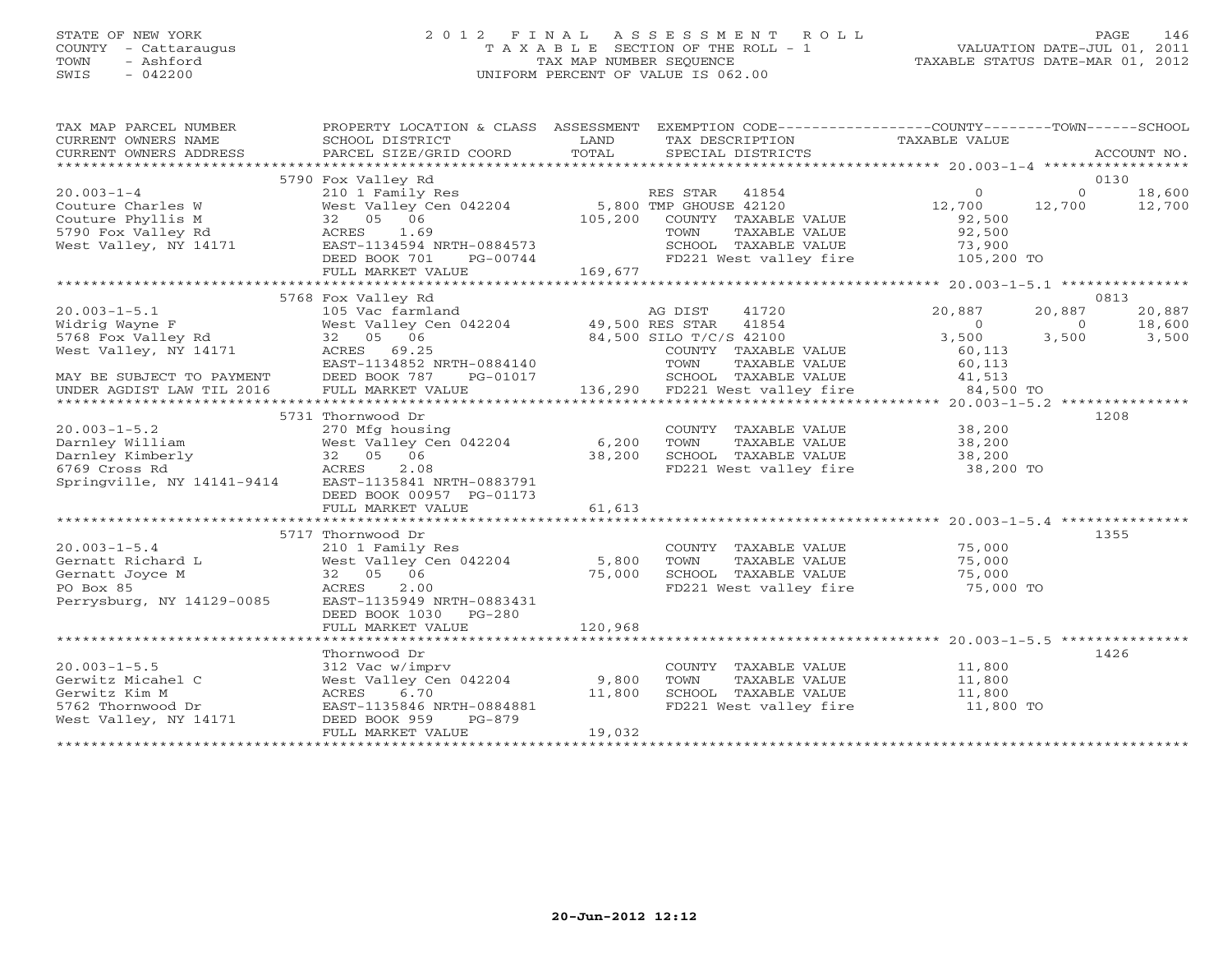## STATE OF NEW YORK 2 0 1 2 F I N A L A S S E S S M E N T R O L L PAGE 147 COUNTY - Cattaraugus T A X A B L E SECTION OF THE ROLL - 1 VALUATION DATE-JUL 01, 2011 TOWN - Ashford TAX MAP NUMBER SEQUENCE TAXABLE STATUS DATE-MAR 01, 2012 SWIS - 042200 UNIFORM PERCENT OF VALUE IS 062.00UNIFORM PERCENT OF VALUE IS 062.00

| TAX MAP PARCEL NUMBER<br>CURRENT OWNERS NAME                                                         | PROPERTY LOCATION & CLASS ASSESSMENT EXEMPTION CODE---------------COUNTY-------TOWN------SCHOOL<br>SCHOOL DISTRICT                                                      | LAND                              | TAX DESCRIPTION                                                                                                                      | TAXABLE VALUE                                                       |                   |                          |
|------------------------------------------------------------------------------------------------------|-------------------------------------------------------------------------------------------------------------------------------------------------------------------------|-----------------------------------|--------------------------------------------------------------------------------------------------------------------------------------|---------------------------------------------------------------------|-------------------|--------------------------|
| CURRENT OWNERS ADDRESS                                                                               | PARCEL SIZE/GRID COORD                                                                                                                                                  | TOTAL                             | SPECIAL DISTRICTS                                                                                                                    |                                                                     |                   | ACCOUNT NO.              |
|                                                                                                      | 5753 Thornwood Dr                                                                                                                                                       |                                   |                                                                                                                                      |                                                                     | 1331              |                          |
| $20.003 - 1 - 6$<br>Widrig Dennis<br>Widrig Donna J<br>5753 Thornwood Dr<br>West Valley, NY 14171    | 210 1 Family Res<br>West Valley Cen 042204<br>32 05 06<br>ACRES<br>5.30<br>EAST-0487550 NRTH-0884150<br>DEED BOOK 980<br>$PG-60$<br>FULL MARKET VALUE                   | 8,400<br>67,900<br>109,516        | RES STAR 41854<br>COUNTY TAXABLE VALUE<br>TOWN<br>TAXABLE VALUE<br>SCHOOL TAXABLE VALUE<br>FD221 West valley fire                    | $\overline{0}$<br>67,900<br>67,900<br>49,300<br>67,900 TO           | $\Omega$          | 18,600                   |
|                                                                                                      |                                                                                                                                                                         |                                   |                                                                                                                                      |                                                                     |                   |                          |
| $20.003 - 1 - 7$<br>Thurber John C<br>5723 Thornwood Dr<br>West Valley, NY 14171                     | 5723 Thornwood Dr<br>270 Mfg housing<br>West Valley Cen 042204<br>32 05 06<br>FRNT 230.00 DPTH 180.00<br>EAST-1136017 NRTH-0883593                                      | 4,800<br>34,300                   | RES STAR<br>41854<br>COUNTY TAXABLE VALUE<br>TOWN<br>TAXABLE VALUE<br>SCHOOL TAXABLE VALUE<br>FD221 West valley fire                 | 0<br>34,300<br>34,300<br>15,700<br>34,300 TO                        | 0097<br>$\Omega$  | 18,600                   |
|                                                                                                      | DEED BOOK 904 PG-00902<br>FULL MARKET VALUE                                                                                                                             | 55,323                            |                                                                                                                                      |                                                                     |                   |                          |
|                                                                                                      |                                                                                                                                                                         |                                   |                                                                                                                                      |                                                                     |                   |                          |
|                                                                                                      | 5872 Fox Valley Rd                                                                                                                                                      |                                   |                                                                                                                                      |                                                                     | 0114              |                          |
| $20.003 - 1 - 8$<br>Colf Dell L<br>Colf Diane L<br>5872 Fox Valley Rd<br>West Valley, NY 14171       | 210 1 Family Res<br>West Valley Cen 042204<br>32 05 06<br>FRNT 265.00 DPTH 100.00<br>EAST-1133900 NRTH-0883157<br>DEED BOOK 692<br>PG-00966<br>FULL MARKET VALUE        | 4,900 SR STAR<br>52,500<br>84,677 | WVET C/T 41121<br>41834<br>COUNTY TAXABLE VALUE<br>TOWN<br>TAXABLE VALUE<br>SCHOOL TAXABLE VALUE<br>FD221 West valley fire 52,500 TO | 7,440<br>$\overline{0}$<br>45,060<br>45,060<br>$45,000$<br>$13,940$ | 7,440<br>$\Omega$ | $\overline{0}$<br>38,560 |
|                                                                                                      |                                                                                                                                                                         |                                   |                                                                                                                                      |                                                                     |                   |                          |
|                                                                                                      | 5901 Fox Valley Rd                                                                                                                                                      |                                   |                                                                                                                                      |                                                                     | 0811              |                          |
| $20.003 - 1 - 9.1$<br>Widrig Wayne F<br>Widrig Gloria J<br>Rd Fox Valley Rd<br>West Valley, NY 14171 | 112 Dairy farm<br>West Valley Cen 042204<br>31/32 05 06<br>ACRES 54.75<br>EAST-1134003 NRTH-0882865<br>DEED BOOK 974<br>$PG-13$                                         | 28,300<br>53,000                  | AG DIST<br>41720<br>COUNTY TAXABLE VALUE<br>TOWN<br>TAXABLE VALUE<br>SCHOOL TAXABLE VALUE<br>FD221 West valley fire 53,000 TO        | 8,558<br>44,442<br>44,442<br>44,442                                 | 8,558             | 8,558                    |
| MAY BE SUBJECT TO PAYMENT<br>UNDER AGDIST LAW TIL 2016                                               | FULL MARKET VALUE                                                                                                                                                       | 85,484                            |                                                                                                                                      |                                                                     |                   |                          |
|                                                                                                      |                                                                                                                                                                         |                                   |                                                                                                                                      |                                                                     |                   |                          |
| $20.003 - 1 - 9.3$<br>Hansen Matthew D<br>5886 Fox Valley Rd<br>West Valley, NY 14171                | 5886 Fox Valley Rd<br>210 1 Family Res<br>West Valley Cen 042204<br>31/32<br>05 06<br>ACRES<br>1.23 BANK<br>017<br>EAST-0485425 NRTH-0882907<br>DEED BOOK 10373 PG-7002 | 4,000<br>60,400                   | RES STAR<br>41854<br>COUNTY TAXABLE VALUE<br>TOWN<br>TAXABLE VALUE<br>SCHOOL TAXABLE VALUE<br>FD221 West valley fire                 | 0<br>60,400<br>60,400<br>41,800<br>60,400 TO                        | 1218<br>$\Omega$  | 18,600                   |
|                                                                                                      | FULL MARKET VALUE                                                                                                                                                       | 97,419                            |                                                                                                                                      |                                                                     |                   |                          |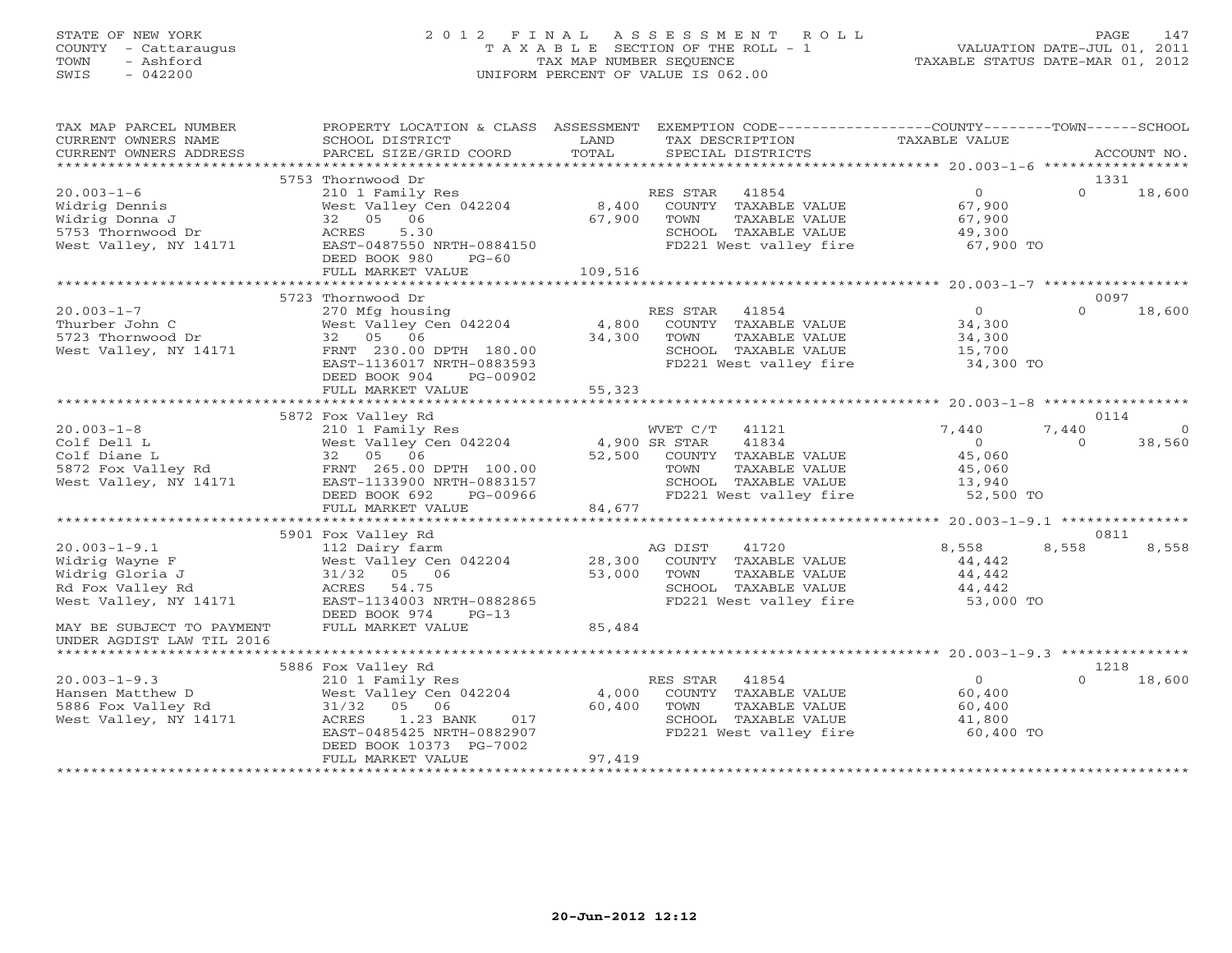## STATE OF NEW YORK 2 0 1 2 F I N A L A S S E S S M E N T R O L L PAGE 148 COUNTY - Cattaraugus T A X A B L E SECTION OF THE ROLL - 1 VALUATION DATE-JUL 01, 2011 TOWN - Ashford TAX MAP NUMBER SEQUENCE TAXABLE STATUS DATE-MAR 01, 2012 SWIS - 042200 UNIFORM PERCENT OF VALUE IS 062.00

| TAX MAP PARCEL NUMBER<br>CURRENT OWNERS NAME | PROPERTY LOCATION & CLASS ASSESSMENT EXEMPTION CODE---------------COUNTY-------TOWN------SCHOOL<br>SCHOOL DISTRICT | LAND   |                 |                                                |                                                 |                         |
|----------------------------------------------|--------------------------------------------------------------------------------------------------------------------|--------|-----------------|------------------------------------------------|-------------------------------------------------|-------------------------|
| CURRENT OWNERS ADDRESS                       | PARCEL SIZE/GRID COORD                                                                                             | TOTAL  |                 |                                                | TAX DESCRIPTION TAXABLE VALUE SPECIAL DISTRICTS | ACCOUNT NO.             |
|                                              |                                                                                                                    |        |                 |                                                |                                                 |                         |
|                                              | 5679 Thornwood Dr                                                                                                  |        |                 |                                                |                                                 | 1445                    |
|                                              | 210 1 Family Res                                                                                                   |        | RES STAR 41854  |                                                | $\overline{O}$                                  | $\cap$<br>18,600        |
|                                              | West Valley Cen 042204                                                                                             |        |                 | 5,400 COUNTY TAXABLE VALUE                     | 68,100                                          |                         |
|                                              |                                                                                                                    |        | 68,100 TOWN     | TAXABLE VALUE                                  | 68,100                                          |                         |
|                                              | EAST-1136308 NRTH-0882734                                                                                          |        |                 | SCHOOL TAXABLE VALUE                           | 49,500                                          |                         |
|                                              | FULL MARKET VALUE                                                                                                  |        |                 | 109,839 FD221 West valley fire                 | 68,100 TO                                       |                         |
|                                              |                                                                                                                    |        |                 |                                                |                                                 |                         |
|                                              | Thornwood Dr                                                                                                       |        |                 |                                                |                                                 | 1515                    |
| $20.003 - 1 - 9.5$                           | 322 Rural vac>10                                                                                                   |        | AG DIST         | 41720                                          | 18,253                                          | 18,253<br>18,253        |
| Perkins Donald J                             |                                                                                                                    |        |                 |                                                | 9,447                                           |                         |
| 5679 Thornwood Dr                            | 31, 32, 5, 6                                                                                                       |        | 27,700 TOWN     | TAXABLE VALUE                                  | 9,447                                           |                         |
| West Valley, NY 14171                        | ACRES 39.80                                                                                                        |        |                 | SCHOOL TAXABLE VALUE                           | 9,447                                           |                         |
|                                              | EAST-1135930 NRTH-0882237                                                                                          |        |                 |                                                | FD221 West valley fire 27,700 TO                |                         |
| MAY BE SUBJECT TO PAYMENT                    | DEED BOOK 999<br>PG-1107                                                                                           |        |                 |                                                |                                                 |                         |
| UNDER AGDIST LAW TIL 2016                    | FULL MARKET VALUE                                                                                                  | 44,677 |                 |                                                |                                                 |                         |
|                                              |                                                                                                                    |        |                 |                                                |                                                 |                         |
|                                              | Thornwood Dr                                                                                                       |        |                 |                                                |                                                 | 1534                    |
| $20.003 - 1 - 9.6$                           | 314 Rural vac<10                                                                                                   |        |                 | COUNTY TAXABLE VALUE                           | 400                                             |                         |
| Flynn Joseph                                 | West Valley Cen 042204                                                                                             | 400    | TOWN            | TAXABLE VALUE                                  | 400                                             |                         |
| 5706 Thornwood Dr                            | 32/5/6                                                                                                             | 400    |                 | SCHOOL TAXABLE VALUE                           | 400                                             |                         |
| West Valley, NY 14171                        | ACRES<br>0.44                                                                                                      |        |                 | FD221 West valley fire                         | 400 TO                                          |                         |
|                                              | EAST-1136414 NRTH-0883229                                                                                          |        |                 |                                                |                                                 |                         |
|                                              | DEED BOOK 5251 PG-6001                                                                                             |        |                 |                                                |                                                 |                         |
|                                              | FULL MARKET VALUE                                                                                                  | 645    |                 |                                                |                                                 |                         |
|                                              |                                                                                                                    |        |                 |                                                |                                                 |                         |
|                                              | Fox Valley Rd                                                                                                      |        |                 |                                                |                                                 | 0812                    |
| $20.003 - 1 - 10.1$                          | 322 Rural vac>10                                                                                                   |        |                 | COUNTY TAXABLE VALUE                           | 5,700                                           |                         |
| Colf Scott A                                 | West Valley Cen 042204                                                                                             | 5,700  | TOWN            | TAXABLE VALUE                                  | 5,700                                           |                         |
| 5872 Fox Valley Rd                           | 31 05 06                                                                                                           | 5,700  |                 |                                                | SCHOOL TAXABLE VALUE 5,700                      |                         |
| West Valley, NY 14171                        | 1999 BAR                                                                                                           |        |                 |                                                | FD221 West valley fire 5,700 TO                 |                         |
|                                              | ACRES 11.50                                                                                                        |        |                 |                                                |                                                 |                         |
|                                              | EAST-1132875 NRTH-0882133                                                                                          |        |                 |                                                |                                                 |                         |
|                                              | DEED BOOK 9548 PG-5001                                                                                             |        |                 |                                                |                                                 |                         |
|                                              | FULL MARKET VALUE                                                                                                  | 9,194  |                 |                                                |                                                 |                         |
|                                              |                                                                                                                    |        |                 |                                                |                                                 |                         |
|                                              | 5929 Fox Valley Rd                                                                                                 |        |                 |                                                |                                                 | 0096                    |
| $20.003 - 1 - 10.2$                          | 210 1 Family Res                                                                                                   |        | RPTL466 c 41683 |                                                | $\circ$                                         | 1,860<br>$\overline{0}$ |
| Hansen Donald R                              | West Valley Cen 042204 5,100 SR STAR                                                                               |        |                 | 41834                                          | $\overline{O}$                                  | 38,560<br>$\Omega$      |
| Hansen Carol A                               | 31 05 06                                                                                                           |        |                 | 47,600 COUNTY TAXABLE VALUE                    | 47,600                                          |                         |
| 5929 Fox Valley Rd                           | ACRES<br>1.05                                                                                                      |        | TOWN            | TAXABLE VALUE                                  | 45,740                                          |                         |
| West Valley, NY 14171                        | EAST-0484840 NRTH-0881670                                                                                          |        |                 |                                                |                                                 |                         |
|                                              | PG-00221                                                                                                           |        |                 | SCHOOL TAXABLE VALUE<br>FD221 West valley fire | 9,040<br>47,600 TO                              |                         |
|                                              | DEED BOOK 855                                                                                                      | 76,774 |                 |                                                |                                                 |                         |
|                                              | FULL MARKET VALUE                                                                                                  |        |                 |                                                |                                                 |                         |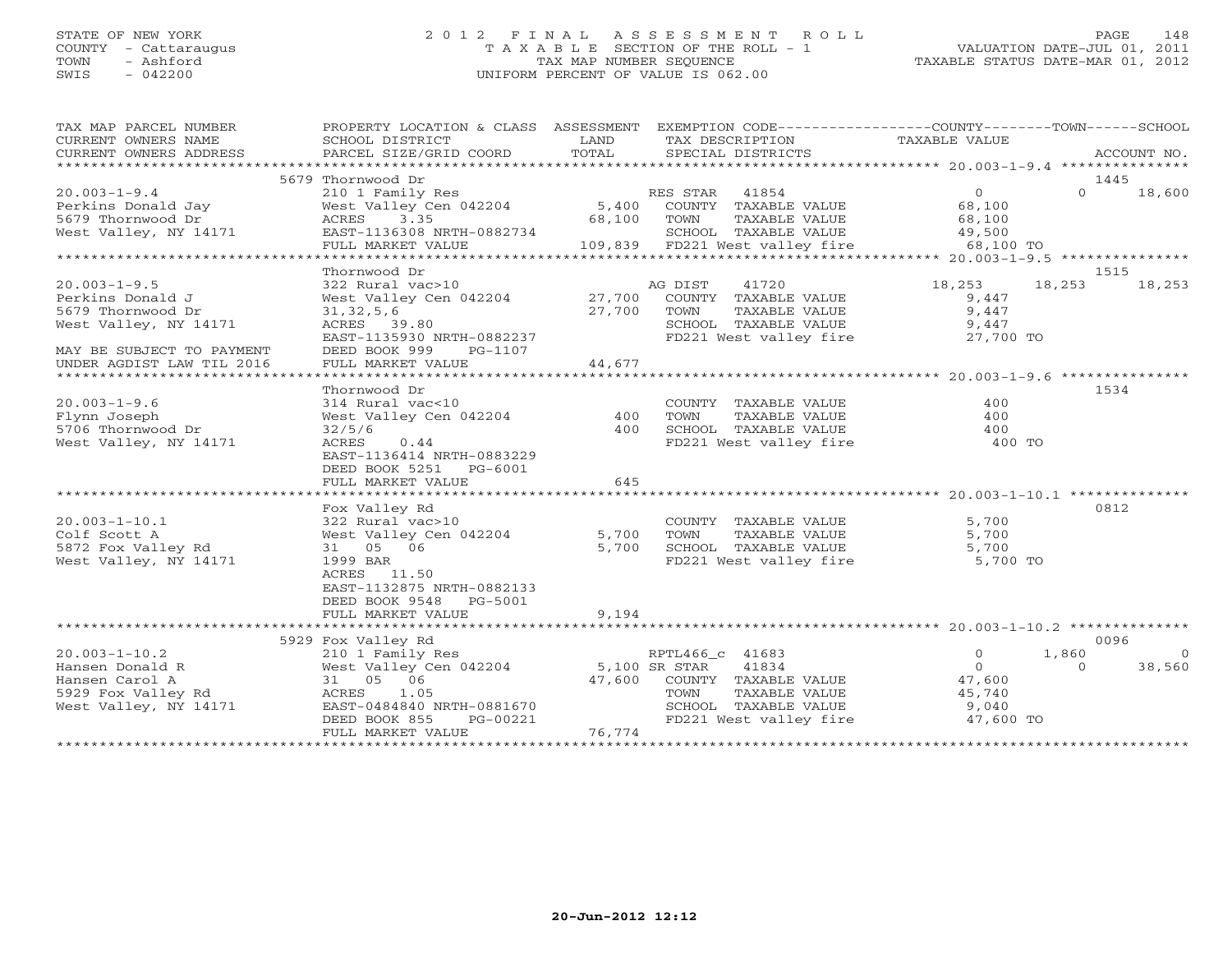# STATE OF NEW YORK 2 0 1 2 F I N A L A S S E S S M E N T R O L L PAGE 149 COUNTY - Cattaraugus T A X A B L E SECTION OF THE ROLL - 1 VALUATION DATE-JUL 01, 2011 TOWN - Ashford TAX MAP NUMBER SEQUENCE TAXABLE STATUS DATE-MAR 01, 2012 SWIS - 042200 UNIFORM PERCENT OF VALUE IS 062.00UNIFORM PERCENT OF VALUE IS 062.00

| TAX MAP PARCEL NUMBER<br>CURRENT OWNERS NAME<br>CURRENT OWNERS ADDRESS | PROPERTY LOCATION & CLASS ASSESSMENT<br>SCHOOL DISTRICT<br>PARCEL SIZE/GRID COORD | LAND<br>TOTAL    | TAX DESCRIPTION<br>SPECIAL DISTRICTS          | EXEMPTION CODE-----------------COUNTY-------TOWN------SCHOOL<br>TAXABLE VALUE | ACCOUNT NO. |
|------------------------------------------------------------------------|-----------------------------------------------------------------------------------|------------------|-----------------------------------------------|-------------------------------------------------------------------------------|-------------|
| ***********************                                                |                                                                                   |                  |                                               |                                                                               |             |
|                                                                        | Fox Valley Rd                                                                     |                  |                                               |                                                                               | 1615        |
| $20.003 - 1 - 10.4$                                                    | 322 Rural vac>10                                                                  |                  | COUNTY TAXABLE VALUE                          | 10,700                                                                        |             |
| Lembke Donald M<br>811 W Thomas Fox Dr                                 | West Valley Cen 042204                                                            | 10,700<br>10,700 | TOWN<br>TAXABLE VALUE<br>SCHOOL TAXABLE VALUE | 10,700<br>10,700                                                              |             |
| No Tonawanda, NY 14120                                                 | 31, 5, 6<br>ACRES 22.35                                                           |                  | FD221 West valley fire                        | 10,700 TO                                                                     |             |
|                                                                        | EAST-1135293 NRTH-0881584                                                         |                  |                                               |                                                                               |             |
|                                                                        | DEED BOOK 6356 PG-2001                                                            |                  |                                               |                                                                               |             |
|                                                                        | FULL MARKET VALUE                                                                 | 17,258           |                                               |                                                                               |             |
|                                                                        |                                                                                   |                  |                                               |                                                                               |             |
|                                                                        | 5954 Fox Valley Rd                                                                |                  |                                               |                                                                               | 1630        |
| $20.003 - 1 - 10.5$                                                    | 270 Mfg housing                                                                   |                  | COUNTY TAXABLE VALUE                          | 15,300                                                                        |             |
| Fisher Janice A                                                        | West Valley Cen 042204                                                            | 5,400            | TOWN<br>TAXABLE VALUE                         | 15,300                                                                        |             |
| PO Box 285                                                             | $31 - 5 - 6$                                                                      | 15,300           | SCHOOL TAXABLE VALUE                          | 15,300                                                                        |             |
| Machias, NY 14101                                                      | ACRES<br>1.80                                                                     |                  |                                               |                                                                               |             |
|                                                                        | EAST-1132795 NRTH-0881780                                                         |                  |                                               |                                                                               |             |
|                                                                        | DEED BOOK 14907 PG-2001<br>FULL MARKET VALUE                                      | 24,677           |                                               |                                                                               |             |
|                                                                        |                                                                                   |                  |                                               |                                                                               |             |
|                                                                        | Fox Valley Rd                                                                     |                  |                                               |                                                                               | 1648        |
| $20.003 - 1 - 10.6$                                                    | 105 Vac farmland                                                                  |                  | 41720<br>AG DIST                              | 18,682<br>18,682                                                              | 18,682      |
| Bernhoft Cheryl M                                                      | West Valley Cen 042204                                                            | 29,800           | COUNTY TAXABLE VALUE                          | 11,118                                                                        |             |
| PO Box 244                                                             | $31 - 5 - 6$                                                                      | 29,800           | TOWN<br>TAXABLE VALUE                         | 11,118                                                                        |             |
| West Valley, NY 14171                                                  | ACRES 45.75                                                                       |                  | SCHOOL TAXABLE VALUE                          | 11,118                                                                        |             |
|                                                                        | EAST-1133987 NRTH-0881841                                                         |                  | FD221 West valley fire                        | 29,800 TO                                                                     |             |
| MAY BE SUBJECT TO PAYMENT                                              | DEED BOOK 9331 PG-2001                                                            |                  |                                               |                                                                               |             |
| UNDER AGDIST LAW TIL 2016                                              | FULL MARKET VALUE                                                                 | 48,065           |                                               |                                                                               |             |
|                                                                        |                                                                                   |                  |                                               |                                                                               |             |
| $20.003 - 1 - 11$                                                      | 5942 Fox Valley Rd<br>314 Rural vac<10                                            |                  | COUNTY TAXABLE VALUE                          | 1,500                                                                         | 0133        |
| Colf Scott A                                                           | West Valley Cen 042204                                                            | 1,500            | TOWN<br>TAXABLE VALUE                         | 1,500                                                                         |             |
| 5872 Fox Valley Rd                                                     | 31 05 06                                                                          | 1,500            | SCHOOL TAXABLE VALUE                          | 1,500                                                                         |             |
| West Valley, NY 14171                                                  | FRNT 132.00 DPTH 98.00                                                            |                  | FD221 West valley fire                        | 1,500 TO                                                                      |             |
|                                                                        | EAST-1133157 NRTH-0881917                                                         |                  |                                               |                                                                               |             |
|                                                                        | DEED BOOK 11017 PG-8001                                                           |                  |                                               |                                                                               |             |
|                                                                        | FULL MARKET VALUE                                                                 | 2,419            |                                               |                                                                               |             |
|                                                                        | *****************************                                                     | ************     |                                               |                                                                               |             |
|                                                                        | 5981 Fox Valley Rd                                                                |                  |                                               |                                                                               | 0138        |
| $20.003 - 1 - 12$                                                      | 210 1 Family Res                                                                  |                  | RES STAR<br>41854                             | $\overline{0}$<br>$\Omega$                                                    | 18,600      |
| Rowland Kevin D                                                        | West Valley Cen 042204                                                            | 5,900            | COUNTY TAXABLE VALUE                          | 43,200                                                                        |             |
| Rowland Michele A<br>5981 Fox Valley Rd                                | 31 05 06<br>FRNT 300.00 DPTH 310.00                                               | 43,200           | TOWN<br>TAXABLE VALUE<br>SCHOOL TAXABLE VALUE | 43,200<br>24,600                                                              |             |
| West Valley, NY 14171                                                  | BANK<br>032                                                                       |                  | FD221 West valley fire                        | 43,200 TO                                                                     |             |
|                                                                        | EAST-1132819 NRTH-0881237                                                         |                  |                                               |                                                                               |             |
|                                                                        | DEED BOOK 00934 PG-01094                                                          |                  |                                               |                                                                               |             |
|                                                                        | FULL MARKET VALUE                                                                 | 69,677           |                                               |                                                                               |             |
|                                                                        | *******************                                                               |                  |                                               |                                                                               |             |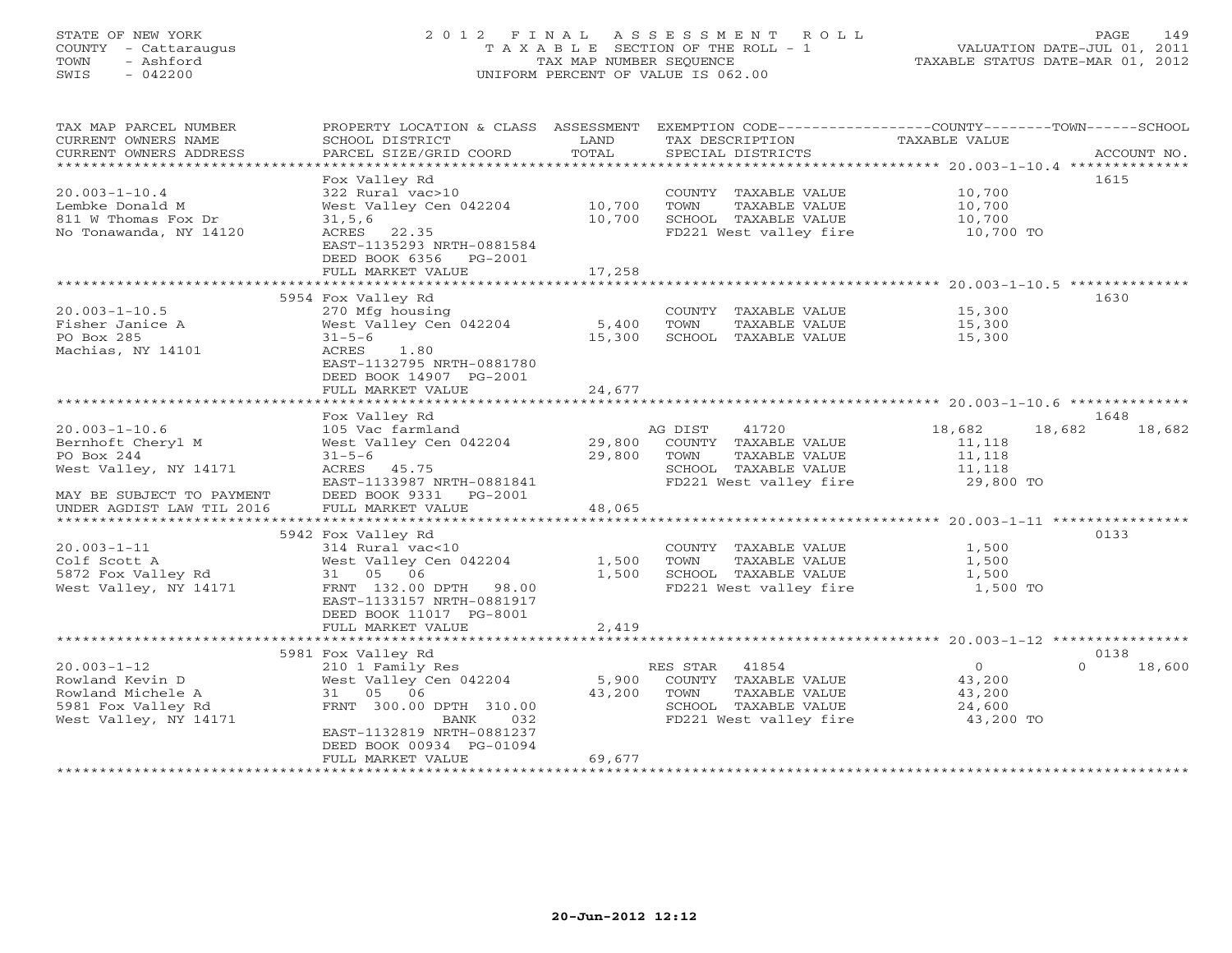## STATE OF NEW YORK 2 0 1 2 F I N A L A S S E S S M E N T R O L L PAGE 150 COUNTY - Cattaraugus T A X A B L E SECTION OF THE ROLL - 1 VALUATION DATE-JUL 01, 2011 TOWN - Ashford TAX MAP NUMBER SEQUENCE TAXABLE STATUS DATE-MAR 01, 2012 SWIS - 042200 UNIFORM PERCENT OF VALUE IS 062.00UNIFORM PERCENT OF VALUE IS 062.00

| TAX MAP PARCEL NUMBER                                   | PROPERTY LOCATION & CLASS ASSESSMENT EXEMPTION CODE----------------COUNTY-------TOWN------SCHOOL |               |                                  |                  |                    |
|---------------------------------------------------------|--------------------------------------------------------------------------------------------------|---------------|----------------------------------|------------------|--------------------|
| CURRENT OWNERS NAME                                     | SCHOOL DISTRICT                                                                                  | LAND<br>TOTAL | TAX DESCRIPTION                  | TAXABLE VALUE    |                    |
| CURRENT OWNERS ADDRESS                                  | PARCEL SIZE/GRID COORD                                                                           |               | SPECIAL DISTRICTS                |                  | ACCOUNT NO.        |
|                                                         | 5997 Fox Valley Rd                                                                               |               |                                  |                  | 0337               |
| $20.003 - 1 - 13.1$                                     | 240 Rural res                                                                                    |               | RES STAR 41854                   | $\overline{0}$   | $\Omega$<br>18,600 |
|                                                         | West Valley Cen 042204                                                                           |               | 18,300 COUNTY TAXABLE VALUE      | 62,900           |                    |
| - 2000 rianilh Davis<br>5997 Fox Valley Rd<br>Mest Vall | 31 05 06                                                                                         | 62,900        | TOWN<br>TAXABLE VALUE            | 62,900           |                    |
| West Valley, NY 14171                                   | ACRES 23.35                                                                                      |               | SCHOOL TAXABLE VALUE             | 44,300           |                    |
|                                                         | EAST-1133526 NRTH-0880903                                                                        |               | FD221 West valley fire           | 62,900 TO        |                    |
|                                                         | DEED BOOK 6738 PG-6002                                                                           |               |                                  |                  |                    |
|                                                         | FULL MARKET VALUE                                                                                | 101,452       |                                  |                  |                    |
|                                                         |                                                                                                  |               |                                  |                  |                    |
|                                                         | Stady Rd (Off)                                                                                   |               |                                  |                  | 1404               |
| $20.003 - 1 - 13.2$                                     | 322 Rural vac>10                                                                                 |               | COUNTY TAXABLE VALUE 17,600      |                  |                    |
| Lembek Donald M                                         | West Valley Cen 042204                                                                           | 17,600        | TAXABLE VALUE<br>TOWN            | 17,600           |                    |
| 811 Thomas Fox West                                     | 31 05 06                                                                                         | 17,600        | SCHOOL TAXABLE VALUE             | 17,600           |                    |
| North Tonawanda, NY 14120                               | ACRES 25.00                                                                                      |               | FD221 West valley fire 17,600 TO |                  |                    |
|                                                         | EAST-1135509 NRTH-0880929                                                                        |               |                                  |                  |                    |
|                                                         | DEED BOOK 00947 PG-00832                                                                         |               |                                  |                  |                    |
|                                                         | FULL MARKET VALUE                                                                                | 28,387        |                                  |                  |                    |
|                                                         |                                                                                                  |               |                                  |                  |                    |
|                                                         | Stady Rd                                                                                         |               |                                  |                  | 0600               |
| $20.003 - 1 - 14$                                       | 323 Vacant rural                                                                                 |               | COUNTY TAXABLE VALUE 26,400      |                  |                    |
| Troidl Craig                                            | West Valley Cen 042204 26,400<br>31 05 06                                                        |               | TOWN<br>TAXABLE VALUE            | 26,400<br>26,400 |                    |
| Troidl Brian A                                          |                                                                                                  | 26,400        | SCHOOL TAXABLE VALUE             | 26,400 TO        |                    |
| 163 Adam St<br>Tonawanda, NY 14150                      | ACRES 42.30<br>EAST-1134286 NRTH-0880258                                                         |               | FD221 West valley fire           |                  |                    |
|                                                         | DEED BOOK 4771 PG-7001                                                                           |               |                                  |                  |                    |
|                                                         | FULL MARKET VALUE                                                                                | 42,581        |                                  |                  |                    |
|                                                         |                                                                                                  |               |                                  |                  |                    |
|                                                         | Stady Rd                                                                                         |               |                                  |                  | 0601               |
| $20.003 - 1 - 15.1$                                     | 270 Mfg housing                                                                                  |               | COUNTY TAXABLE VALUE             | 75,700           |                    |
| Lembke Donald M                                         | West Valley Cen 042204 32,500                                                                    |               | TOWN<br>TAXABLE VALUE            | 75,700           |                    |
| 811 Thomas Fox West                                     | 30/31 05 06                                                                                      | 75,700        | SCHOOL TAXABLE VALUE             | 75,700           |                    |
| N Tonawanda, NY 14120                                   | ACRES 69.55                                                                                      |               | FD221 West valley fire           | 75,700 TO        |                    |
|                                                         | EAST-0486580 NRTH-0879350                                                                        |               |                                  |                  |                    |
|                                                         | DEED BOOK 00941 PG-00469                                                                         |               |                                  |                  |                    |
|                                                         | FULL MARKET VALUE                                                                                | 122,097       |                                  |                  |                    |
|                                                         |                                                                                                  |               |                                  |                  |                    |
|                                                         | 9591 Stady Rd                                                                                    |               |                                  |                  | 1139               |
| $20.003 - 1 - 16.2$                                     | 240 Rural res                                                                                    |               | RES STAR 41854                   | $\overline{0}$   | $\Omega$<br>18,600 |
| Wittman Martha                                          | West Valley Cen 042204 10,000                                                                    |               | COUNTY TAXABLE VALUE             | 34,900           |                    |
| 9591 Stady Rd                                           | 31 05 06                                                                                         | 34,900        | TAXABLE VALUE<br>TOWN            | 34,900           |                    |
| West Valley, NY 14171                                   | ACRES 13.55                                                                                      |               | SCHOOL TAXABLE VALUE             | 16,300           |                    |
|                                                         | EAST-1134128 NRTH-0879634                                                                        |               | FD221 West valley fire           | 34,900 TO        |                    |
|                                                         | DEED BOOK 1009<br>PG-584<br>FULL MARKET VALUE                                                    | 56,290        |                                  |                  |                    |
|                                                         |                                                                                                  |               |                                  |                  |                    |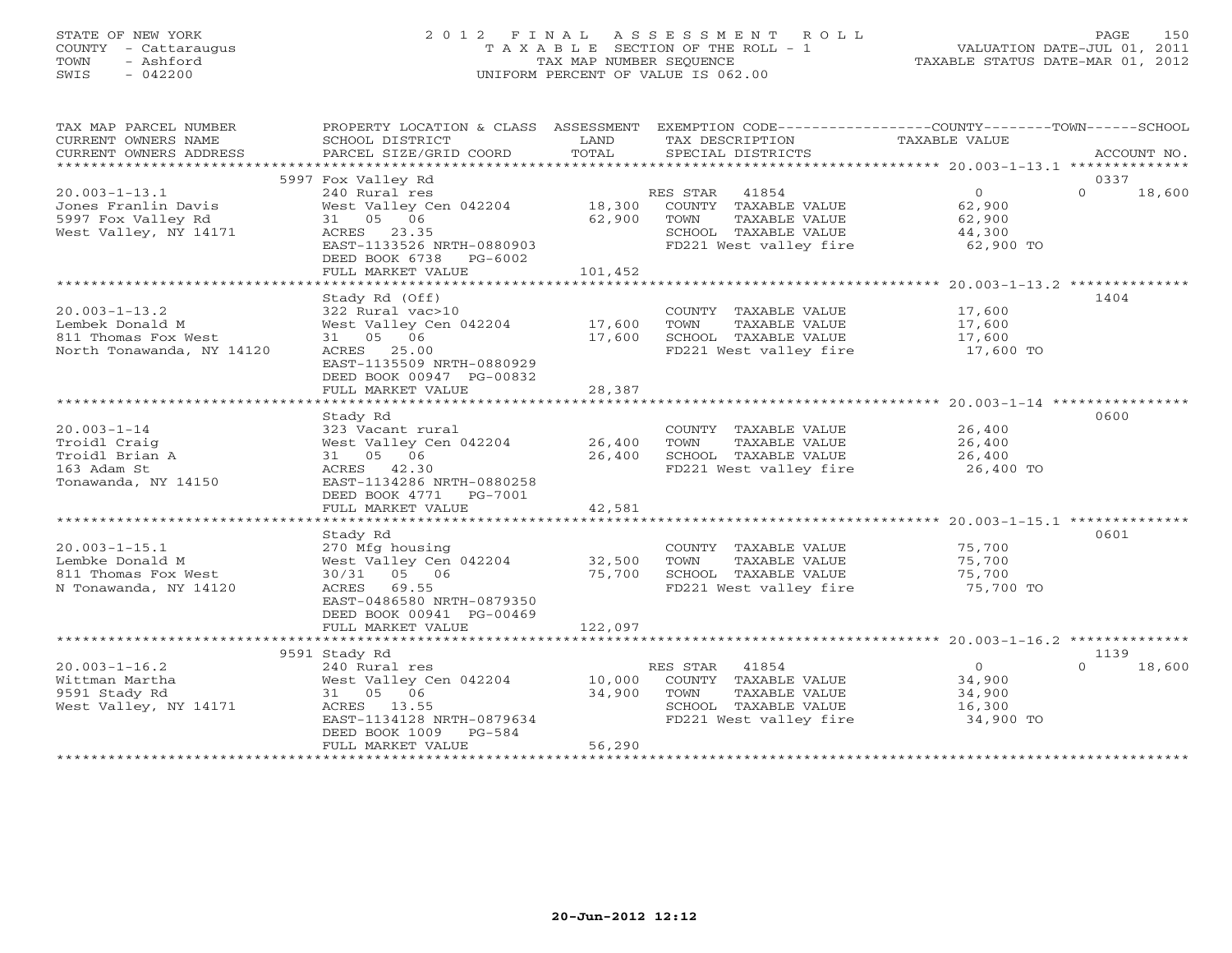# STATE OF NEW YORK 2 0 1 2 F I N A L A S S E S S M E N T R O L L PAGE 151 COUNTY - Cattaraugus T A X A B L E SECTION OF THE ROLL - 1 VALUATION DATE-JUL 01, 2011 TOWN - Ashford TAX MAP NUMBER SEQUENCE TAXABLE STATUS DATE-MAR 01, 2012 SWIS - 042200 UNIFORM PERCENT OF VALUE IS 062.00UNIFORM PERCENT OF VALUE IS 062.00

| TAX MAP PARCEL NUMBER                                                                                           | PROPERTY LOCATION & CLASS ASSESSMENT EXEMPTION CODE----------------COUNTY-------TOWN------SCHOOL |         |                                                          |                  |                    |
|-----------------------------------------------------------------------------------------------------------------|--------------------------------------------------------------------------------------------------|---------|----------------------------------------------------------|------------------|--------------------|
| CURRENT OWNERS NAME                                                                                             | SCHOOL DISTRICT                                                                                  | LAND    | TAX DESCRIPTION                                          | TAXABLE VALUE    |                    |
| .CURRENT OWNERS ADDRESS PARCEL SIZE/GRID COORD TOTAL SPECIAL DISTRICTS ACCOUNT NO ACCOUNT NO ACCOUNT NO ACCOUNT | PARCEL SIZE/GRID COORD                                                                           | TOTAL   |                                                          |                  |                    |
|                                                                                                                 |                                                                                                  |         |                                                          |                  |                    |
|                                                                                                                 | 9653 Stady Rd                                                                                    |         |                                                          |                  | 0219               |
| $20.003 - 1 - 17$                                                                                               | 270 Mfg housing                                                                                  |         | COUNTY TAXABLE VALUE                                     | 24,400           |                    |
| Grose James M                                                                                                   | West Valley Cen 042204                                                                           | 11,900  | TOWN<br>TAXABLE VALUE                                    | 24,400<br>24,400 |                    |
| 4067 Oak Grove Rd                                                                                               | 31 05 06                                                                                         | 24,400  | SCHOOL TAXABLE VALUE                                     |                  |                    |
| Red Boling Springs, TN 37150 ACRES 10.13                                                                        |                                                                                                  |         | FD221 West valley fire 24,400 TO                         |                  |                    |
|                                                                                                                 | EAST-0484420 NRTH-0880150                                                                        |         |                                                          |                  |                    |
|                                                                                                                 | DEED BOOK 00954 PG-00292                                                                         |         |                                                          |                  |                    |
|                                                                                                                 | FULL MARKET VALUE                                                                                | 39,355  |                                                          |                  |                    |
|                                                                                                                 |                                                                                                  |         |                                                          |                  |                    |
|                                                                                                                 | 6069 Fox Valley Rd                                                                               |         |                                                          |                  | 0220               |
| $20.003 - 1 - 18.1$                                                                                             | 240 Rural res                                                                                    |         | SR STAR<br>41834                                         | $\overline{0}$   | $\Omega$<br>38,560 |
| Tr Drake                                                                                                        | West Valley Cen 042204                                                                           |         | 23,200 COUNTY TAXABLE VALUE                              | 104,300          |                    |
| Drake Revoc Tr Gertrude L 38,39 5,6                                                                             |                                                                                                  | 104,300 | TOWN<br>TAXABLE VALUE                                    | 104,300          |                    |
|                                                                                                                 |                                                                                                  |         | SCHOOL TAXABLE VALUE                                     | 65,740           |                    |
|                                                                                                                 |                                                                                                  |         | FD221 West valley fire                                   | 104,300 TO       |                    |
|                                                                                                                 | DEED BOOK 12718 PG-6005                                                                          |         |                                                          |                  |                    |
|                                                                                                                 | FULL MARKET VALUE                                                                                | 168,226 |                                                          |                  |                    |
|                                                                                                                 |                                                                                                  |         |                                                          |                  |                    |
|                                                                                                                 | 6010 Fox Valley Rd                                                                               |         |                                                          |                  | 0928               |
| $20.003 - 1 - 18.2$                                                                                             | 314 Rural vac<10                                                                                 |         | COUNTY TAXABLE VALUE                                     | 6,600            |                    |
| Gross Terry L                                                                                                   | West Valley Cen 042204<br>West Valley OS<br>39 05 06                                             | 6,600   | TOWN<br>TAXABLE VALUE                                    | 6,600            |                    |
| Gross Cathleen M                                                                                                |                                                                                                  | 6,600   | SCHOOL TAXABLE VALUE                                     | 6,600            |                    |
| 6011 Fox Valley Rd Boll Fox Valley, NY 14171 BAST-0483                                                          | 3.94                                                                                             |         | FD221 West valley fire                                   | 6,600 TO         |                    |
|                                                                                                                 | EAST-0483790 NRTH-0880940                                                                        |         |                                                          |                  |                    |
|                                                                                                                 | DEED BOOK 00777 PG-00640                                                                         |         |                                                          |                  |                    |
|                                                                                                                 | FULL MARKET VALUE                                                                                | 10,645  |                                                          |                  |                    |
|                                                                                                                 |                                                                                                  |         |                                                          |                  |                    |
|                                                                                                                 | 6011 Fox Valley Rd                                                                               |         |                                                          |                  | 1599<br>$\Omega$   |
| $20.003 - 1 - 18.4$                                                                                             | 270 Mfg housing<br>270 Mfg housing<br>West Valley Cen 042204                                     |         | RES STAR 41854                                           | $\overline{0}$   | 18,600             |
| Gross Cathleen M                                                                                                |                                                                                                  | 6,000   | COUNTY TAXABLE VALUE                                     | 69,200           |                    |
| 39, 5, 6<br>6011 Fox Valley Rd                                                                                  |                                                                                                  | 69,200  | TAXABLE VALUE<br>TOWN                                    | 69,200           |                    |
| West Valley, NY 14171                                                                                           | ACRES<br>3.60                                                                                    |         | SCHOOL TAXABLE VALUE<br>FD221 West valley fire 69,200 TO | 50,600           |                    |
|                                                                                                                 | EAST-1132371 NRTH-0880581                                                                        |         |                                                          |                  |                    |
|                                                                                                                 | DEED BOOK 4476 PG-6003<br>FULL MARKET VALUE                                                      | 111,613 |                                                          |                  |                    |
|                                                                                                                 |                                                                                                  |         |                                                          |                  |                    |
|                                                                                                                 | 6034 Fox Valley Rd                                                                               |         |                                                          |                  | 0512               |
| $20.003 - 1 - 20$                                                                                               | 240 Rural res                                                                                    |         | 41834<br>SR STAR                                         | $\overline{0}$   | $\Omega$           |
|                                                                                                                 | West Valley Cen 042204 26,700                                                                    |         | COUNTY TAXABLE VALUE                                     | 69,300           | 38,560             |
| Miklas Raymond                                                                                                  | 31,39,05 06                                                                                      | 69,300  | TOWN<br>TAXABLE VALUE                                    | 69,300           |                    |
|                                                                                                                 |                                                                                                  |         |                                                          |                  |                    |
| Miklas Mary Jane<br>6034 Fox Valley Rd<br>West Valley, NY 14171                                                 | ACRES 54.70<br>EAST-1132005 NRTH-0881923                                                         |         | SCHOOL TAXABLE VALUE                                     | 30,740           |                    |
|                                                                                                                 |                                                                                                  |         | FD221 West valley fire                                   | 69,300 TO        |                    |
|                                                                                                                 | DEED BOOK 00734 PG-00066<br>FULL MARKET VALUE                                                    | 111,774 |                                                          |                  |                    |
|                                                                                                                 |                                                                                                  |         |                                                          |                  |                    |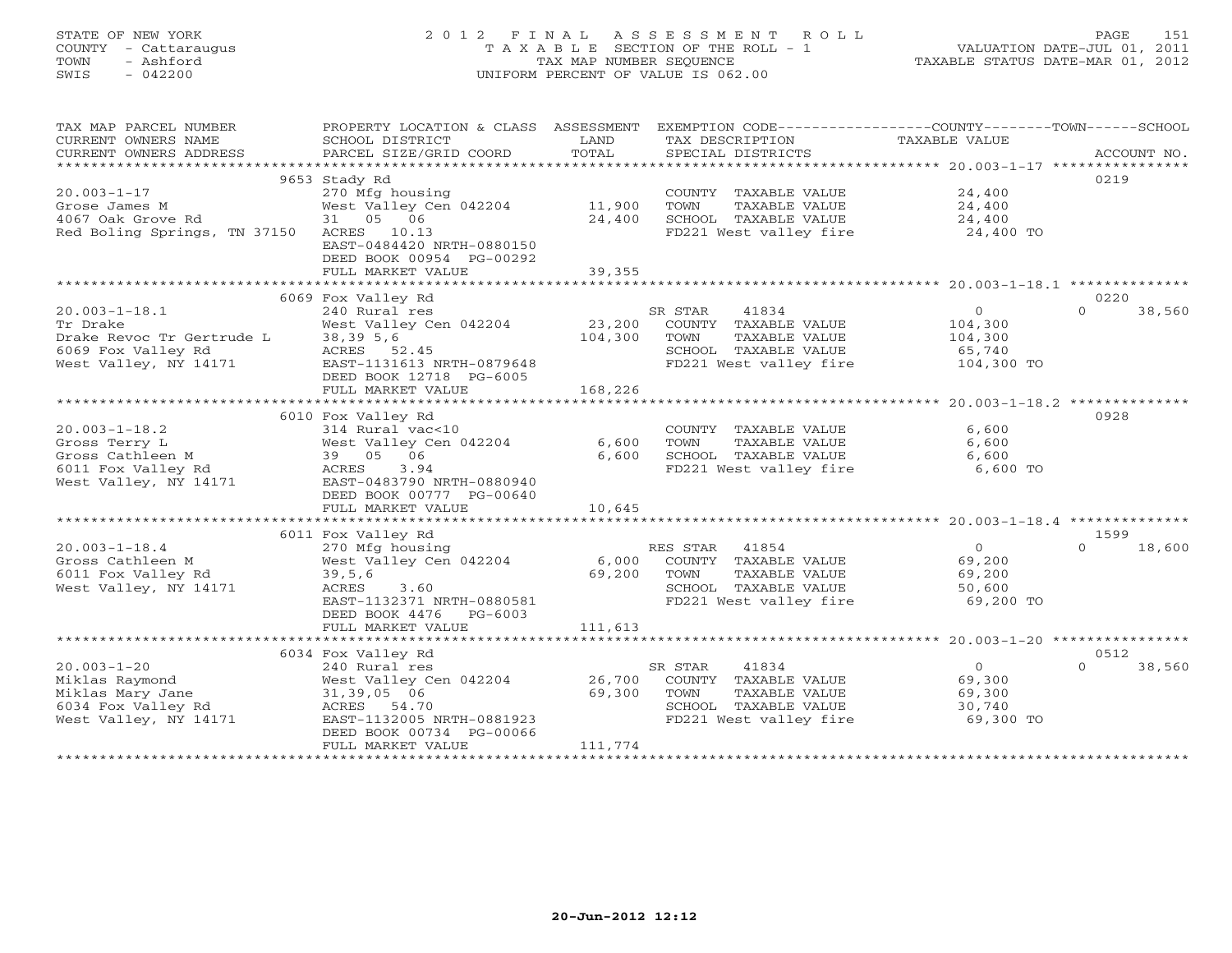## STATE OF NEW YORK 2 0 1 2 F I N A L A S S E S S M E N T R O L L PAGE 152 COUNTY - Cattaraugus T A X A B L E SECTION OF THE ROLL - 1 VALUATION DATE-JUL 01, 2011 TOWN - Ashford TAX MAP NUMBER SEQUENCE TAXABLE STATUS DATE-MAR 01, 2012 SWIS - 042200 UNIFORM PERCENT OF VALUE IS 062.00

| TAX MAP PARCEL NUMBER                                                                                                                                                                          | PROPERTY LOCATION & CLASS ASSESSMENT EXEMPTION CODE----------------COUNTY-------TOWN------SCHOOL                                                                                                                                                                                                                                                                                                                                    |                   |                                                                                                                                                              |                                                        |                                               |
|------------------------------------------------------------------------------------------------------------------------------------------------------------------------------------------------|-------------------------------------------------------------------------------------------------------------------------------------------------------------------------------------------------------------------------------------------------------------------------------------------------------------------------------------------------------------------------------------------------------------------------------------|-------------------|--------------------------------------------------------------------------------------------------------------------------------------------------------------|--------------------------------------------------------|-----------------------------------------------|
|                                                                                                                                                                                                | 6066 Fox Valley Rd                                                                                                                                                                                                                                                                                                                                                                                                                  |                   |                                                                                                                                                              |                                                        | 0752                                          |
| $20.003 - 1 - 21.1$<br>Stuebchen Thomas<br>Stuebchen Donald<br>6070 Fox Valley Rd<br>West Valley, $\vec{NT}$ 14171                                                                             | 270 Mfg housing<br>West Valley Cen 042204 45,000<br>39 05 06<br>ACRES 108.95<br>EAST-1130378 NRTH-0881563<br>DEED BOOK 740<br>PG-01040<br>FULL MARKET VALUE                                                                                                                                                                                                                                                                         | 71,900<br>115,968 | RES STAR 41854<br>COUNTY TAXABLE VALUE<br>TOWN<br>TAXABLE VALUE<br>SCHOOL TAXABLE VALUE<br>FD221 West valley fire 53,300<br>TD221 West valley fire 71,900 TO | $\overline{0}$<br>71,900<br>71,900                     | $\Omega$<br>18,600                            |
|                                                                                                                                                                                                | 6070 Fox Valley Rd                                                                                                                                                                                                                                                                                                                                                                                                                  |                   |                                                                                                                                                              |                                                        | 1352                                          |
| $20.003 - 1 - 21.2$                                                                                                                                                                            | POR VALLEY IN THE RES STAR 41854 (1854)<br>210 1 Family Res (2001) RES STAR 41854 (2011) 97,500<br>39 05 06 (2011) 97,500 (2011) 97,500 (2011) PAXABLE VALUE (2013) 97,500<br>Stuebchen Donald R (Exp. of Mest Valley Cen 042204)<br>Sacca Susan J (39 05 06 (97)<br>6070 Fox Valley Rd (ACRES 5.05 Mest Valley, NY 14171 (1880548 (1880)<br>Mest Valley, NY 14171 (1880548 (1880)<br>DEED BOOK 00928 PG-01108<br>FULL MARKET VALUE | 157,258           | SCHOOL TAXABLE VALUE 78,900<br>FD221 West valley fire 97,500 TO                                                                                              |                                                        | 18,600<br>$\Omega$                            |
|                                                                                                                                                                                                |                                                                                                                                                                                                                                                                                                                                                                                                                                     |                   |                                                                                                                                                              |                                                        |                                               |
|                                                                                                                                                                                                | 9752 Rock Springs Rd<br>20.003-1-22<br>Skinner Family Tr I. West Valley Cen 042204<br>Warren W.skinner Trste 39/47 05 06 68,500<br>9686 Nys Rte 240 ACRES 87.25<br>West Valley, NY 14171 EAST-1128675 NRTH-0881995<br>DEED BOOK 6732 PG-6002                                                                                                                                                                                        |                   | COUNTY TAXABLE VALUE 68,500<br>TOWN<br>TAXABLE VALUE<br>SCHOOL TAXABLE VALUE 68,500<br>FD221 West valley fire 68,500 TO                                      | 68,500                                                 | 0723                                          |
|                                                                                                                                                                                                | FULL MARKET VALUE                                                                                                                                                                                                                                                                                                                                                                                                                   | 110,484           |                                                                                                                                                              |                                                        |                                               |
|                                                                                                                                                                                                |                                                                                                                                                                                                                                                                                                                                                                                                                                     |                   |                                                                                                                                                              |                                                        |                                               |
| 20.003-1-23.1<br>Kowalski Stephen<br>Kowalski Patricia<br>9854 Rock Springs Rd<br>West Valley, NY 14171                                                                                        | 9854 Rock Springs Rd<br>210 1 Family Res<br>West Valley Cen 042204 7,700<br>40/48 05 06<br>4.35<br>ACRES<br>EAST-1128277 NRTH-0883863<br>DEED BOOK 2078    PG-5001                                                                                                                                                                                                                                                                  | 90,000            | RES STAR 41854<br>ES STAR 41854<br>COUNTY TAXABLE VALUE<br>TAXABLE VALUE<br>TOWN<br>SCHOOL TAXABLE VALUE<br>FD221 West valley fire 90,000 TO                 | $\overline{0}$<br>90,000<br>90,000<br>90,000<br>71,400 | 0272<br>$\Omega$<br>18,600                    |
|                                                                                                                                                                                                | FULL MARKET VALUE                                                                                                                                                                                                                                                                                                                                                                                                                   | 145,161           |                                                                                                                                                              |                                                        |                                               |
|                                                                                                                                                                                                | 9814 Rock Springs Rd                                                                                                                                                                                                                                                                                                                                                                                                                |                   |                                                                                                                                                              |                                                        | 1554                                          |
| $20.003 - 1 - 23.3$<br>Extragreer Louis C and Mest Valley Cen 042<br>Stagner Cathyann 1974/48/5/6<br>19814 Rock Springs Rd ACRES 29.60 BANK<br>19814 Mest Valley, NY 14171 EAST-1128653 NRTH-0 | 240 Rural res<br>West Valley Cen 042204 14,700 RES STAR 41854<br>017<br>EAST-1128653 NRTH-0883331<br>DEED BOOK 1025<br>PG-1179<br>FULL MARKET VALUE                                                                                                                                                                                                                                                                                 | 243,226           | WVET C/T 41121<br>150,800 COUNTY TAXABLE VALUE<br>TAXABLE VALUE<br>TOWN<br>SCHOOL TAXABLE VALUE 132,200<br>FD221 West valley fire 150,800 TO                 | 7,440<br>$\overline{0}$<br>143,360<br>143,360          | 7,440<br>$\overline{0}$<br>$\Omega$<br>18,600 |
|                                                                                                                                                                                                |                                                                                                                                                                                                                                                                                                                                                                                                                                     |                   |                                                                                                                                                              |                                                        |                                               |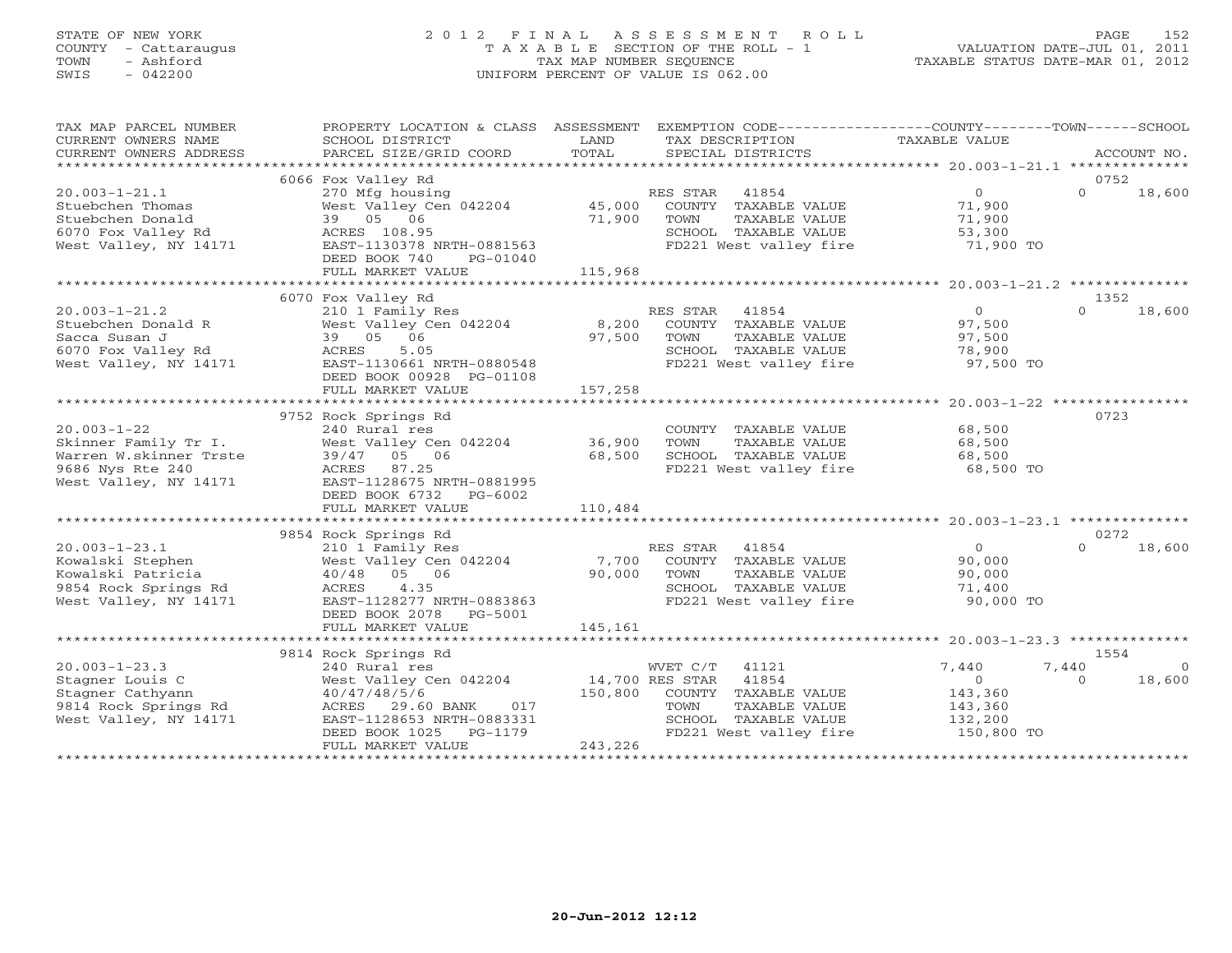# STATE OF NEW YORK 2 0 1 2 F I N A L A S S E S S M E N T R O L L PAGE 153 COUNTY - Cattaraugus T A X A B L E SECTION OF THE ROLL - 1 VALUATION DATE-JUL 01, 2011 TOWN - Ashford TAX MAP NUMBER SEQUENCE TAXABLE STATUS DATE-MAR 01, 2012 SWIS - 042200 UNIFORM PERCENT OF VALUE IS 062.00

| TAX MAP PARCEL NUMBER<br>CURRENT OWNERS NAME<br>CURRENT OWNERS ADDRESS                                                                 | PROPERTY LOCATION & CLASS ASSESSMENT<br>SCHOOL DISTRICT<br>PARCEL SIZE/GRID COORD                                                                                                                        | LAND<br>TOTAL                | EXEMPTION CODE-----------------COUNTY-------TOWN------SCHOOL<br>TAX DESCRIPTION TAXABLE VALUE SPECIAL DISTRICTS              |                                                           | ACCOUNT NO.                |
|----------------------------------------------------------------------------------------------------------------------------------------|----------------------------------------------------------------------------------------------------------------------------------------------------------------------------------------------------------|------------------------------|------------------------------------------------------------------------------------------------------------------------------|-----------------------------------------------------------|----------------------------|
| $20.003 - 1 - 23.4$<br>Elberson David M<br>4949 Main St<br>Amherst, NY 14226<br>MAY BE SUBJECT TO PAYMENT<br>UNDER AGDIST LAW TIL 2016 | Rock Springs Rd<br>323 Vacant rural<br>West Valley Cen 042204 41,300<br>40/48/5/6<br>ACRES 81.00<br>EAST-1130840 NRTH-0883521<br>DEED BOOK 1030 PG-422<br>FULL MARKET VALUE                              | 41,300<br>66,613             | COUNTY TAXABLE VALUE<br>TAXABLE VALUE<br>TOWN<br>SCHOOL TAXABLE VALUE<br>FD221 West valley fire                              | 41,300<br>41,300<br>41,300<br>41,300 TO                   | 1564                       |
|                                                                                                                                        |                                                                                                                                                                                                          |                              |                                                                                                                              |                                                           | 0842                       |
| $20.003 - 1 - 24$<br>Elberson David M<br>4949 Main St<br>Amherst, NY 14226                                                             | Rock Springs Rd<br>240 Rural res<br>West Valley Cen 042204 56,100 COUNTY TAXABLE VALUE<br>$40/48 - 05$ 06<br>ACRES 112.96<br>EAST-1130453 NRTH-0884645<br>DEED BOOK 990<br>$PG-839$<br>FULL MARKET VALUE | 80,000<br>129,032            | RES STAR 41854<br>TOWN<br>TAXABLE VALUE<br>SCHOOL TAXABLE VALUE<br>FD221 West valley fire                                    | $\overline{0}$<br>80,000<br>80,000<br>61,400<br>80,000 TO | $\Omega$<br>18,600         |
|                                                                                                                                        | 9942 Nys Rte 240                                                                                                                                                                                         |                              |                                                                                                                              |                                                           | 0493                       |
| $20.003 - 2 - 1$<br>Martin Richard D<br>Martin Gary W Etal<br>Apt 5<br>3242 Seneca St<br>West Seneca, NY 14224                         | 260 Seasonal res<br>West Valley Cen 042204 12,700<br>24 05 06<br>ACRES 14.36<br>ACRES 14.50<br>EAST-1140067 NRTH-0885887<br>CAST 20105 PC-9001<br>DEED BOOK 10385 PG-9001                                | 48,300                       | COUNTY TAXABLE VALUE 48,300<br>TAXABLE VALUE<br>TOWN<br>SCHOOL TAXABLE VALUE<br>FD221 West valley fire 48,300 TO             | 48,300<br>$\frac{1}{48}$ , 300                            |                            |
|                                                                                                                                        | FULL MARKET VALUE                                                                                                                                                                                        | 77,903                       |                                                                                                                              |                                                           |                            |
| West Valley, NY 14171                                                                                                                  | EAST-1138399 NRTH-0884297                                                                                                                                                                                |                              | COUNTY TAXABLE VALUE<br>TOWN<br>TAXABLE VALUE<br>SCHOOL TAXABLE VALUE<br>FD221 West valley fire                              | 78,700<br>78,700<br>78,700<br>78,700 TO                   | 0816                       |
|                                                                                                                                        | DEED BOOK 662<br>PG-00423<br>FULL MARKET VALUE                                                                                                                                                           | 126,935                      |                                                                                                                              |                                                           |                            |
|                                                                                                                                        |                                                                                                                                                                                                          |                              |                                                                                                                              |                                                           |                            |
| $20.003 - 2 - 2.2$<br>Neumann Robert A<br>Neumann Jennifer<br>9943 Nys Rte 240<br>West Valley, NY 14171                                | 9943 Nys Rte 240<br>210 1 Family Res<br>West Valley Cen 042204<br>24 05 06<br>9.44 BANK 005<br>ACRES<br>EAST-1138784 NRTH-0885216<br>DEED BOOK 0964 PG-558<br>FULL MARKET VALUE                          | 11,500<br>155,000<br>250,000 | RES STAR 41854<br>COUNTY TAXABLE VALUE<br>TAXABLE VALUE<br>TOWN<br>SCHOOL TAXABLE VALUE<br>FD221 West valley fire 155,000 TO | $\overline{0}$<br>155,000<br>155,000<br>136,400           | 1441<br>18,600<br>$\Omega$ |
|                                                                                                                                        |                                                                                                                                                                                                          |                              |                                                                                                                              |                                                           |                            |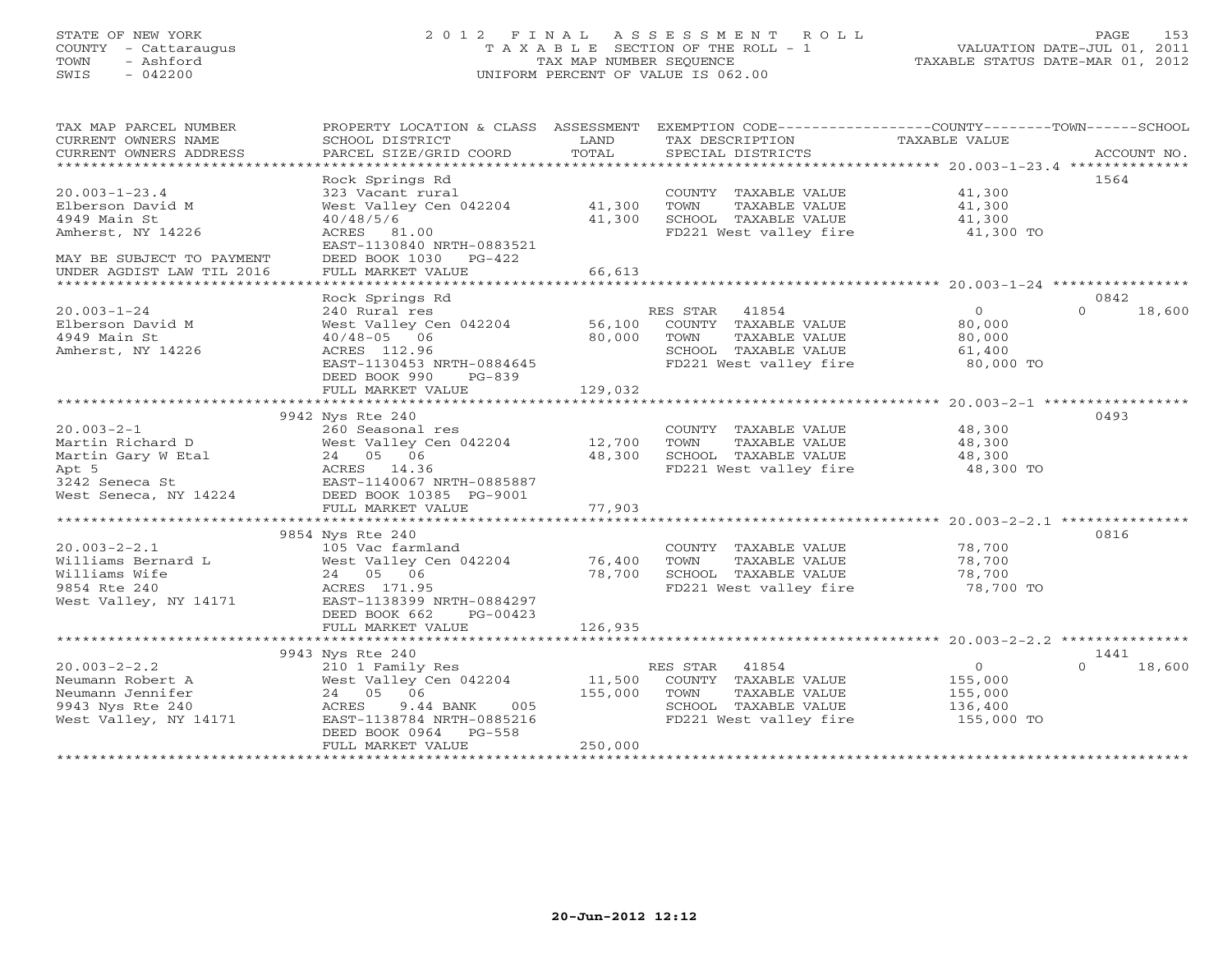# STATE OF NEW YORK 2 0 1 2 F I N A L A S S E S S M E N T R O L L PAGE 154 COUNTY - Cattaraugus T A X A B L E SECTION OF THE ROLL - 1 VALUATION DATE-JUL 01, 2011 TOWN - Ashford TAX MAP NUMBER SEQUENCE TAXABLE STATUS DATE-MAR 01, 2012 SWIS - 042200 UNIFORM PERCENT OF VALUE IS 062.00UNIFORM PERCENT OF VALUE IS 062.00

| TAX MAP PARCEL NUMBER<br>CURRENT OWNERS NAME<br>CURRENT OWNERS ADDRESS                              | PROPERTY LOCATION & CLASS ASSESSMENT<br>SCHOOL DISTRICT<br>PARCEL SIZE/GRID COORD                                                                                                       | LAND<br>TOTAL               | TAX DESCRIPTION<br>SPECIAL DISTRICTS                                                                               | EXEMPTION CODE-----------------COUNTY-------TOWN------SCHOOL<br>TAXABLE VALUE<br>ACCOUNT NO. |  |
|-----------------------------------------------------------------------------------------------------|-----------------------------------------------------------------------------------------------------------------------------------------------------------------------------------------|-----------------------------|--------------------------------------------------------------------------------------------------------------------|----------------------------------------------------------------------------------------------|--|
| $20.003 - 2 - 2.3$<br>Conrad Richard J<br>9718 Nys Rte 240<br>West Valley, NY 14171                 | Nys Rte 240<br>314 Rural vac<10<br>West Valley Cen 042204<br>$24 - 5 - 6$<br>ACRES<br>4.35<br>EAST-1139868 NRTH-0885157<br>DEED BOOK 5659<br>PG-2001<br>FULL MARKET VALUE               | 6,400<br>6,400<br>10,323    | COUNTY TAXABLE VALUE<br>TOWN<br>TAXABLE VALUE<br>SCHOOL TAXABLE VALUE<br>FD221 West valley fire                    | 1605<br>6,400<br>6,400<br>6,400<br>6,400 TO                                                  |  |
| $20.003 - 2 - 2.4$<br>Neumann Robert A<br>9943 Nys Rte 240<br>West Valley, NY 14171                 | Nys Rte 240<br>323 Vacant rural<br>West Valley Cen 042204<br>24, 5, 6<br>ACRES 15.20<br>EAST-1138922 NRTH-0884786<br>DEED BOOK 9372<br>PG-8001<br>FULL MARKET VALUE                     | 10,900<br>10,900<br>17,581  | COUNTY TAXABLE VALUE<br>TOWN<br>TAXABLE VALUE<br>SCHOOL TAXABLE VALUE<br>FD221 West valley fire                    | 1644<br>10,900<br>10,900<br>10,900<br>10,900 TO                                              |  |
| $20.003 - 2 - 3$<br>Conrad Robert P<br>9793 Rte 240<br>West Valley, NY 14171                        | Nys Rte 240<br>314 Rural vac<10<br>West Valley Cen 042204<br>24 05 06<br>FRNT 135.00 DPTH 335.00<br>EAST-1140312 NRTH-0883131<br>DEED BOOK 703<br>PG-00537<br>FULL MARKET VALUE         | 1,600<br>1,600<br>2,581     | COUNTY TAXABLE VALUE<br>TOWN<br>TAXABLE VALUE<br>SCHOOL TAXABLE VALUE<br>FD221 West valley fire                    | 0120<br>1,600<br>1,600<br>1,600<br>1,600 TO                                                  |  |
| $20.003 - 2 - 4.1$<br>Conrad Robert P<br>9793 Rte 240<br>West Valley, NY 14171                      | 9793 Nys Rte 240<br>210 1 Family Res<br>West Valley Cen 042204<br>23 05 06<br>FRNT 158.00 DPTH 275.00<br>EAST-1140296 NRTH-0883003<br>DEED BOOK 703<br>PG-00541<br>FULL MARKET VALUE    | 5,300<br>89,200<br>143,871  | RES STAR 41854<br>COUNTY TAXABLE VALUE<br>TAXABLE VALUE<br>TOWN<br>SCHOOL TAXABLE VALUE<br>LD226 West valley light | 0121<br>$\circ$<br>$\Omega$<br>18,600<br>89,200<br>89,200<br>70,600<br>89,200 TO             |  |
| $20.003 - 2 - 4.2$<br>Conrad Robert C<br>Conrad Esther<br>9789 Nys Rte 240<br>West Valley, NY 14171 | 9789 Nys Rte 240<br>210 1 Family Res<br>West Valley Cen 042204<br>23 05 06<br>017<br>ACRES<br>1.90 BANK<br>EAST-1140205 NRTH-0882878<br>DEED BOOK 1013<br>$PG-452$<br>FULL MARKET VALUE | 7,200<br>110,000<br>177,419 | RES STAR 41854<br>COUNTY TAXABLE VALUE<br>TOWN<br>TAXABLE VALUE<br>SCHOOL TAXABLE VALUE<br>LD226 West valley light | 1546<br>$\circ$<br>18,600<br>$\Omega$<br>110,000<br>110,000<br>91,400<br>110,000 TO          |  |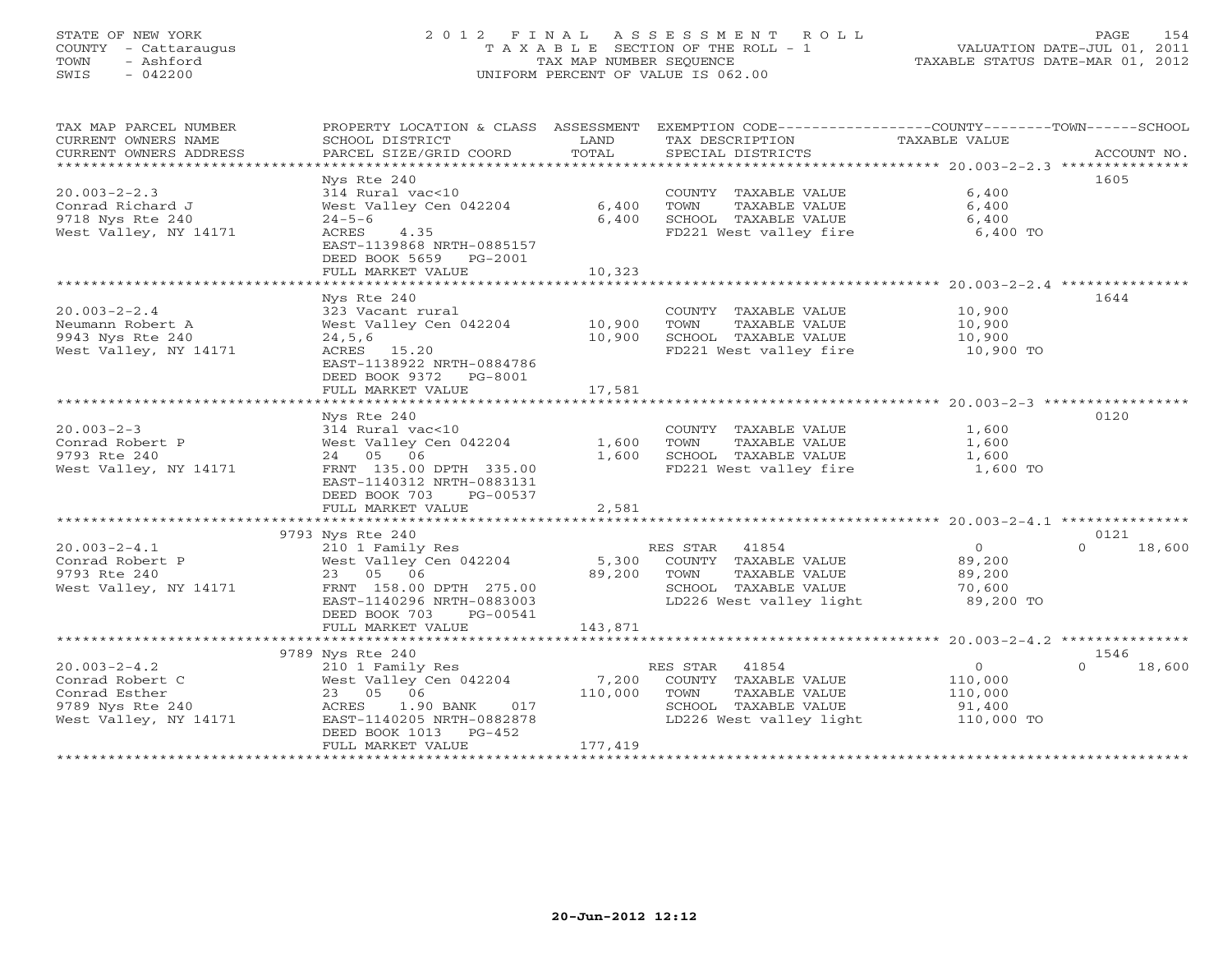# STATE OF NEW YORK 2 0 1 2 F I N A L A S S E S S M E N T R O L L PAGE 155 COUNTY - Cattaraugus T A X A B L E SECTION OF THE ROLL - 1 VALUATION DATE-JUL 01, 2011 TOWN - Ashford TAX MAP NUMBER SEQUENCE TAXABLE STATUS DATE-MAR 01, 2012 SWIS - 042200 UNIFORM PERCENT OF VALUE IS 062.00UNIFORM PERCENT OF VALUE IS 062.00

| TAX MAP PARCEL NUMBER                                                                                                                                                                                                                                              | PROPERTY LOCATION & CLASS ASSESSMENT EXEMPTION CODE----------------COUNTY-------TOWN------SCHOOL                   |         |                                 |                                                                           |                |                |
|--------------------------------------------------------------------------------------------------------------------------------------------------------------------------------------------------------------------------------------------------------------------|--------------------------------------------------------------------------------------------------------------------|---------|---------------------------------|---------------------------------------------------------------------------|----------------|----------------|
| CURRENT OWNERS NAME                                                                                                                                                                                                                                                | SCHOOL DISTRICT                                                                                                    | LAND    | TAX DESCRIPTION                 | TAXABLE VALUE                                                             |                |                |
| .CURRENT OWNERS ADDRESS PARCEL SIZE/GRID COORD TOTAL SPECIAL DISTRICTS ACCOUNT NO ACCOUNT NO ACCOUNT NO ARE A LATA AND A LATA A LATA A LATA A LATA A LATA A LATA A LATA A LATA A LATA A LATA A LATA A LATA A LATA A LATA A LAT                                     |                                                                                                                    |         |                                 |                                                                           |                |                |
|                                                                                                                                                                                                                                                                    |                                                                                                                    |         |                                 |                                                                           |                |                |
|                                                                                                                                                                                                                                                                    | 9745 Nys Rte 240                                                                                                   |         |                                 |                                                                           | 0116           |                |
| $20.003 - 2 - 5.1$                                                                                                                                                                                                                                                 | AG BLDG 41700<br>West Valley Cen 042204 51,800 RES STAR 41854<br>23 05 06 129,900 COUNTY TAXABLE<br>RACES 129.5.34 |         |                                 | 30,000                                                                    | 30,000         | 30,000         |
| Hebdon Kevin                                                                                                                                                                                                                                                       |                                                                                                                    |         |                                 | $\overline{0}$                                                            | $\overline{0}$ | 18,600         |
| Conrad Rachel A                                                                                                                                                                                                                                                    |                                                                                                                    |         | COUNTY TAXABLE VALUE            | 99,900<br>99,900                                                          |                |                |
| 9745 Rte 240                                                                                                                                                                                                                                                       | ACRES 125.34                                                                                                       |         |                                 | TAXABLE VALUE                                                             |                |                |
| West Valley, NY 14171                                                                                                                                                                                                                                              | EAST-1138551 NRTH-0882299                                                                                          |         |                                 | SCHOOL TAXABLE VALUE 81,300<br>LD226 West valley light 4,700 TO           |                |                |
|                                                                                                                                                                                                                                                                    | DEED BOOK 891<br>PG-00859                                                                                          |         |                                 |                                                                           |                |                |
| MAY BE SUBJECT TO PAYMENT                                                                                                                                                                                                                                          | FULL MARKET VALUE                                                                                                  | 209,516 |                                 |                                                                           |                |                |
| UNDER RPTL483 UNTIL 2020                                                                                                                                                                                                                                           |                                                                                                                    |         |                                 |                                                                           |                |                |
|                                                                                                                                                                                                                                                                    |                                                                                                                    |         |                                 |                                                                           |                |                |
|                                                                                                                                                                                                                                                                    | Thornwood Dr                                                                                                       |         |                                 |                                                                           | 0980           |                |
| $20.003 - 2 - 5.2$                                                                                                                                                                                                                                                 | 314 Rural vac<10                                                                                                   |         | COUNTY TAXABLE VALUE            | 2,500                                                                     |                |                |
|                                                                                                                                                                                                                                                                    |                                                                                                                    |         |                                 | TAXABLE VALUE<br>2,500                                                    |                |                |
|                                                                                                                                                                                                                                                                    |                                                                                                                    |         |                                 | 2,500 SCHOOL TAXABLE VALUE 2,500<br>FD221 West valley fire 2,500 TO       |                |                |
|                                                                                                                                                                                                                                                                    |                                                                                                                    |         |                                 |                                                                           |                |                |
| West Valley, NY 14171                                                                                                                                                                                                                                              | ACRES<br>2.82                                                                                                      |         |                                 |                                                                           |                |                |
|                                                                                                                                                                                                                                                                    | EAST-1136795 NRTH-0881857                                                                                          |         |                                 |                                                                           |                |                |
|                                                                                                                                                                                                                                                                    | DEED BOOK 908<br>PG-00136                                                                                          |         |                                 |                                                                           |                |                |
|                                                                                                                                                                                                                                                                    | FULL MARKET VALUE                                                                                                  | 4,032   |                                 |                                                                           |                |                |
|                                                                                                                                                                                                                                                                    |                                                                                                                    |         |                                 |                                                                           |                |                |
|                                                                                                                                                                                                                                                                    | Thornwood Dr                                                                                                       |         |                                 |                                                                           | 0979           |                |
|                                                                                                                                                                                                                                                                    |                                                                                                                    |         |                                 | COUNTY TAXABLE VALUE<br>1,800                                             |                |                |
|                                                                                                                                                                                                                                                                    |                                                                                                                    |         |                                 |                                                                           |                |                |
| 20.003-2-5.3<br>Shaffner Hadley<br>Shaffner Patricia<br>Shaffner Patricia<br>5609 Thornwood Dr<br>West Valley, NY 14171<br>EARES<br>EARES<br>EARES<br>FORES<br>THE 23 05 06<br>23 05 06<br>23 05 06<br>23 1,800<br>23 05 06<br>23 1,800<br>23 19<br>23 19<br>23 19 |                                                                                                                    |         |                                 |                                                                           |                |                |
|                                                                                                                                                                                                                                                                    |                                                                                                                    |         |                                 | FD221 West valley fire 1,800 TO                                           |                |                |
|                                                                                                                                                                                                                                                                    |                                                                                                                    |         |                                 |                                                                           |                |                |
|                                                                                                                                                                                                                                                                    | DEED BOOK 891<br>PG-00855                                                                                          |         |                                 |                                                                           |                |                |
|                                                                                                                                                                                                                                                                    | FULL MARKET VALUE                                                                                                  | 2,903   |                                 |                                                                           |                |                |
|                                                                                                                                                                                                                                                                    |                                                                                                                    |         |                                 |                                                                           |                |                |
|                                                                                                                                                                                                                                                                    |                                                                                                                    |         |                                 |                                                                           | 0122           | $0 \t 18,600$  |
|                                                                                                                                                                                                                                                                    |                                                                                                                    |         |                                 |                                                                           |                |                |
|                                                                                                                                                                                                                                                                    |                                                                                                                    |         |                                 |                                                                           |                |                |
|                                                                                                                                                                                                                                                                    |                                                                                                                    |         |                                 |                                                                           |                |                |
| 9705 Nys Rte 240<br>Poley Jason M and Mest Valley Cen 042204<br>Foley Alexandria M 23 05 06<br>9705 Rte 240<br>West Valley Cen 042204<br>9705 Rte 240<br>West Valley, NY 14171<br>West Valley, NY 14171<br>Poley Basset 2.00 BANK 017<br>Mest Va                   |                                                                                                                    |         |                                 | TOWN TAXABLE VALUE<br>SCHOOL TAXABLE VALUE 51,800<br>Allow fire 70,400 TO |                |                |
|                                                                                                                                                                                                                                                                    | DEED BOOK 8261 PG-4002                                                                                             |         |                                 | FD221 West valley fire 70,400 TO<br>LD226 West valley light 70,400 TO     |                |                |
|                                                                                                                                                                                                                                                                    | FULL MARKET VALUE                                                                                                  | 113,548 |                                 |                                                                           |                |                |
|                                                                                                                                                                                                                                                                    |                                                                                                                    |         |                                 |                                                                           |                |                |
|                                                                                                                                                                                                                                                                    | 9687 Nys Rte 240                                                                                                   |         |                                 |                                                                           | 0578           |                |
| $20.003 - 2 - 7$                                                                                                                                                                                                                                                   |                                                                                                                    |         | WVET C/T 41121                  | 7,440                                                                     | 7,440          | $\overline{0}$ |
| Pfeffer John E                                                                                                                                                                                                                                                     |                                                                                                                    |         | 41834                           | $\overline{0}$                                                            | $\Omega$       | 38,560         |
| Pfeffer Diane                                                                                                                                                                                                                                                      | 210 1 Family Res<br>WVET C/T<br>WEST Vest Valley Cen 042204<br>23 05 06<br>ACRES 9.54<br>24,300 COUNTY             |         | 94,300 COUNTY TAXABLE VALUE     |                                                                           |                |                |
| 9687 Rte 240                                                                                                                                                                                                                                                       |                                                                                                                    |         |                                 | 86,860<br>86,860<br>TAXABLE VALUE                                         |                |                |
| West Valley, NY 14171                                                                                                                                                                                                                                              | EAST-1139846 NRTH-0881345                                                                                          |         |                                 |                                                                           |                |                |
|                                                                                                                                                                                                                                                                    | DEED BOOK 712                                                                                                      |         |                                 |                                                                           |                |                |
|                                                                                                                                                                                                                                                                    | FULL MARKET VALUE                                                                                                  |         | 152,097 LD226 West valley light | 94,300 TO                                                                 |                |                |
|                                                                                                                                                                                                                                                                    |                                                                                                                    |         |                                 |                                                                           |                |                |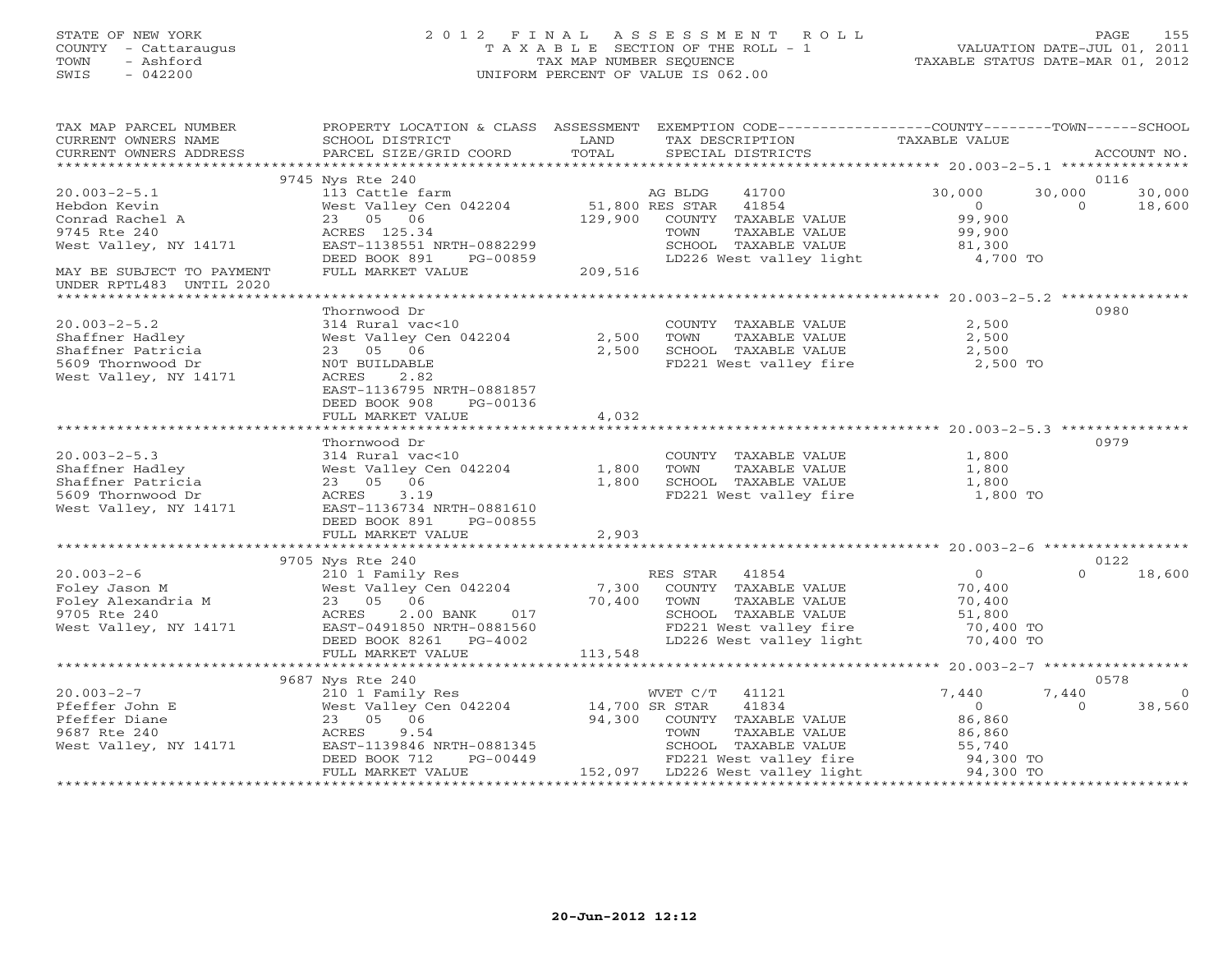# STATE OF NEW YORK 2 0 1 2 F I N A L A S S E S S M E N T R O L L PAGE 156 COUNTY - Cattaraugus T A X A B L E SECTION OF THE ROLL - 1 VALUATION DATE-JUL 01, 2011 TOWN - Ashford TAX MAP NUMBER SEQUENCE TAXABLE STATUS DATE-MAR 01, 2012 SWIS - 042200 UNIFORM PERCENT OF VALUE IS 062.00UNIFORM PERCENT OF VALUE IS 062.00

| TAX MAP PARCEL NUMBER<br>CURRENT OWNERS NAME<br>CURRENT OWNERS ADDRESS                                                                                                                                                             | SCHOOL DISTRICT<br>PARCEL SIZE/GRID COORD                                                                                                                                                                                                       | LAND<br>TOTAL                   | PROPERTY LOCATION & CLASS ASSESSMENT EXEMPTION CODE---------------COUNTY-------TOWN------SCHOOL<br>TAX DESCRIPTION<br>SPECIAL DISTRICTS                                                                       | TAXABLE VALUE                                         |                                                     | ACCOUNT NO.                         |
|------------------------------------------------------------------------------------------------------------------------------------------------------------------------------------------------------------------------------------|-------------------------------------------------------------------------------------------------------------------------------------------------------------------------------------------------------------------------------------------------|---------------------------------|---------------------------------------------------------------------------------------------------------------------------------------------------------------------------------------------------------------|-------------------------------------------------------|-----------------------------------------------------|-------------------------------------|
|                                                                                                                                                                                                                                    |                                                                                                                                                                                                                                                 |                                 |                                                                                                                                                                                                               |                                                       |                                                     |                                     |
| $20.003 - 2 - 8$<br>Rinko Nicholas P<br>Rinko Patricia J<br>9671 Rte 240<br>West Valley, NY 14171-9721 EAST-1140322 NRTH-0881080                                                                                                   | 9671 Nys Rte 240<br>210 1 Family Res<br>West Valley Cen 042204 8,400<br>23 05 06 77.800<br>P<br>West Valley Cen 042204<br>J<br>23 05 06<br>FRNT 165.00 DPTH 240.00<br>TRNT 165.00 DPTH 240.00<br>DEED BOOK 914<br>PG-00975<br>FULL MARKET VALUE | 77,800<br>125,484               | RES STAR 41854<br>COUNTY TAXABLE VALUE<br>TAXABLE VALUE<br>TOWN<br>SCHOOL TAXABLE VALUE<br>FD221 West valley fire 77,800 TO<br>LD226 West valley light 77,800 TO                                              | $\overline{0}$<br>77,800<br>77,800<br>59,200          | 0429<br>$\Omega$                                    | 18,600                              |
|                                                                                                                                                                                                                                    |                                                                                                                                                                                                                                                 |                                 |                                                                                                                                                                                                               |                                                       |                                                     |                                     |
| $20.003 - 2 - 9.1$<br>Feldman Gary J<br>Feldman Julie A<br>9657 Nys Rte 240<br>West Valley, NY 14171<br>MAY BE SUBJECT TO PAYMENT<br>UNDER AGDIST LAW TIL 2016                                                                     | 9657 Nys Rte 240<br>AG BLDG 41700<br>West Valley Cen 042204 40,300 AG DIST 41720<br>23 05 06 137,200 RES STAR 41854<br>ACRES 125.00 STIO TIO TION CALLET<br>EAST-1138329 NRTH-0880635<br>DEED BOOK 1462<br>PG-6001<br>FULL MARKET VALUE         |                                 | COUNTY TAXABLE VALUE<br>0635<br>1001 TOWN TAXABLE VALUE<br>221,290 SCHOOL TAXABLE VALUE<br>FD221 West valley fire 137,200 TO<br>LD226 West valley light 2,600 TO<br>2.600 TO<br>2.600 TO                      | 20,000<br>36,868<br>$\overline{0}$<br>4,575<br>75,757 | 0226<br>20,000<br>36,868<br>$\overline{0}$<br>4,575 | 20,000<br>36,868<br>18,600<br>4,575 |
|                                                                                                                                                                                                                                    |                                                                                                                                                                                                                                                 |                                 |                                                                                                                                                                                                               |                                                       |                                                     |                                     |
|                                                                                                                                                                                                                                    | 9645 Nys Rte 240                                                                                                                                                                                                                                |                                 |                                                                                                                                                                                                               |                                                       | 1354                                                |                                     |
| Fiorella David T<br>Physics and Transform of Mest Valley Ceneral Assembly Research<br>Physics 21 (16.00 DPTH 155 50 (45,300 Mest Valley, NY 14171 RRNT 116.00 DPTH 155 50 (45,300 Mest Valley, NY 14171 RRNT 116.00 DPTH 155 50 (1 | EAST-1140358 NRTH-0880596<br>DEED BOOK 11161 PG-5001                                                                                                                                                                                            |                                 | RES STAR 41854<br>COUNTY TAXABLE VALUE<br>TOWN<br>TAXABLE VALUE<br>SCHOOL TAXABLE VALUE<br>FD221 West valley fire $26,700$<br>LD226 West valley light $45,300$ TO                                             | $\overline{O}$<br>45,300<br>45,300                    | $\cap$                                              | 18,600                              |
|                                                                                                                                                                                                                                    | FULL MARKET VALUE                                                                                                                                                                                                                               | 73,065                          |                                                                                                                                                                                                               |                                                       |                                                     |                                     |
|                                                                                                                                                                                                                                    |                                                                                                                                                                                                                                                 |                                 |                                                                                                                                                                                                               |                                                       |                                                     |                                     |
| $20.003 - 2 - 10$<br>Ehman Robert<br>Ehman Alta<br>9607 Rte 240<br>West Valley, NY 14171                                                                                                                                           | 9607 Nys Rte 240<br>210 1 Family Res<br>210 1 Family Res<br>West Valley Cen 042204 6,900 SR STAR<br>23 05 06<br>ACRES<br>1.44<br>EAST-1140235 NRTH-0879895<br>DEED BOOK 681<br>PG-00495                                                         |                                 | WVET C/T<br>41121<br>41834<br>63,000 COUNTY TAXABLE VALUE<br>TOWN<br>TAXABLE VALUE<br>32,440<br>SCHOOL TAXABLE VALUE 101,613<br>FD221 West valley fire 63,000 TO<br>101,613 LD226 West valley light 63,000 TO | 7,440<br>$\overline{0}$<br>55,560<br>55,560           | 0183<br>7,440<br>$\Omega$                           | $\Omega$<br>38,560                  |
|                                                                                                                                                                                                                                    | FULL MARKET VALUE                                                                                                                                                                                                                               |                                 |                                                                                                                                                                                                               |                                                       |                                                     |                                     |
| $20.003 - 2 - 11.1$<br>20.003-2-11.1 312 Vac w/impr<br>Feldman Donald J West Valley Ce<br>Perkins Agnes M 23 05 06<br>5462 Pinecliff Dr ACRES 60.05<br>West Valley, NY 14171 EAST-1128460 P                                        | 9583 Nys Rte 240<br>312 Vac w/imprv<br>West Valley Cen 042204 27,200<br>EAST-1128460 NRTH-0879506<br>DEED BOOK 871<br>PG-00215<br>FULL MARKET VALUE                                                                                             | $\frac{27}{36}$ , 300<br>58,548 | COUNTY TAXABLE VALUE<br>TOWN<br>TAXABLE VALUE<br>SCHOOL TAXABLE VALUE<br>FD221 West valley fire<br>LD226 West valley light                                                                                    | 36,300<br>36,300<br>36,300<br>36,300 TO<br>500 TO     | 0223                                                |                                     |
|                                                                                                                                                                                                                                    |                                                                                                                                                                                                                                                 |                                 |                                                                                                                                                                                                               |                                                       |                                                     |                                     |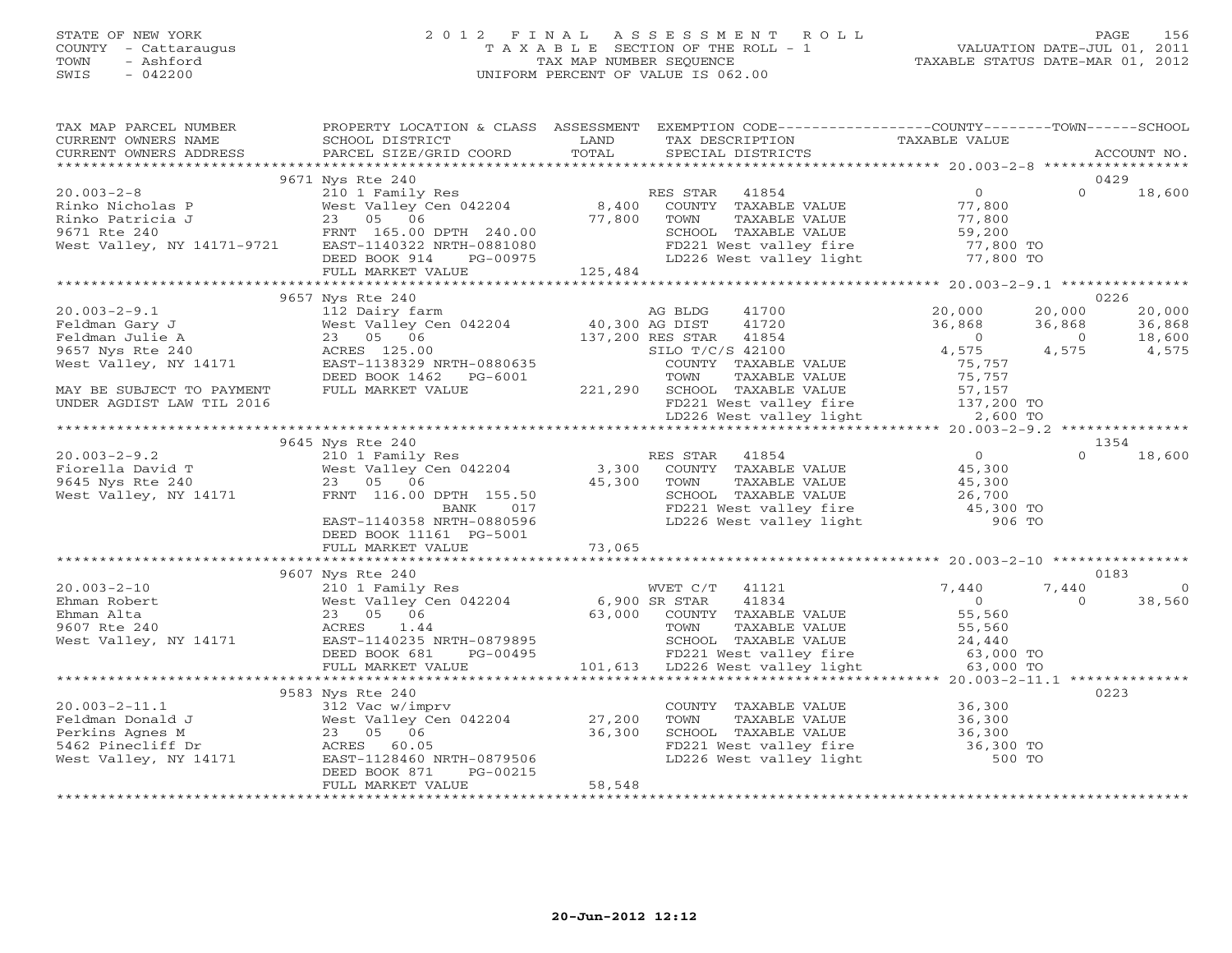# STATE OF NEW YORK 2 0 1 2 F I N A L A S S E S S M E N T R O L L PAGE 157 COUNTY - Cattaraugus T A X A B L E SECTION OF THE ROLL - 1 VALUATION DATE-JUL 01, 2011 TOWN - Ashford TAX MAP NUMBER SEQUENCE TAXABLE STATUS DATE-MAR 01, 2012 SWIS - 042200 UNIFORM PERCENT OF VALUE IS 062.00

| TAX MAP PARCEL NUMBER<br>CURRENT OWNERS NAME<br>CURRENT OWNERS ADDRESS                                      | PROPERTY LOCATION & CLASS ASSESSMENT<br>SCHOOL DISTRICT<br>PARCEL SIZE/GRID COORD                                                                                           | LAND<br>TOTAL               | EXEMPTION CODE-----------------COUNTY-------TOWN-----SCHOOL<br>TAX DESCRIPTION<br>SPECIAL DISTRICTS                        | TAXABLE VALUE                                          | ACCOUNT NO.                |
|-------------------------------------------------------------------------------------------------------------|-----------------------------------------------------------------------------------------------------------------------------------------------------------------------------|-----------------------------|----------------------------------------------------------------------------------------------------------------------------|--------------------------------------------------------|----------------------------|
| $20.003 - 2 - 11.2$<br>Feldman Louis E<br>Feldman Rose M<br>9579 Nys Rte 240<br>West Valley, NY 14171       | Nys Rte 240<br>314 Rural vac<10<br>West Valley Cen 042204<br>23 05 06<br>ACRES<br>0.46<br>EAST-1140166 NRTH-0879401<br>DEED BOOK 4504<br>PG-4001<br>FULL MARKET VALUE       | 200<br>200<br>323           | COUNTY TAXABLE VALUE<br>TOWN<br>TAXABLE VALUE<br>SCHOOL TAXABLE VALUE<br>FD221 West valley fire<br>LD226 West valley light | 200<br>200<br>200<br>200 TO<br>500 TO                  | 1598                       |
|                                                                                                             | 5609 Thornwood Dr                                                                                                                                                           |                             |                                                                                                                            |                                                        | 0126                       |
| $20.003 - 2 - 12$<br>Shaffner Hadley J<br>Shaffner Patricia J<br>5609 Thornwood Dr<br>West Valley, NY 14171 | 210 1 Family Res<br>West Valley Cen 042204<br>23 05 06<br>ACRES<br>1.54<br>EAST-1137093 NRTH-0881595<br>DEED BOOK 851<br>PG-00101<br>FULL MARKET VALUE                      | 5,600<br>60,300<br>97,258   | SR STAR<br>41834<br>COUNTY TAXABLE VALUE<br>TOWN<br>TAXABLE VALUE<br>SCHOOL TAXABLE VALUE<br>FD221 West valley fire        | $\circ$<br>60,300<br>60,300<br>21,740<br>60,300 TO     | $\Omega$<br>38,560         |
|                                                                                                             |                                                                                                                                                                             |                             |                                                                                                                            |                                                        |                            |
| $20.003 - 2 - 13$<br>Flynn Joseph<br>5706 Thornwood Dr<br>West Valley, NY 14171                             | 5706 Thornwood Dr<br>312 Vac w/imprv<br>West Valley Cen 042204<br>32 05 06<br>1.24<br>ACRES<br>EAST-1136362 NRTH-0883491<br>DEED BOOK 975<br>PG-771                         | 5,300<br>5,800              | COUNTY TAXABLE VALUE<br>TAXABLE VALUE<br>TOWN<br>SCHOOL TAXABLE VALUE<br>FD221 West valley fire                            | 5,800<br>5,800<br>5,800<br>5,800 TO                    | 0058                       |
|                                                                                                             | FULL MARKET VALUE                                                                                                                                                           | 9,355                       |                                                                                                                            |                                                        |                            |
| $20.003 - 2 - 14$<br>Gerwitz Michael C<br>Gerwitz Kim M<br>5762 Thornwood Dr<br>West Valley, NY 14171       | Thornwood Dr<br>314 Rural vac<10<br>West Valley Cen 042204<br>32 05 06<br>3.03<br>ACRES<br>EAST-1136296 NRTH-0883869<br>DEED BOOK 962<br>$PG-801$                           | 2,400<br>2,400              | COUNTY TAXABLE VALUE<br>TOWN<br>TAXABLE VALUE<br>SCHOOL TAXABLE VALUE<br>FD221 West valley fire                            | 2,400<br>2,400<br>2,400<br>2,400 TO                    | 0037                       |
|                                                                                                             | FULL MARKET VALUE                                                                                                                                                           | 3,871                       |                                                                                                                            |                                                        |                            |
|                                                                                                             |                                                                                                                                                                             |                             |                                                                                                                            |                                                        |                            |
| $20.003 - 2 - 15$<br>Gerwitz Michael C<br>Gerwitz Kim M<br>5762 Thornwood Dr<br>West Valley, NY 14171       | 5762 Thornwood Dr<br>210 1 Family Res<br>West Valley Cen 042204<br>32 05 06<br>1.78<br>ACRES<br>EAST-1136318 NRTH-0884277<br>DEED BOOK 857<br>PG-00462<br>FULL MARKET VALUE | 5,600<br>179,500<br>289,516 | 41854<br>RES STAR<br>COUNTY TAXABLE VALUE<br>TAXABLE VALUE<br>TOWN<br>SCHOOL TAXABLE VALUE<br>FD221 West valley fire       | $\circ$<br>179,500<br>179,500<br>160,900<br>179,500 TO | 0113<br>18,600<br>$\Omega$ |
|                                                                                                             |                                                                                                                                                                             |                             |                                                                                                                            |                                                        |                            |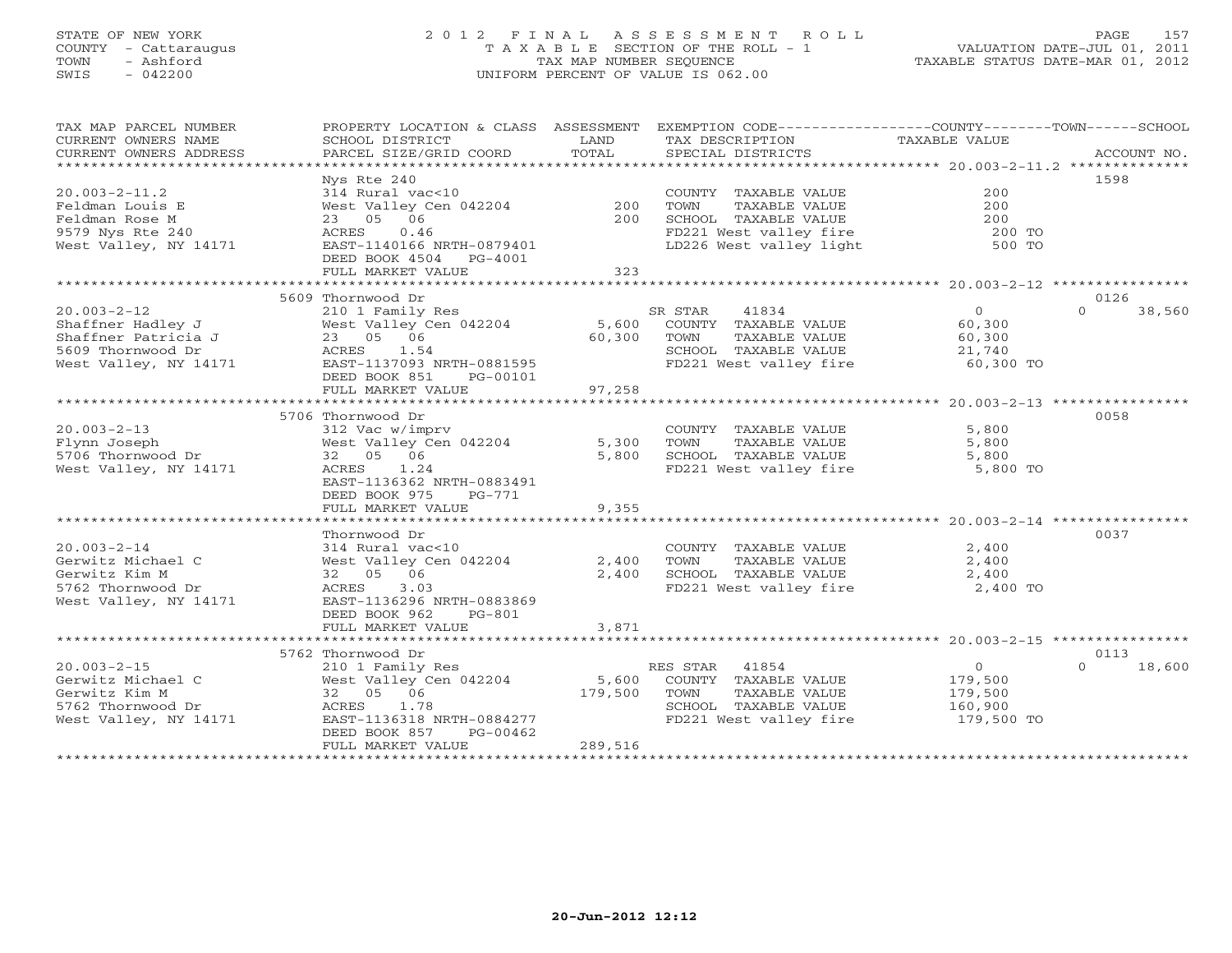## STATE OF NEW YORK 2 0 1 2 F I N A L A S S E S S M E N T R O L L PAGE 158 COUNTY - Cattaraugus T A X A B L E SECTION OF THE ROLL - 1 VALUATION DATE-JUL 01, 2011 TOWN - Ashford TAX MAP NUMBER SEQUENCE TAXABLE STATUS DATE-MAR 01, 2012 SWIS - 042200 UNIFORM PERCENT OF VALUE IS 062.00UNIFORM PERCENT OF VALUE IS 062.00

| TAX MAP PARCEL NUMBER<br>CURRENT OWNERS NAME                                                                                                                                                   | PROPERTY LOCATION & CLASS ASSESSMENT<br>SCHOOL DISTRICT                                                                                                  | LAND             | EXEMPTION CODE-----------------COUNTY-------TOWN------SCHOOL<br>TAX DESCRIPTION                                                | TAXABLE VALUE                                             |                    |
|------------------------------------------------------------------------------------------------------------------------------------------------------------------------------------------------|----------------------------------------------------------------------------------------------------------------------------------------------------------|------------------|--------------------------------------------------------------------------------------------------------------------------------|-----------------------------------------------------------|--------------------|
| CURRENT OWNERS ADDRESS                                                                                                                                                                         | PARCEL SIZE/GRID COORD                                                                                                                                   | TOTAL            | SPECIAL DISTRICTS                                                                                                              |                                                           | ACCOUNT NO.        |
|                                                                                                                                                                                                | 5788 Thornwood Dr                                                                                                                                        |                  |                                                                                                                                |                                                           | 0787               |
| $20.003 - 2 - 16.1$<br>McCormick Robert L<br>McCormick Sandra D<br>5788 Thornwood Dr<br>West Valley, NY 14171                                                                                  | 210 1 Family Res<br>West Valley Cen 042204<br>32 05 06<br>ACRES<br>2.55 BANK 182<br>EAST-1136297 NRTH-0885044<br>DEED BOOK 2831 PG-3001                  | 6,200<br>92,900  | 41834<br>SR STAR<br>COUNTY TAXABLE VALUE<br>TAXABLE VALUE<br>TOWN<br>SCHOOL TAXABLE VALUE<br>FD221 West valley fire 92,900 TO  | $\overline{0}$<br>92,900<br>92,900<br>54,340              | $\Omega$<br>38,560 |
|                                                                                                                                                                                                | FULL MARKET VALUE                                                                                                                                        | 149,839          |                                                                                                                                |                                                           |                    |
|                                                                                                                                                                                                |                                                                                                                                                          |                  |                                                                                                                                |                                                           |                    |
| $20.003 - 2 - 16.2$<br>Weast Donald R Estate<br>16822 Meadow Park Dr (16822 Meadow Park Dr (16822 Meadow Park Dr (1682 Meadow Park Dr (1682 Meadow Park Dr (16<br>Sun City, AZ 85351 (1786339) | 5774 Thornwood Dr<br>210 1 Family Res<br>West Valley Cen 042204<br>2.02<br>EAST-1136338 NRTH-0884666<br>DEED BOOK 959 PG-1066                            | 5,800<br>18,500  | COUNTY TAXABLE VALUE<br>TOWN<br>TAXABLE VALUE<br>SCHOOL TAXABLE VALUE<br>FD221 West valley fire 18,500 TO                      | 18,500<br>18,500<br>18,500                                | 1425               |
|                                                                                                                                                                                                | FULL MARKET VALUE                                                                                                                                        | 29,839           |                                                                                                                                |                                                           |                    |
|                                                                                                                                                                                                |                                                                                                                                                          |                  |                                                                                                                                |                                                           |                    |
|                                                                                                                                                                                                | Nys Rte 240                                                                                                                                              |                  |                                                                                                                                |                                                           | 0885               |
| $20.003 - 2 - 17$<br>Printup Jay Everett<br>PO Box 562<br>Salamanca, NY 14779                                                                                                                  | 314 Rural vac<10<br>West Valley Cen 042204<br>LAND ONLY 06<br>1.000 WEST VALLEY<br>FRNT 141.82 DPTH 75.00<br>$\mathcal{C}$<br>BANK                       | 1,900<br>1,900   | COUNTY TAXABLE VALUE<br>TAXABLE VALUE<br>TOWN<br>SCHOOL TAXABLE VALUE<br>FD221 West valley fire 1,900 TO                       | 1,900<br>1,900<br>1,900                                   |                    |
|                                                                                                                                                                                                | EAST-1140406 NRTH-0880278<br>DEED BOOK 14285 PG-6004<br>FULL MARKET VALUE                                                                                | 3,065            |                                                                                                                                |                                                           |                    |
|                                                                                                                                                                                                | 9894 Nys Rte 240                                                                                                                                         |                  |                                                                                                                                |                                                           | 0892               |
| $20.004 - 1 - 1$<br>Baker James J<br>Baker Jane E<br>9894 Rte 240<br>West Valley, NY 14171                                                                                                     | 210 1 Family Res<br>West Valley Cen 042204<br>16/24 05 06<br>ACRES<br>2.50<br>EAST-1140381 NRTH-0884898<br>DEED BOOK 00931 PG-00784<br>FULL MARKET VALUE | 129,677          | RES STAR 41854<br>6,900 COUNTY TAXABLE VALUE<br>80,400 TOWN<br>TAXABLE VALUE<br>SCHOOL TAXABLE VALUE<br>FD221 West valley fire | $\overline{0}$<br>80,400<br>80,400<br>61,800<br>80,400 TO | $\Omega$<br>18,600 |
|                                                                                                                                                                                                | ****************************                                                                                                                             |                  |                                                                                                                                |                                                           |                    |
| $20.004 - 1 - 2.1$<br>Williams B Lynn<br>Williams Mary Lou<br>Rte 240<br>West Valley, NY 14171                                                                                                 | Nys Rte 240<br>105 Vac farmland<br>West Valley Cen 042204<br>16 05 06<br>ACRES 70.45<br>EAST-1141242 NRTH-0885229<br>DEED BOOK 754<br>PG-00882           | 32,800<br>32,800 | COUNTY TAXABLE VALUE<br>TOWN<br>TAXABLE VALUE<br>SCHOOL TAXABLE VALUE<br>FD221 West valley fire                                | 32,800<br>32,800<br>$32,800$ TO                           | 0640               |
|                                                                                                                                                                                                | FULL MARKET VALUE                                                                                                                                        | 52,903           |                                                                                                                                |                                                           |                    |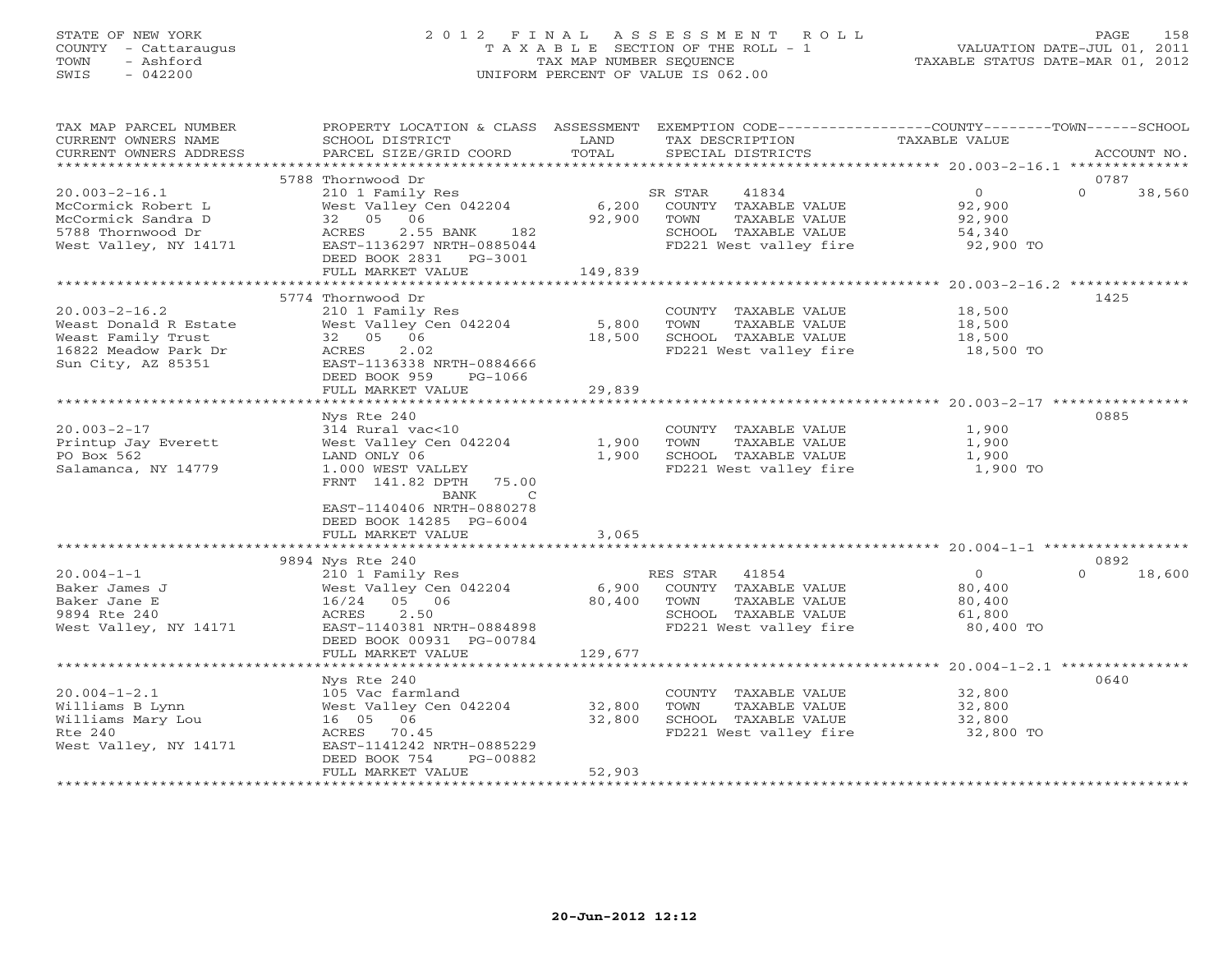# STATE OF NEW YORK 2 0 1 2 F I N A L A S S E S S M E N T R O L L PAGE 159 COUNTY - Cattaraugus T A X A B L E SECTION OF THE ROLL - 1 VALUATION DATE-JUL 01, 2011 TOWN - Ashford TAX MAP NUMBER SEQUENCE TAXABLE STATUS DATE-MAR 01, 2012 SWIS - 042200 UNIFORM PERCENT OF VALUE IS 062.00UNIFORM PERCENT OF VALUE IS 062.00

| TAX MAP PARCEL NUMBER                         | PROPERTY LOCATION & CLASS ASSESSMENT EXEMPTION CODE----------------COUNTY-------TOWN------SCHOOL |                  |                                               |                  |                    |
|-----------------------------------------------|--------------------------------------------------------------------------------------------------|------------------|-----------------------------------------------|------------------|--------------------|
| CURRENT OWNERS NAME<br>CURRENT OWNERS ADDRESS | SCHOOL DISTRICT<br>PARCEL SIZE/GRID COORD                                                        | LAND<br>TOTAL    | TAX DESCRIPTION<br>SPECIAL DISTRICTS          | TAXABLE VALUE    | ACCOUNT NO.        |
|                                               |                                                                                                  |                  |                                               |                  |                    |
|                                               | Nys Rte 240                                                                                      |                  |                                               |                  | 1304               |
| $20.004 - 1 - 2.2$                            | 312 Vac w/imprv                                                                                  |                  | COUNTY TAXABLE VALUE                          | 3,800            |                    |
| Baker James J                                 | West Valley Cen 042204                                                                           | 600              | TOWN<br>TAXABLE VALUE                         | 3,800            |                    |
| Baker Jane E                                  | 16/24 05 06                                                                                      | 3,800            | SCHOOL TAXABLE VALUE                          | 3,800            |                    |
| 9894 Rte 240                                  | FRNT 190.00 DPTH 140.00                                                                          |                  | FD221 West valley fire                        | 3,800 TO         |                    |
| West Valley, NY 14171                         | EAST-1140492 NRTH-0884551                                                                        |                  |                                               |                  |                    |
|                                               | DEED BOOK 00931 PG-00784                                                                         |                  |                                               |                  |                    |
|                                               | FULL MARKET VALUE                                                                                | 6,129            |                                               |                  |                    |
|                                               |                                                                                                  |                  |                                               |                  |                    |
|                                               | 9969 Burns Hill Rd                                                                               |                  |                                               |                  | 1041               |
| $20.004 - 1 - 3.1$                            | 240 Rural res                                                                                    |                  | RES STAR 41854                                | $\overline{0}$   | $\Omega$<br>18,600 |
| Brown Judson C                                | West Valley Cen 042204                                                                           | 10,500           | COUNTY TAXABLE VALUE                          | 144,800          |                    |
| Brown Deborah S                               | $16 - 05 - 06$                                                                                   | 144,800          | TOWN<br>TAXABLE VALUE                         | 144,800          |                    |
| 9969 Burns Hill Rd                            | ACRES 13.15                                                                                      |                  | SCHOOL TAXABLE VALUE                          | 126,200          |                    |
| West Valley, NY 14171                         | EAST-1141970 NRTH-0886068                                                                        |                  | FD221 West valley fire                        | 144,800 TO       |                    |
|                                               | DEED BOOK 994<br>PG-735                                                                          |                  |                                               |                  |                    |
|                                               | FULL MARKET VALUE                                                                                | 233,548          |                                               |                  |                    |
|                                               | Burns Hill Rd                                                                                    |                  |                                               |                  | 1309               |
| $20.004 - 1 - 3.2$                            | 314 Rural vac<10                                                                                 |                  | COUNTY TAXABLE VALUE                          | 2,100            |                    |
| Boberg Elton L                                | West Valley Cen 042204                                                                           | 2,100            | TOWN<br>TAXABLE VALUE                         | 2,100            |                    |
| Boberg Ruth E                                 | 16  05  06                                                                                       | 2,100            | SCHOOL TAXABLE VALUE                          | 2,100            |                    |
| 9972 Burns Hill Rd                            | ACRES<br>2.65                                                                                    |                  | FD221 West valley fire                        | 2,100 TO         |                    |
| West Valley, NY 14171                         | EAST-1142442 NRTH-0885889                                                                        |                  |                                               |                  |                    |
|                                               | DEED BOOK 910<br>PG-00348                                                                        |                  |                                               |                  |                    |
|                                               | FULL MARKET VALUE                                                                                | 3,387            |                                               |                  |                    |
|                                               |                                                                                                  |                  |                                               |                  |                    |
|                                               | 9951 Burns Hill Rd                                                                               |                  |                                               |                  | 1356               |
| $20.004 - 1 - 3.3$                            | 210 1 Family Res                                                                                 |                  | SR STAR<br>41834                              | $\overline{0}$   | 38,560<br>$\Omega$ |
| Horton John                                   | West Valley Cen 042204                                                                           | 8,600            | COUNTY TAXABLE VALUE                          | 126,600          |                    |
| Horton Diana L                                | 16  05  06                                                                                       | 126,600          | TOWN<br>TAXABLE VALUE                         | 126,600          |                    |
| 9951 Burns Hill Rd                            | ACRES 4.40                                                                                       |                  | SCHOOL TAXABLE VALUE                          | 88,040           |                    |
| West Valley, NY 14171                         | EAST-1142420 NRTH-0885516                                                                        |                  | FD221 West valley fire 126,600 TO             |                  |                    |
|                                               | DEED BOOK 00933 PG-00479                                                                         |                  |                                               |                  |                    |
|                                               | FULL MARKET VALUE                                                                                | 204,194          |                                               |                  |                    |
|                                               |                                                                                                  |                  |                                               |                  |                    |
| $20.004 - 1 - 4$                              | Burns Hill Rd                                                                                    |                  |                                               |                  | 0106               |
|                                               | 322 Rural vac>10                                                                                 |                  | COUNTY TAXABLE VALUE                          | 18,800           |                    |
| Boberg Eric L<br>Boberg Kathryn A             | West Valley Cen 042204<br>$16 - 05$<br>$-06$                                                     | 18,800<br>18,800 | TOWN<br>TAXABLE VALUE<br>SCHOOL TAXABLE VALUE | 18,800<br>18,800 |                    |
| 5321 Depot St                                 | ACRES 18.05                                                                                      |                  | FD221 West valley fire                        | 18,800 TO        |                    |
| West Valley, NY 14171                         | EAST-1143478 NRTH-0885509                                                                        |                  |                                               |                  |                    |
|                                               | DEED BOOK 961<br>$PG-202$                                                                        |                  |                                               |                  |                    |
|                                               | FULL MARKET VALUE                                                                                | 30,323           |                                               |                  |                    |
|                                               |                                                                                                  |                  |                                               |                  |                    |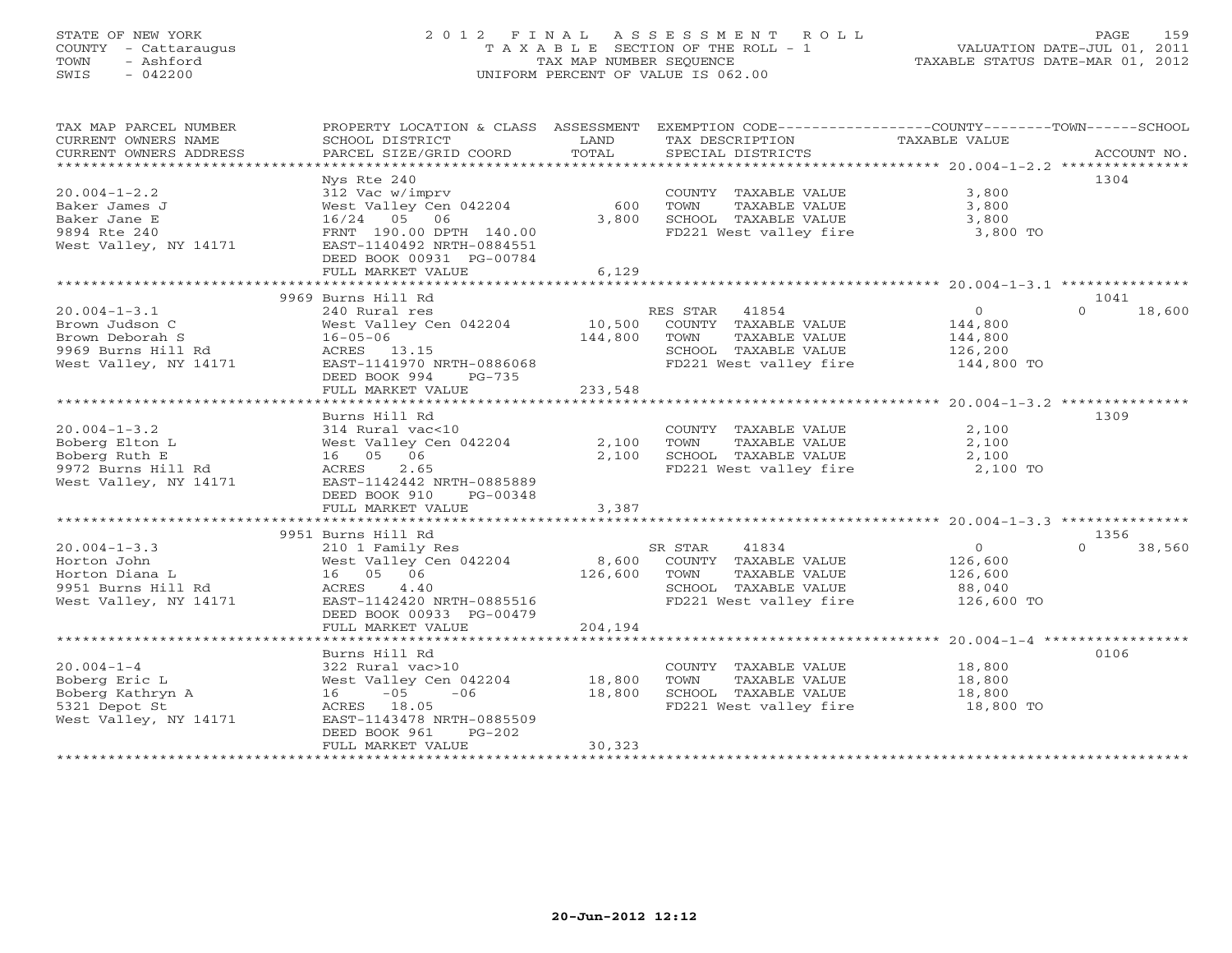# STATE OF NEW YORK 2 0 1 2 F I N A L A S S E S S M E N T R O L L PAGE 160 COUNTY - Cattaraugus T A X A B L E SECTION OF THE ROLL - 1 VALUATION DATE-JUL 01, 2011 TOWN - Ashford TAX MAP NUMBER SEQUENCE TAXABLE STATUS DATE-MAR 01, 2012 SWIS - 042200 UNIFORM PERCENT OF VALUE IS 062.00UNIFORM PERCENT OF VALUE IS 062.00

| TAX MAP PARCEL NUMBER<br>CURRENT OWNERS NAME<br>CURRENT OWNERS ADDRESS                                      | PROPERTY LOCATION & CLASS ASSESSMENT<br>SCHOOL DISTRICT<br>PARCEL SIZE/GRID COORD                                                                                                                        | LAND<br>TOTAL           | TAX DESCRIPTION<br>SPECIAL DISTRICTS                                                                                        | EXEMPTION CODE-----------------COUNTY-------TOWN------SCHOOL<br>TAXABLE VALUE | ACCOUNT NO.              |
|-------------------------------------------------------------------------------------------------------------|----------------------------------------------------------------------------------------------------------------------------------------------------------------------------------------------------------|-------------------------|-----------------------------------------------------------------------------------------------------------------------------|-------------------------------------------------------------------------------|--------------------------|
|                                                                                                             | 9917 Burns Hill Rd                                                                                                                                                                                       |                         |                                                                                                                             |                                                                               | 0617                     |
| $20.004 - 1 - 5$<br>Mulligan Fayne<br>9917 Burns Hill Rd<br>West Valley, NY 14171                           | 210 1 Family Res<br>West Valley Cen 042204 9,100<br>16  05  06<br>4.69<br>ACRES<br>EAST-1142433 NRTH-0885007<br>DEED BOOK 00931 PG-00218<br>FULL MARKET VALUE                                            | 40,500<br>65,323        | RES STAR 41854<br>COUNTY TAXABLE VALUE<br>TOWN<br>TAXABLE VALUE<br>SCHOOL TAXABLE VALUE<br>FD221 West valley fire 40,500 TO | $\overline{0}$<br>$\Omega$<br>40,500<br>40,500<br>21,900                      | 18,600                   |
|                                                                                                             | Burns Hill Rd                                                                                                                                                                                            |                         |                                                                                                                             |                                                                               | 1042                     |
| $20.004 - 1 - 6.1$<br>Williams Bernard Lynn<br>Williams Mary Lou<br>9854 Route 240<br>West Valley, NY 14171 | 314 Rural vac<10<br>West Valley Cen 042204<br>16  05  06<br>FRNT 50.00 DPTH 508.00<br>EAST-1142464 NRTH-0884743<br>DEED BOOK 892<br>$PG-539$<br>FULL MARKET VALUE                                        | 600<br>600<br>968       | COUNTY TAXABLE VALUE<br>TOWN<br>TAXABLE VALUE<br>ANDUL TAXABLE VALUE<br>FD221 West valley fire                              | 600<br>600<br>600<br>600 TO                                                   |                          |
|                                                                                                             |                                                                                                                                                                                                          |                         |                                                                                                                             |                                                                               |                          |
| $20.004 - 1 - 6.2$<br>Mellon Andrea Lynn<br>9877 Burns Hill Rd<br>West Valley, NY 14171                     | 9877 Burns Hill Rd<br>210 1 Family Res<br>West Valley Cen 042204 7,600 COUNTY TAXABLE VALUE<br>16  05  06<br>4.20<br>ACRES<br>EAST-1142564 NRTH-0884146<br>DEED BOOK 00945 PG-00530<br>FULL MARKET VALUE | 116,900<br>188,548      | RES STAR 41854<br>TOWN<br>TAXABLE VALUE<br>SCHOOL TAXABLE VALUE<br>FD221 West valley fire 116,900 TO                        | $\overline{0}$<br>$\Omega$<br>116,900<br>116,900<br>98,300                    | 1398<br>18,600           |
|                                                                                                             | Burns Hill Rd                                                                                                                                                                                            |                         |                                                                                                                             |                                                                               | 1432                     |
| $20.004 - 1 - 6.3$<br>Mellon Andrea Lynn<br>9877 Burns Hill Rd<br>West Valley, NY 14171                     | 314 Rural vac<10<br>West Valley Cen 042204<br>ACRES 5.45<br>EAST-0049422 NRTH-0088453<br>DEED BOOK 958<br>PG-1177<br>FULL MARKET VALUE                                                                   | 4,500<br>4,500<br>7,258 | COUNTY TAXABLE VALUE<br>TAXABLE VALUE<br>TOWN<br>SCHOOL TAXABLE VALUE<br>FD221 West valley fire                             | 4,500<br>4,500<br>4,500<br>4,500 TO                                           |                          |
|                                                                                                             | 9857 Burns Hill Rd                                                                                                                                                                                       |                         |                                                                                                                             |                                                                               | 0726                     |
| $20.004 - 1 - 7$<br>Mc Cabe James H<br>9857 Burns Hill Rd<br>West Valley, NY 14171                          | 210 1 Family Res<br>West Valley Cen 042204 8,400 RES STAR 41854<br>16 05 06<br>ACRES<br>4.17<br>EAST-1142603 NRTH-0883892<br>DEED BOOK 785<br>PG-00771<br>FULL MARKET VALUE                              | 56,100<br>90,484        | CVET C/T 41131<br>COUNTY TAXABLE VALUE<br>TOWN<br>TAXABLE VALUE<br>SCHOOL TAXABLE VALUE<br>FD221 West valley fire 56,100 TO | 12,400<br>12,400<br>$\circ$<br>$\Omega$<br>43,700<br>43,700<br>37,500         | $\overline{0}$<br>18,600 |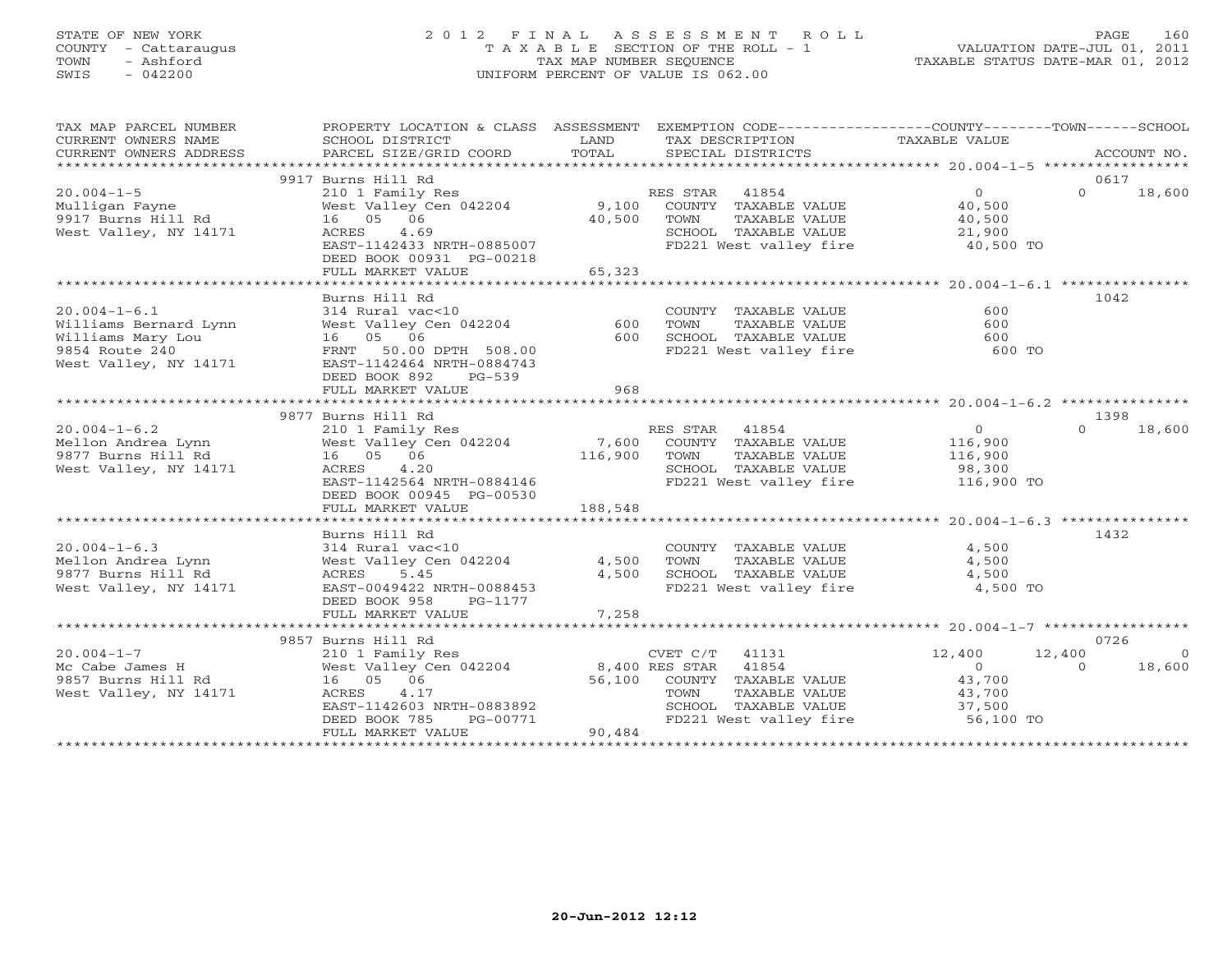# STATE OF NEW YORK 2 0 1 2 F I N A L A S S E S S M E N T R O L L PAGE 161 COUNTY - Cattaraugus T A X A B L E SECTION OF THE ROLL - 1 VALUATION DATE-JUL 01, 2011 TOWN - Ashford TAX MAP NUMBER SEQUENCE TAXABLE STATUS DATE-MAR 01, 2012 SWIS - 042200 UNIFORM PERCENT OF VALUE IS 062.00UNIFORM PERCENT OF VALUE IS 062.00

| TAX MAP PARCEL NUMBER          | PROPERTY LOCATION & CLASS ASSESSMENT |             | EXEMPTION CODE----------------COUNTY-------TOWN------SCHOOL |                |                    |
|--------------------------------|--------------------------------------|-------------|-------------------------------------------------------------|----------------|--------------------|
| CURRENT OWNERS NAME            | SCHOOL DISTRICT                      | LAND        | TAX DESCRIPTION                                             | TAXABLE VALUE  |                    |
| CURRENT OWNERS ADDRESS         | PARCEL SIZE/GRID COORD               | TOTAL       | SPECIAL DISTRICTS                                           |                | ACCOUNT NO.        |
| ****************************** |                                      |             |                                                             |                |                    |
|                                | Burns Hill Rd                        |             |                                                             |                | 0759               |
| $20.004 - 1 - 8$               | 322 Rural vac>10                     |             | COUNTY TAXABLE VALUE                                        | 13,900         |                    |
| Radich John S                  | West Valley Cen 042204               | 13,900      | TOWN<br>TAXABLE VALUE                                       | 13,900         |                    |
| Radich Ann Marie               | $16 -05 -06$                         | 13,900      | SCHOOL TAXABLE VALUE                                        | 13,900         |                    |
| 1970 Billington Rd             | ACRES 13.03                          |             | FD221 West valley fire                                      | 13,900 TO      |                    |
| East Aurora, NY 14052          | EAST-1142671 NRTH-0883444            |             |                                                             |                |                    |
|                                | DEED BOOK 853<br>PG-00490            |             |                                                             |                |                    |
|                                | FULL MARKET VALUE                    | 22,419      |                                                             |                |                    |
|                                |                                      |             |                                                             |                |                    |
|                                | 9822 Burns Hill Rd                   |             |                                                             |                | 0585               |
| $20.004 - 1 - 9$               | 210 1 Family Res                     |             | RES STAR 41854                                              | $\overline{0}$ | $\Omega$<br>18,600 |
| Wilber Sheryl L                | West Valley Cen 042204               |             | 6,100 COUNTY TAXABLE VALUE                                  | 67,600         |                    |
| 4060 Rte 242                   | 16 05 06                             | 67,600 TOWN | TAXABLE VALUE                                               | 67,600         |                    |
| Machias, NY 14101-9734         | SHERMARIE RIVERA (STAR)              |             | SCHOOL TAXABLE VALUE                                        | 49,000         |                    |
|                                | ACRES<br>1.95                        |             | FD221 West valley fire 67,600 TO                            |                |                    |
|                                | EAST-1143419 NRTH-0883250            |             |                                                             |                |                    |
|                                | DEED BOOK 1015 PG-1199               |             |                                                             |                |                    |
|                                | FULL MARKET VALUE                    | 109,032     |                                                             |                |                    |
|                                |                                      |             |                                                             |                |                    |
|                                | 9906 Burns Hill Rd                   |             |                                                             |                | 0815               |
| $20.004 - 1 - 10.1$            | 210 1 Family Res                     |             | RES STAR 41854                                              | $\overline{0}$ | $\Omega$<br>18,600 |
| Boberg Gregory E               | West Valley Cen 042204               | 8,200       | COUNTY TAXABLE VALUE                                        | 78,700         |                    |
| 9906 Burns Hill Rd             | 16  05  06                           | 78,700      | TOWN<br>TAXABLE VALUE                                       | 78,700         |                    |
| West Valley, NY 14171          | BAR 2007                             |             | SCHOOL TAXABLE VALUE                                        | 60,100         |                    |
|                                | ACRES 3.90                           |             | FD221 West valley fire                                      | 78,700 TO      |                    |
|                                | EAST-1143022 NRTH-0884893            |             |                                                             |                |                    |
|                                | DEED BOOK 849<br>PG-00534            |             |                                                             |                |                    |
|                                | FULL MARKET VALUE                    | 126,935     |                                                             |                |                    |
|                                |                                      |             |                                                             |                |                    |
|                                | 9972 Burns Hill Rd                   |             |                                                             |                | 0931               |
| $20.004 - 1 - 10.2$            | 240 Rural res                        |             | WVET C/T 41121                                              | 7,440          | 7,440<br>- 0       |
|                                |                                      |             | 41834                                                       | $\overline{0}$ | 38,560<br>$\Omega$ |
| 9972 Burns Hill Rd             | 16  05  06                           |             | 110,100 COUNTY TAXABLE VALUE                                | 102,660        |                    |
| West Valley, NY 14171          | ACRES 20.75                          |             | TAXABLE VALUE<br>TOWN                                       | 102,660        |                    |
|                                | EAST-1143493 NRTH-0886038            |             | SCHOOL TAXABLE VALUE                                        | 71,540         |                    |
|                                | DEED BOOK 838<br>PG-00764            |             | FD221 West valley fire                                      | 110,100 TO     |                    |
|                                | FULL MARKET VALUE                    | 177,581     |                                                             |                |                    |
|                                |                                      |             |                                                             |                |                    |
|                                | 9880 Burns Hill Rd                   |             |                                                             |                | 0975               |
| $20.004 - 1 - 10.4$            | 260 Seasonal res                     |             | COUNTY TAXABLE VALUE                                        | 26,800         |                    |
| Struck Kenneth A               | West Valley Cen 042204               | 10,800      | TOWN<br>TAXABLE VALUE                                       | 26,800         |                    |
| Struck Patricia A              | 16 05 06                             | 26,800      | SCHOOL TAXABLE VALUE                                        | 26,800         |                    |
| 6757 Scherff Rd                | ACRES 14.71                          |             | FD221 West valley fire                                      | 26,800 TO      |                    |
| Orchard Park, NY 14127         | EAST-1143604 NRTH-0884206            |             |                                                             |                |                    |
|                                | DEED BOOK 16693 PG-4002              |             |                                                             |                |                    |
|                                | FULL MARKET VALUE                    | 43,226      |                                                             |                |                    |
|                                |                                      |             |                                                             |                |                    |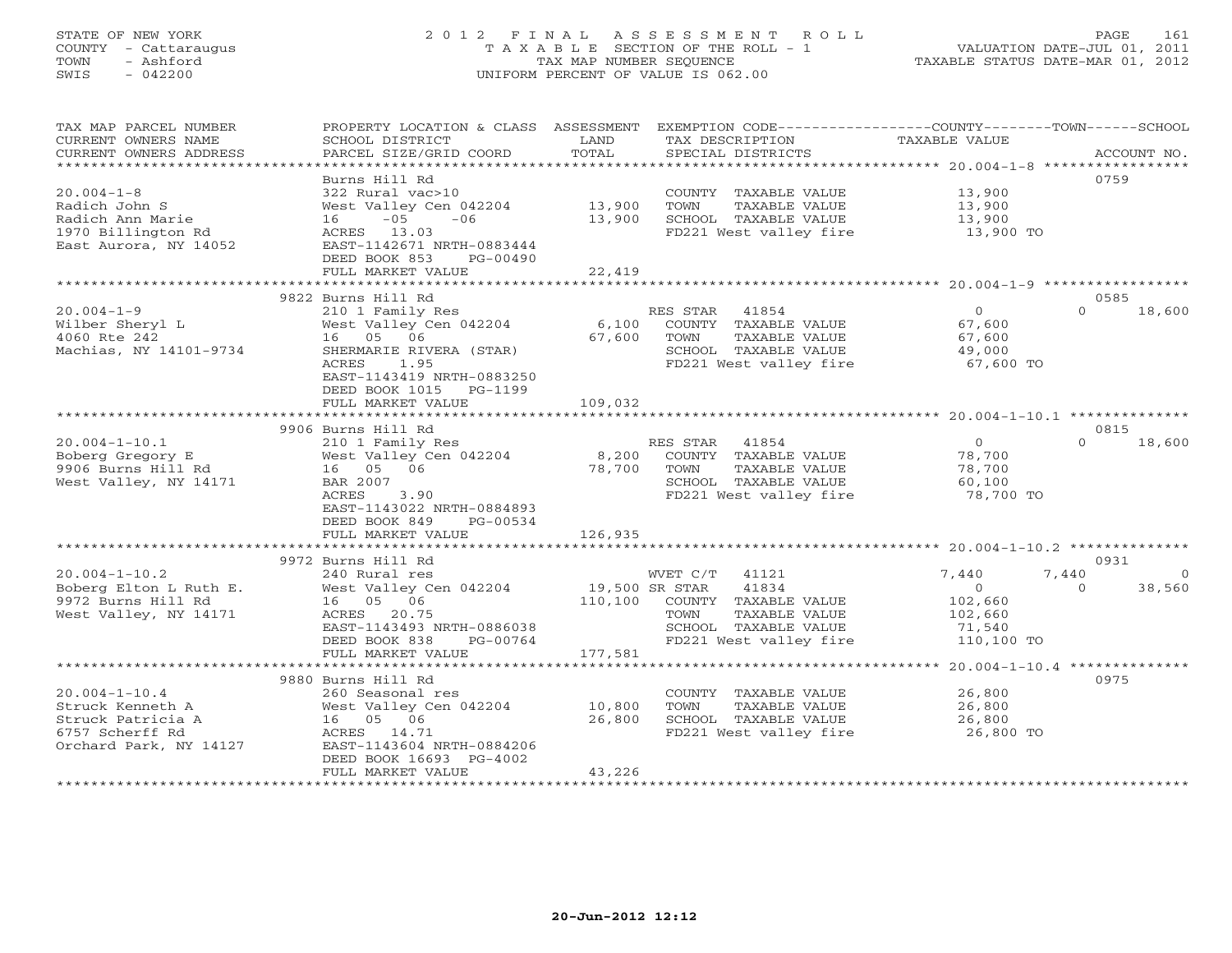# STATE OF NEW YORK 2 0 1 2 F I N A L A S S E S S M E N T R O L L PAGE 162 COUNTY - Cattaraugus T A X A B L E SECTION OF THE ROLL - 1 VALUATION DATE-JUL 01, 2011 TOWN - Ashford TAX MAP NUMBER SEQUENCE TAXABLE STATUS DATE-MAR 01, 2012 SWIS - 042200 UNIFORM PERCENT OF VALUE IS 062.00UNIFORM PERCENT OF VALUE IS 062.00

| TAX MAP PARCEL NUMBER<br>CURRENT OWNERS NAME<br>CURRENT OWNERS ADDRESS | PROPERTY LOCATION & CLASS ASSESSMENT<br>SCHOOL DISTRICT<br>PARCEL SIZE/GRID COORD | LAND<br>TOTAL | EXEMPTION CODE-----------------COUNTY-------TOWN------SCHOOL<br>TAX DESCRIPTION<br>SPECIAL DISTRICTS | TAXABLE VALUE  | ACCOUNT NO.           |
|------------------------------------------------------------------------|-----------------------------------------------------------------------------------|---------------|------------------------------------------------------------------------------------------------------|----------------|-----------------------|
| ***********************                                                |                                                                                   |               |                                                                                                      |                |                       |
|                                                                        | 9838 Burns Hill Rd                                                                |               |                                                                                                      |                | 0992                  |
| $20.004 - 1 - 10.5$                                                    | 270 Mfg housing                                                                   |               | WVET C/T<br>41121                                                                                    | 7,050          | 7,050<br>$\mathbf{0}$ |
| Isaman Truman W                                                        | West Valley Cen $042204$ 15,800 DVET C/T                                          |               | 41141                                                                                                | 9,400          | 9,400<br>$\Omega$     |
| Isaman Theresa                                                         | 16 05 06                                                                          |               | 41854<br>47,000 RES STAR                                                                             | $\circ$        | 18,600<br>$\Omega$    |
| 9838 Burns Hill Rd                                                     | ACRES 11.08                                                                       |               | COUNTY TAXABLE VALUE                                                                                 | 30,550         |                       |
| West Valley, NY 14171                                                  | EAST-1143774 NRTH-0883446                                                         |               | TOWN<br>TAXABLE VALUE                                                                                | 30,550         |                       |
|                                                                        | DEED BOOK 791<br>PG-00776                                                         |               | SCHOOL TAXABLE VALUE                                                                                 | 28,400         |                       |
|                                                                        | FULL MARKET VALUE                                                                 |               | 75,806 FD221 West valley fire                                                                        | 47,000 TO      |                       |
|                                                                        |                                                                                   |               |                                                                                                      |                |                       |
|                                                                        | 9848 Burns Hill Rd                                                                |               |                                                                                                      |                | 0990                  |
| $20.004 - 1 - 10.6$                                                    | 210 1 Family Res                                                                  |               | RES STAR 41854                                                                                       | $\overline{0}$ | $\Omega$<br>18,600    |
| Schneider Brian D                                                      | West Valley Cen 042204                                                            | 12,400        | COUNTY TAXABLE VALUE                                                                                 | 46,500         |                       |
| 9848 Burns Hill Rd                                                     | 06<br>16 05                                                                       | 46,500        | TOWN<br>TAXABLE VALUE                                                                                | 46,500         |                       |
| West Valley, NY 14171                                                  | 7.83<br>ACRES                                                                     |               | SCHOOL TAXABLE VALUE                                                                                 | 27,900         |                       |
|                                                                        |                                                                                   |               |                                                                                                      |                |                       |
|                                                                        | EAST-1143666 NRTH-0883813                                                         |               | FD221 West valley fire                                                                               | 46,500 TO      |                       |
|                                                                        | DEED BOOK 905<br>PG-00141                                                         |               |                                                                                                      |                |                       |
|                                                                        | FULL MARKET VALUE                                                                 | 75,000        |                                                                                                      |                |                       |
|                                                                        |                                                                                   |               |                                                                                                      |                |                       |
|                                                                        | 9886 Burns Hill Rd                                                                |               |                                                                                                      |                | 1095                  |
| $20.004 - 1 - 10.8$                                                    | 270 Mfg housing                                                                   |               | COUNTY TAXABLE VALUE                                                                                 | 24,600         |                       |
| Thorn Frank Jr                                                         | West Valley Cen 042204                                                            | 12,400        | TOWN<br>TAXABLE VALUE                                                                                | 24,600         |                       |
| 3582 Horton Ave                                                        | 06<br>16 05                                                                       | 24,600        | SCHOOL TAXABLE VALUE                                                                                 | 24,600         |                       |
| Blasdell, NY 14219                                                     | 8.83<br>ACRES                                                                     |               | FD221 West valley fire                                                                               | 24,600 TO      |                       |
|                                                                        | EAST-1143603 NRTH-0884588                                                         |               |                                                                                                      |                |                       |
|                                                                        | DEED BOOK 00948 PG-00953                                                          |               |                                                                                                      |                |                       |
|                                                                        | FULL MARKET VALUE                                                                 | 39,677        |                                                                                                      |                |                       |
|                                                                        |                                                                                   |               |                                                                                                      |                |                       |
|                                                                        | Burns Hill Rd                                                                     |               |                                                                                                      |                | 1135                  |
| $20.004 - 1 - 10.9$                                                    | 314 Rural vac<10                                                                  |               | COUNTY TAXABLE VALUE                                                                                 | 2,500          |                       |
| Thorn Frank                                                            | West Valley Cen 042204                                                            | 2,500         | TOWN<br>TAXABLE VALUE                                                                                | 2,500          |                       |
| Thorn Rosemary                                                         | 16 05 06                                                                          | 2,500         | SCHOOL TAXABLE VALUE                                                                                 | 2,500          |                       |
| 3582 Horton Ave                                                        | 1.00<br>ACRES                                                                     |               | FD221 West valley fire                                                                               | 2,500 TO       |                       |
| Blasdell, NY 14219                                                     | EAST-1142998 NRTH-0884696                                                         |               |                                                                                                      |                |                       |
|                                                                        | DEED BOOK 16219 PG-7001                                                           |               |                                                                                                      |                |                       |
|                                                                        | FULL MARKET VALUE                                                                 | 4,032         |                                                                                                      |                |                       |
|                                                                        |                                                                                   |               |                                                                                                      |                |                       |
|                                                                        |                                                                                   |               |                                                                                                      |                |                       |
|                                                                        | Burns Hill Rd                                                                     |               |                                                                                                      |                | 1434                  |
| $20.004 - 1 - 10.11$                                                   | 321 Abandoned ag                                                                  |               | COUNTY TAXABLE VALUE                                                                                 | 7,800          |                       |
| Boberg Elton L                                                         | West Valley Cen 042204                                                            | 7,800         | TOWN<br>TAXABLE VALUE                                                                                | 7,800          |                       |
| Boberg Ruth E                                                          | 97 BOR                                                                            | 7,800         | SCHOOL TAXABLE VALUE                                                                                 | 7,800          |                       |
| 9972 Burns Hill Rd                                                     | ACRES 15.80                                                                       |               | FD221 West valley fire                                                                               | 7,800 TO       |                       |
| West Valley, NY 14171                                                  | EAST-0049439 NRTH-0088495                                                         |               |                                                                                                      |                |                       |
|                                                                        | $PG-764$<br>DEED BOOK 838                                                         |               |                                                                                                      |                |                       |
|                                                                        | FULL MARKET VALUE                                                                 | 12,581        |                                                                                                      |                |                       |
| *******************                                                    |                                                                                   |               |                                                                                                      |                |                       |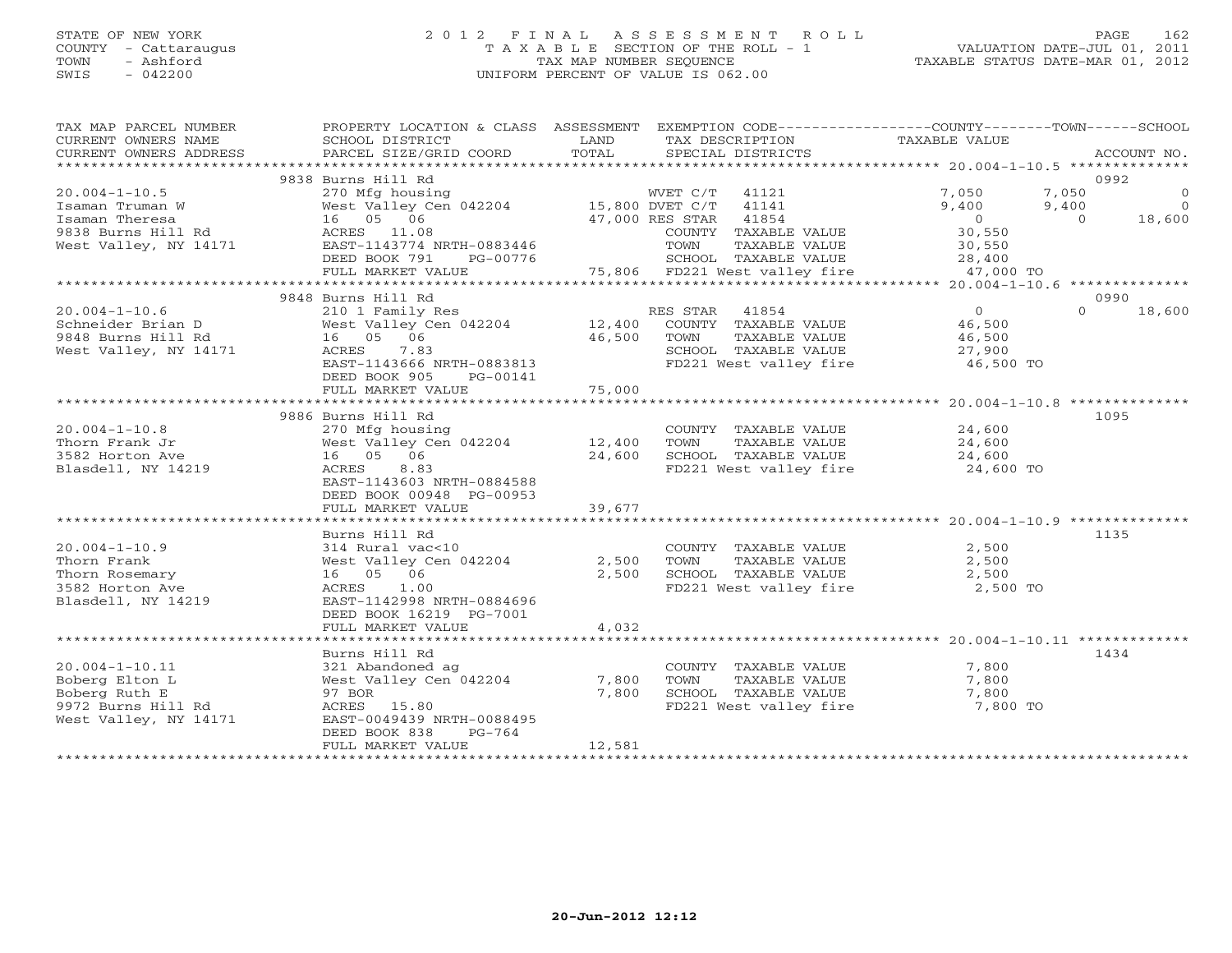# STATE OF NEW YORK 2 0 1 2 F I N A L A S S E S S M E N T R O L L PAGE 163 COUNTY - Cattaraugus T A X A B L E SECTION OF THE ROLL - 1 VALUATION DATE-JUL 01, 2011 TOWN - Ashford TAX MAP NUMBER SEQUENCE TAXABLE STATUS DATE-MAR 01, 2012 SWIS - 042200 UNIFORM PERCENT OF VALUE IS 062.00UNIFORM PERCENT OF VALUE IS 062.00

| TAX MAP PARCEL NUMBER<br>CURRENT OWNERS NAME<br>CURRENT OWNERS ADDRESS                                   | SCHOOL DISTRICT<br>PARCEL SIZE/GRID COORD                                                                                                                                             | LAND<br>TOTAL                | TAX DESCRIPTION TAXABLE VALUE<br>SPECIAL DISTRICTS                                                        | PROPERTY LOCATION & CLASS ASSESSMENT EXEMPTION CODE---------------COUNTY-------TOWN------SCHOOL<br>ACCOUNT NO. |
|----------------------------------------------------------------------------------------------------------|---------------------------------------------------------------------------------------------------------------------------------------------------------------------------------------|------------------------------|-----------------------------------------------------------------------------------------------------------|----------------------------------------------------------------------------------------------------------------|
| ******************************                                                                           |                                                                                                                                                                                       |                              |                                                                                                           |                                                                                                                |
| $20.004 - 1 - 11$<br>Karall Laurie Shoulter<br>2821 W Bryn Mawr Ave<br>Chicago, IL 60659                 | McLaughlin Rd<br>322 Rural vac>10<br>West Valley Cen 042204<br>08  05  06<br>ACRES 98.99<br>EAST-1146122 NRTH-0885778<br>DEED BOOK 00920 PG-00426                                     | 55,200<br>55,200             | COUNTY TAXABLE VALUE<br>TAXABLE VALUE<br>TOWN<br>SCHOOL TAXABLE VALUE<br>FD221 West valley fire           | 0713<br>55,200<br>55,200<br>55,200<br>55,200 TO                                                                |
|                                                                                                          | FULL MARKET VALUE                                                                                                                                                                     | 89,032                       |                                                                                                           |                                                                                                                |
|                                                                                                          |                                                                                                                                                                                       |                              |                                                                                                           |                                                                                                                |
| $20.004 - 1 - 12$<br>Den-San Enterprises<br>PO Box 165<br>Machias, NY 14101                              | McLaughlin Rd<br>260 Seasonal res<br>West Valley Cen 042204 45,400<br>$-05 -06$<br>08<br>ACRES 72.61<br>EAST-1147182 NRTH-0884202<br>DEED BOOK 11864 PG-9004                          | 72,900<br>117,581            | COUNTY TAXABLE VALUE<br>TAXABLE VALUE<br>TOWN<br>SCHOOL TAXABLE VALUE<br>FD221 West valley fire 72,900 TO | 0165<br>72,900<br>72,900<br>72,900                                                                             |
|                                                                                                          | FULL MARKET VALUE                                                                                                                                                                     |                              |                                                                                                           |                                                                                                                |
|                                                                                                          | 5044 Felton Hill Rd                                                                                                                                                                   |                              |                                                                                                           | 0434                                                                                                           |
| $20.004 - 1 - 13.1$<br>Dallas William R<br>Dallas Mary J<br>5044 Felton Hill Rd<br>West Valley, NY 14171 | 322 Rural vac>10<br>West Valley Cen 042204 16,700<br>07 05 06<br>ACRES 21.90<br>EAST-1147032 NRTH-0882507<br>DEED BOOK 897<br>PG-00880                                                | 16,700                       | COUNTY TAXABLE VALUE<br>TAXABLE VALUE<br>TOWN<br>SCHOOL TAXABLE VALUE<br>FD221 West valley fire           | 16,700<br>16,700<br>16,700<br>16,700 TO                                                                        |
|                                                                                                          | FULL MARKET VALUE                                                                                                                                                                     | 26,935                       |                                                                                                           |                                                                                                                |
|                                                                                                          |                                                                                                                                                                                       |                              |                                                                                                           |                                                                                                                |
| $20.004 - 1 - 13.2$<br>Patti Joseph J<br>Patti Susan L<br>77 Yacht Club Dr<br>Machias, NY 14104          | Felton Hill Rd<br>322 Rural vac>10<br>West Valley Cen 042204 23,900<br>07 05 06<br>ACRES 31.26<br>EAST-1147640 NRTH-0882044<br>DEED BOOK 00950 PG-00727                               | 23,900                       | COUNTY TAXABLE VALUE<br>TOWN<br>TAXABLE VALUE<br>SCHOOL TAXABLE VALUE<br>FD221 West valley fire           | 1266<br>23,900<br>23,900<br>23,900<br>23,900 TO                                                                |
|                                                                                                          | FULL MARKET VALUE                                                                                                                                                                     | 38,548                       |                                                                                                           |                                                                                                                |
|                                                                                                          |                                                                                                                                                                                       |                              |                                                                                                           |                                                                                                                |
| $20.004 - 1 - 13.3$<br>Biondo Andrew R<br>5092 Felton Hill Rd<br>West Valley, NY 14171                   | 5092 Felton Hill Rd<br>240 Rural res<br>West Valley Cen 042204<br>07/08 05 06<br>ACRES 136.24 BANK<br>182<br>EAST-1145588 NRTH-0883634<br>DEED BOOK 3849 PG-3001<br>FULL MARKET VALUE | 62,900<br>136,500<br>220,161 | COUNTY TAXABLE VALUE<br>TOWN<br>TAXABLE VALUE<br>SCHOOL TAXABLE VALUE<br>FD221 West valley fire           | 1269<br>136,500<br>136,500<br>136,500<br>136,500 TO                                                            |
| *************************                                                                                |                                                                                                                                                                                       |                              |                                                                                                           |                                                                                                                |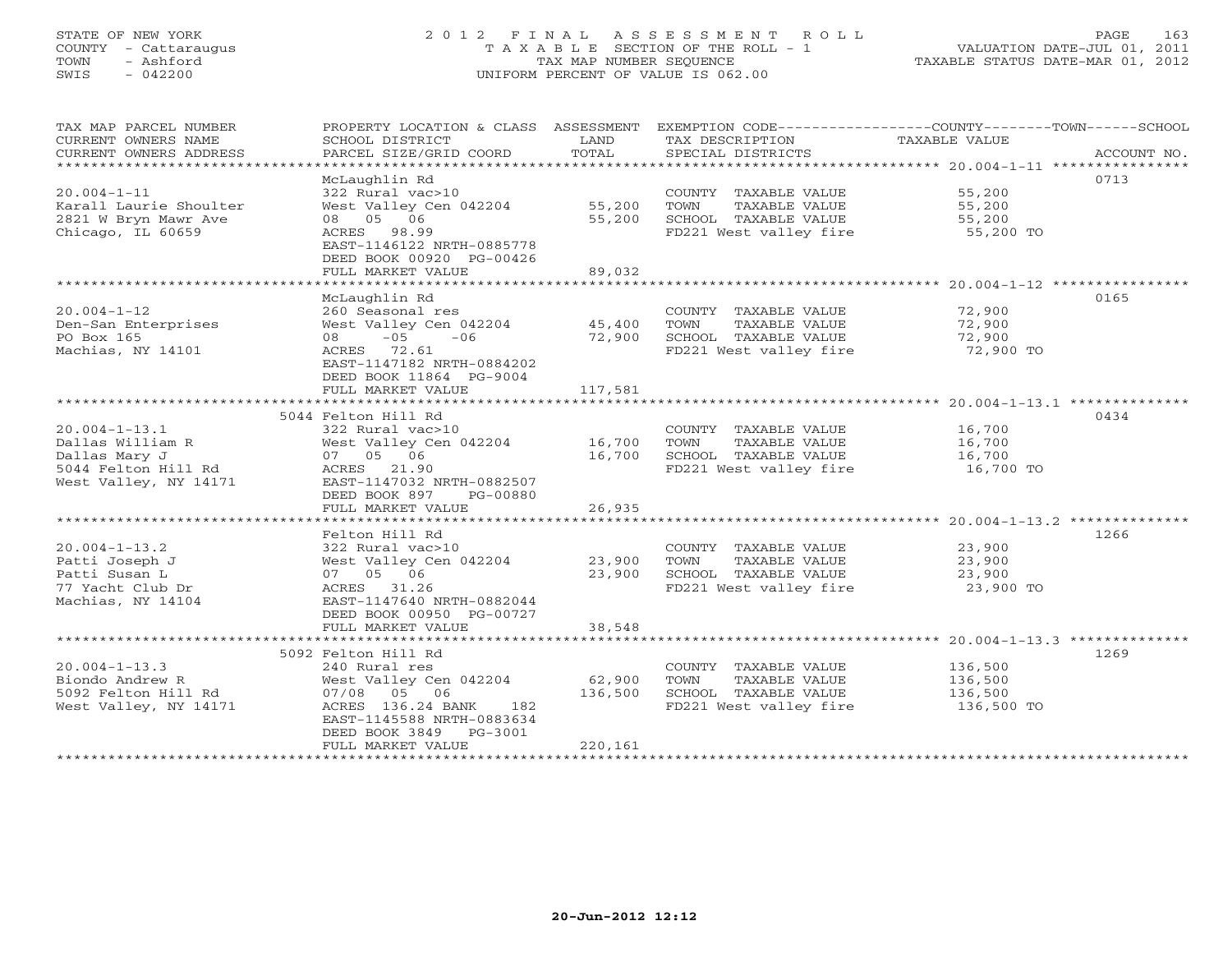## STATE OF NEW YORK 2 0 1 2 F I N A L A S S E S S M E N T R O L L PAGE 164 COUNTY - Cattaraugus T A X A B L E SECTION OF THE ROLL - 1 VALUATION DATE-JUL 01, 2011 TOWN - Ashford TAX MAP NUMBER SEQUENCE TAXABLE STATUS DATE-MAR 01, 2012 SWIS - 042200 UNIFORM PERCENT OF VALUE IS 062.00UNIFORM PERCENT OF VALUE IS 062.00

| TAX MAP PARCEL NUMBER<br>CURRENT OWNERS NAME<br>CURRENT OWNERS ADDRESS                                   | PROPERTY LOCATION & CLASS ASSESSMENT<br>SCHOOL DISTRICT<br>PARCEL SIZE/GRID COORD                                                                                                                   | LAND<br>TOTAL              | EXEMPTION CODE-----------------COUNTY-------TOWN------SCHOOL<br>TAX DESCRIPTION<br>SPECIAL DISTRICTS                 | <b>TAXABLE VALUE</b>                                      | ACCOUNT NO.                |
|----------------------------------------------------------------------------------------------------------|-----------------------------------------------------------------------------------------------------------------------------------------------------------------------------------------------------|----------------------------|----------------------------------------------------------------------------------------------------------------------|-----------------------------------------------------------|----------------------------|
| ***********************                                                                                  |                                                                                                                                                                                                     |                            |                                                                                                                      |                                                           |                            |
| $20.004 - 1 - 13.4$<br>Dallas William R<br>Dallas Mary J<br>5044 Felton Hill Rd<br>West Valley, NY 14171 | 5044 Felton Hill Rd<br>210 1 Family Res<br>West Valley Cen 042204<br>07 05 06<br>ACRES<br>9.70<br>EAST-1146902 NRTH-0881627<br>DEED BOOK 00936 PG-00114<br>FULL MARKET VALUE                        | 13,400<br>55,100<br>88,871 | RES STAR<br>41854<br>COUNTY TAXABLE VALUE<br>TOWN<br>TAXABLE VALUE<br>SCHOOL TAXABLE VALUE<br>FD221 West valley fire | $\overline{O}$<br>55,100<br>55,100<br>36,500<br>55,100 TO | 1369<br>$\Omega$<br>18,600 |
|                                                                                                          |                                                                                                                                                                                                     |                            |                                                                                                                      |                                                           |                            |
| $20.004 - 1 - 14$<br>Shreder Albert A<br>Shreder Marion L<br>1456 Huth Rd<br>Grand Island, NY 14072      | Felton Hill Rd<br>314 Rural vac<10<br>West Valley Cen 042204<br>07 05 06<br>SUB LOT 14 HIGH PINES DR<br>4.75<br>ACRES<br>EAST-1145684 NRTH-0882848<br>DEED BOOK 00917 PG-00465<br>FULL MARKET VALUE | 5,200<br>5,200<br>8,387    | COUNTY TAXABLE VALUE<br>TOWN<br>TAXABLE VALUE<br>SCHOOL TAXABLE VALUE<br>FD221 West valley fire                      | 5,200<br>5,200<br>5,200<br>5,200 TO                       | 1055                       |
|                                                                                                          |                                                                                                                                                                                                     |                            |                                                                                                                      |                                                           |                            |
| $20.004 - 1 - 15$<br>Shreder Albert A<br>Shreder Marion L<br>1456 Huth Rd<br>Grand Island, NY 14072      | Felton Hill Rd<br>314 Rural vac<10<br>West Valley Cen 042204<br>07 05 06<br>SUB LOT 13 HIGH PINES DR<br>4.50<br>ACRES<br>EAST-1145382 NRTH-0882855<br>DEED BOOK 00917 PG-00465                      | 5,000<br>5,000             | COUNTY TAXABLE VALUE<br>TAXABLE VALUE<br>TOWN<br>SCHOOL TAXABLE VALUE<br>FD221 West valley fire                      | 5,000<br>5,000<br>5,000<br>5,000 TO                       | 1054                       |
|                                                                                                          | FULL MARKET VALUE<br>******************                                                                                                                                                             | 8,065                      |                                                                                                                      |                                                           |                            |
| $20.004 - 1 - 16$<br>Cameron Harold G<br>Cameron Keith D<br>7853 Grassy Garth<br>Elkridge, MD 21075-6139 | Felton Hill Rd<br>314 Rural vac<10<br>West Valley Cen 042204<br>07 05 06<br>SUB LOT 12 HIGH PINES DR<br>4.98<br>ACRES<br>EAST-1145076 NRTH-0882848<br>DEED BOOK 00920 PG-00870                      | 5,500<br>5,500             | COUNTY TAXABLE VALUE<br>TOWN<br>TAXABLE VALUE<br>SCHOOL TAXABLE VALUE<br>FD221 West valley fire                      | 5,500<br>5,500<br>5,500<br>5,500 TO                       | 0002                       |
|                                                                                                          | FULL MARKET VALUE<br>************************                                                                                                                                                       | 8,871                      |                                                                                                                      |                                                           |                            |
| $20.004 - 1 - 17.2$<br>Ghani Michele<br>5101 Riceville Rd<br>West Valley, NY 14171                       | 5190 Felton Hill Rd<br>210 1 Family Res<br>West Valley Cen 042204<br>15 06 06<br>ACRES<br>1.10<br>EAST-1144045 NRTH-0881276<br>DEED BOOK 13234 PG-5001                                              | 5,700<br>54,800            | COUNTY TAXABLE VALUE<br>TOWN<br>TAXABLE VALUE<br>SCHOOL TAXABLE VALUE<br>FD221 West valley fire                      | 54,800<br>54,800<br>54,800<br>54,800 TO                   | 1276                       |
|                                                                                                          | FULL MARKET VALUE                                                                                                                                                                                   | 88,387                     |                                                                                                                      |                                                           |                            |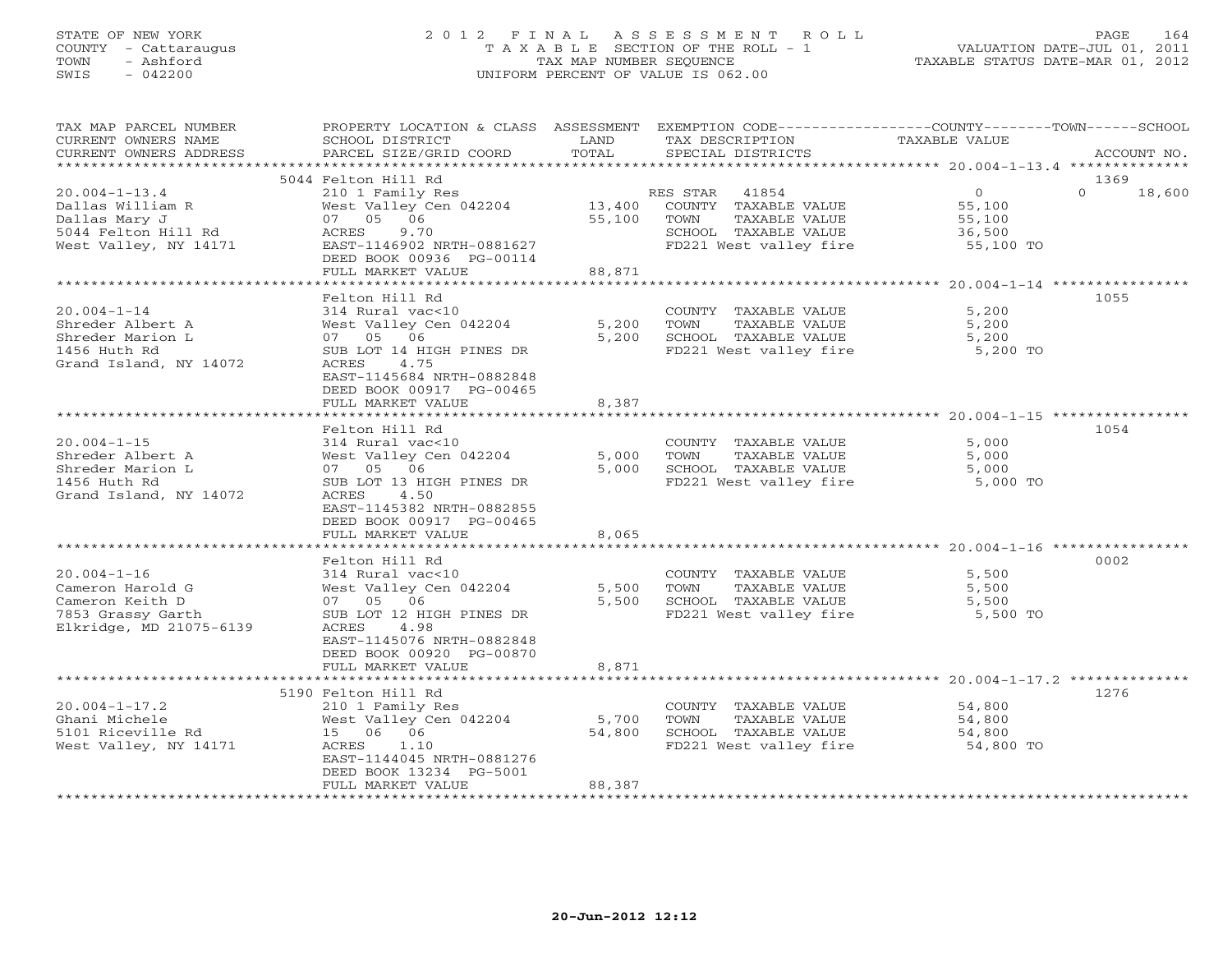## STATE OF NEW YORK 2 0 1 2 F I N A L A S S E S S M E N T R O L L PAGE 165 COUNTY - Cattaraugus T A X A B L E SECTION OF THE ROLL - 1 VALUATION DATE-JUL 01, 2011 TOWN - Ashford TAX MAP NUMBER SEQUENCE TAXABLE STATUS DATE-MAR 01, 2012 SWIS - 042200 UNIFORM PERCENT OF VALUE IS 062.00UNIFORM PERCENT OF VALUE IS 062.00

| TAX MAP PARCEL NUMBER<br>CURRENT OWNERS NAME<br>CURRENT OWNERS ADDRESS                                | PROPERTY LOCATION & CLASS ASSESSMENT<br>SCHOOL DISTRICT<br>PARCEL SIZE/GRID COORD                                                                                                          | LAND<br>TOTAL              | EXEMPTION CODE-----------------COUNTY-------TOWN------SCHOOL<br>TAX DESCRIPTION<br>SPECIAL DISTRICTS                       | TAXABLE VALUE                                               | ACCOUNT NO.                             |
|-------------------------------------------------------------------------------------------------------|--------------------------------------------------------------------------------------------------------------------------------------------------------------------------------------------|----------------------------|----------------------------------------------------------------------------------------------------------------------------|-------------------------------------------------------------|-----------------------------------------|
| ***********************                                                                               |                                                                                                                                                                                            |                            |                                                                                                                            |                                                             |                                         |
| $20.004 - 1 - 17.3$<br>Thomas Bryan A<br>Thomas Dawn M<br>9754 Burns Hill Rd<br>West Valley, NY 14171 | 9754 Burns Hill Rd<br>210 1 Family Res<br>West Valley Cen 042204<br>$7/15$ 05 06<br>ACRES<br>5.30 BANK<br>032<br>EAST-1143380 NRTH-0881824<br>DEED BOOK 14281 PG-2003<br>FULL MARKET VALUE | 8,400<br>95,600<br>154,194 | RES STAR<br>41854<br>COUNTY TAXABLE VALUE<br>TAXABLE VALUE<br>TOWN<br>SCHOOL TAXABLE VALUE<br>FD221 West valley fire       | $\overline{0}$<br>95,600<br>95,600<br>77,000<br>95,600 TO   | 1371<br>$\Omega$<br>18,600              |
|                                                                                                       |                                                                                                                                                                                            |                            |                                                                                                                            |                                                             |                                         |
| $20.004 - 1 - 17.4$<br>Pfeffer John E<br>Pfeffer Diane M<br>9687 Nys Rte 240<br>West Valley, NY 14171 | Burns Hill Rd<br>312 Vac w/imprv<br>West Valley Cen 042204<br>7,15/5/6<br>ACRES<br>7.30<br>EAST-1143546 NRTH-0881312<br>DEED BOOK 1028 PG-773                                              | 10,600<br>14,600           | COUNTY TAXABLE VALUE<br>TOWN<br>TAXABLE VALUE<br>SCHOOL TAXABLE VALUE<br>FD221 West valley fire                            | 14,600<br>14,600<br>14,600<br>14,600 TO                     | 1562                                    |
|                                                                                                       | FULL MARKET VALUE                                                                                                                                                                          | 23,548                     |                                                                                                                            |                                                             |                                         |
| $20.004 - 1 - 18$                                                                                     | * * * * * * * * * * * * * * * * * * * *<br>Felton Hill Rd                                                                                                                                  | *********************      | COUNTY TAXABLE VALUE                                                                                                       | 6,900                                                       | 1063                                    |
| Atkinson Roger D<br>Atkinson Cathy E<br>5158 Felton Hill Rd<br>West Valley, NY 14171                  | 312 Vac w/imprv<br>West Valley Cen 042204<br>07 05 06<br>LAND CONTRACT<br>SUB LOT 9 HIGH PINES DR<br>2.62<br>ACRES                                                                         | 2,600<br>6,900             | TOWN<br>TAXABLE VALUE<br>SCHOOL TAXABLE VALUE<br>FD221 West valley fire                                                    | 6,900<br>6,900<br>6,900 TO                                  |                                         |
|                                                                                                       | EAST-1144411 NRTH-0882310<br>DEED BOOK 905<br>PG-00623<br>FULL MARKET VALUE<br>***************************                                                                                 | 11,129                     |                                                                                                                            |                                                             |                                         |
|                                                                                                       | 5158 Felton Hill Rd                                                                                                                                                                        |                            |                                                                                                                            |                                                             | 1062                                    |
| $20.004 - 1 - 19$<br>Atkinson Roger D<br>Atkinson Cathie E<br>PO Box 78<br>West Valley, NY 14171-0078 | 210 1 Family Res<br>West Valley Cen 042204<br>07 05 06<br>SUB LOT 10 HIGH PINES DR<br>ACRES<br>2.54<br>EAST-1144743 NRTH-0882301<br>DEED BOOK 00872 PG-00819                               | 6,700 SR STAR<br>65,300    | WVET C/T 41121<br>41834<br>COUNTY TAXABLE VALUE<br>TAXABLE VALUE<br>TOWN<br>SCHOOL TAXABLE VALUE<br>FD221 West valley fire | 7,440<br>$\circ$<br>57,860<br>57,860<br>26,740<br>65,300 TO | 7,440<br>$\Omega$<br>$\Omega$<br>38,560 |
|                                                                                                       | FULL MARKET VALUE                                                                                                                                                                          | 105,323                    |                                                                                                                            |                                                             |                                         |
|                                                                                                       |                                                                                                                                                                                            |                            |                                                                                                                            |                                                             |                                         |
| $20.004 - 1 - 20$<br>Haskell Joyce V<br>37 Howard Ave<br>Williamsville, NY 14221                      | Felton Hill Rd<br>312 Vac w/imprv<br>West Valley Cen 042204<br>07 05 06<br>SUB LOT 11 HIGH PINES DR<br>ACRES<br>2.41<br>EAST-1145048 NRTH-0882312<br>DEED BOOK 00943 PG-00038              | 6,600<br>6,800             | COUNTY TAXABLE VALUE<br>TAXABLE VALUE<br>TOWN<br>SCHOOL TAXABLE VALUE<br>FD221 West valley fire                            | 6,800<br>6,800<br>6,800<br>6,800 TO                         | 1061                                    |
|                                                                                                       | FULL MARKET VALUE                                                                                                                                                                          | 10,968                     |                                                                                                                            |                                                             |                                         |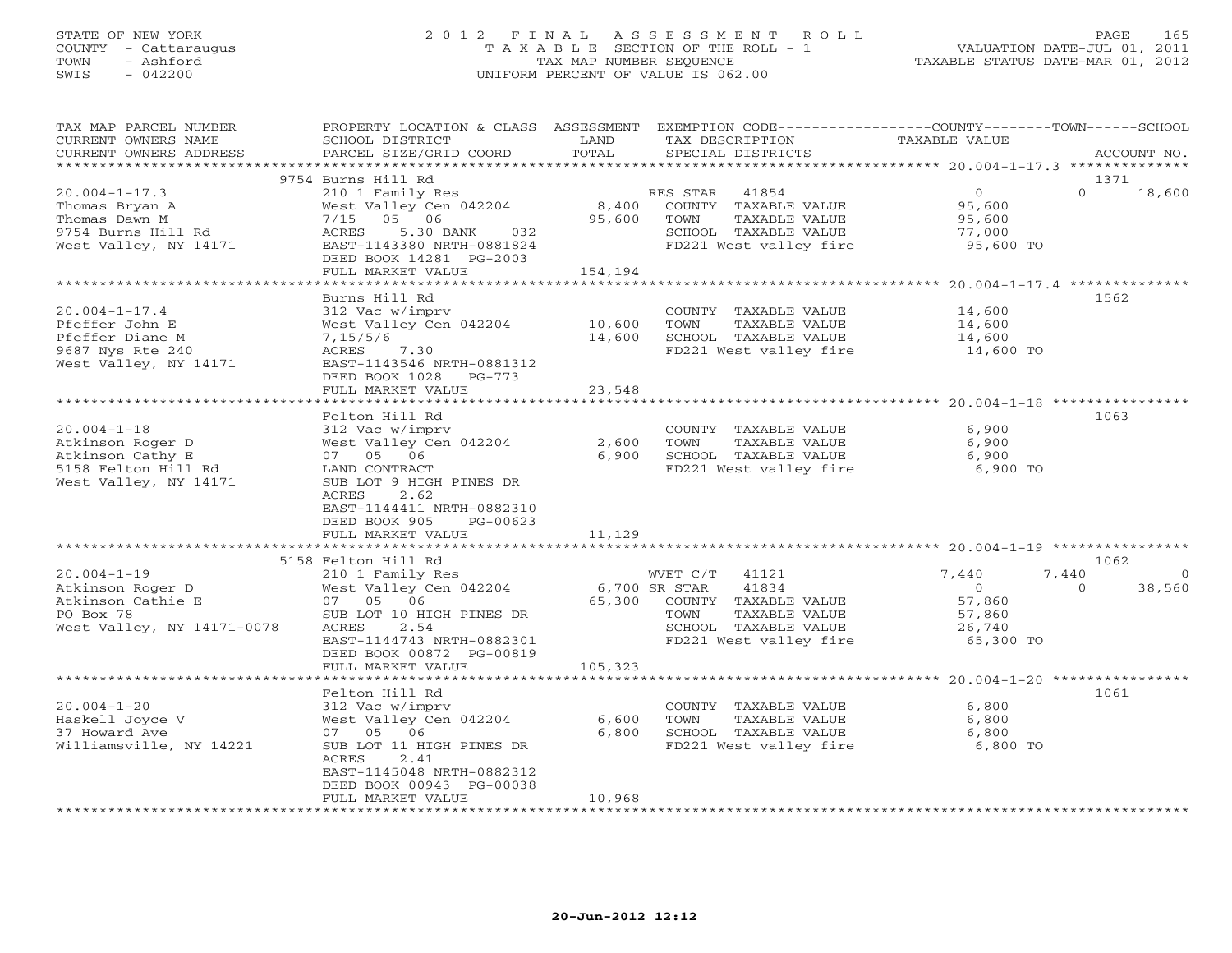| STATE OF NEW YORK<br>COUNTY<br>- Cattaraugus<br>- Ashford<br>TOWN<br>SWIS<br>$-042200$ | 2 0 1 2<br>TAXABLE                                                     | F T N A L<br>TAX MAP NUMBER SEOUENCE | ASSESSMENT ROLL<br>SECTION OF THE ROLL - 1<br>UNIFORM PERCENT OF VALUE IS 062.00 | 166<br>PAGE<br>VALUATION DATE-JUL 01, 2011<br>TAXABLE STATUS DATE-MAR 01, 2012       |
|----------------------------------------------------------------------------------------|------------------------------------------------------------------------|--------------------------------------|----------------------------------------------------------------------------------|--------------------------------------------------------------------------------------|
| TAX MAP PARCEL NUMBER<br>CURRENT OWNERS NAME<br>CURRENT OWNERS ADDRESS                 | PROPERTY LOCATION & CLASS<br>SCHOOL DISTRICT<br>PARCEL SIZE/GRID COORD | ASSESSMENT<br>LAND<br>TOTAL          | EXEMPTION CODE--<br>TAX DESCRIPTION<br>SPECIAL DISTRICTS                         | $-$ SCHOOL<br>---------------COUNTY--------TOWN-----<br>TAXABLE VALUE<br>ACCOUNT NO. |
|                                                                                        | 5110 Felton Hill Rd                                                    |                                      |                                                                                  | 1060                                                                                 |
| $20.004 - 1 - 21$                                                                      | 260 Seasonal res                                                       |                                      | COUNTY<br>TAXABLE VALUE                                                          | 27,300                                                                               |
| Ames Gabriele                                                                          | West Valley Cen 042204                                                 | 7,400                                | TOWN<br>TAXABLE VALUE                                                            | 27,300                                                                               |
| 223 71St St                                                                            | 05<br>07<br>06                                                         | 27,300                               | SCHOOL<br>TAXABLE VALUE                                                          | 27,300                                                                               |
| Niagara Falls, NY 14304                                                                | SUB LOT 15 HIGH PINES DR<br>3.21<br>ACRES<br>EAST-1145373 NRTH-0882266 |                                      | FD221 West valley fire                                                           | 27,300 TO                                                                            |

DEED BOOK 8020 PG-5001

|                       | FULL MARKET VALUE         | 44,032                           |                                       |                |
|-----------------------|---------------------------|----------------------------------|---------------------------------------|----------------|
|                       |                           |                                  |                                       |                |
|                       | 5108 Felton Hill Rd       |                                  | 1056                                  |                |
| $20.004 - 1 - 22$     | 270 Mfg housing           | RES STAR<br>41854                | $\Omega$<br>$\Omega$                  | 18,600         |
| Fisher Steven         | West Valley Cen 042204    | 6,400<br>COUNTY<br>TAXABLE VALUE | 26,100                                |                |
| 5108 Felton Hill Rd   | 07 05 06                  | 26,100<br>TOWN<br>TAXABLE VALUE  | 26,100                                |                |
| West Valley, NY 14171 | SUB LOT 16 HIGH PINES DR  | SCHOOL<br>TAXABLE VALUE          | 7,500                                 |                |
|                       | LAND CONTRACT FISHER      | FD221 West valley fire           | 26,100 TO                             |                |
|                       | 2.69<br>ACRES             |                                  |                                       |                |
|                       | EAST-1145711 NRTH-0882282 |                                  |                                       |                |
|                       | DEED BOOK 15724 PG-9002   |                                  |                                       |                |
|                       | FULL MARKET VALUE         | 42,097                           |                                       |                |
|                       |                           |                                  |                                       |                |
|                       | 5112 Felton Hill Rd       |                                  | 1057                                  |                |
| $20.004 - 1 - 23$     | 210 1 Family Res          | 41131<br>CVET C/T                | 12,400<br>12,400                      | $\overline{0}$ |
| Bradt John Leonard    | West Valley Cen 042204    | 6,300 DVET C/T<br>41141          | 23,870<br>23,870                      | $\Omega$       |
| Hayes-Bradt Pinky Lee | 07 05 06                  | 68,200 RES STAR<br>41854         | $\Omega$<br>$\Omega$                  | 18,600         |
| 5112 Felton Hill Rd   | SUB LOT 18 HIGH PINES DR  | COUNTY<br>TAXABLE VALUE          | 31,930                                |                |
| West Valley, NY 14071 | 2.66<br>ACRES             | TOWN<br>TAXABLE VALUE            | 31,930                                |                |
|                       | EAST-1145714 NRTH-0881842 | SCHOOL<br>TAXABLE VALUE          | 49,600                                |                |
|                       | DEED BOOK 992<br>PG-335   | FD221 West valley fire           | 68,200 TO                             |                |
|                       | FULL MARKET VALUE         | 110,000                          |                                       |                |
|                       |                           | * * * * * * * * * * * * * *      | ******** 20.004-1-24 **************** |                |
|                       | 5114 Felton Hill Rd       |                                  | 1069                                  |                |
| $20.004 - 1 - 24$     | 210 1 Family Res          | RES STAR<br>41854                | $\overline{0}$<br>$\circ$             | 18,600         |
| Hoffman James         | West Valley Cen 042204    | 7,400<br>COUNTY<br>TAXABLE VALUE | 78,200                                |                |
| 5114 Felton Hill Rd   | 07 05 06                  | 78,200<br>TOWN<br>TAXABLE VALUE  | 78,200                                |                |
| West Valley, NY 14171 | SUB LOT 17 HIGH PINES DR  | SCHOOL<br>TAXABLE VALUE          | 59,600                                |                |
|                       | 3.19 BANK<br>017<br>ACRES | FD221 West valley fire           | 78,200 TO                             |                |
|                       | EAST-0496970 NRTH-0881810 |                                  |                                       |                |
|                       | DEED BOOK 6496 PG-7003    |                                  |                                       |                |
|                       | FULL MARKET VALUE         | 126,129                          |                                       |                |
|                       |                           |                                  |                                       |                |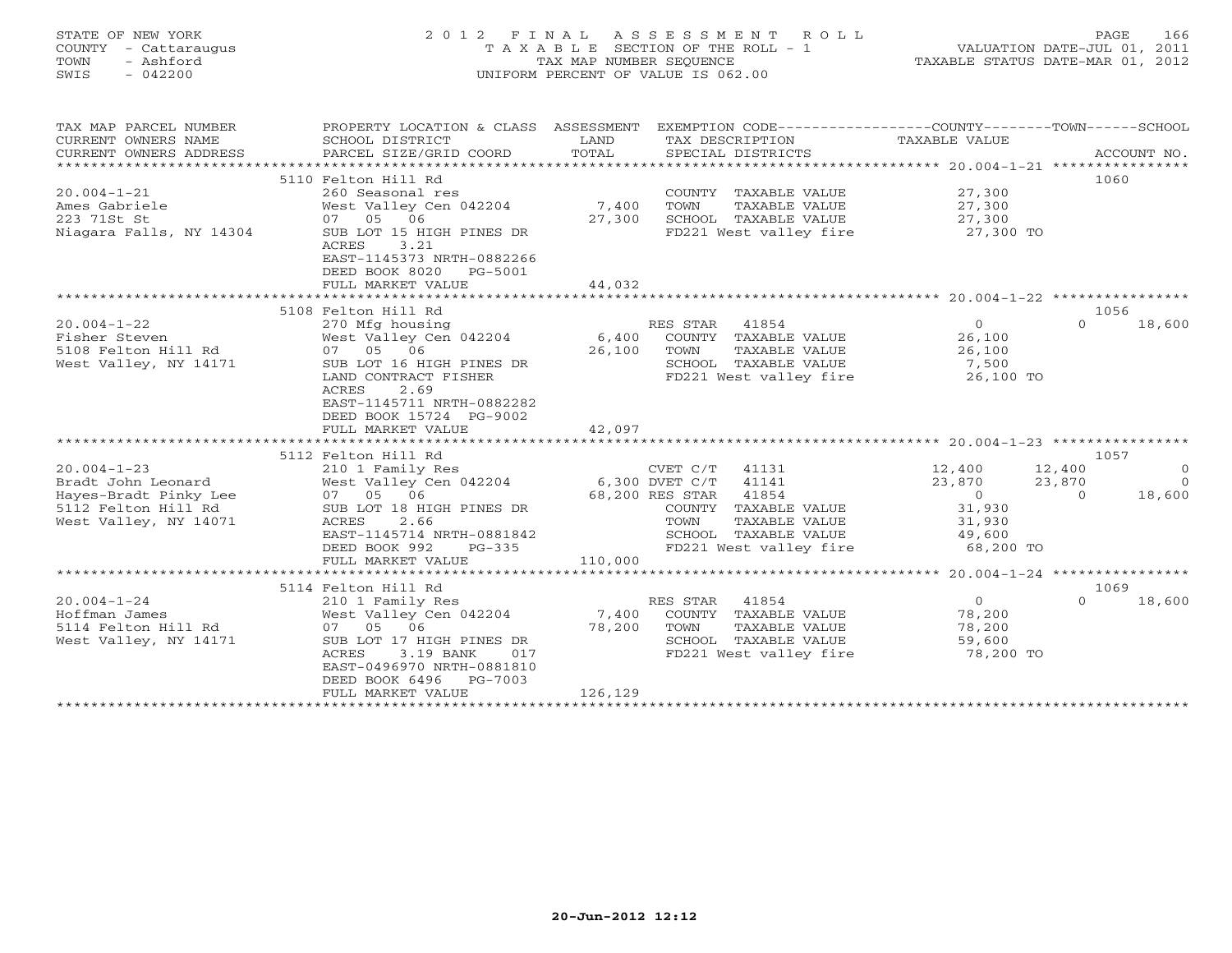## STATE OF NEW YORK 2 0 1 2 F I N A L A S S E S S M E N T R O L L PAGE 167 COUNTY - Cattaraugus T A X A B L E SECTION OF THE ROLL - 1 VALUATION DATE-JUL 01, 2011 TOWN - Ashford TAX MAP NUMBER SEQUENCE TAXABLE STATUS DATE-MAR 01, 2012 SWIS - 042200 UNIFORM PERCENT OF VALUE IS 062.00UNIFORM PERCENT OF VALUE IS 062.00

| TAX MAP PARCEL NUMBER<br>CURRENT OWNERS NAME                                                                  | PROPERTY LOCATION & CLASS ASSESSMENT EXEMPTION CODE---------------COUNTY-------TOWN------SCHOOL<br>SCHOOL DISTRICT                                                                                       | LAND                    | TAX DESCRIPTION                                                                                                      | TAXABLE VALUE                                             |                            |
|---------------------------------------------------------------------------------------------------------------|----------------------------------------------------------------------------------------------------------------------------------------------------------------------------------------------------------|-------------------------|----------------------------------------------------------------------------------------------------------------------|-----------------------------------------------------------|----------------------------|
| CURRENT OWNERS ADDRESS                                                                                        | PARCEL SIZE/GRID COORD                                                                                                                                                                                   | TOTAL                   | SPECIAL DISTRICTS                                                                                                    |                                                           | ACCOUNT NO.                |
|                                                                                                               | 5150 Felton Hill Rd                                                                                                                                                                                      |                         |                                                                                                                      |                                                           | 1059                       |
| $20.004 - 1 - 25$<br>Ciminesi Jeffrey P<br>Ciminesi Suzanne M<br>5150 Felton Hill Rd<br>West Valley, NY 14171 | 210 1 Family Res<br>West Valley Cen 042204<br>07 05 06<br>SUB LOT 8 HIGH PINES DR<br>ACRES<br>3.30<br>EAST-1144921 NRTH-0882029<br>DEED BOOK 16552 PG-6001                                               | 7,500<br>62,100         | RES STAR<br>41854<br>COUNTY TAXABLE VALUE<br>TAXABLE VALUE<br>TOWN<br>SCHOOL TAXABLE VALUE<br>FD221 West valley fire | $\overline{0}$<br>62,100<br>62,100<br>43,500<br>62,100 TO | $\Omega$<br>18,600         |
|                                                                                                               | FULL MARKET VALUE                                                                                                                                                                                        | 100,161<br>************ |                                                                                                                      |                                                           |                            |
| $20.004 - 1 - 26$<br>Muniz Damian J<br>Muniz Patricia E<br>5164 Felton Hill Rd<br>West Valley, NY 14171       | 5164 Felton Hill Rd<br>210 1 Family Res<br>West Valley Cen 042204<br>07 05 06<br>SUB LOT 7 HIGH PINES DR<br>1.86<br>ACRES<br>EAST-1144427 NRTH-0881998<br>DEED BOOK 914<br>PG-00854                      | 5,900<br>59,500         | SR STAR<br>41834<br>COUNTY TAXABLE VALUE<br>TAXABLE VALUE<br>TOWN<br>SCHOOL TAXABLE VALUE<br>FD221 West valley fire  | $\overline{0}$<br>59,500<br>59,500<br>20,940<br>59,500 TO | 1064<br>$\Omega$<br>38,560 |
|                                                                                                               | FULL MARKET VALUE                                                                                                                                                                                        | 95,968                  |                                                                                                                      |                                                           |                            |
|                                                                                                               | 5174 Felton Hill Rd                                                                                                                                                                                      |                         |                                                                                                                      |                                                           | 1065                       |
| $20.004 - 1 - 27$<br>Tarbell Sherry M<br>5174 Felton Hill Rd<br>West Valley, NY 14171                         | 210 1 Family Res<br>West Valley Cen 042204<br>07 05 06<br>SUB LOT 5 HIGH PINES DR<br>1.98 BANK<br>ACRES<br>032<br>EAST-1144441 NRTH-0881753<br>DEED BOOK 959<br>PG-1018                                  | 6,100<br>58,600         | RES STAR 41854<br>COUNTY TAXABLE VALUE<br>TOWN<br>TAXABLE VALUE<br>SCHOOL TAXABLE VALUE<br>FD221 West valley fire    | $\overline{0}$<br>58,600<br>58,600<br>40,000<br>58,600 TO | $\Omega$<br>18,600         |
|                                                                                                               | FULL MARKET VALUE                                                                                                                                                                                        | 94,516                  |                                                                                                                      |                                                           |                            |
|                                                                                                               |                                                                                                                                                                                                          |                         |                                                                                                                      |                                                           |                            |
| $20.004 - 1 - 28$<br>Tarbel Sherry M<br>5174 Felton Hill Rd<br>West Valley, NY 14171                          | Felton Hill Rd<br>314 Rural vac<10<br>West Valley Cen 042204<br>$07 - 05 - 06$<br>SUB LOT 4<br>ACRES<br>2.16 BANK<br>032<br>EAST-1144372 NRTH-0881397<br>DEED BOOK 959<br>PG-1018                        | 2,400<br>2,400          | COUNTY TAXABLE VALUE<br>TOWN<br>TAXABLE VALUE<br>SCHOOL TAXABLE VALUE<br>FD221 West valley fire                      | 2,400<br>2,400<br>2,400<br>2,400 TO                       | 1066                       |
|                                                                                                               | FULL MARKET VALUE                                                                                                                                                                                        | 3,871                   |                                                                                                                      |                                                           |                            |
| $20.004 - 1 - 29$<br>Tarbell Sherry<br>5174 Felton Hill Rd<br>West Valley, NY 14171                           | *************************<br>Felton Hill Rd<br>314 Rural vac<10<br>West Valley Cen 042204<br>07 05 06<br>SUB LOT 3 HIGH PINES DR<br>ACRES<br>2.16<br>EAST-1144556 NRTH-0881406<br>DEED BOOK 1132 PG-6001 | 6,300<br>6,300          | COUNTY TAXABLE VALUE<br>TAXABLE VALUE<br>TOWN<br>SCHOOL TAXABLE VALUE<br>FD221 West valley fire                      | 6,300<br>6,300<br>6,300<br>6,300 TO                       | 1067                       |
|                                                                                                               | FULL MARKET VALUE                                                                                                                                                                                        | 10,161                  |                                                                                                                      |                                                           |                            |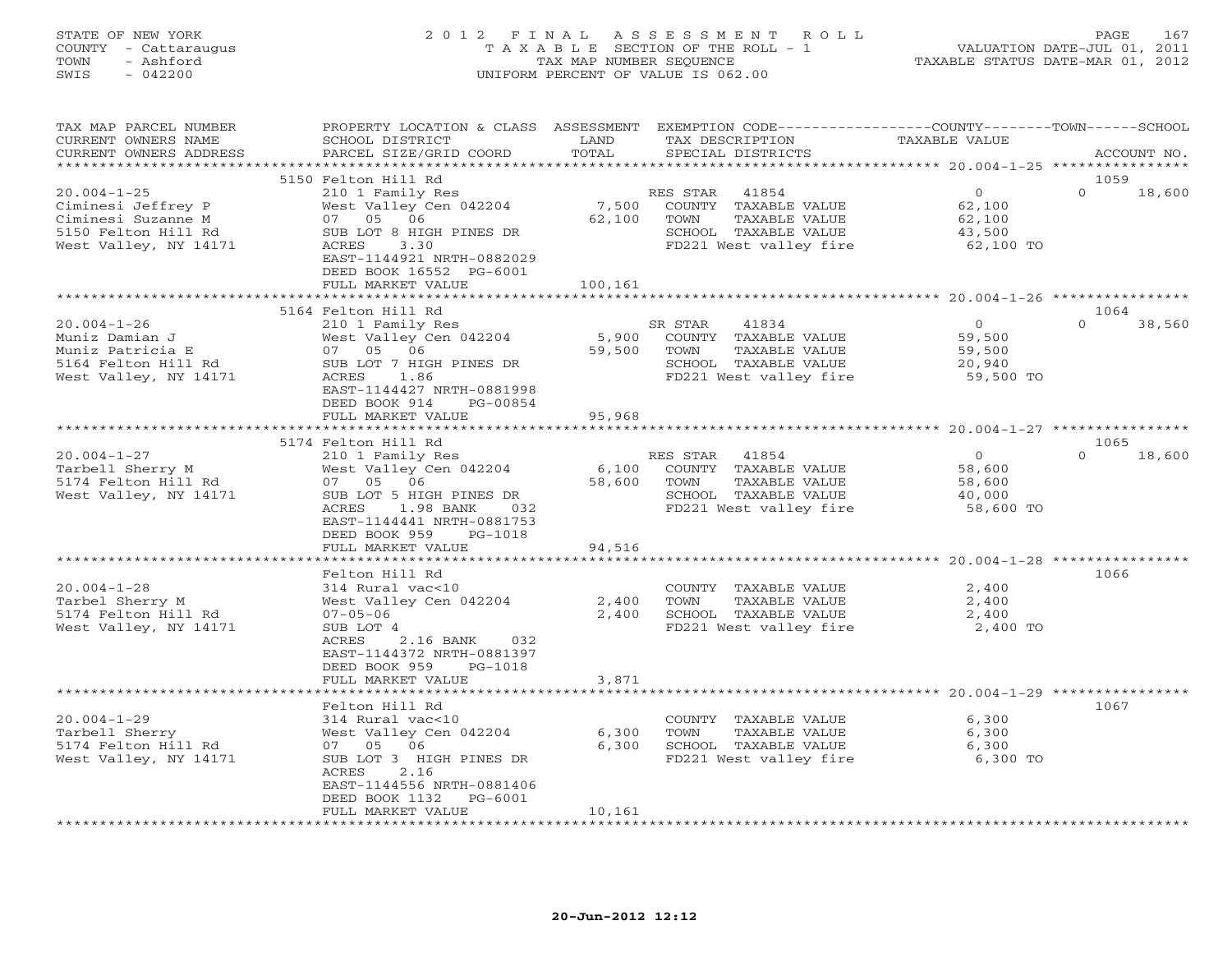STATE OF NEW YORK 2 0 1 2 F I N A L A S S E S S M E N T R O L L PAGE 168 COUNTY - Cattaraugus T A X A B L E SECTION OF THE ROLL - 1 VALUATION DATE-JUL 01, 2011 TOWN - Ashford TAX MAP NUMBER SEQUENCE TAXABLE STATUS DATE-MAR 01, 2012 SWIS - 042200 UNIFORM PERCENT OF VALUE IS 062.00 TAX MAP PARCEL NUMBER PROPERTY LOCATION & CLASS ASSESSMENT EXEMPTION CODE-----------------COUNTY-------TOWN------SCHOOL<br>CURRENT OWNERS NAME SCHOOL DISTRICT LAND T

| CONVENT CMMREVS MAME      | POUNDE DIPINTOI           | LAIND          | TWV DEPOLITIOM           | IAAADLE VALUE  |             |          |
|---------------------------|---------------------------|----------------|--------------------------|----------------|-------------|----------|
| CURRENT OWNERS ADDRESS    | PARCEL SIZE/GRID COORD    | TOTAL          | SPECIAL DISTRICTS        |                | ACCOUNT NO. |          |
|                           |                           |                |                          |                |             |          |
|                           | 5136 Felton Hill Rd       |                |                          |                | 1058        |          |
| $20.004 - 1 - 30$         | 280 Res Multiple          |                | CVET C/T<br>41131        | 12,400         | 12,400      | $\Omega$ |
| Roos Leroy B              | West Valley Cen 042204    | 16,900 SR STAR | 41834                    | $\Omega$       | $\cap$      | 38,560   |
| Roos Dorothy F            | $1/2/7 - 05 - 066$        | 113,200        | COUNTY TAXABLE VALUE     | 100,800        |             |          |
| PO Box 76                 | HIGH PINES DR             |                | TAXABLE VALUE<br>TOWN    | 100,800        |             |          |
| West Valley, NY 14171     | FRNT 510.00 DPTH          |                | SCHOOL TAXABLE VALUE     | 74,640         |             |          |
|                           | <b>ACRES</b><br>9.00      |                | FD221 West valley fire   | 113,200 TO     |             |          |
|                           | EAST-1144956 NRTH-0881559 |                |                          |                |             |          |
|                           | DEED BOOK 899<br>PG-00919 |                |                          |                |             |          |
|                           | FULL MARKET VALUE         | 182,581        |                          |                |             |          |
|                           |                           |                |                          |                |             |          |
|                           | 5118 Felton Hill Rd       |                |                          |                | 1053        |          |
| $20.004 - 1 - 33$         | 270 Mfg housing           |                | 41834<br>SR STAR         | $\overline{O}$ | $\Omega$    | 21,700   |
| Wloch John                | West Valley Cen 042204    | 7,200          | COUNTY TAXABLE VALUE     | 21,700         |             |          |
| Wloch Virginia            | 07 05 06                  | 21,700         | TOWN<br>TAXABLE VALUE    | 21,700         |             |          |
| 5118 Felton Hill Rd       | SUB LOT 19 HIGH PINES DR  |                | SCHOOL TAXABLE VALUE     | $\circ$        |             |          |
| PO Box 103                | 3.00<br>ACRES             |                | FD221 West valley fire   | 21,700 TO      |             |          |
| West Valley, NY 14171     | EAST-1145390 NRTH-0881420 |                |                          |                |             |          |
|                           | DEED BOOK 00870 PG-00851  |                |                          |                |             |          |
|                           | FULL MARKET VALUE         | 35,000         |                          |                |             |          |
|                           |                           |                |                          |                |             |          |
|                           | 5106 Felton Hill Rd       |                |                          |                | 1070        |          |
| $20.004 - 1 - 34$         | 270 Mfg housing           |                | COUNTY TAXABLE VALUE     | 30,000         |             |          |
| Ballard David             | West Valley Cen 042204    | 6,300          | TOWN<br>TAXABLE VALUE    | 30,000         |             |          |
| 58 Glenbriar Dr           | 07 05 06                  | 30,000         | SCHOOL TAXABLE VALUE     | 30,000         |             |          |
| Rochester, NY 14616       | SUB LOT 20                |                | FD221 West valley fire   | 30,000 TO      |             |          |
|                           | BAR 02                    |                |                          |                |             |          |
|                           | ACRES<br>2.64             |                |                          |                |             |          |
|                           | EAST-1145716 NRTH-0881425 |                |                          |                |             |          |
|                           | DEED BOOK 972<br>PG-1095  |                |                          |                |             |          |
|                           | FULL MARKET VALUE         | 48,387         |                          |                |             |          |
|                           |                           |                |                          |                |             |          |
|                           | 5019 Felton Hill Rd       |                |                          |                | 0849        |          |
| $20.004 - 1 - 35.1$       | 240 Rural res             |                | AG DIST<br>41720         | 21,209         | 21,209      | 21,209   |
| Zell Floyd R              | West Valley Cen 042204    |                | 58,300 RES STAR<br>41854 | $\Omega$       | $\Omega$    | 18,600   |
| Zell Wife                 | 07 05 06                  | 107,200        | COUNTY TAXABLE VALUE     | 85,991         |             |          |
| 5019 Felton Hill Rd       | ACRES 123.70              |                | TAXABLE VALUE<br>TOWN    | 85,991         |             |          |
| West Valley, NY 14171     | EAST-1146410 NRTH-0880248 |                | SCHOOL TAXABLE VALUE     | 67,391         |             |          |
|                           | DEED BOOK 00710 PG-00083  |                | FD221 West valley fire   | 107,200 TO     |             |          |
| MAY BE SUBJECT TO PAYMENT | FULL MARKET VALUE         | 172,903        |                          |                |             |          |
| UNDER AGDIST LAW TIL 2016 |                           |                |                          |                |             |          |
|                           |                           |                |                          |                |             |          |
|                           |                           |                |                          |                |             |          |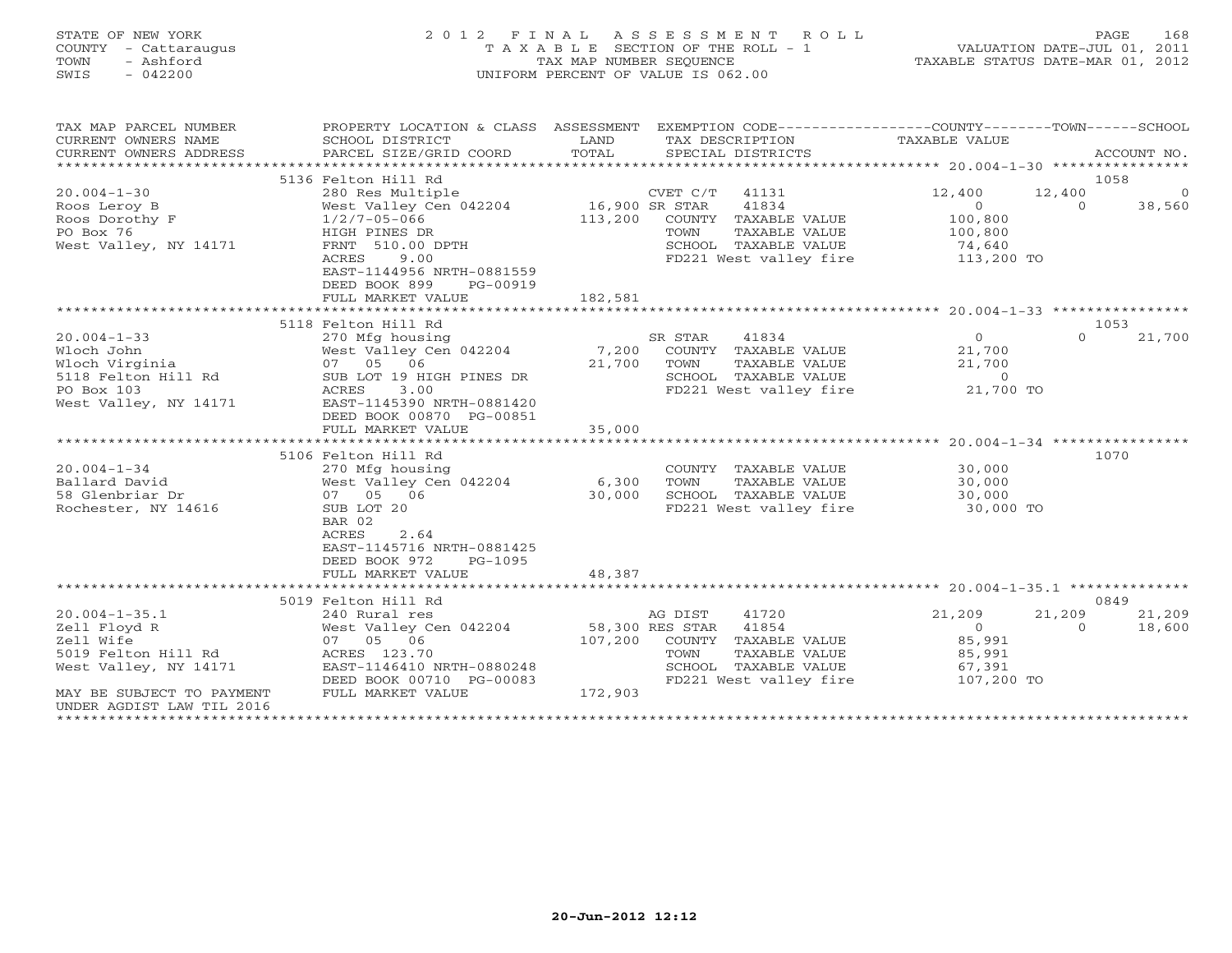## STATE OF NEW YORK 2 0 1 2 F I N A L A S S E S S M E N T R O L L PAGE 169 COUNTY - Cattaraugus T A X A B L E SECTION OF THE ROLL - 1 VALUATION DATE-JUL 01, 2011 TOWN - Ashford TAX MAP NUMBER SEQUENCE TAXABLE STATUS DATE-MAR 01, 2012 SWIS - 042200 UNIFORM PERCENT OF VALUE IS 062.00UNIFORM PERCENT OF VALUE IS 062.00

| SCHOOL DISTRICT                                                                                                                                                     | LAND                                                                                                                           | TAX DESCRIPTION                                                                                 | TAXABLE VALUE                                               |                                                                                                                                                                                              |
|---------------------------------------------------------------------------------------------------------------------------------------------------------------------|--------------------------------------------------------------------------------------------------------------------------------|-------------------------------------------------------------------------------------------------|-------------------------------------------------------------|----------------------------------------------------------------------------------------------------------------------------------------------------------------------------------------------|
|                                                                                                                                                                     |                                                                                                                                |                                                                                                 |                                                             | 1474                                                                                                                                                                                         |
| 240 Rural res<br>West Valley Cen 042204<br>07 05 06<br>017<br>ACRES 12.50 BANK<br>EAST-1145266 NRTH-0879470<br>DEED BOOK 615<br>PG-7001<br>FULL MARKET VALUE        | 13,900<br>110,200<br>177,742                                                                                                   | COUNTY TAXABLE VALUE<br>TOWN<br>TAXABLE VALUE<br>SCHOOL TAXABLE VALUE                           | $\Omega$<br>110,200<br>110,200<br>91,600<br>110,200 TO      | $\Omega$<br>18,600                                                                                                                                                                           |
|                                                                                                                                                                     |                                                                                                                                |                                                                                                 |                                                             | 0549                                                                                                                                                                                         |
| 240 Rural res<br>West Valley Cen 042204<br>07/15 05 06<br>ACRES 83.60 BANK<br>017<br>EAST-1143749 NRTH-0880107<br>DEED BOOK 998<br>PG-697<br>FULL MARKET VALUE      | 77,600<br>125,161                                                                                                              | TOWN<br>TAXABLE VALUE<br>SCHOOL TAXABLE VALUE                                                   | $\overline{0}$<br>77,600<br>77,600<br>59,000<br>77,600 TO   | $\Omega$<br>18,600                                                                                                                                                                           |
|                                                                                                                                                                     |                                                                                                                                |                                                                                                 |                                                             | 1508                                                                                                                                                                                         |
| 260 Seasonal res<br>West Valley Cen 042204<br>$15 - 5 - 6$<br>ACRES 91.80<br>EAST-1142986 NRTH-0881371                                                              | 38,100<br>43,100                                                                                                               | COUNTY TAXABLE VALUE<br>TAXABLE VALUE<br>TOWN<br>SCHOOL TAXABLE VALUE                           | 43,100<br>43,100<br>43,100<br>43,100 TO                     |                                                                                                                                                                                              |
| FULL MARKET VALUE                                                                                                                                                   | 69,516                                                                                                                         |                                                                                                 |                                                             |                                                                                                                                                                                              |
| 9817 Burns Hill Rd<br>210 1 Family Res<br>West Valley Cen 042204<br>$15 - 5 - 6$<br>ACRES<br>4.75 BANK<br>017<br>EAST-1142905 NRTH-0882476                          | 6,900<br>88,000                                                                                                                | COUNTY TAXABLE VALUE<br>TOWN<br>TAXABLE VALUE<br>SCHOOL TAXABLE VALUE<br>FD221 West valley fire | 88,000<br>88,000<br>88,000<br>88,000 TO                     | 1619                                                                                                                                                                                         |
| FULL MARKET VALUE                                                                                                                                                   | 141,935                                                                                                                        |                                                                                                 |                                                             |                                                                                                                                                                                              |
|                                                                                                                                                                     |                                                                                                                                |                                                                                                 |                                                             |                                                                                                                                                                                              |
| 210 1 Family Res<br>West Valley Cen 042204<br>$15 - 5 - 6$<br>017<br>ACRES<br>4.75 BANK<br>EAST-1142910 NRTH-0882938<br>DEED BOOK 6686 PG-3003<br>FULL MARKET VALUE | 6,900<br>67,000<br>108,065                                                                                                     | COUNTY TAXABLE VALUE<br>TOWN<br>TAXABLE VALUE<br>SCHOOL TAXABLE VALUE                           | $\overline{0}$<br>67,000<br>67,000<br>48,400<br>67,000 TO   | 1620<br>$\Omega$<br>18,600                                                                                                                                                                   |
|                                                                                                                                                                     | 9501 White Rd<br>5229 Felton Hill Rd<br>Burns Hill Rd<br>DEED BOOK 1002 PG-191<br>DEED BOOK 8313 PG-7001<br>9819 Burns Hill Rd | PROPERTY LOCATION & CLASS ASSESSMENT                                                            | RES STAR 41854<br>RES STAR 41854<br>2,700<br>RES STAR 41854 | EXEMPTION CODE-----------------COUNTY-------TOWN------SCHOOL<br>FD221 West valley fire<br>COUNTY TAXABLE VALUE<br>FD221 West valley fire<br>FD221 West valley fire<br>FD221 West valley fire |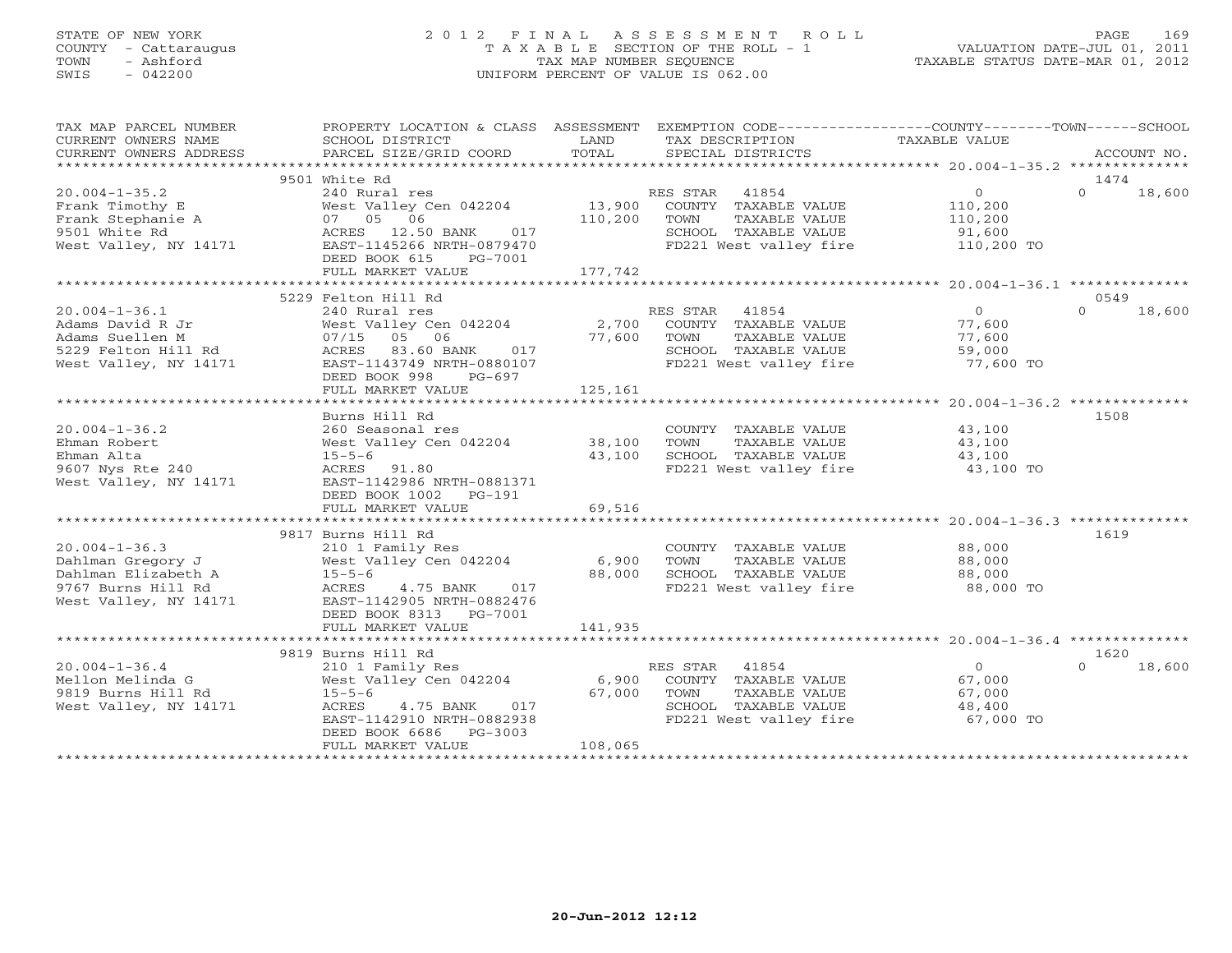# STATE OF NEW YORK 2 0 1 2 F I N A L A S S E S S M E N T R O L L PAGE 170 COUNTY - Cattaraugus T A X A B L E SECTION OF THE ROLL - 1 VALUATION DATE-JUL 01, 2011 TOWN - Ashford TAX MAP NUMBER SEQUENCE TAXABLE STATUS DATE-MAR 01, 2012 SWIS - 042200 UNIFORM PERCENT OF VALUE IS 062.00UNIFORM PERCENT OF VALUE IS 062.00

| TAX MAP PARCEL NUMBER<br>CURRENT OWNERS NAME | PROPERTY LOCATION & CLASS<br>SCHOOL DISTRICT         | ASSESSMENT<br>LAND  | TAX DESCRIPTION                                | EXEMPTION CODE----------------COUNTY-------TOWN-----SCHOOL<br>TAXABLE VALUE |             |
|----------------------------------------------|------------------------------------------------------|---------------------|------------------------------------------------|-----------------------------------------------------------------------------|-------------|
| CURRENT OWNERS ADDRESS                       | PARCEL SIZE/GRID COORD                               | TOTAL               | SPECIAL DISTRICTS                              |                                                                             | ACCOUNT NO. |
| *********************                        |                                                      |                     |                                                |                                                                             |             |
| $20.004 - 1 - 36.5$                          | Felton Hill Rd<br>314 Rural vac<10                   |                     |                                                | 200                                                                         | 1682        |
| Ghani Michele                                | West Valley Cen 042204                               | 200                 | COUNTY TAXABLE VALUE<br>TOWN<br>TAXABLE VALUE  | 200                                                                         |             |
| 5101 Riceville Rd                            | $15 - 5 - 6$                                         | 200                 | SCHOOL TAXABLE VALUE                           | 200                                                                         |             |
| West Valley, NY 14171                        | FRNT 207.40 DPTH 153.30                              |                     | FD221 West valley fire                         | 200 TO                                                                      |             |
|                                              | EAST-1144037 NRTH-0881474                            |                     |                                                |                                                                             |             |
|                                              | DEED BOOK 15452 PG-5001                              |                     |                                                |                                                                             |             |
|                                              | FULL MARKET VALUE                                    | 323                 |                                                |                                                                             |             |
|                                              | *****************************                        |                     |                                                |                                                                             |             |
|                                              | 5311 Felton Hill Rd                                  |                     |                                                |                                                                             | 0912        |
| $20.004 - 1 - 37.1$                          | 210 1 Family Res                                     |                     | RES STAR<br>41854                              | $\Omega$<br>$\circ$                                                         | 18,600      |
| Nietopski Bradley M                          | West Valley Cen 042204                               | 12,500              | COUNTY TAXABLE VALUE                           | 80,700                                                                      |             |
| 5311 Felton Hill Rd                          | 15 05<br>06                                          | 80,700              | TOWN<br>TAXABLE VALUE                          | 80,700                                                                      |             |
| West Valley, NY 14171                        | FF 1240.00                                           |                     | SCHOOL TAXABLE VALUE                           | 62,100                                                                      |             |
|                                              | ACRES<br>7.93                                        |                     | FD221 West valley fire                         | 80,700 TO                                                                   |             |
|                                              | EAST-1142409 NRTH-0879618                            |                     |                                                |                                                                             |             |
|                                              | DEED BOOK 00939 PG-00776                             |                     |                                                |                                                                             |             |
|                                              | FULL MARKET VALUE                                    | 130,161<br>******** |                                                |                                                                             |             |
|                                              |                                                      |                     |                                                | ******************** 20.004-1-37.2 **************                           |             |
|                                              | Felton Hill Rd                                       |                     |                                                |                                                                             | 1414        |
| $20.004 - 1 - 37.2$                          | 314 Rural vac<10                                     |                     | COUNTY TAXABLE VALUE                           | 2,800                                                                       |             |
| Thiel David A                                | West Valley Cen 042204                               | 2,800               | TOWN<br>TAXABLE VALUE                          | 2,800                                                                       |             |
| 8978 Gentner Rd<br>Machias, NY 14101         | 15 05 06<br>FF 216.80                                | 2,800               | SCHOOL TAXABLE VALUE<br>FD221 West valley fire | 2,800<br>2,800 TO                                                           |             |
|                                              | 3.86<br>ACRES                                        |                     |                                                |                                                                             |             |
|                                              | EAST-1142249 NRTH-0879243                            |                     |                                                |                                                                             |             |
|                                              | DEED BOOK 00952 PG-01148                             |                     |                                                |                                                                             |             |
|                                              | FULL MARKET VALUE                                    | 4,516               |                                                |                                                                             |             |
|                                              | *******************                                  |                     |                                                |                                                                             |             |
|                                              | 5298 Felton Hill Rd                                  |                     |                                                |                                                                             | 0625        |
| $20.004 - 1 - 38$                            | 270 Mfg housing                                      |                     | COUNTY TAXABLE VALUE                           | 34,400                                                                      |             |
| Parker Lois A Tr                             | West Valley Cen 042204                               | 15,100              | TAXABLE VALUE<br>TOWN                          | 34,400                                                                      |             |
| 305 Dundee Rd                                | 15 05 06                                             | 34,400              | SCHOOL TAXABLE VALUE                           | 34,400                                                                      |             |
| Ft Meyers Beach, FL 33931                    | ACRES<br>9.47                                        |                     | FD221 West valley fire                         | 34,400 TO                                                                   |             |
|                                              | EAST-1142487 NRTH-0880590                            |                     |                                                |                                                                             |             |
|                                              | DEED BOOK 00859 PG-00220                             |                     |                                                |                                                                             |             |
|                                              | FULL MARKET VALUE                                    | 55,484              |                                                |                                                                             |             |
|                                              | *****************                                    | ************        |                                                |                                                                             |             |
|                                              | Felton Hill Rd                                       |                     |                                                |                                                                             | 0177        |
| $20.004 - 1 - 39$                            | 314 Rural vac<10                                     |                     | COUNTY TAXABLE VALUE                           | 4,400                                                                       |             |
| Morkos Nora                                  | West Valley Cen 042204                               | 4,400               | TAXABLE VALUE<br>TOWN                          | 4,400                                                                       |             |
| 56 Willow Ave                                | 15 05 06                                             | 4,400               | SCHOOL TAXABLE VALUE                           | 4,400                                                                       |             |
| Somerset, NJ 08873                           | FRNT 200.00 DPTH 270.00                              |                     | FD221 West valley fire                         | 4,400 TO                                                                    |             |
|                                              | EAST-1141920 NRTH-0879600<br>DEED BOOK 11232 PG-5001 |                     |                                                |                                                                             |             |
|                                              | FULL MARKET VALUE                                    | 7,097               |                                                |                                                                             |             |
|                                              | *******************                                  |                     |                                                |                                                                             |             |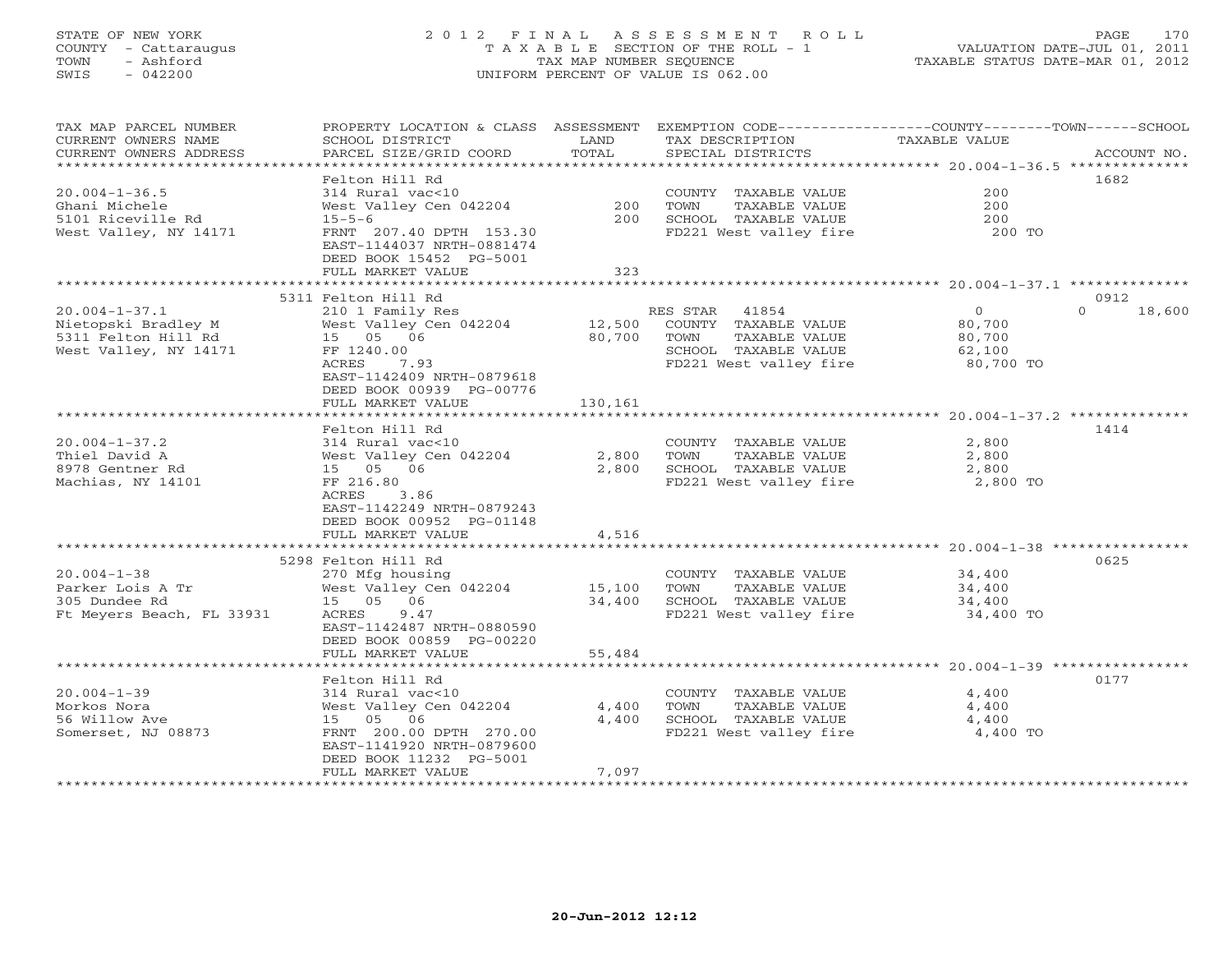# STATE OF NEW YORK 2 0 1 2 F I N A L A S S E S S M E N T R O L L PAGE 171 COUNTY - Cattaraugus T A X A B L E SECTION OF THE ROLL - 1 VALUATION DATE-JUL 01, 2011 TOWN - Ashford TAX MAP NUMBER SEQUENCE TAXABLE STATUS DATE-MAR 01, 2012 SWIS - 042200 UNIFORM PERCENT OF VALUE IS 062.00UNIFORM PERCENT OF VALUE IS 062.00

| TAX MAP PARCEL NUMBER<br>CURRENT OWNERS NAME<br>CURRENT OWNERS ADDRESS | PROPERTY LOCATION & CLASS ASSESSMENT EXEMPTION CODE---------------COUNTY-------TOWN------SCHOOL<br>SCHOOL DISTRICT<br>PARCEL SIZE/GRID COORD | LAND<br>TOTAL | TAX DESCRIPTION<br>SERCIAL DISTRICTS<br>SPECIAL DISTRICTS             |                      | ACCOUNT NO.        |
|------------------------------------------------------------------------|----------------------------------------------------------------------------------------------------------------------------------------------|---------------|-----------------------------------------------------------------------|----------------------|--------------------|
|                                                                        |                                                                                                                                              |               |                                                                       |                      |                    |
|                                                                        | 5346 Felton Hill Rd                                                                                                                          |               |                                                                       |                      | 0354               |
| $20.004 - 1 - 40$                                                      | 210 1 Family Res                                                                                                                             |               | CVET $C/T$ 41131                                                      | 10,000               | 10,000<br>$\circ$  |
| Mahnk Barry E                                                          | West Valley Cen 042204 5,500 RES STAR                                                                                                        |               | 41854                                                                 | $\Omega$             | 18,600<br>$\Omega$ |
| Blumenstein Marie                                                      | 15 05 06                                                                                                                                     | 40,000        | COUNTY TAXABLE VALUE                                                  | 30,000               |                    |
| 5346 Felton Hill Rd                                                    | FRNT 140.00 DPTH 160.00                                                                                                                      |               | TOWN<br>TAXABLE VALUE                                                 | 30,000               |                    |
| West Valley, NY 14171                                                  | BANK<br>017                                                                                                                                  |               | SCHOOL TAXABLE VALUE                                                  | 21,400               |                    |
|                                                                        | EAST-0493240 NRTH-0879290<br>DEED BOOK 912<br>PG-00708                                                                                       |               | FD221 West valley fire 40,000 TO                                      |                      |                    |
|                                                                        | FULL MARKET VALUE                                                                                                                            | 64,516        |                                                                       |                      |                    |
|                                                                        |                                                                                                                                              |               |                                                                       |                      |                    |
|                                                                        | Felton Hill Rd                                                                                                                               |               |                                                                       |                      | 0971               |
| $20.004 - 1 - 41.2$                                                    | 322 Rural vac>10                                                                                                                             |               | COUNTY TAXABLE VALUE                                                  | 11,600               |                    |
| Mahnk Barry E                                                          | West Valley Cen 042204 11,600                                                                                                                |               | TOWN<br>TAXABLE VALUE                                                 | 11,600               |                    |
| Blumenstein Marie                                                      | 15 05 06                                                                                                                                     | 11,600        | SCHOOL TAXABLE VALUE                                                  | 11,600               |                    |
| Aurora Loan Services                                                   | 017                                                                                                                                          |               | FD221 West valley fire 11,600 TO                                      |                      |                    |
| PO Box 1706                                                            | EAST-1141786 NRTH-0880256                                                                                                                    |               |                                                                       |                      |                    |
| Scottsbluff, NE 69363-1706                                             | DEED BOOK 912<br>PG-00708                                                                                                                    |               |                                                                       |                      |                    |
|                                                                        |                                                                                                                                              |               |                                                                       |                      |                    |
|                                                                        |                                                                                                                                              |               |                                                                       |                      |                    |
|                                                                        | 9636 Nys Rte 240                                                                                                                             |               |                                                                       |                      | 0144               |
| $20.004 - 1 - 43$                                                      | 312 Vac w/imprv                                                                                                                              |               | COUNTY TAXABLE VALUE                                                  | 9,400                |                    |
| Dahlman Ann H Tr                                                       | West Valley Cen 042204                                                                                                                       | 7,900         | TOWN<br>TAXABLE VALUE                                                 | 9,400                |                    |
| Dahlman Gregory Tr                                                     | 15 05 06                                                                                                                                     | 9,400         | SCHOOL TAXABLE VALUE                                                  | 9,400                |                    |
| 9636 Route 240                                                         | 8.21<br>ACRES                                                                                                                                |               | FD221 West valley fire 9,400 TO<br>LD226 West valley light 5,640 TO   |                      |                    |
| West Valley, NY 14171                                                  | EAST-1141022 NRTH-0880624                                                                                                                    |               |                                                                       |                      |                    |
|                                                                        | DEED BOOK 517<br>PG-8002                                                                                                                     |               |                                                                       |                      |                    |
|                                                                        | FULL MARKET VALUE                                                                                                                            | 15,161        |                                                                       |                      |                    |
|                                                                        |                                                                                                                                              |               |                                                                       |                      |                    |
|                                                                        | 9636 Nys Rte 240                                                                                                                             |               |                                                                       |                      | 0148               |
| $20.004 - 1 - 44$                                                      | 210 1 Family Res                                                                                                                             |               | SR STAR<br>41834                                                      | $\overline{0}$       | $\Omega$<br>38,560 |
| Dahlman Ann H                                                          | West Valley Cen 042204                                                                                                                       | 7,300         | COUNTY TAXABLE VALUE                                                  | 62,400               |                    |
| 9636 Rte 240                                                           | 15 05 06                                                                                                                                     | 62,400        | TOWN<br>TAXABLE VALUE                                                 | 62,400               |                    |
| West Valley, NY 14171                                                  | ACRES<br>2.00                                                                                                                                |               | SCHOOL TAXABLE VALUE                                                  | $23,01$<br>62,400 TO |                    |
|                                                                        | EAST-1140717 NRTH-0880405                                                                                                                    |               | FD221 West valley fire 62,400 TO<br>LD226 West valley light 62,400 TO |                      |                    |
|                                                                        | DEED BOOK 522<br>PG-00064                                                                                                                    |               |                                                                       |                      |                    |
|                                                                        | FULL MARKET VALUE                                                                                                                            | 100,645       |                                                                       |                      |                    |
|                                                                        |                                                                                                                                              |               |                                                                       |                      |                    |
|                                                                        | 9646 Nys Rte 240                                                                                                                             |               |                                                                       |                      | 0404               |
| $20.004 - 1 - 45$                                                      | 210 1 Family Res<br>West Valley Cen 042204                                                                                                   |               | RES STAR<br>41854                                                     | $\overline{0}$       | 18,600<br>$\Omega$ |
| Westfall Duane D                                                       |                                                                                                                                              | 3,600         | COUNTY TAXABLE VALUE                                                  | 81,200               |                    |
| Westfall Dana M                                                        | 15 05 06                                                                                                                                     | 81,200        | TOWN<br>TAXABLE VALUE                                                 | 81,200               |                    |
| 9646 Rte 240                                                           | FRNT 110.00 DPTH 130.00                                                                                                                      |               | SCHOOL TAXABLE VALUE                                                  | 62,600               |                    |
| West Valley, NY 14171                                                  | EAST-1140554 NRTH-0880547                                                                                                                    |               | FD221 West valley fire                                                | 81,200 TO            |                    |
|                                                                        | DEED BOOK 00922 PG-00995                                                                                                                     |               | LD226 West valley light                                               | 81,200 TO            |                    |
|                                                                        | FULL MARKET VALUE                                                                                                                            | 130,968       |                                                                       |                      |                    |
|                                                                        |                                                                                                                                              |               |                                                                       |                      |                    |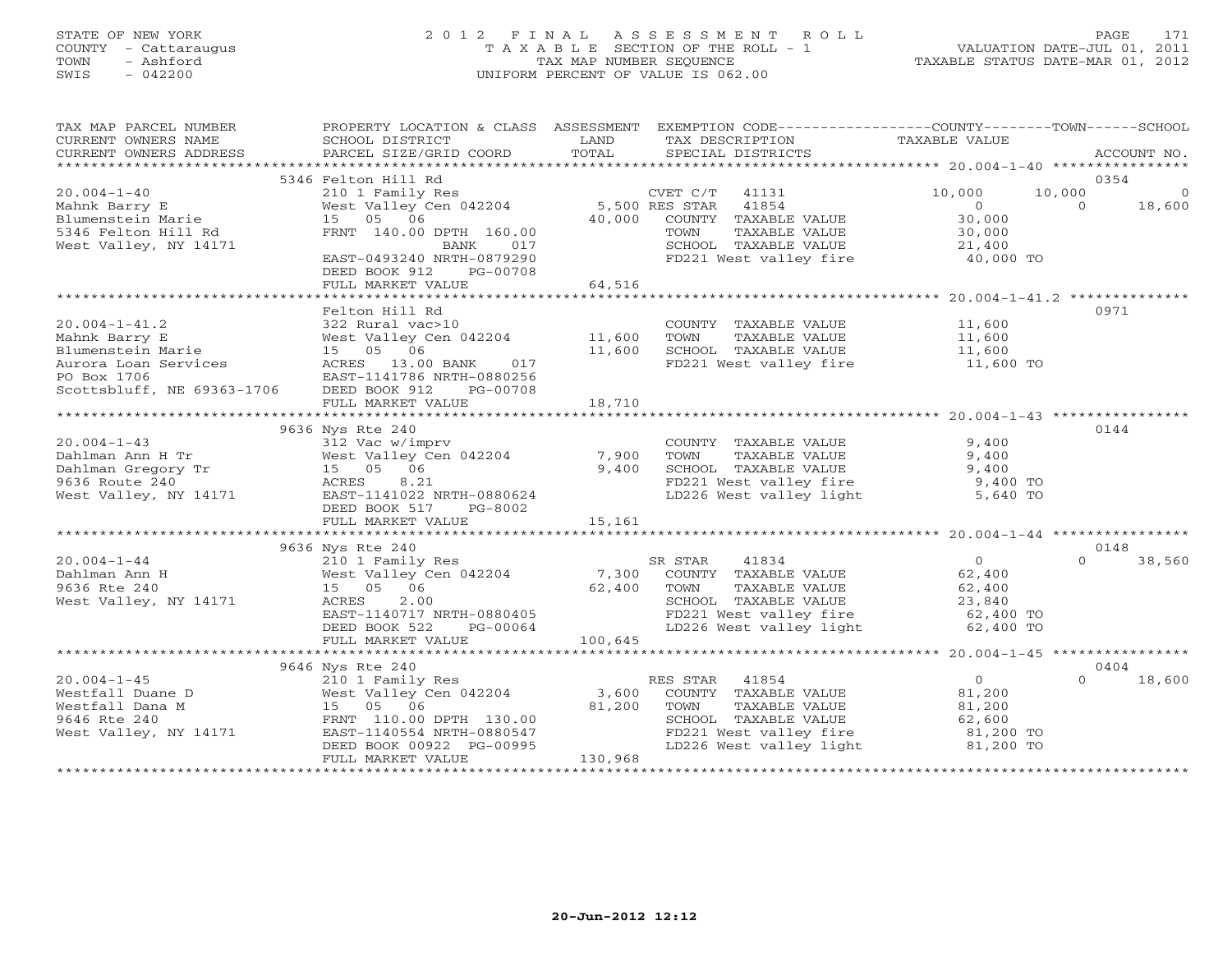# STATE OF NEW YORK 2 0 1 2 F I N A L A S S E S S M E N T R O L L PAGE 172 COUNTY - Cattaraugus T A X A B L E SECTION OF THE ROLL - 1 VALUATION DATE-JUL 01, 2011 TOWN - Ashford TAX MAP NUMBER SEQUENCE TAXABLE STATUS DATE-MAR 01, 2012 SWIS - 042200 UNIFORM PERCENT OF VALUE IS 062.00UNIFORM PERCENT OF VALUE IS 062.00

| TAX MAP PARCEL NUMBER  | PROPERTY LOCATION & CLASS ASSESSMENT |         | EXEMPTION CODE-----------------COUNTY-------TOWN------SCHOOL |                     |                    |
|------------------------|--------------------------------------|---------|--------------------------------------------------------------|---------------------|--------------------|
| CURRENT OWNERS NAME    | SCHOOL DISTRICT                      | LAND    | TAX DESCRIPTION                                              | TAXABLE VALUE       |                    |
| CURRENT OWNERS ADDRESS | PARCEL SIZE/GRID COORD               | TOTAL   | SPECIAL DISTRICTS                                            |                     | ACCOUNT NO.        |
|                        |                                      |         |                                                              |                     |                    |
|                        | 9652 Nys Rte 240                     |         |                                                              |                     | 0339               |
| $20.004 - 1 - 46$      | 210 1 Family Res                     |         | COUNTY TAXABLE VALUE                                         | 73,000              |                    |
| Czapla Jonathan M      | West Valley Cen 042204               | 6,500   | TOWN<br>TAXABLE VALUE                                        | 73,000              |                    |
| 44 East Ave            | 15 05 06                             | 73,000  | SCHOOL TAXABLE VALUE                                         | 73,000              |                    |
| Springville, NY 14141  | FRNT 110.00 DPTH 135.00              |         | FD221 West valley fire                                       | 73,000 TO           |                    |
|                        | BANK<br>017                          |         | LD226 West valley light 73,000 TO                            |                     |                    |
|                        | EAST-1140554 NRTH-0880657            |         |                                                              |                     |                    |
|                        | DEED BOOK 3901 PG-4001               |         |                                                              |                     |                    |
|                        | FULL MARKET VALUE                    | 117,742 |                                                              |                     |                    |
|                        |                                      |         |                                                              |                     |                    |
|                        | 9664 Nys Rte 240                     |         |                                                              |                     | 0502               |
| $20.004 - 1 - 47$      | 210 1 Family Res                     |         | RES STAR 41854                                               | $\overline{0}$      | $\Omega$<br>18,600 |
| Hyde Jeffrey R         | West Valley Cen 042204               |         | 5,100 COUNTY TAXABLE VALUE                                   | 62,500              |                    |
| Smith Heather A        |                                      | 62,500  | TAXABLE VALUE<br>TOWN                                        | 62,500              |                    |
| 9664 NYS Rte 240       | 15 05 06<br>FRNT 116.00 DPTH 175.00  |         | SCHOOL TAXABLE VALUE                                         | 43,900              |                    |
| West Valley, NY 14171  | EAST-1140577 NRTH-0880907            |         |                                                              | 62,500 TO           |                    |
|                        | DEED BOOK 15761 PG-2001              |         | FD221 West valley fire<br>LD226 West valley light            | 62,500 TO           |                    |
|                        | FULL MARKET VALUE                    | 100,806 |                                                              |                     |                    |
|                        |                                      |         |                                                              |                     |                    |
|                        | 5391 Hillview Dr                     |         |                                                              |                     | 0681               |
| $20.004 - 1 - 48$      | 270 Mfg housing                      |         | RES STAR 41854                                               | $\overline{0}$      | 17,400<br>$\Omega$ |
| Buczek David           | West Valley Cen 042204               |         | 5,700 COUNTY TAXABLE VALUE                                   | 17,400              |                    |
| 5391 Hillview Dr       | West vailey (1980)<br>15 05 06       | 17,400  | TOWN<br>TAXABLE VALUE                                        | 17,400              |                    |
| West Valley, NY 14171  | FRNT 150.00 DPTH 175.00              |         | SCHOOL TAXABLE VALUE                                         | $\overline{0}$      |                    |
|                        | EAST-1140576 NRTH-0881038            |         | FD221 West valley fire                                       | 17,400 TO           |                    |
|                        | DEED BOOK 13566 PG-2002              |         | LD226 West valley light                                      | 17,400 TO           |                    |
|                        | FULL MARKET VALUE                    | 28,065  |                                                              |                     |                    |
|                        |                                      |         |                                                              |                     |                    |
|                        | 5383 Hillview Dr                     |         |                                                              |                     | 0808               |
| $20.004 - 1 - 49$      | 210 1 Family Res                     |         | COUNTY TAXABLE VALUE                                         | 55,300              |                    |
| Wittmann Karl F        | West Valley Cen 042204 5,700         |         | TAXABLE VALUE<br>TOWN                                        | 55,300              |                    |
| 4046 N Freeman Rd      | 15 05 06                             | 55,300  | SCHOOL TAXABLE VALUE                                         |                     |                    |
| Orchard Park, NY 14127 | FRNT 136.00 DPTH 262.00              |         | Noncon Thanbur VALUE<br>FD221 West valley fire               | 55,300<br>55,300 TO |                    |
|                        | EAST-1140720 NRTH-0880964            |         | LD226 West valley light                                      | 55,300 TO           |                    |
|                        | DEED BOOK 808<br>PG-00802            |         |                                                              |                     |                    |
|                        | FULL MARKET VALUE                    | 89,194  |                                                              |                     |                    |
|                        |                                      |         |                                                              |                     |                    |
|                        | Hillview Dr                          |         |                                                              |                     | 1193               |
| $20.004 - 1 - 50$      | 314 Rural vac<10                     |         | COUNTY TAXABLE VALUE                                         | 3,600               |                    |
| Wittmann Karl F        | West Valley Cen 042204               | 3,600   | TOWN<br>TAXABLE VALUE                                        | 3,600               |                    |
| 4046 N Freeman Rd      | 15 05 06                             | 3,600   | SCHOOL TAXABLE VALUE                                         | 3,600               |                    |
| Orchard Park, NY 14127 | FRNT 107.00 DPTH 180.00              |         |                                                              | 3,600 TO            |                    |
|                        | EAST-1140834 NRTH-0880943            |         | FD221 West valley fire<br>LD226 West valley light            | 3,600 TO            |                    |
|                        | DEED BOOK 00808 PG-00804             |         |                                                              |                     |                    |
|                        | FULL MARKET VALUE                    | 5,806   |                                                              |                     |                    |
|                        |                                      |         |                                                              |                     |                    |
|                        |                                      |         |                                                              |                     |                    |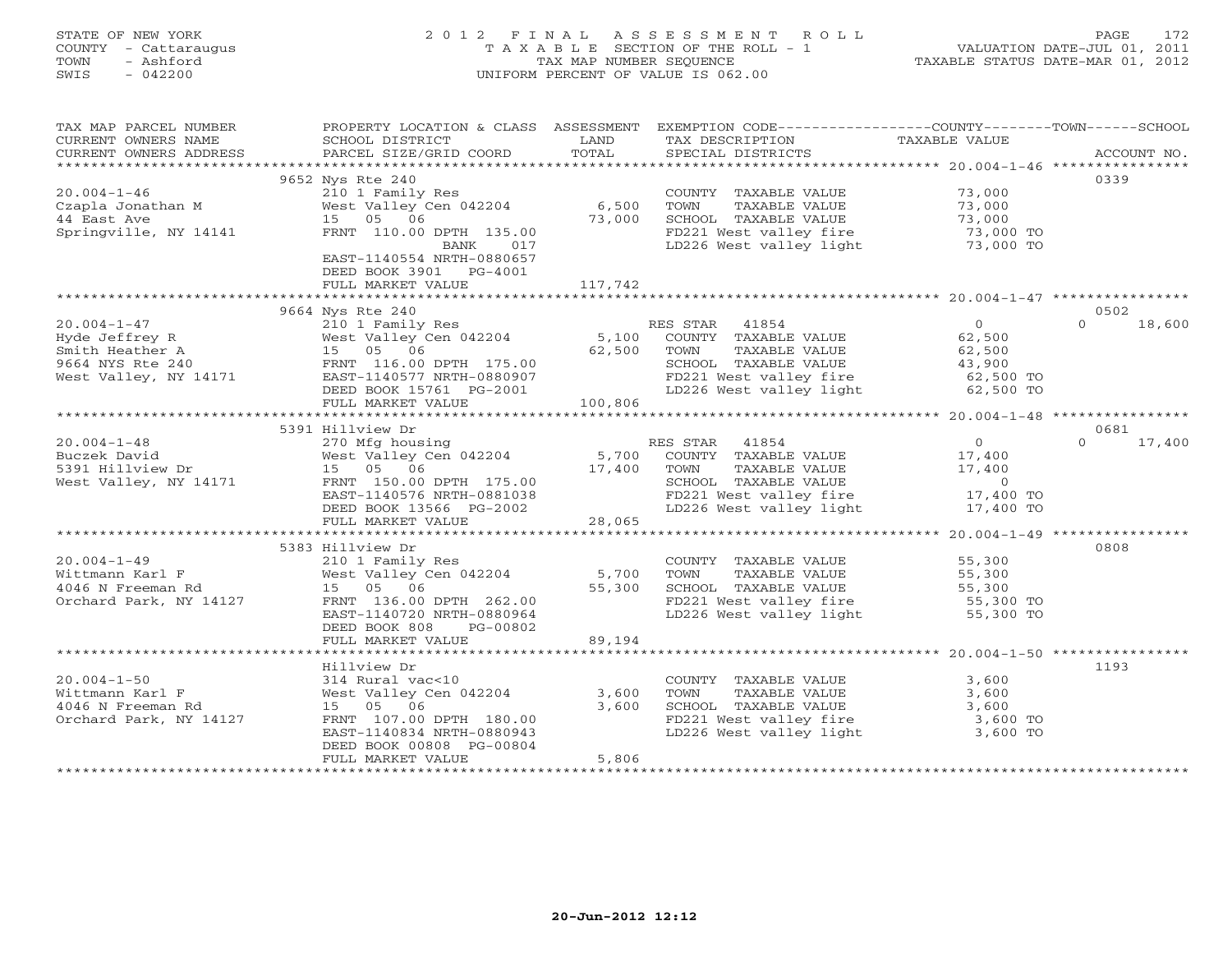## STATE OF NEW YORK 2 0 1 2 F I N A L A S S E S S M E N T R O L L PAGE 173 COUNTY - Cattaraugus T A X A B L E SECTION OF THE ROLL - 1 VALUATION DATE-JUL 01, 2011 TOWN - Ashford TAX MAP NUMBER SEQUENCE TAXABLE STATUS DATE-MAR 01, 2012 SWIS - 042200 UNIFORM PERCENT OF VALUE IS 062.00UNIFORM PERCENT OF VALUE IS 062.00

| TAX MAP PARCEL NUMBER<br>CURRENT OWNERS NAME<br>CURRENT OWNERS ADDRESS | PROPERTY LOCATION & CLASS ASSESSMENT<br>SCHOOL DISTRICT<br>PARCEL SIZE/GRID COORD | LAND<br>TOTAL | EXEMPTION CODE-----------------COUNTY-------TOWN------SCHOOL<br>TAX DESCRIPTION<br>SPECIAL DISTRICTS | <b>TAXABLE VALUE</b>     | ACCOUNT NO.        |
|------------------------------------------------------------------------|-----------------------------------------------------------------------------------|---------------|------------------------------------------------------------------------------------------------------|--------------------------|--------------------|
|                                                                        |                                                                                   |               |                                                                                                      |                          |                    |
|                                                                        | Hillview Dr                                                                       |               |                                                                                                      |                          | 0124               |
| $20.004 - 1 - 51$                                                      | 312 Vac w/imprv                                                                   |               | COUNTY TAXABLE VALUE                                                                                 | 15,900                   |                    |
| Harrigan Charles M Jr                                                  | West Valley Cen 042204                                                            | 4,200         | TOWN<br>TAXABLE VALUE                                                                                | 15,900                   |                    |
| 5374 Hillview Dr                                                       | 15 05 06                                                                          | 15,900        | SCHOOL TAXABLE VALUE                                                                                 | 15,900                   |                    |
| West Valley, NY 14171                                                  | FRNT 140.00 DPTH 180.00<br>EAST-1140961 NRTH-0880943                              |               | FD221 West valley fire<br>LD226 West valley light                                                    | 15,900 TO<br>15,900 TO   |                    |
|                                                                        | DEED BOOK 00873 PG-01000                                                          |               |                                                                                                      |                          |                    |
|                                                                        | FULL MARKET VALUE                                                                 | 25,645        |                                                                                                      |                          |                    |
|                                                                        |                                                                                   |               |                                                                                                      |                          |                    |
|                                                                        | 5365 Hillview Dr                                                                  |               |                                                                                                      |                          | 0910               |
| $20.004 - 1 - 52$                                                      | 210 1 Family Res                                                                  |               | RES STAR<br>41854                                                                                    | $\Omega$                 | $\Omega$<br>18,600 |
| Bond John W                                                            | West Valley Cen 042204                                                            | 6,800         | COUNTY TAXABLE VALUE                                                                                 | 77,000                   |                    |
| 5365 Hillview Ave                                                      | 15 05 06                                                                          | 77,000        | TOWN<br>TAXABLE VALUE                                                                                | 77,000                   |                    |
| West Valley, NY 14171                                                  | FRNT 256.00 DPTH 212.00                                                           |               | SCHOOL TAXABLE VALUE                                                                                 | 58,400                   |                    |
|                                                                        | EAST-0492710 NRTH-0880910                                                         |               | FD221 West valley fire                                                                               | 77,000 TO                |                    |
|                                                                        | DEED BOOK 1012 PG-389                                                             |               | LD226 West valley light                                                                              | 77,000 TO                |                    |
|                                                                        | FULL MARKET VALUE                                                                 | 124, 194      |                                                                                                      |                          |                    |
|                                                                        |                                                                                   |               |                                                                                                      |                          |                    |
|                                                                        | 5370 Hillview Dr                                                                  |               |                                                                                                      |                          | 0264               |
| $20.004 - 1 - 53$                                                      | 210 1 Family Res                                                                  |               | WVET C/T 41121                                                                                       | 7,440                    | 7,440<br>$\Omega$  |
| Frank Gary C                                                           | West Valley Cen 042204                                                            | 5,600 SR STAR | 41834                                                                                                | $\Omega$                 | 38,560<br>$\Omega$ |
| Frank Bonnie L                                                         | 15 05 06                                                                          | 64,300        | COUNTY TAXABLE VALUE                                                                                 | 56,860                   |                    |
| 5370 Hillview Dr<br>West Valley, NY 14171                              | FRNT 128.00 DPTH 187.00                                                           |               | TOWN<br>TAXABLE VALUE                                                                                | 56,860                   |                    |
|                                                                        | EAST-1141004 NRTH-0881167                                                         |               | SCHOOL TAXABLE VALUE                                                                                 | 25,740                   |                    |
|                                                                        | DEED BOOK 00742 PG-00877                                                          |               | 5-00877 FD221 West valley fire 64,300 TO<br>103,710 LD226 West valley light 64,300 TO                |                          |                    |
|                                                                        | FULL MARKET VALUE                                                                 |               |                                                                                                      |                          |                    |
|                                                                        |                                                                                   |               |                                                                                                      |                          |                    |
|                                                                        | 5374 Hillview Dr                                                                  |               |                                                                                                      |                          | 0346               |
| $20.004 - 1 - 54$                                                      | 210 1 Family Res                                                                  |               | CW_15_VET/ 41161                                                                                     | 7,440                    | 7,440<br>$\Omega$  |
| Harrigan Charles M Jr                                                  | West Valley Cen 042204                                                            | 4,600         | COUNTY TAXABLE VALUE                                                                                 | 72,360                   |                    |
| 5374 Hillview Dr                                                       | 15 05 06                                                                          | 79,800        | TOWN<br>TAXABLE VALUE                                                                                | 72,360                   |                    |
| West Valley, NY 14171                                                  | FRNT 95.00 DPTH 180.00<br>EAST-1140903 NRTH-0881174                               |               | SCHOOL TAXABLE VALUE<br>FD221 West valley fire                                                       | 79,800<br>79,800 TO      |                    |
|                                                                        | DEED BOOK 00670 PG-00270                                                          |               | LD226 West valley light                                                                              | 79,800 TO                |                    |
|                                                                        | FULL MARKET VALUE                                                                 | 128,710       |                                                                                                      |                          |                    |
|                                                                        |                                                                                   |               |                                                                                                      |                          |                    |
|                                                                        | 5380 Hillview Dr                                                                  |               |                                                                                                      |                          | 0606               |
| $20.004 - 1 - 55$                                                      | 210 1 Family Res                                                                  |               | RES STAR 41854                                                                                       | $\overline{O}$           | $\Omega$<br>18,600 |
| Wheeler Steven                                                         | West Valley Cen 042204                                                            | 5,700         | COUNTY TAXABLE VALUE                                                                                 | 63,600                   |                    |
| Wheeler Mary                                                           | 15 05 06                                                                          | 63,600        | TOWN<br>TAXABLE VALUE                                                                                | 63,600                   |                    |
| 5380 Hillview Dr                                                       | FRNT<br>95.00 DPTH 251.00                                                         |               | SCHOOL TAXABLE VALUE                                                                                 |                          |                    |
| West Valley, NY 14171                                                  | BANK<br>032                                                                       |               | FD221 West valley fire                                                                               | $45,000$ TO<br>63,600 TO |                    |
|                                                                        | EAST-1140808 NRTH-0881208                                                         |               | LD226 West valley light 63,600 TO                                                                    |                          |                    |
|                                                                        | DEED BOOK 14809 PG-9001                                                           |               |                                                                                                      |                          |                    |
|                                                                        | FULL MARKET VALUE                                                                 | 102,581       |                                                                                                      |                          |                    |
|                                                                        |                                                                                   |               |                                                                                                      |                          |                    |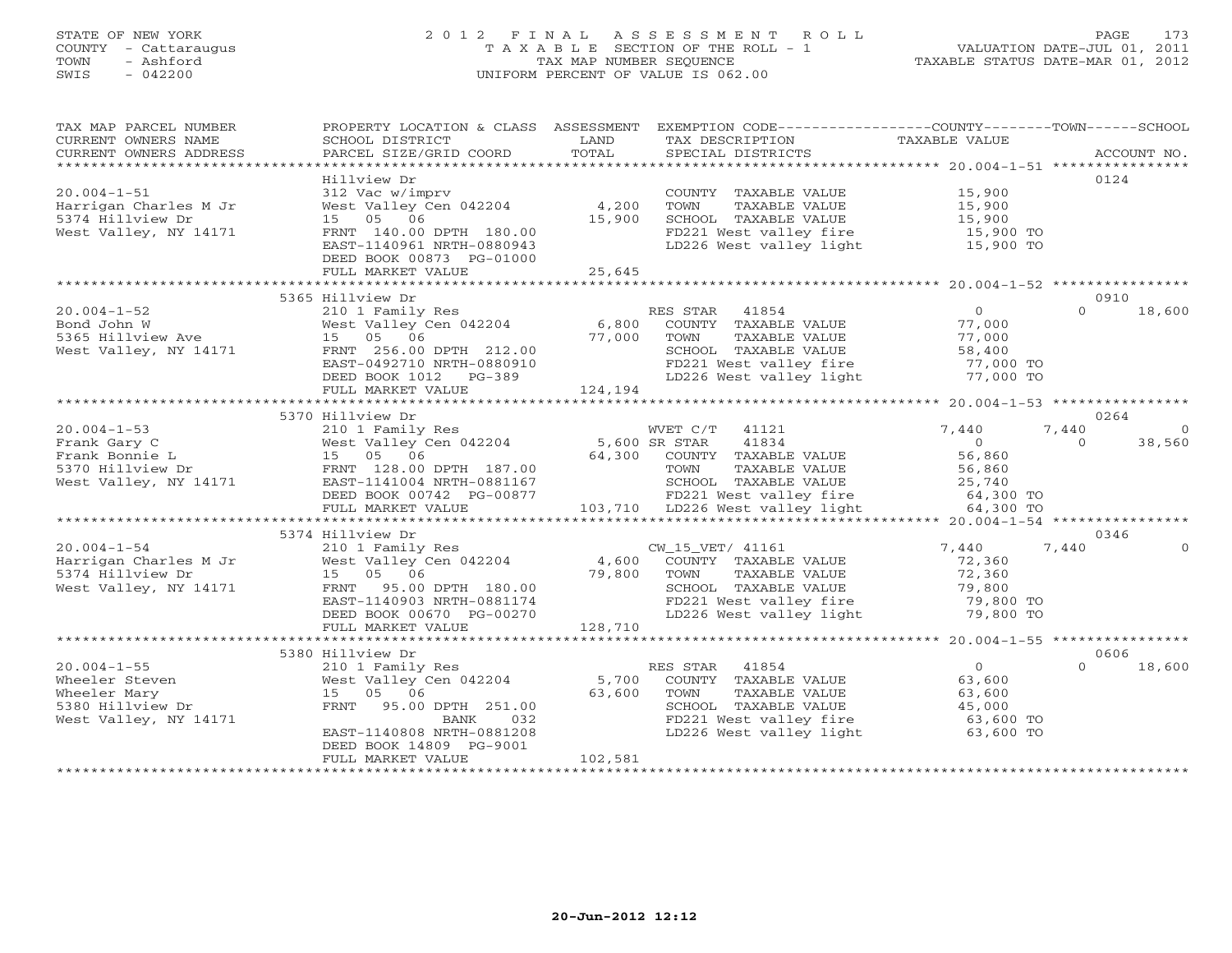## STATE OF NEW YORK 2 0 1 2 F I N A L A S S E S S M E N T R O L L PAGE 174 COUNTY - Cattaraugus T A X A B L E SECTION OF THE ROLL - 1 VALUATION DATE-JUL 01, 2011 TOWN - Ashford TAX MAP NUMBER SEQUENCE TAXABLE STATUS DATE-MAR 01, 2012 SWIS - 042200 UNIFORM PERCENT OF VALUE IS 062.00UNIFORM PERCENT OF VALUE IS 062.00

| TAX MAP PARCEL NUMBER<br>CURRENT OWNERS NAME<br>CURRENT OWNERS ADDRESS                                                                                                                                                                                                                                                                                                                                       | SCHOOL DISTRICT<br>PARCEL SIZE/GRID COORD                                                                                                                                                                                                                                                           | LAND<br>TOTAL | PROPERTY LOCATION & CLASS ASSESSMENT EXEMPTION CODE---------------COUNTY-------TOWN------SCHOOL<br>TAX DESCRIPTION<br>SPECIAL DISTRICTS | TAXABLE VALUE       | ACCOUNT NO.        |
|--------------------------------------------------------------------------------------------------------------------------------------------------------------------------------------------------------------------------------------------------------------------------------------------------------------------------------------------------------------------------------------------------------------|-----------------------------------------------------------------------------------------------------------------------------------------------------------------------------------------------------------------------------------------------------------------------------------------------------|---------------|-----------------------------------------------------------------------------------------------------------------------------------------|---------------------|--------------------|
|                                                                                                                                                                                                                                                                                                                                                                                                              |                                                                                                                                                                                                                                                                                                     |               |                                                                                                                                         |                     |                    |
|                                                                                                                                                                                                                                                                                                                                                                                                              | 5388 Hillview Dr                                                                                                                                                                                                                                                                                    |               |                                                                                                                                         |                     | 0716               |
| $20.004 - 1 - 56$                                                                                                                                                                                                                                                                                                                                                                                            | $\begin{array}{ccc}\n- & \text{F}\text{curl} & \text{F}\text{res} & & & \text{CVET C/T} \\ \text{West Valley Cen 042204} & & 4,200 \text{ RES STAR} & \\ 15 & 05 & 06 & 66,100 & 222 \\ \text{FRNT} & & 07,22 & 222 \\ \text{FRRT} & & 01 & 01 & 01 \\ \text{FRRT} & & 01 & 01 & 01 \\ \end{array}$ |               | CVET $C/T$ 41131                                                                                                                        | 12,400              | 12,400<br>0        |
| Siminski Thomas A                                                                                                                                                                                                                                                                                                                                                                                            |                                                                                                                                                                                                                                                                                                     |               | 41854                                                                                                                                   | $\overline{0}$      | $\Omega$<br>18,600 |
| 5388 Hillview Dr                                                                                                                                                                                                                                                                                                                                                                                             |                                                                                                                                                                                                                                                                                                     |               | 66,100 COUNTY TAXABLE VALUE                                                                                                             | 53,700              |                    |
| West Valley, NY 14171                                                                                                                                                                                                                                                                                                                                                                                        |                                                                                                                                                                                                                                                                                                     |               |                                                                                                                                         |                     |                    |
|                                                                                                                                                                                                                                                                                                                                                                                                              | FRNT 97.00 DPTH 171.00<br>EAST-1140714 NRTH-0881233<br>DEED BOOK 4566 PG-6001 POWN TAXABLE VALUE 47,500<br>FULL MARKET VALUE 106,613 LD226 West valley light 66,100 TO                                                                                                                              |               |                                                                                                                                         | 47,500<br>66,100 TO |                    |
|                                                                                                                                                                                                                                                                                                                                                                                                              |                                                                                                                                                                                                                                                                                                     |               |                                                                                                                                         |                     |                    |
|                                                                                                                                                                                                                                                                                                                                                                                                              |                                                                                                                                                                                                                                                                                                     |               |                                                                                                                                         |                     |                    |
|                                                                                                                                                                                                                                                                                                                                                                                                              | 9686 Nys Rte 240                                                                                                                                                                                                                                                                                    |               |                                                                                                                                         |                     | 0770               |
|                                                                                                                                                                                                                                                                                                                                                                                                              |                                                                                                                                                                                                                                                                                                     |               |                                                                                                                                         |                     | 12,050<br>$\circ$  |
|                                                                                                                                                                                                                                                                                                                                                                                                              |                                                                                                                                                                                                                                                                                                     |               |                                                                                                                                         |                     | $\Omega$           |
|                                                                                                                                                                                                                                                                                                                                                                                                              |                                                                                                                                                                                                                                                                                                     |               |                                                                                                                                         |                     | 18,600             |
|                                                                                                                                                                                                                                                                                                                                                                                                              |                                                                                                                                                                                                                                                                                                     |               |                                                                                                                                         |                     |                    |
|                                                                                                                                                                                                                                                                                                                                                                                                              |                                                                                                                                                                                                                                                                                                     |               |                                                                                                                                         |                     |                    |
|                                                                                                                                                                                                                                                                                                                                                                                                              |                                                                                                                                                                                                                                                                                                     |               |                                                                                                                                         |                     |                    |
|                                                                                                                                                                                                                                                                                                                                                                                                              |                                                                                                                                                                                                                                                                                                     |               |                                                                                                                                         |                     |                    |
|                                                                                                                                                                                                                                                                                                                                                                                                              |                                                                                                                                                                                                                                                                                                     |               |                                                                                                                                         |                     |                    |
| $\begin{tabular}{lllllllllllll} 20.004-1-57 & \mbox{\sc A}x\mbox{\sc in} & \mbox{\sc A}x\mbox{\sc in} & \mbox{\sc A}x\mbox{\sc in} & \mbox{\sc A}x\mbox{\sc in} & \mbox{\sc A}x\mbox{\sc in} & \mbox{\sc A}x\mbox{\sc in} & \mbox{\sc A}x\mbox{\sc in} & \mbox{\sc A}x\mbox{\sc in} & \mbox{\sc A}x\mbox{\sc in} & \mbox{\sc A}x\mbox{\sc in} & \mbox{\sc A}x\mbox{\sc in} & \mbox{\sc A}x\mbox{\sc in} & \$ |                                                                                                                                                                                                                                                                                                     |               |                                                                                                                                         |                     | 0651               |
| $20.004 - 1 - 58$                                                                                                                                                                                                                                                                                                                                                                                            |                                                                                                                                                                                                                                                                                                     |               |                                                                                                                                         | $\overline{0}$      | $\Omega$<br>18,600 |
| Hebdon Daniel                                                                                                                                                                                                                                                                                                                                                                                                |                                                                                                                                                                                                                                                                                                     |               |                                                                                                                                         | 83,800<br>83,800    |                    |
| Diegert Kay M                                                                                                                                                                                                                                                                                                                                                                                                |                                                                                                                                                                                                                                                                                                     | 83,800        | TAXABLE VALUE                                                                                                                           |                     |                    |
| 9690 Rte 240                                                                                                                                                                                                                                                                                                                                                                                                 | FRNT 150.00 DPTH 175.00                                                                                                                                                                                                                                                                             |               | SCHOOL TAXABLE VALUE                                                                                                                    |                     |                    |
| West Valley, NY 14171                                                                                                                                                                                                                                                                                                                                                                                        | BANK 017                                                                                                                                                                                                                                                                                            |               | FD221 West valley fire                                                                                                                  | 65,200<br>83,800 TO |                    |
|                                                                                                                                                                                                                                                                                                                                                                                                              | EAST-1140576 NRTH-0881354                                                                                                                                                                                                                                                                           |               | LD226 West valley light 83,800 TO                                                                                                       |                     |                    |
|                                                                                                                                                                                                                                                                                                                                                                                                              | DEED BOOK 5589 PG-5001                                                                                                                                                                                                                                                                              |               |                                                                                                                                         |                     |                    |
|                                                                                                                                                                                                                                                                                                                                                                                                              | FULL MARKET VALUE                                                                                                                                                                                                                                                                                   | 135,161       |                                                                                                                                         |                     |                    |
|                                                                                                                                                                                                                                                                                                                                                                                                              |                                                                                                                                                                                                                                                                                                     |               |                                                                                                                                         |                     |                    |
|                                                                                                                                                                                                                                                                                                                                                                                                              | Nys Rte 240                                                                                                                                                                                                                                                                                         |               |                                                                                                                                         |                     | 0123               |
| $20.004 - 1 - 59.1$                                                                                                                                                                                                                                                                                                                                                                                          | 314 Rural vac<10                                                                                                                                                                                                                                                                                    |               | COUNTY TAXABLE VALUE                                                                                                                    | 200                 |                    |
| Conrad Richard J                                                                                                                                                                                                                                                                                                                                                                                             | West Valley Cen 042204                                                                                                                                                                                                                                                                              | 200           | TAXABLE VALUE<br>TOWN                                                                                                                   | 200                 |                    |
| 9718 Rte 240                                                                                                                                                                                                                                                                                                                                                                                                 | 15 05 06                                                                                                                                                                                                                                                                                            | 200           | SCHOOL TAXABLE VALUE                                                                                                                    | $200$<br>$200$ TO   |                    |
| West Valley, NY 14171                                                                                                                                                                                                                                                                                                                                                                                        | FRNT 30.00 DPTH 255.00                                                                                                                                                                                                                                                                              |               | FD221 West valley fire 300 TO<br>LD226 West valley light 300 TO                                                                         |                     |                    |
|                                                                                                                                                                                                                                                                                                                                                                                                              | EAST-1140613 NRTH-0881691                                                                                                                                                                                                                                                                           |               |                                                                                                                                         |                     |                    |
|                                                                                                                                                                                                                                                                                                                                                                                                              | DEED BOOK 1018<br>PG-621                                                                                                                                                                                                                                                                            |               |                                                                                                                                         |                     |                    |
|                                                                                                                                                                                                                                                                                                                                                                                                              | FULL MARKET VALUE                                                                                                                                                                                                                                                                                   | 323           |                                                                                                                                         |                     |                    |
|                                                                                                                                                                                                                                                                                                                                                                                                              |                                                                                                                                                                                                                                                                                                     |               |                                                                                                                                         |                     |                    |
|                                                                                                                                                                                                                                                                                                                                                                                                              | Nys Rte 240                                                                                                                                                                                                                                                                                         |               |                                                                                                                                         |                     | 1098               |
| $20.004 - 1 - 59.2$                                                                                                                                                                                                                                                                                                                                                                                          | 314 Rural vac<10                                                                                                                                                                                                                                                                                    |               | COUNTY TAXABLE VALUE                                                                                                                    | 300                 |                    |
| Hebdon Daniel                                                                                                                                                                                                                                                                                                                                                                                                | West Valley Cen 042204                                                                                                                                                                                                                                                                              | 300           | TOWN<br>TAXABLE VALUE                                                                                                                   | 300                 |                    |
| Diegert Kay M                                                                                                                                                                                                                                                                                                                                                                                                | 15 05 06                                                                                                                                                                                                                                                                                            | 300           | SCHOOL TAXABLE VALUE                                                                                                                    | $\frac{300}{200}$   |                    |
| 9690 Rte 240                                                                                                                                                                                                                                                                                                                                                                                                 | FRNT<br>75.00 DPTH 110.00                                                                                                                                                                                                                                                                           |               | FD221 West valley fire 300 TO<br>LD226 West valley light 300 TO                                                                         |                     |                    |
| West Valley, NY 14171                                                                                                                                                                                                                                                                                                                                                                                        | BANK<br>017<br>EAST-0492150 NRTH-0881390                                                                                                                                                                                                                                                            |               |                                                                                                                                         |                     |                    |
|                                                                                                                                                                                                                                                                                                                                                                                                              | DEED BOOK 5589 PG-5001                                                                                                                                                                                                                                                                              |               |                                                                                                                                         |                     |                    |
|                                                                                                                                                                                                                                                                                                                                                                                                              | FULL MARKET VALUE                                                                                                                                                                                                                                                                                   | 484           |                                                                                                                                         |                     |                    |
|                                                                                                                                                                                                                                                                                                                                                                                                              |                                                                                                                                                                                                                                                                                                     |               | ********************************                                                                                                        |                     |                    |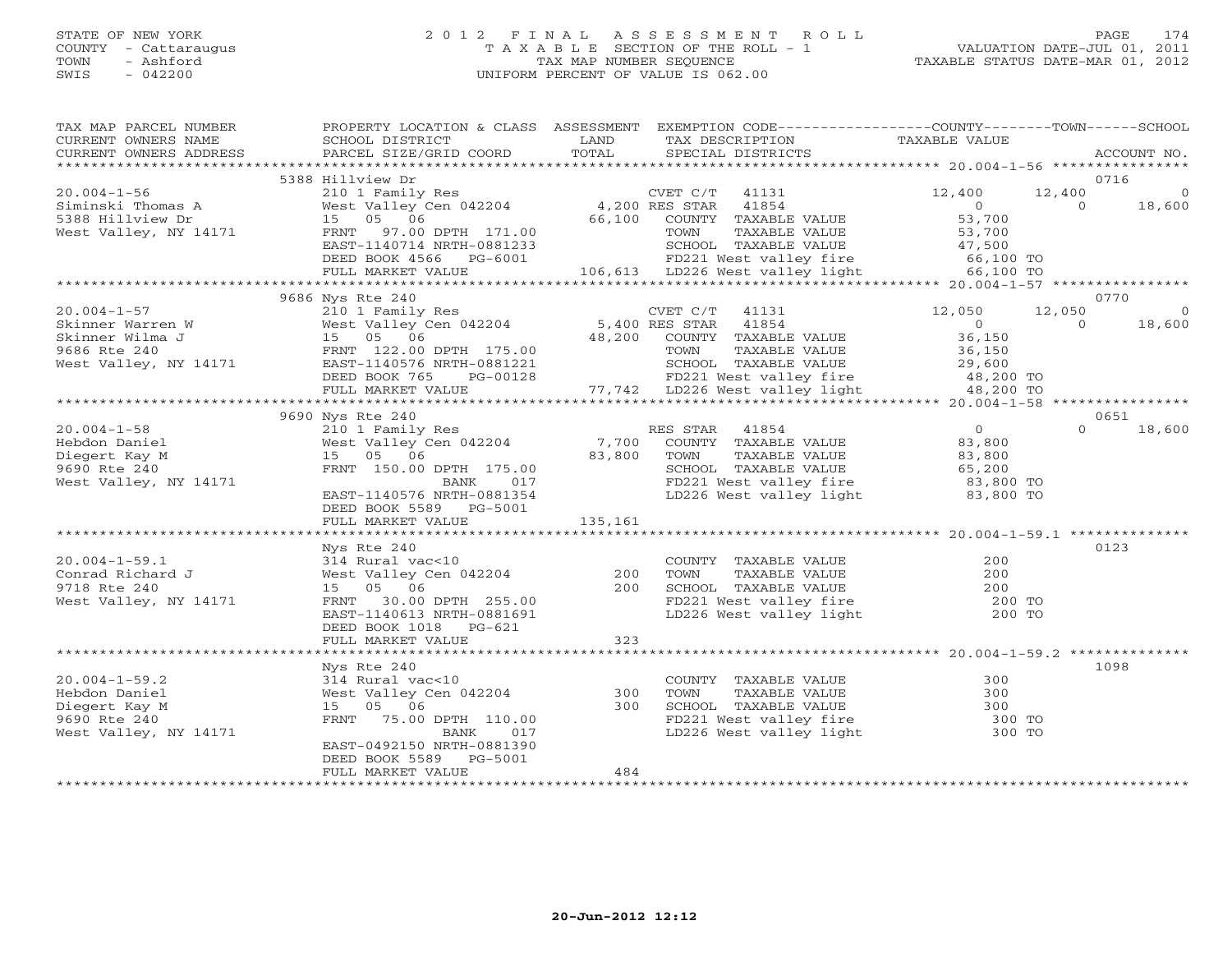## STATE OF NEW YORK 2 0 1 2 F I N A L A S S E S S M E N T R O L L PAGE 175 COUNTY - Cattaraugus T A X A B L E SECTION OF THE ROLL - 1 VALUATION DATE-JUL 01, 2011 TOWN - Ashford **TAX MAP NUMBER SEQUENCE** TAX TAXABLE STATUS DATE-MAR 01, 2012<br>TRIS - 042200 SWIS - 042200 UNIFORM PERCENT OF VALUE IS 062.00

| TAX MAP PARCEL NUMBER<br>CURRENT OWNERS NAME<br>CURRENT OWNERS ADDRESS                                    | SCHOOL DISTRICT<br>PARCEL SIZE/GRID COORD                       | LAND<br>TOTAL   | PROPERTY LOCATION & CLASS ASSESSMENT EXEMPTION CODE----------------COUNTY-------TOWN------SCHOOL<br>TAX DESCRIPTION<br>SPECIAL DISTRICTS | TAXABLE VALUE            | ACCOUNT NO.                |
|-----------------------------------------------------------------------------------------------------------|-----------------------------------------------------------------|-----------------|------------------------------------------------------------------------------------------------------------------------------------------|--------------------------|----------------------------|
|                                                                                                           |                                                                 |                 |                                                                                                                                          |                          |                            |
|                                                                                                           | Hillview Dr                                                     |                 |                                                                                                                                          |                          | 1323                       |
| $20.004 - 1 - 59.3$                                                                                       | 314 Rural vac<10                                                |                 | COUNTY TAXABLE VALUE                                                                                                                     | 300                      |                            |
| Harrigan Charles M Jr                                                                                     | West Valley Cen 042204                                          | 300             | TOWN<br>TAXABLE VALUE                                                                                                                    | 300                      |                            |
| 5374 Hillview Dr                                                                                          | 15 05 06                                                        | 300             | SCHOOL TAXABLE VALUE                                                                                                                     | 300                      |                            |
| West Valley, NY 14171                                                                                     | FRNT<br>95.00 DPTH 61.00                                        |                 | FD221 West valley fire                                                                                                                   | 300 TO                   |                            |
|                                                                                                           | EAST-1140904 NRTH-0881326                                       |                 | LD226 West valley light                                                                                                                  | 300 TO                   |                            |
|                                                                                                           | DEED BOOK 00848 PG-00545                                        |                 |                                                                                                                                          |                          |                            |
|                                                                                                           | FULL MARKET VALUE                                               | 484             |                                                                                                                                          |                          |                            |
|                                                                                                           |                                                                 |                 |                                                                                                                                          |                          |                            |
|                                                                                                           | 9700 Nys Rte 240                                                |                 |                                                                                                                                          |                          | 1558<br>$\Omega$           |
| $20.004 - 1 - 59.6$                                                                                       | 210 1 Family Res                                                |                 | RES STAR<br>41854                                                                                                                        | $\overline{0}$           | 18,600                     |
| Bernstein Richard                                                                                         | West Valley Cen 042204                                          | 8,600<br>93,000 | COUNTY TAXABLE VALUE                                                                                                                     |                          |                            |
| Bernstein Deborah                                                                                         | 15/5/6                                                          |                 | TOWN<br>TAXABLE VALUE<br>SCHOOL TAXABLE VALUE                                                                                            | 93, UU<br>93, 000<br>100 |                            |
| 9700 Nys Rte 240<br>West Valley, NY 14171                                                                 | BAR 2010<br>5.15<br>ACRES                                       |                 | SCHOOL TAXABLE VALUE<br>FD221 West valley fire                                                                                           | 74,400<br>93,000 TO      |                            |
|                                                                                                           | EAST-1140873 NRTH-0881512                                       |                 | LD226 West valley light 93,000 TO                                                                                                        |                          |                            |
|                                                                                                           | DEED BOOK 1019 PG-380                                           |                 |                                                                                                                                          |                          |                            |
|                                                                                                           | FULL MARKET VALUE                                               | 150,000         |                                                                                                                                          |                          |                            |
|                                                                                                           |                                                                 |                 |                                                                                                                                          |                          |                            |
|                                                                                                           | Hillview                                                        |                 |                                                                                                                                          |                          | 1676                       |
| $20.004 - 1 - 59.7$                                                                                       | 314 Rural vac<10                                                |                 | COUNTY TAXABLE VALUE                                                                                                                     | 300                      |                            |
| Verlative and the state of the Meeter Mary<br>Wheeler Mary 15-5-6<br>5380 Hillview Dr. (195.00 DPTH 50.00 |                                                                 | 300             | TAXABLE VALUE<br>TOWN                                                                                                                    | 300                      |                            |
|                                                                                                           |                                                                 | 300             | SCHOOL TAXABLE VALUE                                                                                                                     | 300                      |                            |
|                                                                                                           |                                                                 |                 | SCHOOL TAXABLE VALUE<br>LD221 Ashford light                                                                                              | 300 TO                   |                            |
| West Valley, NY 14171                                                                                     | EAST-1140806 NRTH-0881359                                       |                 | LD226 West valley light                                                                                                                  | 300 TO                   |                            |
|                                                                                                           | FULL MARKET VALUE                                               | 484             |                                                                                                                                          |                          |                            |
|                                                                                                           |                                                                 |                 |                                                                                                                                          |                          |                            |
|                                                                                                           | 9718 Nys Rte 240                                                |                 |                                                                                                                                          |                          | 0734                       |
| $20.004 - 1 - 61$                                                                                         | 210 1 Family Res                                                |                 | SR STAR<br>41834                                                                                                                         | $\overline{0}$           | $\Omega$<br>38,560         |
| Conrad Richard J $(L/U)$                                                                                  | West Valley Cen 042204                                          | 5,800           | COUNTY TAXABLE VALUE                                                                                                                     | 73,700                   |                            |
| Conrad Jacqueline Solomon 15-05-06<br>9718 Nys Rte 240 FRNT 161                                           |                                                                 | 73,700          | TOWN<br>TAXABLE VALUE                                                                                                                    | 73,700                   |                            |
|                                                                                                           | FRNT 161.00 DPTH 180.00                                         |                 | SCHOOL TAXABLE VALUE                                                                                                                     | 35,140                   |                            |
| West Valley, NY 14171                                                                                     | EAST-1140577 NRTH-0881788                                       |                 | FD221 West valley fire                                                                                                                   | $73,700$ TO              |                            |
|                                                                                                           | DEED BOOK 1344 PG-9001                                          |                 | LD226 West valley light                                                                                                                  | 73,700 TO                |                            |
|                                                                                                           | FULL MARKET VALUE                                               | 118,871         |                                                                                                                                          |                          |                            |
|                                                                                                           |                                                                 |                 |                                                                                                                                          |                          |                            |
|                                                                                                           | 9746 Nys Rte 240                                                |                 |                                                                                                                                          |                          | 0817                       |
| $20.004 - 1 - 63$                                                                                         | 210 1 Family Res<br>West Valley Cen 042204 5,800 RES STAR 41854 |                 | WVET C/T 41121                                                                                                                           | 7,440<br>7,440           | $\overline{0}$<br>$\Omega$ |
| Nagel Larry J                                                                                             | 15 05 06                                                        | 66,700          |                                                                                                                                          | $\overline{O}$           | 18,600                     |
| Button Dorothy A<br>9746 Route 240                                                                        | FRNT 160.00 DPTH 175.00                                         |                 | COUNTY TAXABLE VALUE<br>TOWN<br>TAXABLE VALUE                                                                                            | 59,260                   |                            |
| PO Box 143                                                                                                | EAST-1140575 NRTH-0882259                                       |                 | SCHOOL TAXABLE VALUE                                                                                                                     | 59,260<br>48,100         |                            |
| West Valley, NY 14171                                                                                     | DEED BOOK 974<br>PG-722                                         |                 | FD221 West valley fire                                                                                                                   | 66,700 TO                |                            |
|                                                                                                           | FULL MARKET VALUE                                               |                 | 107,581 LD226 West valley light                                                                                                          | 66,700 TO                |                            |
|                                                                                                           |                                                                 |                 |                                                                                                                                          |                          |                            |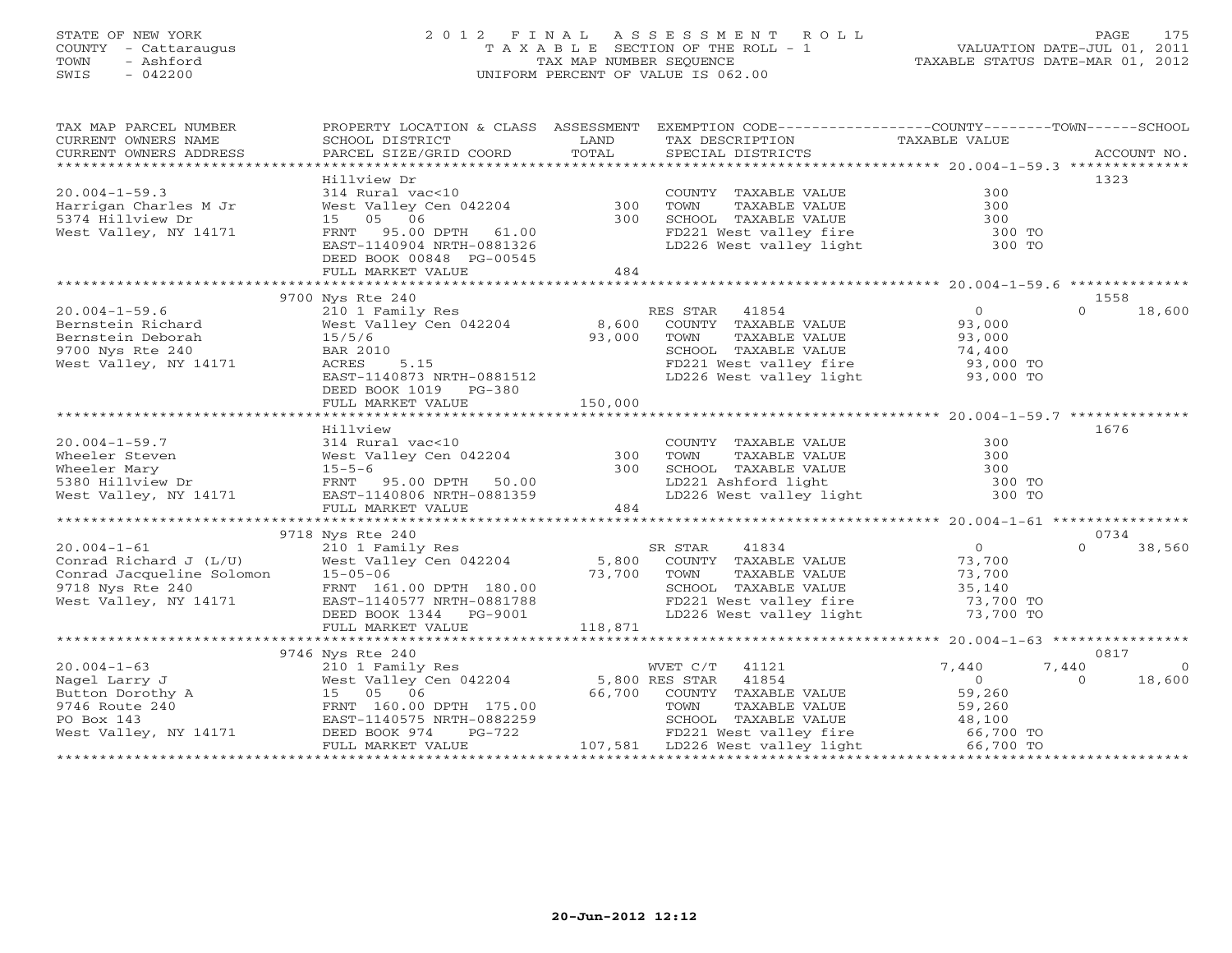# STATE OF NEW YORK 2 0 1 2 F I N A L A S S E S S M E N T R O L L PAGE 176 COUNTY - Cattaraugus T A X A B L E SECTION OF THE ROLL - 1 VALUATION DATE-JUL 01, 2011 TOWN - Ashford TAX MAP NUMBER SEQUENCE TAXABLE STATUS DATE-MAR 01, 2012 SWIS - 042200 UNIFORM PERCENT OF VALUE IS 062.00UNIFORM PERCENT OF VALUE IS 062.00

| TAX MAP PARCEL NUMBER<br>CURRENT OWNERS NAME | PROPERTY LOCATION & CLASS ASSESSMENT<br>SCHOOL DISTRICT | LAND    | EXEMPTION CODE-----------------COUNTY-------TOWN------SCHOOL<br>TAX DESCRIPTION | TAXABLE VALUE  |                    |
|----------------------------------------------|---------------------------------------------------------|---------|---------------------------------------------------------------------------------|----------------|--------------------|
| CURRENT OWNERS ADDRESS                       | PARCEL SIZE/GRID COORD                                  | TOTAL   | SPECIAL DISTRICTS                                                               |                | ACCOUNT NO.        |
|                                              | Nys Rte 240                                             |         |                                                                                 |                | 0117               |
| $20.004 - 1 - 64.1$                          | 105 Vac farmland                                        |         | COUNTY TAXABLE VALUE                                                            | 24,100         |                    |
| Hebdon Kevin                                 | West Valley Cen 042204                                  | 24,100  | TOWN<br>TAXABLE VALUE                                                           | 24,100         |                    |
| Conrad Rachel A                              | 15 05 06                                                | 24,100  | SCHOOL TAXABLE VALUE                                                            | 24,100         |                    |
| 9745 Nys Rte 240                             | ACRES 61.37                                             |         |                                                                                 | 24,100 TO      |                    |
| West Valley, NY 14171                        | EAST-1141620 NRTH-0882393                               |         | FD221 West valley fire<br>LD226 West valley light                               | 4,820 TO       |                    |
|                                              | DEED BOOK 891<br>PG-00859                               |         |                                                                                 |                |                    |
|                                              | FULL MARKET VALUE                                       | 38,871  |                                                                                 |                |                    |
|                                              |                                                         |         |                                                                                 |                |                    |
|                                              | 9780 Nys Rte 240                                        |         |                                                                                 |                | 0973               |
| $20.004 - 1 - 64.2$                          | 210 1 Family Res                                        |         | RES STAR 41854                                                                  | $\overline{0}$ | $\Omega$<br>18,600 |
| Hickey Corey                                 | West Valley Cen 042204                                  | 6,800   | COUNTY TAXABLE VALUE                                                            | 64,000         |                    |
| Hickey Nikki                                 | 15 05 06                                                | 64,000  | TOWN<br>TAXABLE VALUE                                                           | 64,000         |                    |
| 9780 Nys Rte 240                             | 1.35 BANK<br>017<br>ACRES                               |         | SCHOOL TAXABLE VALUE                                                            | 45,400         |                    |
| West Valley, NY 14171                        | EAST-1140598 NRTH-0882869                               |         | FD221 West valley fire<br>LD226 West valley light                               | 64,000 TO      |                    |
|                                              | DEED BOOK 7606 PG-2001                                  |         |                                                                                 | 64,000 TO      |                    |
|                                              | FULL MARKET VALUE                                       | 103,226 |                                                                                 |                |                    |
|                                              |                                                         |         |                                                                                 |                |                    |
|                                              | Nys Rte 240                                             |         |                                                                                 |                | 1545               |
| $20.004 - 1 - 64.3$                          | 314 Rural vac<10                                        |         | COUNTY TAXABLE VALUE                                                            | 300            |                    |
| Conrad Richard J                             | West Valley Cen 042204                                  | 300     | TOWN<br>TAXABLE VALUE                                                           | 300            |                    |
| 9718 Nys Route 240                           | 15, 5, 6                                                | 300     | SCHOOL TAXABLE VALUE                                                            | 300            |                    |
| West Valley, NY 14171                        | ACRES<br>0.25                                           |         | FD221 West valley fire<br>T.D226 West valley light                              | 300 TO         |                    |
|                                              | EAST-1140705 NRTH-0881788                               |         | LD226 West valley light                                                         | 300 TO         |                    |
|                                              | DEED BOOK 10149 PG-339<br>FULL MARKET VALUE             | 484     |                                                                                 |                |                    |
|                                              |                                                         |         |                                                                                 |                |                    |
|                                              | Burns Hill Rd                                           |         |                                                                                 |                | 0610               |
| $20.004 - 1 - 65$                            | 260 Seasonal res                                        |         | COUNTY TAXABLE VALUE                                                            | 39,700         |                    |
| Radich John S                                | West Valley Cen 042204                                  | 7,400   | TOWN<br>TAXABLE VALUE                                                           | 39,700         |                    |
| Radich Ann Marie                             | 15  05  06                                              | 39,700  | SCHOOL TAXABLE VALUE                                                            | 39,700         |                    |
| 1970 Billington Rd                           | NRF                                                     |         | FD221 West valley fire                                                          | 39,700 TO      |                    |
| East Aurora, NY 14052                        | ACRES<br>3.16                                           |         |                                                                                 |                |                    |
|                                              | EAST-1142521 NRTH-0882923                               |         |                                                                                 |                |                    |
|                                              | DEED BOOK 00758 PG-00653                                |         |                                                                                 |                |                    |
|                                              | FULL MARKET VALUE                                       | 64,032  |                                                                                 |                |                    |
|                                              |                                                         |         |                                                                                 |                |                    |
|                                              | 9854 Nys Rte 240                                        |         |                                                                                 |                | 1250               |
| $20.004 - 1 - 66$                            | 240 Rural res                                           |         | SR STAR<br>41834                                                                | $\Omega$       | 38,560<br>$\Omega$ |
| Williams Bernard L                           | West Valley Cen 042204                                  | 24,600  | COUNTY TAXABLE VALUE                                                            | 86,800         |                    |
| Williams Marylou                             | 16 05 06                                                | 86,800  | TOWN<br>TAXABLE VALUE                                                           | 86,800         |                    |
| 9854 Rte 240                                 | ACRES 49.05                                             |         | SCHOOL TAXABLE VALUE                                                            | 48,240         |                    |
| West Valley, NY 14171                        | EAST-1141370 NRTH-0883732                               |         | FD221 West valley fire<br>ID221 West valley light                               | 86,800 TO      |                    |
|                                              | DEED BOOK 662<br>PG-00423                               |         | LD226 West valley light                                                         | 86,800 TO      |                    |
|                                              | FULL MARKET VALUE                                       | 140,000 |                                                                                 |                |                    |
|                                              |                                                         |         |                                                                                 |                |                    |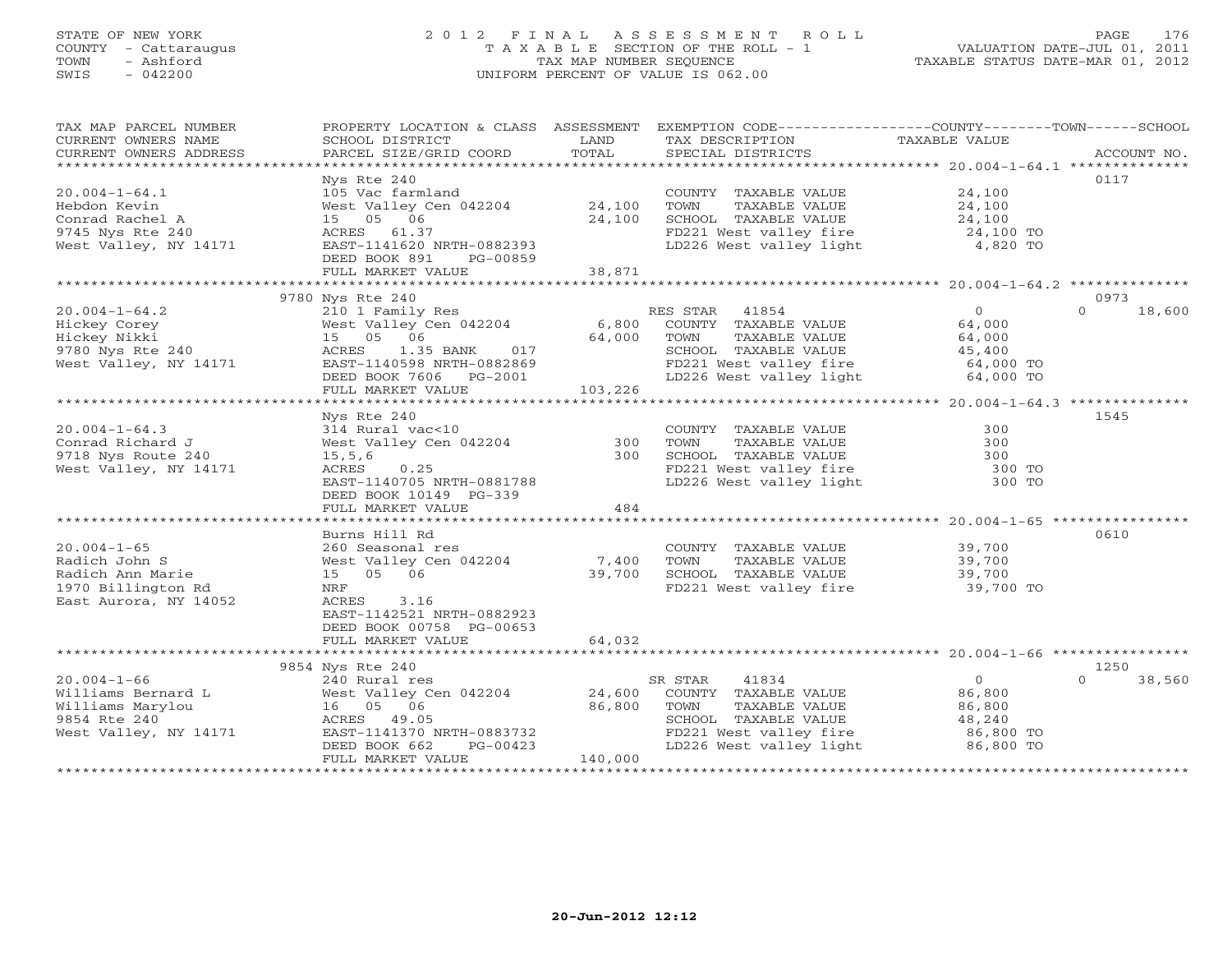## STATE OF NEW YORK 2 0 1 2 F I N A L A S S E S S M E N T R O L L PAGE 177 COUNTY - Cattaraugus T A X A B L E SECTION OF THE ROLL - 1 VALUATION DATE-JUL 01, 2011 TOWN - Ashford TAX MAP NUMBER SEQUENCE TAXABLE STATUS DATE-MAR 01, 2012 SWIS - 042200 UNIFORM PERCENT OF VALUE IS 062.00UNIFORM PERCENT OF VALUE IS 062.00

| TAX MAP PARCEL NUMBER<br>CURRENT OWNERS NAME<br>CURRENT OWNERS ADDRESS                                                | PROPERTY LOCATION & CLASS ASSESSMENT EXEMPTION CODE----------------COUNTY-------TOWN------SCHOOL<br><b>Example 12</b> LAND<br>SCHOOL DISTRICT<br>PARCEL SIZE/GRID COORD                                                                                                               | TOTAL                     | TAX DESCRIPTION<br>SPECIAL DISTRICTS                                                                                                                                             | TAXABLE VALUE    | ACCOUNT NO.                                   |
|-----------------------------------------------------------------------------------------------------------------------|---------------------------------------------------------------------------------------------------------------------------------------------------------------------------------------------------------------------------------------------------------------------------------------|---------------------------|----------------------------------------------------------------------------------------------------------------------------------------------------------------------------------|------------------|-----------------------------------------------|
|                                                                                                                       |                                                                                                                                                                                                                                                                                       |                           |                                                                                                                                                                                  |                  |                                               |
| $28.002 - 1 - 1$<br>Schumacher Richard<br>Schumacher Roy J<br>54 S Main St<br>Franklinville, NY 14737-1214 L/P 917-84 | Snake Run Rd<br>Since Number 2012 and the Magnus Community Conservation and Magnus and Magnus 21 Abandoned ag as a conservation of the Magnus 16,100 COUNTY TAXABLE VALUE of the Magnus CHOOL TOWN TAXABLE VALUE $\frac{L}{P}$ 917-84 and the Magn<br>ACRES 17.25                     |                           | COUNTY TAXABLE VALUE<br>TOWN TAXABLE VALUE 7,224<br>SCHOOL TAXABLE VALUE 7,224<br>FD221 West valley fire 16,100 TO                                                               | 8,876            | 0320<br>8,876<br>8,876                        |
| MAY BE SUBJECT TO PAYMENT<br>UNDER AGDIST LAW TIL 2016                                                                | EAST-1118055 NRTH-0878147<br>DEED BOOK 00954 PG-00186<br>FULL MARKET VALUE                                                                                                                                                                                                            | 25,968                    |                                                                                                                                                                                  |                  |                                               |
|                                                                                                                       |                                                                                                                                                                                                                                                                                       |                           |                                                                                                                                                                                  |                  |                                               |
| UNDER AGDIST LAW TIL 2016                                                                                             | 9457 Snake Run Rd                                                                                                                                                                                                                                                                     |                           | CVET C/T 41131 12,400 12,400<br>AG DIST 41720 26,908 26,908<br>RES STAR 41854 0 0 0<br>COUNTY TAXABLE VALUE 38,492<br>TOWN TAXABLE VALUE 38,492                                  | 38,492<br>32,292 | 0390<br>$\overline{0}$<br>26,908<br>18,600    |
|                                                                                                                       |                                                                                                                                                                                                                                                                                       |                           |                                                                                                                                                                                  |                  |                                               |
|                                                                                                                       | 9447 Us Rte 219                                                                                                                                                                                                                                                                       |                           |                                                                                                                                                                                  |                  | 0256                                          |
|                                                                                                                       |                                                                                                                                                                                                                                                                                       |                           |                                                                                                                                                                                  |                  | 7,440<br>$\overline{0}$<br>$\Omega$<br>18,600 |
|                                                                                                                       | FULL MARKET VALUE                                                                                                                                                                                                                                                                     | 151,452                   |                                                                                                                                                                                  |                  |                                               |
|                                                                                                                       |                                                                                                                                                                                                                                                                                       |                           |                                                                                                                                                                                  |                  |                                               |
| $28.002 - 1 - 4$<br>Herbst Keith B<br>Herbst Pamela<br>9415 Route 219<br>West Valley, NY 14171                        | 9415 Us Rte 219<br>USING LEADING RESSEAR 41854<br>Nest Valley Cen 042204 5,700 COUNTY TAXABLE VALUE<br>62 05 06 57,600 TOWN TAXABLE VALUE<br>FRNT 150.00 DPTH 168.00 57,600 SCHOOL TAXABLE VALUE<br>BANK 017 FD221 West valley fire<br>EAST-1119568 NRTH-08<br>DEED BOOK 3653 PG-2001 |                           | RES STAR 41854 0<br>COUNTY TAXABLE VALUE 57,600<br>TOWN TAXABLE VALUE 57,600<br>SCHOOL TAXABLE VALUE 57,600<br>FD221 West valley fire 57,600 TO<br>LD221 Ashford light 57,600 TO |                  | 0391<br>$0 \t 18,600$                         |
|                                                                                                                       | FULL MARKET VALUE                                                                                                                                                                                                                                                                     | 92,903                    |                                                                                                                                                                                  |                  |                                               |
|                                                                                                                       | 9472 Us Rte 219                                                                                                                                                                                                                                                                       |                           |                                                                                                                                                                                  |                  | 0481                                          |
| 28.002-1-5<br>Crawley Patricia E 210 1 Family Res<br>9475 Route 219 62 05 06<br>96 West Valley, NY 14171 LIFE USE     | ACRES 1.77<br>EAST-1119685 NRTH-0878550<br>DEED BOOK 13234 PG-9004<br>FULL MARKET VALUE                                                                                                                                                                                               | 5,800<br>40,800<br>65,806 | COUNTY TAXABLE VALUE $40,800$<br>TOWN TAXABLE VALUE $40,800$<br>SCHOOL TAXABLE VALUE $40,800$<br>FD221 West valley fire $40,800$ TO<br>****************************              |                  |                                               |
|                                                                                                                       |                                                                                                                                                                                                                                                                                       |                           |                                                                                                                                                                                  |                  |                                               |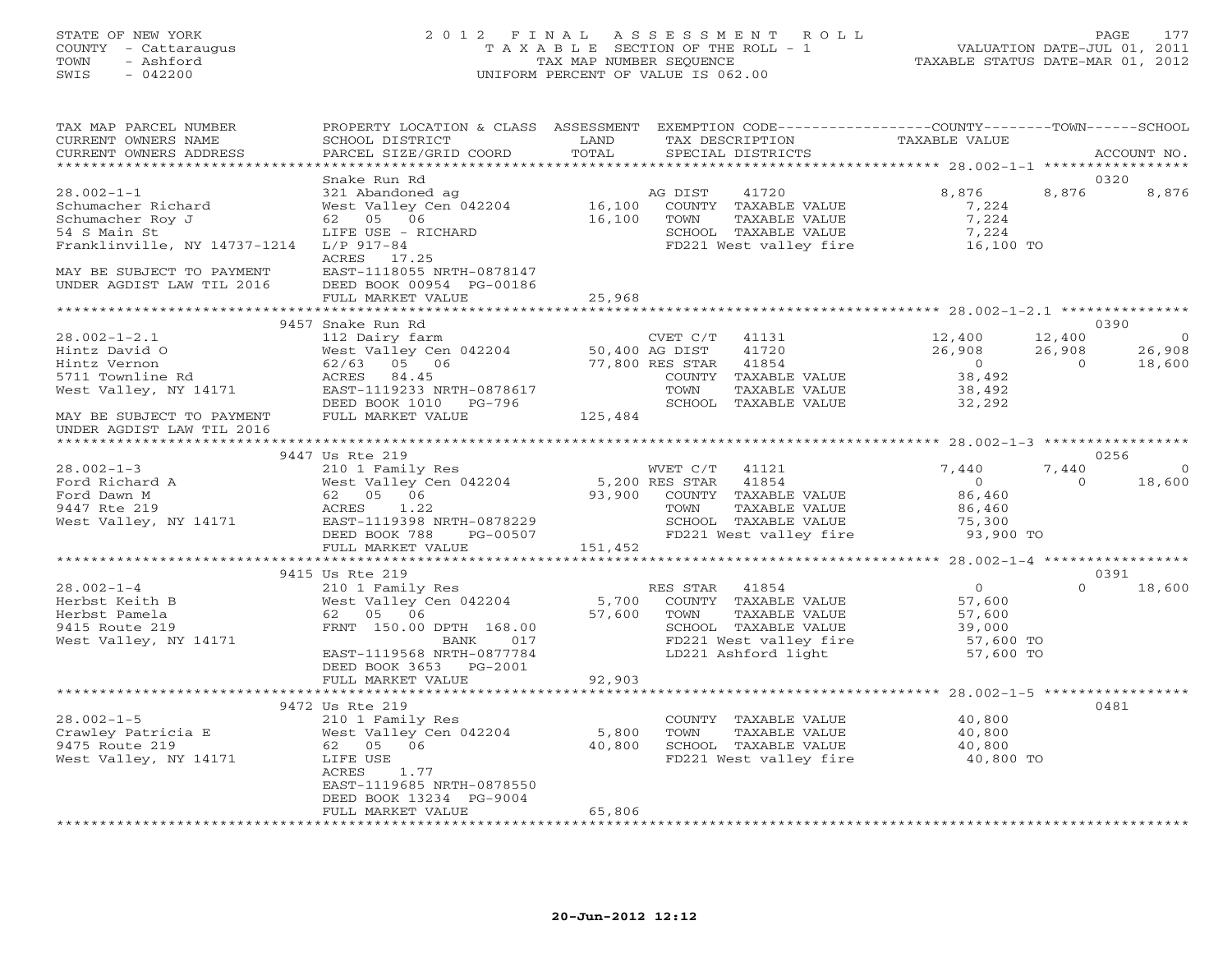## STATE OF NEW YORK 2 0 1 2 F I N A L A S S E S S M E N T R O L L PAGE 178 COUNTY - Cattaraugus T A X A B L E SECTION OF THE ROLL - 1 VALUATION DATE-JUL 01, 2011 TOWN - Ashford TAX MAP NUMBER SEQUENCE TAXABLE STATUS DATE-MAR 01, 2012 SWIS - 042200 UNIFORM PERCENT OF VALUE IS 062.00UNIFORM PERCENT OF VALUE IS 062.00

| 9378 Us Rte 219<br>0342<br>COUNTY TAXABLE VALUE 26,900<br>$28.002 - 1 - 6.1$<br>210 1 Family Res<br>Kozlowski Anthony A<br>West Valley Cen 042204 8,600<br>26,900<br>26,900<br>TOWN<br>TAXABLE VALUE<br>62 05 06<br>26,900<br>SCHOOL TAXABLE VALUE 26,900<br>FD221 West valley fire 26,900 TO<br>73 Pleasant Ave<br>Lancaster, NY 14086-2210<br>2.76<br>ACRES<br>LD221 Ashford light<br>EAST-1120293 NRTH-0877337<br>13,450 TO<br>DEED BOOK 885<br>PG-01156<br>43,387<br>FULL MARKET VALUE<br>9326 Us Rte 219<br>0263<br>US KEE 219<br>210 1 Family Res<br>West Valley Cen 042204<br>6,900 COUNTY TAXABLE VALUE 59,200<br>62 05 06<br>59,200 59,200 TOWN TAXABLE VALUE 59,200<br>EAST-1120327 NRTH-0876791 FD221 West valley fire 59,200<br>FD221 West valley fire 59<br>$\Omega$<br>38,560<br>$28.002 - 1 - 7$<br>Frank Donna J<br>$\overline{9}$<br>9326 Us Rte 219<br>West Valley, NY 14171<br>SCHOOL TAXABLE VALUE $20,640$<br>FD221 West valley fire 59,200 TO<br>LD221 Ashford light 59,200 TO<br>95,484<br>DEED BOOK 961<br>PG-838<br>FULL MARKET VALUE<br>9283 Neff Rd<br>0070<br>$28.002 - 1 - 9$<br>$\begin{array}{c} 0 \\ 37,700 \end{array}$<br>$\Omega$<br>18,600<br>Bond Brian E<br>Bond Mary K<br>TAXABLE VALUE 37,700<br>9283 Neff Rd<br>19,100<br>FD221 West valley fire 37,700 TO<br>West Valley, NY 14171<br>EAST-0472240 NRTH-0876700<br>DEED BOOK 982<br>PG-134<br>60,806<br>FULL MARKET VALUE<br>0794<br>9286 Us Rte 219<br>$\overline{0}$<br>$\Omega$<br>$28.002 - 1 - 10$<br>SR STAR 41834<br>38,560<br>COUNTY TAXABLE VALUE 66,900<br>Domes Alan P<br>$06$<br>$1.21$ BANK 032<br>0414 NRTH-0876305<br>K 900 PG-01182<br>Domes Carol E<br>TOWN<br>TAXABLE VALUE<br>66,900<br>COMPOSITION CONTRACTOR CONSULTED A SCHOOL TAXABLE VALUE<br>FD221 West valley fire the 66,900 TO<br>LD221 Ashford light 66,900 TO<br>9286 Rte 219<br>West Valley, NY 14171<br>EAST-1120414 NRTH-0876305<br>DEED BOOK 900<br>107,903<br>FULL MARKET VALUE<br>9282 Neff Rd<br>0092<br>COUNTY TAXABLE VALUE 11,600<br>TAXABLE VALUE<br>TOWN<br>11,600<br>11,600<br>SCHOOL TAXABLE VALUE<br>FD221 West valley fire 11,600 TO<br>West Valley, NY 14171<br>ACRES<br>3.72<br>EAST-1120971 NRTH-0876353<br>DEED BOOK 00928 PG-00321<br>18,710<br>FULL MARKET VALUE | TAX MAP PARCEL NUMBER<br>CURRENT OWNERS NAME<br>CURRENT OWNERS ADDRESS | PROPERTY LOCATION & CLASS ASSESSMENT<br>SCHOOL DISTRICT<br>PARCEL SIZE/GRID COORD | <b>LAND</b><br>TOTAL | EXEMPTION CODE-----------------COUNTY-------TOWN-----SCHOOL<br>TAX DESCRIPTION<br>SPECIAL DISTRICTS | TAXABLE VALUE | ACCOUNT NO. |
|----------------------------------------------------------------------------------------------------------------------------------------------------------------------------------------------------------------------------------------------------------------------------------------------------------------------------------------------------------------------------------------------------------------------------------------------------------------------------------------------------------------------------------------------------------------------------------------------------------------------------------------------------------------------------------------------------------------------------------------------------------------------------------------------------------------------------------------------------------------------------------------------------------------------------------------------------------------------------------------------------------------------------------------------------------------------------------------------------------------------------------------------------------------------------------------------------------------------------------------------------------------------------------------------------------------------------------------------------------------------------------------------------------------------------------------------------------------------------------------------------------------------------------------------------------------------------------------------------------------------------------------------------------------------------------------------------------------------------------------------------------------------------------------------------------------------------------------------------------------------------------------------------------------------------------------------------------------------------------------------------------------------------------------------------------------------------------------------------------------------------------------------------------------------------------------------------------------------------------------------------------------|------------------------------------------------------------------------|-----------------------------------------------------------------------------------|----------------------|-----------------------------------------------------------------------------------------------------|---------------|-------------|
|                                                                                                                                                                                                                                                                                                                                                                                                                                                                                                                                                                                                                                                                                                                                                                                                                                                                                                                                                                                                                                                                                                                                                                                                                                                                                                                                                                                                                                                                                                                                                                                                                                                                                                                                                                                                                                                                                                                                                                                                                                                                                                                                                                                                                                                                |                                                                        |                                                                                   |                      |                                                                                                     |               |             |
|                                                                                                                                                                                                                                                                                                                                                                                                                                                                                                                                                                                                                                                                                                                                                                                                                                                                                                                                                                                                                                                                                                                                                                                                                                                                                                                                                                                                                                                                                                                                                                                                                                                                                                                                                                                                                                                                                                                                                                                                                                                                                                                                                                                                                                                                |                                                                        |                                                                                   |                      |                                                                                                     |               |             |
|                                                                                                                                                                                                                                                                                                                                                                                                                                                                                                                                                                                                                                                                                                                                                                                                                                                                                                                                                                                                                                                                                                                                                                                                                                                                                                                                                                                                                                                                                                                                                                                                                                                                                                                                                                                                                                                                                                                                                                                                                                                                                                                                                                                                                                                                |                                                                        |                                                                                   |                      |                                                                                                     |               |             |
|                                                                                                                                                                                                                                                                                                                                                                                                                                                                                                                                                                                                                                                                                                                                                                                                                                                                                                                                                                                                                                                                                                                                                                                                                                                                                                                                                                                                                                                                                                                                                                                                                                                                                                                                                                                                                                                                                                                                                                                                                                                                                                                                                                                                                                                                |                                                                        |                                                                                   |                      |                                                                                                     |               |             |
|                                                                                                                                                                                                                                                                                                                                                                                                                                                                                                                                                                                                                                                                                                                                                                                                                                                                                                                                                                                                                                                                                                                                                                                                                                                                                                                                                                                                                                                                                                                                                                                                                                                                                                                                                                                                                                                                                                                                                                                                                                                                                                                                                                                                                                                                |                                                                        |                                                                                   |                      |                                                                                                     |               |             |
|                                                                                                                                                                                                                                                                                                                                                                                                                                                                                                                                                                                                                                                                                                                                                                                                                                                                                                                                                                                                                                                                                                                                                                                                                                                                                                                                                                                                                                                                                                                                                                                                                                                                                                                                                                                                                                                                                                                                                                                                                                                                                                                                                                                                                                                                |                                                                        |                                                                                   |                      |                                                                                                     |               |             |
|                                                                                                                                                                                                                                                                                                                                                                                                                                                                                                                                                                                                                                                                                                                                                                                                                                                                                                                                                                                                                                                                                                                                                                                                                                                                                                                                                                                                                                                                                                                                                                                                                                                                                                                                                                                                                                                                                                                                                                                                                                                                                                                                                                                                                                                                |                                                                        |                                                                                   |                      |                                                                                                     |               |             |
|                                                                                                                                                                                                                                                                                                                                                                                                                                                                                                                                                                                                                                                                                                                                                                                                                                                                                                                                                                                                                                                                                                                                                                                                                                                                                                                                                                                                                                                                                                                                                                                                                                                                                                                                                                                                                                                                                                                                                                                                                                                                                                                                                                                                                                                                |                                                                        |                                                                                   |                      |                                                                                                     |               |             |
|                                                                                                                                                                                                                                                                                                                                                                                                                                                                                                                                                                                                                                                                                                                                                                                                                                                                                                                                                                                                                                                                                                                                                                                                                                                                                                                                                                                                                                                                                                                                                                                                                                                                                                                                                                                                                                                                                                                                                                                                                                                                                                                                                                                                                                                                |                                                                        |                                                                                   |                      |                                                                                                     |               |             |
|                                                                                                                                                                                                                                                                                                                                                                                                                                                                                                                                                                                                                                                                                                                                                                                                                                                                                                                                                                                                                                                                                                                                                                                                                                                                                                                                                                                                                                                                                                                                                                                                                                                                                                                                                                                                                                                                                                                                                                                                                                                                                                                                                                                                                                                                |                                                                        |                                                                                   |                      |                                                                                                     |               |             |
|                                                                                                                                                                                                                                                                                                                                                                                                                                                                                                                                                                                                                                                                                                                                                                                                                                                                                                                                                                                                                                                                                                                                                                                                                                                                                                                                                                                                                                                                                                                                                                                                                                                                                                                                                                                                                                                                                                                                                                                                                                                                                                                                                                                                                                                                |                                                                        |                                                                                   |                      |                                                                                                     |               |             |
|                                                                                                                                                                                                                                                                                                                                                                                                                                                                                                                                                                                                                                                                                                                                                                                                                                                                                                                                                                                                                                                                                                                                                                                                                                                                                                                                                                                                                                                                                                                                                                                                                                                                                                                                                                                                                                                                                                                                                                                                                                                                                                                                                                                                                                                                |                                                                        |                                                                                   |                      |                                                                                                     |               |             |
|                                                                                                                                                                                                                                                                                                                                                                                                                                                                                                                                                                                                                                                                                                                                                                                                                                                                                                                                                                                                                                                                                                                                                                                                                                                                                                                                                                                                                                                                                                                                                                                                                                                                                                                                                                                                                                                                                                                                                                                                                                                                                                                                                                                                                                                                |                                                                        |                                                                                   |                      |                                                                                                     |               |             |
|                                                                                                                                                                                                                                                                                                                                                                                                                                                                                                                                                                                                                                                                                                                                                                                                                                                                                                                                                                                                                                                                                                                                                                                                                                                                                                                                                                                                                                                                                                                                                                                                                                                                                                                                                                                                                                                                                                                                                                                                                                                                                                                                                                                                                                                                |                                                                        |                                                                                   |                      |                                                                                                     |               |             |
|                                                                                                                                                                                                                                                                                                                                                                                                                                                                                                                                                                                                                                                                                                                                                                                                                                                                                                                                                                                                                                                                                                                                                                                                                                                                                                                                                                                                                                                                                                                                                                                                                                                                                                                                                                                                                                                                                                                                                                                                                                                                                                                                                                                                                                                                |                                                                        |                                                                                   |                      |                                                                                                     |               |             |
|                                                                                                                                                                                                                                                                                                                                                                                                                                                                                                                                                                                                                                                                                                                                                                                                                                                                                                                                                                                                                                                                                                                                                                                                                                                                                                                                                                                                                                                                                                                                                                                                                                                                                                                                                                                                                                                                                                                                                                                                                                                                                                                                                                                                                                                                |                                                                        |                                                                                   |                      |                                                                                                     |               |             |
|                                                                                                                                                                                                                                                                                                                                                                                                                                                                                                                                                                                                                                                                                                                                                                                                                                                                                                                                                                                                                                                                                                                                                                                                                                                                                                                                                                                                                                                                                                                                                                                                                                                                                                                                                                                                                                                                                                                                                                                                                                                                                                                                                                                                                                                                |                                                                        |                                                                                   |                      |                                                                                                     |               |             |
|                                                                                                                                                                                                                                                                                                                                                                                                                                                                                                                                                                                                                                                                                                                                                                                                                                                                                                                                                                                                                                                                                                                                                                                                                                                                                                                                                                                                                                                                                                                                                                                                                                                                                                                                                                                                                                                                                                                                                                                                                                                                                                                                                                                                                                                                |                                                                        |                                                                                   |                      |                                                                                                     |               |             |
|                                                                                                                                                                                                                                                                                                                                                                                                                                                                                                                                                                                                                                                                                                                                                                                                                                                                                                                                                                                                                                                                                                                                                                                                                                                                                                                                                                                                                                                                                                                                                                                                                                                                                                                                                                                                                                                                                                                                                                                                                                                                                                                                                                                                                                                                |                                                                        |                                                                                   |                      |                                                                                                     |               |             |
|                                                                                                                                                                                                                                                                                                                                                                                                                                                                                                                                                                                                                                                                                                                                                                                                                                                                                                                                                                                                                                                                                                                                                                                                                                                                                                                                                                                                                                                                                                                                                                                                                                                                                                                                                                                                                                                                                                                                                                                                                                                                                                                                                                                                                                                                |                                                                        |                                                                                   |                      |                                                                                                     |               |             |
|                                                                                                                                                                                                                                                                                                                                                                                                                                                                                                                                                                                                                                                                                                                                                                                                                                                                                                                                                                                                                                                                                                                                                                                                                                                                                                                                                                                                                                                                                                                                                                                                                                                                                                                                                                                                                                                                                                                                                                                                                                                                                                                                                                                                                                                                |                                                                        |                                                                                   |                      |                                                                                                     |               |             |
|                                                                                                                                                                                                                                                                                                                                                                                                                                                                                                                                                                                                                                                                                                                                                                                                                                                                                                                                                                                                                                                                                                                                                                                                                                                                                                                                                                                                                                                                                                                                                                                                                                                                                                                                                                                                                                                                                                                                                                                                                                                                                                                                                                                                                                                                |                                                                        |                                                                                   |                      |                                                                                                     |               |             |
|                                                                                                                                                                                                                                                                                                                                                                                                                                                                                                                                                                                                                                                                                                                                                                                                                                                                                                                                                                                                                                                                                                                                                                                                                                                                                                                                                                                                                                                                                                                                                                                                                                                                                                                                                                                                                                                                                                                                                                                                                                                                                                                                                                                                                                                                |                                                                        |                                                                                   |                      |                                                                                                     |               |             |
|                                                                                                                                                                                                                                                                                                                                                                                                                                                                                                                                                                                                                                                                                                                                                                                                                                                                                                                                                                                                                                                                                                                                                                                                                                                                                                                                                                                                                                                                                                                                                                                                                                                                                                                                                                                                                                                                                                                                                                                                                                                                                                                                                                                                                                                                |                                                                        |                                                                                   |                      |                                                                                                     |               |             |
|                                                                                                                                                                                                                                                                                                                                                                                                                                                                                                                                                                                                                                                                                                                                                                                                                                                                                                                                                                                                                                                                                                                                                                                                                                                                                                                                                                                                                                                                                                                                                                                                                                                                                                                                                                                                                                                                                                                                                                                                                                                                                                                                                                                                                                                                |                                                                        |                                                                                   |                      |                                                                                                     |               |             |
|                                                                                                                                                                                                                                                                                                                                                                                                                                                                                                                                                                                                                                                                                                                                                                                                                                                                                                                                                                                                                                                                                                                                                                                                                                                                                                                                                                                                                                                                                                                                                                                                                                                                                                                                                                                                                                                                                                                                                                                                                                                                                                                                                                                                                                                                |                                                                        |                                                                                   |                      |                                                                                                     |               |             |
|                                                                                                                                                                                                                                                                                                                                                                                                                                                                                                                                                                                                                                                                                                                                                                                                                                                                                                                                                                                                                                                                                                                                                                                                                                                                                                                                                                                                                                                                                                                                                                                                                                                                                                                                                                                                                                                                                                                                                                                                                                                                                                                                                                                                                                                                |                                                                        |                                                                                   |                      |                                                                                                     |               |             |
|                                                                                                                                                                                                                                                                                                                                                                                                                                                                                                                                                                                                                                                                                                                                                                                                                                                                                                                                                                                                                                                                                                                                                                                                                                                                                                                                                                                                                                                                                                                                                                                                                                                                                                                                                                                                                                                                                                                                                                                                                                                                                                                                                                                                                                                                |                                                                        |                                                                                   |                      |                                                                                                     |               |             |
|                                                                                                                                                                                                                                                                                                                                                                                                                                                                                                                                                                                                                                                                                                                                                                                                                                                                                                                                                                                                                                                                                                                                                                                                                                                                                                                                                                                                                                                                                                                                                                                                                                                                                                                                                                                                                                                                                                                                                                                                                                                                                                                                                                                                                                                                |                                                                        |                                                                                   |                      |                                                                                                     |               |             |
|                                                                                                                                                                                                                                                                                                                                                                                                                                                                                                                                                                                                                                                                                                                                                                                                                                                                                                                                                                                                                                                                                                                                                                                                                                                                                                                                                                                                                                                                                                                                                                                                                                                                                                                                                                                                                                                                                                                                                                                                                                                                                                                                                                                                                                                                |                                                                        |                                                                                   |                      |                                                                                                     |               |             |
|                                                                                                                                                                                                                                                                                                                                                                                                                                                                                                                                                                                                                                                                                                                                                                                                                                                                                                                                                                                                                                                                                                                                                                                                                                                                                                                                                                                                                                                                                                                                                                                                                                                                                                                                                                                                                                                                                                                                                                                                                                                                                                                                                                                                                                                                |                                                                        |                                                                                   |                      |                                                                                                     |               |             |
|                                                                                                                                                                                                                                                                                                                                                                                                                                                                                                                                                                                                                                                                                                                                                                                                                                                                                                                                                                                                                                                                                                                                                                                                                                                                                                                                                                                                                                                                                                                                                                                                                                                                                                                                                                                                                                                                                                                                                                                                                                                                                                                                                                                                                                                                |                                                                        |                                                                                   |                      |                                                                                                     |               |             |
|                                                                                                                                                                                                                                                                                                                                                                                                                                                                                                                                                                                                                                                                                                                                                                                                                                                                                                                                                                                                                                                                                                                                                                                                                                                                                                                                                                                                                                                                                                                                                                                                                                                                                                                                                                                                                                                                                                                                                                                                                                                                                                                                                                                                                                                                |                                                                        |                                                                                   |                      |                                                                                                     |               |             |
|                                                                                                                                                                                                                                                                                                                                                                                                                                                                                                                                                                                                                                                                                                                                                                                                                                                                                                                                                                                                                                                                                                                                                                                                                                                                                                                                                                                                                                                                                                                                                                                                                                                                                                                                                                                                                                                                                                                                                                                                                                                                                                                                                                                                                                                                |                                                                        |                                                                                   |                      |                                                                                                     |               |             |
|                                                                                                                                                                                                                                                                                                                                                                                                                                                                                                                                                                                                                                                                                                                                                                                                                                                                                                                                                                                                                                                                                                                                                                                                                                                                                                                                                                                                                                                                                                                                                                                                                                                                                                                                                                                                                                                                                                                                                                                                                                                                                                                                                                                                                                                                |                                                                        |                                                                                   |                      |                                                                                                     |               |             |
|                                                                                                                                                                                                                                                                                                                                                                                                                                                                                                                                                                                                                                                                                                                                                                                                                                                                                                                                                                                                                                                                                                                                                                                                                                                                                                                                                                                                                                                                                                                                                                                                                                                                                                                                                                                                                                                                                                                                                                                                                                                                                                                                                                                                                                                                |                                                                        |                                                                                   |                      |                                                                                                     |               |             |
|                                                                                                                                                                                                                                                                                                                                                                                                                                                                                                                                                                                                                                                                                                                                                                                                                                                                                                                                                                                                                                                                                                                                                                                                                                                                                                                                                                                                                                                                                                                                                                                                                                                                                                                                                                                                                                                                                                                                                                                                                                                                                                                                                                                                                                                                |                                                                        |                                                                                   |                      |                                                                                                     |               |             |
|                                                                                                                                                                                                                                                                                                                                                                                                                                                                                                                                                                                                                                                                                                                                                                                                                                                                                                                                                                                                                                                                                                                                                                                                                                                                                                                                                                                                                                                                                                                                                                                                                                                                                                                                                                                                                                                                                                                                                                                                                                                                                                                                                                                                                                                                |                                                                        |                                                                                   |                      |                                                                                                     |               |             |
|                                                                                                                                                                                                                                                                                                                                                                                                                                                                                                                                                                                                                                                                                                                                                                                                                                                                                                                                                                                                                                                                                                                                                                                                                                                                                                                                                                                                                                                                                                                                                                                                                                                                                                                                                                                                                                                                                                                                                                                                                                                                                                                                                                                                                                                                |                                                                        |                                                                                   |                      |                                                                                                     |               |             |
|                                                                                                                                                                                                                                                                                                                                                                                                                                                                                                                                                                                                                                                                                                                                                                                                                                                                                                                                                                                                                                                                                                                                                                                                                                                                                                                                                                                                                                                                                                                                                                                                                                                                                                                                                                                                                                                                                                                                                                                                                                                                                                                                                                                                                                                                |                                                                        |                                                                                   |                      |                                                                                                     |               |             |
|                                                                                                                                                                                                                                                                                                                                                                                                                                                                                                                                                                                                                                                                                                                                                                                                                                                                                                                                                                                                                                                                                                                                                                                                                                                                                                                                                                                                                                                                                                                                                                                                                                                                                                                                                                                                                                                                                                                                                                                                                                                                                                                                                                                                                                                                |                                                                        |                                                                                   |                      |                                                                                                     |               |             |
|                                                                                                                                                                                                                                                                                                                                                                                                                                                                                                                                                                                                                                                                                                                                                                                                                                                                                                                                                                                                                                                                                                                                                                                                                                                                                                                                                                                                                                                                                                                                                                                                                                                                                                                                                                                                                                                                                                                                                                                                                                                                                                                                                                                                                                                                |                                                                        |                                                                                   |                      |                                                                                                     |               |             |
|                                                                                                                                                                                                                                                                                                                                                                                                                                                                                                                                                                                                                                                                                                                                                                                                                                                                                                                                                                                                                                                                                                                                                                                                                                                                                                                                                                                                                                                                                                                                                                                                                                                                                                                                                                                                                                                                                                                                                                                                                                                                                                                                                                                                                                                                |                                                                        |                                                                                   |                      |                                                                                                     |               |             |
|                                                                                                                                                                                                                                                                                                                                                                                                                                                                                                                                                                                                                                                                                                                                                                                                                                                                                                                                                                                                                                                                                                                                                                                                                                                                                                                                                                                                                                                                                                                                                                                                                                                                                                                                                                                                                                                                                                                                                                                                                                                                                                                                                                                                                                                                |                                                                        |                                                                                   |                      |                                                                                                     |               |             |
|                                                                                                                                                                                                                                                                                                                                                                                                                                                                                                                                                                                                                                                                                                                                                                                                                                                                                                                                                                                                                                                                                                                                                                                                                                                                                                                                                                                                                                                                                                                                                                                                                                                                                                                                                                                                                                                                                                                                                                                                                                                                                                                                                                                                                                                                |                                                                        |                                                                                   |                      |                                                                                                     |               |             |
|                                                                                                                                                                                                                                                                                                                                                                                                                                                                                                                                                                                                                                                                                                                                                                                                                                                                                                                                                                                                                                                                                                                                                                                                                                                                                                                                                                                                                                                                                                                                                                                                                                                                                                                                                                                                                                                                                                                                                                                                                                                                                                                                                                                                                                                                |                                                                        |                                                                                   |                      |                                                                                                     |               |             |
|                                                                                                                                                                                                                                                                                                                                                                                                                                                                                                                                                                                                                                                                                                                                                                                                                                                                                                                                                                                                                                                                                                                                                                                                                                                                                                                                                                                                                                                                                                                                                                                                                                                                                                                                                                                                                                                                                                                                                                                                                                                                                                                                                                                                                                                                |                                                                        |                                                                                   |                      |                                                                                                     |               |             |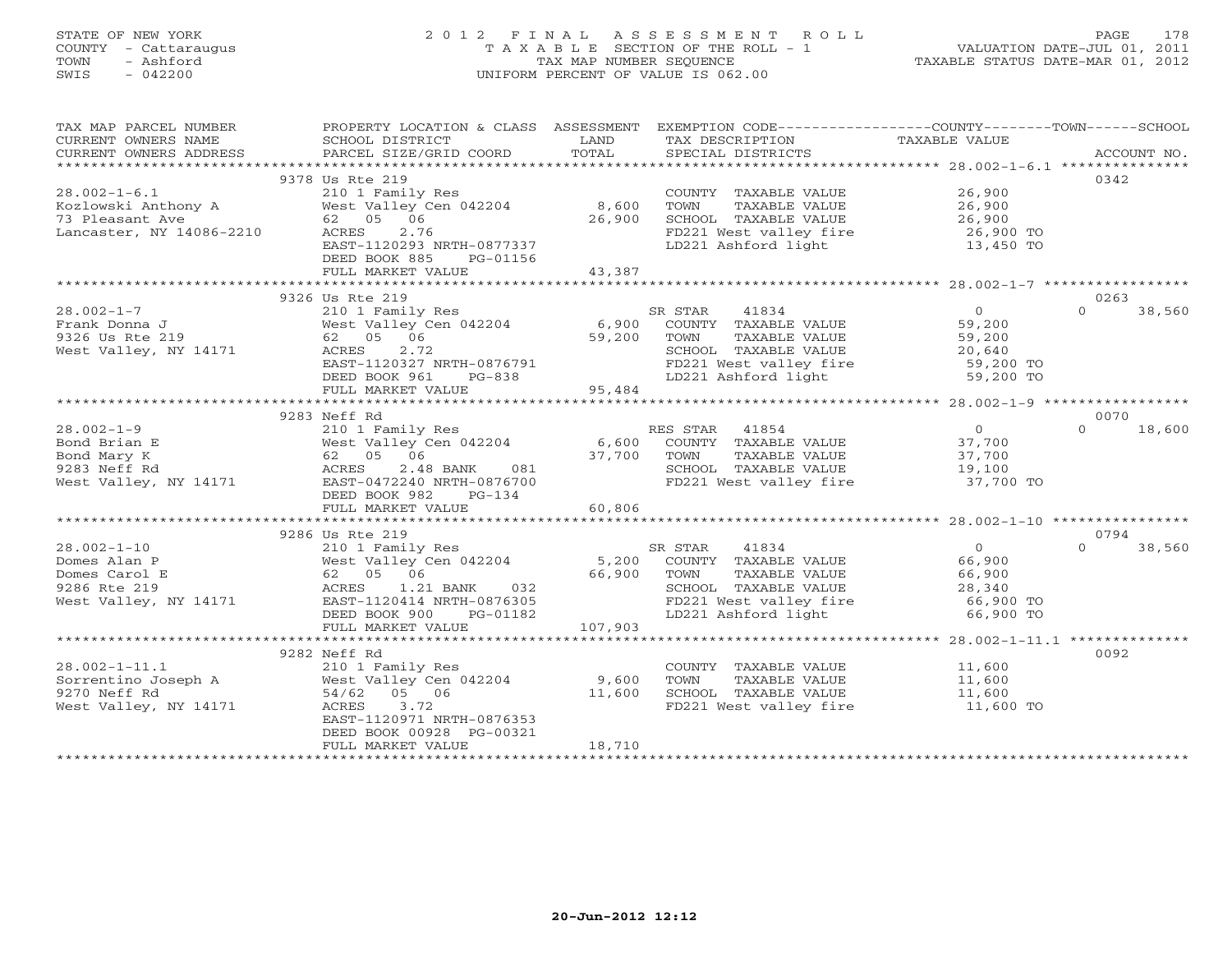# STATE OF NEW YORK 2 0 1 2 F I N A L A S S E S S M E N T R O L L PAGE 179 COUNTY - Cattaraugus T A X A B L E SECTION OF THE ROLL - 1 VALUATION DATE-JUL 01, 2011 TOWN - Ashford TAX MAP NUMBER SEQUENCE TAXABLE STATUS DATE-MAR 01, 2012 SWIS - 042200 UNIFORM PERCENT OF VALUE IS 062.00

| TAX MAP PARCEL NUMBER<br>CURRENT OWNERS NAME                                        | PROPERTY LOCATION & CLASS ASSESSMENT EXEMPTION CODE----------------COUNTY-------TOWN------SCHOOL<br>SCHOOL DISTRICT | LAND    | TAX DESCRIPTION                                                                                         | TAXABLE VALUE                         |               |                          |
|-------------------------------------------------------------------------------------|---------------------------------------------------------------------------------------------------------------------|---------|---------------------------------------------------------------------------------------------------------|---------------------------------------|---------------|--------------------------|
|                                                                                     |                                                                                                                     |         |                                                                                                         |                                       |               |                          |
|                                                                                     | 9270 Neff Rd                                                                                                        |         |                                                                                                         | 3,075                                 | 1348<br>3,075 |                          |
| $28.002 - 1 - 11.2$<br>Sorrentino Joseph A<br>9270 Neff Rd<br>West Valley, NY 14171 | 270 Mfg housing<br>West Valley Cen 042204 5,000 RES STAR<br>54 05 06<br>1.00<br>ACRES<br>EAST-1120826 NRTH-0876343  |         | WVET C/T 41121<br>41854<br>20,500 COUNTY TAXABLE VALUE<br>TAXABLE VALUE<br>TOWN<br>SCHOOL TAXABLE VALUE | $\Omega$<br>17,425<br>17,425<br>1,900 | $\Omega$      | $\overline{0}$<br>18,600 |
|                                                                                     | DEED BOOK 983<br>PG-1114<br>FULL MARKET VALUE                                                                       | 33,065  | FD221 West valley fire 20,500 TO                                                                        |                                       |               |                          |
|                                                                                     |                                                                                                                     |         |                                                                                                         |                                       |               |                          |
|                                                                                     | Neff Rd                                                                                                             |         |                                                                                                         |                                       | 0499          |                          |
| $28.002 - 1 - 12$                                                                   | 260 Seasonal res                                                                                                    |         | COUNTY TAXABLE VALUE                                                                                    | 57,000                                |               |                          |
| Mc Clellan Raymond L Jr                                                             | West Valley Cen 042204 39,000                                                                                       |         | TOWN<br>TAXABLE VALUE                                                                                   | 57,000<br>57,000                      |               |                          |
| 69 Macamley St                                                                      | 54 05 06                                                                                                            | 57,000  | SCHOOL TAXABLE VALUE                                                                                    |                                       |               |                          |
| Buffalo, NY 14220                                                                   | ACRES 94.59<br>EAST-1122839 NRTH-0876719<br>DEED BOOK 777<br>PG-01122<br>FULL MARKET VALUE                          | 91,935  | FD221 West valley fire 57,000 TO                                                                        |                                       |               |                          |
|                                                                                     |                                                                                                                     |         |                                                                                                         |                                       |               |                          |
|                                                                                     | 9449 Dutch Hill Rd                                                                                                  |         |                                                                                                         |                                       | 0401          |                          |
| $28.002 - 1 - 13.1$                                                                 |                                                                                                                     |         | 41854<br>RES STAR                                                                                       | $\overline{0}$                        | $\cap$        | 18,600                   |
| Haggart George B                                                                    | 210 1 Family Res<br>West Valley Cen 042204                                                                          |         | 6,000 COUNTY TAXABLE VALUE                                                                              | 55,900                                |               |                          |
| Haggart Diane M                                                                     | 54 05 06                                                                                                            | 55,900  | TOWN<br>TAXABLE VALUE                                                                                   | 55,900                                |               |                          |
| 9449 Dutch Hill Rd                                                                  | ACRES<br>1.88 BANK 017                                                                                              |         |                                                                                                         | 37,300                                |               |                          |
| West Valley, NY 14171                                                               | EAST-1124405 NRTH-0878613<br>DEED BOOK 00793 PG-00306                                                               |         | SCHOOL TAXABLE VALUE<br>FD221 West valley fire                                                          | 55,900 TO                             |               |                          |
|                                                                                     | FULL MARKET VALUE                                                                                                   | 90,161  |                                                                                                         |                                       |               |                          |
|                                                                                     |                                                                                                                     |         |                                                                                                         |                                       |               |                          |
|                                                                                     | 9427 Dutch Hill Rd                                                                                                  |         |                                                                                                         |                                       | 1018          |                          |
| $28.002 - 1 - 13.2$                                                                 | 240 Rural res RE<br>West Valley Cen 042204 20,400                                                                   |         | RES STAR<br>41854                                                                                       | 0                                     | $\Omega$      | 18,600                   |
| Dinderski David                                                                     |                                                                                                                     |         | COUNTY TAXABLE VALUE                                                                                    | 77,500                                |               |                          |
| Dinderski Elizabeth                                                                 | 54 05 06                                                                                                            | 77,500  | TOWN<br>TAXABLE VALUE                                                                                   | 77,500                                |               |                          |
| 9427 Dutch Hill Rd                                                                  | ACRES 23.45                                                                                                         |         | SCHOOL TAXABLE VALUE                                                                                    | 58,900                                |               |                          |
| West Valley, NY 14171                                                               | EAST-1123058 NRTH-0878331<br>DEED BOOK 892<br>PG-00580                                                              |         | FD221 West valley fire                                                                                  | 77,500 TO                             |               |                          |
|                                                                                     | FULL MARKET VALUE                                                                                                   | 125,000 |                                                                                                         |                                       |               |                          |
|                                                                                     | 9461 Dutch Hill Rd                                                                                                  |         |                                                                                                         |                                       | 1019          |                          |
| $28.002 - 1 - 13.3$                                                                 | 240 Rural res                                                                                                       |         | AG DIST<br>41720                                                                                        | 10,551                                | 10,551        | 10,551                   |
| Davies III Paul F.                                                                  | West Valley Cen 042204 19,700 RES STAR 41854                                                                        |         |                                                                                                         | $\overline{0}$                        | $\Omega$      | 18,600                   |
| 9461 Dutch Hill Rd                                                                  | 54 05 06                                                                                                            | 108,000 | COUNTY TAXABLE VALUE                                                                                    | 97,449                                |               |                          |
| West Valley, NY 14171                                                               | ACRES 22.03                                                                                                         |         | TOWN<br>TAXABLE VALUE                                                                                   | 97,449                                |               |                          |
|                                                                                     | EAST-1123207 NRTH-0878775                                                                                           |         | SCHOOL TAXABLE VALUE                                                                                    | 78,849                                |               |                          |
| MAY BE SUBJECT TO PAYMENT<br>UNDER AGDIST LAW TIL 2016                              | $PG-173$<br>DEED BOOK 1018<br>FULL MARKET VALUE                                                                     | 174,194 | FD221 West valley fire                                                                                  | 108,000 TO                            |               |                          |
|                                                                                     |                                                                                                                     |         |                                                                                                         |                                       |               |                          |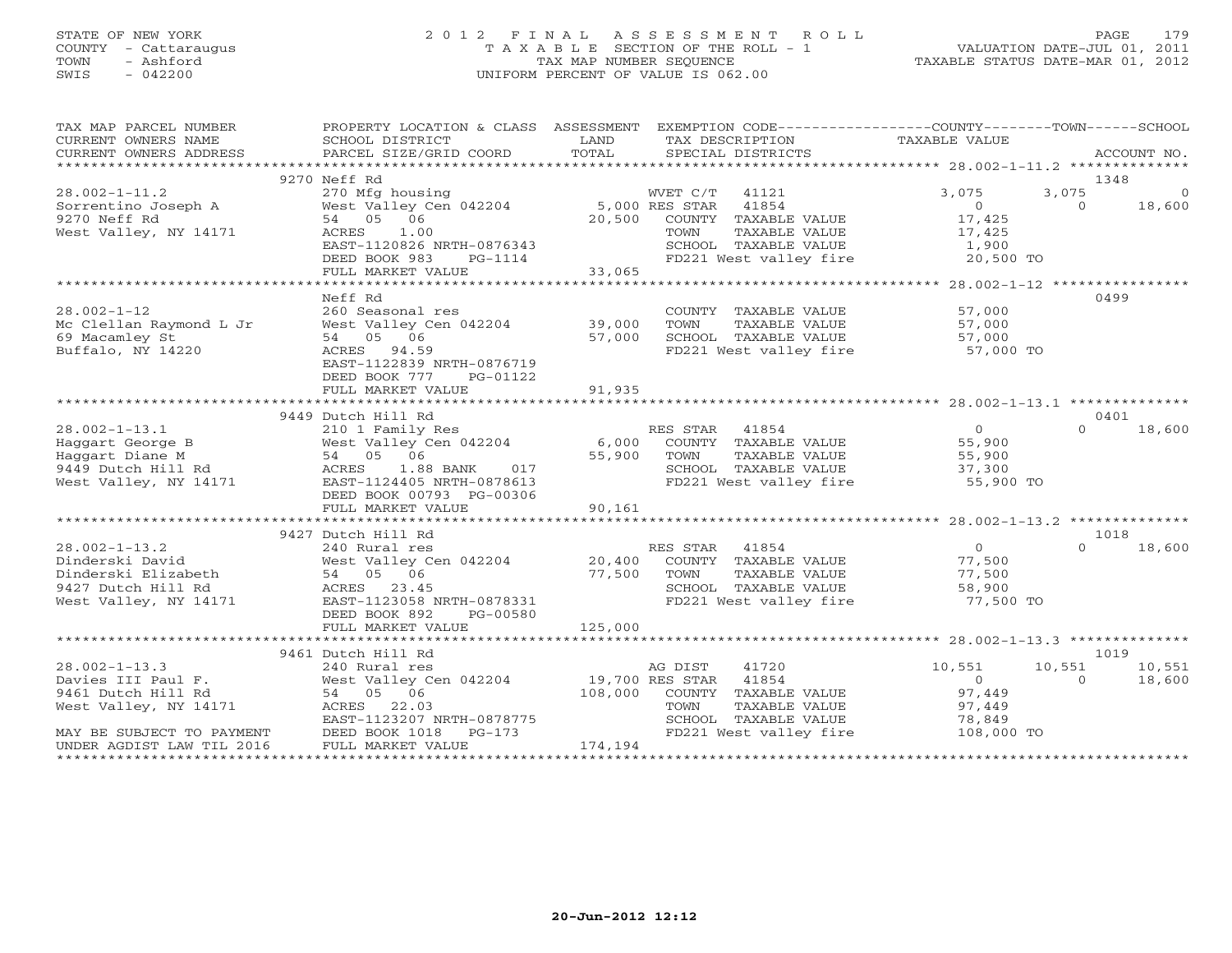## STATE OF NEW YORK 2 0 1 2 F I N A L A S S E S S M E N T R O L L PAGE 180 COUNTY - Cattaraugus T A X A B L E SECTION OF THE ROLL - 1 VALUATION DATE-JUL 01, 2011 TOWN - Ashford TAX MAP NUMBER SEQUENCE TAXABLE STATUS DATE-MAR 01, 2012 SWIS - 042200 UNIFORM PERCENT OF VALUE IS 062.00UNIFORM PERCENT OF VALUE IS 062.00

| TAX MAP PARCEL NUMBER<br>CURRENT OWNERS NAME<br>CURRENT OWNERS ADDRESS                                        | PROPERTY LOCATION & CLASS ASSESSMENT EXEMPTION CODE---------------COUNTY-------TOWN------SCHOOL<br>SCHOOL DISTRICT<br>PARCEL SIZE/GRID COORD                                       | LAND<br>TOTAL               | TAX DESCRIPTION<br>SPECIAL DISTRICTS                                                                                    | TAXABLE VALUE                                             | ACCOUNT NO.                |
|---------------------------------------------------------------------------------------------------------------|------------------------------------------------------------------------------------------------------------------------------------------------------------------------------------|-----------------------------|-------------------------------------------------------------------------------------------------------------------------|-----------------------------------------------------------|----------------------------|
| 9389 Dutch Hill Rd<br>1017                                                                                    |                                                                                                                                                                                    |                             |                                                                                                                         |                                                           |                            |
| $28.002 - 1 - 13.5$<br>Hodgson Jeffrey J<br>Hodgson Patricia A<br>9389 Dutch Hill Rd<br>West Valley, NY 14171 | 240 Rural res<br>West Valley Cen 042204 25,600<br>54 05 06<br>ACRES 37.05<br>EAST-0474990 NRTH-0877840<br>DEED BOOK 792<br>PG-00827<br>FULL MARKET VALUE                           | 90,700<br>146,290           | RES STAR 41854<br>COUNTY TAXABLE VALUE<br>TOWN<br>TAXABLE VALUE<br>SCHOOL TAXABLE VALUE<br>FD221 West valley fire       | $\overline{0}$<br>90,700<br>90,700<br>72,100<br>90,700 TO | $\Omega$<br>18,600         |
|                                                                                                               | Dutch Hill Rd                                                                                                                                                                      |                             |                                                                                                                         |                                                           | 1088                       |
| $28.002 - 1 - 13.7$<br>Hodgson Jeffrey J<br>Hodgson Patricia A<br>9389 Dutch Hill Rd<br>West Valley, NY 14171 | 323 Vacant rural<br>West Valley Cen 042204<br>54 05 06<br>NRF<br>6.79<br>ACRES<br>EAST-0475370 NRTH-0877950<br>DEED BOOK 891<br>PG-00320                                           | 2,900<br>2,900              | COUNTY TAXABLE VALUE<br>TAXABLE VALUE<br>TOWN<br>SCHOOL TAXABLE VALUE<br>FD221 West valley fire                         | 2,900<br>2,900<br>2,900<br>2,900 TO                       |                            |
|                                                                                                               | FULL MARKET VALUE                                                                                                                                                                  | 4,677                       |                                                                                                                         |                                                           |                            |
| $28.002 - 1 - 13.7/1$<br>Zafa Towers - Ny<br>40 Woodland St<br>Hartford, CT 06105                             | Dutch Hill Rd<br>837 Cell Tower<br>West Valley Cen 042204<br>HODGSON<br>FULL MARKET VALUE                                                                                          | 0 TOWN<br>85,700<br>138,226 | COUNTY TAXABLE VALUE<br>TAXABLE VALUE<br>SCHOOL TAXABLE VALUE                                                           | 85,700<br>85,700<br>85,700                                | 1539                       |
|                                                                                                               | Dutch Hill Rd                                                                                                                                                                      |                             |                                                                                                                         |                                                           | 1270                       |
| $28.002 - 1 - 13.8$<br>Hodgson Jeffrey J<br>Hodgson Patricia A<br>9389 Dutch Hill Rd<br>West Valley, NY 14171 | 314 Rural vac<10<br>West Valley Cen 042204<br>54 05 06<br>NRF<br>6.39<br>ACRES<br>EAST-0475740 NRTH-0877980<br>DEED BOOK 892<br>PG-00323                                           | 2,800<br>2,800<br>4,516     | COUNTY TAXABLE VALUE<br>TAXABLE VALUE<br>TOWN<br>SCHOOL TAXABLE VALUE<br>FD221 West valley fire                         | 2,800<br>2,800<br>2,800<br>2,800 TO                       |                            |
| FULL MARKET VALUE<br>********************************                                                         |                                                                                                                                                                                    |                             |                                                                                                                         |                                                           |                            |
| $28.002 - 1 - 14$<br>Reger Daniel R<br>9471 Dutch Hill Rd<br>West Valley, NY 14171                            | 9471 Dutch Hill Rd<br>210 1 Family Res<br>West Valley Cen 042204<br>54 05 06<br>FRNT 140.00 DPTH 175.00<br>EAST-1124499 NRTH-0878912<br>DEED BOOK 1004 PG-493<br>FULL MARKET VALUE | 57,900<br>93,387            | RES STAR 41854<br>4,100 COUNTY TAXABLE VALUE<br>TAXABLE VALUE<br>TOWN<br>SCHOOL TAXABLE VALUE<br>FD221 West valley fire | $\overline{0}$<br>57,900<br>57,900<br>39,300<br>57,900 TO | 0781<br>$\Omega$<br>18,600 |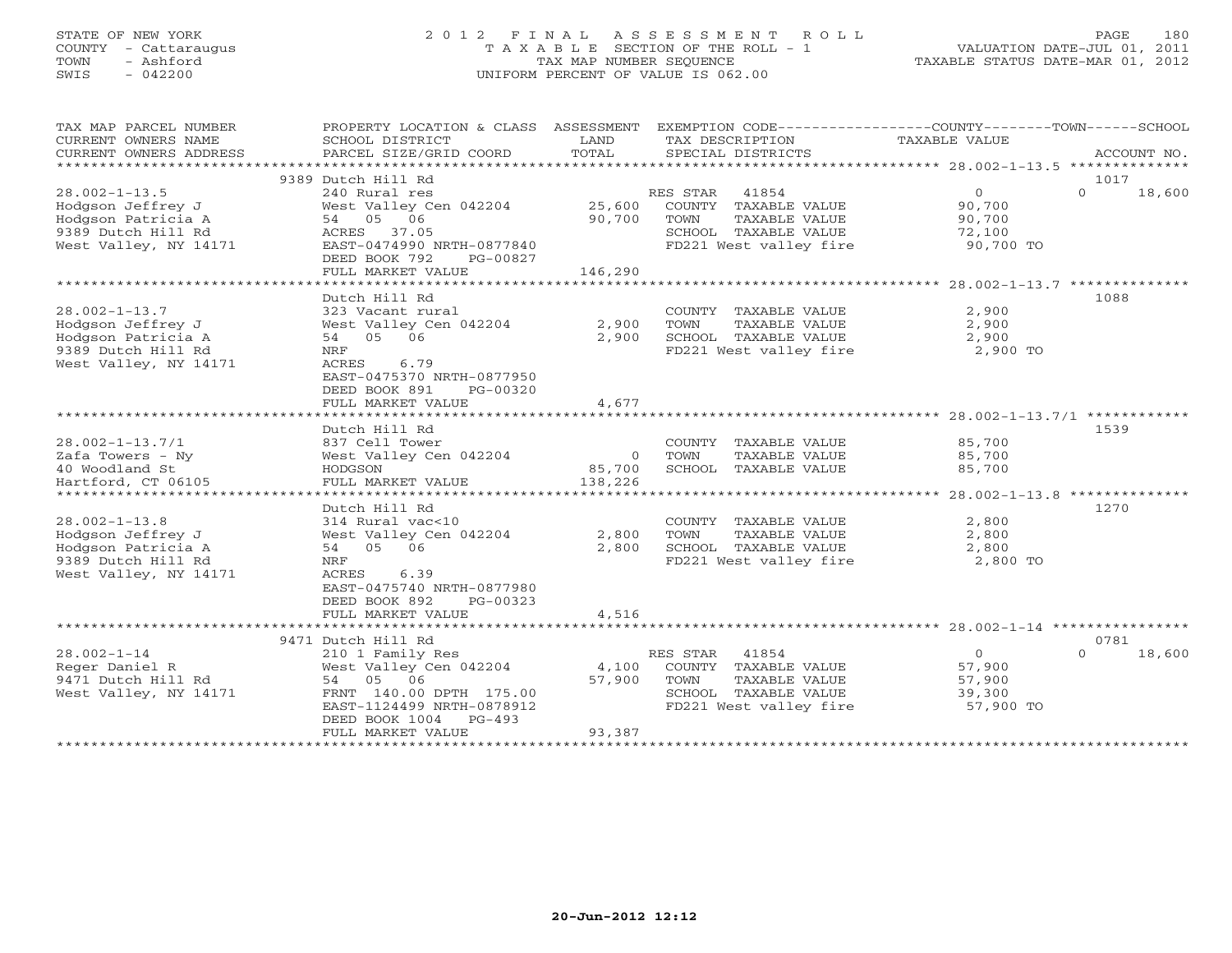## STATE OF NEW YORK 2 0 1 2 F I N A L A S S E S S M E N T R O L L PAGE 181 COUNTY - Cattaraugus T A X A B L E SECTION OF THE ROLL - 1 VALUATION DATE-JUL 01, 2011 TOWN - Ashford TAX MAP NUMBER SEQUENCE TAXABLE STATUS DATE-MAR 01, 2012 SWIS - 042200 UNIFORM PERCENT OF VALUE IS 062.00UNIFORM PERCENT OF VALUE IS 062.00

| TAX MAP PARCEL NUMBER<br>CURRENT OWNERS NAME                                                            | PROPERTY LOCATION & CLASS ASSESSMENT EXEMPTION CODE---------------COUNTY-------TOWN------SCHOOL<br>SCHOOL DISTRICT                                                                              | LAND                 | TAX DESCRIPTION                                                                                                                                                                                  | TAXABLE VALUE                      |                 |                |
|---------------------------------------------------------------------------------------------------------|-------------------------------------------------------------------------------------------------------------------------------------------------------------------------------------------------|----------------------|--------------------------------------------------------------------------------------------------------------------------------------------------------------------------------------------------|------------------------------------|-----------------|----------------|
|                                                                                                         | 9298 Rock Springs Rd                                                                                                                                                                            |                      |                                                                                                                                                                                                  |                                    | 0897            |                |
| $28.002 - 1 - 15$<br>Wiesmore James<br>Wiesmore Brenda<br>9298 Rock Springs Rd<br>West Valley, NY 14171 | 210 1 Family Res<br>West Valley Cen 042204 8,500 COUNTY TAXABLE VALUE 41,600<br>46 05 06<br>ACRES<br>5.28<br>EAST-1124805 NRTH-0876697<br>DEED BOOK 17333 PG-7001<br>FULL MARKET VALUE          | 41,600<br>67,097     | RES STAR 41854<br>TOWN<br>TAXABLE VALUE<br>SCHOOL TAXABLE VALUE 23,000<br>FD221 West valley fire 41,600 TO                                                                                       | $\overline{0}$<br>41,600           | $\Omega$        | 18,600         |
|                                                                                                         |                                                                                                                                                                                                 |                      |                                                                                                                                                                                                  |                                    |                 |                |
| $28.002 - 1 - 16.1$<br>Occhiuto Pasquale<br>Occhiuto Frank<br>97 Maple Leaf Dr<br>Amherst, NY 14221     | Us Rte 219 & Rock Springs<br>323 Vacant rural<br>West Valley Cen 042204 27,200<br>53/54 05 06<br>ACRES 91.65<br>EAST-1123257 NRTH-0875449<br>DEED BOOK 00925 PG-01068                           | $\frac{1}{27}$ , 200 | COUNTY TAXABLE VALUE 27,200<br>TOWN TAXABLE VALUE 27,200<br>SCHOOL TAXABLE VALUE 27,200<br>FD221 West valley fire 27,200 TO<br>FD221 West valley fire 27,200 TO<br>LD221 Ashford light 27,200 TO |                                    | 0764            |                |
|                                                                                                         | FULL MARKET VALUE                                                                                                                                                                               | 43,871               |                                                                                                                                                                                                  |                                    |                 |                |
|                                                                                                         | 9152 Us Rte 219                                                                                                                                                                                 |                      |                                                                                                                                                                                                  |                                    | 0926            |                |
| $28.002 - 1 - 16.2$<br>West Valley, NY 14171                                                            | 270 Mfg housing<br>ACKES 11.10<br>EAST-1122398 NRTH-0875024<br>DEED BOOK 1015 - DO 055<br>DEED BOOK 1015 PG-855<br>FULL MARKET VALUE 85,968                                                     |                      | RES STAR 41854<br>SCHOOL TAXABLE VALUE $\begin{array}{ccc} 34,700 \\ \text{FD221 West valley fire} \\ \text{LD221 Ashford light} \\ \end{array}$ 53,300 TO                                       | $\overline{0}$                     | $\Omega$        | 18,600         |
|                                                                                                         |                                                                                                                                                                                                 |                      |                                                                                                                                                                                                  |                                    |                 |                |
| $28.002 - 1 - 17$                                                                                       | 9196 Us Rte 219                                                                                                                                                                                 |                      | 41802                                                                                                                                                                                            | 17,040                             | 0252<br>$\circ$ | $\overline{0}$ |
| 20.002-1-17<br>Veith Bernadine<br>9196 Rte 219<br>9196 Rte 219<br>West Valley, NY 14171                 | 210 1 Family Res<br>West Valley Cen 042204 6,600 SR STAR<br>54 05 06 42.600 COUNTY<br>2.43<br>ACRES<br>ACRES 2.43<br>EAST-1121637 NRTH-0875166<br>DEED BOOK 00744 PG-00729<br>FULL MARKET VALUE |                      | 41834<br>42,600 COUNTY TAXABLE VALUE<br>TOWN<br>TAXABLE VALUE<br>-0875166 5CHOOL TAXABLE VALUE (4,040<br>24,040 FD221 West valley fire 42,600 TO<br>68,710 LD221 Ashford light 42,600 TO         | $\overline{0}$<br>25,560<br>42,600 | $\Omega$        | 38,560         |
|                                                                                                         | 9192 Us Rte 219                                                                                                                                                                                 |                      |                                                                                                                                                                                                  |                                    | 0278            |                |
| $28.002 - 1 - 18$<br>Reed Donald W<br>Reed Annette L<br>9192 Us Rte 219<br>West Valley, NY 14171        | 54 05 06<br>FRNT 135.00 DPTH 195.00<br>BANK<br>032<br>EAST-1121514 NRTH-0875065<br>DEED BOOK 5787 PG-7001<br>FULL MARKET VALUE                                                                  | 45,800<br>73,871     | TOWN<br>TAXABLE VALUE<br>SCHOOL TAXABLE VALUE $27,200$<br>FD221 West valley fire $45,800$ TO<br>LD221 Ashford light $45,800$ TO                                                                  | $\overline{0}$<br>45,800<br>45,800 | $\Omega$        | 18,600         |
|                                                                                                         |                                                                                                                                                                                                 |                      |                                                                                                                                                                                                  |                                    |                 |                |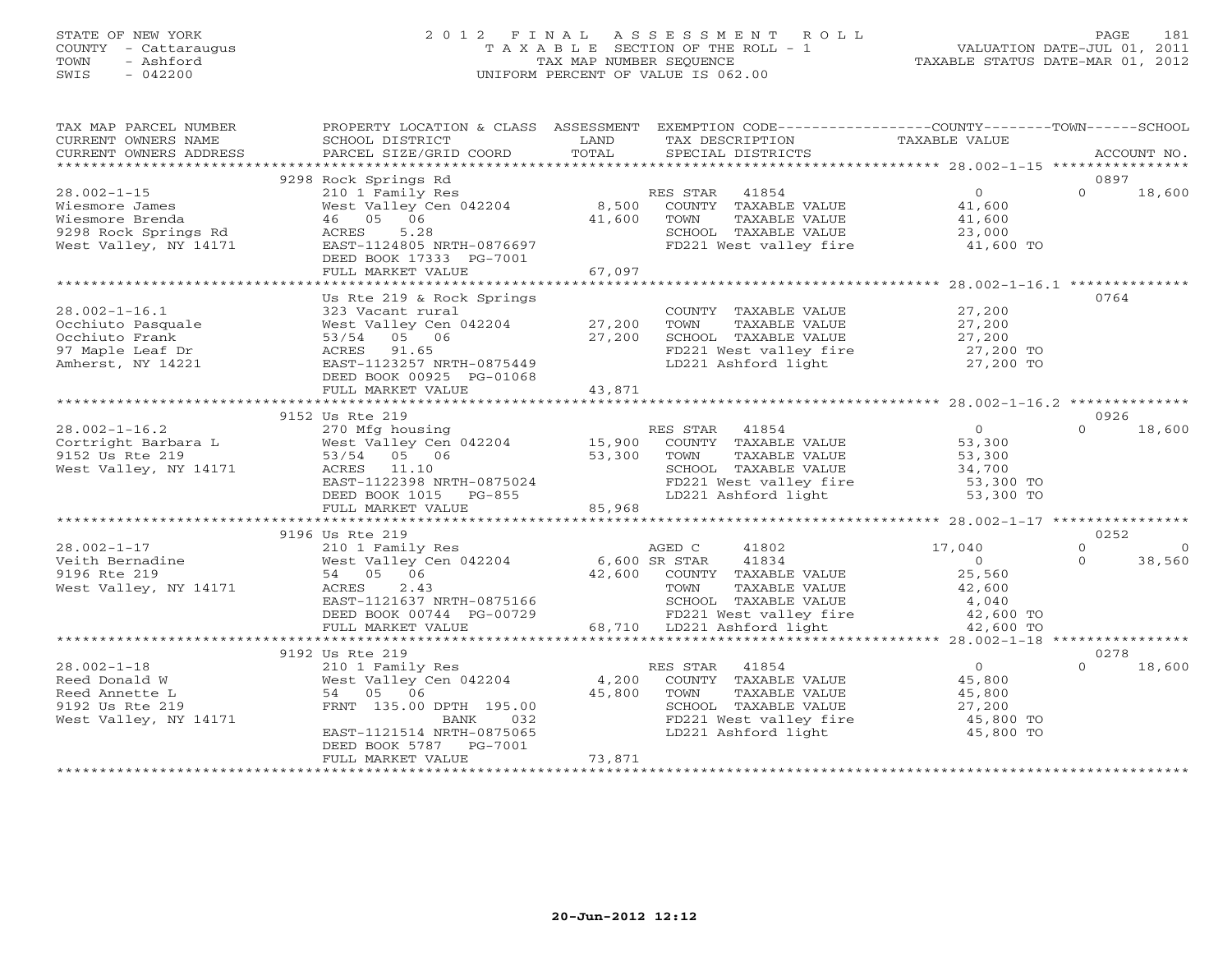## STATE OF NEW YORK 2 0 1 2 F I N A L A S S E S S M E N T R O L L PAGE 182 COUNTY - Cattaraugus T A X A B L E SECTION OF THE ROLL - 1 VALUATION DATE-JUL 01, 2011 TOWN - Ashford TAX MAP NUMBER SEQUENCE TAXABLE STATUS DATE-MAR 01, 2012 SWIS - 042200 UNIFORM PERCENT OF VALUE IS 062.00

| TAX MAP PARCEL NUMBER                                                                                                                                                                                                                                                               |                                                                                                                                                                |       | PROPERTY LOCATION & CLASS ASSESSMENT EXEMPTION CODE----------------COUNTY-------TOWN------SCHOOL                                                                                                                                                                            |         |                  |          |
|-------------------------------------------------------------------------------------------------------------------------------------------------------------------------------------------------------------------------------------------------------------------------------------|----------------------------------------------------------------------------------------------------------------------------------------------------------------|-------|-----------------------------------------------------------------------------------------------------------------------------------------------------------------------------------------------------------------------------------------------------------------------------|---------|------------------|----------|
| CURRENT OWNERS NAME SCHOOL DISTRICT                                                                                                                                                                                                                                                 |                                                                                                                                                                | LAND  | TAX DESCRIPTION TAXABLE VALUE                                                                                                                                                                                                                                               |         |                  |          |
| CURRENT OWNERS ADDRESS                                                                                                                                                                                                                                                              |                                                                                                                                                                |       |                                                                                                                                                                                                                                                                             |         |                  |          |
|                                                                                                                                                                                                                                                                                     |                                                                                                                                                                |       |                                                                                                                                                                                                                                                                             |         |                  |          |
|                                                                                                                                                                                                                                                                                     | 9158 Us Rte 219                                                                                                                                                |       |                                                                                                                                                                                                                                                                             |         | 0093<br>$\Omega$ |          |
| $28.002 - 1 - 19$                                                                                                                                                                                                                                                                   |                                                                                                                                                                |       |                                                                                                                                                                                                                                                                             |         |                  | 18,600   |
| Hansen David Land State Vest Valley C<br>9158 Rte 219 153 05 06                                                                                                                                                                                                                     |                                                                                                                                                                |       |                                                                                                                                                                                                                                                                             |         |                  |          |
| West Valley, NY 14171 ACRES 1.65                                                                                                                                                                                                                                                    |                                                                                                                                                                |       |                                                                                                                                                                                                                                                                             |         |                  |          |
|                                                                                                                                                                                                                                                                                     | 53 05 06 42,900 TOWN<br>ACRES 1.65 42,900 TOWN<br>EAST-1122276 NRTH-0874529 FD221                                                                              |       | SCHOOL TAXABLE VALUE<br>FD221 West valley fire $24,300$ TO<br>LD221 Ashford light $42,900$ TO                                                                                                                                                                               |         |                  |          |
|                                                                                                                                                                                                                                                                                     | DEED BOOK 802                                                                                                                                                  |       |                                                                                                                                                                                                                                                                             |         |                  |          |
|                                                                                                                                                                                                                                                                                     | $PG-00307$<br>LUE 69,194<br>FULL MARKET VALUE                                                                                                                  |       |                                                                                                                                                                                                                                                                             |         |                  |          |
|                                                                                                                                                                                                                                                                                     |                                                                                                                                                                |       |                                                                                                                                                                                                                                                                             |         |                  |          |
|                                                                                                                                                                                                                                                                                     | 9161 Us Rte 219                                                                                                                                                |       |                                                                                                                                                                                                                                                                             |         | 0590             |          |
| 38.002-1-21<br>28.002-1-21<br>29.002-1-21<br>26,200<br>26.200<br>26.200<br>26.200<br>26.200<br>26.200<br>26.200<br>26.200<br>26.200<br>26.200<br>26.200<br>26.200<br>26.200<br>26.200<br>26.200<br>26.200<br>26.200<br>26.200<br>26.200<br>26.200<br>26.200<br>26.200<br>26.200<br> |                                                                                                                                                                |       |                                                                                                                                                                                                                                                                             |         | $\cap$           | 18,600   |
|                                                                                                                                                                                                                                                                                     |                                                                                                                                                                |       |                                                                                                                                                                                                                                                                             |         |                  |          |
|                                                                                                                                                                                                                                                                                     |                                                                                                                                                                |       |                                                                                                                                                                                                                                                                             |         |                  |          |
|                                                                                                                                                                                                                                                                                     |                                                                                                                                                                |       |                                                                                                                                                                                                                                                                             |         |                  |          |
|                                                                                                                                                                                                                                                                                     |                                                                                                                                                                |       |                                                                                                                                                                                                                                                                             |         |                  |          |
|                                                                                                                                                                                                                                                                                     |                                                                                                                                                                |       |                                                                                                                                                                                                                                                                             |         |                  |          |
|                                                                                                                                                                                                                                                                                     | West Valley Cen 042204<br>53 05 06 06 26,200 TOWN<br>ACRES 2.62<br>EAST-1122064 NRTH-0873980 SCHOO<br>DEED BOOK 1566 PG-7001 12221<br>FULL MARKET VALUE 42,258 |       |                                                                                                                                                                                                                                                                             |         |                  |          |
|                                                                                                                                                                                                                                                                                     |                                                                                                                                                                |       |                                                                                                                                                                                                                                                                             |         |                  |          |
|                                                                                                                                                                                                                                                                                     | 9129 Us Rte 219                                                                                                                                                |       |                                                                                                                                                                                                                                                                             |         | 0253             |          |
|                                                                                                                                                                                                                                                                                     |                                                                                                                                                                |       |                                                                                                                                                                                                                                                                             | 6,900   | 6,900            | $\Omega$ |
|                                                                                                                                                                                                                                                                                     |                                                                                                                                                                |       |                                                                                                                                                                                                                                                                             | 493,100 |                  |          |
|                                                                                                                                                                                                                                                                                     |                                                                                                                                                                |       |                                                                                                                                                                                                                                                                             |         |                  |          |
|                                                                                                                                                                                                                                                                                     |                                                                                                                                                                |       |                                                                                                                                                                                                                                                                             |         |                  |          |
|                                                                                                                                                                                                                                                                                     |                                                                                                                                                                |       |                                                                                                                                                                                                                                                                             |         |                  |          |
|                                                                                                                                                                                                                                                                                     |                                                                                                                                                                |       |                                                                                                                                                                                                                                                                             |         |                  |          |
| 28.002-1-22<br>POLE Mailer Meat Inc and Manufacture<br>Ford Bros Whlsle Meat Inc West Valley Cen 042204<br>West Valley, NY 14171<br>Main Same Communication<br>Same Source and Mailey Cen 042204<br>Same Source SCROOL TAXABLE VALUE<br>Sam                                         |                                                                                                                                                                |       | FOWN TAXABLE VALUE<br>SCHOOL TAXABLE VALUE<br>SCHOOL TAXABLE VALUE<br>FD221 West valley fire<br>LD221 Ashford light<br>6,900 EX<br>FOR 193,100 TO                                                                                                                           |         |                  |          |
|                                                                                                                                                                                                                                                                                     |                                                                                                                                                                |       |                                                                                                                                                                                                                                                                             |         |                  |          |
|                                                                                                                                                                                                                                                                                     | Us Rte 219                                                                                                                                                     |       |                                                                                                                                                                                                                                                                             |         | 0991             |          |
|                                                                                                                                                                                                                                                                                     |                                                                                                                                                                |       |                                                                                                                                                                                                                                                                             |         |                  |          |
|                                                                                                                                                                                                                                                                                     |                                                                                                                                                                |       |                                                                                                                                                                                                                                                                             |         |                  |          |
|                                                                                                                                                                                                                                                                                     |                                                                                                                                                                |       |                                                                                                                                                                                                                                                                             |         |                  |          |
|                                                                                                                                                                                                                                                                                     |                                                                                                                                                                |       | COUNTY TAXABLE VALUE $\begin{array}{ccc} 3,600 \ \text{TOMN} & \text{TAXABLE VALUE} & 3,600 \ \text{SCHOOL} & \text{TAXABLE VALUE} & 3,600 \ \text{FD221 West valley fire} & 3,600 \ \text{LD221 Ashford light} & 3,600 \ \text{LO221 Ashford light} & 3,600 \ \end{array}$ |         |                  |          |
|                                                                                                                                                                                                                                                                                     |                                                                                                                                                                |       |                                                                                                                                                                                                                                                                             |         |                  |          |
|                                                                                                                                                                                                                                                                                     | DEED BOOK 00798 PG-01081                                                                                                                                       |       |                                                                                                                                                                                                                                                                             |         |                  |          |
|                                                                                                                                                                                                                                                                                     | FULL MARKET VALUE                                                                                                                                              | 5,806 |                                                                                                                                                                                                                                                                             |         |                  |          |
|                                                                                                                                                                                                                                                                                     |                                                                                                                                                                |       |                                                                                                                                                                                                                                                                             |         |                  |          |
|                                                                                                                                                                                                                                                                                     | 9111 Us Rte 219                                                                                                                                                |       |                                                                                                                                                                                                                                                                             |         | 0670             |          |
|                                                                                                                                                                                                                                                                                     |                                                                                                                                                                |       | RES STAR 41854                                                                                                                                                                                                                                                              |         | $\Omega$         | 18,600   |
| 28.002-1-24 270 Mfg housing RI<br>Place Richard C West Valley Cen 042204 9,500<br>Place Susan K 53 05 06 30,500<br>9111 Us Rte 219 ACRES 5.10<br>West Valley, NY 14171 EAST-1122758 NRTH-0873282                                                                                    |                                                                                                                                                                |       | ES STAR 41854 0<br>COUNTY TAXABLE VALUE 30,500                                                                                                                                                                                                                              |         |                  |          |
|                                                                                                                                                                                                                                                                                     |                                                                                                                                                                |       |                                                                                                                                                                                                                                                                             |         |                  |          |
|                                                                                                                                                                                                                                                                                     |                                                                                                                                                                |       |                                                                                                                                                                                                                                                                             |         |                  |          |
|                                                                                                                                                                                                                                                                                     |                                                                                                                                                                |       | TOWN TAXABLE VALUE $30,500$<br>SCHOOL TAXABLE VALUE 11,900<br>FD221 West valley fire $30,500$ TO<br>LD221 Ashford light $30,500$ TO                                                                                                                                         |         |                  |          |
|                                                                                                                                                                                                                                                                                     | WEST VALLEY CENTREL 042204<br>ACRES 5.10<br>EAST-1122758 NRTH-0873282<br>DEED BOOK 812 PG-00152<br>FULL MARKET VALUE 49,194                                    |       |                                                                                                                                                                                                                                                                             |         |                  |          |
|                                                                                                                                                                                                                                                                                     |                                                                                                                                                                |       |                                                                                                                                                                                                                                                                             |         |                  |          |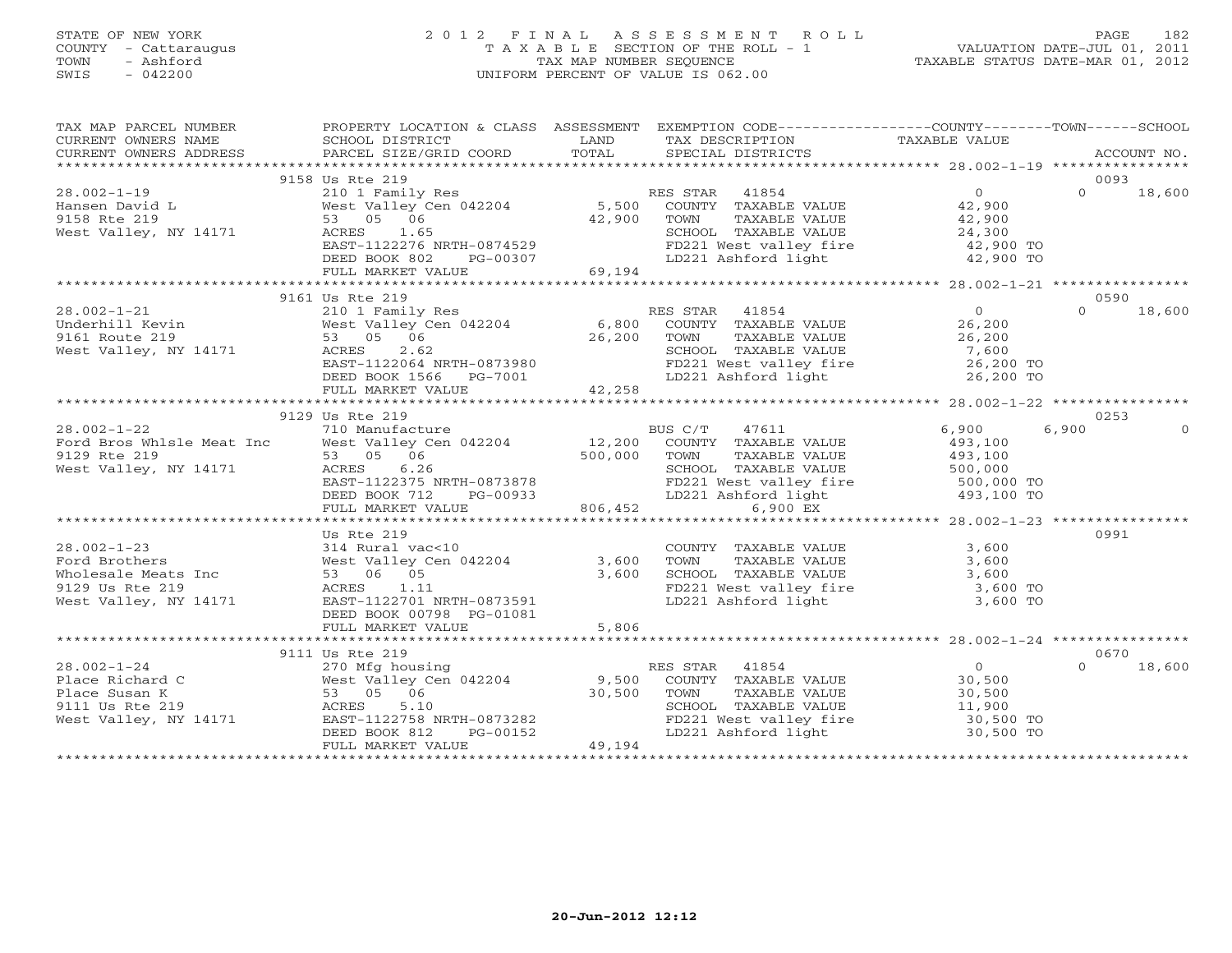## STATE OF NEW YORK 2 0 1 2 F I N A L A S S E S S M E N T R O L L PAGE 183 COUNTY - Cattaraugus T A X A B L E SECTION OF THE ROLL - 1 VALUATION DATE-JUL 01, 2011 TOWN - Ashford TAX MAP NUMBER SEQUENCE TAXABLE STATUS DATE-MAR 01, 2012 SWIS - 042200 UNIFORM PERCENT OF VALUE IS 062.00UNIFORM PERCENT OF VALUE IS 062.00

| TAX MAP PARCEL NUMBER<br>CURRENT OWNERS NAME<br>CURRENT OWNERS ADDRESS | PROPERTY LOCATION & CLASS ASSESSMENT EXEMPTION CODE---------------COUNTY-------TOWN------SCHOOL<br>SCHOOL DISTRICT<br>PARCEL SIZE/GRID COORD | LAND<br>TOTAL | TAX DESCRIPTION<br>SPECIAL DISTRICTS                                                       | TAXABLE VALUE            | ACCOUNT NO.        |
|------------------------------------------------------------------------|----------------------------------------------------------------------------------------------------------------------------------------------|---------------|--------------------------------------------------------------------------------------------|--------------------------|--------------------|
|                                                                        |                                                                                                                                              |               |                                                                                            |                          |                    |
|                                                                        | Us Rte 219                                                                                                                                   |               |                                                                                            |                          | 0150               |
| $28.002 - 1 - 27$                                                      | 312 Vac w/imprv                                                                                                                              |               | COUNTY TAXABLE VALUE                                                                       | 13,900                   |                    |
| Creeley Jack B                                                         | West Valley Cen 042204                                                                                                                       | 4,500         | TOWN<br>TAXABLE VALUE                                                                      | 13,900                   |                    |
| Creeley Corydon J                                                      | 53 05 06                                                                                                                                     | 13,900        | SCHOOL TAXABLE VALUE                                                                       | 13,900<br>13,900         |                    |
| 11726 Markham Rd                                                       | FRNT 350.00 DPTH 95.00                                                                                                                       |               | FD221 West valley fire<br>T.D221 Ashford light                                             | 13,900 TO<br>13,900 TO   |                    |
| Gowanda, NY 14070                                                      | EAST-1123147 NRTH-0873197<br>DEED BOOK 799                                                                                                   |               |                                                                                            |                          |                    |
|                                                                        | PG-00953<br>FULL MARKET VALUE                                                                                                                | 22,419        |                                                                                            |                          |                    |
|                                                                        |                                                                                                                                              |               |                                                                                            |                          |                    |
|                                                                        | Us Rte 219                                                                                                                                   |               |                                                                                            |                          | 0741               |
| $28.002 - 1 - 28$                                                      | 312 Vac w/imprv                                                                                                                              |               | COUNTY TAXABLE VALUE                                                                       | 5,900                    |                    |
| Fruci Vincent T                                                        | West Valley Cen 042204                                                                                                                       | 5,000         | TOWN<br>TAXABLE VALUE                                                                      | 5,900                    |                    |
| 1065 Seneca Creek Rd                                                   | 53 05 06                                                                                                                                     | 5,900         |                                                                                            | 5,900                    |                    |
| PO Box 304                                                             | NRF                                                                                                                                          |               |                                                                                            | $5,900$ TO<br>5,900 TO   |                    |
| West Seneca, NY 14224                                                  | ACRES<br>4.33                                                                                                                                |               | SCHOOL TAXABLE VALUE<br>FD221 West valley fire<br>LD221 Ashford light                      | 5,900 TO                 |                    |
|                                                                        | EAST-1122812 NRTH-0872931                                                                                                                    |               |                                                                                            |                          |                    |
|                                                                        | DEED BOOK 5880 PG-6010                                                                                                                       |               |                                                                                            |                          |                    |
|                                                                        |                                                                                                                                              |               |                                                                                            |                          |                    |
|                                                                        | 9077 Us Rte 219                                                                                                                              |               |                                                                                            |                          | 0152               |
| $28.002 - 1 - 29$                                                      | 240 Rural res                                                                                                                                |               | WVET C/T<br>41121                                                                          | 7,440                    | 7,440<br>$\Omega$  |
| Decot Dennis J                                                         | West Valley Cen 042204 18,100 RES STAR 41854                                                                                                 |               |                                                                                            | $\Omega$                 | $\Omega$<br>18,600 |
| Decot Christi                                                          | 53 05 06                                                                                                                                     | 68,300        | COUNTY TAXABLE VALUE                                                                       | 60,860                   |                    |
| 9077 Route 219                                                         | ACRES 13.19 BANK<br>017                                                                                                                      |               | TOWN<br>TAXABLE VALUE                                                                      | 60,860                   |                    |
| West Valley, NY 14171                                                  | EAST-1123075 NRTH-0872597                                                                                                                    |               |                                                                                            |                          |                    |
|                                                                        | DEED BOOK 979<br>PG-996                                                                                                                      |               |                                                                                            | 49,700<br>68,300 TO      |                    |
|                                                                        | FULL MARKET VALUE                                                                                                                            |               |                                                                                            | 68,300 TO                |                    |
|                                                                        |                                                                                                                                              |               |                                                                                            |                          |                    |
| $28.002 - 1 - 30$                                                      | Us Rte 219<br>322 Rural vac>10                                                                                                               |               | COUNTY TAXABLE VALUE                                                                       | 23,600                   | 0740               |
| Kamholz Mark L                                                         | West Valley Cen 042204 23,600                                                                                                                |               | TOWN<br>TAXABLE VALUE                                                                      | 23,600                   |                    |
| 57 Brantwood Dr                                                        | 53 05 06                                                                                                                                     | 23,600        | SCHOOL TAXABLE VALUE                                                                       | 23,600                   |                    |
| West Seneca, NY 14224                                                  | ACRES 30.71                                                                                                                                  |               |                                                                                            |                          |                    |
|                                                                        | EAST-1123122 NRTH-0871803                                                                                                                    |               | FD221 West valley fire $23,600$ TO<br>LD221 Ashford light 23,600 TO<br>LD221 Ashford light | 23,600 TO                |                    |
|                                                                        | DEED BOOK 783<br>PG-00057                                                                                                                    |               |                                                                                            |                          |                    |
|                                                                        | FULL MARKET VALUE                                                                                                                            | 38,065        |                                                                                            |                          |                    |
|                                                                        | ********************************                                                                                                             |               |                                                                                            |                          |                    |
|                                                                        | 9013 Us Rte 219                                                                                                                              |               |                                                                                            |                          | 0368               |
| $28.002 - 1 - 31$<br>Urf Benjamin                                      | 210 1 Family Res<br>West Valley Cen 042204                                                                                                   | 4,700         | 41854<br>RES STAR<br>COUNTY TAXABLE VALUE                                                  | $\overline{0}$<br>52,000 | 18,600<br>$\Omega$ |
| Busekist Christine                                                     | 53 05 06                                                                                                                                     | 52,000        | TAXABLE VALUE<br>TOWN                                                                      | 52,000                   |                    |
| 9013 Us Rte 219                                                        | FRNT 125.00 DPTH 300.00                                                                                                                      |               | SCHOOL TAXABLE VALUE                                                                       | 33,400                   |                    |
| West Valley, NY 14171                                                  | EAST-1123864 NRTH-0871617                                                                                                                    |               | FD221 West valley fire                                                                     | 52,000 TO                |                    |
|                                                                        | DEED BOOK 16395 PG-4001                                                                                                                      |               | LD221 Ashford light                                                                        | 52,000 TO                |                    |
|                                                                        | FULL MARKET VALUE                                                                                                                            | 83,871        |                                                                                            |                          |                    |
|                                                                        |                                                                                                                                              |               |                                                                                            |                          |                    |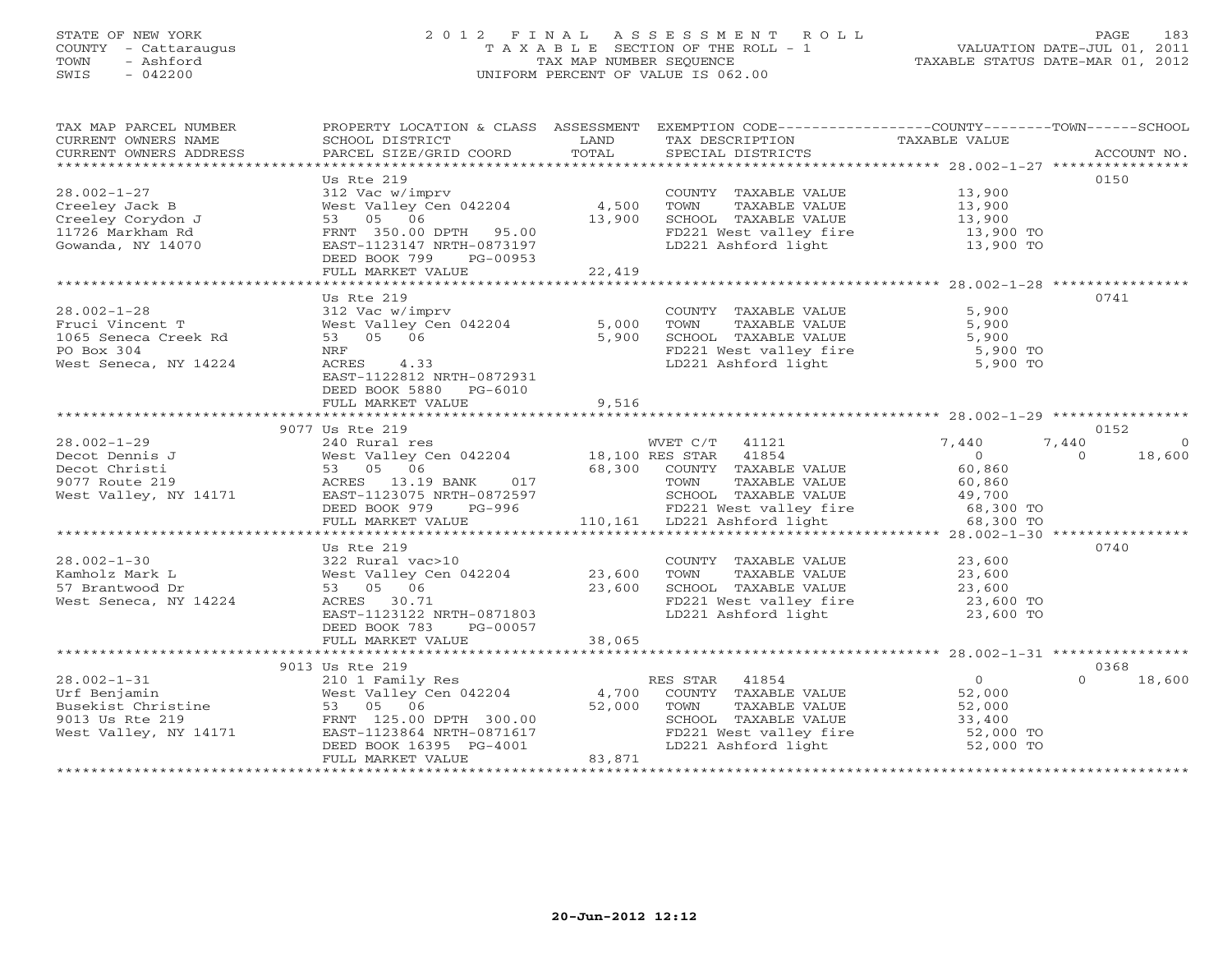## STATE OF NEW YORK 2 0 1 2 F I N A L A S S E S S M E N T R O L L PAGE 184 COUNTY - Cattaraugus T A X A B L E SECTION OF THE ROLL - 1 VALUATION DATE-JUL 01, 2011 TOWN - Ashford TAX MAP NUMBER SEQUENCE TAXABLE STATUS DATE-MAR 01, 2012 SWIS - 042200 UNIFORM PERCENT OF VALUE IS 062.00UNIFORM PERCENT OF VALUE IS 062.00

| TAX MAP PARCEL NUMBER<br>CURRENT OWNERS NAME<br>CURRENT OWNERS ADDRESS                                                                                                      | PROPERTY LOCATION & CLASS ASSESSMENT EXEMPTION CODE--------------COUNTY-------TOWN------SCHOOL<br>SCHOOL DISTRICT<br>PARCEL SIZE/GRID COORD | <b>LAND</b><br>TOTAL | TAX DESCRIPTION<br>SPECIAL DISTRICTS                                                              | TAXABLE VALUE                         | ACCOUNT NO.                |
|-----------------------------------------------------------------------------------------------------------------------------------------------------------------------------|---------------------------------------------------------------------------------------------------------------------------------------------|----------------------|---------------------------------------------------------------------------------------------------|---------------------------------------|----------------------------|
|                                                                                                                                                                             |                                                                                                                                             |                      |                                                                                                   |                                       |                            |
| $28.002 - 1 - 32$<br>Hansen Roy                                                                                                                                             | 9182 Us Rte 219<br>112 Dairy farm                                                                                                           |                      | RES STAR 41854<br>COUNTY TAXABLE VALUE                                                            | $\overline{0}$<br>145,900             | 0341<br>$\Omega$<br>18,600 |
| Hansen Ken                                                                                                                                                                  | West Valley Cen 042204 59,100<br>52/53 05 06                                                                                                | 145,900              | TOWN<br>TAXABLE VALUE                                                                             | 145,900                               |                            |
| 9182 Rte 219<br>West Valley, NY 14171                                                                                                                                       | LIFE USE<br>ACRES 116.14                                                                                                                    |                      | SCHOOL TAXABLE VALUE<br>FD221 West valley fire<br>T.D221 Nest valley fire<br>T.D221 Ashford light | $\frac{127}{145}$ , 300<br>145,900 TO |                            |
|                                                                                                                                                                             | EAST-1121203 NRTH-0872164<br>DEED BOOK 845<br>PG-00503                                                                                      |                      |                                                                                                   | 3,000 TO                              |                            |
|                                                                                                                                                                             | FULL MARKET VALUE                                                                                                                           | 235,323              |                                                                                                   |                                       |                            |
|                                                                                                                                                                             | 6762 Prill Rd                                                                                                                               |                      |                                                                                                   |                                       | 0631                       |
| $28.002 - 1 - 33$                                                                                                                                                           | 260 Seasonal res                                                                                                                            |                      |                                                                                                   |                                       |                            |
|                                                                                                                                                                             |                                                                                                                                             |                      | COUNTY TAXABLE VALUE<br>TAXABLE VALUE<br>TOWN                                                     | 157,500<br>157,500                    |                            |
|                                                                                                                                                                             |                                                                                                                                             |                      |                                                                                                   |                                       |                            |
|                                                                                                                                                                             |                                                                                                                                             |                      | SCHOOL TAXABLE VALUE 157,500<br>FD221 West valley fire 157,500 TO<br>FD221 West valley fire       |                                       |                            |
|                                                                                                                                                                             | EAST-1119246 NRTH-0872015                                                                                                                   |                      |                                                                                                   |                                       |                            |
|                                                                                                                                                                             | DEED BOOK 1025 PG-538                                                                                                                       |                      |                                                                                                   |                                       |                            |
|                                                                                                                                                                             | FULL MARKET VALUE                                                                                                                           | 254,032              |                                                                                                   |                                       |                            |
|                                                                                                                                                                             |                                                                                                                                             |                      |                                                                                                   |                                       |                            |
|                                                                                                                                                                             | Ahrens Rd                                                                                                                                   |                      |                                                                                                   |                                       | 0371                       |
| $28.002 - 1 - 34$                                                                                                                                                           | 322 Rural vac>10                                                                                                                            |                      | COUNTY TAXABLE VALUE                                                                              | 31,300                                |                            |
| Di Matteo Attilio                                                                                                                                                           | West Valley Cen 042204 31,300                                                                                                               |                      | TOWN                                                                                              | TAXABLE VALUE 31,300                  |                            |
| 3060 Niagara Falls Blyd                                                                                                                                                     | $61 -05 -06$                                                                                                                                | 31,300               | SCHOOL TAXABLE VALUE 31,300<br>FD221 West valley fire 31,300 TO                                   |                                       |                            |
| North Tonawanda, NY 14120                                                                                                                                                   | ACRES 17.66                                                                                                                                 |                      |                                                                                                   |                                       |                            |
|                                                                                                                                                                             | EAST-1119956 NRTH-0872617                                                                                                                   |                      |                                                                                                   |                                       |                            |
|                                                                                                                                                                             | DEED BOOK 900<br>PG-00927                                                                                                                   |                      |                                                                                                   |                                       |                            |
|                                                                                                                                                                             | FULL MARKET VALUE                                                                                                                           | 50,484               |                                                                                                   |                                       |                            |
|                                                                                                                                                                             |                                                                                                                                             |                      |                                                                                                   |                                       |                            |
|                                                                                                                                                                             | Ahrens Rd                                                                                                                                   |                      |                                                                                                   |                                       | 0772                       |
|                                                                                                                                                                             |                                                                                                                                             |                      | COUNTY TAXABLE VALUE                                                                              | 23,300                                |                            |
|                                                                                                                                                                             |                                                                                                                                             |                      | TOWN                                                                                              | TAXABLE VALUE 23,300                  |                            |
| 28.002-1-35<br>Underberg Gregory L 323 Vacant rural<br>Edwards Julia A 1 23,300<br>20 Evergreen St EAST-1119006 NRTH-0873188<br>Saratoga Springs, NY DEED BOOK 1005 PG-1097 |                                                                                                                                             |                      | SCHOOL TAXABLE VALUE                                                                              | 23,300                                |                            |
|                                                                                                                                                                             |                                                                                                                                             |                      | FD221 West valley fire 23,300 TO                                                                  |                                       |                            |
|                                                                                                                                                                             |                                                                                                                                             |                      |                                                                                                   |                                       |                            |
|                                                                                                                                                                             | 12866-0822 FULL MARKET VALUE                                                                                                                | 37,581               |                                                                                                   |                                       |                            |
|                                                                                                                                                                             |                                                                                                                                             |                      |                                                                                                   |                                       |                            |
| $28.002 - 1 - 36$                                                                                                                                                           | 9141 Ahrens Rd<br>270 Mfg housing                                                                                                           |                      |                                                                                                   | $\overline{0}$                        | 0805<br>$\Omega$           |
| Fuller Kenneth                                                                                                                                                              | West Valley Cen 042204                                                                                                                      | 5,700                | RES STAR 41854<br>COUNTY TAXABLE VALUE 44,400                                                     |                                       | 18,600                     |
| Fuller June                                                                                                                                                                 | 61 05 06                                                                                                                                    | 44,400               | TAXABLE VALUE<br>TOWN                                                                             | 44,400                                |                            |
| 9141 Ahrens Rd                                                                                                                                                              | ACRES<br>1.65                                                                                                                               |                      | SCHOOL TAXABLE VALUE                                                                              | 25,800                                |                            |
| West Valley, NY 14171                                                                                                                                                       | EAST-1120605 NRTH-0873923                                                                                                                   |                      | FD221 West valley fire 44,400 TO                                                                  |                                       |                            |
|                                                                                                                                                                             | DEED BOOK 877<br>PG-00385                                                                                                                   |                      |                                                                                                   |                                       |                            |
|                                                                                                                                                                             | FULL MARKET VALUE                                                                                                                           | 71,613               |                                                                                                   |                                       |                            |
|                                                                                                                                                                             |                                                                                                                                             |                      |                                                                                                   |                                       |                            |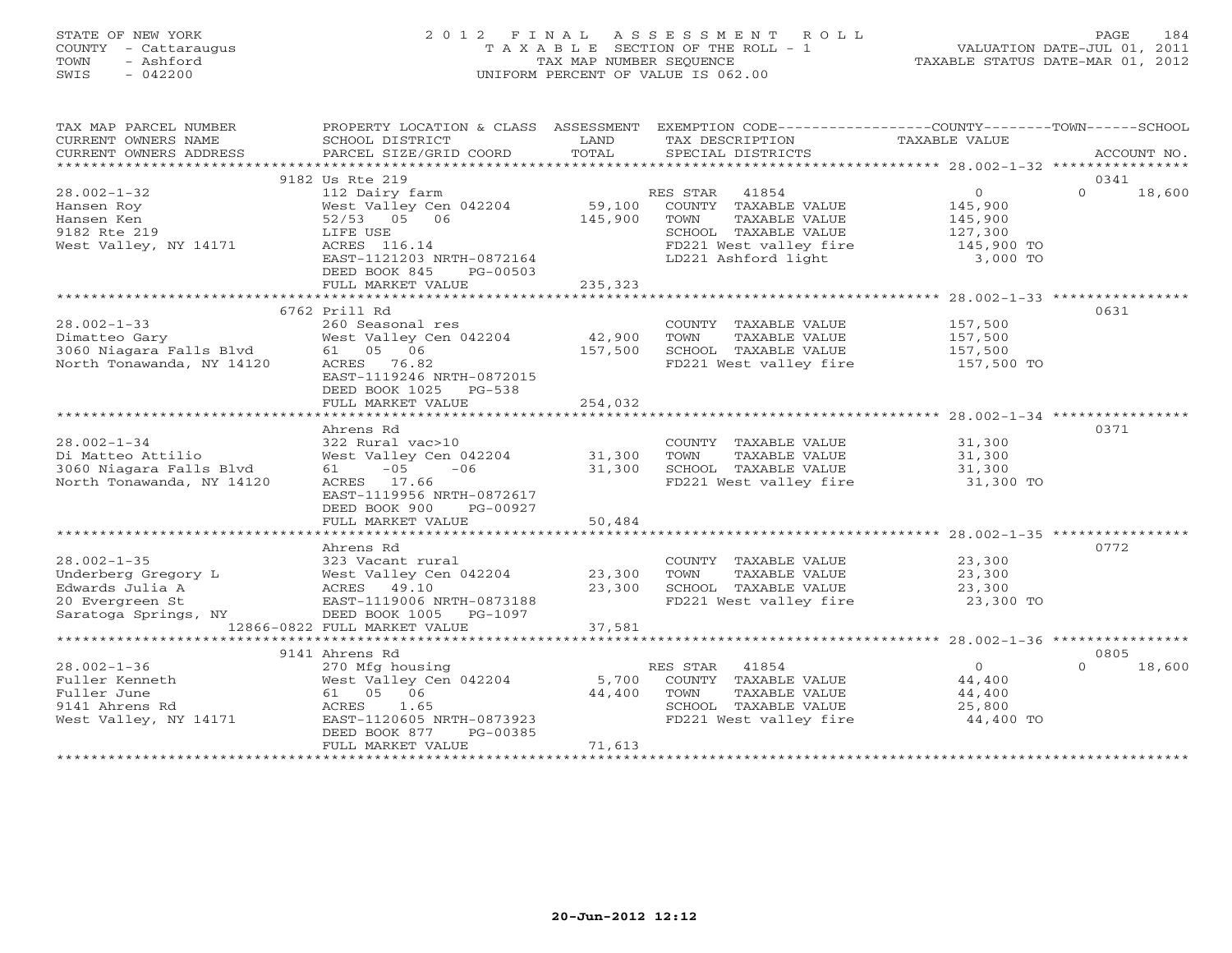## STATE OF NEW YORK 2 0 1 2 F I N A L A S S E S S M E N T R O L L PAGE 185 COUNTY - Cattaraugus T A X A B L E SECTION OF THE ROLL - 1 VALUATION DATE-JUL 01, 2011 TOWN - Ashford TAX MAP NUMBER SEQUENCE TAXABLE STATUS DATE-MAR 01, 2012 SWIS - 042200 UNIFORM PERCENT OF VALUE IS 062.00UNIFORM PERCENT OF VALUE IS 062.00

| TAX MAP PARCEL NUMBER<br>CURRENT OWNERS NAME<br>CURRENT OWNERS ADDRESS | PROPERTY LOCATION & CLASS ASSESSMENT EXEMPTION CODE---------------COUNTY-------TOWN------SCHOOL<br>SCHOOL DISTRICT<br>PARCEL SIZE/GRID COORD | LAND<br>TOTAL | TAX DESCRIPTION TAXABLE VALUE<br>SPECIAL DISTRICTS              |                      | ACCOUNT NO.        |
|------------------------------------------------------------------------|----------------------------------------------------------------------------------------------------------------------------------------------|---------------|-----------------------------------------------------------------|----------------------|--------------------|
|                                                                        |                                                                                                                                              |               |                                                                 |                      |                    |
|                                                                        | 9153 Ahrens Rd                                                                                                                               |               |                                                                 |                      | 0069               |
| $28.002 - 1 - 37.1$                                                    | 322 Rural vac>10                                                                                                                             |               | COUNTY TAXABLE VALUE                                            | $24,000$<br>$24,000$ |                    |
| Bond Brian E                                                           | West Valley Cen 042204 24,000                                                                                                                |               | TOWN<br>TAXABLE VALUE                                           |                      |                    |
| Bond Mary                                                              | 61 05 06                                                                                                                                     | 24,000        | SCHOOL TAXABLE VALUE                                            | 24,000               |                    |
| 9283 Neff Rd                                                           | ACRES 70.65                                                                                                                                  |               | FD221 West valley fire                                          | 24,000 TO            |                    |
| West Valley, NY 14171                                                  | EAST-0471010 NRTH-0874100                                                                                                                    |               |                                                                 |                      |                    |
|                                                                        | DEED BOOK 982<br>$PG-137$                                                                                                                    |               |                                                                 |                      |                    |
|                                                                        | FULL MARKET VALUE                                                                                                                            | 38,710        |                                                                 |                      |                    |
|                                                                        |                                                                                                                                              |               |                                                                 |                      |                    |
|                                                                        | 9115 Ahrens Rd                                                                                                                               |               |                                                                 |                      | 1349               |
| $28.002 - 1 - 37.2$                                                    | 270 Mfg housing                                                                                                                              |               | COUNTY TAXABLE VALUE                                            | 15,800               |                    |
|                                                                        | West Valley Cen 042204 7,000                                                                                                                 |               |                                                                 |                      |                    |
| Fuller Eric R                                                          |                                                                                                                                              |               | TAXABLE VALUE<br>TOWN                                           | 15,800               |                    |
| 4385 Riceville Rd                                                      | 61  05  06                                                                                                                                   | 15,800        | SCHOOL TAXABLE VALUE                                            | 15,800               |                    |
| Machias, NY 14101                                                      | 3.20<br>ACRES                                                                                                                                |               | FD221 West valley fire 15,800 TO                                |                      |                    |
|                                                                        | EAST-1120545 NRTH-0873506                                                                                                                    |               |                                                                 |                      |                    |
|                                                                        | DEED BOOK 991<br>PG-337                                                                                                                      |               |                                                                 |                      |                    |
|                                                                        | FULL MARKET VALUE                                                                                                                            | 25,484        |                                                                 |                      |                    |
|                                                                        |                                                                                                                                              |               |                                                                 |                      |                    |
|                                                                        | 9185 Ahrens Rd                                                                                                                               |               |                                                                 |                      | 0593               |
| $28.002 - 1 - 38$                                                      | 240 Rural res                                                                                                                                |               | RES STAR 41854                                                  | $\overline{0}$       | 18,600<br>$\Omega$ |
| Reding Renee                                                           | West Valley Cen 042204 15,400 COUNTY TAXABLE VALUE<br>61 05 06 55,700 TOWN TAXABLE VALUE                                                     |               |                                                                 | 55,700               |                    |
| 9185 Ahrens Rd                                                         |                                                                                                                                              |               |                                                                 | 55,700               |                    |
| West Valley, NY 14171                                                  | ACRES 10.71 BANK 182                                                                                                                         |               | SCHOOL TAXABLE VALUE 37,100<br>FD221 West valley fire 55,700 TO |                      |                    |
|                                                                        | EAST-1120134 NRTH-0874805                                                                                                                    |               |                                                                 |                      |                    |
|                                                                        | DEED BOOK 15657 PG-7005                                                                                                                      |               | LD221 Ashford light                                             | 55,700 TO            |                    |
|                                                                        | FULL MARKET VALUE                                                                                                                            | 89,839        |                                                                 |                      |                    |
|                                                                        |                                                                                                                                              |               |                                                                 |                      |                    |
|                                                                        | Ahrens Rd                                                                                                                                    |               |                                                                 |                      | 0196               |
| $28.002 - 1 - 39.1$                                                    | 322 Rural vac>10                                                                                                                             |               | COUNTY TAXABLE VALUE                                            | 22,600               |                    |
| Turner Randy K                                                         | West Valley Cen 042204                                                                                                                       | 22,600        | TOWN<br>TAXABLE VALUE                                           | 22,600               |                    |
| Hinman Elaine                                                          | 05 06<br>61/62                                                                                                                               | 22,600        | SCHOOL TAXABLE VALUE                                            | 22,600               |                    |
| 9214 NYS Route 219                                                     | ACRES 46.00                                                                                                                                  |               | FD221 West valley fire                                          | 22,600 TO            |                    |
| West Valley, NY 14171                                                  | EAST-1118995 NRTH-0875065                                                                                                                    |               |                                                                 |                      |                    |
|                                                                        | DEED BOOK 16011 PG-7001                                                                                                                      |               |                                                                 |                      |                    |
|                                                                        | FULL MARKET VALUE                                                                                                                            | 36,452        |                                                                 |                      |                    |
|                                                                        |                                                                                                                                              |               |                                                                 |                      |                    |
|                                                                        | 9241 Us Rte 219                                                                                                                              |               |                                                                 |                      | 0167               |
| $28.002 - 1 - 40$                                                      | 330 Vacant comm                                                                                                                              |               | COUNTY TAXABLE VALUE                                            | 12,300               |                    |
| Boll Lawrence R                                                        | West Valley Cen 042204 12,300                                                                                                                |               | TOWN<br>TAXABLE VALUE                                           | 12,300               |                    |
| 123 Gorski St                                                          | 62 05 06                                                                                                                                     | 12,300        | SCHOOL TAXABLE VALUE                                            | 12,300               |                    |
| Buffalo, NY 14206-3122                                                 | ACRES 10.61                                                                                                                                  |               | FD221 West valley fire                                          | 12,300 TO            |                    |
|                                                                        | EAST-1119578 NRTH-0875548                                                                                                                    |               | LD221 Ashford light                                             | 12,300 TO            |                    |
|                                                                        | DEED BOOK 5952<br>PG-5001                                                                                                                    |               |                                                                 |                      |                    |
|                                                                        | FULL MARKET VALUE                                                                                                                            | 19,839        |                                                                 |                      |                    |
| *************************                                              |                                                                                                                                              |               |                                                                 |                      |                    |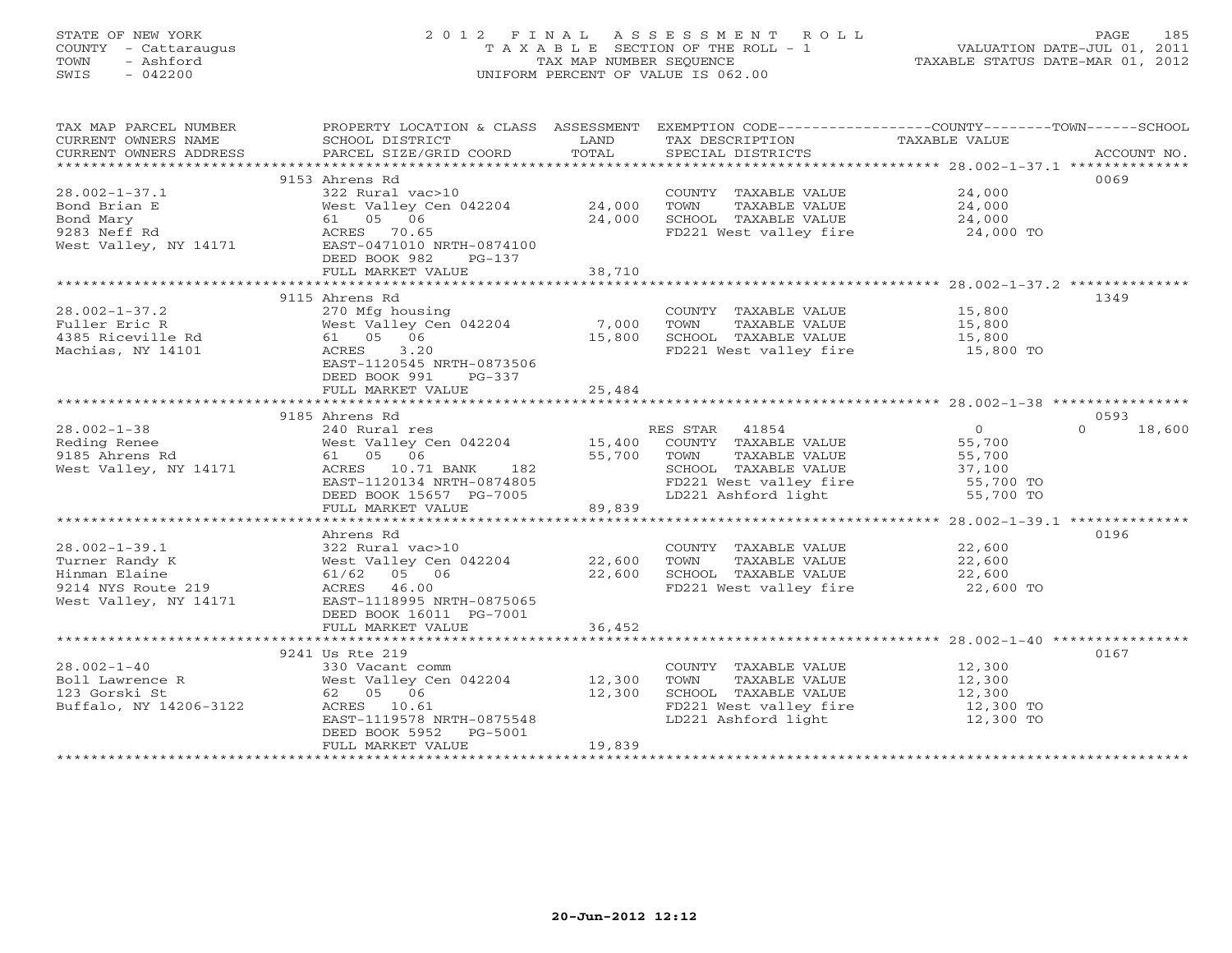## STATE OF NEW YORK 2 0 1 2 F I N A L A S S E S S M E N T R O L L PAGE 186 COUNTY - Cattaraugus T A X A B L E SECTION OF THE ROLL - 1 VALUATION DATE-JUL 01, 2011 TOWN - Ashford TAX MAP NUMBER SEQUENCE TAXABLE STATUS DATE-MAR 01, 2012 SWIS - 042200 UNIFORM PERCENT OF VALUE IS 062.00UNIFORM PERCENT OF VALUE IS 062.00

| TAX MAP PARCEL NUMBER<br>CURRENT OWNERS NAME<br>CURRENT OWNERS ADDRESS                                                                | PROPERTY LOCATION & CLASS ASSESSMENT EXEMPTION CODE---------------COUNTY-------TOWN------SCHOOL<br>SCHOOL DISTRICT<br>PARCEL SIZE/GRID COORD                                                          | LAND<br>TOTAL                                | TAX DESCRIPTION<br>SPECIAL DISTRICTS                                                                                      | TAXABLE VALUE                                                           |                            | ACCOUNT NO.                          |
|---------------------------------------------------------------------------------------------------------------------------------------|-------------------------------------------------------------------------------------------------------------------------------------------------------------------------------------------------------|----------------------------------------------|---------------------------------------------------------------------------------------------------------------------------|-------------------------------------------------------------------------|----------------------------|--------------------------------------|
|                                                                                                                                       |                                                                                                                                                                                                       |                                              |                                                                                                                           |                                                                         |                            |                                      |
|                                                                                                                                       | 9255 Us Rte 219                                                                                                                                                                                       |                                              |                                                                                                                           |                                                                         | 0388                       |                                      |
| $28.002 - 1 - 41.1$<br>Hintz Lee R<br>Hintz Nancy A<br>9255 Rte 219<br>West Valley, NY 14171                                          | 240 Rural res<br>West Valley Cen 042204 15,400 COUNTY TAXABLE VALUE<br>62 05 06<br>ACRES 24.85<br>EAST-1118849 NRTH-0875840<br>DEED BOOK 849<br>PG-00830                                              | 55,900<br>90, 161                            | SR STAR<br>41834<br>TOWN<br>TAXABLE VALUE<br>SCHOOL TAXABLE VALUE<br>FD221 West valley fire<br>LD221 Ashford light        | $\overline{0}$<br>55,900<br>55,900<br>17,340<br>$55,900$ TO<br>3,450 TO | $\Omega$                   | 38,560                               |
|                                                                                                                                       | FULL MARKET VALUE                                                                                                                                                                                     |                                              |                                                                                                                           |                                                                         |                            |                                      |
| $28.002 - 1 - 41.2$<br>Hintz Timothy<br>9255 Rte 219<br>West Valley, NY 14171                                                         | Us Rte 219<br>312 Vac w/imprv<br>West Valley Cen 042204<br>62 05 06<br>ACRES 1.80<br>EAST-1120084 NRTH-0875987<br>DEED BOOK 11534 PG-6001                                                             | 800<br>15,200                                | COUNTY TAXABLE VALUE<br>TOWN     TAXABLE VALUE<br>SCHOOL TAXABLE VALUE<br>FD221 West valley fire<br>LD221 Ashford light   | 15,200<br>15,200<br>15,200<br>15,200 TO<br>3,450 TO                     | 1663                       |                                      |
|                                                                                                                                       | FULL MARKET VALUE                                                                                                                                                                                     | 24,516                                       |                                                                                                                           |                                                                         |                            |                                      |
|                                                                                                                                       | Us Rte 219                                                                                                                                                                                            |                                              |                                                                                                                           |                                                                         | 0607                       |                                      |
| $28.002 - 1 - 42.1$<br>Hess Beverly R<br>Hess Timothy A Tr<br>9434 Snake Run Rd<br>West Valley, NY 14171<br>MAY BE SUBJECT TO PAYMENT | 105 Vac farmland<br>West Valley Cen 042204<br>62 05 06<br>ACRES 87.65<br>EAST-1118929 NRTH-0876706<br>DEED BOOK 9678 PG-4002<br>FULL MARKET VALUE                                                     | 33,300 AG BLDG<br>112,400 AG DIST<br>181,290 | AG BLDG<br>41700<br>41700<br>41720<br>COUNTY TAXABLE VALUE<br>TOWN<br>TAXABLE VALUE<br>SCHOOL TAXABLE VALUE               | 15,000<br>62,600<br>10,723<br>24,077<br>24,077<br>24,077                | 15,000<br>62,600<br>10,723 | 15,000<br>62,600<br>62,600<br>10,723 |
| UNDER AGDIST LAW TIL 2016                                                                                                             |                                                                                                                                                                                                       |                                              |                                                                                                                           |                                                                         |                            |                                      |
|                                                                                                                                       |                                                                                                                                                                                                       |                                              |                                                                                                                           |                                                                         |                            |                                      |
|                                                                                                                                       | 9434 Snake Run Rd                                                                                                                                                                                     |                                              |                                                                                                                           |                                                                         | 0379                       |                                      |
| $28.002 - 1 - 43$<br>Hess Beverly<br>Hess Timothy A<br>9434 Snake Run Rd<br>West Valley, NY 14171                                     | 210 1 Family Res<br>West Valley Cen 042204<br>62 05 06<br>ACRES<br>2.44<br>EAST-1118922 NRTH-0877345<br>DEED BOOK 16516 PG-4001<br>FULL MARKET VALUE                                                  | 52,600<br>84,839                             | SR STAR<br>41834<br>6,600 COUNTY TAXABLE VALUE<br>TOWN<br>TAXABLE VALUE<br>SCHOOL TAXABLE VALUE<br>FD221 West valley fire | $\overline{0}$<br>52,600<br>52,600<br>14,040<br>$52,600$ TO             | $\Omega$                   | 38,560                               |
|                                                                                                                                       |                                                                                                                                                                                                       |                                              |                                                                                                                           |                                                                         |                            |                                      |
| $28.002 - 1 - 44$<br>Hodgson Jeffrey J<br>Hodgson Patricia A<br>9389 Dutch Hill Rd<br>West Valley, NY 14171                           | Dutch Hill Rd<br>314 Rural vac<10<br>314 Rufai Vac<10<br>West Valley Cen 042204<br>46 05 06<br>FRNT 350.00 DPTH 200.00<br>EAST-0476370 NRTH-0877910<br>DEED BOOK 824<br>PG-01051<br>FULL MARKET VALUE | 1,100<br>1,100<br>1,774                      | COUNTY TAXABLE VALUE<br>TAXABLE VALUE<br>TOWN<br>SCHOOL TAXABLE VALUE<br>FD221 West valley fire                           | 1,100<br>1,100<br>1,100<br>1,100 TO                                     | 1122                       |                                      |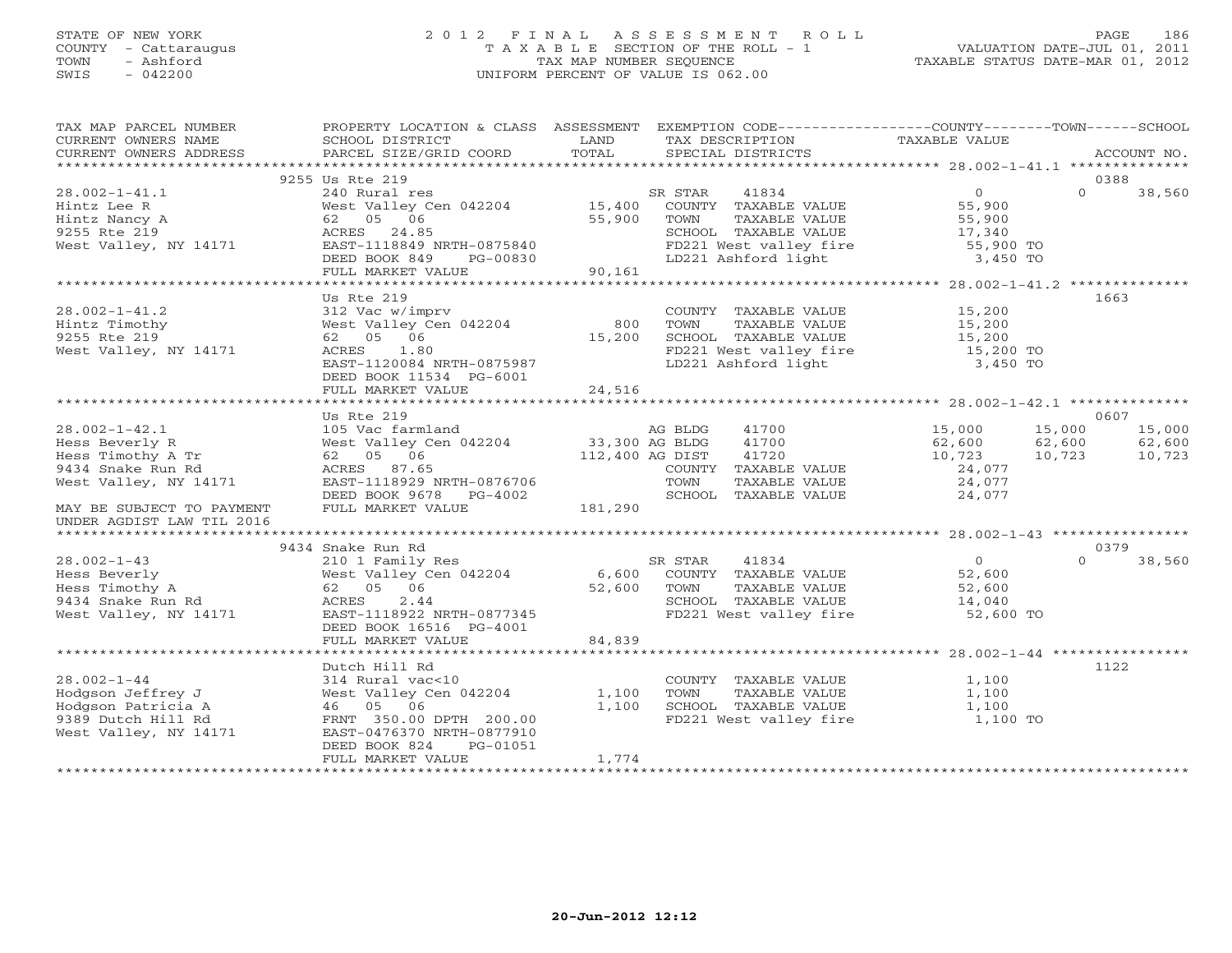# STATE OF NEW YORK 2 0 1 2 F I N A L A S S E S S M E N T R O L L PAGE 187 COUNTY - Cattaraugus T A X A B L E SECTION OF THE ROLL - 1 VALUATION DATE-JUL 01, 2011 TOWN - Ashford COMPUTER SEQUENCE TAX MAP NUMBER SEQUENCE TAXABLE STATUS DATE-MAR 01, 2012<br>
TAX MAP NUMBER SEQUENCE TAXABLE STATUS DATE-MAR 01, 2012<br>
SWIS - 042200 SWIS - 042200 UNIFORM PERCENT OF VALUE IS 062.00

| TAX MAP PARCEL NUMBER<br>CURRENT OWNERS NAME<br>CURRENT OWNERS ADDRESS | PROPERTY LOCATION & CLASS ASSESSMENT EXEMPTION CODE---------------COUNTY-------TOWN-----SCHOOL<br>SCHOOL DISTRICT<br>PARCEL SIZE/GRID COORD | <b>EXAMPLE SERVICE SERVICE SERVICE SERVICE SERVICE SERVICE SERVICE SERVICE SERVICE SERVICE SERVICE SERVICE SERVICE</b><br>TOTAL | TAX DESCRIPTION TAXABLE VALUE<br>SPECIAL DISTRICTS                  |                                              | ACCOUNT NO.              |
|------------------------------------------------------------------------|---------------------------------------------------------------------------------------------------------------------------------------------|---------------------------------------------------------------------------------------------------------------------------------|---------------------------------------------------------------------|----------------------------------------------|--------------------------|
| $28.002 - 1 - 45$<br>Frank Donna J                                     | Us Rte 219<br>314 Rural vac<10<br>West Valley Cen 042204                                                                                    | 400                                                                                                                             | COUNTY TAXABLE VALUE<br>TOWN<br>TAXABLE VALUE                       | 400<br>400                                   | 1292                     |
| 9326 US Rte 219<br>West Valley, NY 14171                               | 62 05 06<br>FRNT 49.00 DPTH 75.00<br>EAST-1120214 NRTH-0876445<br>DEED BOOK 902<br>PG-01050                                                 | 400<br>645                                                                                                                      | SCHOOL TAXABLE VALUE<br>FD221 West valley fire                      | 400<br>400 TO                                |                          |
|                                                                        | FULL MARKET VALUE                                                                                                                           |                                                                                                                                 |                                                                     |                                              |                          |
|                                                                        | 9357 Dutch Hill Rd                                                                                                                          |                                                                                                                                 |                                                                     |                                              | 0540                     |
| $28.002 - 2 - 1.1$                                                     | 210 1 Family Res                                                                                                                            |                                                                                                                                 | COUNTY TAXABLE VALUE 28,000                                         |                                              |                          |
|                                                                        | West Valley Cen $042204$ 6,700                                                                                                              |                                                                                                                                 | TOWN                                                                | TAXABLE VALUE 28,000<br>TAXABLE VALUE 28,000 |                          |
| Cobo Joan<br>10423 Dutch Hill Rd                                       | 46 05 06                                                                                                                                    | 28,000                                                                                                                          | SCHOOL TAXABLE VALUE                                                |                                              |                          |
| West Valley, NY 14171                                                  | ACRES<br>2.56<br>EAST-1125173 NRTH-0877472<br>DEED BOOK 12638 PG-6001                                                                       |                                                                                                                                 | FD221 West valley fire 28,000 TO                                    |                                              |                          |
|                                                                        | FULL MARKET VALUE                                                                                                                           | 45,161                                                                                                                          |                                                                     |                                              |                          |
|                                                                        |                                                                                                                                             |                                                                                                                                 |                                                                     |                                              |                          |
|                                                                        | Dutch Hill Rd                                                                                                                               |                                                                                                                                 |                                                                     |                                              | 1624                     |
| $28.002 - 2 - 1.2$                                                     | 314 Rural vac<10<br>314 Rural vac<br>West Valley C<br>46 05 06                                                                              |                                                                                                                                 | COUNTY TAXABLE VALUE                                                | 2,000                                        |                          |
| Hodgson Jeffrey<br>Hodgson Patricia                                    | West Valley Cen 042204                                                                                                                      | 2,000<br>2,000                                                                                                                  | TOWN<br>TAXABLE VALUE<br>SCHOOL TAXABLE VALUE                       | 2,000<br>2,000                               |                          |
| 9389 Dutch Hill Rd                                                     | ACRES<br>3.90                                                                                                                               |                                                                                                                                 |                                                                     |                                              |                          |
| West Valley, NY 14171                                                  | EAST-1125480 NRTH-0876679                                                                                                                   |                                                                                                                                 | FD221 West valley fire 2,000 TO                                     |                                              |                          |
|                                                                        | DEED BOOK 7049 PG-4001                                                                                                                      |                                                                                                                                 |                                                                     |                                              |                          |
|                                                                        | FULL MARKET VALUE                                                                                                                           | 3,226                                                                                                                           |                                                                     |                                              |                          |
|                                                                        |                                                                                                                                             |                                                                                                                                 |                                                                     |                                              |                          |
|                                                                        | Dutch Hill Rd                                                                                                                               |                                                                                                                                 |                                                                     |                                              | 0538                     |
| $28.002 - 2 - 2.1$                                                     |                                                                                                                                             |                                                                                                                                 | COUNTY TAXABLE VALUE                                                | 7,000                                        |                          |
| Cobo Joan                                                              | 314 Rural vac<10<br>West Valley Cen 042204                                                                                                  | 7,000                                                                                                                           | TOWN<br>TAXABLE VALUE                                               | 7,000                                        |                          |
| 10423 Dutch Hill Rd                                                    | 46 05 06                                                                                                                                    | 7,000                                                                                                                           | SCHOOL TAXABLE VALUE                                                | 7,000                                        |                          |
| West Valley, NY 14171                                                  | ACRES 6.35                                                                                                                                  |                                                                                                                                 | FD221 West valley fire                                              | 7,000 TO                                     |                          |
|                                                                        | EAST-1125517 NRTH-0877078                                                                                                                   |                                                                                                                                 |                                                                     |                                              |                          |
| MAY BE SUBJECT TO PAYMENT                                              | DEED BOOK 12638 PG-6001                                                                                                                     |                                                                                                                                 |                                                                     |                                              |                          |
| UNDER AGDIST LAW TIL 1999                                              | FULL MARKET VALUE                                                                                                                           | 11,290                                                                                                                          |                                                                     |                                              |                          |
|                                                                        |                                                                                                                                             |                                                                                                                                 |                                                                     |                                              |                          |
|                                                                        | 9279 Dutch Hill Rd                                                                                                                          |                                                                                                                                 |                                                                     |                                              | 1383<br>$\circ$          |
| $28.002 - 2 - 2.2$                                                     | 240 Rural res<br>West Valley Cen 042204 12,800 DVET C/T 41141                                                                               |                                                                                                                                 | CVET $C/T$ 41131                                                    | 12,400<br>12,400                             |                          |
| Schumacher Chad<br>Schumacher Valeri                                   | 46 05 06                                                                                                                                    |                                                                                                                                 | 54,400 RES STAR 41854                                               | 2,720<br>2,720<br>$\overline{0}$<br>$\Omega$ | $\overline{0}$<br>18,600 |
| 9279 Dutch Hill Rd                                                     | ACRES 25.80                                                                                                                                 |                                                                                                                                 | COUNTY TAXABLE VALUE                                                | 39,280                                       |                          |
| West Valley, NY 14171                                                  | EAST-1125670 NRTH-0876381                                                                                                                   |                                                                                                                                 | TOWN                                                                |                                              |                          |
|                                                                        | DEED BOOK 16394 PG-5003                                                                                                                     |                                                                                                                                 | TAXADID V.L.<br>TAXABLE VALUE<br>----------<br>SCHOOL TAXABLE VALUE | 39,280<br>35,800                             |                          |
|                                                                        | FULL MARKET VALUE                                                                                                                           |                                                                                                                                 | 87,742 FD221 West valley fire                                       | $54,400$ TO                                  |                          |
|                                                                        |                                                                                                                                             |                                                                                                                                 |                                                                     |                                              |                          |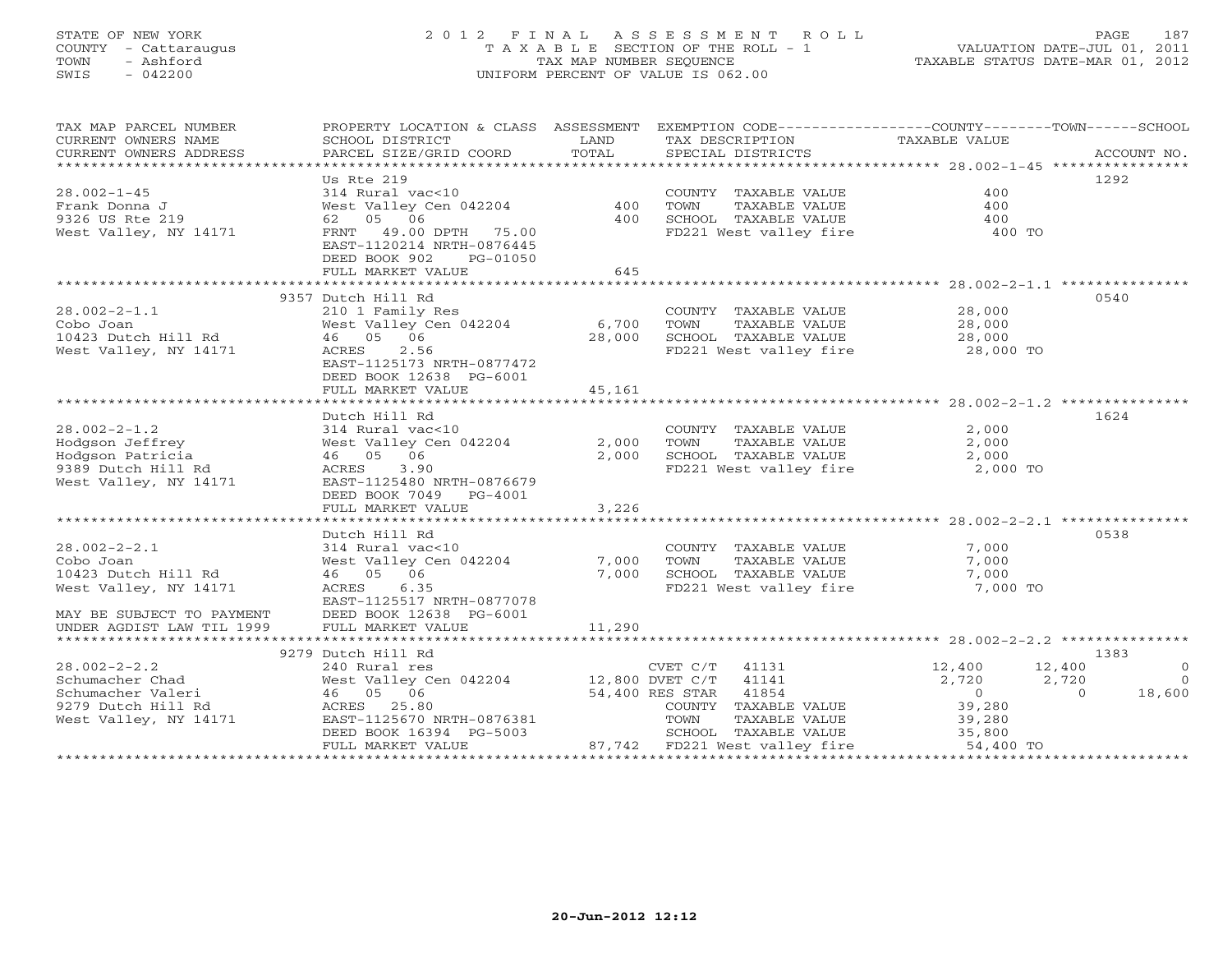# STATE OF NEW YORK 2 0 1 2 F I N A L A S S E S S M E N T R O L L PAGE 188 COUNTY - Cattaraugus T A X A B L E SECTION OF THE ROLL - 1 VALUATION DATE-JUL 01, 2011 TOWN - Ashford TAX MAP NUMBER SEQUENCE TAXABLE STATUS DATE-MAR 01, 2012 SWIS - 042200 UNIFORM PERCENT OF VALUE IS 062.00UNIFORM PERCENT OF VALUE IS 062.00

| TAX MAP PARCEL NUMBER<br>CURRENT OWNERS NAME<br>CURRENT OWNERS ADDRESS                                   | PROPERTY LOCATION & CLASS ASSESSMENT<br>SCHOOL DISTRICT<br>PARCEL SIZE/GRID COORD                                                                                                      | LAND<br>TOTAL              | EXEMPTION CODE-----------------COUNTY-------TOWN-----SCHOOL<br>TAX DESCRIPTION<br>SPECIAL DISTRICTS                  | TAXABLE VALUE                                      | ACCOUNT NO.                |
|----------------------------------------------------------------------------------------------------------|----------------------------------------------------------------------------------------------------------------------------------------------------------------------------------------|----------------------------|----------------------------------------------------------------------------------------------------------------------|----------------------------------------------------|----------------------------|
| $28.002 - 2 - 2.3$<br>Hodgson Jeffrey<br>Hodgson Patricia<br>9389 Dutch Hill Rd<br>West Valley, NY 14171 | Rock Springs Rd<br>314 Rural vac<10<br>West Valley Cen 042204<br>$46 - 5 - 6$<br>ACRES<br>2.35<br>EAST-1124775 NRTH-0877199<br>DEED BOOK 7049 PG-4001<br>FULL MARKET VALUE             | 900<br>900<br>1,452        | COUNTY TAXABLE VALUE<br>TAXABLE VALUE<br>TOWN<br>SCHOOL TAXABLE VALUE<br>FD221 West valley fire                      | 900<br>900<br>900<br>900 TO                        | 1625                       |
| $28.002 - 2 - 2.5$<br>Wiesmore James<br>Wiesmore Brenda<br>9298 Rock Springs Rd<br>West Valley, NY 14171 | Rock Springs Rd<br>314 Rural vac<10<br>West Valley Cen 042204<br>46/5/6<br>ACRES<br>5.00<br>EAST-1124901 NRTH-0876380<br>DEED BOOK 17333 PG-7001<br>FULL MARKET VALUE                  | 6,500<br>6,500<br>10,484   | COUNTY TAXABLE VALUE<br>TOWN<br>TAXABLE VALUE<br>SCHOOL TAXABLE VALUE<br>FD221 West valley fire                      | 6,500<br>6,500<br>6,500<br>6,500 TO                | 1692                       |
| $28.002 - 2 - 3$<br>Zynczak Aaron<br>274 Castlebury Dr<br>Columbia, SC 29229                             | Fox Valley Rd<br>323 Vacant rural<br>West Valley Cen 042204<br>46 05 06<br>ACRES 153.27<br>EAST-1127148 NRTH-0877472<br>DEED BOOK 9854 PG-9001<br>FULL MARKET VALUE                    | 55,000<br>55,000<br>88,710 | COUNTY TAXABLE VALUE<br>TOWN<br>TAXABLE VALUE<br>SCHOOL TAXABLE VALUE<br>FD221 West valley fire                      | 55,000<br>55,000<br>55,000<br>55,000 TO            | 0462                       |
| $28.002 - 2 - 4$<br>Zynczak Aaron<br>274 Castlebury Dr<br>Columbia, SC 29229                             | Dutch Hill Rd<br>323 Vacant rural<br>West Valley Cen 042204<br>$46 - 05 - 06$<br>ACRES 52.95<br>EAST-1127610 NRTH-0875715<br>DEED BOOK 9854 PG-9001<br>FULL MARKET VALUE               | 14,800<br>14,800<br>23,871 | COUNTY TAXABLE VALUE<br>TOWN<br>TAXABLE VALUE<br>SCHOOL TAXABLE VALUE<br>FD221 West valley fire                      | 14,800<br>14,800<br>14,800<br>14,800 TO            | 1169                       |
| $28.002 - 2 - 5$<br>Heitman Clifford W<br>Heitman Carla A<br>PO Box 162<br>West Valley, NY 14171         | 9229 Dutch Hill Rd<br>210 1 Family Res<br>West Valley Cen 042204<br>45 06 06<br>1.37 BANK<br>017<br>ACRES<br>EAST-0478040 NRTH-0875740<br>DEED BOOK 15283 PG-2002<br>FULL MARKET VALUE | 5,400<br>41,100<br>66,290  | RES STAR<br>41854<br>COUNTY TAXABLE VALUE<br>TOWN<br>TAXABLE VALUE<br>SCHOOL TAXABLE VALUE<br>FD221 West valley fire | $\circ$<br>41,100<br>41,100<br>22,500<br>41,100 TO | 0398<br>18,600<br>$\Omega$ |
|                                                                                                          |                                                                                                                                                                                        |                            |                                                                                                                      |                                                    |                            |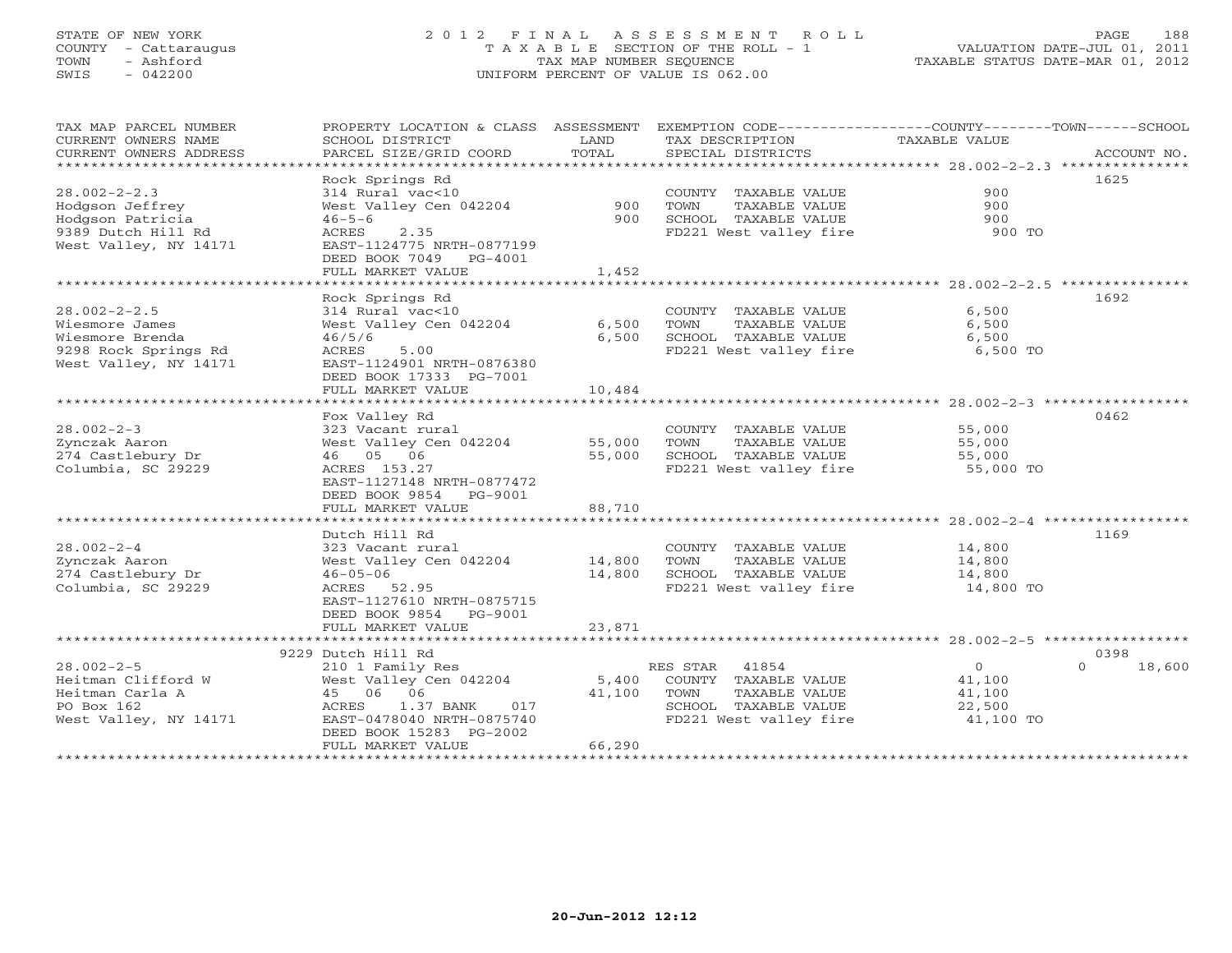## STATE OF NEW YORK 2 0 1 2 F I N A L A S S E S S M E N T R O L L PAGE 189 COUNTY - Cattaraugus T A X A B L E SECTION OF THE ROLL - 1 VALUATION DATE-JUL 01, 2011 TOWN - Ashford TAX MAP NUMBER SEQUENCE TAXABLE STATUS DATE-MAR 01, 2012 SWIS - 042200 UNIFORM PERCENT OF VALUE IS 062.00UNIFORM PERCENT OF VALUE IS 062.00

| TAX MAP PARCEL NUMBER                         | PROPERTY LOCATION & CLASS ASSESSMENT |                | EXEMPTION CODE-----------------COUNTY-------TOWN------SCHOOL |                                                         |                    |
|-----------------------------------------------|--------------------------------------|----------------|--------------------------------------------------------------|---------------------------------------------------------|--------------------|
| CURRENT OWNERS NAME                           | SCHOOL DISTRICT                      | LAND           | TAX DESCRIPTION                                              | TAXABLE VALUE                                           |                    |
| CURRENT OWNERS ADDRESS<br>******************* | PARCEL SIZE/GRID COORD               | TOTAL          | SPECIAL DISTRICTS                                            |                                                         | ACCOUNT NO.        |
|                                               |                                      |                |                                                              |                                                         |                    |
|                                               | 9209 Dutch Hill Rd                   |                |                                                              |                                                         | 0843               |
| $28.002 - 2 - 6.1$                            | 270 Mfg housing                      |                | COUNTY TAXABLE VALUE                                         | 41,300                                                  |                    |
| Spraque William                               | West Valley Cen 042204               | 6,600          | TOWN<br>TAXABLE VALUE                                        | 41,300                                                  |                    |
| 11958 Route 16                                | 46 05 06                             | 41,300         | SCHOOL TAXABLE VALUE                                         | 41,300                                                  |                    |
| Yorkshire, NY 14173                           | FF 388.90                            |                | FD221 West valley fire                                       | 41,300 TO                                               |                    |
|                                               | ACRES<br>3.00                        |                |                                                              |                                                         |                    |
|                                               | EAST-1126568 NRTH-0875276            |                |                                                              |                                                         |                    |
|                                               | DEED BOOK 5900 PG-8001               |                |                                                              |                                                         |                    |
|                                               | FULL MARKET VALUE                    | 66,613         |                                                              |                                                         |                    |
|                                               |                                      |                |                                                              |                                                         |                    |
|                                               | Dutch Hill Rd                        |                |                                                              |                                                         | 1416               |
| $28.002 - 2 - 6.2$                            | 314 Rural vac<10                     |                | COUNTY TAXABLE VALUE                                         | 6.100                                                   |                    |
| Heitman Clifford W                            | West Valley Cen 042204               | 1,700          | TAXABLE VALUE<br>TOWN                                        | 6,100                                                   |                    |
| Heitman Carla A                               | 46 05 06                             | 6.100          | SCHOOL TAXABLE VALUE                                         | 6,100                                                   |                    |
| PO Box 162                                    | FF 148.40                            |                | FD221 West valley fire                                       | 6,100 TO                                                |                    |
| West Valley, NY 14171                         | ACRES<br>$1.05$ BANK<br>017          |                |                                                              |                                                         |                    |
|                                               | EAST-1126461 NRTH-0875531            |                |                                                              |                                                         |                    |
|                                               | DEED BOOK 15283 PG-2002              |                |                                                              |                                                         |                    |
|                                               | FULL MARKET VALUE                    | 9,839          |                                                              |                                                         |                    |
|                                               | ********************************     |                |                                                              |                                                         |                    |
|                                               | 6478 Ashford Hollow Rd               |                |                                                              |                                                         | 0080               |
| $28.002 - 2 - 7$                              | 240 Rural res                        |                | RES STAR 41854                                               | $\circ$                                                 | $\Omega$<br>18,600 |
| Buckley David A                               | West Valley Cen 042204               | 44,200         | COUNTY TAXABLE VALUE                                         | 112,100                                                 |                    |
| 6478 Ashford Hollow Rd                        | 45/46 05 06                          | 112,100        | TOWN<br>TAXABLE VALUE                                        | 112,100                                                 |                    |
| West Valley, NY 14171                         | ACRES 83.74                          |                | SCHOOL TAXABLE VALUE                                         | 93,500                                                  |                    |
|                                               | EAST-1125485 NRTH-0874866            |                | FD221 West valley fire                                       | 112,100 TO                                              |                    |
|                                               | DEED BOOK 639<br>PG-00239            |                |                                                              |                                                         |                    |
|                                               | FULL MARKET VALUE                    | 180,806        |                                                              | ************************ 28.002-2-8 ******************  |                    |
|                                               |                                      |                |                                                              |                                                         |                    |
|                                               | 6468 Ashford Hollow Rd               |                |                                                              |                                                         | 0550               |
| $28.002 - 2 - 8$                              | 210 1 Family Res                     |                | COUNTY TAXABLE VALUE                                         | 50,000                                                  |                    |
| Eichner Janice R                              | West Valley Cen 042204               | 4,100          | TAXABLE VALUE<br>TOWN                                        | 50,000                                                  |                    |
| Eichner Karl W                                | 45 05 06                             | 50,000         | SCHOOL TAXABLE VALUE                                         | 50,000                                                  |                    |
| 6468 Ashford Hollow Rd                        | FRNT 90.00 DPTH 280.00               |                | FD221 West valley fire                                       | 50,000 TO                                               |                    |
| West Valley, NY 14171                         | EAST-0476800 NRTH-0873560            |                |                                                              |                                                         |                    |
|                                               | DEED BOOK 7411<br>PG-6001            |                |                                                              |                                                         |                    |
|                                               | FULL MARKET VALUE                    | 80,645         |                                                              | ************************* 28.002-2-9 ****************** |                    |
|                                               |                                      |                |                                                              |                                                         | 0079               |
| $28.002 - 2 - 9$                              | Ashford Hollow Rd                    |                | COUNTY TAXABLE VALUE                                         | 7,000                                                   |                    |
|                                               | 312 Vac w/imprv                      |                | TOWN                                                         |                                                         |                    |
| Buckley David A<br>6478 Ashford Hollow Rd     | West Valley Cen 042204<br>45 05 06   | 5,500<br>7,000 | TAXABLE VALUE<br>SCHOOL TAXABLE VALUE                        | 7,000<br>7,000                                          |                    |
|                                               | 4.39<br>ACRES                        |                | FD221 West valley fire                                       | 7,000 TO                                                |                    |
| West Valley, NY 14171                         | EAST-1125331 NRTH-0873819            |                |                                                              |                                                         |                    |
|                                               | DEED BOOK 722<br>PG-00977            |                |                                                              |                                                         |                    |
|                                               | FULL MARKET VALUE                    | 11,290         |                                                              |                                                         |                    |
|                                               |                                      |                |                                                              |                                                         |                    |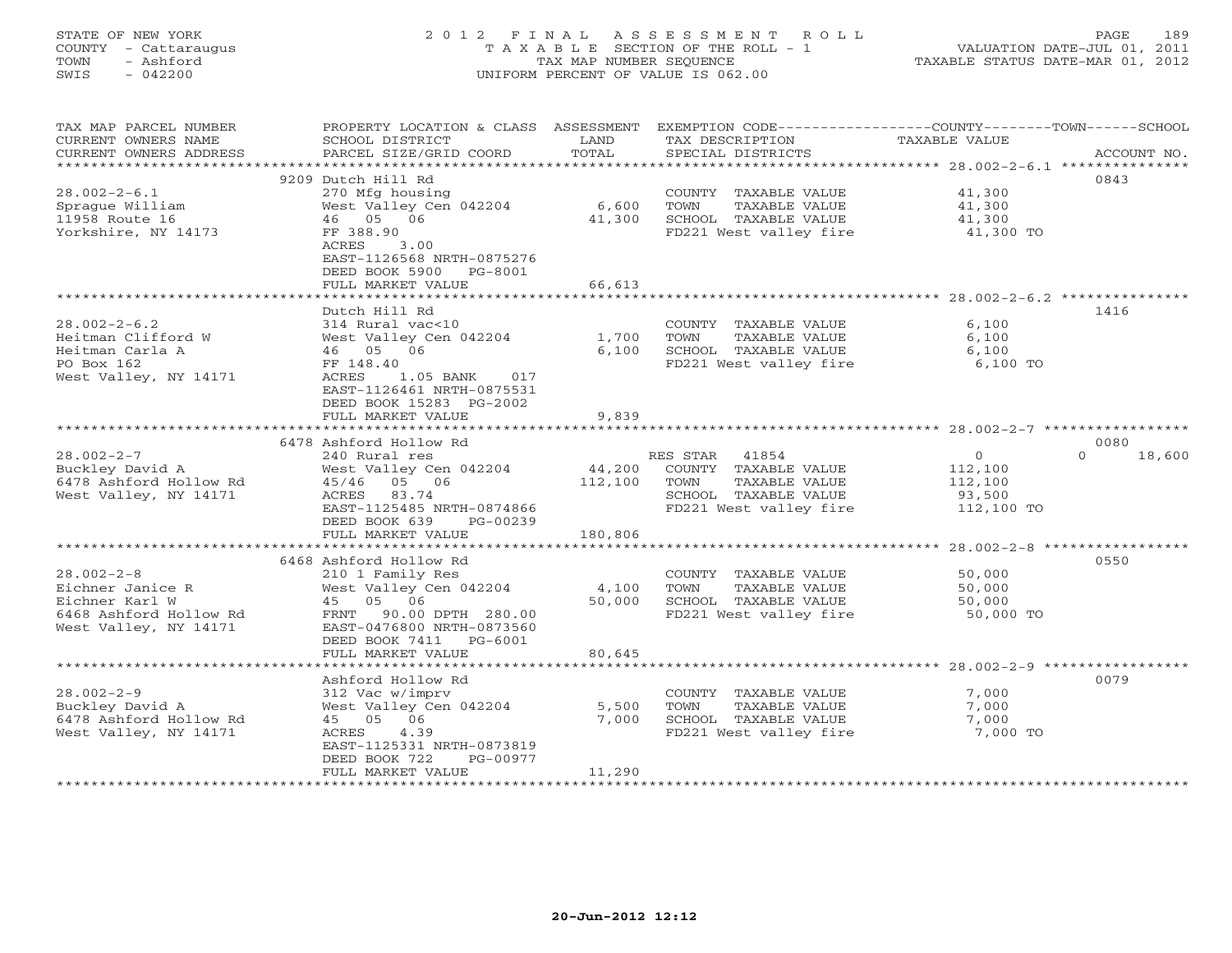## STATE OF NEW YORK 2 0 1 2 F I N A L A S S E S S M E N T R O L L PAGE 190 COUNTY - Cattaraugus T A X A B L E SECTION OF THE ROLL - 1 VALUATION DATE-JUL 01, 2011 TOWN - Ashford TAX MAP NUMBER SEQUENCE TAXABLE STATUS DATE-MAR 01, 2012 SWIS - 042200 UNIFORM PERCENT OF VALUE IS 062.00UNIFORM PERCENT OF VALUE IS 062.00

| SCHOOL DISTRICT<br>PARCEL SIZE/GRID COORD<br>******************************                                                                              | LAND<br>TOTAL                                                                                                                                                   | TAX DESCRIPTION<br>SPECIAL DISTRICTS                                                                     | <b>TAXABLE VALUE</b><br>ACCOUNT NO.                                                                                        |
|----------------------------------------------------------------------------------------------------------------------------------------------------------|-----------------------------------------------------------------------------------------------------------------------------------------------------------------|----------------------------------------------------------------------------------------------------------|----------------------------------------------------------------------------------------------------------------------------|
| Ashford Hollow Rd<br>314 Rural vac<10<br>West Valley Cen 042204<br>45 05 06<br>ACRES 3.62<br>EAST-1125604 NRTH-0873812<br>DEED BOOK 692<br>PG-00302      | 5,200<br>5,200                                                                                                                                                  | COUNTY TAXABLE VALUE<br>TAXABLE VALUE<br>TOWN<br>SCHOOL TAXABLE VALUE<br>FD221 West valley fire          | 0081<br>5,200<br>5,200<br>5,200<br>5,200 TO                                                                                |
|                                                                                                                                                          |                                                                                                                                                                 |                                                                                                          |                                                                                                                            |
|                                                                                                                                                          |                                                                                                                                                                 |                                                                                                          | 0758                                                                                                                       |
| 260 Seasonal res<br>West Valley Cen 042204<br>45 05 06<br>6.28<br>ACRES<br>EAST-1126647 NRTH-0873729                                                     | 10,800<br>27,800                                                                                                                                                | COUNTY TAXABLE VALUE<br>TOWN<br>TAXABLE VALUE<br>SCHOOL TAXABLE VALUE<br>FD221 West valley fire          | 27,800<br>27,800<br>27,800<br>27,800 TO                                                                                    |
|                                                                                                                                                          |                                                                                                                                                                 |                                                                                                          |                                                                                                                            |
|                                                                                                                                                          |                                                                                                                                                                 |                                                                                                          |                                                                                                                            |
| Ashford Hollow Rd<br>323 Vacant rural<br>West Valley Cen 042204<br>45 05 06<br>ACRES 10.63<br>EAST-1126069 NRTH-0873802<br>DEED BOOK 975<br>$PG-257$     | 9,200<br>9,200                                                                                                                                                  | COUNTY TAXABLE VALUE<br>TOWN<br>TAXABLE VALUE<br>SCHOOL TAXABLE VALUE<br>FD221 West valley fire          | 0997<br>9,200<br>9,200<br>9,200<br>9,200 TO                                                                                |
|                                                                                                                                                          |                                                                                                                                                                 |                                                                                                          |                                                                                                                            |
| Dutch Hill Rd<br>260 Seasonal res<br>West Valley Cen 042204<br>37/38/45 05<br>06<br>ACRES 126.65<br>EAST-1128454 NRTH-0874640<br>DEED BOOK 15957 PG-8002 | 51,200<br>65,800                                                                                                                                                | COUNTY TAXABLE VALUE<br>TOWN<br>TAXABLE VALUE<br>SCHOOL TAXABLE VALUE<br>FD221 West valley fire          | 0332<br>65,800<br>65,800<br>65,800<br>65,800 TO                                                                            |
|                                                                                                                                                          |                                                                                                                                                                 |                                                                                                          |                                                                                                                            |
|                                                                                                                                                          |                                                                                                                                                                 |                                                                                                          |                                                                                                                            |
| 210 1 Family Res<br>West Valley Cen 042204<br>45 05 06<br>2.65<br>ACRES<br>EAST-1126517 NRTH-0873338<br>PG-01036<br>DEED BOOK 760<br>FULL MARKET VALUE   | 6,800<br>49,300<br>79,516                                                                                                                                       | 41834<br>COUNTY TAXABLE VALUE<br>TOWN<br>TAXABLE VALUE<br>SCHOOL TAXABLE VALUE<br>FD221 West valley fire | 0156<br>$\circ$<br>$\Omega$<br>38,560<br>49,300<br>49,300<br>10,740<br>49,300 TO                                           |
|                                                                                                                                                          | FULL MARKET VALUE<br>6368 Ashford Hollow Rd<br>DEED BOOK 14162 PG-6001<br>FULL MARKET VALUE<br>FULL MARKET VALUE<br>FULL MARKET VALUE<br>6375 Ashford Hollow Rd | 8,387<br>44,839<br>14,839<br>106,129                                                                     | PROPERTY LOCATION & CLASS ASSESSMENT EXEMPTION CODE----------------COUNTY-------TOWN------SCHOOL<br>***********<br>SR STAR |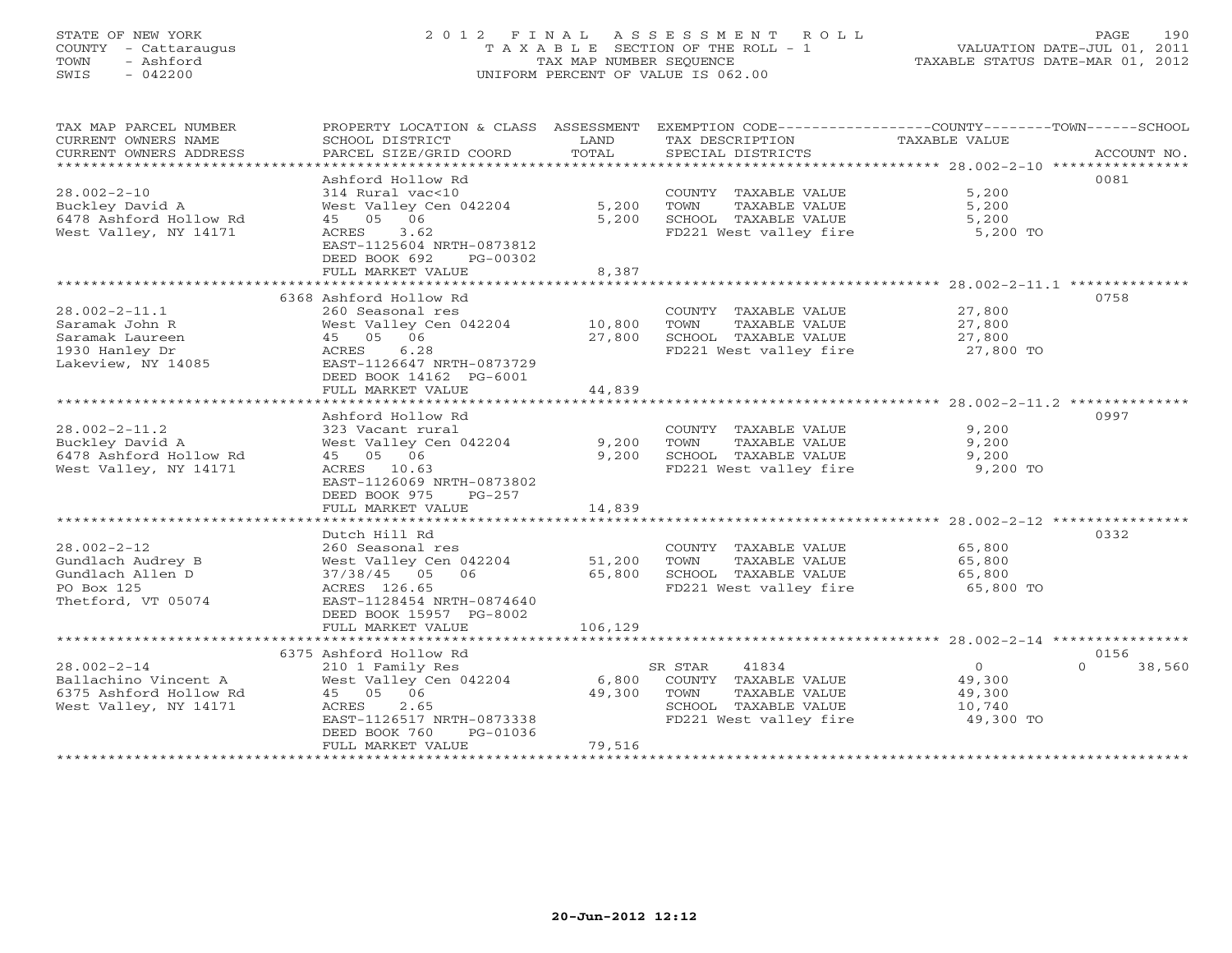## STATE OF NEW YORK 2 0 1 2 F I N A L A S S E S S M E N T R O L L PAGE 191 COUNTY - Cattaraugus T A X A B L E SECTION OF THE ROLL - 1 VALUATION DATE-JUL 01, 2011 TOWN - Ashford TAX MAP NUMBER SEQUENCE TAXABLE STATUS DATE-MAR 01, 2012 SWIS - 042200 UNIFORM PERCENT OF VALUE IS 062.00

| TAX MAP PARCEL NUMBER<br>CURRENT OWNERS NAME<br>CURRENT OWNERS ADDRESS                                          | PROPERTY LOCATION & CLASS ASSESSMENT<br>SCHOOL DISTRICT<br>PARCEL SIZE/GRID COORD                                                                                    | LAND<br>TAX DESCRIPTION<br>TOTAL<br>SPECIAL DISTRICTS                                                                                                                             | EXEMPTION CODE-----------------COUNTY-------TOWN------SCHOOL<br>TAXABLE VALUE<br>ACCOUNT NO.                                        |
|-----------------------------------------------------------------------------------------------------------------|----------------------------------------------------------------------------------------------------------------------------------------------------------------------|-----------------------------------------------------------------------------------------------------------------------------------------------------------------------------------|-------------------------------------------------------------------------------------------------------------------------------------|
|                                                                                                                 | 6427 Ashford Hollow Rd                                                                                                                                               |                                                                                                                                                                                   | 0056                                                                                                                                |
| $28.002 - 2 - 15$<br>Stephan Terrance G<br>Stephan Betty L<br>6427 Ashford Hollow Rd<br>West Valley, NY 14171   | 210 1 Family Res<br>West Valley Cen 042204 11,400<br>45 05 06<br>ACRES<br>7.17<br>EAST-1125909 NRTH-0873163<br>DEED BOOK 783<br>PG-00964<br>FULL MARKET VALUE        | RES STAR 41854<br>COUNTY TAXABLE VALUE<br>64,100<br>TOWN<br>TAXABLE VALUE<br>SCHOOL TAXABLE VALUE<br>FD221 West valley fire<br>103,387                                            | $\overline{0}$<br>$\Omega$<br>18,600<br>64,100<br>64,100<br>45,500<br>64,100 TO                                                     |
|                                                                                                                 | 6445 Ashford Hollow Rd                                                                                                                                               |                                                                                                                                                                                   | 0491                                                                                                                                |
| $28.002 - 2 - 16$<br>Maltby James A<br>6445 Ashfrod Hollow Rd<br>West Valley, NY 14171                          | 210 1 Family Res<br>West Valley Cen 042204<br>45 05<br>06<br>4.06 BANK<br>182<br>ACRES<br>EAST-1125472 NRTH-0873176<br>DEED BOOK 982<br>PG-847<br>FULL MARKET VALUE  | CVET C/T<br>41131<br>8,300 SR STAR<br>41834<br>43,600 COUNTY TAXABLE VALUE<br>TAXABLE VALUE<br>TOWN<br>SCHOOL TAXABLE VALUE<br>FD221 West valley fire 43,600 TO<br>70,323         | 10,900<br>10,900<br>$\circ$<br>38,560<br>$\overline{0}$<br>$\Omega$<br>32,700<br>32,700<br>5,040                                    |
|                                                                                                                 | 6467 Ashford Hollow Rd                                                                                                                                               |                                                                                                                                                                                   | 0384                                                                                                                                |
| $28.002 - 2 - 17$<br>Foss Douglas H<br>6467 Ashford Hollow Rd<br>West Valley, NY 14171                          | 45 05 06<br>ACRES<br>3.79<br>EAST-1125142 NRTH-0873146<br>DEED BOOK 1018    PG-1127                                                                                  | 210 1 Family Res<br>West Valley Cen 042204 7,200 DVET C/T 41141<br>46,100 RES STAR<br>41854<br>COUNTY TAXABLE VALUE<br>TOWN<br>TAXABLE VALUE                                      | $\Omega$<br>11,525<br>11,525<br>23,050<br>$\bigcap$<br>23,050<br>$\overline{0}$<br>$\Omega$<br>18,600<br>11,525<br>11,525<br>27,500 |
|                                                                                                                 | FULL MARKET VALUE                                                                                                                                                    | SCHOOL TAXABLE VALUE<br>74,355 FD221 West valley fire                                                                                                                             | 46,100 TO                                                                                                                           |
|                                                                                                                 | 6491 Ashford Hollow Rd                                                                                                                                               |                                                                                                                                                                                   | 0414                                                                                                                                |
| $28.002 - 2 - 18.1$<br>Enser Christopher A<br>Enser Sandra L<br>6491 Ashford Hollow Rd<br>West Valley, NY 14171 | 210 1 Family Res<br>West Valley Cen 042204<br>45 05 06<br>ACRES<br>1.90 BANK<br>065<br>EAST-1124887 NRTH-0873131<br>DEED BOOK 12050 PG-3001                          | RES STAR<br>41854<br>6,000<br>COUNTY TAXABLE VALUE<br>53,400<br>TAXABLE VALUE<br>TOWN<br>SCHOOL TAXABLE VALUE<br>FD221 West valley fire 53,400 TO                                 | $\overline{0}$<br>$\cap$<br>18,600<br>53,400<br>53,400<br>34,800                                                                    |
|                                                                                                                 | FULL MARKET VALUE                                                                                                                                                    | 86,129                                                                                                                                                                            |                                                                                                                                     |
|                                                                                                                 | 6495 Ashford Hollow Rd                                                                                                                                               |                                                                                                                                                                                   | 1345                                                                                                                                |
| $28.002 - 2 - 18.2$<br>Little Terry A<br>Little Jacaueline<br>6495 Ashford Hollow Rd<br>West Valley, NY 14171   | 210 1 Family Res<br>West Valley Cen 042204<br>45/53 05 06<br>ACRES<br>2.80 BANK<br>017<br>EAST-0476270 NRTH-0873170<br>DEED BOOK 00925 PG-01013<br>FULL MARKET VALUE | WVET C/T 41121<br>7,000 RES STAR<br>41854<br>52,500<br>COUNTY TAXABLE VALUE<br>TAXABLE VALUE<br>TOWN<br>SCHOOL TAXABLE VALUE 33,900<br>FD221 West valley fire 52,500 TO<br>84,677 | 7,440<br>7,440<br>$\overline{0}$<br>$\overline{0}$<br>$\Omega$<br>18,600<br>45,060<br>45,060                                        |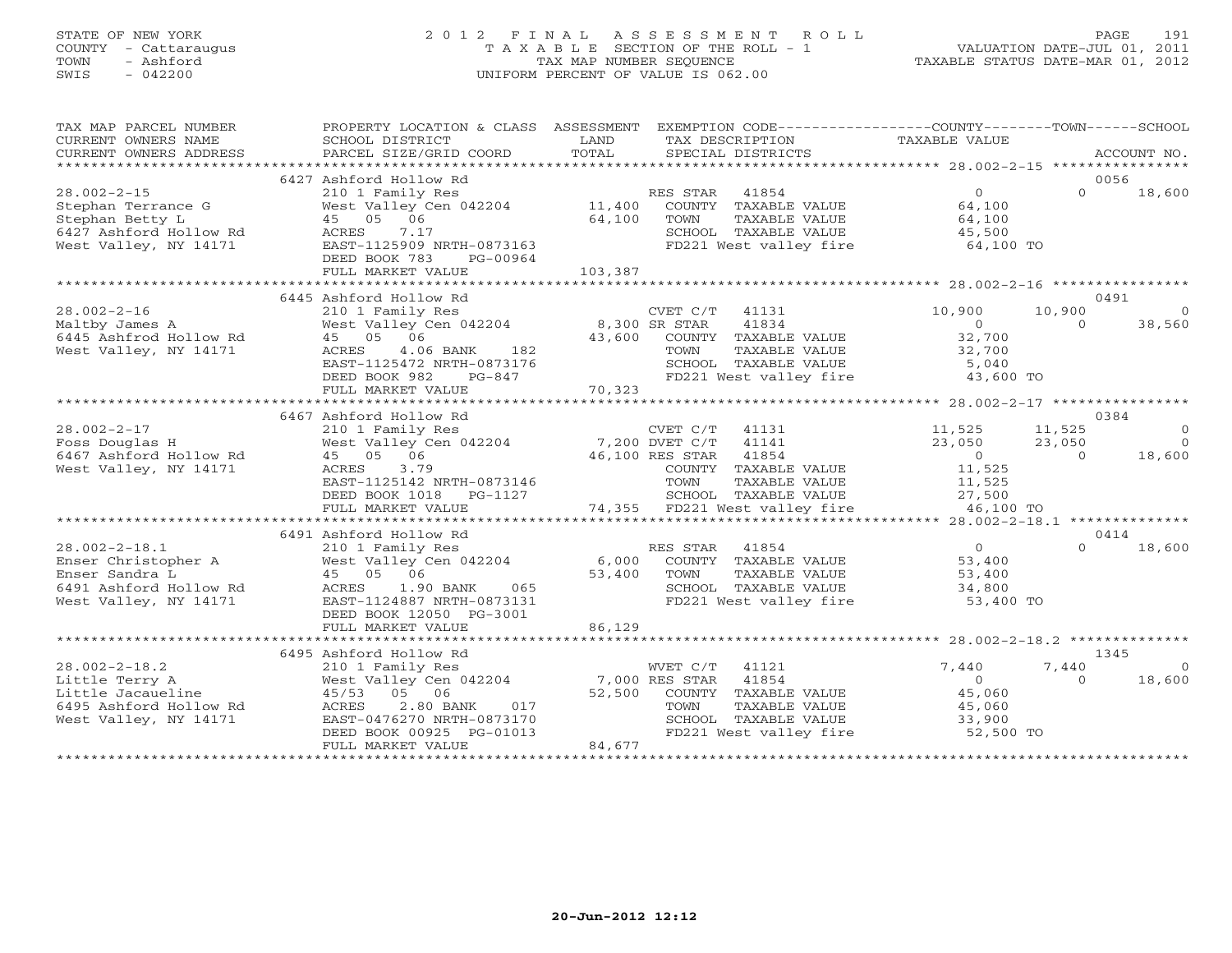# STATE OF NEW YORK 2 0 1 2 F I N A L A S S E S S M E N T R O L L PAGE 192 COUNTY - Cattaraugus T A X A B L E SECTION OF THE ROLL - 1 VALUATION DATE-JUL 01, 2011 TOWN - Ashford TAX MAP NUMBER SEQUENCE TAXABLE STATUS DATE-MAR 01, 2012 SWIS - 042200 UNIFORM PERCENT OF VALUE IS 062.00

| TAX MAP PARCEL NUMBER<br>CURRENT OWNERS NAME<br>- CONNER ADDRESS PARCEL SIZE/GRID COORD TOTAL SECIAL DISTRICTS ACCOUNT NO.<br>- ELET SIZE/GRID COORD TOTAL SECIAL DISTRICTS PARCEL ACCOUNT NO ACCOUNT NO ACCOUNT AND A SECIAL DISTRICTS | PROPERTY LOCATION & CLASS ASSESSMENT<br>SCHOOL DISTRICT                                                                                                                  | LAND              | EXEMPTION CODE-----------------COUNTY-------TOWN------SCHOOL<br>TAX DESCRIPTION                                                                    | TAXABLE VALUE                                             |                            |
|-----------------------------------------------------------------------------------------------------------------------------------------------------------------------------------------------------------------------------------------|--------------------------------------------------------------------------------------------------------------------------------------------------------------------------|-------------------|----------------------------------------------------------------------------------------------------------------------------------------------------|-----------------------------------------------------------|----------------------------|
|                                                                                                                                                                                                                                         | 6503 Ashford Hollow Rd                                                                                                                                                   |                   |                                                                                                                                                    |                                                           | 0289                       |
| $28.002 - 2 - 19$<br>Hudson Scott D<br>Hudson Susan M<br>6503 Ashford Hollow Rd<br>West Valley, NY 14171                                                                                                                                | 240 Rural res<br>West Valley Cen 042204 16,600<br>45 05 06<br>ACRES 11.85<br>EAST-1124935 NRTH-0872579<br>DEED BOOK 973<br>$PG-508$<br>FULL MARKET VALUE                 | 84,800<br>136,774 | RES STAR 41854<br>COUNTY TAXABLE VALUE<br>TOWN<br>TAXABLE VALUE<br>SCHOOL TAXABLE VALUE<br>FD221 West valley fire                                  | $\Omega$<br>84,800<br>84,800<br>66,200<br>84,800 TO       | $\Omega$<br>18,600         |
|                                                                                                                                                                                                                                         | 6503 Ashford Hollow Rd                                                                                                                                                   |                   |                                                                                                                                                    |                                                           | 0649                       |
| $28.002 - 2 - 20$<br>Willett Christian A<br>152 Wendel St<br>Depew, NY 14043                                                                                                                                                            | 260 Seasonal res<br>West Valley Cen 042204 8,300<br>45 05 06<br>ACRES<br>3.90 BANK<br>017<br>EAST-1125263 NRTH-0872526<br>DEED BOOK 6741 PG-9001                         | 36,200            | COUNTY TAXABLE VALUE 36,200<br>TOWN<br>TAXABLE VALUE<br>SCHOOL TAXABLE VALUE<br>FD221 West valley fire 36,200 TO                                   | 36,200<br>36,200                                          |                            |
|                                                                                                                                                                                                                                         | FULL MARKET VALUE                                                                                                                                                        | 58,387            |                                                                                                                                                    |                                                           |                            |
| $28.002 - 2 - 21$<br>Danni Louis R<br>Danni Mary T<br>4214 Deveaux St<br>Niagara Falls, NY 14305                                                                                                                                        | Ashford Hollow Rd<br>270 Mfg housing<br>West Valley Cen 042204 8,600<br>45 05 06<br>4.31<br>ACRES<br>EAST-1125328 NRTH-0872252<br>DEED BOOK 00927 PG-00150               | 21,400            | COUNTY TAXABLE VALUE 21,400<br>TOWN<br>TAXABLE VALUE<br>SCHOOL TAXABLE VALUE<br>FD221 West valley fire 21,400 TO                                   | 21,400<br>21,400<br>21,400                                | 0621                       |
|                                                                                                                                                                                                                                         | FULL MARKET VALUE                                                                                                                                                        | 34,516            |                                                                                                                                                    |                                                           |                            |
|                                                                                                                                                                                                                                         |                                                                                                                                                                          |                   |                                                                                                                                                    |                                                           | 0275                       |
|                                                                                                                                                                                                                                         | 9004 Us Rte 219<br>DEED BOOK 12171 PG-6001                                                                                                                               | 34,900            | RES STAR 41854<br>9,000 COUNTY TAXABLE VALUE<br>TOWN<br>TAXABLE VALUE<br>SCHOOL TAXABLE VALUE<br>FD221 West valley fire 34,900 TO                  | $\overline{0}$<br>34,900<br>34,900<br>16,300              | $\Omega$<br>18,600         |
|                                                                                                                                                                                                                                         | FULL MARKET VALUE                                                                                                                                                        | 56,290            |                                                                                                                                                    |                                                           |                            |
|                                                                                                                                                                                                                                         |                                                                                                                                                                          |                   |                                                                                                                                                    |                                                           |                            |
| $28.002 - 2 - 23$<br>Neuman David H<br>9012 Rte 219<br>West Valley, NY 14171                                                                                                                                                            | 9012 Us Rte 219<br>270 Mfg housing<br>West Valley Cen 042204 8,100<br>45/53 05 06<br>5.18<br>ACRES<br>EAST-1124630 NRTH-0871817<br>DEED BOOK 979 PG-396<br>DEED BOOK 979 | 55,300            | RES STAR 41854<br>COUNTY TAXABLE VALUE<br>TAXABLE VALUE<br>TOWN<br>SCHOOL TAXABLE VALUE<br>FD221 West valley fire 55,300 TO<br>LD221 Ashford light | $\overline{0}$<br>55,300<br>55,300<br>36,700<br>55,300 TO | 0149<br>$\Omega$<br>18,600 |
|                                                                                                                                                                                                                                         | FULL MARKET VALUE                                                                                                                                                        | 89,194            |                                                                                                                                                    |                                                           |                            |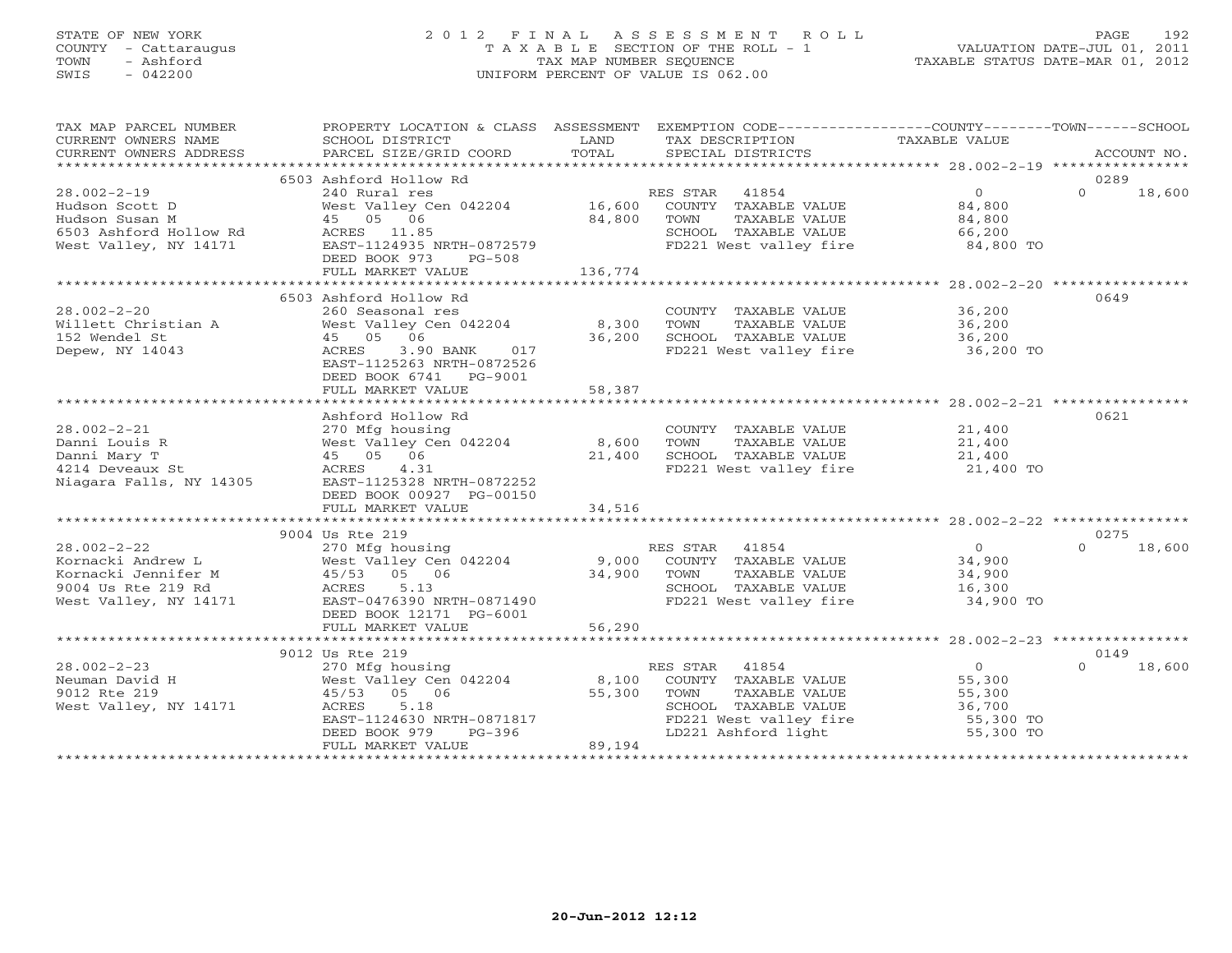## STATE OF NEW YORK 2 0 1 2 F I N A L A S S E S S M E N T R O L L PAGE 193 COUNTY - Cattaraugus T A X A B L E SECTION OF THE ROLL - 1 VALUATION DATE-JUL 01, 2011 TOWN - Ashford TAX MAP NUMBER SEQUENCE TAXABLE STATUS DATE-MAR 01, 2012 SWIS - 042200 UNIFORM PERCENT OF VALUE IS 062.00UNIFORM PERCENT OF VALUE IS 062.00

| TAX MAP PARCEL NUMBER<br>CURRENT OWNERS NAME<br>CURRENT OWNERS ADDRESS | PROPERTY LOCATION & CLASS ASSESSMENT<br>SCHOOL DISTRICT<br>PARCEL SIZE/GRID COORD | LAND<br>TOTAL | EXEMPTION CODE----------------COUNTY-------TOWN------SCHOOL<br>TAX DESCRIPTION<br>SPECIAL DISTRICTS    | TAXABLE VALUE  | ACCOUNT NO.        |
|------------------------------------------------------------------------|-----------------------------------------------------------------------------------|---------------|--------------------------------------------------------------------------------------------------------|----------------|--------------------|
|                                                                        |                                                                                   |               |                                                                                                        |                |                    |
|                                                                        | Ashford Hollow Rd                                                                 |               |                                                                                                        |                | 0369               |
| $28.002 - 2 - 25.1$                                                    | 484 1 use sm bld                                                                  |               | COUNTY TAXABLE VALUE                                                                                   | 50,000         |                    |
| Hebdon Charles                                                         | West Valley Cen 042204                                                            | 8,900         | TOWN<br>TAXABLE VALUE                                                                                  | 50,000         |                    |
| 6028 Beaver Meadows Rd                                                 | 53 05 06                                                                          | 50,000        | SCHOOL TAXABLE VALUE                                                                                   | 50,000         |                    |
| West Valley, NY 14171                                                  | ACRES<br>5.90<br>EAST-1124163 NRTH-0872987                                        |               | FD221 West valley fire 50,000 TO                                                                       |                |                    |
|                                                                        | DEED BOOK 805<br>PG-00197                                                         |               |                                                                                                        |                |                    |
|                                                                        | FULL MARKET VALUE                                                                 | 80,645        |                                                                                                        |                |                    |
|                                                                        |                                                                                   |               |                                                                                                        |                |                    |
|                                                                        | 6587 Ashford Hollow                                                               |               |                                                                                                        |                | 1001               |
| $28.002 - 2 - 25.2$                                                    | 210 1 Family Res                                                                  |               | RES STAR 41854                                                                                         | $\overline{0}$ | $\Omega$<br>18,600 |
| Robbins Jordan                                                         | West Valley Cen 042204                                                            | 4,600         | COUNTY TAXABLE VALUE                                                                                   | 81,300         |                    |
| Robbins Samantha                                                       | 53 05 06                                                                          | 81,300        | TAXABLE VALUE<br>TOWN                                                                                  | 81,300         |                    |
| 6587 Ashford Hollow Rd                                                 | LIFE USE                                                                          |               | SCHOOL TAXABLE VALUE                                                                                   | 62,700         |                    |
| West Valley, NY 14171                                                  | FRNT 240.00 DPTH 141.50                                                           |               | FD221 West valley fire<br>ID221 West valley fire<br>ID221 Achford light                                | 81,300 TO      |                    |
|                                                                        | EAST-1123383 NRTH-0873249                                                         |               | LD221 Ashford light                                                                                    | 81,300 TO      |                    |
|                                                                        | DEED BOOK 15983 PG-5002                                                           |               |                                                                                                        |                |                    |
|                                                                        | FULL MARKET VALUE                                                                 | 131,129       |                                                                                                        |                |                    |
|                                                                        |                                                                                   |               |                                                                                                        |                |                    |
|                                                                        | Us Rte 219                                                                        |               |                                                                                                        |                | 1096               |
| $28.002 - 2 - 25.3$                                                    | 314 Rural vac<10                                                                  |               | COUNTY TAXABLE VALUE                                                                                   | 3,300          |                    |
| Hudson Scott D                                                         | West Valley Cen 042204 3,300                                                      | 3,300         | TOWN<br>TAXABLE VALUE                                                                                  | 3,300<br>3,300 |                    |
| Hudson Susan M<br>6503 Ashford Hollow Rd                               | 45/53 05 06<br>ACRES 1.75                                                         |               | SCHOOL TAXABLE VALUE<br>FD221 West valley fire                                                         | 3,300 TO       |                    |
| West Valley, NY 14171                                                  | EAST-1124117 NRTH-0872508                                                         |               | LD221 Ashford light                                                                                    | 3,300 TO       |                    |
|                                                                        | DEED BOOK 15167 PG-8001                                                           |               |                                                                                                        |                |                    |
|                                                                        | FULL MARKET VALUE                                                                 | 5,323         |                                                                                                        |                |                    |
|                                                                        |                                                                                   |               |                                                                                                        |                |                    |
|                                                                        | 9020 Us Rte 219                                                                   |               |                                                                                                        |                | 1097               |
| $28.002 - 2 - 25.4$                                                    |                                                                                   |               | BUS C/T 47611<br>7,100 COUNTY TAXABLE VALUE                                                            | 2,500<br>2,500 | $\Omega$           |
| Hudson Scott                                                           | 449 Other Storag<br>West Valley Cen 042204                                        |               |                                                                                                        | 62,500         |                    |
| Hudson Susan                                                           | 06<br>45/53<br>05                                                                 | 65,000        | TAXABLE VALUE<br>TOWN                                                                                  | 62,500         |                    |
| 6503 Ashford Hollow Rd                                                 | 9.90<br>ACRES                                                                     |               | SCHOOL TAXABLE VALUE $65,000$<br>FD221 West valley fire $65,000$ TO<br>LD221 Ashford light $62,500$ TO |                |                    |
| West Valley, NY 14171                                                  | EAST-1124317 NRTH-0872156                                                         |               |                                                                                                        |                |                    |
|                                                                        | DEED BOOK 1014 PG-863                                                             |               |                                                                                                        |                |                    |
|                                                                        | FULL MARKET VALUE                                                                 | 104,839       | 2,500 EX                                                                                               |                |                    |
|                                                                        |                                                                                   |               |                                                                                                        |                |                    |
|                                                                        | Ashford Hollow Rd                                                                 |               |                                                                                                        |                | 0261               |
| $28.002 - 2 - 26$<br>Hogenmiller Michael L                             | 314 Rural vac<10<br>West Valley Cen 042204                                        | 4,300         | COUNTY TAXABLE VALUE<br>TOWN<br>TAXABLE VALUE                                                          | 4,300          |                    |
| Hogenmiller Michelle M                                                 | 53 05 06                                                                          | 4,300         | SCHOOL TAXABLE VALUE                                                                                   | 4,300<br>4,300 |                    |
| 6519 Ashford Hollow Rd                                                 | ACRES 1.77                                                                        |               | FD221 West valley fire                                                                                 | 4,300 TO       |                    |
| West Valley, NY 14171                                                  | EAST-1124315 NRTH-0873229                                                         |               |                                                                                                        |                |                    |
|                                                                        | DEED BOOK 00871 PG-00037                                                          |               |                                                                                                        |                |                    |
|                                                                        | FULL MARKET VALUE                                                                 | 6,935         |                                                                                                        |                |                    |
|                                                                        |                                                                                   |               |                                                                                                        |                |                    |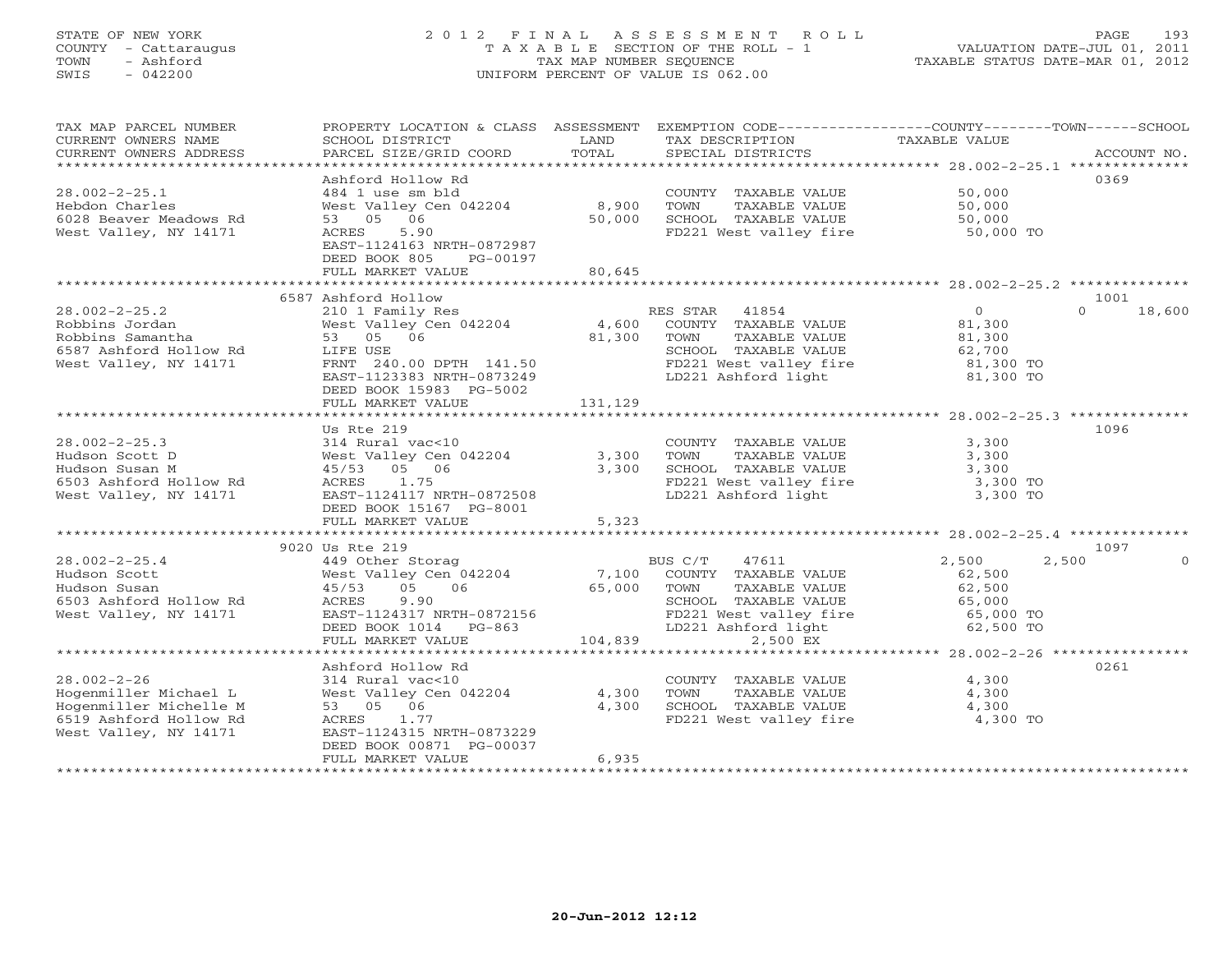# STATE OF NEW YORK 2 0 1 2 F I N A L A S S E S S M E N T R O L L PAGE 194 COUNTY - Cattaraugus T A X A B L E SECTION OF THE ROLL - 1 VALUATION DATE-JUL 01, 2011 TOWN - Ashford TAX MAP NUMBER SEQUENCE TAXABLE STATUS DATE-MAR 01, 2012 SWIS - 042200 UNIFORM PERCENT OF VALUE IS 062.00UNIFORM PERCENT OF VALUE IS 062.00

| TAX MAP PARCEL NUMBER<br>CURRENT OWNERS NAME<br>CURRENT OWNERS ADDRESS                                                  | PROPERTY LOCATION & CLASS ASSESSMENT<br>SCHOOL DISTRICT<br>PARCEL SIZE/GRID COORD                                                                                                | LAND<br>TOTAL               | EXEMPTION CODE-----------------COUNTY-------TOWN------SCHOOL<br>TAX DESCRIPTION<br>SPECIAL DISTRICTS                      | TAXABLE VALUE                                          | ACCOUNT NO.        |
|-------------------------------------------------------------------------------------------------------------------------|----------------------------------------------------------------------------------------------------------------------------------------------------------------------------------|-----------------------------|---------------------------------------------------------------------------------------------------------------------------|--------------------------------------------------------|--------------------|
|                                                                                                                         | 6519 Ashford Hollow Rd                                                                                                                                                           |                             |                                                                                                                           |                                                        | 0260               |
| $28.002 - 2 - 27$<br>Hogenmiller Michael L<br>Hogenmiller Michelle M<br>6519 Ashford Hollow Rd<br>West Valley, NY 14171 | 210 1 Family Res<br>West Valley Cen 042204<br>53 05 06<br>ACRES<br>1.79<br>EAST-1124017 NRTH-0873223<br>DEED BOOK 00863 PG-00102<br>FULL MARKET VALUE                            | 5,900<br>62,400<br>100,645  | RES STAR 41854<br>COUNTY TAXABLE VALUE<br>TOWN<br>TAXABLE VALUE<br>SCHOOL TAXABLE VALUE<br>FD221 West valley fire         | $\Omega$<br>62,400<br>62,400<br>43,800<br>62,400 TO    | $\Omega$<br>18,600 |
|                                                                                                                         | Ashford Hollow Rd                                                                                                                                                                |                             |                                                                                                                           |                                                        | 0829               |
| $28.002 - 2 - 28$<br>Bewley Adele<br>Geraldyne Hobika<br>3368 Lutts Rd<br>Youngstown, NY 14174                          | 314 Rural vac<10<br>West Valley Cen 042204<br>53 05 06<br>ACRES<br>3.15<br>EAST-0047601 NRTH-0087346<br>DEED BOOK 00679 PG-00542<br>FULL MARKET VALUE                            | 4,200<br>4,200<br>6,774     | COUNTY TAXABLE VALUE<br>TOWN<br>TAXABLE VALUE<br>SCHOOL TAXABLE VALUE<br>FD221 West valley fire 4,200 TO                  | 4,200<br>4,200<br>4,200                                |                    |
|                                                                                                                         |                                                                                                                                                                                  |                             |                                                                                                                           |                                                        |                    |
| $28.002 - 2 - 29$<br>Hess Dwight C<br>1774 Creek Rd<br>Attica, NY 14011                                                 | Us Rte 219 & Rock Springs<br>312 Vac w/imprv<br>West Valley Cen 042204<br>53 05 06<br>4.85<br>ACRES<br>EAST-1123617 NRTH-0873545<br>DEED BOOK 15701 PG-5001                      | 8,100<br>30,700             | COUNTY TAXABLE VALUE<br>TOWN<br>TAXABLE VALUE<br>SCHOOL TAXABLE VALUE<br>FD221 West valley fire<br>FD221 West valley fire | 30,700<br>30,700<br>30,700<br>30,700 TO<br>30,700 TO   | 0440               |
|                                                                                                                         | FULL MARKET VALUE                                                                                                                                                                | 49,516                      |                                                                                                                           |                                                        |                    |
| $28.002 - 2 - 30$<br>Ford Robert D<br>9108 Us Rte 219<br>West Valley, NY 14171                                          | Us Rte 219<br>314 Rural vac<10<br>West Valley Cen 042204<br>53 05 06<br>ACRES<br>1.20<br>EAST-1123053 NRTH-0873735                                                               | 3,700<br>3,700              | COUNTY TAXABLE VALUE<br>TAXABLE VALUE<br>TOWN<br>SCHOOL TAXABLE VALUE<br>FD221 West valley fire<br>LD221 Ashford light    | 3,700<br>3,700<br>3,700<br>3,700 TO<br>3,700 TO        | 0488               |
|                                                                                                                         | DEED BOOK 902<br>PG-7003<br>FULL MARKET VALUE                                                                                                                                    | 5,968                       |                                                                                                                           |                                                        |                    |
|                                                                                                                         |                                                                                                                                                                                  |                             |                                                                                                                           |                                                        |                    |
| $28.002 - 2 - 31.1$<br>Ford Robert D<br>9108 Rte 219<br>West Valley, NY 14171                                           | 9114 Us Rte 219/Rock Springs<br>240 Rural res<br>West Valley Cen 042204<br>53 05 06<br>ACRES 25.95<br>EAST-1123743 NRTH-0873999<br>DEED BOOK 902<br>PG-7003<br>FULL MARKET VALUE | 21,900<br>72,200<br>116,452 | COUNTY TAXABLE VALUE<br>TAXABLE VALUE<br>TOWN<br>SCHOOL TAXABLE VALUE<br>FD221 West valley fire<br>LD221 Ashford light    | 72,200<br>72,200<br>72,200<br>$72,200$ TO<br>72,200 TO | 0566               |
|                                                                                                                         |                                                                                                                                                                                  |                             |                                                                                                                           |                                                        |                    |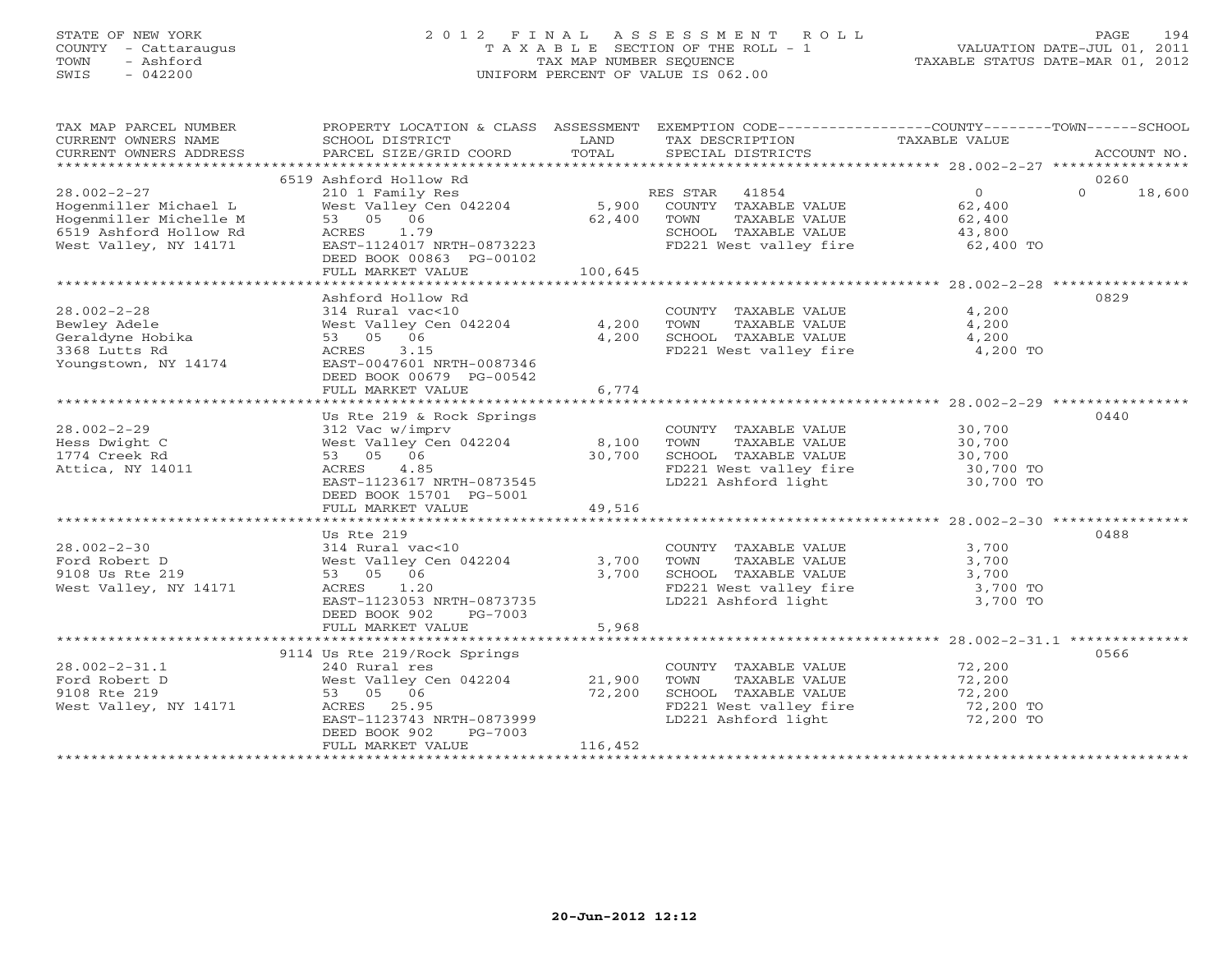## STATE OF NEW YORK 2 0 1 2 F I N A L A S S E S S M E N T R O L L PAGE 195 COUNTY - Cattaraugus T A X A B L E SECTION OF THE ROLL - 1 VALUATION DATE-JUL 01, 2011 TOWN - Ashford TAX MAP NUMBER SEQUENCE TAXABLE STATUS DATE-MAR 01, 2012 SWIS - 042200 UNIFORM PERCENT OF VALUE IS 062.00UNIFORM PERCENT OF VALUE IS 062.00

| TAX MAP PARCEL NUMBER<br>$\begin{tabular}{lllllll} \multicolumn{2}{c}{\textbf{CURRENT}} & \multicolumn{2}{c}{\textbf{WMERS}} & \multicolumn{2}{c}{\textbf{NAME}} & \multicolumn{2}{c}{\textbf{SCHOOL}} & \multicolumn{2}{c}{\textbf{DISTRICT}} & \multicolumn{2}{c}{\textbf{LAND}} & \multicolumn{2}{c}{\textbf{TAX} \textbf{DESCRIPTION}} & \multicolumn{2}{c}{\textbf{TAXABLE} \textbf{ VALUE}} & \multicolumn{2}{c}{\textbf{ACCOUNT NO.}} \\ & & & & & & & & \\ \multicolumn{2}{c}{\textbf{CURRENT}} &$<br>CURRENT OWNERS ADDRESS | PROPERTY LOCATION & CLASS ASSESSMENT                             |         | EXEMPTION CODE-----------------COUNTY-------TOWN------SCHOOL                                                                          |          |               |
|--------------------------------------------------------------------------------------------------------------------------------------------------------------------------------------------------------------------------------------------------------------------------------------------------------------------------------------------------------------------------------------------------------------------------------------------------------------------------------------------------------------------------------------|------------------------------------------------------------------|---------|---------------------------------------------------------------------------------------------------------------------------------------|----------|---------------|
|                                                                                                                                                                                                                                                                                                                                                                                                                                                                                                                                      |                                                                  |         |                                                                                                                                       |          |               |
|                                                                                                                                                                                                                                                                                                                                                                                                                                                                                                                                      | 9120 Us Rte 219                                                  |         |                                                                                                                                       |          | 1237          |
|                                                                                                                                                                                                                                                                                                                                                                                                                                                                                                                                      |                                                                  |         | COUNTY TAXABLE VALUE 13,000                                                                                                           |          |               |
|                                                                                                                                                                                                                                                                                                                                                                                                                                                                                                                                      |                                                                  |         |                                                                                                                                       |          |               |
|                                                                                                                                                                                                                                                                                                                                                                                                                                                                                                                                      |                                                                  |         |                                                                                                                                       |          |               |
| West Valley, NY 14171                                                                                                                                                                                                                                                                                                                                                                                                                                                                                                                |                                                                  |         |                                                                                                                                       |          |               |
|                                                                                                                                                                                                                                                                                                                                                                                                                                                                                                                                      | ACRES 14.80<br>EAST-1123364 NRTH-0874404                         |         | TOWN TAXABLE VALUE $13,000$<br>SCHOOL TAXABLE VALUE $13,000$<br>FD221 West valley fire $13,000$ TO<br>LD221 Ashford light $13,000$ TO |          |               |
|                                                                                                                                                                                                                                                                                                                                                                                                                                                                                                                                      | DEED BOOK 902<br>PG-7001                                         |         |                                                                                                                                       |          |               |
|                                                                                                                                                                                                                                                                                                                                                                                                                                                                                                                                      |                                                                  |         |                                                                                                                                       |          |               |
|                                                                                                                                                                                                                                                                                                                                                                                                                                                                                                                                      |                                                                  |         |                                                                                                                                       |          |               |
|                                                                                                                                                                                                                                                                                                                                                                                                                                                                                                                                      | Prill Rd                                                         |         |                                                                                                                                       |          | 0753          |
| Notino Jeffrey M<br>Rodino Jeffrey M<br>Rodino Susan J<br>1950 Lakeview Rd<br>1950 Lakeview Rd                                                                                                                                                                                                                                                                                                                                                                                                                                       |                                                                  |         | COUNTY TAXABLE VALUE                                                                                                                  | 500      |               |
|                                                                                                                                                                                                                                                                                                                                                                                                                                                                                                                                      |                                                                  |         |                                                                                                                                       |          |               |
|                                                                                                                                                                                                                                                                                                                                                                                                                                                                                                                                      |                                                                  |         |                                                                                                                                       |          |               |
|                                                                                                                                                                                                                                                                                                                                                                                                                                                                                                                                      | ACRES 1.15                                                       |         | FD221 West valley fire 500 TO                                                                                                         |          |               |
| Rodino Susan o<br>1950 Lakeview Rd<br>Lakeview, NY 14085                                                                                                                                                                                                                                                                                                                                                                                                                                                                             | EAST-1118590 NRTH-0869532                                        |         |                                                                                                                                       |          |               |
|                                                                                                                                                                                                                                                                                                                                                                                                                                                                                                                                      | DEED BOOK 10076 PG-3002                                          |         |                                                                                                                                       |          |               |
|                                                                                                                                                                                                                                                                                                                                                                                                                                                                                                                                      | FULL MARKET VALUE                                                | 806     |                                                                                                                                       |          |               |
|                                                                                                                                                                                                                                                                                                                                                                                                                                                                                                                                      |                                                                  |         |                                                                                                                                       |          |               |
|                                                                                                                                                                                                                                                                                                                                                                                                                                                                                                                                      | 6970 Prill Rd                                                    |         |                                                                                                                                       |          | 1443          |
|                                                                                                                                                                                                                                                                                                                                                                                                                                                                                                                                      |                                                                  |         |                                                                                                                                       |          | $0 \t 18,600$ |
|                                                                                                                                                                                                                                                                                                                                                                                                                                                                                                                                      |                                                                  |         |                                                                                                                                       |          |               |
|                                                                                                                                                                                                                                                                                                                                                                                                                                                                                                                                      |                                                                  |         |                                                                                                                                       |          |               |
|                                                                                                                                                                                                                                                                                                                                                                                                                                                                                                                                      |                                                                  |         | FD221 West valley fire 149,000 TO                                                                                                     |          |               |
| 28.004-2-1.4<br>EX STAR 41854<br>EX STAR 41854<br>EX STAR 41854<br>EX STAR 41854<br>EX STAR 41854<br>Mest Valley Cen 042204<br>ACRES 14.25 BANK 182 149,000 TOWN TAXABLE VALUE<br>EX 149,000<br>EX 149,000 SCHOOL TAXABLE VALUE<br>DEED BOOK 307 P                                                                                                                                                                                                                                                                                   |                                                                  |         |                                                                                                                                       |          |               |
|                                                                                                                                                                                                                                                                                                                                                                                                                                                                                                                                      |                                                                  |         |                                                                                                                                       |          |               |
|                                                                                                                                                                                                                                                                                                                                                                                                                                                                                                                                      | 6800 Prill Rd                                                    |         |                                                                                                                                       |          | 1578          |
| $28.004 - 2 - 1.5$                                                                                                                                                                                                                                                                                                                                                                                                                                                                                                                   | 240 Rural res                                                    |         | COUNTY TAXABLE VALUE 100,900                                                                                                          |          |               |
| Rodino Jeffrey M                                                                                                                                                                                                                                                                                                                                                                                                                                                                                                                     |                                                                  |         |                                                                                                                                       |          |               |
| 6800 Prill Rd                                                                                                                                                                                                                                                                                                                                                                                                                                                                                                                        | 240 Rural res<br>West Valley Cen 042204 25,000<br>60/5/6 100,900 |         | SCHOOL TAXABLE VALUE                                                                                                                  |          |               |
| E. Otto, NY 14729                                                                                                                                                                                                                                                                                                                                                                                                                                                                                                                    | ACRES 61.85                                                      |         | FD221 West valley fire 100,900 TO                                                                                                     |          |               |
|                                                                                                                                                                                                                                                                                                                                                                                                                                                                                                                                      | EAST-1118716 NRTH-0870299                                        |         |                                                                                                                                       |          |               |
|                                                                                                                                                                                                                                                                                                                                                                                                                                                                                                                                      | DEED BOOK 17290 PG-6001                                          |         |                                                                                                                                       |          |               |
|                                                                                                                                                                                                                                                                                                                                                                                                                                                                                                                                      | FULL MARKET VALUE                                                | 162,742 |                                                                                                                                       |          |               |
|                                                                                                                                                                                                                                                                                                                                                                                                                                                                                                                                      |                                                                  |         |                                                                                                                                       |          |               |
|                                                                                                                                                                                                                                                                                                                                                                                                                                                                                                                                      | Prill Rd                                                         |         |                                                                                                                                       |          | 1579          |
| $28.004 - 2 - 1.6$                                                                                                                                                                                                                                                                                                                                                                                                                                                                                                                   | 314 Rural vac<10                                                 |         | COUNTY TAXABLE VALUE 6,100                                                                                                            |          |               |
| Smith Ruby M                                                                                                                                                                                                                                                                                                                                                                                                                                                                                                                         | West Valley Cen 042204 6,100                                     |         | TAXABLE VALUE<br>TOWN                                                                                                                 | 6,100    |               |
| 319 Kraft Rd                                                                                                                                                                                                                                                                                                                                                                                                                                                                                                                         | 60, 61/5/6                                                       | 6,100   | SCHOOL TAXABLE VALUE<br>FD221 West valley fire                                                                                        | 6,100    |               |
| Fort Erie, ON Canada                                                                                                                                                                                                                                                                                                                                                                                                                                                                                                                 | ACRES<br>4.80                                                    |         |                                                                                                                                       | 6,100 TO |               |
| L2A 4M6                                                                                                                                                                                                                                                                                                                                                                                                                                                                                                                              | DEED BOOK 10076 PG-3003                                          |         |                                                                                                                                       |          |               |
|                                                                                                                                                                                                                                                                                                                                                                                                                                                                                                                                      | FULL MARKET VALUE                                                | 9,839   |                                                                                                                                       |          |               |
|                                                                                                                                                                                                                                                                                                                                                                                                                                                                                                                                      |                                                                  |         |                                                                                                                                       |          |               |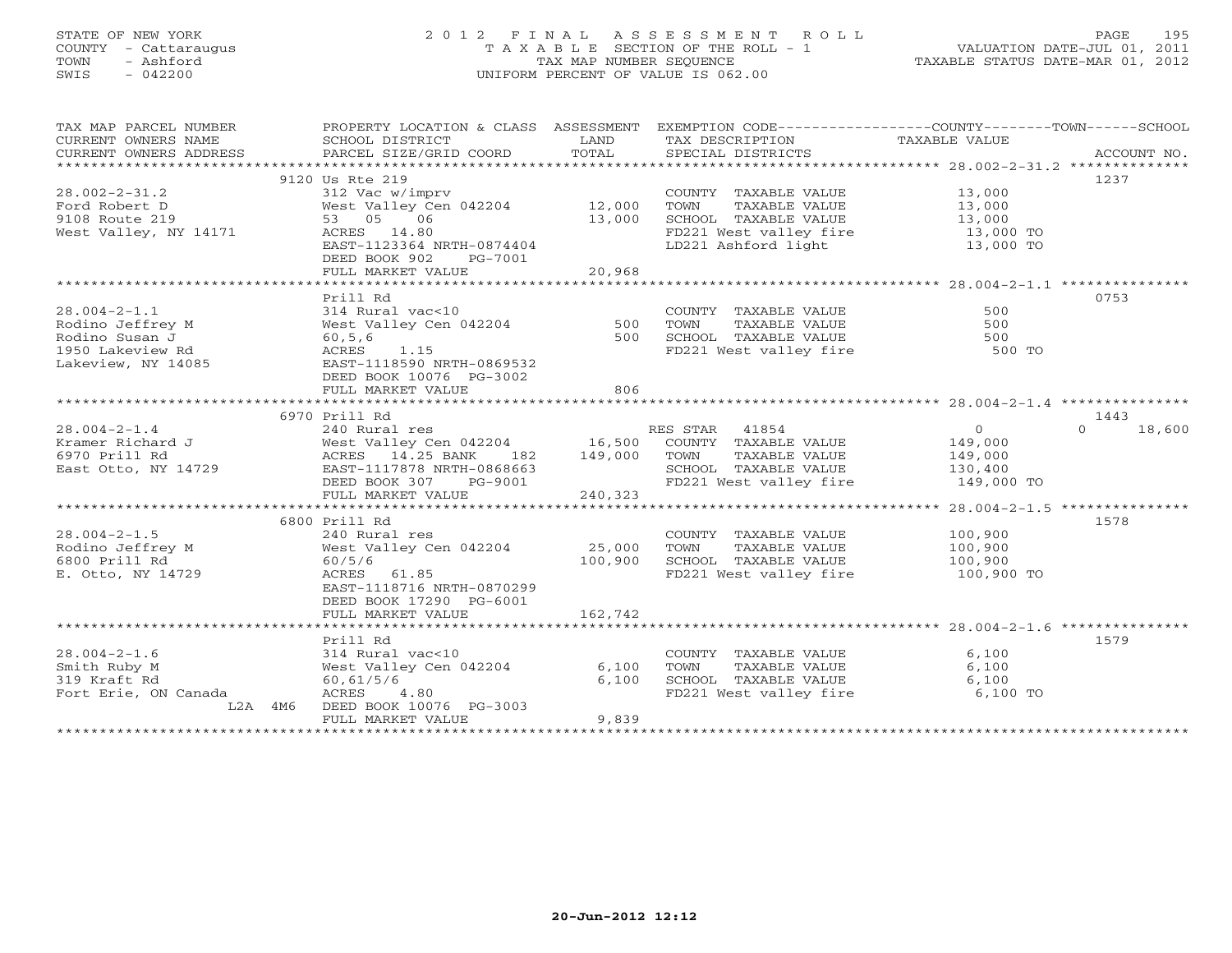# STATE OF NEW YORK 2 0 1 2 F I N A L A S S E S S M E N T R O L L PAGE 196 COUNTY - Cattaraugus T A X A B L E SECTION OF THE ROLL - 1 VALUATION DATE-JUL 01, 2011 TOWN - Ashford TAX MAP NUMBER SEQUENCE TAXABLE STATUS DATE-MAR 01, 2012 SWIS - 042200 UNIFORM PERCENT OF VALUE IS 062.00UNIFORM PERCENT OF VALUE IS 062.00

| TAX MAP PARCEL NUMBER<br>CURRENT OWNERS NAME<br>CURRENT OWNERS ADDRESS                                          | PROPERTY LOCATION & CLASS ASSESSMENT<br>SCHOOL DISTRICT<br>PARCEL SIZE/GRID COORD                      | LAND<br>TOTAL    | TAX DESCRIPTION<br>SPECIAL DISTRICTS                                                            | EXEMPTION CODE-----------------COUNTY-------TOWN------SCHOOL<br>TAXABLE VALUE<br>ACCOUNT NO. |
|-----------------------------------------------------------------------------------------------------------------|--------------------------------------------------------------------------------------------------------|------------------|-------------------------------------------------------------------------------------------------|----------------------------------------------------------------------------------------------|
|                                                                                                                 | Prill Rd                                                                                               |                  |                                                                                                 | 1587                                                                                         |
| $28.004 - 2 - 1.7$<br>Alexander Lisa Marcell<br>Alexander Douglas W<br>3164 Longmeadow Rd<br>Burlington Ontario | 314 Rural vac<10<br>West Valley Cen 042204<br>60, 61/5/6<br>4.30<br>ACRES<br>EAST-1117984 NRTH-0869281 | 6,000<br>6,000   | COUNTY TAXABLE VALUE<br>TOWN<br>TAXABLE VALUE<br>SCHOOL TAXABLE VALUE<br>FD221 West valley fire | 6,000<br>6,000<br>6,000<br>6,000 TO                                                          |
| Canada L7M2X6, Canada<br>L7M2X6                                                                                 | DEED BOOK 14824 PG-8001<br>FULL MARKET VALUE                                                           | 9,677            |                                                                                                 |                                                                                              |
|                                                                                                                 |                                                                                                        |                  |                                                                                                 |                                                                                              |
|                                                                                                                 | Prill Rd                                                                                               |                  |                                                                                                 | 1586                                                                                         |
| $28.004 - 2 - 1.8$                                                                                              | 314 Rural vac<10                                                                                       |                  | COUNTY TAXABLE VALUE                                                                            | 3,900                                                                                        |
| Rodino Jeffrey M                                                                                                | West Valley Cen 042204                                                                                 | 3,900            | TOWN<br>TAXABLE VALUE                                                                           | 3,900                                                                                        |
| 6800 Prill Rd                                                                                                   | 60, 61/5/6                                                                                             | 3,900            | SCHOOL TAXABLE VALUE                                                                            | 3,900                                                                                        |
| E. Otto, NY 14729                                                                                               | ACRES<br>6.10<br>EAST-1119514 NRTH-0871027<br>DEED BOOK 17290 PG-6001                                  |                  | FD221 West valley fire                                                                          | 3,900 TO                                                                                     |
|                                                                                                                 | FULL MARKET VALUE                                                                                      | 6,290            |                                                                                                 |                                                                                              |
|                                                                                                                 | *************************                                                                              | ***********      |                                                                                                 |                                                                                              |
|                                                                                                                 | Prill Rd                                                                                               |                  |                                                                                                 | 1596                                                                                         |
| $28.004 - 2 - 1.9$<br>Rodino Jeffrey M                                                                          | 322 Rural vac>10<br>West Valley Cen 042204                                                             |                  | COUNTY TAXABLE VALUE<br>TOWN                                                                    | 13,000<br>13,000                                                                             |
| 6800 Prill Rd                                                                                                   | 60, 61, 5, 6                                                                                           | 13,000<br>13,000 | TAXABLE VALUE<br>SCHOOL TAXABLE VALUE                                                           | 13,000                                                                                       |
| E. Otto, NY 14729                                                                                               | ACRES 27.00<br>EAST-1118830 NRTH-0871237                                                               |                  | FD221 West valley fire                                                                          | 13,000 TO                                                                                    |
|                                                                                                                 | DEED BOOK 17290 PG-6001                                                                                |                  |                                                                                                 |                                                                                              |
|                                                                                                                 | FULL MARKET VALUE                                                                                      | 20,968           |                                                                                                 |                                                                                              |
|                                                                                                                 | Prill Rd                                                                                               |                  |                                                                                                 | 1665                                                                                         |
| $28.004 - 2 - 1.10$                                                                                             | 314 Rural vac<10                                                                                       |                  | COUNTY TAXABLE VALUE                                                                            | 6,000                                                                                        |
| Alexander Lisa Marcelle                                                                                         | West Valley Cen 042204                                                                                 | 6,000            | TOWN<br>TAXABLE VALUE                                                                           | 6,000                                                                                        |
| Alexander Douglas W                                                                                             | $60 - 5 - 6$                                                                                           | 6,000            | SCHOOL TAXABLE VALUE                                                                            | 6,000                                                                                        |
| 3164 Longmeadow Rd                                                                                              | ACRES<br>4.25                                                                                          |                  | FD221 West valley fire                                                                          | 6,000 TO                                                                                     |
| Burlington Ontario                                                                                              | EAST-1118493 NRTH-0869093                                                                              |                  |                                                                                                 |                                                                                              |
| Canada L7M2X6, Canada                                                                                           | DEED BOOK 14824 PG-8001                                                                                |                  |                                                                                                 |                                                                                              |
| L7M2X6                                                                                                          | FULL MARKET VALUE                                                                                      | 9,677            |                                                                                                 |                                                                                              |
|                                                                                                                 |                                                                                                        |                  |                                                                                                 |                                                                                              |
|                                                                                                                 | Prill Rd                                                                                               |                  |                                                                                                 | 1683                                                                                         |
| $28.004 - 2 - 1.11$                                                                                             | 314 Rural vac<10                                                                                       |                  | COUNTY TAXABLE VALUE                                                                            | 7,600                                                                                        |
| Smallback Donald                                                                                                | West Valley Cen 042204                                                                                 | 7,600            | TAXABLE VALUE<br>TOWN                                                                           | 7,600                                                                                        |
| Bice Juliet                                                                                                     | $60 - 5 - 6$                                                                                           | 7,600            | SCHOOL TAXABLE VALUE                                                                            | 7,600                                                                                        |
| 55 Knox Rd                                                                                                      | ACRES<br>8.10<br>EAST-1118408 NRTH-0869472                                                             |                  | FD221 West valley fire                                                                          | 7,600 TO                                                                                     |
| East Aurora, NY 14052                                                                                           | DEED BOOK 15695 PG-5003                                                                                |                  |                                                                                                 |                                                                                              |
|                                                                                                                 | FULL MARKET VALUE                                                                                      | 12,258           |                                                                                                 |                                                                                              |
|                                                                                                                 |                                                                                                        |                  |                                                                                                 |                                                                                              |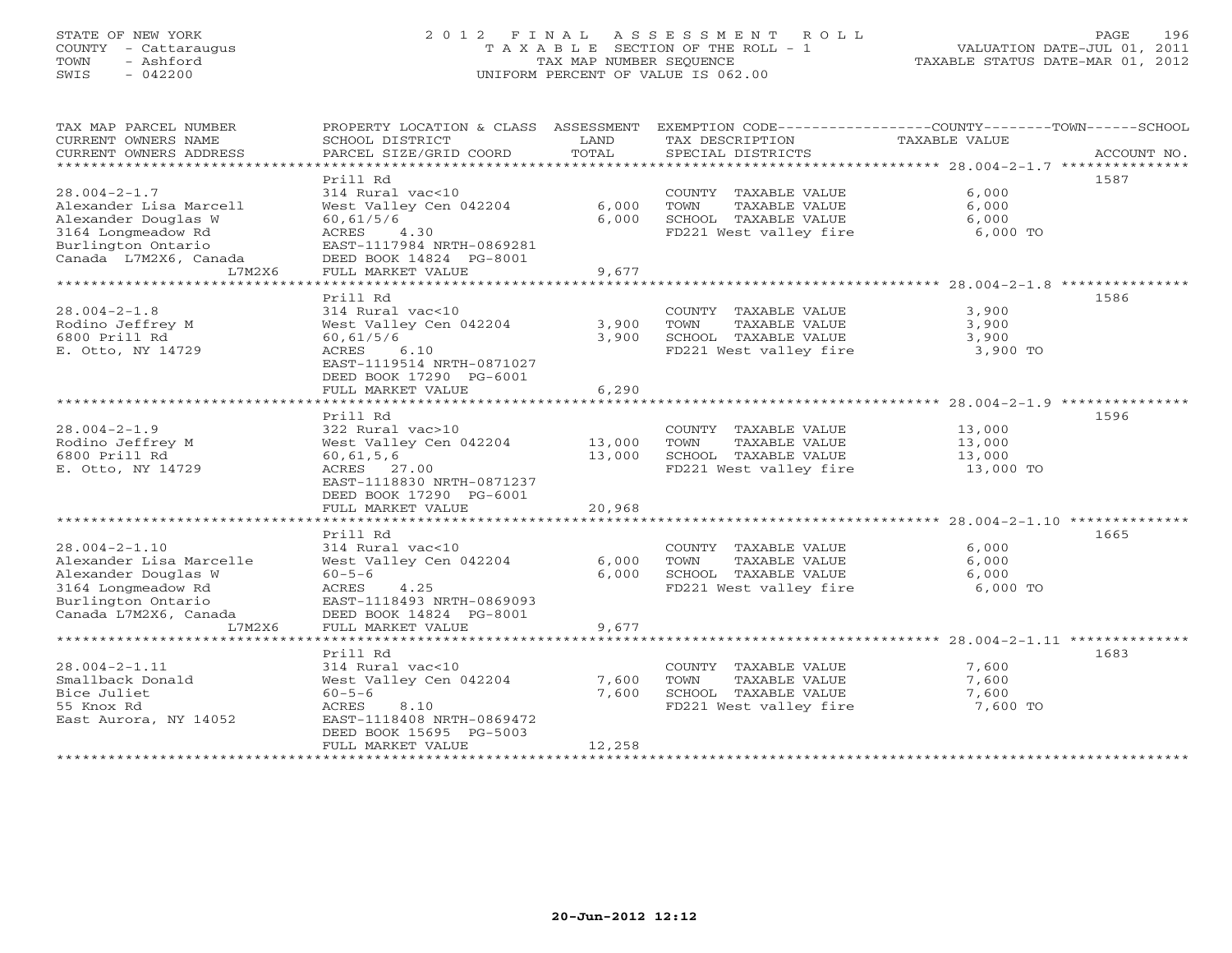# STATE OF NEW YORK 2 0 1 2 F I N A L A S S E S S M E N T R O L L PAGE 197 COUNTY - Cattaraugus T A X A B L E SECTION OF THE ROLL - 1 VALUATION DATE-JUL 01, 2011 TOWN - Ashford TAX MAP NUMBER SEQUENCE TAXABLE STATUS DATE-MAR 01, 2012 SWIS - 042200 UNIFORM PERCENT OF VALUE IS 062.00UNIFORM PERCENT OF VALUE IS 062.00

| TAX MAP PARCEL NUMBER<br>CURRENT OWNERS NAME<br>CURRENT OWNERS ADDRESS<br>************************** | PROPERTY LOCATION & CLASS ASSESSMENT<br>SCHOOL DISTRICT<br>PARCEL SIZE/GRID COORD | LAND<br>TOTAL | EXEMPTION CODE-----------------COUNTY-------TOWN-----SCHOOL<br>TAX DESCRIPTION<br>SPECIAL DISTRICTS | TAXABLE VALUE                                     | ACCOUNT NO.        |
|------------------------------------------------------------------------------------------------------|-----------------------------------------------------------------------------------|---------------|-----------------------------------------------------------------------------------------------------|---------------------------------------------------|--------------------|
|                                                                                                      |                                                                                   |               |                                                                                                     |                                                   |                    |
|                                                                                                      | Us Rte 219                                                                        |               |                                                                                                     |                                                   | 0582               |
| $28.004 - 2 - 4$                                                                                     | 270 Mfg housing                                                                   |               | COUNTY TAXABLE VALUE                                                                                | 21,600                                            |                    |
| Griffith Judy Ruth                                                                                   | West Valley Cen 042204                                                            | 15,900        | TOWN<br>TAXABLE VALUE                                                                               | 21,600                                            |                    |
| 8993 US Rte 219                                                                                      | 52/53 05 06                                                                       | 21,600        | SCHOOL TAXABLE VALUE                                                                                | 21,600                                            |                    |
| West Valley, NY 14171                                                                                | ACRES 14.63                                                                       |               | FD221 West valley fire                                                                              | 21,600 TO                                         |                    |
|                                                                                                      | EAST-1123234 NRTH-0871127                                                         |               |                                                                                                     |                                                   |                    |
|                                                                                                      | DEED BOOK 17432 PG-7001                                                           |               |                                                                                                     |                                                   |                    |
|                                                                                                      | FULL MARKET VALUE                                                                 | 34,839        |                                                                                                     |                                                   |                    |
|                                                                                                      |                                                                                   |               |                                                                                                     |                                                   |                    |
|                                                                                                      | 8995 Us Rte 219                                                                   |               |                                                                                                     |                                                   | 0583               |
| $28.004 - 2 - 5$                                                                                     | 210 1 Family Res                                                                  |               | RES STAR<br>41854                                                                                   | $\overline{O}$                                    | $\Omega$<br>18,600 |
| Phillips Gladys R                                                                                    | West Valley Cen 042204                                                            | 9,400         | COUNTY TAXABLE VALUE                                                                                | 34,700                                            |                    |
| 8995 Rte 219                                                                                         | 52/53 05 06                                                                       | 34,700        | TAXABLE VALUE<br>TOWN                                                                               | 34,700                                            |                    |
| West Valley, NY 14171                                                                                | ACRES<br>9.23                                                                     |               | SCHOOL TAXABLE VALUE                                                                                | 16,100                                            |                    |
|                                                                                                      | EAST-1123306 NRTH-0870831                                                         |               | FD221 West valley fire                                                                              | 34,700 TO                                         |                    |
|                                                                                                      | DEED BOOK 11589 PG-6003                                                           |               |                                                                                                     |                                                   |                    |
|                                                                                                      | FULL MARKET VALUE                                                                 | 55,968        |                                                                                                     |                                                   |                    |
|                                                                                                      | **************************                                                        | ************  |                                                                                                     | ******************** 28.004-2-6 ***************** |                    |
|                                                                                                      | 8985 Us Rte 219                                                                   |               |                                                                                                     |                                                   | 0407               |
| $28.004 - 2 - 6$                                                                                     | 240 Rural res                                                                     |               | COUNTY TAXABLE VALUE                                                                                | 84,700                                            |                    |
|                                                                                                      | West Valley Cen 042204                                                            | 12,600        | TOWN<br>TAXABLE VALUE                                                                               | 84,700                                            |                    |
| Adymy III John J.<br>Adymy Cindy L                                                                   | 52/53<br>05 06                                                                    | 84,700        | SCHOOL TAXABLE VALUE                                                                                | 84,700                                            |                    |
|                                                                                                      |                                                                                   |               |                                                                                                     |                                                   |                    |
| 4332 Westbrook Rd                                                                                    | ACRES 10.52                                                                       |               | FD221 West valley fire                                                                              | 84,700 TO                                         |                    |
| Bartlett, TN 38135                                                                                   | EAST-1123363 NRTH-0870601                                                         |               |                                                                                                     |                                                   |                    |
|                                                                                                      | DEED BOOK 6295 PG-2001                                                            |               |                                                                                                     |                                                   |                    |
|                                                                                                      | FULL MARKET VALUE                                                                 | 136,613       |                                                                                                     |                                                   |                    |
|                                                                                                      |                                                                                   |               |                                                                                                     |                                                   |                    |
|                                                                                                      | 8973 Us Rte 219                                                                   |               |                                                                                                     |                                                   | 0303               |
| $28.004 - 2 - 7$                                                                                     | 240 Rural res                                                                     |               | RES STAR 41854                                                                                      | $\overline{0}$                                    | $\Omega$<br>18,600 |
| Martinkiewicz David T                                                                                | West Valley Cen 042204                                                            | 13,900        | COUNTY TAXABLE VALUE                                                                                | 81,400                                            |                    |
| Martinkiewicz Deborah                                                                                | 52 05 06                                                                          | 81,400        | TAXABLE VALUE<br>TOWN                                                                               | 81,400                                            |                    |
| 8973 Rte 219                                                                                         | ACRES 10.73 BANK<br>017                                                           |               | SCHOOL TAXABLE VALUE                                                                                | 62,800                                            |                    |
| West Valley, NY 14171                                                                                | EAST-1123415 NRTH-0870367                                                         |               | FD221 West valley fire                                                                              | 81,400 TO                                         |                    |
|                                                                                                      | PG-00713<br>DEED BOOK 890                                                         |               |                                                                                                     |                                                   |                    |
|                                                                                                      | FULL MARKET VALUE                                                                 | 131,290       |                                                                                                     |                                                   |                    |
|                                                                                                      |                                                                                   |               |                                                                                                     |                                                   |                    |
|                                                                                                      | 8959 Us Rte 219                                                                   |               |                                                                                                     |                                                   | 0555               |
| $28.004 - 2 - 8$                                                                                     | 260 Seasonal res                                                                  |               | COUNTY TAXABLE VALUE                                                                                | 65,000                                            |                    |
| Perez Salomon S                                                                                      | West Valley Cen 042204                                                            | 17,300        | TOWN<br>TAXABLE VALUE                                                                               | 65,000                                            |                    |
| Perez Krystina                                                                                       | 52 05 06                                                                          | 65,000        | SCHOOL TAXABLE VALUE                                                                                | 65,000                                            |                    |
| 555 Barton St                                                                                        | ACRES 23.46                                                                       |               | FD221 West valley fire                                                                              | 65,000 TO                                         |                    |
| Stoney Creek Ontario                                                                                 | EAST-1123945 NRTH-0870170                                                         |               |                                                                                                     |                                                   |                    |
| Canada L8E551, Canada                                                                                | DEED BOOK 00940 PG-00332                                                          |               |                                                                                                     |                                                   |                    |
| L8E551                                                                                               | FULL MARKET VALUE                                                                 | 104,839       |                                                                                                     |                                                   |                    |
|                                                                                                      |                                                                                   |               |                                                                                                     |                                                   |                    |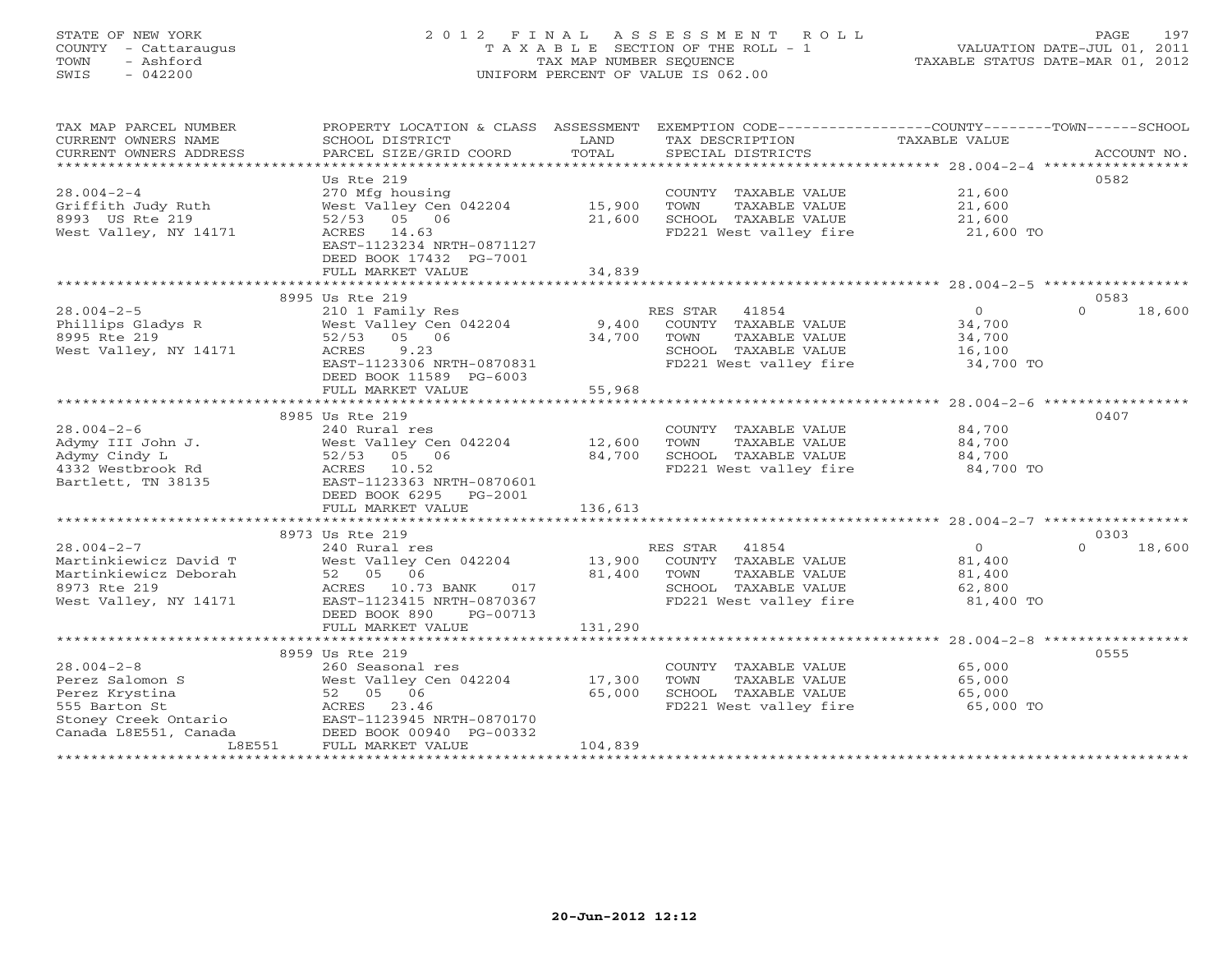## STATE OF NEW YORK 2 0 1 2 F I N A L A S S E S S M E N T R O L L PAGE 198 COUNTY - Cattaraugus T A X A B L E SECTION OF THE ROLL - 1 VALUATION DATE-JUL 01, 2011 TOWN - Ashford TAX MAP NUMBER SEQUENCE TAXABLE STATUS DATE-MAR 01, 2012 SWIS - 042200 UNIFORM PERCENT OF VALUE IS 062.00UNIFORM PERCENT OF VALUE IS 062.00

| TAX MAP PARCEL NUMBER<br>CURRENT OWNERS NAME<br>CURRENT OWNERS ADDRESS                                                                                                 | PROPERTY LOCATION & CLASS ASSESSMENT EXEMPTION CODE--------------COUNTY-------TOWN------SCHOOL<br>SCHOOL DISTRICT<br>PARCEL SIZE/GRID COORD | LAND<br>TOTAL | TAX DESCRIPTION<br>SPECIAL DISTRICTS                            | TAXABLE VALUE            | ACCOUNT NO.        |
|------------------------------------------------------------------------------------------------------------------------------------------------------------------------|---------------------------------------------------------------------------------------------------------------------------------------------|---------------|-----------------------------------------------------------------|--------------------------|--------------------|
|                                                                                                                                                                        |                                                                                                                                             |               |                                                                 |                          |                    |
|                                                                                                                                                                        | 8984 Us Rte 219                                                                                                                             |               |                                                                 |                          | 0574               |
| $28.004 - 2 - 10$                                                                                                                                                      | 240 Rural res                                                                                                                               |               | COUNTY TAXABLE VALUE 74,300                                     |                          |                    |
| Cutts Jane                                                                                                                                                             | West Valley Cen 042204 20,000<br>44/45/52/53 05 06 74,300                                                                                   |               | TOWN<br>TAXABLE VALUE                                           | 74,300                   |                    |
| Cutts Jane<br>512 Doverwood Dr                                                                                                                                         | 44/45/52/53 05 06                                                                                                                           |               | SCHOOL TAXABLE VALUE                                            | 74,300                   |                    |
| Oakville, ON L6H 6N4, Canada                                                                                                                                           | ACRES 15.00                                                                                                                                 |               | FD221 West valley fire 34,300 TO                                |                          |                    |
|                                                                                                                                                                        | EAST-1124906 NRTH-0871245                                                                                                                   |               |                                                                 |                          |                    |
|                                                                                                                                                                        | DEED BOOK 17032 PG-3003                                                                                                                     |               |                                                                 |                          |                    |
|                                                                                                                                                                        | FULL MARKET VALUE                                                                                                                           | 119,839       |                                                                 |                          |                    |
|                                                                                                                                                                        |                                                                                                                                             |               |                                                                 |                          |                    |
|                                                                                                                                                                        | Us Rte 219                                                                                                                                  |               |                                                                 |                          | 0525               |
| $28.004 - 2 - 11$                                                                                                                                                      | 314 Rural vac<10<br>West Valley Cen 042204 10,500 TOWN                                                                                      |               | COUNTY TAXABLE VALUE                                            | 10,500<br>10,500         |                    |
| Morrow<br>Morrow Norman                                                                                                                                                | 44/45 05 06                                                                                                                                 |               | TAXABLE VALUE<br>SCHOOL TAXABLE VALUE                           |                          |                    |
| 6415 Cole Rd                                                                                                                                                           | NRF                                                                                                                                         | 10,500        | роноод тахавью VALUE<br>FD221 West valley fire                  | 10,500<br>10,500 TO      |                    |
| Orchard Park, NY 14127                                                                                                                                                 | ACRES 9.74                                                                                                                                  |               |                                                                 |                          |                    |
|                                                                                                                                                                        | EAST-1125562 NRTH-0871385                                                                                                                   |               |                                                                 |                          |                    |
|                                                                                                                                                                        | DEED BOOK 00635 PG-00162                                                                                                                    |               |                                                                 |                          |                    |
|                                                                                                                                                                        | FULL MARKET VALUE                                                                                                                           | 16,935        |                                                                 |                          |                    |
|                                                                                                                                                                        |                                                                                                                                             |               |                                                                 |                          |                    |
|                                                                                                                                                                        | 8956 Us Rte 219                                                                                                                             |               |                                                                 |                          | 0784               |
| $28.004 - 2 - 12$                                                                                                                                                      | 210 1 Family Res                                                                                                                            |               | SR STAR 41834                                                   | $\overline{0}$           | $\Omega$<br>38,560 |
| Walter Daniel<br>West Valley Cen 042204 8,300 COUNTY TAXABLE VALUE<br>West Valley Cen 042204 8,300 COUNTY TAXABLE VALUE<br>PO Box 1512 ACRES 3.95 SCHOOL TAXABLE VALUE |                                                                                                                                             |               |                                                                 | 58,400                   |                    |
|                                                                                                                                                                        |                                                                                                                                             |               |                                                                 | 58,400                   |                    |
|                                                                                                                                                                        |                                                                                                                                             |               | SCHOOL TAXABLE VALUE                                            | 19,840                   |                    |
| Ellicottville, NY 14731                                                                                                                                                | EAST-1125083 NRTH-0870843                                                                                                                   |               | FD221 West valley fire                                          | 58,400 TO                |                    |
|                                                                                                                                                                        | DEED BOOK 1003 PG-183                                                                                                                       |               |                                                                 |                          |                    |
|                                                                                                                                                                        | FULL MARKET VALUE                                                                                                                           | 94,194        |                                                                 |                          |                    |
|                                                                                                                                                                        |                                                                                                                                             |               |                                                                 |                          |                    |
|                                                                                                                                                                        | 8938 Us Rte 219                                                                                                                             |               |                                                                 |                          | 0033               |
| $28.004 - 2 - 13$                                                                                                                                                      |                                                                                                                                             |               |                                                                 | $\overline{0}$<br>32,400 | 18,600<br>$\Omega$ |
| Nunweiler David A<br>320 Mill St                                                                                                                                       |                                                                                                                                             |               |                                                                 | 32,400                   |                    |
| Springville, NY 14141                                                                                                                                                  |                                                                                                                                             |               |                                                                 |                          |                    |
|                                                                                                                                                                        | $5.80$ BANK 017<br>32,400<br>320 NRTH 0072<br>EAST-1125220 NRTH-0870640                                                                     |               | SCHOOL TAXABLE VALUE 13,800<br>FD221 West valley fire 32,400 TO |                          |                    |
|                                                                                                                                                                        | DEED BOOK 00952 PG-00856                                                                                                                    |               |                                                                 |                          |                    |
|                                                                                                                                                                        | FULL MARKET VALUE                                                                                                                           | 52,258        |                                                                 |                          |                    |
|                                                                                                                                                                        |                                                                                                                                             |               |                                                                 |                          |                    |
|                                                                                                                                                                        | 8920 Us Rte 219                                                                                                                             |               |                                                                 |                          | 0562               |
| $28.004 - 2 - 14$                                                                                                                                                      | 210 1 Family Res                                                                                                                            |               | RES STAR 41854                                                  | $\overline{0}$           | $\Omega$<br>18,600 |
| Szabo Char M                                                                                                                                                           | 210 1 Family Res<br>West Valley Cen 042204     15,800<br>44  05  06          102.000                                                        |               | COUNTY TAXABLE VALUE                                            | 102,000                  |                    |
| 8920 Us Rte 219                                                                                                                                                        | 44 05 06                                                                                                                                    | 102,000       | TOWN<br>TAXABLE VALUE                                           | 102,000                  |                    |
| West Valley, NY 14171                                                                                                                                                  | ACRES 14.55 BANK 017<br>EAST-1125516 NRTH-0870239                                                                                           |               | SCHOOL TAXABLE VALUE                                            | 83,400                   |                    |
|                                                                                                                                                                        |                                                                                                                                             |               | FD221 West valley fire                                          | 102,000 TO               |                    |
|                                                                                                                                                                        | DEED BOOK 1000 PG-222                                                                                                                       |               |                                                                 |                          |                    |
|                                                                                                                                                                        | FULL MARKET VALUE                                                                                                                           | 164,516       |                                                                 |                          |                    |
|                                                                                                                                                                        |                                                                                                                                             |               |                                                                 |                          |                    |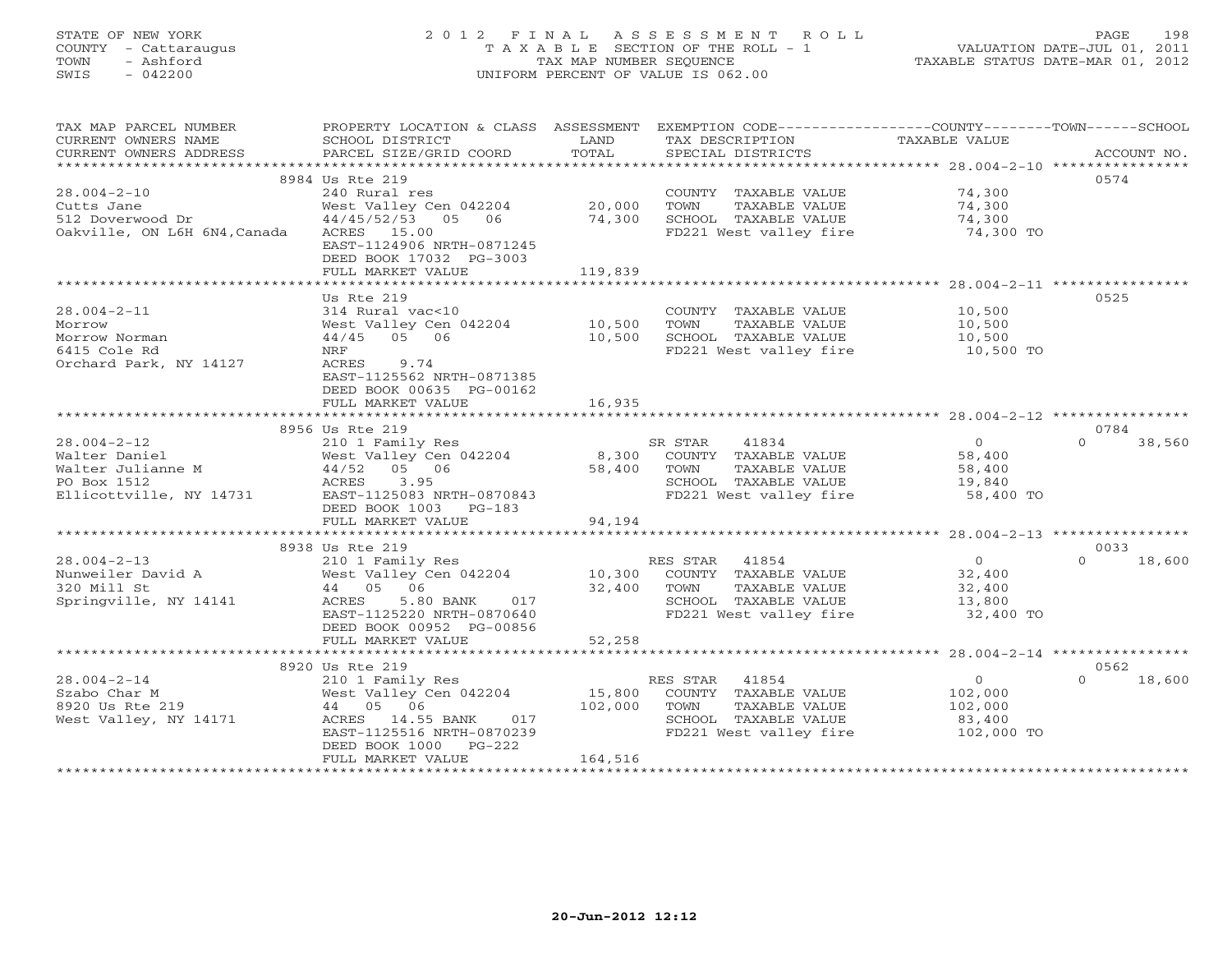## STATE OF NEW YORK 2 0 1 2 F I N A L A S S E S S M E N T R O L L PAGE 199 COUNTY - Cattaraugus T A X A B L E SECTION OF THE ROLL - 1 VALUATION DATE-JUL 01, 2011 TOWN - Ashford TAX MAP NUMBER SEQUENCE TAXABLE STATUS DATE-MAR 01, 2012 SWIS - 042200 UNIFORM PERCENT OF VALUE IS 062.00UNIFORM PERCENT OF VALUE IS 062.00

| TAX MAP PARCEL NUMBER<br>CURRENT OWNERS NAME<br>CURRENT OWNERS ADDRESS | PROPERTY LOCATION & CLASS ASSESSMENT<br>SCHOOL DISTRICT | LAND<br>TOTAL | EXEMPTION CODE-----------------COUNTY-------TOWN------SCHOOL<br>TAX DESCRIPTION<br>SPECIAL DISTRICTS | TAXABLE VALUE  | ACCOUNT NO.        |
|------------------------------------------------------------------------|---------------------------------------------------------|---------------|------------------------------------------------------------------------------------------------------|----------------|--------------------|
| ********************                                                   | PARCEL SIZE/GRID COORD                                  |               |                                                                                                      |                |                    |
|                                                                        | Us Rte 219                                              |               |                                                                                                      |                | 0711               |
| $28.004 - 2 - 15$                                                      | 314 Rural vac<10                                        |               | COUNTY TAXABLE VALUE                                                                                 | 5,000          |                    |
| Gross Gretchen S                                                       | West Valley Cen 042204                                  | 5,000         | TOWN<br>TAXABLE VALUE                                                                                | 5,000          |                    |
| Shaw Craig<br>585 Lebrun Rd                                            | 44 05 06<br>ACRES<br>4.50                               | 5,000         | SCHOOL TAXABLE VALUE                                                                                 | 5,000          |                    |
| Eggertsville, NY 14226                                                 | EAST-1125748 NRTH-0869908                               |               | FD221 West valley fire                                                                               | 5,000 TO       |                    |
|                                                                        | DEED BOOK 00593 PG-00403                                |               |                                                                                                      |                |                    |
|                                                                        | FULL MARKET VALUE                                       | 8,065         |                                                                                                      |                |                    |
|                                                                        |                                                         |               |                                                                                                      |                |                    |
|                                                                        | 8892 Us Rte 219                                         |               |                                                                                                      |                | 0710               |
| $28.004 - 2 - 16$                                                      | 210 1 Family Res                                        |               | SR STAR<br>41834                                                                                     | $\circ$        | $\Omega$<br>38,560 |
| Shaw Dorothy                                                           | West Valley Cen 042204                                  | 9,000         | COUNTY TAXABLE VALUE                                                                                 | 42,300         |                    |
| 333 Ashland Ave                                                        | 44 05 06                                                | 42,300        | TOWN<br>TAXABLE VALUE                                                                                | 42,300         |                    |
| Buffalo, NY 14222                                                      | 4.60<br>ACRES                                           |               | SCHOOL TAXABLE VALUE                                                                                 | 3,740          |                    |
|                                                                        | EAST-0477700 NRTH-0869620                               |               | FD221 West valley fire                                                                               | 42,300 TO      |                    |
|                                                                        | DEED BOOK 00593 PG-00407                                |               |                                                                                                      |                |                    |
|                                                                        | FULL MARKET VALUE                                       | 68,226        |                                                                                                      |                |                    |
|                                                                        |                                                         |               |                                                                                                      |                |                    |
| $28.004 - 2 - 17$                                                      | Ashford Hollow Rd<br>314 Rural vac<10                   |               |                                                                                                      |                | 0338               |
| Washington Willie                                                      | West Valley Cen 042204                                  | 2,800         | COUNTY TAXABLE VALUE<br>TOWN<br>TAXABLE VALUE                                                        | 2,800<br>2,800 |                    |
| Apt 4A                                                                 | 44 05 06                                                | 2,800         | SCHOOL TAXABLE VALUE                                                                                 | 2,800          |                    |
| 520 Jefferson Ave                                                      | <b>NRF</b>                                              |               | FD221 West valley fire                                                                               | 2,800 TO       |                    |
| Brooklyn, NY 11221-1649                                                | 2.50<br>ACRES                                           |               |                                                                                                      |                |                    |
|                                                                        | EAST-0477930 NRTH-0870030                               |               |                                                                                                      |                |                    |
|                                                                        | DEED BOOK 10799 PG-7003                                 |               |                                                                                                      |                |                    |
|                                                                        | FULL MARKET VALUE                                       | 4,516         |                                                                                                      |                |                    |
|                                                                        |                                                         |               |                                                                                                      |                |                    |
|                                                                        | Us Rte 219                                              |               |                                                                                                      |                | 0503               |
| $28.004 - 2 - 18$                                                      | 314 Rural vac<10                                        |               | COUNTY TAXABLE VALUE                                                                                 | 4,400          |                    |
| McGurrin Jay                                                           | West Valley Cen 042204                                  | 4,400         | TAXABLE VALUE<br>TOWN                                                                                | 4,400          |                    |
| 407 Porter Ave                                                         | 44 05 06                                                | 4,400         | SCHOOL TAXABLE VALUE                                                                                 | 4,400          |                    |
| Buffalo, NY 14720                                                      | NRF                                                     |               | FD221 West valley fire                                                                               | 4,400 TO       |                    |
|                                                                        | ACRES<br>3.94<br>EAST-1126113 NRTH-0870402              |               |                                                                                                      |                |                    |
|                                                                        | DEED BOOK 5773<br>PG-6004                               |               |                                                                                                      |                |                    |
|                                                                        | FULL MARKET VALUE                                       | 7,097         |                                                                                                      |                |                    |
|                                                                        | ***********************                                 | ************  |                                                                                                      |                |                    |
|                                                                        | 8917 Hebdon Rd                                          |               |                                                                                                      |                | 0427               |
| $28.004 - 2 - 19$                                                      | 240 Rural res                                           |               | COUNTY TAXABLE VALUE                                                                                 | 52,300         |                    |
| Yasko Marc J                                                           | West Valley Cen 042204                                  | 16,500        | TAXABLE VALUE<br>TOWN                                                                                | 52,300         |                    |
| Horner Sandra L                                                        | 44 05 06                                                | 52,300        | SCHOOL TAXABLE VALUE                                                                                 | 52,300         |                    |
| 41 Highland Ave                                                        | ACRES<br>4.56                                           |               | FD221 West valley fire                                                                               | 52,300 TO      |                    |
| Fort Erie, Ontario, Canada                                             | EAST-1128564 NRTH-0870084                               |               |                                                                                                      |                |                    |
| L2A2X6                                                                 | DEED BOOK 14379 PG-8002                                 |               |                                                                                                      |                |                    |
|                                                                        | FULL MARKET VALUE                                       | 84,355        |                                                                                                      |                |                    |
|                                                                        |                                                         |               |                                                                                                      |                |                    |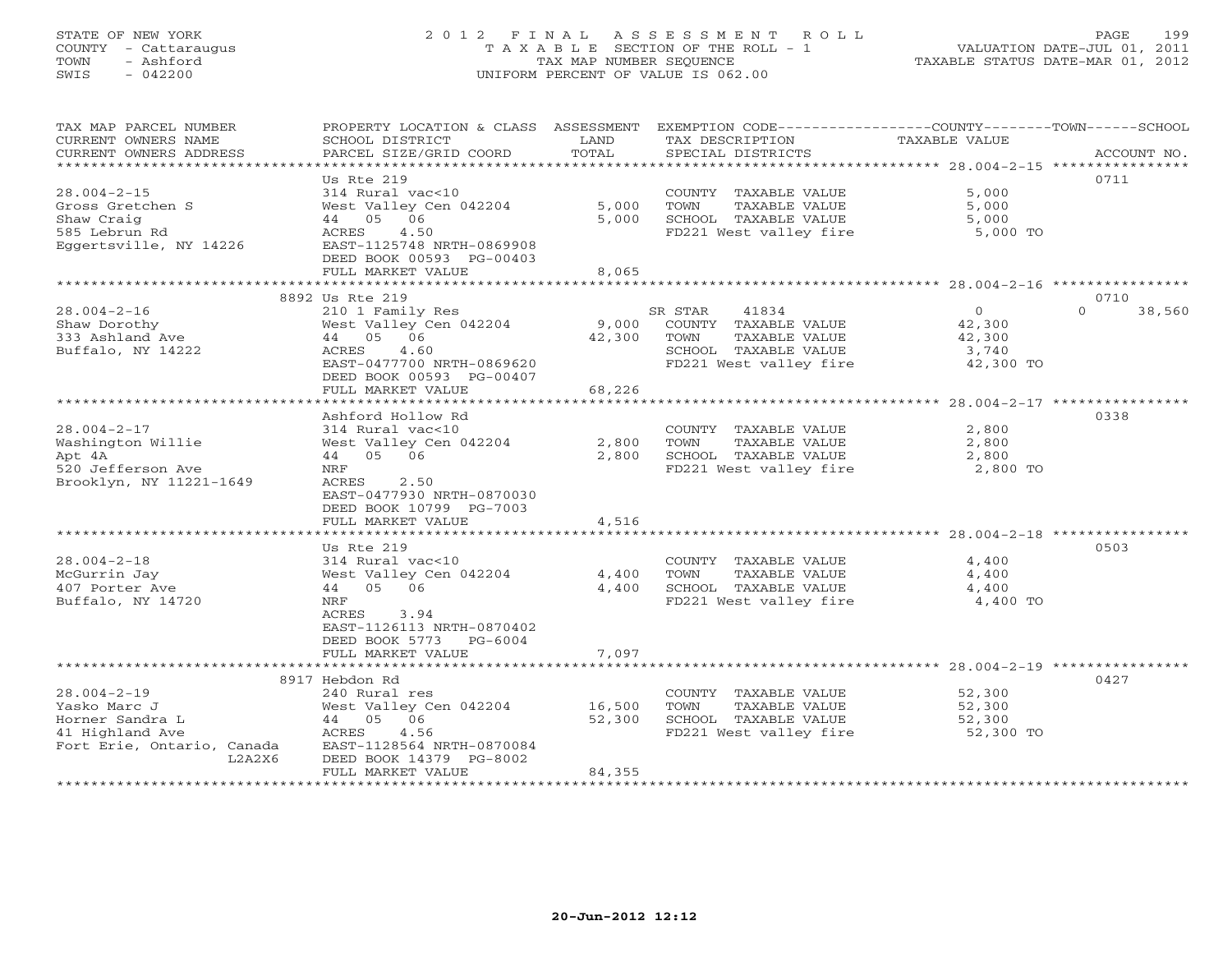## STATE OF NEW YORK 2 0 1 2 F I N A L A S S E S S M E N T R O L L PAGE 200 COUNTY - Cattaraugus T A X A B L E SECTION OF THE ROLL - 1 VALUATION DATE-JUL 01, 2011 TOWN - Ashford TAX MAP NUMBER SEQUENCE TAXABLE STATUS DATE-MAR 01, 2012 SWIS - 042200 UNIFORM PERCENT OF VALUE IS 062.00UNIFORM PERCENT OF VALUE IS 062.00

| TAX MAP PARCEL NUMBER<br>CURRENT OWNERS NAME<br>CURRENT OWNERS ADDRESS | PROPERTY LOCATION & CLASS ASSESSMENT<br>SCHOOL DISTRICT<br>PARCEL SIZE/GRID COORD | LAND<br>TOTAL | EXEMPTION CODE----------------COUNTY-------TOWN------SCHOOL<br>TAX DESCRIPTION<br>SPECIAL DISTRICTS | TAXABLE VALUE  | ACCOUNT NO.        |
|------------------------------------------------------------------------|-----------------------------------------------------------------------------------|---------------|-----------------------------------------------------------------------------------------------------|----------------|--------------------|
|                                                                        |                                                                                   |               |                                                                                                     |                |                    |
|                                                                        | Hebdon Rd                                                                         |               |                                                                                                     |                | 1673               |
| $28.004 - 2 - 19.2$                                                    | 312 Vac w/imprv                                                                   |               | COUNTY TAXABLE VALUE                                                                                | 23,700         |                    |
| Pollinger Robert C                                                     | West Valley Cen 042204                                                            | 20,800        | TOWN<br>TAXABLE VALUE                                                                               | 23,700         |                    |
| Loretto Terry D                                                        | 44, 5, 6                                                                          | 23,700        | SCHOOL TAXABLE VALUE                                                                                | 23,700         |                    |
| 4690 Edgewood Ter                                                      | ACRES 49.50                                                                       |               | FD221 West valley fire                                                                              | 23,700 TO      |                    |
| Eden, NY 14057                                                         | FULL MARKET VALUE                                                                 | 38,226        |                                                                                                     |                |                    |
| ************************                                               |                                                                                   |               |                                                                                                     |                |                    |
|                                                                        | Us Rte 219 (Off)                                                                  |               |                                                                                                     |                | 0824               |
| $28.004 - 2 - 20$                                                      | 323 Vacant rural                                                                  |               | COUNTY TAXABLE VALUE                                                                                | 6,400          |                    |
| Williams                                                               | West Valley Cen 042204                                                            | 6,400         | TOWN<br>TAXABLE VALUE                                                                               | 6,400          |                    |
|                                                                        |                                                                                   |               |                                                                                                     |                |                    |
| Williams Saville                                                       | 44 05 06                                                                          | 6,400         | SCHOOL TAXABLE VALUE                                                                                | 6,400          |                    |
| 9198 Rte 240                                                           | ACRES 11.30                                                                       |               | FD221 West valley fire                                                                              | 6,400 TO       |                    |
| West Valley, NY 14171                                                  | EAST-1126941 NRTH-0870072                                                         |               |                                                                                                     |                |                    |
|                                                                        | DEED BOOK 00728 PG-00119                                                          |               |                                                                                                     |                |                    |
|                                                                        | FULL MARKET VALUE                                                                 | 10,323        |                                                                                                     |                |                    |
|                                                                        |                                                                                   |               |                                                                                                     |                |                    |
|                                                                        | Us Rte 219                                                                        |               |                                                                                                     |                | 0417               |
| $28.004 - 2 - 21$                                                      | 260 Seasonal res                                                                  |               | COUNTY TAXABLE VALUE                                                                                | 33,700         |                    |
| Lemere Jeffrey D                                                       | West Valley Cen 042204 16,700                                                     |               | TOWN<br>TAXABLE VALUE                                                                               | 33,700         |                    |
| Lemere Robert F                                                        | 44 05 06                                                                          | 33,700        | SCHOOL TAXABLE VALUE                                                                                | 33,700         |                    |
| 210 Long Ave                                                           | ACRES 31.05                                                                       |               | FD221 West valley fire                                                                              | 33,700 TO      |                    |
|                                                                        |                                                                                   |               |                                                                                                     |                |                    |
| Hamburg, NY 14075                                                      | EAST-1126698 NRTH-0869445                                                         |               |                                                                                                     |                |                    |
|                                                                        | DEED BOOK 1021 PG-730                                                             |               |                                                                                                     |                |                    |
|                                                                        | FULL MARKET VALUE                                                                 | 54,355        |                                                                                                     |                |                    |
|                                                                        |                                                                                   |               |                                                                                                     |                |                    |
|                                                                        | 8842 Us Rte 219                                                                   |               |                                                                                                     |                | 0135               |
| $28.004 - 2 - 22$                                                      | 240 Rural res                                                                     |               | RES STAR 41854                                                                                      | $\overline{0}$ | $\Omega$<br>18,600 |
| Cranston Charles D                                                     | West Valley Cen 042204                                                            | 17,800        | COUNTY TAXABLE VALUE                                                                                | 64,000         |                    |
| Cranston Lori L                                                        | 44 05 06                                                                          | 64,000        | TOWN<br>TAXABLE VALUE                                                                               | 64,000         |                    |
| 8842 Rte 219                                                           | ACRES 16.03                                                                       |               | SCHOOL TAXABLE VALUE                                                                                | 45,400         |                    |
| West Valley, NY 14171                                                  | EAST-1126883 NRTH-0868839                                                         |               | FD221 West valley fire                                                                              | 64,000 TO      |                    |
|                                                                        | DEED BOOK 00925 PG-00286                                                          |               |                                                                                                     |                |                    |
|                                                                        | FULL MARKET VALUE                                                                 | 103,226       |                                                                                                     |                |                    |
|                                                                        |                                                                                   |               |                                                                                                     |                |                    |
|                                                                        | 8559 Us Rte 219                                                                   |               |                                                                                                     |                | 0403               |
|                                                                        |                                                                                   |               |                                                                                                     |                |                    |
| $28.004 - 2 - 23.1$                                                    | 240 Rural res                                                                     |               | 41854<br>RES STAR                                                                                   | $\overline{O}$ | $\Omega$<br>18,600 |
| Miller Todd                                                            | West Valley Cen 042204                                                            | 11,500        | COUNTY TAXABLE VALUE                                                                                | 21,500         |                    |
| 8785 Route 219                                                         | 44 05 06                                                                          | 21,500        | TOWN<br>TAXABLE VALUE                                                                               | 21,500         |                    |
| West Valley, NY 14171                                                  | ACRES 11.37 BANK<br>017                                                           |               | SCHOOL TAXABLE VALUE                                                                                | 2,900          |                    |
|                                                                        | EAST-1126582 NRTH-0867383                                                         |               | FD221 West valley fire                                                                              | 21,500 TO      |                    |
|                                                                        | DEED BOOK 7047<br>PG-3002                                                         |               |                                                                                                     |                |                    |
|                                                                        | FULL MARKET VALUE                                                                 | 34,677        |                                                                                                     |                |                    |
|                                                                        |                                                                                   |               |                                                                                                     |                |                    |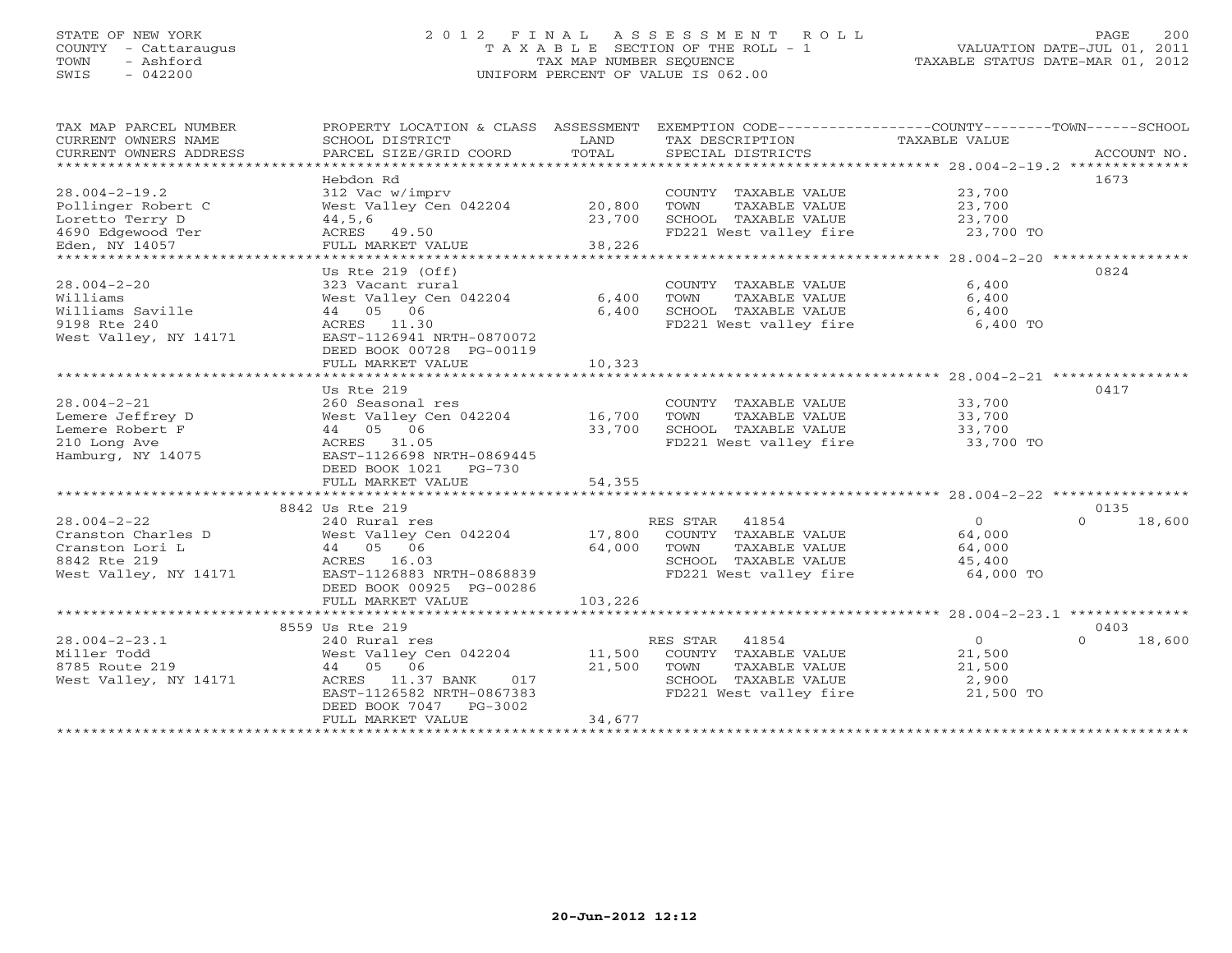## STATE OF NEW YORK 2 0 1 2 F I N A L A S S E S S M E N T R O L L PAGE 201 COUNTY - Cattaraugus T A X A B L E SECTION OF THE ROLL - 1 VALUATION DATE-JUL 01, 2011 TOWN - Ashford TAX MAP NUMBER SEQUENCE TAXABLE STATUS DATE-MAR 01, 2012 SWIS - 042200 UNIFORM PERCENT OF VALUE IS 062.00UNIFORM PERCENT OF VALUE IS 062.00

| TAX MAP PARCEL NUMBER  | PROPERTY LOCATION & CLASS ASSESSMENT               |        |                                                | EXEMPTION CODE-----------------COUNTY-------TOWN------SCHOOL |  |
|------------------------|----------------------------------------------------|--------|------------------------------------------------|--------------------------------------------------------------|--|
| CURRENT OWNERS NAME    | SCHOOL DISTRICT                                    | LAND   | TAX DESCRIPTION TAXABLE VALUE                  |                                                              |  |
| CURRENT OWNERS ADDRESS | PARCEL SIZE/GRID COORD                             | TOTAL  | SPECIAL DISTRICTS                              | ACCOUNT NO.                                                  |  |
|                        |                                                    |        |                                                |                                                              |  |
|                        | Us Rte 219                                         |        |                                                | 1577                                                         |  |
| $28.004 - 2 - 23.2$    | 105 Vac farmland                                   |        | COUNTY TAXABLE VALUE                           | 51,000                                                       |  |
| Hughey Richard G       | West Valley Cen 042204                             | 47,900 | TAXABLE VALUE<br>TOWN                          | 51,000                                                       |  |
| Hughey Daniele         | 44 05 06                                           | 51,000 | SCHOOL TAXABLE VALUE                           | 51,000                                                       |  |
| 8616 Us Rte 219        | ACRES 116.95                                       |        | FD221 West valley fire                         | 51,000 TO                                                    |  |
| West Valley, NY 14171  | EAST-1128034 NRTH-0868438                          |        |                                                |                                                              |  |
|                        | DEED BOOK 1447 PG-2001                             |        |                                                |                                                              |  |
|                        |                                                    | 82,258 |                                                |                                                              |  |
|                        | FULL MARKET VALUE                                  |        |                                                |                                                              |  |
|                        |                                                    |        |                                                |                                                              |  |
|                        | Us Rte 219                                         |        |                                                | 1621                                                         |  |
| $28.004 - 2 - 23.3$    | 322 Rural vac>10                                   |        | COUNTY TAXABLE VALUE                           | 26,200                                                       |  |
| Hughey Jr James G.     | West Valley Cen 042204                             | 26,200 | TOWN<br>TAXABLE VALUE                          | 26,200                                                       |  |
| Hughey Kristin A       | $44 - 5 - 6$                                       | 26,200 | SCHOOL TAXABLE VALUE                           | 26,200                                                       |  |
| 8609 Us Route 219      | ACRES 56.10                                        |        | FD221 West valley fire                         | 26,200 TO                                                    |  |
| West Valley, NY 14171  | EAST-1125578 NRTH-0867873                          |        |                                                |                                                              |  |
|                        | DEED BOOK 6532 PG-9001                             |        |                                                |                                                              |  |
|                        | FULL MARKET VALUE                                  | 42,258 |                                                |                                                              |  |
|                        |                                                    |        |                                                |                                                              |  |
|                        | 8851 Us Rte 219                                    |        |                                                | 0449                                                         |  |
| $28.004 - 2 - 24$      | 210 1 Family Res                                   |        | RES STAR 41854                                 | $\overline{0}$<br>$\Omega$<br>18,600                         |  |
| Sexton Jack R Jr       | West Valley Cen 042204 14,700 COUNTY TAXABLE VALUE |        |                                                | 43,300                                                       |  |
| Sexton Deborah         | 44 05 06                                           | 43,300 | TOWN<br>TAXABLE VALUE                          | 43,300                                                       |  |
| 8851 Rte 219           | ACRES<br>9.70                                      |        | SCHOOL TAXABLE VALUE                           | 24,700                                                       |  |
| PO Box 105             | EAST-1125350 NRTH-0868705                          |        | FD221 West valley fire                         | 43,300 TO                                                    |  |
| West Valley, NY 14171  | DEED BOOK 889<br>PG-01004                          |        |                                                |                                                              |  |
|                        | FULL MARKET VALUE                                  | 69,839 |                                                |                                                              |  |
|                        |                                                    |        |                                                |                                                              |  |
|                        | 8863 Us Rte 219                                    |        |                                                | 0561                                                         |  |
| $28.004 - 2 - 25$      | 210 1 Family Res                                   |        | RES STAR<br>41854                              | 0<br>$\Omega$<br>18,600                                      |  |
| Grosch Duane           | West Valley Cen 042204 16,900 COUNTY TAXABLE VALUE |        |                                                | 55,900                                                       |  |
| Grosch Nina            | 44 05 06                                           | 55,900 | TAXABLE VALUE<br>TOWN                          | 55,900                                                       |  |
| 8863 Route 219         | ACRES 14.51 BANK 017                               |        | SCHOOL TAXABLE VALUE                           | 37,300                                                       |  |
| West Valley, NY 14171  | EAST-0476800 NRTH-0869060                          |        | FD221 West valley fire 55,900 TO               |                                                              |  |
|                        | DEED BOOK 8821 PG-8001                             |        |                                                |                                                              |  |
|                        | FULL MARKET VALUE                                  | 90,161 |                                                |                                                              |  |
|                        |                                                    |        |                                                |                                                              |  |
|                        | 8935 Us Rte 219                                    |        |                                                | 0706                                                         |  |
|                        |                                                    |        |                                                |                                                              |  |
| $28.004 - 2 - 26.1$    | 210 1 Family Res<br>West Valley Cen 042204 12,500  |        | COUNTY TAXABLE VALUE<br>TOWN<br>TAXABLE VALUE  | 40,400                                                       |  |
| Gray Timothy R         |                                                    |        |                                                | 40,400                                                       |  |
| 8935 US Rte 219        | 44 05 06                                           | 40,400 | SCHOOL TAXABLE VALUE<br>FD221 West valley fire | 40,400                                                       |  |
| West Valley, NY 14171  | ACRES<br>7.94                                      |        |                                                | 40,400 TO                                                    |  |
|                        | EAST-1124882 NRTH-0869735                          |        |                                                |                                                              |  |
|                        | DEED BOOK 16227 PG-8001                            |        |                                                |                                                              |  |
|                        | FULL MARKET VALUE                                  | 65,161 |                                                |                                                              |  |
|                        |                                                    |        |                                                |                                                              |  |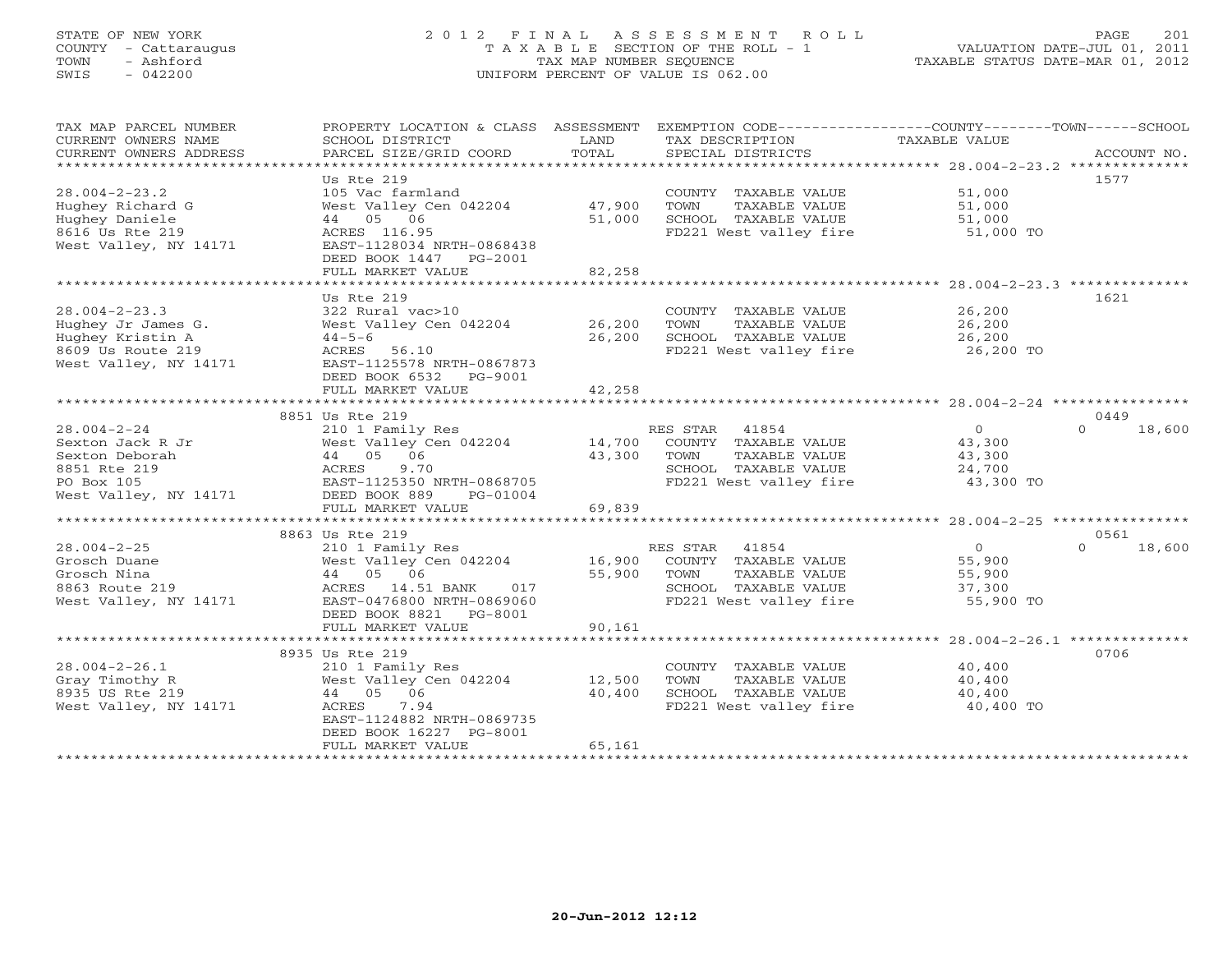## STATE OF NEW YORK 2 0 1 2 F I N A L A S S E S S M E N T R O L L PAGE 202 COUNTY - Cattaraugus T A X A B L E SECTION OF THE ROLL - 1 VALUATION DATE-JUL 01, 2011 TOWN - Ashford TAX MAP NUMBER SEQUENCE TAXABLE STATUS DATE-MAR 01, 2012 SWIS - 042200 UNIFORM PERCENT OF VALUE IS 062.00UNIFORM PERCENT OF VALUE IS 062.00

| TAX MAP PARCEL NUMBER<br>CURRENT OWNERS NAME<br>CURRENT OWNERS ADDRESS | PROPERTY LOCATION & CLASS ASSESSMENT<br>SCHOOL DISTRICT<br>PARCEL SIZE/GRID COORD | LAND<br>TOTAL | TAX DESCRIPTION<br>SPECIAL DISTRICTS | EXEMPTION CODE-----------------COUNTY-------TOWN------SCHOOL<br>TAXABLE VALUE<br>ACCOUNT NO. |
|------------------------------------------------------------------------|-----------------------------------------------------------------------------------|---------------|--------------------------------------|----------------------------------------------------------------------------------------------|
| ***********************                                                |                                                                                   |               |                                      |                                                                                              |
| $28.004 - 2 - 26.2$                                                    | 8887 Us Rte 219<br>210 1 Family Res                                               |               | COUNTY TAXABLE VALUE                 | 1123<br>35,500                                                                               |
| Cornell Douglas W                                                      | West Valley Cen 042204                                                            | 6,100         | TOWN<br>TAXABLE VALUE                | 35,500                                                                                       |
| 509 Hunter Rd                                                          | 44 05 06                                                                          | 35,500        | SCHOOL TAXABLE VALUE                 | 35,500                                                                                       |
| Troy, ON Canada                                                        | ACRES<br>1.97                                                                     |               | FD221 West valley fire               | — <b>1999</b> , 35, 500 то                                                                   |
|                                                                        | EAST-0477150 NRTH-0869520                                                         |               |                                      |                                                                                              |
|                                                                        | DEED BOOK 8179 PG-5003                                                            |               |                                      |                                                                                              |
|                                                                        | FULL MARKET VALUE                                                                 | 57,258        |                                      |                                                                                              |
|                                                                        |                                                                                   |               |                                      |                                                                                              |
|                                                                        | Rohr Hill Rd                                                                      |               |                                      | 0008                                                                                         |
| $28.004 - 2 - 27.1$                                                    | 322 Rural vac>10                                                                  |               | COUNTY TAXABLE VALUE                 | 22,000                                                                                       |
| Emerling Roy L                                                         | West Valley Cen 042204                                                            | 22,000        | TOWN<br>TAXABLE VALUE                | 22,000                                                                                       |
| 8975 Boston State Rd                                                   | $52 - 05 - 06$                                                                    | 22,000        | SCHOOL TAXABLE VALUE                 | 22,000                                                                                       |
| PO Box 204                                                             | ACRES 84.85                                                                       |               | FD221 West valley fire               | 22,000 TO                                                                                    |
| Boston, NY 14025                                                       | EAST-1123674 NRTH-0868904                                                         |               |                                      |                                                                                              |
|                                                                        | DEED BOOK 964<br>PG-785                                                           |               |                                      |                                                                                              |
|                                                                        | FULL MARKET VALUE                                                                 | 35,484        |                                      |                                                                                              |
|                                                                        | 8850 Rohr Hill Rd                                                                 |               |                                      | 1436                                                                                         |
| $28.004 - 2 - 27.2$                                                    | 240 Rural res                                                                     |               | RES STAR 41854                       | $\Omega$<br>18,600<br>$\circ$                                                                |
| Hoffman John C                                                         | West Valley Cen 042204                                                            | 16,900        | COUNTY TAXABLE VALUE                 | 103,400                                                                                      |
| 8850 Rohr Hill Rd                                                      | $52 - 05$<br>$-06$                                                                | 103,400       | TOWN<br>TAXABLE VALUE                | 103,400                                                                                      |
| West Valley, NY 14171                                                  | 2000 BAR                                                                          |               | SCHOOL TAXABLE VALUE                 | 84,800                                                                                       |
|                                                                        | ACRES 36.15                                                                       |               | FD221 West valley fire               | 103,400 TO                                                                                   |
|                                                                        | EAST-0047553 NRTH-0086739                                                         |               |                                      |                                                                                              |
|                                                                        | DEED BOOK 5796 PG-6002                                                            |               |                                      |                                                                                              |
|                                                                        | FULL MARKET VALUE                                                                 | 166,774       |                                      |                                                                                              |
|                                                                        |                                                                                   |               |                                      |                                                                                              |
|                                                                        | Rohr Hill Rd                                                                      |               |                                      | 1552                                                                                         |
| $28.004 - 2 - 27.3$                                                    | 314 Rural vac<10                                                                  |               | COUNTY TAXABLE VALUE                 | 2,000                                                                                        |
| Bissell Stephen                                                        | West Valley Cen 042204                                                            | 2,000         | TOWN<br>TAXABLE VALUE                | 2,000                                                                                        |
| Bissell William J                                                      | $52 - 5 - 6$                                                                      | 2,000         | SCHOOL TAXABLE VALUE                 | 2,000                                                                                        |
| 5109 Francis Dr<br>Pearland, TX 77581                                  | ACRES<br>7.95<br>EAST-1122860 NRTH-0868245                                        |               | FD221 West valley fire               | 2,000 TO                                                                                     |
|                                                                        | DEED BOOK 8723 PG-8001                                                            |               |                                      |                                                                                              |
|                                                                        | FULL MARKET VALUE                                                                 | 3,226         |                                      |                                                                                              |
|                                                                        |                                                                                   |               |                                      |                                                                                              |
|                                                                        | Rohr Hill Rd                                                                      |               |                                      |                                                                                              |
| $28.004 - 2 - 27.4$                                                    | 837 Cell Tower                                                                    |               | COUNTY TAXABLE VALUE                 | 438,600                                                                                      |
| Emerling Roy                                                           | West Valley Cen 042204                                                            | 500           | TAXABLE VALUE<br>TOWN                | 438,600                                                                                      |
| Rohr Hill Rd                                                           | $52 - 5 - 6$                                                                      | 438,600       | SCHOOL TAXABLE VALUE                 | 438,600                                                                                      |
| Ashford, NY                                                            | FRNT 120.00 DPTH 120.00                                                           |               | FD221 West valley fire               | 438,600 TO                                                                                   |
|                                                                        | EAST-1123510 NRTH-0867943                                                         |               |                                      |                                                                                              |
|                                                                        | DEED BOOK 15901 PG-6003                                                           |               |                                      |                                                                                              |
|                                                                        | FULL MARKET VALUE                                                                 | 707,419       |                                      |                                                                                              |
|                                                                        |                                                                                   |               |                                      |                                                                                              |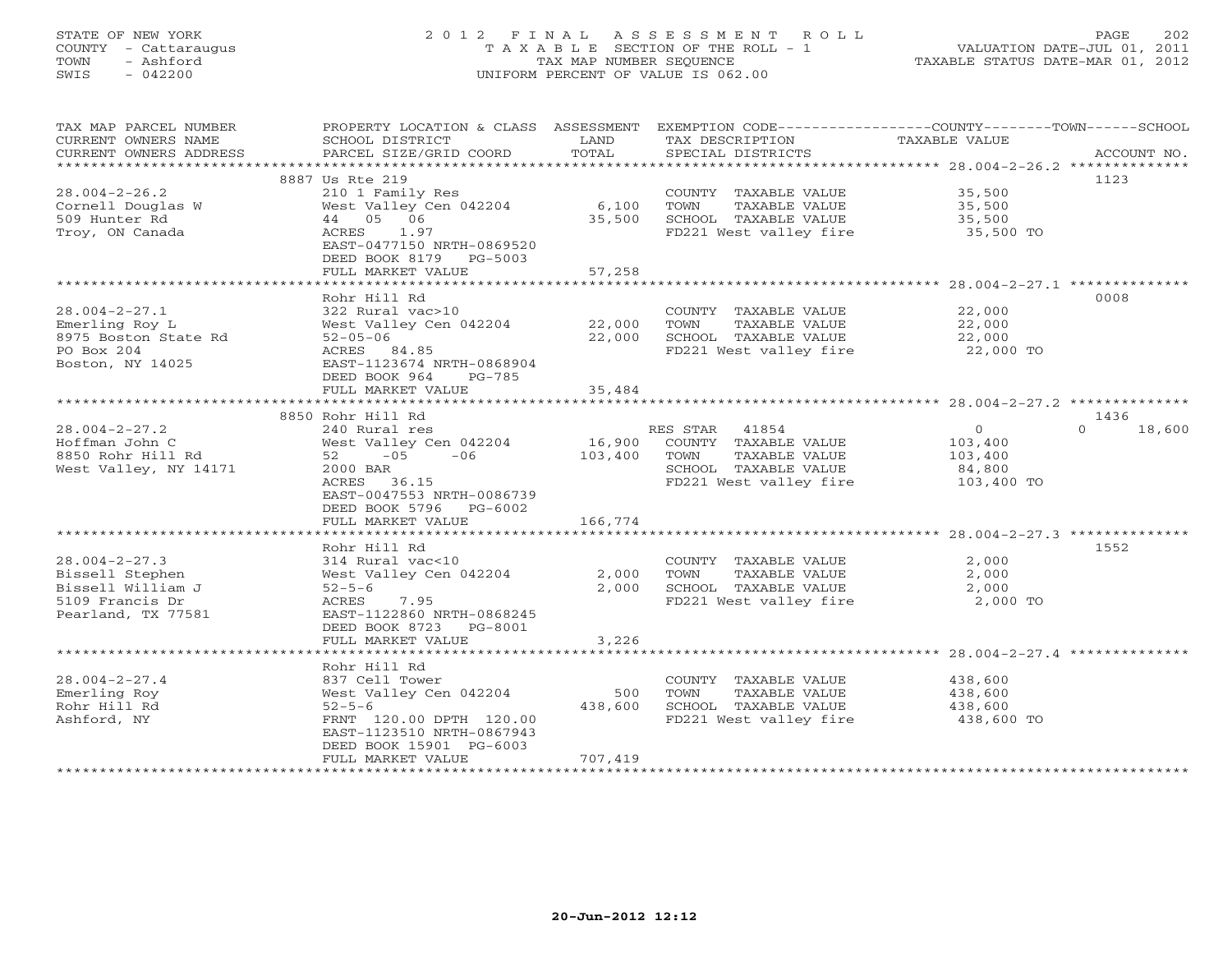## STATE OF NEW YORK 2 0 1 2 F I N A L A S S E S S M E N T R O L L PAGE 203 COUNTY - Cattaraugus T A X A B L E SECTION OF THE ROLL - 1 VALUATION DATE-JUL 01, 2011 TOWN - Ashford TAX MAP NUMBER SEQUENCE TAXABLE STATUS DATE-MAR 01, 2012 SWIS - 042200 UNIFORM PERCENT OF VALUE IS 062.00UNIFORM PERCENT OF VALUE IS 062.00

| TAX MAP PARCEL NUMBER<br>CURRENT OWNERS NAME<br>CURRENT OWNERS ADDRESS                               | PROPERTY LOCATION & CLASS ASSESSMENT<br>SCHOOL DISTRICT<br>PARCEL SIZE/GRID COORD                                                                                  | LAND<br>TOTAL              | EXEMPTION CODE-----------------COUNTY-------TOWN-----SCHOOL<br>TAX DESCRIPTION<br>SPECIAL DISTRICTS                                      | TAXABLE VALUE                                                   | ACCOUNT NO.        |
|------------------------------------------------------------------------------------------------------|--------------------------------------------------------------------------------------------------------------------------------------------------------------------|----------------------------|------------------------------------------------------------------------------------------------------------------------------------------|-----------------------------------------------------------------|--------------------|
| $28.004 - 2 - 29.1$<br>White Robert III<br>5906 106th Terrace E<br>Parrish, FL 34219                 | Rohr Hill Rd<br>323 Vacant rural<br>West Valley Cen 042204<br>52/5/6<br>ACRES 24.45<br>EAST-1121761 NRTH-0867254<br>DEED BOOK 1027<br>PG-837<br>FULL MARKET VALUE  | 11,000<br>11,000<br>17,742 | COUNTY TAXABLE VALUE<br>TOWN<br>TAXABLE VALUE<br>SCHOOL TAXABLE VALUE<br>FD221 West valley fire                                          | 11,000<br>11,000<br>11,000<br>11,000 TO                         | 0806               |
|                                                                                                      | Rohr Hill Rd                                                                                                                                                       |                            |                                                                                                                                          |                                                                 | 1560               |
| $28.004 - 2 - 29.2$<br>Scheider Williams L<br>PO Box 65<br>Clarence Center, NY 14032                 | 323 Vacant rural<br>West Valley Cen 042204<br>52/5/6<br>ACRES 24.45<br>EAST-1121495 NRTH-0867866<br>DEED BOOK 1027 PG-834                                          | 11,000<br>11,000           | COUNTY TAXABLE VALUE<br>TOWN<br>TAXABLE VALUE<br>SCHOOL TAXABLE VALUE<br>FD221 West valley fire                                          | 11,000<br>11,000<br>11,000<br>11,000 TO                         |                    |
|                                                                                                      | FULL MARKET VALUE                                                                                                                                                  | 17,742                     |                                                                                                                                          |                                                                 |                    |
|                                                                                                      | Prill Rd                                                                                                                                                           |                            |                                                                                                                                          |                                                                 | 0747               |
| $28.004 - 2 - 31$<br>Damstetter Jr Anthony J.<br>842 Dunny Ave<br>Sheffield Lake, OH 44054           | 314 Rural vac<10<br>West Valley Cen 042204<br>60 05 06<br>ACRES<br>1.24<br>EAST-1118181 NRTH-0868580<br>DEED BOOK 3491 PG-3001                                     | 2,800<br>2,800             | COUNTY TAXABLE VALUE<br>TOWN<br>TAXABLE VALUE<br>SCHOOL TAXABLE VALUE<br>FD221 West valley fire                                          | 2,800<br>2,800<br>2,800<br>2,800 TO                             |                    |
|                                                                                                      | FULL MARKET VALUE                                                                                                                                                  | 4,516                      |                                                                                                                                          |                                                                 |                    |
|                                                                                                      | 9260 Us Rte 219                                                                                                                                                    |                            |                                                                                                                                          |                                                                 | 0592               |
| $28.007 - 1 - 1$<br>Petruno Leonard M Jr<br>Petruno Maureen<br>9260 Rte 219<br>West Valley, NY 14171 | 210 1 Family Res<br>West Valley Cen 042204<br>62 05 06<br>FRNT 192.00 DPTH 153.00<br>EAST-1120443 NRTH-0876101<br>DEED BOOK 798<br>PG-762                          | 4,300<br>45,000            | RES STAR 41854<br>COUNTY TAXABLE VALUE<br>TAXABLE VALUE<br>TOWN<br>SCHOOL TAXABLE VALUE<br>FD221 West valley fire<br>LD221 Ashford light | $\circ$<br>45,000<br>45,000<br>26,400<br>45,000 TO<br>45,000 TO | $\Omega$<br>18,600 |
|                                                                                                      | FULL MARKET VALUE                                                                                                                                                  | 72,581                     |                                                                                                                                          |                                                                 |                    |
|                                                                                                      | 9255 Neff Rd                                                                                                                                                       |                            |                                                                                                                                          |                                                                 | 0529               |
| $28.007 - 1 - 2$<br>Welty Robert E Jr<br>9255 Neff Rd<br>West Valley, NY 14171                       | 210 1 Family Res<br>West Valley Cen 042204<br>62 05 06<br>90.00 DPTH 65.00<br>FRNT<br>EAST-1120635 NRTH-0876095<br>$PG-429$<br>DEED BOOK 1030<br>FULL MARKET VALUE | 3,800<br>19,700<br>31,774  | RES STAR 41854<br>COUNTY TAXABLE VALUE<br>TAXABLE VALUE<br>TOWN<br>SCHOOL TAXABLE VALUE<br>FD221 West valley fire<br>LD221 Ashford light | $\circ$<br>19,700<br>19,700<br>1,100<br>19,700 TO<br>19,700 TO  | $\Omega$<br>18,600 |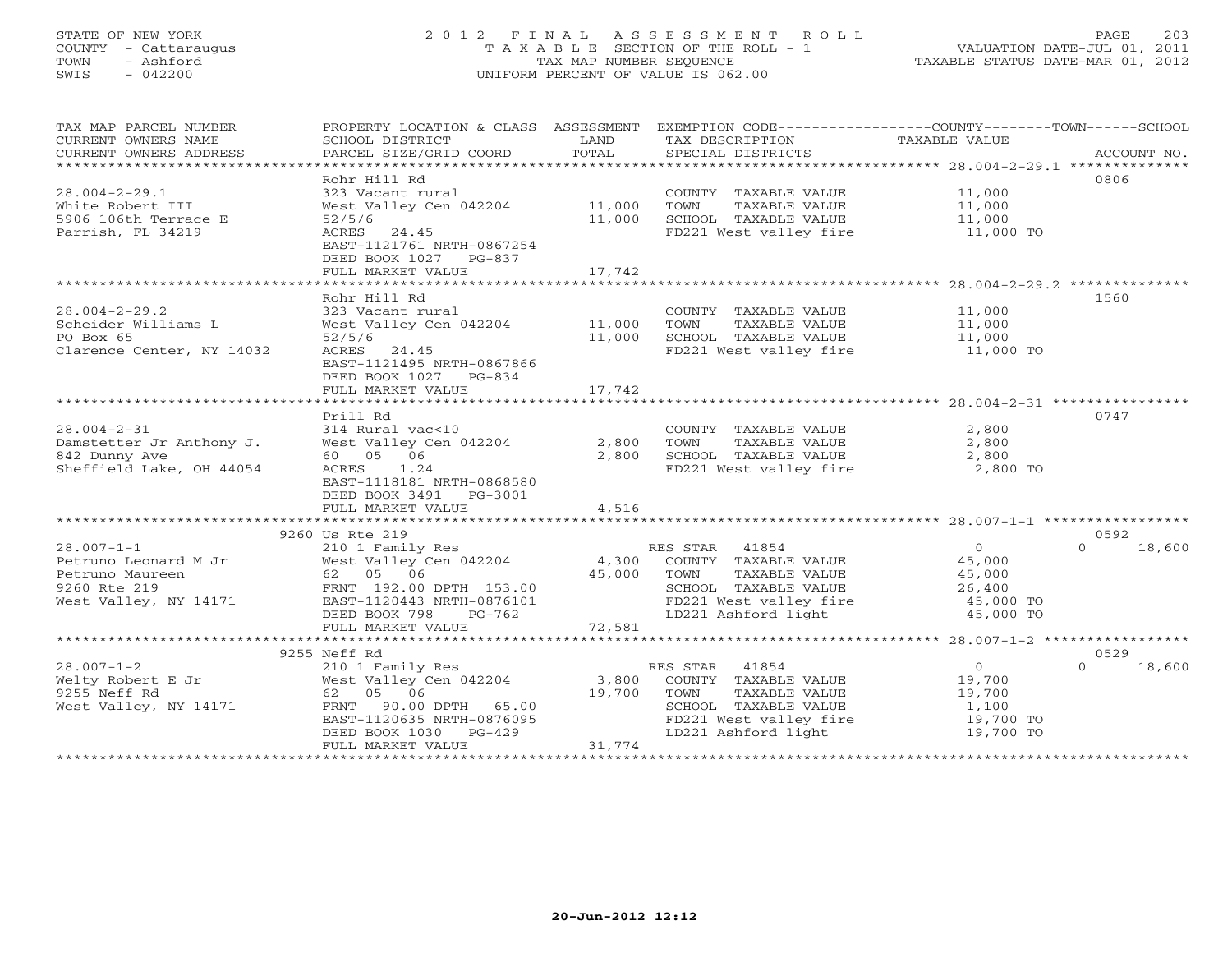## STATE OF NEW YORK 2 0 1 2 F I N A L A S S E S S M E N T R O L L PAGE 204 COUNTY - Cattaraugus T A X A B L E SECTION OF THE ROLL - 1 VALUATION DATE-JUL 01, 2011 TOWN - Ashford TAX MAP NUMBER SEQUENCE TAXABLE STATUS DATE-MAR 01, 2012 SWIS - 042200 UNIFORM PERCENT OF VALUE IS 062.00UNIFORM PERCENT OF VALUE IS 062.00

| COUNERY OWNERS ADDRESS FORCEL SIZE/GRID COORD TOTAL SECIAL DISTRICTS ACCOUNT NO.<br>TERRET SECIAL SECIAL SECIAL DISTRICTS PARCEL ACCOUNT NO.<br>Us Rte 219 & Neff Rd Rd<br>0465<br>$28.007 - 1 - 3$<br>314 Rural vac<10<br>1,500<br>COUNTY TAXABLE VALUE<br>West Valley Cen 042204 1,500<br>1,500<br>Boll Lawrence R<br>TOWN<br>TAXABLE VALUE<br>62 05 06<br>1,500<br>SCHOOL TAXABLE VALUE<br>123 Gorski St<br>SCHOOL TAXABLE VALUE $1,500$<br>FD221 West valley fire $1,500$ TO<br>LD221 Ashford light $1,500$ TO<br>Buffalo, NY 14206-3122<br>FRNT 250.00 DPTH 40.00<br>EAST-1120606 NRTH-0875935<br>DEED BOOK 5952 PG-5001<br>2,419<br>FULL MARKET VALUE<br>0530<br>9218 Us Rte 219<br>210 1 Family Res<br>$28.007 - 1 - 4$<br>41834<br>$\overline{O}$<br>SR STAR<br>$\Omega$<br>38,560<br>West Valley Cen 042204 10,000<br>53,900<br>53,900<br>COUNTY TAXABLE VALUE<br>Board Stanley M<br>West Valley Cen<br>54/62 05 06<br>ACRES 6.85<br>14171 EAST-1121109 NRT<br>Board Patricia E<br>53,900<br>TOWN<br>TAXABLE VALUE<br>15,340<br>9218 Us Rte 219<br>SCHOOL TAXABLE VALUE<br>EAST-1121109 NRTH-0875852<br>West Valley, NY 14171<br>FD221 West valley fire 53,900 TO<br>LD221 Ashford light 1,500 TO<br>PG-00322<br>DEED BOOK 842<br>86,935<br>FULL MARKET VALUE<br>0301<br>9226 Us Rte 219<br>270 Mfg housing<br>West Valley Cen 042204 5,500 SR STAR<br>54 05 06 21,200 COUNTY<br>$28.007 - 1 - 6$<br>AGED C/T/S 41800<br>10,600<br>10,600<br>10,600<br>41834<br>10,600<br>Davis Marlene Esther<br>$\overline{0}$<br>$\Omega$<br>21,200 COUNTY TAXABLE VALUE<br>9226 Rte 219<br>10,600<br>West Valley, NY 14171<br>1.68<br>TOWN TAXABLE VALUE 10,600<br>SCHOOL TAXABLE VALUE 0<br>FD221 West valley fire 21,200 TO<br>34,194 LD221 Ashford light 21,200 TO<br>ACRES<br>EAST-0472460 NRTH-0875760<br>DEED BOOK 00867 PG-01146<br>FULL MARKET VALUE 34,194 |
|------------------------------------------------------------------------------------------------------------------------------------------------------------------------------------------------------------------------------------------------------------------------------------------------------------------------------------------------------------------------------------------------------------------------------------------------------------------------------------------------------------------------------------------------------------------------------------------------------------------------------------------------------------------------------------------------------------------------------------------------------------------------------------------------------------------------------------------------------------------------------------------------------------------------------------------------------------------------------------------------------------------------------------------------------------------------------------------------------------------------------------------------------------------------------------------------------------------------------------------------------------------------------------------------------------------------------------------------------------------------------------------------------------------------------------------------------------------------------------------------------------------------------------------------------------------------------------------------------------------------------------------------------------------------------------------------------------------------------------------------------------------------------------------------------------------------------------------------------------------|
|                                                                                                                                                                                                                                                                                                                                                                                                                                                                                                                                                                                                                                                                                                                                                                                                                                                                                                                                                                                                                                                                                                                                                                                                                                                                                                                                                                                                                                                                                                                                                                                                                                                                                                                                                                                                                                                                  |
|                                                                                                                                                                                                                                                                                                                                                                                                                                                                                                                                                                                                                                                                                                                                                                                                                                                                                                                                                                                                                                                                                                                                                                                                                                                                                                                                                                                                                                                                                                                                                                                                                                                                                                                                                                                                                                                                  |
|                                                                                                                                                                                                                                                                                                                                                                                                                                                                                                                                                                                                                                                                                                                                                                                                                                                                                                                                                                                                                                                                                                                                                                                                                                                                                                                                                                                                                                                                                                                                                                                                                                                                                                                                                                                                                                                                  |
|                                                                                                                                                                                                                                                                                                                                                                                                                                                                                                                                                                                                                                                                                                                                                                                                                                                                                                                                                                                                                                                                                                                                                                                                                                                                                                                                                                                                                                                                                                                                                                                                                                                                                                                                                                                                                                                                  |
|                                                                                                                                                                                                                                                                                                                                                                                                                                                                                                                                                                                                                                                                                                                                                                                                                                                                                                                                                                                                                                                                                                                                                                                                                                                                                                                                                                                                                                                                                                                                                                                                                                                                                                                                                                                                                                                                  |
|                                                                                                                                                                                                                                                                                                                                                                                                                                                                                                                                                                                                                                                                                                                                                                                                                                                                                                                                                                                                                                                                                                                                                                                                                                                                                                                                                                                                                                                                                                                                                                                                                                                                                                                                                                                                                                                                  |
|                                                                                                                                                                                                                                                                                                                                                                                                                                                                                                                                                                                                                                                                                                                                                                                                                                                                                                                                                                                                                                                                                                                                                                                                                                                                                                                                                                                                                                                                                                                                                                                                                                                                                                                                                                                                                                                                  |
|                                                                                                                                                                                                                                                                                                                                                                                                                                                                                                                                                                                                                                                                                                                                                                                                                                                                                                                                                                                                                                                                                                                                                                                                                                                                                                                                                                                                                                                                                                                                                                                                                                                                                                                                                                                                                                                                  |
|                                                                                                                                                                                                                                                                                                                                                                                                                                                                                                                                                                                                                                                                                                                                                                                                                                                                                                                                                                                                                                                                                                                                                                                                                                                                                                                                                                                                                                                                                                                                                                                                                                                                                                                                                                                                                                                                  |
|                                                                                                                                                                                                                                                                                                                                                                                                                                                                                                                                                                                                                                                                                                                                                                                                                                                                                                                                                                                                                                                                                                                                                                                                                                                                                                                                                                                                                                                                                                                                                                                                                                                                                                                                                                                                                                                                  |
|                                                                                                                                                                                                                                                                                                                                                                                                                                                                                                                                                                                                                                                                                                                                                                                                                                                                                                                                                                                                                                                                                                                                                                                                                                                                                                                                                                                                                                                                                                                                                                                                                                                                                                                                                                                                                                                                  |
|                                                                                                                                                                                                                                                                                                                                                                                                                                                                                                                                                                                                                                                                                                                                                                                                                                                                                                                                                                                                                                                                                                                                                                                                                                                                                                                                                                                                                                                                                                                                                                                                                                                                                                                                                                                                                                                                  |
|                                                                                                                                                                                                                                                                                                                                                                                                                                                                                                                                                                                                                                                                                                                                                                                                                                                                                                                                                                                                                                                                                                                                                                                                                                                                                                                                                                                                                                                                                                                                                                                                                                                                                                                                                                                                                                                                  |
|                                                                                                                                                                                                                                                                                                                                                                                                                                                                                                                                                                                                                                                                                                                                                                                                                                                                                                                                                                                                                                                                                                                                                                                                                                                                                                                                                                                                                                                                                                                                                                                                                                                                                                                                                                                                                                                                  |
|                                                                                                                                                                                                                                                                                                                                                                                                                                                                                                                                                                                                                                                                                                                                                                                                                                                                                                                                                                                                                                                                                                                                                                                                                                                                                                                                                                                                                                                                                                                                                                                                                                                                                                                                                                                                                                                                  |
|                                                                                                                                                                                                                                                                                                                                                                                                                                                                                                                                                                                                                                                                                                                                                                                                                                                                                                                                                                                                                                                                                                                                                                                                                                                                                                                                                                                                                                                                                                                                                                                                                                                                                                                                                                                                                                                                  |
|                                                                                                                                                                                                                                                                                                                                                                                                                                                                                                                                                                                                                                                                                                                                                                                                                                                                                                                                                                                                                                                                                                                                                                                                                                                                                                                                                                                                                                                                                                                                                                                                                                                                                                                                                                                                                                                                  |
|                                                                                                                                                                                                                                                                                                                                                                                                                                                                                                                                                                                                                                                                                                                                                                                                                                                                                                                                                                                                                                                                                                                                                                                                                                                                                                                                                                                                                                                                                                                                                                                                                                                                                                                                                                                                                                                                  |
|                                                                                                                                                                                                                                                                                                                                                                                                                                                                                                                                                                                                                                                                                                                                                                                                                                                                                                                                                                                                                                                                                                                                                                                                                                                                                                                                                                                                                                                                                                                                                                                                                                                                                                                                                                                                                                                                  |
|                                                                                                                                                                                                                                                                                                                                                                                                                                                                                                                                                                                                                                                                                                                                                                                                                                                                                                                                                                                                                                                                                                                                                                                                                                                                                                                                                                                                                                                                                                                                                                                                                                                                                                                                                                                                                                                                  |
|                                                                                                                                                                                                                                                                                                                                                                                                                                                                                                                                                                                                                                                                                                                                                                                                                                                                                                                                                                                                                                                                                                                                                                                                                                                                                                                                                                                                                                                                                                                                                                                                                                                                                                                                                                                                                                                                  |
|                                                                                                                                                                                                                                                                                                                                                                                                                                                                                                                                                                                                                                                                                                                                                                                                                                                                                                                                                                                                                                                                                                                                                                                                                                                                                                                                                                                                                                                                                                                                                                                                                                                                                                                                                                                                                                                                  |
|                                                                                                                                                                                                                                                                                                                                                                                                                                                                                                                                                                                                                                                                                                                                                                                                                                                                                                                                                                                                                                                                                                                                                                                                                                                                                                                                                                                                                                                                                                                                                                                                                                                                                                                                                                                                                                                                  |
|                                                                                                                                                                                                                                                                                                                                                                                                                                                                                                                                                                                                                                                                                                                                                                                                                                                                                                                                                                                                                                                                                                                                                                                                                                                                                                                                                                                                                                                                                                                                                                                                                                                                                                                                                                                                                                                                  |
|                                                                                                                                                                                                                                                                                                                                                                                                                                                                                                                                                                                                                                                                                                                                                                                                                                                                                                                                                                                                                                                                                                                                                                                                                                                                                                                                                                                                                                                                                                                                                                                                                                                                                                                                                                                                                                                                  |
|                                                                                                                                                                                                                                                                                                                                                                                                                                                                                                                                                                                                                                                                                                                                                                                                                                                                                                                                                                                                                                                                                                                                                                                                                                                                                                                                                                                                                                                                                                                                                                                                                                                                                                                                                                                                                                                                  |
|                                                                                                                                                                                                                                                                                                                                                                                                                                                                                                                                                                                                                                                                                                                                                                                                                                                                                                                                                                                                                                                                                                                                                                                                                                                                                                                                                                                                                                                                                                                                                                                                                                                                                                                                                                                                                                                                  |
|                                                                                                                                                                                                                                                                                                                                                                                                                                                                                                                                                                                                                                                                                                                                                                                                                                                                                                                                                                                                                                                                                                                                                                                                                                                                                                                                                                                                                                                                                                                                                                                                                                                                                                                                                                                                                                                                  |
| 9214 US Rte 219<br>0768                                                                                                                                                                                                                                                                                                                                                                                                                                                                                                                                                                                                                                                                                                                                                                                                                                                                                                                                                                                                                                                                                                                                                                                                                                                                                                                                                                                                                                                                                                                                                                                                                                                                                                                                                                                                                                          |
| $28.007 - 1 - 7$<br>$\overline{0}$<br>RES STAR<br>41854<br>18,600<br>210 1 Family Res<br>West Valley Cen 042204<br>$5,100$ RF<br>$\cap$                                                                                                                                                                                                                                                                                                                                                                                                                                                                                                                                                                                                                                                                                                                                                                                                                                                                                                                                                                                                                                                                                                                                                                                                                                                                                                                                                                                                                                                                                                                                                                                                                                                                                                                          |
| 49,300<br>Turner Randy K<br>COUNTY TAXABLE VALUE                                                                                                                                                                                                                                                                                                                                                                                                                                                                                                                                                                                                                                                                                                                                                                                                                                                                                                                                                                                                                                                                                                                                                                                                                                                                                                                                                                                                                                                                                                                                                                                                                                                                                                                                                                                                                 |
| 210 1 Family<br>West Valley (<br>54 05 06<br>FRNT 191.00<br>Hinman Elaine<br>49,300<br>TOWN<br>TAXABLE VALUE<br>49,300                                                                                                                                                                                                                                                                                                                                                                                                                                                                                                                                                                                                                                                                                                                                                                                                                                                                                                                                                                                                                                                                                                                                                                                                                                                                                                                                                                                                                                                                                                                                                                                                                                                                                                                                           |
| 9214 US Rte 219<br>SCHOOL TAXABLE VALUE 30,700<br>FD221 West valley fire 49,300 TO<br>FRNT 191.00 DPTH 109.43                                                                                                                                                                                                                                                                                                                                                                                                                                                                                                                                                                                                                                                                                                                                                                                                                                                                                                                                                                                                                                                                                                                                                                                                                                                                                                                                                                                                                                                                                                                                                                                                                                                                                                                                                    |
| West Valley, NY 14171<br>EAST-1121041 NRTH-0875500                                                                                                                                                                                                                                                                                                                                                                                                                                                                                                                                                                                                                                                                                                                                                                                                                                                                                                                                                                                                                                                                                                                                                                                                                                                                                                                                                                                                                                                                                                                                                                                                                                                                                                                                                                                                               |
| LD221 Ashford light<br>DEED BOOK 16074 PG-3001<br>49,300 TO                                                                                                                                                                                                                                                                                                                                                                                                                                                                                                                                                                                                                                                                                                                                                                                                                                                                                                                                                                                                                                                                                                                                                                                                                                                                                                                                                                                                                                                                                                                                                                                                                                                                                                                                                                                                      |
| 79,516<br>FULL MARKET VALUE                                                                                                                                                                                                                                                                                                                                                                                                                                                                                                                                                                                                                                                                                                                                                                                                                                                                                                                                                                                                                                                                                                                                                                                                                                                                                                                                                                                                                                                                                                                                                                                                                                                                                                                                                                                                                                      |
|                                                                                                                                                                                                                                                                                                                                                                                                                                                                                                                                                                                                                                                                                                                                                                                                                                                                                                                                                                                                                                                                                                                                                                                                                                                                                                                                                                                                                                                                                                                                                                                                                                                                                                                                                                                                                                                                  |
| 9210 Us Rte 219<br>0257                                                                                                                                                                                                                                                                                                                                                                                                                                                                                                                                                                                                                                                                                                                                                                                                                                                                                                                                                                                                                                                                                                                                                                                                                                                                                                                                                                                                                                                                                                                                                                                                                                                                                                                                                                                                                                          |
| $\overline{0}$<br>$\Omega$<br>RES STAR 41854<br>18,600                                                                                                                                                                                                                                                                                                                                                                                                                                                                                                                                                                                                                                                                                                                                                                                                                                                                                                                                                                                                                                                                                                                                                                                                                                                                                                                                                                                                                                                                                                                                                                                                                                                                                                                                                                                                           |
| $210$ 1 Family Res<br>Grover Rodney Alan (10) West Valley Cen 042204 (5,200<br>9210 Rts 219<br>92,800<br>COUNTY TAXABLE VALUE                                                                                                                                                                                                                                                                                                                                                                                                                                                                                                                                                                                                                                                                                                                                                                                                                                                                                                                                                                                                                                                                                                                                                                                                                                                                                                                                                                                                                                                                                                                                                                                                                                                                                                                                    |
| 9210 Rte 219<br>54 05 06<br>92,800<br>TAXABLE VALUE<br>TOWN<br>92,800                                                                                                                                                                                                                                                                                                                                                                                                                                                                                                                                                                                                                                                                                                                                                                                                                                                                                                                                                                                                                                                                                                                                                                                                                                                                                                                                                                                                                                                                                                                                                                                                                                                                                                                                                                                            |
| 74,200<br>West Valley, NY 14171<br>1.22 BANK<br>182<br>SCHOOL TAXABLE VALUE<br>ACRES                                                                                                                                                                                                                                                                                                                                                                                                                                                                                                                                                                                                                                                                                                                                                                                                                                                                                                                                                                                                                                                                                                                                                                                                                                                                                                                                                                                                                                                                                                                                                                                                                                                                                                                                                                             |
| FD221 West valley fire<br>LD221 Ashford light<br>EAST-1121219 NRTH-0875470<br>92,800 TO                                                                                                                                                                                                                                                                                                                                                                                                                                                                                                                                                                                                                                                                                                                                                                                                                                                                                                                                                                                                                                                                                                                                                                                                                                                                                                                                                                                                                                                                                                                                                                                                                                                                                                                                                                          |
| DEED BOOK 97<br>PG-5002<br>92,800 TO                                                                                                                                                                                                                                                                                                                                                                                                                                                                                                                                                                                                                                                                                                                                                                                                                                                                                                                                                                                                                                                                                                                                                                                                                                                                                                                                                                                                                                                                                                                                                                                                                                                                                                                                                                                                                             |
| 149,677<br>FULL MARKET VALUE                                                                                                                                                                                                                                                                                                                                                                                                                                                                                                                                                                                                                                                                                                                                                                                                                                                                                                                                                                                                                                                                                                                                                                                                                                                                                                                                                                                                                                                                                                                                                                                                                                                                                                                                                                                                                                     |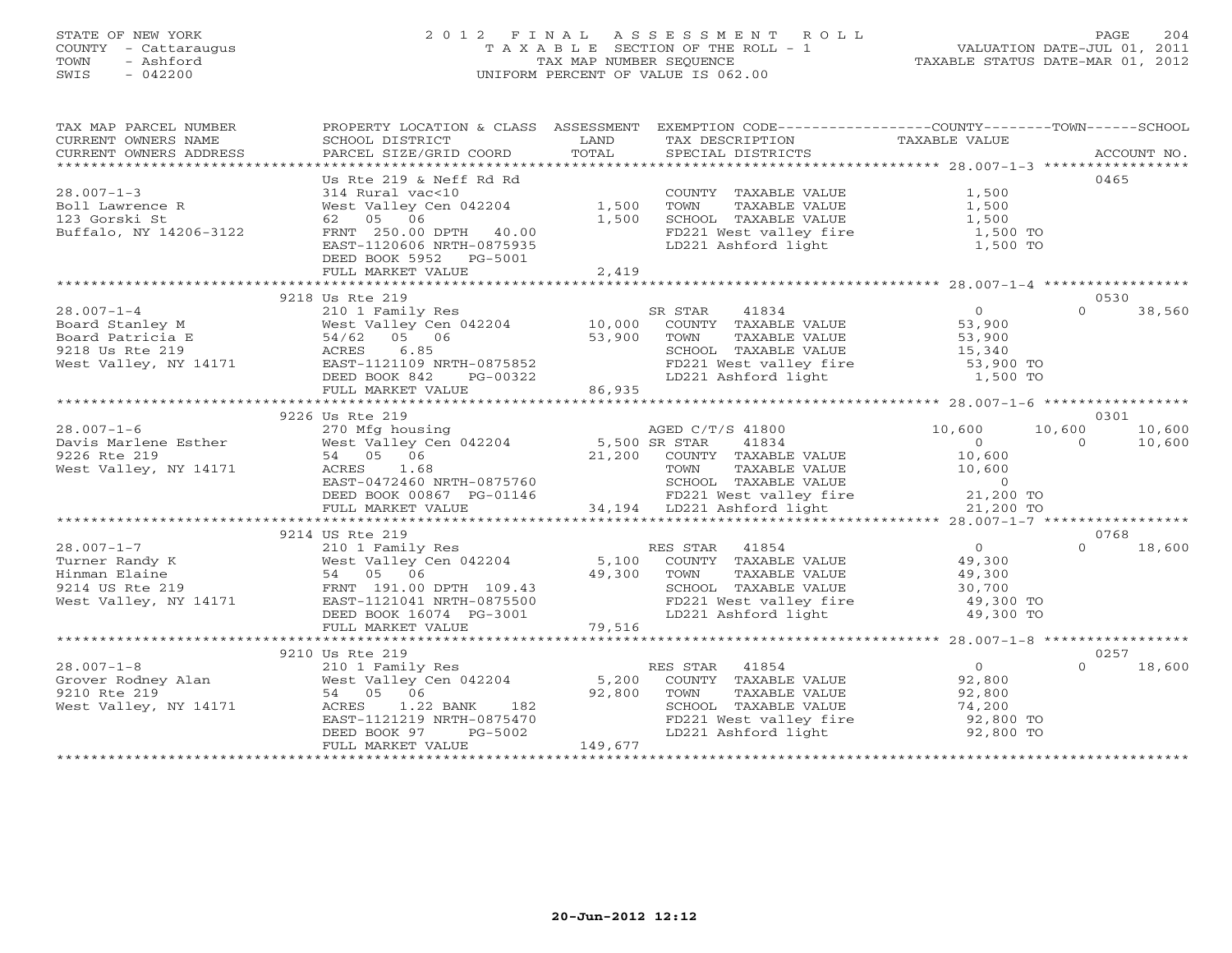## STATE OF NEW YORK 2 0 1 2 F I N A L A S S E S S M E N T R O L L PAGE 205 COUNTY - Cattaraugus T A X A B L E SECTION OF THE ROLL - 1 VALUATION DATE-JUL 01, 2011 TOWN - Ashford TAX MAP NUMBER SEQUENCE TAXABLE STATUS DATE-MAR 01, 2012 SWIS - 042200 UNIFORM PERCENT OF VALUE IS 062.00UNIFORM PERCENT OF VALUE IS 062.00

| TAX MAP PARCEL NUMBER | PROPERTY LOCATION & CLASS ASSESSMENT EXEMPTION CODE----------------COUNTY-------TOWN------SCHOOL                                                                                                                                                                                                                                                                                                                                             |        |                                                                                                                                                                             |                          |
|-----------------------|----------------------------------------------------------------------------------------------------------------------------------------------------------------------------------------------------------------------------------------------------------------------------------------------------------------------------------------------------------------------------------------------------------------------------------------------|--------|-----------------------------------------------------------------------------------------------------------------------------------------------------------------------------|--------------------------|
|                       |                                                                                                                                                                                                                                                                                                                                                                                                                                              |        |                                                                                                                                                                             |                          |
|                       |                                                                                                                                                                                                                                                                                                                                                                                                                                              |        |                                                                                                                                                                             |                          |
|                       |                                                                                                                                                                                                                                                                                                                                                                                                                                              |        |                                                                                                                                                                             |                          |
|                       | 9206 Us Rte 219<br>$\begin{array}{cccccccc} 28.007-1-9 & 9206 \text{ Use } \texttt{Re} & 219 & 18,600 \\ \texttt{Worral Donald J} & 2101 \texttt{ Family Res} & 6,200 \texttt{COUNTY} & \texttt{TAXABLE VALUE} & 0 & 0 & 18,600 \\ \texttt{Worral Denald J} & 54 & 05 & 66 & 2101 \texttt{Family Res} & 6,200 \texttt{COUNTY} & \texttt{TAXABLE VALUE} & 47,600 \\ \texttt{Worral Denise M} & 54 & 05 & 66 & 47,600 \texttt{TONITY} & \text$ |        |                                                                                                                                                                             | 0255                     |
|                       |                                                                                                                                                                                                                                                                                                                                                                                                                                              |        |                                                                                                                                                                             |                          |
|                       |                                                                                                                                                                                                                                                                                                                                                                                                                                              |        |                                                                                                                                                                             |                          |
|                       |                                                                                                                                                                                                                                                                                                                                                                                                                                              |        |                                                                                                                                                                             |                          |
|                       |                                                                                                                                                                                                                                                                                                                                                                                                                                              |        |                                                                                                                                                                             |                          |
|                       |                                                                                                                                                                                                                                                                                                                                                                                                                                              |        |                                                                                                                                                                             |                          |
|                       |                                                                                                                                                                                                                                                                                                                                                                                                                                              |        |                                                                                                                                                                             |                          |
|                       |                                                                                                                                                                                                                                                                                                                                                                                                                                              |        |                                                                                                                                                                             |                          |
|                       |                                                                                                                                                                                                                                                                                                                                                                                                                                              |        |                                                                                                                                                                             |                          |
|                       | 9193 Us Rte 219                                                                                                                                                                                                                                                                                                                                                                                                                              |        |                                                                                                                                                                             | 0291                     |
|                       |                                                                                                                                                                                                                                                                                                                                                                                                                                              |        |                                                                                                                                                                             |                          |
|                       |                                                                                                                                                                                                                                                                                                                                                                                                                                              |        |                                                                                                                                                                             |                          |
|                       |                                                                                                                                                                                                                                                                                                                                                                                                                                              |        |                                                                                                                                                                             |                          |
|                       |                                                                                                                                                                                                                                                                                                                                                                                                                                              |        |                                                                                                                                                                             |                          |
|                       |                                                                                                                                                                                                                                                                                                                                                                                                                                              |        |                                                                                                                                                                             |                          |
|                       |                                                                                                                                                                                                                                                                                                                                                                                                                                              |        |                                                                                                                                                                             |                          |
|                       |                                                                                                                                                                                                                                                                                                                                                                                                                                              |        |                                                                                                                                                                             |                          |
|                       |                                                                                                                                                                                                                                                                                                                                                                                                                                              |        |                                                                                                                                                                             |                          |
|                       | 9192 Ahrens Rd                                                                                                                                                                                                                                                                                                                                                                                                                               |        |                                                                                                                                                                             | 0195                     |
|                       |                                                                                                                                                                                                                                                                                                                                                                                                                                              |        |                                                                                                                                                                             |                          |
|                       |                                                                                                                                                                                                                                                                                                                                                                                                                                              |        |                                                                                                                                                                             |                          |
|                       |                                                                                                                                                                                                                                                                                                                                                                                                                                              |        |                                                                                                                                                                             |                          |
|                       | 28.007-1-13<br>Eriandon David C<br>210 1 Family Res<br>210 1 Family Res<br>210 1 Family Res<br>210 1 Family Res<br>210 202204<br>202204 202204<br>200.00<br>200.00<br>200.00<br>200.00<br>200.00<br>201 West Valley, NY 14171<br>200.00<br>200.00<br>200.00<br>2                                                                                                                                                                             |        |                                                                                                                                                                             |                          |
|                       |                                                                                                                                                                                                                                                                                                                                                                                                                                              |        |                                                                                                                                                                             |                          |
|                       | DEED BOOK 15072 PG-2005                                                                                                                                                                                                                                                                                                                                                                                                                      |        |                                                                                                                                                                             |                          |
|                       | FULL MARKET VALUE                                                                                                                                                                                                                                                                                                                                                                                                                            | 49,677 |                                                                                                                                                                             |                          |
|                       |                                                                                                                                                                                                                                                                                                                                                                                                                                              |        |                                                                                                                                                                             |                          |
|                       | 9219 Us Rte 219                                                                                                                                                                                                                                                                                                                                                                                                                              |        |                                                                                                                                                                             | 0302                     |
|                       |                                                                                                                                                                                                                                                                                                                                                                                                                                              |        |                                                                                                                                                                             |                          |
|                       |                                                                                                                                                                                                                                                                                                                                                                                                                                              |        |                                                                                                                                                                             |                          |
|                       |                                                                                                                                                                                                                                                                                                                                                                                                                                              |        |                                                                                                                                                                             |                          |
|                       |                                                                                                                                                                                                                                                                                                                                                                                                                                              |        |                                                                                                                                                                             |                          |
|                       | 28.007-1-14<br>Carson Joel and the state of the state of the state of the state of the state of the state of the state of the state of the state of the state of the state of the state of the state of the state of the state o                                                                                                                                                                                                             |        | COUNTY TAXABLE VALUE $103,600$<br>TOWN TAXABLE VALUE $103,600$<br>SCHOOL TAXABLE VALUE $103,600$<br>FD221 West valley fire $103,600$ TO<br>LD221 Ashford light $103,600$ TO |                          |
|                       | PG-1082<br>DEED BOOK 982                                                                                                                                                                                                                                                                                                                                                                                                                     |        |                                                                                                                                                                             |                          |
|                       |                                                                                                                                                                                                                                                                                                                                                                                                                                              |        |                                                                                                                                                                             |                          |
|                       |                                                                                                                                                                                                                                                                                                                                                                                                                                              |        |                                                                                                                                                                             |                          |
|                       | 9219 Us Rte 219                                                                                                                                                                                                                                                                                                                                                                                                                              |        |                                                                                                                                                                             | 1505                     |
|                       |                                                                                                                                                                                                                                                                                                                                                                                                                                              |        |                                                                                                                                                                             | $3,255$ 0                |
|                       |                                                                                                                                                                                                                                                                                                                                                                                                                                              |        |                                                                                                                                                                             | $\overline{0}$<br>21,700 |
|                       |                                                                                                                                                                                                                                                                                                                                                                                                                                              |        |                                                                                                                                                                             |                          |
|                       |                                                                                                                                                                                                                                                                                                                                                                                                                                              |        |                                                                                                                                                                             |                          |
|                       |                                                                                                                                                                                                                                                                                                                                                                                                                                              |        |                                                                                                                                                                             |                          |
|                       | $\begin{array}{cccccc} 28.007-1-14.71 & 9219 \text{ Us } \text{R} \text{te } 219 & 210 \text{ I Family Res} & & & & & & & & 3,255 & 3 \\ \text{Carson Joel} & 210 & 1\text{ Family Res} & 0 & 0\text{ SR } \text{STAR} & 41834 & 0 \\ \text{Carson Marylou} & 54-5-6 & 21,700 & \text{COUNTY } \text{TXABLE VALUE} & 18,445 \\ \text{P219 Us } \text{R} \text{te } 219 & \text{EAST}-0472600 \text{ NRTH}-$                                  |        |                                                                                                                                                                             |                          |
|                       |                                                                                                                                                                                                                                                                                                                                                                                                                                              |        |                                                                                                                                                                             |                          |
|                       |                                                                                                                                                                                                                                                                                                                                                                                                                                              |        |                                                                                                                                                                             |                          |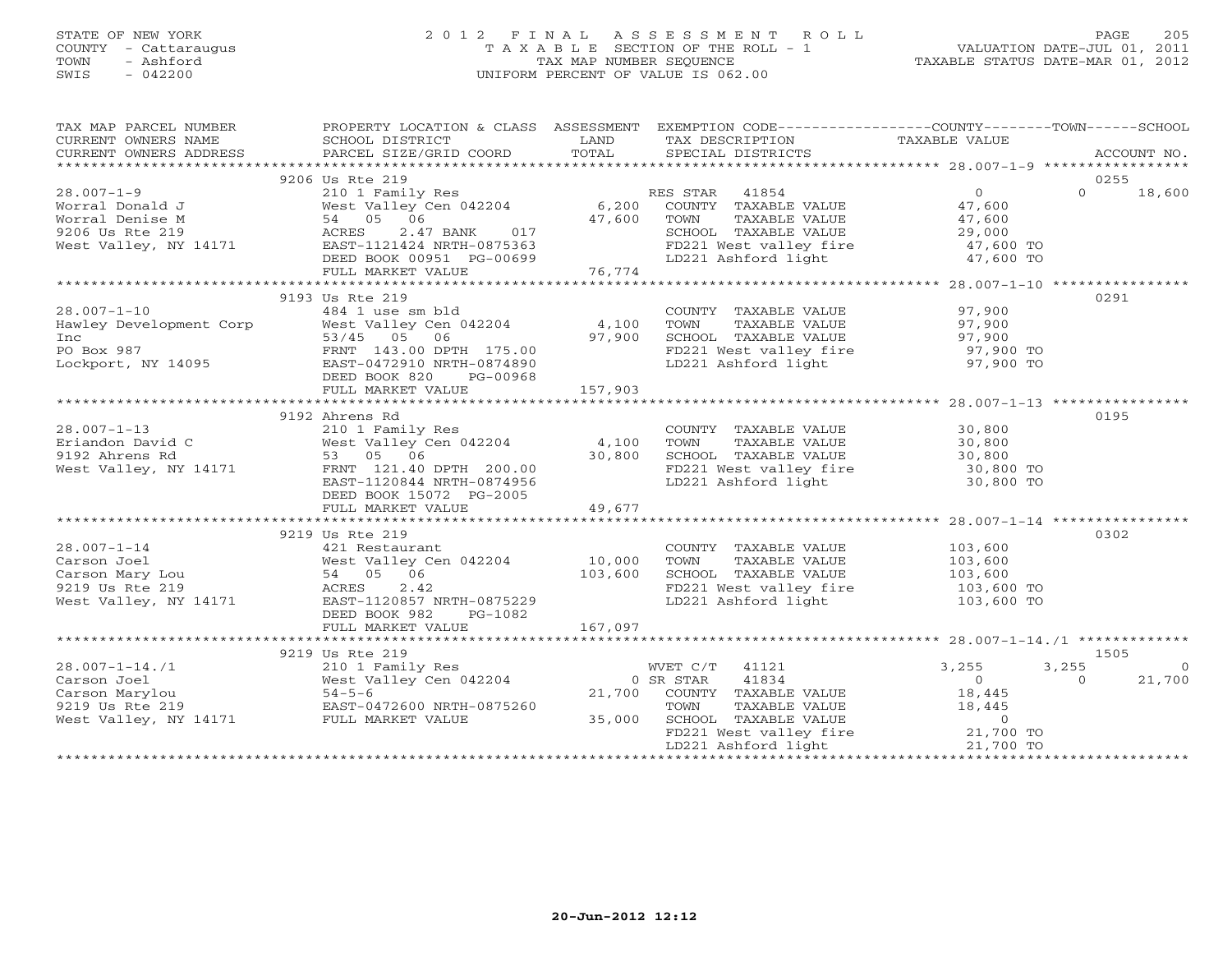## STATE OF NEW YORK 2 0 1 2 F I N A L A S S E S S M E N T R O L L PAGE 206 COUNTY - Cattaraugus T A X A B L E SECTION OF THE ROLL - 1 VALUATION DATE-JUL 01, 2011 TOWN - Ashford TAX MAP NUMBER SEQUENCE TAXABLE STATUS DATE-MAR 01, 2012 SWIS - 042200 UNIFORM PERCENT OF VALUE IS 062.00UNIFORM PERCENT OF VALUE IS 062.00

| TAX MAP PARCEL NUMBER                                                                                                                                                                                                                    | PROPERTY LOCATION & CLASS ASSESSMENT EXEMPTION CODE----------------COUNTY-------TOWN------SCHOOL |       |                                                                                                                                                          |             |                |
|------------------------------------------------------------------------------------------------------------------------------------------------------------------------------------------------------------------------------------------|--------------------------------------------------------------------------------------------------|-------|----------------------------------------------------------------------------------------------------------------------------------------------------------|-------------|----------------|
| CURRENT OWNERS NAME                                                                                                                                                                                                                      |                                                                                                  |       | TAX DESCRIPTION TAXABLE VALUE                                                                                                                            |             |                |
| CURRENT OWNERS ADDRESS                                                                                                                                                                                                                   |                                                                                                  |       |                                                                                                                                                          |             |                |
|                                                                                                                                                                                                                                          |                                                                                                  |       |                                                                                                                                                          |             |                |
|                                                                                                                                                                                                                                          | Us Rte 219                                                                                       |       |                                                                                                                                                          |             | 0361           |
|                                                                                                                                                                                                                                          |                                                                                                  |       | COUNTY TAXABLE VALUE $1000$<br>TOWN TAXABLE VALUE $200$<br>SCHOOL TAXABLE VALUE $800$<br>FD221 West valley fire $800$ TO<br>LD221 Ashford light $800$ TO |             |                |
|                                                                                                                                                                                                                                          |                                                                                                  |       |                                                                                                                                                          |             |                |
|                                                                                                                                                                                                                                          |                                                                                                  |       |                                                                                                                                                          |             |                |
|                                                                                                                                                                                                                                          |                                                                                                  |       |                                                                                                                                                          |             |                |
|                                                                                                                                                                                                                                          |                                                                                                  |       |                                                                                                                                                          |             |                |
|                                                                                                                                                                                                                                          | DEED BOOK 982<br>PG-1082                                                                         |       |                                                                                                                                                          |             |                |
|                                                                                                                                                                                                                                          | FULL MARKET VALUE                                                                                | 1,290 |                                                                                                                                                          |             |                |
|                                                                                                                                                                                                                                          |                                                                                                  |       |                                                                                                                                                          |             |                |
|                                                                                                                                                                                                                                          | 9225 Ahrens Rd                                                                                   |       |                                                                                                                                                          |             | 0115           |
| 28.007-1-16<br>Schadt Eric J<br>9225 Ahrens Rd<br>West Valley, NY 14171<br>West Valley, NY 14171<br>ERST-1120565 NRTH-0875501<br>ERST-1120565 NRTH-0875501                                                                               |                                                                                                  |       | COUNTY TAXABLE VALUE<br>TOWN TAXABLE VALUE 34,700<br>SCHOOL TAXABLE VALUE 34,700<br>FD221 West valley fire 34,700 TO<br>LD221 Ashford light 34,700 TO    |             |                |
|                                                                                                                                                                                                                                          |                                                                                                  |       |                                                                                                                                                          |             |                |
|                                                                                                                                                                                                                                          |                                                                                                  |       |                                                                                                                                                          |             |                |
|                                                                                                                                                                                                                                          |                                                                                                  |       |                                                                                                                                                          |             |                |
|                                                                                                                                                                                                                                          |                                                                                                  |       |                                                                                                                                                          |             |                |
|                                                                                                                                                                                                                                          |                                                                                                  |       |                                                                                                                                                          |             |                |
|                                                                                                                                                                                                                                          |                                                                                                  |       |                                                                                                                                                          |             |                |
|                                                                                                                                                                                                                                          |                                                                                                  |       |                                                                                                                                                          |             |                |
|                                                                                                                                                                                                                                          |                                                                                                  |       |                                                                                                                                                          |             |                |
|                                                                                                                                                                                                                                          | Us Rte 219                                                                                       |       |                                                                                                                                                          |             | 0254           |
| $28.007 - 1 - 17$                                                                                                                                                                                                                        |                                                                                                  |       | COUNTY TAXABLE VALUE<br>TOWN      TAXABLE VALUE                                                                                                          | 1,000       |                |
| Boll Lawrence R<br>123 Gorski St                                                                                                                                                                                                         | 314 Rural vac<10<br>R West Valley Cen 042204 1,000<br>62 05 06 1,000<br>PENT 84.00 DPTH 160.00   |       | TOWN TAXABLE VALUE 1,000<br>SCHOOL TAXABLE VALUE 1,000<br>FD221 West valley fire 1,000 TO<br>LD221 Ashford light 1,000 TO                                |             |                |
| 123 Gorski St                                                                                                                                                                                                                            |                                                                                                  |       |                                                                                                                                                          |             |                |
| Buffalo, NY 14206-3122                                                                                                                                                                                                                   |                                                                                                  |       |                                                                                                                                                          |             |                |
|                                                                                                                                                                                                                                          | FRNT 84.00 DPTH 160.00<br>EAST-1120581 NRTH-0875608                                              |       |                                                                                                                                                          |             |                |
|                                                                                                                                                                                                                                          | DEED BOOK 5952 PG-5001                                                                           |       |                                                                                                                                                          |             |                |
|                                                                                                                                                                                                                                          | FULL MARKET VALUE                                                                                | 1,613 |                                                                                                                                                          |             |                |
|                                                                                                                                                                                                                                          |                                                                                                  |       |                                                                                                                                                          |             |                |
|                                                                                                                                                                                                                                          |                                                                                                  |       |                                                                                                                                                          |             | 0853           |
|                                                                                                                                                                                                                                          |                                                                                                  |       | COUNTY TAXABLE VALUE                                                                                                                                     | 2,100       |                |
|                                                                                                                                                                                                                                          |                                                                                                  |       |                                                                                                                                                          |             |                |
|                                                                                                                                                                                                                                          |                                                                                                  |       |                                                                                                                                                          |             |                |
|                                                                                                                                                                                                                                          |                                                                                                  |       | COMINI TAXABLE VALUE<br>TOWN TAXABLE VALUE<br>SCHOOL TAXABLE VALUE<br>FD221 West valley fire<br>LD221 Ashford light<br>2,100 TO<br>2,100 TO              |             |                |
|                                                                                                                                                                                                                                          |                                                                                                  |       |                                                                                                                                                          |             |                |
|                                                                                                                                                                                                                                          | DEED BOOK 5952 PG-5001                                                                           |       |                                                                                                                                                          |             |                |
|                                                                                                                                                                                                                                          |                                                                                                  |       |                                                                                                                                                          |             |                |
|                                                                                                                                                                                                                                          |                                                                                                  |       |                                                                                                                                                          |             |                |
|                                                                                                                                                                                                                                          | 9251 Us Rte 219                                                                                  |       |                                                                                                                                                          |             | 0802           |
|                                                                                                                                                                                                                                          |                                                                                                  |       | CVET C/T 41131                                                                                                                                           | 8,425 8,425 | $\overline{0}$ |
|                                                                                                                                                                                                                                          |                                                                                                  |       |                                                                                                                                                          |             | $\bigcap$      |
| 28.007-1-19<br>Rentflejs John F 210 1 Family Res<br>Mest Valley Cen 042204 3,700 DVET C/T 41141<br>Rentflejs Kathleen J 62 05 06 33,700 RES STAR 41854<br>9251 Rte 219 FRNT 66.00 DPTH 245.00 COUNTY TAXABLE VA<br>West Valley, NY 14171 |                                                                                                  |       |                                                                                                                                                          |             | 18,600         |
|                                                                                                                                                                                                                                          |                                                                                                  |       |                                                                                                                                                          |             |                |
|                                                                                                                                                                                                                                          |                                                                                                  |       |                                                                                                                                                          |             |                |
|                                                                                                                                                                                                                                          | DEED BOOK 779 PG-00760                                                                           |       |                                                                                                                                                          |             |                |
|                                                                                                                                                                                                                                          | FULL MARKET VALUE                                                                                |       |                                                                                                                                                          |             |                |
|                                                                                                                                                                                                                                          |                                                                                                  |       |                                                                                                                                                          |             |                |
|                                                                                                                                                                                                                                          |                                                                                                  |       |                                                                                                                                                          |             |                |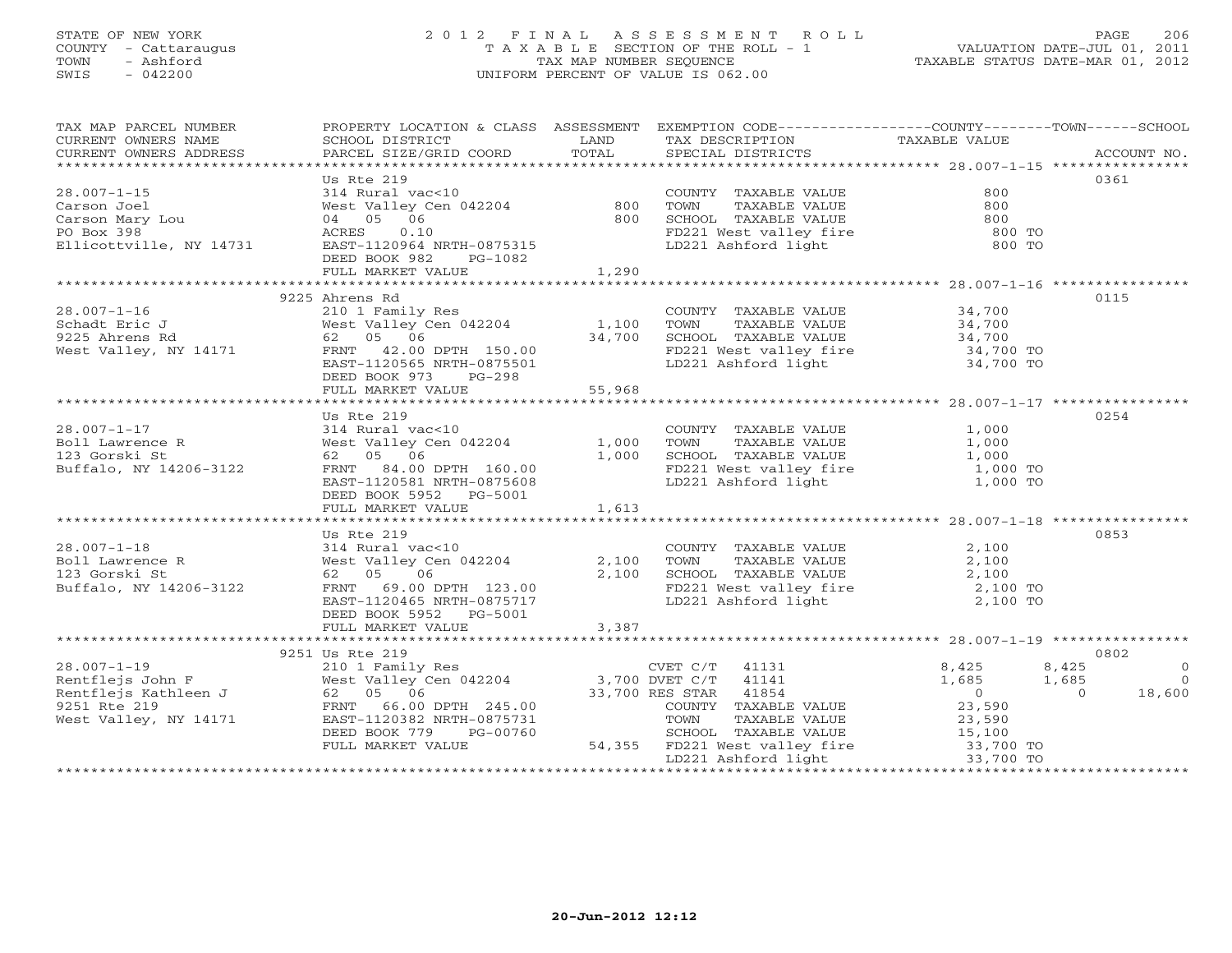## STATE OF NEW YORK 2 0 1 2 F I N A L A S S E S S M E N T R O L L PAGE 207 COUNTY - Cattaraugus T A X A B L E SECTION OF THE ROLL - 1 VALUATION DATE-JUL 01, 2011 TOWN - Ashford TAX MAP NUMBER SEQUENCE TAXABLE STATUS DATE-MAR 01, 2012 SWIS - 042200 UNIFORM PERCENT OF VALUE IS 062.00UNIFORM PERCENT OF VALUE IS 062.00

| TAX MAP PARCEL NUMBER                                                                                                                                                                                             |                                                                                                                                                                                                                                       |        | PROPERTY LOCATION & CLASS ASSESSMENT EXEMPTION CODE---------------COUNTY-------TOWN-----SCHOOL |               |                    |
|-------------------------------------------------------------------------------------------------------------------------------------------------------------------------------------------------------------------|---------------------------------------------------------------------------------------------------------------------------------------------------------------------------------------------------------------------------------------|--------|------------------------------------------------------------------------------------------------|---------------|--------------------|
| CURRENT OWNERS NAME                                                                                                                                                                                               | SCHOOL DISTRICT                                                                                                                                                                                                                       | LAND   | TAX DESCRIPTION                                                                                | TAXABLE VALUE |                    |
| CURRENT OWNERS NATH SURCEL SIZE/GRID COORD TOTAL SPECIAL DISTRICTS (2007-1-20 ********************************<br>CURRENT OWNERS ADDRESS PARCEL SIZE/GRID COORD TOTAL SPECIAL DISTRICTS<br>CURRENT OWNERS ADDRESS |                                                                                                                                                                                                                                       |        |                                                                                                |               |                    |
|                                                                                                                                                                                                                   |                                                                                                                                                                                                                                       |        |                                                                                                |               |                    |
|                                                                                                                                                                                                                   | Us Rte 219                                                                                                                                                                                                                            |        |                                                                                                |               | 0089               |
| $28.007 - 1 - 20$                                                                                                                                                                                                 |                                                                                                                                                                                                                                       |        |                                                                                                |               |                    |
| Bennett Thomas H                                                                                                                                                                                                  |                                                                                                                                                                                                                                       |        |                                                                                                |               |                    |
| 1699 W River Pkwy                                                                                                                                                                                                 |                                                                                                                                                                                                                                       |        |                                                                                                |               |                    |
| Grand Island, NY 14072                                                                                                                                                                                            | 210 1 Family Res<br>West Valley Cen 042204 3,100 TOWN TAXABLE VALUE 34,400<br>62 05 06 34,400 SCHOOL TAXABLE VALUE 34,400<br>FRNT 66.00 DPTH 137.00 FD221 West valley fire 34,400 TO<br>EAST-1120322 NRTH-0875891 LD221 Ashford light |        |                                                                                                |               |                    |
|                                                                                                                                                                                                                   |                                                                                                                                                                                                                                       |        |                                                                                                |               |                    |
|                                                                                                                                                                                                                   | DEED BOOK 00865 PG-00991                                                                                                                                                                                                              |        |                                                                                                |               |                    |
|                                                                                                                                                                                                                   | FULL MARKET VALUE                                                                                                                                                                                                                     | 55,484 |                                                                                                |               |                    |
|                                                                                                                                                                                                                   |                                                                                                                                                                                                                                       |        |                                                                                                |               |                    |
|                                                                                                                                                                                                                   | Us Rte 219                                                                                                                                                                                                                            |        |                                                                                                |               | 0040               |
| $28.007 - 1 - 21$                                                                                                                                                                                                 | 314 Rural vac<10                                                                                                                                                                                                                      |        | COUNTY TAXABLE VALUE                                                                           | 2,200         |                    |
|                                                                                                                                                                                                                   | West Valley Cen 042204 2,200                                                                                                                                                                                                          |        |                                                                                                |               |                    |
| Hintz Timothy<br>9255 Us Route 219 Dr                                                                                                                                                                             | West Valle,<br>62 05 06<br>----- 94.00                                                                                                                                                                                                |        | TOWN TAXABLE VALUE<br>SCHOOL TAXABLE VALUE                                                     | 2,200         |                    |
|                                                                                                                                                                                                                   |                                                                                                                                                                                                                                       | 2,200  |                                                                                                | 2,200         |                    |
| West Valley, NY 14171                                                                                                                                                                                             | FRNT 94.00 DPTH 132.00<br>EAST-0471830 NRTH-0876010                                                                                                                                                                                   |        | FD221 West valley fire $2,200$ TO<br>LD221 Ashford light $2,200$ TO                            |               |                    |
|                                                                                                                                                                                                                   |                                                                                                                                                                                                                                       |        |                                                                                                |               |                    |
|                                                                                                                                                                                                                   | DEED BOOK 8669 PG-4002                                                                                                                                                                                                                |        |                                                                                                |               |                    |
|                                                                                                                                                                                                                   |                                                                                                                                                                                                                                       |        |                                                                                                |               |                    |
|                                                                                                                                                                                                                   |                                                                                                                                                                                                                                       |        |                                                                                                |               |                    |
|                                                                                                                                                                                                                   | 9293 Us Rte 219                                                                                                                                                                                                                       |        |                                                                                                |               | 0650               |
|                                                                                                                                                                                                                   |                                                                                                                                                                                                                                       |        |                                                                                                |               | $\Omega$<br>18,600 |
|                                                                                                                                                                                                                   |                                                                                                                                                                                                                                       |        |                                                                                                |               |                    |
|                                                                                                                                                                                                                   |                                                                                                                                                                                                                                       |        |                                                                                                |               |                    |
|                                                                                                                                                                                                                   |                                                                                                                                                                                                                                       |        |                                                                                                |               |                    |
|                                                                                                                                                                                                                   |                                                                                                                                                                                                                                       |        |                                                                                                |               |                    |
|                                                                                                                                                                                                                   |                                                                                                                                                                                                                                       |        |                                                                                                |               |                    |
|                                                                                                                                                                                                                   | DEED BOOK 767 PG-00728                                                                                                                                                                                                                |        |                                                                                                |               |                    |
|                                                                                                                                                                                                                   | FULL MARKET VALUE                                                                                                                                                                                                                     | 68,871 |                                                                                                |               |                    |
|                                                                                                                                                                                                                   |                                                                                                                                                                                                                                       |        |                                                                                                |               |                    |
|                                                                                                                                                                                                                   | Fox Valley Rd                                                                                                                                                                                                                         |        |                                                                                                |               | 0839               |
| $29.001 - 1 - 1$                                                                                                                                                                                                  |                                                                                                                                                                                                                                       |        |                                                                                                |               |                    |
|                                                                                                                                                                                                                   | $314$ Rural vac<10<br>West Valley Cen 042204 2,900                                                                                                                                                                                    | 2,900  | COUNTY TAXABLE VALUE $2,900$<br>TOWN TAXABLE VALUE $2,900$                                     |               |                    |
|                                                                                                                                                                                                                   |                                                                                                                                                                                                                                       | 2,900  |                                                                                                |               |                    |
|                                                                                                                                                                                                                   |                                                                                                                                                                                                                                       |        |                                                                                                |               |                    |
|                                                                                                                                                                                                                   |                                                                                                                                                                                                                                       |        |                                                                                                |               |                    |
|                                                                                                                                                                                                                   | DEED BOOK 980 PG-1196                                                                                                                                                                                                                 |        |                                                                                                |               |                    |
|                                                                                                                                                                                                                   | FULL MARKET VALUE                                                                                                                                                                                                                     | 4,677  |                                                                                                |               |                    |
|                                                                                                                                                                                                                   |                                                                                                                                                                                                                                       |        |                                                                                                |               |                    |
|                                                                                                                                                                                                                   | Fox Valley Rd                                                                                                                                                                                                                         |        |                                                                                                |               | 0840               |
| $29.001 - 1 - 2$                                                                                                                                                                                                  |                                                                                                                                                                                                                                       |        | COUNTY TAXABLE VALUE 13,200                                                                    |               |                    |
| Weast Donald R Estate                                                                                                                                                                                             | 260 Seasonal res<br>West Valley Cen 042204 9,000                                                                                                                                                                                      |        | TOWN                                                                                           |               |                    |
| Weast Family Trust                                                                                                                                                                                                | 38/39 05 06                                                                                                                                                                                                                           |        | TAXABLE VALUE 13,200<br>TAXABLE VALUE 13,200<br>SCHOOL TAXABLE VALUE                           |               |                    |
|                                                                                                                                                                                                                   |                                                                                                                                                                                                                                       | 13,200 | FD221 West valley fire 13,200 TO                                                               |               |                    |
| 16822 Meadow Park Dr<br>Sun City, AZ 85351                                                                                                                                                                        | ACRES 4.64                                                                                                                                                                                                                            |        |                                                                                                |               |                    |
| Sun City, AZ 85351                                                                                                                                                                                                | EAST-1128645 NRTH-0879524                                                                                                                                                                                                             |        |                                                                                                |               |                    |
|                                                                                                                                                                                                                   | DEED BOOK 980<br>PG-1196                                                                                                                                                                                                              |        |                                                                                                |               |                    |
|                                                                                                                                                                                                                   | FULL MARKET VALUE                                                                                                                                                                                                                     | 21,290 |                                                                                                |               |                    |
|                                                                                                                                                                                                                   |                                                                                                                                                                                                                                       |        |                                                                                                |               |                    |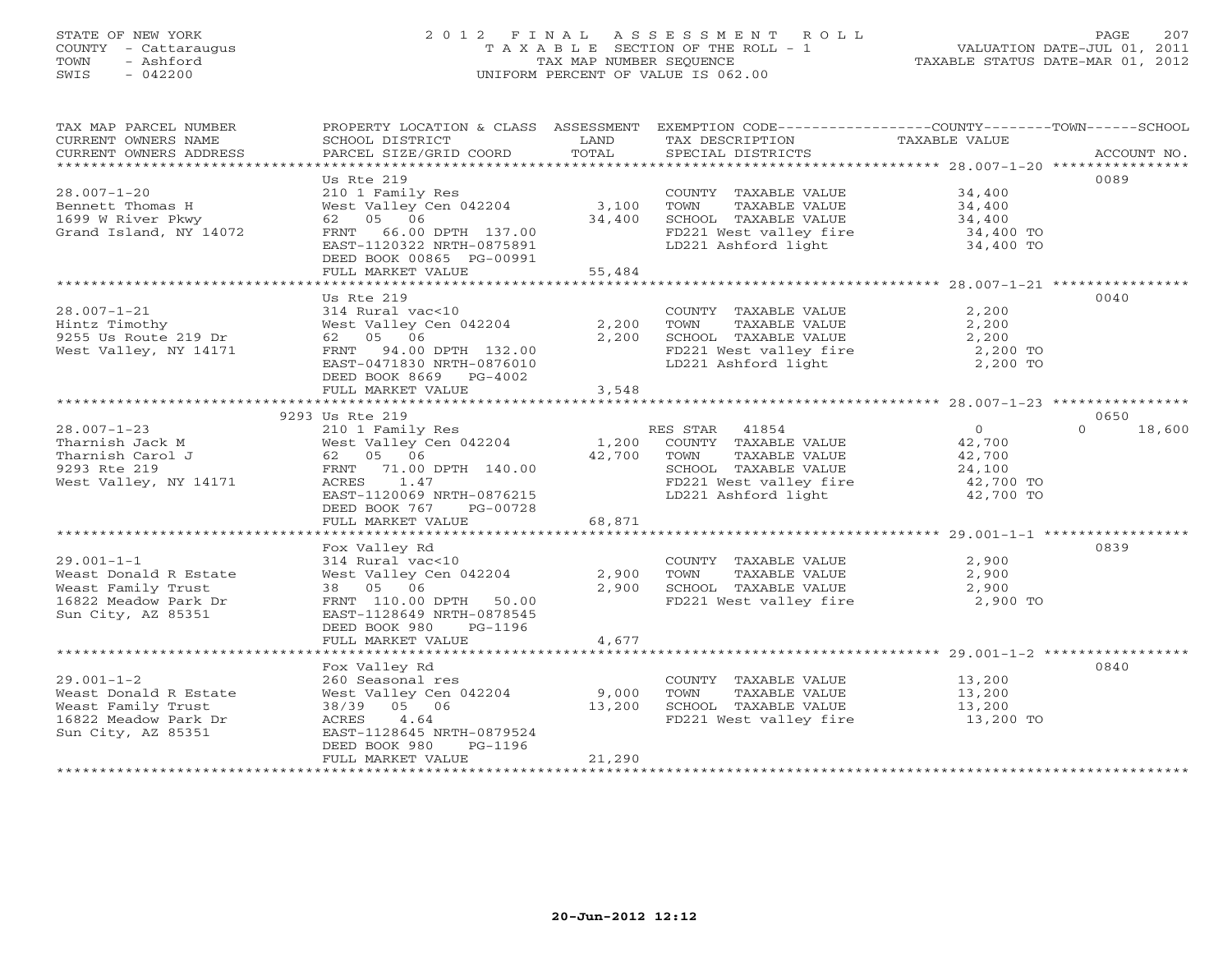## STATE OF NEW YORK 2 0 1 2 F I N A L A S S E S S M E N T R O L L PAGE 208 COUNTY - Cattaraugus T A X A B L E SECTION OF THE ROLL - 1 VALUATION DATE-JUL 01, 2011 TOWN - Ashford TAX MAP NUMBER SEQUENCE TAXABLE STATUS DATE-MAR 01, 2012 SWIS - 042200 UNIFORM PERCENT OF VALUE IS 062.00UNIFORM PERCENT OF VALUE IS 062.00

| TAX MAP PARCEL NUMBER<br>CURRENT OWNERS NAME<br>CURRENT OWNERS ADDRESS | SCHOOL DISTRICT<br>PARCEL SIZE/GRID COORD | LAND<br>TOTAL | PROPERTY LOCATION & CLASS ASSESSMENT EXEMPTION CODE---------------COUNTY-------TOWN------SCHOOL<br>TAX DESCRIPTION TAXABLE VALUE<br>SPECIAL DISTRICTS |                  | ACCOUNT NO.        |
|------------------------------------------------------------------------|-------------------------------------------|---------------|-------------------------------------------------------------------------------------------------------------------------------------------------------|------------------|--------------------|
|                                                                        |                                           |               |                                                                                                                                                       |                  |                    |
|                                                                        | 6110 Fox Valley Rd                        |               |                                                                                                                                                       |                  | 0412               |
| $29.001 - 1 - 3$                                                       | 240 Rural res                             |               | COUNTY TAXABLE VALUE                                                                                                                                  | 79,500           |                    |
| Jaeger John D                                                          | West Valley Cen 042204 50,600             |               | TOWN<br>TAXABLE VALUE                                                                                                                                 | 79,500           |                    |
| Jaeger David F                                                         | 38/39 05 06                               | 79,500        | SCHOOL TAXABLE VALUE                                                                                                                                  | 79,500           |                    |
| 5446 Rosedale Ave                                                      | ACRES 209.59                              |               | FD221 West valley fire                                                                                                                                | 79,500 TO        |                    |
| King George, VA 22485                                                  | EAST-1130193 NRTH-0878395                 |               |                                                                                                                                                       |                  |                    |
|                                                                        | DEED BOOK 857 PG-00767                    |               |                                                                                                                                                       |                  |                    |
|                                                                        | FULL MARKET VALUE                         | 128,226       |                                                                                                                                                       |                  |                    |
|                                                                        |                                           |               |                                                                                                                                                       |                  |                    |
|                                                                        | 9430 Bobseine Rd                          |               |                                                                                                                                                       |                  | 0325               |
| $29.001 - 1 - 4$                                                       | 260 Seasonal res                          |               | COUNTY TAXABLE VALUE                                                                                                                                  | 25,400           |                    |
| Grange Paul                                                            | West Valley Cen 042204 4,900              |               | TOWN<br>TAXABLE VALUE                                                                                                                                 | 25,400           |                    |
| Hejna Jeanne                                                           | 38 05 06                                  | 25,400        | SCHOOL TAXABLE VALUE                                                                                                                                  | 25,400           |                    |
| 196 Bullis Rd                                                          | 2.83<br>ACRES                             |               | FD221 West valley fire 25,400 TO                                                                                                                      |                  |                    |
| West Seneca, NY 14224                                                  | EAST-1130644 NRTH-0879482                 |               |                                                                                                                                                       |                  |                    |
|                                                                        | DEED BOOK 16686 PG-8001                   |               |                                                                                                                                                       |                  |                    |
|                                                                        | FULL MARKET VALUE                         | 40,968        |                                                                                                                                                       |                  |                    |
|                                                                        |                                           |               |                                                                                                                                                       |                  |                    |
|                                                                        | Stady Rd                                  |               |                                                                                                                                                       |                  | 0222               |
| $29.001 - 1 - 5.1$                                                     | 321 Abandoned ag                          |               | COUNTY TAXABLE VALUE 14,700                                                                                                                           |                  |                    |
|                                                                        |                                           |               |                                                                                                                                                       |                  |                    |
| Weast Donald R Estate                                                  | West Valley Cen 042204 14,700             |               | TOWN<br>TAXABLE VALUE                                                                                                                                 | 14,700<br>14,700 |                    |
| Weast Family Trust                                                     | 30 05 06                                  | 14,700        | SCHOOL TAXABLE VALUE                                                                                                                                  |                  |                    |
| 16822 Meadow Park Dr                                                   | ACRES 17.85                               |               | FD221 West valley fire 14,700 TO                                                                                                                      |                  |                    |
| Sun City, AZ 85351                                                     | EAST-1133224 NRTH-0878617                 |               |                                                                                                                                                       |                  |                    |
|                                                                        | DEED BOOK 980<br>PG-1194                  |               |                                                                                                                                                       |                  |                    |
|                                                                        | FULL MARKET VALUE                         | 23,710        |                                                                                                                                                       |                  |                    |
|                                                                        |                                           |               |                                                                                                                                                       |                  |                    |
|                                                                        | Stady Rd                                  |               |                                                                                                                                                       |                  | 1136               |
| $29.001 - 1 - 5.2$                                                     | 105 Vac farmland                          |               | COUNTY TAXABLE VALUE                                                                                                                                  | 23,100           |                    |
| Lembke Donald                                                          | West Valley Cen 042204 23,100             |               | TOWN<br>TAXABLE VALUE                                                                                                                                 | 23,100           |                    |
| 811 Thomas Fox Dr W                                                    | 30 05 06                                  | 23,100        | SCHOOL TAXABLE VALUE                                                                                                                                  | 23,100           |                    |
| N Tonawanda, NY 14120                                                  | ACRES 39.25                               |               | FD221 West valley fire                                                                                                                                | 23,100 TO        |                    |
|                                                                        | EAST-1135648 NRTH-0878495                 |               |                                                                                                                                                       |                  |                    |
| MAY BE SUBJECT TO PAYMENT                                              | DEED BOOK 1007 PG-147                     |               |                                                                                                                                                       |                  |                    |
| UNDER AGDIST LAW TIL 2016                                              | FULL MARKET VALUE                         | 37,258        |                                                                                                                                                       |                  |                    |
|                                                                        |                                           |               |                                                                                                                                                       |                  |                    |
|                                                                        | 9603 Stady Rd                             |               |                                                                                                                                                       |                  | 1357               |
| $29.001 - 1 - 5.4$                                                     | 270 Mfg housing                           |               | WVET C/T 41121                                                                                                                                        | 4,830<br>4,830   | $\Omega$           |
| Hall Earl                                                              | West Valley Cen 042204 12,000 SR STAR     |               | 41834                                                                                                                                                 | $\overline{0}$   | $\Omega$<br>32,200 |
| Hall Doris                                                             | 31 05 06                                  |               | 32,200 COUNTY TAXABLE VALUE                                                                                                                           | 27,370           |                    |
| 9603 Stady Rd                                                          | ACRES 10.95                               |               | TAXABLE VALUE<br>TOWN                                                                                                                                 | 27,370           |                    |
| West Valley, NY 14171                                                  | EAST-1132944 NRTH-0879573                 |               | SCHOOL TAXABLE VALUE                                                                                                                                  | $\overline{0}$   |                    |
|                                                                        | DEED BOOK 00930 PG-01080                  |               |                                                                                                                                                       |                  |                    |
|                                                                        | FULL MARKET VALUE                         | 51,935        |                                                                                                                                                       |                  |                    |
|                                                                        |                                           |               |                                                                                                                                                       |                  |                    |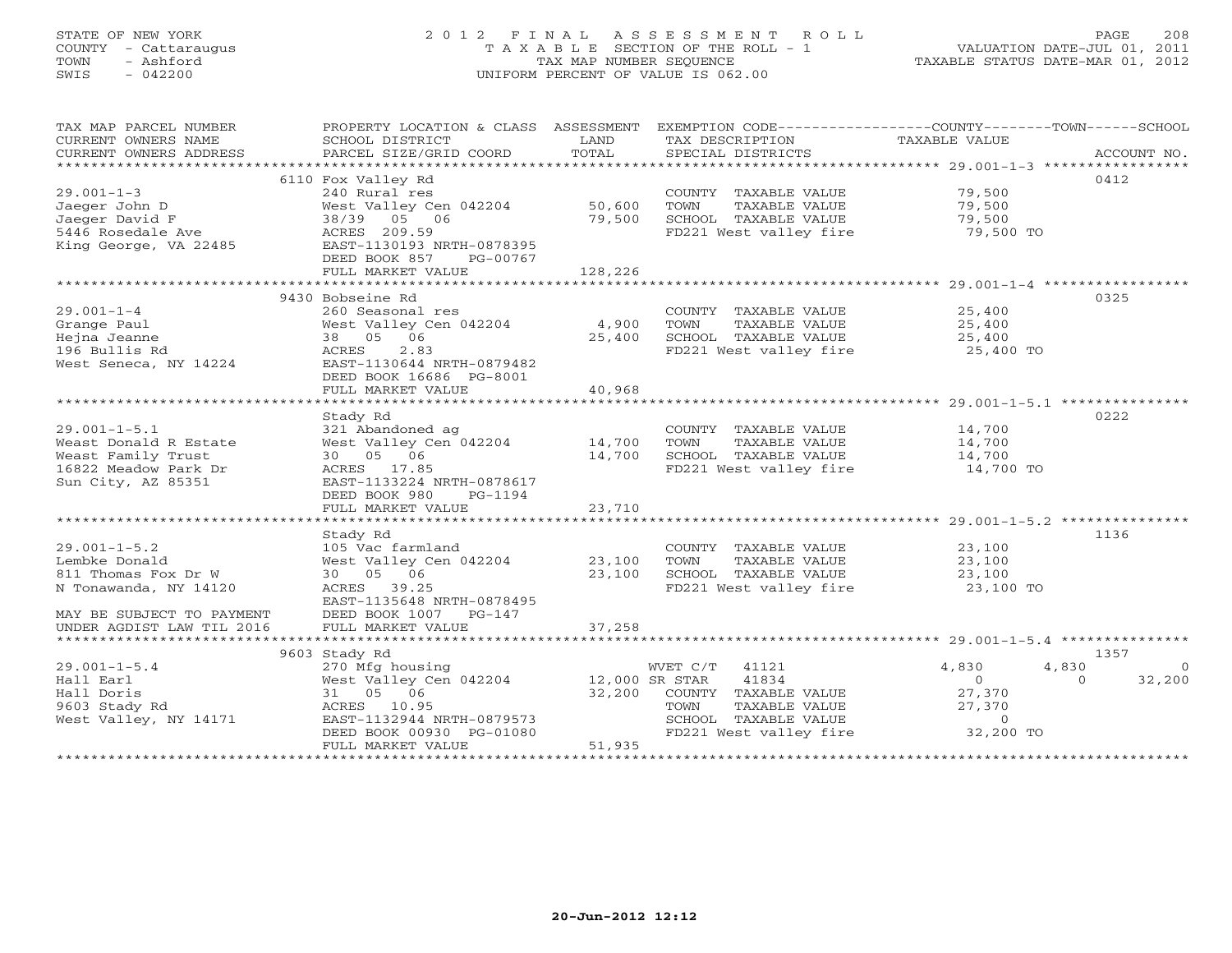# STATE OF NEW YORK 2 0 1 2 F I N A L A S S E S S M E N T R O L L PAGE 209 COUNTY - Cattaraugus T A X A B L E SECTION OF THE ROLL - 1 VALUATION DATE-JUL 01, 2011 TOWN - Ashford COMPUTER SEQUENCE TAX MAP NUMBER SEQUENCE TAXABLE STATUS DATE-MAR 01, 2012<br>
TAX MAP NUMBER SEQUENCE TAXABLE STATUS DATE-MAR 01, 2012<br>
SWIS - 042200 SWIS - 042200 UNIFORM PERCENT OF VALUE IS 062.00

| TAX MAP PARCEL NUMBER<br>CURRENT OWNERS NAME                                                                         | PROPERTY LOCATION & CLASS ASSESSMENT EXEMPTION CODE---------------COUNTY-------TOWN------SCHOOL<br>SCHOOL DISTRICT                                                                                              | LAND              | TAX DESCRIPTION                                                                                                                   | TAXABLE VALUE                                                       |                            |
|----------------------------------------------------------------------------------------------------------------------|-----------------------------------------------------------------------------------------------------------------------------------------------------------------------------------------------------------------|-------------------|-----------------------------------------------------------------------------------------------------------------------------------|---------------------------------------------------------------------|----------------------------|
|                                                                                                                      |                                                                                                                                                                                                                 |                   |                                                                                                                                   |                                                                     |                            |
| $29.001 - 1 - 5.6$<br>Troidl Brian A<br>Troidl Jeanette A<br>9547 Stady Rd<br>9547 Stady Rd<br>West Valley, NY 14171 | 9547 Stady Rd<br>270 Mfg housing<br>West Valley Cen 042204 17,100 COUNTY TAXABLE VALUE<br>$30, 31, 38, 39, 5 - 6$<br>ACRES 37.75<br>EAST-1132681 NRTH-0879135<br>DEED BOOK 2214    PG-7001<br>FULL MARKET VALUE | 47,400<br>76,452  | RES STAR 41854<br>TOWN<br>TAXABLE VALUE<br>SCHOOL TAXABLE VALUE<br>FD221 West valley fire 37,400 TO                               | $\overline{0}$<br>47,400<br>47,400                                  | 1581<br>$\Omega$<br>18,600 |
|                                                                                                                      |                                                                                                                                                                                                                 |                   |                                                                                                                                   |                                                                     |                            |
| $29.001 - 1 - 7$<br>Holtz James M<br>Holtz Robin A<br>9485 Stady Rd<br>West Valley, NY 14171                         | 9485 Stady Rd<br>240 Rural res<br>West Valley Cen 042204 13,700<br>30 05 06<br>ACRES 14.59<br>EAST-1133280 NRTH-0878159<br>DEED BOOK 00930 PG-00526<br>FULL MARKET VALUE                                        | 87,000<br>140,323 | RES STAR 41854<br>COUNTY TAXABLE VALUE<br>TOWN     TAXABLE VALUE<br>SCHOOL TAXABLE VALUE<br>FD221 West valley fire                | $\overline{0}$<br>87,000<br>87,000<br>68,400<br>68,400<br>87,000 TO | 0909<br>18,600<br>$\Omega$ |
|                                                                                                                      | **************************                                                                                                                                                                                      |                   |                                                                                                                                   |                                                                     |                            |
| $29.001 - 1 - 8$<br>Holtz James M<br>Holtz Robin A<br>9485 Stady Rd<br>West Valley, NY 14171                         | Stady Rd<br>312 Vac w/imprv<br>West Valley Cen 042204 16,900<br>$-06$ 21,800<br>$30 -05$<br>ACRES 14.48<br>EAST-1134598 NRTH-0878253<br>DEED BOOK 10793 PG-3001                                                 |                   | COUNTY TAXABLE VALUE<br>TOWN<br>TAXABLE VALUE<br>SCHOOL TAXABLE VALUE 21,800<br>FD221 West valley fire 21,800 TO                  | 21,800<br>21,800                                                    | 0509                       |
|                                                                                                                      | FULL MARKET VALUE                                                                                                                                                                                               | 35,161            |                                                                                                                                   |                                                                     |                            |
|                                                                                                                      | 9553 Nys Rte 240                                                                                                                                                                                                |                   |                                                                                                                                   |                                                                     | 0179                       |
| $29.001 - 1 - 9.1$<br>Bernhoft Douglas F<br>Bernhoft Karen<br>9553 Rte 240<br>West Valley, NY 14171                  | 240 Rural res<br>West Valley Cen 042204 19,100 COUNTY TAXABLE VALUE<br>22 05 06<br>ACRES 45.00<br>EAST-1138373 NRTH-0878830<br>DEED BOOK 899<br>PG-00521                                                        | 118,000           | SR STAR<br>41834<br>TOWN<br>TAXABLE VALUE<br>SCHOOL TAXABLE VALUE<br>FD221 West valley fire 118,000 TO<br>LD226 West valley light | 0<br>118,000<br>118,000<br>79,440<br>11,800 TO                      | $\Omega$<br>38,560         |
|                                                                                                                      | FULL MARKET VALUE                                                                                                                                                                                               | 190,323           |                                                                                                                                   |                                                                     |                            |
| $29.001 - 1 - 9.2$<br>Exerney Donald P<br>Domes Lori Anne E.<br>9535 Nys Rte 240                                     | 9535 Nys Rte 240<br>210 1 Family Res<br>West $Valley$ Cen $042204$ 6,000<br>22  05  06<br>017<br>ACRES<br>1.90 BANK                                                                                             | 61,100            | RES STAR 41854<br>COUNTY TAXABLE VALUE<br>TOWN<br>TAXABLE VALUE<br>SCHOOL TAXABLE VALUE                                           | $\overline{0}$<br>61,100<br>61,100<br>42,500                        | 1412<br>$\Omega$<br>18,600 |
| West Valley, NY 14171                                                                                                | EAST-1140256 NRTH-0878740<br>DEED BOOK 00951 PG-01001<br>FULL MARKET VALUE                                                                                                                                      | 98,548            | FD221 West valley fire<br>LD221 Ashford light<br>LD221 Ashford light                                                              | 61,100 TO<br>61,100 TO                                              |                            |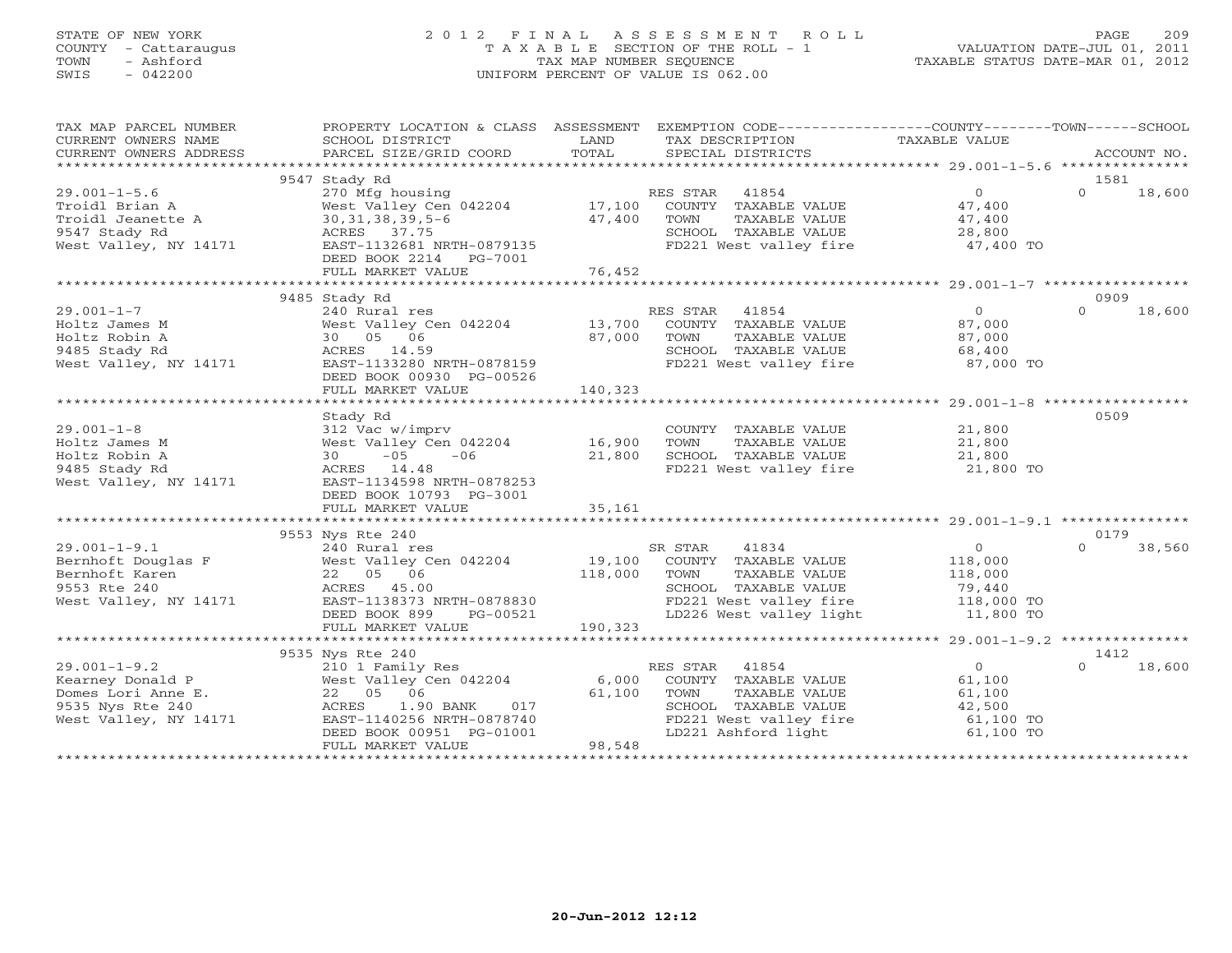## STATE OF NEW YORK 2 0 1 2 F I N A L A S S E S S M E N T R O L L PAGE 210 COUNTY - Cattaraugus T A X A B L E SECTION OF THE ROLL - 1 VALUATION DATE-JUL 01, 2011 TOWN - Ashford TAX MAP NUMBER SEQUENCE TAXABLE STATUS DATE-MAR 01, 2012 SWIS - 042200 UNIFORM PERCENT OF VALUE IS 062.00UNIFORM PERCENT OF VALUE IS 062.00

| TAX MAP PARCEL NUMBER                                                                                                                                                                                                                                                                                                                                                                                                                                                                                                  |                                                              |             | PROPERTY LOCATION & CLASS ASSESSMENT EXEMPTION CODE----------------COUNTY-------TOWN------SCHOOL |                          |                    |
|------------------------------------------------------------------------------------------------------------------------------------------------------------------------------------------------------------------------------------------------------------------------------------------------------------------------------------------------------------------------------------------------------------------------------------------------------------------------------------------------------------------------|--------------------------------------------------------------|-------------|--------------------------------------------------------------------------------------------------|--------------------------|--------------------|
| CURRENT OWNERS NAME                                                                                                                                                                                                                                                                                                                                                                                                                                                                                                    | SCHOOL DISTRICT                                              | LAND        | TAX DESCRIPTION                                                                                  | TAXABLE VALUE            |                    |
| $\begin{minipage}{.45\textwidth} \begin{minipage}{.45\textwidth} \begin{minipage}{.45\textwidth} \begin{minipage}{.45\textwidth} \begin{minipage}{.45\textwidth} \begin{minipage}{.45\textwidth} \begin{minipage}{.45\textwidth} \begin{minipage}{.45\textwidth} \begin{minipage}{.45\textwidth} \begin{minipage}{.45\textwidth} \begin{minipage}{.45\textwidth} \begin{minipage}{.45\textwidth} \begin{minipage}{.45\textwidth} \begin{minipage}{.45\textwidth} \begin{minipage}{.45\textwidth} \begin{minipage}{.45$ |                                                              |             |                                                                                                  |                          |                    |
|                                                                                                                                                                                                                                                                                                                                                                                                                                                                                                                        | 9511 Nys Rte 240                                             |             |                                                                                                  |                          | 0424               |
| $29.001 - 1 - 10$                                                                                                                                                                                                                                                                                                                                                                                                                                                                                                      | 210 1 Family Res                                             |             | RES STAR 41854                                                                                   | $\overline{0}$           | $\Omega$<br>18,600 |
| Ahles David A                                                                                                                                                                                                                                                                                                                                                                                                                                                                                                          |                                                              |             | West Valley Cen 042204 12,300 COUNTY TAXABLE VALUE                                               | 85,300                   |                    |
| Ahles Elaine M                                                                                                                                                                                                                                                                                                                                                                                                                                                                                                         |                                                              | 85,300      | TOWN<br>TAXABLE VALUE                                                                            | 85,300                   |                    |
| West Valley C<br>22 05 06<br>22 05 06 ACRES<br>24171 EAST-1139452<br>9511 Rte 240                                                                                                                                                                                                                                                                                                                                                                                                                                      | 7.75                                                         |             | SCHOOL TAXABLE VALUE                                                                             |                          |                    |
| West Valley, NY 14171                                                                                                                                                                                                                                                                                                                                                                                                                                                                                                  | EAST-1139452 NRTH-0878461                                    |             |                                                                                                  | 66,700<br>85,300 TO      |                    |
|                                                                                                                                                                                                                                                                                                                                                                                                                                                                                                                        | DEED BOOK 00926 PG-00197                                     |             | FD221 West valley fire 35,300 TO<br>LD226 West valley light 35,300 TO                            |                          |                    |
|                                                                                                                                                                                                                                                                                                                                                                                                                                                                                                                        | FULL MARKET VALUE                                            | 137,581     |                                                                                                  |                          |                    |
|                                                                                                                                                                                                                                                                                                                                                                                                                                                                                                                        |                                                              |             |                                                                                                  |                          |                    |
|                                                                                                                                                                                                                                                                                                                                                                                                                                                                                                                        | 9467 Nys Rte 240                                             |             |                                                                                                  |                          | 0218               |
| $29.001 - 1 - 11.1$                                                                                                                                                                                                                                                                                                                                                                                                                                                                                                    |                                                              |             |                                                                                                  | $\overline{0}$           | $\Omega$<br>18,600 |
| Caster Marc                                                                                                                                                                                                                                                                                                                                                                                                                                                                                                            |                                                              |             |                                                                                                  | 61,500                   |                    |
| 9467 Rte 240                                                                                                                                                                                                                                                                                                                                                                                                                                                                                                           |                                                              |             |                                                                                                  | 61,500                   |                    |
| West Valley, NY 14171                                                                                                                                                                                                                                                                                                                                                                                                                                                                                                  | 1.05 BANK 032<br>ACRES                                       |             | SCHOOL TAXABLE VALUE<br>FD221 West valley fire                                                   | 42,900                   |                    |
|                                                                                                                                                                                                                                                                                                                                                                                                                                                                                                                        | EAST-1140202 NRTH-0878018                                    |             |                                                                                                  | $42,300$ TO<br>61,500 TO |                    |
|                                                                                                                                                                                                                                                                                                                                                                                                                                                                                                                        | DEED BOOK 12128 PG-4002                                      |             |                                                                                                  |                          |                    |
|                                                                                                                                                                                                                                                                                                                                                                                                                                                                                                                        | FULL MARKET VALUE                                            | 99,194      |                                                                                                  |                          |                    |
|                                                                                                                                                                                                                                                                                                                                                                                                                                                                                                                        | 5418 Pinecliff Dr                                            |             |                                                                                                  |                          | 1189               |
| $29.001 - 1 - 11.2$                                                                                                                                                                                                                                                                                                                                                                                                                                                                                                    |                                                              |             |                                                                                                  | $\overline{O}$           | 18,600<br>$\Omega$ |
| 29.001-1-11.2<br>Feldman Daniel J<br>Feldman Cheryl<br>5418 Pinecliff Dr<br>West Valley, NY 14171                                                                                                                                                                                                                                                                                                                                                                                                                      |                                                              |             |                                                                                                  | 87,200                   |                    |
|                                                                                                                                                                                                                                                                                                                                                                                                                                                                                                                        |                                                              | 87,200 TOWN | TAXABLE VALUE                                                                                    | 87,200                   |                    |
|                                                                                                                                                                                                                                                                                                                                                                                                                                                                                                                        |                                                              |             |                                                                                                  |                          |                    |
|                                                                                                                                                                                                                                                                                                                                                                                                                                                                                                                        | 22 05 06<br>FRNT 251.64 DPTH 182.40<br>- 21200 NPTH-0877570  |             | SCHOOL TAXABLE VALUE 68,600<br>FD221 West valley fire 67,200 TO                                  |                          |                    |
|                                                                                                                                                                                                                                                                                                                                                                                                                                                                                                                        | DEED BOOK 00847 PG-00987                                     |             | LD226 West valley light                                                                          | 78,480 TO                |                    |
|                                                                                                                                                                                                                                                                                                                                                                                                                                                                                                                        | FULL MARKET VALUE                                            | 140,645     |                                                                                                  |                          |                    |
|                                                                                                                                                                                                                                                                                                                                                                                                                                                                                                                        |                                                              |             |                                                                                                  |                          |                    |
|                                                                                                                                                                                                                                                                                                                                                                                                                                                                                                                        | Pinecliff Dr                                                 |             |                                                                                                  |                          | 1190               |
| $29.001 - 1 - 11.3$                                                                                                                                                                                                                                                                                                                                                                                                                                                                                                    | 312 Vac w/imprv (COUNT)<br>West Valley Cen 042204 4,600 TOWN |             | COUNTY TAXABLE VALUE                                                                             | 5,400                    |                    |
| 29.001-1-11.3<br>Weast Donald R Estate<br>                                                                                                                                                                                                                                                                                                                                                                                                                                                                             |                                                              |             | TAXABLE VALUE                                                                                    | 5,400                    |                    |
|                                                                                                                                                                                                                                                                                                                                                                                                                                                                                                                        | 22 05 06                                                     | 5,400       | SCHOOL TAXABLE VALUE                                                                             | 5,400                    |                    |
|                                                                                                                                                                                                                                                                                                                                                                                                                                                                                                                        | 2.10                                                         |             | FD221 West valley fire                                                                           | 5,400 TO                 |                    |
|                                                                                                                                                                                                                                                                                                                                                                                                                                                                                                                        | EAST-1140122 NRTH-0877811                                    |             |                                                                                                  |                          |                    |
|                                                                                                                                                                                                                                                                                                                                                                                                                                                                                                                        | DEED BOOK 00957 PG-00515                                     |             |                                                                                                  |                          |                    |
|                                                                                                                                                                                                                                                                                                                                                                                                                                                                                                                        | FULL MARKET VALUE                                            | 8,710       |                                                                                                  |                          |                    |
|                                                                                                                                                                                                                                                                                                                                                                                                                                                                                                                        |                                                              |             |                                                                                                  |                          |                    |
|                                                                                                                                                                                                                                                                                                                                                                                                                                                                                                                        | 5426 Pinecliff Dr                                            |             |                                                                                                  |                          | 1191               |
| $29.001 - 1 - 11.4$<br>29.001-1-11.4 210 1 Family Res<br>Enser Richard P West Valley Cen 042204 26,800<br>Enser Lori A 22 05 06 113,900<br>5426 Pinecliff Dr ACRES 19.58<br>West Valley, NY 14171 EAST-1139038 NRTH-0877969                                                                                                                                                                                                                                                                                            | 210 1 Family Res                                             |             | RES STAR 41854                                                                                   | $\overline{0}$           | 18,600             |
|                                                                                                                                                                                                                                                                                                                                                                                                                                                                                                                        |                                                              |             | COUNTY TAXABLE VALUE                                                                             | 113,900                  |                    |
|                                                                                                                                                                                                                                                                                                                                                                                                                                                                                                                        |                                                              |             | TOWN<br>TAXABLE VALUE<br>SCHOOL TAXABLE VALUE                                                    | 113,900                  |                    |
|                                                                                                                                                                                                                                                                                                                                                                                                                                                                                                                        |                                                              |             |                                                                                                  | 95,300                   |                    |
|                                                                                                                                                                                                                                                                                                                                                                                                                                                                                                                        | DEED BOOK 00948 PG-00182                                     |             | FD221 West valley fire 113,900 TO<br>LD226 West valley light 108,205 TO                          |                          |                    |
|                                                                                                                                                                                                                                                                                                                                                                                                                                                                                                                        | FULL MARKET VALUE                                            | 183,710     |                                                                                                  |                          |                    |
|                                                                                                                                                                                                                                                                                                                                                                                                                                                                                                                        |                                                              |             |                                                                                                  |                          |                    |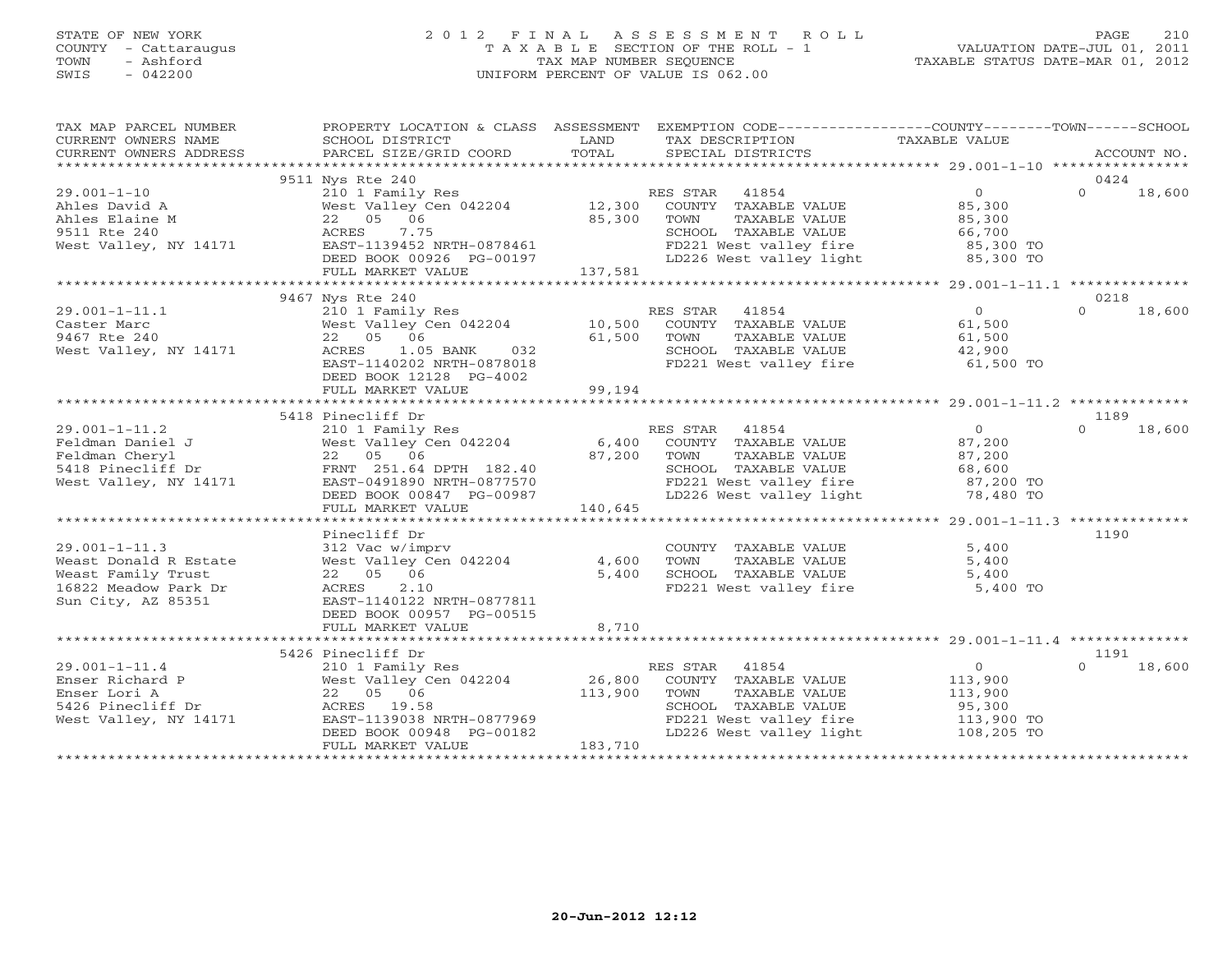## STATE OF NEW YORK 2 0 1 2 F I N A L A S S E S S M E N T R O L L PAGE 211 COUNTY - Cattaraugus T A X A B L E SECTION OF THE ROLL - 1 VALUATION DATE-JUL 01, 2011 TOWN - Ashford TAX MAP NUMBER SEQUENCE TAXABLE STATUS DATE-MAR 01, 2012 SWIS - 042200 UNIFORM PERCENT OF VALUE IS 062.00UNIFORM PERCENT OF VALUE IS 062.00

| TAX MAP PARCEL NUMBER<br>CURRENT OWNERS NAME<br>CURRENT OWNERS ADDRESS                                       | PROPERTY LOCATION & CLASS ASSESSMENT<br>SCHOOL DISTRICT<br>PARCEL SIZE/GRID COORD                                                                                                  | LAND<br>TOTAL                | EXEMPTION CODE-----------------COUNTY-------TOWN------SCHOOL<br>TAX DESCRIPTION<br>SPECIAL DISTRICTS                                            | TAXABLE VALUE                                                              | ACCOUNT NO.                |
|--------------------------------------------------------------------------------------------------------------|------------------------------------------------------------------------------------------------------------------------------------------------------------------------------------|------------------------------|-------------------------------------------------------------------------------------------------------------------------------------------------|----------------------------------------------------------------------------|----------------------------|
| $29.001 - 1 - 11.5$<br>Nowak Thomas W<br>Nowak Suzanne M<br>5436 Pinecliff Dr<br>West Valley, NY 14171       | $Nys$ Rte 240 (Off)<br>322 Rural vac>10<br>West Valley Cen 042204<br>22 05 06<br>ACRES 25.00<br>EAST-1137116 NRTH-0878026<br>DEED BOOK 00939 PG-00490<br>FULL MARKET VALUE         | 11,200<br>11,200<br>18,065   | COUNTY TAXABLE VALUE<br>TOWN<br>TAXABLE VALUE<br>SCHOOL TAXABLE VALUE<br>FD221 West valley fire                                                 | 11,200<br>11,200<br>11,200<br>11,200 TO                                    | 1374                       |
| $29.001 - 1 - 11.7$<br>Nowak Thomas W<br>Nowak Suzanne M<br>5436 Pine Cliff Dr<br>West Valley, NY 14171      | Nys Rte 240<br>322 Rural vac>10<br>West Valley Cen 042204<br>$22 - 05 - 06$<br>ACRES 17.90<br>EAST-1138029 NRTH-0878138<br>FULL MARKET VALUE                                       | 9,000<br>9,000<br>14,516     | COUNTY TAXABLE VALUE<br>TOWN<br>TAXABLE VALUE<br>SCHOOL TAXABLE VALUE<br>FD221 West valley fire                                                 | 9,000<br>9,000<br>9,000<br>9,000 TO                                        | 1504                       |
| $29.001 - 1 - 12.1$<br>Feldman Clifford H<br>Feldman Valerie M<br>5440 Pinecliff Dr<br>West Valley, NY 14171 | 5440 Pinecliff Dr<br>240 Rural res<br>West Valley Cen 042204<br>22 05 06<br>ACRES 10.17<br>EAST-0491190 NRTH-0877040<br>DEED BOOK 763<br>PG-00378<br>FULL MARKET VALUE             | 15,900<br>114,400<br>184,516 | SR STAR<br>41834<br>COUNTY TAXABLE VALUE<br>TOWN<br>TAXABLE VALUE<br>SCHOOL TAXABLE VALUE<br>FD221 West valley fire<br>LD226 West valley light  | $\overline{0}$<br>114,400<br>114,400<br>75,840<br>114,400 TO<br>97,240 TO  | 0216<br>$\Omega$<br>38,560 |
|                                                                                                              | ************************                                                                                                                                                           | ***********                  |                                                                                                                                                 | *********** 29.001-1-12.2 ***************                                  |                            |
| $29.001 - 1 - 12.2$<br>Nowak Thomas W<br>Nowak Suzanne M<br>5436 Pinecliff Dr<br>West Valley, NY 14171       | 5436 Pinecliff Dr<br>240 Rural res<br>West Valley Cen 042204<br>22 05 06<br>ACRES 17.63<br>EAST-1138657 NRTH-0877396<br>DEED BOOK 891<br>PG-00605<br>FULL MARKET VALUE             | 18,600<br>137,500<br>221,774 | 41854<br>RES STAR<br>COUNTY TAXABLE VALUE<br>TOWN<br>TAXABLE VALUE<br>SCHOOL TAXABLE VALUE<br>FD221 West valley fire<br>LD226 West valley light | $\overline{O}$<br>137,500<br>137,500<br>118,900<br>137,500 TO<br>20,625 TO | 1271<br>18,600<br>$\Omega$ |
|                                                                                                              |                                                                                                                                                                                    |                              |                                                                                                                                                 |                                                                            |                            |
| $29.001 - 1 - 14.1$<br>Burke Patricia<br>Hall Kathleen<br>450 Berg Rd<br>Ontario, NY 14519                   | Nys Rte 240<br>105 Vac farmland<br>West Valley Cen 042204<br>22 05 06<br><b>NRF</b><br>ACRES 144.20<br>EAST-1138028 NRTH-0876207<br>$PG-574$<br>DEED BOOK 973<br>FULL MARKET VALUE | 40,600<br>41,700<br>67,258   | COUNTY TAXABLE VALUE<br>TOWN<br>TAXABLE VALUE<br>SCHOOL TAXABLE VALUE<br>FD221 West valley fire<br>LD226 West valley light                      | 41,700<br>41,700<br>41,700<br>41,700 TO<br>10,425 TO                       | 0310                       |
|                                                                                                              |                                                                                                                                                                                    |                              |                                                                                                                                                 |                                                                            |                            |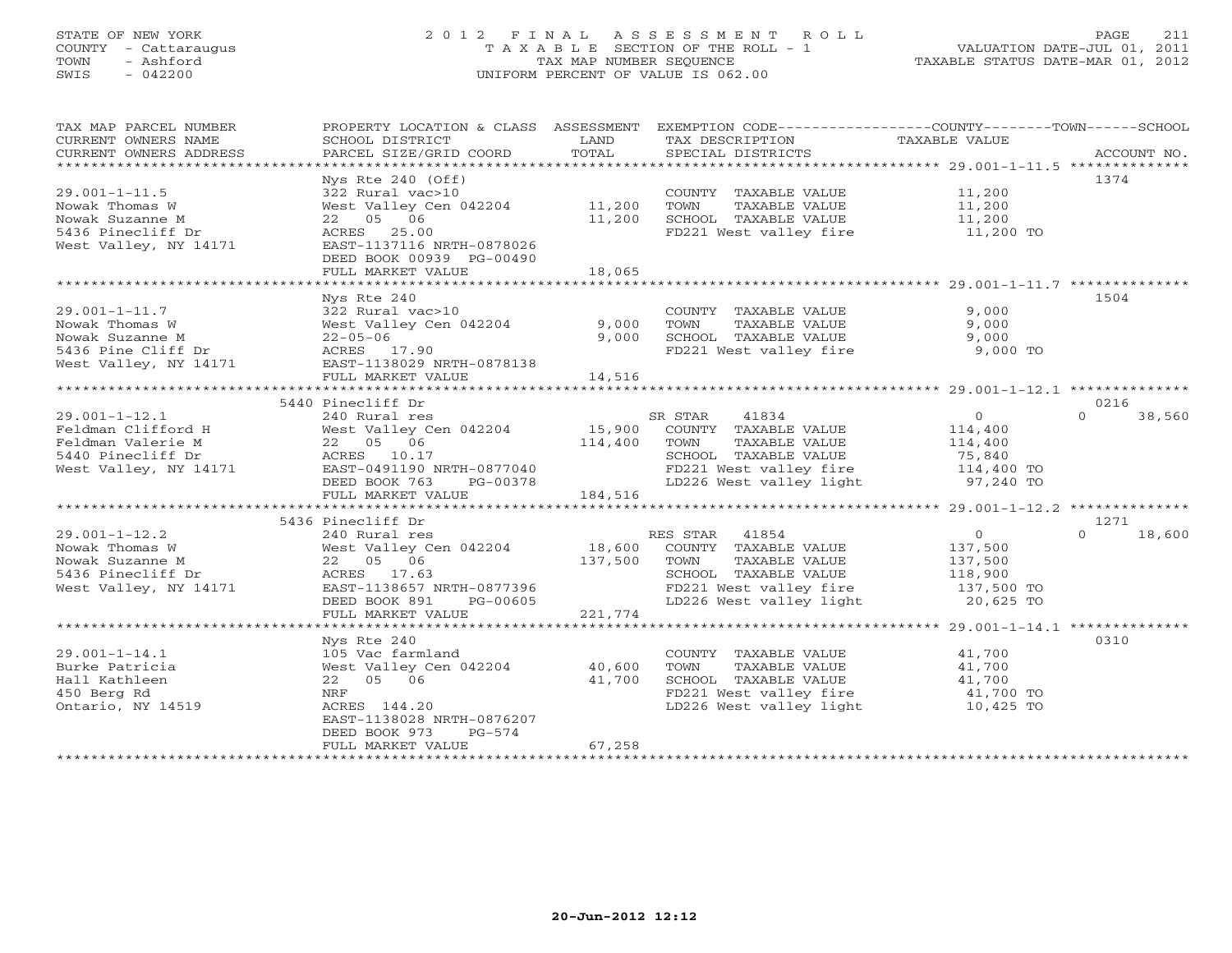## STATE OF NEW YORK 2 0 1 2 F I N A L A S S E S S M E N T R O L L PAGE 212 COUNTY - Cattaraugus T A X A B L E SECTION OF THE ROLL - 1 VALUATION DATE-JUL 01, 2011 TOWN - Ashford TAX MAP NUMBER SEQUENCE TAXABLE STATUS DATE-MAR 01, 2012 SWIS - 042200 UNIFORM PERCENT OF VALUE IS 062.00UNIFORM PERCENT OF VALUE IS 062.00

| TAX MAP PARCEL NUMBER<br>CURRENT OWNERS NAME<br>CURRENT OWNERS ADDRESS                                        | SCHOOL DISTRICT<br>PARCEL SIZE/GRID COORD                                                                                                                                        | LAND<br>TOTAL              | PROPERTY LOCATION & CLASS ASSESSMENT EXEMPTION CODE---------------COUNTY-------TOWN------SCHOOL<br>TAX DESCRIPTION<br>SPECIAL DISTRICTS | TAXABLE VALUE                                             | ACCOUNT NO.        |
|---------------------------------------------------------------------------------------------------------------|----------------------------------------------------------------------------------------------------------------------------------------------------------------------------------|----------------------------|-----------------------------------------------------------------------------------------------------------------------------------------|-----------------------------------------------------------|--------------------|
| $29.001 - 1 - 14.2$<br>Fleckenstein William<br>5433 Ashford Hollow Rd<br>West Valley, NY 14171                | Ashford Hollow Rd<br>314 Rural vac<10<br>West Valley Cen 042204 1,800<br>22 05 06<br>2.23<br>ACRES<br>EAST-1139923 NRTH-0875361<br>DEED BOOK 00950 PG-01087<br>FULL MARKET VALUE | 1,800<br>2,903             | COUNTY TAXABLE VALUE<br>TOWN<br>TAXABLE VALUE<br>SCHOOL TAXABLE VALUE<br>FD221 West valley fire<br>LD226 West valley light              | 1,800<br>1,800<br>1,800<br>1,800 TO<br>1,800 TO           | 1411               |
|                                                                                                               | 9270 Stady Rd                                                                                                                                                                    |                            |                                                                                                                                         |                                                           | 0733               |
| $29.001 - 1 - 15$<br>Turlington Christina L<br>9270 Stady Rd<br>West Valley, NY 14171 FRNT 195.00 DPTH 224.00 | 210 1 Family Res<br>West Valley Cen 042204<br>30 05 06<br>EAST-1135309 NRTH-0875534<br>DEED BOOK 3021 PG-2001<br>FULL MARKET VALUE                                               | 6,700<br>47,500<br>76,613  | RES STAR 41854<br>COUNTY TAXABLE VALUE<br>TOWN<br>TAXABLE VALUE<br>SCHOOL TAXABLE VALUE 28,900<br>FD221 West valley fire                | $\overline{0}$<br>47,500<br>47,500<br>47,500 TO           | 18,600<br>$\Omega$ |
|                                                                                                               |                                                                                                                                                                                  |                            |                                                                                                                                         |                                                           |                    |
| $29.001 - 1 - 16.1$<br>Smith Roswell J<br>Smith Barbara J<br>$9872$ Marine Blvd #1424<br>Boca Raton, FL 33428 | 9200 Stady Rd<br>270 Mfg housing<br>West Valley Cen 042204<br>$30 -05 -06$<br>ACRES 16.65<br>EAST-1135887 NRTH-0875533<br>DEED BOOK 5468 PG-2002                                 | 17,300<br>52,800           | COUNTY TAXABLE VALUE 52,800<br>TOWN<br>TAXABLE VALUE<br>SCHOOL TAXABLE VALUE 52,800<br>FD221 West valley fire                           | 52,800<br>52,800 TO                                       | 0225               |
|                                                                                                               | FULL MARKET VALUE                                                                                                                                                                | 85,161                     |                                                                                                                                         |                                                           |                    |
| $29.001 - 1 - 16.2$<br>Belscher Joseph<br>Perkins Barbara J<br>9299 Stady Rd<br>West Valley, NY 14171         | Stady Rd<br>322 Rural vac>10<br>West Valley Cen 042204<br>$-06$<br>$30 -05$<br>ACRES 16.25<br>EAST-1133642 NRTH-0875648<br>DEED BOOK 13896 PG-4001                               | 9,100<br>9,100             | COUNTY TAXABLE VALUE<br>TOWN<br>TAXABLE VALUE<br>SCHOOL TAXABLE VALUE<br>FD221 West valley fire                                         | 9,100<br>9,100<br>9,100<br>9,100 TO                       | 1437               |
|                                                                                                               | FULL MARKET VALUE                                                                                                                                                                | 14,677                     |                                                                                                                                         |                                                           |                    |
|                                                                                                               | 9277 Stady Rd                                                                                                                                                                    |                            |                                                                                                                                         |                                                           | 1567               |
| $29.001 - 1 - 16.3$<br>Clark Daniel J<br>Clark Sandra L<br>9277 Stady Rdct<br>West Valley, NY 14171           | 270 Mfg housing<br>West Valley Cen 042204<br>30, 5, 6<br>032<br>ACRES<br>5.80 BANK<br>EAST-1134967 NRTH-0875314<br>DEED BOOK 13428 PG-9001<br>FULL MARKET VALUE                  | 6,500<br>85,000<br>137,097 | RES STAR 41854<br>COUNTY TAXABLE VALUE<br>TOWN<br>TAXABLE VALUE<br>SCHOOL TAXABLE VALUE<br>FD221 West valley fire                       | $\overline{0}$<br>85,000<br>85,000<br>66,400<br>85,000 TO | $\Omega$<br>18,600 |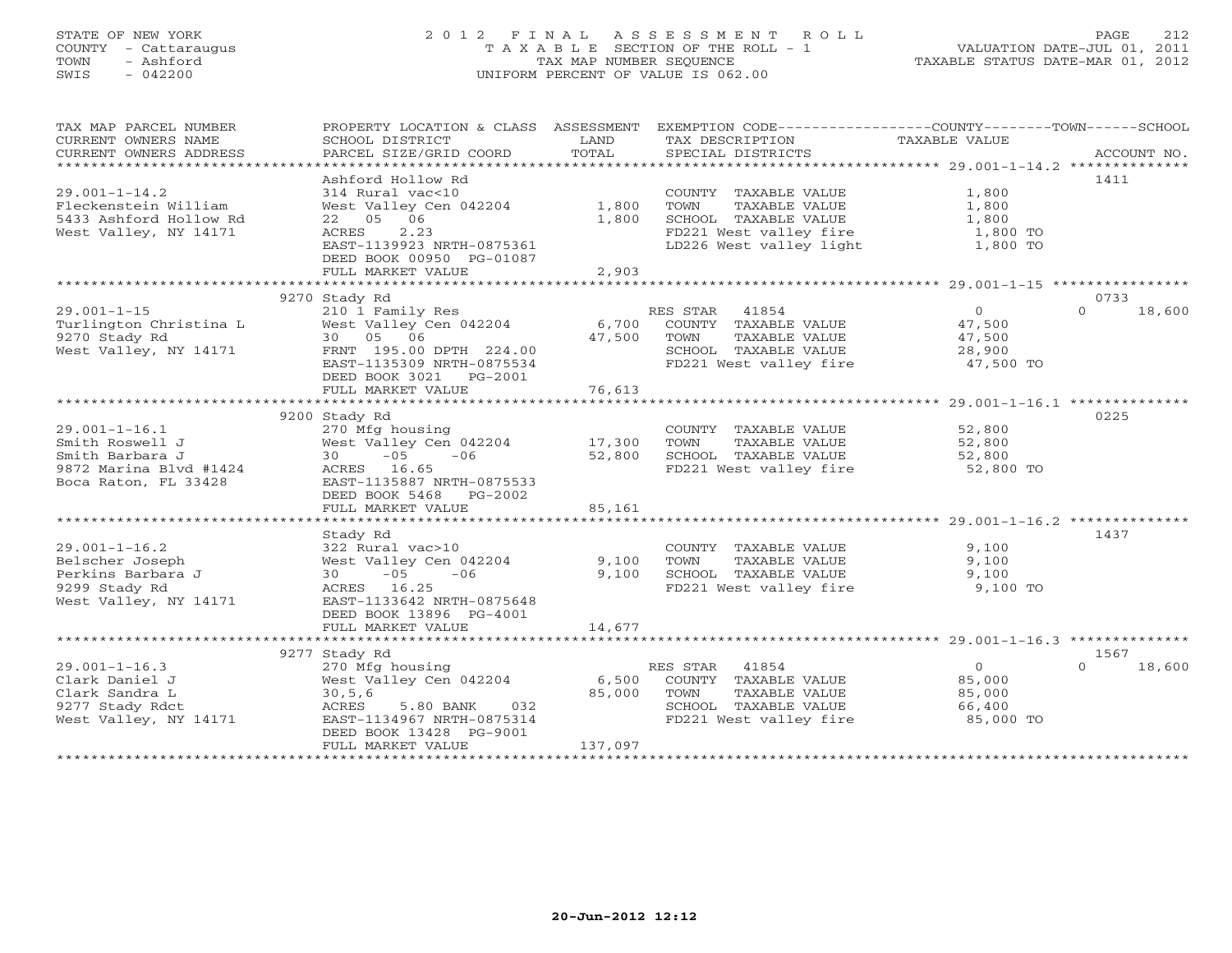## STATE OF NEW YORK 2 0 1 2 F I N A L A S S E S S M E N T R O L L PAGE 213 COUNTY - Cattaraugus T A X A B L E SECTION OF THE ROLL - 1 VALUATION DATE-JUL 01, 2011 TOWN - Ashford TAX MAP NUMBER SEQUENCE TAXABLE STATUS DATE-MAR 01, 2012 SWIS - 042200 UNIFORM PERCENT OF VALUE IS 062.00UNIFORM PERCENT OF VALUE IS 062.00

| TAX MAP PARCEL NUMBER<br>CURRENT OWNERS NAME<br>CURRENT OWNERS ADDRESS                                                                          | PROPERTY LOCATION & CLASS ASSESSMENT<br>SCHOOL DISTRICT<br>PARCEL SIZE/GRID COORD                                                                                   | LAND<br>TOTAL                | EXEMPTION CODE-----------------COUNTY-------TOWN------SCHOOL<br>TAX DESCRIPTION<br>SPECIAL DISTRICTS                                   | TAXABLE VALUE                                                                 | ACCOUNT NO.                          |
|-------------------------------------------------------------------------------------------------------------------------------------------------|---------------------------------------------------------------------------------------------------------------------------------------------------------------------|------------------------------|----------------------------------------------------------------------------------------------------------------------------------------|-------------------------------------------------------------------------------|--------------------------------------|
|                                                                                                                                                 |                                                                                                                                                                     |                              |                                                                                                                                        |                                                                               |                                      |
|                                                                                                                                                 | 9299 Stady Rd                                                                                                                                                       |                              |                                                                                                                                        |                                                                               | 1568                                 |
| $29.001 - 1 - 16.4$<br>Belscher Joseph<br>Perkins Barbara J<br>9299 Stady Rd<br>West Valley, NY 14171                                           | 240 Rural res<br>West Valley Cen 042204<br>30/5/6<br>ACRES 16.25<br>EAST-1133783 NRTH-0875356<br>DEED BOOK 13896 PG-4001                                            | 9,100<br>89,700              | RES STAR 41854<br>COUNTY TAXABLE VALUE<br>TOWN<br>TAXABLE VALUE<br>SCHOOL TAXABLE VALUE<br>FD221 West valley fire                      | $\Omega$<br>89,700<br>89,700<br>71,100<br>89,700 TO                           | $\Omega$<br>18,600                   |
|                                                                                                                                                 | FULL MARKET VALUE                                                                                                                                                   | 144,677                      |                                                                                                                                        |                                                                               |                                      |
|                                                                                                                                                 |                                                                                                                                                                     |                              |                                                                                                                                        |                                                                               |                                      |
| $29.001 - 1 - 17.1$<br>Saville Jr Eugene M.<br>9365 Stady Rd<br>West Valley, NY 14171<br>MAY BE SUBJECT TO PAYMENT<br>UNDER AGDIST LAW TIL 2016 | Stady Rd<br>322 Rural vac>10<br>West Valley Cen 042204<br>30 05 06<br>ACRES 35.15<br>EAST-1135619 NRTH-0876241<br>DEED BOOK 6642 PG-9001<br>FULL MARKET VALUE       | 18,200<br>18,200<br>29,355   | 41720<br>AG DIST<br>COUNTY TAXABLE VALUE<br>TOWN<br>TAXABLE VALUE<br>SCHOOL TAXABLE VALUE<br>FD221 West valley fire                    | 10,878<br>10,878<br>7,322<br>7,322<br>7,322<br>18,200 TO                      | 0652<br>10,878                       |
|                                                                                                                                                 |                                                                                                                                                                     |                              |                                                                                                                                        |                                                                               |                                      |
|                                                                                                                                                 | 9365 Stady Rd                                                                                                                                                       |                              |                                                                                                                                        |                                                                               | 1408                                 |
| $29.001 - 1 - 17.2$<br>Saville Eugene M Jr<br>9365 Stady Rd<br>West Valley, NY 14171<br>MAY BE SUBJECT TO PAYMENT                               | 240 Rural res<br>West Valley Cen 042204 29,100 RES STAR<br>30 05 06<br>ACRES 53.90<br>EAST-1133562 NRTH-0876314<br>DEED BOOK 00947 PG-00524                         | 65,400                       | 41720<br>AG DIST<br>41854<br>COUNTY TAXABLE VALUE<br>TOWN<br>TAXABLE VALUE<br>SCHOOL TAXABLE VALUE<br>FD221 West valley fire 65,400 TO | 11,872<br>11,872<br>$\overline{0}$<br>53,528<br>53,528<br>34,928              | 11,872<br>18,600<br>$\overline{0}$   |
| UNDER AGDIST LAW TIL 2016                                                                                                                       | FULL MARKET VALUE                                                                                                                                                   | 105,484                      |                                                                                                                                        |                                                                               |                                      |
|                                                                                                                                                 | 9376 Stady Rd                                                                                                                                                       |                              |                                                                                                                                        |                                                                               | 1507                                 |
| $29.001 - 1 - 17.3$<br>Piwowarczyk Walter F<br>Piwowarczyk Mary L<br>9376 Stady Rd<br>West Valley, NY 14171                                     | 210 1 Family Res<br>West Valley Cen 042204<br>$30 - 5 - 6$<br>ACRES<br>9.85<br>EAST-1135541 NRTH-0876767<br>FULL MARKET VALUE                                       | 11,500<br>136,700<br>220,484 | RES STAR<br>41854<br>COUNTY TAXABLE VALUE<br>TOWN<br>TAXABLE VALUE<br>SCHOOL TAXABLE VALUE<br>FD221 West valley fire                   | $\overline{0}$<br>136,700<br>136,700<br>118,100<br>136,700 TO                 | 18,600<br>$\Omega$                   |
|                                                                                                                                                 | 9416 Stady Rd                                                                                                                                                       |                              |                                                                                                                                        |                                                                               | 0003                                 |
| $29.001 - 1 - 18.1$<br>Keyes Thomas E<br>9416 Stady Rd<br>West Valley, NY 14171                                                                 | 280 Res Multiple<br>West Valley Cen 042204 31,000 SR STAR<br>30 05 06<br>ACRES 55.10<br>EAST-0087055 NRTH-0877424<br>DEED BOOK 9066<br>PG-6001<br>FULL MARKET VALUE | 85,100<br>137,258            | CVET C/T<br>41131<br>41834<br>COUNTY TAXABLE VALUE<br>TOWN<br>TAXABLE VALUE<br>SCHOOL TAXABLE VALUE<br>FD221 West valley fire          | 12,400<br>12,400<br>$\overline{0}$<br>72,700<br>72,700<br>46,540<br>85,100 TO | $\overline{0}$<br>$\Omega$<br>38,560 |
|                                                                                                                                                 |                                                                                                                                                                     |                              |                                                                                                                                        |                                                                               |                                      |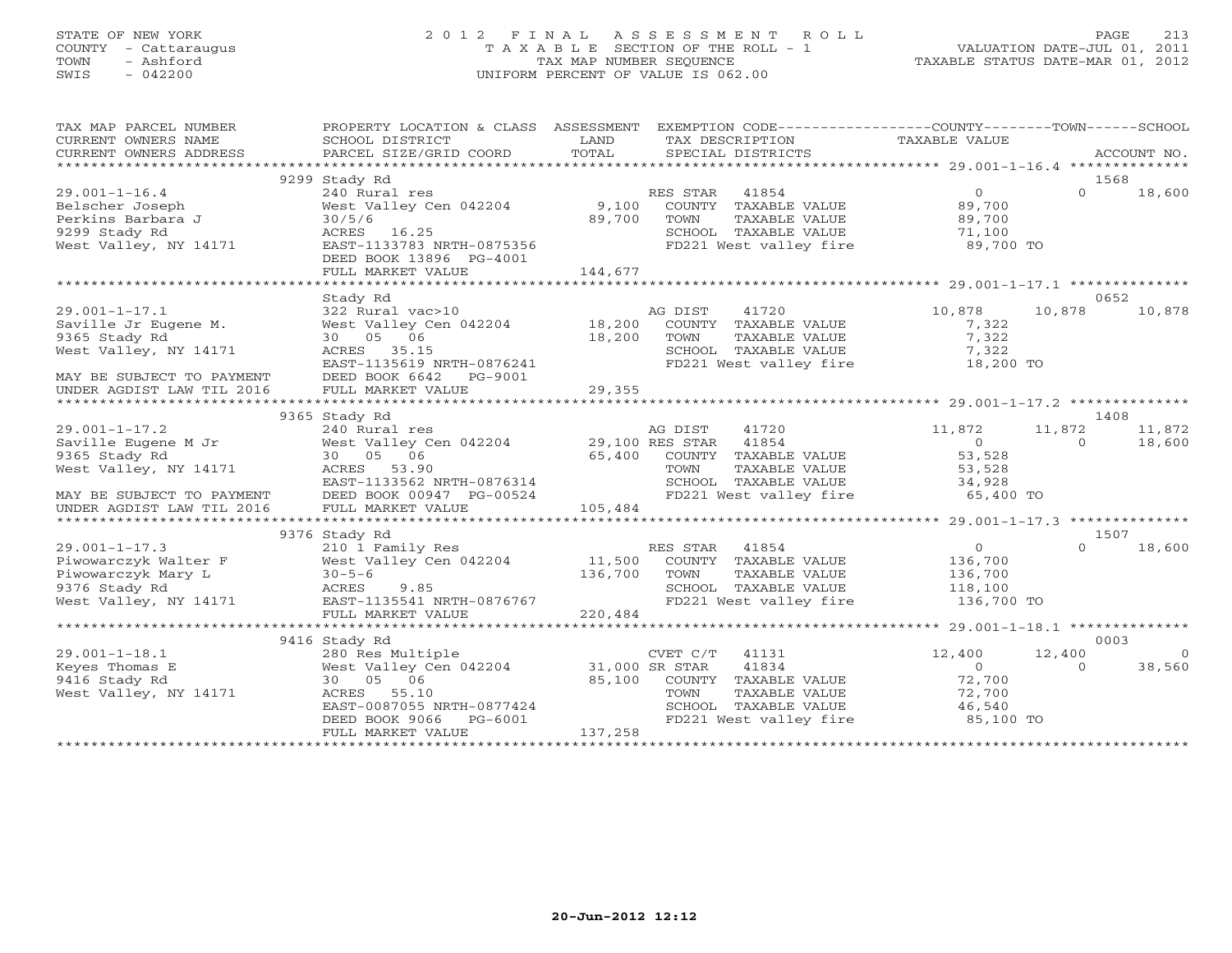## STATE OF NEW YORK 2 0 1 2 F I N A L A S S E S S M E N T R O L L PAGE 214 COUNTY - Cattaraugus T A X A B L E SECTION OF THE ROLL - 1 VALUATION DATE-JUL 01, 2011 TOWN - Ashford TAX MAP NUMBER SEQUENCE TAXABLE STATUS DATE-MAR 01, 2012 SWIS - 042200 UNIFORM PERCENT OF VALUE IS 062.00UNIFORM PERCENT OF VALUE IS 062.00

| TAX MAP PARCEL NUMBER<br>CURRENT OWNERS NAME<br>CURRENT OWNERS ADDRESS | PROPERTY LOCATION & CLASS ASSESSMENT<br>SCHOOL DISTRICT<br>PARCEL SIZE/GRID COORD | LAND<br>TOTAL | EXEMPTION CODE-----------------COUNTY-------TOWN------SCHOOL<br>TAX DESCRIPTION<br>SPECIAL DISTRICTS | TAXABLE VALUE                                      | ACCOUNT NO.        |
|------------------------------------------------------------------------|-----------------------------------------------------------------------------------|---------------|------------------------------------------------------------------------------------------------------|----------------------------------------------------|--------------------|
| **************************                                             |                                                                                   |               |                                                                                                      |                                                    |                    |
|                                                                        | Stady Rd                                                                          |               |                                                                                                      |                                                    | 0103               |
| $29.001 - 1 - 19.1$                                                    | 321 Abandoned ag                                                                  |               | COUNTY TAXABLE VALUE                                                                                 | 14,700                                             |                    |
| Holtz James M                                                          | West Valley Cen 042204                                                            | 14,700        | TOWN<br>TAXABLE VALUE                                                                                | 14,700                                             |                    |
| Holtz Robin A                                                          | 30 05 06                                                                          | 14,700        | SCHOOL TAXABLE VALUE                                                                                 | 14,700                                             |                    |
| 9485 Stady Rd                                                          | ACRES 17.10                                                                       |               | FD221 West valley fire                                                                               | 14,700 TO                                          |                    |
| West Valley, NY 14171                                                  | EAST-1133327 NRTH-0877739                                                         |               |                                                                                                      |                                                    |                    |
|                                                                        | DEED BOOK 873<br>PG-00072                                                         |               |                                                                                                      |                                                    |                    |
|                                                                        | FULL MARKET VALUE                                                                 | 23,710        |                                                                                                      |                                                    |                    |
|                                                                        |                                                                                   |               |                                                                                                      |                                                    |                    |
|                                                                        | 9441 Stady Rd                                                                     |               |                                                                                                      |                                                    | 1201               |
| $29.001 - 1 - 19.2$                                                    | 240 Rural res                                                                     |               | RES STAR<br>41854                                                                                    | $\circ$                                            | $\Omega$<br>18,600 |
| Heim Walter C                                                          | West Valley Cen 042204                                                            | 17,500        | COUNTY TAXABLE VALUE                                                                                 | 72,200                                             |                    |
| 9441 Stady Rd                                                          | 30 05 06                                                                          | 72,200        | TOWN<br>TAXABLE VALUE                                                                                | 72,200                                             |                    |
| West Valley, NY 14171                                                  | ACRES 14.75 BANK<br>032                                                           |               | SCHOOL TAXABLE VALUE                                                                                 | 53,600                                             |                    |
|                                                                        | EAST-0485026 NRTH-0877297                                                         |               | FD221 West valley fire                                                                               | 72,200 TO                                          |                    |
| MAY BE SUBJECT TO PAYMENT                                              | DEED BOOK 983<br>PG-1115                                                          |               |                                                                                                      |                                                    |                    |
| UNDER AGDIST LAW TIL 2015                                              | FULL MARKET VALUE                                                                 | 116,452       |                                                                                                      |                                                    |                    |
|                                                                        |                                                                                   |               |                                                                                                      |                                                    |                    |
|                                                                        | 9393 Stady Rd                                                                     |               |                                                                                                      |                                                    | 1202               |
| $29.001 - 1 - 19.3$                                                    | 240 Rural res                                                                     |               | RES STAR<br>41854                                                                                    | $\overline{0}$                                     | $\Omega$<br>18,600 |
| Burger Dennis                                                          | West Valley Cen 042204                                                            | 17,600        | COUNTY TAXABLE VALUE                                                                                 | 57,000                                             |                    |
| Burger Debra                                                           | 30 05 06                                                                          | 57,000        | TOWN<br>TAXABLE VALUE                                                                                | 57,000                                             |                    |
| 9393 Stady Rd                                                          | ACRES 12.60 BANK<br>017                                                           |               | SCHOOL TAXABLE VALUE                                                                                 | 38,400                                             |                    |
| West Valley, NY 14171                                                  | EAST-1133463 NRTH-0877009                                                         |               | FD221 West valley fire                                                                               | 57,000 TO                                          |                    |
|                                                                        | DEED BOOK 977<br>$PG-121$                                                         |               |                                                                                                      |                                                    |                    |
|                                                                        | FULL MARKET VALUE                                                                 | 91,935        |                                                                                                      |                                                    |                    |
|                                                                        |                                                                                   |               |                                                                                                      |                                                    |                    |
|                                                                        | 9421 Stady Rd                                                                     |               |                                                                                                      |                                                    | 1240               |
| $29.001 - 1 - 19.4$                                                    | 210 1 Family Res                                                                  |               | RES STAR<br>41854                                                                                    | $\Omega$                                           | $\Omega$<br>18,600 |
| Evens William J Jr                                                     | West Valley Cen 042204                                                            | 4,800         | COUNTY TAXABLE VALUE                                                                                 | 55,000                                             |                    |
| Evens Nancy                                                            | 30  05  06                                                                        | 55,000        | TOWN<br>TAXABLE VALUE                                                                                | 55,000                                             |                    |
| 9421 Stady Rd                                                          | <b>ACRES</b><br>0.91                                                              |               | SCHOOL TAXABLE VALUE                                                                                 | 36,400                                             |                    |
| West Valley, NY 14171                                                  | EAST-1134253 NRTH-0877284                                                         |               | FD221 West valley fire                                                                               | 55,000 TO                                          |                    |
|                                                                        | DEED BOOK 959<br>$PG-705$                                                         |               |                                                                                                      |                                                    |                    |
|                                                                        | FULL MARKET VALUE                                                                 | 88,710        |                                                                                                      |                                                    |                    |
|                                                                        | ******************                                                                | ********      |                                                                                                      | ******************** 29.001-1-20 ***************** |                    |
|                                                                        | Bobseine Rd                                                                       |               |                                                                                                      |                                                    | 0859               |
| $29.001 - 1 - 20$                                                      | 323 Vacant rural                                                                  |               | COUNTY TAXABLE VALUE                                                                                 | 22,000                                             |                    |
| Zynczak Aaron                                                          | West Valley Cen 042204                                                            | 22,000        | TOWN<br>TAXABLE VALUE                                                                                | 22,000                                             |                    |
| 274 Castlebury Dr                                                      | 38 05 06                                                                          | 22,000        | SCHOOL TAXABLE VALUE                                                                                 | 22,000                                             |                    |
| Columbia, SC 29229                                                     | NRF                                                                               |               | FD221 West valley fire                                                                               | 22,000 TO                                          |                    |
|                                                                        | ACRES 110.61                                                                      |               |                                                                                                      |                                                    |                    |
|                                                                        | EAST-1130573 NRTH-0876456                                                         |               |                                                                                                      |                                                    |                    |
|                                                                        | DEED BOOK 9854<br>PG-9003                                                         |               |                                                                                                      |                                                    |                    |
|                                                                        | FULL MARKET VALUE                                                                 | 35,484        |                                                                                                      |                                                    |                    |
|                                                                        |                                                                                   |               |                                                                                                      |                                                    |                    |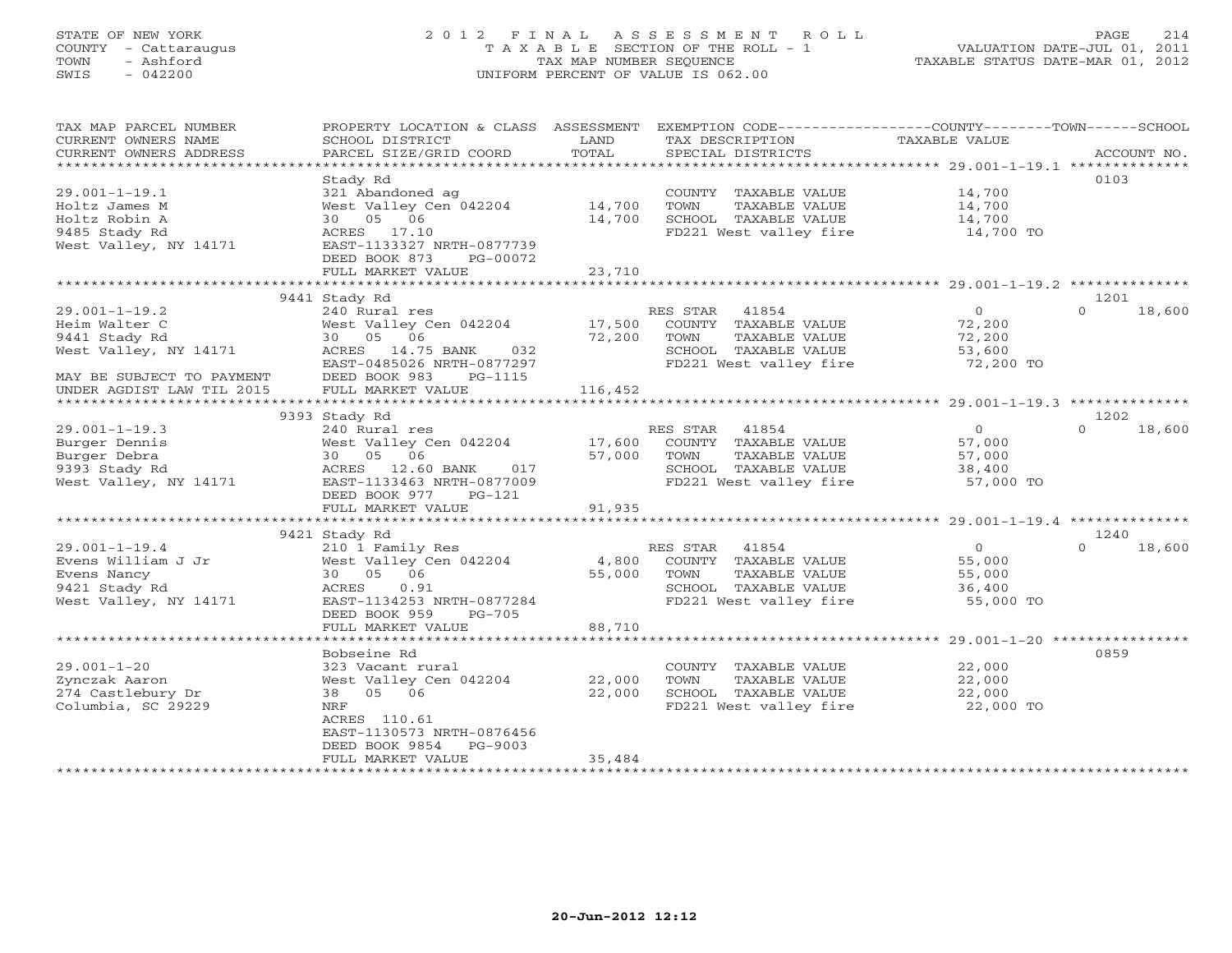# STATE OF NEW YORK 2 0 1 2 F I N A L A S S E S S M E N T R O L L PAGE 215 COUNTY - Cattaraugus T A X A B L E SECTION OF THE ROLL - 1 VALUATION DATE-JUL 01, 2011 TOWN - Ashford TAX MAP NUMBER SEQUENCE TAXABLE STATUS DATE-MAR 01, 2012 SWIS - 042200 UNIFORM PERCENT OF VALUE IS 062.00UNIFORM PERCENT OF VALUE IS 062.00

| TAX MAP PARCEL NUMBER<br>CURRENT OWNERS NAME            | PROPERTY LOCATION & CLASS ASSESSMENT<br>SCHOOL DISTRICT                                                  | LAND           | EXEMPTION CODE-----------------COUNTY-------TOWN------SCHOOL<br>TAX DESCRIPTION | <b>TAXABLE VALUE</b>    |                    |
|---------------------------------------------------------|----------------------------------------------------------------------------------------------------------|----------------|---------------------------------------------------------------------------------|-------------------------|--------------------|
| CURRENT OWNERS ADDRESS                                  | PARCEL SIZE/GRID COORD                                                                                   | TOTAL          | SPECIAL DISTRICTS                                                               |                         | ACCOUNT NO.        |
|                                                         | 9243 Bobseine Rd                                                                                         |                |                                                                                 |                         | 0883               |
| $29.001 - 1 - 21$<br>Zynczak Aaron<br>274 Castlebury Dr | 314 Rural vac<10<br>West Valley Cen 042204<br>FRNT<br>50.00 DPTH 280.00                                  | 1,900<br>1,900 | COUNTY TAXABLE VALUE<br>TOWN<br>TAXABLE VALUE<br>SCHOOL TAXABLE VALUE           | 1,900<br>1,900<br>1,900 |                    |
| Columbia, SC 29229                                      | <b>BANK</b><br>$\mathcal{C}$<br>EAST-1130732 NRTH-0877368<br>DEED BOOK 9854 PG-9002<br>FULL MARKET VALUE |                | FD221 West valley fire                                                          | 1,900 TO                |                    |
|                                                         |                                                                                                          | 3,065          |                                                                                 |                         |                    |
|                                                         | 6188 Ashford Hollow Rd                                                                                   |                |                                                                                 |                         | 0184               |
| $29.001 - 2 - 1.1$                                      | 240 Rural res                                                                                            |                | WVET C/T<br>41121                                                               | 7,440                   | 7,440<br>$\circ$   |
| Bernhoft Virginia Irene                                 | West Valley Cen 042204                                                                                   |                | 23,600 RES STAR 41854                                                           | $\Omega$                | $\Omega$<br>18,600 |
| PO Box 215                                              | 37 05 06                                                                                                 | 76,500         | COUNTY TAXABLE VALUE                                                            | 69,060                  |                    |
| West Valley, NY 14171                                   | ACRES 46.40                                                                                              |                | TOWN<br>TAXABLE VALUE                                                           | 69,060                  |                    |
|                                                         | EAST-1129771 NRTH-0873228                                                                                |                | SCHOOL TAXABLE VALUE                                                            | 57,900                  |                    |
|                                                         | DEED BOOK 00865 PG-00679                                                                                 |                | FD221 West valley fire                                                          | 76,500 TO               |                    |
|                                                         | FULL MARKET VALUE                                                                                        | 123,387        |                                                                                 |                         |                    |
|                                                         | 6220 Ashford Hollow Rd                                                                                   |                |                                                                                 |                         | 1537               |
| $29.001 - 2 - 1.2$                                      | 240 Rural res                                                                                            |                | RES STAR 41854                                                                  | $\overline{0}$          | 18,600<br>$\Omega$ |
| McCauley Joint Rev Tr                                   | West Valley Cen 042204                                                                                   | 31,800         | COUNTY TAXABLE VALUE                                                            | 253,500                 |                    |
| McCauley Dennis                                         | 37 05 06                                                                                                 | 253,500        | TOWN<br>TAXABLE VALUE                                                           | 253,500                 |                    |
| PO Box 215                                              | ACRES 28.15                                                                                              |                | SCHOOL TAXABLE VALUE                                                            | 234,900                 |                    |
| West Valley, NY 14171                                   | EAST-1128965 NRTH-0873225<br>DEED BOOK 14665 PG-9001                                                     |                | FD221 West valley fire                                                          | 253,500 TO              |                    |
|                                                         | FULL MARKET VALUE                                                                                        | 408,871        |                                                                                 |                         |                    |
|                                                         |                                                                                                          |                |                                                                                 |                         | 1021               |
| $29.001 - 2 - 2.1$                                      | 6062 Ashford Hollow Rd<br>280 Res Multiple                                                               |                | COUNTY TAXABLE VALUE                                                            | 168,100                 |                    |
| Zynczak Aaron                                           | West Valley Cen 042204                                                                                   | 58,800         | TOWN<br>TAXABLE VALUE                                                           | 168,100                 |                    |
| Zynczak Joseph J                                        | 37/38 05 06                                                                                              | 168,100        | SCHOOL TAXABLE VALUE                                                            | 168,100                 |                    |
| 274 Castlebury Dr                                       | 6056                                                                                                     |                | FD221 West valley fire                                                          | 168,100 TO              |                    |
| Columbia, SC 29229                                      | ACRES 185.92 BANK<br>017<br>EAST-1131396 NRTH-0874042                                                    |                |                                                                                 |                         |                    |
|                                                         | DEED BOOK 7542<br>PG-7001<br>FULL MARKET VALUE                                                           | 271,129        |                                                                                 |                         |                    |
|                                                         |                                                                                                          |                |                                                                                 |                         |                    |
|                                                         | 6050 Ashford Hollow Rd                                                                                   |                |                                                                                 |                         | 0860               |
| $29.001 - 2 - 2.2$                                      | 230 3 Family Res                                                                                         |                | COUNTY TAXABLE VALUE                                                            | 85,400                  |                    |
| Zynczak Aaron                                           | West Valley Cen 042204                                                                                   | 4,200          | TAXABLE VALUE<br>TOWN                                                           | 85,400                  |                    |
| Zynczak Joseph J                                        | 37 05 06                                                                                                 | 85,400         | SCHOOL TAXABLE VALUE                                                            | 85,400                  |                    |
| 8994 Cheyenne Way                                       | FRNT 188.00 DPTH 193.00                                                                                  |                | FD221 West valley fire                                                          | 85,400 TO               |                    |
| Park City, UT 84098                                     | EAST-1131439 NRTH-0872295                                                                                |                |                                                                                 |                         |                    |
|                                                         | DEED BOOK 12217 PG-3002                                                                                  |                |                                                                                 |                         |                    |
|                                                         | FULL MARKET VALUE                                                                                        | 137,742        |                                                                                 |                         |                    |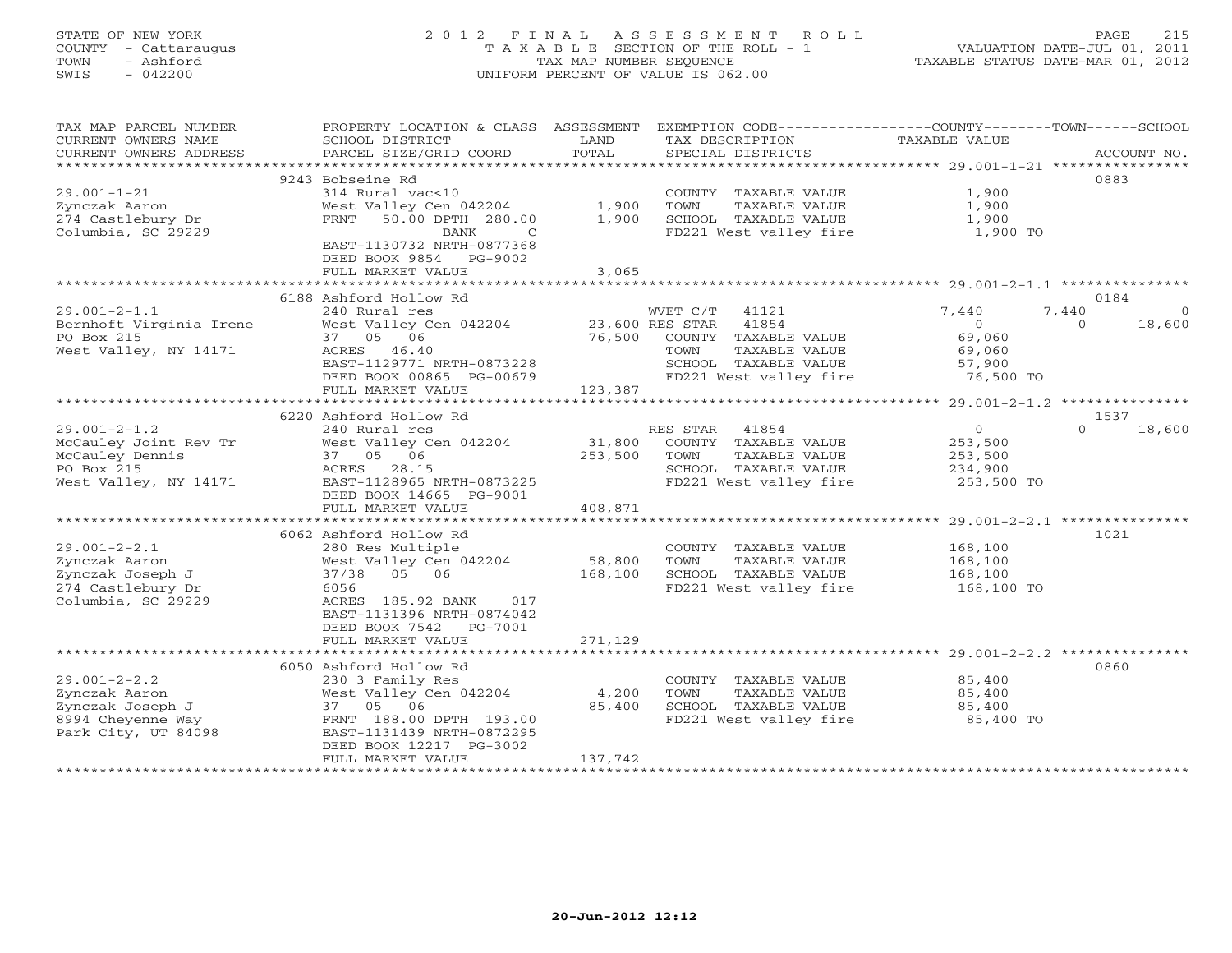## STATE OF NEW YORK 2 0 1 2 F I N A L A S S E S S M E N T R O L L PAGE 216 COUNTY - Cattaraugus T A X A B L E SECTION OF THE ROLL - 1 VALUATION DATE-JUL 01, 2011 TOWN - Ashford TAX MAP NUMBER SEQUENCE TAXABLE STATUS DATE-MAR 01, 2012 SWIS - 042200 UNIFORM PERCENT OF VALUE IS 062.00UNIFORM PERCENT OF VALUE IS 062.00

| TAX MAP PARCEL NUMBER  | PROPERTY LOCATION & CLASS ASSESSMENT EXEMPTION CODE---------------COUNTY-------TOWN------SCHOOL |         |                                  |                |                    |
|------------------------|-------------------------------------------------------------------------------------------------|---------|----------------------------------|----------------|--------------------|
| CURRENT OWNERS NAME    | SCHOOL DISTRICT                                                                                 | LAND    | TAX DESCRIPTION                  | TAXABLE VALUE  |                    |
| CURRENT OWNERS ADDRESS | PARCEL SIZE/GRID COORD                                                                          | TOTAL   | SPECIAL DISTRICTS                |                | ACCOUNT NO.        |
|                        |                                                                                                 |         |                                  |                |                    |
|                        | 5888 Ashford Hollow Rd                                                                          |         |                                  |                | 0444               |
| $29.001 - 2 - 3.1$     | 210 1 Family Res                                                                                |         | RES STAR 41854                   | $\overline{O}$ | $\Omega$<br>18,600 |
| Widrig Christopher     | West Valley Cen 042204                                                                          | 6,400   | COUNTY TAXABLE VALUE             | 48,600         |                    |
| 5888 Ashford Hollow Rd | 29 05 06                                                                                        | 48,600  | TOWN<br>TAXABLE VALUE            | 48,600         |                    |
| West Valley, NY 14171  | ACRES<br>2.80                                                                                   |         | SCHOOL TAXABLE VALUE             | 30,000         |                    |
|                        | EAST-1133998 NRTH-0872735                                                                       |         | FD221 West valley fire 48,600 TO |                |                    |
|                        | DEED BOOK 13263 PG-7001                                                                         |         |                                  |                |                    |
|                        | FULL MARKET VALUE                                                                               | 78,387  |                                  |                |                    |
|                        |                                                                                                 |         |                                  |                |                    |
|                        | Ashford Hollow Rd                                                                               |         |                                  |                | 1124               |
| $29.001 - 2 - 3.2$     | 314 Rural vac<10                                                                                |         | COUNTY TAXABLE VALUE             | 7,100          |                    |
| Zynczak Evelyn E       | West Valley Cen 042204                                                                          | 7,100   | TOWN<br>TAXABLE VALUE            | 7,100          |                    |
| Zynczak Joseph E       | 29 05 06                                                                                        | 7,100   | SCHOOL TAXABLE VALUE             | 7,100          |                    |
| 38 Van Ness Ave        | ACRES 8.15                                                                                      |         | FD221 West valley fire           | 7,100 TO       |                    |
| Pompton Lake, NJ 07442 | EAST-1134212 NRTH-0872385                                                                       |         |                                  |                |                    |
|                        | DEED BOOK 828<br>PG-00366                                                                       |         |                                  |                |                    |
|                        | FULL MARKET VALUE                                                                               | 11,452  |                                  |                |                    |
|                        |                                                                                                 |         |                                  |                |                    |
|                        | 5972 Ashford Hollow Rd                                                                          |         |                                  |                | 1688               |
| $29.001 - 2 - 3.4$     | 240 Rural res                                                                                   |         | COUNTY TAXABLE VALUE             | 226,300        |                    |
| Bolvin Wayne A         | West Valley Cen 042204                                                                          | 40,200  | TOWN<br>TAXABLE VALUE            | 226,300        |                    |
| 5972 Ashford Hollow Rd | $29 - 5 - 6$                                                                                    | 226,300 | SCHOOL TAXABLE VALUE             | 226,300        |                    |
| West Valley, NY 14171  | ACRES 121.00                                                                                    |         | FD221 West valley fire           | 226,300 TO     |                    |
|                        | EAST-1133514 NRTH-0873687                                                                       |         |                                  |                |                    |
|                        | DEED BOOK 16588 PG-3003                                                                         |         |                                  |                |                    |
|                        | FULL MARKET VALUE                                                                               | 365,000 |                                  |                |                    |
|                        |                                                                                                 |         |                                  |                |                    |
|                        | 5714 Ashford Hollow Rd                                                                          |         |                                  |                | 0678               |
| $29.001 - 2 - 4$       | 112 Dairy farm                                                                                  |         | SR STAR<br>41834                 | $\overline{O}$ | $\Omega$<br>38,560 |
| Schumacher Ruth C      | West Valley Cen 042204                                                                          | 55,100  | COUNTY TAXABLE VALUE             | 110,800        |                    |
| Fuller Sally A & Etal  | 21/29 05 06                                                                                     | 110,800 | TOWN<br>TAXABLE VALUE            | 110,800        |                    |
| 5714 Ashford Hollow Rd | ACRES 114.05                                                                                    |         | SCHOOL TAXABLE VALUE             | 72,240         |                    |
| West Valley, NY 14171  | EAST-1136022 NRTH-0874334                                                                       |         | FD221 West valley fire           | 110,800 TO     |                    |
|                        | DEED BOOK 3546 PG-8001                                                                          |         |                                  |                |                    |
|                        | FULL MARKET VALUE                                                                               | 178,710 |                                  |                |                    |
|                        |                                                                                                 |         |                                  |                |                    |
|                        | 5620 Ashford Hollow Rd                                                                          |         |                                  |                | 0314               |
| $29.001 - 2 - 5$       | 210 1 Family Res                                                                                |         | RES STAR 41854                   | $\overline{0}$ | 18,600<br>$\Omega$ |
| Wilber Todd            | West Valley Cen 042204                                                                          | 7,800   | COUNTY TAXABLE VALUE             | 59,600         |                    |
| Wilber Elizabeth       | 21 05 06                                                                                        | 59,600  | TAXABLE VALUE<br>TOWN            | 59,600         |                    |
| 5644 Ashford Hollow Rd | ACRES<br>4.50 BANK<br>017                                                                       |         | SCHOOL TAXABLE VALUE             | 41,000         |                    |
| West Valley, NY 14171  | EAST-1137508 NRTH-0874165                                                                       |         | FD221 West valley fire           | 59,600 TO      |                    |
|                        | DEED BOOK 1017 PG-545                                                                           |         |                                  |                |                    |
|                        | FULL MARKET VALUE                                                                               | 96,129  |                                  |                |                    |
|                        |                                                                                                 |         |                                  |                |                    |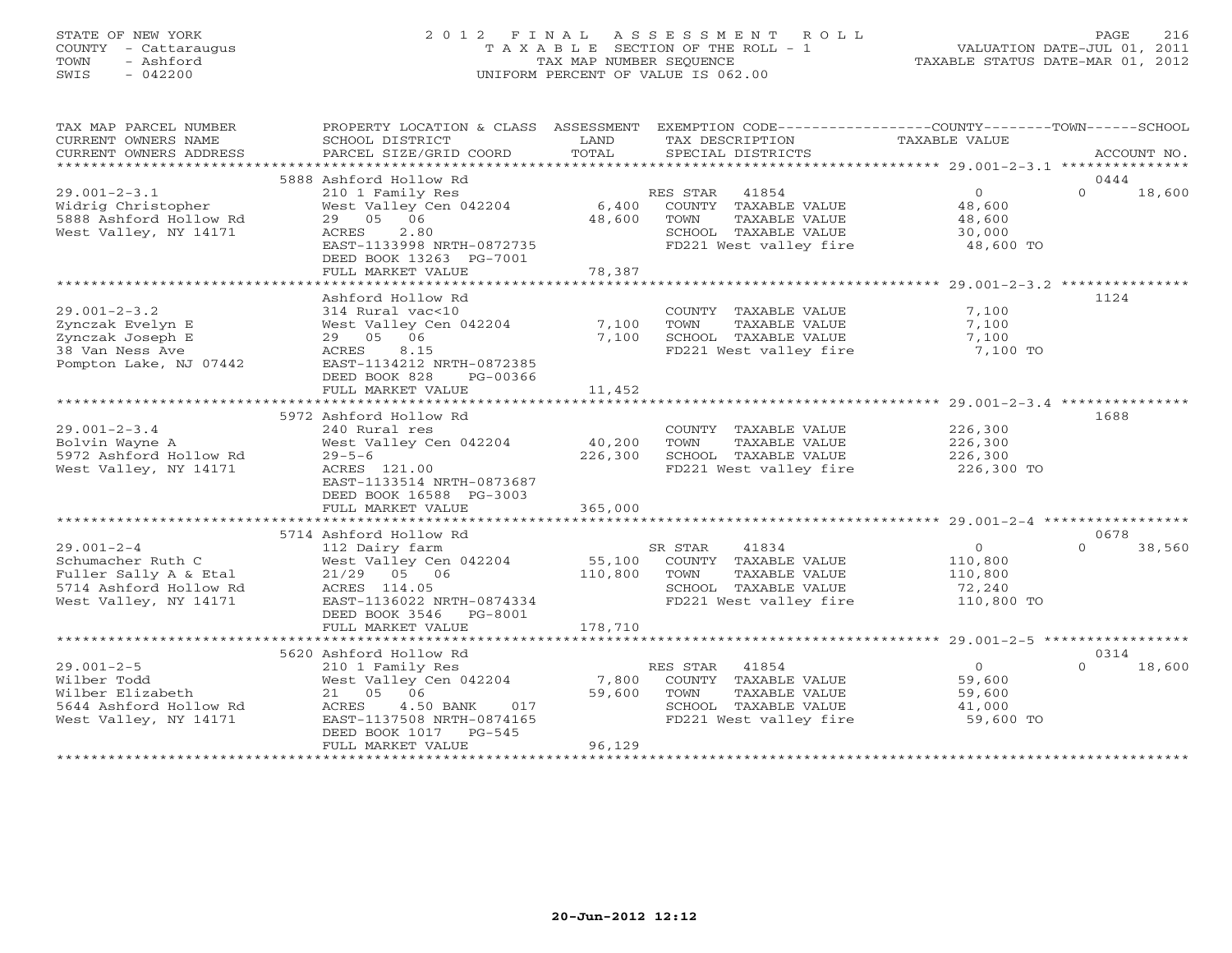# STATE OF NEW YORK 2 0 1 2 F I N A L A S S E S S M E N T R O L L PAGE 217 COUNTY - Cattaraugus T A X A B L E SECTION OF THE ROLL - 1 VALUATION DATE-JUL 01, 2011 TOWN - Ashford TAX MAP NUMBER SEQUENCE TAXABLE STATUS DATE-MAR 01, 2012 SWIS - 042200 UNIFORM PERCENT OF VALUE IS 062.00UNIFORM PERCENT OF VALUE IS 062.00

| TAX MAP PARCEL NUMBER<br>CURRENT OWNERS NAME<br>CURRENT OWNERS ADDRESS                   | PROPERTY LOCATION & CLASS ASSESSMENT EXEMPTION CODE---------------COUNTY-------TOWN------SCHOOL<br>SCHOOL DISTRICT<br>PARCEL SIZE/GRID COORD                                                                               | LAND<br>TOTAL     | TAX DESCRIPTION<br>SPECIAL DISTRICTS                                                                                                                                                                                               | TAXABLE VALUE                                                          | ACCOUNT NO.                                                           |
|------------------------------------------------------------------------------------------|----------------------------------------------------------------------------------------------------------------------------------------------------------------------------------------------------------------------------|-------------------|------------------------------------------------------------------------------------------------------------------------------------------------------------------------------------------------------------------------------------|------------------------------------------------------------------------|-----------------------------------------------------------------------|
|                                                                                          |                                                                                                                                                                                                                            |                   |                                                                                                                                                                                                                                    |                                                                        |                                                                       |
| $29.001 - 2 - 6$<br>Ahrens Edward I<br>5470 Ashford Hollow Rd<br>West Valley, NY 14171   | Ashford Hollow Rd<br>314 Rural vac<10<br>West Valley Cen 042204<br>21 05 06<br>FRNT 120.00 DPTH 175.00                                                                                                                     | 1,700<br>1,700    | COUNTY TAXABLE VALUE 1,700<br>TOWN<br>TAXABLE VALUE<br>SCHOOL TAXABLE VALUE<br>FD221 West valley fire 1,700 TO                                                                                                                     | 1,700<br>1,700                                                         | 0009                                                                  |
|                                                                                          | EAST-1139433 NRTH-0874969<br>DEED BOOK 00870 PG-00759<br>FULL MARKET VALUE                                                                                                                                                 | 2,742             |                                                                                                                                                                                                                                    |                                                                        |                                                                       |
|                                                                                          |                                                                                                                                                                                                                            |                   |                                                                                                                                                                                                                                    |                                                                        |                                                                       |
| $29.001 - 2 - 7$<br>Ahrens Edward I<br>5470 Ashford Hollow Rd<br>West Valley, NY 14171   | 5470 Ashford Hollow Rd<br>210 1 Family Res<br>210 1 Family Res<br>West Valley Cen 042204 6,200<br>21 05 06<br>FRNT 150.00 DPTH 310.00<br>EAST-1139564 NRTH-0875084<br>DEED BOOK 0870 PG-00759<br>FULL MARKET VALUE         | 74,600<br>120,323 | RES STAR 41854<br>COUNTY TAXABLE VALUE<br>TOWN<br>TAXABLE VALUE<br>SCHOOL TAXABLE VALUE<br>FD221 West valley fire 74,600 TO<br>LD226 West valley light 74,600 TO                                                                   | $\overline{0}$<br>74,600<br>74,600<br>56,000<br>74,600 TO              | 0010<br>$\Omega$<br>18,600                                            |
|                                                                                          |                                                                                                                                                                                                                            |                   |                                                                                                                                                                                                                                    |                                                                        |                                                                       |
| $29.001 - 2 - 8.1$<br>Fleckenstien William C                                             | 5433 Ashford Hollow Rd<br>220 2 Family Res<br>West Valley Cen 042204 13,900 DVET C/T                                                                                                                                       |                   | 85 PCT OF VALUE USED FOR EXEMPTION PURPOSES<br>WVET C/T<br>41121<br>41141                                                                                                                                                          | 7,440<br>3,570                                                         | 0247<br>7,440<br>$\circ$<br>3,570<br>$\bigcirc$                       |
| 5433 Ashford Hollow Rd<br>West Valley, NY 14171                                          | 21 05 06<br>ACRES 13.40<br>EAST-1140067 NRTH-0874570<br>DEED BOOK 00551 PG-00542<br>FULL MARKET VALUE                                                                                                                      | 84,000 SR STAR    | 41834<br>COUNTY TAXABLE VALUE<br>TOWN<br>TAXABLE VALUE<br>LD226 West valley light                                                                                                                                                  | $\overline{0}$<br>72,990<br>72,990<br>45,440<br>84,000 TO<br>84,000 TO | 38,560<br>$\Omega$                                                    |
|                                                                                          |                                                                                                                                                                                                                            |                   |                                                                                                                                                                                                                                    |                                                                        |                                                                       |
|                                                                                          | 5447 Ashford Hollow Rd                                                                                                                                                                                                     |                   |                                                                                                                                                                                                                                    |                                                                        | 1089                                                                  |
| $29.001 - 2 - 8.2$<br>May George T<br>May Elizabeth C<br>West Valley, NY 14171           | 210 1 Family Res<br>West Valley Cen 042204 6,300 DVET C/T<br>79 300 SR STAR<br>21 05 06<br>5447 Ashford Hollow Rd<br>FRNT 165.00 DPTH 215.00<br>EAST-1139863 NRTH-0874898<br>DEED BOOK 00941 PG-00862<br>FULL MARKET VALUE |                   | 41121<br>41141<br>79,300 SR STAR<br>41834<br>COUNTY TAXABLE VALUE<br>TOWN<br>TAXABLE VALUE<br>SCHOOL TAXABLE VALUE<br>SCHOOL TAXABLE VALUE 40,740<br>127,903 FD221 West valley fire 79,300 TO<br>LD226 West valley light 79,300 TO | 7,440<br>11,895<br>$\sim$ 0<br>59,965<br>59,965<br>40,740              | 7,440<br>$\overline{0}$<br>$\bigcirc$<br>11,895<br>38,560<br>$\Omega$ |
|                                                                                          |                                                                                                                                                                                                                            |                   |                                                                                                                                                                                                                                    |                                                                        |                                                                       |
|                                                                                          | 5411 Ashford Hollow Rd                                                                                                                                                                                                     |                   |                                                                                                                                                                                                                                    |                                                                        | 0591                                                                  |
| $29.001 - 2 - 9.1$<br>Hauri Frederick<br>5411 Ashford Hollow Rd<br>West Valley, NY 14171 | 210 1 Family Res<br>West Valley Cen 042204 11,700<br>13/21 05 06<br>ACRES<br>8.25<br>EAST-0492090 NRTH-0874610<br>DEED BOOK 982<br>PG-1174<br>FULL MARKET VALUE                                                            | 31,500<br>50,806  | RES STAR<br>41854<br>COUNTY TAXABLE VALUE<br>TOWN<br>TAXABLE VALUE<br>SCHOOL TAXABLE VALUE<br>FD221 West valley fire<br>LD226 West valley light                                                                                    | $\overline{0}$<br>31,500<br>31,500<br>12,900<br>31,500 TO<br>31,500 TO | $\Omega$<br>18,600                                                    |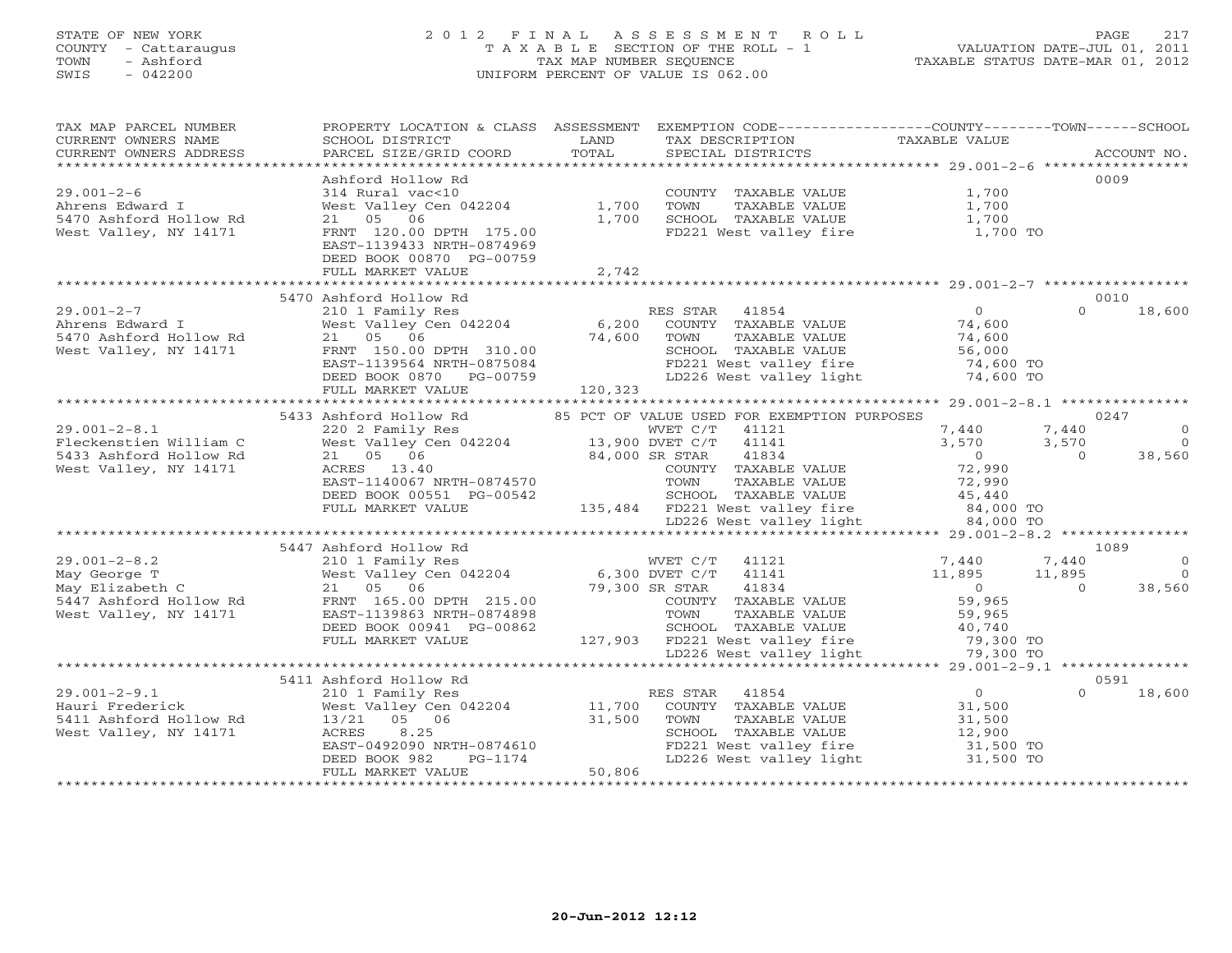# STATE OF NEW YORK 2 0 1 2 F I N A L A S S E S S M E N T R O L L PAGE 218 COUNTY - Cattaraugus T A X A B L E SECTION OF THE ROLL - 1 VALUATION DATE-JUL 01, 2011 TOWN - Ashford TAX MAP NUMBER SEQUENCE TAXABLE STATUS DATE-MAR 01, 2012 SWIS - 042200 UNIFORM PERCENT OF VALUE IS 062.00UNIFORM PERCENT OF VALUE IS 062.00

| TAX MAP PARCEL NUMBER<br>CURRENT OWNERS NAME<br>CURRENT OWNERS ADDRESS | SCHOOL DISTRICT<br>PARCEL SIZE/GRID COORD                            | LAND<br>TOTAL | PROPERTY LOCATION & CLASS ASSESSMENT EXEMPTION CODE----------------COUNTY-------TOWN------SCHOOL<br>TAX DESCRIPTION<br>SPECIAL DISTRICTS | TAXABLE VALUE  |          | ACCOUNT NO. |
|------------------------------------------------------------------------|----------------------------------------------------------------------|---------------|------------------------------------------------------------------------------------------------------------------------------------------|----------------|----------|-------------|
|                                                                        |                                                                      |               |                                                                                                                                          |                |          |             |
|                                                                        | 5393 Ashford Hollow Rd                                               |               |                                                                                                                                          |                |          | 1506        |
| $29.001 - 2 - 9.2$                                                     | 210 1 Family Res                                                     |               | COUNTY TAXABLE VALUE 48,200                                                                                                              |                |          |             |
| Lafferty Shawn M                                                       | West Valley Cen 042204                                               | 5,400         | TOWN<br>TAXABLE VALUE                                                                                                                    | 48,200         |          |             |
| Lafferty Heather A                                                     | 13/21 05 06                                                          | 48,200        | SCHOOL TAXABLE VALUE                                                                                                                     | 48,200         |          |             |
| 5393 Ashford Hollow Rd                                                 | ACRES<br>1.40 BANK<br>017                                            |               | FD221 West valley fire                                                                                                                   | 48,200 TO      |          |             |
| West Valley, NY 14171                                                  | EAST-0492195 NRTH-0875055                                            |               | LD226 West valley light                                                                                                                  | 48,200 TO      |          |             |
|                                                                        | DEED BOOK 996<br>$PG-178$                                            |               |                                                                                                                                          |                |          |             |
|                                                                        | FULL MARKET VALUE                                                    | 77,742        |                                                                                                                                          |                |          |             |
|                                                                        |                                                                      |               |                                                                                                                                          |                |          |             |
|                                                                        | 5459 Ashford Hollow Rd                                               |               |                                                                                                                                          |                |          | 0051        |
| $29.001 - 2 - 10$                                                      | AGED C/1<br>210 1 Family Res<br>West Valley Cen 042204 6,100 SR STAR |               | AGED C/T/S 41800                                                                                                                         | 40,700         | 40,700   | 40,700      |
| Puff James E                                                           |                                                                      |               | 41834                                                                                                                                    | $\Omega$       | $\Omega$ | 38,560      |
| PO Box 92                                                              | 21  05  06                                                           |               | 81,400 COUNTY TAXABLE VALUE                                                                                                              | 40,700         |          |             |
| West Valley, NY 14171                                                  | FRNT 150.00 DPTH 215.00                                              |               | TAXABLE VALUE<br>TOWN                                                                                                                    | 40,700         |          |             |
|                                                                        | EAST-1139714 NRTH-0874827                                            |               | SCHOOL TAXABLE VALUE                                                                                                                     | 2,140          |          |             |
|                                                                        | DEED BOOK 1010 PG-50                                                 |               | FD221 West valley fire 81,400 TO                                                                                                         |                |          |             |
|                                                                        | FULL MARKET VALUE                                                    | 131,290       |                                                                                                                                          |                |          |             |
|                                                                        |                                                                      |               |                                                                                                                                          |                |          |             |
|                                                                        | 5477 Ashford Hollow Rd                                               |               |                                                                                                                                          |                |          | 0594        |
| $29.001 - 2 - 11$                                                      | 210 1 Family Res WVET C/T<br>West Valley Cen 042204 5,700 SR STAR    |               | WVET C/T 41121                                                                                                                           | 7,440          | 7,440    | $\Omega$    |
| Spaulding Lawrence G                                                   |                                                                      |               | 41834                                                                                                                                    | $\Omega$       | $\Omega$ | 38,560      |
| Spaulding Kathleen K                                                   | 21 05 06                                                             |               | 70,000 COUNTY TAXABLE VALUE                                                                                                              | 62,560         |          |             |
| 5477 Ashford Hollow Rd                                                 | ACRES<br>1.70                                                        |               | TOWN<br>TAXABLE VALUE                                                                                                                    | 62,560         |          |             |
| West Valley, NY 14171                                                  | EAST-1139555 NRTH-0874686                                            |               | SCHOOL TAXABLE VALUE                                                                                                                     | 31,440         |          |             |
|                                                                        | DEED BOOK 904<br>PG-00110                                            |               | FD221 West valley fire 30,000 TO<br>112,903 LD226 West valley light 30,000 TO                                                            |                |          |             |
|                                                                        | FULL MARKET VALUE                                                    |               |                                                                                                                                          |                |          |             |
|                                                                        |                                                                      |               |                                                                                                                                          |                |          |             |
|                                                                        | 5546 Ashford Hollow Rd                                               |               |                                                                                                                                          |                |          | 0020        |
| $29.001 - 2 - 12.1$                                                    | 240 Rural res                                                        |               | RES STAR<br>41854                                                                                                                        | $\overline{0}$ | $\Omega$ | 18,600      |
| Heller Werner L                                                        | West Valley Cen 042204                                               |               | 24,500 COUNTY TAXABLE VALUE                                                                                                              | 82,500         |          |             |
| 5546 Ashford Hollow Rd                                                 | 21 05 06                                                             | 82,500        | TOWN<br>TAXABLE VALUE                                                                                                                    | 82,500         |          |             |
| West Valley, NY 14171                                                  | ACRES 33.80                                                          |               | SCHOOL TAXABLE VALUE                                                                                                                     | 63,900         |          |             |
|                                                                        | EAST-1138324 NRTH-0874766                                            |               | FD221 West valley fire 82,500 TO                                                                                                         |                |          |             |
| MAY BE SUBJECT TO PAYMENT                                              | DEED BOOK 755<br>PG-00736                                            |               |                                                                                                                                          |                |          |             |
| UNDER AGDIST LAW TIL 2015                                              | FULL MARKET VALUE                                                    | 133,065       |                                                                                                                                          |                |          |             |
|                                                                        |                                                                      |               |                                                                                                                                          |                |          |             |
|                                                                        | Ashford Hollow Rd                                                    |               |                                                                                                                                          |                |          | 1034        |
| $29.001 - 2 - 12.2$                                                    | 321 Abandoned ag                                                     |               | COUNTY TAXABLE VALUE                                                                                                                     | 72,500         |          |             |
| Sarles David D                                                         | West Valley Cen 042204 72,500                                        |               | TOWN<br>TAXABLE VALUE                                                                                                                    | 72,500         |          |             |
| Sarles Patricia A                                                      | 20/21 05 06                                                          | 72,500        | SCHOOL TAXABLE VALUE                                                                                                                     | 72,500         |          |             |
| 4680 Greenbriar Rd                                                     | ACRES 240.15                                                         |               | FD221 West valley fire                                                                                                                   | 72,500 TO      |          |             |
| Williamsville, NY 14221                                                | EAST-1138851 NRTH-0872416                                            |               |                                                                                                                                          |                |          |             |
|                                                                        | DEED BOOK 7643<br>PG-5001                                            |               |                                                                                                                                          |                |          |             |
|                                                                        | FULL MARKET VALUE                                                    | 116,935       |                                                                                                                                          |                |          |             |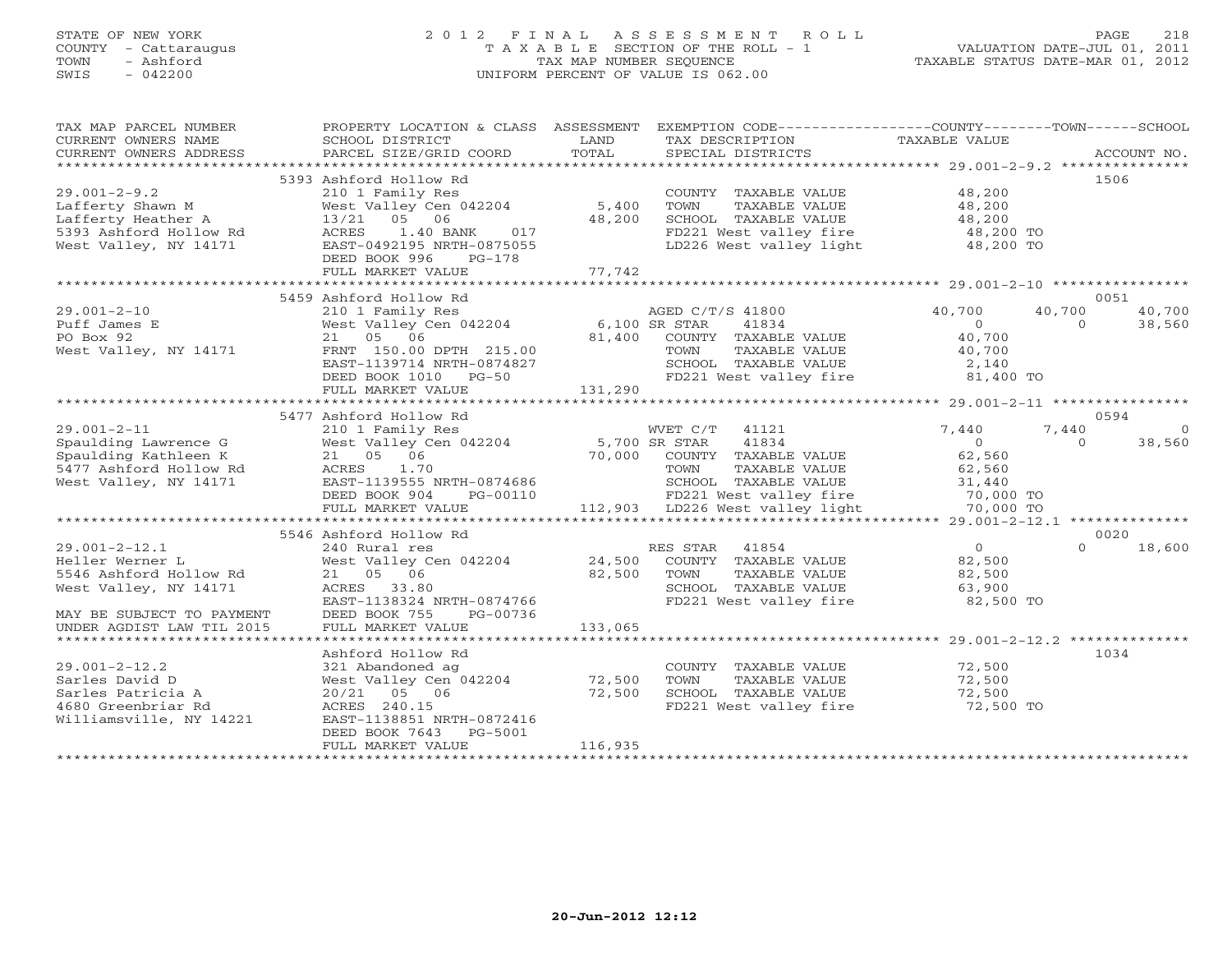## STATE OF NEW YORK 2 0 1 2 F I N A L A S S E S S M E N T R O L L PAGE 219 COUNTY - Cattaraugus T A X A B L E SECTION OF THE ROLL - 1 VALUATION DATE-JUL 01, 2011 TOWN - Ashford TAX MAP NUMBER SEQUENCE TAXABLE STATUS DATE-MAR 01, 2012 SWIS - 042200 UNIFORM PERCENT OF VALUE IS 062.00UNIFORM PERCENT OF VALUE IS 062.00

| ************************<br>5545 Ashford Hollow Rd<br>1336<br>12,400<br>$29.001 - 2 - 12.3$<br>210 1 Family Res<br>CVET C/T<br>41131<br>12,400<br>$\mathbf{0}$<br>8,500 DVET C/T<br>$\Omega$<br>Frank Bradley M<br>West Valley Cen 042204<br>41141<br>22,320<br>22,320<br>06<br>Frank Krista L<br>21 05<br>148,800 RES STAR<br>41854<br>$\overline{0}$<br>$\cap$<br>18,600<br>5545 Ashford Hollow Rd<br>ACRES<br>5.15 BANK<br>017<br>COUNTY TAXABLE VALUE<br>114,080<br>EAST-1138981 NRTH-0874338<br>West Valley, NY 14171<br>TOWN<br>TAXABLE VALUE<br>114,080<br>DEED BOOK 17001 PG-6001<br>SCHOOL TAXABLE VALUE<br>130,200<br>240,000 FD221 West valley fire<br>FULL MARKET VALUE<br>148,800 TO<br>***********************<br>5593 Ashford Hollow Rd<br>0057<br>$29.001 - 2 - 13$<br>210 1 Family Res<br>WVET C/T<br>41121<br>7,440<br>7,440<br>$\mathbf{0}$<br>5,900 AGED C<br>41802<br>$\Omega$<br>Bishop Glen H<br>West Valley Cen 042204<br>10,652<br>$\circ$<br>PO Box 314<br>$\Omega$<br>$\Omega$<br>21 05 06<br>60,700 SR STAR<br>41834<br>38,560<br>42,608<br>West Valley, NY 14171<br>FRNT 135.00 DPTH 220.00<br>COUNTY TAXABLE VALUE<br>EAST-1138105 NRTH-0874004<br>TOWN<br>TAXABLE VALUE<br>53,260<br>DEED BOOK 695<br>PG-00275<br>SCHOOL TAXABLE VALUE<br>22,140<br>97,903<br>FULL MARKET VALUE<br>FD221 West valley fire<br>60,700 TO<br>************************<br>0204<br>5651 Ashford Hollow Rd<br>$29.001 - 2 - 14.1$<br>210 1 Family Res<br>52,300<br>COUNTY TAXABLE VALUE<br>Bernhoft Douglas F<br>West Valley Cen 042204<br>13,100<br>TOWN<br>TAXABLE VALUE<br>52,300<br>52,300<br>SCHOOL TAXABLE VALUE<br>Bernhoft Karen<br>21 05 06<br>52,300<br>9553 Nys Rte 240<br>FF 433.80<br>FD221 West valley fire<br>52,300 TO<br>West Valley, NY 14171<br>ACRES<br>8.43<br>EAST-1137415 NRTH-0873249<br>DEED BOOK 00954 PG-00633<br>84,355<br>FULL MARKET VALUE<br>5635 Ashford Hollow Rd<br>1000<br>$29.001 - 2 - 14.2$<br>41854<br>$\Omega$<br>$\Omega$<br>18,600<br>210 1 Family Res<br>RES STAR<br>Cartwright Kristine E<br>West Valley Cen 042204<br>5,100<br>COUNTY TAXABLE VALUE<br>75,000<br>PO Box 141<br>21 05 06<br>75,000<br>TOWN<br>TAXABLE VALUE<br>75,000<br>West Valley, NY 14171<br>FF 235.30<br>SCHOOL TAXABLE VALUE<br>56,400<br>75,000 TO<br>1.10<br>FD221 West valley fire<br>ACRES<br>EAST-1137637 NRTH-0873656<br>DEED BOOK 00954 PG-00631<br>FULL MARKET VALUE<br>120,968<br>************************ 29.001-2-15 *****************<br>.<br>*********<br>5707 Ashford Hollow Rd<br>0701<br>$29.001 - 2 - 15$<br>210 1 Family Res<br>RES STAR<br>41854<br>$\overline{O}$<br>$\Omega$<br>18,600<br>West Valley Cen 042204<br>6,000<br>55,700<br>Seeley Edward R & Etal<br>COUNTY TAXABLE VALUE<br>5707 Ashford Hollow Rd<br>21  05  06<br>55,700<br>TAXABLE VALUE<br>TOWN<br>55,700<br>West Valley, NY 14171<br>ACRES<br>1.94<br>SCHOOL TAXABLE VALUE<br>37,100<br>EAST-1136828 NRTH-0873191<br>FD221 West valley fire<br>55,700 TO<br>DEED BOOK 1004<br>$PG-252$<br>89,839<br>FULL MARKET VALUE | TAX MAP PARCEL NUMBER<br>CURRENT OWNERS NAME<br>CURRENT OWNERS ADDRESS | PROPERTY LOCATION & CLASS ASSESSMENT<br>SCHOOL DISTRICT<br>PARCEL SIZE/GRID COORD | LAND<br>TOTAL | EXEMPTION CODE-----------------COUNTY-------TOWN------SCHOOL<br>TAX DESCRIPTION<br>SPECIAL DISTRICTS | TAXABLE VALUE | ACCOUNT NO. |
|------------------------------------------------------------------------------------------------------------------------------------------------------------------------------------------------------------------------------------------------------------------------------------------------------------------------------------------------------------------------------------------------------------------------------------------------------------------------------------------------------------------------------------------------------------------------------------------------------------------------------------------------------------------------------------------------------------------------------------------------------------------------------------------------------------------------------------------------------------------------------------------------------------------------------------------------------------------------------------------------------------------------------------------------------------------------------------------------------------------------------------------------------------------------------------------------------------------------------------------------------------------------------------------------------------------------------------------------------------------------------------------------------------------------------------------------------------------------------------------------------------------------------------------------------------------------------------------------------------------------------------------------------------------------------------------------------------------------------------------------------------------------------------------------------------------------------------------------------------------------------------------------------------------------------------------------------------------------------------------------------------------------------------------------------------------------------------------------------------------------------------------------------------------------------------------------------------------------------------------------------------------------------------------------------------------------------------------------------------------------------------------------------------------------------------------------------------------------------------------------------------------------------------------------------------------------------------------------------------------------------------------------------------------------------------------------------------------------------------------------------------------------------------------------------------------------------------------------------------------------------------------------------------------------------------------------------------------------------------------------------------------------------------------|------------------------------------------------------------------------|-----------------------------------------------------------------------------------|---------------|------------------------------------------------------------------------------------------------------|---------------|-------------|
|                                                                                                                                                                                                                                                                                                                                                                                                                                                                                                                                                                                                                                                                                                                                                                                                                                                                                                                                                                                                                                                                                                                                                                                                                                                                                                                                                                                                                                                                                                                                                                                                                                                                                                                                                                                                                                                                                                                                                                                                                                                                                                                                                                                                                                                                                                                                                                                                                                                                                                                                                                                                                                                                                                                                                                                                                                                                                                                                                                                                                                          |                                                                        |                                                                                   |               |                                                                                                      |               |             |
|                                                                                                                                                                                                                                                                                                                                                                                                                                                                                                                                                                                                                                                                                                                                                                                                                                                                                                                                                                                                                                                                                                                                                                                                                                                                                                                                                                                                                                                                                                                                                                                                                                                                                                                                                                                                                                                                                                                                                                                                                                                                                                                                                                                                                                                                                                                                                                                                                                                                                                                                                                                                                                                                                                                                                                                                                                                                                                                                                                                                                                          |                                                                        |                                                                                   |               |                                                                                                      |               |             |
|                                                                                                                                                                                                                                                                                                                                                                                                                                                                                                                                                                                                                                                                                                                                                                                                                                                                                                                                                                                                                                                                                                                                                                                                                                                                                                                                                                                                                                                                                                                                                                                                                                                                                                                                                                                                                                                                                                                                                                                                                                                                                                                                                                                                                                                                                                                                                                                                                                                                                                                                                                                                                                                                                                                                                                                                                                                                                                                                                                                                                                          |                                                                        |                                                                                   |               |                                                                                                      |               |             |
|                                                                                                                                                                                                                                                                                                                                                                                                                                                                                                                                                                                                                                                                                                                                                                                                                                                                                                                                                                                                                                                                                                                                                                                                                                                                                                                                                                                                                                                                                                                                                                                                                                                                                                                                                                                                                                                                                                                                                                                                                                                                                                                                                                                                                                                                                                                                                                                                                                                                                                                                                                                                                                                                                                                                                                                                                                                                                                                                                                                                                                          |                                                                        |                                                                                   |               |                                                                                                      |               |             |
|                                                                                                                                                                                                                                                                                                                                                                                                                                                                                                                                                                                                                                                                                                                                                                                                                                                                                                                                                                                                                                                                                                                                                                                                                                                                                                                                                                                                                                                                                                                                                                                                                                                                                                                                                                                                                                                                                                                                                                                                                                                                                                                                                                                                                                                                                                                                                                                                                                                                                                                                                                                                                                                                                                                                                                                                                                                                                                                                                                                                                                          |                                                                        |                                                                                   |               |                                                                                                      |               |             |
|                                                                                                                                                                                                                                                                                                                                                                                                                                                                                                                                                                                                                                                                                                                                                                                                                                                                                                                                                                                                                                                                                                                                                                                                                                                                                                                                                                                                                                                                                                                                                                                                                                                                                                                                                                                                                                                                                                                                                                                                                                                                                                                                                                                                                                                                                                                                                                                                                                                                                                                                                                                                                                                                                                                                                                                                                                                                                                                                                                                                                                          |                                                                        |                                                                                   |               |                                                                                                      |               |             |
|                                                                                                                                                                                                                                                                                                                                                                                                                                                                                                                                                                                                                                                                                                                                                                                                                                                                                                                                                                                                                                                                                                                                                                                                                                                                                                                                                                                                                                                                                                                                                                                                                                                                                                                                                                                                                                                                                                                                                                                                                                                                                                                                                                                                                                                                                                                                                                                                                                                                                                                                                                                                                                                                                                                                                                                                                                                                                                                                                                                                                                          |                                                                        |                                                                                   |               |                                                                                                      |               |             |
|                                                                                                                                                                                                                                                                                                                                                                                                                                                                                                                                                                                                                                                                                                                                                                                                                                                                                                                                                                                                                                                                                                                                                                                                                                                                                                                                                                                                                                                                                                                                                                                                                                                                                                                                                                                                                                                                                                                                                                                                                                                                                                                                                                                                                                                                                                                                                                                                                                                                                                                                                                                                                                                                                                                                                                                                                                                                                                                                                                                                                                          |                                                                        |                                                                                   |               |                                                                                                      |               |             |
|                                                                                                                                                                                                                                                                                                                                                                                                                                                                                                                                                                                                                                                                                                                                                                                                                                                                                                                                                                                                                                                                                                                                                                                                                                                                                                                                                                                                                                                                                                                                                                                                                                                                                                                                                                                                                                                                                                                                                                                                                                                                                                                                                                                                                                                                                                                                                                                                                                                                                                                                                                                                                                                                                                                                                                                                                                                                                                                                                                                                                                          |                                                                        |                                                                                   |               |                                                                                                      |               |             |
|                                                                                                                                                                                                                                                                                                                                                                                                                                                                                                                                                                                                                                                                                                                                                                                                                                                                                                                                                                                                                                                                                                                                                                                                                                                                                                                                                                                                                                                                                                                                                                                                                                                                                                                                                                                                                                                                                                                                                                                                                                                                                                                                                                                                                                                                                                                                                                                                                                                                                                                                                                                                                                                                                                                                                                                                                                                                                                                                                                                                                                          |                                                                        |                                                                                   |               |                                                                                                      |               |             |
|                                                                                                                                                                                                                                                                                                                                                                                                                                                                                                                                                                                                                                                                                                                                                                                                                                                                                                                                                                                                                                                                                                                                                                                                                                                                                                                                                                                                                                                                                                                                                                                                                                                                                                                                                                                                                                                                                                                                                                                                                                                                                                                                                                                                                                                                                                                                                                                                                                                                                                                                                                                                                                                                                                                                                                                                                                                                                                                                                                                                                                          |                                                                        |                                                                                   |               |                                                                                                      |               |             |
|                                                                                                                                                                                                                                                                                                                                                                                                                                                                                                                                                                                                                                                                                                                                                                                                                                                                                                                                                                                                                                                                                                                                                                                                                                                                                                                                                                                                                                                                                                                                                                                                                                                                                                                                                                                                                                                                                                                                                                                                                                                                                                                                                                                                                                                                                                                                                                                                                                                                                                                                                                                                                                                                                                                                                                                                                                                                                                                                                                                                                                          |                                                                        |                                                                                   |               |                                                                                                      |               |             |
|                                                                                                                                                                                                                                                                                                                                                                                                                                                                                                                                                                                                                                                                                                                                                                                                                                                                                                                                                                                                                                                                                                                                                                                                                                                                                                                                                                                                                                                                                                                                                                                                                                                                                                                                                                                                                                                                                                                                                                                                                                                                                                                                                                                                                                                                                                                                                                                                                                                                                                                                                                                                                                                                                                                                                                                                                                                                                                                                                                                                                                          |                                                                        |                                                                                   |               |                                                                                                      |               |             |
|                                                                                                                                                                                                                                                                                                                                                                                                                                                                                                                                                                                                                                                                                                                                                                                                                                                                                                                                                                                                                                                                                                                                                                                                                                                                                                                                                                                                                                                                                                                                                                                                                                                                                                                                                                                                                                                                                                                                                                                                                                                                                                                                                                                                                                                                                                                                                                                                                                                                                                                                                                                                                                                                                                                                                                                                                                                                                                                                                                                                                                          |                                                                        |                                                                                   |               |                                                                                                      |               |             |
|                                                                                                                                                                                                                                                                                                                                                                                                                                                                                                                                                                                                                                                                                                                                                                                                                                                                                                                                                                                                                                                                                                                                                                                                                                                                                                                                                                                                                                                                                                                                                                                                                                                                                                                                                                                                                                                                                                                                                                                                                                                                                                                                                                                                                                                                                                                                                                                                                                                                                                                                                                                                                                                                                                                                                                                                                                                                                                                                                                                                                                          |                                                                        |                                                                                   |               |                                                                                                      |               |             |
|                                                                                                                                                                                                                                                                                                                                                                                                                                                                                                                                                                                                                                                                                                                                                                                                                                                                                                                                                                                                                                                                                                                                                                                                                                                                                                                                                                                                                                                                                                                                                                                                                                                                                                                                                                                                                                                                                                                                                                                                                                                                                                                                                                                                                                                                                                                                                                                                                                                                                                                                                                                                                                                                                                                                                                                                                                                                                                                                                                                                                                          |                                                                        |                                                                                   |               |                                                                                                      |               |             |
|                                                                                                                                                                                                                                                                                                                                                                                                                                                                                                                                                                                                                                                                                                                                                                                                                                                                                                                                                                                                                                                                                                                                                                                                                                                                                                                                                                                                                                                                                                                                                                                                                                                                                                                                                                                                                                                                                                                                                                                                                                                                                                                                                                                                                                                                                                                                                                                                                                                                                                                                                                                                                                                                                                                                                                                                                                                                                                                                                                                                                                          |                                                                        |                                                                                   |               |                                                                                                      |               |             |
|                                                                                                                                                                                                                                                                                                                                                                                                                                                                                                                                                                                                                                                                                                                                                                                                                                                                                                                                                                                                                                                                                                                                                                                                                                                                                                                                                                                                                                                                                                                                                                                                                                                                                                                                                                                                                                                                                                                                                                                                                                                                                                                                                                                                                                                                                                                                                                                                                                                                                                                                                                                                                                                                                                                                                                                                                                                                                                                                                                                                                                          |                                                                        |                                                                                   |               |                                                                                                      |               |             |
|                                                                                                                                                                                                                                                                                                                                                                                                                                                                                                                                                                                                                                                                                                                                                                                                                                                                                                                                                                                                                                                                                                                                                                                                                                                                                                                                                                                                                                                                                                                                                                                                                                                                                                                                                                                                                                                                                                                                                                                                                                                                                                                                                                                                                                                                                                                                                                                                                                                                                                                                                                                                                                                                                                                                                                                                                                                                                                                                                                                                                                          |                                                                        |                                                                                   |               |                                                                                                      |               |             |
|                                                                                                                                                                                                                                                                                                                                                                                                                                                                                                                                                                                                                                                                                                                                                                                                                                                                                                                                                                                                                                                                                                                                                                                                                                                                                                                                                                                                                                                                                                                                                                                                                                                                                                                                                                                                                                                                                                                                                                                                                                                                                                                                                                                                                                                                                                                                                                                                                                                                                                                                                                                                                                                                                                                                                                                                                                                                                                                                                                                                                                          |                                                                        |                                                                                   |               |                                                                                                      |               |             |
|                                                                                                                                                                                                                                                                                                                                                                                                                                                                                                                                                                                                                                                                                                                                                                                                                                                                                                                                                                                                                                                                                                                                                                                                                                                                                                                                                                                                                                                                                                                                                                                                                                                                                                                                                                                                                                                                                                                                                                                                                                                                                                                                                                                                                                                                                                                                                                                                                                                                                                                                                                                                                                                                                                                                                                                                                                                                                                                                                                                                                                          |                                                                        |                                                                                   |               |                                                                                                      |               |             |
|                                                                                                                                                                                                                                                                                                                                                                                                                                                                                                                                                                                                                                                                                                                                                                                                                                                                                                                                                                                                                                                                                                                                                                                                                                                                                                                                                                                                                                                                                                                                                                                                                                                                                                                                                                                                                                                                                                                                                                                                                                                                                                                                                                                                                                                                                                                                                                                                                                                                                                                                                                                                                                                                                                                                                                                                                                                                                                                                                                                                                                          |                                                                        |                                                                                   |               |                                                                                                      |               |             |
|                                                                                                                                                                                                                                                                                                                                                                                                                                                                                                                                                                                                                                                                                                                                                                                                                                                                                                                                                                                                                                                                                                                                                                                                                                                                                                                                                                                                                                                                                                                                                                                                                                                                                                                                                                                                                                                                                                                                                                                                                                                                                                                                                                                                                                                                                                                                                                                                                                                                                                                                                                                                                                                                                                                                                                                                                                                                                                                                                                                                                                          |                                                                        |                                                                                   |               |                                                                                                      |               |             |
|                                                                                                                                                                                                                                                                                                                                                                                                                                                                                                                                                                                                                                                                                                                                                                                                                                                                                                                                                                                                                                                                                                                                                                                                                                                                                                                                                                                                                                                                                                                                                                                                                                                                                                                                                                                                                                                                                                                                                                                                                                                                                                                                                                                                                                                                                                                                                                                                                                                                                                                                                                                                                                                                                                                                                                                                                                                                                                                                                                                                                                          |                                                                        |                                                                                   |               |                                                                                                      |               |             |
|                                                                                                                                                                                                                                                                                                                                                                                                                                                                                                                                                                                                                                                                                                                                                                                                                                                                                                                                                                                                                                                                                                                                                                                                                                                                                                                                                                                                                                                                                                                                                                                                                                                                                                                                                                                                                                                                                                                                                                                                                                                                                                                                                                                                                                                                                                                                                                                                                                                                                                                                                                                                                                                                                                                                                                                                                                                                                                                                                                                                                                          |                                                                        |                                                                                   |               |                                                                                                      |               |             |
|                                                                                                                                                                                                                                                                                                                                                                                                                                                                                                                                                                                                                                                                                                                                                                                                                                                                                                                                                                                                                                                                                                                                                                                                                                                                                                                                                                                                                                                                                                                                                                                                                                                                                                                                                                                                                                                                                                                                                                                                                                                                                                                                                                                                                                                                                                                                                                                                                                                                                                                                                                                                                                                                                                                                                                                                                                                                                                                                                                                                                                          |                                                                        |                                                                                   |               |                                                                                                      |               |             |
|                                                                                                                                                                                                                                                                                                                                                                                                                                                                                                                                                                                                                                                                                                                                                                                                                                                                                                                                                                                                                                                                                                                                                                                                                                                                                                                                                                                                                                                                                                                                                                                                                                                                                                                                                                                                                                                                                                                                                                                                                                                                                                                                                                                                                                                                                                                                                                                                                                                                                                                                                                                                                                                                                                                                                                                                                                                                                                                                                                                                                                          |                                                                        |                                                                                   |               |                                                                                                      |               |             |
|                                                                                                                                                                                                                                                                                                                                                                                                                                                                                                                                                                                                                                                                                                                                                                                                                                                                                                                                                                                                                                                                                                                                                                                                                                                                                                                                                                                                                                                                                                                                                                                                                                                                                                                                                                                                                                                                                                                                                                                                                                                                                                                                                                                                                                                                                                                                                                                                                                                                                                                                                                                                                                                                                                                                                                                                                                                                                                                                                                                                                                          |                                                                        |                                                                                   |               |                                                                                                      |               |             |
|                                                                                                                                                                                                                                                                                                                                                                                                                                                                                                                                                                                                                                                                                                                                                                                                                                                                                                                                                                                                                                                                                                                                                                                                                                                                                                                                                                                                                                                                                                                                                                                                                                                                                                                                                                                                                                                                                                                                                                                                                                                                                                                                                                                                                                                                                                                                                                                                                                                                                                                                                                                                                                                                                                                                                                                                                                                                                                                                                                                                                                          |                                                                        |                                                                                   |               |                                                                                                      |               |             |
|                                                                                                                                                                                                                                                                                                                                                                                                                                                                                                                                                                                                                                                                                                                                                                                                                                                                                                                                                                                                                                                                                                                                                                                                                                                                                                                                                                                                                                                                                                                                                                                                                                                                                                                                                                                                                                                                                                                                                                                                                                                                                                                                                                                                                                                                                                                                                                                                                                                                                                                                                                                                                                                                                                                                                                                                                                                                                                                                                                                                                                          |                                                                        |                                                                                   |               |                                                                                                      |               |             |
|                                                                                                                                                                                                                                                                                                                                                                                                                                                                                                                                                                                                                                                                                                                                                                                                                                                                                                                                                                                                                                                                                                                                                                                                                                                                                                                                                                                                                                                                                                                                                                                                                                                                                                                                                                                                                                                                                                                                                                                                                                                                                                                                                                                                                                                                                                                                                                                                                                                                                                                                                                                                                                                                                                                                                                                                                                                                                                                                                                                                                                          |                                                                        |                                                                                   |               |                                                                                                      |               |             |
|                                                                                                                                                                                                                                                                                                                                                                                                                                                                                                                                                                                                                                                                                                                                                                                                                                                                                                                                                                                                                                                                                                                                                                                                                                                                                                                                                                                                                                                                                                                                                                                                                                                                                                                                                                                                                                                                                                                                                                                                                                                                                                                                                                                                                                                                                                                                                                                                                                                                                                                                                                                                                                                                                                                                                                                                                                                                                                                                                                                                                                          |                                                                        |                                                                                   |               |                                                                                                      |               |             |
|                                                                                                                                                                                                                                                                                                                                                                                                                                                                                                                                                                                                                                                                                                                                                                                                                                                                                                                                                                                                                                                                                                                                                                                                                                                                                                                                                                                                                                                                                                                                                                                                                                                                                                                                                                                                                                                                                                                                                                                                                                                                                                                                                                                                                                                                                                                                                                                                                                                                                                                                                                                                                                                                                                                                                                                                                                                                                                                                                                                                                                          |                                                                        |                                                                                   |               |                                                                                                      |               |             |
|                                                                                                                                                                                                                                                                                                                                                                                                                                                                                                                                                                                                                                                                                                                                                                                                                                                                                                                                                                                                                                                                                                                                                                                                                                                                                                                                                                                                                                                                                                                                                                                                                                                                                                                                                                                                                                                                                                                                                                                                                                                                                                                                                                                                                                                                                                                                                                                                                                                                                                                                                                                                                                                                                                                                                                                                                                                                                                                                                                                                                                          |                                                                        |                                                                                   |               |                                                                                                      |               |             |
|                                                                                                                                                                                                                                                                                                                                                                                                                                                                                                                                                                                                                                                                                                                                                                                                                                                                                                                                                                                                                                                                                                                                                                                                                                                                                                                                                                                                                                                                                                                                                                                                                                                                                                                                                                                                                                                                                                                                                                                                                                                                                                                                                                                                                                                                                                                                                                                                                                                                                                                                                                                                                                                                                                                                                                                                                                                                                                                                                                                                                                          |                                                                        |                                                                                   |               |                                                                                                      |               |             |
|                                                                                                                                                                                                                                                                                                                                                                                                                                                                                                                                                                                                                                                                                                                                                                                                                                                                                                                                                                                                                                                                                                                                                                                                                                                                                                                                                                                                                                                                                                                                                                                                                                                                                                                                                                                                                                                                                                                                                                                                                                                                                                                                                                                                                                                                                                                                                                                                                                                                                                                                                                                                                                                                                                                                                                                                                                                                                                                                                                                                                                          |                                                                        |                                                                                   |               |                                                                                                      |               |             |
|                                                                                                                                                                                                                                                                                                                                                                                                                                                                                                                                                                                                                                                                                                                                                                                                                                                                                                                                                                                                                                                                                                                                                                                                                                                                                                                                                                                                                                                                                                                                                                                                                                                                                                                                                                                                                                                                                                                                                                                                                                                                                                                                                                                                                                                                                                                                                                                                                                                                                                                                                                                                                                                                                                                                                                                                                                                                                                                                                                                                                                          |                                                                        |                                                                                   |               |                                                                                                      |               |             |
|                                                                                                                                                                                                                                                                                                                                                                                                                                                                                                                                                                                                                                                                                                                                                                                                                                                                                                                                                                                                                                                                                                                                                                                                                                                                                                                                                                                                                                                                                                                                                                                                                                                                                                                                                                                                                                                                                                                                                                                                                                                                                                                                                                                                                                                                                                                                                                                                                                                                                                                                                                                                                                                                                                                                                                                                                                                                                                                                                                                                                                          |                                                                        |                                                                                   |               |                                                                                                      |               |             |
|                                                                                                                                                                                                                                                                                                                                                                                                                                                                                                                                                                                                                                                                                                                                                                                                                                                                                                                                                                                                                                                                                                                                                                                                                                                                                                                                                                                                                                                                                                                                                                                                                                                                                                                                                                                                                                                                                                                                                                                                                                                                                                                                                                                                                                                                                                                                                                                                                                                                                                                                                                                                                                                                                                                                                                                                                                                                                                                                                                                                                                          |                                                                        |                                                                                   |               |                                                                                                      |               |             |
|                                                                                                                                                                                                                                                                                                                                                                                                                                                                                                                                                                                                                                                                                                                                                                                                                                                                                                                                                                                                                                                                                                                                                                                                                                                                                                                                                                                                                                                                                                                                                                                                                                                                                                                                                                                                                                                                                                                                                                                                                                                                                                                                                                                                                                                                                                                                                                                                                                                                                                                                                                                                                                                                                                                                                                                                                                                                                                                                                                                                                                          |                                                                        |                                                                                   |               |                                                                                                      |               |             |
|                                                                                                                                                                                                                                                                                                                                                                                                                                                                                                                                                                                                                                                                                                                                                                                                                                                                                                                                                                                                                                                                                                                                                                                                                                                                                                                                                                                                                                                                                                                                                                                                                                                                                                                                                                                                                                                                                                                                                                                                                                                                                                                                                                                                                                                                                                                                                                                                                                                                                                                                                                                                                                                                                                                                                                                                                                                                                                                                                                                                                                          |                                                                        |                                                                                   |               |                                                                                                      |               |             |
|                                                                                                                                                                                                                                                                                                                                                                                                                                                                                                                                                                                                                                                                                                                                                                                                                                                                                                                                                                                                                                                                                                                                                                                                                                                                                                                                                                                                                                                                                                                                                                                                                                                                                                                                                                                                                                                                                                                                                                                                                                                                                                                                                                                                                                                                                                                                                                                                                                                                                                                                                                                                                                                                                                                                                                                                                                                                                                                                                                                                                                          |                                                                        |                                                                                   |               |                                                                                                      |               |             |
|                                                                                                                                                                                                                                                                                                                                                                                                                                                                                                                                                                                                                                                                                                                                                                                                                                                                                                                                                                                                                                                                                                                                                                                                                                                                                                                                                                                                                                                                                                                                                                                                                                                                                                                                                                                                                                                                                                                                                                                                                                                                                                                                                                                                                                                                                                                                                                                                                                                                                                                                                                                                                                                                                                                                                                                                                                                                                                                                                                                                                                          |                                                                        |                                                                                   |               |                                                                                                      |               |             |
|                                                                                                                                                                                                                                                                                                                                                                                                                                                                                                                                                                                                                                                                                                                                                                                                                                                                                                                                                                                                                                                                                                                                                                                                                                                                                                                                                                                                                                                                                                                                                                                                                                                                                                                                                                                                                                                                                                                                                                                                                                                                                                                                                                                                                                                                                                                                                                                                                                                                                                                                                                                                                                                                                                                                                                                                                                                                                                                                                                                                                                          |                                                                        |                                                                                   |               |                                                                                                      |               |             |
|                                                                                                                                                                                                                                                                                                                                                                                                                                                                                                                                                                                                                                                                                                                                                                                                                                                                                                                                                                                                                                                                                                                                                                                                                                                                                                                                                                                                                                                                                                                                                                                                                                                                                                                                                                                                                                                                                                                                                                                                                                                                                                                                                                                                                                                                                                                                                                                                                                                                                                                                                                                                                                                                                                                                                                                                                                                                                                                                                                                                                                          |                                                                        |                                                                                   |               |                                                                                                      |               |             |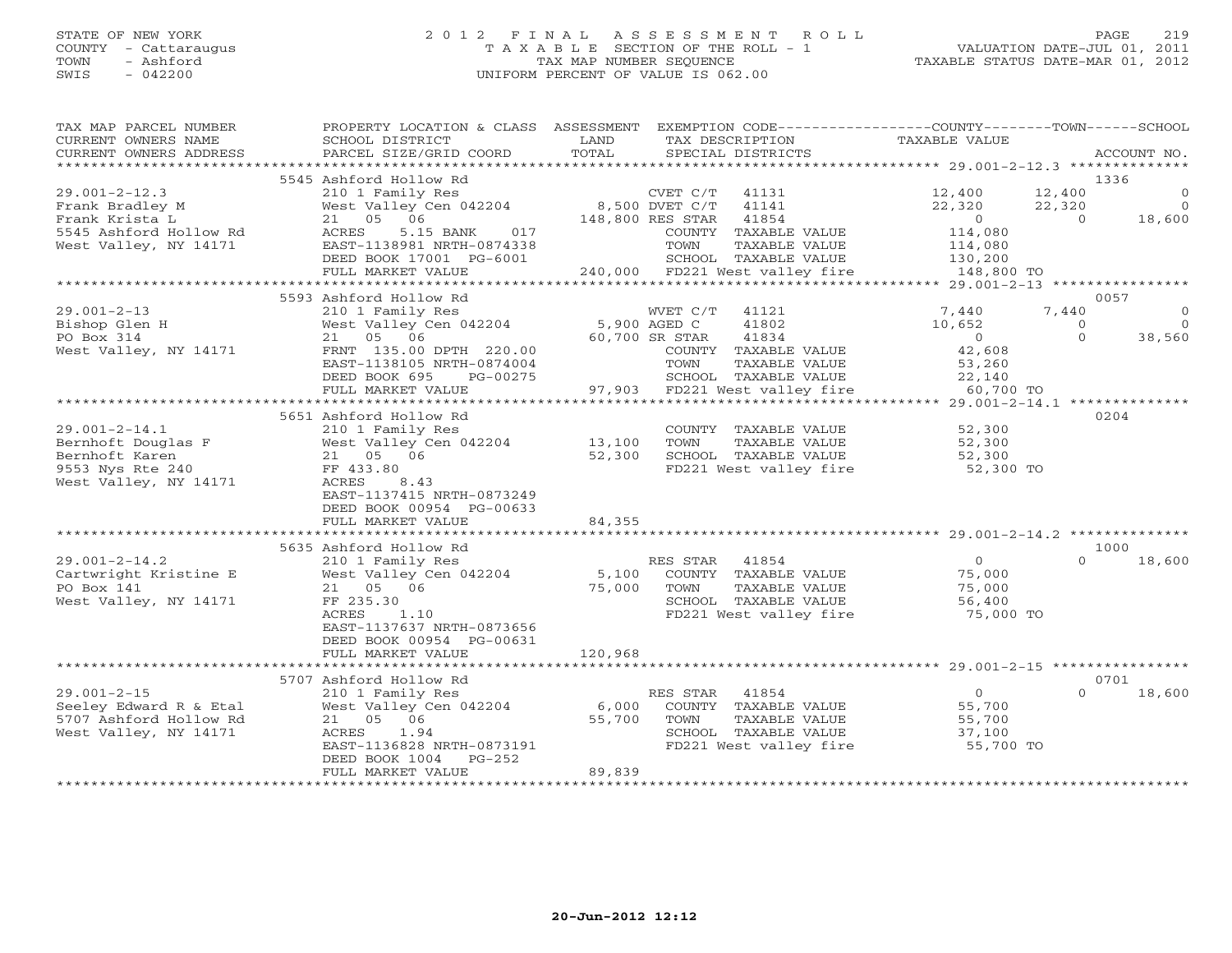## STATE OF NEW YORK 2 0 1 2 F I N A L A S S E S S M E N T R O L L PAGE 220 COUNTY - Cattaraugus T A X A B L E SECTION OF THE ROLL - 1 VALUATION DATE-JUL 01, 2011 TOWN - Ashford TAX MAP NUMBER SEQUENCE TAXABLE STATUS DATE-MAR 01, 2012 SWIS - 042200 UNIFORM PERCENT OF VALUE IS 062.00UNIFORM PERCENT OF VALUE IS 062.00

| TAX MAP PARCEL NUMBER<br>CURRENT OWNERS NAME<br>CURRENT OWNERS ADDRESS                                                 | SCHOOL DISTRICT<br>PARCEL SIZE/GRID COORD                                                                                                                        | LAND<br>TOTAL    | TAX DESCRIPTION TAXABLE VALUE<br>SPECIAL DISTRICTS                                                    | PROPERTY LOCATION & CLASS ASSESSMENT EXEMPTION CODE----------------COUNTY-------TOWN------SCHOOL<br>ACCOUNT NO. |
|------------------------------------------------------------------------------------------------------------------------|------------------------------------------------------------------------------------------------------------------------------------------------------------------|------------------|-------------------------------------------------------------------------------------------------------|-----------------------------------------------------------------------------------------------------------------|
| $29.001 - 2 - 16.1$<br>Nowak David J<br>10500 Allen Rd<br>East Concord, NY 14055                                       | Simmons Rd<br>105 Vac farmland<br>West Valley Cen 042204<br>$21/29$ 05 06<br>ACRES 43.35                                                                         | 23,700<br>23,700 | COUNTY TAXABLE VALUE<br>TOWN<br>TAXABLE VALUE<br>SCHOOL TAXABLE VALUE<br>FD221 West valley fire       | 0205<br>23,700<br>23,700<br>23,700<br>23,700 TO                                                                 |
| MAY BE SUBJECT TO PAYMENT<br>UNDER AGDIST LAW TIL 2016                                                                 | EAST-1136506 NRTH-0872584<br>DEED BOOK 16691 PG-2003<br>FULL MARKET VALUE                                                                                        | 38,226           |                                                                                                       |                                                                                                                 |
|                                                                                                                        | 8940 Simmons Rd                                                                                                                                                  |                  |                                                                                                       | 1551                                                                                                            |
| $29.001 - 2 - 16.2$<br>Mansfield John C<br>Mansfield Karona K<br>PO Box 154<br>PO Box 154<br>Wilmington, NY 12997-0154 | 240 Rural res<br>West Valley Cen 042204 15,500<br>21/29 05 06<br>ACRES<br>22.15<br>EAST-1136496 NRTH-0871540<br>DEED BOOK 1025 PG-192                            | 132,500          | COUNTY TAXABLE VALUE<br>TOWN<br>TAXABLE VALUE<br>SCHOOL TAXABLE VALUE<br>FD221 West valley fire       | 132,500<br>132,500<br>132,500<br>132,500 TO                                                                     |
|                                                                                                                        | FULL MARKET VALUE                                                                                                                                                | 213,710          |                                                                                                       |                                                                                                                 |
|                                                                                                                        |                                                                                                                                                                  |                  |                                                                                                       |                                                                                                                 |
| $29.001 - 2 - 18$                                                                                                      | 8976 Simmons Rd<br>210 1 Family Res                                                                                                                              |                  | SR STAR<br>41834                                                                                      | 0313<br>$\Omega$<br>28,000<br>$\Omega$                                                                          |
| Bly Steven C<br>Bly Alison W<br>8976 Simmons Rd<br>West Valley, NY 14171                                               | West Valley Cen 042204<br>29 05 06<br>ACRES<br>0.80<br>EAST-1135914 NRTH-0871978<br>DEED BOOK 816<br>PG-00281                                                    | 28,000           | 4,600 COUNTY TAXABLE VALUE<br>TOWN<br>TAXABLE VALUE<br>SCHOOL TAXABLE VALUE<br>FD221 West valley fire | 28,000<br>28,000<br>$\overline{0}$<br>28,000 TO                                                                 |
|                                                                                                                        | FULL MARKET VALUE                                                                                                                                                | 45,161           |                                                                                                       |                                                                                                                 |
|                                                                                                                        | 5801 Ashford Hollow Rd                                                                                                                                           |                  |                                                                                                       | 0322                                                                                                            |
| $29.001 - 2 - 19$<br>Darcy Daniel J<br>Lamphier Lynn<br>5801 Ashford Hollow Rd<br>West Valley, NY 14171                | 314 Rural vac<10<br>West Valley Cen 042204<br>29 05 06<br>FRNT 115.00 DPTH 198.00<br>EAST-0486790 NRTH-0872880<br>DEED BOOK 814<br>PG-00390<br>FULL MARKET VALUE | 5,600<br>5,600   | COUNTY TAXABLE VALUE<br>TOWN<br>TAXABLE VALUE<br>SCHOOL TAXABLE VALUE<br>FD221 West valley fire       | 5,600<br>5,600<br>5,600<br>5,600 TO                                                                             |
|                                                                                                                        |                                                                                                                                                                  | 9,032            |                                                                                                       |                                                                                                                 |
|                                                                                                                        | Town Line Rd                                                                                                                                                     |                  |                                                                                                       | 0453                                                                                                            |
| $29.001 - 2 - 20$<br>Krawczyk Justine Ann<br>Krawczyk Leonard<br>27 Tudor Ct<br>Getzville, NY 14068                    | 260 Seasonal res<br>West Valley Cen 042204<br>29 05 06<br>FRNT 145.00 DPTH 117.00<br>EAST-0486920 NRTH-0871440<br>DEED BOOK 00917 PG-00603                       | 4,900<br>26,500  | COUNTY TAXABLE VALUE<br>TOWN<br>TAXABLE VALUE<br>SCHOOL TAXABLE VALUE<br>FD221 West valley fire       | 26,500<br>26,500<br>26,500<br>26,500 TO                                                                         |
|                                                                                                                        | FULL MARKET VALUE                                                                                                                                                | 42,742           |                                                                                                       |                                                                                                                 |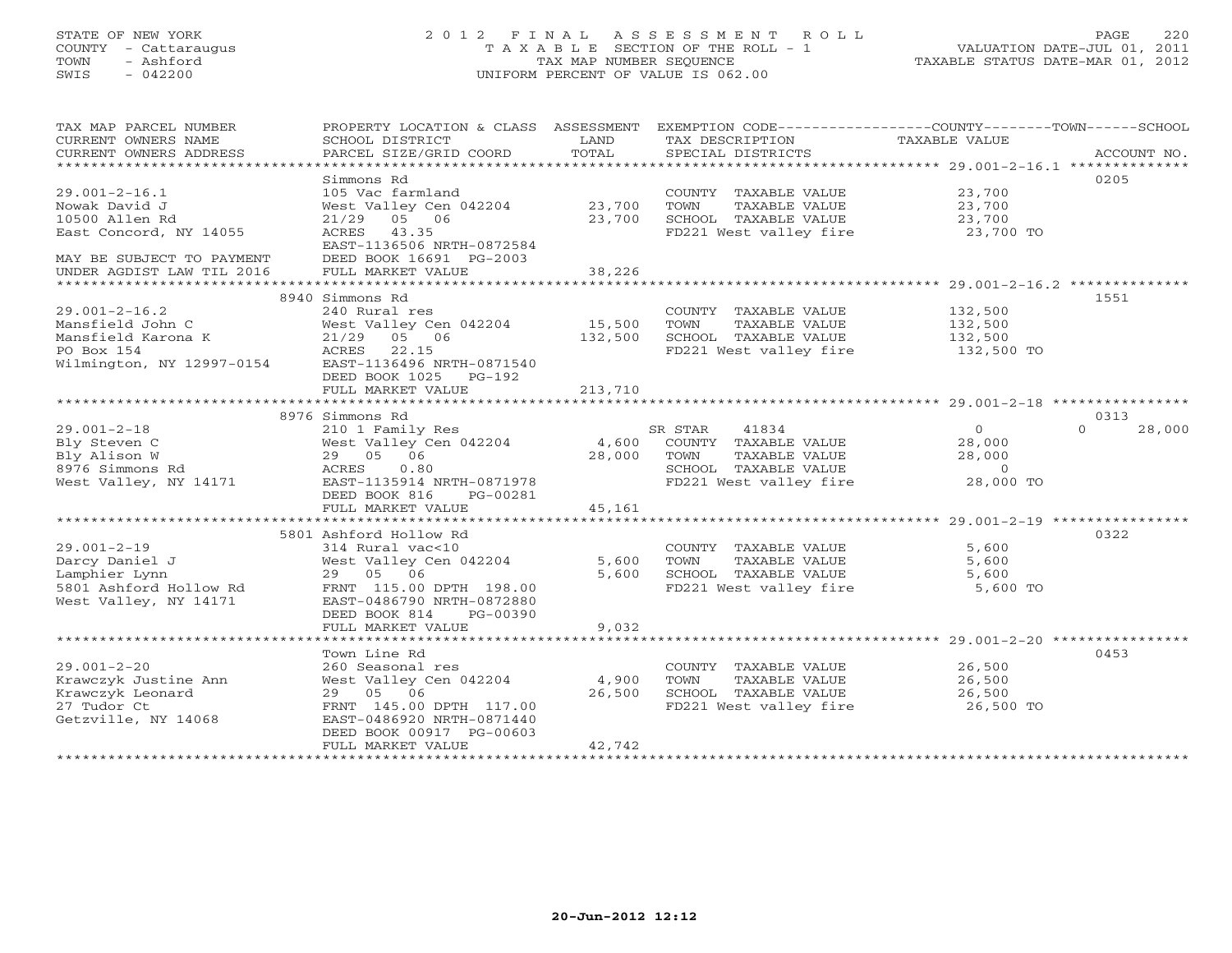# STATE OF NEW YORK 2 0 1 2 F I N A L A S S E S S M E N T R O L L PAGE 221 COUNTY - Cattaraugus T A X A B L E SECTION OF THE ROLL - 1 VALUATION DATE-JUL 01, 2011 TOWN - Ashford TAX MAP NUMBER SEQUENCE TAXABLE STATUS DATE-MAR 01, 2012 SWIS - 042200 UNIFORM PERCENT OF VALUE IS 062.00UNIFORM PERCENT OF VALUE IS 062.00

| TAX MAP PARCEL NUMBER<br>CURRENT OWNERS NAME<br>CURRENT OWNERS ADDRESS                                    | PROPERTY LOCATION & CLASS ASSESSMENT<br>SCHOOL DISTRICT<br>PARCEL SIZE/GRID COORD                                                       | LAND<br>TOTAL     | EXEMPTION CODE-----------------COUNTY-------TOWN-----SCHOOL<br>TAX DESCRIPTION<br>SPECIAL DISTRICTS               | TAXABLE VALUE                                          | ACCOUNT NO.        |
|-----------------------------------------------------------------------------------------------------------|-----------------------------------------------------------------------------------------------------------------------------------------|-------------------|-------------------------------------------------------------------------------------------------------------------|--------------------------------------------------------|--------------------|
| *************************<br>$29.001 - 2 - 21.1$                                                          | 5790 Ashford Hollow Rd<br>312 Vac w/imprv                                                                                               |                   | COUNTY TAXABLE VALUE                                                                                              | 11,600                                                 | 0677               |
| Jenkins Mark<br>10019 South Protection Rd<br>Chaffee, NY 14030-9772                                       | West Valley Cen 042204<br>29 05 06<br>5.05<br>ACRES<br>EAST-0487100 NRTH-0873320                                                        | 6,000<br>11,600   | TOWN<br>TAXABLE VALUE<br>SCHOOL TAXABLE VALUE<br>FD221 West valley fire                                           | 11,600<br>11,600<br>11,600 TO                          |                    |
|                                                                                                           | DEED BOOK 14915 PG-5001<br>FULL MARKET VALUE                                                                                            | 18,710            |                                                                                                                   |                                                        |                    |
|                                                                                                           | Town Line Rd                                                                                                                            |                   |                                                                                                                   |                                                        | 1090               |
| $29.001 - 2 - 21.2$<br>Krawczyk Justine Ann<br>Krawczyk Leonard<br>27 Tudor Ct                            | 322 Rural vac>10<br>West Valley Cen 042204<br>29 05 06<br>ACRES 12.50                                                                   | 10,000<br>10,000  | COUNTY TAXABLE VALUE<br>TOWN<br>TAXABLE VALUE<br>SCHOOL TAXABLE VALUE<br>FD221 West valley fire                   | 10,000<br>10,000<br>10,000<br>10,000 TO                |                    |
| Getzville, NY 14068                                                                                       | EAST-1135394 NRTH-0871545<br>DEED BOOK 00917 PG-00603<br>FULL MARKET VALUE                                                              | 16,129            |                                                                                                                   |                                                        |                    |
|                                                                                                           | Ashford Hollow Rd                                                                                                                       |                   |                                                                                                                   |                                                        | 1125               |
| $29.001 - 2 - 21.3$<br>Krawczyk Justine Ann<br>Krawczyk Leonard<br>27 Tudor Ct<br>Getzville, NY 14068     | 322 Rural vac>10<br>West Valley Cen 042204<br>29 05 06<br>ACRES 65.70<br>EAST-0486560 NRTH-0871590<br>DEED BOOK 00917 PG-00603          | 29,400<br>29,400  | COUNTY TAXABLE VALUE<br>TOWN<br>TAXABLE VALUE<br>SCHOOL TAXABLE VALUE<br>FD221 West valley fire                   | 29,400<br>29,400<br>29,400<br>29,400 TO                |                    |
|                                                                                                           | FULL MARKET VALUE                                                                                                                       | 47,419            |                                                                                                                   |                                                        |                    |
|                                                                                                           | 5871 Ashford Hollow Rd                                                                                                                  |                   |                                                                                                                   |                                                        | 1126               |
| $29.001 - 2 - 21.4$<br>Krawczyk Mark<br>Krawczyk Irene<br>5871 Ashford Hollow Rd<br>West Valley, NY 14171 | 240 Rural res<br>West Valley Cen 042204<br>29 05 06<br>ACRES 22.45 BANK<br>182<br>EAST-0486710 NRTH-0872510<br>DEED BOOK 860<br>PG-4003 | 14,700<br>132,500 | RES STAR 41854<br>COUNTY TAXABLE VALUE<br>TAXABLE VALUE<br>TOWN<br>SCHOOL TAXABLE VALUE<br>FD221 West valley fire | $\circ$<br>132,500<br>132,500<br>113,900<br>132,500 TO | $\Omega$<br>18,600 |
|                                                                                                           | FULL MARKET VALUE                                                                                                                       | 213,710           |                                                                                                                   |                                                        |                    |
|                                                                                                           | 5870 Ashford Hollow Rd                                                                                                                  |                   |                                                                                                                   |                                                        | 1337               |
| $29.001 - 2 - 21.5$<br>O'Reilly Barbara C<br>Burton Harold W<br>383 Springville Ave<br>Amherst, NY 14226  | 312 Vac w/imprv<br>West Valley Cen 042204<br>29 05 06<br>ACRES<br>8.05<br>EAST-0486470 NRTH-0873250<br>DEED BOOK 8197<br>PG-6002        | 11,500<br>19,400  | COUNTY TAXABLE VALUE<br>TOWN<br>TAXABLE VALUE<br>SCHOOL TAXABLE VALUE<br>FD221 West valley fire                   | 19,400<br>19,400<br>19,400<br>19,400 TO                |                    |
|                                                                                                           | FULL MARKET VALUE                                                                                                                       | 31,290            |                                                                                                                   |                                                        |                    |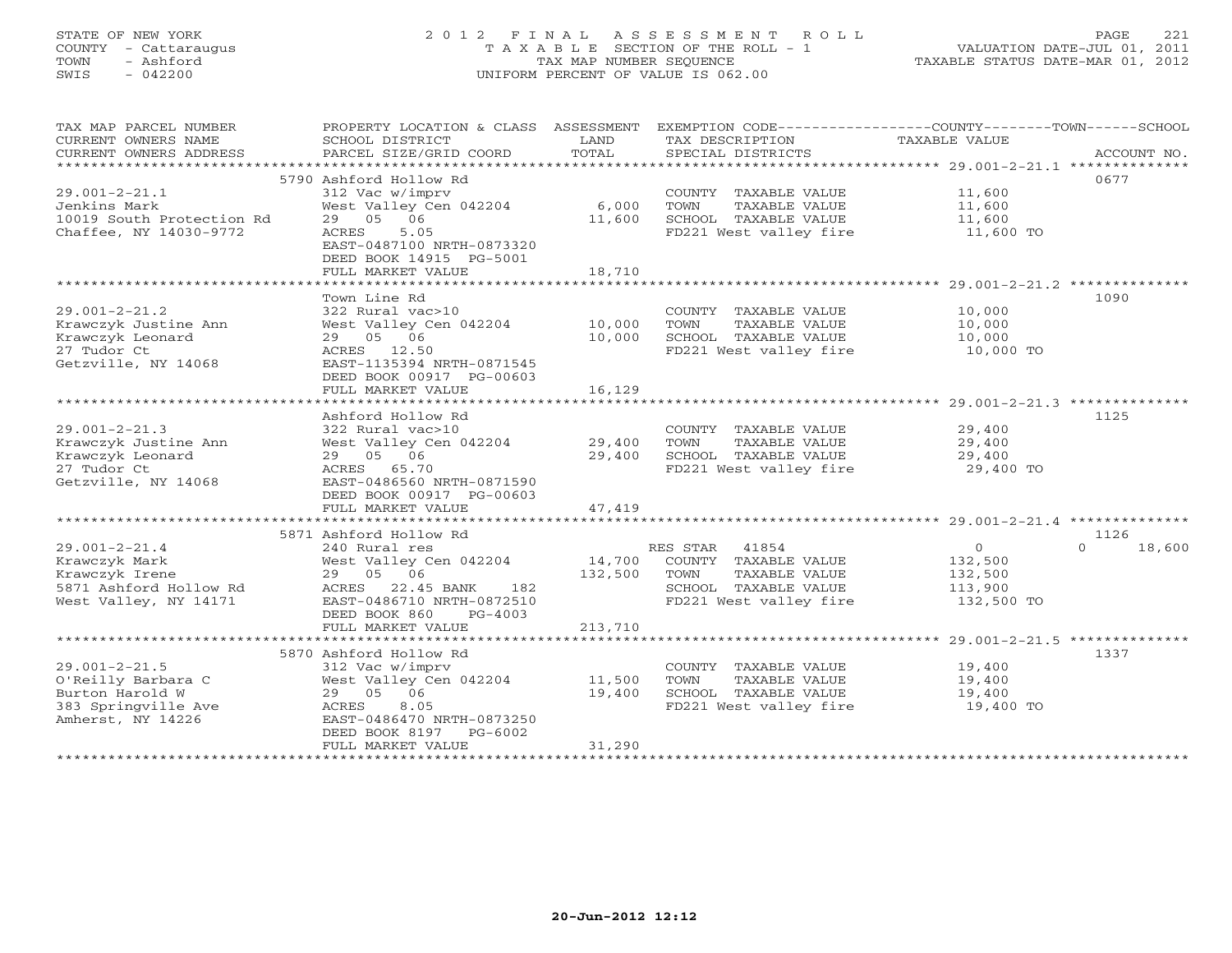## STATE OF NEW YORK 2 0 1 2 F I N A L A S S E S S M E N T R O L L PAGE 222 COUNTY - Cattaraugus T A X A B L E SECTION OF THE ROLL - 1 VALUATION DATE-JUL 01, 2011 TOWN - Ashford TAX MAP NUMBER SEQUENCE TAXABLE STATUS DATE-MAR 01, 2012 SWIS - 042200 UNIFORM PERCENT OF VALUE IS 062.00UNIFORM PERCENT OF VALUE IS 062.00

| TAX MAP PARCEL NUMBER  | PROPERTY LOCATION & CLASS ASSESSMENT EXEMPTION CODE----------------COUNTY-------TOWN------SCHOOL                                                                                                                                                                                                          |                         |                                                                                       |                |                    |
|------------------------|-----------------------------------------------------------------------------------------------------------------------------------------------------------------------------------------------------------------------------------------------------------------------------------------------------------|-------------------------|---------------------------------------------------------------------------------------|----------------|--------------------|
| CURRENT OWNERS NAME    | SCHOOL DISTRICT                                                                                                                                                                                                                                                                                           | LAND                    | TAX DESCRIPTION                                                                       | TAXABLE VALUE  |                    |
| CURRENT OWNERS ADDRESS | PARCEL SIZE/GRID COORD                                                                                                                                                                                                                                                                                    | TOTAL                   | SPECIAL DISTRICTS                                                                     |                | ACCOUNT NO.        |
|                        |                                                                                                                                                                                                                                                                                                           |                         |                                                                                       |                |                    |
|                        | 5981 Ashford Hollow Rd                                                                                                                                                                                                                                                                                    |                         |                                                                                       |                | 0090               |
| $29.001 - 2 - 22$      | 210 1 Family Res                                                                                                                                                                                                                                                                                          |                         | SR STAR<br>41834                                                                      | $\overline{0}$ | $\Omega$<br>38,560 |
| Carr Richard D         | $\frac{210}{100}$ $\frac{1}{200}$ $\frac{1}{200}$ $\frac{1}{200}$ $\frac{1}{200}$ $\frac{1}{200}$ $\frac{1}{200}$ $\frac{1}{200}$ $\frac{1}{200}$ $\frac{1}{200}$ $\frac{1}{200}$ $\frac{1}{200}$ $\frac{1}{200}$ $\frac{1}{200}$ $\frac{1}{200}$ $\frac{1}{200}$ $\frac{1}{200}$ $\frac{1}{200}$ $\frac$ |                         | COUNTY TAXABLE VALUE                                                                  | 72,100         |                    |
| 5981 Ashford Hollow Rd | 29 06 05                                                                                                                                                                                                                                                                                                  | 72,100                  | TOWN<br>TAXABLE VALUE                                                                 | 72,100         |                    |
| West Valley, NY 14171  | ACRES 1.40                                                                                                                                                                                                                                                                                                |                         | SCHOOL TAXABLE VALUE                                                                  | 33,540         |                    |
|                        | EAST-1132663 NRTH-0872040                                                                                                                                                                                                                                                                                 |                         | FD221 West valley fire 32,100 TO                                                      |                |                    |
|                        | DEED BOOK 729<br>PG-01018                                                                                                                                                                                                                                                                                 |                         |                                                                                       |                |                    |
|                        | FULL MARKET VALUE                                                                                                                                                                                                                                                                                         | 116,290                 |                                                                                       |                |                    |
|                        |                                                                                                                                                                                                                                                                                                           |                         |                                                                                       |                |                    |
|                        | Felton Hill Rd                                                                                                                                                                                                                                                                                            |                         |                                                                                       |                | 0964               |
| $29.002 - 1 - 1.1$     | 314 Rural vac<10                                                                                                                                                                                                                                                                                          |                         | COUNTY TAXABLE VALUE                                                                  | 7,200          |                    |
| Watt Bradley           |                                                                                                                                                                                                                                                                                                           |                         | TAXABLE VALUE<br>TOWN                                                                 | 7,200          |                    |
| 5345 Felton Hill Rd    |                                                                                                                                                                                                                                                                                                           | 7,200<br>7,200<br>7,200 | SCHOOL TAXABLE VALUE                                                                  | 7,200          |                    |
| West Valley, NY 14171  | West Valley Cen 042204<br>14 05 06<br>ACRES 3.04                                                                                                                                                                                                                                                          |                         | FD221 West valley fire                                                                | 7,200 TO       |                    |
|                        | EAST-1142513 NRTH-0878638                                                                                                                                                                                                                                                                                 |                         |                                                                                       |                |                    |
|                        | DEED BOOK 16067 PG-5002                                                                                                                                                                                                                                                                                   |                         |                                                                                       |                |                    |
|                        | FULL MARKET VALUE                                                                                                                                                                                                                                                                                         | 11,613                  |                                                                                       |                |                    |
|                        |                                                                                                                                                                                                                                                                                                           |                         |                                                                                       |                |                    |
|                        | 5345 Felton Hill Rd                                                                                                                                                                                                                                                                                       |                         |                                                                                       |                | 0937               |
| $29.002 - 1 - 1.2$     | 240 Rural res                                                                                                                                                                                                                                                                                             |                         | RES STAR 41854                                                                        | $\overline{0}$ | $\Omega$<br>18,600 |
|                        | West Valley Cen 042204 11,300                                                                                                                                                                                                                                                                             |                         | COUNTY TAXABLE VALUE                                                                  | 50,000         |                    |
|                        |                                                                                                                                                                                                                                                                                                           | 50,000                  | TOWN<br>TAXABLE VALUE                                                                 | 50,000         |                    |
|                        | 017                                                                                                                                                                                                                                                                                                       |                         | TOWN TAXABLE VALUE<br>SCHOOL TAXABLE VALUE 31,400<br>TROOL Wort valley fire 50,000 TO |                |                    |
| West Valley, NY 14171  | EAST-1143489 NRTH-0878797                                                                                                                                                                                                                                                                                 |                         | FD221 West valley fire                                                                |                |                    |
|                        | DEED BOOK 7616 PG-9001                                                                                                                                                                                                                                                                                    |                         |                                                                                       |                |                    |
|                        | FULL MARKET VALUE                                                                                                                                                                                                                                                                                         | 80,645                  |                                                                                       |                |                    |
|                        |                                                                                                                                                                                                                                                                                                           | * * * * * * * * * * *   | *********************************** 29.002-1-1.4 ****************                     |                |                    |
|                        | Felton Hill Rd                                                                                                                                                                                                                                                                                            |                         |                                                                                       |                | 0969               |
| $29.002 - 1 - 1.4$     | 314 Rural vac<10                                                                                                                                                                                                                                                                                          |                         | COUNTY TAXABLE VALUE                                                                  | 4,600          |                    |
| Thiel Joseph E         | West Valley Cen 042204                                                                                                                                                                                                                                                                                    | 4,600                   | TOWN<br>TAXABLE VALUE                                                                 | 4,600          |                    |
| Thiel Marie            | 14  05  06                                                                                                                                                                                                                                                                                                | 4,600                   | SCHOOL TAXABLE VALUE 4,600                                                            |                |                    |
| 5359 Felton Hill Rd    | ACRES 5.59                                                                                                                                                                                                                                                                                                |                         | FD221 West valley fire                                                                | 4,600 TO       |                    |
| West Valley, NY 14171  | EAST-1142317 NRTH-0879008                                                                                                                                                                                                                                                                                 |                         |                                                                                       |                |                    |
|                        |                                                                                                                                                                                                                                                                                                           |                         |                                                                                       |                |                    |
|                        | DEED BOOK 00771 PG-00376<br>FULL MARKET VALUE                                                                                                                                                                                                                                                             | 7,419                   |                                                                                       |                |                    |
|                        |                                                                                                                                                                                                                                                                                                           |                         |                                                                                       |                |                    |
|                        |                                                                                                                                                                                                                                                                                                           |                         |                                                                                       |                |                    |
| $29.002 - 1 - 2$       | Felton Hill Rd                                                                                                                                                                                                                                                                                            |                         |                                                                                       | 8,500          | 0169               |
|                        | 321 Abandoned ag                                                                                                                                                                                                                                                                                          |                         | COUNTY TAXABLE VALUE                                                                  |                |                    |
| King William T         | West Valley Cen 042204                                                                                                                                                                                                                                                                                    | 8,500                   | TAXABLE VALUE 8,500<br>TOWN                                                           |                |                    |
| King Carol             | 14  05  06                                                                                                                                                                                                                                                                                                | 8,500                   | SCHOOL TAXABLE VALUE                                                                  | 8,500          |                    |
| PO Box 62              | NRF                                                                                                                                                                                                                                                                                                       |                         | FD221 West valley fire 8,500 TO                                                       |                |                    |
| West Valley, NY 14171  | ACRES 23.85                                                                                                                                                                                                                                                                                               |                         |                                                                                       |                |                    |
|                        | EAST-1142745 NRTH-0878423                                                                                                                                                                                                                                                                                 |                         |                                                                                       |                |                    |
|                        | DEED BOOK 1001<br>PG-594                                                                                                                                                                                                                                                                                  |                         |                                                                                       |                |                    |
|                        | FULL MARKET VALUE<br>***************************                                                                                                                                                                                                                                                          | 13,710                  |                                                                                       |                |                    |
|                        |                                                                                                                                                                                                                                                                                                           |                         |                                                                                       |                |                    |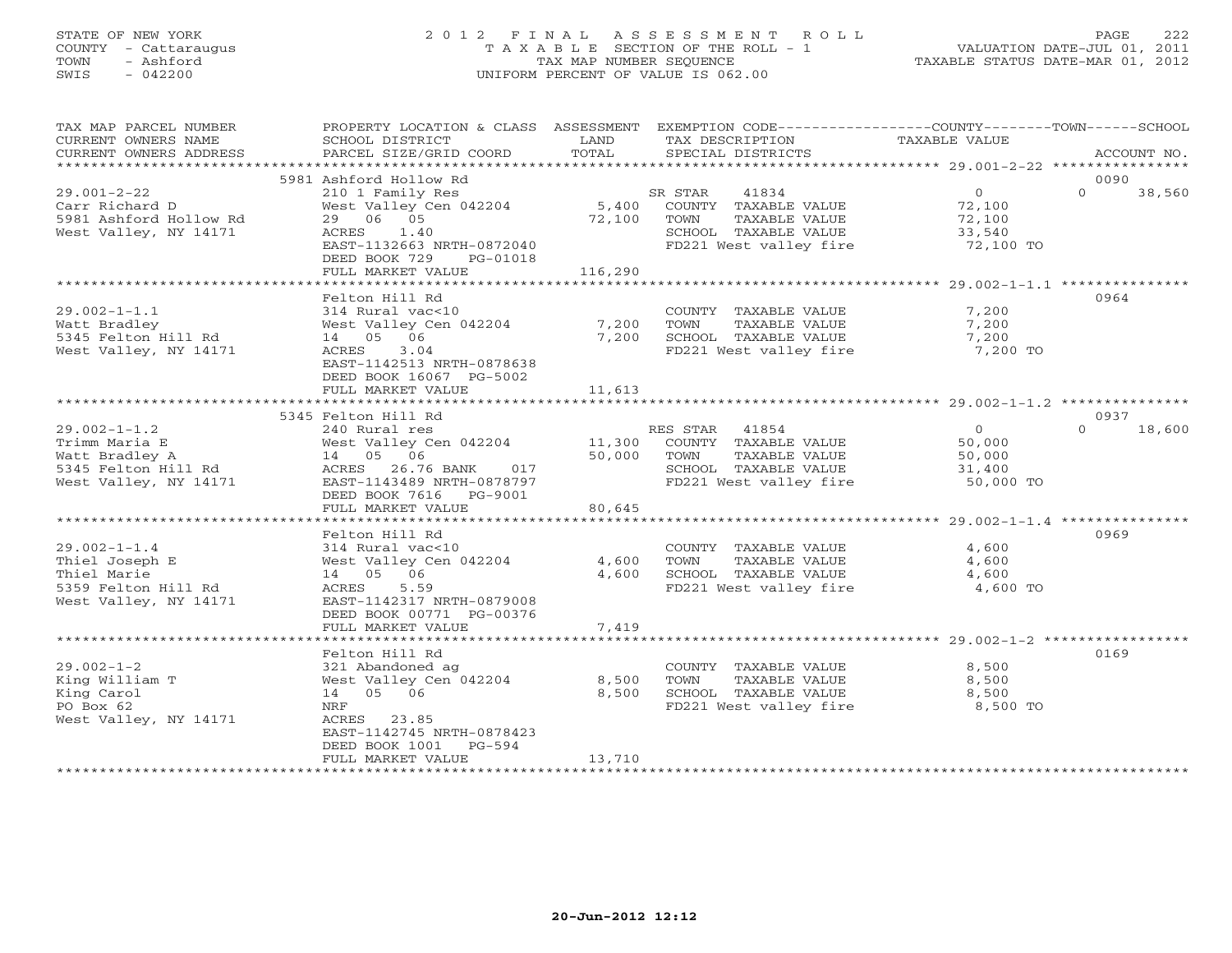## STATE OF NEW YORK 2 0 1 2 F I N A L A S S E S S M E N T R O L L PAGE 223 COUNTY - Cattaraugus T A X A B L E SECTION OF THE ROLL - 1 VALUATION DATE-JUL 01, 2011 TOWN - Ashford TAX MAP NUMBER SEQUENCE TAXABLE STATUS DATE-MAR 01, 2012 SWIS - 042200 UNIFORM PERCENT OF VALUE IS 062.00UNIFORM PERCENT OF VALUE IS 062.00

| TAX MAP PARCEL NUMBER<br>CURRENT OWNERS NAME<br>CURRENT OWNERS ADDRESS | PROPERTY LOCATION & CLASS ASSESSMENT<br>SCHOOL DISTRICT<br>PARCEL SIZE/GRID COORD | LAND<br>TOTAL    | TAX DESCRIPTION<br>SPECIAL DISTRICTS | EXEMPTION CODE-----------------COUNTY-------TOWN------SCHOOL<br>TAXABLE VALUE | ACCOUNT NO. |
|------------------------------------------------------------------------|-----------------------------------------------------------------------------------|------------------|--------------------------------------|-------------------------------------------------------------------------------|-------------|
| **********************                                                 |                                                                                   |                  |                                      |                                                                               |             |
|                                                                        | Felton Hill Rd                                                                    |                  |                                      |                                                                               | 0243        |
| $29.002 - 1 - 3$                                                       | 322 Rural vac>10                                                                  |                  | COUNTY TAXABLE VALUE                 | 16,100                                                                        |             |
| Manning Kenneth A                                                      | West Valley Cen 042204                                                            | 16,100           | TOWN<br>TAXABLE VALUE                | 16,100                                                                        |             |
| Ruhland Gerald A                                                       | 05 06<br>14                                                                       | 16,100           | SCHOOL TAXABLE VALUE                 | 16,100                                                                        |             |
| 655 North Forest Rd                                                    | NRF                                                                               |                  | FD221 West valley fire               | 16,100 TO                                                                     |             |
| Williamsville, NY 14221                                                | ACRES 15.80                                                                       |                  |                                      |                                                                               |             |
|                                                                        | EAST-1143196 NRTH-0877978                                                         |                  |                                      |                                                                               |             |
|                                                                        | DEED BOOK 883<br>PG-00215                                                         |                  |                                      |                                                                               |             |
|                                                                        | FULL MARKET VALUE                                                                 | 25,968           |                                      |                                                                               |             |
|                                                                        |                                                                                   |                  |                                      |                                                                               |             |
|                                                                        | Depot St                                                                          |                  |                                      |                                                                               | 0209        |
| $29.002 - 1 - 4$                                                       | 314 Rural vac<10                                                                  |                  | COUNTY TAXABLE VALUE                 | 1,300                                                                         |             |
| Fino David                                                             | West Valley Cen 042204                                                            | 1,300            | TAXABLE VALUE<br>TOWN                | 1,300                                                                         |             |
| 2371 Main Rd                                                           | 14 05 06                                                                          | 1,300            | SCHOOL TAXABLE VALUE                 | 1,300                                                                         |             |
| Corfu, NY 14036                                                        | <b>NRF</b>                                                                        |                  | FD221 West valley fire               | 1,300 TO                                                                      |             |
|                                                                        | ACRES<br>1.20                                                                     |                  |                                      |                                                                               |             |
|                                                                        |                                                                                   |                  |                                      |                                                                               |             |
|                                                                        | EAST-1142221 NRTH-0877762                                                         |                  |                                      |                                                                               |             |
|                                                                        | DEED BOOK 848<br>PG-00029                                                         |                  |                                      |                                                                               |             |
|                                                                        | FULL MARKET VALUE                                                                 | 2,097<br>******* |                                      |                                                                               |             |
|                                                                        |                                                                                   |                  |                                      | ****************** 29.002-1-5 ******************                              |             |
|                                                                        | Felton Hill Rd                                                                    |                  |                                      |                                                                               | 0244        |
| $29.002 - 1 - 5$                                                       | 260 Seasonal res                                                                  |                  | COUNTY TAXABLE VALUE                 | 41,700                                                                        |             |
| Manning Kenneth A                                                      | West Valley Cen 042204                                                            | 14,200           | TAXABLE VALUE<br>TOWN                | 41,700                                                                        |             |
| Ruhland Gerald A                                                       | 14  05  06                                                                        | 41,700           | SCHOOL TAXABLE VALUE                 | 41,700                                                                        |             |
| 655 North Forest Rd                                                    | NRF                                                                               |                  | FD221 West valley fire               | 41,700 TO                                                                     |             |
| Williamsville, NY 14221                                                | ACRES 15.90                                                                       |                  |                                      |                                                                               |             |
|                                                                        | EAST-1143292 NRTH-0877648                                                         |                  |                                      |                                                                               |             |
|                                                                        | DEED BOOK 883<br>PG-00215                                                         |                  |                                      |                                                                               |             |
|                                                                        | FULL MARKET VALUE                                                                 | 67,258           |                                      |                                                                               |             |
| **********************                                                 | ********************                                                              |                  |                                      |                                                                               |             |
|                                                                        | Felton Hill Rd                                                                    |                  |                                      |                                                                               | 0248        |
| $29.002 - 1 - 6$                                                       | 314 Rural vac<10                                                                  |                  | COUNTY TAXABLE VALUE                 | 12,000                                                                        |             |
| Manning Kenneth A                                                      | West Valley Cen 042204                                                            | 12,000           | TAXABLE VALUE<br>TOWN                | 12,000                                                                        |             |
| Ruhland Gerald A                                                       | 14 05 06                                                                          | 12,000           | SCHOOL TAXABLE VALUE                 | 12,000                                                                        |             |
| 655 North Forest Rd                                                    | NRF                                                                               |                  | FD221 West valley fire               | 12,000 TO                                                                     |             |
| Williamsville, NY 14221                                                | ACRES 16.00                                                                       |                  |                                      |                                                                               |             |
|                                                                        | EAST-1143328 NRTH-0877297                                                         |                  |                                      |                                                                               |             |
|                                                                        | DEED BOOK 883<br>PG-00215                                                         |                  |                                      |                                                                               |             |
|                                                                        | FULL MARKET VALUE                                                                 | 19,355           |                                      |                                                                               |             |
|                                                                        |                                                                                   |                  |                                      |                                                                               |             |
|                                                                        | 9401 White Rd                                                                     |                  |                                      |                                                                               | 0807        |
| $29.002 - 1 - 7$                                                       | 240 Rural res                                                                     |                  | 41720<br>AG DIST                     | 10,309<br>10,309                                                              | 10,309      |
| Balling Kenneth W                                                      | West Valley Cen 042204                                                            | 122,700          | COUNTY TAXABLE VALUE                 | 170,491                                                                       |             |
| Balling MaryAnn H                                                      | 06 05 06                                                                          | 180,800          | TOWN<br>TAXABLE VALUE                | 170,491                                                                       |             |
| 8126 Bear Lake Rd                                                      | ACRES 329.03                                                                      |                  | SCHOOL TAXABLE VALUE                 | 170,491                                                                       |             |
| Stockton, NY 14784                                                     | EAST-0049778 NRTH-0087725                                                         |                  | FD221 West valley fire               | 180,800 TO                                                                    |             |
|                                                                        | DEED BOOK 16830 PG-9002                                                           |                  |                                      |                                                                               |             |
| MAY BE SUBJECT TO PAYMENT                                              | FULL MARKET VALUE                                                                 | 291,613          |                                      |                                                                               |             |
| UNDER AGDIST LAW TIL 2016                                              |                                                                                   |                  |                                      |                                                                               |             |
| ****************************                                           |                                                                                   |                  |                                      |                                                                               |             |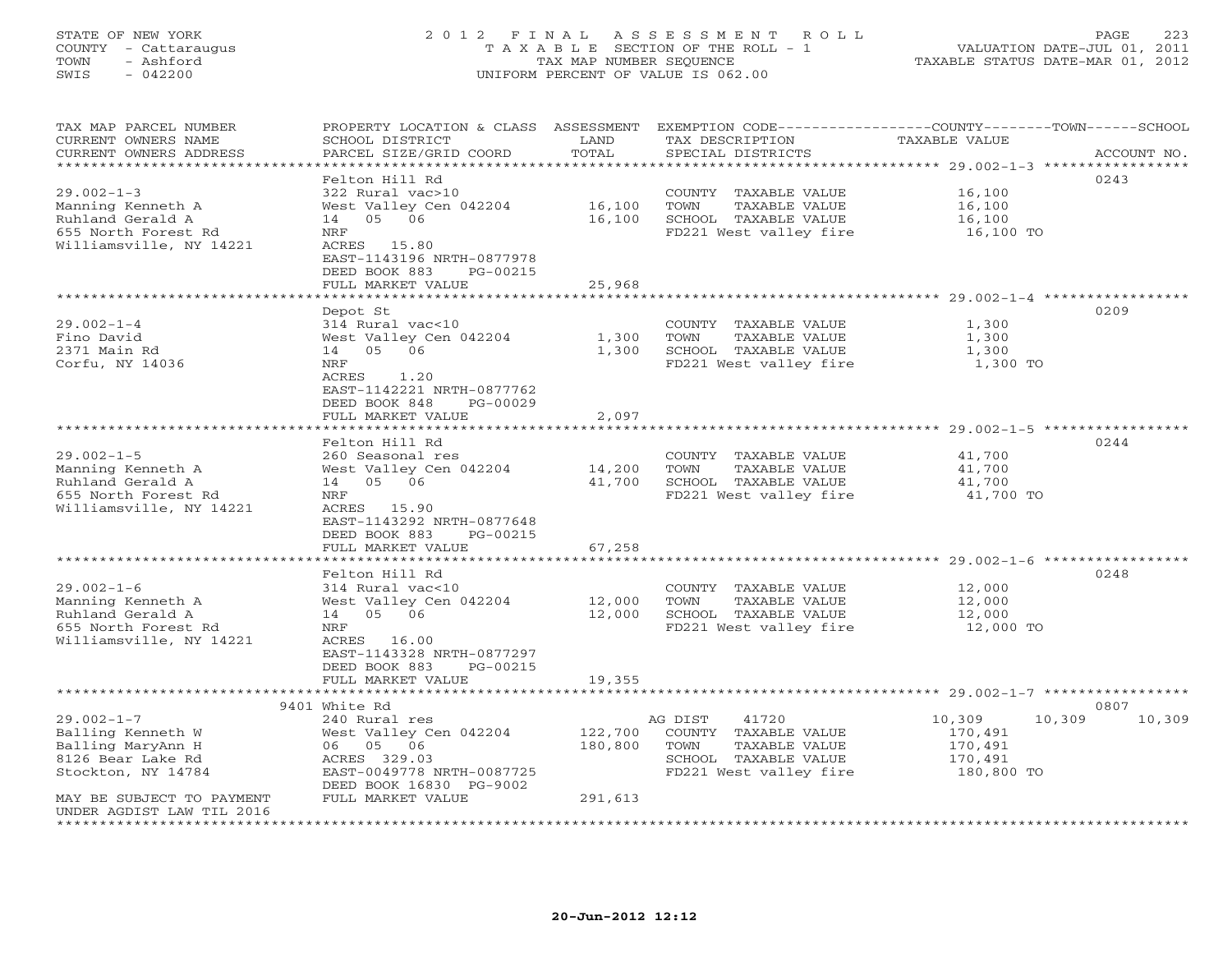## STATE OF NEW YORK 2 0 1 2 F I N A L A S S E S S M E N T R O L L PAGE 224 COUNTY - Cattaraugus T A X A B L E SECTION OF THE ROLL - 1 VALUATION DATE-JUL 01, 2011 TOWN - Ashford TAX MAP NUMBER SEQUENCE TAXABLE STATUS DATE-MAR 01, 2012 SWIS - 042200 UNIFORM PERCENT OF VALUE IS 062.00UNIFORM PERCENT OF VALUE IS 062.00

| TAX MAP PARCEL NUMBER<br>CURRENT OWNERS NAME<br>CURRENT OWNERS ADDRESS                                                          | PROPERTY LOCATION & CLASS ASSESSMENT<br>SCHOOL DISTRICT<br>PARCEL SIZE/GRID COORD                                                                                                                   | LAND<br>TOTAL                      | EXEMPTION CODE-----------------COUNTY-------TOWN------SCHOOL<br>TAX DESCRIPTION<br>SPECIAL DISTRICTS                         | <b>TAXABLE VALUE</b>                                                  | ACCOUNT NO.                                    |
|---------------------------------------------------------------------------------------------------------------------------------|-----------------------------------------------------------------------------------------------------------------------------------------------------------------------------------------------------|------------------------------------|------------------------------------------------------------------------------------------------------------------------------|-----------------------------------------------------------------------|------------------------------------------------|
|                                                                                                                                 |                                                                                                                                                                                                     |                                    |                                                                                                                              |                                                                       |                                                |
| $29.002 - 1 - 9.2$<br>Haberer Ronald L<br>Haberer Denise R<br>5004 Roszyk Hill Rd<br>Machias, NY 14101                          | 5004 Roszyk Hill Rd<br>240 Rural res<br>West Valley Cen 042204<br>05 05 06<br>ACRES 80.77<br>EAST-1147536 NRTH-0873548<br>DEED BOOK 839<br>PG-00626<br>FULL MARKET VALUE                            | 34,200<br>101,500<br>163,710       | 41854<br>RES STAR<br>COUNTY TAXABLE VALUE<br>TOWN<br>TAXABLE VALUE<br>SCHOOL TAXABLE VALUE<br>FD221 West valley fire         | $\circ$<br>101,500<br>101,500<br>82,900<br>101,500 TO                 | 1127<br>$\Omega$<br>18,600                     |
|                                                                                                                                 |                                                                                                                                                                                                     |                                    |                                                                                                                              |                                                                       |                                                |
| $29.002 - 1 - 10.1$<br>Gerwitz Agnes D<br>Gerwitz Charles J L/U<br>Gerwitz Ruth Ann<br>5092 Roszyk Hill Rd<br>Machias, NY 14101 | 5092 Roszyk Hill Rd<br>210 1 Family Res<br>West Valley Cen 042204<br>05 05 06<br>1.75<br>ACRES<br>EAST-1146114 NRTH-0871453<br>DEED BOOK 9462<br>PG-5002<br>FULL MARKET VALUE                       | 5,600 SR STAR<br>76,200<br>122,903 | AGED C/T/S 41800<br>41834<br>COUNTY TAXABLE VALUE<br>TOWN<br>TAXABLE VALUE<br>SCHOOL TAXABLE VALUE<br>FD221 West valley fire | 38,100<br>$\Omega$<br>38,100<br>38,100<br>$\overline{0}$<br>76,200 TO | 0305<br>38,100<br>38,100<br>$\Omega$<br>38,100 |
|                                                                                                                                 |                                                                                                                                                                                                     |                                    |                                                                                                                              |                                                                       |                                                |
| $29.002 - 1 - 10.2$<br>Bailey Bryan E<br>Bailey Joanne E<br>5060 Roszyk Hill Rd<br>Machias, NY 14101                            | 5060 Roszyk Hill Rd<br>210 1 Family Res<br>West Valley Cen 042204<br>05 05 06<br>50.00 DPTH<br>FRNT<br>6.00<br>ACRES<br>EAST-1146645 NRTH-0871670<br>DEED BOOK 886<br>PG-00840<br>FULL MARKET VALUE | 8,300<br>78,400<br>126,452         | RES STAR<br>41854<br>COUNTY TAXABLE VALUE<br>TOWN<br>TAXABLE VALUE<br>SCHOOL TAXABLE VALUE<br>FD221 West valley fire         | $\circ$<br>78,400<br>78,400<br>59,800<br>78,400 TO                    | 1241<br>$\Omega$<br>18,600                     |
|                                                                                                                                 |                                                                                                                                                                                                     |                                    |                                                                                                                              |                                                                       |                                                |
| $29.002 - 1 - 10.3$<br>Lund Timothy<br>Lund Linda M<br>PO Box 197<br>West Valley, NY 14171                                      | 5036 Roszyk Hill Rd<br>210 1 Family Res<br>West Valley Cen 042204<br>05 05 06<br>1.85 BANK<br>017<br>ACRES<br>EAST-1146944 NRTH-0871643<br>DEED BOOK 1005<br>$PG-214$                               | 6,400<br>84,100                    | 41854<br>RES STAR<br>COUNTY TAXABLE VALUE<br>TAXABLE VALUE<br>TOWN<br>SCHOOL TAXABLE VALUE<br>FD221 West valley fire         | $\overline{0}$<br>84,100<br>84,100<br>65,500<br>84,100 TO             | 1316<br>$\Omega$<br>18,600                     |
|                                                                                                                                 | FULL MARKET VALUE                                                                                                                                                                                   | 135,645                            |                                                                                                                              |                                                                       |                                                |
| $29.002 - 1 - 10.5$<br>Gerwitz Joseph G<br>5082 Roszyk Hill Rd<br>Machias, NY 14101                                             | Roszyk Hill Rd<br>312 Vac w/imprv<br>West Valley Cen 042204<br>05 05 06<br>FRNT 150.00 DPTH 225.00<br>EAST-1146061 NRTH-0871864<br>DEED BOOK 17212 PG-9001<br>FULL MARKET VALUE                     | 2,700<br>6,800<br>10,968           | COUNTY TAXABLE VALUE<br>TOWN<br>TAXABLE VALUE<br>SCHOOL TAXABLE VALUE<br>FD221 West valley fire                              | 6,800<br>6,800<br>6,800<br>6,800 TO                                   | 1363                                           |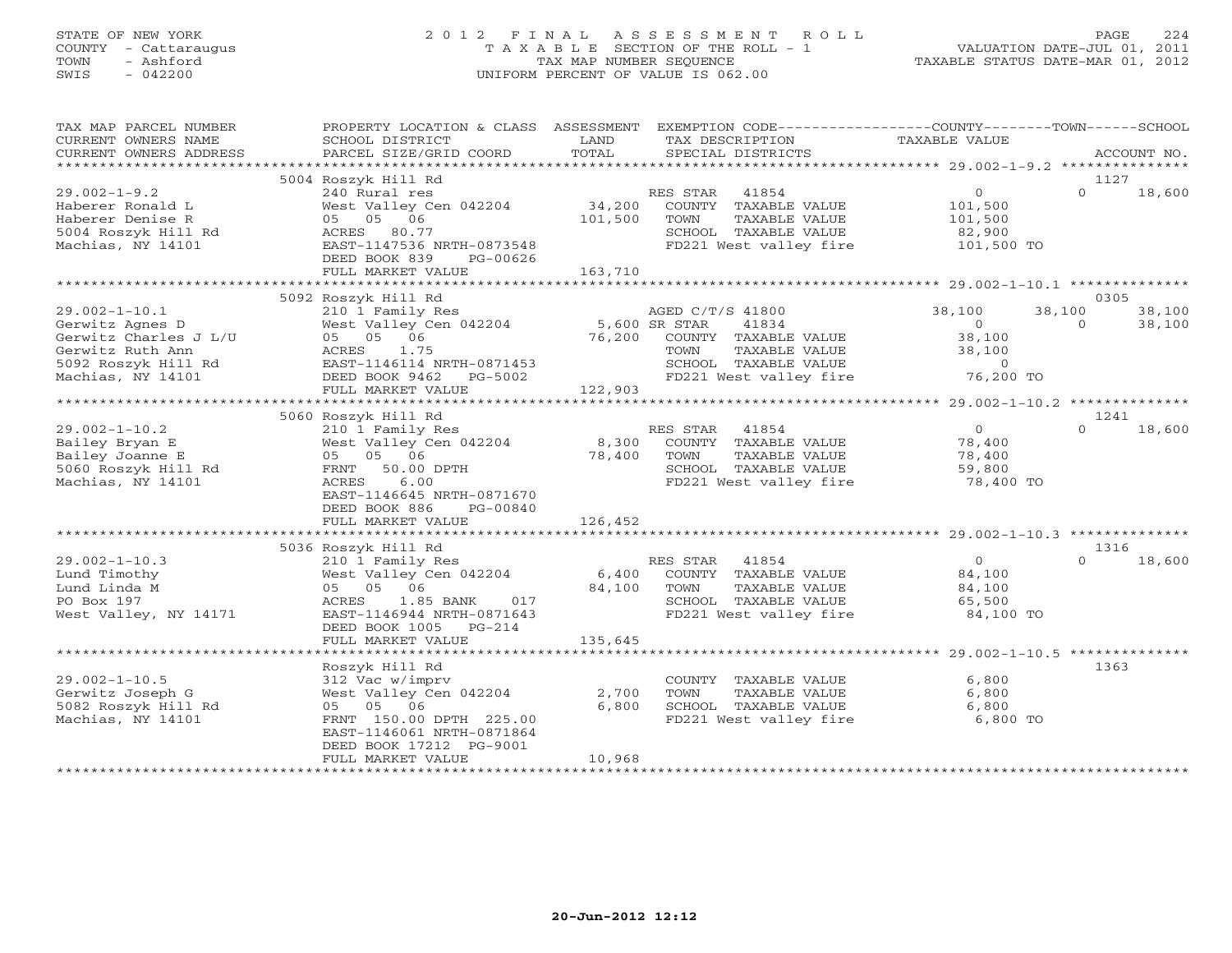# STATE OF NEW YORK 2 0 1 2 F I N A L A S S E S S M E N T R O L L PAGE 225 COUNTY - Cattaraugus T A X A B L E SECTION OF THE ROLL - 1 VALUATION DATE-JUL 01, 2011 TOWN - Ashford TAX MAP NUMBER SEQUENCE TAXABLE STATUS DATE-MAR 01, 2012 SWIS - 042200 UNIFORM PERCENT OF VALUE IS 062.00UNIFORM PERCENT OF VALUE IS 062.00

| TAX MAP PARCEL NUMBER     | PROPERTY LOCATION & CLASS ASSESSMENT |               | EXEMPTION CODE-----------------COUNTY-------TOWN------SCHOOL |                |                    |
|---------------------------|--------------------------------------|---------------|--------------------------------------------------------------|----------------|--------------------|
| CURRENT OWNERS NAME       | SCHOOL DISTRICT                      | LAND          | TAX DESCRIPTION                                              | TAXABLE VALUE  |                    |
| CURRENT OWNERS ADDRESS    | PARCEL SIZE/GRID COORD               | TOTAL         | SPECIAL DISTRICTS                                            |                | ACCOUNT NO.        |
| ************************* |                                      |               |                                                              |                |                    |
|                           | Roszyk Hill Rd                       |               |                                                              |                | 1454               |
| $29.002 - 1 - 10.6$       | 105 Vac farmland                     |               | COUNTY TAXABLE VALUE                                         | 54,500         |                    |
| Gerwitz Joseph G          | West Valley Cen 042204               | 46,600        | TAXABLE VALUE<br>TOWN                                        | 54,500         |                    |
| 5082 Roszyk Hill Rd       | $5 - 05 - 06$                        | 54,500        | SCHOOL TAXABLE VALUE                                         | 54,500         |                    |
| Machias, NY 14101         | FRNT 490.00 DPTH                     |               | FD221 West valley fire                                       | 54,500 TO      |                    |
|                           | ACRES 95.15                          |               |                                                              |                |                    |
|                           | EAST-1146484 NRTH-0873530            |               |                                                              |                |                    |
|                           | DEED BOOK 17212 PG-9001              |               |                                                              |                |                    |
|                           | FULL MARKET VALUE                    | 87,903        |                                                              |                |                    |
|                           |                                      |               |                                                              |                |                    |
|                           | 5082 Roszyk Hill Rd                  |               |                                                              |                | 0478               |
| $29.002 - 1 - 11$         | 210 1 Family Res                     |               | RES STAR<br>41854                                            | $\overline{0}$ | $\Omega$<br>18,600 |
| Gerwitz Joseph            | West Valley Cen 042204               | 5,600         | COUNTY TAXABLE VALUE                                         | 68,500         |                    |
| 5082 Roszyk Hill Rd       | 05 05 06                             | 68,500        | TOWN<br>TAXABLE VALUE                                        | 68,500         |                    |
| Machias, NY 14101         | ACRES<br>1.52                        |               | SCHOOL TAXABLE VALUE                                         | 49,900         |                    |
|                           | EAST-1145731 NRTH-0871457            |               | FD221 West valley fire                                       | 68,500 TO      |                    |
|                           | DEED BOOK 17212 PG-9002              |               |                                                              |                |                    |
|                           | FULL MARKET VALUE                    | 110,484       |                                                              |                |                    |
|                           |                                      |               |                                                              |                |                    |
|                           | 5096 Roszyk Hill Rd                  |               |                                                              |                | 0029               |
| $29.002 - 1 - 12$         | 210 1 Family Res                     |               | AGED C/T/S 41800                                             | 25,950         | 25,950<br>25,950   |
| Babcock E Arlene          | West Valley Cen 042204               | 6,800 SR STAR | 41834                                                        | $\overline{O}$ | 25,950<br>$\Omega$ |
| 5096 Roszyk Hill Rd       | 05 05 06                             | 51,900        | COUNTY TAXABLE VALUE                                         | 25,950         |                    |
| Machias, NY 14101         | ACRES<br>2.63                        |               | TOWN<br>TAXABLE VALUE                                        | 25,950         |                    |
|                           | EAST-1145268 NRTH-0871483            |               | SCHOOL TAXABLE VALUE                                         | $\Omega$       |                    |
|                           | DEED BOOK 638<br>PG-00461            |               | FD221 West valley fire                                       | 51,900 TO      |                    |
|                           |                                      | 83,710        |                                                              |                |                    |
|                           | FULL MARKET VALUE                    |               |                                                              |                |                    |
|                           | 5104 Roszyk Hill Rd                  |               |                                                              |                | 0777               |
|                           |                                      |               |                                                              | $\Omega$       | $\Omega$           |
| $29.002 - 1 - 13$         | 210 1 Family Res                     |               | RES STAR<br>41854                                            |                | 18,600             |
| Wagner Lewis              | West Valley Cen 042204               | 5,400         | COUNTY TAXABLE VALUE                                         | 75,500         |                    |
| Wagner Marjorie           | 05 05 06                             | 75,500        | TOWN<br>TAXABLE VALUE                                        | 75,500         |                    |
| 5104 Roszyk Hill Rd       | ACRES 1.32                           |               | SCHOOL TAXABLE VALUE                                         | 56,900         |                    |
| Machias, NY 14101         | EAST-1144931 NRTH-0871503            |               | FD221 West valley fire                                       | 75,500 TO      |                    |
|                           | DEED BOOK 729<br>PG-00105            |               |                                                              |                |                    |
|                           | FULL MARKET VALUE                    | 121,774       |                                                              |                |                    |
|                           |                                      |               |                                                              |                |                    |
|                           | 5116 Roszyk Hill Rd                  |               |                                                              |                | 0700               |
| $29.002 - 1 - 14$         | 240 Rural res                        |               | 41720<br>AG DIST                                             | 12,457         | 12,457<br>12,457   |
| Feldman Doron             | West Valley Cen 042204               | 59,700        | COUNTY TAXABLE VALUE                                         | 182,543        |                    |
| Feldman Deborah           | 05/13 05 06                          | 195,000       | TAXABLE VALUE<br>TOWN                                        | 182,543        |                    |
| 205 Viscount Dr           | ACRES 150.58                         |               | SCHOOL TAXABLE VALUE                                         | 182,543        |                    |
| Williamsville, NY 14221   | EAST-0496660 NRTH-0873550            |               | FD221 West valley fire                                       | 195,000 TO     |                    |
|                           | DEED BOOK 5281<br>PG-7002            |               |                                                              |                |                    |
| MAY BE SUBJECT TO PAYMENT | FULL MARKET VALUE                    | 314,516       |                                                              |                |                    |
| UNDER AGDIST LAW TIL 2016 |                                      |               |                                                              |                |                    |
|                           |                                      |               |                                                              |                |                    |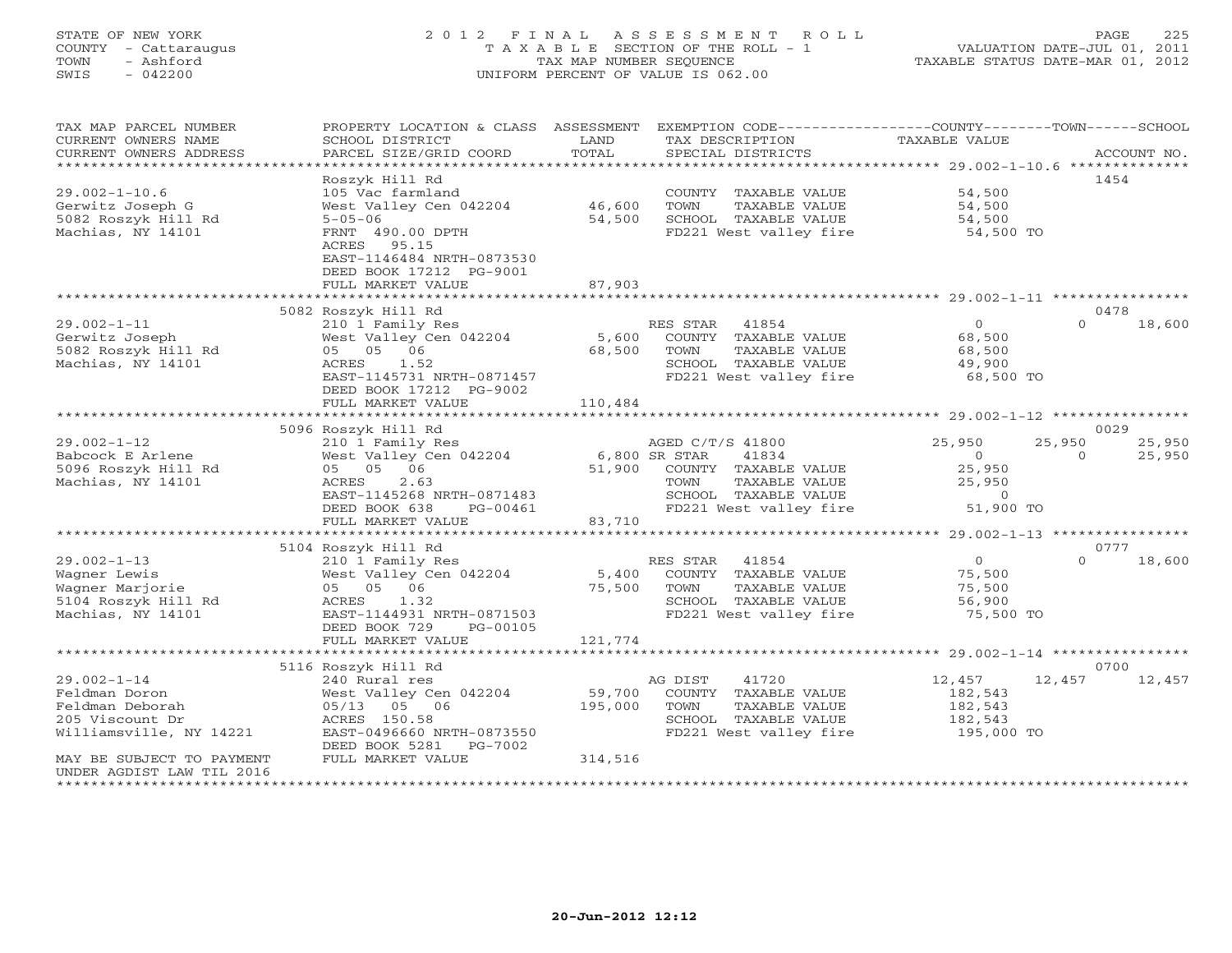## STATE OF NEW YORK 2 0 1 2 F I N A L A S S E S S M E N T R O L L PAGE 226 COUNTY - Cattaraugus T A X A B L E SECTION OF THE ROLL - 1 VALUATION DATE-JUL 01, 2011 TOWN - Ashford TAX MAP NUMBER SEQUENCE TAXABLE STATUS DATE-MAR 01, 2012 SWIS - 042200 UNIFORM PERCENT OF VALUE IS 062.00UNIFORM PERCENT OF VALUE IS 062.00

| TAX MAP PARCEL NUMBER<br>CURRENT OWNERS NAME<br>CURRENT OWNERS ADDRESS                                                                                                                                                                                         | SCHOOL DISTRICT<br>PARCEL SIZE/GRID COORD                            | <b>EXAMPLE SETTLE SETTLE SETTLE SETTLE SETTLE SETTLE SETTLE SETTLE SETTLE SETTLE SETTLE SETTLE SETTLE SETTLE SET</b><br>TOTAL | PROPERTY LOCATION & CLASS ASSESSMENT EXEMPTION CODE---------------COUNTY-------TOWN------SCHOOL<br>TAX DESCRIPTION TAXABLE VALUE SPECIAL DISTRICTS |       | ACCOUNT NO.    |
|----------------------------------------------------------------------------------------------------------------------------------------------------------------------------------------------------------------------------------------------------------------|----------------------------------------------------------------------|-------------------------------------------------------------------------------------------------------------------------------|----------------------------------------------------------------------------------------------------------------------------------------------------|-------|----------------|
| $29.002 - 1 - 16.1$                                                                                                                                                                                                                                            | Nys Rte 240                                                          |                                                                                                                               | COUNTY TAXABLE VALUE 4,400                                                                                                                         |       | 0789           |
| Weaver Joanne R<br>5210 Riceville Rd                                                                                                                                                                                                                           | 323 Vacant rural<br>West Valley Cen 042204 4,400<br>13  05  06       | 4,400                                                                                                                         | TAXABLE VALUE<br>TOWN                                                                                                                              | 4,400 |                |
| West Valley, NY 14171                                                                                                                                                                                                                                          | ACRES 17.42<br>EAST-1142837 NRTH-0873843<br>DEED BOOK 00790 PG-01017 |                                                                                                                               | SCHOOL TAXABLE VALUE<br>FD221 West valley fire $4,400$ TO<br>LD226 West valley light $4,400$ TO                                                    |       |                |
|                                                                                                                                                                                                                                                                |                                                                      |                                                                                                                               |                                                                                                                                                    |       |                |
|                                                                                                                                                                                                                                                                |                                                                      |                                                                                                                               |                                                                                                                                                    |       | 0993           |
| 29.002-1-16.3<br>Gentner Millard C 322 Rural vac>10<br>8870 Nys Rte 240<br>West Valley Cen 042204<br>13,900<br>West Valley, NY 14171<br>Mest Valley Cen 042204<br>13,900<br>13,900<br>13,900<br>13,900<br>13,900<br>13,900<br>13,900<br>13,900<br>13,900<br>13 | Nys Rte 240                                                          |                                                                                                                               |                                                                                                                                                    |       |                |
|                                                                                                                                                                                                                                                                |                                                                      |                                                                                                                               |                                                                                                                                                    |       |                |
|                                                                                                                                                                                                                                                                |                                                                      |                                                                                                                               |                                                                                                                                                    |       |                |
|                                                                                                                                                                                                                                                                |                                                                      |                                                                                                                               |                                                                                                                                                    |       |                |
|                                                                                                                                                                                                                                                                |                                                                      |                                                                                                                               |                                                                                                                                                    |       |                |
|                                                                                                                                                                                                                                                                | DEED BOOK 1016 PG-141                                                |                                                                                                                               |                                                                                                                                                    |       |                |
|                                                                                                                                                                                                                                                                |                                                                      | 22,419                                                                                                                        |                                                                                                                                                    |       |                |
|                                                                                                                                                                                                                                                                | 9106 Nys Rte 240                                                     |                                                                                                                               |                                                                                                                                                    |       | 1280           |
| 29.002-1-16.4<br>240 Rural res<br>240 Rural rest valley Cen 042204 (17,700 SR STAR 41834<br>2106 Nys Rte 240 (13 05 06 88,700 COUNTY TAXABLE VALUE West Valley, NY 14171 (2008)<br>2008 Mest Valley, NY 14171 (2008)<br>2008 15.85                             |                                                                      |                                                                                                                               |                                                                                                                                                    |       |                |
|                                                                                                                                                                                                                                                                |                                                                      |                                                                                                                               |                                                                                                                                                    |       |                |
|                                                                                                                                                                                                                                                                |                                                                      |                                                                                                                               |                                                                                                                                                    |       |                |
|                                                                                                                                                                                                                                                                |                                                                      |                                                                                                                               |                                                                                                                                                    |       |                |
|                                                                                                                                                                                                                                                                |                                                                      |                                                                                                                               |                                                                                                                                                    |       |                |
|                                                                                                                                                                                                                                                                |                                                                      |                                                                                                                               |                                                                                                                                                    |       |                |
|                                                                                                                                                                                                                                                                |                                                                      |                                                                                                                               |                                                                                                                                                    |       |                |
|                                                                                                                                                                                                                                                                | Nys Rte 240                                                          |                                                                                                                               |                                                                                                                                                    |       | 1306           |
|                                                                                                                                                                                                                                                                |                                                                      |                                                                                                                               |                                                                                                                                                    | 7,889 | 7,889<br>7,889 |
|                                                                                                                                                                                                                                                                |                                                                      |                                                                                                                               |                                                                                                                                                    | 2,211 |                |
|                                                                                                                                                                                                                                                                |                                                                      |                                                                                                                               | TAXABLE VALUE                                                                                                                                      | 2,211 |                |
|                                                                                                                                                                                                                                                                |                                                                      |                                                                                                                               |                                                                                                                                                    |       |                |
|                                                                                                                                                                                                                                                                |                                                                      |                                                                                                                               |                                                                                                                                                    |       |                |
|                                                                                                                                                                                                                                                                |                                                                      |                                                                                                                               |                                                                                                                                                    |       |                |
|                                                                                                                                                                                                                                                                |                                                                      |                                                                                                                               |                                                                                                                                                    |       |                |
| UNDER AGDIST LAW TIL 2016                                                                                                                                                                                                                                      |                                                                      |                                                                                                                               |                                                                                                                                                    |       |                |
|                                                                                                                                                                                                                                                                | 9280 Roszyk Hill Rd                                                  |                                                                                                                               |                                                                                                                                                    |       | 1307           |
|                                                                                                                                                                                                                                                                |                                                                      |                                                                                                                               |                                                                                                                                                    |       |                |
|                                                                                                                                                                                                                                                                |                                                                      |                                                                                                                               |                                                                                                                                                    |       |                |
|                                                                                                                                                                                                                                                                |                                                                      |                                                                                                                               |                                                                                                                                                    |       |                |
|                                                                                                                                                                                                                                                                |                                                                      |                                                                                                                               |                                                                                                                                                    |       |                |
| 9280 Koszyk Hill Rd<br>Weast Donald R Estate Mest Valley Cen 042204 (16,200 TOWN TAXABLE VALUE 37,900<br>Weast Family Trust 13 05 06 37,900 SCHOOL TAXABLE VALUE 37,900<br>16822 Meadow Park Dr ACRES 13.15<br>Sun City, AZ 85351 EAST                         |                                                                      |                                                                                                                               |                                                                                                                                                    |       |                |
|                                                                                                                                                                                                                                                                | DEED BOOK 00957 PG-00513                                             | 61,129                                                                                                                        |                                                                                                                                                    |       |                |
|                                                                                                                                                                                                                                                                | FULL MARKET VALUE                                                    |                                                                                                                               |                                                                                                                                                    |       |                |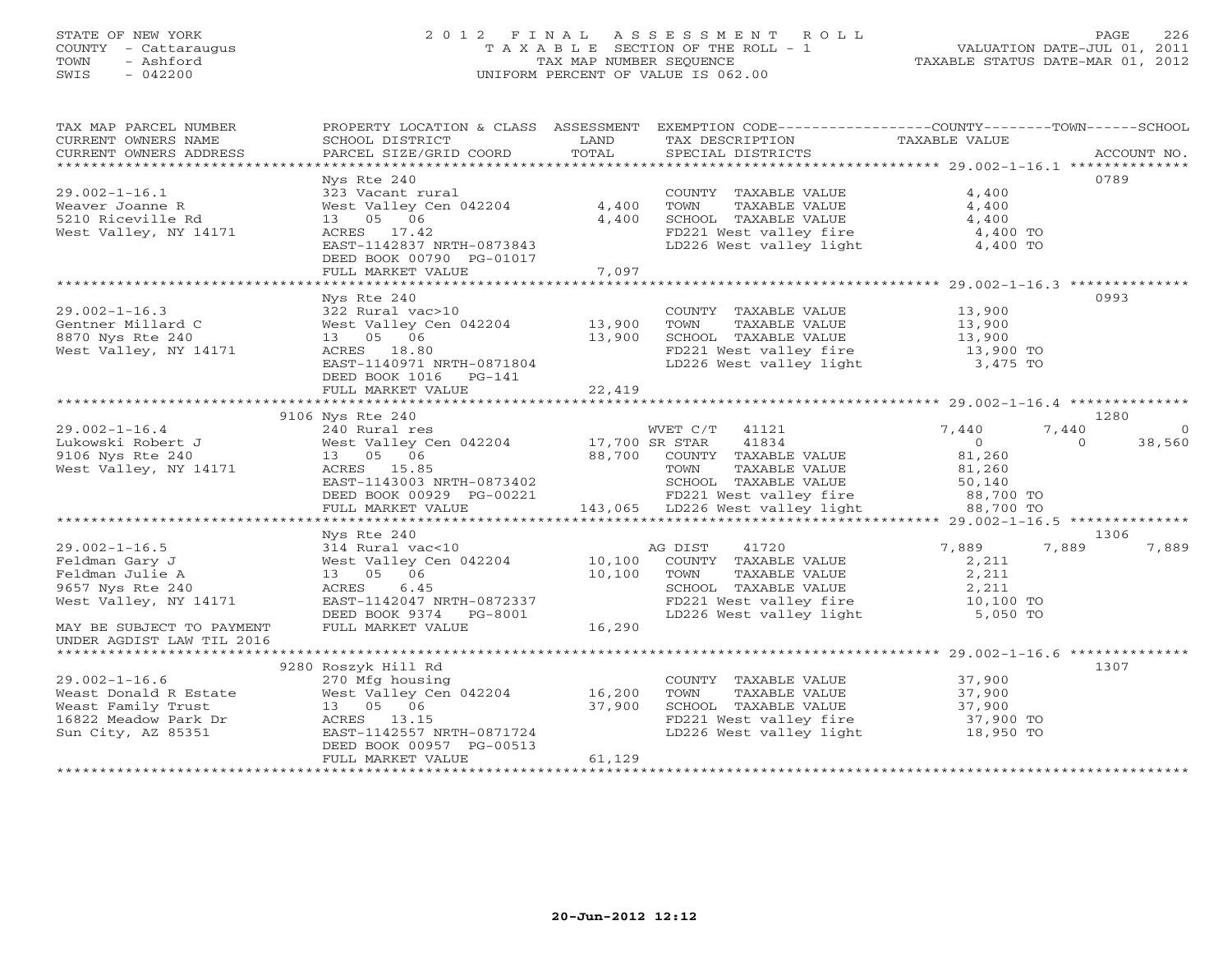# STATE OF NEW YORK 2 0 1 2 F I N A L A S S E S S M E N T R O L L PAGE 227 COUNTY - Cattaraugus T A X A B L E SECTION OF THE ROLL - 1 VALUATION DATE-JUL 01, 2011 TOWN - Ashford TAX MAP NUMBER SEQUENCE TAXABLE STATUS DATE-MAR 01, 2012 SWIS - 042200 UNIFORM PERCENT OF VALUE IS 062.00UNIFORM PERCENT OF VALUE IS 062.00

| TAX MAP PARCEL NUMBER<br>CURRENT OWNERS NAME<br>CURRENT OWNERS ADDRESS | PROPERTY LOCATION & CLASS ASSESSMENT<br>SCHOOL DISTRICT<br>PARCEL SIZE/GRID COORD | LAND<br>TOTAL   | EXEMPTION CODE-----------------COUNTY-------TOWN------SCHOOL<br>TAX DESCRIPTION<br>SPECIAL DISTRICTS | TAXABLE VALUE  |                  | ACCOUNT NO. |
|------------------------------------------------------------------------|-----------------------------------------------------------------------------------|-----------------|------------------------------------------------------------------------------------------------------|----------------|------------------|-------------|
|                                                                        |                                                                                   |                 |                                                                                                      |                |                  |             |
|                                                                        | 9127 Nys Rte 240                                                                  |                 |                                                                                                      |                | 1329             |             |
| $29.002 - 1 - 16.7$                                                    | 240 Rural res                                                                     |                 | CVET C/T<br>41131                                                                                    | 12,400         | 12,400           | $\circ$     |
| Green Arthur W Jr                                                      | West Valley Cen 042204                                                            | 20,000 DVET C/T | 41141                                                                                                | 24,800         | 24,800           | $\bigcirc$  |
| Green Mary E                                                           | 06<br>13 05                                                                       |                 | 101,800 RES STAR<br>41854                                                                            | $\Omega$       | $\Omega$         | 18,600      |
| 9127 Route 240                                                         | 017<br>ACRES<br>23.25 BANK                                                        |                 | COUNTY TAXABLE VALUE                                                                                 | 64,600         |                  |             |
| West Valley, NY 14171                                                  | EAST-1141112 NRTH-0873651                                                         |                 | TAXABLE VALUE<br>TOWN                                                                                | 64,600         |                  |             |
|                                                                        | DEED BOOK 00930 PG-00091                                                          |                 | SCHOOL TAXABLE VALUE                                                                                 | 83,200         |                  |             |
|                                                                        | FULL MARKET VALUE                                                                 |                 | 164,194 FD221 West valley fire                                                                       | 101,800 TO     |                  |             |
|                                                                        |                                                                                   |                 | LD226 West valley light                                                                              | 61,080 TO      |                  |             |
|                                                                        |                                                                                   |                 |                                                                                                      |                |                  |             |
|                                                                        | 9090 Nys Rte 240                                                                  |                 |                                                                                                      |                | 1359             |             |
| $29.002 - 1 - 16.9$                                                    | 210 1 Family Res                                                                  |                 | RES STAR<br>41854                                                                                    | $\overline{0}$ | $\Omega$         | 18,600      |
| Anderson Patricia L                                                    | West Valley Cen 042204                                                            | 4,700           | COUNTY TAXABLE VALUE                                                                                 | 57,700         |                  |             |
| 9090 Nys Rte 240                                                       | 13 05 06                                                                          | 57,700          | TOWN<br>TAXABLE VALUE                                                                                | 57,700         |                  |             |
| West Valley, NY 14171                                                  | FRNT 165.00 DPTH 225.00                                                           |                 | SCHOOL TAXABLE VALUE                                                                                 | 39,100         |                  |             |
|                                                                        | EAST-1141885 NRTH-0872892                                                         |                 |                                                                                                      | 57,700 TO      |                  |             |
|                                                                        | DEED BOOK 13743 PG-8001                                                           |                 | FD221 West valley fire<br>LD226 West valley light                                                    | 34,620 TO      |                  |             |
|                                                                        | FULL MARKET VALUE                                                                 | 93,065          |                                                                                                      |                |                  |             |
|                                                                        |                                                                                   |                 |                                                                                                      |                |                  |             |
|                                                                        | Nys Rte 240                                                                       |                 |                                                                                                      |                | 1424             |             |
| $29.002 - 1 - 16.10$                                                   | 314 Rural vac<10                                                                  |                 | COUNTY TAXABLE VALUE                                                                                 | 900            |                  |             |
| Goggin Timothy A                                                       | West Valley Cen 042204                                                            | 900             | TOWN<br>TAXABLE VALUE                                                                                | 900            |                  |             |
| Goggin Bobbie J                                                        | 20.00 DPTH 612.00<br>FRNT                                                         | 900             | SCHOOL TAXABLE VALUE                                                                                 | 900            |                  |             |
| 10427 Route 240                                                        | EAST-1142145 NRTH-0872925                                                         |                 | SUNUUL TAXABLE VALUE<br>FD221 West valley fire                                                       | 900 TO         |                  |             |
| West Valley, NY 14171                                                  | DEED BOOK 10541 PG-7001                                                           |                 | LD226 West valley light                                                                              | 900 TO         |                  |             |
|                                                                        | FULL MARKET VALUE                                                                 | 1,452           |                                                                                                      |                |                  |             |
|                                                                        |                                                                                   |                 |                                                                                                      |                |                  |             |
|                                                                        | 9078 Nys Rte 240                                                                  |                 |                                                                                                      |                | 1431             |             |
| $29.002 - 1 - 16.11$                                                   | 210 1 Family Res                                                                  |                 | CW_15_VET/ 41161                                                                                     | 6,765          | 6,765            |             |
| McDowell John                                                          | West Valley Cen 042204                                                            |                 | 5,000 SR STAR<br>41834                                                                               | $\circ$        | $\Omega$         | 38,560      |
| 9078 Nys Rte 240                                                       | FRNT 184.50 DPTH                                                                  | 45,100          | COUNTY TAXABLE VALUE                                                                                 | 38,335         |                  |             |
| West Valley, NY 14171                                                  | ACRES<br>$1.00$ BANK<br>017                                                       |                 | TOWN<br>TAXABLE VALUE                                                                                | 38,335         |                  |             |
|                                                                        | EAST-0049353 NRTH-0087269                                                         |                 | SCHOOL TAXABLE VALUE                                                                                 | 6,540          |                  |             |
|                                                                        | DEED BOOK 11116 PG-8002                                                           |                 | FD221 West valley fire                                                                               | 45,100 TO      |                  |             |
|                                                                        | FULL MARKET VALUE<br>*******************************                              |                 | $72,742$ LD226 West valley light                                                                     | 27,060 TO      |                  |             |
|                                                                        |                                                                                   |                 |                                                                                                      |                |                  |             |
|                                                                        | 9100 Nys Rte 240                                                                  |                 |                                                                                                      | $\overline{0}$ | 1430<br>$\Omega$ |             |
| $29.002 - 1 - 16.12$                                                   | 210 1 Family Res                                                                  |                 | 41854<br>RES STAR                                                                                    |                |                  | 18,600      |
| Walsh Carolyn M                                                        | West Valley Cen 042204                                                            | 6,500           | COUNTY TAXABLE VALUE                                                                                 | 42,800         |                  |             |
| Manaher Heather L                                                      | ACRES<br>2.90                                                                     | 42,800          | TOWN<br>TAXABLE VALUE                                                                                | 42,800         |                  |             |
| 9100 US Rte 240                                                        | EAST-0048376 NRTH-0087331                                                         |                 | SCHOOL TAXABLE VALUE                                                                                 | 24,200         |                  |             |
| West Valley, NY 14171                                                  | DEED BOOK 16190 PG-2001                                                           |                 | FD221 West valley fire                                                                               | 42,800 TO      |                  |             |
|                                                                        | FULL MARKET VALUE                                                                 |                 | 69,032 LD226 West valley light                                                                       | 42,800 TO      |                  |             |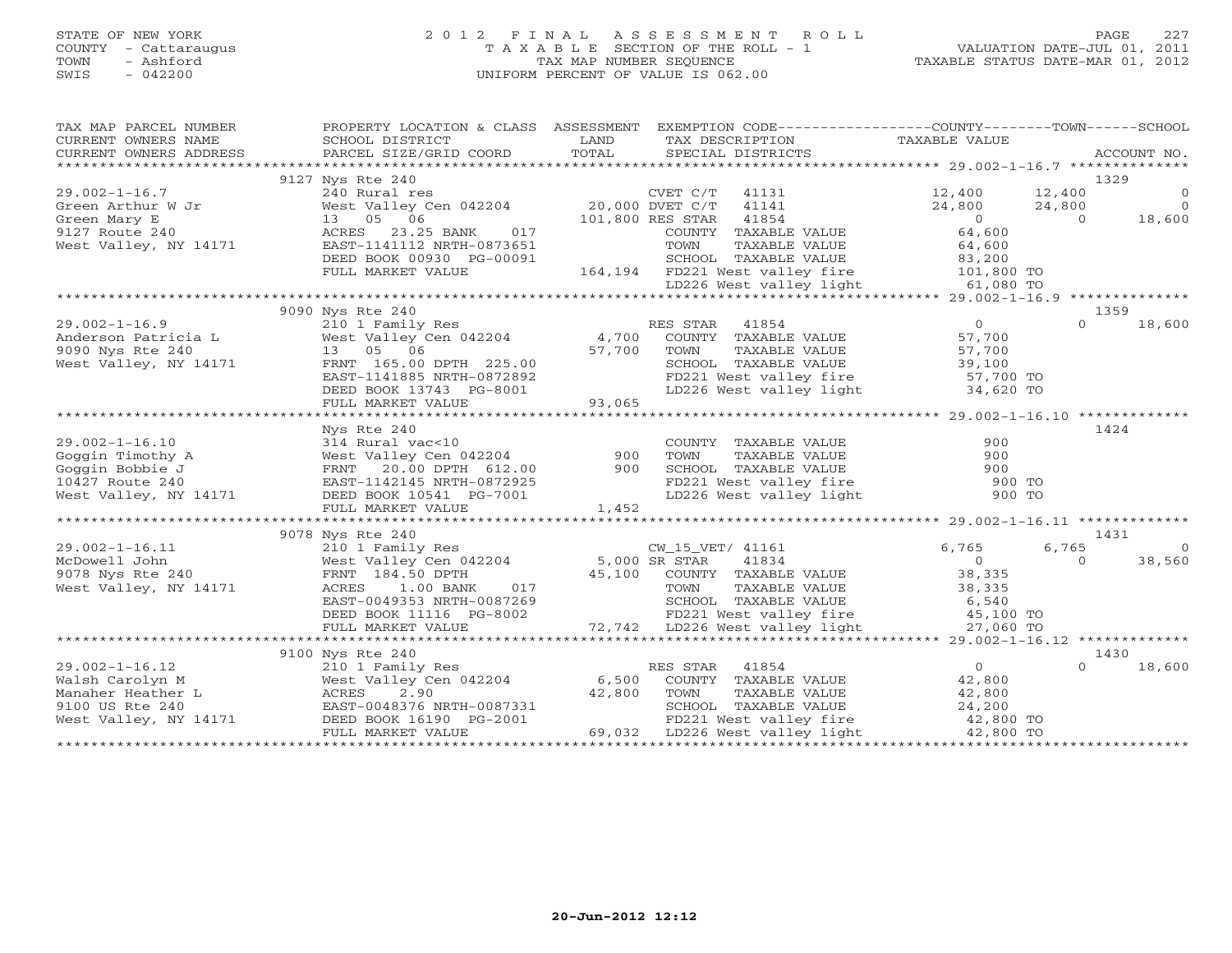# STATE OF NEW YORK 2 0 1 2 F I N A L A S S E S S M E N T R O L L PAGE 228 COUNTY - Cattaraugus T A X A B L E SECTION OF THE ROLL - 1 VALUATION DATE-JUL 01, 2011 TOWN - Ashford TAX MAP NUMBER SEQUENCE TAXABLE STATUS DATE-MAR 01, 2012 SWIS - 042200 UNIFORM PERCENT OF VALUE IS 062.00

| TAX MAP PARCEL NUMBER    |                                                  |        | PROPERTY LOCATION & CLASS ASSESSMENT EXEMPTION CODE---------------COUNTY-------TOWN------SCHOOL                                   |                      |                    |
|--------------------------|--------------------------------------------------|--------|-----------------------------------------------------------------------------------------------------------------------------------|----------------------|--------------------|
| CURRENT OWNERS NAME      | SCHOOL DISTRICT                                  | LAND   | TAX DESCRIPTION TAXABLE VALUE                                                                                                     |                      |                    |
| CURRENT OWNERS ADDRESS   | PARCEL SIZE/GRID COORD                           | TOTAL  | SPECIAL DISTRICTS                                                                                                                 |                      | ACCOUNT NO.        |
|                          |                                                  |        |                                                                                                                                   |                      |                    |
|                          | Nys Rte 240                                      |        |                                                                                                                                   |                      | 1449               |
| $29.002 - 1 - 16.14$     | 314 Rural vac<10                                 |        | COUNTY TAXABLE VALUE                                                                                                              | 2,200                |                    |
|                          | West Valley Cen 042204                           | 2,200  | TOWN<br>TAXABLE VALUE                                                                                                             | 2,200                |                    |
| West Valley Crystal Wate |                                                  |        |                                                                                                                                   |                      |                    |
| Co Inc                   | $13 - 5 - 6$                                     | 2,200  | SCHOOL TAXABLE VALUE                                                                                                              | 2,200                |                    |
| PO Box 35                | FRNT 39.00 DPTH 1000.00                          |        | FD221 West valley fire 2,200 TO<br>LD226 West valley light 2,200 TO                                                               |                      |                    |
| Springville, NY 14141    | BANK<br>$\overline{C}$                           |        |                                                                                                                                   |                      |                    |
|                          | EAST-0049410 NRTH-0087337                        |        |                                                                                                                                   |                      |                    |
|                          | DEED BOOK 1002 PG-1178                           |        |                                                                                                                                   |                      |                    |
|                          | FULL MARKET VALUE                                | 3,548  |                                                                                                                                   |                      |                    |
|                          |                                                  |        |                                                                                                                                   |                      |                    |
|                          | Nys Rte 240                                      |        |                                                                                                                                   |                      | 1450               |
| $29.002 - 1 - 16.15$     | 314 Rural vac<10                                 |        | COUNTY TAXABLE VALUE 9,400                                                                                                        |                      |                    |
| Cruse Michael J          | West Valley Cen 042204                           | 9,400  | TOWN<br>TAXABLE VALUE                                                                                                             |                      |                    |
| Cruse Andrea K           | $13 - 5 - 6$                                     | 9,400  | SCHOOL TAXABLE VALUE                                                                                                              | 9,400<br>9,400       |                    |
|                          |                                                  |        |                                                                                                                                   |                      |                    |
| PO Box 213               | ACRES<br>8.40                                    |        | FD221 West valley fire<br>LD226 West valley light                                                                                 | 9,400 TO             |                    |
| Sprinigville, NY 14141   | EAST-0049413 NRTH-0087288                        |        |                                                                                                                                   | 9,400 TO             |                    |
|                          | DEED BOOK 1025 PG-902                            |        |                                                                                                                                   |                      |                    |
|                          | FULL MARKET VALUE                                | 15,161 |                                                                                                                                   |                      |                    |
|                          |                                                  |        |                                                                                                                                   |                      |                    |
|                          | Nys Rte 240 Off                                  |        |                                                                                                                                   |                      | 1512               |
| $29.002 - 1 - 16.16$     |                                                  |        | $\begin{array}{cccc}\n\text{COUNTY} & \text{TAXABLE VALUE} & & & 3,300 \\ \hline\n\end{array}$                                    |                      |                    |
| Feldman Clifford         | 314 Rural vac<10<br>West Valley Cen 042204 3,300 |        | TOWN<br>TAXABLE VALUE                                                                                                             | 3,300                |                    |
| Feldman Valerie          | $13 - 5 - 6$                                     | 3,300  |                                                                                                                                   |                      |                    |
| 5440 Pinecliff Dr        | ACRES<br>5.30                                    |        |                                                                                                                                   |                      |                    |
| West Valley, NY 14171    | EAST-0494326 NRTH-0872376                        |        | FD221 West valley fire 3,300 TO<br>LD226 West valley light 1,650 TO                                                               |                      |                    |
|                          | DEED BOOK 997 PG-382                             |        |                                                                                                                                   |                      |                    |
|                          |                                                  |        |                                                                                                                                   |                      |                    |
|                          | FULL MARKET VALUE                                | 5,323  |                                                                                                                                   |                      |                    |
|                          |                                                  |        |                                                                                                                                   |                      |                    |
|                          | 5200 Roszyk Hill Rd                              |        |                                                                                                                                   |                      | 1529               |
| $29.002 - 1 - 16.17$     | 210 1 Family Res<br>West Valley Cen 042204 8,400 |        | RES STAR 41854                                                                                                                    | $\overline{0}$       | 18,600             |
| Sullivan Curtis B        |                                                  |        | COUNTY TAXABLE VALUE 47,800                                                                                                       |                      |                    |
| Sullivan Lori J          | $13 - 5 - 6$                                     | 47,800 | TOWN<br>TAXABLE VALUE                                                                                                             | 47,800               |                    |
| $5200$ Roszyk Hill Rd    | ACRES<br>7.60 BANK<br>017                        |        | SCHOOL TAXABLE VALUE                                                                                                              | $\frac{1}{29}$ , 200 |                    |
| Machias, NY 14101        | EAST-0494756 NRTH-0871911                        |        |                                                                                                                                   |                      |                    |
|                          | RTH-0871911<br>PG-529<br>DEED BOOK 998           |        | FD221 West valley fire $\begin{array}{ccc} 47,800 & \text{TO} \\ \text{LD226 West valley light} & 47,800 & \text{TO} \end{array}$ |                      |                    |
|                          | FULL MARKET VALUE                                | 77,097 |                                                                                                                                   |                      |                    |
|                          |                                                  |        |                                                                                                                                   |                      |                    |
|                          | 5150 Roszyk Hill Rd                              |        |                                                                                                                                   |                      | 1530               |
| $29.002 - 1 - 16.18$     | 210 1 Family Res                                 |        | RES STAR 41854                                                                                                                    | $\overline{0}$       | 18,600<br>$\Omega$ |
| Colf Roger W             | West $Valley$ Cen $042204$ 16,000                |        | COUNTY TAXABLE VALUE                                                                                                              | 47,700               |                    |
|                          |                                                  |        |                                                                                                                                   |                      |                    |
| Colf Doren L/C           | $13 - 5 - 6$                                     | 47,700 | TOWN<br>TAXABLE VALUE                                                                                                             | 47,700               |                    |
| $5150$ Roszyk Hill Rd    | ACRES 17.35                                      |        | SCHOOL TAXABLE VALUE                                                                                                              | 29,100<br>47,700 TO  |                    |
| Machias, NY 14101        | EAST-1143763 NRTH-8719217                        |        | FD221 West valley fire                                                                                                            |                      |                    |
|                          | FULL MARKET VALUE                                |        | 76,935 LD226 West valley light 47,700 TO                                                                                          |                      |                    |
|                          |                                                  |        |                                                                                                                                   |                      |                    |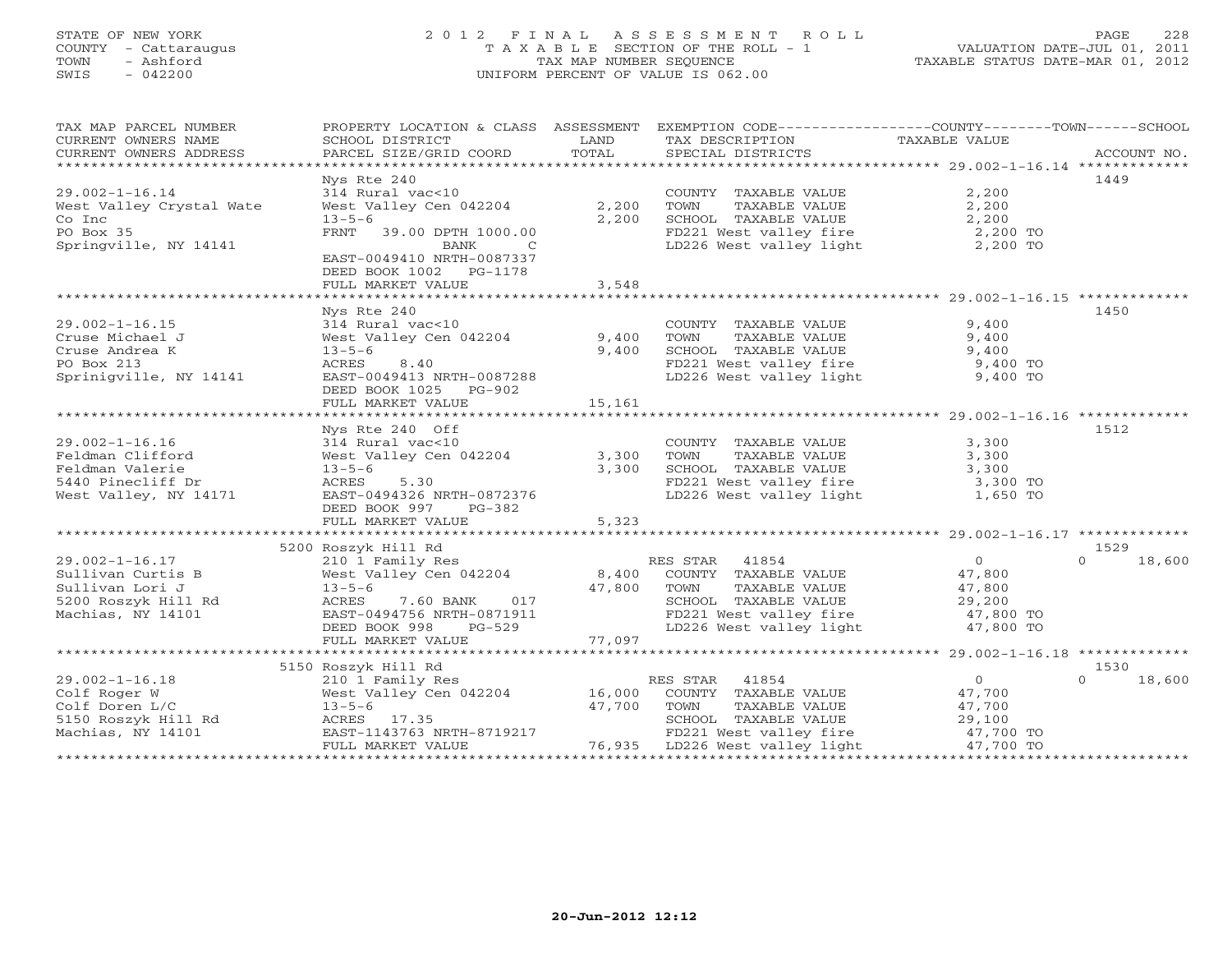## STATE OF NEW YORK 2 0 1 2 F I N A L A S S E S S M E N T R O L L PAGE 229 COUNTY - Cattaraugus T A X A B L E SECTION OF THE ROLL - 1 VALUATION DATE-JUL 01, 2011 TOWN - Ashford TAX MAP NUMBER SEQUENCE TAXABLE STATUS DATE-MAR 01, 2012 SWIS - 042200 UNIFORM PERCENT OF VALUE IS 062.00

| TAX MAP PARCEL NUMBER<br>CURRENT OWNERS NAME<br>CURRENT OWNERS ADDRESS                                   | SCHOOL DISTRICT<br>PARCEL SIZE/GRID COORD                                                                                                                      | LAND<br>TOTAL              | PROPERTY LOCATION & CLASS ASSESSMENT EXEMPTION CODE---------------COUNTY-------TOWN------SCHOOL<br>TAX DESCRIPTION<br>SPECIAL DISTRICTS                      | TAXABLE VALUE                                        | ACCOUNT NO.   |
|----------------------------------------------------------------------------------------------------------|----------------------------------------------------------------------------------------------------------------------------------------------------------------|----------------------------|--------------------------------------------------------------------------------------------------------------------------------------------------------------|------------------------------------------------------|---------------|
| $29.002 - 1 - 16.19$<br>Sullivan Curtis B<br>Sullivan Lori J<br>5200 Roszyk Hill Rd<br>Machias, NY 14101 | Roszyk Hill Rd<br>314 Rural vac<10<br>West Valley Cen 042204<br>13, 5, 6<br>ACRES<br>7.35<br>EAST-1143380 NRTH-0871951<br>DEED BOOK 1030 PG-374                | 9,300<br>9,300             | COUNTY TAXABLE VALUE<br>TOWN<br>TAXABLE VALUE<br>SCHOOL TAXABLE VALUE<br>FD221 West valley fire 9,300 TO<br>LD226 West valley light 9,300 TO                 | 9,300<br>9,300<br>9,300                              | 1563          |
|                                                                                                          | FULL MARKET VALUE                                                                                                                                              | 15,000                     |                                                                                                                                                              |                                                      |               |
| $29.002 - 1 - 16.20$<br>Feldman Gary J<br>Feldman Julie A<br>9657 Nys Rte 240                            | Nys Rte 240<br>314 Rural vac<10<br>West Valley Cen 042204<br>13, 5, 6<br>ACRES<br>9.50                                                                         | 8,500<br>8,500             | 41720<br>AG DIST<br>COUNTY TAXABLE VALUE<br>TAXABLE VALUE<br>TOWN<br>SCHOOL TAXABLE VALUE                                                                    | 5,940<br>5,940<br>2,560<br>2,560<br>2,560            | 1595<br>5,940 |
| West Valley, NY 14171<br>MAY BE SUBJECT TO PAYMENT<br>UNDER AGDIST LAW TIL 2016                          | EAST-1141989 NRTH-0871877<br>DEED BOOK 9374 PG-8001<br>FULL MARKET VALUE                                                                                       | 13,710                     | FD221 West valley fire<br>LD226 West valley light                                                                                                            | 8,500 TO<br>8,500 TO                                 |               |
| $29.002 - 1 - 16.21$<br>McDonwell John<br>9078 Nys Rte 240<br>West Valley, NY 14171                      | Nys Rte 240<br>314 Rural vac<10<br>West Valley Cen 042204<br>$13 - 5 - 6$<br>2.75 BANK<br>ACRES<br>017<br>EAST-1142043 NRTH-0872602<br>DEED BOOK 11116 PG-8002 | 6,700<br>6,700             | COUNTY TAXABLE VALUE<br>TOWN<br>TAXABLE VALUE<br>SCHOOL TAXABLE VALUE<br>FD221 West valley fire<br>LD226 West valley light                                   | 6,700<br>6,700<br>6,700<br>6,700 TO<br>6,700 TO      | 1606          |
|                                                                                                          | FULL MARKET VALUE                                                                                                                                              | 10,806                     |                                                                                                                                                              |                                                      |               |
| $29.002 - 1 - 16.22$<br>White Brian Thomas<br>9001 Nys Route 240<br>West Valley, NY 14171                | Nys Rte 240<br>210 1 Family Res<br>West Valley Cen 042204 6,900<br>$13 - 5 - 6$<br>ACRES<br>4.85<br>EAST-1140997 NRTH-0871387<br>DEED BOOK 6959 PG-8002        | 56,300                     | COUNTY TAXABLE VALUE<br>TOWN<br>TAXABLE VALUE<br>SCHOOL TAXABLE VALUE<br>SCHOOL TAXABLE VALUE<br>FD221 West valley fire<br>LD226 West valley light 56,300 TO | 56,300<br>56,300<br>56,300<br>56,300 TO              | 1622          |
|                                                                                                          | FULL MARKET VALUE                                                                                                                                              | 90,806                     |                                                                                                                                                              |                                                      |               |
| $29.002 - 1 - 16.23$<br>Studd Douglas<br>59 Sunset Ln<br>Springville, NY 14141                           | 9094 Nys Rte 240<br>210 1 Family Res<br>West Valley Cen 042204<br>ACRES<br>2.20<br>DEED BOOK 11146 PG-2001<br>FULL MARKET VALUE                                | 5,000<br>62,800<br>101,290 | COUNTY TAXABLE VALUE<br>TOWN<br>TAXABLE VALUE<br>SCHOOL TAXABLE VALUE<br>FD221 West valley fire<br>LD226 West valley light                                   | 62,800<br>62,800<br>62,800<br>62,800 TO<br>62,800 TO | 1658          |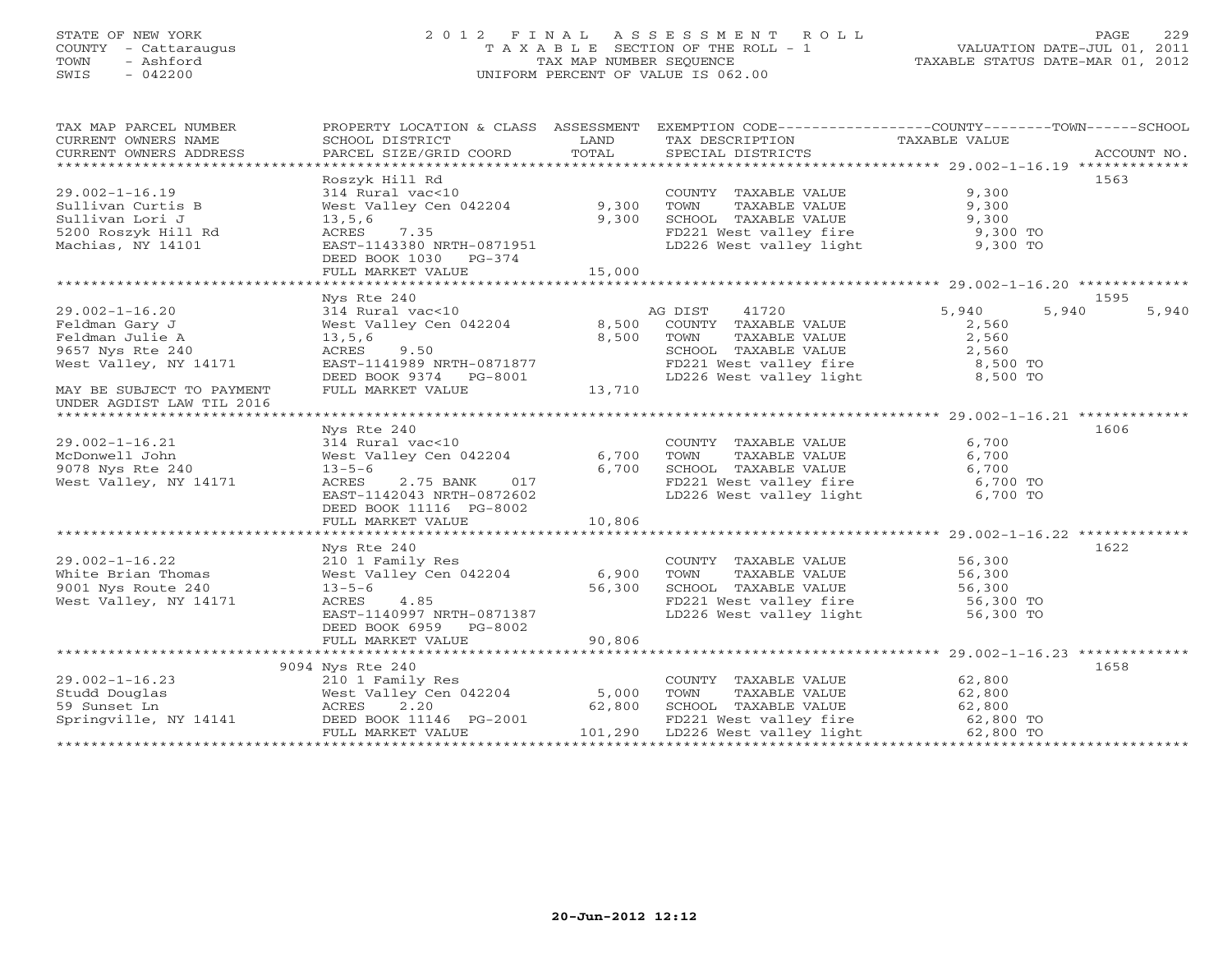## STATE OF NEW YORK 2 0 1 2 F I N A L A S S E S S M E N T R O L L PAGE 230 COUNTY - Cattaraugus T A X A B L E SECTION OF THE ROLL - 1 VALUATION DATE-JUL 01, 2011 TOWN - Ashford TAX MAP NUMBER SEQUENCE TAXABLE STATUS DATE-MAR 01, 2012 SWIS - 042200 UNIFORM PERCENT OF VALUE IS 062.00UNIFORM PERCENT OF VALUE IS 062.00

| TAX MAP PARCEL NUMBER<br>CURRENT OWNERS NAME<br>CURRENT OWNERS ADDRESS                                                                                                                               | SCHOOL DISTRICT<br>PARCEL SIZE/GRID COORD                      | LAND<br>TOTAL | PROPERTY LOCATION & CLASS ASSESSMENT EXEMPTION CODE----------------COUNTY-------TOWN------SCHOOL<br>TAX DESCRIPTION<br>SERCIAL DISTRICTS<br>SPECIAL DISTRICTS |                                   |          | ACCOUNT NO.    |
|------------------------------------------------------------------------------------------------------------------------------------------------------------------------------------------------------|----------------------------------------------------------------|---------------|---------------------------------------------------------------------------------------------------------------------------------------------------------------|-----------------------------------|----------|----------------|
|                                                                                                                                                                                                      |                                                                |               |                                                                                                                                                               |                                   |          |                |
|                                                                                                                                                                                                      | 9126 Nys Rte 240                                               |               |                                                                                                                                                               |                                   | 0483     |                |
| $29.002 - 1 - 18$                                                                                                                                                                                    | 210 1 Family Res                                               |               | CVET $C/T$ 41131                                                                                                                                              | 12,400                            | 12,400   | $\circ$        |
| Hauri Dennis F                                                                                                                                                                                       | West Valley Cen $042204$ 7,900 DVET C/T                        |               | 41141                                                                                                                                                         | 24,800                            | 24,800   | $\overline{a}$ |
| Hauri Jacqueline                                                                                                                                                                                     | 13 05 06                                                       |               | 74,600 RES STAR 41854                                                                                                                                         | $\overline{0}$                    | $\Omega$ | 18,600         |
| 9126 Nys Rte 240                                                                                                                                                                                     | FRNT 140.00 DPTH 200.00                                        |               | COUNTY TAXABLE VALUE                                                                                                                                          | 37,400                            |          |                |
| West Valley, NY 14171                                                                                                                                                                                | BANK<br>017                                                    |               | TOWN<br>TAXABLE VALUE                                                                                                                                         | 37,400                            |          |                |
|                                                                                                                                                                                                      | EAST-0493560 NRTH-0873640                                      |               | SCHOOL TAXABLE VALUE                                                                                                                                          | 56,000                            |          |                |
|                                                                                                                                                                                                      | DEED BOOK 00948 PG-01097                                       |               | FD221 West valley fire                                                                                                                                        | 74,600 TO                         |          |                |
|                                                                                                                                                                                                      | FULL MARKET VALUE                                              |               | 120,323 LD226 West valley light                                                                                                                               | 74,600 TO                         |          |                |
|                                                                                                                                                                                                      |                                                                |               |                                                                                                                                                               |                                   |          |                |
|                                                                                                                                                                                                      | 9140 Nys Rte 240                                               |               |                                                                                                                                                               |                                   | 0386     |                |
| $29.002 - 1 - 19$                                                                                                                                                                                    | 220 2 Family Res                                               |               | COUNTY TAXABLE VALUE                                                                                                                                          | 56,600                            |          |                |
| Kerl Gregory                                                                                                                                                                                         | West Valley Cen 042204                                         | 4,400         | TAXABLE VALUE<br>TOWN                                                                                                                                         | 56,600                            |          |                |
| 4204 Eckhardt Rd<br>Eden, NY 14057                                                                                                                                                                   | 13 05 06                                                       | 56,600        | SCHOOL TAXABLE VALUE                                                                                                                                          | 56,600                            |          |                |
|                                                                                                                                                                                                      | FRNT 105.00 DPTH 200.00                                        |               | FD221 West valley fire 56,600 TO                                                                                                                              |                                   |          |                |
|                                                                                                                                                                                                      | EAST-1141951 NRTH-0873911                                      |               | LD226 West valley light                                                                                                                                       | 56,600 TO                         |          |                |
|                                                                                                                                                                                                      | DEED BOOK 12171 PG-2001                                        |               |                                                                                                                                                               |                                   |          |                |
|                                                                                                                                                                                                      | FULL MARKET VALUE                                              | 91,290        |                                                                                                                                                               |                                   |          |                |
|                                                                                                                                                                                                      |                                                                |               |                                                                                                                                                               |                                   |          |                |
|                                                                                                                                                                                                      | 9144 Nys Rte 240                                               |               |                                                                                                                                                               |                                   | 0054     |                |
| $29.002 - 1 - 20$<br>Kazmierczak George F                                                                                                                                                            | 210 1 Family Res<br>210 1 Family Res<br>West Valley Cen 042204 |               | 41834<br>SR STAR                                                                                                                                              | $\overline{0}$                    | $\Omega$ | 38,560         |
|                                                                                                                                                                                                      |                                                                |               | 5,900 COUNTY TAXABLE VALUE                                                                                                                                    | 55,900                            |          |                |
|                                                                                                                                                                                                      |                                                                | 55,900        | TAXABLE VALUE<br>TOWN                                                                                                                                         | ۔ , رو<br>17, 340<br>חף –         |          |                |
|                                                                                                                                                                                                      |                                                                |               | SCHOOL TAXABLE VALUE                                                                                                                                          |                                   |          |                |
|                                                                                                                                                                                                      |                                                                |               | FD221 West valley fire                                                                                                                                        | 55,900 TO                         |          |                |
| Examiencial Joan M L/U<br>Examiencial Joan M L/U<br>200.00<br>200.00<br>2014 Rte 240<br>2014 Rte 240<br>2014 Rte 240<br>2014 Rte 240<br>2014 Rte 240<br>2014 Rte 240<br>2021 BEED BOOK 14325<br>2021 |                                                                |               | LD226 West valley light                                                                                                                                       | 55,900 TO                         |          |                |
|                                                                                                                                                                                                      | FULL MARKET VALUE                                              | 90,161        |                                                                                                                                                               |                                   |          |                |
|                                                                                                                                                                                                      |                                                                |               |                                                                                                                                                               |                                   | 0790     |                |
| $29.002 - 1 - 21$                                                                                                                                                                                    | 9133 Nys Rte 240<br>280 Res Multiple                           |               | SR STAR<br>41834                                                                                                                                              | $\overline{0}$                    | $\Omega$ |                |
| Comstock Robert                                                                                                                                                                                      | West Valley Cen 042204                                         |               | 7,900 COUNTY TAXABLE VALUE                                                                                                                                    | 80,500                            |          | 38,560         |
|                                                                                                                                                                                                      |                                                                |               |                                                                                                                                                               |                                   |          |                |
| 9133 Nys Rte 240<br>West Valley, NY 14171                                                                                                                                                            | 13 05<br>06<br>ACRES<br>1.65 BANK<br>182                       | 80,500        | TOWN<br>TAXABLE VALUE<br>SCHOOL TAXABLE VALUE                                                                                                                 | 80,500<br>$41,940$<br>$80,500$ TO |          |                |
|                                                                                                                                                                                                      | EAST-1141704 NRTH-0873964                                      |               |                                                                                                                                                               |                                   |          |                |
|                                                                                                                                                                                                      | DEED BOOK 11537 PG-6001                                        |               | FD221 West valley fire 30,500 TO<br>LD226 West valley light 30,500 TO                                                                                         |                                   |          |                |
|                                                                                                                                                                                                      | FULL MARKET VALUE                                              | 129,839       |                                                                                                                                                               |                                   |          |                |
|                                                                                                                                                                                                      |                                                                |               |                                                                                                                                                               |                                   |          |                |
|                                                                                                                                                                                                      | 9176 Nys Rte 240                                               |               |                                                                                                                                                               |                                   | 0309     |                |
| $29.002 - 1 - 22.1$                                                                                                                                                                                  |                                                                |               | RES STAR<br>41854                                                                                                                                             | $\overline{0}$                    | $\Omega$ | 18,600         |
| Gerwitz Alan L                                                                                                                                                                                       | 210 1 Family Res<br>West Valley Cen 042204                     | 5,400         | COUNTY TAXABLE VALUE                                                                                                                                          | 37,400                            |          |                |
| 9176 Nys Rte 240                                                                                                                                                                                     | 13 05 06                                                       | 37,400        | TOWN<br>TAXABLE VALUE                                                                                                                                         | 37,400                            |          |                |
| West Valley, NY 14171                                                                                                                                                                                | 017<br>ACRES<br>$2.00$ BANK                                    |               | SCHOOL TAXABLE VALUE                                                                                                                                          | 18,800                            |          |                |
|                                                                                                                                                                                                      | EAST-1141858 NRTH-0874673                                      |               |                                                                                                                                                               |                                   |          |                |
|                                                                                                                                                                                                      | DEED BOOK 13478 PG-5001                                        |               | FD221 West valley fire<br>LD226 West valley light                                                                                                             | $37,400$ TO<br>37,400 TO          |          |                |
|                                                                                                                                                                                                      | FULL MARKET VALUE                                              | 60,323        |                                                                                                                                                               |                                   |          |                |
|                                                                                                                                                                                                      |                                                                |               |                                                                                                                                                               |                                   |          |                |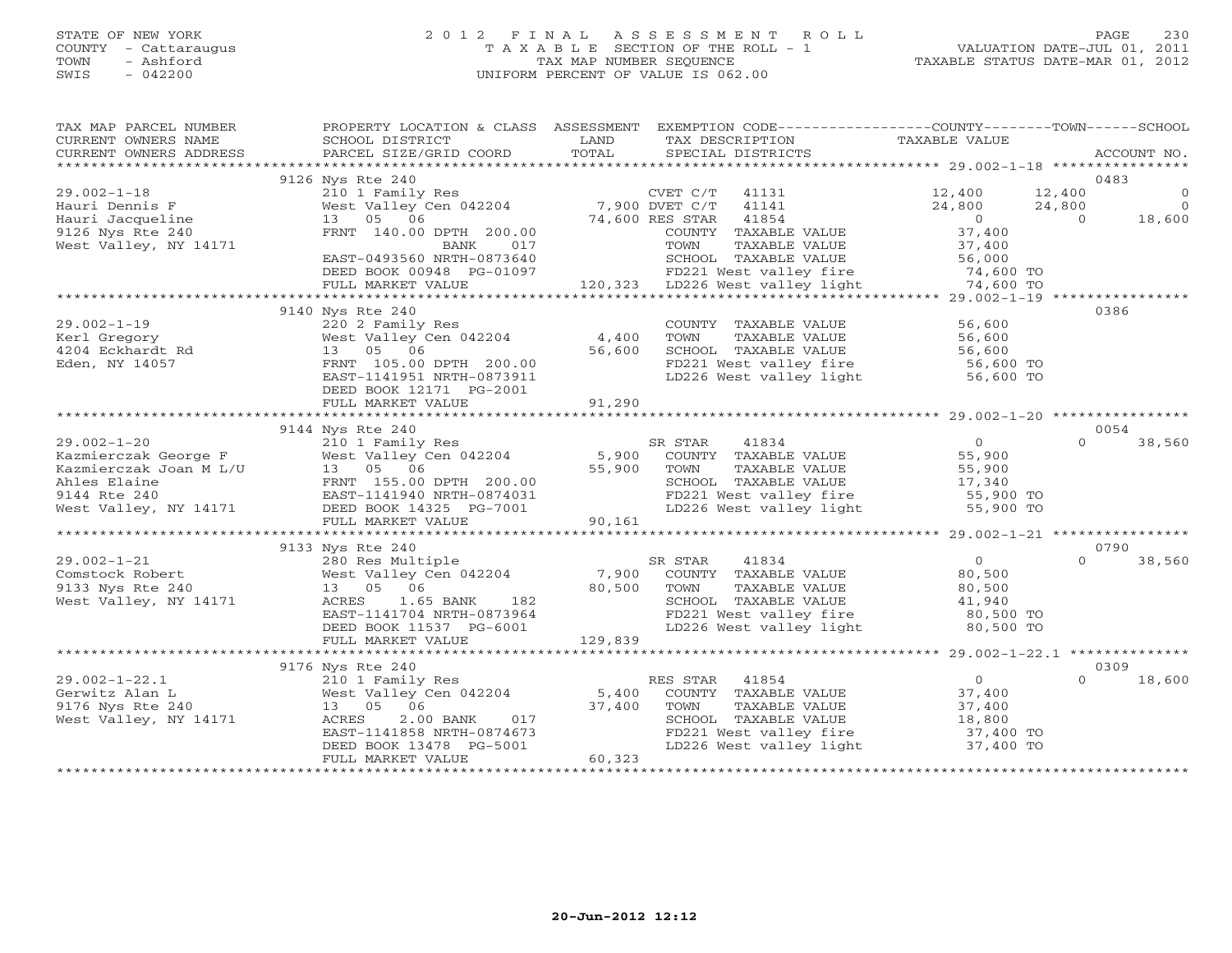# STATE OF NEW YORK 2 0 1 2 F I N A L A S S E S S M E N T R O L L PAGE 231 COUNTY - Cattaraugus T A X A B L E SECTION OF THE ROLL - 1 VALUATION DATE-JUL 01, 2011 TOWN - Ashford COMPUTER SEQUENCE TAX MAP NUMBER SEQUENCE TAXABLE STATUS DATE-MAR 01, 2012<br>
TAX MAP NUMBER SEQUENCE TAXABLE STATUS DATE-MAR 01, 2012<br>
SWIS - 042200 SWIS - 042200 UNIFORM PERCENT OF VALUE IS 062.00

| TAX MAP PARCEL NUMBER<br>CURRENT OWNERS NAME<br>CURRENT OWNERS ADDRESS                    | PROPERTY LOCATION & CLASS ASSESSMENT<br>SCHOOL DISTRICT<br>PARCEL SIZE/GRID COORD | LAND<br>TOTAL | EXEMPTION CODE-----------------COUNTY-------TOWN------SCHOOL<br>TAX DESCRIPTION<br>SPECIAL DISTRICTS | TAXABLE VALUE          | ACCOUNT NO.        |
|-------------------------------------------------------------------------------------------|-----------------------------------------------------------------------------------|---------------|------------------------------------------------------------------------------------------------------|------------------------|--------------------|
|                                                                                           |                                                                                   |               |                                                                                                      |                        |                    |
|                                                                                           | Nys Rte 240                                                                       |               |                                                                                                      |                        | 1661               |
| $29.002 - 1 - 22.2$                                                                       | 314 Rural vac<10                                                                  |               | COUNTY TAXABLE VALUE                                                                                 | 300                    |                    |
| Gebauer John C                                                                            | West Valley Cen 042204                                                            | 300           | TOWN<br>TAXABLE VALUE                                                                                | 300                    |                    |
| Gebauer Diane M                                                                           | 13, 5, 6                                                                          | 300           | SCHOOL TAXABLE VALUE                                                                                 | 300                    |                    |
| 9192 Nys Rte 240                                                                          | FRNT 26.00 DPTH 170.00                                                            |               | FD221 West valley fire                                                                               | 300 TO                 |                    |
| West Valley, NY 14171                                                                     | EAST-1141641 NRTH-0874842                                                         |               | LD226 West valley light                                                                              | 300 TO                 |                    |
|                                                                                           | DEED BOOK 11297 PG-5002                                                           |               |                                                                                                      |                        |                    |
|                                                                                           | FULL MARKET VALUE                                                                 | 484           |                                                                                                      |                        |                    |
|                                                                                           |                                                                                   |               |                                                                                                      |                        |                    |
|                                                                                           | Nys Rte 240                                                                       |               |                                                                                                      |                        | 1671               |
| $29.002 - 1 - 22.3$                                                                       | 322 Rural vac>10                                                                  |               | COUNTY TAXABLE VALUE 27,800                                                                          |                        |                    |
| Gerwitz Leonard F & Etal                                                                  | West Valley Cen 042204 27,800                                                     |               | TOWN<br>TAXABLE VALUE                                                                                |                        |                    |
| 442 Martha Ave                                                                            | 13, 5, 6                                                                          | 27,800        | SCHOOL TAXABLE VALUE                                                                                 | 27,800<br>27,800       |                    |
| Olean, NY 14760                                                                           | ACRES<br>55.90                                                                    |               |                                                                                                      |                        |                    |
|                                                                                           | EAST-1143073 NRTH-0874727                                                         |               | FD221 West valley fire<br>LD226 West valley light                                                    | 27,800 TO<br>27,800 TO |                    |
|                                                                                           |                                                                                   |               |                                                                                                      |                        |                    |
|                                                                                           | DEED BOOK 12988 PG-2002                                                           |               |                                                                                                      |                        |                    |
|                                                                                           | FULL MARKET VALUE                                                                 | 44,839        |                                                                                                      |                        |                    |
|                                                                                           |                                                                                   |               |                                                                                                      |                        |                    |
|                                                                                           | 9152 Nys Rte 240                                                                  |               |                                                                                                      |                        | 0350               |
| $29.002 - 1 - 23$                                                                         |                                                                                   |               | WVET C/T 41121                                                                                       | 6,900                  | 6,900<br>$\Omega$  |
| Lux Dolores E<br>Lux Dolores E<br>9152 Nys Rte 240<br>PO Box 234<br>West Valley, NY 14171 |                                                                                   |               | 41834                                                                                                | $\overline{0}$         | 38,560<br>$\Omega$ |
|                                                                                           | 13 05 06                                                                          |               | 46,000 COUNTY TAXABLE VALUE                                                                          | 39,100                 |                    |
|                                                                                           | FRNT 150.00 DPTH 210.00                                                           |               | TAXABLE VALUE<br>TOWN                                                                                | 39,100                 |                    |
|                                                                                           | EAST-1141917 NRTH-0874179                                                         |               | SCHOOL TAXABLE VALUE                                                                                 | 7,440                  |                    |
|                                                                                           | DEED BOOK 775<br>PG-01054                                                         |               | FD221 West valley fire<br>74,194 LD226 West valley light                                             | 46,000 TO              |                    |
|                                                                                           | FULL MARKET VALUE                                                                 |               |                                                                                                      | 46,000 TO              |                    |
|                                                                                           |                                                                                   |               |                                                                                                      |                        |                    |
|                                                                                           | 9162 Nys Rte 240                                                                  |               |                                                                                                      |                        | 0050               |
| $29.002 - 1 - 24$                                                                         |                                                                                   |               | COUNTY TAXABLE VALUE                                                                                 | 63,800                 |                    |
| Bernhoft Douglas                                                                          | 210 1 Family Res<br>West Valley Cen 042204                                        | 5,800         | TOWN<br>TAXABLE VALUE                                                                                | 63,800                 |                    |
| 9553 Rte 240                                                                              | 13 05 06                                                                          | 63,800        | SCHOOL TAXABLE VALUE                                                                                 |                        |                    |
| West Valley, NY 14171                                                                     | FRNT 165.00 DPTH 170.00                                                           |               |                                                                                                      | 63,800<br>63,800 TO    |                    |
|                                                                                           | EAST-1141870 NRTH-0874336                                                         |               | FD221 West valley fire 63,800 TO<br>LD226 West valley light 63,800 TO                                |                        |                    |
|                                                                                           | DEED BOOK 729<br>PG-01014                                                         |               |                                                                                                      |                        |                    |
|                                                                                           | FULL MARKET VALUE                                                                 | 102,903       |                                                                                                      |                        |                    |
|                                                                                           |                                                                                   |               |                                                                                                      |                        |                    |
|                                                                                           | 9170 Nys Rte 240                                                                  |               |                                                                                                      |                        | 0011               |
| $29.002 - 1 - 25$                                                                         |                                                                                   |               | RES STAR 41854                                                                                       | $\overline{0}$         | $\Omega$<br>18,600 |
|                                                                                           | 210 1 Family Res<br>West Valley Cen $042204$ 4,700                                |               |                                                                                                      |                        |                    |
| Spencer Bonnie L                                                                          | 13 05 06                                                                          |               | COUNTY TAXABLE VALUE                                                                                 | 54,700                 |                    |
| 9170 Rte 240                                                                              |                                                                                   | 54,700        | TAXABLE VALUE<br>TOWN                                                                                | 54,700                 |                    |
| West Valley, NY 14171                                                                     | FRNT 100.00 DPTH 175.00                                                           |               | SCHOOL TAXABLE VALUE                                                                                 | 36,100                 |                    |
|                                                                                           | EAST-1141836 NRTH-0874466                                                         |               | FD221 West valley fire<br>LD226 West valley light                                                    | $54,700$ TO            |                    |
|                                                                                           | DEED BOOK 1025<br>PG-1098                                                         |               |                                                                                                      | 54,700 TO              |                    |
|                                                                                           | FULL MARKET VALUE                                                                 | 88,226        |                                                                                                      |                        |                    |
|                                                                                           |                                                                                   |               |                                                                                                      |                        |                    |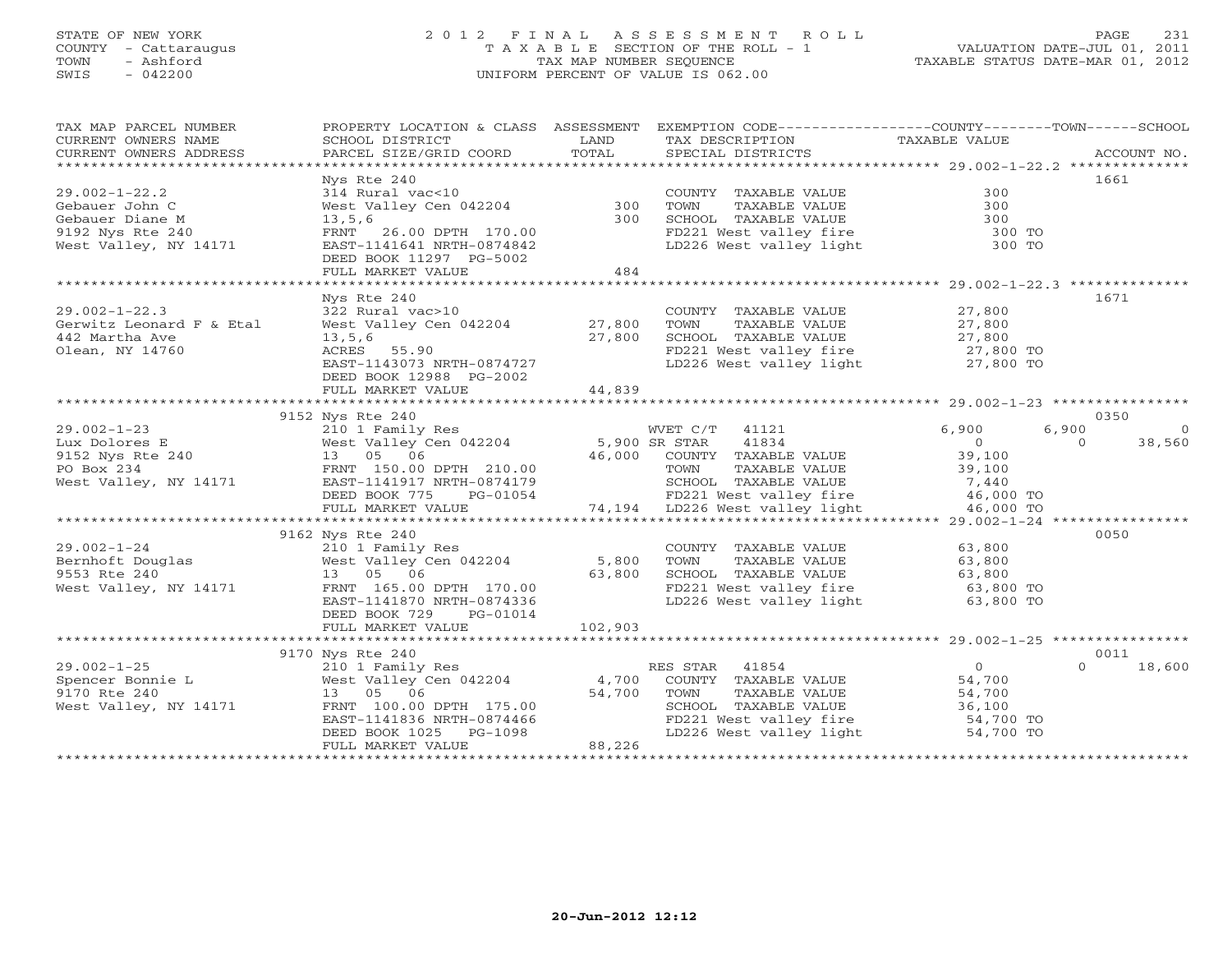## STATE OF NEW YORK 2 0 1 2 F I N A L A S S E S S M E N T R O L L PAGE 232 COUNTY - Cattaraugus T A X A B L E SECTION OF THE ROLL - 1 VALUATION DATE-JUL 01, 2011 TOWN - Ashford TAX MAP NUMBER SEQUENCE TAXABLE STATUS DATE-MAR 01, 2012 SWIS - 042200 UNIFORM PERCENT OF VALUE IS 062.00UNIFORM PERCENT OF VALUE IS 062.00

| TOTAL<br>CURRENT OWNERS ADDRESS<br>PARCEL SIZE/GRID COORD<br>SPECIAL DISTRICTS<br>ACCOUNT NO.<br>9203 Nys Rte 240<br>0353<br>$\overline{0}$<br>$\Omega$<br>18,600<br>$29.002 - 1 - 26.1$<br>71,200<br>Pfeffer John A<br>71,200<br>9203 Route 240<br>13 06 06<br>TAXABLE VALUE<br>TOWN<br>71,200<br>West Valley, NY 14171<br>ACRES<br>8.80 BANK 017<br>SCHOOL TAXABLE VALUE<br>52,600<br>FD221 West valley fire 71,200 TO<br>EAST-1141426 NRTH-0874452<br>LD226 West valley light<br>DEED BOOK 959 PG-733<br>71,200 TO<br>114,839<br>FULL MARKET VALUE<br>9198 Nys Rte 240<br>1187<br>$29.002 - 1 - 26.2$<br>210 1 Family Res<br>COUNTY TAXABLE VALUE 16,200<br>Villiams Dean G Mest Valley (<br>Williams Beatrice 13 06 06<br>11 06 06<br>West Valley Cen 042204<br>5,500<br>TOWN      TAXABLE VALUE<br>SCHOOL   TAXABLE VALUE<br>16,200<br>16,200<br>16,200<br>9198 Rte 240<br>FRNT 210.00 DPTH |
|--------------------------------------------------------------------------------------------------------------------------------------------------------------------------------------------------------------------------------------------------------------------------------------------------------------------------------------------------------------------------------------------------------------------------------------------------------------------------------------------------------------------------------------------------------------------------------------------------------------------------------------------------------------------------------------------------------------------------------------------------------------------------------------------------------------------------------------------------------------------------------------------------|
|                                                                                                                                                                                                                                                                                                                                                                                                                                                                                                                                                                                                                                                                                                                                                                                                                                                                                                  |
|                                                                                                                                                                                                                                                                                                                                                                                                                                                                                                                                                                                                                                                                                                                                                                                                                                                                                                  |
|                                                                                                                                                                                                                                                                                                                                                                                                                                                                                                                                                                                                                                                                                                                                                                                                                                                                                                  |
|                                                                                                                                                                                                                                                                                                                                                                                                                                                                                                                                                                                                                                                                                                                                                                                                                                                                                                  |
|                                                                                                                                                                                                                                                                                                                                                                                                                                                                                                                                                                                                                                                                                                                                                                                                                                                                                                  |
|                                                                                                                                                                                                                                                                                                                                                                                                                                                                                                                                                                                                                                                                                                                                                                                                                                                                                                  |
|                                                                                                                                                                                                                                                                                                                                                                                                                                                                                                                                                                                                                                                                                                                                                                                                                                                                                                  |
|                                                                                                                                                                                                                                                                                                                                                                                                                                                                                                                                                                                                                                                                                                                                                                                                                                                                                                  |
|                                                                                                                                                                                                                                                                                                                                                                                                                                                                                                                                                                                                                                                                                                                                                                                                                                                                                                  |
|                                                                                                                                                                                                                                                                                                                                                                                                                                                                                                                                                                                                                                                                                                                                                                                                                                                                                                  |
|                                                                                                                                                                                                                                                                                                                                                                                                                                                                                                                                                                                                                                                                                                                                                                                                                                                                                                  |
|                                                                                                                                                                                                                                                                                                                                                                                                                                                                                                                                                                                                                                                                                                                                                                                                                                                                                                  |
|                                                                                                                                                                                                                                                                                                                                                                                                                                                                                                                                                                                                                                                                                                                                                                                                                                                                                                  |
|                                                                                                                                                                                                                                                                                                                                                                                                                                                                                                                                                                                                                                                                                                                                                                                                                                                                                                  |
|                                                                                                                                                                                                                                                                                                                                                                                                                                                                                                                                                                                                                                                                                                                                                                                                                                                                                                  |
| FD221 West valley fire 16,200 TO<br>LD226 West valley light 16,200 TO<br>West Valley, NY 14171<br>ACRES<br>0.51                                                                                                                                                                                                                                                                                                                                                                                                                                                                                                                                                                                                                                                                                                                                                                                  |
| EAST-1141308 NRTH-0874954                                                                                                                                                                                                                                                                                                                                                                                                                                                                                                                                                                                                                                                                                                                                                                                                                                                                        |
| DEED BOOK 00862 PG-00925                                                                                                                                                                                                                                                                                                                                                                                                                                                                                                                                                                                                                                                                                                                                                                                                                                                                         |
| 26,129<br>FULL MARKET VALUE                                                                                                                                                                                                                                                                                                                                                                                                                                                                                                                                                                                                                                                                                                                                                                                                                                                                      |
|                                                                                                                                                                                                                                                                                                                                                                                                                                                                                                                                                                                                                                                                                                                                                                                                                                                                                                  |
| 0351<br>Nys Rte 240                                                                                                                                                                                                                                                                                                                                                                                                                                                                                                                                                                                                                                                                                                                                                                                                                                                                              |
| $29.002 - 1 - 27$<br>3,500<br>314 Rural vac<10<br>COUNTY TAXABLE VALUE                                                                                                                                                                                                                                                                                                                                                                                                                                                                                                                                                                                                                                                                                                                                                                                                                           |
| West Valley Cen 042204<br>3,500<br>Pfeffer John A<br>TOWN<br>TAXABLE VALUE<br>3,500                                                                                                                                                                                                                                                                                                                                                                                                                                                                                                                                                                                                                                                                                                                                                                                                              |
| 3,500<br>9687 Route 240<br>13 05 06<br>SCHOOL TAXABLE VALUE                                                                                                                                                                                                                                                                                                                                                                                                                                                                                                                                                                                                                                                                                                                                                                                                                                      |
| SCHOOL TAXABLE VALUE 3,500<br>FD221 West valley fire 3,500 TO<br>West Valley, NY 14171<br><b>NRF</b>                                                                                                                                                                                                                                                                                                                                                                                                                                                                                                                                                                                                                                                                                                                                                                                             |
| LD226 West valley light<br>ACRES<br>3.19 BANK 017<br>3,500 TO                                                                                                                                                                                                                                                                                                                                                                                                                                                                                                                                                                                                                                                                                                                                                                                                                                    |
| EAST-1141104 NRTH-0874577                                                                                                                                                                                                                                                                                                                                                                                                                                                                                                                                                                                                                                                                                                                                                                                                                                                                        |
| DEED BOOK 959<br>PG-733                                                                                                                                                                                                                                                                                                                                                                                                                                                                                                                                                                                                                                                                                                                                                                                                                                                                          |
| 5,645<br>FULL MARKET VALUE                                                                                                                                                                                                                                                                                                                                                                                                                                                                                                                                                                                                                                                                                                                                                                                                                                                                       |
|                                                                                                                                                                                                                                                                                                                                                                                                                                                                                                                                                                                                                                                                                                                                                                                                                                                                                                  |
| 0697<br>5373 Ashford Hollow Rd                                                                                                                                                                                                                                                                                                                                                                                                                                                                                                                                                                                                                                                                                                                                                                                                                                                                   |
| 65,200<br>$29.002 - 1 - 28$<br>COUNTY TAXABLE VALUE<br>210 1 Family Res                                                                                                                                                                                                                                                                                                                                                                                                                                                                                                                                                                                                                                                                                                                                                                                                                          |
| West Valley Cen 042204 14,700<br>65,200<br>65,200<br>TOWN<br>TAXABLE VALUE                                                                                                                                                                                                                                                                                                                                                                                                                                                                                                                                                                                                                                                                                                                                                                                                                       |
| 65,200<br>SCHOOL TAXABLE VALUE                                                                                                                                                                                                                                                                                                                                                                                                                                                                                                                                                                                                                                                                                                                                                                                                                                                                   |
| FD221 West valley fire<br>LD226 West valley light<br>4570 N Penn Ave<br>ACRES<br>9.00<br>$65,200$ TO                                                                                                                                                                                                                                                                                                                                                                                                                                                                                                                                                                                                                                                                                                                                                                                             |
| Independence, KS 67301-5906<br>EAST-1140839 NRTH-0874643<br>45,640 TO                                                                                                                                                                                                                                                                                                                                                                                                                                                                                                                                                                                                                                                                                                                                                                                                                            |
| DEED BOOK 00867 PG-01199                                                                                                                                                                                                                                                                                                                                                                                                                                                                                                                                                                                                                                                                                                                                                                                                                                                                         |
| 105,161<br>FULL MARKET VALUE                                                                                                                                                                                                                                                                                                                                                                                                                                                                                                                                                                                                                                                                                                                                                                                                                                                                     |
|                                                                                                                                                                                                                                                                                                                                                                                                                                                                                                                                                                                                                                                                                                                                                                                                                                                                                                  |
| 0269<br>8902 Hebdon Rd                                                                                                                                                                                                                                                                                                                                                                                                                                                                                                                                                                                                                                                                                                                                                                                                                                                                           |
| $29.003 - 1 - 1$<br>43,800<br>260 Seasonal res<br>COUNTY TAXABLE VALUE                                                                                                                                                                                                                                                                                                                                                                                                                                                                                                                                                                                                                                                                                                                                                                                                                           |
| 43,800<br>West Valley Cen 042204 8,600<br>TAXABLE VALUE<br>Prouse Robert J<br>TOWN                                                                                                                                                                                                                                                                                                                                                                                                                                                                                                                                                                                                                                                                                                                                                                                                               |
| 43,800<br>Prouse Juliette R<br>36 05 06<br>SCHOOL TAXABLE VALUE 43,800<br>FD221 West valley fire 43,800 TO                                                                                                                                                                                                                                                                                                                                                                                                                                                                                                                                                                                                                                                                                                                                                                                       |
| 272 Beach Blvd<br>ACRES<br>5.06                                                                                                                                                                                                                                                                                                                                                                                                                                                                                                                                                                                                                                                                                                                                                                                                                                                                  |
| Hamilton Ontario<br>EAST-1129401 NRTH-0869982                                                                                                                                                                                                                                                                                                                                                                                                                                                                                                                                                                                                                                                                                                                                                                                                                                                    |
| Canada L8H6W2, Canada<br>DEED BOOK 11357 PG-9001<br>T.8H6W2                                                                                                                                                                                                                                                                                                                                                                                                                                                                                                                                                                                                                                                                                                                                                                                                                                      |
| FULL MARKET VALUE<br>70,645                                                                                                                                                                                                                                                                                                                                                                                                                                                                                                                                                                                                                                                                                                                                                                                                                                                                      |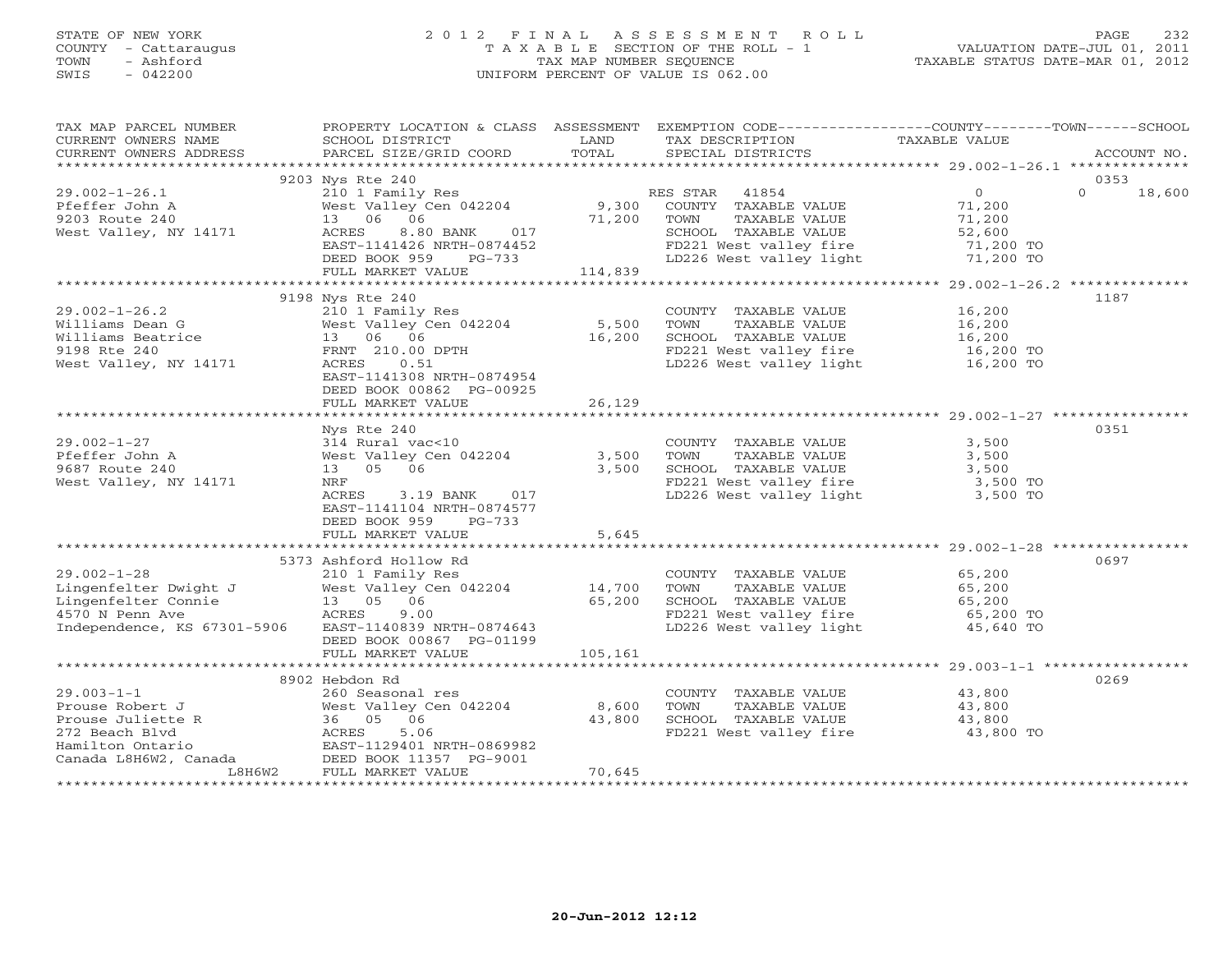# STATE OF NEW YORK 2 0 1 2 F I N A L A S S E S S M E N T R O L L PAGE 233 COUNTY - Cattaraugus T A X A B L E SECTION OF THE ROLL - 1 VALUATION DATE-JUL 01, 2011 TOWN - Ashford TAX MAP NUMBER SEQUENCE TAXABLE STATUS DATE-MAR 01, 2012 SWIS - 042200 UNIFORM PERCENT OF VALUE IS 062.00UNIFORM PERCENT OF VALUE IS 062.00

| TAX MAP PARCEL NUMBER<br>CURRENT OWNERS NAME<br>CURRENT OWNERS ADDRESS                                             | PROPERTY LOCATION & CLASS ASSESSMENT EXEMPTION CODE----------------COUNTY-------TOWN------SCHOOL<br>SCHOOL DISTRICT<br>PARCEL SIZE/GRID COORD                                | LAND<br>TOTAL                | TAX DESCRIPTION<br>SPECIAL DISTRICTS                                                                                | TAXABLE VALUE                                                 | ACCOUNT NO.                |
|--------------------------------------------------------------------------------------------------------------------|------------------------------------------------------------------------------------------------------------------------------------------------------------------------------|------------------------------|---------------------------------------------------------------------------------------------------------------------|---------------------------------------------------------------|----------------------------|
|                                                                                                                    |                                                                                                                                                                              |                              |                                                                                                                     |                                                               |                            |
| $29.003 - 1 - 2$<br>Siepel Timothy<br>Siepel Virginia<br>8912 Hebdon Rd<br>West Valley, NY 14171                   | 8912 Hebdon Rd<br>240 Rural res<br>West Valley Cen 042204<br>36 05 06<br>ACRES 85.90<br>EAST-1129828 NRTH-0870003<br>DEED BOOK 733<br>PG-00665<br>FULL MARKET VALUE          | 47,500<br>135,400<br>218,387 | RES STAR 41854<br>COUNTY TAXABLE VALUE<br>TOWN<br>TAXABLE VALUE<br>SCHOOL TAXABLE VALUE<br>FD221 West valley fire   | $\overline{O}$<br>135,400<br>135,400<br>116,800<br>135,400 TO | 0714<br>$\Omega$<br>18,600 |
|                                                                                                                    |                                                                                                                                                                              |                              |                                                                                                                     |                                                               |                            |
| $29.003 - 1 - 3.1$<br>Glanowski Henry C<br>Glanowski Patricia D<br>6115 Ashford Hollow Rd<br>West Valley, NY 14171 | 6115 Ashford Hollow Rd<br>210 1 Family Res<br>West Valley Cen 042204<br>37 05 06<br>7.65<br>ACRES<br>EAST-1130734 NRTH-0871632<br>DEED BOOK 980<br>$PG-605$                  | 12,200<br>96,100             | 41834<br>SR STAR<br>COUNTY TAXABLE VALUE<br>TAXABLE VALUE<br>TOWN<br>SCHOOL TAXABLE VALUE<br>FD221 West valley fire | $\overline{0}$<br>96,100<br>96,100<br>57,540<br>96,100 TO     | 0048<br>$\Omega$<br>38,560 |
|                                                                                                                    | FULL MARKET VALUE                                                                                                                                                            | 155,000                      |                                                                                                                     |                                                               |                            |
| $29.003 - 1 - 3.2$<br>Widrig William Lynn                                                                          | 6061 Ashford Hollow Rd<br>240 Rural res<br>West Valley Cen 042204                                                                                                            | 13,500                       | SR STAR<br>41834<br>COUNTY TAXABLE VALUE                                                                            | $\circ$<br>80,100                                             | 1033<br>$\cap$<br>38,560   |
| Widrig Judy A<br>6061 Ashford Hollow Rd<br>West Valley, NY 14171                                                   | 37 05 06<br>ACRES 12.50<br>EAST-1131579 NRTH-0871606<br>DEED BOOK 981<br>$PG-957$<br>FULL MARKET VALUE                                                                       | 80,100<br>129,194            | TOWN<br>TAXABLE VALUE<br>SCHOOL TAXABLE VALUE<br>FD221 West valley fire                                             | 80,100<br>41,540<br>80,100 TO                                 |                            |
|                                                                                                                    |                                                                                                                                                                              |                              |                                                                                                                     |                                                               |                            |
| $29.003 - 1 - 3.3$<br>Sparcino Anthony P<br>337 Sherbrook Rd<br>Williamsville, NY 14221                            | 5997 Ashford Hollow Rd<br>270 Mfg housing<br>West Valley Cen 042204<br>37 05 06<br>FRNT 225.00 DPTH<br>ACRES<br>0.92<br>EAST-1132336 NRTH-0872062<br>DEED BOOK 12009 PG-9002 | 4,800<br>18,800              | COUNTY TAXABLE VALUE<br>TOWN<br>TAXABLE VALUE<br>SCHOOL TAXABLE VALUE<br>FD221 West valley fire                     | 18,800<br>18,800<br>18,800<br>18,800 TO                       | 1025                       |
|                                                                                                                    | FULL MARKET VALUE                                                                                                                                                            | 30,323                       |                                                                                                                     |                                                               |                            |
| $29.003 - 1 - 3.4$<br>Siepel Timothy V<br>8912 Hebdon Rd<br>West Valley, NY 14171                                  | Schumacher Rd<br>312 Vac w/imprv<br>West Valley Cen 042204<br>36 05 06<br>ACRES 44.87<br>EAST-1131049 NRTH-0869886<br>DEED BOOK 800<br>PG-00196<br>FULL MARKET VALUE         | 21,900<br>27,400<br>44,194   | COUNTY TAXABLE VALUE<br>TOWN<br>TAXABLE VALUE<br>SCHOOL TAXABLE VALUE<br>FD221 West valley fire                     | 27,400<br>27,400<br>27,400<br>27,400 TO                       | 1048                       |
| *********************                                                                                              |                                                                                                                                                                              |                              |                                                                                                                     |                                                               |                            |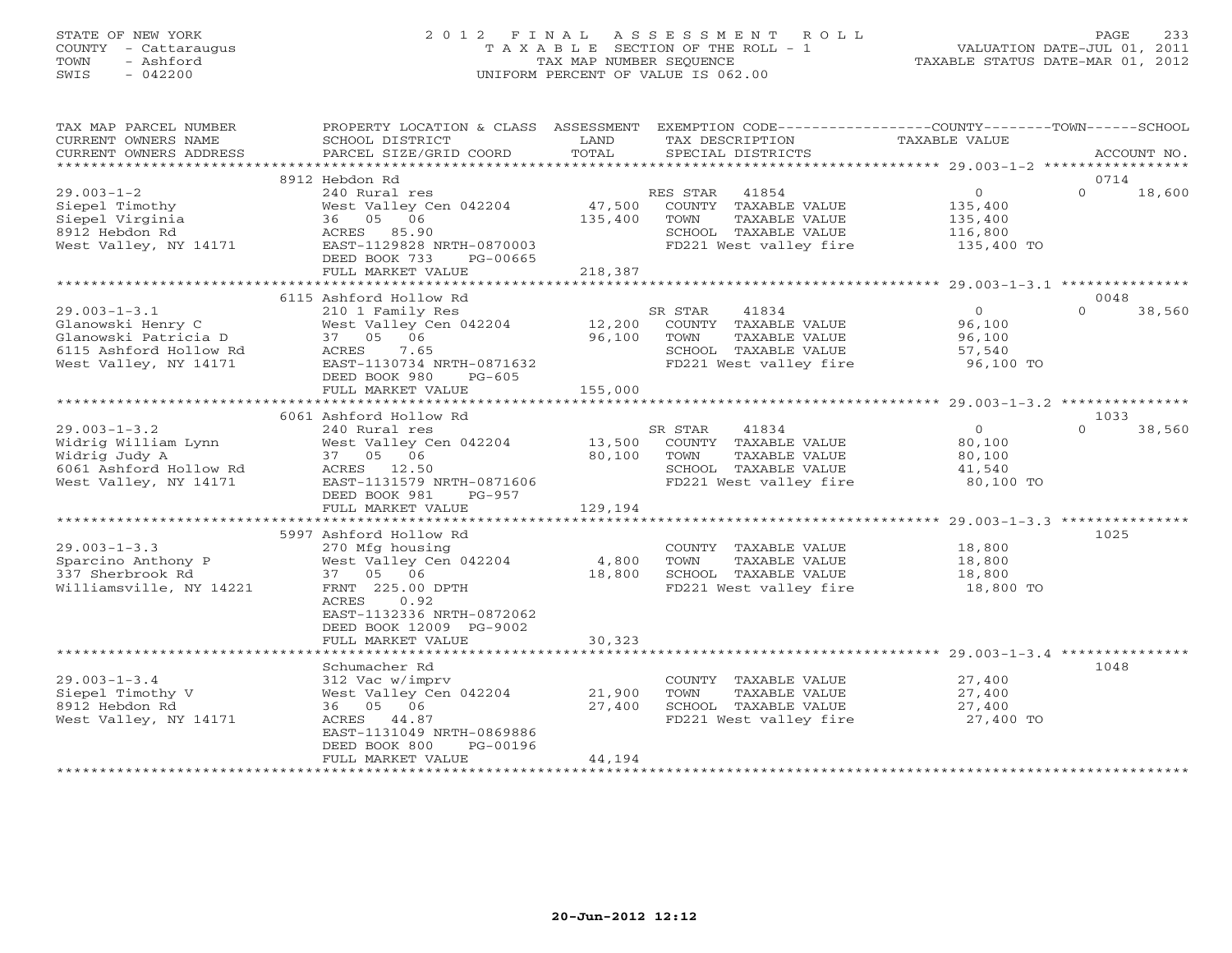# STATE OF NEW YORK 2 0 1 2 F I N A L A S S E S S M E N T R O L L PAGE 234 COUNTY - Cattaraugus T A X A B L E SECTION OF THE ROLL - 1 VALUATION DATE-JUL 01, 2011 TOWN - Ashford TAX MAP NUMBER SEQUENCE TAXABLE STATUS DATE-MAR 01, 2012 SWIS - 042200 UNIFORM PERCENT OF VALUE IS 062.00UNIFORM PERCENT OF VALUE IS 062.00

| TAX MAP PARCEL NUMBER<br>CURRENT OWNERS NAME<br>CURRENT OWNERS ADDRESS                                     | PROPERTY LOCATION & CLASS ASSESSMENT<br>SCHOOL DISTRICT<br>PARCEL SIZE/GRID COORD                                                                                              | LAND<br>TOTAL              | EXEMPTION CODE-----------------COUNTY-------TOWN------SCHOOL<br>TAX DESCRIPTION<br>SPECIAL DISTRICTS                                 | TAXABLE VALUE                                                 |                    | ACCOUNT NO.        |
|------------------------------------------------------------------------------------------------------------|--------------------------------------------------------------------------------------------------------------------------------------------------------------------------------|----------------------------|--------------------------------------------------------------------------------------------------------------------------------------|---------------------------------------------------------------|--------------------|--------------------|
|                                                                                                            |                                                                                                                                                                                |                            |                                                                                                                                      |                                                               |                    |                    |
|                                                                                                            | 6067 Ashford Hollow Rd                                                                                                                                                         |                            |                                                                                                                                      |                                                               | 1044               |                    |
| $29.003 - 1 - 3.5$<br>Hess George W<br>6067 Ashford Hollow Rd<br>West Valley, NY 14171                     | 210 1 Family Res<br>West Valley Cen 042204<br>06<br>37 05<br>6.35<br>ACRES<br>EAST-1131214 NRTH-0871679<br>DEED BOOK 820<br>PG-01013                                           | 10,900<br>64,800           | 41854<br>RES STAR<br>COUNTY TAXABLE VALUE<br>TAXABLE VALUE<br>TOWN<br>SCHOOL TAXABLE VALUE<br>FD221 West valley fire                 | $\overline{0}$<br>64,800<br>64,800<br>46,200<br>64,800 TO     | $\Omega$           | 18,600             |
|                                                                                                            | FULL MARKET VALUE                                                                                                                                                              | 104,516                    |                                                                                                                                      |                                                               |                    |                    |
|                                                                                                            |                                                                                                                                                                                |                            |                                                                                                                                      |                                                               |                    |                    |
|                                                                                                            | 5995 Ashford Hollow Rd                                                                                                                                                         |                            |                                                                                                                                      |                                                               | 1401               |                    |
| $29.003 - 1 - 3.6$<br>Courtney Ruth Ann<br>5995 Ashford Hollow Rd<br>West Valley, NY 14171                 | 270 Mfg housing<br>West Valley Cen 042204<br>37 05 06<br>FF 75.00<br>5.00<br>ACRES<br>EAST-1132421 NRTH-0871582<br>DEED BOOK 17434 PG-5002                                     | 8,200<br>51,000            | RES STAR<br>41854<br>COUNTY TAXABLE VALUE<br>TAXABLE VALUE<br>TOWN<br>SCHOOL TAXABLE VALUE<br>FD221 West valley fire                 | $\overline{O}$<br>51,000<br>51,000<br>32,400<br>51,000 TO     | $\Omega$           | 18,600             |
|                                                                                                            | FULL MARKET VALUE                                                                                                                                                              | 82,258                     |                                                                                                                                      |                                                               |                    |                    |
|                                                                                                            | 6057 Ashford Hollow Rd                                                                                                                                                         |                            |                                                                                                                                      |                                                               | 1413               |                    |
| $29.003 - 1 - 3.7$<br>Munson Arthur<br>Munson Susan<br>6057 Ashford Hollow Rd<br>West Valley, NY 14171     | 240 Rural res<br>West Valley Cen 042204<br>37 05 06<br>ACRES 11.40<br>EAST-1132057 NRTH-0871627                                                                                | 15,500 RES STAR            | WVET C/T<br>41121<br>41854<br>144,500 COUNTY TAXABLE VALUE<br>TAXABLE VALUE<br>TOWN<br>SCHOOL TAXABLE VALUE                          | 7,440<br>$\circ$<br>137,060<br>137,060<br>125,900             | 7,440<br>$\Omega$  | $\Omega$<br>18,600 |
|                                                                                                            | DEED BOOK 4602<br>PG-8001<br>FULL MARKET VALUE                                                                                                                                 | 233,065                    | FD221 West valley fire                                                                                                               | 144,500 TO                                                    |                    |                    |
|                                                                                                            |                                                                                                                                                                                |                            |                                                                                                                                      |                                                               |                    |                    |
|                                                                                                            | 6093 Ashford Hollow Rd                                                                                                                                                         |                            |                                                                                                                                      |                                                               | 0687               |                    |
| $29.003 - 1 - 4$<br>Schuster Robert<br>Schuster Loretta<br>6093 Ashford Hollow Rd<br>West Valley, NY 14171 | 210 1 Family Res<br>West Valley Cen 042204<br>37 05 06<br>ACRES<br>4.99<br>EAST-1130980 NRTH-0871635<br>DEED BOOK 703<br>PG-00326                                              | 9,400 SR STAR              | CVET C/T<br>41131<br>41834<br>54,100 COUNTY TAXABLE VALUE<br>TAXABLE VALUE<br>TOWN<br>SCHOOL TAXABLE VALUE<br>FD221 West valley fire | 12,400<br>$\Omega$<br>41,700<br>41,700<br>15,540<br>54,100 TO | 12,400<br>$\Omega$ | $\Omega$<br>38,560 |
|                                                                                                            | FULL MARKET VALUE                                                                                                                                                              | 87,258                     |                                                                                                                                      |                                                               |                    |                    |
|                                                                                                            |                                                                                                                                                                                |                            |                                                                                                                                      |                                                               |                    |                    |
| $29.003 - 1 - 5.1$<br>Signore Sally<br>5871 Schumacher Rd<br>West Valley, NY 14171                         | Schumacher Rd<br>323 Vacant rural<br>West Valley Cen 042204<br>$28/36 - 06 - 06$<br>ACRES 48.65<br>EAST-1132240 NRTH-0870308<br>DEED BOOK 876<br>PG-00292<br>FULL MARKET VALUE | 22,500<br>22,500<br>36,290 | COUNTY TAXABLE VALUE<br>TOWN<br>TAXABLE VALUE<br>SCHOOL TAXABLE VALUE<br>FD221 West valley fire                                      | 22,500<br>22,500<br>22,500<br>22,500 TO                       | 0682               |                    |
|                                                                                                            | ********************                                                                                                                                                           |                            |                                                                                                                                      |                                                               |                    |                    |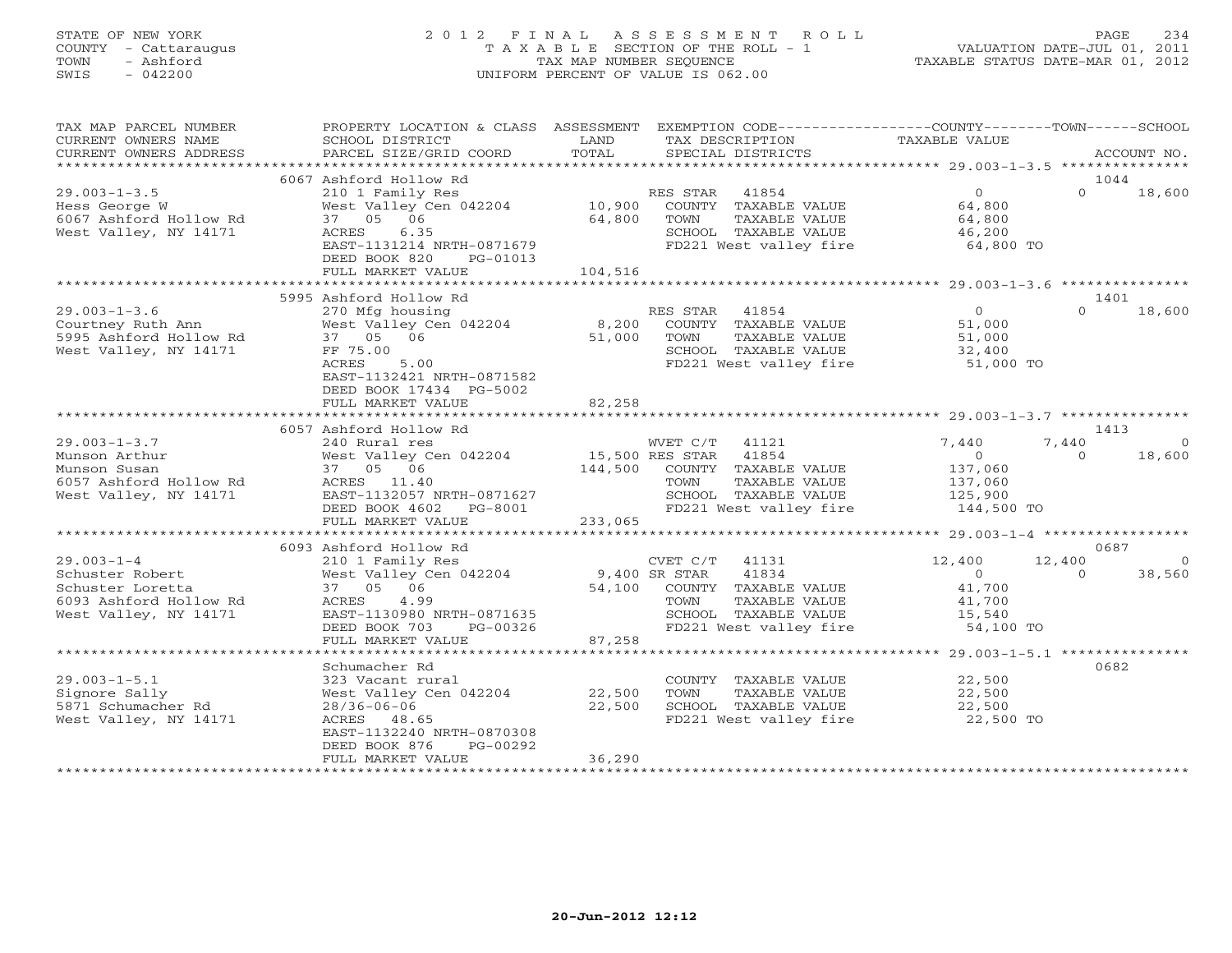## STATE OF NEW YORK 2 0 1 2 F I N A L A S S E S S M E N T R O L L PAGE 235 COUNTY - Cattaraugus T A X A B L E SECTION OF THE ROLL - 1 VALUATION DATE-JUL 01, 2011 TOWN - Ashford TAX MAP NUMBER SEQUENCE TAXABLE STATUS DATE-MAR 01, 2012 SWIS - 042200 UNIFORM PERCENT OF VALUE IS 062.00UNIFORM PERCENT OF VALUE IS 062.00

| TAX MAP PARCEL NUMBER<br>CURRENT OWNERS NAME<br>CURRENT OWNERS ADDRESS<br>************************      | PROPERTY LOCATION & CLASS ASSESSMENT<br>SCHOOL DISTRICT<br>PARCEL SIZE/GRID COORD                                                                                                                          | LAND<br>TOTAL                | EXEMPTION CODE-----------------COUNTY-------TOWN------SCHOOL<br>TAX DESCRIPTION<br>SPECIAL DISTRICTS              | TAXABLE VALUE                                          | ACCOUNT NO.        |
|---------------------------------------------------------------------------------------------------------|------------------------------------------------------------------------------------------------------------------------------------------------------------------------------------------------------------|------------------------------|-------------------------------------------------------------------------------------------------------------------|--------------------------------------------------------|--------------------|
| $29.003 - 1 - 5.2$<br>Savko David J<br>27 Mill St<br>PO Box 352<br>Ellicottville, NY 14731              | Schumacher Rd<br>322 Rural vac>10<br>West Valley Cen 042204<br>$36 - 05 - 06$<br>ACRES 29.20<br>EAST-1132012 NRTH-0869224<br>DEED BOOK 973<br>$PG-965$<br>FULL MARKET VALUE<br>*************************** | 15,900<br>15,900<br>25,645   | COUNTY TAXABLE VALUE<br>TOWN<br>TAXABLE VALUE<br>SCHOOL TAXABLE VALUE<br>FD221 West valley fire                   | 15,900<br>15,900<br>15,900<br>15,900 TO                | 1460               |
|                                                                                                         | Schumacher Rd                                                                                                                                                                                              |                              |                                                                                                                   |                                                        | 1553               |
| $29.003 - 1 - 5.3$<br>Seeley Edward R<br>Seeley Audrey A<br>6151 Schumacher Rd<br>West Valley, NY 14171 | 240 Rural res<br>West Valley Cen 042204<br>28, 36/5/6<br>ACRES 57.95<br>EAST-1132309 NRTH-0867861<br>DEED BOOK 6489<br>PG-5001<br>FULL MARKET VALUE                                                        | 22,900<br>133,000<br>214,516 | RES STAR 41854<br>COUNTY TAXABLE VALUE<br>TOWN<br>TAXABLE VALUE<br>SCHOOL TAXABLE VALUE<br>FD221 West valley fire | $\circ$<br>133,000<br>133,000<br>114,400<br>133,000 TO | $\Omega$<br>18,600 |
|                                                                                                         |                                                                                                                                                                                                            |                              |                                                                                                                   |                                                        |                    |
| $29.003 - 1 - 6$<br>Signore Sally<br>5871 Schumacher Rd<br>West Valley, NY 14171                        | Schumacher Rd<br>105 Vac farmland<br>West Valley Cen 042204<br>28<br>$-05$<br>$-06$<br>82.90<br>ACRES<br>EAST-1133592 NRTH-0869838<br>DEED BOOK 876<br>PG-00292                                            | 43,100<br>43,100             | COUNTY TAXABLE VALUE<br>TOWN<br>TAXABLE VALUE<br>SCHOOL TAXABLE VALUE<br>FD221 West valley fire                   | 43,100<br>43,100<br>43,100<br>43,100 TO                | 0683               |
|                                                                                                         | FULL MARKET VALUE                                                                                                                                                                                          | 69,516                       |                                                                                                                   |                                                        |                    |
|                                                                                                         |                                                                                                                                                                                                            |                              |                                                                                                                   |                                                        |                    |
| $29.003 - 1 - 7.1$<br>Signore Sally B<br>5871 Schumacher Rd<br>West Valley, NY 14171                    | 5871 Schumacher Rd<br>322 Rural vac>10<br>West Valley Cen 042204<br>28  05  06<br>ACRES 67.86<br>EAST-1134833 NRTH-0869540<br>DEED BOOK 828<br>PG-01053<br>FULL MARKET VALUE                               | 40,000<br>40,000<br>64,516   | COUNTY TAXABLE VALUE<br>TAXABLE VALUE<br>TOWN<br>SCHOOL TAXABLE VALUE<br>FD221 West valley fire                   | 40,000<br>40,000<br>40,000<br>40,000 TO                | 0715               |
| ******************************                                                                          |                                                                                                                                                                                                            |                              |                                                                                                                   |                                                        |                    |
| $29.003 - 1 - 7.2$<br>Savko David J<br>Savko Kathleen S<br>PO Box 352<br>Ellicottville, NY 14731        | Schumacher Rd<br>210 1 Family Res<br>West Valley Cen 042204<br>$28 - 5 - 6$<br>ACRES<br>3.65<br>EAST-1134790 NRTH-0868416<br>DEED BOOK 15841 PG-5002<br>FULL MARKET VALUE                                  | 6,400<br>52,700<br>85,000    | COUNTY TAXABLE VALUE<br>TAXABLE VALUE<br>TOWN<br>SCHOOL TAXABLE VALUE<br>FD221 West valley fire                   | 52,700<br>52,700<br>52,700<br>52,700 TO                | 1686               |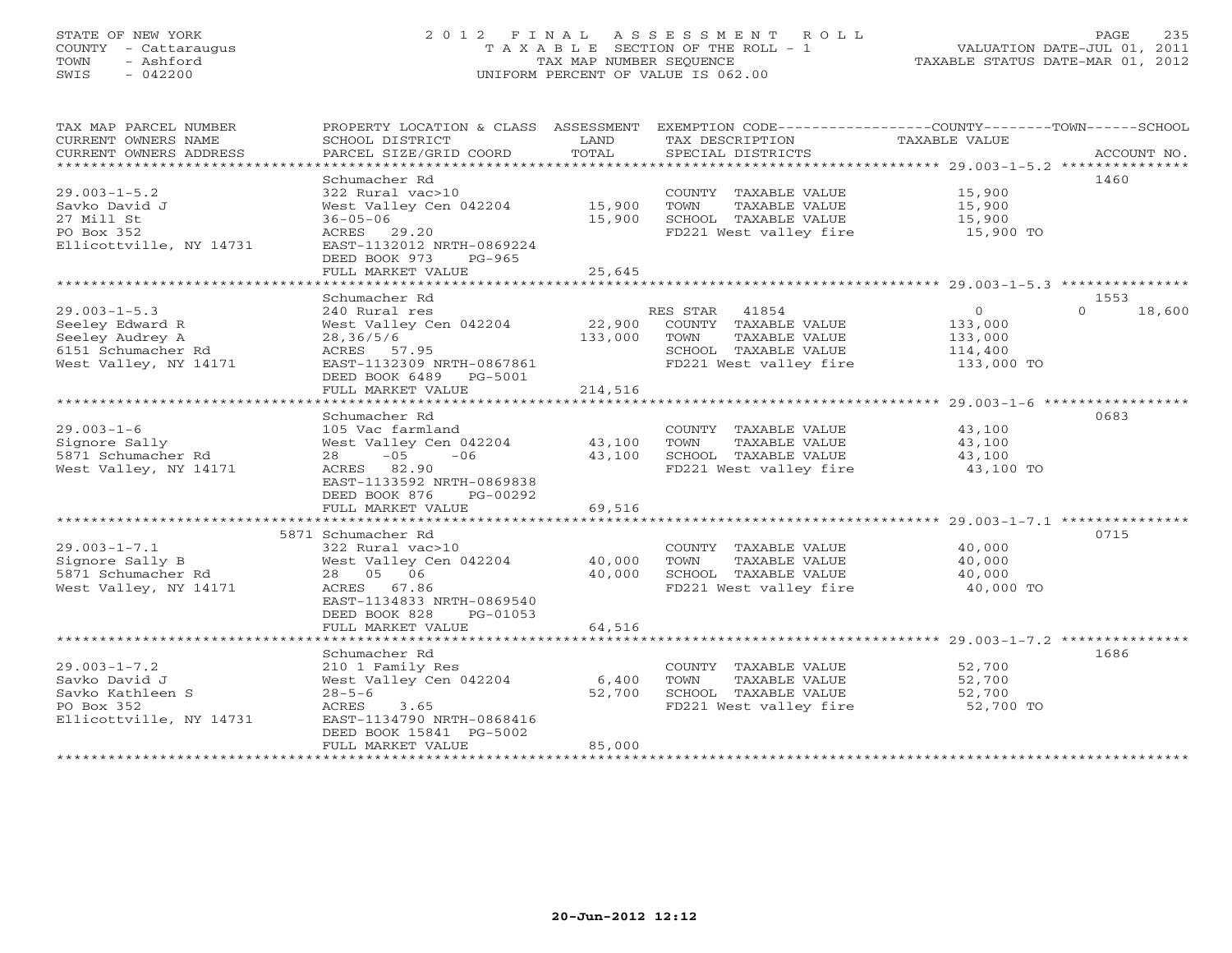# STATE OF NEW YORK 2 0 1 2 F I N A L A S S E S S M E N T R O L L PAGE 236 COUNTY - Cattaraugus T A X A B L E SECTION OF THE ROLL - 1 VALUATION DATE-JUL 01, 2011 TOWN - Ashford TAX MAP NUMBER SEQUENCE TAXABLE STATUS DATE-MAR 01, 2012 SWIS - 042200 UNIFORM PERCENT OF VALUE IS 062.00UNIFORM PERCENT OF VALUE IS 062.00

| TAX MAP PARCEL NUMBER<br>CURRENT OWNERS NAME<br>CURRENT OWNERS ADDRESS | PROPERTY LOCATION & CLASS ASSESSMENT EXEMPTION CODE---------------COUNTY-------TOWN-----SCHOOL<br>SCHOOL DISTRICT<br>PARCEL SIZE/GRID COORD | LAND<br>TOTAL | TAX DESCRIPTION<br>SPECIAL DISTRICTS | TAXABLE VALUE                                        | ACCOUNT NO.        |
|------------------------------------------------------------------------|---------------------------------------------------------------------------------------------------------------------------------------------|---------------|--------------------------------------|------------------------------------------------------|--------------------|
|                                                                        |                                                                                                                                             |               |                                      |                                                      |                    |
|                                                                        | 5792 Schumacher Rd                                                                                                                          |               |                                      |                                                      | 0717               |
| $29.003 - 1 - 8.1$                                                     | 322 Rural vac>10                                                                                                                            |               | COUNTY TAXABLE VALUE                 | 24,200                                               |                    |
| Zerfas John R                                                          | West Valley Cen 042204 24,200                                                                                                               |               | TOWN<br>TAXABLE VALUE                | 24,200                                               |                    |
| 5701 Town Line Rd                                                      | 28 05 06                                                                                                                                    | 24,200        | SCHOOL TAXABLE VALUE                 | 24,200                                               |                    |
| West Valley, NY 14171                                                  | ACRES 38.00                                                                                                                                 |               | FD221 West valley fire               | 24,200 TO                                            |                    |
|                                                                        | EAST-1135633 NRTH-0869809                                                                                                                   |               |                                      |                                                      |                    |
|                                                                        | DEED BOOK 900<br>PG-00976                                                                                                                   |               |                                      |                                                      |                    |
|                                                                        | FULL MARKET VALUE                                                                                                                           | 39,032        |                                      |                                                      |                    |
|                                                                        |                                                                                                                                             |               |                                      |                                                      |                    |
|                                                                        | 5801 Schumacher Rd                                                                                                                          |               |                                      |                                                      | 1215               |
| $29.003 - 1 - 8.2$                                                     | 210 1 Family Res                                                                                                                            |               | RES STAR 41854                       | $\overline{O}$                                       | 18,600<br>$\Omega$ |
| Murray Kevin B                                                         | West Valley Cen 042204                                                                                                                      | 5,600         | COUNTY TAXABLE VALUE                 | 59,100<br>59,100                                     |                    |
| Murray Susan M                                                         | 28 05 06                                                                                                                                    | 59,100        | TOWN<br>TAXABLE VALUE                |                                                      |                    |
| 5801 Schumacher Rd                                                     | ACRES 1.50                                                                                                                                  |               | SCHOOL TAXABLE VALUE                 | 40,500                                               |                    |
| West Valley, NY 14171                                                  | EAST-1135204 NRTH-0867366                                                                                                                   |               | FD221 West valley fire               | 59,100 TO                                            |                    |
|                                                                        | DEED BOOK 3657 PG-6001                                                                                                                      |               |                                      |                                                      |                    |
|                                                                        | FULL MARKET VALUE                                                                                                                           | 95,323        |                                      |                                                      |                    |
|                                                                        | **************************                                                                                                                  | ************* |                                      | *********************** 29.003-1-8.3 *************** |                    |
|                                                                        | 5798 Townline Rd                                                                                                                            |               |                                      |                                                      | 1216               |
| $29.003 - 1 - 8.3$                                                     | 270 Mfg housing                                                                                                                             |               | COUNTY TAXABLE VALUE                 | 31,400                                               |                    |
| Zerfas Paul G                                                          | West Valley Cen 042204                                                                                                                      | 5,600         | TOWN<br>TAXABLE VALUE                | 31,400                                               |                    |
| Zerfas Debra A                                                         | 28 05 06                                                                                                                                    | 31,400        | SCHOOL TAXABLE VALUE                 | 31,400                                               |                    |
| 5722 Town Line Rd                                                      | ACRES 1.50                                                                                                                                  |               | FD221 West valley fire               | 31,400 TO                                            |                    |
| West Valley, NY 14171                                                  | EAST-1135091 NRTH-0867232                                                                                                                   |               |                                      |                                                      |                    |
|                                                                        | DEED BOOK 1003 PG-265                                                                                                                       |               |                                      |                                                      |                    |
|                                                                        | FULL MARKET VALUE                                                                                                                           | 50,645        |                                      |                                                      |                    |
|                                                                        |                                                                                                                                             |               |                                      |                                                      |                    |
|                                                                        | 5792 Schmacher Rd                                                                                                                           |               |                                      |                                                      | 1650               |
| $29.003 - 1 - 8.4$                                                     | 240 Rural res                                                                                                                               |               | COUNTY TAXABLE VALUE                 | 63,200                                               |                    |
| Burns Terrence R                                                       | West Valley Cen 042204                                                                                                                      | 13,500        | TOWN<br>TAXABLE VALUE                | 63,200                                               |                    |
| Burns Nancy L                                                          | $28 - 5 - 6$                                                                                                                                | 63,200        | SCHOOL TAXABLE VALUE                 | 63,200                                               |                    |
| 75 Ruskin Rd                                                           | ACRES 17.45                                                                                                                                 |               | FD221 West valley fire               | 63,200 TO                                            |                    |
| Amherst, NY 14226                                                      | EAST-1135676 NRTH-0867764                                                                                                                   |               |                                      |                                                      |                    |
|                                                                        | DEED BOOK 10282 PG-8001                                                                                                                     |               |                                      |                                                      |                    |
|                                                                        | FULL MARKET VALUE                                                                                                                           | 101,935       |                                      |                                                      |                    |
|                                                                        |                                                                                                                                             |               |                                      |                                                      |                    |
|                                                                        | Town Line Rd                                                                                                                                |               |                                      |                                                      | 0231               |
| $29.003 - 1 - 9$                                                       | 322 Rural vac>10                                                                                                                            |               | COUNTY TAXABLE VALUE                 | 20,100                                               |                    |
| Felix Donald R                                                         | West Valley Cen 042204                                                                                                                      | 20,100        | TOWN<br>TAXABLE VALUE                | 20,100                                               |                    |
| 58 Mt View Ave                                                         | 28 05 06                                                                                                                                    | 20,100        | SCHOOL TAXABLE VALUE                 | 20,100                                               |                    |
| Warsaw, NY 14569                                                       | ACRES 19.77                                                                                                                                 |               | FD221 West valley fire               | 20,100 TO                                            |                    |
|                                                                        | EAST-1136263 NRTH-0870454                                                                                                                   |               |                                      |                                                      |                    |
|                                                                        | DEED BOOK 00666 PG-00266                                                                                                                    |               |                                      |                                                      |                    |
|                                                                        | FULL MARKET VALUE                                                                                                                           | 32,419        |                                      |                                                      |                    |
|                                                                        | ***********************                                                                                                                     |               |                                      |                                                      |                    |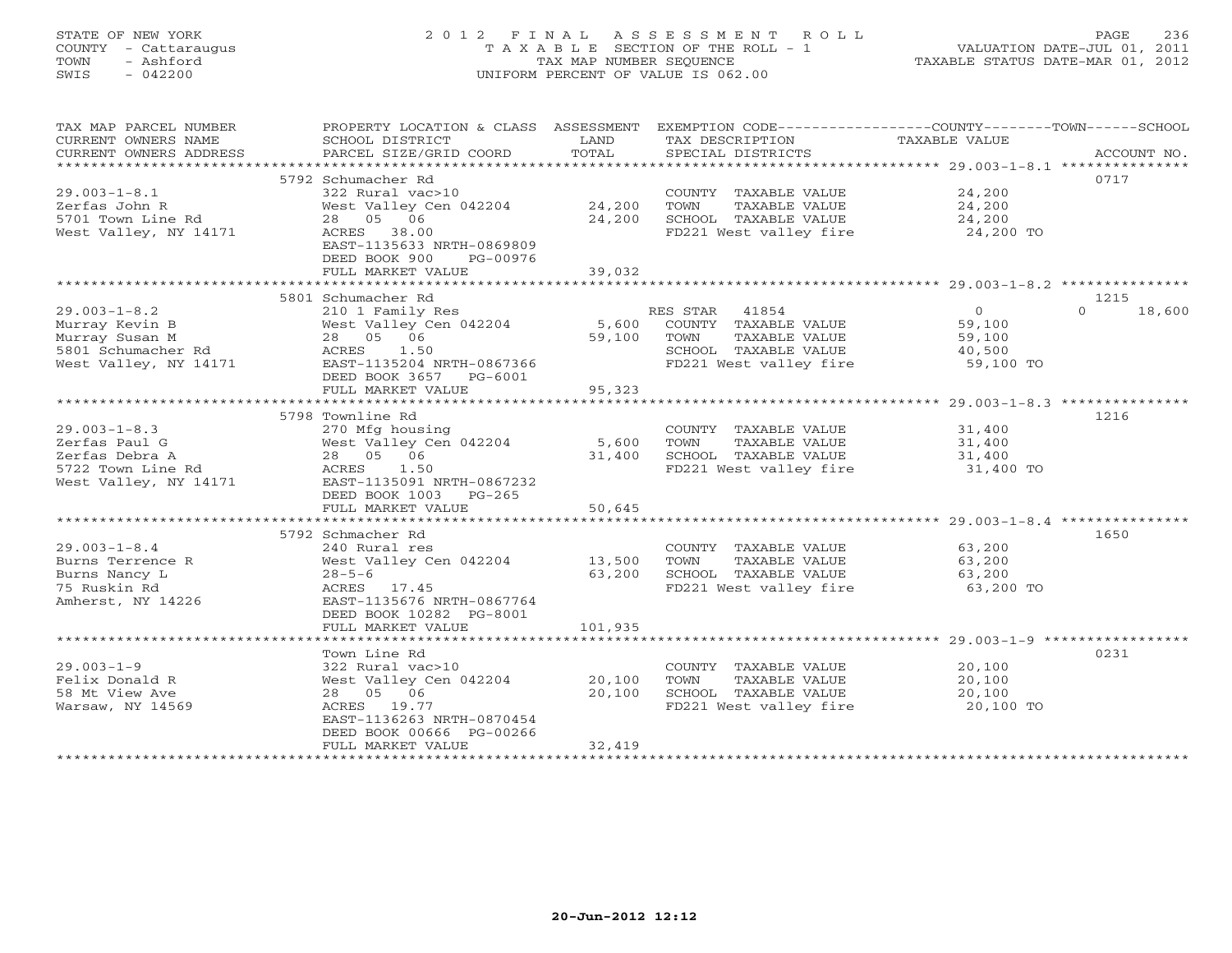# STATE OF NEW YORK 2 0 1 2 F I N A L A S S E S S M E N T R O L L PAGE 237 COUNTY - Cattaraugus T A X A B L E SECTION OF THE ROLL - 1 VALUATION DATE-JUL 01, 2011 TOWN - Ashford TAX MAP NUMBER SEQUENCE TAXABLE STATUS DATE-MAR 01, 2012 SWIS - 042200 UNIFORM PERCENT OF VALUE IS 062.00UNIFORM PERCENT OF VALUE IS 062.00

| TAX MAP PARCEL NUMBER<br>CURRENT OWNERS NAME<br>CURRENT OWNERS ADDRESS                                                                                           | PROPERTY LOCATION & CLASS ASSESSMENT EXEMPTION CODE----------------COUNTY-------TOWN------SCHOOL<br>SCHOOL DISTRICT<br>PARCEL SIZE/GRID COORD                                                                                                                             | LAND<br>TOTAL              | TAX DESCRIPTION TAXABLE VALUE<br>SPECIAL DISTRICTS<br>SPECIAL DISTRICTS                                                                                                                                                                                                                                    |                                                                       |                    | ACCOUNT NO.                        |
|------------------------------------------------------------------------------------------------------------------------------------------------------------------|---------------------------------------------------------------------------------------------------------------------------------------------------------------------------------------------------------------------------------------------------------------------------|----------------------------|------------------------------------------------------------------------------------------------------------------------------------------------------------------------------------------------------------------------------------------------------------------------------------------------------------|-----------------------------------------------------------------------|--------------------|------------------------------------|
| $29.003 - 1 - 10.1$<br>Reed Dale<br>Reed Kim<br>Rupp Ellen<br>5686 Town Line Rd<br>West Valley, NY 14171                                                         | 5686 Town Line Rd<br>240 Rural res<br>West Valley Cen 042204 30,800 AGED C/T/S 41800<br>20 05 06 86,800 SR STAR 41834<br>ACRES 51.00 COUNTY TAXABLE<br>ACRES 51.00<br>EAST-1136837 NRTH-0869378<br>DEED BOOK 4852 PG-9002<br>FULL MARKET VALUE                            | TOWN                       | COUNTY TAXABLE VALUE<br>TAXABLE VALUE<br>-9002 SCHOOL TAXABLE VALUE<br>140,000 FD221 West valley fire 36,800 TO                                                                                                                                                                                            | 12,009 12,009 12,009<br>$37,396$ $37,396$ 0<br>37,395<br>37,395       |                    | 0620<br>37,396<br>37,395<br>37,395 |
| MAY BE SUBJECT TO PAYMENT<br>UNDER AGDIST LAW TIL 2016                                                                                                           |                                                                                                                                                                                                                                                                           |                            |                                                                                                                                                                                                                                                                                                            |                                                                       |                    |                                    |
| $29.003 - 1 - 10.2$<br>MAY BE SUBJECT TO PAYMENT DEED BOOK 674<br>UNDER RPTL483 UNTIL 2021 FULL MARKET VP                                                        | 5676 Town Line Rd<br>Town Line Rd<br>210 1 Family Res<br>West Valley Cen 042204<br>West Valley Cen 042204<br>20 05 06<br>ACRES 4.90 BANK 017<br>EAST-1137020 NRTH-0867623<br>DEED BOOK 674 PG-00305<br>PULL MARKET VALUE<br>PULL MARKET VALUE<br>PULL MARKET VALUE<br>PUL |                            | SCHOOL TAXABLE VALUE 68,000<br>FD221 West valley fire 116,800 TO                                                                                                                                                                                                                                           | 30,200<br>$\overline{0}$<br>86,600<br>86,600                          | 30,200<br>$\Omega$ | 1485<br>30,200<br>18,600           |
|                                                                                                                                                                  | 5668 Town Line Rd                                                                                                                                                                                                                                                         |                            |                                                                                                                                                                                                                                                                                                            |                                                                       |                    | 1338                               |
| $29.003 - 1 - 11.2$<br>McHugh Patrick M<br>McHugh Janet G<br>5668 Townline Rd<br>West Valley, NY 14171<br>MAY BE SUBJECT TO PAYMENT<br>UNDER AGDIST LAW TIL 2016 | 240 Rural res<br>West Valley Cen 042204 22,500 RES STAR 41854<br>20 05 06 113,400 COUNTY TAXABLE<br>ACRES 37.00<br>EAST-1137417 NRTH-0868923<br>DEED BOOK 6583 PG-2001<br>FULL MARKET VALUE                                                                               | CLERGY<br>TOWN<br>182,903  | 41400<br>COUNTY TAXABLE VALUE<br>TAXABLE VALUE<br>SCHOOL TAXABLE VALUE<br>FD221 West valley fire                                                                                                                                                                                                           | 1,500<br>$\overline{0}$<br>111,900<br>111,900<br>93,300<br>113,400 TO | 1,500<br>$\Omega$  | 1,500<br>18,600                    |
| $29.003 - 1 - 11.3$<br>ichugn Ryan<br>5668 Townline Rd<br>West Voll<br>West Valley, NY 14171                                                                     | Town Line Rd<br>314 Rural vac<10<br>West Valley Cen 042204 6,100<br>20  05  06<br>2.02<br>ACRES<br>EAST-1137671 NRTH-0867579<br>DEED BOOK 4941<br>PG-7001<br>FULL MARKET VALUE                                                                                            | TOWN<br>6,100<br>9,839     | COUNTY TAXABLE VALUE<br>TAXABLE VALUE<br>SCHOOL TAXABLE VALUE<br>FD221 West valley fire 6,100 TO                                                                                                                                                                                                           | 6,100<br>6,100<br>6,100                                               |                    | 1339                               |
|                                                                                                                                                                  | 5610 Town Line Rd                                                                                                                                                                                                                                                         |                            |                                                                                                                                                                                                                                                                                                            |                                                                       |                    | 0019                               |
| $29.003 - 1 - 12$<br>Green Robert K<br>Green Diane C<br>Green Diane C<br>5610 Townline Rd<br>West Valley, NY 14171                                               | 240 Rural res<br>240 Rural res<br>West Valley Cen 042204 38,200<br>20 05 06 111,200<br>ACRES 88.80<br>EAST-1138251 NRTH-0868986<br>DEED BOOK 830<br>PG-00461<br>FULL MARKET VALUE                                                                                         | SR STAR<br>TOWN<br>179,355 | 41834<br>COUNTY TAXABLE VALUE<br>TAXABLE VALUE<br>SCHOOL TAXABLE VALUE<br>FD221 West valley fire that is a more than the more than the material of the material of the material of the m<br>The material of the material of the material of the material of the material of the material of the material o | $\overline{0}$<br>111,200<br>111,200<br>72,640                        | $\Omega$           | 38,560                             |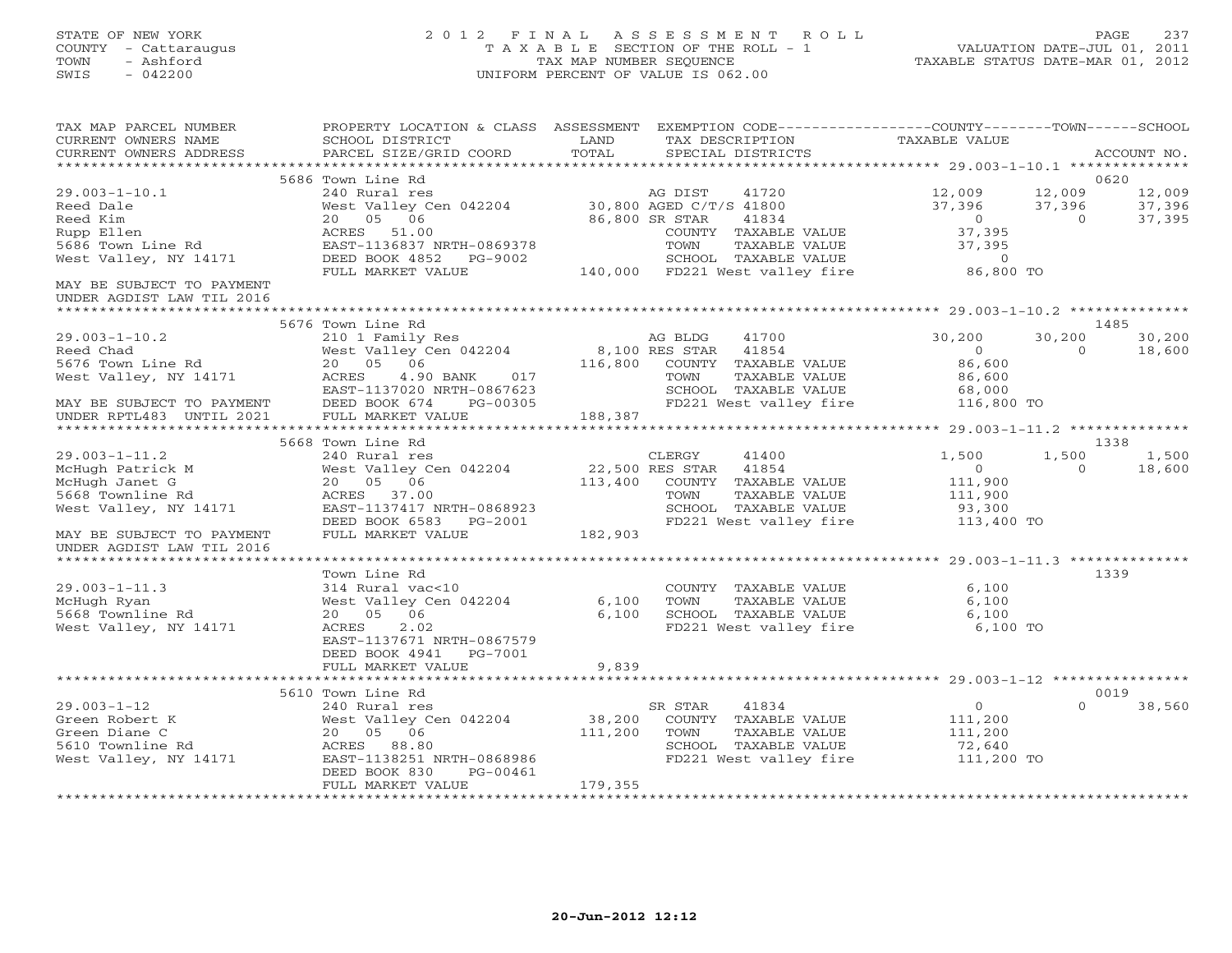## STATE OF NEW YORK 2 0 1 2 F I N A L A S S E S S M E N T R O L L PAGE 238 COUNTY - Cattaraugus T A X A B L E SECTION OF THE ROLL - 1 VALUATION DATE-JUL 01, 2011 TOWN - Ashford TAX MAP NUMBER SEQUENCE TAXABLE STATUS DATE-MAR 01, 2012 SWIS - 042200 UNIFORM PERCENT OF VALUE IS 062.00UNIFORM PERCENT OF VALUE IS 062.00

| TAX MAP PARCEL NUMBER  | PROPERTY LOCATION & CLASS ASSESSMENT   |               |                                             | EXEMPTION CODE-----------------COUNTY-------TOWN------SCHOOL |                |
|------------------------|----------------------------------------|---------------|---------------------------------------------|--------------------------------------------------------------|----------------|
| CURRENT OWNERS NAME    | SCHOOL DISTRICT                        | LAND          | TAX DESCRIPTION                             | TAXABLE VALUE                                                |                |
| CURRENT OWNERS ADDRESS | PARCEL SIZE/GRID COORD                 | TOTAL         | SPECIAL DISTRICTS                           |                                                              | ACCOUNT NO.    |
|                        |                                        |               |                                             |                                                              |                |
|                        | Potter Rd                              |               |                                             |                                                              | 0788           |
| $29.003 - 1 - 13$      | 323 Vacant rural                       |               | COUNTY TAXABLE VALUE                        | 24,600                                                       |                |
| Gentner Millard C      | West Valley Cen 042204                 | 24,600        | TOWN<br>TAXABLE VALUE                       | 24,600                                                       |                |
| Gentner Regis C        | 20  05  06                             | 24,600        | SCHOOL TAXABLE VALUE                        | 24,600                                                       |                |
| 8870 Rte 240           | NRF                                    |               | FD221 West valley fire                      | 24,600 TO                                                    |                |
| West Valley, NY 14171  | ACRES 70.20                            |               |                                             |                                                              |                |
|                        | EAST-1139742 NRTH-0870220              |               |                                             |                                                              |                |
|                        | DEED BOOK 00936 PG-00665               |               |                                             |                                                              |                |
|                        | FULL MARKET VALUE                      | 39,677        |                                             |                                                              |                |
|                        |                                        |               |                                             |                                                              |                |
|                        | 5502 Town Line Rd                      |               |                                             |                                                              | 0448           |
| $29.003 - 1 - 14$      | 240 Rural res                          |               | RES STAR 41854                              | $\overline{0}$<br>$\Omega$                                   | 18,600         |
| Kohlbacker Jerry       | West Valley Cen 042204                 | 34,100        | COUNTY TAXABLE VALUE                        | 87,100                                                       |                |
| Kohlbacker Wife        | 20  05  06                             | 87,100        | TOWN<br>TAXABLE VALUE                       | 87,100                                                       |                |
| 5502 Town Line Rd      | ACRES 64.65                            |               | SCHOOL TAXABLE VALUE                        | 68,500                                                       |                |
|                        |                                        |               |                                             |                                                              |                |
| West Valley, NY 14171  | EAST-1139768 NRTH-0868180              |               | FD221 West valley fire                      | 87,100 TO                                                    |                |
|                        | DEED BOOK 639<br>PG-00057              |               |                                             |                                                              |                |
|                        | FULL MARKET VALUE                      | 140,484       |                                             |                                                              |                |
|                        |                                        |               |                                             |                                                              |                |
|                        | 8831 Potter Rd                         |               |                                             |                                                              | 0489           |
| $29.003 - 1 - 15$      | 210 1 Family Res                       |               | COUNTY TAXABLE VALUE                        | 65,600                                                       |                |
| Malloy Michael T       | West Valley Cen 042204                 | 13,000        | TOWN<br>TAXABLE VALUE                       | 65,600                                                       |                |
| Malloy Anne            | 20 05<br>06                            | 65,600        | SCHOOL TAXABLE VALUE                        | 65,600                                                       |                |
| 8831 Potter Rd         | ACRES<br>8.75 BANK<br>017              |               | FD221 West valley fire                      | 65,600 TO                                                    |                |
| West Valley, NY 14171  | EAST-1139145 NRTH-0868899              |               |                                             |                                                              |                |
|                        | DEED BOOK 00747 PG-00098               |               |                                             |                                                              |                |
|                        | FULL MARKET VALUE                      | 105,806       |                                             |                                                              |                |
|                        |                                        |               |                                             |                                                              |                |
|                        | 5648 Town Line Rd                      |               |                                             |                                                              | 0505           |
| $29.003 - 1 - 16.1$    | 210 1 Family Res                       |               | CVET C/T 41131                              | 12,400<br>12,400                                             | $\overline{0}$ |
| McHugh George L Jr     | West Valley Cen 042204                 | 6,700 SR STAR | 41834                                       | $\overline{0}$<br>$\Omega$                                   | 38,560         |
| McHugh Iris M          | 20  05  06                             | 74,600        | COUNTY TAXABLE VALUE                        | 62,200                                                       |                |
| 5648 Town Line Rd      | LIFE USE                               |               | TOWN<br>TAXABLE VALUE                       | 62,200                                                       |                |
| West Valley, NY 14171  | 2.60 BANK<br>ACRES<br>017              |               | SCHOOL TAXABLE VALUE                        | 36,040                                                       |                |
|                        | EAST-0489103 NRTH-0867372              |               | FD221 West valley fire                      | 74,600 TO                                                    |                |
|                        | DEED BOOK 1003<br>$PG-838$             |               |                                             |                                                              |                |
|                        | FULL MARKET VALUE                      | 120,323       |                                             |                                                              |                |
|                        |                                        |               |                                             |                                                              |                |
|                        | 5722 Town Line Rd                      |               | 75 PCT OF VALUE USED FOR EXEMPTION PURPOSES |                                                              | 0851           |
| $29.003 - 1 - 17$      | 240 Rural res                          |               | WVET C/T<br>41121                           | 7,440<br>7,440                                               | $\circ$        |
| Zerfas Paul G          | West Valley Cen 042204 29,800 RES STAR |               | 41854                                       | $\overline{0}$<br>$\Omega$                                   | 18,600         |
| 5722 Town Line Rd      | 28 05 06                               | 119,000       | COUNTY TAXABLE VALUE                        | 111,560                                                      |                |
| West Valley, NY 14171  | ACRES 33.74                            |               | TAXABLE VALUE<br>TOWN                       | 111,560                                                      |                |
|                        | EAST-1136283 NRTH-0868475              |               | SCHOOL TAXABLE VALUE                        | 100,400                                                      |                |
|                        | DEED BOOK 775<br>PG-01131              |               | FD221 West valley fire                      | 119,000 TO                                                   |                |
|                        | FULL MARKET VALUE                      | 191,935       |                                             |                                                              |                |
|                        |                                        |               |                                             |                                                              |                |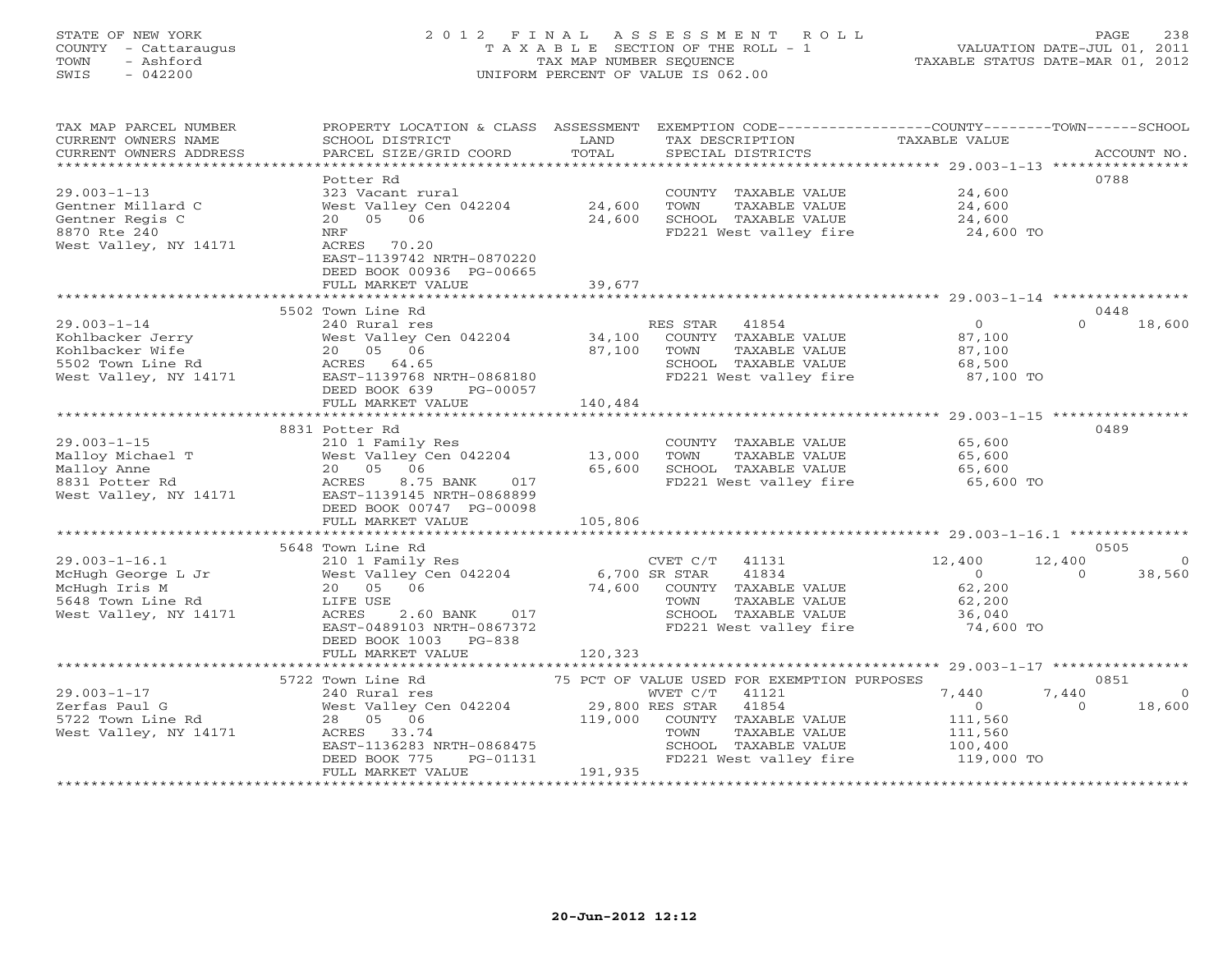# STATE OF NEW YORK 2 0 1 2 F I N A L A S S E S S M E N T R O L L PAGE 239 COUNTY - Cattaraugus T A X A B L E SECTION OF THE ROLL - 1 VALUATION DATE-JUL 01, 2011 TOWN - Ashford TAX MAP NUMBER SEQUENCE TAXABLE STATUS DATE-MAR 01, 2012 SWIS - 042200 UNIFORM PERCENT OF VALUE IS 062.00UNIFORM PERCENT OF VALUE IS 062.00

| TAX MAP PARCEL NUMBER                                |                                           |                | PROPERTY LOCATION & CLASS ASSESSMENT EXEMPTION CODE----------------COUNTY-------TOWN------SCHOOL |                          |                    |
|------------------------------------------------------|-------------------------------------------|----------------|--------------------------------------------------------------------------------------------------|--------------------------|--------------------|
| CURRENT OWNERS NAME<br>CURRENT OWNERS ADDRESS        | SCHOOL DISTRICT<br>PARCEL SIZE/GRID COORD | LAND<br>TOTAL  | TAX DESCRIPTION<br>SPECIAL DISTRICTS                                                             | TAXABLE VALUE            | ACCOUNT NO.        |
| *************************                            |                                           |                |                                                                                                  |                          |                    |
|                                                      | 5871 Schumacher Rd                        |                |                                                                                                  |                          | 1043               |
| $29.003 - 1 - 19$                                    | 240 Rural res                             |                | COUNTY TAXABLE VALUE                                                                             | 229,300                  |                    |
| Signore Sally B                                      | West Valley Cen 042204                    | 22,600         | TOWN<br>TAXABLE VALUE                                                                            | 229,300                  |                    |
| 5871 Schumacher Rd                                   | 28 05 06                                  | 229,300        | SCHOOL TAXABLE VALUE                                                                             | 229,300                  |                    |
| West Valley, NY 14171                                | ACRES 33.65                               |                | FD221 West valley fire                                                                           | 229,300 TO               |                    |
|                                                      | EAST-1134267 NRTH-0867743                 |                |                                                                                                  |                          |                    |
|                                                      | DEED BOOK 828<br>PG-01050                 |                |                                                                                                  |                          |                    |
|                                                      | FULL MARKET VALUE                         | 369,839        |                                                                                                  |                          |                    |
|                                                      |                                           |                |                                                                                                  |                          |                    |
|                                                      | 5945 Schumacher Rd                        |                |                                                                                                  |                          | 0639               |
| $29.003 - 1 - 20$                                    | 270 Mfg housing                           |                | CVET C/T<br>41131                                                                                | 7,175<br>7,175           | $\Omega$           |
| Ruminski Geraldine (L/U)                             | West Valley Cen 042204                    | 13,400 SR STAR | 41834                                                                                            | $\circ$                  | $\Omega$<br>28,700 |
| Ruminski Gary N                                      | 28  05  06                                | 28,700         | COUNTY TAXABLE VALUE                                                                             | 21,525                   |                    |
| Linforth Lisa Ann<br>5945 Schumacher Rd              | ACRES 18.41<br>EAST-1133409 NRTH-0867862  |                | TAXABLE VALUE<br>TOWN<br>SCHOOL TAXABLE VALUE                                                    | 21,525<br>$\overline{0}$ |                    |
| West Valley, NY 14171                                | PG-6001                                   |                | FD221 West valley fire                                                                           | 28,700 TO                |                    |
|                                                      | DEED BOOK 839<br>FULL MARKET VALUE        | 46,290         |                                                                                                  |                          |                    |
|                                                      |                                           |                |                                                                                                  |                          |                    |
|                                                      | Hebdon Rd                                 |                |                                                                                                  |                          | 1023               |
| $29.003 - 1 - 21.1$                                  | 260 Seasonal res                          |                | COUNTY TAXABLE VALUE                                                                             | 30,800                   |                    |
| Seeley Edward                                        | West Valley Cen 042204                    | 20,800         | TAXABLE VALUE<br>TOWN                                                                            | 30,800                   |                    |
| 5868 Schumacher Rd                                   | 36 05 06                                  | 30,800         | SCHOOL TAXABLE VALUE                                                                             | 30,800                   |                    |
| West Valley, NY 14171                                | ACRES 25.05                               |                | FD221 West valley fire                                                                           | 30,800 TO                |                    |
|                                                      | EAST-1130839 NRTH-0867577                 |                |                                                                                                  |                          |                    |
|                                                      | DEED BOOK 1017 PG-747                     |                |                                                                                                  |                          |                    |
|                                                      | FULL MARKET VALUE                         | 49,677         |                                                                                                  |                          |                    |
|                                                      |                                           |                |                                                                                                  |                          |                    |
|                                                      | Hebdon Rd                                 |                |                                                                                                  |                          | 1128               |
| $29.003 - 1 - 21.2$                                  | 312 Vac w/imprv                           |                | COUNTY TAXABLE VALUE                                                                             | 30,300                   |                    |
| Needham Marian V                                     | West Valley Cen 042204                    | 23,300         | TOWN<br>TAXABLE VALUE                                                                            | 30,300                   |                    |
| 158 Alabama St<br>Buffalo, NY 14204                  | 36 05 06<br>26.60                         | 30,300         | SCHOOL TAXABLE VALUE<br>FD221 West valley fire                                                   | 30,300                   |                    |
|                                                      | ACRES<br>EAST-1130621 NRTH-0868276        |                |                                                                                                  | 30,300 TO                |                    |
|                                                      | DEED BOOK 10440 PG-7001                   |                |                                                                                                  |                          |                    |
|                                                      | FULL MARKET VALUE                         | 48,871         |                                                                                                  |                          |                    |
|                                                      | ********************                      |                |                                                                                                  |                          |                    |
|                                                      | Hebdon Rd                                 |                |                                                                                                  |                          | 1137               |
| $29.003 - 1 - 21.3$                                  | 312 Vac w/imprv                           |                | COUNTY TAXABLE VALUE                                                                             | 28,000                   |                    |
| Subcarrier Communications Inc West Valley Cen 042204 |                                           | 10,900         | TOWN<br>TAXABLE VALUE                                                                            | 28,000                   |                    |
| 139 White Oak Ln                                     | 36 05 06                                  | 28,000         | SCHOOL TAXABLE VALUE                                                                             | 28,000                   |                    |
| Old Bridge, NJ 08857                                 | 6.40<br>ACRES                             |                | FD221 West valley fire                                                                           | 28,000 TO                |                    |
|                                                      | EAST-1130389 NRTH-0867270                 |                |                                                                                                  |                          |                    |
|                                                      | DEED BOOK 1002<br>PG-1154                 |                |                                                                                                  |                          |                    |
|                                                      | FULL MARKET VALUE                         | 45,161         |                                                                                                  |                          |                    |
|                                                      |                                           |                |                                                                                                  |                          |                    |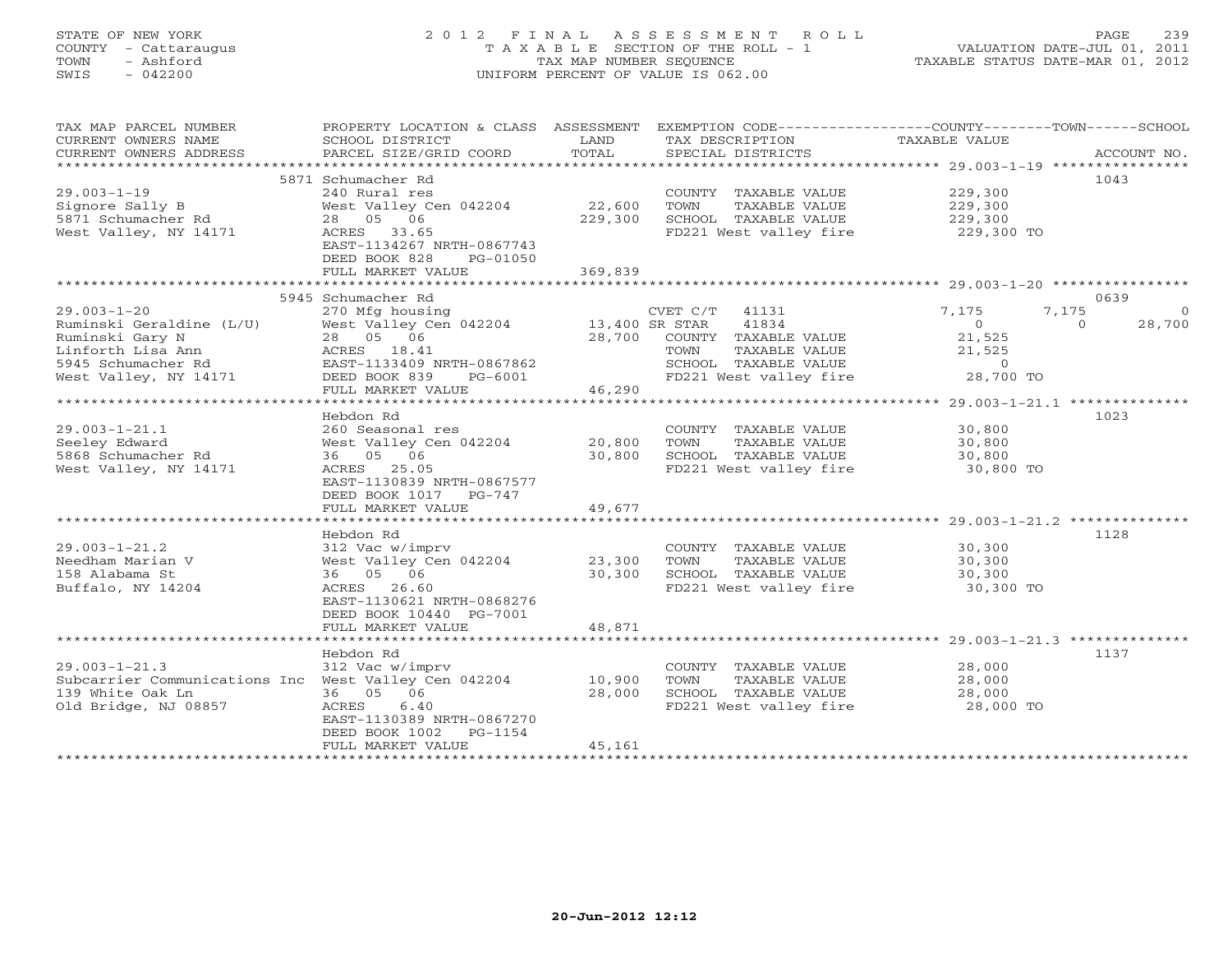## STATE OF NEW YORK 2 0 1 2 F I N A L A S S E S S M E N T R O L L PAGE 240 COUNTY - Cattaraugus T A X A B L E SECTION OF THE ROLL - 1 VALUATION DATE-JUL 01, 2011 TOWN - Ashford TAX MAP NUMBER SEQUENCE TAXABLE STATUS DATE-MAR 01, 2012 SWIS - 042200 UNIFORM PERCENT OF VALUE IS 062.00UNIFORM PERCENT OF VALUE IS 062.00

| ************************* 29.003-1-22.1 **************<br>**********<br>0599<br>Hebdon Rd<br>$29.003 - 1 - 22.1$<br>22,300<br>312 Vac w/imprv<br>COUNTY TAXABLE VALUE<br>Lugo Evelyn<br>West Valley Cen 042204<br>TOWN<br>TAXABLE VALUE<br>22,300<br>11,100<br>36 05 06<br>15 Claire St<br>22,300<br>SCHOOL TAXABLE VALUE<br>22,300<br>Buffalo, NY 14210<br>ACRES 17.55<br>FD221 West valley fire<br>22,300 TO<br>EAST-1129349 NRTH-0867348<br>DEED BOOK 978<br>$PG-554$<br>FULL MARKET VALUE<br>35,968<br>*****************<br>**************** 29.003-1-22.2 *********<br>1482<br>Hebdon Rd<br>$29.003 - 1 - 22.2$<br>210 1 Family Res<br>COUNTY TAXABLE VALUE<br>63,600<br>Boehm Carl H<br>West Valley Cen 042204<br>TAXABLE VALUE<br>11,600<br>TOWN<br>63,600<br>06<br>Boehm Mary L<br>36 05<br>63,600<br>SCHOOL TAXABLE VALUE<br>63,600<br>6807 Woodside Pl<br>ACRES<br>7.00<br>FD221 West valley fire<br>63,600 TO<br>Niagara Falls, NY 14304<br>EAST-1129263 NRTH-0868078<br>DEED BOOK 3874<br>PG-5001<br>102,581<br>FULL MARKET VALUE<br>1483<br>Hebdon Rd<br>$29.003 - 1 - 22.3$<br>314 Rural vac<10<br>COUNTY TAXABLE VALUE<br>12,800<br>Pohlman Donna M<br>TOWN<br>TAXABLE VALUE<br>West Valley Cen 042204<br>12,800<br>12,800<br>4864 Clinton St<br>36 05<br>06<br>12,800<br>SCHOOL TAXABLE VALUE<br>12,800<br>West Seneca, NY 14224<br>8.15<br>FD221 West valley fire<br>ACRES<br>12,800 TO<br>EAST-1129192 NRTH-0868402<br>DEED BOOK 1000<br>PG-1093<br>20,645<br>FULL MARKET VALUE<br>*********************<br>8881 Hebdon Rd<br>1488<br>$29.003 - 1 - 22.4$<br>210 1 Family Res<br>RES STAR<br>41854<br>$\circ$<br>18,600<br>$\cap$<br>Pickop Shirley A<br>West Valley Cen 042204<br>11,200<br>COUNTY TAXABLE VALUE<br>47,000<br>Ignatowski Christopher L<br>47,000<br><b>TOWN</b><br>TAXABLE VALUE<br>$36 - 5 - 6$<br>47,000<br>8881 Hebdon Rd<br>ACRES<br>7.85 BANK<br>005<br>SCHOOL TAXABLE VALUE<br>28,400<br>47,000 TO<br>West Valley, NY 14171<br>EAST-1129312 NRTH-0867790<br>FD221 West valley fire<br>FULL MARKET VALUE<br>75,806<br>**********************<br>************<br>***************** 29.004-1-1.1 ****************<br>8955 Nys Rte 240<br>0823<br>$29.004 - 1 - 1.1$<br>260 Seasonal res<br>31,400<br>COUNTY TAXABLE VALUE<br>11,500<br>Williams Ray E<br>West Valley Cen 042204<br>TOWN<br>TAXABLE VALUE<br>31,400<br>Williams Mabel<br>12  05  06<br>31,400<br>SCHOOL TAXABLE VALUE<br>31,400<br>FD221 West valley fire<br>5309 Depot St<br>ACRES 11.77<br>31,400 TO<br>West Valley, NY 14171<br>EAST-1140995 NRTH-0871003<br>DEED BOOK 00653 PG-00290<br>FULL MARKET VALUE<br>50,645 | TAX MAP PARCEL NUMBER<br>CURRENT OWNERS NAME | PROPERTY LOCATION & CLASS ASSESSMENT<br>SCHOOL DISTRICT | LAND  | EXEMPTION CODE-----------------COUNTY-------TOWN------SCHOOL<br>TAX DESCRIPTION | TAXABLE VALUE |             |
|------------------------------------------------------------------------------------------------------------------------------------------------------------------------------------------------------------------------------------------------------------------------------------------------------------------------------------------------------------------------------------------------------------------------------------------------------------------------------------------------------------------------------------------------------------------------------------------------------------------------------------------------------------------------------------------------------------------------------------------------------------------------------------------------------------------------------------------------------------------------------------------------------------------------------------------------------------------------------------------------------------------------------------------------------------------------------------------------------------------------------------------------------------------------------------------------------------------------------------------------------------------------------------------------------------------------------------------------------------------------------------------------------------------------------------------------------------------------------------------------------------------------------------------------------------------------------------------------------------------------------------------------------------------------------------------------------------------------------------------------------------------------------------------------------------------------------------------------------------------------------------------------------------------------------------------------------------------------------------------------------------------------------------------------------------------------------------------------------------------------------------------------------------------------------------------------------------------------------------------------------------------------------------------------------------------------------------------------------------------------------------------------------------------------------------------------------------------------------------------------------------------------------------------------------------------------------------------------------------------------------|----------------------------------------------|---------------------------------------------------------|-------|---------------------------------------------------------------------------------|---------------|-------------|
|                                                                                                                                                                                                                                                                                                                                                                                                                                                                                                                                                                                                                                                                                                                                                                                                                                                                                                                                                                                                                                                                                                                                                                                                                                                                                                                                                                                                                                                                                                                                                                                                                                                                                                                                                                                                                                                                                                                                                                                                                                                                                                                                                                                                                                                                                                                                                                                                                                                                                                                                                                                                                              | CURRENT OWNERS ADDRESS                       | PARCEL SIZE/GRID COORD                                  | TOTAL | SPECIAL DISTRICTS                                                               |               | ACCOUNT NO. |
|                                                                                                                                                                                                                                                                                                                                                                                                                                                                                                                                                                                                                                                                                                                                                                                                                                                                                                                                                                                                                                                                                                                                                                                                                                                                                                                                                                                                                                                                                                                                                                                                                                                                                                                                                                                                                                                                                                                                                                                                                                                                                                                                                                                                                                                                                                                                                                                                                                                                                                                                                                                                                              |                                              |                                                         |       |                                                                                 |               |             |
|                                                                                                                                                                                                                                                                                                                                                                                                                                                                                                                                                                                                                                                                                                                                                                                                                                                                                                                                                                                                                                                                                                                                                                                                                                                                                                                                                                                                                                                                                                                                                                                                                                                                                                                                                                                                                                                                                                                                                                                                                                                                                                                                                                                                                                                                                                                                                                                                                                                                                                                                                                                                                              |                                              |                                                         |       |                                                                                 |               |             |
|                                                                                                                                                                                                                                                                                                                                                                                                                                                                                                                                                                                                                                                                                                                                                                                                                                                                                                                                                                                                                                                                                                                                                                                                                                                                                                                                                                                                                                                                                                                                                                                                                                                                                                                                                                                                                                                                                                                                                                                                                                                                                                                                                                                                                                                                                                                                                                                                                                                                                                                                                                                                                              |                                              |                                                         |       |                                                                                 |               |             |
|                                                                                                                                                                                                                                                                                                                                                                                                                                                                                                                                                                                                                                                                                                                                                                                                                                                                                                                                                                                                                                                                                                                                                                                                                                                                                                                                                                                                                                                                                                                                                                                                                                                                                                                                                                                                                                                                                                                                                                                                                                                                                                                                                                                                                                                                                                                                                                                                                                                                                                                                                                                                                              |                                              |                                                         |       |                                                                                 |               |             |
|                                                                                                                                                                                                                                                                                                                                                                                                                                                                                                                                                                                                                                                                                                                                                                                                                                                                                                                                                                                                                                                                                                                                                                                                                                                                                                                                                                                                                                                                                                                                                                                                                                                                                                                                                                                                                                                                                                                                                                                                                                                                                                                                                                                                                                                                                                                                                                                                                                                                                                                                                                                                                              |                                              |                                                         |       |                                                                                 |               |             |
|                                                                                                                                                                                                                                                                                                                                                                                                                                                                                                                                                                                                                                                                                                                                                                                                                                                                                                                                                                                                                                                                                                                                                                                                                                                                                                                                                                                                                                                                                                                                                                                                                                                                                                                                                                                                                                                                                                                                                                                                                                                                                                                                                                                                                                                                                                                                                                                                                                                                                                                                                                                                                              |                                              |                                                         |       |                                                                                 |               |             |
|                                                                                                                                                                                                                                                                                                                                                                                                                                                                                                                                                                                                                                                                                                                                                                                                                                                                                                                                                                                                                                                                                                                                                                                                                                                                                                                                                                                                                                                                                                                                                                                                                                                                                                                                                                                                                                                                                                                                                                                                                                                                                                                                                                                                                                                                                                                                                                                                                                                                                                                                                                                                                              |                                              |                                                         |       |                                                                                 |               |             |
|                                                                                                                                                                                                                                                                                                                                                                                                                                                                                                                                                                                                                                                                                                                                                                                                                                                                                                                                                                                                                                                                                                                                                                                                                                                                                                                                                                                                                                                                                                                                                                                                                                                                                                                                                                                                                                                                                                                                                                                                                                                                                                                                                                                                                                                                                                                                                                                                                                                                                                                                                                                                                              |                                              |                                                         |       |                                                                                 |               |             |
|                                                                                                                                                                                                                                                                                                                                                                                                                                                                                                                                                                                                                                                                                                                                                                                                                                                                                                                                                                                                                                                                                                                                                                                                                                                                                                                                                                                                                                                                                                                                                                                                                                                                                                                                                                                                                                                                                                                                                                                                                                                                                                                                                                                                                                                                                                                                                                                                                                                                                                                                                                                                                              |                                              |                                                         |       |                                                                                 |               |             |
|                                                                                                                                                                                                                                                                                                                                                                                                                                                                                                                                                                                                                                                                                                                                                                                                                                                                                                                                                                                                                                                                                                                                                                                                                                                                                                                                                                                                                                                                                                                                                                                                                                                                                                                                                                                                                                                                                                                                                                                                                                                                                                                                                                                                                                                                                                                                                                                                                                                                                                                                                                                                                              |                                              |                                                         |       |                                                                                 |               |             |
|                                                                                                                                                                                                                                                                                                                                                                                                                                                                                                                                                                                                                                                                                                                                                                                                                                                                                                                                                                                                                                                                                                                                                                                                                                                                                                                                                                                                                                                                                                                                                                                                                                                                                                                                                                                                                                                                                                                                                                                                                                                                                                                                                                                                                                                                                                                                                                                                                                                                                                                                                                                                                              |                                              |                                                         |       |                                                                                 |               |             |
|                                                                                                                                                                                                                                                                                                                                                                                                                                                                                                                                                                                                                                                                                                                                                                                                                                                                                                                                                                                                                                                                                                                                                                                                                                                                                                                                                                                                                                                                                                                                                                                                                                                                                                                                                                                                                                                                                                                                                                                                                                                                                                                                                                                                                                                                                                                                                                                                                                                                                                                                                                                                                              |                                              |                                                         |       |                                                                                 |               |             |
|                                                                                                                                                                                                                                                                                                                                                                                                                                                                                                                                                                                                                                                                                                                                                                                                                                                                                                                                                                                                                                                                                                                                                                                                                                                                                                                                                                                                                                                                                                                                                                                                                                                                                                                                                                                                                                                                                                                                                                                                                                                                                                                                                                                                                                                                                                                                                                                                                                                                                                                                                                                                                              |                                              |                                                         |       |                                                                                 |               |             |
|                                                                                                                                                                                                                                                                                                                                                                                                                                                                                                                                                                                                                                                                                                                                                                                                                                                                                                                                                                                                                                                                                                                                                                                                                                                                                                                                                                                                                                                                                                                                                                                                                                                                                                                                                                                                                                                                                                                                                                                                                                                                                                                                                                                                                                                                                                                                                                                                                                                                                                                                                                                                                              |                                              |                                                         |       |                                                                                 |               |             |
|                                                                                                                                                                                                                                                                                                                                                                                                                                                                                                                                                                                                                                                                                                                                                                                                                                                                                                                                                                                                                                                                                                                                                                                                                                                                                                                                                                                                                                                                                                                                                                                                                                                                                                                                                                                                                                                                                                                                                                                                                                                                                                                                                                                                                                                                                                                                                                                                                                                                                                                                                                                                                              |                                              |                                                         |       |                                                                                 |               |             |
|                                                                                                                                                                                                                                                                                                                                                                                                                                                                                                                                                                                                                                                                                                                                                                                                                                                                                                                                                                                                                                                                                                                                                                                                                                                                                                                                                                                                                                                                                                                                                                                                                                                                                                                                                                                                                                                                                                                                                                                                                                                                                                                                                                                                                                                                                                                                                                                                                                                                                                                                                                                                                              |                                              |                                                         |       |                                                                                 |               |             |
|                                                                                                                                                                                                                                                                                                                                                                                                                                                                                                                                                                                                                                                                                                                                                                                                                                                                                                                                                                                                                                                                                                                                                                                                                                                                                                                                                                                                                                                                                                                                                                                                                                                                                                                                                                                                                                                                                                                                                                                                                                                                                                                                                                                                                                                                                                                                                                                                                                                                                                                                                                                                                              |                                              |                                                         |       |                                                                                 |               |             |
|                                                                                                                                                                                                                                                                                                                                                                                                                                                                                                                                                                                                                                                                                                                                                                                                                                                                                                                                                                                                                                                                                                                                                                                                                                                                                                                                                                                                                                                                                                                                                                                                                                                                                                                                                                                                                                                                                                                                                                                                                                                                                                                                                                                                                                                                                                                                                                                                                                                                                                                                                                                                                              |                                              |                                                         |       |                                                                                 |               |             |
|                                                                                                                                                                                                                                                                                                                                                                                                                                                                                                                                                                                                                                                                                                                                                                                                                                                                                                                                                                                                                                                                                                                                                                                                                                                                                                                                                                                                                                                                                                                                                                                                                                                                                                                                                                                                                                                                                                                                                                                                                                                                                                                                                                                                                                                                                                                                                                                                                                                                                                                                                                                                                              |                                              |                                                         |       |                                                                                 |               |             |
|                                                                                                                                                                                                                                                                                                                                                                                                                                                                                                                                                                                                                                                                                                                                                                                                                                                                                                                                                                                                                                                                                                                                                                                                                                                                                                                                                                                                                                                                                                                                                                                                                                                                                                                                                                                                                                                                                                                                                                                                                                                                                                                                                                                                                                                                                                                                                                                                                                                                                                                                                                                                                              |                                              |                                                         |       |                                                                                 |               |             |
|                                                                                                                                                                                                                                                                                                                                                                                                                                                                                                                                                                                                                                                                                                                                                                                                                                                                                                                                                                                                                                                                                                                                                                                                                                                                                                                                                                                                                                                                                                                                                                                                                                                                                                                                                                                                                                                                                                                                                                                                                                                                                                                                                                                                                                                                                                                                                                                                                                                                                                                                                                                                                              |                                              |                                                         |       |                                                                                 |               |             |
|                                                                                                                                                                                                                                                                                                                                                                                                                                                                                                                                                                                                                                                                                                                                                                                                                                                                                                                                                                                                                                                                                                                                                                                                                                                                                                                                                                                                                                                                                                                                                                                                                                                                                                                                                                                                                                                                                                                                                                                                                                                                                                                                                                                                                                                                                                                                                                                                                                                                                                                                                                                                                              |                                              |                                                         |       |                                                                                 |               |             |
|                                                                                                                                                                                                                                                                                                                                                                                                                                                                                                                                                                                                                                                                                                                                                                                                                                                                                                                                                                                                                                                                                                                                                                                                                                                                                                                                                                                                                                                                                                                                                                                                                                                                                                                                                                                                                                                                                                                                                                                                                                                                                                                                                                                                                                                                                                                                                                                                                                                                                                                                                                                                                              |                                              |                                                         |       |                                                                                 |               |             |
|                                                                                                                                                                                                                                                                                                                                                                                                                                                                                                                                                                                                                                                                                                                                                                                                                                                                                                                                                                                                                                                                                                                                                                                                                                                                                                                                                                                                                                                                                                                                                                                                                                                                                                                                                                                                                                                                                                                                                                                                                                                                                                                                                                                                                                                                                                                                                                                                                                                                                                                                                                                                                              |                                              |                                                         |       |                                                                                 |               |             |
|                                                                                                                                                                                                                                                                                                                                                                                                                                                                                                                                                                                                                                                                                                                                                                                                                                                                                                                                                                                                                                                                                                                                                                                                                                                                                                                                                                                                                                                                                                                                                                                                                                                                                                                                                                                                                                                                                                                                                                                                                                                                                                                                                                                                                                                                                                                                                                                                                                                                                                                                                                                                                              |                                              |                                                         |       |                                                                                 |               |             |
|                                                                                                                                                                                                                                                                                                                                                                                                                                                                                                                                                                                                                                                                                                                                                                                                                                                                                                                                                                                                                                                                                                                                                                                                                                                                                                                                                                                                                                                                                                                                                                                                                                                                                                                                                                                                                                                                                                                                                                                                                                                                                                                                                                                                                                                                                                                                                                                                                                                                                                                                                                                                                              |                                              |                                                         |       |                                                                                 |               |             |
|                                                                                                                                                                                                                                                                                                                                                                                                                                                                                                                                                                                                                                                                                                                                                                                                                                                                                                                                                                                                                                                                                                                                                                                                                                                                                                                                                                                                                                                                                                                                                                                                                                                                                                                                                                                                                                                                                                                                                                                                                                                                                                                                                                                                                                                                                                                                                                                                                                                                                                                                                                                                                              |                                              |                                                         |       |                                                                                 |               |             |
|                                                                                                                                                                                                                                                                                                                                                                                                                                                                                                                                                                                                                                                                                                                                                                                                                                                                                                                                                                                                                                                                                                                                                                                                                                                                                                                                                                                                                                                                                                                                                                                                                                                                                                                                                                                                                                                                                                                                                                                                                                                                                                                                                                                                                                                                                                                                                                                                                                                                                                                                                                                                                              |                                              |                                                         |       |                                                                                 |               |             |
|                                                                                                                                                                                                                                                                                                                                                                                                                                                                                                                                                                                                                                                                                                                                                                                                                                                                                                                                                                                                                                                                                                                                                                                                                                                                                                                                                                                                                                                                                                                                                                                                                                                                                                                                                                                                                                                                                                                                                                                                                                                                                                                                                                                                                                                                                                                                                                                                                                                                                                                                                                                                                              |                                              |                                                         |       |                                                                                 |               |             |
|                                                                                                                                                                                                                                                                                                                                                                                                                                                                                                                                                                                                                                                                                                                                                                                                                                                                                                                                                                                                                                                                                                                                                                                                                                                                                                                                                                                                                                                                                                                                                                                                                                                                                                                                                                                                                                                                                                                                                                                                                                                                                                                                                                                                                                                                                                                                                                                                                                                                                                                                                                                                                              |                                              |                                                         |       |                                                                                 |               |             |
|                                                                                                                                                                                                                                                                                                                                                                                                                                                                                                                                                                                                                                                                                                                                                                                                                                                                                                                                                                                                                                                                                                                                                                                                                                                                                                                                                                                                                                                                                                                                                                                                                                                                                                                                                                                                                                                                                                                                                                                                                                                                                                                                                                                                                                                                                                                                                                                                                                                                                                                                                                                                                              |                                              |                                                         |       |                                                                                 |               |             |
|                                                                                                                                                                                                                                                                                                                                                                                                                                                                                                                                                                                                                                                                                                                                                                                                                                                                                                                                                                                                                                                                                                                                                                                                                                                                                                                                                                                                                                                                                                                                                                                                                                                                                                                                                                                                                                                                                                                                                                                                                                                                                                                                                                                                                                                                                                                                                                                                                                                                                                                                                                                                                              |                                              |                                                         |       |                                                                                 |               |             |
|                                                                                                                                                                                                                                                                                                                                                                                                                                                                                                                                                                                                                                                                                                                                                                                                                                                                                                                                                                                                                                                                                                                                                                                                                                                                                                                                                                                                                                                                                                                                                                                                                                                                                                                                                                                                                                                                                                                                                                                                                                                                                                                                                                                                                                                                                                                                                                                                                                                                                                                                                                                                                              |                                              |                                                         |       |                                                                                 |               |             |
|                                                                                                                                                                                                                                                                                                                                                                                                                                                                                                                                                                                                                                                                                                                                                                                                                                                                                                                                                                                                                                                                                                                                                                                                                                                                                                                                                                                                                                                                                                                                                                                                                                                                                                                                                                                                                                                                                                                                                                                                                                                                                                                                                                                                                                                                                                                                                                                                                                                                                                                                                                                                                              |                                              |                                                         |       |                                                                                 |               |             |
|                                                                                                                                                                                                                                                                                                                                                                                                                                                                                                                                                                                                                                                                                                                                                                                                                                                                                                                                                                                                                                                                                                                                                                                                                                                                                                                                                                                                                                                                                                                                                                                                                                                                                                                                                                                                                                                                                                                                                                                                                                                                                                                                                                                                                                                                                                                                                                                                                                                                                                                                                                                                                              |                                              |                                                         |       |                                                                                 |               |             |
|                                                                                                                                                                                                                                                                                                                                                                                                                                                                                                                                                                                                                                                                                                                                                                                                                                                                                                                                                                                                                                                                                                                                                                                                                                                                                                                                                                                                                                                                                                                                                                                                                                                                                                                                                                                                                                                                                                                                                                                                                                                                                                                                                                                                                                                                                                                                                                                                                                                                                                                                                                                                                              |                                              |                                                         |       |                                                                                 |               |             |
|                                                                                                                                                                                                                                                                                                                                                                                                                                                                                                                                                                                                                                                                                                                                                                                                                                                                                                                                                                                                                                                                                                                                                                                                                                                                                                                                                                                                                                                                                                                                                                                                                                                                                                                                                                                                                                                                                                                                                                                                                                                                                                                                                                                                                                                                                                                                                                                                                                                                                                                                                                                                                              |                                              |                                                         |       |                                                                                 |               |             |
|                                                                                                                                                                                                                                                                                                                                                                                                                                                                                                                                                                                                                                                                                                                                                                                                                                                                                                                                                                                                                                                                                                                                                                                                                                                                                                                                                                                                                                                                                                                                                                                                                                                                                                                                                                                                                                                                                                                                                                                                                                                                                                                                                                                                                                                                                                                                                                                                                                                                                                                                                                                                                              |                                              |                                                         |       |                                                                                 |               |             |
|                                                                                                                                                                                                                                                                                                                                                                                                                                                                                                                                                                                                                                                                                                                                                                                                                                                                                                                                                                                                                                                                                                                                                                                                                                                                                                                                                                                                                                                                                                                                                                                                                                                                                                                                                                                                                                                                                                                                                                                                                                                                                                                                                                                                                                                                                                                                                                                                                                                                                                                                                                                                                              |                                              |                                                         |       |                                                                                 |               |             |
|                                                                                                                                                                                                                                                                                                                                                                                                                                                                                                                                                                                                                                                                                                                                                                                                                                                                                                                                                                                                                                                                                                                                                                                                                                                                                                                                                                                                                                                                                                                                                                                                                                                                                                                                                                                                                                                                                                                                                                                                                                                                                                                                                                                                                                                                                                                                                                                                                                                                                                                                                                                                                              |                                              |                                                         |       |                                                                                 |               |             |
|                                                                                                                                                                                                                                                                                                                                                                                                                                                                                                                                                                                                                                                                                                                                                                                                                                                                                                                                                                                                                                                                                                                                                                                                                                                                                                                                                                                                                                                                                                                                                                                                                                                                                                                                                                                                                                                                                                                                                                                                                                                                                                                                                                                                                                                                                                                                                                                                                                                                                                                                                                                                                              |                                              |                                                         |       |                                                                                 |               |             |
|                                                                                                                                                                                                                                                                                                                                                                                                                                                                                                                                                                                                                                                                                                                                                                                                                                                                                                                                                                                                                                                                                                                                                                                                                                                                                                                                                                                                                                                                                                                                                                                                                                                                                                                                                                                                                                                                                                                                                                                                                                                                                                                                                                                                                                                                                                                                                                                                                                                                                                                                                                                                                              |                                              |                                                         |       |                                                                                 |               |             |
|                                                                                                                                                                                                                                                                                                                                                                                                                                                                                                                                                                                                                                                                                                                                                                                                                                                                                                                                                                                                                                                                                                                                                                                                                                                                                                                                                                                                                                                                                                                                                                                                                                                                                                                                                                                                                                                                                                                                                                                                                                                                                                                                                                                                                                                                                                                                                                                                                                                                                                                                                                                                                              |                                              |                                                         |       |                                                                                 |               |             |
|                                                                                                                                                                                                                                                                                                                                                                                                                                                                                                                                                                                                                                                                                                                                                                                                                                                                                                                                                                                                                                                                                                                                                                                                                                                                                                                                                                                                                                                                                                                                                                                                                                                                                                                                                                                                                                                                                                                                                                                                                                                                                                                                                                                                                                                                                                                                                                                                                                                                                                                                                                                                                              |                                              |                                                         |       |                                                                                 |               |             |
|                                                                                                                                                                                                                                                                                                                                                                                                                                                                                                                                                                                                                                                                                                                                                                                                                                                                                                                                                                                                                                                                                                                                                                                                                                                                                                                                                                                                                                                                                                                                                                                                                                                                                                                                                                                                                                                                                                                                                                                                                                                                                                                                                                                                                                                                                                                                                                                                                                                                                                                                                                                                                              |                                              |                                                         |       |                                                                                 |               |             |
|                                                                                                                                                                                                                                                                                                                                                                                                                                                                                                                                                                                                                                                                                                                                                                                                                                                                                                                                                                                                                                                                                                                                                                                                                                                                                                                                                                                                                                                                                                                                                                                                                                                                                                                                                                                                                                                                                                                                                                                                                                                                                                                                                                                                                                                                                                                                                                                                                                                                                                                                                                                                                              |                                              |                                                         |       |                                                                                 |               |             |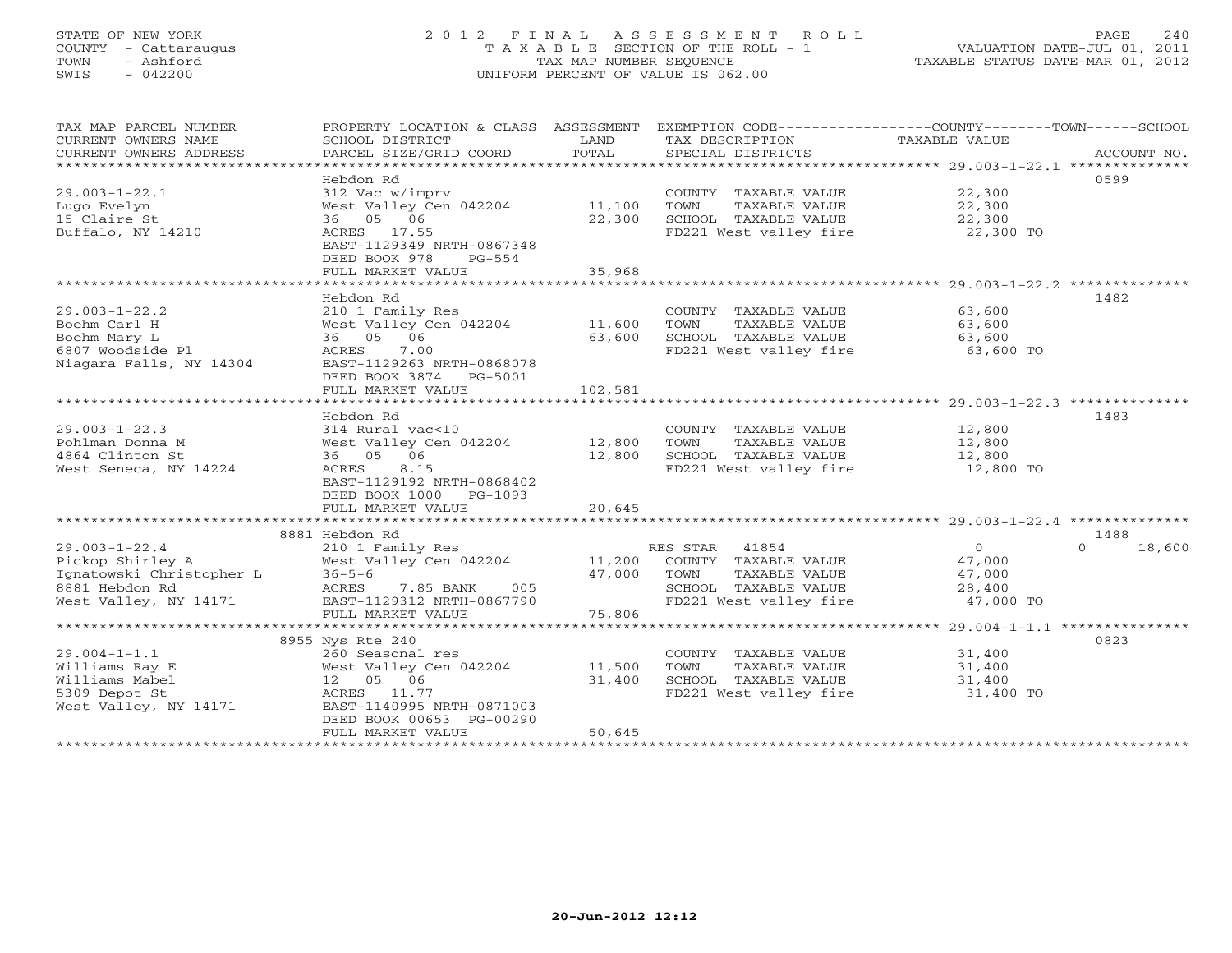# STATE OF NEW YORK 2 0 1 2 F I N A L A S S E S S M E N T R O L L PAGE 241 COUNTY - Cattaraugus T A X A B L E SECTION OF THE ROLL - 1 VALUATION DATE-JUL 01, 2011 TOWN - Ashford TAX MAP NUMBER SEQUENCE TAXABLE STATUS DATE-MAR 01, 2012 SWIS - 042200 UNIFORM PERCENT OF VALUE IS 062.00UNIFORM PERCENT OF VALUE IS 062.00

| TAX MAP PARCEL NUMBER<br>CURRENT OWNERS NAME                                                                           | SCHOOL DISTRICT                                                                                                                                                                                                                                                                 | <b>EXAMPLE SERVICE SERVICE SERVICE SERVICE SERVICE SERVICE SERVICE SERVICE SERVICE SERVICE SERVICE SERVICE SERVICE</b> | PROPERTY LOCATION & CLASS ASSESSMENT EXEMPTION CODE---------------COUNTY-------TOWN------SCHOOL<br>TAX DESCRIPTION                  | TAXABLE VALUE                        |                                              |
|------------------------------------------------------------------------------------------------------------------------|---------------------------------------------------------------------------------------------------------------------------------------------------------------------------------------------------------------------------------------------------------------------------------|------------------------------------------------------------------------------------------------------------------------|-------------------------------------------------------------------------------------------------------------------------------------|--------------------------------------|----------------------------------------------|
|                                                                                                                        |                                                                                                                                                                                                                                                                                 |                                                                                                                        |                                                                                                                                     |                                      |                                              |
| $29.004 - 1 - 1.2$<br>Locicero Joyce<br>8961 Nys 240<br>West Valley, NY 14171                                          | 8961 Nys Rte 240<br>210 1 Family Res<br>West Valley Cen $042204$ 5,800 COUNTY TAXABLE VALUE<br>12  05  06<br>ACRES<br>2.00<br>EAST-1141412 NRTH-0870826<br>DEED BOOK 1028 PG-26<br>FULL MARKET VALUE                                                                            | 113,700<br>183,387                                                                                                     | RES STAR 41854<br>TOWN<br>TAXABLE VALUE<br>SCHOOL TAXABLE VALUE 95,100<br>FD221 West valley fire 113,700 TO                         | $\overline{0}$<br>113,700<br>113,700 | 1561<br>$\Omega$<br>18,600                   |
|                                                                                                                        | 8974 Nys Rte 240                                                                                                                                                                                                                                                                |                                                                                                                        |                                                                                                                                     |                                      | 0569                                         |
| $29.004 - 1 - 2$<br>Moxham Robert F Sr<br>8974 Rte 240<br>West Valley, NY 14171                                        | Nys Rte 240<br>210 1 Family Res AGEN (1834<br>West Valley Cen 042204 5,800 SR STAR 41834<br>12 05 06 64,600 COUNTY TAXABLE VALUE<br>TOWN TAXABLE VALUE<br>COUNTY TAXABLE VALUE<br>EAST-1141808 NRTH-0870862<br>$PG-279$<br>LUE $104, 194$<br>DEED BOOK 980<br>FULL MARKET VALUE |                                                                                                                        | AGED C/T/S 41800 32,300<br>TOWN TAXABLE VALUE 32,300<br>SCHOOL TAXABLE VALUE 0<br>FD221 West valley fire 64,600 TO                  | $\sim$ 0<br>32,300                   | 32,300<br>32,300<br>32,300<br>$\overline{0}$ |
|                                                                                                                        |                                                                                                                                                                                                                                                                                 |                                                                                                                        |                                                                                                                                     |                                      |                                              |
| $29.004 - 1 - 4$<br>Nagel Richard L<br>Nagel Wilbur F<br>7 Kent Dr<br>Orchard Park, NY 14127 EAST-1142556 NRTH-0871003 | Nys Rte 240<br>105 Vac farmland<br>West Valley Cen 042204 6,000<br>12 05 06 6,900<br>ACRES 17.50<br>DEED BOOK 00828 PG-00614                                                                                                                                                    |                                                                                                                        | COUNTY TAXABLE VALUE 6,900<br>TOWN<br>TAXABLE VALUE<br>SCHOOL TAXABLE VALUE 6,900<br>FD221 West valley fire 6,900 TO                | 6,900                                | 0533                                         |
|                                                                                                                        | FULL MARKET VALUE                                                                                                                                                                                                                                                               | 11,129                                                                                                                 |                                                                                                                                     |                                      |                                              |
| $29.004 - 1 - 5.1$<br>Fleckenstein Joseph C<br>8831 Potter Rd<br>West Valley, NY 14171                                 | 5125 Roszyk Hill Rd<br>210 1 Family Res<br>West Valley Cen 042204 10,100<br>12 05 06<br>12  05  06<br>15,600<br>ACRES 8.37<br>EAST-1143940 NRTH-0871032<br>DEED BOOK 1030 PG-986<br>FULL MARKET VALUE                                                                           |                                                                                                                        | COUNTY TAXABLE VALUE 15,600<br>TOWN TAXABLE VALUE 15,600<br>TOWN<br>SCHOOL TAXABLE VALUE 15,600<br>FD221 West valley fire 15,600 TO |                                      | 0638                                         |
|                                                                                                                        |                                                                                                                                                                                                                                                                                 | 25,161                                                                                                                 |                                                                                                                                     |                                      |                                              |
|                                                                                                                        | FULL MARKET VALUE                                                                                                                                                                                                                                                               | 118,387                                                                                                                | RES STAR 41854<br>COUNTY TAXABLE VALUE 73,400<br>TOWN<br>TAXABLE VALUE<br>SCHOOL TAXABLE VALUE<br>FD221 West valley fire 33,400 TO  | $\overline{0}$<br>73,400<br>54,800   | 1376<br>$\Omega$<br>18,600                   |
|                                                                                                                        |                                                                                                                                                                                                                                                                                 |                                                                                                                        |                                                                                                                                     |                                      |                                              |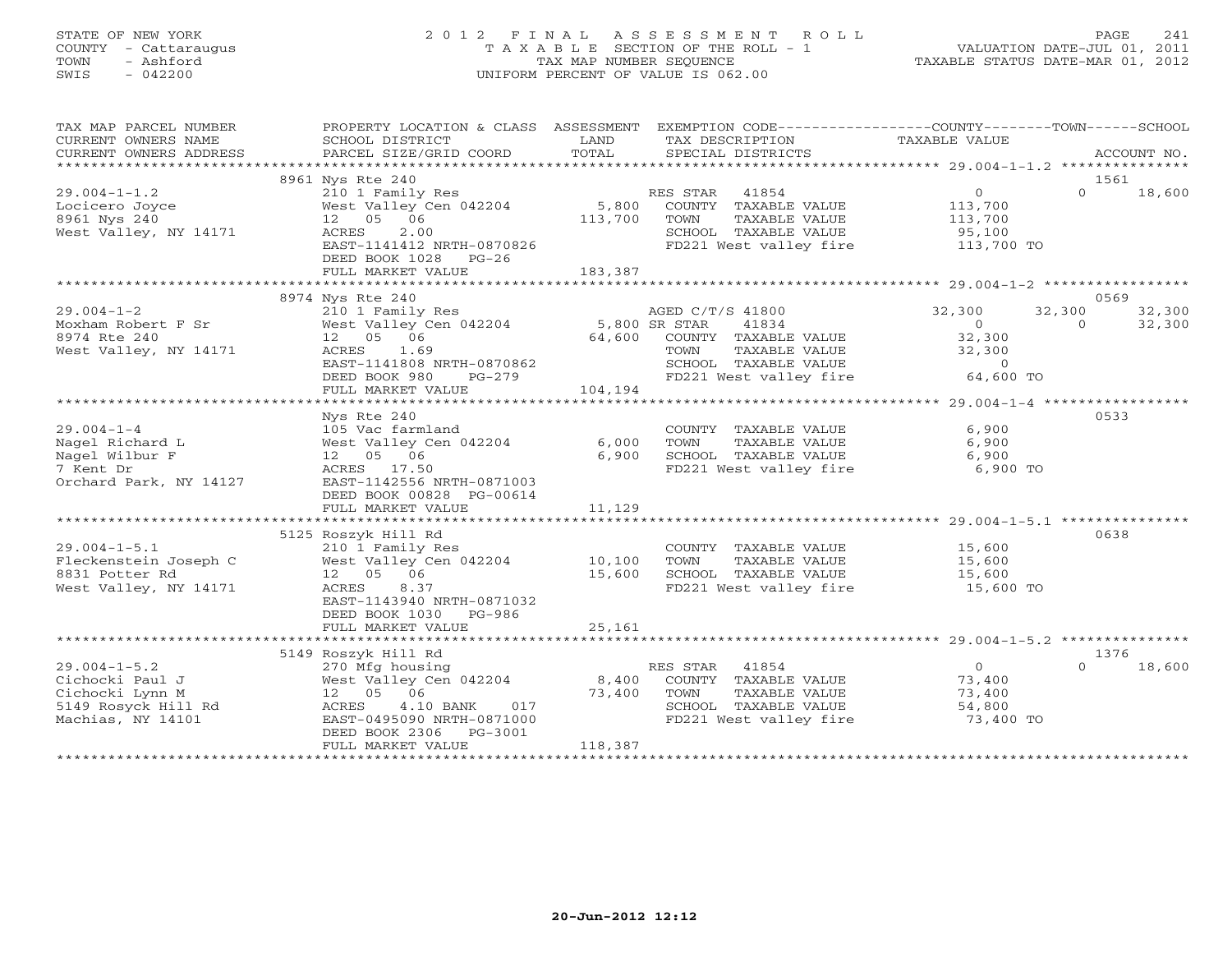# STATE OF NEW YORK 2 0 1 2 F I N A L A S S E S S M E N T R O L L PAGE 242 COUNTY - Cattaraugus T A X A B L E SECTION OF THE ROLL - 1 VALUATION DATE-JUL 01, 2011 TOWN - Ashford TAX MAP NUMBER SEQUENCE TAXABLE STATUS DATE-MAR 01, 2012 SWIS - 042200 UNIFORM PERCENT OF VALUE IS 062.00UNIFORM PERCENT OF VALUE IS 062.00

| TAX MAP PARCEL NUMBER<br>CURRENT OWNERS NAME<br>CURRENT OWNERS ADDRESS | PROPERTY LOCATION & CLASS ASSESSMENT<br>SCHOOL DISTRICT<br>PARCEL SIZE/GRID COORD | LAND<br>TOTAL | TAX DESCRIPTION<br>SPECIAL DISTRICTS |               | EXEMPTION CODE-----------------COUNTY-------TOWN------SCHOOL<br><b>TAXABLE VALUE</b> |          | ACCOUNT NO. |
|------------------------------------------------------------------------|-----------------------------------------------------------------------------------|---------------|--------------------------------------|---------------|--------------------------------------------------------------------------------------|----------|-------------|
|                                                                        |                                                                                   |               |                                      |               |                                                                                      |          |             |
|                                                                        | 5111 Roszyk Hill Rd                                                               |               |                                      |               |                                                                                      |          | 0720        |
| $29.004 - 1 - 7$                                                       | 240 Rural res                                                                     |               | COUNTY TAXABLE VALUE                 |               | 57,100                                                                               |          |             |
| Gerwitz Joseph G                                                       | West Valley Cen 042204                                                            | 12,400        | TOWN                                 | TAXABLE VALUE | 57,100                                                                               |          |             |
| 5111 Roszyk Hill Rd                                                    | 04 05 06                                                                          | 57,100        | SCHOOL TAXABLE VALUE                 |               | 57,100                                                                               |          |             |
| Machias, NY 14101                                                      | ACRES 24.60                                                                       |               | FD221 West valley fire               |               | 57,100 TO                                                                            |          |             |
|                                                                        | EAST-1144666 NRTH-0870095                                                         |               |                                      |               |                                                                                      |          |             |
|                                                                        | DEED BOOK 13952 PG-6002                                                           |               |                                      |               |                                                                                      |          |             |
|                                                                        | FULL MARKET VALUE                                                                 | 92,097        |                                      |               |                                                                                      |          |             |
|                                                                        |                                                                                   |               |                                      |               |                                                                                      |          |             |
|                                                                        | 8983 Roszyk Hill Rd                                                               |               |                                      |               |                                                                                      |          | 1141        |
| $29.004 - 1 - 8.2$                                                     | 210 1 Family Res                                                                  |               | AG DIST<br>41720                     |               | 9,368                                                                                | 9,368    | 9,368       |
| Gentner Raymond C                                                      | West Valley Cen 042204                                                            |               | 41854<br>10,900 RES STAR             |               | $\Omega$                                                                             | $\Omega$ | 18,600      |
| Gentner June E                                                         | 04 05 06                                                                          | 81,000        | COUNTY TAXABLE VALUE                 |               | 71,632                                                                               |          |             |
| 8983 Gentner Rd                                                        | 6.40<br>ACRES                                                                     |               | TOWN                                 | TAXABLE VALUE | 71,632                                                                               |          |             |
| Machias, NY 14101                                                      | EAST-1145201 NRTH-0871092                                                         |               | SCHOOL TAXABLE VALUE                 |               | 53,032                                                                               |          |             |
|                                                                        | DEED BOOK 1004 PG-309                                                             |               | FD221 West valley fire               |               | 81,000 TO                                                                            |          |             |
| MAY BE SUBJECT TO PAYMENT                                              | FULL MARKET VALUE                                                                 | 130,645       |                                      |               |                                                                                      |          |             |
| UNDER AGDIST LAW TIL 2016                                              |                                                                                   |               |                                      |               |                                                                                      |          |             |
|                                                                        |                                                                                   |               |                                      |               |                                                                                      |          |             |
|                                                                        | Roszyk Hill Rd                                                                    |               |                                      |               |                                                                                      |          | 1447        |
| $29.004 - 1 - 8.3$                                                     | 240 Rural res                                                                     |               | CVET C/T<br>41131                    |               | 12,400                                                                               | 12,400   | $\Omega$    |
| Thiel David A                                                          | West Valley Cen 042204                                                            |               | 42,000 AG DIST<br>41720              |               | 19,370                                                                               | 19,370   | 19,370      |
| Thiel Jody Lynn                                                        | $04 - 05 - 06$                                                                    |               | 79,000 RES STAR<br>41854             |               | $\overline{0}$                                                                       | $\Omega$ | 18,600      |
| 8978 Gentner Rd                                                        | ACRES 83.50                                                                       |               | COUNTY TAXABLE VALUE                 |               | 47,230                                                                               |          |             |
| Machias, NY 14101                                                      | EAST-1145656 NRTH-0869847                                                         |               | TOWN                                 | TAXABLE VALUE | 47,230                                                                               |          |             |
|                                                                        | DEED BOOK 969<br>$PG-977$                                                         |               | SCHOOL TAXABLE VALUE                 |               | 41,030                                                                               |          |             |
| MAY BE SUBJECT TO PAYMENT                                              | FULL MARKET VALUE                                                                 |               | 127,419 FD221 West valley fire       |               | 79,000 TO                                                                            |          |             |
| UNDER AGDIST LAW TIL 2016                                              |                                                                                   |               |                                      |               |                                                                                      |          |             |
|                                                                        |                                                                                   |               |                                      |               |                                                                                      |          |             |
|                                                                        | 5058 Canada Hill Rd                                                               |               |                                      |               |                                                                                      |          | 1448        |
| $29.004 - 1 - 8.4$                                                     | 240 Rural res                                                                     |               | RES STAR<br>41854                    |               | $\circ$                                                                              | $\Omega$ | 18,600      |
| Cole Wade J                                                            | West Valley Cen 042204                                                            | 24,700        | COUNTY TAXABLE VALUE                 |               | 100,000                                                                              |          |             |
| Cole Dianne K                                                          | $4 - 5 - 6$                                                                       | 100,000       | TOWN                                 | TAXABLE VALUE | 100,000                                                                              |          |             |
| 5058 Canada Hill Rd                                                    | 005<br>ACRES 49.60 BANK                                                           |               | SCHOOL TAXABLE VALUE                 |               | 81,400                                                                               |          |             |
| Machias My, 14101                                                      | EAST-1145737 NRTH-0868097                                                         |               | FD221 West valley fire               |               | 100,000 TO                                                                           |          |             |
|                                                                        | DEED BOOK 972<br>$PG-124$                                                         |               |                                      |               |                                                                                      |          |             |
|                                                                        | FULL MARKET VALUE                                                                 | 161,290       |                                      |               |                                                                                      |          |             |
|                                                                        |                                                                                   |               |                                      |               |                                                                                      |          |             |
|                                                                        | Roszyk Hill Rd                                                                    |               |                                      |               |                                                                                      |          | 0580        |
| $29.004 - 1 - 9$                                                       | 210 1 Family Res                                                                  |               | 41720<br>AG DIST                     |               | 9,157                                                                                | 9,157    | 9,157       |
| Phillips Ray E                                                         | West Valley Cen 042204                                                            |               | 10,700 SR STAR<br>41834              |               | $\circ$                                                                              | $\Omega$ | 38,560      |
| Phillips Doris M                                                       | 04 05 06                                                                          | 60,400        | COUNTY TAXABLE VALUE                 |               | 51,243                                                                               |          |             |
| 8976 Gentner Rd                                                        | ACRES<br>7.45                                                                     |               | TOWN                                 | TAXABLE VALUE | 51,243                                                                               |          |             |
| Machias, NY 14101                                                      | EAST-1145952 NRTH-0871131                                                         |               | SCHOOL TAXABLE VALUE                 |               | 12,683                                                                               |          |             |
|                                                                        | DEED BOOK 1004<br>PG-317                                                          |               | FD221 West valley fire               |               | 60,400 TO                                                                            |          |             |
| MAY BE SUBJECT TO PAYMENT                                              | FULL MARKET VALUE                                                                 | 97,419        |                                      |               |                                                                                      |          |             |
| UNDER AGDIST LAW TIL 2016                                              |                                                                                   |               |                                      |               |                                                                                      |          |             |
| *************************************                                  |                                                                                   |               |                                      |               |                                                                                      |          |             |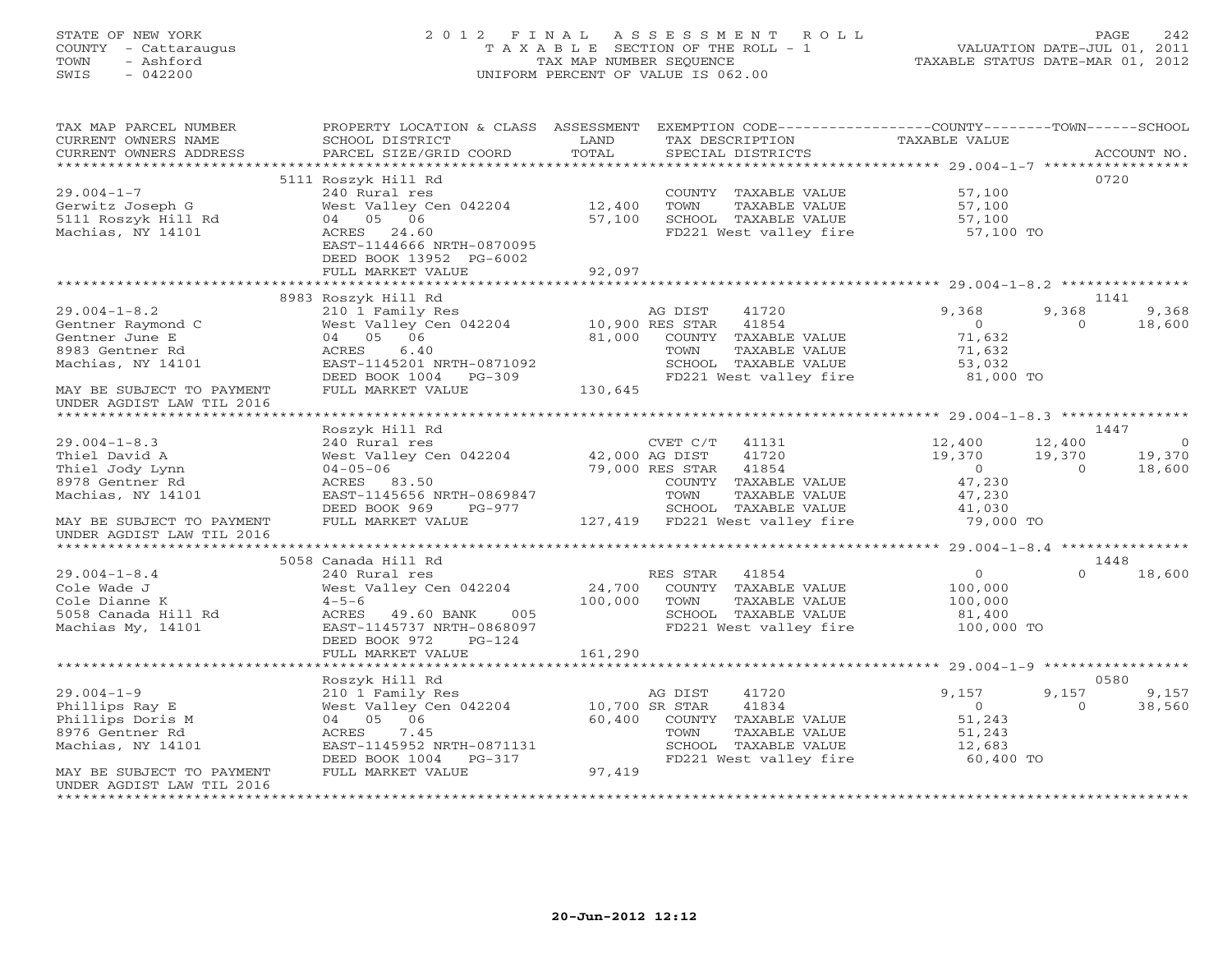## STATE OF NEW YORK 2 0 1 2 F I N A L A S S E S S M E N T R O L L PAGE 243 COUNTY - Cattaraugus T A X A B L E SECTION OF THE ROLL - 1 VALUATION DATE-JUL 01, 2011 TOWN - Ashford TAX MAP NUMBER SEQUENCE TAXABLE STATUS DATE-MAR 01, 2012 SWIS - 042200 UNIFORM PERCENT OF VALUE IS 062.00UNIFORM PERCENT OF VALUE IS 062.00

| TAX MAP PARCEL NUMBER<br>CURRENT OWNERS NAME<br>CURRENT OWNERS ADDRESS | PROPERTY LOCATION & CLASS ASSESSMENT<br>SCHOOL DISTRICT<br>PARCEL SIZE/GRID COORD | LAND<br>TOTAL |          | TAX DESCRIPTION<br>SPECIAL DISTRICTS | EXEMPTION CODE----------------COUNTY-------TOWN------SCHOOL<br>TAXABLE VALUE | ACCOUNT NO.        |
|------------------------------------------------------------------------|-----------------------------------------------------------------------------------|---------------|----------|--------------------------------------|------------------------------------------------------------------------------|--------------------|
| *******************                                                    |                                                                                   |               |          |                                      |                                                                              |                    |
|                                                                        | 5033 Roszyk Hill Rd                                                               |               |          |                                      |                                                                              | 0464               |
| $29.004 - 1 - 10.1$                                                    | 240 Rural res                                                                     |               |          | COUNTY TAXABLE VALUE                 | 130,000                                                                      |                    |
| Phillips Matthew J                                                     | West Valley Cen 042204                                                            | 42,600        | TOWN     | TAXABLE VALUE                        | 130,000                                                                      |                    |
| Phillips Aretee M                                                      | 04/05 05 06                                                                       | 130,000       |          | SCHOOL TAXABLE VALUE                 | 130,000                                                                      |                    |
| 91 Farmington Rd                                                       | BOR 1996 97                                                                       |               |          | FD221 West valley fire               | 130,000 TO                                                                   |                    |
| Williamsville, NY 14221                                                | SCAR 1996                                                                         |               |          |                                      |                                                                              |                    |
|                                                                        | ACRES<br>69.85 BANK<br>017                                                        |               |          |                                      |                                                                              |                    |
|                                                                        | EAST-1147426 NRTH-0870036                                                         |               |          |                                      |                                                                              |                    |
|                                                                        | DEED BOOK 5811<br>PG-8002                                                         |               |          |                                      |                                                                              |                    |
|                                                                        | FULL MARKET VALUE                                                                 | 209,677       |          |                                      |                                                                              |                    |
|                                                                        | *****************************                                                     |               |          |                                      |                                                                              |                    |
|                                                                        | 5059 Roszyk Hill Rd                                                               |               |          |                                      |                                                                              | 1379               |
| $29.004 - 1 - 10.2$                                                    | 240 Rural res                                                                     |               | SR STAR  | 41834                                | $\overline{0}$                                                               | $\Omega$<br>38,560 |
| Phillips David W                                                       | West Valley Cen 042204                                                            | 15,300        |          | COUNTY TAXABLE VALUE                 | 84,100                                                                       |                    |
| Phillips Rose M L//U                                                   | 04/05 05 06                                                                       | 84,100        | TOWN     | TAXABLE VALUE                        | 84,100                                                                       |                    |
| 5059 Roszyk Hill Rd                                                    | 24.50<br>ACRES                                                                    |               |          | SCHOOL TAXABLE VALUE                 | 45,540                                                                       |                    |
| Machias, NY 14101                                                      | EAST-0498507 NRTH-0870693                                                         |               |          | FD221 West valley fire               | 84,100 TO                                                                    |                    |
|                                                                        | DEED BOOK 11282 PG-7001<br>FULL MARKET VALUE                                      | 135,645       |          |                                      |                                                                              |                    |
|                                                                        | *********************                                                             |               |          |                                      |                                                                              |                    |
|                                                                        | Canada Hill Rd                                                                    |               |          |                                      |                                                                              | 0686               |
| $29.004 - 1 - 11.1$                                                    | 322 Rural vac>10                                                                  |               |          | COUNTY TAXABLE VALUE                 | 22,700                                                                       |                    |
| Atkinson Judith                                                        | West Valley Cen 042204                                                            | 22,700        | TOWN     | TAXABLE VALUE                        | 22,700                                                                       |                    |
| 3553 Westview Ct                                                       | $04 -05$<br>$-06$                                                                 | 22,700        |          | SCHOOL TAXABLE VALUE                 | 22,700                                                                       |                    |
| East Aurora, NY 14052                                                  | ACRES 46.29                                                                       |               |          |                                      |                                                                              |                    |
|                                                                        | EAST-1147223 NRTH-0868322                                                         |               |          |                                      |                                                                              |                    |
|                                                                        | DEED BOOK 15307 PG-6001                                                           |               |          |                                      |                                                                              |                    |
|                                                                        | FULL MARKET VALUE                                                                 | 36,613        |          |                                      |                                                                              |                    |
|                                                                        |                                                                                   |               |          |                                      |                                                                              |                    |
|                                                                        | 5048 Canada Hill Rd                                                               |               |          |                                      |                                                                              | 1640               |
| $29.004 - 1 - 11.2$                                                    | 210 1 Family Res                                                                  |               | RES STAR | 41854                                | $\overline{0}$                                                               | $\Omega$<br>18,600 |
| Verrall Scott L                                                        | West Valley Cen 042204                                                            | 5,900         |          | COUNTY TAXABLE VALUE                 | 38,000                                                                       |                    |
| Burst Kathleen A                                                       | $-05$<br>$-06$<br>04                                                              | 38,000        | TOWN     | TAXABLE VALUE                        | 38,000                                                                       |                    |
| 5048 Canada Hill Rd                                                    | 3.30 BANK<br>ACRES<br>032                                                         |               |          | SCHOOL TAXABLE VALUE                 | 19,400                                                                       |                    |
| Machias, NY 14101                                                      | EAST-1147214 NRTH-0868151                                                         |               |          |                                      |                                                                              |                    |
|                                                                        | DEED BOOK 9059 PG-9001                                                            |               |          |                                      |                                                                              |                    |
|                                                                        | FULL MARKET VALUE                                                                 | 61,290        |          |                                      |                                                                              |                    |
|                                                                        | 8789 Nys Rte 240                                                                  |               |          |                                      |                                                                              | 0605               |
| $29.004 - 1 - 12$                                                      | 240 Rural res                                                                     |               |          | COUNTY TAXABLE VALUE                 | 40,000                                                                       |                    |
| Prouty Mark A                                                          | West Valley Cen 042204                                                            | 14,600        | TOWN     | TAXABLE VALUE                        | 40,000                                                                       |                    |
| 8789 Rte 240                                                           | 12  05  06                                                                        | 40,000        |          | SCHOOL TAXABLE VALUE                 | 40,000                                                                       |                    |
| West Valley, NY 14171                                                  | ACRES 25.23                                                                       |               |          | FD221 West valley fire               | 40,000 TO                                                                    |                    |
|                                                                        | EAST-1143307 NRTH-0867909                                                         |               |          |                                      |                                                                              |                    |
|                                                                        | DEED BOOK 10318 PG-3001                                                           |               |          |                                      |                                                                              |                    |
|                                                                        | FULL MARKET VALUE                                                                 | 64,516        |          |                                      |                                                                              |                    |
|                                                                        |                                                                                   |               |          |                                      |                                                                              |                    |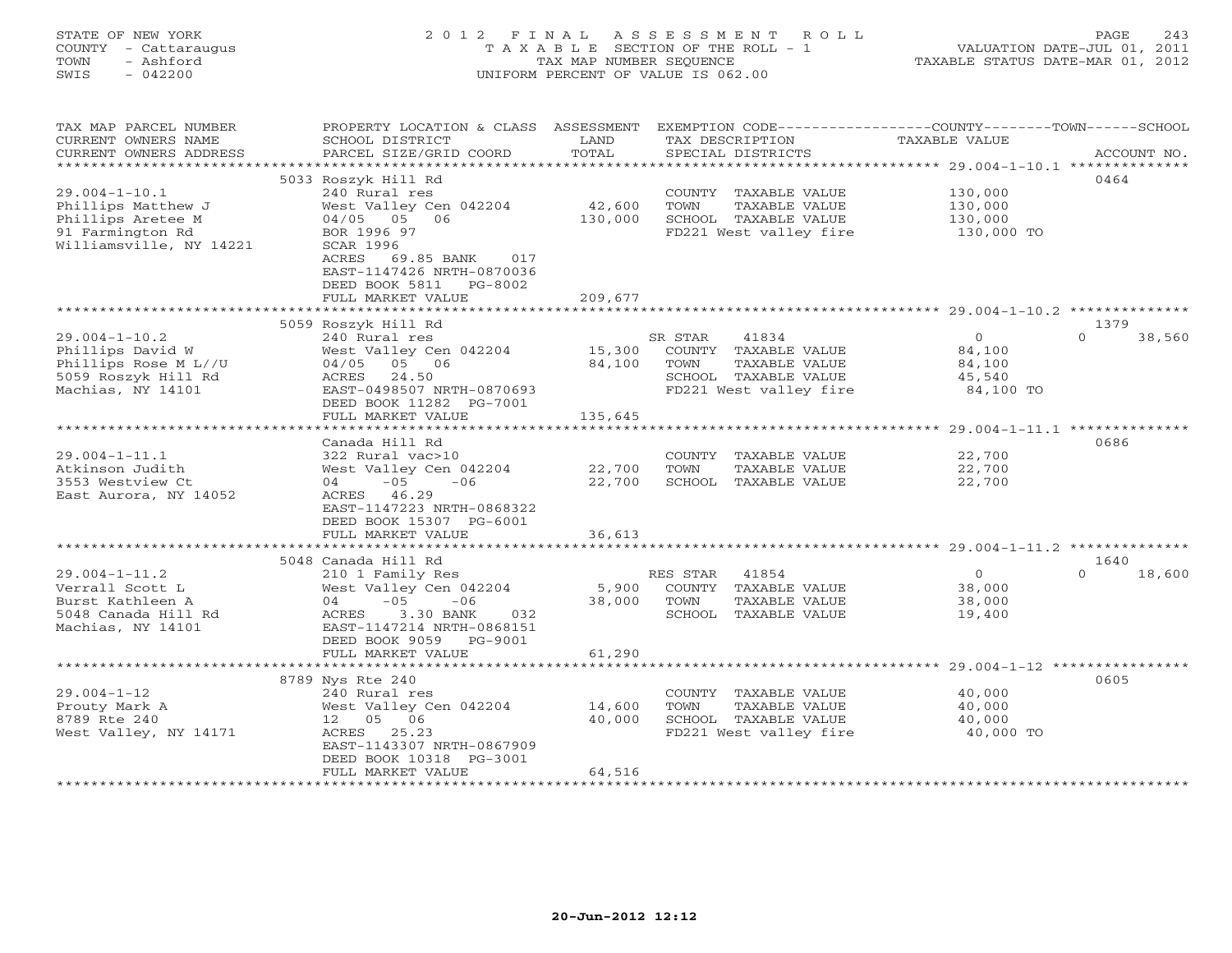# STATE OF NEW YORK 2 0 1 2 F I N A L A S S E S S M E N T R O L L PAGE 244 COUNTY - Cattaraugus T A X A B L E SECTION OF THE ROLL - 1 VALUATION DATE-JUL 01, 2011 TOWN - Ashford TAX MAP NUMBER SEQUENCE TAXABLE STATUS DATE-MAR 01, 2012 SWIS - 042200 UNIFORM PERCENT OF VALUE IS 062.00

| TAX MAP PARCEL NUMBER<br>CURRENT OWNERS NAME                                                               | PROPERTY LOCATION & CLASS ASSESSMENT<br>SCHOOL DISTRICT                                                                                                          | LAND<br>TOTAL           | EXEMPTION CODE-----------------COUNTY-------TOWN------SCHOOL<br>TAX DESCRIPTION                                                             | TAXABLE VALUE                                                 |                        |
|------------------------------------------------------------------------------------------------------------|------------------------------------------------------------------------------------------------------------------------------------------------------------------|-------------------------|---------------------------------------------------------------------------------------------------------------------------------------------|---------------------------------------------------------------|------------------------|
| CURRENT OWNERS ADDRESS                                                                                     | PARCEL SIZE/GRID COORD                                                                                                                                           |                         | SPECIAL DISTRICTS                                                                                                                           |                                                               | ACCOUNT NO.            |
|                                                                                                            | 5400 Town Line Rd                                                                                                                                                |                         |                                                                                                                                             |                                                               | 0995                   |
| $29.004 - 1 - 13.2$<br>Belling Timothy K<br>Belling Cynthia A<br>5400 Townline Rd<br>West Valley, NY 14171 | 210 1 Family Res<br>West Valley Cen 042204<br>12  05  06<br>ACRES<br>8.22 BANK 017<br>EAST-1140713 NRTH-0867674<br>DEED BOOK 980<br>$PG-400$                     | 119,300                 | RES STAR 41854<br>12,800 COUNTY TAXABLE VALUE<br>TAXABLE VALUE<br>TOWN<br>SCHOOL TAXABLE VALUE<br>FD221 West valley fire                    | $\overline{0}$<br>119,300<br>119,300<br>100,700<br>119,300 TO | $\Omega$<br>18,600     |
|                                                                                                            | FULL MARKET VALUE                                                                                                                                                | 192,419                 |                                                                                                                                             |                                                               |                        |
|                                                                                                            |                                                                                                                                                                  |                         |                                                                                                                                             |                                                               |                        |
| $29.004 - 1 - 13.4$<br>Cold Spring Construction<br>Cold<br>PO Box 358<br>Akron, NY 14001                   | Nys Rte 240<br>314 Rural vac<10<br>West Valley Cen 042204<br>12  05  06<br>NRF<br>ACRES<br>7.60<br>EAST-1143765 NRTH-0867472<br>DEED BOOK 10569 PG-3002          | 10,700<br>10,700        | COUNTY TAXABLE VALUE<br>TAXABLE VALUE<br>TOWN<br>SCHOOL TAXABLE VALUE<br>FD221 West valley fire                                             | 10,700<br>10,700<br>10,700<br>10,700 TO                       | 1142                   |
|                                                                                                            | FULL MARKET VALUE                                                                                                                                                | 17,258                  |                                                                                                                                             |                                                               |                        |
|                                                                                                            |                                                                                                                                                                  |                         |                                                                                                                                             |                                                               |                        |
| $29.004 - 1 - 13.5$<br>Hansen Mark A<br>Hansen Lisa R<br>8662 Rte 240<br>Machias, NY 14101                 | Town Line Rd<br>314 Rural vac<10<br>West Valley Cen 042204<br>12  05  06<br>ACRES<br>6.20<br>EAST-1141364 NRTH-0867733<br>DEED BOOK 00862 PG-00865               | 4,700<br>4,700          | COUNTY TAXABLE VALUE<br>TAXABLE VALUE<br>TOWN<br>SCHOOL TAXABLE VALUE<br>FD221 West valley fire                                             | 4,700<br>4,700<br>4,700<br>4,700 TO                           | 1170                   |
|                                                                                                            | FULL MARKET VALUE                                                                                                                                                | 7,581                   |                                                                                                                                             |                                                               |                        |
|                                                                                                            | 8761 Nys Rte 240                                                                                                                                                 |                         |                                                                                                                                             |                                                               | 1399                   |
| $29.004 - 1 - 13.6$<br>Jones Jacalyn J<br>8761 Rte 240<br>West Valley, NY 14171                            | 210 1 Family Res<br>West Valley Cen 042204<br>12  05  06<br>97 BOR<br>2.25<br>ACRES<br>EAST-1142574 NRTH-0867458<br>DEED BOOK 969<br>$PG-94$                     | 6,000<br>59,000         | COUNTY TAXABLE VALUE<br>TAXABLE VALUE<br>TOWN<br>SCHOOL TAXABLE VALUE<br>FD221 West valley fire                                             | 59,000<br>59,000<br>59,000<br>59,000 TO                       |                        |
| ********************                                                                                       | FULL MARKET VALUE<br>***********************                                                                                                                     | 95,161<br>************* |                                                                                                                                             |                                                               |                        |
|                                                                                                            |                                                                                                                                                                  |                         |                                                                                                                                             |                                                               |                        |
| $29.004 - 1 - 13.7$                                                                                        | 8760 Nys Rte 240                                                                                                                                                 |                         |                                                                                                                                             | 7,440<br>7,440                                                | 1428<br>$\overline{0}$ |
| Nowak Michael J<br>Nowak Theresa M<br>8760 Route 240<br>West Valley, NY 14171                              | 210 1 Family Res<br>West Valley Cen 042204<br>12,5,6<br>$3.15$ BANK<br>017<br>ACRES<br>EAST-1143057 NRTH-0867460<br>DEED BOOK 989<br>PG-590<br>FULL MARKET VALUE | 56,700<br>91,452        | CW_15_VET/ 41161<br>6,700 RES STAR 41854<br>COUNTY TAXABLE VALUE<br>TOWN<br>TAXABLE VALUE<br>SCHOOL TAXABLE VALUE<br>FD221 West valley fire | $\overline{0}$<br>49,260<br>49,260<br>38,100<br>56,700 TO     | $\Omega$<br>18,600     |
|                                                                                                            |                                                                                                                                                                  |                         |                                                                                                                                             |                                                               |                        |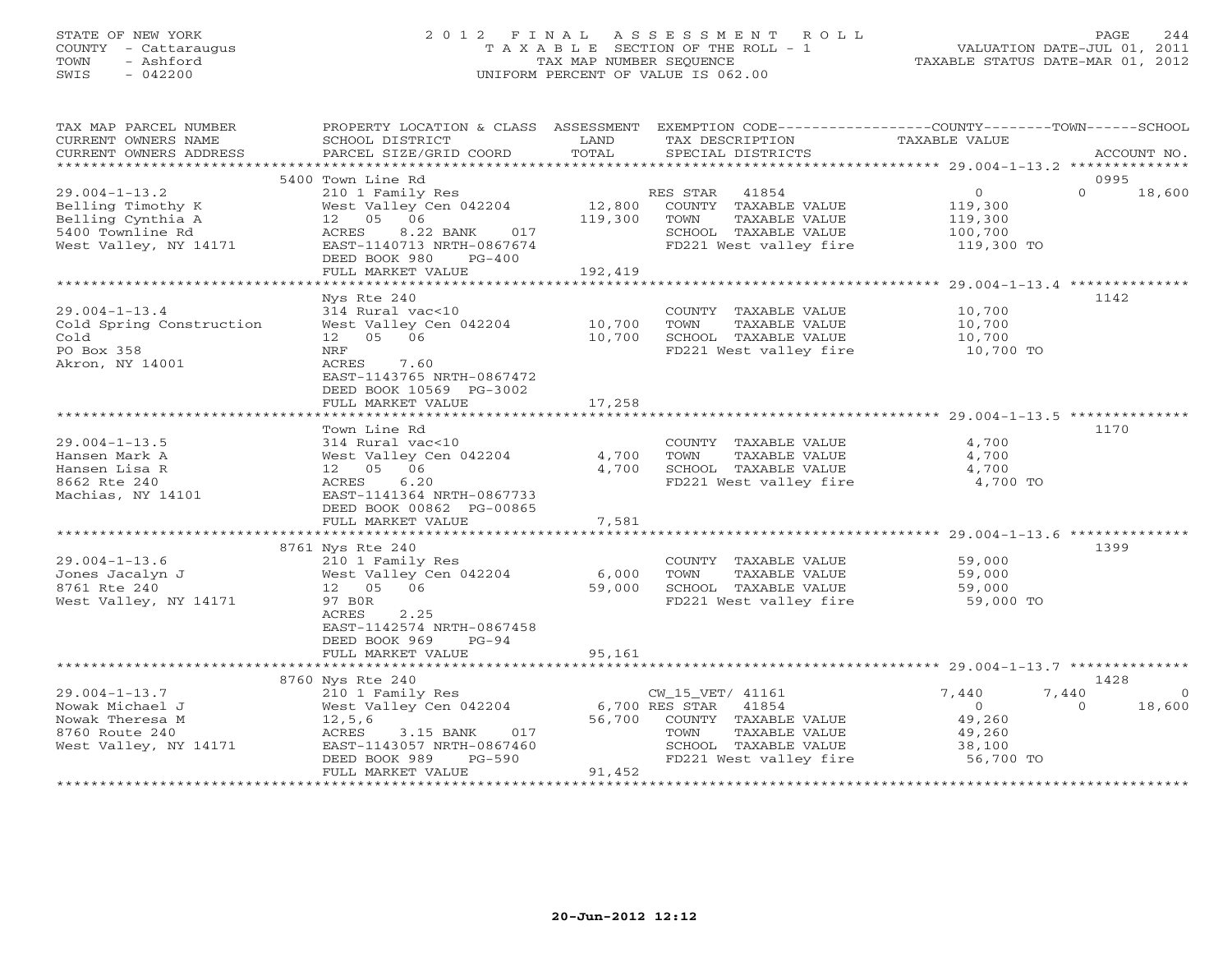## STATE OF NEW YORK 2 0 1 2 F I N A L A S S E S S M E N T R O L L PAGE 245 COUNTY - Cattaraugus T A X A B L E SECTION OF THE ROLL - 1 VALUATION DATE-JUL 01, 2011 TOWN - Ashford TAX MAP NUMBER SEQUENCE TAXABLE STATUS DATE-MAR 01, 2012 SWIS - 042200 UNIFORM PERCENT OF VALUE IS 062.00UNIFORM PERCENT OF VALUE IS 062.00

| TAX MAP PARCEL NUMBER     | PROPERTY LOCATION & CLASS ASSESSMENT EXEMPTION CODE----------------COUNTY-------TOWN------SCHOOL |         |                        |                   |             |          |
|---------------------------|--------------------------------------------------------------------------------------------------|---------|------------------------|-------------------|-------------|----------|
| CURRENT OWNERS NAME       | SCHOOL DISTRICT                                                                                  | LAND    | TAX DESCRIPTION        | TAXABLE VALUE     |             |          |
| CURRENT OWNERS ADDRESS    | PARCEL SIZE/GRID COORD                                                                           | TOTAL   | SPECIAL DISTRICTS      |                   | ACCOUNT NO. |          |
| **********************    |                                                                                                  |         |                        |                   |             |          |
|                           | 5350 Town Line Rd                                                                                |         |                        |                   | 1533        |          |
| $29.004 - 1 - 13.8$       | 240 Rural res                                                                                    |         | RES STAR<br>41854      | $0 \qquad \qquad$ | $\Omega$    | 18,600   |
| Schumacher Craig W        | West Valley Cen 042204                                                                           | 13,800  | COUNTY TAXABLE VALUE   | 105,000           |             |          |
| Vella Mary                | 12 05 06                                                                                         | 105,000 | TAXABLE VALUE<br>TOWN  | 105,000           |             |          |
| 5350 Townline Rd          | ACRES 10.00                                                                                      |         | SCHOOL TAXABLE VALUE   | 86,400            |             |          |
| West Valley, NY 14171     | EAST-0493733 NRTH-0867726                                                                        |         | FD221 West valley fire | 105,000 TO        |             |          |
|                           | DEED BOOK 6010 PG-5001                                                                           |         |                        |                   |             |          |
|                           | FULL MARKET VALUE                                                                                | 169,355 |                        |                   |             |          |
|                           |                                                                                                  |         |                        |                   |             |          |
|                           | Townline Rd                                                                                      |         |                        |                   | 1664        |          |
| $29.004 - 1 - 13.9$       | 314 Rural vac<10                                                                                 |         | AG DIST<br>41720       | 5,920             | 5,920       | 5,920    |
| Schumacher Craig W        | West Valley Cen 042204                                                                           | 7,300   | COUNTY TAXABLE VALUE   | 1,380             |             |          |
| Vella Mary H              | $12 - 5 - 6$                                                                                     | 7,300   | TOWN<br>TAXABLE VALUE  | 1,380             |             |          |
| 5350 Townline Rd          | ACRES<br>5.85                                                                                    |         | SCHOOL TAXABLE VALUE   | 1,380             |             |          |
| West Valley, NY 14171     | EAST-1141674 NRTH-0867734                                                                        |         | FD221 West valley fire | 7,300 TO          |             |          |
|                           | DEED BOOK 11414 PG-3001                                                                          |         |                        |                   |             |          |
| MAY BE SUBJECT TO PAYMENT | FULL MARKET VALUE                                                                                | 11,774  |                        |                   |             |          |
| UNDER AGDIST LAW TIL 2016 |                                                                                                  |         |                        |                   |             |          |
|                           |                                                                                                  |         |                        |                   |             |          |
|                           | Town Line Rd                                                                                     |         |                        |                   | 5033        |          |
| $29.004 - 1 - 13.10$      | 314 Rural vac<10                                                                                 |         | COUNTY TAXABLE VALUE   | 7,300             |             |          |
| Belling Timothy K         | West Valley Cen 042204                                                                           | 7,300   | TOWN<br>TAXABLE VALUE  | 7,300             |             |          |
| Belling Cynthia A         | $12 - 5 - 6$                                                                                     | 7,300   | SCHOOL TAXABLE VALUE   | 7,300             |             |          |
| 5400 Town Line Rd         | ACRES<br>5.85                                                                                    |         | FD221 West valley fire | 7,300 TO          |             |          |
| West Valley, NY 14171     | EAST-1141052 NRTH-0867721                                                                        |         |                        |                   |             |          |
|                           | DEED BOOK 15179 PG-6002                                                                          |         |                        |                   |             |          |
|                           | FULL MARKET VALUE                                                                                | 11,774  |                        |                   |             |          |
|                           | 8817 Nys Rte 240                                                                                 |         |                        |                   | 0154        |          |
| $29.004 - 1 - 14$         | 210 1 Family Res                                                                                 |         | WVET C/T<br>41121      | 5,730             | 5,730       | $\Omega$ |
| Nigol Raemo L/C           | West Valley Cen 042204                                                                           |         | 5,100 RES STAR 41854   | $\circ$           | $\Omega$    | 18,600   |
| Czapla Jonathan           | 12  05  06                                                                                       | 38,200  | COUNTY TAXABLE VALUE   | 32,470            |             |          |
| 8817 Nys Rte 240          | RAEMO LAND CONTRACT                                                                              |         | TOWN<br>TAXABLE VALUE  | 32,470            |             |          |
| West Valley, NY 14171     | ACRES<br>1.05                                                                                    |         | SCHOOL TAXABLE VALUE   | 19,600            |             |          |
|                           | EAST-1142536 NRTH-0868323                                                                        |         | FD221 West valley fire | 38,200 TO         |             |          |
|                           | DEED BOOK 2179 PG-8002                                                                           |         |                        |                   |             |          |
|                           | FULL MARKET VALUE                                                                                | 61,613  |                        |                   |             |          |
|                           |                                                                                                  |         |                        |                   |             |          |
|                           | Nys Rte 240                                                                                      |         |                        |                   | 0294        |          |
| $29.004 - 1 - 15$         | 322 Rural vac>10                                                                                 |         | COUNTY TAXABLE VALUE   | 24,900            |             |          |
| Gentner Millard C         | West Valley Cen 042204                                                                           | 24,900  | TAXABLE VALUE<br>TOWN  | 24,900            |             |          |
| Gentner Maurice H         | 12  05  06                                                                                       | 24,900  | SCHOOL TAXABLE VALUE   | 24,900            |             |          |
| 8870 Rte 240              | ACRES 54.11                                                                                      |         | FD221 West valley fire | 24,900 TO         |             |          |
| West Valley, NY 14171     | EAST-1142359 NRTH-0868509                                                                        |         |                        |                   |             |          |
|                           | DEED BOOK 825<br>PG-00520                                                                        |         |                        |                   |             |          |
|                           | FULL MARKET VALUE                                                                                | 40,161  |                        |                   |             |          |
|                           |                                                                                                  |         |                        |                   |             |          |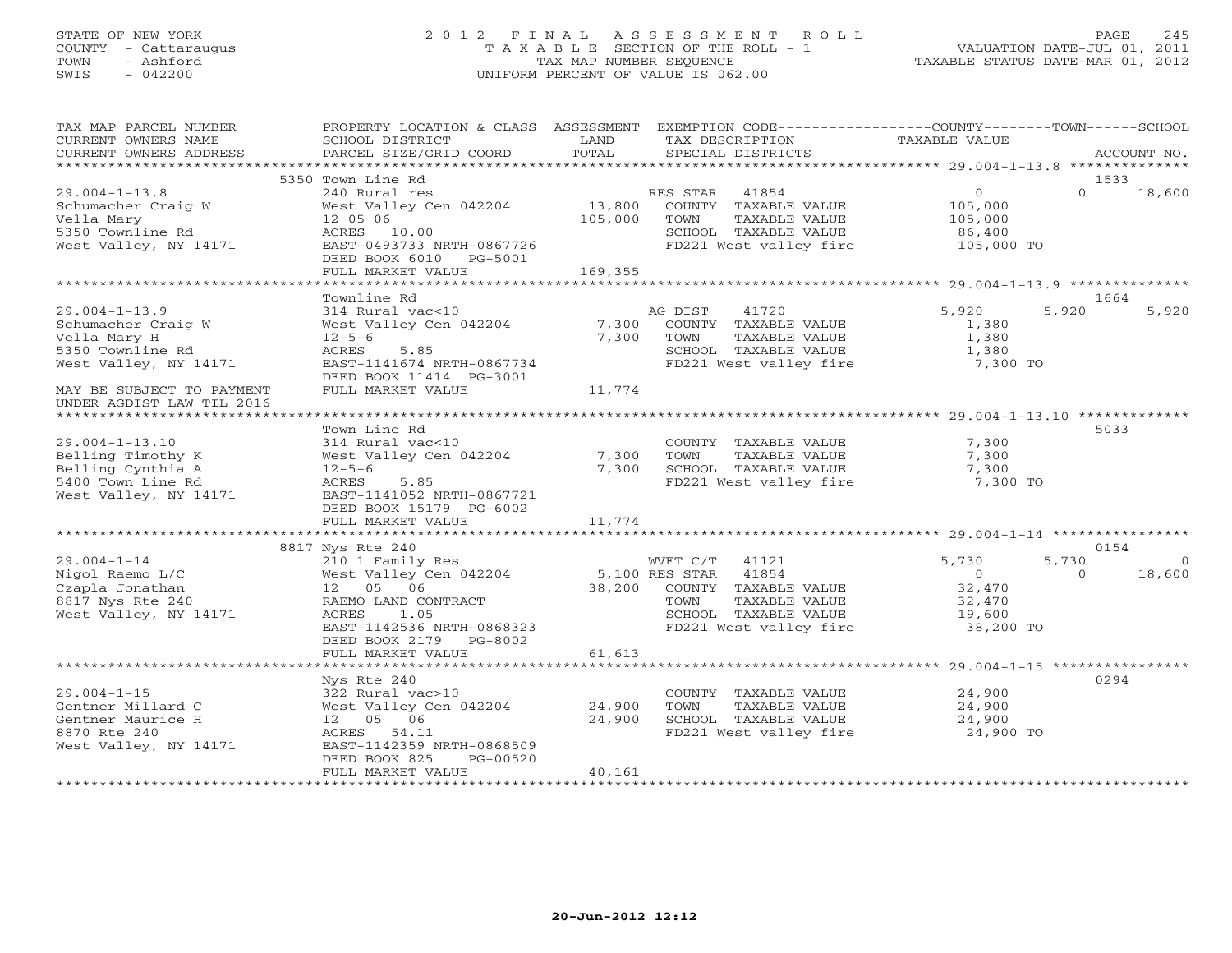## STATE OF NEW YORK 2 0 1 2 F I N A L A S S E S S M E N T R O L L PAGE 246 COUNTY - Cattaraugus T A X A B L E SECTION OF THE ROLL - 1 VALUATION DATE-JUL 01, 2011 TOWN - Ashford TAX MAP NUMBER SEQUENCE TAXABLE STATUS DATE-MAR 01, 2012 SWIS - 042200 UNIFORM PERCENT OF VALUE IS 062.00UNIFORM PERCENT OF VALUE IS 062.00

| TAX MAP PARCEL NUMBER<br>CURRENT OWNERS NAME<br>CURRENT OWNERS ADDRESS                                                                                                                                                                               | PROPERTY LOCATION & CLASS ASSESSMENT EXEMPTION CODE----------------COUNTY-------TOWN------SCHOOL<br>SCHOOL DISTRICT<br><b>Example 12</b> LAND<br>PARCEL SIZE/GRID COORD                                                                                                                                                                                                                                       | TOTAL   | TAX DESCRIPTION TAXABLE VALUE<br>SPECIAL DISTRICTS<br>SPECIAL DISTRICTS           |                                                               |                          | ACCOUNT NO.    |
|------------------------------------------------------------------------------------------------------------------------------------------------------------------------------------------------------------------------------------------------------|---------------------------------------------------------------------------------------------------------------------------------------------------------------------------------------------------------------------------------------------------------------------------------------------------------------------------------------------------------------------------------------------------------------|---------|-----------------------------------------------------------------------------------|---------------------------------------------------------------|--------------------------|----------------|
|                                                                                                                                                                                                                                                      |                                                                                                                                                                                                                                                                                                                                                                                                               |         |                                                                                   |                                                               |                          |                |
|                                                                                                                                                                                                                                                      |                                                                                                                                                                                                                                                                                                                                                                                                               |         |                                                                                   |                                                               |                          | 0292           |
|                                                                                                                                                                                                                                                      |                                                                                                                                                                                                                                                                                                                                                                                                               |         |                                                                                   | 12,400 12,400 0                                               |                          |                |
|                                                                                                                                                                                                                                                      |                                                                                                                                                                                                                                                                                                                                                                                                               |         |                                                                                   |                                                               | $\Omega$                 | 18,600         |
|                                                                                                                                                                                                                                                      |                                                                                                                                                                                                                                                                                                                                                                                                               |         |                                                                                   |                                                               |                          |                |
|                                                                                                                                                                                                                                                      |                                                                                                                                                                                                                                                                                                                                                                                                               |         |                                                                                   |                                                               |                          |                |
|                                                                                                                                                                                                                                                      |                                                                                                                                                                                                                                                                                                                                                                                                               |         |                                                                                   |                                                               |                          |                |
|                                                                                                                                                                                                                                                      |                                                                                                                                                                                                                                                                                                                                                                                                               |         |                                                                                   |                                                               |                          |                |
|                                                                                                                                                                                                                                                      |                                                                                                                                                                                                                                                                                                                                                                                                               |         |                                                                                   |                                                               |                          |                |
|                                                                                                                                                                                                                                                      |                                                                                                                                                                                                                                                                                                                                                                                                               |         |                                                                                   |                                                               |                          |                |
|                                                                                                                                                                                                                                                      | $Nys$ Rte $240$ (Off)                                                                                                                                                                                                                                                                                                                                                                                         |         |                                                                                   |                                                               | 0293                     |                |
|                                                                                                                                                                                                                                                      |                                                                                                                                                                                                                                                                                                                                                                                                               |         | COUNTY TAXABLE VALUE 22,700                                                       |                                                               |                          |                |
|                                                                                                                                                                                                                                                      |                                                                                                                                                                                                                                                                                                                                                                                                               |         | TOWN<br>TAXABLE VALUE                                                             | 22,700                                                        |                          |                |
|                                                                                                                                                                                                                                                      |                                                                                                                                                                                                                                                                                                                                                                                                               |         | SCHOOL TAXABLE VALUE 22,700<br>FD221 West valley fire 22,700 TO                   |                                                               |                          |                |
| Anys Rte 240<br>Solution Maurice H Gentner Maurice H 8870 Nys Rte 240<br>West Valley C 12 05 06<br>Nest Valley, NY 14171<br>Nest Valley, NY 14171<br>Nest Valley, NY 14171                                                                           | 323 Vacant rural<br>West Valley Cen 042204 22,700<br>12 05 06 22,700<br>ACRES 61.60 22,700<br>RAST-1143533 NRTH-0869956                                                                                                                                                                                                                                                                                       |         |                                                                                   |                                                               |                          |                |
|                                                                                                                                                                                                                                                      | EAST-1143533 NRTH-0869956                                                                                                                                                                                                                                                                                                                                                                                     |         |                                                                                   |                                                               |                          |                |
|                                                                                                                                                                                                                                                      | PG-00520                                                                                                                                                                                                                                                                                                                                                                                                      |         |                                                                                   |                                                               |                          |                |
|                                                                                                                                                                                                                                                      | FULL MARKET VALUE                                                                                                                                                                                                                                                                                                                                                                                             | 36,613  |                                                                                   |                                                               |                          |                |
|                                                                                                                                                                                                                                                      |                                                                                                                                                                                                                                                                                                                                                                                                               |         |                                                                                   |                                                               |                          |                |
|                                                                                                                                                                                                                                                      |                                                                                                                                                                                                                                                                                                                                                                                                               |         |                                                                                   |                                                               |                          | 0534           |
|                                                                                                                                                                                                                                                      |                                                                                                                                                                                                                                                                                                                                                                                                               |         |                                                                                   |                                                               | 11,175                   | $\circ$        |
|                                                                                                                                                                                                                                                      | $\begin{tabular}{lllllllllllllllllll} \multicolumn{4}{c }{210} & \multicolumn{4}{c }{Family Res} & \multicolumn{4}{c }{CVET C/T} & 41131 & 11,175 \\ \multicolumn{4}{c }{West Valley Cen 042204} & 4,900 DVET C/T & 41141 & 6,705 \\ 12 & 05 & 06 & 44,700 SR STR & 41834 & 0 \\ \multicolumn{4}{c }{ANNUAL DISABILITY CERT.} & \multicolumn{4}{c }{COVNTY} & TAXABLE VALUE \\ \multicolumn{4}{c }{FRT-11420$ |         |                                                                                   | 6,705                                                         | 6,705<br>$6, 705$<br>0 3 | $\overline{0}$ |
|                                                                                                                                                                                                                                                      |                                                                                                                                                                                                                                                                                                                                                                                                               |         | R STAR 41834 (COUNTY TAXABLE VALUE 26,820                                         |                                                               |                          | 38,560         |
|                                                                                                                                                                                                                                                      |                                                                                                                                                                                                                                                                                                                                                                                                               |         |                                                                                   |                                                               |                          |                |
|                                                                                                                                                                                                                                                      |                                                                                                                                                                                                                                                                                                                                                                                                               |         |                                                                                   |                                                               |                          |                |
| 29.004-1-18<br>Nagel Wilber F West Valley Corporation and F Nagel Richard F 12 05 06<br>Nagel Richard F 12 05 06<br>The Transform of The MNIVAL DISABN<br>Transform T5.00<br>Transform T5.00<br>Transform T5.00                                      |                                                                                                                                                                                                                                                                                                                                                                                                               |         |                                                                                   |                                                               |                          |                |
|                                                                                                                                                                                                                                                      | FRNT 75.00 DPTH 550.00<br>EAST-1142017 NRTH-0870681 SCHOOL TAXABLE VALUE 6,140<br>DEED BOOK 14940 PG-8001 FD221 West valley fire 44,700 TO                                                                                                                                                                                                                                                                    |         |                                                                                   |                                                               |                          |                |
|                                                                                                                                                                                                                                                      | FULL MARKET VALUE                                                                                                                                                                                                                                                                                                                                                                                             | 72,097  |                                                                                   |                                                               |                          |                |
|                                                                                                                                                                                                                                                      |                                                                                                                                                                                                                                                                                                                                                                                                               |         |                                                                                   |                                                               |                          |                |
|                                                                                                                                                                                                                                                      |                                                                                                                                                                                                                                                                                                                                                                                                               |         |                                                                                   |                                                               |                          | 0296           |
|                                                                                                                                                                                                                                                      |                                                                                                                                                                                                                                                                                                                                                                                                               |         |                                                                                   |                                                               | $\Omega$                 | 18,600         |
|                                                                                                                                                                                                                                                      |                                                                                                                                                                                                                                                                                                                                                                                                               |         |                                                                                   |                                                               |                          |                |
|                                                                                                                                                                                                                                                      |                                                                                                                                                                                                                                                                                                                                                                                                               |         |                                                                                   |                                                               |                          |                |
|                                                                                                                                                                                                                                                      |                                                                                                                                                                                                                                                                                                                                                                                                               |         | TOWN TAXABLE VALUE<br>SCHOOL TAXABLE VALUE 39,800<br>58,400 TO 100 fire 58,400 TO |                                                               |                          |                |
|                                                                                                                                                                                                                                                      |                                                                                                                                                                                                                                                                                                                                                                                                               |         |                                                                                   |                                                               |                          |                |
|                                                                                                                                                                                                                                                      | DEED BOOK 5586 PG-8003                                                                                                                                                                                                                                                                                                                                                                                        |         |                                                                                   |                                                               |                          |                |
|                                                                                                                                                                                                                                                      |                                                                                                                                                                                                                                                                                                                                                                                                               |         |                                                                                   |                                                               |                          |                |
|                                                                                                                                                                                                                                                      |                                                                                                                                                                                                                                                                                                                                                                                                               |         |                                                                                   |                                                               |                          |                |
|                                                                                                                                                                                                                                                      | 8951 Nys Rte 240                                                                                                                                                                                                                                                                                                                                                                                              |         |                                                                                   |                                                               | 0396                     |                |
|                                                                                                                                                                                                                                                      |                                                                                                                                                                                                                                                                                                                                                                                                               |         |                                                                                   | $\begin{array}{c} 0 \\ 65,200 \end{array}$                    | $\Omega$                 | 18,600         |
| 29.004-1-20<br>Hoffman Jeffrey L<br>153 Hope Ln<br>County 12 05 06<br>Georgetown, SC 29440<br>ERS STAR 41854<br>Mest Valley Cen 042204<br>12 05 06<br>FRNT 245.00 DPTH 230.00<br>ERS STAR 41854<br>5,300 COUNTY TAXABLE VALUE<br>SCHOOL TAXABLE VALU |                                                                                                                                                                                                                                                                                                                                                                                                               |         |                                                                                   |                                                               |                          |                |
|                                                                                                                                                                                                                                                      |                                                                                                                                                                                                                                                                                                                                                                                                               |         |                                                                                   | TAXABLE VALUE<br>TAXABLE VALUE 65,200<br>TAXABLE VALUE 46,600 |                          |                |
|                                                                                                                                                                                                                                                      |                                                                                                                                                                                                                                                                                                                                                                                                               |         |                                                                                   |                                                               |                          |                |
|                                                                                                                                                                                                                                                      |                                                                                                                                                                                                                                                                                                                                                                                                               |         | FD221 West valley fire 65,200 TO                                                  |                                                               |                          |                |
|                                                                                                                                                                                                                                                      | DEED BOOK 995<br>PG-80                                                                                                                                                                                                                                                                                                                                                                                        |         |                                                                                   |                                                               |                          |                |
|                                                                                                                                                                                                                                                      | FULL MARKET VALUE                                                                                                                                                                                                                                                                                                                                                                                             | 105,161 |                                                                                   |                                                               |                          |                |
|                                                                                                                                                                                                                                                      |                                                                                                                                                                                                                                                                                                                                                                                                               |         |                                                                                   |                                                               |                          |                |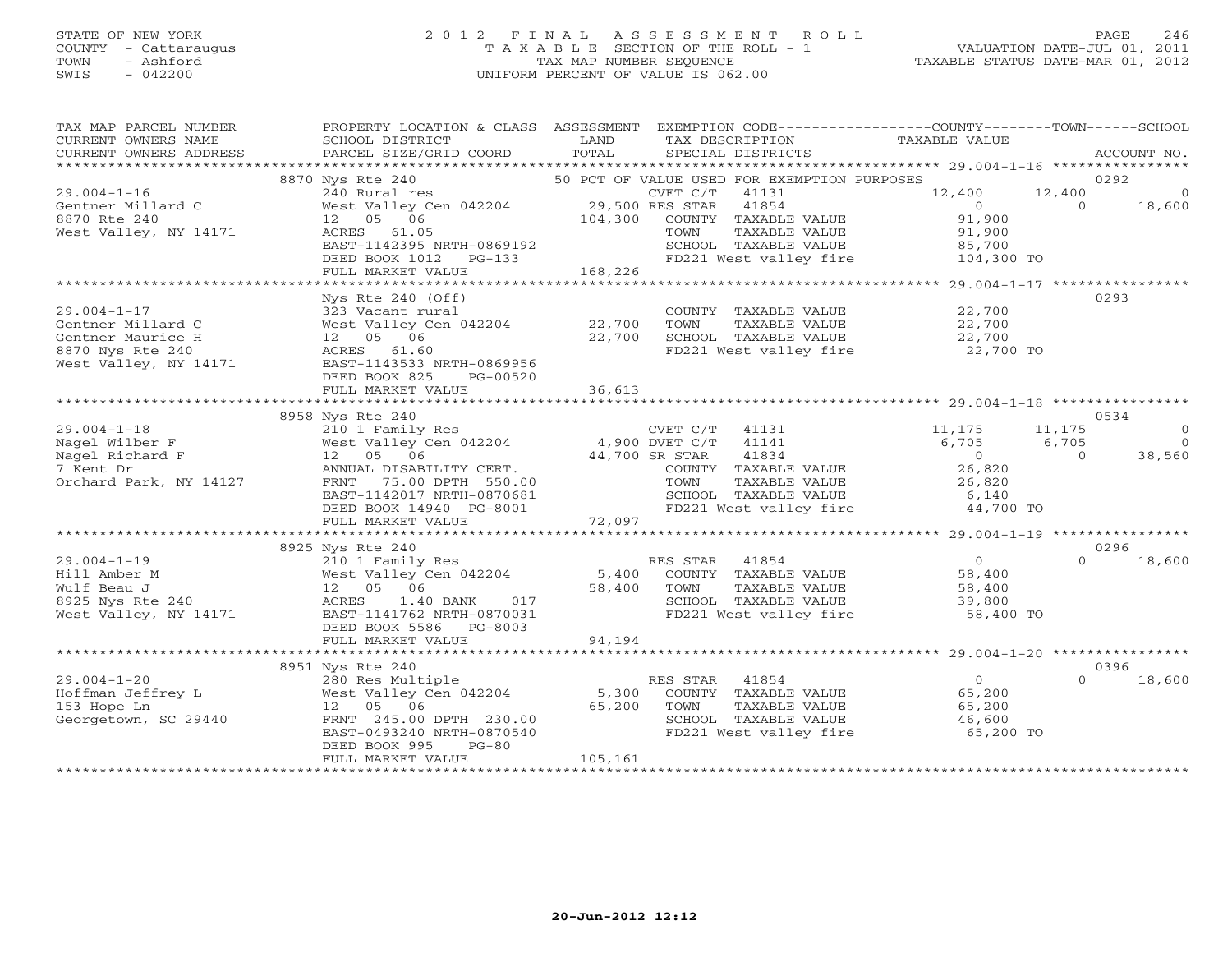# STATE OF NEW YORK 2 0 1 2 F I N A L A S S E S S M E N T R O L L PAGE 247 COUNTY - Cattaraugus T A X A B L E SECTION OF THE ROLL - 1 VALUATION DATE-JUL 01, 2011 TOWN - Ashford TAX MAP NUMBER SEQUENCE TAXABLE STATUS DATE-MAR 01, 2012 SWIS - 042200 UNIFORM PERCENT OF VALUE IS 062.00

TAX MAP PARCEL NUMBER PROPERTY LOCATION & CLASS ASSESSMENT EXEMPTION CODE-----------------COUNTY-------TOWN------SCHOOL<br>CURRENT OWNERS NAME SCHOOL DISTRICT LAND TAX DESC \*\*\*\*\*\*\*\*\*\*\*\*\*\*\*\*\*\*\*\*\*\*\*\*\*\*\*\*\*\*\*\*\*\*\*\*\*\*\*\*\*\*\*\*\*\*\*\*\*\*\*\*\*\*\*\*\*\*\*\*\*\*\*\*\*\*\*\*\*\*\*\*\*\*\*\*\*\*\*\*\*\*\*\*\*\*\*\*\*\*\*\*\*\*\*\*\*\*\*\*\*\*\* 29.004-1-21 \*\*\*\*\*\*\*\*\*\*\*\*\*\*\*\* Nys Rte 240 0295 29.004-1-21 105 Vac farmland COUNTY TAXABLE VALUE 21,500 Gentner Millard C West Valley Cen 042204 21,500 TOWN TAXABLE VALUE 21,500 Gentner Maurice H 12 05 06 21,500 SCHOOL TAXABLE VALUE 21,500 8870 Rte 240 ACRES 46.62 FD221 West valley fire 21,500 TO West Valley, NY 14171 EAST-1141418 NRTH-0870101 DEED BOOK 825 PG-00520 FULL MARKET VALUE 34,677 \*\*\*\*\*\*\*\*\*\*\*\*\*\*\*\*\*\*\*\*\*\*\*\*\*\*\*\*\*\*\*\*\*\*\*\*\*\*\*\*\*\*\*\*\*\*\*\*\*\*\*\*\*\*\*\*\*\*\*\*\*\*\*\*\*\*\*\*\*\*\*\*\*\*\*\*\*\*\*\*\*\*\*\*\*\*\*\*\*\*\*\*\*\*\*\*\*\*\*\*\*\*\* 29.007-1-1 \*\*\*\*\*\*\*\*\*\*\*\*\*\*\*\*\* 5396 Williams St 0821 29.007-1-1 210 1 Family Res COUNTY TAXABLE VALUE 70,000 Skinner Frederick C West Valley Cen 042204 6,000 TOWN TAXABLE VALUE 70,000 Skinner Gary 15 05 06 70,000 SCHOOL TAXABLE VALUE 70,000 Milford & Lillian Skinner FRNT 100.00 DPTH 159.00 FD221 West valley fire 70,000 TO 5285 Genesee Rd EAST-1140542 NRTH-0880234 LD226 West valley light 70,000 TO Springville, NY 14141 DEED BOOK 983 PG-647 FULL MARKET VALUE 112,903 \*\*\*\*\*\*\*\*\*\*\*\*\*\*\*\*\*\*\*\*\*\*\*\*\*\*\*\*\*\*\*\*\*\*\*\*\*\*\*\*\*\*\*\*\*\*\*\*\*\*\*\*\*\*\*\*\*\*\*\*\*\*\*\*\*\*\*\*\*\*\*\*\*\*\*\*\*\*\*\*\*\*\*\*\*\*\*\*\*\*\*\*\*\*\*\*\*\*\*\*\*\*\* 29.007-1-2 \*\*\*\*\*\*\*\*\*\*\*\*\*\*\*\*\* 5390 Williams St 0508 29.007-1-2 210 1 Family Res SR STAR 41834 0 0 38,560 Mellon Owen C West Valley Cen 042204 6,000 COUNTY TAXABLE VALUE 67,100 Mellon Janet G 15 05 06 67,100 TOWN TAXABLE VALUE 67,100 5390 Williams St FRNT 100.00 DPTH 159.00 SCHOOL TAXABLE VALUE 28,540 West Valley, NY 14171 EAST-1140647 NRTH-0880237 FD221 West valley fire 67,100 TO DEED BOOK 1031 PG-137 LD226 West valley light 67,100 TO FULL MARKET VALUE 108,226 \*\*\*\*\*\*\*\*\*\*\*\*\*\*\*\*\*\*\*\*\*\*\*\*\*\*\*\*\*\*\*\*\*\*\*\*\*\*\*\*\*\*\*\*\*\*\*\*\*\*\*\*\*\*\*\*\*\*\*\*\*\*\*\*\*\*\*\*\*\*\*\*\*\*\*\*\*\*\*\*\*\*\*\*\*\*\*\*\*\*\*\*\*\*\*\*\*\*\*\*\*\*\* 29.007-1-3 \*\*\*\*\*\*\*\*\*\*\*\*\*\*\*\*\* $\frac{25.007 - 1}{5384}$  Williams St 0484 29.007-1-3 210 1 Family Res COUNTY TAXABLE VALUE 57,100 Khanna Shashi K West Valley Cen 042204 6,000 TOWN TAXABLE VALUE 57,100 Khanna Christine G 15 05 06 57,100 SCHOOL TAXABLE VALUE 57,100 19545 Caravan Dr FRNT 100.00 DPTH 159.00 LD226 West valley light 57,100 TO German Town, MD 20874-6218 EAST-1140749 NRTH-0880240 DEED BOOK 904 PG-00829 FULL MARKET VALUE 92,097 \*\*\*\*\*\*\*\*\*\*\*\*\*\*\*\*\*\*\*\*\*\*\*\*\*\*\*\*\*\*\*\*\*\*\*\*\*\*\*\*\*\*\*\*\*\*\*\*\*\*\*\*\*\*\*\*\*\*\*\*\*\*\*\*\*\*\*\*\*\*\*\*\*\*\*\*\*\*\*\*\*\*\*\*\*\*\*\*\*\*\*\*\*\*\*\*\*\*\*\*\*\*\* 29.007-1-4 \*\*\*\*\*\*\*\*\*\*\*\*\*\*\*\*\* 5378 Williams St 1314 29.007-1-4 210 1 Family Res RES STAR 41854 0 0 18,600 Lilienthal Terry J West Valley Cen 042204 7,500 COUNTY TAXABLE VALUE 54,200 Butler Amy M 15 05 06 54,200 TOWN TAXABLE VALUE 54,200 5378 Williams St FRNT 125.00 DPTH 159.00 SCHOOL TAXABLE VALUE 35,600 West Valley, NY 14171 BANK 017 LD226 West valley light 54,200 TO EAST-1140863 NRTH-0880244 DEED BOOK 00936 PG-00138FULL MARKET VALUE 87,419 \*\*\*\*\*\*\*\*\*\*\*\*\*\*\*\*\*\*\*\*\*\*\*\*\*\*\*\*\*\*\*\*\*\*\*\*\*\*\*\*\*\*\*\*\*\*\*\*\*\*\*\*\*\*\*\*\*\*\*\*\*\*\*\*\*\*\*\*\*\*\*\*\*\*\*\*\*\*\*\*\*\*\*\*\*\*\*\*\*\*\*\*\*\*\*\*\*\*\*\*\*\*\*\*\*\*\*\*\*\*\*\*\*\*\*\*\*\*\*\*\*\*\*\*\*\*\*\*\*\*\*\*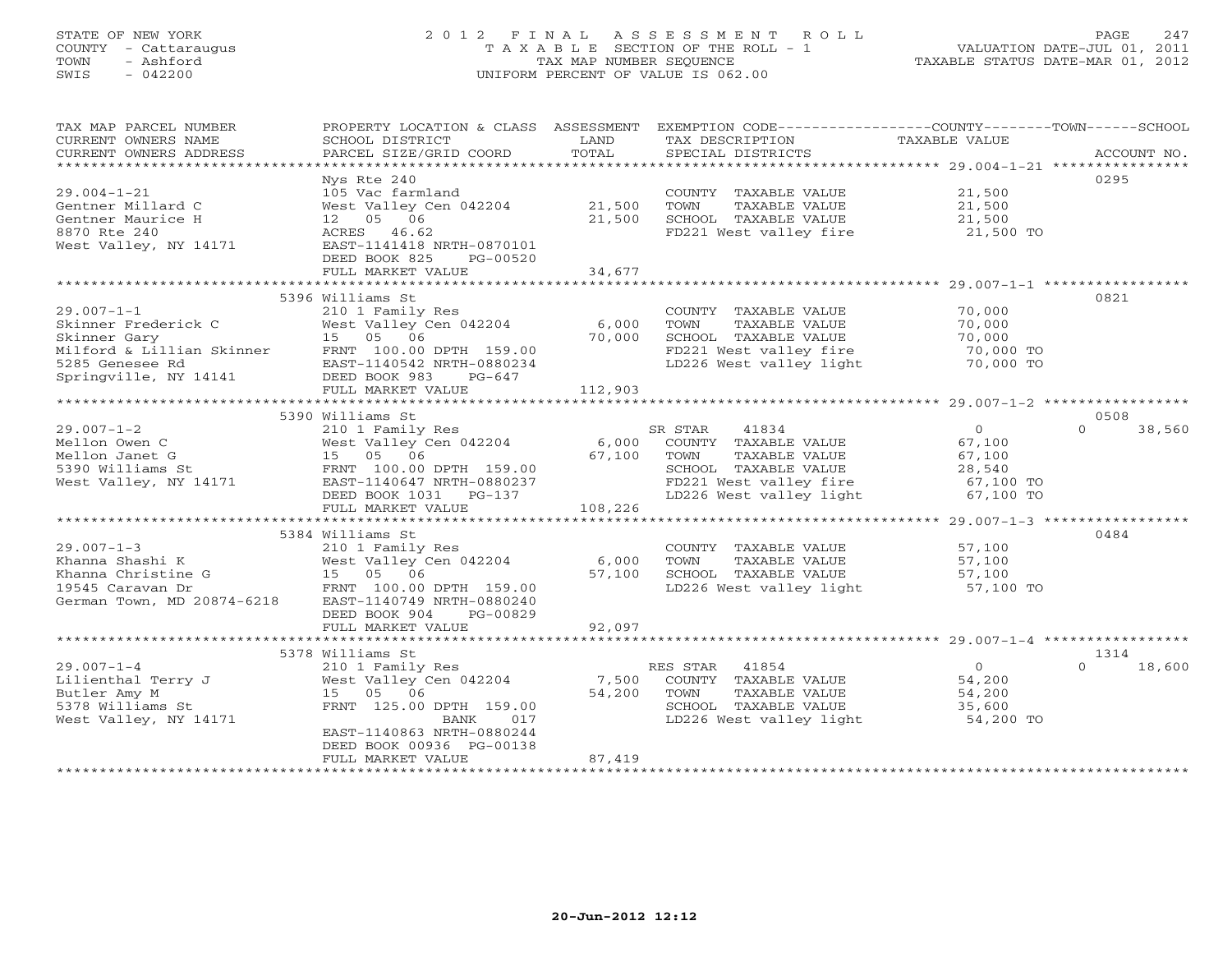# STATE OF NEW YORK 2 0 1 2 F I N A L A S S E S S M E N T R O L L PAGE 248 COUNTY - Cattaraugus T A X A B L E SECTION OF THE ROLL - 1 VALUATION DATE-JUL 01, 2011 TOWN - Ashford **TAX MAP NUMBER SEQUENCE** TAX TAXABLE STATUS DATE-MAR 01, 2012<br>TRIS - 042200 SWIS - 042200 UNIFORM PERCENT OF VALUE IS 062.00

TAX MAP PARCEL NUMBER PROPERTY LOCATION & CLASS ASSESSMENT EXEMPTION CODE------------------COUNTY--------TOWN------SCHOOL

| CURRENT OWNERS NAME    | SCHOOL DISTRICT            | LAND          | TAX DESCRIPTION                 | TAXABLE VALUE    |                    |
|------------------------|----------------------------|---------------|---------------------------------|------------------|--------------------|
| CURRENT OWNERS ADDRESS | PARCEL SIZE/GRID COORD     | TOTAL         | SPECIAL DISTRICTS               |                  | ACCOUNT NO.        |
|                        |                            |               |                                 |                  |                    |
|                        | 5370 Williams St           |               |                                 |                  | 0146               |
| $29.007 - 1 - 5$       | 220 2 Family Res           |               | COUNTY TAXABLE VALUE            | 58,800           |                    |
| Dahlman Ann H Tr       | West Valley Cen 042204     | 6,000         | TAXABLE VALUE<br>TOWN           | 58,800           |                    |
| Dahlman Gregory Tr     | 15 05 06                   | 58,800        | SCHOOL TAXABLE VALUE            | 58,800           |                    |
| 9636 Rte 240           | FRNT 125.00 DPTH 159.00    |               | LD226 West valley light         | 58,800 TO        |                    |
| West Valley, NY 14171  | EAST-1140990 NRTH-0880248  |               |                                 |                  |                    |
|                        | DEED BOOK 517<br>PG-8004   |               |                                 |                  |                    |
|                        | FULL MARKET VALUE          | 94,839        |                                 |                  |                    |
|                        | ************************** | ************* |                                 |                  |                    |
|                        | 5366 Williams St           |               |                                 |                  | 0536               |
| $29.007 - 1 - 6$       | 210 1 Family Res           |               | SR STAR<br>41834                | $\overline{0}$   | $\cap$<br>38,560   |
| Neamon Eugene F        | West Valley Cen 042204     | 6,000         | COUNTY TAXABLE VALUE            | 55,800           |                    |
| Neamon Wife            | 15 05 06                   | 55,800        | TAXABLE VALUE<br>TOWN           | 55,800           |                    |
| 5366 Williams St       | FRNT 100.00 DPTH 159.00    |               | SCHOOL TAXABLE VALUE            | 17,240           |                    |
| West Valley, NY 14171  | EAST-1141104 NRTH-0880252  |               | LD226 West valley light         | 55,800 TO        |                    |
|                        | DEED BOOK 00714 PG-00389   |               |                                 |                  |                    |
|                        | FULL MARKET VALUE          | 90,000        |                                 |                  |                    |
|                        |                            |               |                                 |                  |                    |
|                        | 5360 Williams St           |               |                                 |                  | 0707               |
|                        |                            |               |                                 |                  |                    |
| $29.007 - 1 - 7$       | 210 1 Family Res           |               | CVET C/T<br>41131               | 12,400<br>12,400 |                    |
| Washington John M      | West Valley Cen 042204     |               | $6,000$ DVET $C/T$<br>41141     | 12,255<br>12,255 |                    |
| Washington Carol R     | 15 05 06                   |               | 81,700 SR STAR<br>41834         | $\overline{0}$   | 38,560<br>$\Omega$ |
| 5360 Williams Ave      | FRNT 100.00 DPTH 159.00    |               | COUNTY TAXABLE VALUE            | 57,045           |                    |
| West Valley, NY 14171  | EAST-1141204 NRTH-0880255  |               | TOWN<br>TAXABLE VALUE           | 57,045           |                    |
|                        | DEED BOOK 967<br>PG-26     |               | SCHOOL TAXABLE VALUE            | 43,140           |                    |
|                        | FULL MARKET VALUE          |               | 131,774 LD226 West valley light | 81,700 TO        |                    |
|                        |                            |               |                                 |                  |                    |
|                        | Williams St                |               |                                 |                  | 0147               |
| $29.007 - 1 - 8$       | 314 Rural vac<10           |               | COUNTY TAXABLE VALUE            | 4,000            |                    |
| Dahlman Gregory J      | West Valley Cen 042204     | 4,000         | TAXABLE VALUE<br>TOWN           | 4,000            |                    |
| 9767 Burns Hill Rd     | 15  05  06                 | 4,000         | SCHOOL TAXABLE VALUE            | 4,000            |                    |
| West Valley, NY 14171  | FRNT 100.00 DPTH 159.00    |               | LD226 West valley light         | 4,000 TO         |                    |
|                        | EAST-1141306 NRTH-0880258  |               |                                 |                  |                    |
|                        | DEED BOOK 5869 PG-4001     |               |                                 |                  |                    |
|                        | FULL MARKET VALUE          | 6,452         |                                 |                  |                    |
|                        |                            |               |                                 |                  |                    |
|                        | Williams St                |               |                                 |                  | 1253               |
| $29.007 - 1 - 9$       | 314 Rural vac<10           |               | COUNTY TAXABLE VALUE            | 4,200            |                    |
| Dahlman Gregory        | West Valley Cen 042204     | 4,200         | TOWN<br>TAXABLE VALUE           | 4,200            |                    |
| 9767 Burns Hill Rd     | 15 05 06                   | 4,200         | SCHOOL TAXABLE VALUE            | 4,200            |                    |
| West Valley, NY 14171  | FRNT 90.00 DPTH 185.00     |               | FD221 West valley fire          | 4,200 TO         |                    |
|                        | EAST-1141403 NRTH-0880252  |               | LD226 West valley light         | 4,200 TO         |                    |
|                        | DEED BOOK 4462 PG-4001     |               |                                 |                  |                    |
|                        | FULL MARKET VALUE          | 6,774         |                                 |                  |                    |
|                        |                            |               |                                 |                  |                    |
|                        |                            |               |                                 |                  |                    |
|                        |                            |               |                                 |                  |                    |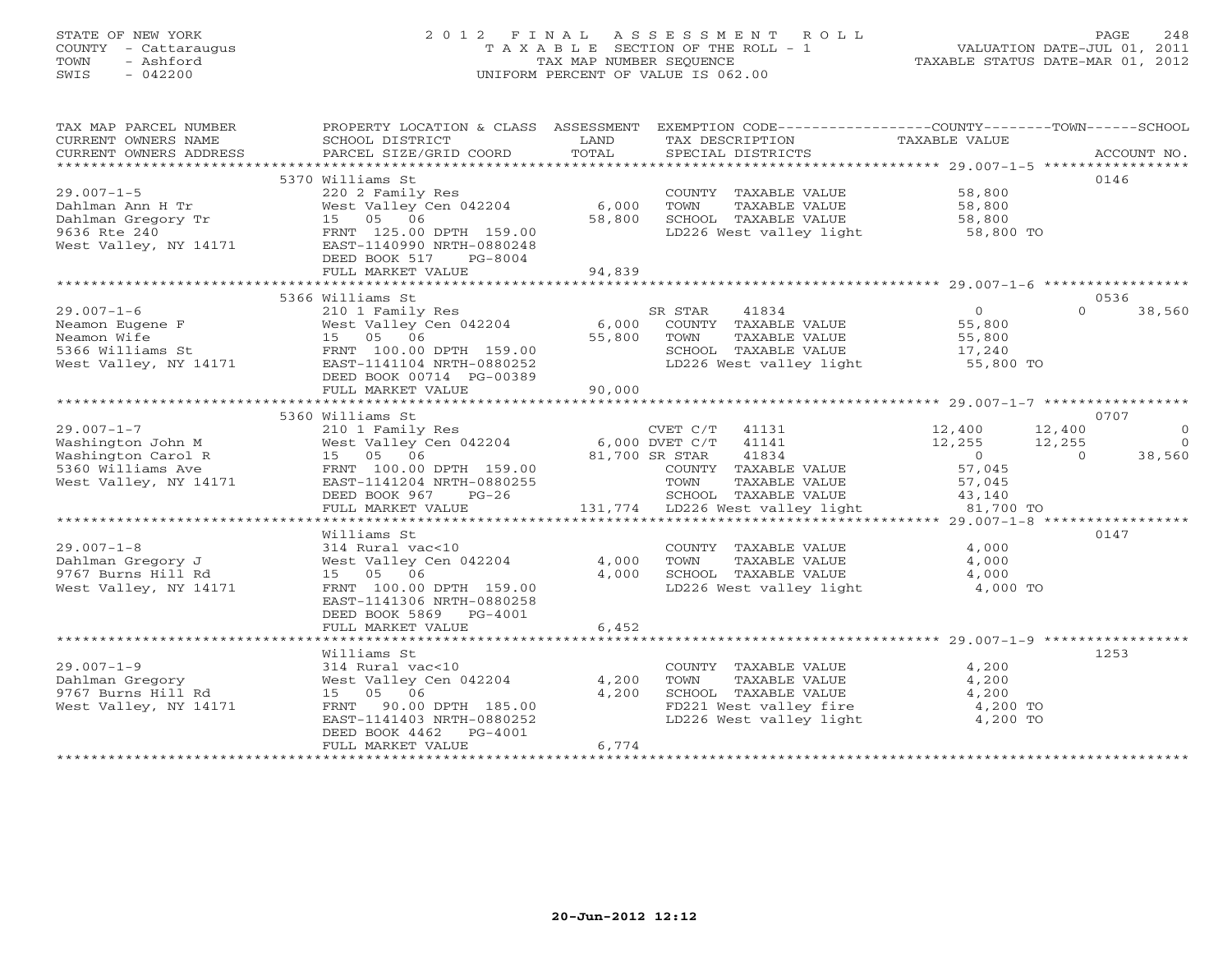# STATE OF NEW YORK 2 0 1 2 F I N A L A S S E S S M E N T R O L L PAGE 249 COUNTY - Cattaraugus T A X A B L E SECTION OF THE ROLL - 1 VALUATION DATE-JUL 01, 2011 TOWN - Ashford TAX MAP NUMBER SEQUENCE TAXABLE STATUS DATE-MAR 01, 2012 SWIS - 042200 UNIFORM PERCENT OF VALUE IS 062.00UNIFORM PERCENT OF VALUE IS 062.00

| TAX MAP PARCEL NUMBER<br>CURRENT OWNERS NAME<br>CURRENT OWNERS ADDRESS                                                                                                     | PROPERTY LOCATION & CLASS ASSESSMENT<br>SCHOOL DISTRICT<br>PARCEL SIZE/GRID COORD                                                                                                                                                                                                                                                                               | LAND<br>TOTAL                              | EXEMPTION CODE-----------------COUNTY-------TOWN------SCHOOL<br>TAX DESCRIPTION<br>SPECIAL DISTRICTS                                                                                                                                                                          | TAXABLE VALUE                                                                                                      | ACCOUNT NO.                        |
|----------------------------------------------------------------------------------------------------------------------------------------------------------------------------|-----------------------------------------------------------------------------------------------------------------------------------------------------------------------------------------------------------------------------------------------------------------------------------------------------------------------------------------------------------------|--------------------------------------------|-------------------------------------------------------------------------------------------------------------------------------------------------------------------------------------------------------------------------------------------------------------------------------|--------------------------------------------------------------------------------------------------------------------|------------------------------------|
| *******************<br>$29.007 - 1 - 10$                                                                                                                                   | Williams St<br>314 Rural vac<10                                                                                                                                                                                                                                                                                                                                 |                                            | COUNTY TAXABLE VALUE                                                                                                                                                                                                                                                          | 2,800                                                                                                              | 0333                               |
| Ulinger Matthew M<br>5363 Williams St<br>West Valley, NY 14171                                                                                                             | West Valley Cen 042204<br>15 05<br>06<br>FRNT 155.00 DPTH 159.00<br>182<br>BANK                                                                                                                                                                                                                                                                                 | 2,800<br>2,800                             | TAXABLE VALUE<br>TOWN<br>SCHOOL TAXABLE VALUE<br>FD221 West valley fire<br>LD226 West valley light                                                                                                                                                                            | 2,800<br>2,800<br>2,800 TO<br>2,800 TO                                                                             |                                    |
|                                                                                                                                                                            | EAST-1141380 NRTH-0880056<br>DEED BOOK 9950<br>PG-2001<br>FULL MARKET VALUE                                                                                                                                                                                                                                                                                     | 4,516                                      |                                                                                                                                                                                                                                                                               |                                                                                                                    |                                    |
|                                                                                                                                                                            |                                                                                                                                                                                                                                                                                                                                                                 |                                            |                                                                                                                                                                                                                                                                               |                                                                                                                    |                                    |
| $29.007 - 1 - 11$<br>Ulinger Matthew M<br>5363 Williams St<br>West Valley, NY 14171<br>$29.007 - 1 - 12$<br>Ulinger Matthew M<br>5363 Williams St<br>West Valley, NY 14171 | Williams St<br>314 Rural vac<10<br>West Valley Cen 042204<br>15 05 06<br>FRNT 100.00 DPTH 159.00<br>182<br>BANK<br>EAST-1141250 NRTH-0880049<br>DEED BOOK 9950<br>PG-2001<br>FULL MARKET VALUE<br>5363 Williams St<br>210 1 Family Res<br>West Valley Cen 042204<br>$-05$<br>$-06$<br>15<br>FRNT 100.00 DPTH 159.00<br>BANK<br>182<br>EAST-1141149 NRTH-0880045 | 3,900<br>3,900<br>6,290<br>4,000<br>69,200 | COUNTY TAXABLE VALUE<br>TOWN<br>TAXABLE VALUE<br>SCHOOL TAXABLE VALUE<br>FD221 West valley fire<br>LD226 West valley light<br>RES STAR<br>41854<br>COUNTY TAXABLE VALUE<br>TOWN<br>TAXABLE VALUE<br>SCHOOL TAXABLE VALUE<br>FD221 West valley fire<br>LD226 West valley light | 3,900<br>3,900<br>3,900<br>3,900 TO<br>3,900 TO<br>$\circ$<br>69,200<br>69,200<br>50,600<br>69,200 TO<br>69,200 TO | 0334<br>0818<br>$\Omega$<br>18,600 |
|                                                                                                                                                                            | DEED BOOK 9950<br>PG-2001                                                                                                                                                                                                                                                                                                                                       |                                            |                                                                                                                                                                                                                                                                               |                                                                                                                    |                                    |
|                                                                                                                                                                            | FULL MARKET VALUE                                                                                                                                                                                                                                                                                                                                               | 111,613                                    |                                                                                                                                                                                                                                                                               |                                                                                                                    |                                    |
|                                                                                                                                                                            | 5369 Williams St                                                                                                                                                                                                                                                                                                                                                |                                            |                                                                                                                                                                                                                                                                               |                                                                                                                    | 0563                               |
| $29.007 - 1 - 13$<br>Morton Harold<br>Morton Patricia<br>5369 Williams Ave<br>West Valley, NY 14171                                                                        | 210 1 Family Res<br>West Valley Cen 042204<br>15<br>$-05$<br>$-06$<br>FRNT 100.00 DPTH 159.00<br>071<br>BANK<br>EAST-1141049 NRTH-0880042<br>DEED BOOK 2060<br>PG-8001                                                                                                                                                                                          | 6,000<br>65,000                            | RES STAR<br>41854<br>COUNTY TAXABLE VALUE<br>TOWN<br>TAXABLE VALUE<br>SCHOOL TAXABLE VALUE<br>FD221 West valley fire<br>LD226 West valley light                                                                                                                               | $\overline{0}$<br>65,000<br>65,000<br>46,400<br>65,000 TO<br>65,000 TO                                             | $\Omega$<br>18,600                 |
|                                                                                                                                                                            | FULL MARKET VALUE                                                                                                                                                                                                                                                                                                                                               | 104,839                                    |                                                                                                                                                                                                                                                                               |                                                                                                                    |                                    |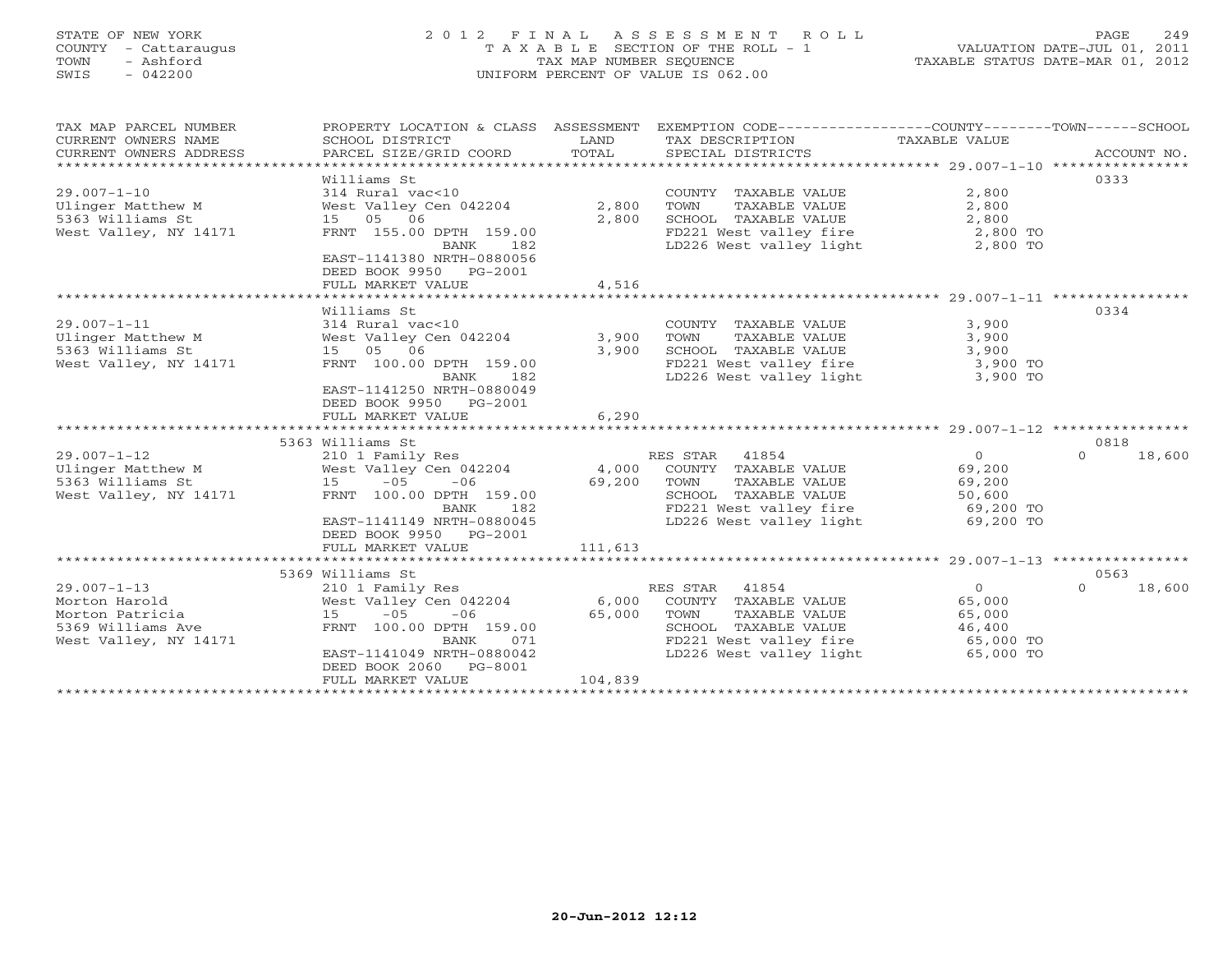# STATE OF NEW YORK 2 0 1 2 F I N A L A S S E S S M E N T R O L L PAGE 250 COUNTY - Cattaraugus T A X A B L E SECTION OF THE ROLL - 1 VALUATION DATE-JUL 01, 2011 TOWN - Ashford TAX MAP NUMBER SEQUENCE TAXABLE STATUS DATE-MAR 01, 2012 SWIS - 042200 UNIFORM PERCENT OF VALUE IS 062.00UNIFORM PERCENT OF VALUE IS 062.00

| TAX MAP PARCEL NUMBER<br>CURRENT OWNERS NAME<br>CURRENT OWNERS ADDRESS                                  | SCHOOL DISTRICT<br>PARCEL SIZE/GRID COORD                                                                                                                                          | LAND<br>TOTAL             | PROPERTY LOCATION & CLASS ASSESSMENT EXEMPTION CODE---------------COUNTY-------TOWN------SCHOOL<br>TAX DESCRIPTION<br>SPECIAL DISTRICTS                      | TAXABLE VALUE                                                       | ACCOUNT NO.                             |
|---------------------------------------------------------------------------------------------------------|------------------------------------------------------------------------------------------------------------------------------------------------------------------------------------|---------------------------|--------------------------------------------------------------------------------------------------------------------------------------------------------------|---------------------------------------------------------------------|-----------------------------------------|
|                                                                                                         |                                                                                                                                                                                    |                           |                                                                                                                                                              |                                                                     |                                         |
|                                                                                                         | 5375 Williams St                                                                                                                                                                   |                           |                                                                                                                                                              |                                                                     | 0170                                    |
| $29.007 - 1 - 14$<br>Ferdinand Linda L<br>5375 Williams Ave<br>West Valley, NY 14171                    | 210 1 Family Res<br>West Valley Cen 042204<br>15 05 06<br>FRNT 100.00 DPTH 159.00<br>BANK 017<br>EAST-1140948 NRTH-0880039<br>DEED BOOK 1025 PG-26                                 | 53,900                    | RES STAR 41854<br>6,000 COUNTY TAXABLE VALUE<br>TAXABLE VALUE<br>TOWN<br>SCHOOL TAXABLE VALUE<br>FD221 West valley fire<br>LD226 West valley light 53,900 TO | $\overline{0}$<br>53,900<br>53,900<br>35,300<br>35,300<br>53,900 TO | $\Omega$<br>18,600                      |
|                                                                                                         | FULL MARKET VALUE                                                                                                                                                                  | 86,935                    |                                                                                                                                                              |                                                                     |                                         |
|                                                                                                         |                                                                                                                                                                                    |                           |                                                                                                                                                              |                                                                     |                                         |
| $29.007 - 1 - 15$<br>Williams Donald M<br>Williams Anne M<br>5379 Williams St<br>West Valley, NY 14171  | 5379 Williams St<br>210 1 Family Res<br>West Valley Cen 042204<br>15 05 06<br>FRNT 100.00 DPTH 159.00<br>EAST-1140850 NRTH-0880036<br>DEED BOOK 1007 PG-1107<br>FULL MARKET VALUE  | 6,000<br>57,600<br>92,903 | RES STAR<br>41854<br>COUNTY TAXABLE VALUE<br>TOWN<br>TAXABLE VALUE<br>SCHOOL TAXABLE VALUE<br>FD221 West valley fire<br>LD226 West valley light              | $\Omega$<br>57,600<br>57,600<br>39,000<br>57,600 TO<br>57,600 TO    | 0838<br>$\Omega$<br>18,600              |
|                                                                                                         |                                                                                                                                                                                    |                           |                                                                                                                                                              |                                                                     |                                         |
|                                                                                                         | 5385 Williams St                                                                                                                                                                   |                           |                                                                                                                                                              |                                                                     | 0265                                    |
| $29.007 - 1 - 16$<br>Beardsley Donald A<br>Beardsley Carol<br>5385 Williams St<br>West Valley, NY 14171 | 210 1 Family Res<br>West Valley Cen 042204 6,000 SR STAR<br>15 05 06<br>FRNT 100.00 DPTH 159.00<br>EAST-1140751 NRTH-0880032<br>DEED BOOK 902<br>PG-01175                          |                           | WVET C/T 41121<br>41834<br>62,700 COUNTY TAXABLE VALUE<br>TOWN<br>TAXABLE VALUE<br>SCHOOL TAXABLE VALUE<br>FD221 West valley fire 62,700 TO                  | 7,440<br>$\overline{0}$<br>55,260<br>55,260<br>24,140               | 7,440<br>$\Omega$<br>$\Omega$<br>38,560 |
|                                                                                                         | FULL MARKET VALUE                                                                                                                                                                  |                           | 101,129 LD226 West valley light                                                                                                                              | 62,700 TO                                                           |                                         |
|                                                                                                         |                                                                                                                                                                                    |                           |                                                                                                                                                              |                                                                     |                                         |
| $29.007 - 1 - 17$                                                                                       | 5389 Williams St                                                                                                                                                                   |                           | CVET C/T 41131                                                                                                                                               | 12,400                                                              | 0785<br>12,400<br>$\Omega$              |
| Fiegel Paul J<br>5389 Williams Ave<br>West Valley, NY 14171                                             | 210 1 Family Res<br>West Valley Cen 042204 12,200 SR STAR<br>15 05 06<br>FRNT 159.00 DPTH 200.00<br>EAST-1140594 NRTH-0880028<br>DEED BOOK 00925 PG-01063<br>FULL MARKET VALUE     |                           | 41834<br>69,000 COUNTY TAXABLE VALUE<br>TOWN<br>TAXABLE VALUE<br>SCHOOL TAXABLE VALUE<br>FD221 West valley fire<br>111,290 LD226 West valley light           | $\Omega$<br>56,600<br>56,600<br>30,440<br>69,000 TO<br>69,000 TO    | 38,560<br>$\Omega$                      |
|                                                                                                         |                                                                                                                                                                                    |                           |                                                                                                                                                              |                                                                     |                                         |
| $29.007 - 1 - 19.1$<br>Heinz Sally<br>9393 Nys Rte 240<br>West Valley, NY 14171                         | 9393 Nys Rte 240<br>210 1 Family Res<br>West Valley Cen 042204 6,500<br>15  05  06<br>1.00<br>ACRES<br>EAST-1140609 NRTH-0879535<br>PG-01131<br>DEED BOOK 841<br>FULL MARKET VALUE | 71,700<br>115,645         | COUNTY TAXABLE VALUE<br>TAXABLE VALUE<br>TOWN<br>SCHOOL TAXABLE VALUE<br>FD221 West valley fire<br>LD226 West valley light                                   | 71,700<br>71,700<br>71,700<br>71,700 TO<br>71,700 TO                | 0375                                    |
|                                                                                                         |                                                                                                                                                                                    |                           |                                                                                                                                                              |                                                                     |                                         |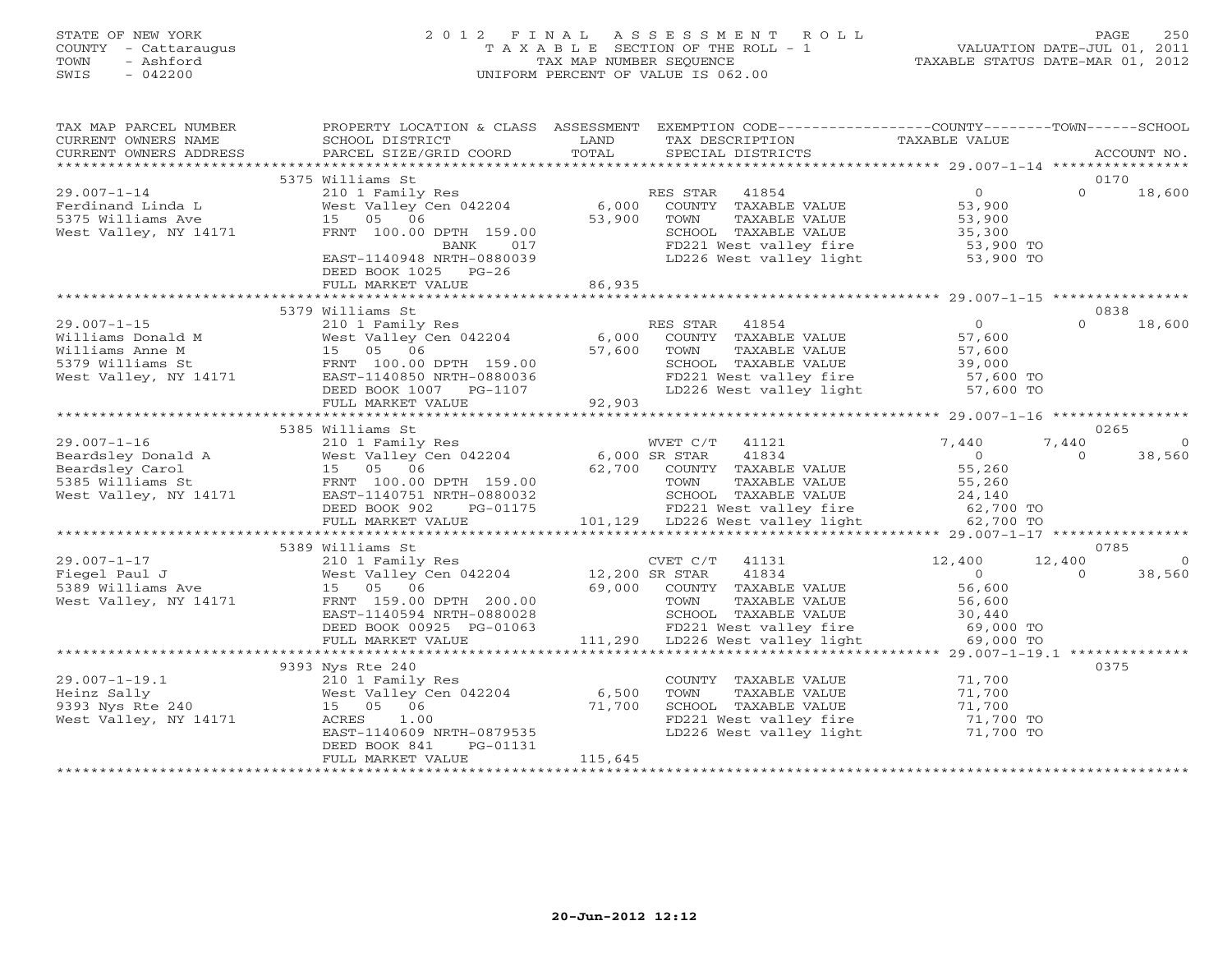## STATE OF NEW YORK 2 0 1 2 F I N A L A S S E S S M E N T R O L L PAGE 251 COUNTY - Cattaraugus T A X A B L E SECTION OF THE ROLL - 1 VALUATION DATE-JUL 01, 2011 TOWN - Ashford TAX MAP NUMBER SEQUENCE TAXABLE STATUS DATE-MAR 01, 2012 SWIS - 042200 UNIFORM PERCENT OF VALUE IS 062.00UNIFORM PERCENT OF VALUE IS 062.00

| TAX MAP PARCEL NUMBER<br>CURRENT OWNERS NAME<br>CURRENT OWNERS ADDRESS                                                                                                                                                                       | PROPERTY LOCATION & CLASS ASSESSMENT EXEMPTION CODE---------------COUNTY-------TOWN------SCHOOL<br>SCHOOL DISTRICT<br><b>Example 12</b> LAND<br>PARCEL SIZE/GRID COORD                     | TOTAL                   | TAX DESCRIPTION TAXABLE VALUE<br>SPECIAL DISTRICTS<br>SPECIAL DISTRICTS                                                                                                                   |                                       | ACCOUNT NO.                             |
|----------------------------------------------------------------------------------------------------------------------------------------------------------------------------------------------------------------------------------------------|--------------------------------------------------------------------------------------------------------------------------------------------------------------------------------------------|-------------------------|-------------------------------------------------------------------------------------------------------------------------------------------------------------------------------------------|---------------------------------------|-----------------------------------------|
| $29.007 - 1 - 19.2$<br>Boberg James P<br>Boberg Carolyn J<br>5687 Heinz Rd<br>West Valley, NY 14171                                                                                                                                          | Nys Rte 240<br>314 Rural vac<10<br>West Valley Cen 042204 8,100<br>15 05 06<br>4.20<br>ACRES<br>EAST-1140850 NRTH-0879609<br>DEED BOOK 1023 PG-484<br>FULL MARKET VALUE                    | 8,100<br>13,065         | COUNTY TAXABLE VALUE<br>TOWN<br>TAXABLE VALUE<br>SCHOOL TAXABLE VALUE<br>FD221 West valley fire 8,100 TO<br>LD226 West valley light 8,100 TO                                              | 8,100<br>8,100<br>8,100               | 1387                                    |
|                                                                                                                                                                                                                                              |                                                                                                                                                                                            |                         |                                                                                                                                                                                           |                                       |                                         |
| $29.007 - 1 - 19.3$<br>King William T<br>King Carol<br>5360 Felton Hill Rd<br>PO Box 62<br>West Valley, NY 14171                                                                                                                             | Felton Hill Rd<br>314 Rural vac<10<br>West Valley Cen 042204<br>15/5/6<br>3.25<br>ACRES<br>EAST-1141331 NRTH-0879700<br>DEED BOOK 1180 PG-2001<br>FULL MARKET VALUE                        | 2,400<br>2,400<br>3,871 | COUNTY TAXABLE VALUE<br>TAXABLE VALUE<br>TOWN<br>SCHOOL TAXABLE VALUE<br>FD221 West valley fire $2,400$<br>LD226 West valley light $2,400$ TO<br>LD226 West valley light $2,400$ TO       | 2,400<br>2,400                        | 1570                                    |
|                                                                                                                                                                                                                                              |                                                                                                                                                                                            |                         |                                                                                                                                                                                           |                                       |                                         |
| $29.007 - 1 - 19.4$<br>Beardsley Donald A West Ve<br>Beardsley Donald A West Ve<br>15-5-6 15-5-6                                                                                                                                             | NYS Rte 240<br>314 Rural vac<10<br>West Valley Cen 042204 6,400<br>DEED BOOK 16984 PG-2001                                                                                                 | 6,400                   | COUNTY TAXABLE VALUE<br>TOWN<br>TAXABLE VALUE<br>SCHOOL TAXABLE VALUE<br>FD221 West valley fire 6,400 TO<br>LD226 West valley light 6,400 TO                                              | 6,400<br>6,400<br>6,400               | 1690                                    |
|                                                                                                                                                                                                                                              |                                                                                                                                                                                            |                         |                                                                                                                                                                                           |                                       | 0436                                    |
| 5360 Felton Hill Rd<br>29.007-1-20 210 1 Family Res<br>King William T West Valley Cen 042204 9,600 SR STAR 41834<br>King Carol 15 0560 Felton Hill Rd<br>2360 Felton Hill Rd<br>2050 Felton Hill Rd<br>2050 Felton Hill Rd<br>2060 Felton Hi |                                                                                                                                                                                            |                         | SCHOOL TAXABLE VALUE (40,940<br>FD221 West valley fire (40,940<br>LD226 West valley light (79,500 TO                                                                                      | 7,440<br>$\sim$ 0<br>72,060<br>72,060 | 7,440<br>$\Omega$<br>$\Omega$<br>38,560 |
|                                                                                                                                                                                                                                              |                                                                                                                                                                                            |                         |                                                                                                                                                                                           |                                       |                                         |
| $29.007 - 1 - 22$<br>29.007-1-22<br>Botter Audrey M<br>5368 Felton Hill Rd<br>West Valley, NY 14171                                                                                                                                          | 5366 Felton Hill Rd<br>210 1 Family Res<br>West Valley Cen 042204 3,800<br>15 05 06<br>FRNT 49.00 DPTH 305.00<br>EAST-1141236 NRTH-0879307<br>DEED BOOK 10586 PG-5001<br>FULL MARKET VALUE | 51,000<br>82,258        | COUNTY TAXABLE VALUE 51,000<br>TOWN TAXABLE VALUE 51,000<br>TOWN TAXABLE VALUE<br>SCHOOL TAXABLE VALUE 51,000 TO<br>FD221 West valley fire 51,000 TO<br>LD226 West valley light 51,000 TO |                                       | 0896                                    |
|                                                                                                                                                                                                                                              |                                                                                                                                                                                            |                         |                                                                                                                                                                                           |                                       |                                         |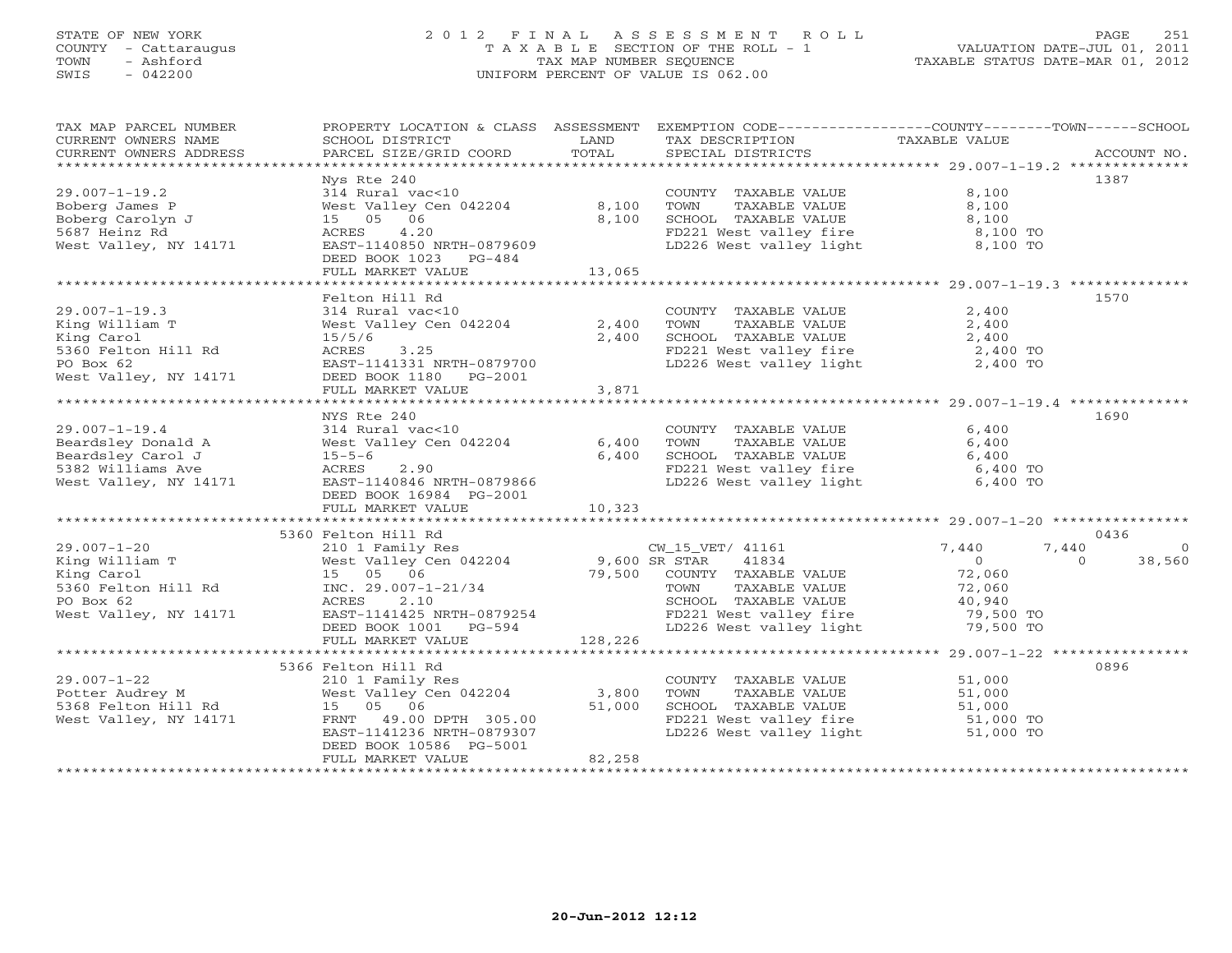# STATE OF NEW YORK 2 0 1 2 F I N A L A S S E S S M E N T R O L L PAGE 252 COUNTY - Cattaraugus T A X A B L E SECTION OF THE ROLL - 1 VALUATION DATE-JUL 01, 2011 TOWN - Ashford TAX MAP NUMBER SEQUENCE TAXABLE STATUS DATE-MAR 01, 2012 SWIS - 042200 UNIFORM PERCENT OF VALUE IS 062.00UNIFORM PERCENT OF VALUE IS 062.00

| TAX MAP PARCEL NUMBER                         |                                     |         | PROPERTY LOCATION & CLASS ASSESSMENT EXEMPTION CODE----------------COUNTY-------TOWN------SCHOOL |                  |                            |
|-----------------------------------------------|-------------------------------------|---------|--------------------------------------------------------------------------------------------------|------------------|----------------------------|
| CURRENT OWNERS NAME                           | SCHOOL DISTRICT                     | LAND    | TAX DESCRIPTION                                                                                  | TAXABLE VALUE    |                            |
| CURRENT OWNERS ADDRESS                        | PARCEL SIZE/GRID COORD              | TOTAL   | SPECIAL DISTRICTS                                                                                |                  | ACCOUNT NO.                |
| **********************                        |                                     |         |                                                                                                  |                  |                            |
|                                               | 5376 Felton Hill Rd                 |         |                                                                                                  |                  | 0595                       |
| $29.007 - 1 - 24.1$                           | 210 1 Family Res                    |         | COUNTY TAXABLE VALUE                                                                             | 61,200           |                            |
| Thaler Scott                                  | West Valley Cen 042204              | 6,400   | TAXABLE VALUE<br>TOWN                                                                            | 61,200           |                            |
| 5376 Felton Hill Rd                           | 15 05 06                            | 61,200  | SCHOOL TAXABLE VALUE                                                                             | 61,200           |                            |
| West Valley, NY 14171                         | ACRES<br>0.96                       |         | FD221 West valley fire                                                                           | 61,200 TO        |                            |
|                                               | EAST-1141072 NRTH-0879301           |         | LD226 West valley light                                                                          | 61,200 TO        |                            |
|                                               | DEED BOOK 971<br>PG-5001            |         |                                                                                                  |                  |                            |
|                                               | FULL MARKET VALUE                   | 98,710  |                                                                                                  |                  |                            |
|                                               | 5368 Felton Hill Rd                 |         |                                                                                                  |                  |                            |
| $29.007 - 1 - 24.2$                           | 210 1 Family Res                    |         | SR STAR<br>41834                                                                                 | $\overline{0}$   | 1210<br>$\Omega$<br>38,560 |
| Potter Robert L                               | West Valley Cen 042204              | 5,300   | COUNTY TAXABLE VALUE                                                                             | 77,400           |                            |
| 5368 Felton Hill Rd                           | 15 05 06                            | 77,400  | TOWN<br>TAXABLE VALUE                                                                            | 77,400           |                            |
| West Valley, NY 14171                         | FRNT 60.00 DPTH 305.00              |         | SCHOOL TAXABLE VALUE                                                                             | 38,840           |                            |
|                                               | EAST-1141177 NRTH-0879310           |         |                                                                                                  | 77,400 TO        |                            |
|                                               | DEED BOOK 10586 PG-5002             |         | FD221 West valley fire<br>LD226 West valley light                                                | $77,400$ TO      |                            |
|                                               | FULL MARKET VALUE                   | 124,839 |                                                                                                  |                  |                            |
|                                               |                                     |         |                                                                                                  |                  |                            |
|                                               | Felton Hill Rd                      |         |                                                                                                  |                  | 0229                       |
| $29.007 - 1 - 25$                             | 314 Rural vac<10                    |         | 41720<br>AG DIST                                                                                 | 4,534            | 4,534<br>4,534             |
| Thiel Joseph E                                | West Valley Cen 042204              | 5,700   | COUNTY TAXABLE VALUE                                                                             | 1,166            |                            |
| Thiel Marie E                                 | 15 05 06                            | 5,700   | TAXABLE VALUE<br>TOWN                                                                            | 1,166            |                            |
| 5359 Felton Hill Rd                           | 2.82<br>ACRES                       |         | SCHOOL TAXABLE VALUE                                                                             | 1,166            |                            |
| West Valley, NY 14171                         | EAST-1140797 NRTH-0879296           |         | FD221 West valley fire                                                                           | 5,700 TO         |                            |
|                                               | DEED BOOK 731<br>PG-00805           |         | LD226 West valley light                                                                          | 5,700 TO         |                            |
| MAY BE SUBJECT TO PAYMENT                     | FULL MARKET VALUE                   | 9,194   |                                                                                                  |                  |                            |
| UNDER AGDIST LAW TIL 2016                     |                                     |         |                                                                                                  |                  |                            |
|                                               |                                     |         |                                                                                                  |                  |                            |
|                                               | 9576 Nys Rte 240                    |         |                                                                                                  |                  | 0098                       |
| $29.007 - 1 - 26$                             | 210 1 Family Res                    |         | 41834<br>SR STAR                                                                                 | $\Omega$         | $\Omega$<br>38,560         |
| Church Ralph                                  | West Valley Cen 042204              | 5,900   | COUNTY TAXABLE VALUE                                                                             | 57,000           |                            |
| Church Maurene<br>Church Rick<br>9576 Rte 240 | 15 05 06                            | 57,000  | TOWN<br>TAXABLE VALUE                                                                            | 57,000           |                            |
|                                               | 15  0<br>ACRES<br>0.72              |         | SCHOOL TAXABLE VALUE                                                                             | 18,440           |                            |
| 9576 Rte 240                                  | EAST-1140542 NRTH-0879289           |         | FD221 West valley fire 57,000 TO<br>LD226 West valley light 57,000 TO                            |                  |                            |
| West Valley, NY 14171                         | DEED BOOK 1018<br>PG-1146           |         |                                                                                                  |                  |                            |
|                                               | FULL MARKET VALUE                   | 91,935  |                                                                                                  |                  |                            |
|                                               |                                     |         |                                                                                                  |                  |                            |
|                                               | 9552 Nys Rte 240                    |         |                                                                                                  |                  | 0258                       |
| $29.007 - 1 - 27$                             | 210 1 Family Res                    |         | RES STAR<br>41854                                                                                | $\overline{0}$   | 18,600<br>$\Omega$         |
| Bridges Bradley M                             | West Valley Cen 042204              | 5,600   | COUNTY TAXABLE VALUE                                                                             | 38,500           |                            |
| 9552 Rte 240<br>West Valley, NY 14171         | 14 05 06<br>FRNT 145.00 DPTH 170.00 | 38,500  | TAXABLE VALUE<br>TOWN<br>SCHOOL TAXABLE VALUE                                                    | 38,500<br>19,900 |                            |
|                                               | 017<br>BANK                         |         |                                                                                                  | 38,500 TO        |                            |
|                                               | EAST-1140567 NRTH-0879005           |         | FD221 West valley fire<br>LD226 West valley light                                                | $38,500$ TO      |                            |
|                                               | DEED BOOK 7738 PG-9001              |         |                                                                                                  |                  |                            |
|                                               | FULL MARKET VALUE                   | 62,097  |                                                                                                  |                  |                            |
|                                               |                                     |         |                                                                                                  |                  |                            |
|                                               |                                     |         |                                                                                                  |                  |                            |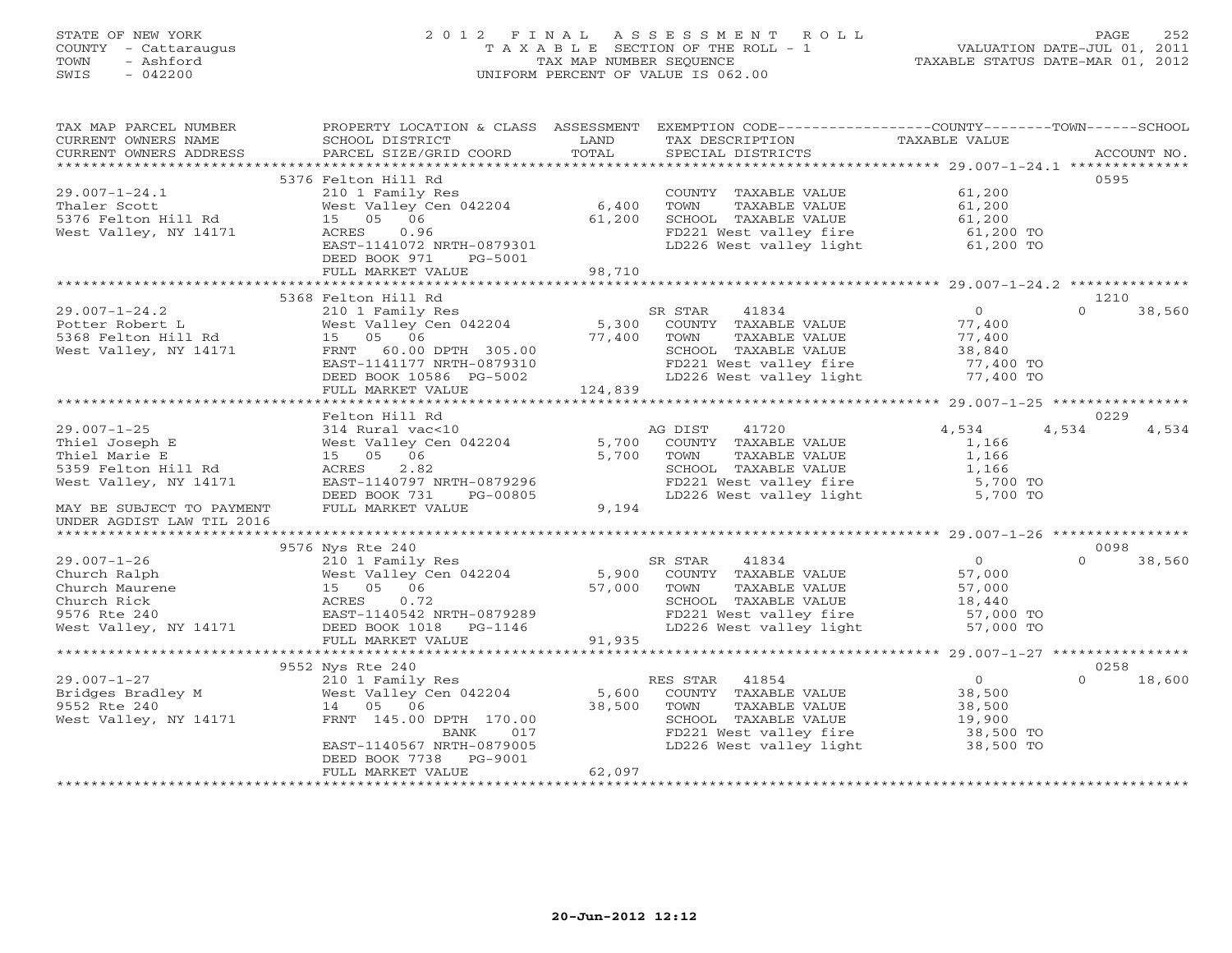### STATE OF NEW YORK 2 0 1 2 F I N A L A S S E S S M E N T R O L L PAGE 253 COUNTY - Cattaraugus T A X A B L E SECTION OF THE ROLL - 1 VALUATION DATE-JUL 01, 2011 TOWN - Ashford TAX MAP NUMBER SEQUENCE TAXABLE STATUS DATE-MAR 01, 2012 SWIS - 042200 UNIFORM PERCENT OF VALUE IS 062.00UNIFORM PERCENT OF VALUE IS 062.00

| TAX MAP PARCEL NUMBER                                                                                                                                                                      |                                                                                                                                                                                 | PROPERTY LOCATION & CLASS ASSESSMENT EXEMPTION CODE---------------COUNTY-------TOWN------SCHOOL                                                                                                                                                                                                                         |                                                                                                         |
|--------------------------------------------------------------------------------------------------------------------------------------------------------------------------------------------|---------------------------------------------------------------------------------------------------------------------------------------------------------------------------------|-------------------------------------------------------------------------------------------------------------------------------------------------------------------------------------------------------------------------------------------------------------------------------------------------------------------------|---------------------------------------------------------------------------------------------------------|
|                                                                                                                                                                                            |                                                                                                                                                                                 |                                                                                                                                                                                                                                                                                                                         |                                                                                                         |
| $29.007 - 1 - 28$<br>Seltzer John N West Valley Cen 042204<br>Seltzer Jacquelyn 14 05 06<br>5391 Felton Hill Rd FRNT 101.00 DPTH 170.00<br>West Valley, NY 14171 EAST-1140695 NRTH-0879008 | 5391 Felton Hill Rd<br>DEED BOOK 701<br>PG-00556<br>FULL MARKET VALUE                                                                                                           | 556<br>111,290                                                                                                                                                                                                                                                                                                          | 0704<br>$\Omega$<br>18,600                                                                              |
|                                                                                                                                                                                            |                                                                                                                                                                                 |                                                                                                                                                                                                                                                                                                                         |                                                                                                         |
| $29.007 - 1 - 29$<br>Fisher Adam L<br>Fuller Kristine M<br>5385 Felton Hill Rd<br>West Valley, NY 14171                                                                                    | 5385 Felton Hill Rd<br>14 05 06<br>FRNT 108.00 DPTH 170.00<br>BANK 017<br>EAST-1140801 NRTH-0879010<br>DEED BOOK 1005 PG-426                                                    | $72,200$ TOWN<br>SCHOC<br>FD221<br>LD226<br>TAXABLE VALUE<br>SCHOOL TAXABLE VALUE<br>FD221 West valley fire 52,200 TO<br>LD226 West valley light 52,200 TO                                                                                                                                                              | 0270<br>$\overline{0}$<br>$\Omega$<br>18,600<br>72,200<br>$72,200$<br>53,600                            |
|                                                                                                                                                                                            | FULL MARKET VALUE                                                                                                                                                               | 116,452                                                                                                                                                                                                                                                                                                                 |                                                                                                         |
|                                                                                                                                                                                            |                                                                                                                                                                                 |                                                                                                                                                                                                                                                                                                                         | 0059                                                                                                    |
|                                                                                                                                                                                            |                                                                                                                                                                                 | 5379 Felton Hill Rd<br>29.007-1-30 210 1 Family Res<br>Bishop Richard A West Valley Cen 042204 5,200 COUNTY TAXABLE VALUE<br>879 Felton Hill Rd<br>379 Felton Hill Rd<br>579 Felton Hill Rd<br>579 Felton Hill Rd<br>579 Felton Hill Rd<br>579<br>FD221 West valley fire 63,700 TO<br>LD226 West valley light 63,700 TO | $\Omega$<br>$\Omega$<br>38,560<br>63,700<br>63,700<br>25,140                                            |
|                                                                                                                                                                                            | FULL MARKET VALUE                                                                                                                                                               | 102,742                                                                                                                                                                                                                                                                                                                 |                                                                                                         |
| $29.007 - 1 - 32$<br>Thiel Marie E<br>5359 Felton Hill Rd<br>West Valley, NY 14171                                                                                                         | Felton Hill Rd<br>312 Vac w/imprv<br>West Valley Cen 042204 4,000<br>14  05  06<br>ACRES<br>2.80<br>EAST-1141327 NRTH-0878923<br>DEED BOOK 761<br>PG-00472<br>FULL MARKET VALUE | COUNTY TAXABLE VALUE 9,200<br>TOWN       TAXABLE  VALUE<br>SCHOOL    TAXABLE  VALUE<br>9,200<br>FD221 West valley fire<br>LD226 West valley light<br>14,839                                                                                                                                                             | 1175<br>9,200<br>9,200<br>$9,200$ TO<br>9,200 TO                                                        |
|                                                                                                                                                                                            |                                                                                                                                                                                 |                                                                                                                                                                                                                                                                                                                         |                                                                                                         |
|                                                                                                                                                                                            | 5359 Felton Hill Rd                                                                                                                                                             |                                                                                                                                                                                                                                                                                                                         | 0762                                                                                                    |
| $29.007 - 1 - 33$<br>29.007-1-33<br>Thiel Joseph E<br>5359 Felton Hill Rd<br>West Valley, NY 14171<br>West Valley, NY 14171                                                                | 210 1 Family Res WVET C/T<br>West Valley Cen 042204 4,000 SR STAR                                                                                                               | WVET C/T<br>41121<br>41834<br>West valley cen $042204$<br>14 05 06<br>ACRES 0.36<br>EAST-1141411 NRTH-0879021<br>DEED BOOK 706 PG-00455<br>FULL MARKET VALUE<br>FULL MARKET VALUE<br>PEED BOOK 706 PG-00455<br>PEED BOOK 706 PG-00455<br>PEED BOOK 706 PG-00455<br>PEED BOOK 706                                        | 7,440<br>7,440<br>$\bigcirc$<br>$\overline{0}$<br>38,560<br>$\Omega$<br>51,460<br>51,460<br>$58,900$ TO |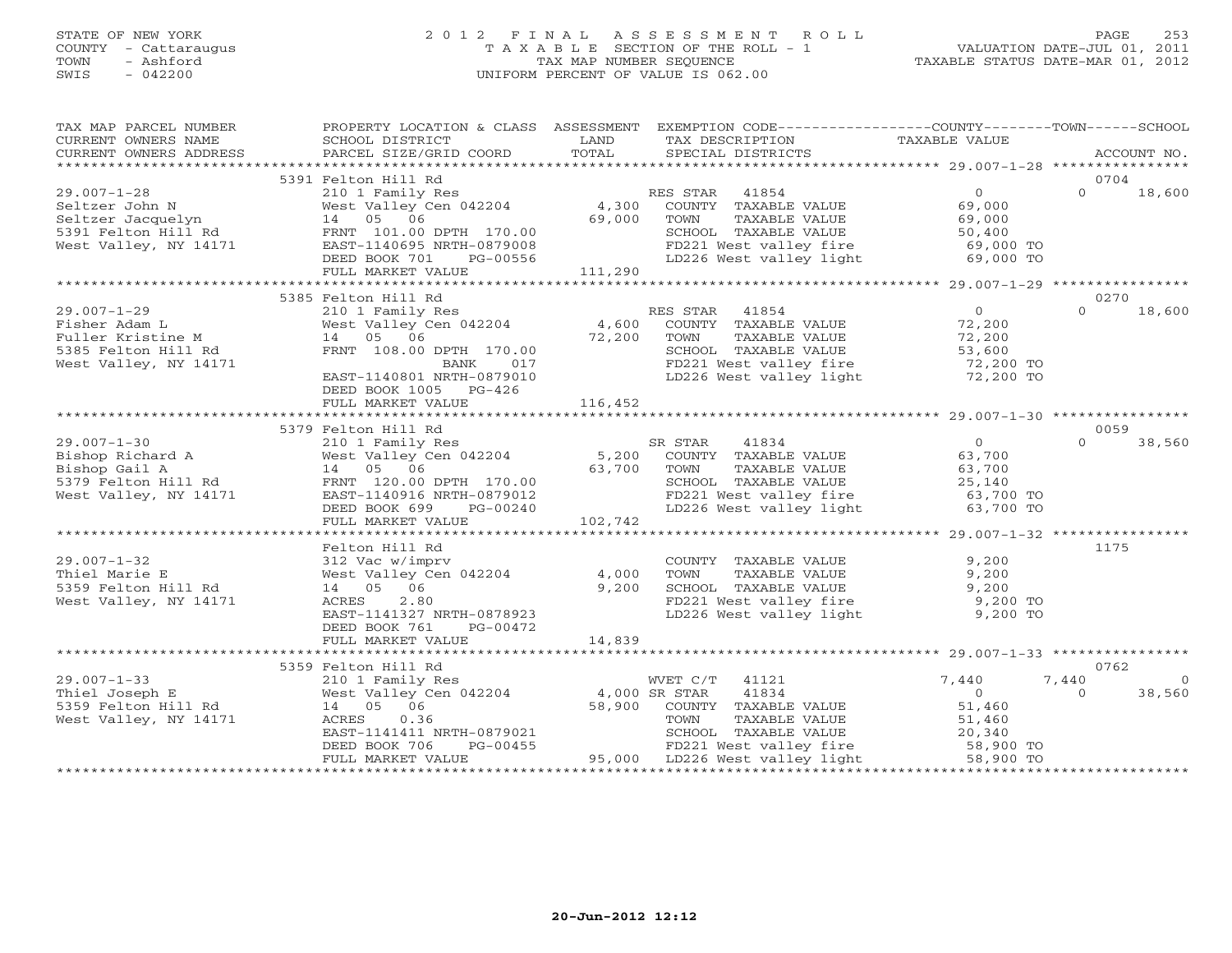### STATE OF NEW YORK 2 0 1 2 F I N A L A S S E S S M E N T R O L L PAGE 254 COUNTY - Cattaraugus T A X A B L E SECTION OF THE ROLL - 1 VALUATION DATE-JUL 01, 2011 TOWN - Ashford TAX MAP NUMBER SEQUENCE TAXABLE STATUS DATE-MAR 01, 2012 SWIS - 042200 UNIFORM PERCENT OF VALUE IS 062.00UNIFORM PERCENT OF VALUE IS 062.00

| TAX MAP PARCEL NUMBER<br>CURRENT OWNERS NAME                                                                                        | <b>Example 12</b> LAND<br>SCHOOL DISTRICT                                                                                                                                                                                                                                                |                 | PROPERTY LOCATION & CLASS ASSESSMENT EXEMPTION CODE----------------COUNTY-------TOWN------SCHOOL<br>TAX DESCRIPTION                                  | TAXABLE VALUE                      |                   |                      |
|-------------------------------------------------------------------------------------------------------------------------------------|------------------------------------------------------------------------------------------------------------------------------------------------------------------------------------------------------------------------------------------------------------------------------------------|-----------------|------------------------------------------------------------------------------------------------------------------------------------------------------|------------------------------------|-------------------|----------------------|
| CURRENT OWNERS ADDRESS                                                                                                              | PARCEL SIZE/GRID COORD                                                                                                                                                                                                                                                                   | TOTAL           | SPECIAL DISTRICTS                                                                                                                                    |                                    |                   | ACCOUNT NO.          |
|                                                                                                                                     | 9516 Nys Rte 240                                                                                                                                                                                                                                                                         |                 |                                                                                                                                                      |                                    |                   | 0224                 |
|                                                                                                                                     |                                                                                                                                                                                                                                                                                          |                 |                                                                                                                                                      |                                    |                   |                      |
|                                                                                                                                     |                                                                                                                                                                                                                                                                                          |                 |                                                                                                                                                      |                                    |                   |                      |
|                                                                                                                                     | 9536 Nys Rte 240                                                                                                                                                                                                                                                                         |                 |                                                                                                                                                      |                                    |                   | 1006                 |
| $29.007 - 1 - 35.2$<br>Kazmierczak George A<br>Kazmierczak Connie<br>9536 Main St<br>West Valley, NY 14171                          | 210 1 Family Res<br>West Valley Cen 042204 6,400 COUNTY TAXABLE VALUE<br>14 05 06 62,000 TOWN TAXABLE VALUE<br>FRNT 175.00 DPTH 232.25 SCHOOL TAXABLE VALUE<br>1981 BANK 081 FD224 West valley fire<br>14 05 06<br>EAST-1140611 NRTH-0878835<br>DEED BOOK 980 PG-33<br>FULL MARKET VALUE | 100,000         | RES STAR 41854<br>SCHOOL TAXABLE VALUE 43,400<br>FD221 West valley fire 62,000 TO<br>$LD226$ West valley light 62,000 TO                             | $\overline{0}$<br>62,000<br>62,000 | $\Omega$          | 18,600               |
|                                                                                                                                     |                                                                                                                                                                                                                                                                                          |                 |                                                                                                                                                      |                                    |                   |                      |
| $29.007 - 1 - 35.3$<br>Thiel Joseph E<br>Thiel Marie E<br>5359 Felton Hill Rd<br>West Valley, NY 14171<br>MAY BE SUBJECT TO PAYMENT | Felton Hill Rd<br>14 05 06 3,300<br>NRF<br>ACRES 4.10<br>EAST-1141497 NRTH-0878577<br>DEED BOOK 829<br>PG-00413                                                                                                                                                                          |                 | 41720<br>TOWN TAXABLE VALUE<br>SCHOOL TAXABLE VALUE<br>FD221 West valley fire<br>LD226 West valley fire 3,300 TO<br>LD226 West valley light 3,300 TO | 1,477<br>1,823<br>1,823<br>1,823   | 1,477             | 1129<br>1,477        |
| UNDER AGDIST LAW TIL 2016                                                                                                           |                                                                                                                                                                                                                                                                                          |                 |                                                                                                                                                      |                                    |                   |                      |
|                                                                                                                                     | 9503 Nys Rte 240                                                                                                                                                                                                                                                                         |                 |                                                                                                                                                      |                                    |                   | 0732                 |
| $29.007 - 1 - 36$<br>25.007-1-50<br>Spross James G<br>Spross Beverly<br>9503 Rte 240<br>West Valley, NY 14171                       |                                                                                                                                                                                                                                                                                          |                 |                                                                                                                                                      |                                    | 6,975<br>$\Omega$ | $\bigcirc$<br>38,560 |
|                                                                                                                                     |                                                                                                                                                                                                                                                                                          |                 |                                                                                                                                                      |                                    |                   |                      |
| $29.007 - 1 - 37$<br>29.007-1-37<br>Ahles David A<br>Ahles Elaine M<br>9511 Nys Rte 240<br>West Valley, NY 14171                    | 9507 Nys Rte 240<br>270 Mfg housing<br>West Valley Cen 042204 6,700<br>22 05 06<br>ACRES 1.24<br>EAST-1140175 NRTH-0878432<br>DEED BOOK 751<br>PG-00555<br>FULL MARKET VALUE                                                                                                             | 7,300<br>11,774 | COUNTY TAXABLE VALUE<br>TAXABLE VALUE<br>TOWN<br>SCHOOL TAXABLE VALUE 7,300<br>FD221 West valley fire 7,300 TO<br>LD226 West valley light 7,300 TO   | 7,300<br>7,300                     |                   | 0854                 |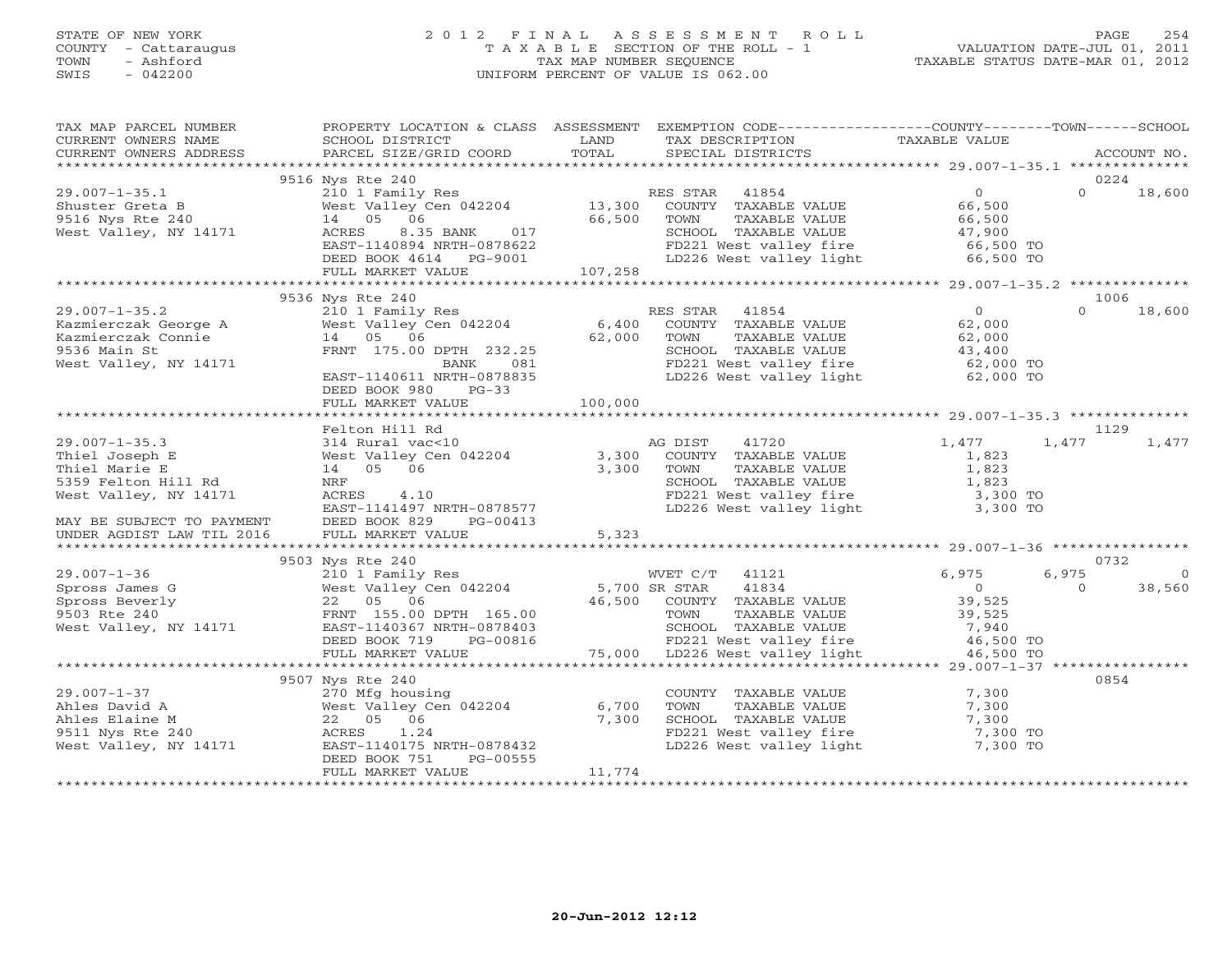# STATE OF NEW YORK 2 0 1 2 F I N A L A S S E S S M E N T R O L L PAGE 255 COUNTY - Cattaraugus T A X A B L E SECTION OF THE ROLL - 1 VALUATION DATE-JUL 01, 2011 TOWN - Ashford TAX MAP NUMBER SEQUENCE TAXABLE STATUS DATE-MAR 01, 2012 SWIS - 042200 UNIFORM PERCENT OF VALUE IS 062.00UNIFORM PERCENT OF VALUE IS 062.00

| TAX MAP PARCEL NUMBER                                                                                                                                                                                                                                                                                                     | PROPERTY LOCATION & CLASS ASSESSMENT EXEMPTION CODE-----------------COUNTY-------TOWN------SCHOOL |       |                                                                                                                                                             |          |        |
|---------------------------------------------------------------------------------------------------------------------------------------------------------------------------------------------------------------------------------------------------------------------------------------------------------------------------|---------------------------------------------------------------------------------------------------|-------|-------------------------------------------------------------------------------------------------------------------------------------------------------------|----------|--------|
|                                                                                                                                                                                                                                                                                                                           |                                                                                                   |       |                                                                                                                                                             |          |        |
|                                                                                                                                                                                                                                                                                                                           |                                                                                                   |       |                                                                                                                                                             |          |        |
|                                                                                                                                                                                                                                                                                                                           |                                                                                                   |       |                                                                                                                                                             |          |        |
|                                                                                                                                                                                                                                                                                                                           | 9521 Nys Rte 240                                                                                  |       |                                                                                                                                                             | 0180     |        |
|                                                                                                                                                                                                                                                                                                                           |                                                                                                   |       |                                                                                                                                                             | $\Omega$ | 18,600 |
|                                                                                                                                                                                                                                                                                                                           |                                                                                                   |       |                                                                                                                                                             |          |        |
|                                                                                                                                                                                                                                                                                                                           |                                                                                                   |       |                                                                                                                                                             |          |        |
|                                                                                                                                                                                                                                                                                                                           |                                                                                                   |       |                                                                                                                                                             |          |        |
|                                                                                                                                                                                                                                                                                                                           |                                                                                                   |       |                                                                                                                                                             |          |        |
|                                                                                                                                                                                                                                                                                                                           |                                                                                                   |       |                                                                                                                                                             |          |        |
| 29.007-1-38<br>Extringent Extricts the MES of the MES STAR 41854<br>Extribute the MES STAR 41854<br>Extribute Ann 22 05 06<br>FRNT 107.00 DPTH 175.00<br>West Valley, NY 14171<br>EXED BOOK 897 PG-00259<br>FRNT 140357 NRTH-0878640<br>DEED                                                                              |                                                                                                   |       |                                                                                                                                                             |          |        |
|                                                                                                                                                                                                                                                                                                                           | 9561 Nys Rte 240                                                                                  |       |                                                                                                                                                             | 0099     |        |
|                                                                                                                                                                                                                                                                                                                           |                                                                                                   |       |                                                                                                                                                             |          |        |
|                                                                                                                                                                                                                                                                                                                           |                                                                                                   |       |                                                                                                                                                             |          |        |
|                                                                                                                                                                                                                                                                                                                           |                                                                                                   |       |                                                                                                                                                             |          |        |
|                                                                                                                                                                                                                                                                                                                           |                                                                                                   |       |                                                                                                                                                             |          |        |
|                                                                                                                                                                                                                                                                                                                           |                                                                                                   |       |                                                                                                                                                             |          |        |
|                                                                                                                                                                                                                                                                                                                           |                                                                                                   |       |                                                                                                                                                             |          |        |
|                                                                                                                                                                                                                                                                                                                           |                                                                                                   |       |                                                                                                                                                             |          |        |
|                                                                                                                                                                                                                                                                                                                           |                                                                                                   |       |                                                                                                                                                             |          |        |
| $\begin{tabular}{lllllllllllll} \hline \text{RSTAR} & 41834 & 0227 \\ 29.007-1-40 & 2101 Family Res & 0 & 0 & 38,560 \\ 2101 Family Res & 0 & 0 & 38,560 \\ 22101 Family Res & 0 & 0 & 38,560 \\ 23& 05& 06 & 69,000 & 0 & 0 & 38,560 \\ 23& 05& 06 & 69,000 & 0 & 0 & 0 & 38,560 \\ 23& 05& 06 & 69,000 & 0 & 0 & 0 & 0$ |                                                                                                   |       |                                                                                                                                                             |          |        |
|                                                                                                                                                                                                                                                                                                                           |                                                                                                   |       |                                                                                                                                                             |          |        |
|                                                                                                                                                                                                                                                                                                                           |                                                                                                   |       |                                                                                                                                                             |          |        |
|                                                                                                                                                                                                                                                                                                                           |                                                                                                   |       |                                                                                                                                                             |          |        |
|                                                                                                                                                                                                                                                                                                                           |                                                                                                   |       |                                                                                                                                                             |          |        |
|                                                                                                                                                                                                                                                                                                                           |                                                                                                   |       |                                                                                                                                                             |          |        |
|                                                                                                                                                                                                                                                                                                                           |                                                                                                   |       |                                                                                                                                                             |          |        |
|                                                                                                                                                                                                                                                                                                                           |                                                                                                   |       |                                                                                                                                                             |          |        |
|                                                                                                                                                                                                                                                                                                                           |                                                                                                   |       |                                                                                                                                                             |          |        |
|                                                                                                                                                                                                                                                                                                                           |                                                                                                   |       |                                                                                                                                                             |          |        |
|                                                                                                                                                                                                                                                                                                                           |                                                                                                   |       |                                                                                                                                                             |          |        |
|                                                                                                                                                                                                                                                                                                                           |                                                                                                   |       |                                                                                                                                                             |          |        |
|                                                                                                                                                                                                                                                                                                                           |                                                                                                   |       |                                                                                                                                                             |          |        |
|                                                                                                                                                                                                                                                                                                                           |                                                                                                   |       |                                                                                                                                                             |          |        |
|                                                                                                                                                                                                                                                                                                                           |                                                                                                   |       |                                                                                                                                                             |          |        |
|                                                                                                                                                                                                                                                                                                                           |                                                                                                   |       |                                                                                                                                                             |          |        |
|                                                                                                                                                                                                                                                                                                                           |                                                                                                   |       |                                                                                                                                                             |          |        |
|                                                                                                                                                                                                                                                                                                                           |                                                                                                   |       |                                                                                                                                                             |          |        |
|                                                                                                                                                                                                                                                                                                                           | Depot St                                                                                          |       |                                                                                                                                                             | 0413     |        |
| $29.007 - 2 - 2.1$                                                                                                                                                                                                                                                                                                        |                                                                                                   |       |                                                                                                                                                             |          |        |
| McRae Eric J                                                                                                                                                                                                                                                                                                              |                                                                                                   | 5,000 |                                                                                                                                                             |          |        |
| McRae Anne M                                                                                                                                                                                                                                                                                                              | 314 Rural vac<10<br>314 Rural vac<10<br>West Valley Cen 042204 5,000<br>14 05 06 5,000            |       | COUNTY TAXABLE VALUE 5,000<br>TOWN TAXABLE VALUE 5,000<br>SCHOOL TAXABLE VALUE 5,000<br>FD221 West valley fire 5,000 TO<br>LD226 West valley light 5,000 TO |          |        |
| 9452 Route 240                                                                                                                                                                                                                                                                                                            |                                                                                                   |       |                                                                                                                                                             |          |        |
| West Valley, NY 14171                                                                                                                                                                                                                                                                                                     | ACRES 5.85 BANK 032                                                                               |       |                                                                                                                                                             |          |        |
|                                                                                                                                                                                                                                                                                                                           | EAST-1141802 NRTH-0877655                                                                         |       |                                                                                                                                                             |          |        |
|                                                                                                                                                                                                                                                                                                                           | DEED BOOK 961<br>PG-707                                                                           |       |                                                                                                                                                             |          |        |
|                                                                                                                                                                                                                                                                                                                           | FULL MARKET VALUE                                                                                 | 8,065 |                                                                                                                                                             |          |        |
|                                                                                                                                                                                                                                                                                                                           |                                                                                                   |       |                                                                                                                                                             |          |        |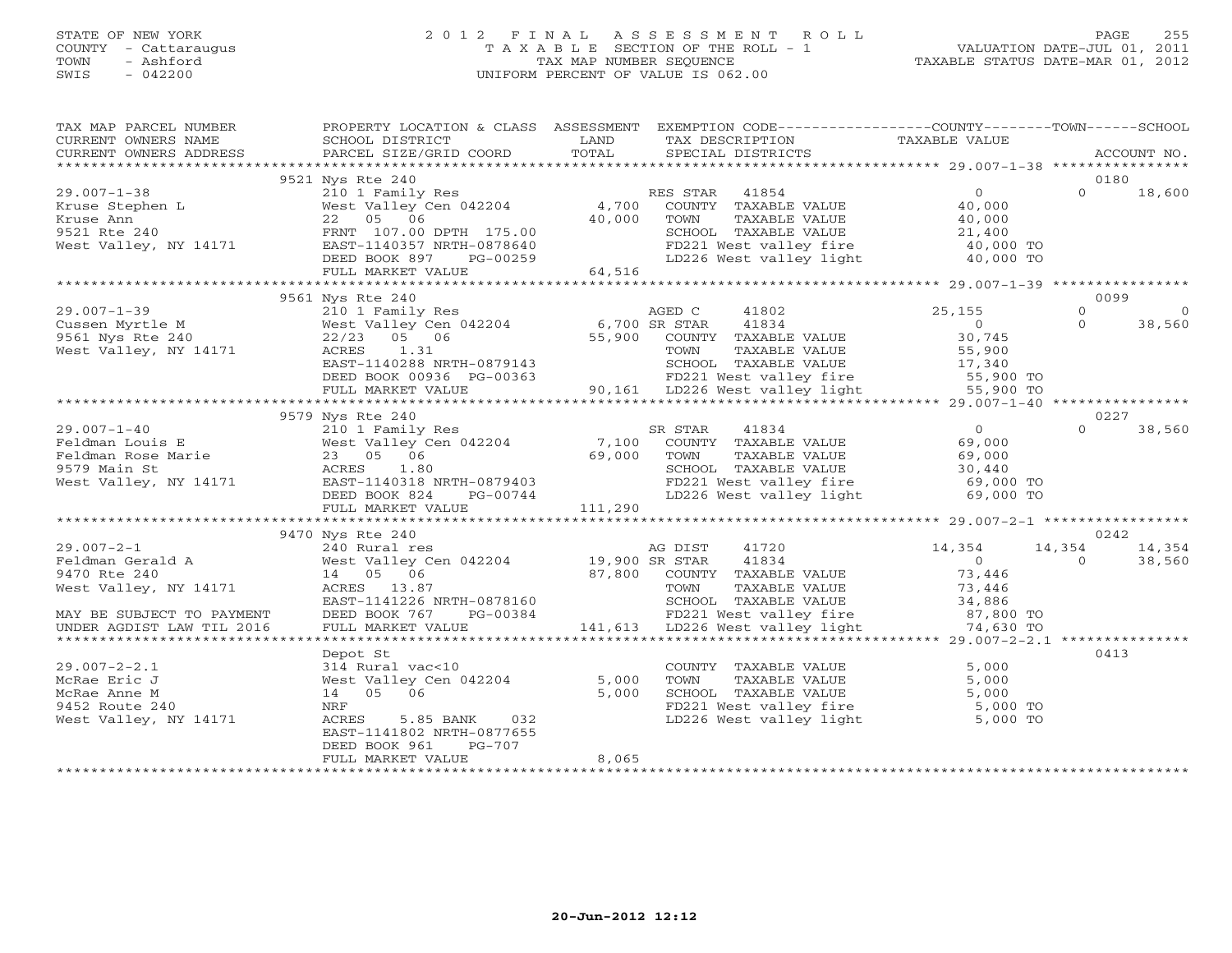## STATE OF NEW YORK 2 0 1 2 F I N A L A S S E S S M E N T R O L L PAGE 256 COUNTY - Cattaraugus T A X A B L E SECTION OF THE ROLL - 1 VALUATION DATE-JUL 01, 2011 TOWN - Ashford TAX MAP NUMBER SEQUENCE TAXABLE STATUS DATE-MAR 01, 2012 SWIS - 042200 UNIFORM PERCENT OF VALUE IS 062.00UNIFORM PERCENT OF VALUE IS 062.00

| TAX MAP PARCEL NUMBER                                                                         |                                                                                                                                                                                                                                                                                                                                                                                                                                         |         | PROPERTY LOCATION & CLASS ASSESSMENT EXEMPTION CODE----------------COUNTY-------TOWN------SCHOOL       |                                                      |                    |
|-----------------------------------------------------------------------------------------------|-----------------------------------------------------------------------------------------------------------------------------------------------------------------------------------------------------------------------------------------------------------------------------------------------------------------------------------------------------------------------------------------------------------------------------------------|---------|--------------------------------------------------------------------------------------------------------|------------------------------------------------------|--------------------|
|                                                                                               | $\begin{array}{ccccccccc} \text{CURRENT} & \text{OWBERS} & \text{NALUE} & \text{SCHODL} & \text{DISTRICT} & \text{LAND} & \text{TAX DESCRIPTION} & \text{TAXABLE VALUE} & \text{ACCOUNT NO.} \\ \text{CURRENT} & \text{WURES} & \text{ADDRESST, PBCEL} & \text{BACELE} & \text{STZE/GRID COORD} & \text{TOTAL} & \text{SPECIAL DISTRIBUTS} & \text{CORD} & \text{AUCOUNT, NOC} & \text{AUCOUNT, NOC} & \text{AUCOUNT, NOC} \end{array}$ |         |                                                                                                        |                                                      |                    |
|                                                                                               |                                                                                                                                                                                                                                                                                                                                                                                                                                         |         |                                                                                                        |                                                      |                    |
|                                                                                               |                                                                                                                                                                                                                                                                                                                                                                                                                                         |         |                                                                                                        |                                                      |                    |
|                                                                                               | 9452 Nys Rte 240                                                                                                                                                                                                                                                                                                                                                                                                                        |         |                                                                                                        |                                                      | 1305               |
| $29.007 - 2 - 2.2$                                                                            | Nys RES STAR 41854<br>210 1 Family Res<br>West Valley Cen 042204<br>10,400 COUNTY TAXABLE VALUE<br>14 05 06<br>26,600 TOWN TAXABLE VALUE<br>EAST-1140971 NRTH-0877844<br>FD221 West valley fire<br>FD221 West valley fire                                                                                                                                                                                                               |         |                                                                                                        | $\begin{array}{c} 0 \\ 46,600 \\ 46,600 \end{array}$ | $\Omega$<br>18,600 |
| McRae Eric J                                                                                  |                                                                                                                                                                                                                                                                                                                                                                                                                                         |         |                                                                                                        |                                                      |                    |
| McRae Anne M                                                                                  | --- + ramily<br>West Valley (<br>14 05 06<br>ACRES -                                                                                                                                                                                                                                                                                                                                                                                    |         |                                                                                                        |                                                      |                    |
|                                                                                               |                                                                                                                                                                                                                                                                                                                                                                                                                                         |         |                                                                                                        |                                                      |                    |
| 9452 Route 240<br>West Valley, NY 14171                                                       |                                                                                                                                                                                                                                                                                                                                                                                                                                         |         |                                                                                                        |                                                      |                    |
|                                                                                               |                                                                                                                                                                                                                                                                                                                                                                                                                                         |         |                                                                                                        |                                                      |                    |
|                                                                                               |                                                                                                                                                                                                                                                                                                                                                                                                                                         |         |                                                                                                        |                                                      |                    |
|                                                                                               |                                                                                                                                                                                                                                                                                                                                                                                                                                         |         |                                                                                                        |                                                      |                    |
|                                                                                               | 9426 Nys Rte 240                                                                                                                                                                                                                                                                                                                                                                                                                        |         |                                                                                                        |                                                      | 0268               |
|                                                                                               | 29.007-2-3<br>Williams Michael T<br>Williams Michael T<br>Williams Linda Ann<br>Mest Valley (Panily Res<br>Milliams Linda Ann<br>14 05 06<br>SR STAR 41834<br>SR STAR 41834<br>6,800 COUNTY TAXABLE VALUE<br>TAXABLE VALUE<br>TAXABLE VALUE<br>SCHOOL                                                                                                                                                                                   |         |                                                                                                        |                                                      | $\Omega$<br>38,560 |
|                                                                                               |                                                                                                                                                                                                                                                                                                                                                                                                                                         |         |                                                                                                        | $\begin{array}{c} 0 \\ 51,200 \end{array}$           |                    |
|                                                                                               |                                                                                                                                                                                                                                                                                                                                                                                                                                         |         | TAXABLE VALUE 51,200                                                                                   |                                                      |                    |
|                                                                                               |                                                                                                                                                                                                                                                                                                                                                                                                                                         |         |                                                                                                        |                                                      |                    |
|                                                                                               |                                                                                                                                                                                                                                                                                                                                                                                                                                         |         |                                                                                                        |                                                      |                    |
|                                                                                               |                                                                                                                                                                                                                                                                                                                                                                                                                                         |         | SCHOOL TAXABLE VALUE $12,640$<br>FD221 West valley fire 51,200 TO<br>LD226 West valley light 51,200 TO |                                                      |                    |
|                                                                                               |                                                                                                                                                                                                                                                                                                                                                                                                                                         |         |                                                                                                        |                                                      |                    |
|                                                                                               |                                                                                                                                                                                                                                                                                                                                                                                                                                         |         |                                                                                                        |                                                      |                    |
|                                                                                               |                                                                                                                                                                                                                                                                                                                                                                                                                                         |         |                                                                                                        |                                                      |                    |
|                                                                                               | 9418 Nys Rte 240                                                                                                                                                                                                                                                                                                                                                                                                                        |         |                                                                                                        |                                                      | 0409               |
| $29.007 - 2 - 4$<br>29.007-2-4<br>Ives Kenneth M<br>9418 Nys Rte 240<br>West Valley, NY 14171 |                                                                                                                                                                                                                                                                                                                                                                                                                                         |         |                                                                                                        | $\begin{array}{c} 0 \\ 63,200 \end{array}$           | 18,600<br>$\Omega$ |
|                                                                                               |                                                                                                                                                                                                                                                                                                                                                                                                                                         |         |                                                                                                        |                                                      |                    |
|                                                                                               |                                                                                                                                                                                                                                                                                                                                                                                                                                         |         |                                                                                                        |                                                      |                    |
|                                                                                               |                                                                                                                                                                                                                                                                                                                                                                                                                                         |         |                                                                                                        |                                                      |                    |
|                                                                                               |                                                                                                                                                                                                                                                                                                                                                                                                                                         |         |                                                                                                        |                                                      |                    |
|                                                                                               |                                                                                                                                                                                                                                                                                                                                                                                                                                         |         |                                                                                                        |                                                      |                    |
|                                                                                               |                                                                                                                                                                                                                                                                                                                                                                                                                                         |         |                                                                                                        |                                                      |                    |
|                                                                                               |                                                                                                                                                                                                                                                                                                                                                                                                                                         |         |                                                                                                        |                                                      |                    |
|                                                                                               | 5312 Depot St                                                                                                                                                                                                                                                                                                                                                                                                                           |         |                                                                                                        |                                                      | 0228               |
|                                                                                               |                                                                                                                                                                                                                                                                                                                                                                                                                                         |         |                                                                                                        |                                                      | 18,600<br>$\cap$   |
|                                                                                               |                                                                                                                                                                                                                                                                                                                                                                                                                                         |         |                                                                                                        |                                                      |                    |
|                                                                                               |                                                                                                                                                                                                                                                                                                                                                                                                                                         |         |                                                                                                        |                                                      |                    |
|                                                                                               | $\begin{array}{ccccccccc} 29.007-2-5 & & & 2112 & \text{Lepuc s.t} & & & & 210 & 1 & \text{Family Res} \\ \text{Goodemote Philip D Jr} & & & & 210 & \text{Family Res} & & & \text{RES STAR} & 41854 & & 0 \\ \text{Goodemote Danielle L} & & & 14 & 05 & 06 & & 47,100 & \text{TOWN} & \text{TXABLE VALUE} & 47,100 \\ \text{5312 Depot St} & & & & & & \text{ACRES} & 1.25 BANK & 017 & & \text{SCH OOL TAXABLE VALUE} & & 28,$       |         | TOWN TAXABLE VALUE $47,100$<br>SCHOOL TAXABLE VALUE $28,500$<br>FD221 West valley fire $47,100$ TO     |                                                      |                    |
|                                                                                               |                                                                                                                                                                                                                                                                                                                                                                                                                                         |         |                                                                                                        |                                                      |                    |
|                                                                                               |                                                                                                                                                                                                                                                                                                                                                                                                                                         |         | LD226 West valley light 47,100 TO                                                                      |                                                      |                    |
|                                                                                               | FULL MARKET VALUE                                                                                                                                                                                                                                                                                                                                                                                                                       | 75,968  |                                                                                                        |                                                      |                    |
|                                                                                               |                                                                                                                                                                                                                                                                                                                                                                                                                                         |         |                                                                                                        |                                                      |                    |
|                                                                                               |                                                                                                                                                                                                                                                                                                                                                                                                                                         |         |                                                                                                        |                                                      | 0602               |
|                                                                                               |                                                                                                                                                                                                                                                                                                                                                                                                                                         |         | RES STAR 41854                                                                                         | $\overline{0}$                                       | $\cap$<br>18,600   |
|                                                                                               |                                                                                                                                                                                                                                                                                                                                                                                                                                         |         | COUNTY TAXABLE VALUE 65,000                                                                            |                                                      |                    |
|                                                                                               | 14 05 06 65,000<br>FRNT 111.89 DPTH 140.00<br>EAST-1141917 NRTH-0877256<br>DEED BOOK 889 PG-00443                                                                                                                                                                                                                                                                                                                                       |         | TOWN      TAXABLE VALUE<br>SCHOOL   TAXABLE VALUE                                                      | 65,000                                               |                    |
|                                                                                               |                                                                                                                                                                                                                                                                                                                                                                                                                                         |         |                                                                                                        | 46,400                                               |                    |
|                                                                                               |                                                                                                                                                                                                                                                                                                                                                                                                                                         |         | FD221 West valley fire<br>LD226 West valley light 65,000 TO<br>LD226 West valley light 65,000 TO       |                                                      |                    |
|                                                                                               |                                                                                                                                                                                                                                                                                                                                                                                                                                         |         |                                                                                                        |                                                      |                    |
|                                                                                               | FULL MARKET VALUE                                                                                                                                                                                                                                                                                                                                                                                                                       | 104,839 |                                                                                                        |                                                      |                    |
|                                                                                               |                                                                                                                                                                                                                                                                                                                                                                                                                                         |         |                                                                                                        |                                                      |                    |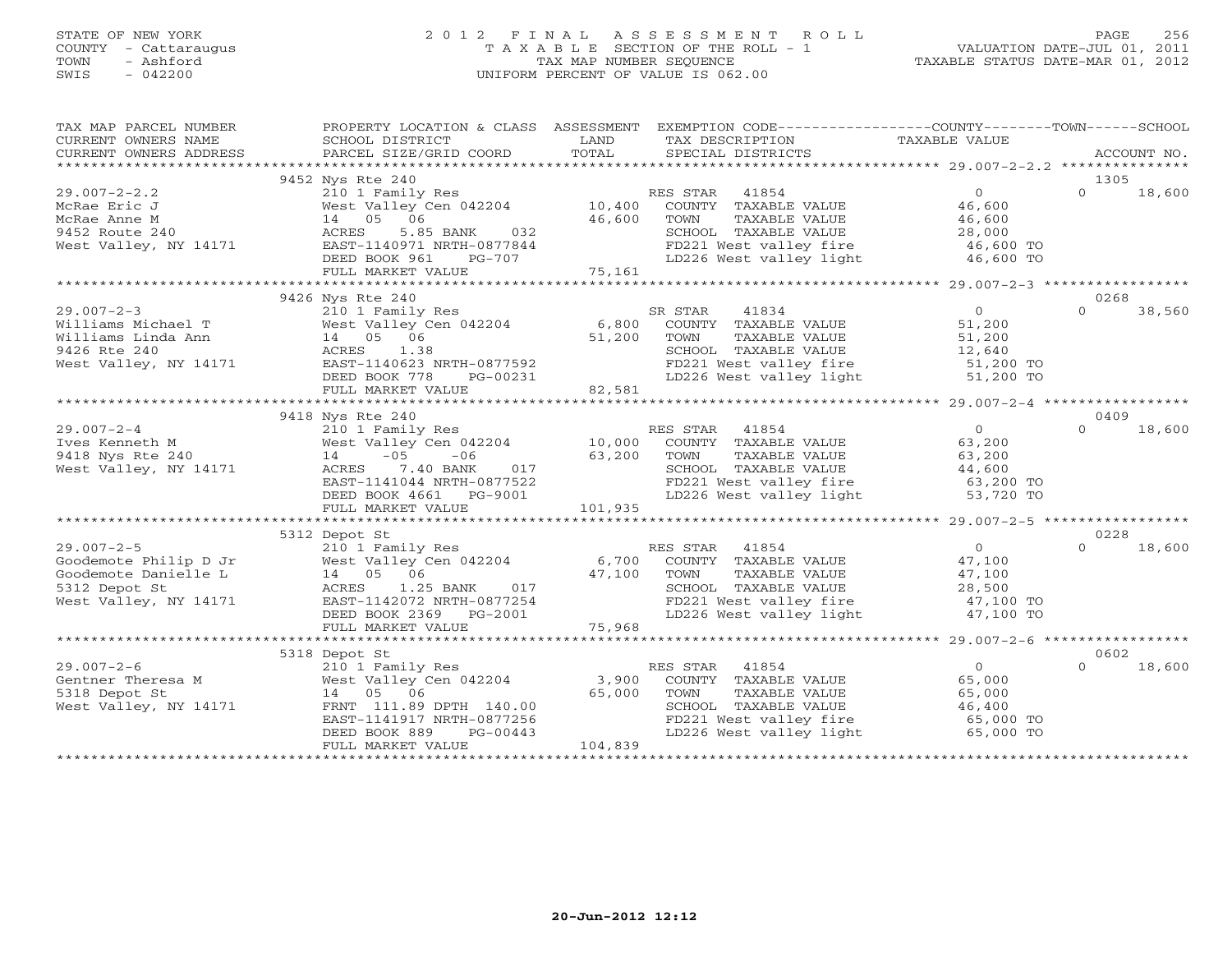# STATE OF NEW YORK 2 0 1 2 F I N A L A S S E S S M E N T R O L L PAGE 257 COUNTY - Cattaraugus T A X A B L E SECTION OF THE ROLL - 1 VALUATION DATE-JUL 01, 2011 TOWN - Ashford TAX MAP NUMBER SEQUENCE TAXABLE STATUS DATE-MAR 01, 2012 SWIS - 042200 UNIFORM PERCENT OF VALUE IS 062.00UNIFORM PERCENT OF VALUE IS 062.00

| TAX MAP PARCEL NUMBER<br>CURRENT OWNERS NAME<br>CURRENT OWNERS ADDRESS                                            | PROPERTY LOCATION & CLASS ASSESSMENT<br>SCHOOL DISTRICT<br>PARCEL SIZE/GRID COORD                                                                                                                 | LAND<br>TOTAL              | EXEMPTION CODE----------------COUNTY-------TOWN------SCHOOL<br>TAX DESCRIPTION<br>SPECIAL DISTRICTS                                                                                                                 | TAXABLE VALUE                                                            |                      | ACCOUNT NO.              |
|-------------------------------------------------------------------------------------------------------------------|---------------------------------------------------------------------------------------------------------------------------------------------------------------------------------------------------|----------------------------|---------------------------------------------------------------------------------------------------------------------------------------------------------------------------------------------------------------------|--------------------------------------------------------------------------|----------------------|--------------------------|
|                                                                                                                   |                                                                                                                                                                                                   |                            |                                                                                                                                                                                                                     |                                                                          |                      |                          |
|                                                                                                                   | 5322 Depot St                                                                                                                                                                                     |                            |                                                                                                                                                                                                                     |                                                                          | 0603                 |                          |
| $29.007 - 2 - 7$<br>Gentner Marc<br>5322 Depot St<br>West Valley, NY 14171                                        | 210 1 Family Res<br>West Valley Cen 042204<br>14 05 06<br>78.93 DPTH 305.00<br>FRNT<br>EAST-1141833 NRTH-0877254<br>DEED BOOK 00864 PG-00617                                                      | 5,600<br>55,200            | 41854<br>RES STAR<br>COUNTY TAXABLE VALUE<br>TAXABLE VALUE<br>TOWN<br>SCHOOL TAXABLE VALUE<br>FD221 West valley fire<br>LD226 West valley light                                                                     | $\overline{0}$<br>55,200<br>55,200<br>36,600<br>55,200 TO<br>55,200 TO   | $\Omega$             | 18,600                   |
|                                                                                                                   | FULL MARKET VALUE                                                                                                                                                                                 | 89,032                     |                                                                                                                                                                                                                     |                                                                          |                      |                          |
|                                                                                                                   | 5328 Depot St                                                                                                                                                                                     |                            |                                                                                                                                                                                                                     |                                                                          | 0202                 |                          |
| $29.007 - 2 - 8$<br>Engels Jane<br>5328 Depot St<br>West Valley, NY 14171                                         | 210 1 Family Res<br>West Valley Cen 042204<br>14 05 06<br>FRNT 109.50 DPTH 305.00<br>EAST-1141741 NRTH-0877255<br>DEED BOOK 605<br>PG-00056                                                       | 6,000 SR STAR<br>56,400    | AGED C<br>41802<br>41834<br>COUNTY TAXABLE VALUE<br>TOWN<br>TAXABLE VALUE<br>90,968 LD226 West valley fire the 17,840<br>-00056 FD221 West valley fire 56,400 TO<br>-00056 90,968 LD226 West valley light 56,400 TO | 22,560<br>$\overline{0}$<br>33,840<br>56,400                             | $\Omega$<br>$\Omega$ | $\overline{0}$<br>38,560 |
|                                                                                                                   | FULL MARKET VALUE                                                                                                                                                                                 |                            |                                                                                                                                                                                                                     |                                                                          |                      |                          |
|                                                                                                                   |                                                                                                                                                                                                   |                            |                                                                                                                                                                                                                     |                                                                          |                      |                          |
|                                                                                                                   | 5334 Depot St                                                                                                                                                                                     |                            |                                                                                                                                                                                                                     | $\overline{0}$                                                           | 0382<br>$\Omega$     |                          |
| $29.007 - 2 - 9$<br>Mumbach Benjamin<br>5334 Depot St<br>West Valley, NY 14171                                    | 210 1 Family Res<br>West Valley Cen 042204<br>14 05 06<br>FRNT<br>66.00 DPTH 305.00<br>BANK<br>017<br>EAST-0493280 NRTH-0877210<br>DEED BOOK 3345 PG-5001                                         | 5,100<br>49,900            | RES STAR 41854<br>COUNTY TAXABLE VALUE<br>TOWN<br>TAXABLE VALUE<br>FD221 West valley fire<br>TD221 West valley fire<br>LD226 West valley light 42,415 TO                                                            | 49,900<br>49,900<br>31,300<br>49,900 TO                                  |                      | 18,600                   |
|                                                                                                                   | FULL MARKET VALUE                                                                                                                                                                                 | 80,484                     |                                                                                                                                                                                                                     |                                                                          |                      |                          |
|                                                                                                                   | 5338 Depot St                                                                                                                                                                                     |                            |                                                                                                                                                                                                                     |                                                                          | 0573                 |                          |
| $29.007 - 2 - 10$<br>Scouten Mary Jane<br>Scouten Timothy M<br>5338 Depot St<br>Wort Yal<br>West Valley, NY 14171 | 210 1 Family Res<br>West Valley Cen 042204<br>14 05 06<br>FRNT 66.00 DPTH 305.00<br>EAST-1141591 NRTH-0877248<br>DEED BOOK 1019 PG-213<br>FULL MARKET VALUE                                       | 5,100<br>68,400<br>110,323 | RES STAR<br>41854<br>COUNTY TAXABLE VALUE<br>TOWN<br>TAXABLE VALUE<br>SCHOOL TAXABLE VALUE<br>FD221 West valley fire<br>LD226 West valley light                                                                     | $\overline{0}$<br>68,400<br>68,400<br>49,800<br>68,400 TO<br>68,400 TO   | $\Omega$             | 18,600                   |
|                                                                                                                   | * * * * * * * * * * *                                                                                                                                                                             |                            |                                                                                                                                                                                                                     |                                                                          |                      |                          |
| $29.007 - 2 - 11$<br>Pfeffer Charles<br>Pfeffer Michelle<br>5340 Depot St<br>West Valley, NY 14171                | 5340 Depot St<br>220 2 Family Res<br>West Valley Cen 042204<br>14 05 06<br>FRNT<br>66.00 DPTH 310.00<br>BANK<br>017<br>EAST-1141524 NRTH-0877249<br>DEED BOOK 00939 PG-00074<br>FULL MARKET VALUE | 5,200<br>48,900<br>78,871  | RES STAR 41854<br>COUNTY TAXABLE VALUE<br>TOWN<br>TAXABLE VALUE<br>SCHOOL TAXABLE VALUE<br>FD221 West valley fire<br>LD226 West valley light                                                                        | $\overline{0}$<br>48,900<br>48,900<br>30,300<br>$48,900$ TO<br>48,900 TO | 0577<br>$\Omega$     | 18,600                   |
|                                                                                                                   |                                                                                                                                                                                                   |                            |                                                                                                                                                                                                                     |                                                                          |                      |                          |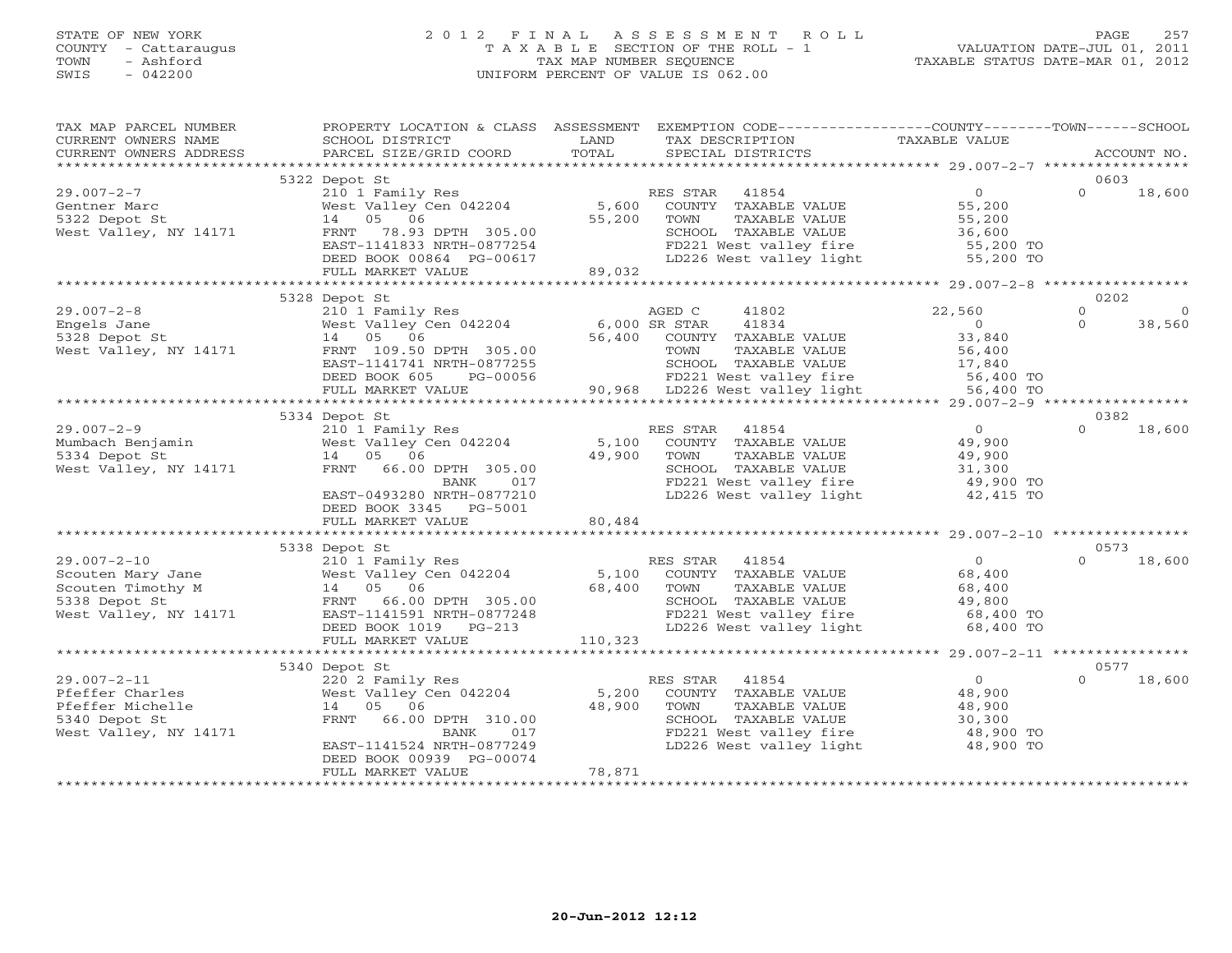# STATE OF NEW YORK 2 0 1 2 F I N A L A S S E S S M E N T R O L L PAGE 258 COUNTY - Cattaraugus T A X A B L E SECTION OF THE ROLL - 1 VALUATION DATE-JUL 01, 2011 TOWN - Ashford TAX MAP NUMBER SEQUENCE TAXABLE STATUS DATE-MAR 01, 2012 SWIS - 042200 UNIFORM PERCENT OF VALUE IS 062.00UNIFORM PERCENT OF VALUE IS 062.00

| TAX MAP PARCEL NUMBER             |                                                                                                                                                                                                                                | PROPERTY LOCATION & CLASS ASSESSMENT EXEMPTION CODE----------------COUNTY-------TOWN------SCHOOL |                                      |
|-----------------------------------|--------------------------------------------------------------------------------------------------------------------------------------------------------------------------------------------------------------------------------|--------------------------------------------------------------------------------------------------|--------------------------------------|
| CURRENT OWNERS NAME               | SCHOOL DISTRICT                                                                                                                                                                                                                | LAND<br>TAX DESCRIPTION                                                                          | TAXABLE VALUE                        |
| CURRENT OWNERS ADDRESS            | PARCEL SIZE/GRID COORD                                                                                                                                                                                                         | TOTAL<br>SPECIAL DISTRICTS                                                                       | ACCOUNT NO.                          |
|                                   |                                                                                                                                                                                                                                |                                                                                                  |                                      |
|                                   | 5346 Depot St                                                                                                                                                                                                                  |                                                                                                  | 0028                                 |
| $29.007 - 2 - 12$                 | 220 2 Family Res<br>West Valley Cen 042204 6,500 RES STAR<br>14 05 06 57,400 COUNTY 1                                                                                                                                          | 41101                                                                                            | 900<br>900<br>$\mathbf{0}$           |
| Fuller Michael A                  |                                                                                                                                                                                                                                | 41854                                                                                            | $\overline{O}$<br>$\Omega$<br>18,600 |
| Fuller Sally A                    |                                                                                                                                                                                                                                | 57,400 COUNTY TAXABLE VALUE                                                                      | 56,500                               |
| 5346 Depot St                     | 017<br>ACRES<br>$1.00$ BANK                                                                                                                                                                                                    | TOWN<br>TAXABLE VALUE                                                                            | 56,500                               |
| West Valley, NY 14171             | EAST-1141420 NRTH-0877244                                                                                                                                                                                                      | SCHOOL TAXABLE VALUE                                                                             | 38,800                               |
|                                   | DEED BOOK 00874 PG-00087                                                                                                                                                                                                       | 0087 FD221 West valley fire<br>92,581 LD226 West valley light                                    | 57,400 TO                            |
|                                   | FULL MARKET VALUE                                                                                                                                                                                                              |                                                                                                  | 57,400 TO                            |
|                                   |                                                                                                                                                                                                                                |                                                                                                  |                                      |
|                                   | 5352 Depot St                                                                                                                                                                                                                  |                                                                                                  | 0018                                 |
| 29.007-2-13<br>Stromayer Walter J | 210 1 Family Res                                                                                                                                                                                                               | COUNTY TAXABLE VALUE                                                                             | 47,800                               |
|                                   | West Valley Cen 042204 5,500                                                                                                                                                                                                   | TAXABLE VALUE<br>TOWN                                                                            | 47,800                               |
|                                   | 14 05 06                                                                                                                                                                                                                       | 47,800<br>SCHOOL TAXABLE VALUE                                                                   | 47,800                               |
| 5352 Depot St                     | FRNT 75.00 DPTH 315.00                                                                                                                                                                                                         | FD221 West valley fire                                                                           | $47,800$ TO                          |
| West Valley, NY 14171             | BANK<br>182                                                                                                                                                                                                                    | LD226 West valley light                                                                          | 47,800 TO                            |
|                                   | EAST-1141312 NRTH-0877241                                                                                                                                                                                                      |                                                                                                  |                                      |
|                                   | DEED BOOK 12199 PG-9002                                                                                                                                                                                                        |                                                                                                  |                                      |
|                                   | FULL MARKET VALUE                                                                                                                                                                                                              | 77,097                                                                                           |                                      |
|                                   |                                                                                                                                                                                                                                |                                                                                                  |                                      |
|                                   | 5356 Depot St                                                                                                                                                                                                                  |                                                                                                  | 0564                                 |
| $29.007 - 2 - 14$                 | 210 1 Family Res                                                                                                                                                                                                               | SR STAR<br>41834                                                                                 | 0<br>$\Omega$<br>38,560              |
| Osborne Clayton                   |                                                                                                                                                                                                                                | 4,400<br>COUNTY TAXABLE VALUE                                                                    | 69,600                               |
| Osborne Janice                    | 210 1 Family Res<br>West Valley Cen 042204<br>14 05 06<br>FRNT 54.00 DPTH 320.00                                                                                                                                               | 69,600 TOWN<br>TAXABLE VALUE                                                                     | 69,600                               |
| 5356 Depot St                     |                                                                                                                                                                                                                                | SCHOOL TAXABLE VALUE                                                                             | 31,040                               |
|                                   | West Valley, NY 14171 EAST-1141247 NRTH-0877233                                                                                                                                                                                |                                                                                                  | 69,600 TO                            |
|                                   | DEED BOOK 709<br>PG-00993                                                                                                                                                                                                      | FD221 West valley fire<br>LD226 West valley light                                                | 69,600 TO                            |
|                                   | FULL MARKET VALUE                                                                                                                                                                                                              | 112,258                                                                                          |                                      |
|                                   |                                                                                                                                                                                                                                |                                                                                                  |                                      |
|                                   |                                                                                                                                                                                                                                |                                                                                                  | 0820                                 |
|                                   |                                                                                                                                                                                                                                | RES STAR<br>41854                                                                                | $\overline{0}$<br>$\Omega$<br>18,600 |
|                                   |                                                                                                                                                                                                                                | 6,800 COUNTY TAXABLE VALUE                                                                       | 70,500                               |
|                                   |                                                                                                                                                                                                                                | 70,500<br>TOWN<br>TAXABLE VALUE                                                                  | 70,500                               |
|                                   |                                                                                                                                                                                                                                | SCHOOL TAXABLE VALUE                                                                             | 51,900                               |
|                                   | Examples to the set of the set of the set of the set of the set of the set of the set of the set of the set of the set of the set of the set of the set of the set of the set of the set of the set of the set of the set of t | SCHOOL TAXABLE VALUE<br>FD221 West valley fire                                                   | 70,500 TO                            |
|                                   |                                                                                                                                                                                                                                | LD226 West valley light                                                                          | 70,500 TO                            |
|                                   | FULL MARKET VALUE                                                                                                                                                                                                              | 113,710                                                                                          |                                      |
|                                   |                                                                                                                                                                                                                                |                                                                                                  |                                      |
|                                   | 5370 Depot St                                                                                                                                                                                                                  |                                                                                                  | 0078                                 |
|                                   |                                                                                                                                                                                                                                | RES STAR<br>41854                                                                                | 0<br>$\Omega$<br>18,600              |
|                                   |                                                                                                                                                                                                                                | COUNTY TAXABLE VALUE                                                                             | 59,200                               |
|                                   |                                                                                                                                                                                                                                | TAXABLE VALUE<br>TOWN                                                                            | 59,200                               |
| West Valley, NY 14171             |                                                                                                                                                                                                                                | SCHOOL TAXABLE VALUE                                                                             | 40,600                               |
|                                   |                                                                                                                                                                                                                                |                                                                                                  | $59,200$ TO                          |
|                                   |                                                                                                                                                                                                                                | FD221 West valley fire<br>LD226 West valley light                                                |                                      |
|                                   | FULL MARKET VALUE                                                                                                                                                                                                              | 95,484                                                                                           |                                      |
|                                   |                                                                                                                                                                                                                                |                                                                                                  |                                      |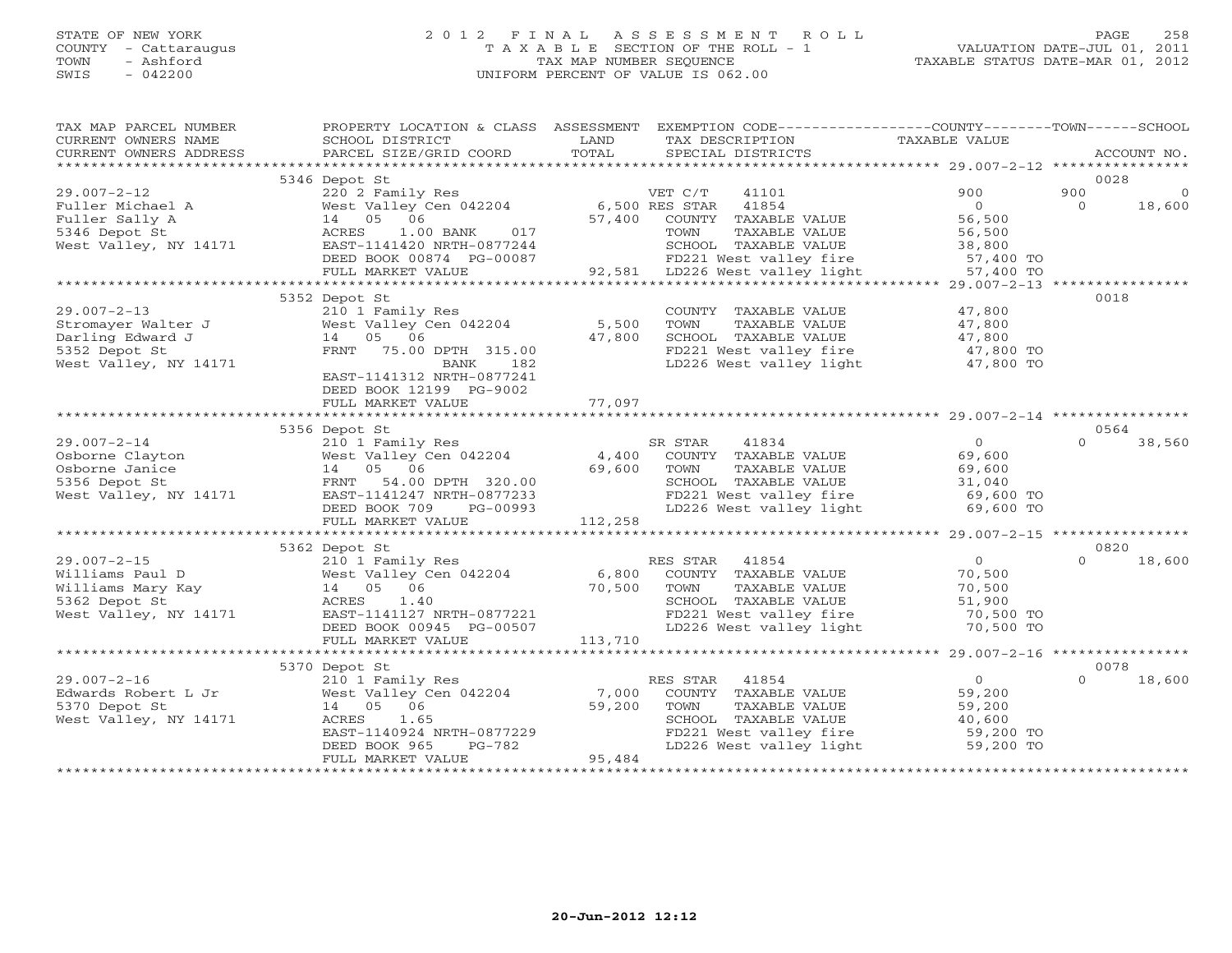# STATE OF NEW YORK 2 0 1 2 F I N A L A S S E S S M E N T R O L L PAGE 259 COUNTY - Cattaraugus T A X A B L E SECTION OF THE ROLL - 1 VALUATION DATE-JUL 01, 2011 TOWN - Ashford TAX MAP NUMBER SEQUENCE TAXABLE STATUS DATE-MAR 01, 2012 SWIS - 042200 UNIFORM PERCENT OF VALUE IS 062.00

| TAX MAP PARCEL NUMBER                                                                                                                                                                                                                       |                                                                                                                        |         | PROPERTY LOCATION & CLASS ASSESSMENT EXEMPTION CODE----------------COUNTY-------TOWN------SCHOOL                                                                                                                                     |        |          |             |
|---------------------------------------------------------------------------------------------------------------------------------------------------------------------------------------------------------------------------------------------|------------------------------------------------------------------------------------------------------------------------|---------|--------------------------------------------------------------------------------------------------------------------------------------------------------------------------------------------------------------------------------------|--------|----------|-------------|
| CURRENT OWNERS NAME                                                                                                                                                                                                                         | SCHOOL DISTRICT                                                                                                        | LAND    | TAX DESCRIPTION TAXABLE VALUE                                                                                                                                                                                                        |        |          |             |
| CURRENT OWNERS ADDRESS                                                                                                                                                                                                                      | PARCEL SIZE/GRID COORD                                                                                                 | TOTAL   | SPECIAL DISTRICTS                                                                                                                                                                                                                    |        |          | ACCOUNT NO. |
|                                                                                                                                                                                                                                             |                                                                                                                        |         |                                                                                                                                                                                                                                      |        |          |             |
|                                                                                                                                                                                                                                             | 5382 Depot St                                                                                                          |         |                                                                                                                                                                                                                                      |        | 0665     |             |
|                                                                                                                                                                                                                                             | 210 1 Family Res<br>West Valley Cen 042204 3,000                                                                       |         | R STAR 41834 (0)<br>COUNTY TAXABLE VALUE 58,600<br>SR STAR                                                                                                                                                                           |        | $\Omega$ | 38,560      |
|                                                                                                                                                                                                                                             |                                                                                                                        |         |                                                                                                                                                                                                                                      |        |          |             |
|                                                                                                                                                                                                                                             |                                                                                                                        |         | TOWN<br>TAXABLE VALUE<br>TOWN TAXABLE VALUE 58,600<br>SCHOOL TAXABLE VALUE 20,040                                                                                                                                                    | 58,600 |          |             |
|                                                                                                                                                                                                                                             |                                                                                                                        |         |                                                                                                                                                                                                                                      |        |          |             |
|                                                                                                                                                                                                                                             |                                                                                                                        |         | FD221 West valley fire 58,600 TO<br>LD226 West valley light 58,600 TO                                                                                                                                                                |        |          |             |
|                                                                                                                                                                                                                                             |                                                                                                                        |         |                                                                                                                                                                                                                                      |        |          |             |
| 29.007-2-17<br>Schmitt Theresa V alley Cen 042204<br>5382 Depot St 14 05 06 58,600<br>Po Bx 55 FRNT 80.00 DPTH 149.00<br>West Valley, NY 14171 EAST-1140773 NRTH-0877128<br>DEED BOOK 847 PG-00822<br>FULL MARKET VALUE<br>PULL MARKET VALU |                                                                                                                        |         |                                                                                                                                                                                                                                      |        |          |             |
|                                                                                                                                                                                                                                             |                                                                                                                        |         |                                                                                                                                                                                                                                      |        |          |             |
|                                                                                                                                                                                                                                             | Depot St                                                                                                               |         |                                                                                                                                                                                                                                      |        | 0212     |             |
| $29.007 - 2 - 18$                                                                                                                                                                                                                           | $449$ Other Storag<br>West Valley Cen 042204 2,400                                                                     |         | COUNTY TAXABLE VALUE                                                                                                                                                                                                                 | 20,000 |          |             |
| Ehman Robert D                                                                                                                                                                                                                              |                                                                                                                        |         | TAXABLE VALUE<br>TOWN                                                                                                                                                                                                                | 20,000 |          |             |
| Ehman Alta A                                                                                                                                                                                                                                |                                                                                                                        |         |                                                                                                                                                                                                                                      |        |          |             |
| 9607 Rte 240                                                                                                                                                                                                                                |                                                                                                                        |         |                                                                                                                                                                                                                                      |        |          |             |
| West Valley, NY 14171                                                                                                                                                                                                                       | WEST US 06<br>FRNT 65.25 DPTH 155.00<br>EAST-1140698 NRTH-0877138                                                      |         | CHOOL TAXABLE VALUE<br>FD221 West valley fire and the control of the control of the control of the control of the control of the contr<br>LD226 West valley light the control of the control of the control of the control of the co |        |          |             |
|                                                                                                                                                                                                                                             | DEED BOOK 810<br>PG-00548                                                                                              |         |                                                                                                                                                                                                                                      |        |          |             |
|                                                                                                                                                                                                                                             | FULL MARKET VALUE                                                                                                      | 32,258  |                                                                                                                                                                                                                                      |        |          |             |
|                                                                                                                                                                                                                                             |                                                                                                                        |         |                                                                                                                                                                                                                                      |        |          |             |
|                                                                                                                                                                                                                                             | Nys Rte 240<br>482 Det row bldg<br>West Valley Cen 042204 5,000<br>14 05 06 73,400<br>FRNT 54.00 DPTH 165.00<br>73,400 |         |                                                                                                                                                                                                                                      |        | 0210     |             |
| $29.007 - 2 - 19.1$                                                                                                                                                                                                                         |                                                                                                                        |         | COUNTY TAXABLE VALUE 73,400<br>TOWN TAXABLE VALUE 73 400                                                                                                                                                                             |        |          |             |
| Kerin Motors Inc                                                                                                                                                                                                                            |                                                                                                                        |         | TAXABLE VALUE<br>TOWN                                                                                                                                                                                                                | 73,400 |          |             |
| PO Box 997                                                                                                                                                                                                                                  |                                                                                                                        |         |                                                                                                                                                                                                                                      |        |          |             |
| Clarksdale, MS 38614                                                                                                                                                                                                                        |                                                                                                                        |         |                                                                                                                                                                                                                                      |        |          |             |
|                                                                                                                                                                                                                                             |                                                                                                                        |         |                                                                                                                                                                                                                                      |        |          |             |
|                                                                                                                                                                                                                                             | DEED BOOK 9517 PG-2001                                                                                                 |         |                                                                                                                                                                                                                                      |        |          |             |
|                                                                                                                                                                                                                                             | FULL MARKET VALUE                                                                                                      | 118,387 |                                                                                                                                                                                                                                      |        |          |             |
|                                                                                                                                                                                                                                             |                                                                                                                        |         |                                                                                                                                                                                                                                      |        |          |             |
|                                                                                                                                                                                                                                             | Nys Rte 240                                                                                                            |         |                                                                                                                                                                                                                                      |        | 1550     |             |
| $29.007 - 2 - 19.2$                                                                                                                                                                                                                         | 432 Gas station                                                                                                        |         | COUNTY TAXABLE VALUE 35,500                                                                                                                                                                                                          |        |          |             |
| Triple Star Towing & Auto Serv West Valley Cen 042204 2,100                                                                                                                                                                                 |                                                                                                                        |         |                                                                                                                                                                                                                                      |        |          |             |
| Davis Robert 1997 - 1997 - 1997 - 1998 - 1998 - 1998 - 1999 - 1999 - 1999 - 1999 - 1999 - 1999 - 1999 - 1999 - 1<br>25,500 - 1999 - 1999 - 1999 - 1999 - 1999 - 1999 - 1999 - 1999 - 1999 - 1999 - 1999 - 1999 - 1999 - 1999 - 1            |                                                                                                                        |         |                                                                                                                                                                                                                                      |        |          |             |
|                                                                                                                                                                                                                                             |                                                                                                                        |         | FD221 West valley fire 35,500 TO<br>LD226 West valley light 35,500 TO                                                                                                                                                                |        |          |             |
|                                                                                                                                                                                                                                             |                                                                                                                        |         |                                                                                                                                                                                                                                      |        |          |             |
|                                                                                                                                                                                                                                             | DEED BOOK 17458 PG-8001                                                                                                | 57,258  |                                                                                                                                                                                                                                      |        |          |             |
|                                                                                                                                                                                                                                             | FULL MARKET VALUE                                                                                                      |         |                                                                                                                                                                                                                                      |        |          |             |
|                                                                                                                                                                                                                                             |                                                                                                                        |         |                                                                                                                                                                                                                                      |        |          |             |
|                                                                                                                                                                                                                                             | Depot St                                                                                                               |         |                                                                                                                                                                                                                                      |        | 1647     |             |
| $29.007 - 2 - 19.3$                                                                                                                                                                                                                         | 330 Vacant comm                                                                                                        |         | COUNTY TAXABLE VALUE                                                                                                                                                                                                                 | 1,900  |          |             |
| Bond James D                                                                                                                                                                                                                                | West Valley Cen 042204                                                                                                 | 1,900   | TOWN       TAXABLE  VALUE<br>SCHOOL    TAXABLE  VALUE                                                                                                                                                                                | 1,900  |          |             |
| 5454 Pine Cliff Dr                                                                                                                                                                                                                          | $14 - 5 - 6$                                                                                                           | 1,900   |                                                                                                                                                                                                                                      | 1,900  |          |             |
| West Valley, NY 14171                                                                                                                                                                                                                       | FRNT 39.00 DPTH 105.00                                                                                                 |         | FD221 West valley fire 1,900 TO<br>LD226 West valley light 1,900 TO                                                                                                                                                                  |        |          |             |
|                                                                                                                                                                                                                                             | EAST-1140639 NRTH-0877154                                                                                              | 3,065   |                                                                                                                                                                                                                                      |        |          |             |
|                                                                                                                                                                                                                                             | FULL MARKET VALUE                                                                                                      |         |                                                                                                                                                                                                                                      |        |          |             |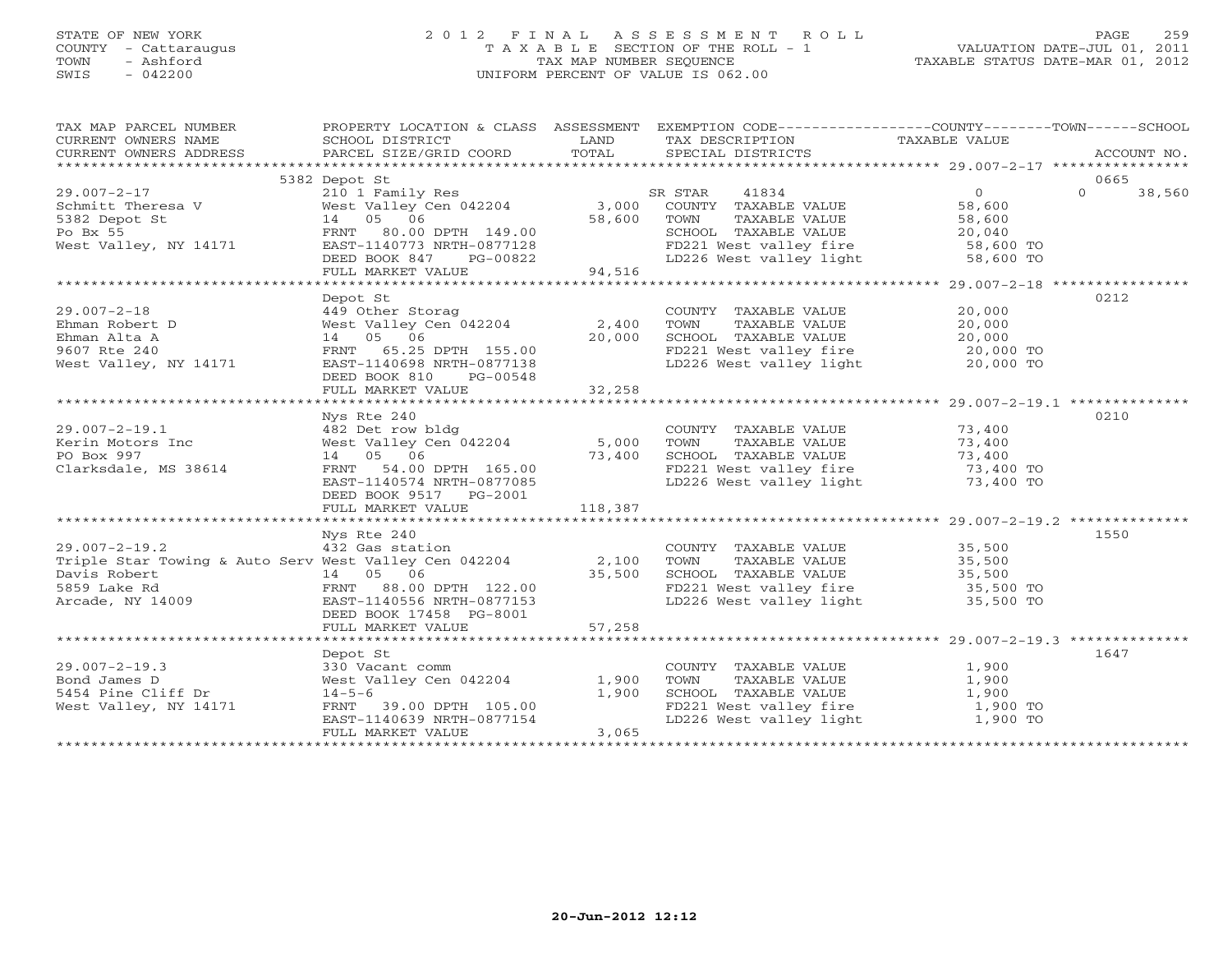# STATE OF NEW YORK 2 0 1 2 F I N A L A S S E S S M E N T R O L L PAGE 260 COUNTY - Cattaraugus T A X A B L E SECTION OF THE ROLL - 1 VALUATION DATE-JUL 01, 2011 TOWN - Ashford TAX MAP NUMBER SEQUENCE TAXABLE STATUS DATE-MAR 01, 2012 SWIS - 042200 UNIFORM PERCENT OF VALUE IS 062.00UNIFORM PERCENT OF VALUE IS 062.00

| TAX MAP PARCEL NUMBER<br>CURRENT OWNERS NAME<br>CURRENT OWNERS ADDRESS                           | PROPERTY LOCATION & CLASS ASSESSMENT<br>SCHOOL DISTRICT<br>PARCEL SIZE/GRID COORD                                                                                                          | LAND<br>TOTAL                 | EXEMPTION CODE-----------------COUNTY-------TOWN------SCHOOL<br>TAX DESCRIPTION<br>SPECIAL DISTRICTS                                                  | TAXABLE VALUE                                                          | ACCOUNT NO.                |
|--------------------------------------------------------------------------------------------------|--------------------------------------------------------------------------------------------------------------------------------------------------------------------------------------------|-------------------------------|-------------------------------------------------------------------------------------------------------------------------------------------------------|------------------------------------------------------------------------|----------------------------|
|                                                                                                  |                                                                                                                                                                                            |                               |                                                                                                                                                       |                                                                        |                            |
| $29.007 - 2 - 21$<br>Osborne Bradley T<br>9404 Route 240<br>West Valley, NY 14171                | 9404 Nys Rte 240<br>270 Mfg housing<br>West Valley Cen 042204<br>$14 - 05 - 06$<br>FRNT 100.00 DPTH 150.00                                                                                 | 6,700<br>43,100               | COUNTY TAXABLE VALUE 43,100<br>TOWN<br>TAXABLE VALUE<br>SCHOOL TAXABLE VALUE<br>FD221 West valley fire 43,100 TO<br>LD226 West valley light 43,100 TO | 43,100<br>43,100                                                       | 1254                       |
|                                                                                                  | EAST-1140563 NRTH-0877247<br>DEED BOOK 7533 PG-9001<br>FULL MARKET VALUE                                                                                                                   | 69,516                        |                                                                                                                                                       |                                                                        |                            |
|                                                                                                  |                                                                                                                                                                                            |                               |                                                                                                                                                       |                                                                        |                            |
| $29.007 - 3 - 1$<br>Samborski Dawn Marie<br>9487 Rte 240                                         | 9487 Nys Rte 240<br>210 1 Family Res<br>West Valley Cen 042204<br>22 05 06                                                                                                                 | $6,300$<br>$62,400$<br>62,400 | RES STAR 41854<br>COUNTY TAXABLE VALUE<br>TOWN<br>TAXABLE VALUE                                                                                       | $\overline{0}$<br>62,400<br>62,400                                     | 0524<br>$\Omega$<br>18,600 |
| West Valley, NY 14171                                                                            | FRNT 132.00 DPTH 305.00<br>EAST-1140293 NRTH-0878263<br>DEED BOOK 913<br>PG-00906<br>FULL MARKET VALUE                                                                                     | 100,645                       | SCHOOL TAXABLE VALUE<br>FD221 West valley fire<br>LD226 West valley light                                                                             | 43,800<br>62,400 TO<br>62,400 TO                                       |                            |
|                                                                                                  |                                                                                                                                                                                            |                               |                                                                                                                                                       |                                                                        |                            |
| $29.007 - 3 - 2$<br>Sambroski Dawn M<br>9487 Rte 240<br>West Valley, NY 14171                    | 9475 Nys Rte 240<br>210 1 Family Res<br>West Valley Cen 042204 12,600<br>22 05 06<br>ACRES<br>7.77<br>EAST-1139721 NRTH-0878180<br>DEED BOOK 1027 PG-483<br>FULL MARKET VALUE              | 85,800<br>138,387             | COUNTY TAXABLE VALUE<br>TAXABLE VALUE<br>TOWN<br>SCHOOL TAXABLE VALUE<br>FD221 West valley fire<br>LD226 West valley light                            | 85,800<br>85,800<br>85,800<br>85,800 TO<br>64,350 TO                   | 0308                       |
|                                                                                                  |                                                                                                                                                                                            |                               |                                                                                                                                                       |                                                                        |                            |
| $29.007 - 3 - 4$<br>Wulf Kimber A<br>Kittle Orlin C<br>9453 Nys Rte 240<br>West Valley, NY 14171 | 9453 Nys Rte 240<br>210 1 Family Res<br>West Valley Cen 042204 6,000<br>22 05 06<br>FRNT 192.50 DPTH 179.00<br>BANK 017<br>EAST-1140355 NRTH-0877865<br>DEED BOOK 2588 PG-5001             | 57,900                        | RES STAR 41854<br>COUNTY TAXABLE VALUE<br>TOWN<br>TAXABLE VALUE                                                                                       | $\Omega$<br>57,900<br>57,900<br>39,300<br>57,900 TO                    | 0798<br>$\cap$<br>18,600   |
|                                                                                                  | FULL MARKET VALUE                                                                                                                                                                          | 93,387                        |                                                                                                                                                       |                                                                        |                            |
|                                                                                                  | 9447 Nys Rte 240                                                                                                                                                                           |                               |                                                                                                                                                       |                                                                        | 0086                       |
| $29.007 - 3 - 5$<br>Downey Timothy J<br>9447 Route 240<br>West Valley, NY 14171                  | nys neo 21e<br>210 1 Family Res<br>West Valley Cen 042204<br>22 05 06<br>FRNT 66.00 DPTH 175.00<br>065<br>BANK<br>EAST-1140359 NRTH-0877736<br>DEED BOOK 4574 PG-8001<br>FULL MARKET VALUE | 59,400<br>95,806              | RES STAR 41854<br>2,800 COUNTY TAXABLE VALUE<br>TAXABLE VALUE<br>TOWN<br>SCHOOL TAXABLE VALUE<br>FD221 West valley fire<br>LD226 West valley light    | $\overline{0}$<br>59,400<br>59,400<br>40,800<br>59,400 TO<br>59,400 TO | 18,600<br>$\Omega$         |
|                                                                                                  |                                                                                                                                                                                            |                               |                                                                                                                                                       |                                                                        |                            |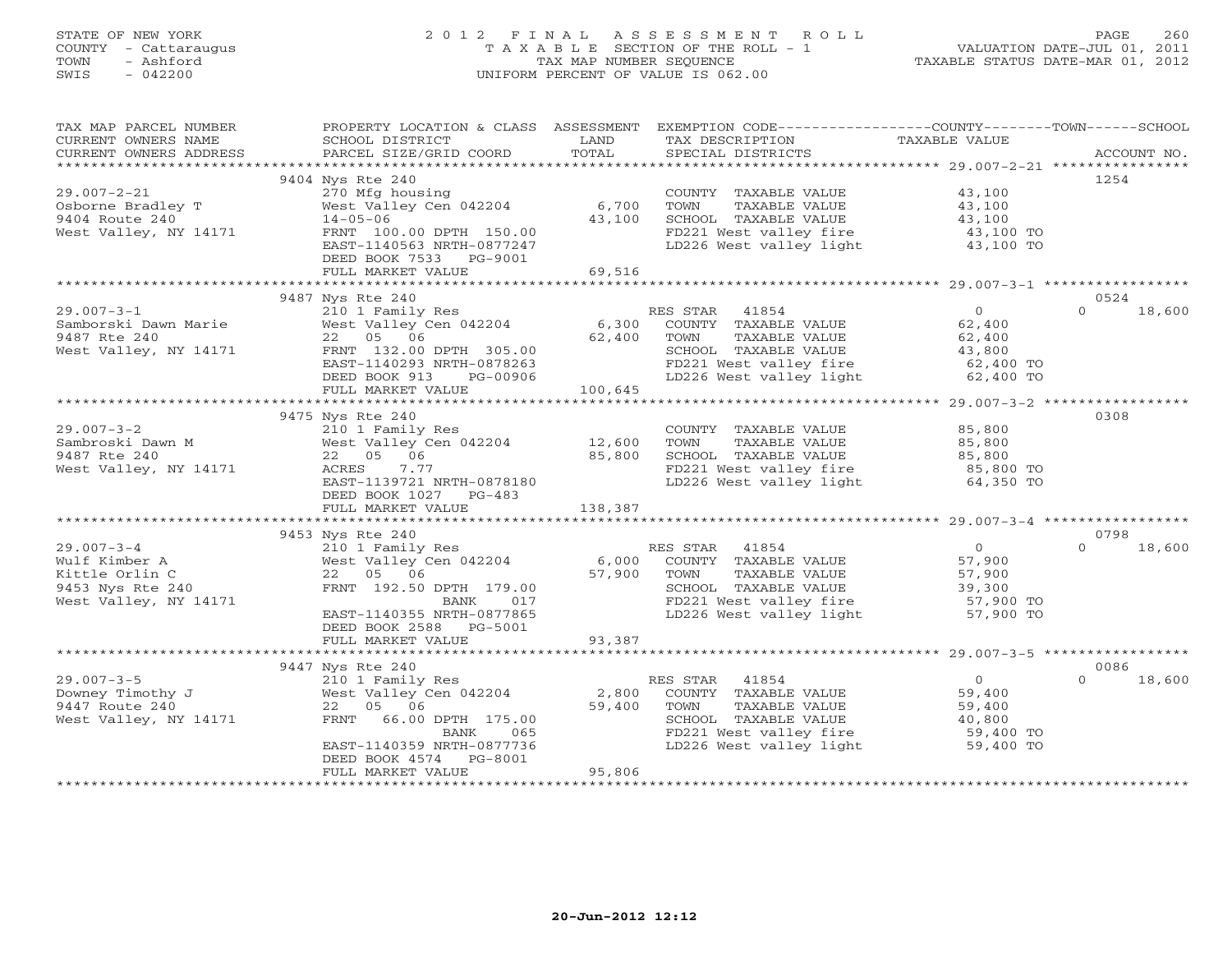# STATE OF NEW YORK 2 0 1 2 F I N A L A S S E S S M E N T R O L L PAGE 261 COUNTY - Cattaraugus T A X A B L E SECTION OF THE ROLL - 1 VALUATION DATE-JUL 01, 2011 TOWN - Ashford TAX MAP NUMBER SEQUENCE TAXABLE STATUS DATE-MAR 01, 2012 SWIS - 042200 UNIFORM PERCENT OF VALUE IS 062.00UNIFORM PERCENT OF VALUE IS 062.00

| TAX MAP PARCEL NUMBER<br>CURRENT OWNERS NAME<br>CURRENT OWNERS ADDRESS                                  | SCHOOL DISTRICT<br>PARCEL SIZE/GRID COORD                                                                                                                                            | LAND<br>TOTAL              | PROPERTY LOCATION & CLASS ASSESSMENT EXEMPTION CODE---------------COUNTY-------TOWN------SCHOOL<br>TAX DESCRIPTION<br>SPECIAL DISTRICTS                                      | TAXABLE VALUE                                                          | ACCOUNT NO.                |  |
|---------------------------------------------------------------------------------------------------------|--------------------------------------------------------------------------------------------------------------------------------------------------------------------------------------|----------------------------|------------------------------------------------------------------------------------------------------------------------------------------------------------------------------|------------------------------------------------------------------------|----------------------------|--|
|                                                                                                         |                                                                                                                                                                                      |                            |                                                                                                                                                                              |                                                                        |                            |  |
|                                                                                                         | 9439 Nys Rte 240                                                                                                                                                                     |                            |                                                                                                                                                                              |                                                                        | 0702                       |  |
| $29.007 - 3 - 6$<br>Cornerstone Homes Inc<br>11801 Harrington Dr<br>Corning, NY 14830                   | 210 1 Family Res<br>West Valley Cen 042204<br>22 05 06<br>L/C BRAYMILLER/LUX<br>FRNT<br>80.00 DPTH 178.00<br>EAST-1140356 NRTH-0877662<br>DEED BOOK 10586 PG-6001                    | 67,000                     | RES STAR 41854<br>3,400 COUNTY TAXABLE VALUE<br>TAXABLE VALUE<br>TOWN<br>SCHOOL TAXABLE VALUE<br>FD221 West valley fire<br>LD226 West valley light 67,000 TO                 | $\overline{0}$<br>67,000<br>67,000<br>48,400<br>67,000 TO              | $\Omega$<br>18,600         |  |
|                                                                                                         | FULL MARKET VALUE                                                                                                                                                                    | 108,065                    |                                                                                                                                                                              |                                                                        |                            |  |
|                                                                                                         | 9431 Nys Rte 240                                                                                                                                                                     |                            |                                                                                                                                                                              |                                                                        | 0052                       |  |
| $29.007 - 3 - 7$<br>Bernhoft Sandra<br>9431 Rte 240<br>PO Box 305<br>West Valley, NY 14171              | 210 1 Family Res<br>West Valley Cen 042204<br>22 05 06<br>FRNT 102.00 DPTH 120.00<br>EAST-1140386 NRTH-0877570<br>DEED BOOK 730<br>PG-00298<br>FULL MARKET VALUE                     | 3,100<br>69,800<br>112,581 | RES STAR 41854<br>COUNTY TAXABLE VALUE<br>TOWN<br>TAXABLE VALUE<br>SCHOOL TAXABLE VALUE<br>FD221 West valley fire<br>LD226 West valley light 69,800 TO                       | $\Omega$<br>69,800<br>69,800<br>51,200<br>69,800 TO                    | $\Omega$<br>18,600         |  |
|                                                                                                         |                                                                                                                                                                                      |                            |                                                                                                                                                                              |                                                                        |                            |  |
| $29.007 - 3 - 8$                                                                                        | 5407 Pinecliff Dr<br>210 1 Family Res<br>West Valley Cen 042204 5,800 COUNTY TAXABLE VALUE<br>کری دی.<br>72,100 TOWN<br>PTH 225.00 SCHOO<br>DEED BOOK 970<br>PG-922                  |                            | TAXABLE VALUE<br>SCHOOL TAXABLE VALUE<br>FD221 West valley fire<br>LD226 West valley light                                                                                   | $\Omega$<br>72,100<br>72,100<br>33,540<br>72,100 TO<br>$72,100$ TO     | 0181<br>$\Omega$<br>38,560 |  |
|                                                                                                         | FULL MARKET VALUE                                                                                                                                                                    | 116,290                    |                                                                                                                                                                              |                                                                        |                            |  |
|                                                                                                         | 5415 Pinecliff Dr                                                                                                                                                                    |                            |                                                                                                                                                                              |                                                                        | 0447                       |  |
| $29.007 - 3 - 9$<br>Pfeffer Charles E<br>Pfeffer Diane H<br>5415 Pinecliff Dr<br>West Valley, NY 14171  | 210 1 Family Res<br>West Valley Cen 042204<br>22 05 06<br>FRNT 85.00 DPTH 128.00<br>EAST-1140184 NRTH-0877404<br>DEED BOOK 00920 PG-00309<br>FULL MARKET VALUE                       | 66,500<br>107,258          | 41834<br>SR STAR<br>2,700 COUNTY TAXABLE VALUE<br>TOWN<br>TAXABLE VALUE<br>SCHOOL TAXABLE VALUE<br>SCHOOL TAXABLE VALUE<br>FD221 West valley fire<br>LD226 West valley light | $\overline{0}$<br>66,500<br>66,500<br>27,940<br>66,500 TO<br>66,500 TO | 38,560<br>$\Omega$         |  |
|                                                                                                         |                                                                                                                                                                                      |                            |                                                                                                                                                                              |                                                                        |                            |  |
| $29.007 - 3 - 10$<br>Pfeffer Charles E<br>Pfeffer Diane H<br>5415 Pinecliff Dr<br>West Valley, NY 14171 | Pinecliff Dr<br>312 Vac w/imprv<br>West Valley Cen 042204 5,100<br>22 05 06<br>FRNT 133.00 DPTH 153.00<br>EAST-1140209 NRTH-0877265<br>DEED BOOK 973<br>$PG-53$<br>FULL MARKET VALUE | 11,600<br>18,710           | COUNTY TAXABLE VALUE<br>TAXABLE VALUE<br>TOWN<br>SCHOOL TAXABLE VALUE<br>concom Thanbut VALUE<br>FD221 West valley fire<br>IP226<br>LD226 West valley light                  | 11,600<br>11,600<br>11,600<br>$11,600$ TO<br>11,600 TO                 | 0380                       |  |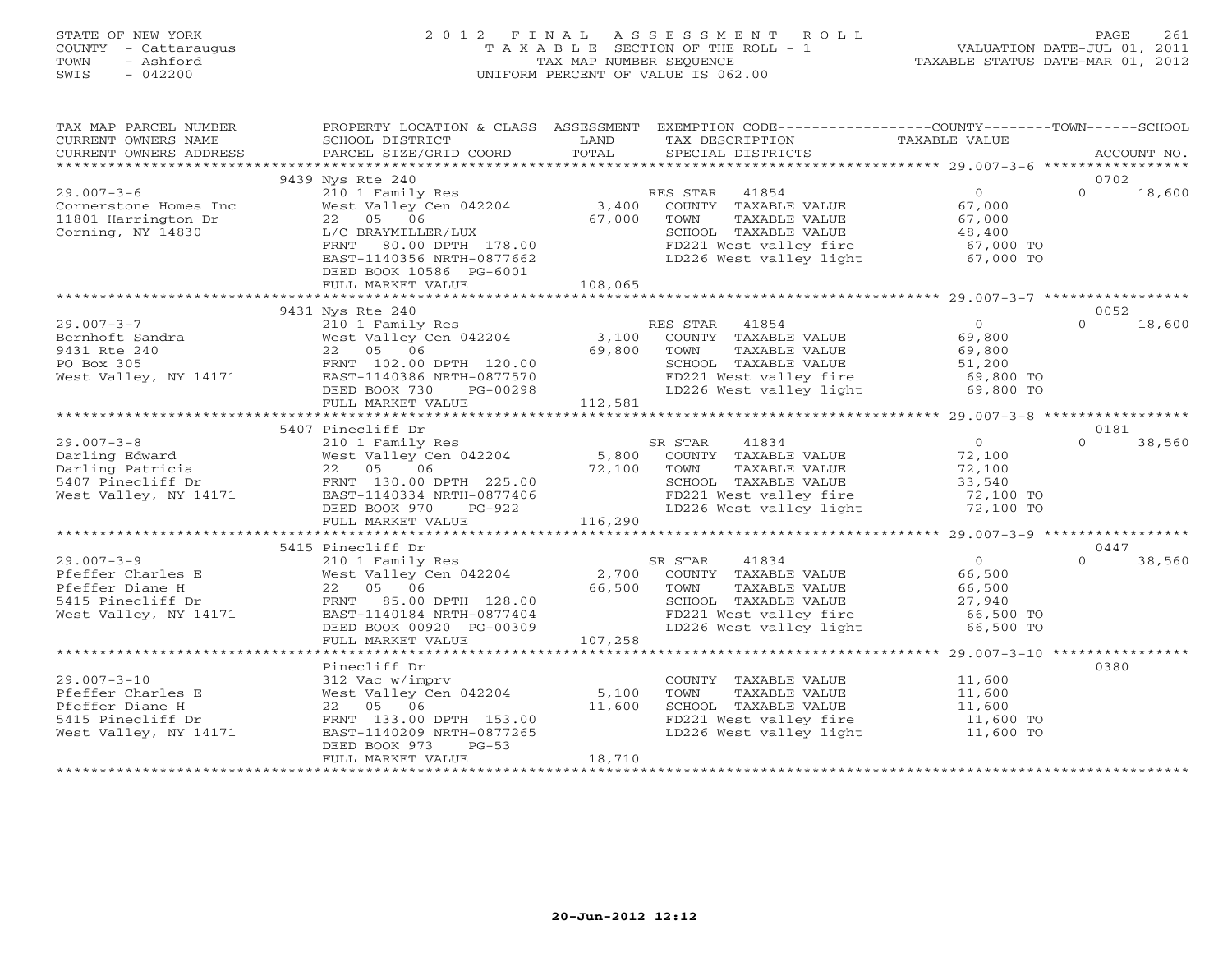# STATE OF NEW YORK 2 0 1 2 F I N A L A S S E S S M E N T R O L L PAGE 262 COUNTY - Cattaraugus T A X A B L E SECTION OF THE ROLL - 1 VALUATION DATE-JUL 01, 2011 TOWN - Ashford TAX MAP NUMBER SEQUENCE TAXABLE STATUS DATE-MAR 01, 2012 SWIS - 042200 UNIFORM PERCENT OF VALUE IS 062.00UNIFORM PERCENT OF VALUE IS 062.00

| TAX MAP PARCEL NUMBER                                                                                                                                                                                                                                                             | PROPERTY LOCATION & CLASS ASSESSMENT                                                                                   |              | EXEMPTION CODE----------------COUNTY-------TOWN------SCHOOL           |                                   |                          |
|-----------------------------------------------------------------------------------------------------------------------------------------------------------------------------------------------------------------------------------------------------------------------------------|------------------------------------------------------------------------------------------------------------------------|--------------|-----------------------------------------------------------------------|-----------------------------------|--------------------------|
| CURRENT OWNERS NAME                                                                                                                                                                                                                                                               | SCHOOL DISTRICT                                                                                                        | LAND         | TAX DESCRIPTION                                                       | TAXABLE VALUE                     |                          |
| CURRENT OWNERS ADDRESS                                                                                                                                                                                                                                                            | PARCEL SIZE/GRID COORD                                                                                                 | TOTAL        | SPECIAL DISTRICTS                                                     |                                   | ACCOUNT NO.              |
|                                                                                                                                                                                                                                                                                   |                                                                                                                        |              |                                                                       |                                   |                          |
|                                                                                                                                                                                                                                                                                   | 9411 Nys Rte 240                                                                                                       |              |                                                                       |                                   | 0402                     |
| $29.007 - 3 - 11$                                                                                                                                                                                                                                                                 | 210 1 Family Res<br>210 1 Family Res<br>West Valley Cen 042204 4,400                                                   |              | COUNTY TAXABLE VALUE                                                  | 56,300<br>56,300                  |                          |
| Maddox Naomi A                                                                                                                                                                                                                                                                    |                                                                                                                        |              | TOWN<br>TAXABLE VALUE                                                 |                                   |                          |
| 9411 Nys Rte 240                                                                                                                                                                                                                                                                  | 22 05 06                                                                                                               | 56,300       | SCHOOL TAXABLE VALUE                                                  | 56,300<br>56,300 TO               |                          |
| West Valley, NY 14171                                                                                                                                                                                                                                                             | FRNT 100.00 DPTH 175.00                                                                                                |              | FD221 West valley fire 56,300 TO<br>LD226 West valley light 56,300 TO |                                   |                          |
|                                                                                                                                                                                                                                                                                   | BANK<br>065                                                                                                            |              |                                                                       |                                   |                          |
|                                                                                                                                                                                                                                                                                   | EAST-1140359 NRTH-0877293                                                                                              |              |                                                                       |                                   |                          |
|                                                                                                                                                                                                                                                                                   | DEED BOOK 4832 PG-9001                                                                                                 |              |                                                                       |                                   |                          |
|                                                                                                                                                                                                                                                                                   | FULL MARKET VALUE                                                                                                      | 90,806       |                                                                       |                                   |                          |
|                                                                                                                                                                                                                                                                                   | 9403 Nys Rte 240                                                                                                       |              |                                                                       |                                   | 0241                     |
| $29.007 - 3 - 12$                                                                                                                                                                                                                                                                 | Nys kie 240<br>210 1 Family Res (2,200 RES STAR) 41854<br>West Valley Cen 042204 2,200 COUNTY TAXABLE VALUE (65,500 K) |              |                                                                       |                                   | $\Omega$<br>18,600       |
| Neal Chad D                                                                                                                                                                                                                                                                       |                                                                                                                        |              |                                                                       |                                   |                          |
| Caleb Alison L                                                                                                                                                                                                                                                                    | 22 05 06                                                                                                               |              | TAXABLE VALUE                                                         | 65,500                            |                          |
| 9403 Rte 240                                                                                                                                                                                                                                                                      | FRNT 54.00 DPTH 184.00                                                                                                 | ST. 500 TOWN |                                                                       |                                   |                          |
| West Valley, NY 14171                                                                                                                                                                                                                                                             | 182<br>BANK                                                                                                            |              | SCHOOL TAXABLE VALUE 46,900<br>FD221 West valley fire 65,500 TO       |                                   |                          |
|                                                                                                                                                                                                                                                                                   | EAST-1140359 NRTH-0877217                                                                                              |              | FD221 West valley fire 65,500 TO<br>LD226 West valley light 65,500 TO |                                   |                          |
|                                                                                                                                                                                                                                                                                   | DEED BOOK 8954 PG-8002                                                                                                 |              |                                                                       |                                   |                          |
|                                                                                                                                                                                                                                                                                   | FULL MARKET VALUE                                                                                                      | 105,645      |                                                                       |                                   |                          |
|                                                                                                                                                                                                                                                                                   |                                                                                                                        |              |                                                                       |                                   |                          |
|                                                                                                                                                                                                                                                                                   | 9397 Nys Rte 240                                                                                                       |              |                                                                       |                                   | 0654                     |
| $29.007 - 3 - 13$                                                                                                                                                                                                                                                                 |                                                                                                                        |              | COUNTY TAXABLE VALUE 52,600                                           |                                   |                          |
|                                                                                                                                                                                                                                                                                   |                                                                                                                        | 4,100        | TAXABLE VALUE<br>TOWN                                                 | 52,600                            |                          |
| 29.007-3-13<br>Ehman Sheila<br>Anderson Mary<br>7270 Brennan Rd<br>Ellicottville, NY 14731<br>Ellicottville, NY 14731<br>PENT<br>PENT<br>PENT<br>PENT<br>PENT<br>PENT<br>PENT<br>PENT<br>PENT<br>PENT<br>PENT<br>PENT<br>PENT<br>PENT<br>PENT<br>PENT<br>PENT<br>PENT<br>PENT<br> |                                                                                                                        | 52,600       | SCHOOL TAXABLE VALUE                                                  | $52,600$<br>52,600 TO             |                          |
|                                                                                                                                                                                                                                                                                   |                                                                                                                        |              |                                                                       |                                   |                          |
|                                                                                                                                                                                                                                                                                   |                                                                                                                        |              | FD221 West valley fire 52,600 TO<br>LD226 West valley light 52,600 TO |                                   |                          |
|                                                                                                                                                                                                                                                                                   | DEED BOOK 15919 PG-3001                                                                                                |              |                                                                       |                                   |                          |
|                                                                                                                                                                                                                                                                                   | FULL MARKET VALUE                                                                                                      | 84,839       |                                                                       |                                   |                          |
|                                                                                                                                                                                                                                                                                   |                                                                                                                        |              |                                                                       |                                   |                          |
|                                                                                                                                                                                                                                                                                   | 9393 Nys Rte 240                                                                                                       |              |                                                                       |                                   | 0376                     |
| $29.007 - 3 - 14$                                                                                                                                                                                                                                                                 |                                                                                                                        |              |                                                                       | 35,650                            | 35,650<br>35,650         |
| Heinz Sally                                                                                                                                                                                                                                                                       |                                                                                                                        |              |                                                                       | $\sim$ 0 $\sim$                   | $\overline{0}$<br>35,650 |
| 9393 Rte 240                                                                                                                                                                                                                                                                      |                                                                                                                        |              |                                                                       | 35,650                            |                          |
| West Valley, NY 14171                                                                                                                                                                                                                                                             |                                                                                                                        |              | TOWN      TAXABLE VALUE<br>SCHOOL   TAXABLE VALUE                     | 35,650                            |                          |
|                                                                                                                                                                                                                                                                                   | EAST-1140295 NRTH-0877105                                                                                              |              |                                                                       | $\overline{0}$                    |                          |
|                                                                                                                                                                                                                                                                                   | DEED BOOK 572<br>PG-00228                                                                                              |              | FD221 West valley fire                                                | 71,300 TO                         |                          |
|                                                                                                                                                                                                                                                                                   | FULL MARKET VALUE                                                                                                      |              | 115,000 LD226 West valley light                                       | 71,300 TO                         |                          |
|                                                                                                                                                                                                                                                                                   |                                                                                                                        |              |                                                                       |                                   |                          |
|                                                                                                                                                                                                                                                                                   | 9385 Nys Rte 240                                                                                                       |              |                                                                       |                                   | 0352                     |
| $29.007 - 3 - 15$                                                                                                                                                                                                                                                                 | 210 1 Family Res                                                                                                       |              | RES STAR 41854                                                        | $\overline{0}$                    | $\Omega$<br>18,600       |
| Hoppel Kenton                                                                                                                                                                                                                                                                     | West Valley Cen $042204$ 5,600                                                                                         |              | COUNTY TAXABLE VALUE                                                  | 49,600                            |                          |
| Hoppel Rhonda                                                                                                                                                                                                                                                                     | 22 05 06                                                                                                               | 49,600       | TOWN<br>TAXABLE VALUE                                                 | 49,600                            |                          |
| 9385 Rte 240                                                                                                                                                                                                                                                                      | FRNT 82.50 DPTH 305.00                                                                                                 |              | SCHOOL TAXABLE VALUE                                                  | 31,000<br>$31,000$<br>$49,600$ TO |                          |
| West Valley, NY 14171                                                                                                                                                                                                                                                             | EAST-1140297 NRTH-0877037                                                                                              |              | FD221 West valley fire 49,600 TO<br>LD226 West valley light 49,600 TO |                                   |                          |
|                                                                                                                                                                                                                                                                                   | PG-00349<br>DEED BOOK 808<br>FULL MARKET VALUE                                                                         | 80,000       |                                                                       |                                   |                          |
|                                                                                                                                                                                                                                                                                   |                                                                                                                        |              |                                                                       |                                   |                          |
|                                                                                                                                                                                                                                                                                   |                                                                                                                        |              |                                                                       |                                   |                          |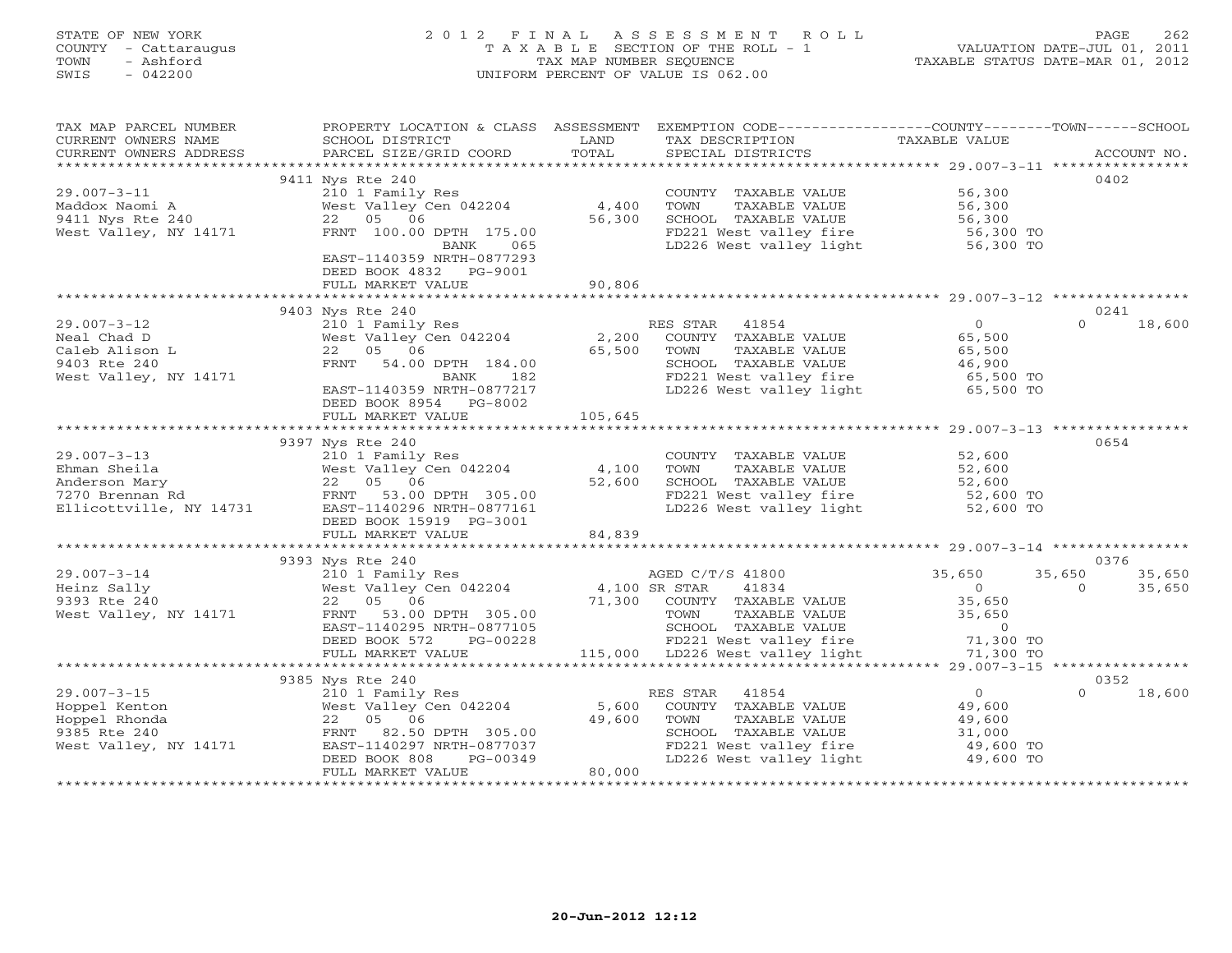# STATE OF NEW YORK 2 0 1 2 F I N A L A S S E S S M E N T R O L L PAGE 263 COUNTY - Cattaraugus T A X A B L E SECTION OF THE ROLL - 1 VALUATION DATE-JUL 01, 2011 TOWN - Ashford TAX MAP NUMBER SEQUENCE TAXABLE STATUS DATE-MAR 01, 2012 SWIS - 042200 UNIFORM PERCENT OF VALUE IS 062.00UNIFORM PERCENT OF VALUE IS 062.00

| TAX MAP PARCEL NUMBER<br>CURRENT OWNERS NAME                                                                                                                                                                      | SCHOOL DISTRICT                       | LAND    | PROPERTY LOCATION & CLASS ASSESSMENT EXEMPTION CODE---------------COUNTY-------TOWN------SCHOOL<br>TAX DESCRIPTION | TAXABLE VALUE      |                    |
|-------------------------------------------------------------------------------------------------------------------------------------------------------------------------------------------------------------------|---------------------------------------|---------|--------------------------------------------------------------------------------------------------------------------|--------------------|--------------------|
| CURRENT OWNERS ADDRESS                                                                                                                                                                                            | PARCEL SIZE/GRID COORD                | TOTAL   | SPECIAL DISTRICTS                                                                                                  |                    | ACCOUNT NO.        |
|                                                                                                                                                                                                                   | 9381 Nys Rte 240                      |         |                                                                                                                    |                    | 0012               |
| $29.007 - 3 - 16$                                                                                                                                                                                                 | 210 1 Family Res                      |         | COUNTY TAXABLE VALUE 45,600                                                                                        |                    |                    |
|                                                                                                                                                                                                                   | West Valley Cen 042204                | 5,500   | TOWN<br>TAXABLE VALUE                                                                                              |                    |                    |
| Ahrens Edward I<br>5470 Ashford Hollow Rd<br>West Will                                                                                                                                                            | 22 05 06                              | 45,600  | SCHOOL TAXABLE VALUE                                                                                               | 45,600<br>45,600   |                    |
| West Valley, NY 14171                                                                                                                                                                                             | FRNT 66.00 DPTH 305.00                |         |                                                                                                                    |                    |                    |
|                                                                                                                                                                                                                   | EAST-1140296 NRTH-0876964             |         | FD221 West valley fire 45,600 TO<br>LD226 West valley light 45,600 TO                                              |                    |                    |
|                                                                                                                                                                                                                   | DEED BOOK 907<br>PG-00583             |         |                                                                                                                    |                    |                    |
|                                                                                                                                                                                                                   | FULL MARKET VALUE                     | 73,548  |                                                                                                                    |                    |                    |
|                                                                                                                                                                                                                   |                                       |         |                                                                                                                    |                    |                    |
|                                                                                                                                                                                                                   |                                       |         |                                                                                                                    |                    | 0100               |
|                                                                                                                                                                                                                   |                                       |         |                                                                                                                    | $\overline{0}$     | $\cap$<br>38,560   |
|                                                                                                                                                                                                                   |                                       |         |                                                                                                                    | 54,100             |                    |
|                                                                                                                                                                                                                   |                                       |         |                                                                                                                    | 54,100<br>15,540   |                    |
|                                                                                                                                                                                                                   |                                       |         |                                                                                                                    |                    |                    |
|                                                                                                                                                                                                                   |                                       |         | FD221 West valley fire 54,100 TO<br>LD226 West valley light 54,100 TO                                              |                    |                    |
|                                                                                                                                                                                                                   |                                       |         |                                                                                                                    |                    |                    |
|                                                                                                                                                                                                                   |                                       |         |                                                                                                                    |                    |                    |
|                                                                                                                                                                                                                   | 5452 Dole St                          |         |                                                                                                                    |                    | 0730               |
|                                                                                                                                                                                                                   |                                       |         | RES STAR 41854                                                                                                     | $\overline{0}$     | $\Omega$<br>18,600 |
|                                                                                                                                                                                                                   |                                       |         | COUNTY TAXABLE VALUE                                                                                               | 114,600<br>114,600 |                    |
|                                                                                                                                                                                                                   |                                       |         | TOWN<br>TAXABLE VALUE                                                                                              |                    |                    |
|                                                                                                                                                                                                                   |                                       |         | SCHOOL TAXABLE VALUE                                                                                               | 96,000             |                    |
|                                                                                                                                                                                                                   |                                       |         | SCHOOL TAXABLE VALUE<br>FD221 West valley fire that in 114,600 TO                                                  |                    |                    |
| 29.007-3-19<br>Gerwitz Christopher C West Valley Cen 042204 8,100<br>Gerwitz Colleen L 22 05 06 114,600<br>5452 Dole St ACRES 3.08<br>West Valley, NY 14171 EAST-1139620 NRTH-0876925<br>DEED BOOK 00870 PG-01196 |                                       |         | LD226 West valley light 63,030 TO                                                                                  |                    |                    |
|                                                                                                                                                                                                                   | FULL MARKET VALUE                     | 184,839 |                                                                                                                    |                    |                    |
|                                                                                                                                                                                                                   | 5462 Pinecliff Dr                     |         |                                                                                                                    |                    | 0221               |
| $29.007 - 3 - 20.1$                                                                                                                                                                                               | 220 2 Family Res                      |         | COUNTY TAXABLE VALUE                                                                                               | 65,100             |                    |
|                                                                                                                                                                                                                   |                                       |         | TOWN<br>TAXABLE VALUE                                                                                              | 65,100             |                    |
|                                                                                                                                                                                                                   |                                       |         |                                                                                                                    | 65,100             |                    |
|                                                                                                                                                                                                                   |                                       |         | SCHOOL TAXABLE VALUE<br>FD221 West valley fire                                                                     | 65,100 TO          |                    |
|                                                                                                                                                                                                                   |                                       |         | LD226 West valley light 65,100 TO                                                                                  |                    |                    |
|                                                                                                                                                                                                                   | DEED BOOK 708<br>PG-01073             |         |                                                                                                                    |                    |                    |
|                                                                                                                                                                                                                   | FULL MARKET VALUE                     | 105,000 |                                                                                                                    |                    |                    |
|                                                                                                                                                                                                                   |                                       |         |                                                                                                                    |                    |                    |
|                                                                                                                                                                                                                   | 5456 Pinecliff Dr                     |         |                                                                                                                    |                    | 1152               |
| $29.007 - 3 - 20.2$                                                                                                                                                                                               | 210 1 Family Res                      |         | RES STAR 41854                                                                                                     | $\overline{0}$     | 18,600<br>$\cap$   |
| Feldman Lawrence D<br>Feldman Susan E                                                                                                                                                                             | West Valley Cen 042204                |         | 2,700 COUNTY TAXABLE VALUE                                                                                         | 79,300<br>79,300   |                    |
| 119 Pinecliff Dr                                                                                                                                                                                                  | 22 05 06<br>FRNT 110.00 DPTH<br>98.59 | 79,300  | TAXABLE VALUE<br>TOWN                                                                                              | 60,700             |                    |
| West Valley, NY 14171                                                                                                                                                                                             | 017<br>BANK                           |         | SCHOOL TAXABLE VALUE<br>FD221 West valley fire                                                                     | 79,300 TO          |                    |
|                                                                                                                                                                                                                   | EAST-1139980 NRTH-0877040             |         | LD226 West valley light                                                                                            | 79,300 TO          |                    |
|                                                                                                                                                                                                                   | DEED BOOK 841<br>PG-00346             |         |                                                                                                                    |                    |                    |
|                                                                                                                                                                                                                   | FULL MARKET VALUE                     | 127,903 |                                                                                                                    |                    |                    |
|                                                                                                                                                                                                                   |                                       |         |                                                                                                                    |                    |                    |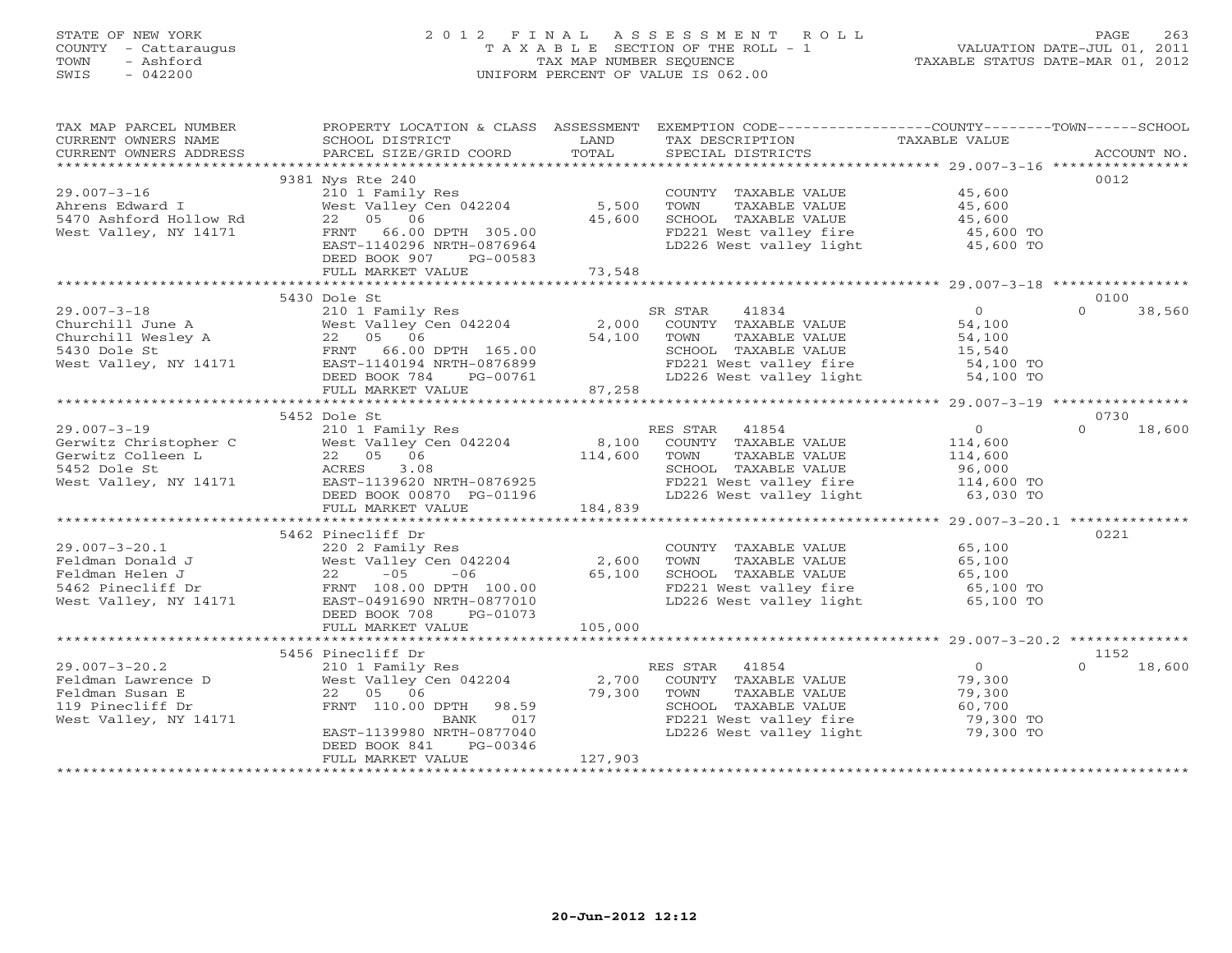### STATE OF NEW YORK 2 0 1 2 F I N A L A S S E S S M E N T R O L L PAGE 264 COUNTY - Cattaraugus T A X A B L E SECTION OF THE ROLL - 1 VALUATION DATE-JUL 01, 2011 TOWN - Ashford TAX MAP NUMBER SEQUENCE TAXABLE STATUS DATE-MAR 01, 2012 SWIS - 042200 UNIFORM PERCENT OF VALUE IS 062.00UNIFORM PERCENT OF VALUE IS 062.00

| TAX MAP PARCEL NUMBER<br>CURRENT OWNERS NAME<br>CURRENT OWNERS ADDRESS                                                                                                                                                         | SCHOOL DISTRICT<br>PARCEL SIZE/GRID COORD           | LAND<br>TOTAL | PROPERTY LOCATION & CLASS ASSESSMENT EXEMPTION CODE---------------COUNTY-------TOWN------SCHOOL<br>TAX DESCRIPTION                                                                                               | TAXABLE VALUE                          |                | ACCOUNT NO.    |
|--------------------------------------------------------------------------------------------------------------------------------------------------------------------------------------------------------------------------------|-----------------------------------------------------|---------------|------------------------------------------------------------------------------------------------------------------------------------------------------------------------------------------------------------------|----------------------------------------|----------------|----------------|
|                                                                                                                                                                                                                                |                                                     |               | SPECIAL DISTRICTS                                                                                                                                                                                                |                                        |                |                |
|                                                                                                                                                                                                                                | 5467 Pinecliff Dr                                   |               |                                                                                                                                                                                                                  |                                        | 0217           |                |
| $29.007 - 3 - 21$                                                                                                                                                                                                              |                                                     |               |                                                                                                                                                                                                                  | $\overline{0}$                         | $\Omega$       | 38,560         |
| Feldman Donald J                                                                                                                                                                                                               |                                                     |               |                                                                                                                                                                                                                  |                                        |                |                |
| 5467 Pinecliff Dr                                                                                                                                                                                                              | 22 05 06                                            | 70,000 TOWN   | TAXABLE VALUE                                                                                                                                                                                                    |                                        |                |                |
| West Valley, NY 14171                                                                                                                                                                                                          |                                                     |               |                                                                                                                                                                                                                  | 0<br>70,000<br>70,000<br>31,440        |                |                |
|                                                                                                                                                                                                                                |                                                     |               |                                                                                                                                                                                                                  |                                        |                |                |
|                                                                                                                                                                                                                                |                                                     |               | 1171 FRNT 115.00 DPTH 74.00 SCHOOL TAXABLE VALUE 31,440<br>EAST-0491680 NRTH-0877160 FD221 West valley fire 70,000 TO<br>DEED BOOK 00708 PG-01073 112,903 FULL MARKET VALUE 112,903<br>FULL MARKET VALUE 112,903 |                                        |                |                |
|                                                                                                                                                                                                                                |                                                     |               |                                                                                                                                                                                                                  |                                        |                |                |
|                                                                                                                                                                                                                                |                                                     |               |                                                                                                                                                                                                                  |                                        |                |                |
|                                                                                                                                                                                                                                | 5473 Pinecliff Dr                                   |               |                                                                                                                                                                                                                  |                                        |                | 0791           |
| $29.007 - 3 - 22$                                                                                                                                                                                                              | 210 1 Family Res                                    |               | $CVET C/T$ 41131                                                                                                                                                                                                 | 12,400                                 | 12,400         | $\overline{0}$ |
|                                                                                                                                                                                                                                |                                                     |               |                                                                                                                                                                                                                  |                                        | $\Omega$       | 38,560         |
|                                                                                                                                                                                                                                |                                                     |               |                                                                                                                                                                                                                  |                                        |                |                |
|                                                                                                                                                                                                                                |                                                     |               |                                                                                                                                                                                                                  |                                        |                |                |
|                                                                                                                                                                                                                                |                                                     |               |                                                                                                                                                                                                                  |                                        |                |                |
|                                                                                                                                                                                                                                |                                                     |               |                                                                                                                                                                                                                  |                                        |                |                |
| VEI U/I 41131 VORET JULI FAMILY RESEAU ON SERVING TRANSPORT TRANSPORT OF SAMPLE VALUE VALUE OF SAMPLE VALUE OF SAMPLE VALUE OF SAMPLE VALUE OF SAMPLE VALUE OF SAMPLE VALUE OF SAMPLE VALUE OF SAMPLE VALUE OF TRANSPORT TRANS |                                                     |               |                                                                                                                                                                                                                  |                                        |                |                |
|                                                                                                                                                                                                                                |                                                     |               |                                                                                                                                                                                                                  |                                        |                |                |
|                                                                                                                                                                                                                                | Pinecliff Dr                                        |               |                                                                                                                                                                                                                  |                                        | 0381           |                |
| $29.007 - 3 - 23$                                                                                                                                                                                                              | 314 Rural vac<10                                    |               | COUNTY TAXABLE VALUE                                                                                                                                                                                             | 5,000                                  |                |                |
|                                                                                                                                                                                                                                | West Valley Cen 042204 5,000                        |               | TOWN<br>TAXABLE VALUE                                                                                                                                                                                            | 5,000                                  |                |                |
| Webster James A<br>Webster Betty<br>5473 Pinecliff Dr<br>West Valley Cen 042204<br>5473 Pinecliff Dr<br>West Valley, NY 14171<br>EAST-1140055 NRTH-0877412                                                                     |                                                     | 5,000         | SCHOOL TAXABLE VALUE                                                                                                                                                                                             | 5,000                                  |                |                |
|                                                                                                                                                                                                                                |                                                     |               | FD221 West valley fire 5,000 TO<br>LD226 West valley light 5,000 TO                                                                                                                                              |                                        |                |                |
|                                                                                                                                                                                                                                |                                                     |               |                                                                                                                                                                                                                  |                                        |                |                |
|                                                                                                                                                                                                                                | DEED BOOK 765<br>PG-00511                           |               |                                                                                                                                                                                                                  |                                        |                |                |
|                                                                                                                                                                                                                                | FULL MARKET VALUE                                   | 8,065         |                                                                                                                                                                                                                  |                                        |                |                |
|                                                                                                                                                                                                                                |                                                     |               |                                                                                                                                                                                                                  |                                        |                |                |
|                                                                                                                                                                                                                                | 5437 Pinecliff Dr                                   |               |                                                                                                                                                                                                                  | $\overline{0}$                         | 0911<br>$\cap$ |                |
| $29.007 - 3 - 24$                                                                                                                                                                                                              | 210 1 Family Res RE<br>West Valley Cen 042204 2,800 |               | RES STAR 41854                                                                                                                                                                                                   |                                        |                | 18,600         |
|                                                                                                                                                                                                                                | 22 05 06                                            | 64,300        | COUNTY TAXABLE VALUE                                                                                                                                                                                             | 64,300                                 |                |                |
| 29.007-3-24<br>Welling William M<br>Welling Suzanna<br>5437 Pinecliff Dr<br>William Marting                                                                                                                                    | FRNT 74.00 DPTH 148.00                              |               | TAXABLE VALUE<br>TOWN<br>SCHOOL TAXABLE VALUE                                                                                                                                                                    | 64,300                                 |                |                |
| West Valley, NY 14171                                                                                                                                                                                                          | ACRES 0.25                                          |               |                                                                                                                                                                                                                  |                                        |                |                |
|                                                                                                                                                                                                                                | EAST-1139977 NRTH-0877388                           |               | FD221 West valley fire 64,300 TO<br>LD226 West valley light 64,300 TO                                                                                                                                            | $45,700$<br>$64,300$ TO                |                |                |
|                                                                                                                                                                                                                                | DEED BOOK 908<br>PG-00576                           |               |                                                                                                                                                                                                                  |                                        |                |                |
|                                                                                                                                                                                                                                | FULL MARKET VALUE                                   | 103,710       |                                                                                                                                                                                                                  |                                        |                |                |
|                                                                                                                                                                                                                                |                                                     |               |                                                                                                                                                                                                                  |                                        |                |                |
|                                                                                                                                                                                                                                | 5447 Pinecliff Dr                                   |               |                                                                                                                                                                                                                  |                                        | 0567           |                |
| $29.007 - 3 - 25.1$                                                                                                                                                                                                            |                                                     |               |                                                                                                                                                                                                                  | 7,440                                  | 7,440          | $\Omega$       |
| Robbins Jan M                                                                                                                                                                                                                  |                                                     |               |                                                                                                                                                                                                                  |                                        | $\Omega$       | 38,560         |
| PO Box 173                                                                                                                                                                                                                     |                                                     |               |                                                                                                                                                                                                                  | $\begin{array}{c}0\\42,560\end{array}$ |                |                |
| Springville, NY 14141                                                                                                                                                                                                          |                                                     |               | PINCITILITY<br>2001 Family Res<br>WET C/T 41121<br>WEST C/T 41121<br>WEST C/T 41121<br>22 05 06 50,000 COUNTY TAXABLE VALUE<br>FRNT 105.00 DPTH 74.00 50,000 TOWN TAXABLE VALUE                                  | 42,560                                 |                |                |
|                                                                                                                                                                                                                                | 032<br>BANK                                         |               |                                                                                                                                                                                                                  |                                        |                |                |
|                                                                                                                                                                                                                                | EAST-1139981 NRTH-0877191                           |               |                                                                                                                                                                                                                  |                                        |                |                |
|                                                                                                                                                                                                                                | PG-00971<br>DEED BOOK 851                           |               | CHOOL TAXABLE VALUE<br>SCHOOL TAXABLE VALUE<br>FD221 West valley fire $11,440$<br>LD226 West valley light 50,000 TO                                                                                              |                                        |                |                |
|                                                                                                                                                                                                                                | FULL MARKET VALUE                                   | 80,645        |                                                                                                                                                                                                                  |                                        |                |                |
|                                                                                                                                                                                                                                |                                                     |               |                                                                                                                                                                                                                  |                                        |                |                |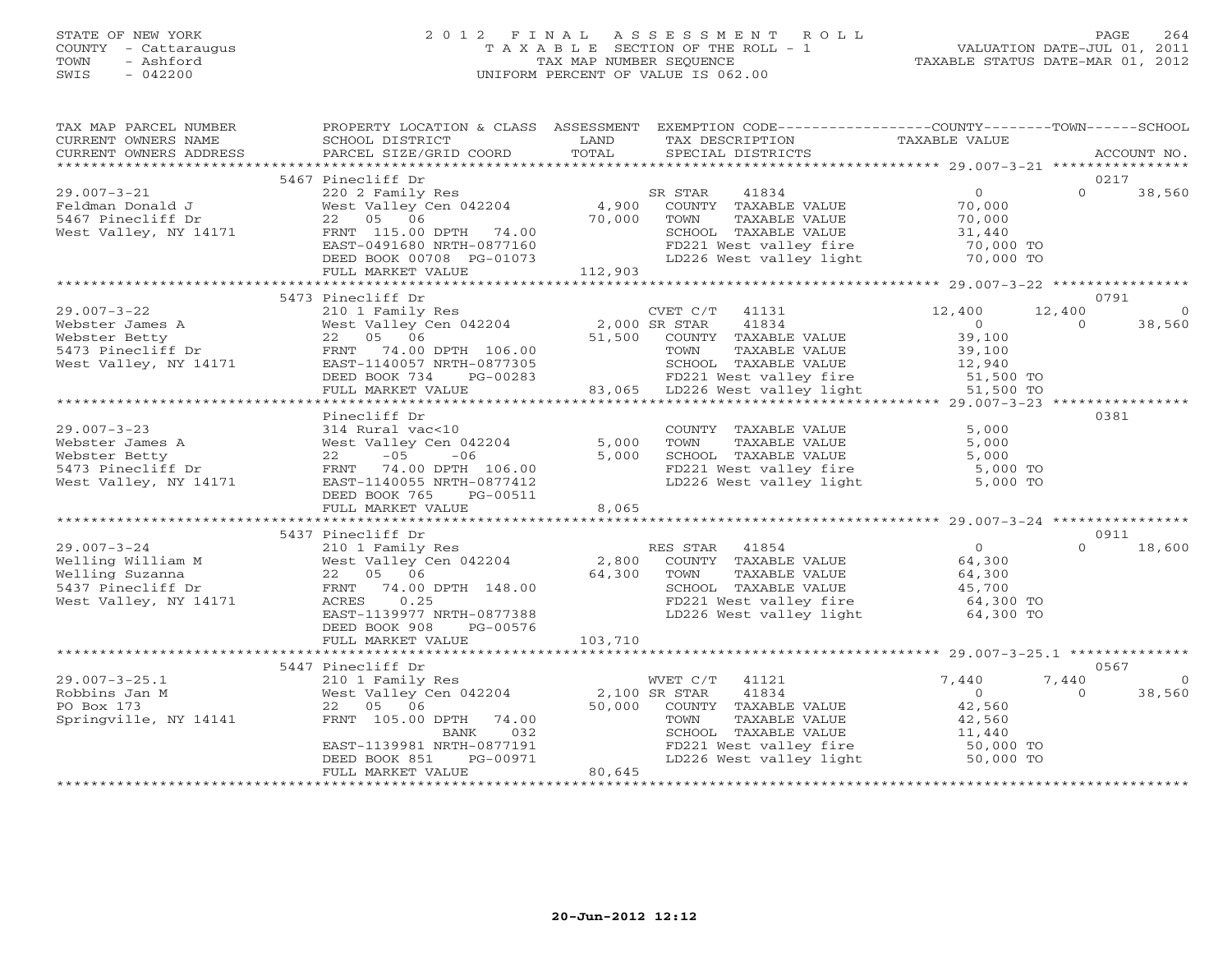## STATE OF NEW YORK 2 0 1 2 F I N A L A S S E S S M E N T R O L L PAGE 265 COUNTY - Cattaraugus T A X A B L E SECTION OF THE ROLL - 1 VALUATION DATE-JUL 01, 2011 TOWN - Ashford TAX MAP NUMBER SEQUENCE TAXABLE STATUS DATE-MAR 01, 2012 SWIS - 042200 UNIFORM PERCENT OF VALUE IS 062.00UNIFORM PERCENT OF VALUE IS 062.00

| TAXABLE VALUE<br>CURRENT OWNERS NAME<br>SCHOOL DISTRICT<br>LAND<br>TAX DESCRIPTION<br>TOTAL<br>CURRENT OWNERS ADDRESS<br>PARCEL SIZE/GRID COORD<br>SPECIAL DISTRICTS<br>ACCOUNT NO.<br>5443 Pinecliff Dr<br>1328<br>$\overline{0}$<br>$\cap$<br>18,600<br>$29.007 - 3 - 25.2$<br>210 1 Family Res<br>RES STAR 41854<br>West Valley Cen 042204 1,100<br>25,000<br>COUNTY TAXABLE VALUE<br>Burlingame John<br>% 5447 Pinecliff Dr<br>West Valley, NY 14171<br>25 05 06<br>25,000<br>TOWN<br>TAXABLE VALUE<br>25,000<br>SCHOOL TAXABLE VALUE<br>FRNT 65.00 DPTH 74.00<br>6,400<br>EAST-1139979 NRTH-0877278<br>FD221 West valley fire<br>25,000 TO<br>LD226 West valley light<br>DEED BOOK 00917 PG-01046<br>25,000 TO<br>40,323<br>FULL MARKET VALUE |
|----------------------------------------------------------------------------------------------------------------------------------------------------------------------------------------------------------------------------------------------------------------------------------------------------------------------------------------------------------------------------------------------------------------------------------------------------------------------------------------------------------------------------------------------------------------------------------------------------------------------------------------------------------------------------------------------------------------------------------------------------|
|                                                                                                                                                                                                                                                                                                                                                                                                                                                                                                                                                                                                                                                                                                                                                    |
|                                                                                                                                                                                                                                                                                                                                                                                                                                                                                                                                                                                                                                                                                                                                                    |
|                                                                                                                                                                                                                                                                                                                                                                                                                                                                                                                                                                                                                                                                                                                                                    |
|                                                                                                                                                                                                                                                                                                                                                                                                                                                                                                                                                                                                                                                                                                                                                    |
|                                                                                                                                                                                                                                                                                                                                                                                                                                                                                                                                                                                                                                                                                                                                                    |
|                                                                                                                                                                                                                                                                                                                                                                                                                                                                                                                                                                                                                                                                                                                                                    |
|                                                                                                                                                                                                                                                                                                                                                                                                                                                                                                                                                                                                                                                                                                                                                    |
|                                                                                                                                                                                                                                                                                                                                                                                                                                                                                                                                                                                                                                                                                                                                                    |
|                                                                                                                                                                                                                                                                                                                                                                                                                                                                                                                                                                                                                                                                                                                                                    |
|                                                                                                                                                                                                                                                                                                                                                                                                                                                                                                                                                                                                                                                                                                                                                    |
|                                                                                                                                                                                                                                                                                                                                                                                                                                                                                                                                                                                                                                                                                                                                                    |
| 0084<br>5454 Pinecliff Dr                                                                                                                                                                                                                                                                                                                                                                                                                                                                                                                                                                                                                                                                                                                          |
| 210 1 Family Res<br>210 1 Family Res<br>West Valley Cen 042204 4,500 COUNTY TAXABLE VALUE<br>38,560<br>$29.007 - 3 - 26$<br>$\overline{0}$<br>$\Omega$                                                                                                                                                                                                                                                                                                                                                                                                                                                                                                                                                                                             |
| Bond Jean M Morgan<br>74,700<br>74.700                                                                                                                                                                                                                                                                                                                                                                                                                                                                                                                                                                                                                                                                                                             |
| 22 05 06<br>74,700<br>Bond James<br>TOWN<br>TAXABLE VALUE<br>74,700                                                                                                                                                                                                                                                                                                                                                                                                                                                                                                                                                                                                                                                                                |
| SCHOOL TAXABLE VALUE<br>36,140                                                                                                                                                                                                                                                                                                                                                                                                                                                                                                                                                                                                                                                                                                                     |
| 5454 Pinecliff Dr<br>West Valley, NY 14171 EAST-0491460 NRTH-0877000<br>$74,700$ TO<br>FD221 West valley fire                                                                                                                                                                                                                                                                                                                                                                                                                                                                                                                                                                                                                                      |
| LD226 West valley light 74,700 TO<br>DEED BOOK 832<br>PG-01028                                                                                                                                                                                                                                                                                                                                                                                                                                                                                                                                                                                                                                                                                     |
| FULL MARKET VALUE<br>120,484                                                                                                                                                                                                                                                                                                                                                                                                                                                                                                                                                                                                                                                                                                                       |
|                                                                                                                                                                                                                                                                                                                                                                                                                                                                                                                                                                                                                                                                                                                                                    |
| 0168<br>5450 Pinecliff Dr                                                                                                                                                                                                                                                                                                                                                                                                                                                                                                                                                                                                                                                                                                                          |
| $\overline{0}$<br>$29.007 - 3 - 27$<br>210 1 Family Res<br>West Valley Cen 042204 (at 200 COUNTY TAXABLE VALUE<br>22 05 06 (27,600 TOWN TAXABLE VALUE<br>$\Omega$<br>18,600                                                                                                                                                                                                                                                                                                                                                                                                                                                                                                                                                                        |
| Westfall L Jeanne<br>5450 Pinecliff Dr<br>77,600<br>77,600                                                                                                                                                                                                                                                                                                                                                                                                                                                                                                                                                                                                                                                                                         |
| 22 05 06<br>TAXABLE VALUE<br>77,600<br>TOWN                                                                                                                                                                                                                                                                                                                                                                                                                                                                                                                                                                                                                                                                                                        |
| West Valley, NY 14171<br>FRNT 110.00 DPTH 150.00<br>SCHOOL TAXABLE VALUE<br>59,000<br>SCHOOL TAXABLE VALUE<br>FD221 West valley fire<br>77,600 TO<br>EAST-1139816 NRTH-0877146                                                                                                                                                                                                                                                                                                                                                                                                                                                                                                                                                                     |
| LD226 West valley light<br>DEED BOOK 915<br>PG-00280<br>77,600 TO                                                                                                                                                                                                                                                                                                                                                                                                                                                                                                                                                                                                                                                                                  |
| FULL MARKET VALUE<br>125,161                                                                                                                                                                                                                                                                                                                                                                                                                                                                                                                                                                                                                                                                                                                       |
|                                                                                                                                                                                                                                                                                                                                                                                                                                                                                                                                                                                                                                                                                                                                                    |
| 0571<br>210 1 Family Res<br>West Valley Cen 042204<br>22 05 06 06 96,900 TOWNTY TAXABLE VALUE<br>27 05 06 96,900 TOWN MAXABLE VALUE                                                                                                                                                                                                                                                                                                                                                                                                                                                                                                                                                                                                                |
| $29.011 - 1 - 1$<br>0<br>18,600                                                                                                                                                                                                                                                                                                                                                                                                                                                                                                                                                                                                                                                                                                                    |
| 96,900<br>Sloand William J                                                                                                                                                                                                                                                                                                                                                                                                                                                                                                                                                                                                                                                                                                                         |
| Sloand Kathy L<br>96,900                                                                                                                                                                                                                                                                                                                                                                                                                                                                                                                                                                                                                                                                                                                           |
| PO Box 61<br>ACRES 15.58<br>SCHOOL TAXABLE VALUE<br>78,300                                                                                                                                                                                                                                                                                                                                                                                                                                                                                                                                                                                                                                                                                         |
| west Valley, NY 14171<br>FD221 West valley fire<br>EAST-1139588 NRTH-0876495<br>96,900 TO                                                                                                                                                                                                                                                                                                                                                                                                                                                                                                                                                                                                                                                          |
| LD226 West valley light<br>DEED BOOK 1002 PG-955<br>96,900 TO                                                                                                                                                                                                                                                                                                                                                                                                                                                                                                                                                                                                                                                                                      |
| FULL MARKET VALUE<br>156,290                                                                                                                                                                                                                                                                                                                                                                                                                                                                                                                                                                                                                                                                                                                       |
|                                                                                                                                                                                                                                                                                                                                                                                                                                                                                                                                                                                                                                                                                                                                                    |
| 0197<br>5453 Dole St                                                                                                                                                                                                                                                                                                                                                                                                                                                                                                                                                                                                                                                                                                                               |
| $29.011 - 1 - 2$<br>$\overline{0}$<br>18,600<br>RES STAR 41854<br>$\Omega$                                                                                                                                                                                                                                                                                                                                                                                                                                                                                                                                                                                                                                                                         |
| 220 2 Family Res<br>West Valley Cen 042204 5,700<br>Schulze Elizabeth M<br>COUNTY TAXABLE VALUE<br>43,000                                                                                                                                                                                                                                                                                                                                                                                                                                                                                                                                                                                                                                          |
| 22 05 06<br>43,000<br>5453 Dole St<br>TOWN<br>TAXABLE VALUE<br>43,000                                                                                                                                                                                                                                                                                                                                                                                                                                                                                                                                                                                                                                                                              |
| SCHOOL TAXABLE VALUE<br>West Valley, NY 14171<br>24,400                                                                                                                                                                                                                                                                                                                                                                                                                                                                                                                                                                                                                                                                                            |
| FD221 West valley fire<br>43,000 TO                                                                                                                                                                                                                                                                                                                                                                                                                                                                                                                                                                                                                                                                                                                |
| 22 05 06<br>FRNT 255.00 DPTH 148.00<br>EAST-1140003 NRTH-0876792<br>PG-423<br>LD226 West valley light<br>38,700 TO                                                                                                                                                                                                                                                                                                                                                                                                                                                                                                                                                                                                                                 |
| 69,355<br>FULL MARKET VALUE                                                                                                                                                                                                                                                                                                                                                                                                                                                                                                                                                                                                                                                                                                                        |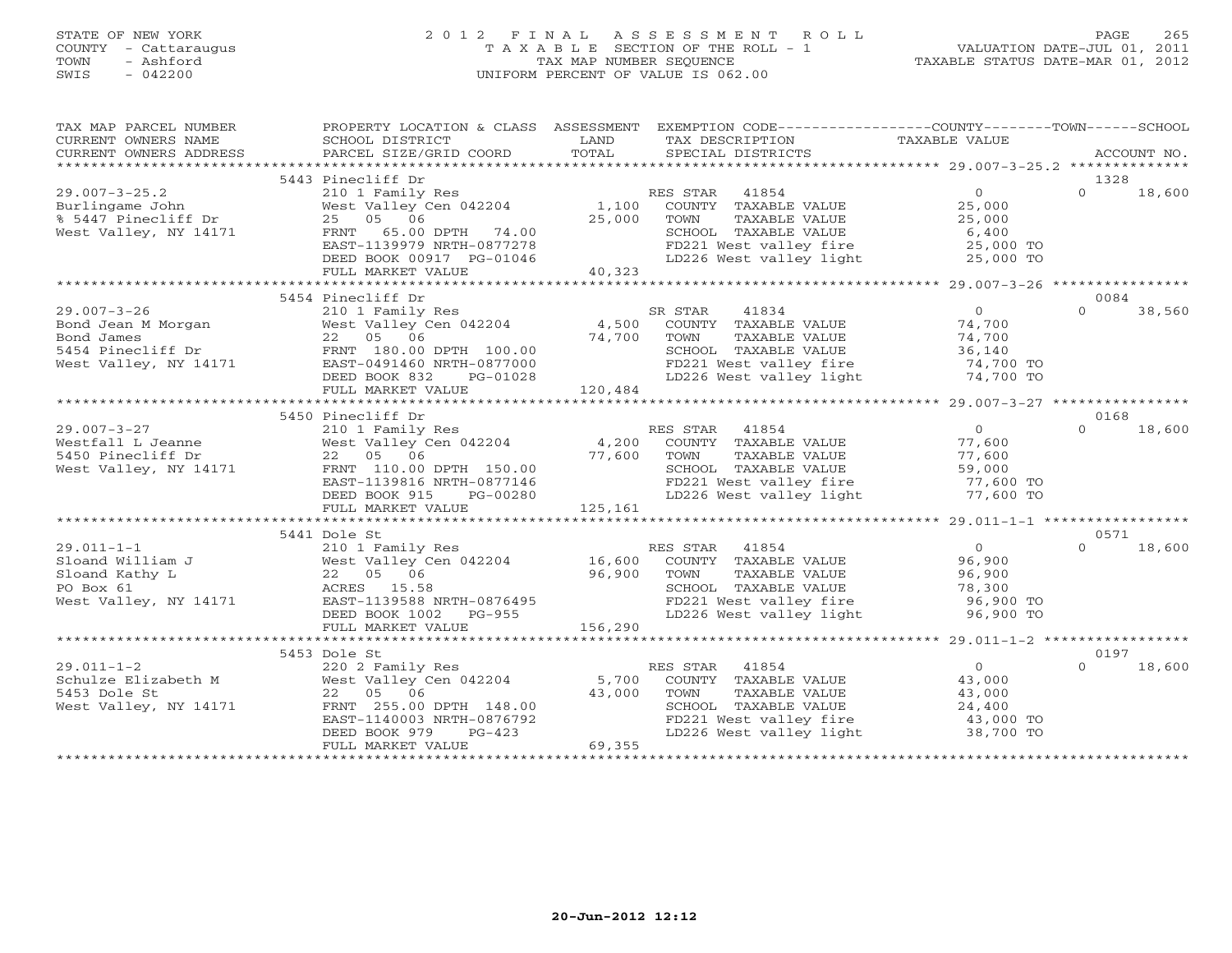### STATE OF NEW YORK 2 0 1 2 F I N A L A S S E S S M E N T R O L L PAGE 266 COUNTY - Cattaraugus T A X A B L E SECTION OF THE ROLL - 1 VALUATION DATE-JUL 01, 2011 TOWN - Ashford TAX MAP NUMBER SEQUENCE TAXABLE STATUS DATE-MAR 01, 2012 SWIS - 042200 UNIFORM PERCENT OF VALUE IS 062.00UNIFORM PERCENT OF VALUE IS 062.00

| TAX MAP PARCEL NUMBER                                         | PROPERTY LOCATION & CLASS ASSESSMENT                                                                     |          | EXEMPTION CODE----------------COUNTY-------TOWN------SCHOOL           |                  |          |             |
|---------------------------------------------------------------|----------------------------------------------------------------------------------------------------------|----------|-----------------------------------------------------------------------|------------------|----------|-------------|
| CURRENT OWNERS NAME                                           | SCHOOL DISTRICT                                                                                          | LAND     | TAX DESCRIPTION                                                       | TAXABLE VALUE    |          |             |
| CURRENT OWNERS ADDRESS                                        | PARCEL SIZE/GRID COORD                                                                                   | TOTAL    | SPECIAL DISTRICTS                                                     |                  |          | ACCOUNT NO. |
|                                                               |                                                                                                          |          |                                                                       |                  |          |             |
|                                                               | 9365 Nys Rte 240                                                                                         |          |                                                                       |                  | 1203     |             |
| $29.011 - 1 - 3.2$                                            | 210 1 Family Res<br>West Valley Cen 042204       4,600   COUNTY TAXABLE VALUE                            |          |                                                                       | $\overline{0}$   | $\Omega$ | 38,560      |
| Pawlowski Leonard                                             |                                                                                                          |          |                                                                       | 65,300           |          |             |
| Pawlowski Kay M                                               | 22 05 06                                                                                                 | 65,300   | TOWN<br>TAXABLE VALUE                                                 | 65,300           |          |             |
| PO Box 2                                                      | FRNT 88.42 DPTH 210.00                                                                                   |          | SCHOOL TAXABLE VALUE                                                  | 26,740           |          |             |
| West Valley, NY 14171                                         |                                                                                                          |          | FD221 West valley fire 65,300 TO                                      |                  |          |             |
|                                                               | EAST-1140342 NRTH-0876792<br>DEED BOOK 1002 PG-957<br>FIII MARKER 1002 PG-957                            |          | LD226 West valley light                                               | 65,300 TO        |          |             |
|                                                               | FULL MARKET VALUE                                                                                        | 105, 323 |                                                                       |                  |          |             |
|                                                               |                                                                                                          |          |                                                                       |                  |          |             |
|                                                               | 9361 Nys Rte 240                                                                                         |          |                                                                       |                  | 0494     |             |
| $29.011 - 1 - 4$                                              | 210 1 Family Res                                                                                         |          | COUNTY TAXABLE VALUE                                                  | 41,500           |          |             |
| Sayer Brenda J<br>8870 NYS Rte 240                            | West Valley Cen 042204                                                                                   | 4,600    | TAXABLE VALUE<br>TOWN                                                 | 41,500           |          |             |
|                                                               | 22 05 06                                                                                                 | 41,500   | SCHOOL TAXABLE VALUE                                                  | 41,500           |          |             |
| West Valley, NY 14171                                         | FRNT 55.00 DPTH 330.00                                                                                   |          | FD221 West valley fire<br>LD226 West valley light                     | 41,500 TO        |          |             |
|                                                               | EAST-1140282 NRTH-0876718                                                                                |          |                                                                       | 41,500 TO        |          |             |
|                                                               | DEED BOOK 887<br>PG-01078                                                                                |          |                                                                       |                  |          |             |
|                                                               | FULL MARKET VALUE                                                                                        | 66,935   |                                                                       |                  |          |             |
|                                                               |                                                                                                          |          |                                                                       |                  |          |             |
|                                                               | 9355 Nys Rte 240                                                                                         |          |                                                                       |                  | 0297     |             |
| $29.011 - 1 - 5$                                              | 411 Apartment                                                                                            |          | COUNTY TAXABLE VALUE                                                  | 68,500           |          |             |
|                                                               | West Valley Cen 042204 5,100                                                                             |          | TAXABLE VALUE<br>TOWN                                                 | 68,500<br>68,500 |          |             |
|                                                               | 22 05 06                                                                                                 | 68,500   | SCHOOL TAXABLE VALUE                                                  |                  |          |             |
| Shaver Daniel R<br>13012 Belscher Rd<br>Springville, NY 14141 | FRNT 66.00 DPTH 330.00                                                                                   |          | FD221 West valley fire                                                | 68,500 TO        |          |             |
|                                                               | EAST-1140283 NRTH-0876657                                                                                |          | LD226 West valley light                                               | 68,500 TO        |          |             |
|                                                               | DEED BOOK 1014 PG-403                                                                                    |          |                                                                       |                  |          |             |
|                                                               | FULL MARKET VALUE                                                                                        | 110,484  |                                                                       |                  |          |             |
|                                                               |                                                                                                          |          |                                                                       |                  |          |             |
|                                                               | 9349 Nys Rte 240                                                                                         |          |                                                                       |                  | 0698     |             |
| $29.011 - 1 - 6$                                              | 421 Restaurant                                                                                           |          | RES STAR 41854                                                        | $\overline{0}$   | $\Omega$ | 18,600      |
| Fuller Charles                                                | West Valley Cen 042204                                                                                   | 5,600    | COUNTY TAXABLE VALUE                                                  | 80,100           |          |             |
| Fuller Patricia                                               | 22 05 06                                                                                                 | 80,100   | TAXABLE VALUE<br>TOWN                                                 | 80,100           |          |             |
| 2126 Niagara St                                               | FRNT                                                                                                     |          | SCHOOL TAXABLE VALUE                                                  | 61,500           |          |             |
| Buffalo, NY 14207                                             | EAST-1140284 NRTH-0876589                                                                                |          | FD221 West valley fire 80,100 TO<br>LD226 West valley light 80,100 TO |                  |          |             |
|                                                               | 05 Ub<br>73.00 DPTH 330.00<br>-1140284 NRTH-0876589<br>- 1155 00060 PG-00029<br>DEED BOOK 00868 PG-00029 |          |                                                                       |                  |          |             |
|                                                               | FULL MARKET VALUE                                                                                        | 129,194  |                                                                       |                  |          |             |
|                                                               |                                                                                                          |          |                                                                       |                  |          |             |
|                                                               | Nys Rte 240                                                                                              |          |                                                                       |                  | 0474     |             |
| $29.011 - 1 - 8.1$                                            | 311 Res vac land                                                                                         |          | COUNTY TAXABLE VALUE                                                  | 500              |          |             |
| Czapla Jason A                                                | West Valley Cen 042204                                                                                   | 500      | TOWN<br>TAXABLE VALUE                                                 | 500              |          |             |
| Czapla Melissa R                                              | 22 05 06                                                                                                 | 500      | SCHOOL TAXABLE VALUE                                                  | 500              |          |             |
| 9343 Nys Route 240                                            | NRF                                                                                                      |          | FD221 West valley fire 500 TO<br>LD226 West valley light 500 TO       |                  |          |             |
| West Valley, NY 14171                                         | FRNT<br>60.00 DPTH 72.00                                                                                 |          |                                                                       |                  |          |             |
|                                                               | BANK<br>017                                                                                              |          |                                                                       |                  |          |             |
|                                                               | EAST-1140261 NRTH-0876517                                                                                |          |                                                                       |                  |          |             |
|                                                               | DEED BOOK 2126 PG-3001                                                                                   |          |                                                                       |                  |          |             |
|                                                               | FULL MARKET VALUE                                                                                        | 806      |                                                                       |                  |          |             |
|                                                               |                                                                                                          |          |                                                                       |                  |          |             |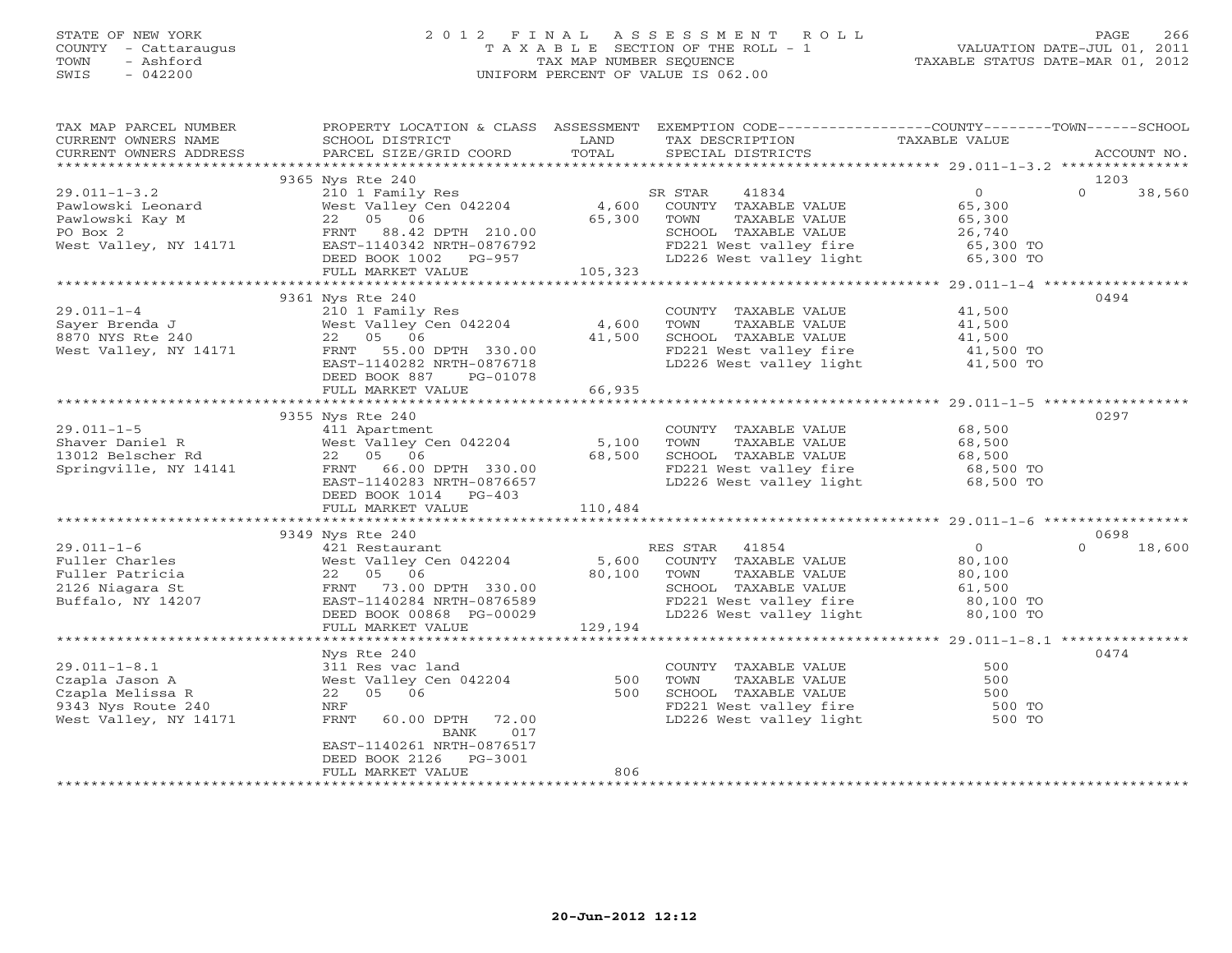# STATE OF NEW YORK 2 0 1 2 F I N A L A S S E S S M E N T R O L L PAGE 267 COUNTY - Cattaraugus T A X A B L E SECTION OF THE ROLL - 1 VALUATION DATE-JUL 01, 2011 TOWN - Ashford TAX MAP NUMBER SEQUENCE TAXABLE STATUS DATE-MAR 01, 2012 SWIS - 042200 UNIFORM PERCENT OF VALUE IS 062.00UNIFORM PERCENT OF VALUE IS 062.00

| TAX MAP PARCEL NUMBER<br>CURRENT OWNERS NAME                                                                                                                            | PROPERTY LOCATION & CLASS ASSESSMENT EXEMPTION CODE---------------COUNTY-------TOWN------SCHOOL<br>SCHOOL DISTRICT                                                                                                   | LAND                    | TAX DESCRIPTION                                                                                                                                                                   | TAXABLE VALUE                                                                         |                    |
|-------------------------------------------------------------------------------------------------------------------------------------------------------------------------|----------------------------------------------------------------------------------------------------------------------------------------------------------------------------------------------------------------------|-------------------------|-----------------------------------------------------------------------------------------------------------------------------------------------------------------------------------|---------------------------------------------------------------------------------------|--------------------|
| CURRENT OWNERS ADDRESS                                                                                                                                                  | PARCEL SIZE/GRID COORD                                                                                                                                                                                               | TOTAL                   | SPECIAL DISTRICTS                                                                                                                                                                 |                                                                                       | ACCOUNT NO.        |
|                                                                                                                                                                         | 9343 Nys Rte 240                                                                                                                                                                                                     |                         |                                                                                                                                                                                   |                                                                                       | 1171               |
| $29.011 - 1 - 8.2$<br>Czapla Jason A<br>Czapla Melissa R<br>9343 Nys Rte 240<br>West Valley, NY 14171                                                                   | 210 1 Family Res<br>West Valley Cen 042204<br>22<br>$-05$<br>$-06$<br>FRNT 72.00 DPTH 160.00<br>BANK<br>017<br>EAST-1140370 NRTH-0876517<br>DEED BOOK 2126 PG-3001                                                   |                         | RES STAR 41854<br>4,000 COUNTY TAXABLE VALUE<br>47,500 TOWN TAXABLE VALUE<br>SCHOOL TAXABLE VALUE 28,900<br>FD221 West valley fire 47,500 TO<br>LD226 West valley light 47,500 TO | 0<br>47,500<br>47,500                                                                 | $\Omega$<br>18,600 |
|                                                                                                                                                                         | FULL MARKET VALUE                                                                                                                                                                                                    | 76,613                  |                                                                                                                                                                                   |                                                                                       |                    |
| $29.011 - 1 - 9$<br>29.011-1-9<br>Engels Tim A<br>Engels Frances M<br>9204 Route 240<br>West Valley, NY 14171<br>EAST-1140284 NRTH-0876434<br>EAST-1140284 NRTH-0876434 | 9335 Nys Rte 240<br>220 2 Family Res<br>West Valley Cen 042204 5,300<br>22 05 06 35.000<br>DEED BOOK 1012 PG-729<br>FULL MARKET VALUE                                                                                | 35,000<br>56,452        | COUNTY TAXABLE VALUE<br>TAXABLE VALUE<br>TOWN<br>TOWN TAXABLE VALUE<br>SCHOOL TAXABLE VALUE 35,000<br>FD221 West valley fire 35,000 TO<br>LD226 West valley light 35,000 TO       | 35,000<br>35,000                                                                      | 0017               |
|                                                                                                                                                                         |                                                                                                                                                                                                                      |                         |                                                                                                                                                                                   |                                                                                       |                    |
|                                                                                                                                                                         | 9331 Nys Rte 240<br>West Valley Cen 042204 5,000<br>$-06$                                                                                                                                                            | 56,500                  | TAXABLE VALUE 56,500<br>TAXABLE VALUE 56,500<br>COUNTY TAXABLE VALUE<br>TOWN<br>SCHOOL TAXABLE VALUE<br>FD221 West valley fire<br>LD226 West valley light 56,500 TO               | 56,500<br>56,500 TO                                                                   | 0245               |
|                                                                                                                                                                         | FULL MARKET VALUE                                                                                                                                                                                                    | 91,129                  |                                                                                                                                                                                   |                                                                                       |                    |
|                                                                                                                                                                         | 9325 Nys Rte 240                                                                                                                                                                                                     |                         |                                                                                                                                                                                   |                                                                                       | 0030               |
| $29.011 - 1 - 11$<br>Baker Edwin W<br>Baker Doris M<br>PO Box 36<br>west Valley, NY 14171                                                                               | 210 1 Family Res<br>West Valley Cen 042204 5,800 COUNTY TAXABLE VALUE<br>22 05 06 49,700 TOWN TAXABLE VALUE<br>22 05 06<br>22 05 00<br>FRNT 88.50 DPTH 326.00<br>EAST-1140254 NRTH-0876259<br>DEED BOOK 822 PG-00330 | $49,700$ TOWN<br>80,161 | TAXABLE VALUE<br>SCHOOL TAXABLE VALUE<br>FD221 West valley fire 49,700 TO<br>LD226 West valley light                                                                              | $\begin{array}{c} 0 \\ 49,700 \end{array}$<br>49,700<br>49,700<br>11,140<br>49,700 TO | $\Omega$<br>38,560 |
|                                                                                                                                                                         | FULL MARKET VALUE                                                                                                                                                                                                    |                         |                                                                                                                                                                                   |                                                                                       |                    |
| $29.011 - 1 - 12$<br>29.011-1-12<br>Fisher Janice A<br>PO Box 285<br>Machias, NY 14101                                                                                  | 9317 Nys Rte 240<br>411 Apartment<br>West Valley Cen 042204 4,900<br>22 05 06<br>FRNT 105.00 DPTH 184.74<br>EAST-1140363 NRTH-0876199<br>DEED BOOK 13196 PG-5001<br>FULL MARKET VALUE                                | 46,700<br>75,323        | COUNTY TAXABLE VALUE<br>TOWN<br>TAXABLE VALUE<br>SCHOOL TAXABLE VALUE<br>SCHOOL TAXABLE VALUE<br>FD221 West valley fire<br>LD226 West valley light                                | 46,700<br>46,700<br>46,700<br>46,700 TO<br>46,700 TO                                  | 0298               |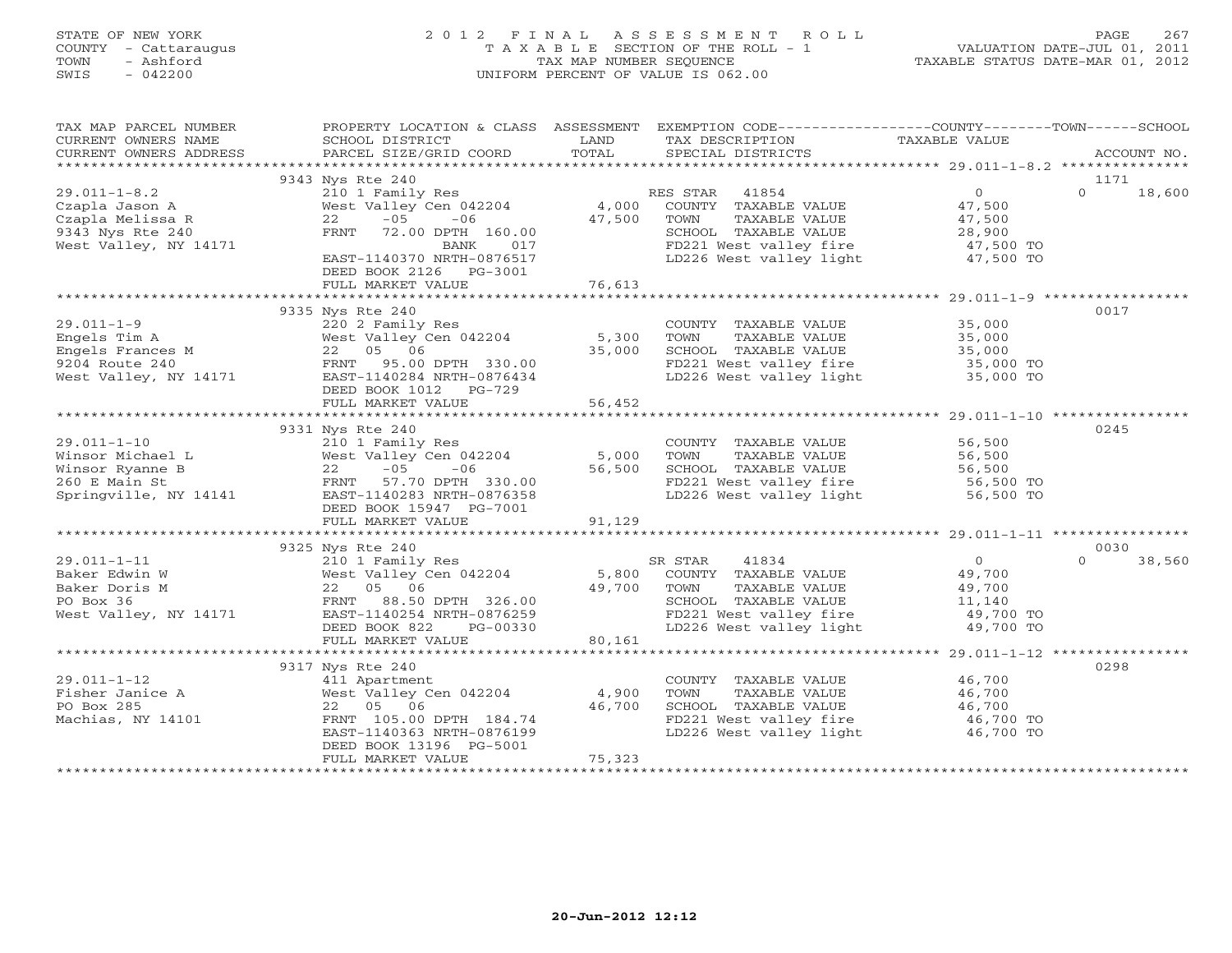# STATE OF NEW YORK 2 0 1 2 F I N A L A S S E S S M E N T R O L L PAGE 268 COUNTY - Cattaraugus T A X A B L E SECTION OF THE ROLL - 1 VALUATION DATE-JUL 01, 2011 TOWN - Ashford Communist Communist Communist Communist Communist Communist Communist Communist Communist Communist Communist Communist Communist Communist Communist Communist Communist Communist Communist Communist Communi SWIS - 042200 UNIFORM PERCENT OF VALUE IS 062.00

| TAX MAP PARCEL NUMBER                                                                                                                                                                                                                                                                                   |                                                                                                                                                                                              |        | PROPERTY LOCATION & CLASS ASSESSMENT EXEMPTION CODE----------------COUNTY-------TOWN------SCHOOL     |                     |                        |
|---------------------------------------------------------------------------------------------------------------------------------------------------------------------------------------------------------------------------------------------------------------------------------------------------------|----------------------------------------------------------------------------------------------------------------------------------------------------------------------------------------------|--------|------------------------------------------------------------------------------------------------------|---------------------|------------------------|
| CURRENT OWNERS NAME                                                                                                                                                                                                                                                                                     | SCHOOL DISTRICT                                                                                                                                                                              | LAND   | TAX DESCRIPTION                                                                                      | TAXABLE VALUE       |                        |
| CURRENT OWNERS ADDRESS                                                                                                                                                                                                                                                                                  | CUNNENI OWNERS ADDRESS FORCEL SIZE/GRID COORD FORM SEECIAL DISTRICTS FORM THE TERM ACCOUNT NO.<br>CURRENT OWNERS ADDRESS FORCEL SIZE/GRID COORD TOTAL SEECIAL DISTRICTS FORM THE ACCOUNT NO. |        |                                                                                                      |                     | ACCOUNT NO.            |
|                                                                                                                                                                                                                                                                                                         |                                                                                                                                                                                              |        |                                                                                                      |                     |                        |
|                                                                                                                                                                                                                                                                                                         | Nys Rte 240                                                                                                                                                                                  |        |                                                                                                      |                     | 0392                   |
| $29.011 - 1 - 13$                                                                                                                                                                                                                                                                                       | 314 Rural vac<10                                                                                                                                                                             | 600    | COUNTY TAXABLE VALUE                                                                                 | 600                 |                        |
| Fleckenstein William                                                                                                                                                                                                                                                                                    | West Valley Cen 042204                                                                                                                                                                       |        | TOWN<br>TAXABLE VALUE                                                                                | 600                 |                        |
| 5433 Ashford Hollow Rd                                                                                                                                                                                                                                                                                  | 22 05 06                                                                                                                                                                                     | 600    |                                                                                                      |                     |                        |
| West Valley, NY 14171                                                                                                                                                                                                                                                                                   | FRNT 33.00 DPTH 184.74                                                                                                                                                                       |        | CHOOL TAXABLE VALUE<br>FD221 West valley fire 600 TO<br>LD226 West valley light 600 TO               |                     |                        |
|                                                                                                                                                                                                                                                                                                         | EAST-1140275 NRTH-0876113                                                                                                                                                                    |        |                                                                                                      |                     |                        |
|                                                                                                                                                                                                                                                                                                         | DEED BOOK 00792 PG-00532                                                                                                                                                                     |        |                                                                                                      |                     |                        |
|                                                                                                                                                                                                                                                                                                         | FULL MARKET VALUE                                                                                                                                                                            | 968    |                                                                                                      |                     |                        |
|                                                                                                                                                                                                                                                                                                         |                                                                                                                                                                                              |        |                                                                                                      |                     |                        |
|                                                                                                                                                                                                                                                                                                         | 9309 Nys Rte 240                                                                                                                                                                             |        |                                                                                                      |                     | 0246                   |
| $29.011 - 1 - 14$                                                                                                                                                                                                                                                                                       | 482 Det row bldg                                                                                                                                                                             |        | COUNTY TAXABLE VALUE                                                                                 | 53,800              |                        |
| Fleckenstein William C                                                                                                                                                                                                                                                                                  | $\begin{array}{rcl}\n\text{West Valley Cen} & 042204 \\ \text{West Valley Cen} & 042204\n\end{array}\n\quad \text{1,200}$                                                                    |        | TAXABLE VALUE 53,800<br>TOWN                                                                         |                     |                        |
| 5433 Ashford Hollow Rd                                                                                                                                                                                                                                                                                  | 22 05 06<br>FRNT 53.00 DPTH 87.00<br>FRNT 1140407 NRTH-0876073                                                                                                                               |        | SCHOOL TAXABLE VALUE 53,800<br>FD221 West valley fire 53,800 TO<br>LD226 West valley light 53,800 TO |                     |                        |
| West Valley, NY 14171                                                                                                                                                                                                                                                                                   |                                                                                                                                                                                              |        |                                                                                                      |                     |                        |
|                                                                                                                                                                                                                                                                                                         |                                                                                                                                                                                              |        |                                                                                                      |                     |                        |
|                                                                                                                                                                                                                                                                                                         | DEED BOOK 00794 PG-00804                                                                                                                                                                     |        |                                                                                                      |                     |                        |
|                                                                                                                                                                                                                                                                                                         | FULL MARKET VALUE                                                                                                                                                                            | 86,774 |                                                                                                      |                     |                        |
|                                                                                                                                                                                                                                                                                                         |                                                                                                                                                                                              |        |                                                                                                      |                     |                        |
|                                                                                                                                                                                                                                                                                                         | 9297 Nys Rte 240                                                                                                                                                                             |        |                                                                                                      |                     | 0393                   |
| $29.011 - 1 - 16$                                                                                                                                                                                                                                                                                       | 230 3 Family Res                                                                                                                                                                             |        | $CVET C/T$ 41131                                                                                     | 12,400              | $\mathbf{0}$<br>12,400 |
|                                                                                                                                                                                                                                                                                                         |                                                                                                                                                                                              |        |                                                                                                      |                     | $\bigcap$<br>38,560    |
|                                                                                                                                                                                                                                                                                                         |                                                                                                                                                                                              |        |                                                                                                      |                     |                        |
|                                                                                                                                                                                                                                                                                                         |                                                                                                                                                                                              |        |                                                                                                      |                     |                        |
|                                                                                                                                                                                                                                                                                                         |                                                                                                                                                                                              |        |                                                                                                      |                     |                        |
|                                                                                                                                                                                                                                                                                                         |                                                                                                                                                                                              |        |                                                                                                      |                     |                        |
| $\begin{tabular}{lllllllllllllllllllll} \hline 29.011-1-16 & 2303 Family Res & 2403 & 2303 Family Res & 2403 & 2403 & 2403 & 2403 & 2403 & 2403 & 2403 & 2403 & 2403 & 2403 & 2403 & 2403 & 2403 & 2403 & 2403 & 2403 & 2403 & 2403 & 2403 & 2403 & 2403 & 2403 & 2403 & 2403 & 2403 & 2403 & 2403 & 2$ |                                                                                                                                                                                              |        |                                                                                                      |                     |                        |
|                                                                                                                                                                                                                                                                                                         |                                                                                                                                                                                              |        |                                                                                                      |                     |                        |
|                                                                                                                                                                                                                                                                                                         | 9257 White St                                                                                                                                                                                |        |                                                                                                      | $\overline{0}$      | 0490                   |
|                                                                                                                                                                                                                                                                                                         |                                                                                                                                                                                              |        |                                                                                                      |                     | 18,600<br>$\Omega$     |
|                                                                                                                                                                                                                                                                                                         |                                                                                                                                                                                              |        |                                                                                                      | 30,400              |                        |
|                                                                                                                                                                                                                                                                                                         |                                                                                                                                                                                              |        | TAXABLE VALUE                                                                                        | 30,400              |                        |
| 29.011-1-17<br>Example the Mest Valley Cen 042204<br>Example the Mest Valley Cen 042204<br>Example the Mest Valley Cen 042204<br>Example 145.00<br>FRNT 185.00 DPTH 145.00<br>West Valley, NY 14171<br>EXAMPLE VALUE<br>EXAMPLE VALUE<br>EXAMPLE                                                        |                                                                                                                                                                                              |        | SCHOOL TAXABLE VALUE 11,800<br>FD221 West valley fire 30,400 TO                                      |                     |                        |
|                                                                                                                                                                                                                                                                                                         |                                                                                                                                                                                              |        |                                                                                                      |                     |                        |
|                                                                                                                                                                                                                                                                                                         |                                                                                                                                                                                              |        | LD226 West valley light 30,400 TO                                                                    |                     |                        |
|                                                                                                                                                                                                                                                                                                         |                                                                                                                                                                                              |        |                                                                                                      |                     |                        |
|                                                                                                                                                                                                                                                                                                         | 9247 White St                                                                                                                                                                                |        |                                                                                                      |                     | 0118                   |
| $29.011 - 1 - 18$                                                                                                                                                                                                                                                                                       | 210 1 Family Res                                                                                                                                                                             |        | RES STAR 41854                                                                                       | $\overline{0}$      | $\Omega$<br>18,600     |
|                                                                                                                                                                                                                                                                                                         |                                                                                                                                                                                              |        |                                                                                                      |                     |                        |
| 29.011-1-18 210 1 Family Res<br>De Kay Richard R West Valley Cen 042204 5,500<br>De Kay Cynthia 22 05 06 51,100<br>PO Box 33 FRNT 155.00 DPTH 145.00<br>West Valley, NY 14171 EAFN 1670382 NRTH-0875544<br>REST-1140382 NRTH-0875544<br>R                                                               |                                                                                                                                                                                              |        | COUNTY TAXABLE VALUE<br>51,100 TOWN<br>TAXABLE VALUE                                                 | 51,100              |                        |
|                                                                                                                                                                                                                                                                                                         |                                                                                                                                                                                              |        | SCHOOL TAXABLE VALUE                                                                                 | 51,100              |                        |
|                                                                                                                                                                                                                                                                                                         |                                                                                                                                                                                              |        |                                                                                                      | 32,500<br>51,100 TO |                        |
|                                                                                                                                                                                                                                                                                                         | DEED BOOK 792<br>PG-00712                                                                                                                                                                    |        | FD221 West valley fire<br>LD226 West valley light                                                    | 51,100 TO           |                        |
|                                                                                                                                                                                                                                                                                                         | FULL MARKET VALUE                                                                                                                                                                            | 82,419 |                                                                                                      |                     |                        |
|                                                                                                                                                                                                                                                                                                         | ***********************************                                                                                                                                                          |        |                                                                                                      |                     |                        |
|                                                                                                                                                                                                                                                                                                         |                                                                                                                                                                                              |        |                                                                                                      |                     |                        |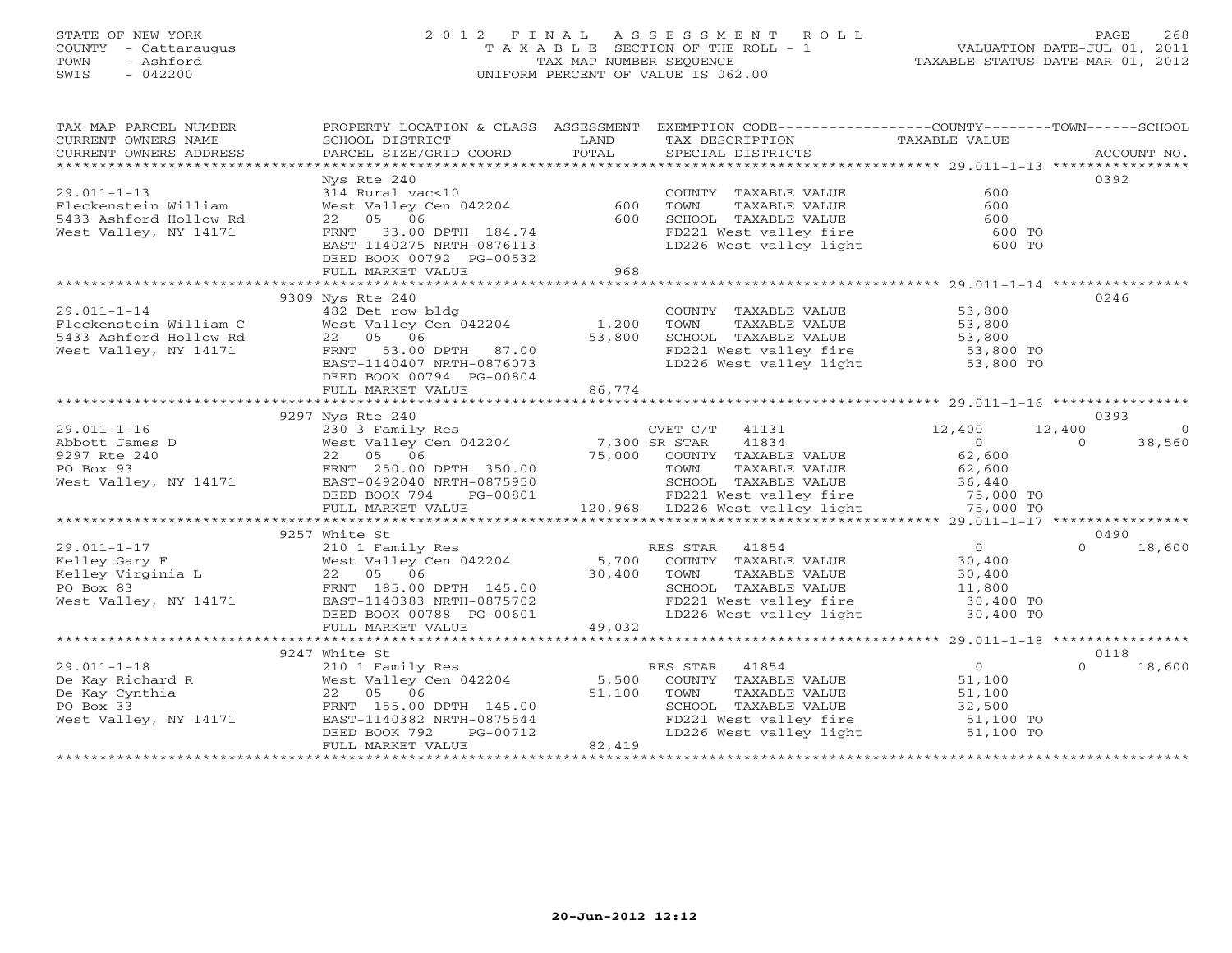### STATE OF NEW YORK 2 0 1 2 F I N A L A S S E S S M E N T R O L L PAGE 269 COUNTY - Cattaraugus T A X A B L E SECTION OF THE ROLL - 1 VALUATION DATE-JUL 01, 2011 TOWN - Ashford TAX MAP NUMBER SEQUENCE TAXABLE STATUS DATE-MAR 01, 2012 SWIS - 042200 UNIFORM PERCENT OF VALUE IS 062.00UNIFORM PERCENT OF VALUE IS 062.00

| TAX MAP PARCEL NUMBER<br>CURRENT OWNERS NAME<br>CURRENT OWNERS ADDRESS                                                                                                                                                                                                  | SCHOOL DISTRICT<br>PARCEL SIZE/GRID COORD                                                                                                                                                                                                | LAND<br>TOTAL             | PROPERTY LOCATION & CLASS ASSESSMENT EXEMPTION CODE---------------COUNTY-------TOWN------SCHOOL<br>TAX DESCRIPTION<br>SPECIAL DISTRICTS                          | TAXABLE VALUE                                                          | ACCOUNT NO.                |
|-------------------------------------------------------------------------------------------------------------------------------------------------------------------------------------------------------------------------------------------------------------------------|------------------------------------------------------------------------------------------------------------------------------------------------------------------------------------------------------------------------------------------|---------------------------|------------------------------------------------------------------------------------------------------------------------------------------------------------------|------------------------------------------------------------------------|----------------------------|
|                                                                                                                                                                                                                                                                         |                                                                                                                                                                                                                                          |                           |                                                                                                                                                                  |                                                                        |                            |
|                                                                                                                                                                                                                                                                         | 9241 White St                                                                                                                                                                                                                            |                           |                                                                                                                                                                  |                                                                        | 0626                       |
| $29.011 - 1 - 19$<br>Bradley Brett<br>9241 White St<br>West Valley, NY 14171                                                                                                                                                                                            | 210 1 Family Res<br>West Valley Cen 042204<br>06<br>22 05<br>ACRES<br>1.70 BANK 182<br>EAST-1140262 NRTH-0875400<br>DEED BOOK 7615 PG-4001                                                                                               | 35,100                    | RES STAR 41854<br>7,100 COUNTY TAXABLE VALUE<br>TAXABLE VALUE<br>TOWN<br>SCHOOL TAXABLE VALUE<br>FD221 West valley fire<br>LD226 West valley light               | $\overline{0}$<br>35,100<br>35,100<br>16,500<br>35,100 TO<br>35,100 TO | $\Omega$<br>18,600         |
|                                                                                                                                                                                                                                                                         | FULL MARKET VALUE                                                                                                                                                                                                                        | 56,613                    |                                                                                                                                                                  |                                                                        |                            |
|                                                                                                                                                                                                                                                                         |                                                                                                                                                                                                                                          |                           |                                                                                                                                                                  |                                                                        |                            |
| $29.011 - 1 - 20$<br>Schulz Paul F<br>5410 Ashford Hollow Rd<br>West Valley, NY 14171                                                                                                                                                                                   | 5410 Ashford Hollow Rd<br>210 1 Family Res<br>210 1 Family Res<br>West Valley Cen 042204<br>21/22 05 06<br>1.1.11 2.20.00 DFTH 35.00<br>EAST-1140298 NRTH-0875236<br>DEED BOOK 6527 PG-8001<br>FIILL MADFET *******<br>FULL MARKET VALUE | 2,500<br>29,000<br>46,774 | RES STAR 41854<br>COUNTY TAXABLE VALUE<br>TAXABLE VALUE<br>TOWN<br>SCHOOL TAXABLE VALUE<br>FD221 West valley fire 29,000 TO<br>LD226 West valley light 29,000 TO | $\overline{0}$<br>29,000<br>29,000<br>29,000<br>10,400                 | 0796<br>$\Omega$<br>18,600 |
|                                                                                                                                                                                                                                                                         |                                                                                                                                                                                                                                          |                           |                                                                                                                                                                  |                                                                        |                            |
| $29.011 - 2 - 2$<br>Babcock Marian I<br>PO Box 183<br>West Valley, NY 14171                                                                                                                                                                                             | 5379 Depot St<br>210 1 Family Res<br>West Valley Cen 042204<br>14 05 06<br>FRNT 110.22 DPTH 375.00<br>EAST-1140880 NRTH-0876824<br>DEED BOOK 825<br>PG-00787<br>FULL MARKET VALUE                                                        | 6,400<br>55,200<br>89,032 | COUNTY TAXABLE VALUE<br>TOWN<br>TAXABLE VALUE<br>SCHOOL TAXABLE VALUE<br>FD221 West valley fire<br>LD226 West valley light                                       | 55,200<br>55,200<br>ں∪∠ , ככ<br>55 , 200<br>55,200 TO<br>55,200 TO     | 0397                       |
|                                                                                                                                                                                                                                                                         |                                                                                                                                                                                                                                          |                           |                                                                                                                                                                  |                                                                        |                            |
| $29.011 - 2 - 3$<br>29.011-2-3<br>Dahlman Ann H Tr West Valley Cen 042204<br>Dahlman Gregory Tr 14 05 06<br>9636 Rte 240<br>West Valley, NY 14171<br>West Valley, NY 14171<br>EAST-1141016 NRTH-0876838<br>FREED 1.37<br>FREED 1.37<br>FREED 1.37<br>FREED 1.37<br>FREE | 5369/5373 Depot St<br>280 Res Multiple<br>DEED BOOK 517<br>PG-8003                                                                                                                                                                       |                           | COUNTY TAXABLE VALUE<br>TOWN<br>TAXABLE VALUE<br>SCHOOL TAXABLE VALUE<br>FD221 West valley fire<br>LD226 West valley light 137,500 TO                            | 137,500<br>137,500<br>137,500<br>137,500 TO                            | 0145                       |
|                                                                                                                                                                                                                                                                         | FULL MARKET VALUE                                                                                                                                                                                                                        | 221,774                   |                                                                                                                                                                  |                                                                        |                            |
|                                                                                                                                                                                                                                                                         |                                                                                                                                                                                                                                          |                           |                                                                                                                                                                  |                                                                        |                            |
| $29.011 - 2 - 4$<br>Ortega Laura J<br>5363 Depot St<br>West Valley, NY 14171                                                                                                                                                                                            | 5363 Depot St<br>210 1 Family Res<br>West Valley Cen 042204<br>14 05 06<br>FRNT 66.00 DPTH 365.00<br>BANK<br>017<br>EAST-1141131 NRTH-0876843<br>DEED BOOK 1021 PG-247<br>FULL MARKET VALUE                                              | 5,600<br>49,500<br>79,839 | RES STAR 41854<br>COUNTY TAXABLE VALUE<br>TAXABLE VALUE<br>TOWN<br>SCHOOL TAXABLE VALUE<br>FD221 West valley fire<br>LD226 West valley light 49,500 TO           | $\overline{0}$<br>49,500<br>49,500<br>30,900<br>$49,500$ TO            | 0694<br>18,600<br>$\Omega$ |
|                                                                                                                                                                                                                                                                         |                                                                                                                                                                                                                                          |                           |                                                                                                                                                                  |                                                                        |                            |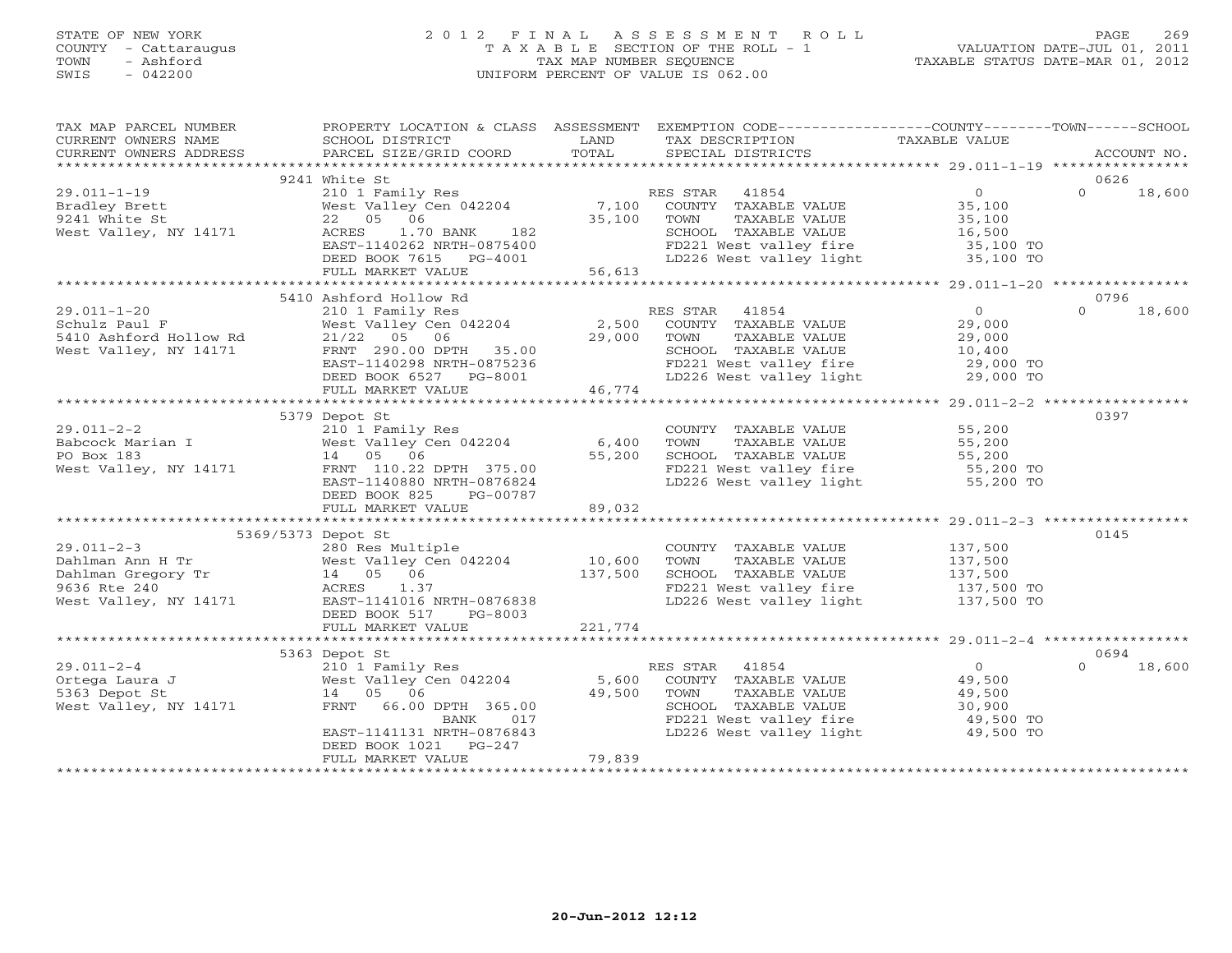# STATE OF NEW YORK 2 0 1 2 F I N A L A S S E S S M E N T R O L L PAGE 270 COUNTY - Cattaraugus T A X A B L E SECTION OF THE ROLL - 1 VALUATION DATE-JUL 01, 2011 TOWN - Ashford TAX MAP NUMBER SEQUENCE TAXABLE STATUS DATE-MAR 01, 2012 SWIS - 042200 UNIFORM PERCENT OF VALUE IS 062.00

| TAX MAP PARCEL NUMBER<br>TAX DESCRIPTION TRANSPORTED TRANSPORT TRANSPORTED TRANSPORT TRANSPORT TRANSPORT TRANSPORT TRANSPORT TRANSPORTED TRANSPORT TRANSPORT TRANSPORT TRANSPORT TRANSPORT TRANSPORT TRANSPORT TRANSPORT TRANSPORT TRANSPORT TRANSPORT                                                                                                                                                                               |                                 |       | PROPERTY LOCATION & CLASS ASSESSMENT EXEMPTION CODE----------------COUNTY-------TOWN------SCHOOL                                                                      |              |
|--------------------------------------------------------------------------------------------------------------------------------------------------------------------------------------------------------------------------------------------------------------------------------------------------------------------------------------------------------------------------------------------------------------------------------------|---------------------------------|-------|-----------------------------------------------------------------------------------------------------------------------------------------------------------------------|--------------|
|                                                                                                                                                                                                                                                                                                                                                                                                                                      |                                 |       |                                                                                                                                                                       |              |
|                                                                                                                                                                                                                                                                                                                                                                                                                                      | 5359 Depot St                   |       |                                                                                                                                                                       | 0085         |
|                                                                                                                                                                                                                                                                                                                                                                                                                                      |                                 |       |                                                                                                                                                                       | $0 \t38,560$ |
|                                                                                                                                                                                                                                                                                                                                                                                                                                      |                                 |       |                                                                                                                                                                       |              |
|                                                                                                                                                                                                                                                                                                                                                                                                                                      |                                 |       |                                                                                                                                                                       |              |
|                                                                                                                                                                                                                                                                                                                                                                                                                                      |                                 |       |                                                                                                                                                                       |              |
|                                                                                                                                                                                                                                                                                                                                                                                                                                      |                                 |       |                                                                                                                                                                       |              |
|                                                                                                                                                                                                                                                                                                                                                                                                                                      |                                 |       |                                                                                                                                                                       |              |
| $\begin{tabular}{lllllllllllll} \multicolumn{3}{c }{\text{\small 29.011--2-6}} & \multicolumn{3}{c }{\text{\small 29.011--2-6}} & \multicolumn{3}{c }{\text{\small 29.011--2-6}} & \multicolumn{3}{c }{\text{\small 29.011--2-6}} & \multicolumn{3}{c }{\text{\small 20.011--2-6}} & \multicolumn{3}{c }{\text{\small 21.00}} & \multicolumn{3}{c }{\text{\small 22.04}} & \multicolumn{3}{c }{\text{\small 23.300}} & \multicolumn$ |                                 |       |                                                                                                                                                                       |              |
|                                                                                                                                                                                                                                                                                                                                                                                                                                      |                                 |       |                                                                                                                                                                       | 0200         |
|                                                                                                                                                                                                                                                                                                                                                                                                                                      |                                 |       |                                                                                                                                                                       |              |
|                                                                                                                                                                                                                                                                                                                                                                                                                                      |                                 |       |                                                                                                                                                                       |              |
|                                                                                                                                                                                                                                                                                                                                                                                                                                      |                                 |       |                                                                                                                                                                       |              |
|                                                                                                                                                                                                                                                                                                                                                                                                                                      |                                 |       |                                                                                                                                                                       |              |
|                                                                                                                                                                                                                                                                                                                                                                                                                                      |                                 |       |                                                                                                                                                                       |              |
|                                                                                                                                                                                                                                                                                                                                                                                                                                      |                                 |       |                                                                                                                                                                       |              |
|                                                                                                                                                                                                                                                                                                                                                                                                                                      |                                 |       |                                                                                                                                                                       |              |
|                                                                                                                                                                                                                                                                                                                                                                                                                                      |                                 |       |                                                                                                                                                                       |              |
|                                                                                                                                                                                                                                                                                                                                                                                                                                      | School St                       |       |                                                                                                                                                                       | 0201         |
|                                                                                                                                                                                                                                                                                                                                                                                                                                      |                                 |       |                                                                                                                                                                       |              |
|                                                                                                                                                                                                                                                                                                                                                                                                                                      |                                 |       |                                                                                                                                                                       |              |
|                                                                                                                                                                                                                                                                                                                                                                                                                                      |                                 |       |                                                                                                                                                                       |              |
|                                                                                                                                                                                                                                                                                                                                                                                                                                      |                                 |       |                                                                                                                                                                       |              |
|                                                                                                                                                                                                                                                                                                                                                                                                                                      | $PG-444$                        |       |                                                                                                                                                                       |              |
|                                                                                                                                                                                                                                                                                                                                                                                                                                      | DEED BOOK 981<br>FULL MARKET VA |       |                                                                                                                                                                       |              |
|                                                                                                                                                                                                                                                                                                                                                                                                                                      |                                 |       |                                                                                                                                                                       |              |
|                                                                                                                                                                                                                                                                                                                                                                                                                                      | 5347 Depot St                   |       |                                                                                                                                                                       | 0203         |
|                                                                                                                                                                                                                                                                                                                                                                                                                                      |                                 |       |                                                                                                                                                                       |              |
|                                                                                                                                                                                                                                                                                                                                                                                                                                      |                                 |       |                                                                                                                                                                       |              |
|                                                                                                                                                                                                                                                                                                                                                                                                                                      |                                 |       |                                                                                                                                                                       |              |
|                                                                                                                                                                                                                                                                                                                                                                                                                                      |                                 |       |                                                                                                                                                                       |              |
|                                                                                                                                                                                                                                                                                                                                                                                                                                      |                                 |       |                                                                                                                                                                       |              |
|                                                                                                                                                                                                                                                                                                                                                                                                                                      |                                 |       |                                                                                                                                                                       |              |
|                                                                                                                                                                                                                                                                                                                                                                                                                                      |                                 |       |                                                                                                                                                                       |              |
|                                                                                                                                                                                                                                                                                                                                                                                                                                      |                                 |       |                                                                                                                                                                       |              |
|                                                                                                                                                                                                                                                                                                                                                                                                                                      | School St                       |       |                                                                                                                                                                       | 1255         |
|                                                                                                                                                                                                                                                                                                                                                                                                                                      |                                 |       |                                                                                                                                                                       |              |
| 29.011-2-8.2<br>A & D Engels Inc 314 Rural vac<10<br>5349 School St 14 05 06 1,800<br>FO Box 206 FRNT 85.50 DPTH 182.30 1,800<br>West Valley, NY 14171 EAST-1141401 NRTH-0876753                                                                                                                                                                                                                                                     |                                 |       | COUNTY TAXABLE VALUE $1,800$<br>TOWN TAXABLE VALUE $1,800$<br>SCHOOL TAXABLE VALUE $1,800$<br>FD221 West valley fire $1,800$ TO<br>LD226 West valley light $1,800$ TO |              |
|                                                                                                                                                                                                                                                                                                                                                                                                                                      |                                 |       |                                                                                                                                                                       |              |
|                                                                                                                                                                                                                                                                                                                                                                                                                                      |                                 |       |                                                                                                                                                                       |              |
|                                                                                                                                                                                                                                                                                                                                                                                                                                      | DEED BOOK 981<br>$PG-444$       |       |                                                                                                                                                                       |              |
|                                                                                                                                                                                                                                                                                                                                                                                                                                      | FULL MARKET VALUE               | 2,903 |                                                                                                                                                                       |              |
|                                                                                                                                                                                                                                                                                                                                                                                                                                      |                                 |       |                                                                                                                                                                       |              |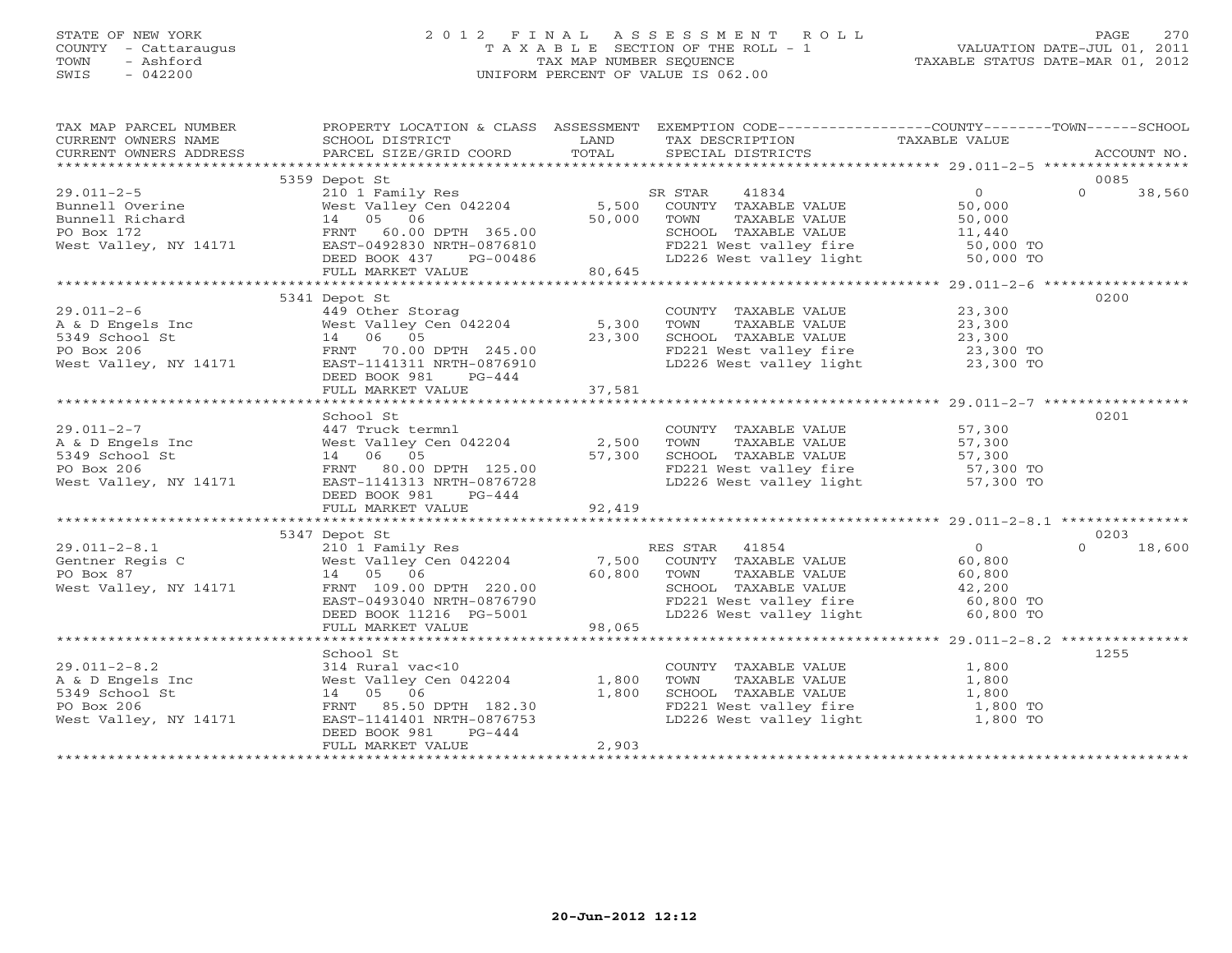# STATE OF NEW YORK 2 0 1 2 F I N A L A S S E S S M E N T R O L L PAGE 271 COUNTY - Cattaraugus T A X A B L E SECTION OF THE ROLL - 1 VALUATION DATE-JUL 01, 2011 TOWN - Ashford TAX MAP NUMBER SEQUENCE TAXABLE STATUS DATE-MAR 01, 2012 SWIS - 042200 UNIFORM PERCENT OF VALUE IS 062.00UNIFORM PERCENT OF VALUE IS 062.00

| TAX MAP PARCEL NUMBER           | PROPERTY LOCATION & CLASS ASSESSMENT EXEMPTION CODE----------------COUNTY-------TOWN------SCHOOL                                                                                                                                                       |         |                                                                                                      |                                            |                  |                |
|---------------------------------|--------------------------------------------------------------------------------------------------------------------------------------------------------------------------------------------------------------------------------------------------------|---------|------------------------------------------------------------------------------------------------------|--------------------------------------------|------------------|----------------|
| CURRENT OWNERS NAME             | SCHOOL DISTRICT                                                                                                                                                                                                                                        | LAND    | TAX DESCRIPTION                                                                                      | TAXABLE VALUE                              |                  |                |
| CURRENT OWNERS ADDRESS          |                                                                                                                                                                                                                                                        |         |                                                                                                      |                                            |                  |                |
|                                 |                                                                                                                                                                                                                                                        |         |                                                                                                      |                                            |                  |                |
|                                 | 5341 Depot St                                                                                                                                                                                                                                          |         |                                                                                                      |                                            | 0199             |                |
| $29.011 - 2 - 9$                | 210 1 Family Res<br>West Valley Cen 042204 6,100 COUNTY TAXABLE VALUE<br>14 05 06 60,200 TOWN TAXABLE VALUE                                                                                                                                            |         |                                                                                                      | $\overline{0}$                             | $\cap$           | 38,560         |
| Engels Pauline<br>5341 Depot Rd |                                                                                                                                                                                                                                                        |         |                                                                                                      | 60,200                                     |                  |                |
|                                 | 14 05 06                                                                                                                                                                                                                                               | 60,200  | TAXABLE VALUE<br>TOWN                                                                                | 60,200                                     |                  |                |
| West Valley, NY 14171           | FRNT 95.00 DPTH 370.00                                                                                                                                                                                                                                 |         | SCHOOL TAXABLE VALUE $21,640$<br>FD221 West valley fire 60,200 TO                                    |                                            |                  |                |
|                                 |                                                                                                                                                                                                                                                        |         |                                                                                                      |                                            |                  |                |
|                                 | FRNT 95.00 DPTH 370.00<br>EAST-1141506 NRTH-0876857<br>DEED BOOK 00689 PG-00148<br>FULL MARKET VALUE 97,097                                                                                                                                            |         | LD226 West valley light                                                                              | 60,200 TO                                  |                  |                |
|                                 |                                                                                                                                                                                                                                                        |         |                                                                                                      |                                            |                  |                |
|                                 |                                                                                                                                                                                                                                                        |         |                                                                                                      |                                            |                  |                |
|                                 | Webster James A<br>Webster James A<br>Webster Betty J<br>14 05 06 67,700<br>14 05 06 67,700<br>14 05 06 67,700<br>14 05 06 67,700<br>14 05 06 67,700<br>14 05 06 67,700<br>14 05 06 67,700<br>14 05 06 67,700<br>14 05 06 17 1880.00<br>14 109.00 DPTH |         |                                                                                                      |                                            | 0206             |                |
|                                 |                                                                                                                                                                                                                                                        |         | COUNTY TAXABLE VALUE<br>TAXABLE VALUE                                                                | 67,700                                     |                  |                |
|                                 |                                                                                                                                                                                                                                                        |         | TOWN                                                                                                 | 67,700                                     |                  |                |
|                                 |                                                                                                                                                                                                                                                        |         |                                                                                                      |                                            |                  |                |
|                                 |                                                                                                                                                                                                                                                        |         | SCHOOL TAXABLE VALUE 67,700<br>FD221 West valley fire 67,700 TO<br>LD226 West valley light 67,700 TO |                                            |                  |                |
|                                 |                                                                                                                                                                                                                                                        |         |                                                                                                      |                                            |                  |                |
|                                 |                                                                                                                                                                                                                                                        |         |                                                                                                      |                                            |                  |                |
|                                 | FULL MARKET VALUE                                                                                                                                                                                                                                      | 109,194 |                                                                                                      |                                            |                  |                |
|                                 |                                                                                                                                                                                                                                                        |         |                                                                                                      |                                            |                  |                |
|                                 | 2.000 1 Family Res<br>Enser Christopher M 210 1 Family Res<br>Enser Michelle D 14 05 06 49,900<br>5333 Depot St FRNT 55.00 DPTH 380 00<br>West Valley, NY 14171<br>200                                                                                 |         |                                                                                                      |                                            | 0419<br>$\Omega$ |                |
|                                 |                                                                                                                                                                                                                                                        |         | RES STAR 41854                                                                                       | $\overline{0}$                             |                  | 18,600         |
|                                 |                                                                                                                                                                                                                                                        |         | COUNTY TAXABLE VALUE<br>TOWN     TAXABLE VALUE                                                       | 49,900<br>49,900                           |                  |                |
|                                 |                                                                                                                                                                                                                                                        |         |                                                                                                      |                                            |                  |                |
|                                 |                                                                                                                                                                                                                                                        |         | SCHOOL TAXABLE VALUE 31,300<br>FD221 West valley fire 49,900 TO                                      |                                            |                  |                |
|                                 |                                                                                                                                                                                                                                                        |         | LD226 West valley light 49,900 TO                                                                    |                                            |                  |                |
|                                 | EAST-1141695 NRTH-0876865                                                                                                                                                                                                                              |         |                                                                                                      |                                            |                  |                |
|                                 | DEED BOOK 00949 PG-00498                                                                                                                                                                                                                               |         |                                                                                                      |                                            |                  |                |
|                                 | FULL MARKET VALUE                                                                                                                                                                                                                                      | 80,484  |                                                                                                      |                                            |                  |                |
|                                 | 5327 Depot St                                                                                                                                                                                                                                          |         |                                                                                                      |                                            | 0129             |                |
| $29.011 - 2 - 12$               | Depot st<br>210 1 Family Res<br>West Valley Cen 042204 6,400 SR STAR<br>14 05 06 ------ 225 22 50,400 COUNTY                                                                                                                                           |         | CVET C/T 41131                                                                                       | 12,400                                     | 12,400           | $\overline{0}$ |
|                                 |                                                                                                                                                                                                                                                        |         | 41834                                                                                                |                                            | $\Omega$         | 38,560         |
|                                 |                                                                                                                                                                                                                                                        |         | 50,400 COUNTY TAXABLE VALUE                                                                          | $\begin{array}{c} 0 \\ 38,000 \end{array}$ |                  |                |
|                                 | Scott Richard<br>Scott Edna<br>S327 Depot St<br>West Valley Cen 042204<br>TRNT 109.00 DPTH 385.00<br>West Valley, NY 14171<br>EAST-0493430 NRTH-0876830                                                                                                |         | TAXABLE VALUE<br>TOWN                                                                                |                                            |                  |                |
|                                 |                                                                                                                                                                                                                                                        |         | SCHOOL TAXABLE VALUE                                                                                 | 38,000<br>11,840                           |                  |                |
|                                 | DEED BOOK 903<br>PG-00274                                                                                                                                                                                                                              |         |                                                                                                      |                                            |                  |                |
|                                 | FULL MARKET VALUE                                                                                                                                                                                                                                      | 81.200  | FD221 West valley fire 50,400 TO<br>81,290 LD226 West valley light 50,400 TO                         |                                            |                  |                |
|                                 |                                                                                                                                                                                                                                                        |         |                                                                                                      |                                            |                  |                |
|                                 | 5321 Depot St                                                                                                                                                                                                                                          |         |                                                                                                      |                                            | 0015             |                |
|                                 |                                                                                                                                                                                                                                                        |         | RES STAR<br>41854                                                                                    | $\overline{0}$                             | $\cap$           | 18,600         |
|                                 | 29.011-2-13<br>Aldrow-Boberg Kathryn<br>Boberg Eric L<br>5321 Depot St<br>West Valley Cen 042204<br>5321 Depot St<br>West Valley, NY 14171<br>EAST-1141889 NRTH-0876872<br>DEED BOOK 1029 PG-814                                                       |         | COUNTY TAXABLE VALUE                                                                                 | 62,600                                     |                  |                |
|                                 |                                                                                                                                                                                                                                                        |         | TOWN<br>TAXABLE VALUE                                                                                | 62,600                                     |                  |                |
|                                 |                                                                                                                                                                                                                                                        |         | SCHOOL TAXABLE VALUE                                                                                 | 04,000                                     |                  |                |
|                                 |                                                                                                                                                                                                                                                        |         |                                                                                                      |                                            |                  |                |
|                                 |                                                                                                                                                                                                                                                        |         | FD221 West valley fire 62,600 TO<br>LD226 West valley light 62,600 TO                                |                                            |                  |                |
|                                 | FULL MARKET VALUE                                                                                                                                                                                                                                      | 100,968 |                                                                                                      |                                            |                  |                |
|                                 |                                                                                                                                                                                                                                                        |         |                                                                                                      |                                            |                  |                |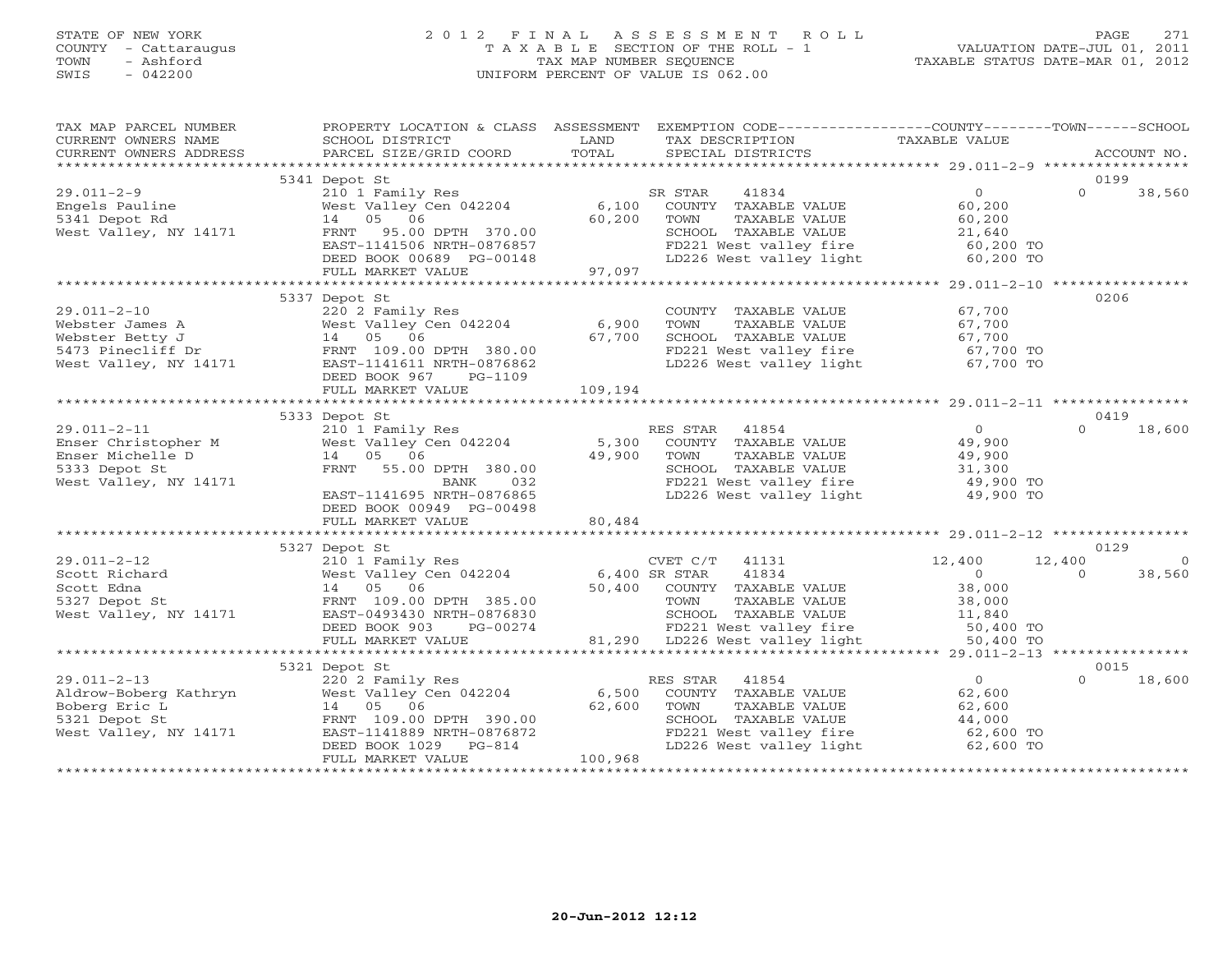## STATE OF NEW YORK 2 0 1 2 F I N A L A S S E S S M E N T R O L L PAGE 272 COUNTY - Cattaraugus T A X A B L E SECTION OF THE ROLL - 1 VALUATION DATE-JUL 01, 2011 TOWN - Ashford TAX MAP NUMBER SEQUENCE TAXABLE STATUS DATE-MAR 01, 2012 SWIS - 042200 UNIFORM PERCENT OF VALUE IS 062.00UNIFORM PERCENT OF VALUE IS 062.00

| TAX MAP PARCEL NUMBER |                                                                                                                                                                                                                                                                                                                                                                                                                  |             | PROPERTY LOCATION & CLASS ASSESSMENT EXEMPTION CODE----------------COUNTY-------TOWN------SCHOOL                                  |                                             |                |            |
|-----------------------|------------------------------------------------------------------------------------------------------------------------------------------------------------------------------------------------------------------------------------------------------------------------------------------------------------------------------------------------------------------------------------------------------------------|-------------|-----------------------------------------------------------------------------------------------------------------------------------|---------------------------------------------|----------------|------------|
| CURRENT OWNERS NAME   | SCHOOL DISTRICT                                                                                                                                                                                                                                                                                                                                                                                                  | <b>LAND</b> | TAX DESCRIPTION TAXABLE VALUE                                                                                                     |                                             |                |            |
|                       |                                                                                                                                                                                                                                                                                                                                                                                                                  |             |                                                                                                                                   |                                             |                |            |
|                       | 5317 Depot St                                                                                                                                                                                                                                                                                                                                                                                                    |             |                                                                                                                                   |                                             |                | 0604       |
|                       |                                                                                                                                                                                                                                                                                                                                                                                                                  |             |                                                                                                                                   |                                             | $\Omega$       | 18,600     |
|                       |                                                                                                                                                                                                                                                                                                                                                                                                                  |             |                                                                                                                                   |                                             |                |            |
|                       |                                                                                                                                                                                                                                                                                                                                                                                                                  |             |                                                                                                                                   |                                             |                |            |
|                       |                                                                                                                                                                                                                                                                                                                                                                                                                  |             |                                                                                                                                   |                                             |                |            |
|                       |                                                                                                                                                                                                                                                                                                                                                                                                                  |             | COMMON TAXABLE VALUE<br>SCHOOL TAXABLE VALUE<br>FD221 West valley fire $40,200$ TO<br>LD226 West valley light $40,200$ TO         |                                             |                |            |
|                       |                                                                                                                                                                                                                                                                                                                                                                                                                  |             |                                                                                                                                   |                                             |                |            |
|                       | $\begin{tabular}{lllllllllllllllllll} \hline 29.011-2-14 & 5317 \text{ Depot St} & \text{RES STAR} & 41854 & 0 \\ \hline \text{Perkins Diane K} & \text{Weaking Diane K} & \text{West Valley Cen 042204} & 6,500 & \text{COUNTY TAXABLE VALUE} & 40,200 \\ \text{S317 Depot St} & 14 & 05 & 06 & 40,200 & \text{TOWN} & \text{TAXABLE VALUE} & 40,200 \\ \text{West Valley, NY 14171 & FRNT 110.00 DPH 395.00 &$ |             |                                                                                                                                   |                                             |                |            |
|                       | 5309 Depot St                                                                                                                                                                                                                                                                                                                                                                                                    |             |                                                                                                                                   |                                             | 0822           |            |
|                       |                                                                                                                                                                                                                                                                                                                                                                                                                  |             | CVET C/T 41131 12,400                                                                                                             |                                             | 12,400         | $\bigcirc$ |
|                       |                                                                                                                                                                                                                                                                                                                                                                                                                  |             |                                                                                                                                   |                                             | $\Omega$       | 38,560     |
|                       |                                                                                                                                                                                                                                                                                                                                                                                                                  |             |                                                                                                                                   | $\begin{array}{c} 0 \\ 42,200 \end{array}$  |                |            |
|                       |                                                                                                                                                                                                                                                                                                                                                                                                                  |             |                                                                                                                                   |                                             |                |            |
|                       |                                                                                                                                                                                                                                                                                                                                                                                                                  |             |                                                                                                                                   |                                             |                |            |
|                       |                                                                                                                                                                                                                                                                                                                                                                                                                  |             |                                                                                                                                   |                                             |                |            |
|                       |                                                                                                                                                                                                                                                                                                                                                                                                                  |             |                                                                                                                                   |                                             |                |            |
|                       |                                                                                                                                                                                                                                                                                                                                                                                                                  |             |                                                                                                                                   |                                             |                |            |
|                       | 5303 Depot St                                                                                                                                                                                                                                                                                                                                                                                                    |             |                                                                                                                                   |                                             | 0800           |            |
|                       |                                                                                                                                                                                                                                                                                                                                                                                                                  |             | COUNTY TAXABLE VALUE                                                                                                              | 26,100                                      |                |            |
|                       |                                                                                                                                                                                                                                                                                                                                                                                                                  |             |                                                                                                                                   |                                             |                |            |
|                       |                                                                                                                                                                                                                                                                                                                                                                                                                  |             |                                                                                                                                   |                                             |                |            |
|                       | ACRES 1.58<br>EAST-1142180 NRTH-0876868                                                                                                                                                                                                                                                                                                                                                                          |             | TOWN TAXABLE VALUE 26,100<br>SCHOOL TAXABLE VALUE 26,100<br>FD221 West valley fire 26,100 TO<br>LD226 West valley light 26,100 TO |                                             |                |            |
|                       |                                                                                                                                                                                                                                                                                                                                                                                                                  |             |                                                                                                                                   |                                             |                |            |
|                       | DEED BOOK 11970 PG-4001                                                                                                                                                                                                                                                                                                                                                                                          |             |                                                                                                                                   |                                             |                |            |
|                       | FULL MARKET VALUE                                                                                                                                                                                                                                                                                                                                                                                                | 42,097      |                                                                                                                                   |                                             |                |            |
|                       |                                                                                                                                                                                                                                                                                                                                                                                                                  |             |                                                                                                                                   |                                             |                |            |
|                       | 9204 Nys Rte 240                                                                                                                                                                                                                                                                                                                                                                                                 |             |                                                                                                                                   |                                             | 0045           |            |
|                       |                                                                                                                                                                                                                                                                                                                                                                                                                  |             |                                                                                                                                   | $\begin{array}{c} 0 \\ 103,000 \end{array}$ | $\Omega$       | 18,600     |
|                       |                                                                                                                                                                                                                                                                                                                                                                                                                  |             |                                                                                                                                   |                                             |                |            |
|                       |                                                                                                                                                                                                                                                                                                                                                                                                                  |             |                                                                                                                                   |                                             |                |            |
|                       |                                                                                                                                                                                                                                                                                                                                                                                                                  |             |                                                                                                                                   |                                             |                |            |
|                       |                                                                                                                                                                                                                                                                                                                                                                                                                  |             | TOWN TAXABLE VALUE<br>TOWN TAXABLE VALUE 103,000<br>SCHOOL TAXABLE VALUE 84,400<br>FD221 West valley fire 103,000 TO              |                                             |                |            |
|                       | 29.011-2-18<br>Engels Tim Frances<br>210 1 Family Res<br>210 1 Family Res<br>210 1 Mest Valley Cen 042204<br>210 1 Mest Valley Cen 042204<br>2204 Res 3.85<br>2204 Res 3.85<br>2204 Res 3.85<br>221 West Valley, NY 14171<br>2226 West Valley, NY                                                                                                                                                                |             | LD226 West valley light 103,000 TO                                                                                                |                                             |                |            |
|                       |                                                                                                                                                                                                                                                                                                                                                                                                                  |             |                                                                                                                                   |                                             |                |            |
|                       | 9198 Nys Rte 240                                                                                                                                                                                                                                                                                                                                                                                                 |             |                                                                                                                                   |                                             | 0819           |            |
|                       |                                                                                                                                                                                                                                                                                                                                                                                                                  |             | VET C/T<br>41101                                                                                                                  | 700                                         | 700            | $\bigcirc$ |
|                       |                                                                                                                                                                                                                                                                                                                                                                                                                  |             | 41834                                                                                                                             |                                             | $\overline{a}$ | 38,560     |
|                       |                                                                                                                                                                                                                                                                                                                                                                                                                  |             | $114,200$ COUNTY TAXABLE VALUE                                                                                                    |                                             |                |            |
|                       |                                                                                                                                                                                                                                                                                                                                                                                                                  |             |                                                                                                                                   | 0<br>113,500<br>113,500                     |                |            |
|                       | 29.011-2-19.1<br>Williams Dean G<br>West Valley Cen 042204<br>Williams Beatrice N<br>210 1 Family Res<br>West Valley Cen 042204<br>14,300 SR STAR<br>14,200 COUNTY<br>9198 Rte 240<br>Mest Valley, NY 14171<br>EAST-1142118 NRTH-0875140<br>EAST-114                                                                                                                                                             |             |                                                                                                                                   |                                             |                |            |
|                       | EAST-1142118 NRTH-0875140<br>DEED BOOK 690 PG-00241 FD221 West valley fire 114,200 TO<br>FULL MARKET VALUE 184,194 LD226 West valley light 114,200 TO                                                                                                                                                                                                                                                            |             |                                                                                                                                   |                                             |                |            |
|                       |                                                                                                                                                                                                                                                                                                                                                                                                                  |             |                                                                                                                                   |                                             |                |            |
|                       |                                                                                                                                                                                                                                                                                                                                                                                                                  |             |                                                                                                                                   |                                             |                |            |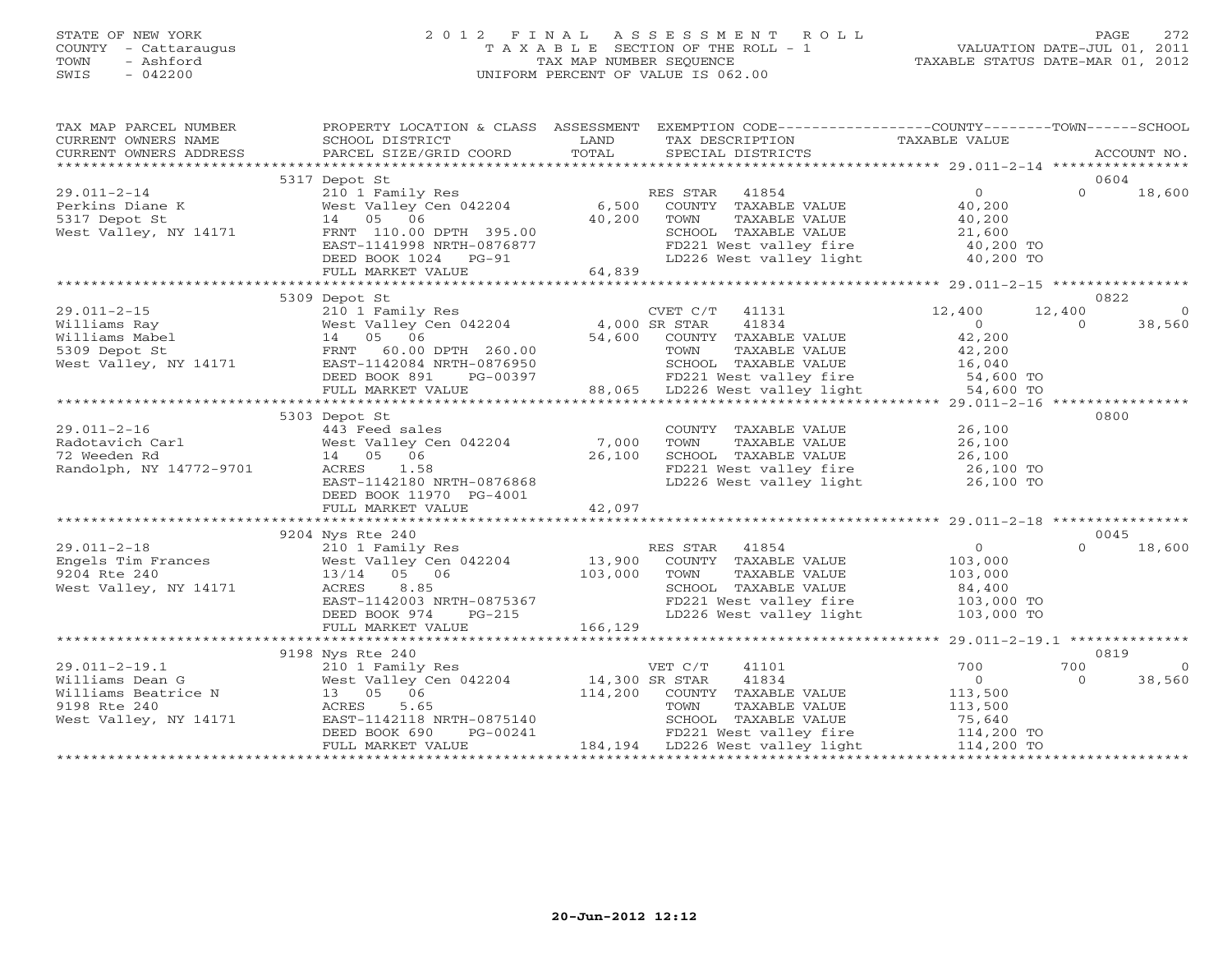### STATE OF NEW YORK 2 0 1 2 F I N A L A S S E S S M E N T R O L L PAGE 273 COUNTY - Cattaraugus T A X A B L E SECTION OF THE ROLL - 1 VALUATION DATE-JUL 01, 2011 TOWN - Ashford TAX MAP NUMBER SEQUENCE TAXABLE STATUS DATE-MAR 01, 2012 SWIS - 042200 UNIFORM PERCENT OF VALUE IS 062.00UNIFORM PERCENT OF VALUE IS 062.00

| TAX MAP PARCEL NUMBER<br>CURRENT OWNERS NAME                                                                                                                                                                                                                                                                                                                       | SCHOOL DISTRICT           | <b>EXAMPLE SERVICE SERVICE SERVICE SERVICE SERVICE SERVICE SERVICE SERVICE SERVICE SERVICE SERVICE SERVICE SERVICE</b> | PROPERTY LOCATION & CLASS ASSESSMENT EXEMPTION CODE----------------COUNTY-------TOWN------SCHOOL                                                |                         |
|--------------------------------------------------------------------------------------------------------------------------------------------------------------------------------------------------------------------------------------------------------------------------------------------------------------------------------------------------------------------|---------------------------|------------------------------------------------------------------------------------------------------------------------|-------------------------------------------------------------------------------------------------------------------------------------------------|-------------------------|
|                                                                                                                                                                                                                                                                                                                                                                    |                           |                                                                                                                        | TAX DESCRIPTION TAXABLE VALUE SPECIAL DISTRICTS                                                                                                 |                         |
|                                                                                                                                                                                                                                                                                                                                                                    |                           |                                                                                                                        |                                                                                                                                                 |                         |
|                                                                                                                                                                                                                                                                                                                                                                    | Nys Rte 240               |                                                                                                                        |                                                                                                                                                 | 1287                    |
| 29.011-2-19.2<br>Williams Beatrice N 270 Mfg housing<br>9198 Rte 240<br>West Valley, NY 14171 2008 23,700<br>23,700<br>23,700<br>EAST-1141747 NRTH-0875220                                                                                                                                                                                                         |                           |                                                                                                                        | COUNTY TAXABLE VALUE 23,700                                                                                                                     |                         |
|                                                                                                                                                                                                                                                                                                                                                                    |                           |                                                                                                                        |                                                                                                                                                 |                         |
|                                                                                                                                                                                                                                                                                                                                                                    |                           |                                                                                                                        |                                                                                                                                                 |                         |
|                                                                                                                                                                                                                                                                                                                                                                    |                           |                                                                                                                        |                                                                                                                                                 |                         |
|                                                                                                                                                                                                                                                                                                                                                                    |                           |                                                                                                                        | TOWN TAXABLE VALUE<br>TOWN TAXABLE VALUE<br>SCHOOL TAXABLE VALUE<br>FD221 West valley fire<br>LD226 West valley light<br>23,700 TO<br>23,700 TO |                         |
|                                                                                                                                                                                                                                                                                                                                                                    | DEED BOOK 899<br>PG-01041 |                                                                                                                        |                                                                                                                                                 |                         |
|                                                                                                                                                                                                                                                                                                                                                                    |                           |                                                                                                                        |                                                                                                                                                 |                         |
|                                                                                                                                                                                                                                                                                                                                                                    |                           |                                                                                                                        |                                                                                                                                                 |                         |
| $\begin{array}{cccccccc} 29.011-2-20 & 9192 & \text{Net } 240 & 0 & 0 & 0 \\ 210 & 1 & \text{Family Res} & \text{CVET C/T} & 41131 & 12,400 & 12,400 & 0 \\ 210 & 1 & \text{Resultly Res} & 5,000 & \text{RES STAR} & 41854 & 0 & 0 \\ 6 \text{ebauer John C} & 13 & 05 & 06 & 05 & 000 & \text{TMXABLE VALUE} & 6 \\ 13 & 05 & 06 & 05 & 000 & 0 & 0 \\ 9192 & \$ | 9192 Nys Rte 240          |                                                                                                                        |                                                                                                                                                 | 0290                    |
|                                                                                                                                                                                                                                                                                                                                                                    |                           |                                                                                                                        |                                                                                                                                                 |                         |
|                                                                                                                                                                                                                                                                                                                                                                    |                           |                                                                                                                        |                                                                                                                                                 |                         |
|                                                                                                                                                                                                                                                                                                                                                                    |                           |                                                                                                                        |                                                                                                                                                 |                         |
|                                                                                                                                                                                                                                                                                                                                                                    |                           |                                                                                                                        |                                                                                                                                                 |                         |
|                                                                                                                                                                                                                                                                                                                                                                    |                           |                                                                                                                        |                                                                                                                                                 |                         |
|                                                                                                                                                                                                                                                                                                                                                                    |                           |                                                                                                                        |                                                                                                                                                 |                         |
|                                                                                                                                                                                                                                                                                                                                                                    |                           |                                                                                                                        |                                                                                                                                                 |                         |
|                                                                                                                                                                                                                                                                                                                                                                    | 9209 Nys Rte 240          |                                                                                                                        |                                                                                                                                                 | 0311                    |
|                                                                                                                                                                                                                                                                                                                                                                    |                           |                                                                                                                        |                                                                                                                                                 |                         |
|                                                                                                                                                                                                                                                                                                                                                                    |                           |                                                                                                                        |                                                                                                                                                 |                         |
| 29.011-2-21<br>Gerwitz Elaine M 210 1 Family Res COUNTY TAXABLE VALUE 15,600<br>9209 Nys Route 240 13 05 06 15,600 SCHOOL TAXABLE VALUE 15,600<br>West Valley, NY 14171 FRNT 259.50 DPTH 131.40<br>EAST-1141124 NRTH-0875116 LD226 We                                                                                                                              |                           |                                                                                                                        |                                                                                                                                                 |                         |
|                                                                                                                                                                                                                                                                                                                                                                    |                           |                                                                                                                        |                                                                                                                                                 |                         |
|                                                                                                                                                                                                                                                                                                                                                                    |                           |                                                                                                                        |                                                                                                                                                 |                         |
|                                                                                                                                                                                                                                                                                                                                                                    | DEED BOOK 1013 PG-844     |                                                                                                                        |                                                                                                                                                 |                         |
|                                                                                                                                                                                                                                                                                                                                                                    | FULL MARKET VALUE         | 25,161                                                                                                                 |                                                                                                                                                 |                         |
|                                                                                                                                                                                                                                                                                                                                                                    |                           |                                                                                                                        |                                                                                                                                                 |                         |
|                                                                                                                                                                                                                                                                                                                                                                    | 9208 Nys Rte 240          |                                                                                                                        |                                                                                                                                                 | 0510                    |
|                                                                                                                                                                                                                                                                                                                                                                    |                           |                                                                                                                        |                                                                                                                                                 |                         |
|                                                                                                                                                                                                                                                                                                                                                                    |                           |                                                                                                                        |                                                                                                                                                 |                         |
|                                                                                                                                                                                                                                                                                                                                                                    |                           |                                                                                                                        |                                                                                                                                                 |                         |
| 29.011-2-22<br>Frank Dale L<br>Frank Amy 370 Mg housing<br>West Valley Cen 042204<br>The Music COUNTY TAXABLE VALUE<br>TAXABLE VALUE<br>TAXABLE VALUE<br>TAXABLE VALUE<br>TAXABLE VALUE<br>TAXABLE VALUE<br>TAXABLE VALUE<br>TAXABLE VALUE<br>TAXABLE                                                                                                              |                           |                                                                                                                        |                                                                                                                                                 |                         |
|                                                                                                                                                                                                                                                                                                                                                                    |                           |                                                                                                                        |                                                                                                                                                 |                         |
|                                                                                                                                                                                                                                                                                                                                                                    | DEED BOOK 14058 PG-5002   |                                                                                                                        |                                                                                                                                                 |                         |
|                                                                                                                                                                                                                                                                                                                                                                    | FULL MARKET VALUE         | 2,097                                                                                                                  |                                                                                                                                                 |                         |
|                                                                                                                                                                                                                                                                                                                                                                    |                           |                                                                                                                        |                                                                                                                                                 |                         |
|                                                                                                                                                                                                                                                                                                                                                                    | 9214 Nys Rte 240          |                                                                                                                        |                                                                                                                                                 | 0797                    |
|                                                                                                                                                                                                                                                                                                                                                                    |                           |                                                                                                                        |                                                                                                                                                 | 7,440<br>$\overline{0}$ |
|                                                                                                                                                                                                                                                                                                                                                                    |                           |                                                                                                                        |                                                                                                                                                 | $0 \t 18,600$           |
|                                                                                                                                                                                                                                                                                                                                                                    |                           |                                                                                                                        |                                                                                                                                                 |                         |
|                                                                                                                                                                                                                                                                                                                                                                    |                           |                                                                                                                        |                                                                                                                                                 |                         |
|                                                                                                                                                                                                                                                                                                                                                                    |                           |                                                                                                                        |                                                                                                                                                 |                         |
|                                                                                                                                                                                                                                                                                                                                                                    |                           |                                                                                                                        |                                                                                                                                                 |                         |
|                                                                                                                                                                                                                                                                                                                                                                    |                           |                                                                                                                        |                                                                                                                                                 |                         |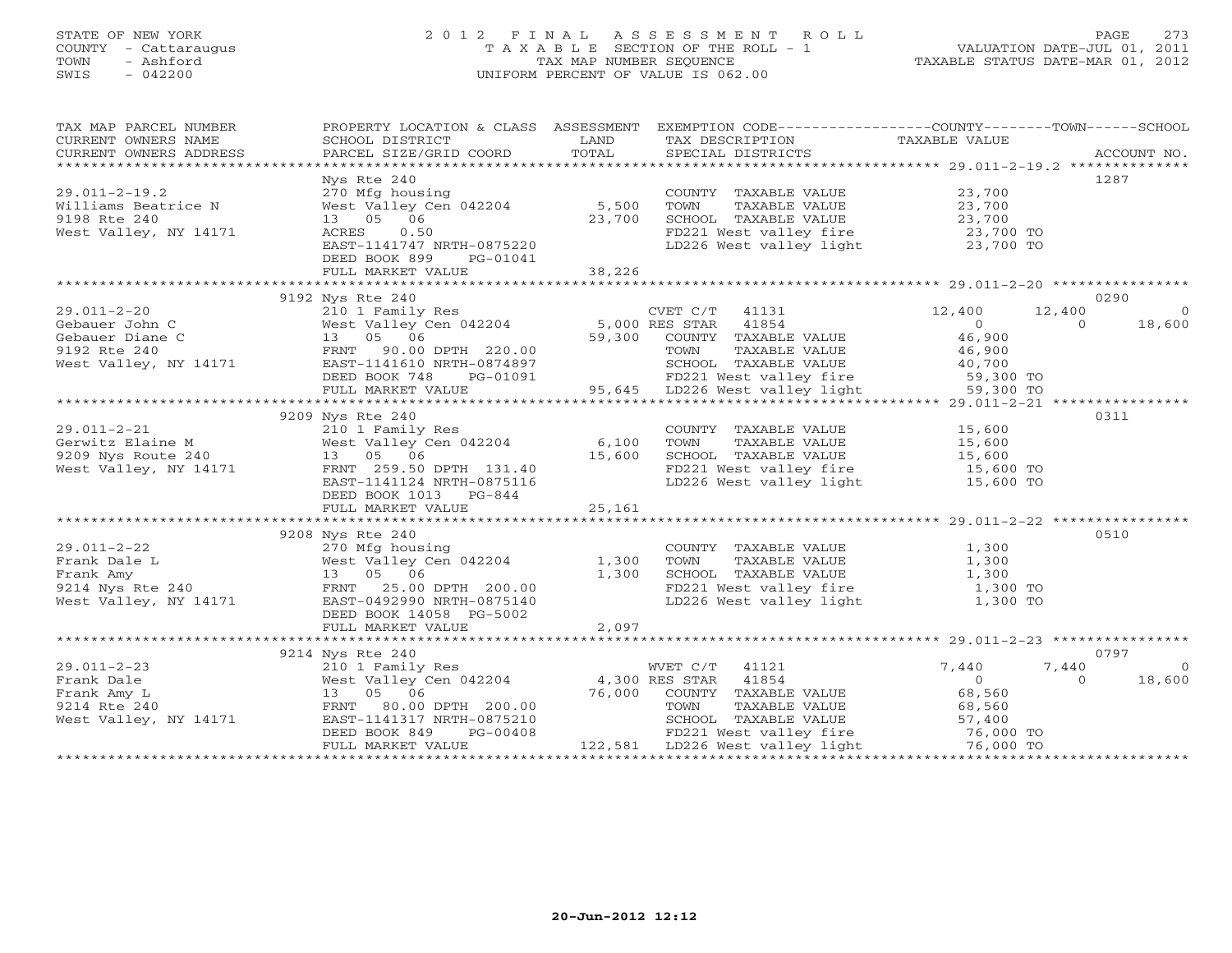# STATE OF NEW YORK 2 0 1 2 F I N A L A S S E S S M E N T R O L L PAGE 274 COUNTY - Cattaraugus T A X A B L E SECTION OF THE ROLL - 1 VALUATION DATE-JUL 01, 2011 TOWN - Ashford TAX MAP NUMBER SEQUENCE TAXABLE STATUS DATE-MAR 01, 2012 SWIS - 042200 UNIFORM PERCENT OF VALUE IS 062.00UNIFORM PERCENT OF VALUE IS 062.00

| TAX MAP PARCEL NUMBER<br>CURRENT OWNERS NAME<br>CURRENT OWNERS ADDRESS | PROPERTY LOCATION & CLASS ASSESSMENT<br>SCHOOL DISTRICT<br>PARCEL SIZE/GRID COORD | LAND<br>TOTAL | EXEMPTION CODE-----------------COUNTY-------TOWN------SCHOOL<br>TAX DESCRIPTION<br>SPECIAL DISTRICTS | TAXABLE VALUE          |          | ACCOUNT NO. |
|------------------------------------------------------------------------|-----------------------------------------------------------------------------------|---------------|------------------------------------------------------------------------------------------------------|------------------------|----------|-------------|
|                                                                        |                                                                                   |               |                                                                                                      |                        |          |             |
|                                                                        | 9216 Nys Rte 240                                                                  |               |                                                                                                      |                        |          | 0071        |
| $29.011 - 2 - 24$                                                      | 210 1 Family Res                                                                  |               | 41834<br>SR STAR                                                                                     | 0                      | $\Omega$ | 38,560      |
| Perkins Darlene A                                                      | West Valley Cen 042204                                                            | 4,200         | COUNTY TAXABLE VALUE                                                                                 | 63,900                 |          |             |
| 9216 Rte 240                                                           | 13 05 06                                                                          | 63,900        | TAXABLE VALUE<br>TOWN                                                                                | 63,900                 |          |             |
| West Valley, NY 14171                                                  | FRNT 120.00 DPTH 140.00                                                           |               | SCHOOL TAXABLE VALUE                                                                                 | 25,340                 |          |             |
|                                                                        | 017<br>BANK                                                                       |               | FD221 West valley fire                                                                               | 63,900 TO              |          |             |
|                                                                        | EAST-1141220 NRTH-0875234                                                         |               | LD226 West valley light                                                                              | 63,900 TO              |          |             |
|                                                                        | DEED BOOK 1028 PG-247                                                             |               |                                                                                                      |                        |          |             |
|                                                                        | FULL MARKET VALUE                                                                 | 103,065       |                                                                                                      |                        |          |             |
|                                                                        |                                                                                   |               |                                                                                                      |                        |          |             |
|                                                                        | 9224 Nys Rte 240                                                                  |               |                                                                                                      |                        |          | 0119        |
| $29.011 - 2 - 25$                                                      | 210 1 Family Res                                                                  |               | CVET C/T<br>41131                                                                                    | 12,400                 | 12,400   | $\Omega$    |
| Preston Richard R                                                      | West Valley Cen 042204 6,700 SR STAR                                              |               | 41834                                                                                                | $\overline{0}$         | $\Omega$ | 38,560      |
| Preston Nancy S                                                        | 14  05  06                                                                        | 76,800        | COUNTY TAXABLE VALUE                                                                                 | 64,400                 |          |             |
| 9224 Rte 240                                                           | 1.25<br>ACRES                                                                     |               | TAXABLE VALUE<br>TOWN                                                                                | 64,400                 |          |             |
| West Valley, NY 14171                                                  | EAST-0492930 NRTH-0875320                                                         |               | SCHOOL TAXABLE VALUE                                                                                 | 38,240                 |          |             |
|                                                                        | DEED BOOK 00868 PG-00238                                                          |               | FD221 West valley fire 36,800 TO                                                                     |                        |          |             |
|                                                                        | FULL MARKET VALUE                                                                 |               | 123,871 LD226 West valley light                                                                      | 76,800 TO              |          |             |
|                                                                        |                                                                                   |               |                                                                                                      |                        |          |             |
|                                                                        | 9228 Nys Rte 240                                                                  |               |                                                                                                      |                        |          | 0406        |
| $29.011 - 2 - 26$                                                      | 280 Res Multiple<br>zoo kes muitipie<br>West Valley Cen 042204                    |               | SR STAR<br>41834                                                                                     | $\overline{0}$         | $\Omega$ | 38,560      |
| Hughey Jane                                                            |                                                                                   | 3,900         | COUNTY TAXABLE VALUE                                                                                 | 69,600                 |          |             |
| 9228 Rte 240                                                           | 14 05 06                                                                          | 69,600        | TOWN<br>TAXABLE VALUE                                                                                | 69,600                 |          |             |
| West Valley, NY 14171                                                  | FRNT 165.00 DPTH 310.00                                                           |               | SCHOOL TAXABLE VALUE                                                                                 | 31,040                 |          |             |
|                                                                        | ACRES<br>0.50<br>EAST-1141082 NRTH-0875412                                        |               | FD221 West valley fire<br>LD226 West valley light                                                    | 69,600 TO<br>69,600 TO |          |             |
|                                                                        | DEED BOOK 799<br>PG-00591                                                         |               |                                                                                                      |                        |          |             |
|                                                                        | FULL MARKET VALUE                                                                 | 112,258       |                                                                                                      |                        |          |             |
|                                                                        |                                                                                   |               |                                                                                                      |                        |          |             |
|                                                                        | 9238 Nys Rte 240                                                                  |               |                                                                                                      |                        |          | 0699        |
| $29.011 - 2 - 27$                                                      | 210 1 Family Res                                                                  |               | 41834<br>SR STAR                                                                                     | $\overline{0}$         | $\Omega$ | 38,560      |
| Bingenheimer Harry                                                     | West Valley Cen 042204 6,600                                                      |               | COUNTY TAXABLE VALUE                                                                                 | 59,700                 |          |             |
| Bingenheimer Alice                                                     | 14 05 06                                                                          | 59,700        | TOWN<br>TAXABLE VALUE                                                                                | 59,700                 |          |             |
| 9238 Nys Route 240                                                     | ACRES<br>1.10                                                                     |               | SCHOOL TAXABLE VALUE                                                                                 |                        |          |             |
| West Valley, NY 14171                                                  | EAST-1141066 NRTH-0875506                                                         |               | FD221 West valley fire                                                                               | $21,140$<br>59,700 TO  |          |             |
|                                                                        | DEED BOOK 908<br>PG-01134                                                         |               | LD226 West valley light                                                                              | 59,700 TO              |          |             |
|                                                                        | FULL MARKET VALUE                                                                 | 96,290        |                                                                                                      |                        |          |             |
|                                                                        |                                                                                   |               |                                                                                                      |                        |          |             |
|                                                                        | Nys Rte 240                                                                       |               |                                                                                                      |                        |          | 1313        |
| $29.011 - 2 - 28.1$                                                    | 314 Rural vac<10                                                                  |               | COUNTY TAXABLE VALUE                                                                                 | 500                    |          |             |
| Turner Audrey R                                                        | West Valley Cen 042204                                                            | 500           | TAXABLE VALUE<br>TOWN                                                                                | 500                    |          |             |
| Donald A Turner                                                        | 14 05 06                                                                          | 500           | SCHOOL TAXABLE VALUE                                                                                 | 500                    |          |             |
| PO Box 179                                                             | FRNT 180.00 DPTH 184.15                                                           |               | SCHOOL TAXABLE VALUE<br>FD221 West valley fire<br>LD226 West valley light                            | 500 TO                 |          |             |
| Brocton, NY 14716-0179                                                 | EAST-1140848 NRTH-0875374                                                         |               |                                                                                                      | 500 TO                 |          |             |
|                                                                        | DEED BOOK 705<br>PG-00076                                                         |               |                                                                                                      |                        |          |             |
|                                                                        | FULL MARKET VALUE                                                                 | 806           |                                                                                                      |                        |          |             |
|                                                                        | **********************                                                            |               |                                                                                                      |                        |          |             |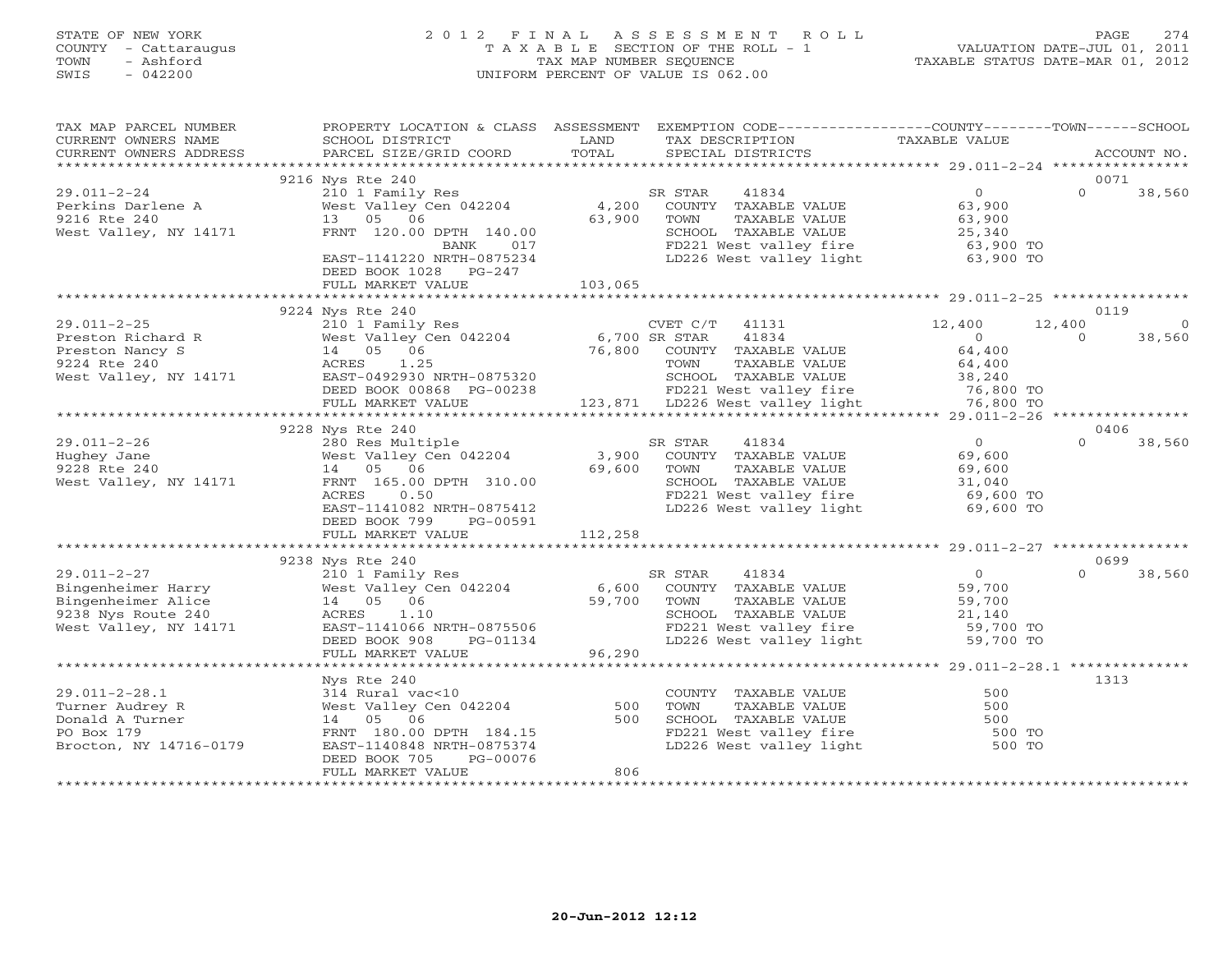### STATE OF NEW YORK 2 0 1 2 F I N A L A S S E S S M E N T R O L L PAGE 275 COUNTY - Cattaraugus T A X A B L E SECTION OF THE ROLL - 1 VALUATION DATE-JUL 01, 2011 TOWN - Ashford TAX MAP NUMBER SEQUENCE TAXABLE STATUS DATE-MAR 01, 2012 SWIS - 042200 UNIFORM PERCENT OF VALUE IS 062.00UNIFORM PERCENT OF VALUE IS 062.00

| TAX MAP PARCEL NUMBER<br>CURRENT OWNERS NAME                                                          | PROPERTY LOCATION & CLASS ASSESSMENT<br>SCHOOL DISTRICT                                                                                                                            | LAND<br>TAX DESCRIPTION                                                                                                                                                                                                                                                                  | EXEMPTION CODE-----------------COUNTY-------TOWN------SCHOOL<br>TAXABLE VALUE                                                                 |
|-------------------------------------------------------------------------------------------------------|------------------------------------------------------------------------------------------------------------------------------------------------------------------------------------|------------------------------------------------------------------------------------------------------------------------------------------------------------------------------------------------------------------------------------------------------------------------------------------|-----------------------------------------------------------------------------------------------------------------------------------------------|
| CURRENT OWNERS ADDRESS                                                                                | PARCEL SIZE/GRID COORD                                                                                                                                                             | TOTAL<br>SPECIAL DISTRICTS                                                                                                                                                                                                                                                               | ACCOUNT NO.                                                                                                                                   |
|                                                                                                       | 5374 Ashford Hollow Rd                                                                                                                                                             |                                                                                                                                                                                                                                                                                          | 0767                                                                                                                                          |
| $29.011 - 2 - 28.2$<br>Turner Donald A<br>Turner Chantell R<br>PO Box 111<br>West Valley, NY 14171    | 270 Mfg housing<br>West Valley Cen 042204<br>14 05 06<br>ACRES<br>1.03<br>EAST-1140613 NRTH-0875369<br>DEED BOOK 16282 PG-2001                                                     | RES STAR 41854<br>6,500<br>COUNTY TAXABLE VALUE<br>36,400<br>TOWN<br>TAXABLE VALUE<br>SCHOOL TAXABLE VALUE<br>FD221 West valley fire<br>LD226 West valley light 36,400 TO                                                                                                                | $\overline{0}$<br>$\Omega$<br>18,600<br>36,400<br>36,400<br>17,800<br>$36,400$ TO                                                             |
|                                                                                                       | FULL MARKET VALUE                                                                                                                                                                  | 58,710                                                                                                                                                                                                                                                                                   |                                                                                                                                               |
|                                                                                                       |                                                                                                                                                                                    |                                                                                                                                                                                                                                                                                          |                                                                                                                                               |
| $29.011 - 2 - 29$<br>Mizell David E<br>Mizell Kimberly A<br>9265 Nys Rte 240<br>West Valley, NY 14171 | 9265 Nys Rte 240<br>ACRES<br>1.13<br>EAST-1140660 NRTH-0875521<br>DEED BOOK 1027 PG-854<br>FULL MARKET VALUE                                                                       | 210 1 Family Res<br>West Valley Cen 042204 6,600 CW_DISBLD_ 41171<br>14 05 06 37,800 RES STAR 41854<br>ACRES 1.13 COUNTY TAYARE<br>COUNTY TAXABLE VALUE<br>TOWN<br>TAXABLE VALUE<br>SCHOOL TAXABLE VALUE<br>60,968 FD221 West valley fire 37,800 TO<br>LD226 West valley light 37,800 TO | 0675<br>5,670<br>5,670<br>$\circ$<br>15,120<br>15,120<br>$\overline{0}$<br>$\overline{0}$<br>18,600<br>$\Omega$<br>17,010<br>17,010<br>19,200 |
|                                                                                                       |                                                                                                                                                                                    |                                                                                                                                                                                                                                                                                          |                                                                                                                                               |
|                                                                                                       | 9269 Nys Rte 240                                                                                                                                                                   |                                                                                                                                                                                                                                                                                          | 0673                                                                                                                                          |
|                                                                                                       | EAST-1140516 NRTH-0875608<br>DEED BOOK 1406 PG-2001                                                                                                                                | RES STAR 41854<br>COUNTY TAXABLE VALUE<br>23,300 TOWN<br>TAXABLE VALUE<br>SCHOOL TAXABLE VALUE<br>FD221 West valley fire<br>LD226 West valley light                                                                                                                                      | $\Omega$<br>$\Omega$<br>18,600<br>23,300<br>23,300<br>4,700<br>23,300 TO<br>23,300 TO                                                         |
|                                                                                                       | FULL MARKET VALUE                                                                                                                                                                  | 37,581                                                                                                                                                                                                                                                                                   |                                                                                                                                               |
|                                                                                                       |                                                                                                                                                                                    |                                                                                                                                                                                                                                                                                          |                                                                                                                                               |
| $29.011 - 2 - 31$<br>Costa Francesco<br>PO Box 116<br>West Valley, NY 14171                           | 9270 Nys Rte 240<br>483 Converted Re<br>West Valley Cen 042204<br>14  05  06<br>FRNT 98.00 DPTH 70.00<br>EAST-1140657 NRTH-0875774<br>DEED BOOK 13528 PG-7001<br>FULL MARKET VALUE | AGED C/T/S 41800<br>4,700 SR STAR<br>41834<br>91,100 COUNTY TAXABLE VALUE<br>TAXABLE VALUE<br>TOWN<br>SCHOOL TAXABLE VALUE<br>SCHOOD Innumers<br>FD221 West valley fire<br>Alley light<br>146,935 LD226 West valley light                                                                | 0526<br>45,550<br>45,550<br>45,550<br>$\overline{0}$<br>$\circ$<br>38,560<br>45,550<br>45,550<br>6,990<br>91,100 TO<br>91,100 TO              |
|                                                                                                       |                                                                                                                                                                                    |                                                                                                                                                                                                                                                                                          |                                                                                                                                               |
| $29.011 - 2 - 32$<br>Costa Francesco<br>9308 Nys Rte 240<br>West Valley, NY 14171                     | Nys Rte 240<br>314 Rural vac<10<br>West Valley Cen 042204<br>14 06 05<br>FRNT 33.50 DPTH 66.00<br>EAST-1140731 NRTH-0875745<br>DEED BOOK 13628 PG-7001<br>FULL MARKET VALUE        | COUNTY TAXABLE VALUE<br>1,100<br>TAXABLE VALUE<br>TOWN<br>1,100<br>SCHOOL TAXABLE VALUE<br>SCHOOL TAXABLE VALUE<br>FD221 West valley fire<br>LD226 West valley light<br>1,774                                                                                                            | 5004<br>1,100<br>1,100<br>1,100<br>$1,100$ TO<br>1,100 TO                                                                                     |
|                                                                                                       |                                                                                                                                                                                    |                                                                                                                                                                                                                                                                                          |                                                                                                                                               |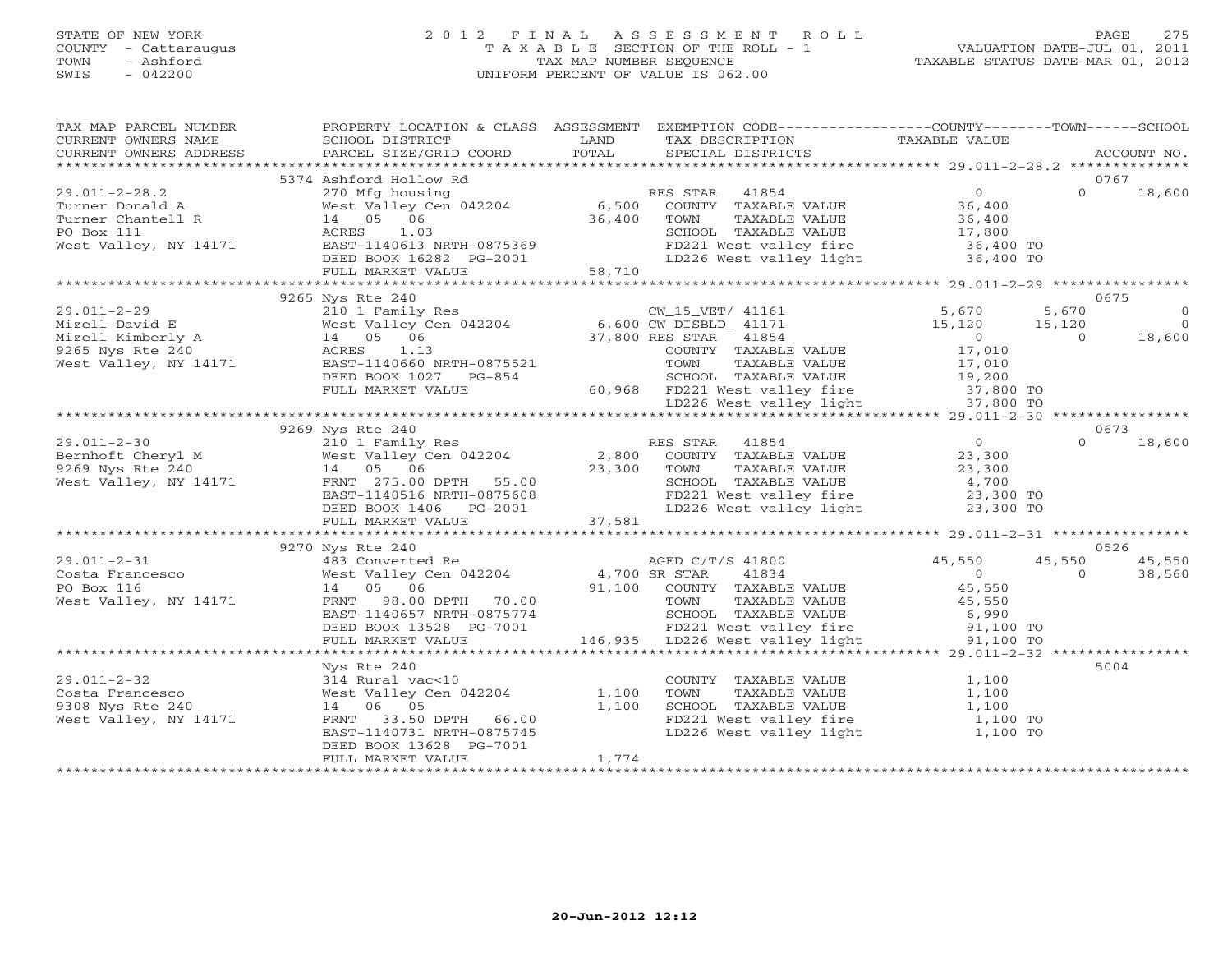## STATE OF NEW YORK 2 0 1 2 F I N A L A S S E S S M E N T R O L L PAGE 276 COUNTY - Cattaraugus T A X A B L E SECTION OF THE ROLL - 1 VALUATION DATE-JUL 01, 2011 TOWN - Ashford TAX MAP NUMBER SEQUENCE TAXABLE STATUS DATE-MAR 01, 2012 SWIS - 042200 UNIFORM PERCENT OF VALUE IS 062.00UNIFORM PERCENT OF VALUE IS 062.00

| TAX MAP PARCEL NUMBER                                                                                                                                                                                     | PROPERTY LOCATION & CLASS ASSESSMENT                                                                                                                                                                                                                                                                                                                                                                                                             |                      | EXEMPTION CODE----------------COUNTY-------TOWN------SCHOOL                                                                                                                                                                                                                                                                                                                                                                                                                                                      |                                                    |      |
|-----------------------------------------------------------------------------------------------------------------------------------------------------------------------------------------------------------|--------------------------------------------------------------------------------------------------------------------------------------------------------------------------------------------------------------------------------------------------------------------------------------------------------------------------------------------------------------------------------------------------------------------------------------------------|----------------------|------------------------------------------------------------------------------------------------------------------------------------------------------------------------------------------------------------------------------------------------------------------------------------------------------------------------------------------------------------------------------------------------------------------------------------------------------------------------------------------------------------------|----------------------------------------------------|------|
| CURRENT OWNERS NAME                                                                                                                                                                                       | $\begin{tabular}{lllllll} \multicolumn{2}{l}{{\small\bf{SGHOOL}}}&{{\small\bf{DISTRICT}}}&{{\small\bf{LAND}}&{{\small\bf{TAX} \text{ DESCRIPTION}}}&{{\small\bf{TAXABLE} \text{ VALUE}}&{\small\bf{ACCOUNT NO}}\\ \multicolumn{2}{l}{\small\bf{PARGE} \text{ SIZE/GRID \text{ COORD}}&{{\small\bf{TOTAL}}}&{{\small\bf{SPECIAL DISTRICTS}}}&{{\small\bf{SATE/CTS}}&{\small\bf{ACCOUNT NO}}\\ \multicolumn{2}{l}{\small\bf{XX-13X1X1X1X1X1X1X1X1$ |                      |                                                                                                                                                                                                                                                                                                                                                                                                                                                                                                                  | TAXABLE VALUE                                      |      |
| CURRENT OWNERS ADDRESS                                                                                                                                                                                    |                                                                                                                                                                                                                                                                                                                                                                                                                                                  |                      |                                                                                                                                                                                                                                                                                                                                                                                                                                                                                                                  |                                                    |      |
| ******************************                                                                                                                                                                            |                                                                                                                                                                                                                                                                                                                                                                                                                                                  |                      |                                                                                                                                                                                                                                                                                                                                                                                                                                                                                                                  |                                                    |      |
|                                                                                                                                                                                                           | Nys Rte 240                                                                                                                                                                                                                                                                                                                                                                                                                                      |                      |                                                                                                                                                                                                                                                                                                                                                                                                                                                                                                                  |                                                    | 0674 |
| $29.011 - 2 - 33$                                                                                                                                                                                         | 314 Rural vac<10<br>West Valley Cen 042204 1,100                                                                                                                                                                                                                                                                                                                                                                                                 |                      | $\begin{tabular}{lllllll} \multicolumn{2}{l}{{\small \texttt{COUNTY}}} & \multicolumn{2}{l}{\small \texttt{TAXABLE VALUE}} & \\ & & & & 1,100\\ \multicolumn{2}{l}{\small \texttt{COUNTY}} & \multicolumn{2}{l}{\small \texttt{TAXABLE VALUE}} & \multicolumn{2}{l}{\small \texttt{NALUE}} & \multicolumn{2}{l}{\small \texttt{NADUE}}\\ \multicolumn{2}{l}{\small \texttt{NALUE}} & \multicolumn{2}{l}{\small \texttt{NALUE}} & \multicolumn{2}{l}{\small \texttt{NALUE}} & \multicolumn{2}{l}{\small \texttt{$ |                                                    |      |
| Homola Elaine                                                                                                                                                                                             |                                                                                                                                                                                                                                                                                                                                                                                                                                                  |                      | TOWN<br>TAXABLE VALUE                                                                                                                                                                                                                                                                                                                                                                                                                                                                                            | 1,100                                              |      |
| 58 Lincoln Ave                                                                                                                                                                                            | 14 05 06                                                                                                                                                                                                                                                                                                                                                                                                                                         | 1,100                | CHOOL TAXABLE VALUE<br>FD221 West valley fire 1,100 TO<br>LD226 West valley light 1,100 TO                                                                                                                                                                                                                                                                                                                                                                                                                       |                                                    |      |
| Salamaanca, NY 14779                                                                                                                                                                                      | FRNT 37.95 DPTH 48.00                                                                                                                                                                                                                                                                                                                                                                                                                            |                      |                                                                                                                                                                                                                                                                                                                                                                                                                                                                                                                  |                                                    |      |
|                                                                                                                                                                                                           | 0.04<br>ACRES                                                                                                                                                                                                                                                                                                                                                                                                                                    |                      |                                                                                                                                                                                                                                                                                                                                                                                                                                                                                                                  |                                                    |      |
|                                                                                                                                                                                                           | EAST-1140731 NRTH-0875682                                                                                                                                                                                                                                                                                                                                                                                                                        |                      |                                                                                                                                                                                                                                                                                                                                                                                                                                                                                                                  |                                                    |      |
|                                                                                                                                                                                                           | DEED BOOK 47<br>PG-2001                                                                                                                                                                                                                                                                                                                                                                                                                          |                      |                                                                                                                                                                                                                                                                                                                                                                                                                                                                                                                  |                                                    |      |
|                                                                                                                                                                                                           | FULL MARKET VALUE                                                                                                                                                                                                                                                                                                                                                                                                                                | 1,774                |                                                                                                                                                                                                                                                                                                                                                                                                                                                                                                                  |                                                    |      |
|                                                                                                                                                                                                           |                                                                                                                                                                                                                                                                                                                                                                                                                                                  |                      |                                                                                                                                                                                                                                                                                                                                                                                                                                                                                                                  |                                                    |      |
| 29.011-2-34<br>Costa Joseph F West Valley Cen 042204<br>PO Box 116<br>West Valley, NY 14171<br>Mest Valley, NY 14171<br>CARES 0.33<br>EAST-1140642 NRTH-0875871<br>PG-261<br>F 806                        | 9284 Nys Rte 240                                                                                                                                                                                                                                                                                                                                                                                                                                 |                      |                                                                                                                                                                                                                                                                                                                                                                                                                                                                                                                  |                                                    | 0394 |
|                                                                                                                                                                                                           |                                                                                                                                                                                                                                                                                                                                                                                                                                                  |                      | COUNTY TAXABLE VALUE                                                                                                                                                                                                                                                                                                                                                                                                                                                                                             | 3,600                                              |      |
|                                                                                                                                                                                                           |                                                                                                                                                                                                                                                                                                                                                                                                                                                  |                      | TOWN                                                                                                                                                                                                                                                                                                                                                                                                                                                                                                             |                                                    |      |
|                                                                                                                                                                                                           |                                                                                                                                                                                                                                                                                                                                                                                                                                                  |                      | SCHOOL TAXABLE VALUE 3,600<br>FD221 West valley fire 3,600 TO<br>LD226 West valley light 3,600 TO                                                                                                                                                                                                                                                                                                                                                                                                                |                                                    |      |
|                                                                                                                                                                                                           |                                                                                                                                                                                                                                                                                                                                                                                                                                                  |                      |                                                                                                                                                                                                                                                                                                                                                                                                                                                                                                                  |                                                    |      |
|                                                                                                                                                                                                           |                                                                                                                                                                                                                                                                                                                                                                                                                                                  |                      |                                                                                                                                                                                                                                                                                                                                                                                                                                                                                                                  |                                                    |      |
|                                                                                                                                                                                                           |                                                                                                                                                                                                                                                                                                                                                                                                                                                  |                      |                                                                                                                                                                                                                                                                                                                                                                                                                                                                                                                  |                                                    |      |
|                                                                                                                                                                                                           |                                                                                                                                                                                                                                                                                                                                                                                                                                                  |                      |                                                                                                                                                                                                                                                                                                                                                                                                                                                                                                                  |                                                    |      |
|                                                                                                                                                                                                           |                                                                                                                                                                                                                                                                                                                                                                                                                                                  |                      |                                                                                                                                                                                                                                                                                                                                                                                                                                                                                                                  |                                                    |      |
|                                                                                                                                                                                                           | 9254 Nys Rte 240                                                                                                                                                                                                                                                                                                                                                                                                                                 |                      |                                                                                                                                                                                                                                                                                                                                                                                                                                                                                                                  |                                                    | 0405 |
|                                                                                                                                                                                                           |                                                                                                                                                                                                                                                                                                                                                                                                                                                  |                      |                                                                                                                                                                                                                                                                                                                                                                                                                                                                                                                  |                                                    |      |
|                                                                                                                                                                                                           |                                                                                                                                                                                                                                                                                                                                                                                                                                                  |                      |                                                                                                                                                                                                                                                                                                                                                                                                                                                                                                                  | $\begin{array}{c} 0 \ 30,000 \ 30,000 \end{array}$ |      |
|                                                                                                                                                                                                           |                                                                                                                                                                                                                                                                                                                                                                                                                                                  |                      |                                                                                                                                                                                                                                                                                                                                                                                                                                                                                                                  |                                                    |      |
|                                                                                                                                                                                                           |                                                                                                                                                                                                                                                                                                                                                                                                                                                  |                      |                                                                                                                                                                                                                                                                                                                                                                                                                                                                                                                  |                                                    |      |
|                                                                                                                                                                                                           |                                                                                                                                                                                                                                                                                                                                                                                                                                                  |                      |                                                                                                                                                                                                                                                                                                                                                                                                                                                                                                                  |                                                    |      |
|                                                                                                                                                                                                           |                                                                                                                                                                                                                                                                                                                                                                                                                                                  |                      |                                                                                                                                                                                                                                                                                                                                                                                                                                                                                                                  |                                                    |      |
|                                                                                                                                                                                                           | 9272 Nys Rte 240                                                                                                                                                                                                                                                                                                                                                                                                                                 |                      |                                                                                                                                                                                                                                                                                                                                                                                                                                                                                                                  |                                                    | 1143 |
| $29.011 - 2 - 36$                                                                                                                                                                                         | 312 Vac w/imprv                                                                                                                                                                                                                                                                                                                                                                                                                                  |                      | COUNTY TAXABLE VALUE                                                                                                                                                                                                                                                                                                                                                                                                                                                                                             | 2,800                                              |      |
|                                                                                                                                                                                                           |                                                                                                                                                                                                                                                                                                                                                                                                                                                  |                      | TOWN                                                                                                                                                                                                                                                                                                                                                                                                                                                                                                             | 2,800                                              |      |
|                                                                                                                                                                                                           |                                                                                                                                                                                                                                                                                                                                                                                                                                                  |                      | TAXADDD VIDEO<br>TAXABLE VALUE<br>TAXARLE VALUE                                                                                                                                                                                                                                                                                                                                                                                                                                                                  |                                                    |      |
|                                                                                                                                                                                                           |                                                                                                                                                                                                                                                                                                                                                                                                                                                  |                      | SCHOOL TAXABLE VALUE 2,800<br>FD221 West valley fire 2,800 TO                                                                                                                                                                                                                                                                                                                                                                                                                                                    |                                                    |      |
| 29.011-2-36 312 Vac w/imprv<br>Costa Joseph F West Valley Cen 042204 2,800<br>Hatch Brenda L 14 05 06 2,800<br>PO Box 116 FRNT 100.00 DPTH 108.75<br>West Valley, NY 14171-0116 EAST-1140863 NRTH-0875919 |                                                                                                                                                                                                                                                                                                                                                                                                                                                  |                      | LD226 West valley light                                                                                                                                                                                                                                                                                                                                                                                                                                                                                          | 2,800 TO                                           |      |
|                                                                                                                                                                                                           | DEED BOOK 1015 PG-449                                                                                                                                                                                                                                                                                                                                                                                                                            |                      |                                                                                                                                                                                                                                                                                                                                                                                                                                                                                                                  |                                                    |      |
|                                                                                                                                                                                                           | FULL MARKET VALUE                                                                                                                                                                                                                                                                                                                                                                                                                                | 4,516                |                                                                                                                                                                                                                                                                                                                                                                                                                                                                                                                  |                                                    |      |
|                                                                                                                                                                                                           |                                                                                                                                                                                                                                                                                                                                                                                                                                                  |                      |                                                                                                                                                                                                                                                                                                                                                                                                                                                                                                                  |                                                    |      |
|                                                                                                                                                                                                           | 9308 Nys Rte 240                                                                                                                                                                                                                                                                                                                                                                                                                                 |                      |                                                                                                                                                                                                                                                                                                                                                                                                                                                                                                                  |                                                    | 0754 |
|                                                                                                                                                                                                           |                                                                                                                                                                                                                                                                                                                                                                                                                                                  |                      | COUNTY TAXABLE VALUE 102,200                                                                                                                                                                                                                                                                                                                                                                                                                                                                                     |                                                    |      |
| 29.011-2-37<br>Costa Joseph (1420 Det row bldg)<br>Hatch Brenda (1405 06)<br>PO Box 116 (1405 06)<br>Mest Valley, NY 14171 (140719 NRTH-0876050)                                                          |                                                                                                                                                                                                                                                                                                                                                                                                                                                  |                      | TOWN<br>TAXABLE VALUE                                                                                                                                                                                                                                                                                                                                                                                                                                                                                            |                                                    |      |
|                                                                                                                                                                                                           |                                                                                                                                                                                                                                                                                                                                                                                                                                                  | $6,000$<br>$102,200$ | SCHOOL TAXABLE VALUE                                                                                                                                                                                                                                                                                                                                                                                                                                                                                             | 102,200<br>102,200                                 |      |
|                                                                                                                                                                                                           |                                                                                                                                                                                                                                                                                                                                                                                                                                                  |                      |                                                                                                                                                                                                                                                                                                                                                                                                                                                                                                                  |                                                    |      |
|                                                                                                                                                                                                           |                                                                                                                                                                                                                                                                                                                                                                                                                                                  |                      | FD221 West valley fire 102,200 TO<br>LD226 West valley light 102,200 TO                                                                                                                                                                                                                                                                                                                                                                                                                                          |                                                    |      |
|                                                                                                                                                                                                           | DEED BOOK 1018 PG-811                                                                                                                                                                                                                                                                                                                                                                                                                            |                      |                                                                                                                                                                                                                                                                                                                                                                                                                                                                                                                  |                                                    |      |
|                                                                                                                                                                                                           | FULL MARKET VALUE                                                                                                                                                                                                                                                                                                                                                                                                                                | 164,839              |                                                                                                                                                                                                                                                                                                                                                                                                                                                                                                                  |                                                    |      |
|                                                                                                                                                                                                           |                                                                                                                                                                                                                                                                                                                                                                                                                                                  |                      |                                                                                                                                                                                                                                                                                                                                                                                                                                                                                                                  |                                                    |      |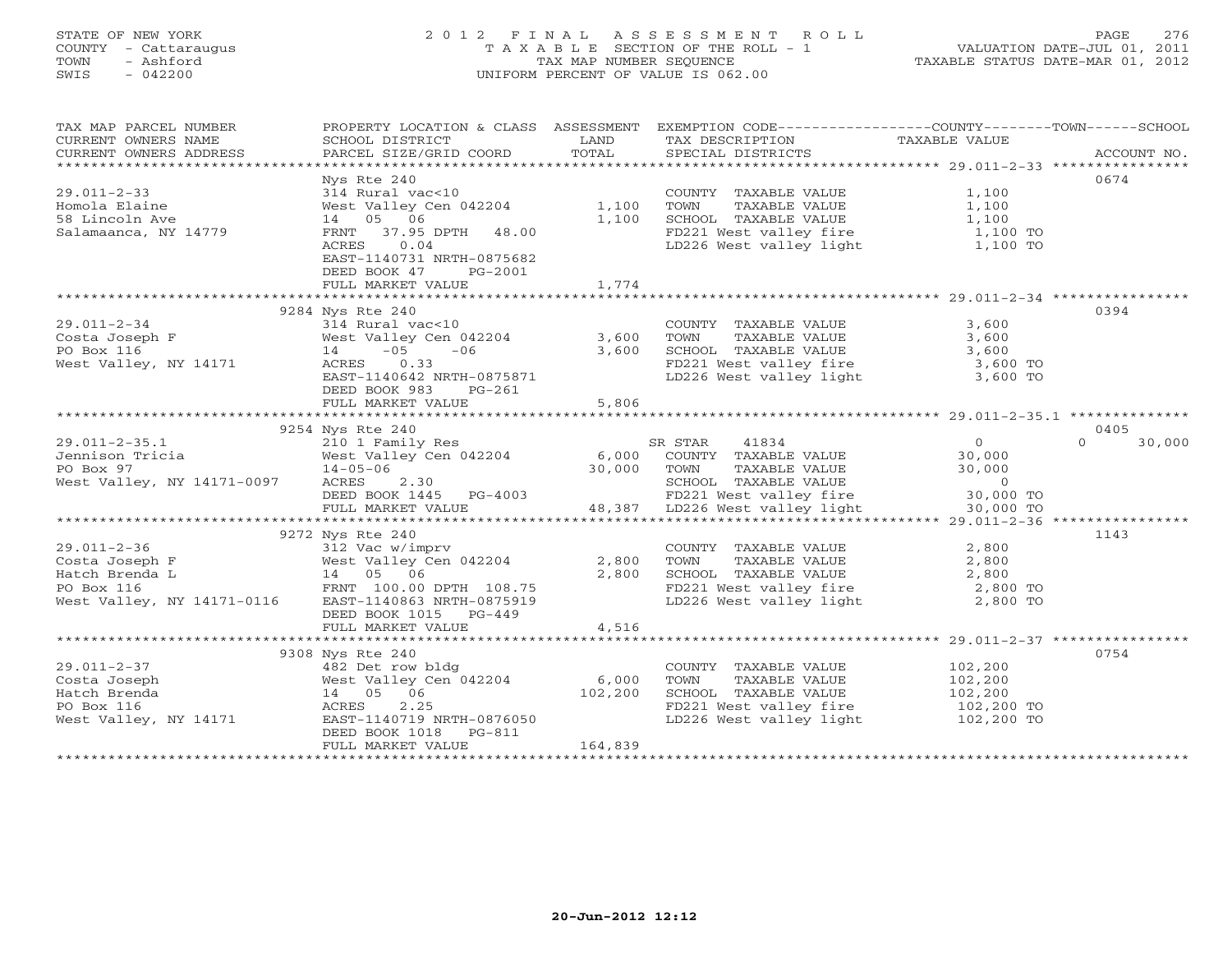# STATE OF NEW YORK 2 0 1 2 F I N A L A S S E S S M E N T R O L L PAGE 277 COUNTY - Cattaraugus T A X A B L E SECTION OF THE ROLL - 1 VALUATION DATE-JUL 01, 2011 TOWN - Ashford TAX MAP NUMBER SEQUENCE TAXABLE STATUS DATE-MAR 01, 2012 SWIS - 042200 UNIFORM PERCENT OF VALUE IS 062.00UNIFORM PERCENT OF VALUE IS 062.00

| TAX DESCRIPTION TAXABLE VALUE<br>CURRENT OWNERS NAME<br>SCHOOL DISTRICT<br>LAND<br>TOTAL<br>CURRENT OWNERS ADDRESS<br>PARCEL SIZE/GRID COORD<br>SPECIAL DISTRICTS<br>ACCOUNT NO.<br>9318 Nys Rte 240<br>0016<br>$\Omega$<br>$29.011 - 2 - 39$<br>$\overline{0}$<br>18,600<br>$0$<br>45,300<br>Spencer Darla<br>West valley centralized:<br>14 - 05 - 06 - 06 - 07 - 45,300 TOWN<br>FRNT 60.00 DPTH 175.00 SCHOO<br>EAST-0492240 NRTH-0876160 FD221<br>DEED BOOK 15542 PG-2001 LD226<br>FULL MARKET VALUE 73,065<br>9318 Route 240<br>TAXABLE VALUE<br>45,300<br>26,700<br>W. Valley, NY 14171<br>SCHOOL TAXABLE VALUE<br>9328 Nys Rte 240<br>0684<br>$\begin{array}{c}0\\29\end{array}$<br>$\Omega$<br>18,600<br>29.011-2-40<br>Vant Janet LS. 2001 Family Res<br>Vant Janet LS. West Valley (2010 18)<br>29.200 FOWN TAXABLE VALUE<br>29.200 FOWN TAXABLE VALUE<br>29.200 FOWN TAXABLE VALUE<br>29.200 FOWN TAXABLE VALUE<br>29.200 FOWN TAXABLE VALUE<br>29.<br>29,200<br>SCHOOL TAXABLE VALUE 10,600<br>FD221 West valley fire 29,200 TO<br>LD226 West valley light 29,200 TO<br>5385 School St<br>0476<br>SCHOOT 50<br>210 1 Family Res<br>West Valley Cen 042204 4,400 COUNTY TAXABLE VALUE<br>14 −05 −06 40,500 TOWN TAXABLE VALUE<br>$\overline{0}$<br>$\Omega$<br>18,600<br>$29.011 - 2 - 41$<br>Expant Shawn<br>Signal Shawn<br>5385 School St<br>West Valley, NY 14171<br>FRNT 145.0<br>40,500<br>40,500<br>40,500<br>SCHOOL TAXABLE VALUE $21,900$<br>FD221 West valley fire $40,500$ TO<br>FRNT 145.00 DPTH 120.00<br>BANK 065<br>LD226 West valley light 40,500 TO<br>EAST-1140764 NRTH-0876299<br>DEED BOOK 9345 PG-6001<br>65,323<br>FULL MARKET VALUE<br>5375 School St<br>0230<br>$\begin{array}{c} 0 \\ 65,100 \end{array}$<br>$\Omega$<br>18,600<br>TAXABLE VALUE<br>65,100<br>SCHOOL TAXABLE VALUE<br>46,500<br>FD221 West valley fire 65,100 TO<br>LD226 West valley light 65,100 TO<br>DEED BOOK 9555 PG-2002<br>105,000<br>FULL MARKET VALUE<br>0712<br>5384 School St<br>210 1 Family Res<br>West Valley Cen 042204 2,200<br>COUNTY TAXABLE VALUE 63,800<br>TOWN TAXABLE VALUE 63,800<br>29.011-2-44 210 1 Family Res<br>Engels Tim A West Valley Cen 042204 2,200<br>Engels Frances 14 05 06 63,800<br>9204 Route 240 FRNT 121.00 DPTH 66.00<br>West Valley, NY 14171 EAST-1140750 NRTH-0876424<br>REST-1140750 NRTH-0876424<br>SCHOOL TAXABLE VALUE 63,800<br>FD221 West valley fire 63,800 TO<br>LD226 West valley light 63,800 TO<br>DEED BOOK 808<br>PG-00115<br>102,903<br>FULL MARKET VALUE | TAX MAP PARCEL NUMBER | PROPERTY LOCATION & CLASS ASSESSMENT EXEMPTION CODE---------------COUNTY-------TOWN------SCHOOL |  |  |  |
|----------------------------------------------------------------------------------------------------------------------------------------------------------------------------------------------------------------------------------------------------------------------------------------------------------------------------------------------------------------------------------------------------------------------------------------------------------------------------------------------------------------------------------------------------------------------------------------------------------------------------------------------------------------------------------------------------------------------------------------------------------------------------------------------------------------------------------------------------------------------------------------------------------------------------------------------------------------------------------------------------------------------------------------------------------------------------------------------------------------------------------------------------------------------------------------------------------------------------------------------------------------------------------------------------------------------------------------------------------------------------------------------------------------------------------------------------------------------------------------------------------------------------------------------------------------------------------------------------------------------------------------------------------------------------------------------------------------------------------------------------------------------------------------------------------------------------------------------------------------------------------------------------------------------------------------------------------------------------------------------------------------------------------------------------------------------------------------------------------------------------------------------------------------------------------------------------------------------------------------------------------------------------------------------------------------------------------------------------------------------------------------------------------------------------------------------------------------------------------------------------------------------------|-----------------------|-------------------------------------------------------------------------------------------------|--|--|--|
|                                                                                                                                                                                                                                                                                                                                                                                                                                                                                                                                                                                                                                                                                                                                                                                                                                                                                                                                                                                                                                                                                                                                                                                                                                                                                                                                                                                                                                                                                                                                                                                                                                                                                                                                                                                                                                                                                                                                                                                                                                                                                                                                                                                                                                                                                                                                                                                                                                                                                                                            |                       |                                                                                                 |  |  |  |
|                                                                                                                                                                                                                                                                                                                                                                                                                                                                                                                                                                                                                                                                                                                                                                                                                                                                                                                                                                                                                                                                                                                                                                                                                                                                                                                                                                                                                                                                                                                                                                                                                                                                                                                                                                                                                                                                                                                                                                                                                                                                                                                                                                                                                                                                                                                                                                                                                                                                                                                            |                       |                                                                                                 |  |  |  |
|                                                                                                                                                                                                                                                                                                                                                                                                                                                                                                                                                                                                                                                                                                                                                                                                                                                                                                                                                                                                                                                                                                                                                                                                                                                                                                                                                                                                                                                                                                                                                                                                                                                                                                                                                                                                                                                                                                                                                                                                                                                                                                                                                                                                                                                                                                                                                                                                                                                                                                                            |                       |                                                                                                 |  |  |  |
|                                                                                                                                                                                                                                                                                                                                                                                                                                                                                                                                                                                                                                                                                                                                                                                                                                                                                                                                                                                                                                                                                                                                                                                                                                                                                                                                                                                                                                                                                                                                                                                                                                                                                                                                                                                                                                                                                                                                                                                                                                                                                                                                                                                                                                                                                                                                                                                                                                                                                                                            |                       |                                                                                                 |  |  |  |
|                                                                                                                                                                                                                                                                                                                                                                                                                                                                                                                                                                                                                                                                                                                                                                                                                                                                                                                                                                                                                                                                                                                                                                                                                                                                                                                                                                                                                                                                                                                                                                                                                                                                                                                                                                                                                                                                                                                                                                                                                                                                                                                                                                                                                                                                                                                                                                                                                                                                                                                            |                       |                                                                                                 |  |  |  |
|                                                                                                                                                                                                                                                                                                                                                                                                                                                                                                                                                                                                                                                                                                                                                                                                                                                                                                                                                                                                                                                                                                                                                                                                                                                                                                                                                                                                                                                                                                                                                                                                                                                                                                                                                                                                                                                                                                                                                                                                                                                                                                                                                                                                                                                                                                                                                                                                                                                                                                                            |                       |                                                                                                 |  |  |  |
|                                                                                                                                                                                                                                                                                                                                                                                                                                                                                                                                                                                                                                                                                                                                                                                                                                                                                                                                                                                                                                                                                                                                                                                                                                                                                                                                                                                                                                                                                                                                                                                                                                                                                                                                                                                                                                                                                                                                                                                                                                                                                                                                                                                                                                                                                                                                                                                                                                                                                                                            |                       |                                                                                                 |  |  |  |
|                                                                                                                                                                                                                                                                                                                                                                                                                                                                                                                                                                                                                                                                                                                                                                                                                                                                                                                                                                                                                                                                                                                                                                                                                                                                                                                                                                                                                                                                                                                                                                                                                                                                                                                                                                                                                                                                                                                                                                                                                                                                                                                                                                                                                                                                                                                                                                                                                                                                                                                            |                       |                                                                                                 |  |  |  |
|                                                                                                                                                                                                                                                                                                                                                                                                                                                                                                                                                                                                                                                                                                                                                                                                                                                                                                                                                                                                                                                                                                                                                                                                                                                                                                                                                                                                                                                                                                                                                                                                                                                                                                                                                                                                                                                                                                                                                                                                                                                                                                                                                                                                                                                                                                                                                                                                                                                                                                                            |                       |                                                                                                 |  |  |  |
|                                                                                                                                                                                                                                                                                                                                                                                                                                                                                                                                                                                                                                                                                                                                                                                                                                                                                                                                                                                                                                                                                                                                                                                                                                                                                                                                                                                                                                                                                                                                                                                                                                                                                                                                                                                                                                                                                                                                                                                                                                                                                                                                                                                                                                                                                                                                                                                                                                                                                                                            |                       |                                                                                                 |  |  |  |
|                                                                                                                                                                                                                                                                                                                                                                                                                                                                                                                                                                                                                                                                                                                                                                                                                                                                                                                                                                                                                                                                                                                                                                                                                                                                                                                                                                                                                                                                                                                                                                                                                                                                                                                                                                                                                                                                                                                                                                                                                                                                                                                                                                                                                                                                                                                                                                                                                                                                                                                            |                       |                                                                                                 |  |  |  |
|                                                                                                                                                                                                                                                                                                                                                                                                                                                                                                                                                                                                                                                                                                                                                                                                                                                                                                                                                                                                                                                                                                                                                                                                                                                                                                                                                                                                                                                                                                                                                                                                                                                                                                                                                                                                                                                                                                                                                                                                                                                                                                                                                                                                                                                                                                                                                                                                                                                                                                                            |                       |                                                                                                 |  |  |  |
|                                                                                                                                                                                                                                                                                                                                                                                                                                                                                                                                                                                                                                                                                                                                                                                                                                                                                                                                                                                                                                                                                                                                                                                                                                                                                                                                                                                                                                                                                                                                                                                                                                                                                                                                                                                                                                                                                                                                                                                                                                                                                                                                                                                                                                                                                                                                                                                                                                                                                                                            |                       |                                                                                                 |  |  |  |
|                                                                                                                                                                                                                                                                                                                                                                                                                                                                                                                                                                                                                                                                                                                                                                                                                                                                                                                                                                                                                                                                                                                                                                                                                                                                                                                                                                                                                                                                                                                                                                                                                                                                                                                                                                                                                                                                                                                                                                                                                                                                                                                                                                                                                                                                                                                                                                                                                                                                                                                            |                       |                                                                                                 |  |  |  |
|                                                                                                                                                                                                                                                                                                                                                                                                                                                                                                                                                                                                                                                                                                                                                                                                                                                                                                                                                                                                                                                                                                                                                                                                                                                                                                                                                                                                                                                                                                                                                                                                                                                                                                                                                                                                                                                                                                                                                                                                                                                                                                                                                                                                                                                                                                                                                                                                                                                                                                                            |                       |                                                                                                 |  |  |  |
|                                                                                                                                                                                                                                                                                                                                                                                                                                                                                                                                                                                                                                                                                                                                                                                                                                                                                                                                                                                                                                                                                                                                                                                                                                                                                                                                                                                                                                                                                                                                                                                                                                                                                                                                                                                                                                                                                                                                                                                                                                                                                                                                                                                                                                                                                                                                                                                                                                                                                                                            |                       |                                                                                                 |  |  |  |
|                                                                                                                                                                                                                                                                                                                                                                                                                                                                                                                                                                                                                                                                                                                                                                                                                                                                                                                                                                                                                                                                                                                                                                                                                                                                                                                                                                                                                                                                                                                                                                                                                                                                                                                                                                                                                                                                                                                                                                                                                                                                                                                                                                                                                                                                                                                                                                                                                                                                                                                            |                       |                                                                                                 |  |  |  |
|                                                                                                                                                                                                                                                                                                                                                                                                                                                                                                                                                                                                                                                                                                                                                                                                                                                                                                                                                                                                                                                                                                                                                                                                                                                                                                                                                                                                                                                                                                                                                                                                                                                                                                                                                                                                                                                                                                                                                                                                                                                                                                                                                                                                                                                                                                                                                                                                                                                                                                                            |                       |                                                                                                 |  |  |  |
|                                                                                                                                                                                                                                                                                                                                                                                                                                                                                                                                                                                                                                                                                                                                                                                                                                                                                                                                                                                                                                                                                                                                                                                                                                                                                                                                                                                                                                                                                                                                                                                                                                                                                                                                                                                                                                                                                                                                                                                                                                                                                                                                                                                                                                                                                                                                                                                                                                                                                                                            |                       |                                                                                                 |  |  |  |
|                                                                                                                                                                                                                                                                                                                                                                                                                                                                                                                                                                                                                                                                                                                                                                                                                                                                                                                                                                                                                                                                                                                                                                                                                                                                                                                                                                                                                                                                                                                                                                                                                                                                                                                                                                                                                                                                                                                                                                                                                                                                                                                                                                                                                                                                                                                                                                                                                                                                                                                            |                       |                                                                                                 |  |  |  |
|                                                                                                                                                                                                                                                                                                                                                                                                                                                                                                                                                                                                                                                                                                                                                                                                                                                                                                                                                                                                                                                                                                                                                                                                                                                                                                                                                                                                                                                                                                                                                                                                                                                                                                                                                                                                                                                                                                                                                                                                                                                                                                                                                                                                                                                                                                                                                                                                                                                                                                                            |                       |                                                                                                 |  |  |  |
|                                                                                                                                                                                                                                                                                                                                                                                                                                                                                                                                                                                                                                                                                                                                                                                                                                                                                                                                                                                                                                                                                                                                                                                                                                                                                                                                                                                                                                                                                                                                                                                                                                                                                                                                                                                                                                                                                                                                                                                                                                                                                                                                                                                                                                                                                                                                                                                                                                                                                                                            |                       |                                                                                                 |  |  |  |
|                                                                                                                                                                                                                                                                                                                                                                                                                                                                                                                                                                                                                                                                                                                                                                                                                                                                                                                                                                                                                                                                                                                                                                                                                                                                                                                                                                                                                                                                                                                                                                                                                                                                                                                                                                                                                                                                                                                                                                                                                                                                                                                                                                                                                                                                                                                                                                                                                                                                                                                            |                       |                                                                                                 |  |  |  |
|                                                                                                                                                                                                                                                                                                                                                                                                                                                                                                                                                                                                                                                                                                                                                                                                                                                                                                                                                                                                                                                                                                                                                                                                                                                                                                                                                                                                                                                                                                                                                                                                                                                                                                                                                                                                                                                                                                                                                                                                                                                                                                                                                                                                                                                                                                                                                                                                                                                                                                                            |                       |                                                                                                 |  |  |  |
|                                                                                                                                                                                                                                                                                                                                                                                                                                                                                                                                                                                                                                                                                                                                                                                                                                                                                                                                                                                                                                                                                                                                                                                                                                                                                                                                                                                                                                                                                                                                                                                                                                                                                                                                                                                                                                                                                                                                                                                                                                                                                                                                                                                                                                                                                                                                                                                                                                                                                                                            |                       |                                                                                                 |  |  |  |
|                                                                                                                                                                                                                                                                                                                                                                                                                                                                                                                                                                                                                                                                                                                                                                                                                                                                                                                                                                                                                                                                                                                                                                                                                                                                                                                                                                                                                                                                                                                                                                                                                                                                                                                                                                                                                                                                                                                                                                                                                                                                                                                                                                                                                                                                                                                                                                                                                                                                                                                            |                       |                                                                                                 |  |  |  |
|                                                                                                                                                                                                                                                                                                                                                                                                                                                                                                                                                                                                                                                                                                                                                                                                                                                                                                                                                                                                                                                                                                                                                                                                                                                                                                                                                                                                                                                                                                                                                                                                                                                                                                                                                                                                                                                                                                                                                                                                                                                                                                                                                                                                                                                                                                                                                                                                                                                                                                                            |                       |                                                                                                 |  |  |  |
|                                                                                                                                                                                                                                                                                                                                                                                                                                                                                                                                                                                                                                                                                                                                                                                                                                                                                                                                                                                                                                                                                                                                                                                                                                                                                                                                                                                                                                                                                                                                                                                                                                                                                                                                                                                                                                                                                                                                                                                                                                                                                                                                                                                                                                                                                                                                                                                                                                                                                                                            |                       |                                                                                                 |  |  |  |
|                                                                                                                                                                                                                                                                                                                                                                                                                                                                                                                                                                                                                                                                                                                                                                                                                                                                                                                                                                                                                                                                                                                                                                                                                                                                                                                                                                                                                                                                                                                                                                                                                                                                                                                                                                                                                                                                                                                                                                                                                                                                                                                                                                                                                                                                                                                                                                                                                                                                                                                            |                       |                                                                                                 |  |  |  |
|                                                                                                                                                                                                                                                                                                                                                                                                                                                                                                                                                                                                                                                                                                                                                                                                                                                                                                                                                                                                                                                                                                                                                                                                                                                                                                                                                                                                                                                                                                                                                                                                                                                                                                                                                                                                                                                                                                                                                                                                                                                                                                                                                                                                                                                                                                                                                                                                                                                                                                                            |                       |                                                                                                 |  |  |  |
|                                                                                                                                                                                                                                                                                                                                                                                                                                                                                                                                                                                                                                                                                                                                                                                                                                                                                                                                                                                                                                                                                                                                                                                                                                                                                                                                                                                                                                                                                                                                                                                                                                                                                                                                                                                                                                                                                                                                                                                                                                                                                                                                                                                                                                                                                                                                                                                                                                                                                                                            |                       |                                                                                                 |  |  |  |
|                                                                                                                                                                                                                                                                                                                                                                                                                                                                                                                                                                                                                                                                                                                                                                                                                                                                                                                                                                                                                                                                                                                                                                                                                                                                                                                                                                                                                                                                                                                                                                                                                                                                                                                                                                                                                                                                                                                                                                                                                                                                                                                                                                                                                                                                                                                                                                                                                                                                                                                            |                       |                                                                                                 |  |  |  |
|                                                                                                                                                                                                                                                                                                                                                                                                                                                                                                                                                                                                                                                                                                                                                                                                                                                                                                                                                                                                                                                                                                                                                                                                                                                                                                                                                                                                                                                                                                                                                                                                                                                                                                                                                                                                                                                                                                                                                                                                                                                                                                                                                                                                                                                                                                                                                                                                                                                                                                                            |                       |                                                                                                 |  |  |  |
|                                                                                                                                                                                                                                                                                                                                                                                                                                                                                                                                                                                                                                                                                                                                                                                                                                                                                                                                                                                                                                                                                                                                                                                                                                                                                                                                                                                                                                                                                                                                                                                                                                                                                                                                                                                                                                                                                                                                                                                                                                                                                                                                                                                                                                                                                                                                                                                                                                                                                                                            |                       |                                                                                                 |  |  |  |
|                                                                                                                                                                                                                                                                                                                                                                                                                                                                                                                                                                                                                                                                                                                                                                                                                                                                                                                                                                                                                                                                                                                                                                                                                                                                                                                                                                                                                                                                                                                                                                                                                                                                                                                                                                                                                                                                                                                                                                                                                                                                                                                                                                                                                                                                                                                                                                                                                                                                                                                            |                       |                                                                                                 |  |  |  |
|                                                                                                                                                                                                                                                                                                                                                                                                                                                                                                                                                                                                                                                                                                                                                                                                                                                                                                                                                                                                                                                                                                                                                                                                                                                                                                                                                                                                                                                                                                                                                                                                                                                                                                                                                                                                                                                                                                                                                                                                                                                                                                                                                                                                                                                                                                                                                                                                                                                                                                                            |                       |                                                                                                 |  |  |  |
|                                                                                                                                                                                                                                                                                                                                                                                                                                                                                                                                                                                                                                                                                                                                                                                                                                                                                                                                                                                                                                                                                                                                                                                                                                                                                                                                                                                                                                                                                                                                                                                                                                                                                                                                                                                                                                                                                                                                                                                                                                                                                                                                                                                                                                                                                                                                                                                                                                                                                                                            |                       |                                                                                                 |  |  |  |
|                                                                                                                                                                                                                                                                                                                                                                                                                                                                                                                                                                                                                                                                                                                                                                                                                                                                                                                                                                                                                                                                                                                                                                                                                                                                                                                                                                                                                                                                                                                                                                                                                                                                                                                                                                                                                                                                                                                                                                                                                                                                                                                                                                                                                                                                                                                                                                                                                                                                                                                            |                       |                                                                                                 |  |  |  |
|                                                                                                                                                                                                                                                                                                                                                                                                                                                                                                                                                                                                                                                                                                                                                                                                                                                                                                                                                                                                                                                                                                                                                                                                                                                                                                                                                                                                                                                                                                                                                                                                                                                                                                                                                                                                                                                                                                                                                                                                                                                                                                                                                                                                                                                                                                                                                                                                                                                                                                                            |                       |                                                                                                 |  |  |  |
|                                                                                                                                                                                                                                                                                                                                                                                                                                                                                                                                                                                                                                                                                                                                                                                                                                                                                                                                                                                                                                                                                                                                                                                                                                                                                                                                                                                                                                                                                                                                                                                                                                                                                                                                                                                                                                                                                                                                                                                                                                                                                                                                                                                                                                                                                                                                                                                                                                                                                                                            |                       |                                                                                                 |  |  |  |
|                                                                                                                                                                                                                                                                                                                                                                                                                                                                                                                                                                                                                                                                                                                                                                                                                                                                                                                                                                                                                                                                                                                                                                                                                                                                                                                                                                                                                                                                                                                                                                                                                                                                                                                                                                                                                                                                                                                                                                                                                                                                                                                                                                                                                                                                                                                                                                                                                                                                                                                            |                       |                                                                                                 |  |  |  |
|                                                                                                                                                                                                                                                                                                                                                                                                                                                                                                                                                                                                                                                                                                                                                                                                                                                                                                                                                                                                                                                                                                                                                                                                                                                                                                                                                                                                                                                                                                                                                                                                                                                                                                                                                                                                                                                                                                                                                                                                                                                                                                                                                                                                                                                                                                                                                                                                                                                                                                                            |                       |                                                                                                 |  |  |  |
|                                                                                                                                                                                                                                                                                                                                                                                                                                                                                                                                                                                                                                                                                                                                                                                                                                                                                                                                                                                                                                                                                                                                                                                                                                                                                                                                                                                                                                                                                                                                                                                                                                                                                                                                                                                                                                                                                                                                                                                                                                                                                                                                                                                                                                                                                                                                                                                                                                                                                                                            |                       |                                                                                                 |  |  |  |
|                                                                                                                                                                                                                                                                                                                                                                                                                                                                                                                                                                                                                                                                                                                                                                                                                                                                                                                                                                                                                                                                                                                                                                                                                                                                                                                                                                                                                                                                                                                                                                                                                                                                                                                                                                                                                                                                                                                                                                                                                                                                                                                                                                                                                                                                                                                                                                                                                                                                                                                            |                       |                                                                                                 |  |  |  |
|                                                                                                                                                                                                                                                                                                                                                                                                                                                                                                                                                                                                                                                                                                                                                                                                                                                                                                                                                                                                                                                                                                                                                                                                                                                                                                                                                                                                                                                                                                                                                                                                                                                                                                                                                                                                                                                                                                                                                                                                                                                                                                                                                                                                                                                                                                                                                                                                                                                                                                                            |                       |                                                                                                 |  |  |  |
|                                                                                                                                                                                                                                                                                                                                                                                                                                                                                                                                                                                                                                                                                                                                                                                                                                                                                                                                                                                                                                                                                                                                                                                                                                                                                                                                                                                                                                                                                                                                                                                                                                                                                                                                                                                                                                                                                                                                                                                                                                                                                                                                                                                                                                                                                                                                                                                                                                                                                                                            |                       |                                                                                                 |  |  |  |
|                                                                                                                                                                                                                                                                                                                                                                                                                                                                                                                                                                                                                                                                                                                                                                                                                                                                                                                                                                                                                                                                                                                                                                                                                                                                                                                                                                                                                                                                                                                                                                                                                                                                                                                                                                                                                                                                                                                                                                                                                                                                                                                                                                                                                                                                                                                                                                                                                                                                                                                            |                       |                                                                                                 |  |  |  |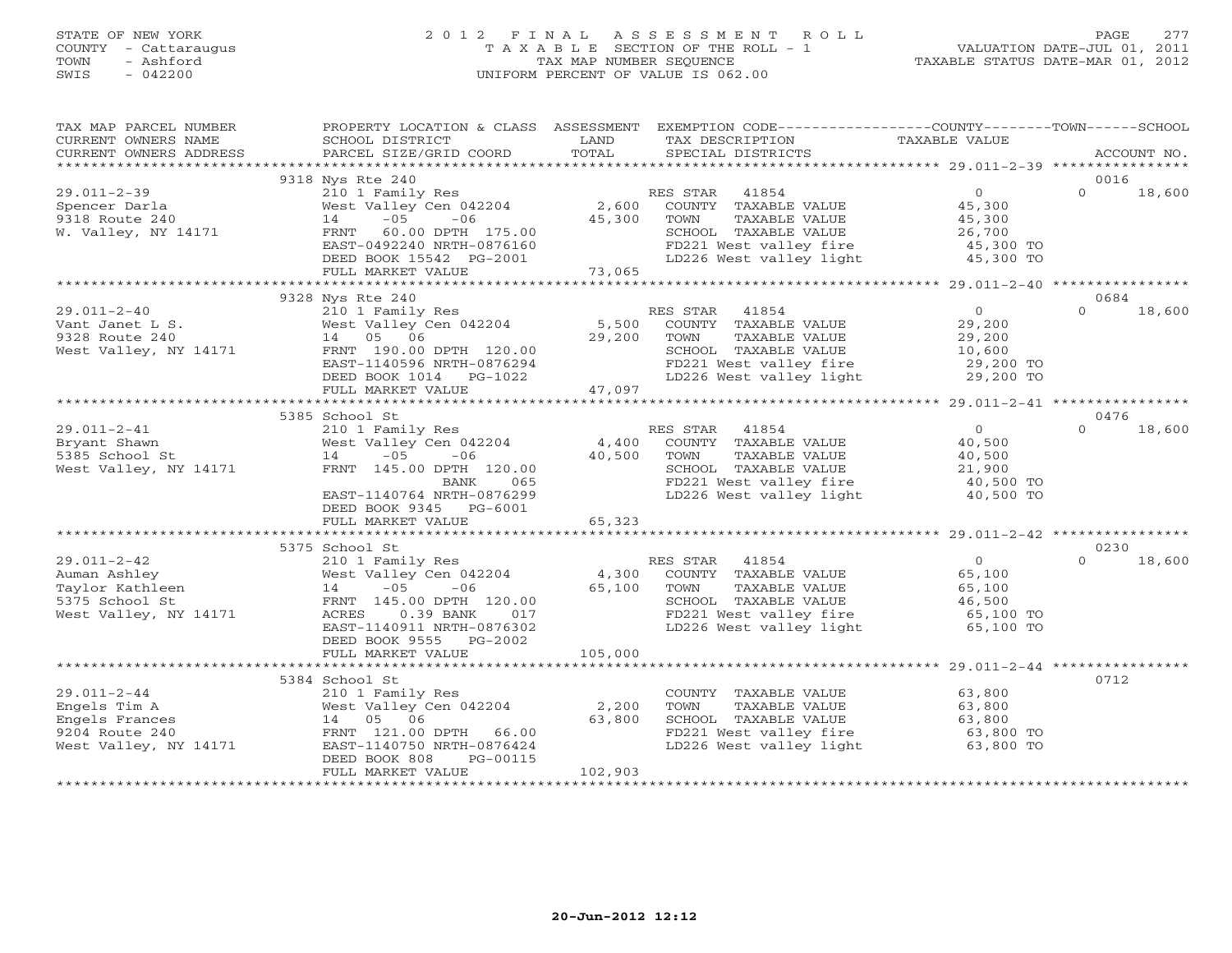# STATE OF NEW YORK 2 0 1 2 F I N A L A S S E S S M E N T R O L L PAGE 278 COUNTY - Cattaraugus T A X A B L E SECTION OF THE ROLL - 1 VALUATION DATE-JUL 01, 2011 TOWN - Ashford TAX MAP NUMBER SEQUENCE TAXABLE STATUS DATE-MAR 01, 2012 SWIS - 042200 UNIFORM PERCENT OF VALUE IS 062.00UNIFORM PERCENT OF VALUE IS 062.00

| TAX MAP PARCEL NUMBER                                                                                                                                                                                                                                                                                                                                                                                                 |                                               | PROPERTY LOCATION & CLASS ASSESSMENT EXEMPTION CODE----------------COUNTY-------TOWN------SCHOOL                                                                          |                         |
|-----------------------------------------------------------------------------------------------------------------------------------------------------------------------------------------------------------------------------------------------------------------------------------------------------------------------------------------------------------------------------------------------------------------------|-----------------------------------------------|---------------------------------------------------------------------------------------------------------------------------------------------------------------------------|-------------------------|
|                                                                                                                                                                                                                                                                                                                                                                                                                       |                                               |                                                                                                                                                                           |                         |
|                                                                                                                                                                                                                                                                                                                                                                                                                       |                                               |                                                                                                                                                                           |                         |
|                                                                                                                                                                                                                                                                                                                                                                                                                       |                                               |                                                                                                                                                                           |                         |
|                                                                                                                                                                                                                                                                                                                                                                                                                       | 9338 Nys Rte 240                              |                                                                                                                                                                           | 0416                    |
| $\begin{tabular}{lllllllllllllllllllll} \hline 29.011-2-45 & 9338 \text{ NUS K} & 810 & 1 &\text{Family Res} & \text{RES STRR} & 41854 & 0 \\ & & 210 & 1 &\text{Family Res} & \text{RES STRR} & 41854 & 0 \\ & & 210 & 1 &\text{Family Res} & 3,300 & \text{COUNTY} & \text{TAXABLE VALUE} & 77,500 \\ \text{Parish Balcerzak Barbara R} & 14 & 05 & 06 & 77,500 & \text{TONN} & \text{TAXABLE VALUE} & 77,500 \\ &$ |                                               |                                                                                                                                                                           | $\Omega$<br>18,600      |
|                                                                                                                                                                                                                                                                                                                                                                                                                       |                                               |                                                                                                                                                                           |                         |
|                                                                                                                                                                                                                                                                                                                                                                                                                       |                                               |                                                                                                                                                                           |                         |
|                                                                                                                                                                                                                                                                                                                                                                                                                       |                                               |                                                                                                                                                                           |                         |
|                                                                                                                                                                                                                                                                                                                                                                                                                       |                                               |                                                                                                                                                                           |                         |
|                                                                                                                                                                                                                                                                                                                                                                                                                       |                                               |                                                                                                                                                                           |                         |
|                                                                                                                                                                                                                                                                                                                                                                                                                       |                                               |                                                                                                                                                                           |                         |
|                                                                                                                                                                                                                                                                                                                                                                                                                       |                                               |                                                                                                                                                                           |                         |
|                                                                                                                                                                                                                                                                                                                                                                                                                       | 9340 5452 Nys Rte 240                         |                                                                                                                                                                           | 0307                    |
|                                                                                                                                                                                                                                                                                                                                                                                                                       |                                               |                                                                                                                                                                           |                         |
|                                                                                                                                                                                                                                                                                                                                                                                                                       |                                               |                                                                                                                                                                           |                         |
|                                                                                                                                                                                                                                                                                                                                                                                                                       |                                               |                                                                                                                                                                           |                         |
|                                                                                                                                                                                                                                                                                                                                                                                                                       |                                               |                                                                                                                                                                           |                         |
|                                                                                                                                                                                                                                                                                                                                                                                                                       |                                               |                                                                                                                                                                           |                         |
|                                                                                                                                                                                                                                                                                                                                                                                                                       |                                               |                                                                                                                                                                           |                         |
|                                                                                                                                                                                                                                                                                                                                                                                                                       | DEED BOOK 00869 PG-00129<br>FULL MARKET VALUE |                                                                                                                                                                           |                         |
|                                                                                                                                                                                                                                                                                                                                                                                                                       |                                               |                                                                                                                                                                           |                         |
|                                                                                                                                                                                                                                                                                                                                                                                                                       |                                               |                                                                                                                                                                           |                         |
|                                                                                                                                                                                                                                                                                                                                                                                                                       | 9346 Nys Rte 240                              |                                                                                                                                                                           | 0545                    |
|                                                                                                                                                                                                                                                                                                                                                                                                                       |                                               |                                                                                                                                                                           |                         |
|                                                                                                                                                                                                                                                                                                                                                                                                                       |                                               |                                                                                                                                                                           |                         |
|                                                                                                                                                                                                                                                                                                                                                                                                                       |                                               |                                                                                                                                                                           |                         |
|                                                                                                                                                                                                                                                                                                                                                                                                                       |                                               |                                                                                                                                                                           |                         |
|                                                                                                                                                                                                                                                                                                                                                                                                                       |                                               |                                                                                                                                                                           |                         |
|                                                                                                                                                                                                                                                                                                                                                                                                                       |                                               |                                                                                                                                                                           |                         |
|                                                                                                                                                                                                                                                                                                                                                                                                                       |                                               |                                                                                                                                                                           |                         |
| $\begin{array}{cccccccc} 29.011-2-47 & 9346\text{ NVS} & \text{Re} & \text{WNET C/T} & 41121 & 7,440 & 7,440 & 0 \\ \text{Neudeck George} & 2101\text{ Family Res} & 5,300\text{ SR STRR} & 41834 & 7,440 & 7,440 & 0 \\ \text{Neudeek George} & 14 & 05 & 06 & 64,900 & \text{COMNT} & \text{TAXABLE VALUE} & 5,300\text{ SR STRR} & 201 & 5,300\text{ SR STRR} & 201 & 7,4$                                         |                                               |                                                                                                                                                                           |                         |
|                                                                                                                                                                                                                                                                                                                                                                                                                       | 9354 Nys Rte 240                              |                                                                                                                                                                           | 0544                    |
|                                                                                                                                                                                                                                                                                                                                                                                                                       |                                               |                                                                                                                                                                           |                         |
|                                                                                                                                                                                                                                                                                                                                                                                                                       |                                               |                                                                                                                                                                           |                         |
|                                                                                                                                                                                                                                                                                                                                                                                                                       |                                               |                                                                                                                                                                           |                         |
| 29.011-2-48<br>Patti Joseph J<br>77 Yacht Club Dr<br>Machias, NY 14101<br>Machias, NY 14101<br>Patti Solomon Dr<br>Machias, NY 14101<br>Patti Solomon Dr<br>Patti Solomon Dr<br>Patti Solomon Dr<br>Patti Solomon Dr<br>Patti Solomon Dr<br>Patti Sol                                                                                                                                                                 |                                               | COUNTY TAXABLE VALUE<br>TOWN TAXABLE VALUE<br>SCHOOL TAXABLE VALUE<br>SCHOOL TAXABLE VALUE<br>FD221 West valley fire<br>LD226 West valley light<br>55,600 TO<br>55,600 TO |                         |
|                                                                                                                                                                                                                                                                                                                                                                                                                       |                                               |                                                                                                                                                                           |                         |
|                                                                                                                                                                                                                                                                                                                                                                                                                       |                                               |                                                                                                                                                                           |                         |
|                                                                                                                                                                                                                                                                                                                                                                                                                       |                                               |                                                                                                                                                                           |                         |
|                                                                                                                                                                                                                                                                                                                                                                                                                       |                                               |                                                                                                                                                                           |                         |
|                                                                                                                                                                                                                                                                                                                                                                                                                       | 9356 Nys Rte 240                              |                                                                                                                                                                           | 0306                    |
|                                                                                                                                                                                                                                                                                                                                                                                                                       |                                               |                                                                                                                                                                           | 5,775<br>$\overline{0}$ |
|                                                                                                                                                                                                                                                                                                                                                                                                                       |                                               |                                                                                                                                                                           | $0 \t 18,600$           |
|                                                                                                                                                                                                                                                                                                                                                                                                                       |                                               |                                                                                                                                                                           |                         |
|                                                                                                                                                                                                                                                                                                                                                                                                                       |                                               |                                                                                                                                                                           |                         |
|                                                                                                                                                                                                                                                                                                                                                                                                                       |                                               |                                                                                                                                                                           |                         |
|                                                                                                                                                                                                                                                                                                                                                                                                                       |                                               |                                                                                                                                                                           |                         |
|                                                                                                                                                                                                                                                                                                                                                                                                                       |                                               |                                                                                                                                                                           |                         |
|                                                                                                                                                                                                                                                                                                                                                                                                                       |                                               |                                                                                                                                                                           |                         |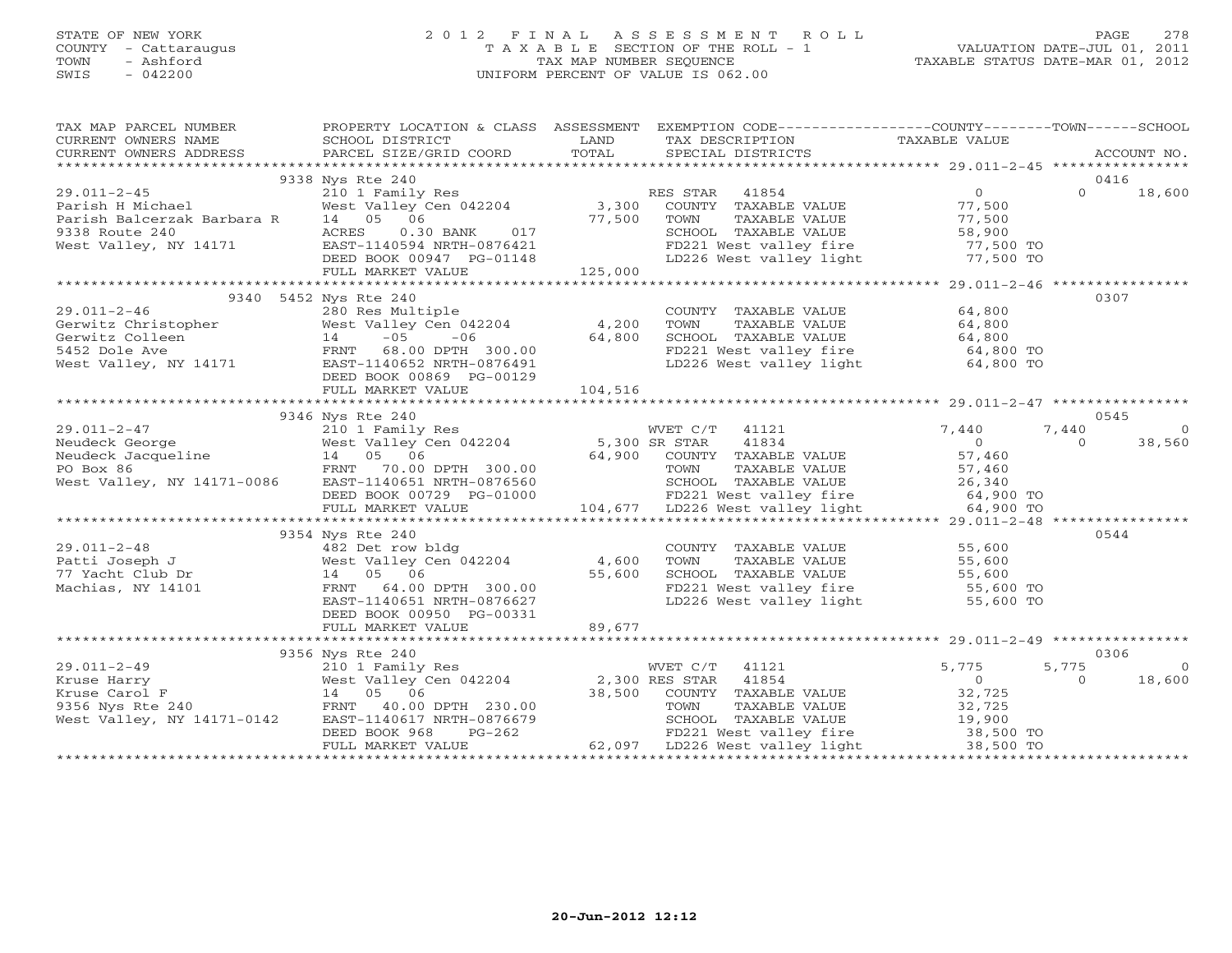| STATE OF NEW YORK<br>COUNTY<br>- Cattaraugus<br>- Ashford<br>TOWN<br>$-042200$<br>SWIS | 2 0 1 2<br>FINAL ASSESSMENT ROLL<br>TAXABLE<br>TAX MAP NUMBER SEQUENCE<br>UNIFORM PERCENT OF VALUE IS 062.00                                                                                                                                                                   | VALUATION DATE-JUL 01, 2011<br>TAXABLE STATUS DATE-MAR 01, 2012 | PAGE           | 279                                               |                                                              |          |             |
|----------------------------------------------------------------------------------------|--------------------------------------------------------------------------------------------------------------------------------------------------------------------------------------------------------------------------------------------------------------------------------|-----------------------------------------------------------------|----------------|---------------------------------------------------|--------------------------------------------------------------|----------|-------------|
| TAX MAP PARCEL NUMBER<br>CURRENT OWNERS NAME<br>CURRENT OWNERS ADDRESS                 | PROPERTY LOCATION & CLASS ASSESSMENT<br>SCHOOL DISTRICT<br><b>Example 19</b> LAND<br>PARCEL SIZE/GRID COORD TOTAL SPECIAL DISTRICTS                                                                                                                                            |                                                                 |                | TAX DESCRIPTION TAXABLE VALUE                     | EXEMPTION CODE-----------------COUNTY-------TOWN------SCHOOL |          | ACCOUNT NO. |
|                                                                                        |                                                                                                                                                                                                                                                                                |                                                                 |                |                                                   |                                                              | 0473     |             |
|                                                                                        | 9360 Nys Rte 240<br>220 2 Family Res                                                                                                                                                                                                                                           |                                                                 | RES STAR       | 41854                                             | $\Omega$                                                     | $\Omega$ | 18,600      |
| $29.011 - 2 - 50$                                                                      |                                                                                                                                                                                                                                                                                |                                                                 |                |                                                   | 50,000                                                       |          |             |
|                                                                                        | $\begin{array}{ccccccccc} \texttt{Klein Elizabeth C} & \texttt{West Valley}^{-} \texttt{Cen 042204} & \texttt{2,800} & \texttt{COUNTY TAXABLE VALUE} \\ 9360 \texttt{Nys Rte 240} & \texttt{14} & 05 & 06 & & & & 50,000 & \texttt{TOWN} & \texttt{TAXABLE VALUE} \end{array}$ |                                                                 |                | TAXABLE VALUE                                     | 50,000                                                       |          |             |
| West Valley, NY 14171                                                                  | FRNT 40.00 DPTH 230.00                                                                                                                                                                                                                                                         |                                                                 | SCHOOL         | TAXABLE VALUE                                     | 31,400                                                       |          |             |
|                                                                                        | BANK                                                                                                                                                                                                                                                                           | 182 and $\sim$                                                  |                |                                                   | FD221 West valley fire 50,000 TO                             |          |             |
|                                                                                        | EAST-1140616 NRTH-0876721<br>DEED BOOK 3875 PG-7002                                                                                                                                                                                                                            |                                                                 |                | LD226 West valley light                           | 50,000 TO                                                    |          |             |
|                                                                                        | FULL MARKET VALUE                                                                                                                                                                                                                                                              | 80,645                                                          |                |                                                   |                                                              |          |             |
|                                                                                        |                                                                                                                                                                                                                                                                                |                                                                 |                |                                                   |                                                              |          |             |
|                                                                                        | 9376 Nys Rte 240                                                                                                                                                                                                                                                               |                                                                 |                |                                                   |                                                              | 0676     |             |
| $29.011 - 2 - 52$                                                                      | 210 1 Family Res                                                                                                                                                                                                                                                               |                                                                 | RES STAR 41854 |                                                   | $\Omega$                                                     | $\cap$   | 18,600      |
| Williams Larry L                                                                       | West Valley Cen 042204 1,800 COUNTY TAXABLE VALUE                                                                                                                                                                                                                              |                                                                 |                |                                                   | 50,600                                                       |          |             |
| Williams Linda M                                                                       | 14 05 06                                                                                                                                                                                                                                                                       | 50,600                                                          | TOWN           | TAXABLE VALUE                                     | 50,600                                                       |          |             |
| PO Box 194                                                                             | FRNT 40.00 DPTH 170.00                                                                                                                                                                                                                                                         |                                                                 | SCHOOL         | TAXABLE VALUE                                     | 32,000                                                       |          |             |
| West Valley, NY 14171                                                                  | EAST-1140581 NRTH-0876905<br>DEED BOOK 908<br>PG-01129                                                                                                                                                                                                                         |                                                                 |                | FD221 West valley fire<br>LD226 West valley light | 50,600 TO<br>50,600 TO                                       |          |             |
|                                                                                        | FULL MARKET VALUE                                                                                                                                                                                                                                                              | 81,613                                                          |                |                                                   |                                                              |          |             |
|                                                                                        |                                                                                                                                                                                                                                                                                |                                                                 |                |                                                   |                                                              |          |             |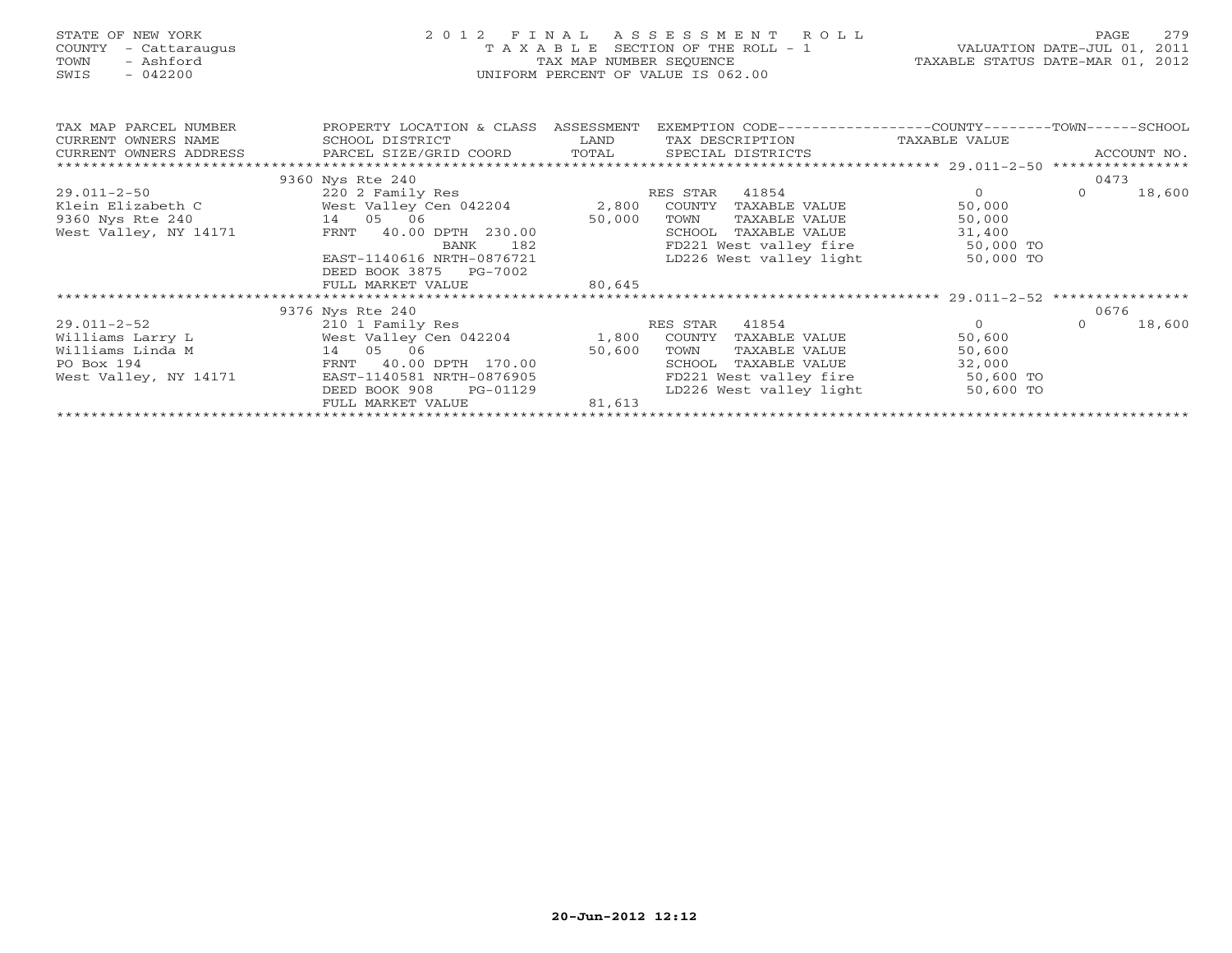| STATE OF NEW YORK    | 2012 FINAL ASSESSMENT ROLL            |                                  | PAGE.           | 280 |
|----------------------|---------------------------------------|----------------------------------|-----------------|-----|
| COUNTY - Cattaraugus | T A X A B L E SECTION OF THE ROLL - 1 | VALUATION DATE-JUL 01, 2011      |                 |     |
| TOWN<br>- Ashford    |                                       | TAXABLE STATUS DATE-MAR 01, 2012 |                 |     |
| $-042200$<br>SWIS    |                                       |                                  | RPS150/V04/L015 |     |
|                      | UNIFORM PERCENT OF VALUE IS 062.00    | CURRENT DATE 6/20/2012           |                 |     |
|                      |                                       |                                  |                 |     |

#### R O L L S U B S E C T I O N - - T O T A L S

#### \*\*\* S P E C I A L D I S T R I C T S U M M A R Y \*\*\*

| CODE DISTRICT NAME   | TOTAL<br>PARCELS | EXTENSION<br>TYPE. | EXTENSTON<br>VALUE | AD VALOREM<br><b>VALUE</b> | <b>EXEMPT</b><br>AMOUNT | TAXABLE<br><b>VALUE</b> |
|----------------------|------------------|--------------------|--------------------|----------------------------|-------------------------|-------------------------|
| FD221 West valley fi | 1,362 TOTAL      |                    |                    | 72257,846                  | 276,100                 | 71981,746               |
| LD221 Ashford light  |                  | 54 TOTAL           |                    | 2305,950                   | 9,400                   | 2296,550                |
| LD226 West valley li |                  | 247 TOTAL          |                    | 11761,566                  |                         | 11761,566               |

#### \*\*\* S C H O O L D I S T R I C T S U M M A R Y \*\*\*

| CODE             | DISTRICT NAME                             | TOTAL<br>PARCELS | ASSESSED<br>LAND      | ASSESSED<br>TOTAL      | EXEMPT<br>AMOUNT     | TOTAL<br>TAXABLE       | STAR<br>AMOUNT        | STAR<br>TAXABLE        |
|------------------|-------------------------------------------|------------------|-----------------------|------------------------|----------------------|------------------------|-----------------------|------------------------|
| 042204<br>143801 | West Valley Central<br>Griffith Institute | 1,036<br>352     | 12718,700<br>6228,975 | 51741,671<br>22125,475 | 1389,892<br>1237,135 | 50351,779<br>20888,340 | 11925,804<br>4122,543 | 38425,975<br>16765,797 |
|                  | $SUB - TO TAL$                            | 1,388            | 18947,675             | 73867,146              | 2627,027             | 71240,119              | 16048,347             | 55191,772              |
|                  | TOTAL                                     | 1,388            | 18947,675             | 73867,146              | 2627,027             | 71240,119              | 16048,347             | 55191,772              |

#### \*\*\* S Y S T E M C O D E S S U M M A R Y \*\*\*

#### NO SYSTEM EXEMPTIONS AT THIS LEVEL

#### \*\*\* E X E M P T I O N S U M M A R Y \*\*\*

| TOTAL<br>COUNTY<br>TOWN<br>CODE<br>DESCRIPTION<br>PARCELS | SCHOOL   |
|-----------------------------------------------------------|----------|
| 25300<br>276,100<br>276,100<br>NON-PROFIT                 | 276,100  |
| 41101<br>9,800<br>9,800<br>VET C/T<br>4                   |          |
| 73<br>41121<br>514,246<br>514,246<br>WVET C/T             |          |
| 62<br>41131<br>723,313<br>723,313<br>CVET C/T             |          |
| 24<br>41141<br>346,455<br>346,455<br>DVET C/T             |          |
| $\overline{ }$<br>41161<br>49,170<br>49,170<br>CW 15 VET/ |          |
| 41171<br>15,120<br>15,120<br>CW DISBLD                    |          |
| 41400<br>1,500<br>1,500<br>CLERGY                         | 1,500    |
| 41683<br>1,860<br>RPTL466 c                               |          |
| 41700<br>192,600<br>192,600<br>AG BLDG                    | 192,600  |
| 63<br>41720<br>1144,945<br>1144,945<br>AG DIST            | 1144,945 |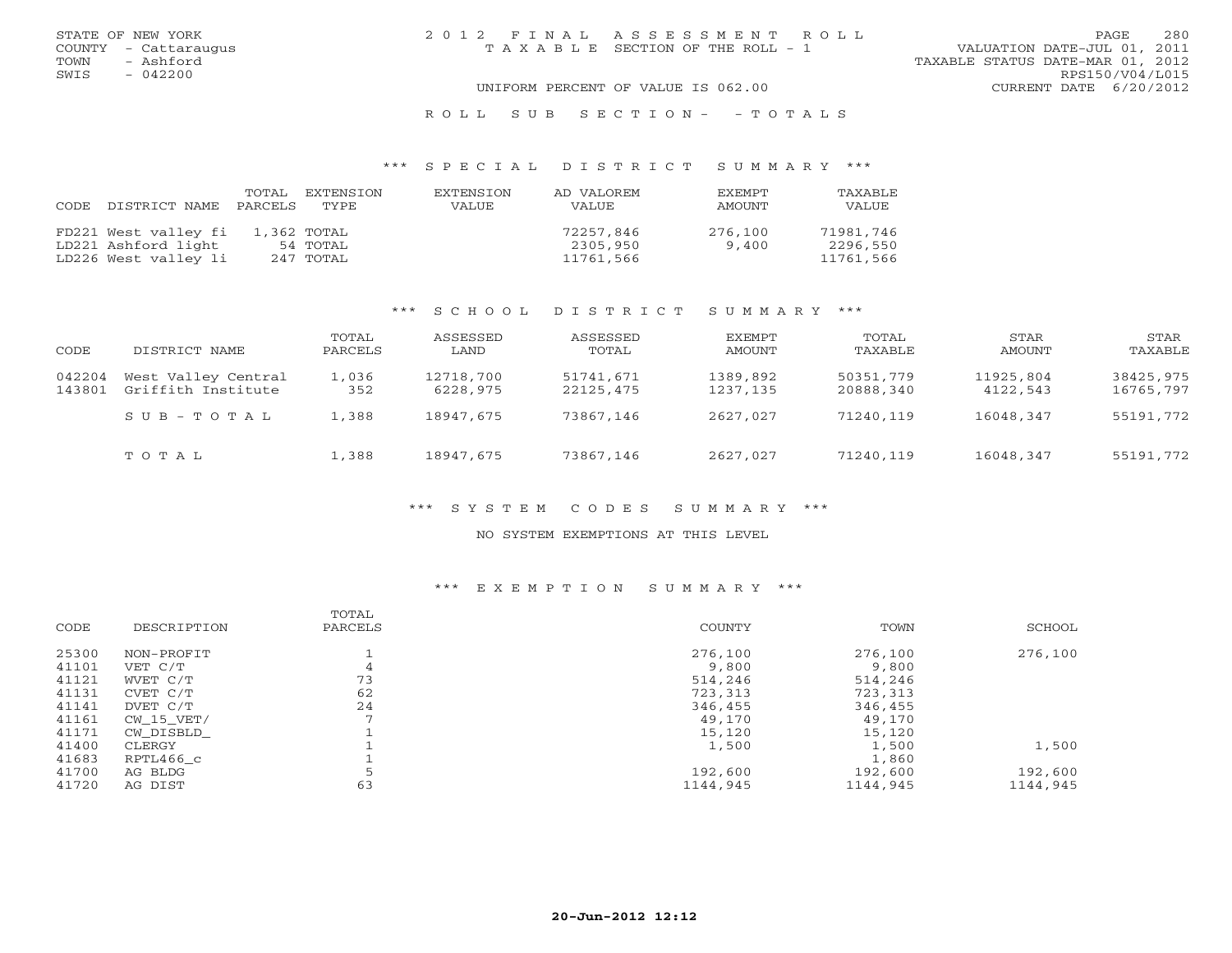| STATE OF NEW YORK |                      | 2012 FINAL ASSESSMENT ROLL |                                       |                                  | PAGE. | 2.81 |
|-------------------|----------------------|----------------------------|---------------------------------------|----------------------------------|-------|------|
|                   | COUNTY - Cattaraugus |                            | T A X A B L E SECTION OF THE ROLL - 1 | VALUATION DATE-JUL 01, 2011      |       |      |
| TOWN              | - Ashford            |                            |                                       | TAXABLE STATUS DATE-MAR 01, 2012 |       |      |
| SWIS              | $-042200$            |                            |                                       | RPS150/V04/L015                  |       |      |
|                   |                      |                            | UNIFORM PERCENT OF VALUE IS 062.00    | CURRENT DATE 6/20/2012           |       |      |
|                   |                      |                            |                                       |                                  |       |      |

R O L L S U B S E C T I O N - - T O T A L S

#### \*\*\* E X E M P T I O N S U M M A R Y \*\*\*

| CODE  | DESCRIPTION  | TOTAL<br>PARCELS | COUNTY   | TOWN     | SCHOOL    |
|-------|--------------|------------------|----------|----------|-----------|
| 41730 | AG DISTOUT   |                  | 43,485   | 43,485   | 43,485    |
| 41800 | AGED $C/T/S$ | 16               | 492,618  | 492,618  | 507,950   |
| 41801 | AGED C/T     |                  | 26,463   | 26,463   |           |
| 41802 | AGED C       | 13               | 228,289  |          |           |
| 41804 | AGED S       | 16               |          |          | 344,352   |
| 41805 | AGED C/S     |                  | 28,200   |          | 28,200    |
| 41834 | SR STAR      | 184              |          |          | 6715,347  |
| 41854 | RES STAR     | 502              |          |          | 9333,000  |
| 42100 | SILO T/C/S   | 8                | 29,695   | 29,695   | 29,695    |
| 42120 | TMP GHOUSE   |                  | 12,700   | 12,700   | 12,700    |
| 42130 | Labor Camp   |                  | 45,500   | 45,500   | 45,500    |
| 47611 | BUS C/T      |                  | 23,525   | 23,525   |           |
|       | TOTAL        | 989              | 4203,724 | 3949,095 | 18675,374 |

#### \*\*\* G R A N D T O T A L S \*\*\*

| <b>ROLL</b><br><b>SEC</b> | DESCRIPTION | TOTAL<br>PARCELS | <i><b>ASSESSED</b></i><br>∟AND | ASSESSED<br>TOTAL | TAXABLE<br>COUNTY | TAXABLE<br>TOWN | TAXABLE<br>SCHOOL | STAR<br>TAXABLE |
|---------------------------|-------------|------------------|--------------------------------|-------------------|-------------------|-----------------|-------------------|-----------------|
|                           | TAXABLE     | .388             | 18947,675                      | 73867,146         | 69663,422         | 69918,051       | 71240,119         | 55191,772       |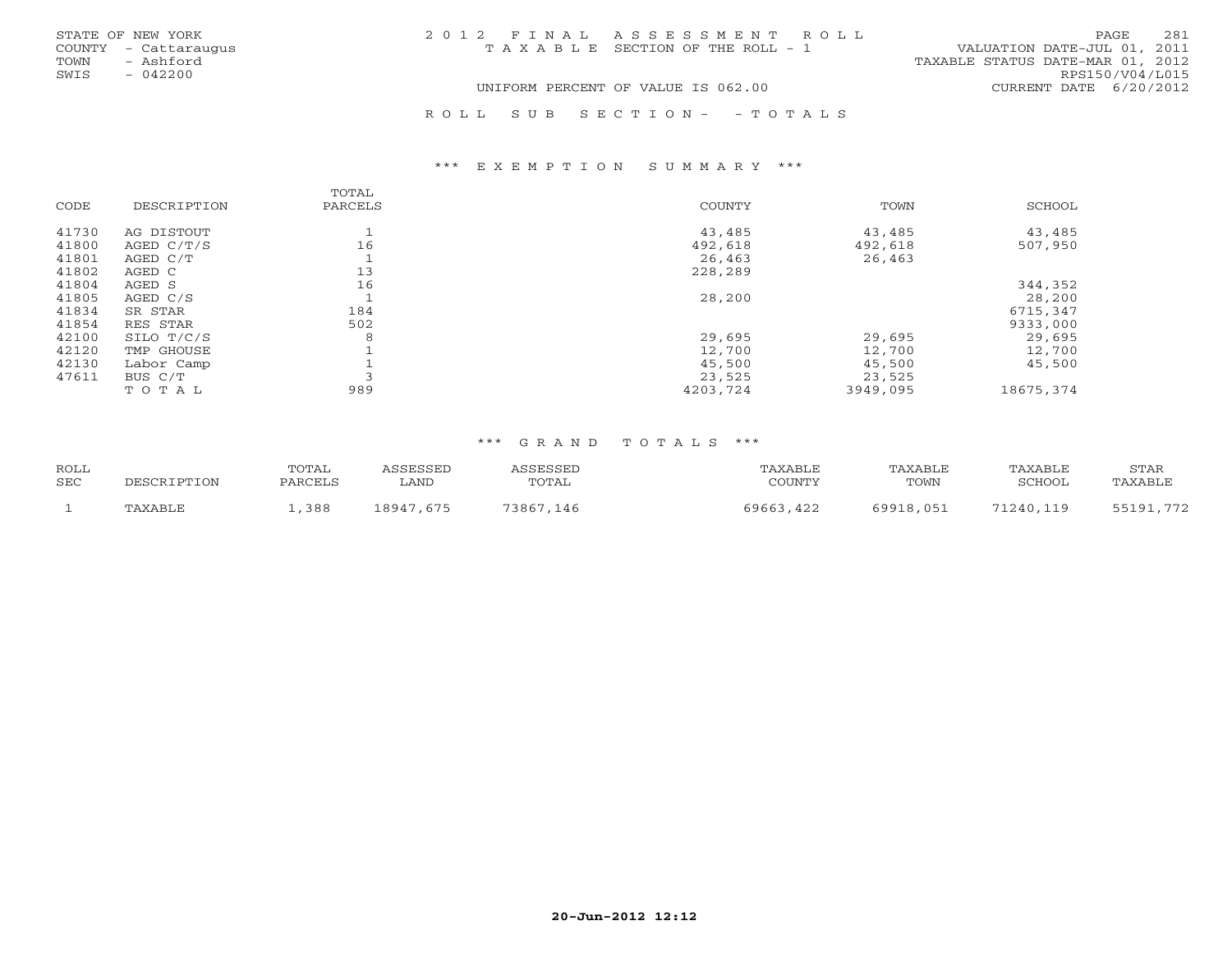# STATE OF NEW YORK 282 2012 FINAL ASSESSMENT ROLL PAGE 282 COUNTY - Cattaraugus T A X A B L E SECTION OF THE ROLL - 1 SUB-SECT - 1 VALUATION DATE-JUL 01, 2011 TOWN - Ashford TAX MAP NUMBER SEQUENCE TAXABLE STATUS DATE-MAR 01, 2012 SWIS - 042200 UNIFORM PERCENT OF VALUE IS 062.00

| TAX MAP PARCEL NUMBER      | PROPERTY LOCATION & CLASS ASSESSMENT |          | EXEMPTION CODE-----------------COUNTY-------TOWN------SCHOOL |                      |             |
|----------------------------|--------------------------------------|----------|--------------------------------------------------------------|----------------------|-------------|
| CURRENT OWNERS NAME        | SCHOOL DISTRICT                      | LAND     | TAX DESCRIPTION                                              | <b>TAXABLE VALUE</b> |             |
| CURRENT OWNERS ADDRESS     | PARCEL SIZE/GRID COORD               | TOTAL    | SPECIAL DISTRICTS                                            |                      | ACCOUNT NO. |
| *************************  |                                      |          |                                                              |                      |             |
|                            | Watson Rd                            |          |                                                              |                      | 1678        |
| $3.004 - 2 - 1.71$         | 733 Gas well                         |          | COUNTY TAXABLE VALUE                                         | 94,106               |             |
| Somerset Production Co LLC | Griffith Instit 143801               | $\Omega$ | TOWN<br>TAXABLE VALUE                                        | 94,106               |             |
| 338 Harris Hill Rd         | $25133 - 01$                         | 94,106   | SCHOOL TAXABLE VALUE                                         | 94,106               |             |
| Williamsville, NY 14221    | Ashford Properties 1A                |          |                                                              |                      |             |
|                            | FULL MARKET VALUE                    | 151,784  |                                                              |                      |             |
|                            |                                      |          |                                                              |                      |             |
|                            | 11689 Blesy                          |          |                                                              |                      | 1235        |
| $10.003 - 2 - 15.1/1$      | 733 Gas well                         |          | COUNTY TAXABLE VALUE                                         | $\mathbf{0}$         |             |
| Arrowhead Resources        | Griffith Instit 143801               |          | 0 TOWN<br>TAXABLE VALUE                                      | $\Omega$             |             |
| Grover Reifler             | NO MCF 02,03,06,07                   |          | 0 SCHOOL TAXABLE VALUE                                       | $\Omega$             |             |
| 6763 Schwartz Rd           | MCF 119                              |          | FD221 West valley fire                                       | $0$ TO               |             |
| West Valley, NY 14171      | $31 - 009$                           |          |                                                              |                      |             |
|                            | ACRES<br>0.01                        |          |                                                              |                      |             |
|                            | EAST-0467190 NRTH-0900470            |          |                                                              |                      |             |
|                            | FULL MARKET VALUE                    | $\Omega$ |                                                              |                      |             |
|                            |                                      |          |                                                              |                      |             |
|                            | $12475$ Schichtel #1                 |          |                                                              |                      | 1194        |
| $10.003 - 2 - 22.71$       | 733 Gas well                         |          | COUNTY TAXABLE VALUE                                         | $\mathbf{0}$         |             |
| Arrowhead Resources        | Griffith Instit 143801               |          | 0 TOWN<br>TAXABLE VALUE                                      | $\circ$              |             |
| Grover Reifler             | NO MCF 06,07                         |          | 0 SCHOOL TAXABLE VALUE                                       | $\Omega$             |             |
| 6763 Swartz Rd             | MCF 92                               |          | FD221 West valley fire                                       | $0$ TO               |             |
| West Valley, NY 14171      | $31 - 009$                           |          |                                                              |                      |             |
|                            | 0.01<br>ACRES                        |          |                                                              |                      |             |
|                            | EAST-0463160 NRTH-0895950            |          |                                                              |                      |             |
|                            | FULL MARKET VALUE                    | $\circ$  |                                                              |                      |             |
|                            |                                      |          |                                                              |                      |             |
|                            | 11723 Kelview #1                     |          |                                                              |                      | 1195        |
| $10.004 - 1 - 2.71$        | 733 Gas well                         |          | COUNTY TAXABLE VALUE                                         | $\Omega$             |             |
| Arrowhead Resources        | Griffith Instit 143801               | $\Omega$ | <b>TOWN</b><br>TAXABLE VALUE                                 | $\Omega$             |             |
| Grover Reifler             | MCF 371                              | $\Omega$ | SCHOOL TAXABLE VALUE                                         | $\circ$              |             |
| 6763 Schwartz Rd           | $31 - 009$                           |          | FD221 West valley fire                                       | $0$ TO               |             |
| West Valley, NY 14171      | 0.01<br>ACRES                        |          |                                                              |                      |             |
|                            | EAST-0471640 NRTH-0900640            |          |                                                              |                      |             |
|                            | FULL MARKET VALUE                    | $\circ$  |                                                              |                      |             |
|                            |                                      |          |                                                              |                      |             |
|                            | 20898 Harvey #1                      |          |                                                              |                      | 1226        |
| $19.002 - 1 - 4.1/1$       | 733 Gas well                         |          | COUNTY TAXABLE VALUE                                         | $\Omega$             |             |
| Fault Line Oil Corp        | West Valley Cen 042204               | $\Omega$ | <b>TOWN</b><br>TAXABLE VALUE                                 | $\Omega$             |             |
| 652 Derrick Rd             | MCF 691 NO MCF 03                    | $\Omega$ | SCHOOL TAXABLE VALUE                                         | $\Omega$             |             |
| Bradford, PA 16701         | $31 - 009$                           |          | FD221 West valley fire                                       | $0$ To               |             |
|                            | ACRES<br>$0.01$ BANK<br>$\mathsf{C}$ |          |                                                              |                      |             |
|                            | EAST-0469980 NRTH-0890630            |          |                                                              |                      |             |
|                            | FULL MARKET VALUE                    | $\circ$  |                                                              |                      |             |
|                            | *********************                |          |                                                              |                      |             |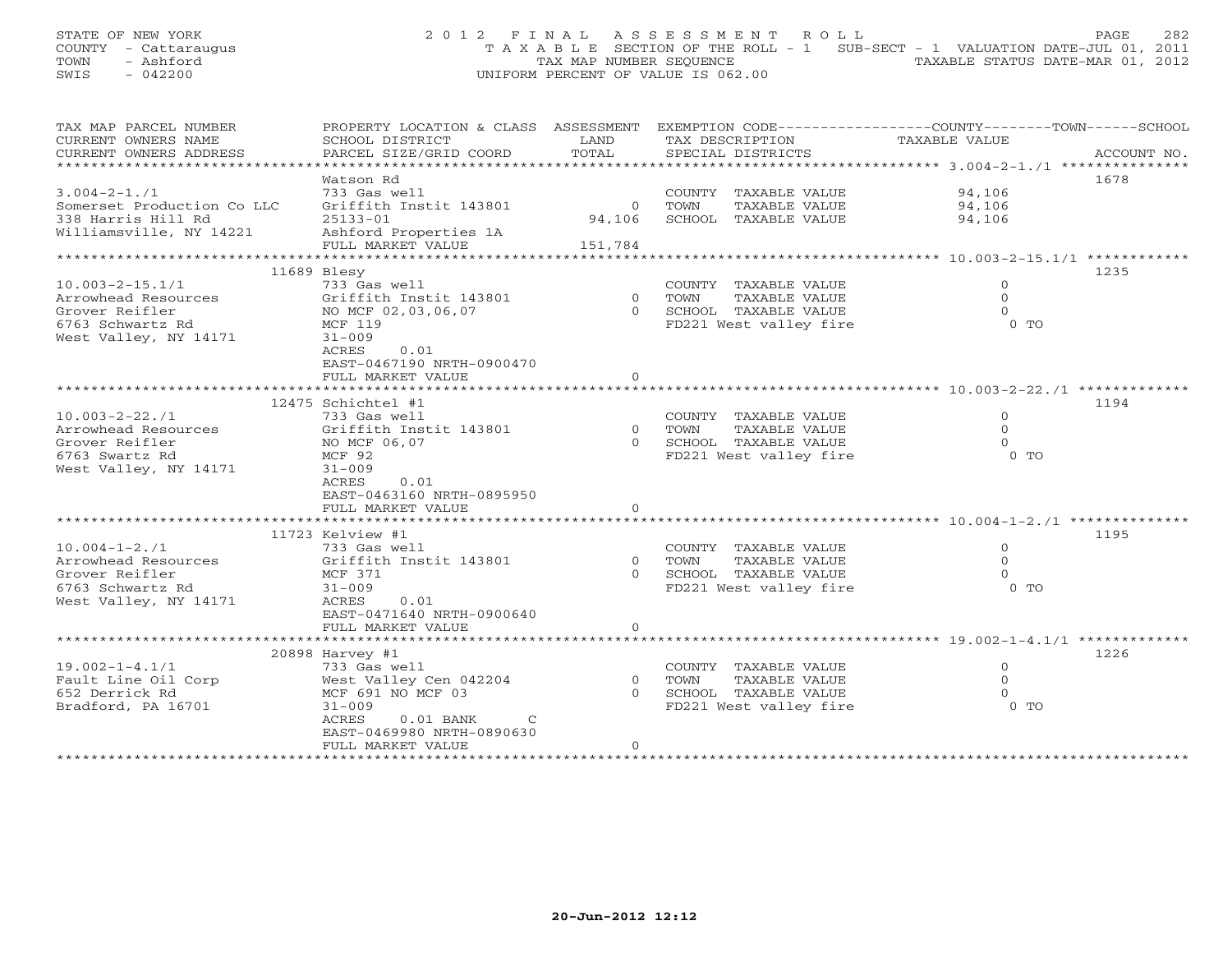STATE OF NEW YORK 283 2012 FINAL ASSESSMENT ROLL PAGE 283 COUNTY - Cattaraugus T A X A B L E SECTION OF THE ROLL - 1 SUB-SECT - 1 VALUATION DATE-JUL 01, 2011 TOWN - Ashford TAX MAP NUMBER SEQUENCE TAXABLE STATUS DATE-MAR 01, 2012 SWIS - 042200 UNIFORM PERCENT OF VALUE IS 062.00

| TAX MAP PARCEL NUMBER   | PROPERTY LOCATION & CLASS ASSESSMENT EXEMPTION CODE----------------COUNTY-------TOWN------SCHOOL |                |                             |                |             |
|-------------------------|--------------------------------------------------------------------------------------------------|----------------|-----------------------------|----------------|-------------|
| CURRENT OWNERS NAME     | SCHOOL DISTRICT                                                                                  | LAND           | TAX DESCRIPTION             | TAXABLE VALUE  |             |
| CURRENT OWNERS ADDRESS  | PARCEL SIZE/GRID COORD                                                                           | TOTAL          | SPECIAL DISTRICTS           |                | ACCOUNT NO. |
|                         |                                                                                                  |                |                             |                |             |
|                         | 20787 Rachic #1                                                                                  |                |                             |                | 1227        |
|                         |                                                                                                  |                |                             |                |             |
| $19.002 - 1 - 22.71$    | 733 Gas well                                                                                     |                | COUNTY TAXABLE VALUE        | 4,470          |             |
| A J Lease               | Griffith Instit 143801                                                                           | $\Omega$       | TAXABLE VALUE<br>TOWN       | 4,470          |             |
| 652 Derrick Rd          | $MCF$ 0                                                                                          | 4,470          | SCHOOL TAXABLE VALUE        | 4,470          |             |
| Bradford, PA 16701      | $31 - 009$                                                                                       |                | FD221 West valley fire      | 4,470 TO       |             |
|                         | ACRES<br>$0.01$ BANK<br>C                                                                        |                |                             |                |             |
|                         | EAST-0473600 NRTH-0890000                                                                        |                |                             |                |             |
|                         | FULL MARKET VALUE                                                                                | 7,210          |                             |                |             |
|                         |                                                                                                  |                |                             |                |             |
|                         | 21786 Rachic #2                                                                                  |                |                             |                | 1282        |
|                         |                                                                                                  |                |                             |                |             |
| $19.002 - 1 - 22.72$    | 733 Gas well                                                                                     |                | COUNTY TAXABLE VALUE        | 12,410         |             |
| A J Lease               | Griffith Instit 143801                                                                           | $\overline{0}$ | TAXABLE VALUE<br>TOWN       | 12,410         |             |
| 652 Derrick Rd          | MCF 144                                                                                          |                | 12,410 SCHOOL TAXABLE VALUE | 12,410         |             |
| Bradford, PA 16701      | $31 - 009$                                                                                       |                | FD221 West valley fire      | 12,410 TO      |             |
|                         | ACRES<br>$0.01$ BANK<br>C                                                                        |                |                             |                |             |
|                         | EAST-0473600 NRTH-0890000                                                                        |                |                             |                |             |
|                         | FULL MARKET VALUE                                                                                | 20,016         |                             |                |             |
|                         |                                                                                                  |                |                             |                |             |
|                         | 20897 Wolkosz #1                                                                                 |                |                             |                | 1228        |
| $19.002 - 1 - 26.2/1$   | 733 Gas well                                                                                     |                | COUNTY TAXABLE VALUE        | $\overline{0}$ |             |
|                         |                                                                                                  |                |                             | $\Omega$       |             |
| Fault Line Oil Corp     | West Valley Cen 042204                                                                           |                | 0 TOWN<br>TAXABLE VALUE     |                |             |
| 652 Derrick Rd          | MCF 1732                                                                                         | $\Omega$       | SCHOOL TAXABLE VALUE        | $\Omega$       |             |
| Bradford, PA 16701      | $31 - 009$                                                                                       |                | FD221 West valley fire      | $0$ TO         |             |
|                         | ACRES<br>$0.01$ BANK<br>$\mathsf{C}$                                                             |                |                             |                |             |
|                         | EAST-0473700 NRTH-0887640                                                                        |                |                             |                |             |
|                         | FULL MARKET VALUE                                                                                | $\Omega$       |                             |                |             |
|                         | ********************************                                                                 |                |                             |                |             |
|                         | 20755 Dutch Hill #1                                                                              |                |                             |                | 1258        |
| $19.004 - 1 - 5.71$     | 731 Oil-natural                                                                                  |                | COUNTY TAXABLE VALUE        | 33,232         |             |
| A J Lease Account       | West Valley Cen 042204                                                                           | $\overline{0}$ | TOWN<br>TAXABLE VALUE       | 33,232         |             |
|                         |                                                                                                  |                |                             |                |             |
| 652 Derrick Rd          | SCHUMACHER                                                                                       |                | 33,232 SCHOOL TAXABLE VALUE | 33,232         |             |
| Bradford, PA 16701      | MCF 2086 BBLS 1767                                                                               |                | FD221 West valley fire      | 33,232 TO      |             |
|                         | $31 - 009$                                                                                       |                |                             |                |             |
|                         | $0.01$ BANK<br>ACRES<br>$\mathsf{C}$                                                             |                |                             |                |             |
|                         | EAST-0472750 NRTH-0885270                                                                        |                |                             |                |             |
|                         | FULL MARKET VALUE                                                                                | 53,600         |                             |                |             |
|                         |                                                                                                  |                |                             |                |             |
|                         | 22604 Dutch Hill Rd                                                                              |                |                             |                | 1464        |
| $19.004 - 1 - 6.71$     | 733 Gas well                                                                                     |                | COUNTY TAXABLE VALUE        | 11,295         |             |
| A J Lease Account       | West Valley Cen 042204                                                                           | $\Omega$       | TAXABLE VALUE<br>TOWN       | 11,295         |             |
|                         |                                                                                                  |                |                             |                |             |
| 652 Derrick Rd          | D HAURI ET AL #1                                                                                 | 11,295         | SCHOOL TAXABLE VALUE        | 11,295         |             |
| Bradford, PA 16701-3415 | MCF 1115                                                                                         |                | FD221 West valley fire      | 11,295 TO      |             |
|                         | $31 - 009$                                                                                       |                |                             |                |             |
|                         | $\mathcal{C}$<br>BANK                                                                            |                |                             |                |             |
|                         | FULL MARKET VALUE                                                                                | 18,218         |                             |                |             |
|                         |                                                                                                  |                |                             |                |             |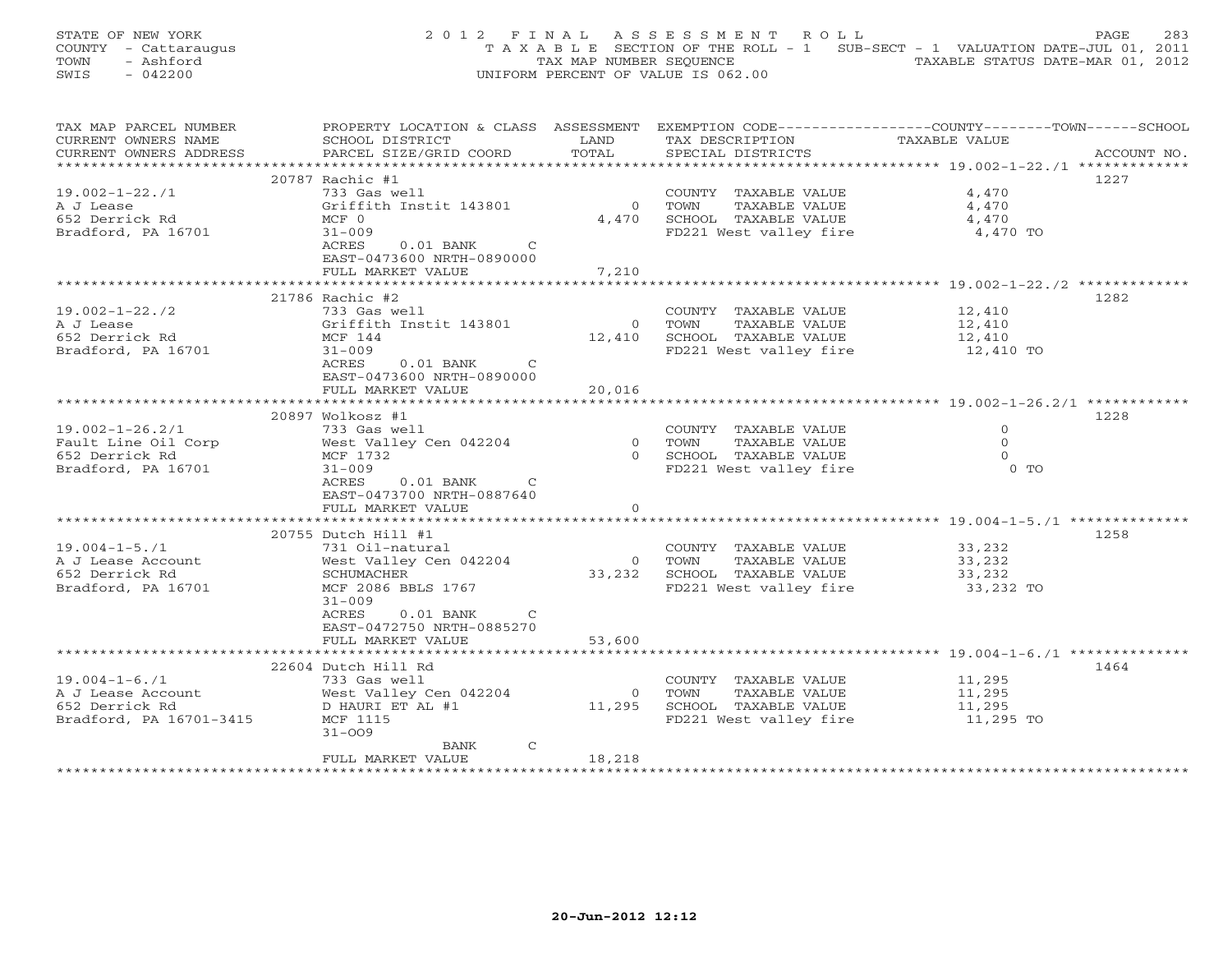|      | STATE OF NEW YORK    |  | 2012 FINAL ASSESSMENT ROLL                                                     |  |                                  | PAGE. | 2.84 |
|------|----------------------|--|--------------------------------------------------------------------------------|--|----------------------------------|-------|------|
|      | COUNTY - Cattaraugus |  | T A X A B L E SECTION OF THE ROLL - 1 SUB-SECT - 1 VALUATION DATE-JUL 01, 2011 |  |                                  |       |      |
| TOWN | - Ashford            |  | TAX MAP NUMBER SEOUENCE                                                        |  | TAXABLE STATUS DATE-MAR 01, 2012 |       |      |
| SWIS | $-042200$            |  | UNIFORM PERCENT OF VALUE IS 062.00                                             |  |                                  |       |      |

| TAX MAP PARCEL NUMBER   | PROPERTY LOCATION & CLASS ASSESSMENT                                |                | EXEMPTION CODE-----------------COUNTY-------TOWN------SCHOOL |               |             |
|-------------------------|---------------------------------------------------------------------|----------------|--------------------------------------------------------------|---------------|-------------|
| CURRENT OWNERS NAME     | SCHOOL DISTRICT                                                     | LAND           | TAX DESCRIPTION                                              | TAXABLE VALUE |             |
| CURRENT OWNERS ADDRESS  | PARCEL SIZE/GRID COORD                                              | TOTAL          | SPECIAL DISTRICTS                                            |               | ACCOUNT NO. |
| **********************  |                                                                     |                |                                                              |               |             |
|                         | 20908 Miller #1                                                     |                |                                                              |               | 1299        |
| $19.004 - 1 - 8.1/1$    | 733 Gas well                                                        |                | COUNTY TAXABLE VALUE 19,278                                  |               |             |
| Fault Line Oil Corp     | West Valley Cen 042204                                              | $\overline{0}$ | TOWN<br>TAXABLE VALUE                                        | 19,278        |             |
| 652 Derrick Rd          | MCF 2691                                                            | 19,278         | SCHOOL TAXABLE VALUE                                         | 19,278        |             |
| Bradford, PA 16701      | $31 - 009$                                                          |                | FD221 West valley fire 19,278 TO                             |               |             |
|                         | $0.01$ BANK<br>ACRES<br>$\mathsf{C}$                                |                |                                                              |               |             |
|                         | EAST-0471230 NRTH-0882450                                           |                |                                                              |               |             |
|                         | FULL MARKET VALUE                                                   | 31,094         |                                                              |               |             |
|                         |                                                                     |                |                                                              |               |             |
|                         | 22593 Dutch Hill Rd                                                 |                |                                                              |               | 1465        |
|                         |                                                                     |                |                                                              |               |             |
| $19.004 - 2 - 5.1/2$    | 733 Gas well                                                        |                | COUNTY TAXABLE VALUE 1,985                                   |               |             |
|                         | A J Lease Account West Valley Cen 042204<br>652 Derrick Rd MCF 1228 | $\overline{0}$ | TOWN<br>TAXABLE VALUE                                        | 1,985         |             |
|                         |                                                                     | 1,985          | SCHOOL TAXABLE VALUE                                         | 1,985         |             |
| Bradford, PA 16701-3415 | NAGEL #1                                                            |                | FD221 West valley fire 1,985 TO                              |               |             |
|                         | $\mathcal{C}$<br>BANK                                               |                |                                                              |               |             |
|                         | FULL MARKET VALUE                                                   | 3,202          |                                                              |               |             |
|                         |                                                                     |                |                                                              |               |             |
|                         | 22597 Dutch Hill Rd                                                 |                |                                                              |               | 1466        |
| $19.004 - 2 - 5.2/1$    | 733 Gas well                                                        |                | COUNTY TAXABLE VALUE                                         | 2,115         |             |
| A J Lease Account       | West Valley Cen 042204                                              |                | TAXABLE VALUE<br>0 TOWN                                      | 2,115         |             |
| 652 Derrick Rd          | MCF 255                                                             | 2,115          | SCHOOL TAXABLE VALUE                                         | 2,115         |             |
| Bradford, PA 16701-3415 | FORD ETAL #1                                                        |                | FD221 West valley fire                                       | 2,115 TO      |             |
|                         | $31 - 009$                                                          |                |                                                              |               |             |
|                         | $\mathcal{C}$<br>BANK                                               |                |                                                              |               |             |
|                         | FULL MARKET VALUE                                                   | 3,411          |                                                              |               |             |
|                         |                                                                     |                |                                                              |               |             |
|                         | 20907 R Glazier #1                                                  |                |                                                              |               | 1231        |
| $19.004 - 2 - 12.71$    | 733 Gas well                                                        |                | COUNTY TAXABLE VALUE                                         | $\circ$       |             |
| Fault Line Oil Corp     | West Valley Cen 042204                                              |                | 0 TOWN<br>TAXABLE VALUE                                      | $\Omega$      |             |
| 652 Derrick Rd          | MCF 1325                                                            |                | 0 SCHOOL TAXABLE VALUE                                       | $\Omega$      |             |
| Bradford, PA 16701      | $31 - 009$                                                          |                | FD221 West valley fire                                       | $0$ TO        |             |
|                         | ACRES<br>$0.01$ BANK<br>$\overline{C}$                              |                |                                                              |               |             |
|                         | EAST-0473680 NRTH-0880190                                           |                |                                                              |               |             |
|                         | FULL MARKET VALUE                                                   | $\circ$        |                                                              |               |             |
|                         |                                                                     |                |                                                              |               |             |
|                         | $21769$ Widrig #2                                                   |                |                                                              |               | 1283        |
|                         |                                                                     |                |                                                              | 9,867         |             |
| $20.003 - 1 - 5.1/1$    | 733 Gas well                                                        |                | COUNTY TAXABLE VALUE                                         |               |             |
| Fault Line Oil Corp     | West Valley Cen 042204                                              | $\Omega$       | TAXABLE VALUE<br>TOWN                                        | 9,867         |             |
| 652 Derrick Rd          | MCF 942                                                             | 9,867          | SCHOOL TAXABLE VALUE                                         | 9,867         |             |
| Bradford, PA 16701      | $31 - 009$                                                          |                | FD221 West valley fire                                       | 9,867 TO      |             |
|                         | ACRES<br>$0.01$ BANK<br>$\mathcal{C}$                               |                |                                                              |               |             |
|                         | EAST-0486730 NRTH-0884190                                           |                |                                                              |               |             |
|                         | FULL MARKET VALUE                                                   | 15,915         |                                                              |               |             |
|                         |                                                                     |                |                                                              |               |             |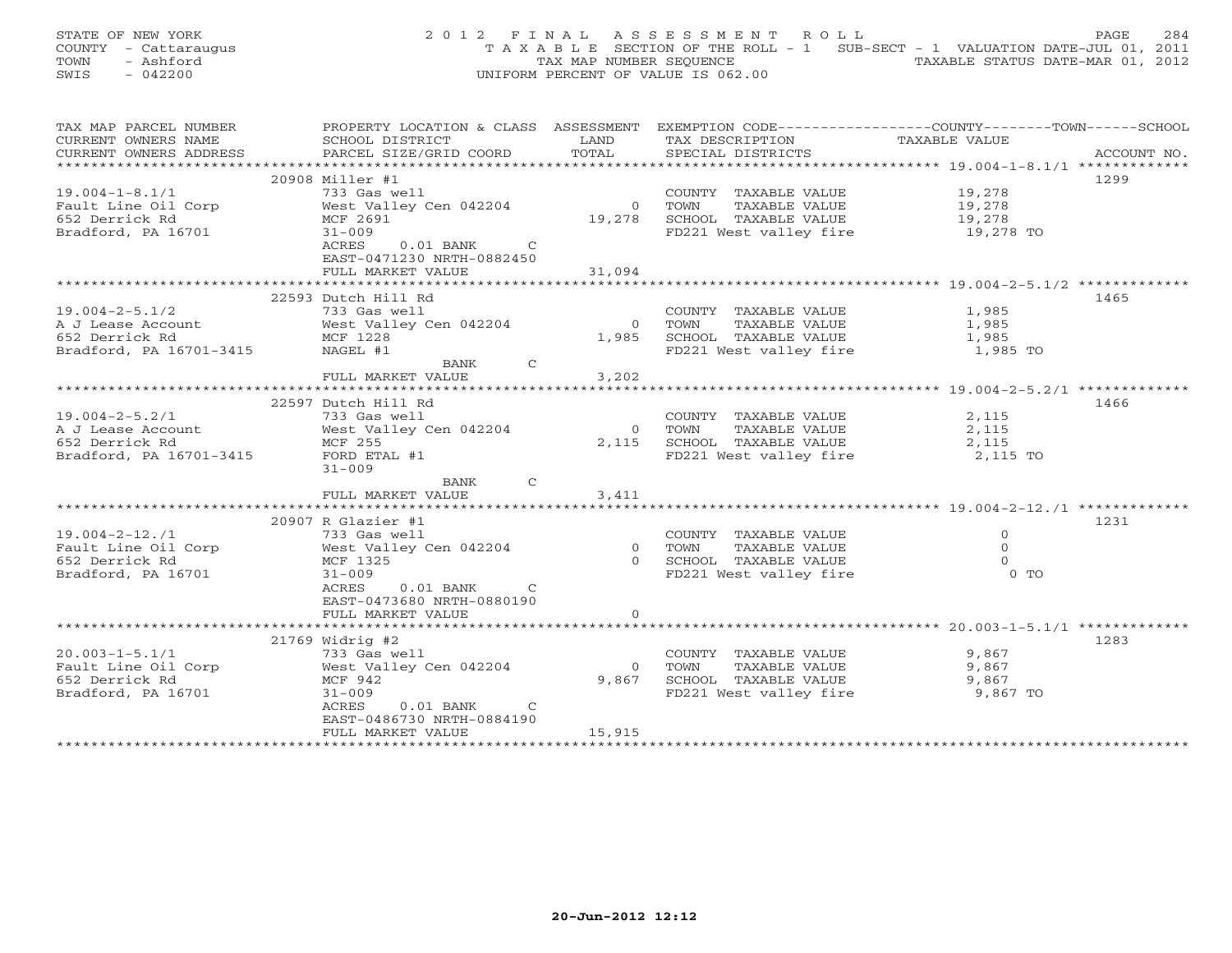| STATE OF NEW YORK    | 2012 FINAL ASSESSMENT ROLL                                                     | 285<br>PAGE                      |
|----------------------|--------------------------------------------------------------------------------|----------------------------------|
| COUNTY - Cattaraugus | T A X A B L E SECTION OF THE ROLL - 1 SUB-SECT - 1 VALUATION DATE-JUL 01, 2011 |                                  |
| TOWN - Ashford       | TAX MAP NUMBER SEQUENCE                                                        | TAXABLE STATUS DATE-MAR 01, 2012 |
| SWIS<br>- 042200     | UNIFORM PERCENT OF VALUE IS 062.00                                             |                                  |

| TAX MAP PARCEL NUMBER<br>CURRENT OWNERS NAME<br>CURRENT OWNERS ADDRESS | PROPERTY LOCATION & CLASS ASSESSMENT<br>SCHOOL DISTRICT<br>PARCEL SIZE/GRID COORD | LAND<br>TOTAL       | EXEMPTION CODE-----------------COUNTY-------TOWN-----SCHOOL<br>TAX DESCRIPTION<br>SPECIAL DISTRICTS | TAXABLE VALUE      | ACCOUNT NO. |
|------------------------------------------------------------------------|-----------------------------------------------------------------------------------|---------------------|-----------------------------------------------------------------------------------------------------|--------------------|-------------|
| ***********************                                                |                                                                                   |                     |                                                                                                     |                    |             |
|                                                                        | 20899 L Fuchs #1                                                                  |                     |                                                                                                     |                    | 1232        |
| $20.003 - 1 - 23.1/1$                                                  | 733 Gas well                                                                      |                     | COUNTY TAXABLE VALUE                                                                                | 551                |             |
| A J Lease                                                              | West Valley Cen 042204                                                            | $\overline{0}$      | TOWN<br>TAXABLE VALUE                                                                               | 551                |             |
| 652 Derrick Rd                                                         | MCF 1056                                                                          | 551                 | SCHOOL TAXABLE VALUE                                                                                | 551                |             |
| Bradford, PA 16701                                                     | $31 - 009$                                                                        |                     | FD221 West valley fire                                                                              | 551 TO             |             |
|                                                                        | ACRES<br>$0.01$ BANK<br>$\mathsf{C}$                                              |                     |                                                                                                     |                    |             |
|                                                                        | EAST-0481840 NRTH-0883510<br>FULL MARKET VALUE                                    | 889                 |                                                                                                     |                    |             |
|                                                                        |                                                                                   |                     |                                                                                                     |                    |             |
|                                                                        | 21184 Williams #1                                                                 |                     |                                                                                                     |                    | 1259        |
| $20.003 - 2 - 2.71$                                                    | 733 Gas well                                                                      |                     | COUNTY TAXABLE VALUE                                                                                | $\mathbf 0$        |             |
| Fault Line Oil Corp                                                    | West Valley Cen 042204                                                            | $\Omega$            | TAXABLE VALUE<br>TOWN                                                                               | $\Omega$           |             |
| 652 Derrick Rd                                                         | MCF 0                                                                             | $\Omega$            | SCHOOL TAXABLE VALUE                                                                                | $\Omega$           |             |
| Bradford, PA 16701                                                     | $31 - 009$                                                                        |                     | FD221 West valley fire                                                                              | $0$ TO             |             |
|                                                                        | ACRES<br>$0.01$ BANK<br>$\mathsf{C}$                                              |                     |                                                                                                     |                    |             |
|                                                                        | EAST-0490000 NRTH-0884280                                                         |                     |                                                                                                     |                    |             |
|                                                                        | FULL MARKET VALUE                                                                 | $\circ$             |                                                                                                     |                    |             |
|                                                                        |                                                                                   |                     |                                                                                                     |                    |             |
|                                                                        | $21763$ Boberg #1                                                                 |                     |                                                                                                     |                    | 1285        |
| $20.004 - 1 - 10.2/1$                                                  | 733 Gas well                                                                      |                     | COUNTY TAXABLE VALUE                                                                                | $\Omega$           |             |
| Fault Line Oil Corp                                                    | West Valley Cen 042204                                                            | $\circ$             | TAXABLE VALUE<br>TOWN                                                                               | $\mathbf{O}$       |             |
| 652 Derrick Rd                                                         | MCF 251                                                                           | $\cap$              | SCHOOL TAXABLE VALUE                                                                                | $\Omega$           |             |
| Bradford, PA 16701                                                     | $31 - 009$                                                                        |                     | FD221 West valley fire                                                                              | $0$ TO             |             |
|                                                                        | ACRES<br>$0.01$ BANK<br>C                                                         |                     |                                                                                                     |                    |             |
|                                                                        | EAST-0495250 NRTH-0885430<br>FULL MARKET VALUE                                    | $\Omega$            |                                                                                                     |                    |             |
|                                                                        |                                                                                   |                     |                                                                                                     |                    |             |
|                                                                        | Hebdon #1                                                                         |                     |                                                                                                     |                    | 1286        |
| $28.002 - 2 - 25.1/1$                                                  | 733 Gas well                                                                      |                     | COUNTY TAXABLE VALUE                                                                                | $\Omega$           |             |
| Hebdon Charles                                                         | West Valley Cen 042204                                                            | $\overline{0}$      | TOWN<br>TAXABLE VALUE                                                                               | $\Omega$           |             |
| 6028 Beavers Meadow Rd                                                 | 21809                                                                             | $\Omega$            | SCHOOL TAXABLE VALUE                                                                                | $\Omega$           |             |
| West Valley, NY 14171                                                  | MCF 0                                                                             |                     | FD221 West valley fire                                                                              | $0$ TO             |             |
|                                                                        | $31 - 009$                                                                        |                     |                                                                                                     |                    |             |
|                                                                        | 0.01<br>ACRES                                                                     |                     |                                                                                                     |                    |             |
|                                                                        | EAST-0475670 NRTH-0872200                                                         |                     |                                                                                                     |                    |             |
|                                                                        | FULL MARKET VALUE                                                                 | $\circ$             |                                                                                                     |                    |             |
|                                                                        |                                                                                   |                     |                                                                                                     |                    |             |
|                                                                        | 21174 Ashford Hollow Rd                                                           |                     |                                                                                                     |                    | 1468        |
| $29.001 - 2 - 4.71$                                                    | 733 Gas well                                                                      |                     | COUNTY TAXABLE VALUE                                                                                | $\circ$            |             |
| A J Lease                                                              | West Valley Cen 042204                                                            | $\circ$<br>$\Omega$ | TAXABLE VALUE<br>TOWN                                                                               | $\mathbf{0}$       |             |
| 652 Derrick Rd<br>Bradford, PA 16701-3415                              | NO MCF 02,03,08,09,10                                                             |                     | SCHOOL TAXABLE VALUE<br>FD221 West valley fire                                                      | $\Omega$<br>$0$ TO |             |
|                                                                        | SCHUMACHER #1<br>$31 - 009$                                                       |                     |                                                                                                     |                    |             |
|                                                                        | $\mathsf{C}$<br>BANK                                                              |                     |                                                                                                     |                    |             |
|                                                                        | FULL MARKET VALUE                                                                 | $\Omega$            |                                                                                                     |                    |             |
|                                                                        |                                                                                   |                     |                                                                                                     |                    |             |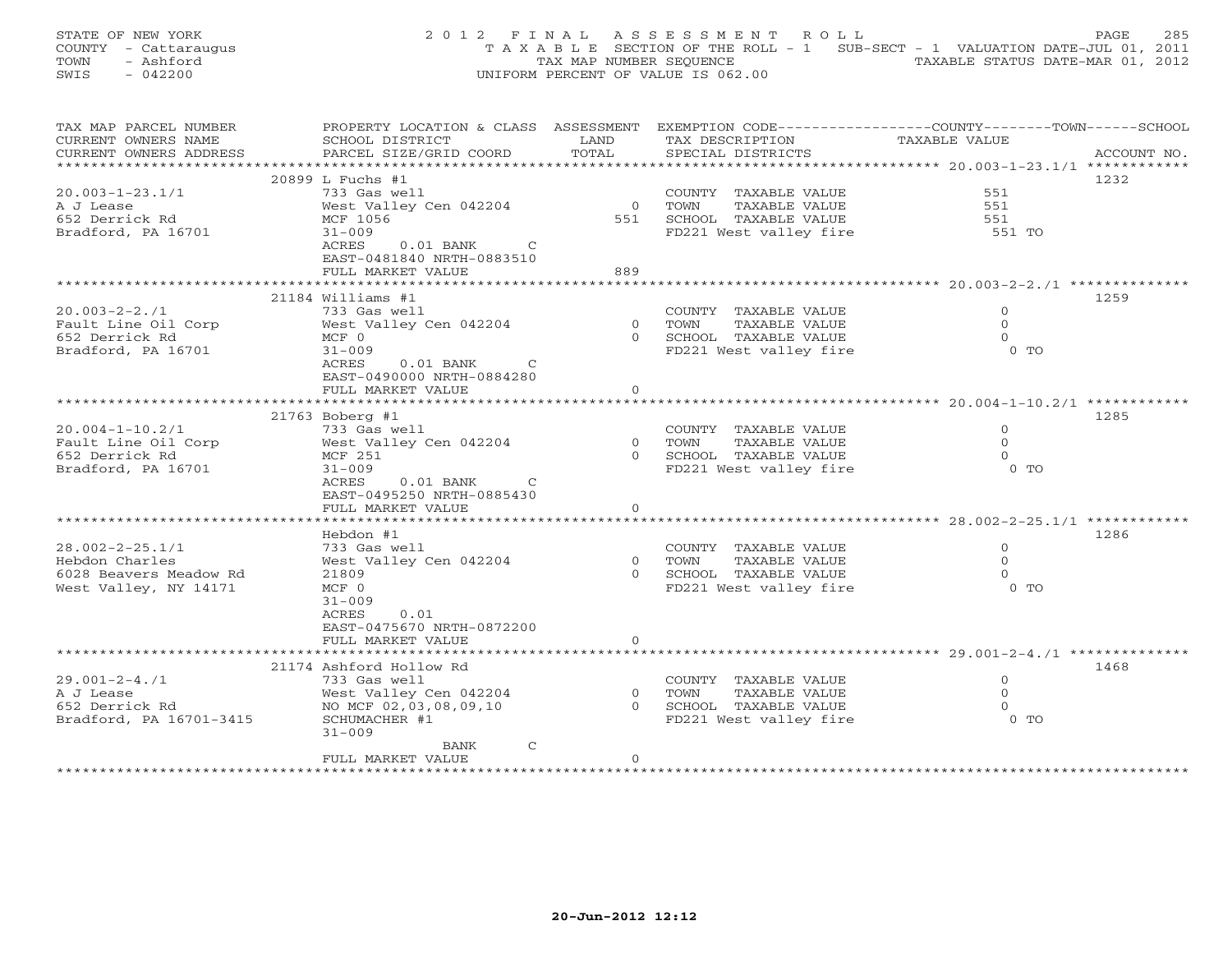|      | STATE OF NEW YORK    | 2012 FINAL ASSESSMENT ROLL |                                                                                |                                  |                        | PAGE. | 286 |
|------|----------------------|----------------------------|--------------------------------------------------------------------------------|----------------------------------|------------------------|-------|-----|
|      | COUNTY - Cattaraugus |                            | T A X A B L E SECTION OF THE ROLL - 1 SUB-SECT - 1 VALUATION DATE-JUL 01, 2011 |                                  |                        |       |     |
| TOWN | - Ashford            |                            |                                                                                | TAXABLE STATUS DATE-MAR 01, 2012 |                        |       |     |
| SWIS | $-042200$            |                            |                                                                                |                                  | RPS150/V04/L015        |       |     |
|      |                      |                            | UNIFORM PERCENT OF VALUE IS 062.00                                             |                                  | CURRENT DATE 6/20/2012 |       |     |
|      |                      |                            |                                                                                |                                  |                        |       |     |

#### R O L L S U B S E C T I O N - 1 - T O T A L S

#### \*\*\* S P E C I A L D I S T R I C T S U M M A R Y \*\*\*

|                      | TOTAL   | EXTENSTON | <b>EXTENSION</b> | AD VALOREM | <b>FXFMPT</b> | TAXABLE |
|----------------------|---------|-----------|------------------|------------|---------------|---------|
| CODE DISTRICT NAME   | PARCELS | TYPE.     | VALUE            | VALUE.     | AMOUNT        | VALUE   |
| FD221 West valley fi |         | 19 TOTAL  |                  | 95,203     |               | 95,203  |

#### \*\*\* S C H O O L D I S T R I C T S U M M A R Y \*\*\*

| CODE             | DISTRICT NAME                             | TOTAL<br>PARCELS | ASSESSED<br>LAND | ASSESSED<br>TOTAL | EXEMPT<br>AMOUNT | TOTAL<br>TAXABLE  | STAR<br>AMOUNT | STAR<br>TAXABLE   |
|------------------|-------------------------------------------|------------------|------------------|-------------------|------------------|-------------------|----------------|-------------------|
| 042204<br>143801 | West Valley Central<br>Griffith Institute | 14               |                  | 78,323<br>110,986 |                  | 78,323<br>110,986 |                | 78,323<br>110,986 |
|                  | $SUB - TO T AL$                           | 20               |                  | 189,309           |                  | 189,309           |                | 189,309           |
|                  | TOTAL                                     | 20               |                  | 189,309           |                  | 189,309           |                | 189,309           |

\*\*\* S Y S T E M C O D E S S U M M A R Y \*\*\*

NO SYSTEM EXEMPTIONS AT THIS LEVEL

\*\*\* E X E M P T I O N S U M M A R Y \*\*\*

NO EXEMPTIONS AT THIS LEVEL

#### \*\*\* G R A N D T O T A L S \*\*\*

| ROLL | TOTAL      |      | CCFCCFT    | 'AXABLI                | TAXABLF                        | TAXABLE                  | STAR          |
|------|------------|------|------------|------------------------|--------------------------------|--------------------------|---------------|
| SEC  | י דהרמת גם | ∟AND | TOTAL      | COUNTY                 | TOWN                           | SCHOOL                   | AXABLE        |
|      | 20         |      | 309<br>189 | 309<br>$\circ$ $\circ$ | $\circ$ $\circ$ $\circ$<br>309 | $\circ$ 0 $\circ$<br>309 | 309<br>$\cap$ |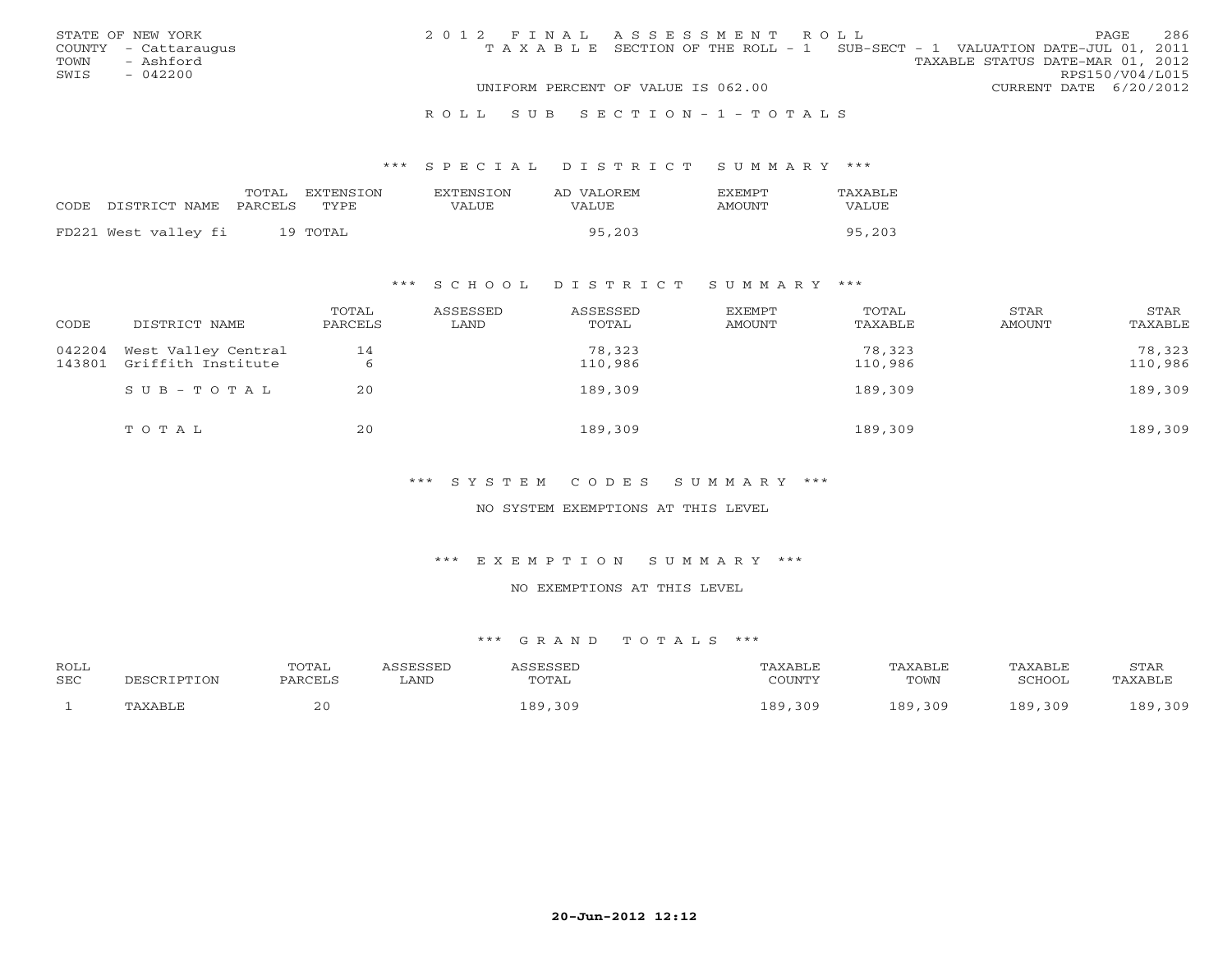| STATE OF NEW YORK<br>COUNTY<br>- Cattaraugus<br>- Ashford<br>TOWN<br>$-042200$<br>SWIS |                                                |            | 2012 FINAL ASSESSMENT ROLL<br>T A X A B L E SECTION OF THE ROLL - 1 SUB-SECT - 3 VALUATION DATE-JUL 01,<br>TAX MAP NUMBER SEQUENCE TAN TAXABLE STATUS DATE-MAR 01, 2012<br>UNIFORM PERCENT OF VALUE IS 062.00 |               | 287<br>PAGE<br>2011 |
|----------------------------------------------------------------------------------------|------------------------------------------------|------------|---------------------------------------------------------------------------------------------------------------------------------------------------------------------------------------------------------------|---------------|---------------------|
| TAX MAP PARCEL NUMBER                                                                  | PROPERTY LOCATION & CLASS                      | ASSESSMENT | EXEMPTION CODE------------------COUNTY--------TOWN------SCHOOL                                                                                                                                                |               |                     |
| CURRENT OWNERS NAME                                                                    | SCHOOL DISTRICT                                | LAND       | TAX DESCRIPTION                                                                                                                                                                                               | TAXABLE VALUE |                     |
| CURRENT OWNERS ADDRESS                                                                 | PARCEL SIZE/GRID COORD TOTAL SPECIAL DISTRICTS |            |                                                                                                                                                                                                               |               | ACCOUNT NO.         |
|                                                                                        |                                                |            |                                                                                                                                                                                                               |               |                     |
|                                                                                        | Hebdon Rd                                      |            |                                                                                                                                                                                                               |               | 0863                |
| $28.002 - 2 - 13$                                                                      | 942 Co. reforest                               |            | 33302<br>XMPT CTY                                                                                                                                                                                             | 83,600        | $\circ$<br>$\circ$  |
| Catt Co Forest                                                                         | West Valley Cen 042204                         | 83,600     | COUNTY<br>TAXABLE VALUE                                                                                                                                                                                       |               |                     |
| County Treasurer                                                                       | 37/45 05 06                                    | 83,600     | TOWN<br>TAXABLE VALUE                                                                                                                                                                                         | 83,600        |                     |
| 303 Court St                                                                           | ACRES 199.00                                   |            | SCHOOL<br>TAXABLE VALUE                                                                                                                                                                                       | 83,600        |                     |
| Little Valley, NY 14755                                                                | EAST-1127755 NRTH-0872051                      |            | FD221 West valley fire                                                                                                                                                                                        | 83,600 TO     |                     |
|                                                                                        | DEED BOOK 00331 PG-00252                       |            |                                                                                                                                                                                                               |               |                     |
|                                                                                        | FULL MARKET VALUE                              | 134,839    |                                                                                                                                                                                                               |               |                     |
|                                                                                        |                                                |            |                                                                                                                                                                                                               |               |                     |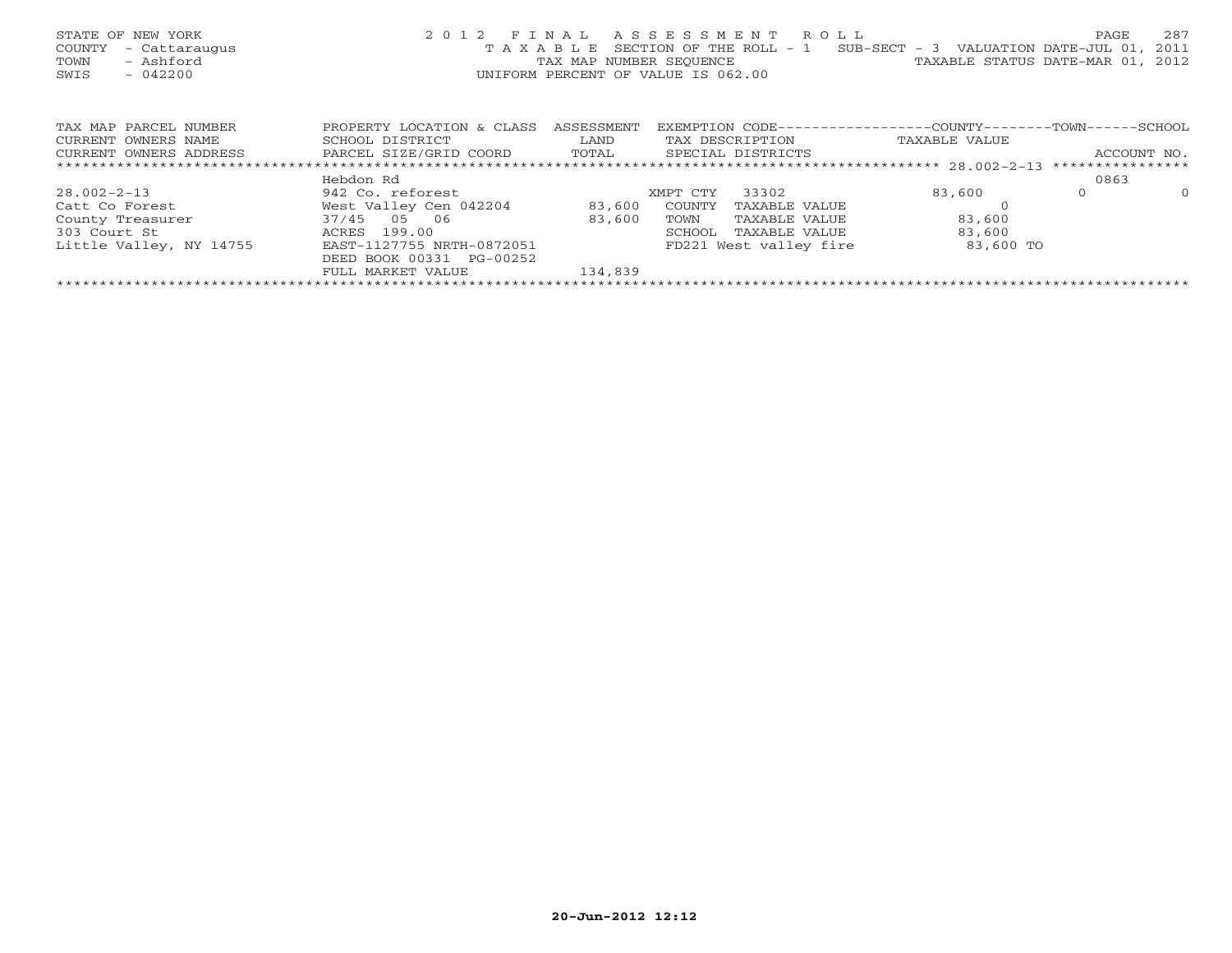|      | STATE OF NEW YORK    | 2012 FINAL ASSESSMENT ROLL |                                                                                |  |                                  |                        | PAGE. | 288 |
|------|----------------------|----------------------------|--------------------------------------------------------------------------------|--|----------------------------------|------------------------|-------|-----|
|      | COUNTY - Cattaraugus |                            | T A X A B L E SECTION OF THE ROLL - 1 SUB-SECT - 3 VALUATION DATE-JUL 01, 2011 |  |                                  |                        |       |     |
| TOWN | - Ashford            |                            |                                                                                |  | TAXABLE STATUS DATE-MAR 01, 2012 |                        |       |     |
| SWIS | $-042200$            |                            |                                                                                |  |                                  | RPS150/V04/L015        |       |     |
|      |                      |                            | UNIFORM PERCENT OF VALUE IS 062.00                                             |  |                                  | CURRENT DATE 6/20/2012 |       |     |
|      |                      |                            |                                                                                |  |                                  |                        |       |     |

#### R O L L S U B S E C T I O N - 3 - T O T A L S

#### \*\*\* S P E C I A L D I S T R I C T S U M M A R Y \*\*\*

|      |                      | TOTAL   | EXTENSTON | <b>EXTENSION</b> | AD VALOREM | <b>EXEMPT</b> | TAXABLE |
|------|----------------------|---------|-----------|------------------|------------|---------------|---------|
| CODE | DISTRICT NAME        | PARCELS | TYPE.     | VALUE            | VALUE      | AMOUNT        | VALUE   |
|      | FD221 West valley fi |         | TOTAL     |                  | 83,600     |               | 83,600  |
|      |                      |         |           |                  |            |               |         |

#### \*\*\* S C H O O L D I S T R I C T S U M M A R Y \*\*\*

| CODE   | DISTRICT NAME       | TOTAL<br>PARCELS | ASSESSED<br>LAND | ASSESSED<br>TOTAL | EXEMPT<br>AMOUNT | TOTAL<br>TAXABLE | <b>STAR</b><br>AMOUNT | STAR<br>TAXABLE |
|--------|---------------------|------------------|------------------|-------------------|------------------|------------------|-----------------------|-----------------|
| 042204 | West Valley Central |                  | 83,600           | 83,600            |                  | 83,600           |                       | 83,600          |
|        | SUB-TOTAL           |                  | 83,600           | 83,600            |                  | 83,600           |                       | 83,600          |
|        | TOTAL               |                  | 83,600           | 83,600            |                  | 83,600           |                       | 83,600          |

#### \*\*\* S Y S T E M C O D E S S U M M A R Y \*\*\*

#### NO SYSTEM EXEMPTIONS AT THIS LEVEL

#### \*\*\* E X E M P T I O N S U M M A R Y \*\*\*

| CODE  | DESCRIPTION       | TOTAL<br>PARCELS | COUNTY           | TOWN | <b>SCHOOL</b> |
|-------|-------------------|------------------|------------------|------|---------------|
| 33302 | XMPT CTY<br>TOTAL |                  | 83,600<br>83,600 |      |               |

#### \*\*\* G R A N D T O T A L S \*\*\*

| <b>ROLL</b> | <b>IPTION</b><br>DECOD. | TOTAL<br>PARCELS | <i><b>SSESSED</b></i><br>LAND | <i><b>SSESSED</b></i><br>TOTAL | TAXABLE<br>CCTNTMIX | TAXABLE<br>TOWN | TAXABLE<br><b>SCHOOL</b> | STAR<br>PAXABLE |
|-------------|-------------------------|------------------|-------------------------------|--------------------------------|---------------------|-----------------|--------------------------|-----------------|
| SEC         |                         |                  |                               |                                | .uuni               |                 |                          |                 |
|             | AXABLE                  |                  | ററ<br>, 600                   | ,600<br>O O                    |                     | ,600            | , 600                    | o p<br>600      |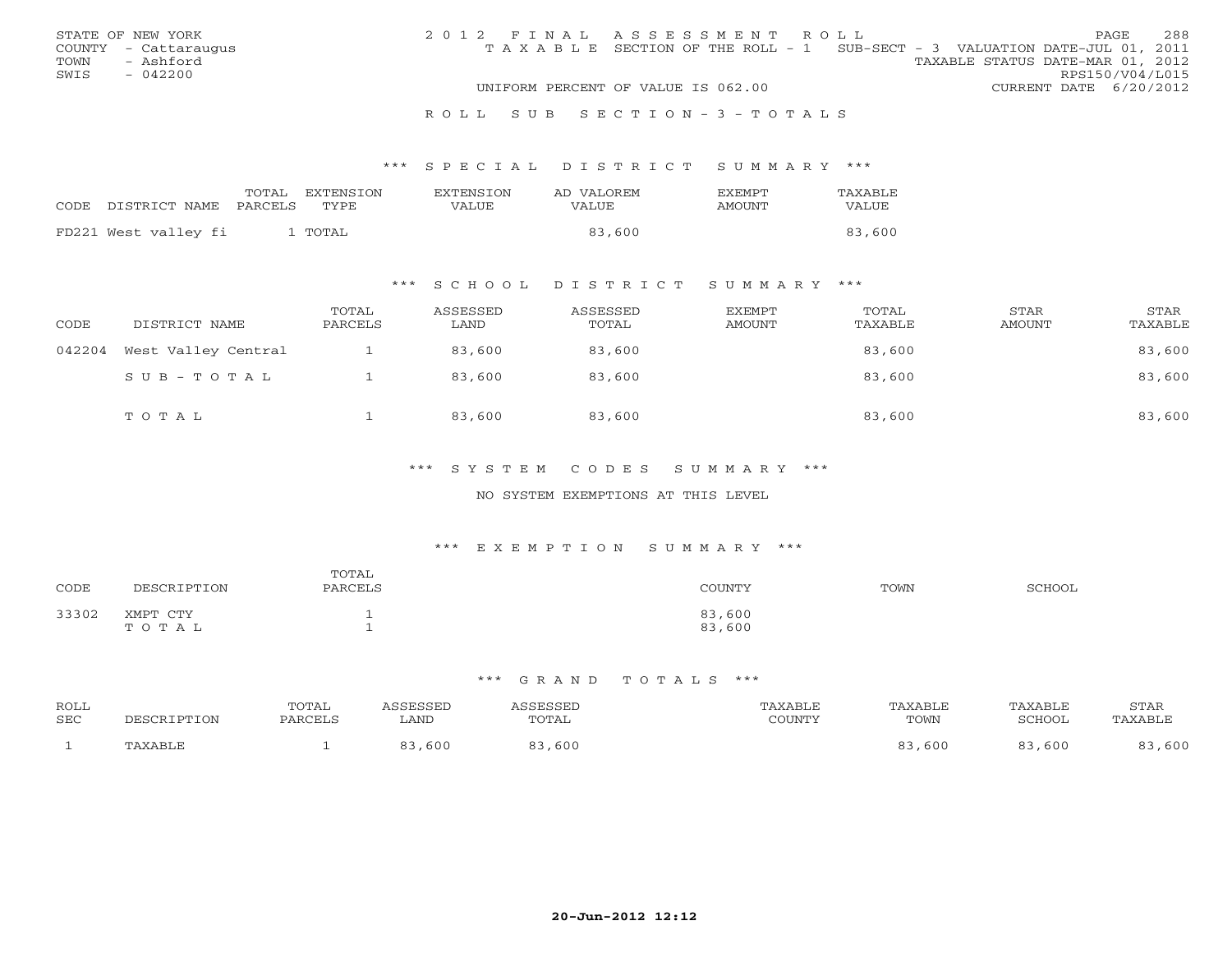|      | STATE OF NEW YORK    | 2012 FINAL ASSESSMENT ROLL |                                    |                                  | <b>PAGE</b>            | 2.89 |
|------|----------------------|----------------------------|------------------------------------|----------------------------------|------------------------|------|
|      | COUNTY - Cattaraugus |                            | TAXABLE SECTION OF THE ROLL - 1    | VALUATION DATE-JUL 01, 2011      |                        |      |
| TOWN | - Ashford            |                            |                                    | TAXABLE STATUS DATE-MAR 01, 2012 |                        |      |
| SWIS | $-042200$            |                            | UNIFORM PERCENT OF VALUE IS 062.00 |                                  | RPS150/V04/L015        |      |
|      |                      |                            |                                    |                                  | CURRENT DATE 6/20/2012 |      |
|      |                      |                            |                                    |                                  |                        |      |

#### R O L L S E C T I O N T O T A L S

#### \*\*\* S P E C I A L D I S T R I C T S U M M A R Y \*\*\*

| CODE | DISTRICT NAME        | TOTAL<br>PARCELS | EXTENSTON<br>TYPE. | <b>EXTENSION</b><br><b>VALUE</b> | AD VALOREM<br><b>VALUE</b> | <b>EXEMPT</b><br>AMOUNT | TAXABLE<br><b>VALUE</b> |
|------|----------------------|------------------|--------------------|----------------------------------|----------------------------|-------------------------|-------------------------|
|      | FD221 West valley fi |                  | 1,382 TOTAL        |                                  | 72436,649                  | 276,100                 | 72160,549               |
|      | LD221 Ashford light  |                  | 54 TOTAL           |                                  | 2305,950                   | 9.400                   | 2296,550                |
|      | LD226 West valley li |                  | 247 TOTAL          |                                  | 11761,566                  |                         | 11761,566               |

#### \*\*\* S C H O O L D I S T R I C T S U M M A R Y \*\*\*

| CODE             | DISTRICT NAME                             | TOTAL<br>PARCELS | ASSESSED<br>LAND      | ASSESSED<br>TOTAL      | EXEMPT<br>AMOUNT     | TOTAL<br>TAXABLE       | STAR<br>AMOUNT        | STAR<br>TAXABLE        |
|------------------|-------------------------------------------|------------------|-----------------------|------------------------|----------------------|------------------------|-----------------------|------------------------|
| 042204<br>143801 | West Valley Central<br>Griffith Institute | 1,051<br>358     | 12802,300<br>6228,975 | 51903,594<br>22236,461 | 1389,892<br>1237,135 | 50513,702<br>20999.326 | 11925,804<br>4122,543 | 38587,898<br>16876,783 |
|                  | $S \cup B - T \cup T A L$                 | 1,409            | 19031,275             | 74140,055              | 2627,027             | 71513,028              | 16048,347             | 55464,681              |
|                  | TOTAL                                     | 1,409            | 19031,275             | 74140,055              | 2627,027             | 71513,028              | 16048,347             | 55464,681              |

## \*\*\* S Y S T E M C O D E S S U M M A R Y \*\*\*

#### NO SYSTEM EXEMPTIONS AT THIS LEVEL

#### \*\*\* E X E M P T I O N S U M M A R Y \*\*\*

| CODE  | DESCRIPTION  | TOTAL<br>PARCELS | COUNTY  | TOWN    | SCHOOL  |
|-------|--------------|------------------|---------|---------|---------|
| 25300 | NON-PROFIT   |                  | 276,100 | 276,100 | 276,100 |
| 33302 | XMPT CTY     |                  | 83,600  |         |         |
| 41101 | VET C/T      | 4                | 9,800   | 9,800   |         |
| 41121 | WVET C/T     | 73               | 514,246 | 514,246 |         |
| 41131 | CVET C/T     | 62               | 723,313 | 723,313 |         |
| 41141 | DVET C/T     | 24               | 346,455 | 346,455 |         |
| 41161 | $CW_15_VET/$ |                  | 49,170  | 49,170  |         |
| 41171 | CW DISBLD    |                  | 15,120  | 15,120  |         |
| 41400 | CLERGY       |                  | 1,500   | 1,500   | 1,500   |
| 41683 | RPTL466 c    |                  |         | 1,860   |         |
| 41700 | AG BLDG      |                  | 192,600 | 192,600 | 192,600 |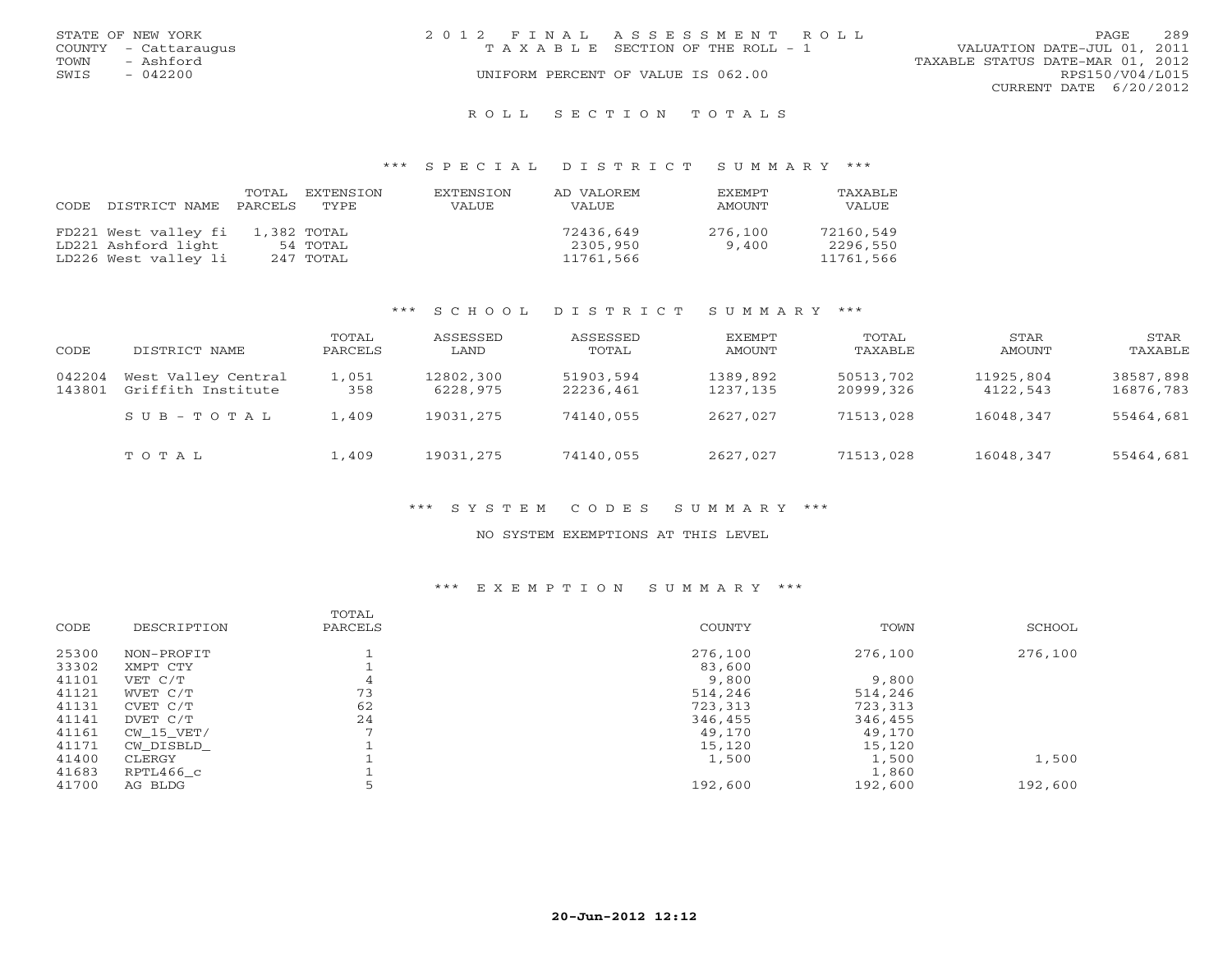|      | STATE OF NEW YORK    | 2012 FINAL ASSESSMENT ROLL            |                                  | PAGE. | 290             |
|------|----------------------|---------------------------------------|----------------------------------|-------|-----------------|
|      | COUNTY - Cattaraugus | T A X A B L E SECTION OF THE ROLL - 1 | VALUATION DATE-JUL 01, 2011      |       |                 |
| TOWN | - Ashford            |                                       | TAXABLE STATUS DATE-MAR 01, 2012 |       |                 |
| SWIS | $-042200$            | UNIFORM PERCENT OF VALUE IS 062.00    |                                  |       | RPS150/V04/L015 |
|      |                      |                                       | CURRENT DATE 6/20/2012           |       |                 |
|      |                      |                                       |                                  |       |                 |

#### \*\*\* E X E M P T I O N S U M M A R Y \*\*\*

|       |             | TOTAL   |               |          |               |
|-------|-------------|---------|---------------|----------|---------------|
| CODE  | DESCRIPTION | PARCELS | <b>COUNTY</b> | TOWN     | <b>SCHOOL</b> |
| 41720 | AG DIST     | 63      | 1144,945      | 1144,945 | 1144,945      |
| 41730 | AG DISTOUT  |         | 43,485        | 43,485   | 43,485        |
| 41800 | AGED C/T/S  | 16      | 492,618       | 492,618  | 507,950       |
| 41801 | AGED C/T    |         | 26,463        | 26,463   |               |
| 41802 | AGED C      | 13      | 228,289       |          |               |
| 41804 | AGED S      | 16      |               |          | 344,352       |
| 41805 | AGED C/S    |         | 28,200        |          | 28,200        |
| 41834 | SR STAR     | 184     |               |          | 6715,347      |
| 41854 | RES STAR    | 502     |               |          | 9333,000      |
| 42100 | SILO T/C/S  | 8       | 29,695        | 29,695   | 29,695        |
| 42120 | TMP GHOUSE  |         | 12,700        | 12,700   | 12,700        |
| 42130 | Labor Camp  |         | 45,500        | 45,500   | 45,500        |
| 47611 | BUS C/T     |         | 23,525        | 23,525   |               |
|       | TOTAL       | 990     | 4287,324      | 3949,095 | 18675,374     |

R O L L S E C T I O N T O T A L S

| <b>ROLL</b> |                | TOTAI   | CCFCCFD                              |           | TAXABLF | <b>TAXABLF</b> | TAXABLE          | STAF      |
|-------------|----------------|---------|--------------------------------------|-----------|---------|----------------|------------------|-----------|
| <b>SEC</b>  |                | PARCELS | LAND                                 | TOTAL     | COUNTY  | TOWN           | 3CHOOL           | TAXABI I  |
|             | <b>TAVARTE</b> | 409     | 1 0 0 2 1<br>$\cap$ $\cap$ $\subset$ | 74140,055 | じょうせい   | 70190,960      | ,028<br>71 E 1 2 | 55464 681 |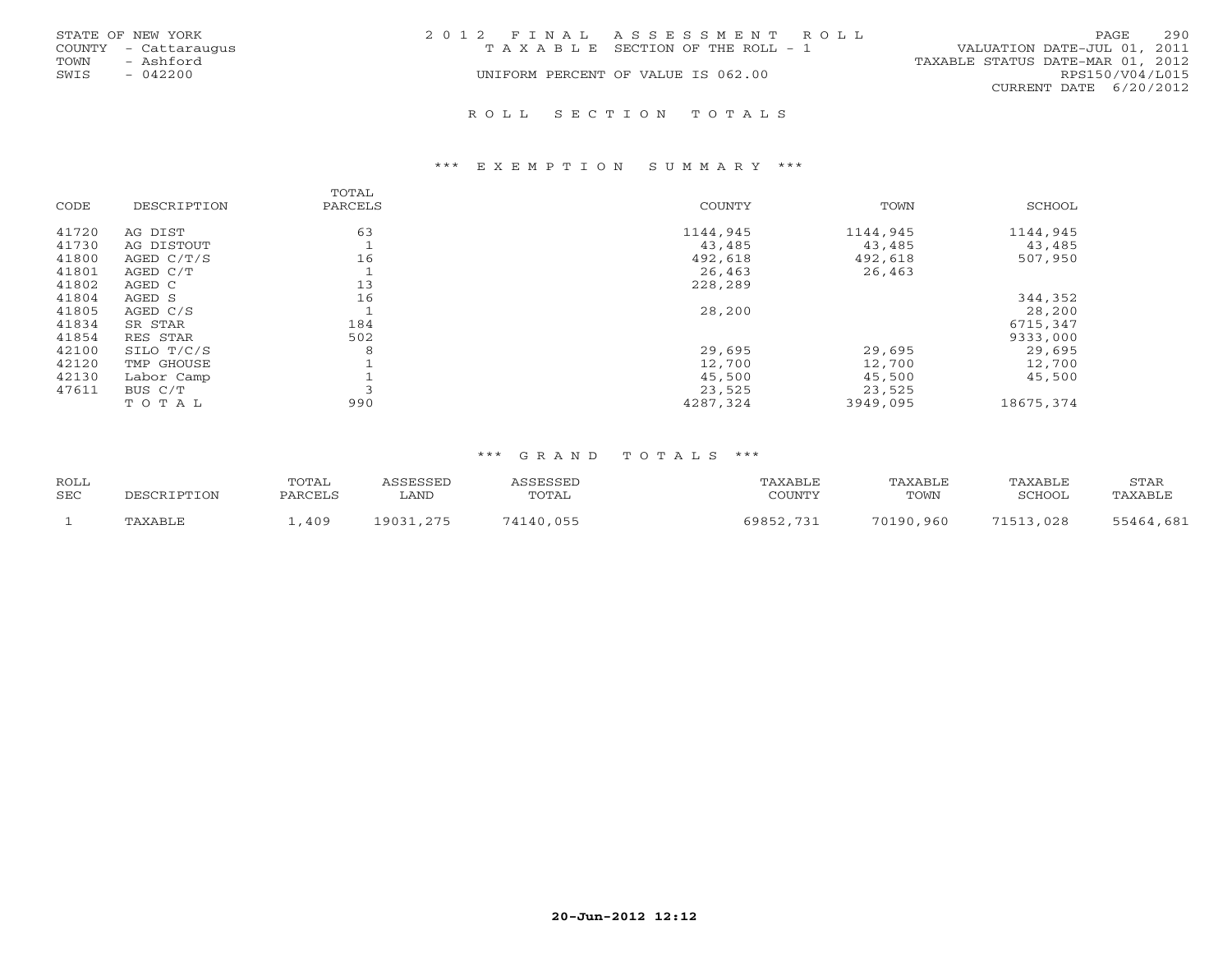# STATE OF NEW YORK 2 0 1 2 F I N A L A S S E S S M E N T R O L L PAGE 291 COUNTY - Cattaraugus SPECIAL FRANCHISE SECTION OF THE ROLL - 5 VALUATION DATE-JUL 01, 2011 TOWN - Ashford TAX MAP NUMBER SEQUENCE TAXABLE STATUS DATE-MAR 01, 2012 SWIS - 042200 UNIFORM PERCENT OF VALUE IS 062.00UNIFORM PERCENT OF VALUE IS 062.00

| TAX MAP PARCEL NUMBER<br>CURRENT OWNERS NAME<br>CURRENT OWNERS ADDRESS | PROPERTY LOCATION & CLASS ASSESSMENT<br>SCHOOL DISTRICT<br>PARCEL SIZE/GRID COORD | LAND<br>TOTAL |                | EXEMPTION CODE-----------------COUNTY-------TOWN------SCHOOL<br>TAX DESCRIPTION<br>SPECIAL DISTRICTS | TAXABLE VALUE                                               | ACCOUNT NO. |
|------------------------------------------------------------------------|-----------------------------------------------------------------------------------|---------------|----------------|------------------------------------------------------------------------------------------------------|-------------------------------------------------------------|-------------|
| **************************                                             |                                                                                   |               |                |                                                                                                      |                                                             |             |
|                                                                        | Special Franchise                                                                 |               |                |                                                                                                      |                                                             | 0887        |
| 522.000-9905-123.700/288                                               | 861 Elec & gas                                                                    |               |                | COUNTY TAXABLE VALUE                                                                                 | 157,783                                                     |             |
| National Fuel Gas Dist                                                 | West Valley Cen 042204                                                            |               | $\overline{0}$ | TOWN<br>TAXABLE VALUE                                                                                | 157,783                                                     |             |
| Attn: Real Property Tax                                                | TOWN OF ASHFORD                                                                   |               | 157,783        | SCHOOL TAXABLE VALUE                                                                                 | 157,783                                                     |             |
| 6363 Main St                                                           | 1.0000 WEST VALLEY                                                                |               |                | FD221 West valley fire                                                                               | 157,783 TO                                                  |             |
| Williamsville, NY 14221-5887                                           | BANK                                                                              | C             |                | LD226 West valley light                                                                              | 118,337 TO                                                  |             |
|                                                                        | FULL MARKET VALUE                                                                 |               | 254,489        |                                                                                                      |                                                             |             |
| ******************************                                         |                                                                                   |               |                |                                                                                                      |                                                             |             |
|                                                                        | Special Franchise                                                                 |               |                |                                                                                                      |                                                             | 0890        |
| 522.000-9905-132.350/188                                               | 861 Elec & gas                                                                    |               |                | COUNTY TAXABLE VALUE                                                                                 | 896,139                                                     |             |
| National Grid                                                          | West Valley Cen 042204                                                            |               | $\circ$        | TOWN<br>TAXABLE VALUE                                                                                | 896,139                                                     |             |
| 300 Erie Blvd West                                                     | TOWN OF ASHFORD                                                                   |               | 896,139        | SCHOOL TAXABLE VALUE                                                                                 | 896,139                                                     |             |
| Syracuse, NY 13202                                                     | 1.0000 WEST VALLEY                                                                |               |                | FD221 West valley fire                                                                               | 896,139 TO                                                  |             |
|                                                                        | ACRES<br>$0.01$ BANK                                                              | $\mathcal{C}$ |                | LD221 Ashford light                                                                                  | 44,807 TO                                                   |             |
|                                                                        | FULL MARKET VALUE                                                                 |               | 1445,385       | LD226 West valley light                                                                              | 44,807 TO                                                   |             |
|                                                                        |                                                                                   |               |                |                                                                                                      |                                                             |             |
|                                                                        | Special Franchise                                                                 |               |                |                                                                                                      |                                                             | 0889        |
| 522.000-9905-618.750/188                                               | 866 Telephone                                                                     |               |                | COUNTY TAXABLE VALUE                                                                                 | 421,653                                                     |             |
| Citizens Telecom Uci                                                   | West Valley Cen 042204                                                            |               | $\circ$        | TOWN<br>TAXABLE VALUE                                                                                | 421,653                                                     |             |
| 3 Highridge Park                                                       | TOWN OF ASHFORD                                                                   |               | 421,653        | SCHOOL TAXABLE VALUE                                                                                 | 421,653                                                     |             |
| Stamford, CT 06905                                                     | .99 WEST VALLEY                                                                   |               |                | FD221 West valley fire                                                                               | 421,653 TO                                                  |             |
|                                                                        | BANK                                                                              | $\mathsf{C}$  |                | LD226 West valley light                                                                              | 84,331 TO                                                   |             |
|                                                                        | FULL MARKET VALUE                                                                 |               | 680,085        |                                                                                                      |                                                             |             |
|                                                                        |                                                                                   |               |                |                                                                                                      |                                                             |             |
|                                                                        | Special Franchise                                                                 |               |                |                                                                                                      |                                                             | 1052        |
| 522.000-9905-631.900/188                                               | 866 Telephone                                                                     |               |                | COUNTY TAXABLE VALUE                                                                                 | 30,901                                                      |             |
| Verizon New York Inc                                                   | West Valley Cen 042204                                                            |               | $\Omega$       | TAXABLE VALUE<br>TOWN                                                                                | 30,901                                                      |             |
| Property Tax Compliance                                                | TOWN OF ASHFORD                                                                   |               | 30,901         | SCHOOL TAXABLE VALUE                                                                                 | 30,901                                                      |             |
| PO Box 152206                                                          | ,31 WEST VALLEY                                                                   |               |                | FD221 West valley fire                                                                               | 30,901 TO                                                   |             |
| Irving, TX 75015-2206                                                  | BANK                                                                              | $\mathcal{C}$ |                |                                                                                                      |                                                             |             |
|                                                                        | FULL MARKET VALUE                                                                 |               | 49,840         |                                                                                                      |                                                             |             |
|                                                                        |                                                                                   |               |                |                                                                                                      | ****************************** 522.000-9905-999.986/188 *** |             |
|                                                                        | Special Franchise                                                                 |               |                |                                                                                                      |                                                             | 1368        |
| 522.000-9905-999.986/188                                               | 869 Television                                                                    |               |                | COUNTY TAXABLE VALUE                                                                                 | $\circ$                                                     |             |
| El-Mar Communications                                                  | West Valley Cen 042204                                                            |               | $\circ$        | TOWN<br>TAXABLE VALUE                                                                                | $\Omega$                                                    |             |
| Shaner Hotel Group                                                     | TOWN OF ASHFORD                                                                   |               | $\Omega$       | SCHOOL TAXABLE VALUE                                                                                 | $\Omega$                                                    |             |
| 1965 Waddle Rd                                                         | 1.0000 WEST VALLEY                                                                |               |                | FD221 West valley fire                                                                               | $0$ TO                                                      |             |
| State College, PA 16803-1639                                           | BANK                                                                              | $\mathcal{C}$ |                |                                                                                                      |                                                             |             |
|                                                                        | FULL MARKET VALUE                                                                 |               | $\Omega$       |                                                                                                      |                                                             |             |
|                                                                        |                                                                                   |               | ******         |                                                                                                      | *********** 522.000-9905-999.987/188 ***                    |             |
|                                                                        | Special Franchise                                                                 |               |                |                                                                                                      |                                                             | 0891        |
| 522.000-9905-999.987/188                                               | 862 Water                                                                         |               |                | COUNTY TAXABLE VALUE                                                                                 | 22,985                                                      |             |
| West Valley Crystal Water                                              | West Valley Cen 042204                                                            |               | $\circ$        | TOWN<br>TAXABLE VALUE                                                                                | 22,985                                                      |             |
| PO Box 35                                                              | TOWN OF ASHFORD                                                                   |               | 22,985         | SCHOOL TAXABLE VALUE                                                                                 | 22,985                                                      |             |
| Springville, NY 14141                                                  | 1.000 WEST VALLEY                                                                 |               |                | FD221 West valley fire                                                                               | 22,985 TO                                                   |             |
|                                                                        | BANK                                                                              | $\mathsf{C}$  |                | LD226 West valley light                                                                              | 17,239 TO                                                   |             |
| *********************                                                  | FULL MARKET VALUE                                                                 |               | 37,073         |                                                                                                      |                                                             |             |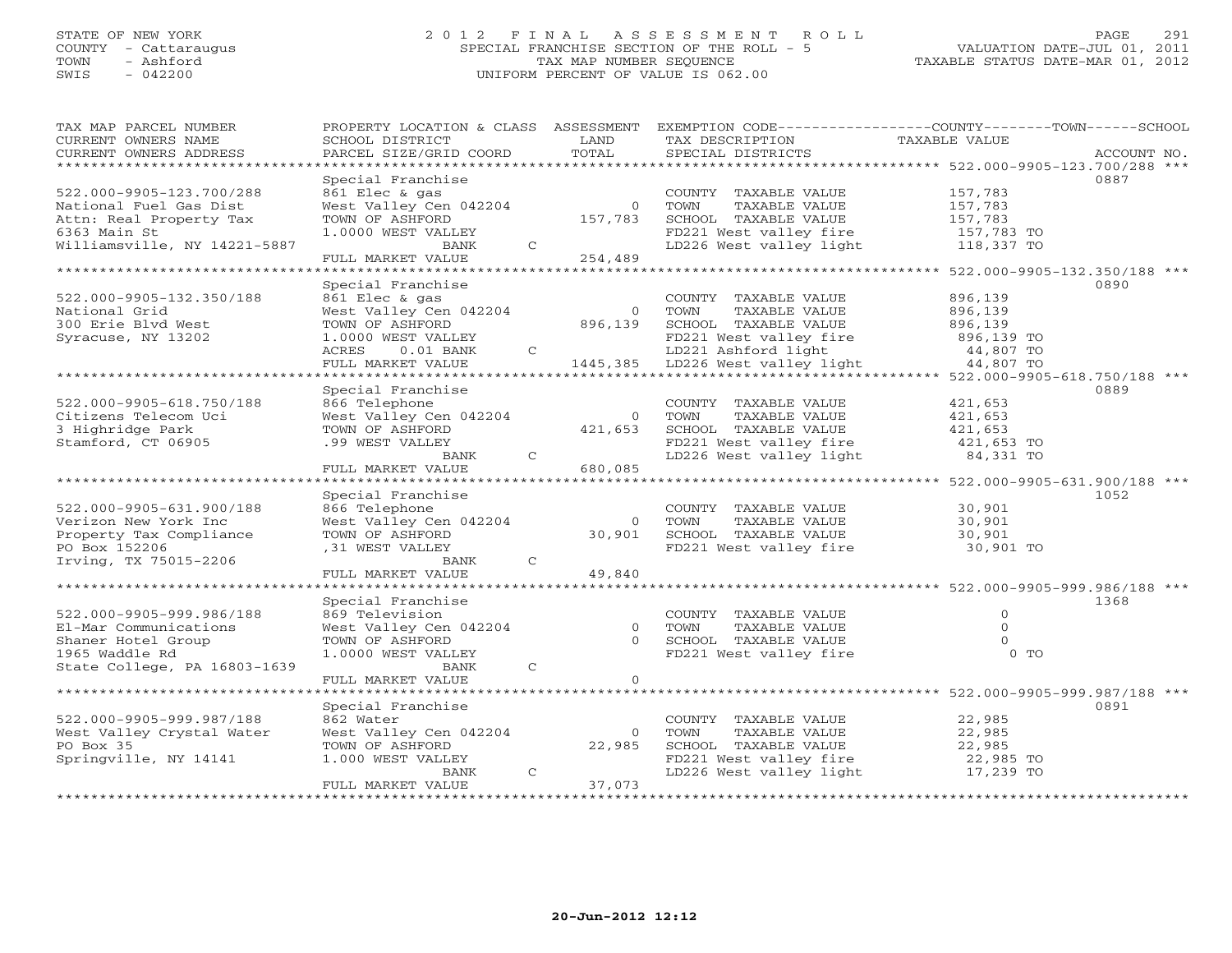# STATE OF NEW YORK 2 0 1 2 F I N A L A S S E S S M E N T R O L L PAGE 292 COUNTY - Cattaraugus SPECIAL FRANCHISE SECTION OF THE ROLL - 5 VALUATION DATE-JUL 01, 2011 TOWN - Ashford TAX MAP NUMBER SEQUENCE TAXABLE STATUS DATE-MAR 01, 2012 SWIS - 042200 UNIFORM PERCENT OF VALUE IS 062.00UNIFORM PERCENT OF VALUE IS 062.00

| TAX MAP PARCEL NUMBER    | PROPERTY LOCATION & CLASS | ASSESSMENT | EXEMPTION CODE--        | $-$ -COUNTY--------TOWN------SCHOOL                             |  |
|--------------------------|---------------------------|------------|-------------------------|-----------------------------------------------------------------|--|
| CURRENT OWNERS NAME      | SCHOOL DISTRICT           | LAND       | TAX DESCRIPTION         | TAXABLE VALUE                                                   |  |
| CURRENT OWNERS ADDRESS   | PARCEL SIZE/GRID COORD    | TOTAL      | SPECIAL DISTRICTS       | ACCOUNT NO.                                                     |  |
|                          |                           |            |                         | *********************** 522.000-9918-618.750/188 ***            |  |
|                          | Special Franchise         |            |                         | 1051                                                            |  |
| 522.000-9918-618.750/188 | 866 Telephone             |            | COUNTY<br>TAXABLE VALUE | 4,260                                                           |  |
| Citizens Telecom Uci     | Griffith Instit 143801    | $\circ$    | TAXABLE VALUE<br>TOWN   | 4,260                                                           |  |
| Tax Dept                 | TOWN OF ASHFORD           | 4,260      | TAXABLE VALUE<br>SCHOOL | 4,260                                                           |  |
| 3 Highridge Park         | .01 SPRINGVILLE (GI)      |            | FD221 West valley fire  | 4,260 TO                                                        |  |
| Stamford, CT 06905       | $\mathsf{C}$<br>BANK      |            | LD226 West valley light | 852 TO                                                          |  |
|                          | FULL MARKET VALUE         | 6,871      |                         |                                                                 |  |
|                          |                           |            |                         | ********************************** 522.000-9918-631.900/188 *** |  |
|                          | Special Franchise         |            |                         | 0888                                                            |  |
| 522.000-9918-631.900/188 | 866 Telephone             |            | TAXABLE VALUE<br>COUNTY | 68,780                                                          |  |
| Verizon New York Inc     | Griffith Instit 143801    | $\circ$    | TAXABLE VALUE<br>TOWN   | 68,780                                                          |  |
| Prop Tax Compliance      | TOWN OF ASHFORD           | 68,780     | TAXABLE VALUE<br>SCHOOL | 68,780                                                          |  |
| PO Box 152206            | .69 SPRINGVILLE (GI)      |            | FD221 West valley fire  | 68,780 TO                                                       |  |
| Irving, TX 75015-2206    | $\mathcal{C}$<br>BANK     |            |                         |                                                                 |  |
|                          | FULL MARKET VALUE         | 110,935    |                         |                                                                 |  |
|                          |                           |            |                         |                                                                 |  |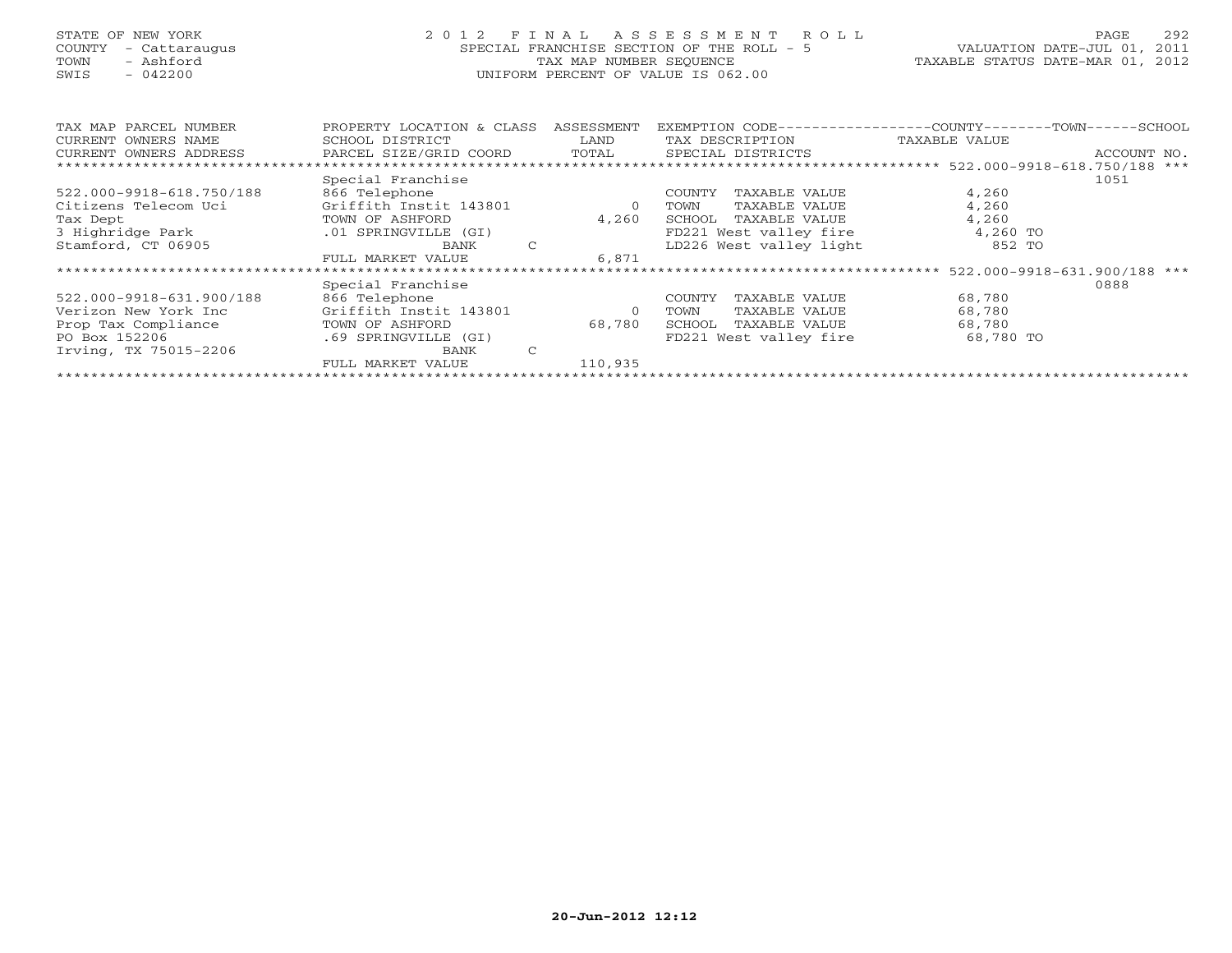| STATE OF NEW YORK    | 2012 FINAL ASSESSMENT ROLL                | 293<br>PAGE.                     |
|----------------------|-------------------------------------------|----------------------------------|
| COUNTY - Cattaraugus | SPECIAL FRANCHISE SECTION OF THE ROLL - 5 | VALUATION DATE-JUL 01, 2011      |
| - Ashford<br>TOWN    |                                           | TAXABLE STATUS DATE-MAR 01, 2012 |
| SWIS<br>$-042200$    |                                           | RPS150/V04/L015                  |
|                      | UNIFORM PERCENT OF VALUE IS 062.00        | CURRENT DATE 6/20/2012           |
|                      | ROLL SUB SECTION- - TOTALS                |                                  |

### \*\*\* S P E C I A L D I S T R I C T S U M M A R Y \*\*\*

|      |                      | TOTAL   | EXTENSTON | EXTENSION    | AD VALOREM | <b>EXEMPT</b> | TAXABLE      |
|------|----------------------|---------|-----------|--------------|------------|---------------|--------------|
| CODE | DISTRICT NAME        | PARCELS | TYPE.     | <b>VALUE</b> | VALUE      | <b>AMOUNT</b> | <b>VALUE</b> |
|      |                      |         |           |              |            |               |              |
|      | FD221 West valley fi |         | 8 TOTAL   |              | 1602,501   |               | 1602,501     |
|      | LD221 Ashford light  |         | l TOTAL   |              | 44,807     |               | 44,807       |
|      | LD226 West valley li |         | 5 TOTAL   |              | 265,566    |               | 265,566      |

### \*\*\* S C H O O L D I S T R I C T S U M M A R Y \*\*\*

| CODE             | DISTRICT NAME                             | TOTAL<br>PARCELS | ASSESSED<br>LAND | ASSESSED<br>TOTAL  | EXEMPT<br>AMOUNT | TOTAL<br>TAXABLE   | STAR<br>AMOUNT | STAR<br>TAXABLE    |
|------------------|-------------------------------------------|------------------|------------------|--------------------|------------------|--------------------|----------------|--------------------|
| 042204<br>143801 | West Valley Central<br>Griffith Institute | 6<br>৴           |                  | 1529,461<br>73,040 |                  | 1529,461<br>73,040 |                | 1529,461<br>73,040 |
|                  | $S \cup B - T \cup T A$                   | 8                |                  | 1602,501           |                  | 1602,501           |                | 1602,501           |
|                  | TOTAL                                     | 8                |                  | 1602,501           |                  | 1602,501           |                | 1602,501           |

# \*\*\* S Y S T E M C O D E S S U M M A R Y \*\*\*

#### NO SYSTEM EXEMPTIONS AT THIS LEVEL

#### \*\*\* E X E M P T I O N S U M M A R Y \*\*\*

### NO EXEMPTIONS AT THIS LEVEL

| <b>ROLI</b><br><b>SEC</b> |                           | TOTAL | LAND | TOTAL                   | $\Delta$ Bl.<br>COTINTM  | TAXABI F<br>TOWN | AYARLL<br>SCHOOT | STAR<br>⊡AYART.   |
|---------------------------|---------------------------|-------|------|-------------------------|--------------------------|------------------|------------------|-------------------|
|                           | <b>TDAMCUTCP</b><br>ים רי |       |      | .602<br>50 <sup>-</sup> | $F \cup$<br>$60^{\circ}$ | ث50              | .602<br>501      | $F \cap 2$<br>602 |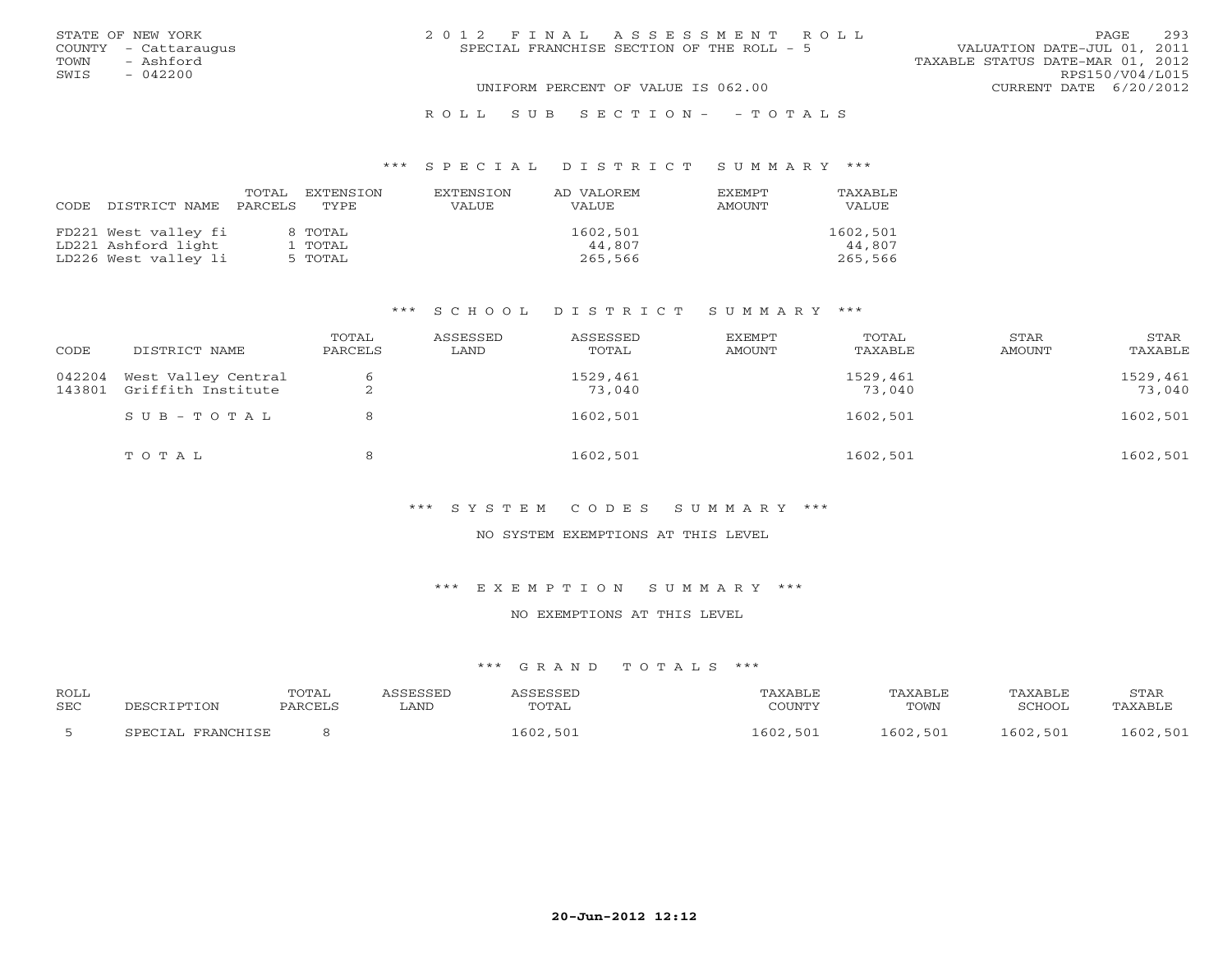|      | STATE OF NEW YORK    | 2012 FINAL ASSESSMENT ROLL                | PAGE                             | 294 |
|------|----------------------|-------------------------------------------|----------------------------------|-----|
|      | COUNTY - Cattaraugus | SPECIAL FRANCHISE SECTION OF THE ROLL - 5 | VALUATION DATE-JUL 01, 2011      |     |
| TOWN | - Ashford            |                                           | TAXABLE STATUS DATE-MAR 01, 2012 |     |
| SWIS | $-042200$            | UNIFORM PERCENT OF VALUE IS 062.00        | RPS150/V04/L015                  |     |
|      |                      |                                           | CURRENT DATE 6/20/2012           |     |
|      |                      |                                           |                                  |     |

#### R O L L S E C T I O N T O T A L S

#### \*\*\* S P E C I A L D I S T R I C T S U M M A R Y \*\*\*

| CODE | DISTRICT NAME        | TOTAL<br>PARCELS | EXTENSTON<br>TYPE. | <b>EXTENSION</b><br>VALUE | AD VALOREM<br>VALUE | <b>EXEMPT</b><br>AMOUNT | TAXABLE<br><b>VALUE</b> |
|------|----------------------|------------------|--------------------|---------------------------|---------------------|-------------------------|-------------------------|
|      | FD221 West valley fi |                  | 8 TOTAL            |                           | 1602,501            |                         | 1602,501                |
|      | LD221 Ashford light  |                  | 1 TOTAL            |                           | 44,807              |                         | 44,807                  |
|      | LD226 West valley li |                  | 5 TOTAL            |                           | 265,566             |                         | 265,566                 |

#### \*\*\* S C H O O L D I S T R I C T S U M M A R Y \*\*\*

| CODE             | DISTRICT NAME                             | TOTAL<br>PARCELS    | ASSESSED<br>LAND | ASSESSED<br>TOTAL  | EXEMPT<br>AMOUNT | TOTAL<br>TAXABLE   | STAR<br>AMOUNT | STAR<br>TAXABLE    |
|------------------|-------------------------------------------|---------------------|------------------|--------------------|------------------|--------------------|----------------|--------------------|
| 042204<br>143801 | West Valley Central<br>Griffith Institute | 6<br>$\bigcap$<br>▵ |                  | 1529,461<br>73,040 |                  | 1529,461<br>73,040 |                | 1529,461<br>73,040 |
|                  | $SUB - TO T AL$                           | 8                   |                  | 1602,501           |                  | 1602,501           |                | 1602,501           |
|                  | TOTAL                                     | 8                   |                  | 1602,501           |                  | 1602,501           |                | 1602,501           |

# \*\*\* S Y S T E M C O D E S S U M M A R Y \*\*\*

#### NO SYSTEM EXEMPTIONS AT THIS LEVEL

#### \*\*\* E X E M P T I O N S U M M A R Y \*\*\*

### NO EXEMPTIONS AT THIS LEVEL

| <b>ROLL</b> |                   | <b>TOTAL</b> | ASSESSED | ASSESSED | TAXABLE  | TAXABLE  | TAXABLE       | STAR     |
|-------------|-------------------|--------------|----------|----------|----------|----------|---------------|----------|
| <b>SEC</b>  | DESCRIPTION       | PARCELS      | LAND     | TOTAL    | COUNTY   | TOWN     | <b>SCHOOL</b> | TAXABLE  |
|             | SPECIAL FRANCHISE |              |          | L602,501 | 1602,501 | 1602,501 | 1602,501      | 1602,501 |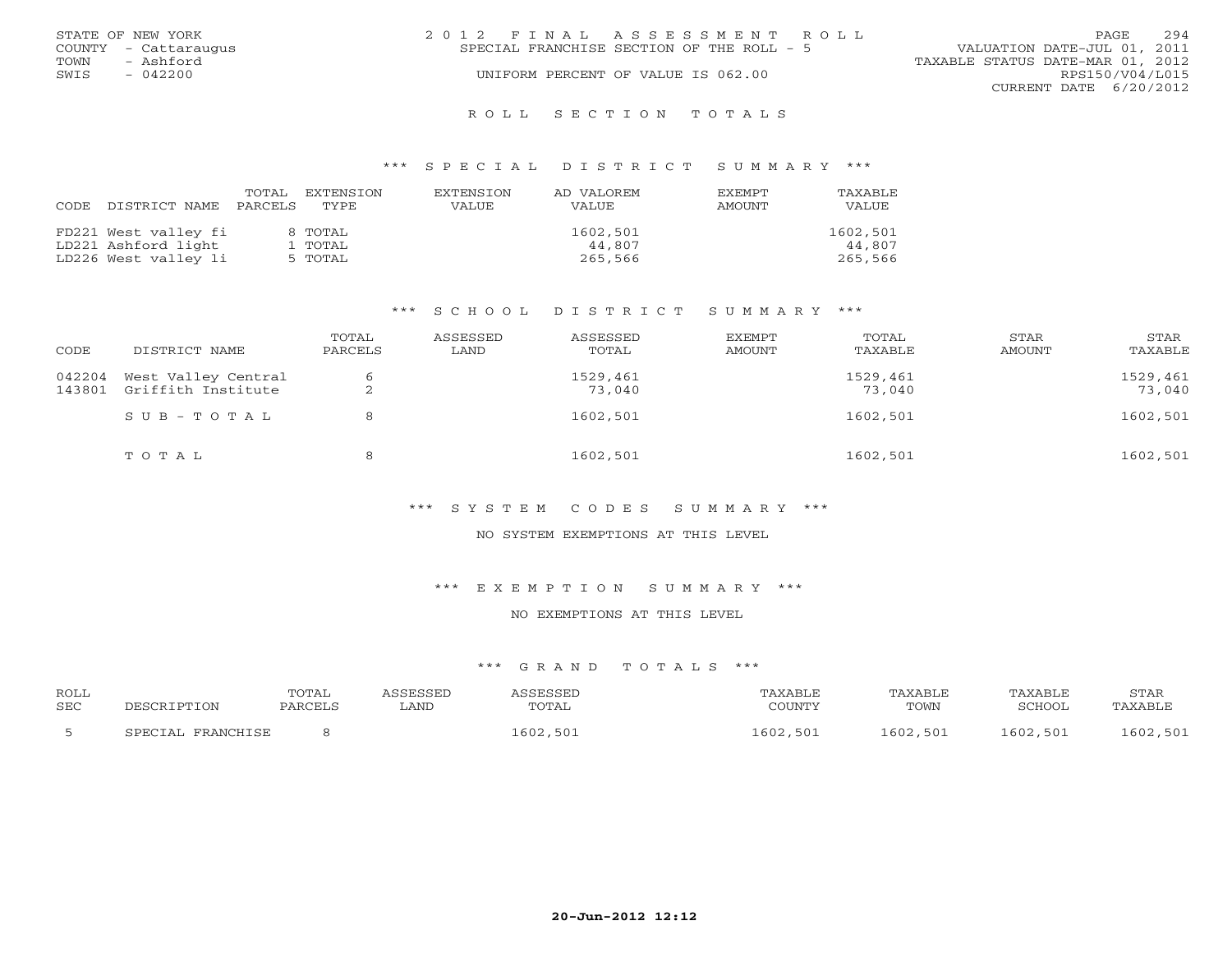# STATE OF NEW YORK 2 0 1 2 F I N A L A S S E S S M E N T R O L L PAGE 295 COUNTY - Cattaraugus UTILITY & R.R. SECTION OF THE ROLL - 6 VALUATION DATE-JUL 01, 2011 TOWN - Ashford TAX MAP NUMBER SEQUENCE TAXABLE STATUS DATE-MAR 01, 2012 SWIS - 042200 UNIFORM PERCENT OF VALUE IS 062.00UNIFORM PERCENT OF VALUE IS 062.00

| TAX MAP PARCEL NUMBER<br>CURRENT OWNERS NAME<br>CURRENT OWNERS ADDRESS | PROPERTY LOCATION & CLASS ASSESSMENT<br>SCHOOL DISTRICT<br>PARCEL SIZE/GRID COORD | LAND<br>TOTAL               | EXEMPTION CODE-----------------COUNTY-------TOWN------SCHOOL<br>TAX DESCRIPTION<br>SPECIAL DISTRICTS | TAXABLE VALUE                                         | ACCOUNT NO. |
|------------------------------------------------------------------------|-----------------------------------------------------------------------------------|-----------------------------|------------------------------------------------------------------------------------------------------|-------------------------------------------------------|-------------|
|                                                                        |                                                                                   |                             |                                                                                                      |                                                       |             |
|                                                                        | Henrietta Rd                                                                      |                             |                                                                                                      |                                                       | 1417        |
| $10.003 - 2 - 15.1/2$                                                  | 837 Cell Tower                                                                    |                             | COUNTY TAXABLE VALUE                                                                                 | 206,900                                               |             |
| American Tower Co                                                      | Griffith Instit 143801                                                            | $\Omega$                    | TAXABLE VALUE<br>TOWN                                                                                | 206,900                                               |             |
| PO Box 723597                                                          | LEASED LAND                                                                       | 206,900                     | SCHOOL TAXABLE VALUE                                                                                 | 206,900                                               |             |
| Atlanta, GA 31139                                                      | ACRES<br>0.01                                                                     |                             | FD221 West valley fire                                                                               | 206,900 TO                                            |             |
|                                                                        | FULL MARKET VALUE                                                                 | 333,710                     |                                                                                                      |                                                       |             |
|                                                                        |                                                                                   |                             |                                                                                                      | ************************ 10.003-2-15.2 ************** |             |
|                                                                        | 7025 Henrietta Rd                                                                 |                             |                                                                                                      |                                                       | 1083        |
| $10.003 - 2 - 15.2$                                                    | 884 Elec Dist Out                                                                 |                             | COUNTY TAXABLE VALUE                                                                                 | 97,115                                                |             |
| Niagara Mohawk Power Corp                                              | Griffith Instit 143801                                                            | 11,182                      | TOWN<br>TAXABLE VALUE                                                                                | 97,115                                                |             |
| 300 Erie Blvd West                                                     | 53 06<br>07                                                                       | 97,115                      | SCHOOL TAXABLE VALUE                                                                                 | 97,115                                                |             |
| Syracuse, NY 13202                                                     | NORTH ASHFORD SUBSTATION                                                          |                             | FD221 West valley fire                                                                               | 97,115 TO                                             |             |
|                                                                        | FRNT 132.00 DPTH<br>86.00                                                         |                             | LD221 Ashford light                                                                                  | 204 TO                                                |             |
|                                                                        | BANK<br>$\mathcal{C}$                                                             |                             | LD226 West valley light                                                                              | $5,302$ TO                                            |             |
|                                                                        | EAST-1116482 NRTH-0900890<br>PG-436<br>DEED BOOK 984                              |                             |                                                                                                      |                                                       |             |
|                                                                        | FULL MARKET VALUE                                                                 | 156,637                     |                                                                                                      |                                                       |             |
|                                                                        | ************************                                                          | * * * * * * * * * * * * * * |                                                                                                      |                                                       |             |
|                                                                        | Fox Valley Rd                                                                     |                             |                                                                                                      |                                                       | 1403        |
| $19.004 - 2 - 8.1/1$                                                   | 837 Cell Tower                                                                    |                             | COUNTY TAXABLE VALUE                                                                                 | 89,400                                                |             |
| Crown Atlantic Co Llc                                                  | West Valley Cen 042204                                                            | $\overline{0}$              | TOWN<br>TAXABLE VALUE                                                                                | 89,400                                                |             |
| Pmb 353                                                                | LEASED LAND SCHICHTEL                                                             | 89,400                      | SCHOOL TAXABLE VALUE                                                                                 | 89,400                                                |             |
| 4017 Washington Rd                                                     | EAST-0478910 NRTH-0879450                                                         |                             | FD221 West valley fire                                                                               | 89,400 TO                                             |             |
| McMurray, PA 15317                                                     | FULL MARKET VALUE                                                                 | 144,194                     |                                                                                                      |                                                       |             |
|                                                                        | ***********************                                                           |                             |                                                                                                      |                                                       |             |
|                                                                        | Fox Valley Rd                                                                     |                             |                                                                                                      |                                                       | 0006        |
| $20.001 - 1 - 31$                                                      |                                                                                   |                             |                                                                                                      | 500                                                   |             |
|                                                                        | 323 Vacant rural                                                                  | 500                         | COUNTY TAXABLE VALUE<br>TOWN<br>TAXABLE VALUE                                                        | 500                                                   |             |
| Adrian Realty Co                                                       | West Valley Cen 042204                                                            | 500                         |                                                                                                      |                                                       |             |
| Csx Tax Dept J910                                                      | LAND ONLY                                                                         |                             | SCHOOL TAXABLE VALUE                                                                                 | 500                                                   |             |
| 500 Water St                                                           | 1.000 WEST VALLEY                                                                 |                             | FD221 West valley fire                                                                               | 500 TO                                                |             |
| Jacksonville, FL 32202                                                 | ACRES<br>1.80                                                                     |                             |                                                                                                      |                                                       |             |
|                                                                        | EAST-1136205 NRTH-0886556                                                         |                             |                                                                                                      |                                                       |             |
|                                                                        | DEED BOOK 00253 PG-00378                                                          |                             |                                                                                                      |                                                       |             |
|                                                                        | FULL MARKET VALUE                                                                 | 806                         |                                                                                                      |                                                       |             |
|                                                                        |                                                                                   |                             |                                                                                                      |                                                       |             |
|                                                                        | Felton Hill Rd                                                                    |                             |                                                                                                      |                                                       | 0007        |
| $20.004 - 1 - 42$                                                      | 314 Rural vac<10                                                                  |                             | COUNTY TAXABLE VALUE                                                                                 | 9,200                                                 |             |
| Adrian Realty Co                                                       | West Valley Cen 042204                                                            | 9,200                       | TOWN<br>TAXABLE VALUE                                                                                | 9,200                                                 |             |
| Csx Tax Dept J910                                                      | 15 05 06                                                                          | 9,200                       | SCHOOL TAXABLE VALUE                                                                                 | 9,200                                                 |             |
| 500 Water St                                                           | <b>NRF</b>                                                                        |                             | FD221 West valley fire                                                                               | 9,200 TO                                              |             |
| Jacksonville, FL 32202                                                 | ACRES<br>5.70                                                                     |                             |                                                                                                      |                                                       |             |
|                                                                        | EAST-1141587 NRTH-0880684                                                         |                             |                                                                                                      |                                                       |             |
|                                                                        | DEED BOOK 00919 PG-00016                                                          |                             |                                                                                                      |                                                       |             |
|                                                                        | FULL MARKET VALUE                                                                 | 14,839                      |                                                                                                      |                                                       |             |
|                                                                        |                                                                                   |                             |                                                                                                      |                                                       |             |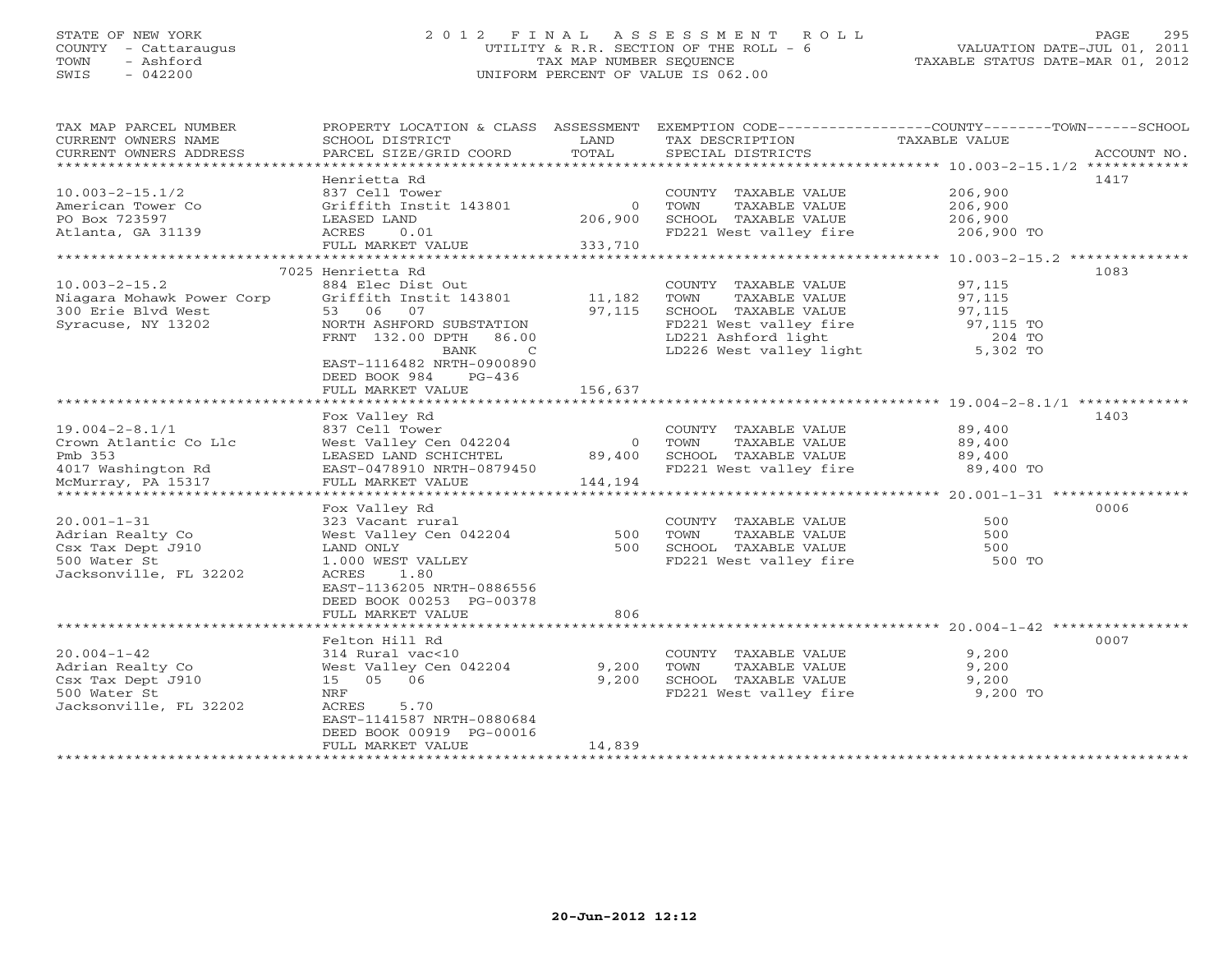# STATE OF NEW YORK 2 0 1 2 F I N A L A S S E S S M E N T R O L L PAGE 296 COUNTY - Cattaraugus UTILITY & R.R. SECTION OF THE ROLL - 6 VALUATION DATE-JUL 01, 2011 TOWN - Ashford TAX MAP NUMBER SEQUENCE TAXABLE STATUS DATE-MAR 01, 2012 SWIS - 042200 UNIFORM PERCENT OF VALUE IS 062.00

| TAX MAP PARCEL NUMBER<br>CURRENT OWNERS NAME<br>CURRENT OWNERS ADDRESS | PROPERTY LOCATION & CLASS ASSESSMENT<br>SCHOOL DISTRICT<br>PARCEL SIZE/GRID COORD | LAND<br>TOTAL | TAX DESCRIPTION<br>SPECIAL DISTRICTS | EXEMPTION CODE-----------------COUNTY-------TOWN------SCHOOL<br>TAXABLE VALUE<br>ACCOUNT NO. |
|------------------------------------------------------------------------|-----------------------------------------------------------------------------------|---------------|--------------------------------------|----------------------------------------------------------------------------------------------|
|                                                                        |                                                                                   |               |                                      |                                                                                              |
|                                                                        | Ashford Hollow Rd                                                                 |               |                                      | 1332                                                                                         |
| $29.001 - 2 - 3.3$                                                     | 835 Cable tv                                                                      |               | COUNTY TAXABLE VALUE                 | 26,500                                                                                       |
| El-Mar Communications                                                  | West Valley Cen 042204                                                            | 4,100         | TOWN<br>TAXABLE VALUE                | 26,500                                                                                       |
| Shaner Hotel Group                                                     | LOC UNKNOWN6                                                                      | 26,500        | SCHOOL TAXABLE VALUE                 | 26,500                                                                                       |
| 1965 Waddle Rd                                                         | 1.000 WEST VALLEY                                                                 |               | FD221 West valley fire               | лица и 26,500 то                                                                             |
| State College, PA 16803-1639                                           | LAND & BUILDING                                                                   |               |                                      |                                                                                              |
|                                                                        | ACRES<br>1.95 BANK<br>$\mathcal{C}$                                               |               |                                      |                                                                                              |
|                                                                        | EAST-1133882 NRTH-0872816                                                         |               |                                      |                                                                                              |
|                                                                        | DEED BOOK 00921 PG-00037                                                          |               |                                      |                                                                                              |
|                                                                        | FULL MARKET VALUE                                                                 | 42,742        |                                      |                                                                                              |
|                                                                        |                                                                                   |               |                                      |                                                                                              |
|                                                                        | Roszyk Hill Rd                                                                    |               |                                      | 1365                                                                                         |
| $29.002 - 1 - 15$                                                      | 314 Rural vac<10                                                                  |               | COUNTY TAXABLE VALUE                 | 2,100                                                                                        |
| West Valley Crystal Wate                                               | West Valley Cen 042204                                                            | 2,100         | TOWN<br>TAXABLE VALUE                | 2,100                                                                                        |
| Co Inc                                                                 | 05 05 06                                                                          | 2,100         | SCHOOL TAXABLE VALUE                 | 2,100                                                                                        |
| PO Box 35                                                              | ACRES<br>1.91 BANK<br>$\mathcal{C}$                                               |               | FD221 West valley fire               | 2,100 TO                                                                                     |
| Springville, NY 14141                                                  | EAST-1145220 NRTH-0873208                                                         |               |                                      |                                                                                              |
|                                                                        | DEED BOOK 00745 PG-01075                                                          |               |                                      |                                                                                              |
|                                                                        | FULL MARKET VALUE                                                                 | 3,387         |                                      |                                                                                              |
|                                                                        |                                                                                   |               |                                      |                                                                                              |
|                                                                        | 9102 Nys Rte 240                                                                  |               |                                      | 0874                                                                                         |
| $29.002 - 1 - 16.2$                                                    | 822 Water supply                                                                  |               | COUNTY TAXABLE VALUE                 | 57,923                                                                                       |
| West Valley Crystal Water                                              | West Valley Cen 042204                                                            | 39,800        | TAXABLE VALUE<br>TOWN                | 57,923                                                                                       |
| Co Inc                                                                 | $LOC$ $#$ 90                                                                      | 57,923        | SCHOOL TAXABLE VALUE                 | 57,923                                                                                       |
| PO Box 35                                                              | 1.000 WEST VALLEY<br>BUILDING AND LAND                                            |               | FD221 West valley fire               | 57,923 TO                                                                                    |
| Springville, NY 14141                                                  | 18.10 BANK<br>ACRES<br>$\mathsf{C}$                                               |               |                                      |                                                                                              |
|                                                                        | EAST-1143422 NRTH-0872800                                                         |               |                                      |                                                                                              |
|                                                                        | DEED BOOK 00920 PG-00970                                                          |               |                                      |                                                                                              |
|                                                                        | FULL MARKET VALUE                                                                 | 93,424        |                                      |                                                                                              |
|                                                                        |                                                                                   |               |                                      |                                                                                              |
|                                                                        | 5375 Felton Hill Rd                                                               |               |                                      | 0869                                                                                         |
| $29.007 - 1 - 31$                                                      | 882 Elec Trans Imp                                                                |               | COUNTY TAXABLE VALUE                 | 520,019                                                                                      |
| Niagara Mohawk Power Corp                                              | West Valley Cen 042204                                                            | 3,000         | TOWN<br>TAXABLE VALUE                | 520,019                                                                                      |
| Real Estate Tax Dept                                                   | 14 05 06                                                                          | 520,019       | SCHOOL TAXABLE VALUE                 | 520,019                                                                                      |
| 300 Erie Blvd West                                                     | WEST VALLEY SUBSTATION                                                            |               | FD221 West valley fire               | 520,019 TO                                                                                   |
| Syracuse, NY 13202                                                     | FRNT 100.00 DPTH 170.00                                                           |               | LD221 Ashford light                  | 1,092 TO                                                                                     |
|                                                                        | BANK<br>$\mathcal{C}$                                                             |               | LD226 West valley light              | 28,393 TO                                                                                    |
|                                                                        | EAST-1141026 NRTH-0879013                                                         |               |                                      |                                                                                              |
|                                                                        | DEED BOOK 503<br>PG-00207                                                         |               |                                      |                                                                                              |
|                                                                        | FULL MARKET VALUE                                                                 | 838,740       |                                      |                                                                                              |
|                                                                        |                                                                                   |               |                                      |                                                                                              |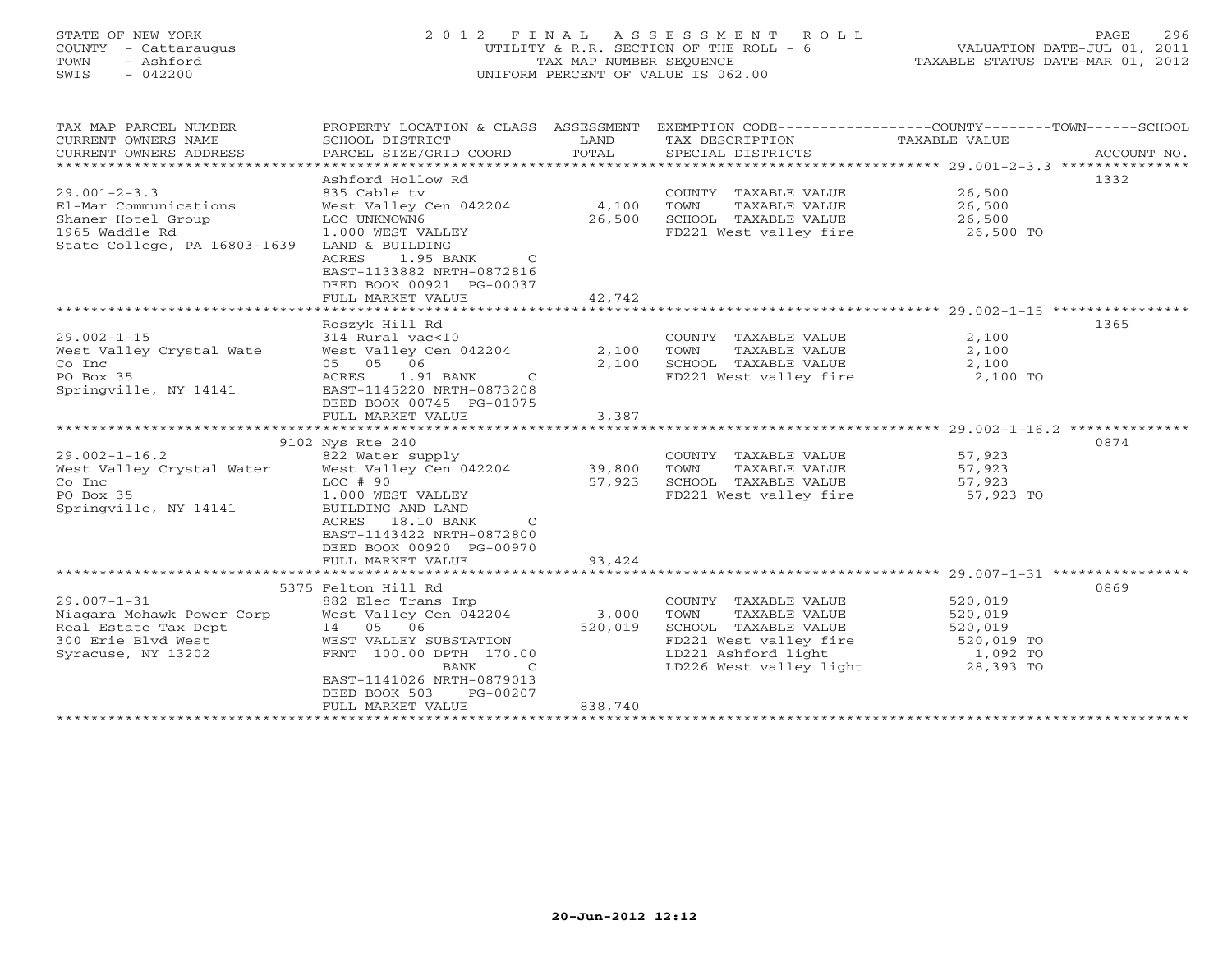# STATE OF NEW YORK 2 0 1 2 F I N A L A S S E S S M E N T R O L L PAGE 297 COUNTY - Cattaraugus UTILITY & R.R. SECTION OF THE ROLL - 6 VALUATION DATE-JUL 01, 2011 TOWN - Ashford TAX MAP NUMBER SEQUENCE TAXABLE STATUS DATE-MAR 01, 2012 SWIS - 042200 UNIFORM PERCENT OF VALUE IS 062.00UNIFORM PERCENT OF VALUE IS 062.00

| TAX MAP PARCEL NUMBER<br>CURRENT OWNERS NAME<br>CURRENT OWNERS ADDRESS | PROPERTY LOCATION & CLASS ASSESSMENT<br>SCHOOL DISTRICT<br>PARCEL SIZE/GRID COORD | LAND<br>TOTAL | TAX DESCRIPTION<br>SPECIAL DISTRICTS                                        | EXEMPTION CODE----------------COUNTY-------TOWN------SCHOOL<br>TAXABLE VALUE<br>ACCOUNT NO. |
|------------------------------------------------------------------------|-----------------------------------------------------------------------------------|---------------|-----------------------------------------------------------------------------|---------------------------------------------------------------------------------------------|
|                                                                        |                                                                                   |               |                                                                             |                                                                                             |
|                                                                        | Main St                                                                           |               |                                                                             | 0801                                                                                        |
| $29.011 - 1 - 7$                                                       | 831 Tele Comm                                                                     |               | COUNTY TAXABLE VALUE                                                        | 46,800                                                                                      |
| Citizens Telecom Uci                                                   | West Valley Cen 042204                                                            | 3,200         | TOWN<br>TAXABLE VALUE                                                       | 46,800                                                                                      |
| 3 Highridge Park                                                       | LOC # 888888                                                                      | 46,800        | SCHOOL TAXABLE VALUE                                                        | 46,800                                                                                      |
| Stamford, CT 06905                                                     | 1.0000 WEST VALLEY<br>BUILDING AND LAND                                           |               | FD221 West valley fire<br>LD226 West valley light                           | 46,800 TO<br>46,800 TO                                                                      |
|                                                                        | 72.00 DPTH 109.95<br>FRNT<br>BANK<br>$\mathsf{C}$                                 |               |                                                                             |                                                                                             |
|                                                                        | EAST-1140175 NRTH-0876517                                                         |               |                                                                             |                                                                                             |
|                                                                        | DEED BOOK 00940 PG-01026                                                          |               |                                                                             |                                                                                             |
|                                                                        | FULL MARKET VALUE                                                                 | 75,484        |                                                                             |                                                                                             |
|                                                                        |                                                                                   |               |                                                                             |                                                                                             |
|                                                                        | 011903 Measn & Reg Structure                                                      |               |                                                                             | 1540                                                                                        |
| 622.000-9905-123.700/200<br>National Fuel Gas Dist                     | 885 Gas Outside Pla<br>West Valley Cen 042204                                     |               | COUNTY TAXABLE VALUE<br>0 TOWN<br>TAXABLE VALUE                             | 3,061<br>3,061                                                                              |
| Attn: Real Property Tax                                                |                                                                                   | 3,061         | SCHOOL TAXABLE VALUE                                                        | 3,061                                                                                       |
| 6363 Main St                                                           | FULL MARKET VALUE                                                                 | 4,937         |                                                                             | 3,061 TO                                                                                    |
| Williamsville, NY 14221-5887                                           |                                                                                   |               | FD221 West valley fire<br>ID221 West valley fire<br>LD226 West valley light | 3,061 TO                                                                                    |
|                                                                        |                                                                                   |               |                                                                             |                                                                                             |
|                                                                        | Total Gas Dist                                                                    |               |                                                                             | 0877                                                                                        |
| 622.000-9905-123.700/288                                               | 885 Gas Outside Pla                                                               |               | COUNTY TAXABLE VALUE                                                        | 666,274                                                                                     |
| National Fuel Gas Dist                                                 | West Valley Cen 042204                                                            |               | 0 TOWN<br>TAXABLE VALUE                                                     | 666,274                                                                                     |
| Attn: Real Property Tax<br>6363 Main St                                | LOC #888888 11016 11903<br>.79 WEST VALLEY FT.                                    | 666,274       | SCHOOL TAXABLE VALUE<br>FD221 West valley fire                              | 666,274<br>666,274 TO                                                                       |
| Williamsville, NY 14221-5887                                           | GAS DIST 11916                                                                    |               | LD226 West valley light                                                     | 71,491 TO                                                                                   |
|                                                                        | BANK<br>$\mathcal{C}$                                                             |               |                                                                             |                                                                                             |
|                                                                        | FULL MARKET VALUE                                                                 | 1074,635      |                                                                             |                                                                                             |
|                                                                        |                                                                                   |               |                                                                             |                                                                                             |
|                                                                        | Op & Mrs Equip                                                                    |               |                                                                             | 0876                                                                                        |
| 622.000-9905-123.710/288                                               | 883 Gas Trans Impr                                                                |               | COUNTY TAXABLE VALUE                                                        | 806,466                                                                                     |
| National Fuel Gas Supply                                               | West Valley Cen 042204                                                            | $\circ$       | TOWN<br>TAXABLE VALUE                                                       | 806,466                                                                                     |
| Real Property Tax Dept<br>6363 Main St                                 | LOC #888888 & 11955<br>.6880 WEST VALLEY                                          | 806,466       | SCHOOL TAXABLE VALUE                                                        | 806,466                                                                                     |
| Williamsville, NY 14221-5887                                           | GAS TRANS                                                                         |               |                                                                             |                                                                                             |
|                                                                        | BANK<br>C                                                                         |               |                                                                             |                                                                                             |
|                                                                        | FULL MARKET VALUE                                                                 | 1300,752      |                                                                             |                                                                                             |
| *********************                                                  |                                                                                   |               |                                                                             |                                                                                             |
|                                                                        | Elec Tran Line                                                                    |               |                                                                             | 1516                                                                                        |
| 622.000-9905-132.350/100                                               | 882 Elec Trans Imp                                                                |               | COUNTY TAXABLE VALUE                                                        | 99,428                                                                                      |
| Niagara Mohawk Power Corp                                              | West Valley Cen 042204                                                            | $\circ$       | TOWN<br>TAXABLE VALUE                                                       | 99,428                                                                                      |
| Real Estate Tax Dept<br>300 Erie Boulevard West                        | 712388<br>.8500 WEST VALLEY                                                       | 99,428        | SCHOOL TAXABLE VALUE<br>FD221 West valley fire                              | 99,428<br>99,428 TO                                                                         |
| Syracuse, NY 13202                                                     | DAKE HILL-MACHIAS #803                                                            |               | LD221 Ashford light                                                         | 209 TO                                                                                      |
|                                                                        | ACRES<br>$0.01$ BANK<br>$\mathcal{C}$                                             |               | LD226 West valley light                                                     | 5,429 TO                                                                                    |
|                                                                        | FULL MARKET VALUE                                                                 | 160,368       |                                                                             |                                                                                             |
|                                                                        |                                                                                   |               |                                                                             |                                                                                             |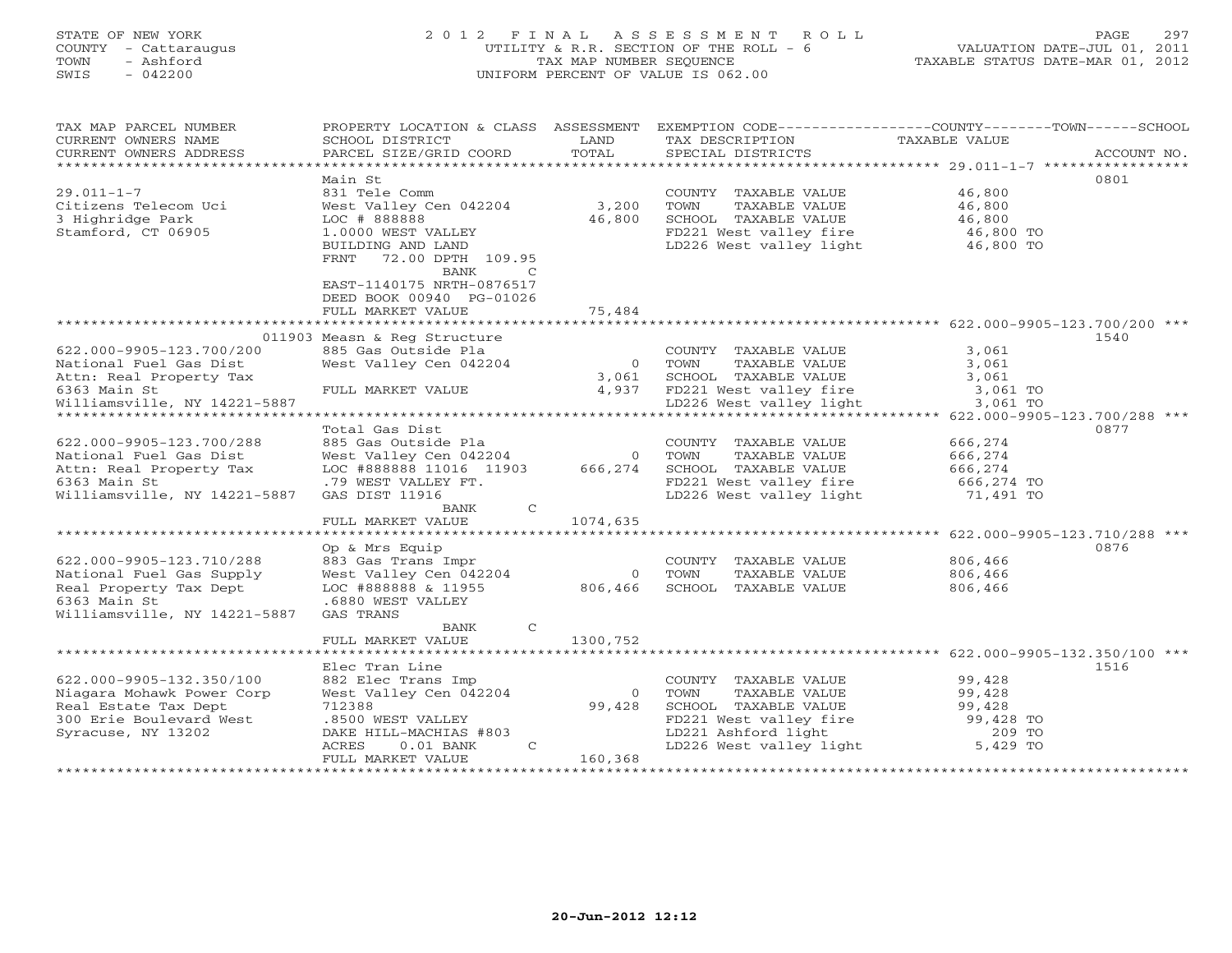# STATE OF NEW YORK 2 0 1 2 F I N A L A S S E S S M E N T R O L L PAGE 298 COUNTY - Cattaraugus UTILITY & R.R. SECTION OF THE ROLL - 6 VALUATION DATE-JUL 01, 2011 TOWN - Ashford TAX MAP NUMBER SEQUENCE TAXABLE STATUS DATE-MAR 01, 2012 SWIS - 042200 UNIFORM PERCENT OF VALUE IS 062.00

| TAX MAP PARCEL NUMBER<br>CURRENT OWNERS NAME<br>CURRENT OWNERS ADDRESS | PROPERTY LOCATION & CLASS ASSESSMENT<br>SCHOOL DISTRICT<br>PARCEL SIZE/GRID COORD     | LAND<br>TOTAL        | TAX DESCRIPTION TAXABLE VALUE<br>SPECIAL DISTRICTS<br>SPECIAL DISTRICTS                                     | EXEMPTION CODE-----------------COUNTY-------TOWN------SCHOOL<br>ACCOUNT NO. |
|------------------------------------------------------------------------|---------------------------------------------------------------------------------------|----------------------|-------------------------------------------------------------------------------------------------------------|-----------------------------------------------------------------------------|
|                                                                        |                                                                                       |                      |                                                                                                             |                                                                             |
| 622.000-9905-132.350/101                                               | Elec Power Line<br>882 Elec Trans Imp<br>882 Elec Trans Imp<br>West Valley Cen 042204 |                      | COUNTY TAXABLE VALUE 33,806                                                                                 | 1519                                                                        |
| Niagara Mohawk Power Corp                                              |                                                                                       | $\overline{0}$       | TAXABLE VALUE 33,806<br>TOWN                                                                                |                                                                             |
| Real Estate Tax Dept                                                   | LOC #712446                                                                           | 33,806               | CHOOL TAXABLE VALUE<br>FD221 West valley fire<br>LD221 Ashford light<br>LD226 West valley light<br>1,846 TO |                                                                             |
| 300 Erie Boulvard West                                                 | .85 WEST VALLEY                                                                       |                      |                                                                                                             |                                                                             |
| Syracuse, NY 13202                                                     | N ANGOLA-N ASHFORD #861<br>ACRES<br>$0.01$ BANK                                       |                      |                                                                                                             |                                                                             |
|                                                                        | FULL MARKET VALUE                                                                     | $C$ 54,526<br>54,526 |                                                                                                             |                                                                             |
|                                                                        |                                                                                       |                      |                                                                                                             |                                                                             |
|                                                                        | Elec Power Line                                                                       |                      |                                                                                                             | 1520                                                                        |
| 622.000-9905-132.350/102                                               | 882 Elec Trans Imp                                                                    |                      | COUNTY TAXABLE VALUE 92,099                                                                                 |                                                                             |
| Niagara Mohawk Power Corp                                              | West Valley Cen 042204                                                                | $\overline{0}$       | TOWN<br>TAXABLE VALUE 92,099<br>TAXABLE VALUE 92,099                                                        |                                                                             |
| Real Estate Tax Dept                                                   | LOC #712247                                                                           | 92,099               | SCHOOL TAXABLE VALUE                                                                                        |                                                                             |
| 300 Erie Boulvard West                                                 | .85 WEST VALLEY                                                                       |                      | FD221 West valley fire 92,099 TO<br>LD221 Ashford light 193 TO<br>LD226 West valley light 5,029 TO          |                                                                             |
| Syracuse, NY 13202                                                     | NASH-NUCLEAR FUELS #817                                                               |                      |                                                                                                             |                                                                             |
|                                                                        | ACRES<br>$0.01$ BANK<br>$\mathcal{C}$                                                 |                      |                                                                                                             |                                                                             |
|                                                                        | FULL MARKET VALUE                                                                     | 148,547              |                                                                                                             |                                                                             |
|                                                                        | Elec Power Line                                                                       |                      |                                                                                                             | 1522                                                                        |
| 622.000-9905-132.350/103                                               | 882 Elec Trans Imp                                                                    |                      | COUNTY TAXABLE VALUE                                                                                        | 182,305                                                                     |
| Niagara Mohawk Power Corp                                              | West Valley Cen 042204                                                                | $\overline{0}$       | TOWN<br>TAXABLE VALUE                                                                                       | 182,305                                                                     |
| Real Estate Tax Dept                                                   | LOC #712457                                                                           | 182,305              | SCHOOL TAXABLE VALUE                                                                                        | 182,305                                                                     |
| 300 Erie Boulvard West                                                 | .85 WEST VALLEY                                                                       |                      |                                                                                                             |                                                                             |
| Syracuse, NY 13202                                                     | NUCLEAR FUEL TAP #803                                                                 |                      | FD221 West valley fire 182,305 TO<br>LD221 Ashford light 383 TO                                             |                                                                             |
|                                                                        | ACRES<br>$\mathsf{C}$<br>$0.01$ BANK                                                  |                      |                                                                                                             |                                                                             |
|                                                                        | FULL MARKET VALUE                                                                     | 294,040              |                                                                                                             |                                                                             |
|                                                                        |                                                                                       |                      |                                                                                                             |                                                                             |
|                                                                        | Elec Trans Line                                                                       |                      |                                                                                                             | 1524                                                                        |
| 622.000-9905-132.350/104                                               | 882 Elec Trans Imp                                                                    |                      |                                                                                                             | 5,889                                                                       |
| Niagara Mohawk Power Corp                                              | 882 Elec Trans Imp<br>West Valley Cen 042204                                          | $\overline{0}$       | COUNTY TAXABLE VALUE<br>TOWN      TAXABLE VALUE                                                             | 5,889                                                                       |
| Real Estate Tax Dept                                                   | LOC #712540                                                                           | 5,889                |                                                                                                             |                                                                             |
| 300 Erie Boulvard West                                                 | .85 WEST VALLEY                                                                       |                      | FD221 West valley fire<br>LD221 Ashford light<br>LD226 West valley light                                    |                                                                             |
| Syracuse, NY 13202                                                     | N ELLICOTTVILLE TAP #803                                                              |                      |                                                                                                             | $\frac{12}{322}$ TO                                                         |
|                                                                        | ACRES<br>$0.01$ BANK $C$                                                              |                      |                                                                                                             |                                                                             |
|                                                                        | FULL MARKET VALUE                                                                     | 9,498                |                                                                                                             |                                                                             |
|                                                                        |                                                                                       |                      |                                                                                                             |                                                                             |
|                                                                        | Outside Plant                                                                         |                      |                                                                                                             | 1526                                                                        |
| 622.000-9905-132.350/188                                               | 884 Elec Dist Out                                                                     |                      | COUNTY TAXABLE VALUE                                                                                        | 904,462                                                                     |
| Niagara Mohawk Power Corp                                              | West Valley Cen 042204                                                                | $\circ$              | TAXABLE VALUE<br>TOWN                                                                                       | 904,462                                                                     |
| Real Estate Tax Dept                                                   | LOC 888888                                                                            | 904,462              | SCHOOL TAXABLE VALUE                                                                                        | 904,462                                                                     |
| 300 Erie Boulvard West                                                 | .085 WEST VALLEY                                                                      |                      |                                                                                                             |                                                                             |
| Syracuse, NY 13202                                                     | ELEC DIST                                                                             |                      | FD221 West valley fire 904,462 TO<br>LD221 Ashford light 1,899 TO<br>LD226 West valley light 49,384 TO      |                                                                             |
|                                                                        | $0.01$ BANK<br>ACRES<br>$\mathsf{C}$                                                  |                      |                                                                                                             |                                                                             |
|                                                                        | FULL MARKET VALUE                                                                     | 1458,810             |                                                                                                             |                                                                             |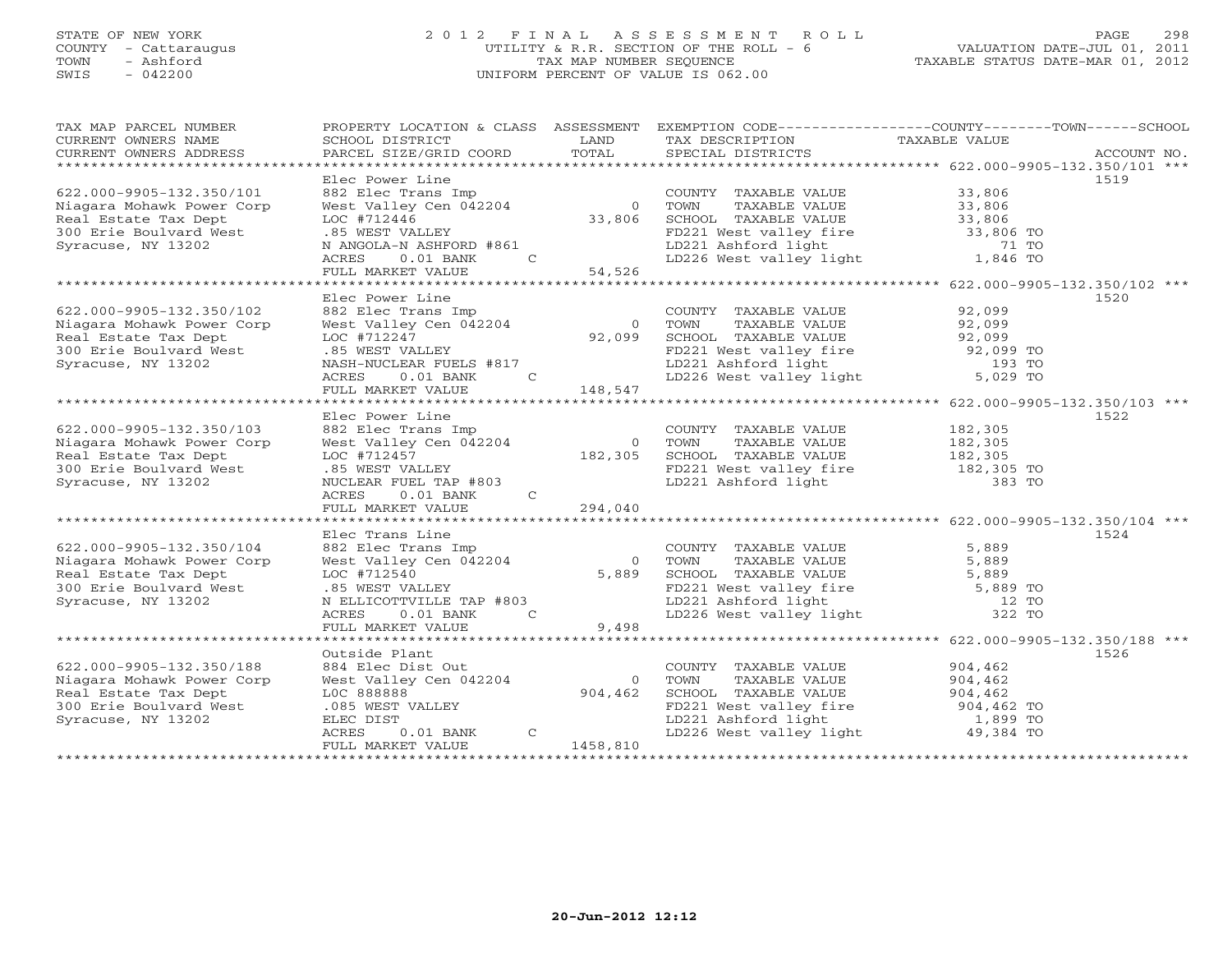# STATE OF NEW YORK 2 0 1 2 F I N A L A S S E S S M E N T R O L L PAGE 299 COUNTY - Cattaraugus UTILITY & R.R. SECTION OF THE ROLL - 6 VALUATION DATE-JUL 01, 2011 TOWN - Ashford TAX MAP NUMBER SEQUENCE TAXABLE STATUS DATE-MAR 01, 2012 SWIS - 042200 UNIFORM PERCENT OF VALUE IS 062.00UNIFORM PERCENT OF VALUE IS 062.00

| TAX MAP PARCEL NUMBER                      |                                              |               |                         | PROPERTY LOCATION & CLASS ASSESSMENT EXEMPTION CODE---------------COUNTY-------TOWN-----SCHOOL |                                                   |                              |
|--------------------------------------------|----------------------------------------------|---------------|-------------------------|------------------------------------------------------------------------------------------------|---------------------------------------------------|------------------------------|
| CURRENT OWNERS NAME                        | SCHOOL DISTRICT                              |               | LAND<br>TOTAL           | TAX DESCRIPTION                                                                                | TAXABLE VALUE                                     |                              |
| CURRENT OWNERS ADDRESS<br>**************** | PARCEL SIZE/GRID COORD                       |               |                         | SPECIAL DISTRICTS                                                                              |                                                   | ACCOUNT NO.                  |
|                                            |                                              |               |                         |                                                                                                |                                                   |                              |
|                                            | Outside Plant                                |               |                         |                                                                                                |                                                   | 1531                         |
| 622.000-9905-249.400/188                   | 822 Water supply                             |               |                         | COUNTY TAXABLE VALUE                                                                           | 10,840                                            |                              |
| West Valley Crystal Water Co               | West Valley Cen 042204                       |               | $\overline{0}$          | TOWN<br>TAXABLE VALUE                                                                          | 10,840                                            |                              |
| PO Box 35                                  | BANK                                         | $\mathsf{C}$  | 10,840                  | SCHOOL TAXABLE VALUE                                                                           | 10,840                                            |                              |
| Springville, NY 14141                      | FULL MARKET VALUE<br>*********************** |               | 17,484<br>************* |                                                                                                |                                                   |                              |
|                                            |                                              |               |                         |                                                                                                |                                                   |                              |
|                                            | Outside Plant                                |               |                         |                                                                                                |                                                   | 0881                         |
| 622.000-9905-618.750/188                   | 836 Telecom. eq.                             |               |                         | COUNTY TAXABLE VALUE                                                                           | 227,173                                           |                              |
| Citizens Telecom Uci                       | West Valley Cen 042204                       |               | $\circ$                 | TAXABLE VALUE<br>TOWN                                                                          | 227,173                                           |                              |
| 3 Highridge Park                           | LOC # 888888                                 |               | 227,173                 | SCHOOL TAXABLE VALUE                                                                           | 227,173                                           |                              |
| Stamford, CT 06905                         | .9933 WEST VALLEY                            |               |                         | FD221 West valley fire                                                                         | 227,173 TO                                        |                              |
|                                            | POLES WIRE CABLES ETC                        |               |                         | LD221 Ashford light                                                                            | 227 TO                                            |                              |
|                                            | BANK                                         | $\mathsf{C}$  |                         |                                                                                                |                                                   |                              |
|                                            | FULL MARKET VALUE                            |               | 366,408                 |                                                                                                |                                                   |                              |
|                                            |                                              |               |                         |                                                                                                | ********** 622.000-9905-631.900/188 ***           |                              |
|                                            | Outside Plant                                |               |                         |                                                                                                |                                                   | 0871                         |
| 622.000-9905-631.900/188                   | 836 Telecom. eq.                             |               |                         | COUNTY TAXABLE VALUE                                                                           | 29,110                                            |                              |
| Verizon New York Inc                       | West Valley Cen 042204                       |               | $\overline{0}$          | TOWN<br>TAXABLE VALUE                                                                          | 29,110                                            |                              |
| Prop Tax Compliance                        | LOC #888888                                  |               | 29,110                  | SCHOOL TAXABLE VALUE                                                                           | 29,110                                            |                              |
| PO Box 152206                              | .24 WEST VALLEY                              |               |                         | FD221 West valley fire                                                                         | 29,110 TO                                         |                              |
| Irving, TX 75015-2206                      | POLES WIRF CABLE ETC                         |               |                         |                                                                                                |                                                   |                              |
|                                            | BANK                                         | $\mathsf{C}$  |                         |                                                                                                |                                                   |                              |
|                                            | FULL MARKET VALUE                            |               | 46,952                  |                                                                                                |                                                   |                              |
|                                            |                                              |               |                         |                                                                                                | ******************** 622.000-9918-123.700/288 *** |                              |
|                                            | Op & Mrs Equip                               |               |                         |                                                                                                |                                                   | 1080                         |
| 622.000-9918-123.700/288                   | 885 Gas Outside Pla                          |               |                         | COUNTY TAXABLE VALUE                                                                           | 302,148                                           |                              |
| National Fuel Gas Dist                     | Griffith Instit 143801                       |               | $\overline{0}$          | TOWN<br>TAXABLE VALUE                                                                          | 302,148                                           |                              |
| Attn: Real Property Tax                    | LOC #88888 11016 11903                       |               | 302,148                 | SCHOOL TAXABLE VALUE                                                                           | 302,148                                           |                              |
| 6363 Main St                               | .2030 SPRINGVILLE (GI)                       |               |                         | FD221 West valley fire                                                                         | 302,148 TO                                        |                              |
| Williamsville, NY 14221-5887               | GAS DIST                                     |               |                         | LD226 West valley light                                                                        | 32,420 TO                                         |                              |
|                                            | BANK                                         | $\mathsf{C}$  |                         |                                                                                                |                                                   |                              |
|                                            | FULL MARKET VALUE                            |               | 487,335                 |                                                                                                |                                                   |                              |
|                                            |                                              |               |                         | ******************************* 622.000-9918-123.710/201 ***                                   |                                                   |                              |
|                                            | 011955 Meas & Reg Station                    |               |                         |                                                                                                |                                                   | 1541                         |
| 622.000-9918-123.710/201                   | 883 Gas Trans Impr                           |               |                         | COUNTY TAXABLE VALUE                                                                           | 7,949                                             |                              |
| National Fuel Gas Supply                   | Griffith Instit 143801                       |               | $\overline{0}$          | TOWN<br>TAXABLE VALUE                                                                          | 7,949                                             |                              |
| Real Property Tax Dept                     |                                              |               | 7,949                   | SCHOOL TAXABLE VALUE                                                                           | 7,949                                             |                              |
| 6363 Main St                               |                                              |               | 12,821                  | FD221 West valley fire                                                                         | 7,949 TO                                          |                              |
|                                            | FULL MARKET VALUE                            |               |                         |                                                                                                |                                                   |                              |
| Williamsville, NY 14221-5887               |                                              |               |                         |                                                                                                |                                                   | 622.000-9918-123.710/288 *** |
|                                            |                                              |               |                         |                                                                                                |                                                   |                              |
|                                            | Op & Mrs Equip                               |               |                         |                                                                                                |                                                   | 1079                         |
| 622.000-9918-123.710/288                   | 883 Gas Trans Impr                           |               |                         | COUNTY TAXABLE VALUE                                                                           | 365,723                                           |                              |
| National Fuel Gas Supply                   | Griffith Instit 143801                       |               | $\circ$                 | TOWN<br>TAXABLE VALUE                                                                          | 365,723                                           |                              |
| Real Property Tax Dept                     | LOC # 888888 & 11955                         |               | 365,723                 | SCHOOL TAXABLE VALUE                                                                           | 365,723                                           |                              |
| 6363 Main St                               | .3120 SPRINGVILLE (GI)                       |               |                         | FD221 West valley fire                                                                         | 365,723 TO                                        |                              |
| Williamsville, NY 14221-5887               | GAS TRANS                                    |               |                         |                                                                                                |                                                   |                              |
|                                            | BANK                                         | $\mathcal{C}$ |                         |                                                                                                |                                                   |                              |
|                                            | FULL MARKET VALUE                            |               | 589,876                 |                                                                                                |                                                   |                              |
|                                            |                                              |               |                         |                                                                                                |                                                   |                              |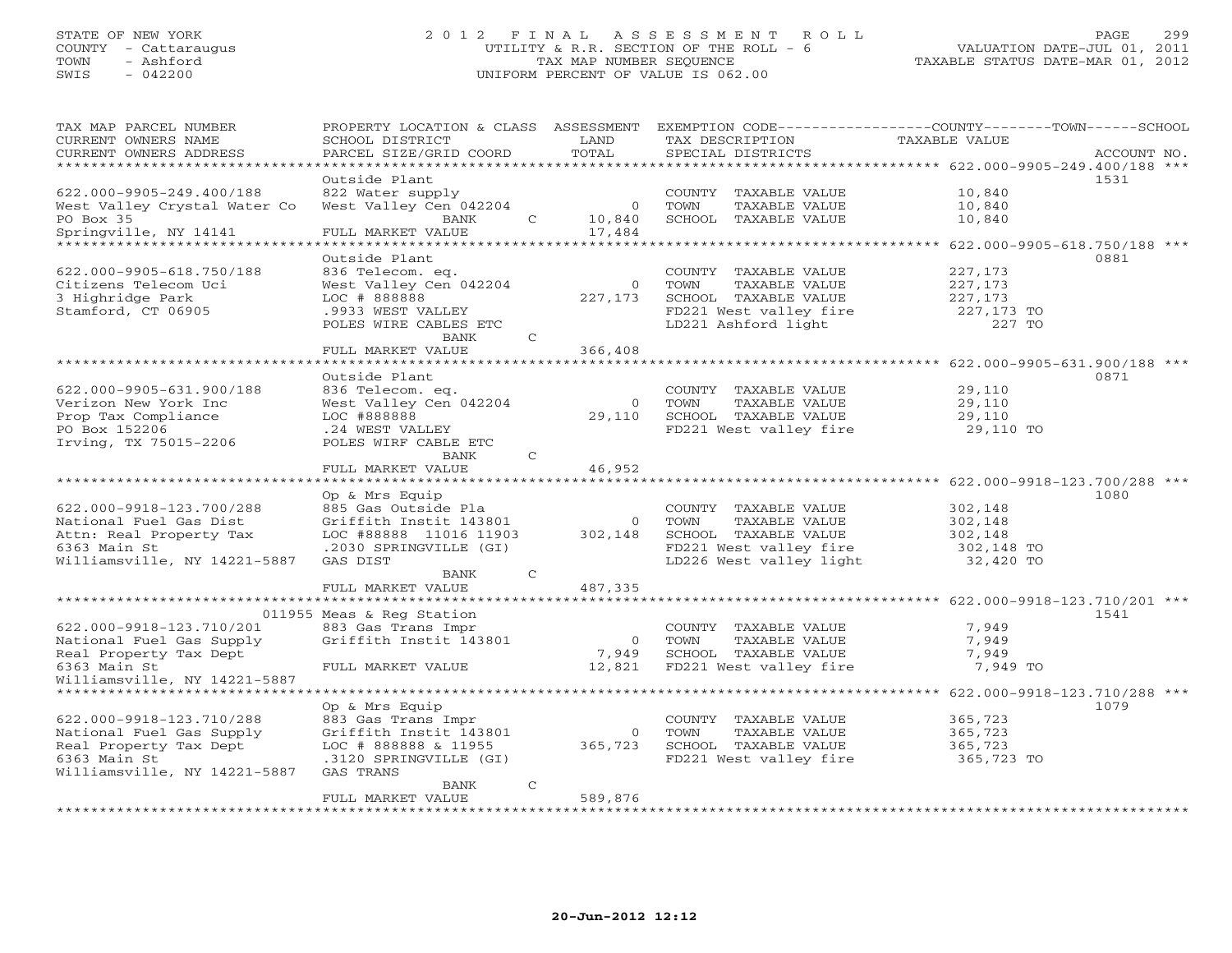# STATE OF NEW YORK 2 0 1 2 F I N A L A S S E S S M E N T R O L L PAGE 300 COUNTY - Cattaraugus UTILITY & R.R. SECTION OF THE ROLL - 6 VALUATION DATE-JUL 01, 2011 TOWN - Ashford TAX MAP NUMBER SEQUENCE TAXABLE STATUS DATE-MAR 01, 2012 SWIS - 042200 UNIFORM PERCENT OF VALUE IS 062.00UNIFORM PERCENT OF VALUE IS 062.00

| TAX MAP PARCEL NUMBER     | PROPERTY LOCATION & CLASS ASSESSMENT |        |                                                                                                                                                                                                                                                                      | EXEMPTION CODE-----------------COUNTY-------TOWN------SCHOOL |  |
|---------------------------|--------------------------------------|--------|----------------------------------------------------------------------------------------------------------------------------------------------------------------------------------------------------------------------------------------------------------------------|--------------------------------------------------------------|--|
| CURRENT OWNERS NAME       | SCHOOL DISTRICT                      | LAND   | TAX DESCRIPTION TAXABLE VALUE                                                                                                                                                                                                                                        |                                                              |  |
| CURRENT OWNERS ADDRESS    | PARCEL SIZE/GRID COORD               | TOTAL  | SPECIAL DISTRICTS                                                                                                                                                                                                                                                    | ACCOUNT NO.                                                  |  |
| **********************    |                                      |        |                                                                                                                                                                                                                                                                      |                                                              |  |
|                           | Elec Trans Line                      |        |                                                                                                                                                                                                                                                                      | 1517                                                         |  |
| 622.000-9918-132.350/100  | 882 Elec Trans Imp                   |        | COUNTY TAXABLE VALUE 17,546                                                                                                                                                                                                                                          |                                                              |  |
| Niagara Mohawk Power Corp | Griffith Instit 143801               |        |                                                                                                                                                                                                                                                                      |                                                              |  |
| Real Estate Tax Dept      | 712388                               |        | 0 TOWN TAXABLE VALUE<br>17,546 SCHOOL TAXABLE VALUE                                                                                                                                                                                                                  | 17,546<br>17,546                                             |  |
| 30 Erie Boulvard West     | .1500 SPRINGVILLE (GI)               |        |                                                                                                                                                                                                                                                                      |                                                              |  |
| Syracuse, NY 13202        |                                      |        | FD221 West valley fire 17,546 TO<br>LD226 West valley light 1958 TO                                                                                                                                                                                                  |                                                              |  |
|                           | DAKE HILL-MACHIAS #803               |        |                                                                                                                                                                                                                                                                      |                                                              |  |
|                           | ACRES<br>$0.01$ BANK<br>$\mathbf{C}$ |        |                                                                                                                                                                                                                                                                      |                                                              |  |
|                           | FULL MARKET VALUE                    | 28,300 |                                                                                                                                                                                                                                                                      |                                                              |  |
|                           |                                      |        |                                                                                                                                                                                                                                                                      |                                                              |  |
|                           | Elec Power Line                      |        | Elec Power Line<br>882 Elec Trans Imp<br>Griffith Instit 143801<br>5,966 SCHOOL TAXABLE VALUE<br>5,966 SCHOOL TAXABLE VALUE<br>TO221 West valley fire                                                                                                                | 1518                                                         |  |
| 622.000-9918-132.350/101  |                                      |        | COUNTY TAXABLE VALUE                                                                                                                                                                                                                                                 | 5,966                                                        |  |
| Niagara Mohawk Power Corp |                                      |        | TAXABLE VALUE                                                                                                                                                                                                                                                        | 5,966                                                        |  |
| Real Estate Tax Dept      |                                      |        |                                                                                                                                                                                                                                                                      | 5,966                                                        |  |
| 300 Erie Boulvard West    |                                      |        | FD221 West valley fire<br>LD221 Ashford light<br>LD226 West valley light<br>13 TO<br>LD226 West valley light<br>326 TO                                                                                                                                               |                                                              |  |
| Syracuse, NY 13202        | N ANGOLA-N ASHFORD #861              |        |                                                                                                                                                                                                                                                                      |                                                              |  |
|                           | BANK<br>$\mathbf C$                  |        |                                                                                                                                                                                                                                                                      |                                                              |  |
|                           | FULL MARKET VALUE                    | 9,623  |                                                                                                                                                                                                                                                                      |                                                              |  |
|                           |                                      |        |                                                                                                                                                                                                                                                                      |                                                              |  |
|                           | Elec Power Line                      |        |                                                                                                                                                                                                                                                                      | 1521                                                         |  |
| 622.000-9918-132.350/102  | 882 Elec Trans Imp                   |        | COUNTY TAXABLE VALUE 16,253                                                                                                                                                                                                                                          |                                                              |  |
| Niagara Mohawk Power Corp |                                      |        |                                                                                                                                                                                                                                                                      |                                                              |  |
|                           |                                      |        |                                                                                                                                                                                                                                                                      |                                                              |  |
| Real Estate Tax Dept      |                                      |        |                                                                                                                                                                                                                                                                      |                                                              |  |
| 300 Erie Boulvard West    |                                      |        |                                                                                                                                                                                                                                                                      |                                                              |  |
| Syracuse, NY 13202        |                                      |        |                                                                                                                                                                                                                                                                      |                                                              |  |
|                           |                                      |        | 882 Elec Trans Imp<br>Griffith Instit 143801 0 TOWN TAXABLE VALUE<br>16,253<br>16,253<br>16,253<br>16,253<br>16,253<br>16,253<br>16,253<br>16,253<br>16,253<br>16,253<br>16,253<br>16,253<br>ED221 West valley fire<br>16,253<br>I6,253<br>16,253<br>16,253<br>16,25 |                                                              |  |
|                           | FULL MARKET VALUE                    | 26,215 |                                                                                                                                                                                                                                                                      |                                                              |  |
|                           |                                      |        |                                                                                                                                                                                                                                                                      |                                                              |  |
|                           |                                      |        |                                                                                                                                                                                                                                                                      | 1523                                                         |  |
| 622.000-9918-132.350/103  |                                      |        |                                                                                                                                                                                                                                                                      |                                                              |  |
| Niagara Mohawk Power Corp |                                      |        |                                                                                                                                                                                                                                                                      |                                                              |  |
| Real Estate Tax Dept      |                                      |        |                                                                                                                                                                                                                                                                      |                                                              |  |
| 300 Erie Boulvard West    |                                      |        |                                                                                                                                                                                                                                                                      |                                                              |  |
| Syracuse, NY 13202        |                                      |        |                                                                                                                                                                                                                                                                      |                                                              |  |
|                           |                                      |        |                                                                                                                                                                                                                                                                      |                                                              |  |
|                           |                                      |        |                                                                                                                                                                                                                                                                      |                                                              |  |
|                           |                                      |        | Elec Power Corp<br>882 Elec Trans Imp<br>Griffith Instit 143801 0 TOWN TAXABLE VALUE<br>LOC #712457 32,172 SCHOOL TAXABLE VALUE<br>15 SPRINGVILLE (15) 32,172 FD221 West valley fire 32,172 TO<br>NUCLEAR FUELS TAP #803 LD221 Ashford l                             |                                                              |  |
|                           |                                      |        |                                                                                                                                                                                                                                                                      |                                                              |  |
| 622.000-9918-132.350/104  | Elec Trans Line                      |        |                                                                                                                                                                                                                                                                      | 1525                                                         |  |
|                           | 882 Elec Trans Imp                   |        | COUNTY TAXABLE VALUE                                                                                                                                                                                                                                                 | 1,039                                                        |  |
| Niagara Mowhak Power Corp | Griffith Instit 143801               |        | 0 TOWN<br>TAXABLE VALUE                                                                                                                                                                                                                                              | 1,039                                                        |  |
| Real Estate Tax Dept      | $\mathbf C$<br>BANK                  | 1,039  | SCHOOL TAXABLE VALUE                                                                                                                                                                                                                                                 | 1,039                                                        |  |
| 300 Erie Boulvard Wese    | FULL MARKET VALUE                    | 1,676  | FD221 West valley fire<br>FD221 West valley fire<br>ID221 Ashford light                                                                                                                                                                                              | 1,039 TO                                                     |  |
| Syracuse, NY 13202        |                                      |        |                                                                                                                                                                                                                                                                      | 2 TO                                                         |  |
|                           |                                      |        | LD226 West valley light 57 TO                                                                                                                                                                                                                                        |                                                              |  |
|                           |                                      |        |                                                                                                                                                                                                                                                                      |                                                              |  |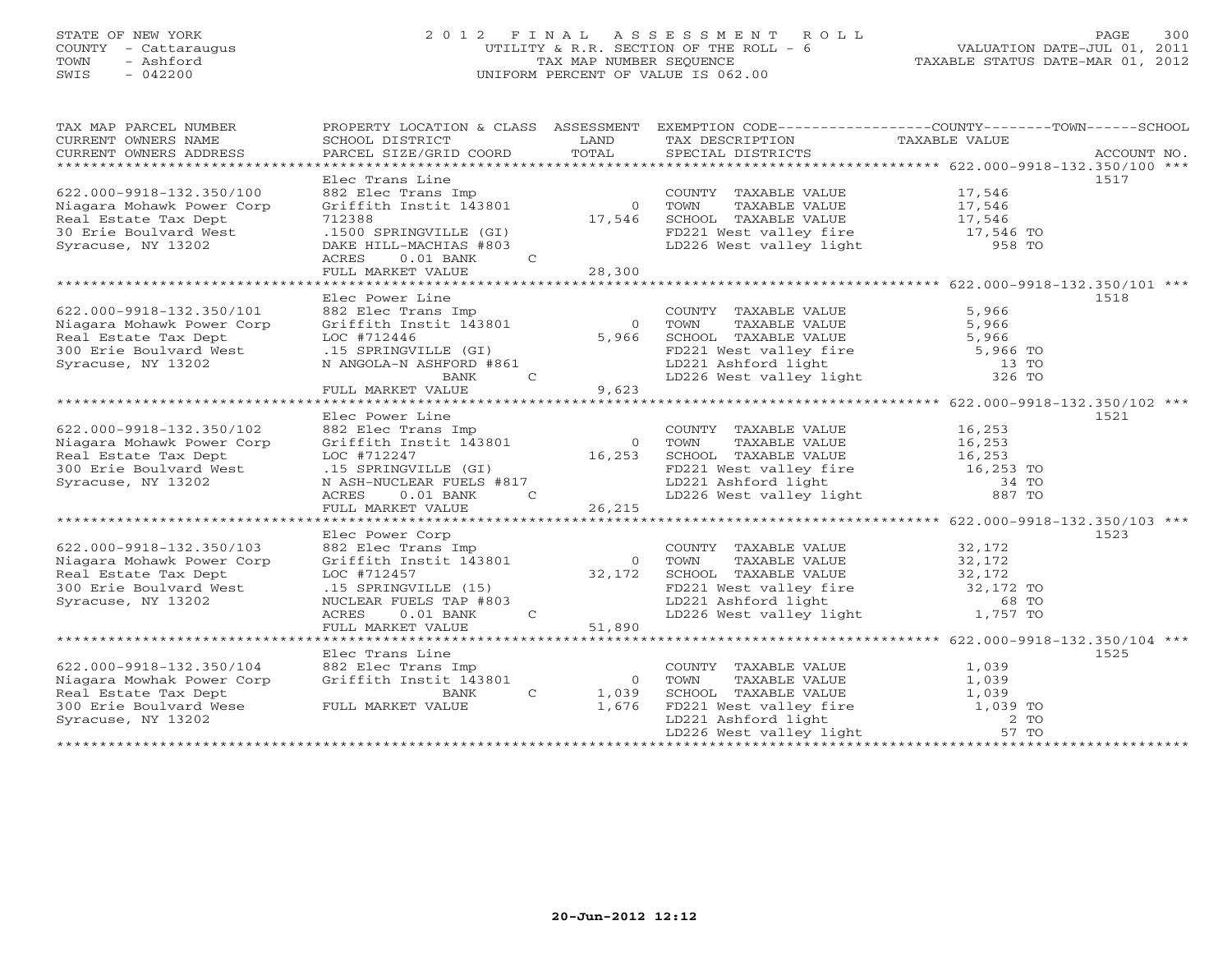# STATE OF NEW YORK 2 0 1 2 F I N A L A S S E S S M E N T R O L L PAGE 301 COUNTY - Cattaraugus UTILITY & R.R. SECTION OF THE ROLL - 6 VALUATION DATE-JUL 01, 2011 TOWN - Ashford TAX MAP NUMBER SEQUENCE TAXABLE STATUS DATE-MAR 01, 2012 SWIS - 042200 UNIFORM PERCENT OF VALUE IS 062.00UNIFORM PERCENT OF VALUE IS 062.00

| TAX MAP PARCEL NUMBER<br>CURRENT OWNERS NAME | PROPERTY LOCATION & CLASS ASSESSMENT<br>SCHOOL DISTRICT | LAND    | EXEMPTION CODE-----------------COUNTY-------TOWN------SCHOOL<br>TAX DESCRIPTION TAXABLE VALUE |                                                       |             |
|----------------------------------------------|---------------------------------------------------------|---------|-----------------------------------------------------------------------------------------------|-------------------------------------------------------|-------------|
| CURRENT OWNERS ADDRESS                       | PARCEL SIZE/GRID COORD                                  | TOTAL   | SPECIAL DISTRICTS                                                                             |                                                       | ACCOUNT NO. |
|                                              |                                                         |         |                                                                                               | ************************ 622.000-9918-132.350/188 *** |             |
|                                              | Outside Plant                                           |         |                                                                                               |                                                       | 1527        |
| 622.000-9918-132.350/188                     | 884 Elec Dist Out                                       |         | COUNTY TAXABLE VALUE                                                                          | 159,611                                               |             |
| Niagara Mohawk Power Corp                    | Griffith Instit 143801                                  |         | TOWN<br>TAXABLE VALUE<br>$\Omega$                                                             | 159,611                                               |             |
| Real Estate Tax Dept                         | LOC #888888                                             | 159,611 | SCHOOL TAXABLE VALUE                                                                          | 159,611                                               |             |
| 300 Erie Boulvard West                       | .15                                                     |         | FD221 West valley fire 159,611 TO                                                             |                                                       |             |
| Syracuse, NY 13202                           | ELEC DIST                                               |         |                                                                                               |                                                       |             |
|                                              | $\mathsf{C}$<br>$0.01$ BANK<br>ACRES                    |         | LD221 Ashford light 335 TO<br>LD226 West valley light 3,715 TO                                |                                                       |             |
|                                              | FULL MARKET VALUE                                       | 257,437 |                                                                                               |                                                       |             |
|                                              |                                                         |         |                                                                                               | ******** 622.000-9918-618.750/188 ***                 |             |
|                                              | Outside Plant                                           |         |                                                                                               |                                                       | 1078        |
| 622.000-9918-618.750/188                     | 836 Telecom. eq.                                        |         | COUNTY TAXABLE VALUE                                                                          | 1,532                                                 |             |
| Citizens Telecon Uci                         | Griffith Instit 143801                                  |         | TOWN<br>TAXABLE VALUE<br>$\Omega$                                                             | 1,532                                                 |             |
| Tax Dept                                     | LOC #888888                                             | 1,532   | SCHOOL TAXABLE VALUE                                                                          | 1,532                                                 |             |
| 3 High Ridge Park                            | .0067 SPRINGVILLE                                       |         | FD221 West valley fire                                                                        | 1,532 TO                                              |             |
| Stamford, CT 06905                           | POLES WIRE CABLES ETC                                   |         | LD226 West valley light                                                                       | 536 TO                                                |             |
|                                              | BANK<br>$\mathsf{C}$                                    |         |                                                                                               |                                                       |             |
|                                              | FULL MARKET VALUE                                       | 2,471   |                                                                                               |                                                       |             |
|                                              |                                                         |         | ************************************* 622.000-9918-631.900/188 ***                            |                                                       |             |
|                                              | Outside Plant                                           |         |                                                                                               |                                                       | 1082        |
| 622.000-9918-631.900/188                     | 836 Telecom. eq.                                        |         | COUNTY<br>TAXABLE VALUE                                                                       | 92,182                                                |             |
| Verizon New York Inc                         | Griffith Instit 143801                                  |         | TOWN<br>TAXABLE VALUE<br>$\Omega$                                                             | 92,182                                                |             |
| Prop Tax Compliance                          | LOC # 888888                                            | 92,182  | SCHOOL<br>TAXABLE VALUE                                                                       | 92,182                                                |             |
| PO Box 152206                                | .76 SPRINGVILLE (GI)                                    |         | FD221 West valley fire                                                                        | 92,182 TO                                             |             |
| Irving, TX 75015-2206                        | POLES WIRE CABLE ETC                                    |         |                                                                                               |                                                       |             |
|                                              | $\mathsf{C}$<br>BANK                                    |         |                                                                                               |                                                       |             |
|                                              | FULL MARKET VALUE                                       | 148,681 |                                                                                               |                                                       |             |
|                                              |                                                         |         |                                                                                               |                                                       |             |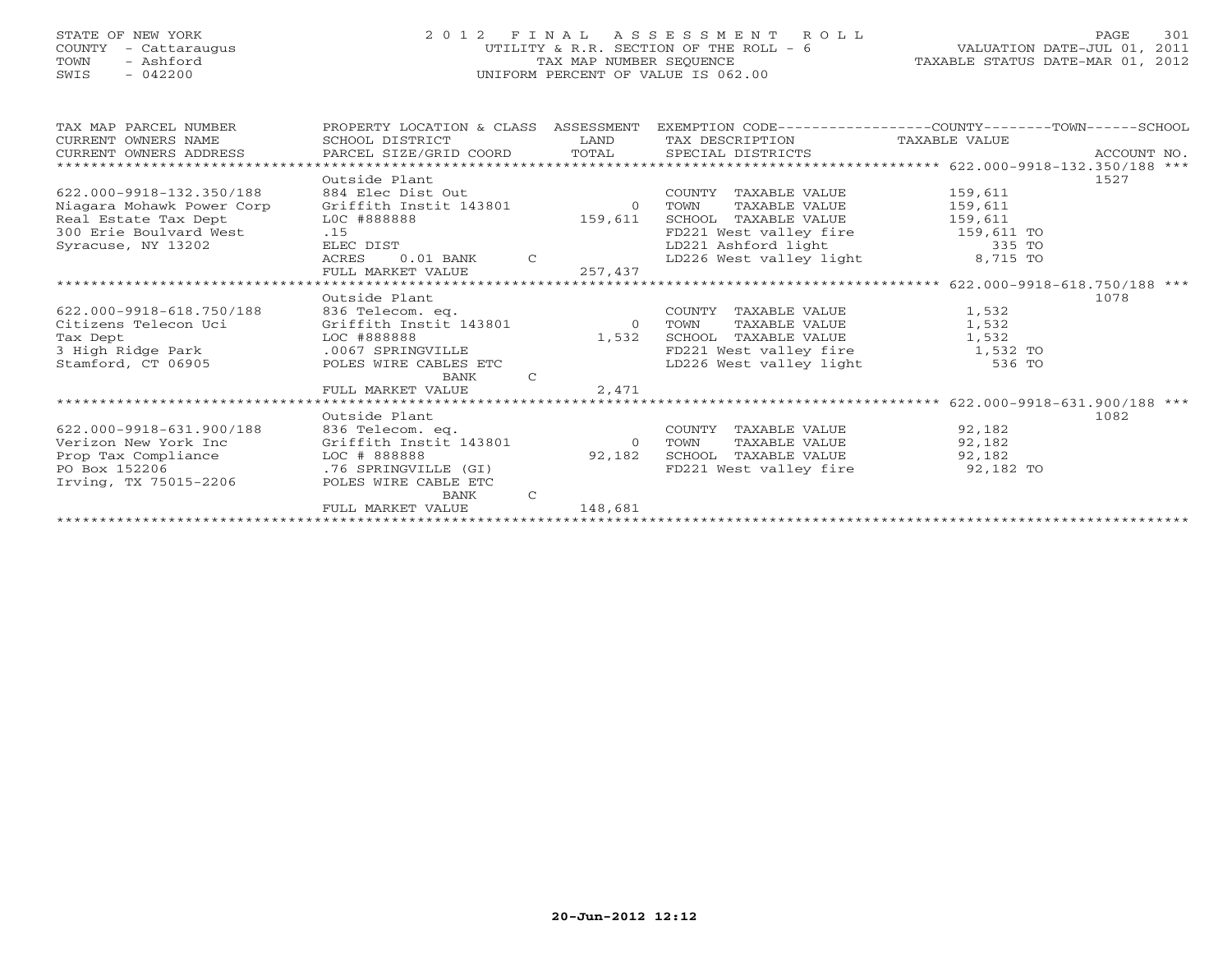|      | STATE OF NEW YORK    | 2012 FINAL ASSESSMENT ROLL             | 302<br><b>PAGE</b>               |
|------|----------------------|----------------------------------------|----------------------------------|
|      | COUNTY - Cattaraugus | UTILITY & R.R. SECTION OF THE ROLL - 6 | VALUATION DATE-JUL 01, 2011      |
| TOWN | - Ashford            |                                        | TAXABLE STATUS DATE-MAR 01, 2012 |
| SWIS | $-042200$            |                                        | RPS150/V04/L015                  |
|      |                      | UNIFORM PERCENT OF VALUE IS 062.00     | CURRENT DATE 6/20/2012           |
|      |                      |                                        |                                  |

### R O L L S U B S E C T I O N - - T O T A L S

#### \*\*\* S P E C I A L D I S T R I C T S U M M A R Y \*\*\*

|      |                      | TOTAL   | EXTENSTON | <b>EXTENSION</b> | AD VALOREM | <b>EXEMPT</b> | TAXABLE      |
|------|----------------------|---------|-----------|------------------|------------|---------------|--------------|
| CODE | DISTRICT NAME        | PARCELS | TYPE.     | VALUE            | VALUE      | AMOUNT        | <b>VALUE</b> |
|      |                      |         |           |                  |            |               |              |
|      | FD221 West valley fi |         | 31 TOTAL  |                  | 4302,185   |               | 4302,185     |
|      | LD221 Ashford light  |         | 14 TOTAL  |                  | 4,742      |               | 4,742        |
|      | LD226 West valley li |         | 18 TOTAL  |                  | 262,713    |               | 262,713      |

#### \*\*\* S C H O O L D I S T R I C T S U M M A R Y \*\*\*

| CODE             | DISTRICT NAME                             | TOTAL<br>PARCELS | ASSESSED<br>LAND | ASSESSED<br>TOTAL    | EXEMPT<br>AMOUNT | TOTAL<br>TAXABLE     | STAR<br>AMOUNT | STAR<br>TAXABLE      |
|------------------|-------------------------------------------|------------------|------------------|----------------------|------------------|----------------------|----------------|----------------------|
| 042204<br>143801 | West Valley Central<br>Griffith Institute | 20<br>13         | 61,900<br>11,182 | 3813,355<br>1306,136 |                  | 3813,355<br>1306,136 |                | 3813,355<br>1306,136 |
|                  | $S \cup B - T \cup T A$                   | 33               | 73,082           | 5119,491             |                  | 5119,491             |                | 5119,491             |
|                  | TOTAL                                     | 33               | 73,082           | 5119,491             |                  | 5119,491             |                | 5119,491             |

# \*\*\* S Y S T E M C O D E S S U M M A R Y \*\*\*

#### NO SYSTEM EXEMPTIONS AT THIS LEVEL

### \*\*\* E X E M P T I O N S U M M A R Y \*\*\*

### NO EXEMPTIONS AT THIS LEVEL

| ROLL       | DESCRIPTION      | TOTAL   | ASSESSED | <b>ASSESSED</b> | TAXABLE  | TAXABLE  | TAXABLE  | STAR     |
|------------|------------------|---------|----------|-----------------|----------|----------|----------|----------|
| <b>SEC</b> |                  | PARCELS | . AND    | TOTAL           | COUNTY   | TOWN     | SCHOOL   | TAXABLE  |
|            | UTILITIES & N.C. |         | 73,082   | 5119,491        | 5119,491 | 5119,491 | 5119,491 | 5119,491 |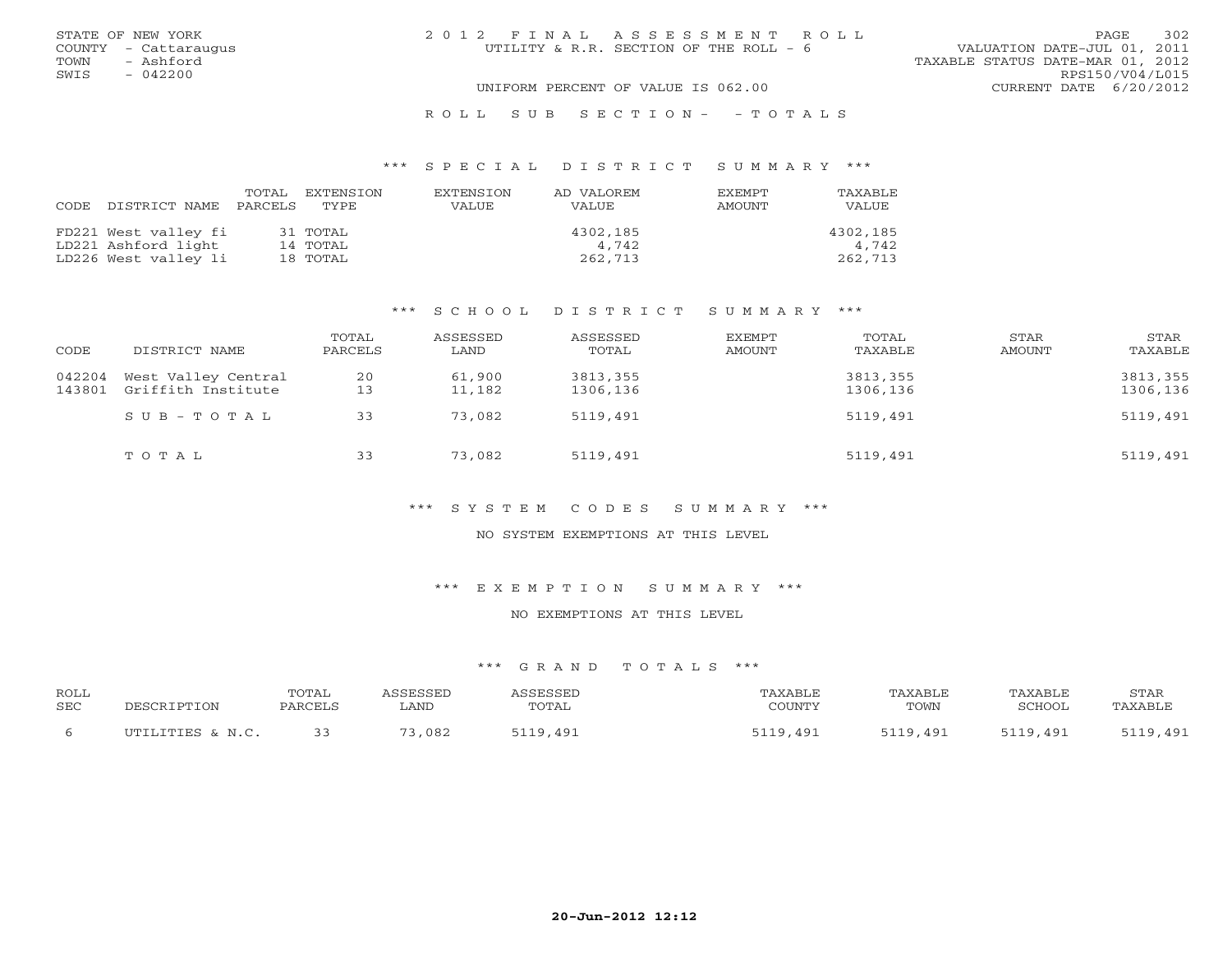|      | STATE OF NEW YORK    | 2012 FINAL ASSESSMENT ROLL             | 303<br><b>PAGE</b>               |
|------|----------------------|----------------------------------------|----------------------------------|
|      | COUNTY - Cattaraugus | UTILITY & R.R. SECTION OF THE ROLL - 6 | VALUATION DATE-JUL 01, 2011      |
| TOWN | - Ashford            |                                        | TAXABLE STATUS DATE-MAR 01, 2012 |
| SWIS | $-042200$            | UNIFORM PERCENT OF VALUE IS 062.00     | RPS150/V04/L015                  |
|      |                      |                                        | CURRENT DATE 6/20/2012           |
|      |                      |                                        |                                  |

#### R O L L S E C T I O N T O T A L S

#### \*\*\* S P E C I A L D I S T R I C T S U M M A R Y \*\*\*

|                      | TOTAL        | EXTENSTON | <b>EXTENSION</b> | AD VALOREM   | <b>EXEMPT</b> | TAXABLE      |
|----------------------|--------------|-----------|------------------|--------------|---------------|--------------|
| CODE DISTRICT NAME   | PARCELS TYPE |           | VALUE            | <b>VALUE</b> | AMOUNT        | <b>VALUE</b> |
|                      |              |           |                  |              |               |              |
| FD221 West valley fi |              | 31 TOTAL  |                  | 4302,185     |               | 4302,185     |
| LD221 Ashford light  |              | 14 TOTAL  |                  | 4,742        |               | 4,742        |
| LD226 West valley li |              | 18 TOTAL  |                  | 262,713      |               | 262,713      |

#### \*\*\* S C H O O L D I S T R I C T S U M M A R Y \*\*\*

| CODE             | DISTRICT NAME                             | TOTAL<br>PARCELS | ASSESSED<br>LAND | ASSESSED<br>TOTAL    | EXEMPT<br>AMOUNT | TOTAL<br>TAXABLE     | STAR<br>AMOUNT | STAR<br>TAXABLE      |
|------------------|-------------------------------------------|------------------|------------------|----------------------|------------------|----------------------|----------------|----------------------|
| 042204<br>143801 | West Valley Central<br>Griffith Institute | 20<br>13         | 61,900<br>11,182 | 3813,355<br>1306,136 |                  | 3813,355<br>1306,136 |                | 3813,355<br>1306,136 |
|                  | SUB-TOTAL                                 | 33               | 73,082           | 5119,491             |                  | 5119,491             |                | 5119,491             |
|                  | TOTAL                                     | 33               | 73,082           | 5119,491             |                  | 5119,491             |                | 5119,491             |

# \*\*\* S Y S T E M C O D E S S U M M A R Y \*\*\*

#### NO SYSTEM EXEMPTIONS AT THIS LEVEL

#### \*\*\* E X E M P T I O N S U M M A R Y \*\*\*

### NO EXEMPTIONS AT THIS LEVEL

| ROLL       | DESCRIPTION      | TOTAL   | ASSESSED | <b>ASSESSED</b> | TAXABLE  | TAXABLE  | TAXABLE  | STAR     |
|------------|------------------|---------|----------|-----------------|----------|----------|----------|----------|
| <b>SEC</b> |                  | PARCELS | . AND    | TOTAL           | COUNTY   | TOWN     | SCHOOL   | TAXABLE  |
|            | UTILITIES & N.C. |         | 73,082   | 5119,491        | 5119,491 | 5119,491 | 5119,491 | 5119,491 |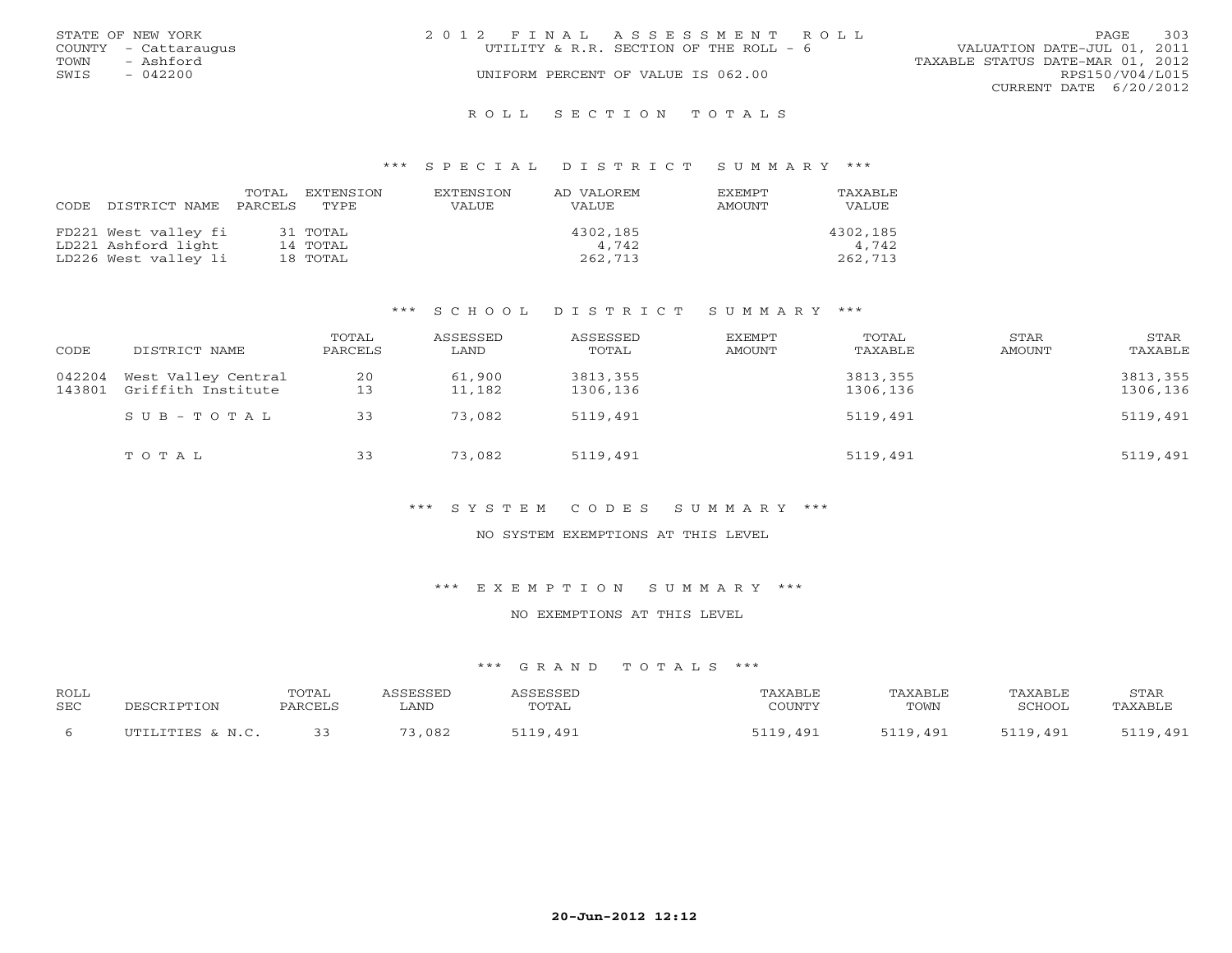| STATE OF NEW YORK<br>- Cattaraugus<br>COUNTY<br>- Ashford<br>TOWN<br>$-042200$<br>SWIS | 2 0 1 2                                        | FINAL<br>TAX MAP NUMBER SEOUENCE | A S S E S S M E N T R O L L<br>CEILING RAILROAD SECTION OF THE ROLL - 7<br>UNIFORM PERCENT OF VALUE IS 062.00 | VALUATION DATE-JUL 01,<br>TAXABLE STATUS DATE-MAR 01, 2012 | 304<br>PAGE<br>2011 |
|----------------------------------------------------------------------------------------|------------------------------------------------|----------------------------------|---------------------------------------------------------------------------------------------------------------|------------------------------------------------------------|---------------------|
| TAX MAP PARCEL NUMBER                                                                  | PROPERTY LOCATION & CLASS ASSESSMENT           |                                  | EXEMPTION CODE-----------------COUNTY--------TOWN------SCHOOL                                                 |                                                            |                     |
| CURRENT OWNERS NAME                                                                    | SCHOOL DISTRICT                                | LAND                             | TAX DESCRIPTION                                                                                               | TAXABLE VALUE                                              |                     |
| CURRENT OWNERS ADDRESS                                                                 | PARCEL SIZE/GRID COORD TOTAL SPECIAL DISTRICTS |                                  |                                                                                                               |                                                            | ACCOUNT NO.         |
|                                                                                        |                                                |                                  |                                                                                                               |                                                            |                     |
|                                                                                        | Town Of Ashford                                |                                  |                                                                                                               |                                                            | 0064                |
| $20.001 - 1 - 36$                                                                      | 842 Ceiling rr                                 |                                  | COUNTY<br>TAXABLE VALUE                                                                                       | 55,211                                                     |                     |
| Buffalo & Pittsburgh Rr                                                                | West Valley Cen 042204                         | $\overline{0}$                   | TAXABLE VALUE<br>TOWN                                                                                         | 55,211                                                     |                     |
| 200 Meridian Centre Ste 300                                                            | 24/49/55/56/63 06 06                           | 55,211                           | SCHOOL<br>TAXABLE VALUE                                                                                       | 55,211                                                     |                     |
| Rochester, NY 14618                                                                    | 67% MAIN TRK INC SIG                           |                                  | FD221 West valley fire 55,211 TO                                                                              |                                                            |                     |
|                                                                                        | COLVERT-STN-FRE-BRIDGES                        |                                  | LD226 West valley light                                                                                       | 11,042 TO                                                  |                     |
|                                                                                        | 86.60 BANK<br>ACRES                            |                                  |                                                                                                               |                                                            |                     |
|                                                                                        | EAST-1137610 NRTH-0884269                      |                                  |                                                                                                               |                                                            |                     |
|                                                                                        | DEED BOOK 00919 PG-00016                       |                                  |                                                                                                               |                                                            |                     |
|                                                                                        | FULL MARKET VALUE                              | 89,050                           |                                                                                                               |                                                            |                     |
|                                                                                        |                                                |                                  |                                                                                                               |                                                            |                     |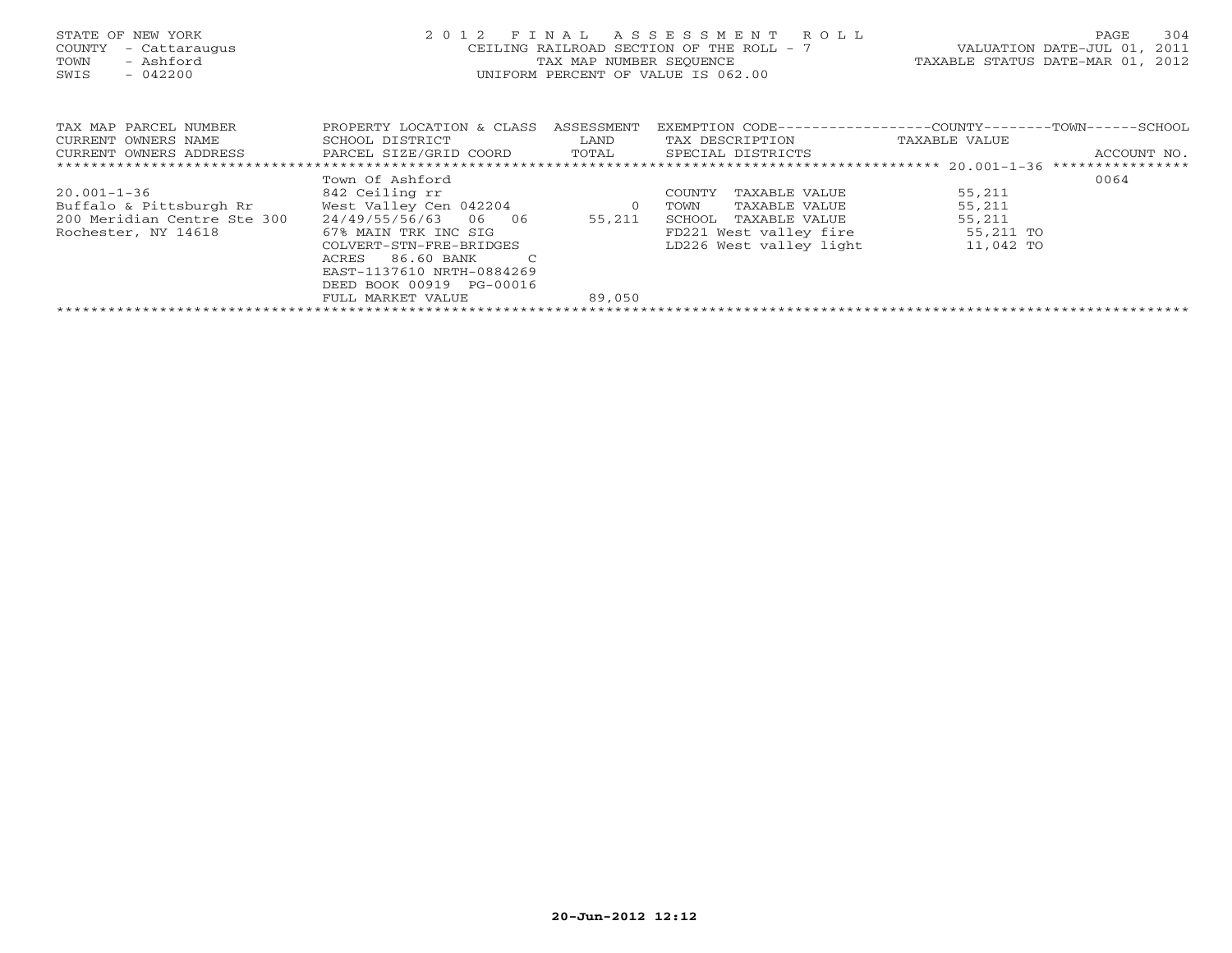|      | STATE OF NEW YORK    | 2012 FINAL ASSESSMENT ROLL               | <b>PAGE</b>                 | 305 |
|------|----------------------|------------------------------------------|-----------------------------|-----|
|      | COUNTY - Cattaraugus | CEILING RAILROAD SECTION OF THE ROLL - 7 | VALUATION DATE-JUL 01, 2011 |     |
| TOWN | - Ashford            | TAXABLE STATUS DATE-MAR 01, 2012         |                             |     |
| SWIS | $-042200$            |                                          | RPS150/V04/L015             |     |
|      |                      | UNIFORM PERCENT OF VALUE IS 062.00       | CURRENT DATE 6/20/2012      |     |
|      |                      | ROLL SUB SECTION- - TOTALS               |                             |     |

### \*\*\* S P E C I A L D I S T R I C T S U M M A R Y \*\*\*

| CODE. | DISTRICT NAME PARCELS TYPE                   | TOTAL | EXTENSION          | EXTENSION<br>VALUE | AD VALOREM<br>VALUE | <b>FXFMPT</b><br>AMOUNT | TAXABLE<br>VALUE. |
|-------|----------------------------------------------|-------|--------------------|--------------------|---------------------|-------------------------|-------------------|
|       | FD221 West valley fi<br>LD226 West valley li |       | 1 TOTAL<br>L TOTAL |                    | 55,211<br>11,042    |                         | 55,211<br>11,042  |

#### \*\*\* S C H O O L D I S T R I C T S U M M A R Y \*\*\*

| CODE   | DISTRICT NAME       | TOTAL<br>PARCELS | ASSESSED<br>LAND | ASSESSED<br>TOTAL | <b>EXEMPT</b><br>AMOUNT | TOTAL<br>TAXABLE | STAR<br>AMOUNT | STAR<br>TAXABLE |
|--------|---------------------|------------------|------------------|-------------------|-------------------------|------------------|----------------|-----------------|
| 042204 | West Valley Central |                  |                  | 55,211            |                         | 55,211           |                | 55,211          |
|        | $SUB - TO T AL$     |                  |                  | 55,211            |                         | 55,211           |                | 55,211          |
|        | TOTAL               |                  |                  | 55,211            |                         | 55,211           |                | 55,211          |

\*\*\* S Y S T E M C O D E S S U M M A R Y \*\*\*

NO SYSTEM EXEMPTIONS AT THIS LEVEL

\*\*\* E X E M P T I O N S U M M A R Y \*\*\*

NO EXEMPTIONS AT THIS LEVEL

| ROLL       |                   | TOTAL   | ASSESSED | ASSESSED | TAXABLE | TAXABLE | TAXABLE       | STAR    |
|------------|-------------------|---------|----------|----------|---------|---------|---------------|---------|
| <b>SEC</b> | DESCRIPTION       | PARCELS | LAND     | TOTAL    | COUNTY  | TOWN    | SCHOOL        | TAXABLE |
|            | CEILING RAILROADS |         |          | ىن31, 55 | 55,211  | 55,211  | <b>EE 011</b> | 55,211  |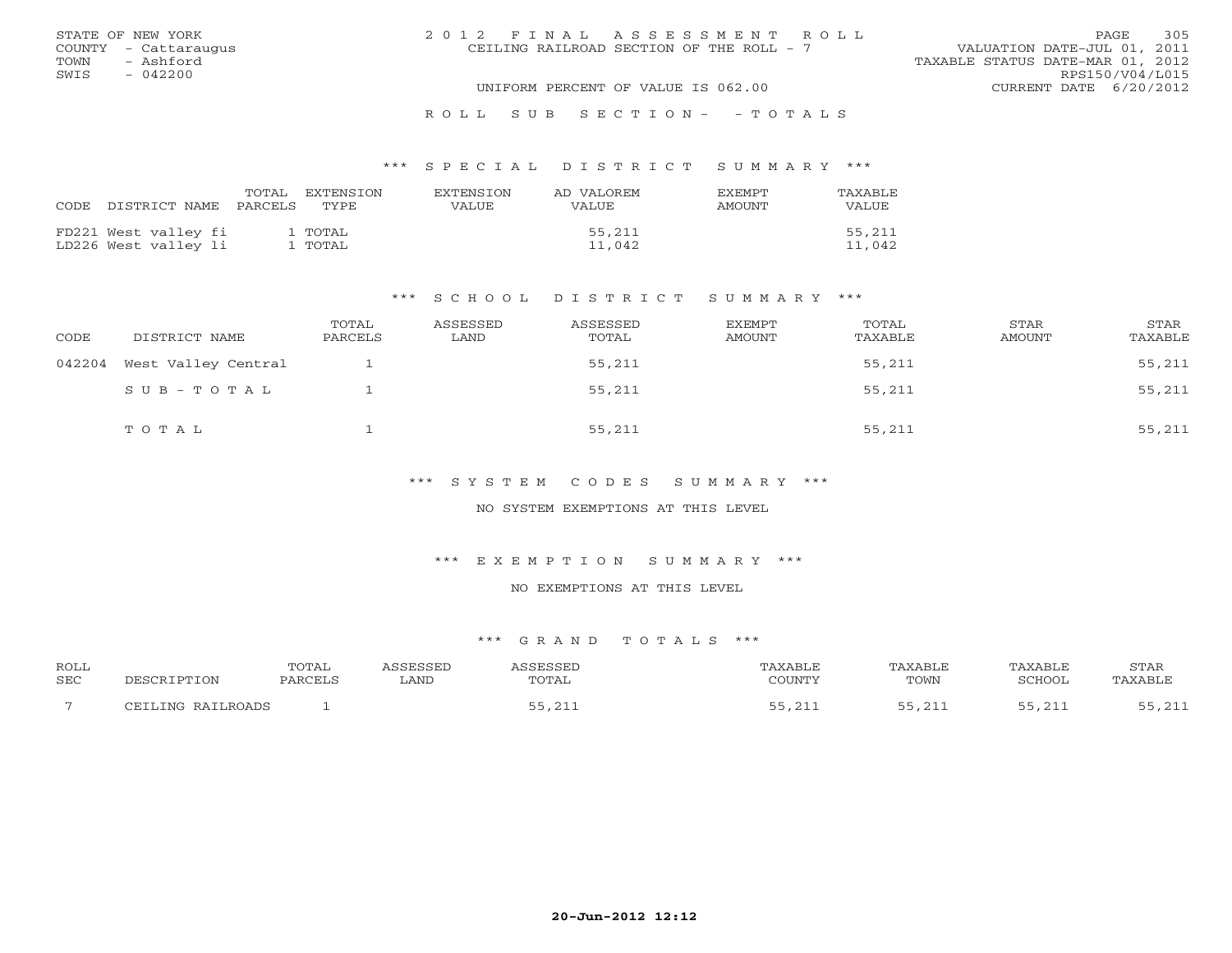|      | STATE OF NEW YORK    | 2012 FINAL ASSESSMENT ROLL               |                                  | <b>PAGE</b>     | 306 |
|------|----------------------|------------------------------------------|----------------------------------|-----------------|-----|
|      | COUNTY - Cattaraugus | CEILING RAILROAD SECTION OF THE ROLL - 7 | VALUATION DATE-JUL 01, 2011      |                 |     |
| TOWN | - Ashford            |                                          | TAXABLE STATUS DATE-MAR 01, 2012 |                 |     |
| SWIS | - 042200             | UNIFORM PERCENT OF VALUE IS 062.00       |                                  | RPS150/V04/L015 |     |
|      |                      |                                          | CURRENT DATE 6/20/2012           |                 |     |
|      |                      |                                          |                                  |                 |     |

#### R O L L S E C T I O N T O T A L S

#### \*\*\* S P E C I A L D I S T R I C T S U M M A R Y \*\*\*

| CODE | DISTRICT NAME PARCELS TYPE                   | TOTAL EXTENSION    | EXTENSION<br>VALUE. | AD VALOREM<br>VALUE | <b>F.X F.M PT</b><br>AMOUNT | TAXABLE<br>VALUE |
|------|----------------------------------------------|--------------------|---------------------|---------------------|-----------------------------|------------------|
|      | FD221 West valley fi<br>LD226 West valley li | 1 TOTAL<br>1 TOTAL |                     | 55,211<br>11,042    |                             | 55,211<br>11,042 |

#### \*\*\* S C H O O L D I S T R I C T S U M M A R Y \*\*\*

| CODE   | DISTRICT NAME       | TOTAL<br>PARCELS | ASSESSED<br>LAND | ASSESSED<br>TOTAL | EXEMPT<br>AMOUNT | TOTAL<br>TAXABLE | STAR<br>AMOUNT | STAR<br>TAXABLE |
|--------|---------------------|------------------|------------------|-------------------|------------------|------------------|----------------|-----------------|
| 042204 | West Valley Central |                  |                  | 55,211            |                  | 55,211           |                | 55,211          |
|        | SUB-TOTAL           |                  |                  | 55,211            |                  | 55,211           |                | 55,211          |
|        | TOTAL               |                  |                  | 55,211            |                  | 55,211           |                | 55,211          |

\*\*\* S Y S T E M C O D E S S U M M A R Y \*\*\*

NO SYSTEM EXEMPTIONS AT THIS LEVEL

\*\*\* E X E M P T I O N S U M M A R Y \*\*\*

NO EXEMPTIONS AT THIS LEVEL

| ROLL |                   | TOTAL   | ASSESSED | ASSESSED | TAXABLE | TAXABLE | TAXABLE              | STAR    |
|------|-------------------|---------|----------|----------|---------|---------|----------------------|---------|
| SEC  | DESCRIPTION       | PARCELS | LAND     | TOTAL    | COUNTY  | TOWN    | SCHOOL               | TAXABLE |
|      | CEILING RAILROADS |         |          | 55,211   | 55 211  | 55,211  | 55 211<br>. <i>.</i> | 55,211  |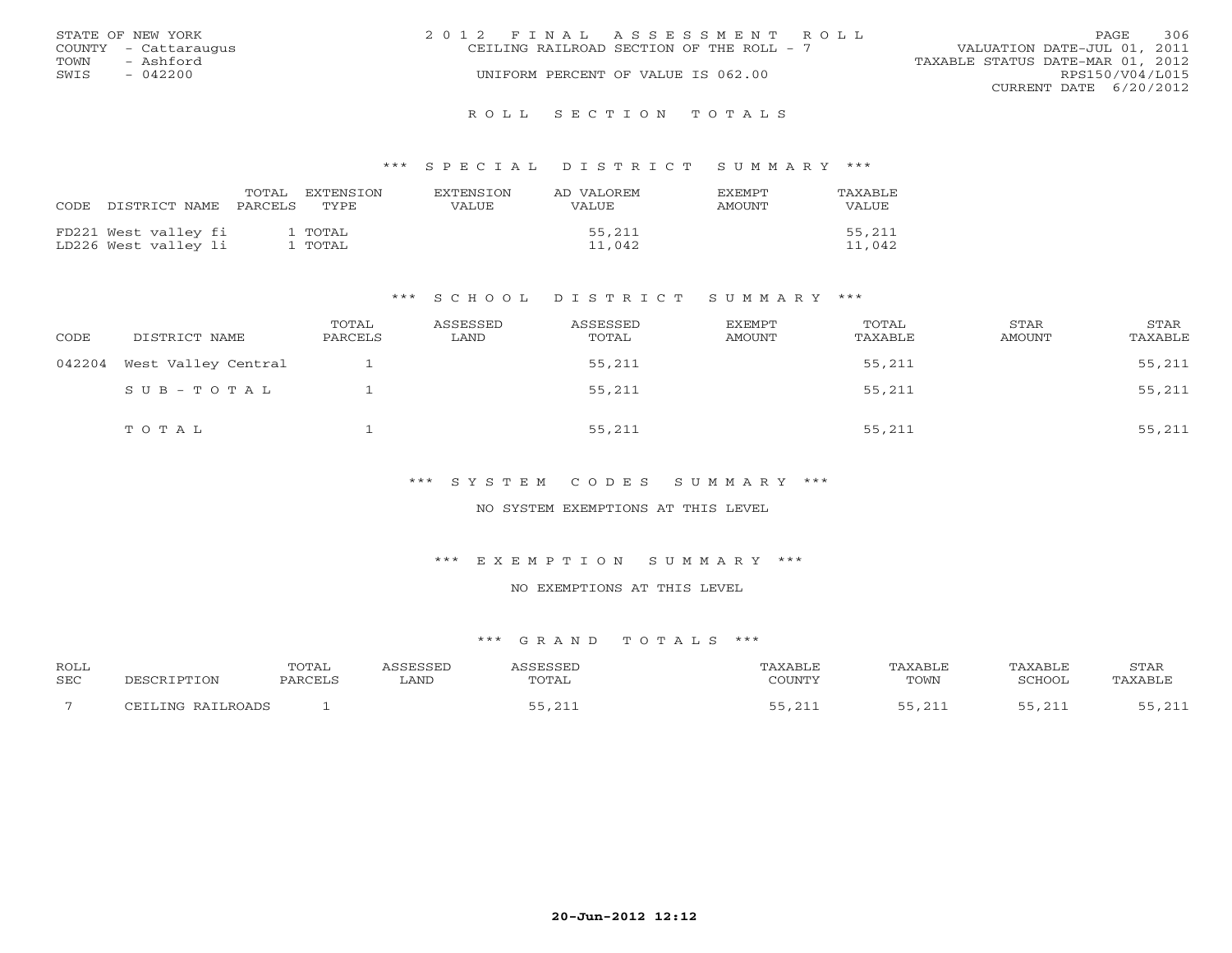# STATE OF NEW YORK 2 0 1 2 F I N A L A S S E S S M E N T R O L L PAGE 307 COUNTY - Cattaraugus WHOLLY EXEMPT SECTION OF THE ROLL - 8 VALUATION DATE-JUL 01, 2011 TOWN - Ashford TAX MAP NUMBER SEQUENCE TAXABLE STATUS DATE-MAR 01, 2012 SWIS - 042200 UNIFORM PERCENT OF VALUE IS 062.00UNIFORM PERCENT OF VALUE IS 062.00

| TAX MAP PARCEL NUMBER<br>CURRENT OWNERS NAME<br>CURRENT OWNERS ADDRESS | PROPERTY LOCATION & CLASS ASSESSMENT EXEMPTION CODE---------------COUNTY-------TOWN------SCHOOL<br>SCHOOL DISTRICT<br>PARCEL SIZE/GRID COORD | LAND<br>TOTAL | TAX DESCRIPTION<br>SPECIAL DISTRICTS | TAXABLE VALUE | ACCOUNT NO.      |
|------------------------------------------------------------------------|----------------------------------------------------------------------------------------------------------------------------------------------|---------------|--------------------------------------|---------------|------------------|
|                                                                        | Edies Rd                                                                                                                                     |               |                                      |               | 0557             |
|                                                                        |                                                                                                                                              |               |                                      |               |                  |
| $10.002 - 1 - 1$                                                       | 314 Rural vac<10                                                                                                                             |               | NYS OWNED 12100                      | 4,900         | 4,900<br>4,900   |
| Nuclear Fuels Service Inc                                              | Griffith Instit 143801                                                                                                                       | 4,900         | COUNTY TAXABLE VALUE                 | $\circ$       |                  |
| PO Box 124                                                             | 74 06 06                                                                                                                                     | 4,900         | TOWN<br>TAXABLE VALUE                | $\Omega$      |                  |
| West Valley, NY 14171                                                  | 0.94<br>ACRES                                                                                                                                |               | SCHOOL TAXABLE VALUE                 |               |                  |
|                                                                        | EAST-1121529 NRTH-0903686                                                                                                                    |               | FD221 West valley fire               |               | $0$ TO           |
|                                                                        | DEED BOOK 668<br>PG-00535                                                                                                                    |               | 4,900 EX                             |               |                  |
|                                                                        | FULL MARKET VALUE                                                                                                                            | 7,903         |                                      |               |                  |
|                                                                        |                                                                                                                                              |               |                                      |               |                  |
|                                                                        | Henrietta Rd                                                                                                                                 |               |                                      |               | 1288             |
| $10.003 - 2 - 27$                                                      | 910 Priv forest                                                                                                                              |               | NON-PROFIT 25300                     | 22,700        | 22,700<br>22,700 |
| Sycamore Reservation                                                   | Griffith Instit 143801                                                                                                                       | 22,700        | COUNTY TAXABLE VALUE                 | $\Omega$      |                  |
| Youth Camp                                                             | 06 07<br>27/42                                                                                                                               | 22,700        | TAXABLE VALUE<br>TOWN                | $\Omega$      |                  |
| 185 N French Rd                                                        | <b>NRF</b>                                                                                                                                   |               | SCHOOL TAXABLE VALUE                 | $\Omega$      |                  |
| Amherst, NY 14228-2006                                                 | ACRES 52.30                                                                                                                                  |               | FD221 West valley fire               | $0$ TO        |                  |
|                                                                        | EAST-1107858 NRTH-0897831                                                                                                                    |               | 22,700 EX                            |               |                  |
|                                                                        | DEED BOOK 00748 PG-00349                                                                                                                     |               |                                      |               |                  |
|                                                                        | FULL MARKET VALUE                                                                                                                            | 36,613        |                                      |               |                  |
|                                                                        |                                                                                                                                              |               |                                      |               |                  |
|                                                                        | Scoby Rd (Off)                                                                                                                               |               |                                      |               | 0875             |
| $10.003 - 2 - 30$                                                      | 962 County park                                                                                                                              |               | COUNTY<br>13100                      | 4,600         | 4,600<br>4,600   |
| Cty Of Erie Dept Of Parks                                              | Griffith Instit 143801                                                                                                                       | 4,600         | COUNTY TAXABLE VALUE                 | $\circ$       |                  |
| Recreation, Forestry                                                   | LAND ONLY 07                                                                                                                                 | 4,600         | TOWN<br>TAXABLE VALUE                | $\Omega$      |                  |
| 95 Franklin St                                                         | 1.0000 SPRINGVILLE (GI)                                                                                                                      |               | SCHOOL TAXABLE VALUE                 | $\Omega$      |                  |
| Buffalo, NY 14202                                                      | FRNT 100.00 DPTH 200.00                                                                                                                      |               |                                      |               |                  |
|                                                                        | BANK<br>$\overline{C}$                                                                                                                       |               |                                      |               |                  |
|                                                                        | EAST-1116600 NRTH-0903936                                                                                                                    |               |                                      |               |                  |
|                                                                        | DEED BOOK 1001 PG-910                                                                                                                        |               |                                      |               |                  |
|                                                                        | FULL MARKET VALUE                                                                                                                            | 7,419         |                                      |               |                  |
|                                                                        |                                                                                                                                              |               |                                      |               |                  |
|                                                                        | Schwartz Rd                                                                                                                                  |               |                                      |               | 5000             |
| $10.004 - 1 - 14$                                                      | 932 Forest s532b                                                                                                                             |               | NYS OWNED 12100                      | 146,900       | 146,900 146,900  |
| Nys Nuclear Industrial                                                 | West Valley Cen 042204                                                                                                                       | 146,900       | COUNTY TAXABLE VALUE                 | $\circ$       |                  |
| Reserve                                                                |                                                                                                                                              | 146,900       | TOWN<br>TAXABLE VALUE                | $\circ$       |                  |
| West Valley, NY 14171                                                  | 68/69/70/74 06 06<br>ACRES 459.99<br>ACRES 459.99                                                                                            |               | SCHOOL TAXABLE VALUE                 | $\Omega$      |                  |
|                                                                        | ACRES 459.99<br>EAST-1126514 NRTH-0898608                                                                                                    |               | FD221 West valley fire               |               | $0$ TO           |
|                                                                        | FULL MARKET VALUE                                                                                                                            | 236,935       | 146,900 EX                           |               |                  |
|                                                                        |                                                                                                                                              |               |                                      |               |                  |
|                                                                        | Schwartz Rd                                                                                                                                  |               |                                      |               | 1600             |
| $10.004 - 1 - 79$                                                      | 260 Seasonal res                                                                                                                             |               | NYS OWNED 12100                      | 84,400        | 84,400<br>84,400 |
| New York State Dot                                                     | Griffith Instit 143801                                                                                                                       | 64,300        | COUNTY TAXABLE VALUE                 | $\circ$       |                  |
| Real Estate Div                                                        | ACRES 138.75                                                                                                                                 | 84,400        | TOWN<br>TAXABLE VALUE                | $\Omega$      |                  |
| Rm 371                                                                 | EAST-1117936 NRTH-0896832                                                                                                                    |               | SCHOOL TAXABLE VALUE                 |               |                  |
| 125 Main St                                                            | DEED BOOK 4637 PG-9007<br>DEED BOOK 4637 PG-9007                                                                                             |               | FD221 West valley fire               |               | $0$ TO           |
| Buffalo, NY 14203                                                      | FULL MARKET VALUE                                                                                                                            | 136,129       | 84,400 EX                            |               |                  |
|                                                                        |                                                                                                                                              |               |                                      |               |                  |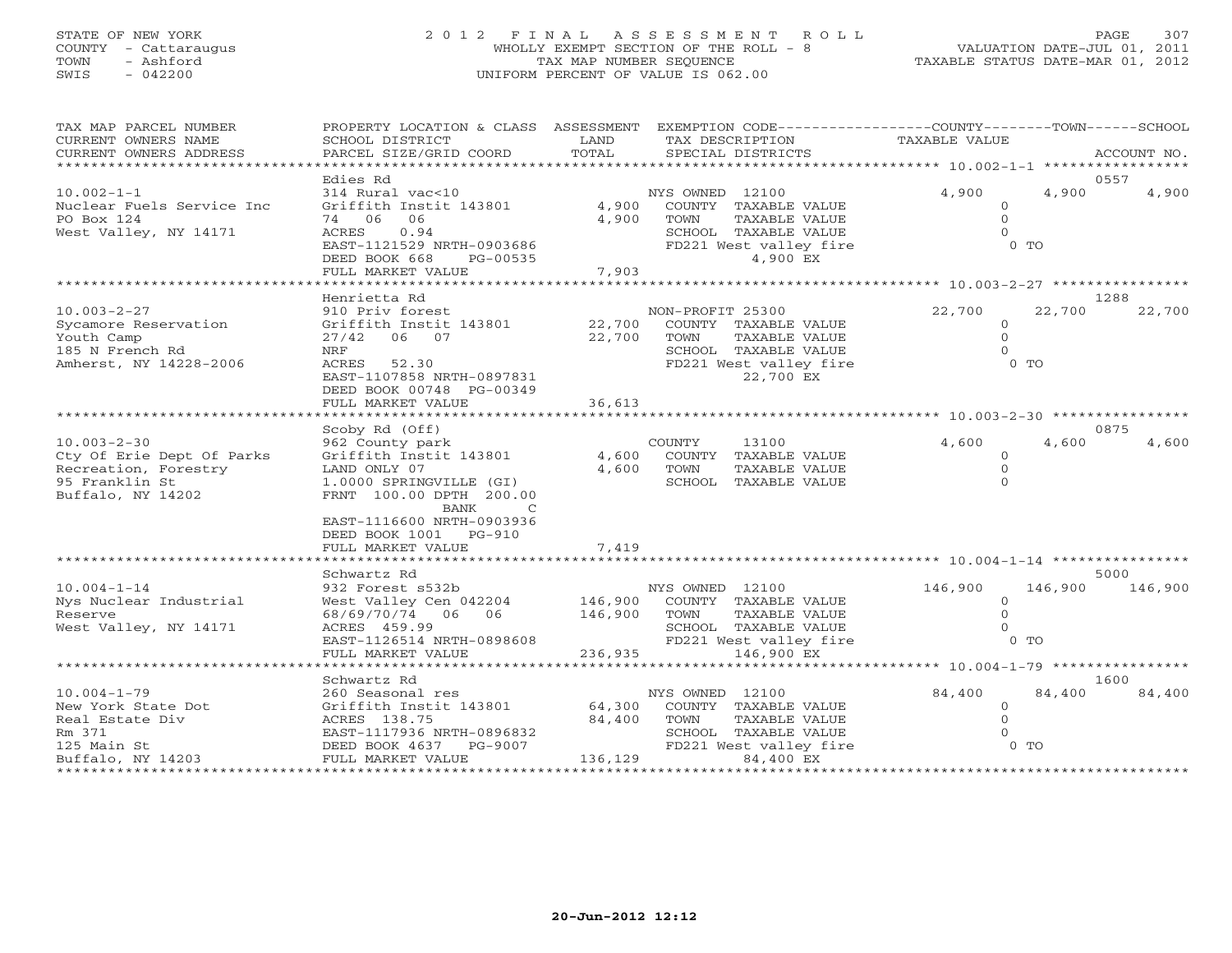# STATE OF NEW YORK 2 0 1 2 F I N A L A S S E S S M E N T R O L L PAGE 308 COUNTY - Cattaraugus WHOLLY EXEMPT SECTION OF THE ROLL - 8 VALUATION DATE-JUL 01, 2011 TOWN - Ashford TAX MAP NUMBER SEQUENCE TAXABLE STATUS DATE-MAR 01, 2012 SWIS - 042200 UNIFORM PERCENT OF VALUE IS 062.00UNIFORM PERCENT OF VALUE IS 062.00

| TAX MAP PARCEL NUMBER   |                           |                | PROPERTY LOCATION & CLASS ASSESSMENT EXEMPTION CODE----------------COUNTY-------TOWN------SCHOOL |                |         |         |
|-------------------------|---------------------------|----------------|--------------------------------------------------------------------------------------------------|----------------|---------|---------|
| CURRENT OWNERS NAME     | SCHOOL DISTRICT           | LAND           | TAX DESCRIPTION                                                                                  | TAXABLE VALUE  |         |         |
| CURRENT OWNERS ADDRESS  |                           |                |                                                                                                  |                |         |         |
| *********************** |                           |                |                                                                                                  |                |         |         |
|                         | 11217 Nys Rte 240         |                |                                                                                                  |                |         | 5029    |
| $11.001 - 1 - 32$       | 695 Cemetery              |                | CEMETERY<br>27350                                                                                | 4,600          | 4,600   | 4,600   |
| Thomas Corners Cemetery | Griffith Instit 143801    | 4,600          | COUNTY TAXABLE VALUE                                                                             | $\circ$        |         |         |
| West Valley, NY 14171   | 65 06 06                  | 4,600          | TAXABLE VALUE<br>TOWN                                                                            | $\Omega$       |         |         |
|                         | NRF                       |                | SCHOOL TAXABLE VALUE                                                                             | $\Omega$       |         |         |
|                         | FRNT 100.00 DPTH 350.00   |                | FD221 West valley fire                                                                           | $0$ TO         |         |         |
|                         | EAST-1132356 NRTH-0905256 |                | 4,600 EX                                                                                         |                |         |         |
|                         | FULL MARKET VALUE         | 7,419          |                                                                                                  |                |         |         |
|                         |                           |                |                                                                                                  |                |         |         |
|                         | Beech Tree Rd             |                |                                                                                                  |                |         | 1310    |
| $11.002 - 2 - 28$       | 314 Rural vac<10          |                | SCH-DIST<br>13800                                                                                | 1,100          | 1,100   | 1,100   |
| Ashford School Dist #6  | West Valley Cen 042204    | 1,100          | COUNTY TAXABLE VALUE                                                                             | $\Omega$       |         |         |
| West Valley, NY 14171   | $46 - 06 - 06$            | 1,100          | TOWN<br>TAXABLE VALUE                                                                            | $\Omega$       |         |         |
|                         | FRNT 140.00 DPTH 110.00   |                | SCHOOL TAXABLE VALUE                                                                             | $\Omega$       |         |         |
|                         | EAST-1142382 NRTH-0903449 |                | FD221 West valley fire                                                                           | $0$ TO         |         |         |
|                         | DEED BOOK 338<br>PG-00426 |                | 1,100 EX                                                                                         |                |         |         |
|                         | FULL MARKET VALUE         | 1,774          |                                                                                                  |                |         |         |
|                         |                           |                |                                                                                                  |                |         |         |
|                         | 10491 Nys Rte 240         |                |                                                                                                  |                |         | 0799    |
| $11.003 - 2 - 10$       | 534 Social org.           |                | NON-PROFIT 25300                                                                                 | 49,000         | 49,000  | 49,000  |
| Catt County Houndsmen   | West Valley Cen 042204    |                | 20,000 COUNTY TAXABLE VALUE                                                                      | $\Omega$       |         |         |
| Conservation Club Inc   | 51 06 06                  | 49,000         | TOWN<br>TAXABLE VALUE                                                                            | $\Omega$       |         |         |
| Michael Reeves          | CLUB HOUSE                |                | SCHOOL TAXABLE VALUE                                                                             | $\Omega$       |         |         |
| PO Box 124              | ACRES 15.03               |                | FD221 West valley fire                                                                           | 0 <sub>T</sub> |         |         |
| Gerry, NY 14740         | EAST-1137344 NRTH-0894663 |                | 49,000 EX                                                                                        |                |         |         |
|                         | DEED BOOK 916<br>PG-588   |                |                                                                                                  |                |         |         |
|                         |                           | 79,032         |                                                                                                  |                |         |         |
|                         | FULL MARKET VALUE         |                |                                                                                                  |                |         |         |
|                         |                           |                |                                                                                                  |                |         | 5001    |
|                         | Nys Rte 240               |                |                                                                                                  |                |         |         |
| $11.003 - 2 - 21$       | 932 Forest s532b          |                | NYS OWNED 12100                                                                                  | 213,900        | 213,900 | 213,900 |
| Nys Nuclear Industrial  | West Valley Cen 042204    | 213,900        | COUNTY TAXABLE VALUE                                                                             | $\circ$        |         |         |
| Reserve                 | 57/63/64 06 06            | 213,900        | TAXABLE VALUE<br>TOWN                                                                            | $\Omega$       |         |         |
| West Valley, NY 14171   | ACRES 584.75              |                | SCHOOL TAXABLE VALUE                                                                             | $\Omega$       |         |         |
|                         | EAST-1130906 NRTH-0896423 |                | FD221 West valley fire                                                                           | $0$ TO         |         |         |
|                         | FULL MARKET VALUE         | 345,000        | 213,900 EX                                                                                       |                |         |         |
|                         |                           |                |                                                                                                  |                |         |         |
|                         | Bigelow Rd & Fritz Rd Rds |                |                                                                                                  |                |         | 1222    |
| $11.004 - 2 - 5.71$     | 620 Religious             |                | RELIGIOUS 25110                                                                                  | 18,700         | 18,700  | 18,700  |
| Addeyue Allahe          | West Valley Cen 042204    | $\overline{0}$ | COUNTY TAXABLE VALUE                                                                             | $\circ$        |         |         |
| Universal Arabic Assoc  | 37 06 06                  | 18,700         | TOWN<br>TAXABLE VALUE                                                                            | $\Omega$       |         |         |
| PO Box 165              | ACRES<br>5.00             |                | SCHOOL TAXABLE VALUE                                                                             | $\Omega$       |         |         |
| West Valley, NY 14171   | EAST-0496690 NRTH-0898010 |                | FD221 West valley fire                                                                           | $0$ To         |         |         |
|                         | DEED BOOK 380<br>PG-00384 |                | 18,700 EX                                                                                        |                |         |         |
|                         | FULL MARKET VALUE         | 30,161         |                                                                                                  |                |         |         |
|                         |                           |                |                                                                                                  |                |         |         |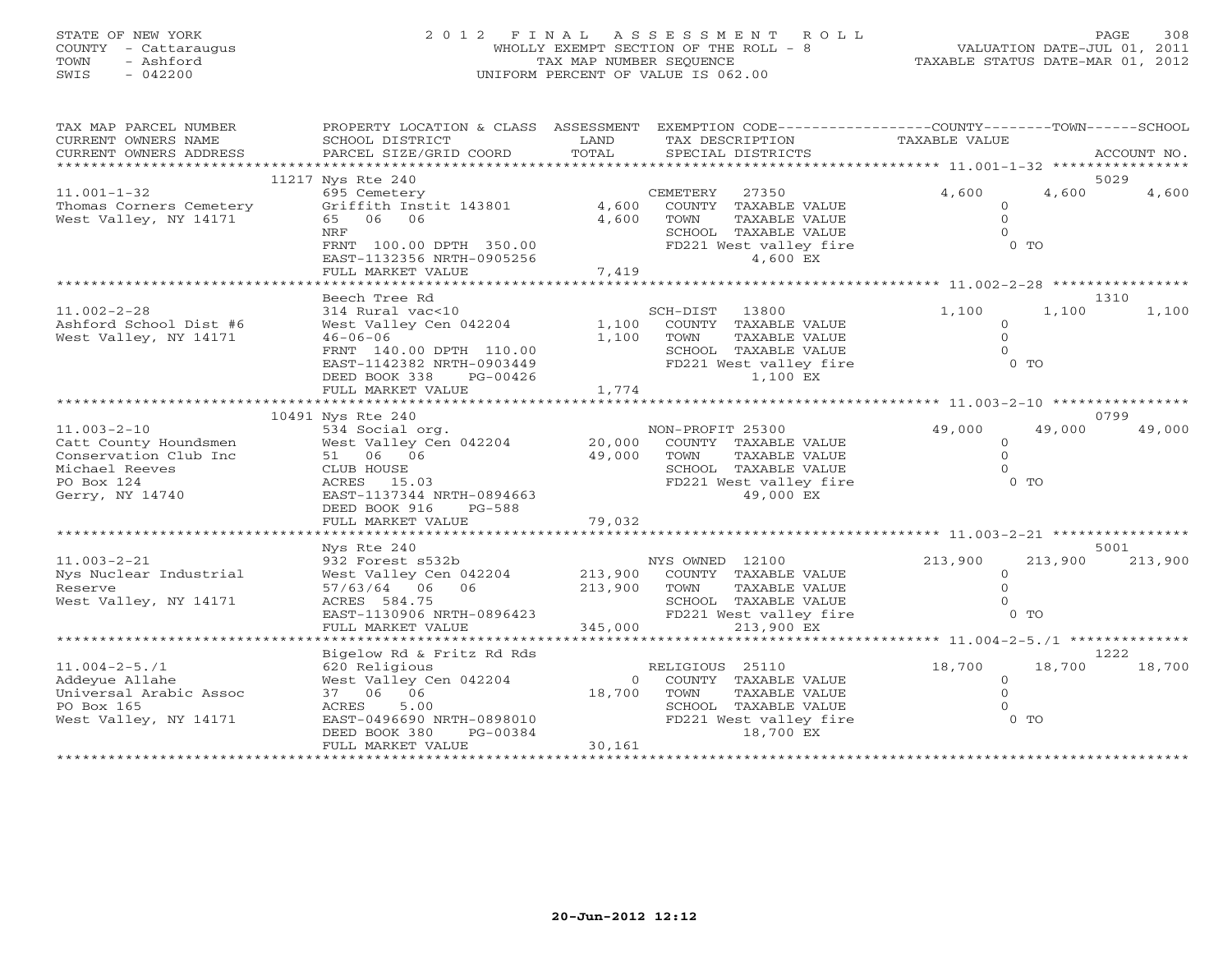# STATE OF NEW YORK 2 0 1 2 F I N A L A S S E S S M E N T R O L L PAGE 309 COUNTY - Cattaraugus WHOLLY EXEMPT SECTION OF THE ROLL - 8 VALUATION DATE-JUL 01, 2011 TOWN - Ashford TAX MAP NUMBER SEQUENCE TAXABLE STATUS DATE-MAR 01, 2012 SWIS - 042200 UNIFORM PERCENT OF VALUE IS 062.00UNIFORM PERCENT OF VALUE IS 062.00

| TAX MAP PARCEL NUMBER<br>CURRENT OWNERS NAME<br>CURRENT OWNERS ADDRESS                      | PROPERTY LOCATION & CLASS ASSESSMENT<br>SCHOOL DISTRICT<br>PARCEL SIZE/GRID COORD                                                                   | LAND<br>TOTAL    |                         | EXEMPTION CODE-----------------COUNTY-------TOWN------SCHOOL<br>TAX DESCRIPTION<br>SPECIAL DISTRICTS | TAXABLE VALUE |                                                 | ACCOUNT NO.    |
|---------------------------------------------------------------------------------------------|-----------------------------------------------------------------------------------------------------------------------------------------------------|------------------|-------------------------|------------------------------------------------------------------------------------------------------|---------------|-------------------------------------------------|----------------|
|                                                                                             |                                                                                                                                                     |                  |                         |                                                                                                      |               |                                                 | 1223           |
| $11.004 - 2 - 5.72$<br>Addeyue Allahe<br>Universal Arabic Assoc                             | Bigelow Rd & Fritz Rd Rds<br>695 Cemetery<br>West Valley Cen 042204<br>37 06 06<br>2.00<br>ACRES                                                    | 2,200<br>2,200   | CEMETERY<br>TOWN        | 27350<br>COUNTY TAXABLE VALUE<br>TAXABLE VALUE<br>SCHOOL TAXABLE VALUE                               | 2,200         | 2,200<br>$\circ$<br>$\Omega$<br>$\Omega$        | 2,200          |
| PO Box 165                                                                                  | EAST-0496690 NRTH-0898010                                                                                                                           |                  |                         | FD221 West valley fire                                                                               |               | $0$ To                                          |                |
| West Valley, NY 14171                                                                       | DEED BOOK 380<br>PG-00384<br>FULL MARKET VALUE                                                                                                      | 3,548            |                         | 2,200 EX                                                                                             |               |                                                 |                |
|                                                                                             |                                                                                                                                                     |                  |                         |                                                                                                      |               |                                                 |                |
|                                                                                             | Us Rte 219                                                                                                                                          |                  |                         |                                                                                                      |               |                                                 | 1672           |
| $19.002 - 1 - 4.20$<br>Nys Dot                                                              | 650 Government<br>West Valley Cen 042204                                                                                                            | 100<br>100       | NYS OWNED 12100         | COUNTY TAXABLE VALUE                                                                                 | 100           | 100<br>$\Omega$<br>$\Omega$                     | 100            |
| People Of The State Ny<br>100 Seneca St<br>Buffalo, NY 14203                                | 76,6,7<br>FRNT 86.00 DPTH 221.00<br>EAST-1118046 NRTH-0892277                                                                                       |                  | TOWN                    | TAXABLE VALUE<br>SCHOOL TAXABLE VALUE                                                                |               | $\Omega$                                        |                |
|                                                                                             | FULL MARKET VALUE                                                                                                                                   | 161              |                         |                                                                                                      |               |                                                 |                |
|                                                                                             |                                                                                                                                                     |                  |                         |                                                                                                      |               |                                                 |                |
| $19.002 - 1 - 4.22$                                                                         | Us Rte 219<br>650 Government                                                                                                                        |                  | NYS OWNED 12100         |                                                                                                      | 2,100         | 2,100                                           | 1633<br>2,100  |
| Nys Dot<br>People Of The State Of Ny<br>100 Seneca St<br>Buffalo, NY 14203                  | West Valley Cen 042204<br>$75, 76 - 6 - 7, 6$<br>ACRES<br>6.05<br>EAST-1118046 NRTH-0892277                                                         | 2,100<br>2,100   | TOWN                    | COUNTY TAXABLE VALUE<br>TAXABLE VALUE<br>SCHOOL TAXABLE VALUE                                        |               | $\circ$<br>$\mathbf{0}$<br>$\Omega$             |                |
|                                                                                             | DEED BOOK 8121 PG-4002                                                                                                                              |                  |                         |                                                                                                      |               |                                                 |                |
|                                                                                             | FULL MARKET VALUE                                                                                                                                   | 3,387            |                         |                                                                                                      |               |                                                 |                |
|                                                                                             |                                                                                                                                                     |                  |                         |                                                                                                      |               |                                                 |                |
| $19.002 - 1 - 4.23$<br>Nys Dot<br>People Of The State Of Ny<br>100 Seneca St<br>Buffalo, NY | Us Rte 219<br>650 Government<br>West Valley Cen 042204<br>$75, 76 - 6 - 7, 6$<br>ACRES 31.40<br>EAST-1118528 NRTH-0889921<br>DEED BOOK 8121 PG-4002 | 11,000<br>11,000 | NYS OWNED 12100<br>TOWN | COUNTY TAXABLE VALUE<br>TAXABLE VALUE<br>SCHOOL TAXABLE VALUE                                        | 11,000        | 11,000<br>$\Omega$<br>$\circ$<br>$\Omega$       | 1634<br>11,000 |
|                                                                                             | FULL MARKET VALUE                                                                                                                                   | 17,742           |                         |                                                                                                      |               |                                                 |                |
|                                                                                             |                                                                                                                                                     |                  |                         |                                                                                                      |               |                                                 |                |
| $19.002 - 1 - 16$                                                                           | Dutch Hill Rd<br>620 Religious                                                                                                                      |                  | RELIGIOUS 25110         |                                                                                                      | 86,600        | 86,600                                          | 5013<br>86,600 |
| First German Evangelical<br>Lutheran<br>Dutch Hill Rd<br>West Valley, NY 14171              | Griffith Instit 143801<br>72 06 06<br>ACRES<br>1.59<br>EAST-1123337 NRTH-0893990                                                                    | 7,200<br>86,600  | TOWN                    | COUNTY TAXABLE VALUE<br>TAXABLE VALUE<br>SCHOOL TAXABLE VALUE<br>FD221 West valley fire              |               | $\overline{O}$<br>$\circ$<br>$\Omega$<br>$0$ TO |                |
|                                                                                             | PG-00596<br>DEED BOOK 138<br>FULL MARKET VALUE                                                                                                      | 139,677          |                         | 86,600 EX                                                                                            |               |                                                 |                |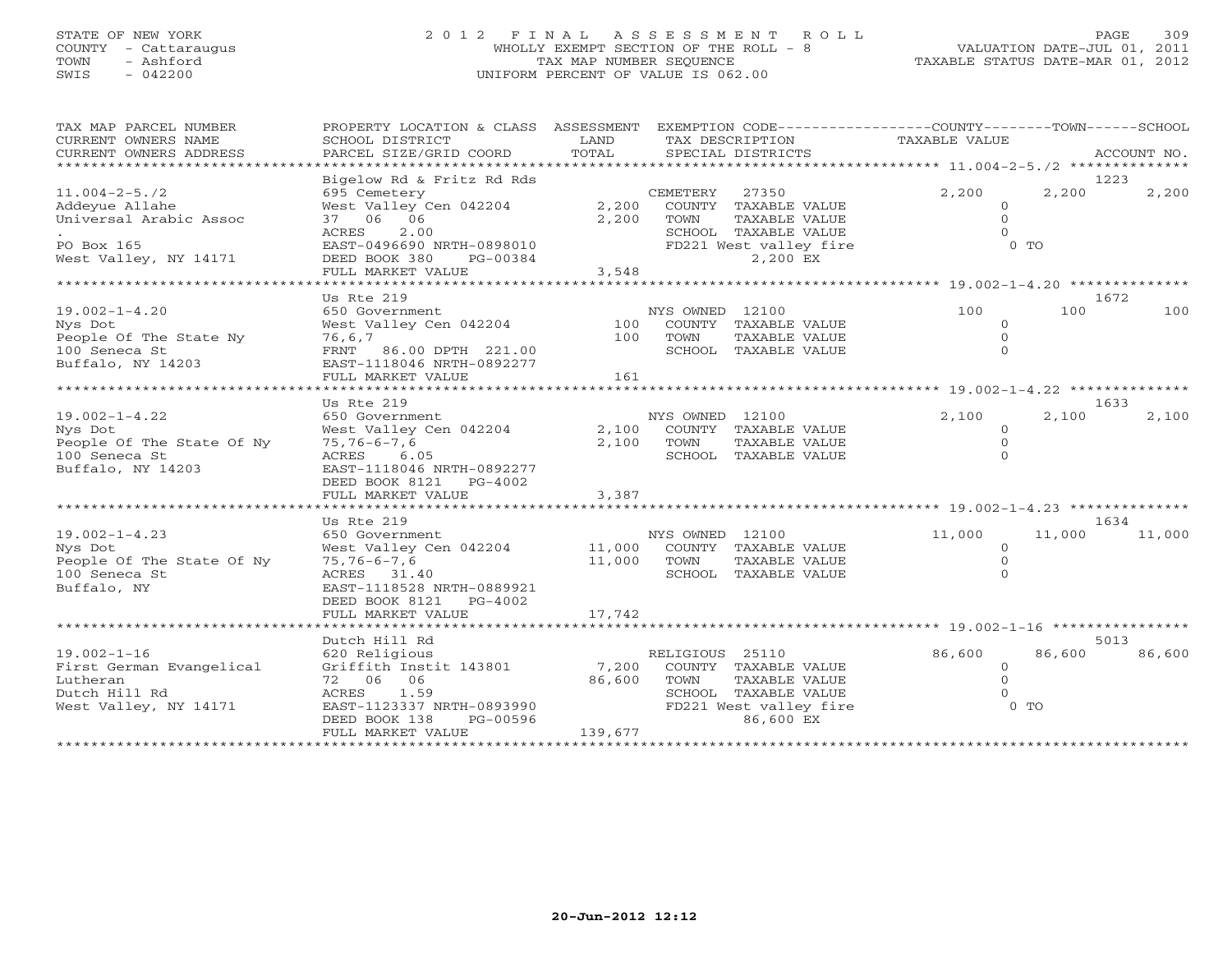# STATE OF NEW YORK 2 0 1 2 F I N A L A S S E S S M E N T R O L L PAGE 310 COUNTY - Cattaraugus WHOLLY EXEMPT SECTION OF THE ROLL - 8 VALUATION DATE-JUL 01, 2011 TOWN - Ashford TAX MAP NUMBER SEQUENCE TAXABLE STATUS DATE-MAR 01, 2012 SWIS - 042200 UNIFORM PERCENT OF VALUE IS 062.00UNIFORM PERCENT OF VALUE IS 062.00

| TAX MAP PARCEL NUMBER<br>CURRENT OWNERS NAME<br>CURRENT OWNERS ADDRESS          | PROPERTY LOCATION & CLASS ASSESSMENT EXEMPTION CODE---------------COUNTY-------TOWN------SCHOOL<br>SCHOOL DISTRICT<br>PARCEL SIZE/GRID COORD           | LAND<br>TOTAL              | TAX DESCRIPTION<br>SPECIAL DISTRICTS                                                                                             | TAXABLE VALUE                              | ACCOUNT NO.                                  |
|---------------------------------------------------------------------------------|--------------------------------------------------------------------------------------------------------------------------------------------------------|----------------------------|----------------------------------------------------------------------------------------------------------------------------------|--------------------------------------------|----------------------------------------------|
| $19.002 - 1 - 16.71$<br>First German Evangelical<br>Lutheran                    | Dutch Hill Rd<br>695 Cemetery<br>West Valley Cen 042204<br>72 06 06                                                                                    | 4,000<br>4,000             | RELIGIOUS 25110<br>COUNTY TAXABLE VALUE<br>TOWN<br>TAXABLE VALUE                                                                 | 4,000<br>$\circ$<br>$\Omega$               | 5018<br>4,000<br>4,000                       |
| Dutch Hill Rd<br>West Valley, NY 14171                                          | 28.00 DPTH<br>79.00<br>FRNT<br>0.05<br>ACRES<br>EAST-0474960 NRTH-0893890<br>DEED BOOK 138<br>PG-00596<br>FULL MARKET VALUE                            | 6,452                      | SCHOOL TAXABLE VALUE<br>FD221 West valley fire<br>4,000 EX                                                                       | $\Omega$                                   | $0$ TO                                       |
|                                                                                 |                                                                                                                                                        |                            |                                                                                                                                  |                                            |                                              |
| $19.002 - 1 - 23$<br>Nys Nuclear Industrial<br>Reserve<br>West Valley, NY 14171 | Rock Springs Rd<br>932 Forest s532b<br>West Valley Cen 042204<br>66/67 06 06<br>NUCLEAR-RICEVIL-BLDG<br>ACRES 631.30<br>EAST-1126317 NRTH-0890358      | 189,300<br>189,300         | NYS OWNED 12100<br>COUNTY TAXABLE VALUE<br>TOWN<br>TAXABLE VALUE<br>SCHOOL TAXABLE VALUE<br>FD221 West valley fire<br>189,300 EX | 189,300<br>$\circ$<br>$\Omega$<br>$\Omega$ | 5003<br>189,300<br>189,300<br>0 <sub>T</sub> |
|                                                                                 | FULL MARKET VALUE                                                                                                                                      | 305,323                    |                                                                                                                                  |                                            |                                              |
|                                                                                 |                                                                                                                                                        |                            |                                                                                                                                  |                                            |                                              |
|                                                                                 | Us Rte 219                                                                                                                                             |                            |                                                                                                                                  |                                            | 5026                                         |
| $19.002 - 1 - 32$<br>Franktown Cemetery<br>West Valley, NY 14171                | 695 Cemetery<br>West Valley Cen 042204<br>01/75 06 06/07<br>FRNT 190.00 DPTH 225.00<br>EAST-1117709 NRTH-0887747                                       | 6,200<br>6,200<br>10,000   | CEMETERY<br>27350<br>COUNTY TAXABLE VALUE<br>TOWN<br>TAXABLE VALUE<br>SCHOOL TAXABLE VALUE<br>FD221 West valley fire             | 6,200<br>$\Omega$<br>$\circ$<br>$\Omega$   | 6,200<br>6,200<br>$0$ TO                     |
|                                                                                 | FULL MARKET VALUE<br>*******************                                                                                                               |                            | 6,200 EX                                                                                                                         | ********** 19.004-1-8.3 ****************   |                                              |
|                                                                                 | Us Rte 219                                                                                                                                             |                            |                                                                                                                                  |                                            | 1637                                         |
| $19.004 - 1 - 8.3$<br>Nys Dot<br>100 Seneca St<br>Buffalo, NY 14203             | 650 Government<br>West Valley Cen 042204<br>$63,64-5-6$<br>ACRES 129.40<br>EAST-1120019 NRTH-0881672<br>DEED BOOK 8076<br>PG-2004<br>FULL MARKET VALUE | 38,200<br>38,200<br>61,613 | NYS OWNED 12100<br>COUNTY TAXABLE VALUE<br>TOWN<br>TAXABLE VALUE<br>SCHOOL TAXABLE VALUE                                         | 38,200<br>$\circ$<br>$\circ$<br>$\Omega$   | 38,200<br>38,200                             |
|                                                                                 |                                                                                                                                                        |                            |                                                                                                                                  |                                            |                                              |
|                                                                                 | Cemetery Rd & Dutch Hill                                                                                                                               |                            |                                                                                                                                  |                                            | 1322                                         |
| $19.004 - 2 - 6$<br>Cemetery<br>West Valley, NY 14171                           | 695 Cemetery<br>West Valley Cen 042204<br>47 05 06<br>FRNT 150.00 DPTH 120.00                                                                          | 5,000<br>5,000             | CEMETERY<br>27350<br>COUNTY TAXABLE VALUE<br>TOWN<br>TAXABLE VALUE<br>SCHOOL TAXABLE VALUE                                       | 5,000<br>$\circ$<br>$\Omega$<br>$\Omega$   | 5,000<br>5,000<br>$0$ TO                     |
|                                                                                 | EAST-1124683 NRTH-0882800<br>FULL MARKET VALUE                                                                                                         | 8,065                      | FD221 West valley fire<br>5,000 EX                                                                                               |                                            |                                              |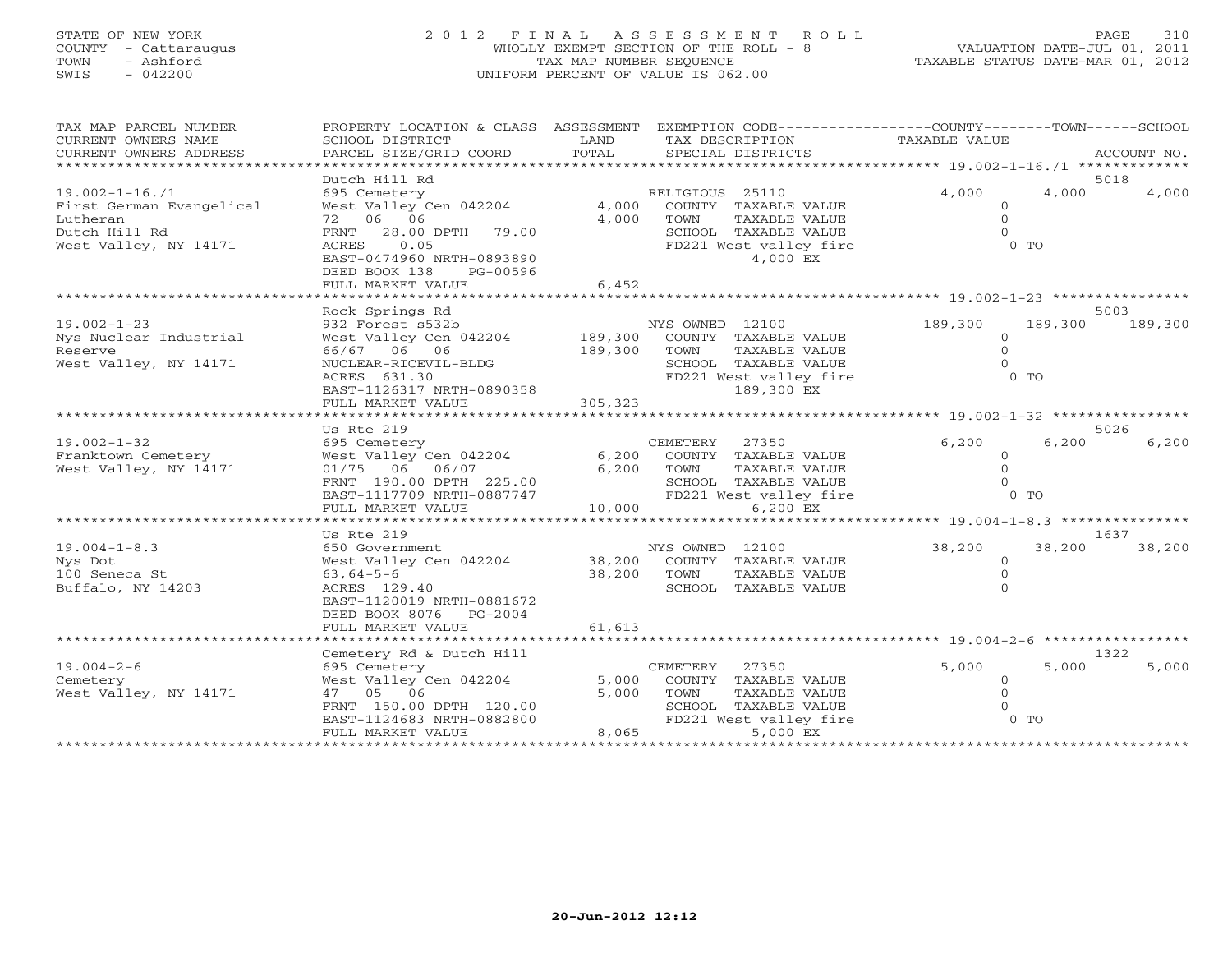# STATE OF NEW YORK 2 0 1 2 F I N A L A S S E S S M E N T R O L L PAGE 311 COUNTY - Cattaraugus WHOLLY EXEMPT SECTION OF THE ROLL - 8 VALUATION DATE-JUL 01, 2011 TOWN - Ashford TAX MAP NUMBER SEQUENCE TAXABLE STATUS DATE-MAR 01, 2012 SWIS - 042200 UNIFORM PERCENT OF VALUE IS 062.00UNIFORM PERCENT OF VALUE IS 062.00

| TAX MAP PARCEL NUMBER<br>CURRENT OWNERS NAME<br>CURRENT OWNERS ADDRESS                             | SCHOOL DISTRICT<br>PARCEL SIZE/GRID COORD                                                                                                                                                           | LAND<br>TOTAL           | PROPERTY LOCATION & CLASS ASSESSMENT EXEMPTION CODE----------------COUNTY-------TOWN------SCHOOL<br>TAX DESCRIPTION<br>SPECIAL DISTRICTS | TAXABLE VALUE                                            | ACCOUNT NO.            |
|----------------------------------------------------------------------------------------------------|-----------------------------------------------------------------------------------------------------------------------------------------------------------------------------------------------------|-------------------------|------------------------------------------------------------------------------------------------------------------------------------------|----------------------------------------------------------|------------------------|
| ****************************                                                                       |                                                                                                                                                                                                     |                         |                                                                                                                                          |                                                          |                        |
| $19.004 - 2 - 12.2$<br>Town Of Ashford<br>PO Box 306<br>West Valley, NY 14171                      | Neff Rd<br>323 Vacant rural<br>West Valley Cen 042204<br>ROADWAY<br>$54 - 55 - 5 - 6$<br>FRNT 100.00 DPTH 77.00<br>EAST-1123835 NRTH-0881157<br>FULL MARKET VALUE                                   | 500<br>500<br>806       | TOWN-PROP 13500<br>COUNTY TAXABLE VALUE<br>TOWN<br>TAXABLE VALUE<br>SCHOOL TAXABLE VALUE<br>FD221 West valley fire<br>500 EX             | 500<br>$\circ$<br>$\circ$<br>$\cap$<br>$0$ TO            | 1623<br>500<br>500     |
|                                                                                                    | Dutch Hill Rd                                                                                                                                                                                       |                         |                                                                                                                                          |                                                          | 1604                   |
| $19.004 - 2 - 16.2$<br>Town Of Ashford<br>9377 Route 240<br>West Valley, NY 14171                  | 314 Rural vac<10<br>West Valley Cen 042204<br>55 05 06<br>FRNT 50.00 DPTH 665.30<br>EAST-1124225 NRTH-0881236<br>DEED BOOK 3155 PG-6003<br>FULL MARKET VALUE                                        | 500<br>500<br>806       | TOWN-PROP 13500<br>COUNTY TAXABLE VALUE<br>TOWN<br>TAXABLE VALUE<br>SCHOOL TAXABLE VALUE<br>FD221 West valley fire<br>500 EX             | 500<br>$\circ$<br>$\Omega$<br>$\Omega$<br>$0$ TO         | 500<br>500             |
|                                                                                                    | Fox Valley Rd                                                                                                                                                                                       |                         |                                                                                                                                          |                                                          | 5002                   |
| $20.001 - 1 - 1.1$<br>Nys Nuclear Ind Reserve<br>West Valley, NY 14171                             | 850 Waste dispsl<br>West Valley Cen 042204 1179,000 COUNTY TAXABLE VALUE<br>49/50/55/56/61/62 06 06  499990,000  TOWN<br>ACRES 1494.20<br>EAST-1132441 NRTH-0890250<br>FULL MARKET VALUE 806435,484 |                         | NYS OWNED 12100<br>TAXABLE VALUE<br>- OWN TAXABLE VALUE<br>SCHOOL TAXABLE VALUE<br>FD221 West valley fire        0 TO<br>499990,000 EX   | 499990,000 499990,000 499990,000<br>$\Omega$<br>$\Omega$ |                        |
|                                                                                                    | Fox Valley Rd                                                                                                                                                                                       |                         |                                                                                                                                          |                                                          | 1319                   |
| $20.001 - 1 - 1.2$<br>County Of Cattaraugus<br>Hwy Barn<br>303 Court St<br>Little Valley, NY 14755 | 651 Highway gar<br>West Valley Cen 042204<br>49 06 06<br>4.09<br>ACRES<br>DEED BOOK 915<br>PG-952                                                                                                   | 116,300                 | COUNTY<br>13100<br>7,500 COUNTY TAXABLE VALUE<br>TOWN<br>TAXABLE VALUE<br>SCHOOL TAXABLE VALUE<br>116,300 EX                             | 116,300<br>$\circ$<br>$\Omega$<br>$\Omega$<br>$0$ TO     | 116,300<br>116,300     |
|                                                                                                    | FULL MARKET VALUE                                                                                                                                                                                   | 187,581                 |                                                                                                                                          |                                                          |                        |
| $20.001 - 1 - 12$<br>Cattaraugus County<br>303 Court St<br>Little Valley, NY 14755                 | Nys Rte 240<br>314 Rural vac<10<br>West Valley Cen 042204<br>43/50 06 06<br>ACRES<br>1.00<br>EAST-1140054 NRTH-0890370<br>DEED BOOK 00924 PG-00185<br>FULL MARKET VALUE                             | 1,100<br>1,100<br>1,774 | COUNTY<br>13100<br>COUNTY TAXABLE VALUE<br>TOWN<br>TAXABLE VALUE<br>SCHOOL TAXABLE VALUE<br>FD221 West valley fire<br>1,100 EX           | 1,100<br>$\circ$<br>$\circ$<br>$\Omega$<br>$0$ TO        | 1247<br>1,100<br>1,100 |
|                                                                                                    |                                                                                                                                                                                                     |                         |                                                                                                                                          |                                                          |                        |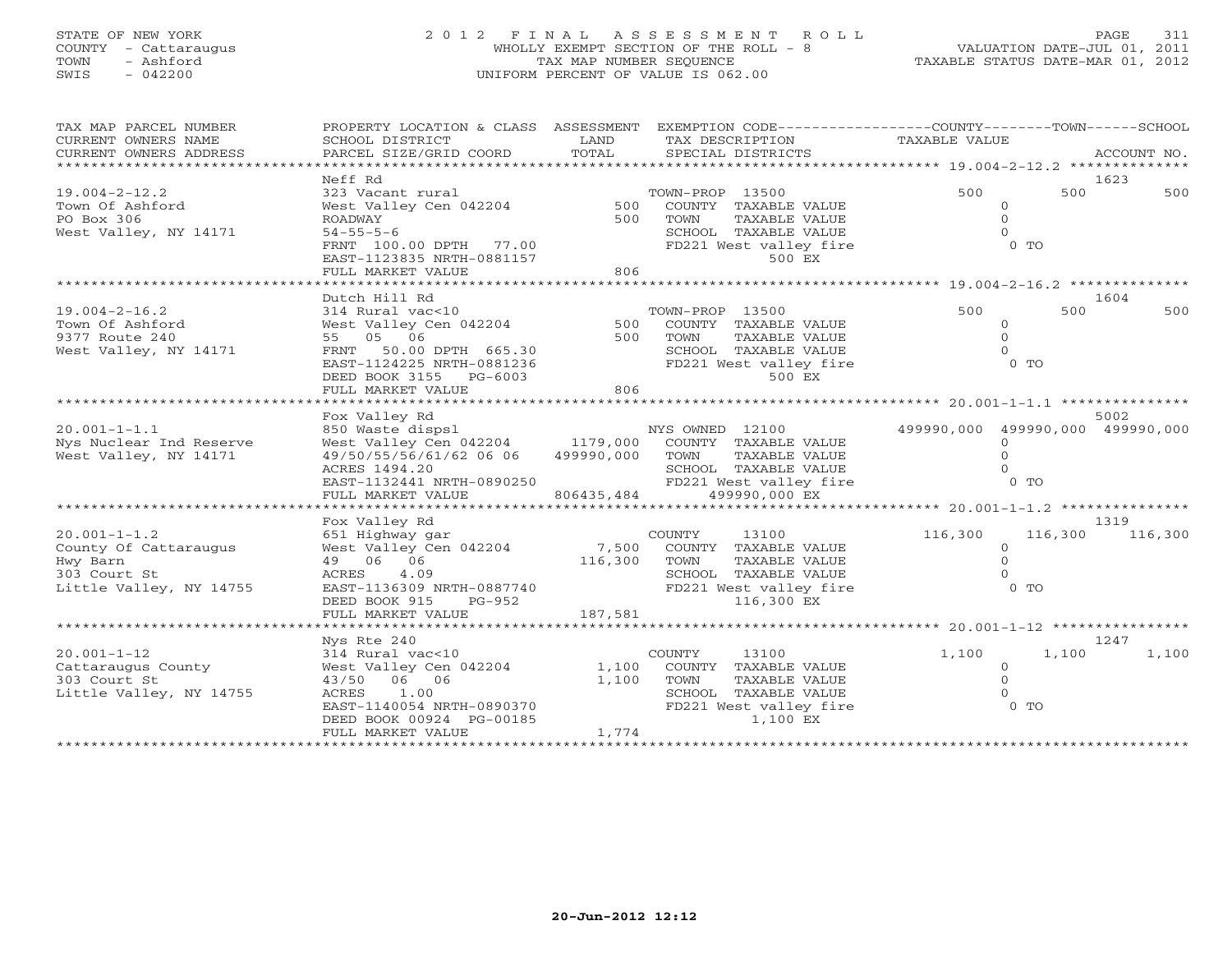# STATE OF NEW YORK 2 0 1 2 F I N A L A S S E S S M E N T R O L L PAGE 312 COUNTY - Cattaraugus WHOLLY EXEMPT SECTION OF THE ROLL - 8 VALUATION DATE-JUL 01, 2011 TOWN - Ashford TAX MAP NUMBER SEQUENCE TAXABLE STATUS DATE-MAR 01, 2012 SWIS - 042200 UNIFORM PERCENT OF VALUE IS 062.00UNIFORM PERCENT OF VALUE IS 062.00

| TAX MAP PARCEL NUMBER<br>CURRENT OWNERS NAME<br>CURRENT OWNERS ADDRESS                             | PROPERTY LOCATION & CLASS ASSESSMENT EXEMPTION CODE---------------COUNTY-------TOWN------SCHOOL<br>SCHOOL DISTRICT<br>PARCEL SIZE/GRID COORD                                            | LAND<br>TOTAL               | TAX DESCRIPTION<br>SPECIAL DISTRICTS                                                                                                    | TAXABLE VALUE                                                           | ACCOUNT NO.             |
|----------------------------------------------------------------------------------------------------|-----------------------------------------------------------------------------------------------------------------------------------------------------------------------------------------|-----------------------------|-----------------------------------------------------------------------------------------------------------------------------------------|-------------------------------------------------------------------------|-------------------------|
|                                                                                                    | Nys Rte 240                                                                                                                                                                             |                             |                                                                                                                                         |                                                                         | 0077                    |
| $20.001 - 1 - 13$<br>Cattaraugus County<br>303 Court St<br>Little Valley, NY 14755                 | 314 Rural vac<10<br>West Valley Cen 042204<br>49/50 06 06<br>0.30<br>ACRES<br>EAST-1139915 NRTH-0890263<br>DEED BOOK 00928 PG-00824                                                     | 3,000                       | 13100<br>COUNTY<br>3,000 COUNTY TAXABLE VALUE<br>TOWN<br>TAXABLE VALUE<br>SCHOOL TAXABLE VALUE<br>FD221 West valley fire<br>3,000 EX    | 3,000<br>$\Omega$<br>$\Omega$<br>$0$ TO                                 | 3,000<br>3,000          |
|                                                                                                    | FULL MARKET VALUE                                                                                                                                                                       | 4,839                       |                                                                                                                                         |                                                                         |                         |
|                                                                                                    |                                                                                                                                                                                         |                             |                                                                                                                                         |                                                                         |                         |
|                                                                                                    | 10196 Nys Rte 240                                                                                                                                                                       |                             |                                                                                                                                         |                                                                         | 0378                    |
| $20.001 - 1 - 21$<br>20.001-1-21<br>Cattaraugus County<br>Little Valley, NY 14755                  | 210 1 Family Res<br>--- -- --------- ----<br>Mest Valley Cen 042204<br>49 06 06<br>FRNT 180.00 DPTH 145.00<br>EAST-1139830 NRTH-0889729<br>DEED BOOK 991<br>PG-474<br>FULL MARKET VALUE | 25,500<br>41,129            | 13100<br>COUNTY<br>5,800 COUNTY TAXABLE VALUE<br>TOWN<br>TAXABLE VALUE<br>SCHOOL TAXABLE VALUE<br>FD221 West valley fire<br>25,500 EX   | 25,500<br>$\Omega$<br>$\Omega$<br>$0$ TO                                | 25,500<br>25,500        |
|                                                                                                    |                                                                                                                                                                                         |                             |                                                                                                                                         |                                                                         |                         |
|                                                                                                    | 5640 Fox Valley Rd                                                                                                                                                                      |                             |                                                                                                                                         |                                                                         | 5005                    |
| $20.001 - 1 - 32$<br>Town Of Ashford<br>Garage<br>Fox Valley Rd<br>West Valley, NY 14171           | 651 Highway gar<br>West Valley Cen 042204<br>49/55 06 06<br>ACRES 12.70<br>ACRES 12.70<br>EAST-1136248 NRTH-0887093<br>FULL MARKET VALUE                                                | 321,900<br>519,194          | TOWN-PROP 13500<br>17,500 COUNTY TAXABLE VALUE<br>TOWN<br>TAXABLE VALUE<br>SCHOOL TAXABLE VALUE<br>FD221 West valley fire<br>321,900 EX | 321,900<br>$\Omega$<br>$\begin{array}{c} 0 \\ 0 \text{ TO} \end{array}$ | 321,900<br>321,900      |
|                                                                                                    |                                                                                                                                                                                         |                             |                                                                                                                                         | ******************* 20.002-3-10.2 ***************                       |                         |
| $20.002 - 3 - 10.2$<br>Riceville Community<br>Church<br>5207 Gooseneck Rd<br>West Valley, NY 14171 | Gooseneck Rd<br>695 Cemetery<br>West Valley Cen 042204<br>43 06 06<br>ACRES<br>3.65<br>EAST-1143813 NRTH-0891948<br>DEED BOOK 846<br>PG-00395<br>FULL MARKET VALUE                      | 3,900<br>3,900<br>6,290     | CEMETERY<br>27350<br>COUNTY TAXABLE VALUE<br>TOWN<br>TAXABLE VALUE<br>SCHOOL TAXABLE VALUE<br>FD221 West valley fire<br>3,900 EX        | 3,900<br>$\circ$<br>$\Omega$<br>$0$ TO                                  | 1150<br>3,900<br>3,900  |
|                                                                                                    |                                                                                                                                                                                         |                             |                                                                                                                                         |                                                                         |                         |
| $20.002 - 3 - 12$<br>Riceville Comm Church Inc<br>5207 Gooseneck Rd<br>West Valley, NY 14171       | 5207 Gooseneck Rd<br>620 Religious<br>West Valley Cen 042204<br>43 06 06<br>1.15<br>ACRES<br>EAST-1143944 NRTH-0892227<br>DEED BOOK 894<br>PG-00468<br>FULL MARKET VALUE                | 5,200<br>187,300<br>302,097 | CEMETERY<br>27350<br>COUNTY TAXABLE VALUE<br>TOWN<br>TAXABLE VALUE<br>SCHOOL TAXABLE VALUE<br>FD221 West valley fire<br>187,300 EX      | 187,300<br>$\circ$<br>$0$ TO                                            | 5032<br>187,300 187,300 |
|                                                                                                    |                                                                                                                                                                                         |                             |                                                                                                                                         |                                                                         |                         |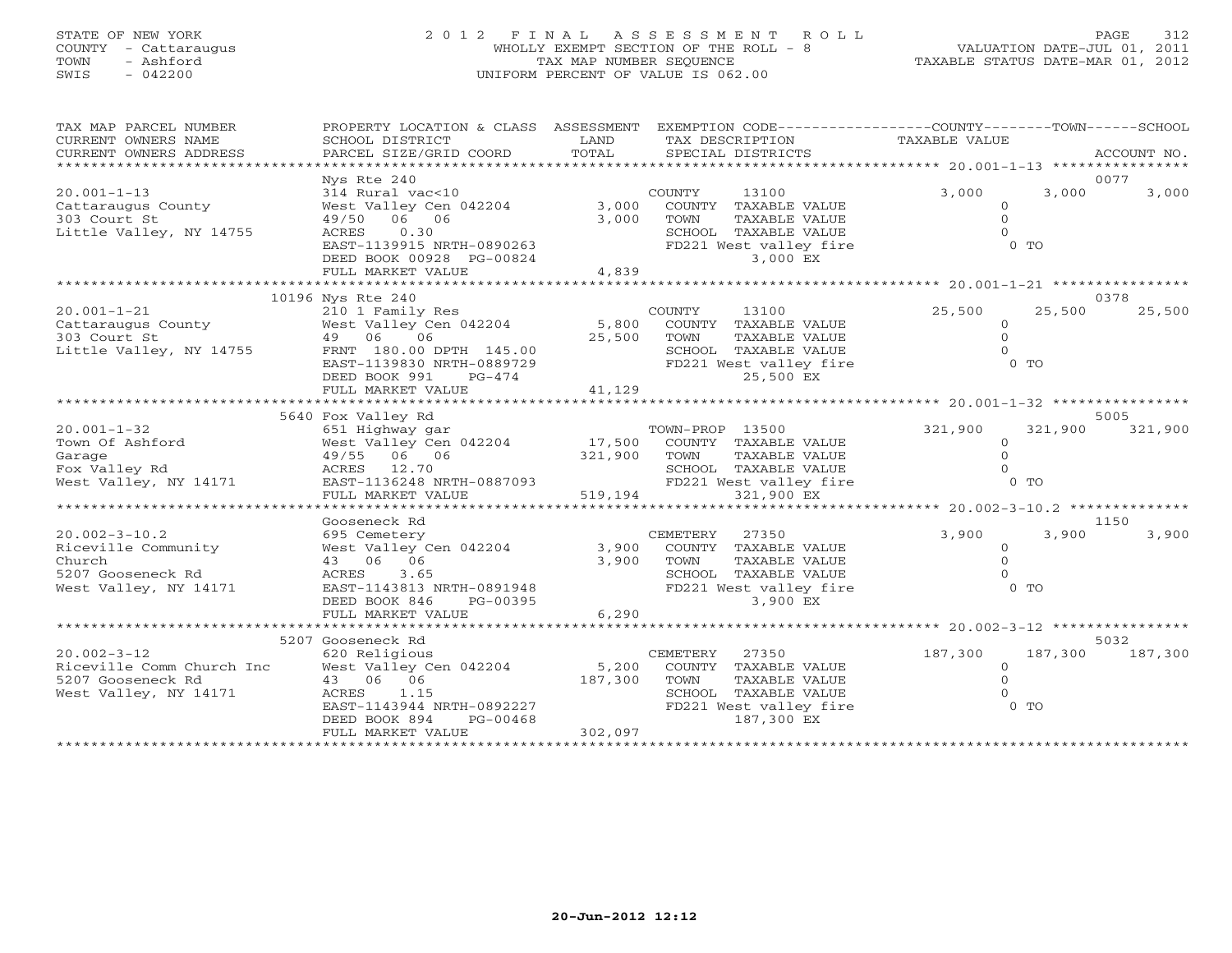# STATE OF NEW YORK 2 0 1 2 F I N A L A S S E S S M E N T R O L L PAGE 313 COUNTY - Cattaraugus WHOLLY EXEMPT SECTION OF THE ROLL - 8 VALUATION DATE-JUL 01, 2011 TOWN - Ashford TAX MAP NUMBER SEQUENCE TAXABLE STATUS DATE-MAR 01, 2012 SWIS - 042200 UNIFORM PERCENT OF VALUE IS 062.00UNIFORM PERCENT OF VALUE IS 062.00

| TAX MAP PARCEL NUMBER<br>CURRENT OWNERS NAME<br>CURRENT OWNERS ADDRESS | PROPERTY LOCATION & CLASS ASSESSMENT<br>SCHOOL DISTRICT<br>PARCEL SIZE/GRID COORD | LAND<br>TOTAL | EXEMPTION CODE-----------------COUNTY-------TOWN------SCHOOL<br>TAX DESCRIPTION TAXABLE VALUE<br>SPECIAL DISTRICTS |                |        | ACCOUNT NO. |
|------------------------------------------------------------------------|-----------------------------------------------------------------------------------|---------------|--------------------------------------------------------------------------------------------------------------------|----------------|--------|-------------|
|                                                                        | Gooseneck Rd                                                                      |               |                                                                                                                    |                |        | 5030        |
| $20.002 - 3 - 13$                                                      | 695 Cemetery                                                                      |               | CEMETERY<br>27350                                                                                                  | 4,500          | 4,500  | 4,500       |
| Riceville Cemetery                                                     | West Valley Cen 042204                                                            | 4,500         | COUNTY TAXABLE VALUE                                                                                               | $\Omega$       |        |             |
| 5207 Gooseneck Rd                                                      | 43 06 06                                                                          | 4,500         | TOWN<br>TAXABLE VALUE                                                                                              | $\Omega$       |        |             |
| West Valley, NY 14171                                                  | NRF                                                                               |               | SCHOOL TAXABLE VALUE                                                                                               | $\Omega$       |        |             |
|                                                                        | FRNT 150.00 DPTH 200.00                                                           |               | FD221 West valley fire                                                                                             | 0 <sub>0</sub> |        |             |
|                                                                        | EAST-1143901 NRTH-0892004                                                         |               | 4,500 EX                                                                                                           |                |        |             |
|                                                                        | FULL MARKET VALUE                                                                 | 7,258         |                                                                                                                    |                |        |             |
|                                                                        |                                                                                   |               |                                                                                                                    |                |        |             |
|                                                                        | Fox Valley Rd & Thornwood                                                         |               |                                                                                                                    |                |        | 0556        |
| $20.003 - 1 - 1$                                                       | 710 Manufacture                                                                   |               | NYS OWNED 12100                                                                                                    | 58,700         | 58,700 | 58,700      |
| Nuclear Fuels Serv Inc                                                 | West Valley Cen 042204                                                            | 58,700        | COUNTY TAXABLE VALUE                                                                                               | $\circ$        |        |             |
| Larry Ey                                                               | 32/40 05 06                                                                       | 58,700        | TOWN<br>TAXABLE VALUE                                                                                              | $\circ$        |        |             |
| PO Box 124                                                             | STATE LAND                                                                        |               | SCHOOL TAXABLE VALUE                                                                                               |                |        |             |
| West Valley, NY 14171                                                  | ACRES 135.73                                                                      |               | FD221 West valley fire                                                                                             | $0$ TO         |        |             |
|                                                                        | EAST-1131793 NRTH-0885707                                                         |               | 58,700 EX                                                                                                          |                |        |             |
|                                                                        | FULL MARKET VALUE                                                                 | 94,677        |                                                                                                                    |                |        |             |
|                                                                        | **************************                                                        |               |                                                                                                                    |                |        |             |
|                                                                        | 9728 Nys Rte 240                                                                  |               |                                                                                                                    |                |        | 5031        |
| $20.004 - 1 - 62$                                                      | 534 Social org.                                                                   |               | VET-ORGAN 26100                                                                                                    | 67,700         | 67,700 | 67,700      |
| American Legion 1576                                                   | West Valley Cen 042204                                                            | 6,400         | COUNTY TAXABLE VALUE                                                                                               | $\circ$        |        |             |
| 9728 Rte 240                                                           | 15 05 06                                                                          | 67,700        | TOWN<br>TAXABLE VALUE                                                                                              | $\Omega$       |        |             |
| West Valley, NY 14171                                                  | FRNT 125.00 DPTH 125.00                                                           |               | SCHOOL TAXABLE VALUE                                                                                               | $\cap$         |        |             |
|                                                                        | EAST-1140551 NRTH-0881929                                                         |               | FD221 West valley fire                                                                                             | 0 <sub>0</sub> |        |             |
|                                                                        | DEED BOOK 654<br>PG-00495                                                         |               | 67,700 EX                                                                                                          |                |        |             |
|                                                                        | FULL MARKET VALUE                                                                 | 109,194       |                                                                                                                    |                |        |             |
|                                                                        |                                                                                   |               |                                                                                                                    |                |        |             |
|                                                                        | Us Rte 219                                                                        |               |                                                                                                                    |                |        | 5027        |
| $28.002 - 1 - 8$                                                       | 695 Cemetery                                                                      |               | CEMETERY<br>27350                                                                                                  | 5,900          | 5,900  | 5,900       |
| Ashford Hollow Cemetery                                                | West Valley Cen 042204                                                            | 5,900         | COUNTY TAXABLE VALUE                                                                                               | $\circ$        |        |             |
| Ashford Hollow                                                         | 62 05 06                                                                          | 5,900         | TAXABLE VALUE<br>TOWN                                                                                              | $\Omega$       |        |             |
| West Valley, NY 14171                                                  | ACRES 1.78                                                                        |               | SCHOOL TAXABLE VALUE                                                                                               | $\Omega$       |        |             |
|                                                                        | EAST-1120253 NRTH-0876591                                                         |               | FD221 West valley fire                                                                                             | $0$ TO         |        |             |
|                                                                        | FULL MARKET VALUE                                                                 | 9,516         | 5,900 EX                                                                                                           |                |        |             |
|                                                                        |                                                                                   |               |                                                                                                                    |                |        |             |
|                                                                        | Us Rte $219$ (Off)                                                                |               |                                                                                                                    |                |        | 1367        |
| $28.002 - 1 - 46$                                                      | 314 Rural vac<10                                                                  |               | NYS OWNED 12100                                                                                                    | 5,000          | 5,000  | 5,000       |
| People Of The State Of Ny                                              | West Valley Cen 042204                                                            | 5,000         | COUNTY TAXABLE VALUE                                                                                               | $\Omega$       |        |             |
| 303 Court St                                                           | 53 05 06                                                                          | 5,000         | TOWN<br>TAXABLE VALUE                                                                                              | $\Omega$       |        |             |
| Little Valley, NY 14755                                                | ACRES 1.00                                                                        |               | SCHOOL TAXABLE VALUE                                                                                               |                |        |             |
|                                                                        |                                                                                   |               |                                                                                                                    |                |        |             |
|                                                                        | EAST-1122189 NRTH-0874747                                                         |               |                                                                                                                    | $0$ TO         |        |             |
|                                                                        | FULL MARKET VALUE                                                                 | 8,065         | FD221 West valley fire<br>5,000 EX                                                                                 |                |        |             |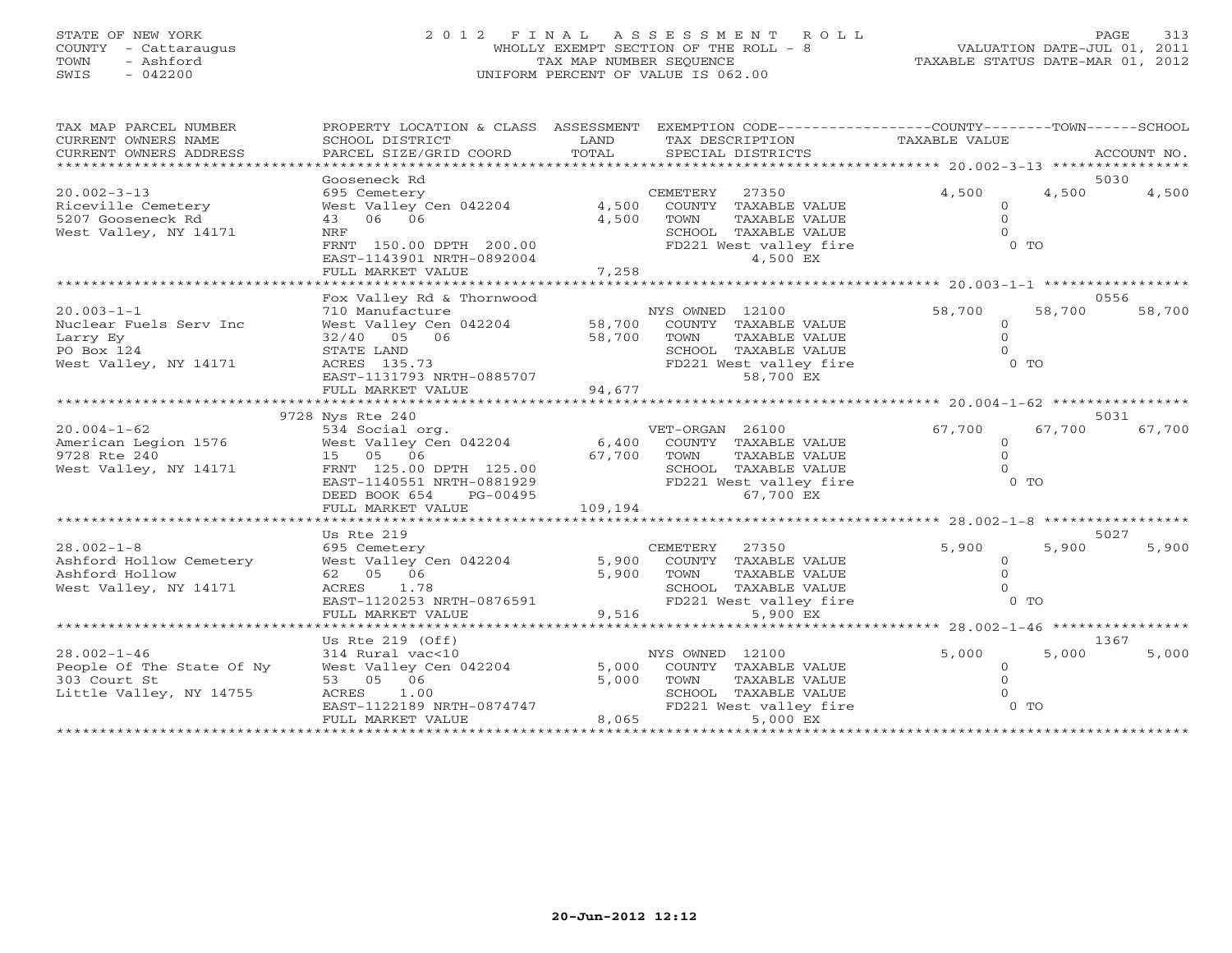# STATE OF NEW YORK 2 0 1 2 F I N A L A S S E S S M E N T R O L L PAGE 314 COUNTY - Cattaraugus WHOLLY EXEMPT SECTION OF THE ROLL - 8 VALUATION DATE-JUL 01, 2011 TOWN - Ashford TAX MAP NUMBER SEQUENCE TAXABLE STATUS DATE-MAR 01, 2012 SWIS - 042200 UNIFORM PERCENT OF VALUE IS 062.00

| TAX MAP PARCEL NUMBER                              | PROPERTY LOCATION & CLASS ASSESSMENT          |          | EXEMPTION CODE-----------------COUNTY--------TOWN------SCHOOL |                                          |          |             |
|----------------------------------------------------|-----------------------------------------------|----------|---------------------------------------------------------------|------------------------------------------|----------|-------------|
| CURRENT OWNERS NAME                                | SCHOOL DISTRICT                               | LAND     | TAX DESCRIPTION                                               | TAXABLE VALUE                            |          |             |
| CURRENT OWNERS ADDRESS<br>************************ | PARCEL SIZE/GRID COORD                        | TOTAL    | SPECIAL DISTRICTS                                             |                                          |          | ACCOUNT NO. |
|                                                    |                                               |          |                                                               |                                          |          | 1405        |
| $28.002 - 2 - 25.5$                                | Us Rte 219 & Ashford Holl<br>464 Office bldg. |          | 18020                                                         | 1773,900                                 | 1773,900 | 1773,900    |
| Cattaraugus Co Ida                                 | West Valley Cen 042204                        | 11,600   | IND DEV<br>COUNTY TAXABLE VALUE                               |                                          |          |             |
| PO Box 1749                                        | 53 05 06                                      | 1773,900 | TOWN<br>TAXABLE VALUE                                         | $\Omega$                                 |          |             |
| Ellicottville, NY 14731                            | ACRES<br>8.15                                 |          | SCHOOL TAXABLE VALUE                                          | $\Omega$                                 |          |             |
|                                                    | EAST-0475370 NRTH-0872820                     |          | FD221 West valley fire                                        | 1773,900 TO                              |          |             |
|                                                    | DEED BOOK 00947 PG-00665                      |          | LD221 Ashford light                                           | 1773,900 TO                              |          |             |
|                                                    | FULL MARKET VALUE                             | 2861,129 |                                                               |                                          |          |             |
|                                                    | *****************                             |          | *****************************                                 | ********** 28.002-2-25.6 *************** |          |             |
|                                                    | Ashford Hollow Rd                             |          |                                                               |                                          |          | 1406        |
| $28.002 - 2 - 25.6$                                | 314 Rural vac<10                              |          | 18020<br>IND DEV                                              | 5,000                                    | 5,000    | 5,000       |
| Cattaraugus Co Ida                                 | West Valley Cen 042204                        | 5,000    | COUNTY TAXABLE VALUE                                          | $\circ$                                  |          |             |
| PO Box 1749                                        | 53 05 06                                      | 5,000    | TAXABLE VALUE<br>TOWN                                         | $\Omega$                                 |          |             |
| Ellicottville, NY 14731                            | FRNT 181.70 DPTH 249.31                       |          | SCHOOL TAXABLE VALUE                                          | $\Omega$                                 |          |             |
|                                                    | EAST-0047610 NRTH-0087287                     |          | FD221 West valley fire                                        | 5,000 TO                                 |          |             |
|                                                    | DEED BOOK 00947 PG-00665<br>FULL MARKET VALUE | 8,065    |                                                               |                                          |          |             |
|                                                    | ***********************                       |          |                                                               |                                          |          |             |
|                                                    | Prill Rd                                      |          |                                                               |                                          |          | 1251        |
| $28.004 - 2 - 1.2$                                 | 314 Rural vac<10                              |          | NON-PROFIT 25300                                              | 8,000                                    | 8,000    | 8,000       |
| Ashford Hollow Foundation                          | West Valley Cen 042204                        | 8,000    | COUNTY TAXABLE VALUE                                          | $\circ$                                  |          |             |
| Visual & Performing Arts                           | 60  05  06                                    | 8,000    | TOWN<br>TAXABLE VALUE                                         | $\Omega$                                 |          |             |
| 30 Essex St                                        | ACRES<br>7.40                                 |          | SCHOOL TAXABLE VALUE                                          |                                          |          |             |
| Buffalo, NY 14213                                  | EAST-1119846 NRTH-0869068                     |          | FD221 West valley fire                                        |                                          | $0$ TO   |             |
|                                                    | DEED BOOK 881<br>PG-00230                     |          | 8,000 EX                                                      |                                          |          |             |
|                                                    | FULL MARKET VALUE                             | 12,903   |                                                               |                                          |          |             |
|                                                    |                                               |          |                                                               |                                          |          |             |
|                                                    | Prill Rd                                      |          |                                                               |                                          |          | 1073        |
| $28.004 - 2 - 2$                                   | 322 Rural vac>10                              |          | NON-PROFIT 25300                                              | 23,600                                   | 23,600   | 23,600      |
| Colden Valley Foundation                           | West Valley Cen 042204                        | 23,600   | COUNTY TAXABLE VALUE                                          | $\circ$                                  |          |             |
| 1172 Niagara St                                    | 60  05  06                                    | 23,600   | TOWN<br>TAXABLE VALUE                                         | $\circ$<br>$\Omega$                      |          |             |
| Buffalo, NY                                        | ACRES 47.56<br>EAST-1120148 NRTH-0869913      |          | SCHOOL TAXABLE VALUE<br>FD221 West valley fire                |                                          | $0$ TO   |             |
|                                                    | DEED BOOK 703<br>PG-01165                     |          | 23,600 EX                                                     |                                          |          |             |
|                                                    | FULL MARKET VALUE                             | 38,065   |                                                               |                                          |          |             |
|                                                    | ***********************                       |          |                                                               |                                          |          |             |
|                                                    | Rohr Hill Rd                                  |          |                                                               |                                          |          | 1072        |
| $28.004 - 2 - 3$                                   | 322 Rural vac>10                              |          | NON-PROFIT 25300                                              | 47,900                                   | 47,900   | 47,900      |
| Colden Valley Foundation                           | West Valley Cen 042204                        | 47,900   | COUNTY TAXABLE VALUE                                          | $\circ$                                  |          |             |
| 1172 Niagara St                                    | $52/53$ 05<br>06                              | 47,900   | TOWN<br>TAXABLE VALUE                                         | $\Omega$                                 |          |             |
| Buffalo, NY                                        | ACRES 134.97                                  |          | SCHOOL TAXABLE VALUE                                          |                                          |          |             |
|                                                    | EAST-1122009 NRTH-0870670                     |          | FD221 West valley fire                                        |                                          | $0$ TO   |             |
|                                                    | DEED BOOK 699<br>PG-00112                     |          | 47,900 EX                                                     |                                          |          |             |
|                                                    | FULL MARKET VALUE<br>*******************      | 77,258   |                                                               |                                          |          |             |
|                                                    |                                               |          |                                                               |                                          |          |             |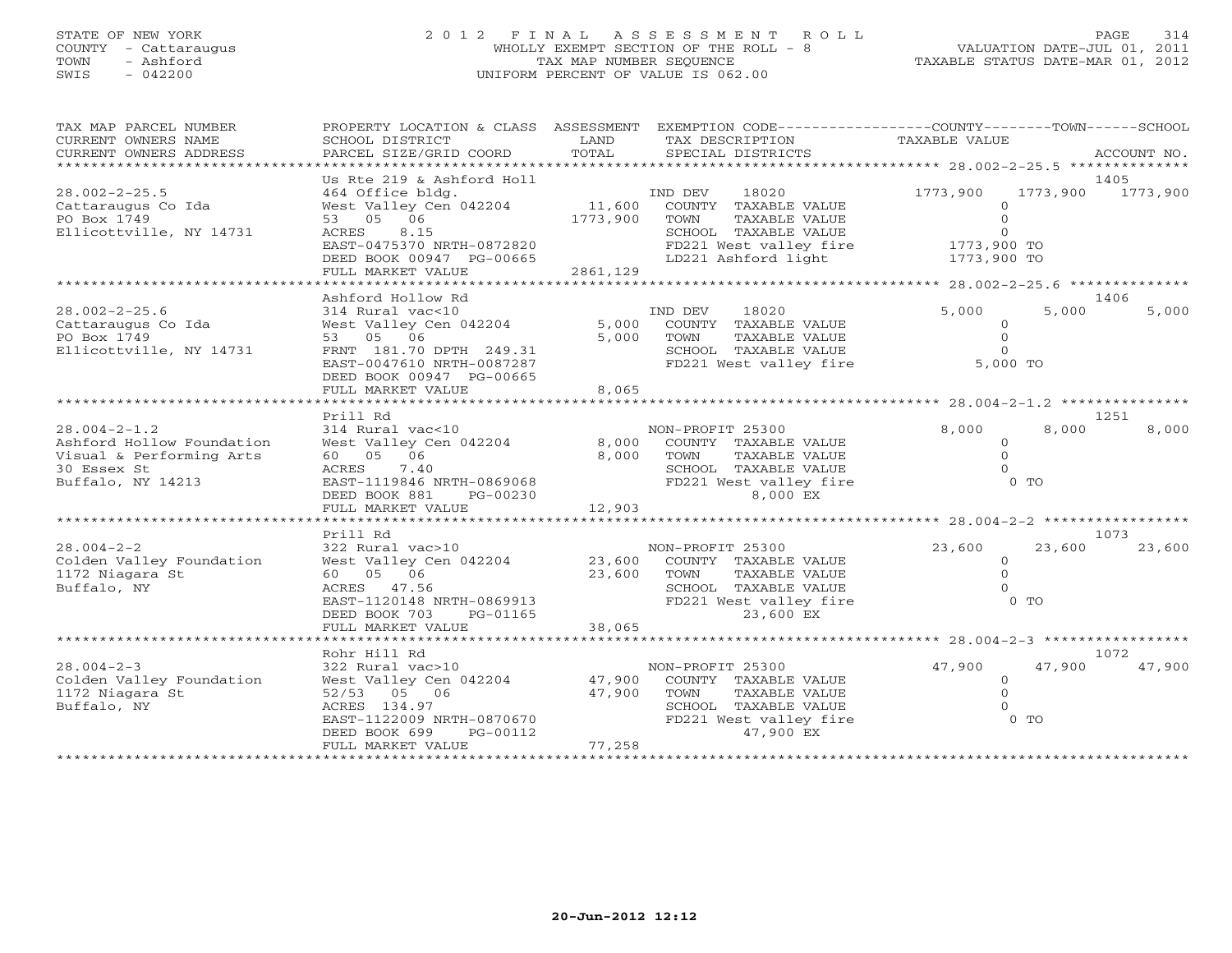# STATE OF NEW YORK 2 0 1 2 F I N A L A S S E S S M E N T R O L L PAGE 315 COUNTY - Cattaraugus WHOLLY EXEMPT SECTION OF THE ROLL - 8 VALUATION DATE-JUL 01, 2011 TOWN - Ashford TAX MAP NUMBER SEQUENCE TAXABLE STATUS DATE-MAR 01, 2012 SWIS - 042200 UNIFORM PERCENT OF VALUE IS 062.00UNIFORM PERCENT OF VALUE IS 062.00

| TAX MAP PARCEL NUMBER  | PROPERTY LOCATION & CLASS ASSESSMENT EXEMPTION CODE---------------COUNTY-------TOWN------SCHOOL                                                                                                                                       |                        |                                                                      |                |                       |
|------------------------|---------------------------------------------------------------------------------------------------------------------------------------------------------------------------------------------------------------------------------------|------------------------|----------------------------------------------------------------------|----------------|-----------------------|
| CURRENT OWNERS NAME    | SCHOOL DISTRICT                                                                                                                                                                                                                       | <b>Example 12</b> LAND | TAX DESCRIPTION TAXABLE VALUE                                        |                |                       |
| CURRENT OWNERS ADDRESS |                                                                                                                                                                                                                                       |                        |                                                                      |                |                       |
|                        |                                                                                                                                                                                                                                       |                        |                                                                      |                |                       |
|                        | Prill Rd                                                                                                                                                                                                                              |                        |                                                                      |                | 1071                  |
|                        | 28.004-2-30<br>Colden Valley Foundation Mest Valley Cen 042204 MON-PROFIT 25300<br>1172 Niagara St 60 05 06 15 06 46,000 TOWN TAXABLE VALUE<br>1172 Nightalo NY                                                                       |                        |                                                                      | 46,000         | 46,000 46,000         |
|                        |                                                                                                                                                                                                                                       |                        |                                                                      | $\Omega$       |                       |
|                        |                                                                                                                                                                                                                                       |                        |                                                                      |                |                       |
| Buffalo, NY            |                                                                                                                                                                                                                                       |                        |                                                                      |                |                       |
|                        |                                                                                                                                                                                                                                       |                        |                                                                      |                |                       |
|                        | 12 Niagara St (1982) 60 (1982) 60 (1982) 60 (1994) 72 Niagara St (1994) 72 Niagara St (1995) 60 (1995) 72 Niagara St (1995) 60 (1997) 787ABLE VALUE (1997) 787ABLE VALUE (1997) 787ABLE VALUE (1997) 797ABLE VALUE (1997) 797A        |                        |                                                                      |                |                       |
|                        |                                                                                                                                                                                                                                       |                        |                                                                      |                |                       |
|                        |                                                                                                                                                                                                                                       |                        |                                                                      |                | 0886                  |
|                        | Us Rte 219<br>$28.007 - 1 - 11$<br>West Valley Fire Dist and Mest Valley Cen 042204 FIRE-DEPT 26400<br>PO Box 312 53/54 06 05                                                                                                         |                        |                                                                      | 4,200          | 4,200<br>4,200        |
|                        |                                                                                                                                                                                                                                       |                        |                                                                      | $\Omega$       |                       |
|                        |                                                                                                                                                                                                                                       |                        |                                                                      | $\Omega$       |                       |
| West Valley, NY 14171  | LAND                                                                                                                                                                                                                                  |                        |                                                                      |                |                       |
|                        | WANT 70.00 DPTH 284.73<br>FRNT 70.00 DPTH 284.73                                                                                                                                                                                      |                        | TOWN TAXABLE VALUE<br>SCHOOL TAXABLE VALUE<br>FD221 West valley fire | $0$ TO         |                       |
|                        | EAST-1121179 NRTH-0874990                                                                                                                                                                                                             |                        | 4,200 EX                                                             |                |                       |
|                        | DEED BOOK 966 PG-626                                                                                                                                                                                                                  |                        |                                                                      |                |                       |
|                        | FULL MARKET VALUE 6,774                                                                                                                                                                                                               |                        |                                                                      |                |                       |
|                        |                                                                                                                                                                                                                                       |                        |                                                                      |                |                       |
|                        | 9201 Us Rte 219                                                                                                                                                                                                                       |                        |                                                                      |                | 0372                  |
|                        | 28.007-1-12<br>West Valley Fire Dist #1 662 Police/fire FIRE-DEPT 26400<br>West Valley Fire Dist #1 West Valley Cen 042204 5,400 COUNTY TAXABLE VALUE<br>9377 Nys Rte 240 53/54 05 06 250,300 TOWN TAXABLE VALUE<br>West Valley, NY 1 |                        |                                                                      | 250,300        | 250,300 250,300       |
|                        |                                                                                                                                                                                                                                       |                        |                                                                      | $\circ$        |                       |
|                        |                                                                                                                                                                                                                                       |                        |                                                                      | $\Omega$       |                       |
|                        |                                                                                                                                                                                                                                       |                        |                                                                      | $\cap$         |                       |
|                        | EAST-1121070 NRTH-0875076 FD221 West valley fire<br>DEED BOOK 00953 PG-01063 250,300 EX<br>FULL MARKET VALUE 403,710 LD221 Ashford light                                                                                              |                        | FD221 West valley fire 0 TO                                          |                |                       |
|                        |                                                                                                                                                                                                                                       |                        |                                                                      |                |                       |
|                        |                                                                                                                                                                                                                                       |                        |                                                                      | $0$ TO         |                       |
|                        |                                                                                                                                                                                                                                       |                        |                                                                      |                |                       |
|                        |                                                                                                                                                                                                                                       |                        |                                                                      |                |                       |
|                        | 9303 Us Rte 219                                                                                                                                                                                                                       |                        |                                                                      | 33,300         | 5008<br>33,300 33,300 |
|                        |                                                                                                                                                                                                                                       |                        |                                                                      | $\overline{0}$ |                       |
|                        | 28.007-1-24 28.007-1-24<br>Ashford Grange #1342 534 Social org.<br>9303 Rte 219 62 05 06 33,300 TOWN TAXABLE VALUE                                                                                                                    |                        |                                                                      | $\Omega$       |                       |
| West Valley, NY 14171  | ACRES 1.40                                                                                                                                                                                                                            |                        | SCHOOL TAXABLE VALUE                                                 |                |                       |
|                        |                                                                                                                                                                                                                                       |                        | FD221 West valley fire                                               | $0$ TO         |                       |
|                        |                                                                                                                                                                                                                                       |                        | 33,300 EX                                                            |                |                       |
|                        | EAST-1120019 NRTH-0876415<br>DEED BOOK 823 PG-00605<br>FULL MARKET VALUE 53,710                                                                                                                                                       |                        |                                                                      |                |                       |
|                        |                                                                                                                                                                                                                                       |                        |                                                                      |                |                       |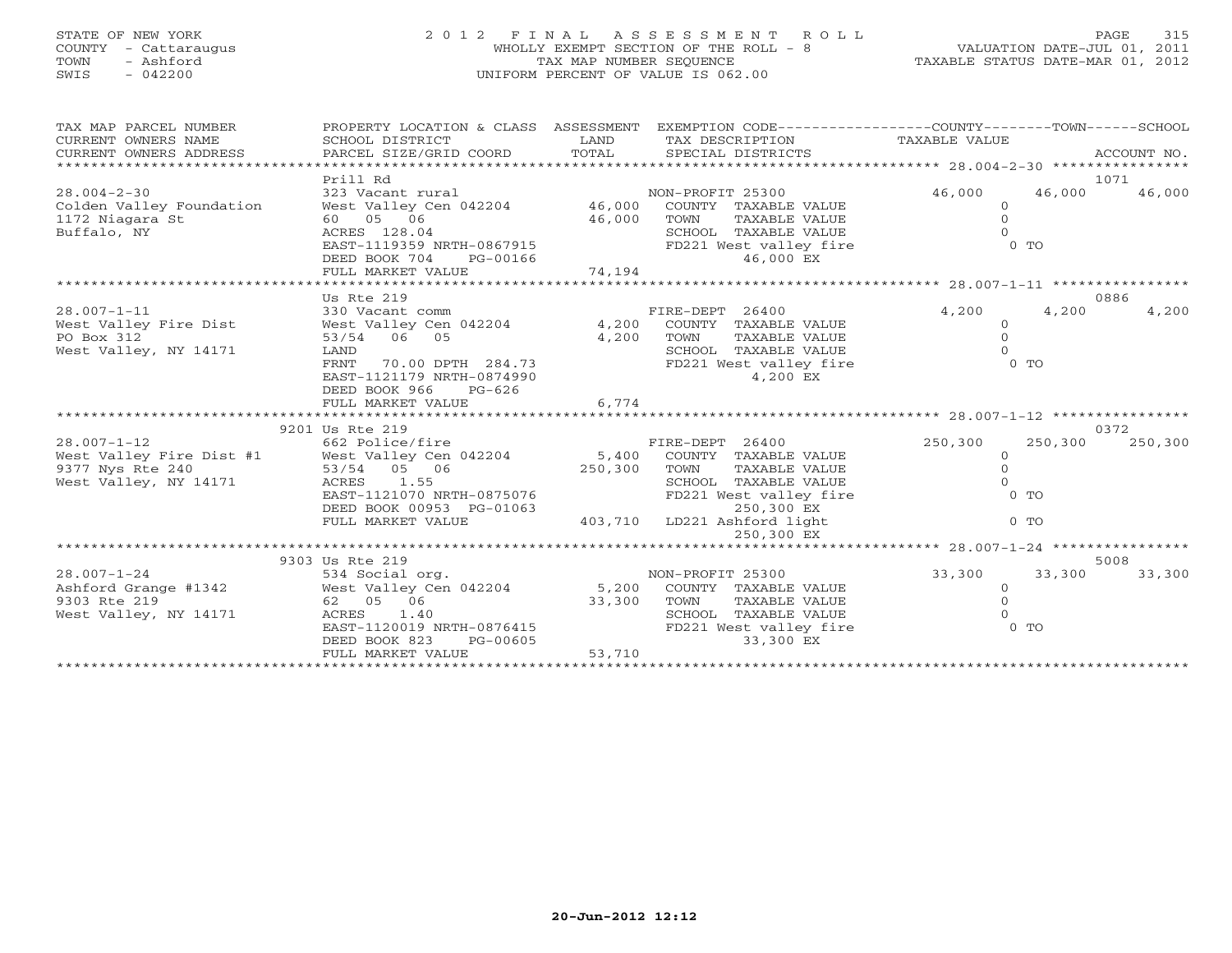# STATE OF NEW YORK 2 0 1 2 F I N A L A S S E S S M E N T R O L L PAGE 316 COUNTY - Cattaraugus WHOLLY EXEMPT SECTION OF THE ROLL - 8 VALUATION DATE-JUL 01, 2011 TOWN - Ashford TAX MAP NUMBER SEQUENCE TAXABLE STATUS DATE-MAR 01, 2012 SWIS - 042200 UNIFORM PERCENT OF VALUE IS 062.00

| TAX MAP PARCEL NUMBER                     | PROPERTY LOCATION & CLASS ASSESSMENT |         | EXEMPTION CODE-----------------COUNTY-------TOWN------SCHOOL |                      |         |               |
|-------------------------------------------|--------------------------------------|---------|--------------------------------------------------------------|----------------------|---------|---------------|
| CURRENT OWNERS NAME                       | SCHOOL DISTRICT                      | LAND    | TAX DESCRIPTION                                              | <b>TAXABLE VALUE</b> |         |               |
| CURRENT OWNERS ADDRESS                    | PARCEL SIZE/GRID COORD               | TOTAL   | SPECIAL DISTRICTS                                            |                      |         | ACCOUNT NO.   |
|                                           |                                      |         |                                                              |                      |         |               |
|                                           | 9091 Nys Rte 240                     |         |                                                              |                      |         | 1358          |
| $29.002 - 1 - 16.8$                       | 662 Police/fire                      |         | FIRE-DEPT 26400                                              | 328,400              | 328,400 | 328,400       |
| West Valley Vol Hose Co                   | West Valley Cen 042204               | 26,900  | COUNTY TAXABLE VALUE                                         | $\Omega$             |         |               |
| West Valley, NY 14171                     | 13 05 06                             | 328,400 | TAXABLE VALUE<br>TOWN                                        | $\Omega$             |         |               |
|                                           | MEMORIAL HALL 9085                   |         | SCHOOL TAXABLE VALUE                                         | $\Omega$             |         |               |
|                                           | ACRES<br>25.85                       |         | FD221 West valley fire                                       |                      | $0$ TO  |               |
|                                           | EAST-1141002 NRTH-0872714            |         | 328,400 EX                                                   |                      |         |               |
|                                           | DEED BOOK 00930 PG-01039             |         | LD226 West valley light                                      |                      | $0$ TO  |               |
|                                           | FULL MARKET VALUE                    | 529,677 | 32,840 EX                                                    |                      |         |               |
|                                           |                                      |         |                                                              |                      |         |               |
|                                           | 9091 Nys Rte 240                     |         |                                                              |                      |         | 1429          |
| $29.002 - 1 - 16.13$                      | 662 Police/fire                      |         | FIRE-DEPT 26400                                              | 209,800              | 209,800 | 209,800       |
| West Valley Fire Dist #1                  | West Valley Cen 042204               | 7,800   | COUNTY TAXABLE VALUE                                         | $\Omega$             |         |               |
| 9377 Route 240                            | ACRES<br>4.50                        | 209,800 | TAXABLE VALUE<br>TOWN                                        | $\Omega$             |         |               |
| West Valley, NY 14171                     | DEED BOOK 960<br>PG-1010             |         | SCHOOL TAXABLE VALUE                                         | $\Omega$             |         |               |
|                                           | FULL MARKET VALUE                    | 338,387 | FD221 West valley fire                                       |                      | $0$ TO  |               |
|                                           |                                      |         | 209,800 EX                                                   |                      |         |               |
|                                           |                                      |         | LD226 West valley light                                      |                      | $0$ TO  |               |
|                                           |                                      |         | 104,900 EX                                                   |                      |         |               |
|                                           |                                      |         |                                                              |                      |         |               |
| $29.002 - 1 - 17$                         | Nys Rte 240 & Co Rd 16               |         |                                                              | 9,000                | 9,000   | 5021<br>9,000 |
|                                           | 695 Cemetery                         | 9,000   | CEMETERY<br>27350<br>COUNTY TAXABLE VALUE                    | $\circ$              |         |               |
| Mt Hope Cemetery<br>West Valley, NY 14171 | West Valley Cen 042204<br>33 05 06   | 9,000   | TOWN<br>TAXABLE VALUE                                        | $\Omega$             |         |               |
|                                           | ACRES<br>4.62                        |         | SCHOOL TAXABLE VALUE                                         | $\Omega$             |         |               |
|                                           | EAST-1141721 NRTH-0871493            |         | FD221 West valley fire                                       |                      | $0$ TO  |               |
|                                           | DEED BOOK 00858 PG-00959             |         | 9,000 EX                                                     |                      |         |               |
|                                           | FULL MARKET VALUE                    | 14,516  |                                                              |                      |         |               |
|                                           |                                      |         |                                                              |                      |         |               |
|                                           | Roszyk Hill Rd                       |         |                                                              |                      |         | 5023          |
| $29.004 - 1 - 3$                          | 695 Cemetery                         |         | 27350<br>CEMETERY                                            | 6,700                | 6,700   | 6,700         |
| St John Baptist Church                    | West Valley Cen 042204               | 6,700   | COUNTY TAXABLE VALUE                                         | $\Omega$             |         |               |
| Roman Catholic                            | 12  05  06                           | 6,700   | TOWN<br>TAXABLE VALUE                                        | $\Omega$             |         |               |
| 5381 Depot St                             | ACRES<br>1.46                        |         | SCHOOL TAXABLE VALUE                                         | $\Omega$             |         |               |
| West Valley, NY 14171                     | EAST-1142182 NRTH-0871169            |         | FD221 West valley fire                                       |                      | $0$ TO  |               |
|                                           | DEED BOOK 666<br>PG-00014            |         | 6,700 EX                                                     |                      |         |               |
|                                           | FULL MARKET VALUE                    | 10,806  |                                                              |                      |         |               |
|                                           |                                      |         |                                                              |                      |         |               |
|                                           | 9377 Nys Rte 240                     |         |                                                              |                      |         | 5007          |
| $29.007 - 3 - 17$                         | 652 Govt bldgs                       |         | TOWN-PROP 13500                                              | 279,200              | 279,200 | 279,200       |
| Town Of Ashford                           | West Valley Cen 042204               | 2,900   | COUNTY TAXABLE VALUE                                         | $\circ$              |         |               |
| 5640 Fox Valley Rd                        | 22  05  06                           | 279,200 | TAXABLE VALUE<br>TOWN                                        | $\circ$              |         |               |
| West Valley, NY 14171                     | 66.00 DPTH 175.00<br>FRNT            |         | SCHOOL TAXABLE VALUE                                         | $\Omega$             |         |               |
|                                           | EAST-1140361 NRTH-0876901            |         | FD221 West valley fire                                       |                      | $0$ TO  |               |
|                                           | DEED BOOK 00953 PG-01153             |         | 279,200 EX                                                   |                      |         |               |
|                                           | FULL MARKET VALUE                    | 450,323 |                                                              |                      |         |               |
|                                           |                                      |         |                                                              |                      |         |               |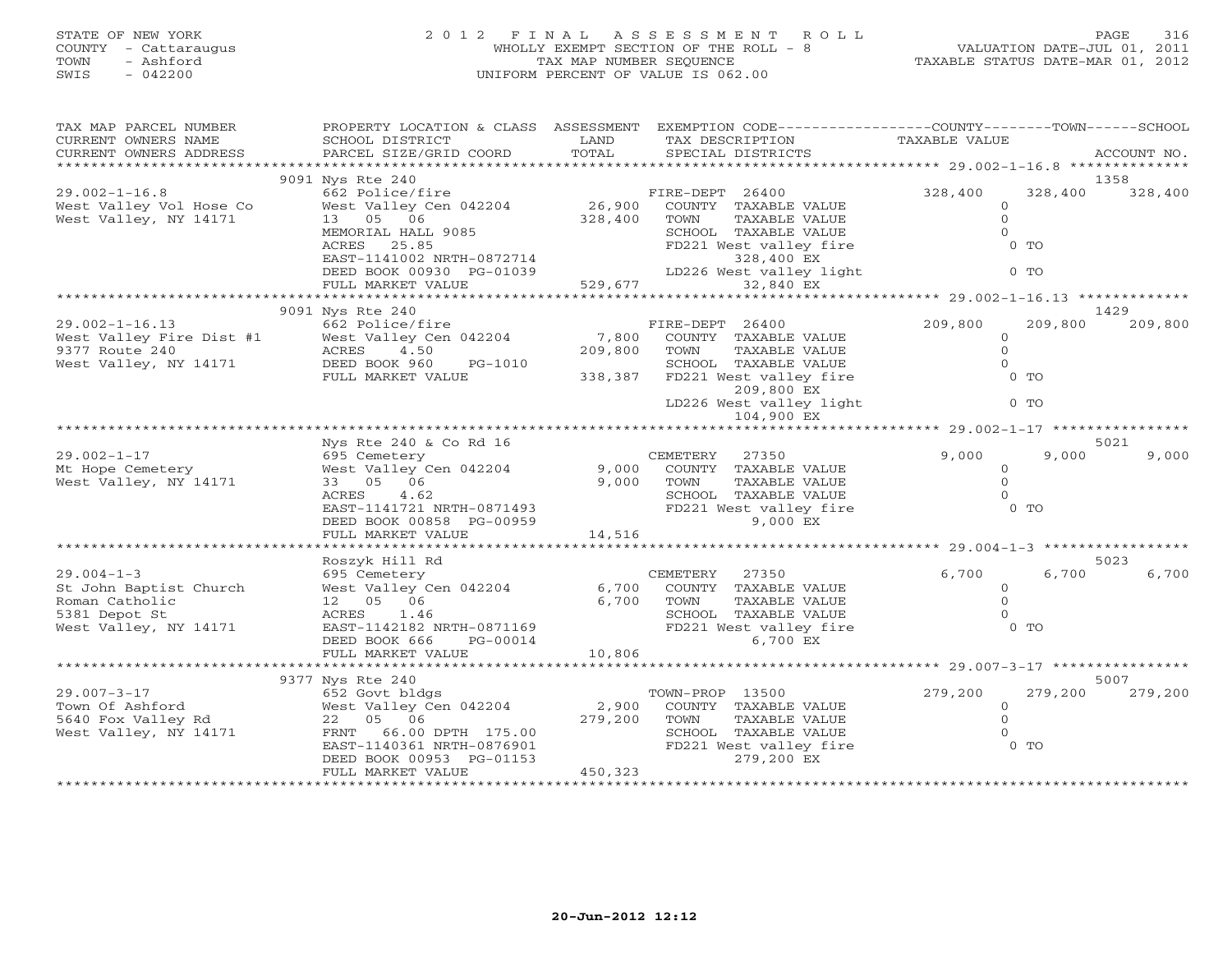# STATE OF NEW YORK 2 0 1 2 F I N A L A S S E S S M E N T R O L L PAGE 317 COUNTY - Cattaraugus WHOLLY EXEMPT SECTION OF THE ROLL - 8 VALUATION DATE-JUL 01, 2011 TOWN - Ashford TAX MAP NUMBER SEQUENCE TAXABLE STATUS DATE-MAR 01, 2012 SWIS - 042200 UNIFORM PERCENT OF VALUE IS 062.00UNIFORM PERCENT OF VALUE IS 062.00

| TAX MAP PARCEL NUMBER<br>CURRENT OWNERS NAME<br>CURRENT OWNERS ADDRESS<br>********************************** | PROPERTY LOCATION & CLASS ASSESSMENT<br>SCHOOL DISTRICT<br>PARCEL SIZE/GRID COORD                                                                                    | LAND                         | EXEMPTION CODE-----------------COUNTY-------TOWN------SCHOOL<br>TAX DESCRIPTION                                                         | TAXABLE VALUE                                                     |                      |
|--------------------------------------------------------------------------------------------------------------|----------------------------------------------------------------------------------------------------------------------------------------------------------------------|------------------------------|-----------------------------------------------------------------------------------------------------------------------------------------|-------------------------------------------------------------------|----------------------|
|                                                                                                              | Dole St                                                                                                                                                              |                              |                                                                                                                                         |                                                                   | 0425                 |
| $29.011 - 1 - 3.1$<br>Town Of Ashford<br>5640 Fox Valley Rd<br>West Valley, NY 14171                         | 438 Parking lot<br>West Valley Cen 042204<br>22 05 06<br>FRNT 120.00 DPTH 95.84<br>EAST-0491830 NRTH-0876750<br>DEED BOOK 00953 PG-01153<br>FULL MARKET VALUE        | 2,500<br>2,500<br>4,032      | TOWN-PROP 13500<br>COUNTY TAXABLE VALUE<br>TOWN<br>TAXABLE VALUE<br>SCHOOL TAXABLE VALUE<br>FD221 West valley fire<br>2,500 EX          | 2,500<br>$\Omega$<br>$\Omega$<br>$0$ TO                           | 2,500<br>2,500       |
|                                                                                                              | Main St & Depot St St                                                                                                                                                |                              |                                                                                                                                         |                                                                   | 5015                 |
| $29.011 - 2 - 1$<br>St John Baptist Church<br>Roman Catholic<br>West Valley, NY 14171                        | 620 Religious<br>West Valley Cen 042204<br>14  05  06<br>ACRES 1.50<br>EAST-1140716 NRTH-0876882<br>DEED BOOK 745<br>PG-00685<br>FULL MARKET VALUE                   | 13,300<br>456,100<br>735,645 | RELIGIOUS 25110<br>COUNTY TAXABLE VALUE<br>TOWN<br>TAXABLE VALUE<br>SCHOOL TAXABLE VALUE<br>FD221 West valley fire<br>456,100 EX        | 456,100<br>$\circ$<br>$\Omega$<br>$\Omega$<br>$0$ TO              | 456,100<br>456,100   |
|                                                                                                              | 5359 School St                                                                                                                                                       |                              |                                                                                                                                         |                                                                   | 5006                 |
| $29.011 - 2 - 17$<br>5359 School St<br>West Valley, NY 14171                                                 | 612 School<br>West Valley Cen 042204<br>ACRES 106.60<br>EAST-1142822 NRTH-0876199<br>DEED BOOK 350<br>PG-00498                                                       | 5928,300                     | SCH-DIST 13800<br>54,300 COUNTY TAXABLE VALUE<br>TAXABLE VALUE<br>TOWN<br>SCHOOL TAXABLE VALUE<br>FD221 West valley fire<br>5928,300 EX | 5928,300<br>$\circ$<br>$\Omega$<br>$\Omega$<br>$0$ TO             | 5928,300<br>5928,300 |
|                                                                                                              | FULL MARKET VALUE                                                                                                                                                    | 9561,774                     |                                                                                                                                         |                                                                   |                      |
|                                                                                                              | School St (Off)                                                                                                                                                      |                              |                                                                                                                                         |                                                                   | 5010                 |
| $29.011 - 2 - 38$<br>West Valley Vol Hose Co<br>Main St<br>West Valley, NY 14171                             | 314 Rural vac<10<br>West Valley Cen 042204<br>14 05 06<br>FRNT 100.00 DPTH 289.00<br>EAST-1140827 NRTH-0876187<br>DEED BOOK 00567 PG-00094                           | 3,000<br>3,000               | FIRE-DEPT 26400<br>COUNTY TAXABLE VALUE<br>TOWN<br>TAXABLE VALUE<br>SCHOOL TAXABLE VALUE<br>FD221 West valley fire<br>3,000 EX          | 3,000<br>$\overline{0}$<br>$\Omega$<br>$\Omega$<br>0 <sub>0</sub> | 3,000<br>3,000       |
|                                                                                                              | FULL MARKET VALUE                                                                                                                                                    | 4,839                        |                                                                                                                                         |                                                                   |                      |
|                                                                                                              | School St                                                                                                                                                            |                              |                                                                                                                                         |                                                                   | 5014                 |
| $29.011 - 2 - 43$<br>Ashford Historical<br>Society<br>School St<br>West Valley, NY 14171                     | 482 Det row bldg<br>West Valley Cen 042204<br>$14 - 05 - 06$<br>FRNT 55.00 DPTH 275.00<br>EAST-1140833 NRTH-0876519<br>DEED BOOK 00863 PG-00017<br>FULL MARKET VALUE | 3,800<br>45,900<br>74,032    | RELIGIOUS 25110<br>COUNTY TAXABLE VALUE<br>TOWN<br>TAXABLE VALUE<br>SCHOOL TAXABLE VALUE<br>FD221 West valley fire<br>45,900 EX         | 45,900<br>$\circ$<br>$\Omega$<br>$\Omega$<br>$0$ TO               | 45,900<br>45,900     |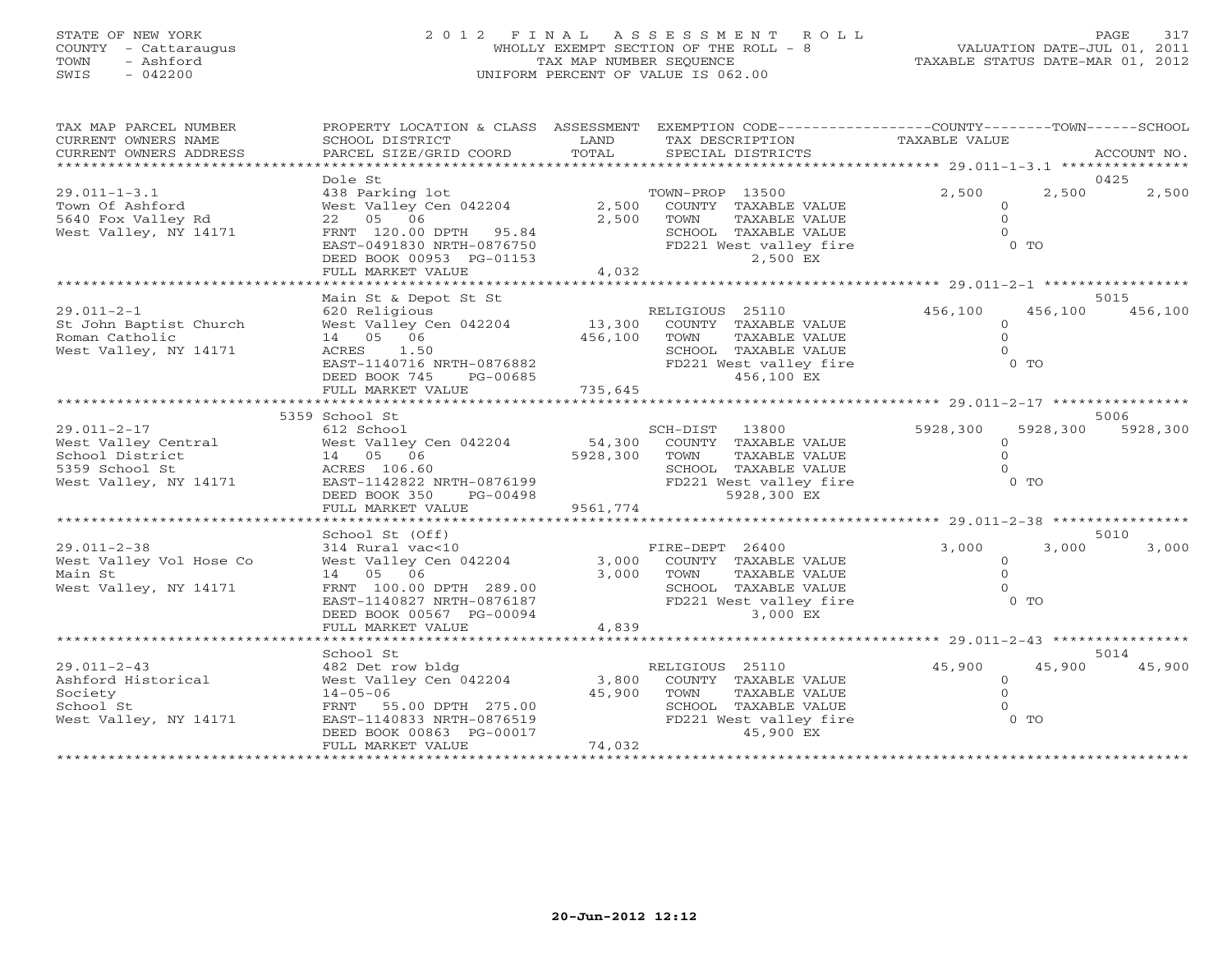| STATE OF NEW YORK<br>COUNTY<br>- Cattaraugus<br>- Ashford<br>TOWN<br>SWIS<br>$-042200$ | 2012                                                                         |                    | FINAL ASSESSMENT ROLL<br>WHOLLY EXEMPT SECTION OF THE ROLL - 8<br>TAX MAP NUMBER SEOUENCE<br>UNIFORM PERCENT OF VALUE IS 062.00 |               | 318<br>PAGE<br>VALUATION DATE-JUL 01, 2011<br>TAXABLE STATUS DATE-MAR 01, 2012 |
|----------------------------------------------------------------------------------------|------------------------------------------------------------------------------|--------------------|---------------------------------------------------------------------------------------------------------------------------------|---------------|--------------------------------------------------------------------------------|
| TAX MAP PARCEL NUMBER<br>CURRENT OWNERS NAME<br>CURRENT OWNERS ADDRESS                 | PROPERTY LOCATION & CLASS<br>SCHOOL DISTRICT<br>PARCEL SIZE/GRID COORD TOTAL | ASSESSMENT<br>LAND | EXEMPTION CODE-----------------COUNTY-------TOWN------SCHOOL<br>TAX DESCRIPTION<br>SPECIAL DISTRICTS                            | TAXABLE VALUE | ACCOUNT NO.                                                                    |
|                                                                                        |                                                                              |                    |                                                                                                                                 |               |                                                                                |
|                                                                                        | 9372 Nys Rte 240                                                             |                    |                                                                                                                                 |               | 5011                                                                           |
| 29.011-2-51                                                                            | 620 Religious                                                                |                    | RELIGIOUS 25110                                                                                                                 | 248,000       | 248,000<br>248,000                                                             |
| St Paul'S United                                                                       | West Valley Cen 042204                                                       | 8,000              | COUNTY<br>TAXABLE VALUE                                                                                                         |               |                                                                                |
| Methodist Church                                                                       | 14 05 06                                                                     | 248,000            | TOWN<br>TAXABLE VALUE                                                                                                           |               |                                                                                |
| Main St                                                                                | FRNT 140.00 DPTH 230.00                                                      |                    | SCHOOL<br>TAXABLE VALUE                                                                                                         |               |                                                                                |
| West Valley, NY 14171                                                                  | EAST-1140602 NRTH-0876809                                                    |                    | FD221 West valley fire                                                                                                          | $0$ TO        |                                                                                |

FULL MARKET VALUE 400,000 248,000 EX \*\*\*\*\*\*\*\*\*\*\*\*\*\*\*\*\*\*\*\*\*\*\*\*\*\*\*\*\*\*\*\*\*\*\*\*\*\*\*\*\*\*\*\*\*\*\*\*\*\*\*\*\*\*\*\*\*\*\*\*\*\*\*\*\*\*\*\*\*\*\*\*\*\*\*\*\*\*\*\*\*\*\*\*\*\*\*\*\*\*\*\*\*\*\*\*\*\*\*\*\*\*\*\*\*\*\*\*\*\*\*\*\*\*\*\*\*\*\*\*\*\*\*\*\*\*\*\*\*\*\*\*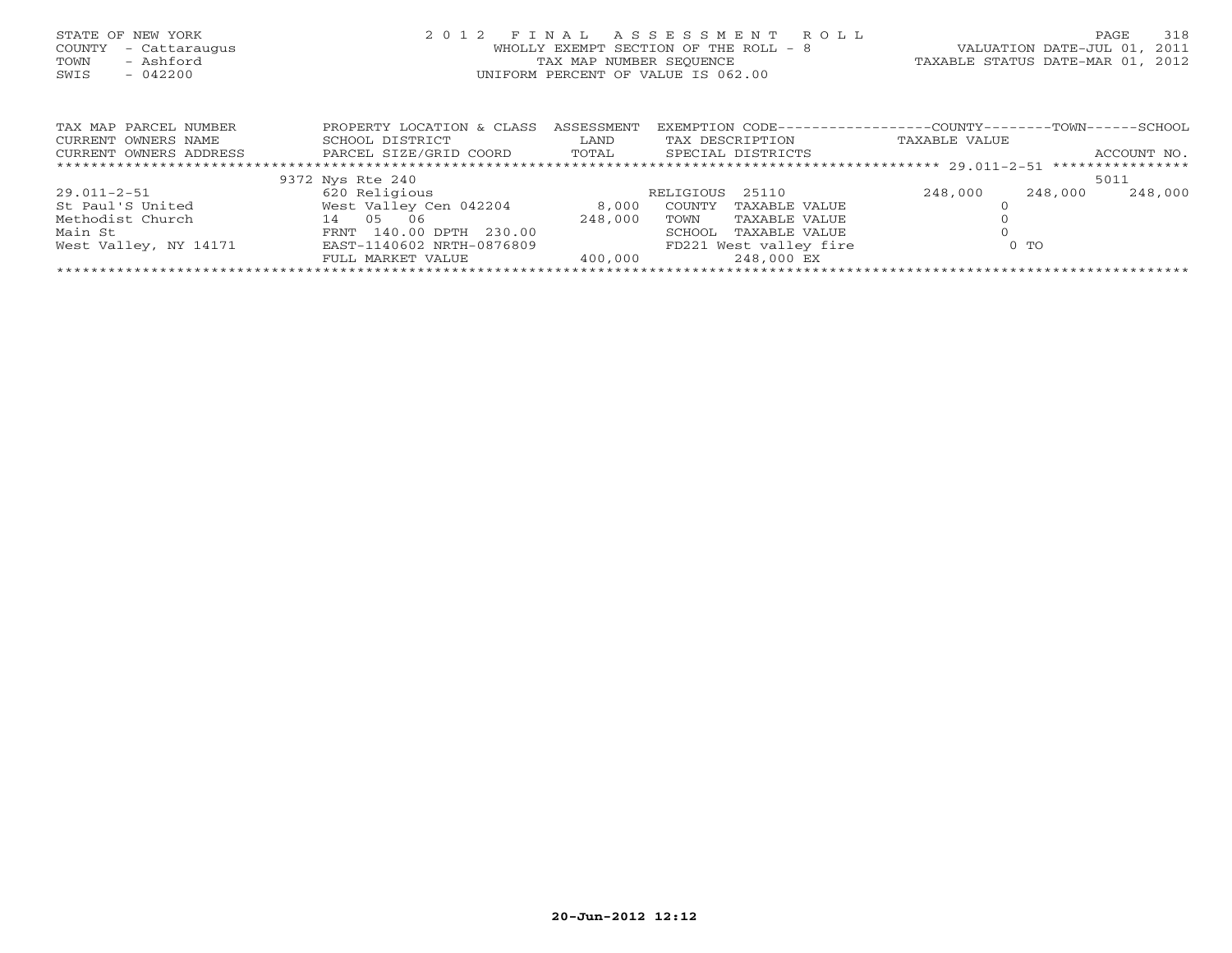| STATE OF NEW YORK    | 2012 FINAL ASSESSMENT ROLL            | 319<br><b>PAGE</b>               |
|----------------------|---------------------------------------|----------------------------------|
| COUNTY - Cattaraugus | WHOLLY EXEMPT SECTION OF THE ROLL - 8 | VALUATION DATE-JUL 01, 2011      |
| TOWN<br>- Ashford    |                                       | TAXABLE STATUS DATE-MAR 01, 2012 |
| SWIS<br>$-042200$    |                                       | RPS150/V04/L015                  |
|                      | UNIFORM PERCENT OF VALUE IS 062.00    | CURRENT DATE 6/20/2012           |
|                      |                                       |                                  |

# R O L L S U B S E C T I O N - - T O T A L S

#### \*\*\* S P E C I A L D I S T R I C T S U M M A R Y \*\*\*

| CODE DISTRICT NAME   | TOTAL<br>PARCELS | EXTENSTON<br>TYPE. | EXTENSION<br>VALUE | AD VALOREM<br>VALUE | <b>EXEMPT</b><br>AMOUNT | TAXABLE<br>VALUE |
|----------------------|------------------|--------------------|--------------------|---------------------|-------------------------|------------------|
| FD221 West valley fi |                  | 50 TOTAL           |                    | 511340,400          | 509561,500              | 1778,900         |
| LD221 Ashford light  |                  | 2 TOTAL            |                    | 2024,200            | 250,300                 | 1773,900         |
| LD226 West valley li |                  | 2 TOTAL            |                    | 137,740             | 137,740                 |                  |

#### \*\*\* S C H O O L D I S T R I C T S U M M A R Y \*\*\*

| CODE             | DISTRICT NAME                             | TOTAL<br>PARCELS | ASSESSED<br>LAND    | ASSESSED<br>TOTAL     | <b>EXEMPT</b><br>AMOUNT | TOTAL<br>TAXABLE | STAR<br><b>AMOUNT</b> | STAR<br>TAXABLE |
|------------------|-------------------------------------------|------------------|---------------------|-----------------------|-------------------------|------------------|-----------------------|-----------------|
| 042204<br>143801 | West Valley Central<br>Griffith Institute | 49<br>6          | 2239,600<br>108,300 | 511188,600<br>207,800 | 511188,600<br>207,800   |                  |                       |                 |
|                  | SUB-TOTAL                                 | 55               | 2347,900            | 511396,400            | 511396,400              |                  |                       |                 |
|                  | TOTAL                                     | 55               | 2347,900            | 511396,400            | 511396,400              |                  |                       |                 |

# \*\*\* S Y S T E M C O D E S S U M M A R Y \*\*\*

#### NO SYSTEM EXEMPTIONS AT THIS LEVEL

#### \*\*\* E X E M P T I O N S U M M A R Y \*\*\*

| CODE  | DESCRIPTION | TOTAL<br>PARCELS | COUNTY     | TOWN       | SCHOOL     |
|-------|-------------|------------------|------------|------------|------------|
| 12100 | NYS OWNED   | 12               | 500744,500 | 500744,500 | 500744,500 |
| 13100 | COUNTY      |                  | 150,500    | 150,500    | 150,500    |
| 13500 | TOWN-PROP   |                  | 604,600    | 604,600    | 604,600    |
| 13800 | SCH-DIST    |                  | 5929,400   | 5929,400   | 5929,400   |
| 18020 | IND DEV     |                  | 1778,900   | 1778,900   | 1778,900   |
| 25110 | RELIGIOUS   |                  | 859,300    | 859,300    | 859,300    |
| 25300 | NON-PROFIT  |                  | 230,500    | 230,500    | 230,500    |
| 26100 | VET-ORGAN   |                  | 67,700     | 67,700     | 67,700     |
| 26400 | FIRE-DEPT   |                  | 795,700    | 795,700    | 795,700    |
| 27350 | CEMETERY    | 10               | 235,300    | 235,300    | 235,300    |
|       | TOTAL       | 55               | 511396,400 | 511396,400 | 511396,400 |
|       |             |                  |            |            |            |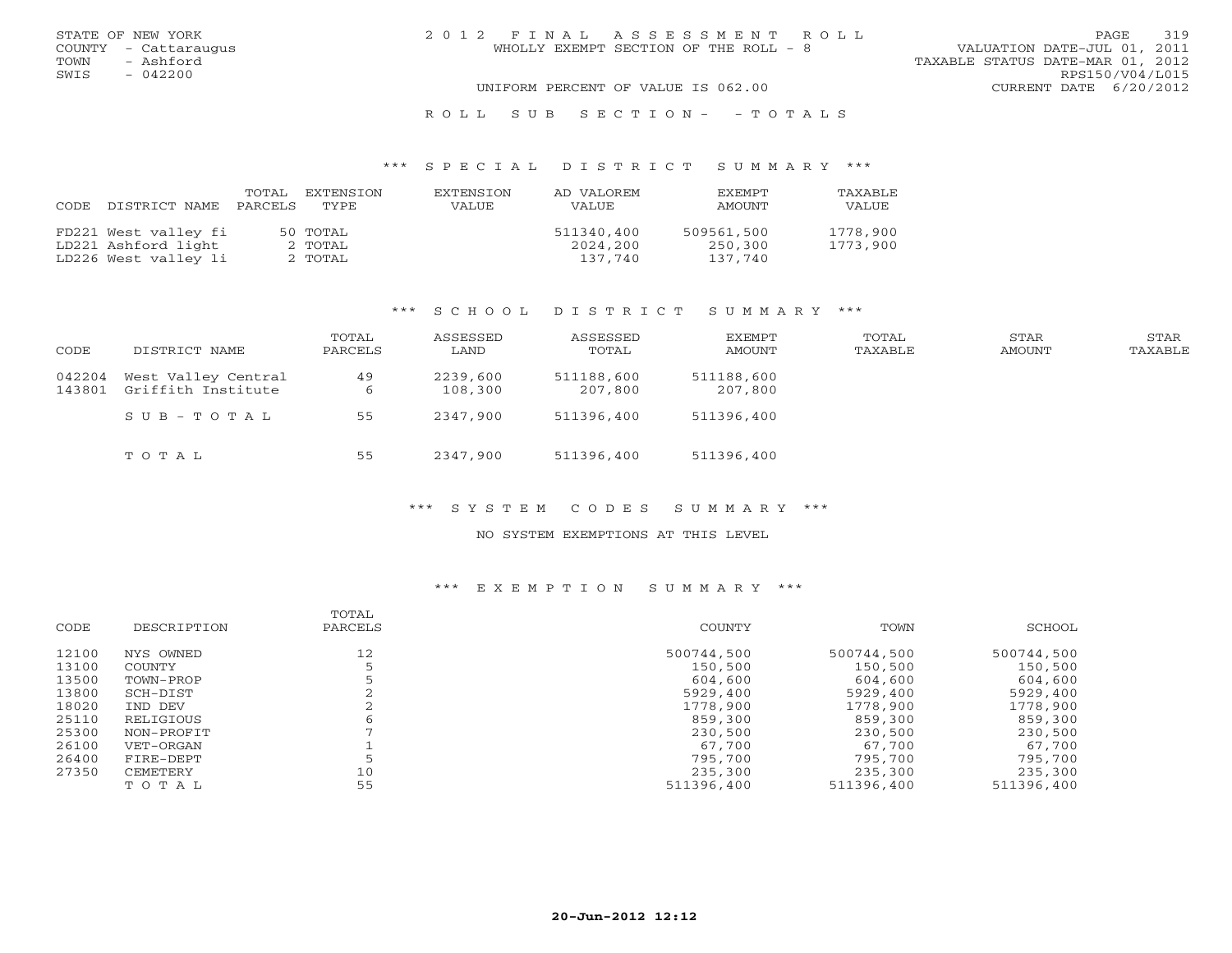|      | STATE OF NEW YORK    | 2012 FINAL ASSESSMENT ROLL            | 320<br>PAGE.                     |
|------|----------------------|---------------------------------------|----------------------------------|
|      | COUNTY - Cattaraugus | WHOLLY EXEMPT SECTION OF THE ROLL - 8 | VALUATION DATE-JUL 01, 2011      |
| TOWN | - Ashford            |                                       | TAXABLE STATUS DATE-MAR 01, 2012 |
| SWIS | $-042200$            |                                       | RPS150/V04/L015                  |
|      |                      | UNIFORM PERCENT OF VALUE IS 062.00    | CURRENT DATE 6/20/2012           |
|      |                      | ROLL SUB SECTION- - TOTALS            |                                  |

| ROLL       |                     | TOTAI   |      |              | AXABLE | AXABLE | TAXABLE | <b>CERT</b><br>ת בתוכ |
|------------|---------------------|---------|------|--------------|--------|--------|---------|-----------------------|
| <b>SEC</b> | TON T <sup>or</sup> | PARCELS | LAND | utal         | COUNTY | TOWN   | SCHOOI  |                       |
|            | ுப∩ ப               | _ _     | 900  | 400<br>। २१६ |        |        |         |                       |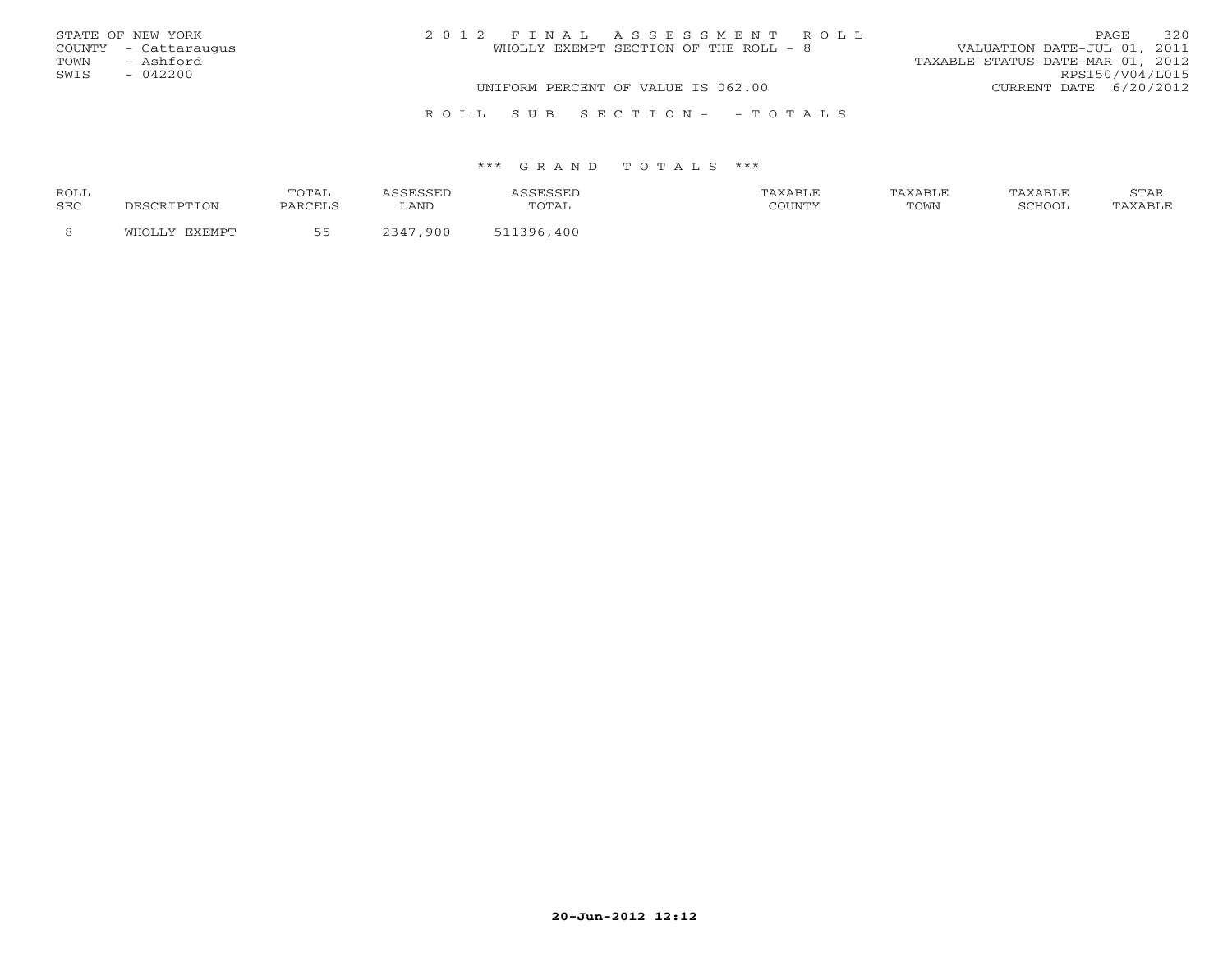|      | STATE OF NEW YORK    | 2012 FINAL ASSESSMENT ROLL            | PAGE.                       | 321 |
|------|----------------------|---------------------------------------|-----------------------------|-----|
|      | COUNTY - Cattaraugus | WHOLLY EXEMPT SECTION OF THE ROLL - 8 | VALUATION DATE-JUL 01, 2011 |     |
| TOWN | - Ashford            | TAXABLE STATUS DATE-MAR 01, 2012      |                             |     |
| SWIS | $-042200$            | UNIFORM PERCENT OF VALUE IS 062.00    | RPS150/V04/L015             |     |
|      |                      |                                       | CURRENT DATE 6/20/2012      |     |
|      |                      |                                       |                             |     |

#### R O L L S E C T I O N T O T A L S

#### \*\*\* S P E C I A L D I S T R I C T S U M M A R Y \*\*\*

| CODE | DISTRICT NAME        | TOTAL<br>PARCELS | EXTENSTON<br>TYPE | EXTENSION<br><b>VALUE</b> | AD VALOREM<br><b>VALUE</b> | <b>EXEMPT</b><br>AMOUNT | TAXABLE<br>VALUE |
|------|----------------------|------------------|-------------------|---------------------------|----------------------------|-------------------------|------------------|
|      | FD221 West valley fi |                  | 50 TOTAL          |                           | 511340,400                 | 509561,500              | 1778,900         |
|      | LD221 Ashford light  |                  | 2 TOTAL           |                           | 2024,200                   | 250,300                 | 1773,900         |
|      | LD226 West valley li |                  | 2 TOTAL           |                           | 137,740                    | 137,740                 |                  |

#### \*\*\* S C H O O L D I S T R I C T S U M M A R Y \*\*\*

| CODE             | DISTRICT NAME                             | TOTAL<br>PARCELS | ASSESSED<br>LAND    | ASSESSED<br>TOTAL     | <b>EXEMPT</b><br>AMOUNT | TOTAL<br>TAXABLE | STAR<br>AMOUNT | STAR<br>TAXABLE |
|------------------|-------------------------------------------|------------------|---------------------|-----------------------|-------------------------|------------------|----------------|-----------------|
| 042204<br>143801 | West Valley Central<br>Griffith Institute | 49<br>6          | 2239,600<br>108,300 | 511188,600<br>207,800 | 511188,600<br>207,800   |                  |                |                 |
|                  | SUB-TOTAL                                 | 55               | 2347,900            | 511396,400            | 511396,400              |                  |                |                 |
|                  | TOTAL                                     | 55               | 2347,900            | 511396,400            | 511396,400              |                  |                |                 |

## \*\*\* S Y S T E M C O D E S S U M M A R Y \*\*\*

#### NO SYSTEM EXEMPTIONS AT THIS LEVEL

#### \*\*\* E X E M P T I O N S U M M A R Y \*\*\*

| CODE  | DESCRIPTION     | TOTAL<br>PARCELS | COUNTY     | TOWN       | SCHOOL     |
|-------|-----------------|------------------|------------|------------|------------|
| 12100 | NYS OWNED       | 12               | 500744,500 | 500744,500 | 500744,500 |
| 13100 | COUNTY          |                  | 150,500    | 150,500    | 150,500    |
| 13500 | TOWN-PROP       |                  | 604,600    | 604,600    | 604,600    |
| 13800 | SCH-DIST        |                  | 5929,400   | 5929,400   | 5929,400   |
| 18020 | IND DEV         |                  | 1778,900   | 1778,900   | 1778,900   |
| 25110 | RELIGIOUS       |                  | 859,300    | 859,300    | 859,300    |
| 25300 | NON-PROFIT      |                  | 230,500    | 230,500    | 230,500    |
| 26100 | VET-ORGAN       |                  | 67,700     | 67,700     | 67,700     |
| 26400 | FIRE-DEPT       |                  | 795,700    | 795,700    | 795,700    |
| 27350 | <b>CEMETERY</b> | 10               | 235,300    | 235,300    | 235,300    |
|       | TOTAL           | 55               | 511396,400 | 511396,400 | 511396,400 |
|       |                 |                  |            |            |            |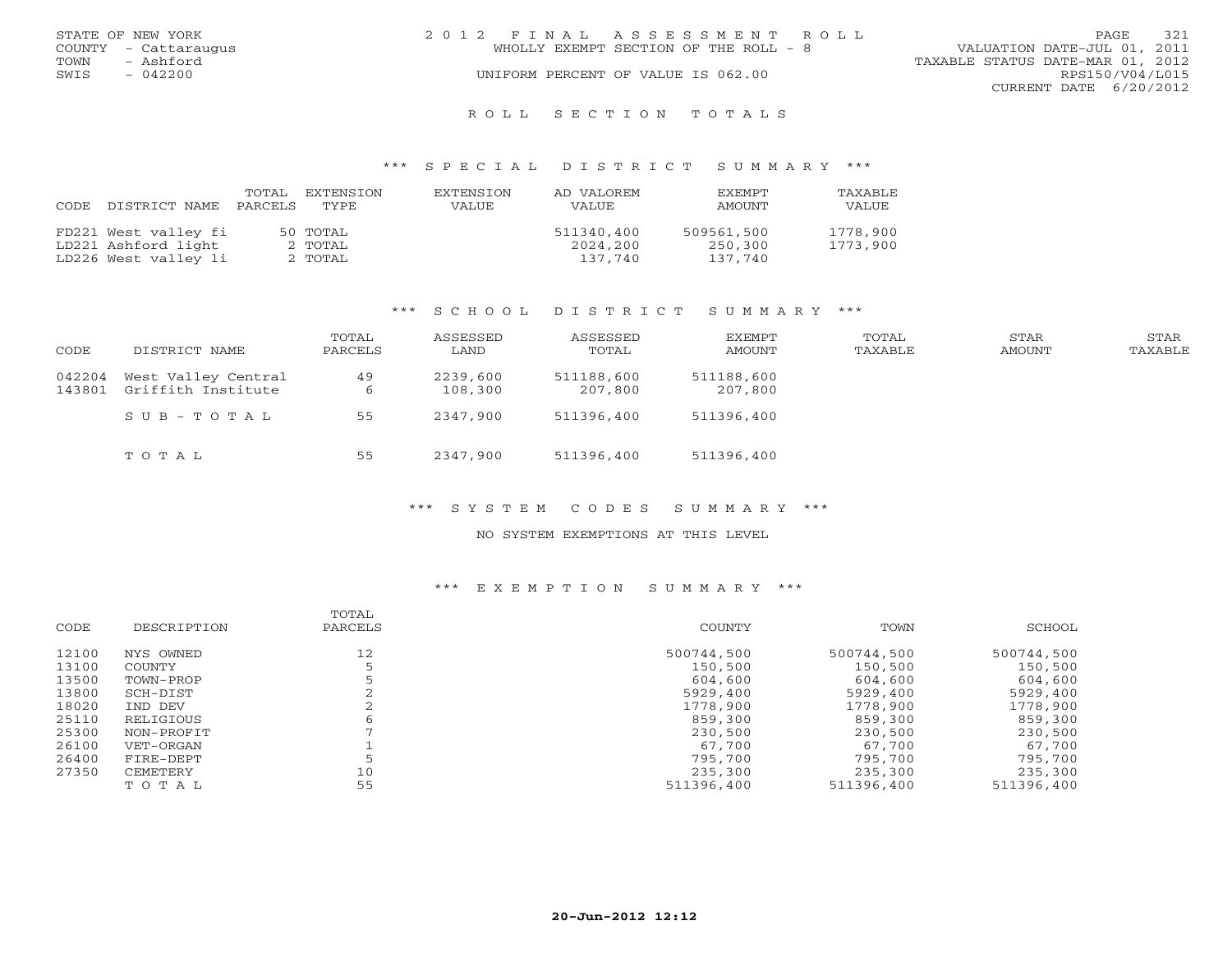|      | STATE OF NEW YORK    | 2012 FINAL ASSESSMENT ROLL            | PAGE                             | 322             |
|------|----------------------|---------------------------------------|----------------------------------|-----------------|
|      | COUNTY - Cattaraugus | WHOLLY EXEMPT SECTION OF THE ROLL - 8 | VALUATION DATE-JUL 01, 2011      |                 |
| TOWN | - Ashford            |                                       | TAXABLE STATUS DATE-MAR 01, 2012 |                 |
| SWIS | $-042200$            | UNIFORM PERCENT OF VALUE IS 062.00    |                                  | RPS150/V04/L015 |
|      |                      |                                       | CURRENT DATE $6/20/2012$         |                 |
|      |                      | ROLL SECTION TOTALS                   |                                  |                 |

| ROLL |             | ͲϹͲϪͳ   |      |            | 'AXABLF | 'AXABLE | TAXABLE | $C$ m $\lambda$ T |
|------|-------------|---------|------|------------|---------|---------|---------|-------------------|
| SEC  | DESCRIPTION | PARCELS | LAND | TOTAL      | COUNTY  | TOWN    | SCHOOL  |                   |
|      |             |         | 900  | 400<br>396 |         |         |         |                   |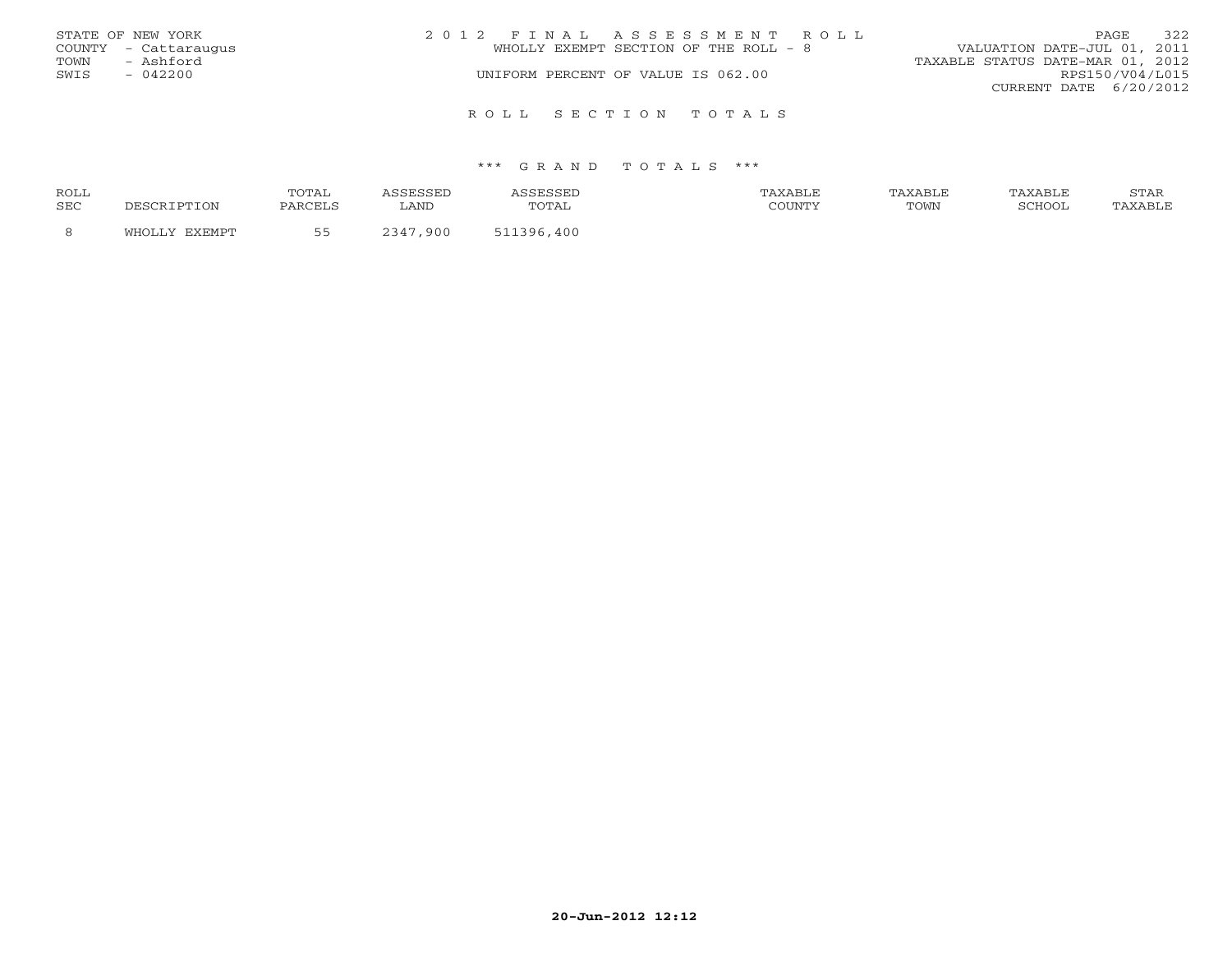COUNTY - Cattaraugus VALUATION DATE-JUL 01, 2011 TOWN - Ashford **S W I S T O T A L S** T O T A L S TAXABLE STATUS DATE-MAR 01, 2012 CURRENT DATE 6/20/2012

# SWIS - 042200 UNIFORM PERCENT OF VALUE IS 062.00 RPS150/V04/L015

### \*\*\* S P E C I A L D I S T R I C T S U M M A R Y \*\*\*

| CODE. | DISTRICT NAME                               | TOTAL<br>PARCELS | EXTENSION<br>TYPE | EXTENSION<br>VALUE | AD VALOREM<br>VALUE    | <b>FXEMPT</b><br>AMOUNT | TAXABLE<br>VALUE      |
|-------|---------------------------------------------|------------------|-------------------|--------------------|------------------------|-------------------------|-----------------------|
|       | FD221 West valley fi<br>LD221 Ashford light | 1,472 TOTAL      | 71 TOTAL          |                    | 589736,946<br>4379,699 | 509837,600<br>259.700   | 79899,346<br>4119,999 |
|       | LD226 West valley li                        |                  | 273 TOTAL         |                    | 12438,627              | 137.740                 | 12300,887             |

### \*\*\* S C H O O L D I S T R I C T S U M M A R Y \*\*\*

| CODE             | DISTRICT NAME                             | TOTAL<br>PARCELS     | ASSESSED<br>LAND      | ASSESSED<br>TOTAL       | EXEMPT<br>AMOUNT       | TOTAL<br>TAXABLE       | STAR<br>AMOUNT        | STAR<br>TAXABLE        |
|------------------|-------------------------------------------|----------------------|-----------------------|-------------------------|------------------------|------------------------|-----------------------|------------------------|
| 042204<br>143801 | West Valley Central<br>Griffith Institute | $\perp$ , 127<br>379 | 15103,800<br>6348,457 | 568490,221<br>23823,437 | 512578,492<br>1444,935 | 55911,729<br>22378,502 | 11925,804<br>4122,543 | 43985,925<br>18255,959 |
|                  | $SUB - TO T AL$                           | 1,506                | 21452,257             | 592313,658              | 514023,427             | 78290,231              | 16048,347             | 62241,884              |
|                  | TOTAL                                     | 1,506                | 21452,257             | 592313,658              | 514023,427             | 78290,231              | 16048,347             | 62241,884              |

### \*\*\* S Y S T E M C O D E S S U M M A R Y \*\*\*

### NO SYSTEM EXEMPTIONS AT THIS LEVEL

### \*\*\* E X E M P T I O N S U M M A R Y \*\*\*

|       |             | TOTAL   |            |            |            |
|-------|-------------|---------|------------|------------|------------|
| CODE  | DESCRIPTION | PARCELS | COUNTY     | TOWN       | SCHOOL     |
| 12100 | NYS OWNED   | 12      | 500744,500 | 500744,500 | 500744,500 |
| 13100 | COUNTY      |         | 150,500    | 150,500    | 150,500    |
| 13500 | TOWN-PROP   |         | 604,600    | 604,600    | 604,600    |
| 13800 | SCH-DIST    |         | 5929,400   | 5929,400   | 5929,400   |
| 18020 | IND DEV     |         | 1778,900   | 1778,900   | 1778,900   |
| 25110 | RELIGIOUS   |         | 859,300    | 859,300    | 859,300    |
| 25300 | NON-PROFIT  | 8       | 506,600    | 506,600    | 506,600    |
| 26100 | VET-ORGAN   |         | 67,700     | 67,700     | 67,700     |
| 26400 | FIRE-DEPT   |         | 795,700    | 795,700    | 795,700    |
| 27350 | CEMETERY    | 10      | 235,300    | 235,300    | 235,300    |
| 33302 | XMPT CTY    |         | 83,600     |            |            |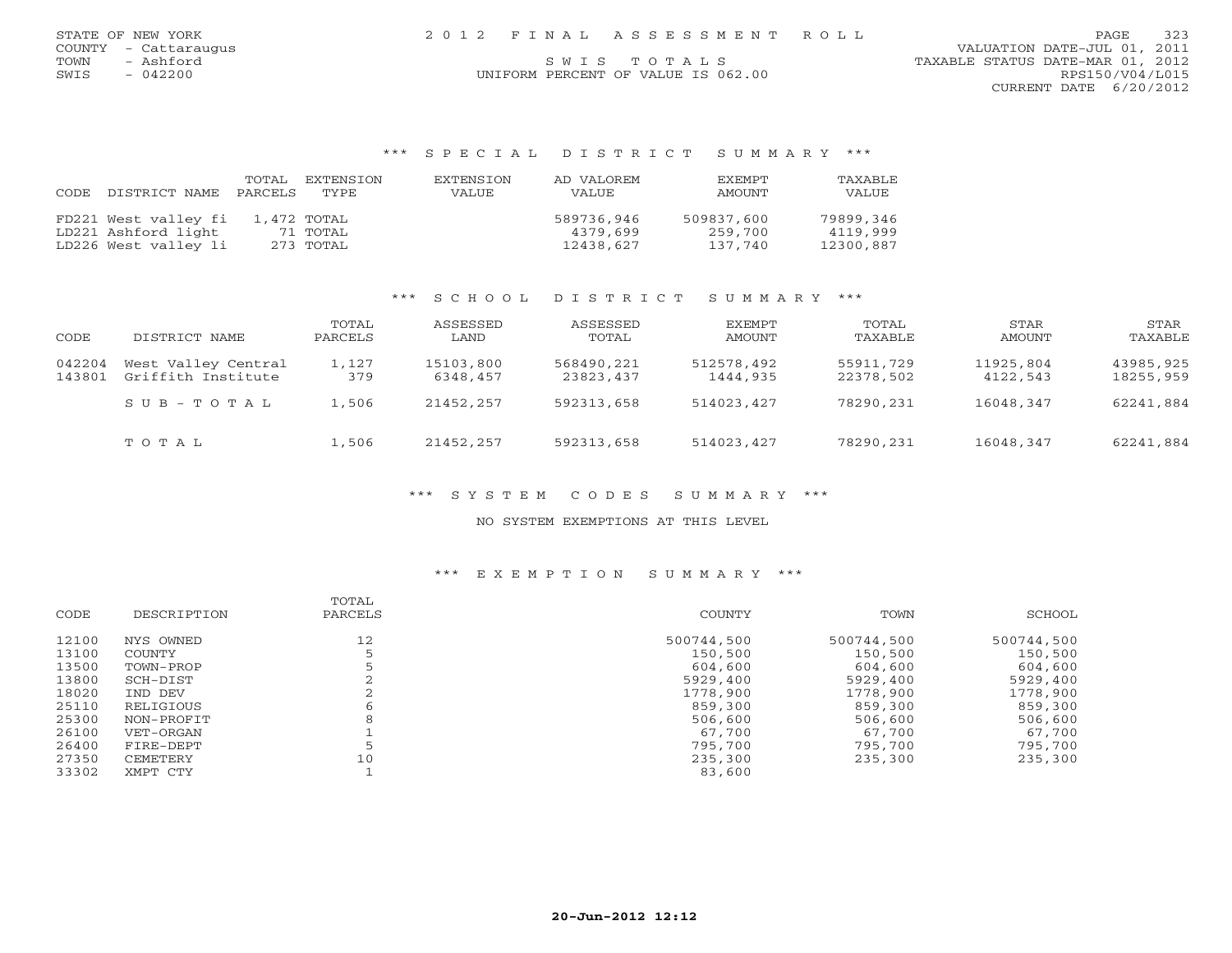| STATE OF NEW YORK | 2012 FINAL ASSESSMENT ROLL | PAGE 324 |  |
|-------------------|----------------------------|----------|--|
|                   |                            |          |  |

UNIFORM PERCENT OF VALUE IS 062.00 RPS150/V04/L015

### \*\*\* E X E M P T I O N S U M M A R Y \*\*\*

|       |              | TOTAL        |               |            |            |
|-------|--------------|--------------|---------------|------------|------------|
| CODE  | DESCRIPTION  | PARCELS      | <b>COUNTY</b> | TOWN       | SCHOOL     |
| 41101 | VET C/T      | 4            | 9,800         | 9,800      |            |
| 41121 | WVET C/T     | 73           | 514,246       | 514,246    |            |
| 41131 | CVET C/T     | 62           | 723,313       | 723,313    |            |
| 41141 | DVET C/T     | 24           | 346,455       | 346,455    |            |
| 41161 | $CW_15_VET/$ |              | 49,170        | 49,170     |            |
| 41171 | CW DISBLD    |              | 15,120        | 15,120     |            |
| 41400 | CLERGY       |              | 1,500         | 1,500      | 1,500      |
| 41683 | RPTL466_c    |              |               | 1,860      |            |
| 41700 | AG BLDG      |              | 192,600       | 192,600    | 192,600    |
| 41720 | AG DIST      | 63           | 1144,945      | 1144,945   | 1144,945   |
| 41730 | AG DISTOUT   | $\mathbf{1}$ | 43,485        | 43,485     | 43,485     |
| 41800 | AGED $C/T/S$ | 16           | 492,618       | 492,618    | 507,950    |
| 41801 | AGED C/T     | $\mathbf{1}$ | 26,463        | 26,463     |            |
| 41802 | AGED C       | 13           | 228,289       |            |            |
| 41804 | AGED S       | 16           |               |            | 344,352    |
| 41805 | AGED C/S     | $\mathbf{1}$ | 28,200        |            | 28,200     |
| 41834 | SR STAR      | 184          |               |            | 6715,347   |
| 41854 | RES STAR     | 502          |               |            | 9333,000   |
| 42100 | SILO T/C/S   | 8            | 29,695        | 29,695     | 29,695     |
| 42120 | TMP GHOUSE   |              | 12,700        | 12,700     | 12,700     |
| 42130 | Labor Camp   |              | 45,500        | 45,500     | 45,500     |
| 47611 | BUS C/T      |              | 23,525        | 23,525     |            |
|       | TOTAL        | 1,045        | 515683,724    | 515345,495 | 530071,774 |
|       |              |              |               |            |            |

| ROLL<br><b>SEC</b> | DESCRIPTION       | TOTAL<br>PARCELS | ASSESSED<br>LAND | ASSESSED<br>TOTAL | TAXABLE<br>COUNTY | TAXABLE<br>TOWN | TAXABLE<br>SCHOOL | STAR<br>TAXABLE |
|--------------------|-------------------|------------------|------------------|-------------------|-------------------|-----------------|-------------------|-----------------|
|                    | TAXABLE           | 1,409            | 19031,275        | 74140,055         | 69852,731         | 70190,960       | 71513,028         | 55464,681       |
|                    | SPECIAL FRANCHISE |                  |                  | 1602,501          | 1602,501          | 1602,501        | 1602,501          | 1602,501        |
| 6                  | UTILITIES & N.C.  | 33               | 73,082           | 5119,491          | 5119,491          | 5119,491        | 5119,491          | 5119,491        |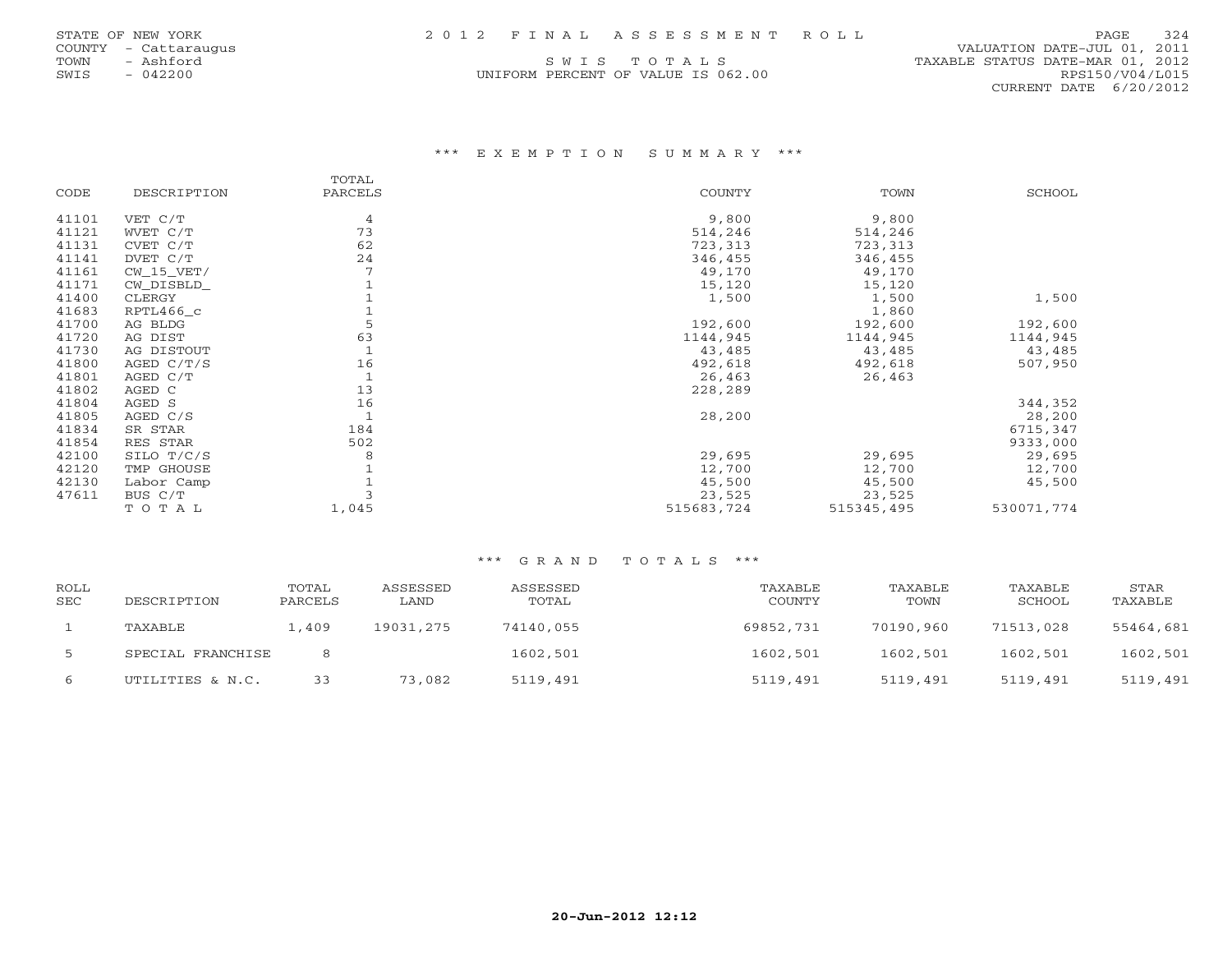|      | STATE OF NEW YORK    |  | 2012 FINAL ASSESSMENT ROLL         |                                  | PAGE            | 325 |
|------|----------------------|--|------------------------------------|----------------------------------|-----------------|-----|
|      | COUNTY - Cattaraugus |  |                                    | VALUATION DATE-JUL 01, 2011      |                 |     |
| TOWN | - Ashford            |  | SWIS TOTALS                        | TAXABLE STATUS DATE-MAR 01, 2012 |                 |     |
| SWIS | $-042200$            |  | UNIFORM PERCENT OF VALUE IS 062.00 |                                  | RPS150/V04/L015 |     |
|      |                      |  |                                    | CURRENT DATE 6/20/2012           |                 |     |

## \*\*\* G R A N D T O T A L S \*\*\*

| ROLL<br><b>SEC</b> | DESCRIPTION         | TOTAL<br>PARCELS | ASSESSED<br>LAND | ASSESSED<br>TOTAL | TAXABLE<br>COUNTY | TAXABLE<br>TOWN | TAXABLE<br>SCHOOL | STAR<br>TAXABLE |
|--------------------|---------------------|------------------|------------------|-------------------|-------------------|-----------------|-------------------|-----------------|
|                    | CEILING RAILROADS   |                  |                  | 55,211            | 55,211            | 55,211          | 55,211            | 55,211          |
| 8                  | WHOLLY EXEMPT       | 55               | 2347,900         | 511396,400        |                   |                 |                   |                 |
| $\star$            | TOTAL<br><b>SUB</b> | 1,506            | 21452,257        | 592313,658        | 76629,934         | 76968,163       | 78290,231         | 62241,884       |
| $***$              | GRAND TOTAL         | 1,506            | 21452,257        | 592313,658        | 76629,934         | 76968,163       | 78290,231         | 62241,884       |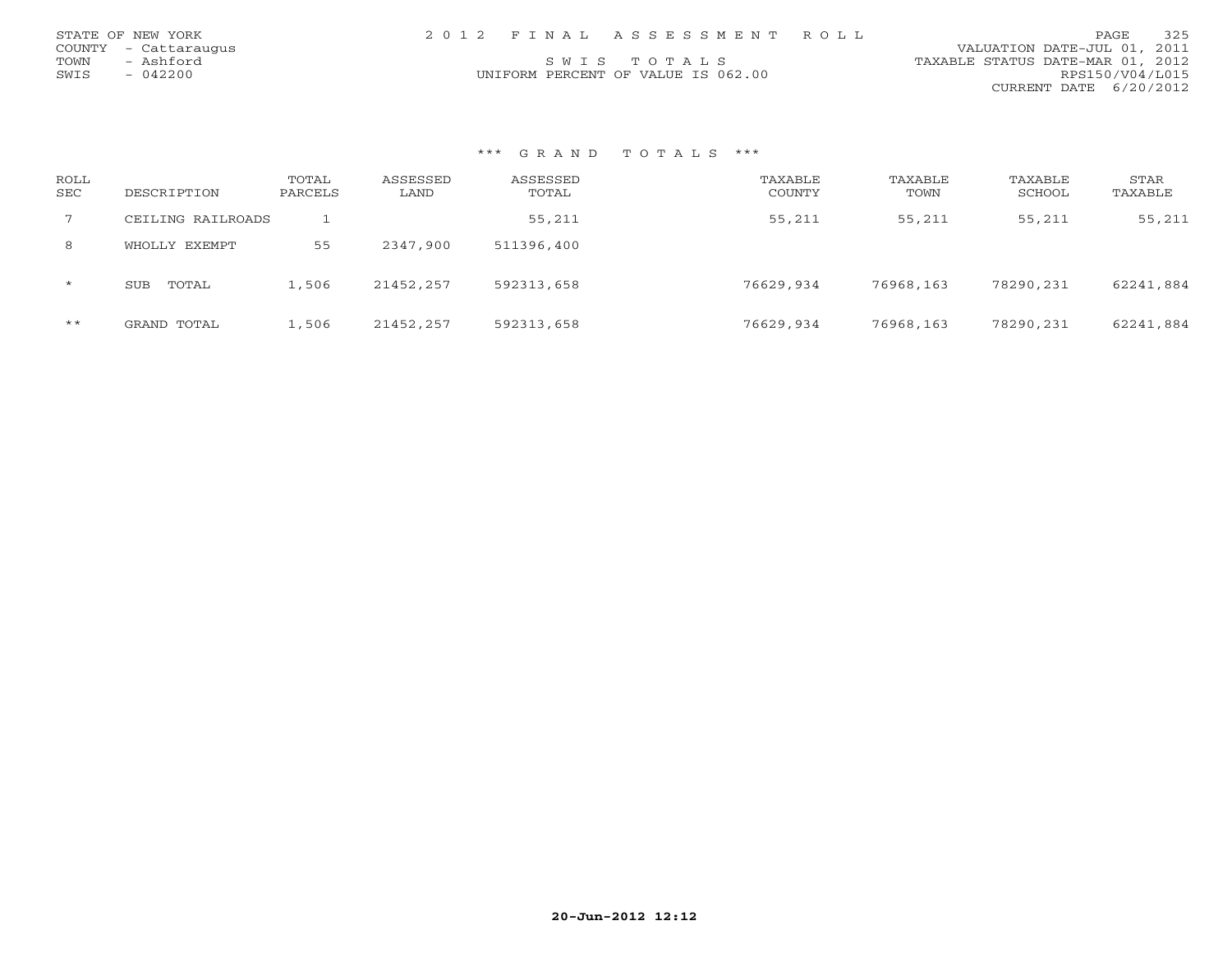|      | STATE OF NEW YORK    | 2012 FINAL ASSESSMENT ROLL         |                                  | PAGE | 326 |
|------|----------------------|------------------------------------|----------------------------------|------|-----|
|      | COUNTY - Cattaraugus | TOWN TOTALS                        | VALUATION DATE-JUL 01, 2011      |      |     |
| TOWN | - Ashford            |                                    | TAXABLE STATUS DATE-MAR 01, 2012 |      |     |
| SWIS | 0422                 | UNIFORM PERCENT OF VALUE IS 062.00 | RPS150/V04/L015                  |      |     |
|      |                      |                                    | CURRENT DATE $6/20/2012$         |      |     |

### \*\*\* S P E C I A L D I S T R I C T S U M M A R Y \*\*\*

| CODE DISTRICT NAME   | TOTAL<br>PARCELS | EXTENSTON<br>TYPE | <b>EXTENSION</b><br>VALUE | AD VALOREM<br><b>VALUE</b> | <b>FXFMPT</b><br>AMOUNT | <b>TAXABLE</b><br>VALUE |
|----------------------|------------------|-------------------|---------------------------|----------------------------|-------------------------|-------------------------|
| FD221 West valley fi | 1,472 TOTAL      |                   |                           | 589736,946                 | 509837,600              | 79899,346               |
| LD221 Ashford light  |                  | 71 TOTAL          |                           | 4379,699                   | 259,700                 | 4119,999                |
| LD226 West valley li |                  | 273 TOTAL         |                           | 12438,627                  | 137,740                 | 12300,887               |

## \*\*\* S C H O O L D I S T R I C T S U M M A R Y \*\*\*

| CODE             | DISTRICT NAME                             | TOTAL<br>PARCELS | ASSESSED<br>LAND      | ASSESSED<br>TOTAL       | EXEMPT<br>AMOUNT       | TOTAL<br>TAXABLE       | STAR<br>AMOUNT        | STAR<br>TAXABLE        |
|------------------|-------------------------------------------|------------------|-----------------------|-------------------------|------------------------|------------------------|-----------------------|------------------------|
| 042204<br>143801 | West Valley Central<br>Griffith Institute | 1,127<br>379     | 15103,800<br>6348,457 | 568490,221<br>23823,437 | 512578,492<br>1444,935 | 55911,729<br>22378,502 | 11925,804<br>4122,543 | 43985,925<br>18255,959 |
|                  | SUB-TOTAL                                 | 1,506            | 21452,257             | 592313,658              | 514023,427             | 78290,231              | 16048,347             | 62241,884              |
|                  | TOTAL                                     | 1,506            | 21452,257             | 592313,658              | 514023,427             | 78290,231              | 16048,347             | 62241,884              |

## \*\*\* S Y S T E M C O D E S S U M M A R Y \*\*\*

# NO SYSTEM EXEMPTIONS AT THIS LEVEL

## \*\*\* E X E M P T I O N S U M M A R Y \*\*\*

|       |             | TOTAL   |            |            |            |
|-------|-------------|---------|------------|------------|------------|
| CODE  | DESCRIPTION | PARCELS | COUNTY     | TOWN       | SCHOOL     |
| 12100 | NYS OWNED   | 12      | 500744,500 | 500744,500 | 500744,500 |
| 13100 | COUNTY      |         | 150,500    | 150,500    | 150,500    |
| 13500 | TOWN-PROP   |         | 604,600    | 604,600    | 604,600    |
| 13800 | SCH-DIST    |         | 5929,400   | 5929,400   | 5929,400   |
| 18020 | IND DEV     |         | 1778,900   | 1778,900   | 1778,900   |
| 25110 | RELIGIOUS   |         | 859,300    | 859,300    | 859,300    |
| 25300 | NON-PROFIT  |         | 506,600    | 506,600    | 506,600    |
| 26100 | VET-ORGAN   |         | 67,700     | 67,700     | 67,700     |
| 26400 | FIRE-DEPT   |         | 795,700    | 795,700    | 795,700    |
| 27350 | CEMETERY    | 10      | 235,300    | 235,300    | 235,300    |
| 33302 | XMPT CTY    |         | 83,600     |            |            |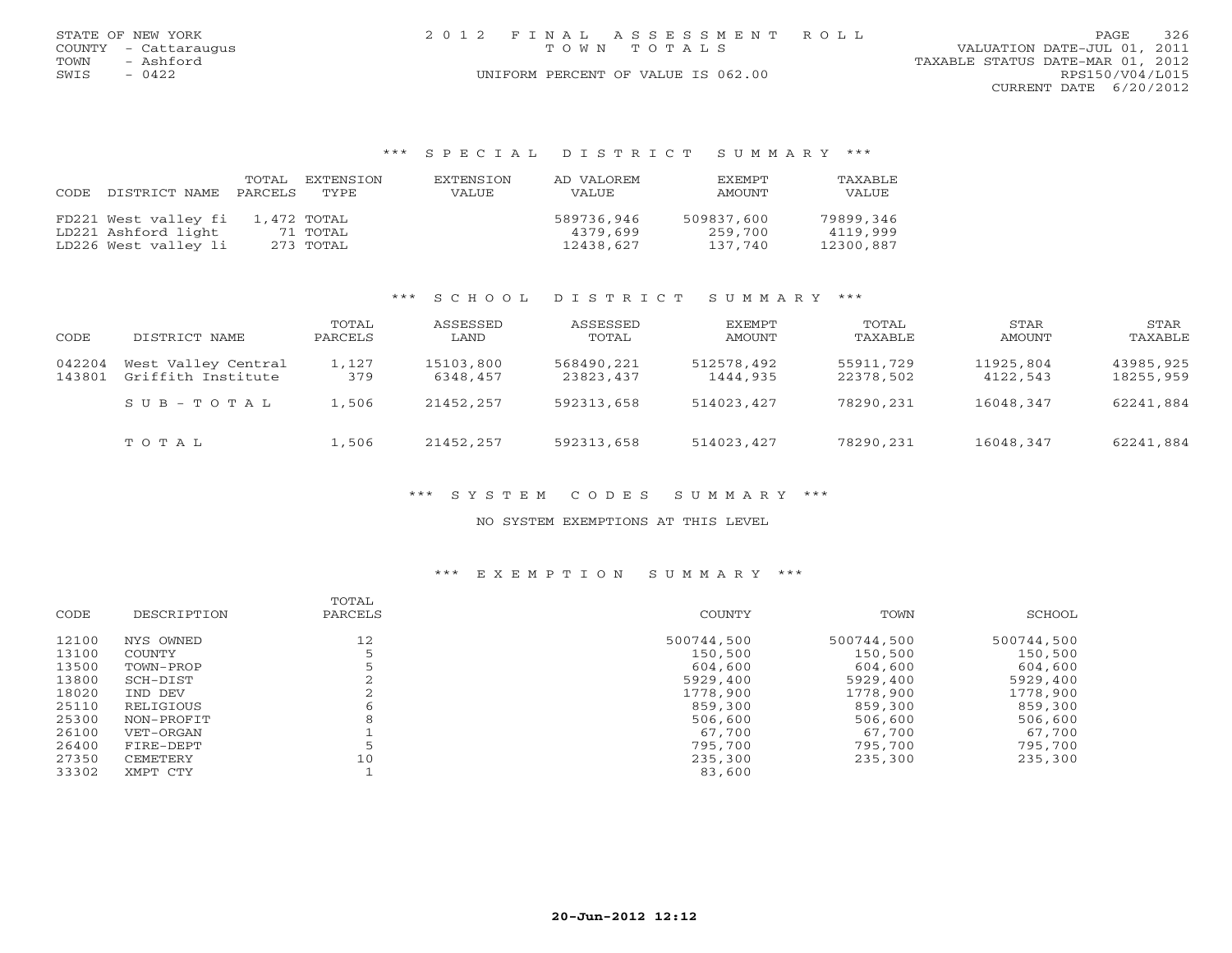|      | STATE OF NEW YORK    | 2012 FINAL ASSESSMENT ROLL         | PAGE                        | 327 |
|------|----------------------|------------------------------------|-----------------------------|-----|
|      | COUNTY - Cattaraugus | TOWN TOTALS                        | VALUATION DATE-JUL 01, 2011 |     |
| TOWN | - Ashford            | TAXABLE STATUS DATE-MAR 01, 2012   |                             |     |
| SWIS | $-0422$              | UNIFORM PERCENT OF VALUE IS 062.00 | RPS150/V04/L015             |     |
|      |                      |                                    | CURRENT DATE 6/20/2012      |     |

## \*\*\* E X E M P T I O N S U M M A R Y \*\*\*

|       |              | TOTAL   |               |            |            |
|-------|--------------|---------|---------------|------------|------------|
| CODE  | DESCRIPTION  | PARCELS | <b>COUNTY</b> | TOWN       | SCHOOL     |
| 41101 | VET C/T      | 4       | 9,800         | 9,800      |            |
| 41121 | WVET C/T     | 73      | 514,246       | 514,246    |            |
| 41131 | CVET C/T     | 62      | 723,313       | 723,313    |            |
| 41141 | DVET C/T     | 24      | 346,455       | 346,455    |            |
| 41161 | $CW_15_VET/$ |         | 49,170        | 49,170     |            |
| 41171 | CW_DISBLD_   |         | 15,120        | 15,120     |            |
| 41400 | CLERGY       |         | 1,500         | 1,500      | 1,500      |
| 41683 | RPTL466 c    |         |               | 1,860      |            |
| 41700 | AG BLDG      | 5       | 192,600       | 192,600    | 192,600    |
| 41720 | AG DIST      | 63      | 1144,945      | 1144,945   | 1144,945   |
| 41730 | AG DISTOUT   |         | 43,485        | 43,485     | 43,485     |
| 41800 | AGED $C/T/S$ | 16      | 492,618       | 492,618    | 507,950    |
| 41801 | AGED C/T     |         | 26,463        | 26,463     |            |
| 41802 | AGED C       | 13      | 228,289       |            |            |
| 41804 | AGED S       | 16      |               |            | 344,352    |
| 41805 | AGED C/S     |         | 28,200        |            | 28,200     |
| 41834 | SR STAR      | 184     |               |            | 6715,347   |
| 41854 | RES STAR     | 502     |               |            | 9333,000   |
| 42100 | SILO T/C/S   | 8       | 29,695        | 29,695     | 29,695     |
| 42120 | TMP GHOUSE   |         | 12,700        | 12,700     | 12,700     |
| 42130 | Labor Camp   |         | 45,500        | 45,500     | 45,500     |
| 47611 | BUS C/T      |         | 23,525        | 23,525     |            |
|       | TOTAL        | 1,045   | 515683,724    | 515345,495 | 530071,774 |

# \*\*\* G R A N D T O T A L S \*\*\*

| ROLL<br><b>SEC</b> | DESCRIPTION       | TOTAL<br>PARCELS | ASSESSED<br>LAND | ASSESSED<br>TOTAL | TAXABLE<br>COUNTY | TAXABLE<br>TOWN | TAXABLE<br>SCHOOL | STAR<br>TAXABLE |
|--------------------|-------------------|------------------|------------------|-------------------|-------------------|-----------------|-------------------|-----------------|
|                    | TAXABLE           | $\perp$ , 409    | 19031,275        | 74140,055         | 69852,731         | 70190,960       | 71513,028         | 55464,681       |
| -5                 | SPECIAL FRANCHISE | 8                |                  | 1602,501          | 1602,501          | 1602,501        | 1602,501          | 1602,501        |
| 6                  | UTILITIES & N.C.  | 33               | 73,082           | 5119,491          | 5119,491          | 5119,491        | 5119,491          | 5119,491        |